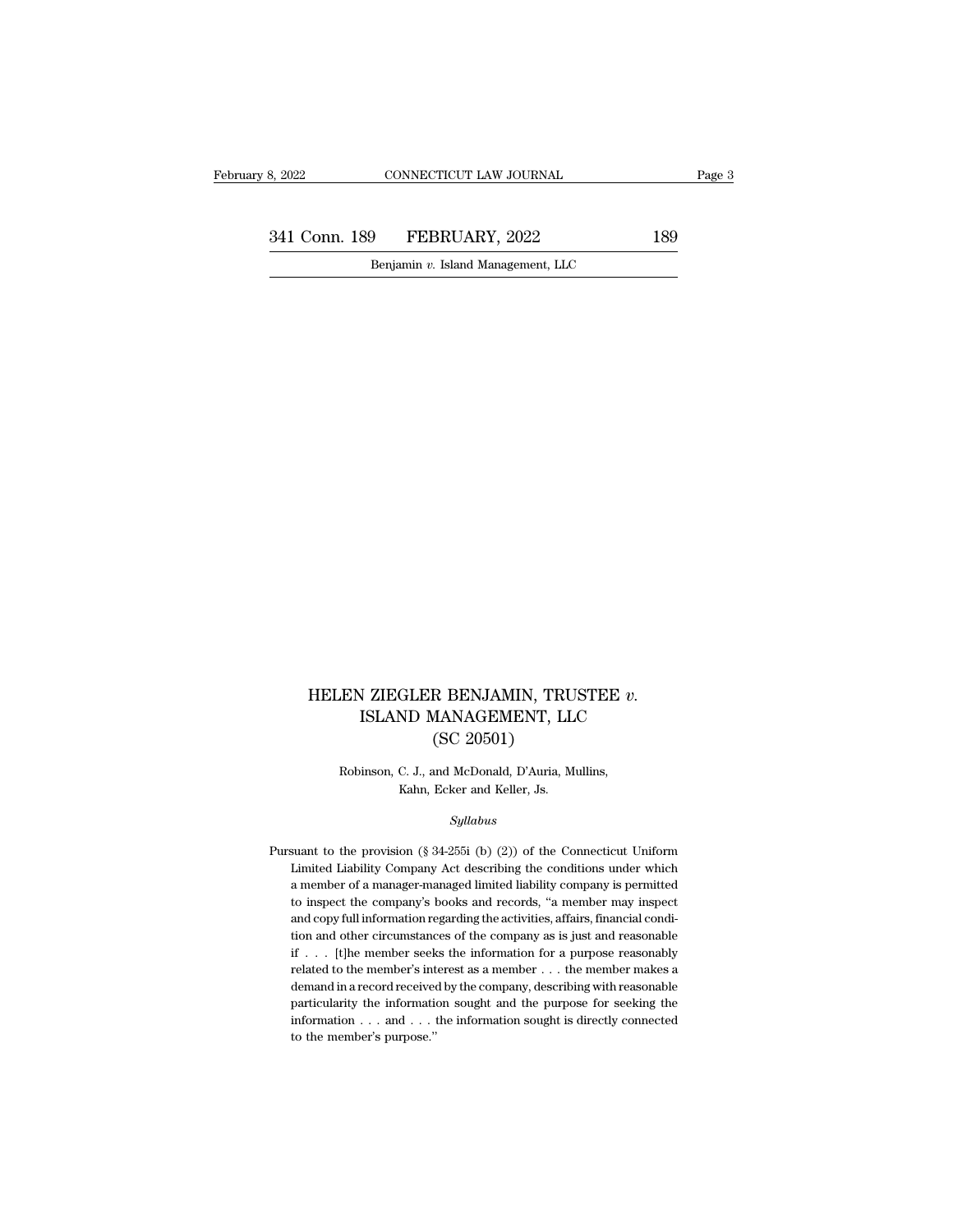## EXECTIVE CONNECTICUT LAW JOURNAL February 8, 2022<br>190 FEBRUARY, 2022 341 Conn. 189<br>Benjamin v. Island Management, LLC CONNECTICUT LAW JOURNAL<br>FEBRUARY, 2022 341 Conn.<br>Benjamin *v.* Island Management, LLC<br>anager-managed limited liability company, appealed

The defendant, a manager-managed limited liability company, appealed from<br>the judgment of the trial court, which determined that the defendant's FEBRUARY, 2022 341 Conn. 189<br>Benjamin v. Island Management, LLC<br>defendant, a manager-managed limited liability company, appealed from<br>the judgment of the trial court, which determined that the defendant's<br>refusal to disclo FEBRUARY, 2022 341 Conn. 189<br>Benjamin v. Island Management, LLC<br>defendant, a manager-managed limited liability company, appealed from<br>the judgment of the trial court, which determined that the defendant's<br>refusal to discl Benjamin  $v$ . Island Management, LLC<br>defendant, a manager-managed limited liability company, appealed from<br>the judgment of the trial court, which determined that the defendant's<br>refusal to disclose certain information to Benjamin  $v$ . Island Management, LLC<br>defendant, a manager-managed limited liability company, appealed from<br>the judgment of the trial court, which determined that the defendant's<br>refusal to disclose certain information to defendant, a manager-managed limited liability company, appealed from<br>the judgment of the trial court, which determined that the defendant's<br>refusal to disclose certain information to the substitute plaintiffs, cotrus-<br>tee the judgment of the trial court, which determined that the defendant's<br>refusal to disclose certain information to the substitute plaintiffs, cotrus-<br>tees of a trust that was a member of the defendant, violated both  $\S$  34 refusal to disclose certain information to the substitute plaintiffs, cotrus-<br>tees of a trust that was a member of the defendant, violated both § 34-<br>255i and the defendant's operating agreement. Z created trusts for the<br>b tees of a trust that was a member of the defendant, violated both § 34-<br>255i and the defendant's operating agreement. Z created trusts for the<br>benefit of each of his six adult children, including H, B, and C. These<br>trusts 255i and the defendant's operating agreement. Z created trusts for the benefit of each of his six adult children, including H, B, and C. These trusts owned several family businesses from which Z's children received dividen benefit of each of his six adult children, including H, B, and C. These<br>trusts owned several family businesses from which Z's children received<br>dividend income. The defendant was created to oversee and build the<br>family's a trusts owned several family businesses from which Z's children received<br>dividend income. The defendant was created to oversee and build the<br>family's assets, and each of the children's trusts were members and<br>equal one-sixt dividend income. The defendant was created to oversee and build the family's assets, and each of the children's trusts were members and equal one-sixth owners of the defendant, which was governed by an operating agreement family's assets, and each of the children's trusts were members and<br>equal one-sixth owners of the defendant, which was governed by an<br>operating agreement executed by Z's children as trustees of their respec-<br>tive trusts. D equal one-sixth owners of the defendant, which was governed by an operating agreement executed by Z's children as trustees of their respective trusts. During the relevant time period, B and C served as both comanagers and operating agreement executed by Z's children as trustees of their respective trusts. During the relevant time period, B and C served as both comanagers and copresidents of the defendant, and they had significant roles in f tive trusts. During the relevant time period, B and C served as both comanagers and copresidents of the defendant, and they had significant roles in family owned businesses from which the defendant received income. Sometim comanagers and copresidents of the defendant, and they had significant roles in family owned businesses from which the defendant received income. Sometime after Z's death, a disagreement arose regarding the amount of the a roles in family owned businesses from which the defendant received<br>income. Sometime after Z's death, a disagreement arose regarding the<br>amount of the annual distributions. H believed that the family businesses<br>should be ma income. Sometime after Z's death, a disagreement arose regarding the amount of the annual distributions. H believed that the family businesses should be making larger distributions to benefit present trust beneficiaries, w amount of the annual distributions. H believed that the family businesses should be making larger distributions to benefit present trust beneficiaries, whereas others, including B and C, believed that the distribution leve should be making larger distributions to benefit present trust beneficiaries, whereas others, including B and C, believed that the distribution levels were satisfactory. H, in her capacity as cotrustee of her trust, made ies, whereas others, including B and C, believed that the distribution<br>levels were satisfactory. H, in her capacity as cotrustee of her trust,<br>made a series of four written demands for inspection of the defendant's<br>books a levels were satisfactory. H, in her capacity as cotrustee of her trust,<br>made a series of four written demands for inspection of the defendant's<br>books and records, each of which cited § 34-255i, or its predecessor,<br>as autho made a series of four written demands for inspection of the defendant's books and records, each of which cited  $\S$  34-255i, or its predecessor, as authority for the demand. The final demand, which requested twenty-seven c books and records, each of which cited  $\S$  34-255i, or its predecessor, as authority for the demand. The final demand, which requested twenty-<br>seven categories of information, stated that the purposes of the demand<br>were t as authority for the demand. The final demand, which requested twenty-<br>seven categories of information, stated that the purposes of the demand<br>were to determine the value of her trust's membership interest in the<br>defendant seven categories of information, stated that the purposes of the demand<br>were to determine the value of her trust's membership interest in the<br>defendant and to ascertain the condition and affairs of the family owned<br>busines were to determine the value of her trust's membership interest in the defendant and to ascertain the condition and affairs of the family owned businesses so that H's trust could exercise its rights as a member of the defen defendant and to ascertain the condition and affairs of the family owned<br>businesses so that H's trust could exercise its rights as a member of<br>the defendant in an informed manner. The defendant produced many<br>records in res businesses so that H's trust could exercise its rights as a member of<br>the defendant in an informed manner. The defendant produced many<br>records in response to each of the successive demands but declined to<br>produce others. H the defendant in an informed manner. The defendant produced many<br>records in response to each of the successive demands but declined to<br>produce others. H, in her capacity as trustee, thereafter sought to compel<br>the defenda records in response to each of the successive demands but declined to produce others. H, in her capacity as trustee, thereafter sought to compel the defendant to comply with her inspection demands, alleging that the membe produce others. H, in her capacity as trustee, thereafter sought to compel<br>the defendant to comply with her inspection demands, alleging that the<br>member trust's right to inspection under  $\S 34-255i$  had been violated<br>and the defendant to comply with her inspection demands, alleging that the member trust's right to inspection under  $\S 34-255$  had been violated and that the defendant's failure to comply with her inspection demands constitut member trust's right to inspection under  $\S$  34-255i had been violated and that the defendant's failure to comply with her inspection demands constituted a breach of the defendant's operating agreement. Prior to trial, th and that the defendant's failure to comply with her inspection demands constituted a breach of the defendant's operating agreement. Prior to trial, the court granted a motion to substitute the successor trustees of H's tru constituted a breach of the defendant's operating agreement. Prior to trial, the court granted a motion to substitute the successor trustees of H's trust as the plaintiffs, and the defendant provided additional information trial, the court granted a motion to substitute the successor trustees<br>of H's trust as the plaintiffs, and the defendant provided additional<br>information to the plaintiffs. By the time trial commenced, the plaintiffs<br>conten of H's trust as the plaintiffs, and the defendant provided additional information to the plaintiffs. By the time trial commenced, the plaintiffs contended that the four remaining categories of information at issue were the information to the plaintiffs. By the time trial commenced, the plaintiffs contended that the four remaining categories of information at issue were the defendant's general ledger, information pertaining to the defendant's contended that the four remaining categories of information at issue<br>were the defendant's general ledger, information pertaining to the defen-<br>dant's management services agreements, information pertaining to the<br>compensati were the defendant's general ledger, information pertaining to the defendant's management services agreements, information pertaining to the compensation of the defendant's managers, officers, and employees, and records sh dant's management services agreements, information pertaining to the compensation of the defendant's managers, officers, and employees, and records showing payments made to third parties on behalf of H's trust. The plainti compensation of the defendant's managers, officers, and employees, and records showing payments made to third parties on behalf of H's trust. The plaintiffs argued before the trial court that they were entitled to inspect and records showing payments made to third parties on behalf of H's trust. The plaintiffs argued before the trial court that they were entitled to inspect the remaining categories of information because the evidence called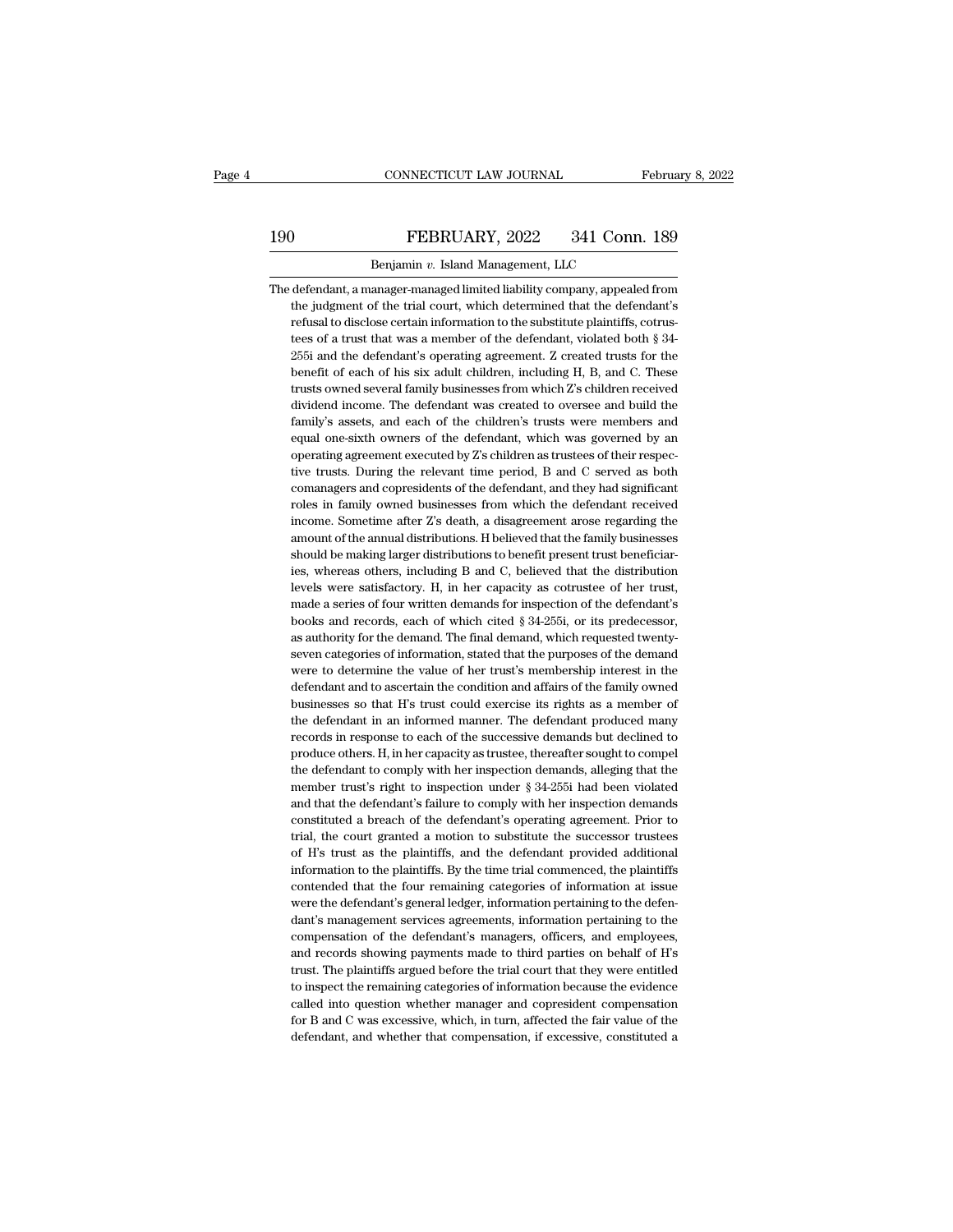disguised distribution not made available to the other children or their<br>disguised distribution not made available to the other children or their<br>respective member trusts. The trial court thereafter concluded that the 1 Conn. 189 FEBRUARY, 2022 191<br>Benjamin v. Island Management, LLC<br>disguised distribution not made available to the other children or their<br>respective member trusts. The trial court thereafter concluded that the<br>plaintiffs **Planet Comparent Comparent Comparent Comparent Comparent Comparent Constraints:** The disguised distribution not made available to the other children or their respective member trusts. The trial court thereafter concluded Benjamin  $v$ . Island Management, LLC<br>disguised distribution not made available to the other children or their<br>respective member trusts. The trial court thereafter concluded that the<br>plaintiffs had demonstrated that they w Benjamin v. Island Management, LLC<br>disguised distribution not made available to the other children or their<br>respective member trusts. The trial court thereafter concluded that the<br>plaintiffs had demonstrated that they wer respective member trusts. The trial court thereafter concluded that the plaintiffs had demonstrated that they were entitled to inspect each of the four outstanding categories of information under  $\S$  34-255i. The trial co plaintiffs had demonstrated that they were entitled to inspect each of<br>the four outstanding categories of information under § 34-255i. The trial<br>court ultimately rendered judgment for the plaintiffs, and the defendant<br>app

the four outstanding categories of information under § 34-255i. The trial court ultimately rendered judgment for the plaintiffs, and the defendant appealed. *Held*:<br>appealed. *Held*:<br>there was no merit to the defendant's court ultimately rendered judgment for the plaintiffs, and the defendant appealed. *Held*:<br>here was no merit to the defendant's claim that, in order for the investiga-<br>tion of mismanagement to be a proper purpose within t appealed. *Held:*<br>here was no merit to the defendant's claim that, in order for the investiga-<br>tion of mismanagement to be a proper purpose within the meaning of<br> $\S 34-255i$  (b) (2) (A), the member of a limited liability here was no merit to the defendant's claim that, in order for the investigation of mismanagement to be a proper purpose within the meaning of  $\S 34-255i$  (b) (2) (A), the member of a limited liability company must come fo tion of mismanagement to be a proper purpose within the meaning of  $\S$  34-255i (b) (2) (A), the member of a limited liability company must come forward with facts evidencing a credible basis to infer that mismanagement ma  $\S$  34-255i (b) (2) (A), the member of a limited liability company must come forward with facts evidencing a credible basis to infer that mismanagement may have occurred, as the text of  $\S$  34-255i neither contains a cred come forward with facts evidencing a credible basis to infer that misman-agement may have occurred, as the text of  $\S$  34-255i neither contains a credible proof requirement nor assigns any particular burden of proof depen agement may have occurred, as the text of § 34-255i neither contains a credible proof requirement nor assigns any particular burden of proof depending on the inspection purpose that is alleged, and there was no policy basi credible proof requirement nor assigns any particular burden of proof<br>depending on the inspection purpose that is alleged, and there was no<br>policy basis that justified reading a credible proof of mismanagement<br>requirement depending on the inspection purpose that is alleged, and there was no<br>policy basis that justified reading a credible proof of mismanagement<br>requirement into § 34-255i: although some jurisdictions, including Dela-<br>ware, hav policy basis that justified reading a credible proof of mismanagement<br>requirement into § 34-255i: although some jurisdictions, including Dela-<br>ware, have adopted the requirement of credible proof of mismanage-<br>ment, this c requirement into § 34-255i: although some jurisdictions, including Delaware, have adopted the requirement of credible proof of mismanagement, this court found the arguments cited by other jurisdictions against that standar ware, have adopted the requirement of credible proof of mismanagement, this court found the arguments cited by other jurisdictions against that standard to be more persuasive, including the principle that the books of a co ment, this court found the arguments cited by other jurisdictions against<br>that standard to be more persuasive, including the principle that the<br>books of a corporation are not the private property of the directors or<br>manage that standard to be more persuasive, including the principle that the books of a corporation are not the private property of the directors or managers but are the records of their transactions as trustees for the sharehold books of a corporation are not the private property of the directors or managers but are the records of their transactions as trustees for the shareholders, and the theory that a credible proof of mismanagement requirement managers but are the records of their transactions as trustees for the shareholders, and the theory that a credible proof of mismanagement requirement would often deny shareholders the right to ascertain whether their aff requirement would often deny shareholders the right to ascertain whether their affairs have been properly conducted by the directors or managers; moreover, because the determination of whether an obligation exists to provi requirement would often deny shareholders the right to ascertain whether their affairs have been properly conducted by the directors or managers; moreover, because the determination of whether an obligation exists to provi whether their affairs have been properly conducted by the directors or managers; moreover, because the determination of whether an obligation exists to provide factual support for the stated purpose of investigating misman the fact that the Connecticut Business Corporation Act expressly incorporates a requirement that the shareholder is seeking the information tion exists to provide factual support for the stated purpose of investigating mismanagement turns on whether the court interprets the legal requirements in the applicable statute to include an express or implied condition ing mismanagement turns on whether the court interprets the legal<br>requirements in the applicable statute to include an express or implied<br>condition that the shareholder is seeking the information in good faith,<br>the fact th requirements in the applicable statute to include an express or implied condition that the shareholder is seeking the information in good faith, the fact that the Connecticut Business Corporation Act expressly incorporates condition that the shareholder is seeking the information in good faith, the fact that the Connecticut Business Corporation Act expressly incorporates a requirement that the shareholder is seeking the information in good f the fact that the Connecticut Business Corporation Act expressly incorporates a requirement that the shareholder is seeking the information in good faith, whereas the Connecticut Uniform Limited Liability Company Act does porates a requirement that the shareholder is seeking the information<br>in good faith, whereas the Connecticut Uniform Limited Liability Com-<br>pany Act does not impose such a condition for an inspection by a<br>member of a limit in good faith, whereas the Connecticut Uniform Limited Liability Company Act does not impose such a condition for an inspection by a member of a limited liability company, cuts strongly against imposing a credible proof r pany Act does not impose such a condition for an inspection by a member of a limited liability company, cuts strongly against imposing a credible proof requirement on limited liability company members; furthermore, the de member of a limited liability company, cuts strongly against imposing<br>a credible proof requirement on limited liability company members;<br>furthermore, the defendant's claim that, in the absence of a credible<br>proof requirem a credible proof requirement on limited liability company members;<br>furthermore, the defendant's claim that, in the absence of a credible<br>proof requirement, there would be no basis to limit inspection to informa-<br>tion dire furthermore, the defendant's claim that, in the absence of a credible proof requirement, there would be no basis to limit inspection to information directly connected to the stated purpose, as required by  $\S 34-255i$  (b) proof requirement, there would be no basis to limit inspection to information directly connected to the stated purpose, as required by  $\S 34-255i$  (b) (2) (C), was unavailing, as a request seeking inspection of records in tion directly connected to the stated purpose, as required by § 34-255i (b) (2) (C), was unavailing, as a request seeking inspection of records in order to investigate mismanagement will typically set forth facts evidenci (b) (2) (C), was unavailing, as a request seeking inspection of records<br>in order to investigate mismanagement will typically set forth facts<br>evidencing a basis to suspect mismanagement, and, when such facts<br>are not provide in order to investigate mismanagement will typically set forth facts evidencing a basis to suspect mismanagement, and, when such facts are not provided, there are mechanisms other than a credible proof requirement to vindi evidencing a basis to suspect mismanagement, and, when such facts<br>are not provided, there are mechanisms other than a credible proof<br>requirement to vindicate a limited liability company's concerns, includ-<br>ing the trial co ing the trial court's discretion to require the member of a limited liability company to provide greater specificity, or to limit the scope of inspection if the member's request is too burdensome or inadequately justified,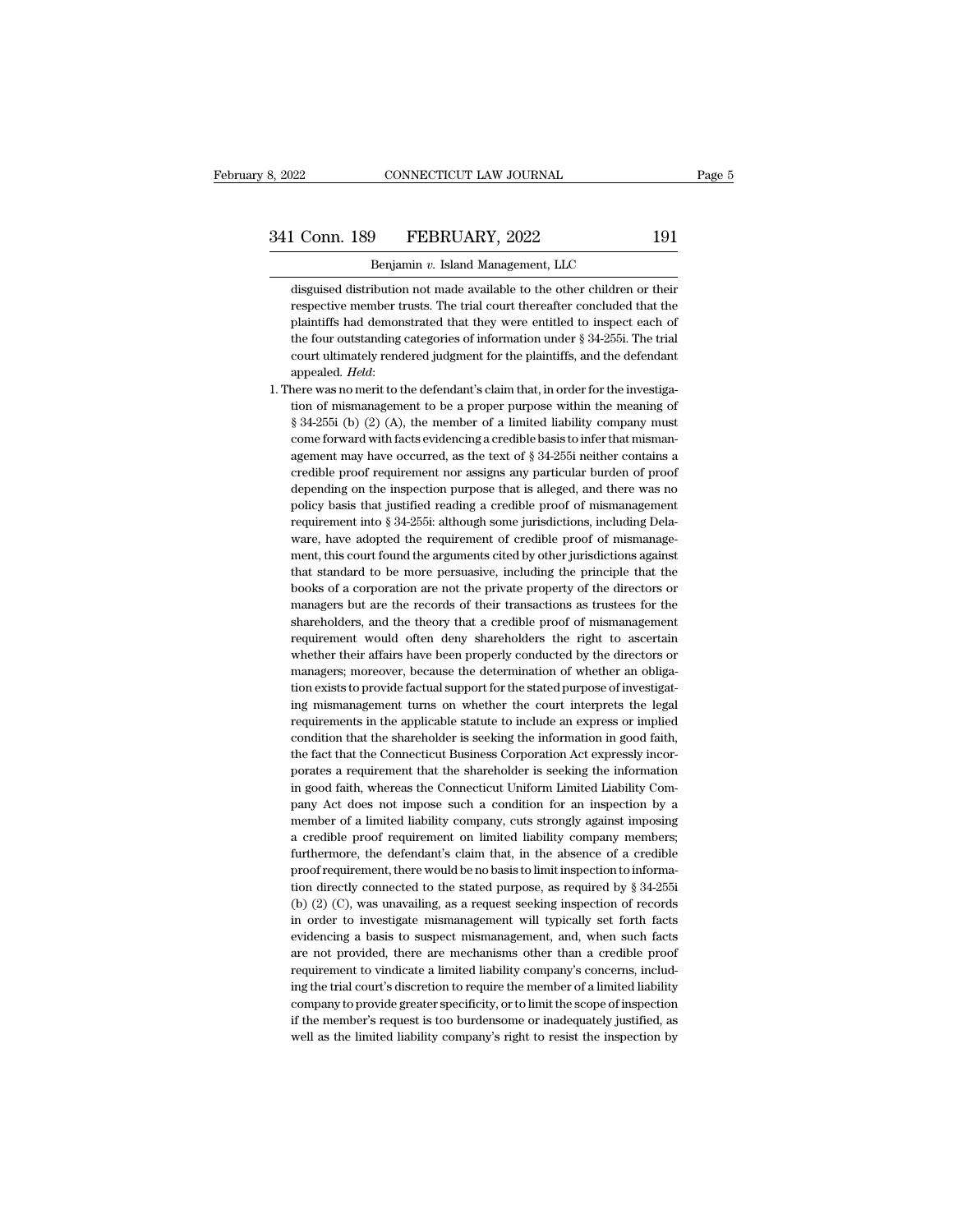# EXECTIVE CONNECTICUT LAW JOURNAL February 8, 2022<br>192 FEBRUARY, 2022 341 Conn. 189<br>Benjamin v. Island Management, LLC

CONNECTICUT LAW JOURNAL February 8, 2022<br>
PEBRUARY, 2022 341 Conn. 189<br>
Benjamin *v.* Island Management, LLC<br>
demonstrating that the conditions of § 34-255i have not been met. or to FEBRUARY, 2022 341 Conn. 189<br>Benjamin v. Island Management, LLC<br>demonstrating that the conditions of § 34-255i have not been met, or to<br>impose reasonable restrictions on the availability and use of information FEBRUARY, 2022 341 Conn. 189<br>
Benjamin v. Island Management, LLC<br>
demonstrating that the conditions of § 34-255i have not been met, or to<br>
impose reasonable restrictions on the availability and use of information<br>
sought u Sought U.S. The BERUARY, 2022 341 Connection of Senator and Management, LLC demonstrating that the conditions of § 34-255i have not been impose reasonable restrictions on the availability and use of inflexions of Sought un 1. Benjamin v. Island Management, LLC<br>
2. The demonstrating that the conditions of § 34-255i have not been met, or to<br>
1. The defendant could not prevail on its claim that the trial court was<br>
2. The defendant could not p

- Benjamin v. Island Management, LLC<br>demonstrating that the conditions of § 34-255i have not been met, or to<br>impose reasonable restrictions on the availability and use of information<br>sought under § 34-255i through its opera demonstrating that the conditions of § 34-255i have not been met, or to impose reasonable restrictions on the availability and use of information sought under § 34-255i through its operating agreement. The defendant could at interest and one of the two specific purposes asserted in the four changes are dimensioned in the defendant could not prevail on its claim that the trial court was required to determine, pursuant to  $\S 34-255i$  (b) (2) mipose reasonable restrictions of an availability and use of information<br>sought under § 34-255i through its operating agreement.<br>the defendant could not prevail on its claim that the trial court was<br>required to determine, be defendant could not prevail on its claim that the trial court was<br>required to determine, pursuant to § 34-255i (b) (2) (C), that there was<br>a direct connection between each of the four categories of information<br>at issue required to determine, pursuant to § 34-255i (b) (2) (C), that there was a direct connection between each of the four categories of information at issue and one of the two specific purposes asserted in the four demands bu interpreting that requirement, and, although the trial court did not make a direct connection between each of the four categories of information at issue and one of the two specific purposes asserted in the four demands b a direct connection between each of the four categories of information at issue and one of the two specific purposes asserted in the four demands but that it failed to engage in such an analysis: the trial court expressly at issue and one of ate two specific parposes asserted in ate foat demands but that it failed to engage in such an analysis: the trial court expressly acknowledged that § 34-255i required that the information sought has a definition of a trial contrary, the trial court contrary, and the information sought has a direct connection to a proper purpose and cited case law interpreting that requirement, and, although the trial court did not make expressly dentity required and a set of the defendant mistakenly sought has a direct connection to a proper purpose and cited case law interpreting that requirement, and, although the trial court did not make an express fi solgin has a direct connection to a proper purpose and circuit did not make an express finding of a direct connection for each category of information at issue, this court presumed, in the absence of evidence to the contra mate preasure and requirement, and, antiought are and coard and not induced an express finding of a direct connection for each category of information at issue, this court presumed, in the absence of evidence to the contra an express manig of a direct connection for each category of mioritation at issue, this court presumed, in the absence of evidence to the contrary, that the trial court concluded that this requirement was met; moreover, th from a state, and court presumed, in the absolute of evidence to the contrary, that the trial court concluded that this requirement was met; moreover, the defendant mistakenly assumed that the trial court did not rely on t moreover, the defendant mistakenly assumed that the trial court did<br>not rely on the plaintiffs' valuation purpose and that the plaintiffs' sole<br>mismanagement concerns were excessive manager compensation and<br>management fees moreover, are defendant mistakeling assumed that the trial court did<br>not rely on the plaintiffs' valuation purpose and that the plaintiffs' sole<br>mismanagement fees, as the court cited case law and testimony concerning<br>the solution of the plantinic valuation purpose and that the plantinic solution mismanagement fees, as the court cited case law and testimony concerning the plaintiffs' valuation inspection purpose, and H's final demand ident
- management fees, as the court cited case law and testimony concerning<br>management fees, as the court cited case law and testimony concerning<br>fied a valuation purpose as one of its two purposes.<br>he defendant could not preva management rees, as are court ented case raw and resultionly concerning<br>the plaintiffs' valuation inspection purpose, and H's final demand identi-<br>fied a valuation purpose as one of its two purposes.<br>he defendant could not fied a valuation inspection purpose, and its small definite-<br>fied a valuation purpose as one of its two purposes.<br>he defendant could not prevail on its claim that two types of information<br>sought at trial, namely, the gene in Hermannian reference of the two purposes.<br>
Sought at trial, namely, the general ledger and employee compensation,<br>
were not requested with reasonable particularity, as required by § 34-<br>  $255$ i (b) (2) (B), on the grou in a general ledger and that this reference was sufficiently particular to the particular of the general ledger and employee compensation, were not requested with reasonable particularity, as required by § 34-255i (b) (2) sought at trial, namely, the general redger and employee compensation,<br>were not requested with reasonable particularity, as required by § 34-<br>255i (b) (2) (B), on the ground that neither was requested in H's demands:<br>the were not requested with reasonable particularity, as required by  $\frac{1}{3}$  or 255i (b) (2) (B), on the ground that neither was requested in H's demands:<br>the trial court correctly concluded that several of the categories c  $2551(6)$  ( $27(6)$ ), of the ground diathed and several of the categories cited in H's fourth demand referenced information of the type that would be in a general ledger and that this reference was sufficiently particular in H's fourth demand referenced information of the type that would be<br>in a general ledger and that this reference was sufficiently particular to<br>apprise the defendant about the information needed; moreover, although<br>inform In the solution definant reference information of the type that would be<br>in a general ledger and that this reference was sufficiently particular to<br>apprise the defendant about the information needed; moreover, although<br>inf are a general redget and that this reference was sumereinly particular to apprise the defendant about the information needed; moreover, although information about employee compensation was not requested in any written dema apprise are determinationally information recded, indicever, antiough<br>information about employee compensation was not requested in any<br>written demand with reasonable particularity, the count of the plaintiffs'<br>complaint al momialion about employee compensation was not requested in any<br>written demand with reasonable particularity, the count of the plaintiffs'<br>complaint alleging a breach of the operating agreement supported the<br>trial court's d which definal what reasonable particularity, the count of the plantins<br>complaint alleging a breach of the operating agreement supported the<br>trial court's decision to order the defendant to permit inspection of its<br>employee compaint ancging a breach of the operating agreement supported are<br>trial court's decision to order the defendant to permit inspection of its<br>employee compensation information, because the count of the plaintiffs'<br>complaint and court's decision to order are determinant to permit inspection of its<br>employee compensation information, because the count of the plaintiffs'<br>complaint alleging a breach of the operating agreement was not purely<br>deriva employee complement<br>complaint alleging a breaking a breaking a breaking and appoint<br>arising under the operat<br>provided fair notice that<br>ment was alleged.<br>Argued December 9, 2 derivative of the count alleging a violation of § 34-255i, and the defendant<br>was afforded an opportunity to assert its right to arbitrate any dispute<br>arising under the operating agreement insofar as the plaintiffs' complai *Procedural History*<br>*Procedural History*<br>*Procedural History*<br>**Procedural History**<br>**Procedural History**<br>**Procedural History** % was afforded an opportunity to assert its right to arbitrate any dispute arising under the operating agreement insofar as the plaintiffs' complaint provided fair notice that an independent violation of the operating agr arising under the operating agreement insofar as the plaintiffs' complaint<br>provided fair notice that an independent violation of the operating agreement<br>was alleged.<br>Argued December 9, 2020—officially released November 2,

*Procedural History*<br>Action for a writ of mandamus to compel the defen-<br>ant to make certain books and records available for<br>\*November 2, 2021, the date that this decision was released as a slip<br>inion, is the operative date Procedural History<br>Action for a writ of mandamus to compel the defen-<br>dant to make certain books and records available for<br>\*November 2, 2021, the date that this decision was released as a slip<br>opinion, is the operative dat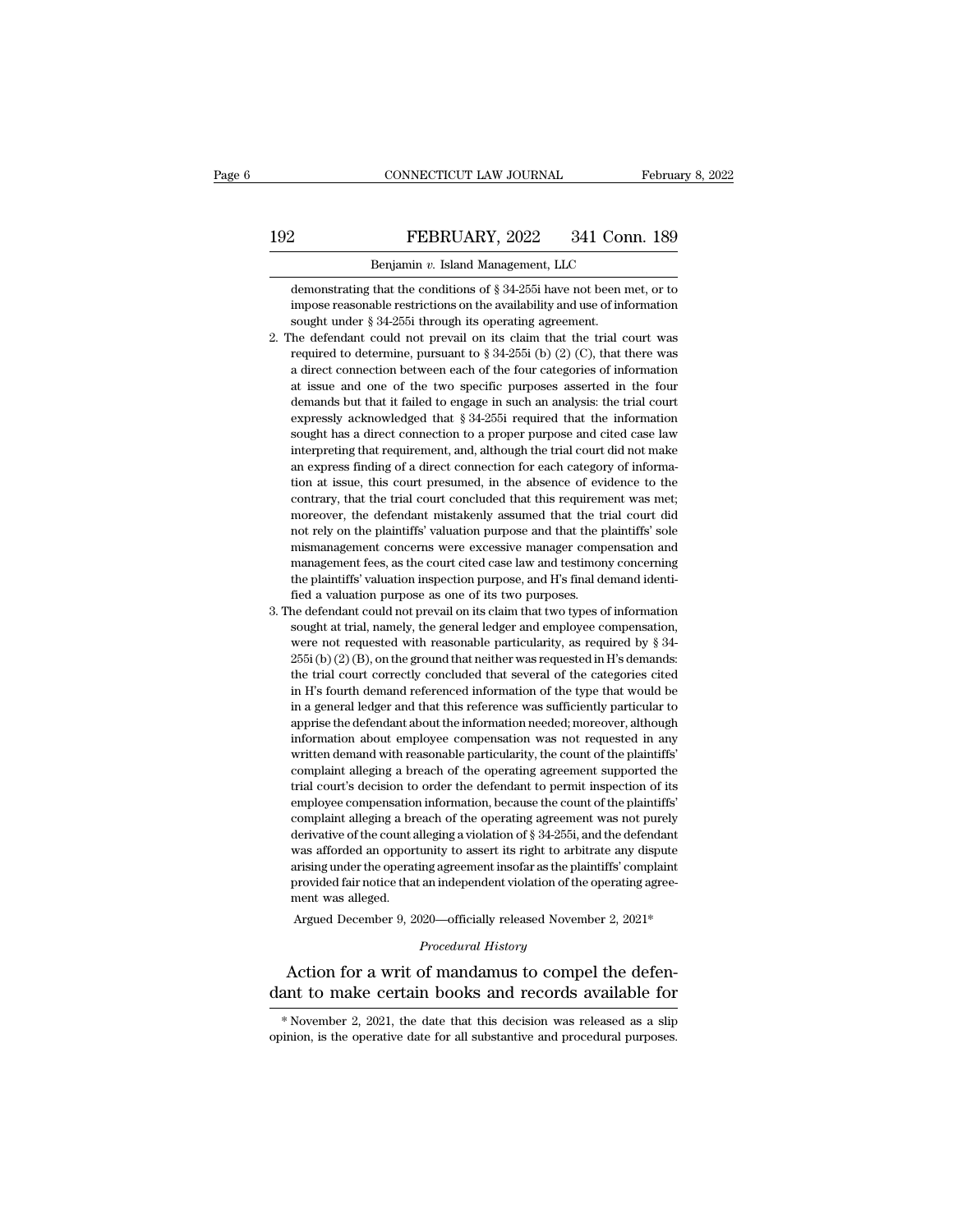# 341 Conn. 189 FEBRUARY, 2022 193<br>Benjamin v. Island Management, LLC

CONNECTICUT LAW JOURNAL<br>
Physical Management, LLC<br>
Benjamin *v.* Island Management, LLC<br>
the plaintiff and for other relief brou inspection by the plaintiff, and for other relief, brought to the Superior Court in the judicial district of Stamford-<br>Norwalk where Scott A Weisman et al. as cotrustees 341 Conn. 189 FEBRUARY, 2022 193<br>
Benjamin v. Island Management, LLC<br>
inspection by the plaintiff, and for other relief, brought<br>
to the Superior Court in the judicial district of Stamford-<br>
Norwalk, where Scott A. Weisman  $\frac{\text{341 Conn. 189} \qquad \text{FEBRUARY, 2022} \qquad \qquad 193}{\text{Benjamin } v. \text{ Island Management, LLC}}$ <br>
inspection by the plaintiff, and for other relief, brought<br>
to the Superior Court in the judicial district of Stamford-<br>
Norwalk, where Scott A. Weisman et al 341 Conn. 189 FEBRUARY, 2022 193<br>
Benjamin v. Island Management, LLC<br>
inspection by the plaintiff, and for other relief, brought<br>
to the Superior Court in the judicial district of Stamford-<br>
Norwalk, where Scott A. Weisman Benjamin v. Island Management, LLC<br>
Inspection by the plaintiff, and for other relief, brought<br>
to the Superior Court in the judicial district of Stamford-<br>
Norwalk, where Scott A. Weisman et al., as cotrustees<br>
of the Wil Benjamin v. Island Management, LLC<br>
inspection by the plaintiff, and for other relief, brought<br>
to the Superior Court in the judicial district of Stamford-<br>
Norwalk, where Scott A. Weisman et al., as cotrustees<br>
of the Wil inspection by the plaintiff, and for other relief, brought<br>to the Superior Court in the judicial district of Stamford-<br>Norwalk, where Scott A. Weisman et al., as cotrustees<br>of the William Ziegler III Family Irrevocable Tru to the Superior Court in the judicial district of Stamford-<br>Norwalk, where Scott A. Weisman et al., as cotrustees<br>of the William Ziegler III Family Irrevocable Trust<br>Agreement dated June 3, 2002, were substituted as the<br>pl Norwalk, where Scott A. Weisman et al., as cotrustees<br>of the William Ziegler III Family Irrevocable Trust<br>Agreement dated June 3, 2002, were substituted as the<br>plaintiffs; thereafter, the case was tried to the court,<br>*Hon.* of the William Ziegler III Family Irrevocable Trust<br>Agreement dated June 3, 2002, were substituted as the<br>plaintiffs; thereafter, the case was tried to the court,<br>*Hon. A. William Mottolese*, judge trial referee, who,<br>exer Agreement dated June 3, 2002, were substituted as the plaintiffs; thereafter, the case was tried to the court, *Hon. A. William Mottolese*, judge trial referee, who, exercising the powers of the Superior Court, rendered ju plaintiffs; thereafter, the case was tried to the court,<br> *Hon. A. William Mottolese*, judge trial referee, who,<br>
exercising the powers of the Superior Court, rendered<br>
judgment for the substitute plaintiffs, from which th Hon. A. William Mottolese, judge trial referee, who, exercising the powers of the Superior Court, rendered judgment for the substitute plaintiffs, from which the defendant appealed to the Appellate Court; subsequently, the exercising the powers of the Superior Court, rendere<br>judgment for the substitute plaintiffs, from which the<br>defendant appealed to the Appellate Court; subsequently, the court, *Hon. A. William Mottolese*, judg<br>trial refere judgment for the substitute plaintiffs, from which the defendant appealed to the Appellate Court; subsequently, the court, *Hon. A. William Mottolese*, judge trial referee, issued an articulation of its decision, and the d defendant appealed to the Appellate Court; subsequently, the court, *Hon. A. William Mottolese*, judge trial referee, issued an articulation of its decision, and the defendant filed an amended appeal; thereafter, the appea quently, the court, *Hon. A. William M*<br>trial referee, issued an articulation of its<br>the defendant filed an amended appeal;<br>appeal was transferred to this court. Aff<br> $Lymn K. Neuner$ , with whom were *Ch*<br>erse, *Wyatt R. Jansen*

*Steven M. Neuner, with whom were Charles W. Piet-<br>
Lynn K. Neuner, with whom were <i>Charles W. Piet-*<br> *Steven M. Frederick*, with whom were *David G.*<br> *Steven M. Frederick*, with whom were *David G.*<br> *Steven M. Frederic* 

*Keyko*, pro hac vice, and *Gessi Circuites*, *Christopher*, *Keyko*, *Piet-erse*, *Wyatt R. Jansen* and *Sara A. Ricciardi*, pro hac vice, for the appellant (defendant).<br>*Steven M. Frederick*, with whom were *David G. K Lynn K. Neuner*, with whom were *Charles W. Piet-*<br>*Ferse, Wyatt R. Jansen and Sara A. Ricciardi*, pro hac<br>vice, for the appellant (defendant).<br>*Steven M. Frederick*, with whom were *David G.*<br>*Keyko*, pro hac vice, and, Lynn K. Neuner, with whom were<br>erse, Wyatt R. Jansen and Sara A. R<br>vice, for the appellant (defendant).<br>Steven M. Frederick, with whom<br>Keyko, pro hac vice, and, on the b<br>Fennell, pro hac vice, and Gessi Gia<br>appellees (sub Steven *M. Frederick*, with whom were *David G.*<br>eyko, pro hac vice, and, on the brief, *Christopher*<br>mnell, pro hac vice, and *Gessi Giarratana*, for the<br>pellees (substitute plaintiffs).<br> $o_{pinion}$ <br>MULLINS, J. The principal *Sieven m. Freuerick*, with whom were *Dubia*  $G$ .<br> *Keyko*, pro hac vice, and *Gessi Giarratana*, for the<br>
appellees (substitute plaintiffs).<br>  $o$ <sub>*opinion*<br>
MULLINS, J. The principal issue in this appeal is<br>
one of firs</sub>

### *Opinion*

*Reyko*, pro nac vice, and, on the brief, *Christopher*<br>Fennell, pro hac vice, and *Gessi Giarratana*, for the<br>appellees (substitute plaintiffs).<br> $opinion$ <br>MULLINS, J. The principal issue in this appeal is<br>one of first impress Femel, pro hac vice, and desst diarratama, for the appellees (substitute plaintiffs).<br>  $o_{pinion}$ <br>
MULLINS, J. The principal issue in this appeal is<br>
one of first impression regarding the conditions under<br>
which a member of *Opinion*<br> *Opinion*<br>
MULLINS, J. The principal issue in this appeal is<br>
one of first impression regarding the conditions under<br>
which a member of a manager-managed limited liability<br>
company (LLC) is permitted to inspect ne of first impression regarding the conditions under<br>hich a member of a manager-managed limited liability<br>ompany (LLC) is permitted to inspect the LLC's books<br>and records pursuant to General Statutes  $\S 34-255i$ ,  $i$  a<br>which a member of a manager-managed limited liability<br>company (LLC) is permitted to inspect the LLC's books<br>and records pursuant to General Statutes  $\S 34-255i, \frac{1}{1}$ <br><sup>1</sup> Section 34-255i distinguishes between inspection

the activities, affairs, financial condition and other circumstances of the activities, affairs, financial condition and other circumstances of the activities, affairs, financial condition and other circumstances of the a rules apply:<br>
"(2) During regular business hours and at a reasonable location specified<br>
by the company, a member may inspect and copy full information regarding<br>
the activities, affairs, financial condition and other circ  $**$ <br>"(2) During regular business hours and at a reasonable location specified<br>by the company, a member may inspect and copy full information regarding<br>the activities, affairs, financial condition and other circumstances o "(2) During regular business hours and at a reasonable location specified<br>by the company, a member may inspect and copy full information regarding<br>the activities, affairs, financial condition and other circumstances of th

company (LLC) is permitted to inspect the LLC's books<br>and records pursuant to General Statutes  $\S 34-255i,^1$  a<br><sup>1</sup> Section 34-255i distinguishes between inspection rights and duties in<br>member-managed companies and in man and records pursuant to General Statutes § 34-255i,<sup>1</sup> a<br>
<sup>1</sup> Section 34-255i distinguishes between inspection rights and duties in<br>
member-managed companies and in manager-managed companies. Subsection (b) of § 34-255i, and records pursuant to General State<br>
<sup>1</sup> Section 34-255i distinguishes between insper-<br>
member-managed companies and in manager-mation (b) of § 34-255i, which applies in the present<br>
part: "In a manager-managed limited l  $\blacksquare$ "''(2) During regular business hours and at a reasonable location specified<br>
"'(2) During regular business hours and at a reasonable location specified<br>
the company, a member may inspect and copy full information r tion (b) of § 34-255i, which applies in the present case, provides in relevant part: "In a manager-managed limited liability company, the following rules apply:<br> $**$ <br>"(2) During regular business hours and at a reasonable l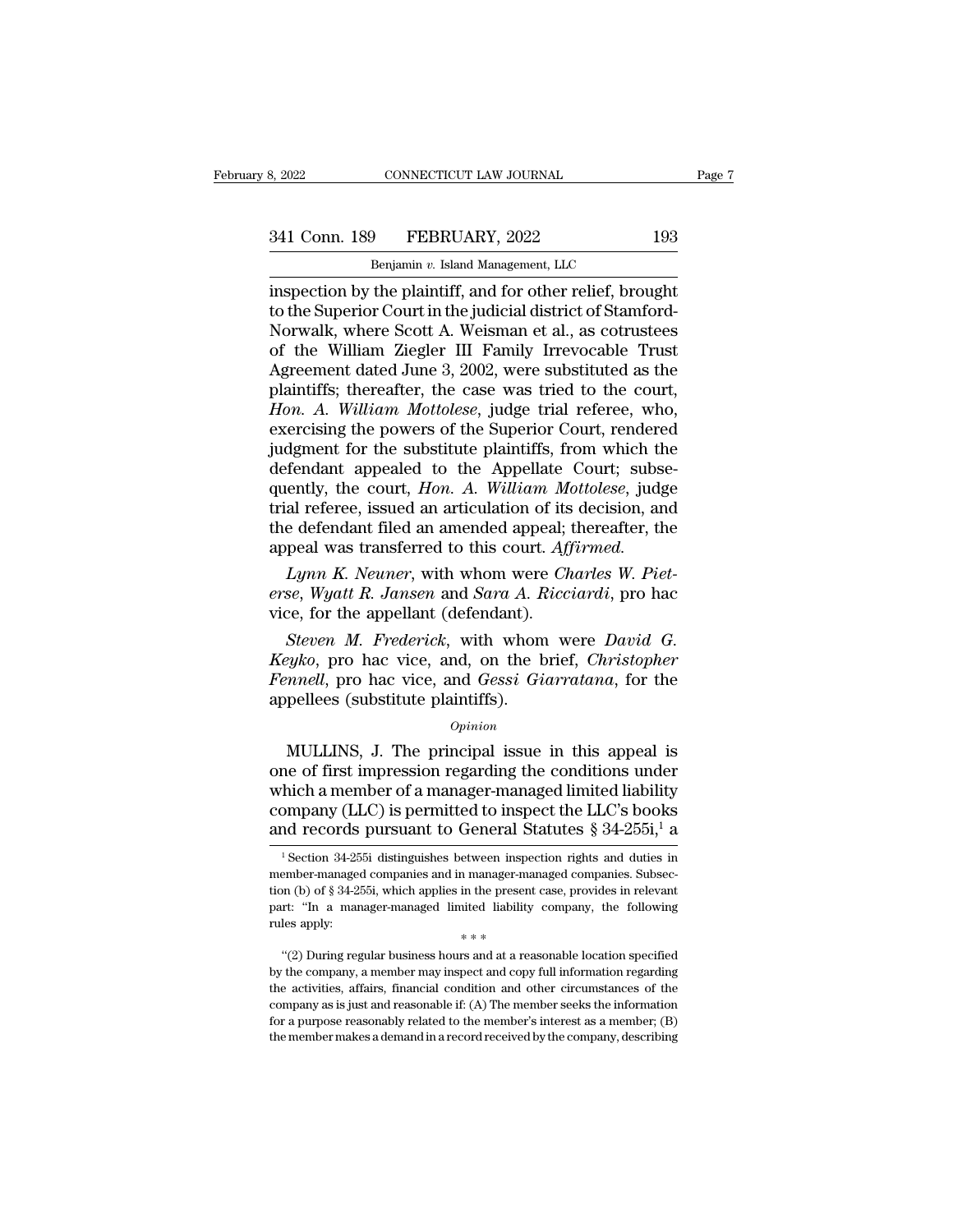## EXECTIVE CONNECTICUT LAW JOURNAL February 8, 2022<br>194 FEBRUARY, 2022 341 Conn. 189<br>Benjamin v. Island Management, LLC CONNECTICUT LAW JOURNAL FR<br>FEBRUARY, 2022 341 Conn.<br>Benjamin v. Island Management, LLC<br>he Connecticut Hniform Limited Liabi

CONNECTICUT LAW JOURNAL February 8, 2022<br>
Perjamin v. Island Management, LLC<br>
Provision of the Connecticut Uniform Limited Liability<br>
Company Act (CULLCA), General Statutes § 34-243 et FEBRUARY, 2022 341 Conn. 189<br>
Benjamin v. Island Management, LLC<br>
provision of the Connecticut Uniform Limited Liability<br>
Company Act (CULLCA), General Statutes § 34-243 et<br>
seq. Specifically, we consider whether such a me FEBRUARY, 2022 341 Conn. 189<br>
Benjamin v. Island Management, LLC<br>
provision of the Connecticut Uniform Limited Liability<br>
Company Act (CULLCA), General Statutes § 34-243 et<br>
seq. Specifically, we consider whether such a m Seeking information for the stated purpose of ascertain-<br>the seeking information of the Connecticut Uniform Limited Liability<br>Company Act (CULLCA), General Statutes § 34-243 et<br>seeking information for the stated purpose of Benjamin v. Island Management, LLC<br>provision of the Connecticut Uniform Limited Liability<br>Company Act (CULLCA), General Statutes § 34-243 et<br>seq. Specifically, we consider whether such a member<br>seeking information for the benjamin v. island Management, ELC<br>provision of the Connecticut Uniform Limited Liability<br>Company Act (CULLCA), General Statutes § 34-243 et<br>seq. Specifically, we consider whether such a member<br>seeking information for the provision of the Connecticut Uniform Limited Liability<br>Company Act (CULLCA), General Statutes § 34-243 et<br>seq. Specifically, we consider whether such a member<br>seeking information for the stated purpose of ascertain-<br>ing wh Company Act (CULLCA), General Statutes § 34-243 et<br>seq. Specifically, we consider whether such a member<br>seeking information for the stated purpose of ascertain-<br>ing whether mismanagement has occurred must pro-<br>duce credibl seq. Specifically, we consider whether such a member<br>seeking information for the stated purpose of ascertain-<br>ing whether mismanagement has occurred must pro-<br>duce credible proof that mismanagement may have<br>occurred as a p seeking information for the stated purpose of ascertain-<br>ing whether mismanagement has occurred must pro-<br>duce credible proof that mismanagement may have<br>occurred as a precondition for exercising the member's<br>statutory ins ing whether mismanagement has occurred must produce credible proof that mismanagement may have<br>occurred as a precondition for exercising the member's<br>statutory inspection right. The defendant, Island Man-<br>agement, LLC, ap duce credible proof that mismanagement may have<br>occurred as a precondition for exercising the member's<br>statutory inspection right. The defendant, Island Man-<br>agement, LLC, appeals from the judgment of the trial<br>court hold occurred as a precondition for exercising the member's<br>statutory inspection right. The defendant, Island Man-<br>agement, LLC, appeals from the judgment of the trial<br>court holding that the defendant's refusal to disclose<br>cer statutory inspection right. The defendant, Island Management, LLC, appeals from the judgment of the trial court holding that the defendant's refusal to disclose certain information to the substitute plaintiffs, cotrustees agement, LLC, appeals from the judgment of the trial court holding that the defendant's refusal to disclose certain information to the substitute plaintiffs, cotrustees of the Helen Benjamin 2002 Trust,<sup>2</sup> a member of the court holding that the defendant's refusal to disclose<br>certain information to the substitute plaintiffs, cotrus-<br>tees of the Helen Benjamin 2002 Trust,<sup>2</sup> a member of<br>the defendant LLC, violated both § 34-255i and the<br>def certain information to the substitute plaintiffs, cotrus-<br>tees of the Helen Benjamin 2002 Trust,<sup>2</sup> a member of<br>the defendant LLC, violated both § 34-255i and the<br>defendant's operating agreement.<sup>3</sup> The defendant con-<br>ten tees of the Helen Benjamin 2002 Trust,<sup>2</sup> a member of<br>the defendant LLC, violated both § 34-255i and the<br>defendant's operating agreement.<sup>3</sup> The defendant con-<br>tends that the trial court (1) incorrectly concluded that<br>the the defendant LLC, violated both § 34-255i and the<br>defendant's operating agreement.<sup>3</sup> The defendant con-<br>tends that the trial court (1) incorrectly concluded that<br>there is no requirement under § 34-255i that the<br>requestin defendant's operating agreement.<sup>3</sup> The defendant contends that the trial court (1) incorrectly concluded that there is no requirement under § 34-255i that the requesting member produce credible proof of mismanagement, and requesting member produce credible proof of misman-<br>agement, and (2) improperly failed to apply other statu-<br>tory requirements. It further contends that the alleged<br>violation of its operating agreement is merely derivative agement, and (2) improperly failed to apply other statu-<br>tory requirements. It further contends that the alleged<br>violation of its operating agreement is merely derivative<br>with reasonable particularity the information sough

General Statutes § 34-271, which was not cited in the operative complaint, enforce the member's rights and to provide any demanded information.<br>  $\therefore$  "General Statutes § 34-271, which was not cited in the operative complaint,<br>  $\therefore$  "General Statutes § 34-271, which was not cited in the operati declining, if the company declines to provide any demanded information.<br>  $\therefore$ <br>  $\therefore$ <br>  $\therefore$  General Statutes § 34-271, which was not cited in the operative complaint,<br>
authorizes a direct action against another member, a General Statutes § 34-271, which was not cited in the operative complaint,<br>authorizes a direct action against another member, a manager, or the LLC to<br>enforce the member's rights and to protect the member's interests, incl

authorizes a direct action against another member, a manager, or the LLC to enforce the member's rights and to protect the member's interests, including those arising under an LLC's operating agreement.<br><sup>2</sup> Consistent with enforce the member's rights and to protect the member's interests, including<br>those arising under an LLC's operating agreement.<br><sup>2</sup> Consistent with the parties' designation, we use the term Benjamin 2002<br>Trust to refer to t those arising under an LLC's operating agreement.<br>
<sup>2</sup> Consistent with the parties' designation, we use the term Benjamin 2002<br>
Trust to refer to the trust interest created for the benefit of Helen Ziegler<br>
Benjamin by th Trust to refer to the trust interest created for the benefit of Helen Ziegler

tory requirements. It fi<br>
violation of its operatin<br>
with reasonable particularity t<br>
seeking the information; and (C)<br>
to the member's purpose.<br>
"(3) Not later than ten days a Olation of its operating agreement is merely derivative<br>
th reasonable particularity the information sought and the purpose for<br>
eking the information; and (C) the information sought is directly connected<br>
the member's pur

with reasonable particularity the information sought and the purpose for<br>seeking the information; and (C) the information sought is directly connected<br>to the member's purpose.<br>"(3) Not later than ten days after receiving a with reasonable particularity the information sought and the purpose for seeking the information; and (C) the information sought is directly connected to the member's purpose.<br>"(3) Not later than ten days after receiving Example information; and (C) the information sought is directly connected<br>to the member's purpose.<br>"(3) Not later than ten days after receiving a demand pursuant to subpara-<br>graph (B) of subdivision (2) of this subsection to the member's purpose.<br>
"(3) Not later than ten days after receiving a demand pursuant to subpara-<br>  $(3)$  Not later than ten days after receiving a demand pursuant to subpara-<br>
graph (B) of subdivision (2) of this subse "(3) Not later than ten days after receiving a demand pursuant to subparagraph (B) of subdivision (2) of this subsection, the company shall in a record inform the member that made the demand of: (A) The information that t "(3) Not later than ten days after receiving a demand pursuant to subparagraph (B) of subdivision (2) of this subsection, the company shall in a record inform the member that made the demand of: (A) The information that t mompany will provide in response to the demand and when and where the company will provide the information; and (B) the company's reasons for declining, if the company declines to provide any demanded information.<br>
..."<br>
.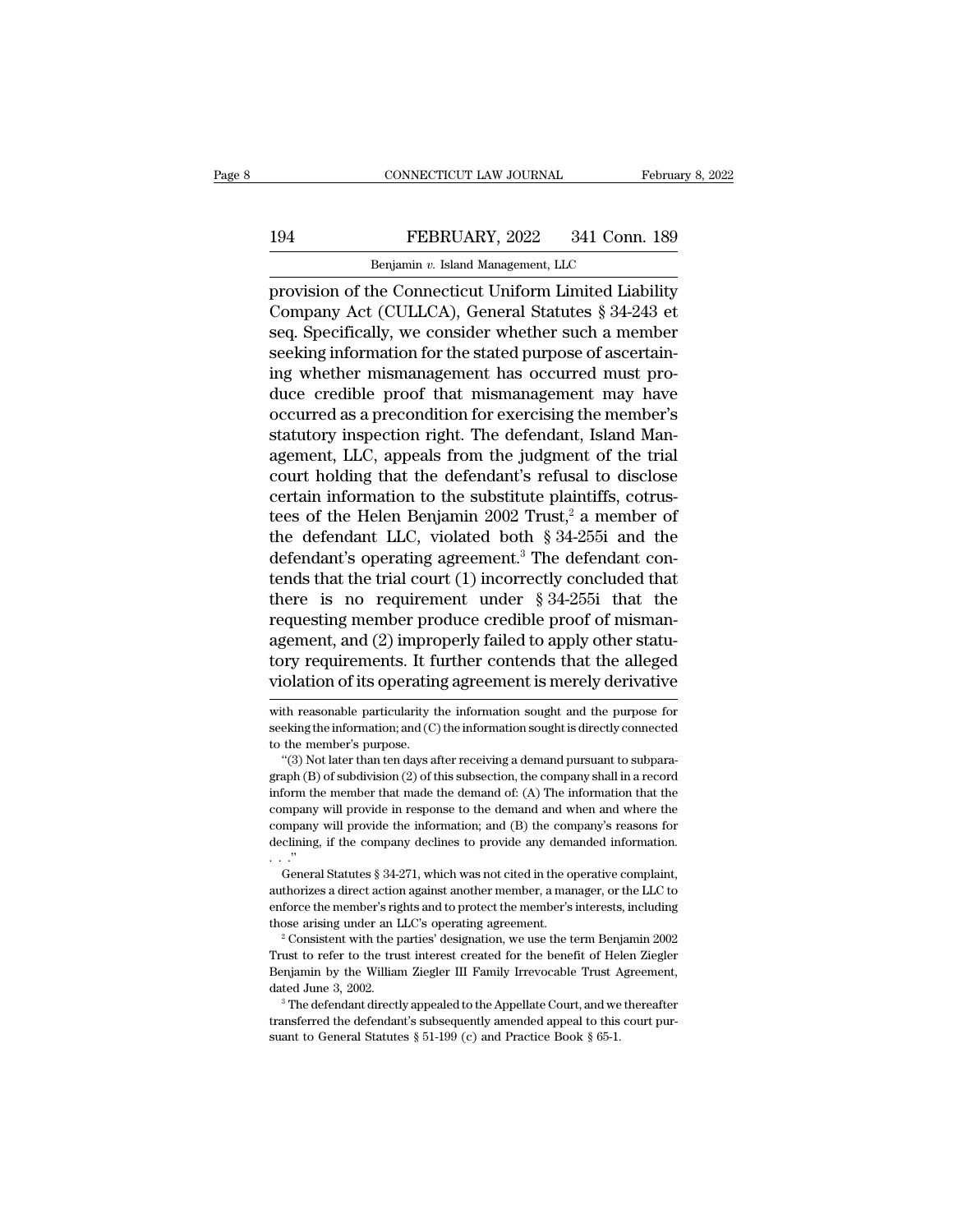| 8, 2022       | CONNECTICUT LAW JOURNAL            |     | Page 9 |
|---------------|------------------------------------|-----|--------|
| 341 Conn. 189 | FEBRUARY, 2022                     | 195 |        |
|               | Benjamin v. Island Management, LLC |     |        |

CONNECTICUT LAW JOURNAL<br>
<del>9 PEBRUARY, 2022<br>
Benjamin v. Island Management, LLC<br>
I statutory violation not an independ</del> of the alleged statutory violation, not an independent<br>
Says for relief, and, therefore, the former fails for the<br>
says for relief, and, therefore, the former fails for the<br>
says for relief, and, therefore, the former fail 341 Conn. 189 FEBRUARY, 2022 195<br>Benjamin v. Island Management, LLC<br>of the alleged statutory violation, not an independent<br>basis for relief, and, therefore, the former fails for the<br>same reasons that the latter fails. We a 341 Conn. 189 FEBRUARY, 2022 195<br>Benjamin v. Island Management, LLC<br>of the alleged statutory violation, not an independent<br>basis for relief, and, therefore, the former fails for the<br>same reasons that the latter fails. We  $\frac{341 \text{ Conn. } 189 \qquad \text{FEB}}{ \text{ Benjamin } v. }$ <br>
of the alleged statutor<br>
basis for relief, and, the<br>
same reasons that the<br>
court's judgment.<br>
The record reveals the Benjamin v. Island Management, LLC<br>the alleged statutory violation, not an independent<br>sis for relief, and, therefore, the former fails for the<br>me reasons that the latter fails. We affirm the trial<br>urt's judgment.<br>The rec of the alleged statutory violation, not an independent<br>basis for relief, and, therefore, the former fails for the<br>same reasons that the latter fails. We affirm the trial<br>court's judgment.<br>The record reveals the following u

or the aneged statutory violation, not an independent<br>basis for relief, and, therefore, the former fails for the<br>same reasons that the latter fails. We affirm the trial<br>court's judgment.<br>The record reveals the following un basis for refler, and, therefore, the former falls for the<br>same reasons that the latter fails. We affirm the trial<br>court's judgment.<br>The record reveals the following undisputed facts and<br>procedural history. In 2002, Willia sance reasons that the fatter rans. We armint the that<br>court's judgment.<br>The record reveals the following undisputed facts and<br>procedural history. In 2002, William Ziegler III created<br>trusts for the benefit of each of his The record reveals the following undisputed facts and<br>procedural history. In 2002, William Ziegler III created<br>trusts for the benefit of each of his six children: Helen<br>Ziegler Benjamin, William (Bill) T. Ziegler, Cynthia<br> The record reveals the following undisputed facts and<br>procedural history. In 2002, William Ziegler III created<br>trusts for the benefit of each of his six children: Helen<br>Ziegler Benjamin, William (Bill) T. Ziegler, Cynthia<br> procedural history. In 2002, William Ziegler III created<br>trusts for the benefit of each of his six children: Helen<br>Ziegler Benjamin, William (Bill) T. Ziegler, Cynthia<br>Ziegler Brighton, Karl H. Ziegler, Melissa J. Ziegler, trusts for the benefit of each of his six children: Helen<br>Ziegler Benjamin, William (Bill) T. Ziegler, Cynthia<br>Ziegler Brighton, Karl H. Ziegler, Melissa J. Ziegler, and<br>Peter M. Ziegler.<sup>4</sup> These trusts own, directly or i Ziegler Benjamin, William (l<br>Ziegler Brighton, Karl H. Ziegl<br>Peter M. Ziegler.<sup>4</sup> These trus<br>rectly, several family business<br>receive dividends. In 2015, Fo<br>the collective value of the Zie<br>in excess of \$2.8 billion.<br>The def Egici Brighton, Karl 11. Ziegler, Menssa J. Ziegler, and<br>ter M. Ziegler.<sup>4</sup> These trusts own, directly or indi-<br>ctly, several family businesses from which the siblings<br>ceive dividends. In 2015, Forbes Magazine estimated<br>e Fetch M. Ziegier. These trusts own, uncetty of mul-<br>rectly, several family businesses from which the siblings<br>receive dividends. In 2015, Forbes Magazine estimated<br>the collective value of the Ziegler family entities to be<br>

receive dividends. In 2015, Forbes Magazine estimated<br>the collective value of the Ziegler family entities to be<br>in excess of \$2.8 billion.<br>The defendant, a manager-managed LLC headquar-<br>tered in Darien, was created to over receive dividents. In 2015, Porbes magazine estimated<br>the collective value of the Ziegler family entities to be<br>in excess of \$2.8 billion.<br>The defendant, a manager-managed LLC headquar-<br>tered in Darien, was created to over in excess of \$2.8 billion.<br>
The defendant, a manager-managed LLC headquar-<br>
tered in Darien, was created to oversee and build the<br>
family's assets. Those assets are held by Hay Island<br>
Holding Corporation (Hay Island). Hay International, a manager-managed LLC headquartered in Darien, was created to oversee and build the family's assets. Those assets are held by Hay Island Holding Corporation (Hay Island). Hay Island's primary assets are two The defendant, a manager-managed LLC headquartered in Darien, was created to oversee and build the family's assets. Those assets are held by Hay Island Holding Corporation (Hay Island). Hay Island's primary assets are two tered in Darien, was created to oversee and build the family's assets. Those assets are held by Hay Island Holding Corporation (Hay Island). Hay Island's primary assets are two wholly owned subsidiaries: Swisher Internatio family's assets. Those assets are held by Hay Island<br>Holding Corporation (Hay Island). Hay Island's primary<br>assets are two wholly owned subsidiaries: Swisher<br>International, Inc., a major supplier of cigars, and Ned's<br>Islan Holding Corporation (Hay Island). Hay Island's primary<br>assets are two wholly owned subsidiaries: Swisher<br>International, Inc., a major supplier of cigars, and Ned's<br>Island Investment Corporation, an investment vehicle<br>that assets are two wholly owned subsidiaries: Swisher<br>International, Inc., a major supplier of cigars, and Ned's<br>Island Investment Corporation, an investment vehicle<br>that manages a substantial portfolio. The defendant pro-<br>vid International, Inc., a major supplier of cigars, and Ned's<br>Island Investment Corporation, an investment vehicle<br>that manages a substantial portfolio. The defendant pro-<br>vides management services relating to both of these<br>s Island Investment Corporation, an investment vehicle<br>that manages a substantial portfolio. The defendant pro-<br>vides management services relating to both of these<br>subsidiaries, providing advice on investment of capital,<br>acq that manages a subs<br>vides management<br>subsidiaries, provid<br>acquisitions, and c<br>things. The defenda<br>ment services agree<br>with Swisher.<br>Each of the six si Each of the six siblings' trusts are members and equal applications, and day-to-day operations, among other ings. The defendant derives income from two manage-<br>ent services agreements, one with Hay Island and one the Swish substantials, providing advice of investing to capital,<br>acquisitions, and day-to-day operations, among other<br>things. The defendant derives income from two manage-<br>ment services agreements, one with Hay Island and one<br>with

declarations, and day to day operations, among offer<br>things. The defendant derives income from two manage-<br>ment services agreements, one with Hay Island and one<br>with Swisher.<br>Each of the six siblings' trusts are members an similar terms as the site of the sites. The deterministic ment services agreements, one with Hay Island and one<br>with Swisher.<br>Each of the six siblings' trusts are members and equal<br>one-sixth owners of the defendant. The de with Swisher.<br>
Each of the six siblings' trusts are members and equal<br>
one-sixth owners of the defendant. The defendant is<br>
governed by an operating agreement executed by all<br>
six siblings as trustees of their respective t Each of the six siblings' trusts are members and equal one-sixth owners of the defendant. The defendant is governed by an operating agreement executed by all six siblings as trustees of their respective trusts. The siblin governed by an operating agreement executed by all<br>six siblings as trustees of their respective trusts. The<br>sibling trustees contemporaneously executed a docu-<br>ment consenting to the appointment of two of the sib-<br> $\frac{4}{10$ ment consenting to the appointment of two of the sib-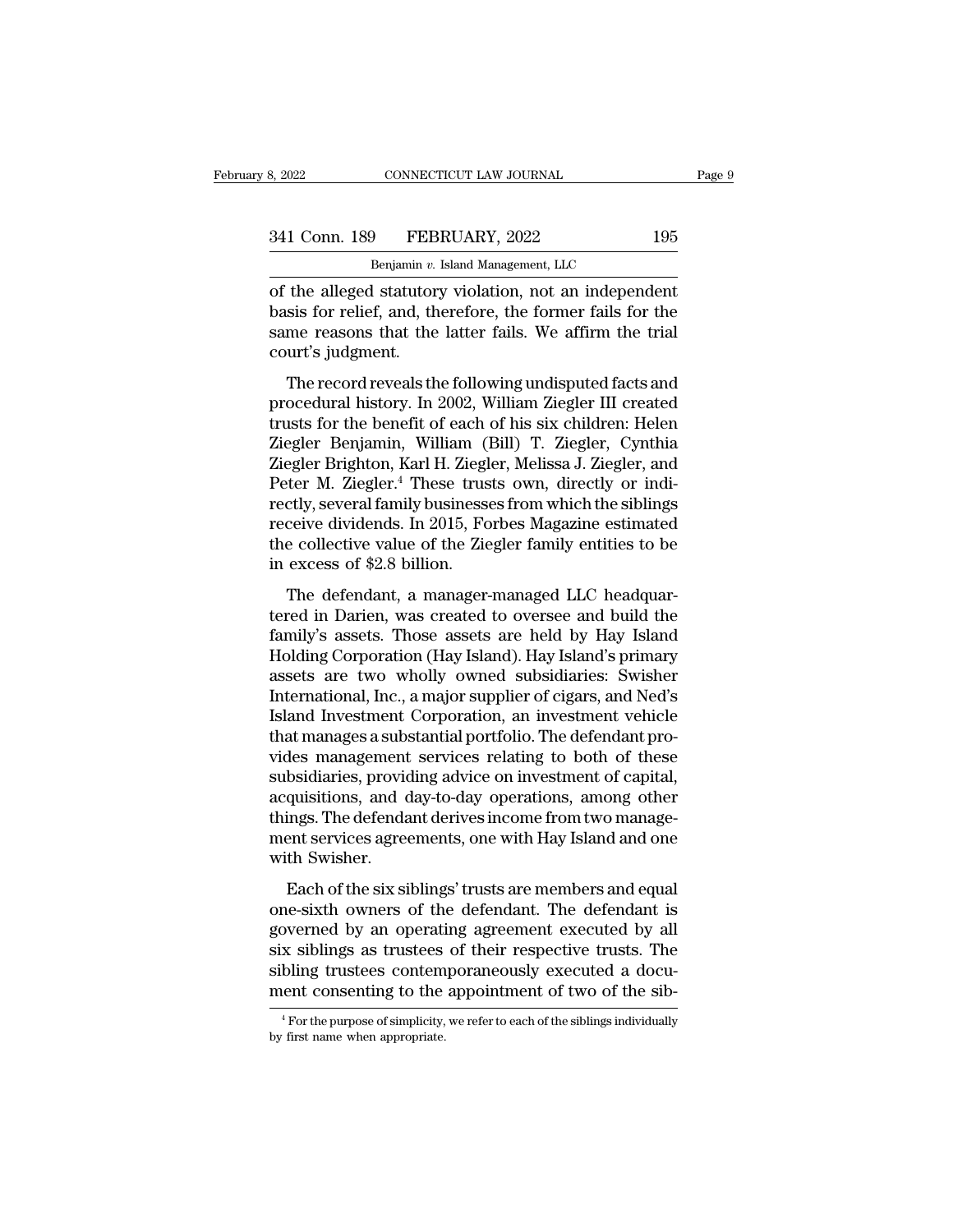## EXECTIVE CONNECTICUT LAW JOURNAL February 8, 2022<br>196 FEBRUARY, 2022 341 Conn. 189<br>Benjamin v. Island Management, LLC CONNECTICUT LAW JOURNAL FREEXPORT FOR THE REFERUARY, 2022 341 Conn.<br>Benjamin *v.* Island Management, LLC<br>Cynthia as comanagers of the defend

CONNECTICUT LAW JOURNAL February 8, 2<br>
196 FEBRUARY, 2022 341 Conn. 189<br>
Benjamin v. Island Management, LLC<br>
lings, Bill and Cynthia, as comanagers of the defendant.<br>
As comanagers, they were authorized under the operating FEBRUARY, 2022 341 Conn. 189<br>
Benjamin v. Island Management, LLC<br>
lings, Bill and Cynthia, as comanagers of the defendant.<br>
As comanagers, they were authorized under the operat-<br>
ing agreement to hire officers and to set o FEBRUARY, 2022 341 Conn. 189<br>
Benjamin v. Island Management, LLC<br>
lings, Bill and Cynthia, as comanagers of the defendant.<br>
As comanagers, they were authorized under the operating agreement to hire officers and to set off The Senjamin v. Island Management, LLC<br>
Benjamin v. Island Management, LLC<br>
lings, Bill and Cynthia, as comanagers of the defendant.<br>
As comanagers, they were authorized under the operat-<br>
ing agreement to hire officers a Benjamin v. Island Management, LLC<br>lings, Bill and Cynthia, as comanagers of the defendant.<br>As comanagers, they were authorized under the operat-<br>ing agreement to hire officers and to set officer salaries.<br>The sibling trus Benjamin v. Island Management, LLC<br>lings, Bill and Cynthia, as comanagers of the defendant.<br>As comanagers, they were authorized under the operat-<br>ing agreement to hire officers and to set officer salaries.<br>The sibling trus lings, Bill and Cynthia, as comanagers of the defendant.<br>As comanagers, they were authorized under the operating agreement to hire officers and to set officer salaries.<br>The sibling trustees subsequently consented to the<br>ap As comanagers, they were authorized under the operating agreement to hire officers and to set officer salaries.<br>The sibling trustees subsequently consented to the appointment of Bill and Cynthia to serve as copresidents of ing agreement to hire officers and to set officer salaries.<br>The sibling trustees subsequently consented to the<br>appointment of Bill and Cynthia to serve as copresi-<br>dents of the defendant. During the relevant period, in<br>add employees. pointinct of Bill and Cynthia to serve as copresi-<br>hts of the defendant. During the relevant period, in<br>dition to Bill and Cynthia, the defendant had four<br>ficers, including one person acting as chief operating<br>ficer and ch deltion to Bill and Cynthia, the defendant had four<br>addition to Bill and Cynthia, the defendant had four<br>officer and chief finance officer, and six nonofficer<br>employees.<br>Bill and Cynthia also have significant roles in fami

addrivent of Bill and Cynthia, the determinant had four<br>officers, including one person acting as chief operating<br>officer and chief finance officer, and six nonofficer<br>employees.<br>Bill and Cynthia also have significant roles officer and chief finance officer, and six nonofficer<br>employees.<br>Bill and Cynthia also have significant roles in family<br>enterprises from which the defendant receives income.<br>Bill is Hay Island's chief executive officer and Figure 2.1 and SM Mohdmetherm<br>Employees.<br>Bill and Cynthia also have significant roles in family<br>enterprises from which the defendant receives income.<br>Bill is Hay Island's chief executive officer and chairman.<br>Cynthia is Ha Bill and Cynthia also have significant roles in family<br>terprises from which the defendant receives income.<br>Il is Hay Island's chief executive officer and chairman.<br>mthia is Hay Island's president and treasurer. Bill and<br>mt Early enterprises from which the defendant roces in ranny<br>enterprises from which the defendant receives income.<br>Bill is Hay Island's president and treasurer. Bill and<br>Cynthia sit on Swisher's compensation committee.<br>Someti

Enterprises from which the detendant receives income.<br>Bill is Hay Island's chief executive officer and chairman.<br>Cynthia sit on Swisher's compensation committee.<br>Sometime after the death of the siblings' father in<br>2008, a East ray island's chief executive officer and charman.<br>Cynthia is Hay Island's president and treasurer. Bill and<br>Cynthia sit on Swisher's compensation committee.<br>Sometime after the death of the siblings' father in<br>2008, a Cynthia is riay island s president and deasurer. Bin and<br>Cynthia sit on Swisher's compensation committee.<br>Sometime after the death of the siblings' father in<br>2008, a disagreement arose among some of the siblings<br>regarding Exploration of the siblings' father in<br>2008, a disagreement arose among some of the siblings<br>regarding the amount of the annual distributions. The<br>net return of the distributions to each sibling's trust<br>was well under 1 pe Sometime after the death of the siblings' father in 2008, a disagreement arose among some of the siblings<br>regarding the amount of the annual distributions. The<br>net return of the distributions to each sibling's trust<br>was we 2008, a disagreement arose among some of the siblings<br>regarding the amount of the annual distributions. The<br>net return of the distributions to each sibling's trust<br>was well under 1 percent of the Forbes estimate of the<br>tot regarding the amount of the annual distributions. The<br>net return of the distributions to each sibling's trust<br>was well under 1 percent of the Forbes estimate of the<br>total value of the family enterprises. Helen, who has<br>no net return of the distributions to each sibling's trust<br>was well under 1 percent of the Forbes estimate of the<br>total value of the family enterprises. Helen, who has<br>no children, believed that the family businesses should<br>b was well under 1 percent of the Forbes estimate of the total value of the family enterprises. Helen, who has no children, believed that the family businesses should be making larger distributions to benefit present trust total value of the family enterprises. Helen, who has<br>no children, believed that the family businesses should<br>be making larger distributions to benefit present trust<br>beneficiaries. Bill, Cynthia, and Karl, some of whom<br>hav no children, believed that the family businesses should<br>be making larger distributions to benefit present trust<br>beneficiaries. Bill, Cynthia, and Karl, some of whom<br>have children, took the position that the present distribe making larger distributions to benefit present trust<br>beneficiaries. Bill, Cynthia, and Karl, some of whom<br>have children, took the position that the present distri-<br>bution levels were satisfactory and that more earnings<br> beneficiaries. Bill, Cynthia, and Karl, some of whom<br>have children, took the position that the present distri-<br>bution levels were satisfactory and that more earnings<br>should be retained to preserve the family's wealth for<br>f have children, took the pospution levels were satisface<br>should be retained to pres<br>future generations.<sup>5</sup> Neithe<br>siblings' trusts nor the defe<br>contained a statement of p<br>intent on this matter.<br>As a result of this onge As a result of this ongoing disagreement, in early<br>and the retained to preserve the family's wealth for<br>ture generations.<sup>5</sup> Neither the instrument creating the<br>plings' trusts nor the defendant's operating agreement<br>mtaine Existing the statistics of preserve are family 5 weaker for<br>future generations.<sup>5</sup> Neither the instrument creating the<br>siblings' trusts nor the defendant's operating agreement<br>contained a statement of purpose regarding the existings' trusts nor the defendant's operating approaches about a statement of purpose regarding the father's intent on this matter.<br>As a result of this ongoing disagreement, in early 2016, Helen was approached by the oth

As a result of this ongoing disagreement, in early<br>
116, Helen was approached by the other Ziegler trust-<br>
25 about a potential buyout offer for her interests in<br>
<sup>5</sup> Helen's siblings did, however, approve a onetime \$50 m As a result of this ongoing disagreement, in early 2016, Helen was approached by the other Ziegler trust-<br>ees about a potential buyout offer for her interests in<br><sup>5</sup>Helen's siblings did, however, approve a onetime \$50 mil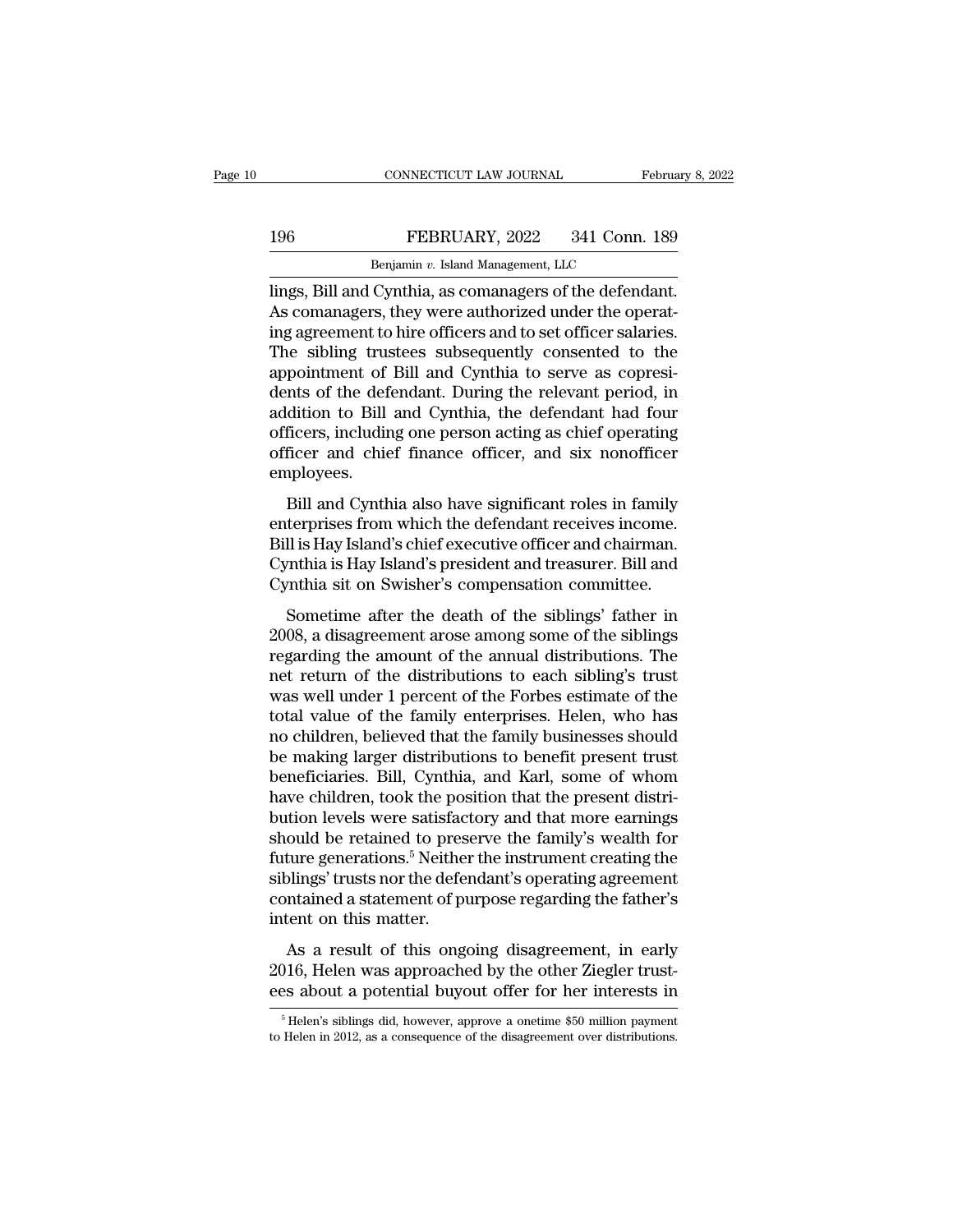CONNECTICUT LAW JOURNAL<br>
<del>9 FEBRUARY, 2022<br>
Benjamin v. Island Management, LLC<br>
sinesses That offer was well below</del> Fage 11<br>
S. 2022 CONNECTICUT LAW JOURNAL Page 11<br>
341 Conn. 189 FEBRUARY, 2022 197<br>
Benjamin v. Island Management, LLC<br>
the family businesses. That offer was well below the<br>
value her one-sixth interest would have yielded 341 Conn. 189 FEBRUARY, 2022 197<br>Benjamin v. Island Management, LLC<br>the family businesses. That offer was well below the<br>value her one-sixth interest would have yielded if the<br>Forbes estimate were accurate. Helen made an i  $\frac{341 \text{ Conn. } 189 \qquad \text{FEBRUARY, } 2022 \qquad \qquad 197}{\text{Benjamin } v. \text{ Island Management, } LLC}$ <br>
the family businesses. That offer was well below the<br>
value her one-sixth interest would have yielded if the<br>
Forbes estimate were accurate. Helen made an 341 Conn. 189 FEBRUARY, 2022 197<br>
Benjamin v. Island Management, LLC<br>
the family businesses. That offer was well below the<br>
value her one-sixth interest would have yielded if the<br>
Forbes estimate were accurate. Helen made Benjamin  $v$ . Island Management, LLC<br>the family businesses. That offer was well below the<br>value her one-sixth interest would have yielded if the<br>Forbes estimate were accurate. Helen made an informal<br>request for financial denied.<sup>6</sup> lue her one-sixth interest would have yielded if the<br>prbes estimate were accurate. Helen made an informal<br>quest for financial and related information about the<br>fendant and other family enterprises, which was<br>nied.<sup>6</sup><br>There Forbes estimate were accurate. Helen made an informal<br>request for financial and related information about the<br>defendant and other family enterprises, which was<br>denied.<sup>6</sup><br>Thereafter, the original plaintiff, Helen, in her

request for financial and related information about the<br>defendant and other family enterprises, which was<br>denied.<sup>6</sup><br>Thereafter, the original plaintiff, Helen, in her capac-<br>ity as cotrustee of her trust, made a series of defendant and other family enterprises, which was<br>denied.<sup>6</sup><br>Thereafter, the original plaintiff, Helen, in her capac-<br>ity as cotrustee of her trust, made a series of four written<br>demands for inspection of the defendant's denied.<sup>6</sup><br>Thereafter, the original plaintiff, Helen, in her capacity as cotrustee of her trust, made a series of four written<br>demands for inspection of the defendant's books and<br>records—respectively dated June 20 and Jul Thereafter, the original plaintiff, Helen, in her capacity as cotrustee of her trust, made a series of four written<br>demands for inspection of the defendant's books and<br>records—respectively dated June 20 and July 7, 2016,<br>A Thereafter, the original plaintiff, Helen, in her capacity as cotrustee of her trust, made a series of four written<br>demands for inspection of the defendant's books and<br>records—respectively dated June 20 and July 7, 2016,<br>A ity as cotrustee of her trust, made a series of four written<br>demands for inspection of the defendant's books and<br>records—respectively dated June 20 and July 7, 2016,<br>April 11, 2017, and June 29, 2018—each of which cited<br>§ demands for inspection of the defendant's books and<br>records—respectively dated June 20 and July 7, 2016,<br>April 11, 2017, and June 29, 2018—each of which cited<br>§ 34-255i (or its predecessor) as authority for the demand.<sup>7</sup><br> records—respectively dated June 20 and July 7, 2016,<br>April 11, 2017, and June 29, 2018—each of which cited<br>§ 34-255i (or its predecessor) as authority for the demand.<sup>7</sup><br>Section 34-255i (b) (2) permits members of a manager April 11, 2017, and June 29, 2018—each of which cited<br>§ 34-255i (or its predecessor) as authority for the demand.<sup>7</sup><br>Section 34-255i (b) (2) permits members of a manager-<br>managed LLC to obtain "information regarding the<br>ac § 34-255i (or its predecessor) as authority for the demand.<sup>7</sup><br>Section 34-255i (b) (2) permits members of a manager-<br>managed LLC to obtain "information regarding the<br>activities, affairs, financial condition and other circu Section 34-255i (b) (2) permits members of a manager-<br>managed LLC to obtain "information regarding the<br>activities, affairs, financial condition and other circum-<br>stances of the company" if certain conditions are met.<br>See managed LLC to obtain "information regarding the<br>activities, affairs, financial condition and other circum-<br>stances of the company" if certain conditions are met.<br>See footnote 1 of this opinion. The defendant produced<br>many activities, affairs, financial condition and other circum-<br>stances of the company" if certain conditions are met.<br>See footnote 1 of this opinion. The defendant produced<br>many records in response to each of the successive<br>de improper. help records in response to each of the successive<br>mands but refused to produce others, claiming that<br>e information was unnecessary (irrelevant or already<br>ovided through prior disclosures) or the request was<br>proper.<br>Helen demands but refused to produce others, claiming that<br>the information was unnecessary (irrelevant or already<br>provided through prior disclosures) or the request was<br>improper.<br>Helen received incomplete information about the<br>c the information was unnecessary (irrelevant or already<br>provided through prior disclosures) or the request was<br>improper.<br>Helen received incomplete information about the<br>compensation Bill and Cynthia received as managers<br>and

Helen received incomplete information about the<br>ompensation Bill and Cynthia received as managers<br>and copresidents. This information revealed that their<br> $\frac{6}{10}$  Helen thereafter obtained a valuation of her trust's coll Helen received incomplete information about the compensation Bill and Cynthia received as managers and copresidents. This information revealed that their  $\frac{1}{6}$  Helen thereafter obtained a valuation of her trust's colle

compensation Bill and Cynthia received as managers<br>and copresidents. This information revealed that their<br><sup>6</sup>Helen thereafter obtained a valuation of her trust's collective interests<br>from an accounting firm, which purporte and copresidents. This information revealed that their<br>
<sup>6</sup> Helen thereafter obtained a valuation of her trust's collective interests<br>
from an accounting firm, which purportedly was characterized as prelimi-<br>
nary due to i We be the first three demands and valuation of her trust's collective interests from an accounting firm, which purportedly was characterized as preliminary due to incomplete information. That estimate far exceeded what th from an accounting firm, which purportedly was characterized as preliminary due to incomplete information. That estimate far exceeded what the other siblings had offered to pay for Helen's interests, and the buyout offer

from an accounting firm, which purportedly was characterized as preliminary due to incomplete information. That estimate far exceeded what the other siblings had offered to pay for Helen's interests, and the buyout offer have made no argument that § 34-144 (c), which did not impose the same express preconditional cited S 34-255i, which replaced the former as of July 1, 2017. The operative complaint alleged only a violation of § 34-255i, a was withdrawn in early 2017.<br>
<sup>7</sup> The first three demands cited General Statutes § 34-144, and the fourth<br>
<sup>7</sup> The first three demands cited General Statutes § 34-144, and the fourth<br>
demand cited § 34-255i, which replace The first three demands cited General Statutes § 34-144, and the fourth demand cited § 34-255i, which replaced the former as of July 1, 2017. The operative complaint alleged only a violation of § 34-255i, and the plaintif demand cited § 34-255i, which replaced the former as of July 1, 2017. The operative complaint alleged only a violation of § 34-255i, and the plaintiffs have made no argument that § 34-144 (c), which did not impose the sam % operative complaint alleged only a violation of § 34-255i, and the plaintiffs have made no argument that § 34-144 (c), which did not impose the same express preconditions to inspection as § 34-255i; see footnote 16 of t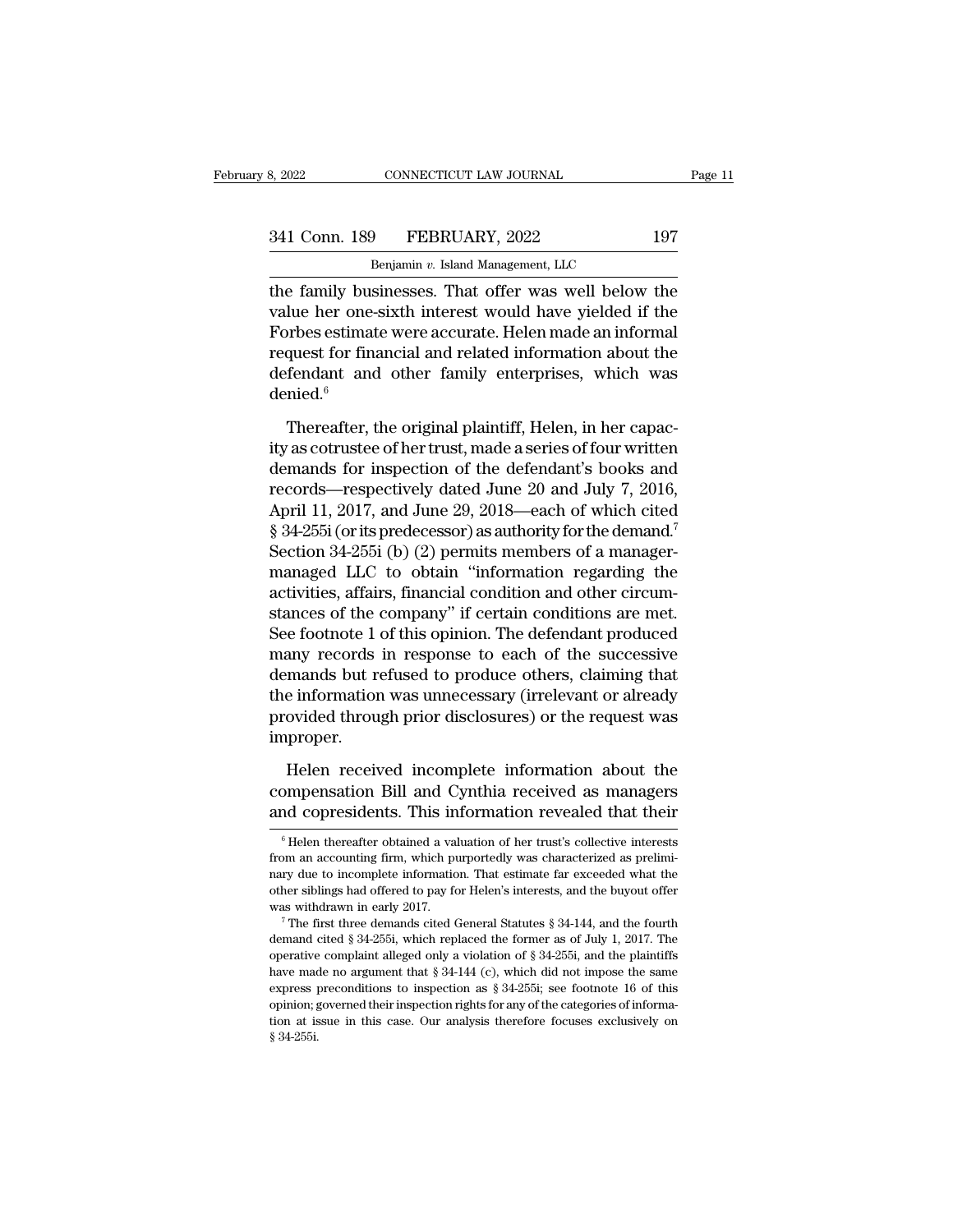## EXECTIVE CONNECTICUT LAW JOURNAL February 8, 2022<br>198 FEBRUARY, 2022 341 Conn. 189<br>Benjamin v. Island Management, LLC EXECTICUT LAW JOURNAL FRAME REBRUARY, 2022 341 Conn.<br>Benjamin *v.* Island Management, LLC<br>Benjamin *v.* Island Management, LLC<br>Rual Compensation significantly increa

CONNECTICUT LAW JOURNAL February 8, 2022<br>
FEBRUARY, 2022 341 Conn. 189<br>
Benjamin v. Island Management, LLC<br>
collective annual compensation significantly increased<br>
from 2011 to 2016, while annual distributions to members r FEBRUARY, 2022 341 Conn. 189<br>
Benjamin v. Island Management, LLC<br>
collective annual compensation significantly increased<br>
from 2011 to 2016, while annual distributions to mem-<br>
bers remained roughly flat or decreased durin  $\begin{tabular}{ll} \bf 198 & FEBRUARY, 2022 & 341 Conn. 189 \\ \hline \multicolumn{2}{l}{\bf Benjamin}\ v. Island Management, LLC \\ \mline \end{tabular} \\ \bf collective annual compensation significantly increased from 2011 to 2016, while annual distributions to members remained roughly flat or decreased during this same period.<sup>8</sup> \end{tabular}$ F<br>
Senjamin<br>
collective annual co<br>
from 2011 to 2016,<br>
bers remained roug<br>
same period.<sup>8</sup><br>
The final demand Benjamin v. Island Management, LLC<br>
Illective annual compensation significantly increased<br>
om 2011 to 2016, while annual distributions to mem-<br>
rs remained roughly flat or decreased during this<br>
me period.<sup>8</sup><br>
The final d collective annual compensation significantly increased<br>from 2011 to 2016, while annual distributions to mem-<br>bers remained roughly flat or decreased during this<br>same period.<sup>8</sup><br>The final demand requested twenty-seven categ

the different compensation significantly increased<br>from 2011 to 2016, while annual distributions to mem-<br>bers remained roughly flat or decreased during this<br>same period.<sup>8</sup><br>The final demand requested twenty-seven categorie mont 2011 to 2010, while dimital distributions to members<br>bers remained roughly flat or decreased during this<br>same period.<sup>8</sup><br>The final demand requested twenty-seven categories<br>of information, including financial statement same period.<sup>8</sup><br>Same period.<sup>8</sup><br>The final demand requested twenty-seven categories<br>of information, including financial statements, income<br>tax returns, descriptions of cash and assets, manager<br>and officer compensation/proce The final demand requested twenty-seven categories<br>of information, including financial statements, income<br>tax returns, descriptions of cash and assets, manager<br>and officer compensation/procedure for setting com-<br>pensation, The final demand requested twenty-seven categories<br>of information, including financial statements, income<br>tax returns, descriptions of cash and assets, manager<br>and officer compensation/procedure for setting com-<br>pensation of information, including financial statements, income<br>tax returns, descriptions of cash and assets, manager<br>and officer compensation/procedure for setting com-<br>pensation, and information relating to management<br>arrangement tax returns, descriptions of cash and assets, manager<br>and officer compensation/procedure for setting com-<br>pensation, and information relating to management<br>arrangements and fees. The stated purposes of the<br>demand were (1) and officer compensation/procedure for setting compensation, and information relating to management<br>arrangements and fees. The stated purposes of the<br>demand were (1) to "determine the value of the Benja-<br>min 2002 Trust's pensation, and information relating to management<br>arrangements and fees. The stated purposes of the<br>demand were (1) to "determine the value of the Benja-<br>min 2002 Trust's membership interest in the [defen-<br>dant]"<sup>9</sup> and (2 arrangements and fees. The stated purposes of the<br>demand were (1) to "determine the value of the Benja-<br>min 2002 Trust's membership interest in the [defen-<br>dant]"<sup>9</sup> and (2) to "ascertain the condition and affairs<br>of such demand were (1) to "determine the value of the Benja-<br>min 2002 Trust's membership interest in the [defen-<br>dant]"<sup>9</sup> and (2) to "ascertain the condition and affairs<br>of such entities so that the Benjamin 2002 Trust may<br>exerc min 2002 Trust's membership interest in the [defen-<br>dant]"<sup>9</sup> and (2) to "ascertain the condition and affairs<br>of such entities so that the Benjamin 2002 Trust may<br>exercise its rights as a member of the [defendant] in<br>an in dant]"<sup>9</sup> and (2) to "ascertain the condition and affairs<br>of such entities so that the Benjamin 2002 Trust may<br>exercise its rights as a member of the [defendant] in<br>an informed manner." Regarding this second purpose,<br>Helen of such entities so that the Benjamin 2002 Trust may<br>exercise its rights as a member of the [defendant] in<br>an informed manner." Regarding this second purpose,<br>Helen's demand letter, which was addressed to Bill and<br>Cynthia, exercise its rights as a member of the [defendant] in<br>an informed manner." Regarding this second purpose,<br>Helen's demand letter, which was addressed to Bill and<br>Cynthia, further explained: "I have concerns because<br>of the i an informed manner." Regarding this second purpose,<br>Helen's demand letter, which was addressed to Bill and<br>Cynthia, further explained: "I have concerns because<br>of the inherent conflict [of interest] that you have as a<br>resu Helen's demand letter, which was addressed to Bill and<br>Cynthia, further explained: "I have concerns because<br>of the inherent conflict [of interest] that you have as a<br>result of your personal financial interests as copresi-<br> Cynthia, further explained: "I have concerns because<br>of the inherent conflict [of interest] that you have as a<br>result of your personal financial interests as copresi-<br>dents and managers of the [defendant], the interests of of the inherent conflict [of interest] that you have as a<br>result of your personal financial interests as copresi-<br>dents and managers of the [defendant], the interests of<br>trusts for your benefit in the [defendant] and relat result of your personal financial interests as copresidents and managers of the [defendant], the interests of trusts for your benefit in the [defendant] and related businesses, your roles in the businesses to which the [de businesses, your roles in the businesses to which the [defendant] provides management services, and your roles as trustees of trusts having interests in such related businesses. I have requested documents considered to app [defendant] provides management services, and your<br>roles as trustees of trusts having interests in such<br>related businesses. I have requested documents con-<br><sup>8</sup>Member distributions increased in 2012 and 2013 but thereafter

roles as trustees of trusts having interests in such related businesses. I have requested documents con-<br><sup>8</sup>Member distributions increased in 2012 and 2013 but thereafter dropped to approximately 2011 levels or lower. Info Felated businesses. I have requested documents con-<br><sup>8</sup>Member distributions increased in 2012 and 2013 but thereafter dropped<br>to approximately 2011 levels or lower. Information disclosed by the time<br>of the trial revealed t <sup>8</sup> Member distributions increased in 2012 and 2013 but thereafter dropped to approximately 2011 levels or lower. Information disclosed by the time of the trial revealed that 2017 and 2018 comanager compensation was two a

to approximately 2011 levels or lower. Information disclosed by the time<br>of the trial revealed that 2017 and 2018 comanager compensation was two<br>and one-half to three times the 2011 comanager compensation.<br>"The fourth dema exercise its ''right of first refusal'' of that interest pursuant one-half to three times the 2011 comanager compensation was two and one-half to three times the 2011 comanager compensation.<br>
<sup>9</sup> The fourth demand linked t and one-half to three times the 2011 comanager compensation. The right of the right of the right of periodic purpose to another purpose relating to a pending transfer of Peter's trust interest, following his death in 2017, <sup>1</sup> The fourth demand linked this valuation purpose to another purpose<br>relating to a pending transfer of Peter's trust interest, following his death<br>in 2017, specifically to determine whether the Benjamin 2002 Trust should relating to a pending transfer of Peter's trust interest, following his death<br>in 2017, specifically to determine whether the Benjamin 2002 Trust should<br>exercise its "right of first refusal" of that interest pursuant to the of appointment. The legal issues in that matter have no bearing a greent appear and exercise its "right of first refusal" of that interest pursuant to the operating agreement. The right of first refusal under the operating mereory, spear<br>exercise its "rig<br>agreement. The<br>resolved in arb<br>appeal is pendi<br>present appeal.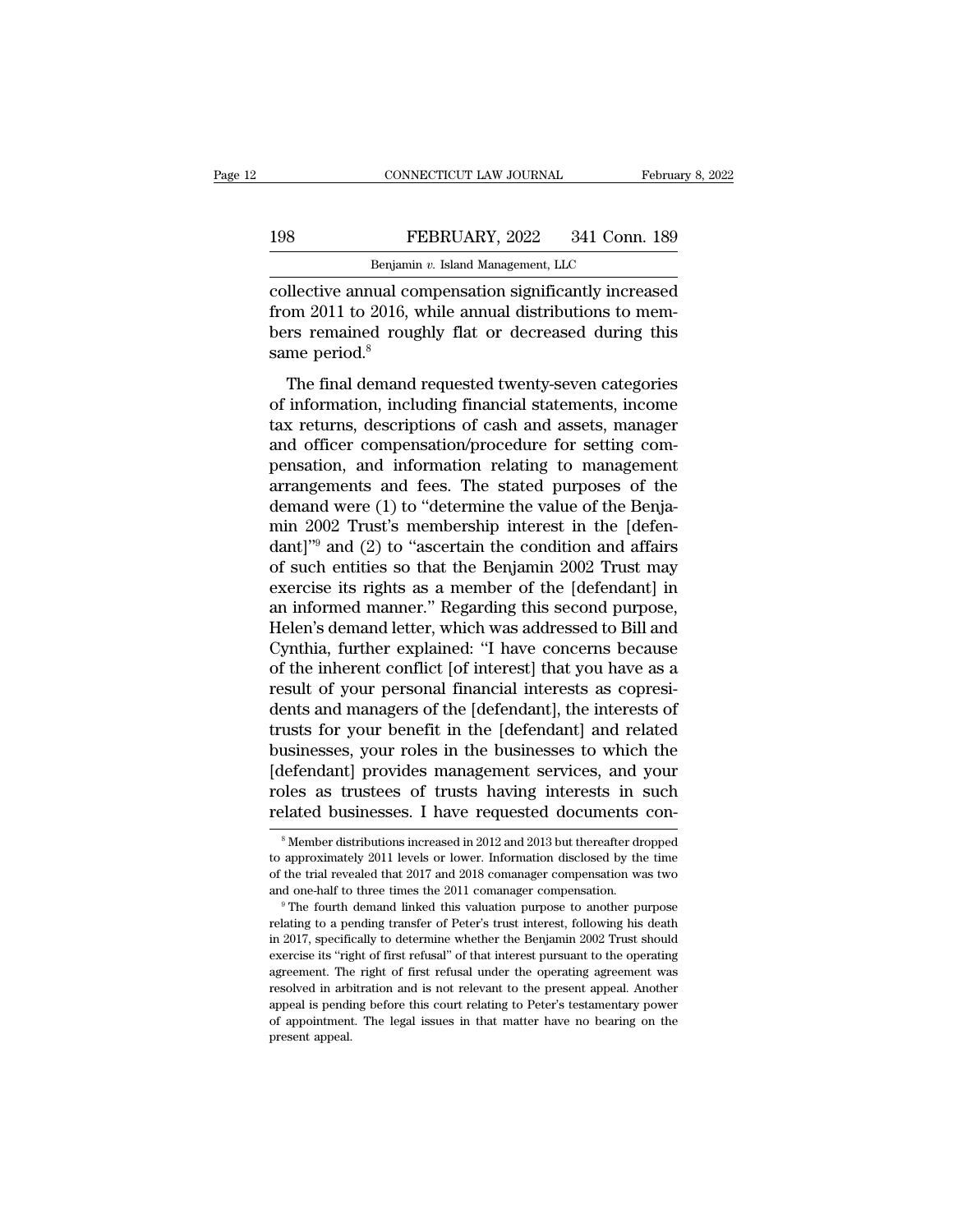# 332022 CONNECTICUT LAW JOURNAL Page 13<br>341 Conn. 189 FEBRUARY, 2022 199<br>Benjamin v. Island Management, LLC

CONNECTICUT LAW JOURNAL<br>Benjamin *v.* Island Management, LLC<br>Benjamin *v.* Island Management, LLC<br>anagement arrangements and compet connectricut LAW JOURNAL<br>
341 Conn. 189 FEBRUARY, 2022 199<br>
<sup>Benjamin v.</sup> Island Management, LLC<br>
cerning the management arrangements and compensa-<br>
tion of the [defendant's] managers and officers . . .<br>
because I wish to 341 Conn. 189 FEBRUARY, 2022 199<br>
Benjamin v. Island Management, LLC<br>
cerning the management arrangements and compensa-<br>
tion of the [defendant's] managers and officers . . .<br>
because I wish to evaluate whether such arrang because I wish to evaluate whether such arrangements 341 Conn. 189 FEBRUARY, 2022 199<br>
Benjamin v. Island Management, LLC<br>
cerning the management arrangements and compensa-<br>
tion of the [defendant's] managers and officers . . .<br>
because I wish to evaluate whether such arran Benjamin v. Island Management, LLC<br>
cerning the management arrangements and compensa-<br>
tion of the [defendant's] managers and officers . . .<br>
because I wish to evaluate whether such arrangements<br>
and payments are proper. I From other family owned that the foos neid to the<br>defendant of the [defendant's] managers and officers . . .<br>because I wish to evaluate whether such arrangements<br>and payments are proper. In particular, I wish to investi-<br>g cerning the management arrangements and compensa-<br>tion of the [defendant's] managers and officers . . .<br>because I wish to evaluate whether such arrangements<br>and payments are proper. In particular, I wish to investi-<br>gate t tion of the [defendant's] managers and officers  $\ldots$ <br>because I wish to evaluate whether such arrangements<br>and payments are proper. In particular, I wish to investi-<br>gate the appropriateness of fees paid to the [defendant because I wish to evaluate whether such arrangements<br>and payments are proper. In particular, I wish to investigate the appropriateness of fees paid to the [defendant]<br>from other family owned entities. I believe those fees<br> and payments are proper. In particular, I wish to investigate the appropriateness of fees paid to the [defendant]<br>from other family owned entities. I believe those fees<br>may be inflated in order to increase revenue for the<br> gate the appropriateness of fees paid to the [defendant]<br>from other family owned entities. I believe those fees<br>may be inflated in order to increase revenue for the<br>[defendant]. I also believe that the fees paid to the<br>man from other family owned entities. I believe those fees<br>may be inflated in order to increase revenue for the<br>[defendant]. I also believe that the fees paid to the<br>managers of the [defendant], who determine their own<br>compens may be inflated in order to increase revenue for the<br>[defendant]. I also believe that the fees paid to the<br>managers of the [defendant], who determine their own<br>compensation and benefits without consulting or even<br>advising [defendant]. I also believe that the fees paid to the<br>managers of the [defendant], who determine their own<br>compensation and benefits without consulting or even<br>advising the members of the [defendant], may be exces-<br>sive. T managers of the [defendant], who determine their own<br>compensation and benefits without consulting or even<br>advising the members of the [defendant], may be exces-<br>sive. The refusal to provide information to the members<br>of th compensation and benefits without consulting or even<br>advising the members of the [defendant], may be exces-<br>sive. The refusal to provide information to the members<br>of the [defendant] concerning such payments raises<br>questio advising the members of the [defendant], may be excessive. The refusal to provide information to the members<br>of the [defendant] concerning such payments raises<br>questions about the propriety of the management<br>arrangements a sive. The refusal to provide information to the membe<br>of the [defendant] concerning such payments raise<br>questions about the propriety of the manageme<br>arrangements and fees. I therefore have a reasonab<br>basis to suspect poss In response to the propriety of the management<br>rangements and fees. I therefore have a reasonable<br>sis to suspect possible irregularities. The requested<br>formation and documents are necessary to investigate<br>nether the paymen questions about the propriety of the management<br>arrangements and fees. I therefore have a reasonable<br>basis to suspect possible irregularities. The requested<br>information and documents are necessary to investigate<br>whether th

arrangements and rees. I therefore have a reasonable<br>basis to suspect possible irregularities. The requested<br>information and documents are necessary to investigate<br>whether the payments were, in fact, improper."<br>In response basis to suspect possible irregularities. The requested<br>information and documents are necessary to investigate<br>whether the payments were, in fact, improper."<br>In response to the final demand, the defendant agreed<br>to produce miorination and documents are necessary to investigate<br>whether the payments were, in fact, improper."<br>In response to the final demand, the defendant agreed<br>to produce reasonable updates to certain information<br>previously pr mether the payments were, in fact, improper.<br>In response to the final demand, the defendant agreed<br>to produce reasonable updates to certain information<br>previously provided but refused to produce any other<br>information. The In response to the final demand, the defendant agreed<br>to produce reasonable updates to certain information<br>previously provided but refused to produce any other<br>information. The defendant's written reply to the<br>demand asser to produce reasonable updates to certain information<br>previously provided but refused to produce any other<br>information. The defendant's written reply to the<br>demand asserted that the request for information was<br>unreasonable previously provided but refused to produce any other<br>information. The defendant's written reply to the<br>demand asserted that the request for information was<br>unreasonable and/or that the production of additional<br>information information. The defendant's written reply to the<br>demand asserted that the request for information was<br>unreasonable and/or that the production of additional<br>information was unnecessary as to the stated valuation<br>purpose be demand asserted that the request for information was<br>unreasonable and/or that the production of additional<br>information was unnecessary as to the stated valuation<br>purpose because the defendant had already disclosed<br>sufficie unreasonable and/or that the production of additional<br>information was unnecessary as to the stated valuation<br>purpose because the defendant had already disclosed<br>sufficient records to achieve that purpose. The reply<br>also as information was unnecessary as to the purpose because the defendant had sufficient records to achieve that pulso asserted that the request was in stated mismanagement purpose becaus inspection right requires credible prome The results are detendant had already disclosed<br>fficient records to achieve that purpose. The reply<br>so asserted that the request was improper as to the<br>atted mismanagement purpose because the statutory<br>spection right requi sumcrem records to achieve that purpose. The reply<br>also asserted that the request was improper as to the<br>stated mismanagement purpose because the statutory<br>inspection right requires credible proof of mismanage-<br>ment, of wh

also asserted that the request was improper as to the<br>stated mismanagement purpose because the statutory<br>inspection right requires credible proof of mismanage-<br>ment, of which there was none.<br>Helen, in her capacity as trust stated insinangement purpose because the statutory<br>inspection right requires credible proof of mismanage-<br>ment, of which there was none.<br>Helen, in her capacity as trustee of her trust, there-<br>after commenced the present ac mspection right requires creame proof of misintanagement, of which there was none.<br>Helen, in her capacity as trustee of her trust, thereafter commenced the present action by way of a two<br>count complaint seeking to compel t Helen, in her capacity as trustee of her trust, thereafter commenced the present action by way of a two count complaint seeking to compel the defendant to comply with her inspection demands. The first count alleged that th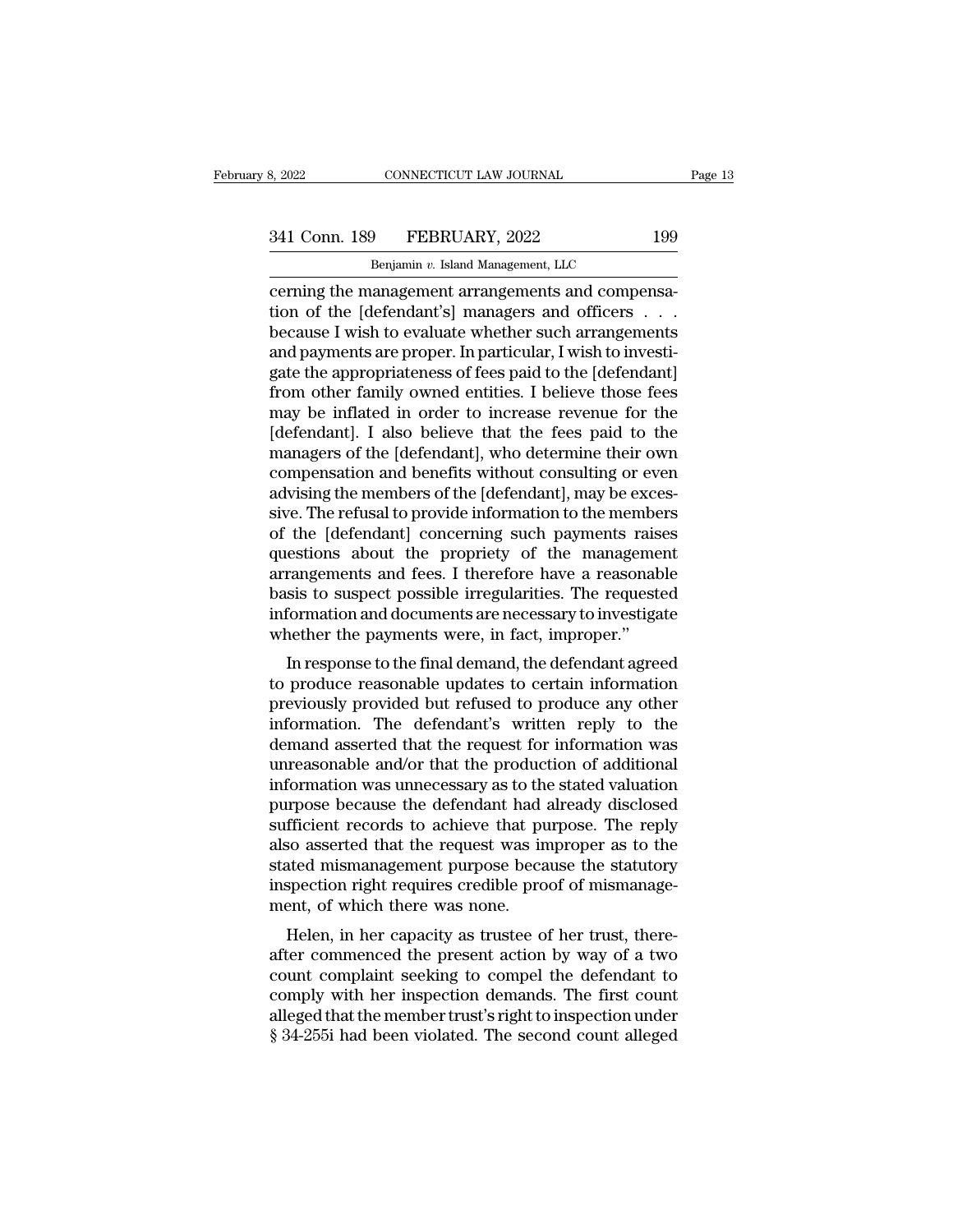# EXECTIVE CONNECTICUT LAW JOURNAL February 8, 2022<br>200 FEBRUARY, 2022 341 Conn. 189<br>Benjamin v. Island Management, LLC

CONNECTICUT LAW JOURNAL Februa<br>
200 FEBRUARY, 2022 341 Conn. 189<br>
Benjamin *v.* Island Management, LLC<br>
that the defendant's failure to comply with the inspec-<br>
tion demands was a breach of § 5.7 of the defendant's<br>
concra EBRUARY, 2022 341 Conn. 189<br>
Benjamin v. Island Management, LLC<br>
that the defendant's failure to comply with the inspec-<br>
tion demands was a breach of § 5.7 of the defendant's<br>
operating agreement.<sup>10</sup> The defendant filed 200 FEBRUARY, 2022 341 Conn. 189<br>
Benjamin v. Island Management, LLC<br>
that the defendant's failure to comply with the inspec-<br>
tion demands was a breach of  $\S 5.7$  of the defendant's<br>
operating agreement.<sup>10</sup> The defendan 200 FEBRUARY, 2022 341 Conn. 189<br>
Benjamin v. Island Management, LLC<br>
that the defendant's failure to comply with the inspec-<br>
tion demands was a breach of  $\S 5.7$  of the defendant's<br>
operating agreement.<sup>10</sup> The defendan Benjamin v. Island Management, LLC<br>that the defendant's failure to comply with the inspec-<br>tion demands was a breach of  $\S 5.7$  of the defendant's<br>operating agreement.<sup>10</sup> The defendant filed an answer<br>and asserted specia benjamin v. island management, LLC<br>that the defendant's failure to comply with the inspec-<br>tion demands was a breach of  $\S 5.7$  of the defendant's<br>operating agreement.<sup>10</sup> The defendant filed an answer<br>and asserted specia that the defendant's failure to comply with the inspection demands was a breach of  $\S$  5.7 of the defendant's operating agreement.<sup>10</sup> The defendant filed an answer and asserted special defenses to both counts, claiming t tion demands was a breach of  $\S 5.7$  of the defendant's<br>operating agreement.<sup>10</sup> The defendant filed an answer<br>and asserted special defenses to both counts, claiming<br>that the demands were made for improper purposes—<br>to ma operating agreement.<sup>10</sup> The defendant filed an answer<br>and asserted special defenses to both counts, claiming<br>that the demands were made for improper purposes—<br>to maximize Helen's financial gain, to engage in a fishing<br>exp and asserted special defenses to both counts, claiming<br>that the demands were made for improper purposes—<br>to maximize Helen's financial gain, to engage in a fishing<br>expedition to find any possible basis for a claim against<br> that the demands were made for improper purposes—<br>to maximize Helen's financial gain, to engage in a fishing<br>expedition to find any possible basis for a claim against<br>the defendant, and to harass the defendant—and that<br>the to maximize Helen's financial gain, to engage in a fishing<br>expedition to find any possible basis for a claim against<br>the defendant, and to harass the defendant—and that<br>the action was moot because Helen had received all of expedition to find any possible basis for a claim against<br>the defendant, and to harass the defendant—and that<br>the action was moot because Helen had received all of<br>the documents to which she legally was entitled. Shortly<br>a the defendant, and to harass the defendant—and that<br>the action was moot because Helen had received all of<br>the documents to which she legally was entitled. Shortly<br>after the complaint was filed, Scott A. Weisman and<br>Stephe the action was moot because Helen had received all of<br>the documents to which she legally was entitled. Shortly<br>after the complaint was filed, Scott A. Weisman and<br>Stephen D. Benjamin, Helen's husband, were appointed<br>succes the documents to whicl<br>after the complaint w<br>Stephen D. Benjamin, I<br>successor trustees of t<br>court thereafter grant<br>in their capacity as ti<br>present action.<sup>11</sup><br>At some point prior ephen D. Benjamin, Helen's husband, were appointed<br>ccessor trustees of the Benjamin 2002 Trust, and the<br>urt thereafter granted a motion to substitute them,<br>their capacity as trustees, as the plaintiffs in the<br>esent action. successor trustees of the Benjamin 2002 Trust, and the court thereafter granted a motion to substitute them, in their capacity as trustees, as the plaintiffs in the present action.<sup>11</sup> At some point prior to trial, the de

court thereafter granted a motion to substitute them,<br>in their capacity as trustees, as the plaintiffs in the<br>present action.<sup>11</sup><br>At some point prior to trial, the defendant provided<br>additional information to the plaintif in their capacity as trustees, as the plaintiffs in the<br>present action.<sup>11</sup><br>At some point prior to trial, the defendant provided<br>additional information to the plaintiffs, although it dis-<br>claimed any legal obligation to d present action.<sup>11</sup><br>At some point prior to trial, the defendant provided<br>additional information to the plaintiffs, although it dis-<br>claimed any legal obligation to do so. By the time trial<br>commenced, the plaintiffs conten diational information to the plaintiffs, although it disamed any legal obligation to do so. By the time trial<br>ommenced, the plaintiffs contended that there were<br>our categories of information remaining at issue: (1)<br><sup>10</sup> Se claimed any legal obligation to do so. By the time trial<br>commenced, the plaintiffs contended that there were<br>four categories of information remaining at issue: (1)<br> $\frac{10}{10}$ Section 5.7 of the defendant's operating agree

commenced, the plaintiffs contended that there were<br>four categories of information remaining at issue: (1)<br> $\frac{10}{10}$  Section 5.7 of the defendant's operating agreement provides: "The [m]an-<br>agers shall maintain and pres four categories of information remaining at issue: (1)<br>
<sup>10</sup> Section 5.7 of the defendant's operating agreement provides: "The [m]an-<br>agers shall maintain and preserve, during the term of the [c]ompany, and for<br>seven (7) From Exercise of Information Temanting at ISSue. (1)<br>
<sup>10</sup> Section 5.7 of the defendant's operating agreement provides: "The [m]an-<br>agers shall maintain and preserve, during the term of the [c]ompany, and for<br>seven (7) ye <sup>10</sup> Section 5.7 of the defendant's operating agreement provides: "The [m]anagers shall maintain and preserve, during the term of the [c]ompany, and for seven (7) years thereafter, all accounts, books, and other relevant agers shall maintain and preserve, during the term of the [c]ompany, and for<br>seven (7) years thereafter, all accounts, books, and other relevant [c]ompany<br>documents as provided in [§] 9.2 of this [o]perating [a]greement. U seven (7) years thereafter, all accounts, books, and other relevant [c]ompany documents as provided in [§] 9.2 of this [o]<br>perating [a]greement. Upon request, each [m]ember and [e]<br>conomic [i]nterest [o]wner shall have th For  $(1)$  given as a provided in [§] 9.2 of this [o]perating [a]greement. Upon quest, each [m]ember and [e]conomic [i]nterest [o]wner shall have the htht, during ordinary business hours, to inspect and copy any and all of request, each [m]ember and [e]conomic [i]nterest [o]wner shall have the right, during ordinary business hours, to inspect and copy any and all of the books and records of the [c]ompany at the expense of the [m]ember or [e]

Fight, during ordinary business hours, to inspect and copy any and all of the books and records of the [c]ompany at the expense of the [m]ember or [e]conomic [i]nterest [o]wner making such request."<br>Section 9.2 of the ope Free books and records of the [c]ompany at the expense of the [m]ember or [e]conomic [i]nterest [o]wner making such request."<br>Section 9.2 of the operating agreement requires the defendant to keep (1) a current list of its [e]conomic [i]nterest [o]wner making such request."<br>Section 9.2 of the operating agreement requires the defendant to keep<br>(1) a current list of its past and present members, (2) copies of its articles<br>of organization, all Section 9.2 of the operating agreement requires the defendant to keep (1) a current list of its past and present members, (2) copies of its articles of organization, all amendments thereto, and any powers of attorney purs (1) a current list of its past and present members, (2) copies of its articles of organization, all amendments thereto, and any powers of attorney pursuant to which an amendment had been exercised, (3) copies of tis feder For organization, all amendments thereto, and any powers of attorney pursuant to which an amendment had been exercised,  $(3)$  copies of its federal, state, and local income tax returns and financial statements for the six eventually produced all of them. 11 For convenience, we hereafter refer to the substitute plaintiffs as the plaintiffs as the plaintiffs in this opinon. 11 For convenience, we hereafter refer to the substitute plaintiffs state, and local income tax returns and financial statements for the six most recent fiscal years, and (4) copies of any of its past and present written operating agreements and amendments thereto. Helen sought all of the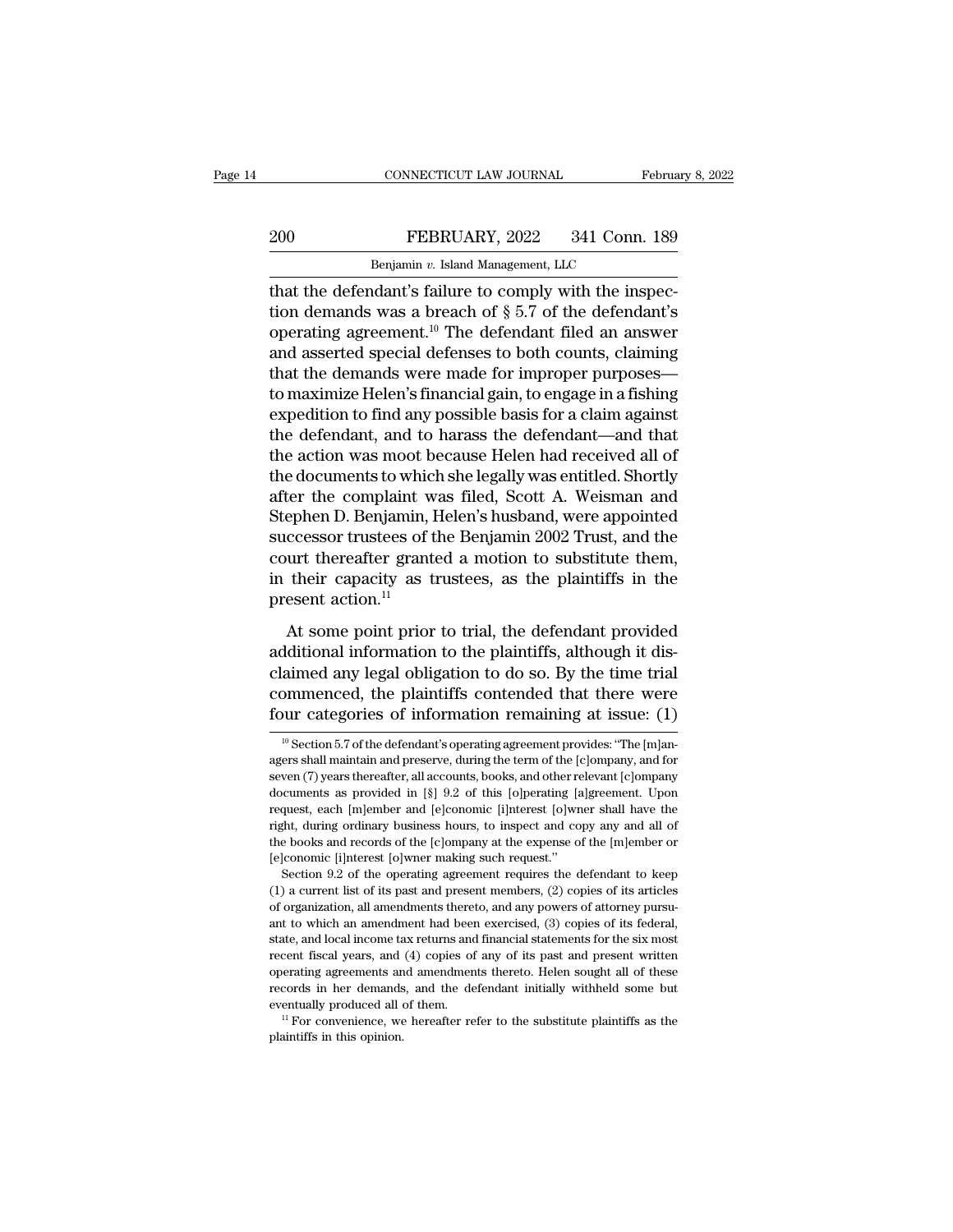| 8, 2022       | CONNECTICUT LAW JOURNAL            | Page 15 |
|---------------|------------------------------------|---------|
| 341 Conn. 189 | FEBRUARY, 2022                     | 201     |
|               | Benjamin v. Island Management, LLC |         |

CONNECTICUT LAW JOURNAL<br>
Physical Management, LLC<br>
Benjamin *v.* Island Management, LLC<br> **t's general ledger:** (2) information is the defendant's general ledger; (2) information<br>the defendant's general ledger; (2) information per-<br>taining to the defendant's management services agreements with Hay Island and Swisbor: (3) information 341 Conn. 189 FEBRUARY, 2022 201<br>
Benjamin v. Island Management, LLC<br>
the defendant's general ledger; (2) information per-<br>
taining to the defendant's management services agree-<br>
mertaining to the compensation of the defen 341 Conn. 189 FEBRUARY, 2022 201<br>
Benjamin v. Island Management, LLC<br>
the defendant's general ledger; (2) information per-<br>
taining to the defendant's management services agree-<br>
ments with Hay Island and Swisher; (3) inf 341 Conn. 189 FEBRUARY, 2022 201<br>
Benjamin v. Island Management, LLC<br>
the defendant's general ledger; (2) information per-<br>
taining to the defendant's management services agree-<br>
ments with Hay Island and Swisher; (3) inf Benjamin v. Island Management, LLC<br>
the defendant's general ledger; (2) information per-<br>
taining to the defendant's management services agree-<br>
ments with Hay Island and Swisher; (3) information<br>
pertaining to the compens Benjamin v. Island Management, LLC<br>the defendant's general ledger; (2) information per-<br>taining to the defendant's management services agree-<br>ments with Hay Island and Swisher; (3) information<br>pertaining to the compensati the defendant's general<br>taining to the defend<br>ments with Hay Isla<br>pertaining to the com<br>agers, officers, and er<br>payments made to th<br>min 2002 Trust.<br>At trial, the partic ming to the defendant's management services agree-<br>ents with Hay Island and Swisher; (3) information<br>rtaining to the compensation of the defendant's man-<br>ers, officers, and employees; and (4) records showing<br>yments made to ments with Hay Island and Swisher; (3) information<br>pertaining to the compensation of the defendant's man-<br>agers, officers, and employees; and (4) records showing<br>payments made to third parties on behalf of the Benja-<br>min 2

pertaining to the compensation of the defendant's managers, officers, and employees; and (4) records showing<br>payments made to third parties on behalf of the Benja-<br>min 2002 Trust.<br>At trial, the parties stipulated to the ad agers, officers, and employees; and (4) records showing<br>payments made to third parties on behalf of the Benja-<br>min 2002 Trust.<br>At trial, the parties stipulated to the admission of<br>numerous documents pertaining to the busin payments made to third parties on behalf of the Benja-<br>min 2002 Trust.<br>At trial, the parties stipulated to the admission of<br>numerous documents pertaining to the business of the<br>Ziegler family enterprises and the defendant' min 2002 Trust.<br>
At trial, the parties stipulated to the admission of<br>
numerous documents pertaining to the business of the<br>
Ziegler family enterprises and the defendant's opera-<br>
tions in particular, some of which had bee At trial, the parties stipulated to the admission of<br>numerous documents pertaining to the business of the<br>Ziegler family enterprises and the defendant's opera-<br>tions in particular, some of which had been previously<br>disclos numerous documents pertaining to the business of the Ziegler family enterprises and the defendant's operations in particular, some of which had been previously disclosed in response to Helen's written demands, and document Ziegler family enterprises and the defendant's operations in particular, some of which had been previously disclosed in response to Helen's written demands, and documents memorializing communications between the parties.<sup>1</sup> tions in particular, some of which had been previously<br>disclosed in response to Helen's written demands, and<br>documents memorializing communications between<br>the parties.<sup>12</sup> The plaintiffs presented testimony from<br>two witne disclosed in response to Helen's written demands, and<br>documents memorializing communications between<br>the parties.<sup>12</sup> The plaintiffs presented testimony from<br>two witnesses: Weisman, one of the substitute plaintiff<br>trustees documents memorializing communications between<br>the parties.<sup>12</sup> The plaintiffs presented testimony from<br>two witnesses: Weisman, one of the substitute plaintiff<br>trustees, whose background was in corporate law,<br>investment ba the parties.<sup>12</sup> The plaintiffs presented testimony from<br>two witnesses: Weisman, one of the substitute plaintiff<br>trustees, whose background was in corporate law,<br>investment banking, and capital markets; and Vladimir<br>Starko two witnesses: Weisman, one of the substitute plaintiff<br>trustees, whose background was in corporate law,<br>investment banking, and capital markets; and Vladimir<br>Starkov, a certified valuation analyst specializing in<br>intercom trustees, whose background was in corporate law,<br>investment banking, and capital markets; and Vladimir<br>Starkov, a certified valuation analyst specializing in<br>intercompany pricing and asset valuation. The defen-<br>dant presen investment banking, and capital markets; and Vladimir<br>Starkov, a certified valuation analyst specializing in<br>intercompany pricing and asset valuation. The defen-<br>dant presented testimony from one witness, Howard<br>Romanow, t Starkov, a certified valuation analyst specializing in<br>intercompany pricing and asset valuation. The defen-<br>dant presented testimony from one witness, Howard<br>Romanow, the defendant's chief operating officer and<br>chief finan intercompany pricing and asset valuation. The defendant presented testimony from one witness, Howard Romanow, the defendant's chief operating officer and chief finance officer since 2011. The plaintiffs argued, in essence, dant presented testimony from one witness, Howard<br>Romanow, the defendant's chief operating officer and<br>chief finance officer since 2011. The plaintiffs argued,<br>in essence, that they were entitled to inspect the<br>remaining c Romanow, the defendant's chief operating officer and<br>chief finance officer since 2011. The plaintiffs argued,<br>in essence, that they were entitled to inspect the<br>remaining categories of information because the evi-<br>dence ca chief finance officer since 2011. The plaintiffs argued,<br>in essence, that they were entitled to inspect the<br>remaining categories of information because the evi-<br>dence called into question (1) whether manager and<br>copresiden in essence, that they were entitled to inspect the<br>remaining categories of information because the evi-<br>dence called into question (1) whether manager and<br>copresident compensation for Bill and Cynthia was<br>excessive (in pa remaining categories of information because the evi-<br>dence called into question (1) whether manager and<br>copresident compensation for Bill and Cynthia was<br>excessive (in part because actual management of the<br>defendant appear dence called into question (1) whether manager and<br>copresident compensation for Bill and Cynthia was<br>excessive (in part because actual management of the<br>defendant appeared to have been delegated to<br>Romanow and other highl Exercise of the parties' to the parties' request, the trial component of the defen-<br>ant,<sup>13</sup> and (2) whether that compensation, if excessive,<br> $\frac{12}{12}$  Pursuant to the parties' request, the trial court ordered the exhib Romanow and other highly compensated professional staff), which, in turn, affected the fair value of the defendant,<sup>13</sup> and (2) whether that compensation, if excessive,  $\frac{12 \text{ Pursuant to the parties' request, the trial court ordered the exhibits, the parties' trial briefs, and the trial transcripts to be sealed to protect confidential information.$ 

staff), which, in turn, affected the fair value of the defen-<br>dant,<sup>13</sup> and (2) whether that compensation, if excessive,<br> $\frac{12}{12}$  Pursuant to the parties' request, the trial court ordered the exhibits,<br>the parties' tri

value  $(2)$  whether that compensation, if excessive,<br> $\frac{12}{2}$  Pursuant to the parties' request, the trial court ordered the exhibits,<br>the parties' trial briefs, and the trial transcripts to be sealed to protect<br>confiden <sup>12</sup> Pursuant to the parties' request, the trial court ordered the exhibits, the parties' trial briefs, and the trial transcripts to be sealed to protect confidential information.<br><sup>13</sup> Weisman explained that overpayment o the parties' trial briefs, and the trial transcripts to be sealed to protect confidential information.<br><sup>13</sup> Weisman explained that overpayment of compensation would affect fair value because the amount of overpayment shou  $^{13}$  Weisman explained that overpayment of compensation would affect fair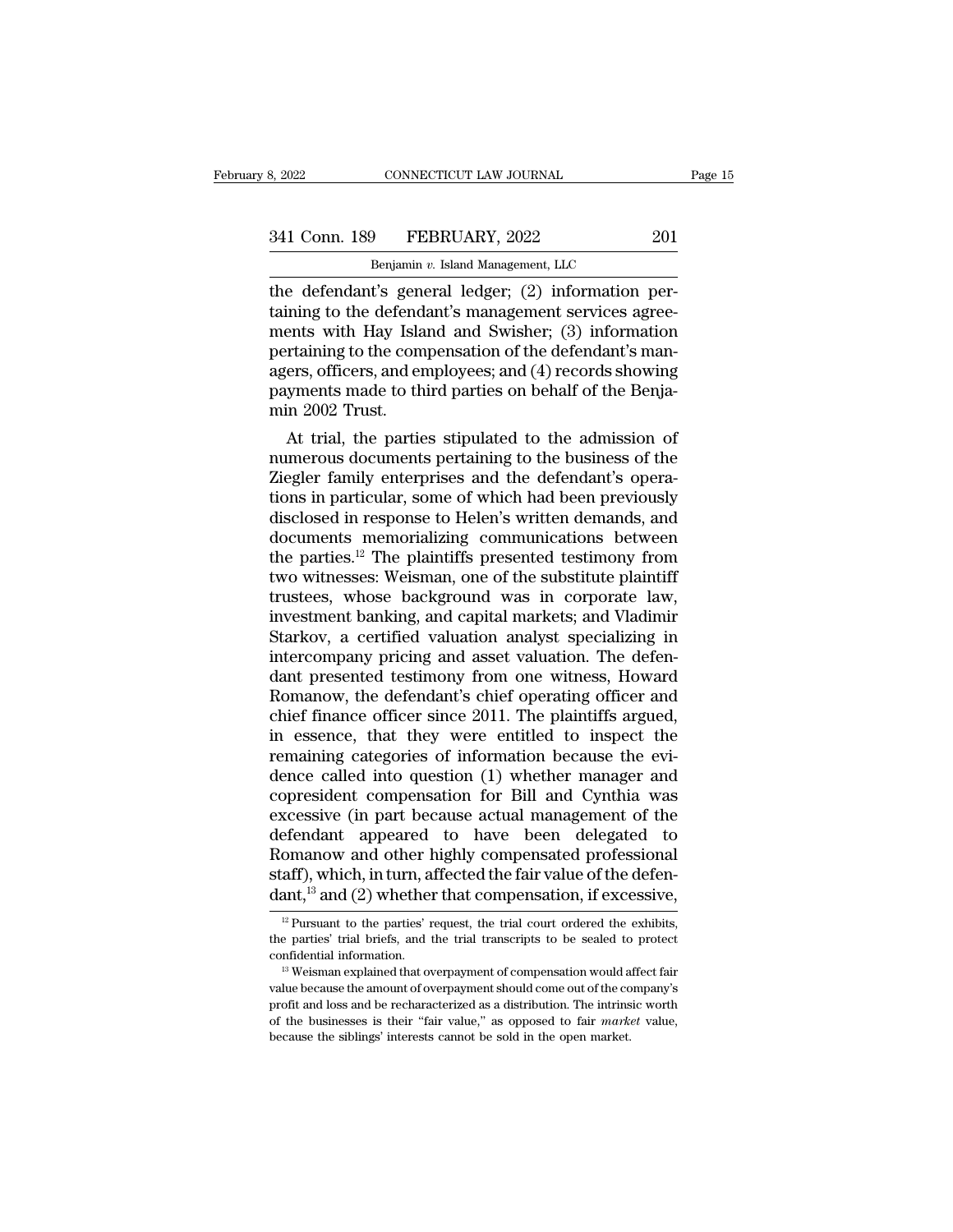|     | CONNECTICUT LAW JOURNAL                                 | February 8, 2022 |
|-----|---------------------------------------------------------|------------------|
| 202 | FEBRUARY, 2022                                          | 341 Conn. 189    |
|     | Benjamin v. Island Management, LLC                      |                  |
|     | constituted a discuised distribution not made available |                  |

CONNECTICUT LAW JOURNAL February 8, 2022<br>
PEBRUARY, 2022 341 Conn. 189<br>
Benjamin v. Island Management, LLC<br>
Constituted a disguised distribution not made available<br>
to the other siblings or their respective member trusts.  $\begin{tabular}{ll} \bf 202 & \bf FEBRUARY, 2022 & 341 Conn. 189 \\ \hline \bf Benjamin\textit{v. Island Management, LLC} \\ \bf constitute d a disguised distribution not made available \\ \hline \bf to the other siblings or their respective member trusts. \\ \bf The trial court thereafter issued a written decision, \end{tabular}$ 

The trial court thereafter issued a written decision,<br>The trial court thereafter issued a written decision,<br>The trial court thereafter issued a written decision,<br>neluding that the plaintiffs had demonstrated that<br>ay were EDRUART, 2022 341 COMI. 189<br>
Benjamin v. Island Management, LLC<br>
constituted a disguised distribution not made available<br>
to the other siblings or their respective member trusts.<br>
The trial court thereafter issued a writt Benjamin v. Island Management, LLC<br>
constituted a disguised distribution not made available<br>
to the other siblings or their respective member trusts.<br>
The trial court thereafter issued a written decision,<br>
concluding that constituted a disguised distribution not made available<br>to the other siblings or their respective member trusts.<br>The trial court thereafter issued a written decision,<br>concluding that the plaintiffs had demonstrated that<br>th to the other siblings or their respective member trusts.<br>The trial court thereafter issued a written decision,<br>concluding that the plaintiffs had demonstrated that<br>they were entitled to inspect each of the four outstand-<br>i The trial court thereafter issued a written decision,<br>concluding that the plaintiffs had demonstrated that<br>they were entitled to inspect each of the four outstand-<br>ing categories of information under  $\S 34-255i$ . It cited The trial court thereafter issued a written decision,<br>concluding that the plaintiffs had demonstrated that<br>they were entitled to inspect each of the four outstand-<br>ing categories of information under § 34-255i. It cited<br>ca concluding that the plaintiffs had demonstrated that<br>they were entitled to inspect each of the four outstand-<br>ing categories of information under  $\S 34-255i$ . It cited<br>case law from our Appellate Court recognizing that a<br> they were entitled to inspect each of the four outstanding categories of information under  $\S 34-255i$ . It cited case law from our Appellate Court recognizing that a corporate shareholder's desire to value shares or to de ing categories of information under § 34-255i. It cited<br>case law from our Appellate Court recognizing that a<br>corporate shareholder's desire to value shares or to<br>determine whether improper transactions have occurred<br>are pr case law from our Appellate Court recognizing that a<br>corporate shareholder's desire to value shares or to<br>determine whether improper transactions have occurred<br>are proper inspection purposes. It rejected an argument<br>raised corporate shareholder's desire to value shares or to<br>determine whether improper transactions have occurred<br>are proper inspection purposes. It rejected an argument<br>raised in the defendant's trial brief that Connecticut<br>cour determine whether improper transactions have occurred<br>are proper inspection purposes. It rejected an argument<br>raised in the defendant's trial brief that Connecticut<br>courts should interpret § 34-255i, as Delaware courts<br>had are proper inspection purposes. It rejected an argument<br>raised in the defendant's trial brief that Connecticut<br>courts should interpret § 34-255i, as Delaware courts<br>had interpreted that state's corporate records inspec-<br>ti raised in the defendant's trial brief that Connecticut<br>courts should interpret § 34-255i, as Delaware courts<br>had interpreted that state's corporate records inspec-<br>tion statute, to require credible proof of mismanage-<br>ment courts should interpret § 34-255i, as Delaware courts<br>had interpreted that state's corporate records inspec-<br>tion statute, to require credible proof of mismanage-<br>ment when inspection is sought for the alleged purpose<br>of i had interpreted that state's corporate records inspection statute, to require credible proof of mismanagement when inspection is sought for the alleged purpose of investigating mismanagement. The trial court also determine tion statute, to require credible proof of mismanage-<br>ment when inspection is sought for the alleged purpose<br>of investigating mismanagement. The trial court also<br>determined that there was no merit to the defendant's<br>specia ment when inspection is sought for the alleged purpose<br>of investigating mismanagement. The trial court also<br>determined that there was no merit to the defendant's<br>special defenses. The court found that there was no<br>evidence of investigating mismanagement. The trial court also<br>determined that there was no merit to the defendant's<br>special defenses. The court found that there was no<br>evidence that the plaintiffs were pressing their inspec-<br>tion d determined that there was no merit to the defendant's<br>special defenses. The court found that there was no<br>evidence that the plaintiffs were pressing their inspec-<br>tion demands for the purpose of pressuring Helen's<br>siblings special defenses. The court found that there was no<br>evidence that the plaintiffs were pressing their inspec-<br>tion demands for the purpose of pressuring Helen's<br>siblings to increase dividends or the buyout offer, or<br>to har on demands for the purpose of pressuring Helen's<br>blings to increase dividends or the buyout offer, or<br>harass them.<sup>14</sup> The court noted, however, that it<br>build not be improper, in any event, for a trustee to<br>ek to maximize siblings to increase dividends or the buyout offer, or<br>to harass them.<sup>14</sup> The court noted, however, that it<br>would not be improper, in any event, for a trustee to<br>seek to maximize income or asset value.<br>The court also add

to harass them.<sup>14</sup> The court noted, however, that it would not be improper, in any event, for a trustee to seek to maximize income or asset value.<br>The court also addressed two arguments raised by the defendant at trial b would not be improper, in any event, for a trustee to<br>seek to maximize income or asset value.<br>The court also addressed two arguments raised by the<br>defendant at trial but not pleaded as special defenses<br>contesting the plai seek to maximize income or asset value.<br>The court also addressed two arguments raised by the<br>defendant at trial but not pleaded as special defenses<br>contesting the plaintiffs' entitlement to pursue relief<br>under the operatin The court also addressed two arguments raised by the<br>defendant at trial but not pleaded as special defenses<br>contesting the plaintiffs' entitlement to pursue relief<br>under the operating agreement: (1) the plaintiffs had<br>waiv The court also addressed two arguments raised by the<br>defendant at trial but not pleaded as special defenses<br>contesting the plaintiffs' entitlement to pursue relief<br>under the operating agreement: (1) the plaintiffs had<br>waiv defendant at trial but not pleaded as special defenses<br>contesting the plaintiffs' entitlement to pursue relief<br>under the operating agreement: (1) the plaintiffs had<br>waived that right by pursuing a mutually exclusive statutory claim, and (2) the plaintiffs were barred from seeking such relief in a judicial action because there is a mandatory arbitration provision in the operating agree-<br> $\frac{14}{1}$ The basis for the harassment allegation app tory claim, and (2) the plaintiffs were barred from seeking such relief in a judicial action because there is a mandatory arbitration provision in the operating agree-<br><sup>14</sup> The basis for the harassment allegation appears

ing such relief in a judicial action because there is a mandatory arbitration provision in the operating agree-<br><sup>14</sup> The basis for the harassment allegation appears to be not only the expansiveness of the inspection reques mandatory arbitration provision in the operating agree-<br> $\frac{14 \text{ The basis for the harassment allegation appears to be not only the expansions of the inspection request, but also the fact that Helen had initiated several other legal proceedings against various Ziegler entities or officers of those entities.}$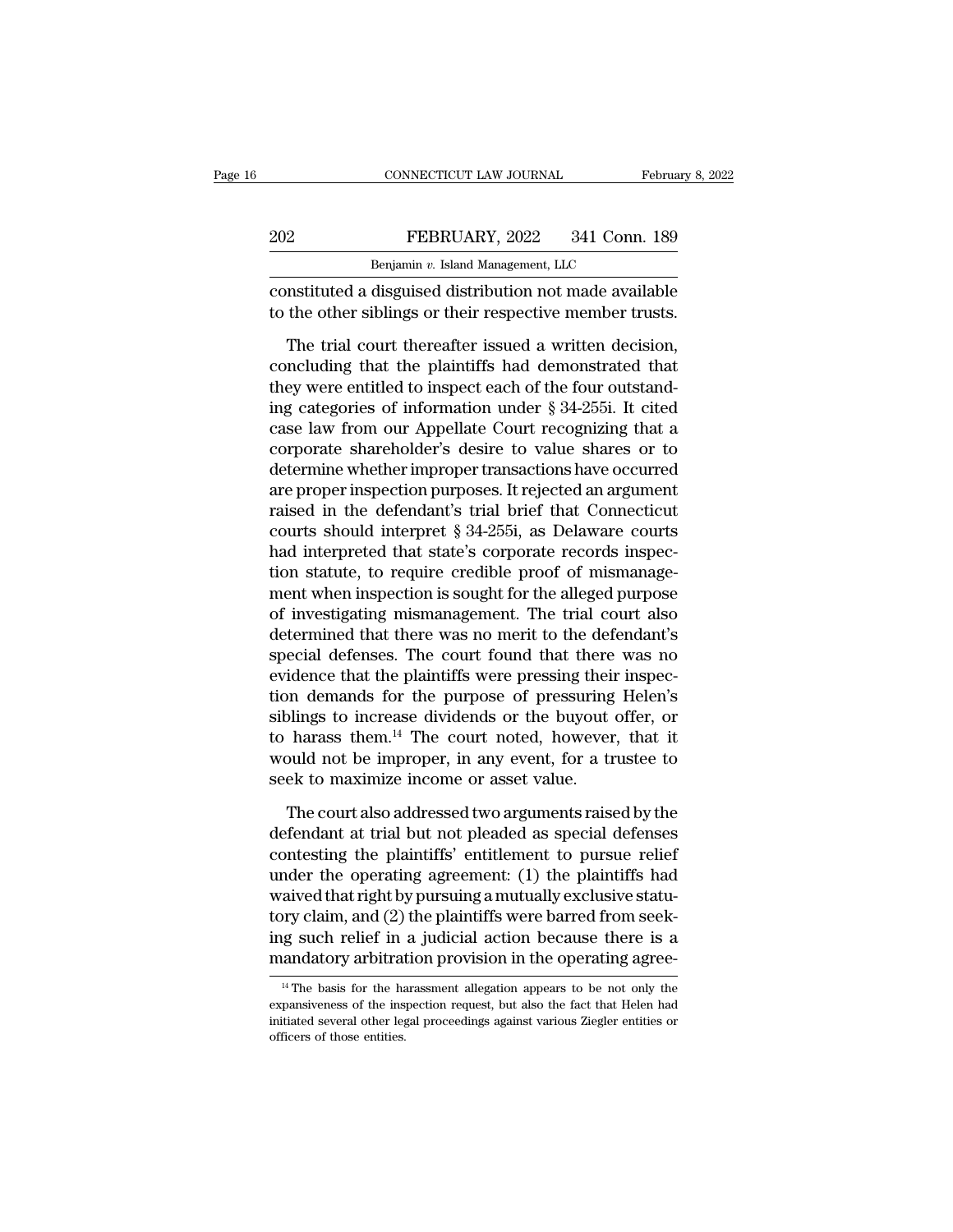CONNECTICUT LAW JOURNAL<br> **Benjamin** *v.* **Island Management, LLC<br>
Cing these arguments the court no** Examples are connected the ment. In rejecting these arguments, the court noted<br>that § 5.7 of the operating agreement "has particular<br>arguments of the perating agreement "has particular<br>cignificance to the present case beca 341 Conn. 189 FEBRUARY, 2022 203<br>Benjamin v. Island Management, LLC<br>ment. In rejecting these arguments, the court noted<br>that § 5.7 of the operating agreement "has particular<br>significance to the present case because it evin 341 Conn. 189 FEBRUARY, 2022 203<br>
Benjamin v. Island Management, LLC<br>
ment. In rejecting these arguments, the court noted<br>
that § 5.7 of the operating agreement "has particular<br>
significance to the present case because it 341 Conn. 189 FEBRUARY, 2022 203<br>
Benjamin v. Island Management, LLC<br>
ment. In rejecting these arguments, the court noted<br>
that  $\S 5.7$  of the operating agreement "has particular<br>
significance to the present case because Benjamin v. Island Management, LLC<br>
ment. In rejecting these arguments, the court noted<br>
that § 5.7 of the operating agreement "has particular<br>
significance to the present case because it evinces a<br>
clear and unmistakable Benjamin *v.* island management, LLC<br>ment. In rejecting these arguments, the court noted<br>that § 5.7 of the operating agreement "has particular<br>significance to the present case because it evinces a<br>clear and unmistakable i ment. In rejecting these arguments, the court noted<br>that  $\S 5.7$  of the operating agreement "has particular<br>significance to the present case because it evinces a<br>clear and unmistakable intent that all books and records<br>of that § 5.7 of the operating agreement "has particular significance to the present case because it evinces a clear and unmistakable intent that all books and records of the [defendant] should be open to inspection and copy significance to the present case because it evinces a<br>clear and unmistakable intent that all books and records<br>of the [defendant] should be open to inspection and<br>copying for any legitimate purpose  $\dots$ . The court<br>sees th clear and unmistakable in<br>of the [defendant] shou<br>copying for any legitim:<br>sees this provision as not<br>tory remedy but as expa<br>request need not even be<br>marks omitted.)<br>Despite its conclusio positive functionally state is equivalent to imposed in the paper of the state equips for any legitimate purpose  $\ldots$ . The court est this provision as not only confirmatory of the statury remedy but as expansive of it so Expanse for any regularities purpose of the trial sees this provision as not only confirmatory of the statu-<br>tory remedy but as expansive of it so much so that the<br>request need not even be in writing." (Internal quotation<br>

plantification is expansive of it so much so that the request need not even be in writing." (Internal quotation marks omitted.)<br>Despite its conclusions as to the operating agreement, the trial court initially rendered judg Following the defendant of the operating during the period marks omitted.)<br>
Despite its conclusions as to the operating agreement, the trial court initially rendered judgment for the plaintiffs only on count one, the stat marks omitted.)<br>
Despite its conclusions as to the operating agreement, the trial court initially rendered judgment for the<br>
plaintiffs only on count one, the statutory violation.<br>
Following the defendant's motion for art The second contribution as to the operating agreement, the trial court initially rendered judgment for the plaintiffs only on count one, the statutory violation.<br>Following the defendant's motion for articulation, the cour Despite its conclusions as to the operating agreement, the trial court initially rendered judgment for the plaintiffs only on count one, the statutory violation. Following the defendant's motion for articulation, the cour ment, the trial court initially rendered judgment for the plaintiffs only on count one, the statutory violation.<br>Following the defendant's motion for articulation, the court modified the judgment to include judgment in fav plaintiffs only on count one, the s<br>Following the defendant's motion f<br>court modified the judgment to in<br>favor of the plaintiffs on the secor<br>The defendant then filed an amend<br>Appellate Court, which we transfe<br>See footnote The magnetic means the defendant to include judgment in<br>two of the plaintiffs on the second count as well.<sup>15</sup><br>he defendant then filed an amended appeal with the<br>ppellate Court, which we transferred to this court.<br>e footno Favor of the plaintiffs on the second count as well.<sup>15</sup><br>The defendant then filed an amended appeal with the<br>Appellate Court, which we transferred to this court.<br>See footnote 3 of this opinion.<br>On appeal, the defendant cl

The defendant then filed an amended appeal with the<br>Appellate Court, which we transferred to this court.<br>See footnote 3 of this opinion.<br>On appeal, the defendant claims that the trial court<br>improperly rendered judgment for Appellate Court, which we transferred to this court.<br>See footnote 3 of this opinion.<br>On appeal, the defendant claims that the trial court<br>improperly rendered judgment for the plaintiffs and<br>that the case must be remanded See footnote 3 of this opinion.<br>
On appeal, the defendant claims that the trial court<br>
improperly rendered judgment for the plaintiffs and<br>
that the case must be remanded for a new trial under<br>
the proper legal standard. S On appeal, the defendant claims that the trial court<br>improperly rendered judgment for the plaintiffs and<br>that the case must be remanded for a new trial under<br>the proper legal standard. Specifically, it contends that<br>the tr On appeal, the defendant claims that the trial court<br>improperly rendered judgment for the plaintiffs and<br>that the case must be remanded for a new trial under<br>the proper legal standard. Specifically, it contends that<br>the t the proper legal standard. Specifically, it contends that<br>the trial court erred as a matter of law by failing to apply<br>various statutory requirements. It further contends that the trial court erred as a matter of law by failing to apply<br>various statutory requirements. It further contends that<br>the claimed violation of the operating agreement was<br> $\frac{15 \text{ T} \text{m}}{2}$  and order to show cause why t

various statutory requirements. It further contends that<br>the claimed violation of the operating agreement was<br><sup>15</sup> The defendant originally appealed to the Appellate Court, which issued<br>an order to show cause why the appea The claimed violation of the operating agreement was<br>
<sup>15</sup> The defendant originally appealed to the Appellate Court, which issued<br>
an order to show cause why the appeal should not be dismissed for lack<br>
of a final judgment <sup>15</sup> The defendant originally appealed to the Appellate Court, which issued an order to show cause why the appeal should not be dismissed for lack of a final judgment, pursuant to *Meribear Productions*, *Inc.* v. *Frank*, <sup>15</sup> The defendant originally appealed to the Appellate Court, which issued an order to show cause why the appeal should not be dismissed for lack of a final judgment, pursuant to *Meribear Productions*, *Inc.* v. *Frank* an order to show cause why the appeal should not be dismissed for lack of a final judgment, pursuant to *Meribear Productions*, *Inc.* v. *Frank*, 328 Conn. 709, 183 A.3d 1164 (2018). That case held that a final judgment of a final judgment, pursuant to *Meribear Productions*, *Inc.* v. *Frank*, 328 Conn. 709, 183 A.3d 1164 (2018). That case held that a final judgment has not been rendered if the trial court has failed to dispose of a cou Conn. 709, 183 A.3d 1164 (2018). That case held that a final judgment has not been rendered if the trial court has failed to dispose of a count alleging an alternative theory of recovery that is not legally inconsistent w From the model of the trial court has failed to dispose of a count alleging an alternative theory of recovery that is not legally inconsistent with a count on which judgment was rendered. See id., 717–24. The defendant the an alternative theory of recovery that is not legally inconsistent with a count<br>on which judgment was rendered. See id., 717–24. The defendant then sought<br>an articulation from the trial court as to whether it had disposed on which judgment was rendered. See id., 717–24. The defendant then sought<br>an articulation from the trial court as to whether it had disposed of count<br>two, which the court granted. The trial court's articulation stated tha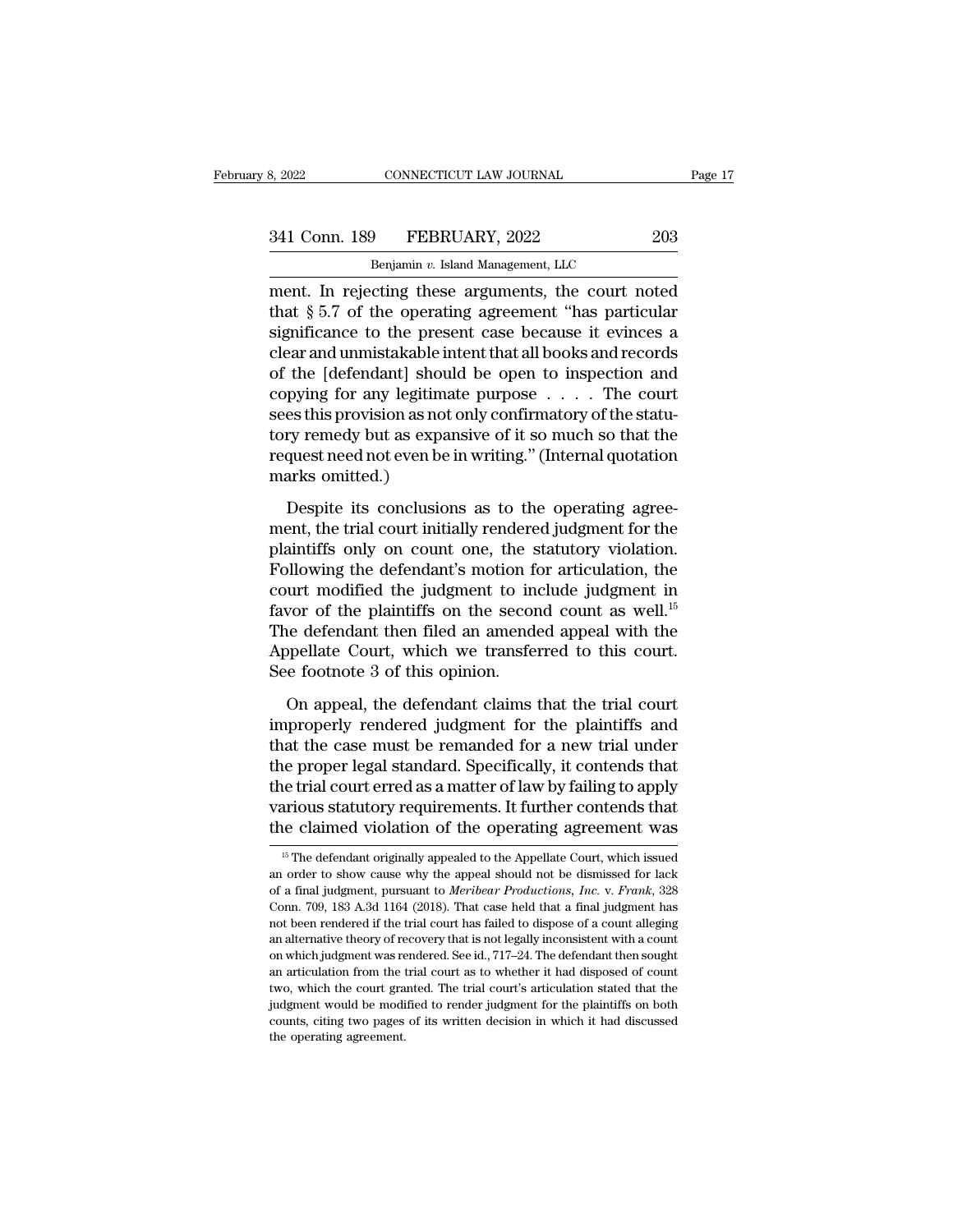|     | CONNECTICUT LAW JOURNAL                               | February 8, 2022 |
|-----|-------------------------------------------------------|------------------|
| 204 | FEBRUARY, 2022                                        | 341 Conn. 189    |
|     | Benjamin v. Island Management, LLC                    |                  |
|     | purely derivative of the statutory violation and thus |                  |

February 8, 2<br>
204 FEBRUARY, 2022 341 Conn. 189<br>
Benjamin v. Island Management, LLC<br>
purely derivative of the statutory violation and, thus,<br>
cannot provide an alternative basis on which to affirm<br>
the judgment. We diaggre EXEMBRIARY, 2022 341 Conn. 189<br>
Benjamin v. Island Management, LLC<br>
purely derivative of the statutory violation and, thus,<br>
cannot provide an alternative basis on which to affirm<br>
the judgment. We disagree with both conte The January of the statutory violation and, thus,<br>
The judgment. We disagree with both contentions.<br>
The judgment. We disagree with both contentions.<br>
I The derivative of the statutory violation and, thus,<br>mot provide an alternative basis on which to affirm<br>e judgment. We disagree with both contentions.<br>I<br>We turn first to the question of whether the trial<br>urt correctly det

I

purely derivative of the statutory violation and, thus,<br>cannot provide an alternative basis on which to affirm<br>the judgment. We disagree with both contentions.<br>I<br>We turn first to the question of whether the trial<br>court cor via the judgment. We disagree with both contentions.<br>
I<br>
We turn first to the question of whether the trial<br>
court correctly determined that the defendant's conduct<br>
violated the plaintiffs' statutory inspection right. Sec In the judgment. We disagree with both contentions.<br>
I<br>
We turn first to the question of whether the trial<br>
court correctly determined that the defendant's conduct<br>
violated the plaintiffs' statutory inspection right. Sec-I<br>We turn first to the question of whether the trial<br>court correctly determined that the defendant's conduct<br>violated the plaintiffs' statutory inspection right. Sec-<br>tion 34-255i (b) (2) provides in relevant part: "[A] me We turn first to the question of whether the trial<br>court correctly determined that the defendant's conduct<br>violated the plaintiffs' statutory inspection right. Sec-<br>tion 34-255i (b) (2) provides in relevant part: "[A] mem We turn first to the question of whether the trial<br>court correctly determined that the defendant's conduct<br>violated the plaintiffs' statutory inspection right. Sec-<br>tion 34-255i (b) (2) provides in relevant part: "[A] mem court correctly determined that the defendant's conduct<br>violated the plaintiffs' statutory inspection right. Sec-<br>tion 34-255i (b) (2) provides in relevant part: "[A] mem-<br>ber may inspect and copy full information regardin violated the plaintiffs' statutory inspection right. Section 34-255i (b) (2) provides in relevant part: "[A] mem-<br>ber may inspect and copy full information regarding<br>the activities, affairs, financial condition and other c tion 34-255i (b) (2) provides in relevant part: "[A] member may inspect and copy full information regarding<br>the activities, affairs, financial condition and other cir-<br>cumstances of the company as is just and reasonable<br>if ber may inspect and copy full information regarding<br>the activities, affairs, financial condition and other cir-<br>cumstances of the company as is just and reasonable<br>if: (A) The member seeks the information for a *purpose*<br>r the activities, affairs, financial condition and other circumstances of the company as is just and reasonable if: (A) The member seeks the information for a *purpose* reasonably related to the member's interest as a member cumstances of the company as is just and reasonable<br>if: (A) The member seeks the information for a *purpose*<br>reasonably related to the member's interest as a mem-<br>ber; (B) the member makes a demand in a record<br>received by if: (A) The member seeks the information for a *purpose*<br>reasonably related to the member's interest as a mem-<br>ber; (B) the member makes a demand in a record<br>received by the company, describing with reasonable<br>particularit reasonably related to the m<br>ber; (B) the member mal<br>received by the company,<br>particularity the information<br>for seeking the informatic<br>sought is directly connected<br>(Emphasis added.)<br>The defendant claims the ceived by the company, *describing with reasonable*<br>*rticularity the information sought and the purpose*<br>*r seeking the information*; and (C) the information<br>ught is *directly connected to the member's purpose.*"<br>mphasis a particularity the information sought and the purpose<br>for seeking the information; and (C) the information<br>sought is directly connected to the member's purpose."<br>(Emphasis added.)<br>The defendant claims that the trial court i

for seeking the information; and  $(C)$  the information<br>sought is directly connected to the member's purpose."<br>(Emphasis added.)<br>The defendant claims that the trial court improperly<br>failed to apply three statutory requireme sought is *directly connected to the member's purpose.*"<br>
(Emphasis added.)<br>
The defendant claims that the trial court improperly<br>
failed to apply three statutory requirements. First, the<br>
defendant contends that the court (Emphasis added.)<br>The defendant claims that the trial court improperly<br>failed to apply three statutory requirements. First, the<br>defendant contends that the court failed to recognize<br>that investigating mismanagement is a pr The defendant claims that the trial court improperly<br>failed to apply three statutory requirements. First, the<br>defendant contends that the court failed to recognize<br>that investigating mismanagement is a proper purpose<br>for i The defendant claims that the trial court improperly<br>failed to apply three statutory requirements. First, the<br>defendant contends that the court failed to recognize<br>that investigating mismanagement is a proper purpose<br>for i failed to apply three statutory requirements. First, the<br>defendant contends that the court failed to recognize<br>that investigating mismanagement is a proper purpose<br>for inspection only if there is credible proof that mis-<br>m defendant contends that the court failed to recognize<br>that investigating mismanagement is a proper purpose<br>for inspection only if there is credible proof that mis-<br>management may have occurred. The defendant deems<br>this omi that investigating mismanagement is a proper purpose<br>for inspection only if there is credible proof that mis-<br>management may have occurred. The defendant deems<br>this omission fatal because, according to the defendant,<br>the t for inspection only if there is credible proof that mis-<br>management may have occurred. The defendant deems<br>this omission fatal because, according to the defendant,<br>the trial court's decision did not rely on the alternative management may have occurred. The defendant deems<br>this omission fatal because, according to the defendant,<br>the trial court's decision did not rely on the alternative,<br>valuation purpose cited in Helen's demands. Second,<br>the this omission fatal because, according to the defendant,<br>the trial court's decision did not rely on the alternative,<br>valuation purpose cited in Helen's demands. Second,<br>the defendant contends that the court failed to apply the trial court's decision did not rely on the alternative,<br>valuation purpose cited in Helen's demands. Second,<br>the defendant contends that the court failed to apply<br>the requirement that the information sought must be<br>"dir valuation purpose cited in Helen's demands. Second,<br>the defendant contends that the court failed to apply<br>the requirement that the information sought must be<br>"directly connected" to a proper purpose stated in the<br>demand. T the defendant contends that the court failed to apply<br>the requirement that the information sought must be<br>"directly connected" to a proper purpose stated in the<br>demand. Third, the defendant contends that the court<br>failed t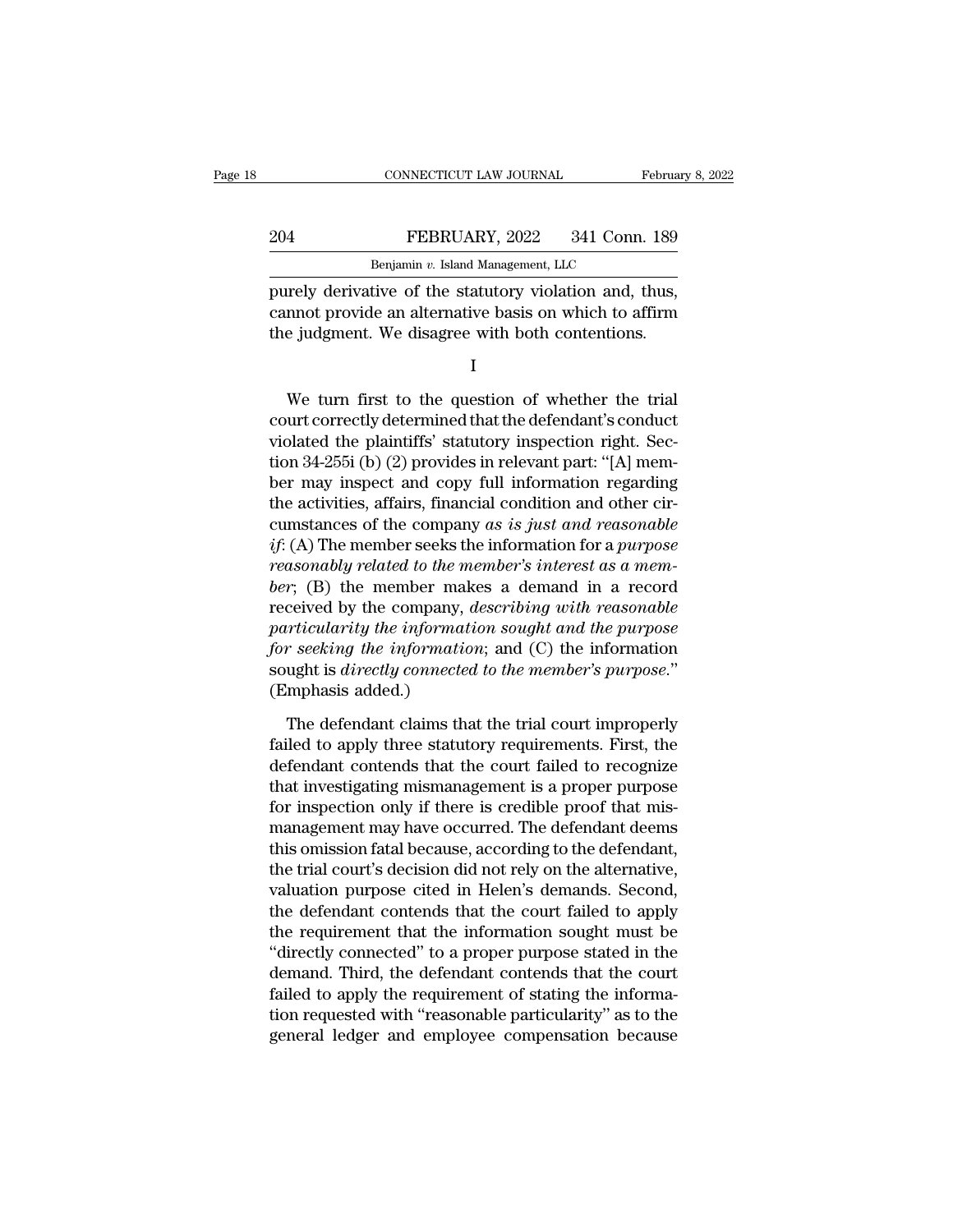341 Conn. 189 FEBRUARY, 2022 205<br>Benjamin v. Island Management, LLC

CONNECTICUT LAW JOURNAL<br> **Benjamin v. Island Management, LLC**<br>
Penjamin v. Island Management, LLC<br>
Penressly or implicitly referenced in neither was expressly or implicitly referenced in the written demands. 341 Conn. 189 FEB<br>Benjamin v.<br>neither was expressly<br>written demands.

A

 $\begin{array}{c} \text{1 Conn. 189} \end{array}$  FEBRUARY, 2022 205<br>Benjamin v. Island Management, LLC<br>ither was expressly or implicitly referenced in the<br>itten demands.<br>A<br>We begin by setting out the legal landscape that<br>forms our analysis. The Benjamin v. Island Management, LLC<br>
neither was expressly or implicitly referenced in the<br>
written demands.<br>
A<br>
We begin by setting out the legal landscape that<br>
informs our analysis. The Uniform Limited Liability<br>
Compan meither was expressly or implicitly referenced in the<br>written demands.<br>A<br>We begin by setting out the legal landscape that<br>informs our analysis. The Uniform Limited Liability<br>Company Act of 2006, as harmonized (ULLCA), or o A<br>
We begin by setting out the legal landscape that<br>
informs our analysis. The Uniform Limited Liability<br>
Company Act of 2006, as harmonized (ULLCA), or one<br>
of its predecessors has been adopted by nineteen states,<br>
includ A<br>
We begin by setting out the legal landscape that<br>
informs our analysis. The Uniform Limited Liability<br>
Company Act of 2006, as harmonized (ULLCA), or one<br>
of its predecessors has been adopted by nineteen states,<br>
includ A<br>We begin by setting out the legal landscape that<br>informs our analysis. The Uniform Limited Liability<br>Company Act of 2006, as harmonized (ULLCA), or one<br>of its predecessors has been adopted by nineteen states,<br>including C We begin by setting out the legal landscape that<br>informs our analysis. The Uniform Limited Liability<br>Company Act of 2006, as harmonized (ULLCA), or one<br>of its predecessors has been adopted by nineteen states,<br>including Con tees/community-home?CommunityKey=bbea059c-6853 Company Act of 2006, as harmonized (ULLCA), or one<br>of its predecessors has been adopted by nineteen states,<br>including Connecticut, and by the District of Columbia.<br>See Uniform Law Commission, Limited Liability Company<br>Act, of its predecessors has been adopted by nineteen states,<br>including Connecticut, and by the District of Columbia.<br>See Uniform Law Commission, Limited Liability Company<br>Act, Revised, at https://www.uniformlaws.org/commit<br>tee including Connecticut, and by the District of Columbia.<br>See Uniform Law Commission, Limited Liability Company<br>Act, Revised, at https://www.uniformlaws.org/commit<br>tees/community-home?CommunityKey=bbea059c-6853<br>-4f45-b69b-7c See Uniform Law Commission, Limited Liability Company<br>Act, Revised, at https://www.uniformlaws.org/commit<br>tees/community-home?CommunityKey=bbea059c-6853<br>-4f45-b69b-7ca2e49cf740 (last visited November 2, 2021).<br>The inspecti Act, Revised, at https://www.uniformlaws.org/commit<br>tees/community-home?CommunityKey=bbea059c-6853<br>-4f45-b69b-7ca2e49cf740 (last visited November 2, 2021).<br>The inspection provision of the ULLCA that is the coun-<br>terpart t es/community-home?CommunityKey=bbea059c-6853<br>45-b69b-7ca2e49cf740 (last visited November 2, 2021).<br>ne inspection provision of the ULLCA that is the coun-<br>rpart to § 34-255i, § 410, has not been subjected to<br>dicial scrutiny -4f45-b69b-7ca2e49cf740 (last visited November 2, 2021).<br>The inspection provision of the ULLCA that is the coun-<br>terpart to § 34-255i, § 410, has not been subjected to<br>judicial scrutiny by any of these jurisdictions. Ther

The inspection provision of the ULLCA that is the counterpart to § 34-255i, § 410, has not been subjected to judicial scrutiny by any of these jurisdictions. There is also no illuminating Connecticut legislative history.<sup></sup> terpart to § 34-255i, § 410, has not been subjected to<br>judicial scrutiny by any of these jurisdictions. There is<br>also no illuminating Connecticut legislative history.<sup>16</sup><br>Yet, we are not altogether without guidance on thi Yet, we are not altogether without guidance on this ubject. Because LLCs are creatures of statute that are ewed as a hybrid of a partnership and a corporation, aving some attributes of each,<sup>17</sup> courts often rely on  $\frac{1$ subject. Because LLCs are creatures of statute that are viewed as a hybrid of a partnership and a corporation, having some attributes of each,<sup>17</sup> courts often rely on  $\frac{16}{16}$  Connecticut adopted the ULLCA in 2016; se

indication whether the multipronged successor statute was intended to give greater clarity to considerations subsumed under the existing reasonable-<br>ness standard or was intended to impose a more stringent standard.<br><sup>17</sup> The pass-through tax treatment afforded to impose a more string reasonable-<br>ness standard or was intended to impose a more stringent standard.<br> $17$  "Our common law does not recognize LLCs, which were first created<br>by stat them with limited view of the mass standard or was intended to impose a more stringent standard.<br><sup>17</sup> "Our common law does not recognize LLCs, which were first created<br>by statute in Connecticut in 1993. Public Acts 1993, N *Marx* by statute in Connecticut in 1993. Public Acts 1993, No. 93-267. An LLC is a distinct type of business entity that allows its owners to take advantage of the pass-through tax treatment afforded to partnerships while

viewed as a hybrid of a partnership and a corporation,<br>having some attributes of each,<sup>17</sup> courts often rely on<br> $^{16}$  Connecticut adopted the ULLCA in 2016; see Public Acts 2016, No. 16-<br>97; which went into effect on Jul The metric as a rigibite of a particle single interesting that a corporation, thaving some attributes of each,<sup>17</sup> courts often rely on  $\frac{16}{97}$ ; which went into effect on July 1, 2017. That public act repealed the the naving Some attributes of each,<sup>23</sup> Courts often refy on<br><sup>16</sup> Connecticut adopted the ULLCA in 2016; see Public Acts 2016, No. 16-<br>97; which went into effect on July 1, 2017. That public act repealed the then<br>existing LLC <sup>16</sup> Connecticut adopted the ULLCA in 2016; see Public Acts 2016, No. 16-97; which went into effect on July 1, 2017. That public act repealed the then existing LLC inspection provision, which provided in relevant part: "D 97; which went into effect on July 1, 2017. That public act repealed the then existing LLC inspection provision, which provided in relevant part: "During ordinary business hours a member may, at the member's own expense, by, which were the cet on oury 1, 2011. That pathe act repeated are are existing LLC inspection provision, which provided in relevant part: "During ordinary business hours a member may, at the member's own expense, inspec ordinary business hours a member may, at the member's own expense, inspect and copy *upon reasonable request* any limited liability company record, wherever such record is located." (Emphasis added.) General Statutes (Rev inspect and copy *upon reasonable request* any limited liability company<br>inspect and copy *upon reasonable request* any limited liability company<br>record, wherever such record is located." (Emphasis added.) General Stat-<br>u In the absence of any case law or legislative history, there is no clear indicated. The absence of apple and the subjected to judicial scrutiny by our courts. But see *In re Newman*, 500 B.R. 328, 330–32 (Bankr. D. Conn. indication whether the multipronged successor statute similarly was not subjected to judicial scrutiny by our courts. But see *In re Neuman*, 500 B.R. 328, 330–32 (Bankr. D. Conn. 2013) (addressing whether attorney-client subjected to judicial scrutiny by our courts. But see *In re Newman*, 500 B.R. 328, 330–32 (Bankr. D. Conn. 2013) (addressing whether attorney-client privilege shielded documents from inspection under predecessor statute) B.R. 328, 330–32 (Bankr. D. Conn. 2013) (addressing whether attorney-client privilege shielded documents from inspection under predecessor statute). In the absence of any case law or legislative history, there is no clear Frame statute in Connecticut in 1993. Public Acts 1993, No. 93-267. An LLC is a distinct type of business statute in Connecticut in 1993. Public Acts 1993, No. 93-267. An LLC is a distinct type of business entity that all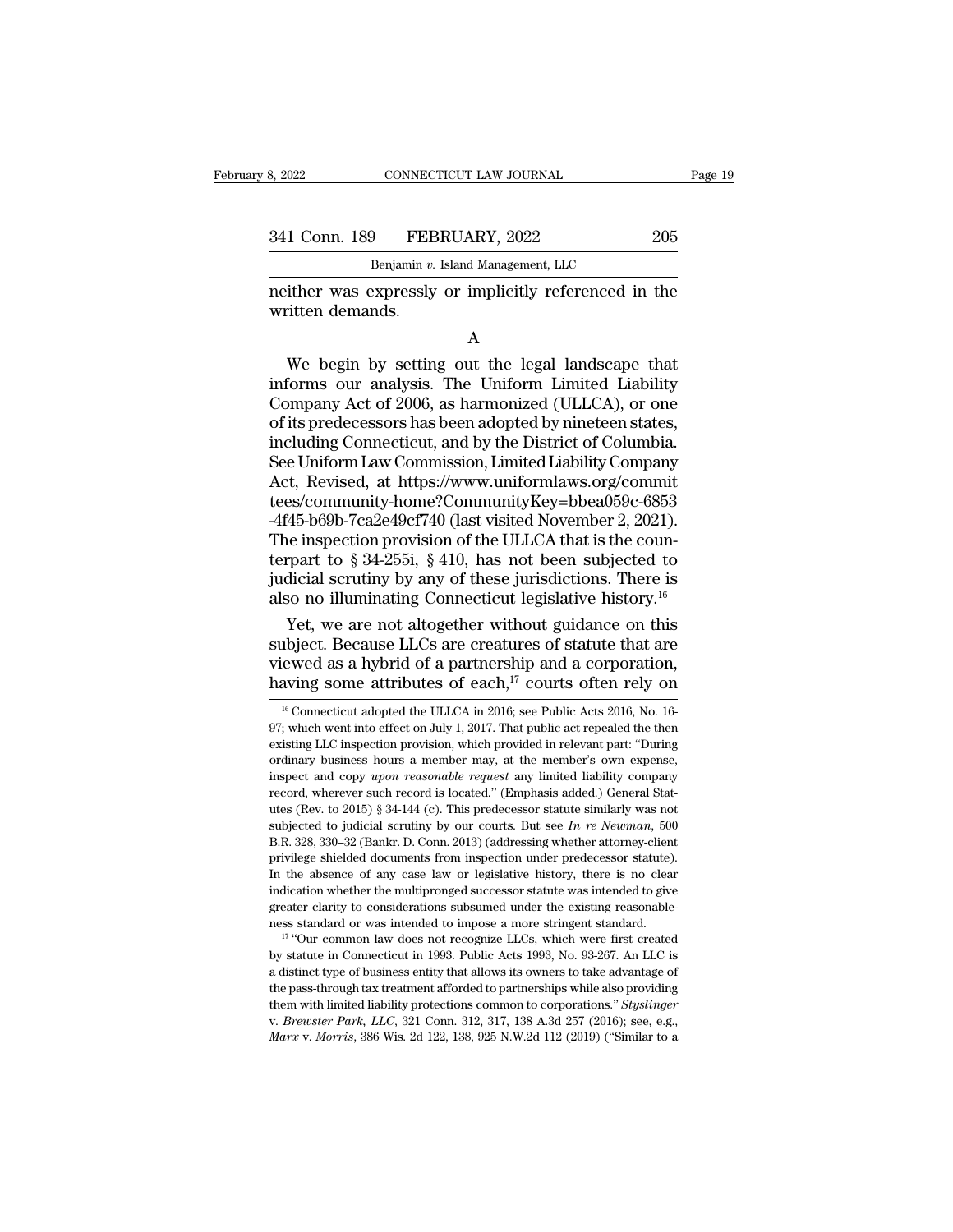## EXECTIVE CONNECTICUT LAW JOURNAL February 8, 2022<br>206 FEBRUARY, 2022 341 Conn. 189<br>Benjamin v. Island Management, LLC CONNECTICUT LAW JOURNAL FR<br>FEBRUARY, 2022 341 Conn.<br>Benjamin *v.* Island Management, LLC<br>nertaining to those entities when addr

CONNECTICUT LAW JOURNAL Februa<br>
206 FEBRUARY, 2022 341 Conn. 189<br>
Benjamin v. Island Management, LLC<br>
jurisprudence pertaining to those entities when address-<br>
ing comparable considerations for LLCs. See E. Miller,<br>
"Are t EXPRIDARY, 2022 341 Conn. 189<br>
Benjamin v. Island Management, LLC<br>
intrisprudence pertaining to those entities when address-<br>
ing comparable considerations for LLCs. See E. Miller,<br>
"Are the Courts Developing a Unique Theo 206 FEBRUARY, 2022 341 Conn. 189<br>
Benjamin v. Island Management, LLC<br>
jurisprudence pertaining to those entities when address-<br>
ing comparable considerations for LLCs. See E. Miller,<br>
"Are the Courts Developing a Unique T EEBRUARY, 2022 341 Conn. 189<br>
Benjamin v. Island Management, LLC<br>
jurisprudence pertaining to those entities when address-<br>
ing comparable considerations for LLCs. See E. Miller,<br>
"Are the Courts Developing a Unique Theory FEBROART, 2022 641 COM. 135<br>
Benjamin v. Island Management, LLC<br>
jurisprudence pertaining to those entities when address-<br>
ing comparable considerations for LLCs. See E. Miller,<br>
"Are the Courts Developing a Unique Theory *Benjamin v. Island Management, LLC*<br> *Morrisprudence pertaining to those entities when addressing comparable considerations for LLCs. See E. Miller,*<br> *Morris* the Courts Developing a Unique Theory of Limited<br> *Liability* jurisprudence pertaining to those entities when addressing comparable considerations for LLCs. See E. Miller, "Are the Courts Developing a Unique Theory of Limited Liability Companies or Simply Borrowing from Other Forms?, ing comparable considerations for LLCs. See E. Miller,<br>
"Are the Courts Developing a Unique Theory of Limited<br>
Liability Companies or Simply Borrowing from Other<br>
Forms?," 42 Suffolk U. L. Rev. 617 (2009); see, e.g.,<br> *Mor* "Are the Courts Developing a Unique Theory of Limited<br>Liability Companies or Simply Borrowing from Other<br>Forms?," 42 Suffolk U. L. Rev. 617 (2009); see, e.g.,<br>*Morris v. Cee Dee, LLC*, 90 Conn. App. 403, 414, 877<br>A.2d 899 Liability Companies or Simply Borrowing from Other<br>Forms?," 42 Suffolk U. L. Rev. 617 (2009); see, e.g.,<br>*Morris v. Cee Dee, LLC*, 90 Conn. App. 403, 414, 877<br>A.2d 899 (applying theories of piercing corporate veil<br>to LLCs) Forms?," 42 Suffolk U. L. Rev. 617 (2009); see, e.g.,<br>Morris v. Cee Dee, LLC, 90 Conn. App. 403, 414, 877<br>A.2d 899 (applying theories of piercing corporate veil<br>to LLCs), cert. granted, 275 Conn. 929, 883 A.2d 1245<br>(2005) Morris v. Cee Dee, LLC, 90 Conn. App. 403, 414, 877<br>A.2d 899 (applying theories of piercing corporate veil<br>to LLCs), cert. granted, 275 Conn. 929, 883 A.2d 1245<br>(2005) (appeal withdrawn March 13, 2006). As we<br>explain subse A.2d 899 (applying theories of piercing corporate veil<br>to LLCs), cert. granted, 275 Conn. 929, 883 A.2d 1245<br>(2005) (appeal withdrawn March 13, 2006). As we<br>explain subsequently in this opinion, the contested stat-<br>utory t to LLCs), cert. granted, 275 Conn. 929, 883 A.2d 1245 (2005) (appeal withdrawn March 13, 2006). As we explain subsequently in this opinion, the contested statutory terms in this appeal are the same as those applied to corp (2005) (appeal withdrawn March 13, 2006). As we explain subsequently in this opinion, the contested stat-<br>utory terms in this appeal are the same as those applied<br>to corporate records inspection, which, unlike partner-<br>sh explain subsequently in this opinion, the contested stat-<br>utory terms in this appeal are the same as those applied<br>to corporate records inspection, which, unlike partner-<br>ship and LLC records inspection, has been the subj utory terms in this appeal a<br>to corporate records inspect<br>ship and LLC records inspect<br>of a well-developed body of<br>the treatment of this subje<br>as any reasons to distingui<br>as applied to LLCs.<sup>18</sup><br>partnership, an LLC allows of a well-developed body of law. We therefore consider<br>the treatment of this subject for corporations, as well<br>as any reasons to distinguish treatment of this subject<br>as applied to LLCs.<sup>18</sup><br>partnership, an LLC allows for the treatment of this subject for corporations, as well<br>as any reasons to distinguish treatment of this subject<br>as applied to LLCs.<sup>18</sup><br>partnership, an LLC allows for informality and flexibility of organization<br>and operati

are in the business, and the business, and the entity level. . . . . Similar to a corporation, however, an LLC grants its investors limited liability such that corporation, however, an LLC grants its investors limited liab as any reasons to distinguish treatment of this subject<br>as applied to LLCs.<sup>18</sup><br>partnership, an LLC allows for informality and flexibility of organization<br>and operation, internal governance by contract, direct participati as applied to LLCs.<br>
partnership, an LLC allows for informality and flexibility of organization<br>
and operation, internal governance by contract, direct participation by mem-<br>
bers in the business, and no taxation at the en partnership, an LLC allows for informality and flexibility of organization and operation, internal governance by contract, direct participation by members in the business, and no taxation at the entity level. . . . Simila parameters or her acts or conduct other than as a member. . . . . Similar to a corporation, internal governance by contract, direct participation by members in the business, and no taxation at the entity level. . . . Simil a shareholder in a corporation, each LLC member's potential liability such that a member is not personally liable for any debt, obligation or liability such that a member is not personally liable for any debt, obligation o corporation, however, an LLC grants its investors limited liability such that a member is not personally liable for any debt, obligation or liability of the [LLC], except that a member or manager may become personally liab a member is not personally liable for any debt, obligation or liability of the [LLC], except that a member or manager may become personally liable by his or her acts or conduct other than as a member. . . . Therefore, as w Final on the acts of conduct other than as a member.  $\ldots$  Therefore, as with a shareholder in a corporation, each LLC member's potential liability to third parties is limited to the amount the member chose to invest in t

he is or her acts or conduct other than as a member. . . . Therefore, as with a shareholder in a corporation, each LLC member's potential liability to third parties is limited to the amount the member chose to invest in t a multimum is in the member chose to invest in the helind parties is limited to the amount the member chose to invest in the LLC." (Citations omitted; internal quotation marks omitted.)). <sup>18</sup> The trial court in the presen LLC." (Citations omitted; internal quotation marks omitted.)).<br>
<sup>18</sup> The trial court in the present case suggested that corporate records<br>
inspection statutes should not be consulted because a material difference<br>
between <sup>18</sup> The trial court in the present case suggested that corporate records inspection statutes should not be consulted because a material difference between corporations and LLCs is the "magnitude of the number of sharehold inspection statutes should not be consulted because a material difference<br>between corporations and LLCs is the "magnitude of the number of share-<br>holders who own a publicly traded [corporation]." Although this statement<br>ma metween corporations and LLCs is the "magnitude of the number of shareholders who own a publicly traded [corporation]." Although this statement may be factually accurate in the majority of cases, there is no legal limit to holders who own a publicly traded [corporation]." Although this statement may be factually accurate in the majority of cases, there is no legal limit to the number of members of an LLC, and some have hundreds of members. S may be factually accurate in the majority of cases, there is no legal limit to the number of members of an LLC, and some have hundreds of members.<br>See E. Welle, "Limited Liability Company Interests as Securities: An Analys <sup>1</sup> In Demandation 301, 308 (1994). Moreover, "corporations, partnership Taxation 301, 2016 Federal and State Actions Against Limited Liability Companies Under the Securities Laws," 73 Denv. U. L. Rev. 425, 431 (1996); see Shee E. Welle, "Limited Liability Company Interests as Securities: An Analysis of Federal and State Actions Against Limited Liability Companies Under the Securities Laws," 73 Denv. U. L. Rev. 425, 431 (1996); see also L. B of Federal and State Actions Against Limited Liability Companies Under the Securities Laws," 73 Denv. U. L. Rev. 425, 431 (1996); see also L. Brenman, "Limited Liability Companies Offer New Opportunities to Business Owners of Federal and State Actions Against Limited Liability Companies Under the Securities Laws," 73 Denv. U. L. Rev. 425, 431 (1996); see also L. Brenman, "Limited Liability Companies Offer New Opportunities to Business Owners "Limited Liability Companies Offer New Opportunities to Business Owners," 10 J. Partnership Taxation 301, 308 (1994). Moreover, "corporations, partner-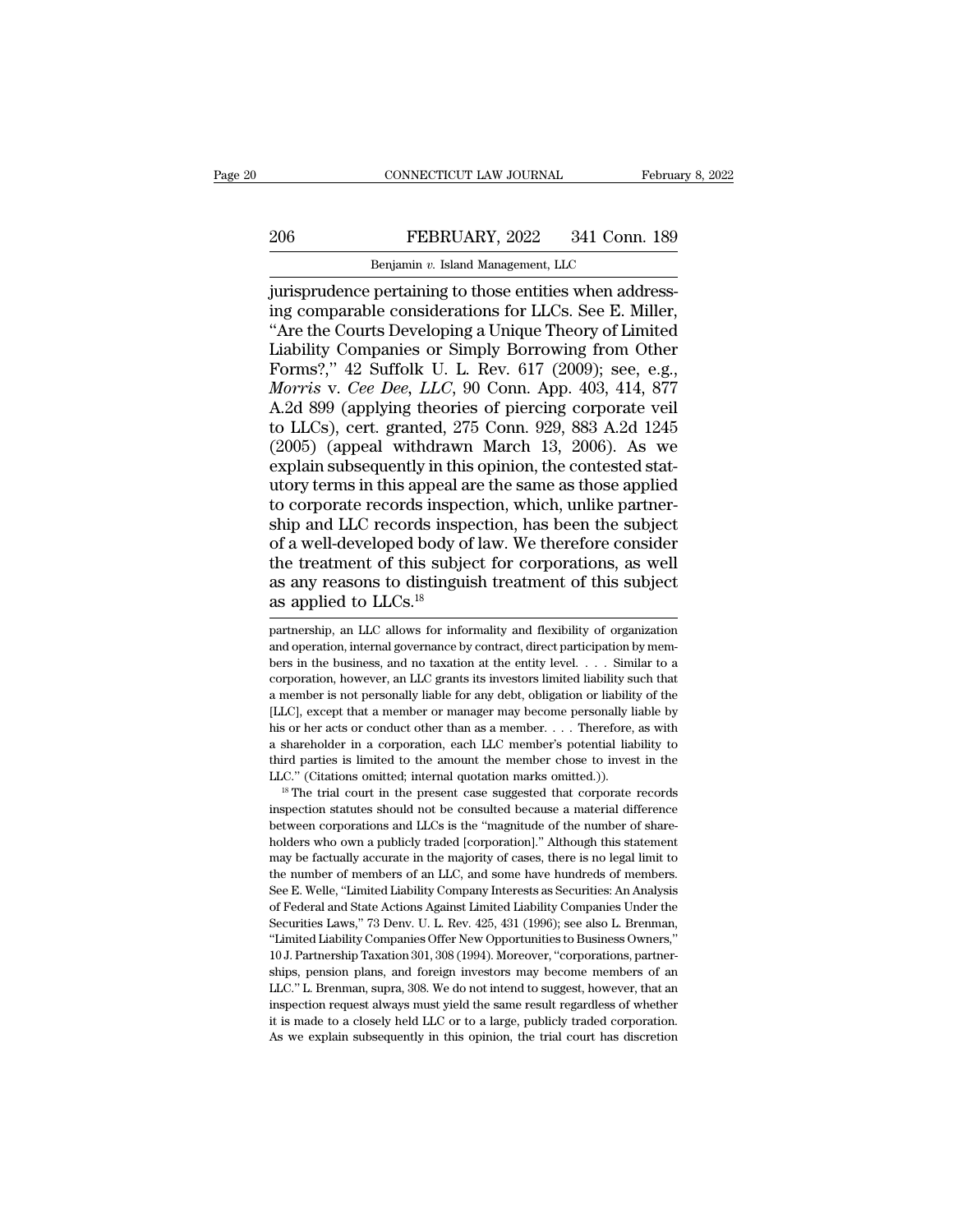CONNECTICUT LAW JOURNAL<br>
<del>9 PEBRUARY, 2022<br>
Benjamin *v.* Island Management, LLC<br>
on law has long recognized the right</del> CONNECTICUT LAW JOURNAL Page 2<br>
1 Conn. 189 FEBRUARY, 2022 207<br>
Benjamin v. Island Management, LLC<br>
The common law has long recognized the right of<br>
areholders to inspect a corporation's books and<br>
aceds for a "proper purp 341 Conn. 189 FEBRUARY, 2022 207<br>Benjamin v. Island Management, LLC<br>The common law has long recognized the right of<br>shareholders to inspect a corporation's books and<br>records for a "proper purpose," which, consistent with<br> 341 Conn. 189 FEBRUARY, 2022 207<br>
Benjamin v. Island Management, LLC<br>
The common law has long recognized the right of<br>
shareholders to inspect a corporation's books and<br>
records for a "proper purpose," which, consistent w 341 Conn. 189 FEBRUARY, 2022 207<br>
Benjamin v. Island Management, LLC<br>
The common law has long recognized the right of<br>
shareholders to inspect a corporation's books and<br>
records for a "proper purpose," which, consistent w Benjamin v. Island Management, LLC<br>
The common law has long recognized the right of<br>
shareholders to inspect a corporation's books and<br>
records for a "proper purpose," which, consistent with<br>
the requirement in § 34-255i Benjamin v. Island Management, LLC<br>
The common law has long recognized the right of<br>
shareholders to inspect a corporation's books and<br>
records for a "proper purpose," which, consistent with<br>
the requirement in § 34-255i ( The common law has long recognized the right of<br>shareholders to inspect a corporation's books and<br>records for a "proper purpose," which, consistent with<br>the requirement in § 34-255i (b) (2) (A), has been inter-<br>preted to m shareholders to inspect a corporation's books and<br>records for a "proper purpose," which, consistent with<br>the requirement in § 34-255i (b) (2) (A), has been inter-<br>preted to mean a purpose reasonably related to such<br>person' records for a "proper purpose," which, consistent with<br>the requirement in § 34-255i (b) (2) (A), has been inter-<br>preted to mean a purpose reasonably related to such<br>person's interest as a shareholder. See, e.g., *State ex<br>* the requirement in § 34-255i (b) (2) (A), has been inter-<br>preted to mean a purpose reasonably related to such<br>person's interest as a shareholder. See, e.g., *State ex<br>rel. Costelo v. Middlesex Banking Co.*, 87 Conn. 483,<br> preted to mean a purpose reasonably related to such<br>person's interest as a shareholder. See, e.g., *State ex*<br>*rel. Costelo v. Middlesex Banking Co.*, 87 Conn. 483,<br>484–85, 88 A. 861 (1913); *Pagett v. Westport Precision,* person's interest as a shareholder. See, e.g., *State ex*<br>rel. Costelo v. *Middlesex Banking Co.*, 87 Conn. 483,<br>484–85, 88 A. 861 (1913); *Pagett* v. *Westport Precision*,<br>*Inc.*, 82 Conn. App. 526, 532, 845 A.2d 455 (200 rel. Costelo v. Middlesex Banking Co., 87 Conn. 483,<br>484–85, 88 A. 861 (1913); *Pagett v. Westport Precision,*<br>*Inc.*, 82 Conn. App. 526, 532, 845 A.2d 455 (2004); see<br>also Annot., "Purposes for Which Stockholder or Office 484–85, 88 A. 861 (1913); *Pagett v. Westport Precision Inc.*, 82 Conn. App. 526, 532, 845 A.2d 455 (2004); se also Annot., "Purposes for Which Stockholder or Office May Exercise Right To Examine Corporate Books an Record or, see Soft, Teppester, Soft, See Statutes (2001), See<br>So Annot., "Purposes for Which Stockholder or Officer<br>ay Exercise Right To Examine Corporate Books and<br>ecords," 15 A.L.R.2d 15, § 2 (1951). See generally 5A<br>Bjur & D. May Exercise Right To Examine Corporate Books and<br>Records," 15 A.L.R.2d 15, § 2 (1951). See generally 5A<br>T. Bjur & D. Jensen, Fletcher Cyclopedia of the Law of<br>Private Corporations (Rev. 1995) § 2214, p. 342.<br>Most jurisdi

Both corporations and partnerships. See generally 5A<br>
T. Bjur & D. Jensen, Fletcher Cyclopedia of the Law of<br>
Private Corporations (Rev. 1995) § 2214, p. 342.<br>
Most jurisdictions have adopted statutes prescribing<br>
conditi T. Bjur & D. Jensen, Fletcher Cyclopedia of the Law of<br>Private Corporations (Rev. 1995) § 2214, p. 342.<br>Most jurisdictions have adopted statutes prescribing<br>conditions for the inspection of books and records of<br>both corpo Frivate Corporations (Rev. 1995) § 2214, p. 342.<br>Most jurisdictions have adopted statutes prescribing<br>conditions for the inspection of books and records of<br>both corporations and partnerships. Many of these stat-<br>utes inco Most jurisdictions have adopted statutes prescribing<br>conditions for the inspection of books and records of<br>both corporations and partnerships. Many of these stat-<br>utes incorporate common-law principles. See generally<br>5A T Most jurisdictions have adopted statutes prescribing<br>conditions for the inspection of books and records of<br>both corporations and partnerships. Many of these stat-<br>utes incorporate common-law principles. See generally<br>5A T conditions for the inspection of books and records of<br>both corporations and partnerships. Many of these stat-<br>utes incorporate common-law principles. See generally<br>5A T. Bjur & D. Jensen, supra, § 2246, p. 490; A. Spark-<br> both corporations and partnerships. Many of these stat-<br>utes incorporate common-law principles. See generally<br>5A T. Bjur & D. Jensen, supra, § 2246, p. 490; A. Spark-<br>man, "Information Rights—A Survey," 2 Bus. Entrepre-<br>ne utes incorporate common-law principles. See generally<br>5A T. Bjur & D. Jensen, supra, § 2246, p. 490; A. Spark-<br>man, "Information Rights—A Survey," 2 Bus. Entrepre-<br>neurship & Tax L. Rev. 41, 43–44, 117 (2018). Some<br>statute 5A T. Bjur & D. Jensen, supra, § 2246, p. 490; A. Spark-<br>man, "Information Rights—A Survey," 2 Bus. Entrepre-<br>neurship & Tax L. Rev. 41, 43–44, 117 (2018). Some<br>statutes are based on model or uniform acts that were<br>the so man, "Information Rights—A Survey," 2 Bus. Entrepre-<br>neurship & Tax L. Rev. 41, 43–44, 117 (2018). Some<br>statutes are based on model or uniform acts that were<br>the source of the terms and conditions in § 410 of the<br>ULLCA, th neurship & Tax L. Rev. 41, 43–44, 117 (2018). Some<br>statutes are based on model or uniform acts that were<br>the source of the terms and conditions in § 410 of the<br>ULLCA, the inspection provision: inspection if just and<br>reaso statutes are based on model or uniform acts that were<br>the source of the terms and conditions in  $\S 410$  of the<br>ULLCA, the inspection provision: inspection if just and<br>reasonable, purpose reasonably related to the person's the source of the terms and conditions in § 410 of the<br>ULLCA, the inspection provision: inspection if just and<br>reasonable, purpose reasonably related to the person's<br>interest as a member of that entity, demand made with<br>r ULLCA, the inspection provision: inspection if just and<br>reasonable, purpose reasonably related to the person's<br>interest as a member of that entity, demand made with<br>reasonable particularity, and information directly con-<br>n reasonable, purpose reasonably related to the person's<br>interest as a member of that entity, demand made with<br>reasonable particularity, and information directly con-<br>nected to the asserted purpose. See Unif. Limited Liabil interest as a member of that entity, demand made with<br>reasonable particularity, and information directly con-<br>nected to the asserted purpose. See Unif. Limited Liabil-<br>ity Company Act § 410, comment (amended 2013), 6C<br>U.L reasonable particularity, and information directly connected to the asserted purpose. See Unif. Limited Liability Company Act § 410, comment (amended 2013), 6C<br>U.L.A. 114 (2016) (acknowledging that language is<br>derived from U.L.A. 114 (2016) (acknowledging that language is<br>derived from §§ 304 and 407 of Uniform Limited Part-<br>nership Act of 2001); Unif. Limited Partnership Act<br>§ 304, comment (amended 2013), 6B U.L.A. 86 (2016)<br>to consider many derived from §§ 304 and 407 of Uniform Limited Part-<br>nership Act of 2001); Unif. Limited Partnership Act<br>§ 304, comment (amended 2013), 6B U.L.A. 86 (2016)<br>to consider many factors when assessing whether to allow inspectio

nership Act of 2001); Unif. Limited Partnership Act § 304, comment (amended 2013), 6B U.L.A. 86 (2016)<br>to consider many factors when assessing whether to allow inspection and<br>the reasonable scope of inspection, and the ent Sally comment (amended 2013),<br>
sally consider many factors when assessing where<br>
the reasonable scope of inspection, and the enemay impact inspection rights as well. See 1<br>
(acknowledging other differences in statutes).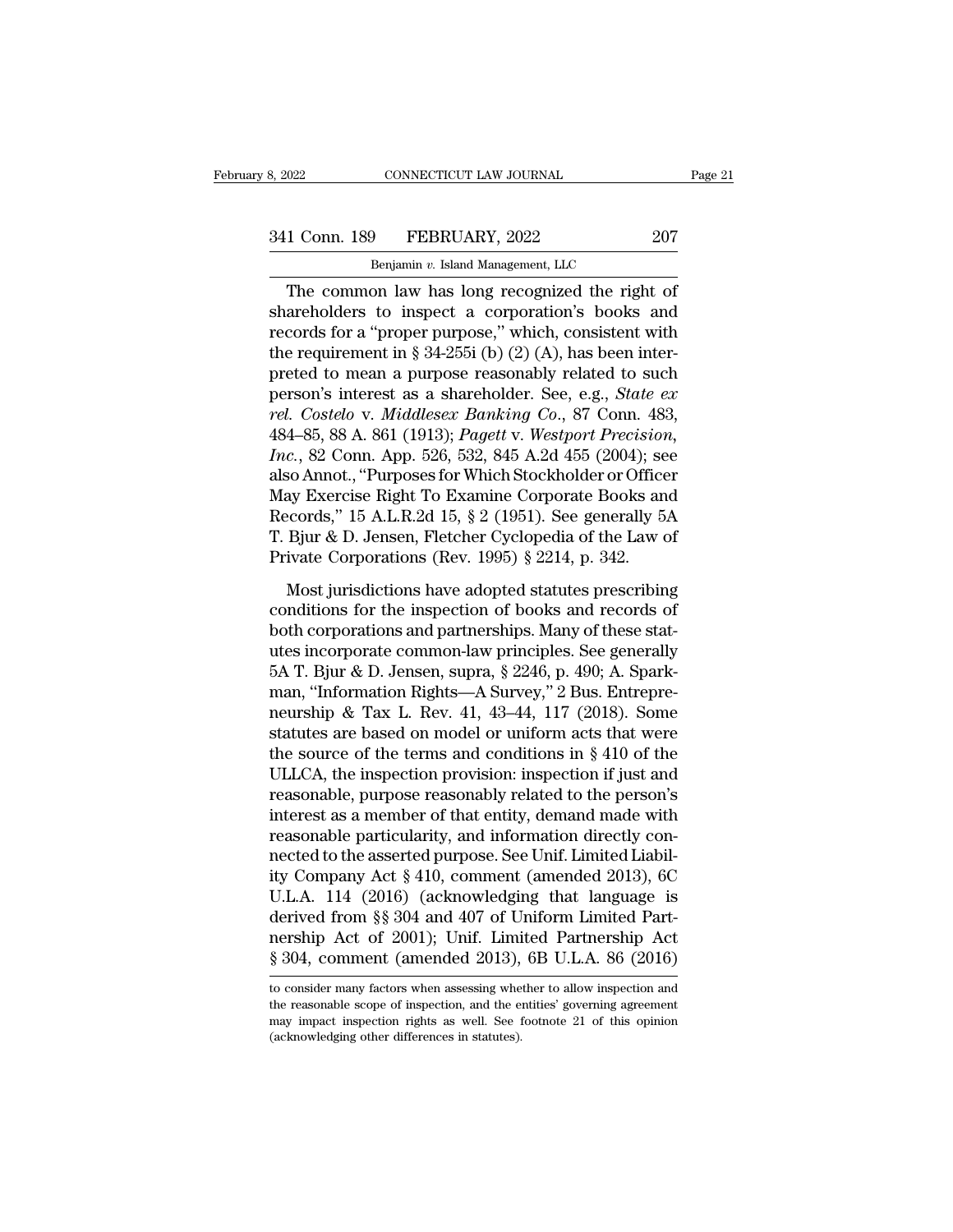# EXECTIVE CONNECTICUT LAW JOURNAL February 8, 2022<br>208 FEBRUARY, 2022 341 Conn. 189<br>Benjamin v. Island Management, LLC

CONNECTICUT LAW JOURNAL Februa<br>
208 FEBRUARY, 2022 341 Conn. 189<br>
Benjamin *v.* Island Management, LLC<br>
(acknowledging that language is derived from § 16.02<br>
of American Bar Association's Model Business Corpora-<br>
tion Act) (acknowledging that language is derived from § 16.02<br>COR FEBRUARY, 2022 341 Conn. 189<br>Correct and Management, LLC<br>Correction and Management (acknowledging that language is derived from § 16.02<br>of American Bar Association's 208 FEBRUARY, 2022 341 Conn. 189<br>
Benjamin v. Island Management, LLC<br>
(acknowledging that language is derived from § 16.02<br>
of American Bar Association's Model Business Corporation<br>
Act); see also Model Business Corporati FEBRUARY, 2022 341 Conn. 189<br>
Benjamin v. Island Management, LLC<br>
(acknowledging that language is derived from § 16.02<br>
of American Bar Association's Model Business Corpora-<br>
tion Act); see also Model Business Corporation Benjamin v. Island Management, LLC<br>
(acknowledging that language is derived from  $\S$  16.02<br>
of American Bar Association's Model Business Corpora-<br>
tion Act); see also Model Business Corporation Act<br>
(A.B.A. 2002)  $\S$  16.0 Benjamin v. Island Management, LLC<br>
(acknowledging that language is derived from § 16.02<br>
of American Bar Association's Model Business Corpora-<br>
tion Act); see also Model Business Corporation Act<br>
(A.B.A. 2002) § 16.02, co (acknowledging that language is derived from  $\S$  16.02<br>of American Bar Association's Model Business Corpora-<br>tion Act); see also Model Business Corporation Act<br>(A.B.A. 2002)  $\S$  16.02, comment (3), p. 16-9 ("A 'proper<br>pur of American Bar Association's Model Business Corporation Act<br>
(A.B.A. 2002) § 16.02, comment (3), p. 16-9 ("A 'proper<br>
purpose' means a purpose that is reasonably relevant to<br>
the demanding shareholder's interest as a shar tion Act); see also Model Business Corporation Act<br>(A.B.A. 2002) § 16.02, comment (3), p. 16-9 ("A 'proper<br>purpose' means a purpose that is reasonably relevant to<br>the demanding shareholder's interest as a shareholder.<br>Some (A.B.A. 2002) § 16.02, comment (3), p. 16-9 ("A 'proper<br>purpose' means a purpose that is reasonably relevant to<br>the demanding shareholder's interest as a shareholder.<br>Some statutes do not use the phrase 'proper purpose';<br> purpose' means a purpose that is reasonably relevant to<br>the demanding shareholder's interest as a shareholder.<br>Some statutes do not use the phrase 'proper purpose';<br>the Model [Business Corporation] Act continues to use<br>it the demanding shareholder's interest as a shareholder.<br>Some statutes do not use the phrase 'proper purpose';<br>the Model [Business Corporation] Act continues to use<br>it because it is traditional and well understood language<br>d Some statutes do not use the phrase 'proper purpose';<br>the Model [Business Corporation] Act continues to use<br>it because it is traditional and well understood language<br>defining the scope of the shareholder's right of inspecthe Model [Business Corporation] Act continues to use<br>it because it is traditional and well understood language<br>defining the scope of the shareholder's right of inspec-<br>tion and its use ensures that the very substantial c it because it is traditional and well understood language<br>defining the scope of the shareholder's right of inspec-<br>tion and its use ensures that the very substantial case<br>law that has developed under it will continue to b defining the scope of the shareholder's right of inspection and its use ensures that the very substantial case<br>law that has developed under it will continue to be<br>applicable under the revised [a]ct."). Connecticut has<br>not tion and its use ensures that the very<br>law that has developed under it will<br>applicable under the revised [a]ct.").<br>not adopted any version of the Uniform<br>ship Act<sup>19</sup> but has adopted the Model B<br>tion Act.<sup>20</sup> See Connecti w that has developed under it will continue to be<br>plicable under the revised [a]ct."). Connecticut has<br>t adopted any version of the Uniform Limited Partner-<br>ip Act<sup>19</sup> but has adopted the Model Business Corpora-<br>m Act.<sup>20</sup> applicable under the revised [a]ct. ). Connecticut has<br>not adopted any version of the Uniform Limited Partner-<br>ship Act<sup>19</sup> but has adopted the Model Business Corpora-<br>tion Act.<sup>20</sup> See Connecticut Business Corporation Ac

not adopted any version of the Uniform Limited Partner-<br>ship Act<sup>19</sup> but has adopted the Model Business Corpora-<br>tion Act.<sup>20</sup> See Connecticut Business Corporation Act,<br>General Statutes § 33-600 et seq.<br>We look to the jur ship Act<sup>20</sup> See Connecticut Business Corporation Act,<br>General Statutes § 33-600 et seq.<br>We look to the jurisprudence interpreting these other<br>sources—statutory and common law—to inform our<br>analysis, and rely on them to t We look to the jurisprudence interpreting these other<br>burces—statutory and common law—to inform our<br>nalysis, and rely on them to the extent they are persua-<br>ve.<sup>21</sup> Consistent with these sources, for convenience,<br><sup>19</sup> Conn sources—statutory and common law—to inform our<br>analysis, and rely on them to the extent they are persua-<br>sive.<sup>21</sup> Consistent with these sources, for convenience,<br><sup>19</sup> Connecticut's statutes governing partnership inspecti

analysis, and rely on them to the extent they are persua-<br>sive.<sup>21</sup> Consistent with these sources, for convenience,<br> $\frac{19}{10}$ Connecticut's statutes governing partnership inspection rights have not<br>been amended for sever **Sive.**<sup>21</sup> Consistent with these sources, for convenience,<br>
<sup>19</sup> Connecticut's statutes governing partnership inspection rights have not<br>
been amended for several decades, and the one applicable to limited partners, Gene 1<sup>9</sup> Connecticut's statutes governing partnership inspection rights have not been amended for several decades, and the one applicable to limited partners, General Statutes § 34-18, is similar to the predecessor to § 34-25 Example and Solution Active Solution Active and the one applicable to limited partners, General Statutes § 34-18, is similar to the predecessor to § 34-255i for LLC inspection, General Statutes (Rev. to 2015) § 34-144 (c).

ners, General Statutes § 34-18, is similar to the predecessor to § 34-255i for LLC inspection, General Statutes (Rev. to 2015) § 34-144 (c). See footnote 16 of this opinion.<br>
<sup>20</sup> General Statutes § 33-946, which mirrors LLC inspection, General Statutes (Rev. to 2015) § 34-144 (c). See footnote 16 of this opinion.<br>
<sup>20</sup> General Statutes § 33-946, which mirrors § 16.02 of the Model Business Corporation Act; see *Pagett* v. *Westport Precis* demand is made in good faith and *for a proper purpose*; (2) he describes the mateur of this opinion.<br>
<sup>20</sup> General Statutes § 33-946, which mirrors § 16.02 of the Model Business<br>
Corporation Act; see *Pagett* v. *Westport* <sup>20</sup> General Statutes § 33-946, which mirrors § 16.02 of the Model Business<br>Corporation Act; see *Pagett* v. *Westport Precision*, *Inc.*, supra, 82 Conn.<br>App. 533; provides in relevant part: "(d) A shareholder may inspect corporation Act; see *Pagett* v. *Westport Precision*, *Inc.*, supra, 82 Conn.<br>App. 533; provides in relevant part: "(d) A shareholder may inspect and<br>copy the records described in subsection (c) of this section only if: ( App. 533; provides in release the correlation of the records described demand is made in good f with *reasonable particula* inspect; and (3) the record (Emphasis added.) py the records described in subsection (c) of this section only if: (1) His mand is made in good faith and *for a proper purpose*; (2) he describes the *reasonable particularity* his purpose and the records he desires to shows the mand is made in good faith and *for a proper purpose*; (2) he describes with *reasonable particularity* his purpose and the records he desires to inspect; and (3) the records are *directly connected* with his pu

with *reasonable particularity* his purpose and the records he desires to inspect; and (3) the records are *directly connected* with his purpose. . . ." (Emphasis added.)<br>
<sup>21</sup> We do not intend to suggest that, simply bec with *reasonable particularity* his purpose and the records he desires to inspect; and (3) the records are *directly connected* with his purpose. . . ." (Emphasis added.)<br><sup>21</sup> We do not intend to suggest that, simply beca Emphasis added.)<br>
<sup>21</sup> We do not intend to suggest that, simply because these sources impose<br>
similar conditions to the ones at issue in the present case, they afford the<br>
same scope of inspection under the same condition <sup>21</sup> We do not intend to suggest that, simply because these sources impose similar conditions to the ones at issue in the present case, they afford the same scope of inspection under the same conditions in every case. The similar conditions to the ones at issue in the present case, they afford the same scope of inspection under the same conditions in every case. There are some material differences in these statutes regarding the treatment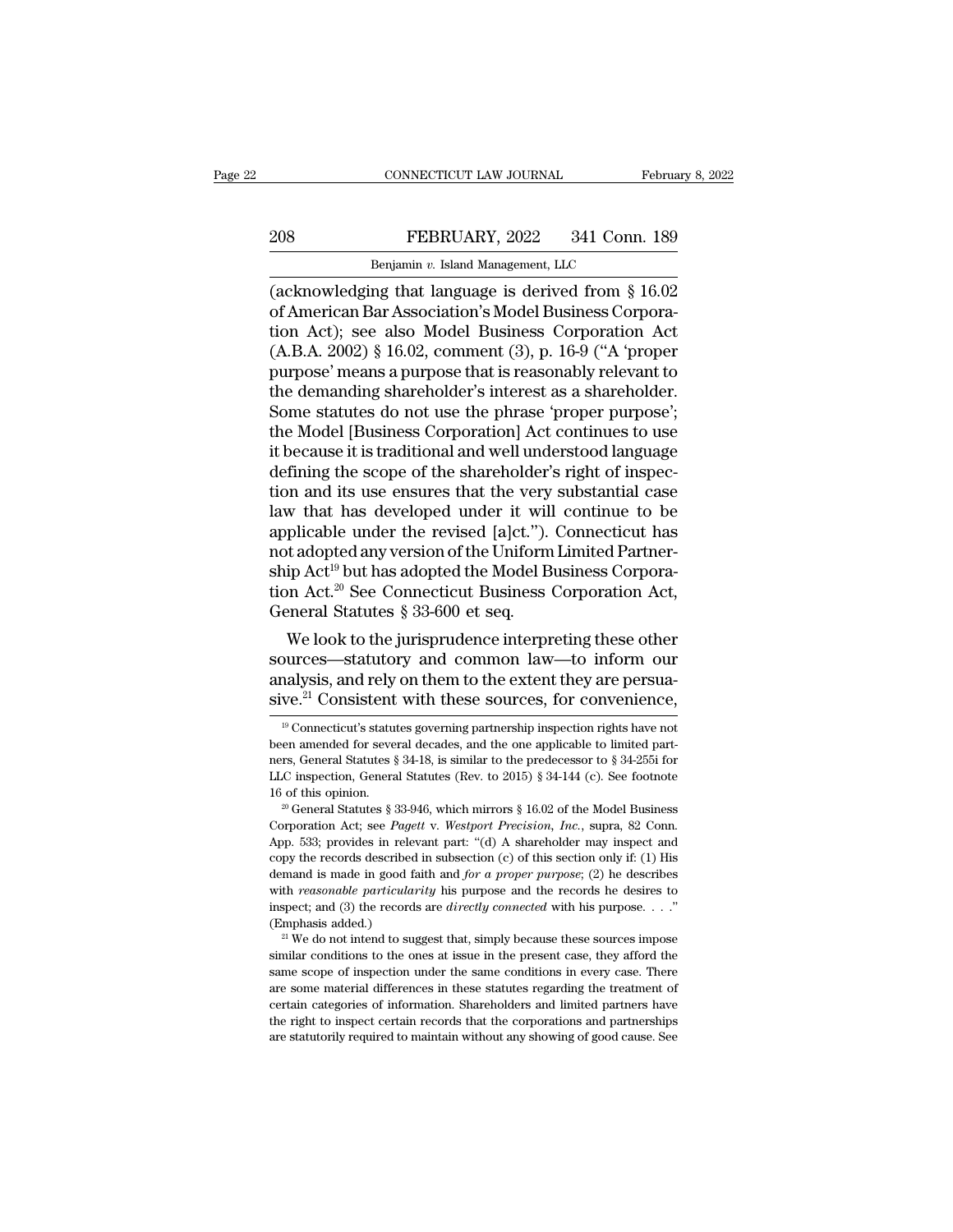341 Conn. 189 FEBRUARY, 2022 209 Benjamin v. Island Management, LLC Benjamin *v.* Island Management, LLC

EXECTE SAN SAN SURIAL TERM SURVEY AND THE SAN SAN SAN SAN SAN SERIES USE OF A SERIES SERIES WE USE THE THE SURVEY AS SHOTTHAND for a purpose reasonably related to the requesting party's interest as a mamber shareholder or 341 Conn. 189 FEBRUARY, 2022 209<br>Benjamin v. Island Management, LLC<br>we use the term "proper purpose" as shorthand for a<br>purpose reasonably related to the requesting party's<br>interest as a member, shareholder, or partner. 341 Conn. 189 FEBRUARY, 2022 2<br>
Benjamin v. Island Management, LLC<br>
we use the term "proper purpose" as shorthand for<br>
purpose reasonably related to the requesting part<br>
interest as a member, shareholder, or partner.<br>
B Expansive Expansive Equivalencia, 2008<br>
The defendant's principal claim is that, in order for<br>
The defendant's principal claim is that, in order for<br>
Expansive Expansion of mismanagement to be a proper pur-<br>
Section of mis

B

we use the term "proper purpose" as shorthand for a<br>purpose reasonably related to the requesting party's<br>interest as a member, shareholder, or partner.<br>B<br>The defendant's principal claim is that, in order for<br>the investigat purpose reasonably related to the requesting party's<br>interest as a member, shareholder, or partner.<br>B<br>The defendant's principal claim is that, in order for<br>the investigation of mismanagement to be a proper pur-<br>pose, the L metrest as a member, shareholder, or partner.<br>
B<br>
The defendant's principal claim is that, in order for<br>
the investigation of mismanagement to be a proper pur-<br>
pose, the LLC member must come forward with facts<br>
evidencing B<br>
The defendant's principal claim is that, in order for<br>
the investigation of mismanagement to be a proper pur-<br>
pose, the LLC member must come forward with facts<br>
evidencing a credible basis to infer that mismanagement<br> The defendant's principal claim is that, in order for<br>the investigation of mismanagement to be a proper pur-<br>pose, the LLC member must come forward with facts<br>evidencing a credible basis to infer that mismanagement<br>may hav The defendant's principal claim is that, in order for<br>the investigation of mismanagement to be a proper pur-<br>pose, the LLC member must come forward with facts<br>evidencing a credible basis to infer that mismanagement<br>may hav the investigation of mismanagement to be a proper pur-<br>pose, the LLC member must come forward with facts<br>evidencing a credible basis to infer that mismanagement<br>may have occurred. The defendant points to the adop-<br>tion of pose, the LLC member must come forward with facts<br>evidencing a credible basis to infer that mismanagement<br>may have occurred. The defendant points to the adop-<br>tion of this standard for shareholder inspection by Dela-<br>ware, evidencing a credible basis to infer that mismanagement<br>may have occurred. The defendant points to the adoption of this standard for shareholder inspection by Dela-<br>ware, a leading business law jurisdiction. It contends<br>th may have occurred. The defendant points to the adoption of this standard for shareholder inspection by Delaware, a leading business law jurisdiction. It contends that a requirement of credible proof of mismanagement is nec tion of this standard for shareholder inspection by Dela-<br>ware, a leading business law jurisdiction. It contends<br>that a requirement of credible proof of mismanagement<br>is necessary to ascertain whether the information<br>sough ware, a leading business law jurisdiction. It contends<br>that a requirement of credible proof of mismanagement<br>is necessary to ascertain whether the information<br>sought is "directly connected" to a proper purpose and<br>to ensur that a requirement of credible proof of mismanagement<br>is necessary to ascertain whether the information<br>sought is "directly connected" to a proper purpose and<br>to ensure that the member is not seeking unfettered<br>access to i is necessary to ascertain whether the information<br>sought is "directly connected" to a proper purpose and<br>to ensure that the member is not seeking unfettered<br>access to information for improper purposes. In advanc-<br>ing this sought is "directly connected" to a proper purpose and<br>to ensure that the member is not seeking unfettered<br>access to information for improper purposes. In advanc-<br>ing this argument, the defendant does not contend that<br>cred to ensure that the member is not seeking unfettered<br>access to information for improper purposes. In advanc-<br>ing this argument, the defendant does not contend that<br>credible proof is required to support any inspection<br>purpos access to information for improper purposes. In advancing this argument, the defendant does not contend that credible proof is required to support any inspection purpose, but only when the proffered purpose involves a clai ing this argument, the defendant does not contend that<br>credible proof is required to support any inspection<br>purpose, but only when the proffered purpose involves<br>a claim of mismanagement or comparable wrongdoing.<br>It conten credible proof is required to support any inspection<br>purpose, but only when the proffered purpose involves<br>a claim of mismanagement or comparable wrongdoing.<br>It contends that there is a difference between a purpose<br>such as purpose, but only when the proffered purpose involves<br>a claim of mismanagement or comparable wrongdoing.<br>It contends that there is a difference between a purpose<br>such as valuation of a member's interest, which is "com-<br>mon a claim of mismanagement or<br>It contends that there is a diffe<br>such as valuation of a member<br>mon to all members, suggests r<br>cates a discrete universe of ir<br>pose of investigating misman<br>opposite characteristics.<br>Unif. Limite mon to all members, suggests no wrongdoing, and implicates a discrete universe of information," and the purpose of investigating mismanagement, which has the opposite characteristics.<br>Unif. Limited Liability Company Act cates a discrete universe of information," and the pur-<br>pose of investigating mismanagement, which has the<br>opposite characteristics.<br>Unif. Limited Liability Company Act § 410 (a) (1), supra, 6C U.L.A. 113; Unif.<br>Limited Pa

pose of investigating mismanagement, which has the<br>opposite characteristics.<br>Unif. Limited Liability Company Act § 410 (a) (1), supra, 6C U.L.A. 113; Unif.<br>Limited Partnership Act § 304 (a), supra, 6B U.L.A. 84. LLCs are n See Public Acts 2016, No. 16-97, § 110 (repealing General Statutes § 34-144);<br>Thif. Limited Partnership Act § 304 (a), supra, 6B U.L.A. 84. LLCs are no longer<br>statutorily required to maintain any specific records under Con Upposite Crital acteristics.<br>
Unif. Limited Liability Company Act § 410 (a) (1), supra, 6C U.L.A. 113; Unif.<br>
Limited Partnership Act § 304 (a), supra, 6B U.L.A. 84. LLCs are no longer<br>
statutorily required to maintain any Unif. Limited Liability Company Act § 410 (a) (1), supra, 6C U.L.A. 113; Unif.<br>Limited Partnership Act § 304 (a), supra, 6B U.L.A. 84. LLCs are no longer<br>statutorily required to maintain any specific records under Connecti Limited Partnership Act § 304 (a), supra, 6B U.L.A. 84. LLCs are no longer statutorily required to maintain any specific records under Connecticut law; see Public Acts 2016, No. 16-97, § 110 (repealing General Statutes § extraction ''regarding to maintain any specific records under Connecticut law;<br>statutorily required to maintain any specific records under Connecticut law;<br>see Public Acts 2016, No. 16-97, § 110 (repealing General Statute see Public Acts 2016, No. 16-97, § 110 (repealing General Statutes § 34-144); and the CULLCA draws no distinction for inspection rights based on the type of records sought. Shareholders may inspect specific types of recor and the CULLCA draws no distinction for inspection rights based on the type of records sought. Shareholders may inspect specific types of records;<br>see General Statutes § 33-946 (c); whereas LLC members may inspect infor-<br>mation "regarding the company's activities, affairs, financial conditio partners).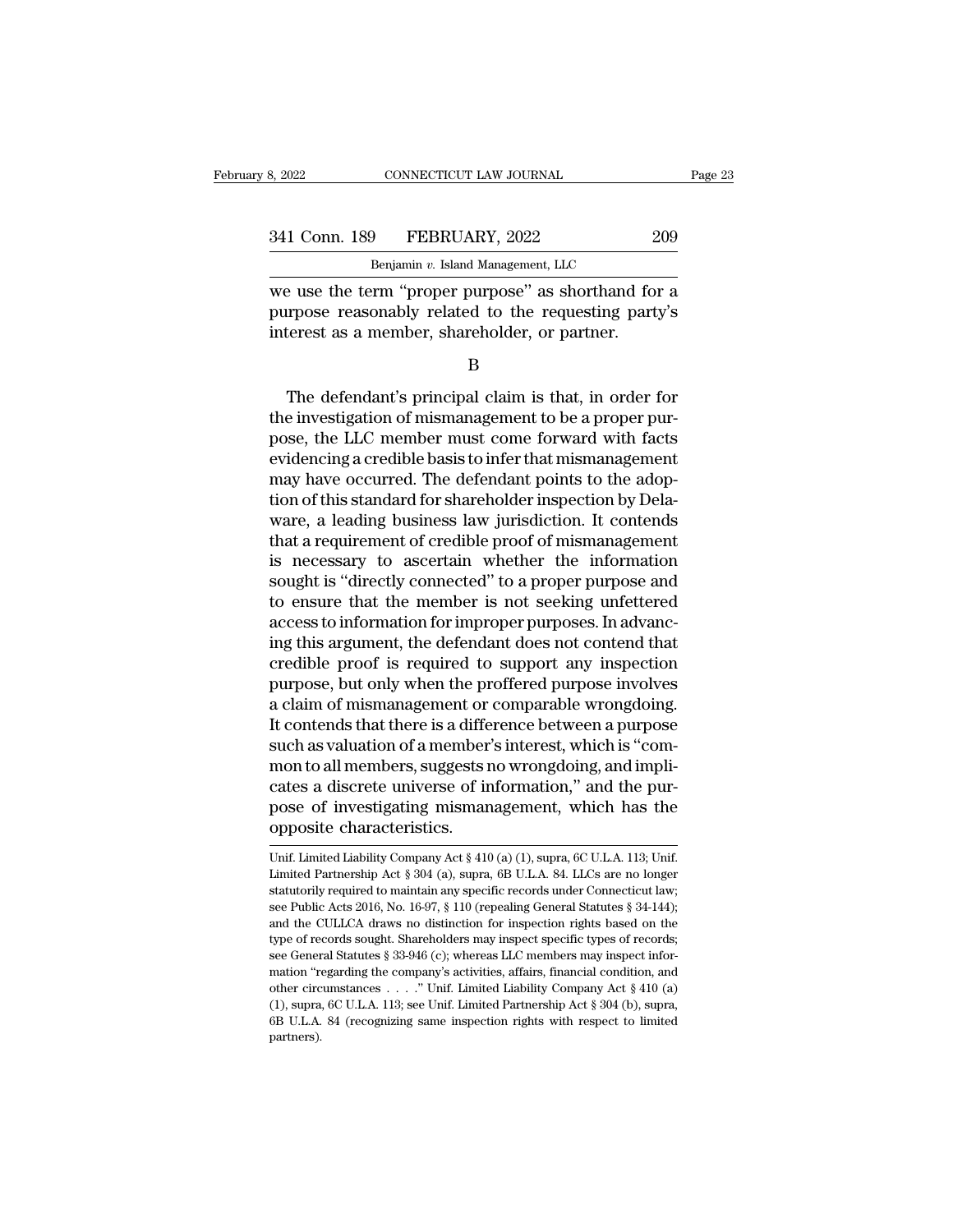## EXECUTE CONNECTICUT LAW JOURNAL February 8, 2022<br>210 FEBRUARY, 2022 341 Conn. 189<br>Benjamin v. Island Management, LLC CONNECTICUT LAW JOURNAL FR<br>FEBRUARY, 2022 341 Conn.<br>Benjamin *v.* Island Management, LLC<br>Ffs assert that our Appellate Court's c

CONNECTICUT LAW JOURNAL February 8, 2022<br>
0<br>
TEBRUARY, 2022 341 Conn. 189<br>
Benjamin v. Island Management, LLC<br>
The plaintiffs assert that our Appellate Court's case<br>
w involving shareholder inspection rights is incompat-<br> 210 FEBRUARY, 2022 341 Conn. 189<br>
Benjamin v. Island Management, LLC<br>
The plaintiffs assert that our Appellate Court's case<br>
law involving shareholder inspection rights is incompat-<br>
ible with the credible proof requiremen EXERUARY, 2022 341 Conn. 189<br> **EXERUARY, 2022** 341 Conn. 189<br> **EXERUARY**, 2022 341 Conn. 189<br> **The plaintiffs assert that our Appellate Court's case**<br>
law involving shareholder inspection rights is incompat-<br>
ible with th *Pagetter Pagetter Pagetter Pagetter Pagetter Pagetter Pagetter Pagetter Pagetter Pagetter Pagetter Pagetter Pagetter Pagetter Pagetter Pagetter Pagetter Pagetter Pagetter Pagetter P* Benjamin v. Island Management, LLC<br>
The plaintiffs assert that our Appellate Court's case<br>
law involving shareholder inspection rights is incompat-<br>
ible with the credible proof requirement. They point to<br> *Pagett* v. West Benjamin v. Island Management, LLC<br>
The plaintiffs assert that our Appellate Court's case<br>
law involving shareholder inspection rights is incompat-<br>
ible with the credible proof requirement. They point to<br> *Pagett* v. *We* The plaintiffs assert that our Appellate Court's case<br>law involving shareholder inspection rights is incompat-<br>ible with the credible proof requirement. They point to<br>*Pagett* v. *Westport Precision*, *Inc.*, supra, 82 Con law involving shareholder inspection rights is incompat-<br>ible with the credible proof requirement. They point to<br>*Pagett* v. *Westport Precision*, *Inc.*, supra, 82 Conn. App.<br>526, in which the Appellate Court quoted the f ible with the credible proof requirement. They point to *Pagett* v. *Westport Precision*, *Inc.*, supra, 82 Conn. App. 526, in which the Appellate Court quoted the following official comment to the inspection provision in *Pagett* v. *Westport Precision, Inc.*, supra, 82 Conn. App.<br>526, in which the Appellate Court quoted the following<br>official comment to the inspection provision in the<br>Model Business Corporation Act: "As a practical matter 526, in which the Appellate Court quoted the following<br>official comment to the inspection provision in the<br>Model Business Corporation Act: "As a practical matter,<br>a shareholder who alleges a purpose in general terms,<br>such official comment to the inspection provision in the<br>Model Business Corporation Act: "As a practical matter,<br>a shareholder who alleges a purpose in general terms,<br>such as a desire to determine the value of his shares, to<br>co Model Business Corporation Act: "As a practical matter,<br>a shareholder who alleges a purpose in general terms,<br>such as a desire to determine the value of his shares, to<br>communicate with fellow shareholders, *or to determin* a shareholder who alleges a purpose in general terms,<br>such as a desire to determine the value of his shares, to<br>communicate with fellow shareholders, *or to determine*<br>whether improper transactions have occurred, has<br>been such as a desire to determined<br>communicate with fellow si<br>*whether improper transa*<br>been held to allege a pr<br>added; internal quotation in<br>quoting Model Business Co:<br>comment (3), p. 16-9.<br>We are not persuaded the Fundametally issue of the particular issue before us the consideration of the persuaded that the cursory reference by<br>example 20 a proper purpose." (Emphasis ded; internal quotation marks omitted.) Id., 533–34, oting Mode the court in *Pagett* to improper transactions *have* occurred, has<br>been held to allege a proper purpose." (Emphasis<br>added; internal quotation marks omitted.) Id., 533–34,<br>quoting Model Business Corporation Act, supra, § 1

been field to anege a proper purpose. (Emphasis added; internal quotation marks omitted.) Id., 533–34, quoting Model Business Corporation Act, supra, § 16.02, comment (3), p. 16-9.<br>We are not persuaded that the cursory re added, internal quotation marks onlitted.) 1d., 555–54,<br>quoting Model Business Corporation Act, supra, § 16.02,<br>comment (3), p. 16-9.<br>We are not persuaded that the cursory reference by<br>the court in *Pagett* to improper tra plating model business Corporation Act, supra, 8 10.02,<br> *Pagett* v. **Pagett** to improper transactions constitutes<br>
due consideration of the particular issue before us. The<br>
imspection purpose at issue in *Pagett* was to v We are not persuaded that the cursory reference by<br>the court in *Pagett* to improper transactions constitutes<br>due consideration of the particular issue before us. The<br>inspection purpose at issue in *Pagett* was to value th the court in *Pagett* to improper transactions constitutes<br>due consideration of the particular issue before us. The<br>inspection purpose at issue in *Pagett* was to value the<br>plaintiff's shares. *Pagett* v. *Westport Precisi* due consideration of the particular issue before us. The<br>inspection purpose at issue in *Pagett* was to value the<br>plaintiff's shares. *Pagett* v. *Westport Precision*, *Inc.*,<br>supra, 82 Conn. App. 534. The court in *Pagett* inspection purpose at issue in *Pagett* was to value the plaintiff's shares. *Pagett* v. *Westport Precision, Inc.*, supra, 82 Conn. App. 534. The court in *Pagett* had no occasion to examine case law from other jurisdicti plaintiff's shares. *Pagett* v. *Westport Precision, Inc.*, supra, 82 Conn. App. 534. The court in *Pagett* had no occasion to examine case law from other jurisdictions addressing the investigation of mismanagement. Moreov supra, 82 Conn. App. 534. The court in *Pagett* had no<br>occasion to examine case law from other jurisdictions<br>addressing the investigation of mismanagement. More-<br>over, an argument could be made that the Model Busi-<br>ness Co occasion to examine case law from other jurisdictions<br>addressing the investigation of mismanagement. More-<br>over, an argument could be made that the Model Busi-<br>ness Corporation Act's reference to allegations of<br>"improper t addressing the investigation of mismanagement. More-<br>over, an argument could be made that the Model Busi-<br>ness Corporation Act's reference to allegations of<br>"improper transactions" could be read consistently with<br>the Delaw over, an argument could be made that the Model Business Corporation Act's reference to allegations of "improper transactions" could be read consistently with the Delaware standard that the defendant advocates (i.e., the na ness Corporation Act's reference to allegations of<br>"improper transactions" could be read consistently with<br>the Delaware standard that the defendant advocates<br>(i.e., the nature of the impropriety alleged—excessive<br>managemen ment). E Delawate standard that the defendant advocates<br>e., the nature of the impropriety alleged—excessive<br>anagement salaries, failure to adhere to legal or con-<br>actual requirements, depletion of assets, etc.—could<br>dicate a fact (i.e., the nature of the impropriety aneged—excessive<br>management salaries, failure to adhere to legal or con-<br>tractual requirements, depletion of assets, etc.—could<br>indicate a factual basis for a suspicion of mismanage-<br>m

management sararies, fanture to adhere to regar or contractual requirements, depletion of assets, etc.—could<br>indicate a factual basis for a suspicion of mismanagement).<br>We therefore consider the defendant's claim, which<br>ra ractuar requirements, depietion of assets, etc.—count<br>indicate a factual basis for a suspicion of mismanage-<br>ment).<br>We therefore consider the defendant's claim, which<br>raises a question of statutory construction to which we multate a factual basis for a suspiction of finishianagement).<br>We therefore consider the defendant's claim, which<br>raises a question of statutory construction to which we<br>apply plenary review. See id., 528. We observe, at t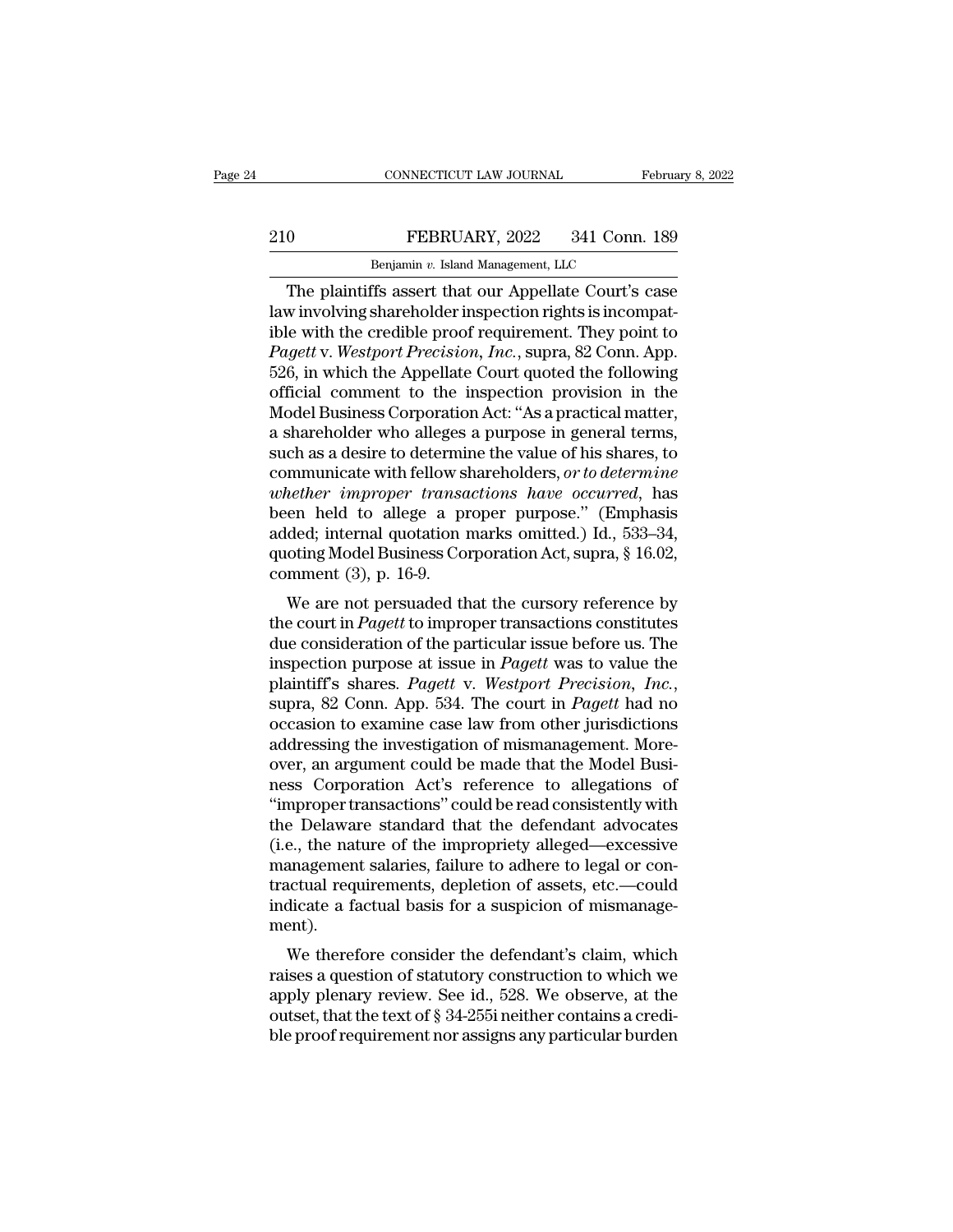CONNECTICUT LAW JOURNAL<br>
<del>9 FEBRUARY, 2022<br>
Benjamin *v.* Island Management, LLC<br>
ending on the inspection purpose tha</del> of proof depending on the inspection purpose that is<br>all conn. 189 FEBRUARY, 2022 211<br>Benjamin v. Island Management, LLC<br>of proof depending on the inspection purpose that is<br>alleged. That said, the terms in the statute are 341 Conn. 189 FEBRUARY, 2022 211<br>Benjamin v. Island Management, LLC<br>of proof depending on the inspection purpose that is<br>alleged. That said, the terms in the statute are suffi-<br>ciently elastic that we cannot say that the 341 Conn. 189 FEBRUARY, 2022 211<br>
Benjamin v. Island Management, LLC<br>
of proof depending on the inspection purpose that is<br>
alleged. That said, the terms in the statute are suffi-<br>
ciently elastic that we cannot say that 341 Conn. 189 FEBRUARY, 2022 211<br>
Benjamin v. Island Management, LLC<br>
of proof depending on the inspection purpose that is<br>
alleged. That said, the terms in the statute are suffi-<br>
ciently elastic that we cannot say that Benjamin v. Island Management, LLC<br>of proof depending on the inspection purpose that is<br>alleged. That said, the terms in the statute are suffi-<br>ciently elastic that we cannot say that the defendant's<br>proposed standard is benjammer. Stand Management, EXC<br>of proof depending on the inspection puralleged. That said, the terms in the statu<br>ciently elastic that we cannot say that the<br>proposed standard is untenable as a mat<br>We turn therefore to t eged. That said, the terms in the statute are suffi-<br>ently elastic that we cannot say that the defendant's<br>oposed standard is untenable as a matter of law.<sup>22</sup><br>e turn therefore to the case law that has considered<br>is matte ciently elastic that we cannot say that the defendant's<br>proposed standard is untenable as a matter of law.<sup>22</sup><br>We turn therefore to the case law that has considered<br>this matter in the corporate context.<br>It is broadly reco

proposed standard is untenable as a matter of law.<sup>22</sup><br>We turn therefore to the case law that has considered<br>this matter in the corporate context.<br>It is broadly recognized, as a general principle, that<br>investigating misma We turn therefore to the case law that has considered<br>this matter in the corporate context.<br>It is broadly recognized, as a general principle, that<br>investigating mismanagement is a proper purpose for<br>seeking inspection of c *Corp.* It is broadly recognized, as a general principle, that<br>investigating mismanagement is a proper purpose for<br>seeking inspection of corporate records. See Annot., 15<br>A.L.R.2d, supra, § 7, p. 30; see, e.g., *Compaq Com* It is broadly recognized, as a general principle, that<br>investigating mismanagement is a proper purpose for<br>seeking inspection of corporate records. See Annot., 15<br>A.L.R.2d, supra, § 7, p. 30; see, e.g., *Compaq Computer<br>C* It is broadly recognized, as a general principle, that<br>investigating mismanagement is a proper purpose for<br>seeking inspection of corporate records. See Annot., 15<br>A.L.R.2d, supra, § 7, p. 30; see, e.g., *Compaq Computer*<br> investigating mismanagement is a proper purpose for<br>seeking inspection of corporate records. See Annot., 15<br>A.L.R.2d, supra, § 7, p. 30; see, e.g., *Compaq Computer*<br>*Corp.* v. *Horton*, 631 A.2d 1, 5 (Del. 1993) ("[m]any<br> seeking inspection of corporate records. See Annot., 15<br>A.L.R.2d, supra, § 7, p. 30; see, e.g., *Compaq Computer*<br>Corp. v. *Horton*, 631 A.2d 1, 5 (Del. 1993) ("[m]any<br>cases recognize a [shareholder's] right to investigate A.L.R.2d, supra, § 7, p. 30; see, e.g., *Compaq Computer*<br>Corp. v. *Horton*, 631 A.2d 1, 5 (Del. 1993) ("[m]any<br>cases recognize a [shareholder's] right to investigate<br>past acts of mismanagement"); *State ex rel. Fussell* v Corp. v. Horton, 631 A.2d 1, 5 (Del. 1993) ("[m]any<br>cases recognize a [shareholder's] right to investigate<br>past acts of mismanagement"); *State ex rel. Fussell* v.<br>*McLendon*, 109 So. 2d 783, 786 (Fla. App. 1959) ("[a<br>shar cases recognize a [shareholder's] right to investigate<br>past acts of mismanagement"); *State ex rel. Fussell* v.<br>*McLendon*, 109 So. 2d 783, 786 (Fla. App. 1959) ("[a<br>shareholder] in a corporation has, in the very nature<br>of past acts of mismanagement"); *State ex rel. Fussell v.*<br> *McLendon*, 109 So. 2d 783, 786 (Fla. App. 1959) ("[a<br>
shareholder] in a corporation has, in the very nature<br>
of things and upon principles of equity, good faith, McLendon, 109 So. 2d 783, 786 (Fla. App. 1959) ("[a<br>shareholder] in a corporation has, in the very nature<br>of things and upon principles of equity, good faith, and<br>fair dealing, the right to know how the affairs of the<br>com shareholder] in a corporation has, in the very nature<br>of things and upon principles of equity, good faith, and<br>fair dealing, the right to know how the affairs of the<br>company are conducted and whether the capital of<br>which h of things and upon principles of equity, good faith, and<br>fair dealing, the right to know how the affairs of the<br>company are conducted and whether the capital of<br>which he has contributed a share is being prudently<br>and profi fair dealing, the right to know how the affairs of the<br>company are conducted and whether the capital of<br>which he has contributed a share is being prudently<br>and profitably employed" (internal quotation marks<br>omitted)); *Ka* company are conducted and whether the capital of<br>which he has contributed a share is being prudently<br>and profitably employed" (internal quotation marks<br>omitted)); *Kalanges* v. *Champlain Valley Exposition*,<br>*Inc.*, 160 V which he has contributed a share is being prudently<br>and profitably employed" (internal quotation marks<br>omitted)); *Kalanges* v. *Champlain Valley Exposition*,<br>*Inc.*, 160 Vt. 644, 645, 632 A.2d 357 (1993) ("[p]roper<br>purpo and profitably employed" (internal quotation marks<br>omitted)); *Kalanges* v. *Champlain Valley Exposition*,<br>*Inc.*, 160 Vt. 644, 645, 632 A.2d 357 (1993) ("[p]roper<br>purpose has been found [when] shareholders wanted<br>... to a omitted)); Kalanges v. Champlain Valley Exposition,<br>
Inc., 160 Vt. 644, 645, 632 A.2d 357 (1993) ("[p]roper<br>
purpose has been found [when] shareholders wanted<br>
... to ascertain possible mismanagement of the cor-<br>
poration Inc., 160 Vt. 644, 645, 632 A.2d 357 (1993) ("[p]roper<br>purpose has been found [when] shareholders wanted<br>... to ascertain possible mismanagement of the cor-<br>poration"). In the vast majority of cases deeming inspec-<br>tion p purpose has been found [when] shareholders wanted<br>
. . . to ascertain possible mismanagement of the cor-<br>
poration''). In the vast majority of cases deeming inspec-<br>
tion proper for this purpose, however, specific acts of<br> . . . to ascertain possible mismanagement of the cor-<br>poration"). In the vast majority of cases deeming inspec-<br>tion proper for this purpose, however, specific acts of<br>actual mismanagement or facts providing a reasonable<br> poration"). In the vast majority of cases deeming inspection proper for this purpose, however, specific acts of<br>actual mismanagement or facts providing a reasonable<br>basis to suspect mismanagement were alleged. See<br>Annot., tion proper for this purpose, however, specific acts of<br>actual mismanagement or facts providing a reasonable<br>basis to suspect mismanagement were alleged. See<br>Annot., 15 A.L.R.2d, supra, § 7, p. 33 ("it appears that<br>in most actual mismanagement or facts providing a reasonable<br>basis to suspect mismanagement were alleged. See<br>Annot., 15 A.L.R.2d, supra, § 7, p. 33 ("it appears that<br>in most of the cases [in which] the [shareholder] has<br>been succ basis to suspect mismanagement were a<br>Annot., 15 A.L.R.2d, supra, § 7, p. 33 ("it a<br>in most of the cases [in which] the [share<br>been successful in enforcing an inspecti<br>ground there have been at least allegations<br>grounds f been successful in enforcing an inspection on this ground there have been at least allegations suggesting grounds for suspicion of ineptitude or misconduct on the part of the officers or directors").<br> $\frac{1}{2}$  Neither par grounds for suspicion of ineptitude or misconduct on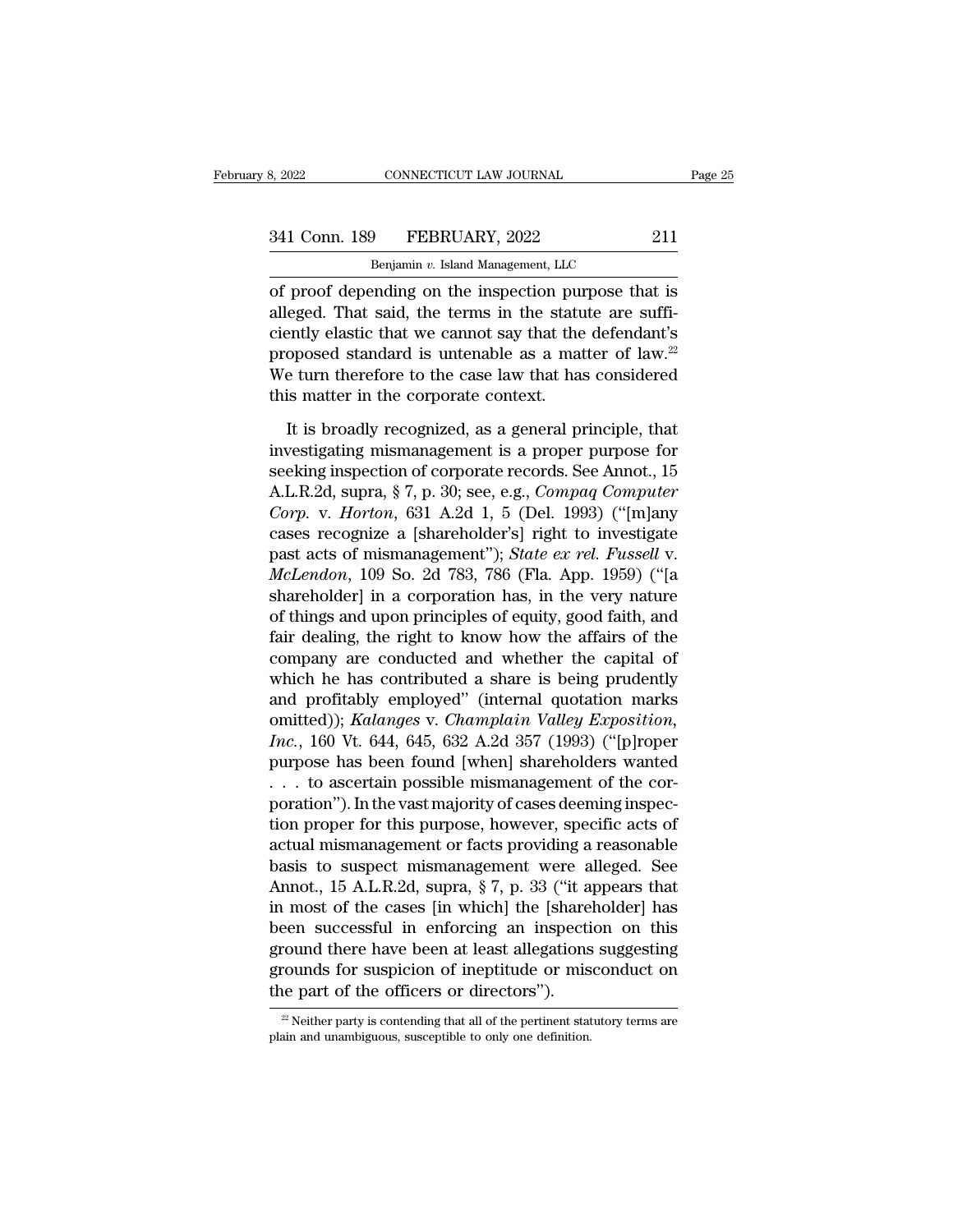## EXECTIVE CONNECTICUT LAW JOURNAL February 8, 2022<br>212 FEBRUARY, 2022 341 Conn. 189<br>212 Benjamin v. Island Management, LLC CONNECTICUT LAW JOURNAL FREEXPLARY, 2022 341 Conn.<br>Benjamin *v.* Island Management, LLC<br>Tion holds that allegations or proof

CONNECTICUT LAW JOURNAL February 8, 202<br>
PEBRUARY, 2022 341 Conn. 189<br>
Benjamin v. Island Management, LLC<br>
No jurisdiction holds that allegations or proof of<br>
tual mismanagement is required. See id.; see also,<br>
Security Fi *actual* mismanagement is required. See id.; see also,<br>**actual** mismanagement is required. See id.; see also,<br>**actual** mismanagement is required. See id.; see also,<br>e.g., *Security First Corp. v. U.S. Die Casting & Develop* FEBRUARY, 2022 341 Conn. 189<br>
Benjamin v. Island Management, LLC<br>
No jurisdiction holds that allegations or proof of<br> *actual* mismanagement is required. See id.; see also,<br>
e.g., *Security First Corp.* v. U.S. Die Casting *FEBRUARY*, 2022 341 Conn. 189<br> *Benjamin v. Island Management, LLC*<br> *No* jurisdiction holds that allegations or proof of<br> *actual* mismanagement is required. See id.; see also,<br>
e.g., *Security First Corp.* v. *U.S. Die* Renjamin v. Island Management, LLC<br>
No jurisdiction holds that allegations or proof of<br>
actual mismanagement is required. See id.; see also,<br>
e.g., *Security First Corp.* v. U.S. Die Casting & Develop-<br>
ment Co., 687 A.2d Benjamin v. Island Management, LLC<br> **No jurisdiction holds that allegations or proof of**<br> *actual* mismanagement is required. See id.; see also,<br>
e.g., *Security First Corp.* v. U.S. Die Casting & Develop-<br> *ment Co.*, 687 No jurisdiction holds that allegations or proof of<br>actual mismanagement is required. See id.; see also,<br>e.g., *Security First Corp.* v. *U.S. Die Casting & Develop-<br>ment Co.*, 687 A.2d 563, 568 (Del. 1997) (expressly<br>rejec actual mismanagement is required. See id.; see also,<br>e.g., *Security First Corp.* v. *U.S. Die Casting & Develop-*<br>ment Co., 687 A.2d 563, 568 (Del. 1997) (expressly<br>rejecting this requirement); *Arctic Financial Corp.* v. e.g., *Security First Corp.* v. U.S. Die Casting & Development Co., 687 A.2d 563, 568 (Del. 1997) (expressly rejecting this requirement); *Arctic Financial Corp.* v. *OTR Express, Inc.*, 272 Kan. 1326, 1329–30, 38 P.3d 701 ment Co., 687 A.2d 563, 568 (Del. 1997) (expressly<br>rejecting this requirement); *Arctic Financial Corp.* v.<br>*OTR Express, Inc.*, 272 Kan. 1326, 1329–30, 38 P.3d<br>701 (2002) (same). But some jurisdictions, including<br>Delawar rejecting this requirement); Arctic Financial Corp. v.<br>
OTR Express, Inc., 272 Kan. 1326, 1329–30, 38 P.3d<br>
701 (2002) (same). But some jurisdictions, including<br>
Delaware, have held that a shareholder seeking to<br>
inspect OTR Express, *Inc.*, 272 Kan. 1326, 1329–30, 38 P.3d<br>701 (2002) (same). But some jurisdictions, including<br>Delaware, have held that a shareholder seeking to<br>inspect corporate records to investigate whether the<br>corporation i Delaware, have held that a shareholder seeking to<br>inspect corporate records to investigate whether the<br>corporation is being properly managed must come for-<br>ward with facts that demonstrate a reasonable basis to<br>suspect mis inspect corporate records to investigate whether the<br>corporation is being properly managed must come for-<br>ward with facts that demonstrate a reasonable basis to<br>suspect mismanagement. See, e.g., *Brehm v. Eisner*,<br>746 A.2 corporation is being properly managed must come for-<br>ward with facts that demonstrate a reasonable basis to<br>suspect mismanagement. See, e.g., *Brehm v. Eisner*,<br>746 A.2d 244, 267 n.75 (Del. 2000) ("a party needs to<br>show, b ward with facts that demonstrate a reasonable basis to<br>suspect mismanagement. See, e.g., *Brehm v. Eisner*,<br>746 A.2d 244, 267 n.75 (Del. 2000) ("a party needs to<br>show, by a preponderance of the evidence, that there<br>is a le suspect mismanagement. See, e.g., *Brehm v. Eisner*, 746 A.2d 244, 267 n.75 (Del. 2000) ("a party needs to show, by a preponderance of the evidence, that there is a legitimate chance that [the party's] reason for suspectin 746 A.2d 244, 267 n.75 (Del. 2000) ("a party needs to<br>show, by a preponderance of the evidence, that there<br>is a legitimate chance that [the party's] reason for sus-<br>pecting mismanagement is credible"); *Security First*<br>*C* show, by a preponderance of the evidence, that there<br>is a legitimate chance that [the party's] reason for sus-<br>pecting mismanagement is credible"); *Security First*<br>*Corp.* v. *U.S. Die Casting & Development Co.*, supra,<br>5 is a legitimate chance that [the party's] reason for sus-<br>pecting mismanagement is credible"); *Security First*<br>*Corp.* v. *U.S. Die Casting & Development Co.*, supra,<br>568 ("A mere statement of a purpose to investigate<br>pos pecting mismanagement is credible"); *Security First*<br>Corp. v. U.S. Die Casting & Development Co., supra,<br>568 ("A mere statement of a purpose to investigate<br>possible general mismanagement, without more, will<br>not entitle a Corp. v. U.S. Die Casting & Development Co., supra,<br>568 ("A mere statement of a purpose to investigate<br>possible general mismanagement, without more, will<br>not entitle a shareholder to broad [statutory] inspection<br>relief. Th 568 ("A mere statement of a purpose to investigate<br>possible general mismanagement, without more, will<br>not entitle a shareholder to broad [statutory] inspection<br>relief. There must be some evidence of possible mis-<br>manageme possible general mismanagement, without more, will<br>not entitle a shareholder to broad [statutory] inspection<br>relief. There must be some evidence of possible mis-<br>management as would warrant further investigation of<br>the mat not entitle a shareholder to broad [statutory] inspection relief. There must be some evidence of possible mis-<br>management as would warrant further investigation of the matter." (Emphasis omitted; internal quotation marks ie matter." (Emphasis omitted; internal quotation carks omitted.)). Delaware has the most developed ody of case law articulating and applying this require-<br>ent,<sup>23</sup> but other jurisdictions have required similar fac-<br><sup>23</sup> D marks omitted.)). Delaware has the most developed<br>body of case law articulating and applying this require-<br>ment, $^{23}$  but other jurisdictions have required similar fac-<br> $^{23}$  Delaware's corporate inspection statute requ

body of case law articulating and applying this requirement,<sup>23</sup> but other jurisdictions have required similar fac-<br><sup>23</sup> Delaware's corporate inspection statute requires a plaintiff to establish that inspection is for a " ment,<sup>23</sup> but other jurisdictions have required similar fac-<br><sup>23</sup> Delaware's corporate inspection statute requires a plaintiff to establish<br>that inspection is for a "proper purpose," a term it defines as "reasonably<br>relat directly connected to the purpose advanced or required simular rate-<br>as Delaware's corporate inspection statute requires a plaintiff to establish<br>that inspection is for a "proper purpose," a term it defines as "reasonably <sup>23</sup> Delaware's corporate inspection statute requires a plaintiff to establish that inspection is for a "proper purpose," a term it defines as "reasonably related to such person's interest as a stockholder." Del. Code Ann that inspection is for a "proper purpose," a term it defines as "reasonably related to such person's interest as a stockholder." Del. Code Ann. tit. 8,  $\S 220$  (b) (2011). This statute does not expressly limit inspection related to such person's interest as a stockholder." Del. Code Ann. tit. 8,  $\S 220$  (b) (2011). This statute does not expressly limit inspection to records directly connected to the purpose advanced or require reasonable <sup>22</sup> Cho (2011). This statute does not expressly limit inspection to records directly connected to the purpose advanced or require reasonable particularity in the demand, but Delaware courts have effectively adopted these *Development Co.*, supra, 687 A.2d 569 ("The plaintiff bears the accompanying the demand, but Delaware courts have effectively adopted these requirements as part of the proper purpose requirement (i.e., if the record is no ity in the demand, but Delaware courts have effectively adopted these requirements as part of the proper purpose requirement (i.e., if the record is not essential to accomplishing the purpose, it is not being sought for a requirements as part of the proper purpose requirement (i.e., if the record is not essential to accomplishing the purpose, it is not being sought for a proper purpose). See, e.g., *Security First Corp.* v. *U.S. Die Casti* Example is not essential to accomplishing the purpose, it is not being sought for a proper purpose). See, e.g., *Security First Corp.* v. *U.S. Die Casting & Development Co.*, supra, 687 A.2d 569 ("The plaintiff bears the proper purpose). See, e.g., *Security First Corp.* v. U.S. Die Casting & Development Co., supra, 687 A.2d 569 ("The plaintiff bears the burden of proving that each category of books and records is essential to the accompl Development Co., supra, 687 A.2d 569 ("The plaintiff bears the burden of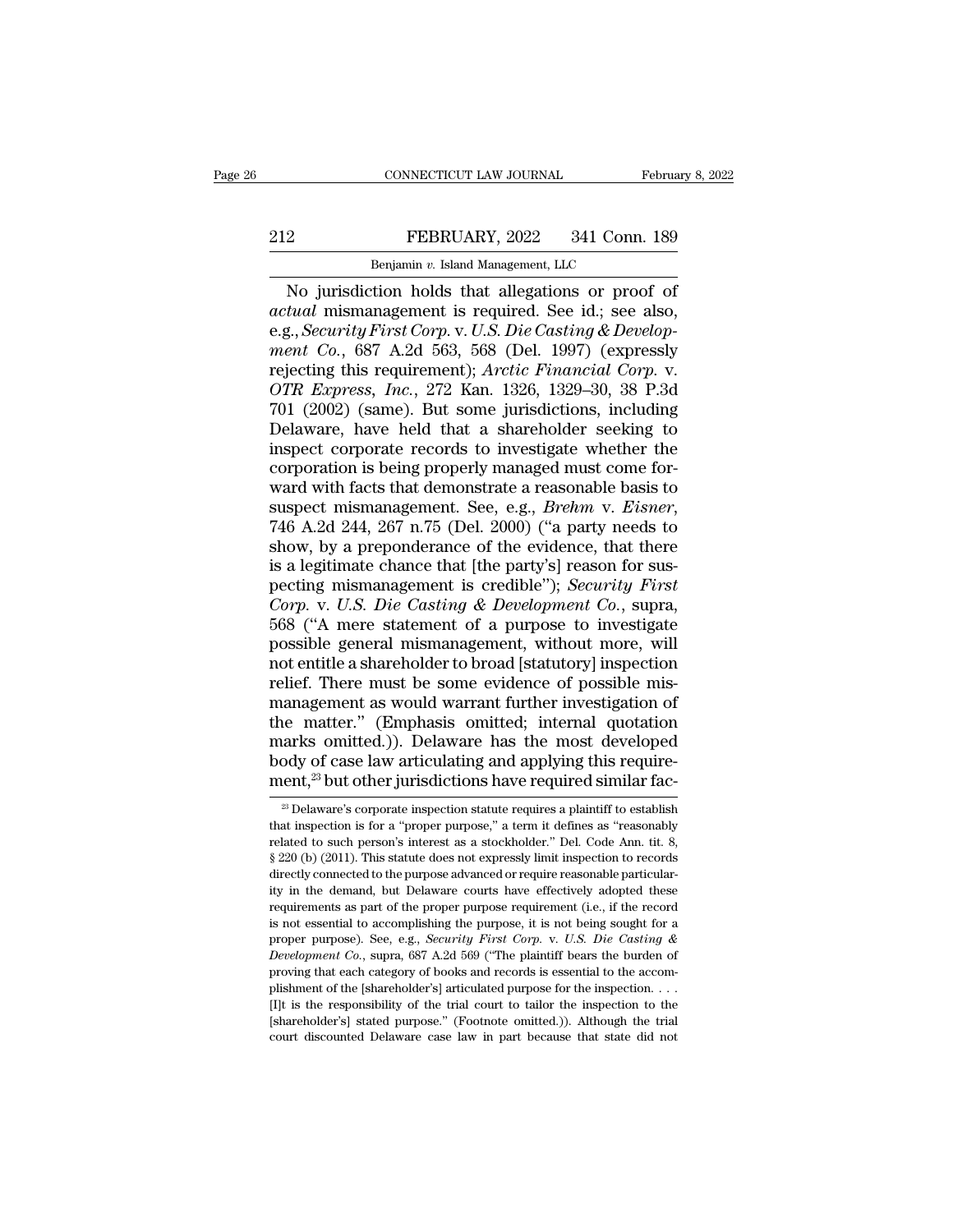# 341 Conn. 189 FEBRUARY, 2022 213<br>Benjamin v. Island Management, LLC

CONNECTICUT LAW JOURNAL<br>
Physical Management, LLC<br>
Benjamin *v.* Island Management, LLC<br>
whether as allegations in the demand the support support of the support of the support support support support support support as allegations in the demand or evidentiary proof. See, e.g., *Weigel v. O'Connor*, 57 Ill. evidentiary proof. See, e.g., *Weigel* v. *O'Connor*, 57 Ill.<br>
evidentiary proof. See, e.g., *Weigel* v. *O'Connor*, 57 Ill.<br>
App. 3d 1017, 1025, 373 N.E.2d 421 (1978) (stating that "Island faith form of mismanagement are 341 Conn. 189 FEBRUARY, 2022 213<br>
Benjamin v. Island Management, LLC<br>
tual support, whether as allegations in the demand or<br>
evidentiary proof. See, e.g., *Weigel* v. *O'Connor*, 57 Ill.<br>
App. 3d 1017, 1025, 373 N.E.2d 42 341 Conn. 189 FEBRUARY, 2022 213<br>
Benjamin v. Island Management, LLC<br>
tual support, whether as allegations in the demand or<br>
evidentiary proof. See, e.g., *Weigel* v. *O'Connor*, 57 Ill.<br>
App. 3d 1017, 1025, 373 N.E.2d 421 Benjamin v. Island Management, LLC<br>
tual support, whether as allegations in the demand or<br>
evidentiary proof. See, e.g., Weigel v. O'Connor, 57 Ill.<br>
App. 3d 1017, 1025, 373 N.E.2d 421 (1978) (stating that<br>
"[g]ood faith *Bernstein v. Band Management, LLC*<br> **Examplement Canadies in the demand or**<br> **Property Converted And Serverry Proof.** See, e.g., *Weigel v. O'Connor*, 57 Ill.<br>
App. 3d 1017, 1025, 373 N.E.2d 421 (1978) (stating that<br> tual support, whether as allegations in the demand or<br>evidentiary proof. See, e.g., Weigel v. O'Connor, 57 Ill.<br>App. 3d 1017, 1025, 373 N.E.2d 421 (1978) (stating that<br>"[g]ood faith fears of mismanagement are sufficient"<br>a evidentiary proof. See, e.g., Weigel v. O'Connor, 57 Ill.<br>App. 3d 1017, 1025, 373 N.E.2d 421 (1978) (stating that<br>"[g]ood faith fears of mismanagement are sufficient"<br>after setting forth evidentiary basis for plaintiff's f App. 3d 1017, 1025, 373 N.E.2d 421 (1978) (stating that "[g]ood faith fears of mismanagement are sufficient"<br>after setting forth evidentiary basis for plaintiff's fears);<br>*Bernstein* v. *Pritsker*, Docket No. MICV2012-3183 "[g]ood faith fears of mismanagement are sufficient"<br>after setting forth evidentiary basis for plaintiff's fears);<br>*Bernstein* v. *Pritsker*, Docket No. MICV2012-3183-C,<br>2013 WL 678043, \*4 (Mass. Super. February 14, 2013) after setting forth evidentiary basis for plaintiff's fears);<br> *Bernstein* v. Pritsker, Docket No. MICV2012-3183-C,<br>
2013 WL 678043, \*4 (Mass. Super. February 14, 2013)<br>
(noting that, for closely held corporation, "[a] rea Bernstein v. Pritsker, Docket No. MICV2012-3183-C,<br>2013 WL 678043, \*4 (Mass. Super. February 14, 2013)<br>(noting that, for closely held corporation, "[a] reason-<br>able articulation of suspected facts, not mere specula-<br>tion, 2013 WL 678043, \*4 (Mass. Super. February 14, 2013)<br>(noting that, for closely held corporation, "[a] reason-<br>able articulation of suspected facts, not mere specula-<br>tion, supporting an inference of possible mismanage-<br>ment (noting that, for closely held corporation, "[a] reasonable articulation of suspected facts, not mere speculation, supporting an inference of possible mismanagement or wrongdoing should be enough," but suggesting that, in able articulation of suspected facts, not mere speculation, supporting an inference of possible mismanagement or wrongdoing should be enough," but suggesting that, in other circumstances, Delaware's credible *proof* stand tion, supporting an inference of possible mismanagement or wrongdoing should be enough," but suggesting<br>that, in other circumstances, Delaware's credible *proof*<br>standard would apply); *Cain v. Merck & Co.*, 415 N.J.<br>Supe ment or wrongdoing should be enough," but suggesting<br>that, in other circumstances, Delaware's credible *proof*<br>standard would apply); *Cain* v. *Merck & Co.*, 415 N.J.<br>Super. 319, 334, 1 A.3d 834 (App. Div. 2010) ("unsup-<br> that, in other circumstances, Delaware's credible *proof*<br>
standard would apply); *Cain v. Merck & Co.*, 415 N.J.<br>
Super. 319, 334, 1 A.3d 834 (App. Div. 2010) ("unsup-<br>
ported allegations of mismanagement do not present<br> standard would apply); *Cain v. Merck & Co.*, 415 N.J.<br>Super. 319, 334, 1 A.3d 834 (App. Div. 2010) ("unsup-<br>ported allegations of mismanagement do not present<br>a 'proper purpose' entitling a shareholder to examine<br>corpora Super. 319, 334, 1 A.3d 834 (App. Div. 2010) ("unsup-<br>ported allegations of mismanagement do not present<br>a 'proper purpose' entitling a shareholder to examine<br>corporate documents"); *Towle* v. *Robinson Springs*<br>*Corp.*, 1 ported allegations of mismanagement do not present<br>a 'proper purpose' entitling a shareholder to examine<br>corporate documents"); *Towle v. Robinson Springs*<br>*Corp.*, 168 Vt. 226, 228, 719 A.2d 880 (1998) ("[c]laims<br>of misma a 'proper purpose' entitling a shareholder to examine<br>corporate documents"); Towle v. Robinson Springs<br>Corp., 168 Vt. 226, 228, 719 A.2d 880 (1998) ("[c]laims<br>of mismanagement . . . must be supported by evi-<br>dence"); see a corporate documents"); Towle v. Robinson Springs<br>Corp., 168 Vt. 226, 228, 719 A.2d 880 (1998) ("[c]laims<br>of mismanagement . . . must be supported by evi-<br>dence"); see also, e.g., Meyer v. Board of Managers of<br>Harbor House dence"); see also, e.g., *Meyer* v. *Board of Managers of Harbor House Condominium Assn.*, 221 Ill. App. 3d 742, 748, 583 N.E.2d 14 (1991) (pointing to plaintiff's affidavits that stated that defendant "[a]ssociation was n of mismanagement . . . must be supported by evi-<br>dence"); see also, e.g., *Meyer* v. *Board of Managers of*<br>*Harbor House Condominium Assn.*, 221 Ill. App. 3d<br>742, 748, 583 N.E.2d 14 (1991) (pointing to plaintiff's<br>affidav dence"); see also, e.g., *Meyer* v. *Board of Managers of*<br>*Harbor House Condominium Assn.*, 221 Ill. App. 3d<br>742, 748, 583 N.E.2d 14 (1991) (pointing to plaintiff's<br>affidavits that stated that defendant "[a]ssociation was Harbor House Condominium Assn., 221 Ill. App. 3d<br>742, 748, 583 N.E.2d 14 (1991) (pointing to plaintiff's<br>affidavits that stated that defendant "[a]ssociation was<br>not collecting assessments from delinquent unit own-<br>ers" an 742, 748, 583 N.E.2d 14 (1991) (pointing to plaintiff's<br>affidavits that stated that defendant "[a]ssociation was<br>not collecting assessments from delinquent unit own-<br>ers" and "was incurring excessive [attorney's] fees" as affidavits that stated that defendant "[a]ssociation was<br>not collecting assessments from delinquent unit own-<br>ers" and "was incurring excessive [attorney's] fees" as<br>establishing "a [good faith] fear that the [a]ssociation not collecting assessments from delinquent unit own-<br>ers" and "was incurring excessive [attorney's] fees" as<br>establishing "a [good faith] fear that the [a]ssociation<br>was mismanaging its financial matters, which was a<br>prope ers" and "was incurring excessive [attorney's] fees" as<br>establishing "a [good faith] fear that the [a]ssociation<br>was mismanaging its financial matters, which was a<br>proper purpose to inspect the [a]ssociation's records");<br> establishing "a [good faith] fear that the [a]ssociation<br>was mismanaging its financial matters, which was a<br>proper purpose to inspect the [a]ssociation's records");<br>*North Oakland County Board of Realtors v. Realcomp,<br>Inc.* was mismanaging its financial matters, which was a<br>proper purpose to inspect the [a]ssociation's records");<br>*North Oakland County Board of Realtors v. Realcomp,*<br>*Inc.*, 226 Mich. App. 54, 58–60, 572 N.W.2d 240 (1997)<br>("[u proper purpose to inspect the [a]ssociation's records'');<br>North Oakland County Board of Realtors v. Realcomp,<br>Inc., 226 Mich. App. 54, 58–60, 572 N.W.2d 240 (1997)<br>("[u]nder [Michigan] common law, a shareholder stated<br>a pr North Oakland County Board of Realtors v. Realcomp,<br>Inc., 226 Mich. App. 54, 58–60, 572 N.W.2d 240 (1997)<br>("[u]nder [Michigan] common law, a shareholder stated<br>a proper purpose for an inspection by raising doubts<br>whether c a proper purpose for an inspection by raising doubts<br>whether corporate affairs had been properly conducted<br>by the directors or management," and, although plain-<br>tiff's alleged inspection purposes to monitor company's<br>adopt by the directors or management," and, although plain-<br>tiff's alleged inspection purposes to monitor company's<br>adopt the Model Business Corporation Act, we find the corporate inspection<br>statutes, as interpreted, similar in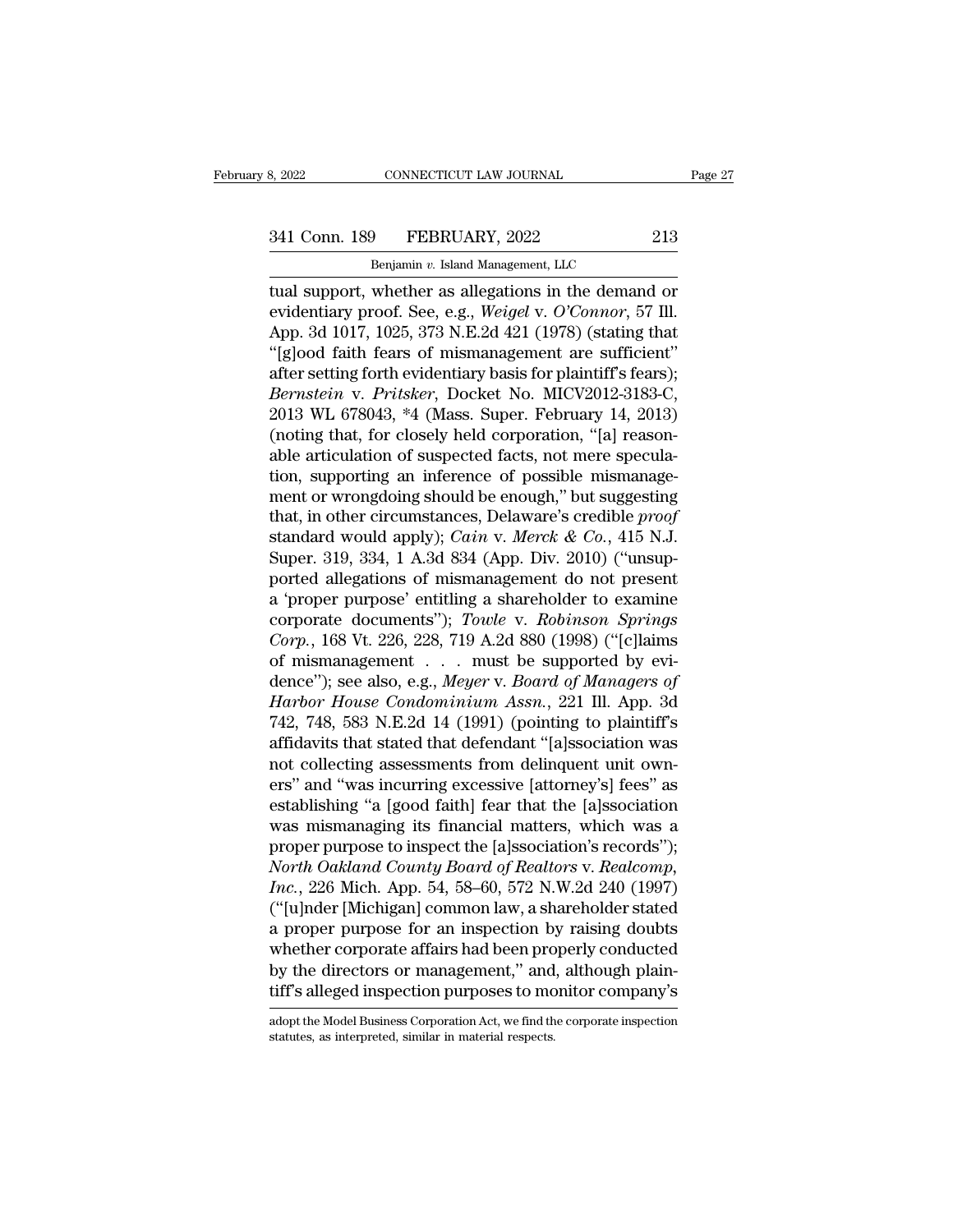## EXECTIVE CONNECTICUT LAW JOURNAL February 8, 2022<br>214 FEBRUARY, 2022 341 Conn. 189<br>Benjamin v. Island Management, LLC CONNECTICUT LAW JOURNAL FR<br>FEBRUARY, 2022 341 Conn.<br>Benjamin *v.* Island Management, LLC<br>th and compliance with amended byl:

February 8, 2022<br>
FEBRUARY, 2022 341 Conn. 189<br>
Benjamin v. Island Management, LLC<br>
financial health and compliance with amended bylaws<br>
"were arguably overbroad and nonspecific," its subsequently submitted affidavit of ac EEBRUARY, 2022 341 Conn. 189<br>
Benjamin v. Island Management, LLC<br>
financial health and compliance with amended bylaws<br>
"were arguably overbroad and nonspecific," its subse-<br>
quently submitted affidavit of accountant set fo  $\begin{tabular}{l} \multicolumn{1}{l}{{\bf \textcolor{red}{B}}\textcolor{red}{B}}\textcolor{red}{P} & \multicolumn{1}{l}{\bf FEBRUARY}, 2022 \quad \textcolor{red}{341} \text{ Conn.} \end{tabular} \vspace{0.1in} \begin{tabular}{l} \multicolumn{1}{l}{\bf \textcolor{red}{B}}\textcolor{red}{B}\textcolor{red}{n} & \multicolumn{1}{l}{\bf \textcolor{red}{B}}\textcolor{red}{n} & \multicolumn{1}{l}{\bf \textcolor{red}{B}}\textcolor{red}{n} & \multicolumn{1}{l}{\bf \textcolor{red}{D}}\textcolor$ EEBRUARY, 2022 341 Conn. 189<br>
Benjamin v. Island Management, LLC<br>
financial health and compliance with amended bylaws<br>
"were arguably overbroad and nonspecific," its subsequently submitted affidavit of accountant set forth Benjamin v. Island Management, LLC<br>
financial health and compliance with amended bylaws<br>
"were arguably overbroad and nonspecific," its subsequently submitted affidavit of accountant set forth "con-<br>
cerns regarding alloca Benjamin v. Island Management, LLC<br>
financial health and compliance with amended bylaws<br>
"were arguably overbroad and nonspecific," its subse-<br>
quently submitted affidavit of accountant set forth "con-<br>
cerns regarding all financial health and compliance with amended bylaws<br>
"were arguably overbroad and nonspecific," its subsequently submitted affidavit of accountant set forth "concerns regarding allocation of computer equipment,<br>
allegedly "were arguably overbroad and nonspecific," its subsequently submitted affidavit of accountant set forth "concerns regarding allocation of computer equipment, allegedly improper employee benefits, discrepancies between actu quently submitted affidavit of accountant set forth "concerns regarding allocation of computer equipment, allegedly improper employee benefits, discrepancies between actual expenditures for tax line charges and the operati cerns regarding allocation of computer equipment,<br>allegedly improper employee benefits, discrepancies<br>between actual expenditures for tax line charges and<br>the operating budget, expenditures in hiring certain<br>employees, and shareholder). Exercise actual experiments for tax line charges and<br>e operating budget, expenditures in hiring certain<br>ployees, and reaffirmation of plaintiff's ownership<br>terest" that were sufficiently "specific, limited in<br>ope, and reas For the operating budget, expenditures in filling certain<br>employees, and reaffirmation of plaintiff's ownership<br>interest" that were sufficiently "specific, limited in<br>scope, and reasonably related" to plaintiff's interest

employees, and realmmation of plaintin's ownersing<br>interest" that were sufficiently "specific, limited in<br>scope, and reasonably related" to plaintiff's interest as<br>shareholder).<br>Several reasons have been offered as justifi merest diat were suncerity specific, indiced in<br>scope, and reasonably related" to plaintiff's interest as<br>shareholder).<br>Several reasons have been offered as justification<br>for the requirement of facts supporting a suspicion scope, and reasonably related to plaintin's interest as<br>shareholder).<br>Several reasons have been offered as justification<br>for the requirement of facts supporting a suspicion of<br>mismanagement. Some courts cite the common-law Several reasons have been offered as justification<br>for the requirement of facts supporting a suspicion of<br>mismanagement. Some courts cite the common-law<br>principle that seeking inspection "for speculative pur-<br>poses," "to g for the requirement of facts supporting a suspicion of<br>mismanagement. Some courts cite the common-law<br>principle that seeking inspection "for speculative pur-<br>poses," "to gratify idle curiosity"; *Guthrie* v. *Harkness*,<br>19 mismanagement. Some courts cite the common-law<br>principle that seeking inspection "for speculative pur-<br>poses," "to gratify idle curiosity"; *Guthrie* v. *Harkness*,<br>199 U.S. 148, 156, 26 S. Ct. 4, 50 L. Ed. 130 (1905);<br>or principle that seeking inspection "for speculative pur-<br>poses," "to gratify idle curiosity"; *Guthrie v. Harkness*,<br>199 U.S. 148, 156, 26 S. Ct. 4, 50 L. Ed. 130 (1905);<br>or to undertake a "fishing expedition"; *News-Journa* poses," "to gratify idle curiosity"; *Guthrie* v. *Harkness*, 199 U.S. 148, 156, 26 S. Ct. 4, 50 L. Ed. 130 (1905); or to undertake a "fishing expedition"; *News-Journal Corp.* v. *State ex rel. Gore*, 136 Fla. 620, 623, 1 199 U.S. 148, 156, 26 S. Ct. 4, 50 L. Ed. 130 (1905);<br>or to undertake a "fishing expedition"; *News-Journal*<br>Corp. v. *State ex rel. Gore*, 136 Fla. 620, 623, 187 So.<br>271 (1939); is not a proper purpose. See, e.g., *Nodana* or to undertake a "f<br>
Corp. v. State ex rel<br>
271 (1939); is not a p<br>
Petroleum Corp. v. S<br>
81–82, 123 A.2d 243 (<br>
57 Ill. App. 3d 1025;<br>
N.J. Super. 332.<br>
A related justificat *A* relative state is the correlation cited is that this standard bal-<br>cited in Sa relation corp. v. *State ex rel. Brennan*, 50 Del. 76,<br>-82, 123 A.2d 243 (1956); *Weigel v. O'Connor*, supra, Ill. App. 3d 1025; *Cain v.* 271 (1959), is not a proper purpose. see, e.g., *Nouand*<br>Petroleum Corp. v. State ex rel. Brennan, 50 Del. 76,<br>81–82, 123 A.2d 243 (1956); Weigel v. O'Connor, supra,<br>57 Ill. App. 3d 1025; Cain v. Merck & Co., supra, 415<br>N

purposes against the burden imposed on the entity and other stakeholders. See, e.g., Cain v. Merck & Co., supra, 415 M.J. Super. 332.<br>A related justification cited is that this standard balances the plaintiff's need for i other stakeholders. See, e.g., *Cain* v. *Merck & Co.*, supra, 415 N.J. Super. 332.<br>A related justification cited is that this standard balances the plaintiff's need for information for legitimate purposes against the burd *Corp.* 352.<br> *Corp. 352.*<br> *Corp. of Americal interffsion cited is that this standard balances the plaintiff's need for information for legitimate<br>
purposes against the burden imposed on the entity and<br>
other stakeholders* A related justification cited is that this standard bal-<br>ances the plaintiff's need for information for legitimate<br>purposes against the burden imposed on the entity and<br>other stakeholders. See, e.g., *Cain v. Merck & Co.* ances the plaintiff's need for information for legitimate<br>purposes against the burden imposed on the entity and<br>other stakeholders. See, e.g., *Cain v. Merck & Co.*,<br>supra, 415 N.J. Super. 333–34; see also, e.g., *Dynamic* purposes against the burden imposed on the entity and<br>other stakeholders. See, e.g., *Cain v. Merck & Co.*,<br>supra, 415 N.J. Super. 333–34; see also, e.g., *Dynamics*<br>*Corp. of America v. CTS Corp.*, 479 N.E.2d 1352, 1355<br>( other stakeholders. See, e.g., *Cain v. Merck & Co.*,<br>supra, 415 N.J. Super. 333–34; see also, e.g., *Dynamics*<br>*Corp. of America v. CTS Corp.*, 479 N.E.2d 1352, 1355<br>(Ind. App. 1985). These concerns are another way of<br>say supra, 415 N.J. Super. 333–34; see also, e.g., *Dynamics*<br>Corp. of America v. CTS Corp., 479 N.E.2d 1352, 1355<br>(Ind. App. 1985). These concerns are another way of<br>saying that "the primary purpose of the inspection must<br>not Corp. of America v. CTS Corp., 479 N.E.2d 1352, 1355<br>(Ind. App. 1985). These concerns are another way of<br>saying that "the primary purpose of the inspection must<br>not be one that is adverse to the best interests of the<br>corpo (Ind. App. 1985). These concerns are another way of saying that "the primary purpose of the inspection must not be one that is adverse to the best interests of the corporation." *Abdalla* v. *Qadorh-Zidan*, 913 N.E.2d 280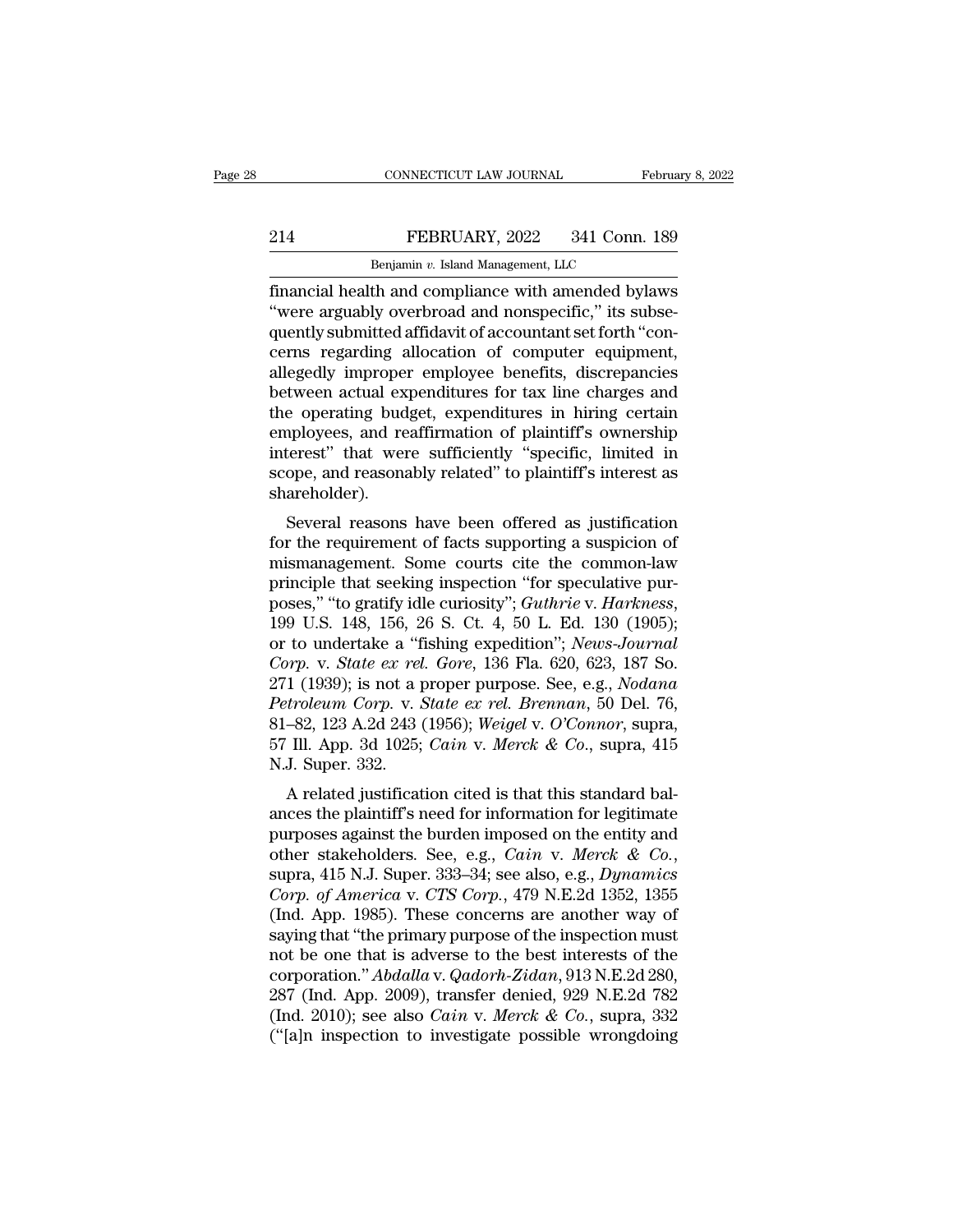| 8, 2022       | CONNECTICUT LAW JOURNAL            | Page 29 |
|---------------|------------------------------------|---------|
| 341 Conn. 189 | FEBRUARY, 2022                     | 215     |
|               | Benjamin v. Island Management, LLC |         |

CONNECTICUT LAW JOURNAL<br>
P<br>
Benjamin *v.* Island Management, LLC<br>
S no credible basis is a license EXERCIAL EXERCISE THE PAIR CONNECTICUT LAW JOURNAL Page 29<br>
341 Conn. 189 FEBRUARY, 2022 215<br>
Benjamin v. Island Management, LLC<br>
where there is no credible basis . . . is a license for<br>
fishing expeditions and thus advers FISHERUARY, 2022 215<br>
Benjamin v. Island Management, LLC<br>
where there is no credible basis . . . is a license for<br>
fishing expeditions and thus adverse to the interests of<br>
the corporation" (internal quotation marks omitte 341 Conn. 189 FEBRUARY, 2022 215<br>
Benjamin v. Island Management, LLC<br>
where there is no credible basis . . . is a license for<br>
fishing expeditions and thus adverse to the interests of<br>
the corporation'' (internal quotatio FEBRUARY, 2022 215<br>
Benjamin v. Island Management, LLC<br>
nere there is no credible basis . . . . is a license for<br>
hing expeditions and thus adverse to the interests of<br>
e corporation" (internal quotation marks omitted)).<br>

Benjamin v. Island Management, LLC<br>where there is no credible basis  $\dots$  is a license for<br>fishing expeditions and thus adverse to the interests of<br>the corporation" (internal quotation marks omitted)).<br>Finally, this standa where there is no credible basis . . . is a license for<br>fishing expeditions and thus adverse to the interests of<br>the corporation" (internal quotation marks omitted)).<br>Finally, this standard is sometimes justified as neces-Fishing expeditions and thus adverse to the interests of<br>the corporation" (internal quotation marks omitted)).<br>Finally, this standard is sometimes justified as neces-<br>sary to meet a statutorily imposed burden of proof. Se insing expensions and and any order interests of<br>the corporation" (internal quotation marks omitted)).<br>Finally, this standard is sometimes justified as neces-<br>sary to meet a statutorily imposed burden of proof. See,<br>e.g., Finally, this standard is sometimes justified as necessary to meet a statutorily imposed burden of proof. See, e.g., *Thomas & Betts Corp. v. Leviton Mfg. Co.*, 681 A.2d 1026, 1031 (Del. 1996) ("When a [shareholder] seeks Finally, this standard is sometimes justified as necessary to meet a statutorily imposed burden of proof. See, e.g., *Thomas & Betts Corp.* v. *Leviton Mfg. Co.*, 681 A.2d 1026, 1031 (Del. 1996) ("When a [shareholder] see sary to meet a statutorily imposed burden of proof. See,<br>e.g., *Thomas & Betts Corp.* v. *Leviton Mfg. Co.*, 681 A.2d<br>1026, 1031 (Del. 1996) ("When a [shareholder] seeks<br>inspection of books and records, the burden of proof e.g., *Thomas & Betts Corp.* v. *Leviton Mfg. Co.*, 681 A.2d<br>1026, 1031 (Del. 1996) ("When a [shareholder] seeks<br>inspection of books and records, the burden of proof<br>is on the [shareholder] to demonstrate that his purpose 1026, 1031 (Del. 1996) ("When a [shareholder] seeks<br>inspection of books and records, the burden of proof<br>is on the [shareholder] to demonstrate that his purpose<br>is proper. . . . In order to meet that burden of proof,<br>a [s inspection of books and records, the burden of proof<br>is on the [shareholder] to demonstrate that his purpose<br>is proper. . . . In order to meet that burden of proof,<br>a [shareholder] must present some credible basis from<br>whi is on the [shareholder] to demonstrat<br>is proper. . . . In order to meet that<br>a [shareholder] must present some cr<br>which the court can infer that waste o<br>may have occurred." (Citation omitt<br>ted.)); *Weigel* v. O'Connor, su Shareholder] must present some credible basis from<br>inch the court can infer that waste or mismanagement<br>ay have occurred." (Citation omitted; footnote omit-<br>d.)); *Weigel* v. O'Connor, supra, 57 Ill. App. 3d 1025<br>escribin which the court can infer that waste or mismanagement<br>may have occurred." (Citation omitted; footnote omit-<br>ted.)); *Weigel* v. *O'Connor*, supra, 57 Ill. App. 3d 1025<br>(describing burden of proof).<sup>24</sup><br>Other jurisdictions

may have occurred." (Citation omitted; footnote omitted.)); Weigel v. O'Connor, supra, 57 Ill. App. 3d 1025<br>(describing burden of proof).<sup>24</sup><br>Other jurisdictions, however, have rejected the proposition that inspection for comes forward with facts substantiated with facts substantiated (describing burden of proof).<sup>24</sup><br>Other jurisdictions, however, have rejected the proposition that inspection for the purpose of investigating<br>mismanagement (describing burden of proof).<sup>24</sup><br>(describing burden of proof).<sup>24</sup><br>Other jurisdictions, however, have rejected the proposition that inspection for the purpose of investigating<br>mismanagement is not permitted unless the sh Other jurisdictions, however, have rejected the proposition that inspection for the purpose of investigating<br>mismanagement is not permitted unless the shareholder<br>comes forward with facts substantiating the possibility<br>tha Other jurisdictions, however, have rejected the proposition that inspection for the purpose of investigating<br>mismanagement is not permitted unless the shareholder<br>comes forward with facts substantiating the possibility<br>tha osition that inspection for the purpose of investigating<br>mismanagement is not permitted unless the shareholder<br>comes forward with facts substantiating the possibility<br>that mismanagement may have occurred. See, e.g.,<br>*Schei* mismanagement is not permitted unless the shareholder<br>comes forward with facts substantiating the possibility<br>that mismanagement may have occurred. See, e.g.,<br>*Schein v. Northern Rio Arriba Electric Cooperative,<br>Inc.*, 122 comes forward with facts substantiating the possibility<br>that mismanagement may have occurred. See, e.g.,<br>*Schein v. Northern Rio Arriba Electric Cooperative,*<br>*Inc.*, 122 N.M. 800, 804, 932 P.2d 490 (1997); *Lake v.*<br>*Buck* that mismanagement may have occurred. See, e.g.,<br> *Schein* v. *Northern Rio Arriba Electric Cooperative*,<br> *Inc.*, 122 N.M. 800, 804, 932 P.2d 490 (1997); *Lake* v.<br> *Buckeye Steel Castings Co.*, 2 Ohio St. 2d 101, 105, 20 First, ''1.7.8.8.00, 804, 932 P.2d 490 (1997); Lake v.<br>  $i$ ckeye Steel Castings Co., 2 Ohio St. 2d 101, 105, 206<br>
E.2d 566 (1965); Rosentool v. Bonanza Oil & Mine<br>  $i$ rp., 221 Or. 520, 532–33, 352 P.2d 138 (1960). This<br>
s *Buckeye Steel Castings Co.*, 2 Ohio St. 2d 101, 105, 206<br>N.E.2d 566 (1965); Rosentool v. Bonanza Oil & Mine<br>Corp., 221 Or. 520, 532–33, 352 P.2d 138 (1960). This<br>position appears to rely on the following principles.<br>Firs

osition appears to rely on the following principles.<br>
First, "[t]he books [of the corporation] are not the<br>
rivate property of the directors or managers, but are<br>
<sup>24</sup> The Illinois and Delaware shareholder inspection statu

First, "[t]he books [of the corporation] are not the private property of the directors or managers, but are  $\frac{24}{4}$  The Illinois and Delaware shareholder inspection statutes expressly impose the burden of proof either o First, "[t]he books [of the corporation] are not the private property of the directors or managers, but are  $\frac{24}{1}$  The Illinois and Delaware shareholder inspection statutes expressly impose the burden of proof either private property of the directors or managers, but are<br> $\frac{24}{4}$  The Illinois and Delaware shareholder inspection statutes expressly<br>impose the burden of proof either on the shareholder, requiring him or her<br>to prove a p private property of the directors of intanagers, but are<br>
<sup>24</sup> The Illinois and Delaware shareholder inspection statutes expressly<br>
impose the burden of proof either on the shareholder, requiring him or her<br>
to prove a pr <sup>24</sup> The Illinois and Delaware shareholder inspection statutes expressly impose the burden of proof either on the shareholder, requiring him or her to prove a proper purpose, or on the corporation, requiring it to prove t impose the burden of proof either on the shareholder, requiring him or her to prove a proper purpose, or on the corporation, requiring it to prove that the shareholder does not have a proper purpose, depending on the type to prove a proper purpose, or on the corporation, requiring it to prove that the shareholder does not have a proper purpose, depending on the type of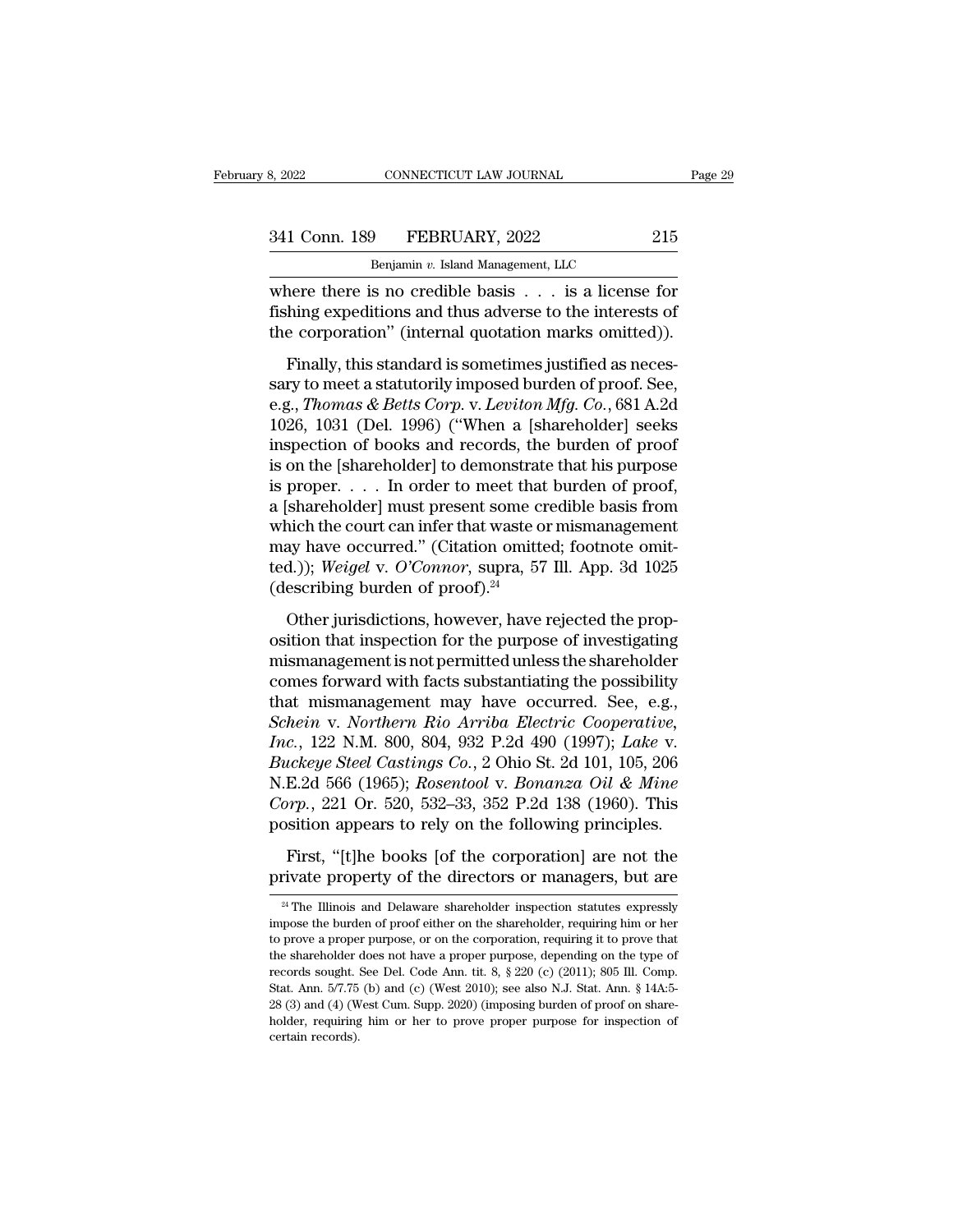# EXECUTE CONNECTICUT LAW JOURNAL February 8, 2022<br>216 FEBRUARY, 2022 341 Conn. 189<br>Benjamin v. Island Management, LLC

CONNECTICUT LAW JOURNAL February 8, 2022<br>
216 FEBRUARY, 2022 341 Conn. 189<br>
Benjamin *v.* Island Management, LLC<br>
the records of their transactions as trustees for the CONNECTICUT LAW JOURNAL February 8, 2022<br>
Penjamin v. Island Management, LLC<br>
The records of their transactions as trustees for the<br>
[shareholders]." (Internal quotation marks omitted.)<br>
Cuthrie v. Harkness sunce 199 U.S. EEBRUARY, 2022 341 Conn. 189<br>
Benjamin v. Island Management, LLC<br>
the records of their transactions as trustees for the<br>
[shareholders]." (Internal quotation marks omitted.)<br> *Guthrie* v. *Harkness*, supra, 199 U.S. 155. " *FEBRUARY*, 2022 341 Conn. 189<br> *Benjamin v. Island Management*, LLC<br> *Harkness*, of their transactions as trustees for the<br> *Guthrie* v. *Harkness*, supra, 199 U.S. 155. "The right of<br>
inspection rests [on] the propositio EEBRUARY, 2022 341 Conn. 189<br>
Benjamin v. Island Management, LLC<br>
the records of their transactions as trustees for the<br>
[shareholders]." (Internal quotation marks omitted.)<br> *Guthrie* v. *Harkness*, supra, 199 U.S. 155. charge of the corporation are merely the agents of the Benjamin v. Island Management, LLC<br>the records of their transactions as trustees for the<br>[shareholders]." (Internal quotation marks omitted.)<br> $Guthrie$  v.  $Harkness$ , supra, 199 U.S. 155. "The right of<br>inspection rests [on] the pr the records of their transactions as trustees for the [shareholders]." (Internal quotation marks omitted.)<br> *Guthrie* v. *Harkness*, supra, 199 U.S. 155. "The right of inspection rests [on] the proposition that those in ch [shareholders]." (Internal quotation marks omitted.)<br> *Guthrie* v. *Harkness*, supra, 199 U.S. 155. "The right of<br>
inspection rests [on] the proposition that those in<br>
charge of the corporation are merely the agents of the Guthrie v. Harkness, supra, 199 U.S. 155. "The right of<br>inspection rests [on] the proposition that those in<br>charge of the corporation are merely the agents of the<br>[shareholders] who are the real owners of the property."<br>I inspection rests [on] the proposition that those in<br>charge of the corporation are merely the agents of the<br>[shareholders] who are the real owners of the property."<br>Id.; see, e.g., *Schein v. Northern Rio Arriba Electric*<br> charge of the corporation are merely the agents of the [shareholders] who are the real owners of the property."<br>Id.; see, e.g., *Schein* v. *Northern Rio Arriba Electric Cooperative, Inc.*, supra, 122 N.M. 803 (citing shar see, e.g., *Schein* v. *Northern Rio Arriba Electric*<br>coperative, *Inc.*, supra, 122 N.M. 803 (citing sharehold-<br>'s "right to know how his agents, the corporation's<br>ecision makers], are conducting the affairs of the<br>ganiz Cooperative, Inc., supra, 122 N.M. 803 (citing sharehold-<br>er's "right to know how his agents, the corporation's<br>[decision makers], are conducting the affairs of the<br>organization"); Rosentool v. Bonanza Oil & Mine Corp.,<br>s

er's "right to know how his agents, the corporation's<br>[decision makers], are conducting the affairs of the<br>organization''); Rosentool v. Bonanza Oil & Mine Corp.,<br>supra, 221 Or. 533 (citing same principle).<br>Second, "[t]o [decision makers], are conducting the affairs of the<br>organization"); Rosentool v. Bonanza Oil & Mine Corp.,<br>supra, 221 Or. 533 (citing same principle).<br>Second, "[t]o say that [shareholders] have the right<br>[to ascertain wh organization"); *Rosentool v. Bonanza Oil & Mine Corp.*,<br>supra, 221 Or. 533 (citing same principle).<br>Second, "[t]o say that [shareholders] have the right<br>[to ascertain whether their affairs have been properly<br>conducted by supra, 221 Or. 533 (citing same principle).<br>
Second, "[t]o say that [shareholders] have the right<br>
[to ascertain whether their affairs have been properly<br>
conducted by the directors or managers], but that it<br>
can be enforc Second, "[t]o say that [shareholders] have the right<br>[to ascertain whether their affairs have been properly<br>conducted by the directors or managers], but that it<br>can be enforced only when they have ascertained, in<br>some way [to ascertain whether their affairs have been properly<br>conducted by the directors or managers], but that it<br>can be enforced only when they have ascertained, in<br>some way without the books, that their affairs have<br>been mism conducted by the directors or managers], but that it can be enforced only when they have ascertained, in some way without the books, that their affairs have been mismanaged, or that their interests are in danger, is practi can be enforced only when they have ascertained, in<br>some way without the books, that their affairs have<br>been mismanaged, or that their interests are in danger,<br>is practically to deny the right in the majority of cases.<br>Oft some way without the books, that their affairs have<br>been mismanaged, or that their interests are in danger,<br>is practically to deny the right in the majority of cases.<br>Oftentimes frauds are discoverable only by examination<br> been mismanaged, or that their interests are in danger,<br>is practically to deny the right in the majority of cases.<br>Oftentimes frauds are discoverable only by examination<br>of the books by an expert accountant." (Internal quo is practically to deny the right in the majority of cases.<br>Oftentimes frauds are discoverable only by examination<br>of the books by an expert accountant." (Internal quota-<br>tion marks omitted.) *Guthrie* v. *Harkness*, supra, Oftentimes frauds are discoverable only by examination<br>of the books by an expert accountant." (Internal quota-<br>tion marks omitted.) *Guthrie* v. *Harkness*, supra, 199<br>U.S. 155; see, e.g., *Schein v. Northern Rio Arriba El* of the books by an expert accountant." (Internal quotation marks omitted.) *Guthrie v. Harkness*, supra, 199<br>U.S. 155; see, e.g., *Schein v. Northern Rio Arriba Electric Cooperative, Inc.*, supra, 122 N.M. 804 ("We reject<br> tion marks omitted.) *Guthrie v. Harkness*, supra, 199<br>U.S. 155; see, e.g., *Schein v. Northern Rio Arriba Electric Cooperative, Inc.*, supra, 122 N.M. 804 ("We reject<br>[the] contention that [the shareholder] needed to poss U.S. 155; see, e.g., *Schein* v. *Northern Rio Arriba Electric Cooperative, Inc.*, supra, 122 N.M. 804 ("We reject [the] contention that [the shareholder] needed to possess some basis for suspecting illegal or improper beh *tric Cooperative, Inc.*, supra, 122 N.M. 804 ("We reject<br>[the] contention that [the shareholder] needed to possess some basis for suspecting illegal or improper<br>behavior on the part of [the corporation] to warrant<br>the req [the] contention that [the shareholder] needed to possess some basis for suspecting illegal or improper<br>behavior on the part of [the corporation] to warrant<br>the request for information. Such a proposition would<br>thwart effo sess some basis for suspecting illegal or improper<br>behavior on the part of [the corporation] to warrant<br>the request for information. Such a proposition would<br>thwart efforts of oversight by shareholders, making<br>abuses of co behavior on the part of [the corporation] to warrant<br>the request for information. Such a proposition would<br>thwart efforts of oversight by shareholders, making<br>abuses of corporate power more likely. Moreover, it<br>would deny the request for information. Such a proposition would<br>thwart efforts of oversight by shareholders, making<br>abuses of corporate power more likely. Moreover, it<br>would deny owners their proprietary right of monitoring<br>and saf thwart efforts of oversight by shareholders, making<br>abuses of corporate power more likely. Moreover, it<br>would deny owners their proprietary right of monitoring<br>and safeguarding their interests."). "Until an examina-<br>tion o abuses of corporate power more lil<br>would deny owners their proprietary r<br>and safeguarding their interests."). "<br>tion of the corporate records is obt<br>holder often can do nothing more than<br>of mismanagement . . . . " *Rosento* bould deny owners their proprietary right of monitoring<br>d safeguarding their interests."). "Until an examina-<br>on of the corporate records is obtained, the share-<br>ider often can do nothing more than entertain a belief<br>mism and sateguarding their interests."). "Until an examination of the corporate records is obtained, the shareholder often can do nothing more than entertain a belief of mismanagement . . . . " *Rosentool* v. *Bonanza Oil & M*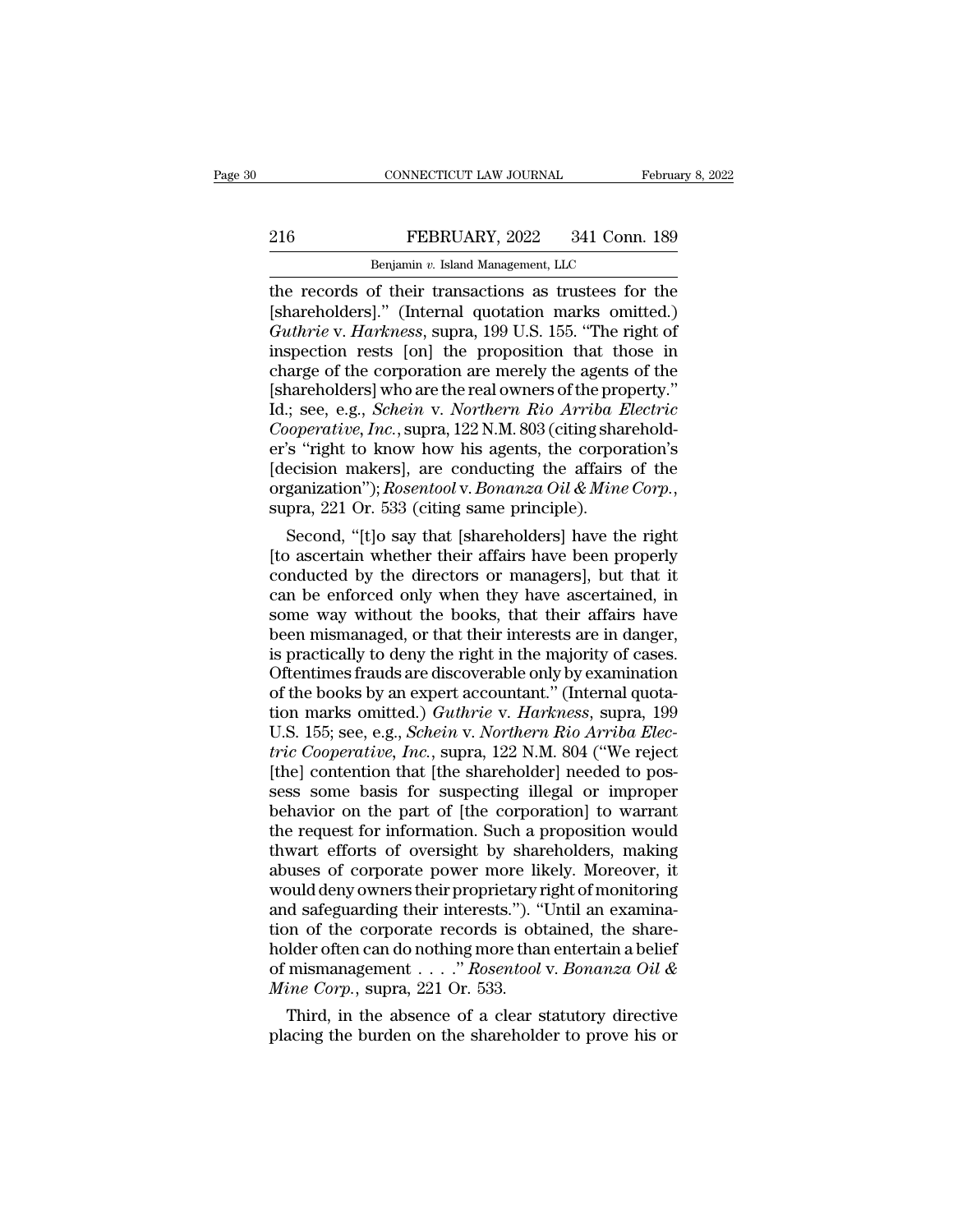# 3, 2022 CONNECTICUT LAW JOURNAL Page 31<br>341 Conn. 189 FEBRUARY, 2022 217<br>Benjamin v. Island Management, LLC

CONNECTICUT LAW JOURNAL<br>
Physical Management, LLC<br>
Benjamin *v.* Island Management, LLC<br>
It is sufficient for the shareholder to all her purpose, it is sufficient for the shareholder to allege<br>
the shareholder of allege<br>
the shareholder to allege<br>
a proper purpose in general terms to make a prima facie<br>
case in support of inspection, and if the corporat 341 Conn. 189 FEBRUARY, 2022 217<br>Benjamin v. Island Management, LLC<br>her purpose, it is sufficient for the shareholder to allege<br>a proper purpose in general terms to make a prima facie<br>case in support of inspection, and, if 341 Conn. 189 FEBRUARY, 2022 217<br>
Benjamin v. Island Management, LLC<br>
her purpose, it is sufficient for the shareholder to allege<br>
a proper purpose in general terms to make a prima facie<br>
case in support of inspection, an 341 Conn. 189 FEBRUARY, 2022 217<br>
Benjamin v. Island Management, LLC<br>
her purpose, it is sufficient for the shareholder to allege<br>
a proper purpose in general terms to make a prima facie<br>
case in support of inspection, an Benjamin v. Island Management, LLC<br>
her purpose, it is sufficient for the shareholder to allege<br>
a proper purpose in general terms to make a prima facie<br>
case in support of inspection, and, if the corporation<br>
disputes th Benjamin v. Island Management, LLC<br>her purpose, it is sufficient for the shareholder to allege<br>a proper purpose in general terms to make a prima facie<br>case in support of inspection, and, if the corporation<br>disputes that al her purpose, it is sufficient for the shareholder to allege<br>a proper purpose in general terms to make a prima facie<br>case in support of inspection, and, if the corporation<br>disputes that allegation, it may come forward with a proper purpose in general terms to make a prima facie<br>case in support of inspection, and, if the corporation<br>disputes that allegation, it may come forward with evi-<br>dence that the primary purpose of inspection is, in fac case in support of inspection, and, if the corporation<br>disputes that allegation, it may come forward with evi-<br>dence that the primary purpose of inspection is, in fact,<br>an improper purpose. See, e.g., *Schein v. Northern R* disputes that allegation, it may come forward with evi-<br>dence that the primary purpose of inspection is, in fact,<br>an improper purpose. See, e.g., *Schein v. Northern Rio*<br>Arriba Electric Cooperative, Inc., supra, 122 N.M. an improper purpose. See, e.g., *Schein v. Northern Rio*<br>Arriba Electric Cooperative, Inc., supra, 122 N.M. 803;<br>In re Marcato, 102 App. Div. 2d 826, 826, 476 N.Y.S.2d<br>582 (1984); *Cooke v. Outland*, 265 N.C. 601, 615, 144 *Arriba Electric Cooperative, Inc.,* supra, 122 N.M. 803;<br> *In re Marcato, 102 App. Div. 2d 826, 826, 476 N.Y.S.2d*<br>
582 (1984); *Cooke v. Outland, 265 N.C. 601, 615, 144*<br> *S.E.2d 835 (1965); Lake v. Buckeye Steel Casting In re Marcato*, 102 App. Div. 2d 826, 826, 476 N.Y.S.2d<br>582 (1984); *Cooke v. Outland*, 265 N.C. 601, 615, 144<br>S.E.2d 835 (1965); *Lake v. Buckeye Steel Castings Co.*,<br>supra, 2 Ohio St. 2d 105–106; *Rosentool v. Bonanza*<br> 582 (1984); *Cooke* v. *Outland*, 265 N.C. 601, 615, 144<br>S.E.2d 835 (1965); *Lake* v. *Buckeye Steel Castings Co.*,<br>supra, 2 Ohio St. 2d 105–106; *Rosentool* v. *Bonanza*<br>*Oil & Mine Corp.*, supra, 221 Or. 533–34; see als S.E.2d 835 (1965); *Lake v. Buckeye Steel Castings Co.*,<br>supra, 2 Ohio St. 2d 105–106; *Rosentool v. Bonanza*<br>*Oil & Mine Corp.*, supra, 221 Or. 533–34; see also, e.g.,<br>*Franklin v. Middle Tennessee Electric Membership*<br>*C* supra, 2 Ohio St. 2d 105–106; *Rosentool v. Bonanza*<br> *Oil & Mine Corp.*, supra, 221 Or. 533–34; see also, e.g.,<br> *Franklin v. Middle Tennessee Electric Membership*<br> *Corp.*, Docket No. M2007-1060-COA-R3-CV, 2009 WL<br>
23655 *Oil & Mine Corp.*, supra, 221 Or. 533–34; see also, e.g.,<br>Franklin v. Middle Tennessee Electric Membership<br>Corp., Docket No. M2007-1060-COA-R3-CV, 2009 WL<br>2365572, \*6 (Tenn. App. July 31, 2009) ("[t]here has<br>been extensi Franklin v. Middle Tennessee Electric Membership<br>Corp., Docket No. M2007-1060-COA-R3-CV, 2009 WL<br>2365572, \*6 (Tenn. App. July 31, 2009) ("[t]here has<br>been extensive litigation dealing with general questions<br>involving acces Corp., Docket No. M2007-1060-COA-R3-CV, 2009<br>2365572, \*6 (Tenn. App. July 31, 2009) ("[t]here<br>been extensive litigation dealing with general questi<br>involving access to corporate records, and while th<br>is a split of authorit 65572,  $*$ 6 (Tenn. App. July 31, 2009) ("[t]here has<br>en extensive litigation dealing with general questions<br>volving access to corporate records, and while there<br>a split of authority as to where the burden of proof<br>s, the been extensive litigation dealing with general questions<br>involving access to corporate records, and while there<br>is a split of authority as to where the burden of proof<br>lies, the majority view is that the burden is on the<br>c

involving access to corporate records, and while there<br>is a split of authority as to where the burden of proof<br>lies, the majority view is that the burden is on the<br>corporation to prove an improper purpose").<br>We find the ar is a split of authority as to where the burden of proof<br>lies, the majority view is that the burden is on the<br>corporation to prove an improper purpose").<br>We find the arguments against the Delaware standard<br>more persuasive, flues, the majority view is that the burden is on the corporation to prove an improper purpose").<br>We find the arguments against the Delaware standard<br>more persuasive, especially as applied to LLC member<br>inspection. The for corporation to prove an improper purpose").<br>We find the arguments against the Delaware standard<br>more persuasive, especially as applied to LLC member<br>inspection. The foregoing cases demonstrate that the<br>decision as to wheth We find the arguments against the Delaware standard<br>more persuasive, especially as applied to LLC member<br>inspection. The foregoing cases demonstrate that the<br>decision as to whether an obligation exists to provide<br>factual more persuasive, especially as applied to LLC member<br>inspection. The foregoing cases demonstrate that the<br>decision as to whether an obligation exists to provide<br>factual support for the stated purpose of investigating<br>misma inspection. The foregoing cases demonstrate that the<br>decision as to whether an obligation exists to provide<br>factual support for the stated purpose of investigating<br>mismanagement seems to turn on whether the court<br>interpret decision as to whether an obligation exists to provide<br>factual support for the stated purpose of investigating<br>mismanagement seems to turn on whether the court<br>interprets the legal requirements (1) to include an<br>implied or factual support for the stated purpose of investigating<br>mismanagement seems to turn on whether the court<br>interprets the legal requirements (1) to include an<br>implied or express condition that the shareholder is<br>seeking the mismanagement seems to turn on whether the court<br>interprets the legal requirements (1) to include an<br>implied or express condition that the shareholder is<br>seeking the information in good faith and (2) to impose<br>the burden o interprets the legal requirements (1) to include an<br>implied or express condition that the shareholder is<br>seeking the information in good faith and (2) to impose<br>the burden on the shareholder to prove good faith or<br>on the e implied or express condition that the shareholder is<br>seeking the information in good faith and (2) to impose<br>the burden on the shareholder to prove good faith or<br>on the entity resisting inspection to prove bad faith.<br>These seeking the information in good faith and (2) to impose<br>the burden on the shareholder to prove good faith or<br>on the entity resisting inspection to prove bad faith.<br>These considerations bring into focus an important dis-<br>ti the burden on the share<br>on the entity resisting in<br>These considerations brit<br>tinction between the stat<br>of corporate records and<br>that was overlooked by t<br>in the present case.<br>The Connecticut Busin The entity resisting inspection to prove bad faith.<br>
Rese considerations bring into focus an important dis-<br>
action between the statutory schemes for inspection<br>
corporate records and for inspection of LLC records<br>
at was These considerations bring into focus an important distinction between the statutory schemes for inspection of corporate records and for inspection of LLC records that was overlooked by the parties and the trial court in t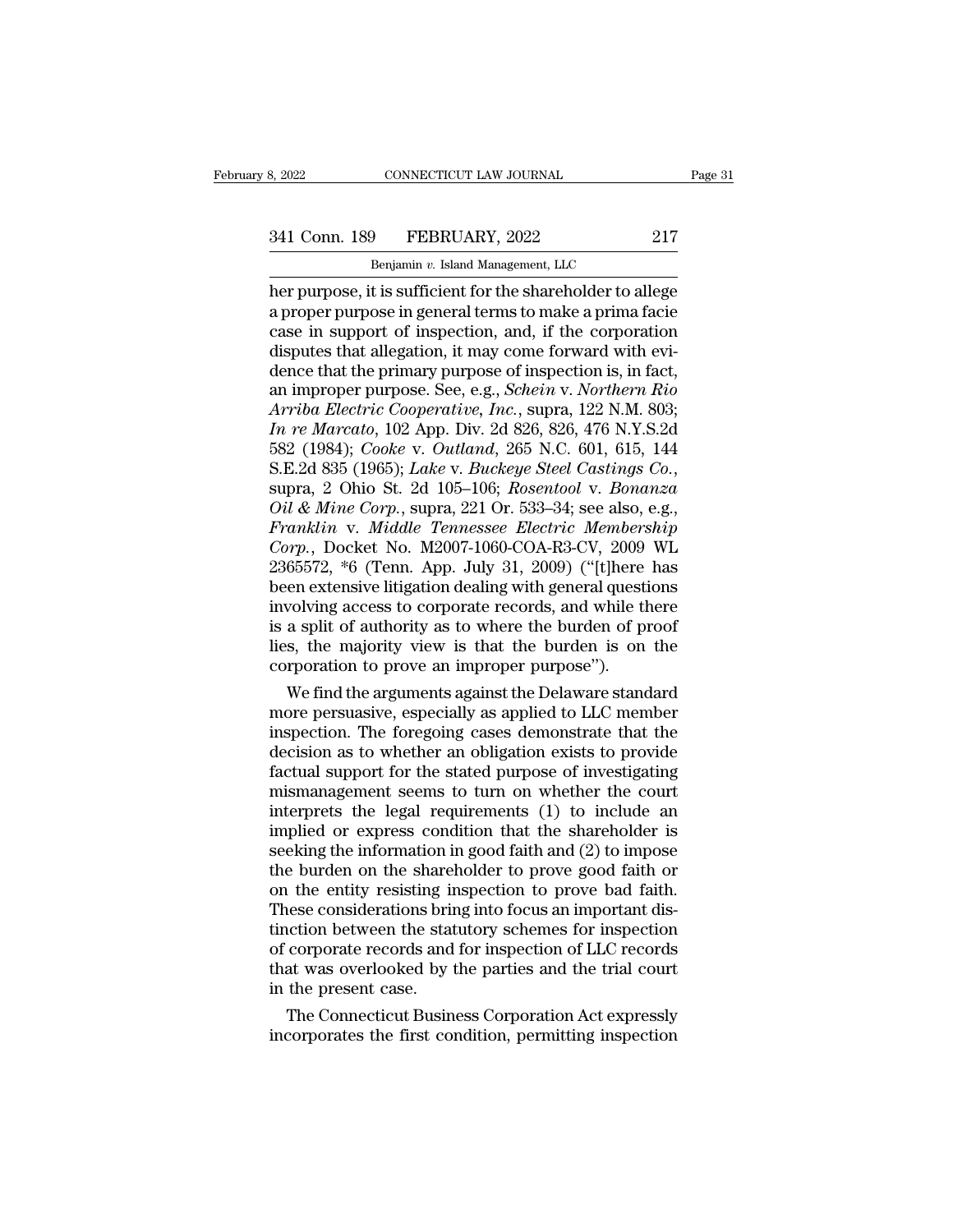## EXECTIVE CONNECTICUT LAW JOURNAL February 8, 2022<br>218 FEBRUARY, 2022 341 Conn. 189<br>Benjamin v. Island Management, LLC CONNECTICUT LAW JOURNAL FREEXPLARY, 2022 341 Conn.<br>Benjamin *v.* Island Management, LLC<br>Ider's demand "is made in aood faith.

CONNECTICUT LAW JOURNAL February 8, 2022<br> **EEBRUARY**, 2022 341 Conn. 189<br> **EEBRUARY**, 2022 341 Conn. 189<br> **EEBRUARY**, 2022 341 Conn. 189<br> **EEBRUARY**, 2022 341 Conn. 189<br> **EEBRUARY**, 2022 341 Conn. 189<br> **EEBRUARY**, 2022 341 FEBRUARY, 2022 341 Conn. 189<br>
Benjamin v. Island Management, LLC<br>
if the shareholder's demand "is made in good faith and<br>
for a proper purpose," i.e., a purpose germane to the<br>
shareholder's interest. (Emphasis added.) Gen **Shareholder's interest. (Emphasis added.)**<br> **Shareholder's demand "is made in good faith and**<br>
for a proper purpose," i.e., a purpose germane to the<br>
shareholder's interest. (Emphasis added.) General Stat-<br>
shareholder's **EXECUARY, 2022** 341 Conn. 189<br>
Benjamin v. Island Management, LLC<br>
if the shareholder's demand "is made in good faith and<br>
for a proper purpose," i.e., a purpose germane to the<br>
shareholder's interest. (Emphasis added.) **Example 1 EDICTRY, 2022** 6 911 COM. 100<br>
If the shareholder's demand "*is made in good faith* and<br>
for a proper purpose," i.e., a purpose germane to the<br>
shareholder's interest. (Emphasis added.) General Stat-<br>
utes § 33 Benjamin v. Island Management, LLC<br>
if the shareholder's demand "*is made in good faith* and<br>
for a proper purpose," i.e., a purpose germane to the<br>
shareholder's interest. (Emphasis added.) General Stat-<br>
utes § 33-946 (d if the shareholder's demand "*is made in good faith* and<br>for a proper purpose," i.e., a purpose germane to the<br>shareholder's interest. (Emphasis added.) General Stat-<br>utes § 33-946 (d). By contrast, the CULLCA does not<br>im for a proper purpose," i.e., a purpose germane to the<br>shareholder's interest. (Emphasis added.) General Stat-<br>utes § 33-946 (d). By contrast, the CULLCA does not<br>impose such a condition for LLC member inspection<br>except wh shareholder's interest. (Emphasis added.) General Stat-<br>utes § 33-946 (d). By contrast, the CULLCA does not<br>impose such a condition for LLC member inspection<br>except when inspection is sought by a *dissociated* mem-<br>ber, w utes § 33-946 (d). By contrast, the CULLCA does not<br>impose such a condition for LLC member inspection<br>except when inspection is sought by a *dissociated* mem-<br>ber, who must not only satisfy all of the conditions that<br>a cu impose such a condition for LLC member inspection<br>except when inspection is sought by a *dissociated* mem-<br>ber, who must not only satisfy all of the conditions that<br>a current member must satisfy under § 34-255i (b) (2),<br>b except when inspection is sought by a *dissociated* member, who must not only satisfy all of the conditions that a current member must satisfy under  $\S 34-255i$  (b) (2), but also the condition that "[t]he person seeks the ber, who must not only satisfy all of the conditions tha<br>a current member must satisfy under § 34-255i (b) (2)<br>but also the condition that "[t]he person seeks the infor<br>mation in good faith . . . . " General Statutes § 34 current member must satisfy under  $\S$  34-2551 (b) (2),<br>t also the condition that "[t]he person seeks the infor-<br>ation in good faith . . . . " General Statutes  $\S$  34-2551<br>(2). The absence of this good faith requirement fo but also the condition that "[t]he person seeks the information in good faith . . . ." General Statutes § 34-255i<br>(c) (2). The absence of this good faith requirement for<br>current LLC members cuts strongly against imposing

mation in good faith . . . . " General Statutes § 34-2551<br>(c) (2). The absence of this good faith requirement for<br>current LLC members cuts strongly against imposing a<br>credible proof requirement on such members.<sup>25</sup><br>We als (c) (2). The absence of this good faith requirement for<br>current LLC members cuts strongly against imposing a<br>credible proof requirement on such members.<sup>25</sup><br>We also are not persuaded by the defendant's argu-<br>ment that, in current LLC members cuts strongly against imposing a<br>credible proof requirement on such members.<sup>25</sup><br>We also are not persuaded by the defendant's argu-<br>ment that, in the absence of a credible proof require-<br>ment, there wo credible proof requirement on such members.<sup>26</sup><br>We also are not persuaded by the defendant's argu-<br>ment that, in the absence of a credible proof require-<br>ment, there would be no basis to limit inspection to<br>information "d We also are not persuaded by  $\alpha$ <br>ment that, in the absence of a cr<br>ment, there would be no basis t<br>information "directly connected" t<br>as is required by  $\S 34-255$  (b) (2)<br>allegation of mismanagement cou<br>and burdensome in ent that, in the absence of a credible proof require-<br>ent, there would be no basis to limit inspection to<br>formation "directly connected" to the stated purpose,<br>is required by § 34-255i (b) (2) (C), and thus a mere<br>egation ment, there would be no basis to limit inspection to<br>information "directly connected" to the stated purpose,<br>as is required by § 34-255i (b) (2) (C), and thus a mere<br>allegation of mismanagement could lead to unfettered<br>an

information "directly connected" to the stated purpose,<br>as is required by § 34-255i (b) (2) (C), and thus a mere<br>allegation of mismanagement could lead to unfettered<br>and burdensome inspection.<br>If history is any guide, it as is required by § 34-255i (b) (2) (C), and thus a mere<br>allegation of mismanagement could lead to unfettered<br>and burdensome inspection.<br>If history is any guide, it demonstrates that, in most<br>cases, a person seeking inspe allegation of mismanagement could lead to unfettered<br>and burdensome inspection.<br>If history is any guide, it demonstrates that, in most<br>cases, a person seeking inspection of records in order<br>to investigate mismanagement wil and burdensome inspection.<br>
If history is any guide, it demonstrates that, in most<br>
cases, a person seeking inspection of records in order<br>
to investigate mismanagement will provide facts evi-<br>
dencing a basis to suspect 25 investigate mismanagement will provide facts evi-<br>encing a basis to suspect mismanagement in order to<br>stify the scope of inspection sought. That was so in<br>ee present case.<sup>26</sup> When such facts are not provided,<br> $\frac{25}{1$ dencing a basis to suspect mismanagement in order to justify the scope of inspection sought. That was so in the present case.<sup>26</sup> When such facts are not provided,  $\frac{1}{20}$  We express no opinion as to whether this statu

support a credible proof of mismanagement requirement for corporations, only that the absence of this requirement for current LLC members is a factor that weighs against a credible proof requirement for such members. <sup>26</sup> only that the absence of this requirement for current LLC members is a factor that weighs against a credible proof requirement for such members.<br><sup>26</sup> The plaintiffs pointed to, among other things, the comanager siblings' Extra weighs against a credible proof requirement for such members.<br><sup>26</sup> The plaintiffs pointed to, among other things, the comanager siblings<sup>3</sup><br>conflicts of interest, which could have provided an opportunity for self-<br>d <sup>26</sup> The plaintiffs pointed to, among other things, the comanager siblings'<br><sup>26</sup> The plaintiffs pointed to, among other things, the comanager siblings'<br>conflicts of interest, which could have provided an opportunity for se conflicts of interest, which could have provided an opportunity for self-<br>dealing, highly trained officers who managed the day-to-day operations of<br>the businesses, a buyout offer that fell well short of a valuation estimat dealing, highly trained officers who managed the day-to-day operations of the businesses, a buyout offer that fell well short of a valuation estimate Helen obtained; see footnote 6 of this opinion; and manager/president co the businesses, a buyout offer that fell well short of a valuation estimate Helen obtained; see footnote 6 of this opinion; and manager/president compensation increasing almost threefold over an eight year period while me

justify the scope of inspection sought. That was so in<br>the present case.<sup>26</sup> When such facts are not provided,<br> $\frac{1}{\sqrt{2}}$  We express no opinion as to whether this statutory obligation would<br>support a credible proof of m the present case.<sup>26</sup> When such facts are not provided,<br>
<sup>25</sup> We express no opinion as to whether this statutory obligation would<br>
support a credible proof of mismanagement requirement for corporations,<br>
only that the abs  $^\text{25}$  We express no opinion as to whether this statutory obligation would support a credible proof of mismanagement requirement for corporations, only that the absence of this requirement for current LLC members is a f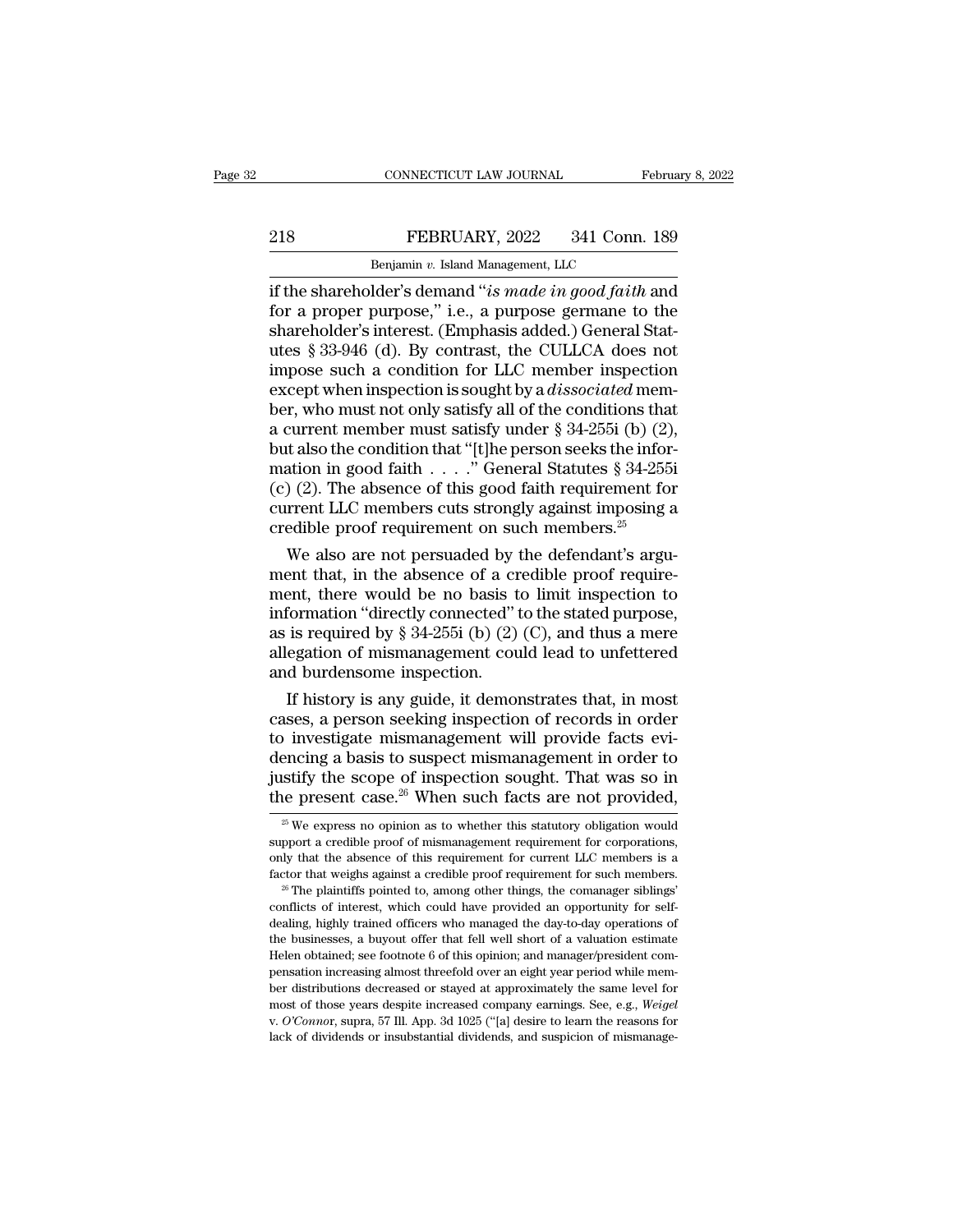CONNECTICUT LAW JOURNAL<br>
Physical Management, LLC<br>
Benjamin *v.* Island Management, LLC<br>
Chanisms other than the credible pr 1993, 2022<br>
1994 Conn. 1899<br>
1995 FEBRUARY, 2022<br>
1996 Benjamin v. Island Management, LLC<br>
1996 There are mechanisms other than the credible proof<br>
1997 There are mechanisms other than the credible proof<br>
1997 Theory Senat 341 Conn. 189 FEBRUARY, 2022 219<br>Benjamin v. Island Management, LLC<br>there are mechanisms other than the credible proof<br>requirement to vindicate the defendant's concerns.<br>Statutory conditions for inspection are cast in term

1 Conn. 189 FEBRUARY, 2022 219<br>
Benjamin v. Island Management, LLC<br>
ere are mechanisms other than the credible proof<br>
quirement to vindicate the defendant's concerns.<br>
Statutory conditions for inspection are cast in terms<br> 341 Conn. 189 FEBRUARY, 2022 219<br>
Benjamin v. Island Management, LLC<br>
there are mechanisms other than the credible proof<br>
requirement to vindicate the defendant's concerns.<br>
Statutory conditions for inspection are cast in Benjamin v. Island Management, LLC<br>there are mechanisms other than the credible proof<br>requirement to vindicate the defendant's concerns.<br>Statutory conditions for inspection are cast in terms<br>that plainly confer discretion there are mechanisms other than the credible proof<br>
requirement to vindicate the defendant's concerns.<br>
Statutory conditions for inspection are cast in terms<br>
that plainly confer discretion on the court—purpose<br>
"reasonab requirement to vindicate the defendant's concerns.<br>
Statutory conditions for inspection are cast in terms<br>
that plainly confer discretion on the court—purpose<br>
"*reasonably* related to the member's interest as a mem-<br>
ber" Statutory conditions for inspection are cast in terms<br>that plainly confer discretion on the court—purpose<br>"reasonably related to the member's interest as a mem-<br>ber"; (emphasis added) General Statutes § 34-255i (b)<br>(2) (A Statutory conditions for inspection are cast in terms<br>that plainly confer discretion on the court—purpose<br>"*reasonably* related to the member's interest as a mem-<br>ber"; (emphasis added) General Statutes § 34-255i (b)<br>(2) that plainly confer discretion on the court—purpose<br>
"reasonably related to the member's interest as a mem-<br>
ber"; (emphasis added) General Statutes § 34-255i (b)<br>
(2) (A); demand stated with "reasonable particularity";<br> "*reasonably* related to the member's interest as a member"; (emphasis added) General Statutes § 34-255i (b) (2) (A); demand stated with "*reasonable* particularity"; (emphasis added) General Statutes § 34-255i (b) (2) (B ber"; (emphasis added) General Statutes § 34-255i (b)<br>
(2) (A); demand stated with "*reasonable* particularity";<br>
(emphasis added) General Statutes § 34-255i (b) (2) (B);<br>
and information "directly connected to the member (2) (A); demand stated with "*reasonable* particularity";<br>(emphasis added) General Statutes § 34-255i (b) (2) (B);<br>and information "*directly connected* to the member's<br>purpose." (Emphasis added.) General Statutes § 34-25 (emphasis added) General Statutes § 34-255i (b) (2) (B);<br>and information "*directly connected* to the member's<br>purpose." (Emphasis added.) General Statutes § 34-255i<br>(b) (2) (C). This discretion permits the trial court to and information "*directly connected* to the member's<br>purpose." (Emphasis added.) General Statutes § 34-255i<br>(b) (2) (C). This discretion permits the trial court to<br>require the LLC member to provide greater specificity<br>wh purpose." (Emphasis added.) General Statutes § 34-255i<br>
(b) (2) (C). This discretion permits the trial court to<br>
require the LLC member to provide greater specificity<br>
when justified by the facts and circumstances of the<br> (b) (2) (C). This discretion permits the trial court to<br>require the LLC member to provide greater specificity<br>when justified by the facts and circumstances of the<br>case, including the nature of the entity and the extent<br>of require the LLC member to provide greater specificity<br>when justified by the facts and circumstances of the<br>case, including the nature of the entity and the extent<br>of the member's knowledge of the company's business.<br>See, e when justified by the facts and circumstances of the<br>case, including the nature of the entity and the extent<br>of the member's knowledge of the company's business.<br>See, e.g., Model Business Corporation Act, supra, § 16.02,<br>c case, including the nature of the entity and the extent<br>of the member's knowledge of the company's business.<br>See, e.g., Model Business Corporation Act, supra, § 16.02,<br>comment (3), p. 16-9 (explaining that inspection prov of the member's knowledge of the company's business.<br>See, e.g., Model Business Corporation Act, supra, § 16.02,<br>comment (3), p. 16-9 (explaining that inspection provi-<br>sion "attempts to require more meaningful statements<br> See, e.g., Model Business Corporation Act, supra, § 16.02,<br>comment (3), p. 16-9 (explaining that inspection provi-<br>sion "attempts to require more meaningful statements<br>of purpose, *if feasible*, by requiring that a shareho comment (3), p. 16-9 (explaining that inspection provision "attempts to require more meaningful statements<br>of purpose, *if feasible*, by requiring that a shareholder<br>designate 'with reasonable particularity' his purpose<br>an sion "attempts to require more meaningful statements<br>of purpose, *if feasible*, by requiring that a shareholder<br>designate 'with reasonable particularity' his purpose<br>and the records he desired to inspect" (emphasis added)) of purpose, *if feasible*, by requiring that a shareholder<br>designate 'with reasonable particularity' his purpose<br>and the records he desired to inspect" (emphasis added));<br>see also, e.g., *Security First Corp.* v. *U.S. Die* designate 'with reasonable particularity' his purpose<br>and the records he desired to inspect" (emphasis added));<br>see also, e.g., *Security First Corp.* v. U.S. Die Casting &<br>Development Co., supra, 687 A.2d 569 ('While the and the records he desired to inspect" (emphasis added));<br>see also, e.g., *Security First Corp.* v. *U.S. Die Casting &*<br>*Development Co.*, supra, 687 A.2d 569 ("While the trial<br>court has wide latitude in determining the p see also, e.g., *Security First Corp.* v. U.S. Die Casting &<br>Development Co., supra, 687 A.2d 569 ("While the trial<br>court has wide latitude in determining the proper scope<br>of inspection, it is the responsibility of the tr Development Co., supra, 687 A.2d 569 ("While the trial court has wide latitude in determining the proper scope of inspection, it is the responsibility of the trial court to tailor the inspection to the [shareholder's] stat court has wide latitude in determining the proper scope<br>of inspection, it is the responsibility of the trial court<br>to tailor the inspection to the [shareholder's] stated<br>purpose. Undergirding this discretion is a recogniti purpose. Undergirding this discretion is a recognition that the interests of the corporation must be harmothat the interests of the corporation must be harmo-<br>nized with those of the inspecting [shareholder]." (Inter-<br>nal quotation marks omitted.)); *Kelley Mfg. Co.* v. *Mar*-<br>ment arising from such a dividend policy alone, wi

nized with those of the inspecting [shareholder]." (Inter-<br>nal quotation marks omitted.)); *Kelley Mfg. Co.* v. *Mar*-<br>ment arising from such a dividend policy alone, will constitute a proper<br>purpose"); *Taylor* v. *Eden C* nal quotation marks omitted.)); *Kelley Mfg. Co. v. Mar*-<br>ment arising from such a dividend policy alone, will constitute a proper<br>purpose"); *Taylor v. Eden Cemetery Co.*, 337 Pa. 203, 208–209, 10 A.2d 573<br>(1940) (conclu Fract quotation intains officient.)), *Rettey mgg.* Co. v. *mar*-<br>ment arising from such a dividend policy alone, will constitute a proper<br>purpose"); *Taylor* v. *Eden Cemetery Co.*, 337 Pa. 203, 208–209, 10 A.2d 573<br>(1940 ment arising from such a dividend policy alone, will constitute a proper purpose"); Taylor v. Eden Cemetery Co., 337 Pa. 203, 208–209, 10 A.2d 573 (1940) (concluding that concern about whether salaries paid to officers an purpose"); Taylor v. Eden Cemetery Co., 337 Pa. 203, 208-209, 10 A.2d 573 (1940) (concluding that concern about whether salaries paid to officers and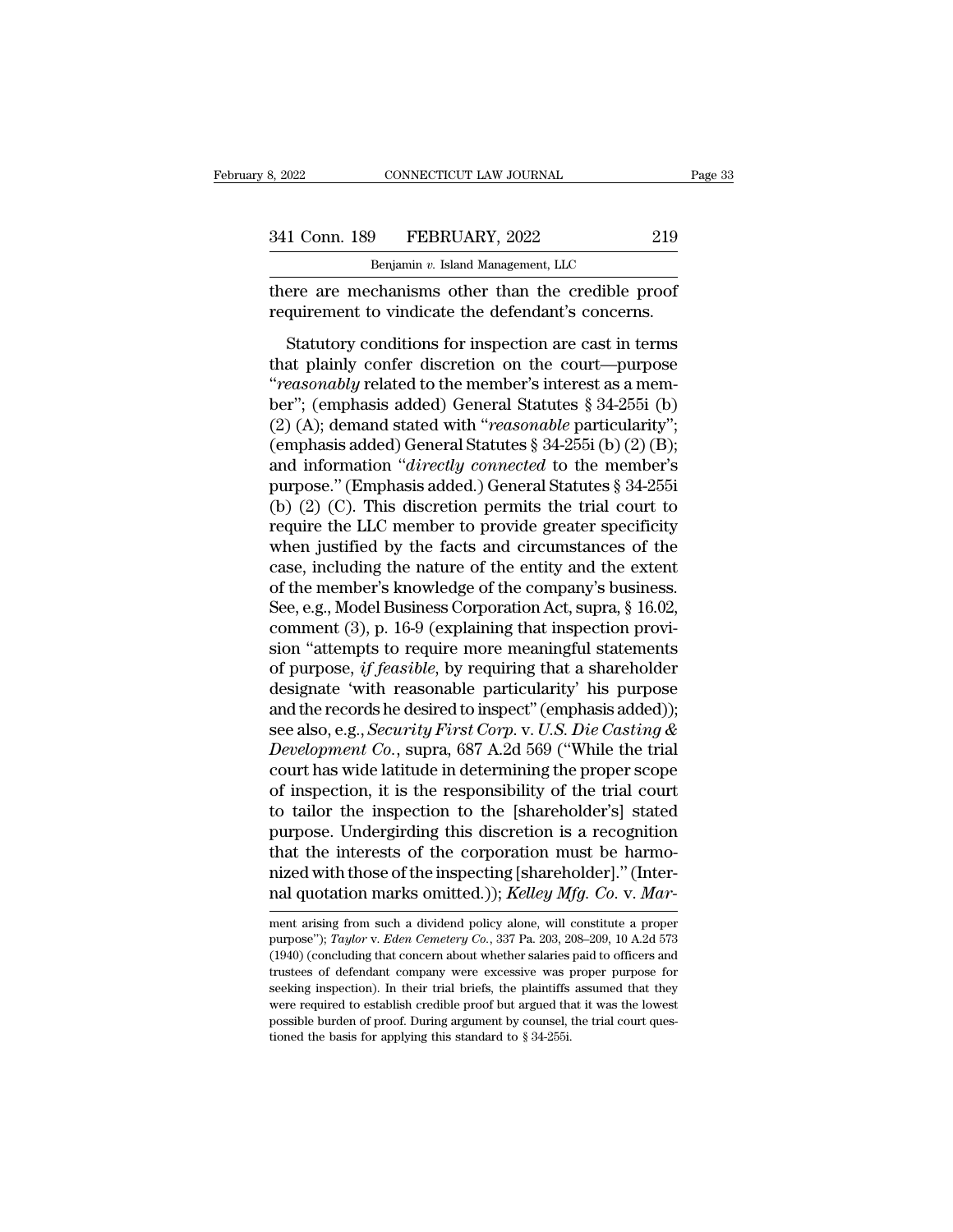# EXECTIVE CONNECTICUT LAW JOURNAL February 8, 2022<br>220 FEBRUARY, 2022 341 Conn. 189<br>Benjamin v. Island Management, LLC

EXECTICUT LAW JOURNAL FRAME REBRUARY, 2022 341 Conn.<br>Benjamin *v.* Island Management, LLC<br>App. 236 241 674 S E 2d 92 (2009) (' *tin*, 296 Ga. App. 236, 241, 674 S.E.2d 92 (2009) ("the trial court has much discretion  $\cdot$  ... to determine whether the nurrece nemed is a prener ene" (internal EEBRUARY, 2022 341 Conn. 189<br>
Benjamin v. Island Management, LLC<br>
tin, 296 Ga. App. 236, 241, 674 S.E.2d 92 (2009) ("the<br>
trial court has much discretion . . . to determine<br>
whether the purpose named is a proper one" (inte EEBRUARY, 2022 341 Conn. 189<br>
Benjamin v. Island Management, LLC<br>
tin, 296 Ga. App. 236, 241, 674 S.E.2d 92 (2009) ("the<br>
trial court has much discretion . . . to determine<br>
whether the purpose named is a proper one" (int PEBRUARY, 2022 341 Conn. 189<br>
Benjamin v. Island Management, LLC<br>  $\overline{t}$ in, 296 Ga. App. 236, 241, 674 S.E.2d 92 (2009) ("the<br>
trial court has much discretion . . . to determine<br>
whether the purpose named is a proper on Benjamin v. Island Management, LLC<br> *tin*, 296 Ga. App. 236, 241, 674 S.E.2d 92 (2009) ("the<br>
trial court has much discretion . . . to determine<br>
whether the purpose named is a proper one" (internal<br>
quotation marks omitt *Parsons* v. *Band Management, LLC*<br> *Parsons* Corp. 236, 241, 674 S.E.2d 92 (2009) ("the<br>
parameter the purpose named is a proper one" (internal<br>
quotation marks omitted)), cert. denied, Georgia<br>
Supreme Court, Docket No. *tin*, 296 Ga. App. 236, 241, 674 S.E.2d 92 (2009) ("the<br>trial court has much discretion . . . to determine<br>whether the purpose named is a proper one" (internal<br>quotation marks omitted)), cert. denied, Georgia<br>Supreme Cou trial court has much discretion . . . to determine<br>whether the purpose named is a proper one" (internal<br>quotation marks omitted)), cert. denied, Georgia<br>Supreme Court, Docket No. S09C1052 (May 18, 2009);<br>*Parsons* v. *Jeff* whether the purpose named is a proper one" (internal<br>quotation marks omitted)), cert. denied, Georgia<br>Supreme Court, Docket No. S09C1052 (May 18, 2009);<br>*Parsons* v. *Jefferson-Pilot Corp.*, 333 N.C. 420, 429–30,<br>426 S.E.2 quotation marks omitted)), cert. denied, Georgia<br>Supreme Court, Docket No. S09C1052 (May 18, 2009);<br>*Parsons* v. *Jefferson-Pilot Corp.*, 333 N.C. 420, 429–30,<br>426 S.E.2d 685 (1993) ("[T]he record does not show that<br>the pl Supreme Court, Docket No. S09C1052 (May 18, 2009);<br>*Parsons v. Jefferson-Pilot Corp.*, 333 N.C. 420, 429–30,<br>426 S.E.2d 685 (1993) ("[T]he record does not show that<br>the plaintiff had any specific knowledge of corporate<br>mis Parsons v. Jefferson-Pilot Corp., 333 N.C. 420, 429–30,<br>426 S.E.2d 685 (1993) ("[T]he record does not show that<br>the plaintiff had any specific knowledge of corporate<br>mismanagement or of any improper use of corporate<br>assets 426 S.E.2d 685 (1993) ("[T]he record does not show that<br>the plaintiff had any specific knowledge of corporate<br>mismanagement or of any improper use of corporate<br>assets at the time that she made the demand. The record<br>shows the plaintiff had any specific knowledge of corporate<br>mismanagement or of any improper use of corporate<br>assets at the time that she made the demand. The record<br>shows only that the plaintiff was dissatisfied with the<br>return mismanagement or of any improper use of corporate<br>assets at the time that she made the demand. The record<br>shows only that the plaintiff was dissatisfied with the<br>return on her investment in the defendant corporation.<br>In li assets at the time that she made the demand. The record<br>shows only that the plaintiff was dissatisfied with the<br>return on her investment in the defendant corporation.<br>In light of the plaintiff's actual knowledge at the tim shows only that the plaintiff was dissatisfied with the<br>return on her investment in the defendant corporation.<br>In light of the plaintiff's actual knowledge at the time<br>of the demand, it would not have been feasible to stat return on her investment in the defendant corporation.<br>In light of the plaintiff's actual knowledge at the time<br>of the demand, it would not have been feasible to state<br>her purpose with any greater particularity.<br>Although In light of the plaintiff's actual knowledge at the time<br>of the demand, it would not have been feasible to state<br>her purpose with any greater particularity. . . . .<br>Although the plaintiff's demand was broad . . . there<br>is of the demand, it would not have been feasible to state<br>her purpose with any greater particularity. . . . .<br>Although the plaintiff's demand was broad . . . there<br>is nothing in this record to show that the plaintiff could<br> her purpose with any greater particularity. . . . .<br>Although the plaintiff's demand was broad . . . there<br>is nothing in this record to show that the plaintiff could<br>have described the desired records with any greater<br>part Although the plaintiff's demand was broad . . . there<br>is nothing in this record to show that the plaintiff could<br>have described the desired records with any greater<br>particularity than she did . . . ."). In addition, becau is nothing in this record to show that the plaintiff could<br>have described the desired records with any greater<br>particularity than she did . . . ."). In addition, because<br>inspection of LLC records is permitted only to the have described the desired records with any greater particularity than she did . . . ."). In addition, because inspection of LLC records is permitted only to the extent it is "just and reasonable"; General Statutes  $\S 34$ inspection of LLC records is permitted only to the extent<br>it is "just and reasonable"; General Statutes § 34-255i<br>(b) (2); the trial court may limit the scope of inspection<br>if the request is too burdensome or inadequately it is "just and reasonable"; General Statutes § 34-255i<br>
(b) (2); the trial court may limit the scope of inspection<br>
if the request is too burdensome or inadequately justi-<br>
fied. Cf. *Thomas & Betts Corp.* v. *Leviton Mf* (b) (2); the trial court may limit the scope of inspection<br>if the request is too burdensome or inadequately justi-<br>fied. Cf. *Thomas & Betts Corp.* v. *Leviton Mfg. Co.*,<br>supra, 681 A.2d 1035 (noting that provision vestin if the request is too burdensome or inadequately justi-<br>fied. Cf. *Thomas & Betts Corp.* v. *Leviton Mfg. Co.*,<br>supra, 681 A.2d 1035 (noting that provision vesting trial<br>court with discretion to prescribe inspection limita fied. Cf. *Thomas & Betts Corp.* v. *Leviton Mfg. Co.*,<br>supra, 681 A.2d 1035 (noting that provision vesting trial<br>court with discretion to prescribe inspection limitations<br>that are just and proper gives it "wide latitude i supra, 681 A.2d 1035 (noting that provision vesting trial<br>
court with discretion to prescribe inspection limitations<br>
that are just and proper gives it "wide latitude in<br>
determining the proper scope of inspection"); *Kast* court with discretion to prescribe inspection limitations<br>that are just and proper gives it "wide latitude in<br>determining the proper scope of inspection"); *Kasten*<br>v. *Doral Dental USA*, *LLC*, 301 Wis. 2d 598, 637–38,<br>73 that are just and proper gives it "wide latitude in<br>determining the proper scope of inspection"); Kasten<br>v. Doral Dental USA, LLC, 301 Wis. 2d 598, 637–38,<br>733 N.W.2d 300 (2007) ("[O]ne purpose of the language<br>'upon reason determining the proper scope of inspection"); *Kasten*<br>v. *Doral Dental USA*, *LLC*, 301 Wis. 2d 598, 637–38,<br>733 N.W.2d 300 (2007) ("[O]ne purpose of the language<br>'upon reasonable request' is to protect the company<br>from m v. *Doral Dental USA*, *LLC*, 301 Wis. 2d 598, 637–38, 733 N.W.2d 300 (2007) ("[O]ne purpose of the language 'upon reasonable request' is to protect the company from member inspection requests that impose undue financial b 733 N.W.2d 300 (2007) ("[O]ne purpose of the language<br>
'upon reasonable request' is to protect the company<br>
from member inspection requests that impose undue<br>
financial burdens on the company. Whether an inspec-<br>
tion req 'upon reasonable request' is to protect the company<br>from member inspection requests that impose undue<br>financial burdens on the company. Whether an inspec-<br>tion request is so burdensome as to be unreasonable<br>requires balanc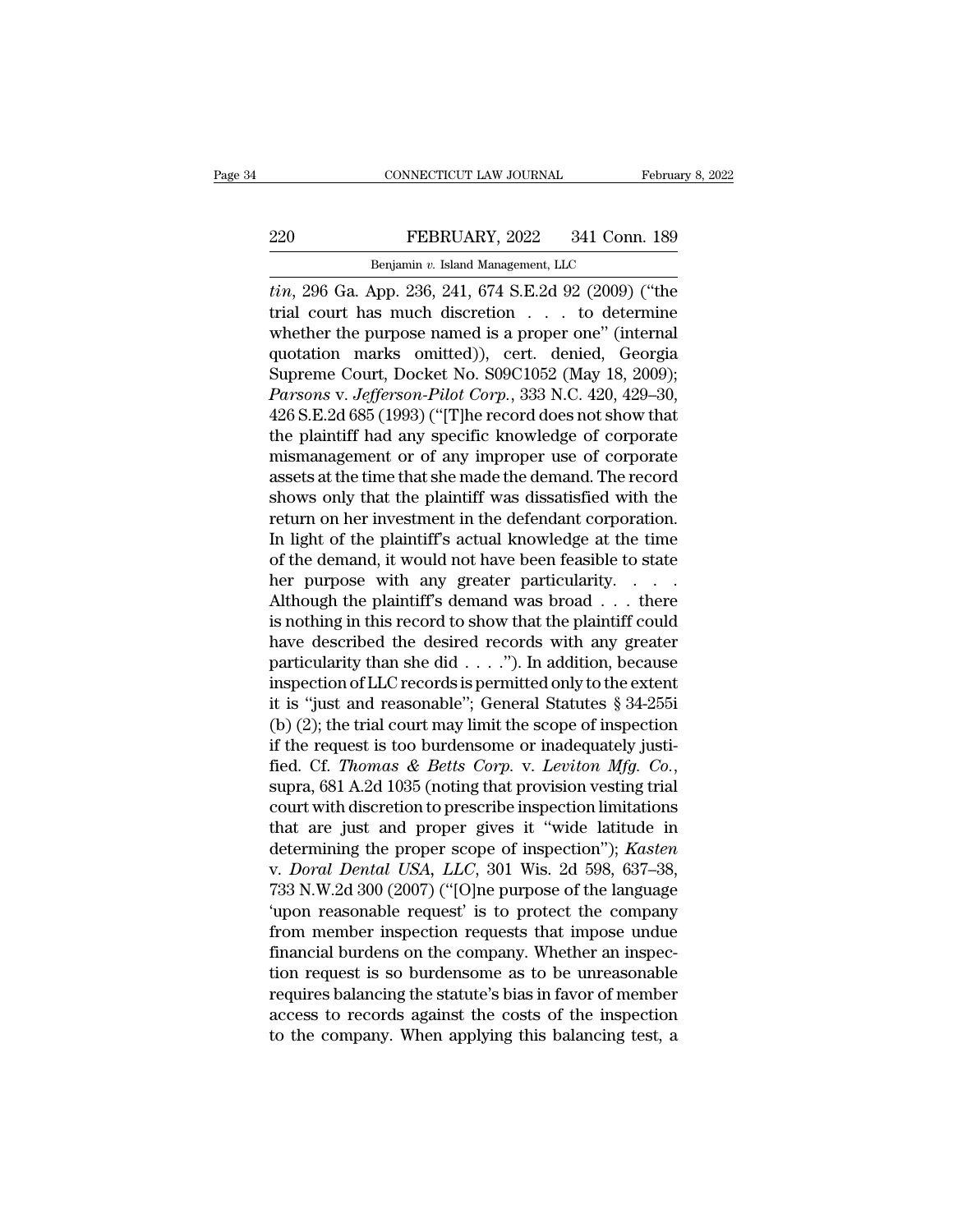| 8, 2022       | CONNECTICUT LAW JOURNAL            | Page 35 |  |
|---------------|------------------------------------|---------|--|
| 341 Conn. 189 | FEBRUARY, 2022                     | 221     |  |
|               | Benjamin v. Island Management, LLC |         |  |

CONNECTICUT LAW JOURNAL<br> **Benjamin** *v.* **Island Management, LLC<br>
CLOTS MAN bendlement of Decisi** number of factors may be relevant . . . . Decisions<br>
in the relevant . . . . Decisions<br>
of [a trial] court regarding the reasonableness of an<br>
in the relevant . . . . Decisions<br>
of [a trial] court regarding the reasonablen 341 Conn. 189 FEBRUARY, 2022 221<br>Benjamin v. Island Management, LLC<br>number of factors may be relevant . . . . Decisions<br>of [a trial] court regarding the reasonableness of an<br>inspection request are addressed to its discreti 341 Conn. 189 FEBRUARY, 2022 221<br>
Benjamin v. Island Management, LLC<br>
number of factors may be relevant . . . . Decisions<br>
of [a trial] court regarding the reasonableness of an<br>
inspection request are addressed to its dis 341 Conn. 189 FEBRUA<br>
Benjamin v. Island<br>
number of factors may be<br>
of [a trial] court regarding<br>
inspection request are add<br>
(Footnotes omitted.)).<br>
An LLC resisting inspect Benjamin v. Island Management, LLC<br>
umber of factors may be relevant  $\ldots$ . Decisions<br>
[a trial] court regarding the reasonableness of an<br>
spection request are addressed to its discretion."<br>
ootnotes omitted.)).<br>
An LLC r mumber of factors may be relevant  $\dots$  . Decisions<br>of [a trial] court regarding the reasonableness of an<br>inspection request are addressed to its discretion."<br>(Footnotes omitted.)).<br>An LLC resisting inspection also can pro

native of factors may be referred:  $\cdots$  is becaused to fact that in the reasonableness of an inspection request are addressed to its discretion."<br>(Footnotes omitted.)).<br>An LLC resisting inspection also can produce eviden inspection request are addressed to its discretion."<br>
(Footnotes omitted.)).<br>
An LLC resisting inspection also can produce evi-<br>
dence to demonstrate that the statutory conditions have<br>
not been met. The company may, as t (Footnotes omitted.)).<br>
An LLC resisting inspection also can produce evi-<br>
dence to demonstrate that the statutory conditions have<br>
not been met. The company may, as the defendant<br>
unsuccessfully attempted to do in the pr An LLC resisting inspection also can produce evi-<br>dence to demonstrate that the statutory conditions have<br>not been met. The company may, as the defendant<br>unsuccessfully attempted to do in the present case,<br>persuade the cou An LLC resisting inspection also can produce evi-<br>dence to demonstrate that the statutory conditions have<br>not been met. The company may, as the defendant<br>unsuccessfully attempted to do in the present case,<br>persuade the cou dence to demonstrate that the statutory conditions have<br>not been met. The company may, as the defendant<br>unsuccessfully attempted to do in the present case,<br>persuade the court that an improper purpose is the<br>true, primary p not been met. The company may, as the defendant<br>unsuccessfully attempted to do in the present case,<br>persuade the court that an improper purpose is the<br>true, primary purpose.<sup>27</sup> Cf. Alexandria Venture Invest-<br>ments, LLC v. unsuccessfully attempted to do in the present case,<br>persuade the court that an improper purpose is the<br>true, primary purpose.<sup>27</sup> Cf. *Alexandria Venture Invest-<br>ments, LLC* v. *Verseau Therapeutics, Inc.*, Docket No.<br>2020 persuade the court that an improper purpose is the<br>true, primary purpose.<sup>27</sup> Cf. *Alexandria Venture Invest-*<br>ments, LLC v. Verseau Therapeutics, Inc., Docket No.<br>2020-0593-PAF, 2020 WL 7422068, \*5 (Del. Ch. Decem-<br>ber 18 true, primary purpose.<sup>27</sup> Cf. *Alexandria Venture Invest-*<br>ments, LLC v. Verseau Therapeutics, Inc., Docket No.<br>2020-0593-PAF, 2020 WL 7422068, \*5 (Del. Ch. Decem-<br>ber 18, 2020) ("Once the court has found that the [sharements, LLC v. Verseau Therapeutics, Inc., Docket No.<br>2020-0593-PAF, 2020 WL 7422068, \*5 (Del. Ch. Decem-<br>ber 18, 2020) ("Once the court has found that the [share-<br>holder's] primary purpose is proper, any secondary or<br>ulter 2020-0593-PAF, 2020 WL 7422068, \*5 (Del. Ch. December 18, 2020) ("Once the court has found that the [share-holder's] primary purpose is proper, any secondary or ulterior [purpose] is irrelevant. The court may, however, tak holder's] primary purpose is proper, any secondary or<br>ulterior [purpose] is irrelevant. The court may, however,<br>take into account an ulterior purpose when considering<br>the permitted scope of inspection." (Footnote omit-<br>ted ulterior [purpose] is irrelevant. The court may, however,<br>take into account an ulterior purpose when considering<br>the permitted scope of inspection." (Footnote omit-<br>ted.)); *Advance Concrete Form*, *Inc.* v. *Accuform*, *I* take into account an ulterior purpose when considering<br>the permitted scope of inspection." (Footnote omit-<br>ted.)); *Advance Concrete Form, Inc.* v. *Accuform, Inc.*,<br>158 Wis. 2d 334, 344, 462 N.W.2d 271 (App. 1990)<br>("[When the permitted scope of inspection." (Footnote omit-<br>ted.)); *Advance Concrete Form*, *Inc.* v. *Accuform*, *Inc.*,<br>158 Wis. 2d 334, 344, 462 N.W.2d 271 (App. 1990)<br>("[When] a [shareholder] who seeks inspection of cor-<br>por ted.)); *Advance Concrete Form, Inc.* v. *Accuform, Inc.*, 158 Wis. 2d 334, 344, 462 N.W.2d 271 (App. 1990) ("[When] a [shareholder] who seeks inspection of corporate books and records has two purposes, one [shareholder re 158 Wis. 2d 334, 344, 462 N.W.2d 271 (App. 1990)<br>("[When] a [shareholder] who seeks inspection of cor-<br>porate books and records has two purposes, one [share-<br>holder related] and the other not, the critical inquiry is<br>wheth ("[When] a [shareholder] who seeks inspection of cor-<br>porate books and records has two purposes, one [shareholder related] and the other not, the critical inquiry is<br>whether the [shareholder related] purpose predomi-<br>nate porate books and records has two purposes, one [shareholder related] and the other not, the critical inquiry is<br>whether the [shareholder related] purpose predomi-<br>nates over the ulterior purpose.... If the ulterior pur-<br>po holder related] and the other not, the critical inquiry is<br>whether the [shareholder related] purpose predomi-<br>nates over the ulterior purpose.... If the ulterior pur-<br>pose is the shareholder's primary purpose, the<br>shareho whether the [shareholder related] purpose predomi-<br>nates over the ulterior purpose.... If the ulterior pur-<br>pose is the shareholder's primary purpose, the<br>shareholder may not obtain inspection relief under a<br>[proper purpo shareholder may not obtain inspection relief under a<br>[proper purpose] statute." (Citation omitted; internal<br>quotation marks omitted.)). If the company believes<br>that requested records are not directly connected to [proper purpose] statute." (Citation omitted; internal quotation marks omitted.)). If the company believes that requested records are not directly connected to  $\frac{1}{x}$  A Connecticut Superior Court case cited by the defen

quotation marks omitted.)). If the company believes<br>that requested records are not directly connected to<br> $\frac{x}{4}$  Connecticut Superior Court case cited by the defendant proves this<br>very point. See *Strauss v. Educational* (finding that shareholder was not directly connected to  $\frac{27}{4}$  A Connecticut Superior Court case cited by the defendant proves this very point. See *Strauss v. Educational Innovations, Inc.*, Docket No. CV-08-4014480-<sup>27</sup> A Connecticut Superior Court case cited by the defendant proves this<br>
very point. See *Strauss v. Educational Innovations, Inc.*, Docket No. CV-<br>
08-4014480-S, 2008 WL 5220278, \*5-6 (Conn. Super. November 14, 2008)<br> <sup>27</sup> A Connecticut Superior Court case cited by the defendant proves this very point. See *Strauss v. Educational Innovations*, *Inc.*, Docket No. CV-08-4014480-S, 2008 WL 5220278,  $*5-6$  (Conn. Super. November 14, 2008) very point. See *Strauss* v. *Educational Innovations*, *Inc.*, Docket No. CV-08-4014480-S, 2008 WL 5220278, \*5-6 (Conn. Super. November 14, 2008) (finding that shareholder was not entitled to inspection when "there was n 08-4014480-S, 2008 WL 5220278, \*5-6 (Conn. Super. November 14, 2008) (finding that shareholder was not entitled to inspection when "there was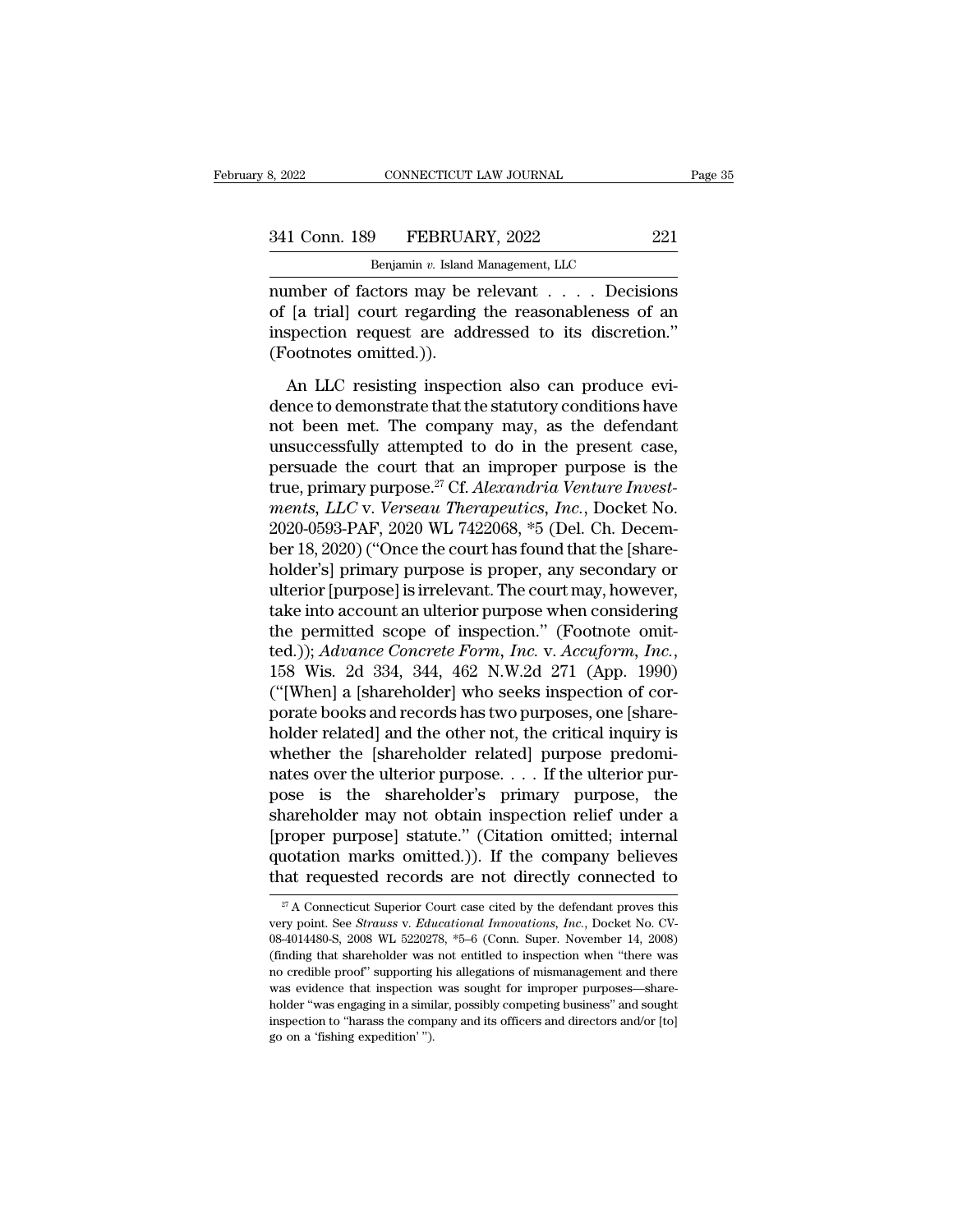CONNECTICUT LAW JOURNAL February 8, 2022<br>
PEBRUARY, 2022 341 Conn. 189<br>
Benjamin v. Island Management, LLC<br>
the member's purpose, it can submit those records to<br>
the court for an in camera examination. See Model<br>
Business EEBRUARY, 2022 341 Conn. 189<br>
Benjamin v. Island Management, LLC<br>
the member's purpose, it can submit those records to<br>
the court for an in camera examination. See Model<br>
Business Corporation Act, supra, § 16.02, comment ( EEBRUARY, 2022 341 Conn. 189<br>
Benjamin v. Island Management, LLC<br>
the member's purpose, it can submit those records to<br>
the court for an in camera examination. See Model<br>
Business Corporation Act, supra, § 16.02, comment **PEBRUARY, 2022** 341 Conn. 189<br>
Benjamin v. Island Management, LLC<br>
the member's purpose, it can submit those records to<br>
the court for an in camera examination. See Model<br>
Business Corporation Act, supra, § 16.02, comment **Benjamin v. Island Management, LLC**<br> **corp.** The member's purpose, it can submit those records to<br>
the court for an in camera examination. See Model<br>
Business Corporation Act, supra, § 16.02, comment (3),<br>
pp. 16-9 throug Benjamin v. Island Management, LLC<br>the member's purpose, it can submit those records to<br>the court for an in camera examination. See Model<br>Business Corporation Act, supra, § 16.02, comment (3),<br>pp. 16-9 through 16-10; see a the member's purpose, it can<br>the court for an in camer<br>Business Corporation Act, s<br>pp. 16-9 through 16-10; see a<br>son-Pilot Corp., 106 N.C. A<br>914 (1992), rev'd in part on c<br>426 S.E.2d 685 (1993).<br>Finally, the CULLCA rec isiness Corporation Act, supra, § 16.02, comment (3),<br>i. 16-9 through 16-10; see also, e.g., *Parsons v. Jeffer-*<br>*n-Pilot Corp.*, 106 N.C. App. 307, 322–23, 416 S.E.2d<br>4 (1992), rev'd in part on other grounds, 333 N.C. 42 business Corporation Act, supra,  $\frac{1}{8}$  10.02, comment (3),<br>pp. 16-9 through 16-10; see also, e.g., *Parsons v. Jeffer-*<br>son-*Pilot Corp.*, 106 N.C. App. 307, 322–23, 416 S.E.2d<br>914 (1992), rev'd in part on other groun

pp. 10-9 through 10-10, see also, e.g., *1 arsons v. segger*-<br>son-Pilot Corp., 106 N.C. App. 307, 322–23, 416 S.E.2d<br>914 (1992), rev'd in part on other grounds, 333 N.C. 420,<br>426 S.E.2d 685 (1993).<br>Finally, the CULLCA rec son-1 aod Corp., 100 N.C. App. 307, 322-25, 410 S.E.2d<br>914 (1992), rev'd in part on other grounds, 333 N.C. 420,<br>426 S.E.2d 685 (1993).<br>Finally, the CULLCA recognizes that an LLC may,<br>through its operating agreement, impo 243d (c) (8); see also Unif. Limited Liability Company<br>Act § 1093).<br>Act comparison is operating agreement, impose reasonable<br>restrictions on the availability and use of information<br>provided for under § 34-255i. See Genera Finally, the CULLCA recognizes that an LLC may,<br>through its operating agreement, impose reasonable<br>restrictions on the availability and use of information<br>provided for under § 34-255i. See General Statutes § 34-<br>243d (c) Finally, the CULLCA recognizes that an LLC may,<br>through its operating agreement, impose reasonable<br>restrictions on the availability and use of information<br>provided for under § 34-255i. See General Statutes § 34-<br>243d (c) through its operating agreement, impose reasonable<br>restrictions on the availability and use of information<br>provided for under § 34-255i. See General Statutes § 34-<br>243d (c) (8); see also Unif. Limited Liability Company<br>Ac restrictions on the availability and use of informat<br>provided for under § 34-255i. See General Statutes §<br>243d (c) (8); see also Unif. Limited Liability Compa<br>Act § 105 (c) (8), supra, 6C U.L.A. 27–28. As we expl<br>in part by details and there is supposed to the space of the space of the space of  $\S$  34 (c) (8), supra, 6C U.L.A. 27–28. As we explain part II of this opinion, the defendant's operating reement in the present case expands, rath 2450 (C) (8), see also Chii. Linned Liabinty Company<br>Act § 105 (c) (8), supra, 6C U.L.A. 27–28. As we explain<br>in part II of this opinion, the defendant's operating<br>agreement in the present case expands, rather than<br>restri

Act  $\frac{1}{8}$  105 (C) (O), supra, 0C 0.1.1.A. 21–20. As we explain<br>in part II of this opinion, the defendant's operating<br>agreement in the present case expands, rather than<br>restricts, the statutory access to LLC records.<br>I In part if of this opinion, the defendant s operating<br>agreement in the present case expands, rather than<br>restricts, the statutory access to LLC records.<br>In sum, we conclude that there is neither a textual<br>nor a policy bas a basis to LLC records.<br>
In sum, we conclude that there is neither a textual<br>
nor a policy basis that justifies reading a credible proof<br>
of mismanagement requirement into § 34-255i. A trial<br>
court may, however, consider t In sum, we conclude that there is neither a textual<br>nor a policy basis that justifies reading a credible proof<br>of mismanagement requirement into § 34-255i. A trial<br>court may, however, consider the absence of facts dem-<br>ons In sum, we conclude that there is neither a textual<br>nor a policy basis that justifies reading a credible proof<br>of mismanagement requirement into  $\S 34-255i$ . A trial<br>court may, however, consider the absence of facts dem-<br> nor a policy basis that justifies reading a credible proof<br>of mismanagement requirement into § 34-255i. A trial<br>court may, however, consider the absence of facts dem-<br>onstrating a basis to suspect mismanagement, in combiof mismanagement requirement into § 34-255i. A trial<br>court may, however, consider the absence of facts dem-<br>onstrating a basis to suspect mismanagement, in combi-<br>nation with other factors, in determining whether an<br>improp court may, however, consider the absence of facts demonstrating a basis to suspect mismanagement, in combination with other factors, in determining whether an improper purpose is the true reason for the demand<br>and the exte onstrating a basis to suspect mismanagement, in combination with other factors, in determining whether an improper purpose is the true reason for the demand and the extent to which disclosure is just and reasonable under nation with other factors, in determining whether an improper purpose is the true reason for the demand and the extent to which disclosure is just and reasonable under the circumstances. Although our reasons differ somewh improper purpose is t<br>and the extent to whic<br>able under the circum<br>differ somewhat from<br>decision rested, that c<br>there is no credible pr<br>ment in § 34-255i. ffer somewhat from those on which the trial court's<br>
cision rested, that court correctly determined that<br>
ere is no credible proof of mismanagement require-<br>
ent in § 34-255i.<br>
C<br>
The defendant also claims that the trial

### C<sub>c</sub>

decision rested, that court correctly determined that<br>there is no credible proof of mismanagement requirement<br>in § 34-255i.<br>C<br>The defendant also claims that the trial court improp-<br>erly failed to apply the requirement unde % there is no credible proof of mismanagement requirement in § 34-255i.<br>
C<br>  $\hfill$  C<br>
The defendant also claims that the trial court improperly failed to apply the requirement under § 34-255i (b)<br>
(2) (C) that "the informa C<br>C<br>C<br>The defendant also claims that the trial court improp-<br>erly failed to apply the requirement under § 34-255i (b)<br>(2) (C) that "the information sought is directly con-<br>nected to the member's purpose" for all four categ C<br>
The defendant also claims that the trial court improp-<br>
erly failed to apply the requirement under  $\S 34-255i$  (b)<br>
(2) (C) that "the information sought is directly con-<br>
nected to the member's purpose" for all four ca The defendant also claims that the trial court improperly failed to apply the requirement under  $\S 34-255i$  (b) (2) (C) that "the information sought is directly connected to the member's purpose" for all four categories o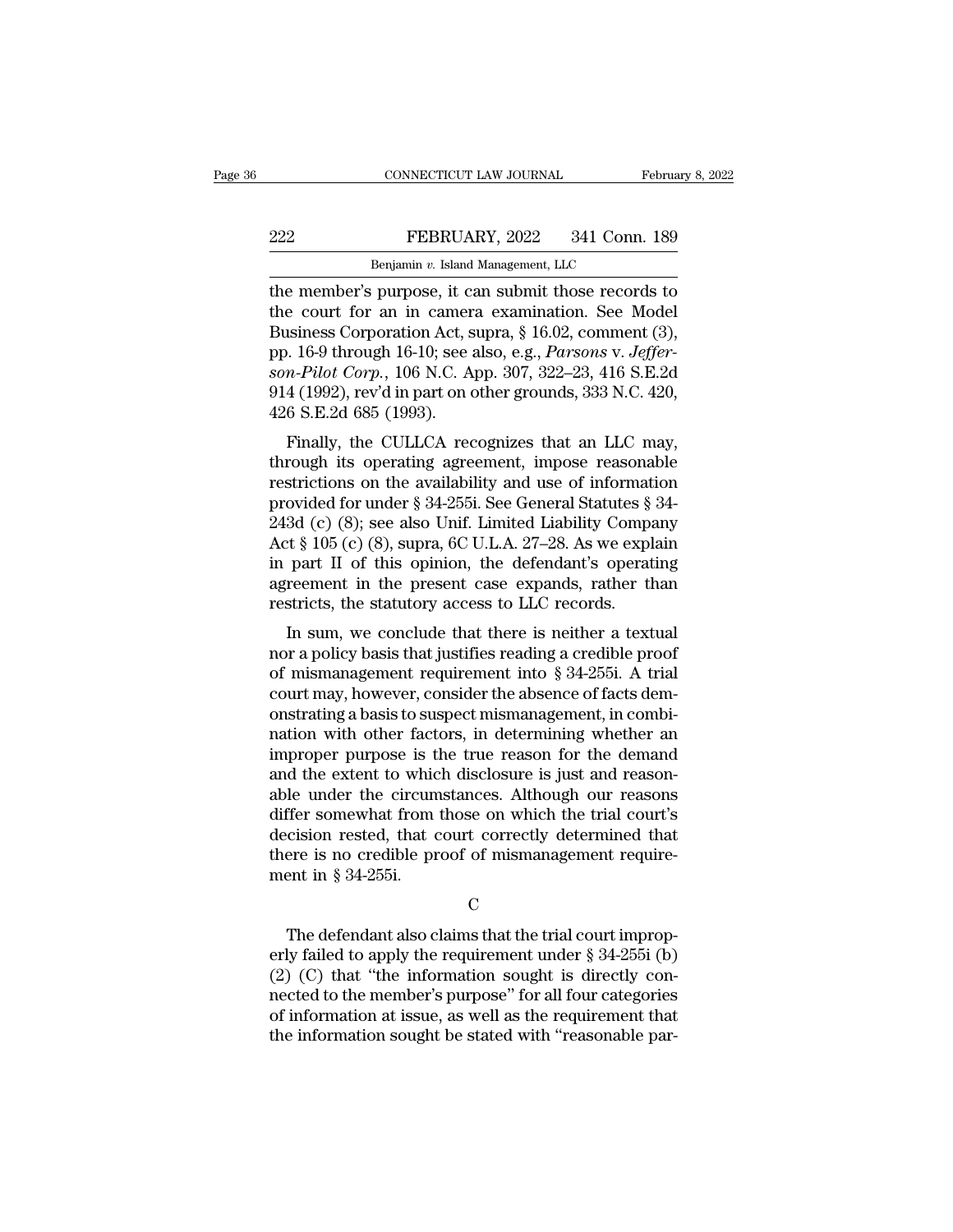# 341 Conn. 189 FEBRUARY, 2022 223<br>Benjamin v. Island Management, LLC

CONNECTICUT LAW JOURNAL<br>
<del>9 PEBRUARY, 2022<br>
Benjamin v. Island Management, LLC<br>
10 Categories of information Gene</del> the same of the same of the same of the same of the same of the same of the same of the same of the same of the same of the same of the same of the same of the same of the same of the same of the same of the same of the sa 341 Conn. 189 FEBRUARY, 2022 223<br>Benjamin v. Island Management, LLC<br>Ticularity" for two categories of information. General<br>Statutes § 34-255i (b) (2) (B). It contends that, because<br>it is challenging the application of an i 341 Conn. 189 FEBRUARY, 2022 223<br>
Benjamin v. Island Management, LLC<br>
itcularity" for two categories of information. General<br>
Statutes § 34-255i (b) (2) (B). It contends that, because<br>
it is challenging the application of 341 Conn. 189 FEBRUARY, 2022 223<br>
Benjamin v. Island Management, LLC<br>
ticularity" for two categories of information. General<br>
Statutes § 34-255i (b) (2) (B). It contends that, because<br>
it is challenging the application of Benjamin v. Island Management, LLC<br>
ticularity" for two categories of information. General<br>
Statutes § 34-255i (b) (2) (B). It contends that, because<br>
it is challenging the application of an improper legal<br>
standard, this Benjamin v. Island Management, LLC<br>
dicularity" for two categories of information. General<br>
Statutes § 34-255i (b) (2) (B). It contends that, because<br>
it is challenging the application of an improper legal<br>
standard, this ticularity" for two categories of information. General<br>Statutes § 34-255i (b) (2) (B). It contends that, because<br>it is challenging the application of an improper legal<br>standard, this claim presents an issue of law subject Statutes § 34-255i (b) (2) (B). It contends that, because<br>it is challenging the application of an improper legal<br>standard, this claim presents an issue of law subject to<br>plenary review. The plaintiffs contend that the iss it is challenging the applic<br>standard, this claim present<br>plenary review. The plaintif<br>not whether the trial court fa<br>ments but, rather, a challeng<br>for the trial court's concl<br>review for clear error.<br>We do not agree entire maard, ans claim presents an issue of it we subject to<br>enary review. The plaintiffs contend that the issue is<br>it whether the trial court failed to apply these require-<br>ents but, rather, a challenge to the evidentiary suppo plenary review. The plantants contend that the issue is<br>not whether the trial court failed to apply these require-<br>ments but, rather, a challenge to the evidentiary support<br>for the trial court's conclusion, which is subjec

next whence the that court takes to apply allowed requirements but, rather, a challenge to the evidentiary support<br>for the trial court's conclusion, which is subject to<br>review for clear error.<br>We do not agree entirely with the trial court's conclusion, which is subject to<br>review for clear error.<br>We do not agree entirely with either characterization.<br>The defendant raises some legal arguments that impli-<br>cate the proper construction of these r review for clear error.<br>
We do not agree entirely with either characterization.<br>
The defendant raises some legal arguments that impli-<br>
cate the proper construction of these requirements and<br>
the trial court's decision. Ot We do not agree entirely with either characterization.<br>The defendant raises some legal arguments that implicate the proper construction of these requirements and<br>the trial court's decision. Other arguments effectively<br>chal We do not agree entirely with either characterization.<br>The defendant raises some legal arguments that implicate the proper construction of these requirements and<br>the trial court's decision. Other arguments effectively<br>chal The defendant raises some legal arguments that implicate the proper construction of these requirements and the trial court's decision. Other arguments effectively challenge whether there is support in the record for these cate the proper construction of these requirements and<br>the trial court's decision. Other arguments effectively<br>challenge whether there is support in the record for<br>these requirements having been met. As to this latter<br>cate the trial court's decision. Other arguments effectively<br>challenge whether there is support in the record for<br>these requirements having been met. As to this latter<br>category, although a handful of cases have treated these<br>re challenge whether there is support in the record for<br>these requirements having been met. As to this latter<br>category, although a handful of cases have treated these<br>requirements as giving rise to factual findings subject<br>to these requirements having been met. As to this latter<br>category, although a handful of cases have treated these<br>requirements as giving rise to factual findings subject<br>to review for clear error; see, e.g., *Pagett* v. *West* category, although a handful of cases have treated these<br>requirements as giving rise to factual findings subject<br>to review for clear error; see, e.g., *Pagett* v. *Westport*<br>*Precision, Inc.*, supra, 82 Conn. App. 539; *To* requirements as giving rise to factual findings subject<br>to review for clear error; see, e.g., *Pagett v. Westport*<br>*Precision, Inc.*, supra, 82 Conn. App. 539; *Towle v. Rob-*<br>*inson Springs Corp.*, supra, 168 Vt. 228; we to review for clear error; see, e.g., *Pagett v. Westport*<br>*Precision, Inc.*, supra, 82 Conn. App. 539; *Towle v. Rob-*<br>*inson Springs Corp.*, supra, 168 Vt. 228; we conclude<br>that the abuse of discretion standard is more a Precision, Inc., supra, 82 Conn. App. 539; Towle v. Robinson Springs Corp., supra, 168 Vt. 228; we conclude that the abuse of discretion standard is more apt. As we explained in part I B of this opinion, the statutory cond inson Springs Corp., supra, 168 Vt. 228; we conclude<br>that the abuse of discretion standard is more apt. As<br>we explained in part I B of this opinion, the statutory<br>conditions for inspection require the balancing of many<br>fac that the abuse of discretion standard is more apt. As<br>we explained in part I B of this opinion, the statutory<br>conditions for inspection require the balancing of many<br>factors. Subordinate factual findings would be subject<br>t we explained in part I B of this opinion, the statutory<br>conditions for inspection require the balancing of many<br>factors. Subordinate factual findings would be subject<br>to the clearly erroneous standard, but the ultimate<br>det determination). termination involves the exercise of discretion. See,<br>g., *Kelley Mfg. Co.* v. *Martin*, supra, 296 Ga. App. 241<br>istinguishing review of findings from discretionary<br>termination).<br> $1$ <br>The defendant argues that the trial co

1

e.g., *Kelley Mfg. Co.* v. *Martin*, supra, 296 Ga. App. 241<br>
(distinguishing review of findings from discretionary<br>
determination).<br>  $1$ <br>
The defendant argues that the trial court was required<br>
to determine that there wa (distinguishing review of findings from discretionary<br>determination).<br> $1$ <br>The defendant argues that the trial court was required<br>to determine that there was a direct connection between<br>each of the categories of informatio determination).<br>  $1$ <br>
The defendant argues that the trial court was required<br>
to determine that there was a direct connection between<br>
each of the categories of information at issue and one<br>
of the specific purposes asser 1<br>The defendant argues that the trial court was required<br>to determine that there was a direct connection between<br>each of the categories of information at issue and one<br>of the specific purposes asserted in the demands—(1)<br>t The defendant argues that the trial court was required<br>to determine that there was a direct connection between<br>each of the categories of information at issue and one<br>of the specific purposes asserted in the demands—(1)<br>to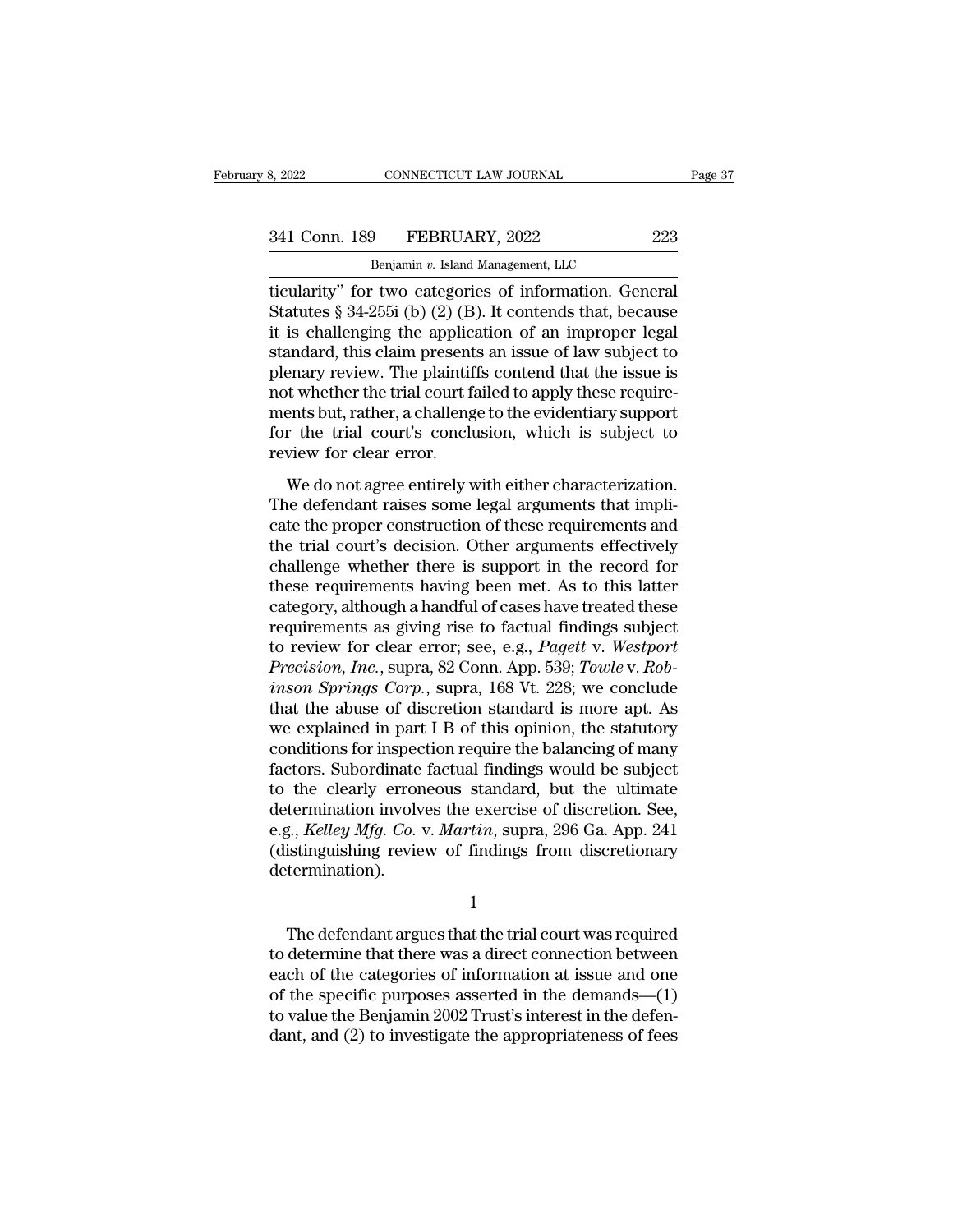## EXECTIVE CONNECTICUT LAW JOURNAL February 8, 2022<br>224 FEBRUARY, 2022 341 Conn. 189<br>224 FEBRUARY, 2022 341 Conn. 189 CONNECTICUT LAW JOURNAL FR<br>FEBRUARY, 2022 341 Conn.<br>Benjamin *v.* Island Management, LLC<br>efendant from other family entities

CONNECTICUT LAW JOURNAL February 8, 2022<br>
PEBRUARY, 2022 341 Conn. 189<br>
Benjamin v. Island Management, LLC<br>
paid to the defendant from other family entities and<br>
the fees paid to the defendant's managers—but failed<br>
to ong THE FEBRUARY, 2022 341 Conn. 189<br>
Benjamin v. Island Management, LLC<br>
paid to the defendant from other family entities and<br>
the fees paid to the defendant's managers—but failed<br>
to engage in such an analysis. It contends t EXERUARY, 2022 341 Conn. 189<br>
Benjamin v. Island Management, LLC<br>
paid to the defendant from other family entities and<br>
the fees paid to the defendant's managers—but failed<br>
to engage in such an analysis. It contends that PEBRUARY, 2022 341 Conn. 189<br>
Benjamin v. Island Management, LLC<br>
paid to the defendant from other family entities and<br>
the fees paid to the defendant's managers—but failed<br>
to engage in such an analysis. It contends that Benjamin v. Island Management, LLC<br>paid to the defendant from other family entities and<br>the fees paid to the defendant's managers—but failed<br>to engage in such an analysis. It contends that the court,<br>at best, could be said Benjamin v. Island Management, LLC<br>paid to the defendant from other family entities and<br>the fees paid to the defendant's managers—but failed<br>to engage in such an analysis. It contends that the court,<br>at best, could be sai paid to the defendant from other family entities and<br>the fees paid to the defendant's managers—but failed<br>to engage in such an analysis. It contends that the court,<br>at best, could be said to have found that some of the<br>inf the fees paid to the defendant's managers—but failed<br>to engage in such an analysis. It contends that the court,<br>at best, could be said to have found that some of the<br>information sought could expose mismanagement of<br>some na to engage in such an analysis. It contends that the court,<br>at best, could be said to have found that some of the<br>information sought could expose mismanagement of<br>some nature. It also contends that, for each of the con-<br>te at best, could be said to have found that some of the information sought could expose mismanagement of some nature. It also contends that, for each of the contested categories of information, the court either failed to mak information sought could expose mismanagement of<br>some nature. It also contends that, for each of the con-<br>tested categories of information, the court either failed<br>to make a determination regarding the direct connec-<br>tion some nature. It also contends that, for each of the contested categories of information, the court either failed to make a determination regarding the direct connection requirement, relied on a connection to a purpose that tested categories of information, the court either failed<br>to make a determination regarding the direct connec-<br>tion requirement, relied on a connection to a purpose<br>that was not alleged in the demands, or relied on find-<br>i to make a determination regarding the direct connection requirement, relied on a connection to a purpose<br>that was not alleged in the demands, or relied on find-<br>ings or principles that were irrelevant or erroneous. A<br>recur tion requirement, relied on a connection to a purpose<br>that was not alleged in the demands, or relied on find-<br>ings or principles that were irrelevant or erroneous. A<br>recurring theme in the defendant's brief is that producthat was not alleged in the demands, or relied on finings or principles that were irrelevant or erroneous.<br>recurring theme in the defendant's brief is that production of the remaining information is unnecessary in lig<br>of t Examples and were freedund of efforeced. The<br>curring theme in the defendant's brief is that produc-<br>on of the remaining information is unnecessary in light<br>the adequacy of the records it has already provided,<br>d, therefore, recurring atems in and derendantly strict is and production of the remaining information is unnecessary in light<br>of the adequacy of the records it has already provided,<br>and, therefore, the remaining information lacks a dir

depend on an artificially strict and unduly literal inter-<br>provided, and, therefore, the remaining information lacks a direct<br>connection to the inspection purposes alleged.<br>We disagree with several propositions on which th of the tradequates of the records to the underly provided,<br>and, therefore, the remaining information lacks a direct<br>connection to the inspection purposes alleged.<br>We disagree with several propositions on which the<br>defendan the defendant of the inspection purposes alleged.<br>
We disagree with several propositions on which the<br>
defendant's claim rests. Most of these propositions<br>
depend on an artificially strict and unduly literal inter-<br>
pretat We disagree with several propositions on which the<br>defendant's claim rests. Most of these propositions<br>depend on an artificially strict and unduly literal inter-<br>pretation of the trial court's decision and the underlying<br> We disagree with several propositions on which the<br>defendant's claim rests. Most of these propositions<br>depend on an artificially strict and unduly literal inter-<br>pretation of the trial court's decision and the underlying<br> defendant's claim rests. Most of these propositions<br>depend on an artificially strict and unduly literal inter-<br>pretation of the trial court's decision and the underlying<br>testimony. The defendant overlooks settled law that<br> depend on an artificially strict and unduly literal inter-<br>pretation of the trial court's decision and the underlying<br>testimony. The defendant overlooks settled law that<br>"[a] judgment is entitled to reasonable presumptions pretation of the trial court's decision and the underlying<br>testimony. The defendant overlooks settled law that<br>"[a] judgment is entitled to reasonable presumptions<br>in support of its validity." (Internal quotation marks<br>omi testimony. The defendant overlooks settled law that<br>"[a] judgment is entitled to reasonable presumptions<br>in support of its validity." (Internal quotation marks<br>omitted.) *Brookfield* v. *Candlewood Shores Estates*,<br> $Inc$ , 2 "[a] judgment is entitled to reasonable presumptions<br>in support of its validity." (Internal quotation marks<br>omitted.) *Brookfield* v. *Candlewood Shores Estates*,<br>*Inc.*, 201 Conn. 1, 7, 513 A.2d 1218 (1986). "[A] claim<br>of omitted.) *Brookfield* v. *Candlewood Shores Estates,*<br> *Inc.*, 201 Conn. 1, 7, 513 A.2d 1218 (1986). "[A] claim<br>
of error cannot be predicated on an assumption that<br>
the trial court acted [improperly].... Rather, we are<br> Inc., 201 Conn. 1, 7, 513 A.2d 1218 (1986). "[A] claim<br>of error cannot be predicated on an assumption that<br>the trial court acted [improperly].... Rather, we are<br>entitled to assume, *unless it appears to the contrary*,<br>tha of error cannot be predicated on an assumption that<br>the trial court acted [improperly]. . . . Rather, we are<br>entitled to assume, *unless it appears to the contrary*,<br>that the trial court . . . acted properly, including con the trial court acted [improperly]. . . . . Rather, we are entitled to assume, *unless it appears to the contrary*, that the trial court . . . acted properly, including considering the applicable legal principles." (Citat entitled to assume, *unless it appears to the contrary*,<br>that the trial court . . . acted properly, including con-<br>sidering the applicable legal principles." (Citations<br>omitted; emphasis added; internal quotation marks<br>om that the trial court  $\ldots$  acted properly, including considering the applicable legal principles." (Citations omitted; emphasis added; internal quotation marks omitted.) *Rosenblit* v. *Danaher*, 206 Conn. 125, 134, 537 A sidering the applicable legal principles." (Citations omitted; emphasis added; internal quotation marks omitted.) *Rosenblit v. Danaher*, 206 Conn. 125, 134, 537 A.2d 145 (1988). In the present case, the trial court expre omitted; emphasis added; internal quotation marks<br>omitted.) Rosenblit v. Danaher, 206 Conn. 125, 134, 537<br>A.2d 145 (1988). In the present case, the trial court<br>expressly acknowledged that § 34-255i required that the<br>inform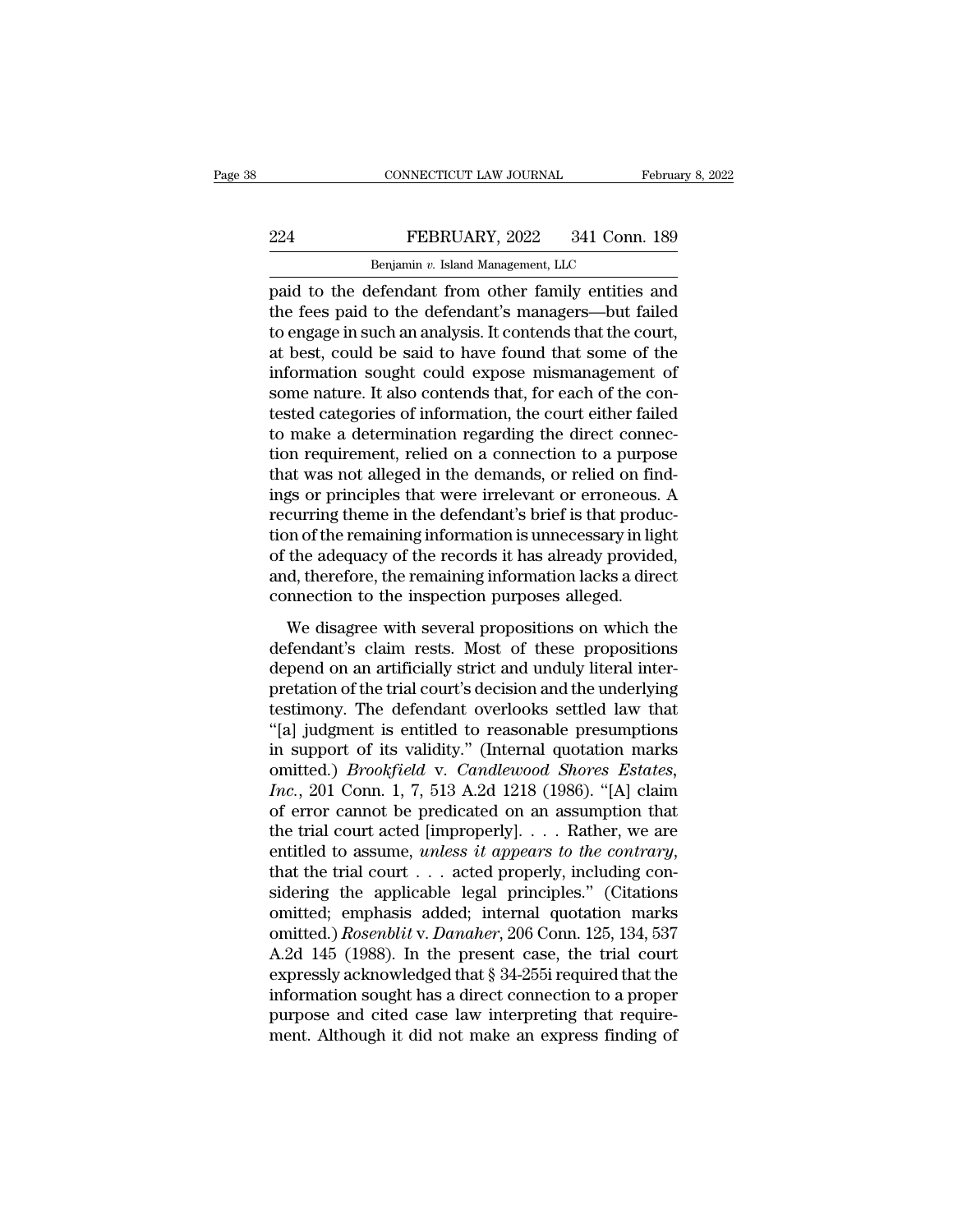| 3, 2022       | CONNECTICUT LAW JOURNAL            | Page 39 |
|---------------|------------------------------------|---------|
|               |                                    |         |
| 341 Conn. 189 | FEBRUARY, 2022                     | 225     |
|               | Benjamin v. Island Management, LLC |         |

CONNECTICUT LAW JOURNAL<br>
Physical Management, LLC<br>
Benjamin *v.* Island Management, LLC<br>
ection for each category of informat a direct connection for each category of information<br>direct connection for each category of information<br>direct connection for each category of information<br>at issue, we presume, in the absence of evidence to<br>the contrary th 341 Conn. 189 FEBRUARY, 2022 225<br>Benjamin v. Island Management, LLC<br>a direct connection for each category of information<br>at issue, we presume, in the absence of evidence to<br>the contrary, that it concluded that this require 341 Conn. 189 FEBRUARY, 2022 225<br>Benjamin v. Island Management, LLC<br>a direct connection for each category of information<br>at issue, we presume, in the absence of evidence to<br>the contrary, that it concluded that this requir 341 Conn. 189<br>
I<br>
a direct conne<br>
at issue, we p<br>
the contrary,<br>
was met.<br>
The defenda Benjamin  $v$ . Island Management, LLC<br>direct connection for each category of information<br>issue, we presume, in the absence of evidence to<br>e contrary, that it concluded that this requirement<br>as met.<br>The defendant also mista a direct connection for each category of information<br>at issue, we presume, in the absence of evidence to<br>the contrary, that it concluded that this requirement<br>was met.<br>The defendant also mistakenly assumes that the trial<br>c

a unect connection for each category of information<br>at issue, we presume, in the absence of evidence to<br>the contrary, that it concluded that this requirement<br>was met.<br>The defendant also mistakenly assumes that the trial<br>co at issue, we presume, in the absence of evidence to<br>the contrary, that it concluded that this requirement<br>was met.<br>The defendant also mistakenly assumes that the trial<br>court did not rely on the plaintiffs' valuation purpos the contrary, that it concluded that this requirement<br>was met.<br>The defendant also mistakenly assumes that the trial<br>court did not rely on the plaintiffs' valuation purpose<br>and therefore discounts any testimony relating to was met.<br>The defendant also mistakenly assumes that the trial<br>court did not rely on the plaintiffs' valuation purpose<br>and therefore discounts any testimony relating to that<br>purpose to establish the requisite connection. Th The defendant also mistakenly assumes that the trial<br>court did not rely on the plaintiffs' valuation purpose<br>and therefore discounts any testimony relating to that<br>purpose to establish the requisite connection. The trial<br>c court did not rely on the plaintiffs' valuation purpose<br>and therefore discounts any testimony relating to that<br>purpose to establish the requisite connection. The trial<br>court quoted case law regarding proper inspection purand therefore discounts any testimony relating to that<br>purpose to establish the requisite connection. The trial<br>court quoted case law regarding proper inspection pur-<br>poses and underscored two of the examples given, cor-<br>r purpose to establish the requisite connection. The trial<br>court quoted case law regarding proper inspection pur-<br>poses and underscored two of the examples given, cor-<br>responding to the two purposes explicitly specified in<br>H court quoted case law regarding proper inspection pur-<br>poses and underscored two of the examples given, cor-<br>responding to the two purposes explicitly specified in<br>Helen's demands. One of those examples was "to deter-<br>mine poses and underscored two of the examples given, corresponding to the two purposes explicitly specified in Helen's demands. One of those examples was "to determine the value of [the shareholder's] shares . . . ."<br>(Emphasis responding to the two purposes explicitly specified in<br>Helen's demands. One of those examples was "to deter-<br>mine the value of [the shareholder's] shares . . . . ."<br>(Emphasis omitted; internal quotation marks omitted.)<br>In Helen's demands. One of those examples was "to determine the value of [the shareholder's] shares . . . . ."<br>(Emphasis omitted; internal quotation marks omitted.)<br>In discussing the general ledger, the trial court recited<br>re mine the value of [the shareholder's] shares  $\ldots$ ."<br>(Emphasis omitted; internal quotation marks omitted.)<br>In discussing the general ledger, the trial court recited<br>reasons Weisman gave in his testimony for needing<br>variou (Emphasis omitted; internal quotation marks omitted.)<br>In discussing the general ledger, the trial court recited<br>reasons Weisman gave in his testimony for needing<br>various information, one of which unambiguously<br>related to v In discussing the general ledger, the trial court recited<br>reasons Weisman gave in his testimony for needing<br>various information, one of which unambiguously<br>related to valuation. Furthermore, because the plain-<br>tiffs' theor reasons Weisman gavarious information,<br>related to valuation. If<br>tiffs' theory was that  $\epsilon$ <br>just a mismanagement<br>any evidence relating<br>ported the latter.<br>The defendant additi Thous Information, one of which unaninguously<br>lated to valuation. Furthermore, because the plain-<br>fs' theory was that excessive compensation was not<br>st a mismanagement issue but also affected valuation,<br>y evidence relating related to valuation. Furthermore, because the plain-<br>tiffs' theory was that excessive compensation was not<br>just a mismanagement issue but also affected valuation,<br>any evidence relating to the former necessarily sup-<br>porte

this theory was that excessive compensation was not<br>just a mismanagement issue but also affected valuation,<br>any evidence relating to the former necessarily sup-<br>ported the latter.<br>The defendant additionally assumes, incorr The defendant additionally assumes, incorrectly, that<br>the plaintiffs' sole mismanagement concerns were excessive manager compensation and management fees.<br>Those two matters were identified as being of particular<br>concern in any evidence relating to the former necessarily sup-<br>ported the latter.<br>The defendant additionally assumes, incorrectly, that<br>the plaintiffs' sole mismanagement concerns were exces-<br>sive manager compensation and management ported the latter.<br>
The defendant additionally assumes, incorrectly, that<br>
the plaintiffs' sole mismanagement concerns were exces-<br>
sive manager compensation and management fees.<br>
Those two matters were identified as being The defendant additionally assumes, incorrectly, that<br>the plaintiffs' sole mismanagement concerns were exces-<br>sive manager compensation and management fees.<br>Those two matters were identified as being of particular<br>concern the plaintiffs' sole mismanagement concerns were excessive manager compensation and management fees.<br>Those two matters were identified as being of particular<br>concern in Helen's final demand, but the demand did not<br>limit it sive manager compensation and management fees.<br>Those two matters were identified as being of particular<br>concern in Helen's final demand, but the demand did not<br>limit itself in this respect. Instead, the demand broadly<br>iden Those two matters were identified as being of particular<br>concern in Helen's final demand, but the demand did not<br>limit itself in this respect. Instead, the demand broadly<br>identified one of its two purposes as to "ascertain concern in Helen's final demand, but the demand did not<br>limit itself in this respect. Instead, the demand broadly<br>identified one of its two purposes as to "ascertain the<br>condition and affairs of such entities so that the B limit itself in this respect. Instead, the demand broadly<br>identified one of its two purposes as to "ascertain the<br>condition and affairs of such entities so that the Benja-<br>min 2002 Trust may exercise its rights as a member identified one of its two purposes as to "ascertain the condition and affairs of such entities so that the Benjamin 2002 Trust—may exercise its rights as a member<br>of the [defendant] in an informed manner." We are<br>therefore condition and affairs of such entities so that the Benjamin 2002 Trust may exercise its rights as a member<br>of the [defendant] in an informed manner." We are<br>therefore inclined to view the purpose cited by the trial<br>court i min 2002 Trust n<br>of the [defendan<br>therefore inclined<br>court in connectic<br>on behalf of the E<br>assuring lawful t<br>with the demand.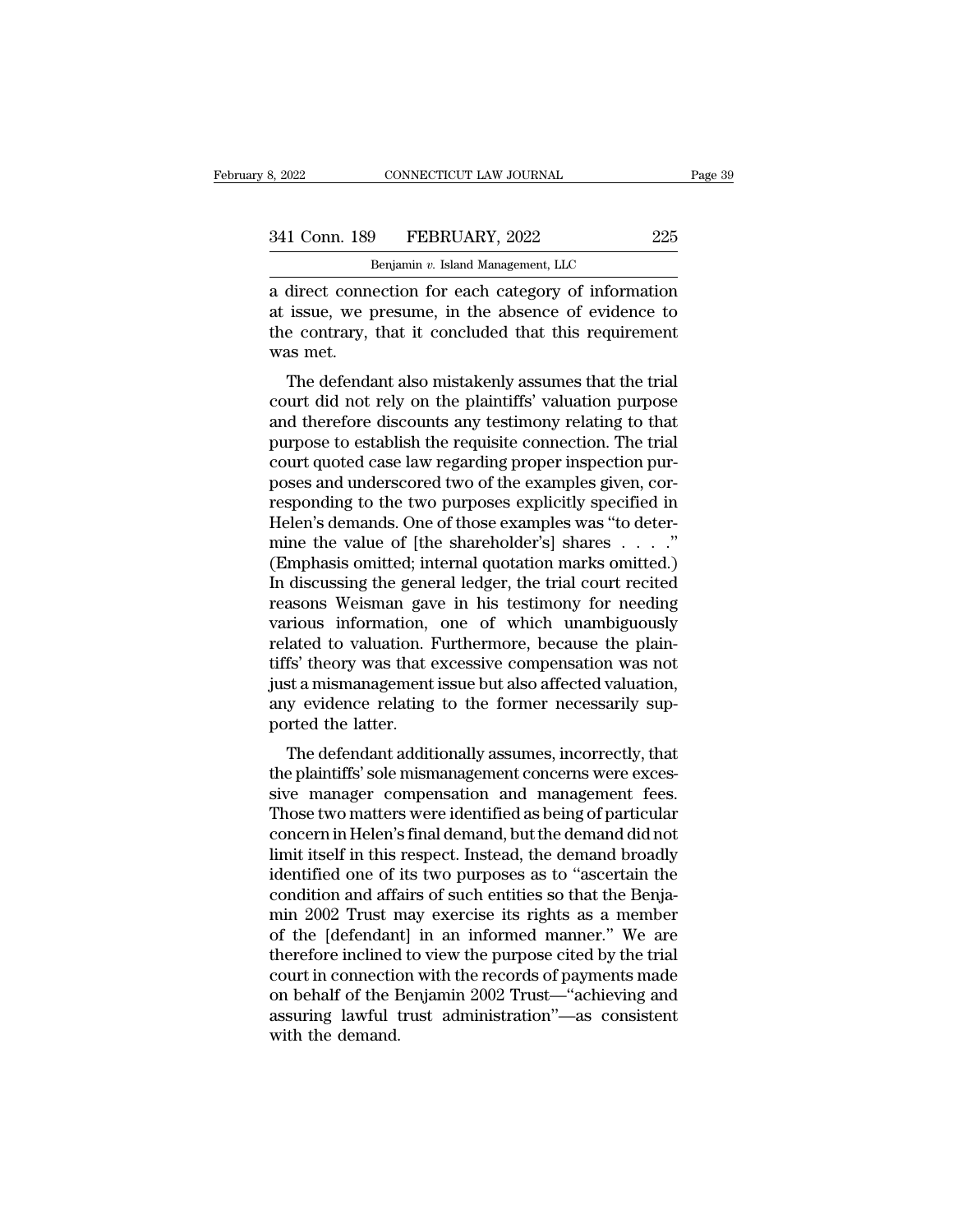## EXECTIVE CONNECTICUT LAW JOURNAL February 8, 2022<br>226 FEBRUARY, 2022 341 Conn. 189<br>Benjamin v. Island Management, LLC CONNECTICUT LAW JOURNAL FREEXPLARY, 2022 341 Conn.<br>Benjamin *v.* Island Management, LLC<br>Benjamin *v.* Island Management, LLC

CONNECTICUT LAW JOURNAL February 8, 2022<br>
FEBRUARY, 2022 341 Conn. 189<br>
Benjamin v. Island Management, LLC<br>
We also disagree with the defendant's interpretation<br>
the direct connection requirement insofar as it seems<br>
count EEBRUARY, 2022 341 Conn. 189<br>
Benjamin v. Island Management, LLC<br>
We also disagree with the defendant's interpretation<br>
of the direct connection requirement insofar as it seems<br>
to equate that requirement to a test of stri EXECUARY, 2022 341 Conn. 189<br>
Benjamin v. Island Management, LLC<br>
We also disagree with the defendant's interpretation<br>
of the direct connection requirement insofar as it seems<br>
to equate that requirement to a test of str The defendant of the planting  $\frac{189}{200}$  and Management, LLC we also disagree with the defendant's interpretation of the direct connection requirement insofar as it seems to equate that requirement to a test of strict Renjamin v. Island Management, LLC<br>
We also disagree with the defendant's interpretation<br>
of the direct connection requirement insofar as it seems<br>
to equate that requirement to a test of strict necessity.<br>
The defendant's Benjamin v. Island Management, LLC<br>We also disagree with the defendant's interpretation<br>of the direct connection requirement insofar as it seems<br>to equate that requirement to a test of strict necessity.<br>The defendant's vi We also disagree with the defendant's interpretation<br>of the direct connection requirement insofar as it seems<br>to equate that requirement to a test of strict necessity.<br>The defendant's view is that, if it has provided suff of the direct connection requirement insofar as it seems<br>to equate that requirement to a test of strict necessity.<br>The defendant's view is that, if it has provided sufficient<br>records from which the plaintiffs can accomplis to equate that requirement to a test of strict necessity.<br>The defendant's view is that, if it has provided sufficient<br>records from which the plaintiffs can accomplish their<br>purposes, any remaining records lack a direct con The defendant's view is that, if it has provided sufficient<br>records from which the plaintiffs can accomplish their<br>purposes, any remaining records lack a direct connec-<br>tion to those purposes. We recognize that Delaware<br>ap records from which the plaintiffs can accomplish their<br>purposes, any remaining records lack a direct connec-<br>tion to those purposes. We recognize that Delaware<br>applies a strict necessity test; see, e.g., *Security First*<br> purposes, any remaining records lack a direct connection to those purposes. We recognize that Delaware<br>applies a strict necessity test; see, e.g., *Security First*<br>*Corp.* v. *U.S. Die Casting & Development Co.*, supra,<br>68 tion to those purposes. We recognize that Delaware<br>applies a strict necessity test; see, e.g., *Security First*<br>*Corp.* v. *U.S. Die Casting & Development Co.*, supra,<br>687 A.2d 569 ("[t]he plaintiff bears the burden of pro applies a strict necessity test; see, e.g., *Security First*<br>*Corp.* v. *U.S. Die Casting & Development Co.*, supra,<br>687 A.2d 569 ("[t]he plaintiff bears the burden of proving<br>that each category of books and records is ess *Corp.* v. U.S. Die Casting & Development Co., supra, 687 A.2d 569 ("[t]he plaintiff bears the burden of proving that each category of books and records is essential to the accomplishment of the [shareholder's] articulated 687 A.2d 569 ("[t]he plaintiff bears the burden of proving<br>that each category of books and records is essential to<br>the accomplishment of the [shareholder's] articulated<br>purpose for the inspection"); see also, e.g., *Cain* that each category of books and records is essential to<br>the accomplishment of the [shareholder's] articulated<br>purpose for the inspection"); see also, e.g., *Cain v.*<br>*Merck & Co.*, supra, 415 N.J. Super. 334 (following *S* the accomplishment of the [shareholder's] articulated<br>purpose for the inspection"); see also, e.g., *Cain v.*<br>*Merck & Co.*, supra, 415 N.J. Super. 334 (following *Secu-*<br>rity First Corp.); and that cases from some other j *Merck & Co.*, supra, 415 N.J. Super. 334 (following *Security First Corp.*); and that cases from some other jurisdictions have cited the necessity of the record when considering whether the right to inspection was establi rity First Corp.); and<br>dictions have cited tl<br>considering whether<br>lished. See, e.g., Com<br>633 So. 2d 1100, 1102<br>Specialists, P.S.C. v.<br>(Ky. App. 2010).<br>We find no suppor ctions have cited the necessity of the record when<br>nsidering whether the right to inspection was estab-<br>hed. See, e.g., *Computer Solutions*, *Inc.* v. *Gnaizda*,<br>3 So. 2d 1100, 1102 (Fla. App. 1994); *Cardiovascular*<br>*ecc* considering whether the right to inspection was estab-<br>lished. See, e.g., *Computer Solutions, Inc.* v. *Gnaizda*,<br>633 So. 2d 1100, 1102 (Fla. App. 1994); *Cardiovascular*<br>*Specialists, P.S.C.* v. *Xenopoulos,* 328 S.W.3d

fished. See, e.g., Computer Solutions, Inc. v. Gnaizda,<br>633 So. 2d 1100, 1102 (Fla. App. 1994); Cardiovascular<br>Specialists, P.S.C. v. Xenopoulos, 328 S.W.3d 215, 219<br>(Ky. App. 2010).<br>We find no support for a strict necess 633 So. 2d 1100, 1102 (Fla. App. 1994); *Cardiovascular*<br>Specialists, P.S.C. v. *Xenopoulos*, 328 S.W.3d 215, 219<br>(Ky. App. 2010).<br>We find no support for a strict necessity test, how-<br>ever, in the plain meaning of "direct (Ky. App. 2010).<br>
We find no support for a strict necessity test, how-<br>
ever, in the plain meaning of "direct connection,"<sup>28</sup><br>
which is more suggestive of relevance than indispens-<br>
able need. See, e.g., *Bacompt Systems* We find no support for a strict necessity test, how-<br>ever, in the plain meaning of "direct connection,"<sup>28</sup><br>which is more suggestive of relevance than indispens-<br>able need. See, e.g., *Bacompt Systems*, *Inc.* v. *Peck*,<br> ever, in the plain meaning of "direct connection,"<sup>28</sup><br>which is more suggestive of relevance than indispens-<br>able need. See, e.g., *Bacompt Systems*, *Inc.* v. *Peck*,<br>879 N.E.2d 1, 6 (Ind. App. 2008) (The court rejected<br> which is more suggestive of relevance than indispensable need. See, e.g., *Bacompt Systems*, *Inc.* v. *Peck*, 879 N.E.2d 1, 6 (Ind. App. 2008) (The court rejected argument that the report sought was "not directly related able need. See, e.g., *Bacompt Systems*, *Inc.* v. *Peck*, 879 N.E.2d 1, 6 (Ind. App. 2008) (The court rejected argument that the report sought was "not directly related to a proper purpose because, given the 'plethora' o 879 N.E.2d 1, 6 (Ind. App. 2008) (The court rejected<br>argument that the report sought was "not directly<br>related to a proper purpose because, given the 'plethora'<br>of documents provided, the  $\dots$  report is not neces-<br>sary an of documents provided, the . . . report is not necessary and essential. . . . [T]he provisions of Indiana Code [§] 23-1-52-2 do not articulate such a 'necessary and essential' standard for determining whether a requested ary and essential. . . . . [T]he provisions of Indiana<br>
ode [§] 23-1-52-2 do not articulate such a 'necessary<br>
and essential' standard for determining whether a<br>
equested document is directly connected with a share-<br>  $\frac{$ Code [§] 23-1-52-2 do not articulate such a 'necessary<br>and essential' standard for determining whether a<br>requested document is directly connected with a share-<br> $\frac{1}{28}$  See Random House Unabridged Dictionary (2d Ed. 199

and essential' standard for determining whether a requested document is directly connected with a share-<br>  $\frac{1}{28}$  See Random House Unabridged Dictionary (2d Ed. 1993) pp. 432, 559 (defining "connection" as "association requested document is directly connected with a share-<br>
<sup>28</sup> See Random House Unabridged Dictionary (2d Ed. 1993) pp. 432, 559<br>
(defining "connection" as "association" or "relationship" and "direct" as<br>
"proceeding in a s requested document is directly connected with a share-<br><sup>28</sup> See Random House Unabridged Dictionary (2d Ed. 1993) pp. 432, 559<br>(defining "connection" as "association" or "relationship" and "direct" as<br>"proceeding in a strai <sup>28</sup> See Random House Unabridged Dictionary (2d Ed. 1993) pp. 432, 559 (defining "connection" as "association" or "relationship" and "direct" as "proceeding in a straight line" or "without intervening persons, influences,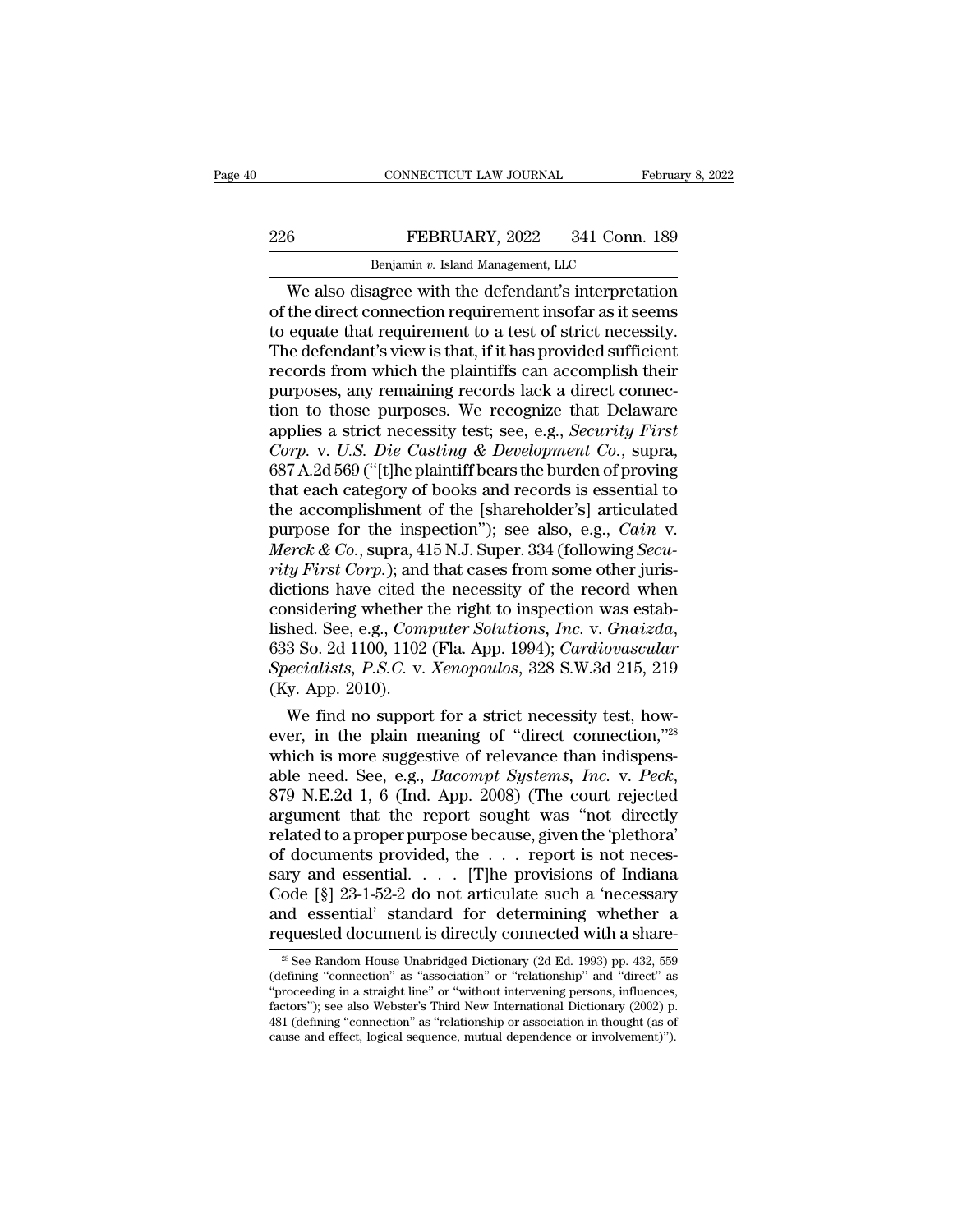# 341 Conn. 189 FEBRUARY, 2022 227<br>Benjamin v. Island Management, LLC

CONNECTICUT LAW JOURNAL<br> **Benjamin** *v.* **Island Management, LLC<br>
OSE In any event the relationship of** holder's purpose. In any event, the relationship of the content of the relationship of the content of the relationship of the content of the relationship of the content of the relationship of the contract of the relationsh 341 Conn. 189 FEBRUARY, 2022 227<br>
Benjamin v. Island Management, LLC<br>
holder's purpose. In any event, the relationship of the<br>
... report to the [shareholder's] purpose is a factual<br>
matter for the trial court upon remand 341 Conn. 189 FEBRUARY, 2022 227<br>
Benjamin v. Island Management, LLC<br>
holder's purpose. In any event, the relationship of the<br>
... report to the [shareholder's] purpose is a factual<br>
matter for the trial court upon remand  $341$  Conn. 189 FEBRUARY, 2022 227<br>
Benjamin v. Island Management, LLC<br>
holder's purpose. In any event, the relationship of the<br>
... report to the [shareholder's] purpose is a factual<br>
matter for the trial court upon rema Benjamin v. Island Management, LLC<br>
holder's purpose. In any event, the relationship of the<br>  $\ldots$  report to the [shareholder's] purpose is a factual<br>
matter for the trial court upon remand to determine.<br>
But the mere fac Benjamin v. Island Management, LLC<br>
holder's purpose. In any event, the relationship of the<br>
... report to the [shareholder's] purpose is a factual<br>
matter for the trial court upon remand to determine.<br>
But the mere fact holder's purpose. In any event, the relationship of the<br>
... report to the [shareholder's] purpose is a factual<br>
matter for the trial court upon remand to determine.<br>
But the mere fact that a 'plethora' of documents has<br>
a *Bechtholder's* and the scheme is a factual matter for the trial court upon remand to determine.<br>
But the mere fact that a 'plethora' of documents has already been provided does not preclude a factual finding that the . . matter for the trial court upon remand to determine.<br>But the mere fact that a 'plethora' of documents has<br>already been provided does not preclude a factual find-<br>ing that the  $\ldots$  report is nevertheless directly con-<br>nec But the mere fact that a 'plethora' of documents has<br>already been provided does not preclude a factual find-<br>ing that the  $\ldots$  report is nevertheless directly con-<br>nected to a proper purpose."); see also, e.g., *Dewey* v already been provided does not preclude a factual find-<br>ing that the . . . report is nevertheless directly con-<br>nected to a proper purpose."); see also, e.g., *Dewey* v.<br>*Bechthold*, 387 F. Supp. 3d 919, 928 (E.D. Wis. 201 ing that the  $\ldots$  report is nevertheless directly connected to a proper purpose."); see also, e.g., *Dewey v.*<br>*Bechthold*, 387 F. Supp. 3d 919, 928 (E.D. Wis. 2019)<br>("A record is 'directly connected' to the purpose of<br>d nected to a proper purpose."); see also, e.g., *Dewey v.*<br> *Bechthold*, 387 F. Supp. 3d 919, 928 (E.D. Wis. 2019)<br>
("A record is 'directly connected' to the purpose of<br>
determining the book value of a share if the record<br> Bechthold, 387 F. Supp. 3d 919, 928 (E.D. Wis. 2019)<br>("A record is 'directly connected' to the purpose of<br>determining the book value of a share if the record<br>assists in valuing the company. That is, a record is<br>'directly c ("A record is 'directly connected' to the purpose of<br>determining the book value of a share if the record<br>assists in valuing the company. That is, a record is<br>'directly connected' to the determination of book value<br>if an an determining the book value of a share if the record assists in valuing the company. That is, a record is 'directly connected' to the determination of book value if an analyst would need the record in order to conduct a val assists in valuing the company. That is, a record is<br>
'directly connected' to the determination of book value<br>
if an analyst would need the record in order to conduct<br>
a valuation." (Emphasis added.)); *Pagett* v. *Westpor* requested). an analyst would need the record in order to conduct<br>valuation." (Emphasis added.)); *Pagett* v. Westport<br>vecision, Inc., supra, 82 Conn. App. 539 (upholding<br>al court's direct connection conclusion because of<br>correlation" a valuation." (Emphasis added.)); *Pagett* v. Westport<br>*Precision, Inc.*, supra, 82 Conn. App. 539 (upholding<br>trial court's direct connection conclusion because of<br>"a correlation" between stated purpose and documents<br>reque

Precision, Inc., supra, 82 Conn. App. 539 (upholding<br>trial court's direct connection conclusion because of<br>"a correlation" between stated purpose and documents<br>requested).<br>Cumulative sources may be important to confirm the trial court's direct connection conclusion because of<br>"a correlation" between stated purpose and documents<br>requested).<br>Cumulative sources may be important to confirm the<br>correctness of information in hand or may expose<br>inc "a correlation" between stated purpose and documents<br>requested).<br>Cumulative sources may be important to confirm the<br>correctness of information in hand or may expose<br>inconsistencies. If information is duplicative and the<br>ef requested).<br>Cumulative sources may be important to confirm the<br>correctness of information in hand or may expose<br>inconsistencies. If information is duplicative and the<br>effort needed to produce it imposes an undue burden<br>on Cumulative sources may be important to confirm the correctness of information in hand or may expose inconsistencies. If information is duplicative and the effort needed to produce it imposes an undue burden on the company correctness of information<br>inconsistencies. If information<br>effort needed to produce if<br>on the company, that conce<br>discretion under the consider<br>inspection is "just and reasures § 34-255i (b) (2).<br>Finally, the defendant su consistencies. If information is duplicative and the<br>fort needed to produce it imposes an undue burden<br>the company, that concern is better left to the court's<br>scretion under the consideration of whether allowing<br>spection effort needed to produce it imposes an undue burden<br>on the company, that concern is better left to the court's<br>discretion under the consideration of whether allowing<br>inspection is "just and reasonable  $\ldots$ ." General Stat

on the company, that concern is better left to the court's<br>discretion under the consideration of whether allowing<br>inspection is "just and reasonable . . . ." General Stat-<br>utes § 34-255i (b) (2).<br>Finally, the defendant su discretion under the consideration of whether allowing<br>inspection is "just and reasonable . . . ." General Stat-<br>utes § 34-255i (b) (2).<br>Finally, the defendant suggests that it is insufficient<br>for the plaintiffs' witnesse inspection is "just and reasonable . . . . ." General Stat-<br>utes § 34-255i (b) (2).<br>Finally, the defendant suggests that it is insufficient<br>for the plaintiffs' witnesses to make assumptions about<br>what they expect the reco For the plaintiffs' witnesses to make assumptions about<br>that they expect the records to reveal and that the<br>ial court is required to credit testimony to the contrary<br> $y$  defense witnesses.<sup>29</sup> We disagree with both propos what they expect the records to reveal and that the trial court is required to credit testimony to the contrary by defense witnesses.<sup>29</sup> We disagree with both proposi<sup>29</sup> In its brief to this court, the defendant cites t

What they expect the records to revear and that the<br>trial court is required to credit testimony to the contrary<br>by defense witnesses.<sup>29</sup> We disagree with both proposi-<br> $\frac{1}{2}$  In its brief to this court, the defendant trial court is required to credit testimony to the contrary<br>by defense witnesses.<sup>29</sup> We disagree with both proposi-<br> $\frac{20}{10}$  In its brief to this court, the defendant cites testimony from Weisman<br>as to information abo by defense witnesses.<sup>29</sup> We disagree with both proposi-<br><sup>29</sup> In its brief to this court, the defendant cites testimony from Weisman<br>as to information about a specific Ziegler business enterprise that he claimed<br>would be  $29$  In its brief to this court, the defendant cites testimony from Weisman as to information about a specific Ziegler business enterprise that he claimed would be relevant and testimony from Romanow indicating that the d  $^{29}$  In its brief to this court, the defendant cites testimony from Weisman as to information about a specific Ziegler business enterprise that he claimed would be relevant and testimony from Romanow indicating that the as to information about a specific Ziegler business enterprise that he claimed<br>would be relevant and testimony from Romanow indicating that the defen-<br>dant had no involvement with that enterprise. Because the defendant mak would be relev.<br>dant had no inv<br>a broad legal a<br>any of the categ<br>information sou<br>no opinion on t<br>of information.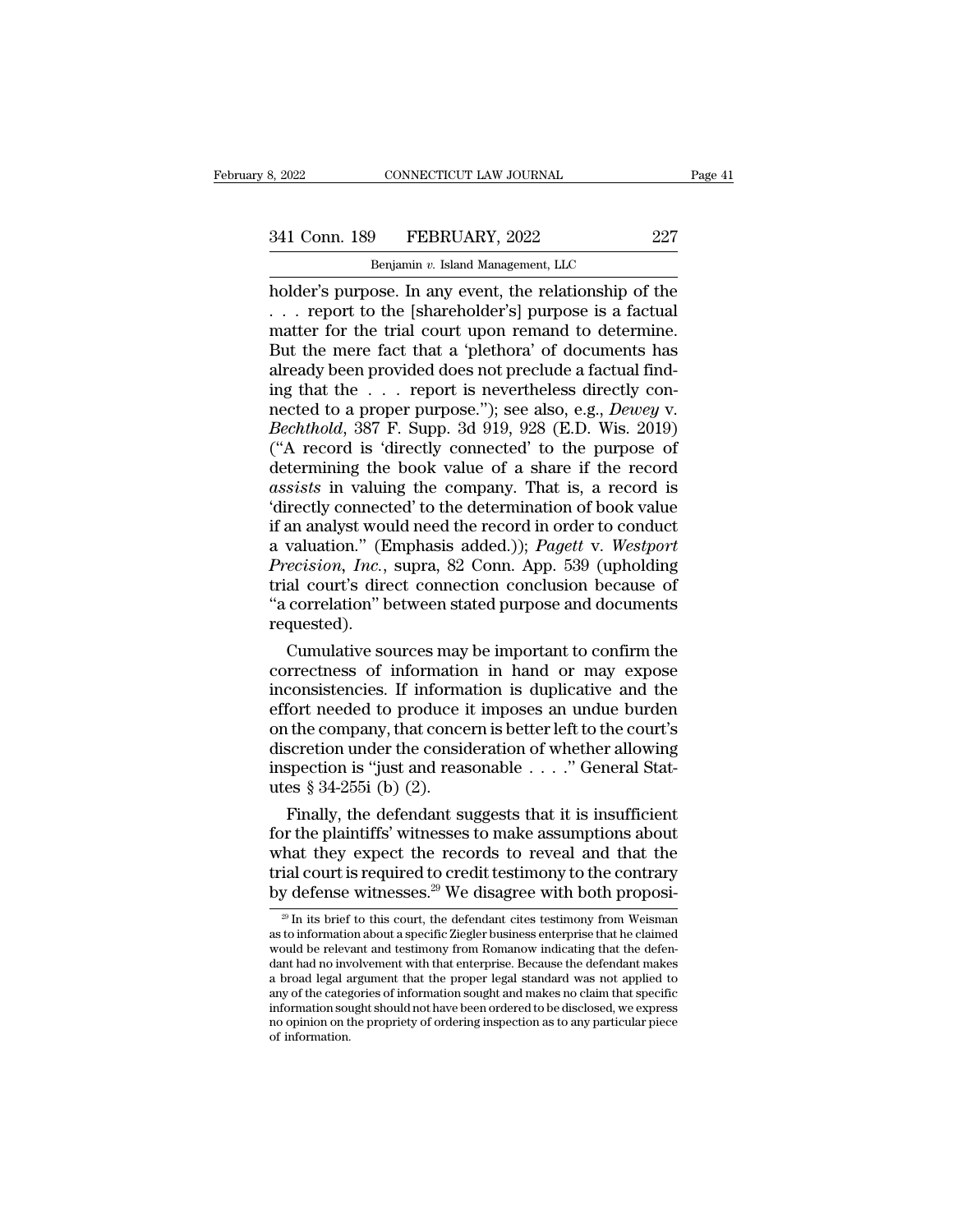## EXECTIVE CONNECTICUT LAW JOURNAL February 8, 2022<br>228 FEBRUARY, 2022 341 Conn. 189<br>228 Benjamin v. Island Management, LLC CONNECTICUT LAW JOURNAL FREEXPLARY, 2022 341 Conn.<br>Benjamin *v.* Island Management, LLC<br>Il court is not required to credit a with

CONNECTICUT LAW JOURNAL February 8, 2<br>
PEBRUARY, 2022 341 Conn. 189<br>
Benjamin v. Island Management, LLC<br>
Tions. The trial court is not required to credit a witness'<br>
testimony. See, e.g., *Osborn* v. *Waterbury*, 333 Conn. The Senjamin v. Island Management, LLC<br>
Benjamin v. Island Management, LLC<br>
tions. The trial court is not required to credit a witness'<br>
testimony. See, e.g., *Osborn* v. *Waterbury*, 333 Conn.<br>
816, 824 n.5, 220 A.3d 1 (2 EXEMPLARY, 2022 341 Conn. 189<br>
Benjamin v. Island Management, LLC<br>
tions. The trial court is not required to credit a witness'<br>
testimony. See, e.g., *Osborn v. Waterbury*, 333 Conn.<br>
816, 824 n.5, 220 A.3d 1 (2019). More EXERUARY, 2022 341 Conn. 189<br>
Benjamin v. Island Management, LLC<br>
tions. The trial court is not required to credit a witness'<br>
testimony. See, e.g., *Osborn* v. *Waterbury*, 333 Conn.<br>
816, 824 n.5, 220 A.3d 1 (2019). Mor Benjamin v. Island Management, LLC<br>
tions. The trial court is not required to credit a witness'<br>
testimony. See, e.g., *Osborn* v. *Waterbury*, 333 Conn.<br>
816, 824 n.5, 220 A.3d 1 (2019). Moreover, a comment<br>
to the Model Benjamin v. Island Management, LLC<br>tions. The trial court is not required to credit a witness'<br>testimony. See, e.g., Osborn v. Waterbury, 333 Conn.<br>816, 824 n.5, 220 A.3d 1 (2019). Moreover, a comment<br>to the Model Busines tions. The trial court is not required to credit a witness'<br>testimony. See, e.g., *Osborn* v. *Waterbury*, 333 Conn.<br>816, 824 n.5, 220 A.3d 1 (2019). Moreover, a comment<br>to the Model Business Corporation Act suggests that testimony. See, e.g., *Osborn v. Waterbury*, 333 Conn.<br>816, 824 n.5, 220 A.3d 1 (2019). Moreover, a comment<br>to the Model Business Corporation Act suggests that,<br>"[i]f disputed by the corporation, the 'connection' of<br>the r 816, 824 n.5, 220 A.3d 1 (2019). Moreover, a comment<br>to the Model Business Corporation Act suggests that,<br>"[i]f disputed by the corporation, the 'connection' of<br>the records to the shareholder's purpose may be deter-<br>mined to the Model Business Corporation Act suggests that,<br>"[i]f disputed by the corporation, the 'connection' of<br>the records to the shareholder's purpose may be deter-<br>mined by a court's in camera examination of the<br>records." M "[i]f disputed by the corporation, the 'connection' of<br>the records to the shareholder's purpose may be deter-<br>mined by a court's in camera examination of the<br>records." Model Business Corporation Act, supra,<br> $§ 16.02$ , com the records to the shareholder's purpose may be deter-<br>mined by a court's in camera examination of the<br>records." Model Business Corporation Act, supra,<br>§ 16.02, comment (3), pp. 16-9 through 16-10; see, e.g.,<br>*Parsons* v. mined by a court's in camera examination of the<br>records." Model Business Corporation Act, supra,<br>§ 16.02, comment (3), pp. 16-9 through 16-10; see, e.g.,<br>*Parsons* v. *Jefferson-Pilot Corp*., supra, 106 N.C. App.<br>322–23 (r records." Model Business Corporation Act, supra,<br>§ 16.02, comment (3), pp. 16-9 through 16-10; see, e.g.,<br>*Parsons* v. *Jefferson-Pilot Corp.*, supra, 106 N.C. App.<br>322–23 (remanding case to trial court to reconsider<br>direc § 16.02, comment (3), pp. 16-9 through 16-10; see, e.g.,<br>*Parsons v. Jefferson-Pilot Corp.*, supra, 106 N.C. App.<br>322–23 (remanding case to trial court to reconsider<br>direct connection issue because trial court improperly<br>h Parsons v. Jefferson-Pilot Corp., supra, 106 N.C. App.<br>322–23 (remanding case to trial court to reconsider<br>direct connection issue because trial court improperly<br>had relied on purpose stated in shareholder's pleadings/<br>mot 322–23 (remanding case to trial court to reconsider<br>direct connection issue because trial court improperly<br>had relied on purpose stated in shareholder's pleadings/<br>motions rather than in demand and ordering trial court<br>"to direct connection issue because trial court improperly<br>had relied on purpose stated in shareholder's pleadings/<br>motions rather than in demand and ordering trial court<br>"to conduct an in camera examination of the desired<br>rec had relied on purpose stat<br>motions rather than in de<br>"to conduct an in camer<br>records to determine whi<br>connected with the plaint<br>documents were not suk<br>in the present case.<br>Having reviewed the r buons rather than in dentant and ordering trial court<br>o conduct an in camera examination of the desired<br>cords to determine which records, if any, are directly<br>nnected with the plaintiff's purpose"). The contested<br>cuments w to conduct an in callera examination of the desired<br>records to determine which records, if any, are directly<br>connected with the plaintiff's purpose''). The contested<br>documents were not submitted for such examination<br>in the

records to determine which records, if any, are directly<br>connected with the plaintiff's purpose"). The contested<br>documents were not submitted for such examination<br>in the present case.<br>Having reviewed the record, we are not connected with the plantiful s purpose formation documents were not submitted for such examination in the present case.<br>Having reviewed the record, we are not persuaded that the trial court abused its discretion in conclud module the present case.<br>
Having reviewed the rethat the trial court abuse<br>
that there was a direct c<br>
categories of information<br>
poses of inspection. % at the trial court abused its discretion in concluding<br>at there was a direct connection between the four<br>tegories of information sought and the proper pur-<br>ses of inspection.<br> $\frac{2}{100}$ <br>The defendant also contends that

2

that there was a direct connection between the four<br>
categories of information sought and the proper pur-<br>
poses of inspection.<br>  $\frac{2}{\sqrt{1-\frac{1}{2}}}$ <br>
The defendant also contends that two types of infor-<br>
mation sought at t categories of information sought and the proper pur-<br>poses of inspection.<br>2<br>The defendant also contends that two types of infor-<br>mation sought at trial—the general ledger and employee<br>compensation—were not requested with " poses of inspection.<br>
2<br>
The defendant also contends that two types of information sought at trial—the general ledger and employee<br>
compensation—were not requested with "reasonable<br>
particularity"; General Statutes § 34-25 2<br>The defendant also contends that two types of infor-<br>mation sought at trial—the general ledger and employee<br>compensation—were not requested with "reasonable<br>particularity"; General Statutes  $\S 34-255i$  (b) (2) (B);<br>beca demands. The defendant also contends that two types of mod-<br>ation sought at trial—the general ledger and employee<br>mpensation—were not requested with "reasonable<br>rticularity"; General Statutes § 34-255i (b) (2) (B);<br>cause neither w thation sought at that—the general redger and employee<br>compensation—were not requested with "reasonable<br>particularity"; General Statutes § 34-255i (b) (2) (B);<br>because neither was requested in any of Helen's<br>demands.<br>We a

compensation—were not requested with reasonable<br>particularity"; General Statutes § 34-255i (b) (2) (B);<br>because neither was requested in any of Helen's<br>demands.<br>We agree with the trial court that several of the<br>twenty-sev particularly, eventral statutes  $y$  54-2551 (b) (2) (b),<br>because neither was requested in any of Helen's<br>demands.<br>We agree with the trial court that several of the<br>twenty-seven categories cited in the fourth demand ref-<br>e because hencer was requested in any of hereins<br>demands.<br>We agree with the trial court that several of the<br>twenty-seven categories cited in the fourth demand ref-<br>erenced information of the type that would be in a<br>general l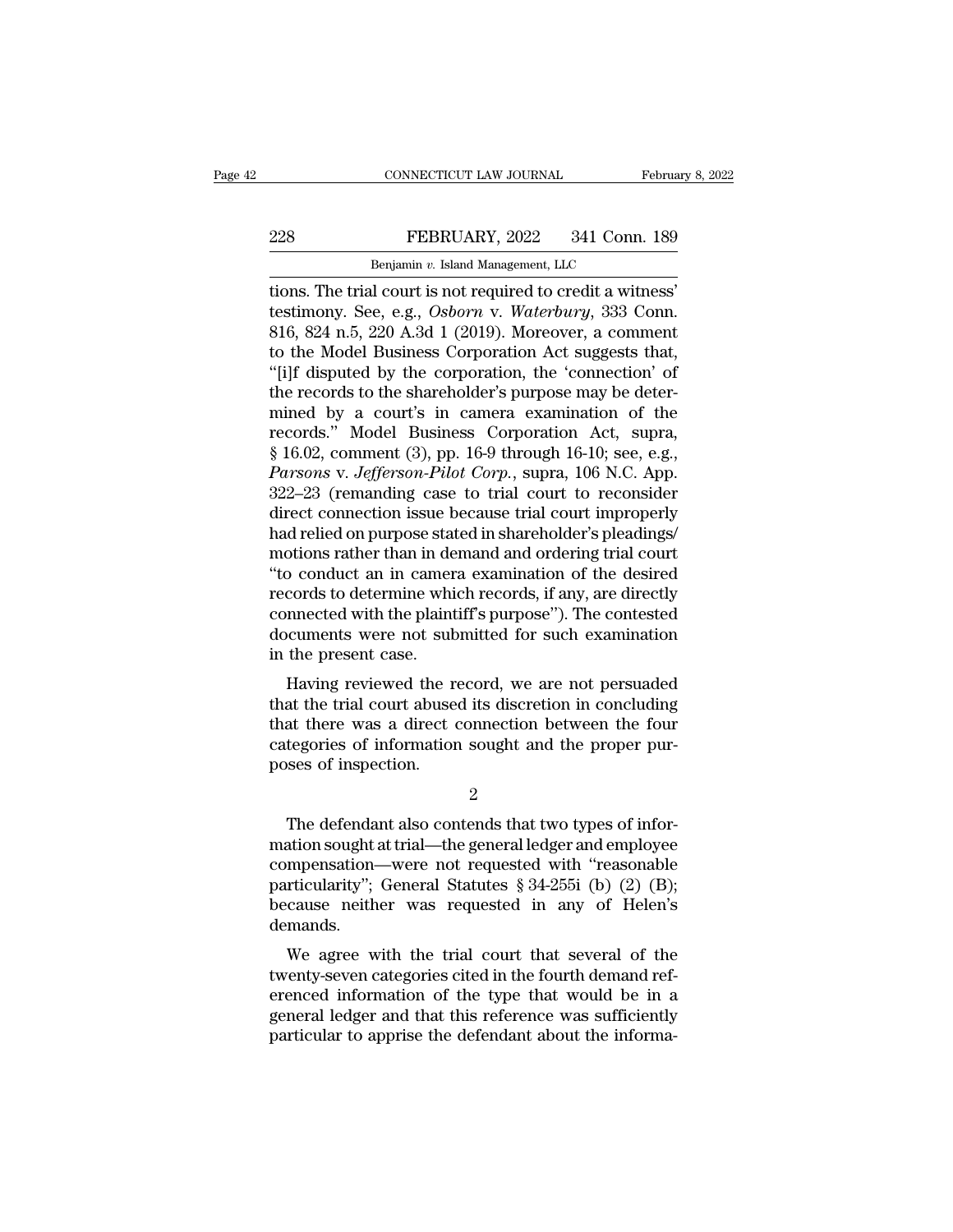# 341 Conn. 189 FEBRUARY, 2022 229<br>Benjamin v. Island Management, LLC

CONNECTICUT LAW JOURNAL<br> **Benjamin v. Island Management, LLC**<br>
See e s Sunlitz Holding Co W L I tion 189 S. 2022<br>
S. 2022 S. 229<br>
Senjamin v. Island Management, LLC<br>
tion needed. See, e.g., *Sunlitz Holding Co.*, *W.L.L.* v.<br>
Trading Block Holdings, Inc., 17 N.E.3d 715, 722 (Ill. <sup>241</sup> Conn. 189 FEBRUARY, 2022 229<br>
<sup>Benjamin v. Island Management, LLC<br>
tion needed. See, e.g., *Sunlitz Holding Co.*, *W.L.L.* v.<br> *Trading Block Holdings, Inc.*, 17 N.E.3d 715, 722 (Ill.<br>
App.) ("[T]he particularity req</sup> 341 Conn. 189 FEBRUARY, 2022 229<br>
Benjamin v. Island Management, LLC<br>
tion needed. See, e.g., *Sunlitz Holding Co.*, *W.L.L. v.*<br> *Trading Block Holdings, Inc.*, 17 N.E.3d 715, 722 (Ill.<br>
App.) ("[T]he particularity requi 341 Conn. 189 FEBRUARY, 2022 229<br>
Benjamin v. Island Management, LLC<br>
tion needed. See, e.g., *Sunlitz Holding Co.*, *W.L.L.* v.<br> *Trading Block Holdings, Inc.*, 17 N.E.3d 715, 722 (Ill.<br>
App.) ("[T]he particularity requi Benjamin v. Island Management, LLC<br>
tion needed. See, e.g., *Sunlitz Holding Co.*, *W.L.L. v.*<br> *Trading Block Holdings, Inc.*, 17 N.E.3d 715, 722 (Ill.<br>
App.) ("[T]he particularity requirement . . . is a rela-<br>
tive one, Benjamin v. Island Management, LLC<br>tion needed. See, e.g., *Sunlitz Holding Co.*, W.L.L. v.<br>*Trading Block Holdings, Inc.*, 17 N.E.3d 715, 722 (Ill.<br>App.) ("[T]he particularity requirement . . . is a rela-<br>tive one, turni tion needed. See, e.g., *Sunlitz Holding Co.*, *W.L.L. v.*<br> *Trading Block Holdings, Inc.*, 17 N.E.3d 715, 722 (Ill.<br>
App.) ("[T]he particularity requirement . . . is a rela-<br>
tive one, turning on the degree of knowledge Trading Block Holdings, Inc., 17 N.E.3d 715, 722 (Ill.<br>App.) ("[T]he particularity requirement . . . is a rela-<br>tive one, turning on the degree of knowledge that a<br>movant in a particular case has about the documents<br>he re App.) ("[T]he particularity requirement . . . is a relative one, turning on the degree of knowledge that a movant in a particular case has about the documents he requests. . . . [T]he shareholder's request must be suffici tive one, turning on the degree of knowledge that a<br>movant in a particular case has about the documents<br>he requests. . . . [T]he shareholder's request must be<br>sufficient to apprise a [person] of ordinary intelligence<br>what movant in a particular case<br>he requests. . . . [T]he sha<br>sufficient to apprise a [pers<br>what documents are requin<br>and circumstances of each<br>internal quotation marks of<br>N.E.3d 719 (III. 2014).<br>The plaintiffs effectively Tequests.  $\cdots$  [T] the statemented is request must be fficient to apprise a [person] of ordinary intelligence and documents are required, depending on the facts d circumstances of each case." (Citations omitted; ternal q before this courter the upper court of the method of the facts<br>and circumstances of each case." (Citations omitted;<br>internal quotation marks omitted.)), appeal denied, 21<br>N.E.3d 719 (Ill. 2014).<br>The plaintiffs effectively

max documents are required, depending on the races<br>and circumstances of each case." (Citations omitted;<br>internal quotation marks omitted.)), appeal denied, 21<br>N.E.3d 719 (Ill. 2014).<br>The plaintiffs effectively conceded at internal quotation marks omitted.)), appeal denied, 21<br>N.E.3d 719 (Ill. 2014).<br>The plaintiffs effectively conceded at oral argument<br>before this court, however, that employee compensa-<br>tion was not requested in any written IN.E.3d 719 (III. 2014).<br>
The plaintiffs effectively conceded at oral argument<br>
before this court, however, that employee compensa-<br>
tion was not requested in any written demand with<br>
reasonable particularity. They acknowl The plaintiffs effectively conceded at oral argument<br>before this court, however, that employee compensa-<br>tion was not requested in any written demand with<br>reasonable particularity. They acknowledged that their<br>interest in The plaintiffs effectively conceded at oral argument<br>before this court, however, that employee compensa-<br>tion was not requested in any written demand with<br>reasonable particularity. They acknowledged that their<br>interest in before this court, however, that employee compensation was not requested in any written demand with reasonable particularity. They acknowledged that their interest in this information arose after the complaint was filed, w tion was not requested in any written demand with<br>reasonable particularity. They acknowledged that their<br>interest in this information arose after the complaint<br>was filed, when Romanow's deposition revealed that<br>one of Cynt reasonable particularity. They acknowledged that their<br>interest in this information arose after the complaint<br>was filed, when Romanow's deposition revealed that<br>one of Cynthia's children was employed by the defen-<br>dant, an interest in this information arose after the complaint<br>was filed, when Romanow's deposition revealed that<br>one of Cynthia's children was employed by the defen-<br>dant, and, therefore, their entitlement to this informa-<br>tion i was filed, when Romanow's deposition revealed that<br>one of Cynthia's children was employed by the defen-<br>dant, and, therefore, their entitlement to this informa-<br>tion is contractual only. We turn, therefore, to the<br>judgment tion.<sup>30</sup> dgment rendered on count two, the violation of the<br>erating agreement, to determine whether the plain-<br>fs were entitled to employee compensation informa-<br> $\text{nn.}^{30}$ <br>II<br>Section 5.7 of the defendant's operating agreement<br>ov

II

% operating agreement, to determine whether the plain-<br>tiffs were entitled to employee compensation informa-<br>tion.<sup>30</sup><br>II<br>Section 5.7 of the defendant's operating agreement<br>provides in relevant part: "Upon request, each [m tiffs were entitled to employee compensation information.<sup>30</sup><br>
II<br>
Section 5.7 of the defendant's operating agreement<br>
provides in relevant part: "Upon request, each [m]ember<br>
. . . shall have the right, during ordinary bu II<br>
Section 5.7 of the defendant's operating agreement<br>
provides in relevant part: "Upon request, each [m]ember<br>
. . . shall have the right, during ordinary business<br>
hours, to inspect and copy any and all of the books<br>
<sup>3</sup> Section 5.7 of the detendant's operating agreement<br>rovides in relevant part: "Upon request, each [m]ember<br>... shall have the right, during ordinary business<br>burs, to inspect and copy any and all of the books<br> $\frac{1}{20}$ <br>Be provides in relevant part: "Upon request, each [m]ember<br>  $\dots$  shall have the right, during ordinary business<br>
hours, to inspect and copy any and all of the books<br>  $\frac{1}{100}$ <br>  $\frac{1}{100}$  Because count two must be reached

We note that the right, during ordinary business<br>hours, to inspect and copy any and all of the books<br> $\frac{1}{\sqrt{2}}$ <br> $\frac{1}{\sqrt{2}}$  Because count two must be reached under any circumstances, a legitimate question arises as to hours, to inspect and copy any and all of the books<br>  $\nu$  and  $\frac{1}{\sqrt{2}}$  are count two must be reached under any circumstances, a legitimate question arises as to why our analysis does not begin and end there.<br>
We note Thours, to inspect and copy any and an of the books<br>
<sup>30</sup> Because count two must be reached under any circumstances, a legitimate question arises as to why our analysis does not begin and end there.<br>
We note that the trial <sup>30</sup> Because count two must be reached under any circumstances, a legitimate question arises as to why our analysis does not begin and end there. We note that the trial court's decision in the present case expressly retain mate question arises as to why our analysis does not begin and end there. We note that the trial court's decision in the present case expressly retained jurisdiction over the case "to resolve any dispute which may arise co We note that the trial court's decision in the present case expressly retained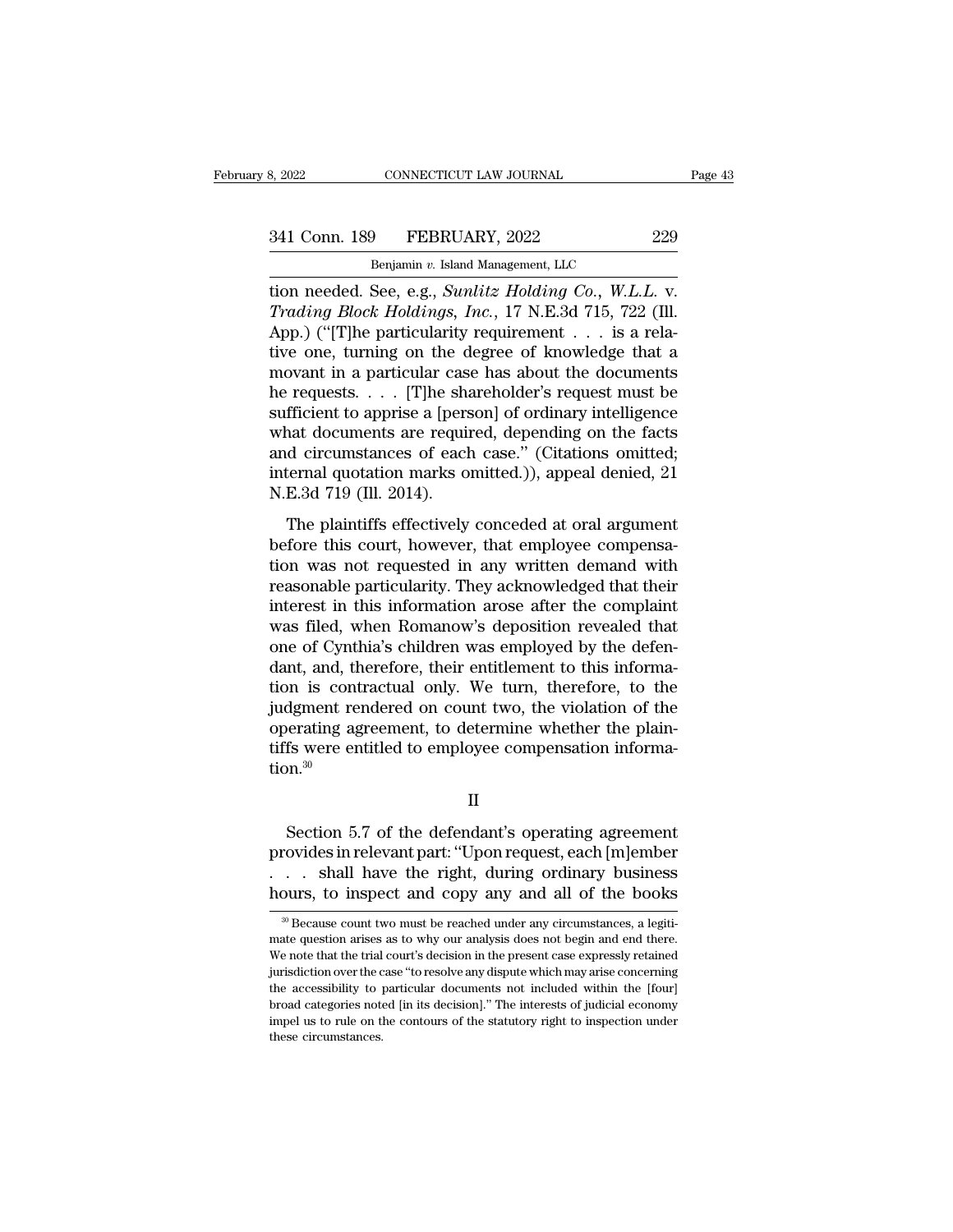## EXECTIVE CONNECTICUT LAW JOURNAL February 8, 2022<br>230 FEBRUARY, 2022 341 Conn. 189<br>Benjamin v. Island Management, LLC CONNECTICUT LAW JOURNAL FREEXPLARY, 2022 341 Conn.<br>Benjamin *v.* Island Management, LLC<br>Of the [clomnany at the expense of

CONNECTICUT LAW JOURNAL February 8, 2022<br>
PEBRUARY, 2022 341 Conn. 189<br>
Benjamin v. Island Management, LLC<br>
and records of the [c]ompany at the expense of the<br>
[m]ember . . . making such request." The trial court<br>
observed EXEMBER 2022 341 Conn. 189<br>
Benjamin v. Island Management, LLC<br>
and records of the [c]ompany at the expense of the<br>
[m]ember . . . making such request.'' The trial court<br>
observed that this provision unambiguously provides **EXECUARY, 2022** 341 Conn. 189<br> **EXECUARY, 2022** 341 Conn. 189<br> **EXECUARY, 2022** 341 Conn. 189<br> **EXECUARY** and **EXECUARY** and **EXECUARY** and **EXECUARY** and **EXECUARY** and **EXECUARY** and **EXECUARY** and **EXECUARY** and **EXEC** EEBRUARY, 2022 341 Conn. 189<br>
Benjamin v. Island Management, LLC<br>
and records of the [c]ompany at the expense of the<br>
[m]ember . . . making such request." The trial court<br>
observed that this provision unambiguously provid Benjamin v. Island Management, LLC<br>and records of the [c]ompany at the expense of the<br>[m]ember . . . making such request." The trial court<br>observed that this provision unambiguously provides a<br>more expansive right of inspe Benjamin v. Island Management, LLC<br>and records of the [c]ompany at the expense of the<br>[m]ember . . . making such request." The trial court<br>observed that this provision unambiguously provides a<br>more expansive right of insp and records of the  $[c]$ ompany at the expense of the  $[m]$ ember  $\ldots$  making such request." The trial court observed that this provision unambiguously provides a more expansive right of inspection than is afforded by statut [m]ember . . . making such request." The trial court<br>observed that this provision unambiguously provides a<br>more expansive right of inspection than is afforded by<br>statute and permits such inspection upon an informal<br>request observed that this provision un<br>more expansive right of inspect<br>statute and permits such inspect<br>request rather than a written<br>does not contend otherwise; r<br>any particular information sol<br>outside of this provision.<br>The def The expansive right of inspection than is afforded by<br>attute and permits such inspection upon an informal<br>quest rather than a written demand. The defendant<br>res not contend otherwise; nor does it contend that<br>y particular i statute and permits such inspection upon an informal<br>request rather than a written demand. The defendant<br>does not contend otherwise; nor does it contend that<br>any particular information sought for inspection falls<br>outside o

request rather than a written demand. The derendant<br>does not contend otherwise; nor does it contend that<br>any particular information sought for inspection falls<br>outside of this provision.<br>The defendant instead claims that, does not contend otherwise; nor does it contend that<br>any particular information sought for inspection falls<br>outside of this provision.<br>The defendant instead claims that, as litigated in the<br>present case, the count alleging any particular information sought for inspection ralis<br>outside of this provision.<br>The defendant instead claims that, as litigated in the<br>present case, the count alleging a violation of the<br>operating agreement is purely der outside of this provision.<br>The defendant instead claims that, as litigated in the<br>present case, the count alleging a violation of the<br>operating agreement is purely derivative of the count<br>alleging a statutory violation and The defendant instead claims that, as litigated in the<br>present case, the count alleging a violation of the<br>operating agreement is purely derivative of the count<br>alleging a statutory violation and, therefore, cannot pro-<br>vi present case, the count alleging a violation of the<br>operating agreement is purely derivative of the count<br>alleging a statutory violation and, therefore, cannot pro-<br>vide an independent basis to support the judgment in<br>favo operating agreement is purely derivative of the count<br>alleging a statutory violation and, therefore, cannot pro-<br>vide an independent basis to support the judgment in<br>favor of the plaintiffs. It points to the fact that each alleging a statutory violation and, therefore, cannot provide an independent basis to support the judgment in<br>favor of the plaintiffs. It points to the fact that each of<br>the written demands expressly and exclusively invoke vide an independent basis to support the judgment in favor of the plaintiffs. It points to the fact that each of the written demands expressly and exclusively invoked § 34-255i (or its predecessor) as authority for the dem favor of the plaintiffs. It points to the fact that each of<br>the written demands expressly and exclusively invoked<br> $\S 34-255i$  (or its predecessor) as authority for the<br>demand and emphasizes allegations in the complaint<br>ci the written demands expressly and exclusively invoked<br>
§ 34-255i (or its predecessor) as authority for the<br>
demand and emphasizes allegations in the complaint<br>
citing those written demands as the basis for the action.<br>
It § 34-255i (or its predecessor) as authority for the<br>demand and emphasizes allegations in the complaint<br>citing those written demands as the basis for the action.<br>It also points to the fact that the operating agreement<br>has a demand and emphasizes allegations in the complaint<br>citing those written demands as the basis for the action.<br>It also points to the fact that the operating agreement<br>has a mandatory arbitration provision. The defendant<br>cont citing those written demands as the basis for the action.<br>It also points to the fact that the operating agreement<br>has a mandatory arbitration provision. The defendant<br>contends that, under these circumstances, it had no<br>not It also points to the fact that the operating agreement<br>has a mandatory arbitration provision. The defendant<br>contends that, under these circumstances, it had no<br>notice or reason to suspect that Helen or the plaintiffs<br>were has a mandatory arbitration proversiontends that, under these circu<br>notice or reason to suspect that I<br>were making a demand under the<br>and would have invoked the arbit<br>independent claim under the ope<br>been asserted. We disag ntends that, under these circumstances, it had no<br>tice or reason to suspect that Helen or the plaintiffs<br>ere making a demand under the operating agreement<br>d would have invoked the arbitration provision if an<br>dependent clai mouce or reason to suspect that Helen or the plaintins<br>were making a demand under the operating agreement<br>and would have invoked the arbitration provision if an<br>independent claim under the operating agreement had<br>been asse

were making a demand under the operating agreement<br>and would have invoked the arbitration provision if an<br>independent claim under the operating agreement had<br>been asserted. We disagree.<br>The defendant conflates the issues o and would nave invoked the arbitration provision if an independent claim under the operating agreement had<br>been asserted. We disagree.<br>The defendant conflates the issues of whether there<br>was a demand under the agreement an more asserted. We disagree.<br>The defendant conflates the issues of whether there<br>was a demand under the agreement and whether it had<br>fair notice that the plaintiffs were advancing a claim<br>under the agreement. The operating been asserted. We disagree.<br>
The defendant conflates the issues of whether there<br>
was a demand under the agreement and whether it had<br>
fair notice that the plaintiffs were advancing a claim<br>
under the agreement. The operat The defendant conflates the issues of whether there was a demand under the agreement and whether it had fair notice that the plaintiffs were advancing a claim under the agreement. The operating agreement requires nothing m was a demand under the agreement<br>fair notice that the plaintiffs were<br>under the agreement. The operating<br>nothing more than an inspection "r<br>require that the request expressly in<br>agreement. The defendant points to<br>ment that It notice that the plaintiffs were advancing a claim<br>der the agreement. The operating agreement requires<br>thing more than an inspection "request"; it does not<br>quire that the request expressly invoke the operating<br>reement. T under the agreement. The operating agreement requires<br>nothing more than an inspection "request"; it does not<br>require that the request expressly invoke the operating<br>agreement. The defendant points to no text in the agree-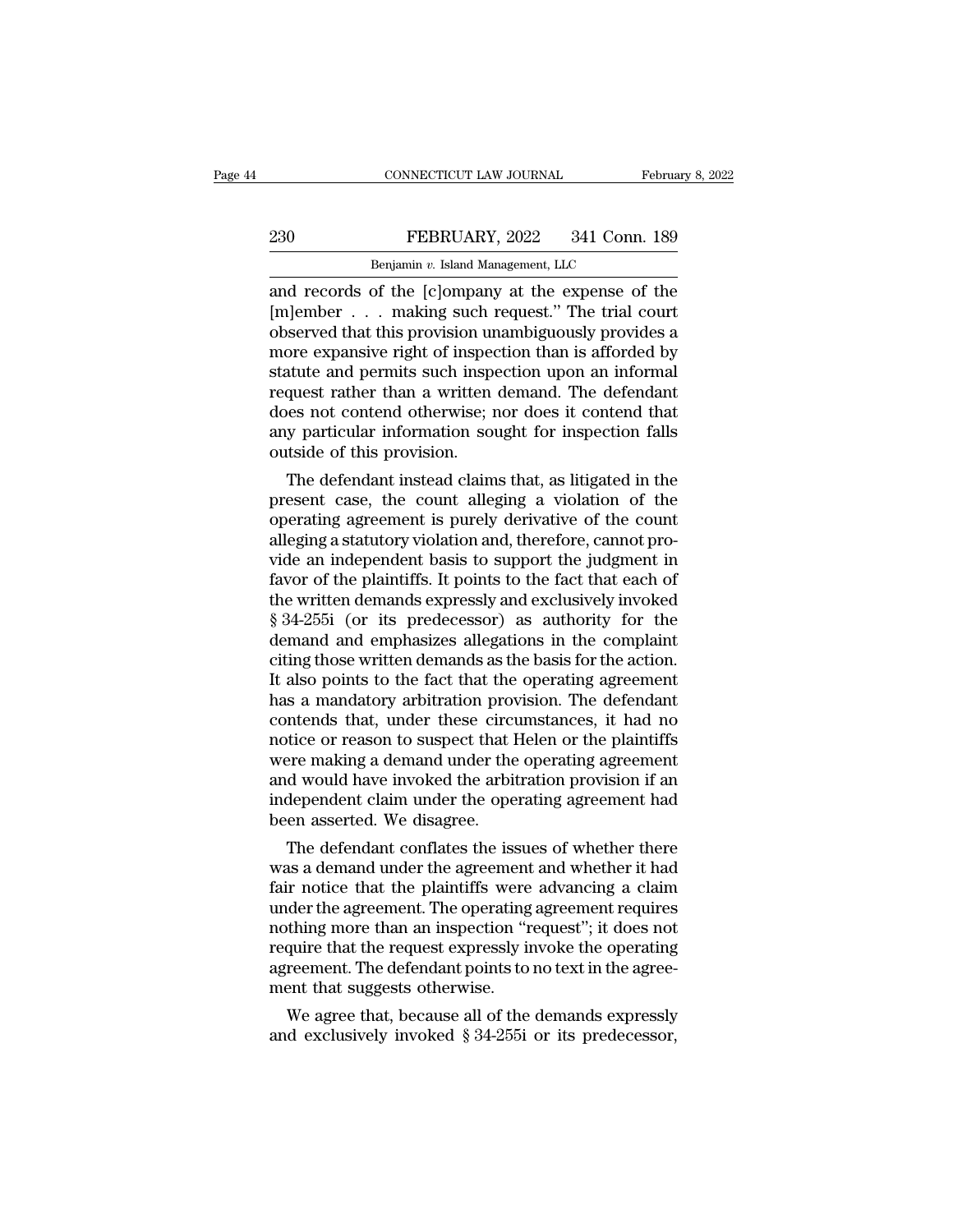CONNECTICUT LAW JOURNAL<br> **Benjamin** *v.* **Island Management, LLC<br>
t may have lacked fair notice that He** EXERCTIFY BROW IN THE DETERMORET CONNECTICUT LAW JOURNAL Frage 45<br>
341 Conn. 189 FEBRUARY, 2022 231<br>
Benjamin v. Island Management, LLC<br>
the defendant may have lacked fair notice that Helen<br>
or the plaintiffs were invokin 341 Conn. 189 FEBRUARY, 2022 231<br>Benjamin v. Island Management, LLC<br>the defendant may have lacked fair notice that Helen<br>or the plaintiffs were invoking a contractual right to<br>inspect its records prior to the filing of the 341 Conn. 189 FEBRUARY, 2022 231<br>
Benjamin v. Island Management, LLC<br>
the defendant may have lacked fair notice that Helen<br>
or the plaintiffs were invoking a contractual right to<br>
inspect its records prior to the filing o 341 Conn. 189 FEBRUARY, 2022 231<br>
Benjamin v. Island Management, LLC<br>
the defendant may have lacked fair notice that Helen<br>
or the plaintiffs were invoking a contractual right to<br>
inspect its records prior to the filing o Benjamin v. Island Management, LLC<br>
the defendant may have lacked fair notice that Helen<br>
or the plaintiffs were invoking a contractual right to<br>
inspect its records prior to the filing of the complaint.<sup>31</sup><br>
The complaint the defendant may have lacked fair notice that Helen<br>or the plaintiffs were invoking a contractual right to<br>inspect its records prior to the filing of the complaint.<sup>31</sup><br>The complaint, however, provided the requisite notic or the plaintiffs were invoking a contractual right to<br>inspect its records prior to the filing of the complaint.<sup>31</sup><br>The complaint, however, provided the requisite notice.<br>See, e.g., *Grenier* v. *Commissioner of Transpor* inspect its records prior to the filing of the complaint.<sup>31</sup><br>The complaint, however, provided the requisite notice.<br>See, e.g., *Grenier v. Commissioner of Transportation*,<br>306 Conn. 523, 536, 51 A.3d 367 (2012) ("The int The complaint, however, provided the requisite notice.<br>
See, e.g., *Grenier* v. *Commissioner of Transportation*,<br>
306 Conn. 523, 536, 51 A.3d 367 (2012) ("The interpreta-<br>
tion of pleadings is always a question of law fo See, e.g., *Grenier* v. *Commissioner of Transportation*,<br>306 Conn. 523, 536, 51 A.3d 367 (2012) ("The interpreta-<br>tion of pleadings is always a question of law for the court<br> $\dots$  our review of the trial court's interpret 306 Conn. 523, 536, 51 A.3d 367 (2012) ("The interpretation of pleadings is always a question of law for the court<br>
. . . . . Our review of the trial court's interpretation of<br>
the pleadings therefore is plenary." (Intern tion of pleadings is always a question of law for the court<br>  $\dots$  . Our review of the trial court's interpretation of<br>
the pleadings therefore is plenary." (Internal quotation<br>
marks omitted.)). To read the complaint othe where the pleadings therefore is plenary." (Internal quotation of<br>the pleadings therefore is plenary." (Internal quotation<br>marks omitted.)). To read the complaint otherwise<br>would ignore the fact that it is stated in two c the pleadings therefore is plenary." (Internal quotation<br>marks omitted.)). To read the complaint otherwise<br>would ignore the fact that it is stated in two counts and<br>specifically alleges that Helen, in her capacity as trust marks omitted.)). To read the complaint otherwise<br>would ignore the fact that it is stated in two counts and<br>specifically alleges that Helen, in her capacity as trustee,<br>was seeking an order to compel the defendant to comp would ignore the fact that it is stated in two counts and<br>specifically alleges that Helen, in her capacity as trustee,<br>was seeking an order to compel the defendant to comply<br>with § 34-255i "and [the defendant's] obligation specifically alleges that Helen, in her capacity as trustee,<br>was seeking an order to compel the defendant to comply<br>with § 34-255i "and [the defendant's] obligations under<br>the operating agreement . . . . . " Moreover, if t was seeking an order to compel<br>with § 34-255i "and [the defend<br>the operating agreement . .<br>inspection right and the reme<br>are wholly derivative of the r<br>in count one, as the defenda<br>would serve no purpose.<br>Because the compl Equivalently approach and the contribution of the report of the right and remedy sought count one, as the defendant contends, count two pull serve no purpose.<br>Because the complaint provided fair notice that an dependent v inspection right and the remedy sought in count two<br>are wholly derivative of the right and remedy sought<br>in count one, as the defendant contends, count two<br>would serve no purpose.<br>Because the complaint provided fair notice

majection right and the reniedy sought in count two<br>are wholly derivative of the right and remedy sought<br>in count one, as the defendant contends, count two<br>would serve no purpose.<br>Because the complaint provided fair notice in count one, as the defendant contends, count two<br>would serve no purpose.<br>Because the complaint provided fair notice that an<br>independent violation of the operating agreement was<br>alleged, the defendant was afforded an oppo Because the complaint provided fair notice that an dependent violation of the operating agreement was leged, the defendant was afforded an opportunity to ress its right to arbitrate any dispute arising under the  $\frac{31}{10}$ independent violation of the operating agreement was alleged, the defendant was afforded an opportunity to press its right to arbitrate any dispute arising under the  $\frac{3!}{1!}$  The plaintiffs' concession to this court th

alleged, the defendant was afforded an opportunity to<br>press its right to arbitrate any dispute arising under the<br> $\frac{3!}{1!}$  The plaintiffs' concession to this court that their interest in employee<br>compensation informatio **press its right to arbitrate any dispute arising under the**<br><sup>31</sup> The plaintiffs' concession to this court that their interest in employee compensation information arose after the demands were made; see part I C 2 of this For all and the other and the outer the operation information arose after the demands were made; see part I C 2 of this opinion; does not similarly compel the conclusion that Helen failed to make a "request" for that info <sup>31</sup> The plaintiffs' concession to this court that their interest in employee compensation information arose after the demands were made; see part IC 2 of this opinion; does not similarly compel the conclusion that Helen compensation information arose after the demands were made; see part I<br>C 2 of this opinion; does not similarly compel the conclusion that Helen<br>failed to make a "request" for that information that would satisfy the less<br>fo  $C$  2 of this opinion; does not similarly compel the conclusion that Helen failed to make a "request" for that information that would satisfy the less formal requirements of the operating agreement. The plaintiffs' writte failed to make a "request" for that information that would satisfy the less formal requirements of the operating agreement. The plaintiffs' written demands included an ambiguous request for information regarding managemen formal requirements of the operating agreement. The plaintiffs' written<br>demands included an ambiguous request for information regarding manage-<br>ment arrangements, management fees, and "other such arrangements or<br>fees . . . demands included an ambiguous request for information regarding management arrangements, management fees, and "other such arrangements or fees . . . ." The plaintiffs specifically alleged in their complaint that the defen ment arrangements, management fees, and "other such arrangements or fees . . . ." The plaintiffs specifically alleged in their complaint that the defendant had failed to produce records "showing compensation and benefits fees . . . . . " The plaintiffs specifically alleged in their complaint that the defendant had failed to produce records "showing compensation and benefits paid to or provided for each . . . officer *and employee* annuall defendant had failed to produce records "showing compensation and bene-<br>fits paid to or provided for each . . . officer *and employee* annually . . . ."<br>(Emphasis added.) Because the operating agreement does not require t fits paid to or provided for each  $\ldots$  officer *and employee* annually  $\ldots$ ."<br>(Emphasis added.) Because the operating agreement does not require the<br>formalities of a demand that the statute does, we presume that there w The mychandre of the operating agreement does not require the formalities of a demand that the statute does, we presume that there was a "request" made in accordance with the operating agreement. The defendant makes no arg a "request" made in accordance with the operating agreement. The defendant makes no argument that there was no request that met the requirements of the operating agreement, only that the count alleging a violation of the o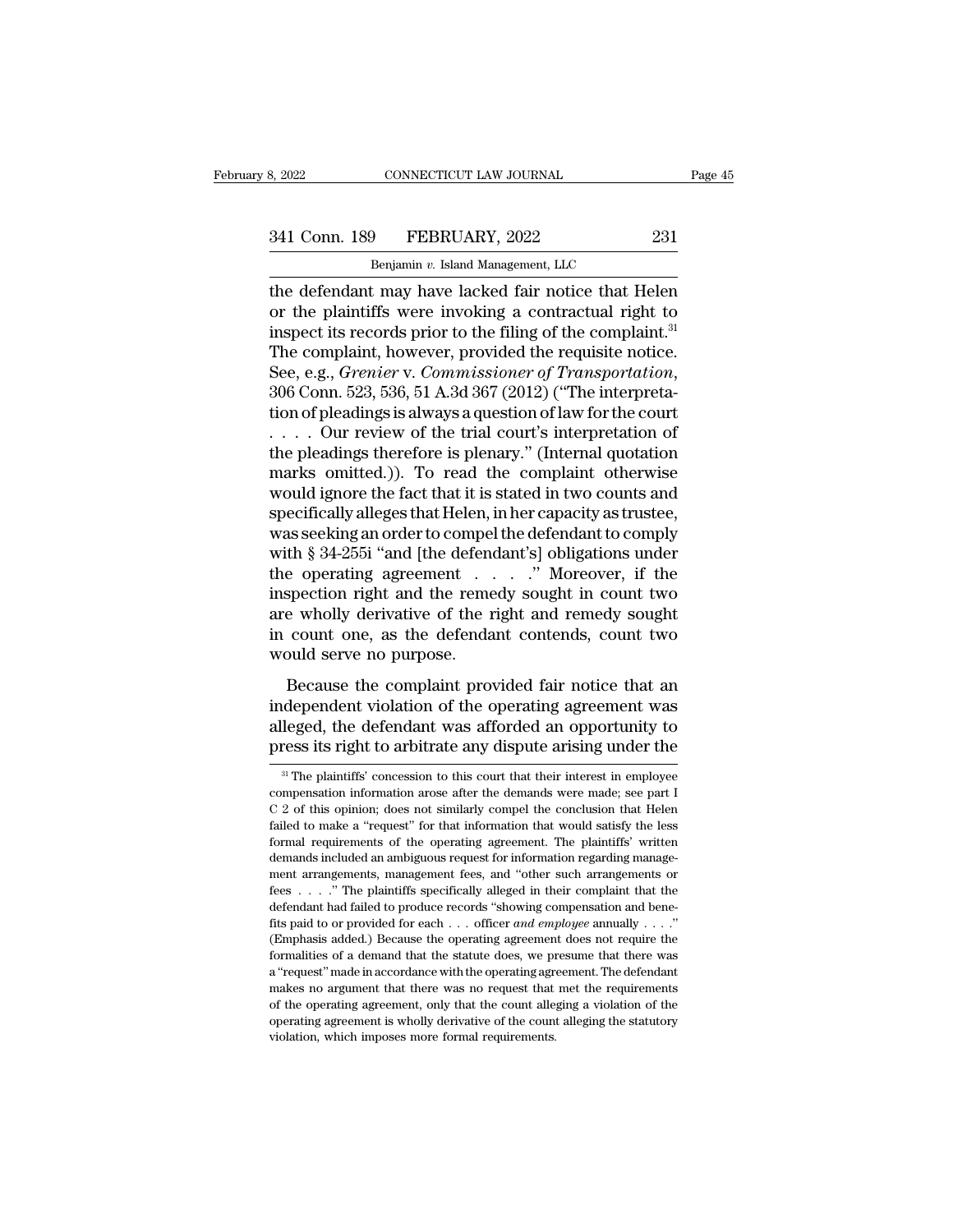## EXECTIVE CONNECTICUT LAW JOURNAL February 8, 2022<br>232 FEBRUARY, 2022 341 Conn. 189<br>231 Benjamin v. Island Management, LLC CONNECTICUT LAW JOURNAL FR<br>FEBRUARY, 2022 341 Conn.<br>Benjamin *v.* Island Management, LLC<br>he trial court's decision thoroughly

CONNECTICUT LAW JOURNAL February 8, 2022<br>
PEBRUARY, 2022 341 Conn. 189<br>
Benjamin v. Island Management, LLC<br>
agreement. The trial court's decision thoroughly and<br>
appropriately explained why the defendant was required<br>
to p FEBRUARY, 2022 341 Conn. 189<br>
Benjamin v. Island Management, LLC<br>
agreement. The trial court's decision thoroughly and<br>
appropriately explained why the defendant was required<br>
to plead arbitration as a special defense; see EXERUARY, 2022 341 Conn. 189<br>
Benjamin v. Island Management, LLC<br>
agreement. The trial court's decision thoroughly and<br>
appropriately explained why the defendant was required<br>
to plead arbitration as a special defense; se Book States and Wandale in the dofondant also failed to make a few algorithm and the domain appropriately explained why the defendant was required to plead arbitration as a special defense; see Practice Book § 10-50; and Benjamin v. Island Management, LLC<br>agreement. The trial court's decision thoroughly and<br>appropriately explained why the defendant was required<br>to plead arbitration as a special defense; see Practice<br>Book § 10-50; and why i Benjamin v. Island Management, LLC<br>agreement. The trial court's decision thoroughly and<br>appropriately explained why the defendant was required<br>to plead arbitration as a special defense; see Practice<br>Book § 10-50; and why agreement. The trial court's decision thoroughly and<br>appropriately explained why the defendant was required<br>to plead arbitration as a special defense; see Practice<br>Book § 10-50; and why its failure to do so constituted<br>a w appropriately explained why the defendant was required<br>to plead arbitration as a special defense; see Practice<br>Book § 10-50; and why its failure to do so constituted<br>a waiver of that right. As the trial court further obser proceedings). For  $\S$  10-50, and why its rande to do so constrated<br>vaiver of that right. As the trial court further observed,<br>e defendant also failed to make a formal demand for<br>bitration in any other form. See General Statutes  $\S$  52a waiver of that right. As the trial court further observed,<br>the defendant also failed to make a formal demand for<br>arbitration in any other form. See General Statutes § 52-<br>409 (motion to compel arbitration and to stay jud

are detendant also failed to make a formal demand for<br>arbitration in any other form. See General Statutes § 52-<br>409 (motion to compel arbitration and to stay judicial<br>proceedings).<br>The defendant alternatively suggests that arbitration in any other form. See General statutes  $\frac{1}{2}$ <br>409 (motion to compel arbitration and to stay judicial<br>proceedings).<br>The defendant alternatively suggests that the trial<br>court improperly construed  $\frac{8}{5}$  5 Fos (motion to comper arbitration and to stay judicial<br>proceedings).<br>The defendant alternatively suggests that the trial<br>court improperly construed § 5.7 of the operating agree-<br>ment to allow "carte blanche access" to all The defendant alternatively suggests that the trial<br>court improperly construed  $\S$  5.7 of the operating agree-<br>ment to allow "carte blanche access" to all of the defen-<br>dant's records for any purpose because a requirement The defendant alternatively suggests that the trial court improperly construed  $\S$  5.7 of the operating agreement to allow "carte blanche access" to all of the defendant's records for any purpose because a requirement is court improperly construed § 5.7 of the operating agreement to allow "carte blanche access" to all of the defendant's records for any purpose because a requirement is implied in such provisions that the members seeking inf ment to allow "carte blanche access" to all of the defen-<br>dant's records for any purpose because a requirement<br>is implied in such provisions that the members seeking<br>information must have a proper purpose that is not<br>adver dant's records for any purpose because a requirement<br>is implied in such provisions that the members seeking<br>information must have a proper purpose that is not<br>adverse to the company. The case cited by the defen-<br>dant does is implied in such provisions that the members seeking<br>information must have a proper purpose that is not<br>adverse to the company. The case cited by the defen-<br>dant does not stand for this proposition. Rather, under<br>the so information must have a proper purpose that is not<br>adverse to the company. The case cited by the defen-<br>dant does not stand for this proposition. Rather, under<br>the so-called "implied improper purpose" rule, when a<br>proper p adverse to the company. The case cited by the defen-<br>dant does not stand for this proposition. Rather, under<br>the so-called "implied improper purpose" rule, when a<br>proper purpose is not expressly required, the entity can<br>av dant does not stand for this proposition. Rather, under<br>the so-called "implied improper purpose" rule, when a<br>proper purpose is not expressly required, the entity can<br>avoid inspection if it proves that disclosure would, in the so-called "implied improper purpose" rule, when a<br>proper purpose is not expressly required, the entity can<br>avoid inspection if it proves that disclosure would, in<br>fact, be adverse to the entity. See, e.g., *Arbor Place* proper purpose is not expressly required, the entity can<br>avoid inspection if it proves that disclosure would, in<br>fact, be adverse to the entity. See, e.g., *Arbor Place,<br>L.P.* v. *Encore Opportunity Fund, LLC*, Docket No.<br> avoid inspection if it proves that disclosure would, in<br>fact, be adverse to the entity. See, e.g., *Arbor Place,*<br>L.P. v. *Encore Opportunity Fund*, *LLC*, Docket No.<br>CIV. A. 18928, 2002 WL 205681, \*4 n.9 (Del. Ch. January fact, be adverse to the entity. See, e.g., *Arbor Place, L.P.* v. *Encore Opportunity Fund, LLC*, Docket No. CIV. A. 18928, 2002 WL 205681, \*4 n.9 (Del. Ch. January 29, 2002); *Bond Purchase, LLC* v. *Patriot Tax Credit* L.P. v. Encore Opportunity Fund, LLC, Docket No.<br>CIV. A. 18928, 2002 WL 205681, \*4 n.9 (Del. Ch. January<br>29, 2002); *Bond Purchase, LLC* v. *Patriot Tax Credit*<br>Properties, L.P., 746 A.2d 842, 859 (Del. Ch. 1999). The<br>tria CIV. A. 18928, 2002 WL 205681, \*4 n.9 (Del. Ch. January<br>29, 2002); *Bond Purchase*, *LLC* v. *Patriot Tax Credit*<br>*Properties, L.P.*, 746 A.2d 842, 859 (Del. Ch. 1999). The<br>trial court rejected the defendant's various impr 29, 2002); *Bond Purchase*, *LLC* v. *Patrii*<br>*Properties, L.P.*, 746 A.2d 842, 859 (Del. C<br>trial court rejected the defendant's vari<br>purposes defenses, and, although the de<br>cizes these conclusions and the supportin<br>ings i Operties, E.T., 140 A.2d 042, 659 (Def. Ch. 1555). The<br>al court rejected the defendant's various improper<br>proses defenses, and, although the defendant criti-<br>zes these conclusions and the supporting factual find-<br>gs in foo Figure 2.7 of the defendant stations improper<br>purposes defenses, and, although the defendant criti-<br>cizes these conclusions and the supporting factual find-<br>ings in footnotes in its appellate brief, it has not directly<br>cha

purposes deferises, and, antiough the defendant chur-<br>cizes these conclusions and the supporting factual find-<br>ings in footnotes in its appellate brief, it has not directly<br>challenged those rulings on appeal.<br>Count two of cizes these conclusions and the supporting ractual findings in footnotes in its appellate brief, it has not directly challenged those rulings on appeal.<br>Count two of the complaint, alleging a violation of § 5.7 of the oper allenged those rulings on appe<br>Count two of the complaint, a<br>5.7 of the operating agreement, the<br>al court's decision ordering the<br>spection of its employee comper<br>The judgment is affirmed.<br>In this opinion the other justic Count two of the complaint, alleging a violation.<br>The operating agreement, therefore, suppeal court's decision ordering the defendant to<br>spection of its employee compensation infor<br>The judgment is affirmed.<br>In this opinion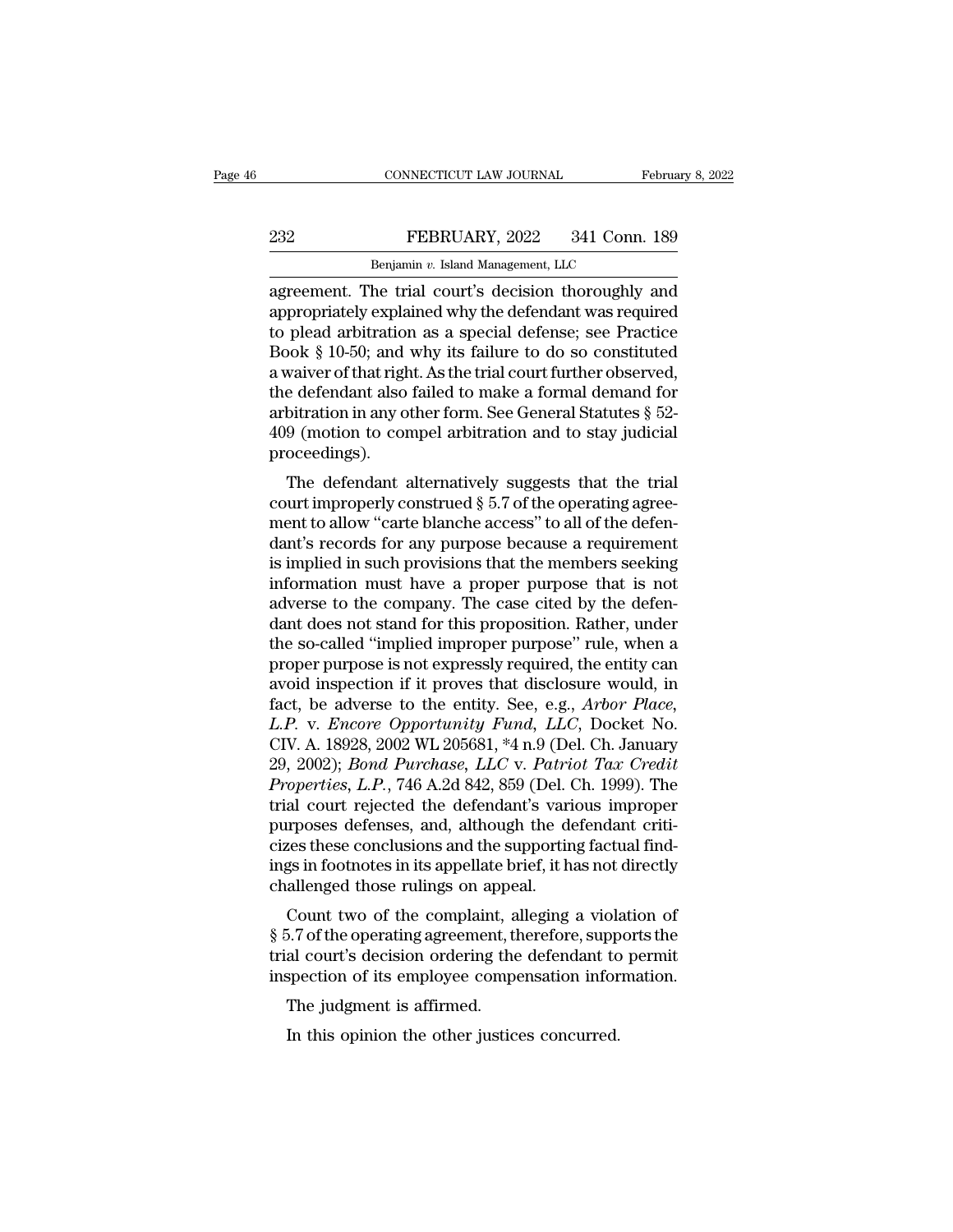## 1 Conn. 233 FEBRUARY, 2022 233<br>State *v.* Bermudez<br>STATE OF CONNECTICUT *v.* NOEL BERMUDEZ<br>(SC 20461) BRUARY, 2022<br>
<u>ate v. Bernudez</u><br>
CTICUT v. NOEL E<br>
(SC 20461)<br>
and McDonald, D'Auria, M State *v.* Bermadez<br>
OF CONNECTICUT *v.* NOEL BERMUI<br>
(SC 20461)<br>
Robinson, C. J., and McDonald, D'Auria, Mullins,<br>
Kahn, Ecker and Keller, Js. **NNECTICUT**  $v$ **. NOEL E**<br>
(SC 20461)<br>
C. J., and McDonald, D'Auria, M<br>
Kahn, Ecker and Keller, Js.<br>
Sullabus

*Syllabus*

- Robinson, C. J., and McDonald, D'Auria, Mullins,<br>Kahn, Ecker and Keller, Js.<br>Syllabus<br>Convicted, after a jury trial, of the crime of felony murder, the defendant<br>appealed. The defendant and his brothers, S and B, had robbe Robinson, C. J., and McDonald, D'Auria, Mullins,<br>Kahn, Ecker and Keller, Js.<br>Syllabus<br>victed, after a jury trial, of the crime of felony murder, the defendant<br>appealed. The defendant and his brothers, S and B, had robbed t Kahn, Ecker and Keller, Js.<br>
Syllabus<br>
victed, after a jury trial, of the crime of felony murder, the defendant<br>
appealed. The defendant and his brothers, S and B, had robbed the<br>
victim as he returned home at night after Syllabus<br>Syllabus<br>Suite of elony murder, the defendant<br>appealed. The defendant and his brothers, S and B, had robbed the<br>victim as he returned home at night after closing the bar he owned,<br>during or after which the victim Syttabus<br>Syttabus<br>since the incident and his brothers, S and B, had robbed the<br>victim as he returned home at night after closing the bar he owned,<br>during or after which the victim was shot and killed. Twelve years after<br>th victed, after a jury trial, of the crime of felony murder, the defendant appealed. The defendant and his brothers, S and B, had robbed the victim as he returned home at night after closing the bar he owned, during or after rightanded. The defendant and his brothers, S and B, had robbed the victim as he returned home at night after closing the bar he owned, during or after which the victim was shot and killed. Twelve years after the incident affiliated with gangs, delayed providing information to the police information as he returned home at night after closing the bar he owned, during or after which the victim was shot and killed. Twelve years after the incid during or after which the victim was shot and killed. Twelve years after the incident, A, the estranged wife of S, provided a written statement to the police that implicated the defendant and his brothers in the victim's d the incident, A, the estranged wife of S, provided a written statement to the police that implicated the defendant and his brothers in the victim's death. A, who knew that the defendant and his brothers were affiliated wit to the police that implicated the defendant and his brothers in the victim's death. A, who knew that the defendant and his brothers were affiliated with gangs, delayed providing information to the police, purportedly out o victim's death. A, who knew that the defendant and his brothers were affiliated with gangs, delayed providing information to the police, purportedly out of fear that the defendant and his brothers would retaliate against h affiliated with gangs, delayed providing information to the police, pur-<br>portedly out of fear that the defendant and his brothers would retaliate<br>against her or her family. S had regularly abused A throughout their<br>marriag portedly out of fear that the defendant and his brothers would retaliate against her or her family. S had regularly abused A throughout their marriage and, following the victim's murder, had threatened to kill her, their c parameter of her family. S had regularly abused A throughout their marriage and, following the victim's murder, had threatened to kill her, their children, and A's mother. While the defendant was incarcerated on unrelated the state of the state's case, and, therefore, the reason for her twelve years after the state in their children, and A's mother. While the defendant was incarcerated on unrelated charges during the twelve years after the in their children, and A's mother. While the defendant was incarcerated on unrelated charges during the twelve years after the shooting, he instructed A to write salacious letters to him so that he could discredit her if s their children, and A's mother. While the defendant was incarcerated<br>on unrelated charges during the twelve years after the shooting, he<br>instructed A to write salacious letters to him so that he could discredit<br>her if she on the matter of Appellate Court rejected the defendant's claim the Appellate Court refers to him so that he could discredit her if she were to testify against him. At trial, A's testimony was crucial to the state's case, her if she were to testify against him. At trial, A's testimony was crucial to the state's case, and, therefore, the reason for her twelve year delay in coming forward and the credibility of her statement inculpating the d to the state's case, and, therefore, the reason for her twelve year delay<br>in coming forward and the credibility of her statement inculpating the<br>defendant and his brothers were central issues. In affirming the defen-<br>dant' in coming forward and the credibility of her statement inculpating the defendant and his brothers were central issues. In affirming the defendant's conviction, the Appellate Court rejected the defendant's claim that the tr defendant and his brothers were central issues. In affirming the defendant's conviction, the Appellate Court rejected the defendant's claim that the trial court had improperly admitted evidence that he and his brothers wer dant's conviction, the Appellate Court rejected the defendant's claim that the trial court had improperly admitted evidence that he and his brothers were affiliated with gangs and that A and her children had been relocated that the trial court had improperly admitted evidence that he and his brothers were affiliated with gangs and that A and her children had been relocated by the state following her statement to the police. The Appellate Cou brothers were affiliated with gangs and that A and her children had<br>been relocated by the state following her statement to the police. The<br>Appellate Court also rejected the defendant's claim that his constitu-<br>tional right been relocated by the state following her statement to the police. The Appellate Court also rejected the defendant's claim that his constitutional rights to present a defense and to confront the witnesses against him was v Appellate Court also rejected the defendant's claim that his constitutional rights to present a defense and to confront the witnesses against him was violated insofar as the trial court declined to admit into evidence the tional rights to present a defense and to confront the witnesses against<br>him was violated insofar as the trial court declined to admit into evidence<br>the letters that A had sent to the defendant and precluded defense<br>counse him was violated insofar as the trial court declined to admit into evidence<br>the letters that A had sent to the defendant and precluded defense<br>counsel from questioning A about the circumstances surrounding the<br>termination counsel from questioning A about the circumstances surrounding the termination of her employment from a hospital and her birth control practices. On the granting of certification, the defendant appealed to this court, rene termination of her employment from a hospital and her birth control practices. On the granting of certification, the defendant appealed to this court, renewing the evidentiary claims that he raised in the Appellate Court.
- practices. On the granting of certification, the defendant appealed to this court, renewing the evidentiary claims that he raised in the Appellate Court. *Held*: the Appellate Court correctly concluded that the trial court this court, renewing the evidentiary claims that he raised in the Appellate Court. *Held*:<br>The Appellate Court correctly concluded that the trial court had not abused its discretion in admitting, through A's testimony, evi Court. Held:<br>
The Appellate Court correctly concluded that the trial court had not<br>
abused its discretion in admitting, through A's testimony, evidence of<br>
the gang affiliations of the defendant and his brothers: that evid The Appellate Court correctly concluded that the trial court had not abused its discretion in admitting, through A's testimony, evidence of the gang affiliations of the defendant and his brothers: that evidence was probati abused its discretion in admitting, through A's testimony, evidence of the gang affiliations of the defendant and his brothers: that evidence was probative of the reason why A feared the defendant and his brothers and why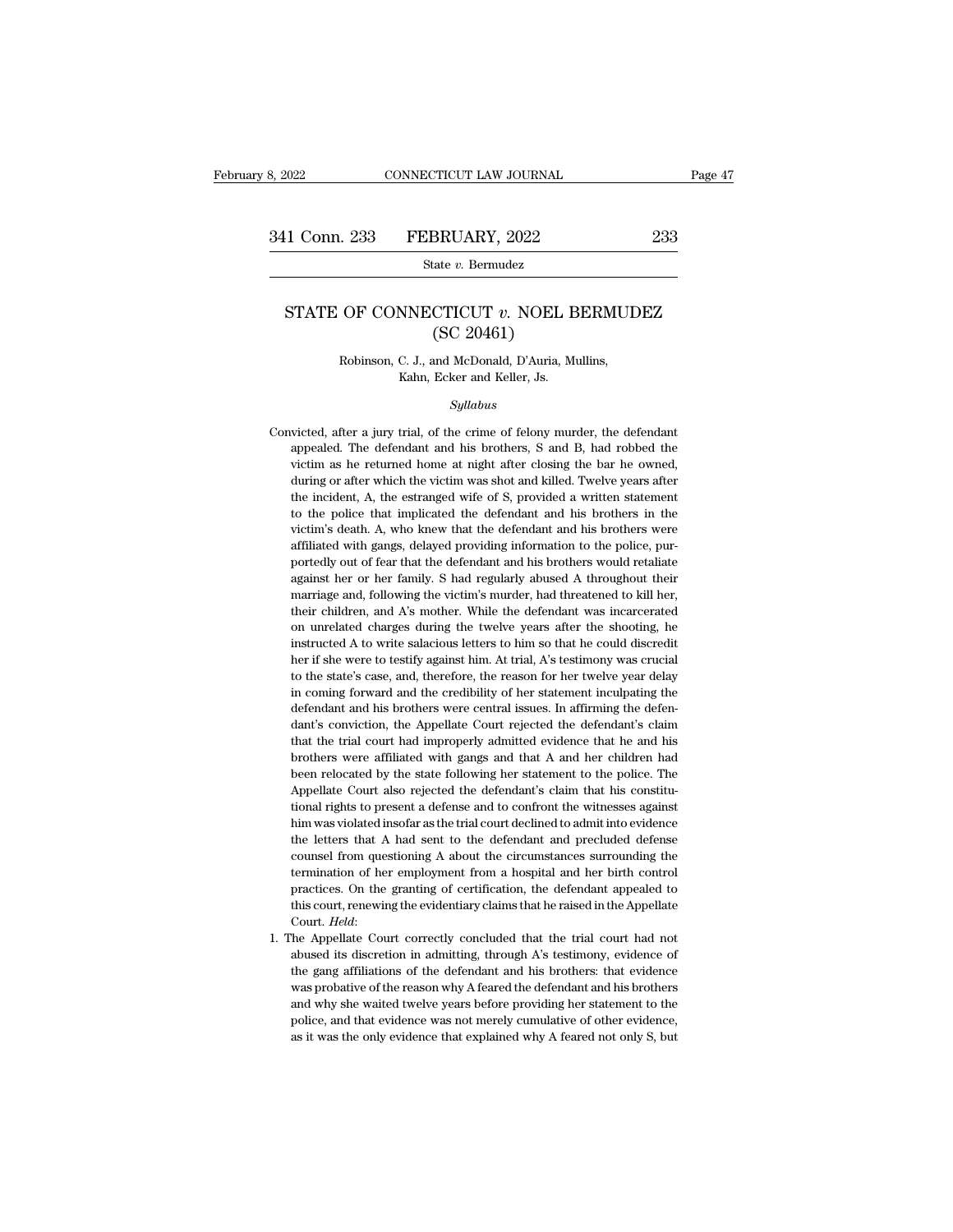FEBRUARY, 2022 341 Conn. 233<br>
State v. Bermudez<br>
the defendant and B as well, why she feared retaliation from individuals<br>
acting on their behalf, and why she believed that there was no place FEBRUARY, 2022 341 Conn. 233<br>
State  $v$ . Bermudez<br>
the defendant and B as well, why she feared retaliation from individuals<br>
acting on their behalf, and why she believed that there was no place<br>
she could go where she wou FEBRUARY, 2022 341 Conn. 233<br>
State  $v$ . Bermudez<br>
the defendant and B as well, why she feared retaliation from individuals<br>
acting on their behalf, and why she believed that there was no place<br>
she could go where she wou State  $v$ . Bermudez<br>the defendant and B as well, why she feared retaliation from individuals<br>acting on their behalf, and why she believed that there was no place<br>she could go where she would be safely out of their reach, State  $v$ . Bermudez<br>the defendant and B as well, why she feared retaliation from individuals<br>acting on their behalf, and why she believed that there was no place<br>she could go where she would be safely out of their reach, the defendant and B as well, why she feared retaliation from individuals<br>acting on their behalf, and why she believed that there was no place<br>she could go where she would be safely out of their reach, even while<br>they were acting on their behalf, and why she believed that there was no place<br>she could go where she would be safely out of their reach, even while<br>they were incarcerated for unrelated charges or convictions; moreover,<br>the trial co she could go where she would be safely out of their reach, even while<br>they were incarcerated for unrelated charges or convictions; moreover,<br>the trial court minimized the prejudicial impact of the evidence by twice<br>instruc they were incarcerated for unrelated charges or convictions; moreover, the trial court minimized the prejudicial impact of the evidence by twice instructing the jury that it could consider it solely in evaluating A's credi the trial court minimized the prejudicial impact of the evidence by twice<br>instructing the jury that it could consider it solely in evaluating A's<br>credibility as to why she waited twelve years before coming forward<br>and by b in<br>structing the jury that it could consider it solely in evaluating A's<br>credibility as to why she waited twelve years before coming forward<br>and by barring any other witness from testifying that the defendant and<br>his brot credibility as to why she waited twelve years before coming forward<br>and by barring any other witness from testifying that the defendant and<br>his brothers were affiliated with gangs; furthermore, A's testimony on<br>this issue and by barring any other witness from testifying that the defendant and<br>his brothers were affiliated with gangs; furthermore, A's testimony on<br>this issue was relatively brief, and the prosecutor made only a brief<br>reference

- his brothers were affiliated with gangs; furthermore, A's testimony on<br>this issue was relatively brief, and the prosecutor made only a brief<br>reference to it in his closing argument.<br>he Appellate Court correctly concluded t this issue was relatively brief, and the prosecutor made only a brief<br>reference to it in his closing argument.<br>he Appellate Court correctly concluded that the trial court had not abused<br>its discretion in admitting, through reference to it in his closing argument.<br>
he Appellate Court correctly concluded that the trial court had not abused<br>
its discretion in admitting, through A's testimony on direct examination,<br>
evidence of the state's reloc remained Appellate Court correctly concluded that the trial court had not abused<br>its discretion in admitting, through A's testimony on direct examination,<br>evidence of the state's relocation of A and her children following evidence of the state's relocation of A and her children following her statement to the police; that evidence was highly relevant to A's claimed fear of the defendant and his brothers and to demonstrate that her fear remai evidence of the state's relocation of A and her children following her statement to the police; that evidence was highly relevant to A's claimed fear of the defendant and his brothers and to demonstrate that her fear remai statement to the police; that evidence was highly relevant to A's claimed<br>fear of the defendant and his brothers and to demonstrate that her fear<br>remained even after they were incarcerated, which was a central focus<br>of def fear of the defendant and his brothers and to demonstrate that her fear<br>remained even after they were incarcerated, which was a central focus<br>of defense counsel's efforts to impeach A's credibility, as the jury reason-<br>abl remained even after they were incarcerated, which was a central focus<br>of defense counsel's efforts to impeach A's credibility, as the jury reason-<br>ably could have concluded that A's willingness to subject herself to the<br>up of defense counsel's efforts to impeach A's credibility, as the jury reasonably could have concluded that A's willingness to subject herself to the upheaval and disruption of moving herself and her children multiple times ably could have concluded that A's willingness to subject herself to the upheaval and disruption of moving herself and her children multiple times was credible evidence of her belief that she and her family were not safe a upheaval and disruption of moving herself and her children multiple<br>times was credible evidence of her belief that she and her family were<br>not safe and that A's relocation explained her willingness to testify<br>against the d times was credible evidence of her belief that she and her family were<br>not safe and that A's relocation explained her willingness to testify<br>against the defendant and his brothers, despite her long-standing fear<br>of retalia not safe and that A's relocation explained her willingness to testify against the defendant and his brothers, despite her long-standing fear of retaliation; moreover, the state did not exploit the relocation evidence, as A against the defendant and his brothers, despite her long-standing fear of retaliation; moreover, the state did not exploit the relocation evidence, as A's testimony on the issue was relatively brief, the questions posed to of retaliation; moreover, the state did not exploit the relocation evidence, as A's testimony on the issue was relatively brief, the questions posed to her and her responses thereto did not directly implicate the state in as A's testimony on the issue was relatively brief, the questions posed<br>to her and her responses thereto did not directly implicate the state in<br>a way that might suggest that the prosecutor was vouching for her<br>credibility to her and her responses thereto did not directly implicate the state in<br>a way that might suggest that the prosecutor was vouching for her<br>credibility, and the prosecutor made only a brief reference to it during<br>closing ar % a way that might suggest that the prosecutor was vouching for her credibility, and the prosecutor made only a brief reference to it during closing argument; furthermore, the evidence was not presented in such a way as t credibility, and the prosecutor made only a brief reference to it during<br>closing argument; furthermore, the evidence was not presented in such<br>a way as to suggest that A was in the state's witness protection program<br>becaus
- closing argument; furthermore, the evidence was not presented in such<br>a way as to suggest that A was in the state's witness protection program<br>because of direct threats by the defendant.<br>the trial court did not abuse its d a way as to suggest that A was in the state's witness protection program<br>because of direct threats by the defendant.<br>he trial court did not abuse its discretion in determining that the prejudi-<br>cial effect of the salacious because of direct threats by the defendant.<br>he trial court did not abuse its discretion in determining that the prejudi-<br>cial effect of the salacious letters that A had written to the defendant<br>outweighed their probative v outweighed their probative value, and, therefore, the defendant could<br>not establish that his constitutional rights to present a defense and to<br>confront the witnesses against him were violated by that court's decision<br>to pr cial effect of the salacious letters that A had written to the defendant outweighed their probative value, and, therefore, the defendant could not establish that his constitutional rights to present a defense and to confro outweighed their probative value, and, therefore, the defendant could not establish that his constitutional rights to present a defense and to confront the witnesses against him were violated by that court's decision to pr not establish that his constitutional rights to present a defense and to confront the witnesses against him were violated by that court's decision to preclude the letters from being admitted: the sexually graphic language confront the witnesses against him were violated by that court's decision<br>to preclude the letters from being admitted: the sexually graphic language used in the letters and, more generally, the letters themselves,<br>lacked p to preclude the letters from being admitted: the sexually graphic language used in the letters and, more generally, the letters themselves, lacked probative value, and, although the trial court treated the letters as indep guage used in the letters and, more generally, the letters themselves, lacked probative value, and, although the trial court treated the letters as independently probative of whether A was fearful of the defendant, the adm lacked probative value, and, although the trial court treated the letters<br>as independently probative of whether A was fearful of the defendant,<br>the admission of the letters was not necessary to prove that A was not<br>fearful as independently probative of whether A was fearful of the defendant, the admission of the letters was not necessary to prove that A was not fearful of the defendant, as she essentially admitted that she had a good relatio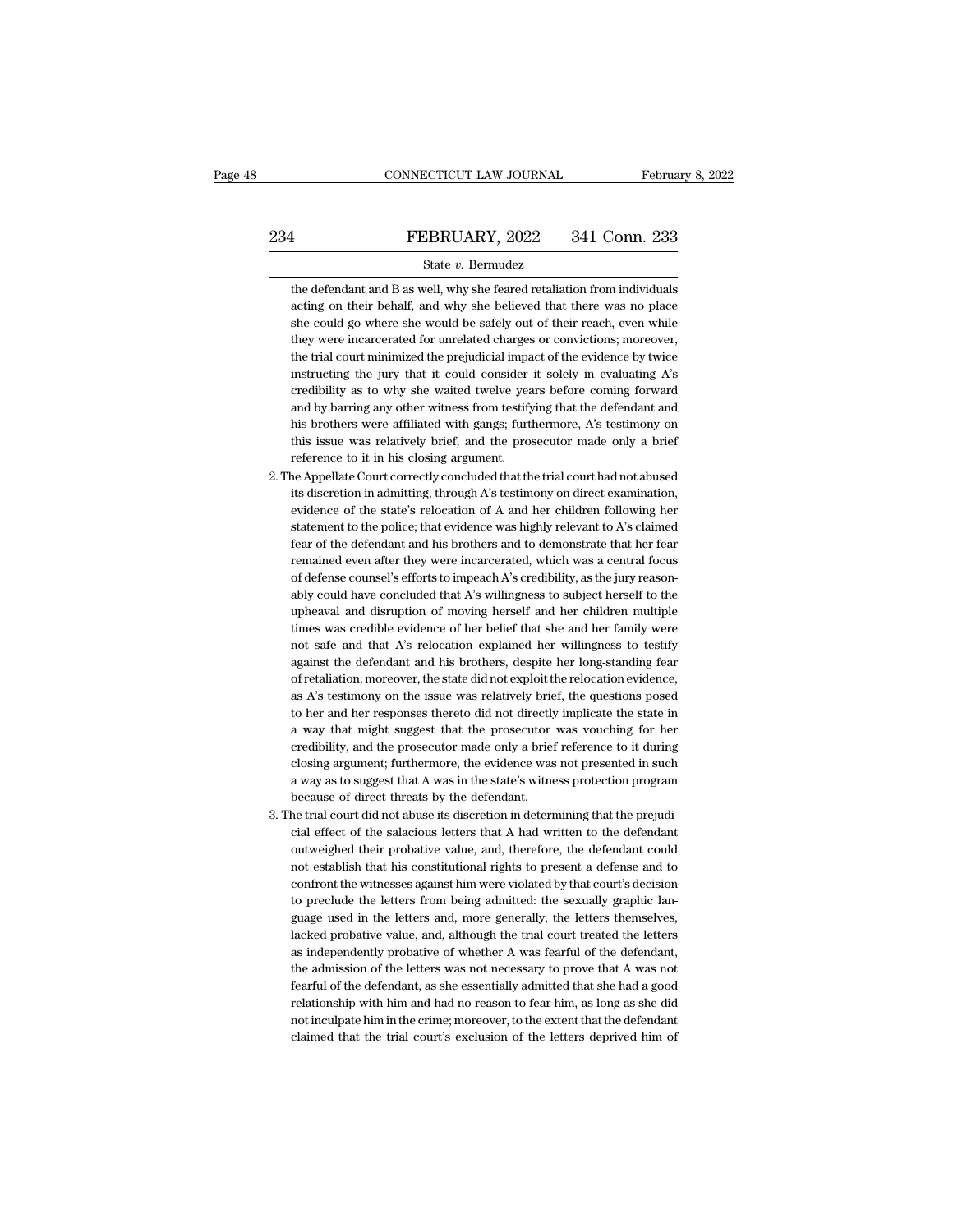the opportunity to effectively impeach A's credibility, he failed to demonstrate how the specific contents of the letters bore on that issue. <u>Conn.</u> 233 FEBRUARY, 2022 235<br>
State v. Bermudez<br>
the opportunity to effectively impeach A's credibility, he failed to demonstrate how the specific contents of the letters bore on that issue.<br>
the Appellate Court correctl

 $\begin{array}{r} \textbf{341} \text{ Conn. } \textbf{233} \qquad \textbf{FEBRUARY, 2022} \qquad \qquad \textbf{235} \ \textbf{341} \qquad \textbf{642} \qquad \qquad \textbf{654} \qquad \textbf{664} \qquad \textbf{674} \qquad \textbf{684} \qquad \textbf{684} \qquad \textbf{694} \qquad \textbf{694} \qquad \textbf{604} \qquad \textbf{604} \qquad \textbf{604} \qquad \textbf{604} \qquad \textbf{604} \qquad \$ State v. Bermudez<br>the opportunity to effectively impeach A's credibility, he failed to demon-<br>strate how the specific contents of the letters bore on that issue.<br>he Appellate Court correctly concluded that the defendant's State v. Bermudez<br>the opportunity to effectively impeach A's credibility, he failed to demon-<br>strate how the specific contents of the letters bore on that issue.<br>he Appellate Court correctly concluded that the defendant's the opportunity to effectively impeach A's credibility, he failed to demonstrate how the specific contents of the letters bore on that issue.<br>he Appellate Court correctly concluded that the defendant's claim that<br>his const strate how the specific contents of the letters bore on that issue.<br>he Appellate Court correctly concluded that the defendant's claim that<br>his constitutional rights were violated insofar as the trial court precluded<br>defens he Appellate Court correctly concluded that the defendant's claim that his constitutional rights were violated insofar as the trial court precluded defense counsel from questioning A about the circumstances surrounding the the constitutional rights were violated insofar as the trial court precluded defense counsel from questioning A about the circumstances surrounding the termination of her employment from a hospital and her birth control pr defense counsel from questioning A about the circumstances surrounding the termination of her employment from a hospital and her birth control practices was not constitutional in nature and that the trial court did not abu rounding the termination of her employment from a hospital and her birth control practices was not constitutional in nature and that the trial court did not abuse its discretion in precluding these two lines of inquiry: th Fourth control practices was not constitutional in nature and that the trial<br>court did not abuse its discretion in precluding these two lines of inquiry:<br>the trial court correctly concluded that the circumstances surroundi court did not abuse its discretion in precluding these two lines of inquiry:<br>court did not abuse its discretion in precluding these two lines of inquiry:<br>the trial court correctly concluded that the circumstances surroundi court did not abuse its discretion in precluding these two lines of inquiry:<br>the trial court correctly concluded that the circumstances surrounding<br>the termination of A's employment were simply too remote and would<br>have in the termination of A's employment were simply too remote and would thave injected a collateral issue into the trial and that further inquiry into A's birth control practices, after defense counsel questioned her about why have injected a collateral issue into the trial and that further inquiry<br>have injected a collateral issue into the trial and that further inquiry<br>into A's birth control practices, after defense coursel questioned her<br>about into A's birth control practices, after defense counsel questioned her about why she continued to have children with S after the victim's murder, would have inappropriately focused on a matter far too attenuated from the m about why she continued to have children with S after the victim's murder, would have inappropriately focused on a matter far too attenuated from the material issues in the case; moreover, even if this court concluded that fear of S, and those imappropriately focused on a matter far too attenuated from the material issues in the case; moreover, even if this court concluded that the trial court should have permitted some inquiry into these tw evidence calling into matterial issues in the case; moreover, even if this concluded that the trial court should have permitted some inquinenes the two matters, such error was harmless because the defenda ample opportunity these two matters, such error was harmless because the defendant had<br>ample opportunity at trial to impeach A with respect to her purported<br>fear of S and those lines of inquiry were merely cumulative of other<br>evidence call *Procedural A with respect to impeach A with respect to the genuineness of that*<br>*Procedural History*<br>*Procedural History* ample opportunity at trial to impeach A with respect to her purported<br>fear of S and those lines of inquiry were merely cumulative of other<br>evidence calling into question the genuineness of that fear.<br>Argued February 18—off

fear of S and those lines of inquiry were merely cumulative of other<br>evidence calling into question the genuineness of that fear.<br>Argued February 18—officially released November 3, 2021\*<br> $Procedural History$ <br>Substitute information char evidence calling into question the genuineness of that fear.<br>
Argued February 18—officially released November 3, 2021\*<br>
Procedural History<br>
Substitute information charging the defendant with<br>
the crimes of murder and felon Argued February 18—officially released November 3, 2021\*<br> *Procedural History*<br>
Substitute information charging the defendant with<br>
the crimes of murder and felony murder, brought to<br>
the Superior Court in the judicial dis Frocedural History<br>Substitute information charging the defendant with<br>the crimes of murder and felony murder, brought to<br>the Superior Court in the judicial district of Waterbury,<br>where the court, K. Murphy, J., granted th Substitute information charging the defendant with<br>the crimes of murder and felony murder, brought to<br>the Superior Court in the judicial district of Waterbury,<br>where the court, K. Murphy, J., granted the state's<br>motion to Substitute information charging the defendant with<br>the crimes of murder and felony murder, brought to<br>the Superior Court in the judicial district of Waterbury,<br>where the court,  $K$ .  $Murphy$ ,  $J$ ., granted the state's<br>motion the crimes of murder and felony murder, brought to<br>the Superior Court in the judicial district of Waterbury,<br>where the court, *K. Murphy*, *J.*, granted the state's<br>motion to preclude certain evidence and granted in part<br>t the Superior Court in the judicial district of Waterbury,<br>where the court, *K. Murphy*, *J.*, granted the state's<br>motion to preclude certain evidence and granted in part<br>the defendant's motion to preclude certain evidence; where the court, *K. Murphy*, *J.*, granted the state's<br>motion to preclude certain evidence and granted in part<br>the defendant's motion to preclude certain evidence;<br>thereafter, the case was tried to the jury before *K.*<br> motion to preclude certain evidence and granted in part<br>the defendant's motion to preclude certain evidence;<br>thereafter, the case was tried to the jury before  $K$ .<br> $Murphy, J.;$  verdict of guilty of felony murder; subse-<br>quentl the defendant's motion to preclude certain evidence;<br>thereafter, the case was tried to the jury before  $K$ .<br> $Murphy, J$ ; verdict of guilty of felony murder; subse-<br>quently, the court,  $K$ .  $Murphy, J$ ., declared a mistrial<br>as to th thereafter, the case was tried to the jury before  $K$ .<br> *Murphy*,  $J$ .; verdict of guilty of felony murder; subsequently, the court,  $K$ . *Murphy*,  $J$ ., declared a mistrial as to the charge of murder, dismissed the charg *Murphy, J.*; verdict of guilty of felony murder; subsequently, the court, *K. Murphy, J.*, declared a mistrial as to the charge of murder, dismissed the charge of murder, and rendered judgment of guilty of felony murder, quently, the court,  $K$ . Murphy,  $J$ ., declared a mistrial<br>as to the charge of murder, dismissed the charge of<br>murder, and rendered judgment of guilty of felony mur-<br>der, from which the defendant appealed to this court,<br>w as to the charge of murder, dismissed the charge of<br>murder, and rendered judgment of guilty of felony mur-<br>der, from which the defendant appealed to this court,<br>which transferred the appeal to the Appellate Court,<br>*Elgo, M* Elgo, Moll and Devlin, Js., which affirmed the trial court's judgment, and the defendant, on the granting of certification, appealed to this court. Affirmed.<br>\*November 3, 2021, the date that this decision was released as a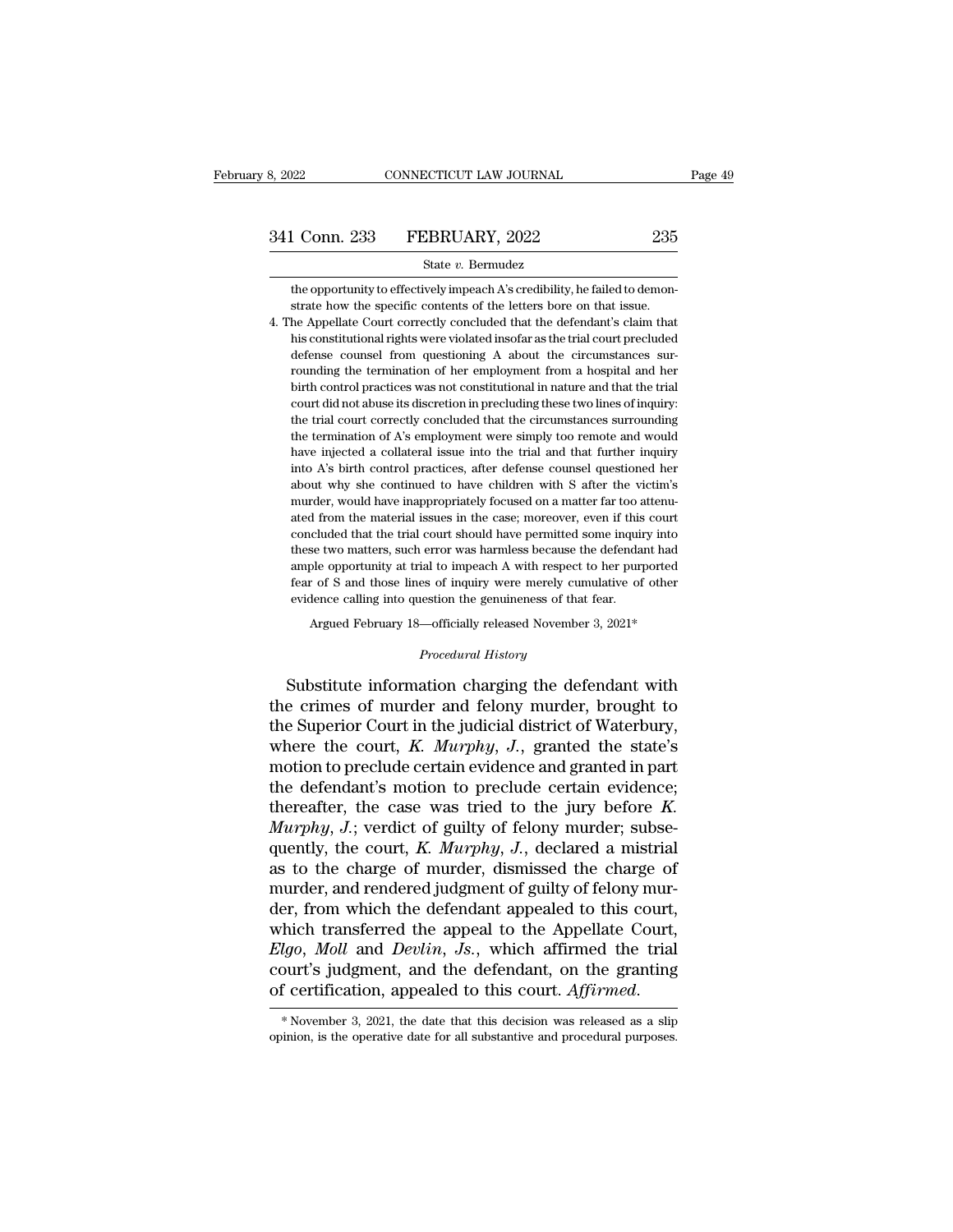# EXECUTE CONNECTICUT LAW JOURNAL February 8, 2022<br>236 FEBRUARY, 2022 341 Conn. 233<br>341 Conn. 233

State *v.* Bermudez

*CONNECTICUT LAW JOURNAL* February 8, 2022<br> *Pamela S. Nagy*, assistant public defender, for the pellant (defendant). <sup>236</sup> FEBRUA<br><sup>State v. E</sup><br>*Pamela S. Nagy*, assistal<br>appellant (defendant).<br>*Timothy F. Costello*, senic

*Timothy F. Costello, senior assistant public defender, for the*<br>*Timothy F. Costello, senior assistant state's attorney,*<br>*Timothy F. Costello, senior assistant state's attorney,*<br>*Timothy F. Costello, senior assistant st* EBRUARY, 2022 341 Conn. 233<br>
State v. Bermudez<br>
Pamela S. Nagy, assistant public defender, for the<br>
appellant (defendant).<br>
Timothy F. Costello, senior assistant state's attorney,<br>
with whom, on the brief, were Maureen Pla State v. Bermudez<br> **Pamela S. Nagy, assistant public defender, for the**<br>
appellant (defendant).<br> *Timothy F. Costello*, senior assistant state's attorney,<br>
with whom, on the brief, were *Maureen Platt*, state's<br>
attorney, *Pamela S. Nagy*, assistant public defender, for the appellant (defendant).<br> *Timothy F. Costello*, senior assistant state's attorney, with whom, on the brief, were *Maureen Platt*, state's attorney, and *Don E. Therkildse* Pamela S. Nagy, assistant public defender, for the<br>appellant (defendant).<br>Timothy F. Costello, senior assistant state's attorney,<br>with whom, on the brief, were Maureen Platt, state's<br>attorney, and Don E. Therkildsen, Jr., In whom, on the brief, were *matreen Tutu*, state's<br>torney, and *Don E. Therkildsen, Jr.*, and *Cynthia*<br>Serafini, senior assistant state's attorneys, for the<br>pellee (state).<br>*Opinion*<br>KELLER, J. The defendant, Noel Bermud

## *Opinion*

Following our grant of certification, from the judgment<br>following our grant of certification, from the judgment<br>of the Appellate Court affirming the judgment of convic-<br>tion, rendered after a jury trial of following in of the Appellate Court affirming the judgment<br>  $\omega_{pinion}$ <br>
KELLER, J. The defendant, Noel Bermudez, appeals,<br>
following our grant of certification, from the judgment<br>
of the Appellate Court affirming the judgment of convicopinion<br>  $opinion$ <br>
KELLER, J. The defendant, Noel Bermudez, appeals,<br>
following our grant of certification, from the judgment<br>
of the Appellate Court affirming the judgment of convic-<br>
tion, rendered after a jury trial, of f opinion<br>
KELLER, J. The defendant, Noel Bermudez, appeals,<br>
following our grant of certification, from the judgment<br>
of the Appellate Court affirming the judgment of convic-<br>
tion, rendered after a jury trial, of felony mu KELLER, J. The defendant, Noel Bermudez, appeals,<br>following our grant of certification, from the judgment<br>of the Appellate Court affirming the judgment of convic-<br>tion, rendered after a jury trial, of felony murder in<br>vio KELLER, J. The defendant, Noel Bermudez, appeals,<br>following our grant of certification, from the judgment<br>of the Appellate Court affirming the judgment of convic-<br>tion, rendered after a jury trial, of felony murder in<br>viol following our grant of certification, from the judgment<br>of the Appellate Court affirming the judgment of convic-<br>tion, rendered after a jury trial, of felony murder in<br>violation of General Statutes § 53a-54c. On appeal, th of the Appellate Court affirming the judgment of conviction, rendered after a jury trial, of felony murder in violation of General Statutes  $\S$  53a-54c. On appeal, the defendant claims that the Appellate Court should have tion, rendered after a jury trial, of felony murder in violation of General Statutes  $\S$  53a-54c. On appeal, the defendant claims that the Appellate Court should have reversed the judgment of conviction and ordered a new violation of General Statutes § 53a-54c. On appeal, the<br>defendant claims that the Appellate Court should have<br>reversed the judgment of conviction and ordered a new<br>trial in light of the trial court's rulings (1) admitting defendant claims that the Appellate Court should have<br>reversed the judgment of conviction and ordered a new<br>trial in light of the trial court's rulings (1) admitting<br>testimony regarding the gang affiliations of the defen-<br> reversed the judgment of conviction and ordered a new<br>trial in light of the trial court's rulings (1) admitting<br>testimony regarding the gang affiliations of the defen-<br>dant and his two brothers and the state's relocation o trial in light of the trial court's rulings (1) admitting<br>testimony regarding the gang affiliations of the defen-<br>dant and his two brothers and the state's relocation of<br>its chief witness, Damaris Algarin-Santiago (Algari testimony regarding the gang affiliations of the defen-<br>dant and his two brothers and the state's relocation of<br>its chief witness, Damaris Algarin-Santiago (Algarin),<sup>1</sup><br>after she provided a statement to the police incrimi dant and his two brothers and the state's relocation of<br>its chief witness, Damaris Algarin-Santiago (Algarin),<sup>1</sup><br>after she provided a statement to the police incriminat-<br>ing the defendant and the brothers in the murder, ( its chief witness, Damaris Algarin-Santiago (Algarin),<sup>1</sup><br>after she provided a statement to the police incriminat-<br>ing the defendant and the brothers in the murder, (2)<br>excluding from evidence salacious letters written by<br> after she provided a statement to the police incriminating the defendant and the brothers in the murder, (2) excluding from evidence salacious letters written by Algarin to the defendant while he was imprisoned, and (3) pr ing the defendant and the brothers in the murder, (2)<br>excluding from evidence salacious letters written by<br>Algarin to the defendant while he was imprisoned, and<br>(3) preventing the defendant from questioning Algarin<br>about t excluding from evidence salacious letters written by<br>Algarin to the defendant while he was imprisoned, and<br>(3) preventing the defendant from questioning Algarin<br>about the circumstances surrounding the termination<br>of her em Algarin to the defendant while he was imprisoned, and<br>(3) preventing the defendant from questioning Algarin<br>about the circumstances surrounding the termination<br>of her employment from Waterbury Hospital and her<br>birth contro (3) preventing the defendant from questioning Algarin<br>about the circumstances surrounding the termination<br>of her employment from Waterbury Hospital and her<br>birth control practices. The defendant contends that<br>the trial cou about the circumstances surrounding the termination<br>of her employment from Waterbury Hospital and her<br>birth control practices. The defendant contends that<br>the trial court's rulings excluding Algarin's letters and<br>precludin of her employment from Waterbury Hospital and her<br>birth control practices. The defendant contends that<br>the trial court's rulings excluding Algarin's letters and<br>precluding his inquiry into her termination and birth<br>control birth control practices. The defendant contends that<br>the trial court's rulings excluding Algarin's letters and<br>precluding his inquiry into her termination and birth<br>control practices violated his rights to confrontation<br>an control practices violated his rights to confrontation<br>and to present a defense under the sixth and fourteenth<br>amendments to the United States constitution, and that<br>all of the rulings constituted harmful error requiring<br><sup></sup> all of the rulings constituted harmful error requiring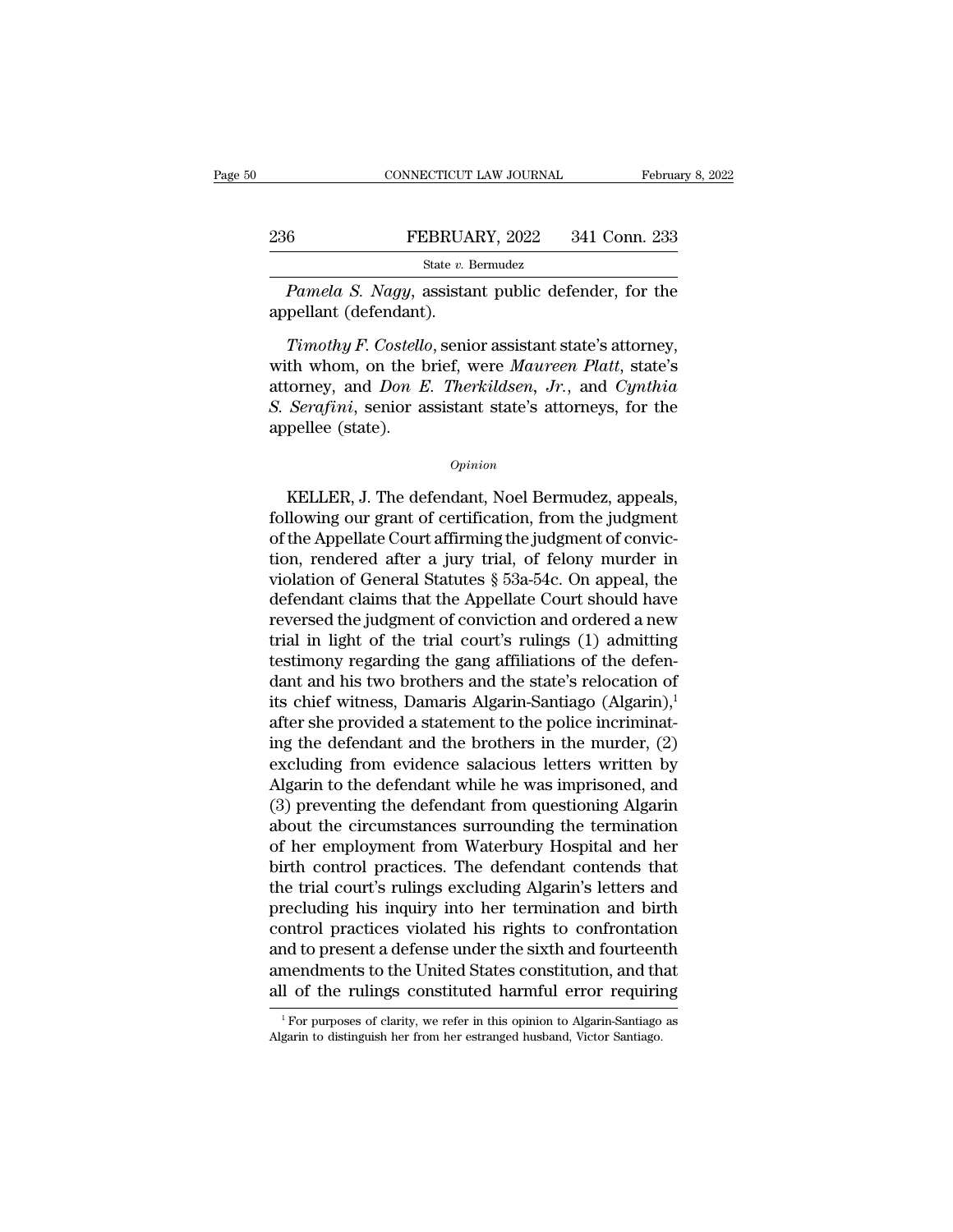| 3, 2022       | CONNECTICUT LAW JOURNAL |     | Page 51 |
|---------------|-------------------------|-----|---------|
|               |                         |     |         |
| 341 Conn. 233 | FEBRUARY, 2022          | 237 |         |
|               | State v. Bermudez       |     |         |

a new trial. We disagree and, accordingly, affirm the<br>
discrepended by disagree and, accordingly, affirm the<br>
disagree and, accordingly, affirm the<br>
disagree and, accordingly, affirm the<br>
disagree and, accordingly, affirm 341 Conn. 233 FEBRUARY, 2022<br>
<sup>State v. Bermudez</sup><br>
a new trial. We disagree and, accordi<br>
judgment of the Appellate Court.<br>
The opinion of the Appellate Cour

1 Conn. 233 FEBRUARY, 2022 237<br>
State v. Bermudez<br>
new trial. We disagree and, accordingly, affirm the<br>
dgment of the Appellate Court.<br>
The opinion of the Appellate Court sets forth the<br>
llowing facts, which the jury reaso FEBRUARY, 2022 237<br>
State v. Bernudez<br>
a new trial. We disagree and, accordingly, affirm the<br>
judgment of the Appellate Court.<br>
The opinion of the Appellate Court sets forth the<br>
following facts, which the jury reasonably State v. Bermudez<br>
a new trial. We disagree and, accordingly, affirm the<br>
judgment of the Appellate Court.<br>
The opinion of the Appellate Court sets forth the<br>
following facts, which the jury reasonably could have<br>
found, a new trial. We disagree and, accordingly, affirm the<br>judgment of the Appellate Court.<br>The opinion of the Appellate Court sets forth the<br>following facts, which the jury reasonably could have<br>found, and procedural history. independent of the Appellate Court.<br>The opinion of the Appellate Court sets forth the<br>following facts, which the jury reasonably could have<br>found, and procedural history. "In the early hours of<br>April 11, 1998, Wilfred Mora The opinion of the Appellate Court sets forth the<br>following facts, which the jury reasonably could have<br>found, and procedural history. "In the early hours of<br>April 11, 1998, Wilfred Morales, the owner of Morales<br>Café, was The opinion of the Appellate Court sets forth the<br>following facts, which the jury reasonably could have<br>found, and procedural history. "In the early hours of<br>April 11, 1998, Wilfred Morales, the owner of Morales<br>Café, was following facts, which the jury reasonably could have<br>found, and procedural history. "In the early hours of<br>April 11, 1998, Wilfred Morales, the owner of Morales<br>Café, was closing his bar for the night. As part of his<br>rout found, and procedural history. "In the early hours of<br>April 11, 1998, Wilfred Morales, the owner of Morales<br>Café, was closing his bar for the night. As part of his<br>routine, Morales counted the cash and checks he<br>received f April 11, 1998, Will<br>Café, was closing l<br>routine, Morales<br>received from the p<br>blue bank bag. At a<br>Morales was shot a<br>in Waterbury.<br>"Twelve years la The Highland Lie part of the state of the countine, Morales counted the cash and checks he<br>ceived from the patrons and placed the proceeds in a<br>ue bank bag. At approximately 2:30 a.m. that morning,<br>orales was shot and kill the defendant's brother, and placed the proceeds in a<br>thue bank bag. At approximately 2:30 a.m. that morning,<br>Morales was shot and killed on a street near his home<br>in Waterbury.<br>"Twelve years later, [Algarin], the estrange

Fourter from the pursua and proceed the proceeds in a<br>blue bank bag. At approximately 2:30 a.m. that morning,<br>Morales was shot and killed on a street near his home<br>in Waterbury.<br>"Twelve years later, [Algarin], the estrange Morales was shot and killed on a street near his home<br>in Waterbury.<br>"Twelve years later, [Algarin], the estranged wife of<br>the defendant's brother, Victor Santiago, provided a<br>written statement to the police. In that statem in Waterbury.<br>
"Twelve years later, [Algarin], the estranged wife of<br>
the defendant's brother, Victor Santiago, provided a<br>
written statement to the police. In that statement, Alg-<br>
arin implicated the defendant, Santiago, death. The defendant's brother, [Algarin], the estranged wife of the defendant's brother, Victor Santiago, provided a written statement to the police. In that statement, Algarin implicated the defendant, Santiago, and anot "Twelve years later, [*l*<br>the defendant's brother<br>written statement to the<br>arin implicated the defe<br>brother of the defendant<br>death. The defendant ult<br>murder of Morales.<br>"Algarin was the state" The statement to the police. In that statement, Alg-<br>
in implicated the defendant, Santiago, and another<br>
other of the defendant, Thomas Bonilla, in Morales'<br>
ath. The defendant ultimately was charged with the<br>
urder of Mo The defendant, Santiago, and another<br>brother of the defendant, Thomas Bonilla, in Morales'<br>death. The defendant ultimately was charged with the<br>murder of Morales.<br>"Algarin was the state's chief witness in its prosecu-<br>tion

brother of the defendant, Thomas Bonilla, in Morales'<br>death. The defendant ultimately was charged with the<br>murder of Morales.<br>"Algarin was the state's chief witness in its prosecu-<br>tion of the defendant. Algarin testified From the defendant ultimately was charged with the<br>murder of Morales.<br>"Algarin was the state's chief witness in its prosecu-<br>tion of the defendant. Algarin testified that she had<br>been in a relationship with Santiago since murder of Morales.<br>
"Algarin was the state's chief witness in its prosecution of the defendant. Algarin testified that she had<br>
been in a relationship with Santiago since [graduating<br>
from the eighth grade in] 1993 and tha "Algarin was the state's chief witness in its prosecution of the defendant. Algarin testified that she had been in a relationship with Santiago since [graduating from the eighth grade in] 1993 and that they eventually mar "Algarin was the state's chief witness in its prosecution of the defendant. Algarin testified that she had<br>been in a relationship with Santiago since [graduating<br>from the eighth grade in] 1993 and that they eventually<br>marr tion of the defendant. Algarin testified that she had<br>been in a relationship with Santiago since [graduating<br>from the eighth grade in] 1993 and that they eventually<br>married in 2004.<sup>2</sup> Throughout their time together, Santi been in a relationship wiifrom the eighth grade in]<br>married in 2004.<sup>2</sup> Through<br>ago abused Algarin on a 1<br>and emotionally. The courtime of Morales' murder<br>together thereafter].<br>"In her testimony at tria First Figure 11, 1992<br>
arried in 2004.<sup>2</sup> Throughout their time together, Santi-<br>
co abused Algarin on a regular basis, both physically<br>
d emotionally. The couple had two children at the<br>
me of Morales' murder [and had two ing a abused Algarin on a regular basis, both physically<br>ago abused Algarin on a regular basis, both physically<br>and emotionally. The couple had two children at the<br>time of Morales' murder [and had two more children<br>togethe

mately 3 a.m. and emotionally. The couple had two children at the time of Morales' murder [and had two more children together thereafter].<br>"In her testimony at trial, Algarin [offered the following account of] the events o time of Morales' murder [and had two more children<br>together thereafter].<br>"In her testimony at trial, Algarin [offered the follow-<br>ing account of] the events of April 11, 1998. At approxi-<br>mately 3 a.m., Algarin was awaken The net restimony at trial, Algarin [offered the follow-<br>
g account of] the events of April 11, 1998. At approxi-<br>
ately 3 a.m., Algarin was awakened by Santiago, who<br>
is screaming at her to come downstairs. Upon doing<br>
" ing account of] the events of April 11, 1998. At approximately 3 a.m., Algarin was awakened by Santiago, who was screaming at her to come downstairs. Upon doing <sup>2</sup> "Algarin testified that the two married so that she would

 $^2$  "Algarin testified that the two married so that she would not be able to mately 3 a.m.,<br>was screaming<br> $\frac{1}{2}$ "Algarin testifie<br>testify against Sant<br>228 A.3d 96 (2020).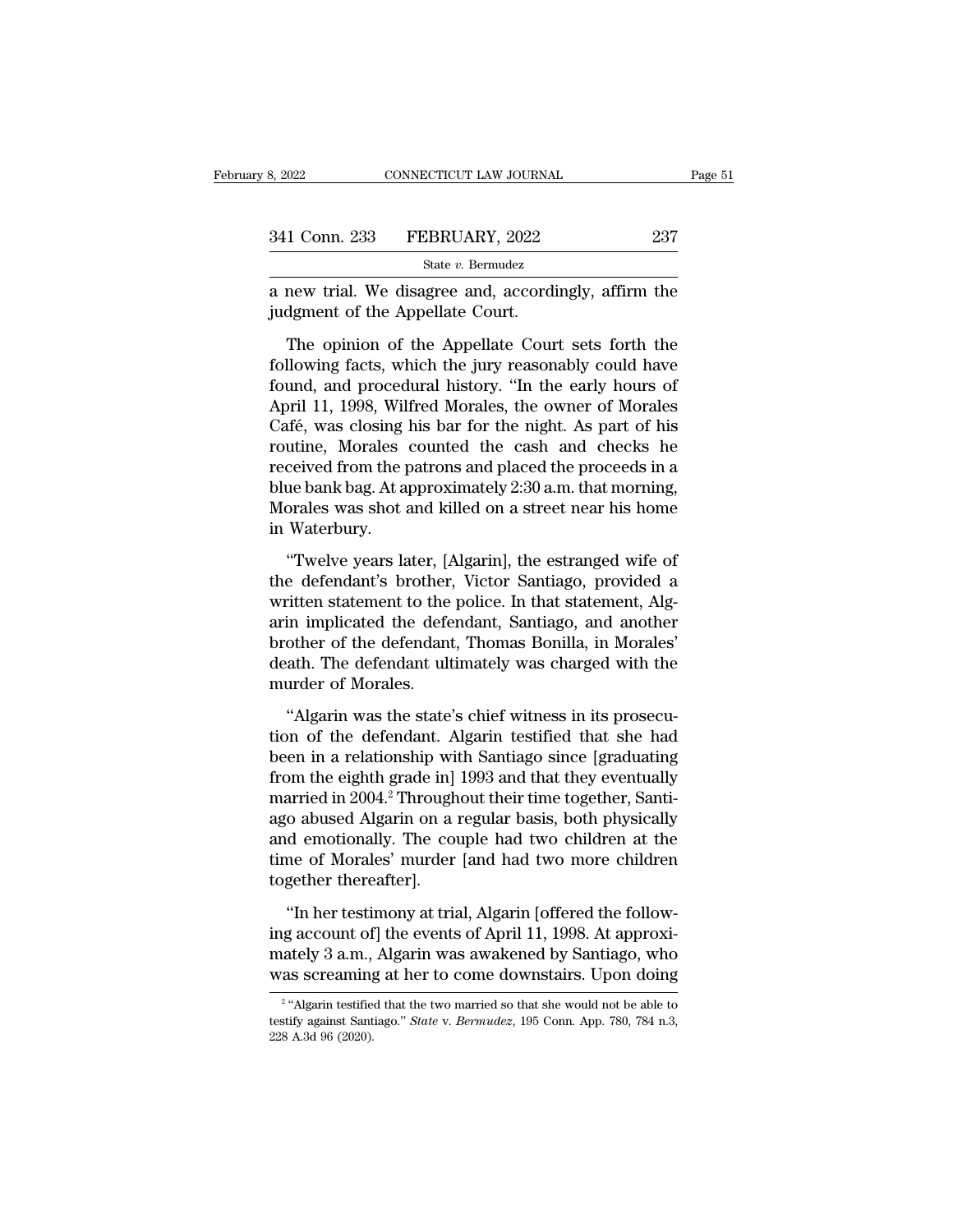# EXECUTE CONNECTICUT LAW JOURNAL February 8, 2022<br>238 FEBRUARY, 2022 341 Conn. 233<br>341 State v. Bermudez

## State *v.* Bermudez

CONNECTICUT LAW JOURNAL February 8, 202<br>
State v. Bermudez<br>
State v. Bermudez<br>
So, Algarin saw a coffee table full of money, checks,<sup>3</sup><br>
State lead to the data of money and a blue leather bag with a zipper. She also saw 238 FEBRUARY, 2022 341 Conn. 233<br>
State v. Bermudez<br>
State v. Bermudez<br>
State v. Bermudez<br>
State v. Bermudez<br>
State v. Bermudez<br>
Algarin saw a coffee table full of money, checks,  $\frac{3}{8}$ <br>
and a blue leather bag with a z EXEMPLARY, 2022 341 Conn. 233<br>
State v. Bermudez<br>
So, Algarin saw a coffee table full of money, checks,<sup>3</sup><br>
and a blue leather bag with a zipper. She also saw<br>
Bonilla counting the checks and cash as the defendant<br>
disman 238 FEBRUARY, 2022 341 Conn. 233<br>
State v. Bernudez<br>
State v. Bernudez<br>
State v. Bernudez<br>
and a blue leather bag with a zipper. She also saw<br>
Bonilla counting the checks and cash as the defendant<br>
dismantled a pistol in State v. Bermudez<br>
so, Algarin saw a coffee table full of money, checks,<sup>3</sup><br>
and a blue leather bag with a zipper. She also saw<br>
Bonilla counting the checks and cash as the defendant<br>
dismantled a pistol in the kitchen an  $\frac{500 \text{ A}}{200}$  and a blue leather bag with a zipper. She also saw<br>Bonilla counting the checks and cash as the defendant<br>dismantled a pistol in the kitchen and Santiago cleaned<br>the pistol parts with baby oil to remove so, Algarm saw a coffee table full of money, checks,"<br>and a blue leather bag with a zipper. She also saw<br>Bonilla counting the checks and cash as the defendant<br>dismantled a pistol in the kitchen and Santiago cleaned<br>the pis and a blue leather bag with a zipper. She also saw<br>Bonilla counting the checks and cash as the defendant<br>dismantled a pistol in the kitchen and Santiago cleaned<br>the pistol parts with baby oil to remove fingerprints.<br>When A Bonilla counting the checks and cash as the detendant<br>dismantled a pistol in the kitchen and Santiago cleaned<br>the pistol parts with baby oil to remove fingerprints.<br>When Algarin asked what had happened, Santiago<br>immediatel dismantled a pistol in the kitchen and Santiago cleaned<br>the pistol parts with baby oil to remove fingerprints.<br>When Algarin asked what had happened, Santiago<br>immediately started to beat her. The three brothers<br>continued to the pistol parts with baby oil to remove ingerprints.<br>When Algarin asked what had happened, Santiago<br>immediately started to beat her. The three brothers<br>continued to argue about what had transpired and were<br>upset about th when Algarin asked what had happened, Santiago<br>immediately started to beat her. The three brothers<br>continued to argue about what had transpired and were<br>upset about the number of checks relative to the amount<br>of cash. Alga mmediately started to beat her. The three brothers<br>continued to argue about what had transpired and were<br>upset about the number of checks relative to the amount<br>of cash. Algarin again asked what had happened, and<br>the defen set about the number of checks relative to the amount<br>cash. Algarin again asked what had happened, and<br>e defendant responded that they had shot Morales."<br>ootnote omitted; footnotes in original.) *State* v. *Ber-<br>udez*, 195 of cash. Algarin again asked what had happened, and<br>the defendant responded that they had shot Morales."<br>(Footnote omitted; footnotes in original.) *State v. Ber-<br>mudez*, 195 Conn. App. 780, 784–85, 228 A.3d 96 (2020).<br>Alg

the defendant responded that they had shot Morales."<br>
(Footnote omitted; footnotes in original.) *State* v. *Bermudez*, 195 Conn. App. 780, 784–85, 228 A.3d 96 (2020).<br>
Algarin learned the following details about the crim (Footnote omitted; footnotes in original.) *State v. Bermudez*, 195 Conn. App. 780, 784–85, 228 A.3d 96 (2020).<br>Algarin learned the following details about the crime<br>from the defendant and his brothers. "[T]he defendant<br>a mudez, 195 Conn. App. 780, 784–85, 228 A.3d 96 (2020).<br>
Algarin learned the following details about the crime<br>
from the defendant and his brothers. "[T]he defendant<br>
and his . . . brothers were in need of money and thus<br> Algarin learned the following details about the crime<br>from the defendant and his brothers. "[T]he defendant<br>and his . . . brothers were in need of money and thus<br>sought to rob Morales that night, believing that the<br>Good F Algarm learned the following details about the crime<br>from the defendant and his brothers. "[T]he defendant<br>and his . . . brothers were in need of money and thus<br>sought to rob Morales that night, believing that the<br>Good Fr from the defendant and his brothers. "[T]he defendant<br>and his . . . brothers were in need of money and thus<br>sought to rob Morales that night, believing that the<br>Good Friday holiday would result in a large amount of<br>cash. and his . . . brothers were in need of money and thus<br>sought to rob Morales that night, believing that the<br>Good Friday holiday would result in a large amount of<br>cash. To become familiar with Morales' routine . . .<br>Santiago sought to rob Morales that night, believing that the<br>Good Friday holiday would result in a large amount of<br>cash. To become familiar with Morales' routine  $\ldots$ <br>Santiago stalked Morales for some time.  $\ldots$  Santiago<br>planne Good Friday holiday would result in a large amount of<br>cash. To become familiar with Morales' routine . . .<br>Santiago stalked Morales for some time. . . . Santiago<br>planned to act as the driver [and to have] Bonilla and<br>the cash. To become familiar with Morales' routine . . . .<br>Santiago stalked Morales for some time. . . . Santiago<br>planned to act as the driver [and to have] Bonilla and<br>the defendant . . . commit the robbery. When Bonilla<br>and Santiago staiked Morales for some time. . . . Santiago<br>planned to act as the driver [and to have] Bonilla and<br>the defendant . . . commit the robbery. When Bonilla<br>and the defendant confronted Morales on the night in<br>quest planned to act as the dirver [and to have] Bonilla and<br>the defendant . . . commit the robbery. When Bonilla<br>and the defendant confronted Morales on the night in<br>question, the defendant shot him to death. The defen-<br>dant ga the defendant  $\ldots$  commit the robbery. When B and the defendant confronted Morales on the nighteestion, the defendant shot him to death. The codant gave Algarin two explanations for doing so: believed [that] Morales was In gave Algarin two explanations for doing so: (1) he<br>lieved [that] Morales was reaching for a gun, and (2)<br>wanted revenge due to his belief that Morales had<br>ot Santiago some years earlier."<sup>4</sup> Id., 785.<br>"Algarin testifie believed [that] Morales was reaching for a gun, and (2)<br>he wanted revenge due to his belief that Morales had<br>shot Santiago some years earlier."<sup>4</sup> Id., 785.<br><sup>3</sup> "Algarin testified that she recognized some of these checks a

 $3.44$   $\mu$ he wanted revenge due to his belief that Morales had<br>shot Santiago some years earlier."<sup>4</sup> Id., 785.<br><sup>3</sup> "Algarin testified that she recognized some of these checks as Social<br>Security checks." *State* v. *Bermudez*, 195 Co

 $\frac{3}{4}$  "Algarin testified that she recognized some of these checks as Social Security checks." *State v. Bermudez*, 195 Conn. App. 780, 784 n.4, 228 A.3d 96 (2020).<br> $\frac{4}{4}$  There was evidence that, as a consequence o <sup>3</sup> "Algarin testified that she recognized some of these checks as Social Security checks." *State* v. *Bermudez*, 195 Conn. App. 780, 784 n.4, 228 A.3d 96 (2020).<br><sup>4</sup> There was evidence that, as a consequence of this inc Security checks." *State* v. *Bermudez*, 195 Conn. App. 780, 784 n.4, 228 A.3d 96 (2020).<br>
"There was evidence that, as a consequence of this incident, the state brought criminal charges against Morales, and Santiago late 96 (2020).<br>
<sup>4</sup> There was evidence that, as a consequence of this incident, the state<br>
brought criminal charges against Morales, and Santiago later initiated a civil<br>
action against him. "Santiago was frustrated that Moral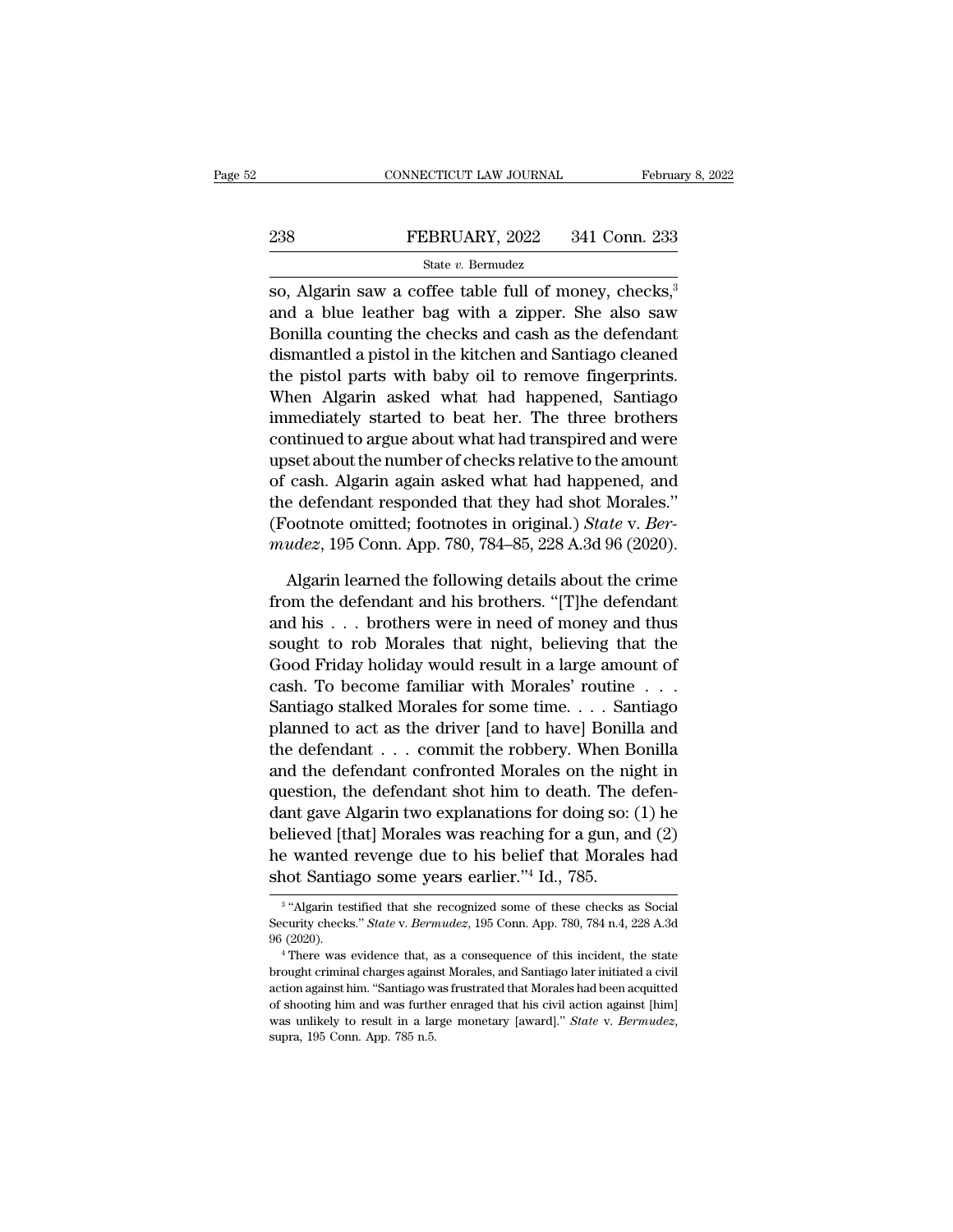CONNECTICUT LAW JOURNAL Page 53<br>
1 Conn. 233 FEBRUARY, 2022 239<br>
State v. Bermudez<br>
Algarin then observed the defendant and his brothers<br>
dertake the following activities to dispose of evi- $\frac{341 \text{ Conn. } 233 \qquad \text{FEBRUARY, } 2022 \qquad \qquad 239}$ <br>State v. Bermudez<br>Algarin then observed the defendant and his brothers<br>undertake the following activities to dispose of evi-<br>dence of the crime. "Upon arriving at Algarin's h 341 Conn. 233 FEBRUARY, 2022 239<br>
State v. Bernudez<br>
Algarin then observed the defendant and his brothers<br>
undertake the following activities to dispose of evi-<br>
dence of the crime. "Upon arriving at Algarin's home<br>
after 341 Conn. 233 FEBRUARY, 2022 239<br>
State v. Bernudez<br>
Algarin then observed the defendant and his brothers<br>
undertake the following activities to dispose of evi-<br>
dence of the crime. "Upon arriving at Algarin's home<br>
after State v. Bermudez<br>
Higarin then observed the defendant and his brothers<br>
undertake the following activities to dispose of evi-<br>
dence of the crime. "Upon arriving at Algarin's home<br>
after the shooting, the defendant and h Magarin then observed the defendant and his brothers<br>
undertake the following activities to dispose of evi-<br>
dence of the crime. "Upon arriving at Algarin's home<br>
after the shooting, the defendant and his brothers<br>
burned Algarin then observed the defendant and his brothers<br>undertake the following activities to dispose of evi-<br>dence of the crime. "Upon arriving at Algarin's home<br>after the shooting, the defendant and his brothers<br>burned the undertake the following activities to dispose of evi-<br>dence of the crime. "Upon arriving at Algarin's home<br>after the shooting, the defendant and his brothers<br>burned the checks in the kitchen sink,<sup>5</sup> cleaned the<br>weapons o dence of the crime. "Upon arriving at Algarin's home<br>after the shooting, the defendant and his brothers<br>burned the checks in the kitchen sink,<sup>5</sup> cleaned the<br>weapons of fingerprints, and placed the dismantled pis-<br>tol par after the shooting, the defendant and his brothers<br>burned the checks in the kitchen sink,<sup>5</sup> cleaned the<br>weapons of fingerprints, and placed the dismantled pis-<br>tol parts into three separate bags. . . . [They also]<br>burned burned the checks in the kitchen sink,<sup>5</sup> cleaned the<br>weapons of fingerprints, and placed the dismantled pis-<br>tol parts into three separate bags. . . . [They also]<br>burned their clothing in a barrel behind the house and<br>cl weapons of fingerprints, and placed the dismantled pis-<br>tol parts into three separate bags. . . . [They also]<br>burned their clothing in a barrel behind the house and<br>cleaned the car to remove gun residue. . . . When [Alg-<br> tol parts into three separate bags. . . . . [They also]<br>burned their clothing in a barrel behind the house and<br>cleaned the car to remove gun residue. . . . When [Alg-<br>arin] refused [Santiago's demand] to go with him to<br>dis burned their clothing in a barrel behind the house and<br>cleaned the car to remove gun residue. . . . When [Alg-<br>arin] refused [Santiago's demand] to go with him to<br>dispose of the bags filled with the gun parts, Santiago<br>. . cleaned the car to remove gun residue. . . . When [Algarin] refused [Santiago's demand] to go with him to dispose of the bags filled with the gun parts, Santiago . . . beat Algarin until the defendant intervened. Reluctant arin] refused [Santiago's demand] to go with him to<br>dispose of the bags filled with the gun parts, Santiago<br>... beat Algarin until the defendant intervened. Reluc-<br>tantly, [Algarin] agreed [to] accompan[y] Santiago to<br>dis dispose of the bags filled with the gun parts, Santiago<br>
... beat Algarin until the defendant intervened. Reluctantly, [Algarin] agreed [to] accompan[y] Santiago to<br>
dispose of the bags. When the [last] bag was thrown<br>
int . . . beat Algarin until the def<br>tantly, [Algarin] agreed [to]<br>dispose of the bags. When t<br>into the Naugatuck River, Sa<br>kill Algarin, her mother, and<br>'[n]ow you know what we're<br>in original.) Id., 785–86.<br>''Later that day, spose of the bags. When the [last] bag was thrown<br>spose of the bags. When the [last] bag was thrown<br>to the Naugatuck River, Santiago  $\ldots$  threatened to<br>ll Algarin, her mother, and their children, stating  $\ldots$ <br>low you kn into the Naugatuck River, Santiago  $\ldots$  threatened to<br>kill Algarin, her mother, and their children, stating  $\ldots$ <br>'[n]ow you know what we're capable of.' " (Footnote<br>in original.) Id., 785–86.<br>"Later that day, Santiago a

kill Algarin, her mother, and their children, stating . . .<br>
"[n]ow you know what we're capable of.' " (Footnote in original.) Id., 785–86.<br>
"Later that day, Santiago and Bonilla accompanied<br>
Algarin to deposit the [stole "(n)ow you know what we're capable of." " (Footnote<br>in original.) Id., 785–86.<br>"Later that day, Santiago and Bonilla accompanied<br>Algarin to deposit the [stolen] cash into her bank<br>account via an automated teller machine ( in original.) Id., 785–86.<br>
"Later that day, Santiago and Bonilla accompanied<br>
Algarin to deposit the [stolen] cash into her bank<br>
account via an automated teller machine (ATM). Algarin<br>
. . . deposited three separate enve "Later that day, Santiago and Bonilla accompanied<br>Algarin to deposit the [stolen] cash into her bank<br>account via an automated teller machine (ATM). Algarin<br> $\dots$  deposited three separate envelopes of cash, which<br>she believ "Later that day, Santiago and Bonilla accompanied<br>Algarin to deposit the [stolen] cash into her bank<br>account via an automated teller machine (ATM). Algarin<br> $\ldots$  deposited three separate envelopes of cash, which<br>she belie Algarin to deposit the [stolen] cash into her bank<br>account via an automated teller machine (ATM). Algarin<br>... deposited three separate envelopes of cash, which<br>she believed to have totaled \$3000. . . . [T]he follow-<br>ing Mo account via an automated teller machine (ATM). Algarin<br>
. . . deposited three separate envelopes of cash, which<br>
she believed to have totaled \$3000. . . . [T]he follow-<br>
ing Monday, Santiago and Bonilla went with Algarin t . . . deposited three separate envelopes of cash, which<br>she believed to have totaled \$3000. . . . [T]he follow-<br>ing Monday, Santiago and Bonilla went with Algarin to<br>make a withdrawal, at which time Algarin gave the cash<br>t she believed to have totaled \$3000. . . . [T]he following Monday, Santiago and Bonilla went with Algarin to make a withdrawal, at which time Algarin gave the cash to Santiago. [At some point during the aftermath of the mur ing Monday, Santiago and Bo<br>make a withdrawal, at which<br>to Santiago. [At some point d<br>murder, the defendant and l<br>alibi that they and Algarin had<br>return from prison by eating<br>their mother's home.]<br>"[Between] 1998 [and] 201 Santiago. [At some point during the aftermath of the<br>urder, the defendant and his brothers concocted an<br>bi that they and Algarin had been celebrating Bonilla's<br>turn from prison by eating fish for Good Friday at<br>eir mother' murder, the defendant and his brothers concocted an<br>alibi that they and Algarin had been celebrating Bonilla's<br>return from prison by eating fish for Good Friday at<br>their mother's home.]<br>"[Between] 1998 [and] 2010, Algarin alibi that they and Algarin had been celebrating Bonilla's<br>return from prison by eating fish for Good Friday at<br>their mother's home.]<br>"[Between] 1998 [and] 2010, Algarin was questioned<br>by the police on approximately seven

"[Between] 1998 [and] 2010, Algarin was questioned<br>the police on approximately seven occasions. Each<br>ne, she stuck to the manufactured alibi out of fear<br>"The [defendant and his] brothers decided to burn the checks after<br>ar "[Between] 1998 [and] 2010, Algarin was questioned<br>by the police on approximately seven occasions. Each<br>time, she stuck to the manufactured alibi out of fear<br><sup>5</sup> "The [defendant and his] brothers decided to burn the checks

<sup>&</sup>lt;sup>5</sup> "The [defendant and his] brothers decided to burn the checks after by the police on a<br>time, she stuck t<br> $\frac{5}{100}$ <br> $\frac{5}{100}$ <br>Algarin refused to depote<br>195 Conn. App. 785 n.6.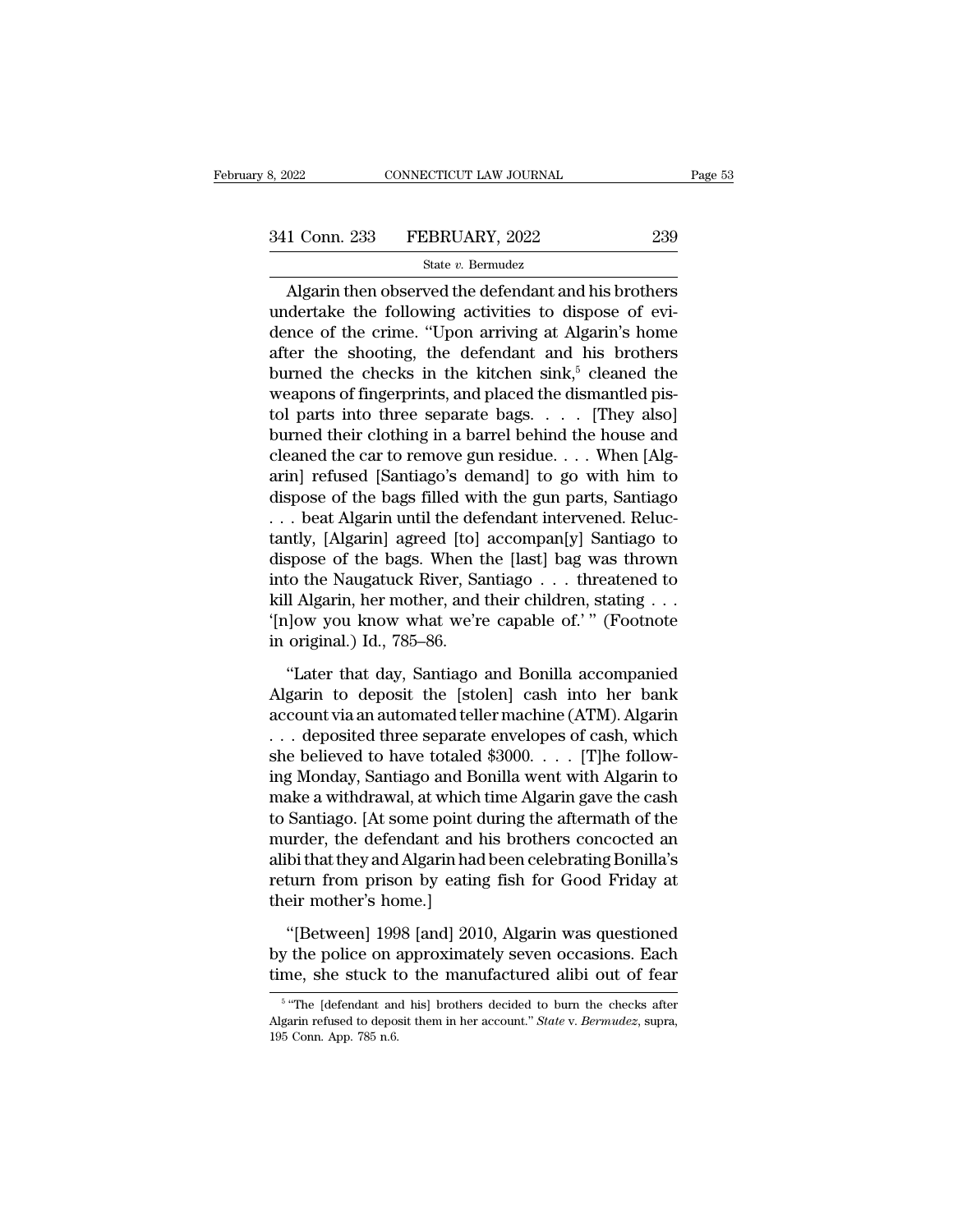# EXECUTE CONNECTICUT LAW JOURNAL February 8, 2022<br>240 FEBRUARY, 2022 341 Conn. 233<br>341 State v. Bermudez

## State *v.* Bermudez

FEBRUARY, 2022 341 Conn. 233<br>
State v. Bermudez<br>
for her safety and the safety of her family. Knowing<br>
that the defendant, Santiago, and Bonilla were affiliated<br>
with nationwide gangs <sup>6</sup> Algorin was particularly afreid The definition of the defendant of the defendant of the defendant of the defendant of the defendant of the defendant of the defendant of the police with any of the police with any  $\alpha$  of the police should she provide the EXEMPLARY, 2022 341 Conn. 233<br>
State v. Bernudez<br>
for her safety and the safety of her family. Knowing<br>
that the defendant, Santiago, and Bonilla were affiliated<br>
with nationwide gangs, <sup>6</sup> Algarin was particularly afraid **EXECUARY, 2022** 341 Conn. 233<br>
State v. Bermudez<br>
for her safety and the safety of her family. Knowing<br>
that the defendant, Santiago, and Bonilla were affiliated<br>
with nationwide gangs, <sup>6</sup> Algarin was particularly afrai State v. Bernudez<br>
for her safety and the safety of her family. Knowing<br>
that the defendant, Santiago, and Bonilla were affiliated<br>
with nationwide gangs,  $\delta$  Algarin was particularly afraid<br>
of reprisals should she prov state v. Bermudez<br>for her safety and the safety of her family. Knowing<br>that the defendant, Santiago, and Bonilla were affiliated<br>with nationwide gangs, <sup>6</sup> Algarin was particularly afraid<br>of reprisals should she provide t for her safety and the safety of her family. Knowing<br>that the defendant, Santiago, and Bonilla were affiliated<br>with nationwide gangs,<sup>6</sup> Algarin was particularly afraid<br>of reprisals should she provide the police with any<br>i that the defendant, Santiago, and Bonilla were affiliated<br>with nationwide gangs,<sup>6</sup> Algarin was particularly afraid<br>of reprisals should she provide the police with any<br>information. During this period, however, she did<br>divu with nationwide gangs,<sup>6</sup> Algarin was particularly afraid<br>of reprisals should she provide the police with any<br>information. During this period, however, she did<br>divulge some information to three people. Approxi-<br>mately one of reprisals should she provide the police with any<br>information. During this period, however, she did<br>divulge some information to three people. Approxi-<br>mately one year after Morales' murder, Algarin revealed<br>to Ralph C. C information. During this period, however, she did<br>divulge some information to three people. Approxi-<br>mately one year after Morales' murder, Algarin revealed<br>to Ralph C. Crozier, an attorney whom she knew, that<br>the defenda divulge some information to three people. Approximately one year after Morales' murder, Algarin revealed<br>to Ralph C. Crozier, an attorney whom she knew, that<br>the defendant and his two brothers had been involved<br>in the homi mately one year after Morales' murder, Algarin revealed<br>to Ralph C. Crozier, an attorney whom she knew, that<br>the defendant and his two brothers had been involved<br>in the homicide.<sup>7</sup> She also provided details of the homi-<br>c to Ralph C. Crozier, an attorney whom she knew, that<br>the defendant and his two brothers had been involved<br>in the homicide.<sup>7</sup> She also provided details of the homi-<br>cide to Sally Roden-Timko, a coworker at Waterbury<br>Hospit the defendant and his two brothers had been involved<br>in the homicide.<sup>7</sup> She also provided details of the homi-<br>cide to Sally Roden-Timko, a coworker at Waterbury<br>Hospital, who . . . confirm[ed] the [conversation] in a<br>sta in the homicide.<sup>7</sup> She also provided details of th<br>cide to Sally Roden-Timko, a coworker at Wa<br>Hospital, who  $\dots$  confirm[ed] the [conversatio<br>statement given to the police in 2010.<sup>8</sup> Algari<br>discussed details about the of the increase of the police in 2010.<sup>8</sup> algarin at the set of the police in 2010.<sup>8</sup> Algarin later scussed details about the homicide with Luis Maldodo, a person she began dating in 2009 while Santiago as incarcerated fo trooptical, who will continue in 2010.<sup>8</sup> Algarin later<br>statement given to the police in 2010.<sup>8</sup> Algarin later<br>discussed details about the homicide with Luis Maldo-<br>nado, a person she began dating in 2009 while Santiago<br>w

statement given to the police in 2010. Inguint hatch<br>discussed details about the homicide with Luis Maldo-<br>nado, a person she began dating in 2009 while Santiago<br>was incarcerated for an unrelated matter.<br>"Despite being inc algarin. After a newspaper article was published on an unrelated matter.<br>
"Despite being incarcerated throughout much of the<br>
twelve year interval [between the murder and Algarin's<br>
statement to the police], Santiago conti mates, a person she segan alaring in 2009 while standage<br>was incarcerated for an unrelated matter.<br>"Despite being incarcerated throughout much of the<br>twelve year interval [between the murder and Algarin's<br>statement to the "Despite being incarcerated throughout much of the<br>twelve year interval [between the murder and Algarin's<br>statement to the police], Santiago continued to threaten<br>Algarin. After a newspaper article was published on the<br>[r tement to the police], Santiago continued to threaten<br>garin. After a newspaper article was published on the<br>copening of the] investigation into Morales' murder,<br>e defendant, who was also incarcerated on an unre-<br>"Algarin t Algarin. After a newspaper article was published on the [reopening of the] investigation into Morales' murder, the defendant, who was also incarcerated on an unre<sup>6</sup> "Algarin testified that the defendant and Santiago were

 $6.41$ da e defendant, who was also incarcerated on an unre-<br>
"Algarin testified that the defendant and Santiago were members of the<br>
in Kings, while Bonilla was a member of 'Netas.' "*State v. Bermudez*,<br>
ra, 195 Conn. App. 786 n.7

<sup>&</sup>lt;sup>6</sup> "Algarin testified that the defendant and Santiago were members of the Latin Kings, while Bonilla was a member of 'Netas.' " *State v. Bermudez*, supra, 195 Conn. App. 786 n.7.<br><sup>7</sup> "Crozier had represented Algarin, the <sup>6</sup> "Algarin testified that the defendant and Santiago were members of the Latin Kings, while Bonilla was a member of 'Netas.' " *State* v. *Bermudez*, supra, 195 Conn. App. 786 n.7.<br><sup>7</sup> "Crozier had represented Algarin, The Kings, while Bonilla was a member of 'Netas.' " *State v. Bermudez*, supra, 195 Conn. App. 786 n.7.<br>
<sup>7</sup> "Crozier had represented Algarin, the defendant, Santiago, and various family members [in] numerous matters prior supra, 195 Conn. App. 786 n.7.<br>
<sup>7</sup> "Crozier had represented Algarin, the defendant, Santiago, and various family members [in] numerous matters prior to the 1998 murder of Morales.<br>
In fact, Crozier represented Santiago in <sup>7</sup> "Crozier had represented Algarin, the defendant, Santiago, and various family members [in] numerous matters prior to the 1998 murder of Morales.<br>In fact, Crozier represented Santiago in his civil action against Morales family members [in] numerous matters prior to the 1998 murder of Morales.<br>In fact, Crozier represented Santiago in his civil action against Morales.<br>Crozier also testified that Algarin attempted to get away from Santiago o In fact, Crozier represented Santiago in his civil action against Morales.<br>Crozier also testified that Algarin attempted to get away from Santiago on<br>multiple occasions and that she stayed with Santiago because she feared<br>

police. The jury was permitted to credit her prior statement under *Statement* her prior stated that, had Algarin gone to the police with information about the murder, 'she would have definitely been murdered, based on who about the murder, 'she would have definitely been murdered, based on who the people were.' " *State v. Bermudez*, supra, 195 Conn. App. 786 n.8.<br><sup>8</sup> At trial, Roden-Timko repudiated the statement she had given to the polic allowing the substantiantly the substantiantly the people were.'" State v. Bermudez, supra, 195 Conn. App. 786 n.8.<br>
<sup>8</sup> At trial, Roden-Timko repudiated the statement she had given to the police. The jury was permitted t <sup>8</sup> At trial, Roden-Timko repudiated the statement she had given to the police. The jury was permitted to credit her prior statement under *State* v. *Whelan*, 200 Conn. 743, 753, 513 A.2d 86, cert. denied, 479 U.S. 994, <sup>8</sup> At trial, Roden-Timko repudiated the statement she had given to the police. The jury was permitted to credit her prior statement under *State* v. *Whelan*, 200 Conn. 743, 753, 513 A.2d 86, cert. denied, 479 U.S. 994,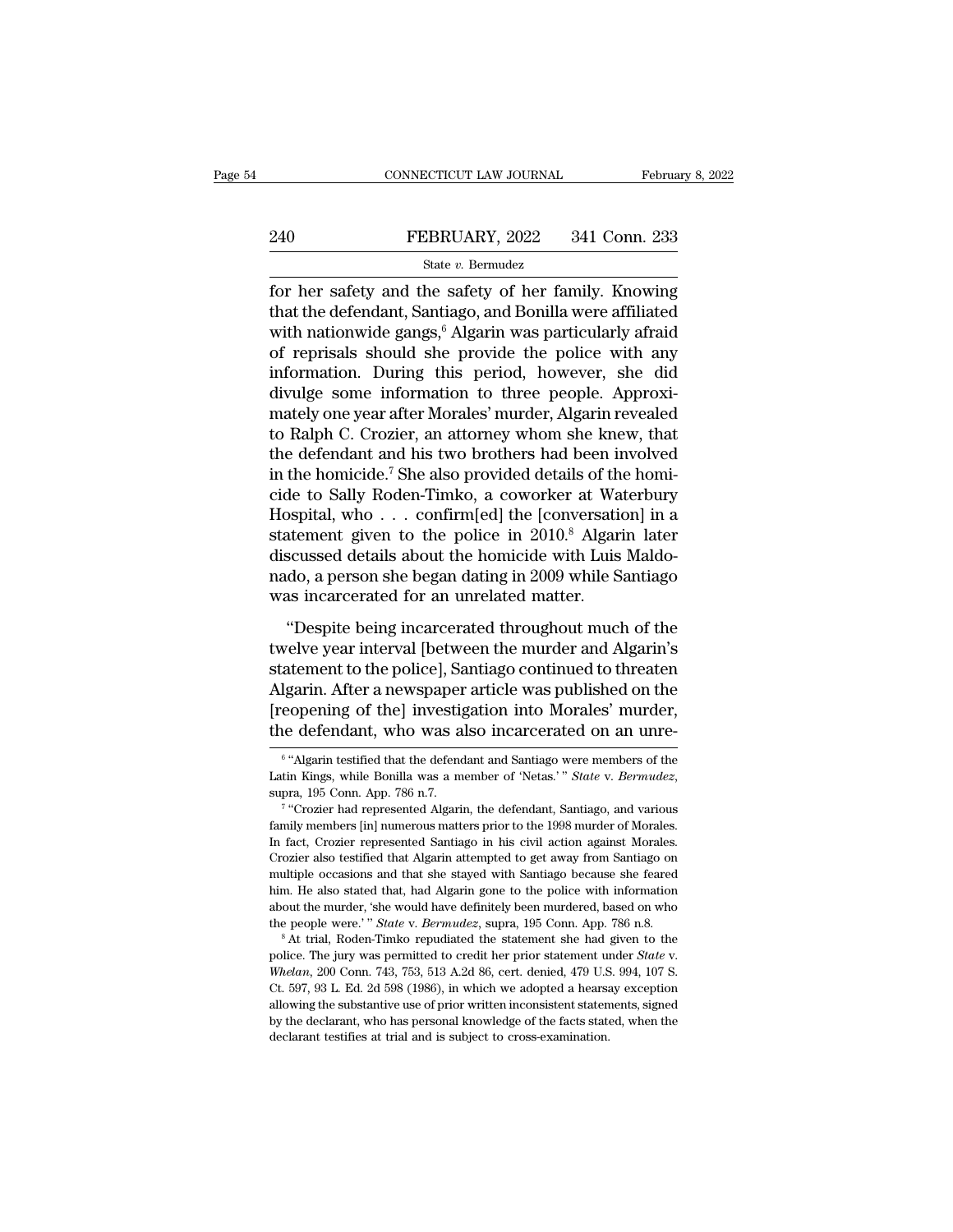# 341 Conn. 233 FEBRUARY, 2022 241

State *v.* Bermudez

S, 2022 CONNECTICUT LAW JOURNAL Page 55<br>
341 Conn. 233 FEBRUARY, 2022 241<br>
State v. Bermudez<br>
ated criminal matter . . . instructed Algarin to write<br>
[him] three letters that were intimate and particularly<br>
selections in n 341 Conn. 233 FEBRUARY, 2022 241<br>
State v. Bermudez<br>
lated criminal matter . . . instructed Algarin to write<br>
[him] three letters that were intimate and particularly<br>
salacious in nature. The defendant had requested the<br>
l 341 Conn. 233 FEBRUARY, 2022 241<br>
State v. Bernudez<br>
lated criminal matter . . . instructed Algarin to write<br>
[him] three letters that were intimate and particularly<br>
salacious in nature. The defendant had requested the<br> 341 Conn. 233 FEBRUARY, 2022 241<br>
State v. Bermudez<br>
lated criminal matter . . . instructed Algarin to write<br>
[him] three letters that were intimate and particularly<br>
salacious in nature. The defendant had requested the<br> State v. Bermudez<br>
Interded Criminal matter . . . instructed Algarin to write<br>
[him] three letters that were intimate and particularly<br>
salacious in nature. The defendant had requested the<br>
letters for the [stated] purpos The continual matter whistructed Algarin to write<br>
im] three letters that were intimate and particularly<br>
lacious in nature. The defendant had requested the<br>
ters for the [stated] purpose of discrediting Algarin<br>
the event Film the letters that were intimate and particularly salacious in nature. The defendant had requested the letters for the [stated] purpose of discrediting Algarin in the event that she were ever to testify against him.<sup>9</sup>

paradious in nature. The defendant had requested the<br>letters for the [stated] purpose of discrediting Algarin<br>in the event that she were ever to testify against him.<sup>9</sup><br>"In 2010, Maldonado was arrested in connection with<br>a betters for the [stated] purpose of discrediting Algarin<br>in the event that she were ever to testify against him.<sup>9</sup><br>"In 2010, Maldonado was arrested in connection with<br>an unrelated crime. Following his arrest, Maldonado<br>pr reactly for all platted parpose of discreding rigarin<br>in the event that she were ever to testify against him.<sup>9</sup><br>"In 2010, Maldonado was arrested in connection with<br>an unrelated crime. Following his arrest, Maldonado<br>provi m are event and she were ever to testary against rim.<br>
"In 2010, Maldonado was arrested in connection with<br>
an unrelated crime. Following his arrest, Maldonado<br>
provided the police with details about Morales' murder<br>
and f "In 2010, Maldonado was arrested in connection with<br>an unrelated crime. Following his arrest, Maldonado<br>provided the police with details about Morales' murder<br>and further indicated that Algarin could provide more<br>informati an unrelated crime. Following his arrest, Maldonado<br>provided the police with details about Morales' murder<br>and further indicated that Algarin could provide more<br>information. Algarin subsequently was visited by a<br>detective provided the police with details about Morales' murder<br>and further indicated that Algarin could provide more<br>information. Algarin subsequently was visited by a<br>detective from the Waterbury Police Department and<br>taken to th and further indicated that Algarin could provide more<br>information. Algarin subsequently was visited by a<br>detective from the Waterbury Police Department and<br>taken to the police department [for questioning]. Fear-<br>ing that M information. Algarin subsequently was visited by a<br>detective from the Waterbury Police Department and<br>taken to the police department [for questioning]. Fear-<br>ing that Maldonado had disclosed information and con-<br>cerned tha detective from the Waterbury Police Department and<br>taken to the police department [for questioning]. Fear-<br>ing that Maldonado had disclosed information and con-<br>cerned that he would be murdered by Santiago if he<br>were incar taken to the police department [for oring that Maldonado had disclosed informed that he would be murdered were incarcerated, Algarin abandor alibi [that she had maintained for provided a seven page statement to the events The definition of Conoral Statistics and an<br>excepted by Santiago if here incarcerated, Algarin abandoned the [brothers']<br>bi [that she had maintained for twelve years] and<br>ovided a seven page statement to the police detail befined that the world be indicated by bandage if no<br>were incarcerated, Algarin abandoned the [brothers']<br>alibi [that she had maintained for twelve years] and<br>provided a seven page statement to the police detailing<br>the ev

were meanerated, rigarin assumed and products j<br>alibi [that she had maintained for twelve years] and<br>provided a seven page statement to the police detailing<br>the events of Morales' murder.<br>"On February 16, 2017, the defend provided a seven page statement to the police detailing<br>the events of Morales' murder.<br>"On February 16, 2017, the defendant was charged<br>by substitute information with one count of murder in<br>violation of General Statutes § From a sover page statement to the ponce of<br>the events of Morales' murder.<br>"On February 16, 2017, the defendant was<br>by substitute information with one count of m<br>violation of General Statutes § 53a-54a and on<br>of felony mur "On February 16, 2017, the defendant was charged<br>
substitute information with one count of murder in<br>
plation of General Statutes  $\S$  53a-54a and one count<br>
felony murder in violation of  $\S$  53a-54c." (Footnote<br>
ded; foot by substitute information with one count of murder in<br>violation of General Statutes § 53a-54a and one count<br>of felony murder in violation of § 53a-54c." (Footnote<br>added; footnotes in original.) Id., 786–87.<br>At trial, Alga

by substantial mistrimation. While the count of minimals in<br>violation of General Statutes § 53a-54a and one count<br>of felony murder in violation of § 53a-54c." (Footnote<br>added; footnotes in original.) Id., 786–87.<br>At trial transferred values  $\frac{1}{3}$  or  $\frac{1}{3}$  or  $\frac{1}{3}$  or  $\frac{1}{3}$  or  $\frac{1}{3}$  of felony murder in violation of  $\frac{1}{3}$  53a-54c." (Footnote added; footnotes in original.) Id., 786–87.<br>At trial, Algarin's testimony was added; footnotes in original.) Id., 786–87.<br>At trial, Algarin's testimony was the linchpin of the<br>state's case, although the state also produced other<br>corroborative evidence. The reason for Algarin's recan-<br>tation of her p At trial, Algarin's testimony was the linchpin of the<br>state's case, although the state also produced other<br>corroborative evidence. The reason for Algarin's recan-<br>tation of her prior statements supporting the brothers'<br>ali At trial, Algarin's testimony was the linchpin of the<br>state's case, although the state also produced other<br>corroborative evidence. The reason for Algarin's recan-<br>tation of her prior statements supporting the brothers'<br>ali state's case, although the state also produced other<br>corroborative evidence. The reason for Algarin's recan-<br>tation of her prior statements supporting the brothers'<br>alibi after many years and, in turn, the credibility of<br>h corroborative evidence. The reason for Algarin's recantation of her prior statements supporting the brothers'<br>alibi after many years and, in turn, the credibility of<br>her detailed account inculpating them were thus the<br>cent r detailed account inculpating them were thus the<br>ntral issues in the case. The state presented evidence<br>support the theory that Algarin had been fearful of<br>ribution against her, her family, and, later, Maldo-<br>"Algarin als central issues in the case. The state presented evidence<br>to support the theory that Algarin had been fearful of<br>retribution against her, her family, and, later, Maldo-<br> $\frac{9}{4}$ <br>"Algarin also wrote a series of letters to

<sup>&</sup>lt;sup>9</sup> "Algarin also wrote a series of letters to Santiago during his incarceration to support the theory that Algarin had been fearful of retribution against her, her family, and, later, Maldo-<br><sup>9</sup> "Algarin also wrote a series of letters to Santiago during his incarceration for an unrelated matter. These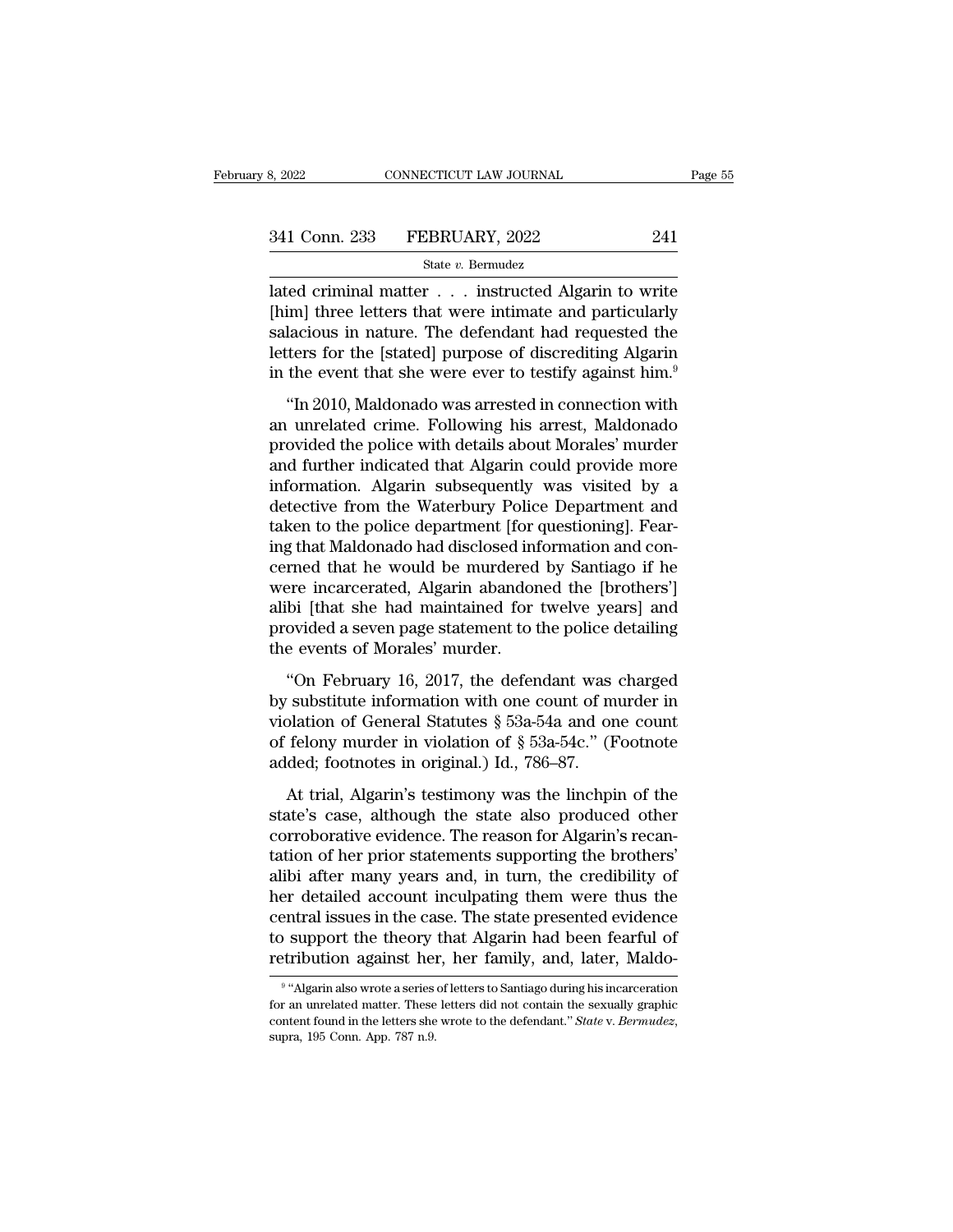# EXECUTE CONNECTICUT LAW JOURNAL February 8, 2022<br>242 FEBRUARY, 2022 341 Conn. 233<br>344 State v. Bermudez

## State *v.* Bermudez

CONNECTICUT LAW JOURNAL February 8, 2022<br>
PEBRUARY, 2022 341 Conn. 233<br>
State v. Bermudez<br>
nado because of Santiago's past physical abuse and<br>
threats, and the three brothers' gang affiliations. Algarin<br>
also tostified tha THREAT 2022 341 Conn. 233<br>
State v. Bernudez<br>
Rado because of Santiago's past physical abuse and<br>
threats, and the three brothers' gang affiliations. Algarin<br>
also testified that she had been relocated after she gave<br>
ther FEBRUARY, 2022 341 Conn. 233<br>
State v. Bermudez<br>
mado because of Santiago's past physical abuse and<br>
threats, and the three brothers' gang affiliations. Algarin<br>
also testified that she had been relocated after she gave<br>  $\begin{tabular}{l l l l} \multicolumn{1}{l}{{\bf \textcolor{red}{B22}}}&{\bf \textcolor{red}{FEBRUARY, 2022}}&{\bf 341 Conn. 233}\\ \hline & {\bf \textcolor{red}{State $v$. Bernudez}}\\ \hline \textcolor{red}{nado because of Santiago's past physical abuse and threats, and the three brothers' gang affiliations. Algarin also testified that she had been relocated after she gave her statement to the police.}\\ \hline \textcolor{red}{The defendant attempted to cast doubt on the state's theory through evidence demonstrating that Algarin's data.} \end{tabular}$ State  $v$ . Bermudez<br>
do because of Santiago's past physical abuse and<br>
reats, and the three brothers' gang affiliations. Algarin<br>
so testified that she had been relocated after she gave<br>
r statement to the police.<br>
The de nado because of Santiago's past physical abuse and<br>threats, and the three brothers' gang affiliations. Algarin<br>also testified that she had been relocated after she gave<br>her statement to the police.<br>The defendant attempted

mado because or Santiago's past pnysical abuse and<br>threats, and the three brothers' gang affiliations. Algarin<br>also testified that she had been relocated after she gave<br>her statement to the police.<br>The defendant attempted threats, and the three brothers gang armiations. Algarm<br>also testified that she had been relocated after she gave<br>her statement to the police.<br>The defendant attempted to cast doubt on the state's<br>theory through evidence de also testined that she had been relocated after she gave<br>her statement to the police.<br>The defendant attempted to cast doubt on the state's<br>theory through evidence demonstrating that Algarin's<br>belated inculpation of the def The defendant attempted to cast doubt on the state's<br>theory through evidence demonstrating that Algarin's<br>belated inculpation of the defendant and his brothers<br>was not a product of fear but a desire for revenge.<br>The defend The defendant attempted to cast doubt on the state's<br>theory through evidence demonstrating that Algarin's<br>belated inculpation of the defendant and his brothers<br>was not a product of fear but a desire for revenge.<br>The defen theory through evidence demonstrating that Algarin's<br>belated inculpation of the defendant and his brothers<br>was not a product of fear but a desire for revenge.<br>The defendant proffered evidence demonstrating that<br>Algarin and belated inculpation of the defendant and his brothers<br>was not a product of fear but a desire for revenge.<br>The defendant proffered evidence demonstrating that<br>Algarin and Santiago had, and were perceived by others<br>to have, was not a product of fear but a desire for revenge.<br>The defendant proffered evidence demonstrating that<br>Algarin and Santiago had, and were perceived by others<br>to have, a loving relationship.<sup>10</sup> He also elicited admis-<br>sio The defendant proffered evidence demonstrating that<br>Algarin and Santiago had, and were perceived by others<br>to have, a loving relationship.<sup>10</sup> He also elicited admis-<br>sions from Algarin that she had written three salacious Algarin and Santiago had, and were perceived by others<br>to have, a loving relationship.<sup>10</sup> He also elicited admis-<br>sions from Algarin that she had written three salacious<br>letters to the defendant while he was in prison, al to have, a loving relationship.<sup>10</sup> He also elicited admissions from Algarin that she had written three salacious<br>letters to the defendant while he was in prison, although<br>she claimed that the defendant had directed her to sions from Algarin that she had written three salacious<br>letters to the defendant while he was in prison, although<br>she claimed that the defendant had directed her to write<br>them, after the police reopened their investigation letters to the defendant while he was in prison, although<br>she claimed that the defendant had directed her to write<br>them, after the police reopened their investigation into<br>the victim's murder, to use as an insurance polic she claimed that the defendant had directed her to write<br>them, after the police reopened their investigation into<br>the victim's murder, to use as an insurance policy<br>against her disclosing her knowledge about the crime.<br>The them, after the police<br>the victim's murder,<br>against her disclosing<br>The defendant argued<br>revenge against Santia<br>ship as a consequence<br>letters to him.<sup>11</sup> he defendant argued that Algarin changed stories for<br>evenge against Santiago after he ended their relation-<br>up as a consequence of the defendant's disclosing the<br>tters to him.<sup>11</sup><br><sup>10</sup> The defendant adduced evidence that, revenge against Santiago after he ended their relationship as a consequence of the defendant's disclosing the letters to him.<sup>11</sup><br> $\frac{10 \text{ The} \text{ defendant adduced evidence that, in the years following the victim's murder, Algarin had written Santiago love letters and sent him money whenever he was imprisoned. Attorney Norman A. Pattis and a bail bondsman,$ 

ship as a consequence of the defendant's disclosing the<br>letters to him.<sup>11</sup><br> $\frac{10}{10}$  The defendant adduced evidence that, in the years following the victim's<br>murder, Algarin had written Santiago love letters and sent h Istript as a consequence of are determined by discreming are<br>
letters to him.<sup>11</sup><br>
<sup>10</sup> The defendant adduced evidence that, in the years following the victim's<br>
murder, Algarin had written Santiago love letters and sent FULETS LO TIITI.<sup>22</sup><br><sup>10</sup> The defendant adduced evidence that, in the years following the victim's<br>murder, Algarin had written Santiago love letters and sent him money when-<br>ever he was imprisoned. Attorney Norman A. Patt <sup>10</sup> The defendant adduced evidence that, in the years following the victim's murder, Algarin had written Santiago love letters and sent him money whenever he was imprisoned. Attorney Norman A. Pattis and a bail bondsman, argued that, when Algarin had written Santiago love letters and sent him money when-<br>ever he was imprisoned. Attorney Norman A. Pattis and a bail bondsman,<br>Ismael Santiago, testified that, in their professional experiences stated by the was imprisoned. Attorney Norman A. Pattis and a bail bondsman, Ismael Santiago, testified that, in their professional experiences working with Santiago and Algarin on unrelated matters, the couple appeared to Ismael Santiago, testified that, in their professional experiences working<br>Ismael Santiago and Algarin on unrelated matters, the couple appeared to<br>have a normal, loving, and nonabusive relationship. Defense counsel also<br>a From a margin and manufacture relationship. Defense counsel also have a normal, loving, and nonabusive relationship. Defense counsel also argued that, when Algarin had dated another man during one of Santiago's stints in

she leave him? . . . . We submit that [Santiago] found out . . . . about the sexually explicit letters . . . . and he broke up with her after he found out the sexually explicit letters . . . . and he broke up with her aft stints in prison in the early 2000s, Santiago did not threaten to kill Algarin<br>or her boyfriend.<br>" Defense counsel argued: "[Algarin] spent [sixteen] years of her life with<br>[Santiago]. She was committed to him despite his or her boyfriend.<br>
<sup>11</sup> Defense counsel argued: "[Algarin] spent [sixteen] years of her life with<br>
[Santiago]. She was committed to him despite his problems. Why would<br>
she leave him? . . . We submit that [Santiago] found . . . what happened then? He broke up with her, and she was alone in her [Santiago]. She was committed to him despite his problems. Why would she leave him? . . . We submit that [Santiago] found out . . . about the sexually explicit letters . . . and he broke up with her after he found out tha help of  $\mu$  and  $\mu$  is the sexually explicit letters . . . and he broke up with her after he found out that she was writing these sexually explicit letters to [the defendant], and that she was writing these sexually exp sexually explicit letters . . . and he broke up with her after he found out that she was writing these sexually explicit letters to [the defendant], and . . . what happened then? He broke up with her, and she was alone in ble to [exact] be seen that she was writing these sexually explicit letters to [the defendant], and  $\ldots$  what happened then? He broke up with her, and she was alone in her life after [sixteen] years with [Santiago], and ... what happened then? He broke up with her, and she was alone in her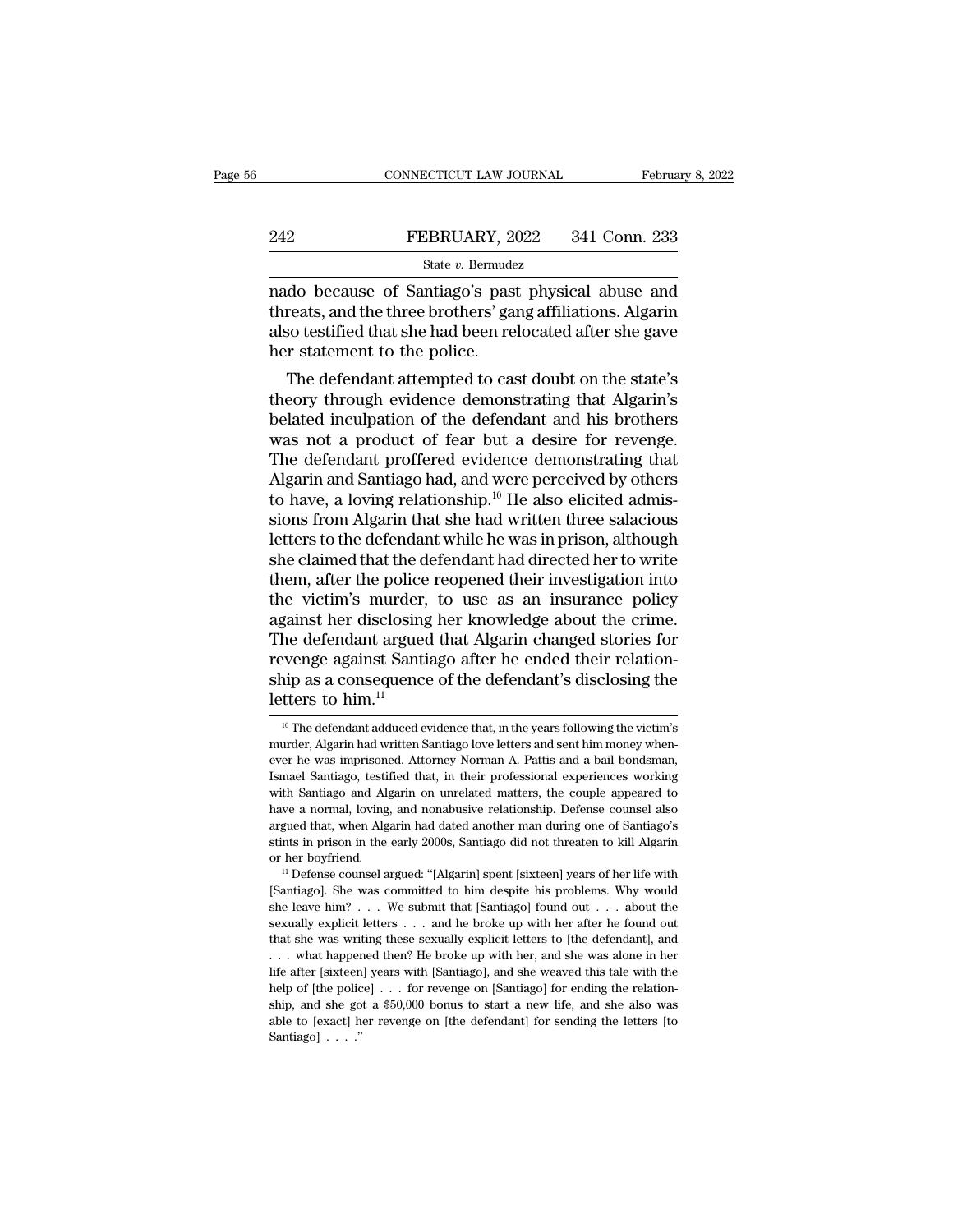| 3, 2022       | CONNECTICUT LAW JOURNAL | Page 57 |  |
|---------------|-------------------------|---------|--|
| 341 Conn. 233 | FEBRUARY, 2022          | 243     |  |
|               | State v. Bermudez       |         |  |

 $\begin{tabular}{ll} \multicolumn{2}{l}{{\small \textbf{1 Conn. 233} & FEBRUARY, 2022} & \multicolumn{2}{l}{{\small \textbf{243}} } }\\ \multicolumn{2}{l}{\small \textbf{1 Conn. 233} & FEBRUARY, 2022} & \multicolumn{2}{l}{{\small \textbf{243}} }\\ & \\ \multicolumn{2}{l}{\small \textbf{During its rebuttal closing argument, the state counted the defendant's claim that Algarin, in 2010, had a plaintexted the defendant in the victim's murder out of the method.} \end{tabular}$ 341 Conn. 233 FEBRUARY, 2022 243<br>
State v. Bernudez<br>
During its rebuttal closing argument, the state countered the defendant's claim that Algarin, in 2010, had<br>
implicated the defendant in the victim's murder out of<br>
spit 341 Conn. 233 FEBRUARY, 2022 243<br>
State v. Bermudez<br>
During its rebuttal closing argument, the state countered the defendant's claim that Algarin, in 2010, had<br>
implicated the defendant in the victim's murder out of<br>
spit 341 Conn. 233 FEBRUARY, 2022 243<br>
State v. Bermudez<br>
During its rebuttal closing argument, the state countered the defendant's claim that Algarin, in 2010, had<br>
implicated the defendant in the victim's murder out of<br>
spit State v. Bernudez<br>
During its rebuttal closing argument, the state countered the defendant's claim that Algarin, in 2010, had<br>
implicated the defendant in the victim's murder out of<br>
spite, pointing to evidence that Algar State  $v$ . Bernudez<br>During its rebuttal closing argument, the state countered the defendant's claim that Algarin, in 2010, had<br>implicated the defendant in the victim's murder out of<br>spite, pointing to evidence that Algari Found the defendant's claim that Algarin, in 2010, had<br>plicated the defendant in the victim's murder out of<br>ite, pointing to evidence that Algarin had told Crozier<br>out the murder shortly after it occurred in 1998 and<br>at s but deadlocked on the charge of murder. *State* v. *Ber-mudez*, suppose of murder shortly after it occurred in 1998 and that she had told a friend about it a few years after that. The jury found the defendant guilty of fel

*m*preservation in the treatms matrice of spite, pointing to evidence that Algarin had told Crozier about the murder shortly after it occurred in 1998 and that she had told a friend about it a few years after that.<br>The jur about the murder shortly after it occurred in 1998 and<br>that she had told a friend about it a few years after that.<br>The jury found the defendant guilty of felony murder<br>but deadlocked on the charge of murder. *State* v. *B* that she had told a friend about it a few years after that.<br>The jury found the defendant guilty of felony murder<br>but deadlocked on the charge of murder. *State* v. *Ber-<br>mudez*, supra, 195 Conn. App. 787–88. The trial cou The jury found the defendant guilt<br>but deadlocked on the charge of mandez, supra, 195 Conn. App. 787-<br>declared a mistrial on that charge<sup>12</sup> a<br>tenced the defendant to a total effe<br>years of incarceration. Id. 788.<br>The defe Integral and distribution of the charge of murder. State v. Ber-<br>
udez, supra, 195 Conn. App. 787–88. The trial court<br>
clared a mistrial on that charge<sup>12</sup> and, thereafter, sen-<br>
noced the defendant to a total effective t *Alternation in the change of the Search Distribution*<br> *App.* 787–88. The trial court<br>
declared a mistrial on that charge<sup>12</sup> and, thereafter, sen-<br>
tenced the defendant to a total effective term of sixty<br>
years of incar

the trial of the defendant of the trial court<br>declared a mistrial on that charge<sup>12</sup> and, thereafter, sentenced the defendant to a total effective term of sixty<br>years of incarceration. Id. 788.<br>The defendant appealed from harmful error that deprived term of sixty<br>tenced the defendant to a total effective term of sixty<br>years of incarceration. Id. 788.<br>The defendant appealed from his conviction to the<br>Appellate Court, claiming, among other th France are determined to a stream stream of single<br>years of incarceration. Id. 788.<br>The defendant appealed from his conviction to the<br>Appellate Court, claiming, among other things, that cer-<br>tain of the trial court's evide The defendant appealed from his conviction to the<br>Appellate Court, claiming, among other things, that cer-<br>tain of the trial court's evidentiary rulings constituted<br>harmful error that deprived him of a fair trial. See id., The defendant appealed from his conviction to the<br>Appellate Court, claiming, among other things, that cer-<br>tain of the trial court's evidentiary rulings constituted<br>harmful error that deprived him of a fair trial. See id., Appellate Court, claiming, among other things, that certain of the trial court's evidentiary rulings constituted<br>harmful error that deprived him of a fair trial. See id.,<br>783, 788. Specifically, the defendant contended tha tain of the trial court's evidentiary rulings constituted<br>harmful error that deprived him of a fair trial. See id.,<br>783, 788. Specifically, the defendant contended that the<br>trial court improperly admitted unduly prejudicia harmful error that deprived him of a fair trial. See id.,<br>783, 788. Specifically, the defendant contended that the<br>trial court improperly admitted unduly prejudicial evi-<br>dence of his and his brothers' gang affiliations an 783, 788. Specifically, the defendant contended that the<br>trial court improperly admitted unduly prejudicial evi-<br>dence of his and his brothers' gang affiliations and of<br>Algarin's relocation by the state following her state trial court improperly admitted unduly prejudicial evidence of his and his brothers' gang affiliations and of Algarin's relocation by the state following her statement to the police. See id., 788. The defendant further cla dence of his and his brothers' gang affiliations and of<br>Algarin's relocation by the state following her statement<br>to the police. See id., 788. The defendant further claimed<br>that the trial court violated his constitutional Algarin's relocation by the state following her statement<br>to the police. See id., 788. The defendant further claimed<br>that the trial court violated his constitutional rights to<br>present a defense and to confront witnesses ag to the police. See id., 788. The defendant further claimed<br>that the trial court violated his constitutional rights to<br>present a defense and to confront witnesses against him<br>by refusing to admit into evidence the three sex that the trial court violated his constitutional rights to<br>present a defense and to confront witnesses against him<br>by refusing to admit into evidence the three sexually<br>explicit letters Algarin had sent to him in prison an present a defense and to confront witnesses against him<br>by refusing to admit into evidence the three sexually<br>explicit letters Algarin had sent to him in prison and<br>by precluding him from questioning Algarin about two<br>matt by refusing to admit into evidence the three sexually<br>explicit letters Algarin had sent to him in prison and<br>by precluding him from questioning Algarin about two<br>matters that he claimed undermined her purported fear<br>of San explicit letters Algarin had sent to him in prison and<br>by precluding him from questioning Algarin about two<br>matters that he claimed undermined her purported fear<br>of Santiago—the circumstances surrounding the termi-<br>nation by precluding him from questioning Algarin about two<br>matters that he claimed undermined her purported fear<br>of Santiago—the circumstances surrounding the termi-<br>nation of her employment from Waterbury Hospital and<br>her birth matters that he claimed undermined her purported fear<br>of Santiago—the circumstances surrounding the termi-<br>nation of her employment from Waterbury Hospital and<br>her birth control practices during the period of her<br>marriage of Santiago—the circumstances surrounding the termination of her employment from Waterbury Hospital and<br>her birth control practices during the period of her<br>marriage following the victim's murder. See id., 783,<br>805–806. I marriage following the victim's murder. See id., 783, 805–806. In a thorough and comprehensive decision, the Appellate Court rejected in turn each of these claims, concluding that none of the claimed errors was constituent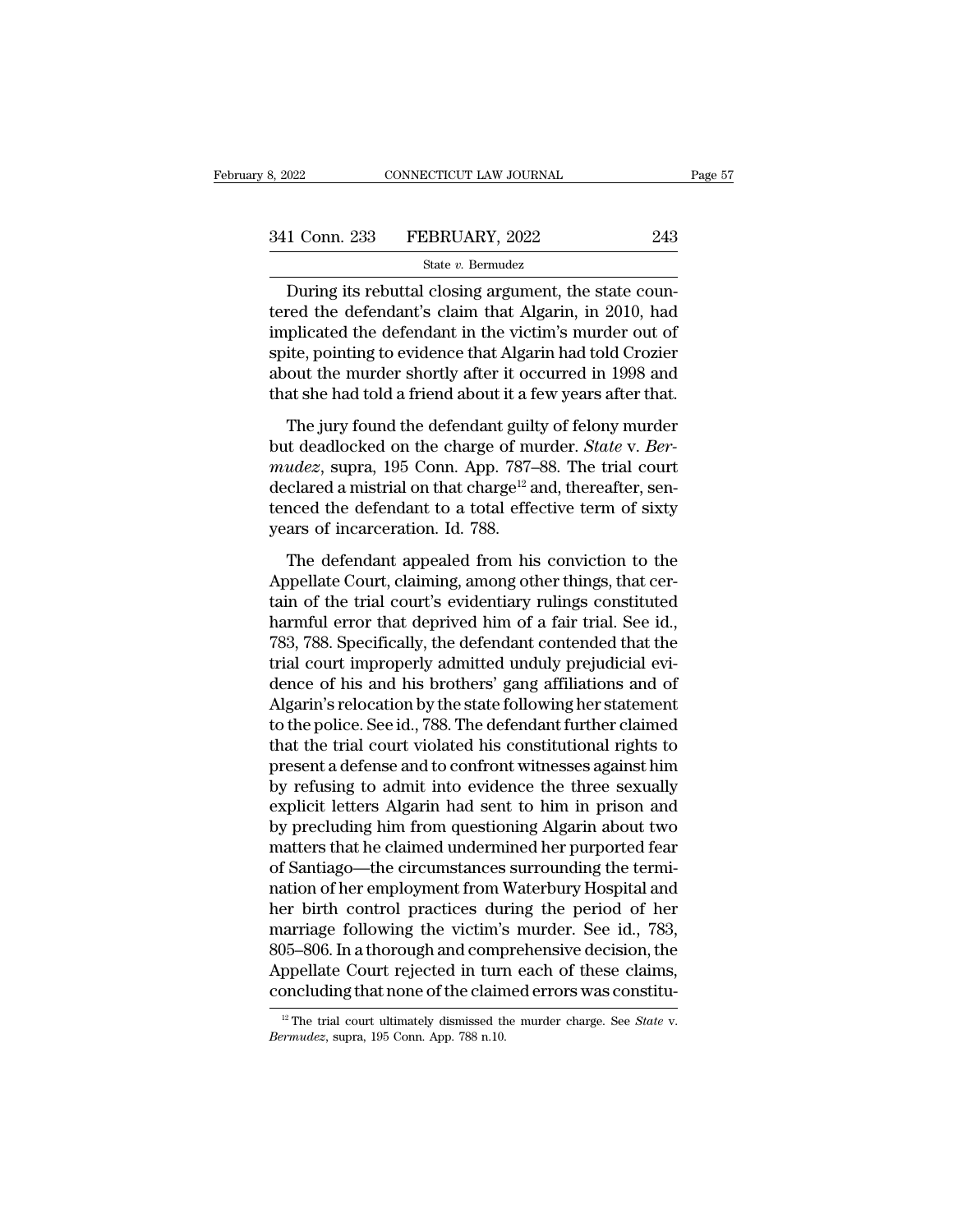# EXECUTE CONNECTICUT LAW JOURNAL February 8, 2022<br>244 FEBRUARY, 2022 341 Conn. 233<br>344 FEBRUARY, 2022 341 Conn. 233

## State *v.* Bermudez

CONNECTICUT LAW JOURNAL February 8, 202<br>
PEBRUARY, 2022 341 Conn. 233<br>
State v. Bernudez<br>
Etional in nature and that most of the rulings were not<br>
an abuse of the trial court's discretion. See id., 788–820. 244 FEBRUARY, 2022 341 Conn. 233<br>  $\frac{\text{State } v. \text{ Bernudez}}{\text{itional in nature and that most of the rulings were not an abuse of the trial court's discretion. See id., 788–820.}$ <br>
Two of the trial court's rulings, however, presented a glogar quotion. The Appellate Court concluded that EXEMPLARY, 2022 341 Conn. 233<br>
State v. Bernudez<br>
state v. Bernudez<br>
tional in nature and that most of the rulings were not<br>
an abuse of the trial court's discretion. See id., 788–820.<br>
Two of the trial court's rulings, h EXERUARY, 2022 341 Conn. 233<br>
State v. Bernudez<br>
tional in nature and that most of the rulings were not<br>
an abuse of the trial court's discretion. See id., 788–820.<br>
Two of the trial court's rulings, however, presented a<br> State v. Bernudez<br>
tional in nature and that most of the rulings were not<br>
an abuse of the trial court's discretion. See id., 788–820.<br>
Two of the trial court's rulings, however, presented a<br>
closer question. The Appellat state v. Berndaez<br>tional in nature and that most of the rulings were not<br>an abuse of the trial court's discretion. See id., 788–820.<br>Two of the trial court's rulings, however, presented a<br>closer question. The Appellate Co tional in nature and that most of the rulings were not<br>an abuse of the trial court's discretion. See id., 788–820.<br>Two of the trial court's rulings, however, presented a<br>closer question. The Appellate Court concluded that<br> an abuse of the trial court's discretion. See id., 788–820.<br>Two of the trial court's rulings, however, presented a<br>closer question. The Appellate Court concluded that<br>the probative value of evidence of Algarin's relocation Two of the trial court's rulings, however, presented a<br>closer question. The Appellate Court concluded that<br>the probative value of evidence of Algarin's relocation<br>by the state outweighed any undue prejudice but that,<br>even closer question. The Appellate Court concluded that<br>the probative value of evidence of Algarin's relocation<br>by the state outweighed any undue prejudice but that,<br>even if the evidence was improperly admitted, its admis-<br>sio the probative value of evidence of Algarin's relocation<br>by the state outweighed any undue prejudice but that,<br>even if the evidence was improperly admitted, its admis-<br>sion was harmless error. Id., 802–804 and n.19. The<br>App by the state outweighed any undue<br>even if the evidence was improperly:<br>sion was harmless error. Id., 802–<br>Appellate Court also concluded tha<br>sexually explicit letters was improp<br>harmless evidentiary error given t<br>mony abou on was harmless error. Id., 802–804 and n.19. The<br>opellate Court also concluded that exclusion of the<br>xually explicit letters was improper but that it was<br>rmless evidentiary error given the extensive testi-<br>ony about them. Appellate Court also concluded that exclusion of the<br>sexually explicit letters was improper but that it was<br>harmless evidentiary error given the extensive testi-<br>mony about them. Id., 813–17.<br>The Appellate Court therefore

Examples evidentiary error given the extensive testimony about them. Id., 813–17.<br>The Appellate Court therefore affirmed the judgment<br>of conviction; Id., 827; and this certified appeal fol-<br>lowed. On appeal, the defendant harmless evidentiary error given the extensive testi-<br>mony about them. Id., 813–17.<br>The Appellate Court therefore affirmed the judgment<br>of conviction; Id., 827; and this certified appeal fol-<br>lowed. On appeal, the defendan mony about them. Id., 813–17.<br>The Appellate Court therefore affirmed the judgment<br>of conviction; Id., 827; and this certified appeal fol-<br>lowed. On appeal, the defendant renews his evidentiary<br>claims raised in the Appellat The Appellate Court therefore affirmed the judgment<br>of conviction; Id., 827; and this certified appeal fol-<br>lowed. On appeal, the defendant renews his evidentiary<br>claims raised in the Appellate Court.<sup>13</sup> For the reasons<br>s We d. On appear, the defendant renews its evidentiary<br>aims raised in the Appellate Court.<sup>13</sup> For the reasons<br>t forth hereinafter, we conclude that the Appellate<br>ourt properly affirmed the judgment of conviction.<br>I<br>We begi

I

ciantis raised in the Appenate Court. For the reasons<br>set forth hereinafter, we conclude that the Appellate<br>Court properly affirmed the judgment of conviction.<br>I<br>We begin with the defendant's claims that he con-<br>cedes are Set forth herematter, we conclude that the Appellate<br>Court properly affirmed the judgment of conviction.<br>I<br>We begin with the defendant's claims that he con-<br>cedes are not constitutional in nature. The defendant<br>contends th USCOUT Properly animied the Judgment of conviction.<br>
I<br>
We begin with the defendant's claims that he concedes are not constitutional in nature. The defendant<br>
contends that the Appellate Court incorrectly deter-<br>
mined tha I<br>We begin with the defendant's claims that he concedes are not constitutional in nature. The defendant<br>contends that the Appellate Court incorrectly deter-<br>mined that the trial court had properly admitted evi-<br>dence of (1 We begin with the defendant's claims that he concedes are not constitutional in nature. The defendant contends that the Appellate Court incorrectly determined that the trial court had properly admitted evidence of (1) his contends that the Appellate Court incorrectly determined that the trial court had properly admitted evidence of (1) his and his brothers' gang affiliations, and (2) Algarin's relocation by the state following her state- $\$ mined that the trial court had properly admitted evidence of (1) his and his brothers' gang affiliations, and (2) Algarin's relocation by the state following her state-<br>
<sup>13</sup> This court granted the defendant's petition fo

dence of (1) his and his brothers' gang affiliations, and (2) Algarin's relocation by the state following her state-<br> $\frac{18}{10}$  This court granted the defendant's petition for certification to appeal, limited to the foll (2) Algarin's relocation by the state following her state-<br>
<sup>13</sup> This court granted the defendant's petition for certification to appeal,<br>
limited to the following issues: (1) "Did the Appellate Court properly uphold<br>
the  $\frac{1}{18}$  This court granted the defendant's petition for certification to appeal, limited to the following issues: (1) "Did the Appellate Court properly uphold the trial court's admission of evidence that the defendant <sup>13</sup> This court granted the defendant's petition for certification to appeal, limited to the following issues: (1) "Did the Appellate Court properly uphold the trial court's admission of evidence that the defendant was a limited to the following issues: (1) "Did the Appellate Court properly uphold<br>the trial court's admission of evidence that the defendant was a gang member<br>and that the state's chief witness was relocated out of state after the trial court's admission of evidence that the defendant was a gang member<br>and that the state's chief witness was relocated out of state after providing<br>her statement to the police inculpating the defendant?" (2) "Did t and that the state's chief witness was relocated out of state after providing<br>her statement to the police inculpating the defendant?" (2) "Did the Appellate<br>Court correctly conclude that the trial court's erroneous preclus the statement to the police inculpating the defendant?" (2) "Did the Appellate Court correctly conclude that the trial court's erroneous preclusion of sexually explicit letters the state's chief witness wrote to the defen Court correctly conclude that the trial court's erroneous preclusion of sexually explicit letters the state's chief witness wrote to the defendant was harmless and that the trial court's limitation on the defendant's cross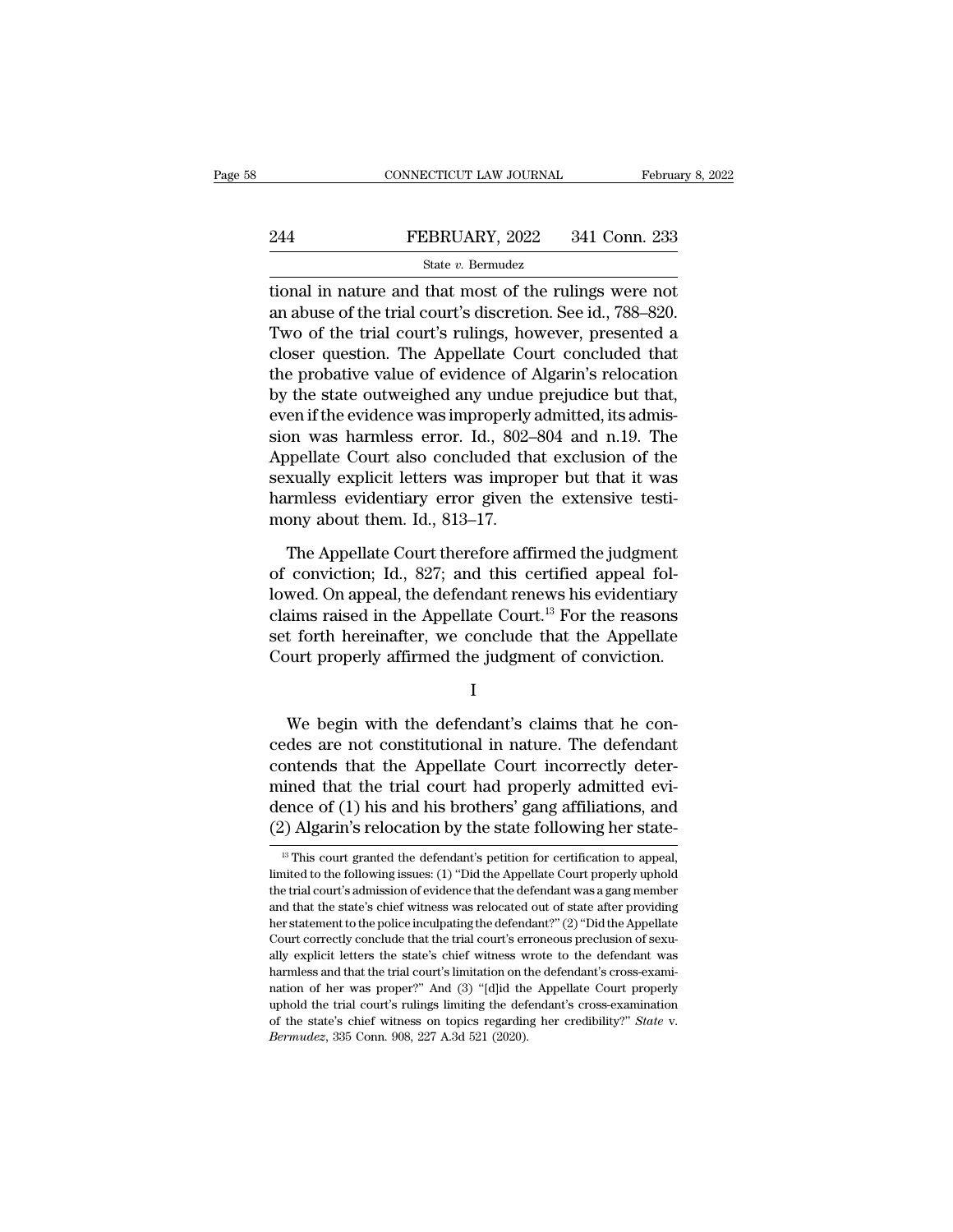| 3, 2022       | CONNECTICUT LAW JOURNAL |     | Page 59 |
|---------------|-------------------------|-----|---------|
|               |                         |     |         |
| 341 Conn. 233 | FEBRUARY, 2022          | 245 |         |
|               | State v. Bermudez       |     |         |

ment to the police inculpating the defendant and his<br>brothers in the victim's murder. 341 Conn. 233 FEBRUARY, 2022<br>
<sup>State v. Bermudez</sup><br>
ment to the police inculpating the d<br>
brothers in the victim's murder.<br>
"Our standard of review for evident."

<sup>1</sup> Conn. 233 FEBRUARY, 2022 245<br>
<sup>State v. Bermudez<br>
ent to the police inculpating the defendant and his<br>
others in the victim's murder.<br>
"Our standard of review for evidentiary claims is well<br>
ttled. To the extent [that</sup> 341 Conn. 233 FEBRUARY, 2022 245<br>
State v. Bernudez<br>
ment to the police inculpating the defendant and his<br>
brothers in the victim's murder.<br>
"Our standard of review for evidentiary claims is well<br>
settled. To the extent [ State v. Bermudez<br>
ment to the police inculpating the defendant and his<br>
brothers in the victim's murder.<br>
"Our standard of review for evidentiary claims is well<br>
settled. To the extent [that] a trial court's admission of ment to the police inculpating the defendant and his<br>brothers in the victim's murder.<br>"Our standard of review for evidentiary claims is well<br>settled. To the extent [that] a trial court's admission of<br>evidence is based on a refired to the police inclupating the detendant and its<br>brothers in the victim's murder.<br>"Our standard of review for evidentiary claims is well<br>settled. To the extent [that] a trial court's admission of<br>evidence is based o "Our standard of review for evidentiary claims is well<br>settled. To the extent [that] a trial court's admission of<br>evidence is based on an interpretation of the Code of<br>Evidence, our standard of review is plenary.... We<br>re "Our standard of review for evidentiary claims is well<br>settled. To the extent [that] a trial court's admission of<br>evidence is based on an interpretation of the Code of<br>Evidence, our standard of review is plenary.... We<br>re settled. To the extent [that] a trial court's admission of<br>evidence is based on an interpretation of the Code of<br>Evidence, our standard of review is plenary. . . . We<br>review the trial court's decision to admit [or exclude] evidence is based on an interpretation of the Code of<br>Evidence, our standard of review is plenary. . . . We<br>review the trial court's decision to admit [or exclude]<br>evidence, if premised on a correct view of the law,<br>howev Evidence, our standard of review is plenary. . . . We<br>review the trial court's decision to admit [or exclude]<br>evidence, if premised on a correct view of the law,<br>however, for an abuse of discretion." (Citation omitted;<br>in review the trial court's decision to admit [or exclude]<br>evidence, if premised on a correct view of the law,<br>however, for an abuse of discretion." (Citation omitted;<br>internal quotation marks omitted.) *State* v. *Davis*, 29 evidence, if premised on a correct view of the law,<br>however, for an abuse of discretion." (Citation omitted;<br>internal quotation marks omitted.) *State* v. *Davis*, 298<br>Conn. 1, 10–11, 1 A.3d 76 (2010). Because the defendan however, for an abuse of discretion." (Citation omitted;<br>internal quotation marks omitted.) *State* v. *Davis*, 298<br>Conn. 1, 10–11, 1 A.3d 76 (2010). Because the defendant<br>challenges the application and not the interpreta internal quotation marks omitted.) *State v. Davis*, 298<br>Conn. 1, 10–11, 1 A.3d 76 (2010). Because the defendant<br>challenges the application and not the interpretation of<br>our rules of evidence, the trial court's rulings as Conn. 1, 10–11, 1 A.3d 76 (2010). Because the defendant challenges the application and not the interpretation of our rules of evidence, the trial court's rulings as to this evidence are reviewed for an abuse of discretion challenges the application and not the interpretation of<br>our rules of evidence, the trial court's rulings as to this<br>evidence are reviewed for an abuse of discretion. "The<br>trial court has wide discretion to determine the r our rules of evidence, the trial court's rulings as to this<br>evidence are reviewed for an abuse of discretion. "The<br>trial court has wide discretion to determine the rele-<br>vancy of evidence and the scope of cross-examination evidence are reviewed for an abustrial court has wide discretion to vancy of evidence and the scope  $\ldots$ . Thus, [w]e will make every tion in favor of upholding the tria these bases]  $\ldots$ ." (Citation on tion marks omitte Thus, [w]e will make every reasonable presump-<br>on in favor of upholding the trial court's ruling[s] [on<br>see bases]  $\ldots$ ." (Citation omitted; internal quota-<br>on marks omitted.) Id., 11.<br>A<br>We turn first to the defendant's

A

tion in favor of upholding the trial court's ruling[s] [on<br>these bases]  $\dots$ ." (Citation omitted; internal quota-<br>tion marks omitted.) Id., 11.<br>A<br>We turn first to the defendant's claim that the trial<br>court abused its disc these bases]  $\ldots$  ." (Citation omitted; internal quotation marks omitted.) Id., 11.<br>A<br>We turn first to the defendant's claim that the trial<br>court abused its discretion in admitting evidence of his<br>and his brothers' gang tion marks omitted.) Id., 11.<br>
A<br>
We turn first to the defendant's claim that the trial<br>
court abused its discretion in admitting evidence of his<br>
and his brothers' gang affiliations because its prejudicial<br>
effect outweig defendant's claim that the trial<br>court abused its discretion in admitting evidence of his<br>and his brothers' gang affiliations because its prejudicial<br>effect outweighed any probative value. Although the<br>defendant does not d A<br>We turn first to the defendant's claim that the trial<br>court abused its discretion in admitting evidence of his<br>and his brothers' gang affiliations because its prejudicial<br>effect outweighed any probative value. Although t We turn first to the defendant's claim that the trial<br>court abused its discretion in admitting evidence of his<br>and his brothers' gang affiliations because its prejudicial<br>effect outweighed any probative value. Although the court abused its discretion in admitting evidence of his<br>and his brothers' gang affiliations because its prejudicial<br>effect outweighed any probative value. Although the<br>defendant does not dispute that this evidence was rel and his brothers' gang affiliations because its prejudicial<br>effect outweighed any probative value. Although the<br>defendant does not dispute that this evidence was rele-<br>vant to Algarin's claimed fear of him and his brothers effect outweighed any probative value. Although the<br>defendant does not dispute that this evidence was rele-<br>vant to Algarin's claimed fear of him and his brothers,<br>he argues that it was of limited probative value because<br>i defendant does not dispute that this evidence was relevant to Algarin's claimed fear of him and his brothers,<br>he argues that it was of limited probative value because<br>it was merely cumulative of other evidence of her state vant to Algarin's claimed fear of him and his brothers,<br>he argues that it was of limited probative value because<br>it was merely cumulative of other evidence of her state<br>of mind. He further argues that, contrary to the Appe he argues that it was of li<br>it was merely cumulative<br>of mind. He further argu<br>late Court's conclusion, t<br>tion did not dissipate th<br>this evidence. We agree w<br>lution of this issue.<br>The opinion of the A was merely cumulative of other evidence of her state<br>mind. He further argues that, contrary to the Appel-<br>e Court's conclusion, the trial court's limiting instruc-<br>on did not dissipate the highly prejudicial impact of<br>is e of finith. He further argues that, contrary to the Appenlate Court's conclusion, the trial court's limiting instruction did not dissipate the highly prejudicial impact of this evidence. We agree with the Appellate Court's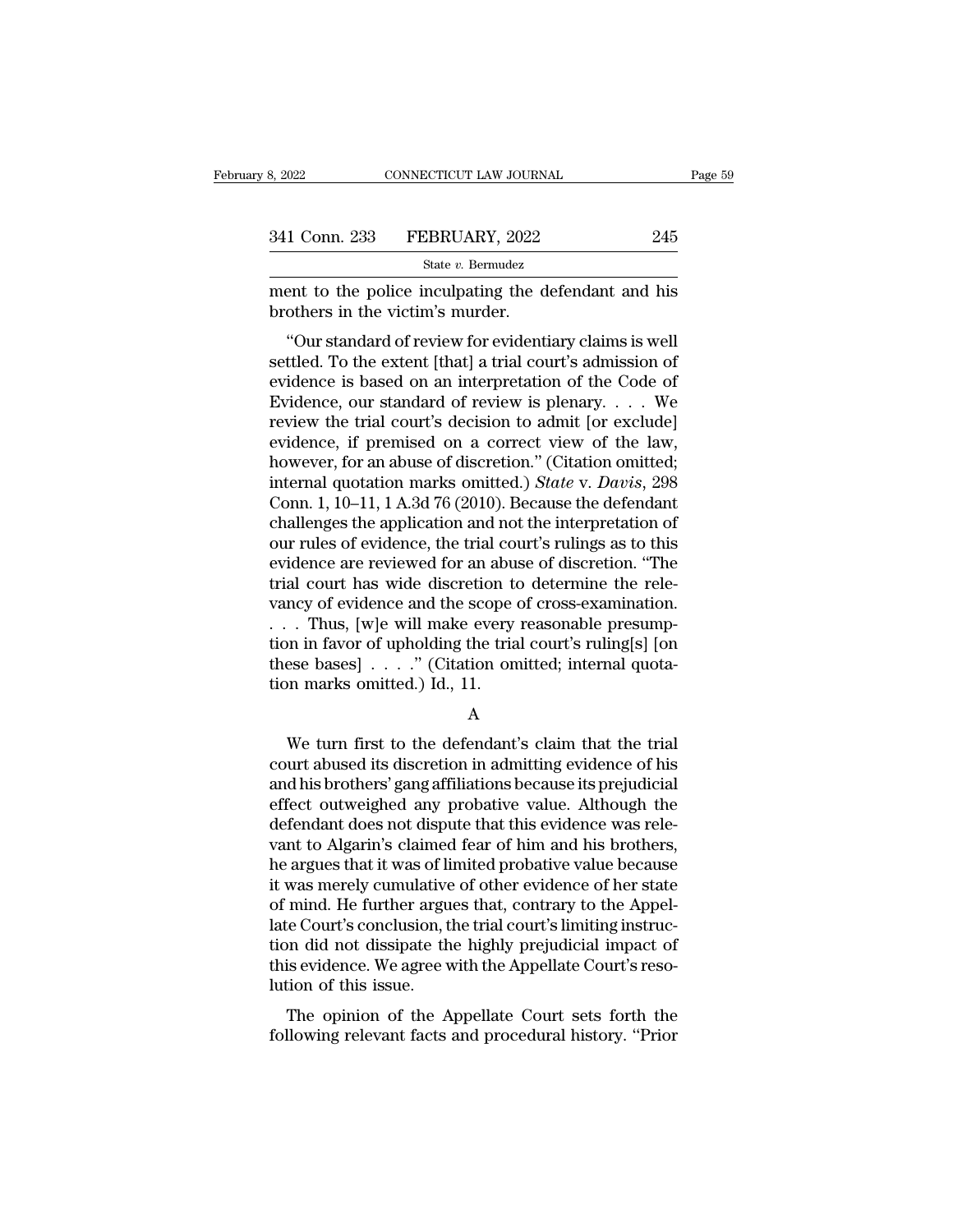# EXECUTE CONNECTICUT LAW JOURNAL February 8, 2022<br>246 FEBRUARY, 2022 341 Conn. 233<br>344 State v. Bermudez

## State *v.* Bermudez

CONNECTICUT LAW JOURNAL February 8, 2022<br>
PEBRUARY, 2022 341 Conn. 233<br>
State v. Bermudez<br>
The defendant filed a motion in limine in<br>
response to the state's notice of its intent to introduce<br>
evidence of the Idefendant's FEBRUARY, 2022 341 Conn. 233<br>
State v. Bermudez<br>
to his trial, the defendant filed a motion in limine in<br>
response to the state's notice of its intent to introduce<br>
evidence of the [defendant's and his brothers'] gang<br>
af EEBRUARY, 2022 341 Conn. 233<br>
State v. Bernudez<br>
to his trial, the defendant filed a motion in limine in<br>
response to the state's notice of its intent to introduce<br>
evidence of the [defendant's and his brothers'] gang<br>
af 246 FEBRUARY, 2022 341 Conn. 233<br>  $\frac{\text{State } v. \text{ Bernudez}}{\text{to his trial, the defendant filed a motion in limine in}}$ <br>
response to the state's notice of its intent to introduce<br>
evidence of the [defendant's and his brothers'] gang<br>
affiliations. Specifically, the state State v. Bernudez<br>
to his trial, the defendant filed a motion in limine in<br>
response to the state's notice of its intent to introduce<br>
evidence of the [defendant's and his brothers'] gang<br>
affiliations. Specifically, the state  $v$ . Bernudez<br>to his trial, the defendant filed a motion in limine in<br>response to the state's notice of its intent to introduce<br>evidence of the [defendant's and his brothers'] gang<br>affiliations. Specifically, the st to his trial, the defendant filed a motion in limine in<br>response to the state's notice of its intent to introduce<br>evidence of the [defendant's and his brothers'] gang<br>affiliations. Specifically, the state sought to introdu response to the state's notice of its intent to introduce<br>evidence of the [defendant's and his brothers'] gang<br>affiliations. Specifically, the state sought to introduce<br>testimony from Algarin that the defendant and Santiag evidence of the [defendant's and his brothers'] gang<br>affiliations. Specifically, the state sought to introduce<br>testimony from Algarin that the defendant and Santiago<br>were members of the Latin Kings gang. The purpose of<br>thi affiliations. Specifically, the state sought to introduce<br>testimony from Algarin that the defendant and Santiago<br>were members of the Latin Kings gang. The purpose of<br>this testimony, the state argued, was to illustrate the<br> testimony from Algarin that the defendant and Santiago<br>were members of the Latin Kings gang. The purpose of<br>this testimony, the state argued, was to illustrate the<br>extent to which Algarin feared retaliation from Santi-<br>ago were members of the Latin Kings gang. The purpose of<br>this testimony, the state argued, was to illustrate the<br>extent to which Algarin feared retaliation from Santi-<br>ago, the defendant, or other gang members. According<br>to th is testimoly, the state argued, was to mustrate the<br>
tent to which Algarin feared retaliation from Santi-<br>
o, the defendant, or other gang members. According<br>
the state, Algarin's fear of the defendant and his<br>
others bore extent to which Algarin reared retanation from Bandago, the defendant, or other gang members. According to the state, Algarin's fear of the defendant and his brothers bore directly on her reason for waiting twelve years to

ago, the defendant, or other gang members. According<br>to the state, Algarin's fear of the defendant and his<br>brothers bore directly on her reason for waiting twelve<br>years to provide the police with inculpating evidence.<br>"Aft by the state, Algarin's real of the defendant and fils<br>brothers bore directly on her reason for waiting twelve<br>years to provide the police with inculpating evidence.<br>"After balancing the probative value of the evidence<br>aga brouters bore unectly on her reason for waiting twerve<br>years to provide the police with inculpating evidence.<br>"After balancing the probative value of the evidence<br>against the danger of unfair prejudice, the [trial] court<br>a years to provide the police while inclupating evidence.<br>
"After balancing the probative value of the evidence<br>
against the danger of unfair prejudice, the [trial] court<br>
allowed the testimony for the limited purpose propo "After balancing the probative value of the evidence<br>against the danger of unfair prejudice, the [trial] court<br>allowed the testimony for the limited purpose proposed<br>by the state. As the court explained, 'to the extent th against the danger of unfair prejudice, the [trial] court<br>allowed the testimony for the limited purpose proposed<br>by the state. As the court explained, 'to the extent that the<br>state is going to introduce evidence that . . . allowed the testimony for the limited purpose proposed<br>by the state. As the court explained, 'to the extent that the<br>state is going to introduce evidence that . . . [Algarin]<br>was afraid to disclose [what she knew about the by the state. As the court explained, 'to the extent that the state is going to introduce evidence that . . . [Algarin] was afraid to disclose [what she knew about the crime] because . . . the defendant and/or . . . Santi state is going to introduce evidence that . . . [Algarin]<br>was afraid to disclose [what she knew about the crime]<br>because . . . the defendant and/or . . . Santiago was<br>a member of the Latin Kings street gang; that they are was afraid to disclose [what she knew about the crime]<br>because  $\ldots$  the defendant and/or  $\ldots$  Santiago was<br>a member of the Latin Kings street gang; that they are<br>a group of people that have access to people in many<br>plac because . . . the defendant and/or . . . Santiago was<br>a member of the Latin Kings street gang; that they are<br>a group of people that have access to people in many<br>places; and that they have access to weapons, I would<br>allow a member of the Latin Kings street gang; that they are<br>a group of people that have access to people in many<br>places; and that they have access to weapons, I would<br>allow it just for that purpose. I would not allow the<br>introd a group of people that have access to people in many<br>places; and that they have access to weapons, I would<br>allow it just for that purpose. I would not allow the<br>introduction of that evidence to go to whether [the<br>defendant places; and that they have access to weapons, I would<br>allow it just for that purpose. I would not allow the<br>introduction of that evidence to go to whether [the<br>defendant] did this crime, and so I would [provide] a<br>limiting allow it just for that purific<br>introduction of that evid<br>defendant] did this crime<br>limiting instruction regare<br>evidence if [it] comes in a<br>in disclosing this [crime].<br>195 Conn. App. 789.<br>The following exchan Fendant] did this crime, and so I would [provide] a<br>fendant] did this crime, and so I would [provide] a<br>idence if [it] comes in as an explanation for her delay<br>disclosing this [crime].'" *State* v. *Bermudez*, supra,<br>5 Con detendant] did this crime, and so I would<br>limiting instruction regarding the introducevidence if [it] comes in as an explanation in<br>disclosing this [crime].'" *State* v. *Berm*<br>195 Conn. App. 789.<br>The following exchange th idence if [it] comes in as an explanation for her delay<br>
disclosing this [crime].'" *State* v. *Bermudez*, supra,<br>
5 Conn. App. 789.<br>
The following exchange then ensued during the<br>
ate's direct examination of Algarin:<br>
"[T

in disclosing this [crime].'" *State* v. *Bermudez*, supra,<br>195 Conn. App. 789.<br>The following exchange then ensued during the<br>state's direct examination of Algarin:<br>"[The Prosecutor]: I think where we left off, you<br>indicat 195 Conn. App. 789.<br>The following exchange then ensued during the<br>state's direct examination of Algarin:<br>"[The Prosecutor]: I think where we left off, you<br>indicated that you were afraid, and that's why you<br>decided to tell The following exch<br>state's direct examinati<br>"[The Prosecutor]: I<br>indicated that you we<br>decided to tell the poli<br>you afraid of?<br>"[Algarin]: I was afra in the state's direct examination of Algarin:<br>
"[The Prosecutor]: I think where we left off,<br>
dicated that you were afraid, and that's why<br>
cided to tell the police in 2010. What exactly wout afraid of?<br>
"[Algarin]: I was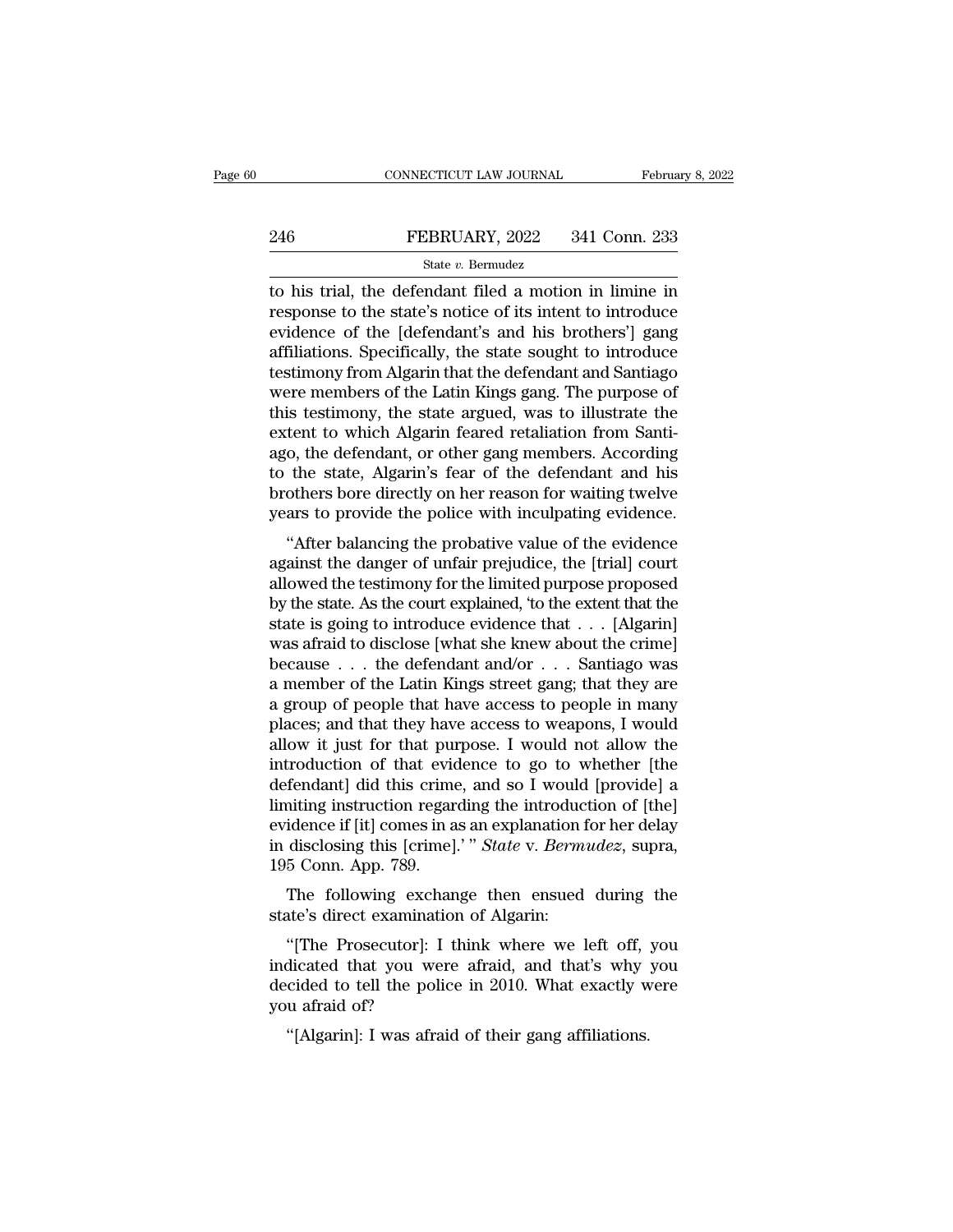| 3, 2022       | CONNECTICUT LAW JOURNAL |     | Page 61 |
|---------------|-------------------------|-----|---------|
|               |                         |     |         |
| 341 Conn. 233 | FEBRUARY, 2022          | 247 |         |
|               | State v. Bermudez       |     |         |

 $\begin{tabular}{ll} \multicolumn{2}{l}{{\small \textbf{COMNETICUT LAW JOURNAL}}} \\\\ 1 & \multicolumn{2}{l}{\textbf{Conn. 233}} & \multicolumn{2}{l}{\textbf{FEBRUARY, 2022}} & \multicolumn{2}{l}{\textbf{247}} \\ & \multicolumn{2}{l}{\textbf{State $v$. Bernudez}} \end{tabular} \\\\ \begin{tabular}{ll} {\small \textbf{``[The Prosecutor]': And when you say gang affilia-} \\ \textbf{InS, who are you talking about?} \end{tabular}$ 341 Conn. 233 FEBRUARY, 2022<br>
<sup>State v. Bermudez</sup><br>
"[The Prosecutor]: And when you say ations, who are you talking about?<br>
"[Algarin]: I'm talking about all three of 1 Conn. 233 FEBRUARY, 2022 247<br>
State v. Bermudez<br>
"[The Prosecutor]: And when you say gang affilia<br>
ons, who are you talking about?<br>
"[Algarin]: I'm talking about all three of them.<br>
"[The Prosecutor]: Okay. And when . . State v. Bermudez<br>
"[The Prosecutor]: And when you say gang affilia-<br>
"[Algarin]: I'm talking about?<br>
"[Algarin]: I'm talking about all three of them.<br>
"[The Prosecutor]: Okay. And when . . . you say<br>
ng affiliation, what State v. Bernudez<br>
"[The Prosecutor]: And when you say gang affiliations, who are you talking about?<br>
"[Algarin]: I'm talking about all three of them.<br>
"[The Prosecutor]: Okay. And when  $\dots$  you satigang affiliation, what

|The Trosection]. And when you say gang annia-<br>ms, who are you talking about?<br>"[Algarin]: I'm talking about all three of them.<br>"[The Prosection]: Okay. And when . . . you say<br>ng affiliation, what exactly do you mean?<br>"[Alg tions, who are you talking about?<br>
"[Algarin]: I'm talking about all three of them.<br>
"[The Prosecutor]: Okay. And when . . . you say<br>
gang affiliation, what exactly do you mean?<br>
"[Algarin]: They're all in gangs. They're L "[Algarin]. Thi tanking about an titlee of them."<br>"[The Prosecutor]: Okay. And when . . . you say<br>ng affiliation, what exactly do you mean?<br>"[Algarin]: They're all in gangs. They're Latin Kings<br>d Netas."<br>"[The Prosecutor]:

The Trosecutor]. Okay. And when  $\cdot \cdot \cdot$  you<br>mg affiliation, what exactly do you mean?<br>"[Algarin]: They're all in gangs. They're Latin K<br>d Netas.<br>"[The Prosecutor]: Okay. Who was [a] Latin Kir<br>"[Algarin]: [The defendant] a "[Algarin]: They're all in gangs. They're Latin Kings<br>d Netas.<br>"[The Prosecutor]: Okay. Who was [a] Latin King?<br>"[Algarin]: [The defendant] and [Santiago].<br>"[The Prosecutor]: And . . . [Bonilla] was in Netas?<br>"[Algarin]: Y d Netas.<br>"[The Prosecutor]: C<br>"[Algarin]: [The defe<br>"[The Prosecutor]: A<br>"[Algarin]: Yes.<br>"[The Prosecutor]:

"[The Prosecutor]: Okay. Who was [a] Latin King?<br>"[Algarin]: [The defendant] and [Santiago].<br>"[The Prosecutor]: And . . . [Bonilla] was in Netas?<br>"[Algarin]: Yes.<br>"[The Prosecutor]: And why was that concerning<br>you? "[Algarin]: [Th"<br>"[The Prosecu"<br>"[Algarin]: Yes"<br>"[The Prosecuto you?" "[The Prosecutor]: And . . . [Bonilla] was in I<br>"[Algarin]: Yes.<br>"[The Prosecutor]: And why was that conce<br>you?<br>"[Algarin]: Because of their past actions.<br>"[The Prosecutor]: Things that you had actual] "[Algarin]: Yes.<br>"[The Prosecutor]: And why was that concerning<br>you?<br>"[Algarin]: Because of their past actions.<br>"[The Prosecutor]: Things that you had actually wit-ssed?

nessed? The Trosection]. And with view<br>you?<br>"[Algarin]: Because of their pas<br>"[The Prosection]: Things that y<br>ssed?<br>"[Algarin]: And heard, yes.<br>"[The Prosection]: And when y

"[Algarin]: Because of their past actions.<br>"[The Prosecutor]: Things that you had actually wit-<br>ssed?<br>"[Algarin]: And heard, yes.<br>"[The Prosecutor]: And when you say heard, heard<br>em talking about things that they had done? [Algarin]. Because of them past actions.<br>
"[The Prosecutor]: Things that you had actually wit-<br>
nessed?<br>
"[Algarin]: And heard, yes.<br>
"[The Prosecutor]: And when you say heard, heard<br>
them talking about things that they ha | The Trosection]. These<br>| Sised?<br>! "[Algarin]: And hear<br>!"[The Prosecutor]: And this<br>!"[Algarin]: Yes.<br>!"[The Prosecutor]: A "[Algarin]: And heard, yes.<br>"[The Prosecutor]: And when you say heard, heard<br>em talking about things that they had done?<br>"[Algarin]: Yes.<br>"[The Prosecutor]: And so, at that point in time, were<br>u afraid just for yourself or "[The Prosecutor]: And when you say heard, heard<br>"[The Prosecutor]: And when you say heard, heard<br>them talking about things that they had done?<br>"[Algarin]: Yes.<br>"[The Prosecutor]: And so, at that point in time, were<br>you af

The Trosection]. And when you say heard, heard<br>em talking about things that they had done?<br>"[Algarin]: Yes.<br>"[The Prosection]: And so, at that point in time, were<br>u afraid just for yourself or for anyone else?<br>"[Algarin]: "[Algarin]: Yes.<br>"[The Prosecutor]: And so, at that point in time, were<br>you afraid just for yourself or for anyone else?<br>"[Algarin]: I was afraid for myself, my family, [Maldo-<br>nado], my children, my mom, my brother. Every

"[The Prosecutor]: And so, at that point in time, were<br>"[The Prosecutor]: And so, at that point in time, were<br>u afraid just for yourself or for anyone else?<br>"[Algarin]: I was afraid for myself, my family, [Maldo-<br>do], my c "[The Prosecutor]: And so, at that point in time, you afraid just for yourself or for anyone else?<br>"[Algarin]: I was afraid for myself, my family, [Manado], my children, my mom, my brother. Everyo<br>Later in the direct exami "[Algarin]: I was afraid for myself, my<br>nado], my children, my mom, my broth<br>Later in the direct examination, the t<br>enced again in the following brief exch<br>"[The Prosecutor]: And, as you sit l<br>you still in fear of retaliat Moj, hy children, hy fallend and care in the direct exacted again in the follow<br>"[The Prosecutor]: An ustill in fear of retaliant"<br>[Algarin]: Absolutely.

"[Algarin]: I was afraid for myself, my family, [Maldo-do], my children, my mom, my brother. Everyone."<br>Later in the direct examination, the topic was refer-<br>ced again in the following brief exchange:<br>"[The Prosecutor]: An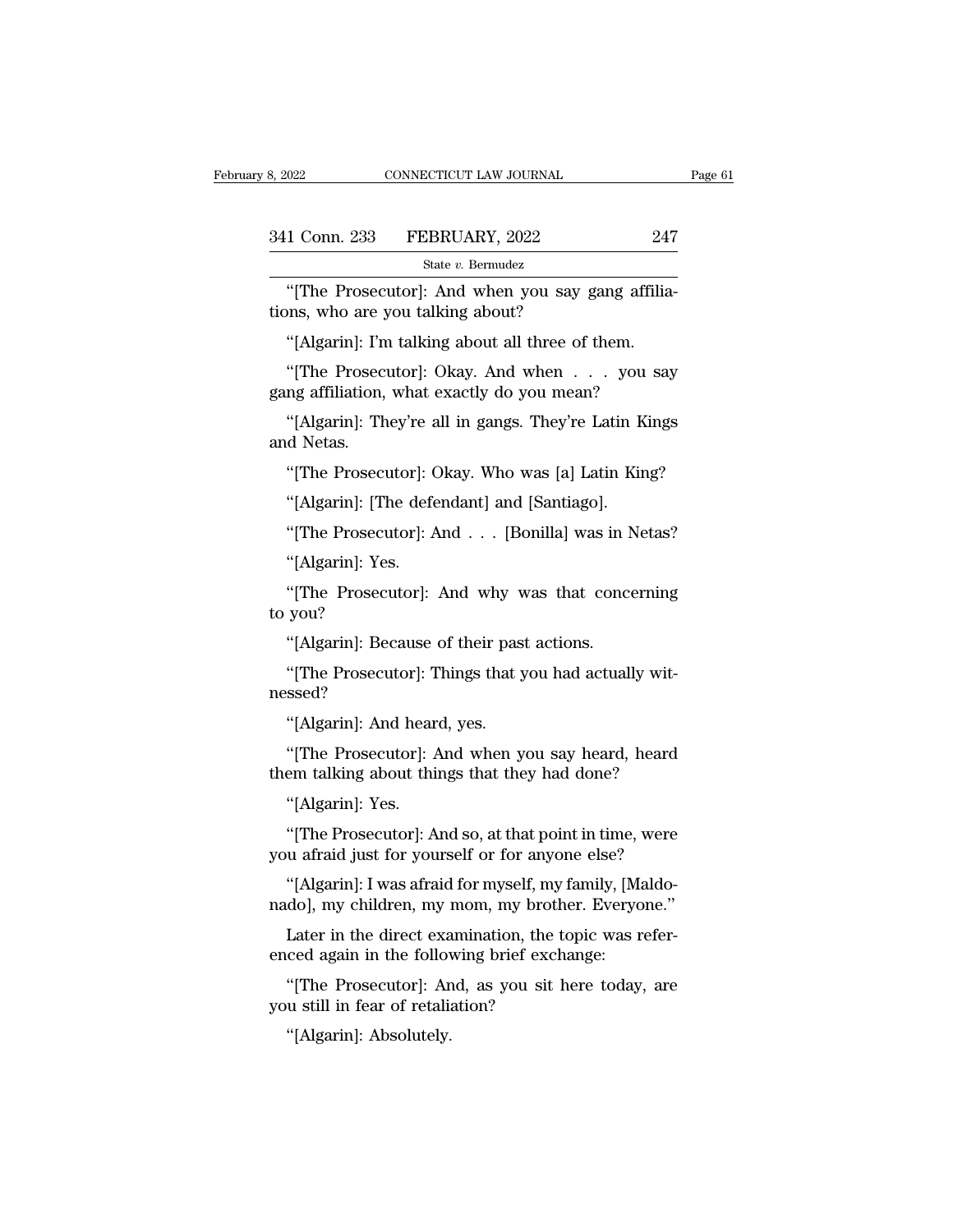|     | CONNECTICUT LAW JOURNAL                                 | February 8, 2022 |
|-----|---------------------------------------------------------|------------------|
|     |                                                         |                  |
| 248 | FEBRUARY, 2022                                          | 341 Conn. 233    |
|     | State v. Bermudez                                       |                  |
|     | "[The Prosecutor]: By whom?                             |                  |
|     | "[Algarin]: By all three of them and their gang affili- |                  |

8<br>
FEBRUARY, 2022 341 Conn. 233<br>
State v. Bermudez<br>
"[The Prosecutor]: By whom?<br>
"[Algarin]: By all three of them and their gang affili-<br>
ions. ations.

State v. Bermudez<br>
"[The Prosecutor]: By whom?<br>
"[Algarin]: By all three of them and their gang affili-<br>
ons.<br>
"[The Prosecutor]: And you talked before about the<br>
tin Kings, that [the] defendant and [Santiago] were<br>
ambors "[The Prosecutor]: By whom?"<br>"[Algarin]: By all three of them and their gang affili-<br>ations.<br>"[The Prosecutor]: And you talked before about the<br>Latin Kings, that [the] defendant and [Santiago] were<br>members of the Latin Kin "[The Prosecutor]: By whom?<br>"[Algarin]: By all three of them and their gang affili-<br>ations.<br>"[The Prosecutor]: And you talked before about the<br>Latin Kings, that [the] defendant and [Santiago] were<br>members of the Latin King "[Algarin]: By all three of them and their gang affiliations.<br>"[The Prosecutor]: And you talked before about the Latin Kings, that [the] defendant and [Santiago] were members of the Latin Kings. Is that a group that's jus ations.<br>
"[The Prosec<br>
Latin Kings, tha<br>
members of the<br>
found in Water<br>
well? . . .<br>
"[Algarin]: Th "[The Prosecutor]: And you talked b<br>tin Kings, that [the] defendant and<br>embers of the Latin Kings. Is that a g<br>und in Waterbury or is that found in<br>ell? . . .<br>"[Algarin]: They're nationwide."<br>Immediately after this testimo Im Kings, that [the] defendant and [Santiago] were<br>embers of the Latin Kings. Is that a group that's just<br>und in Waterbury or is that found in other places as<br> $\text{all?} \ldots$ <br>"[Algarin]: They're nationwide."<br>Immediately after

members of the Latin Kings. Is that a group that's just<br>found in Waterbury or is that found in other places as<br>well? . . .<br>"[Algarin]: They're nationwide."<br>Immediately after this testimony, the court provided<br>a limiting in found in Waterbury or is that found in other places as<br>well? . . .<br>"[Algarin]: They're nationwide."<br>Immediately after this testimony, the court provided<br>a limiting instruction and cautioned the jury that any<br>evidence of ga well? . . .<br>
"[Algarin]: They're nationwide."<br>
Immediately after this testimony, the court provided<br>
a limiting instruction and cautioned the jury that any<br>
evidence of gang affiliations was admitted only to show<br>
why Alg "[Algarin]: They're nationwide."<br>Immediately after this testimony, the court provided<br>a limiting instruction and cautioned the jury that any<br>evidence of gang affiliations was admitted only to show<br>why Algarin delayed in c Immediately after this testimony, the court provided<br>a limiting instruction and cautioned the jury that any<br>evidence of gang affiliations was admitted only to show<br>why Algarin delayed in coming forward or why she<br>disclose Imiting instruction and cautioned the jury that any<br>idence of gang affiliations was admitted only to show<br>ny Algarin delayed in coming forward or why she<br>sclosed at a certain time. The court also provided a<br>milar instructi revidence of gang affiliations was admitted only to show<br>why Algarin delayed in coming forward or why she<br>disclosed at a certain time. The court also provided a<br>similar instruction in its final charge to the jury.<sup>14</sup><br>Near

why Algarin delayed in coming forward or why she<br>disclosed at a certain time. The court also provided a<br>similar instruction in its final charge to the jury.<sup>14</sup><br>Near the end of his closing argument, the prosecutor<br>connect disclosed at a certain time. The court also provided a<br>similar instruction in its final charge to the jury.<sup>14</sup><br>Near the end of his closing argument, the prosecutor<br>connected Algarin's twelve year delay in coming for-<br>war similar instruction in its final charge to the jury.<sup>14</sup><br>Near the end of his closing argument, the prosecutor<br>connected Algarin's twelve year delay in coming for-<br>ward to the defendant's and his brothers' gang affilia-<br>ti Near the end of his closing argument, the prosecutor<br>connected Algarin's twelve year delay in coming for-<br>ward to the defendant's and his brothers' gang affilia-<br>tions: "The delay in disclosure. Why did it take [twelve]<br>y Near the end of his closing argument, the prosecutor<br>connected Algarin's twelve year delay in coming for-<br>ward to the defendant's and his brothers' gang affilia-<br>tions: "The delay in disclosure. Why did it take [twelve]<br>ye connected Algarin's twelve year delay in coming for-<br>ward to the defendant's and his brothers' gang affilia-<br>tions: "The delay in disclosure. Why did it take [twelve]<br>years? We've talked about that. She was with . . . Sanward to the defendant's and his brothers' gang affiliations: "The delay in disclosure. Why did it take [twelve]<br>years? We've talked about that. She was with . . . Santiago since her eighth grade graduation. She had a . . . tions: "The delay in disclosure. Why did it take [twelve]<br>years? We've talked about that. She was with . . . Santiago since her eighth grade graduation. She had a . . .<br>child with him a year later, four children all toget years? We've talked about that. She was with . . . Santiago since her eighth grade graduation. She had a . . . child with him a year later, four children all together.<br>She testified the abuse started early and . . . progr She testified the abuse started early and  $\ldots$  progressively got worse. He beat [her], financially abused [her], psychologically abused [her], pistol whipped [her], and broke [her] nose [when she burned French fries].  $\$ sively got worse. He beat [her], financially abused [her], psychologically abused [her], pistol whipped [her], and broke [her] nose [when she burned French fries].  $\ldots$  if During its final charge to the jury, the trial c

psychologically abused [her], pistol whipped [her], and<br>broke [her] nose [when she burned French fries]....<br><sup>14</sup> During its final charge to the jury, the trial court reiterated this limitation<br>in a lengthy instruction, em broke [her] nose [when she burned French fries].  $\ldots$ <br>
<sup>14</sup> During its final charge to the jury, the trial court reiterated this limitation<br>in a lengthy instruction, emphasizing that this evidence could not be consid-<br>er proper lifer and the set of the properties in the burnted Prench Hessel.  $\cdot \cdot \cdot$ <br><sup>14</sup> During its final charge to the jury, the trial court reiterated this limitation<br>in a lengthy instruction, emphasizing that this eviden <sup>14</sup> During its final charge to the jury, the trial court reiterated this limitation in a lengthy instruction, emphasizing that this evidence could not be considered "as establishing a predisposition on the part of the de in a lengthy instruction, emphasizing that this evidence could not be considered "as establishing a predisposition on the part of the defendant [and his brothers] to commit any of the crimes charged or to demonstrate a cr ered "as establishing a predisposition on the part of the defendant [and his brothers] to commit any of the crimes charged or to demonstrate a criminal propensity," and that it could be considered only to the extent that " brothers] to commit any of the crimes charged or to demonstrate a criminal propensity," and that it could be considered only to the extent that "it may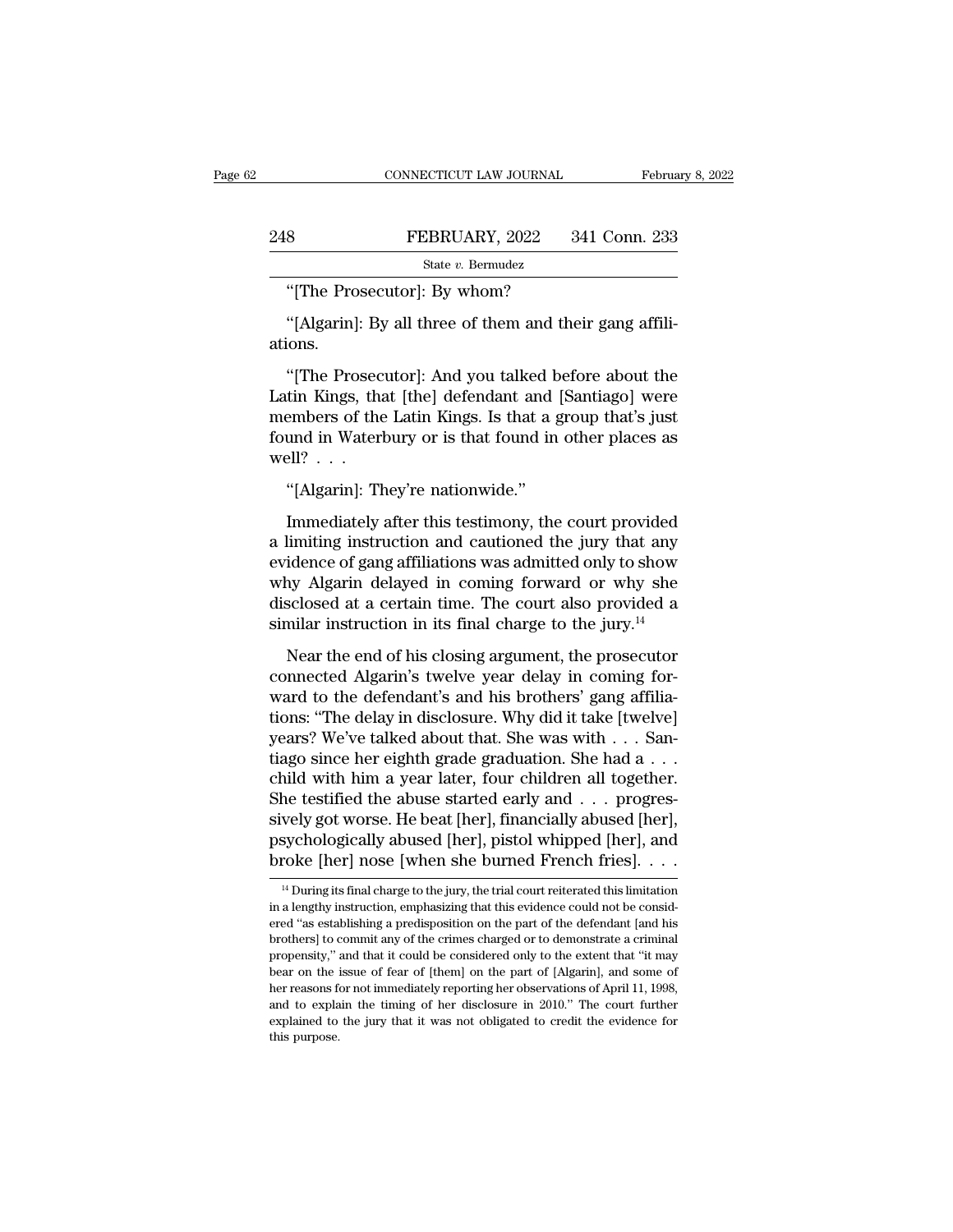Be somewheter the sum of the same of the same of the same of the state values of the state values of the state values of the state values of the state values of the state values of the state values of the state of the stat 341 Conn. 233 FEBRUARY, 2022 249<br>
State v. Bernudez<br>
Do you think it's reasonable to believe that, if someone<br>
broke your nose over burnt French fries and . . . told<br>
you they were going to kill you if you [talked to the<br> 341 Conn. 233 FEBRUARY, 2022 249<br>
State v. Bernudez<br>
Do you think it's reasonable to believe that, if someone<br>
broke your nose over burnt French fries and . . . told<br>
you they were going to kill you if you [talked to the<br> 341 Conn. 233 FEBRUARY, 2022 249<br>
State v. Bernudez<br>
Do you think it's reasonable to believe that, if someone<br>
broke your nose over burnt French fries and . . . told<br>
you they were going to kill you if you [talked to the<br> State v. Bermudez<br>Do you think it's reasonable to believe that, if someone<br>broke your nose over burnt French fries and . . . told<br>you they were going to kill you if you [talked to the<br>police] . . . that you'd believe [them State v. Bermudez<br>Do you think it's reasonable to believe that, if someone<br>broke your nose over burnt French fries and . . . told<br>you they were going to kill you if you [talked to the<br>police] . . . that you'd believe [the by you time it is reasonable to beneve that, in some<br>oke your nose over burnt French fries and . . . told<br>u they were going to kill you if you [talked to the<br>lice] . . . that you'd believe [them]? Tried to leave<br>ultiple t broke your nose over burnt French fres and  $\cdot \cdot$  tool you they were going to kill you if you [talked to the police]  $\cdot \cdot$  that you'd believe [them]? Tried to leave multiple times. She had him  $\cdot \cdot$  arrested. When he go

you they were going to kin you in you [taked to the<br>police] . . . that you'd believe [them]? Tried to leave<br>multiple times. She had him . . . arrested. When he<br>got out of jail . . . [he] beat her with a phone. . . .<br>"The ponce<sub>J</sub> . . . that you'd beneve [them]: Theu to leave<br>multiple times. She had him . . . arrested. When he<br>got out of jail . . . [he] beat her with a phone. . . .<br>"The night of the [murder] . . . [Santiago] beats her.<br>Told full the times. She had find  $\cdot$  . . . are seed. when he<br>got out of jail . . . [he] beat her with a phone. . . .<br>"The night of the [murder] . . . [Santiago] beats her.<br>Told her he was going to kill her mother and her kid got out of Jan . . . [he] beat her with a phone. . . .<br>
"The night of the [murder] . . . [Santiago] beats her.<br>
Told her he was a Latin King, a gang member . . . from things . . . he and . . . the defendant . . . had<br>
told "The night of the [murder] . . . [Santiago] beats her.<br>Told her he was going to kill her mother and her kids.<br>She knew he was a Latin King, a gang member . . . .<br>from things . . . he and . . . the defendant . . . had<br>told Told her he was going to kill her mother and her kids.<br>She knew he was a Latin King, a gang member . . . from things . . . he and . . . the defendant . . . had<br>told her and she had seen. . . . Would you be afraid<br>of that Following legal principles guide our analysis of the form and she had seen. . . . . Would you be afraid that man? Would you be afraid of those other individing? . . . . She testified she believes the Latin Kings e a nation from times  $\ldots$  he and  $\ldots$  the defendant  $\ldots$  had<br>told her and she had seen.  $\ldots$  Would you be afraid<br>of that man? Would you be afraid of those other individ-<br>uals?  $\ldots$  She testified she believes the Latin Kings<br>ar

which that man? Would you be afraid of those other individuals? . . . She testified she believes the Latin Kings are a nationwide gang, and she is still afraid of them."<br>The following legal principles guide our analysis o of that filan: would you be affail of those other filal<br>viables? . . . She testified she believes the Latin Kings<br>are a nationwide gang, and she is still afraid of them."<br>The following legal principles guide our analysis The following legal principles guide our analysis of<br>the defendant's claim that admission of this evidence<br>was harmful error. "Relevant evidence is evidence that<br>has a logical tendency to aid the trier in the determina-<br>t are a nationwide gang, and she is still affail of them.<br>The following legal principles guide our analysis of<br>the defendant's claim that admission of this evidence<br>was harmful error. "Relevant evidence is evidence that<br>has The following legal principles guide our analysis of<br>the defendant's claim that admission of this evidence<br>was harmful error. "Relevant evidence is evidence that<br>has a logical tendency to aid the trier in the determina-<br>t the defendant's claim that admission of this evidence<br>was harmful error. "Relevant evidence is evidence that<br>has a logical tendency to aid the trier in the determina-<br>tion of an issue.... Evidence is relevant if it tends<br> was harmful error. "Relevant evidence is evidence that<br>has a logical tendency to aid the trier in the determina-<br>tion of an issue. . . . Evidence is relevant if it tends<br>to make the existence or nonexistence of any other<br> has a logical tendency to aid the trier in the determination of an issue. . . . . Evidence is relevant if it tends to make the existence or nonexistence of any other fact more probable or less probable than it would be wi *State* w. *State Wexer is relevant if it tends*<br>to make the existence or nonexistence of any other<br>fact more probable or less probable than it would be<br>without such evidence. . . . To be relevant, the evi-<br>dence need not to make the existence or nonexistence of any other<br>fact more probable or less probable than it would be<br>without such evidence.... To be relevant, the evi-<br>dence need not exclude all other possibilities [or be<br>conclusive] fact more probable or less probable than it would be<br>without such evidence. . . . To be relevant, the evi-<br>dence need not exclude all other possibilities [or be<br>conclusive] . . . ." (Internal quotation marks omitted.)<br> $State$ without such evidence.... To be relevant, the evidence need not exclude all other possibilities [or be conclusive] ...." (Internal quotation marks omitted.)<br>State v. Wilson, 308 Conn. 412, 429, 64 A.3d 91 (2013).<br>"All tha dence need not exclude all other possibilities [or be conclusive] . . . ." (Internal quotation marks omitted.) State v. Wilson, 308 Conn. 412, 429, 64 A.3d 91 (2013). "All that is required is that the evidence tend to sup conclusive]  $\ldots$  ." (Internal quotation marks omitted.)<br> *State* v. *Wilson*, 308 Conn. 412, 429, 64 A.3d 91 (2013).<br>
"All that is required is that the evidence tend to support<br>
a relevant fact even to a slight degree, s State v. Wilson, 308 Conn. 412, 429, 64 A.3d 91 (2013).<br>
"All that is required is that the evidence tend to support<br>
a relevant fact even to a slight degree, so long as it is not<br>
prejudicial or merely cumulative." (Inter "All that is required is that the evidence tend to support<br>a relevant fact even to a slight degree, so long as it is not<br>prejudicial or merely cumulative." (Internal quotation<br>marks omitted.) Id. Nonetheless, "relevant  $\$ a relevant fact even to a slight degree, so long as it is not<br>prejudicial or merely cumulative." (Internal quotation<br>marks omitted.) Id. Nonetheless, "relevant . . . evi-<br>dence may be excluded by the trial court if the cou prejudicial or merely cumulative." (Internal quotation<br>marks omitted.) Id. Nonetheless, "relevant . . . evi-<br>dence may be excluded by the trial court if the court<br>determines that the prejudicial effect of the evidence<br>outw marks omitted.) Id. Nonetheless, "relevant . . . evidence may be excluded by the trial court if the court<br>determines that the prejudicial effect of the evidence<br>outweighs its probative value. . . . Of course, [a]ll<br>advers dence may be excluded by the trial court if the court<br>determines that the prejudicial effect of the evidence<br>outweighs its probative value. . . . Of course, [a]ll<br>adverse evidence is damaging to one's case, but it is<br>inadm determines that the prejudicial effect of the evidence<br>outweighs its probative value. . . . Of course, [a]ll<br>adverse evidence is damaging to one's case, but it is<br>inadmissible only if it creates undue prejudice so that<br>it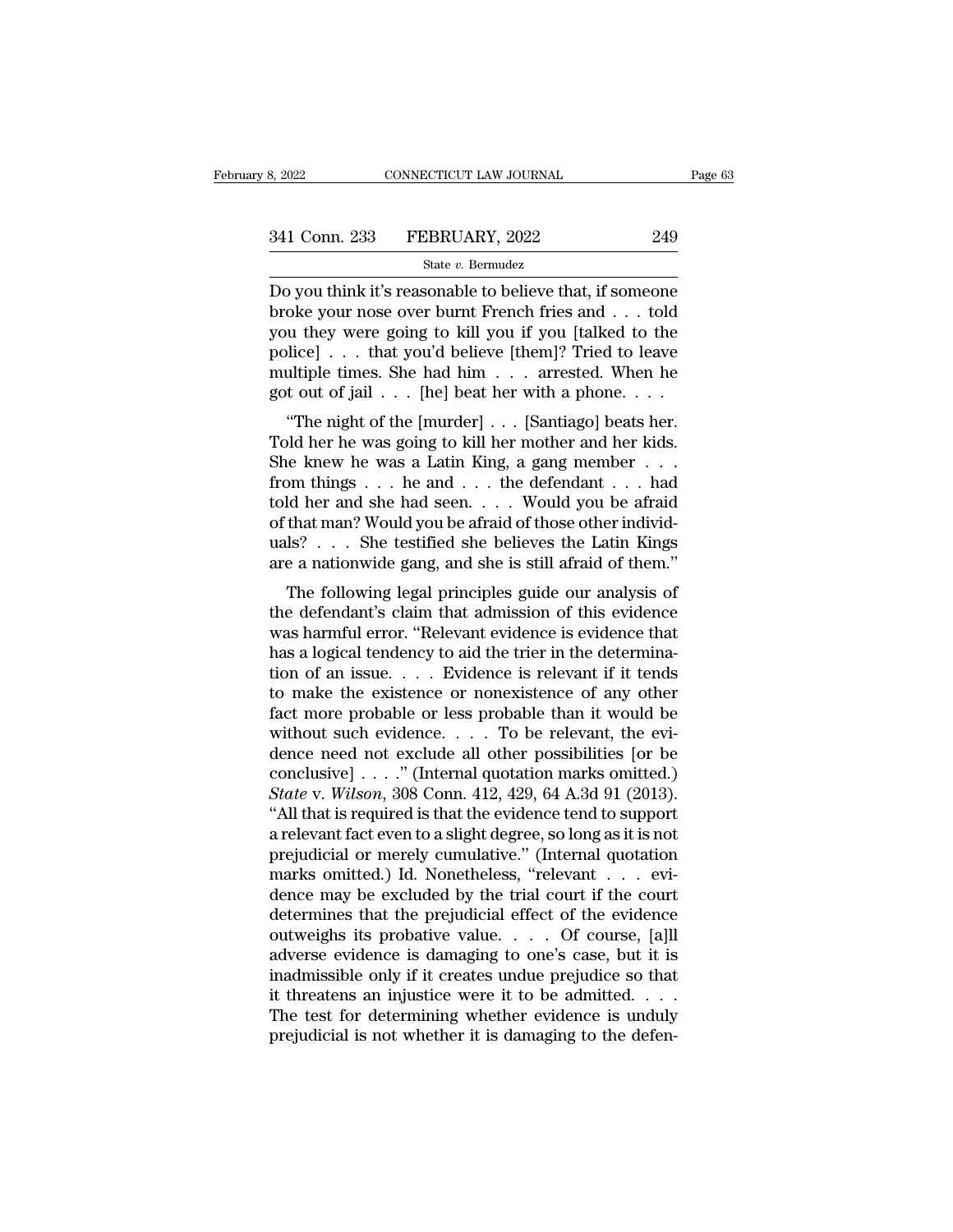# EXECUTE CONNECTICUT LAW JOURNAL February 8, 2022<br>250 FEBRUARY, 2022 341 Conn. 233<br>250 State v. Bermudez

## State *v.* Bermudez

 $\begin{array}{r} \text{COMRECTICUT LAW JOURNAL} \qquad \qquad \text{February 8, 2022} \ \end{array}$ <br>  $\begin{array}{r} \text{SEBRUARY, 2022} \qquad \text{341 Conn. 233} \ \text{State } v. \text{ Bernudez} \ \end{array}$ <br>
dant but whether it will improperly arouse the emotions of the [jurors]. . . . Reversal is required only whe[ 250 FEBRUARY, 2022 341 Conn. 233<br>
State v. Bermudez<br>
dant but whether it will improperly arouse the emotions<br>
of the [jurors]. . . . Reversal is required only whe[n]<br>
an abuse of discretion is manifest or whe[n] injustice 250 FEBRUARY, 2022 341 Conn. 233<br>
State v. Bernudez<br>
dant but whether it will improperly arouse the emotions<br>
of the [jurors].... Reversal is required only whe[n]<br>
an abuse of discretion is manifest or whe[n] injustice<br>
a 250 FEBRUARY, 2022 341 Conn. 233<br>
State v. Bernudez<br>
dant but whether it will improperly arouse the emotions<br>
of the [jurors]. . . . Reversal is required only whe[n]<br>
an abuse of discretion is manifest or whe[n] injustice  $\frac{\text{State } v}{\text{data } v}$ <br>dant but whether it will impof the [jurors].... Reve<br>an abuse of discretion is appears to have been done<br>omitted.) Id., 429–30.<br>We agree with the App In the Music of the Hartren in the Music of discretion is manifest or whe $[n]$ <br>abuse of discretion is manifest or whe $[n]$  injustice<br>pears to have been done." (Internal quotation marks<br>aitted.) Id., 429–30.<br>We agree with th of the [jurors].... Reversal is required only whe[n]<br>an abuse of discretion is manifest or whe[n] injustice<br>appears to have been done." (Internal quotation marks<br>omitted.) Id., 429–30.<br>We agree with the Appellate Court's

an abuse of discretion is manifest or whe[n] injustice<br>appears to have been done." (Internal quotation marks<br>omitted.) Id., 429–30.<br>We agree with the Appellate Court's thorough and<br>persuasive analysis and conclusion that ah as as of discretion. Is maintest of whether hydrodecomponents appears to have been done." (Internal quotation marks omitted.) Id., 429–30.<br>We agree with the Appellate Court's thorough and persuasive analysis and conclus onitted.) Id., 429–30.<br>We agree with the Appellate Court's thorough and<br>persuasive analysis and conclusion that the trial court's<br>admission of the gang affiliation evidence was not an<br>abuse of discretion. See *State* v. We agree with the Appellate Court's thorough and<br>persuasive analysis and conclusion that the trial court's<br>admission of the gang affiliation evidence was not an<br>abuse of discretion. See *State* v. *Bermudez*, supra, 195<br>C We agree with the Appellate Court's thorough and<br>persuasive analysis and conclusion that the trial court's<br>admission of the gang affiliation evidence was not an<br>abuse of discretion. See *State* v. *Bermudez*, supra, 195<br>Co persuasive analysis and conclusion that the trial court's<br>admission of the gang affiliation evidence was not an<br>abuse of discretion. See *State* v. *Bermudez*, supra, 195<br>Conn. App. 792–95. To be sure, courts must exercise admission of the gang affiliation evidence was not an abuse of discretion. See *State* v. *Bermudez*, supra, 195 Conn. App. 792–95. To be sure, courts must exercise caution whenever the state seeks to admit evidence of a d abuse of discretion. See *State* v. *Bermudez*, supra, 195<br>Conn. App. 792–95. To be sure, courts must exercise<br>caution whenever the state seeks to admit evidence of<br>a defendant's affiliation with a gang. See, e.g., *United* Conn. App. 792–95. To be sure, courts must exercise<br>caution whenever the state seeks to admit evidence of<br>a defendant's affiliation with a gang. See, e.g., *United*<br>*States* v. *Irvin*, 87 F.3d 860, 865 (7th Cir.) ("Gangs caution whenever the state seeks to admit evidence of<br>a defendant's affiliation with a gang. See, e.g., *United*<br>States v. *Irvin*, 87 F.3d 860, 865 (7th Cir.) ("Gangs . . .<br>often invoke images of criminal activity and de a defendant's affiliation with a gang. See, e.g., *United*<br>States v. Irvin, 87 F.3d 860, 865 (7th Cir.) ("Gangs . . .<br>often invoke images of criminal activity and deviant<br>behavior. There is therefore always the possibilit States v. Irvin, 87 F.3d 860, 865 (7th Cir.) ("Gangs . . .<br>
often invoke images of criminal activity and deviant<br>
behavior. There is therefore always the possibility that<br>
a jury will attach a propensity for committing cr often invoke images of criminal activity and deviant<br>behavior. There is therefore always the possibility that<br>a jury will attach a propensity for committing crimes<br>to defendants who are affiliated with gangs or that a<br>jury behavior. There is therefore always the possibility that<br>a jury will attach a propensity for committing crimes<br>to defendants who are affiliated with gangs or that a<br>jury's negative feelings toward gangs will influence its<br> a jury will attach a propensity for committing crimes<br>to defendants who are affiliated with gangs or that a<br>jury's negative feelings toward gangs will influence its<br>verdict."), cert. denied, 519 U.S. 903, 117 S. Ct. 259, to defendants who are affiliated with gangs or that a<br>jury's negative feelings toward gangs will influence its<br>verdict."), cert. denied, 519 U.S. 903, 117 S. Ct. 259, 136<br>L. Ed. 2d 184 (1996); *Commonwealth* v. *Akara*, 4 jury's negative feelings toward gangs will influence its<br>verdict."), cert. denied, 519 U.S. 903, 117 S. Ct. 259, 136<br>L. Ed. 2d 184 (1996); *Commonwealth* v. *Akara*, 465<br>Mass. 245, 267, 988 N.E.2d 430 (2013) ("urg[ing] cau verdict."), cert. denied, 519 U.S. 903, 117 S. Ct. 259, 136<br>L. Ed. 2d 184 (1996); *Commonwealth* v. *Akara*, 465<br>Mass. 245, 267, 988 N.E.2d 430 (2013) ("urg[ing] caution<br>in admitting [gang related] evidence . . . because e L. Ed. 2d 184 (1996); *Commonwealth v. Akara*, 465<br>Mass. 245, 267, 988 N.E.2d 430 (2013) ("urg[ing] caution<br>in admitting [gang related] evidence . . . because evi-<br>dence of a defendant's gang membership risks prejudice<br>to Mass. 245, 267, 988 N.E.2d 430 (2013) ("urg[ing] caution<br>in admitting [gang related] evidence . . . because evi-<br>dence of a defendant's gang membership risks prejudice<br>to the defendant in that it may suggest a propensity<br> in admitting [gang related] evidence . . . because evidence of a defendant's gang membership risks prejudice<br>to the defendant in that it may suggest a propensity<br>to criminality or violence" (internal quotation marks<br>omitt dence of a defendant's gang membership risks prejudice<br>to the defendant in that it may suggest a propensity<br>to criminality or violence" (internal quotation marks<br>omitted)). This includes carefully evaluating the prof-<br>fere to the defendant in that it may suggest a propensity<br>to criminality or violence" (internal quotation marks<br>omitted)). This includes carefully evaluating the prof-<br>fered purpose of the evidence to ensure its probative<br>valu to criminality or violence" (internal quotation marks<br>omitted)). This includes carefully evaluating the prof-<br>fered purpose of the evidence to ensure its probative<br>value is significant enough to overcome the potential<br>for omitted)). This includes carefully evaluating the prof-<br>fered purpose of the evidence to ensure its probative<br>value is significant enough to overcome the potential<br>for unfair prejudice. See, e.g., *State* v. *Pham*, 27 Kan fered purpose of the evidence to ensure its probative<br>value is significant enough to overcome the potential<br>for unfair prejudice. See, e.g., *State* v. *Pham*, 27 Kan.<br>App. 2d 996, 1002, 10 P.3d 780 (2000) ("[a]lthough pro value is significant enough to overcome the potential<br>for unfair prejudice. See, e.g., *State* v. *Pham*, 27 Kan.<br>App. 2d 996, 1002, 10 P.3d 780 (2000) ("[a]lthough proof<br>of a criminal defendant's membership in a street ga for unfair prejudice. See, e.g., *State* v. *Pham*, 27 Kan.<br>App. 2d 996, 1002, 10 P.3d 780 (2000) ("[a]lthough proof<br>of a criminal defendant's membership in a street gang<br>can always be described as prejudicial, it becomes App. 2d 996, 1002, 10 P.3d 780 (2000) ("[a]lthough proof<br>of a criminal defendant's membership in a street gang<br>can always be described as prejudicial, it becomes<br>grossly and unfairly so when it is not balanced by proba-<br>ti of a criminal defendant's membership in a street gang<br>can always be described as prejudicial, it becomes<br>grossly and unfairly so when it is not balanced by proba-<br>tive value of some significant magnitude"). Under no<br>circum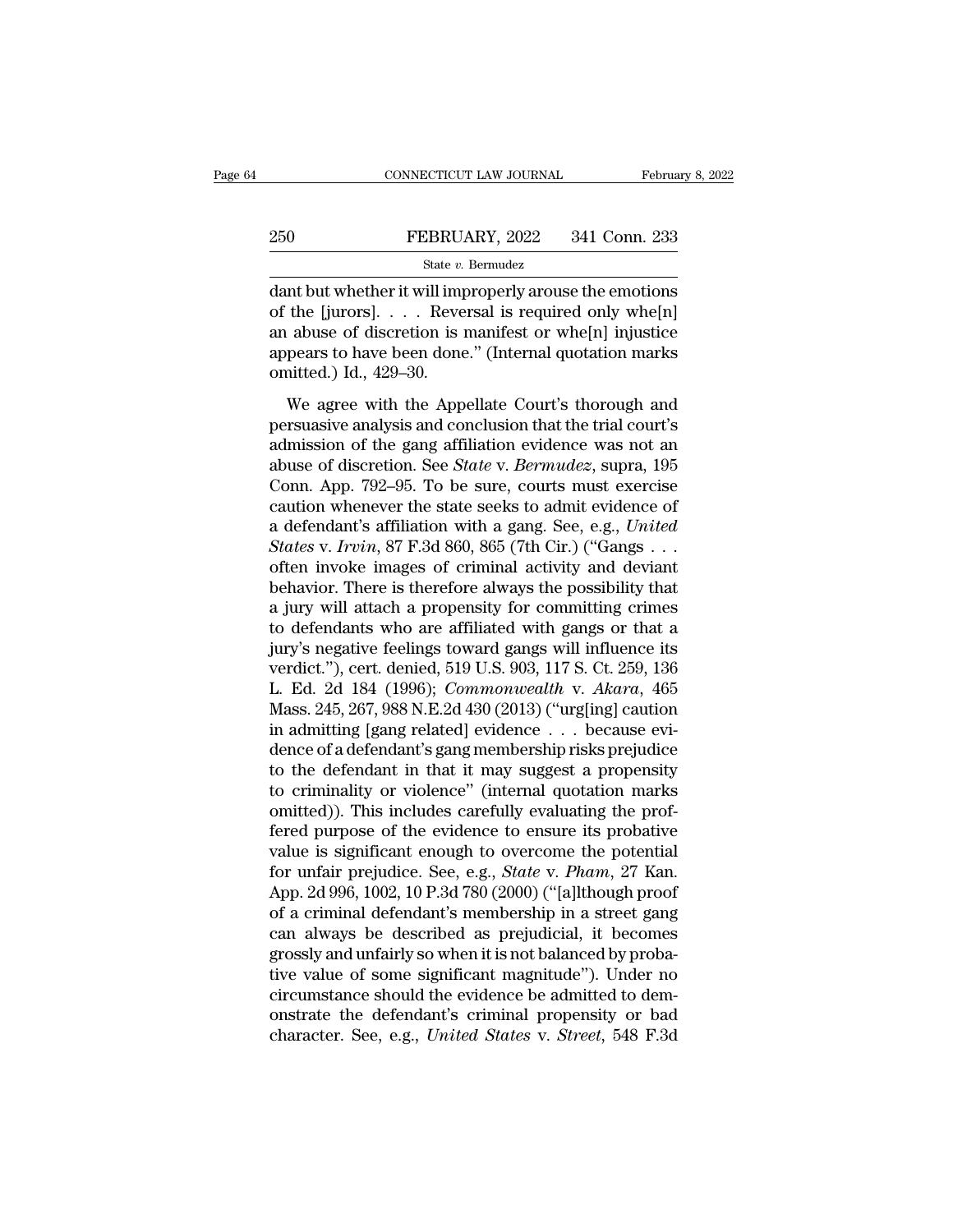8, 2022 CONNECTICUT LAW JOURNAL Page 65<br>
341 Conn. 233 FEBRUARY, 2022 251<br>
<sup>State v. Bernudez</sup><br>
618, 632 (8th Cir. 2008) (citing cases in which gang<br>
membership evidence was admitted and noting that in 341 Conn. 233 FEBRUARY, 2022 251<br>
State v. Bernudez<br>
618, 632 (8th Cir. 2008) (citing cases in which gang<br>
membership evidence was admitted and noting that in<br>
none of them "was [it] used to show criminal propensity<br>
or o 341 Conn. 233 FEBRUARY, 2022 251<br>
State v. Bermudez<br>
618, 632 (8th Cir. 2008) (citing cases in which gang<br>
membership evidence was admitted and noting that in<br>
none of them "was [it] used to show criminal propensity<br>
or o 341 Conn. 233 FEBRUARY, 2022 251<br>
State v. Bermudez<br>
618, 632 (8th Cir. 2008) (citing cases in which gang<br>
membership evidence was admitted and noting that in<br>
none of them "was [it] used to show criminal propensity<br>
or o state *v.* Bernudez<br>
State *v.* Bernudez<br>
618, 632 (8th Cir. 2008) (citing cases in which gang<br>
membership evidence was admitted and noting that in<br>
none of them "was [it] used to show criminal propensity<br>
or otherwise pai state v. Bernudez<br>
618, 632 (8th Cir. 2008) (citing cases in which gang<br>
membership evidence was admitted and noting that in<br>
none of them "was [it] used to show criminal propensity<br>
or otherwise paint a defendant guilty 618, 632 (8th Cir. 2008) (citing cases in which gang<br>membership evidence was admitted and noting that in<br>none of them "was [it] used to show criminal propensity<br>or otherwise paint a defendant guilty through mere<br>associati membership evidence was admitted and noting that in<br>none of them "was [it] used to show criminal propensity<br>or otherwise paint a defendant guilty through mere<br>association"); *United States v. McKay*, 431 F.3d 1085,<br>1093 ( none of them "was [it] used to show criminal propensity<br>or otherwise paint a defendant guilty through mere<br>association"); *United States v. McKay*, 431 F.3d 1085,<br>1093 (8th Cir. 2005) ("gang affiliation evidence is not<br>adm or otherwise paint a defendant guilty through mere<br>association"); *United States* v. *McKay*, 431 F.3d 1085,<br>1093 (8th Cir. 2005) ("gang affiliation evidence is not<br>admissible [when] it is meant merely to prejudice the<br>def association"); *United States v. McKay*, 431 F.3d 1085, 1093 (8th Cir. 2005) ("gang affiliation evidence is not admissible [when] it is meant merely to prejudice the defendant or [to] prove his guilt by association with u our calculation is meant merely to prejudice the<br>fendant or [to] prove his guilt by association with<br>savory characters"), cert. denied,  $547$  U.S.  $1174$ ,  $126$ <br>Ct.  $2345$ ,  $164$  L. Ed.  $2d$  859 ( $2006$ ), and cert. denied defendant or [to] prove his guilt by association with<br>unsavory characters"), cert. denied, 547 U.S. 1174, 126<br>S. Ct. 2345, 164 L. Ed. 2d 859 (2006), and cert. denied,<br>549 U.S. 828, 127 S. Ct. 46, 166 L. Ed. 2d 48 (2006).<br>

unsavory characters"), cert. denied, 547 U.S. 1174, 126<br>S. Ct. 2345, 164 L. Ed. 2d 859 (2006), and cert. denied,<br>549 U.S. 828, 127 S. Ct. 46, 166 L. Ed. 2d 48 (2006).<br>Our appellate courts previously have held, however,<br>th s. Ct. 2345, 164 L. Ed. 2d 859 (2006), and cert. denied,<br>549 U.S. 828, 127 S. Ct. 46, 166 L. Ed. 2d 48 (2006).<br>Our appellate courts previously have held, however,<br>that evidence of a defendant's gang affiliation is admissi 549 U.S. 828, 127 S. Ct. 46, 166 L. Ed. 2d 48 (2006).<br>Our appellate courts previously have held, however,<br>that evidence of a defendant's gang affiliation is admissi-<br>ble when it is relevant to a material issue in the case, *State v. Szo, 121 S. St. 16, 100 2. La. 2d 10 (2000).*<br>
Our appellate courts previously have held, however,<br>
that evidence of a defendant's gang affiliation is admissi-<br>
ble when it is relevant to a material issue in the Our appellate courts previously have held, however,<br>that evidence of a defendant's gang affiliation is admissi-<br>ble when it is relevant to a material issue in the case,<br>such as why a witness delayed in coming forward to<br>t that evidence of a defendant's gang affiliation is admissible when it is relevant to a material issue in the case, such as why a witness delayed in coming forward to the police; see *State* v. *Wilson*, supra, 308 Conn. 4 ble when it is relevant to a material issue in the case,<br>such as why a witness delayed in coming forward to<br>the police; see *State* v. *Wilson*, supra, 308 Conn. 430;<br>*State* v. *Cruz*, 56 Conn. App. 763, 771–72, 746 A.2d such as why a witness delayed in coming forward to<br>the police; see *State* v. *Wilson*, supra, 308 Conn. 430;<br>*State* v. *Cruz*, 56 Conn. App. 763, 771–72, 746 A.2d 196<br>(2000), aff<sup>1</sup>d, 260 Conn. 1, 792 A.2d 823 (2002); an the police; see *State* v. *Wilson*, supra, 308 Conn. 430;<br> *State* v. *Cruz*, 56 Conn. App. 763, 771–72, 746 A.2d 196<br>
(2000), aff<sup>d</sup>, 260 Conn. 1, 792 A.2d 823 (2002); and, to<br>
the best of our knowledge, every other cou State v. Cruz, 56 Conn. App. 763, 771–72, 746 A.2d 196 (2000), aff'd, 260 Conn. 1, 792 A.2d 823 (2002); and, to<br>the best of our knowledge, every other court has simi-<br>larly held. See, e.g., *Blackmon v. Booker*, 696 F.3d (2000), aff<sup>2</sup>d, 260 Conn. 1, 792 A.2d 823 (2002); and, to<br>the best of our knowledge, every other court has simi-<br>larly held. See, e.g., *Blackmon v. Booker*, 696 F.3d 536,<br>555 (6th Cir. 2012) ("gang affiliation evidence the best of our knowledge, every other court has similarly held. See, e.g., *Blackmon v. Booker*, 696 F.3d 536, 555 (6th Cir. 2012) ("gang affiliation evidence tended to make the fact of witness bias in favor of [the] [p]e larly held. See, e.g., *Blackmon v. Booker*, 696 F.3d 536, 555 (6th Cir. 2012) ("gang affiliation evidence tended to make the fact of witness bias in favor of [the] [p]etitioner based on fear more probable"), cert. denied, 555 (6th Cir. 2012) ("gang affiliation evidence tended<br>to make the fact of witness bias in favor of [the] [p]eti-<br>tioner based on fear more probable"), cert. denied, 568<br>U.S. 1217, 133 S. Ct. 1501, 185 L. Ed. 2d 557 (2013) to make the fact of witness bias in favor of [the] [p]etitioner based on fear more probable"), cert. denied, 568<br>U.S. 1217, 133 S. Ct. 1501, 185 L. Ed. 2d 557 (2013);<br>United States v. Jimenez, Docket No. 94-2625, 1995<br>WL 1 tioner based on fear more probable"), cert. denied, 568<br>U.S. 1217, 133 S. Ct. 1501, 185 L. Ed. 2d 557 (2013);<br>*United States v. Jimenez*, Docket No. 94-2625, 1995<br>WL 135923, \*3–4 (7th Cir. March 28, 1995) (defendant's<br>mem U.S. 1217, 133 S. Ct. 1501, 185 L. Ed. 2d 557 (2013);<br>
United States v. Jimenez, Docket No. 94-2625, 1995<br>
WL 135923, \*3–4 (7th Cir. March 28, 1995) (defendant's<br>
membership in Latin Kings was admissible to question<br>
defen United States v. Jimenez, Docket No. 94-2625, 1995<br>WL 135923, \*3–4 (7th Cir. March 28, 1995) (defendant's<br>membership in Latin Kings was admissible to question<br>defense witness on whether fear of retaliation caused<br>him to re WL 135923, \*3–4 (7th Cir. March 28, 1995) (defendant's<br>membership in Latin Kings was admissible to question<br>defense witness on whether fear of retaliation caused<br>him to recant his prior statements to Federal Bureau<br>of Inve membership in Latin Kings was admissible to question<br>defense witness on whether fear of retaliation caused<br>him to recant his prior statements to Federal Bureau<br>of Investgation) (decision without published opinion,<br>51 F.3d defense witness on whether fear of retaliation caused<br>him to recant his prior statements to Federal Bureau<br>of Investgation) (decision without published opinion,<br>51 F.3d 276), cert. denied, 516 U.S. 847, 116 S. Ct. 139,<br>133 him to recant his prior statements to Federal Bureau<br>of Investgation) (decision without published opinion,<br>51 F.3d 276), cert. denied, 516 U.S. 847, 116 S. Ct. 139,<br>133 L. Ed. 2d 86 (1995); *United States v. Keys*, 899<br>F.2 of Investgation) (decision without published opinion,<br>51 F.3d 276), cert. denied, 516 U.S. 847, 116 S. Ct. 139,<br>133 L. Ed. 2d 86 (1995); *United States v. Keys*, 899<br>F.2d 983, 987–88 (10th Cir.) (because "[c]redibility was 51 F.3d 276), cert. denied, 516 U.S. 847, 116 S. Ct. 139, 133 L. Ed. 2d 86 (1995); *United States v. Keys*, 899 F.2d 983, 987–88 (10th Cir.) (because "[c]redibility was crucial to resolution of this case  $\ldots$  evidence th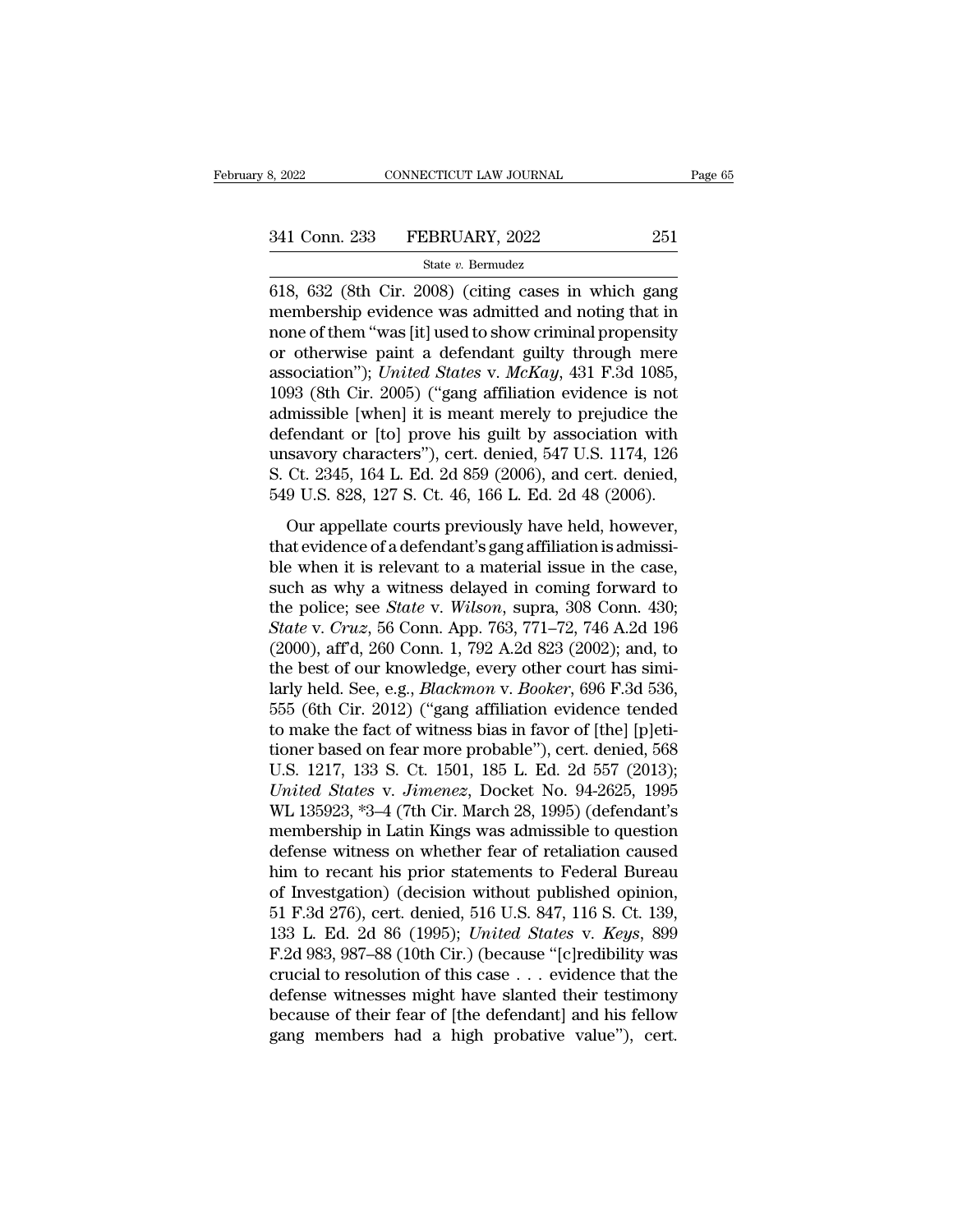# EXECUTE CONNECTICUT LAW JOURNAL February 8, 2022<br>252 FEBRUARY, 2022 341 Conn. 233<br>341 Conn. 233

## State *v.* Bermudez

CONNECTICUT LAW JOURNAL February 8, 2022<br>
252 FEBRUARY, 2022 341 Conn. 233<br>
31 State v. Bernudez<br>
341 Conn. 233<br>
341 Conn. 233<br>
341 Conn. 233<br>
341 Conn. 233<br>
341 Conn. 233<br>
341 Conn. 233<br>
341 Conn. 233<br>
341 Conn. 233<br>
341 FEBRUARY, 2022 341 Conn. 233<br>
State v. Bernudez<br>
denied, 498 U.S. 858, 111 S. Ct. 160, 112 L. Ed. 2d 125<br>
(1990); *United States ex rel. Garcia* v. *Lane*, 698 F.2d<br>
900, 902 (7th Cir. 1983) (witness' testimony that he kne 252 FEBRUARY, 2022 341 Conn. 233<br>
State v. Bernudez<br>
denied, 498 U.S. 858, 111 S. Ct. 160, 112 L. Ed. 2d 125<br>
(1990); *United States ex rel. Garcia v. Lane*, 698 F.2d<br>
900, 902 (7th Cir. 1983) (witness' testimony that he 252 FEBRUARY, 2022 341 Conn. 233<br>
State v. Bernudez<br>
denied, 498 U.S. 858, 111 S. Ct. 160, 112 L. Ed. 2d 125<br>
(1990); *United States ex rel. Garcia* v. *Lane*, 698 F.2d<br>
900, 902 (7th Cir. 1983) (witness' testimony that h State v. Bernudez<br>denied, 498 U.S. 858, 111 S. Ct. 160, 112 L. Ed. 2d 125<br>(1990); *United States ex rel. Garcia v. Lane*, 698 F.2d<br>900, 902 (7th Cir. 1983) (witness' testimony that he knew<br>defendant was member of Latin Ki state v. Bermudez<br>denied, 498 U.S. 858, 111 S. Ct. 160, 112 L. Ed. 2d 125<br>(1990); *United States ex rel. Garcia v. Lane*, 698 F.2d<br>900, 902 (7th Cir. 1983) (witness' testimony that he knew<br>defendant was member of Latin Kin denied, 498 U.S. 858, 111 S. Ct. 160, 112 L. Ed. 2d 125<br>(1990); *United States ex rel. Garcia v. Lane*, 698 F.2d<br>900, 902 (7th Cir. 1983) (witness' testimony that he knew<br>defendant was member of Latin Kings was properly<br>ad (1990); *United States ex rel. Garcia* v. *Lane*, 698 F.2d<br>900, 902 (7th Cir. 1983) (witness' testimony that he knew<br>defendant was member of Latin Kings was properly<br>admitted to explain his prior inconsistent statement<br>du 900, 902 (7th Cir. 1983) (witness' testimony that he knew<br>defendant was member of Latin Kings was properly<br>admitted to explain his prior inconsistent statement<br>due to fear of retaliation); *People* v. *Sanchez*, 58 Cal.<br>Ap defendant was member of Latin Kings was properly<br>admitted to explain his prior inconsistent statement<br>due to fear of retaliation); *People v. Sanchez*, 58 Cal.<br>App. 4th 1435, 1449, 69 Cal. Rptr. 2d 16 (1997) ("[Gang<br>affil admitted to explain his prior inconsistent statement<br>due to fear of retaliation); *People v. Sanchez*, 58 Cal.<br>App. 4th 1435, 1449, 69 Cal. Rptr. 2d 16 (1997) ("[Gang<br>affiliation] evidence was properly admissible on the<br>is due to fear of retaliation); *People v. Sanchez*, 58 Cal.<br>App. 4th 1435, 1449, 69 Cal. Rptr. 2d 16 (1997) ("[Gang<br>affiliation] evidence was properly admissible on the<br>issue of witness credibility. Evidence a witness is afr App. 4th 1435, 1449, 69 Cal. Rptr. 2d 16 (1997) ("[Gang<br>affiliation] evidence was properly admissible on the<br>issue of witness credibility. Evidence a witness is afraid<br>to testify is relevant to the credibility of that wit affiliation] evidence was properly admissible on the<br>issue of witness credibility. Evidence a witness is afraid<br>to testify is relevant to the credibility of that witness<br>and is therefore admissible." (Internal quotation m issue of witness credibility. Evidence a witness is a<br>fraid to testify is relevant to the credibility of that witness<br>and is therefore admissible." (Internal quotation marks<br>omitted.)); *State* v. *Dean*, 310 Kan. 848, 86 to testify is relevant to the credibility of that witness<br>and is therefore admissible." (Internal quotation marks<br>omitted.)); *State* v. *Dean*, 310 Kan. 848, 862, 450 P.3d<br>819 (2019) ("[w]e have held that gang affiliation and is therefore admissible." (Internal quotation marks<br>omitted.)); *State* v. *Dean*, 310 Kan. 848, 862, 450 P.3d<br>819 (2019) ("[w]e have held that gang affiliation evi-<br>dence may be relevant to show bias, prove identity, omitted.)); *State* v. *Dean*, 310 Kan. 848, 862, 450 P.3d<br>819 (2019) ("[w]e have held that gang affiliation evi-<br>dence may be relevant to show bias, prove identity, or<br>explain an otherwise inexplicable act, but these reas 819 (2019) ("[w]e have held that gang affiliation evi-<br>dence may be relevant to show bias, prove identity, or<br>explain an otherwise inexplicable act, but these reasons<br>are not exclusive"); *Commonwealth* v. *Holliday*, 450 dence may be relevant to show bias, prove identity, or<br>explain an otherwise inexplicable act, but these reasons<br>are not exclusive"); *Commonwealth* v. *Holliday*, 450<br>Mass. 794, 814–15, 882 N.E.2d 309 (trial court properl explain an otherwise inexplicable act, but these reasons<br>are not exclusive"); *Commonwealth* v. *Holliday*, 450<br>Mass. 794, 814–15, 882 N.E.2d 309 (trial court properly<br>admitted evidence demonstrating witnesses' fear of<br>ret are not exclusive"); *Commonwealth v. Holliday*, 450<br>Mass. 794, 814–15, 882 N.E.2d 309 (trial court properly<br>admitted evidence demonstrating witnesses' fear of<br>retaliation in gang related double homicide case to<br>explain wh Mass. 794, 814–15, 882 N.E.2d 309 (trial court properly<br>admitted evidence demonstrating witnesses' fear of<br>retaliation in gang related double homicide case to<br>explain why they had failed to share information<br>sooner), cert. admitted evidence demonstrating witnesses' fear of<br>retaliation in gang related double homicide case to<br>explain why they had failed to share information<br>sooner), cert. denied sub nom. *Mooltrey* v. *Massachu-<br>setts*, 555 U. retaliation in gang related double homicide case to<br>explain why they had failed to share information<br>sooner), cert. denied sub nom. *Mooltrey* v. *Massachu-<br>setts*, 555 U.S. 947, 129 S. Ct. 399, 172 L. Ed. 2d 292<br>(2008); explain why they had failed to share information<br>sooner), cert. denied sub nom. *Mooltrey* v. *Massachu-<br>setts*, 555 U.S. 947, 129 S. Ct. 399, 172 L. Ed. 2d 292<br>(2008); *State* v. *Trujillo*, 131 N.M. 709, 729–30, 42 P.3d<br> sooner), cert. denied sub nom. *Mooltrey* v. *Massachusetts*, 555 U.S. 947, 129 S. Ct. 399, 172 L. Ed. 2d 292 (2008); *State* v. *Trujillo*, 131 N.M. 709, 729–30, 42 P.3d 814 (2002) (undisputed evidence of defendant's gang setts, 555 U.S. 947, 129 S. Ct. 399, 172 L. Ed. 2d 292<br>(2008); *State* v. *Trujillo*, 131 N.M. 709, 729–30, 42 P.3d<br>814 (2002) (undisputed evidence of defendant's gang<br>affiliation was properly admitted because witness' "fe (2008); *State* v. *Trujillo*, 131 N.M. 709, 729–30, 42 P.3d<br>814 (2002) (undisputed evidence of defendant's gang<br>affiliation was properly admitted because witness' "fear<br>of retaliation went to his credibility, by showing 814 (2002) (undisputed evidence of defendant's gang<br>affiliation was properly admitted because witness' "fear<br>of retaliation went to his credibility, by showing that<br>he had valid reasons—including the safety and well-<br>being affiliation was properly admitted because witness' "fear<br>of retaliation went to his credibility, by showing that<br>he had valid reasons—including the safety and well-<br>being of himself and his family—for being less than<br>candi of retaliation went to his credibility, by showing that<br>he had valid reasons—including the safety and well-<br>being of himself and his family—for being less than<br>candid about . . . [the] [d]efendant's involvement in<br>the sho There is a variety that when the same of himself and his family—for being less than notid about  $\dots$  [the] [d]efendant's involvement in e shooting"); *State* v. *Gonzalez*, 345 P.3d 1168, 1178 (tah 2015) (gang related evi providing the inculpator in the standard about  $\ldots$  [the] [d] effendant's involvement in the shooting"); *State* v. *Gonzalez*, 345 P.3d 1168, 1178 (Utah 2015) (gang related evidence was properly admitted to show "a key

because she was affaired and a solution of the shooting"); *State* v. *Gonzalez*, 345 P.3d 1168, 1178 (Utah 2015) (gang related evidence was properly admitted to show "a key [witness'] fear of gang retaliation").<br>There can (Utah 2015) (gang related evidence was properly admitted to show "a key [witness'] fear of gang retaliation").<br>There can be no doubt that whether Algarin delayed<br>providing the inculpatory information to the police<br>because referred to show "a key [witness'] fear of gang retaliation").<br>There can be no doubt that whether Algarin delayed<br>providing the inculpatory information to the police<br>because she was afraid of violence against her or her<br>lo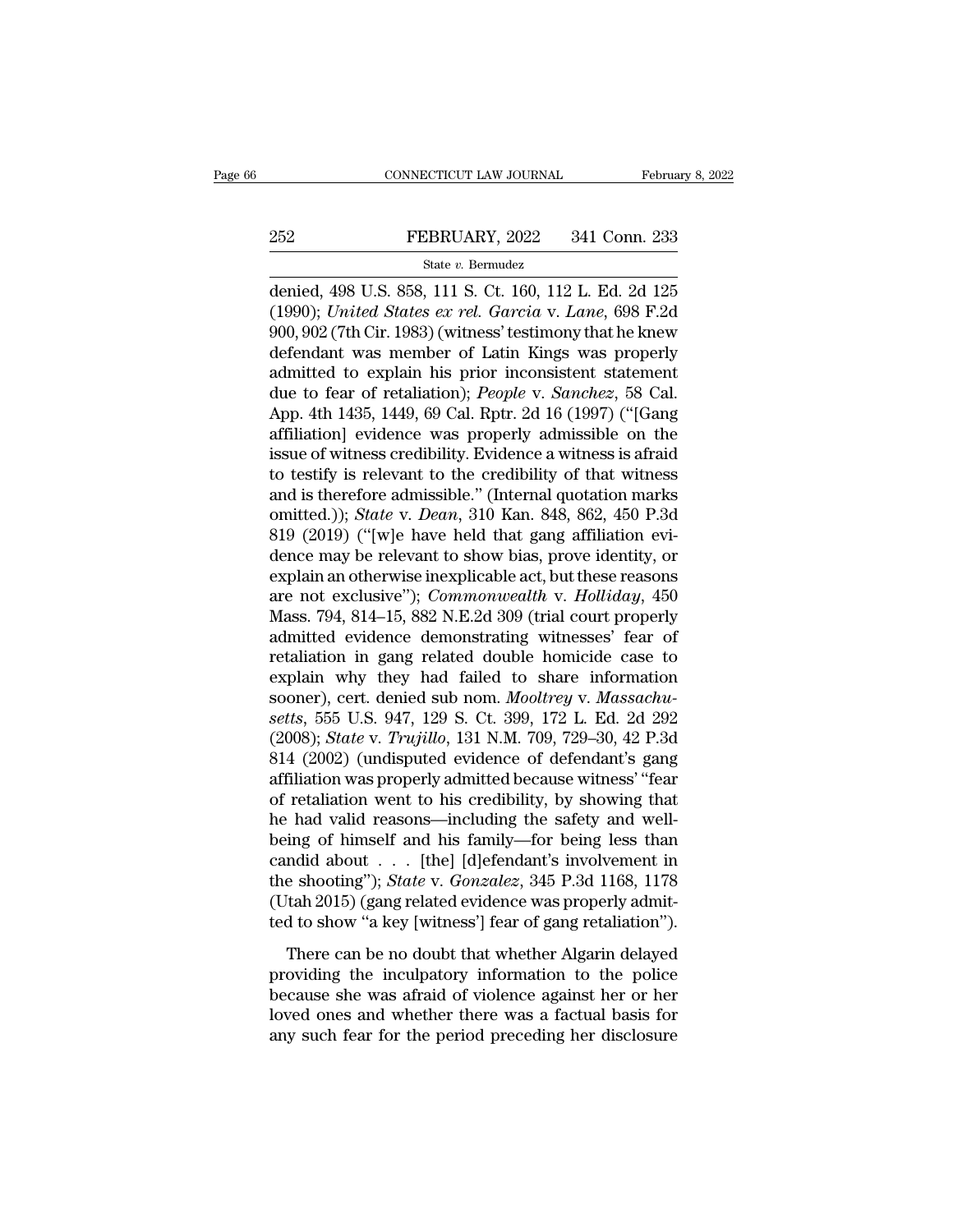EXECTE SAN SAN SURVALLED AND THE PAGE OF A MATH CONNECTICUT LAW JOURNAL Page<br>
State v. Bernudez<br>
Were probative of a material issue in the present case.<br>
We also agree with the Appellate Court that the challenged ovidence  $341$  Conn. 233 FEBRUARY, 2022 253<br>
State v. Bermudez<br>
were probative of a material issue in the present case.<br>
We also agree with the Appellate Court that the chal-<br>
lenged evidence was not merely cumulative of other<br>
wi 341 Conn. 233 FEBRUARY, 2022 253<br>
State v. Bernudez<br>
were probative of a material issue in the present case.<br>
We also agree with the Appellate Court that the challenged evidence was not merely cumulative of other<br>
evidenc exteenant 233 FEBRUARY, 2022<br>
State v. Bermudez<br>
were probative of a material issue in the present case.<br>
We also agree with the Appellate Court that the chal-<br>
lenged evidence was not merely cumulative of other<br>
evidence. State *v*. Bermudez<br>
State *v*. Bermudez<br>
Were probative of a material issue in the present case.<br>
We also agree with the Appellate Court that the chal-<br>
lenged evidence was not merely cumulative of other<br>
evidence. See state v. Bernudez<br>were probative of a material issue in the present case.<br>We also agree with the Appellate Court that the chal-<br>lenged evidence was not merely cumulative of other<br>evidence. See *State* v. *Bermudez*, supra were probative of a material issue in the present case.<br>We also agree with the Appellate Court that the chal-<br>lenged evidence was not merely cumulative of other<br>evidence. See *State* v. *Bermudez*, supra, 195 Conn. App.<br>79 We also agree with the Appellate Court that the chal-<br>lenged evidence was not merely cumulative of other<br>evidence. See *State* v. *Bermudez*, supra, 195 Conn. App.<br>794. As that court explained, that other evidence con-<br>sis lenged evidence was not merely cumulative of other<br>evidence. See *State* v. *Bermudez*, supra, 195 Conn. App.<br>794. As that court explained, that other evidence con-<br>sisted mainly of Algarin's testimony detailing Santiago's evidence. See *State* v. *Bermudez*, supra, 195 Conn. App.<br>794. As that court explained, that other evidence consisted mainly of Algarin's testimony detailing Santiago's<br>abuse of her, which did not explain why she would fe 794. As that court explained, that other evidence consisted mainly of Algarin's testimony detailing Santiago's abuse of her, which did not explain why she would fear harm from the defendant and Bonilla, especially when the sisted mainly of Algarin's testimony detailing Santiago's<br>abuse of her, which did not explain why she would fear<br>harm from the defendant and Bonilla, especially when<br>there was evidence that neither had ever physically<br>abus abuse of her, which did not explain why she would fear<br>harm from the defendant and Bonilla, especially when<br>there was evidence that neither had ever physically<br>abused Algarin and that, in fact, the defendant had<br>intervened harm from the defendant and Bonilla, especially when<br>there was evidence that neither had ever physically<br>abused Algarin and that, in fact, the defendant had<br>intervened "on multiple occasions" when Santiago<br>abused her. Id., there was evidence that neither had ever physically<br>abused Algarin and that, in fact, the defendant had<br>intervened "on multiple occasions" when Santiago<br>abused her. Id., 794 and n.14. Nor did evidence of Santi-<br>ago's abuse abused Algarin and that, in fact, the defendant had<br>intervened "on multiple occasions" when Santiago<br>abused her. Id., 794 and n.14. Nor did evidence of Santi-<br>ago's abuse demonstrate why Algarin would fear retri-<br>bution fr intervened "on multiple occasions" when Santiago<br>abused her. Id., 794 and n.14. Nor did evidence of Santi-<br>ago's abuse demonstrate why Algarin would fear retri-<br>bution from the defendant and his brothers and<br>continue to co abused her. Id., 794 and n.14. Nor did evidence of Santi-<br>ago's abuse demonstrate why Algarin would fear retri-<br>bution from the defendant and his brothers and<br>continue to corroborate their false alibi, even during<br>their lo ago's abuse demonstrate why Algarin would fear retribution from the defendant and his brothers and continue to corroborate their false alibi, even during their long periods of incarceration, when they were not physically p bution from the defendant and his brothers and<br>continue to corroborate their false alibi, even during<br>their long periods of incarceration, when they were not<br>physically present to harm her. See id., 794. Evidence<br>of their continue to corroborate their false alibi, even during<br>their long periods of incarceration, when they were not<br>physically present to harm her. See id., 794. Evidence<br>of their gang affiliations was the only evidence to<br>expl their long periods of incarceration, when they were not<br>physically present to harm her. See id., 794. Evidence<br>of their gang affiliations was the only evidence to<br>explain why Algarin feared all three of them, why she<br>feare physically present to harm her. See id., 794. Even for their gang affiliations was the only evide explain why Algarin feared all three of them, we feared retaliation from individuals acting on behalf, and why she believed Filain why Algarin feared all three of them, why she<br>ared retaliation from individuals acting on their<br>half, and why she believed that there was no place<br>e could go where she would be safely out of their<br>ach, even when the reflects that the trial court also explicitly on their<br>the behalf, and why she believed that there was no place<br>she could go where she would be safely out of their<br>reach, even when they were incarcerated.<br>As the Appellate

potential for the believed that there was no place<br>she could go where she would be safely out of their<br>reach, even when they were incarcerated.<br>As the Appellate Court also explained, the record<br>reflects that the trial cour behalf, and why she beheved and after was no place<br>she could go where she would be safely out of their<br>reach, even when they were incarcerated.<br>As the Appellate Court also explained, the record<br>reflects that the trial cour implementative since the world be stately out of all<br>reach, even when they were incarcerated.<br>As the Appellate Court also explained, the record<br>reflects that the trial court was keenly aware of the<br>potential for the eviden As the Appellate Court also explained, the record<br>reflects that the trial court was keenly aware of the<br>potential for the evidence to inflame the jurors' emo-<br>tions. See id., 794–95. To minimize its prejudicial<br>impact, the As the Appellate Court also explained, the record<br>reflects that the trial court was keenly aware of the<br>potential for the evidence to inflame the jurors' emo-<br>tions. See id., 794–95. To minimize its prejudicial<br>impact, the reflects that the trial court was keenly aware of the<br>potential for the evidence to inflame the jurors' emo-<br>tions. See id., 794–95. To minimize its prejudicial<br>impact, the trial court twice instructed the jury that it<br>cou potential for the evidence to inflame the jurors' emo-<br>tions. See id., 794–95. To minimize its prejudicial<br>impact, the trial court twice instructed the jury that it<br>could consider the evidence solely in evaluating Algar-<br>i tions. See id., 794–95. To minimize its prejudicial<br>impact, the trial court twice instructed the jury that it<br>could consider the evidence solely in evaluating Algar-<br>in's credibility as to why she waited twelve years to<br>co impact, the trial court twice instructed the jury that it<br>could consider the evidence solely in evaluating Algar-<br>in's credibility as to why she waited twelve years to<br>come forward. The court also barred any other witness<br> could consider the evidence solely in evaluating Algarin's credibility as to why she waited twelve years to come forward. The court also barred any other witness from mentioning the defendant's and his brothers' gang affil in's credibility as to why she waited twelve years to<br>come forward. The court also barred any other witness<br>from mentioning the defendant's and his brothers' gang<br>affiliations. We note, moreover, that Algarin's testimony<br>r come forward. The court also barred any other witness<br>from mentioning the defendant's and his brothers' gang<br>affiliations. We note, moreover, that Algarin's testimony<br>regarding this matter was relatively brief in the conte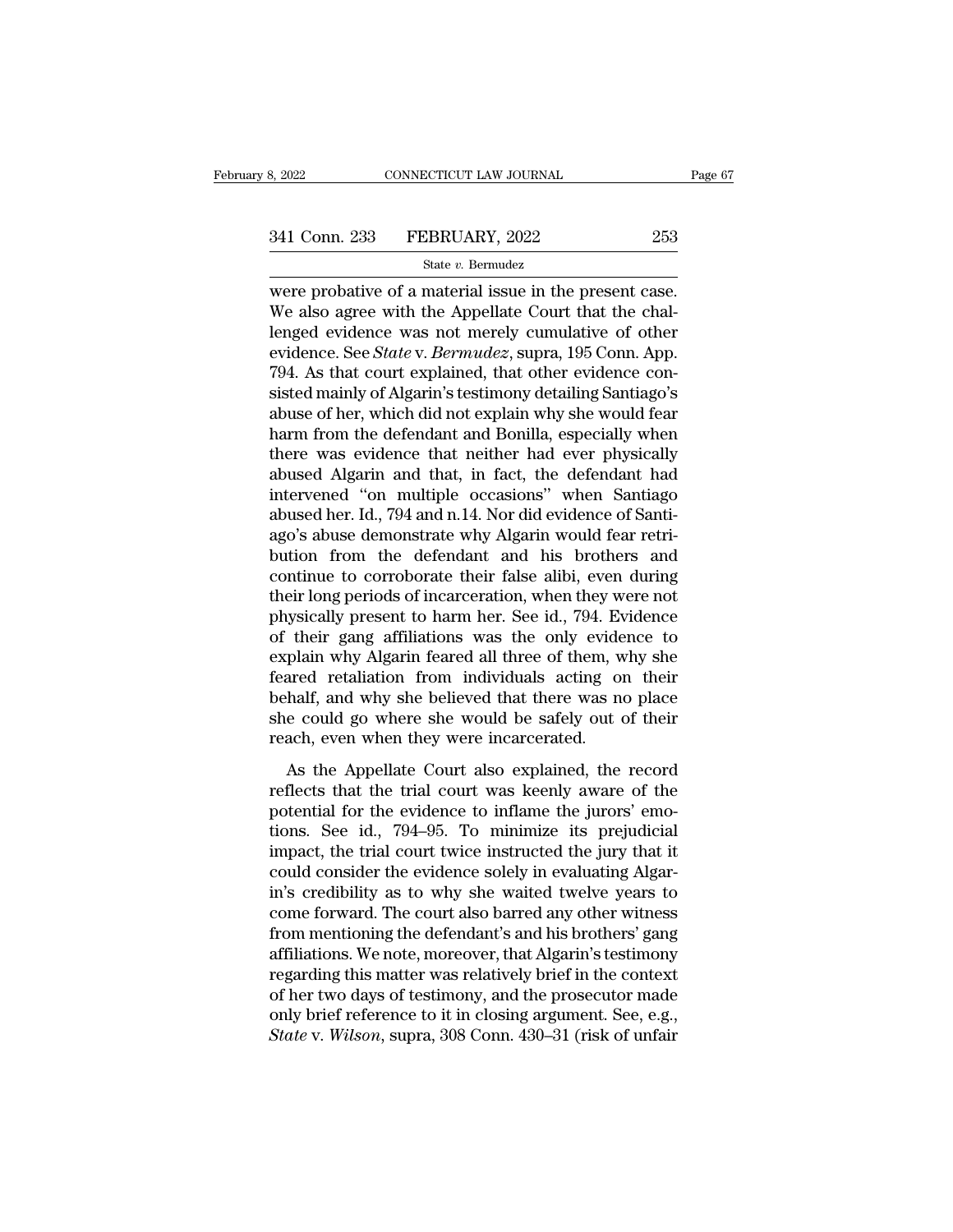# EXECUTE CONNECTICUT LAW JOURNAL February 8, 2022<br>254 FEBRUARY, 2022 341 Conn. 233<br>34 State v. Bermudez

## State *v.* Bermudez

FEBRUARY, 2022 341 Conn. 233<br>
PREBRUARY, 2022 341 Conn. 233<br>
State v. Bermudez<br>
prejudice from gang related evidence was minimized<br>
when witness referred to gang only once during testi-<br>
mony and prosocutor did not refer t  $\begin{array}{ll} \text{254} & \text{FEBRUARY, 2022} & \text{341 Conn. 233} \\ & \text{State } v. \text{ Bernudez} \\ \text{prejudice from gang related evidence was minimized when witness referred to gang only once during testi-  
many and prosector did not refer to it during closing argument). In light of the foregoing, we agree with the$  $\begin{array}{r} \text{254} & \text{FEBRUARY, 2022} & \text{341 Conn. 233} \\ \text{State } v. \text{ Bernudez} \\ \text{prejudice from gang related evidence was minimized when witness referred to gang only once during testi-  
mony and processor did not refer to it during closing argument). In light of the foregoing, we agree with the  $\Lambda$  nonleft. Court that the trial court did not above its$ 254 FEBRUARY, 2022 341 Conn. 233<br>  $\frac{\text{State } v. \text{ Bernudez}}{\text{prejudice from gang related evidence was minimized}}$ <br>
when witness referred to gang only once during testi-<br>
mony and prosecutor did not refer to it during closing<br>
argument). In light of the foregoing, we ag State v. Bernudez<br>
Prejudice from gang related evidence was minimized<br>
when witness referred to gang only once during testi-<br>
mony and prosecutor did not refer to it during closing<br>
argument). In light of the foregoing, w State v. Bermudez<br>
State v. Bermudez<br>
prejudice from gang related evidence was minimized<br>
when witness referred to gang only once during testi-<br>
mony and prosecutor did not refer to it during closing<br>
argument). In light o ony and prosecutor did not refer to it during closing<br>gument). In light of the foregoing, we agree with the<br>ppellate Court that the trial court did not abuse its<br>scretion in admitting the gang affiliation evidence.<br>B<br>We ne

B

argument). In light of the foregoing, we agree with the<br>Appellate Court that the trial court did not abuse its<br>discretion in admitting the gang affiliation evidence.<br>B<br>We next address the defendant's claim that the trial<br>c Appellate Court that the trial court did not abuse its<br>discretion in admitting the gang affiliation evidence.<br>B<br>We next address the defendant's claim that the trial<br>court abused its discretion in admitting evidence that<br>Al discretion in admitting the gang affiliation evidence.<br>B<br>We next address the defendant's claim that the trial<br>court abused its discretion in admitting evidence that<br>Algarin "was relocated," which necessarily implied that<br>s B<br>
We next address the defendant's claim that the trial<br>
court abused its discretion in admitting evidence that<br>
Algarin "was relocated," which necessarily implied that<br>
such action was undertaken by the state, after she i We next address the defendant's claim that the trial<br>court abused its discretion in admitting evidence that<br>Algarin "was relocated," which necessarily implied that<br>such action was undertaken by the state, after she incul-<br> We next address the defendant's claim that the trial<br>court abused its discretion in admitting evidence that<br>Algarin "was relocated," which necessarily implied that<br>such action was undertaken by the state, after she incul-<br> court abused its discretion in admitting evidence that<br>Algarin "was relocated," which necessarily implied that<br>such action was undertaken by the state, after she incul-<br>pated the defendant and his brothers in the victim's<br> Algarin "was relocated," which necessarily implied that<br>such action was undertaken by the state, after she incul-<br>pated the defendant and his brothers in the victim's<br>murder. The defendant contends not only that the evi-<br>d such action was undertaken by the state, after she incul-<br>pated the defendant and his brothers in the victim's<br>murder. The defendant contends not only that the evi-<br>dence was irrelevant to the issue of Algarin's credibilit pated the defendant and his brothers in the victim's<br>murder. The defendant contends not only that the evi-<br>dence was irrelevant to the issue of Algarin's credibility,<br>but also that the trial court failed to recognize its h murder. The defendant contends not only that the evidence was irrelevant to the issue of Algarin's credibility,<br>but also that the trial court failed to recognize its highly<br>inflammatory nature and, as a result, "did not pr dence was irrelevant to the issue of Algarin's credibility,<br>but also that the trial court failed to recognize its highly<br>inflammatory nature and, as a result, "did not properly<br>balance the prejudicial effect of the evidenc but also that the trial court failed to recognize its highly<br>inflammatory nature and, as a result, "did not properly<br>balance the prejudicial effect of the evidence [with] its<br>probative value . . . . " The defendant argues inflammatory nature and, as a result, "did not properly<br>balance the prejudicial effect of the evidence [with] its<br>probative value  $\ldots$ ." The defendant argues that<br>courts in other jurisdictions recognize that "great care<br> balance the prejudicial effect of the evidence [with] its<br>probative value  $\ldots$  ." The defendant argues that<br>courts in other jurisdictions recognize that "great care<br>must be taken to protect against the very real possibil probative value  $\ldots$  ." The defendant argues that courts in other jurisdictions recognize that "great care must be taken to protect against the very real possibility that the jury will infer [that] the witness was reloca courts in other jurn<br>must be taken to pi<br>that the jury will in<br>as a result of thre<br>trial court in the p<br>jury with a limitin<br>level of care.<br>The state respo at the jury will infer [that] the witness was relocated<br>a result of threats by the defendant" and that the<br>al court in the present case, by failing to provide the<br>ry with a limiting instruction, failed to exercise that<br>vel and are jury win meet [adat] are wratess was rerocated<br>as a result of threats by the defendant" and that the<br>trial court in the present case, by failing to provide the<br>jury with a limiting instruction, failed to exercise t

as a resair of ancase by the defendant and that are<br>trial court in the present case, by failing to provide the<br>jury with a limiting instruction, failed to exercise that<br>level of care.<br>The state responds that the defendant' Final court in the present ease, by namig to provide the<br>jury with a limiting instruction, failed to exercise that<br>level of care.<br>The state responds that the defendant's argument<br>"fails to differentiate between evidence th that a mining instance of care in the defendant of care.<br>The state responds that the defendant's argument<br>"fails to differentiate between evidence that is duly<br>prejudicial and that which is unfair." (Emphasis omit-<br>ted.) S The state responds that the defendant's argument<br>
"fails to differentiate between evidence that is duly<br>
prejudicial and that which is unfair." (Emphasis omit-<br>
ted.) Specifically, the state contends that, "to the extent<br> The state responds that the defendant's argument<br>
"fails to differentiate between evidence that is duly<br>
prejudicial and that which is unfair." (Emphasis omit-<br>
ted.) Specifically, the state contends that, "to the extent<br> "fails to differentiate between evidence that is duly<br>prejudicial and that which is unfair." (Emphasis omit-<br>ted.) Specifically, the state contends that, "to the extent<br>that Algarin's testimony implied that she feared the<br> prejudicial and that which is unfair." (Emphasis omitted.) Specifically, the state contends that, "to the extent<br>that Algarin's testimony implied that she feared the<br>[defendant and his] brothers, it was duly prejudicial<br>be ted.) Specifically, the state contends that, "to the extent<br>that Algarin's testimony implied that she feared the<br>[defendant and his] brothers, it was duly prejudicial<br>because it was highly probative of why she had corrobothat Algarin's testimony implied that she feared the [defendant and his] brothers, it was duly prejudicial because it was highly probative of why she had corroborated their false alibi for twelve years." The state further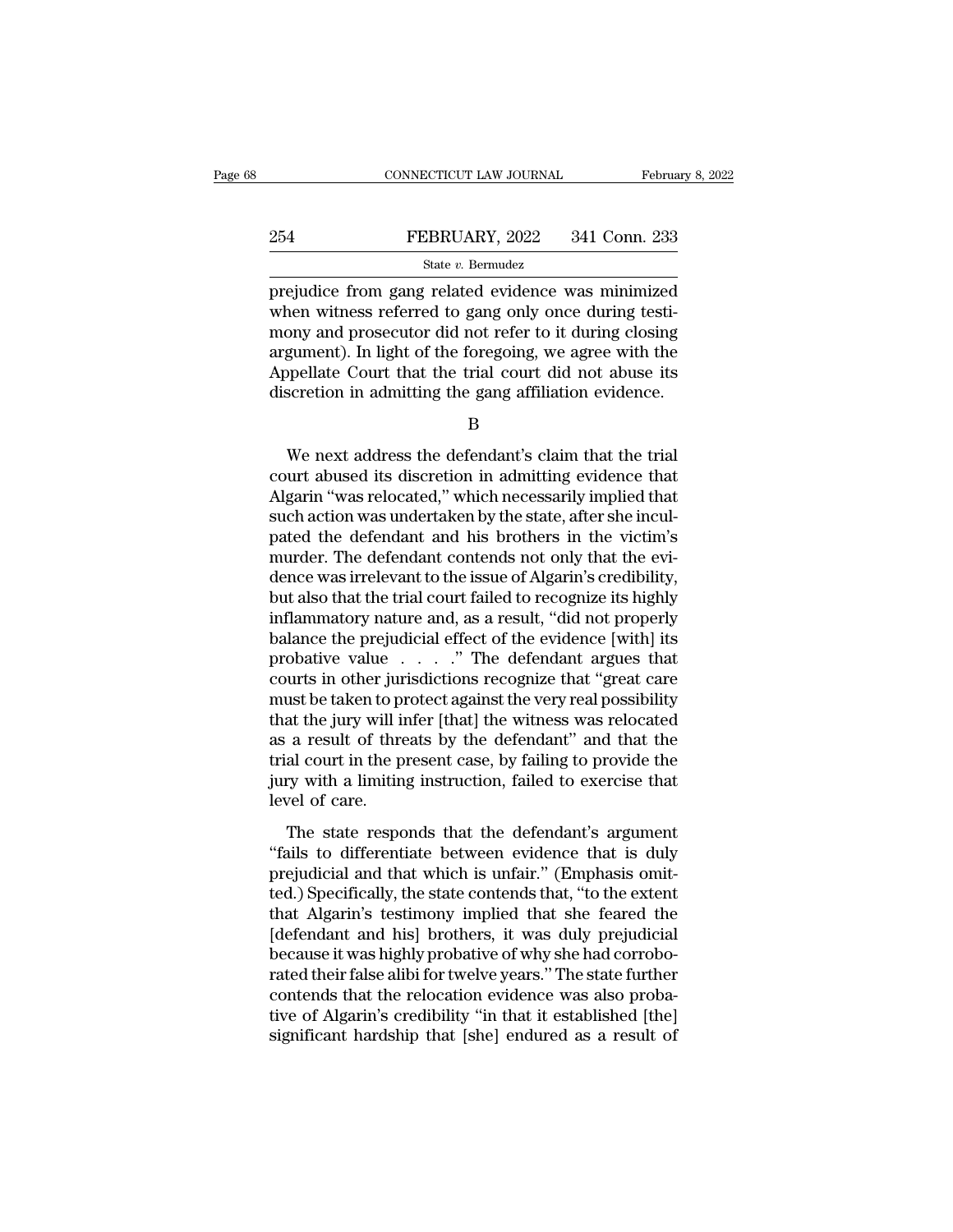Page 69<br>
Bage 69<br>
Bage 69<br>
Bage 69<br>
Bage 69<br>
Bage 69<br>
State v. Bernudez<br>
Providing information [to the police]," which courts<br>
have held is relevant to a fact finder's assessment of a<br>
witnes' credibility. We agree with th 341 Conn. 233 FEBRUARY, 2022 255<br>
State v. Bermudez<br>
providing information [to the police]," which courts<br>
have held is relevant to a fact finder's assessment of a<br>
witness' credibility. We agree with the state. 341 Conn. 233 FEBRUARY, 2022<br>
State v. Bermudez<br>
providing information [to the police]," which co<br>
have held is relevant to a fact finder's assessment<br>
witness' credibility. We agree with the state.<br>
The opinion of the Ap 1 Conn. 233 FEBRUARY, 2022 255<br>
State v. Bermudez<br>
oviding information [to the police]," which courts<br>
we held is relevant to a fact finder's assessment of a<br>
tness' credibility. We agree with the state.<br>
The opinion of t

State v. Bermudez<br>providing information [to the police]," which courts<br>have held is relevant to a fact finder's assessment of a<br>witness' credibility. We agree with the state.<br>The opinion of the Appellate Court sets forth providing information [to the police]," which courts<br>have held is relevant to a fact finder's assessment of a<br>witness' credibility. We agree with the state.<br>The opinion of the Appellate Court sets forth the<br>following relev providing information [to the police]," which courts<br>have held is relevant to a fact finder's assessment of a<br>witness' credibility. We agree with the state.<br>The opinion of the Appellate Court sets forth the<br>following relev have held is relevant to a fact finder's assessment of a<br>witness' credibility. We agree with the state.<br>The opinion of the Appellate Court sets forth the<br>following relevant facts and procedural history. "At<br>trial, the pros witness' credibility. We agree with the state.<br>The opinion of the Appellate Court sets forth the<br>following relevant facts and procedural history. "At<br>trial, the prosecutor asked Algarin whether she contin-<br>ued to live in W The opinion of the Appellate Court sets forth the following relevant facts and procedural history. "At trial, the prosecutor asked Algarin whether she continued to live in Waterbury after giving her statement to the police following relevant facts and procedural history. "At<br>trial, the prosecutor asked Algarin whether she contin-<br>ued to live in Waterbury after giving her statement to<br>the police. [Defense counsel] immediately objected,<br>believ trial, the prosecutor asked Algarin whether she continued to live in Waterbury after giving her statement to the police. [Defense counsel] immediately objected, believing that the prosecutor was about to elicit evidence ab ued to live in Waterbury after giving her statement to<br>the police. [Defense counsel] immediately objected,<br>believing that the prosecutor was about to elicit evi-<br>dence about [Algarin's participation in the state's] wit-<br>ne the police. [Defense counsel] immediately objected,<br>believing that the prosecutor was about to elicit evi-<br>dence about [Algarin's participation in the state's] wit-<br>ness protection program. . . . Outside the presence of<br>th believing that the prosecutor was about to elicit evidence about [Algarin's participation in the state's] witness protection program. . . . Outside the presence of the jury, [counsel] argued that any testimony regarding Al dence about [Algarin's participation in the state's] with<br>ness protection program. . . . Outside the presence of<br>the jury, [counsel] argued that any testimony regarding<br>Algarin's placement in the witness protection program ness protection program. . . . Outside the presence of<br>the jury, [counsel] argued that any testimony regarding<br>Algarin's placement in the witness protection program<br>would be unduly prejudicial. [Counsel] further asserted<br>t the jury, [counsel] argued that any testimony regarding<br>Algarin's placement in the witness protection program<br>would be unduly prejudicial. [Counsel] further asserted<br>that this testimony 'emphasizes the fact that the govern Algarin's placement in the witness protection program<br>would be unduly prejudicial. [Counsel] further asserted<br>that this testimony 'emphasizes the fact that the govern-<br>ment agency, whether it's a state or federal, believes would be unduly prejudicial. [Counsel] further asserted<br>that this testimony 'emphasizes the fact that the govern-<br>ment agency, whether it's a state or federal, believes<br>[that Algarin] is in danger and [has] paid for her ca that this testimony 'emphasizes the fact that the government agency, whether it's a state or federal, believes<br>[that Algarin] is in danger and [has] paid for her care<br>since the time of this so-called disclosure.' In respon ment agency, whether it's a state or federal, believes<br>[that Algarin] is in danger and [has] paid for her care<br>since the time of this so-called disclosure.' In response,<br>the [prosecutor] argued that evidence of Algarin's r [that Algarin] is in danger and [has] paid for her care<br>since the time of this so-called disclosure.' In response,<br>the [prosecutor] argued that evidence of Algarin's relo-<br>cation was probative of her fear of retaliation. T since the time of this so-called disclosure.' In response,<br>the [prosecutor] argued that evidence of Algarin's relo-<br>cation was probative of her fear of retaliation. The court<br>agreed that Algarin should not refer to the 'wi the [prosecutor] argued that evidence of Algarin's relocation was probative of her fear of retaliation. The court<br>agreed that Algarin should not refer to the 'witness<br>protection program' but ruled that the [prosecutor]<br>cou cation was probative of her fear of retaliation. The court<br>agreed that Algarin should not refer to the 'witness<br>protection program' but ruled that the [prosecutor]<br>could elicit details on how [Algarin's] life has been<br>impa agreed that Algarin should not refer to the 'witness<br>protection program' but ruled that the [prosecutor]<br>could elicit details on how [Algarin's] life has been<br>impacted since the disclosure, including how she was<br>relocated protection program' but ruled that the [prosecutor]<br>could elicit details on how [Algarin's] life has been<br>impacted since the disclosure, including how she was<br>relocated at the state's expense. The court thereafter<br>instruct could elicit details on how [Algarin's] life has been<br>impacted since the disclosure, including how she was<br>relocated at the state's expense. The court thereafter<br>instructed Algarin not to use the phrase, 'witness pro-<br>tect impacted since the disclosure, including how she was<br>relocated at the state's expense. The court thereafter<br>instructed Algarin not to use the phrase, 'witness pro-<br>tection program.' Algarin subsequently testified that<br>she relocated at the state's expense. The court thereafter<br>instructed Algarin not to use the phrase, 'witness pro-<br>tection program.' Algarin subsequently testified that<br>she, her children, and Maldonado were relocated out<br>of t 16 Algarin's testimony concerning her relocated out f the state [after she provided the statement to the police] and [were] relocated numerous times [therefter].<sup>15</sup> The [prosecutor] referenced this fact in  $\dots$  <sup>15</sup> Alga f the state [after she provided the statement to the olice] and [were] relocated numerous times [there-<br>fter].<sup>15</sup> The [prosecutor] referenced this fact in  $\dots$ <br><sup>15</sup> Algarin's testimony concerning her relocation proceeded police] and [were] relocated numerous times [thereafter].<sup>15</sup> The [prosecutor] referenced this fact in  $\cdot \cdot \cdot$ <br><sup>15</sup> Algarin's testimony concerning her relocation proceeded as follows:<br>"[The Prosecutor]: After you gave th

The Transform of the University of the University of 2010, you<br>
"[The Prosecutor]: April of 2010, you<br>
"[Algarin]: No. "[The Prosecutor]: 4 <sup>15</sup> Algarin's testimony concerning her relocation proceeded as follows:<br><sup>15</sup> Algarin's testimony concerning her relocation proceeded as follows:<br>"[The Prosecutor]: After you gave the statement to the Waterbury police<br>Apri <sup>15</sup> Algarin's testimony concerning h<br>
"[The Prosecutor]: After you gave tin April of 2010, you never continued<br>
"[Algarin]: No.<br>
"[The Prosecutor]: And, in fact, you your four children, correct?<br>
"[Algarin]: Yes. "[The Prosecutor]: After you gave the statement to the Waterbury police<br>in April of 2010, you never continued to live in Waterbury, did you?<br>"[Algarin]: No.<br>"[The Prosecutor]: And, in fact, you were relocated out of this

April of 2010, you never continued to live in Waterbury, did you?<br>
"[Algarin]: No.<br>
"[The Prosecutor]: And, in fact, you were relocated out of this state wit<br>
ur four children, correct?<br>
"[Algarin]: Yes.<br>
"[The Prosecutor]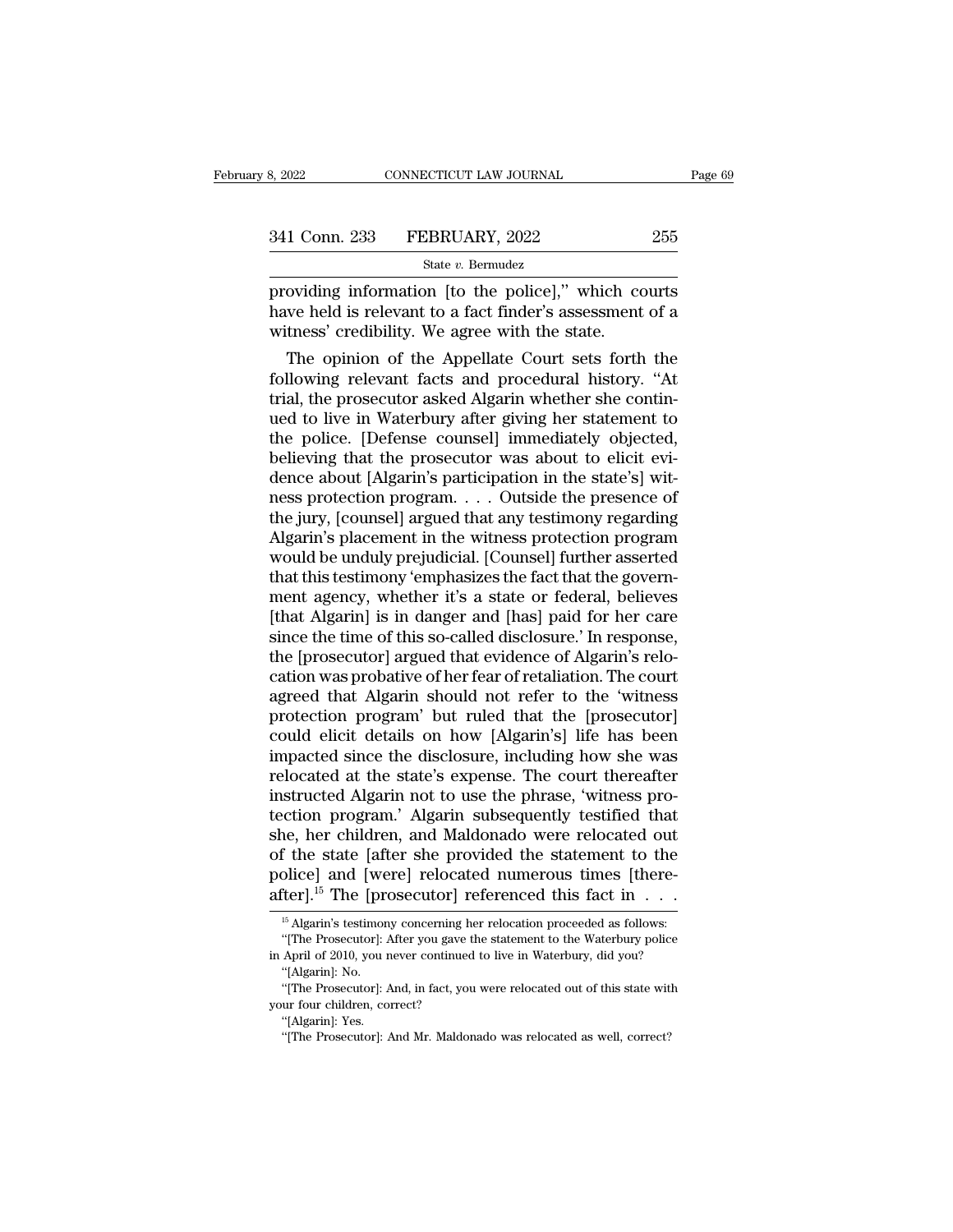# EXECUTE CONNECTICUT LAW JOURNAL February 8, 2022<br>256 FEBRUARY, 2022 341 Conn. 233<br>341 Conn. 233

## State *v.* Bermudez

CONNECTICUT LAW JOURNAL February 8, 2022<br>
256 FEBRUARY, 2022 341 Conn. 233<br>
31 State v. Bernudez<br>
200sing argument, noting that Algarin was 'immediately<br>
10 relocated with her four children' after giving her state-256 FEBRUARY, 2022 341 Conn. 233<br>  $\frac{\text{State } v. \text{ Bernudez}}{\text{close}}$ <br>
closing argument, noting that Algarin was 'immediately<br>
relocated with her four children' after giving her state-<br>
ment to the police and that she was 'still in r 256 FEBRUARY, 2022 341 Conn. 233<br>
State v. Bernudez<br>
closing argument, noting that Algarin was 'immediately<br>
relocated with her four children' after giving her state-<br>
ment to the police and that she was 'still in relocat  $\begin{array}{ll} \text{SEBRUARY, 2022} & \text{341 Conn. 233} \\ \text{State $v$. Bernudez} \\ \text{closing argument, noting that Algorithm was 'immediately  
relocated with her four children' after giving her state-  
ment to the police and that she was 'still in relocation,  
still in fear of the [defendant and his brothers].''' (Cita-  
tion omitted; footnote added; footnote omitted.) *State  
we Barmudez* sums,  $105$  Conn. Ann. 706$ State v. Bermudez<br>
closing argument, noting that Algarin was 'immediately<br>
relocated with her four children' after giving her state-<br>
ment to the police and that she was 'still in relocation,<br>
still in fear of the [defenda state *v*. Bermudez<br>closing argument, noting that Algarin was 'imm<br>relocated with her four children' after giving h<br>ment to the police and that she was 'still in rel<br>still in fear of the [defendant and his brothers].<br>tion For the Holdren' after giving her state-<br>located with her four children' after giving her state-<br>ent to the police and that she was 'still in relocation,<br>ll in fear of the [defendant and his brothers].' " (Cita-<br>on omitted arin'ny fivondronal and that she was 'still in relocation,<br>still in fear of the [defendant and his brothers].'" (Cita-<br>tion omitted; footnote added; footnote omitted.) State<br>v. Bermudez, supra, 195 Conn. App. 796.<br>The Appe

then be the perfect and rate from both in the set of the star in Ference,<br>still in fear of the [defendant and his brothers].'" (Cita-<br>tion omitted; footnote added; footnote omitted.) *State*<br>v. *Bermudez*, supra, 195 Conn broad in the claim of the presentation and the specifically. (The condition omitted; footnote added; footnote omitted.) State<br>v. Bermudez, supra, 195 Conn. App. 796.<br>The Appellate Court concluded that evidence of Alg-<br>arin of the state of the solution of the solution of the Appellate Court concluded that evidence of Algarin's relocation was "highly probative and relevant"<br>to her fear of retaliation from the defendant and his<br>brothers, which The Appellate Court concluded that evidence of Algarin's relocation was "highly probative and relevant"<br>to her fear of retaliation from the defendant and his<br>brothers, which she claimed had prevented her from<br>coming forwa The Appellate Court concluded that evidence of Algarin's relocation was "highly probative and relevant"<br>to her fear of retaliation from the defendant and his<br>brothers, which she claimed had prevented her from<br>coming forwar arin's relocation was "highly probative and relevant"<br>to her fear of retaliation from the defendant and his<br>brothers, which she claimed had prevented her from<br>coming forward sooner. Id., 797. The court further<br>observed tha to her fear of retaliation from the defendant and his<br>brothers, which she claimed had prevented her from<br>coming forward sooner. Id., 797. The court further<br>observed that whether the trial court should have<br>excluded the evi brothers, which she claimed had prevented her from<br>coming forward sooner. Id., 797. The court further<br>observed that whether the trial court should have<br>excluded the evidence as unduly prejudicial was a mat-<br>ter of first im coming forward sooner. Id., 797. The court further<br>observed that whether the trial court should have<br>excluded the evidence as unduly prejudicial was a mat-<br>ter of first impression in this state. Id., 798. The Appel-<br>late C observed that whether the trial court should have<br>excluded the evidence as unduly prejudicial was a mat-<br>ter of first impression in this state. Id., 798. The Appel-<br>late Court thus looked to federal precedent for<br>guidance; excluded the evidence as unduly prejudicial was a matter of first impression in this state. Id., 798. The Appellate Court thus looked to federal precedent for guidance; see id., 798–802; and, on the basis of that precedent ter of first impression in this state. Id., 798. The Appellate Court thus looked to federal precedent for guidance; see id., 798–802; and, on the basis of that precedent, concluded that "the probative value of the relocati late Court thus looked to federal precedent for<br>guidance; see id., 798–802; and, on the basis of that<br>precedent, concluded that "the probative value of the<br>relocation testimony was not outweighed by the preju-<br>dicial impac guidance; see id., 798–802; and, on the basis of that<br>precedent, concluded that "the probative value of the<br>relocation testimony was not outweighed by the preju-<br>dicial impact to the defendant." Id., 802. The Appellate<br>Cou precedent, concluded that "the probative value of the relocation testimony was not outweighed by the prejudicial impact to the defendant." Id., 802. The Appellate Court expressed a concern that the prosecutor's use of the relocation testimony was not outweighed by the preju-<br>dicial impact to the defendant." Id., 802. The Appellate<br>Court expressed a concern that the prosecutor's use of<br>the passive voice when questioning Algarin about her<br>rel dicial impact to the defendant." Id., 802. The Appellate<br>Court expressed a concern that the prosecutor's use of<br>the passive voice when questioning Algarin about her<br>relocation; see footnote 15 of this opinion; "alluded to<br> Court expressed a concern that the prosecutor's use of<br>the passive voice when questioning Algarin about her<br>relocation; see footnote 15 of this opinion; "alluded to<br>a third party, presumably the state, as having facilitate the passive voice when questioning Algarin about her relocation; see footnote 15 of this opinion; "alluded to a third party, presumably the state, as having facilitated [the] relocation," but noted that this expression was relocation; see footnote 15 of this opinion; "alluded to<br>a third party, presumably the state, as having facilitated<br>[the] relocation," but noted that this expression was<br>not as prejudicial as "witness protection program" o a third party, presumably the state, as having facilitated [the] relocation," but noted that this expression was not as prejudicial as "witness protection program" or "at state expense." (Internal quotation marks omitted.) [the] relocation," but noted that this expression was<br>not as prejudicial as "witness protection program" or<br>"at state expense." (Internal quotation marks omitted.)<br>State v. Bermudez, supra, 195 Conn. App. 801. The<br>Appellat not as prejudicial as "witness protection program" or<br>"at state expense." (Internal quotation marks omitted.)<br>State v. Bermudez, supra, 195 Conn. App. 801. The<br>Appellate Court also opined that, rather than allow the<br>state "at state expense." (Internal quotation marks omitted.)<br>
State v. Bermudez, supra, 195 Conn. App. 801. The<br>
Appellate Court also opined that, rather than allow the<br>
state to present the relocation evidence during its dire State v. Bermudez, supra, 195 Conn. App. 801. The<br>Appellate Court also opined that, rather than allow the<br>state to present the relocation evidence during its direct<br>examination of Algarin, "the better practice would have<br> xammation of A<br>een for the [tri<br>ot to implicate<br>fforts in any wa<br>"[Algarin]: Yes.<br>"[The Prosecutor]: een for the [trial] court to instruct the [prosecutor]<br>
ot to implicate [the state's] involvement in relocation<br>
forts in any way on direct examination . . . [u]nless<br>
"[Algarin]: Yes.<br>
"[The Prosecutor]: And you were relo not to implicate<br>efforts in any wa<br>"[Algarin]: Yes.<br>"[The Prosecutor]:<br>sion, correct?<br>"[Algarin]: Yes."

The Halparin<br>"[Algarin]: Yes.<br>"[The Prosecuto"]<br>"[Algarin]: Yes."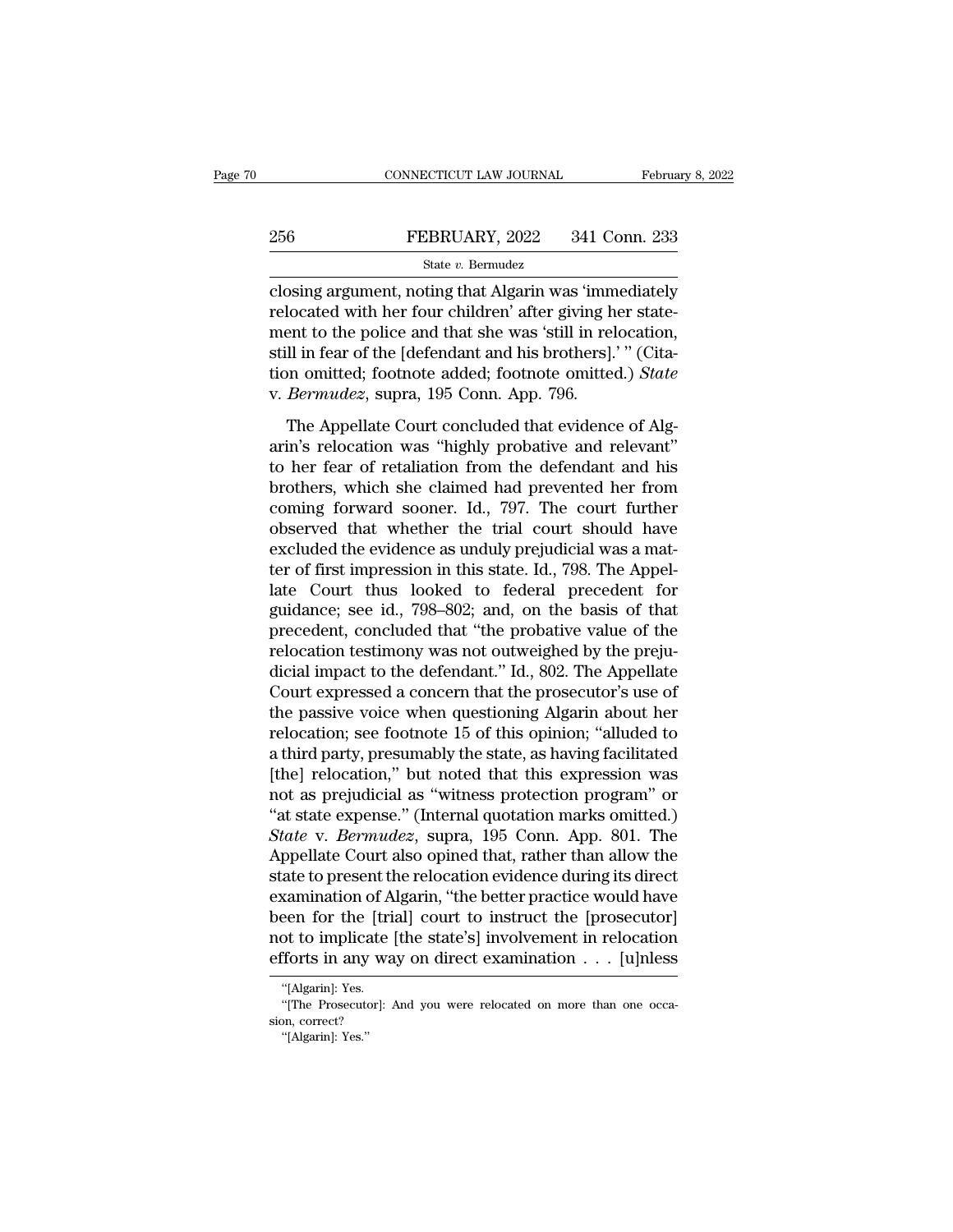3, 2022 CONNECTICUT LAW JOURNAL Page 71<br>
341 Conn. 233 FEBRUARY, 2022 257<br>
34 State v. Bermudez<br>
36 and until further explication in rebuttal [was] triggered<br>
by the defense in cross-examination . . . . " (Internal<br>
custo 341 Conn. 233 FEBRUARY, 2022 257<br>
State v. Bermudez<br>
and until further explication in rebuttal [was] triggered<br>
by the defense in cross-examination . . . . .'' (Internal<br>
quotation marks omitted.) Id., 804. Despite these 341 Conn. 233 FEBRUARY, 2022 257<br>
State v. Bermudez<br>
and until further explication in rebuttal [was] triggered<br>
by the defense in cross-examination  $\dots$ ." (Internal<br>
quotation marks omitted.) Id., 804. Despite these con-<br> 341 Conn. 233 FEBRUARY, 2022 257<br>
State v. Bernudez<br>
and until further explication in rebuttal [was] triggered<br>
by the defense in cross-examination  $\ldots$ . " (Internal<br>
quotation marks omitted.) Id., 804. Despite these con State v. Bernudez<br>
and until further explication in rebuttal [was] triggered<br>
by the defense in cross-examination  $\ldots$ ." (Internal<br>
quotation marks omitted.) Id., 804. Despite these con-<br>
cerns, the Appellate Court concl state v. Bernudez<br>and until further explication in rebuttal [was] triggered<br>by the defense in cross-examination  $\ldots$ ." (Internal<br>quotation marks omitted.) Id., 804. Despite these con-<br>cerns, the Appellate Court concluded and until further explication in rebuttal [was] triggered<br>by the defense in cross-examination . . . . ." (Internal<br>quotation marks omitted.) Id., 804. Despite these con-<br>cerns, the Appellate Court concluded that, "given b by the defense in cross-examination . . . . . " (Internal quotation marks omitted.) Id., 804. Despite these concerns, the Appellate Court concluded that, "given both the passive and infrequent references to the witness pro quotation marks omitted.) Id., 804. Despite these concerns, the Appellate Court concluded that, "given both the passive and infrequent references to the witness protection program, as well as the absence of the prosecutor' cerns, the Appellate C<br>the passive and infre<br>protection program, a<br>cutor's exploitation c<br>court did not abuse its<br>that Algarin had been<br>Appellate Court.<br>As that court expl: be passive and intequent references to the whitess<br>otection program, as well as the absence of the prose-<br>tor's exploitation of that evidence  $\dots$  the [trial]<br>urt did not abuse its discretion in allowing testimony<br>at Alga protection program, as wentus are absorbed of alternative cutor's exploitation of that evidence  $\ldots$  the [trial] court did not abuse its discretion in allowing testimony that Algarin had been relocated." Id. We agree wit

court did not abuse its discretion in allowing testimony<br>court did not abuse its discretion in allowing testimony<br>that Algarin had been relocated." Id. We agree with the<br>Appellate Court.<br>As that court explained, although that Algarin had been relocated." Id. We agree with the<br>Appellate Court.<br>As that court explained, although an issue of first<br>impression for this court, "[a] number of federal ...<br>courts of appeals that have addressed the Appellate Court.<br>
As that court explained, although an issue of first<br>
impression for this court, "[a] number of federal . . .<br>
courts of appeals that have addressed the issue have<br>
cautioned that admitting evidence of a As that court explained, although an issue of first<br>impression for this court, "[a] number of federal . . .<br>courts of appeals that have addressed the issue have<br>cautioned that admitting evidence of a testifying wit-<br>ness' As that court explained, although an issue of first<br>impression for this court, "[a] number of federal . . .<br>courts of appeals that have addressed the issue have<br>cautioned that admitting evidence of a testifying wit-<br>ness' impression for this court, "[a] number of federal . . .<br>courts of appeals that have addressed the issue have<br>cautioned that admitting evidence of a testifying wit-<br>ness' placement in a witness protection program 'must<br>be h courts of appeals that have addressed the issue have<br>cautioned that admitting evidence of a testifying wit-<br>ness' placement in a witness protection program 'must<br>be handled delicately.' *United States* v. *Partin*, 552 F.2 cautioned that admitting evidence of a testifying witness' placement in a witness protection program 'must<br>be handled delicately.' *United States v. Partin*, 552 F.2d<br>621, 645 (5th Cir.), cert. denied, 434 U.S. 903, 98 S. ness' placement in a witness protection program 'must<br>be handled delicately.' *United States v. Partin*, 552 F.2d<br>621, 645 (5th Cir.), cert. denied, 434 U.S. 903, 98 S. Ct.<br>298, 54 L. Ed. 2d 189 (1977); see also *United St* be handled delicately.' *United States* v. *Partin*, 552 F.2d<br>621, 645 (5th Cir.), cert. denied, 434 U.S. 903, 98 S. Ct.<br>298, 54 L. Ed. 2d 189 (1977); see also *United States* v.<br>*Melia*, 691 F.2d 672, 675 (4th Cir. 1982) 621, 645 (5th Cir.), cert. denied, 434 U.S. 903, 98 S. Ct.<br>298, 54 L. Ed. 2d 189 (1977); see also *United States v.*<br>*Melia*, 691 F.2d 672, 675 (4th Cir. 1982) (evidence of<br>witness' participation in witness protection pro 298, 54 L. Ed. 2d 189 (1977); see also *United States v.*<br> *Melia*, 691 F.2d 672, 675 (4th Cir. 1982) (evidence of<br>
witness' participation in witness protection program<br>
should be admitted 'with great caution')." *State v.* Melia, 691 F.2d 672, 675 (4th Cir. 1982) (evidence of<br>witness' participation in witness protection program<br>should be admitted 'with great caution')." *State* v. *Ber-<br>mudez*, supra, 195 Conn. App. 798. The concern with<br>adm witness' participation in witness protection program<br>should be admitted 'with great caution')." *State v. Ber-<br>mudez*, supra, 195 Conn. App. 798. The concern with<br>admitting evidence of this nature is that it implies to<br>the should be admitted 'with great caution')." *State v. Bermudez*, supra, 195 Conn. App. 798. The concern with admitting evidence of this nature is that it implies to the jury that the witness needed protection from the defe mudez, supra, 195 Conn. App. 798. The concern with admitting evidence of this nature is that it implies to the jury that the witness needed protection from the defendant and tends to bolster the witness' credibility by ra admitting evidence of this nature is that it implies to<br>the jury that the witness needed protection from the<br>defendant and tends to bolster the witness' credibility<br>by raising the inference that the witness' testimony must the jury that the witness needed protection from the<br>defendant and tends to bolster the witness' credibility<br>by raising the inference that the witness' testimony must<br>be truthful because she would neither need nor be<br>affor defendant and tends to bolster the witness' credibility<br>by raising the inference that the witness' testimony must<br>be truthful because she would neither need nor be<br>afforded protection if she were the source of false inforby raising the inference that the witness' testimony must<br>be truthful because she would neither need nor be<br>afforded protection if she were the source of false infor-<br>mation. See *United States* v. *Adamo*, 742 F.2d 927, 9 be truthful because she would neither need nor be<br>afforded protection if she were the source of false infor-<br>mation. See *United States* v. Adamo, 742 F.2d 927, 944<br>(6th Cir. 1984), cert. denied sub nom. *Freeman v. United* afforded protection if she were the source of false information. See *United States v. Adamo*, 742 F.2d 927, 944 (6th Cir. 1984), cert. denied sub nom. *Freeman v. United States*, 469 U.S. 1193, 105 S. Ct. 971, 83 L. Ed. 2 mation. See *United States v. Adamo*, 742 F.2d 927, 944<br>(6th Cir. 1984), cert. denied sub nom. *Freeman v. United*<br>*States*, 469 U.S. 1193, 105 S. Ct. 971, 83 L. Ed. 2d 975<br>(1985); see also *United States v. DiFrancesco*, (6th Cir. 1984), cert. denied sub nom. *Freeman* v. United States, 469 U.S. 1193, 105 S. Ct. 971, 83 L. Ed. 2d 975 (1985); see also United States v. DiFrancesco, 604 F.2d 769, 775 (2d Cir. 1979) ("disclosure of  $\ldots$  part States, 469 U.S. 1193, 105 S. Ct. 971, 83 L. Ed. 2d 975 (1985); see also *United States v. DiFrancesco*, 604 F.2d 769, 775 (2d Cir. 1979) ("disclosure of  $\ldots$  participation [in a witness protection program] must be handl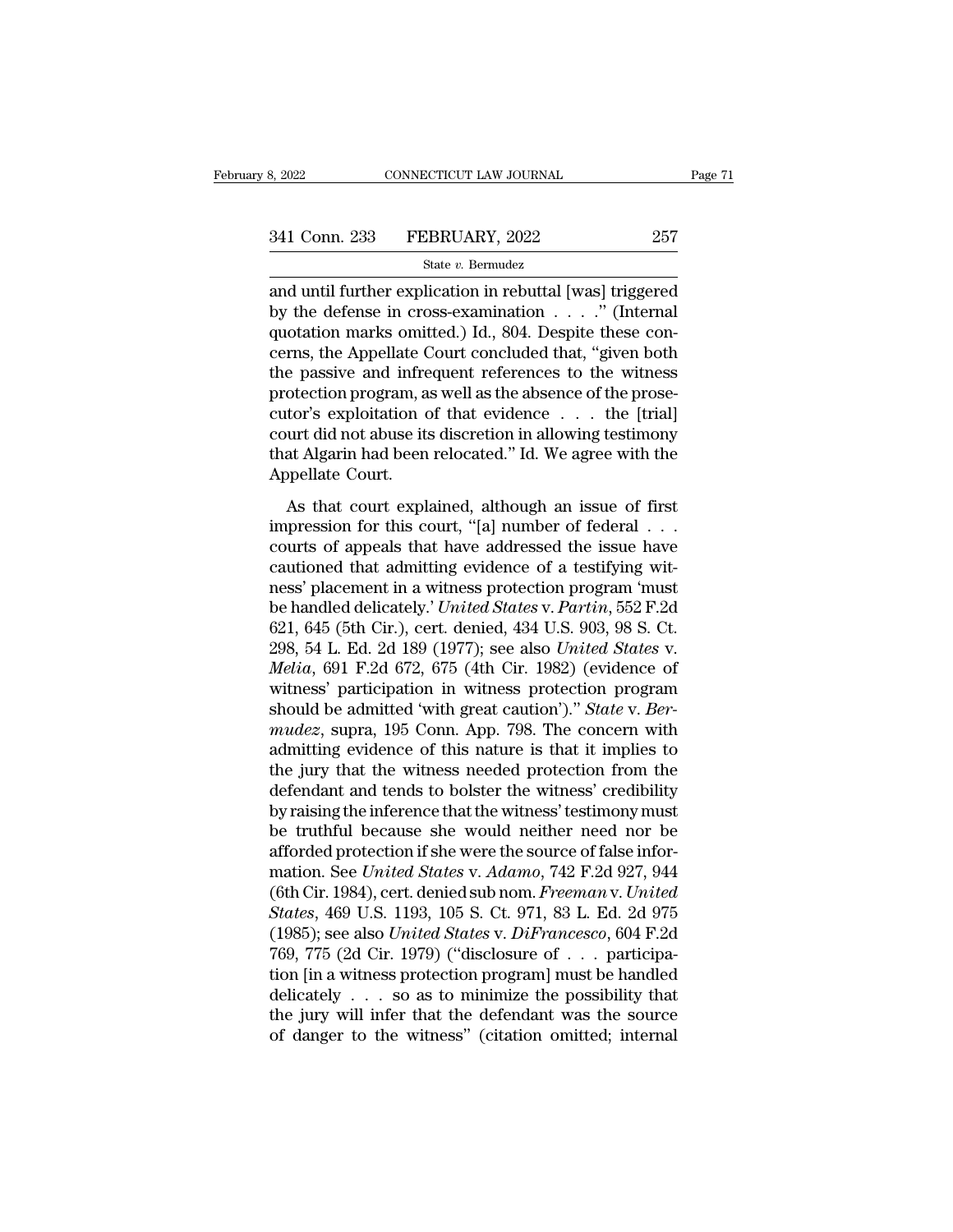## EXECUTE CONNECTICUT LAW JOURNAL February 8, 2022<br>258 FEBRUARY, 2022 341 Conn. 233<br>258 State v. Bermudez State *v.* Bermudez CONNECTICUT LAW JOURNAL February 8, 2022<br>
PEBRUARY, 2022 341 Conn. 233<br>
State v. Bermudez<br>
quotation marks omitted)), rev'd on other grounds, 449<br>
U.S. 117, 101 S. Ct. 426, 66 L. Ed. 2d 328 (1980). EEBRUARY, 2022 341 Conn. 23:<br>
State v. Bermudez<br>
quotation marks omitted)), rev'd on other grounds, 44;<br>
U.S. 117, 101 S. Ct. 426, 66 L. Ed. 2d 328 (1980).<br>
Accordingly, we agree with the Appellate Court that

FEBRUARY, 2022 341 Conn. 233<br>
State v. Bermudez<br>
otation marks omitted)), rev'd on other grounds, 449<br>
S. 117, 101 S. Ct. 426, 66 L. Ed. 2d 328 (1980).<br>
Accordingly, we agree with the Appellate Court that,<br>
a general matt 258 FEBRUARY, 2022 341 Conn. 233<br>
State v. Bernudez<br>
quotation marks omitted)), rev'd on other grounds, 449<br>
U.S. 117, 101 S. Ct. 426, 66 L. Ed. 2d 328 (1980).<br>
Accordingly, we agree with the Appellate Court that,<br>
as a g State v. Bermudez<br>quotation marks omitted)), rev'd on other grounds, 449<br>U.S. 117, 101 S. Ct. 426, 66 L. Ed. 2d 328 (1980).<br>Accordingly, we agree with the Appellate Court that,<br>as a general matter, in order to minimize th quotation marks omitted)), rev'd on other grounds, 449<br>U.S. 117, 101 S. Ct. 426, 66 L. Ed. 2d 328 (1980).<br>Accordingly, we agree with the Appellate Court that,<br>as a general matter, in order to minimize the potential<br>for und U.S. 117, 101 S. Ct. 426, 66 L. Ed. 2d 328 (1980).<br>Accordingly, we agree with the Appellate Court that,<br>as a general matter, in order to minimize the potential<br>for undue prejudice, the state should not elicit testi-<br>mony examination but, rather, should wait until redirect examination to do so, and then only if the defense's areas examination but, rather, should wait until redirect examination to do so, and then only if the defense's areas Accordingly, we agree with the Appellate Court that,<br>as a general matter, in order to minimize the potential<br>for undue prejudice, the state should not elicit testi-<br>mony from a witness regarding the witness' participa-<br>ti as a general matter, in order to minimize the potential<br>for undue prejudice, the state should not elicit testi-<br>mony from a witness regarding the witness' participa-<br>tion in a witness protection program on direct<br>examinati for undue prejudice, the state should not elicit testi-<br>mony from a witness regarding the witness' participa-<br>tion in a witness protection program on direct<br>examination but, rather, should wait until redirect<br>examination t mony from a witness regarding the witness' participation in a witness protection program on direct examination but, rather, should wait until redirect examination to do so, and then only if the defense's cross-examination tion in a witness protection program on direct<br>examination but, rather, should wait until redirect<br>examination to do so, and then only if the defense's<br>cross-examination of the witness opened the door to<br>such testimony. Se examination but, rather, should wait until redirect<br>examination to do so, and then only if the defense's<br>cross-examination of the witness opened the door to<br>such testimony. See *State* v. *Bermudez*, supra, 195<br>Conn. App. examination to do so, and then only if the defense's<br>cross-examination of the witness opened the door to<br>such testimony. See *State* v. *Bermudez*, supra, 195<br>Conn. App. 804. As that court explained, however,<br>courts are in cross-examination of the witness opened the door to<br>such testimony. See *State* v. *Bermudez*, supra, 195<br>Conn. App. 804. As that court explained, however,<br>courts are in general agreement that prosecutors may<br>appropriately such testimony. See *State* v. *Bermudez*, supra, 195<br>Conn. App. 804. As that court explained, however,<br>courts are in general agreement that prosecutors may<br>appropriately introduce evidence of their witnesses<br>participatio Conn. App. 804. As that court explained, however,<br>courts are in general agreement that prosecutors may<br>appropriately introduce evidence of their witnesses'<br>participation in the witness protection program "to<br>counter any i courts are in general agreement that prosecutors may<br>appropriately introduce evidence of their witnesses'<br>participation in the witness protection program "to<br>counter any inference of improper motivation or bias<br>and, under appropriately introduce evidence of their witnesses'<br>participation in the witness protection program " to<br>counter any inference of improper motivation or bias<br>and, under some circumstance[s], may [present this<br>evidence] on participation in the witness protection program "to<br>counter any inference of improper motivation or bias<br>and, under some circumstance[s], may [present this<br>evidence] on direct examination in anticipation of a<br>defense attac counter any inference of improper motivation or bias<br>and, under some circumstance[s], may [present this<br>evidence] on direct examination in anticipation of a<br>defense attack [of] the witnesses' credibility.' "Id., 799,<br>quoti and, under some circumstance[s], may [present this<br>evidence] on direct examination in anticipation of a<br>defense attack [of] the witnesses' credibility.' "Id., 799,<br>quoting *United States v. Melia*, supra, 691 F.2d 675; see evidence] on direct examination in anticipation of a<br>defense attack [of] the witnesses' credibility.' " Id., 799,<br>quoting *United States v. Melia*, supra, 691 F.2d 675; see<br>also *State v. Harris*, 521 N.W.2d 348, 352 (Min defense attack [of] the witnesses' credibility.' " Id., 799,<br>quoting *United States v. Melia*, supra, 691 F.2d 675; see<br>also *State v. Harris*, 521 N.W.2d 348, 352 (Minn. 1994)<br>("In anticipation of the challenge to [a] wi quoting United States v. Melia, supra, 691 F.2d 675; see<br>also *State* v. Harris, 521 N.W.2d 348, 352 (Minn. 1994)<br>("In anticipation of the challenge to [a] witness' credibil-<br>ity, the prosecution may wish to bring out the also *State* v. *Harris*, 521 N.W.2d 348, 352 (Minn. 1994)<br>("In anticipation of the challenge to [a] witness' credibil-<br>ity, the prosecution may wish to bring out the witness'<br>involvement in the [witness protection] progr ("In anticipation of the challenge to [a] witness' credibility, the prosecution may wish to bring out the witness'<br>involvement in the [witness protection] program so as<br>not to appear to be hiding anything from the jury. . ity, the prosecution may wish to bring out the witness'<br>involvement in the [witness protection] program so as<br>not to appear to be hiding anything from the jury.  $\dots$ <br>To bolster the witness' credibility, the prosecution ma involvement in the [witness protection] program so as<br>not to appear to be hiding anything from the jury. . . .<br>To bolster the witness' credibility, the prosecution may<br>also want to introduce evidence that the decision to<br> not to appear to be hiding anything from the jury. . . .<br>To bolster the witness' credibility, the prosecution may<br>also want to introduce evidence that the decision to<br>testify has resulted in negative consequences to the<br>w To bolster the witness' credibility, the prosecution may<br>also want to introduce evidence that the decision to<br>testify has resulted in negative consequences to the<br>witness." (Citation omitted.)). These courts have recog-<br>n also want to introduce evidence that the decision to<br>testify has resulted in negative consequences to the<br>witness." (Citation omitted.)). These courts have recog-<br>nized that testimony about a witness' participation in<br>a wi testify has resulted in negative consequences to the<br>witness." (Citation omitted.)). These courts have recog-<br>nized that testimony about a witness' participation in<br>a witness protection program, although prejudicial, "is<br>p witness." (Citation omitted.)). These courts have recognized that testimony about a witness' participation in<br>a witness protection program, although prejudicial, "is<br>permissible so long as the prosecutor does not attempt<br>t nized that testimony about a witness' participation in<br>a witness protection program, although prejudicial, "is<br>permissible so long as the prosecutor does not attempt<br>to exploit it." United States v. DiFrancesco, supra, 604 a witness protection program, although prejudicial, "is<br>permissible so long as the prosecutor does not attempt<br>to exploit it." *United States* v. *DiFrancesco*, supra, 604<br>F.2d 775; see id. ("[s]ince a defendant often will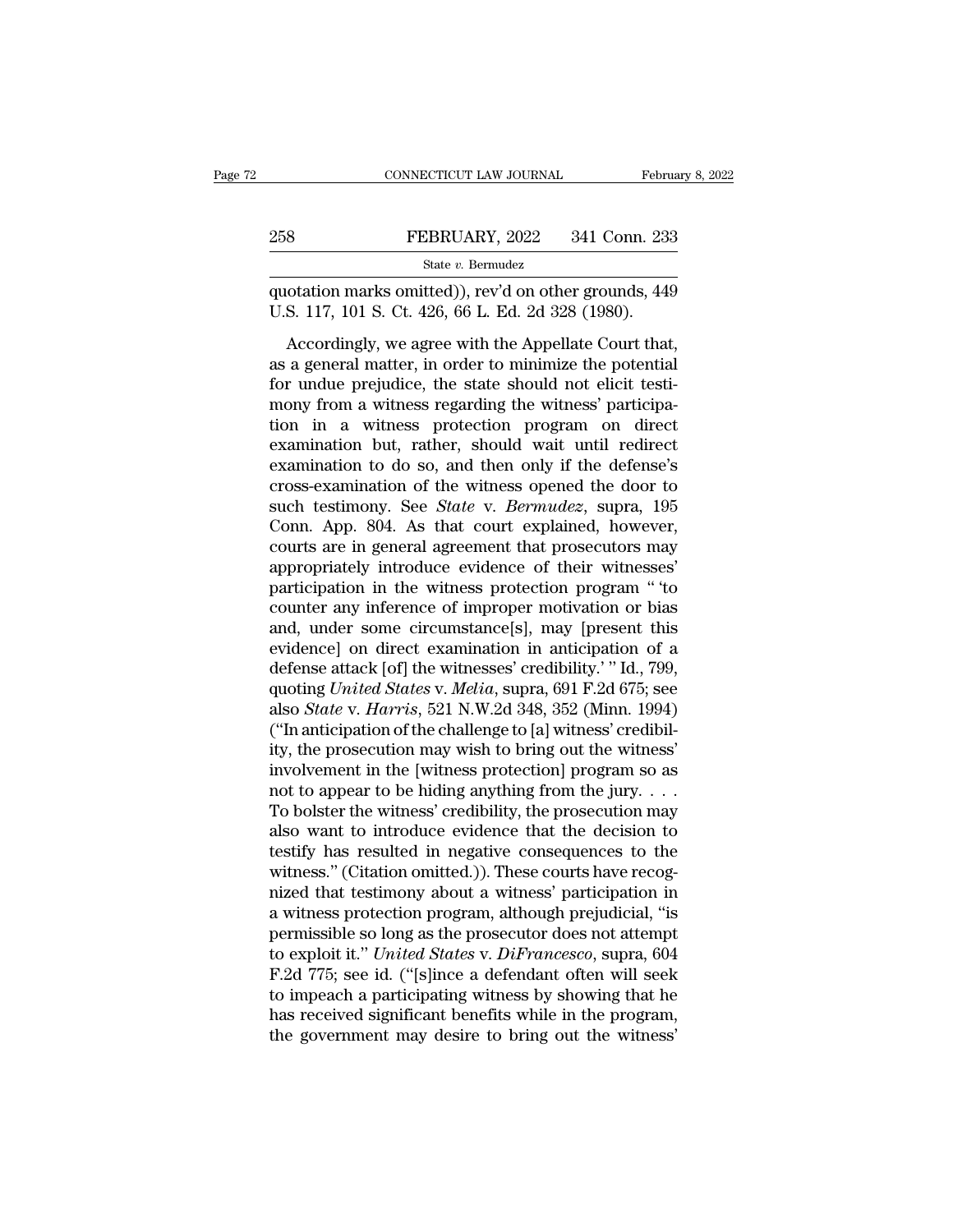$\begin{array}{ll}\n & \text{COMRECTICUT LAW JOURNAL} & \text{Page 73}\n \hline\n 341 \text{ Conn. } 233 & \text{FEBRUARY, } 2022 & 259\n \hline\n & \text{State } v. \text{ Bernudez}\n \hline\n \text{participation during direct examination in order to avoid an inference that the government was attempting to hide the witness' possible, his'': so, also *United*\n\end{array}$ 341 Conn. 233 FEBRUARY, 2022 259<br>
State v. Bermudez<br>
participation during direct examination in order to<br>
avoid an inference that the government was attempting<br>
to hide the witness' possible bias''); see also United<br>
Stat 341 Conn. 233 FEBRUARY, 2022 259<br>
State v. Bernudez<br>
participation during direct examination in order to<br>
avoid an inference that the government was attempting<br>
to hide the witness' possible bias''); see also *United*<br> *St State v. Bermudez*<br> *State v. Bermudez*<br> *State v. Bermudez*<br> *Ciampaglia Circle examination in order to*<br> *Ciampaglia*, 628 F.2d 632, 640 (1st Cir.) ("[a]t<br> *Ciampaglia*, 628 F.2d 632, 640 (1st Cir.) ("[a]t<br> *Ciampagli* Since of the processes in the positive of the processes participation during direct examination in order to avoid an inference that the government was attempting to hide the witness' possible bias"); see also *United* Sta State v. Bermudez<br>
participation during direct examination in order to<br>
avoid an inference that the government was attempting<br>
to hide the witness' possible bias"); see also *United*<br> *States* v. *Ciampaglia*, 628 F.2d 63 participation during direct examination in order to<br>avoid an inference that the government was attempting<br>to hide the witness' possible bias"); see also *United*<br>States v. Ciampaglia, 628 F.2d 632, 640 (1st Cir.) ("[a]t<br>l avoid an inference that the government was attempting<br>to hide the witness' possible bias"); see also *United*<br>States v. *Ciampaglia*, 628 F.2d 632, 640 (1st Cir.) ("[a]t<br>least when not exploited by the prosecution, the po to hide the witness' possible bias"); see also *United*<br>States v. Ciampaglia, 628 F.2d 632, 640 (1st Cir.) ("[a]t<br>least when not exploited by the prosecution, the possi-<br>bility that . . . disclosure [that a witness is in States v. *Ciampaglia*, 628 F.2d 632, 640 (1st Cir.) ("[a]t<br>least when not exploited by the prosecution, the possi-<br>bility that . . . disclosure [that a witness is in the wit-<br>ness protection program] might cause undue pre bility that . . . disclosure [that a witness is in the witness protection program] might cause undue prejudice<br>to defendants is . . . generally minimal"), cert. denied,<br> $449$  U.S. 956, 101 S. Ct. 365, 66 L. Ed. 2d 221 (19 ness protection program] might cause undue prejudice<br>to defendants is . . . generally minimal"), cert. denied,<br>449 U.S. 956, 101 S. Ct. 365, 66 L. Ed. 2d 221 (1980),<br>and cert. denied sub nom. *Bancroft v. United States*,<br> to defendants is . . . generally minimal"), cert. denied,<br>449 U.S. 956, 101 S. Ct. 365, 66 L. Ed. 2d 221 (1980),<br>and cert. denied sub nom. *Bancroft v. United States*,<br>449 U.S. 1038, 101 S. Ct. 618, 66 L. Ed. 2d 501 (1980) 449 U.S. 956, 101 S. Ct. 365, 66 L. Ed. 2d 221 (1980),<br>and cert. denied sub nom. *Bancroft v. United States*,<br>449 U.S. 1038, 101 S. Ct. 618, 66 L. Ed. 2d 501 (1980).<br>Some courts also require trial courts to provide limiti and cert. denied sub nom. *Bancroft v. United States*,<br>449 U.S. 1038, 101 S. Ct. 618, 66 L. Ed. 2d 501 (1980).<br>Some courts also require trial courts to provide limiting<br>instructions regarding the proper use of this evidenc 449 U.S. 1038, 101 S. Ct. 618, 66 L. Ed. 2d 501 (1980).<br>Some courts also require trial courts to provide limiting<br>instructions regarding the proper use of this evidence.<br>See *State* v. *Harris*, supra, 352 ("[i]f admitted Some courts also require trial courts to provide limiting<br>instructions regarding the proper use of this evidence.<br>See *State* v. *Harris*, supra, 352 ("[i]f admitted, the trial<br>court must give the jury explicit instruction instructions regarding the proper use of this evidence.<br>See *State* v. *Harris*, supra, 352 ("[i]f admitted, the trial<br>court must give the jury explicit instructions as to the<br>use of the evidence" and "strictly control th See *State* v. *Harris*, supra, 352 ("[i]f admitted, the trial court must give the jury explicit instructions as to the use of the evidence" and "strictly control the use of the evidence by the prosecution to prevent its e court must give the jury explicit instructions as to the use of the evidence" and "strictly control the use of the evidence by the prosecution to prevent its exploitation"). We are persuaded that the present case represent use of the evidence" and "s<br>evidence by the prosecuti<br>tion"). We are persuaded t<br>sents a rare instance in w!<br>the state to present evidenc<br>in a witness protection prog<br>nation of the witness.<br>There can be no questio nation of the prosecution to prevent its exploita-<br>in"). We are persuaded that the present case repre-<br>ints a rare instance in which it was appropriate for<br>e state to present evidence of a witness' participation<br>a witness tion"). We are persuaded that the present case represents a rare instance in which it was appropriate for<br>the state to present evidence of a witness' participation<br>in a witness protection program during its direct exami-<br>n

sents a rare instance in which it was appropriate for<br>the state to present evidence of a witness' participation<br>in a witness protection program during its direct exami-<br>nation of the witness.<br>There can be no question that the state to present evidence of a witness' participation<br>in a witness protection program during its direct exami-<br>nation of the witness.<br>There can be no question that both the prosecutor<br>and the trial court knew in advanc in a witness protection program during its direct exami-<br>nation of the witness.<br>There can be no question that both the prosecutor<br>and the trial court knew in advance of trial that Algarin's<br>reason for waiting twelve years mation of the witness.<br>
There can be no question that both the prosecutor<br>
and the trial court knew in advance of trial that Algarin's<br>
reason for waiting twelve years to come forward would<br>
be the central focus of the de There can be no question that both the prosecutor<br>and the trial court knew in advance of trial that Algarin's<br>reason for waiting twelve years to come forward would<br>be the central focus of the defense's attack on the state' and the trial court knew in advance of trial that Algarin's<br>reason for waiting twelve years to come forward would<br>be the central focus of the defense's attack on the state's<br>case. The defendant's trial was the fourth trial reason for waiting twelve years to come forward would<br>be the central focus of the defense's attack on the state's<br>case. The defendant's trial was the fourth trial arising<br>out of the victim's murder and the second one to be be the central focus of the defense's attack on the state's<br>case. The defendant's trial was the fourth trial arising<br>out of the victim's murder and the second one to be<br>presided over by the judge in this case. See *State* case. The defendant's trial was the fourth trial arising<br>out of the victim's murder and the second one to be<br>presided over by the judge in this case. See *State* v.<br>*Santiago*, 187 Conn. App. 350, 202 A.3d 405, cert. deni out of the victim's murder and the second one to be<br>presided over by the judge in this case. See *State* v.<br>*Santiago*, 187 Conn. App. 350, 202 A.3d 405, cert. denied,<br>331 Conn. 902, 201 A.3d 403 (2019). As in the present<br> presided over by the judge in this case. See *State* v.<br> *Santiago*, 187 Conn. App. 350, 202 A.3d 405, cert. denied,<br>
331 Conn. 902, 201 A.3d 403 (2019). As in the present<br>
case, in *Santiago*, Algarin's testimony was the ase, in *Santiago*, Algarin's testimony was the linchpin<br>f the state's case, and her reasons for coming forward<br>hen she did were as strongly contested in that case<br>sthey were in the present case.<sup>16</sup> See id., 365–66 ("[E] of the state's case, and her reasons for coming forward<br>when she did were as strongly contested in that case<br>as they were in the present case.<sup>16</sup> See id., 365–66 ("[E]vi-<br><sup>16</sup> It appears that Algarin's testimony was not when she did were as strongly contested in that case<br>as they were in the present case.<sup>16</sup> See id., 365–66 ("[E]vi-<br><sup>16</sup> It appears that Algarin's testimony was not as crucial in the trial of<br>Bonilla, who gave a detailed c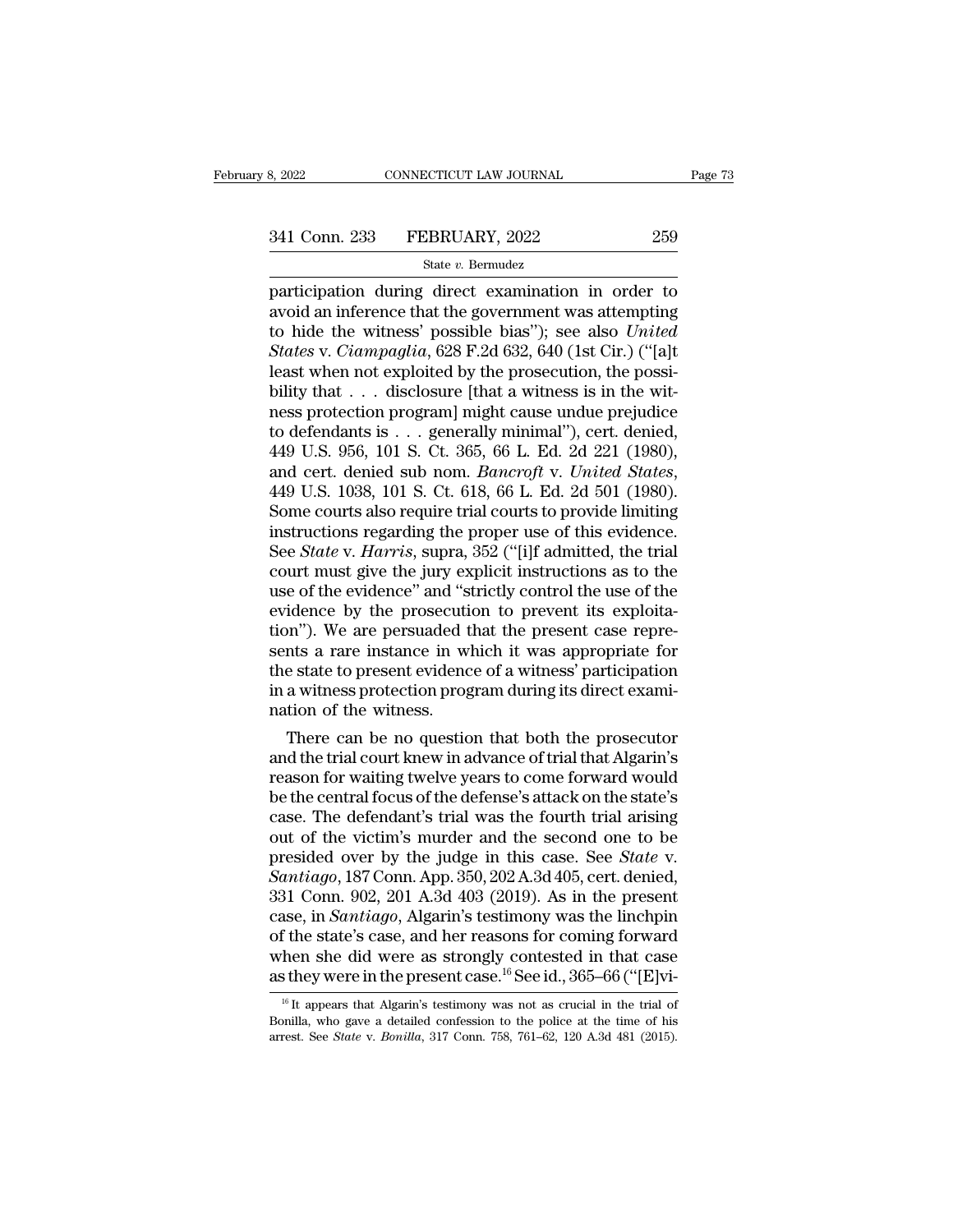# EXECUTE CONNECTICUT LAW JOURNAL February 8, 2022<br>260 FEBRUARY, 2022 341 Conn. 233<br>341 Conn. 233

## State *v.* Bermudez

CONNECTICUT LAW JOURNAL February 8, 2022<br>
260 FEBRUARY, 2022 341 Conn. 233<br>
341 Conn. 233<br>
341 Conn. 233<br>
341 Conn. 233<br>
341 Conn. 233<br>
341 Conn. 233<br>
341 Conn. 233<br>
341 Conn. 233<br>
341 Conn. 233<br>
341 Conn. 233<br>
341 Conn. 2 EXPRIDARY, 2022 341 Conn. 233<br>
State v. Bernudez<br>
dence of the uncharged misconduct was probative to<br>
explain why Algarin feared [Santiago] and waited<br>
twelve years before telling the police about her knowl-<br>
adge of Morel  $\begin{array}{lll}\n & \text{FEBRUARY, 2022} & \text{341 Conn. 233} \\
 & \text{State } v. \text{ Bernudez} \\
 \hline\n & \text{done of the uncharged misconduct was probability to explain why Algarin feared [Santiago] and waited twelve years before telling the police about her knowledge of Morales' murder. The state argued that admitting evidence of source domestic above was material.\n$ EXERUARY, 2022 341 Conn. 233<br>
State v. Bermudez<br>
dence of the uncharged misconduct was probative to<br>
explain why Algarin feared [Santiago] and waited<br>
twelve years before telling the police about her knowl-<br>
edge of Moral State v. Bermudez<br>
dence of the uncharged misconduct was probative to<br>
explain why Algarin feared [Santiago] and waited<br>
twelve years before telling the police about her knowl-<br>
edge of Morales' murder. The state argued t state v. Bernudez<br>dence of the uncharged misconduct was probative to<br>explain why Algarin feared [Santiago] and waited<br>twelve years before telling the police about her knowl-<br>edge of Morales' murder. The state argued that dence of the uncharged misconduct was probative to<br>explain why Algarin feared [Santiago] and waited<br>twelve years before telling the police about her knowl-<br>edge of Morales' murder. The state argued that admit-<br>ting evidenc explain why Algarin feared [Santiago] and waited<br>twelve years before telling the police about her knowl-<br>edge of Morales' murder. The state argued that admit-<br>ting evidence of severe domestic abuse was material<br>to corrobor twelve years before telling the police about her knowledge of Morales' murder. The state argued that admitting evidence of severe domestic abuse was material to corroborating crucial prosecution testimony. In its ruling ad edge of Morales' murder. The state argued that admitting evidence of severe domestic abuse was material<br>to corroborating crucial prosecution testimony. In its<br>ruling admitting such evidence, the court relied on *State*<br>v. ting evidence of severe domestic abuse was material<br>to corroborating crucial prosecution testimony. In its<br>ruling admitting such evidence, the court relied on *State*<br>v. *Yusuf*, 70 Conn. App. 594, 800 A.2d 590, cert. deni to corroborating crucial prosecution testimony. In its<br>ruling admitting such evidence, the court relied on *State*<br>v. *Yusuf*, 70 Conn. App. 594, 800 A.2d 590, cert. denied,<br>261 Conn. 921, 806 A.2d 1064 (2002), noting 'th ruling admitting such evidence, the court relied on *State* v. *Yusuf*, 70 Conn. App. 594, 800 A.2d 590, cert. denied, 261 Conn. 921, 806 A.2d 1064 (2002), noting 'that a delay in disclosing is a significant event that the *v. Yusuf, 70 Conn. App. 594, 800 A.2d 590, cert. denied,*<br>261 Conn. 921, 806 A.2d 1064 (2002), noting 'that a delay<br>in disclosing is a significant event that the state must<br>have some type of explanation for. So it's an<br>im 261 Conn. 921, 806 A.2d 1064 (2002), noting 'that a delay<br>in disclosing is a significant event that the state must<br>have some type of explanation for. So it's an<br>important—it's extremely important if the state has any<br>expl in disclosing is a significant event that the state must<br>have some type of explanation for. So it's an<br>important—it's extremely important if the state has any<br>explanation for a delay in reporting.'"); *State* v. *Santi-*<br> have some type of explanation for. So it's an<br>important—it's extremely important if the state has any<br>explanation for a delay in reporting.'"); *State* v. *Santi-*<br>ago, supra, 358 ("[Santiago] stated in his [appellate]<br>bri important—it's extremely important if the state has any<br>explanation for a delay in reporting.' "); *State* v. *Santi-*<br>ago, supra, 358 ("[Santiago] stated in his [appellate]<br>brief . . . that the 'main focus in [the] crossexplanation for a delay in reporting.'"); *State* v. *Santi-*<br>ago, supra, 358 ("[Santiago] stated in his [appellate]<br>brief . . . that the 'main focus in [the] cross-examina-<br>tion [of Algarin] was to suggest that [she] mad ago, supra, 358 ("[Santiago] stated in his [appellate]<br>brief . . . that the 'main focus in [the] cross-examina-<br>tion [of Algarin] was to suggest that [she] made up the<br>story about [Santiago's] and his brothers' involvement brief . . . that the 'main focus in [the] cross-examination [of Algarin] was to suggest that [she] made up the story about [Santiago's] and his brothers' involvement in the murder because she was concerned about Maldonado' tion [of Algarin] was to suggest that [she] made up the<br>story about [Santiago's] and his brothers' involvement<br>in the murder because she was concerned about Maldo-<br>nado's safety in jail and wanted to get favorable treat-<br>m story about [Santiago's] and his brothers' involveme<br>in the murder because she was concerned about Mald<br>nado's safety in jail and wanted to get favorable trea<br>ment for him in his criminal case.' Defense counsel al:<br>questio are marter secause she was concerned associated individual do's safety in jail and wanted to get favorable treatent for him in his criminal case.' Defense counsel also estioned Algarin regarding the reward for which she pl ment for him in his criminal case.' Defense counsel also<br>questioned Algarin regarding the reward for which she<br>applied and suggested that she may have fabricated her<br>testimony in order to qualify for the reward.'').<br>Becaus

ment for finit in the critical case. Betende counser also<br>questioned Algarin regarding the reward for which she<br>applied and suggested that she may have fabricated her<br>testimony in order to qualify for the reward.").<br>Becaus questioned rigarin regarding the reward for which she<br>applied and suggested that she may have fabricated her<br>testimony in order to qualify for the reward.").<br>Because the trial court knew in advance that Algarin's<br>purported dependent and suggested and she may have nastroaded her<br>testimony in order to qualify for the reward.").<br>Because the trial court knew in advance that Algarin's<br>purported fear of and need for protection from the<br>defendant a Because the trial court knew in advance that Algarin's<br>purported fear of and need for protection from the<br>defendant and his brothers would be a central focus of<br>the trial and that the defense would argue that Algarin<br>was l Because the trial court knew in advance that Algarin's<br>purported fear of and need for protection from the<br>defendant and his brothers would be a central focus of<br>the trial and that the defense would argue that Algarin<br>was l purported fear of and need for protection from the<br>defendant and his brothers would be a central focus of<br>the trial and that the defense would argue that Algarin<br>was lying when she claimed that fear had prevented<br>her from defendant and his brothers would be a central focus of<br>the trial and that the defense would argue that Algarin<br>was lying when she claimed that fear had prevented<br>her from coming forward sooner, we cannot conclude<br>that it w the trial and that the defense would argue that Algarin<br>was lying when she claimed that fear had prevented<br>her from coming forward sooner, we cannot conclude<br>that it was an abuse of that court's wide discretion to<br>allow Al was lying when she claimed that fear had prevented<br>her from coming forward sooner, we cannot conclude<br>that it was an abuse of that court's wide discretion to<br>allow Algarin to testify, on direct examination, that she<br>was re allow Algarin to testify, on direct examination, that she<br>was relocated by the state immediately after giving her<br>statement to the police due to fear of reprisals from<br>the defendant and his brothers. See, e.g., *United Sta* was relocated by the state immediately after giving her<br>statement to the police due to fear of reprisals from<br>the defendant and his brothers. See, e.g., *United States*<br>The principle issue on appeal in *Bonilla* was whethe

statement to the<br>the defendant an<br>The principle issue on<br>evidence to establish th<br>conviction. Id., 765–66.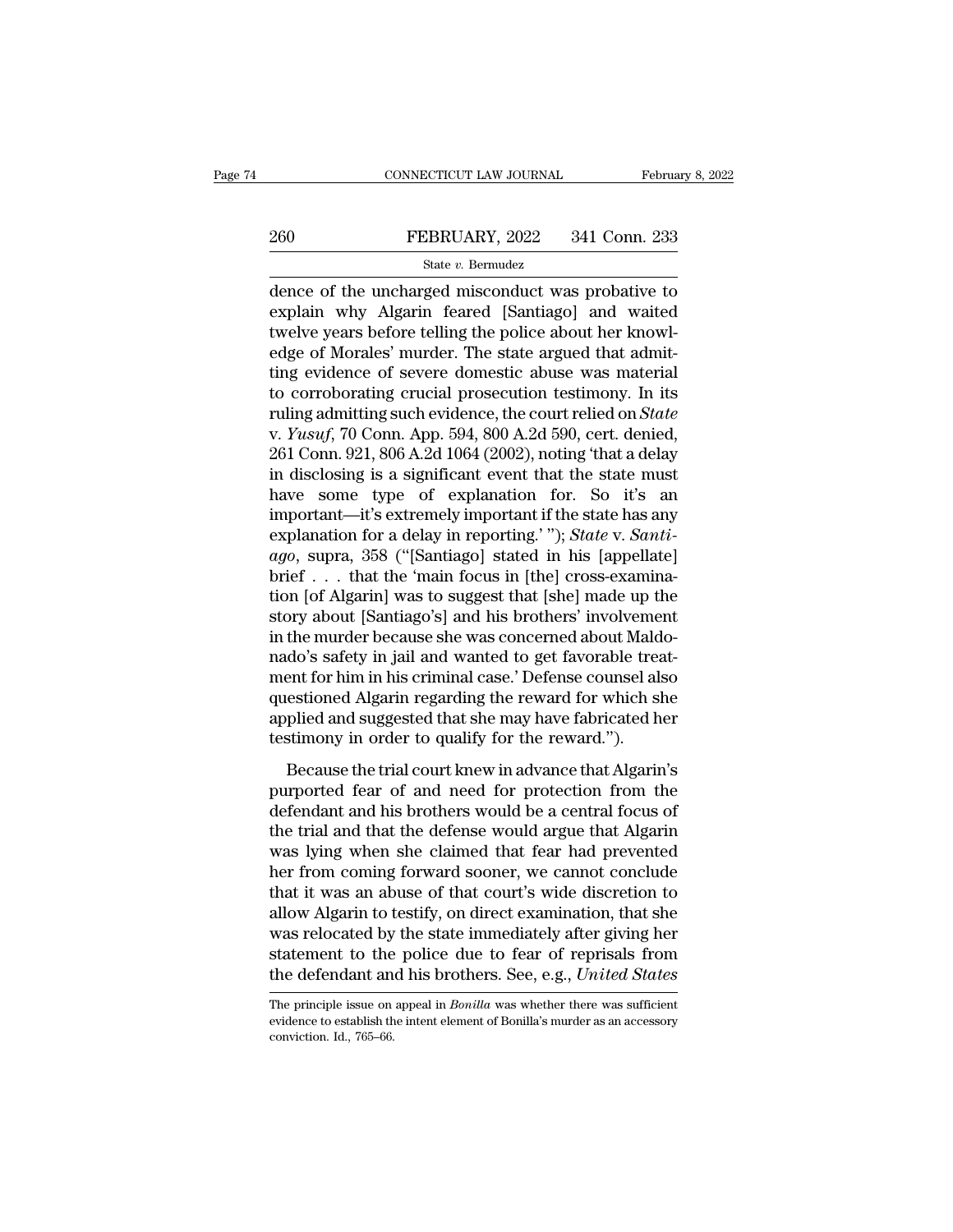v. *Deitz*, 577 F.3d 672, 689 (6th Cir. 2009) (prosecutor<br>
should not refer to witness protection program unless<br>
and for protection is obvious relevant or made and the protection is obvious relevant or made and the protec 341 Conn. 233 FEBRUARY, 2022 261<br>
State v. Bernudez<br>
v. *Deitz*, 577 F.3d 672, 689 (6th Cir. 2009) (prosecutor<br>
should not refer to witness protection program unless<br>
need for protection is obvious, relevant, or made an<br> 341 Conn. 233 FEBRUARY, 2022 261<br>
State v. Bernudez<br>
v. Deitz, 577 F.3d 672, 689 (6th Cir. 2009) (prosecutor<br>
should not refer to witness protection program unless<br>
need for protection is obvious, relevant, or made an<br>
is 341 Conn. 233 FEBRUARY, 2022 261<br>
State v. Bernudez<br>
v. Deitz, 577 F.3d 672, 689 (6th Cir. 2009) (prosecutor<br>
should not refer to witness protection program unless<br>
need for protection is obvious, relevant, or made an<br>
is State v. Bermudez<br>
v. Deitz, 577 F.3d 672, 689 (6th Cir. 2009) (pro<br>
should not refer to witness protection program<br>
need for protection is obvious, relevant, or r<br>
issue by defense counsel), cert. denied, 559 U<br>
130 S. Ct Deitz, 577 F.3d 672, 689 (6th Cir. 2009) (prosecutor<br>ould not refer to witness protection program unless<br>ed for protection is obvious, relevant, or made an<br>sue by defense counsel), cert. denied, 559 U.S. 984,<br>0 S. Ct. 1720 Fourth Circuit explained that, when reviewing the admission of this evidence was in the discussion of this evidence of the Fourth Circuit explained that, when reviewing the admission of this evidence on appeal, courts "mu

should not refer to whitess protection program uness<br>need for protection is obvious, relevant, or made an<br>issue by defense counsel), cert. denied, 559 U.S. 984,<br>130 S. Ct. 1720, 176 L. Ed. 2d 201 (2010).<br>In *Melia*, the Un reed for protection is obvious, refevant, or made an issue by defense counsel), cert. denied, 559 U.S. 984, 130 S. Ct. 1720, 176 L. Ed. 2d 201 (2010).<br>In *Melia*, the United States Court of Appeals for the Fourth Circuit e and S. Ct. 1720, 176 L. Ed. 2d 201 (2010).<br>
In *Melia*, the United States Court of Appeals for the<br>
Fourth Circuit explained that, when reviewing the<br>
admission of this evidence on appeal, courts "must con-<br>
sider whether Iso S. Ct. 1720, 170 L. Ed. 2d 201 (2010).<br>
In *Melia*, the United States Court of Appeals for the<br>
Fourth Circuit explained that, when reviewing the<br>
admission of this evidence on appeal, courts "must con-<br>
sider whether In *Melia*, the United States Court of Appeals for the<br>Fourth Circuit explained that, when reviewing the<br>admission of this evidence on appeal, courts "must con-<br>sider whether such evidence was in its totality excessive<br>and admission of this evidence on appeal, courts "must consider whether such evidence was in its totality excessive<br>and likely to excite the [jurors], encouraging them to<br>make improper inferences linking the defendant to<br>threa sider whether such evidence was in its totality excessive<br>and likely to excite the [jurors], encouraging them to<br>make improper inferences linking the defendant to<br>threats against the witness." *United States v. Melia*,<br>su and likely to excite the [jurors], encouraging them to<br>make improper inferences linking the defendant to<br>threats against the witness." *United States v. Melia*,<br>supra, 691 F.2d 676. In *Deitz*, the United States Court<br>of A make improper inferences linking the defendant to<br>threats against the witness." *United States v. Melia*,<br>supra, 691 F.2d 676. In *Deitz*, the United States Court<br>of Appeals for the Sixth Circuit concluded that evidence<br>t threats against the witness." *United States v. Melia*, supra, 691 F.2d 676. In *Deitz*, the United States Court of Appeals for the Sixth Circuit concluded that evidence that various witnesses participated in the witness p supra, 691 F.2d 676. In *Deitz*, the United States Court<br>of Appeals for the Sixth Circuit concluded that evidence<br>that various witnesses participated in the witness pro-<br>tection program "was relevant to the . . . history o of Appeals for the Sixth Circuit concluded that evidence<br>that various witnesses participated in the witness pro-<br>tection program "was relevant to the  $\dots$  history of<br>violence and reputed practice of retaliating against wi that various witnesses participated in the witness protection program "was relevant to the  $\ldots$  history of violence and reputed practice of retaliating against witnesses and informants [of the defendant's motorcycle gang tection program "was relevant to the . . . history of<br>violence and reputed practice of retaliating against wit-<br>nesses and informants [of the defendant's motorcycle<br>gang]." *United States* v. *Deitz*, supra, 577 F.3d 689.<br> violence and reputed practice of retaliating against witnesses and informants [of the defendant's motorcycle gang]." *United States v. Deitz*, supra, 577 F.3d 689.<br>Although the court warned that the evidence could "[r]aise nesses and informants [of the defendant's motorcycle gang]." *United States v. Deitz*, supra, 577 F.3d 689.<br>Although the court warned that the evidence could "[r]aise negative inferences against the defendant if great care gang]." *United States v. Deitz*, supra, 577 F.3d 689.<br>Although the court warned that the evidence could "[r]aise negative inferences against the defendant if great care is not employed"; (internal quotation marks omitted Although the court warned that the evidence could<br>"[r]aise negative inferences against the defendant if<br>great care is not employed"; (internal quotation marks<br>omitted) id.; it concluded that its admission in that case<br>was "[r]aise negative inferences against the defendant if great care is not employed"; (internal quotation marks omitted) id.; it concluded that its admission in that case was not prejudicial because the government did not att great care is not employed"; (internal quotation marks<br>omitted) id.; it concluded that its admission in that case<br>was not prejudicial because the government did not<br>attempt to use it to enhance the credibility of the wit-<br> omitted) id.; it concluded that its admission in that case<br>was not prejudicial because the government did not<br>attempt to use it to enhance the credibility of the wit-<br>nesses or to imply that the defendant himself was threa was not prejudicial because the government did not<br>attempt to use it to enhance the credibility of the wit-<br>nesses or to imply that the defendant himself was threat-<br>ening the witnesses. See id.; see also *United States* v attempt to use it to enhance the credibility of the wit-<br>nesses or to imply that the defendant himself was threat-<br>ening the witnesses. See id.; see also *United States v.*<br>Vastola, 899 F.2d 211, 236 (3d Cir.) ("the potent nesses or to imply that the defendant himself was threatening the witnesses. See id.; see also *United States v.*<br>Vastola, 899 F.2d 211, 236 (3d Cir.) ("the potential for prejudice is slight [when the witness protection pr ening the witnesses. See id.; see also *United States* v.<br>Vastola, 899 F.2d 211, 236 (3d Cir.) ("the potential for<br>prejudice is slight [when the witness protection pro-<br>gram] testimony only vaguely suggests that the witnes Bood, 899 F.2d 211, 250 (3d Cff.) (The potential for<br>ejudice is slight [when the witness protection pro-<br>am] testimony only vaguely suggests that the witness<br>as placed in the program because of threats emanating<br>pm the def prejudice is slight [when the whitess protection pro-<br>gram] testimony only vaguely suggests that the witness<br>was placed in the program because of threats emanating<br>from the defendant"), vacated on other grounds, 497<br>U.S. 1

grant) testimoly only vaguely suggests that the whitess<br>was placed in the program because of threats emanating<br>from the defendant"), vacated on other grounds, 497<br>U.S. 1001, 110 S. Ct. 3233, 111 L. Ed. 2d 744 (1990).<br>As in was placed in the program because of threats emanating<br>from the defendant"), vacated on other grounds, 497<br>U.S. 1001, 110 S. Ct. 3233, 111 L. Ed. 2d 744 (1990).<br>As in *Deitz*, evidence of Algarin's relocation was<br>highly re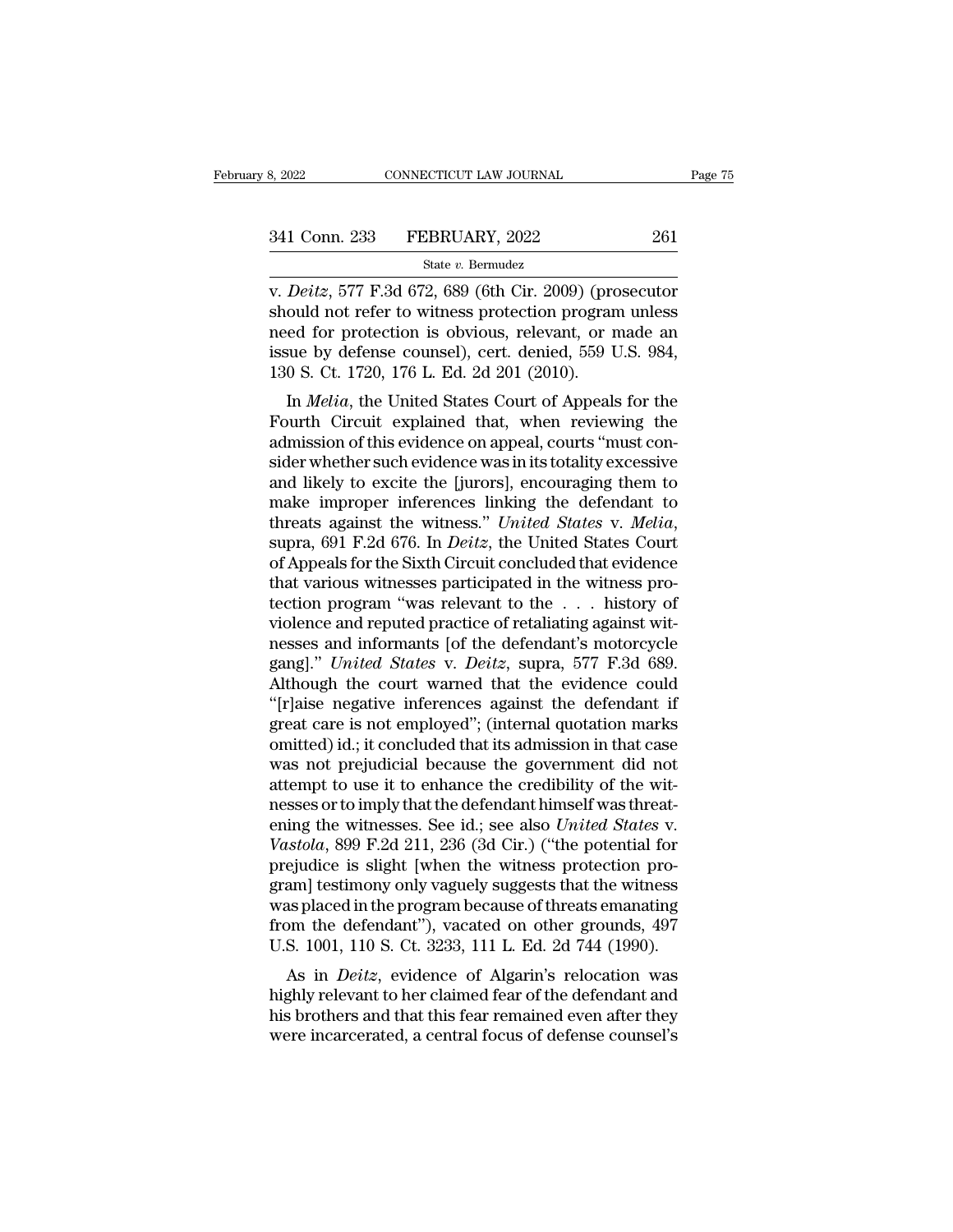# EXECUTE CONNECTICUT LAW JOURNAL February 8, 2022<br>262 FEBRUARY, 2022 341 Conn. 233<br>341 Conn. 233

## State *v.* Bermudez

EERUARY, 2022 341 Conn. 233<br>
EEBRUARY, 2022 341 Conn. 233<br>
State v. Bernudez<br>
Efforts to impeach her at trial. As the Appellate Court<br>
noted, the jury reasonably could have concluded, con-262 FEBRUARY, 2022 341 Conn. 233<br>  $\frac{\text{State } v. \text{ Bernudez}}{\text{After to impact her at trial. As the Appellate Court} \nnoted, the jury reasonably could have concluded, contrary to the defendant's assertion, "that Algarin's willingness to subject be a global distribution.}$  $\begin{array}{lll}\n & \text{FEBRUARY, 2022} & \text{341 Conn. 233}\n \hline\n & \text{State } v. \text{ Bernudez}\n \end{array}$   $\begin{array}{lll}\n & \text{state } v. \text{ Bernudez}\n \end{array}\n \begin{array}{lll}\n & \text{effective time} & \text{total time} \\
 & \text{first time} & \text{current time} \\
 & \text{first time} & \text{first time} \\
 \end{array}$ FEBRUARY, 2022 341 Conn. 233<br>
state v. Bernudez<br>
efforts to impeach her at trial. As the Appellate Court<br>
noted, the jury reasonably could have concluded, con-<br>
trary to the defendant's assertion, "that Algarin's will-<br>
i State v. Bernudez<br>
efforts to impeach her at trial. As the Appellate Court<br>
noted, the jury reasonably could have concluded, con-<br>
trary to the defendant's assertion, "that Algarin's will-<br>
ingness to subject herself to t state  $v$ . Bernudez<br>
efforts to impeach her at trial. As the Appellate Court<br>
noted, the jury reasonably could have concluded, con-<br>
trary to the defendant's assertion, "that Algarin's will-<br>
ingness to subject herself to efforts to impeach her at trial. As the Appellate Court<br>noted, the jury reasonably could have concluded, con-<br>trary to the defendant's assertion, "that Algarin's will-<br>ingness to subject herself to the upheaval and disrup noted, the jury reasonably could have concluded, contrary to the defendant's assertion, "that Algarin's will-<br>ingness to subject herself to the upheaval and disruption<br>of moving herself and her four children multiple times of moving herself and her four children multiple times<br>was credible evidence of her belief that, due to the . . .<br>gang affiliation[s] [of the defendant and his brothers],<br>she and her family were not safe." *State* v. *Berm* was credible evidence of her belief that, due to the . . .<br>gang affiliation[s] [of the defendant and his brothers],<br>she and her family were not safe." *State* v. *Bermudez*,<br>supra, 195 Conn. App. 797–98; see also *State* gang affiliation[s] [of the defendant and his brothers],<br>she and her family were not safe." *State* v. *Bermudez*,<br>supra, 195 Conn. App. 797–98; see also *State* v. *Burney*,<br>288 Conn. 548, 566–67, 954 A.2d 793 (2008) (tri she and her family were not safe." *State v. Bermudez*,<br>supra, 195 Conn. App. 797–98; see also *State v. Burney*,<br>288 Conn. 548, 566–67, 954 A.2d 793 (2008) (trial court<br>did not abuse its discretion in admitting evidence o supra, 195 Conn. App. 797–98; see also *State* v. *Burney*,<br>288 Conn. 548, 566–67, 954 A.2d 793 (2008) (trial court<br>did not abuse its discretion in admitting evidence of<br>victim's emotional state to explain her delay in rep 288 Conn. 548, 566–67, 954 A.2d 793 (2008) (trial court<br>did not abuse its discretion in admitting evidence of<br>victim's emotional state to explain her delay in reporting<br>sexual assault when "the defendant had made such<br>test did not abuse its discretion in admitting evidence of<br>victim's emotional state to explain her delay in reporting<br>sexual assault when "the defendant had made such<br>testimony 'virtually essential' by effectively attacking<br>the victim's emotional state to explain her delay in reporting<br>sexual assault when "the defendant had made such<br>testimony 'virtually essential' by effectively attacking<br>the victim's credibility on the basis of the time lapse<br>b sexual assault when "the defendant had made such testimony 'virtually essential' by effectively attacking the victim's credibility on the basis of the time lapse between the sexual assault and her first report of it"). The testimony 'virtually essential' by<br>the victim's credibility on the back<br>between the sexual assault and l<br>The jury also reasonably could<br>Algarin's relocation explained he<br>against the defendant and his brot<br>standing fear of tween the sexual assault and her first report of it").<br>The jury also reasonably could have concluded that<br>garin's relocation explained her willingness to testify<br>ainst the defendant and his brothers, despite her long-<br>andi The jury also reasonably could have concluded that<br>Algarin's relocation explained her willingness to testify<br>against the defendant and his brothers, despite her long-<br>standing fear of retaliation.<br>Importantly, the state di

Algarin's relocation explained her willingness to testify<br>against the defendant and his brothers, despite her long-<br>standing fear of retaliation.<br>Importantly, the state did not exploit this evidence.<br>Algarin's testimony re against the defendant and his brothers, despite her long-<br>standing fear of retaliation.<br>Importantly, the state did not exploit this evidence.<br>Algarin's testimony regarding her relocation was rela-<br>tively brief in the conte standing fear of retaliation.<br>
Importantly, the state did not exploit this evidence.<br>
Algarin's testimony regarding her relocation was rela-<br>
tively brief in the context of her two days of testimony,<br>
the questions posed t Importantly, the state did not exploit this evidence.<br>Algarin's testimony regarding her relocation was rela-<br>tively brief in the context of her two days of testimony,<br>the questions posed to her and her responses thereto<br>d Importantly, the state did not exploit this evidence.<br>Algarin's testimony regarding her relocation was rela-<br>tively brief in the context of her two days of testimony,<br>the questions posed to her and her responses thereto<br>d Algarin's testimony regarding her relocation was relatively brief in the context of her two days of testimony, the questions posed to her and her responses thereto did not directly implicate the state in a way that might did not directly implicate the state in a way that might<br>suggest that the prosecutor was vouching for her credi-<br>bility, and the prosecutor made only brief reference to<br>it in closing argument.<sup>17</sup> Cf. *United States v. Me* suggest that the prosecutor was vouching for her credibility, and the prosecutor made only brief reference to it in closing argument.<sup>17</sup> Cf. *United States v. Melia*,  $\frac{17}{17}$  Although the trial court did not provide

bility, and the prosecutor made only brief reference to<br>it in closing argument.<sup>17</sup> Cf. *United States v. Melia*,<br> $\frac{17}{17}$  Although the trial court did not provide the jury with a limiting instruc-<br>tion concerning this it in closing argument.<sup>17</sup> Cf. *United States v. Melia*,<br>
<sup>17</sup> Although the trial court did not provide the jury with a limiting instruction concerning this evidence, we note that the defendant did not request<br>
one. None It If Crossing argument. Of *Chitted Stutes V. Inettu*,<br>
<sup>17</sup> Although the trial court did not provide the jury with a limiting instruction concerning this evidence, we note that the defendant did not request<br>
one. Noneth <sup>17</sup> Although the trial court did not provide the jury with a limiting instruction concerning this evidence, we note that the defendant did not request one. Nonetheless, we agree with the Minnesota Supreme Court that, whe From concerning this evidence, we note that the defendant did not request<br>one. Nonetheless, we agree with the Minnesota Supreme Court that, when<br>admitting evidence of this sort, the best course is for the trial court to<br>pr one. Nonetheless, we agree with the Minnesota Supreme Court that, when admitting evidence of this sort, the best course is for the trial court to provide the jury with a limiting instruction as to its proper use in order t admitting evidence of this sort, the best course is for the trial court to provide the jury with a limiting instruction as to its proper use in order to reduce the potential prejudice to the defendant. See *State* v. *Har* provide the jury with a limiting instruction as to its proper use in order to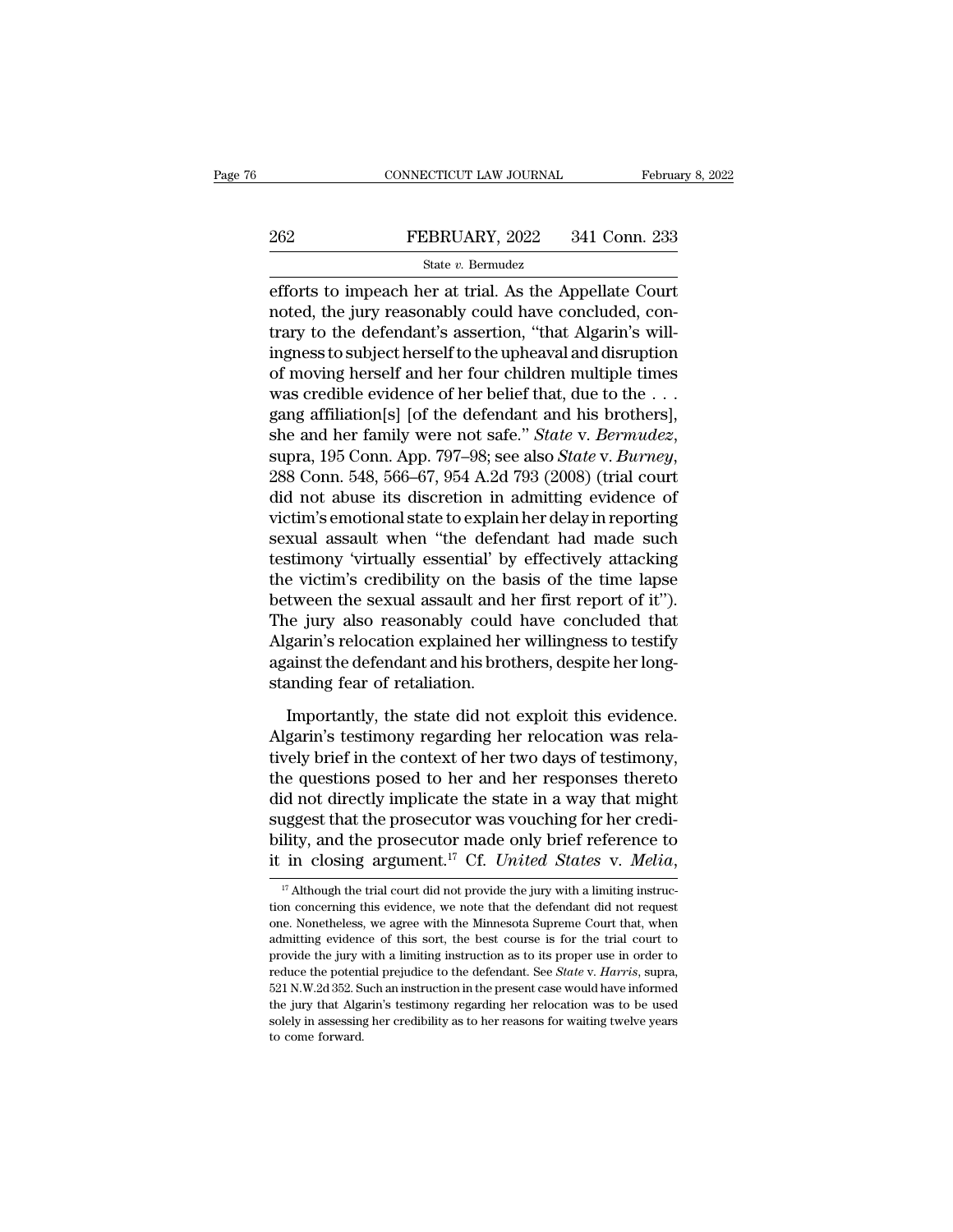s, 2022<br>
CONNECTICUT LAW JOURNAL<br>
State v. Bermudez<br>
State v. Bermudez<br>
Supra, 691 F.2d 676 ("dramatic testimony of [five wit-<br>
nesses concerning the witness protection program] was<br>
avecesive an abuse by the government of 341 Conn. 233 FEBRUARY, 2022 263<br>
State v. Bernudez<br>
supra, 691 F.2d 676 ("dramatic testimony of [five witnesses concerning the witness protection program] was<br>
excessive—an abuse by the government of its privilege<br>
to ut 341 Conn. 233 FEBRUARY, 2022 263<br>
State v. Bernudez<br>
supra, 691 F.2d 676 ("dramatic testimony of [five wit-<br>
nesses concerning the witness protection program] was<br>
excessive—an abuse by the government of its privilege<br>
to 341 Conn. 233 FEBRUARY, 2022 263<br>
<sup>State v. Bermudez<br>
supra, 691 F.2d 676 ("dramatic testimony of [five wit-<br>
nesses concerning the witness protection program] was<br>
excessive—an abuse by the government of its privilege<br>
to</sup> *Harrisrich*, 2022<br> *Harrisrich*, 2022<br> *Harris*, 691 F.2d 676 ("dramatic testimony of [five witnesses concerning the witness protection program] was<br>
excessive—an abuse by the government of its privilege<br>
to utilize this state v. Bermudez<br>supra, 691 F.2d 676 ("dramatic testimony of [five wit-<br>nesses concerning the witness protection program] was<br>excessive—an abuse by the government of its privilege<br>to utilize this potentially volatile evi supra, 691 F.2d 676 ("dramatic testimony of [five wit-<br>nesses concerning the witness protection program] was<br>excessive—an abuse by the government of its privilege<br>to utilize this potentially volatile evidence"); *State* v. nesses concerning the witness protection program] was<br>excessive—an abuse by the government of its privilege<br>to utilize this potentially volatile evidence"); *State* v.<br>*Harris*, supra, 521 N.W.2d 352 ("prosecutor's ques-<br>t excessive—an abuse by the government of its privilege<br>to utilize this potentially volatile evidence"); *State* v.<br>*Harris*, supra, 521 N.W.2d 352 ("prosecutor's ques-<br>tioning of witnesses about their participation in the<br>[ to utilize this potentially volatile evidence"); *State* v.<br>*Harris*, supra, 521 N.W.2d 352 ("prosecutor's questioning of witnesses about their participation in the<br>[witness] protection program did not just occur once<br>or w Harris, supra, 521 N.W.2d 352 ("prosecutor's questioning of witnesses about their participation in the [witness] protection program did not just occur once or with only one witness, but rather was an important focus of her tioning of witnesses about their participation in the<br>[witness] protection program did not just occur once<br>or with only one witness, but rather was an important<br>focus of her [direct examination]," and, thus, "created<br>an in [witness] protection program did not just occur once<br>or with only one witness, but rather was an important<br>focus of her [direct examination]," and, thus, "created<br>an inference that [the defendant] was responsible for<br>the t or with only one witness, but rather was an important<br>focus of her [direct examination]," and, thus, "created<br>an inference that [the defendant] was responsible for<br>the threats to [them], an inference unsupported by any<br>ev focus of her [direct examination]," and, thus, "created<br>an inference that [the defendant] was responsible for<br>the threats to [them], an inference unsupported by any<br>evidence"). We note, moreover, that the evidence was<br>not an inference that [the defendant] was responsible for<br>the threats to [them], an inference unsupported by any<br>evidence"). We note, moreover, that the evidence was<br>not presented in such a way as to suggest that Algarin<br>was the threats to [them], an inference unsupported by any<br>evidence"). We note, moreover, that the evidence was<br>not presented in such a way as to suggest that Algarin<br>was in the witness protection program because of direct<br>th evidence"). We note, moreover, that the evidence was<br>not presented in such a way as to suggest that Algarin<br>was in the witness protection program because of direct<br>threats by the defendant. See, e.g., *United States* v.<br> not presented in such a way as to suggest that Algarin<br>was in the witness protection program because of direct<br>threats by the defendant. See, e.g., *United States* v.<br>*Deitz*, supra, 577 F.3d 689 ("courts have  $\ldots$  deter was in the witness protection program because of direct<br>threats by the defendant. See, e.g., *United States* v.<br>*Deitz*, supra, 577 F.3d 689 ("courts have . . . deter-<br>mined that . . . references [to the witness protection threats by the defendant. See, e.g., *United States v.*<br> *Deitz*, supra, 577 F.3d 689 ("courts have . . . determined that . . . references [to the witness protection<br>
program] are admissible as long as they do not directl Deitz, supra, 577 F.3d 689 ("courts have  $\ldots$  determined that  $\ldots$  references [to the witness protection<br>program] are admissible as long as they do not directly<br>implicate the defendant as a source of threats to the<br>witn mined that  $\ldots$  references [to the witness protection<br>program] are admissible as long as they do not directly<br>implicate the defendant as a source of threats to the<br>witness"); United States v. Vastola, supra, 899 F.2d 236 program] are admissible as long as they do not directly<br>implicate the defendant as a source of threats to the<br>witness"); *United States* v. Vastola, supra, 899 F.2d 236<br>("the potential for prejudice is slight [when the wit implicate the defendant as a source of threats to the witness"); United States v. Vastola, supra, 899 F.2d 236 ("the potential for prejudice is slight [when the witness protection program] testimony only vaguely suggests t witness"); United States v. Vastola, supra, 899 F.2d 236<br>("the potential for prejudice is slight [when the witness<br>protection program] testimony only vaguely suggests<br>that the witness was placed in the program because of<br>t ("the potential for prejudice is slight [when the witness<br>protection program] testimony only vaguely suggests<br>that the witness was placed in the program because of<br>threats emanating from the defendant"). Indeed, Algarin<br>te protection program] testimony only vaguely suggests<br>that the witness was placed in the program because of<br>threats emanating from the defendant''). Indeed, Algarin<br>testified that the defendant never abused her and that,<br>in that the witness was placed in the program because of threats emanating from the defendant"). Indeed, Algarin testified that the defendant never abused her and that, in fact, he had even intervened on her behalf when Santi threats emanating from the defendant"). Indeed, Algarin<br>testified that the defendant never abused her and that,<br>in fact, he had even intervened on her behalf when<br>Santiago assaulted her. The purpose of the testimony,<br>rathe testified that the defendant never abused her and that,<br>in fact, he had even intervened on her behalf when<br>Santiago assaulted her. The purpose of the testimony,<br>rather, was to rebut the defendant's argument that Alg-<br>arin in fact, he had even intervened on her behalf when<br>Santiago assaulted her. The purpose of the testimony,<br>rather, was to rebut the defendant's argument that Alg-<br>arin was not genuinely afraid of him and his brothers,<br>and th Santiago assaulted her. The purpose of the testimony,<br>rather, was to rebut the defendant's argument that Alg-<br>arin was not genuinely afraid of him and his brothers,<br>and the record reflects that the prosecutor utilized it<br>s rather, was to rebut the defendant's argument that Algarin was not genuinely afraid of him and his brothers,<br>and the record reflects that the prosecutor utilized it<br>solely for that purpose when he argued in closing argu-<br>m arin was not genuinely afraid of him and his brothers,<br>and the record reflects that the prosecutor utilized it<br>solely for that purpose when he argued in closing argu-<br>ment that Algarin was "still in relocation, still in fe and the record reflects that the prosecutor utilized it<br>solely for that purpose when he argued in closing argu-<br>ment that Algarin was "still in relocation, still in fear<br>of the [defendant and his brothers]." In light of th solely for that purpose when he argued in closing argument that Algarin was "still in relocation, still in fear<br>of the [defendant and his brothers]." In light of the<br>foregoing, we conclude that, under the circumstances<br>of ment that Algarin was "still in relocation<br>of the [defendant and his brothers]." I<br>foregoing, we conclude that, under the<br>of this case, the trial court did not abuse it<br>admitting evidence that Algarin was reloc<br>her stateme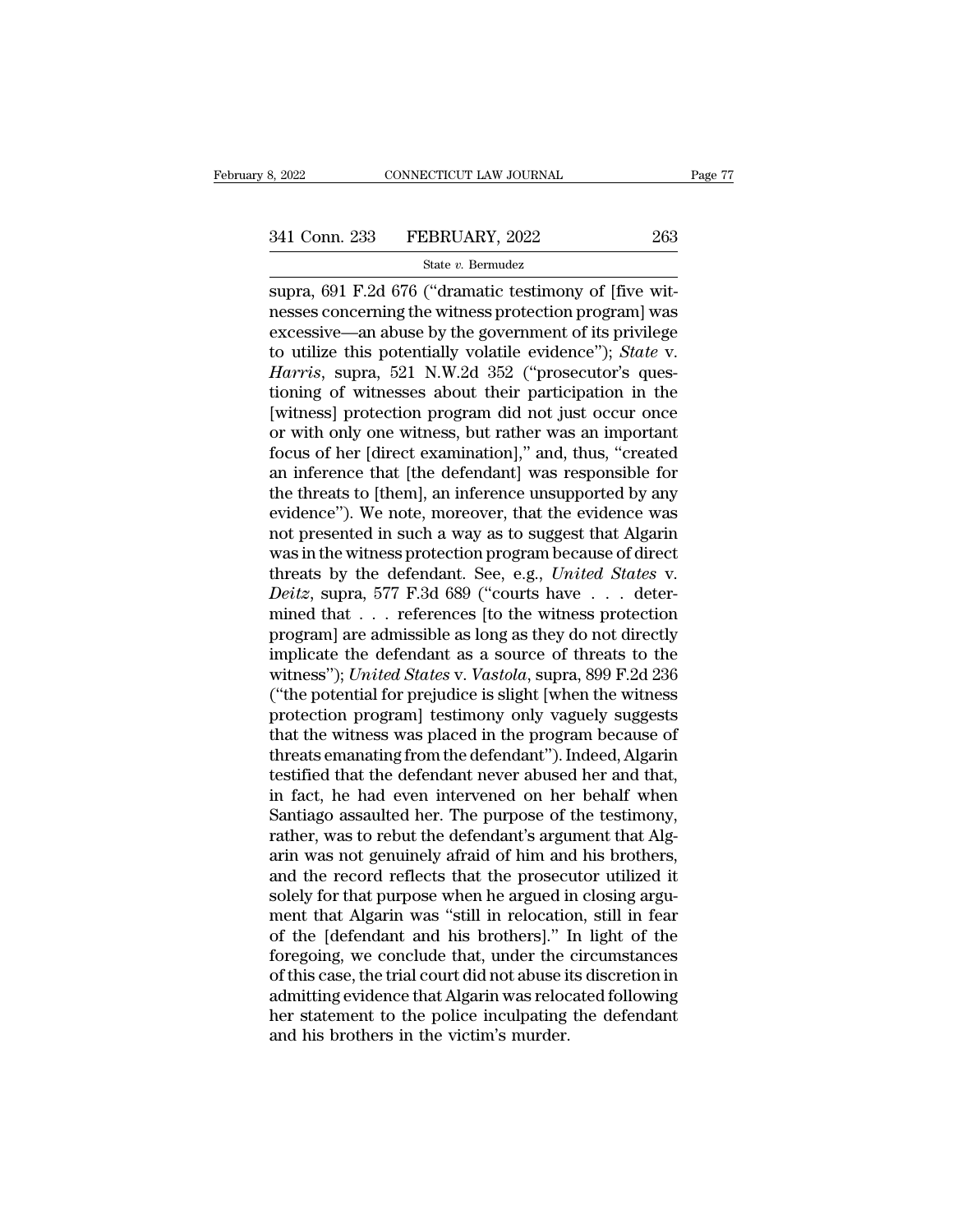| 78  | CONNECTICUT LAW JOURNAL | February 8, 2022 |
|-----|-------------------------|------------------|
|     |                         |                  |
| 264 | FEBRUARY, 2022          | 341 Conn. 233    |
|     | State v. Bermudez       |                  |

## II

FEBRUARY, 2022 341 Conn. 233<br>
State v. Bernudez<br>
II<br>
We next address the defendant's claim that certain<br>
identiary rulings by the trial court were constitutional<br>
nature and that the state cannot prove that these EVIDENTIARY, 2022 341 Conn. 233<br>
State v. Bermudez<br>
II<br>
We next address the defendant's claim that certain<br>
evidentiary rulings by the trial court were constitutional<br>
in nature and that the state cannot prove that these<br>  $\begin{array}{r} \text{264} & \text{FEBRUARY, } 2022 & 341 \text{ Conn. } 233 \\ \text{State } v. \text{ Bernudez} & \text{II} \end{array}$ <br>
We next address the defendant's claim that certain<br>
evidentiary rulings by the trial court were constitutional<br>
in nature and that the state cannot State v. Bermudez<br>
II<br>
We next address the defendant's claim that certain<br>
evidentiary rulings by the trial court were constitutional<br>
in nature and that the state cannot prove that these<br>
constitutional errors were harmle II<br>We next address the defendant's claim that certain<br>evidentiary rulings by the trial court were constitutional<br>in nature and that the state cannot prove that these<br>constitutional errors were harmless. Specifically, the<br>d We next address the defendant's claim that certain<br>evidentiary rulings by the trial court were constitutional<br>in nature and that the state cannot prove that these<br>constitutional errors were harmless. Specifically, the<br>defe We next address the defendant's claim that certain<br>evidentiary rulings by the trial court were constitutional<br>in nature and that the state cannot prove that these<br>constitutional errors were harmless. Specifically, the<br>defe evidentiary rulings by the trial court were constitutional<br>in nature and that the state cannot prove that these<br>constitutional errors were harmless. Specifically, the<br>defendant contends that the court violated (1) his conin nature and that the state cannot prove that these<br>constitutional errors were harmless. Specifically, the<br>defendant contends that the court violated (1) his con-<br>stitutional right under the sixth and fourteenth amend-<br>me constitutional errors were harmless. Specifically, the<br>defendant contends that the court violated (1) his con-<br>stitutional right under the sixth and fourteenth amend-<br>ments to the United States constitution to present a<br>de defendant contends that the court violated (1) his constitutional right under the sixth and fourteenth amendments to the United States constitution to present a defense and to confront witnesses against him by refusing to stitutional right under the sixth and fourteenth amendments to the United States constitution to present a defense and to confront witnesses against him by refusing to admit into evidence three sexually explicit letters Al ments to the United States constitution to present a<br>defense and to confront witnesses against him by refus-<br>ing to admit into evidence three sexually explicit letters<br>Algarin had written to him while he was in prison, and defense and to confront witnesses against him by refus-<br>ing to admit into evidence three sexually explicit letters<br>Algarin had written to him while he was in prison, and<br>(2) his right to confrontation by preventing him fro ing to admit into evidence three sexually explicit letters<br>Algarin had written to him while he was in prison, and<br>(2) his right to confrontation by preventing him from<br>questioning her about the termination of her employ-<br>m Algarin had written to him while he was in prison, and<br>(2) his right to confrontation by preventing him from<br>questioning her about the termination of her employ-<br>ment at Waterbury Hospital and her birth control prac-<br>tices (2) his right to confrontation by preventing him from<br>questioning her about the termination of her employ-<br>ment at Waterbury Hospital and her birth control prac-<br>tices. The defendant sought to admit the letters to prove<br>th questioning her about the termination of her employ-<br>ment at Waterbury Hospital and her birth control practices. The defendant sought to admit the letters to prove<br>that Algarin had a motive for falsely inculpating him and<br> ment at Waterbury Hospital and her birth control practices. The defendant sought to admit the letters to prove<br>that Algarin had a motive for falsely inculpating him and<br>Santiago in the victim's murder. He sought to questio tices. The defendant sought to admit the letters to prove<br>that Algarin had a motive for falsely inculpating him and<br>Santiago in the victim's murder. He sought to question<br>Algarin about conduct relating to Santiago, namely, dant. ason for the termination of her employment and her<br>th control practices, to discredit her testimony that<br>e was afraid of Santiago. We disagree with the defen-<br>nt.<br>A<br>We begin with the trial court's exclusion of Algarin's<br>te

A

birth control practices, to discredit her testimony that<br>she was afraid of Santiago. We disagree with the defen-<br>dant.<br>A<br>We begin with the trial court's exclusion of Algarin's<br>letters, in which she professed her love for, she was afraid of Santiago. We disagree with the defendant.<br>
A<br>
We begin with the trial court's exclusion of Algarin's<br>
letters, in which she professed her love for, and sexual<br>
attraction to, the defendant in passionate a A<br>A<br>We begin with the trial court's exclusion of Algarin's<br>letters, in which she professed her love for, and sexual<br>attraction to, the defendant in passionate and graphic<br>terms, including descriptions of certain sex acts. A<br>
We begin with the trial court's exclusion of Algarin's<br>
letters, in which she professed her love for, and sexual<br>
attraction to, the defendant in passionate and graphic<br>
terms, including descriptions of certain sex acts We begin with the trial court's exclusion of Algarin's<br>letters, in which she professed her love for, and sexual<br>attraction to, the defendant in passionate and graphic<br>terms, including descriptions of certain sex acts. The<br> We begin with the trial court's exclusion of Algarin's<br>letters, in which she professed her love for, and sexual<br>attraction to, the defendant in passionate and graphic<br>terms, including descriptions of certain sex acts. The<br> letters, in which she professed her love for, and sexual attraction to, the defendant in passionate and graphic<br>terms, including descriptions of certain sex acts. The<br>Appellate Court concluded that, although exclusion of<br>t attraction to, the defendant in passionate and graphic<br>terms, including descriptions of certain sex acts. The<br>Appellate Court concluded that, although exclusion of<br>the letters did not state a claim that was constitutional<br> terms, including descriptions of certain sex acts. The<br>Appellate Court concluded that, although exclusion of<br>the letters did not state a claim that was constitutional<br>in nature in light of the adequate opportunity provided Appellate Court concluded that, although exclusion of<br>the letters did not state a claim that was constitutional<br>in nature in light of the adequate opportunity provided<br>to the defense to cross-examine Algarin on them, it wa the letters did not state a claim that was constitutional<br>in nature in light of the adequate opportunity provided<br>to the defense to cross-examine Algarin on them, it was<br>evidentiary error to exclude them but that this erro in nature in light of the adequate opportunity provided<br>to the defense to cross-examine Algarin on them, it was<br>evidentiary error to exclude them but that this error<br>was harmless. See *State* v. *Bermudez*, supra, 195 Conn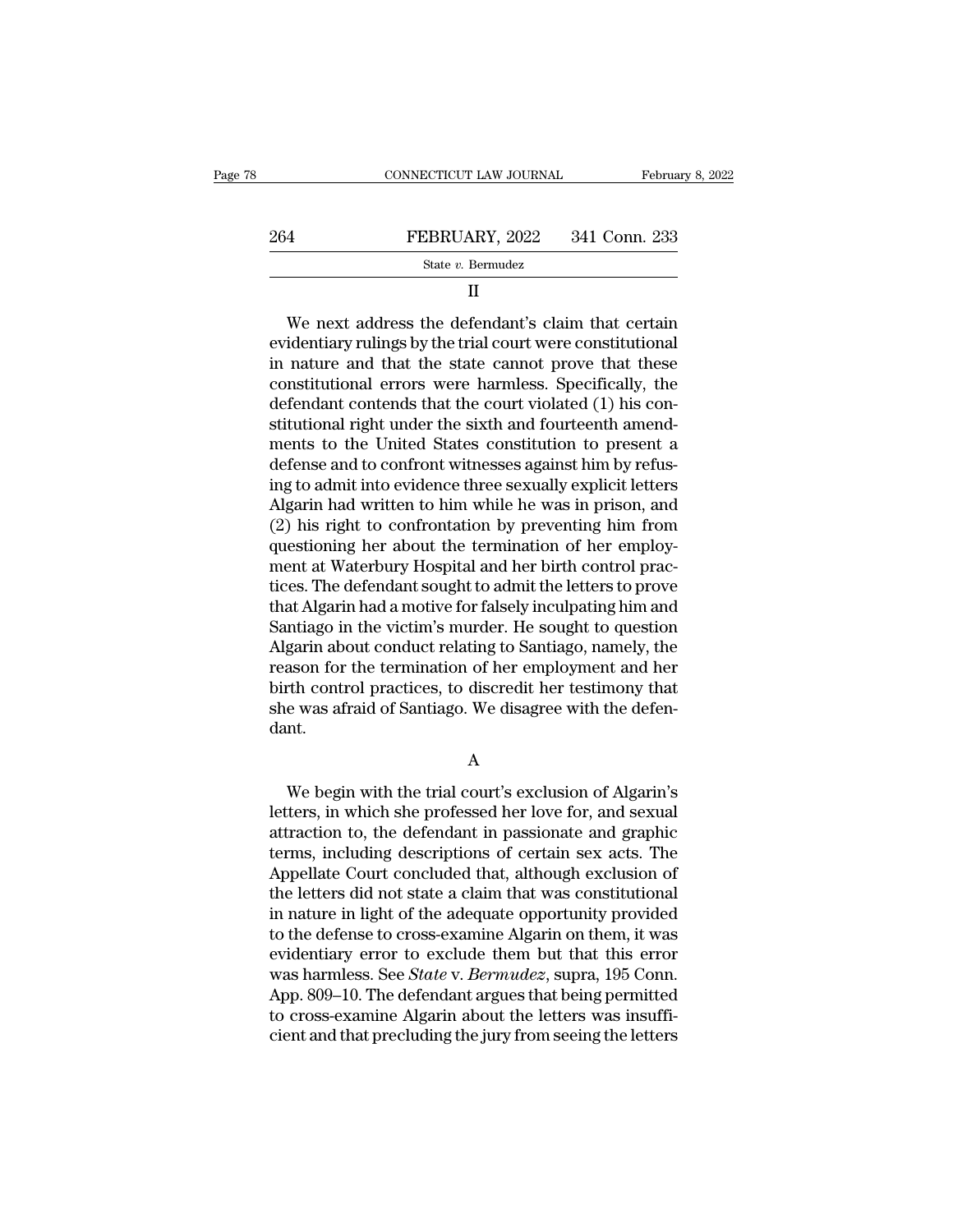3, 2022 CONNECTICUT LAW JOURNAL Page 7:<br>  $\begin{array}{r}\n 341 \text{ Conn. } 233 \quad \text{FEBRUARY, } 2022 \quad \text{265} \\
 \text{State } v. \text{ Bernudez} \\
 \text{themselves was not harmless because the letters "went to the heart of [his] defense and explained Algarin's metric to fohricate, bar allocations." Although we dis.} \end{array}$ 341 Conn. 233 FEBRUARY, 2022 265<br>State v. Bermudez<br>themselves was not harmless because the letters "went<br>to the heart of [his] defense and explained Algarin's<br>motive to fabricate her allegations." Although we dis-<br>agree w 341 Conn. 233 FEBRUARY, 2022 265<br>
State v. Bermudez<br>
themselves was not harmless because the letters "went<br>
to the heart of [his] defense and explained Algarin's<br>
motive to fabricate her allegations." Although we dis-<br>
ag 341 Conn. 233 FEBRUARY, 2022 265<br>
State v. Bernudez<br>
themselves was not harmless because the letters "went<br>
to the heart of [his] defense and explained Algarin's<br>
motive to fabricate her allegations." Although we dis-<br>
ag State v. Bernudez<br>
a different route of [his] defense and explained Algarin's<br>
motive to fabricate her allegations." Although we dis-<br>
agree with the defendant, we reach that conclusion by<br>
a different route than that tak emselves was not harmless because the letters "went<br>the heart of [his] defense and explained Algarin's<br>otive to fabricate her allegations." Although we dis-<br>ree with the defendant, we reach that conclusion by<br>lifferent rou then selves was not namiess because the letters went<br>to the heart of [his] defense and explained Algarin's<br>motive to fabricate her allegations." Although we dis-<br>agree with the defendant, we reach that conclusion by<br>a diff

to the heart of [fils] deferise and explained Algarit's<br>motive to fabricate her allegations." Although we dis-<br>agree with the defendant, we reach that conclusion by<br>a different route than that taken by the Appellate Court. mouve to fabricate her anegations. Anthough we us-<br>agree with the defendant, we reach that conclusion by<br>a different route than that taken by the Appellate Court.<br>At the outset, it is important to clarify the purpose<br>for w a different route than that taken by the Appellate Court.<br>At the outset, it is important to clarify the purpose<br>for which the defendant intended to use the letters and<br>the trial court's ground for precluding their admissio a unterent route than that taken by the Appendae Court.<br>At the outset, it is important to clarify the purpose<br>for which the defendant intended to use the letters and<br>the trial court's ground for precluding their admission. At the outset, it is important to clarify the purpose<br>for which the defendant intended to use the letters and<br>the trial court's ground for precluding their admission.<br>Prior to trial, the state filed a motion in limine to p for which the defendant intended to use the letters and<br>the trial court's ground for precluding their admission.<br>Prior to trial, the state filed a motion in limine to pre-<br>clude admission of three letters Algarin had writt the trial court's ground for precluding their admission.<br>Prior to trial, the state filed a motion in limine to pre-<br>clude admission of three letters Algarin had written to<br>the defendant while he was in prison, citing sever Prior to trial, the state filed a motion in limine to pre-<br>clude admission of three letters Algarin had written to<br>the defendant while he was in prison, citing several<br>grounds, including that they were more prejudicial tha clude admission of three letters Algarin had written to<br>the defendant while he was in prison, citing several<br>grounds, including that they were more prejudicial than<br>probative. In its memorandum in support of its motion<br>in the defendant while he was in prison, citing several grounds, including that they were more prejudicial than probative. In its memorandum in support of its motion in limine, the state argued that the letters were unduly pr grounds, including that they were more prejudicial than<br>probative. In its memorandum in support of its motion<br>in limine, the state argued that the letters were unduly<br>prejudicial for the following reason: "[B]ecause some<br>p probative. In its memorandum in support of its motion<br>in limine, the state argued that the letters were unduly<br>prejudicial for the following reason: "[B]ecause some<br>portions of the letters are sexually graphic, it may<br>undu in limine, the state argued that the letters were unduly<br>prejudicial for the following reason: "[B]ecause some<br>portions of the letters are sexually graphic, it may<br>unduly arouse the [jurors'] emotions of prejudice, hos-<br>ti prejudicial for the following reason: "[B]ecause some<br>portions of the letters are sexually graphic, it may<br>unduly arouse the [jurors'] emotions of prejudice, hos-<br>tility or sympathy or may have an adverse effect [on]<br>the w portions of the letters are sexually graphic, it may<br>unduly arouse the [jurors'] emotions of prejudice, hos-<br>tility or sympathy or may have an adverse effect [on]<br>the witness beyond tending to prove the fact or issue<br>that unduly arouse the [jurors'] emotions of tility or sympathy or may have an adthe witness beyond tending to prove that may justify its admission.  $\dots$  Allo  $\dots$  would subject [Algarin] to ridicule would not, in any way, be ty of sympatry of may have an adverse effect [oft]<br>e witness beyond tending to prove the fact or issue<br>at may justify its admission.... Allowing admission<br>... would subject [Algarin] to ridicule and scorn, and<br>ould not, i the whitess beyond tending to prove the fact of issue<br>that may justify its admission.... Allowing admission<br>... would subject [Algarin] to ridicule and scorn, and<br>would not, in any way, be relevant to the issues at trial,<br>

diat may justify its admission.  $\ldots$  Allowing admission.  $\ldots$  would subject [Algarin] to ridicule and scorn, and would not, in any way, be relevant to the issues at trial, or the credibility of the witness."<br>The trial c The trial court and stoppert examined to the issues at trial,<br>or the credibility of the witness."<br>The trial court did not rule on the motion until the<br>state concluded its direct examination of Algarin. On<br>direct examinatio would not, in any way, be relevant to the issues at that,<br>or the credibility of the witness."<br>The trial court did not rule on the motion until the<br>state concluded its direct examination of Algarin. On<br>direct examination, A or the creaminty of the witness.<br>The trial court did not rule on the motion until the<br>state concluded its direct examination of Algarin. On<br>direct examination, Algarin testified that, although San-<br>tiago had threatened to The trial court did not rule on the motion until the<br>state concluded its direct examination of Algarin. On<br>direct examination, Algarin testified that, although San-<br>tiago had threatened to harm her or her loved ones on<br>mor state concluded its direct examination of Algarin. On<br>direct examination, Algarin testified that, although San-<br>tiago had threatened to harm her or her loved ones on<br>more than one occasion, she had in fact intervened to<br>pr direct examination, Algarin testified that, although Santiago had threatened to harm her or her loved ones on<br>more than one occasion, she had never had a problem<br>with the defendant and he had in fact intervened to<br>protect tiago had threatened to harm her or her loved ones on<br>more than one occasion, she had never had a problem<br>with the defendant and he had in fact intervened to<br>protect her from Santiago's physical abuse on more<br>than one occa more than one occasion, she had never had a problem<br>with the defendant and he had in fact intervened to<br>protect her from Santiago's physical abuse on more<br>than one occasion. She admitted, however, that she<br>feared "retaliat with the defendant and he had in fact intervened to<br>protect her from Santiago's physical abuse on more<br>than one occasion. She admitted, however, that she<br>feared "retaliation" by the defendant and his brothers,<br>and the gang protect her from Santiago's physical abuse on more<br>than one occasion. She admitted, however, that she<br>feared "retaliation" by the defendant and his brothers,<br>and the gangs with which they were affiliated. Before<br>the defens than one occasion. She admitted, however, that she<br>feared "retaliation" by the defendant and his brothers,<br>and the gangs with which they were affiliated. Before<br>the defense commenced its cross-examination, the<br>court heard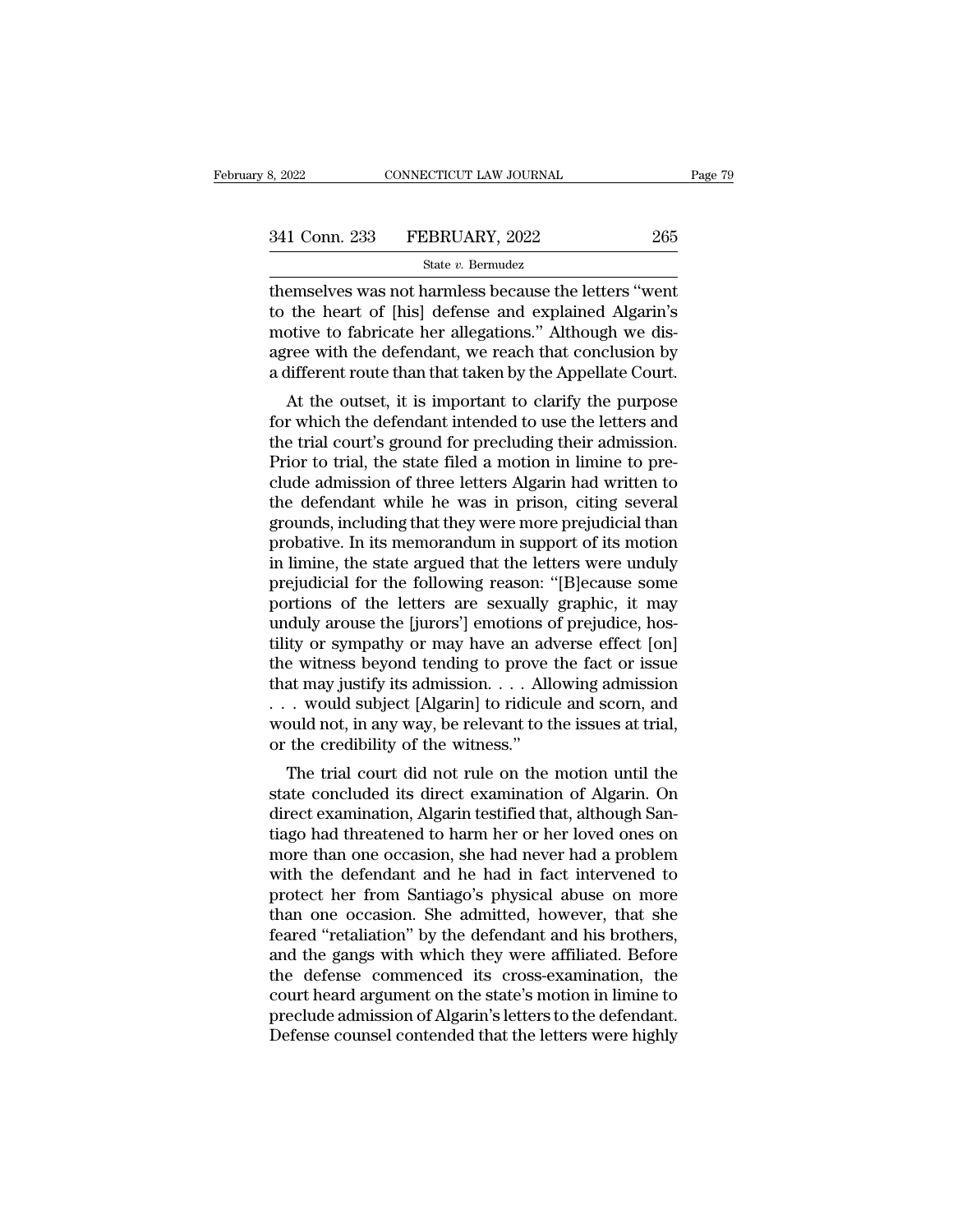# EXECUTE CONNECTICUT LAW JOURNAL February 8, 2022<br>266 FEBRUARY, 2022 341 Conn. 233<br>341 Conn. 233

## State *v.* Bermudez

CONNECTICUT LAW JOURNAL February 8, 2022<br>
PEBRUARY, 2022 341 Conn. 233<br>
State v. Bernudez<br>
FEBRUARY, 2022 341 Conn. 233<br>
Televant because, although Algarin claimed that she was<br>
afraid of the defendant and his brothers, th 266 FEBRUARY, 2022 341 Conn. 233<br>
state v. Bernudez<br>
relevant because, although Algarin claimed that she was<br>
afraid of the defendant and his brothers, the letters<br>
constituted evidence of her motive to falsely implicate<br> 266 FEBRUARY, 2022 341 Conn. 233<br>
State v. Bernudez<br>
relevant because, although Algarin claimed that she was<br>
afraid of the defendant and his brothers, the letters<br>
constituted evidence of her motive to falsely implicate<br>  $\begin{array}{ll}\n \textbf{266} & \textbf{FEBRUARY, 2022} & \textbf{341 Conn. 233} \\
 & \text{State } v. \text{ Bernudez} \\
 \hline\n \text{relevant because, although Algarin claimed that she was afraid of the defendant and his brothers, the letters constituted evidence of her motive to falsely implicate the defendant in the victim's murder. Specifically, defense course, lesserted that the defendant had given the letters to Santiago, through their mother, that the$  $\begin{array}{l}\n\hline\n\text{State } v. \text{ Bernudez} \\
\hline\n\text{relevant because, although Algarin claimed that she was} \\
\text{afraid of the defendant and his brothers, the letters} \\
\text{constituted evidence of her motive to falsely implicate} \\
\text{the defendant in the victim's murder. Specifically,} \\
\text{defense, counds asserted that the defendant had given} \\
\hline\n\text{the letters to Santiago, through their mother, that the} \\
\text{latters had prompted Santiago to and his situation, your} \\
\hline\n\end{array}$ state  $v$ . Bermudez<br>
relevant because, although Algarin claimed that she was<br>
afraid of the defendant and his brothers, the letters<br>
constituted evidence of her motive to falsely implicate<br>
the defendant in the victim's m relevant because, although Algarin claimed that she was<br>afraid of the defendant and his brothers, the letters<br>constituted evidence of her motive to falsely implicate<br>the defendant in the victim's murder. Specifically,<br>defe afraid of the defendant and his brothers, the letters<br>constituted evidence of her motive to falsely implicate<br>the defendant in the victim's murder. Specifically,<br>defense counsel asserted that the defendant had given<br>the le constituted evidence of her motive to falsely implicate<br>the defendant in the victim's murder. Specifically,<br>defense counsel asserted that the defendant had given<br>the letters to Santiago, through their mother, that the<br>lett the defendant in the victim's murder. S<br>defense counsel asserted that the defendant<br>the letters to Santiago, through their mothe<br>letters had prompted Santiago to end his si<br>relationship with Algarin, and that Algarir<br>cocte refluence courser asserted that the defendant had given<br>e letters to Santiago, through their mother, that the<br>ters had prompted Santiago to end his sixteen year<br>lationship with Algarin, and that Algarin had con-<br>cted her s interestical prompted Santiago to end his sixteen year<br>relationship with Algarin, and that Algarin had con-<br>cocted her story implicating the defendant as revenge<br>for the breakup of that relationship.<sup>18</sup><br>The trial court ru

selection and prompted santrago to end ins sixteen year<br>relationship with Algarin, and that Algarin had con-<br>cocted her story implicating the defendant as revenge<br>for the breakup of that relationship.<sup>18</sup><br>The trial court r relationship with Algarin, and that Algarin had concocted her story implicating the defendant as revenge<br>for the breakup of that relationship.<sup>18</sup><br>The trial court ruled that there was no reason to<br>introduce the letters th For the breakup of that relationship.<sup>18</sup><br>The trial court ruled that there was no reason to<br>introduce the letters themselves but that defense coun-<br>sel could question Algarin about the letters and specifi-<br>cally refer to stated that it would allow defendant" but that it "Idid not<br>be introduce the letters themselves but that defense counsel could question Algarin about the letters and specifi-<br>cally refer to them as "graphic letters about h The trial court ruled that there was no reason to<br>introduce the letters themselves but that defense coun-<br>sel could question Algarin about the letters and specifi-<br>cally refer to them as "graphic letters about having sex<br>w introduce the letters themselves but that defense counsel could question Algarin about the letters and specifically refer to them as "graphic letters about having sex with the defendant . . . . " The trial court furthered sel could question Algarin about the letters and specifically refer to them as "graphic letters about having sex with the defendant . . . . ." The trial court furthered stated that it would allow defense counsel to "go li cally refer to them as "givith the defendant . . .<br>stated that it would allo<br>by line talking about [the<br>wanted] to do with the d<br>think [that there was] a n<br>in the letter . . . . "<br>The next day, during with the defendant  $\ldots$  . . ." The trial court furthered stated that it would allow defense counsel to "go line by line talking about [the] various sex acts that [Algarin wanted] to do with the defendant" but that it "[d stated that it would allow defense counsel to go line<br>by line talking about [the] various sex acts that [Algarin<br>wanted] to do with the defendant" but that it "[did not]<br>think [that there was] a need to read the exact lang

by line tarking about [the] various sex acts that [Algarin]<br>wanted] to do with the defendant" but that it "[did not]<br>think [that there was] a need to read the exact language<br>in the letter  $\dots$ "<br>The next day, during his cr wanted to do which the defendant but that if<br>think [that there was] a need to read the exade in the letter  $\ldots$ ."<br>The next day, during his cross-examination arin, defense counsel sought to admit one of<br>in redacted form. the letter  $\ldots$ ."<br>
The next day, during his cross-examination of Alg-<br>
in, defense counsel sought to admit one of the letters<br>
redacted form. At that time, outside the jury's pres-<br>
ce, the following colloquy occurred:<br> The next day, during his cross-examination of Algarin, defense counsel sought to admit one of the letters<br>in redacted form. At that time, outside the jury's pres-<br>ence, the following colloquy occurred:<br>"The Court: It's no The hext day, during his cross-examination of Aigarin, defense counsel sought to admit one of the letters<br>in redacted form. At that time, outside the jury's pres-<br>ence, the following colloquy occurred:<br>"The Court: It's no

"The Court: It's not being admitted at all. I've already<br>
uled.... I believe [that] the prejudicial impact...<br>
utweighs its probative value [and that] the probative<br>  $\frac{18}{18}$  Defense counsel replied to the court's rele "The Court: It's not being admitted at all. I've already<br>ruled.... I believe [that] the prejudicial impact...<br>outweighs its probative value [and that] the probative<br> $\frac{1}{8}$  Defense counsel replied to the court's relevan

ruled. . . . I believe [that] the prejudicial impact . . . . outweighs its probative value [and that] the probative  $\frac{18}{15}$  Defense counsel replied to the court's relevance inquiry as follows: "Because she is contendi is—*and this is what I want to inquire into*—is that, once those letters <sup>18</sup> Defense counsel replied to the court's relevance inquiry as follows:<br><sup>18</sup> Defense counsel replied to the court's relevance inquiry as follows:<br>"Because she is contending that she was in fear of not only . . . Santiag <sup>18</sup> Defense counsel replied to the court's relevance inquiry as follows: "Because she is contending that she was in fear of not only . . . Santiago and [Bonilla], but also [the defendant]; she was in fear. The informatio "Because she is contending that she was in fear of not only . . . Santiago and [Bonilla], but also [the defendant]; she was in fear. The information is—and this is what I want to inquire into—is that, once those letters w "Because she is contending that she was in fear of not only . . . Santiago and [Bonilla], but also [the defendant]; she was in fear. The information is—and this is what I want to inquire into—is that, once those letters w is—and this is what I want to inquire into—is that, once those letters<br>were written to [the defendant], [he] gave them to his mother, and his<br>mother was able to get those—send those letters to [Santiago]. After . . .<br>Sant that the different of the defendant], [he] gave them to his mother, and his mother was able to get those—send those letters to [Santiago]. After . . . Santiago read those letters to [the defendant] . . . he called [Algarin Santiago read those letters to [the defendant] . . . he called [Algarin] up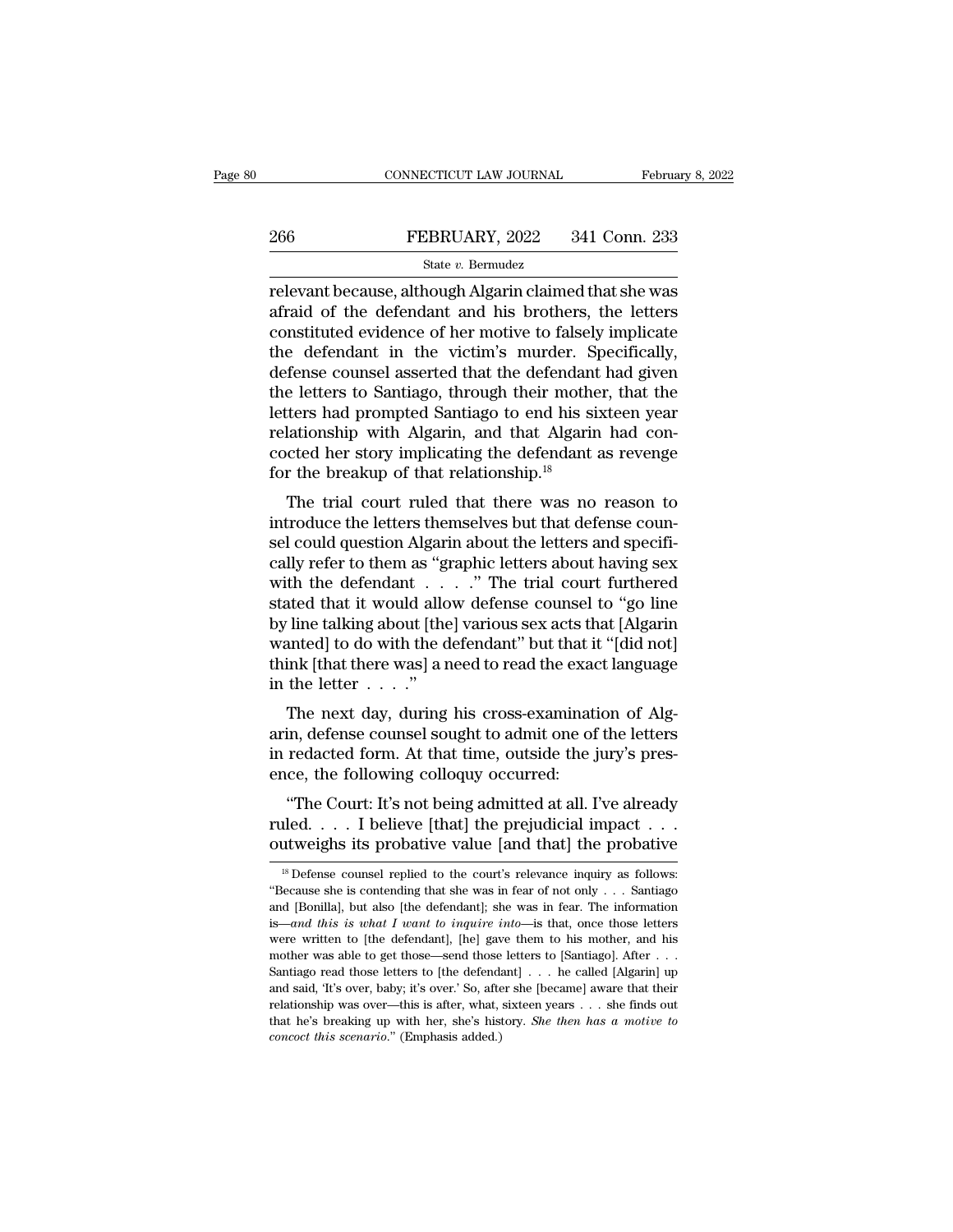value can be explored . . . by cross-examining the wit-<br>
value can be explored . . . by cross-examining the wit-<br>
ress . . . but I will not allow . . . the defense to use<br>
any of the Isalacious language in the letter 341 Conn. 233 FEBRUARY, 2022 267<br>State v. Bermudez<br>value can be explored . . . by cross-examining the wit-<br>ness . . . but I will not allow . . . the defense to use<br>any of the [salacious] language in the letter. . . . 341 Conn. 233 FEBRUARY, 2022 267<br>
State v. Bernudez<br>
value can be explored . . . by cross-examining the wit-<br>
ness . . . but I will not allow . . . the defense to use<br>
any of the [salacious] language in the letter. . . . <sup>1</sup> Conn. 233 FEBRUARY, 2022 267<br>
<sup>State v. Bernudez<br>
lue can be explored . . . by cross-examining the wit-<br>
ss . . . but I will not allow . . . the defense to use<br>
y of the [salacious] language in the letter. . . .<br>
"[Def</sup>

State v. Bermudez<br>
value can be explored . . . by cross-examining the wit-<br>
ness . . . but I will not allow . . . the defense to use<br>
any of the [salacious] language in the letter. . . .<br>
"[Defense Counsel]: *I agree with* value can be explored . . . by cross-examining the witness . . . but I will not allow . . . the defense to use any of the [salacious] language in the letter . . . .<br>"[Defense Counsel]: *I agree with the court regarding th* value can be explored  $\ldots$  by cross c<br>ness . . . but I will not allow . . . tl<br>any of the [salacious] language in the<br>"[Defense Counsel]: *I agree with th*<br>the language. The [salacious] languag<br>this [letter] . . . . It's y of the [salacious] language in the letter. . . . .<br>
"[Defense Counsel]: *I agree with the court regarding*<br> *e language*. The [salacious] language is taken out of<br>
is [letter] . . . . It's just one letter . . . [that] I "[Defense Counsel]: *I agree with the court regarding*<br>*the language*. The [salacious] language is taken out of<br>this [letter] . . . . It's just one letter . . . [that] I again<br>say . . . is vital to the defense.<br>"The Court the language. The [salacious] language. The [salacious] language. The [salacious] language.  $\ldots$  is vital to the defense.<br>"The Court: What is? What's vital is that you want in  $\ldots$  that I has says 'Pooch Baby, I love yo

is [letter] . . . . It's just one lett<br>y . . . is vital to the defense.<br>"The Court: What is? What's vir<br>is that you want in . . . that I l<br>ys 'Pooch Baby, I love you.'<br>"[Defense Counsel]: Yeah.<br>"The Court: Okay, you can as "The Court: What is? What's vital? Let me see what<br>is that you want in . . . that I haven't allowed in. It<br>ys 'Pooch Baby, I love you.'<br>"[Defense Counsel]: Yeah.<br>"The Court: Okay, you can ask her about that. . . .<br>ou don'

"The Court: What is? What's vital? Let me see what<br>it is that you want in . . . that I haven't allowed in. It<br>says 'Pooch Baby, I love you.'<br>"[Defense Counsel]: Yeah.<br>"The Court: Okay, you can ask her about that. . . .<br>Yo it is that you want in . . . that I haven't allowed in. It<br>says 'Pooch Baby, I love you.'<br>"[Defense Counsel]: Yeah.<br>"The Court: Okay, you can ask her about that. . . .<br>You don't need to have the letter in. . . . What else says 'Pooch Baby, I love you.'<br>
"[Defense Counsel]: Yeah.<br>
"The Court: Okay, you can ask her about that....<br>
You don't need to have the letter in.... What else in<br>
this letter is vital to the defense that I'm missing? 'I<br> "[Defense Counsel]"<br>"The Court: Okay,<br>You don't need to ha<br>this letter is vital to<br>miss you, baby.' [You<br>miss you, baby?'<br>"[Defense Counsel] "The Court: Okay, you can ask her about that. . . .<br>bu don't need to have the letter in. . . . What else in<br>is letter is vital to the defense that I'm missing? 'I<br>iss you, baby.' [You can ask her] [d]idn't you say 'I<br>"[Def Fire count only, you<br>Tou don't need to have this letter is vital to the<br>miss you, baby.' [You ca<br>miss you, baby?'<br>"[Defense Counsel]: Ol<br>first thing I look at.'<br>"The Court: Go ahead, is letter is vital to the defense that I'm miss<br>
iss you, baby.' [You can ask her] [d]idn't you<br>
ss you, baby?'<br>
"[Defense Counsel]: Okay. 'Baby, your picture<br>
st thing I look at.'<br>"The Court: Go ahead, you can ask that.<br>"

""<br>
"In 1998"<br>
"[Defense Counsel]: Okay. 'Baby, your pictust thing I look at.'<br>
"The Court: Go ahead, you can ask that."<br>"Defense Counsel]: 'You look blazing.'<br>"The Court: You what? "[Defense Counsel]: Okay. 'Baby"<br>st thing I look at.'<br>"The Court: Go ahead, you can<br>"[Defense Counsel]: 'You look b<br>"The Court: You what?<br>"[Defense Counsel]: 'You look b

st thing I look at.<br>"The Court: Go ahead, you can ask that.<br>"[Defense Counsel]: 'You look blazing.'<br>"The Court: You what?<br>"[Defense Counsel]: 'You look blazing.'<br>"The Court: Whatever. I said you can ask [tha "The Court: Go ahead, you can ask that.<br>"[Defense Counsel]: 'You look blazing.'<br>"The Court: You what?<br>"[Defense Counsel]: 'You look blazing.'<br>"The Court: Whatever. I said you can ask [that]. Those<br>en't what I would view as "[Defense Counsel]: 'You look blazing.'<br>"The Court: You what?<br>"[Defense Counsel]: 'You look blazing.'<br>"The Court: Whatever. I said you can ask [that]. Those<br>aren't what I would view as salacious comments. You<br>can ask any q "The Court: You what?<br>
"[Defense Counsel]: 'You look blazing.'<br>
"The Court: Whatever. I said you can ask [that]. Those<br>
aren't what I would view as salacious comments. You<br>
can ask any question that goes to her affection "The Court: You what?"<br>"[Defense Counsel]: 'You look blazing."<br>"The Court: Whatever. I said you can ask [that]. Those<br>aren't what I would view as salacious comments. You<br>can ask any question that goes to her affection towa "[Defense Counsel]: 'You look blazing.'<br>"The Court: Whatever. I said you can ask [that]. Those<br>aren't what I would view as salacious comments. You<br>can ask any question that goes to her affection toward<br>[the defendant]. . . "The Court: Whatever. I said you can ask [that]. Those<br>aren't what I would view as salacious comments. You<br>can ask any question that goes to her affection toward<br>[the defendant]. . . . I mean, it cuts both ways [coun-<br>sel "The Court: Whatever. I said you can ask [that]. Those<br>aren't what I would view as salacious comments. You<br>can ask any question that goes to her affection toward<br>[the defendant]. . . . I mean, it cuts both ways [coun-<br>sel aren't what I would view as salacious comments. You can ask any question that goes to her affection toward [the defendant]. . . . I mean, it cuts both ways [counsel]. One of the things I instruct the jury is that [it] con can ask any question that goes to her affection toward<br>[the defendant]. . . . I mean, it cuts both ways [coun-<br>sel]. One of the things I instruct the jury is that [it]<br>consider any motive to lie, any animosity toward [the [the defendant]. . .<br>sel]. One of the thi<br>consider any motive<br>defendant]. In some<br>state that . . . she h<br>dant] and that she<br>that's your choice.''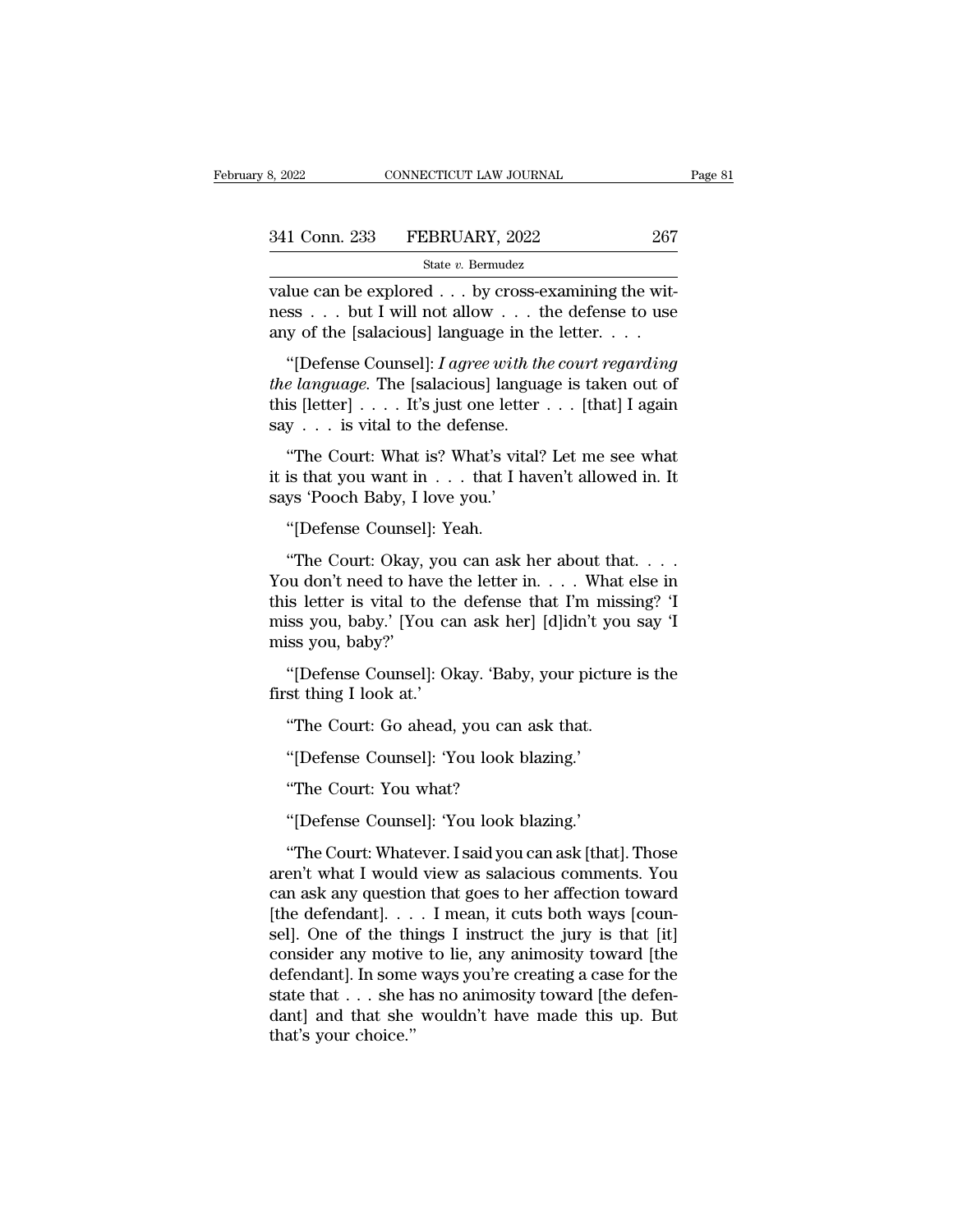# EXECUTE CONNECTICUT LAW JOURNAL February 8, 2022<br>268 FEBRUARY, 2022 341 Conn. 233<br>341 Conn. 233

## State *v.* Bermudez

CONNECTICUT LAW JOURNAL February 8, 2022<br>
State v. Bermudez<br>
Thereafter, defense counsel resumed his questioning<br>
Algarin, during which he asked her about the content<br>
the letters within the perspectors set by the trial 268 FEBRUARY, 2022 341 Conn. 233<br>
State v. Bernudez<br>
Thereafter, defense counsel resumed his questioning<br>
of Algarin, during which he asked her about the content<br>
of the letters within the parameters set by the trial<br>
sou 268 FEBRUARY, 2022 341 Conn. 233<br>
State v. Bernudez<br>
Thereafter, defense counsel resumed his questioning<br>
of Algarin, during which he asked her about the content<br>
of the letters within the parameters set by the trial<br>
cou EXECUARY, 2022 341 Conn. 233<br>
State v. Bernudez<br>
Thereafter, defense counsel resumed his questioning<br>
of Algarin, during which he asked her about the content<br>
of the letters within the parameters set by the trial<br>
court. State v. Bernudez<br>
Thereafter, defense counsel resumed his questioning<br>
of Algarin, during which he asked her about the content<br>
of the letters within the parameters set by the trial<br>
court. Specifically, he asked her whe Slate *v*. Berniddez<br>
Slate *v*. Berniddez<br>
Slate *v*. Berniddez<br>
of Algarin, during which he asked her about the content<br>
of the letters within the parameters set by the trial<br>
court. Specifically, he asked her whether s Thereafter, defense counsel resumed his questioning<br>of Algarin, during which he asked her about the content<br>of the letters within the parameters set by the trial<br>court. Specifically, he asked her whether she had sent<br>the burt. Specifically, he asked her whether she had sent<br>the defendant three "sexually explicit" letters in which<br>ne had expressed her love for him, which Algarin<br>imitted having done.<sup>19</sup> He did not go through the letters<br><sup>19</sup> the defendant three "sexually<br>she had expressed her love<br>admitted having done.<sup>19</sup> He did<br><sup>19</sup> The following constitutes the entiret<br>mation of Algarin about the letters:<br>"[Defense Counsel]: Do you remember the had expressed her love for him, which Algarin dmitted having done.<sup>19</sup> He did not go through the letters  $\frac{19}{10}$  The following constitutes the entirety of defense counsel's cross-examition of Algarin about the lett SHE TIAU EXPRESSED THET TOVE TOT THE<br>admitted having done.<sup>19</sup> He did not go<br><sup>19</sup> The following constitutes the entirety of defen<br>nation of Algarin about the letters:<br>"[Defense Counsel]: Do you remember sending<br>three lette

ree letters that were sexually e<br>"(Algarin]: Yes.<br>"(Defense Counsel]: This is you<br>"(Algarin]: Yes.<br>"(Defense Counsel]: Do you rer"<br>(Algarin]: It says it there.<br>"(Defense Counsel]: Is that you! "|Algarin]: Yes.<br>"[Defense Counsel]: This is your husband's brother, co<br>"[Algarin]: Yes.<br>"[Defense Counsel]: Do you remember saying I love yo"<br>"[Algarin]: It says it there.<br>"[Defense Counsel]: Is that your handwriting?"<br>"[

%"<br/>[Algarin]: Yes.  $$\ast\ast\ast$$  "[Defense Counsel]: Do you remember saying I love you? "[Algarin]: It says it there. "[Defense Counsel]: Is that your hand<br/>writing? "[Algarin]: Yeah. "[Defense Counsel]: Do you remember "[Algarin]: Yes. \*\*\*<br>"(Defense Counsel]: Do you remember saying I love you?<br>"[Algarin]: It says it there.<br>"[Defense Counsel]: Is that your handwriting?<br>"[Algarin]: Yeah.<br>"[Defense Counsel]: Do you remember when you sent th "(Defense Counsel]: Do you remember saying<br>
"(Algarin]: It says it there.<br>
"(Defense Counsel]: Is that your handwriting?<br>
"(Algarin]: Yeah.<br>
"(Defense Counsel]: Do you remember when y<br>
"(Algarin): No.<br>
"(Defense Counsel]:

"|Algarin]: It says it there.<br>"(Defense Counsel]: Is that your handwriting?<br>"[Algarin]: Yeah.<br>"[Defense Counsel]: Do you remember when you sent that to him?<br>"[Algarin]: No.<br>"[Defense Counsel]: You did say that you did send "[Defense Counsel]: Is that your h"<br>(Algarin]: Yeah.<br>"[Defense Counsel]: Do you remer"<br>(Algarin]: No.<br>"[Defense Counsel]: You did say that<br>to [the defendant], correct?""<br>(Algarin]: Yes, sir. "|Algarin]: Yeah.<br>"[Defense Counsel]: Do<br>"[Algarin]: No.<br>"[Defense Counsel]: You<br>"[the defendant], correct"<br>"[Algarin]: Yes, sir.<br>"[Defense Counsel]: Anc \*\*\*<br>
"[Defense Counsel]: You did say that you did send sexually explicit letters<br>
to [the defendant], correct?<br>
"[Algarin]: Yes, sir.<br>
"[Defense Counsel]: And you sent at least three correct?<br>
"[Algarin]: I believe so.<br>
"[ "|Algarin]: No.<br>"[Defense Counsel]: You did<br>"[the defendant], correct?<br>"|Algarin]: Yes, sir.<br>"[Defense Counsel]: And you"|Algarin]: I believe so.<br>"[Defense Counsel]: Now, af

"<br>
"(Defense Counsel]: You did say that you did send sexually explicit letters<br>
"(Algarin): Yes, sir.<br>
"(Algarin): I believe so.<br>
"(Algarin): I believe so.<br>
"(Algarin): I believe so.<br>
"(Defense Counsel]: Now, after you sen "[Defense Counsel]: You did say that you did send sexually explicit letters<br>to [the defendant], correct?<br>"[Algarin]: Yes, sir.<br>"[Defense Counsel]: And you sent at least three correct?<br>"[Algarin]: I believe so.<br>"[Defense Co to [the defendant], correct<br>
"[Algarin]: Yes, sir.<br>
"[Defense Counsel]: And<br>
"[Algarin]: I believe so.<br>
"[Defense Counsel]: Now<br>
in't it true that [Santiago],<br>
with you in 2009?<br>"[Algarin]: That is not tr "|Algarin]: Yes, sir.<br>"|Defense Counsel]: And you ser<br>"|Algarin]: I believe so.<br>"|Defense Counsel]: Now, after y<br>"| it true that [Santiago], after be<br>th you in 2009?<br>"|Algarin]: That is not true.<br>"|Defense Counsel]: When d "|Defense Counsel]: And you sent at least three correct?"<br>"[Algarin]: I believe so.<br>"[Defense Counsel]: Now, after you sent those letters to [the de<br>"[Defense Counsel]: Now, after being with you for sixteen years,<br>th you i "|Algarin]: I believe so.<br>"[Defense Counsel]: Now, after you sent those letters to [the defendant],<br>"It it true that [Santiago], after being with you for sixteen years, broke up<br>th you in 2009?<br>"[Algarin]: That is not true

"[Defense Counsel]: Now, after you sent those letters to [the defendant],<br>isn't it true that [Santiago], after being with you for sixteen years, broke up<br>with you in 2009?<br>"[Algarin]: That is not true.<br>"[Defense Counsel]: isn't it true that [Santiago], after being with you for sixteen years, broke up<br>with you in 2009?<br>"[Algarin]: That is not true.<br>"[Defense Counsel]: When did he break up with you?<br>"[Algarin]: I broke up with him because he with you in 2009?<br>
"[Algarin]: That is not true.<br>
"[Defense Counsel]: When did he break up with you?<br>
"[Algarin]: I broke up with him because he faked a stroke in federal pri<br>
and had someone call me at work to tell me tha "|Algarm]: That is not true.<br>"[Defense Counsel]: When did he break up with you?<br>"[Algarin]: I broke up with him because he faked a stroke in fedd<br>d had someone call me at work to tell me that he was dying,<br>nen I called the "[Defense Counsel]: When did he break up with you?<br>"[Algarin]: I broke up with him because he faked a stroke in federal prison<br>d had someone call me at work to tell me that he was dying, and that's<br>nen I called the federal "[Algarin]: I broke up with him because he faked a stroke in fear and had someone call me at work to tell me that he was dying when I called the federal penitentiary and told them I do not was contact with him, no phone ca d had someone call 1<br>
hen I called the federa<br>
ntact with him, no pl<br>
On recross-examinati<br>
"[Defense Counsel]: l'<br>
ote to [the defendan<br>
"[Algarin]: AOL.<br>
"[Defense Counsel]: l nen I called the federal penitentiary and told then<br>tact with him, no phone call, no e-mail, no let<br>On recross-examination, the following exchang<br>"[Defense Counsel]: Now, you said something<br>"[Algarin]: AOL.<br>"[Algarin]: AOL

ntact with him, no phone call, no e-mail, no letter, no nothing."<br>
On recross-examination, the following exchange ensued:<br>
"[Defense Counsel]: Now, you said something about the letter that you<br>
orde to [the defendant], tha On recross-examination, the following exchange ensued:<br>
"[Defense Counsel]: Now, you said something about the letter that<br>
orte to [the defendant], that you went to a website?<br>
"[Algarin]: AOL.<br>
"[Defense Counsel]: To look "[Defense Counsel]: Now, you said something<br>"to to [the defendant], that you went to a wel<br>"[Algarin]: AOL.<br>"[Defense Counsel]: To look up what?<br>"[Algarin]: I went to an adult website, and I w<br>"[Defense Counsel]: What you

"|Algarin]: AOL.<br>"{Defense Counsel]: To look up what?<br>"{Algarin]: I went to an adult website, and I wrote down what I saw.<br>"{Defense Counsel]: What you saw on the adult website?<br>"{Algarin]: Yes, sir.<br>"<br>"{Defense Counsel]: "[Defense Counse"<br>"[Algarin]: I went<br>"[Defense Counse"<br>"[Algarin]: Yes, si<br>"[Defense Counse<br>letter, correct?

Imitted having<br>
<sup>19</sup> The following cons<br>
<sup>19</sup> The following cons<br>
"[Defense Counsel]:<br>
ree letters that were<br>"[Algarin]: Yes.<br>"[Defense Counsel]: <sup>19</sup> The following constitutes the entirety of defense counsel's cross-exartion of Algarin about the letters:<br>
"[Defense Counsel]: Do you remember sending [the defendant] a serie<br>
ree letters that were sexually explicit?<br>

If The following constitutes the entirety of deferention of Algarin about the letters:<br>
"[Defense Counsel]: Do you remember sending<br>
ree letters that were sexually explicit?<br>
"[Algarin]: Yes.<br>
"[Defense Counsel]: This is y "[Defense Counsel]: Do you remember sending [the defendant] a s<br>
ree letters that were sexually explicit?<br>
"[Algarin]: Yes.<br>
"[Defense Counsel]: This is your husband's brother, correct?<br>
"[Algarin]: Yes.<br>
"[Defense Counsel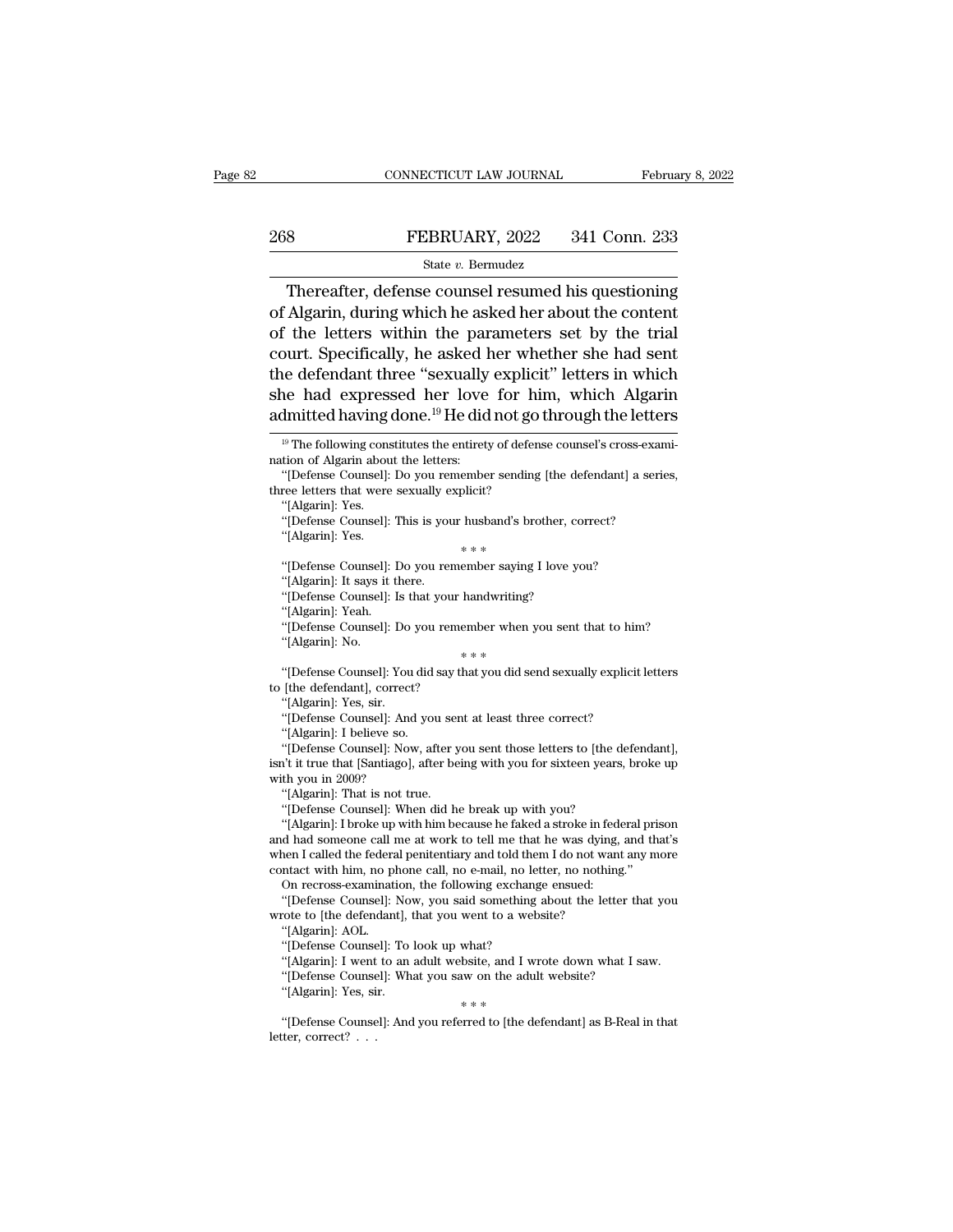$\begin{array}{r|l}\n & \text{S, } 2022 \quad \text{COMNECTICUT LAW JOURNAL} \quad \text{Page 83}\n\hline\n\end{array}$ <br>  $\begin{array}{r}\n & \text{S41 Conn. } 233 \quad \text{FEBRUARY, } 2022 \quad \text{G9}\n\hline\n & \text{State } v. \text{ Bernudez}\n\end{array}$ <br>
The by line with her, as the court had permitted him<br>
to do, however. Nor did he re 341 Conn. 233 FEBRUARY, 2022 269<br>
State v. Bermudez<br>
line by line with her, as the court had permitted him<br>
to do, however. Nor did he recite aloud any of the<br>
nonsalacious portions of the letters, as the court also<br>
hed 341 Conn. 233 FEBRUARY, 2022 269<br>
State v. Bernudez<br>
line by line with her, as the court had permitted him<br>
to do, however. Nor did he recite aloud any of the<br>
nonsalacious portions of the letters, as the court also<br>
had 341 Conn. 233 FEBRUARY, 2022 269<br>
State v. Bermudez<br>
line by line with her, as the court had permitted him<br>
to do, however. Nor did he recite aloud any of the<br>
nonsalacious portions of the letters, as the court also<br>
had State v. Bermudez<br>line by line with her, as the court had permitted him<br>to do, however. Nor did he recite aloud any of the<br>nonsalacious portions of the letters, as the court also<br>had permitted him to do. In accordance wit State *v*. Bermadez<br>line by line with her, as the court had permitted him<br>to do, however. Nor did he recite aloud any of the<br>nonsalacious portions of the letters, as the court also<br>had permitted him to do. In accordance w line by line with her, as the court had permitted him<br>to do, however. Nor did he recite aloud any of the<br>nonsalacious portions of the letters, as the court also<br>had permitted him to do. In accordance with his stated<br>purpos to do, however. Nor did he recite aloud any of the<br>nonsalacious portions of the letters, as the court also<br>had permitted him to do. In accordance with his stated<br>purpose for introducing the letters, he asked her<br>whether it nonsalacious portions of the letters, as the court also<br>had permitted him to do. In accordance with his stated<br>purpose for introducing the letters, he asked her<br>whether it was true that Santiago broke up with her<br>"after [s had permitted him to do. In accordance with his stated<br>purpose for introducing the letters, he asked her<br>whether it was true that Santiago broke up with her<br>"after [she] sent [the] letters . . . in 2009," to which<br>Algarin purpose for introducing the letters, he asked her<br>whether it was true that Santiago broke up with her<br>"after [she] sent [the] letters . . . in 2009," to which<br>Algarin responded, "[t]hat is not true." She then claimed<br>that whether it was true that Santiago broke up with her<br>
"after [she] sent [the] letters  $\dots$  in 2009," to which<br>
Algarin responded, "[t]hat is not true." She then claimed<br>
that it was she who had ended the relationship with<br> "after [she] sent [the] letters  $\dots$  in 2009," to which<br>Algarin responded, "[t]hat is not true." She then claimed<br>that it was she who had ended the relationship with<br>Santiago because of an unrelated incident in 2008. On<br>r Algarin responded, "[t]hat is not true." She then claimed<br>that it was she who had ended the relationship with<br>Santiago because of an unrelated incident in 2008. On<br>redirect examination, Algarin explained that she had<br>writt that it was she who had ended the relationship with<br>Santiago because of an unrelated incident in 2008. On<br>redirect examination, Algarin explained that she had<br>written the letters because, after the police reopened<br>their in Santiago because of an unrelated incident in 2008. On<br>redirect examination, Algarin explained that she had<br>written the letters because, after the police reopened<br>their investigation into the victim's murder, the defen-<br>dan redirect examination, Algarin explained that she had<br>written the letters because, after the police reopened<br>their investigation into the victim's murder, the defen-<br>dant asked her to write them as insurance against her<br>rep written the letters because, after the police reopened<br>their investigation into the victim's murder, the defen-<br>dant asked her to write them as insurance against her<br>reporting him to the police because they would discredit their investigation into the victim's murder, the defendant asked her to write them as insurance against her reporting him to the police because they would discredit her. She stated that the defendant had not forced her to dant asked her to write them as insurance against her<br>reporting him to the police because they would discredit<br>her. She stated that the defendant had not forced her<br>to write the letters; he simply asked, and she complied.<br> ) write the letters; he simply asked, and she<br>lthough Algarin denied that the letters were<br>f the end of her relationship with Santiago,<br>ant never proffered any other evidence to p<br>"[Algarin]: [The defendant] asked me to wr Ithough Algarin denied that the letters were the cause<br>f the end of her relationship with Santiago, the defen-<br>ant never proffered any other evidence to prove that<br>"[Algarin]: [The defendant] asked me to write B-Real.<br>"[De of the end of her relationship with Santiago, the defendant never proffered any other evidence to prove that<br>
"[Algarin]: [The defendant] asked me to write B-Real.<br>
"[Defense Counsel]: Did he ask you in a letter? Did he se

saying correspond with me with sexually explicit language and use the—<br>
"[Algarin]: He asked me—he needed something for reassurance that I<br>
was not gonna snitch.<br>
"[Defense Counsel]: That's a letter that he wrote to you?<br> ying correspond with me with sexually explicit language and use the—"[Algarin]: He asked me—he needed something for reassurance that I as not gonna snitch.<br>"[Defense Counsel]: That's a letter that he wrote to you?<br>"[Algar

dant never proffered any other evidence to prove that "[Algarin]: [The defendant] asked me to write B-Real. "[Defense Counsel]: Did he ask you in a letter? Did he send you a letter saying correspond with me with sexually e dant never profferee<br>
"[Algarin]: [The defendar<br>
"[Defense Counsel]: Did<br>
saying correspond with me<br>
"[Algarin]: He asked me<br>
was not gonna snitch.<br>
"[Defense Counsel]: That "[Algarin]: [The defendant] asked me to write B-Real.<br>"[Defense Counsel]: Did he ask you in a letter? Did he send you a<br>ying correspond with me with sexually explicit language and use<br>"[Algarin]: He asked me—he needed some "|Algarin]: [The defendant] asked me to write B-R<br>"[Defense Counsel]: Did he ask you in a letter? Diging correspond with me with sexually explicit lar<br>"[Algarin]: He asked me—he needed something f<br>as not gonna snitch.<br>"[De

<sup>&</sup>quot;[Defense Counsel]: That's a letter that he wrote to you? "[Algarin]: No. That's a conversation we had. "[Defense Counsel]: When did you have that conversation "[Algarin]: After [Bonilla] moved in and that article can new "[Defense Counsel]: That's a letter that he wrote to you?"<br>"[Algarin]: No. That's a conversation we had."<br>"[Defense Counsel]: When did you have that conversation?"<br>"[Algarin]: After [Bonilla] moved in and that article came "[Algarin]: No. That's a conversation"<br>"[Defense Counsel]: When did you<br>"[Algarin]: After [Bonilla] moved<br>newspaper.<br>"[Defense Counsel]: And had you if<br>or [another] letter as well?<br>"[Algarin]: Some of it, yeah. "[Defense Counsel]: And had you used AOL to get the verbiage out of—<br>for [another] letter as well?<br>"(Algarin]: Some of it, yeah.<br>"[Defense Counsel]: Some of it?<br>"[Algarin]: Yeah, 'cause it's not all sexual and not—not all ""<br>
"(Defense Counsel]: And had you used AOL to get the verbiage out of—<br>
r [another] letter as well?<br>
"[Algarin]: Some of it, yeah.<br>
"[Defense Counsel]: Some of it?<br>
"[Algarin]: Yeah, 'cause it's not all sexual and not—no "<sup>\*\*\*</sup><br>
"[Defense Counsel]: And had you used AOL to get the verbiage out of—<br>
of ithe interest of it, yeah.<br>
"[Algarin]: Some of it, yeah.<br>
"[Algarin]: Yeah, 'cause it's not all sexual and not—not all saying, you<br>
know. So

<sup>&</sup>quot;[Algarin]: Some of it, yeah.<br>"[Defense Counsel]: Some of it?<br>"[Algarin]: Yeah, 'cause it's not all sexual and not—not all saying, you "[Defense Counsel]: And had you used AOL to get<br>"[another] letter as well?<br>"[Algarin]: Some of it, yeah.<br>"[Defense Counsel]: Some of it?<br>"[Algarin]: Yeah, 'cause it's not all sexual and not<br>ow. Some of it's saying, hey, ho r [another] letter as w<br>"[Algarin]: Some of it<br>"[Defense Counsel]: S<br>"[Algarin]: Yeah, 'cau<br>"[Malgarin]: Yeah.<br>"[Defense Counsel]: Veah."<br>"[Defense Counsel]: 0

<sup>&</sup>quot;|Algarin]: Some of it, yeah.<br>"(Defense Counsel]: Some of it?<br>"(Algarin]: Yeah, 'cause it's not all sexual and not—not all saying, you<br>ow. Some of it's saying, hey, how are you, and some of it's very sexual.<br>"[Defense Coun "[Defense Counsel]: Some of it?"<br>"[Algarin]: Yeah, 'cause it's not a<br>know. Some of it's saying, hey, hov<br>"[Defense Counsel]: Very sexual,<br>"[Algarin]: Yeah.<br>"[Defense Counsel]: Okay. And y<br>behest of [the defendant]?"<br>"[Alga "|Algarin]: Yeah, 'cause it's not all sexual and not—not all saying, you<br>ow. Some of it's saying, hey, how are you, and some of it's very sexual.<br>"[Defense Counsel]: Very sexual, correct?<br>"[Algarin]: Yeah.<br>"[Defense Counse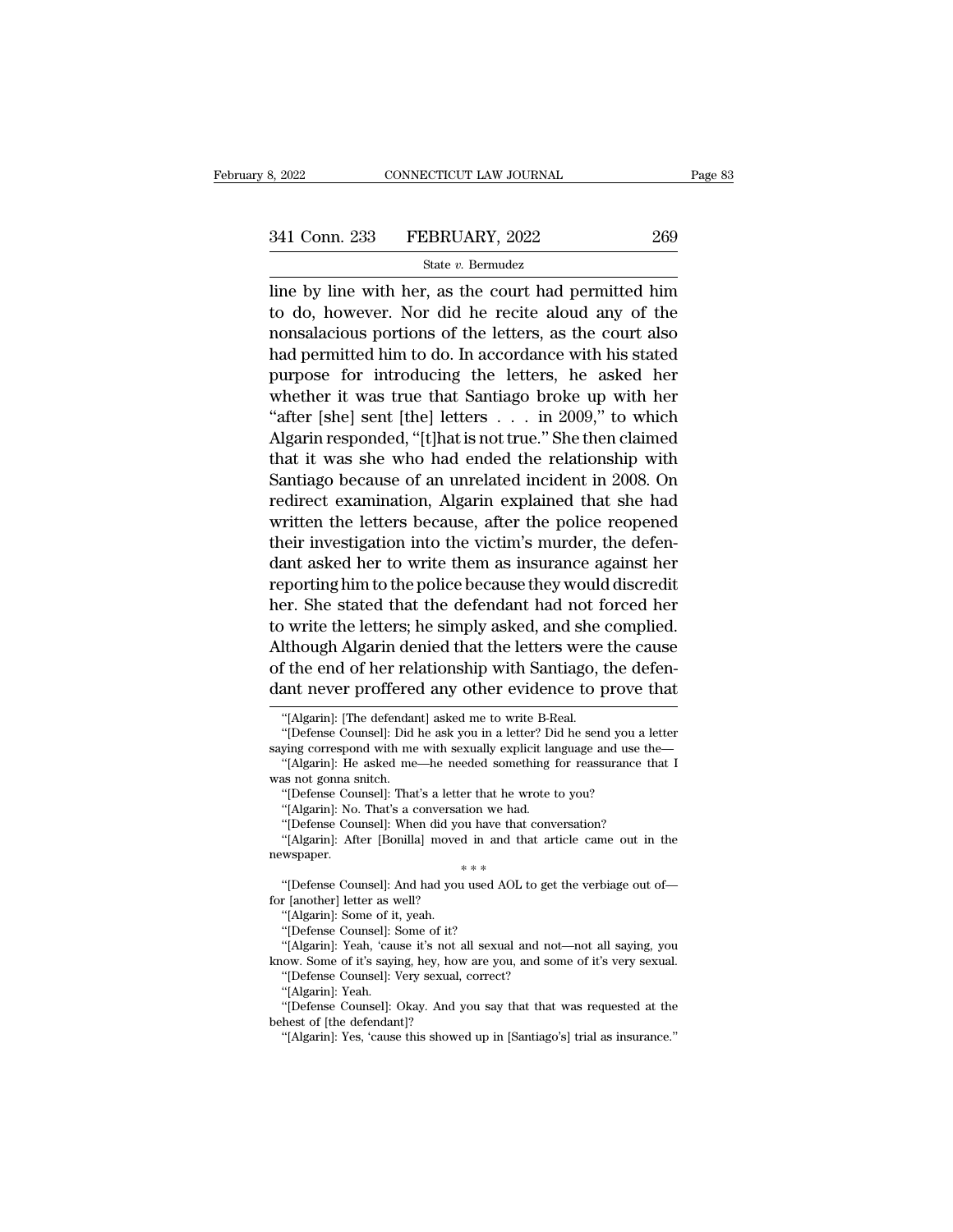## EXECUTE CONNECTICUT LAW JOURNAL February 8, 2022<br>270 FEBRUARY, 2022 341 Conn. 233<br>341 Conn. 233 State *v.* Bermudez

CONNECTICUT LAW JOURNAL February 8, 2022<br>
PEBRUARY, 2022 341 Conn. 233<br>
State v. Bermudez<br>
The had provided the letters to his mother, that Santiago<br>
had seen the letters or learned of their existence, or<br>
that Santiago ha FEBRUARY, 2022 341 Conn. 233<br>
State v. Bermudez<br>
he had provided the letters to his mother, that Santiago<br>
had seen the letters or learned of their existence, or<br>
that Santiago had initiated the breakup of the relation-<br>
s The Santiago FEBRUARY, 2022 341 Conn. 233<br>
State v. Bermudez<br>
he had provided the letters to his mother, that Santiago<br>
had seen the letters or learned of their existence, or<br>
that Santiago had initiated the breakup of th PEBED<br>
Star<br>
he had provided the lett<br>
had seen the letters of<br>
that Santiago had initia<br>
ship with Algarin.<br>
The defendant's chal State v. Bermudez<br>
had provided the letters to his mother, that Santiago<br>
d seen the letters or learned of their existence, or<br>
at Santiago had initiated the breakup of the relation-<br>
ip with Algarin.<br>
The defendant's cha relative the letters to his mother, that Santiago<br>had seen the letters or learned of their existence, or<br>that Santiago had initiated the breakup of the relation-<br>ship with Algarin.<br>The defendant's challenge to the trial co

following settled principles. "Generally, and settled principles."<br>That Santiago had initiated the breakup of the relationship with Algarin.<br>The defendant's challenge to the trial court's ruling<br>precluding admission of the must complete rules of reaction of the charactery of<br>that Santiago had initiated the breakup of the relation-<br>ship with Algarin.<br>The defendant's challenge to the trial court's ruling<br>precluding admission of the letters is that Santiago had initiated the breakup of the relationship with Algarin.<br>The defendant's challenge to the trial court's ruling precluding admission of the letters is governed by the following settled principles. "General The defendant's challenge to the trial court's ruling<br>precluding admission of the letters is governed by the<br>following settled principles. "Generally, an accused<br>must comply with established rules of procedure and<br>evidence The defendant's challenge to the trial court's ruling<br>precluding admission of the letters is governed by the<br>following settled principles. "Generally, an accused<br>must comply with established rules of procedure and<br>evidenc precluding admission of the letters is governed by the following settled principles. "Generally, an accused must comply with established rules of procedure and evidence in exercising his right to present a defense."<br>State following settled principles. "Generally, an accused<br>must comply with established rules of procedure and<br>evidence in exercising his right to present a defense."<br>State v. Cerreta, 260 Conn. 251, 261, 796 A.2d 1176<br>(2002). must comply with established rules of procedure and<br>evidence in exercising his right to present a defense."<br>State v. Cerreta, 260 Conn. 251, 261, 796 A.2d 1176<br>(2002). "While the [c]onstitution . . . prohibits the<br>exclusio evidence in exercising his right to present a defense."<br> *State* v. *Cerreta*, 260 Conn. 251, 261, 796 A.2d 1176<br>
(2002). "While the [c]onstitution . . . prohibits the<br>
exclusion of defense evidence under rules that serve State v. Cerreta, 260 Conn. 251, 261, 796 A.2d 1176 (2002). "While the [c]onstitution  $\ldots$  prohibits the exclusion of defense evidence under rules that serve no legitimate purpose or that are disproportionate to the ends (2002). "While the [c]onstitution . . . prohibits the exclusion of defense evidence under rules that serve no legitimate purpose or that are disproportionate to the ends that they are asserted to promote, [well establishe exclusion of defense evidence under rules that serve<br>no legitimate purpose or that are disproportionate to<br>the ends that they are asserted to promote, [well estab-<br>lished] rules of evidence permit trial judges to exclude<br>e no legitimate purpose or that are disproportionate to<br>the ends that they are asserted to promote, [well estab-<br>lished] rules of evidence permit trial judges to exclude<br>evidence if its probative value is outweighed by certa the ends that they are asserted to promote, [well established] rules of evidence permit trial judges to exclude<br>evidence if its probative value is outweighed by certain<br>other factors such as unfair prejudice, confusion of lished] rules of evidence permit trial judges to exclude<br>evidence if its probative value is outweighed by certain<br>other factors such as unfair prejudice, confusion of the<br>issues, or potential to mislead the jury." *Holmes* evidence if its probative value is outweighed by certain<br>other factors such as unfair prejudice, confusion of the<br>issues, or potential to mislead the jury." *Holmes v. South*<br>*Carolina*, 547 U.S. 319, 326, 126 S. Ct. 1727, other factors such as unfair prejudice, confusion of the<br>issues, or potential to mislead the jury." *Holmes v. South*<br>Carolina, 547 U.S. 319, 326, 126 S. Ct. 1727, 164 L. Ed.<br>2d 503 (2006); see, e.g., *State v. Sandoval*, issues, or potential to mislead the jury." Holmes v. South<br>Carolina, 547 U.S. 319, 326, 126 S. Ct. 1727, 164 L. Ed.<br>2d 503 (2006); see, e.g., *State v. Sandoval*, 263 Conn.<br>524, 545, 821 A.2d 247 (2003) ("evidence of [a w Carolina, 547 U.S. 319, 326, 126 S. Ct. 1727, 164 L. Ed.<br>2d 503 (2006); see, e.g., *State v. Sandoval*, 263 Conn.<br>524, 545, 821 A.2d 247 (2003) ("evidence of [a witness']<br>abortion, in certain circumstances, may give rise t 2d 503 (2006); see, e.g., *State* v. *Sandoval*, 263 Conn.<br>524, 545, 821 A.2d 247 (2003) ("evidence of [a witness"]<br>abortion, in certain circumstances, may give rise to<br>a real risk of unfair prejudice because such evidence 524, 545, 821 A.2d 247 (2003) ("evidence of [a witness'] abortion, in certain circumstances, may give rise to a real risk of unfair prejudice because such evidence necessarily implicates a woman's sexual history and her h abortion, in certain circumstances, may give rise to<br>a real risk of unfair prejudice because such evidence<br>necessarily implicates a woman's sexual history and<br>her highly personal decision to terminate a pregnancy");<br>*State* a real risk of unfair prejudice because such evidence<br>necessarily implicates a woman's sexual history and<br>her highly personal decision to terminate a pregnancy");<br>*State* v. *Swain*, 101 Conn. App. 253, 269, 921 A.2d 712<br>( necessarily implicates a woman's sexual history and<br>her highly personal decision to terminate a pregnancy");<br>*State v. Swain*, 101 Conn. App. 253, 269, 921 A.2d 712<br>("[T]he fact that [the complaining witness] was incar-<br>c her highly personal decision to terminate a pregnancy");<br> *State* v. *Swain*, 101 Conn. App. 253, 269, 921 A.2d 712<br>
("[T]he fact that [the complaining witness] was incar-<br>
cerated might be expected to cause a negative rea State v. Swain, 101 Conn. App. 253, 269, 921 A.2d 712<br>("[T]he fact that [the complaining witness] was incarcerated might be expected to cause a negative reaction<br>in the eyes of the [jurors]. It is not difficult to presume<br> ("[T]he fact that [the complaining witness] was incarcerated might be expected to cause a negative reaction<br>in the eyes of the [jurors]. It is not difficult to presume<br>that such negative feeling could unduly prejudice a w cerated might be expected to cause a negative reaction<br>in the eyes of the [jurors]. It is not difficult to presume<br>that such negative feeling could unduly prejudice a wit-<br>ness." (Emphasis omitted; footnote omitted.)), cer in the eyes of the [jurors]. It is not difficult to presume<br>that such negative feeling could unduly prejudice a wit-<br>ness." (Emphasis omitted; footnote omitted.)), cert.<br>denied, 283 Conn. 909, 928 A.2d 539 (2007). "[T]he e that such negative feeling could unduly prejudice a witness." (Emphasis omitted; footnote omitted.)), cert.<br>denied, 283 Conn. 909, 928 A.2d 539 (2007). "[T]he exposure of a witness' motivation in testifying is a proper<br>and ness." (Emphasis omitted; footnote omitted.)), cert.<br>denied, 283 Conn. 909, 928 A.2d 539 (2007). "[T]he expo-<br>sure of a witness' motivation in testifying is a proper<br>and important function of the constitutionally protected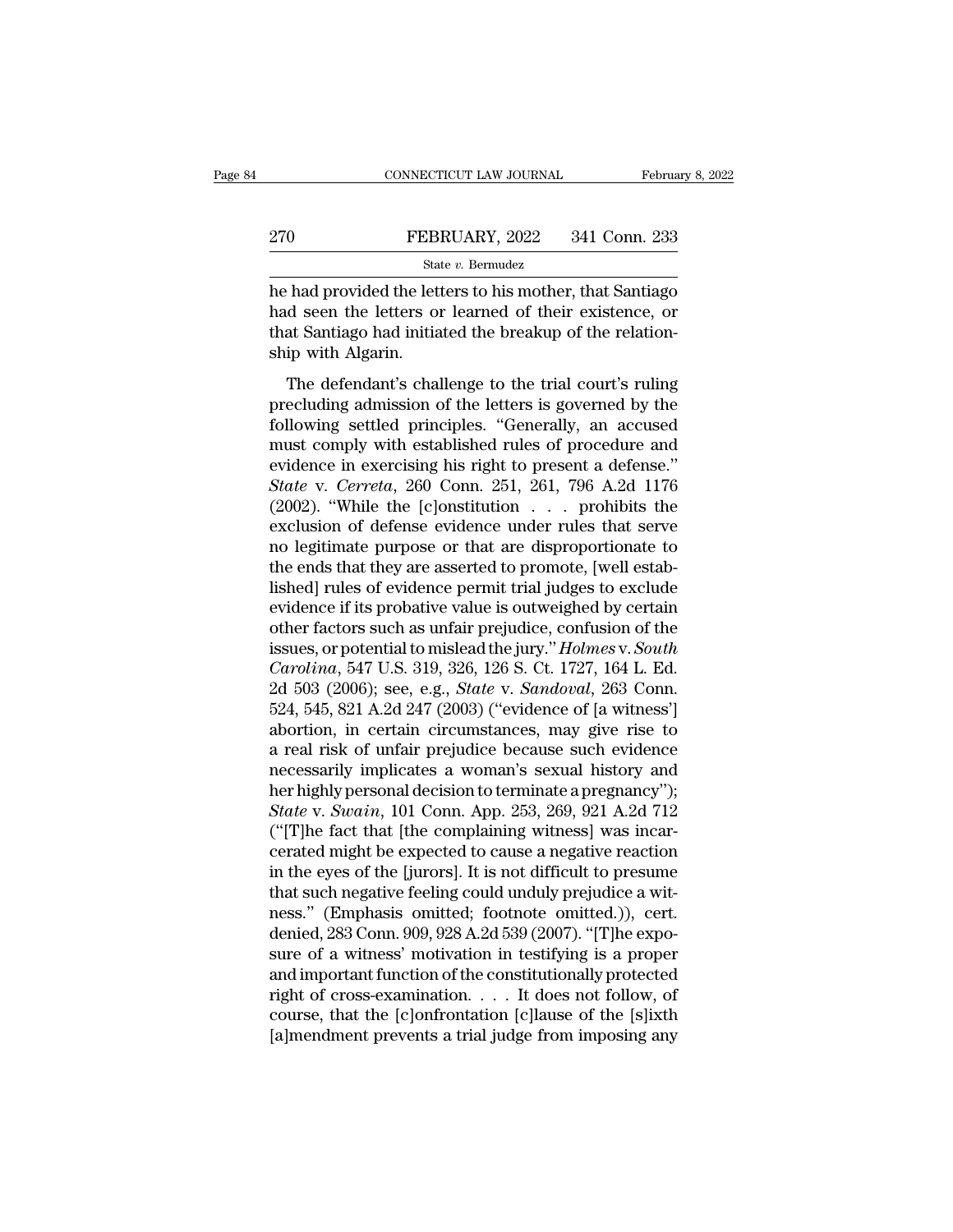# 3, 2022 CONNECTICUT LAW JOURNAL Page 85<br>341 Conn. 233 FEBRUARY, 2022 271<br>State v. Bermudez

## State *v.* Bermudez

S, 2022 CONNECTICUT LAW JOURNAL Page<br>
341 Conn. 233 FEBRUARY, 2022 271<br>
State v. Bernudez<br>
limits on defense counsel's inquiry into the potential<br>
bias of a prosecution witness. On the contrary, trial<br>
index retain wide le  $\begin{array}{ll}\n 341 \text{ Conn. } 233 \quad \text{FEBRUARY, } 2022 \quad \text{271} \\
 \text{State } v. \text{ Bernudez} \\
 \text{limits on defense course's inquiry into the potential bias of a prosecution witness. On the contrary, trial judges retain wide latitude insofar as the [c]onfrontation follows is concerned to impose reasonable limits.} \n\end{array}$ 341 Conn. 233 FEBRUARY, 2022 271<br>
State v. Bermudez<br>
limits on defense counsel's inquiry into the potential<br>
bias of a prosecution witness. On the contrary, trial<br>
judges retain wide latitude insofar as the  $[c]$ onfronta-<br> 341 Conn. 233 FEBRUARY, 2022 271<br>
State v. Bernudez<br>
limits on defense counsel's inquiry into the potential<br>
bias of a prosecution witness. On the contrary, trial<br>
judges retain wide latitude insofar as the [c]onfronta-<br> State v. Bernudez<br>
Imits on defense counsel's inquiry into the potential<br>
bias of a prosecution witness. On the contrary, trial<br>
judges retain wide latitude insofar as the [c]onfronta-<br>
tion [c]lause is concerned to impos state v. Bernudez<br>
limits on defense counsel's inquiry into the potential<br>
bias of a prosecution witness. On the contrary, trial<br>
judges retain wide latitude insofar as the [c]onfronta-<br>
tion [c]lause is concerned to impo limits on defense counsel's inquiry into the potential<br>bias of a prosecution witness. On the contrary, trial<br>judges retain wide latitude insofar as the [c]onfronta-<br>tion [c]lause is concerned to impose reasonable limits<br>on bias of a prosecution witness. On the contrary, trial<br>judges retain wide latitude insofar as the [c]onfronta-<br>tion [c]lause is concerned to impose reasonable limits<br>on such cross-examination based on concerns about,<br>among judges retain wide latitude insofar as the [c]onfrontation [c]lause is concerned to impose reasonable limits<br>on such cross-examination based on concerns about,<br>among other things, harassment, prejudice, confusion<br>of the is tion [c]lause is concerned to impose reasonable limits<br>on such cross-examination based on concerns about,<br>among other things, harassment, prejudice, confusion<br>of the issues, the witness' safety, or interrogation that<br>is r on such cross-examination based on concerns about,<br>among other things, harassment, prejudice, confusion<br>of the issues, the witness' safety, or interrogation that<br>is repetitive or only marginally relevant.... [T]he<br>[c]onfr among other things, harassment, prejudice, confusion<br>of the issues, the witness' safety, or interrogation that<br>is repetitive or only marginally relevant. . . . . [T]he<br>[c]onfrontation [c]lause guarantees an opportunity fo of the issues, the witness' safety, or interrogation that<br>is repetitive or only marginally relevant. . . . . [T]he<br>[c]onfrontation [c]lause guarantees an opportunity for<br>effective cross-examination, not cross-examination t is repetitive or only marginally relevant. . . . . [T]he [c]onfrontation [c]lause guarantees an opportunity for effective cross-examination, not cross-examination that is effective in whatever way, and to whatever extent, [c]onfrontation [c]lause guarantees an opportunity for<br>effective cross-examination, not cross-examination that<br>is effective in whatever way, and to whatever extent,<br>the defense might wish." (Citation omitted; emphasis<br>omit effective cross-examination, not cross-examination that<br>is effective in whatever way, and to whatever extent,<br>the defense might wish." (Citation omitted; emphasis<br>omitted; internal quotation marks omitted.) *Delaware*<br>v. V is effective in whatever way, and to whatever extent,<br>the defense might wish." (Citation omitted; emphasis<br>omitted; internal quotation marks omitted.) *Delaware*<br>v. *Van Arsdall*, 475 U.S. 673, 678–79, 106 S. Ct. 1431,<br>89 the defense might wish." (Citation omitted; emphasis omitted; internal quotation marks omitted.) *Delaware* v. *Van Arsdall*, 475 U.S. 673, 678–79, 106 S. Ct. 1431, 89 L. Ed. 2d 674 (1986); see also *State* v. *Gaynor*, 18 omitted; internal quotation marks omitted.) *Delaware*<br>v. Van Arsdall, 475 U.S. 673, 678–79, 106 S. Ct. 1431,<br>89 L. Ed. 2d 674 (1986); see also *State* v. *Gaynor*, 182<br>Conn. 501, 508, 438 A.2d 749 (1980) (right of accused v. Van Arsdall, 475 U.S. 673, 678–79, 106 S. Ct. 14<br>89 L. Ed. 2d 674 (1986); see also *State* v. *Gaynor*,<br>Conn. 501, 508, 438 A.2d 749 (1980) (right of accus<br>to cross-examine adverse witness "may be limi<br>[when] the sixth L. Ed. 2d 074 (1980), see also *State v. Guynor*, 182<br>pnn. 501, 508, 438 A.2d 749 (1980) (right of accused<br>cross-examine adverse witness "may be limited<br>hen] the sixth amendment interest is outweighed by<br>e danger of haras Confi. 301, 306, 436 A.2d 749 (1980) (right of accused<br>to cross-examine adverse witness "may be limited<br>[when] the sixth amendment interest is outweighed by<br>the danger of harassing witnesses or unduly prejudicing<br>the jury

Limitation by the sixth amendment interest is outweighed by the danger of harassing witnesses or unduly prejudicing the jury" (internal quotation marks omitted)).<br>Thus, "[t]he defendant's right to cross-examination  $\ldots$  [when] the stxth antendment interest is outwerghed by<br>the danger of harassing witnesses or unduly prejudicing<br>the jury" (internal quotation marks omitted)).<br>Thus, "[t]he defendant's right to cross-examination<br> $\ldots$  is not the jury" (internal quotation marks omitted)).<br>
Thus, "[t]he defendant's right to cross-examination<br>  $\dots$  is not absolute [but rather] is subject to reasonable<br>
limitation by the court.  $\dots$  The general rule is that<br>
rest the jury" (internal quotation marks omitted)).<br>Thus, "[t]he defendant's right to cross-examination ... is not absolute [but rather] is subject to reasonable<br>limitation by the court. . . . . The general rule is that<br>restri Thus, "[t]he defendant's right to cross-examination<br>
... is not absolute [but rather] is subject to reasonable<br>
limitation by the court. ... The general rule is that<br>
restrictions on the scope of cross-examination are wit ... is not absolute [but rather] is subject to reasonable<br>limitation by the court.... The general rule is that<br>restrictions on the scope of cross-examination are within<br>the sound discretion of the trial judge. This discre limitation by the court. . . . . The general rule is that<br>restrictions on the scope of cross-examination are within<br>the sound discretion of the trial judge. This discretion<br>comes into play . . . after the defendant has be restrictions on the scope of cross-examination are within<br>the sound discretion of the trial judge. This discretion<br>comes into play  $\ldots$  after the defendant has been per-<br>mitted cross-examination sufficient to satisfy the the sound discretion of the trial judge. This discretion<br>comes into play . . . after the defendant has been per-<br>mitted cross-examination sufficient to satisfy the sixth<br>amendment. . . . The constitutional standard is met comes into play  $\dots$  after the defendant has been per-<br>mitted cross-examination sufficient to satisfy the sixth<br>amendment.  $\dots$ . The constitutional standard is met<br>when defense counsel is permitted to expose to the<br>jury t mitted cross-examination sufficient to satisfy the sixth amendment. . . . The constitutional standard is met when defense counsel is permitted to expose to the jury the facts from which the jurors, as the sole triers of t amendment. . . . . The constitutional standard is met<br>when defense counsel is permitted to expose to the<br>jury the facts from which the jurors, as the sole triers<br>of the facts and credibility, can appropriately draw<br>inferen Then defense courser is permitted to expose to the<br>try the facts from which the jurors, as the sole triers<br>the facts and credibility, can appropriately draw<br>ferences relating to the reliability of the witness."<br>itations om fully the facts front which the jurors, as the sole triefs<br>of the facts and credibility, can appropriately draw<br>inferences relating to the reliability of the witness."<br>(Citations omitted; internal quotation marks omitted.) of the facts and credibility, can appropriately draw<br>inferences relating to the reliability of the witness."<br>(Citations omitted; internal quotation marks omitted.)<br>State v. Dobson, 221 Conn. 128, 137, 602 A.2d 977 (1992).<br>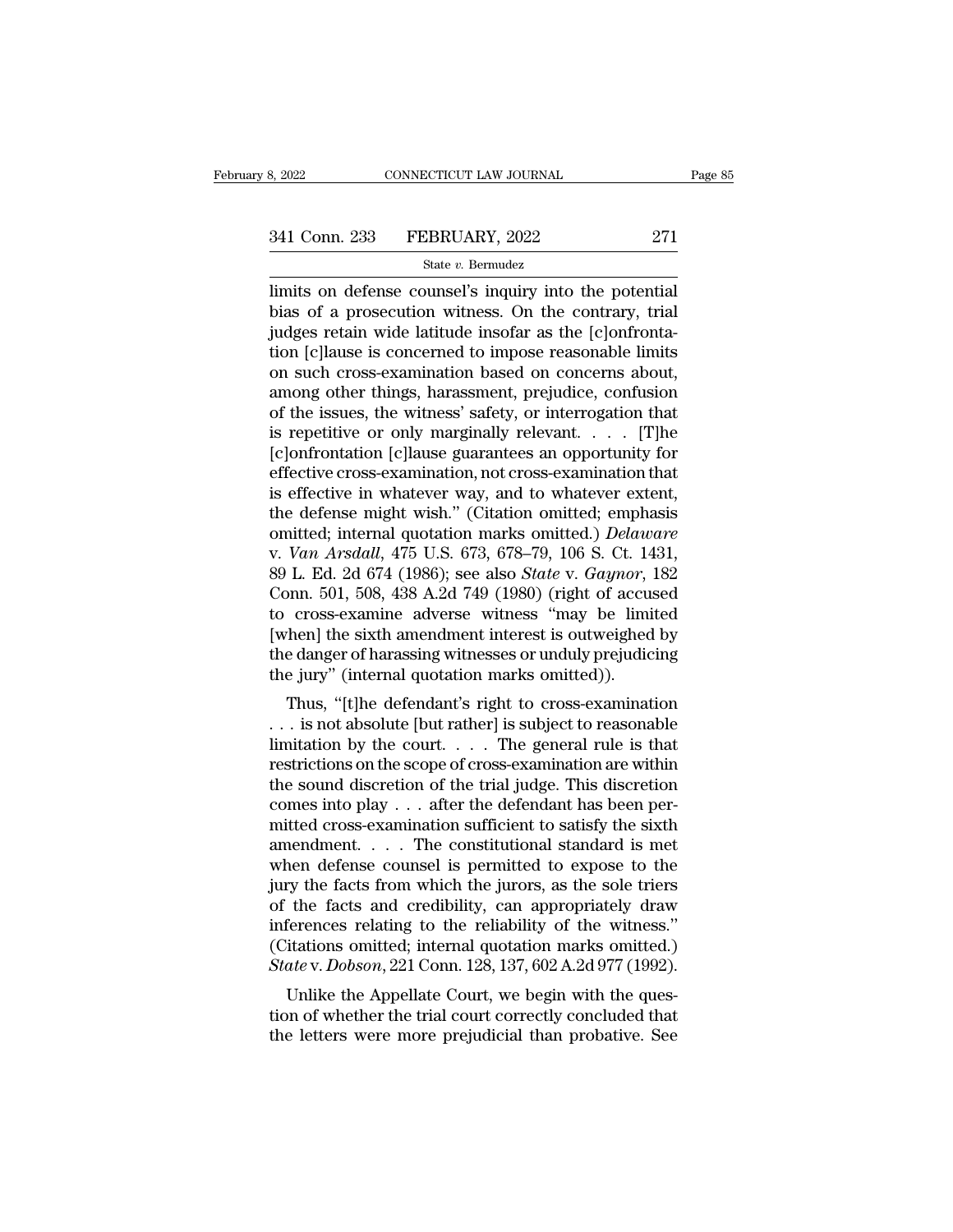# EXECUTE CONNECTICUT LAW JOURNAL February 8, 2022<br>272 FEBRUARY, 2022 341 Conn. 233<br>341 Conn. 233

## State *v.* Bermudez

FEBRUARY, 2022 341 Conn. 233<br> *State v. Sandoval*, supra, 263 Conn. 544–46 (considering<br>
whether trial court abused its discretion in ruling that<br>
projudicial offect of proffored outdones outwoided its PEBRUARY, 2022 341 Conn. 233<br>
State v. Sandoval, supra, 263 Conn. 544–46 (considering<br>
whether trial court abused its discretion in ruling that<br>
prejudicial effect of proffered evidence outweighed its<br>
probative value bef Predset of preferred and the predset of professor and the predset of professor of considering and prejudicial effect of proffered evidence outweighed its probative value before assessing whether ruling was of constitution Probative value of the state value of the state value of the state value of the state v. Sandoval, supra, 263 Conn. 544–46 (considering whether trial court abused its discretion in ruling that prejudicial effect of proffe State v. Sandoval, supra, 263 Conn. 544–46 (considering<br>
State v. Sandoval, supra, 263 Conn. 544–46 (considering<br>
whether trial court abused its discretion in ruling that<br>
prejudicial effect of proffered evidence outweigh state v. *Sandoval*, supra, 263 Conn. 544–46 (considering<br>whether trial court abused its discretion in ruling that<br>prejudicial effect of proffered evidence outweighed its<br>probative value before assessing whether ruling was State v. Sandoval, supra, 263 Conn. 544–46 (considering<br>whether trial court abused its discretion in ruling that<br>prejudicial effect of proffered evidence outweighed its<br>probative value before assessing whether ruling was<br>o whether trial court abused its discretion in ruling that<br>prejudicial effect of proffered evidence outweighed its<br>probative value before assessing whether ruling was<br>of constitutional magnitude or merely evidentiary in<br>natu prejudicial effect of proffered evidence outweighed its<br>probative value before assessing whether ruling was<br>of constitutional magnitude or merely evidentiary in<br>nature); see also *State* v. *Christian*, 267 Conn. 710, 750, probative value before assessing whether ruling was<br>of constitutional magnitude or merely evidentiary in<br>nature); see also *State* v. *Christian*, 267 Conn. 710, 750,<br>841 A.2d 1158 (2004) (considering whether trial court<br>i of constitutional magnitude or merely evidentiary in<br>nature); see also *State* v. *Christian*, 267 Conn. 710, 750,<br>841 A.2d 1158 (2004) (considering whether trial court<br>improperly excluded witness' testimony before assessi nature); see also *State* v. *Christian*, 267 Conn. 710, 750, 841 A.2d 1158 (2004) (considering whether trial court<br>improperly excluded witness' testimony before assessing<br>whether that ruling was of constitutional magnitud 841 A.2d 1158 (2004) (considering whether trial court<br>improperly excluded witness' testimony before assessing<br>whether that ruling was of constitutional magnitude<br>or merely evidentiary in nature). We cannot help but<br>observe improperly excluded witness' testimony before assessing<br>whether that ruling was of constitutional magnitude<br>or merely evidentiary in nature). We cannot help but<br>observe that the trial court's ruling appears to be<br>directed whether that ruling was of constitutional magnitude<br>or merely evidentiary in nature). We cannot help but<br>observe that the trial court's ruling appears to be<br>directed more at protecting the assumed delicate sensi-<br>bilities or merely evidentiary in nature). We cannot help but<br>observe that the trial court's ruling appears to be<br>directed more at protecting the assumed delicate sensi-<br>bilities of the jurors from exposure to offensive words<br>than observe that the trial court's ruling appears to be<br>directed more at protecting the assumed delicate sensi-<br>bilities of the jurors from exposure to offensive words<br>than at protecting Algarin from undue embarrassment.<br>We qu directed more at protecting the assumed delicate sensi-<br>bilities of the jurors from exposure to offensive words<br>than at protecting Algarin from undue embarrassment.<br>We question whether Algarin would have been apprecia-<br>bly bilities of the jurors from exposure to offensive words<br>than at protecting Algarin from undue embarrassment.<br>We question whether Algarin would have been apprecia-<br>bly less humiliated by having the jurors read the letters<br>t than at protecting Algarin from undue embarrassment.<br>We question whether Algarin would have been apprecia-<br>bly less humiliated by having the jurors read the letters<br>than having them hear about the sex acts described<br>therei We question whether Algarin would have been apprecia-<br>bly less humiliated by having the jurors read the letters<br>than having them hear about the sex acts described<br>therein, line by line, in more clinical terms in cross-<br>exa bly less humiliated by having the jurors read the letters<br>than having them hear about the sex acts described<br>therein, line by line, in more clinical terms in cross-<br>examination, as permitted by the trial court's ruling. If than having them hear about the sex acts described<br>therein, line by line, in more clinical terms in cross-<br>examination, as permitted by the trial court's ruling. If<br>the specific terminology was probative of facts relevant<br> therein, line by line, in more clinical terms in cross-<br>examination, as permitted by the trial court's ruling. If<br>the specific terminology was probative of facts relevant<br>to the defendant's revenge theory, the trial court examination, as permitted by the trial court's ruling. If<br>the specific terminology was probative of facts relevant<br>to the defendant's revenge theory, the trial court would<br>have abused its discretion in precluding the defen the specific terminology was probative of facts relevant<br>to the defendant's revenge theory, the trial court would<br>have abused its discretion in precluding the defendant<br>from introducing the letters into evidence simply bec to the defendant's revenge theory, the trial court would<br>have abused its discretion in precluding the defendant<br>from introducing the letters into evidence simply because<br>they contained vulgar language. Cf. *United States* have abused its discretion in precluding the defendant<br>from introducing the letters into evidence simply because<br>they contained vulgar language. Cf. *United States v.*<br>*Schweihs*, 971 F.2d 1302, 1314 (7th Cir. 1992) (concl from introducing the letters into evidence simply because<br>they contained vulgar language. Cf. *United States v.*<br>*Schweihs*, 971 F.2d 1302, 1314 (7th Cir. 1992) (conclud-<br>ing that District Court did not abuse its discretio they contained vulgar language. Cf. *United States v.*<br>Schweihs, 971 F.2d 1302, 1314 (7th Cir. 1992) (conclud-<br>ing that District Court did not abuse its discretion in<br>denying in part defense motion in limine to redact from Schweihs, 971 F.2d 1302, 1314 (7th Cir. 1992) (conclud-<br>ing that District Court did not abuse its discretion in<br>denying in part defense motion in limine to redact from<br>videotape evidence offensive language, either racially ing that District Court did not abuse its discretion in<br>denying in part defense motion in limine to redact from<br>videotape evidence offensive language, either racially<br>or ethnically derogatory or coarse and vulgar, because<br> denying in part defense motion in limine to redact from<br>videotape evidence offensive language, either racially<br>or ethnically derogatory or coarse and vulgar, because<br>offensive language had probative value to issues in<br>case videotape evidence offensive language, either racially<br>or ethnically derogatory or coarse and vulgar, because<br>offensive language had probative value to issues in<br>case); see also *United States* v. *Soltero-Olivas*, 285 Fed or ethnically derogatory or coarse and vulgar, because<br>offensive language had probative value to issues in<br>case); see also *United States* v. *Soltero-Olivas*, 285 Fed.<br>Appx. 476, 478 (9th Cir. 2008) (concluding that Distr offensive language had probative value to issues in case); see also *United States v. Soltero-Olivas*, 285 Fed Appx. 476, 478 (9th Cir. 2008) (concluding that Distric Court did not abuse its discretion in admitting transcr case); see also *United States* v. *Soltero-Olivas*, 285 Fed.<br>Appx. 476, 478 (9th Cir. 2008) (concluding that District<br>Court did not abuse its discretion in admitting transcript<br>of defendant's telephone conversation contai Appx. 476, 478 (9th Cir. 2008) (concluding that District<br>Court did not abuse its discretion in admitting transcript<br>of defendant's telephone conversation containing vul-<br>gar language when risk of unfair prejudice did not s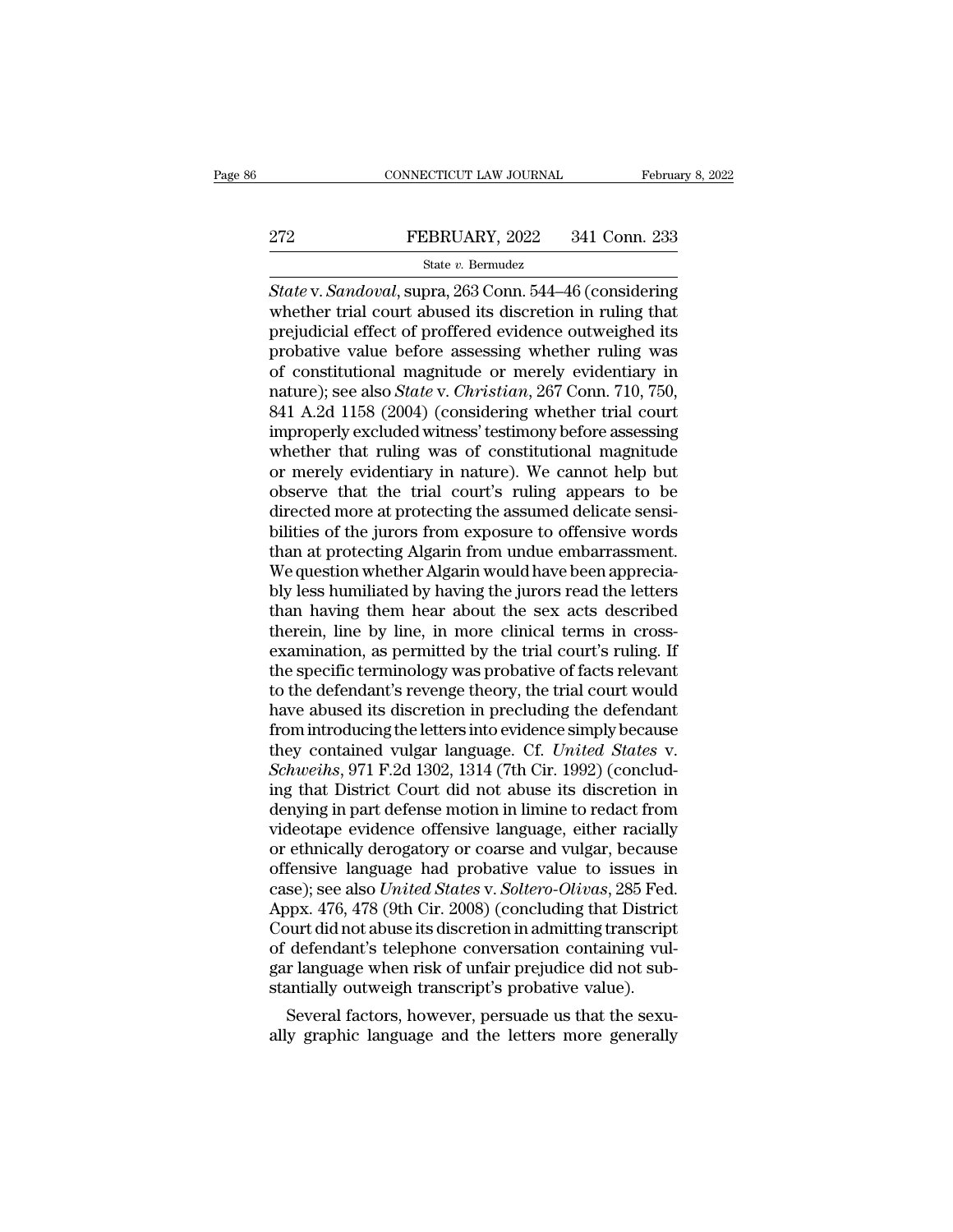8, 2022 CONNECTICUT LAW JOURNAL<br>
341 Conn. 233 FEBRUARY, 2022 273<br>
341 Conn. 233 FEBRUARY, 2022 273<br>
34 State v. Bermudez<br>
35 Were of little to no probative value. The lack of proba-<br>
4 State value of the sexually graphic 341 Conn. 233 FEBRUARY, 2022 273<br>
State v. Bernudez<br>
were of little to no probative value. The lack of probative value of the sexually graphic aspects of the letters<br>
is evidenced by defense counsel's express concession<br> 341 Conn. 233 FEBRUARY, 2022 273<br>
State v. Bernudez<br>
were of little to no probative value. The lack of probative<br>
value of the sexually graphic aspects of the letters<br>
is evidenced by defense counsel's express concession<br> 341 Conn. 233 FEBRUARY, 2022 273<br>
State v. Bernudez<br>
were of little to no probative value. The lack of proba-<br>
tive value of the sexually graphic aspects of the letters<br>
is evidenced by defense counsel's express concessio State v. Bernudez<br>were of little to no probative value. The lack of proba-<br>tive value of the sexually graphic aspects of the letters<br>is evidenced by defense counsel's express concession<br>that he "agree[d]" with the court t siate  $\overline{c}$ . Behadez<br>were of little to no probative value. The lack of proba-<br>tive value of the sexually graphic aspects of the letters<br>is evidenced by defense counsel's express concession<br>that he "agree[d]" with the c were of little to no probative value. The lack of probative value of the sexually graphic aspects of the letters<br>is evidenced by defense counsel's express concession<br>that he "agree[d]" with the court that the jury did not<br> tive value of the sexually graphic aspects of the letters<br>is evidenced by defense counsel's express concession<br>that he "agree[d]" with the court that the jury did not<br>need to see the salacious language when he requested<br>th is evidenced by defense counsel's express concession<br>that he "agree[d]" with the court that the jury did not<br>need to see the salacious language when he requested<br>the admission of a redacted form of one letter. Consis-<br>tent that he "agree[d]" with the court that the jury did not<br>need to see the salacious language when he requested<br>the admission of a redacted form of one letter. Consis-<br>tent with that concession, he declined to ask Algarin a<br>s need to see the salacious language when he requested<br>the admission of a redacted form of one letter. Consis-<br>tent with that concession, he declined to ask Algarin a<br>single question about the sexual aspect of the letters,<br>o the admission of a redacted form of one letter. Consistent with that concession, he declined to ask Algarin a single question about the sexual aspect of the letters, other than whether she had sent the defendant "sexually tent with that concession, he declined to ask Algarin a<br>single question about the sexual aspect of the letters,<br>other than whether she had sent the defendant "sexually<br>explicit" letters. See footnote 19 of this opinion. Mo single question about the sexual aspect of the letters,<br>other than whether she had sent the defendant "sexually<br>explicit" letters. See footnote 19 of this opinion. More<br>important, the defendant's failure to introduce any e other than whether she had sent the defendant "sexually<br>explicit" letters. See footnote 19 of this opinion. More<br>important, the defendant's failure to introduce any evi-<br>dence to support the factual predicates to his theor explicit" letters. See footnote 19 of this opinion. More<br>important, the defendant's failure to introduce any evi-<br>dence to support the factual predicates to his theory<br>of relevance negated the probative value of the letter important, the defendant's failure to introduce any evidence to support the factual predicates to his theory<br>of relevance negated the probative value of the letters.<br>In order for the letters to be relevant to the defendant dence to support the factual predicates to his theory<br>of relevance negated the probative value of the letters.<br>In order for the letters to be relevant to the defendant's<br>revenge theory, Santiago would have had to see them<br> of relevance negated the probative value of the letters.<br>In order for the letters to be relevant to the defendant's<br>revenge theory, Santiago would have had to see them<br>or, at the very least, learned of their existence and<br> In order for the letters to be relevant to the defendant's<br>revenge theory, Santiago would have had to see them<br>or, at the very least, learned of their existence and<br>contents. No evidence was proffered from which the<br>jury c revenge theory, Santiago would have had to see them<br>or, at the very least, learned of their existence and<br>contents. No evidence was proffered from which the<br>jury could have inferred either fact, let alone that Santi-<br>ago or, at the very least, learned of their existence and<br>contents. No evidence was proffered from which the<br>jury could have inferred either fact, let alone that Santi-<br>ago was the one who had ended the relationship. "When<br>the contents. No evidence was proffered from which the<br>jury could have inferred either fact, let alone that Santi-<br>ago was the one who had ended the relationship. "When<br>the admissibility of evidence depends upon connecting<br>fac jury could have inferred either fact, let alone that Santi-<br>ago was the one who had ended the relationship. "When<br>the admissibility of evidence depends upon connecting<br>facts, the court may admit the evidence upon proof of<br> ago was the one who had ended the relationship. "When<br>the admissibility of evidence depends upon connecting<br>facts, the court may admit the evidence upon proof of<br>the connecting facts or *subject to later proof of the<br>conn* the admissibility of evidence depends upon connecting<br>facts, the court may admit the evidence upon proof of<br>the connecting facts or *subject to later proof of the*<br>*connecting facts.*" (Emphasis added.) Conn. Code Evid.<br>§ facts, the court may admit the evidence upon proof of<br>the connecting facts *or subject to later proof of the*<br>*connecting facts.*" (Emphasis added.) Conn. Code Evid.<br>§ 1-3 (b). "If the proponent fails to introduce evidence the connecting facts *or subject to later proof of the*<br>connecting facts." (Emphasis added.) Conn. Code Evid.<br>§ 1-3 (b). "If the proponent fails to introduce evidence<br>sufficient to prove the connecting facts, the court may connecting facts." (Emphasis added.) Conn. Code Evid.<br>
§ 1-3 (b). "If the proponent fails to introduce evidence<br>
sufficient to prove the connecting facts, the court may<br>
instruct the jury to disregard the evidence or orde  $\S$  1-3 (b). "If the proponent fails to introduce evidence<br>sufficient to prove the connecting facts, the court may<br>instruct the jury to disregard the evidence or order the<br>earlier testimony stricken. *State* v. *Ferraro*, sufficient to prove the connecting facts, the court may<br>instruct the jury to disregard the evidence or order the<br>earlier testimony stricken. *State* v. *Ferraro*, 160 Conn.<br>42, 45, 273 A.2d 694 (1970); *State* v. *Johnson* instruct the jury to disregard the evidence or order the<br>earlier testimony stricken. *State v. Ferraro*, 160 Conn.<br>42, 45, 273 A.2d 694 (1970); *State v. Johnson*, 160 Conn.<br>28, 32–33, 273 A.2d 702 (1970)." Conn. Code Evi earlier testimony stricken. *Stat* 42, 45, 273 A.2d 694 (1970); *Stat* 28, 32–33, 273 A.2d 702 (1970).<sup>7</sup><br>3 (b), commentary. The trial comporter, but its discretion to dof probative value of the letters of the connecting 3 (b), commentary. The trial court did not issue such<br>an order, but its discretion to do so evidences the lack<br>of probative value of the letters in the absence of proof<br>of the connecting facts.<sup>20</sup><br> $\frac{1}{20}$ The prosecuto an order, but its discretion to do so evidences the lack<br>of probative value of the letters in the absence of proof<br>of the connecting facts.<sup>20</sup><br> $\frac{20}{100}$  The prosecutor never moved to strike the testimony related to th

of probative value of the letters in the absence of proof<br>of the connecting facts.<sup>20</sup><br> $\frac{20}{\pi}$ The prosecutor never moved to strike the testimony related to the letters<br>due to the absence of evidence to support the bre  $20$  The prosecutor never moved to strike the testimony related to the letters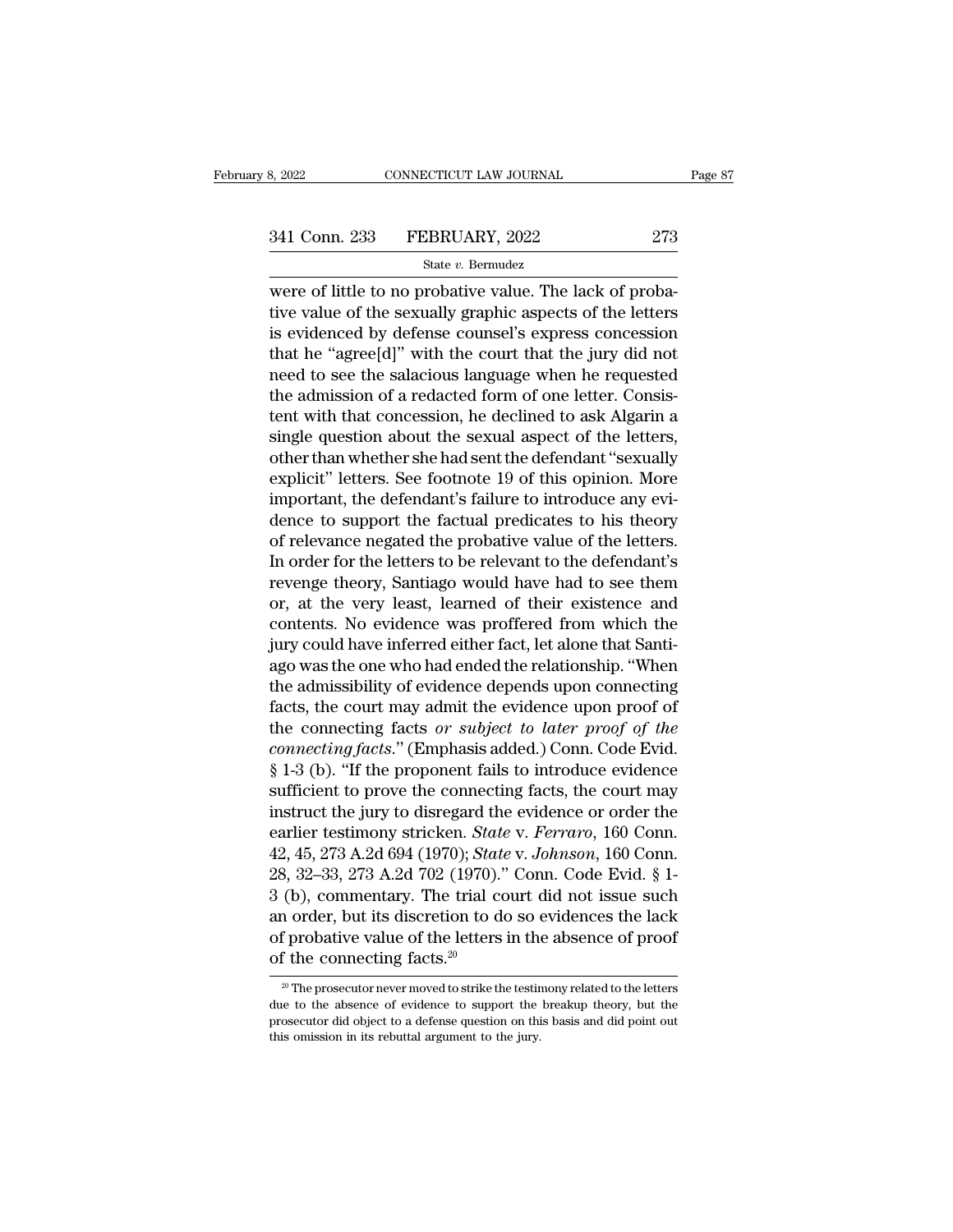# EXECUTE CONNECTICUT LAW JOURNAL February 8, 2022<br>274 FEBRUARY, 2022 341 Conn. 233<br>341 State v. Bermudez

## State *v.* Bermudez

CONNECTICUT LAW JOURNAL Februa<br>
4 FEBRUARY, 2022 341 Conn. 233<br>
5tate v. Bermudez<br>
Although the trial court treated the letters as indepen-<br>
Inty probative of whether Algarin was fearful of the<br>
fondant: see State v. Bermu EEBRUARY, 2022 341 Conn. 233<br>
State v. Bermudez<br>
Although the trial court treated the letters as independently probative of whether Algarin was fearful of the<br>
defendant; see *State* v. *Bermudez*, supra, 195 Conn.<br>
App. 8 FEBRUARY, 2022 341 Conn. 233<br>
State v. Bermudez<br>
Although the trial court treated the letters as independently probative of whether Algarin was fearful of the<br>
defendant; see *State* v. *Bermudez*, supra, 195 Conn.<br>
App. 8 EBRUARY, 2022 341 Conn. 233<br>
State v. Bermudez<br>
Although the trial court treated the letters as independently probative of whether Algarin was fearful of the<br>
defendant; see *State* v. *Bermudez*, supra, 195 Conn.<br>
App. 8 State v. Bernudez<br>
State v. Bernudez<br>
Although the trial court treated the letters as independently probative of whether Algarin was fearful of the<br>
defendant; see *State* v. *Bernudez*, supra, 195 Conn.<br>
App. 810–11; the State v. Bermudez<br>
Although the trial court treated the letters as independently probative of whether Algarin was fearful of the<br>
defendant; see *State* v. *Bermudez*, supra, 195 Conn.<br>
App. 810–11; the defendant did not Although the trial court treated the letters as independently probative of whether Algarin was fearful of the defendant; see *State* v. *Bermudez*, supra, 195 Conn. App. 810–11; the defendant did not seek admission of the dently probative of whether Algarin was fearful of the<br>defendant; see *State* v. *Bermudez*, supra, 195 Conn.<br>App. 810–11; the defendant did not seek admission of<br>the letters on that basis. Indeed, the trial court overrule defendant; see *State* v. *Bermudez*, supra, 195 Conn.<br>App. 810–11; the defendant did not seek admission of<br>the letters on that basis. Indeed, the trial court overruled<br>the state's hearsay objection on the ground that the<br> App. 810–11; the defendant did not seek admission of<br>the letters on that basis. Indeed, the trial court overruled<br>the state's hearsay objection on the ground that the<br>content of the letters was not being admitted for its<br>t the letters on that basis. Indeed, the trial court overruled<br>the state's hearsay objection on the ground that the<br>content of the letters was not being admitted for its<br>truth. It is true that, if the jury had accepted the d the state's hearsay objection on the ground that the content of the letters was not being admitted for its truth. It is true that, if the jury had accepted the defendant's revenge theory, that theory would have discredited content of the letters was not being admitted for its<br>truth. It is true that, if the jury had accepted the defen-<br>dant's revenge theory, that theory would have discred-<br>ited Algarin's claim that she had delayed disclosing truth. It is true that, if the jury had accepted the defen-<br>dant's revenge theory, that theory would have discred-<br>ited Algarin's claim that she had delayed disclosing what<br>she knew about the defendant's and his brothers'<br> dant's revenge theory, that theory would have discred-<br>ited Algarin's claim that she had delayed disclosing what<br>she knew about the defendant's and his brothers'<br>involvement in the victim's murder because she feared<br>retrib ited Algarin's claim that she had delayed disclosing what<br>she knew about the defendant's and his brothers'<br>involvement in the victim's murder because she feared<br>retribution. The defendant evidenced no intention, how-<br>ever, she knew about the defendant's and his brothers'<br>involvement in the victim's murder because she feared<br>retribution. The defendant evidenced no intention, how-<br>ever, to use the letters themselves as *direct* proof of<br>Algari involvement in the victim's murder because she feared<br>retribution. The defendant evidenced no intention, how-<br>ever, to use the letters themselves as *direct* proof of<br>Algarin's state of mind. The defendant never asked Algretribution. The defendant evidenced no intention, how-<br>ever, to use the letters themselves as *direct* proof of<br>Algarin's state of mind. The defendant never asked Alg-<br>arin any questions about the letters with regard to h ever, to use the letters themselves as *direct* proof of Algarin's state of mind. The defendant never asked Alg-<br>arin any questions about the letters with regard to her<br>state of mind, and the only reference to the letters Algarin's state of mind. The defendant never asked Algarin any questions about the letters with regard to her state of mind, and the only reference to the letters in defense counsel's closing argument was in connection wit arin any questions about the letters with regard to her<br>state of mind, and the only reference to the letters in<br>defense counsel's closing argument was in connection<br>with the revenge theory. Moreover, there was no reason<br>fo state of mind, and the only reference to the letters in<br>defense counsel's closing argument was in connection<br>with the revenge theory. Moreover, there was no reason<br>for the defendant to offer the letters to prove that Alg-<br> defense counsel's closing argument was in connection<br>with the revenge theory. Moreover, there was no reason<br>for the defendant to offer the letters to prove that Alg-<br>arin was not fearful of the defendant. Algarin essential with the revenge theory. Moreover, there was no reason<br>for the defendant to offer the letters to prove that Algarin<br>was not fearful of the defendant. Algarin essentially<br>admitted that she had a good relationship with the<br>d for the defendant to offer the letters to prove that Algarin was not fearful of the defendant. Algarin essentially admitted that she had a good relationship with the defendant; she had no reason to fear him, as long as sh arin was not fearful of the defendant. Algarin essentially<br>admitted that she had a good relationship with the<br>defendant; she had no reason to fear him, as long as<br>she did not inculpate him in the crime. The prosecutor<br>in f Instant and a site in a good relationship with the defendant; she had no reason to fear him, as long as<br>e did not inculpate him in the crime. The prosecutor<br>fact used Algarin's testimony about her good relation-<br>ip with th exclusion, she had no reason to rear him, as long as<br>she did not inculpate him in the crime. The prosecutor<br>in fact used Algarin's testimony about her good relation-<br>ship with the defendant to argue in closing argument<br>tha

She did not hedipate find in the critic. The prosecutor<br>in fact used Algarin's testimony about her good relation-<br>ship with the defendant to argue in closing argument<br>that Algarin had no motive to lie about the defendant.<sup></sup> that discussion is essimility about the good relation<br>ship with the defendant to argue in closing argument<br>that Algarin had no motive to lie about the defendant.<sup>21</sup><br>Insofar as the defendant contends that the trial court' Insotar as the detendant contends that the trial court's<br>
clusion of the letters deprived him of the opportunity<br>
offectively impeach Algarin's credibility, he has failed<br>
of demonstrate how the specific contents of the l exclusion of the letters deprived him of the opportunity<br>to effectively impeach Algarin's credibility, he has failed<br>to demonstrate how the specific contents of the letters<br> $\frac{2!}{1!}$  The prosecutor argued: "When you jud

to effectively impeach Algarin's credibility, he has failed<br>to demonstrate how the specific contents of the letters<br> $\frac{2!}{1!}$  The prosecutor argued: "When you judge [Algarin's] credibility, consider<br>this: No motive to l to demonstrate how the specific contents of the letters<br>
<sup>21</sup> The prosecutor argued: "When you judge [Algarin's] credibility, consider<br>
this: No motive to lie about the defendant. He was nice to her. . . . She<br>
never had We defind that the wave the specific contrefits of the fetters<br>
<sup>21</sup> The prosecutor argued: "When you judge [Algarin's] credibility, consider<br>
this: No motive to lie about the defendant. He was nice to her. . . . She<br>
nev <sup>21</sup> The prosecutor argued: "When you judge [Algarin's] credibility, consider this: No motive to lie about the defendant. He was nice to her. . . . She never had a problem with him. She testified to that. That night she w this: No motive to lie about the defendant. He was nice to her. . . . She never had a problem with him. She testified to that. That night she was getting beat, the night of the incident . . . the defendant stops her from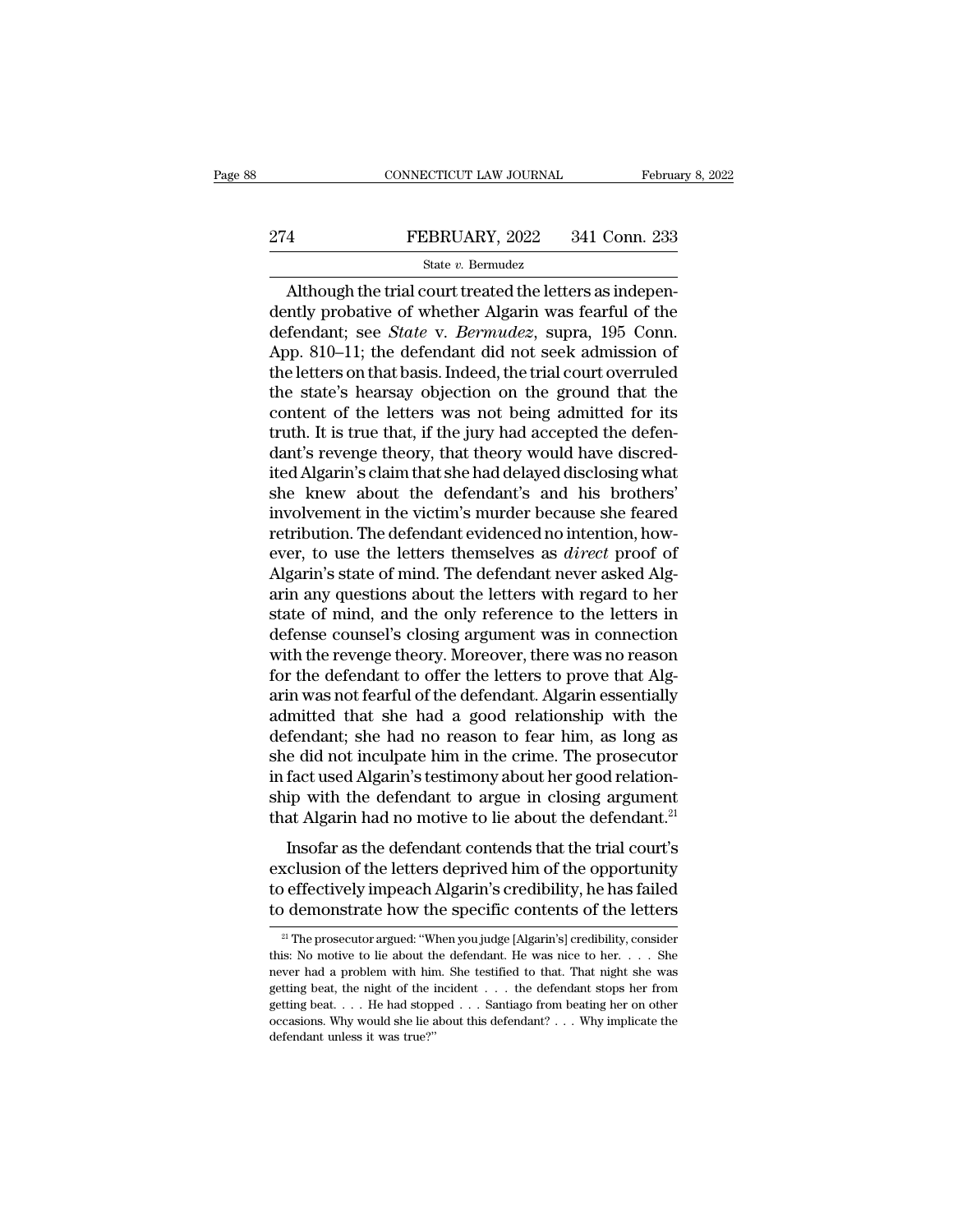$\begin{array}{cccc}\n & \text{B, 2022} & \text{COMNETICUT LAW JOURNAL} & \text{Page 89}\n \hline\n & & \text{State } v. \text{ Bernudez}\n \end{array}$ <br>
bore on that issue.<sup>22</sup> Therefore, we conclude that the<br>
trial court did not abuse its discretion in concluding<br>
that the projudicial offect of th 341 Conn. 233 FEBRUARY, 2022 275<br>
State v. Bermudez<br>
bore on that issue.<sup>22</sup> Therefore, we conclude that the<br>
trial court did not abuse its discretion in concluding<br>
that the prejudicial effect of the letters outweighed t 341 Conn. 233 FEBRUARY, 2022 275<br>
State v. Bernudez<br>
bore on that issue.<sup>22</sup> Therefore, we conclude that the<br>
trial court did not abuse its discretion in concluding<br>
that the prejudicial effect of the letters outweighed t 341 Conn. 233 FEBRUARY, 2022 275<br>
State v. Bernudez<br>
bore on that issue.<sup>22</sup> Therefore, we conclude that the<br>
trial court did not abuse its discretion in concluding<br>
that the prejudicial effect of the letters outweighed t State v. Bermudez<br>
State v. Bermudez<br>
bore on that issue.<sup>22</sup> Therefore, we conclude that the<br>
trial court did not abuse its discretion in concluding<br>
that the prejudicial effect of the letters outweighed their<br>
probative state v. Bernudez<br>bore on that issue.<sup>22</sup> Therefore, we conclude that the<br>trial court did not abuse its discretion in concluding<br>that the prejudicial effect of the letters outweighed their<br>probative value. In the absence bore on that issue.<sup>22</sup> Therefore, we conclude that the trial court did not abuse its discretion in concluding that the prejudicial effect of the letters outweighed their probative value. In the absence of evidentiary erro from that the prejudicial effect of the letters outweight that the prejudicial effect of the letters outweight probative value. In the absence of evidentiary colorable claim that application of the rules of resulted in a m lorable claim that application of the rules of evidence<br>sulted in a manifest injustice, the defendant cannot<br>tablish a violation of his constitutional rights to con-<br>ont witnesses or to present a defense.<br>B<br>Last, we turn t

B

resulted in a manifest injustice, the defendant cannot<br>establish a violation of his constitutional rights to con-<br>front witnesses or to present a defense.<br>B<br>Last, we turn to the defendant's claim that the trial<br>court commi establish a violation of his constitutional rights to confront witnesses or to present a defense.<br>
B<br>
Last, we turn to the defendant's claim that the trial<br>
court committed harmful, constitutional error when it<br>
prevented front witnesses or to present a defense.<br>B<br>Last, we turn to the defendant's claim that the trial<br>court committed harmful, constitutional error when it<br>prevented him from questioning Algarin about the cir-<br>cumstances surrou B<br>
Last, we turn to the defendant's claim that the trial<br>
court committed harmful, constitutional error when it<br>
prevented him from questioning Algarin about the cir-<br>
cumstances surrounding the termination of her employ-<br> b<br>Last, we turn to the defendant's claim that the trial<br>court committed harmful, constitutional error when it<br>prevented him from questioning Algarin about the cir-<br>cumstances surrounding the termination of her employ-<br>ment Last, we turn to the defendant's claim that the trial<br>court committed harmful, constitutional error when it<br>prevented him from questioning Algarin about the cir-<br>cumstances surrounding the termination of her employ-<br>ment f court committed harmful, constitutional error when it<br>prevented him from questioning Algarin about the cir-<br>cumstances surrounding the termination of her employ-<br>ment from Waterbury Hospital and her birth control<br>practices prevented him from questioning Algarin about the circumstances surrounding the termination of her employment from Waterbury Hospital and her birth control<br>practices during her marriage to Santiago. The defen-<br>dant contends cumstances surrounding the termination of her employment from Waterbury Hospital and her birth control<br>practices during her marriage to Santiago. The defen-<br>dant contends that "[b]oth of these matters were directly<br>relevan ment from Waterbury Hospital and her birth control<br>practices during her marriage to Santiago. The defen-<br>dant contends that "[b]oth of these matters were directly<br>relevant to the central issue at trial—[Algarin's] fear of<br> practices during her marriage to Santiago. The defendant contends that "[b]oth of these matters were directly relevant to the central issue at trial—[Algarin's] fear of Santiago as the reason why she delayed going to the p dant contends that "[b]oth of these matters were directly<br>relevant to the central issue at trial—[Algarin's] fear of<br>Santiago as the reason why she delayed going to the<br>police for [twelve] years." Although we might have<br>de relevant to the central issue at trial—[Algarin's] fear of<br>Santiago as the reason why she delayed going to the<br>police for [twelve] years." Although we might have<br>decided these evidentiary questions differently from the<br>tri Santiago as the reason why she delayed going<br>police for [twelve] years." Although we migh<br>decided these evidentiary questions differently fr<br>trial court, we agree with the Appellate Court tl<br>exclusion of these matters was The following facts and procedural history are rele-<br>the following factor and court, we agree with the Appellate Court that the<br>clusion of these matters was not constitutional in<br>ture and that the trial court did not abuse recided these evidentiary questions unferently from the<br>trial court, we agree with the Appellate Court that the<br>exclusion of these matters was not constitutional in<br>nature and that the trial court did not abuse its discre-

Final court, we agree with the Appenate Court that the<br>exclusion of these matters was not constitutional in<br>nature and that the trial court did not abuse its discre-<br>tion in precluding the two lines of inquiry.<br>The followi exclusion of these matters was not constitutional in<br>mature and that the trial court did not abuse its discre-<br>tion in precluding the two lines of inquiry.<br>The following facts and procedural history are rele-<br>vant to our r rature and that the trial court did not abuse its discretion in precluding the two lines of inquiry.<br>The following facts and procedural history are relevant to our resolution of the defendant's claim. In an effort to furth Fraction in preciding the two mies of inquity.<br>The following facts and procedural history are relevant to our resolution of the defendant's claim. In an<br>effort to further impeach Algarin, defense counsel<br>asked her whether The following facts and procedural history are relevant to our resolution of the defendant's claim. In an effort to further impeach Algarin, defense counsel asked her whether she felt sorry for Santiago in January, 2004, sked her whether she felt sorry for Santiago in January,<br>004, when he was admitted to the psychiatric unit at<br>er place of employment, Waterbury Hospital. The trial<br>ourt sustained the prosecutor's objection on relevancy<br><sup>22</sup> 2004, when he was admitted to the psychiatric unit at<br>her place of employment, Waterbury Hospital. The trial<br>court sustained the prosecutor's objection on relevancy<br> $\frac{w}{2}$  We note that, after Algarin testified that she

her place of employment, Waterbury Hospital. The trial court sustained the prosecutor's objection on relevancy<br> $\frac{w}{w}$  we note that, after Algarin testified that she had written the salacious letters at the behest of th From Sustained the prosecutor's objection on relevancy<br>  $\frac{2}{x}$  We note that, after Algarin testified that she had written the salacious<br>
letters at the behest of the defendant and that she had drawn on an online<br>
adult <sup>22</sup> We note that, after Algarin testified that she had written the salacious letters at the behest of the defendant and that she had drawn on an online adult website for some of the sexually explicit language in at least  $\approx$  We note that, after Algements at the behest of the adult website for some of the letters, defense counse of the letters on the ground with regard to those facts.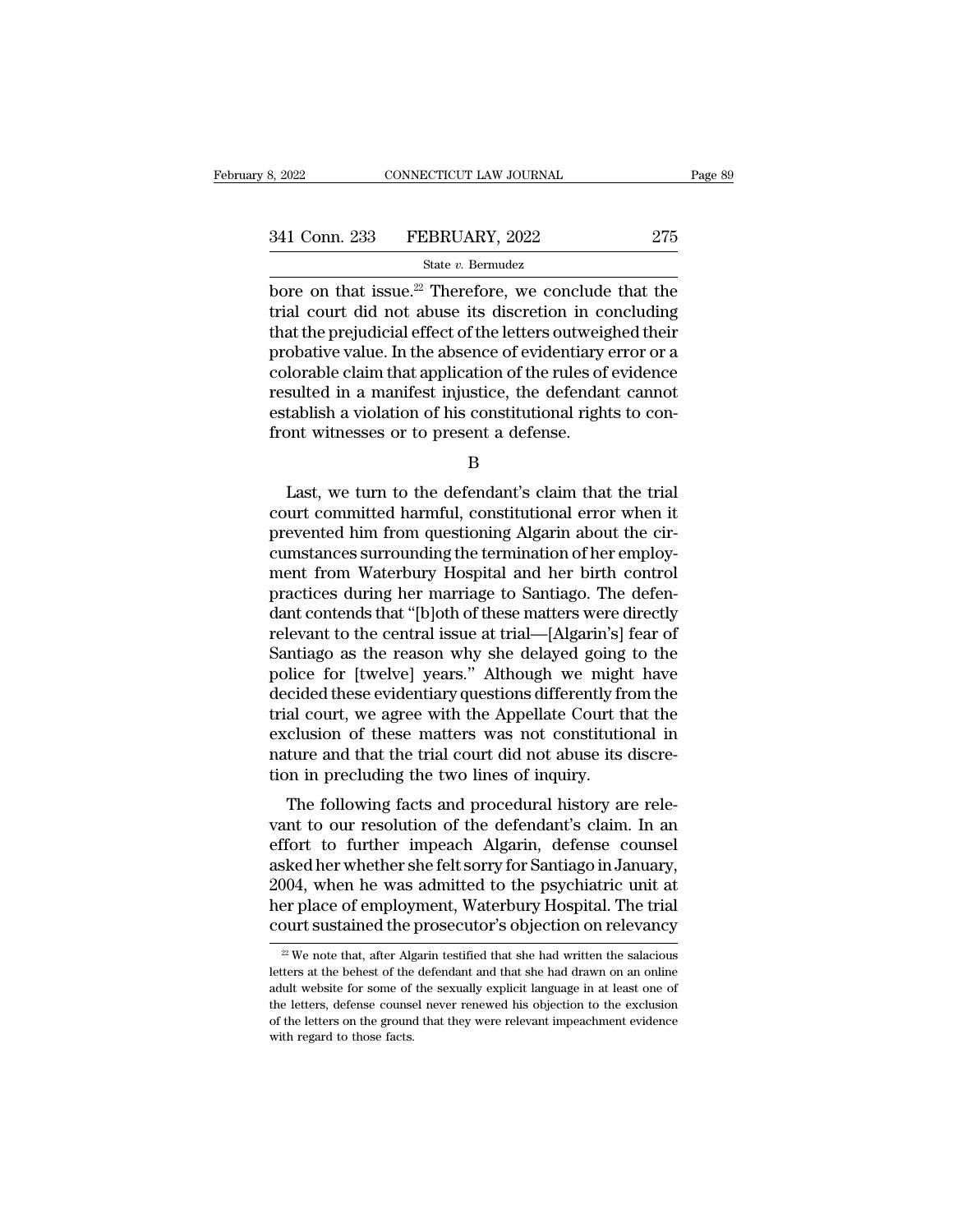# EXECUTE CONNECTICUT LAW JOURNAL February 8, 2022<br>276 FEBRUARY, 2022 341 Conn. 233<br>341 Conn. 233

## State *v.* Bermudez

CONNECTICUT LAW JOURNAL Februa<br>
Presence of the jury, defense coun-<br>
grounds. Outside the presence of the jury, defense coun-<br>
See explained that Algarin's purported fear of Santiago<br>
Nas contradicted by her objection to t  $\begin{tabular}{ll} \bf 276 & \bf FEBRUARY, 2022 & 341 Conn. 233 \\ & \bf 5tate $v$. \bf Bernudez \\ \bf grounds. Outside the presence of the jury, defense coun-  
sel explained that Algarin's purported fear of Santiago \\ \bf was contradicted by her objection to the treatment San-  
tiao received at the hospital in 2004, which was so. \end{tabular}$ 276 FEBRUARY, 2022 341 Conn. 233<br>
State v. Bermudez<br>
grounds. Outside the presence of the jury, defense counsel<br>
explained that Algarin's purported fear of Santiago<br>
was contradicted by her objection to the treatment San-FEBRUARY, 2022 341 Conn. 233<br>
State v. Bernudez<br>
grounds. Outside the presence of the jury, defense counsel<br>
explained that Algarin's purported fear of Santiago<br>
was contradicted by her objection to the treatment San-<br>
ti State v. Bermudez<br>
State v. Bermudez<br>
grounds. Outside the presence of the jury, defense counsel<br>
explained that Algarin's purported fear of Santiago<br>
was contradicted by her objection to the treatment San-<br>
tiago receive state v. Bernudez<br>grounds. Outside the presence of the jury, defense counsel explained that Algarin's purported fear of Santiago<br>was contradicted by her objection to the treatment San-<br>tiago received at the hospital in 20 grounds. Outside the presence of the jury, defense counsel explained that Algarin's purported fear of Santiago<br>was contradicted by her objection to the treatment Santiago<br>was contradicted by her objection to the treatment sel explained that Algarin's purported fear of Santiago<br>was contradicted by her objection to the treatment San-<br>tiago received at the hospital in 2004, which was so<br>"disruptive" that it ultimately resulted in her employ-<br>m was contradicted by her objection to the treatment Santiago received at the hospital in 2004, which was so "disruptive" that it ultimately resulted in her employment being terminated. Defense counsel argued: "She's claimi tiago received at the hospital in 2004, which was so<br>
"disruptive" that it ultimately resulted in her employ-<br>
ment being terminated. Defense counsel argued: "She's<br>
claiming that  $\ldots$  she's terrified of this guy, she<br>
d "disruptive" that it ultimately resulted in her employ-<br>ment being terminated. Defense counsel argued: "She's<br>claiming that  $\dots$  she's terrified of this guy, she<br>doesn't want to be with him, but, in 2004, she gets so<br>work ment being terminated. Defense counsel argued: "She's claiming that  $\ldots$  she's terrified of this guy, she doesn't want to be with him, but, in 2004, she gets so worked up, yelling at people, being rude to people at the claiming that  $\ldots$  she's terrified of this guy, she<br>doesn't want to be with him, but, in 2004, she gets so<br>worked up, yelling at people, being rude to people at<br>the  $\ldots$  hospital, and she's dismissed for that reason<br> $\ld$ doesn't want to be with him, but, in 2004, she gets so<br>worked up, yelling at people, being rude to people at<br>the  $\ldots$  hospital, and she's dismissed for that reason<br> $\ldots$ ." The court reaffirmed its ruling sustaining the<br>p worked up, yelling at people, being rude to people at the  $\ldots$  hospital, and she's dismissed for that reason  $\ldots$  ." The court reaffirmed its ruling sustaining the prosecutor's objection, finding that the evidence was " the . . . hospital, and she's dismissed for that reason<br>
. . . . ." The court reaffirmed its ruling sustaining the<br>
prosecutor's objection, finding that the evidence was<br>
"totally irrelevant," that the defense had various  $\ldots$  ." The court reaffirmed its ruling sustaining the prosecutor's objection, finding that the evidence was "totally irrelevant," that the defense had various other avenues of impeachment, and that, to the extent the ev prosecutor's objection, finding that the evidence was<br>"totally irrelevant," that the defense had various other<br>avenues of impeachment, and that, to the extent the<br>evidence possessed any relevance, its "probative value<br>[was "totally irrelevant," that the defense had various other<br>avenues of impeachment, and that, to the extent the<br>evidence possessed any relevance, its "probative value<br>[was] far outweighed by [its] prejudicial impact." The<br>fol avenues of impeachment, and that, to the extent the<br>evidence possessed any relevance, its "probative value<br>[was] far outweighed by [its] prejudicial impact." The<br>following day, the defense again sought to introduce<br>evidenc evidence possessed any relevance, its "probative value<br>[was] far outweighed by [its] prejudicial impact." The<br>following day, the defense again sought to introduce<br>evidence of Algarin's behavior at the hospital, this time<br>t [was] far outweighed by [its] prejudicial impact." The following day, the defense again sought to introduce evidence of Algarin's behavior at the hospital, this time through examination of Crozier. The court sustained the following day, the defense again sought to introduce<br>evidence of Algarin's behavior at the hospital, this time<br>through examination of Crozier. The court sustained<br>the prosecutor's objection, concluding that the evi-<br>dence evidence of Algarin's behavior at the hospital, this time<br>through examination of Crozier. The court sustained<br>the prosecutor's objection, concluding that the evi-<br>dence was irrelevant, did not go to truth and veracity,<br>was through examination of Crozier.<br>the prosecutor's objection, cond<br>dence was irrelevant, did not go<br>was cumulative of other evidence<br>in's fear of Santiago, and was toc<br>that, even if it were relevant, its p<br>weighed its probat e prosecutor's objection, concluding that the evi-<br>nce was irrelevant, did not go to truth and veracity,<br>as cumulative of other evidence contradicting Algar-<br>is fear of Santiago, and was too remote in time, and<br>at, even if dence was irrelevant, did not go to truth and veracity,<br>was cumulative of other evidence contradicting Algar-<br>in's fear of Santiago, and was too remote in time, and<br>that, even if it were relevant, its prejudicial effect ou

was cumulative of other evidence contradicting Algarin's fear of Santiago, and was too remote in time, and<br>that, even if it were relevant, its prejudicial effect out-<br>weighed its probative value.<br>During cross-examination, in s rear or Santiago, and was too remote in time, and<br>that, even if it were relevant, its prejudicial effect out-<br>weighed its probative value.<br>During cross-examination, defense counsel also<br>asked Algarin why she had conce that, even if it were relevant, its prejudicial effect out-<br>weighed its probative value.<br>During cross-examination, defense counsel also<br>asked Algarin why she had conceived two more children<br>with Santiago after the victim's weigned its probative value.<br>
During cross-examination, defense counsel also<br>
asked Algarin why she had conceived two more children<br>
with Santiago after the victim's murder, despite her<br>
purported fear of him, to which Alg During cross-examination, defense counsel also<br>asked Algarin why she had conceived two more children<br>with Santiago after the victim's murder, despite her<br>purported fear of him, to which Algarin responded that<br>Santiago had asked Algarin why she had conceived two more children<br>with Santiago after the victim's murder, despite her<br>purported fear of him, to which Algarin responded that<br>Santiago had hid her birth control and had prevented<br>her fro with Santiago after the victim's murder, despite her<br>purported fear of him, to which Algarin responded that<br>Santiago had hid her birth control and had prevented<br>her from seeing her gynecologist to get more. When<br>defense co purported fear of him, to which Algarin responded that<br>Santiago had hid her birth control and had prevented<br>her from seeing her gynecologist to get more. When<br>defense counsel pressed Algarin whether there were<br>other means Santiago had hid her birth control and had prevented<br>her from seeing her gynecologist to get more. When<br>defense counsel pressed Algarin whether there were<br>other means by which she could have prevented becom-<br>ing pregnant, her from seeing her gynecologist to get more. When<br>defense counsel pressed Algarin whether there were<br>other means by which she could have prevented becom-<br>ing pregnant, the court sustained the prosecutor's<br>objection to con defense counsel press<br>other means by which :<br>ing pregnant, the co<br>objection to continued<br>ing day, the court agai<br>Algarin's birth control ;<br>matter was irrelevant.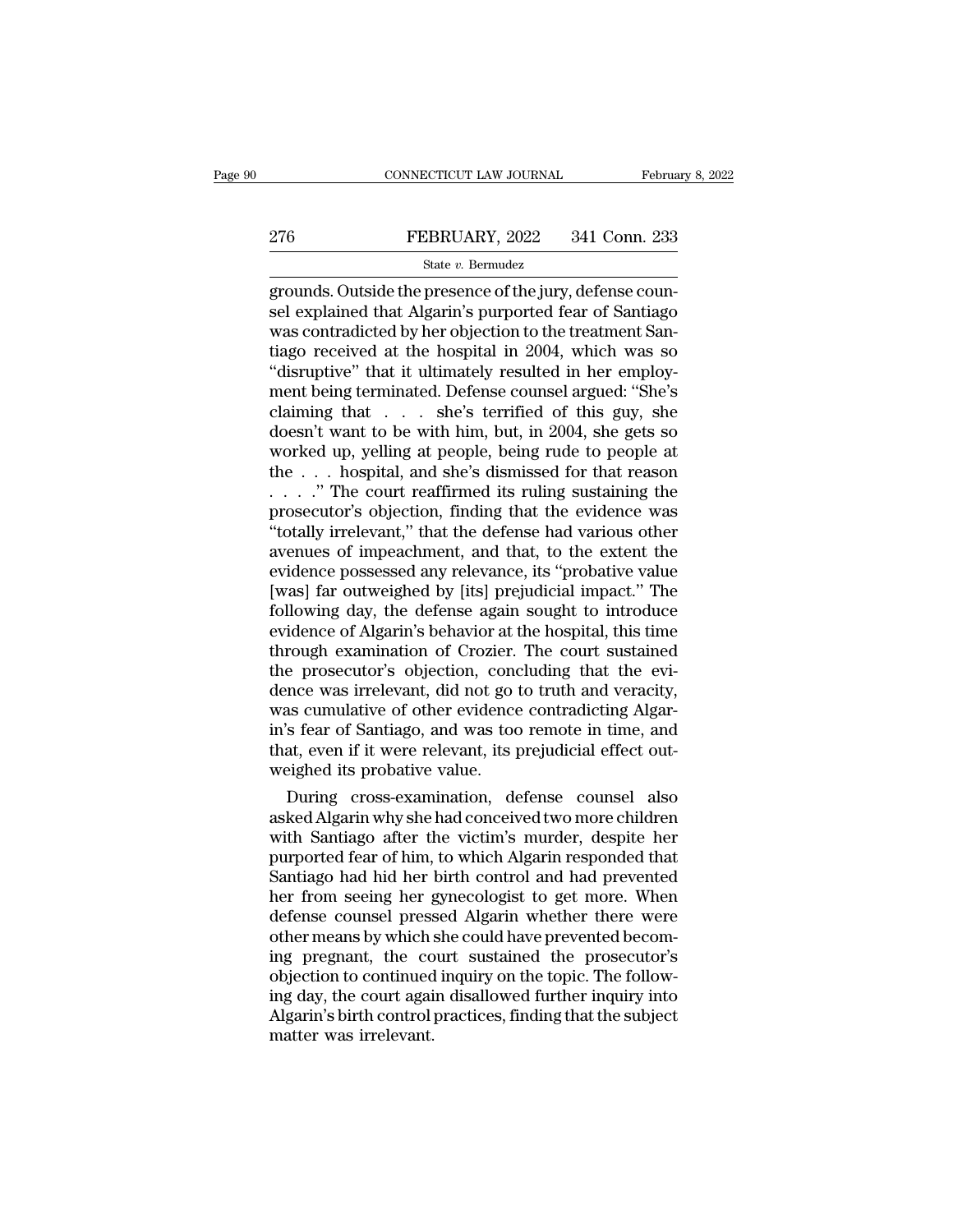$T_{\text{0.22}}$  CONNECTICUT LAW JOURNAL Page 9<br>  $\frac{1 \text{ Conn. } 233$  FEBRUARY,  $2022$  277<br>  $\frac{1 \text{ Star } v. \text{ Bernudez}}{2 \text{ The Appellate Court's reasoning in concluding that}}$ <br>
Etrial court did not abuse its discretion in precluding<br>
two lines of inquiry equally demonstrates 341 Conn. 233 FEBRUARY, 2022 277<br>
State v. Bermudez<br>
The Appellate Court's reasoning in concluding that<br>
the trial court did not abuse its discretion in precluding<br>
the two lines of inquiry equally demonstrates why these<br> 341 Conn. 233 FEBRUARY, 2022 277<br>
State v. Bernudez<br>
The Appellate Court's reasoning in concluding that<br>
the trial court did not abuse its discretion in precluding<br>
the two lines of inquiry equally demonstrates why these<br> 341 Conn. 233 FEBRUARY, 2022 277<br>
<sup>State v. Bermudez<br>
The Appellate Court's reasoning in concluding that<br>
the trial court did not abuse its discretion in precluding<br>
the two lines of inquiry equally demonstrates why these<br></sup> *State v. Bermudez*<br> *Dobson*, supra, 221 Conn. 137 ("[t]he constitutional standard is met when defense counsel is permitted to average to the jury the facts from which the jurys as the average of the jury the facts from w state v. Bermudez<br>The Appellate Court's reasoning in concluding that<br>the trial court did not abuse its discretion in precluding<br>the two lines of inquiry equally demonstrates why these<br>rulings were not constitutional in na The Appellate Court's reasoning in concluding that<br>the trial court did not abuse its discretion in precluding<br>the two lines of inquiry equally demonstrates why these<br>rulings were not constitutional in nature. See *State* v the trial court did not abuse its discretion in precluding<br>the two lines of inquiry equally demonstrates why these<br>rulings were not constitutional in nature. See *State* v.<br>*Dobson*, supra, 221 Conn. 137 ("[t]he constituti the two lines of inquiry equally demonstrates why these<br>rulings were not constitutional in nature. See *State* v.<br>*Dobson*, supra, 221 Conn. 137 ("[t]he constitutional<br>standard is met when defense counsel is permitted to<br> rulings were not constitutional in nature. See *State* v.<br> *Dobson*, supra, 221 Conn. 137 ("[t]he constitutional<br>
standard is met when defense counsel is permitted to<br>
expose to the jury the facts from which the jurors, a Dobson, supra, 221 Conn. 137 ("[t]he constitutional<br>standard is met when defense counsel is permitted to<br>expose to the jury the facts from which the jurors, as the<br>sole triers of the facts and credibility, can appropriatel standard is met when defense counsel is permitted to<br>expose to the jury the facts from which the jurors, as the<br>sole triers of the facts and credibility, can appropriately<br>draw inferences relating to the reliability of th expose to the jury the facts from which the jurors, as the<br>sole triers of the facts and credibility, can appropriately<br>draw inferences relating to the reliability of the witness"<br>(internal quotation marks omitted)). As th sole triers of the facts and credibility, can appropriately<br>draw inferences relating to the reliability of the witness"<br>(internal quotation marks omitted)). As the Appellate<br>Court explained, quoting *State* v. Annulli, 30 draw inferences relating to the reliability of the witness"<br>(internal quotation marks omitted)). As the Appellate<br>Court explained, quoting *State* v. Annulli, 309 Conn.<br>482, 493–95, 71 A.3d 530 (2013), "[a] court . . . [m (internal quotation marks omitted)). As the Appellate<br>Court explained, quoting *State* v. *Annulli*, 309 Conn.<br>482, 493–95, 71 A.3d 530 (2013), "[a] court . . . [may]<br>exclude . . . evidence [that] has only slight relevanc Court explained, quoting *State* v. *Annulli*, 309 Conn.<br>482, 493–95, 71 A.3d 530 (2013), "[a] court . . . [may]<br>exclude . . . evidence [that] has only slight relevance<br>due to . . . its tendency to inject a collateral issu 482, 493–95, 71 A.3d 530 (2013), "[a] court . . . [may] exclude . . . evidence [that] has only slight relevance due to . . . its tendency to inject a collateral issue into the trial. . . . An issue is collateral if it is exclude . . . evidence [that] has only slight relevance<br>due to . . . its tendency to inject a collateral issue into<br>the trial. . . . An issue is collateral if it is not relevant<br>to a material issue in the case *apart from* due to . . . its tendency to inject a collateral issue into<br>the trial. . . . An issue is collateral if it is not relevant<br>to a material issue in the case *apart from its tendency*<br>to *contradict the witness.* . . . This i the trial. . . . An issue is collateral if it is not relevant<br>to a material issue in the case *apart from its tendency*<br>to contradict the witness. . . . This is so even when<br>the evidence involves untruthfulness and could to a material issue in the case *apart from its tendency*<br>to contradict the witness. . . . This is so even when<br>the evidence involves untruthfulness and could be used<br>to impeach a witness' credibility. . . . Whether a mat to contradict the witness. . . . This is so even when<br>the evidence involves untruthfulness and could be used<br>to impeach a witness' credibility. . . . Whether a mat-<br>ter is collateral also is a determination that lies with the evidence involves untruthfulness and could be used<br>to impeach a witness' credibility. . . . Whether a mat-<br>ter is collateral also is a determination that lies within<br>the trial court's sound discretion. . . . Undoubted to impeach a witness' credibility.... Whether a matter is collateral also is a determination that lies within<br>the trial court's sound discretion.... Undoubtedly,<br>our case law permits a party to ask a witness about a<br>colla ter is collateral also is a determination that lies within<br>the trial court's sound discretion. . . . . Undoubtedly,<br>our case law permits a party to ask a witness about a<br>collateral matter, with the limitation that the part the trial court's sound discretion. . . . . Undoubtedly,<br>our case law permits a party to ask a witness about a<br>collateral matter, with the limitation that the party must<br>accept the witness' response without having the opp our case law permits a party to ask a witness about a collateral matter, with the limitation that the party must<br>accept the witness' response without having the oppor-<br>tunity to impeach that witness with extrinsic evidence collateral matter, with the limitation that the party must<br>accept the witness' response without having the oppor-<br>tunity to impeach that witness with extrinsic evidence.<br>. . . This does not mean, however, that the trial co accept the witness' response without having the opportunity to impeach that witness with extrinsic evidence.<br>  $\dots$  This does not mean, however, that the trial court<br>
is obligated to permit such questioning. In considering tunity to impeach that witness with extrinsic evidence.<br>
. . . This does not mean, however, that the trial court<br>
is obligated to permit such questioning. In considering<br>
whether the court abused its discretion in this reg ... This does not mean, however, that the trial court<br>is obligated to permit such questioning. In considering<br>whether the court abused its discretion in this regard,<br>the question is not whether any one of us, had we<br>been is obligated to permit such questioning. In considering<br>whether the court abused its discretion in this regard,<br>the question is not whether any one of us, had we<br>been sitting as the trial judge, would have exercised<br>our d whether the court abused its discretion in this regard,<br>the question is not whether any one of us, had we<br>been sitting as the trial judge, would have exercised<br>our discretion differently. . . . Rather, our inquiry is<br>limit the question is not<br>been sitting as the t<br>our discretion differe<br>limited to whether th<br>or unreasonable." (En<br>tion marks omitted.)<br>Conn. App. 819.<br>Like the Appellate In discretion differently.  $\ldots$  Rather, our inquiry is anted to whether the trial court's ruling was arbitrary unreasonable." (Emphasis in original; internal quota-<br>on marks omitted.) State v. Bermudez, supra, 195 ponn. For the trial court's ruling was arbitrary<br>imited to whether the trial court's ruling was arbitrary<br>or unreasonable." (Emphasis in original; internal quota-<br>tion marks omitted.) State v. Bermudez, supra, 195<br>Conn. App. 81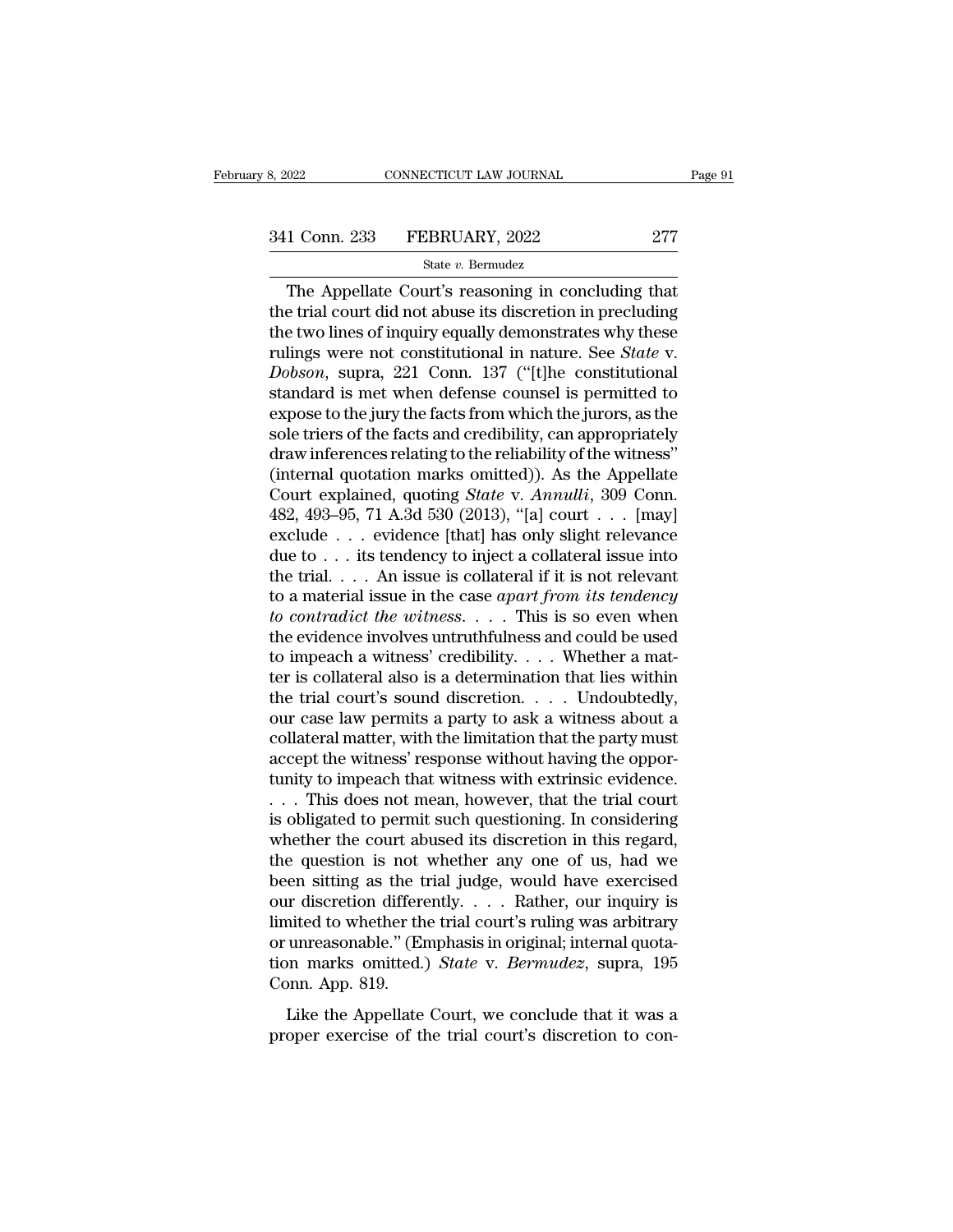# EXECUTE CONNECTICUT LAW JOURNAL February 8, 2022<br>278 FEBRUARY, 2022 341 Conn. 233<br>341 Conn. 233

## State *v.* Bermudez

CONNECTICUT LAW JOURNAL Februa<br>
PEBRUARY, 2022 341 Conn. 233<br>
State v. Bermudez<br>
Clude that the circumstances surrounding the termina-<br>
tion of Algarin's employment from Waterbury Hospital<br>
Nuone simply too romote and "wou The Same of Algarin's employment from Waterbury Hospital<br>
State v. Bermudez<br>
State v. Bermudez<br>
Clude that the circumstances surrounding the termina-<br>
tion of Algarin's employment from Waterbury Hospital<br>
were simply too PEBRUARY, 2022 341 Conn. 233<br>
State v. Bernudez<br>
clude that the circumstances surrounding the termina-<br>
tion of Algarin's employment from Waterbury Hospital<br>
were simply too remote and "would have injected a<br>
collateral i EXECTE 278 FEBRUARY, 2022 341 Conn. 233<br>
State v. Bermudez<br>
clude that the circumstances surrounding the termina-<br>
tion of Algarin's employment from Waterbury Hospital<br>
were simply too remote and "would have injected a<br>
c State v. Bermudez<br>
Clude that the circumstances surrounding the termina-<br>
tion of Algarin's employment from Waterbury Hospital<br>
were simply too remote and "would have injected a<br>
collateral issue into the trial." Id. We a state v. Bermudez<br>
clude that the circumstances surrounding the termina-<br>
tion of Algarin's employment from Waterbury Hospital<br>
were simply too remote and "would have injected a<br>
collateral issue into the trial." Id. We a clude that the circumstances surrounding the termination of Algarin's employment from Waterbury Hospital<br>were simply too remote and "would have injected a<br>collateral issue into the trial." Id. We also agree with<br>the Appell tion of Algarin's employment from Waterbury Hospital<br>were simply too remote and "would have injected a<br>collateral issue into the trial." Id. We also agree with<br>the Appellate Court that the trial court properly found<br>that f were simply too remote and "would have injected a<br>collateral issue into the trial." Id. We also agree with<br>the Appellate Court that the trial court properly found<br>that further inquiry into Algarin's birth control prac-<br>tic collateral issue into the trial." Id. We also agree with<br>the Appellate Court that the trial court properly found<br>that further inquiry into Algarin's birth control prac-<br>tices, after defense counsel questioned her about why the Appellate Court that the<br>that further inquiry into *l*<br>tices, after defense counse<br>she continued to have chil<br>victim's murder, "would h<br>on a matter far too attenua<br>in the case." Id., 820.<br>Even if we were to conclu Even if we were to conclude that the critics have a workholess would conclude that the critical court should we permitted some inquiry into these two areas, we were thought a smaller far too attenuated from the material is have considered and the ample of the solution of the victim's murder, "would have inappropriately focused<br>on a matter far too attenuated from the material issues<br>in the case." Id., 820.<br>Even if we were to conclude that the

She contained to have emidler what standage area the<br>victim's murder, "would have inappropriately focused<br>on a matter far too attenuated from the material issues<br>in the case." Id., 820.<br>Even if we were to conclude that the Moderate is marker, would have imappropriately rocused<br>on a matter far too attenuated from the material issues<br>in the case." Id., 820.<br>Even if we were to conclude that the trial court should<br>have permitted some inquiry int on a matter har too attendated from the matterial issues<br>in the case." Id., 820.<br>Even if we were to conclude that the trial court should<br>have permitted some inquiry into these two areas, we<br>nevertheless would conclude that Even if we were to conclude that the trial court should<br>have permitted some inquiry into these two areas, we<br>nevertheless would conclude that the error was harm-<br>less in light of the ample opportunity defense counsel<br>had a Even if we were to conclude that the trial court should<br>have permitted some inquiry into these two areas, we<br>nevertheless would conclude that the error was harm-<br>less in light of the ample opportunity defense counsel<br>had a have permitted some inquiry into these two areas, we nevertheless would conclude that the error was harmless in light of the ample opportunity defense counsel had at trial to impeach Algarin's purported fear of Santi-<br>ago. nevertheless would conclude that the error was harm-<br>less in light of the ample opportunity defense counsel<br>had at trial to impeach Algarin's purported fear of Santi-<br>ago. To the extent that the excluded lines of inquiry<br>w less in light of the ample opportunity defense counsel<br>had at trial to impeach Algarin's purported fear of Santi-<br>ago. To the extent that the excluded lines of inquiry<br>were relevant to this issue, they were merely cumulati had at trial to impeach Algarin's purported fear of Santi-<br>ago. To the extent that the excluded lines of inquiry<br>were relevant to this issue, they were merely cumulative<br>of other defense evidence calling into question the ago. To the extent that the excluded lines of inquiry<br>were relevant to this issue, they were merely cumulative<br>of other defense evidence calling into question the genu-<br>ineness of her fear. We note, moreover, that the defe were relevant to this issue, they were merely cumulative<br>of other defense evidence calling into question the genu-<br>ineness of her fear. We note, moreover, that the defense's<br>theory that Algarin could not have been genuinel of other defense evidence calling into question the genu-<br>ineness of her fear. We note, moreover, that the defense's<br>theory that Algarin could not have been genuinely afraid<br>of the defendant and his brothers in light of th ineness of her fear. We note, moreover, that the defense's<br>theory that Algarin could not have been genuinely afraid<br>of the defendant and his brothers in light of the loyalty<br>she demonstrated to them over the years was not theory that Algarin could not have been genuinely afraid<br>of the defendant and his brothers in light of the loyalty<br>she demonstrated to them over the years was not a<br>particularly strong defense. It is common knowledge<br>that of the defendant and his brothers in light of the loyalty<br>she demonstrated to them over the years was not a<br>particularly strong defense. It is common knowledge<br>that many victims of spousal abuse stay with their abus-<br>ers f she demonstrated to them over the years was not a<br>particularly strong defense. It is common knowledge<br>that many victims of spousal abuse stay with their abus-<br>ers for years, often appearing to the outside world to<br>be in ha particularly strong defense. It is common knowledge<br>that many victims of spousal abuse stay with their abus-<br>ers for years, often appearing to the outside world to<br>be in happy, loving relationships. Many undoubtedly<br>love t that many victims of spousal abuse stay with their abus-<br>ers for years, often appearing to the outside world to<br>be in happy, loving relationships. Many undoubtedly<br>love their spouses and try to make them happy. Many,<br>like ers for years, often appearing to the outside world to<br>be in happy, loving relationships. Many undoubtedly<br>love their spouses and try to make them happy. Many,<br>like Algarin, have children with their abusers, even after<br>the be in happy, loving relationships. Many undoubtedly<br>love their spouses and try to make them happy. Many,<br>like Algarin, have children with their abusers, even after<br>the abuse starts. To argue, therefore, that Algarin's suplowe their spouses and try to make them happy. Many,<br>like Algarin, have children with their abusers, even after<br>the abuse starts. To argue, therefore, that Algarin's sup-<br>port of Santiago during their marriage was proof th E rigarin, have emitated what also about the abuse starts. To argue, therefore, that Algarin's sup-<br>ort of Santiago during their marriage was proof that<br>e was not genuinely afraid of him and could not have<br>riously believed In the original state of Santiago during their marriage was present as a set of a riously believed that he would hurt her if she into the police simply flies in the face of in The judgment of the Appellate Court is affire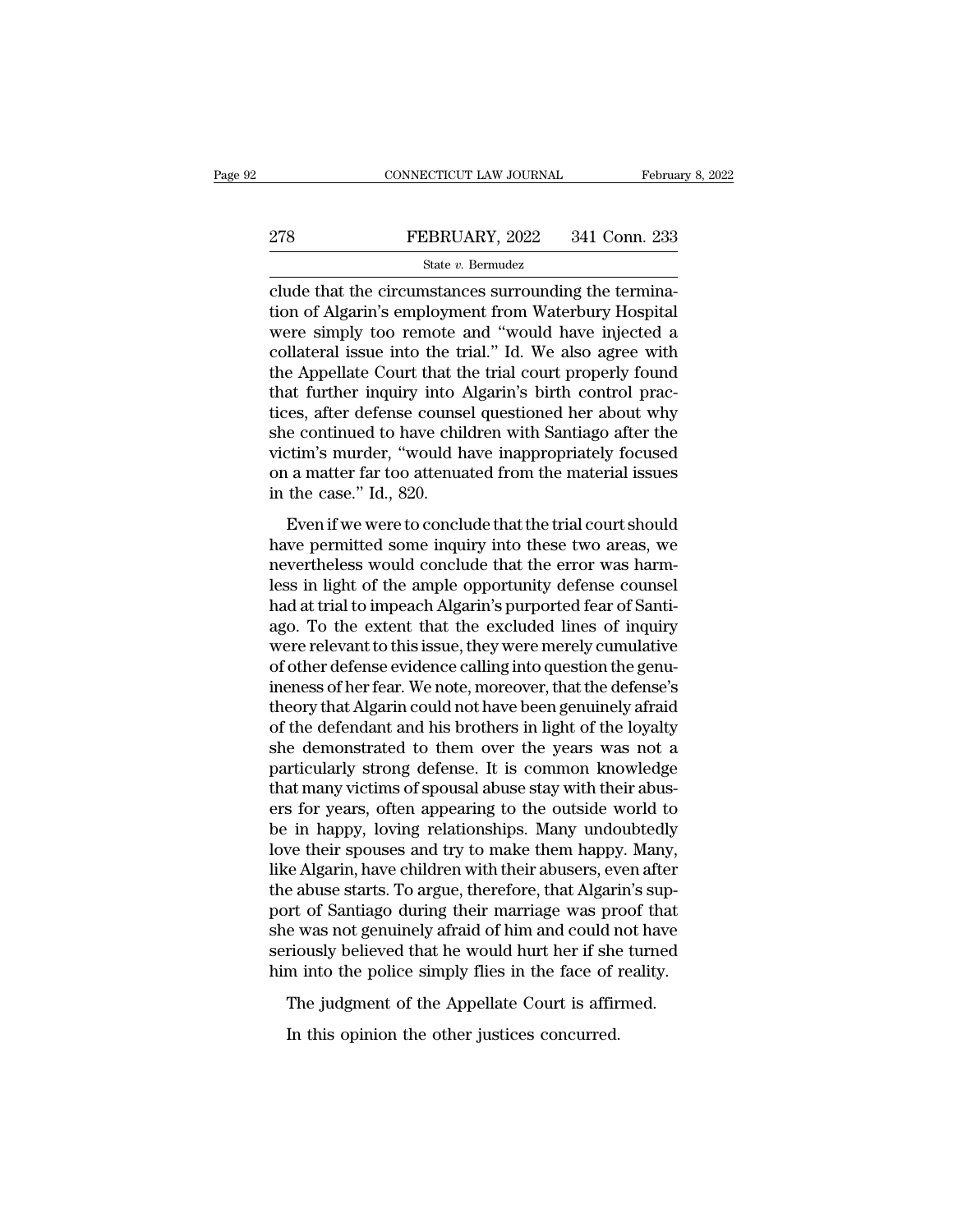## n. 279 FEBRUARY, 2022 279<br>Jordan *v.* Commissioner of Correction<br>BRYAN JORDAN *v.* COMMISSIONER<br>OF CORRECTION  $\begin{tabular}{l} FEBRUARY, 2022 \\ \hline $v$. \end{tabular} \vspace{-.05in} \begin{tabular}{l} \hline \multicolumn{2}{c}{\textbf{\textit{R}}\xspace}} \end{tabular} \vspace{-.05in} \begin{tabular}{l} \multicolumn{2}{c}{\textbf{\textit{R}}\xspace}} \end{tabular} \vspace{-.05in} \begin{tabular}{l} \multicolumn{2}{c}{\textbf{\textit{R}}\xspace}} \end{tabular} \vspace{-.05in} \begin{tabular}{l} \hline \multicolumn{2}{c}{\textbf{\textit{R}}\xspace}} \end{tabular} \vspace$ BRUARY, 2022<br>
EXECTION<br>
SUBAN v. COMMISSIC<br>
CORRECTION<br>
(SC 20485)<br>
J., and McDonald, D'Auri X JORDAN v. COMMISSIONER<br>
OF CORRECTION<br>
(SC 20485)<br>
Robinson, C. J., and McDonald, D'Auria,<br>
Kahn, Ecker and Keller, Js. FORDAN *v*. COMMISSIC<br>
OF CORRECTION<br>
(SC 20485)<br>
son, C. J., and McDonald, D'Auris<br>
Kahn, Ecker and Keller, Js.<br>
Sullabus

## *Syllabus*

Robinson, C. J., and McDonald, D'Auria,<br>Kahn, Ecker and Keller, Js.<br>Syllabus<br>The petitioner, who had been convicted of manslaughter in the first degree<br>with a firearm in connection with the shooting death of the victim, Robinson, C. J., and McDonald, D'Auria,<br>Kahn, Ecker and Keller, Js.<br>Syllabus<br>petitioner, who had been convicted of manslaughter in the first degree<br>with a firearm in connection with the shooting death of the victim,<br>sought Syllabus<br>Syllabus<br>Syllabus<br>petitioner, who had been convicted of manslaughter in the first degree<br>with a firearm in connection with the shooting death of the victim,<br>sought a writ of habeas corpus, claiming that his crimin Syllabus<br>
Petitioner, who had been convicted of manslaughter in the first degree<br>
with a firearm in connection with the shooting death of the victim,<br>
sought a writ of habeas corpus, claiming that his criminal trial counse sytabus<br>petitioner, who had been convicted of manslaughter in the first degree<br>with a firearm in connection with the shooting death of the victim,<br>sought a writ of habeas corpus, claiming that his criminal trial counsel,<br>P petitioner, who had been convicted of manslaughter in the first degree with a firearm in connection with the shooting death of the victim, sought a writ of habeas corpus, claiming that his criminal trial counsel, P, had pr petition a firearm in connection with the shooting death of the victim, sought a writ of habeas corpus, claiming that his criminal trial counsel, P, had provided ineffective assistance insofar as she failed to conduct a pr sought a writ of habeas corpus, claiming that his criminal trial counsel,  $P$ , had provided ineffective assistance insofar as she failed to conduct a proper investigation, to present available evidence supporting his selfby some of increase of the sassistance insofar as she failed to conduct a proper investigation, to present available evidence supporting his self-<br>defense claim, and to raise a third-party culpability defense. On the day<br>o example in the performation, to present available evidence supporting his self-<br>defense claim, and to raise a third-party culpability defense. On the day<br>of the shooting, the petitioner was arguing with the victim. Certain a proper and more claim, and to raise a third-party culpability defense. On the day defense claim, and to raise a third-party culpability defense. On the day of the shooting, the petitioner was arguing with the victim. Cer of the shooting, the petitioner was arguing with the victim. Certain individuals who witnessed the incident agreed that an initial gunshot was fired by someone other than the petitioner or the victim. Several witnesses the individuals, who witnessed the incident agreed that an initial gunshot was fired by someone other than the petitioner or the victim. Several witnesses then saw the petitioner pull out a gun and fire in the direction of the was fired by someone other than the petitioner or the victim. Several witnesses then saw the petitioner pull out a gun and fire in the direction of the victim. The petitioner fled the scene, and the witnesses heard more g witnesses then saw the petitioner pull out a gun and fire in the direction<br>of the victim. The petitioner fled the scene, and the witnesses heard<br>more gunshots. At the habeas trial, the habeas court heard testimony<br>from th of the victim. The petitioner fled the scene, and the witnesses heard<br>more gunshots. At the habeas trial, the habeas court heard testimony<br>from the petitioner, as well as eight witnesses, including six individuals,<br>A, X, nore gunshots. At the habeas trial, the habeas court heard testimony from the petitioner, as well as eight witnesses, including six individuals,  $A, X, Y, J, W$  and  $R$ , who witnessed the events surrounding the shooting but w from the petitioner, as well as eight witnesses, including six individuals,  $A$ ,  $X$ ,  $Y$ ,  $J$ ,  $W$  and  $R$ , who witnessed the events surrounding the shooting but who were not called by  $P$  to testify during the petitione A, X, Y, J, W and R, who witnessed the events surrounding the shooting<br>but who were not called by P to testify during the petitioner's criminal<br>trial. A was the petitioner's sister, X was A's daughter and the petitioner's not here in the whole were not called by P to testify during the petitioner's criminal trial. A was the petitioner's sister, X was A's daughter and the petitioner's niece, Y was the sister to A and the petitioner, J was a trial. A was the petitioner's sister, X was A's daughter and the petitioner's niece, Y was the sister to A and the petitioner, J was a friend of the petitioner and the victim, W was a close friend of the victim, and R was reasoning that P's failure to call A, X, Y, J, W and R to testify at the petitioner and the victim, W was a close friend of the victim, and R was an acquaintance of both the petitioner and the victim. The court did not hea niece, Y was the sister to A and the petitioner, J was a friend of the petitioner and the victim, W was a close friend of the victim, and R was an acquaintance of both the petitioner and the victim. The court did not hear an acquaintance of both the petitioner and the victim. The court did<br>not hear testimony from P because she had died prior to the habeas<br>trial. The habeas court rendered judgment granting the habeas petition,<br>reasoning that not hear testimony from P because she had died prior to the habeas trial. The habeas court rendered judgment granting the habeas petition, reasoning that P's failure to call A, X, Y, J, W and R to testify at the petitione First The habeas court rendered judgment granting the habeas petition, reasoning that P's failure to call A, X, Y, J, W and R to testify at the petitioner's criminal trial prejudiced him by unduly diminishing his constitut reasoning that P's failure to call A, X, Y, J, W and R to testify at the petitioner's criminal trial prejudiced him by unduly diminishing his constitutional right to present a defense. On the granting of certification, th petitioner's criminal trial prejudiced him by unduly diminishing his constitutional right to present a defense. On the granting of certification, the respondent appealed to the Appellate Court, which reversed the habeas c is the period of the petitional right to present a defense. On the granting of certification, the respondent appealed to the Appellate Court, which reversed the habeas court's judgment, concluding that the petitioner had n habeas court's judgment, concluding that the petitioner had not provided sufficient evidence to rebut the strong presumption that P had exercised her reasonable, professional judgment. On the granting of certification, the

sufficient evidence to rebut the strong presumption that P had exercised<br>her reasonable, professional judgment. On the granting of certification,<br>the petitioner appealed to this court. Held:<br>his court clarified that, in ca between reasonable, professional judgment. On the granting of certification, the petitioner appealed to this court. *Held*: his court clarified that, in cases such as the present one, in which the attorney who allegedly pr the petitioner appealed to this court. *Held*:<br>the petitioner appealed to this court. *Held*:<br>his court clarified that, in cases such as the present one, in which the<br>attorney who allegedly provided ineffective assistance his court clarified that, in cases such as the present one, in which the attorney who allegedly provided ineffective assistance is unavailable to testify at the petitioner's habeas trial, the framework of the inquiry into attorney who allegedly provided ineffective assistance is unavailable to testify at the petitioner's habeas trial, the framework of the inquiry into counsel's performance is not altered merely because of that unavailabili attorney who allegedly provided ineffective assistance is unavailable to testify at the petitioner's habeas trial, the framework of the inquiry into counsel's performance is not altered merely because of that unavailabili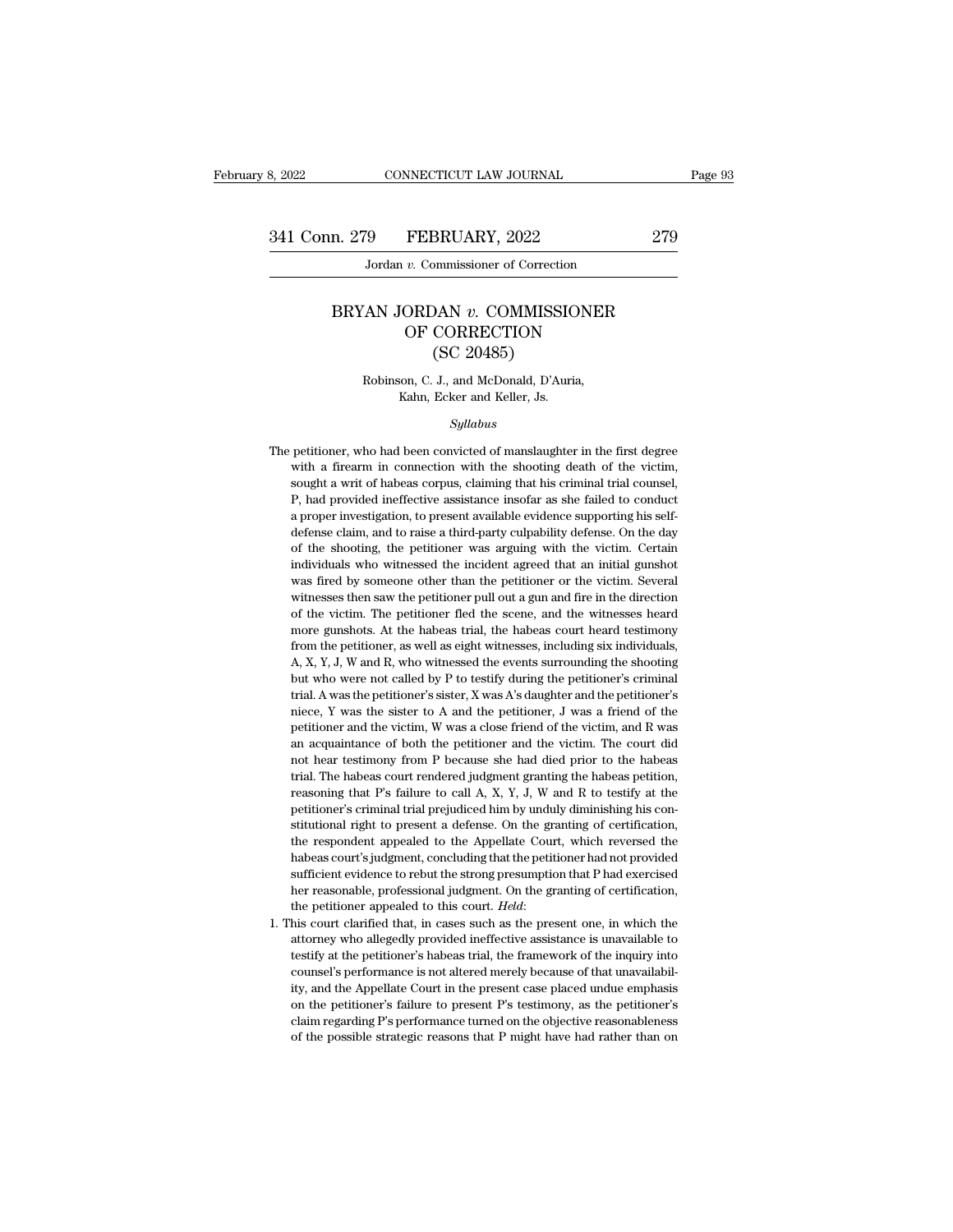# CONNECTICUT LAW JOURNAL February 8, 2022<br>280 FEBRUARY, 2022 341 Conn. 279<br>Jordan v. Commissioner of Correction

CONNECTICUT LAW JOURNAL February 8, 2022<br>
Jordan *v.* Commissioner of Correction<br>
P's subjective state of mind; moreover, this court's plenary review of FEBRUARY, 2022 341 Conn. 279<br>Jordan v. Commissioner of Correction<br>P's subjective state of mind; moreover, this court's plenary review of<br>the petitioner's ineffective assistance claims required it to examine the THEBRUARY, 2022 341 Conn. 279<br>Jordan v. Commissioner of Correction<br>P's subjective state of mind; moreover, this court's plenary review of<br>the petitioner's ineffective assistance claims required it to examine the<br>record of FEBRUARY, 2022 341 Conn. 279<br>Jordan v. Commissioner of Correction<br>P's subjective state of mind; moreover, this court's plenary review of<br>the petitioner's ineffective assistance claims required it to examine the<br>record of h Jordan v. Commissioner of Correction<br>P's subjective state of mind; moreover, this court's plenary review of<br>the petitioner's ineffective assistance claims required it to examine the<br>record of his criminal trial in the abse Jordan  $v$ . Commissioner of Correction<br>P's subjective state of mind; moreover, this court's plenary review of<br>the petitioner's ineffective assistance claims required it to examine the<br>record of his criminal trial in the a P's subjective state of mind; moreover, this court's plenary review of<br>the petitioner's ineffective assistance claims required it to examine the<br>record of his criminal trial in the absence of P's testimony, as that record<br> the petitioner's ineffective assistance claims required it to examine the record of his criminal trial in the absence of P's testimony, as that record served as an informative window through which this court could identify record of his criminal trial in the absence of P's testimony, as that record<br>served as an informative window through which this court could identify<br>P's possible strategic reasons and consider the objective reasonableness<br> served as an informative window through which this court could identify P's possible strategic reasons and consider the objective reasonableness of those reasons, and such an approach was consistent with that taken in Conn P's possible strategic reasons and consider the objective reasonableness of those reasons, and such an approach was consistent with that taken in Connecticut and federal case law; furthermore, a habeas court's inquiry into of those reasons, and such an approach was consistent with that taken<br>in Connecticut and federal case law; furthermore, a habeas court's<br>inquiry into the reasonableness of counsel's actions is not limited to a<br>review of th in Connecticut and federal case law; furthermore, a habeas court's<br>inquiry into the reasonableness of counsel's actions is not limited to a<br>review of the criminal trial record, although the habeas court's evaluation<br>of cou inquiry into the reasonableness of counsel's actions is not limited to a<br>review of the criminal trial record, although the habeas court's evaluation<br>of counsel's performance should begin with a thorough review of that<br>reco review of the criminal trial record, although the habeas court's evaluation<br>of counsel's performance should begin with a thorough review of that<br>record, as a court's conclusion is strong when it is based in evidence<br>divine of counsel's performance should begin with a thorough in record, as a court's conclusion is strong when it is based<br>invined from the record, and when the criminal trial receveal the reasons for counsel's decisions, the hab record, as a court's conclusion is strong when it is based in evidence<br>divined from the record, and when the criminal trial record does not<br>reveal the reasons for counsel's decisions, the habeas court is required<br>to affirm divined from the record, and when the criminal trial record does not<br>reveal the reasons for counsel's decisions, the habeas court is required<br>to affirmatively entertain other possible reasons and to rely on the<br>presumption

- reveal the reasons for counsel's decisions, the habeas court is required to affirmatively entertain other possible reasons and to rely on the presumption of reasonable, professional assistance.<br>he petitioner could not prev to affirmatively entertain other possible reasons and to rely on the presumption of reasonable, professional assistance.<br>he petitioner could not prevail on his claim that P's performance was constitutionally deficient on t presumption of reasonable, professional assistance.<br>
the petitioner could not prevail on his claim that P's performance was<br>
constitutionally deficient on the ground that she had failed to adequately<br>
investigate and to ca he petitioner could not prevail on his claim that P's performance was constitutionally deficient on the ground that she had failed to adequately investigate and to call six eyewitnesses whose testimony would have supported constitutionally deficient on the ground that she had failed to adequately investigate and to call six eyewitnesses whose testimony would have supported his self-defense claim: P's failure to investigate X and Y was object investigate and to call six eyewitnesses whose testimony would have supported his self-defense claim: P's failure to investigate X and Y was objectively reasonable, as P reasonably might have declined to investigate them g supported his self-defense claim: P's failure to investigate X and Y was<br>objectively reasonable, as P reasonably might have declined to investi-<br>gate them given that their potential bias as close family to the petitioner<br>m objectively reasonable, as P reasonably might have declined to investigate them given that their potential bias as close family to the petitioner might have undermined their credibility, that they were young at the time of gate them given that their potential bias as close family to the petitioner might have undermined their credibility, that they were young at the time of the shooting, and that their testimony did not directly support a cla might have undermined their credibility, that they were young at the time of the shooting, and that their testimony did not directly support a claim of self-defense; moreover, P's decision not to call A and J was objective time of the shooting, and that their testimony did not directly support a claim of self-defense; moreover, P's decision not to call A and J was objectively reasonable, as A's testimony did not directly support a claim of s a claim of self-defense; moreover, P's decision not to call A and  $J$  was objectively reasonable, as A's testimony did not directly support a claim of self-defense, P reasonably could have concluded that A's bias as the p objectively reasonable, as A's testimony did not directly support a claim of self-defense, P reasonably could have concluded that A's bias as the petitioner's sister might have undermined her credibility such that the dam of self-defense, P reasonably could have concluded that A's bias as the petitioner's sister might have undermined her credibility such that the damaging effect of her testimony would have outweighed its benefit, and the cr petitioner's sister might have undermined her credibility such that the damaging effect of her testimony would have outweighed its benefit, and the criminal trial record strongly supported the possibility that P made a str damaging effect of her testimony would have outweighed its benefit, and the criminal trial record strongly supported the possibility that  $P$  made a strategic decision not to call  $J$  so that  $P$  would have a stronger bas and the criminal trial record strongly supported the possibility that P made a strategic decision not to call J so that P would have a stronger basis on which to attack the sufficiency of the state's evidence regarding the made a strategic decision not to call J so that P would have a stronger basis on which to attack the sufficiency of the state's evidence regarding the requisite intent to commit murder, even though such a decision might ha basis on which to attack the sufficiency of the state's evidence regarding<br>the requisite intent to commit murder, even though such a decision<br>might have weakened the petitioner's self-defense claim; furthermore,<br>irrespecti the requisite intent to commit murder, even though such a decision might have weakened the petitioner's self-defense claim; furthermore, irrespective of P's performance with respect to W and R, her failure to investigate o might have weakened the petitioner's self-defense claim; furthermore, irrespective of P's performance with respect to W and R, her failure to investigate or to call them as witnesses did not prejudice the petitioner, as th irrespective of P's performance with respect to W and R, her failure to<br>investigate or to call them as witnesses did not prejudice the petitioner,<br>as this court could not conclude that there was a reasonable probability<br>th investigate or to call them as witnesses did not prejudice the petitioner,<br>as this court could not conclude that there was a reasonable probability<br>that the result of the petitioner's criminal trial would have been differe investigate or to call them as witnesses did not prejudice the petitioner, as this court could not conclude that there was a reasonable probability that the result of the petitioner's criminal trial would have been differ that the result of the petitioner's criminal trial would have been different if P had called W or R to testify in light of the facts that their testimony that the victim had a gun at the scene was duplicative of the testim if P had called W or R to testify in light of the facts that their testimony<br>that the victim had a gun at the scene was duplicative of the testimony<br>of the state's key witnesses at the petitioner's criminal trial, that W's that the victim<br>of the state's k<br>testimony woul<br>mony regarding<br>a distance and<br>the scene.<br>here was no m % of the state's key witnesses at the petitioner's criminal trial, that W's<br>testimony would have contradicted the petitioner's criminal trial testi-<br>mony regarding a critical fact, and that R observed the shooting from<br>a testimony would have contradicted the petitioner's criminal trial testimony regarding a critical fact, and that R observed the shooting from a distance and could not identify the individuals who were present at the scene.<br>
-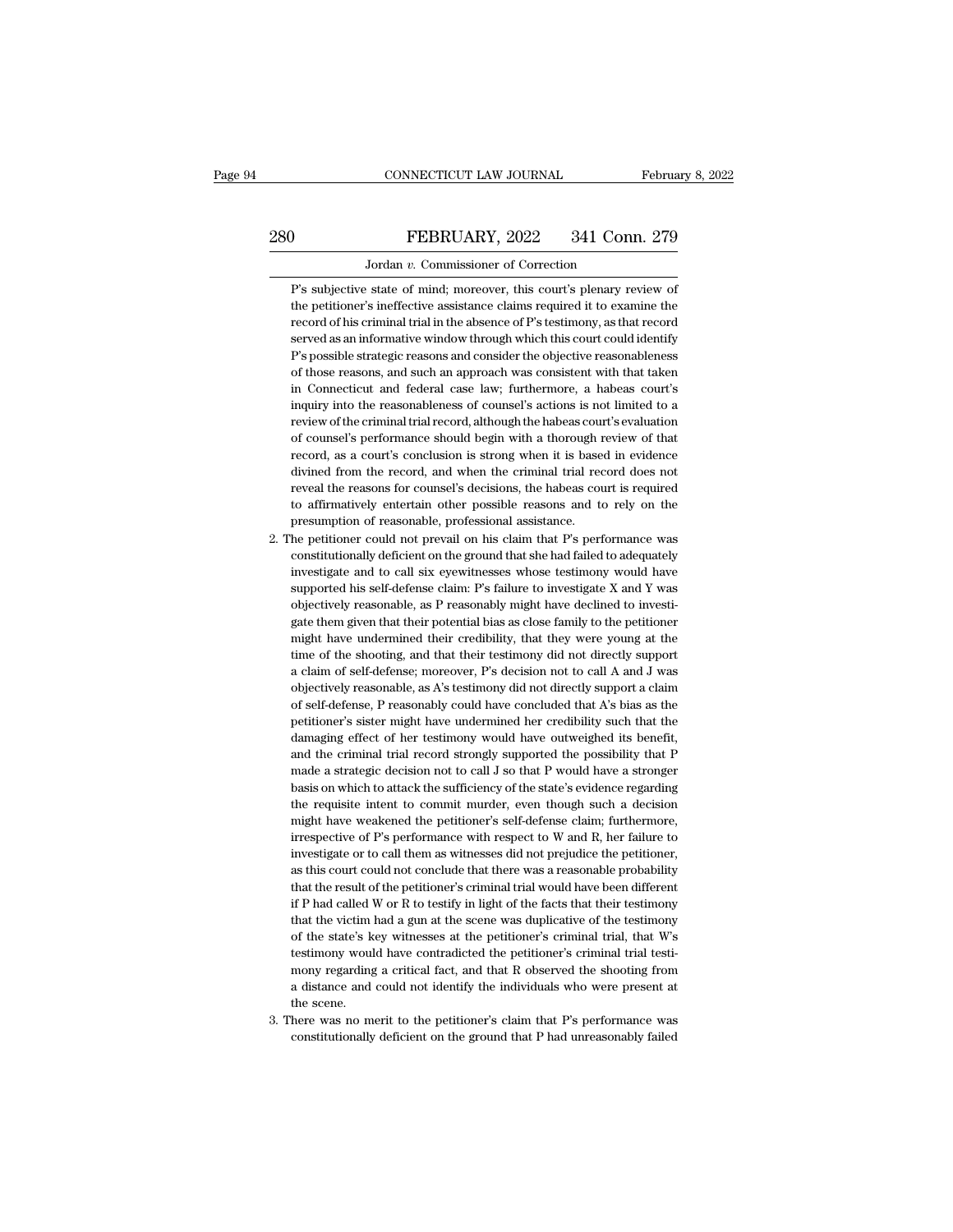# 341 Conn. 279 FEBRUARY, 2022 281<br>Jordan v. Commissioner of Correction 8, 2022 CONNECTICUT LAW JOURNAL<br>
341 Conn. 279 FEBRUARY, 2022 281<br>
Jordan *v.* Commissioner of Correction<br>
to raise a third-party culpability defense as a result of her inadequate

1 Conn. 279 FEBRUARY, 2022 281<br>Jordan v. Commissioner of Correction<br>to raise a third-party culpability defense as a result of her inadequate<br>investigation and decision not to call J and W as witnesses at the criminal <u>investigation and the commissioner of Correction</u><br>
to raise a third-party culpability defense as a result of her inadequate<br>
investigation and decision not to call J and W as witnesses at the criminal<br>
trial; although J's 1 Conn. 279 FEBRUARY, 2022 281<br>Jordan v. Commissioner of Correction<br>to raise a third-party culpability defense as a result of her inadequate<br>investigation and decision not to call J and W as witnesses at the criminal<br>trial Jordan v. Commissioner of Correction<br>to raise a third-party culpability defense as a result of her inadequate<br>investigation and decision not to call J and W as witnesses at the criminal<br>trial; although J's and W's testimon Jordan  $v$ . Commissioner of Correction<br>to raise a third-party culpability defense as a result of her inadequate<br>investigation and decision not to call J and W as witnesses at the criminal<br>trial; although  $J$ s and W's test to raise a third-party culpability defense as a result of her inadequate investigation and decision not to call J and W as witnesses at the criminal trial; although J's and W's testimony that the victim's brother, K, fired investigation and decision not to call J and W as witnesses at the criminal trial; although  $J$ 's and W's testimony that the victim's brother, K, fired his gun and the medical examiner's testimony regarding the path throu itrial; although J's and W's testimony that the victim's brother, K, fired his gun and the medical examiner's testimony regarding the path through which the bullet travelled after entering the victim's body may have suppor which the bullet travelled after entering the victim's body may have the bullet travelled after entering the victim's body may have<br>supported an inference that the fatal gunshot was fired by K, not the<br>petitioner, P reasonably may have believed that the third-party culpabil-<br>ity defense was supported an inference that the fatal gunshot was fired by K, not the petitioner, P reasonably may have believed that the third-party culpability defense was weaker than the petitioner's self-defense claim because the sta petitioner, P reasonably may have believed that the third-party culpability defense was weaker than the petitioner's self-defense claim because the state had strong evidence to counter a third-party culpability narrative, ity defense was weaker than the petitioner's self-defense claim because<br>the state had strong evidence to counter a third-party culpability narra-<br>tive, as all of the witnesses testified that the victim did not fall to the tive, as all of the witnesses testified that the victim did not fall to the ground until after the petitioner fired his gun, suggesting it was the petitioner's shot, and not the first shot fired, that struck and killed th ground until after the petitioner fired his gun, suggesting it was the petitioner's shot, and not the first shot fired, that struck and killed the victim.<br>Argued May 3—officially released November 5, 2021\*<br>*Procedural Hist* Amended petition for a writ of habeas corpus,<br>and the Superior fired his gun, suggesting it was the<br>petitioner's shot, and not the first shot fired, that struck and killed<br>the victim.<br>Argued May 3—officially released Nove

petitioner's shot, and not the first shot fired, that struck and killed<br>the victim.<br>Argued May 3—officially released November 5, 2021\*<br>*Procedural History*<br>Amended petition for a writ of habeas corpus,<br>brought to the Super the victim.<br>
Argued May 3—officially released November 5, 2021\*<br>
Procedural History<br>
Amended petition for a writ of habeas corpus,<br>
brought to the Superior Court in the judicial district<br>
of Tolland and tried to the court, Argued May 3—officially released November 5, 2021\*<br> *Procedural History*<br> **Amended petition for a writ of habeas corpus,**<br>
brought to the Superior Court in the judicial district<br>
of Tolland and tried to the court, *Kwak*, *Procedural History*<br>Amended petition for a writ of habeas corpus,<br>brought to the Superior Court in the judicial district<br>of Tolland and tried to the court, *Kwak*, *J*.; judgment<br>granting the petition, from which the resp Frotedard History<br>
Amended petition for a writ of habeas corpus,<br>
brought to the Superior Court in the judicial district<br>
of Tolland and tried to the court, *Kwak*, *J*.; judgment<br>
granting the petition, from which the res Amended petition for a writ of habeas corpus,<br>brought to the Superior Court in the judicial district<br>of Tolland and tried to the court,  $Kwak$ ,  $J$ ; judgment<br>granting the petition, from which the respondent, on<br>the grantin brought to the Superior Court in the judicial district<br>of Tolland and tried to the court,  $Kwak$ ,  $J$ .; judgment<br>granting the petition, from which the respondent, on<br>the granting of certification, appealed to the Appellate of Tolland and tried to the court, *Kwak*, *J*.; judgment<br>granting the petition, from which the respondent, on<br>the granting of certification, appealed to the Appellate<br>Court, *Lavine*, *Prescott* and *Sheldon*, *Js.*, whic court, *Lavine*, *Prescott* and *Sheldon*, *Js.*, which reversed the habeas court's judgment and remanded the case with direction to deny the petition, and the petitioner, on the granting of certification, appealed to this Court, *Eatthe*, *I* rescont<br>the habeas court's ju<br>with direction to deny<br>on the granting of<br>court. *Affirmed.*<br>Daniel J. Krisch, :<br>lant (petitioner).<br>James A. Killen, s *IA* direction to deny the petition, and the petitioner,<br> *Jamiel J. Krisch*, assigned counsel, for the appel-<br> *James A. Killen*, senior assistant state's attorney,<br> *James A. Killen*, senior assistant state's attorney,<br>

on the granting of certification, appealed to this<br>court. *Affirmed.*<br>Daniel J. Krisch, assigned counsel, for the appel-<br>lant (petitioner).<br>James A. Killen, senior assistant state's attorney,<br>with whom, on the brief, were court. *Affirmed.*<br>
Daniel J. Krisch, assigned counsel, for the appel-<br>
lant (petitioner).<br>
James A. Killen, senior assistant state's attorney,<br>
with whom, on the brief, were *Patrick J. Griffin*, state's<br>
attorney, and *R* Daniel J. Krisch, assigned counsel, for the app<br>lant (petitioner).<br>James A. Killen, senior assistant state's attorne<br>with whom, on the brief, were Patrick J. Griffin, state<br>attorney, and Rebecca A. Barry, supervisory assis *James A. Killen*, senior assistant state's attorney,<br>th whom, on the brief, were *Patrick J. Griffin*, state's<br>torney, and *Rebecca A. Barry*, supervisory assistant<br>ate's attorney, for the appellee (respondent).<br>*Opinion* with whom, on the brief, were *Patrick J. Griffin*, state's<br>attorney, and *Rebecca A. Barry*, supervisory assistant<br>state's attorney, for the appellee (respondent).<br> $opinion$ <br>McDONALD, J. This certified appeal requires us to<br>co

## *Opinion*

attorney, and *Rebecca A. Barry*, supervisory assistant<br>state's attorney, for the appellee (respondent).<br> $\frac{opinion}{\text{Monstr}}$ <br>McDONALD, J. This certified appeal requires us to<br>consider how a habeas petitioner may satisfy his bur McDONALD, J. This certified appeal requires us to consider how a habeas petitioner may satisfy his burden to establish a claim of ineffective assistance of counsel \*November 5, 2021, the date that this decision was release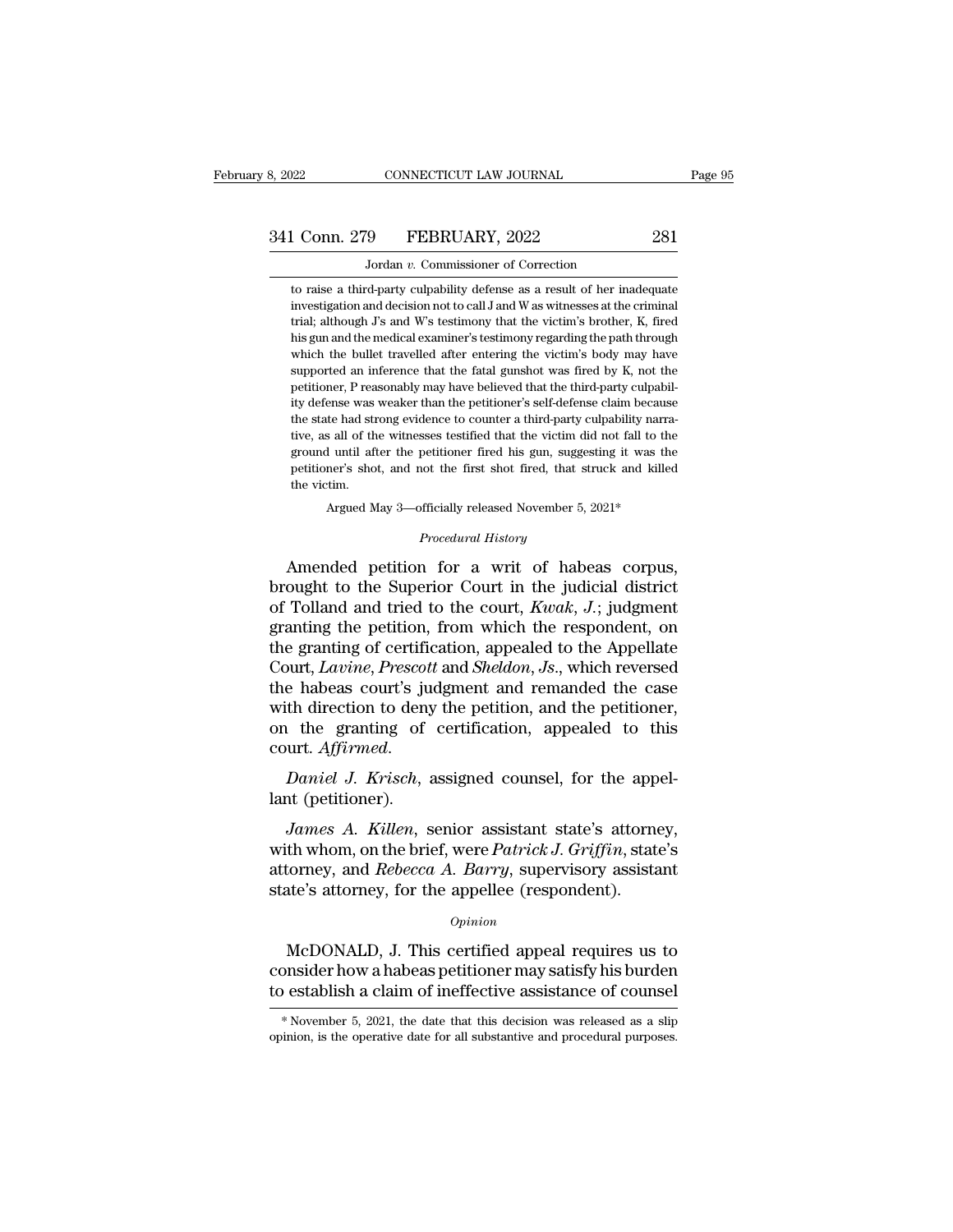# EXECUTE CONNECTICUT LAW JOURNAL February 8, 2022<br>282 FEBRUARY, 2022 341 Conn. 279<br>30 Jordan v. Commissioner of Correction EXECTICUT LAW JOURNAL<br>FEBRUARY, 2022 341 Conn<br>Jordan v. Commissioner of Correction<br>Jand v. Washinaton. 466 U.S. 668 1

CONNECTICUT LAW JOURNAL February 8, 2<br>
282 FEBRUARY, 2022 341 Conn. 279<br>
Jordan v. Commissioner of Correction<br>
under *Strickland* v. *Washington*, 466 U.S. 668, 104 S.<br>
Ct. 2052, 80 L. Ed. 2d 674 (1984), when the allegedly EXERUARY, 2022 341 Conn. 279<br>
Jordan v. Commissioner of Correction<br>
under *Strickland* v. Washington, 466 U.S. 668, 104 S.<br>
Ct. 2052, 80 L. Ed. 2d 674 (1984), when the allegedly<br>
ineffective counsel has died prior to the h FEBRUARY, 2022 341 Conn. 279<br>
Iordan v. Commissioner of Correction<br>
under *Strickland* v. *Washington*, 466 U.S. 668, 104 S.<br>
Ct. 2052, 80 L. Ed. 2d 674 (1984), when the allegedly<br>
ineffective counsel has died prior to the FEBRUARY, 2022 341 Conn. 279<br>
Jordan v. Commissioner of Correction<br>
under *Strickland* v. Washington, 466 U.S. 668, 104 S.<br>
Ct. 2052, 80 L. Ed. 2d 674 (1984), when the allegedly<br>
ineffective counsel has died prior to the h Jordan v. Commissioner of Correction<br>
under *Strickland* v. Washington, 466 U.S. 668, 104 S.<br>
Ct. 2052, 80 L. Ed. 2d 674 (1984), when the allegedly<br>
ineffective counsel has died prior to the habeas trial.<br>
The petitioner, Jordan v. Commissioner of Correction<br>
under *Strickland* v. *Washington*, 466 U.S. 668, 104 S.<br>
Ct. 2052, 80 L. Ed. 2d 674 (1984), when the allegedly<br>
ineffective counsel has died prior to the habeas trial.<br>
The petitione under *Strickland* v. *Washington*, 466 U.S. 668, 104 S.<br>Ct. 2052, 80 L. Ed. 2d 674 (1984), when the allegedly<br>ineffective counsel has died prior to the habeas trial.<br>The petitioner, Bryan Jordan, was engaged in an argu-<br>m Ct. 2052, 80 L. Ed. 2d 674 (1984), when the allegedly<br>ineffective counsel has died prior to the habeas trial.<br>The petitioner, Bryan Jordan, was engaged in an argu-<br>ment with the victim, Curtis Hannons, when an initial<br>guns ineffective counsel has died prior to the habeas trial.<br>The petitioner, Bryan Jordan, was engaged in an argument with the victim, Curtis Hannons, when an initial<br>gunshot fired from elsewhere prompted the petitioner<br>to pull The petitioner, Bryan Jordan, was engaged in an argument with the victim, Curtis Hannons, when an initial gunshot fired from elsewhere prompted the petitioner to pull out his gun and fire it once at the victim's head. The ment with the victim, Curtis Hannons, when an initial gunshot fired from elsewhere prompted the petitioner<br>to pull out his gun and fire it once at the victim's head.<br>The petitioner was convicted of manslaughter in the<br>firs gunshot fired from elsewhere prompted the petitioner<br>to pull out his gun and fire it once at the victim's head.<br>The petitioner was convicted of manslaughter in the<br>first degree, in addition to another crime, and sentenced<br> to pull out his gun and fire it once at the victim's head.<br>The petitioner was convicted of manslaughter in the<br>first degree, in addition to another crime, and sentenced<br>to forty-five years of imprisonment, and he thereafte The petitioner was convicted of manslaughter in the<br>first degree, in addition to another crime, and sentenced<br>to forty-five years of imprisonment, and he thereafter<br>filed a petition for a writ of habeas corpus on the basis first degree, in addition to another crime, and sentenced<br>to forty-five years of imprisonment, and he thereafter<br>filed a petition for a writ of habeas corpus on the basis<br>of ineffective assistance of his trial counsel. The to forty-five years of imprisonment, and he thereafter<br>filed a petition for a writ of habeas corpus on the basis<br>of ineffective assistance of his trial counsel. The habeas<br>court granted the petition for a writ of habeas co filed a petition for a writ of habeas corpus on the basis<br>of ineffective assistance of his trial counsel. The habeas<br>court granted the petition for a writ of habeas corpus,<br>reasoning that trial counsel's failure to call si of ineffective assistance of his trial counsel. The habeas<br>court granted the petition for a writ of habeas corpus,<br>reasoning that trial counsel's failure to call six addi-<br>tional eyewitnesses to testify at the underlying c court granted the petition for a writ of habeas corpus,<br>reasoning that trial counsel's failure to call six addi-<br>tional eyewitnesses to testify at the underlying criminal<br>trial prejudiced the petitioner's defense. The Appe reasoning that trial counsel's failure to call six additional eyewitnesses to testify at the underlying criminal<br>trial prejudiced the petitioner's defense. The Appellate<br>Court subsequently reversed the habeas court's judgtional eyewitnesses to testify at the underlying criminal<br>trial prejudiced the petitioner's defense. The Appellate<br>Court subsequently reversed the habeas court's judg-<br>ment on the ground that the petitioner, as a conse-<br>q trial prejudiced the petitioner's defense. The Appellate<br>Court subsequently reversed the habeas court's judg-<br>ment on the ground that the petitioner, as a conse-<br>quence of his trial counsel's death, had not provided<br>suffic Court subsequently reversed the habeas court's judgment on the ground that the petitioner, as a consequence of his trial counsel's death, had not provided sufficient evidence to rebut the strong presumption that his trial ment on the ground that the petitioner, as a consequence of his trial counsel's death, had not provided<br>sufficient evidence to rebut the strong presumption that<br>his trial counsel had exercised her reasonable profes-<br>sional quence of his trial counsel's death, had not provided<br>sufficient evidence to rebut the strong presumption that<br>his trial counsel had exercised her reasonable profes-<br>sional judgment. Jordan v. Commissioner of Correc-<br>tion, sufficient evidence to rebut the strong presumption that<br>his trial counsel had exercised her reasonable profes-<br>sional judgment. Jordan v. Commissioner of Correc-<br>tion, 197 Conn. App. 822, 871–72, 234 A.3d 78 (2020).<br>On ap his trial counsel had exercised her reasonable profes-<br>sional judgment. Jordan v. Commissioner of Correc-<br>tion, 197 Conn. App. 822, 871–72, 234 A.3d 78 (2020).<br>On appeal to this court, the petitioner claims that the<br>Appell sional judgment. Jordan v. Commissioner of Correction, 197 Conn. App. 822, 871–72, 234 A.3d 78 (2020).<br>On appeal to this court, the petitioner claims that the<br>Appellate Court's standard places an insurmountable<br>obstacle in tion, 197 Conn. App. 822, 871–72, 234 A.3d 78 (2020).<br>On appeal to this court, the petitioner claims that the<br>Appellate Court's standard places an insurmountable<br>obstacle in the path of a habeas petitioner whose trial<br>coun On appeal to this court, the petitioner claims that the Appellate Court's standard places an insurmountable obstacle in the path of a habeas petitioner whose trial counsel is unavailable to testify. For the following reaso Appellate Court<br>obstacle in the p<br>counsel is unava<br>sons, we clarify<br>that the petition<br>test with respect<br>of counsel.<br>The Appellate The Appellate Court's decision affirming the petition-<br>The Appellate Court's decision affirming rea-<br>assistance at the petitioner has failed to satisfy the *Strickland*<br>st with respect to either claim of ineffective assist soms, we clarify the applicable standard and conclude<br>that the petitioner has failed to satisfy the *Strickland*<br>test with respect to either claim of ineffective assistance<br>of counsel.<br>The Appellate Court's decision affir

procedural history; *State* v. *Jordany* and *Strickland*<br>test with respect to either claim of ineffective assistance<br>of counsel.<br>The Appellate Court's decision affirming the petition-<br>er's conviction on direct appeal sets The structure of counsel.<br>
1614–62, 978 A.2d 150, cert. denied, 294 Connection<br>
161–62, 978 A.2d 150, cert. denied, 294 Conn. 904, 982<br>
161–62, 978 A.2d 150, cert. denied, 294 Conn. 904, 982<br>
161–62, 978 A.2d 150, cert. de For the Appellate Court's decision affirming the petition-<br>er's conviction on direct appeal sets forth the facts and<br>procedural history; *State v. Jordan*, 117 Conn. App. 160,<br>161–62, 978 A.2d 150, cert. denied, 294 Conn. The Appellate Court's decision affirming the petition-<br>er's conviction on direct appeal sets forth the facts and<br>procedural history; *State v. Jordan*, 117 Conn. App. 160,<br>161–62, 978 A.2d 150, cert. denied, 294 Conn. 904,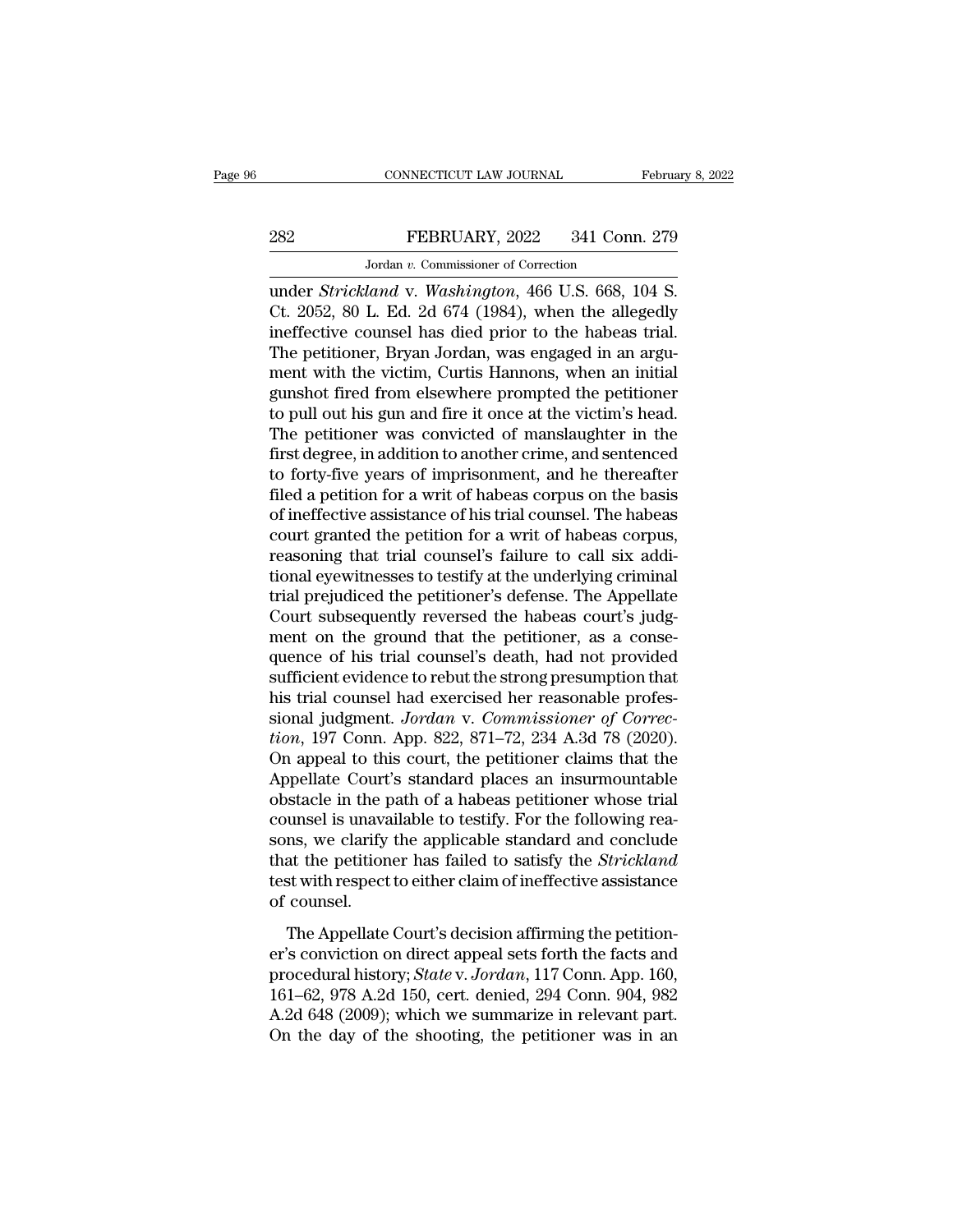CONNECTICUT LAW JOURNAL<br>
9 FEBRUARY, 2022<br>
Jordan *v*. Commissioner of Correction<br>
th the victim and the victim's brother argument with the victim and the victim's brother, Jason<br>
argument with the victim and the victim's brother, Jason<br>
argument with the victim and the victim's brother, Jason<br>
Kelly. The argument ended when the petitioner go 341 Conn. 279 FEBRUARY, 2022 283<br>
Jordan v. Commissioner of Correction<br>
argument with the victim and the victim's brother, Jason<br>
Kelly. The argument ended when the petitioner got into<br>
his car and drove away. A few minute  $\frac{341 \text{ Conn. } 279 \qquad \text{FEBRUARY, } 2022 \qquad \qquad 283}$ <br>  $\frac{3040 \text{ N} \cdot \text{Commissioner of Correction}}{2021 \text{ argument with the victim and the victim's brother, Jason Kelly. The argument ended when the pertinent got into his car and drove away. A few minutes later, the petitioner returned, and another heated discussion took place between the notificationer and the victim. Sovorals$ 341 Conn. 279 FEBRUARY, 2022 283<br>
Jordan v. Commissioner of Correction<br>
argument with the victim and the victim's brother, Jason<br>
Kelly. The argument ended when the petitioner got into<br>
his car and drove away. A few minut  $\frac{1}{\sqrt{1-\frac{1}{2}}}\sqrt{1-\frac{1}{2}-\frac{1}{2}-\frac{1}{2}-\frac{1}{2}-\frac{1}{2}-\frac{1}{2}-\frac{1}{2}-\frac{1}{2}-\frac{1}{2}-\frac{1}{2}-\frac{1}{2}-\frac{1}{2}-\frac{1}{2}-\frac{1}{2}-\frac{1}{2}-\frac{1}{2}-\frac{1}{2}-\frac{1}{2}-\frac{1}{2}-\frac{1}{2}-\frac{1}{2}-\frac{1}{2}-\frac{1}{2}-\frac{1}{2}-\frac{1}{2}-\frac{1}{2}-\frac{1}{2}-\frac{1}{2}-\frac{1$ Jordan  $v$ . Commissioner of Correction<br>argument with the victim and the victim's brother, Jason<br>Kelly. The argument ended when the petitioner got into<br>his car and drove away. A few minutes later, the peti-<br>tioner returned argument with the victim and the victim's b<br>Kelly. The argument ended when the petiti<br>his car and drove away. A few minutes la<br>tioner returned, and another heated dis<br>place between the petitioner and the vie<br>people congreg Fig. The argument entied when the pethology mito<br>is car and drove away. A few minutes later, the peti-<br>pher returned, and another heated discussion took<br>ace between the petitioner and the victim. Several<br>ople congregated a ms car and drove away. A few minities rater, the peti-<br>tioner returned, and another heated discussion took<br>place between the petitioner and the victim. Several<br>people congregated around the petitioner and the vic-<br>tim, att

place between the petitioner incated discussion took<br>place between the petitioner and the victim. Several<br>people congregated around the petitioner and the vic-<br>tim, attempting to calm them down.<br>The eyewitnesses gave varyi pace between the petholical and the victim. Several<br>people congregated around the petitioner and the vic-<br>tim, attempting to calm them down.<br>The eyewitnesses gave varying accounts of precisely<br>what happened next. All agree people congregated around the pethloner and the vic-<br>tim, attempting to calm them down.<br>The eyewitnesses gave varying accounts of precisely<br>what happened next. All agreed, however, that an initial<br>gunshot was fired by some The eyewitnesses gave varying accounts of precisely<br>what happened next. All agreed, however, that an initial<br>gunshot was fired by someone other than the petitioner<br>or the victim. Several witnesses then saw the petitioner<br>p The eyewitnesses gave varying accounts of precisely<br>what happened next. All agreed, however, that an initial<br>gunshot was fired by someone other than the petitioner<br>or the victim. Several witnesses then saw the petitioner<br>p what happened next. All agreed, however, that a<br>gunshot was fired by someone other than the po<br>or the victim. Several witnesses then saw the po<br>pull out a gun and fire it once in the directio<br>victim's head. The petitioner The victim. Several witnesses then saw the petitioner<br>the victim. Several witnesses then saw the petitioner<br>all out a gun and fire it once in the direction of the<br>tim's head. The petitioner fled on foot, and the wit-<br>sses pull out a gun and fire it once in the direction of the victim's head. The petitioner fled on foot, and the witnesses heard several more gunshots. The victim was transported to a hospital, where he died.<br>The petitioner wa

pun out a gun and me n once in the uncetton of the<br>victim's head. The petitioner fled on foot, and the wit-<br>nesses heard several more gunshots. The victim was<br>transported to a hospital, where he died.<br>The petitioner was ar Assess head: The petrioner fied of foot, and the when<br>messes heard several more gunshots. The victim was<br>transported to a hospital, where he died.<br>The petitioner was arrested and charged with murder<br>in violation of Genera mately found to a hospital, where he died.<br>The petitioner was arrested and charged with murder<br>in violation of General Statutes § 53a-54a (a), as well<br>as several lesser included offenses.<sup>1</sup> The petitioner<br>asserted a clai The petitioner was arrested and charged with murder<br>in violation of General Statutes  $\S$  53a-54a (a), as well<br>as several lesser included offenses.<sup>1</sup> The petitioner<br>asserted a claim of self-defense. Id., 170. The jury ult The petitioner was arrested and charged with murder<br>in violation of General Statutes  $\S$  53a-54a (a), as well<br>as several lesser included offenses.<sup>1</sup> The petitioner<br>asserted a claim of self-defense. Id., 170. The jury ult in violation of General Statutes § 53a-54a (a), as well<br>as several lesser included offenses.<sup>1</sup> The petitioner<br>asserted a claim of self-defense. Id., 170. The jury ulti-<br>mately found the petitioner not guilty of murder bu as several lesser included offenses.<sup>1</sup> The petitioner<br>asserted a claim of self-defense. Id., 170. The jury ulti-<br>mately found the petitioner not guilty of murder but<br>guilty of manslaughter in the first degree with a fire asserted a claim of self-defense. Id., 170. The jury ulti-<br>mately found the petitioner not guilty of murder but<br>guilty of manslaughter in the first degree with a firearm<br>in violation of General Statutes § 53a-55a (a). Id., mately found the petitioner not guilty of murder but<br>guilty of manslaughter in the first degree with a firearm<br>in violation of General Statutes § 53a-55a (a). Id., 162.<br>The trial court sentenced the petitioner to the maxim guilty of manslaughter in the first degree with a firearm<br>in violation of General Statutes § 53a-55a (a). Id., 162.<br>The trial court sentenced the petitioner to the maximum<br>permitted sentence of forty years of imprisonment in violation of General Statutes § 53a-55a (a). Id., 162.<br>The trial court sentenced the petitioner to the maximum<br>permitted sentence of forty years of imprisonment with<br>respect to this charge. Jordan v. Commissioner of Cor reflect that court scheme of forty years of imprisonment with<br>spect to this charge. Jordan v. Commissioner of Cor-<br>ction, supra, 197 Conn. App. 824 n.1. The Appellate<br>ourt affirmed the petitioner's conviction on direct<br>pea respect to this charge. Jordan v. Commissioner of Correction, supra, 197 Conn. App. 824 n.1. The Appellate Court affirmed the petitioner's conviction on direct appeal. *State* v. Jordan, supra, 117 Conn. App. 172. The Appe

popeal. *State* v. *Jordan*, supra, 117 Conn. App. 172.<br>The Appellate Court's decision reversing the habeas ourt's judgment in the present case sets forth addi-<br><sup>1</sup>In addition, the petitioner was charged with carrying a p The Appellate Court's decision reversing the habeas<br>court's judgment in the present case sets forth addi-<br><sup>1</sup> In addition, the petitioner was charged with carrying a pistol or revolver<br>without a permit in violation of Gene **court's judgment in the present case sets forth addi-**<br><sup>1</sup>In addition, the petitioner was charged with carrying a pistol or revolver without a permit in violation of General Statutes § 29-35. *State v. Jordan*, supra, 11 Followit S Judgment in the present case sets forth addi-<br>
<sup>1</sup> In addition, the petitioner was charged with carrying a pistol or revolver<br>
without a permit in violation of General Statutes § 29-35. *State v. Jordan*,<br>
supr <sup>1</sup> In addition, the petitioner was charged with carrying a pistol or revolver without a permit in violation of General Statutes § 29-35. *State v. Jordan*, supra, 117 Conn. App. 162. The jury found the petitioner guilty supra, 117 Conn. App. 162. The jury found the petitioner guilty of this crime, and the trial court sentenced the petitioner to the maximum permitted sentence of five years of imprisonment, to run consecutively to the sente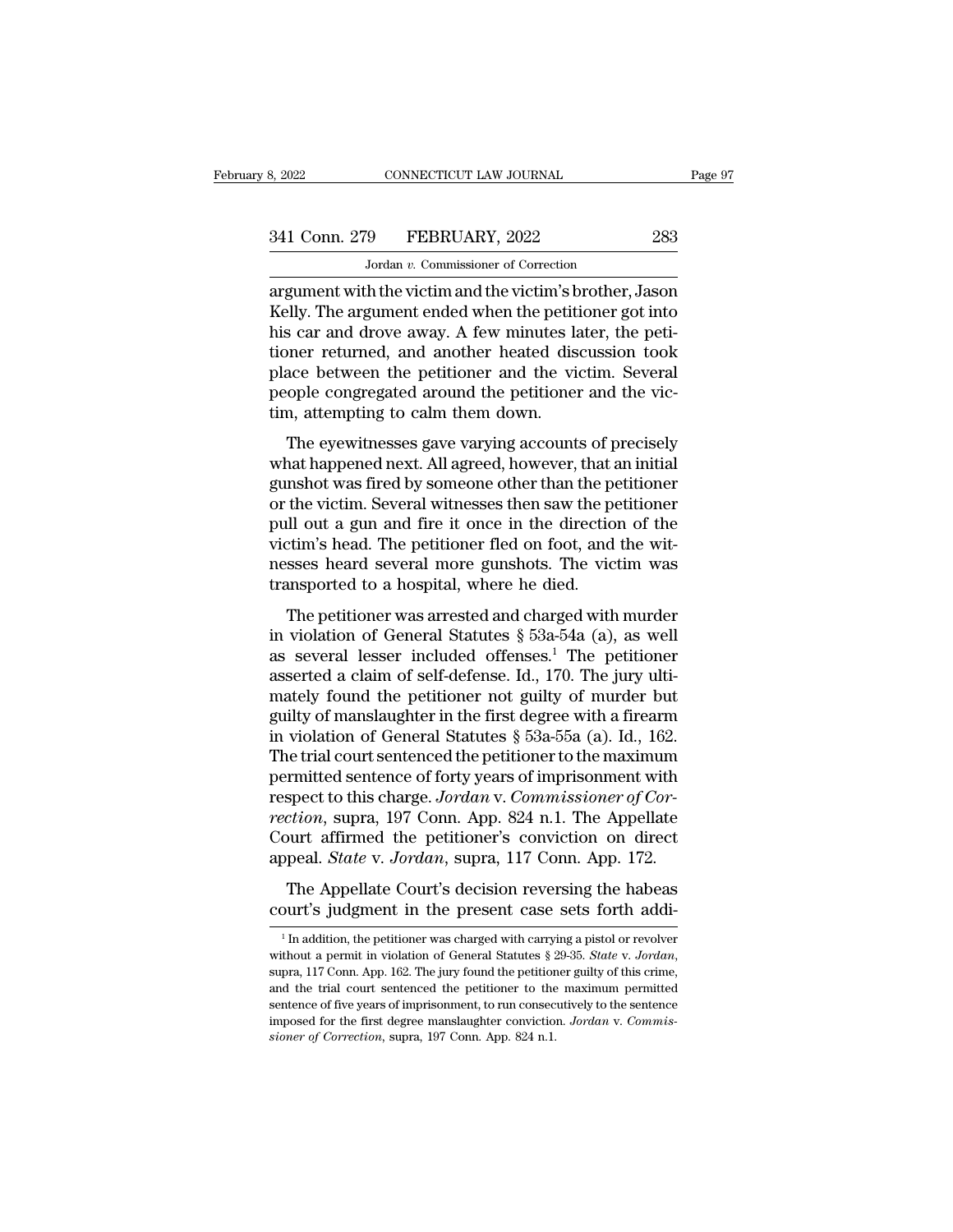# CONNECTICUT LAW JOURNAL February 8, 2022<br>284 FEBRUARY, 2022 341 Conn. 279<br>Jordan v. Commissioner of Correction EXECTICUT LAW JOURNAL<br>FEBRUARY, 2022 341 Conn<br>Jordan v. Commissioner of Correction<br>and procedural history pertaining to

CONNECTICUT LAW JOURNAL February 8, 2022<br>
FEBRUARY, 2022 341 Conn. 279<br>
Jordan v. Commissioner of Correction<br>
tional facts and procedural history pertaining to the<br>
habeas proceeding; Jordan v. Commissioner of Correction FEBRUARY, 2022 341 Conn. 279<br>
Jordan v. Commissioner of Correction<br>
tional facts and procedural history pertaining to the<br>
habeas proceeding; *Jordan* v. *Commissioner of Correc-*<br>
tion, supra, 197 Conn. App. 824–28; which *FEBRUARY, 2022* 341 Conn. 279<br> *Jordan v. Commissioner of Correction*<br> *tional facts and procedural history pertaining to the*<br> *habeas proceeding; Jordan v. Commissioner of Correction, supra, 197 Conn. App. 824–28; which* FEBRUARY, 2022 341 Conn. 279<br>
Jordan v. Commissioner of Correction<br>
tional facts and procedural history pertaining to the<br>
habeas proceeding; Jordan v. Commissioner of Correc-<br>
tion, supra, 197 Conn. App. 824–28; which we Jordan v. Commissioner of Correction<br>
tional facts and procedural history pertaining to the<br>
habeas proceeding; Jordan v. Commissioner of Correc-<br>
tion, supra, 197 Conn. App. 824–28; which we summa-<br>
rize in relevant part solutional facts and procedural history pertaining to the<br>habeas proceeding; Jordan v. Commissioner of Correction, supra, 197 Conn. App. 824–28; which we summa-<br>rize in relevant part. The petitioner filed the present<br>amen tional facts and procedural history pertaining to the<br>habeas proceeding; Jordan v. Commissioner of Correc-<br>tion, supra, 197 Conn. App. 824–28; which we summa-<br>rize in relevant part. The petitioner filed the present<br>amended habeas proceeding; Jordan v. Commissioner of Correction, supra, 197 Conn. App. 824–28; which we summarize in relevant part. The petitioner filed the present amended petition for a writ of habeas corpus against the responde tion, supra, 197 Conn. App. 824–28; which we summa-<br>rize in relevant part. The petitioner filed the present<br>amended petition for a writ of habeas corpus against<br>the respondent, the Commissioner of Correction, in<br>2015. The rize in relevant part. The petitioner filed the present<br>amended petition for a writ of habeas corpus against<br>the respondent, the Commissioner of Correction, in<br>2015. The petition raised, in relevant part, two claims<br>of ine amended petition for a writ of habeas corpus against<br>the respondent, the Commissioner of Correction, in<br>2015. The petition raised, in relevant part, two claims<br>of ineffective assistance of trial counsel in violation of<br>the the respondent, the Commissioner of Correction, in 2015. The petition raised, in relevant part, two claims of ineffective assistance of trial counsel in violation of the United States and Connecticut constitutions. Specifi 2015. The petition raised, in relevant part, two claims<br>of ineffective assistance of trial counsel in violation of<br>the United States and Connecticut constitutions. Specif-<br>ically, the petitioner first alleged that his crim of ineffective assistance of trial counsel in violation of<br>the United States and Connecticut constitutions. Specif-<br>ically, the petitioner first alleged that his criminal trial<br>counsel, Diane Polan, failed to conduct a pro the United States and Connecticut constitutions. Specifically, the petitioner first alleged that his criminal trial<br>counsel, Diane Polan, failed to conduct a proper investigation and failed to present available evidence su ically, the petitioner first alleged that h<br>counsel, Diane Polan, failed to conduct a<br>gation and failed to present available ev<br>ing his self-defense claim. The petitior<br>that Polan failed to raise a third-party cul<br>as a res tion and failed to present available evidence support-<br>g his self-defense claim. The petitioner also alleged<br>at Polan failed to raise a third-party culpability defense<br>a result of the same improper investigation and fail-<br> ing his self-defense claim. The petitioner also alleged<br>that Polan failed to raise a third-party culpability defense<br>as a result of the same improper investigation and fail-<br>ure to present available evidence.<br>The habeas c

that Polan failed to raise a third-party culpability defense<br>as a result of the same improper investigation and fail-<br>ure to present available evidence.<br>The habeas court, *Kwak*, *J*., conducted a trial and<br>heard testimony as a result of the same improper investigation and failure to present available evidence.<br>The habeas court, *Kwak*, *J*., conducted a trial and<br>heard testimony from the petitioner, as well as eight<br>witnesses called on his ure to present available evidence.<br>The habeas court, *Kwak*, *J*., conducted a trial and<br>heard testimony from the petitioner, as well as eight<br>witnesses called on his behalf, including Polan's private<br>investigator, an atto The habeas court, *Kwak*, *J*., conducted a trial and<br>heard testimony from the petitioner, as well as eight<br>witnesses called on his behalf, including Polan's private<br>investigator, an attorney testifying as an expert on pro The habeas court, *Kwak*, *J.*, conducted a trial and<br>heard testimony from the petitioner, as well as eight<br>witnesses called on his behalf, including Polan's private<br>investigator, an attorney testifying as an expert on pro heard testimony from the petitioner, as well as eight<br>witnesses called on his behalf, including Polan's private<br>investigator, an attorney testifying as an expert on pro-<br>fessional standards, and six individuals who witness witnesses called on his behalf, including Polan's private<br>investigator, an attorney testifying as an expert on pro-<br>fessional standards, and six individuals who witnessed<br>the events surrounding the shooting but were not ca investigator, an attorney testifying as an expert on professional standards, and six individuals who witnessed<br>the events surrounding the shooting but were not called<br>by Polan to testify during the criminal trial. The cour fessional standards, and six individuals who witnessed<br>the events surrounding the shooting but were not called<br>by Polan to testify during the criminal trial. The court<br>did not hear testimony from Polan because she had<br>died the events surrounding the shooting but were not called<br>by Polan to testify during the criminal trial. The court<br>did not hear testimony from Polan because she had<br>died prior to the habeas trial. The court subsequently<br>gran by Polan to testify during the criminal trial. The court<br>did not hear testimony from Polan because she had<br>died prior to the habeas trial. The court subsequently<br>granted the petition for a writ of habeas corpus on the<br>basi did not hear testimony from Polan because she had<br>died prior to the habeas trial. The court subsequently<br>granted the petition for a writ of habeas corpus on the<br>basis of both claims of ineffective assistance of counsel.<br>Sp died prior to the habeas trial. The court subsequently<br>granted the petition for a writ of habeas corpus on the<br>basis of both claims of ineffective assistance of counsel.<br>Specifically, the court determined that "the petitio granted the petition for a writ of habeas corpus on the<br>basis of both claims of ineffective assistance of counsel.<br>Specifically, the court determined that "the petitioner<br>had met his burden of demonstrating that Polan had<br> basis of both claims of ineffective assistance of counsel.<br>Specifically, the court determined that "the petitioner<br>had met his burden of demonstrating that Polan had<br>rendered constitutionally deficient performance by fail-Specifically, the court determined that "the petitioner<br>had met his burden of demonstrating that Polan had<br>rendered constitutionally deficient performance by fail-<br>ing to investigate properly or to present available evi-<br>d had met his burden of demonstrating that Polan had<br>rendered constitutionally deficient performance by fail-<br>ing to investigate properly or to present available evi-<br>dence in support of the petitioner's claim of self-defens rendered constitutionally deficient performance by failing to investigate properly or to present available evidence in support of the petitioner's claim of self-defense and by failing properly to investigate, raise, or pre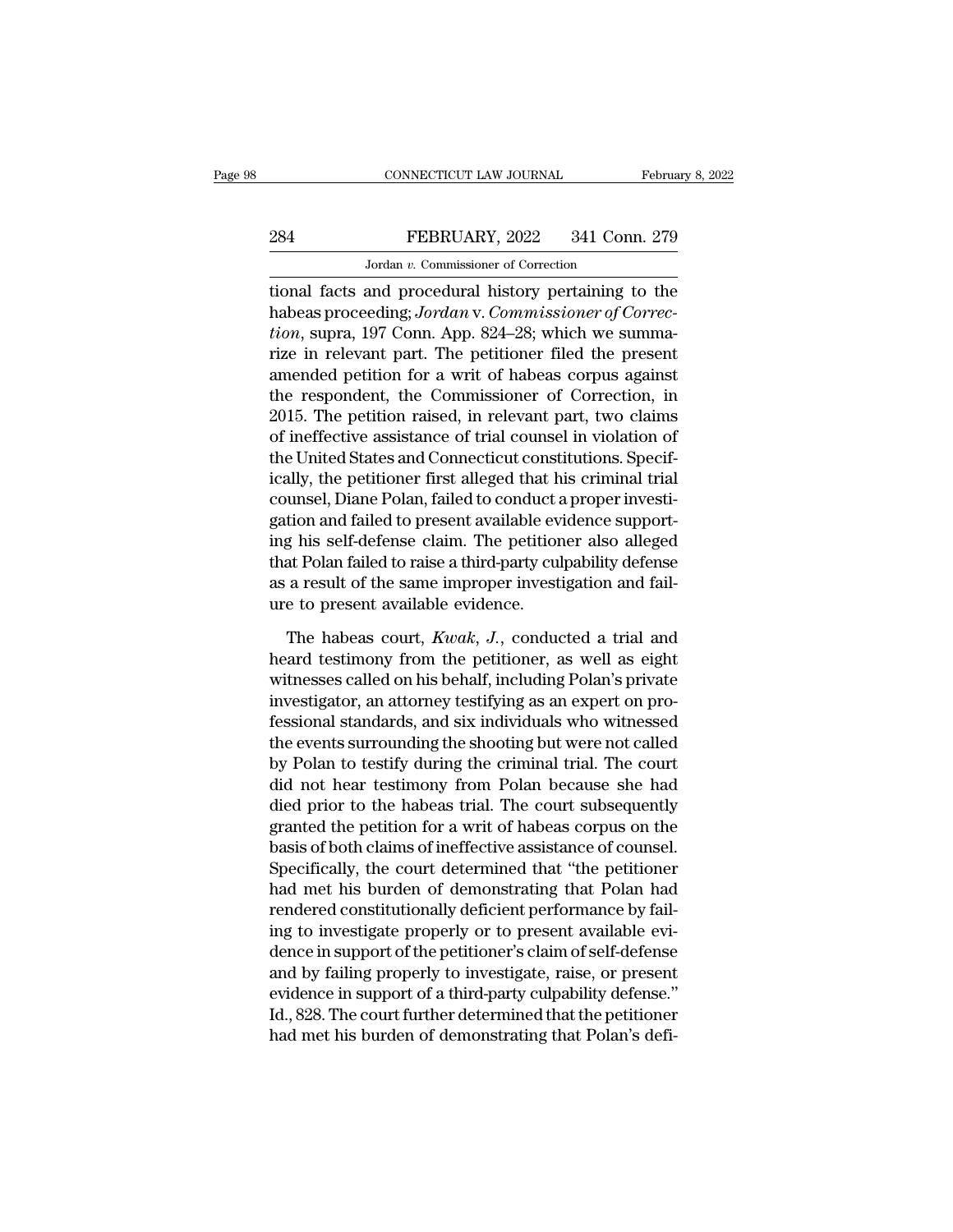MONE CONNECTICUT LAW JOURNAL<br>19 FEBRUARY, 2022<br>Jordan v. Commissioner of Correction<br>19 The "had prejudiced him by unduly d connecticut LAW JOURNAL<br>
341 Conn. 279 FEBRUARY, 2022 285<br>
Jordan v. Commissioner of Correction<br>
cient performance "had prejudiced him by unduly dimin-<br>
ishing his due process right to establish a defense." Id. 341 Conn. 279 FEBRUARY, 2022 285<br>Jordan v. Commissioner of Correction<br>Cient performance "had prejudiced him by unduly diminishing his due process right to establish a defense." Id.<br>The Appellate Court reversed the judgment

1 Conn. 279 FEBRUARY, 2022 285<br>Jordan v. Commissioner of Correction<br>ent performance "had prejudiced him by unduly dimin-<br>ing his due process right to establish a defense." Id.<br>The Appellate Court reversed the judgment of t 341 Conn. 279 FEBRUARY, 2022 285<br>
Jordan v. Commissioner of Correction<br>
cient performance "had prejudiced him by unduly dimin-<br>
ishing his due process right to establish a defense." Id.<br>
The Appellate Court reversed the j Jordan v. Commissioner of Correction<br>
cient performance "had prejudiced him by unduly dimin-<br>
ishing his due process right to establish a defense." Id.<br>
The Appellate Court reversed the judgment of the<br>
habeas court with cient performance "had prejudiced him by unduly diminishing his due process right to establish a defense." Id.<br>The Appellate Court reversed the judgment of the habeas court with respect to both claims of ineffective assist ishing his due process right to establish a defense." Id.<br>The Appellate Court reversed the judgment of the<br>habeas court with respect to both claims of ineffective<br>assistance of counsel. Id., 872. The court emphasized<br>that ishing his due process right to establish a defense." Id.<br>The Appellate Court reversed the judgment of the<br>habeas court with respect to both claims of ineffective<br>assistance of counsel. Id., 872. The court emphasized<br>that, The Appellate Court reversed the judgment of the<br>habeas court with respect to both claims of ineffective<br>assistance of counsel. Id., 872. The court emphasized<br>that, because Polan was unavailable to testify at the<br>habeas tr habeas court with respect to both claims of ineffective<br>assistance of counsel. Id., 872. The court emphasized<br>that, because Polan was unavailable to testify at the<br>habeas trial, the petitioner had not met his burden of<br>est assistance of counsel. Id., 872. The court emphasized<br>that, because Polan was unavailable to testify at the<br>habeas trial, the petitioner had not met his burden of<br>establishing how her investigative efforts were inade-<br>quat that, because Polan was unavailable to testify at the habeas trial, the petitioner had not met his burden of establishing how her investigative efforts were inadequate. Id., 848. Likewise, the court reasoned that the petit habeas trial, the petitioner had not met his burden of establishing how her investigative efforts were inadequate. Id., 848. Likewise, the court reasoned that the petitioner had not met his burden of disproving the objecti establishing how her investigative efforts were inade-<br>quate. Id., 848. Likewise, the court reasoned that the<br>petitioner had not met his burden of disproving the<br>objective reasonableness of any strategic reasons Polan<br>migh quate. Id., 848. Likewise, the court reasoned that the petitioner had not met his burden of disproving the objective reasonableness of any strategic reasons Polan might have had for her decisions regarding the investigatio petitioner had not met his burden of disproving the<br>objective reasonableness of any strategic reasons Polan<br>might have had for her decisions regarding the investi-<br>gation, which witnesses to call, and the potential third-<br> objective reasonableness of any strategic reasons Polan<br>might have had for her decisions regarding the investigation, which witnesses to call, and the potential third-<br>party culpability defense. Id. The court then consider might have had for her decisions regarding the investigation, which witnesses to call, and the potential third-<br>party culpability defense. Id. The court then considered<br>the testimony of the habeas witnesses at length and<br>c gation, which with<br>party culpability d<br>the testimony of<br>concluded that the<br>Polan's performan<br>to either claim of c<br>Id., 860, 871.<br>Thereafter, the p Thereafter, the petitioner filed a petition for certifica-<br>Thereafter, the petitioner failed to demonstrate that<br>plan's performance had been deficient with respect<br>either claim of constitutionally ineffective assistance.<br>, the costation, of the hascest whitesses at rengal and<br>concluded that the petitioner failed to demonstrate that<br>Polan's performance had been deficient with respect<br>to either claim of constitutionally ineffective assistance.

Folan's performance had been deficient with respect<br>polan's performance had been deficient with respect<br>to either claim of constitutionally ineffective assistance.<br>Id., 860, 871.<br>Thereafter, the petitioner filed a petition Folaris performance had seen deficient what respect<br>to either claim of constitutionally ineffective assistance.<br>Id., 860, 871.<br>Thereafter, the petitioner filed a petition for certifica-<br>tion to appeal, which we granted, l Id., 860, 871.<br>
Thereafter, the petitioner filed a petition for certifica-<br>
tion to appeal, which we granted, limited to the follow-<br>
ing issue: "Did the Appellate Court properly reverse the<br>
habeas court's determination rangeof, order the petitioner filed a petition for certification to appeal, which we granted, limited to the following issue: "Did the Appellate Court properly reverse the habeas court's determination that the performance Thereafter, the petitioner filed a petition for certification to appeal, which we granted, limited to the following issue: "Did the Appellate Court properly reverse the habeas court's determination that the performance of tion to appeal, which we granted, limited to the following issue: "Did the Appellate Court properly reverse the habeas court's determination that the performance of the petitioner's criminal trial counsel fell outside the beas court's determination that the performance of<br>the performance of<br>the performance of<br>the performance of competent counsel under *Strickland* v. Wash-<br>*gton*, [supra, 466 U.S. 668]?" Jordan v. Commissioner<br>Correction, 3 raiseas courts determination and are performance of<br>the petitioner's criminal trial counsel fell outside the<br>range of competent counsel under *Strickland* v. Wash-<br>ington, [supra, 466 U.S. 668]?" Jordan v. Commissioner<br>of

range of competent counsel under *Strickland v. Washington*, [supra, 466 U.S. 668]?" *Jordan v. Commissioner* of *Correction*, 335 Conn. 931, 236 A.3d 218 (2020).<br>On appeal, the petitioner contends that the Appellate Court trange of competent counser ander *Britaniaa C. Wash*<br>ington, [supra, 466 U.S. 668]?" Jordan v. Commissioner<br>of Correction, 335 Conn. 931, 236 A.3d 218 (2020).<br>On appeal, the petitioner contends that the Appellate<br>Court ap ngton, [sapra, 100 0.1.1 000]. "Obtatant": Commissioner<br>of Correction, 335 Conn. 931, 236 A.3d 218 (2020).<br>On appeal, the petitioner contends that the Appellate<br>Court applied an incorrect standard to his claims of<br>ineffect for the petitioner contends that the Appellate<br>Court applied an incorrect standard to his claims of<br>ineffective assistance of counsel. Specifically, the peti-<br>tioner contends that the habeas court required him to<br>negate ev On appeal, the petitioner contends that the Appellate<br>Court applied an incorrect standard to his claims of<br>ineffective assistance of counsel. Specifically, the peti-<br>tioner contends that the habeas court required him to<br>ne Court applied an incorrect standard to his claims of<br>ineffective assistance of counsel. Specifically, the peti-<br>tioner contends that the habeas court required him to<br>negate every "plausible" reason Polan might have had<br>for ineffective assistance of counsel. Specifically, the petitioner contends that the habeas court required him to negate every " 'plausible' " reason Polan might have had for her failure to investigate and call six witnesses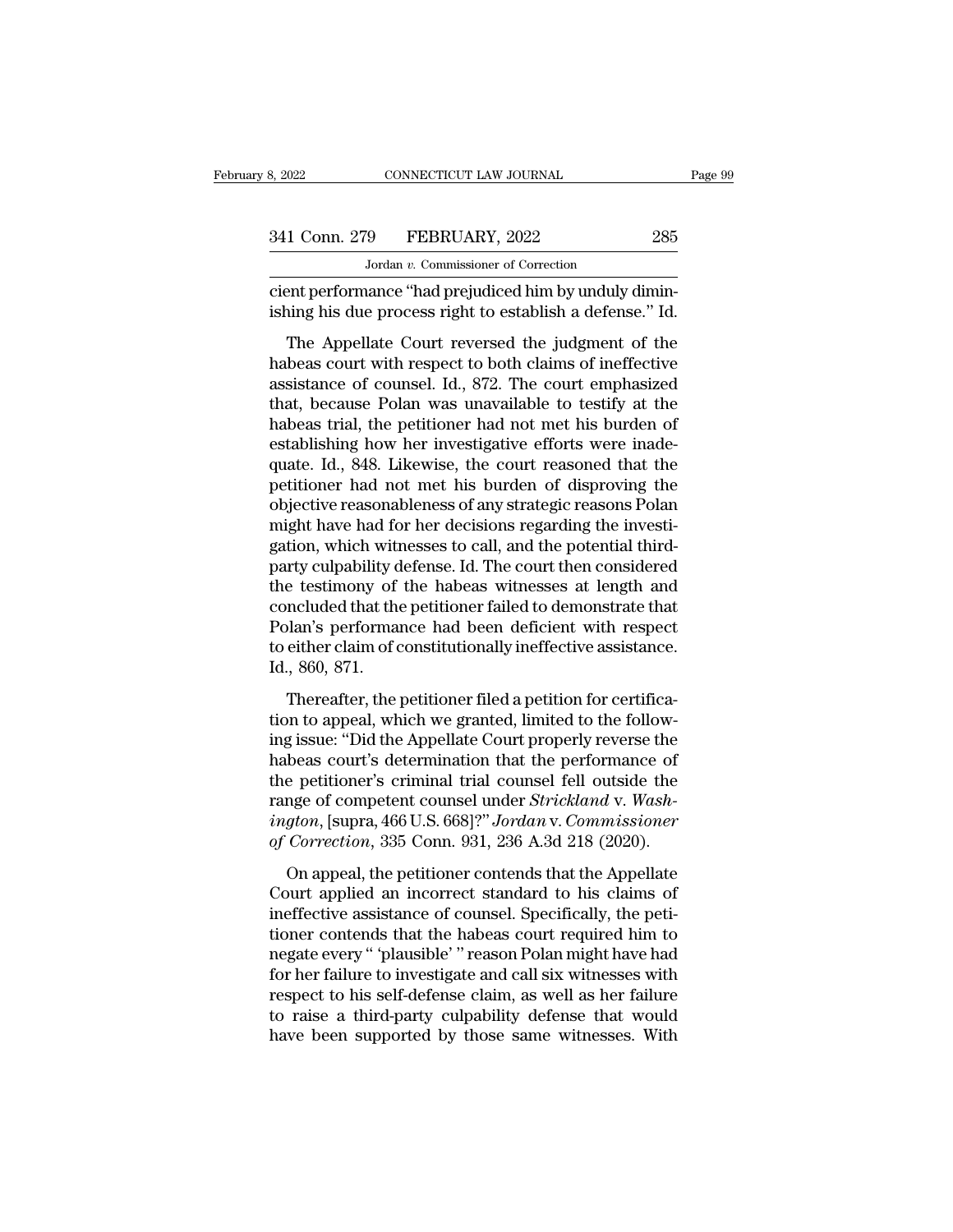# CONNECTICUT LAW JOURNAL February 8, 2022<br>286 FEBRUARY, 2022 341 Conn. 279<br>Jordan v. Commissioner of Correction CONNECTICUT LAW JOURNAL<br>FEBRUARY, 2022 341 Conn<br>Jordan *v*. Commissioner of Correction<br>s first claim of ineffective assistance

CONNECTICUT LAW JOURNAL February 8, 2022<br>
286 FEBRUARY, 2022 341 Conn. 279<br>
Jordan v. Commissioner of Correction<br>
respect to his first claim of ineffective assistance, the<br>
petitioner asserts that Polan's failure to invest PEBRUARY, 2022 341 Conn. 279<br>
Jordan v. Commissioner of Correction<br>
respect to his first claim of ineffective assistance, the<br>
petitioner asserts that Polan's failure to investigate the<br>
six witnesses who observed the even  $\begin{tabular}{l} \multicolumn{1}{l}{{\bf PEBRUARY, 2022 \quad \quad 341 Conn. 279}}\\ \hline \multicolumn{1}{l}{\begin{tabular}{l} \hline & Jordan $v$. \emph{Commissioner of Correction} \end{tabular}}\\ \hline \multicolumn{1}{l}{\bf respect to his first claim of ineffective assistance, the}\end{tabular} \\ \hline \multicolumn{1}{l}{\bf performance asserts that Polan's failure to investigate the}\end{tabular} \\ \hline \multicolumn{1}{l}{\bf six witnesses who observed the events surrounding the}\n$ shooting and to call them to support his self-defense Jordan v. Commissioner of Correction<br>respect to his first claim of ineffective assistance, the<br>petitioner asserts that Polan's failure to investigate the<br>six witnesses who observed the events surrounding the<br>shooting and t Jordan v. Commissioner of Correction<br>
respect to his first claim of ineffective assistance, the<br>
petitioner asserts that Polan's failure to investigate the<br>
six witnesses who observed the events surrounding the<br>
shooting respect to his first claim of ineffective assistance, the petitioner asserts that Polan's failure to investigate the six witnesses who observed the events surrounding the shooting and to call them to support his self-defen petitioner asserts that Polan's failure to investigate the<br>six witnesses who observed the events surrounding the<br>shooting and to call them to support his self-defense<br>claim constituted objectively unreasonable representa-<br> six witnesses who observed the events surrounding the shooting and to call them to support his self-defense claim constituted objectively unreasonable representation. With respect to his second claim of ineffective assista shooting and to call them to support his self-defense<br>claim constituted objectively unreasonable representa-<br>tion. With respect to his second claim of ineffective<br>assistance, the petitioner asserts that Polan's failure to<br> claim constituted objectively unreasonable representation. With respect to his second claim of ineffective assistance, the petitioner asserts that Polan's failure to investigate and to call the same witnesses, as well as h tion. With respect to his second claim of ineffective<br>assistance, the petitioner asserts that Polan's failure to<br>investigate and to call the same witnesses, as well as<br>her failure to raise a claim of third-party culpabilit assistance, the petitioner asserts that Polan's failure to<br>investigate and to call the same witnesses, as well as<br>her failure to raise a claim of third-party culpability<br>supported by those witnesses, was objectively unreainvestigate and to call the same witnesses, as well as<br>her failure to raise a claim of third-party culpability<br>supported by those witnesses, was objectively unrea-<br>sonable. The respondent disagrees, contending that the<br>App her failure to raise a claim of third-party culpability<br>supported by those witnesses, was objectively unrea-<br>sonable. The respondent disagrees, contending that the<br>Appellate Court properly applied the strong presump-<br>tion supported by those witnesses, was objectivel<br>sonable. The respondent disagrees, contending<br>Appellate Court properly applied the strong p<br>tion of reasonable competence and concluded<br>petitioner had failed to meet his heavy b or of reasonable competence and concluded that the<br>titioner had failed to meet his heavy burden of over-<br>ming that presumption with respect to either claim<br>constitutionally ineffective assistance.<br>I<br>We begin with the stand

I

petitioner had failed to meet his heavy burden of over-<br>coming that presumption with respect to either claim<br>of constitutionally ineffective assistance.<br>I<br>We begin with the standard of review and principles<br>of law that gov coming that presumption with respect to either claim<br>of constitutionally ineffective assistance.<br>I<br>We begin with the standard of review and principles<br>of law that govern the petitioner's claims. "The habeas<br>court is afford of constitutionally ineffective assistance.<br>
I<br>
We begin with the standard of review and principles<br>
of law that govern the petitioner's claims. "The habeas<br>
court is afforded broad discretion in making its factual<br>
findin I<br>We begin with the standard of review and principles<br>of law that govern the petitioner's claims. "The habeas<br>court is afforded broad discretion in making its factual<br>findings, and those findings will not be disturbed unle We begin with the standard of review and principles<br>of law that govern the petitioner's claims. "The habeas<br>court is afforded broad discretion in making its factual<br>findings, and those findings will not be disturbed unless We begin with the standard of review and principles<br>of law that govern the petitioner's claims. "The habeas<br>court is afforded broad discretion in making its factual<br>findings, and those findings will not be disturbed unles of law that govern the petitioner's claims. "The habeas<br>court is afforded broad discretion in making its factual<br>findings, and those findings will not be disturbed unless<br>they are clearly erroneous. . . . [In addition], [ court is afforded broad discretion in making its factual findings, and those findings will not be disturbed unless<br>they are clearly erroneous. . . . . [In addition], [t]he<br>habeas judge, as the trier of facts, is the sole findings, and those findings will not be disturbed unless<br>they are clearly erroneous. . . . [In addition], [t]he<br>habeas judge, as the trier of facts, is the sole arbiter of<br>the credibility of witnesses and the weight to b they are clearly erroneous. . . . . [In addition], [t]he<br>habeas judge, as the trier of facts, is the sole arbiter of<br>the credibility of witnesses and the weight to be given<br>to their testimony. . . . The application of the habeas judge, as the trier of facts, is the sole arbiter of<br>the credibility of witnesses and the weight to be given<br>to their testimony. . . . The application of the habeas<br>court's factual findings to the pertinent legal st the credibility of witnesses and the weight to be given<br>to their testimony. . . . The application of the habeas<br>court's factual findings to the pertinent legal standard,<br>however, presents a mixed question of law and fact,<br> (2012). wever, presents a mixed question of law and fact,<br>inch is subject to plenary review." (Citations omitted;<br>ternal quotation marks omitted.) *Gaines* v. *Commis-<br>oner of Correction*, 306 Conn. 664, 677, 51 A.3d 948<br>012).<br>Th Fraction, presents a mated question of fail and race,<br>which is subject to plenary review." (Citations omitted;<br>internal quotation marks omitted.) *Gaines v. Commis-<br>sioner of Correction*, 306 Conn. 664, 677, 51 A.3d 948<br>(

internal quotation marks omitted.) *Gaines v. Commissioner of Correction*, 306 Conn. 664, 677, 51 A.3d 948 (2012).<br>The sixth and fourteenth amendments to the United<br>States constitution, as well as article first, § 8, of t meethal quotation matrix of directing of contracting sioner of Correction, 306 Conn. 664, 677, 51 A.3d 948 (2012).<br>The sixth and fourteenth amendments to the United States constitution, as well as article first, § 8, of t (2012).<br>The sixth and fourteenth amendments to the United States constitution, as well as article first, § 8, of the Connecticut constitution, guarantee a criminal defendant the assistance of counsel for his or her defens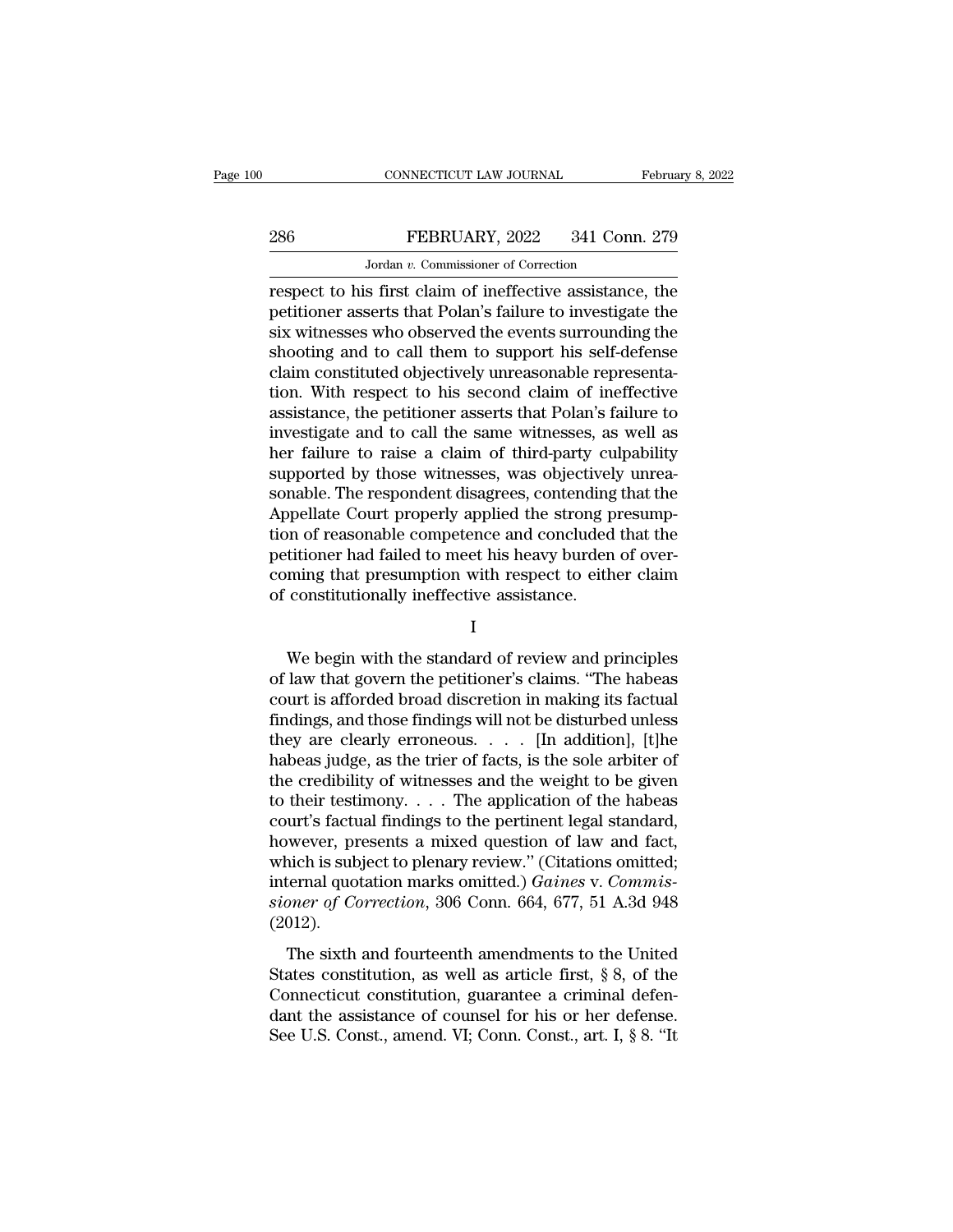# 3, 2022 CONNECTICUT LAW JOURNAL Page 101<br>341 Conn. 279 FEBRUARY, 2022 287<br>Jordan v. Commissioner of Correction

CONNECTICUT LAW JOURNAL<br>
9 FEBRUARY, 2022<br>
Jordan *v.* Commissioner of Correction<br>
that the right to counsel is the right t EXECUTE SAN SOURNAL Page 101<br>
341 Conn. 279 FEBRUARY, 2022 287<br>
36 Jordan v. Commissioner of Correction<br>
is axiomatic that the right to counsel is the right to the<br>
effective assistance of counsel. . . . A claim of ineffec 341 Conn. 279 FEBRUARY, 2022 287<br>Jordan v. Commissioner of Correction<br>is axiomatic that the right to counsel is the right to the<br>effective assistance of counsel. . . . A claim of ineffec-<br>tive assistance of counsel consis 341 Conn. 279 FEBRUARY, 2022 287<br>Jordan v. Commissioner of Correction<br>is axiomatic that the right to counsel is the right to the<br>effective assistance of counsel. . . . A claim of ineffec-<br>tive assistance of counsel consis 341 Conn. 279 FEBRUARY, 2022 287<br>Jordan v. Commissioner of Correction<br>is axiomatic that the right to counsel is the right to the<br>effective assistance of counsel.... A claim of ineffec-<br>tive assistance of counsel consists Jordan v. Commissioner of Correction<br>
is axiomatic that the right to counsel is the right to the<br>
effective assistance of counsel.... A claim of ineffec-<br>
tive assistance of counsel consists of two components:<br>
a performa Jordan v. Commissioner of Correction<br>
is axiomatic that the right to counsel is the right to the<br>
effective assistance of counsel . . . . A claim of ineffec-<br>
tive assistance of counsel consists of two components:<br>
a perf is axiomatic that the right to counsel is the right to the<br>effective assistance of counsel. . . . A claim of ineffec-<br>tive assistance of counsel consists of two components:<br>a performance prong and a prejudice prong. To sa effective assistance of counsel.... A claim of ineffective assistance of counsel consists of two components:<br>a performance prong and a prejudice prong. To satisfy<br>the performance prong, a claimant must demonstrate<br>that co tive assistance of counsel consists of two components:<br>a performance prong and a prejudice prong. To satisfy<br>the performance prong, a claimant must demonstrate<br>that counsel made errors so serious that counsel was<br>not funct a performance prong and a prejudice prong. To satisfy<br>the performance prong, a claimant must demonstrate<br>that counsel made errors so serious that counsel was<br>not functioning as the counsel guaranteed . . . by the<br>[s]ixth [ the performance prong, a claimant must demonstrate<br>that counsel made errors so serious that counsel was<br>not functioning as the counsel guaranteed . . . by the<br>[s]ixth [a]mendment." (Citation omitted; internal quota-<br>tion m that counsel made errors so serious that counsel was<br>not functioning as the counsel guaranteed . . . by the<br>[s]ixth [a]mendment." (Citation omitted; internal quota-<br>tion marks omitted.) *Ledbetter* v. *Commissioner of Cor* not functioning as the counsel guaranteed . . . by the [s]ixth [a]mendment." (Citation omitted; internal quotation marks omitted.) *Ledbetter* v. *Commissioner of Correction*, 275 Conn. 451, 458, 880 A.2d 160 (2005), cert [s]ixth [a]mendment." (Citation omitted; internal quotation marks omitted.) *Ledbetter* v. *Commissioner of Correction*, 275 Conn. 451, 458, 880 A.2d 160 (2005), cert. denied sub nom. *Ledbetter* v. *Lantz*, 546 U.S. 1187 tion marks omitted.) *Ledbetter* v. *Commissioner of Correction*, 275 Conn. 451, 458, 880 A.2d 160 (2005), cert.<br>denied sub nom. *Ledbetter* v. *Lantz*, 546 U.S. 1187, 126<br>S. Ct. 1368, 164 L. Ed. 2d 77 (2006). "When a [hab rection, 275 Conn. 451, 458, 880 A.2d 160 (2005), cert.<br>denied sub nom. *Ledbetter* v. *Lantz*, 546 U.S. 1187, 126<br>S. Ct. 1368, 164 L. Ed. 2d 77 (2006). "When a [habeas<br>petitioner] complains of the ineffectiveness of [tria S. Ct. 1368, 164 L. Ed. 2d 77 (2006). "When a [habeas petitioner] complains of the ineffectiveness of [trial] counsel's assistance, the [petitioner] must show that counsel's representation fell below an objective standard petitioner] complains of the ineffectiveness of [trial]<br>counsel's assistance, the [petitioner] must show that<br>counsel's representation fell below an objective stan-<br>dard of reasonableness." *Strickland* v. Washington,<br>supr counsel's assistance, the [petitioner] must show that<br>counsel's representation fell below an objective stan-<br>dard of reasonableness." *Strickland* v. *Washington*,<br>supra, 466 U.S. 687–88. "In other words, the petitioner<br>mu counsel's representation fell below an objective stan-<br>dard of reasonableness." *Strickland* v. *Washington*,<br>supra, 466 U.S. 687–88. "In other words, the petitioner<br>must demonstrate that [trial counsel's] [performance]<br>wa dard of reasonableness." *Strickland* v. *Washington*,<br>supra, 466 U.S. 687–88. "In other words, the petitioner<br>must demonstrate that [trial counsel's] [performance]<br>was not reasonably competent or within the range of<br>compe must demonstrate that [trial counsel's] [performance]<br>was not reasonably competent or within the range of<br>competence displayed by lawyers with ordinary training<br>and skill in the criminal law." (Internal quotation marks<br>omi was not reasonably competent or within the range of<br>competence displayed by lawyers with ordinary training<br>and skill in the criminal law." (Internal quotation marks<br>omitted.) *Ledbetter* v. *Commissioner of Correction*,<br>su inted.) *Ledbetter* v. *Commissioner of Correction*,<br>pra, 460. Moreover, "the performance inquiry must<br>whether counsel's assistance was reasonable consid-<br>ing all the circumstances." *Strickland* v. *Washington*,<br>pra, 688. supra, 460. Moreover, "the performance inquiry must<br>be whether counsel's assistance was reasonable consid-<br>ering all the circumstances." *Strickland* v. *Washington*,<br>supra, 688.<br>"To satisfy the prejudice prong, a claimant

be whether counsel's assistance was reasonable considering all the circumstances." *Strickland* v. *Washington*, supra, 688.<br>"To satisfy the prejudice prong, a claimant must demonstrate that there is a reasonable probabil be whence ocalisers assistance was reasonable only a<br>ering all the circumstances." *Strickland* v. *Washington*,<br>supra, 688.<br>"To satisfy the prejudice prong, a claimant must demonstrate that there is a reasonable probabili supra, 688.<br>
"To satisfy the prejudice prong, a claimant must demonstrate that there is a reasonable probability that, but<br>
for counsel's unprofessional errors, the result of the<br>
proceeding would have been different." (In "To satisfy the prejudice prong, a claimant must demonstrate that there is a reasonable probability that, but<br>for counsel's unprofessional errors, the result of the<br>proceeding would have been different." (Internal quota-<br>t "To satisfy the prejudice prong, a claimant must demonstrate that there is a reasonable probability that, but<br>for counsel's unprofessional errors, the result of the<br>proceeding would have been different." (Internal quota-<br> on trate that there is a reasonable probability that, but<br>for counsel's unprofessional errors, the result of the<br>proceeding would have been different." (Internal quota-<br>tion marks omitted.) *Ledbetter* v. *Commissioner of* for counsel's unprofessional errors, the result of the<br>proceeding would have been different." (Internal quota-<br>tion marks omitted.) *Ledbetter* v. *Commissioner of Cor-*<br>rection, supra, 275 Conn. 458. "[T]he question is wh proceeding would have been different." (Internal quotation marks omitted.) *Ledbetter* v. *Commissioner of Correction*, supra, 275 Conn. 458. "[T]he question is whether there is a reasonable probability that, [without] the tion marks omitted.) *Ledbetter* v. *Commissioner of Correction*, supra, 275 Conn. 458. "[T]he question is whether there is a reasonable probability that, [without] the errors, the [fact finder] would have had a reasonable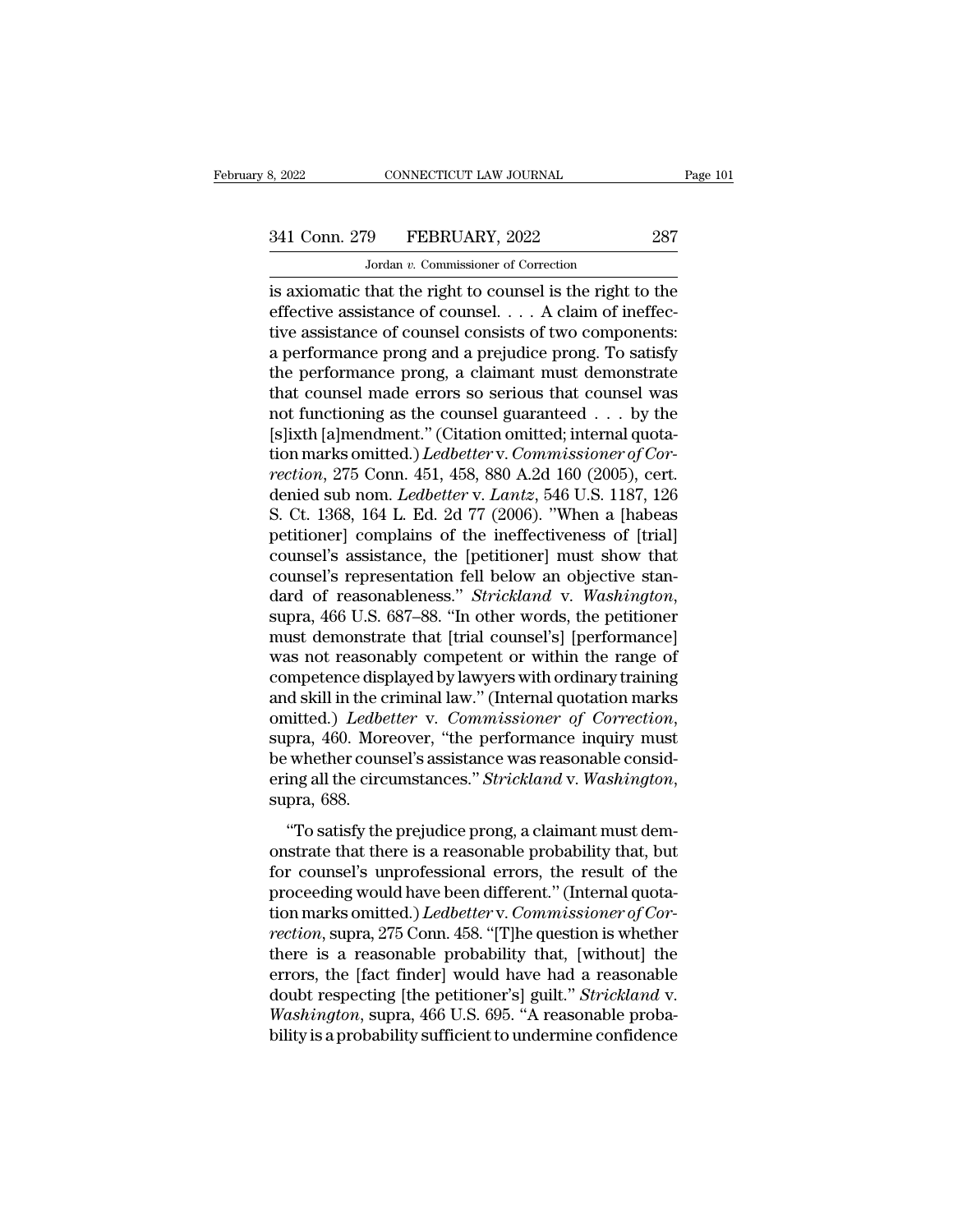# CONNECTICUT LAW JOURNAL February 8, 2022<br>288 FEBRUARY, 2022 341 Conn. 279<br>Jordan v. Commissioner of Correction CONNECTICUT LAW JOURNAL<br>FEBRUARY, 2022 341 Conn<br>Jordan v. Commissioner of Correction<br>Je " Id \_694 "In making this determina

CONNECTICUT LAW JOURNAL February 8, 2<br>
288 FEBRUARY, 2022 341 Conn. 279<br>
Jordan v. Commissioner of Correction<br>
in the outcome.'' Id., 694. "In making this determination,<br>
a court hearing an ineffectiveness claim must consi 288 FEBRUARY, 2022 341 Conn. 279<br>
Jordan v. Commissioner of Correction<br>
in the outcome." Id., 694. "In making this determination,<br>
a court hearing an ineffectiveness claim must consider<br>
the totality of the evidence befor 288 FEBRUARY, 2022 341 Conn. 279<br>
Jordan v. Commissioner of Correction<br>
in the outcome." Id., 694. "In making this determination,<br>
a court hearing an ineffectiveness claim must consider<br>
the totality of the evidence befor 288 FEBRUARY, 2022 341 Conn. 279<br>
Jordan v. Commissioner of Correction<br>
in the outcome." Id., 694. "In making this determination,<br>
a court hearing an ineffectiveness claim must consider<br>
the totality of the evidence befor Jordan v. Commissioner of Correction<br>in the outcome." Id., 694. "In making this determination,<br>a court hearing an ineffectiveness claim must consider<br>the totality of the evidence before the judge or jury.<br> $\ldots$  Some error solution of conducts of consistent of consecuent<br>in the outcome." Id., 694. "In making this determination,<br>a court hearing an ineffectiveness claim must consider<br>the totality of the evidence before the judge or jury.<br> $\ldots$ in the outcome." Id., 694. "In making this determination,<br>a court hearing an ineffectiveness claim must consider<br>the totality of the evidence before the judge or jury.<br> $\ldots$  Some errors will have had a pervasive effect on a court hearing an ineffectiveness claim must consider<br>the totality of the evidence before the judge or jury.<br>... Some errors will have had a pervasive effect on<br>the inferences to be drawn from the evidence, altering<br>the the totality of the evidence before the judge or jury.<br>  $\ldots$  Some errors will have had a pervasive effect on<br>
the inferences to be drawn from the evidence, altering<br>
the entire evidentiary picture, and some will have had ... Some errors will have had a pervasive effect on<br>the inferences to be drawn from the evidence, altering<br>the entire evidentiary picture, and some will have had<br>an isolated, trivial effect." Id., 695–96. "[T]he ultimate<br>f the inferences to be drawn from the evidence, altering<br>the entire evidentiary picture, and some will have had<br>an isolated, trivial effect." Id., 695–96. "[T]he ultimate<br>focus of inquiry must be on the fundamental fairness<br> the entire evidentiary picture, and some will have had<br>an isolated, trivial effect." Id., 695–96. "[T]he ultimate<br>focus of inquiry must be on the fundamental fairness<br>of the proceeding whose result is being challenged."<br>I an isolated, trivial effect." Id., 695–96. "[T]he ultimate<br>focus of inquiry must be on the fundamental fairness<br>of the proceeding whose result is being challenged."<br>Id., 696. "Although a petitioner can succeed only if he<br>s focus of inquiry must be on the fundam<br>of the proceeding whose result is being<br>Id., 696. "Although a petitioner can succ<br>satisfies both prongs, a reviewing court ca<br>a petitioner on either ground." (Internal qu<br>omitted.) Jo ., 696. "Although a petitioner can succeed only if he<br>tisfies both prongs, a reviewing court can find against<br>petitioner on either ground." (Internal quotation marks<br>nitted.) Johnson v. Commissioner of Correction, 330<br>pon. satisfies both prongs, a reviewing court can find against<br>a petitioner on either ground." (Internal quotation marks<br>omitted.) Johnson v. Commissioner of Correction, 330<br>Conn. 520, 538, 198 A.3d 52 (2019).<br>Our analysis of t

a petitioner on either ground." (Internal quotation marks<br>
omitted.) Johnson v. Commissioner of Correction, 330<br>
Conn. 520, 538, 198 A.3d 52 (2019).<br>
Our analysis of the petitioner's claims focuses largely<br>
on Polan's perf omitted.) *Johnson* v. *Commissioner of Correction*, 330<br>Conn. 520, 538, 198 A.3d 52 (2019).<br>Our analysis of the petitioner's claims focuses largely<br>on Polan's performance. The United States Supreme<br>Court has elaborated fu Conn. 520, 538, 198 A.3d 52 (2019).<br>
Our analysis of the petitioner's claims focuses largely<br>
on Polan's performance. The United States Supreme<br>
Court has elaborated further principles that inform this<br>
prong of the *Stric* Our analysis of the petitioner's claims focuses largely<br>on Polan's performance. The United States Supreme<br>Court has elaborated further principles that inform this<br>prong of the *Strickland* test. "Judicial scrutiny of coun-Our analysis of the petitioner's claims focuses largely<br>on Polan's performance. The United States Supreme<br>Court has elaborated further principles that inform this<br>prong of the *Strickland* test. "Judicial scrutiny of coun on Polan's performance. The United States Supreme<br>Court has elaborated further principles that inform this<br>prong of the *Strickland* test. "Judicial scrutiny of coun-<br>sel's performance must be highly deferential. It is al Court has elaborated further principles that inform this<br>prong of the *Strickland* test. "Judicial scrutiny of coun-<br>sel's performance must be highly deferential. It is all<br>too tempting for a [petitioner] to second-guess prong of the *Strickland* test. "Judicial scrutiny of counsel's performance must be highly deferential. It is all<br>too tempting for a [petitioner] to second-guess [trial]<br>counsel's assistance after conviction  $\dots$  and it i sel's performance must be highly deferential. It is all<br>too tempting for a [petitioner] to second-guess [trial]<br>counsel's assistance after conviction . . . and it is all<br>too easy for a court, examining counsel's defense af too tempting for a [petitioner] to second-guess [trial]<br>counsel's assistance after conviction  $\dots$  and it is all<br>too easy for a court, examining counsel's defense after<br>it has proved unsuccessful, to conclude that a parti counsel's assistance after conviction  $\ldots$  and it is all<br>too easy for a court, examining counsel's defense after<br>it has proved unsuccessful, to conclude that a particular<br>act or omission of counsel was unreasonable.  $\ldots$ too easy for a court, examining counsel's defense after<br>it has proved unsuccessful, to conclude that a particular<br>act or omission of counsel was unreasonable. . . . A<br>fair assessment of attorney performance requires that<br>e it has proved unsuccessful, to conclude that a particular<br>act or omission of counsel was unreasonable. . . . A<br>fair assessment of attorney performance requires that<br>every effort be made to eliminate the distorting effects<br> act or omission of counsel was unreasonable.... A<br>fair assessment of attorney performance requires that<br>every effort be made to eliminate the distorting effects<br>of hindsight, to reconstruct the circumstances of coun-<br>sel' fair assessment of attorney performance requires that<br>every effort be made to eliminate the distorting effects<br>of hindsight, to reconstruct the circumstances of coun-<br>sel's challenged conduct, and to evaluate the conduct<br>f every effort be made to eliminate the distorting effects<br>of hindsight, to reconstruct the circumstances of coun-<br>sel's challenged conduct, and to evaluate the conduct<br>from counsel's perspective at the time. Because of the<br> of hindsight, to reconstruct the circumstances of counsel's challenged conduct, and to evaluate the conduct<br>from counsel's perspective at the time. Because of the<br>difficulties inherent in making the evaluation, a court<br>mus sel's challenged conduct, and to evaluate the conduct<br>from counsel's perspective at the time. Because of the<br>difficulties inherent in making the evaluation, a court<br>must indulge a strong presumption that counsel's<br>conduct from counsel's perspective at the time. Because of the difficulties inherent in making the evaluation, a court must indulge a strong presumption that counsel's conduct falls within the wide range of reasonable professional difficulties inherent in making the evaluation, a court<br>must indulge a strong presumption that counsel's<br>conduct falls within the wide range of reasonable pro-<br>fessional assistance; that is, the [petitioner] must over-<br>com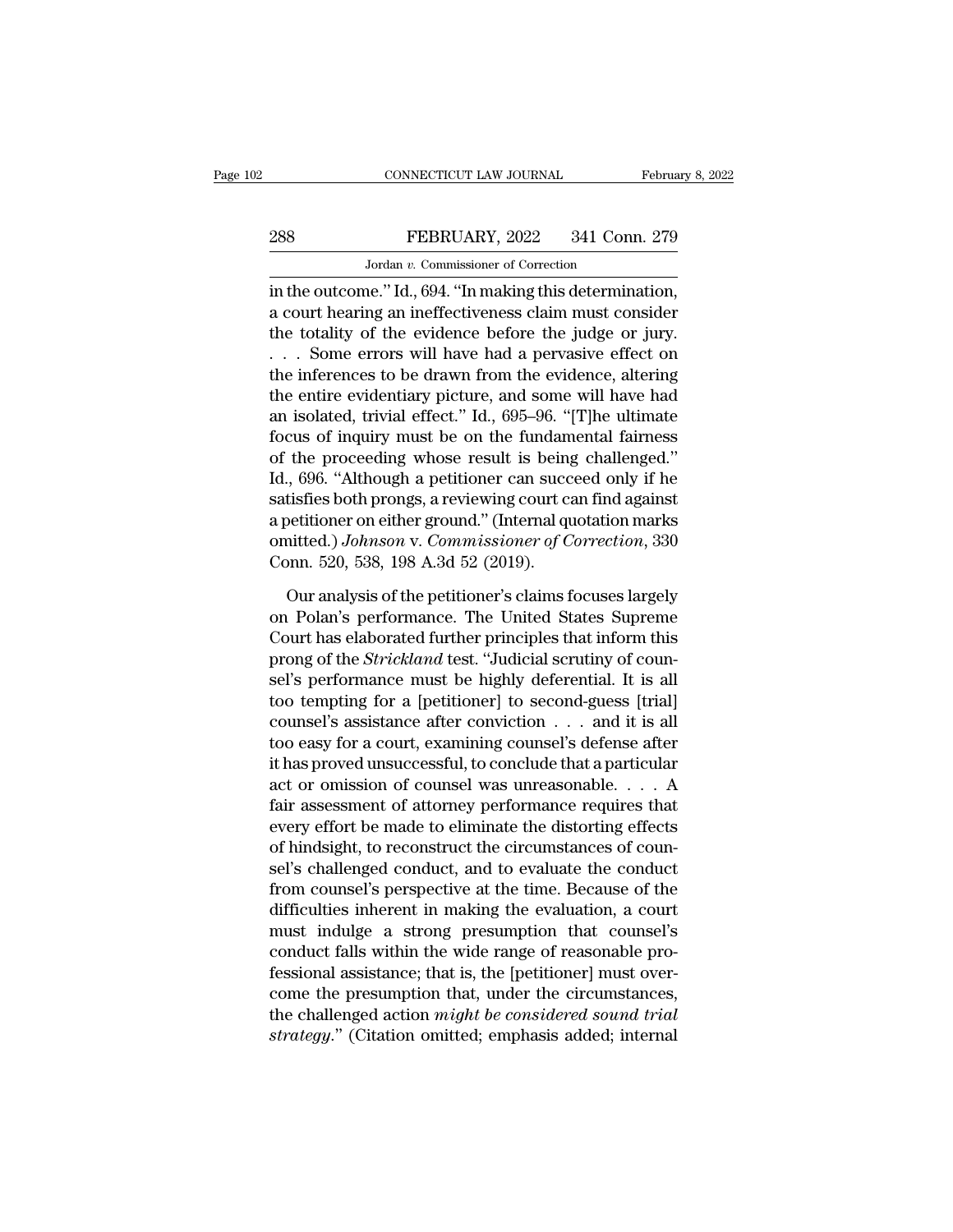MONNECTICUT LAW JOURNAL<br>
19 FEBRUARY, 2022<br>
Jordan *v.* Commissioner of Correction<br>
arks. omitted.) *Strickland*, v. Washin

quotation marks omitted.) *Strickland* v. *Washington*, supra, 466 U.S. 689.<br>
In a typical habeas trial for a claim of ineffective

1 Conn. 279 FEBRUARY, 2022 289<br>
Jordan v. Commissioner of Correction<br>
otation marks omitted.) Strickland v. Washington,<br>
pra, 466 U.S. 689.<br>
In a typical habeas trial for a claim of ineffective<br>
sistance, the petitioner's 341 Conn. 279 FEBRUARY, 2022 289<br>
Jordan v. Commissioner of Correction<br>
quotation marks omitted.) Strickland v. Washington,<br>
supra, 466 U.S. 689.<br>
In a typical habeas trial for a claim of ineffective<br>
assistance, the peti Jordan v. Commissioner of Correction<br>
quotation marks omitted.) Strickland v. Washington,<br>
supra, 466 U.S. 689.<br>
In a typical habeas trial for a claim of ineffective<br>
assistance, the petitioner's criminal trial counsel wo quotation marks omitted.) *Strickland* v. Washington,<br>supra, 466 U.S. 689.<br>In a typical habeas trial for a claim of ineffective<br>assistance, the petitioner's criminal trial counsel would<br>testify about whether the challenged quotation marks omitted.) *Strickdind* v. *Washington*,<br>supra, 466 U.S. 689.<br>In a typical habeas trial for a claim of ineffective<br>assistance, the petitioner's criminal trial counsel would<br>testify about whether the challen supra, 400 U.S. 069.<br>
In a typical habeas trial for a claim of ineffective<br>
assistance, the petitioner's criminal trial counsel would<br>
testify about whether the challenged action was part<br>
of a strategic decision or litiga In a typical habeas trial for a claim of ineffective<br>assistance, the petitioner's criminal trial counsel would<br>testify about whether the challenged action was part<br>of a strategic decision or litigation tactic, rather than<br> assistance, the petitioner's criminal trial counsel would<br>testify about whether the challenged action was part<br>of a strategic decision or litigation tactic, rather than<br>a result of inadvertence or "sheer neglect." (Intern testify about whether the challenged action was part<br>of a strategic decision or litigation tactic, rather than<br>a result of inadvertence or "sheer neglect." (Internal<br>quotation marks omitted.) *Harrington* v. *Richter*, 56 of a strategic decision or litigation tactic, rather than<br>a result of inadvertence or "sheer neglect." (Internal<br>quotation marks omitted.) *Harrington* v. *Richter*, 562<br>U.S. 86, 109, 131 S. Ct. 770, 178 L. Ed. 2d 624 (201 a result of inadvertence or "sheer neglect." (Internal quotation marks omitted.) *Harrington* v. *Richter*, 562 U.S. 86, 109, 131 S. Ct. 770, 178 L. Ed. 2d 624 (2011); see, e.g., id. ("[t]here is a 'strong presumption' tha quotation marks omitted.) *Harrington* v. *Richter*, 562<br>U.S. 86, 109, 131 S. Ct. 770, 178 L. Ed. 2d 624 (2011);<br>see, e.g., id. ("[t]here is a 'strong presumption' that<br>counsel's attention to certain issues to the exclusio U.S. 86, 109, 131 S. Ct. 770, 178 L. Ed. 2d 624 (2011);<br>see, e.g., id. ("[t]here is a 'strong presumption' that<br>counsel's attention to certain issues to the exclusion of<br>others reflects trial tactics rather than 'sheer neg see, e.g., id. ("[t]here is a 'strong presumption' that counsel's attention to certain issues to the exclusion of others reflects trial tactics rather than 'sheer neglect' ''); *Henry v. Scully*, 918 F. Supp. 693, 715 (S. counsel's attention to certain issues to the exclusion of<br>others reflects trial tactics rather than 'sheer neglect' '');<br>*Henry v. Scully*, 918 F. Supp. 693, 715 (S.D.N.Y. 1995)<br>("[n]ormally, before finding counsel inadequ others reflects trial tactics rather than 'sheer neglect' '');<br> *Henry v. Scully*, 918 F. Supp. 693, 715 (S.D.N.Y. 1995)<br>
("[n]ormally, before finding counsel inadequate, an evi-<br>
dentiary hearing would be held" to determi *Henry v. Scully,* 918 F. Supp. 693, 715 (S.D.N.Y. 1995)<br>("[n]ormally, before finding counsel inadequate, an evi-<br>dentiary hearing would be held" to determine whether<br>counsel's action was "strategic, that is, that it repre ("[n]ormally, before finding counsel inadequate, an evi-<br>dentiary hearing would be held" to determine whether<br>counsel's action was "strategic, that is, that it repre-<br>sented a conscious decision on counsel's part"), aff'd, dentiary hearing would be held" to determine whether<br>counsel's action was "strategic, that is, that it repre-<br>sented a conscious decision on counsel's part"), aff'd,<br>78 F.3d 51 (2d Cir. 1996); *Spearman v. Commissioner*<br>of counsel's action was "strategic, that is, that it represented a conscious decision on counsel's part"), aff'd,<br>78 F.3d 51 (2d Cir. 1996); *Spearman v. Commissioner*<br>of Correction, 164 Conn. App. 530, 553, 138 A.3d 378<br>(not sented a conscious decision on counsel's part"), aff'd,<br>78 F.3d 51 (2d Cir. 1996); *Spearman v. Commissioner*<br>of Correction, 164 Conn. App. 530, 553, 138 A.3d 378<br>(noting that petitioner conceded that trial counsel's<br>decis 78 F.3d 51 (2d Cir. 1996); *Spearman v. Commissioner*<br>of *Correction*, 164 Conn. App. 530, 553, 138 A.3d 378<br>(noting that petitioner conceded that trial counsel's<br>decision was "a matter of strategy made at trial" and<br>then of Correction, 164 Conn. App. 530, 553, 138 A.3d 378 (noting that petitioner conceded that trial counsel's decision was "a matter of strategy made at trial" and then considering "whether this strategic decision was reasona (noting that petitioner conceded that trial counsel's<br>decision was "a matter of strategy made at trial" and<br>then considering "whether this strategic decision was<br>reasonable"), cert. denied, 321 Conn. 923, 138 A.3d 284<br>(20 decision was "a matter of strategy made at trial" and<br>then considering "whether this strategic decision was<br>reasonable"), cert. denied, 321 Conn. 923, 138 A.3d 284<br>(2016). Assuming the habeas court finds testimony<br>regardin then considering "whether this strategic decision was<br>reasonable"), cert. denied, 321 Conn. 923, 138 A.3d 284<br>(2016). Assuming the habeas court finds testimony<br>regarding trial counsel's strategy credible, the petitioner<br>wo reasonable"), cert. denied, 321 Conn. 923, 138.<br>(2016). Assuming the habeas court finds te<br>regarding trial counsel's strategy credible, the p<br>would then attempt to overcome the strong p<br>tion that the asserted strategy was Forty. Assuming the habeas Court must lest<br>similarly garding trial counsel's strategy credible, the petitioner<br>ould then attempt to overcome the strong presump-<br>on that the asserted strategy was objectively reason-<br>le. See regarding trial coursers strategy credible, the petitioner<br>would then attempt to overcome the strong presump-<br>tion that the asserted strategy was objectively reason-<br>able. See, e.g., *Harrington* v. *Richter*, supra, 104;

would then attempt to overcome the strong presumption that the asserted strategy was objectively reasonable. See, e.g., *Harrington* v. *Richter*, supra, 104; *Strickland* v. *Washington*, supra, 466 U.S. 689.<br>Neither this tion that the asserted strategy was objectively reasonable. See, e.g., *Harrington* v. *Richter*, supra, 104; *Strickland* v. *Washington*, supra, 466 U.S. 689.<br>Neither this court nor the United States Supreme Court has co able. see, e.g., *Harrington* v. *Kithler*, supla, 104, *Strick-*<br>*land* v. *Washington*, supra, 466 U.S. 689.<br>Neither this court nor the United States Supreme<br>Court has considered how a habeas petitioner may sat-<br>isfy his Neither this court nor the United States Supreme<br>Court has considered how a habeas petitioner may satisfy his or her burden under *Strickland* when the alleg-<br>edly ineffective trial counsel has died or is otherwise<br>unavail Court has considered how a habeas petitioner may satisfy his or her burden under *Strickland* when the allegedly ineffective trial counsel has died or is otherwise unavailable to testify at the habeas trial. However, based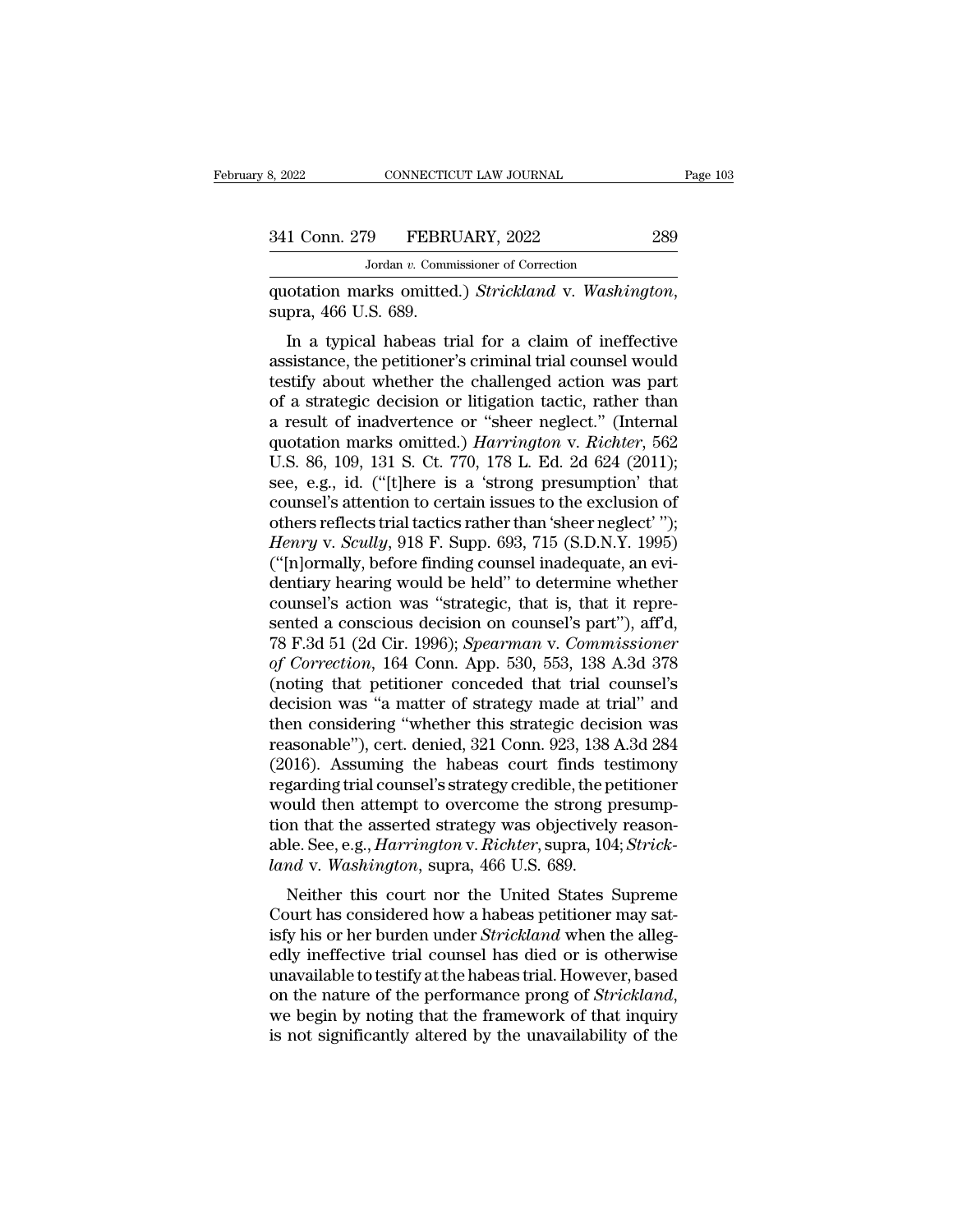# CONNECTICUT LAW JOURNAL February 8, 2022<br>290 FEBRUARY, 2022 341 Conn. 279<br>Jordan v. Commissioner of Correction

CONNECTICUT LAW JOURNAL<br>FEBRUARY, 2022 341 Conn<br>Jordan *v.* Commissioner of Correction<br>offective counsel As the United S CONNECTICUT LAW JOURNAL February 8, 2022<br>
290 FEBRUARY, 2022 341 Conn. 279<br>
Jordan v. Commissioner of Correction<br>
allegedly ineffective counsel. As the United States<br>
Supreme Court has observed, *Strickland* "calls for an<br> FEBRUARY, 2022 341 Conn. 279<br>
Jordan v. Commissioner of Correction<br>
allegedly ineffective counsel. As the United States<br>
Supreme Court has observed, *Strickland* "calls for an<br>
inquiry into the *objective reasonableness* o FEBRUARY, 2022 341 Conn. 279<br>
Jordan v. Commissioner of Correction<br>
allegedly ineffective counsel. As the United States<br>
Supreme Court has observed, *Strickland* "calls for an<br>
inquiry into the *objective reasonableness* o FEBRUARY, 2022 341 Conn. 279<br>
Jordan v. Commissioner of Correction<br>
allegedly ineffective counsel. As the United States<br>
Supreme Court has observed, *Strickland* "calls for an<br>
inquiry into the *objective reasonableness* o Jordan *v.* Commissioner of Correction<br>allegedly ineffective counsel. As the United States<br>Supreme Court has observed, *Strickland* "calls for an<br>inquiry into the *objective reasonableness* of counsel's<br>performance, not co Jordan v. Commissioner of Correction<br>
allegedly ineffective counsel. As the United States<br>
Supreme Court has observed, *Strickland* "calls for an<br>
inquiry into the *objective reasonableness* of counsel's<br>
performance, not allegedly ineffective counsel. As the United States<br>Supreme Court has observed, *Strickland* "calls for an<br>inquiry into the *objective reasonableness* of counsel's<br>performance, not counsel's subjective state of mind."<br>(Emp Supreme Court has observed, *Strickland* "calls for an inquiry into the *objective reasonableness* of counsel's performance, not counsel's subjective state of mind."<br>(Emphasis added.) *Harrington* v. *Richter*, supra, 562 inquiry into the *objective reasonableness* of counsel's<br>performance, not counsel's subjective state of mind."<br>(Emphasis added.) *Harrington* v. *Richter*, supra, 562<br>U.S. 110. As a result, the habeas court cannot "insist<br> performance, not counsel's subjective state of mind."<br>(Emphasis added.) *Harrington* v. *Richter*, supra, 562<br>U.S. 110. As a result, the habeas court cannot "insist<br>counsel confirm every aspect of the strategic basis for<br>h (Emphasis added.) *Harrington* v. *Richter*, supra, 562<br>U.S. 110. As a result, the habeas court cannot "insist<br>counsel confirm every aspect of the strategic basis for<br>his or her actions." Id., 109. Likewise, trial counsel' U.S. 110. As a result, the habeas court cannot "insist<br>counsel confirm every aspect of the strategic basis for<br>his or her actions." Id., 109. Likewise, trial counsel's<br>testimony may identify specific strategic or tactical counsel confirm every aspect of the strategic basis for<br>his or her actions." Id., 109. Likewise, trial counsel's<br>testimony may identify specific strategic or tactical rea-<br>sons counsel had for the challenged action, but th his or her actions." Id., 109. Likewise, trial counsel's<br>testimony may identify specific strategic or tactical rea-<br>sons counsel had for the challenged action, but the<br>habeas court is not confined to consider only those<br>re testimony may identify specific strategic or tactical reasons counsel had for the challenged action, but the habeas court is not confined to consider only those reasons identified. Rather, in all circumstances, the strong sons counsel had for the challenged action, but the<br>habeas court is not confined to consider only those<br>reasons identified. Rather, in all circumstances, the<br>strong presumption of *Strickland* that counsel exer-<br>cised reas habeas court is not confined to consider only those<br>reasons identified. Rather, in all circumstances, the<br>strong presumption of *Strickland* that counsel exer-<br>cised reasonable professional judgment requires the<br>habeas cou reasons identified. Rather, in all circumstances, the<br>strong presumption of *Strickland* that counsel exer-<br>cised reasonable professional judgment requires the<br>habeas court "to affirmatively entertain the range of<br>possible strong presumption of *Strickland* that counsel exercised reasonable professional judgment requires the habeas court "to affirmatively entertain the range of possible reasons" trial counsel might have had for the challenge cised reasonable professional judgment requires the<br>habeas court "to affirmatively entertain the range of<br>possible reasons" trial counsel might have had for the<br>challenged action. (Internal quotation marks omitted.)<br>*Culle* habeas court "to affirmatively entertain the range of<br>possible reasons" trial counsel might have had for the<br>challenged action. (Internal quotation marks omitted.)<br>*Cullen v. Pinholster*, 563 U.S. 170, 196, 131 S. Ct. 1388 possible reasons" trial counsel might have had for the challenged action. (Internal quotation marks omitted.)<br>Cullen v. Pinholster, 563 U.S. 170, 196, 131 S. Ct. 1388, 179 L. Ed. 2d 557 (2011). Given the court's obligation challenged action. (Internal quotation marks omitted.)<br>Cullen v. Pinholster, 563 U.S. 170, 196, 131 S. Ct. 1388,<br>179 L. Ed. 2d 557 (2011). Given the court's obligation<br>affirmatively to contemplate possible strategic reason Cullen v. Pinholster, 563 U.S. 170, 196, 131 S. Ct. 1388, 179 L. Ed. 2d 557 (2011). Given the court's obligation affirmatively to contemplate possible strategic reasons for the challenged action, the strategic reasons iden 179 L. Ed. 2d 557 (2011). Given the court's obligation<br>affirmatively to contemplate possible strategic reasons<br>for the challenged action, the strategic reasons identi-<br>fied by counsel's habeas testimony do not necessarily<br> affirmatively to contemplate possible strategic reasons<br>for the challenged action, the strategic reasons identi-<br>fied by counsel's habeas testimony do not necessarily<br>restrict or resolve the *Strickland* inquiry. According for the challenged action, the strategic reasons identified by counsel's habeas testimony do not necessarily restrict or resolve the *Strickland* inquiry. Accordingly, when trial counsel is not available to testify, the ab fied by counsel's habeas testimony do not necessarily<br>restrict or resolve the *Strickland* inquiry. Accordingly,<br>when trial counsel is not available to testify, the absence<br>of such testimony does not alter the relevant inq restrict or resolve the *Strickland* inquiry. Accordingly,<br>when trial counsel is not available to testify, the absence<br>of such testimony does not alter the relevant inquiry.<br>In that circumstance, as always, the court must when trial counsel is not available to testify, the absence<br>of such testimony does not alter the relevant inquiry.<br>In that circumstance, as always, the court must contem-<br>plate the possible strategic reasons that might hav of such testin<br>In that circum:<br>plate the poss<br>supported the<br>whether thoss<br>See, e.g., id.;<br>U.S. 689.<br>In applying. In a circumstance, as always, the court must contem-<br>ate the possible strategic reasons that might have<br>pported the challenged action and then consider<br>nether those reasons were objectively reasonable.<br>e, e.g., id.; *Stric* plate the possible strategic reasons that might have<br>supported the challenged action and then consider<br>whether those reasons were objectively reasonable.<br>See, e.g., id.; *Strickland* v. *Washington*, supra, 466<br>U.S. 689.<br>I

supported the cnallenged action and then consider<br>whether those reasons were objectively reasonable.<br>See, e.g., id.; *Strickland* v. *Washington*, supra, 466<br>U.S. 689.<br>In applying *Strickland* and its progeny to the contex whether those reasons were objectively reasonable.<br>See, e.g., id.; *Strickland* v. *Washington*, supra, 466<br>U.S. 689.<br>In applying *Strickland* and its progeny to the context<br>of unavailable counsel, the Appellate Court in t See, e.g., 1d.; *Strickland v. Washington*, supra, 400<br>U.S. 689.<br>In applying *Strickland* and its progeny to the context<br>of unavailable counsel, the Appellate Court in this case<br>placed undue emphasis on the petitioner's fa U.S. 689.<br>In applying *Strickland* and its progeny to the context<br>of unavailable counsel, the Appellate Court in this case<br>placed undue emphasis on the petitioner's failure to<br>present testimony by his deceased attorney, re In applying *Strickland* and its progeny to the context<br>of unavailable counsel, the Appellate Court in this case<br>placed undue emphasis on the petitioner's failure to<br>present testimony by his deceased attorney, reasoning<br>th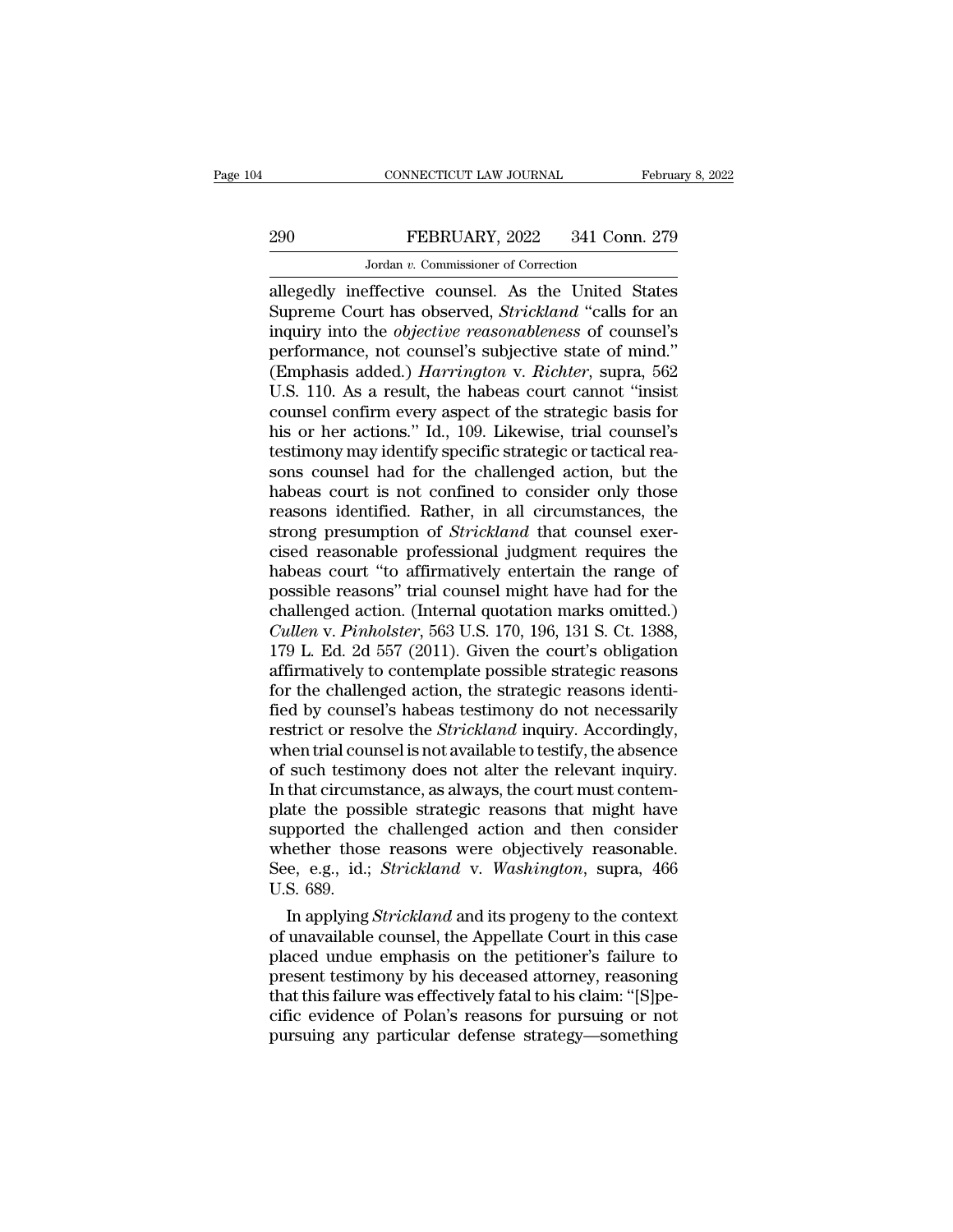# 341 Conn. 279 FEBRUARY, 2022 291<br>Jordan v. Commissioner of Correction

CONNECTICUT LAW JOURNAL<br>
9 FEBRUARY, 2022<br>
Jordan *v.* Commissioner of Correction<br>
ained at the habeas trial through the generally obtained at the habeas trial through the testi-<br>generally obtained at the habeas trial through the testi-<br>mony of trial counsel or someone directly familiar with<br>hor strategy was uttorly lacking. Ordinarily, such  $\frac{341 \text{ Conn. } 279 \qquad \text{FEBRUARY, } 2022 \qquad \qquad 291}{ \text{Jordan } v. \text{ Commissioner of Correction} }$ <br>generally obtained at the habeas trial through the testimony of trial counsel or someone directly familiar with<br>her strategy—was utterly lacking. Ordinarily,  $\frac{341 \text{ Conn. } 279 \qquad \text{FEBRUARY, } 2022 \qquad \qquad 291}{\text{Jordan } v. \text{ Commissioner of Correction}}$ <br>generally obtained at the habeas trial through the testi-<br>mony of trial counsel or someone directly familiar with<br>her strategy—was utterly lacking. Ordinarily,  $\frac{341 \text{ Conn. } 279 \qquad \text{FEBRUARY, } 2022 \qquad \qquad 291}{\text{Jordan } v. \text{ Commissioner of Correction}}$ <br>generally obtained at the habeas trial through the testi-<br>mony of trial counsel or someone directly familiar with<br>her strategy—was utterly lacking. Ordinarily, beta that the show that his commissioner of Correction<br>generally obtained at the habeas trial through the testi-<br>mony of trial counsel or someone directly familiar with<br>her strategy—was utterly lacking. Ordinarily, such ev Jordan v. Commissioner of Correction<br>generally obtained at the habeas trial through the testi-<br>mony of trial counsel or someone directly familiar with<br>her strategy—was utterly lacking. Ordinarily, such evi-<br>dence is cruci generally obtained at the habeas trial through the testi-<br>mony of trial counsel or someone directly familiar with<br>her strategy—was utterly lacking. Ordinarily, such evi-<br>dence is crucial to meet the high hurdle imposed on mony of trial counsel or someone directly familiar with<br>her strategy—was utterly lacking. Ordinarily, such evi-<br>dence is crucial to meet the high hurdle imposed on a<br>petitioner to show that his counsel's exercise of profes her strategy—was utterly lacking. Ordinarily, such evi-<br>dence is crucial to meet the high hurdle imposed on a<br>petitioner to show that his counsel's exercise of profes-<br>sional judgment fell outside the wide range considered dence is crucial to meet the high hurdle imposed on a<br>petitioner to show that his counsel's exercise of profes-<br>sional judgment fell outside the wide range considered<br>competent for constitutional purposes." Jordan v. Com-<br> petitioner to show that his counsel's exercise of professional judgment fell outside the wide range considered<br>competent for constitutional purposes." Jordan v. Com-<br>missioner of Correction, supra, 197 Conn. App. 870–71;<br>s sional judgment fell outside the wide range considered<br>competent for constitutional purposes." Jordan v. Com-<br>missioner of Correction, supra, 197 Conn. App. 870–71;<br>see also id., 871 ("the petitioner was unable, due to a<br>l competent for constitutional purposes." *Jordan* v. Commissioner of Correction, supra, 197 Conn. App. 870–71;<br>see also id., 871 ("the petitioner was unable, *due to a*<br>*lack of evidence*, to negate all possibility that Pol missioner of Correction, supra, 197 Conn. App. 870–71;<br>see also id., 871 ("the petitioner was unable, *due to a*<br>lack of evidence, to negate all possibility that Polan<br>engaged in a reasonable . . . defense strategy" (emph see also id., 871 ("the petitioner was unable, *due to a*<br>*lack of evidence*, to negate all possibility that Polan<br>engaged in a reasonable . . . defense strategy" (empha-<br>sis added)). As we noted, however, the performance<br> *tack of evidence*, to negate all possibility that Polan engaged in a reasonable . . . defense strategy" (emphasis added)). As we noted, however, the performance prong of *Strickland* "calls for an inquiry into the objecti engaged in a reasonable . . . defense strategy" (emphasis added)). As we noted, however, the performance<br>prong of *Strickland* "calls for an inquiry into the objec-<br>tive reasonableness of counsel's performance, not<br>counse sis added)). As we noted, however, the performance<br>prong of *Strickland* "calls for an inquiry into the objec-<br>tive reasonableness of counsel's performance, not<br>counsel's subjective state of mind." *Harrington* v. *Rich-*<br> prong of *Strickland* "calls for an inquiry into the objective reasonableness of counsel's performance, not counsel's subjective state of mind." *Harrington* v. *Richter*, supra, 562 U.S. 110. In other words, the petitione tive reasonableness of counsel's performance, not<br>counsel's subjective state of mind." *Harrington* v. *Rich-*<br>*ter*, supra, 562 U.S. 110. In other words, the petitioner's<br>claim turned on the objective reasonableness of th counsel's subjective state of mind." *Harrington* v. *Richter*, supra, 562 U.S. 110. In other words, the petitioner's claim turned on the objective reasonableness of the possible strategic reasons Polan might have had and ter, supra, 562 U.S. 110. In other words, the petitioner's<br>claim turned on the objective reasonableness of the<br>possible strategic reasons Polan might have had and<br>that the habeas court was required affirmatively to con-<br>si claim turned on the objective reasonableness of the<br>possible strategic reasons Polan might have had and<br>that the habeas court was required affirmatively to con-<br>sider. Evidence regarding whether Polan actually, sub-<br>jectiv possible strategic reasons Polan might have had and<br>
that the habeas court was required affirmatively to consider. Evidence regarding whether Polan actually, sub-<br>
jectively made the challenged decisions based on those<br>
re that the habeas court was required affirmatively to consider. Evidence regarding whether Polan actually, subjectively made the challenged decisions based on those reasons—evidence that was lacking by virtue of Polan's deat sider. Evidence regarding whether Polan actually, sub-<br>jectively made the challenged decisions based on those<br>reasons—evidence that was lacking by virtue of Polan's<br>death, and that the Appellate Court indicated was "cru-<br>c jectively made the challenged decisions based on those reasons—evidence that was lacking by virtue of Polan's death, and that the Appellate Court indicated was "crucial" to the petitioner's claim; Jordan v. Commissioner of reasons—evidence that was lacking by virtue of Polan's<br>death, and that the Appellate Court indicated was "cru-<br>cial" to the petitioner's claim; Jordan v. Commissioner<br>of Correction, supra, 871—would not have addressed<br>the death, and that the Appellate Court indicated was "cru-<br>cial" to the petitioner's claim; Jordan v. Commissioner<br>of Correction, supra, 871—would not have addressed<br>the relevant inquiry, which was objective reasonable-<br>ness. cial" to the petitioner's claim; Jordan v. Commissioner<br>of Correction, supra, 871—would not have addressed<br>the relevant inquiry, which was objective reasonable-<br>ness. As the petitioner in this case persuasively con-<br>tends, of Correction, supra, 871—would not have addressed<br>the relevant inquiry, which was objective reasonable-<br>ness. As the petitioner in this case persuasively con-<br>tends, requiring every habeas petitioner, whose<br>allegedly inef the relevant inquiry, which was *objective* reasonableness. As the petitioner in this case persuasively contends, requiring every habeas petitioner, whose allegedly ineffective trial counsel is unavailable to testify at th *landary landary landary landary landary landary**landary**landary**landary**landary**landary**landary**landary**landary**landary**landary**landary**landary**landary**landary* **<b>landary la** the habeas trial counsel is and dialized to controller the provide evidence of counsel's<br>subjective state of mind would undoubtedly and imper-<br>missibly heighten the petitioner's burden under *Strick-*<br>land.<br>In sum, our ple

might that the performal exists of examples the subjective state of mind would undoubtedly and imper-<br>missibly heighten the petitioner's burden under *Strick-<br>land*.<br>In sum, our plenary review requires us, first, affirma-<br> missibly heighten the petitioner's burden under *Strick-land*.<br>In sum, our plenary review requires us, first, affirma-<br>tively to contemplate the possible strategic reasons that<br>might have supported Polan's decisions regard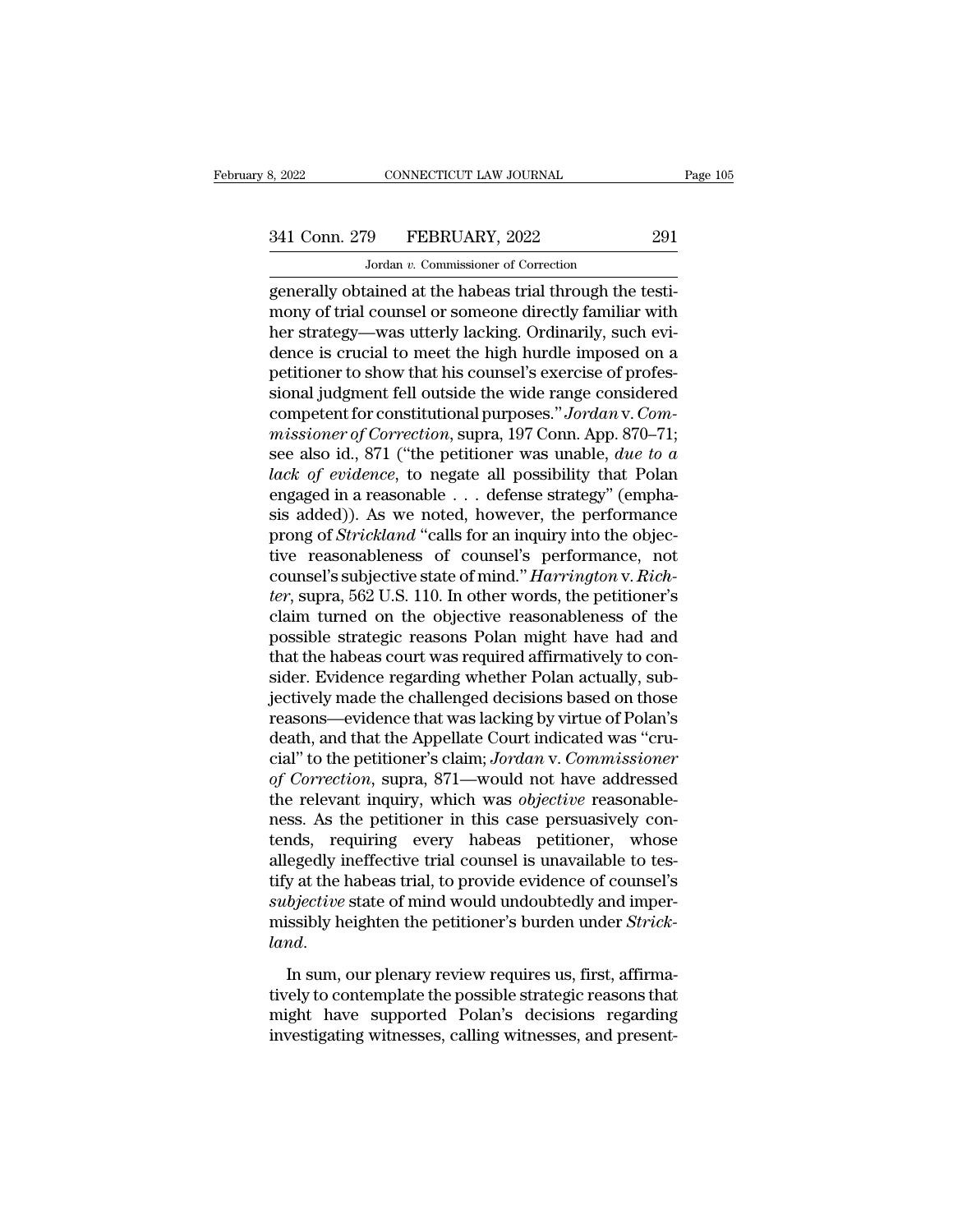# EXECUTE CONNECTICUT LAW JOURNAL February 8, 2022<br>292 FEBRUARY, 2022 341 Conn. 279<br>300 Jordan v. Commissioner of Correction CONNECTICUT LAW JOURNAL<br>FEBRUARY, 2022 341 Conn<br>Jordan *v.* Commissioner of Correction<br>tv. culpability and second to con

CONNECTICUT LAW JOURNAL February 8, 2022<br>
FEBRUARY, 2022 341 Conn. 279<br>
Jordan v. Commissioner of Correction<br>
ing third-party culpability, and, second, to consider<br>
whether those reasons were objectively reasonable.<sup>2</sup><br>
So EEBRUARY, 2022 341 Conn. 279<br>
Jordan v. Commissioner of Correction<br>
ing third-party culpability, and, second, to consider<br>
whether those reasons were objectively reasonable.<sup>2</sup><br>
See, e.g., *Cullen v. Pinholster*, supra, 56 FEBRUARY, 2022 341 Conn. 279<br>
Jordan v. Commissioner of Correction<br>
ing third-party culpability, and, second, to consider<br>
whether those reasons were objectively reasonable.<sup>2</sup><br>
See, e.g., *Cullen* v. *Pinholster*, supra, *Strickland* v. *Commissioner of Correction*<br> *Strickland* v. *Commissioner of Correction*<br> *Strickland* v. *Washington*, supra, 563 U.S. 196;<br> *Strickland* v. *Washington*, supra, 466 U.S. 689. In order<br> *Affirmatively to* FERENCIA:  $\frac{1}{2622}$  on contract 216<br>ing third-party culpability, and, second, to consider<br>whether those reasons were objectively reasonable.<sup>2</sup><br>See, e.g., *Cullen* v. *Pinholster*, supra, 563 U.S. 196;<br>*Strickland* v. Jordan v. Commissioner of Correction<br>
ing third-party culpability, and, second, to consider<br>
whether those reasons were objectively reasonable.<sup>2</sup><br>
See, e.g., *Cullen* v. *Pinholster*, supra, 563 U.S. 196;<br> *Strickland* v ing third-party culpability, and, second, to consider<br>whether those reasons were objectively reasonable.<sup>2</sup><br>See, e.g., *Cullen v. Pinholster*, supra, 563 U.S. 196;<br>*Strickland v. Washington*, supra, 466 U.S. 689. In order<br> *Whether those reasons were objectively reasonable.<sup>2</sup>*<br> *See, e.g., Cullen v. Pinholster, supra, 563 U.S. 196;<br>
<i>Strickland* v. *Washington*, supra, 466 U.S. 689. In order<br> *affirmatively to contemplate possible strategic* See, e.g., *Cullen v. Pinholster*, supra, 563 U.S. 196;<br>*Strickland v. Washington*, supra, 466 U.S. 689. In order<br>affirmatively to contemplate possible strategic reasons<br>for Polan's actions, we begin by examining the recor Strickland v. Washington, supra, 466 U.S. 689. In order<br>affirmatively to contemplate possible strategic reasons<br>for Polan's actions, we begin by examining the record<br>of the petitioner's criminal trial. See, e.g., *Franko* affirmatively to contemplate possible strategic reasons<br>for Polan's actions, we begin by examining the record<br>of the petitioner's criminal trial. See, e.g., *Franko* v.<br>*Commissioner of Correction*, 165 Conn. App. 505, 519 for Polan's actions, we begin by examining the record<br>of the petitioner's criminal trial. See, e.g., *Franko* v.<br>*Commissioner of Correction*, 165 Conn. App. 505, 519–<br>20, 139 A.3d 798 (2016). In the absence of testimony b of the petitioner's criminal trial. See, e.g., *Franko v.*<br>Commissioner of Correction, 165 Conn. App. 505, 519–20, 139 A.3d 798 (2016). In the absence of testimony by<br>trial counsel, the record of the underlying proceeding<br> Commissioner of Correction, 165 Conn. App. 505, 519–20, 139 A.3d 798 (2016). In the absence of testimony by trial counsel, the record of the underlying proceeding serves as an informative window into the representation all 20, 139 A.3d 798 (2016). In the absentrial counsel, the record of the undeserves as an informative window into alleged to have been ineffective, allow court to identify possible strategic reading objective reasonableness o al counsel, the record of the underlying proceeding<br>rves as an informative window into the representation<br>eged to have been ineffective, allowing the reviewing<br>urt to identify possible strategic reasons, consider the<br>jecti serves as an informative window into the representation<br>alleged to have been ineffective, allowing the reviewing<br>court to identify possible strategic reasons, consider the<br>objective reasonableness of those reasons, and fir

alleged to have been mettective, allowing the reviewing<br>court to identify possible strategic reasons, consider the<br>objective reasonableness of those reasons, and firmly<br>ground its ultimate conclusion.<br>This approach is cons court to identity possible strategic reasons, consider the<br>objective reasonableness of those reasons, and firmly<br>ground its ultimate conclusion.<br>This approach is consistent with the Connecticut<br>cases and federal court cas objective reasonableness of those reasons, and firmly<br>ground its ultimate conclusion.<br>This approach is consistent with the Connecticut<br>cases and federal court cases that have considered this<br>circumstance. For example, in ground its ultimate conclusion.<br>
This approach is consistent with the Connecticut<br>
cases and federal court cases that have considered this<br>
circumstance. For example, in *Franko*, a habeas peti-<br>
tioner claimed ineffective This approach is consistent with the Connecticut cases and federal court cases that have considered this circumstance. For example, in *Franko*, a habeas petitioner claimed ineffective assistance regarding a jury instruct oner claimed ineffective assistance regarding a jury<br>struction issue, and trial counsel was unavailable to<br>stify at the habeas proceeding. Id., 509, 515. The<br>ppellate Court reasoned that, "[I]acking the ability to<br><sup>2</sup> The instruction issue, and trial counsel was unavailable to<br>testify at the habeas proceeding. Id., 509, 515. The<br>Appellate Court reasoned that, "[I]acking the ability to<br><sup>2</sup> The petitioner contends that the Appellate Court app

testify at the habeas proceeding. Id., 509, 515. The<br>Appellate Court reasoned that, "[I]acking the ability to<br> $\frac{1}{2}$  The petitioner contends that the Appellate Court applied an incorrect<br>standard by requiring him to ne Appellate Court reasoned that, "[I] acking the ability to  $\frac{1}{2}$  The petitioner contends that the Appellate Court applied an incorrect standard by requiring him to negate all "*plausible*" reasons for Polan's actions, Example in the synchronoutr calculate Court possible  $\overline{P}$ <br><sup>2</sup> The petitioner contends that the Appellate Court applied an incorrect<br>standard by requiring him to negate all "*plausible*" reasons for Polan's<br>actions, ra <sup>2</sup> The petitioner contends that the Appellate Court applied an incorrect standard by requiring him to negate all "*plausible*" reasons for Polan's actions, rather than the "possible" reasons for her actions. (Emphasis al standard by requiring him to negate all "*plausible*" reasons for Polan's actions, rather than the "possible" reasons for her actions. (Emphasis altered; internal quotation marks omitted.) Specifically, the petitioner ass interchangeably throughout its opinion. See *Jordan* v. *Commission* is actions, rather than the "possible" reasons for her actions. (Emphasis altered; internal quotation marks omitted.) Specifically, the petitioner assert attered; internal quotation marks omitted.) Specifically, the petitioner asserts that possibility designates a quantitative assessment falling between probability and impossibility, whereas plausibility is a qualitative as that possibility designates a quantitative assessment falling between probability and impossibility, whereas plausibility is a qualitative assessment of superficiality. We note, however, that the Appellate Court used those bility and impossibility, whereas plausibility is a qualitative assessment of superficiality. We note, however, that the Appellate Court used those terms interchangeably throughout its opinion. See *Jordan v. Commissioner* superficiality. We note, however, that the Appellate Court used those terms interchangeably throughout its opinion. See *Jordan* v. *Commissioner of Correction*, supra, 197 Conn. App. 856 ("[t]here are a number of plausib interchangeably throughout its opinion. See Jordan v. Commissioner of Correction, supra, 197 Conn. App. 856 ("[t]here are a number of plausible reasons" for Polan's actions); id., 869 ("there are a number of possible reaso *Correction*, supra, 197 Conn. App. 856 ("(t)here are a number of plausible reasons" for Polan's actions); id., 869 ("there are a number of possible reasons" for Polan's actions); id., 869 ("there are a number of possible reasons" for Polan's actions); id., 869 ("there are a number of possible reasons" for Polan's actions). In addition, the United States Supreme Court also has used those terms interchangeably throughout its ineffective assi reasons" for Polan's actions). In addition, the United States Supreme Court also has used those terms interchangeably throughout its ineffective assistance jurisprudence. See, e.g., *Cullen v. Pinholster*, supra, 563 U.S. tance jurisprudence. See, e.g., *Cullen* v. *Pinholster*, supra, 563 U.S. 196 (court must "affirmatively entertain the range of possible reasons" for counsel's actions (internal quotation marks omitted)); *Strickland* v. (court must "affirmatively entertain the range of possible reasons" for coun-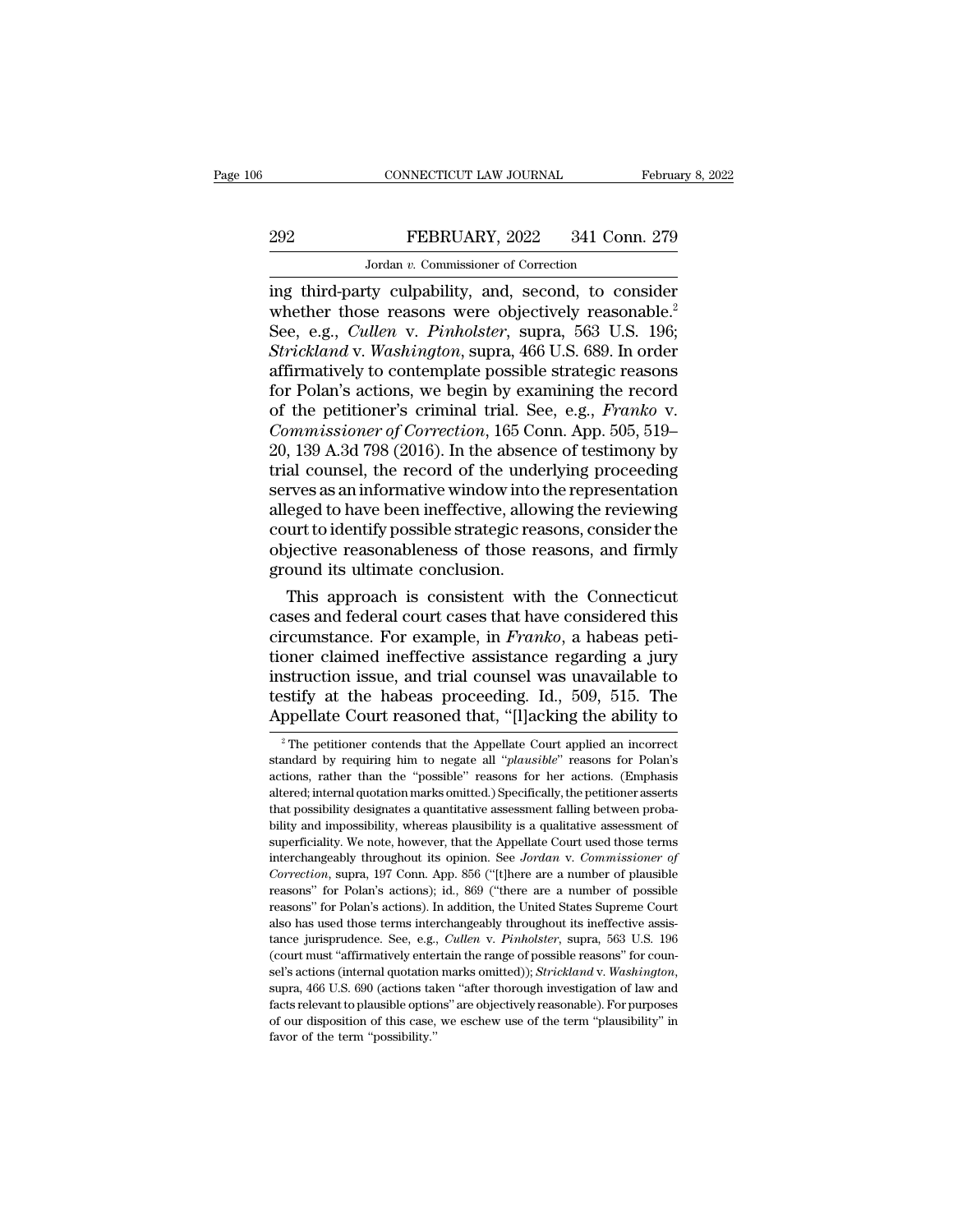# 341 Conn. 279 FEBRUARY, 2022 293<br>Jordan v. Commissioner of Correction

CONNECTICUT LAW JOURNAL<br>
9 FEBRUARY, 2022<br>
Jordan *v*. Commissioner of Correction<br>
rectly the reasons for trial counsel's act Example 2022<br>
determine directly the reasons for trial counsel's actions,<br>
determine directly the reasons for trial counsel's actions,<br>
courts must examine all other available evidence from<br>
the trial reasons in order to d 341 Conn. 279 FEBRUARY, 2022 293<br>Jordan v. Commissioner of Correction<br>determine directly the reasons for trial counsel's actions,<br>courts must examine all other available evidence from<br>the trial record in order to determin 341 Conn. 279 FEBRUARY, 2022 293<br>
Jordan v. Commissioner of Correction<br>
determine directly the reasons for trial counsel's actions,<br>
courts must examine all other available evidence from<br>
the trial record in order to dete  $341$  Conn. 279 FEBRUARY, 2022 293<br>Jordan v. Commissioner of Correction<br>determine directly the reasons for trial counsel's actions,<br>courts must examine all other available evidence from<br>the trial record in order to determ Jordan v. Commissioner of Correction<br>determine directly the reasons for trial counsel's actions,<br>courts must examine all other available evidence from<br>the trial record in order to determine whether the con-<br>duct complained **Example 19 Formulassion and Confection**<br>determine directly the reasons for trial counsel's actions,<br>courts must examine all other available evidence from<br>the trial record in order to determine whether the con-<br>duct compl determine directly the reasons for trial counsel's actions,<br>courts must examine all other available evidence from<br>the trial record in order to determine whether the con-<br>duct complained of might be considered sound trial<br> courts must examine all other available evidence from<br>the trial record in order to determine whether the con-<br>duct complained of might be considered sound trial<br>strategy." Id., 519. In doing so, the court found objec-<br>tive the trial record in order to determine whether the con-<br>duct complained of might be considered sound trial<br>strategy." Id., 519. In doing so, the court found objec-<br>tively reasonable, strategic reasons for trial counsel's<br>a duct complained of might be considered sound trial strategy." Id., 519. In doing so, the court found objectively reasonable, strategic reasons for trial counsel's actions contained in the transcript of his closing argument strategy." Id., 519. In doing so, the court found objectively reasonable, strategic reasons for trial counsel's<br>actions contained in the transcript of his closing argu-<br>ment. Id., 522–24. In addition, in *Bullock* v. Whitl tively reasonable, strategic reasons for trial counsel's<br>actions contained in the transcript of his closing argu-<br>ment. Id., 522–24. In addition, in *Bullock* v. *Whitley*, 53<br>F.3d 697 (5th Cir. 1995), a habeas petitioner actions contained in the transcript of his closing argument. Id., 522–24. In addition, in *Bullock* v. *Whitley*, 53<br>F.3d 697 (5th Cir. 1995), a habeas petitioner claimed<br>ineffective assistance regarding trial counsel's pr ment. Id., 522–24. In addition, in *Bullock v. Whitley*, 53<br>F.3d 697 (5th Cir. 1995), a habeas petitioner claimed<br>ineffective assistance regarding trial counsel's prepara-<br>tion for an alternative defense. Id., 700. The Fif F.3d 697 (5th Cir. 1995), a habeas petitioner claimed<br>ineffective assistance regarding trial counsel's prepara-<br>tion for an alternative defense. Id., 700. The Fifth Circuit<br>emphasized that, although trial counsel was decea ineffective assistance regarding trial counsel's preparation for an alternative defense. Id., 700. The Fifth Circuit emphasized that, although trial counsel was deceased at the time of the habeas trial, his testimony was " tion for an alternative defense. Id., 700. The Fifth Circuit<br>emphasized that, although trial counsel was deceased<br>at the time of the habeas trial, his testimony was "not<br>necessary to [the court's] determination that [couns emphasized that, although trial counsel was deceased<br>at the time of the habeas trial, his testimony was "not<br>necessary to [the court's] determination that [counsel's]<br>decision might be considered sound trial strategy." Id. at the time of the habeas trial, his testimony was "not<br>necessary to [the court's] determination that [counsel's]<br>decision might be considered sound trial strategy." Id.,<br>701. After reviewing the criminal trial record, the necessary to [the court's] determination that [counsel's]<br>decision might be considered sound trial strategy." Id.,<br>701. After reviewing the criminal trial record, the court<br>concluded that trial counsel was prepared and mad decision might be considered sound trial strategy." Id.,<br>701. After reviewing the criminal trial record, the court<br>concluded that trial counsel was prepared and made<br>objectively reasonable decisions regarding a difficult<br>c 701. After reviewing the criminal trial record, the court<br>concluded that trial counsel was prepared and made<br>objectively reasonable decisions regarding a difficult<br>case. See id., 701 n.11 ("[a]lthough there was no oppor-<br> concluded that trial counsel was prepared and made<br>objectively reasonable decisions regarding a difficult<br>case. See id., 701 n.11 ("[a]lthough there was no oppor-<br>tunity to obtain [trial counsel's] testimony regarding his<br> case. See id., 701 n.11 ("[a]lthough there was no opportunity to obtain [trial counsel's] testimony regarding his motivations, our review of the record has left us with the distinct impression that [counsel] did the best tunity to obtain [trial counsel's] testimony regarding his<br>motivations, our review of the record has left us with<br>the distinct impression that [counsel] did the best he<br>could with what he had"). Finally, in *Henry v. Scull* motivations, our review of the record has left us with<br>the distinct impression that [counsel] did the best he<br>could with what he had"). Finally, in *Henry v. Scully*,<br>supra, 918 F. Supp. 693, a habeas petitioner claimed<br>in the distinct impression that [counsel] did the best he could with what he had"). Finally, in *Henry v. Scully*, supra, 918 F. Supp. 693, a habeas petitioner claimed ineffective assistance because his criminal trial counsel could with what he had"). Finally, in *Henry v. Scully*, supra, 918 F. Supp. 693, a habeas petitioner claimed ineffective assistance because his criminal trial counsel failed to request a jury instruction that a codefendan supra, 918 F. Supp. 693, a habeas petitioner claimed<br>ineffective assistance because his criminal trial counsel<br>failed to request a jury instruction that a codefendant's<br>confession could be used only against the codefendant ineffective assistance because his criminal trial counsel<br>failed to request a jury instruction that a codefendant's<br>confession could be used only against the codefendant<br>and not against the petitioner. Id., 714. In grantin failed to request a jury instruction that a codefendant's<br>confession could be used only against the codefendant<br>and not against the petitioner. Id., 714. In granting the<br>habeas petition, the United States District Court fo confession could be used only against the codefendant<br>and not against the petitioner. Id., 714. In granting the<br>habeas petition, the United States District Court for<br>the Southern District of New York reasoned that, even<br>ac and not against the petitioner. Id., 714. In granting the<br>habeas petition, the United States District Court for<br>the Southern District of New York reasoned that, even<br>accepting that the criminal trial record supported the<br>a habeas petition, the United States District Court for<br>the Southern District of New York reasoned that, even<br>accepting that the criminal trial record supported the<br>argument that trial counsel's decisions were based on<br>a str the Southern District of New York reasoned that, even<br>accepting that the criminal trial record supported the<br>argument that trial counsel's decisions were based on<br>a strategy of presenting a joint defense for the two<br>codefe accepting that the criminal trial record supported the argument that trial counsel's decisions were based on a strategy of presenting a joint defense for the two codefendants, such strategy was not objectively reasonable u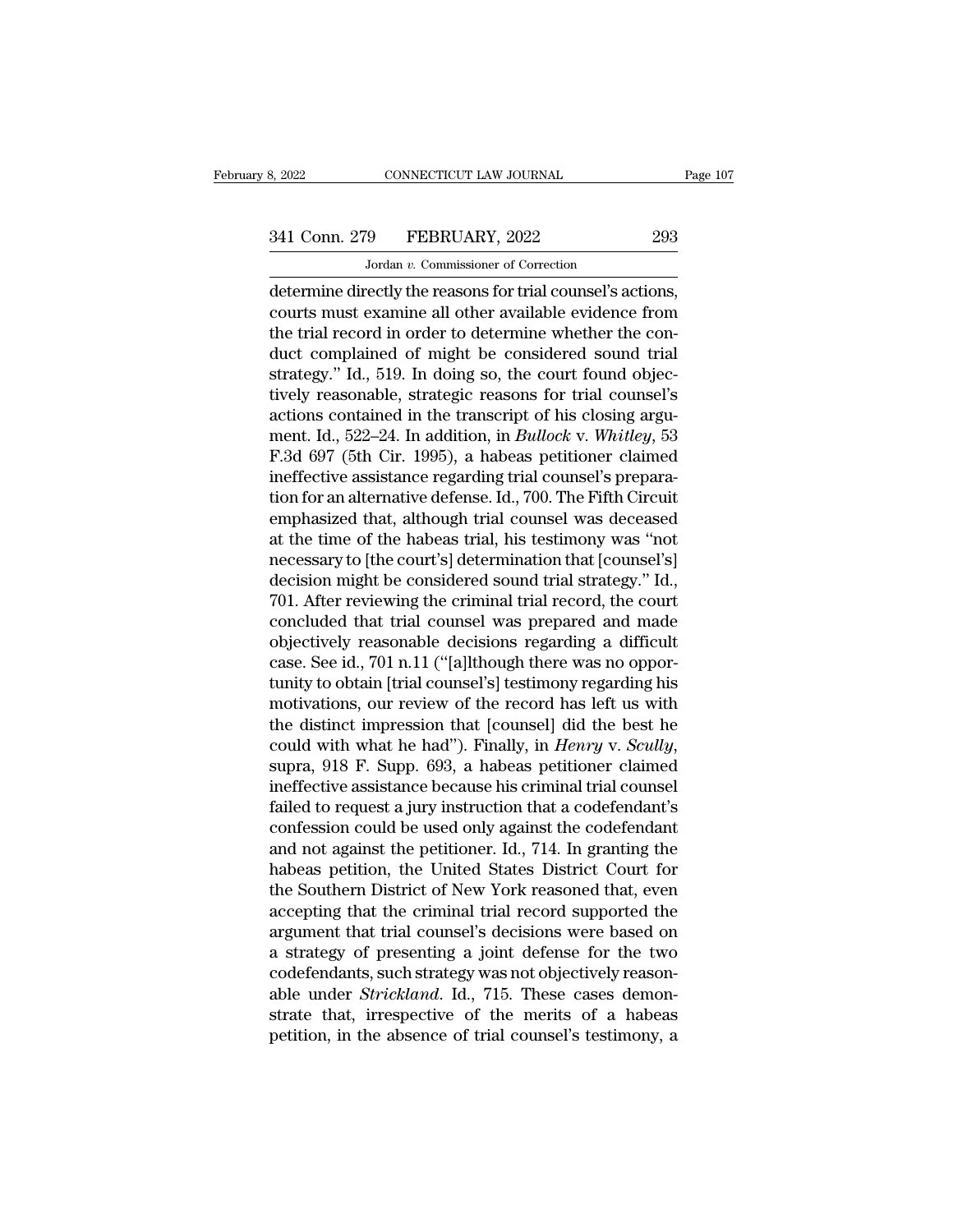# CONNECTICUT LAW JOURNAL February 8, 2022<br>294 FEBRUARY, 2022 341 Conn. 279<br>Jordan v. Commissioner of Correction CONNECTICUT LAW JOURNAL<br>FEBRUARY, 2022 341 Conn<br>Jordan *v.* Commissioner of Correction<br>Jurt finds the strongest foundation fo

CONNECTICUT LAW JOURNAL February 8, 2022<br>
PEBRUARY, 2022 341 Conn. 279<br>
Jordan v. Commissioner of Correction<br>
Teviewing court finds the strongest foundation for the<br>
putcome of the petition in the record of the underly-294 FEBRUARY, 2022 341 Conn. 279<br>
Jordan v. Commissioner of Correction<br>
reviewing court finds the strongest foundation for the<br>
outcome of the petition in the record of the underly-<br>
ing proceeding.  $\begin{array}{cc}\n 294 & \text{Fr}\n \hline\n \text{reviewing court find:} \n \text{outcome of the peti} \n \text{ing proceeding.} \n \text{Regardless of the a} \n\end{array}$ FEBRUARY, 2022 341 Conn. 279<br>Jordan v. Commissioner of Correction<br>viewing court finds the strongest foundation for the<br>tecome of the petition in the record of the underly-<br>g proceeding.<br>Regardless of the availability of t

Jordan v. Commissioner of Correction<br>
reviewing court finds the strongest foundation for the<br>
outcome of the petition in the record of the underly-<br>
ing proceeding.<br>
Regardless of the availability of trial counsel to test reviewing court finds the strongest foundation for the<br>outcome of the petition in the record of the underly-<br>ing proceeding.<br>Regardless of the availability of trial counsel to testify<br>at the habeas proceeding, the habeas c Forte whis court into are strongest roundation for are<br>outcome of the petition in the record of the underly-<br>ing proceeding.<br>Regardless of the availability of trial counsel to testify<br>at the habeas proceeding, the habeas c France of the peakers in the record of the diaterlying proceeding.<br> *Regardless of the availability of trial counsel to testify*<br>
at the habeas proceeding, the habeas court's inquiry into<br>
the reasonableness of counsel's a Regardless of the availability of trial counsel to testify<br>at the habeas proceeding, the habeas court's inquiry into<br>the reasonableness of counsel's actions is not *limited*<br>to a review of the criminal trial record. See Regardless of the availability of trial counsel to testify<br>at the habeas proceeding, the habeas court's inquiry into<br>the reasonableness of counsel's actions is not *limited*<br>to a review of the criminal trial record. See at the habeas proceeding, the habeas court's inquiry into<br>the reasonableness of counsel's actions is not *limited*<br>to a review of the criminal trial record. See *Cullen* v.<br>*Pinholster*, supra, 563 U.S. 196 (court must "af to a review of the criminal trial record. See *Cullen v.*<br> *Pinholster*, supra, 563 U.S. 196 (court must "affirma-<br>
tively entertain the range of possible reasons" counsel<br>
might have had for challenged action (internal qu *Pinholster*, supra, 563 U.S. 196 (court must "affirmatively entertain the range of possible reasons" counsel<br>might have had for challenged action (internal quotation<br>marks omitted)); *Moye* v. *Commissioner of Correction* tively entertain the range of possible reasons" counsel<br>might have had for challenged action (internal quotation<br>marks omitted)); Moye v. Commissioner of Correction,<br>168 Conn. App. 207, 222, 145 A.3d 362 (2016) (trial<br>coun might have had for challenged action (internal quotation<br>marks omitted)); *Moye* v. *Commissioner of Correction*,<br>168 Conn. App. 207, 222, 145 A.3d 362 (2016) (trial<br>counsel's action was objectively reasonable despite<br>reco marks omitted)); *Moye* v. *Commissioner of Correction*,<br>168 Conn. App. 207, 222, 145 A.3d 362 (2016) (trial<br>counsel's action was objectively reasonable despite<br>record containing "little or no circumstantial evidence<br>from 168 Conn. App. 207, 222, 145 A.3d 362 (2016) (trial counsel's action was objectively reasonable despite record containing "little or no circumstantial evidence from which the habeas court could have divined" counsel's rea counsel's action was objectively reasonable despite<br>record containing "little or no circumstantial evidence<br>from which the habeas court could have divined" coun-<br>sel's reasons), cert. denied, 324 Conn. 905, 153 A.3d 653<br>(2 record containing "little or no circumstantial evidence<br>from which the habeas court could have divined" coun-<br>sel's reasons), cert. denied, 324 Conn. 905, 153 A.3d 653<br>(2017). We emphasize, however, that a habeas court's<br>e from which the habeas court could have divined" counsel's reasons), cert. denied, 324 Conn. 905, 153 A.3d 653 (2017). We emphasize, however, that a habeas court's evaluation of an ineffective assistance claim in a circumst sel's reasons), cert. denied, 324 Conn. 905, 153 A.3d 653<br>(2017). We emphasize, however, that a habeas court's<br>evaluation of an ineffective assistance claim in a circum-<br>stance of unavailable trial counsel ought to begin w (2017). We emphasize, however, that a habeas court's<br>evaluation of an ineffective assistance claim in a circum-<br>stance of unavailable trial counsel ought to begin with<br>a thorough review of the record of the underlying pro evaluation of an ineffective assistance claim in a circum-<br>stance of unavailable trial counsel ought to begin with<br>a thorough review of the record of the underlying pro-<br>ceeding because, as the cases that have considered t stance of unavailable trial counsel ought to begin with<br>a thorough review of the record of the underlying pro-<br>ceeding because, as the cases that have considered this<br>circumstance demonstrate, the court's conclusion is<br>sur a thorough review of the record of the underlying proceeding because, as the cases that have considered this circumstance demonstrate, the court's conclusion is surely *strongest* when it is based in evidence divined from ceeding because, as the cases that have considered this<br>circumstance demonstrate, the court's conclusion is<br>surely *strongest* when it is based in evidence divined<br>from that record. See, e.g., *Bullock* v. *Whitley*, supra circumstance demonstrate, the court's conclusion is<br>surely *strongest* when it is based in evidence divined<br>from that record. See, e.g., *Bullock* v. *Whitley*, supra,<br>53 F.3d 701; *Henry* v. *Scully*, supra, 918 F. Supp. surely *strongest* when it is based in evidence divined<br>from that record. See, e.g., *Bullock* v. *Whitley*, supra,<br>53 F.3d 701; *Henry* v. *Scully*, supra, 918 F. Supp. 715;<br>*Franko* v. *Commissioner of Correction*, supra from that record. See, e.g., *Bullock v. Whitley*, supra, 53 F.3d 701; *Henry v. Scully*, supra, 918 F. Supp. 715; *Franko v. Commissioner of Correction*, supra, 165 Conn. App. 520. Grounding the court's reasoning in the r 53 F.3d 701; *Henry v. Scully*, supra, 918 F. Supp. 715;<br>*Franko v. Commissioner of Correction*, supra, 165<br>Conn. App. 520. Grounding the court's reasoning in the<br>record maintains the ideal balance between the court's<br>resp *Franko v. Commissioner of Correction*, supra, 165<br>
Conn. App. 520. Grounding the court's reasoning in the<br>
record maintains the ideal balance between the court's<br>
responsibility affirmatively to entertain possible strate-Conn. App. 520. Grounding the court's reasoning in the<br>record maintains the ideal balance between the court's<br>responsibility affirmatively to entertain possible strate-<br>gic reasons and its obligation to avoid "[indulging] record maintains the ideal balance between the court's<br>responsibility affirmatively to entertain possible strate-<br>gic reasons and its obligation to avoid "[indulging] post<br>hoc rationalization for counsel's [decision-making responsibility affirmatively to entertain possible strate-<br>gic reasons and its obligation to avoid "[indulging] post<br>hoc rationalization for counsel's [decision-making] *that*<br>contradicts the available evidence of counsel' gic reasons and its obligation to avoid "[indulging] post<br>hoc rationalization for counsel's [decision-making] *that*<br>contradicts the available evidence of counsel's actions<br>. . . . . " (Emphasis added; internal quotation m hoc rationalization for counsel's [decision-making] *that* contradicts the available evidence of counsel's actions . . . . . " (Emphasis added; internal quotation marks omitted.) *Harrington* v. *Richter*, supra, 562 U.S.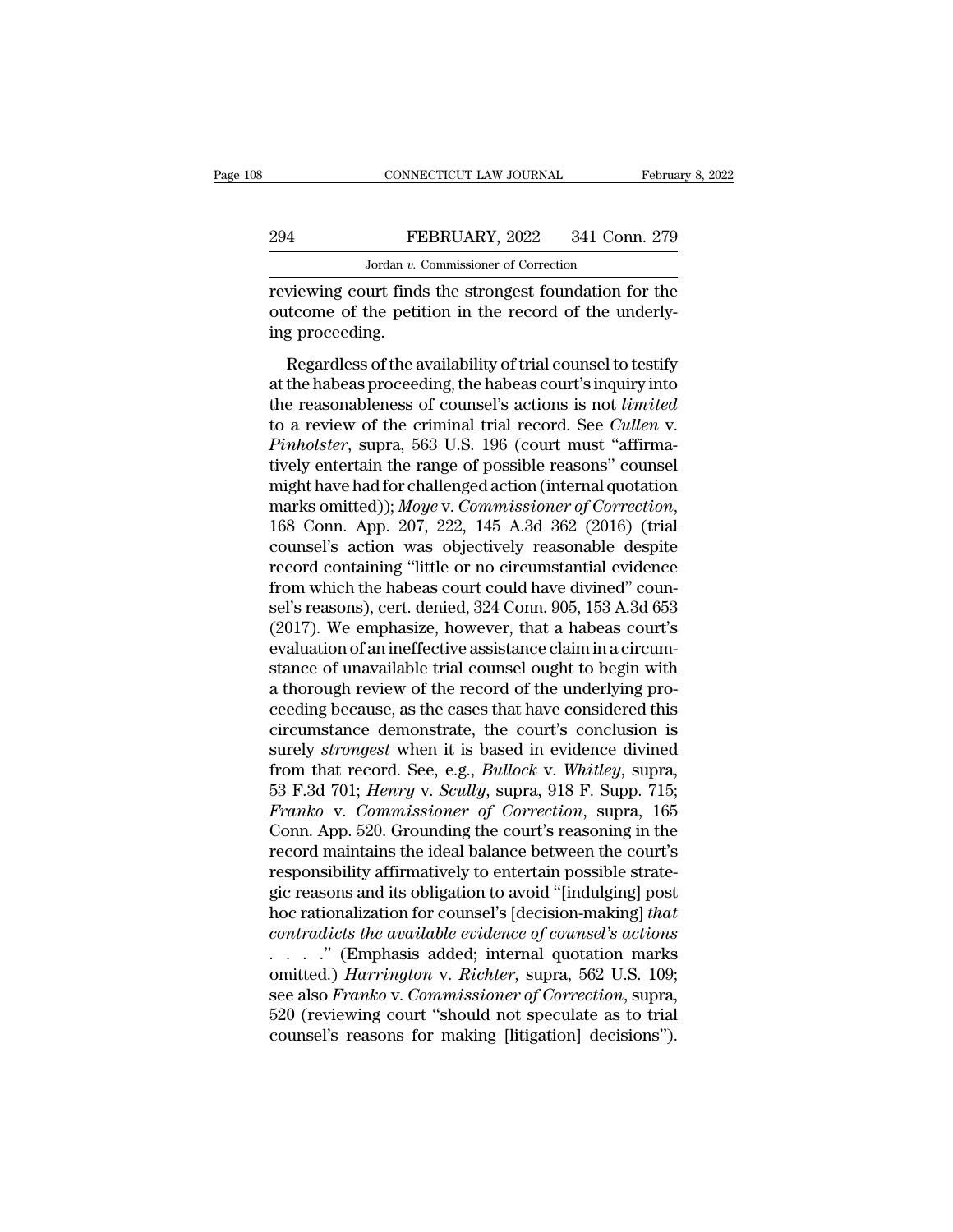# 341 Conn. 279 FEBRUARY, 2022 295<br>Jordan v. Commissioner of Correction

MONE CONNECTICUT LAW JOURNAL<br>19 FEBRUARY, 2022<br>Jordan *v*. Commissioner of Correction<br>2011 in the court's analysis with a thor EXECTIVE SAN SOURNAL Page 109<br>
295<br>
295<br>
296 Jordan v. Commissioner of Correction<br>
295 Jordan v. Commissioner of Correction<br>
295 Likewise, beginning the court's analysis with a thorough<br>
The court's analysis with a thoroug <sup>341</sup> Conn. 279 FEBRUARY, 2022 295<br>
<sup>Jordan</sup> *v*. Commissioner of Correction<br>
Likewise, beginning the court's analysis with a thorough<br>
review of the record best maintains the original *Strick-*<br> *Land* burdens in the abse <sup>279</sup> FEBRUARY, 2022<br>
<sup>Jordan</sup> *v.* Commissioner of Correction<br>
Likewise, beginning the court's analysis with a thorough<br>
review of the record best maintains the original *Strick-*<br> *land* burdens in the absence of counsel 341 Conn. 279 FEBRUARY, 2022 295<br>
Jordan v. Commissioner of Correction<br>
Likewise, beginning the court's analysis with a thorough<br>
review of the record best maintains the original *Strick-*<br> *land* burdens in the absence o *Solar 216 Philometrici, 2022*<br>*Jordan v. Commissioner of Correction*<br>**Experience** *Sleginning the court's analysis with a thorough***<br>review of the record best maintains the original** *Strick-***<br>***Land* **burdens in the absen** Jordan v. Commissioner of Correction<br>Likewise, beginning the court's analysis with a thorough<br>review of the record best maintains the original *Strick-*<br>*land* burdens in the absence of counsel's testimony,<br>without unfair Likewise, beginning the court's analysis with a thorough<br>
review of the record best maintains the original *Strick-*<br> *land* burdens in the absence of counsel's testimony,<br>
without unfairly prejudicing either the petition review of the record best maintains the original *Strick-*<br>land burdens in the absence of counsel's testimony,<br>without unfairly prejudicing either the petitioner or the<br>respondent. Compare *Slevin* v. United States, 71 F.<br> land burdens in the absence of counsel's testimony, without unfairly prejudicing either the petitioner or the respondent. Compare *Slevin* v. *United States*, 71 F. Supp. 2d 348, 358 n.9 (S.D.N.Y. 1999) (recognizing that " without unfairly prejudicing either the petitioner or the respondent. Compare *Slevin* v. *United States*, 71 F. Supp. 2d 348, 358 n.9 (S.D.N.Y. 1999) (recognizing that "the death of a petitioner's trial counsel is just as respondent. Compare *Slevin* v. *United States*, 71 F.<br>
Supp. 2d 348, 358 n.9 (S.D.N.Y. 1999) (recognizing that<br>
"the death of a petitioner's trial counsel is just as, if<br>
not more, likely to prejudice the respondent"), af Supp. 2d 348, 358 n.9 (S.D.N.Y. 1999) (recognizing that<br>
"the death of a petitioner's trial counsel is just as, if<br>
not more, likely to prejudice the respondent"), aff'd,<br>
234 F.3d 1263 (2d Cir. 2000), with Jordan v. Comm "the death of a petitioner's trial counsel is just as, if<br>not more, likely to prejudice the respondent"), aff'd,<br> $234$  F.3d 1263 (2d Cir. 2000), with Jordan v. Commis-<br>sioner of Correction, supra, 197 Conn. App. 871 (reco not more, likely to prejudice the respondent"), aff'd,<br>234 F.3d 1263 (2d Cir. 2000), with Jordan v. Commis-<br>sioner of Correction, supra, 197 Conn. App. 871 (recog-<br>nizing that "the death of counsel . . . made the<br>petitione 234 F.3d 1263 (2d Cir. 2000), with *Jordan* v. *Commissioner of Correction*, supra, 197 Conn. App. 871 (recognizing that "the death of counsel  $\ldots$  made the petitioner's case more difficult to prove than it might otherwi sioner of Correction, supra, 197 Conn. App. 871 (recognizing that "the death of counsel  $\ldots$  made the petitioner's case more difficult to prove than it might otherwise have been"). That said, we recognize that the record mizing that "the death of counsel  $\ldots$  and the petitioner's case more difficult to prove than it might otherwise have been"). That said, we recognize that the record of the underlying proceeding may not always reveal the petitioner's case more difficult to prove than it might otherwise have been"). That said, we recognize that the record of the underlying proceeding may not always reveal the reasons for counsel's decisions, in which case t otherwise have been"). That said, we recognecord of the underlying proceeding may<br>reveal the reasons for counsel's decision<br>case the court will be required affirmatively<br>other possible reasons and to rely on the<br>of reasona se the court will be required affirmatively to entertain<br>her possible reasons and to rely on the presumption<br>reasonable professional assistance. See  $Moye$  v.  $Com-  
issioner of Correction, supra, 222.$ <br>II<br>We now turn to the petitioner's claim o

## II

other possible reasons and to rely on the presumption<br>of reasonable professional assistance. See *Moye* v. *Commissioner of Correction*, supra, 222.<br>II<br>We now turn to the petitioner's claim of ineffective<br>assistance of cou of reasonable professional assistance. See *Moye* v. *Commissioner of Correction*, supra, 222.<br>  $\Pi$ <br>
We now turn to the petitioner's claim of ineffective<br>
assistance of counsel with respect to his self-defense<br>
claim. Sp missioner of Correction, supra, 222.<br>
II<br>
We now turn to the petitioner's claim of ineffective<br>
assistance of counsel with respect to his self-defense<br>
claim. Specifically, the petitioner contends that Polan's<br>
performance II<br>We now turn to the petitioner's claim of ineffective<br>assistance of counsel with respect to his self-defense<br>claim. Specifically, the petitioner contends that Polan's<br>performance was constitutionally deficient because sh We now turn to the petitioner's claim of ineffective<br>assistance of counsel with respect to his self-defense<br>claim. Specifically, the petitioner contends that Polan's<br>performance was constitutionally deficient because she<br>f We now turn to the petitioner's claim of ineffective<br>assistance of counsel with respect to his self-defense<br>claim. Specifically, the petitioner contends that Polan's<br>performance was constitutionally deficient because she<br>f assistance of counsel with respect to his self-defense<br>claim. Specifically, the petitioner contends that Polan's<br>performance was constitutionally deficient because she<br>failed to adequately investigate and to call six witne claim. Specifically, the petitioner contends that Polan's<br>performance was constitutionally deficient because she<br>failed to adequately investigate and to call six witnesses<br>whose testimony would have supported his self-defe performance was constitutionally deficient because she<br>failed to adequately investigate and to call six witnesses<br>whose testimony would have supported his self-defense<br>claim. The respondent disagrees, contending that the<br>p failed to adequately investigate and to call six witnes<br>whose testimony would have supported his self-deference.<br>claim. The respondent disagrees, contending that<br>petitioner cannot overcome *Strickland*'s strong p<br>sumption im. The respondent disagrees, contending that the<br>titioner cannot overcome *Strickland*'s strong pre-<br>mption of reasonable competence because decisions<br>out which witnesses to call are quintessential trial<br>rategy decisions elain. The responsent disagrees, contenting and are<br>petitioner cannot overcome *Strickland*'s strong pre-<br>sumption of reasonable competence because decisions<br>about which witnesses to call are quintessential trial<br>strategy

sumption of reasonable competence because decisions<br>about which witnesses to call are quintessential trial<br>strategy decisions entitled to great deference.<br>The substantive principles governing a self-defense<br>claim are well physical forces<br>about which witnesses to call are quintessential trial<br>strategy decisions entitled to great deference.<br>The substantive principles governing a self-defense<br>claim are well settled. "Pursuant to [General Stat strategy decisions entitled to great deference.<br>The substantive principles governing a self-defense<br>claim are well settled. "Pursuant to [General Statutes]<br> $\S$  53a-19 (a) . . . a person may justifiably use deadly<br>physica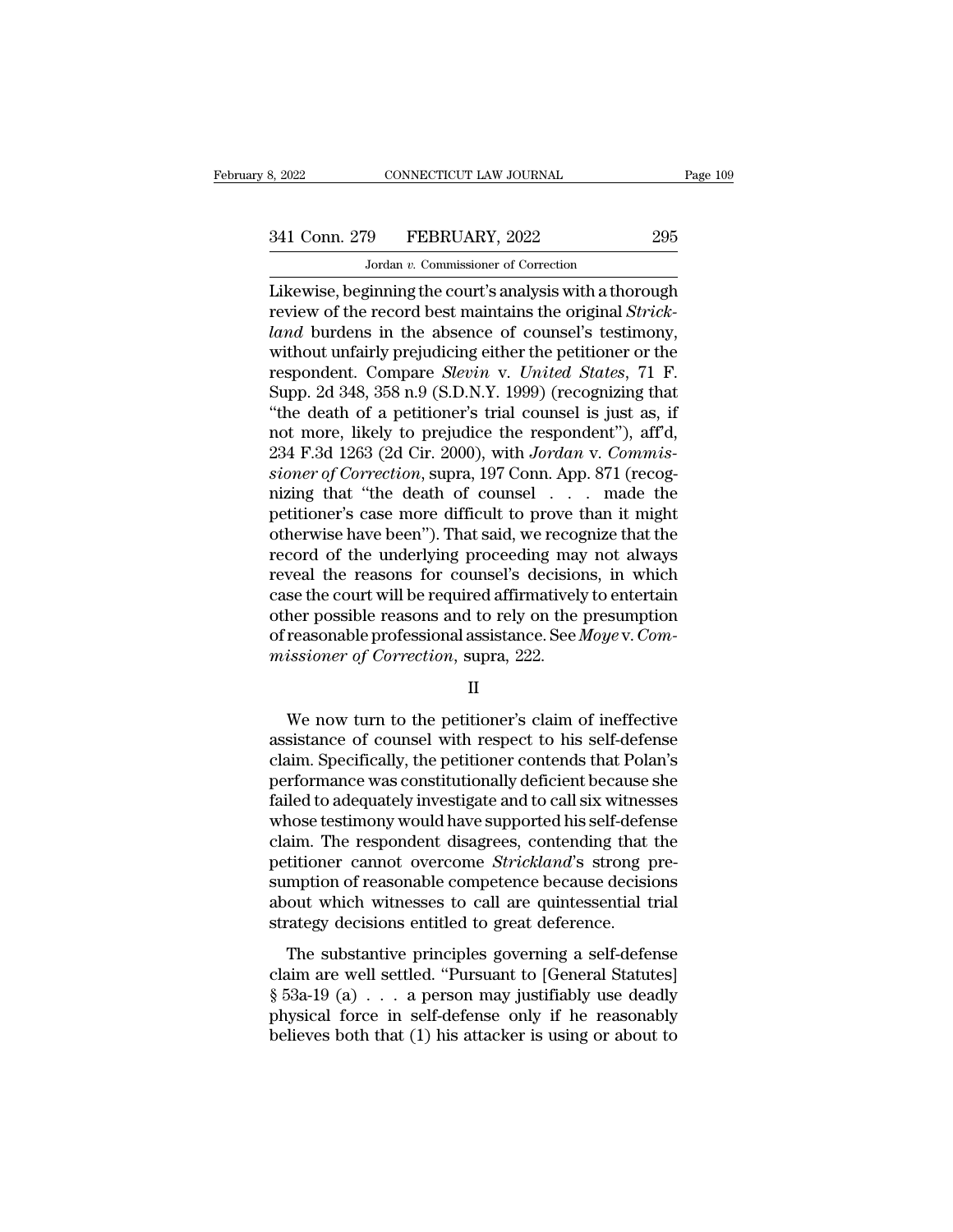# CONNECTICUT LAW JOURNAL February 8, 2022<br>296 FEBRUARY, 2022 341 Conn. 279<br>Jordan v. Commissioner of Correction

CONNECTICUT LAW JOURNAL<br>FEBRUARY, 2022 341 Conn<br>Jordan *v.* Commissioner of Correction<br>hysical force against him or is infli CONNECTICUT LAW JOURNAL February 8, 2022<br>
296 FEBRUARY, 2022 341 Conn. 279<br>
Jordan v. Commissioner of Correction<br>
use deadly physical force against him, or is inflicting<br>
or about to inflict great bodily harm, and (2) that FEBRUARY, 2022 341 Conn. 279<br>
Jordan v. Commissioner of Correction<br>
use deadly physical force against him, or is inflicting<br>
or about to inflict great bodily harm, and (2) that deadly<br>
physical force is necessary to repel 296 FEBRUARY, 2022 341 Conn. 279<br>
Jordan v. Commissioner of Correction<br>
use deadly physical force against him, or is inflicting<br>
or about to inflict great bodily harm, and (2) that deadly<br>
physical force is necessary to r FEBRUARY, 2022 341 Conn. 279<br>
Jordan v. Commissioner of Correction<br>
use deadly physical force against him, or is inflicting<br>
or about to inflict great bodily harm, and (2) that deadly<br>
physical force is necessary to repel Jordan *v.* Commissioner of Correction<br>use deadly physical force against him, or is inflicting<br>or about to inflict great bodily harm, and (2) that deadly<br>physical force is necessary to repel such attack." (Foot-<br>note omitt Jordan v. Commissioner of Correction<br>use deadly physical force against him, or is inflicting<br>or about to inflict great bodily harm, and (2) that deadly<br>physical force is necessary to repel such attack." (Foot-<br>note omitte use deadly physical force against him, or is inflicting<br>or about to inflict great bodily harm, and (2) that deadly<br>physical force is necessary to repel such attack." (Foot-<br>note omitted; internal quotation marks omitted.) or about to inflict great bodily harm, and (2) that deadly<br>physical force is necessary to repel such attack." (Foot-<br>note omitted; internal quotation marks omitted.) *State*<br>v. *Saunders*, 267 Conn. 363, 372–73, 838 A.2d 1 physical force is necessary to repel such attack." (Foot-<br>note omitted; internal quotation marks omitted.) *State*<br>v. *Saunders*, 267 Conn. 363, 372–73, 838 A.2d 186, cert.<br>denied, 541 U.S. 1036, 124 S. Ct. 2113, 158 L. E note omitted; internal quotation marks omitted.) *State* v. *Saunders*, 267 Conn. 363, 372–73, 838 A.2d 186, cert. denied, 541 U.S. 1036, 124 S. Ct. 2113, 158 L. Ed. 2d 722 (2004). We repeatedly have stated that the second v. *Saunders*, 267 Conn. 363, 372–73, 838 A.2d 186, cert.<br>denied, 541 U.S. 1036, 124 S. Ct. 2113, 158 L. Ed. 2d<br>722 (2004). We repeatedly have stated that the second<br>requirement is "subjective-objective," meaning that it<br>r denied, 541 U.S. 1036, 124 S. Ct. 2113, 158 L. Ed. 2d<br>722 (2004). We repeatedly have stated that the second<br>requirement is "subjective-objective," meaning that it<br>requires the jury to "make two separate affirmative<br>determi 722 (2004). We repeatedly have stated that the second<br>requirement is "subjective-objective," meaning that it<br>requires the jury to "make two separate affirmative<br>determinations  $\dots$ . First, the jury must determine<br>whether, requirement is "subjective-objective," meaning that it<br>requires the jury to "make two separate affirmative<br>determinations . . . . First, the jury must determine<br>whether, on the basis of all of the evidence presented,<br>the requires the jury to "make two separate affirmative<br>determinations . . . . First, the jury must determine<br>whether, on the basis of all of the evidence presented,<br>the defendant in fact had believed that he had needed<br>to us determinations . . . . . First, the jury must determine<br>whether, on the basis of all of the evidence presented,<br>the defendant in fact had believed that he had needed<br>to use deadly physical force, as opposed to some lesser<br> whether, on the basis of all of the evidence presented,<br>the defendant in fact had believed that he had needed<br>to use deadly physical force, as opposed to some lesser<br>degree of force, in order to repel the victim's alleged the defendant in fact had believed that he had needed<br>to use deadly physical force, as opposed to some lesser<br>degree of force, in order to repel the victim's alleged<br>attack.... If ... the jury determines that the defen-<br>d to use deadly physical force, as opposed to some lesser<br>degree of force, in order to repel the victim's alleged<br>attack.... If ... the jury determines that the defen-<br>dant in fact had believed that the use of deadly force<br> degree of force, in order to repel the victim's alleged<br>attack. . . . If . . . the jury determines that the defen-<br>dant in fact had believed that the use of deadly force<br>was necessary, the jury must make a further determi attack. . . . If . . . the jury determines that the defendant in fact had believed that the use of deadly force was necessary, the jury must make a further determination as to whether that belief was reasonable, from the dant in fact had believed that the use of deadly force<br>was necessary, the jury must make a further determina-<br>tion as to whether that belief was reasonable, from the<br>perspective of a reasonable person in the defendant's<br>c was necessary, the jury must make a further determination as to whether that belief was reasonable, from the perspective of a reasonable person in the defendant's circumstances. . . . Thus, if a jury determines that the d tion as to whether that belief was reasonable, from the<br>perspective of a reasonable person in the defendant's<br>circumstances....Thus, if a jury determines that the<br>defendant's honest belief that he had needed to use<br>deadly perspective of a reasonable persecircumstances.... Thus, if a jure defendant's honest belief that he deadly force, instead of some le was not a reasonable belief, the de to the protection of § 53a-19."<sup>5</sup> marks omitted.) exadly force, instead of some lesser degree of force,<br>as not a reasonable belief, the defendant is not entitled<br>of the protection of § 53a-19."<sup>3</sup> (Internal quotation<br>arks omitted.) Id., 373–74.<br><sup>3</sup> In concluding that the was not a reasonable belief, the defendant is not entitled<br>to the protection of  $\S$  53a-19."<sup>3</sup> (Internal quotation<br>marks omitted.) Id., 373–74.<br><sup>3</sup> In concluding that the petitioner failed to satisfy the prejudice prong

to the protection of § 53a-19."<sup>3</sup> (Internal quotation marks omitted.) Id., 373–74.<br><sup>3</sup>In concluding that the petitioner failed to satisfy the prejudice prong of the *Strickland* test with regard to the habeas witnesses' marks omitted.) Id., 373–74.<br>
<sup>3</sup> In concluding that the petitioner failed to satisfy the prejudice prong of<br>
the *Strickland* test with regard to the habeas witnesses' testimory that the<br>
victim had a gun, the Appellate C <sup>3</sup> In concluding that the petitioner failed to satisfy the prejudice prong of the *Strickland* test with regard to the habeas witnesses' testimony that the victim had a gun, the Appellate Court emphasized that this evide <sup>3</sup> In concluding that the petitioner failed to satisfy the prejudice prong of the *Strickland* test with regard to the habeas witnesses' testimony that the victim had a gun, the Appellate Court emphasized that this evide the *Strickland* test with regard to the habeas witnesses' testimony that the *Strickland* test with regard to the habeas witnesses' testimony that the victim had a gun, the Appellate Court emphasized that this evidence "w victim had a gun, the Appellate Court emphasized that this evidence "would only be marginally relevant to the petitioner's self-defense claim because it was the reasonableness of the petitioner's subjective perception of t only be marginally relevant to the petitioner's self-defense claim because it was the reasonableness of the petitioner's subjective perception of the situation, as he saw it, not the perception of the other witnesses, that outed.<br> *Marks the reasonableness of the petitioner's subjective perception of the situation, as he saw it, not the perception of the other witnesses, that was relevant to the issue of self-defense. In other words, Polan d* Sultuation, as he saw it, not the perception of the other witnesses, that was relevant to the issue of self-defense. In other words, Polan did not need to demonstrate that the victim in fact had a gun, only that the petit relevant to the issue of self-defense. In other words, Polan did not need to demonstrate that the victim in fact had a gun, only that the petitioner reasonably believed [that he was] armed." (Emphasis omitted; internal qu **belieff that the victim in fact had a gun, only that the petitioner**<br>reasonably believed [that he was] armed." (Emphasis omitted; internal quota-<br>tion marks omitted.) *Jordan* v. *Commissioner of Correction*, supra, 197<br>C reasonably believed [that he was] armed." (Emphasis omitted; internal quotation marks omitted.) *Jordan* v. *Commissioner of Correction*, supra, 197 Conn. 865. However, as the petitioner persuasively contends, the witnesse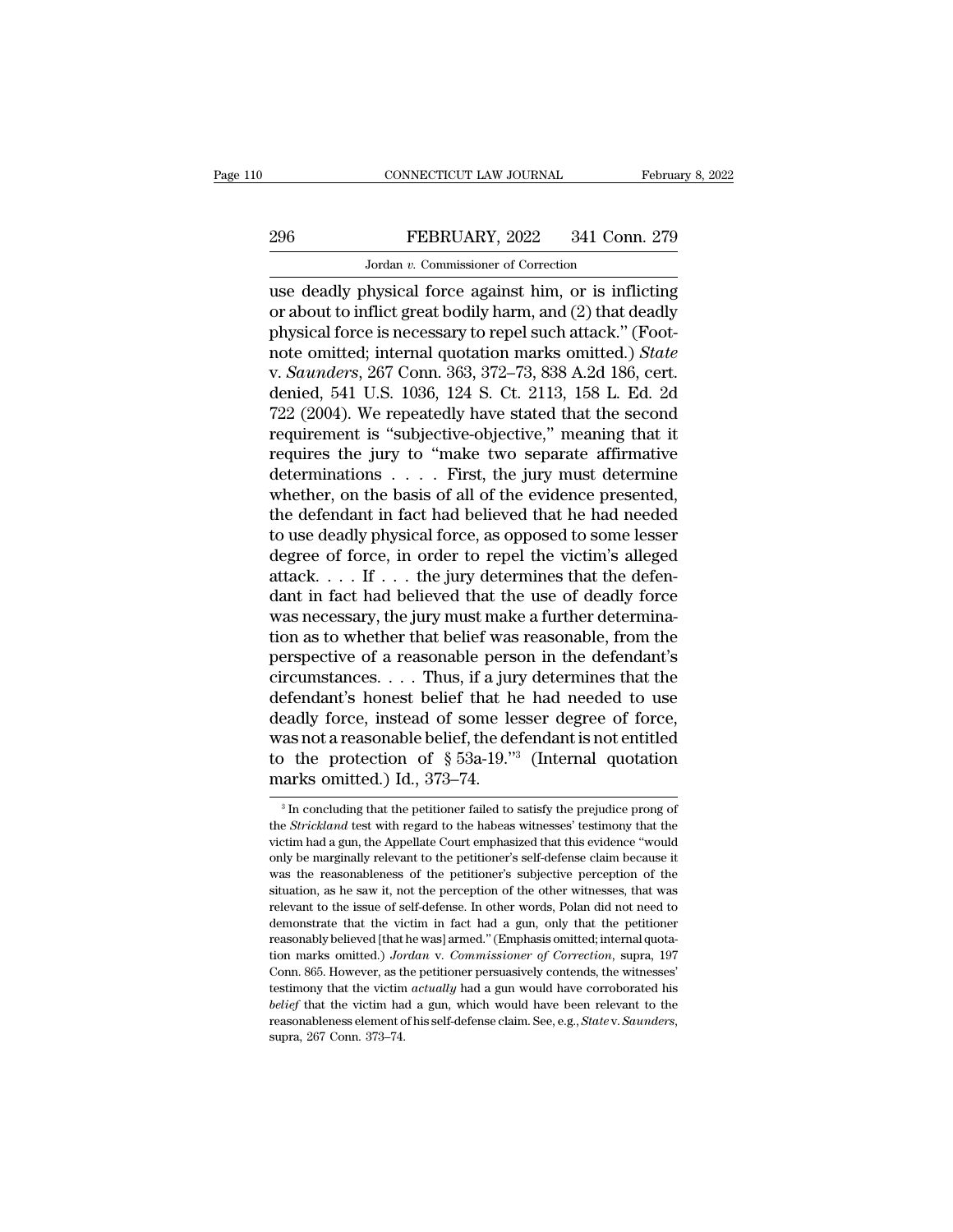3, 2022 CONNECTICUT LAW JOURNAL Page 111<br>341 Conn. 279 FEBRUARY, 2022 297<br>Jordan v. Commissioner of Correction MONE CONNECTICUT LAW JOURNAL<br>
19 FEBRUARY, 2022<br>
Jordan *v*. Commissioner of Correction

# A

1 Conn. 279 FEBRUARY, 2022 297<br>Jordan v. Commissioner of Correction<br>A<br>The following additional facts and procedural history<br>e relevant to our resolution of this claim, reflecting<br>are examination of the potitioner's underly 341 Conn. 279 FEBRUARY, 2022 297<br>Jordan v. Commissioner of Correction<br>A<br>The following additional facts and procedural history<br>are relevant to our resolution of this claim, reflecting<br>our examination of the petitioner's un 341 Conn. 279 FEBRUARY, 2022 297<br>Jordan v. Commissioner of Correction<br>A<br>The following additional facts and procedural history<br>are relevant to our resolution of this claim, reflecting<br>our examination of the petitioner's un Jordan  $v$ . Commissioner of Correction<br>  $A$ <br>
The following additional facts and procedural history<br>
are relevant to our resolution of this claim, reflecting<br>
our examination of the petitioner's underlying criminal<br>
trial A<br>
The following additional facts and procedural history<br>
are relevant to our resolution of this claim, reflecting<br>
our examination of the petitioner's underlying criminal<br>
trial record to divine possible strategic reasons The following additional facts and procedural history<br>are relevant to our resolution of this claim, reflecting<br>our examination of the petitioner's underlying criminal<br>trial record to divine possible strategic reasons that<br> The following additional facts and procedural history<br>are relevant to our resolution of this claim, reflecting<br>our examination of the petitioner's underlying criminal<br>trial record to divine possible strategic reasons that<br> are relevant to our resolution of this claim, reflecting<br>our examination of the petitioner's underlying criminal<br>trial record to divine possible strategic reasons that<br>might have supported Polan's investigative and trial<br>d our examination of the petitioner's underlying criminal<br>trial record to divine possible strategic reasons that<br>might have supported Polan's investigative and trial<br>decisions. In the petitioner's criminal trial, the state<br>r trial record to divine possible strategic reasons that<br>might have supported Polan's investigative and trial<br>decisions. In the petitioner's criminal trial, the state<br>relied on several eyewitnesses. Relevant to this appeal,<br> might have supported Polan's investigative and trial decisions. In the petitioner's criminal trial, the state relied on several eyewitnesses. Relevant to this appeal, one eyewitness, Roger B. Williams, Sr., lived in the ne decisions. In the petitioner's criminal trial, the state relied on several eyewitnesses. Relevant to this appeal, one eyewitness, Roger B. Williams, Sr., lived in the neighborhood where the shooting took place, knew both t relied on several eyewitnesses. Relevant to this appeal,<br>one eyewitness, Roger B. Williams, Sr., lived in the<br>neighborhood where the shooting took place, knew<br>both the petitioner and the victim, and testified that he<br>was p one eyewitness, Roger B. Williams, Sr., lived in the neighborhood where the shooting took place, knew both the petitioner and the victim, and testified that he was present for the entire incident. Jordan v. Commissioner of neighborhood where the shooting took place, knew<br>both the petitioner and the victim, and testified that he<br>was present for the entire incident. Jordan v. Commis-<br>sioner of Correction, supra, 197 Conn. App. 840. Wil-<br>liams both the petitioner and the victim, and testified that he<br>was present for the entire incident. Jordan v. Commis-<br>sioner of Correction, supra, 197 Conn. App. 840. Wil-<br>liams testified that the victim drew his gun during the was present for the entire incident. Jordan v. Commissioner of Correction, supra, 197 Conn. App. 840. Will-<br>liams testified that the victim drew his gun during the<br>argument, before the petitioner drew his. Id., 841. Wil-<br>l sioner of Correction, supra, 197 Conn. App. 840. Will-<br>liams testified that the victim drew his gun during the<br>argument, before the petitioner drew his. Id., 841. Wil-<br>liams also indicated that one of the petitioner's habe liams testified that the victim drew his gun during the argument, before the petitioner drew his. Id., 841. Williams also indicated that one of the petitioner's habeas witnesses had fired the initial gunshot, at which poin argument, before the petitioner drew his. Id., 841. Wil-<br>liams also indicated that one of the petitioner's habeas<br>witnesses had fired the initial gunshot, at which point<br>the petitioner drew a gun and fired it at the victim liams also indicated that one of the petitioner's habeas<br>witnesses had fired the initial gunshot, at which point<br>the petitioner drew a gun and fired it at the victim's<br>head. Id. In addition, the state called Kimberly Steve witnesses had fired the initial gunshot, at which point<br>the petitioner drew a gun and fired it at the victim's<br>head. Id. In addition, the state called Kimberly Steven-<br>son, the victim's girlfriend and the mother of their c the petitioner drew a gun and fired it at the victim's<br>head. Id. In addition, the state called Kimberly Steven-<br>son, the victim's girlfriend and the mother of their chil-<br>dren, who witnessed the shooting from her bedroom<br>w head. Id. In addition, the state called Kimberly Stevenson, the victim's girlfriend and the mother of their children, who witnessed the shooting from her bedroom window. Id. She testified that, although she heard the initi son, the victim's girlfriend and the mother of their children, who witnessed the shooting from her bedroom window. Id. She testified that, although she heard the initial gunshot, she did not see who fired it, and that the dren, who witnessed the shooting from her bedroom<br>window. Id. She testified that, although she heard the<br>initial gunshot, she did not see who fired it, and that<br>the petitioner subsequently drew a gun and fired it at<br>the vi window. Id. She testified that, although she heard the<br>initial gunshot, she did not see who fired it, and that<br>the petitioner subsequently drew a gun and fired it at<br>the victim's head. Id. Stevenson also testified that she initial gunshot, she did not see who fired it, and that<br>the petitioner subsequently drew a gun and fired it at<br>the victim's head. Id. Stevenson also testified that she<br>had not seen the victim with a gun during the afternoo the petitioner subsequently drew a gun and fired it at<br>the victim's head. Id. Stevenson also testified that she<br>had not seen the victim with a gun during the afternoon<br>leading up to the shooting. Id. Williams and Stevenson the victim's head. Id. Stevenson also testified that she<br>had not seen the victim with a gun during the afternoon<br>leading up to the shooting. Id. Williams and Stevenson<br>both testified that Kelly, the victim's brother, was n had not seen the victim with a gun during the afternoon<br>leading up to the shooting. Id. Williams and Stevenson<br>both testified that Kelly, the victim's brother, was not<br>present at the shooting. Id., 841–42. At the state's<br>r leading up to the shooting. Id. Williams and Stevenson<br>both testified that Kelly, the victim's brother, was not<br>present at the shooting. Id., 841–42. At the state's<br>request, the trial court admitted a recorded statement,<br> both testified that Kelly, the victim's brother, was not<br>present at the shooting. Id., 841–42. At the state's<br>request, the trial court admitted a recorded statement,<br>given by a third eyewitness to the police while he was<br>i present at the shooting. Id., 841–42. At the state's<br>request, the trial court admitted a recorded statement,<br>given by a third eyewitness to the police while he was<br>in custody on unrelated charges, that generally corrobo-<br>r request, the trial court admitted a recorded statement,<br>given by a third eyewitness to the police while he was<br>in custody on unrelated charges, that generally corrobo-<br>rated Williams' and Stevenson's accounts. Id., 842. Fi given by a third eyewitness to the police while he<br>in custody on unrelated charges, that generally corr<br>rated Williams' and Stevenson's accounts. Id., 842. Fir<br>the state called two police officers who responde<br>the scene sh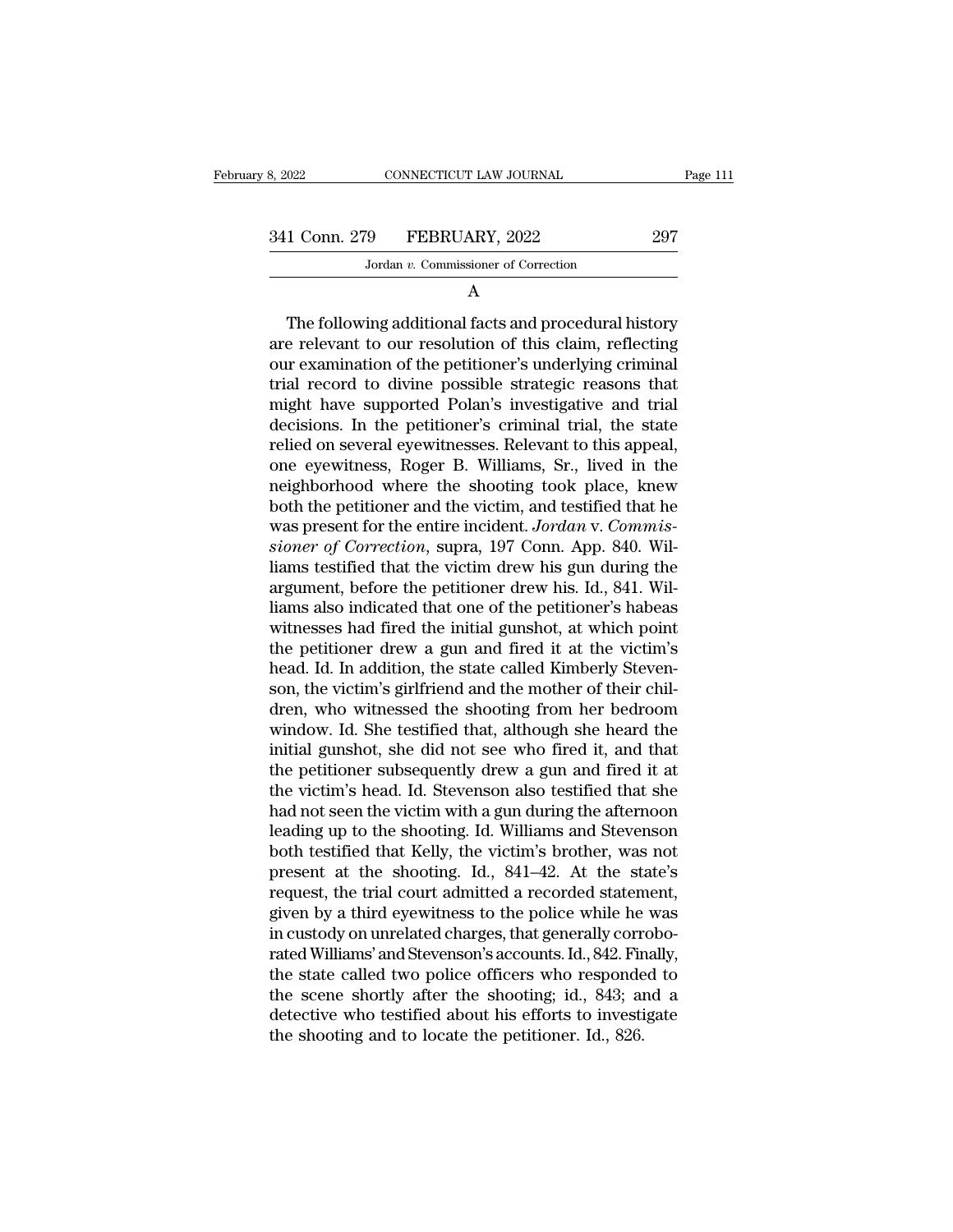# CONNECTICUT LAW JOURNAL February 8, 2022<br>298 FEBRUARY, 2022 341 Conn. 279<br>Jordan v. Commissioner of Correction EXECTICUT LAW JOURNAL<br>FEBRUARY, 2022 341 Conn<br>Jordan *v.* Commissioner of Correction<br>ner testified on his own behalf at his o

CONNECTICUT LAW JOURNAL Februa<br>
Sand The PEBRUARY, 2022 341 Conn. 279<br>
Jordan v. Commissioner of Correction<br>
The petitioner testified on his own behalf at his crimi-<br>
I trial. Specifically, he testified that he did not kno 298 FEBRUARY, 2022 341 Conn. 279<br>Jordan v. Commissioner of Correction<br>The petitioner testified on his own behalf at his crimi-<br>nal trial. Specifically, he testified that he did not know<br>whether the victim had a gun, but h  $\frac{298}{\text{Jordan } v. \text{ Commissioner of Correction}}$ <br>The petitioner testified on his own behalf at his criminal trial. Specifically, he testified that he did not know whether the victim had a gun, but he had "observed [the victim] fumbling with his  $298$  FEBRUARY, 2022 341 Conn. 279<br>Jordan v. Commissioner of Correction<br>The petitioner testified on his own behalf at his crimi-<br>nal trial. Specifically, he testified that he did not know<br>whether the victim had a gun, but Jordan v. Commissioner of Correction<br>The petitioner testified on his own behalf at his crimi-<br>nal trial. Specifically, he testified that he did not know<br>whether the victim had a gun, but he had "observed<br>[the victim] fumbl Jordan v. Commissioner of Correction<br>The petitioner testified on his own behalf at his crimi-<br>nal trial. Specifically, he testified that he did not know<br>whether the victim had a gun, but he had "observed<br>[the victim] fumb The petitioner testified on his own behalf at his crimi-<br>nal trial. Specifically, he testified that he did not know<br>whether the victim had a gun, but he had "observed<br>[the victim] fumbling with his pocket in a way that<br>sug response to the victim had a gun, but he did not know whether the victim had a gun, but he had "observed [the victim] fumbling with his pocket in a way that suggested he might be armed." Id., 843. The petitioner testified whether the victim had a gun, but he had "observed<br>[the victim] fumbling with his pocket in a way that<br>suggested he might be armed." Id., 843. The petitioner<br>testified that he likewise believed that Kelly had a gun.<br>Id. He [the victim] fumbling with his pocket in a way that suggested he might be armed." Id., 843. The petitioner testified that he likewise believed that Kelly had a gun. Id. He further testified that he drew his gun only in res suggested he might be armed." Id., 843. The petitioner<br>testified that he likewise believed that Kelly had a gun.<br>Id. He further testified that he drew his gun only in<br>response to the first gunshot and that he fired in the<br> testified that he likewise believed that Kelly had a gun.<br>Id. He further testified that he drew his gun only in<br>response to the first gunshot and that he fired in the<br>direction of the victim because he believed the first<br>g Id. He further testified that he drew his gun only in<br>response to the first gunshot and that he fired in the<br>direction of the victim because he believed the first<br>gunshot had been fired from that direction. Id. On cross-<br>e response to the first gunshot and that he fired in the<br>direction of the victim because he believed the first<br>gunshot had been fired from that direction. Id. On cross-<br>examination, the petitioner testified that he was not i direction of the victim because he believed the first<br>gunshot had been fired from that direction. Id. On cross-<br>examination, the petitioner testified that he was not in<br>constant possession of his gun throughout the day and gunshot had been fired from that direction. Id. On cross-<br>examination, the petitioner testified that he was not in<br>constant possession of his gun throughout the day and<br>that he sometimes left his gun in the glove compartme examination, the<br>constant posses<br>that he sometim<br>of his car. Id., 8<br>performed the a<br>the nature, locat<br>wound. Id.<br>Polan's cross restant possession of the gair anoughout are any and<br>at he sometimes left his gun in the glove compartment<br>his car. Id., 844. Finally, the medical examiner who<br>rformed the autopsy of the victim testified regarding<br>e nature and he solitennes ferrins gan in the give comparation<br>of his car. Id., 844. Finally, the medical examiner who<br>performed the autopsy of the victim testified regarding<br>the nature, location, and trajectory of the victim's bul

or his car. Ia., 911. I many, are medical examiner who<br>performed the autopsy of the victim testified regarding<br>the nature, location, and trajectory of the victim's bullet<br>wound. Id.<br>Polan's cross-examination of the state's performed are allopsy of the victim essined regarding<br>the nature, location, and trajectory of the victim's bullet<br>wound. Id.<br>Polan's cross-examination of the state's witnesses<br>as well as her closing argument demonstrate th doubt Id.<br>
Wound. Id.<br>
Polan's cross-examination of the state's witnesses<br>
as well as her closing argument demonstrate that her<br>
overall trial strategy was based on three related theories<br>
of the case. First, Polan highlig Folan's cross-examination of the state's witnesses<br>as well as her closing argument demonstrate that her<br>overall trial strategy was based on three related theories<br>of the case. First, Polan highlighted the reasonable<br>doubt Polan's cross-examination of the state's witnesses<br>as well as her closing argument demonstrate that her<br>overall trial strategy was based on three related theories<br>of the case. First, Polan highlighted the reasonable<br>doubt as well as her closing argument demonstrate that her<br>overall trial strategy was based on three related theories<br>of the case. First, Polan highlighted the reasonable<br>doubt that the bullet from the petitioner's gun was the<br>o overall trial strategy was based on three related theories<br>of the case. First, Polan highlighted the reasonable<br>doubt that the bullet from the petitioner's gun was the<br>one that actually killed the victim, relying on the ey of the case. First, Polan highlighted the reasonable<br>doubt that the bullet from the petitioner's gun was the<br>one that actually killed the victim, relying on the eyewit-<br>ness' testimony that the petitioner had been standing doubt that the bullet from the petitioner's gun was the<br>one that actually killed the victim, relying on the eyewit-<br>ness' testimony that the petitioner had been standing<br>directly in front of the victim and the medical exam one that actually killed the victim, relying on the eyewit-<br>ness' testimony that the petitioner had been standing<br>directly in front of the victim and the medical examin-<br>er's testimony regarding the leftward and upward pat ness' testimony that the petitioner had been standing<br>directly in front of the victim and the medical examin-<br>er's testimony regarding the leftward and upward path<br>of the bullet wound. Id., 844–45. Second, Polan high-<br>ligh directly in front of the victim and the medical examiner's testimony regarding the leftward and upward path of the bullet wound. Id., 844–45. Second, Polan high-lighted the reasonable doubt that the petitioner ever develop er's testimony regarding the leftward and upward path<br>of the bullet wound. Id., 844–45. Second, Polan high-<br>lighted the reasonable doubt that the petitioner ever<br>developed the specific intent required for the various<br>charg of the bullet wound. Id., 844–45. Second, Polan high-<br>lighted the reasonable doubt that the petitioner ever<br>developed the specific intent required for the various<br>charges, relying on the eyewitness' conflicting accounts<br>ab lighted the reasonable doubt that the petitioner ever<br>developed the specific intent required for the various<br>charges, relying on the eyewitness' conflicting accounts<br>about what had happened, as well as the consistent<br>testi developed the specific intent required for the various<br>charges, relying on the eyewitness' conflicting accounts<br>about what had happened, as well as the consistent<br>testimony about the rapid pace of events. Id., 845–46.<br>Thir charges, relying on the eyewitness' conflicting accounts<br>about what had happened, as well as the consistent<br>testimony about the rapid pace of events. Id., 845–46.<br>Third, Polan presented evidence in support of the peti-<br>tio about what had happened, as well as the consistent<br>testimony about the rapid pace of events. Id., 845–46.<br>Third, Polan presented evidence in support of the peti-<br>tioner's self-defense claim, relying on the eyewitness'<br>test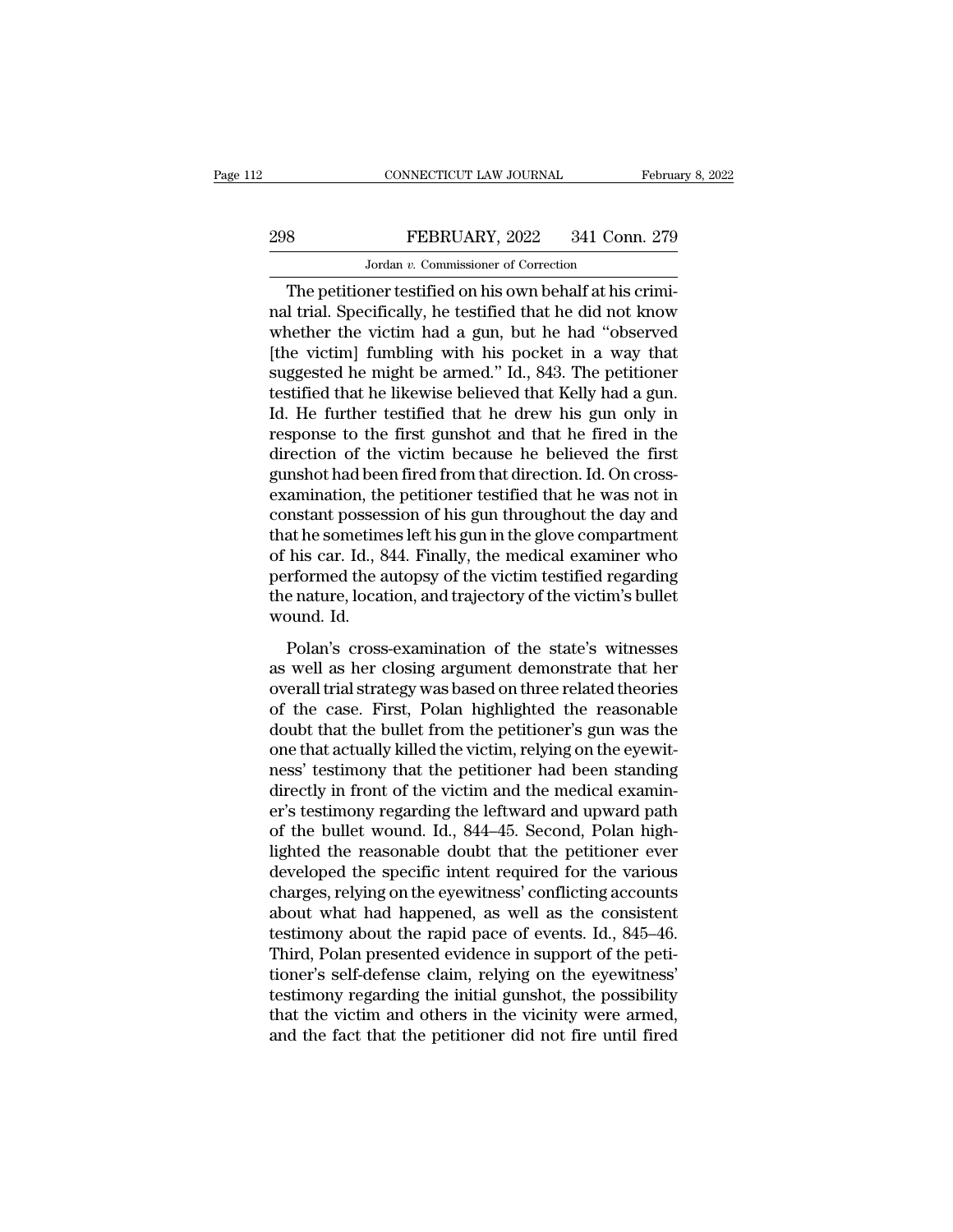# 341 Conn. 279 FEBRUARY, 2022 299<br>Jordan v. Commissioner of Correction

MONE CONNECTICUT LAW JOURNAL<br>19 FEBRUARY, 2022<br>Jordan *v.* Commissioner of Correction<br>19 FEBRUARY, 2022 at. Id. Polan ended her closing argument by focusing<br>
id. Id. Polan ended her closing argument by focusing<br>
id. Id. Polan ended her closing argument by focusing<br>
id. a tragedy that Ithe victimal is a new with us today. 341 Conn. 279 FEBRUARY, 2022 299<br>Jordan v. Commissioner of Correction<br>at. Id. Polan ended her closing argument by focusing<br>on the second and third theories: "This is a tragic killing,<br>it's a tragedy that [the victim] is . 341 Conn. 279 FEBRUARY, 2022 299<br>
Jordan v. Commissioner of Correction<br>
at. Id. Polan ended her closing argument by focusing<br>
on the second and third theories: "This is a tragic killing,<br>
it's a tragedy that [the victim] 341 Conn. 279 FEBRUARY, 2022 299<br>
Jordan v. Commissioner of Correction<br>
at. Id. Polan ended her closing argument by focusing<br>
on the second and third theories: "This is a tragic killing,<br>
it's a tragedy that [the victim] Jordan v. Commissioner of Correction<br>at. Id. Polan ended her closing argument by focusing<br>on the second and third theories: "This is a tragic killing,<br>it's a tragedy that [the victim] is . . . not with us today,<br>but it's Jordan v. Commissioner of Correction<br>at. Id. Polan ended her closing argument by focusing<br>on the second and third theories: "This is a tragic killing,<br>it's a tragedy that [the victim] is . . . not with us today,<br>but it's at. Id. Polan ended her closing argument by focusing<br>on the second and third theories: "This is a tragic killing,<br>it's a tragedy that [the victim] is . . . not with us today,<br>but it's not a murder. It's not a murder becaus on the second and third theories: "This is a tragic killing,<br>it's a tragedy that [the victim] is . . . not with us today,<br>but it's not a murder. It's not a murder because the<br>state cannot prove the specific intent to kill it's a tragedy that [the victim] is . . . not with us today,<br>but it's not a murder. It's not a murder because the<br>state cannot prove the specific intent to kill beyond a<br>reasonable doubt, and, again, there is ample evidenc but it's not a murder. It's not a murder because the<br>state cannot prove the specific intent to kill beyond a<br>reasonable doubt, and, again, there is ample evidence<br>here that [the petitioner] acted in self-defense. He was<br>sh state cannot prove the specific intent to kill beyond a<br>reasonable doubt, and, again, there is ample evidence<br>here that [the petitioner] acted in self-defense. He was<br>shot at [and] didn't know where the shots were coming<br>f reasonable doubt, and, again, there is ample evidence<br>here that [the petitioner] acted in self-defense. He was<br>shot at [and] didn't know where the shots were coming<br>from. It all happened so quickly that he did not form<br>a s here that [the petitioner] acted in self-defense. He was<br>shot at [and] didn't know where the shots were coming<br>from. It all happened so quickly that he did not form<br>a specific intent to kill [the victim]. Yes, he shot in [ shot at [and] didn't know where the shots we<br>from. It all happened so quickly that he did<br>a specific intent to kill [the victim]. Yes, he s<br>victim's] direction; he told you that when h<br>here yesterday, but his intent was no Fin. It all happened so quickly that he did not form<br>specific intent to kill [the victim]. Yes, he shot in [the<br>ctim's] direction; he told you that when he testified<br>re yesterday, but his intent was not to kill [the victim a specific intent to kill [the victin]. Tes, he shot if [the victim's] direction; he told you that when he testified<br>here yesterday, but his intent was not to kill [the victim].<br>[The petitioner's] intent was to protect him

Fraction, the total you that when he testified<br>here yesterday, but his intent was not to kill [the victim].<br>[The petitioner's] intent was to protect himself." (Inter-<br>nal quotation marks omitted.) Id., 846.<br>We next conside reflexed to the petitioner's limit was not to kin the victing.<br>
[The petitioner's] intent was to protect himself." (Inter-<br>
nal quotation marks omitted.) Id., 846.<br>
We next consider the record of the habeas trial, begin-<br> The petitioner spintent was to protect infilsen. (Inter-<br>nal quotation marks omitted.) Id., 846.<br>We next consider the record of the habeas trial, begin-<br>ning with the six witnesses whom, the petitioner con-<br>tends, Polan sh Mar quotation marks omitted.) Id., 840.<br>We next consider the record of the habeas trial, begin-<br>ning with the six witnesses whom, the petitioner con-<br>tends, Polan should have called to testify about the<br>events surrounding We next consider the record of the habeas trial, beginning with the six witnesses whom, the petitioner contends, Polan should have called to testify about the events surrounding the shooting. Three witnesses were closely r ning with the six witnesses whom, the petitioner contends, Polan should have called to testify about the events surrounding the shooting. Three witnesses were closely related to the petitioner and to each other:<br>Audrey Jor tends, Polan should have called to testify about the<br>events surrounding the shooting. Three witnesses were<br>closely related to the petitioner and to each other:<br>Audrey Jordan, the petitioner's sister; Alexis Jordan,<br>Audrey' events surrounding the shooting. Three witnesses were<br>closely related to the petitioner and to each other:<br>Audrey Jordan, the petitioner's sister; Alexis Jordan,<br>Audrey's daughter and the petitioner's niece; and Jymi-<br>sha closely related to the petitioner and to each other:<br>Audrey Jordan, the petitioner's sister; Alexis Jordan,<br>Audrey's daughter and the petitioner's niece; and Jymi-<br>sha Freeman, sister to Audrey and the petitioner. Audrey<br>t Audrey Jordan, the petitioner's sister; Alexis Jordan, Audrey's daughter and the petitioner's niece; and Jymisha Freeman, sister to Audrey and the petitioner. Audrey testified that she was inside her mother's house when sh Audrey's daughter and the petitioner's niece; and Jymisha Freeman, sister to Audrey and the petitioner. Audrey<br>testified that she was inside her mother's house when<br>she heard gunshots. She went outside, saw a body on<br>the g sha Freeman, sister to Audrey and the petitioner. Audrey<br>testified that she was inside her mother's house when<br>she heard gunshots. She went outside, saw a body on<br>the ground, and walked forward to hug Stevenson<br>where she k testified that she was inside her mother's house when<br>she heard gunshots. She went outside, saw a body on<br>the ground, and walked forward to hug Stevenson<br>where she knelt beside the victim's body. Audrey testi-<br>fied that sh she heard gunshots. She went outside, saw a body on<br>the ground, and walked forward to hug Stevenson<br>where she knelt beside the victim's body. Audrey testi-<br>fied that she observed Stevenson jump up, run inside<br>her nearby ho the ground, and walked forward to hug Stevenson<br>where she knelt beside the victim's body. Audrey testi-<br>fied that she observed Stevenson jump up, run inside<br>her nearby house, and come back to the scene with a<br>towel. Steven where she knelt beside the victim's body. Audrey testified that she observed Stevenson jump up, run inside<br>her nearby house, and come back to the scene with a<br>towel. Stevenson used the towel to pick up a gun lying<br>inches f fied that she observed Stevenson jump up, run inside<br>her nearby house, and come back to the scene with a<br>towel. Stevenson used the towel to pick up a gun lying<br>inches from the victim's body, carried it back inside<br>her hous her nearby house, a<br>towel. Stevenson us<br>inches from the vi-<br>her house, and ther<br>gun or the towel. A<br>with the state's de-<br>had observed.<br>Alexis was abou Wer. Stevenson used the tower to pick up a gun tying<br>ches from the victim's body, carried it back inside<br>r house, and then returned to the scene without the<br>n or the towel. Audrey also testified that she spoke<br>th the state Fraction and the victility body, carried it back first<br>ther house, and then returned to the scene without the<br>gun or the towel. Audrey also testified that she spoke<br>with the state's detective and Polan about what she<br>had o Free notice, and then returned to the scene without the<br>gun or the towel. Audrey also testified that she spoke<br>with the state's detective and Polan about what she<br>had observed.<br>Alexis was about eight years old and Jymisha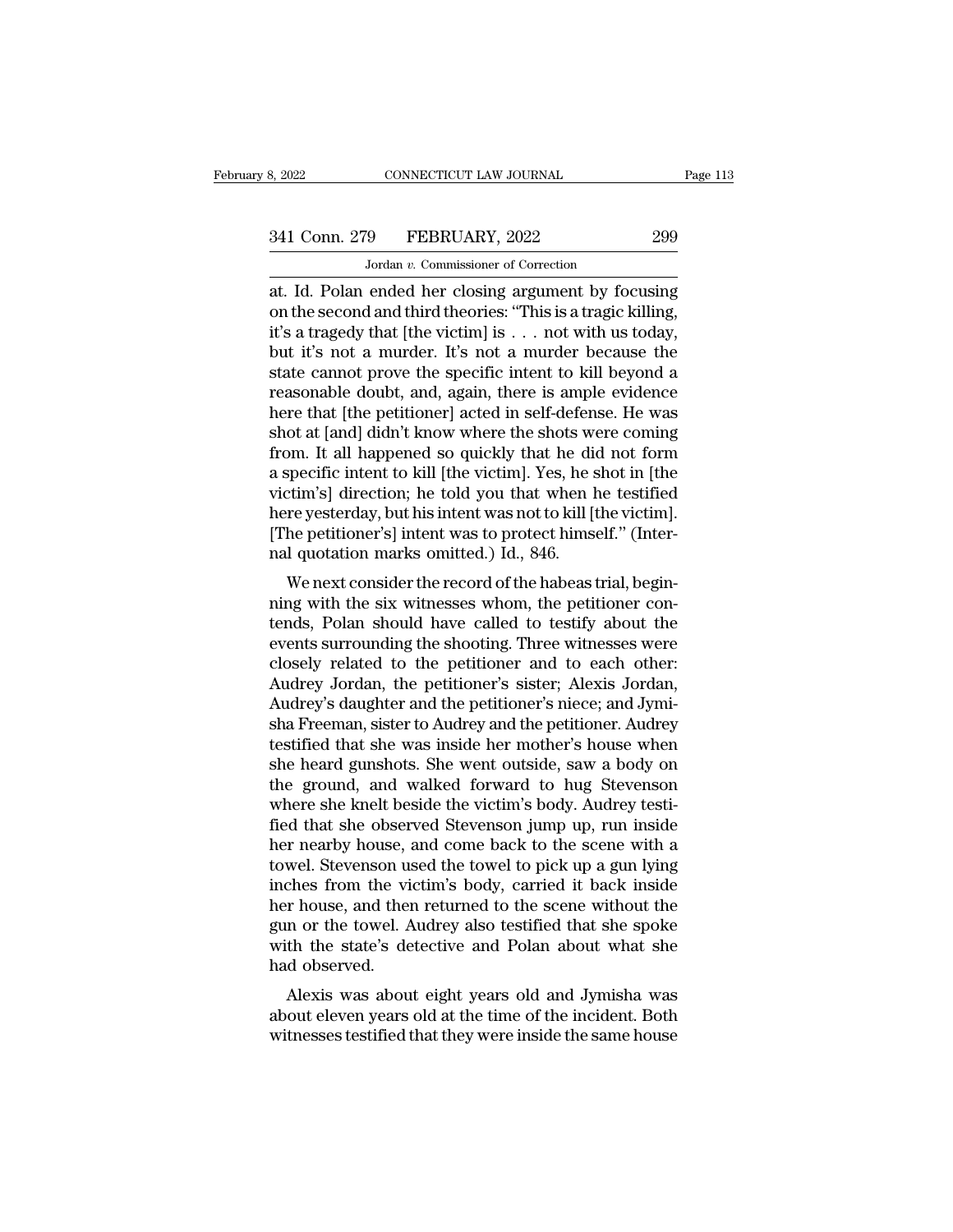# CONNECTICUT LAW JOURNAL February 8, 2022<br>300 FEBRUARY, 2022 341 Conn. 279<br>Jordan v. Commissioner of Correction CONNECTICUT LAW JOURNAL<br>FEBRUARY, 2022 341 Conn<br>Jordan *v.* Commissioner of Correction<br>Den they heard gunshots and went out

CONNECTICUT LAW JOURNAL February 8, 2<br>
300 FEBRUARY, 2022 341 Conn. 279<br>
300 Jordan v. Commissioner of Correction<br>
as Audrey when they heard gunshots and went outside.<br>
Alexis saw the victim's body and a gun lying a few<br>
i FEBRUARY, 2022 341 Conn. 279<br>Jordan v. Commissioner of Correction<br>as Audrey when they heard gunshots and went outside.<br>Alexis saw the victim's body and a gun lying a few<br>inches from it; Jymisha could not identify the victi  $\begin{array}{c|l} \text{300} & \text{FEBRUARY, 2022} & \text{341 Conn. 279} \\ \hline \text{Jordan } v. \text{ Commissioner of Correction} \\ \text{as Audrey when they heard gunshots and went outside.} \\ \text{Alexis saw the victim's body and a gun lying a few inches from it; Jymisha could not identify the victim,} \\ \text{and she did not see a gun from her farther distance.} \\ \text{Alovis corroborated Audrov's testimony that Stavanson.} \end{array}$ 300 FEBRUARY, 2022 341 Conn. 279<br>
Jordan v. Commissioner of Correction<br>
as Audrey when they heard gunshots and went outside.<br>
Alexis saw the victim's body and a gun lying a few<br>
inches from it; Jymisha could not identify Jordan v. Commissioner of Correction<br>as Audrey when they heard gunshots and went outside.<br>Alexis saw the victim's body and a gun lying a few<br>inches from it; Jymisha could not identify the victim,<br>and she did not see a gun Jordan v. Commissioner of Correction<br>
as Audrey when they heard gunshots and went outside.<br>
Alexis saw the victim's body and a gun lying a few<br>
inches from it; Jymisha could not identify the victim,<br>
and she did not see a as Audrey when they heard gunshots and went outside.<br>Alexis saw the victim's body and a gun lying a few<br>inches from it; Jymisha could not identify the victim,<br>and she did not see a gun from her farther distance.<br>Alexis cor Alexis saw the victim's body and a gun lying a few<br>inches from it; Jymisha could not identify the victim,<br>and she did not see a gun from her farther distance.<br>Alexis corroborated Audrey's testimony that Stevenson<br>wrapped a inches from it; Jymisha could not identify the victim,<br>and she did not see a gun from her farther distance.<br>Alexis corroborated Audrey's testimony that Stevenson<br>wrapped a gun in a cloth and carried it from near the<br>victim and she did not see a gun from her farther distance.<br>Alexis corroborated Audrey's testimony that Stevenson<br>wrapped a gun in a cloth and carried it from near the<br>victim's body into her house. Likewise, Jymisha testified<br>tha Exis corroborated Audrey's testified it from near the<br>rapped a gun in a cloth and carried it from near the<br>tim's body into her house. Likewise, Jymisha testified<br>at she saw Stevenson at the scene with a white towel<br>cloth i wrapped a guit in a cloud and carried it from hear the<br>victim's body into her house. Likewise, Jymisha testified<br>that she saw Stevenson at the scene with a white towel<br>or cloth in her hand. Neither witness spoke with Polan

Final shows model in the scene with a white towel<br>or cloth in her hand. Neither witness spoke with Polan,<br>her private investigator, or the police about the incident.<br>Flonda Jones also testified at the habeas trial; she<br>had In the saw stevenson at the scene with a while tower<br>or cloth in her hand. Neither witness spoke with Polan,<br>her private investigator, or the police about the incident.<br>Flonda Jones also testified at the habeas trial; she<br> or cloth in her hand. Neither withess spoke with I bland,<br>her private investigator, or the police about the incident.<br>Flonda Jones also testified at the habeas trial; she<br>had provided a written statement to Polan's private The private investigator, or the police about the incident.<br>Flonda Jones also testified at the habeas trial; she<br>had provided a written statement to Polan's private<br>investigator dated approximately nine months after the<br>in Flonda Jones also testified at the habeas trial; she<br>had provided a written statement to Polan's private<br>investigator dated approximately nine months after the<br>incident, which was admitted into evidence at the<br>habeas trial had provided a written statement to Polan's private<br>investigator dated approximately nine months after the<br>incident, which was admitted into evidence at the<br>habeas trial. She was a friend of both the petitioner and<br>the vic investigator dated approximately nine months after the<br>incident, which was admitted into evidence at the<br>habeas trial. She was a friend of both the petitioner and<br>the victim, and she witnessed the two confrontations<br>betwee incident, which was admitted into evidence at the<br>habeas trial. She was a friend of both the petitioner and<br>the victim, and she witnessed the two confrontations<br>between them, including the shooting. Jones stated that,<br>as t habeas trial. She was a friend of both the petitioner and<br>the victim, and she witnessed the two confrontations<br>between them, including the shooting. Jones stated that,<br>as the petitioner was leaving the first confrontation the victim, and she witnessed the two confrontations<br>between them, including the shooting. Jones stated that,<br>as the petitioner was leaving the first confrontation and<br>walking to his car, he said to the victim: "You going between them, including the shooting. Jones stated that,<br>as the petitioner was leaving the first confrontation and<br>walking to his car, he said to the victim: "You going to<br>confront me with a gun." She stated that the petit as the petitioner was leaving the first confrontation and<br>walking to his car, he said to the victim: "You going to<br>confront me with a gun." She stated that the petitioner<br>subsequently returned, and the victim resumed his a walking to his car, he said to the victim: "You going to confront me with a gun." She stated that the petitioner subsequently returned, and the victim resumed his argument with the petitioner. Throughout this confrontation confront me with a gun." She stated that the petitioner<br>subsequently returned, and the victim resumed his argu-<br>ment with the petitioner. Throughout this confronta-<br>tion, Jones observed the victim reaching for a gun in his subsequently returned, and the victim rement with the petitioner. Throughout<br>tion, Jones observed the victim reachin<br>waistband multiple times. In both her w<br>and her testimony at the habeas trial, J<br>Kelly fired the initial Find with the pethology. Throughout this commonization, Jones observed the victim reaching for a gun in his aistband multiple times. In both her written statement d her testimony at the habeas trial, Jones stated that elly tion, sones observed the victim reacting for a gun in his<br>waistband multiple times. In both her written statement<br>and her testimony at the habeas trial, Jones stated that<br>Kelly fired the initial gunshot from where he stood

wastband mutiple times. In both her written statement<br>and her testimony at the habeas trial, Jones stated that<br>Kelly fired the initial gunshot from where he stood next<br>to and slightly behind the victim.<br>Then, according to and her testimony at the habeas trial, Jones stated that<br>Kelly fired the initial gunshot from where he stood next<br>to and slightly behind the victim.<br>Then, according to Jones' written statement, the vic-<br>tim and the petitio Reny fired the finital guilshot from where he stood hext<br>to and slightly behind the victim.<br>Then, according to Jones' written statement, the vic-<br>tim and the petitioner both pulled guns from their waist-<br>bands. The petitio to and signtly benind the victini.<br>Then, according to Jones' written statement, the victim<br>and the petitioner both pulled guns from their waist-<br>bands. The petitioner fired his gun, the victim fell to<br>the ground, and the p Then, according to Jones' written statement, the victim and the petitioner both pulled guns from their waist-<br>bands. The petitioner fired his gun, the victim fell to<br>the ground, and the petitioner began running away.<br>Jones tim and the petitioner both pulled guns from their waist-<br>bands. The petitioner fired his gun, the victim fell to<br>the ground, and the petitioner began running away.<br>Jones' testimony at the habeas trial diverges from her<br>wr bands. The petitioner fired his gun, the victim fell to<br>the ground, and the petitioner began running away.<br>Jones' testimony at the habeas trial diverges from her<br>written statement with respect to who fired the gunshot<br>that the ground, and the petitioner began running away.<br>Jones' testimony at the habeas trial diverges from her<br>written statement with respect to who fired the gunshot<br>that killed the victim. When confronted with her written<br>sta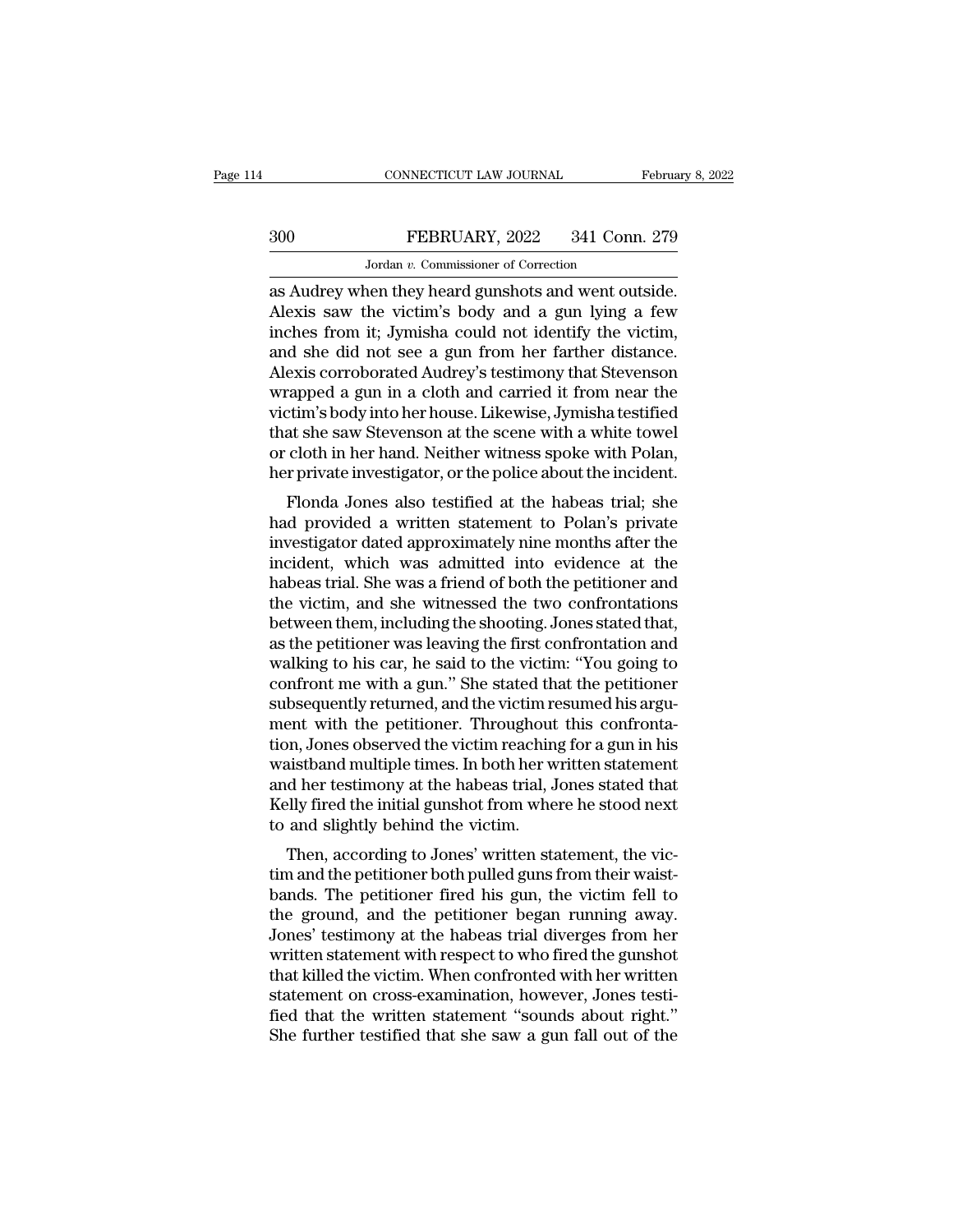# 341 Conn. 279 FEBRUARY, 2022 301<br>Jordan v. Commissioner of Correction

CONNECTICUT LAW JOURNAL<br>
9 FEBRUARY, 2022<br>
Jordan *v.* Commissioner of Correction<br>
sthand when he fell Jones also corr victim's waistband when he fell. Jones also corrobo-<br>victim's waistband when he fell. Jones also corrobo-<br>victim's waistband when he fell. Jones also corrobo-<br>rated Audrey's and Alexis' testimony that Stevenson<br>wrapped the 341 Conn. 279 FEBRUARY, 2022 301<br>Jordan v. Commissioner of Correction<br>victim's waistband when he fell. Jones also corrobo-<br>rated Audrey's and Alexis' testimony that Stevenson<br>wrapped the gun in a cloth and carried it into  $\frac{341 \text{ Conn. } 279 \qquad \text{FEBRUARY, } 2022 \qquad \qquad 301}{\text{Jordan } v. \text{ Commissioner of Correction}}$ <br>victim's waistband when he fell. Jones also corrobo-<br>rated Audrey's and Alexis' testimony that Stevenson<br>wrapped the gun in a cloth and carried it into her hou  $\frac{341 \text{ Conn. } 279 \qquad \text{FEBRUARY, } 2022 \qquad \qquad 301}{\text{Jordan } v. \text{ Commissioner of Correction}}$ <br>
victim's waistband when he fell. Jones also corrobo-<br>
rated Audrey's and Alexis' testimony that Stevenson<br>
wrapped the gun in a cloth and carried it into her Jordan v. Commissioner of Correction<br>
victim's waistband when he fell. Jones also corrobo-<br>
rated Audrey's and Alexis' testimony that Stevenson<br>
wrapped the gun in a cloth and carried it into her house.<br>
Jones testified th Jordan  $v$ . Commissioner of Correction<br>victim's waistband when he fell. Jones also corrobo-<br>rated Audrey's and Alexis' testimony that Stevenson<br>wrapped the gun in a cloth and carried it into her house.<br>Jones testified tha victim's waistband when he<br>rated Audrey's and Alexis' to<br>wrapped the gun in a cloth and<br>Jones testified that she spo<br>Polan's private investigator at<br>she was subpoenaed for the<br>but not called to testify.<br>James Walker, a clo Frame Marker, a close friend of the victim, also testi-<br>James Walker, a close friend of the police and<br>plan's private investigator about the incident and that<br>e was subpoenaed for the petitioner's criminal trial<br>that not c wrapped the gun in a cloth and carried it into her house.<br>Jones testified that she spoke with the police and<br>Polan's private investigator about the incident and that<br>she was subpoenaed for the petitioner's criminal trial<br>b

Folan's private investigator about the incident and that<br>he was subpoenaed for the petitioner's criminal trial<br>but not called to testify.<br>James Walker, a close friend of the victim, also testi-<br>fied at the habeas trial. Wa Tolari's private investigator about the incluent and that<br>she was subpoenaed for the petitioner's criminal trial<br>but not called to testify.<br>James Walker, a close friend of the victim, also testi-<br>fied at the habeas trial. she was subpoenaed for the petitioner's Criminal that<br>but not called to testify.<br>James Walker, a close friend of the victim, also testi-<br>fied at the habeas trial. Walker was Kelly's cousin, and<br>he indicated that he, Kelly, but not caned to testny.<br>James Walker, a close friend of the victim, also testi-<br>fied at the habeas trial. Walker was Kelly's cousin, and<br>he indicated that he, Kelly, and the victim grew up<br>together. Walker testified that James Walker, a close friend of the victim, also testi-<br>fied at the habeas trial. Walker was Kelly's cousin, and<br>he indicated that he, Kelly, and the victim grew up<br>together. Walker testified that he saw the "heated dis-<br>c fied at the habeas trial. Walker was Kelly's cousin, and<br>he indicated that he, Kelly, and the victim grew up<br>together. Walker testified that he saw the "heated dis-<br>cussion" between the petitioner and the victim and<br>observ he indicated that he, Kelly, and the victim grew up<br>together. Walker testified that he saw the "heated dis-<br>cussion" between the petitioner and the victim and<br>observed the victim "flashing" the gun at his waistband<br>but tha together. Walker testified that he saw the "heated discussion" between the petitioner and the victim and observed the victim "flashing" the gun at his waistband but that the victim never actually drew his weapon. He testif cussion" between the petitioner and the victim and<br>observed the victim "flashing" the gun at his waistband<br>but that the victim never actually drew his weapon. He<br>testified that he saw Kelly standing behind the victim<br>on th observed the victim "flashing" the gun at his waistband<br>but that the victim never actually drew his weapon. He<br>testified that he saw Kelly standing behind the victim<br>on the steps of a nearby building throughout the con-<br>fr but that the victim never actually drew his weapon. He<br>testified that he saw Kelly standing behind the victim<br>on the steps of a nearby building throughout the con-<br>frontation. Walker testified that he turned away from<br>the testified that he saw Kelly standing behind the victim<br>on the steps of a nearby building throughout the con-<br>frontation. Walker testified that he turned away from<br>the petitioner and the victim and then heard a gunshot.<br>Whe on the steps of a nearby building throughout the confrontation. Walker testified that he turned away from<br>the petitioner and the victim and then heard a gunshot.<br>When he turned back around, he saw that the victim<br>was on th frontation. Walker testified that he turned away from<br>the petitioner and the victim and then heard a gunshot.<br>When he turned back around, he saw that the victim<br>was on the ground and that Kelly was firing his gun<br>from his the petitioner and the victim and then heard a gunshot.<br>When he turned back around, he saw that the victim<br>was on the ground and that Kelly was firing his gun<br>from his place on the steps. Walker testified that he<br>fled but When he turned back around, he saw that the victim<br>was on the ground and that Kelly was firing his gun<br>from his place on the steps. Walker testified that he<br>fled but returned a few minutes later to see Stevenson<br>and Willia was on the ground and that Kelly was firing his gun<br>from his place on the steps. Walker testified that he<br>fled but returned a few minutes later to see Stevenson<br>and Williams next to the victim's body. He saw Williams<br>remov from his place on the steps. Walker testified that he<br>fled but returned a few minutes later to see Stevenson<br>and Williams next to the victim's body. He saw Williams<br>remove something wrapped in a towel from the scene,<br>but h fled but returned a few minutes later to see Stevenson<br>and Williams next to the victim's body. He saw Williams<br>remove something wrapped in a towel from the scene,<br>but he did not know what. Walker testified that he<br>spoke wi and Williams next to the victim's body. He saw Williams<br>remove something wrapped in a towel from the scene,<br>but he did not know what. Walker testified that he<br>spoke with the state's detective about what he had<br>observed, bu remove something wrapped in a towel from the scene,<br>but he did not know what. Walker testified that he<br>spoke with the state's detective about what he had<br>observed, but he did not speak with Polan or her private<br>investigato but he did not know what. Wall<br>spoke with the state's detective<br>observed, but he did not speak with<br>investigator. Finally, in response<br>to impeach his credibility, Walker<br>not intend to testify in support of th<br>he was "loyal bke with the state's detective about what he had<br>served, but he did not speak with Polan or her private<br>vestigator. Finally, in response to questions seeking<br>impeach his credibility, Walker testified that he did<br>t intend t billy westigator. Finally, in response to questions seeking<br>to impeach his credibility, Walker testified that he did<br>not intend to testify in support of the petitioner because<br>he was "loyal" to the victim.<br>The sixth witnes

Investigator. Finany, in response to questions seeking<br>to impeach his credibility, Walker testified that he did<br>not intend to testify in support of the petitioner because<br>he was "loyal" to the victim.<br>The sixth witness to to impeach ins credibility, waker testified that he did<br>not intend to testify in support of the petitioner because<br>he was "loyal" to the victim.<br>The sixth witness to testify at the habeas trial was<br>Billy Wright. He indicat From the same of the victim of the petrioner because<br>he was "loyal" to the victim.<br>The sixth witness to testify at the habeas trial was<br>Billy Wright. He indicated that he knew both the peti-<br>tioner and the victim. He was s The sixth witness to testify at the habeas trial was<br>Billy Wright. He indicated that he knew both the peti-<br>tioner and the victim. He was seventeen at the time of<br>the incident, and he testified that he was at a playground<br>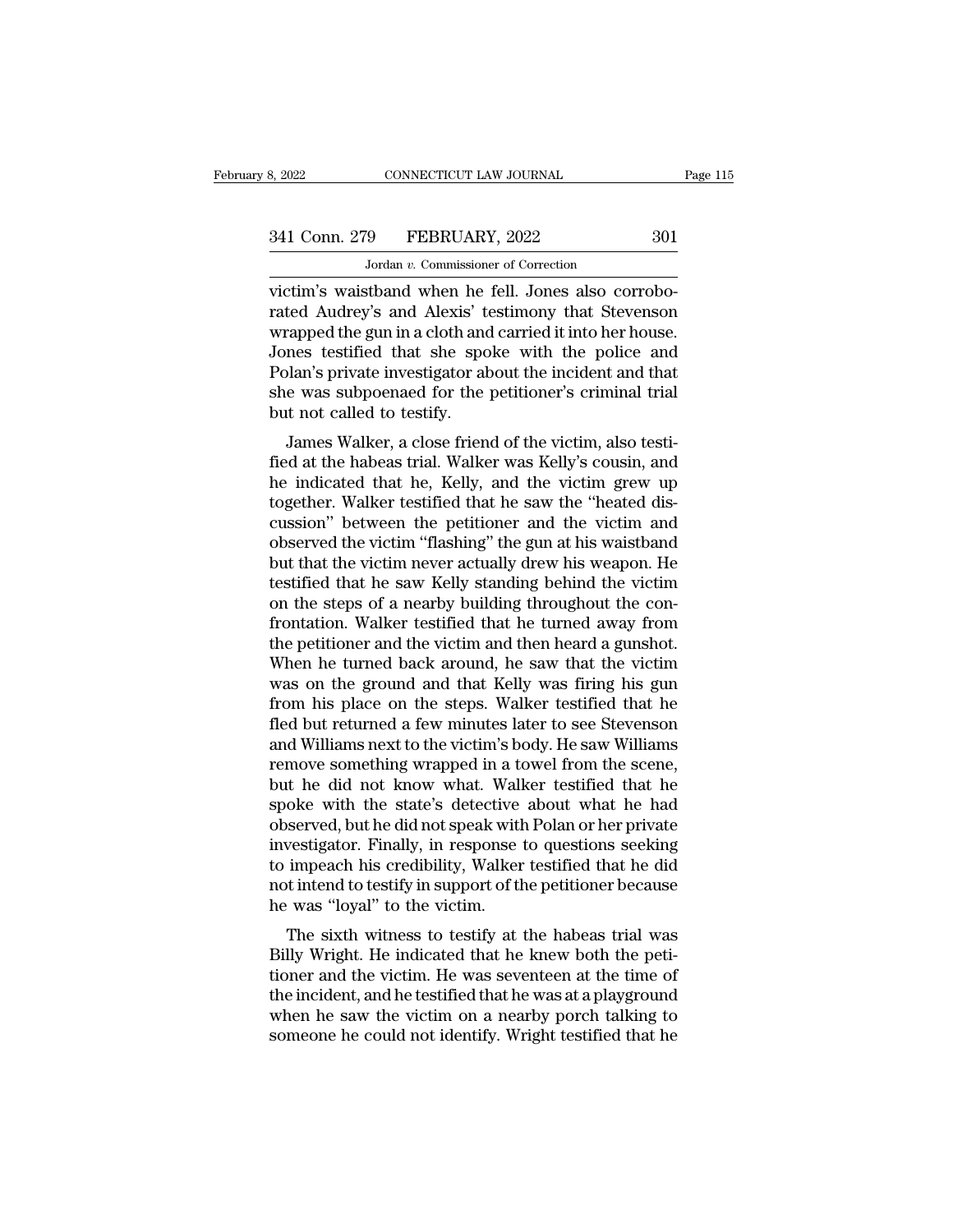# CONNECTICUT LAW JOURNAL February 8, 2022<br>302 FEBRUARY, 2022 341 Conn. 279<br>Jordan v. Commissioner of Correction CONNECTICUT LAW JOURNAL<br>FEBRUARY, 2022 341 Connection<br>Jordan *v.* Commissioner of Correction<br>m pull a gun from his waistband at v

CONNECTICUT LAW JOURNAL February 8, 2022<br>
Saw the victim pull a gun from his waistband, at which<br>
FEBRUARY, 2022 341 Conn. 279<br>
Saw the victim pull a gun from his waistband, at which<br>
point he decided to leave the playgrou FEBRUARY, 2022 341 Conn. 279<br>
Jordan v. Commissioner of Correction<br>
saw the victim pull a gun from his waistband, at which<br>
point he decided to leave the playground to get away<br>
from the incident. He heard gunshots as he w  $\begin{array}{c} \text{302} & \text{FEBRUARY, 2022} & \text{341 Conn. 279} \\ \text{303} & \text{Jordan } v. \text{ Commissioner of Correction} \\ \text{304} & \text{Saw the victim pull a gun from his waistband, at which point he decided to leave the playground to get away from the incident. He heard gunshots as he was leaving, but he did not see who fired them because his back was turned, and he did not see anything also from the$  $\begin{array}{c|c} \text{302} & \text{FEBRUARY, 2022} & \text{341 Conn. 279} \\ \hline \text{Jordan } v. \text{ Commissioner of Correction} \\ \text{saw the victim pull a gun from his waistband, at which point he decided to leave the playground to get away from the incident. He heard gunshots as he was leaving, but he did not see who fired them because his back was turned, and he did not see anything else from the incident or anyone also when he recognized. Write the incident of the object is not provided.} \end{array}$ Jordan v. Commissioner of Correction<br>saw the victim pull a gun from his waistband, at which<br>point he decided to leave the playground to get away<br>from the incident. He heard gunshots as he was leaving,<br>but he did not see w Jordan v. Commissioner of Correction<br>
saw the victim pull a gun from his waistband, at which<br>
point he decided to leave the playground to get away<br>
from the incident. He heard gunshots as he was leaving,<br>
but he did not s saw the victim pull a gun from his waistband, at which<br>point he decided to leave the playground to get away<br>from the incident. He heard gunshots as he was leaving,<br>but he did not see who fired them because his back<br>was tur point he decided to leave the playground to get away<br>from the incident. He heard gunshots as he was leaving,<br>but he did not see who fired them because his back<br>was turned, and he did not see anything else from the<br>incident from the incident. He heard gunshots as he was leaving,<br>but he did not see who fired them because his back<br>was turned, and he did not see anything else from the<br>incident or anyone else whom he recognized. Wright<br>denied Wil but he did not see who fired them because his back<br>was turned, and he did not see anything else from the<br>incident or anyone else whom he recognized. Wright<br>denied Williams' testimony from the petitioner's crimi-<br>nal trial was turned, and he did not see anything else from the incident or anyone else whom he recognized. Wright denied Williams' testimony from the petitioner's criminal trial that Wright had a gun during the incident and that he ible. The petitioner testified at the habeas trial regarding<br>The period at the fired the initial gunshot. He also testified that<br>spoke with the state's detective about the incident.<br>the habeas court found all six of these witnes rad and ongent made a gain dainty are included that<br>that he fired the initial gunshot. He also testified that<br>he spoke with the state's detective about the incident.<br>The habeas court found all six of these witnesses cred-<br>

the spoke with the state's detective about the incident.<br>The habeas court found all six of these witnesses cred-<br>ible.<br>The petitioner testified at the habeas trial regarding<br>Polan's trial preparation. He testified that he In the same is also also the meader.<br>The habeas court found all six of these witnesses cred-<br>ible.<br>The petitioner testified at the habeas trial regarding<br>Polan's trial preparation. He testified that he told Polan<br>the names The nasces coal from an six of diese wratesses ered<br>ible.<br>The petitioner testified at the habeas trial regarding<br>Polan's trial preparation. He testified that he told Polan<br>the names of certain witnesses to the incident, in The petitioner testified at the habeas trial regarding<br>Polan's trial preparation. He testified that he told Polan<br>the names of certain witnesses to the incident, including<br>Jymisha, Jones, Walker, and Wright, and that Polan The petitioner testified at the habeas trial regarding<br>Polan's trial preparation. He testified that he told Polan<br>the names of certain witnesses to the incident, including<br>Jymisha, Jones, Walker, and Wright, and that Polan Polan's trial preparation. He testified that he told Polan<br>the names of certain witnesses to the incident, including<br>Jymisha, Jones, Walker, and Wright, and that Polan<br>had subpoenaed Audrey. Polan informed the petitioner<br>a the names of certain witnesses to the incident, including<br>Jymisha, Jones, Walker, and Wright, and that Polan<br>had subpoenaed Audrey. Polan informed the petitioner<br>about Jones' written statement and explained that,<br>given Jon Jymisha, Jones, Walker, and Wright, and that Polan<br>had subpoenaed Audrey. Polan informed the petitioner<br>about Jones' written statement and explained that,<br>given Jones' anticipated testimony, she intended to<br>raise a self-de had subpoenaed Audrey. Polan informed the petitioner<br>about Jones' written statement and explained that,<br>given Jones' anticipated testimony, she intended to<br>raise a self-defense claim. Specifically, the petitioner<br>testified about Jones' written statement and explained that,<br>given Jones' anticipated testimony, she intended to<br>raise a self-defense claim. Specifically, the petitioner<br>testified that, "[w]hen I elected to go to trial, I went to<br>th given Jones' anticipated testimony, she intended to<br>raise a self-defense claim. Specifically, the petitioner<br>testified that, "[w]hen I elected to go to trial, I went to<br>the trial under the premise that we were—it was a sel raise a self-defense claim. Specifically, the petitioner<br>testified that, "[w]hen I elected to go to trial, I went to<br>the trial under the premise that we were—it was a self-<br>defense case based on the testimony of [Jones]." testified that, "[w]hen I elected to go to trial, I went to<br>the trial under the premise that we were—it was a self-<br>defense case based on the testimony of [Jones]." The<br>petitioner also testified that he asked Polan why she the trial under the premise that we were—it was a self-<br>defense case based on the testimony of [Jones]." The<br>petitioner also testified that he asked Polan why she<br>did not call Jones, but he could not recall the reason<br>Pola defense case based on the testimony of [Jones]." The<br>petitioner also testified that he asked Polan why she<br>did not call Jones, but he could not recall the reason<br>Polan provided. He further testified that, when Polan<br>indica petitioner also testified that he asked Polan why she<br>did not call Jones, but he could not recall the reason<br>Polan provided. He further testified that, when Polan<br>indicated to the petitioner that he would testify, he<br>asked did not call Jones, but he could not recall the reason<br>Polan provided. He further testified that, when Polan<br>indicated to the petitioner that he would testify, he<br>asked her, "why won't you call the witnesses, and she<br>just Polan provided. He further testified that, when Polan indicated to the petitioner that he would testify, he asked her, "why won't you call the witnesses, and she just said concentrate on what we're doing," which, at that t indicated to the petitioner that he would testify, he<br>asked her, "why won't you call the witnesses, and she<br>just said concentrate on what we're doing," which, at<br>that time, had been preparing for the petitioner's own<br>testi asked her, "why won't you call the witnesses, and she<br>just said concentrate on what we're doing," which, at<br>that time, had been preparing for the petitioner's own<br>testimony. In addition, Mike O'Donnell, the private<br>investi just said concentrate on what we're doing," which, at<br>that time, had been preparing for the petitioner's own<br>testimony. In addition, Mike O'Donnell, the private<br>investigator who worked with Polan on the petitioner's<br>crimin that time, had been preparing for the petitioner's own<br>testimony. In addition, Mike O'Donnell, the private<br>investigator who worked with Polan on the petitioner's<br>criminal trial, testified at the habeas trial. O'Donnell<br>tes testimony. In addition, M<br>investigator who worked v<br>criminal trial, testified at<br>testified that he "never dis<br>[Polan]" and otherwise r<br>from his work on the pet<br>conversations with Jones.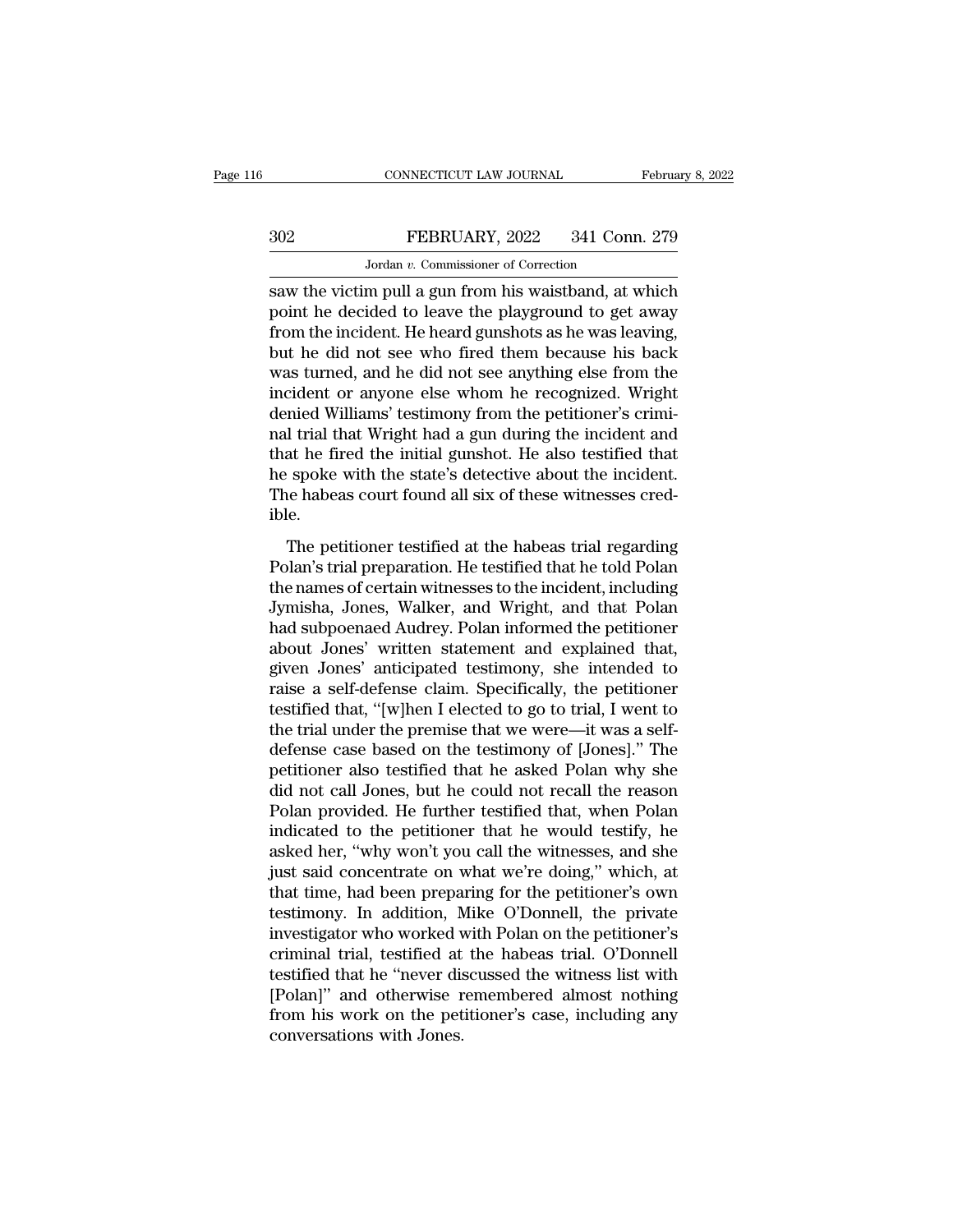| 3, 2022       | CONNECTICUT LAW JOURNAL              | Page 117 |
|---------------|--------------------------------------|----------|
|               |                                      |          |
| 341 Conn. 279 | FEBRUARY, 2022                       | 303      |
|               | Jordan v. Commissioner of Correction |          |
|               |                                      |          |

B

1 Conn. 279 FEBRUARY, 2022 303<br>Jordan v. Commissioner of Correction<br>B<br>In this appeal, the petitioner contends that, given the<br>tality of the record from the underlying criminal trial<br>d the baboas trial it is clear that Pola 341 Conn. 279 FEBRUARY, 2022 303<br>Jordan v. Commissioner of Correction<br>B<br>In this appeal, the petitioner contends that, given the totality of the record from the underlying criminal trial<br>and the habeas trial, it is clear t 341 Conn. 279 FEBRUARY, 2022 303<br>
Jordan v. Commissioner of Correction<br>
B<br>
In this appeal, the petitioner contends that, given the<br>
totality of the record from the underlying criminal trial<br>
and the habeas trial, it is cl Jordan  $v$ . Commissioner of Correction<br>  $B$ <br>
In this appeal, the petitioner contends that, given the<br>
totality of the record from the underlying criminal trial<br>
and the habeas trial, it is clear that Polan had failed to<br> B<br>
In this appeal, the petitioner contends that, given the<br>
totality of the record from the underlying criminal trial<br>
and the habeas trial, it is clear that Polan had failed to<br>
conduct a proper investigation into the six Domain is appeal, the petitioner contends that, given the totality of the record from the underlying criminal trial and the habeas trial, it is clear that Polan had failed to conduct a proper investigation into the six wit In this appeal, the petitioner contends that, given the totality of the record from the underlying criminal trial<br>and the habeas trial, it is clear that Polan had failed to<br>conduct a proper investigation into the six witne totality of the record from the underlying criminal trial<br>and the habeas trial, it is clear that Polan had failed to<br>conduct a proper investigation into the six witnesses<br>to the incident. The petitioner further contends th and the habeas trial, it is clear that Polan had failed to<br>conduct a proper investigation into the six witnesses<br>to the incident. The petitioner further contends that<br>Polan should have called those witnesses to support<br>his conduct a proper investigation into the six witnesses<br>to the incident. The petitioner further contends that<br>Polan should have called those witnesses to support<br>his self-defense claim. The petitioner asserts that those<br>eyew to the incident.<br>
Polan should have<br>
his self-defense cl<br>
eyewitnesses we<br>
because they wo<br>
had a gun and<br>
toward him.<br>
Because the per France Self-defense claim. The petitioner asserts that those<br>ewitnesses were crucial to his self-defense claim<br>cause they would have established that the victim<br>d a gun and was exhibiting threatening behavior<br>ward him.<br>Bec Ins sen-defense claim. The permoner asserts that those<br>eyewitnesses were crucial to his self-defense claim<br>because they would have established that the victim<br>had a gun and was exhibiting threatening behavior<br>toward him.<br>B

because they would have established that the victim<br>had a gun and was exhibiting threatening behavior<br>toward him.<br>Because the petitioner's claims specifically challenge<br>Polan's failure to investigate and to call certain wi plecause they would have established that the victin<br>had a gun and was exhibiting threatening behavior<br>toward him.<br>Because the petitioner's claims specifically challenge<br>Polan's failure to investigate and to call certain w read a gun and was exhibiting threatening behavior<br>toward him.<br>Because the petitioner's claims specifically challenge<br>Polan's failure to investigate and to call certain wit-<br>nesses, we note that we have articulated further Because the petitioner's claims specifically challenge<br>Polan's failure to investigate and to call certain wit-<br>nesses, we note that we have articulated further princi-<br>ples, as has the United States Supreme Court, that<br>inf Because the petitioner's claims specifically challenge<br>Polan's failure to investigate and to call certain wit-<br>nesses, we note that we have articulated further princi-<br>ples, as has the United States Supreme Court, that<br>inf Polan's failure to investigate and to call certain witnesses, we note that we have articulated further principles, as has the United States Supreme Court, that inform our review of these specific challenged actions under nesses, we note that we have articulated further princi-<br>ples, as has the United States Supreme Court, that<br>inform our review of these specific challenged actions<br>under *Strickland*. In the investigation context, "[i]nas-<br> ples, as has the United States Supreme Court, that<br>inform our review of these specific challenged actions<br>under *Strickland*. In the investigation context, "[i]nas-<br>much as [c]onstitutionally adequate assistance of coun-<br>s inform our review of these specific challenged actions<br>under *Strickland*. In the investigation context, "[i]nas-<br>much as [c]onstitutionally adequate assistance of coun-<br>sel includes competent pretrial investigation . . .<br> under *Strickland*. In the investigation context, "[i]nas-<br>much as [c]onstitutionally adequate assistance of coun-<br>sel includes competent pretrial investigation  $\ldots$ .<br>[e]ffective assistance of counsel imposes an obligati much as [c]onstitutionally adequate assistance of counsel includes competent pretrial investigation  $\ldots$  [e] ffective assistance of counsel imposes an obligation [on] the attorney to investigate all surrounding circumsta sel includes competent pretrial investigation . . . .<br>[e]ffective assistance of counsel imposes an obligation<br>[on] the attorney to investigate all surrounding circum-<br>stances of the case and to explore all avenues that may [e]ffective assistance of counsel imposes an obligation<br>[on] the attorney to investigate all surrounding circum-<br>stances of the case and to explore all avenues that may<br>potentially lead to facts relevant to the defense of [on] the attorney to investigate all surrounding circum-<br>stances of the case and to explore all avenues that may<br>potentially lead to facts relevant to the defense of the<br>case." (Citation omitted; internal quotation marks o stances of the case and to explore all avenues that may<br>potentially lead to facts relevant to the defense of the<br>case." (Citation omitted; internal quotation marks omit-<br>ted.) *Gaines* v. *Commissioner of Correction*, supr potentially lead to facts relevant to the defense of the case." (Citation omitted; internal quotation marks omitted.) *Gaines* v. *Commissioner of Correction*, supra, 306 Conn. 680; see also *Skakel* v. *Commissioner of Co* case." (Citation omitted; internal quotation marks omitted.) *Gaines* v. *Commissioner of Correction*, supra, 306 Conn. 680; see also *Skakel* v. *Commissioner of Correction*, 329 Conn. 1, 34, 188 A.3d 1 (2018), cert. deni ted.) *Gaines* v. *Commissioner of Correction*, supra, 306 Conn. 680; see also *Skakel* v. *Commissioner of Correction*, 329 Conn. 1, 34, 188 A.3d 1 (2018), cert. denied, U.S. , 139 S. Ct. 788, 202 L. Ed. 2d 569 (2019). "[ 306 Conn. 680; see also *Skakel* v. *Commissioner of*<br> *Correction*, 329 Conn. 1, 34, 188 A.3d 1 (2018), cert.<br>
denied, U.S. , 139 S. Ct. 788, 202 L. Ed. 2d 569<br>
(2019). "[S]trategic choices made after thorough investigati Correction, 329 Conn. 1, 34, 188 A.3d 1 (2018), cert.<br>denied, U.S. , 139 S. Ct. 788, 202 L. Ed. 2d 569<br>(2019). "[S]trategic choices made after thorough investigation of law and facts relevant to plausible options are<br>virt denied, U.S. , 139 S. Ct. 788, 202 L. Ed. 2d 569<br>(2019). "[S]trategic choices made after thorough investigation of law and facts relevant to plausible options are<br>virtually unchallengeable; and strategic choices made<br>after (2019). "[S]trategic choices made after thorough investigation of law and facts relevant to plausible options are virtually unchallengeable; and strategic choices made after less than complete investigation are reasonable gation of law and facts relevant to plausible options are<br>virtually unchallengeable; and strategic choices made<br>after less than complete investigation are reasonable<br>precisely to the extent that reasonable professional<br>jud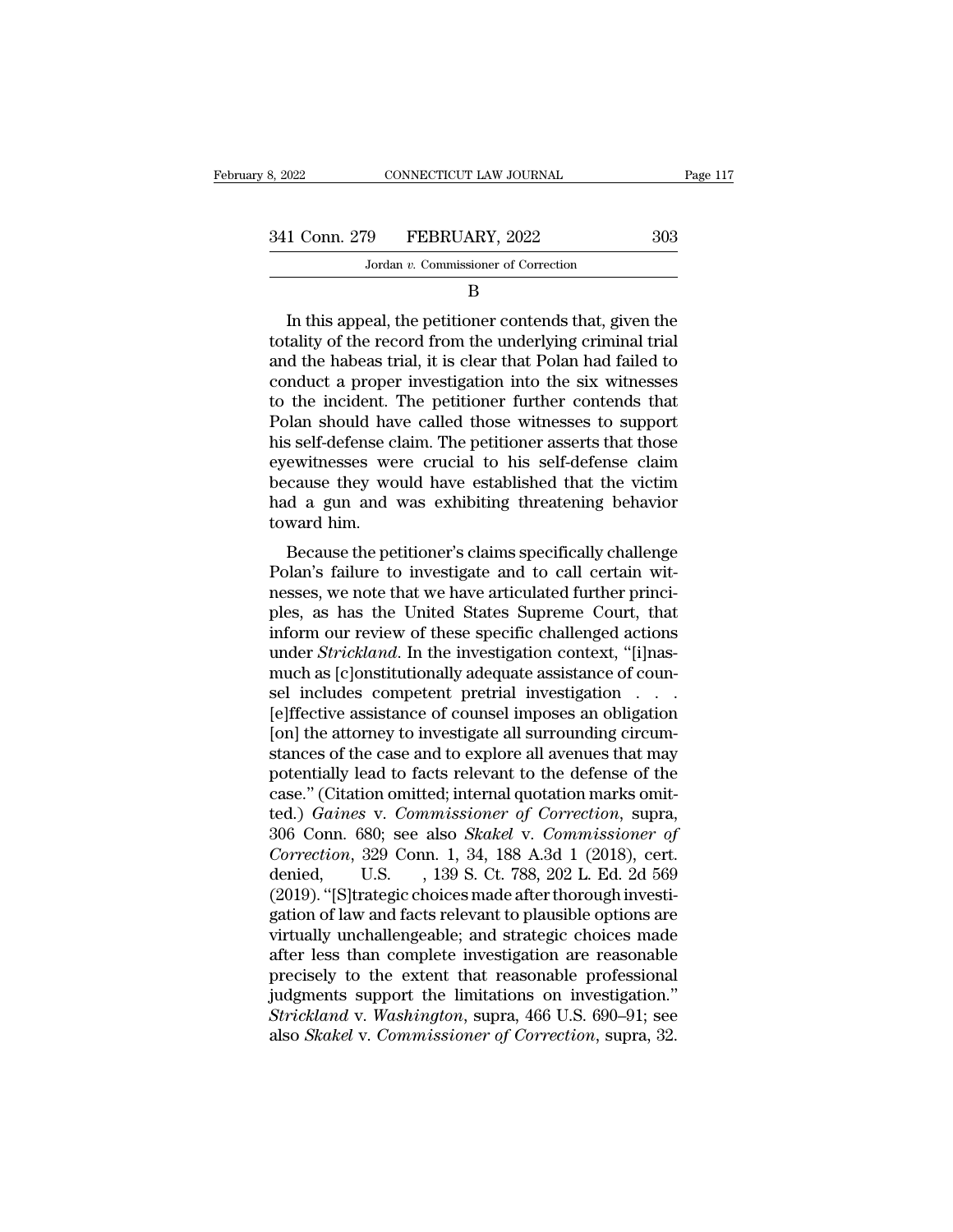# CONNECTICUT LAW JOURNAL February 8, 2022<br>304 FEBRUARY, 2022 341 Conn. 279<br>Jordan v. Commissioner of Correction CONNECTICUT LAW JOURNAL<br>FEBRUARY, 2022 341 Conn<br>Jordan *v.* Commissioner of Correction<br>effectiveness claims relating to the fa

CONNECTICUT LAW JOURNAL February 8, 2022<br>
SO4 FEBRUARY, 2022 341 Conn. 279<br>
Jordan v. Commissioner of Correction<br>
Regarding ineffectiveness claims relating to the failure<br>
to call witnesses, "[w]hen faced with the question THE STRIDEN SALE WARY, 2022 341 Conn. 279<br>
Jordan v. Commissioner of Correction<br>
Regarding ineffectiveness claims relating to the failure<br>
to call witnesses, "[w]hen faced with the question of<br>
whether counsel performed de  $304$  FEBRUARY, 2022 341 Conn. 279<br>Jordan v. Commissioner of Correction<br>Regarding ineffectiveness claims relating to the failure<br>to call witnesses, "[w]hen faced with the question of<br>whether counsel performed deficiently  $304$  FEBRUARY, 2022 341 Conn. 279<br>
Jordan v. Commissioner of Correction<br>
Regarding ineffectiveness claims relating to the failure<br>
to call witnesses, "[w]hen faced with the question of<br>
whether counsel performed deficien Jordan v. Commissioner of Correction<br>Regarding ineffectiveness claims relating to the failure<br>to call witnesses, "[w]hen faced with the question of<br>whether counsel performed deficiently by failing to call<br>a certain witnes Jordan v. Commissioner of Correction<br>Regarding ineffectiveness claims relating to the failure<br>to call witnesses, "[w]hen faced with the question of<br>whether counsel performed deficiently by failing to call<br>a certain witnes Regarding ineffectiveness claims relating to the failure<br>to call witnesses, "[w]hen faced with the question of<br>whether counsel performed deficiently by failing to call<br>a certain witness, the question is whether this omiss to call witnesses, "[w]hen faced with the question of<br>whether counsel performed deficiently by failing to call<br>a certain witness, the question is whether this omission<br>was objectively reasonable because there was a strate whether counsel performed deficiently by failing to call<br>a certain witness, the question is whether this omission<br>was objectively reasonable because there was a strate-<br>gic reason not to offer such  $\ldots$  testimony  $\ldots$  [ a certain witness, the question is whether this omission<br>was objectively reasonable because there was a strate-<br>gic reason not to offer such . . . testimony . . . [and]<br>whether reasonable counsel could have concluded that<br> *mas* objectively reasonable because there was a strategic reason not to offer such . . . testimony . . . [and] whether reasonable counsel could have concluded that the benefit of presenting [the witness' testimony] . . . gic reason not to offer such  $\ldots$  testimony  $\ldots$  [and]<br>whether reasonable counsel could have concluded that<br>the benefit of presenting [the witness' testimony]  $\ldots$ <br>was outweighed by any damaging effect it might have."<br> whether reasonable counsel could have concluded that<br>the benefit of presenting [the witness' testimony] . . .<br>was outweighed by any damaging effect it might have."<br>(Internal quotation marks omitted.) Johnson v. Com-<br>missi the benefit of presenting [the witness' testimony] . . . was outweighed by any damaging effect it might have."<br>(Internal quotation marks omitted.) *Johnson v. Commissioner of Correction*, supra, 330 Conn. 539. More-<br>over, was outweighed by any damaging effect it might have."<br>(Internal quotation marks omitted.) *Johnson v. Commissioner of Correction*, supra, 330 Conn. 539. More-<br>over, "our habeas corpus jurisprudence reveals several<br>scenari (Internal quotation marks omitted.) *Johnson v. Commissioner of Correction*, supra, 330 Conn. 539. Moreover, "our habeas corpus jurisprudence reveals several scenarios in which courts will not second-guess defense counsel missioner of Correction, supra, 330 Conn. 539. More-<br>over, "our habeas corpus jurisprudence reveals several<br>scenarios in which courts will not second-guess defense<br>counsel's decision not to investigate or call certain wit over, "our habeas corpus jurisprudence reveals several<br>scenarios in which courts will not second-guess defense<br>counsel's decision not to investigate or call certain wit-<br>nesses or to investigate potential defenses, such a scenarios in which courts will not second-guess defense<br>counsel's decision not to investigate or call certain wit-<br>nesses or to investigate potential defenses, such as<br>when . . . counsel learns the substance of the witness *recounsel's decision not to inversing po*<br>messes or to investigate po<br>when . . . counsel learns the<br>testimony and determines t<br>unnecessary or potentially l<br>(Footnotes omitted.) *Gaine.*<br>rection, supra, 681–82.<br>On the basi The basis of the metalling potential detensies, such as<br>
area ... counsel learns the substance of the witness'<br>
stimony and determines that calling that witness is<br>
necessary or potentially harmful to the case ...."<br>
coot testimony and determines that calling that witness is<br>testimony and determines that calling that witness is<br>unnecessary or potentially harmful to the case  $\dots$ ."<br>(Footnotes omitted.) *Gaines* v. *Commissioner of Cor-<br>rect* 

is unnecessary or potentially harmful to the case  $\dots$ ."<br>
(Footnotes omitted.) *Gaines v. Commissioner of Correction*, supra, 681–82.<br>
On the basis of our review of the criminal and habeas<br>
trial records, we conclude that diffeoduces omitted.) Gaines v. Commissioner of Correction, supra, 681–82.<br>
On the basis of our review of the criminal and habeas<br>
trial records, we conclude that there were objectively<br>
reasonable, strategic reasons Pola rection, supra, 681–82.<br>
On the basis of our review of the criminal and habeas<br>
trial records, we conclude that there were objectively<br>
reasonable, strategic reasons Polan might have had for<br>
her limited investigation and Focton, sapra, sor oz.<br>
On the basis of our review of the criminal and habeas<br>
trial records, we conclude that there were objectively<br>
reasonable, strategic reasons Polan might have had for<br>
her limited investigation and h On the basis of our review of the criminal and habeas<br>trial records, we conclude that there were objectively<br>reasonable, strategic reasons Polan might have had for<br>her limited investigation and her decisions not to call<br>ce trial records, we conclude that there were objectively<br>reasonable, strategic reasons Polan might have had for<br>her limited investigation and her decisions not to call<br>certain habeas witnesses. Regarding Audrey, given that<br>t reasonable, strategic reasons Polan might have had for<br>her limited investigation and her decisions not to call<br>certain habeas witnesses. Regarding Audrey, given that<br>the habeas court credited her testimony that Polan sub-<br> her limited investigation and her decisions not to call<br>certain habeas witnesses. Regarding Audrey, given that<br>the habeas court credited her testimony that Polan sub-<br>poenaed her for the petitioner's criminal trial, it may certain habeas witnesses. Regarding Audrey, given that<br>the habeas court credited her testimony that Polan sub-<br>poenaed her for the petitioner's criminal trial, it may<br>reasonably be inferred that Polan knew the substance<br>of the habeas court credited her testimony that Polan sub-<br>poenaed her for the petitioner's criminal trial, it may<br>reasonably be inferred that Polan knew the substance<br>of Audrey's anticipated testimony. It may also reason-<br>ab poenaed her for the petitioner's criminal trial, it may<br>reasonably be inferred that Polan knew the substance<br>of Audrey's anticipated testimony. It may also reason-<br>ably be inferred that Polan knew that Audrey was the<br>petit reasonably be inferred that Polan knew the substance<br>of Audrey's anticipated testimony. It may also reason-<br>ably be inferred that Polan knew that Audrey was the<br>petitioner's sister. It is not unduly speculative and does<br>no of Audrey's anticipated testimony. It may also reasonably be inferred that Polan knew that Audrey was the petitioner's sister. It is not unduly speculative and does not constitute impermissible post hoc rationalization to ably be inferred that Polan knew that Audrey was the petitioner's sister. It is not unduly speculative and does not constitute impermissible post hoc rationalization to entertain the possibility that Polan concluded that A petitioner's sister. It is not unduly speculative and does<br>not constitute impermissible post hoc rationalization<br>to entertain the possibility that Polan concluded that<br>Audrey's bias might have undermined her credibility<br>en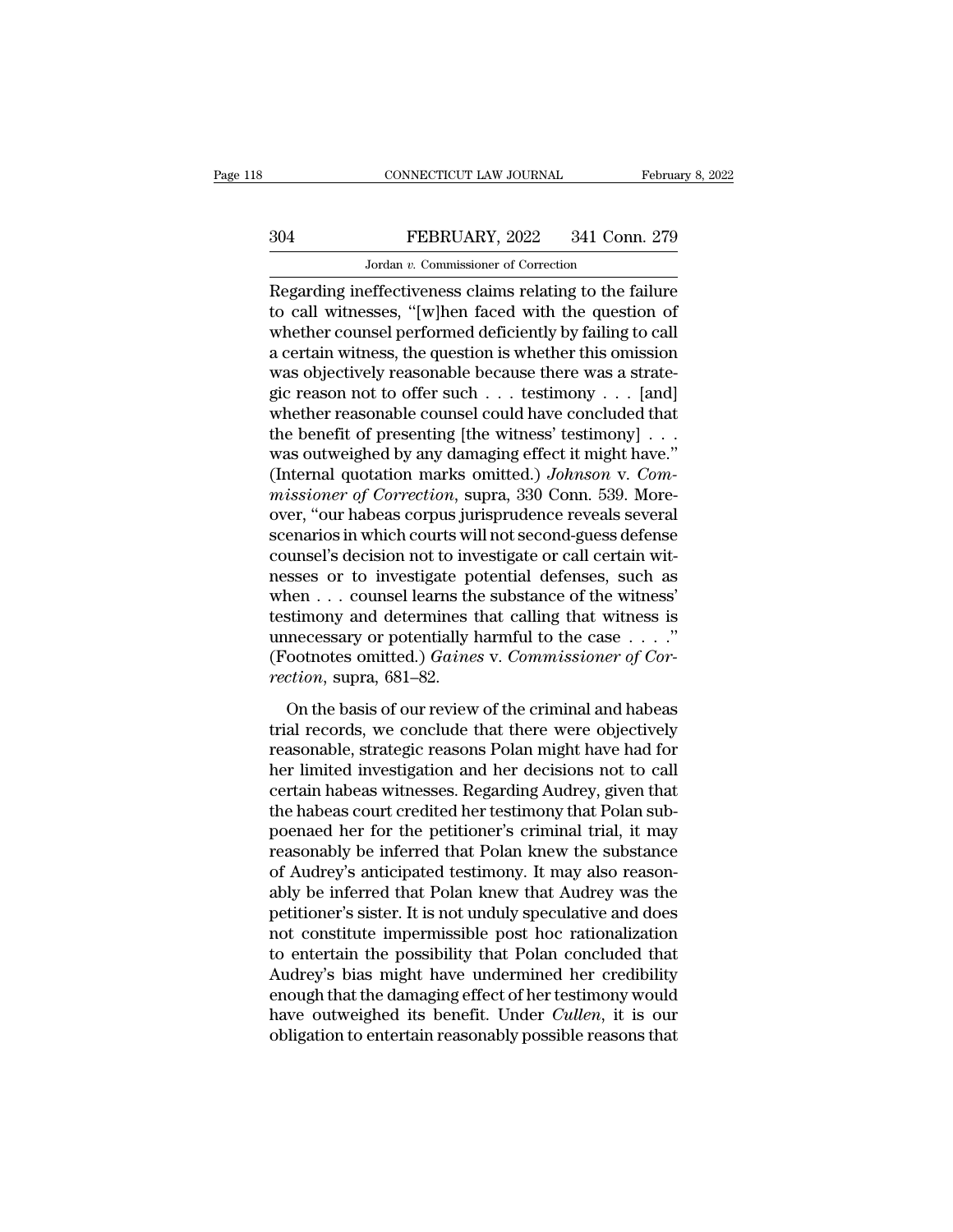# 341 Conn. 279 FEBRUARY, 2022 305<br>Jordan v. Commissioner of Correction

CONNECTICUT LAW JOURNAL<br>
9 FEBRUARY, 2022<br>
Jordan *v*. Commissioner of Correction<br>
trial counsel's decisions and it is may explain trial counsel's decisions, and it is not<br>an explain trial counsel's decisions, and it is not<br>and the peculative and does not constitute impermissi-<br>the nost hoc rationalization to entertain the nossibility 341 Conn. 279 FEBRUARY, 2022 305<br>Jordan v. Commissioner of Correction<br>may explain trial counsel's decisions, and it is not<br>unduly speculative and does not constitute impermissi-<br>ble post hoc rationalization to entertain th  $\frac{341 \text{ Conn. } 279 \qquad \text{FEBRUARY, } 2022 \qquad \qquad 305}{\text{Jordan } v. \text{ Commissioner of Correction}}$ <br>
may explain trial counsel's decisions, and it is not<br>
unduly speculative and does not constitute impermissi-<br>
ble post hoc rationalization to entertain the p 341 Conn. 279 FEBRUARY, 2022 305<br>Jordan v. Commissioner of Correction<br>may explain trial counsel's decisions, and it is not<br>unduly speculative and does not constitute impermissi-<br>ble post hoc rationalization to entertain t Jordan v. Commissioner of Correction<br>
may explain trial counsel's decisions, and it is not<br>
unduly speculative and does not constitute impermissi-<br>
ble post hoc rationalization to entertain the possibility<br>
that Polan con Jordan v. Commissioner of Correction<br>may explain trial counsel's decisions, and it is not<br>unduly speculative and does not constitute impermissi-<br>ble post hoc rationalization to entertain the possibility<br>that Polan conclude may explain trial counsel's decisions, and it is not<br>unduly speculative and does not constitute impermissi-<br>ble post hoc rationalization to entertain the possibility<br>that Polan concluded that Audrey's bias might have<br>under unduly speculative and does not constitute impermissible post hoc rationalization to entertain the possibility<br>that Polan concluded that Audrey's bias might have<br>undermined her credibility enough that the damaging<br>effect o ble post hoc rationalization to entertain the possibility<br>that Polan concluded that Audrey's bias might have<br>undermined her credibility enough that the damaging<br>effect of her testimony would have outweighed its bene-<br>fit. that Polan concluded that Audrey's bias might have<br>undermined her credibility enough that the damaging<br>effect of her testimony would have outweighed its bene-<br>fit. Experienced trial lawyers know that simpler is often<br>bette undermined her credibility enough that the damaging<br>effect of her testimony would have outweighed its bene-<br>fit. Experienced trial lawyers know that simpler is often<br>better and sometimes will decide not to call a witness<br>b effect of her testimony would have outweighed its bene-<br>fit. Experienced trial lawyers know that simpler is often<br>better and sometimes will decide not to call a witness<br>because, in counsel's estimation, the marginal value fit. Experienced trial lawyers know that simpler is often<br>better and sometimes will decide not to call a witness<br>because, in counsel's estimation, the marginal value to<br>be gained from the expected testimony is not worth<br>th better and sometimes will decide not to call a witness<br>because, in counsel's estimation, the marginal value to<br>be gained from the expected testimony is not worth<br>the risk that the jury will become distracted, confused<br>or e because, in counsel's estimation, the marginal value to<br>be gained from the expected testimony is not worth<br>the risk that the jury will become distracted, confused<br>or even doubtful about the theory of defense following<br>an e be gained from the expected testimony is not worth<br>the risk that the jury will become distracted, confused<br>or even doubtful about the theory of defense following<br>an effective cross-examination of the witness. We can-<br>not c the risk that the jury will become distracted, confused<br>or even doubtful about the theory of defense following<br>an effective cross-examination of the witness. We can-<br>not conclude that such a decision would have been<br>object or even doubtful about the theory of defense following<br>an effective cross-examination of the witness. We can-<br>not conclude that such a decision would have been<br>objectively unreasonable. Indeed, we have previously<br>recognize an effective cross-examination of the witness. We cannot conclude that such a decision would have been<br>objectively unreasonable. Indeed, we have previously<br>recognized that counsel's decision not to call a witness<br>based on not conclude that such a decision would have been<br>objectively unreasonable. Indeed, we have previously<br>recognized that counsel's decision not to call a witness<br>based on counsel's concern about the witness' potential<br>bias a objectively unreasonable. Indeed, we have previously<br>recognized that counsel's decision not to call a witness<br>based on counsel's concern about the witness' potential<br>bias as a family member of the habeas petitioner was<br>obj recognized that counsel's decision not to call a witness<br>based on counsel's concern about the witness' potential<br>bias as a family member of the habeas petitioner was<br>objectively reasonable. See Johnson v. Commissioner<br>of C based on counsel's concern about the witness' potential<br>bias as a family member of the habeas petitioner was<br>objectively reasonable. See *Johnson v. Commissioner*<br>of Correction, supra, 330 Conn. 552. We noted that this<br>co bias as a family member of the habeas petitioner was<br>objectively reasonable. See *Johnson v. Commissioner*<br>of Correction, supra, 330 Conn. 552. We noted that this<br>concern "was justified even if [the witness] was consid-<br>er objectively reasonable. See *Johnson* v. *Commissioner*<br>of Correction, supra, 330 Conn. 552. We noted that this<br>concern "was justified even if [the witness] was consid-<br>ered . . . credible . . . by the habeas court . . . . of Correction,<br>concern "was<br>ered . . . cre<br>Id. Moreover,<br>decision not to<br>able . . . . . .<br>U.S. 690.<br>Regarding A ncern "was justified even if [the witness] was consided . . . . credible . . . by the habeas court . . . ."<br>
Moreover, given that Polan knew of Audrey, her cision not to call her at trial is "virtually unchallenge-<br>
le . ered . . . credible . . . by the habeas court . . . ."<br>Id. Moreover, given that Polan knew of Audrey, her<br>decision not to call her at trial is "virtually unchallenge-<br>able . . . . ." *Strickland* v. *Washington*, supra, 46

Id. Moreover, given that Polan knew of Audrey, her<br>decision not to call her at trial is "virtually unchallenge-<br>able . . . . " *Strickland* v. *Washington*, supra, 466<br>U.S. 690.<br>Regarding Alexis and Jymisha, nothing in the decision not to call her at trial is "virtually unchallenge-<br>able . . . . " *Strickland* v. *Washington*, supra, 466<br>U.S. 690.<br>Regarding Alexis and Jymisha, nothing in the record<br>supports an inference that Polan knew the s able  $\ldots$   $\ldots$  *Strickland v. Washington*, supra, 466<br>U.S. 690.<br>Regarding Alexis and Jymisha, nothing in the record<br>supports an inference that Polan knew the substance<br>of their anticipated testimony; rather, given that U.S. 690.<br>Regarding Alexis and Jymisha, nothing in the record<br>supports an inference that Polan knew the substance<br>of their anticipated testimony; rather, given that the<br>habeas court credited their testimony that they never Regarding Alexis and Jymisha, nothing in the record<br>supports an inference that Polan knew the substance<br>of their anticipated testimony; rather, given that the<br>habeas court credited their testimony that they never<br>spoke wit abeas court credited their testimony that they never<br>poke with Polan or her investigator, it may reasonably<br>e inferred that Polan did not contact either of them<br>learn the substance of their anticipated testimony.<sup>4</sup><br><sup>4</sup>The spoke with Polan or her investigator, it may reasonably<br>be inferred that Polan did not contact either of them<br>to learn the substance of their anticipated testimony.<sup>4</sup><br> $\frac{4}{1}$ The Appellate Court speculated that Polan kn

be inferred that Polan did not contact either of them<br>to learn the substance of their anticipated testimony.<sup>4</sup><br><sup>4</sup> The Appellate Court speculated that Polan knew the substance of Alexis'<br>and Jymisha's anticipated testimon **Since 1973**<br> **Since 1974** The Substance of their anticipated testimony.<sup>4</sup><br>
<sup>4</sup> The Appellate Court speculated that Polan knew the substance of Alexis'<br>
and Jymisha's anticipated testimony because Audrey "may have told Po to Tearn the Substance of their anticepated testimony.<br>
<sup>4</sup> The Appellate Court speculated that Polan knew the substance of Alexis'<br>
and Jymisha's anticipated testimony because Audrey "may have told Polan<br>
and O'Donnell . <sup>4</sup> The Appellate Court speculated that Polan knew the substance of Alexis' and Jymisha's anticipated testimony because Audrey "may have told Polan and O'Donnell  $\ldots$  what they may have observed." *Jordan* v. *Commission*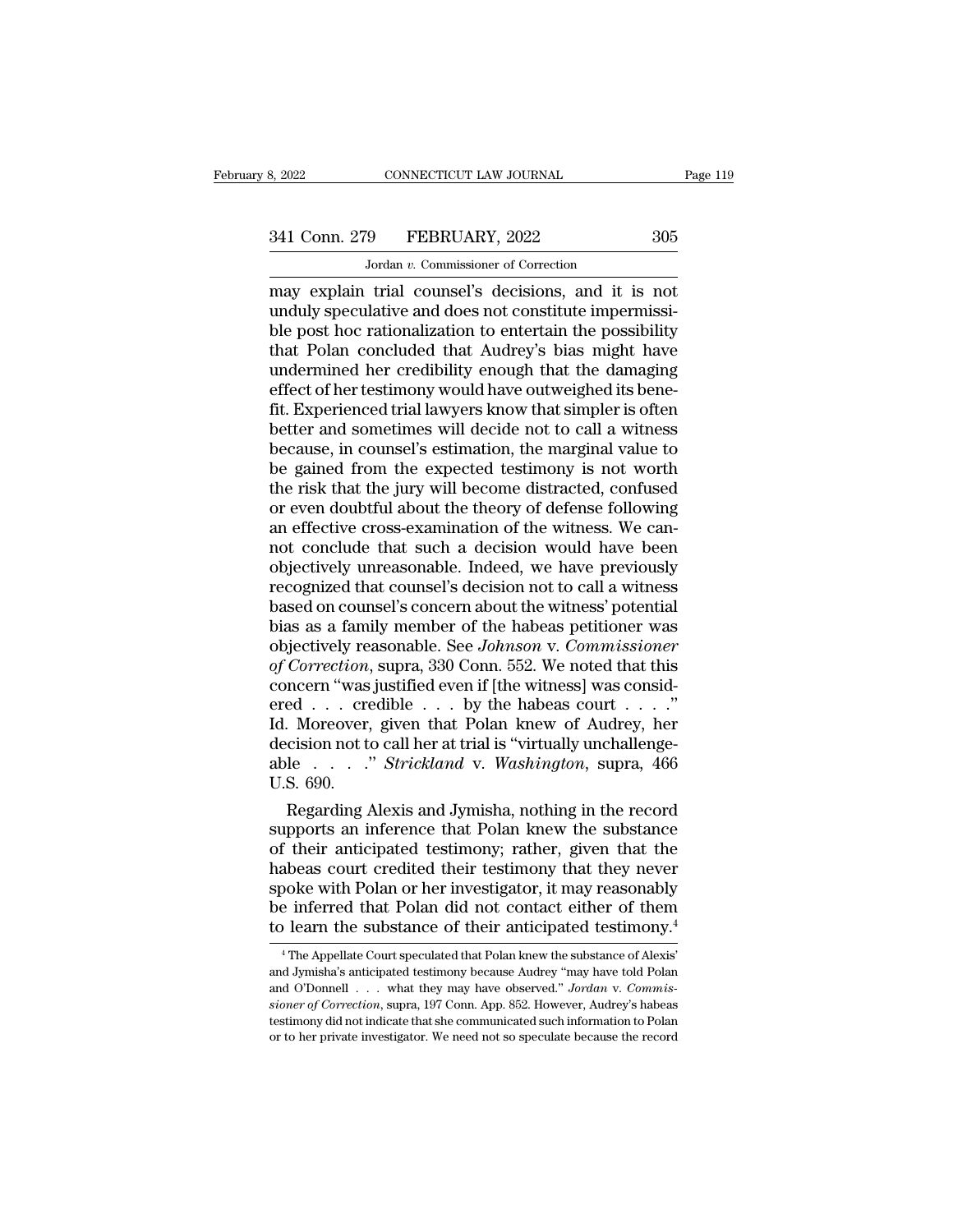# CONNECTICUT LAW JOURNAL February 8, 2022<br>306 FEBRUARY, 2022 341 Conn. 279<br>Jordan v. Commissioner of Correction CONNECTICUT LAW JOURNAL<br>FEBRUARY, 2022 341 Conn<br>Jordan *v.* Commissioner of Correction<br>Polan's decision not to investigate

CONNECTICUT LAW JOURNAL February 8, 2022<br>
306 FEBRUARY, 2022 341 Conn. 279<br>
306 Jordan v. Commissioner of Correction<br>
Accordingly, Polan's decision not to investigate them<br>
will be considered objectively reasonable "to the Will be considered objectively reasonable "to the extent<br>that reasonable professional judgments support the limitations on [Dalan's] investigation," Id. 601 However, FEBRUARY, 2022 341 Conn. 279<br>
Jordan v. Commissioner of Correction<br>
Accordingly, Polan's decision not to investigate them<br>
will be considered objectively reasonable "to the extent<br>
that reasonable professional judgments su 306 FEBRUARY, 2022 341 Conn. 279<br>
Jordan v. Commissioner of Correction<br>
Accordingly, Polan's decision not to investigate them<br>
will be considered objectively reasonable "to the extent<br>
that reasonable professional judgmen Jordan v. Commissioner of Correction<br>Accordingly, Polan's decision not to investigate them<br>will be considered objectively reasonable "to the extent<br>that reasonable professional judgments support the lim-<br>itations on [Polan solution is collarly contracted to concelled<br>Accordingly, Polan's decision not to investigate them<br>will be considered objectively reasonable "to the extent<br>that reasonable professional judgments support the lim-<br>itations o Accordingly, Polan's decision not to investigate them<br>will be considered objectively reasonable "to the extent<br>that reasonable professional judgments support the lim-<br>itations on [Polan's] investigation." Id., 691. However will be considered objectively reasonable "to the extent<br>that reasonable professional judgments support the lim-<br>itations on [Polan's] investigation." Id., 691. However,<br>as with Audrey, it may reasonably be inferred that P that reasonable professional judgments support the limitations on [Polan's] investigation." Id., 691. However, as with Audrey, it may reasonably be inferred that Polan knew that Alexis and Jymisha were close family to the itations on [Polan's] investigation." Id., 691. However,<br>as with Audrey, it may reasonably be inferred that Polan<br>knew that Alexis and Jymisha were close family to the<br>petitioner. It would have been reasonable for Polan t as with Audrey, it may reasonably be inferred that Polan<br>knew that Alexis and Jymisha were close family to the<br>petitioner. It would have been reasonable for Polan to<br>conclude that, as with the petitioner's sister, Audrey,<br> knew that Alexis and Jymisha were close family to the<br>petitioner. It would have been reasonable for Polan to<br>conclude that, as with the petitioner's sister, Audrey,<br>their bias might have undermined their credibility. We<br>ca petitioner. It would have been reasonable for Polan to<br>conclude that, as with the petitioner's sister, Audrey,<br>their bias might have undermined their credibility. We<br>cannot conclude that such a decision would have been<br>obj conclude that, as with the petitioner's sister, Audrey,<br>their bias might have undermined their credibility. We<br>cannot conclude that such a decision would have been<br>objectively unreasonable. See, e.g., *Johnson v. Com-<br>miss* their bias might have undermined their credibility. We<br>cannot conclude that such a decision would have been<br>objectively unreasonable. See, e.g., *Johnson v. Com-*<br>missioner of Correction, supra, 330 Conn. 552. Polan<br>also r cannot conclude that such a decision would have been<br>objectively unreasonable. See, e.g., *Johnson v. Com-*<br>*missioner of Correction*, supra, 330 Conn. 552. Polan<br>also reasonably might have declined to investigate<br>Alexis a objectively unreasonable. See, e.g., *Johnson v. Commissioner of Correction*, supra, 330 Conn. 552. Polan also reasonably might have declined to investigate Alexis and Jymisha given their young ages—eight and eleven years missioner of Correctia<br>also reasonably migh<br>Alexis and Jymisha give<br>eleven years old, respe<br>ing—which Polan like<br>petitioner or Audrey v<br>Polan's attention.<br>We also emphasize, exis and Jymisha given their young ages—eight and<br>even years old, respectively, at the time of the shoot-<br>g—which Polan likely would have learned from the<br>titioner or Audrey when they were first brought to<br>lan's attention. eleven years old, respectively, at the time of the shoot-<br>ing—which Polan likely would have learned from the<br>petitioner or Audrey when they were first brought to<br>Polan's attention.<br>We also emphasize, as the Appellate Court

ing—which Polan likely would have learned from the<br>petitioner or Audrey when they were first brought to<br>Polan's attention.<br>We also emphasize, as the Appellate Court noted,<br>that Alexis, Jymisha, and Audrey's testimony did n petitioner or Audrey when they were first brought to<br>Polan's attention.<br>We also emphasize, as the Appellate Court noted,<br>that Alexis, Jymisha, and Audrey's testimony did not<br>directly support a claim of self-defense. See *J* Polan's attention.<br>
We also emphasize, as the Appellate Court noted,<br>
that Alexis, Jymisha, and Audrey's testimony did not<br>
directly support a claim of self-defense. See *Jordan* v.<br>
Commissioner of Correction, supra, 197 We also emphasize, as the Appellate Court noted,<br>that Alexis, Jymisha, and Audrey's testimony did not<br>directly support a claim of self-defense. See *Jordan* v.<br>*Commissioner of Correction*, supra, 197 Conn. App.<br>853. Their We also emphasize, as the Appellate Court noted,<br>that Alexis, Jymisha, and Audrey's testimony did not<br>directly support a claim of self-defense. See *Jordan* v.<br>*Commissioner of Correction*, supra, 197 Conn. App.<br>853. Their that Alexis, Jymisha, and Audrey's testimony did not<br>directly support a claim of self-defense. See *Jordan* v.<br>*Commissioner of Correction*, supra, 197 Conn. App.<br>853. Their testimony tended to demonstrate only that<br>a gun directly support a claim of self-defense. See *Jordan* v.<br>Commissioner of Correction, supra, 197 Conn. App.<br>853. Their testimony tended to demonstrate only that<br>a gun had been lying on the ground near the victim's<br>body aft Commissioner of Correction, supra, 197 Conn. App.<br>853. Their testimony tended to demonstrate only that<br>a gun had been lying on the ground near the victim's<br>body after he was shot, suggesting that it was the vic-<br>tim's gun 853. Their testimony tended to demonstrate only that<br>a gun had been lying on the ground near the victim's<br>body after he was shot, suggesting that it was the vic-<br>tim's gun and that he may have had it when he was<br>shot. Id. a gun had been lying on the ground near the victim's<br>body after he was shot, suggesting that it was the vic-<br>tim's gun and that he may have had it when he was<br>shot. Id. Williams, the state's key eyewitness from the<br>crimina body after he was shot, suggesting that it was the vic-<br>tim's gun and that he may have had it when he was<br>shot. Id. Williams, the state's key eyewitness from the<br>criminal trial, testified before the jury that the victim<br>ha tim's gun and that he may have had it when he was<br>shot. Id. Williams, the state's key eyewitness from the<br>criminal trial, testified before the jury that the victim<br>had drawn a gun prior to being shot. Thus, Polan reason-<br>a shot. Id. Williams, the state's key eyewitness from the<br>criminal trial, testified before the jury that the victim<br>had drawn a gun prior to being shot. Thus, Polan reason-<br>ably could have concluded that Alexis, Jymisha, and ably could have concluded that Alexis, Jymisha, and Audrey's testimony was cumulative of, and not as compelling as, Williams' testimony. Consequently, we cannot conclude that any limitation on Polan's investigation support Audrey's testimony was cumulative of, and not as compelling as, Williams' testimony. Consequently, we cannot conclude that any limitation on Polan's investigation<br>supports our conclusion that Polan might have declined to l

for pelling as, Williams' test<br>not conclude that any line<br>supports our conclusion that Perface of Alexis' and Jymisha's<br>family relation to the petitioner.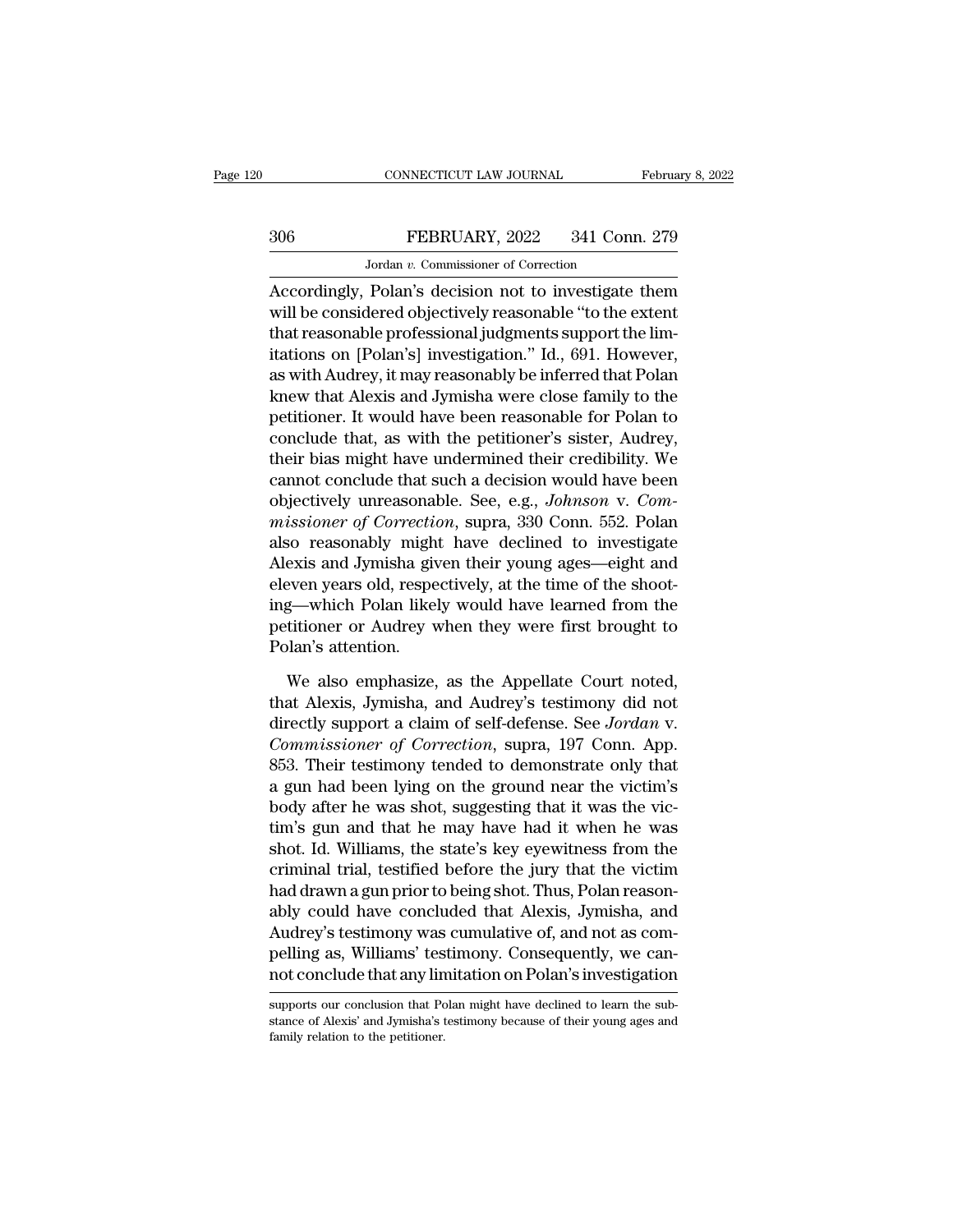Jordan *v.* Commissioner of Correction

of these witnesses would have been objectively unrea-<br>
Sandble.<br>
Sandble.<br>
Solution of these witnesses would have been objectively unrea-<br>
Sonable. sonable.

1 Conn. 279 FEBRUARY, 2022 307<br>Jordan v. Commissioner of Correction<br>these witnesses would have been objectively unrea-<br>nable.<br>Turning to Polan's failure to call Jones at the criminal<br>al, we note that Jones' written stateme 341 Conn. 279 FEBRUARY, 2022 307<br>
Jordan v. Commissioner of Correction<br>
of these witnesses would have been objectively unrea-<br>
sonable.<br>
Turning to Polan's failure to call Jones at the criminal<br>
trial, we note that Jones' Jordan v. Commissioner of Correction<br>
of these witnesses would have been objectively unrea-<br>
sonable.<br>
Turning to Polan's failure to call Jones at the criminal<br>
trial, we note that Jones' written statement to Polan's<br>
priv of these witnesses would have been objectively unreasonable.<br>Turning to Polan's failure to call Jones at the criminal<br>trial, we note that Jones' written statement to Polan's<br>private investigator, as well as her credible te or these witnesses would have been objectively unreasonable.<br>
Turning to Polan's failure to call Jones at the criminal<br>
trial, we note that Jones' written statement to Polan's<br>
private investigator, as well as her credible Turning to Polan's failure to call Jones at the criminal<br>trial, we note that Jones' written statement to Polan's<br>private investigator, as well as her credible testimony<br>that Polan subpoenaed her for the petitioner's crimin Turning to Polan's failure to call Jones at the criminal<br>trial, we note that Jones' written statement to Polan's<br>private investigator, as well as her credible testimony<br>that Polan subpoenaed her for the petitioner's crimin trial, we note that Jones' written statement to Polan's<br>private investigator, as well as her credible testimony<br>that Polan subpoenaed her for the petitioner's criminal<br>trial, strongly supports the inference that Polan knew private investigator, as well as her credible testimony<br>that Polan subpoenaed her for the petitioner's criminal<br>trial, strongly supports the inference that Polan knew<br>the substance of Jones' anticipated testimony. See id., that Polan subpoenaed her for the petitioner's criminal<br>trial, strongly supports the inference that Polan knew<br>the substance of Jones' anticipated testimony. See id.,<br>855. The criminal trial record reveals an objectively<br>r trial, strongly supports the inference that Polan knew<br>the substance of Jones' anticipated testimony. See id.,<br>855. The criminal trial record reveals an objectively<br>reasonable reason Polan might have had to decline to<br>call the substance of Jones' anticipated testimony. See id.,<br>855. The criminal trial record reveals an objectively<br>reasonable reason Polan might have had to decline to<br>call Jones: Although Jones' testimony would have sup-<br>porte 855. The criminal trial record reveals an objectively<br>reasonable reason Polan might have had to decline to<br>call Jones: Although Jones' testimony would have sup-<br>ported the petitioner's self-defense claim, it also would<br>hav reasonable reason Polan might have had to decline to<br>call Jones: Although Jones' testimony would have sup-<br>ported the petitioner's self-defense claim, it also would<br>have undermined Polan's efforts to inject reasonable<br>doub call Jones: Although Jones' testimony would have supported the petitioner's self-defense claim, it also would<br>have undermined Polan's efforts to inject reasonable<br>doubt into the state's case regarding the petitioner's<br>inte ported the petitioner's self-defense claim, it also would<br>have undermined Polan's efforts to inject reasonable<br>doubt into the state's case regarding the petitioner's<br>intent. Specifically, Jones' statement recited the petihave undermined Polan's efforts to inject reasonable<br>doubt into the state's case regarding the petitioner's<br>intent. Specifically, Jones' statement recited the peti-<br>tioner's words to the victim, as the petitioner was leavdoubt into the state's case regarding the petitioner's<br>intent. Specifically, Jones' statement recited the peti-<br>tioner's words to the victim, as the petitioner was leav-<br>ing the first confrontation, "[y]ou going to confron intent. Specifically, Jones' statement recited the petitioner's words to the victim, as the petitioner was leaving the first confrontation, "[y]ou going to confront me with a gun." Jones and the state's key eyewitness from tioner's words to the victim, as the petitioner was leaving the first confrontation, "[y]ou going to confront me<br>with a gun." Jones and the state's key eyewitness from<br>the criminal trial, Williams, consistently described h ing the first confrontation, "[y]ou going to confront me<br>with a gun." Jones and the state's key eyewitness from<br>the criminal trial, Williams, consistently described how<br>the petitioner returned a few minutes after the end<br>o with a gun." Jones and the state's key eyewitness from<br>the criminal trial, Williams, consistently described how<br>the petitioner returned a few minutes after the end<br>of the first confrontation, at which point the second<br>conf the criminal trial, Williams, consistently described how<br>the petitioner returned a few minutes after the end<br>of the first confrontation, at which point the second<br>confrontation and eventual shooting occurred. In addi-<br>tion Functional returned a few finallies after the end<br>the first confrontation, at which point the second<br>infrontation and eventual shooting occurred. In addi-<br>on, the criminal trial record contains testimony from<br>e petitioner of the first conformation, at which point the second<br>confrontation and eventual shooting occurred. In addi-<br>tion, the criminal trial record contains testimony from<br>the petitioner that he did not have possession of his<br>gun

confrontation and eventual shooting occurred. In addition, the criminal trial record contains testimony from the petitioner that he did not have possession of his gun at all times and that he sometimes left it in his car.<br> tion, the criminal trial record columns testimoly from<br>the petitioner that he did not have possession of his<br>gun at all times and that he sometimes left it in his car.<br>Together, this evidence would have strongly sup-<br>porte the petholier that he during that possession of his<br>gun at all times and that he sometimes left it in his car.<br>Together, this evidence would have strongly sup-<br>ported the state's argument that the petitioner pos-<br>sessed th gun at an unles and that he solietimes left it in his car.<br>Together, this evidence would have strongly sup-<br>ported the state's argument that the petitioner pos-<br>sessed the requisite intent for murder because he left<br>the fi Together, this evidence would have strongly sup-<br>ported the state's argument that the petitioner pos-<br>sessed the requisite intent for murder because he left<br>the first confrontation in order to acquire his gun and<br>to resume ported the state's argument that the petitioner possessed the requisite intent for murder because he left<br>the first confrontation in order to acquire his gun and<br>to resume his argument with the victim while armed.<br>Without sessed the requisite intent for murder because he left<br>the first confrontation in order to acquire his gun and<br>to resume his argument with the victim while armed.<br>Without Jones' statement that the petitioner said, "[y]ou<br>g the first confrontation in order to acquire his gun and<br>to resume his argument with the victim while armed.<br>Without Jones' statement that the petitioner said, "[y]ou<br>going to confront me with a gun" as he was leaving the<br>f to resume his argument with the victim while armed.<br>Without Jones' statement that the petitioner said, "[y]ou<br>going to confront me with a gun" as he was leaving the<br>first confrontation, the state's argument lacked direct<br>e Without Jones' statement that the petitioner said, "[y]ou going to confront me with a gun" as he was leaving the first confrontation, the state's argument lacked direct evidence that the petitioner possessed the requisite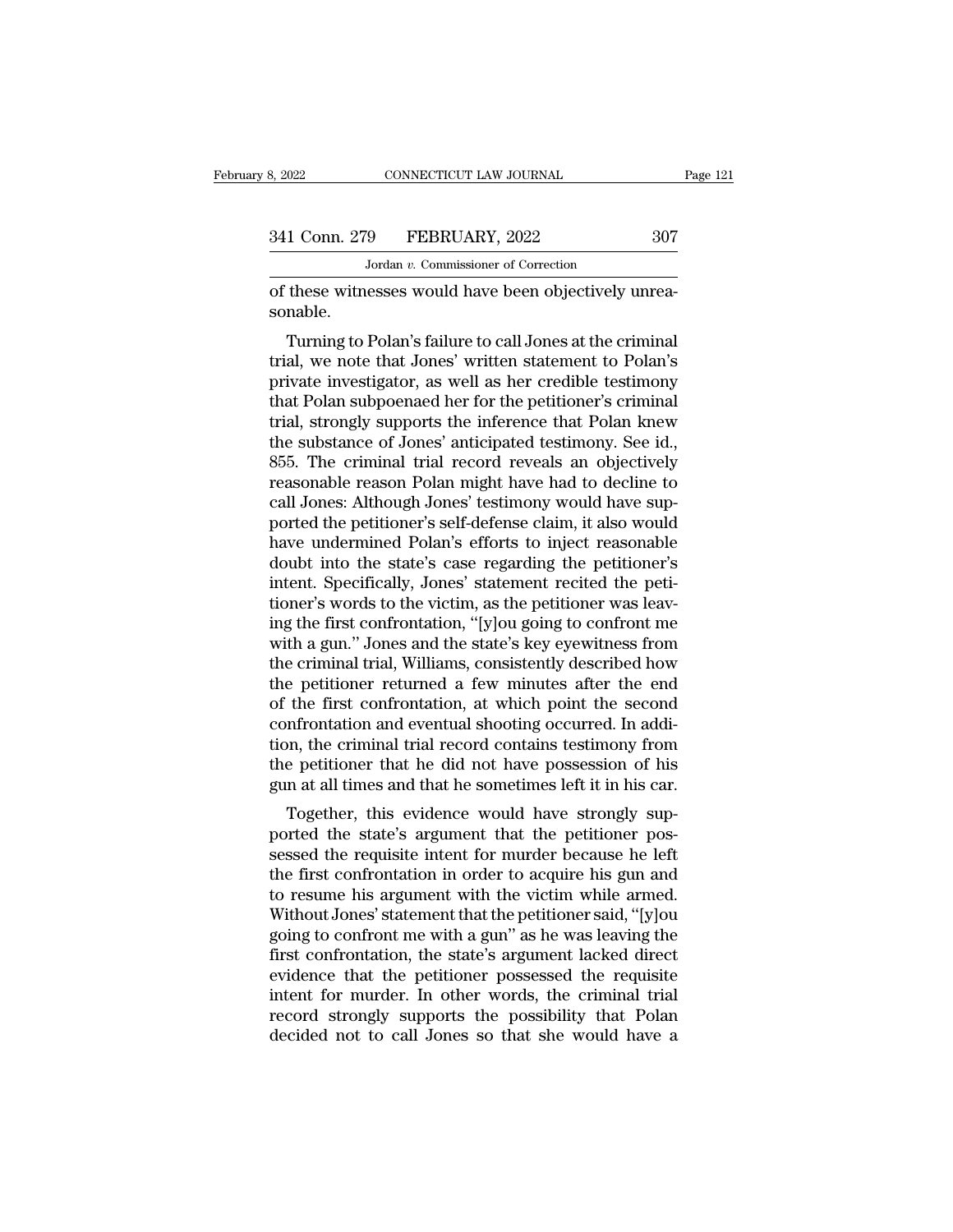# CONNECTICUT LAW JOURNAL February 8, 2022<br>308 FEBRUARY, 2022 341 Conn. 279<br>Jordan v. Commissioner of Correction CONNECTICUT LAW JOURNAL<br>FEBRUARY, 2022 341 Conn<br>Jordan *v.* Commissioner of Correction<br>is from which to attack the sufficien

CONNECTICUT LAW JOURNAL February 8, 202<br>
SOB FEBRUARY, 2022 341 Conn. 279<br>
Jordan v. Commissioner of Correction<br>
Stronger basis from which to attack the sufficiency of<br>
the state's evidence regarding the requisite intent t 308 FEBRUARY, 2022 341 Conn. 279<br>Jordan v. Commissioner of Correction<br>stronger basis from which to attack the sufficiency of<br>the state's evidence regarding the requisite intent to<br>commit murder, even though such a decisio 308 FEBRUARY, 2022 341 Conn. 279<br>
Jordan v. Commissioner of Correction<br>
stronger basis from which to attack the sufficiency of<br>
the state's evidence regarding the requisite intent to<br>
commit murder, even though such a dec  $\frac{\text{FEBRUARY, 2022}}{\text{Jordan } v. \text{ Commissioner of Correction}}$ <br>
stronger basis from which to attack the sufficiency of<br>
the state's evidence regarding the requisite intent to<br>
commit murder, even though such a decision might<br>
have weakened the petiti Jordan v. Commissioner of Correction<br>stronger basis from which to attack the sufficiency of<br>the state's evidence regarding the requisite intent to<br>commit murder, even though such a decision might<br>have weakened the petitio but guilty of the sufficiency of<br>stronger basis from which to attack the sufficiency of<br>the state's evidence regarding the requisite intent to<br>commit murder, even though such a decision might<br>have weakened the petitioner' stronger basis from which to attack the sufficiency of<br>the state's evidence regarding the requisite intent to<br>commit murder, even though such a decision might<br>have weakened the petitioner's self-defense claim.<sup>5</sup> The<br>jury the state's evidence regarding the requisite intent to commit murder, even though such a decision might have weakened the petitioner's self-defense claim.<sup>5</sup> The jury ultimately found the petitioner not guilty of murder bu commit murder, even though such a decision might<br>have weakened the petitioner's self-defense claim.<sup>5</sup> The<br>jury ultimately found the petitioner not guilty of murder<br>but guilty of the lesser included offense of manslaughter have weakened the petitioner's self-defense claim.<sup>5</sup> The<br>jury ultimately found the petitioner not guilty of murder<br>but guilty of the lesser included offense of manslaughter<br>in the first degree with a firearm. Thus, it is jury ultimately found the petitioner not guilty of murder<br>but guilty of the lesser included offense of manslaughter<br>in the first degree with a firearm. Thus, it is reasonable<br>to conclude that Polan's decisions, including h but guilty of the lesser included offense of manslaughter<br>in the first degree with a firearm. Thus, it is reasonable<br>to conclude that Polan's decisions, including her deci-<br>sion not to call Jones, contributed to the jury's in the first degree with a firearm. Thus, it is reasonable<br>to conclude that Polan's decisions, including her deci-<br>sion not to call Jones, contributed to the jury's decision<br>to find the petitioner not guilty of the more s to conclude that Polan's decisions, including her decision not to call Jones, contributed to the jury's decision<br>to find the petitioner not guilty of the more serious<br>charge. See, e.g., *Harrington* v. *Richter*, supra, 56 sion not to call Jones, contributed to the jury's decision<br>to find the petitioner not guilty of the more serious<br>charge. See, e.g., *Harrington* v. *Richter*, supra, 562 U.S.<br>111 ("while in some instances even an isolated to find the petitioner not guilty of the more serious<br>charge. See, e.g., *Harrington* v. *Richter*, supra, 562 U.S.<br>111 ("while in some instances even an isolated error<br>can support an [ineffective assistance] claim if it charge. See, e.g., *Harrington* v. *Richter*, supra, 562 U.S.<br>111 ("while in some instances even an isolated error<br>can support an [ineffective assistance] claim if it is<br>sufficiently egregious and prejudicial . . . it is d 111 ("while in some instances even an isolated error<br>can support an [ineffective assistance] claim if it is<br>sufficiently egregious and prejudicial  $\ldots$  it is difficult<br>to establish ineffective assistance when counsel's o can support an [ineffective assistance] claim if it is<br>sufficiently egregious and prejudicial  $\ldots$  it is difficult<br>to establish ineffective assistance when counsel's over-<br>all performance indicates active and capable adv sufficiently egregious and prejudicial . . . it is difficult<br>to establish ineffective assistance when counsel's over-<br>all performance indicates active and capable advocacy"<br>(citation omitted; internal quotation marks omitt to establish ineffective assistance when counsel's over-<br>all performance indicates active and capable advocacy"<br>(citation omitted; internal quotation marks omitted)).<br>As the Appellate Court noted, "[i]t is hard to label<br>Po all performance indicates active and capable advocacy"<br>(citation omitted; internal quotation marks omitted)).<br>As the Appellate Court noted, "[i]t is hard to label<br>Polan's efforts on behalf of the petitioner as ineffective<br> (citation omitted; internal quotation marks omitted)).<br>As the Appellate Court noted, "[i]t is hard to label<br>Polan's efforts on behalf of the petitioner as ineffective<br>advocacy when those efforts resulted in a significant<br>r As the Appellate Court noted, "[i]t is hard to label<br>Polan's efforts on behalf of the petitioner as ineffective<br>advocacy when those efforts resulted in a significant<br>reduction in the petitioner's potential sentencing expo Polan's efforts on behalf of the petitioner as ineffective<br>advocacy when those efforts resulted in a significant<br>reduction in the petitioner's potential sentencing expo-<br>sure through his acquittal on the murder charge. If advocacy when those efforts resulted in a significant<br>reduction in the petitioner's potential sentencing expo-<br>sure through his acquittal on the murder charge. If the<br>petitioner had been convicted of murder, he faced a<br>sen reduction in the petitioner's potential sentencing exposure through his acquittal on the murder charge. If the petitioner had been convicted of murder, he faced a sentence ranging from the mandatory minimum of twenty-five sure through his acquittal on the murder charge. If the petitioner had been convicted of murder, he faced a sentence ranging from the mandatory minimum of twenty-five years to a maximum of life in prison. See General Statu petitioner had been convicted of murder, he faced a<br>sentence ranging from the mandatory minimum of<br>twenty-five years to a maximum of life in prison. See<br>General Statutes § 53a-35a (2). Instead, his manslaugh-<br>ter with a fi eneral Statutes § 53a-35a (2). Instead, his manslaugh-<br>r with a firearm conviction carried a lesser penalty,<br>five year mandatory minimum with a maximum sen-<br>nce of forty years of incarceration. General Statutes<br><sup>5</sup>The Appe ter with a firearm conviction carried a lesser penalty,<br>a five year mandatory minimum with a maximum sen-<br>tence of forty years of incarceration. General Statutes<br><sup>5</sup>The Appellate Court listed other "plausible" reasons why

rect with a meanin conviction carried a resser penatty,<br>a five year mandatory minimum with a maximum sen-<br>tence of forty years of incarceration. General Statutes<br> $\frac{1}{\sqrt{2}}$  The Appellate Court listed other "plausible" re a five year mandatory minimum with a maximum sentence of forty years of incarceration. General Statutes<br>  $\frac{1}{\sqrt{2}}$   $\frac{1}{\sqrt{2}}$   $\frac{1}{\sqrt{2}}$   $\frac{1}{\sqrt{2}}$   $\frac{1}{\sqrt{2}}$   $\frac{1}{\sqrt{2}}$   $\frac{1}{\sqrt{2}}$   $\frac{1}{\sqrt{2}}$   $\frac{1}{\sqrt{2}}$ tence of forty years of incarceration. General Statutes<br>
<sup>5</sup> The Appellate Court listed other "plausible" reasons why Polan might<br>
have decided not to call Jones that find no support in the criminal trial<br>
record. Specifi <sup>6</sup> The Appellate Court listed other "plausible" reasons why Polan might have decided not to call Jones that find no support in the criminal trial record. Specifically, the court reasoned that Jones "had a criminal record, <sup>5</sup> The Appellate Court listed other "plausible" reasons why Polan might have decided not to call Jones that find no support in the criminal trial record. Specifically, the court reasoned that Jones "had a criminal record, notes, the court provided no basis in the criminal trial record. Specifically, the court reasoned that Jones "had a criminal record," although the habeas record contains no further details, and that Jones was a friend of t the correct that these were among the court reasoned that Jones "had a criminal record,"<br>although the habeas record contains no further details, and that Jones was<br>a friend of the petitioner, which ignores her testimony th atthough the habeas record contains no further details, and that Jones was<br>a friend of the petitioner, which ignores her testimony that she was also a<br>friend of the victim and that she was therefore a neutral witness. Jord a friend of the petitioner, which ignores her testimony that she was also a friend of the petitioner, which ignores her testimony that she was also a friend of the victim and that she was therefore a neutral witness. *Jord* friend of the victim and that she was therefore a neutral witness. Jordan v. Commissioner of Correction, supra, 197 Conn. App. 856. As the petitioner notes, the court provided no basis in the criminal trial record for its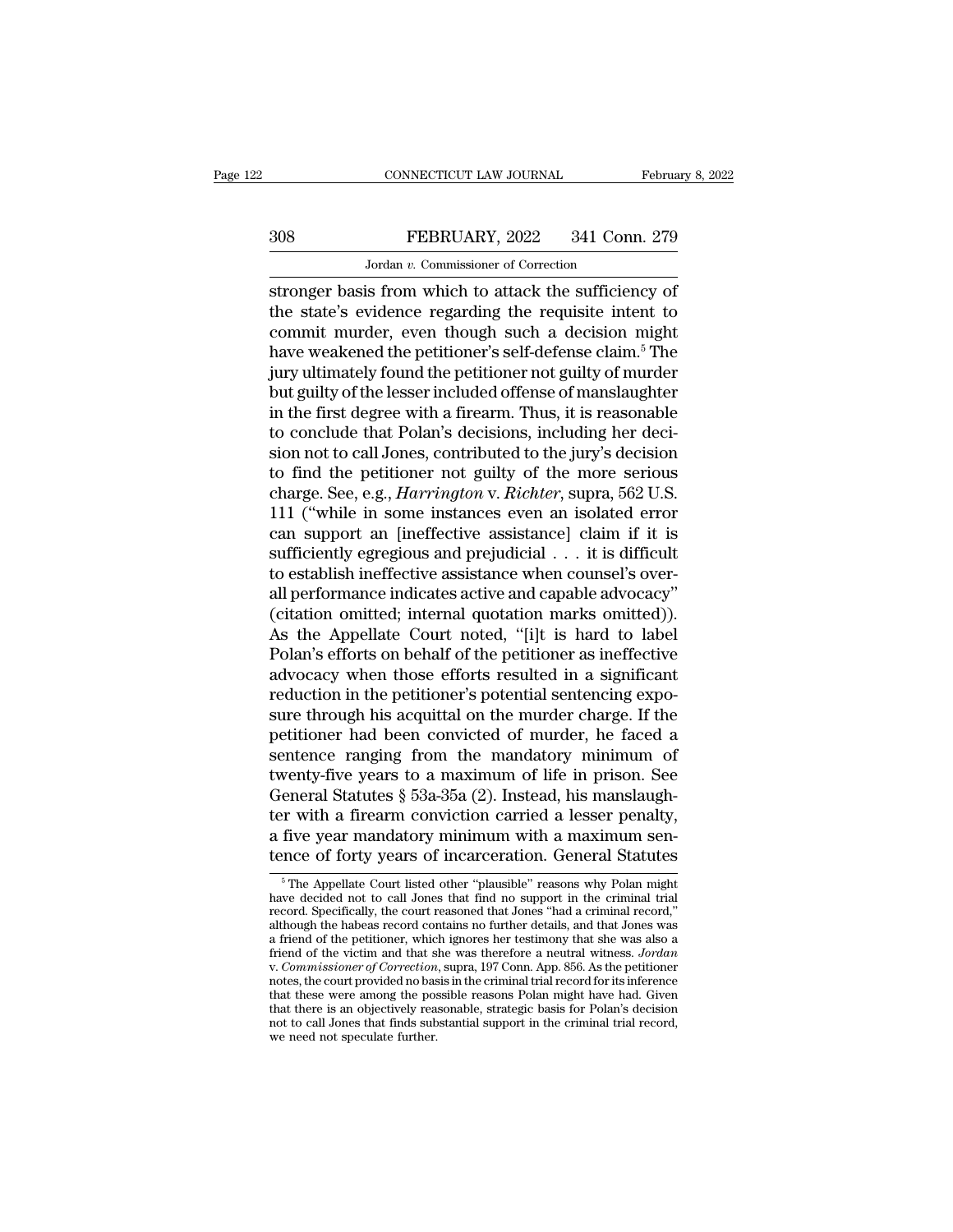MONE CONNECTICUT LAW JOURNAL<br>
19 FEBRUARY, 2022<br>
Jordan v. Commissioner of Correction<br>
19 Jordan v. Commissioner of Correction

§ 53a-35a (5).'' *Jordan* v. *Commissioner of Correction*, supra, 197 Conn. App. 865.

1 Conn. 279 FEBRUARY, 2022 309<br>
Jordan v. Commissioner of Correction<br>
53a-35a (5)." Jordan v. Commissioner of Correction,<br>
pra, 197 Conn. App. 865.<br>
We cannot conclude that the decision not to call<br>
nes was objectively unr 341 Conn. 279 FEBRUARY, 2022 309<br>Jordan v. Commissioner of Correction<br> $\S$  53a-35a (5)." Jordan v. Commissioner of Correction,<br>supra, 197 Conn. App. 865.<br>We cannot conclude that the decision not to call<br>Jones was objective Jordan v. Commissioner of Correction<br>
§ 53a-35a (5)." Jordan v. Commissioner of Correction,<br>
supra, 197 Conn. App. 865.<br>
We cannot conclude that the decision not to call<br>
Jones was objectively unreasonable. Given the stro  $\frac{1}{8}$  53a-35a (5)." Jordan v. Commissioner of Correction,<br>supra, 197 Conn. App. 865.<br>We cannot conclude that the decision not to call<br>Jones was objectively unreasonable. Given the strong<br>support in the criminal trial s 55a-55a (5). Jordan v. Commissioner of Correction,<br>supra, 197 Conn. App. 865.<br>We cannot conclude that the decision not to call<br>Jones was objectively unreasonable. Given the strong<br>support in the criminal trial record, t We cannot conclude that the decision not to call<br>Jones was objectively unreasonable. Given the strong<br>support in the criminal trial record, this was a strategic<br>decision made by Polan that, "although not entirely<br>immune fr We cannot conclude that the decision not to call<br>Jones was objectively unreasonable. Given the strong<br>support in the criminal trial record, this was a strategic<br>decision made by Polan that, "although not entirely<br>immune fr Jones was objectively unreasonable. Given the strong<br>support in the criminal trial record, this was a strategic<br>decision made by Polan that, "although not entirely<br>immune from review," is "entitled to substantial defer-<br>en support in the criminal trial record, this was a strategic<br>decision made by Polan that, "although not entirely<br>immune from review," is "entitled to substantial defer-<br>ence by the court." *Skakel* v. *Commissioner of Correc* decision made by Polan that, "although not entirely<br>immune from review," is "entitled to substantial defer-<br>ence by the court." *Skakel* v. *Commissioner of Correc-<br>tion*, supra, 329 Conn. 31. This is precisely a circum-<br>s immune from review," is "entitled to substantial defer-<br>ence by the court." *Skakel* v. *Commissioner of Correction*, supra, 329 Conn. 31. This is precisely a circum-<br>stance in which the court should not "second-guess<br>def ence by the court." *Skakel* v. *Commissioner of Correction*, supra, 329 Conn. 31. This is precisely a circumstance in which the court should not "second-guess defense counsel's decision not to . . . call certain witnesse tion, supra, 329 Conn. 31. This is precisely a circum-<br>stance in which the court should not "second-guess<br>defense counsel's decision not to . . . call certain wit-<br>nesses" because counsel "[learned] the substance of<br>the w stance in which the court should not "second-guess<br>defense counsel's decision not to . . . call certain wit-<br>nesses" because counsel "[learned] the substance of<br>the witness' testimony and determin[ed] that calling<br>that wit defense counsel's decision not to . . . call certain wit-<br>nesses" because counsel "[learned] the substance of<br>the witness' testimony and determin[ed] that calling<br>that witness [was] unnecessary or potentially harmful<br>to t nesses" because counsel "[learned] the substance of<br>the witness' testimony and determin[ed] that calling<br>that witness [was] unnecessary or potentially harmful<br>to the case . . . ." (Footnotes omitted.) *Gaines v. Com-<br>missi* the witness' testimony and determin[ed] that calling<br>that witness [was] unnecessary or potentially harmful<br>to the case . . . ." (Footnotes omitted.) *Gaines v. Com-*<br>missioner of Correction, supra, 306 Conn. 681–82. As<br>wit *landon* witness [was] unnecessary or potentially harmful<br>to the case ...." (Footnotes omitted.) *Gaines* v. *Com-*<br>*missioner of Correction*, supra, 306 Conn. 681–82. As<br>with Polan's decision not to call Audrey, this was to the case  $\dots$ ." (Footnotes omitted.) *Gaines v. Commissioner of Correction*, supra, 306 Conn. 681–82. As<br>with Polan's decision not to call Audrey, this was a<br>"strategic [choice] made after thorough investigation<br> $\dots$  [ missioner of Correction, supra, 306 Conn. 681–82. As<br>with Polan's decision not to call Audrey, this was a<br>"strategic [choice] made after thorough investigation<br>... [that is] virtually unchallengeable ...." Strick-<br>land v. with Polan's decision not to call Audrey, this was a<br>
"strategic [choice] made after thorough investigation<br>  $\dots$  [that is] virtually unchallengeable  $\dots$   $\therefore$  *Strick-*<br>
land v. Washington, supra, 466 U.S. 690. Moreover "strategic [choice] made after thorough investigation<br>  $\dots$  [that is] virtually unchallengeable  $\dots$ ." Strick-<br>  $land$  v. Washington, supra, 466 U.S. 690. Moreover,<br>
counsel's decision regarding which defense theory to<br>
emph

... [that is] virtually unchallengeable ....." *Strick-*<br>land v. Washington, supra, 466 U.S. 690. Moreover,<br>counsel's decision regarding which defense theory to<br>emphasize—attacking the sufficiency of the evidence<br>supportin land v. Washington, supra, 466 U.S. 690. Moreover,<br>counsel's decision regarding which defense theory to<br>emphasize—attacking the sufficiency of the evidence<br>supporting the state's case or buttressing a statutory<br>defense—is counsel's decision regarding which defense theory to<br>emphasize—attacking the sufficiency of the evidence<br>supporting the state's case or buttressing a statutory<br>defense—is a quintessential decision of trial strategy<br>and pro emphasize—attacking the sufficiency of the evidence<br>supporting the state's case or buttressing a statutory<br>defense—is a quintessential decision of trial strategy<br>and professional judgment that *Strickland* considers to<br>be supporting the state's case or buttressing a statutory<br>defense—is a quintessential decision of trial strategy<br>and professional judgment that *Strickland* considers to<br>be objectively reasonable. "There are countless ways<br>to defense—is a quintessential decision of trial strategy<br>and professional judgment that *Strickland* considers to<br>be objectively reasonable. "There are countless ways<br>to provide effective assistance in any given case. Even<br>t and professional judgment that *Strickland* considers to<br>be objectively reasonable. "There are countless ways<br>to provide effective assistance in any given case. Even<br>the best criminal defense attorneys would not defend<br>a p formance. provide enective assistance in any given case. Even<br>e best criminal defense attorneys would not defend<br>particular client in the same way." Id., 689. Accord-<br>gly, we conclude that Polan's decision not to call<br>nes did not co a particular client in the same way." Id., 689. Accordingly, we conclude that Polan's decision not to call<br>Jones did not constitute constitutionally deficient performance.<br>Regarding Walker and Wright, nothing in the record

a particular chent in the same way. Tu., 669. Accordingly, we conclude that Polan's decision not to call<br>Jones did not constitute constitutionally deficient per-<br>formance.<br>Regarding Walker and Wright, nothing in the record diate that Tolars decision not to can<br>Jones did not constitute constitutionally deficient per-<br>formance.<br>Regarding Walker and Wright, nothing in the record<br>supports an inference that Polan knew the substance<br>of their antic Formance.<br>
Regarding Walker and Wright, nothing in the record<br>
supports an inference that Polan knew the substance<br>
of their anticipated testimony. Given that the habeas<br>
court credited their testimony, it may reasonably b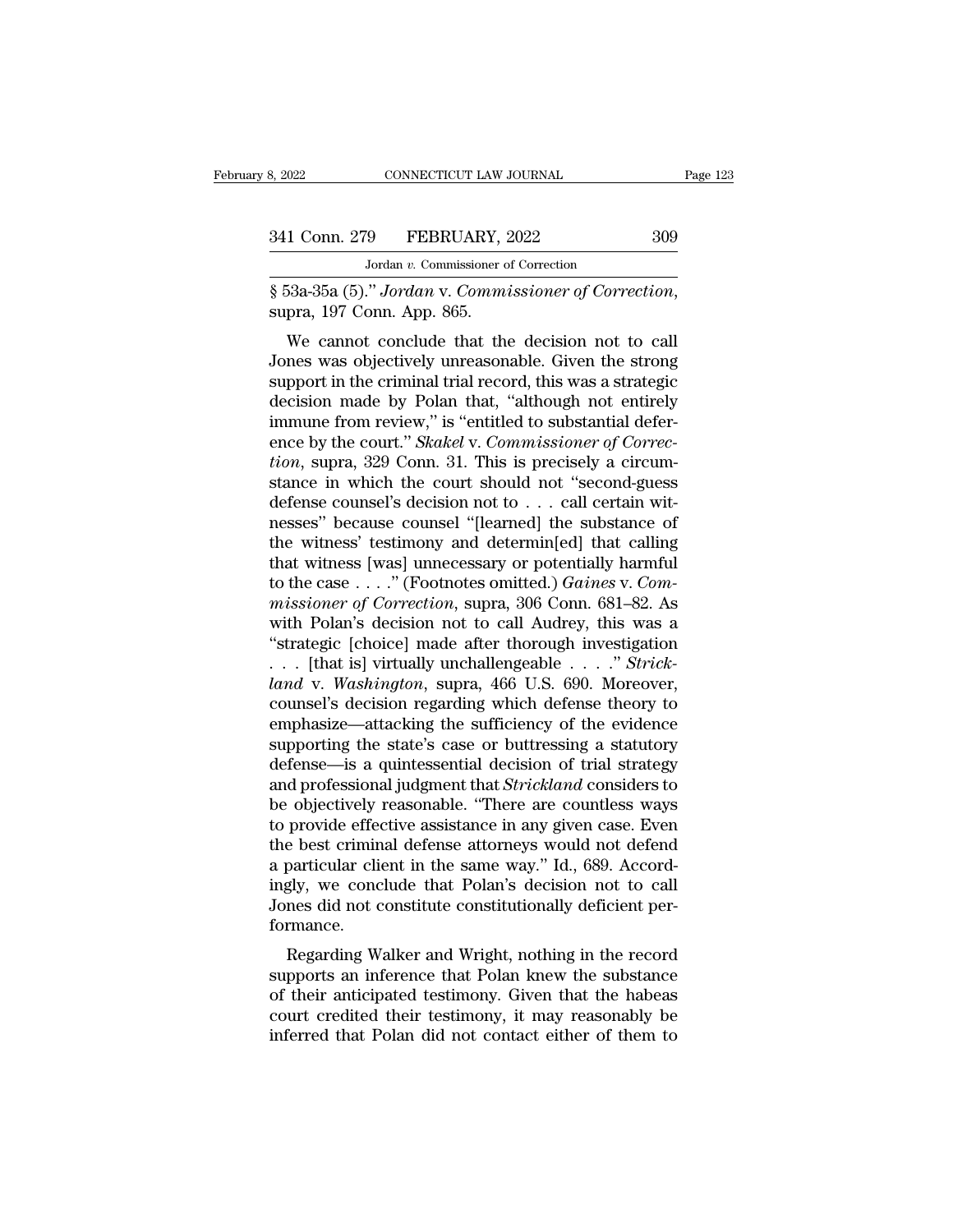# CONNECTICUT LAW JOURNAL February 8, 2022<br>310 FEBRUARY, 2022 341 Conn. 279<br>Jordan v. Commissioner of Correction CONNECTICUT LAW JOURNAL<br>FEBRUARY, 2022 341 Conn<br>Jordan *v.* Commissioner of Correction<br>Ibstance of their anticinated testin

CONNECTICUT LAW JOURNAL February 8, 2<br>
Side of their anticipated testimony.<br>
Tordan v. Commissioner of Correction<br>
The substance of their anticipated testimony.<br>
Accordingly, Polan's decision not to investigate them<br>
will FEBRUARY, 2022 341 Conn. 279<br>
Jordan v. Commissioner of Correction<br>
learn the substance of their anticipated testimony.<br>
Accordingly, Polan's decision not to investigate them<br>
will be considered objectively reasonable "to 310 FEBRUARY, 2022 341 Conn. 279<br>
Jordan v. Commissioner of Correction<br>
Learn the substance of their anticipated testimony.<br>
Accordingly, Polan's decision not to investigate them<br>
will be considered objectively reasonable FEBRUARY, 2022 341 Conn. 279<br>
Jordan v. Commissioner of Correction<br>
learn the substance of their anticipated testimony.<br>
Accordingly, Polan's decision not to investigate them<br>
will be considered objectively reasonable "to Jordan *v.* Commissioner of Correction<br>
learn the substance of their anticipated testimony.<br>
Accordingly, Polan's decision not to investigate them<br>
will be considered objectively reasonable "to the extent<br>
that reasonable *Iordan v.* Commissioner of Correction<br>
Iearn the substance of their anticipated testimony.<br>
Accordingly, Polan's decision not to investigate them<br>
will be considered objectively reasonable "to the extent<br>
that reasonable learn the substance of their anticipated testimony.<br>Accordingly, Polan's decision not to investigate them<br>will be considered objectively reasonable "to the extent<br>that reasonable professional judgments support the lim-<br>it Accordingly, Polan's decision not to investigate them<br>will be considered objectively reasonable "to the extent<br>that reasonable professional judgments support the lim-<br>itations on [Polan's] investigation." *Strickland* v. will be considered objectively reasonable "to the extent<br>that reasonable professional judgments support the limitations on [Polan's] investigation." *Strickland* v. *Wash-<br>ington*, supra, 466 U.S. 691. Moreover, and unlike that reasonable professional judgments support the limitations on [Polan's] investigation." *Strickland* v. *Washington*, supra, 466 U.S. 691. Moreover, and unlike with the previous four witnesses, nothing in the record po itations on [Polan's] investigation." *Strickland* v. *Wash-<br>ington*, supra, 466 U.S. 691. Moreover, and unlike with<br>the previous four witnesses, nothing in the record<br>points to any particular reasons that appear to have<br>s ington, supra, 466 U.S. 691. Moreover, and unlike with<br>the previous four witnesses, nothing in the record<br>points to any particular reasons that appear to have<br>supported Polan's decisions not to investigate them.<sup>6</sup><br>However the previous four witnesses, nothing in the record<br>points to any particular reasons that appear to have<br>supported Polan's decisions not to investigate them.<sup>6</sup><br>However, we need not speculate why Polan might not<br>have invest points to any particular reasons that appear to have<br>supported Polan's decisions not to investigate them.<sup>6</sup><br>However, we need not speculate why Polan might not<br>have investigated Walker and Wright or determine<br>whether such supported Polan's decisions not to investigate them.<sup>6</sup><br>However, we need not speculate why Polan might not<br>have investigated Walker and Wright or determine<br>whether such decision could be objectively reasonable<br>despite the However, we need not speculate why Polan might not<br>have investigated Walker and Wright or determine<br>whether such decision could be objectively reasonable<br>despite the lack of support in the criminal trial record.<br>Irrespecti The mether such decision could be objectively reasonable<br>
spite the lack of support in the criminal trial record.<br>
respective of the performance prong, we conclude<br>
at the petitioner cannot satisfy the prejudice prong<br>
the both properties and the objectively reasonable<br>despite the lack of support in the criminal trial record.<br>Irrespective of the performance prong, we conclude<br>that the petitioner cannot satisfy the prejudice prong<br>of the *Str* 

Irrespective of the performance prong, we conclude<br>that the petitioner cannot satisfy the prejudice prong<br>of the *Strickland* test with respect to these witnesses.<br>"Although a petitioner can succeed only if he satisfies<br>bo marks of the performance profig, we concrease<br>that the petitioner cannot satisfy the prejudice prong<br>of the *Strickland* test with respect to these witnesses.<br>"Although a petitioner can succeed only if he satisfies<br>both pr of the *Strickland* test with respect to these witnesses.<br>
"Although a petitioner can succeed only if he satisfies<br>
both prongs [of the *Strickland* test], a reviewing court<br>
can find against a petitioner on either ground. "Although a petitioner can succeed only if he satisfies<br>both prongs [of the *Strickland* test], a reviewing court<br>can find against a petitioner on either ground." (Internal<br>quotation marks omitted.) Johnson v. Commissione and find a symbol contributed.) Johnson v. Commissioner<br>f Correction, supra, 330 Conn. 538. Considering the<br>tality of the evidence before the jury, we cannot con-<br> $\delta$ <sup>6</sup>The Appellate Court speculated that Polan both knew quotation marks omitted.) Johnson v. Commissioner<br>of Correction, supra, 330 Conn. 538. Considering the<br>totality of the evidence before the jury, we cannot con-<br> $\frac{1}{10}$  The Appellate Court speculated that Polan both kne

of Correction, supra, 330 Conn. 538. Considering the totality of the evidence before the jury, we cannot con-<br>  $*$ The Appellate Court speculated that Polan both knew the substance of Walker's testimony and determined that totality of the evidence before the jury, we cannot con-<br>
<sup>6</sup> The Appellate Court speculated that Polan both knew the substance of Walker's testimony and determined that "she would have a better chance of persuading the ju <sup>6</sup> The Appellate Court speculated that Polan both knew the substance of Walker's testimony and determined that "she would have a better chance of persuading the jury by relying on the state's witnesses" because of factual <sup>6</sup> The Appellate Court speculated that Polan both knew the substance of Walker's testimony and determined that "she would have a better chance of persuading the jury by relying on the state's witnesses" because of factua Walker's testimony and determined that "she would have a better chance of persuading the jury by relying on the state's witnesses" because of factual inconsistencies between Walker's testimony and Williams' testimony. Jord of persuading the jury by relying on the state's witnesses" because of factual inconsistencies between Walker's testimony and Williams' testimony. Jordan v. Commissioner of Correction, supra, 197 Conn. 858. This reasoning, are consistencies between Walker's testimony and Williams' testimony. Jordan v. Commissioner of Correction, supra, 197 Conn. 858. This reasoning, however, appears to contradict Polan's emphasis of the factual inconsistenci dan v. Commissioner of Correction, supra, 197 Conn. 858. This reasoning, however, appears to contradict Polan's emphasis of the factual inconsistencies in the testimony of the various eyewitness as part of her strategy to however, appears to contradict Polan's emphasis of the factual inconsistencies in the testimony of the various eyewitness as part of her strategy to highlight the reasonable doubt in the state's case. See id., 845 ("Polan, rices in the testimony of the various eyewitness as part of her strategy to highlight the reasonable doubt in the state's case. See id., 845 ("Polan, attempting to capitalize on the inconsistent factual testimony of the st highlight the reasonable doubt in the state's case. See id., 845 ("Polan, attempting to capitalize on the inconsistent factual testimony of the state's own witnesses, began her closing argument by attempting to persuade th *attempting to capitalize on the inconsistent factual testimony of the state's* own witnesses, began her closing argument by attempting to persuade the jury that there was reasonable doubt about what had occurred''); see a attempting to capitalize on the inconsistent factual testimony of the state's<br>own witnesses, began her closing argument by attempting to persuade the<br>jury that there was reasonable doubt about what had occurred''); see al by that there was reasonable doubt about what had occurred"); see also<br>*Harrington* v. *Richter*, supra, 562 U.S. 109 (court should not "indulge post<br>hoc rationalization for counsel's [decision-making] *that contradicts th* Harrington v. Richter, supra, 562 U.S. 109 (court should not "indulge post hoc rationalization for counsel's [decision-making] *that contradicts the available evidence of counsel's actions*" (emphasis added; internal quota hoc rationalization for counsel's [decision-making] that contradicts the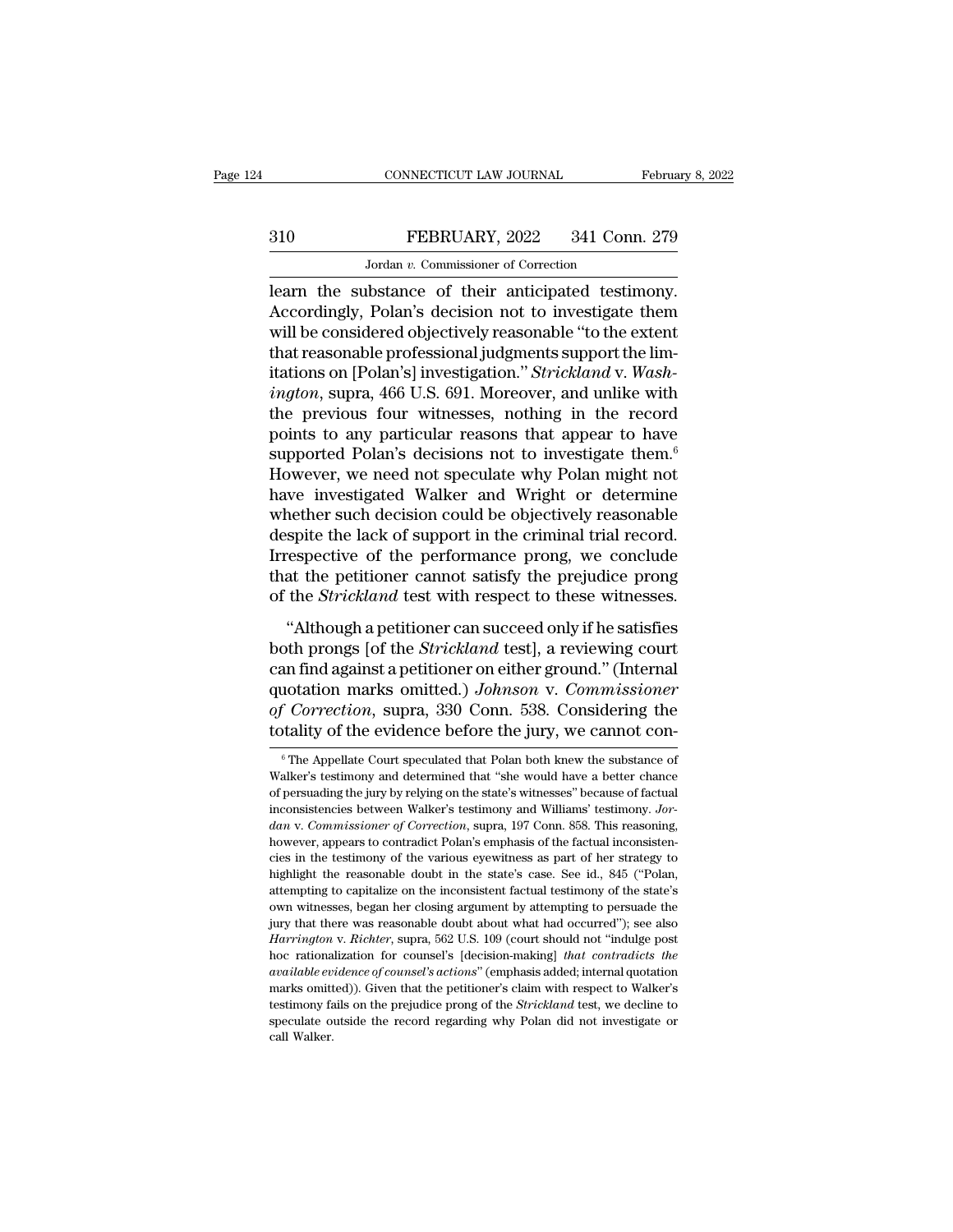# 341 Conn. 279 FEBRUARY, 2022 311<br>Jordan v. Commissioner of Correction

MONE CONNECTICUT LAW JOURNAL<br>19 FEBRUARY, 2022<br>Jordan *v.* Commissioner of Correction<br>19 FEBRUARY, 2022 Example 125<br>
S. 2022 CONNECTICUT LAW JOURNAL Page 125<br>
341 Conn. 279 FEBRUARY, 2022 311<br>
311<br>
311<br>
310<br>
310<br>
310<br>
2010 Clude that there is a reasonable probability that the<br>
result of the petitioner's criminal trial would 341 Conn. 279 FEBRUARY, 2022 311<br>Jordan v. Commissioner of Correction<br>clude that there is a reasonable probability that the<br>result of the petitioner's criminal trial would have been<br>different if Polan had called Walker or 341 Conn. 279 FEBRUARY, 2022 311<br>
Jordan v. Commissioner of Correction<br>
clude that there is a reasonable probability that the<br>
result of the petitioner's criminal trial would have been<br>
different if Polan had called Walke See, 279 FEBRUARY, 2022 311<br>
Jordan *v*. Commissioner of Correction<br>
clude that there is a reasonable probability that the<br>
result of the petitioner's criminal trial would have been<br>
different if Polan had called Walker or solution of conducts for concellent<br>clude that there is a reasonable probability that the<br>result of the petitioner's criminal trial would have been<br>different if Polan had called Walker or Wright to testify.<br>See, e.g., *Le* clude that there is a reasonable probability that the<br>result of the petitioner's criminal trial would have been<br>different if Polan had called Walker or Wright to testify.<br>See, e.g., *Ledbetter* v. *Commissioner of Correcti* result of the petitioner's criminal trial would have been<br>different if Polan had called Walker or Wright to testify.<br>See, e.g., *Ledbetter v. Commissioner of Correction*,<br>supra, 275 Conn. 458. Regarding Walker, who was a<br>c different if Polan had called Walker or Wright to testify.<br>See, e.g., *Ledbetter* v. *Commissioner of Correction*,<br>supra, 275 Conn. 458. Regarding Walker, who was a<br>close friend of the victim, we begin by noting that his<br>t See, e.g., *Ledbetter* v. *Commissioner of Correction*,<br>supra, 275 Conn. 458. Regarding Walker, who was a<br>close friend of the victim, we begin by noting that his<br>testimony that the victim had a gun was duplicative of<br>the t supra, 275 Conn. 458. Regarding Walker, who was a<br>close friend of the victim, we begin by noting that his<br>testimony that the victim had a gun was duplicative of<br>the testimony of the state's key eyewitness, Williams.<br>In fac close friend of the victim, we begin by noting that his<br>testimony that the victim had a gun was duplicative of<br>the testimony of the state's key eyewitness, Williams.<br>In fact, Polan reasonably could have determined that<br>Wal testimony that the victim had a gun was duplicative of<br>the testimony of the state's key eyewitness, Williams.<br>In fact, Polan reasonably could have determined that<br>Walker's testimony that the victim never actually drew<br>his the testimony of the state's key eyewitness, Williams.<br>In fact, Polan reasonably could have determined that<br>Walker's testimony that the victim never actually drew<br>his gun would have been less compelling for purposes<br>of the Walker's testimony that the victim never actually drew<br>his gun would have been less compelling for purposes<br>of the petitioner's self-defense claim than Williams' tes-<br>timony, given that Williams claimed that the victim act his gun would have been less compelling for purposes<br>of the petitioner's self-defense claim than Williams' tes-<br>timony, given that Williams claimed that the victim actu-<br>ally drew his gun. Jordan v. Commissioner of Correct of the petitioner's self-defense claim than Williams' tes-<br>timony, given that Williams claimed that the victim actu-<br>ally drew his gun. Jordan v. Commissioner of Correction,<br>supra, 197 Conn. App. 857–58; see also Meletrich timony, given that Williams claimed that the victim actually drew his gun. Jordan v. Commissioner of Correction, supra, 197 Conn. App. 857–58; see also *Meletrich* v. Commissioner of Correction, 332 Conn. 615, 628, 212 A.3 ally drew his gun. Jordan v. Commissioner of Correction,<br>supra, 197 Conn. App. 857–58; see also Meletrich v.<br>Commissioner of Correction, 332 Conn. 615, 628, 212<br>A.3d 678 (2019). Additionally, although Walker's testi-<br>mony supra, 197 Conn. App. 857–58; see also *Meletrich* v.<br>Commissioner of Correction, 332 Conn. 615, 628, 212<br>A.3d 678 (2019). Additionally, although Walker's testi-<br>mony would have supplied credible evidence by a hos-<br>tile wi Commissioner of Correction, 332 Conn. 615, 628, 212<br>A.3d 678 (2019). Additionally, although Walker's testi-<br>mony would have supplied credible evidence by a hos-<br>tile witness that the victim had a gun and was exhibiting<br>th A.3d 678 (2019). Additionally, although Walker's testi-<br>mony would have supplied credible evidence by a hos-<br>tile witness that the victim had a gun and was exhibiting<br>threatening behavior toward the petitioner, his testi-<br> mony would have supplied credible evidence by a hostile witness that the victim had a gun and was exhibiting threatening behavior toward the petitioner, his testimony also contained a crucial fact that would have undercut tile witness that the victim had a gun and was exhibiting<br>threatening behavior toward the petitioner, his testi-<br>mony also contained a crucial fact that would have<br>undercut its persuasive effect. Specifically, Walker's<br>tes threatening behavior toward the petitioner, his testi-<br>mony also contained a crucial fact that would have<br>undercut its persuasive effect. Specifically, Walker's<br>testimony that he saw the victim "*flashing*" his gun;<br>(empha mony also contained a crucial fact that would have<br>undercut its persuasive effect. Specifically, Walker's<br>testimony that he saw the victim "*'flashing*' " his gun;<br>(emphasis added) Jordan v. Commissioner of Correc-<br>tion, s undercut its persuasive effect. Specifically, Walker's<br>testimony that he saw the victim "*flashing*'" his gun;<br>(emphasis added) Jordan v. Commissioner of Correc-<br>tion, supra, 857; would have contradicted the petition-<br>er's testimony that he saw the victim "*flashing*" his gun;<br>(emphasis added) *Jordan v. Commissioner of Correction*, supra, 857; would have contradicted the petition-<br>er's criminal trial testimony that *he did not see* the<br>vict (emphasis added) Jordan v. Commissioner of Correction, supra, 857; would have contradicted the petition-<br>er's criminal trial testimony that he did not see the<br>victim's gun and did not know whether the victim actu-<br>ally ha tion, supra, 857; would have contradicted the petition-<br>er's criminal trial testimony that *he did not see* the<br>victim's gun and did not know whether the victim actu-<br>ally had a gun. See id., 843. This testimony concerned<br> er's criminal trial testimony that *he did not see* the victim's gun and did not know whether the victim actually had a gun. See id., 843. This testimony concerned the critical factual dispute of whether the petitioner rea victim's gun and did not know whether the victim actually had a gun. See id., 843. This testimony concerned<br>the critical factual dispute of whether the petitioner<br>reasonably believed that the victim was about to fire<br>his g ally had a gun. See id., 843. This testimony concerned<br>the critical factual dispute of whether the petitioner<br>reasonably believed that the victim was about to fire<br>his gun at him, which was central to his self-defense<br>clai the critical factual dispute of whether the petitioner<br>reasonably believed that the victim was about to fire<br>his gun at him, which was central to his self-defense<br>claim. Because the petitioner's testimony and Walker's<br>test reasonably believed that the victim was about to fire<br>his gun at him, which was central to his self-defense<br>claim. Because the petitioner's testimony and Walker's<br>testimony on this critical fact were inconsistent, how-<br>eve his gun at him, which was central to his self-defense<br>claim. Because the petitioner's testimony and Walker's<br>testimony on this critical fact were inconsistent, how-<br>ever, we cannot conclude that there is a reasonable<br>proba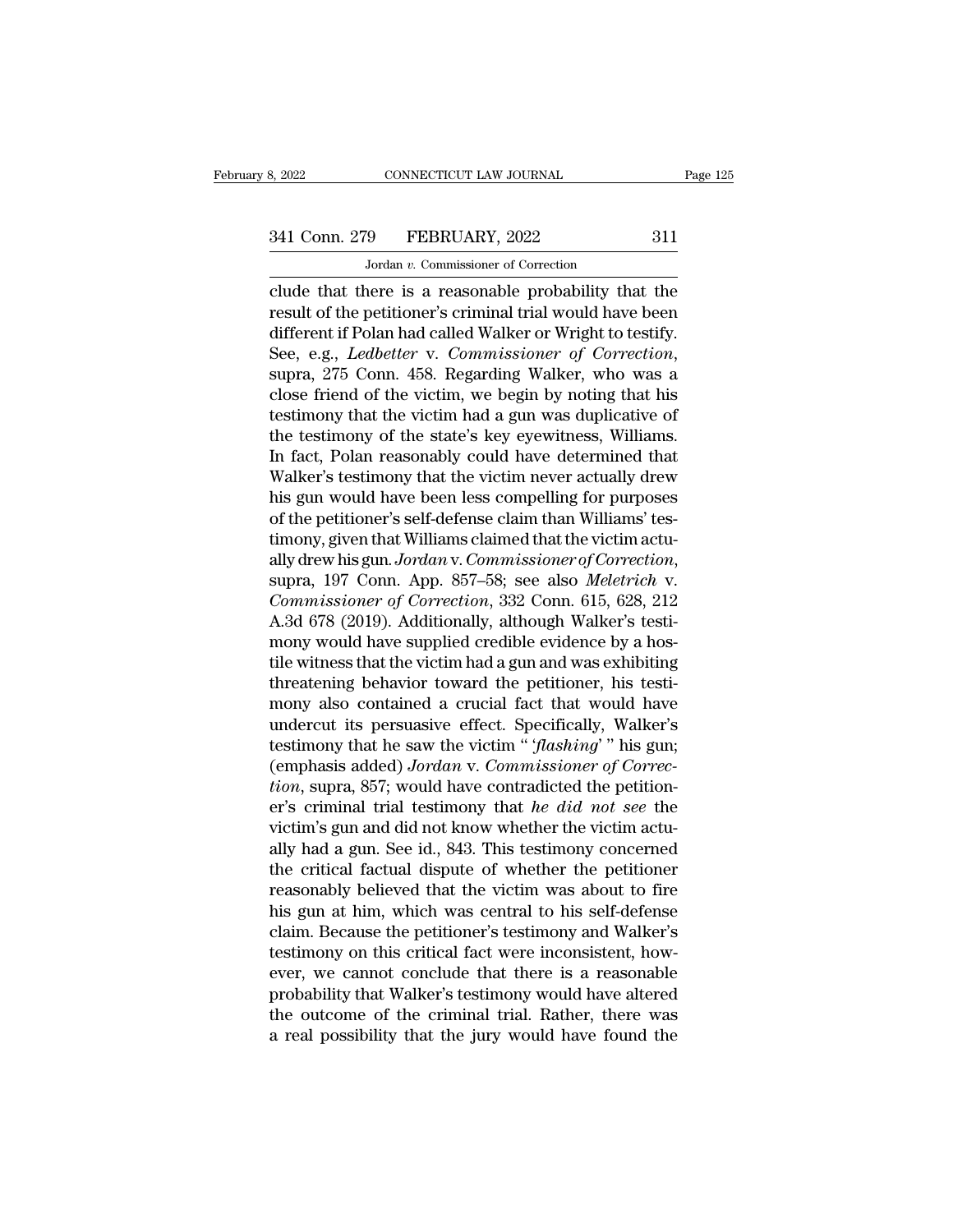# CONNECTICUT LAW JOURNAL February 8, 2022<br>312 FEBRUARY, 2022 341 Conn. 279<br>Jordan v. Commissioner of Correction CONNECTICUT LAW JOURNAL<br>FEBRUARY, 2022 341 Conn<br>Jordan *v.* Commissioner of Correction<br>alker or both less credible because o

February 8, 2022<br>
PEBRUARY, 2022 341 Conn. 279<br>
Jordan v. Commissioner of Correction<br>
petitioner, Walker, or both less credible because of the<br>
discrepancy concerning this central issue. FEBRUARY, 2022 341 Co.<br>
Jordan v. Commissioner of Correction<br>
petitioner, Walker, or both less credible because<br>
discrepancy concerning this central issue.<br>
Regarding Wright, his testimony would have

FEBRUARY, 2022 341 Conn. 279<br>
Jordan v. Commissioner of Correction<br>
titioner, Walker, or both less credible because of the<br>
screpancy concerning this central issue.<br>
Regarding Wright, his testimony would have sup-<br>
the pet FEBRUARY, 2022 341 Conn. 279<br>
Jordan v. Commissioner of Correction<br>
petitioner, Walker, or both less credible because of the<br>
discrepancy concerning this central issue.<br>
Regarding Wright, his testimony would have sup-<br>
po Jordan v. Commissioner of Correction<br>petitioner, Walker, or both less credible because of the<br>discrepancy concerning this central issue.<br>Regarding Wright, his testimony would have sup-<br>ported the petitioner's self-defense petitioner, Walker, or both less credible because of the discrepancy concerning this central issue.<br>Regarding Wright, his testimony would have supported the petitioner's self-defense claim only to the extent that the jury petitioner, warker, or both less credible because of the<br>discrepancy concerning this central issue.<br>Regarding Wright, his testimony would have sup-<br>ported the petitioner's self-defense claim only to the<br>extent that the jur the victim draw in the victim draw the supported the petitioner's self-defense claim only to the extent that the jury credited his testimony that the victim had a gun at the scene. However, this was consistent with testimo Regarding Wright, his testimony would have sup-<br>ported the petitioner's self-defense claim only to the<br>extent that the jury credited his testimony that the vic-<br>tim had a gun at the scene. However, this was consistent<br>with ported the petitioner's self-defense claim only to the extent that the jury credited his testimony that the victim had a gun at the scene. However, this was consistent with testimony by the state's key eyewitness, Williams extent that the jury credited his testimony that the victim had a gun at the scene. However, this was consistent with testimony by the state's key eyewitness, Williams, that the victim drew his gun before the petitioner dr tim had a gun at the scene. However, this was consistent<br>with testimony by the state's key eyewitness, Williams,<br>that the victim drew his gun before the petitioner drew<br>his. Id., 841. Given that Wright testified that he ob with testimony by the state's key eyewitness, Williams,<br>that the victim drew his gun before the petitioner drew<br>his. Id., 841. Given that Wright testified that he observed<br>the shooting from such a distance, his testimony c that the victim drew his gun before the petitioner drew<br>his. Id., 841. Given that Wright testified that he observed<br>the shooting from such a distance, his testimony con-<br>tained little additional evidence that would have su his. Id., 841. Given that Wright testified that he observed<br>the shooting from such a distance, his testimony con-<br>tained little additional evidence that would have sup-<br>ported the petitioner's self-defense claim. He did no the shooting from such a distance, his testimony contained little additional evidence that would have supported the petitioner's self-defense claim. He did not see any of the other witnesses around the victim, and he could tained little additional evidence that would have supported the petitioner's self-defense claim. He did not<br>see any of the other witnesses around the victim, and<br>he could not even identify the petitioner as the person<br>with ported the petitioner's self-defense claim. He did not<br>see any of the other witnesses around the victim, and<br>he could not even identify the petitioner as the person<br>with whom the victim was conversing. Moreover, at<br>the cri see any of the other witnesses around the victim, and<br>he could not even identify the petitioner as the person<br>with whom the victim was conversing. Moreover, at<br>the criminal trial, Williams had identified Wright as the<br>pers he could not even identify the petitioner as the person<br>with whom the victim was conversing. Moreover, at<br>the criminal trial, Williams had identified Wright as the<br>person who fired the initial gunshot. Id. Because of<br>Willi with whom the victim was conversing. Moreover, at<br>the criminal trial, Williams had identified Wright as the<br>person who fired the initial gunshot. Id. Because of<br>Williams' testimony at the criminal trial, coupled with<br>Wrigh the criminal trial, Williams had identified Wright as the<br>person who fired the initial gunshot. Id. Because of<br>Williams' testimony at the criminal trial, coupled with<br>Wright's habeas testimony regarding his distant obser-<br> person who fired the initial gunshot. Id. Because of<br>Williams' testimony at the criminal trial, coupled with<br>Wright's habeas testimony regarding his distant obser-<br>vation of the shooting and his weak recall of the other<br>in Williams' testimony at the criminal trial, coupled with<br>Wright's habeas testimony regarding his distant observation of the shooting and his weak recall of the other<br>individuals present, we cannot conclude that there is<br>a r Wright's habeas testimony regarding his distant observation of the shooting and his weak recall of the other individuals present, we cannot conclude that there is a reasonable probability that Wright's testimony would have vation of the shooting and his weak recall of the other<br>individuals present, we cannot conclude that there is<br>a reasonable probability that Wright's testimony would<br>have altered the outcome of the criminal trial. In sum,<br>t a reasonable probability that Wright's testimony would<br>have altered the outcome of the criminal trial. In sum,<br>to the extent that Polan performed deficiently by failing<br>to call Walker or Wright, the effect of such failure have altered the outcome of the criminal trial. In sum,<br>to the extent that Polan performed deficiently by failing<br>to call Walker or Wright, the effect of such failure is best<br>characterized as "isolated"; *Strickland* v. to the extent that Polan performed deficiently by failing<br>to call Walker or Wright, the effect of such failure is best<br>characterized as "isolated"; *Strickland v. Washington*,<br>supra, 466 U.S. 696; it did not have "a pervas to call Walker or Wright, the effect of such failure is best characterized as "isolated"; *Strickland* v. Washington, supra, 466 U.S. 696; it did not have "a pervasive effect on the inferences to be drawn from the evidenc anacterized as "isolated", *Strichand v. washington*,<br>pra, 466 U.S. 696; it did not have "a pervasive effect<br>i the inferences to be drawn from the evidence"; id.,<br>5–96; or "[alter] the entire evidentiary picture  $\dots$ ."<br>., supra, 400 U.S. 090, it dut not have a pervasive enect<br>on the inferences to be drawn from the evidence"; id.,<br>695–96; or "[alter] the entire evidentiary picture  $\ldots$ ."<br>Id., 696. Our confidence in the outcome is not under

on the interences to be thawn nont the evidence , id.,<br>695–96; or "[alter] the entire evidentiary picture . . . ."<br>Id., 696. Our confidence in the outcome is not under-<br>mined by Walker's or Wright's habeas testimony.<br>In su  $\alpha$ <br>Id., 696. Our confidence in the outcome is not under-<br>mined by Walker's or Wright's habeas testimony.<br>In sum, we conclude that Polan's failure to investigate<br>Alexis and Jymisha was objectively reasonable. We<br>likewise rd., 050. Our confinence in the outcome is not under-<br>mined by Walker's or Wright's habeas testimony.<br>In sum, we conclude that Polan's failure to investigate<br>Alexis and Jymisha was objectively reasonable. We<br>likewise concl filmed by warker's or wright's habeas testimoly.<br>
In sum, we conclude that Polan's failure to investigate<br>
Alexis and Jymisha was objectively reasonable. We<br>
likewise conclude that Polan's decisions not to call<br>
Audrey and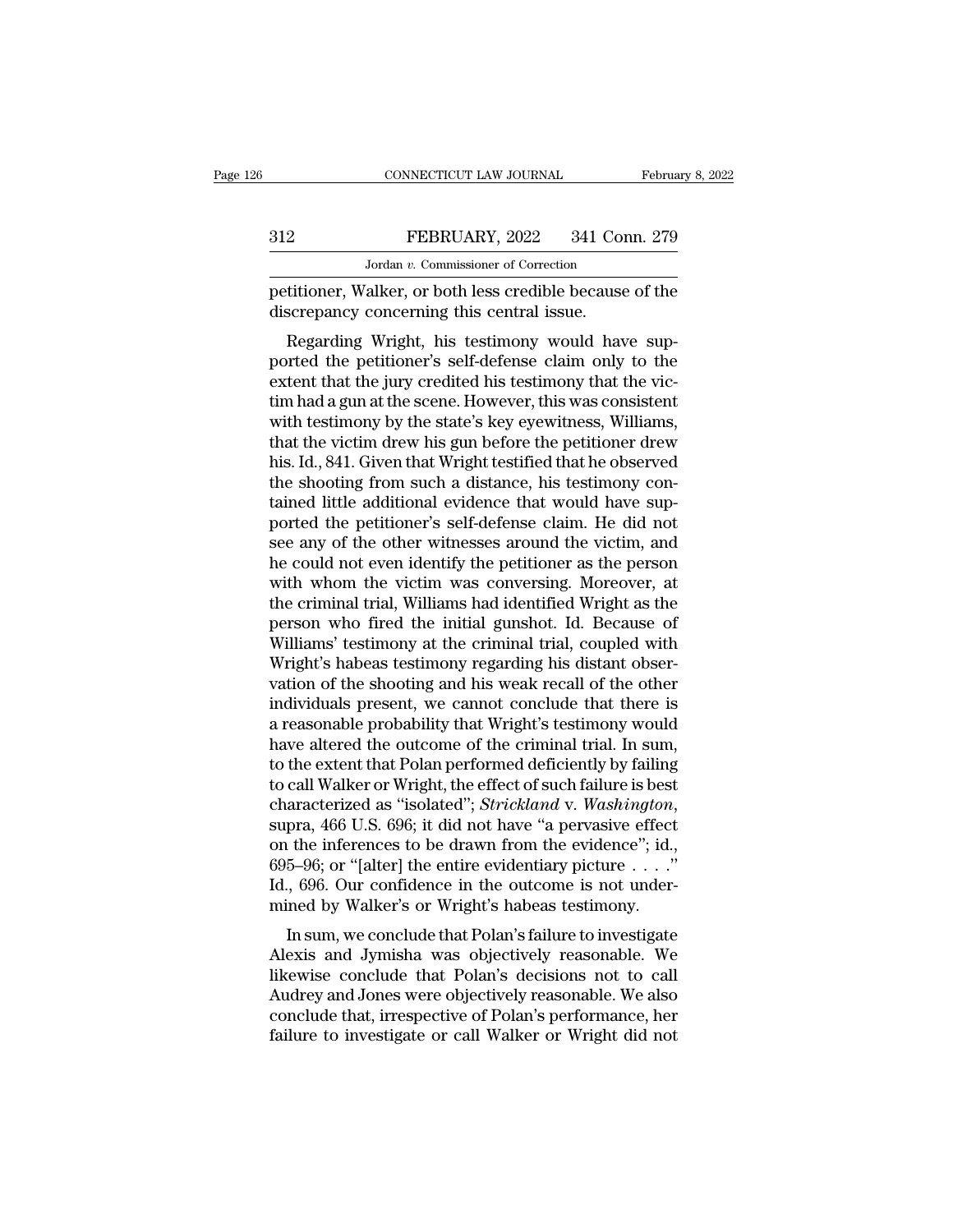CONNECTICUT LAW JOURNAL<br>
9 FEBRUARY, 2022<br>
Jordan *v.* Commissioner of Correction<br>
2 petitioner Consequently the netit Page 127<br>
Page 127<br>
241 Conn. 279 FEBRUARY, 2022 313<br>
Jordan v. Commissioner of Correction<br>
prejudice the petitioner. Consequently, the petitioner<br>
has not satisfied the *Strickland* test with respect to<br>
Polan's represent 341 Conn. 279 FEBRUARY, 2022 313<br>
Jordan v. Commissioner of Correction<br>
prejudice the petitioner. Consequently, the petitioner<br>
has not satisfied the *Strickland* test with respect to<br>
Polan's representation in connection Polan's representation in connection with his self-defense claim. ejudice the petitioner. Consequently, the petitioner<br>
s not satisfied the *Strickland* test with respect to<br>
lan's representation in connection with his self-defense<br>
aim.<br>
III<br>
We next consider the petitioner's claim of i

III

has not satisfied the *Strickland* test with respect to<br>Polan's representation in connection with his self-defense<br>claim.<br>III<br>We next consider the petitioner's claim of ineffective<br>assistance with respect to Polan's failur Polan's representation in connection with his self-defense<br>claim.<br>We next consider the petitioner's claim of ineffective<br>assistance with respect to Polan's failure to raise a third-<br>party-culpability-defense. Specifically, claim.<br>
We next consider the petitioner's claim of ineffective<br>
assistance with respect to Polan's failure to raise a third-<br>
party culpability defense. Specifically, the petitioner<br>
contends that Polan's performance was c III<br>We next consider the petitioner's claim of ineffective<br>assistance with respect to Polan's failure to raise a third-<br>party-culpability-defense. Specifically, the petitioner<br>contends that Polan's performance was constitu We next consider the petitioner's claim of ineffective<br>assistance with respect to Polan's failure to raise a third-<br>party culpability defense. Specifically, the petitioner<br>contends that Polan's performance was constitution We next consider the petitioner's claim of ineffective<br>assistance with respect to Polan's failure to raise a third-<br>party culpability defense. Specifically, the petitioner<br>contends that Polan's performance was constitution assistance with respect to Polan's failure to raise a third-<br>party-culpability-defense. Specifically, the petitioner<br>contends that Polan's performance was constitutionally<br>deficient because, as a result of her inadequate i party culpability defense. Specifically, the petitioner<br>contends that Polan's performance was constitutionally<br>deficient because, as a result of her inadequate investi-<br>gation and decisions not to call Jones and Walker, Po contends that Polan's performance was constitutionally<br>deficient because, as a result of her inadequate investigation and decisions not to call Jones and Walker, Polan<br>unreasonably failed to raise a third-party culpability deficient because, as a result of her inadequate investigation and decisions not to call Jones and Walker, Polan unreasonably failed to raise a third-party culpability defense. The petitioner asserts that Jones' and Walker gation and decisions not to call Jones and Walker, Polan<br>unreasonably failed to raise a third-party culpability<br>defense. The petitioner asserts that Jones' and Walker's<br>testimony that Kelly fired his gun, combined with the unreasonably failed to raise a third-party culpability<br>defense. The petitioner asserts that Jones' and Walker's<br>testimony that Kelly fired his gun, combined with the<br>testimony by the medical examiner regarding the left-<br>wa defense. The petitioner asserts that Jones' and Walker's<br>testimony that Kelly fired his gun, combined with the<br>testimony by the medical examiner regarding the left-<br>ward and upward path of the victim's bullet wound,<br>suppor testimony that Kelly fired his gun, combined with the<br>testimony by the medical examiner regarding the left-<br>ward and upward path of the victim's bullet wound,<br>supports a strong inference that the fatal gunshot was<br>fired by testimony by the medical examiner regarding the left-<br>ward and upward path of the victim's bullet wound,<br>supports a strong inference that the fatal gunshot was<br>fired by Kelly, not the petitioner. The respondent dis-<br>agrees ward and upward path of the victim's bullet wound,<br>supports a strong inference that the fatal gunshot was<br>fired by Kelly, not the petitioner. The respondent dis-<br>agrees, contending that Polan reasonably decided that<br>it was supports a strong inference<br>fired by Kelly, not the pet<br>agrees, contending that Pe<br>it was "better to try to cast<br>than to strive to prove a<br>*Harrington* v. *Richter*, su<br>with the respondent.<br>We first review the sta East *Sy* Refy, hot are pearloner. The response also<br>rees, contending that Polan reasonably decided that<br>was "better to try to cast pervasive suspicion of doubt<br>an to strive to prove a certainty that exonerates."<br>*arringto* defects, contenting that I clair reasonably decided that<br>it was "better to try to cast pervasive suspicion of doubt<br>than to strive to prove a certainty that exonerates."<br>*Harrington* v. *Richter*, supra, 562 U.S. 109. We a

definant to strive to any so cast per vasive suspector of usual<br>than to strive to prove a certainty that exonerates."<br>Harrington v. Richter, supra, 562 U.S. 109. We agree<br>with the respondent.<br>We first review the standards Harrington v. Richter, supra, 562 U.S. 109. We agree<br>with the respondent.<br>We first review the standards governing the third-<br>party culpability defense. "It is well established that a<br>defendant has a right to introduce evid The crime with the respondent.<br>We first review the standards governing the third-<br>party culpability defense. "It is well established that a<br>defendant has a right to introduce evidence that indi-<br>cates that someone other t We first review the standards governing the third-<br>party culpability defense. "It is well established that a<br>defendant has a right to introduce evidence that indi-<br>cates that someone other than the defendant committed<br>the We first review the standards governing the third-<br>party culpability defense. "It is well established that a<br>defendant has a right to introduce evidence that indi-<br>cates that someone other than the defendant committed<br>the party culpability defense. "It is well established that a<br>defendant has a right to introduce evidence that indi-<br>cates that someone other than the defendant committed<br>the crime with which the defendant has been charged.<br>defendant has a right to introduce evidence that indicates that someone other than the defendant committed<br>the crime with which the defendant has been charged.<br>. . . The defendant must, however, present evidence<br>that direc cates that someone other than the defendant committed<br>the crime with which the defendant has been charged.<br>... The defendant must, however, present evidence<br>that directly connects a third party to the crime....<br>It is not the crime with which the defendant has been charged.<br>  $\ldots$  The defendant must, however, present evidence<br>
that directly connects a third party to the crime.<br>
It is not enough to show that another had the motive<br>
to commi ... The defendant must, however, present evidence<br>that directly connects a third party to the crime....<br>It is not enough to show that another had the motive<br>to commit the crime ... nor is it enough to raise a<br>bare suspici that directly connects a third party to the crime. . . . It is not enough to show that another had the motive to commit the crime . . . nor is it enough to raise a bare suspicion that some other person may have committed t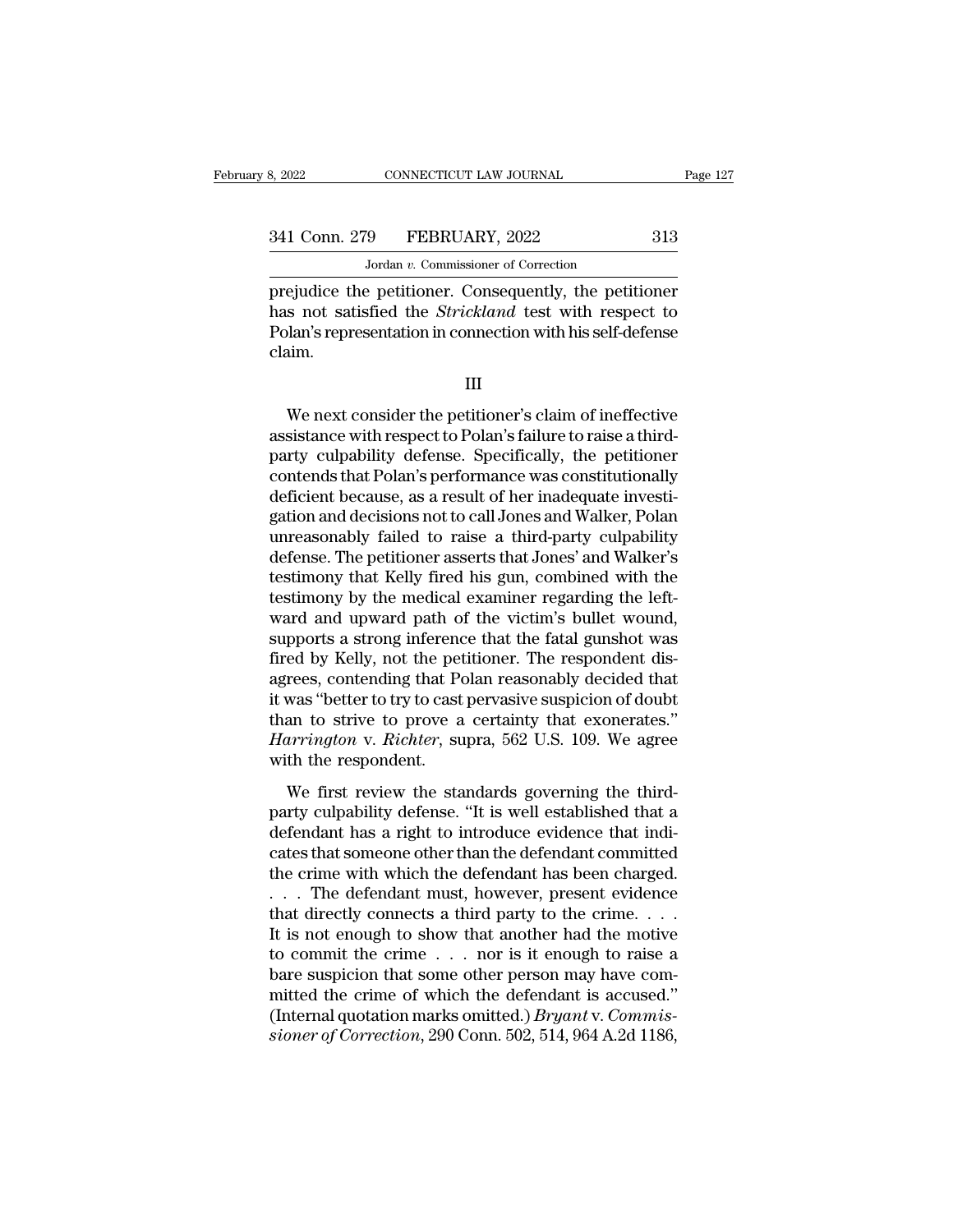# CONNECTICUT LAW JOURNAL February 8, 2022<br>314 FEBRUARY, 2022 341 Conn. 279<br>Jordan v. Commissioner of Correction EXECTICUT LAW JOURNAL<br>FEBRUARY, 2022 341 Conn<br>Jordan v. Commissioner of Correction<br>Sub nom *Murnbu v. Bruant*, 558 U.S

connecticut LAW JOURNAL February 8, 2<br>
FEBRUARY, 2022 341 Conn. 279<br>
Jordan v. Commissioner of Correction<br>
cert. denied sub nom. *Murphy* v. *Bryant*, 558 U.S. 938,<br>
130 S. Ct. 259, 175 L. Ed. 2d 242 (2009). "It is not ine 314 FEBRUARY, 2022 341 Conn. 279<br>
Jordan v. Commissioner of Correction<br>
cert. denied sub nom. *Murphy* v. *Bryant*, 558 U.S. 938,<br>
130 S. Ct. 259, 175 L. Ed. 2d 242 (2009). "It is not ineffec-<br>
tive assistance of counsel . 314 FEBRUARY, 2022 341 Conn. 279<br>
Jordan v. Commissioner of Correction<br>
cert. denied sub nom. *Murphy* v. *Bryant*, 558 U.S. 938,<br>
130 S. Ct. 259, 175 L. Ed. 2d 242 (2009). "It is not ineffec-<br>
tive assistance of counsel FEBRUARY, 2022 341 Conn. 279<br>Jordan v. Commissioner of Correction<br>cert. denied sub nom. *Murphy* v. *Bryant*, 558 U.S. 938,<br>130 S. Ct. 259, 175 L. Ed. 2d 242 (2009). "It is not ineffec-<br>tive assistance of counsel . . . to Jordan v. Commissioner of Correction<br>
cert. denied sub nom. *Murphy* v. *Bryant*, 558 U.S. 938,<br>
130 S. Ct. 259, 175 L. Ed. 2d 242 (2009). "It is not ineffec-<br>
tive assistance of counsel . . . to decline to pursue a<br>
[thir The denied sub nom. *Murphy v. Bryant*, 558 U.S. 938,<br>0 S. Ct. 259, 175 L. Ed. 2d 242 (2009). "It is not ineffec-<br>re assistance of counsel  $\ldots$  to decline to pursue a<br>hird-party] culpability defense when there is insuffi cert. denied sub nom. *Murphy v. Bryant*, 558 U.S. 938,<br>130 S. Ct. 259, 175 L. Ed. 2d 242 (2009). "It is not ineffec-<br>tive assistance of counsel  $\ldots$  to decline to pursue a<br>[third-party] culpability defense when there is

*J30 S. Ct. 259, 175 L. Ed. 2d 242 (2009).* "It is not ineffec-<br>tive assistance of counsel . . . to decline to pursue a<br>[third-party] culpability defense when there is insuffi-<br>cient evidence to support that defense." Id., tive assistance of counsel . . . to decline to pursue a<br>[third-party] culpability defense when there is insuffi-<br>cient evidence to support that defense." Id., 515.<br>Polan did not request, and the criminal trial court did<br>no [third-party] culpability defense when there is insufficient evidence to support that defense." Id., 515.<br>Polan did not request, and the criminal trial court did<br>not provide, a third-party culpability jury instruction.<br>Jo cient evidence to support that defense." Id., 515.<br>
Polan did not request, and the criminal trial court did<br>
not provide, a third-party culpability jury instruction.<br>
Jordan v. Commissioner of Correction, supra, 197<br>
Conn. Polan did not request, and the criminal trial court did<br>not provide, a third-party culpability jury instruction.<br>Jordan v. Commissioner of Correction, supra, 197<br>Conn. App. 869. The criminal trial record, however,<br>demonstr not provide, a third-party culpability jury instruction.<br>
Jordan v. Commissioner of Correction, supra, 197<br>
Conn. App. 869. The criminal trial record, however,<br>
demonstrates that one of Polan's defense strategies was<br>
to h Jordan v. Commissioner of Correction, supra, 197<br>Conn. App. 869. The criminal trial record, however,<br>demonstrates that one of Polan's defense strategies was<br>to highlight the reasonable doubt in the state's case by<br>explaini Conn. App. 869. The criminal trial record, however,<br>demonstrates that one of Polan's defense strategies was<br>to highlight the reasonable doubt in the state's case by<br>explaining to the jury, particularly on the basis of the<br> demonstrates that one of Polan's defense strategies was<br>to highlight the reasonable doubt in the state's case by<br>explaining to the jury, particularly on the basis of the<br>forensic evidence presented by the medical examiner, to highlight the reasonable doubt in the state's case by explaining to the jury, particularly on the basis of the forensic evidence presented by the medical examiner, that the bullet that killed the victim could not have b explaining to the jury, particularly on the basis of the<br>forensic evidence presented by the medical examiner,<br>that the bullet that killed the victim could not have been<br>fired by the petitioner. Id. It is not unduly specula forensic evidence presented by the medical examiner,<br>that the bullet that killed the victim could not have been<br>fired by the petitioner. Id. It is not unduly speculative<br>to conclude that Polan might have determined that th that the bullet that killed the victim could not have been<br>fired by the petitioner. Id. It is not unduly speculative<br>to conclude that Polan might have determined that this<br>was the better approach to a theory of third-party fired by the petitioner. Id. It is not unduly speculative<br>to conclude that Polan might have determined that this<br>was the better approach to a theory of third-party culpa-<br>bility because it would not have involved the more<br> to conclude that Polan might have determined that this<br>was the better approach to a theory of third-party culpa-<br>bility because it would not have involved the more<br>rigorous requirements a jury instruction on the defense<br>wo was the better approach to a theory of third-party culpability because it would not have involved the more<br>rigorous requirements a jury instruction on the defense<br>would have imposed. See *Harrington* v. *Richter*, supra,<br>5 bility because it would not have involved the more<br>rigorous requirements a jury instruction on the defense<br>would have imposed. See *Harrington* v. *Richter*, supra,<br>562 U.S. 109; see also *Bryant* v. *Commissioner of Cor-<br>* rigorous requirements a jury instruction on the defense<br>would have imposed. See *Harrington* v. *Richter*, supra,<br>562 U.S. 109; see also *Bryant* v. *Commissioner of Cor-<br>rection*, supra, 290 Conn. 514 (defendant must dire would have imposed. See *Harrington* v. *Richter*, supra, 562 U.S. 109; see also *Bryant* v. *Commissioner of Correction*, supra, 290 Conn. 514 (defendant must directly connect third party to crime). Polan reasonably may h 562 U.S. 109; see also *Bryant* v. *Commissioner of Correction*, supra, 290 Conn. 514 (defendant must directly connect third party to crime). Polan reasonably may have believed that the third-party culpability defense was rection, supra, 290 Conn. 514 (defendant must directly<br>connect third party to crime). Polan reasonably may<br>have believed that the third-party culpability defense<br>was weaker than the petitioner's self-defense claim<br>because connect third party to crime). Polan reasonably may<br>have believed that the third-party culpability defense<br>was weaker than the petitioner's self-defense claim<br>because the state had strong evidence to counter a<br>third-party have believed that the third-party culpability defense<br>was weaker than the petitioner's self-defense claim<br>because the state had strong evidence to counter a<br>third-party culpability narrative. For example, all the<br>witnesse was weaker than the petitioner's self-defense claim<br>because the state had strong evidence to counter a<br>third-party culpability narrative. For example, all the<br>witnesses testified that the victim did not fall to the<br>ground itnesses testified that the victim did not fall to the round until after the petitioner fired his gun, suggesting was his shot, and not the first shot fired, that struck and killed the victim.<sup>7</sup> Thus, although not abando ground until after the petitioner fired his gun, suggesting<br>it was his shot, and not the first shot fired, that struck<br>and killed the victim.<sup>7</sup> Thus, although not abandoning<br> $\frac{1}{4}$  additionally, as the Appellate Court

it was his shot, and not the first shot fired, that struck<br>and killed the victim.<sup>7</sup> Thus, although not abandoning<br> $\frac{1}{4}$  Additionally, as the Appellate Court explained, Stevenson, Williams and<br>the petitioner himself t and killed the victim.<sup>7</sup> Thus, although not abandoning<br>  $\frac{1}{4}$  Additionally, as the Appellate Court explained, Stevenson, Williams and<br>
the petitioner himself testified at the criminal trial that the victim had begun<br> The success of any third-party culpability claim. See *Jordan* v. *Commissioner* and the petitioner himself testified at the criminal trial that the victim had begun to turn away from the petitioner at the time the petitio <sup>7</sup> Additionally, as the Appellate Court explained, Stevenson, Williams and the petitioner himself testified at the criminal trial that the victim had begun to turn away from the petitioner at the time the petitioner fire the petitioner himself testified at the criminal trial that the victim had begun<br>to turn away from the petitioner at the time the petitioner fired his gun,<br>which could have explained away the forensic evidence that was cen to turn away from the petitioner at the time the petitioner fired his gun,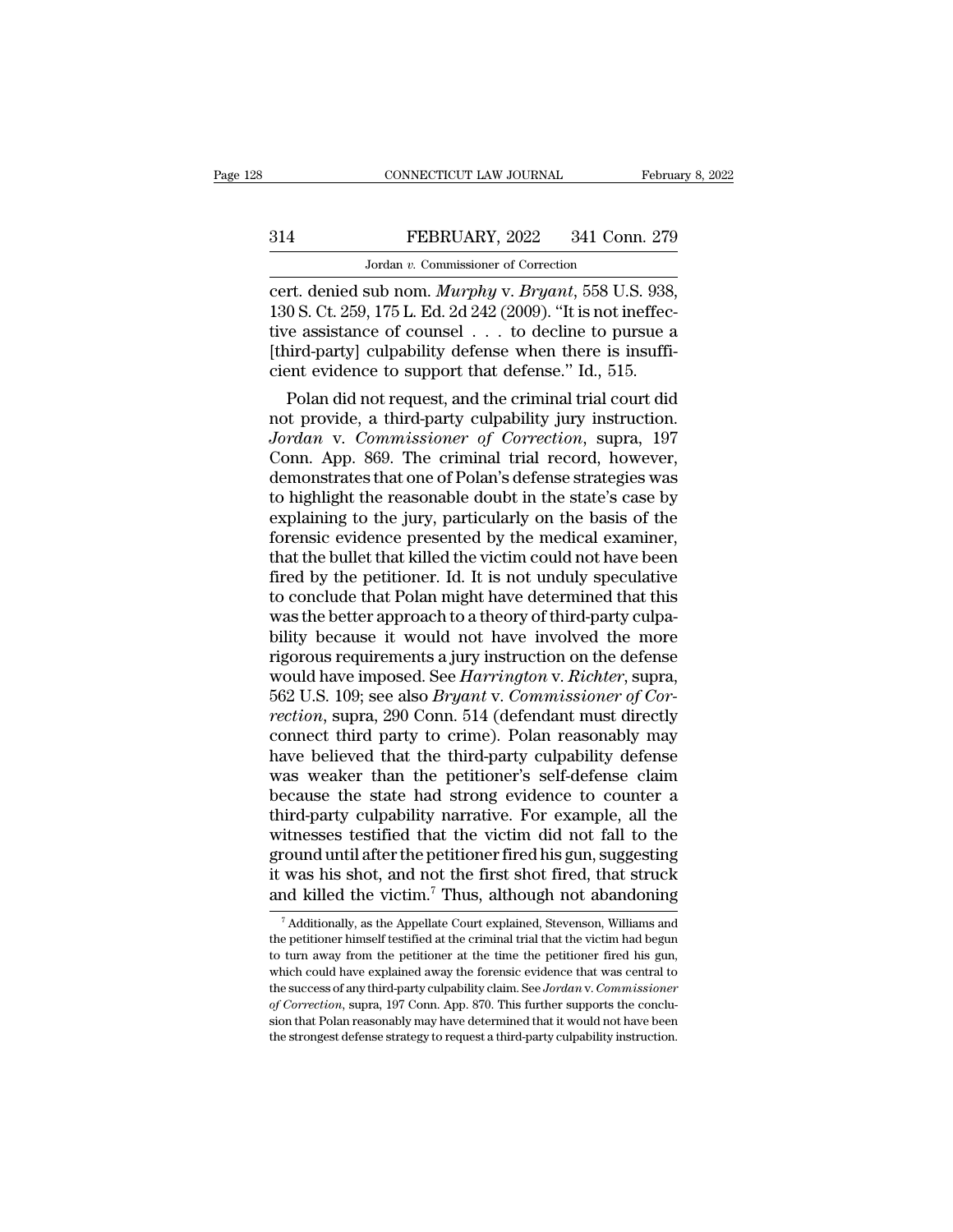CONNECTICUT LAW JOURNAL<br>
9 FEBRUARY, 2022<br>
Jordan *v.* Commissioner of Correction<br>
7 Polan, chose, not to make it more EXECT BOOT CONNECTICUT LAW JOURNAL Page 129<br>
341 Conn. 279 FEBRUARY, 2022 315<br>
315<br>
316 Jordan v. Commissioner of Correction<br>
it completely, Polan chose not to make it more of a<br>
focus of her closing argument and risk conf 341 Conn. 279 FEBRUARY, 2022 315<br>Jordan v. Commissioner of Correction<br>it completely, Polan chose not to make it more of a<br>focus of her closing argument and risk confusing or<br>alienating the jury. Moreover, third-party culpa 341 Conn. 279 FEBRUARY, 2022 315<br>
Jordan v. Commissioner of Correction<br>
it completely, Polan chose not to make it more of a<br>
focus of her closing argument and risk confusing or<br>
alienating the jury. Moreover, third-party 341 Conn. 279 FEBRUARY, 2022 315<br>Jordan v. Commissioner of Correction<br>it completely, Polan chose not to make it more of a<br>focus of her closing argument and risk confusing or<br>alienating the jury. Moreover, third-party culpa Jordan v. Commissioner of Correction<br>it completely, Polan chose not to make it more of a<br>focus of her closing argument and risk confusing or<br>alienating the jury. Moreover, third-party culpability<br>was only one of several d Jordan v. Commissioner of Correction<br>it completely, Polan chose not to make it more of a<br>focus of her closing argument and risk confusing or<br>alienating the jury. Moreover, third-party culpability<br>was only one of several d it completely, Polan chose not to make it more of a<br>focus of her closing argument and risk confusing or<br>alienating the jury. Moreover, third-party culpability<br>was only one of several defense strategies Polan pur-<br>sued. As focus of her closing argument and risk confusing or<br>alienating the jury. Moreover, third-party culpability<br>was only one of several defense strategies Polan pur-<br>sued. As we emphasized with respect to the petitioner's<br>selfalienating the jury. Moreover, third-party culpability<br>was only one of several defense strategies Polan pur-<br>sued. As we emphasized with respect to the petitioner's<br>self-defense claim, Polan's decisions regarding which<br>def was only one of several defense strate<br>sued. As we emphasized with respect to<br>self-defense claim, Polan's decisions if<br>defense strategies to emphasize thro<br>involved the exercise of her profession<br>were not objectively unrea Eq. As we emphasized while respect to the pethoder s<br>If-defense claim, Polan's decisions regarding which<br>fense strategies to emphasize throughout the trial<br>volved the exercise of her professional judgment and<br>are not obje sen-defense claim, Folaris decisions regarding which<br>defense strategies to emphasize throughout the trial<br>involved the exercise of her professional judgment and<br>were not objectively unreasonable. See *Strickland* v.<br>*Washi* 

deferise strategies to emphasize throughout the that<br>involved the exercise of her professional judgment and<br>were not objectively unreasonable. See *Strickland* v.<br>*Washington*, supra, 466 U.S. 689.<br>The petitioner neverthel Involved the exercise of her professional judgment and<br>were not objectively unreasonable. See *Strickland* v.<br>Washington, supra, 466 U.S. 689.<br>The petitioner nevertheless contends that this case<br>is factually analogous to Were not objectively uneasonable. See *Strichand v.*<br>
Washington, supra, 466 U.S. 689.<br>
The petitioner nevertheless contends that this case<br>
is factually analogous to *Bryant v. Commissioner of*<br> *Correction*, supra, 290 C The petitioner nevertheless contends that this case<br>is factually analogous to *Bryant v. Commissioner of*<br>*Correction*, supra, 290 Conn. 502, in which we held<br>that counsel's "decision not to present the [third-party]<br>culp The petitioner nevertheless contends that this case<br>is factually analogous to *Bryant v. Commissioner of*<br>*Correction*, supra, 290 Conn. 502, in which we held<br>that counsel's "decision not to present the [third-party]<br>culpa *land.*'' Is factually analogous to *Bryant* v. *Commissioner of*<br> *Correction*, supra, 290 Conn. 502, in which we held<br>
that counsel's "decision not to present the [third-party]<br>
culpability defense fell below an objectiv that counsel's "decision not to present the [third-party]<br>culpability defense fell below an objective standard of<br>reasonableness, and, therefore, constituted deficient<br>performance under the principles enunciated in *Strick* culpability defense fell below an objective standard of<br>reasonableness, and, therefore, constituted deficient<br>performance under the principles enunciated in *Strick-*<br>*land.*" Id., 520. The petitioner asserts that, as in reasonableness, and, therefore, constituted deficient<br>performance under the principles enunciated in *Strick-*<br>*land.*" Id., 520. The petitioner asserts that, as in *Bryant*,<br>the credible and highly persuasive testimony of performance under the principles enunciated in *Strick-land.*" Id., 520. The petitioner asserts that, as in *Bryant*, the credible and highly persuasive testimony of two of the habeas witnesses—one of whom was neutral, the land." Id., 520. The petitioner asserts that, as in *Bryant*, the credible and highly persuasive testimony of two of the habeas witnesses—one of whom was neutral, the other of whom was hostile—supported a third-party culp the credible and highly persuasive testimony of two of<br>the habeas witnesses—one of whom was neutral, the<br>other of whom was hostile—supported a third-party<br>culpability defense. See id., 517. The petitioner further<br>asserts the habeas witnesses—<br>other of whom was h<br>culpability defense. See<br>asserts that, as in *Brya*<br>ingly important" becau<br>bility contest<br>omitted.) Id., 518.<br>*Bryant* is distinguis *Bryant* is distinguishable, however, because we<br>discussed in that, as in *Bryant*, this testimony was "exceed-<br>gly important" because both cases involved "a credi-<br>ity contest . . . . . . " (Internal quotation marks<br>initt cupability defense. See Rit, 517. The performer further<br>asserts that, as in *Bryant*, this testimony was "exceed-<br>ingly important" because both cases involved "a credi-<br>bility contest . . . . . . . " (Internal quotation m

selver that, as in *Bryant*, this testimoly was exceedingly important" because both cases involved "a credi-<br>bility contest . . . . . " (Internal quotation marks<br>omitted.) Id., 518.<br>*Bryant* is distinguishable, however, b mgly important because both cases involved a credi-<br>bility contest . . . . . " (Internal quotation marks<br>omitted.) Id., 518.<br>*Bryant* is distinguishable, however, because we<br>noted in that case that the explanations offere binty contest  $\cdot$   $\cdot$   $\cdot$  (internal quotation marks) contracted.) Id., 518.<br> *Bryant* is distinguishable, however, because we noted in that case that the explanations offered by counsel for his decision not to call the *Bryant* is distinguishable, however, because we noted in that case that the explanations offered by counsel for his decision not to call the third-party culpability witnesses were objectively unreasonable based on the go *Bryant* is distinguishable, however, because we noted in that case that the explanations offered by counsel for his decision not to call the third-party culpability witnesses were objectively unreasonable based on the go noted in that case that the explanations offered by counsel for his decision not to call the third-party culpability witnesses were objectively unreasonable based on the governing law and the criminal trial record. Id., 52 sel for his decision not to call the third-party culpability<br>witnesses were objectively unreasonable based on the<br>governing law and the criminal trial record. Id., 521–22<br>and n.15. As divined from the criminal trial record witnesses were objectively unreasonable based on the governing law and the criminal trial record. Id., 521–22 and n.15. As divined from the criminal trial record in the present case, the strategic reason for Polan's decisi governing law and the criminal trial record. Id., 521–22 and n.15. As divined from the criminal trial record in the present case, the strategic reason for Polan's decision not to pursue an express third-party culpability d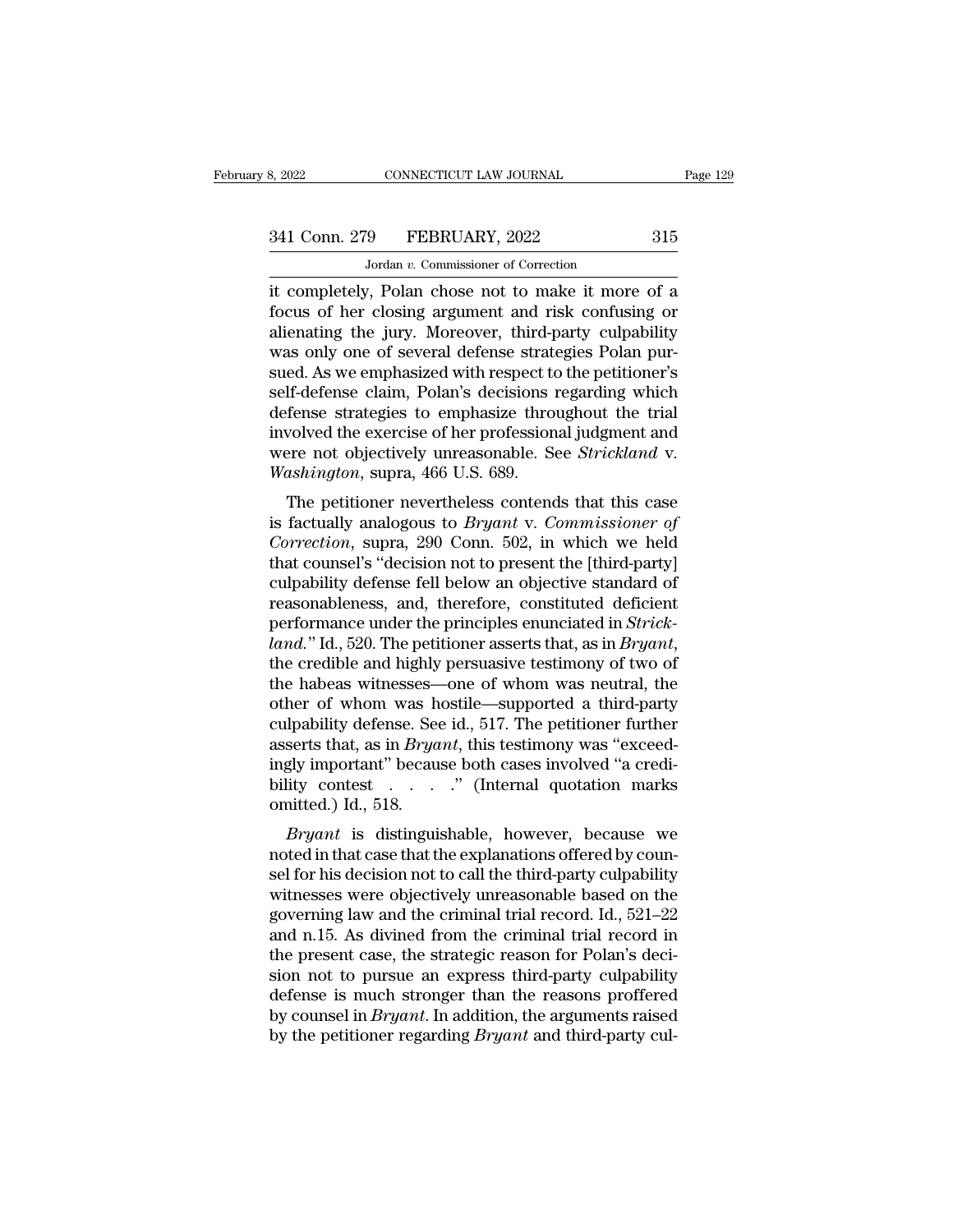# EBRUARY, 2022<br>
FEBRUARY, 2022<br>
Toro Credit Co. v. Zeytoonjian TORO CONNECTICUT LAW JOURNAL<br>FEBRUARY, 2022 341 Co.<br>Toro Credit Co. *v.* Zeytoonjian<br>size the crucial nature of Jon

February 8, 2022<br>
Pability emphasize the crucial nature of Jones' and<br>
Walker's testimony and the prejudicial effect of Polan's<br>
docsion not to call them or to raise an express third The Same of the Polandary and the prejudicial effect of Polan's<br>Toro Credit Co. v. Zeytoonjian<br>The prejudicial effect of Polan's<br>decision not to call them or to raise an express third-<br>Darty culpability defense. Although t  $\begin{array}{c|c} \text{316} & \text{FEBRUARY, 2022} & \text{341 Conn. 316} \ \hline \text{7oro Credit Co. } v. \text{Zeytoonjian} \end{array}$  pability emphasize the crucial nature of Jones' and Walker's testimony and the prejudicial effect of Polan's decision not to call them or to rai  $\begin{array}{ll} \text{316} & \text{FEBRUARY, 2022} & \text{341 Conn. 316} \ \hline \text{316} & \text{7oro Credit Co. } v. \text{Zeytoonjian} \end{array}$ <br>
pability emphasize the crucial nature of Jones' and Walker's testimony and the prejudicial effect of Polan's decision not to call them or The Credit Co. *v.* Zeytoonjian<br>
pability emphasize the crucial nature of Jones' and<br>
Walker's testimony and the prejudicial effect of Polan's<br>
decision not to call them or to raise an express third-<br>
party culpability def Toro Credit Co. *v. Zeytoonyan*<br>pability emphasize the crucial nature of Jones' and<br>Walker's testimony and the prejudicial effect of Polan's<br>decision not to call them or to raise an express third-<br>party culpability defense pability emphasize the crucial nature of Jones' and<br>Walker's testimony and the prejudicial effect of Polan's<br>decision not to call them or to raise an express third-<br>party culpability defense. Although these arguments<br>infor Walker's testimony and the prejudicial effect of Polan's<br>decision not to call them or to raise an express third-<br>party culpability defense. Although these arguments<br>inform the prejudice prong of the *Strickland* test, they decision not to call them or to raise an express third-<br>party culpability defense. Although these arguments<br>inform the prejudice prong of the *Strickland* test, they<br>do not address the performance prong or our conclu-<br>sion party culpability defense. Although these arguments<br>inform the prejudice prong of the *Strickland* test, they<br>do not address the performance prong or our conclu-<br>sion that the criminal trial record supports Polan's rea-<br>so inform the prejudice prong of the *Strickland* test, they do not address the performance prong or our conclusion that the criminal trial record supports Polan's reasonable decisions regarding which defense strategies to pu do not address the performs<br>sion that the criminal trial re<br>sonable decisions regarding<br>pursue throughout the trial.<br>has not satisfied the *Strick*<br>Polan's representation in c<br>party culpability claim.<br>The judgment of the A In that the criminal that record supports I olaris rea-<br>nable decisions regarding which defense strategies to<br>rsue throughout the trial. Accordingly, the petitioner<br>s not satisfied the *Strickland* test with respect to<br>lan In this opinion the trial. Accordingly, the petition<br>
In this not satisfied the *Strickland* test with respect<br>
Idan's representation in connection with his this<br>
In this opinion the other justices concurred.<br>
In this opin

# culpability claim.<br>
e judgment of the Appellate Court is affirmed.<br>
this opinion the other justices concurred.<br>
TORO CREDIT COMPANY *v*. BETTY ANNE<br>
ZEYTOONJIAN, TRUSTEE, ET AL.<br>
(SC 20524) Expediance Court is affirmed<br>
Spinion the other justices concurred.<br>
CO CREDIT COMPANY v. BETTY ANNE<br>
ZEYTOONJIAN, TRUSTEE, ET AL.<br>
(SC 20534) other justices concerned to the product of the SC 20534)<br>COMPANY v. BETT<br>(SC 20534)<br>ia, Mullins, Kahn and Eck TORO CREDIT COMPANY *v*. BETTY ANNE<br>
ZEYTOONJIAN, TRUSTEE, ET AL.<br>
(SC 20534)<br>
McDonald, D'Auria, Mullins, Kahn and Ecker, Js.

# *Syllabus*

 ${\rm (SC~20534)}$  McDonald, D'Auria, Mullins, Kahn and Ecker, Js.<br>  $Syllabus$ <br>
The plaintiff sought to foreclose a mortgage on commercial property owned<br>
by the defendants that was comprised of parcel A and parcel B, and McDonald, D'Auria, Mullins, Kahn and Ecker, Js.<br> *Syllabus*<br>
plaintiff sought to foreclose a mortgage on commercial property owned<br>
by the defendants that was comprised of parcel A and parcel B, and<br>
secured by a promissor McDonald, D'Auria, Mullins, Kahn and Ecker, Js.<br>Syllabus<br>plaintiff sought to foreclose a mortgage on commercial property owned<br>by the defendants that was comprised of parcel A and parcel B, and<br>secured by a promissory note *Syllabus*<br>plaintiff sought to foreclose a mortgage on commercial property owned<br>by the defendants that was comprised of parcel A and parcel B, and<br>secured by a promissory note. A remedies provision in the mortgage<br>agreeme Syllabus<br>by the defendants that was comprised of parcel A and parcel B, and<br>by the defendants that was comprised of parcel A and parcel B, and<br>secured by a promissory note. A remedies provision in the mortgage<br>agreement be plaintiff sought to foreclose a mortgage on commercial property owned<br>by the defendants that was comprised of parcel A and parcel B, and<br>secured by a promissory note. A remedies provision in the mortgage<br>agreement between parallel the defendants that was compised of parcel A and parcel B, and secured by a promissory note. A remedies provision in the mortgage agreement between the parties permitted the plaintiff to seek foreclosure by sale o by a trial, and points are the particle in the mortgage secured by a promissory note. A remedies provision in the mortgage agreement between the parties permitted the plaintiff to seek foreclosure by sale of both parcels. agreement between the parties permitted the plaintiff to seek foreclosure by sale of both parcels. After the defendants defaulted on the promissory note, the plaintiff commenced the present action and requested that the tr by sale of both parcels. After the defendants defaulted on the promissory hote, the plaintiff commenced the present action and requested that the trial court render judgment of foreclosure by sale of both parcels. After a note, the plaintiff commenced the present action and requested that the trial court render judgment of foreclosure by sale of both parcels. After a trial, the court concluded that foreclosure by sale, rather than strict fo trial court render judgment of foreclosure by sale of both parcels. After a trial, the court concluded that foreclosure by sale, rather than strict foreclosure, was the most appropriate remedy. The court determined that it a trial, the court concluded that foreclosure by sale, rather than strict foreclosure, was the most appropriate remedy. The court determined that it was not bound by the remedies provision in the mortgage agreement but con foreclosure, was the most appropriate remedy. The court determined<br>that it was not bound by the remedies provision in the mortgage agree-<br>ment but considered it as one factor in its balancing of the equities. In<br>addition, that it was not bound by the remedies provision in the mortgage agreement but considered it as one factor in its balancing of the equities. In addition, the court, in balancing the equities, considered, inter alia, that th ment but considered it as one factor in its balancing of the equities. In addition, the court, in balancing the equities, considered, inter alia, that the plaintiff successfully bargained for the right to select the remedy addition, the court, in balancing the equities, considered, inter alia, that the plaintiff successfully bargained for the right to select the remedy of foreclosure by sale and that it is generally an abuse of discretion no the plaintiff successfully bargained for the right to select the remedy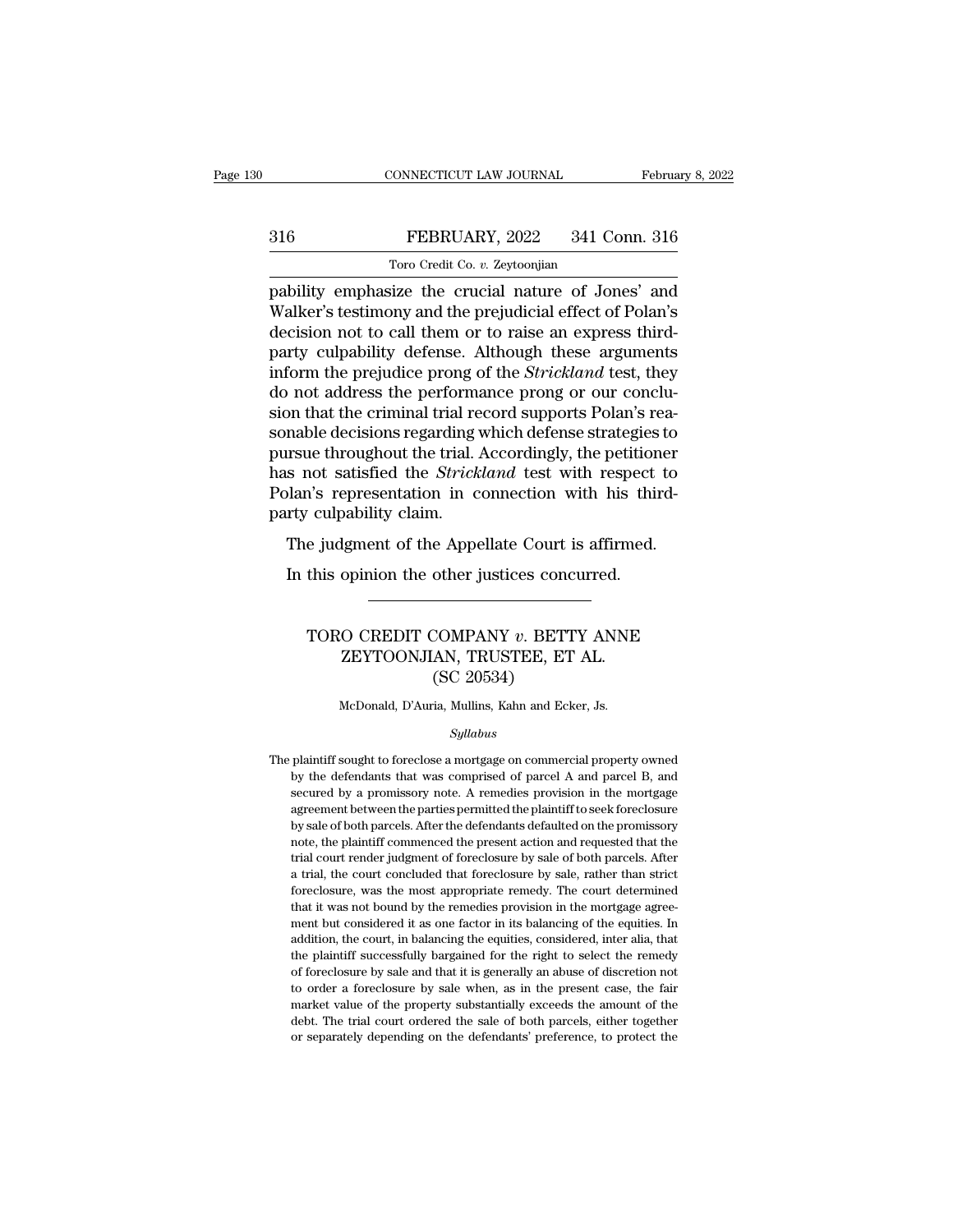# 3, 2022 CONNECTICUT LAW JOURNAL Page 131<br>341 Conn. 316 FEBRUARY, 2022 317<br>Toro Credit Co. v. Zeytoonjian

Toro Credit Co. *v.* Zeytoonjian 1 Conn. 316 FEBRUARY, 2022 317<br>Toro Credit Co. v. Zeytoonjian<br>plaintiff's interest in its security and to ensure that any value realized<br>in excess of the amount owed would redound to the defendants' benefit. <u>in EXC of</u> the amount owed would redound to the defendants' benefit.<br>
Toro credit Co. *v*. Zeytoonjian<br>
plaintiff's interest in its security and to ensure that any value realized<br>
in excess of the amount owed would redoun 1 Conn. 316 FEBRUARY, 2022 317<br>Toro Credit Co. v. Zeytoonjian<br>plaintiff's interest in its security and to ensure that any value realized<br>in excess of the amount owed would redound to the defendants' benefit.<br>The defendants From Credit Co. v. Zeytoonjian<br>plaintiff's interest in its security and to ensure that any value realized<br>in excess of the amount owed would redound to the defendants' benefit.<br>The defendants appealed from the trial court' Toro Credit Co. v. Zeytoonjian<br>plaintiff's interest in its security and to ensure that any value realized<br>in excess of the amount owed would redound to the defendants' benefit.<br>The defendants appealed from the trial court' plaintiff's interest in its security and to ensure that any value realized<br>in excess of the amount owed would redound to the defendants' benefit.<br>The defendants appealed from the trial court's order of foreclosure by<br>sale, in excess of the amount owed would redound to the defendants' benefit.<br>The defendants appealed from the trial court's order of foreclosure by sale, claiming that the court should not have considered the remedies provision sale, claiming that the court should not have considered the remedies<br>provision in the mortgage agreement and that foreclosure by sale of<br>both parcels was inequitable when strict foreclosure as to parcel A<br>would have fully

- % sale, claiming that the court should not have considered the remedies provision in the mortgage agreement and that foreclosure by sale of both parcels was inequitable when strict foreclosure as to parcel A would have fu both parcels was inequitable when strict foreclosure as to parcel A would have fully satisfied the defendants' debt. *Held*:<br>The trial court having determined the method of foreclosure and the amount of debt, the defendant % would have fully satisfied the defendants' debt. Held:<br>
1. The trial court having determined the method of foreclosure and the<br>
amount of debt, the defendants appealed from a final judgment, and<br>
the fact that the trial 2. The trial court having determined the method of foreclosure and the amount of debt, the defendants appealed from a final judgment, and the fact that the trial court's decision contemplated further orders regarding the amount of debt, the defendants appealed from a final judgment, and<br>the fact that the trial court's decision contemplated further orders regard-<br>ing the details of the foreclosure sale did not affect the finality of the<br>jud
- the fact that the trial court's decision contemplated further orders regarding the details of the foreclosure sale did not affect the finality of the judgment for purposes of appellate jurisdiction.<br>he trial court did not ing the details of the foreclosure sale did not affect the finality of the judgment for purposes of appellate jurisdiction.<br>he trial court did not abuse its discretion in ordering a foreclosure by sale of both parcels: alt judgment for purposes of appellate jurisdiction.<br>he trial court did not abuse its discretion in ordering a foreclosure by<br>sale of both parcels: although strict foreclosure might have technically<br>satisfied the debt owed by he trial court did not abuse its discretion in ordering a foreclosure by sale of both parcels: although strict foreclosure might have technically satisfied the debt owed by the defendants if the plaintiff had taken title t sale of both parcels: although strict foreclosure might have technically satisfied the debt owed by the defendants if the plaintiff had taken title to parcel A, it would have left the plaintiff in a position that it specif satisfied the debt owed by the defendants if the plaintiff had taken title to parcel A, it would have left the plaintiff in a position that it specifically had not bargained for, namely, holding title to real estate; moreo satisfied the debt owed by the defendants if the plaintiff had taken title to parcel A, it would have left the plaintiff in a position that it specifically had not bargained for, namely, holding title to real estate; more had not bargained for, namely, holding title to real estate; moreover, it was not clear that strict foreclosure would have made the plaintiff whole in the way it envisioned when it acquired the mortgage, because strict for was not clear that strict foreclosure would have made the plaintiff whole<br>in the way it envisioned when it acquired the mortgage, because strict<br>foreclosure might have been ordered only as to parcel A, as the appraised<br>val in the way it envisioned when it acquired the mortgage, because strict foreclosure might have been ordered only as to parcel A, as the appraised value of that parcel was slightly greater than the amount of the defendants' foreclosure might have been ordered only as to parcel A, as the appraised value of that parcel was slightly greater than the amount of the defendants' debt, the plaintiff thereby would have been required to release its int value of that parcel was slightly greater than the amount of the defendants' debt, the plaintiff thereby would have been required to release its interest in parcel B, and, if the plaintiff had been unsuccessful in selling dants' debt, the plaintiff thereby would have been required to release its interest in parcel B, and, if the plaintiff had been unsuccessful in selling parcel A at its appraised value, it would have lost the ability to sat its interest in parcel B, and, if the plaintiff had been unsuccessful in selling parcel A at its appraised value, it would have lost the ability to satisfy any deficit by selling parcel B; furthermore, the trial court did selling parcel A at its appraised value, it would have lost the ability to satisfy any deficit by selling parcel B; furthermore, the trial court did not abuse its discretion in considering the remedies provision in the mor satisfy any deficit by selling parcel B; furthermore, the trial court did<br>not abuse its discretion in considering the remedies provision in the<br>mortgage agreement as one factor in its consideration, as there was no<br>princip not abuse its discretion in considering the remedies provision in the mortgage agreement as one factor in its consideration, as there was no principled reason why the court should have been barred from considering the cont mortgage agreement as one factor in its consideration, as there was no<br>principled reason why the court should have been barred from consider-<br>ing the contract language in the parties' agreement when there was no<br>argument t principled reason why the court should have been barred from considering the contract language in the parties' agreement when there was no argument that the parties were not on equal footing in negotiating the mortgage, th ing the contract language in the parties' agreement when there was no argument that the parties were not on equal footing in negotiating the mortgage, the defendants' concern about an unfair windfall to the plaintiff as a argument that the parties were not on equal footing in negotiating the mortgage, the defendants' concern about an unfair windfall to the plaintiff as a result of a forced sale of both parcels was unwarranted, as any procee mortgage, the defendants' concern about an unfair windfall to the plaintiff as a result of a forced sale of both parcels was unwarranted, as any proceeds from such a sale that exceeded the amount of the foreclosure judgmen proceeds from such a sale that exceeded the amount of the foreclosure judgment and costs of the sale would be returned to the defendants, and strict foreclosure as to only one parcel would have defeated the plaintiff's pur and strict foreclosure as to only one parcel would have defeated the plaintiff's purpose in encumbering the two parcels with one mortgage to secure the defendants' debt.<br>Argued February 25—officially released November 9, and strict foreclosure as to only one parcel would have defeated the<br>plaintiff's purpose in encumbering the two parcels with one mortgage<br>to secure the defendants' debt.<br>Argued February 25—officially released November 9, 2

# Argued February 25—officially released November 9, 2021\*<br>*Procedural History*<br>Action to foreclose a mortgage on certain commercial plaintiff's purpose in encumbering the two parcels with one mortgage<br>to secure the defendants' debt.<br>Argued February 25—officially released November 9, 2021\*<br>Procedural History<br>Action to foreclose a mortgage on certain com *Procedural History*<br>Action to foreclose a mortgage on certain commercial<br>roperties owned by the defendants, and for other<br>\*November 9, 2021, the date that this decision was released as a slip<br>inion, is the operative date Action to foreclose a mortgage on certain commercial<br>properties owned by the defendants, and for other<br>\*November 9, 2021, the date that this decision was released as a slip<br>opinion, is the operative date for all substantiv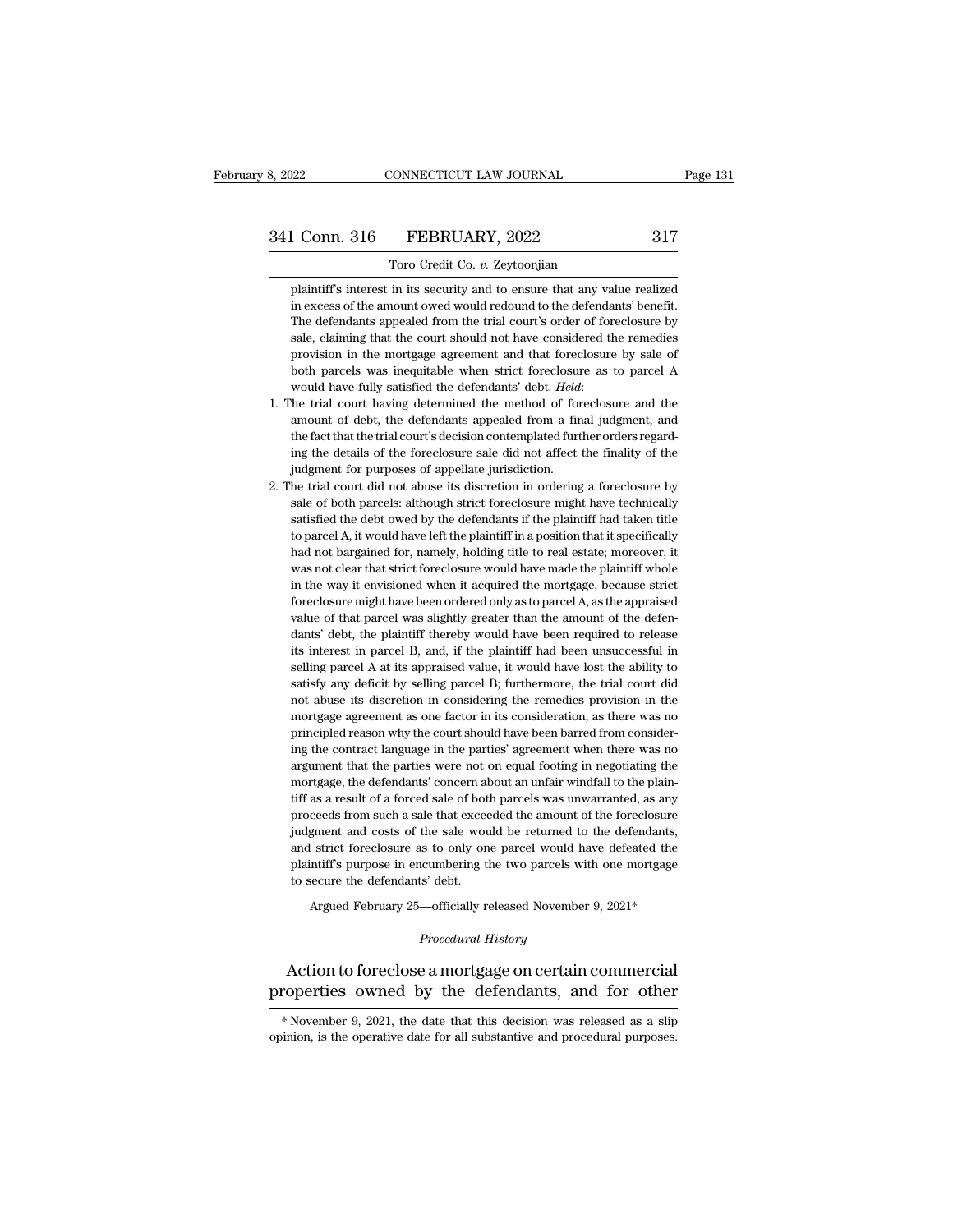# EBRUARY, 2022<br>
FEBRUARY, 2022<br>
Toro Credit Co. v. Zeytoonjian TORO CONNECTICUT LAW JOURNAL<br>FEBRUARY, 2022 341 Co.<br>Toro Credit Co. *v.* Zeytoonjian<br>The Superior Court in the judi

CONNECTICUT LAW JOURNAL Februa<br>
Toro Credit Co. v. Zeytoonjian<br>
Toro Credit Co. v. Zeytoonjian<br>
Telief, brought to the Superior Court in the judicial dis-<br>
trict of Tolland and tried to the court, *Sicilian*, J.; order<br>
of The Same of Tolland and tried to the court, *Sicilian*, *J*.; order the foreclosure by sale, from which the defendants<br>
The court, *Sicilian*, *J*.; order of foreclosure by sale, from which the defendants<br>
The court, *Sici* 318 FEBRUARY, 2022 341 Conn. 316<br>
Toro Credit Co. *v.* Zeytoonjian<br>
relief, brought to the Superior Court in the judicial dis-<br>
trict of Tolland and tried to the court, *Sicilian*, *J*.; order<br>
of foreclosure by sale, fro FEBRUARY, 2022 341 Conn. 316<br>
Toro Credit Co. v. Zeytoonjian<br>
relief, brought to the Superior Court in the judicial dis-<br>
trict of Tolland and tried to the court, *Sicilian*, *J*.; order<br>
of foreclosure by sale, from which Toro Credit Co. *v.* Zeytoonjian<br>
relief, brought to the Superior Court in the judicial dis-<br>
trict of Tolland and tried to the court, *Sicilian*, *J*.; order<br>
of foreclosure by sale, from which the defendants<br>
appealed; t foreclosure by sale, from which the defendants<br>pealed; thereafter, Mark A. Zeytoonjian was substi-<br>ted for the named defendant. *Affirmed.*<br>William S. Fish, Jr., with whom was Sara J. Stankus,<br>r the appellants (defendants)

appealed; thereafter, Mark A. Zeytoonjian was substituted for the named defendant. *Affirmed.*<br> *William S. Fish, Jr.*, with whom was *Sara J. Stankus*, for the appellants (defendants).<br> *Jeffrey R. Babbin*, with whom were tuted for the named defa<br>
William S. Fish, Jr., w<br>
for the appellants (defer<br>
Jeffrey R. Babbin, w<br>
Brown and, on the brie<br>
appellee (plaintiff). *Jeffrey R. Babbin*, with whom were *Matthew C.*<br> *own* and, on the brief, *Sean M. McAuliffe*, for the<br>
pellee (plaintiff).<br>  $\frac{opinion}{D'AURIA}$ , J. In this appeal, we are asked to determine<br>
nether the trial court abused its

# *Opinion*

*Jeffrey R. Babbin*, with whom were *Matthew C.*<br>*Brown* and, on the brief, *Sean M. McAuliffe*, for the<br>appellee (plaintiff).<br> $o_{pinion}$ <br> $D'AURIA, J. In this appeal, we are asked to determine  
whether the trial court abused its discretion when it  
ordered a forceclosure by sale as to two parcels of land  
oumod by the deformates. Botty. Anne Zoutconiian as$ *Brown* and, on the brief, *Sean M. McAuliffe*, for the<br>appellee (plaintiff).<br>*Opinion*<br>D'AURIA, J. In this appeal, we are asked to determine<br>whether the trial court abused its discretion when it<br>ordered a foreclosure by s opinion<br>
opinion<br>
D'AURIA, J. In this appeal, we are asked to determine<br>
whether the trial court abused its discretion when it<br>
ordered a foreclosure by sale as to two parcels of land<br>
owned by the defendants, Betty Anne Z  $\Omega$ <br>
D'AURIA, J. In this appeal, we are asked to determine<br>
whether the trial court abused its discretion when it<br>
ordered a foreclosure by sale as to two parcels of land<br>
owned by the defendants, Betty Anne Zeytoonjian, D'AURIA, J. In this appeal, we are asked to determine<br>whether the trial court abused its discretion when it<br>ordered a foreclosure by sale as to two parcels of land<br>owned by the defendants, Betty Anne Zeytoonjian, as<br>trust D'AURIA, J. In this appeal, we are asked to determine<br>whether the trial court abused its discretion when it<br>ordered a foreclosure by sale as to two parcels of land<br>owned by the defendants, Betty Anne Zeytoonjian, as<br>truste whether the trial court abused its discretion when it<br>ordered a foreclosure by sale as to two parcels of land<br>owned by the defendants, Betty Anne Zeytoonjian, as<br>trustee of the Nubar Realty Trust, and Three Z Limited<br>Partn ordered a foreclosure by sale as to two parcels of land<br>owned by the defendants, Betty Anne Zeytoonjian, as<br>trustee of the Nubar Realty Trust, and Three Z Limited<br>Partnership,<sup>1</sup> and secured by a blanket mortgage given<br>to owned by the defendants, Betty Anne Zeytoonjian, as<br>trustee of the Nubar Realty Trust, and Three Z Limited<br>Partnership,<sup>1</sup> and secured by a blanket mortgage given<br>to the plaintiff, Toro Credit Company. The parties' mort-<br>g trustee of the Nubar Realty Trust, and Three Z Limited<br>Partnership,<sup>1</sup> and secured by a blanket mortgage given<br>to the plaintiff, Toro Credit Company. The parties' mort-<br>gage agreement contains a remedies provision that pro Partnership,<sup>1</sup> and secured by a blanket mortgage given<br>to the plaintiff, Toro Credit Company. The parties' mort-<br>gage agreement contains a remedies provision that pro-<br>vides that, in the event the defendants default on th to the plaintiff, Toro Credit Company. The parties' mortgage agreement contains a remedies provision that provides that, in the event the defendants default on the mortgage, the plaintiff could seek a foreclosure by sale gage agreement contains a remedies provision that provides that, in the event the defendants default on the mortgage, the plaintiff could seek a foreclosure by sale as to both parcels. The trial court determined that the r vides that, in the event the defendants default on the<br>mortgage, the plaintiff could seek a foreclosure by sale<br>as to both parcels. The trial court determined that the<br>remedies provision was not binding on it but, nonethemortgage, the plaintiff could seek a foreclosure by sale<br>as to both parcels. The trial court determined that the<br>remedies provision was not binding on it but, nonethe-<br>less, considered this contractual provision as one fa less, considered this contractual provision as one factor<br>in its balancing of the equities under General Statutes<br> $§ 49-24.^2$  The defendants claim that the trial court<br>abused its discretion by ordering a foreclosure by sa  $\S 49-24$ <sup>2</sup>. The defendants claim that the trial court

abused its discretion by ordering a foreclosure by sale<br>
<sup>1</sup> Mark A. Zeytoonjian was substituted for the named defendant in this<br>
appeal on February 24, 2021.<br>
<sup>2</sup> General Statutes § 49-24 provides in relevant part: "All abused its discretion by ordering a foreclosure by safe<br>
<sup>1</sup> Mark A. Zeytoonjian was substituted for the named defendant in this<br>
appeal on February 24, 2021.<br>
<sup>2</sup> General Statutes § 49-24 provides in relevant part: "All <sup>1</sup> Mark A. Zeytoonjian was substituted for the named defendant in this appeal on February 24, 2021.<br><sup>2</sup> General Statutes § 49-24 provides in relevant part: "All liens and mort-<br>gages affecting real property may, on the w appeal on February 24, 2021.<br>
<sup>2</sup> General Statutes § 49-24 provides in relevant part: "All liens and mort-<br>
<sup>2</sup> General Statutes § 49-24 provides in relevant part: "All liens and mort-<br>
gages affecting real property may, <sup>2</sup> General Statutes § 49-24 provides in relevant part: "All liens and mort-<br><sup>2</sup> General Statutes § 49-24 provides in relevant part: "All liens and mort-<br>gages affecting real property may, on the written motion of any par gages affecting real property may, on the written motion of any party to any suit relating thereto, be foreclosed (1) by a decree of sale instead of a strict foreclosure at the discretion of the court before which the for any suit relating thereto, be foreclosed (1) by a decree of sale instead of a strict foreclosure at the discretion of the court before which the foreclosure proceedings are pending, or (2) with respect to mortgages, as de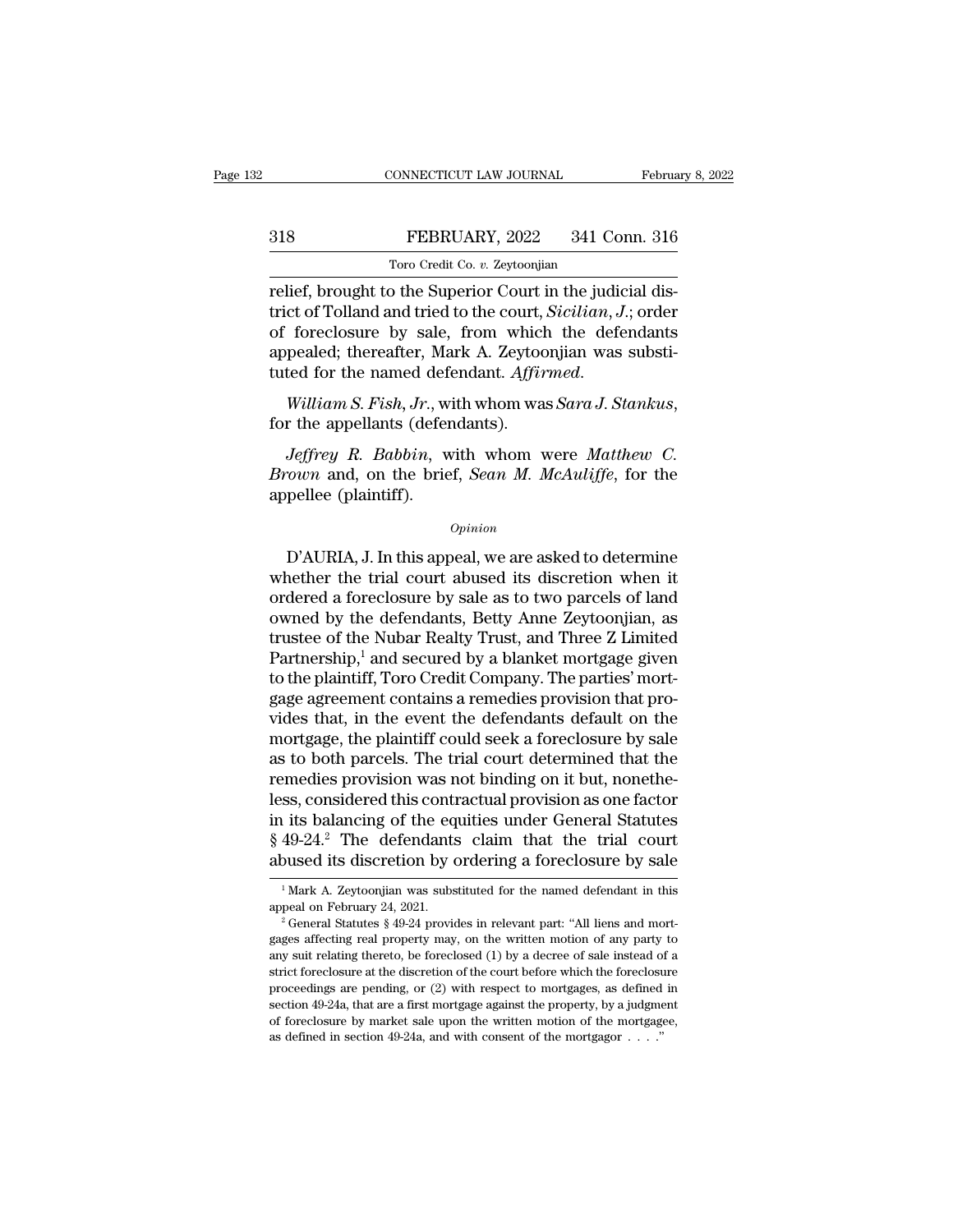| 8, 2022       | CONNECTICUT LAW JOURNAL        | Page 133 |
|---------------|--------------------------------|----------|
| 341 Conn. 316 | FEBRUARY, 2022                 | 319      |
|               | Toro Credit Co. v. Zeytoonjian |          |

TORO CONNECTICUT LAW JOURNAL<br>FEBRUARY, 2022<br>Toro Credit Co. *v.* Zeytoonjian<br>properties because (1) the court as to their two properties because (1) the court should<br>
as to their two properties because (1) the court should<br>
and have considered the remedies provision at all, and<br>
(2) it was inoquitable for the court to order a fore 341 Conn. 316 FEBRUARY, 2022 319<br>Toro Credit Co. v. Zeytoonjian<br>as to their two properties because (1) the court should<br>not have considered the remedies provision at all, and<br>(2) it was inequitable for the court to order a 341 Conn. 316 FEBRUARY, 2022 319<br>Toro Credit Co. v. Zeytoonjian<br>as to their two properties because (1) the court should<br>not have considered the remedies provision at all, and<br>(2) it was inequitable for the court to order  $\begin{array}{r} \text{341 Conn. } 316 \quad \text{FEBRUARY, } 2022 \quad \text{319} \\ \hline \text{345} \quad \text{35} \quad \text{36} \quad \text{37} \quad \text{38} \quad \text{38} \quad \text{6} \quad \text{68} \quad \text{69} \quad \text{69} \quad \text{60} \quad \text{60} \quad \text{60} \quad \text{60} \quad \text{60} \quad \text{60} \quad \text{60} \quad \text{60} \quad \text{60} \quad \text{60} \quad \text{60} \quad \text{$ The Collinson of the controller one parameters of the court should<br>and have considered the remedies provision at all, and<br>(2) it was inequitable for the court to order a foreclosure<br>by sale as to both parcels when a stric Trow Credit Co.  $v$ . Zeytoonjian<br>as to their two properties because (1) the court should<br>not have considered the remedies provision at all, and<br>(2) it was inequitable for the court to order a foreclosure<br>by sale as to bot as to their two properties because (1) the court should<br>not have considered the remedies provision at all, and<br>(2) it was inequitable for the court to order a foreclosure<br>by sale as to both parcels when a strict foreclosur not have considered the remedies provision at all, and (2) it was inequitable for the court to order a foreclosure by sale as to both parcels when a strict foreclosure as to one parcel would have fully satisfied the debt. (2) it was inequitable for the court to order a foreclosure<br>by sale as to both parcels when a strict foreclosure as<br>to one parcel would have fully satisfied the debt. We<br>conclude that the trial court did not abuse its dis Sace as to boar parecis when a strict forcefosare as<br>one parcel would have fully satisfied the debt. We<br>nclude that the trial court did not abuse its discretion<br>nen it granted the plaintiff's request for a foreclosure<br>sale and particle would have rany sadisfied are designed. We<br>conclude that the trial court did not abuse its discretion<br>when it granted the plaintiff's request for a foreclosure<br>by sale under these circumstances. Accordingly, w

Explorate that the train court did not assase its discretion<br>when it granted the plaintiff's request for a foreclosure<br>by sale under these circumstances. Accordingly, we<br>affirm the trial court's order of foreclosure by sal When *R* granded are plantain 5 request for a foreclostic by sale under these circumstances. Accordingly, we affirm the trial court's order of foreclosure by sale.<br>The record reveals the following undisputed facts and proc by sure under allest encantralities. Heterungty, we<br>affirm the trial court's order of foreclosure by sale.<br>The record reveals the following undisputed facts<br>and procedural history. The defendants operated Turf<br>Products, LL The record reveals the following undisputed facts<br>and procedural history. The defendants operated Turf<br>Products, LLC, and acted as the plaintiff's New England<br>distributor. In 2003, the parties restructured \$14 million<br>of d The record reveals the following undisputed facts<br>and procedural history. The defendants operated Turf<br>Products, LLC, and acted as the plaintiff's New England<br>distributor. In 2003, the parties restructured \$14 million<br>of d and procedural history. The defendants operated Turf<br>Products, LLC, and acted as the plaintiff's New England<br>distributor. In 2003, the parties restructured \$14 million<br>of debt the defendants owed the plaintiff. As part of<br> Products, LLC, and acted as the plaintiff's New England<br>distributor. In 2003, the parties restructured \$14 million<br>of debt the defendants owed the plaintiff. As part of<br>the restructuring, the defendants granted the plainti distributor. In 2003, the parties restructured \$14 million<br>of debt the defendants owed the plaintiff. As part of<br>the restructuring, the defendants granted the plaintiff<br>various mortgages on several properties to secure a<br>p of debt the defendants owed the plaintiff. As part of<br>the restructuring, the defendants granted the plaintiff<br>various mortgages on several properties to secure a<br>portion of the overall debt. The only mortgage at issue<br>in t the restructuring, the defendants granted the plaintiff<br>various mortgages on several properties to secure a<br>portion of the overall debt. The only mortgage at issue<br>in this case encumbered undeveloped land, comprised<br>of two various mortgages on several properties to secure a<br>portion of the overall debt. The only mortgage at issue<br>in this case encumbered undeveloped land, comprised<br>of two adjacent parcels, each approximately 33 acres<br>in area, The mortgage in the sector and distributed land, comprised<br>two adjacent parcels, each approximately 33 acres<br>area, in Enfield. The parcels were identified in the<br>ortgage as parcel A and parcel B. This mortgage secured<br>pro In ans case cheamsered and versped nata, comprised<br>of two adjacent parcels, each approximately 33 acres<br>in area, in Enfield. The parcels were identified in the<br>mortgage as parcel A and parcel B. This mortgage secured<br>a pro

and fully and fully are the planet of subsection area, in Enfield. The parcels were identified in the mortgage as parcel A and parcel B. This mortgage secured a promissory note in the principal amount of \$1,662,500. The mo metrical properties were included in the mortgage as parcel A and parcel B. This mortgage secured<br>a promissory note in the principal amount of \$1,662,500.<br>The mortgage contains a remedies provision, which<br>states that, upon a promissory note in the principal amount of \$1,662,500.<br>The mortgage contains a remedies provision, which<br>states that, upon default, the defendants "[authorize]<br>and fully [empower]" the plaintiff to foreclose the mort-<br>g The mortgage contains a remedies provision, which<br>states that, upon default, the defendants "[authorize]<br>and fully [empower]" the plaintiff to foreclose the mort-<br>gage "by judicial proceedings or by advertisement, or<br>rend The mortgage contains a remedies provision, which<br>states that, upon default, the defendants "[authorize]<br>and fully [empower]" the plaintiff to foreclose the mort-<br>gage "by judicial proceedings or by advertisement, or<br>rend states that, upon default, the defendants "[authorize]<br>and fully [empower]" the plaintiff to foreclose the mort-<br>gage "by judicial proceedings or by advertisement, or<br>render any power of sale . . . or by such other statuto and fully [empower]" the plaintiff to foreclose the mortgage "by judicial proceedings or by advertisement, or render any power of sale . . . or by such other statutory procedures available in the state in which the [p]rem gage "by judicial proceedings or by advertisement, or<br>render any power of sale  $\ldots$  or by such other statutory<br>procedures available in the state in which the [p]remises<br>are located, at the option of [the plaintiff], with render any power of sale  $\ldots$  or by such other statutory<br>procedures available in the state in which the [p]remises<br>are located, at the option of [the plaintiff], with the full<br>authority to sell the [p]remises at public a procedures<br>are located<br>authority to<br>The provisi<br>sale, the pli<br>repayment<br>....."<br>The defer thority to sell the [p]remises at public auction.  $\ldots$ "<br>thority to sell the [p]remises at public auction.  $\ldots$ "<br>ne provision states that, out of the proceeds of the<br>le, the plaintiff was entitled to "retain the principa The provision states that, out of the proceeds of the sale, the plaintiff was entitled to "retain the principal, repayment fee, if any, and interest due on the [n]ote  $\ldots$ ."<br>The defendants subsequently defaulted on the p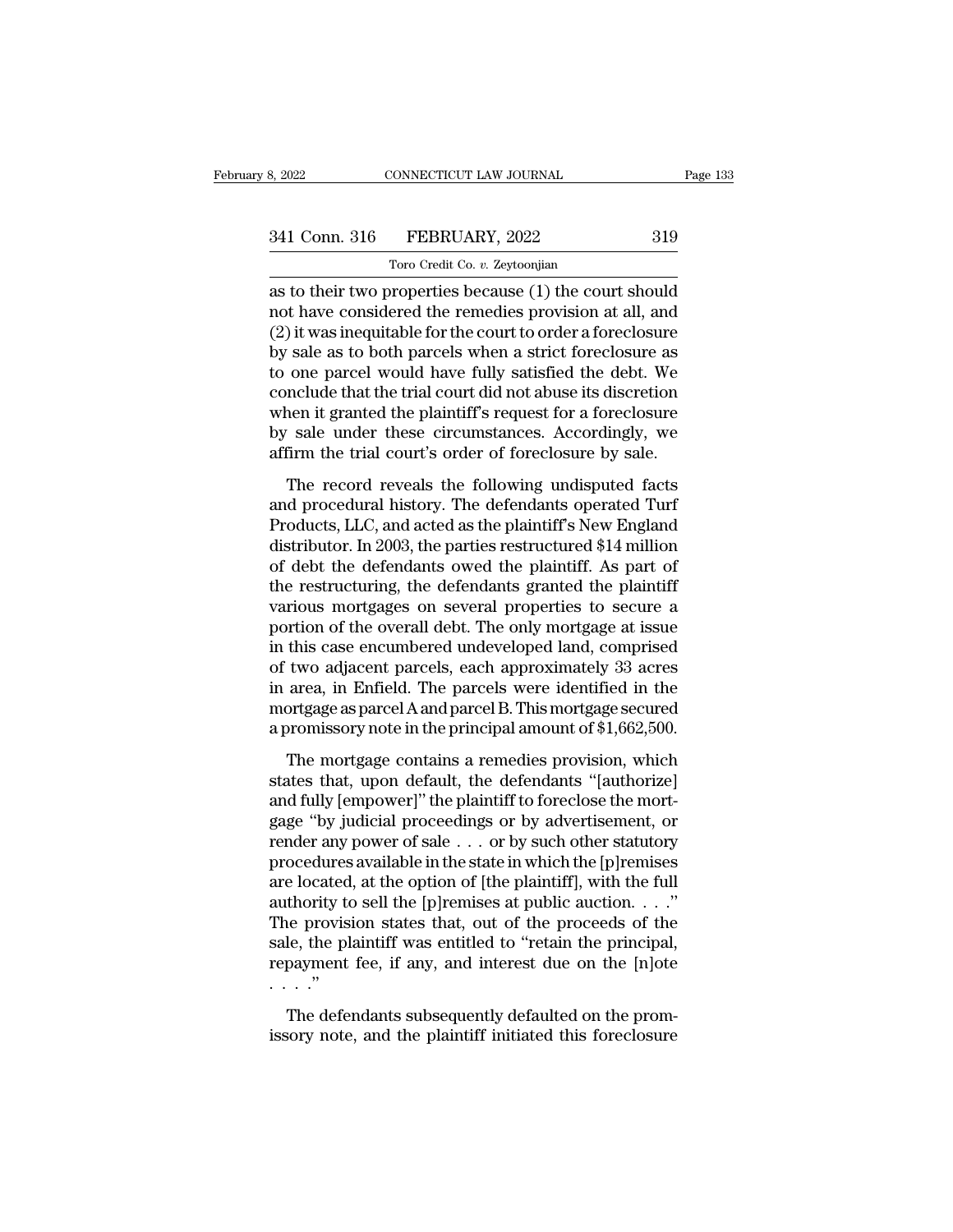# EBRUARY, 2022<br>
FEBRUARY, 2022<br>
Toro Credit Co. v. Zeytoonjian TORO CONNECTICUT LAW JOURNAL<br>FEBRUARY, 2022 341 Co.<br>Toro Credit Co. *v.* Zeytoonjian<br>endants never have disputed 1

CONNECTICUT LAW JOURNAL February 8, 2022<br>
320 FEBRUARY, 2022 341 Conn. 316<br>
Toro Credit Co. v. Zeytoonjian<br>
action. The defendants never have disputed that the<br>
plaintiff is entitled to a judgment of foreclosure because<br>
o FEBRUARY, 2022 341 Conn. 316<br>
Toro Credit Co. v. Zeytoonjian<br>
action. The defendants never have disputed that the<br>
plaintiff is entitled to a judgment of foreclosure because<br>
of their default. The parties disagree about th  $\begin{array}{c|c} \text{320} & \text{FEBRUARY, 2022} & \text{341 Conn. 316} \ \hline \text{7oro Credit Co. v. Zeytoonjian} \end{array}$ <br>action. The defendants never have disputed that the plaintiff is entitled to a judgment of foreclosure because of their default. The parties disagre  $\begin{array}{r} \text{320} & \text{FEBRUARY, 2022} & \text{341 Conn. 316} \\ \hline \text{7oro Credit Co. } v. \text{Zeytoonjian} \\ \text{action. The defendants never have displaced that the plaintiff is entitled to a judgment of foreclosure because of their default. The parties disagree about the appropriate form of foreclosure. The trial court conducted a trial to determine whether to order a strict foreclosure or a foreclosure by sale and concluded that forvelocity.} \end{array}$ The Credit Co.  $v$ . Zeytoonjian<br>action. The defendants never have disputed that the<br>plaintiff is entitled to a judgment of foreclosure because<br>of their default. The parties disagree about the appro-<br>priate form of foreclo Toro Credit Co. *v.* Zeytoonjian<br>action. The defendants never have disputed that the<br>plaintiff is entitled to a judgment of foreclosure because<br>of their default. The parties disagree about the appro-<br>priate form of foreclo action. The defendants never have disputed that the plaintiff is entitled to a judgment of foreclosure because of their default. The parties disagree about the appropriate form of foreclosure. The trial court conducted a t plaintiff is entitled to a judgment of foreclosure because<br>of their default. The parties disagree about the appro-<br>priate form of foreclosure. The trial court conducted a<br>trial to determine whether to order a strict forecl of their default. The party<br>priate form of foreclosure trial to determine wheth<br>or a foreclosure by sale as<br>by sale was the most app<br>court made the following<br>this determination.<br>First, the trial court f First, the trial court found that, as of April 5, 2019,<br>a foreclosure by sale and concluded that foreclosure<br>sale was the most appropriate equitable remedy. The<br>urt made the following factual findings in support of<br>is dete or a foreclosure by sale and concluded that foreclosure<br>by sale was the most appropriate equitable remedy. The<br>court made the following factual findings in support of<br>this determination.<br>First, the trial court found that,

by sale was the most appropriate equitable remedy. The<br>court made the following factual findings in support of<br>this determination.<br>First, the trial court found that, as of April 5, 2019,<br>the total unpaid debt claimed by t by sate mas are most appropriate equation entretay. The<br>court made the following factual findings in support of<br>this determination.<br>First, the trial court found that, as of April 5, 2019,<br>the total unpaid debt claimed by but a first, the trial court found that, as of April 5, 2019,<br>the total unpaid debt claimed by the plaintiff was<br>\$902,447.12, which continued to accrue with per diem<br>interest. Each party had an appraiser value the two<br>parc First, the trial court found that, as of April 5, 2019,<br>the total unpaid debt claimed by the plaintiff was<br>\$902,447.12, which continued to accrue with per diem<br>interest. Each party had an appraiser value the two<br>parcels. B First, the trial court found that, as of April 5, 2019,<br>the total unpaid debt claimed by the plaintiff was<br>\$902,447.12, which continued to accrue with per diem<br>interest. Each party had an appraiser value the two<br>parcels. B \$840,000. Exercist. Each party had an appraiser value the two<br>rcels. Both appraisers valued parcel A at \$950,000;<br>e plaintiff's appraiser valued parcel B at \$850,000,<br>nereas the defendants' appraiser valued parcel B at<br>40,000.<br>In ba merest. Each party had an approach value are two<br>parcels. Both appraisers valued parcel A at \$950,000;<br>the plaintiff's appraiser valued parcel B at<br>\$840,000.<br>In balancing the equities, the trial court considered<br>that the p

parecis: Doch appraisers valued pareel H at  $\frac{1}{2}$  650,000,<br>the plaintiff's appraiser valued parcel B at<br>\$840,000.<br>In balancing the equities, the trial court considered<br>that the plaintiff "successfully bargained for the whereas the defendants' appraiser valued parcel B at \$840,000.<br>In balancing the equities, the trial court considered<br>that the plaintiff "successfully bargained for the right<br>to select its remedy" of foreclosure by sale, t strict foreclosure of particles in the trial court considered<br>that the plaintiff "successfully bargained for the right<br>to select its remedy" of foreclosure by sale, that the<br>plaintiff might not be made whole if there was In balancing the equities, the trial court considered<br>that the plaintiff "successfully bargained for the right<br>to select its remedy" of foreclosure by sale, that the<br>plaintiff might not be made whole if there was only a<br>s In balancing the equities, the trial court considered<br>that the plaintiff "successfully bargained for the right<br>to select its remedy" of foreclosure by sale, that the<br>plaintiff might not be made whole if there was only a<br>s that the plaintiff "successfully bargained for the right<br>to select its remedy" of foreclosure by sale, that the<br>plaintiff might not be made whole if there was only a<br>strict foreclosure of parcel A, that it is "generally . to select its remedy" of foreclosure by sale, that the plaintiff might not be made whole if there was only a strict foreclosure of parcel A, that it is "generally . . . an abuse of discretion to fail to order a sale" when plaintiff might not be made whole if there was only a<br>strict foreclosure of parcel A, that it is "generally  $\ldots$ <br>an abuse of discretion to fail to order a sale" when the<br>fair market value of the property substantially ex strict foreclosure of parcel A, that it is "generally . . .<br>an abuse of discretion to fail to order a sale" when the<br>fair market value of the property substantially exceeds<br>the debt, and that the other available foreclosur an abuse of discretion to fail to order a sale" when the<br>fair market value of the property substantially exceeds<br>the debt, and that the other available foreclosure<br>options were inequitable as to one party over another.<br>The fair market value of the property substantially exceeds<br>the debt, and that the other available foreclosure<br>options were inequitable as to one party over another.<br>The trial court ordered the parcels sold, either bundled<br>tog the debt, and that the other available foreclosure<br>options were inequitable as to one party over another.<br>The trial court ordered the parcels sold, either bundled<br>together or sequentially, at the defendants' choice, to<br>pro benefit.'' re and court ordered are parecis sond, enter standard<br>gether or sequentially, at the defendants' choice, to<br>otect "the plaintiff's interest in its security while<br>suring that any value realized in excess of the amount<br>ved t better of sequentially, at the determinist entirely, to<br>protect "the plaintiff's interest in its security while<br>ensuring that any value realized in excess of the amount<br>owed to the plaintiff would redound to the defendants

protect and plant in matrics in the security wind<br>ensuring that any value realized in excess of the amount<br>owed to the plaintiff would redound to the defendants'<br>benefit."<br>The trial court rejected an order of a strict fore debt of the plaintiff would redound to the defendants'<br>
benefit."<br>
The trial court rejected an order of a strict foreclosure<br>
as to both parcels, as the "fair market value of the two<br>
parcels very substantially exceeds the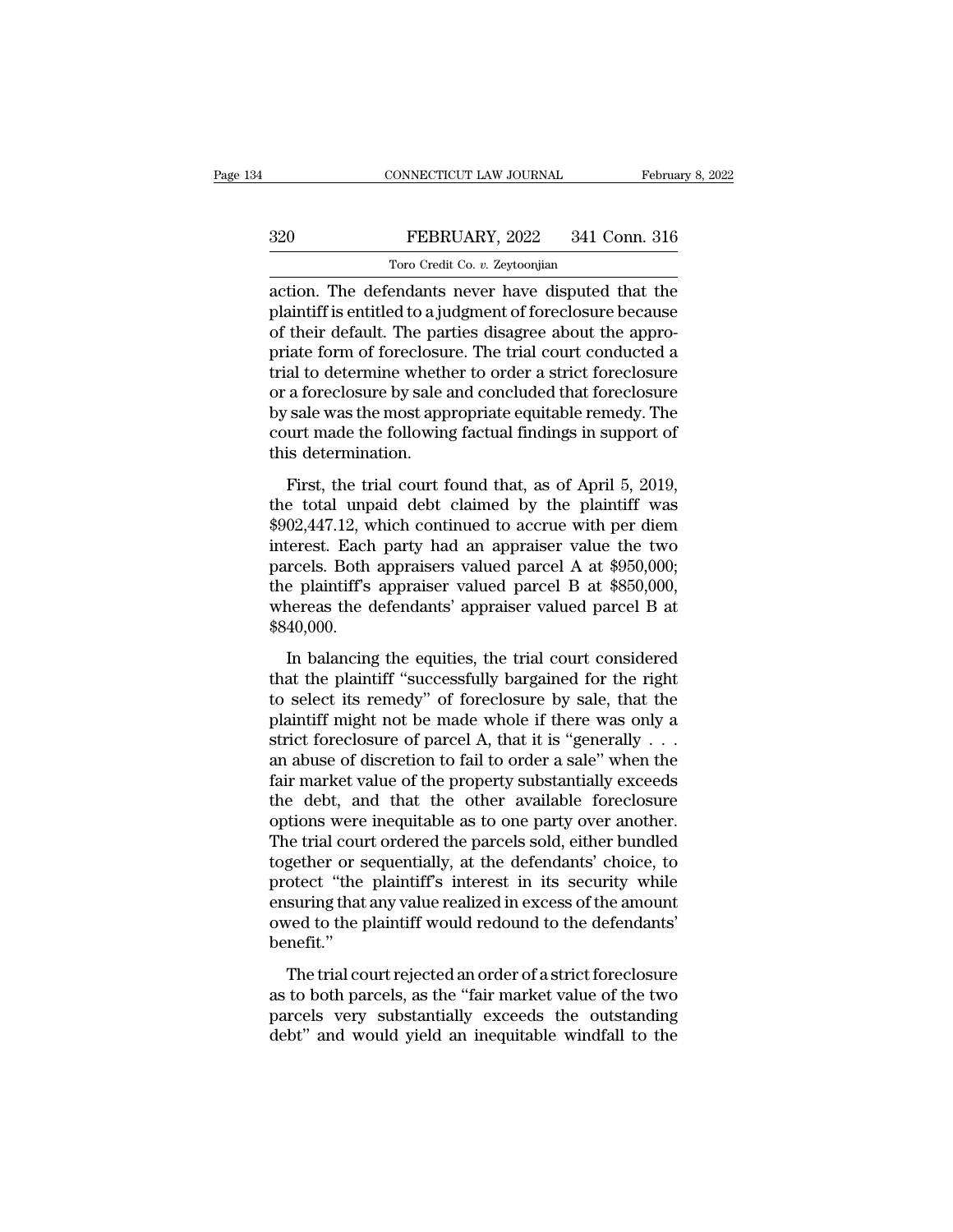TORO CONNECTICUT LAW JOURNAL<br>FEBRUARY, 2022<br>Toro Credit Co. *v.* Zeytoonjian<br>al court also rejected the defe B. 2022 CONNECTICUT LAW JOURNAL Page<br>
341 Conn. 316 FEBRUARY, 2022 321<br>
Toro Credit Co. v. Zeytoonjian<br>
plaintiff. The trial court also rejected the defendants'<br>
request that it order a strict foreclosure as to only parcel 341 Conn. 316 FEBRUARY, 2022 321<br>Toro Credit Co. v. Zeytoonjian<br>plaintiff. The trial court also rejected the defendants'<br>request that it order a strict foreclosure as to only parcel<br>A because that would "[rob] the plainti  $\frac{341 \text{ Conn. } 316 \qquad \text{FEBRUARY, } 2022 \qquad \qquad 321 \qquad \qquad \text{Toro Credit Co. } v. \text{ Zeytoonjian}}$ <br>
plaintiff. The trial court also rejected the defendants'<br>
request that it order a strict foreclosure as to only parcel<br>
A because that would "[rob] t 341 Conn. 316 FEBRUARY, 2022 321<br>Toro Credit Co.  $v$ . Zeytoonjian<br>plaintiff. The trial court also rejected the defendants'<br>request that it order a strict foreclosure as to only parcel<br>A because that would "[rob] the plain Toro Credit Co. *v.* Zeytoonjian<br>plaintiff. The trial court also rejected the defendants'<br>request that it order a strict foreclosure as to only parcel<br>A because that would "[rob] the plaintiff of a measure<br>of the security From Creati Co.  $v$ . Zeytoonjian<br>plaintiff. The trial court also rejected the defendants'<br>request that it order a strict foreclosure as to only parcel<br>A because that would "[rob] the plaintiff of a measure<br>of the security plaintiff. The trial court also rejected the defendants'<br>
request that it order a strict foreclosure as to only parcel<br>
A because that would "[rob] the plaintiff of a measure<br>
of the security which it was granted," namely, request that it order a strict foreclosure as to only parcel<br>A because that would "[rob] the plaintiff of a measure<br>of the security which it was granted," namely, a mort-<br>gage on both properties. Additionally, the trial co A because that would "[rob] the plaintiff of a measure<br>of the security which it was granted," namely, a mort-<br>gage on both properties. Additionally, the trial court<br>was concerned that strict foreclosure of parcel A would<br> of the security which it was granted," namely, a mortgage on both properties. Additionally, the trial court<br>was concerned that strict foreclosure of parcel A would<br>"leave the risk of a shortfall entirely" on the plaintiff<br> gage on both properties. Additionally, the trial court<br>was concerned that strict foreclosure of parcel A would<br>"leave the risk of a shortfall entirely" on the plaintiff<br>after taking title to the property and then selling i was concerned that strict foreclosure of parcel A would<br>
"leave the risk of a shortfall entirely" on the plaintiff<br>
after taking title to the property and then selling it. Last,<br>
the trial court rejected a "forced sale of "leave the risk of a shortfall entirely" on the plaintiff<br>after taking title to the property and then selling it. Last,<br>the trial court rejected a "forced sale of the combined<br>parcels  $\dots$ ." The trial court reasoned that, after taking title to the property and then selling it. Last,<br>the trial court rejected a "forced sale of the combined<br>parcels  $\ldots$ ." The trial court reasoned that, while the<br>sale of both parcels would generate the most v From the trial court's order of the scheme of the trial court<br>also to the trial court reasoned that, while the<br>ple of both parcels would generate the most value, it<br>build retain parcel B if the sale of parcel A satisfied<br> sale of both parcels would generate the most value, it<br>sale of both parcels would generate the most value, it<br>would retain parcel B if the sale of parcel A satisfied<br>the debt.<sup>3</sup><br>From the trial court's order of foreclosur

state of soan pareals would generate the most value, it<br>would eliminate the possibility that the defendants<br>could retain parcel B if the sale of parcel A satisfied<br>the debt.<sup>3</sup><br>From the trial court's order of foreclosure From the trial court's order of parcel A satisfied<br>the debt.<sup>3</sup><br>From the trial court's order of foreclosure by sale,<br>the defendants appealed to the Appellate Court, and<br>the appeal was transferred to this court pursuant to From the trial court's order of foreclosure by sale,<br>
e defendants appealed to the Appellate Court, and<br>
e appeal was transferred to this court pursuant to<br>
eneral Statutes § 51-199 (c) and Practice Book § 65-1.<br>
I<br>
After

I and the set of  $\mathbf{I}$ 

the defendants appealed to the Appellate Court, and<br>the appeal was transferred to this court pursuant to<br>General Statutes  $\S 51-199$  (c) and Practice Book  $\S 65-1$ .<br>I<br>After oral argument before this court, we sua sponte<br>o the appeal was transferred to this court pursuant to<br>General Statutes  $\S~51$ -199 (c) and Practice Book  $\S~65$ -1.<br>I<br>After oral argument before this court, we sua sponte<br>ordered the parties to file supplemental briefs addre General Statutes § 51-199 (c) and Practice Book § 65-1.<br>
I<br>
After oral argument before this court, we sua sponte<br>
ordered the parties to file supplemental briefs addressing<br>
whether the defendants had appealed from a fina I<br>
After oral argument before this court, we sua sponte<br>
ordered the parties to file supplemental briefs addressing<br>
whether the defendants had appealed from a final judg-<br>
ment. See General Statutes § 52-263. Clearly, be rdered the parties to file supplemental briefs addressing<br>hether the defendants had appealed from a final judg-<br>ent. See General Statutes  $\S$  52-263. Clearly, because<br>the trial court's ruling did not end the case, it was whether the defendants had appealed from a final judgment. See General Statutes  $\S 52-263$ . Clearly, because the trial court's ruling did not end the case, it was not  $\frac{3}{1}$  it does not appear from the record that eith

ment. See General Statutes § 52-263. Clearly, because<br>the trial court's ruling did not end the case, it was not<br> $a^3$ <sup>t</sup> does not appear from the record that either party argued that the two<br>parcels of land securing one p The trial COUTES Fulling GIG HOU CHCLIE Case, it was HOU<br>
<sup>3</sup> It does not appear from the record that either party argued that the two<br>
parcels of land securing one promissory note were a unified security interest<br>
that c <sup>3</sup> It does not appear from the record that either party argued that the two parcels of land securing one promissory note were a unified security interest that could not be separated in a foreclosure action. See *Voluntow* parcels of land securing one promissory note were a unified security interest that could not be separated in a foreclosure action. See *Voluntown* v.  $Rytman$ , 21 Conn. App. 275, 280–81, 573 A.2d 336 (trial court did not abu that could not be separated in a foreclosure action. See *Voluntown* v.  $Rytmann$ , 21 Conn. App. 275, 280–81, 573 A.2d 336 (trial court did not abuse its discretion in denying request to sell only one of two parcels), cert. d man, 21 Conn. App. 275, 280–81, 573 A.2d 336 (trial court did not abuse its discretion in denying request to sell only one of two parcels), cert. denied, 215 Conn. 818, 576 A.2d 548 (1990). Rather, both parties proceeded u discretion in denyite request to sell only one of two parcels), cert. denied,  $215$  Conn. 818, 576 A.2d 548 (1990). Rather, both parties proceeded under the premise that the parcels could be considered as two separate sec 215 Conn. 818, 576 A.2d 548 (1990). Rather, both parties proceeded under<br>215 Conn. 818, 576 A.2d 548 (1990). Rather, both parties proceeded under<br>the premise that the parcels could be considered as two separate security<br>in The premise that the parcels could be considered as two separate security interests. Likewise, the plaintiff has not cross appealed, claiming to be aggrieved by the trial court's order rejecting a forced sale of both parce the premise that the parcels could be considered as two separate security interests. Likewise, the plaintiff has not cross appealed, claiming to be aggrieved by the trial court's order rejecting a forced sale of both parce aggrieved by the trial court's order rejecting a forced sale of both parcels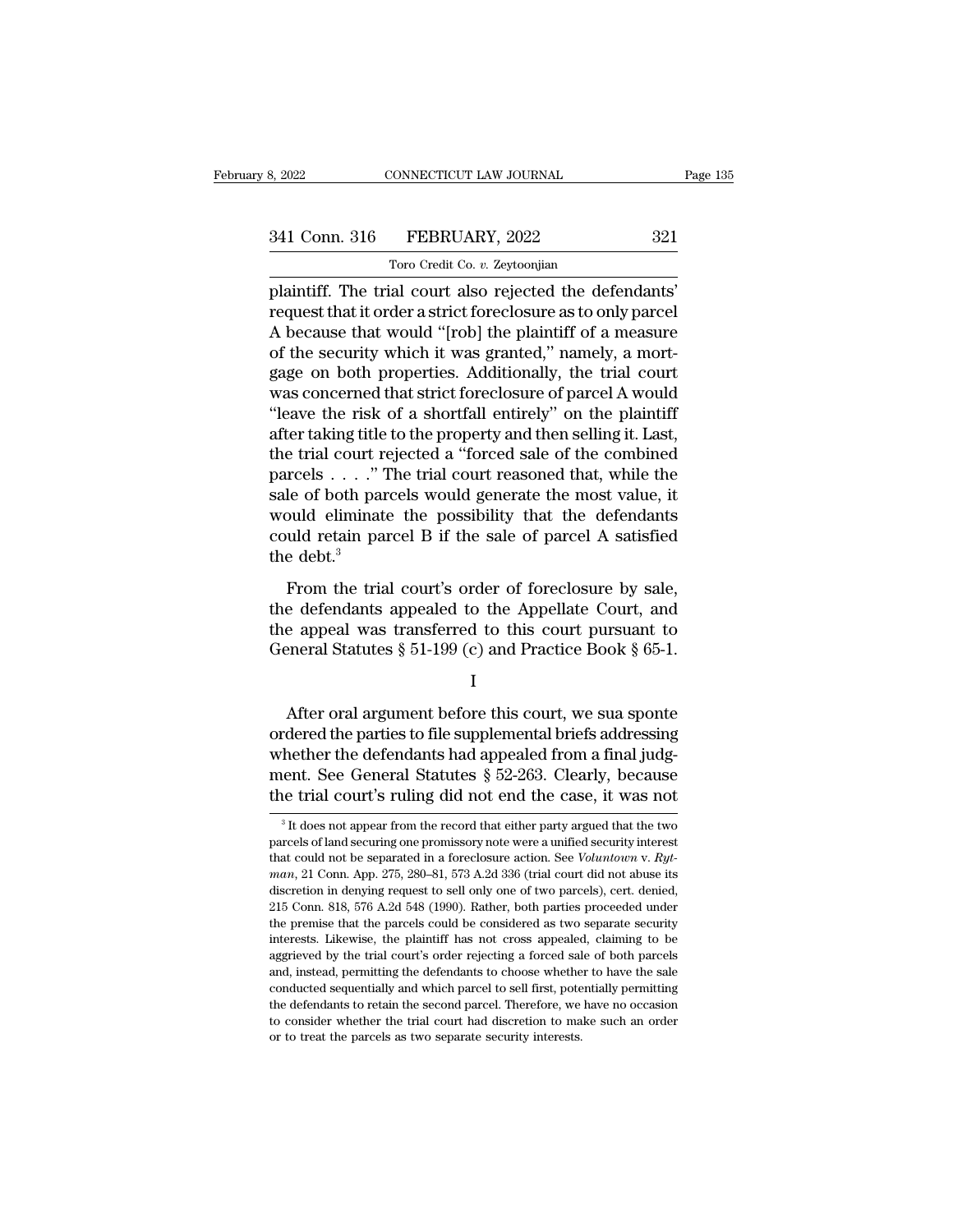# EBRUARY, 2022<br>
FEBRUARY, 2022<br>
341 Conn. 316<br>
Toro Credit Co. v. Zeytoonjian TORO CONNECTICUT LAW JOURNAL<br>FEBRUARY, 2022 341 Co.<br>Toro Credit Co. *v.* Zeytoonjian<br>It'' in that sense and we have c

CONNECTICUT LAW JOURNAL February 8, 2022<br>
322 FEBRUARY, 2022 341 Conn. 316<br>
Toro Credit Co. v. Zeytoonjian<br>
a "final judgment" in that sense, and we have on many<br>
occasions indicated that orders that are "a step along<br>
the SEPRUARY, 2022 341 Conn. 316<br>
Toro Credit Co. v. Zeytoonjian<br>
a "final judgment" in that sense, and we have on many<br>
occasions indicated that orders that are "a step along<br>
the road to final judgment" are not appealable. (  $\begin{tabular}{ c c c c} \multicolumn{1}{c}{{\bf FEBRUARY, 2022 \quad \quad 341 Conn. 316}}\\ \hline {\multicolumn{1}{c}{{\bf Toro Credit Co. $v. Zeytoonjian}}\\ \hline a \text{ ``final judgment'' in that sense, and we have on many occasions indicated that orders that are ``a step along the road to final judgment'' are not appealing. (Internal quotation marks omitted.) \textit{Abreu v. Leone, 291 Conn.}\\ \hline \end{tabular}$ FEBRUARY, 2022 341 Conn. 316<br>
Toro Credit Co. *v.* Zeytoonjian<br>
a "final judgment" in that sense, and we have on many<br>
occasions indicated that orders that are "a step along<br>
the road to final judgment" are not appealable. Toro Credit Co. *v.* Zeytoonjian<br>
a "final judgment" in that sense, and we have on many<br>
occasions indicated that orders that are "a step along<br>
the road to final judgment" are not appealable. (Internal<br>
quotation marks om Toro Creat Co.  $v$ . Zeytoonjian<br>
a "final judgment" in that sense, and we have on many<br>
occasions indicated that orders that are "a step along<br>
the road to final judgment" are not appealable. (Internal<br>
quotation marks om a "final judgment" in that sense, and we have on many<br>occasions indicated that orders that are "a step along<br>the road to final judgment" are not appealable. (Internal<br>quotation marks omitted.) Abreu v. Leone, 291 Conn.<br>332 occasions indicated that orders that are "a step along<br>the road to final judgment" are not appealable. (Internal<br>quotation marks omitted.) *Abreu* v. Leone, 291 Conn.<br>332, 339, 968 A.2d 385 (2009). Nevertheless, there are the road to final judgment" are not appealable. (Internal quotation marks omitted.) *Abreu* v. *Leone*, 291 Conn. 332, 339, 968 A.2d 385 (2009). Nevertheless, there are areas of our law in which we have held that certain quotation marks omitted.) *Abreu* v. *Leone*, 291 Conn.<br>332, 339, 968 A.2d 385 (2009). Nevertheless, there are<br>areas of our law in which we have held that certain steps<br>along that road, although not literally final, inasm 332, 339, 968 A.2d 385 (2009). Nevertheless, there are areas of our law in which we have held that certain steps<br>along that road, although not literally final, inasmuch<br>as the case goes on, are considered final judgments<br> areas of our law in which we have held that certain steps<br>along that road, although not literally final, inasmuch<br>as the case goes on, are considered final judgments<br>for purposes of appellate jurisdiction under § 51-199.<br>F along that road, although not literally final, inasmuch<br>as the case goes on, are considered final judgments<br>for purposes of appellate jurisdiction under § 51-199.<br>Foreclosure is one such area. Recently, we stated that<br>ther as the case goes on, are considered final judgments<br>for purposes of appellate jurisdiction under  $\S 51-199$ .<br>Foreclosure is one such area. Recently, we stated that<br>there are three appealable determinations in a case<br>invol for purposes of appellate jurisdiction under  $\S$  51-199.<br>Foreclosure is one such area. Recently, we stated that<br>there are three appealable determinations in a case<br>involving a foreclosure by sale. "the judgment ordering<br>a Foreclosure is one such area. Recently, we stated that<br>there are three appealable determinations in a case<br>involving a foreclosure by sale: "the judgment ordering<br>a foreclosure by sale, the approval of the sale by the<br>cour there are three appealable determinations in a case<br>involving a foreclosure by sale: "the judgment ordering<br>a foreclosure by sale, the approval of the sale by the<br>court and the supplemental judgment [in which pro-<br>ceeds fr involving a foreclosure by sale: "the judgment ordering<br>a foreclosure by sale, the approval of the sale by the<br>court and the supplemental judgment [in which pro-<br>ceeds from the sale are distributed]." (Internal quota-<br>tio a foreclosure by sale, the approval of the sale by the court and the supplemental judgment [in which proceeds from the sale are distributed]." (Internal quotation marks omitted.) *Saunders v. KDFBS, LLC*, 335 Conn. 586, 59 court and the supplemental judgment [in which proceeds from the sale are distributed]." (Internal quotation marks omitted.) *Saunders* v. *KDFBS*, *LLC*, 335 Conn. 586, 592, 239 A.3d 1162 (2020). "The first determination ceeds from the sale are distributed]." (Internal quotation marks omitted.) *Saunders* v. *KDFBS*, *LLC*, 335 Conn. 586, 592, 239 A.3d 1162 (2020). "The first determination is deemed final if the trial court has determined tion marks omitted.) *Saunders* v. *KDFBS*, *LLC*, 335<br>Conn. 586, 592, 239 A.3d 1162 (2020). "The first determi-<br>nation is deemed final if the trial court has determined<br>the method of foreclosure and the amount of the deb Conn. 586, 592, 239 A.3d 1162 (2020). "The first determination is deemed final if the trial court has determined<br>the method of foreclosure and the amount of the debt."<br>Id., 593. Because the trial court in the present case nation is deemed final if the trial court has determined<br>the method of foreclosure and the amount of the debt."<br>Id., 593. Because the trial court in the present case<br>determined the method of foreclosure (foreclosure by<br>sal the method of foreclosure and the amount of the debt."<br>Id., 593. Because the trial court in the present case<br>determined the method of foreclosure (foreclosure by<br>sale) and the amount of the debt  $(\$902,447.12)$ ,<sup>4</sup> we<br>conc Id., 593. Because the trial court in the present case<br>determined the method of foreclosure (foreclosure by<br>sale) and the amount of the debt  $(\$902,447.12)$ ,<sup>4</sup> we<br>conclude that the defendants appealed from a final judg-<br>me determined the method of foreclosure (foreclosure by<br>sale) and the amount of the debt (\$902,447.12),<sup>4</sup> we<br>conclude that the defendants appealed from a final judg-<br>ment. The fact that the trial court's decision contem-<br>pla sale) and the amount of the debt (\$902,447.12),<sup>4</sup> we<br>conclude that the defendants appealed from a final judg-<br>ment. The fact that the trial court's decision contem-<br>plated further orders regarding the details of the sale<br> conclude that the defendants appealed from a final judg-<br>ment. The fact that the trial court's decision contem-<br>plated further orders regarding the details of the sale<br>does not affect the finality of the judgment under the does not affect the finality of the judgment under these<br>circumstances. See, e.g., *Benvenuto* v. *Mahajan*, 245<br>Conn. 495, 501, 715 A.2d 743 (1998) (judgment of strict<br>foreclosure is final for purposes of appeal, even th circumstances. See, e.g., *Benvenuto* v. *Mahajan*, 245<br>Conn. 495, 501, 715 A.2d 743 (1998) (judgment of strict<br>foreclosure is final for purposes of appeal, even though<br><sup>4</sup> Subsequent to this court's order for supplemental

Conn. 495, 501, 715 A.2d 743 (1998) (judgment of strict<br>foreclosure is final for purposes of appeal, even though<br><sup>4</sup> Subsequent to this court's order for supplemental briefing on the issue<br>of whether the trial court made a foreclosure is final for purposes of appeal, even though  $\frac{4 \text{ Subsequent to this court's order for supplemental briefly on the issue of whether the trial court made a finding as to the defendants' debt as of the date of its decision, the parties agreed that, notwithstanding that the trial court's memorandum of decision recites only that the "total amount claimed to be owed as of April 5, 2019, is $902,447.12"; (emphasis added); the court in fact determined that the amount of the debt had been established.$ of whether the trial court made a finding as to the defendants' debt as of the date of its decision, the parties agreed that, notwithstanding that the trial court's memorandum of decision recites only that the "total amou <sup>4</sup> Subsequent to this court's order for supplemental briefing on the issue of whether the trial court made a finding as to the defendants' debt as of the date of its decision, the parties agreed that, notwithstanding tha because (1) the parties do not dispute the amount of the debt as of the date of its decision, the parties agreed that, notwithstanding that the trial court's memorandum of decision recites only that the "total amount *cla* the date of its decision, the parties agreed that, notwithstanding that the trial court's memorandum of decision recites only that the "total amount *claimed* to be owed as of April 5, 2019, is \$902,447.12"; (emphasis adde trial court's memorandum of decision recites only that the "total amount *claimed* to be owed as of April 5, 2019, is \$902,447.12"; (emphasis added); the court in fact determined that the amount of the debt had been estab *claimed* to be owed as of April 5, 2019, is \$902,447.12"; (emphasis added); the court in fact determined that the amount of the debt had been established because (1) the parties do not dispute the amount of the debt, and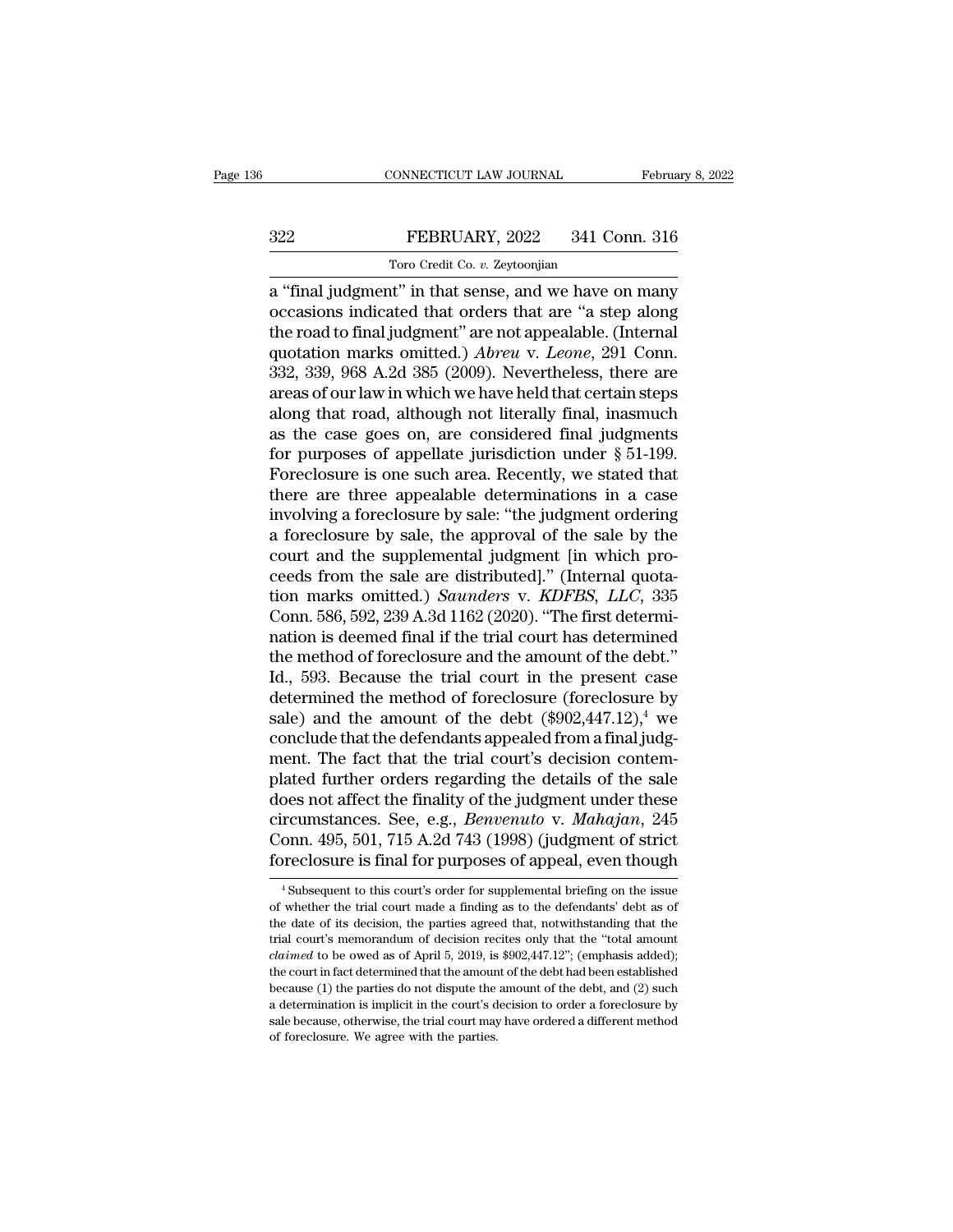TORO CONNECTICUT LAW JOURNAL<br>FEBRUARY, 2022<br>Toro Credit Co. *v.* Zeytoonjian<br>Martin Co. *v. Tero Credit Co. v. Zeytoonjian* recoverability or amount of attorney's fees for litigation,<br>and, thus, total amount of attorney's fees for litigation,<br>and, thus, total amount of debt, remained to be deter-<br>mined): Bank of New York Mellon v. Masseo, 105 C 341 Conn. 316 FEBRUARY, 2022 323<br>
Toro Credit Co. v. Zeytoonjian<br>
recoverability or amount of attorney's fees for litigation,<br>
and, thus, total amount of debt, remained to be deter-<br>
mined); *Bank of New York Mellon v. Maz* 341 Conn. 316 FEBRUARY, 2022 323<br>
Toro Credit Co. *v. Zeytoonjian*<br>
recoverability or amount of attorney's fees for litigation,<br>
and, thus, total amount of debt, remained to be deter-<br>
mined); *Bank of New York Mellon* v. 341 Conn. 316 FEBRUARY, 2022 323<br>
Toro Credit Co. v. Zeytoonjian<br>
recoverability or amount of attorney's fees for litigation,<br>
and, thus, total amount of debt, remained to be deter-<br>
mined); *Bank of New York Mellon* v. *M* Transferred a formulation of a formulation of a formulation and, thus, total amount of debt, remained to be determined); Bank of New York Mellon v. Mazzeo, 195 Conn.<br>App. 357, 362 n.6, 225 A.3d 290 (2020) ("[a] judgment o Toro Credit Co. *v.* Zeytoonjian<br>
recoverability or amount of attorney's fees for litigation,<br>
and, thus, total amount of debt, remained to be deter-<br>
mined); *Bank of New York Mellon v. Mazzeo*, 195 Conn.<br>
App. 357, 362 recoverability or amount of attorney's fees for litigation,<br>and, thus, total amount of debt, remained to be deter-<br>mined); *Bank of New York Mellon v. Mazzeo*, 195 Conn.<br>App. 357, 362 n.6, 225 A.3d 290 (2020) ("[a] judgmen and, thus, total amount of debt, remained to be deter-<br>mined); *Bank of New York Mellon v. Mazzeo*, 195 Conn.<br>App. 357, 362 n.6, 225 A.3d 290 (2020) ("[a] judgment<br>ordering a foreclosure by sale is a final judgment for<br>pur mined); *Bank of New York Mellon v. Mazzeo*, 195 Conn.<br>App. 357, 362 n.6, 225 A.3d 290 (2020) ("[a] judgment<br>ordering a foreclosure by sale is a final judgment for<br>purposes of appeal even if the court has not set a date<br>fo App. 357, 362 n.6, 225 A.3d 290 (2020) ("[a] judgment<br>ordering a foreclosure by sale is a final judgment for<br>purposes of appeal even if the court has not set a date<br>for the sale"); *Willow Funding Co., L.P. v. Grencom*<br>As ordering a foreclosure by sale is a final judgment for<br>purposes of appeal even if the court has not set a date<br>for the sale"); Willow Funding Co., L.P. v. Grencom<br>Associates, 63 Conn. App. 832, 836–38, 779 A.2d 174<br>(2001) purposes of appeal even if the court has not set a date<br>for the sale"); Willow Funding Co., L.P. v. Grencom<br>Associates, 63 Conn. App. 832, 836–38, 779 A.2d 174<br>(2001) (same); see also Moran v. Morneau, 129 Conn.<br>App. 349, for the sale"); *Willow Funding Co., L.P. v. Grencom*<br>*Associates*, 63 Conn. App. 832, 836–38, 779 A.2d 174<br>(2001) (same); see also *Moran v. Morneau*, 129 Conn.<br>App. 349, 357, 19 A.3d 268 (2011) (postjudgment orders<br>conte Associates, 63 Co.<br>(2001) (same); se<br>App. 349, 357, 19.<br>contemplated by<br>tory decisions), o<br>Saunders v. KDI<br>1162 (2020). In support of their claim that the trial court abused<br>  $\alpha$  support of their claim that the trial court abused<br>  $\alpha$  (2020).<br>
II<br>
In support of their claim that the trial court abused<br>  $\alpha$  discretion by ordering a forecl

II

tory decisions), overruled in part on other grounds by<br>
Saunders v. KDFBS, LLC, 335 Conn. 586, 239 A.3d<br>
1162 (2020).<br>
II<br>
In support of their claim that the trial court abused<br>
its discretion by ordering a foreclosure by Saunders v. KDFBS, LLC, 335 Conn. 586, 239 A.3d<br>1162 (2020).<br> $II$ <br>In support of their claim that the trial court abused<br>its discretion by ordering a foreclosure by sale as to<br>the two parcels,<sup>5</sup> the defendants argue that ( 1162 (2020).<br>
II<br>
In support of their claim that the trial court abused<br>
its discretion by ordering a foreclosure by sale as to<br>
the two parcels,<sup>5</sup> the defendants argue that (1) strict<br>
foreclosure is the general rule in II<br>In support of their claim that the trial court abused<br>its discretion by ordering a foreclosure by sale as to<br>the two parcels,<sup>5</sup> the defendants argue that (1) strict<br>foreclosure is the general rule in Connecticut, and In support of their claim that the trial court abused<br>its discretion by ordering a foreclosure by sale as to<br>the two parcels,<sup>5</sup> the defendants argue that (1) strict<br>foreclosure is the general rule in Connecticut, and str In support of their claim that the trial court abused<br>its discretion by ordering a foreclosure by sale as to<br>the two parcels,<sup>5</sup> the defendants argue that (1) strict<br>foreclosure is the general rule in Connecticut, and str its discretion by ordering a foreclosure by sale as to<br>the two parcels,<sup>5</sup> the defendants argue that (1) strict<br>foreclosure is the general rule in Connecticut, and strict<br>foreclosure of only parcel A would have satisfied the two parcels,<sup>5</sup> the defendants argue that (1) strict foreclosure is the general rule in Connecticut, and strict foreclosure of only parcel A would have satisfied the debt, (2) foreclosure by sale exposes them to a los Exercise the record is not clear as to whether the plaintiff requested that the al court should be discretion, the trial court should  $\frac{5}{n}$  The record is not clear as to whether the plaintiff requested that the al cou value as to parcel B and a deficiency judgment if parcel<br>A sells for less than its appraised value, and (3) in<br>exercising its equitable discretion, the trial court should<br> $\frac{1}{\pi}$ <br> $\frac{1}{\pi}$  The record is not clear as t

A sells for less than its appraised value, and (3) in exercising its equitable discretion, the trial court should  $\frac{1}{\pi}$  The record is not clear as to whether the plaintiff requested that the trial court determine the exercising its equitable discretion, the trial court should<br>  $\overline{ }$ <sup>5</sup> The record is not clear as to whether the plaintiff requested that the trial court determine the proper remedy under  $\S$  49-24 or sought to exercise EXET CISING ITS Equitable discretion, the trial court should<br>
<sup>5</sup> The record is not clear as to whether the plaintiff requested that the<br>
trial court determine the proper remedy under  $\S$  49-24 or sought to exercise<br>
its <sup>5</sup> The record is not clear as to whether the plaintiff requested that the trial court determine the proper remedy under  $\S$  49-24 or sought to exercise its contractual right to require foreclosure by sale. Regardless, ne along with the trial court of the trial court determine the proper remedy under  $\S$  49-24 or sought to exercise it is contractual right to require foreclosure by sale. Regardless, neither before this court nor the trial c its contractual right to require foreclosure by sale. Regardless, neither before this court nor the trial court did the plaintiff argue that the contract was binding and, thus, that  $\S$  49-24 did not apply and that the tr this court nor the trial court did the plaintiff argue that the contract was binding and, thus, that  $\S$  49-24 did not apply and that the trial court lacked discretion in crafting the remedy. Both parties—at trial and on binding and, thus, that  $\S$  49-24 did not apply and that the trial court lacked discretion in crafting the remedy. Both parties—at trial and on appeal—<br>along with the trial court, proceeded under the assumption that  $\S$  4 business that is discretion in crafting the remedy. Both parties—at trial and on appeal—<br>along with the trial court, proceeded under the assumption that  $\S$  49-24<br>governed this dispute. The trial court also held that, in along with the trial court, proceeded under the assumption that § 49-24 governed this dispute. The trial court also held that, in exercising its discretion under § 49-24, it did not consider the contract language to be det governed this dispute. The trial court also held that, in exercising its discretion under  $\S$  49-24, it did not consider the contract language to be determinative. To the extent the contract might bind the parties to the tion under § 49-24, it did not consider the contract language to be determina-<br>tive. To the extent the contract might bind the parties to the remedy of<br>foreclosure by sale, we deem this argument abandoned. Additionally,<br>b tive. To the extent the contract might bind the parties to the remedy of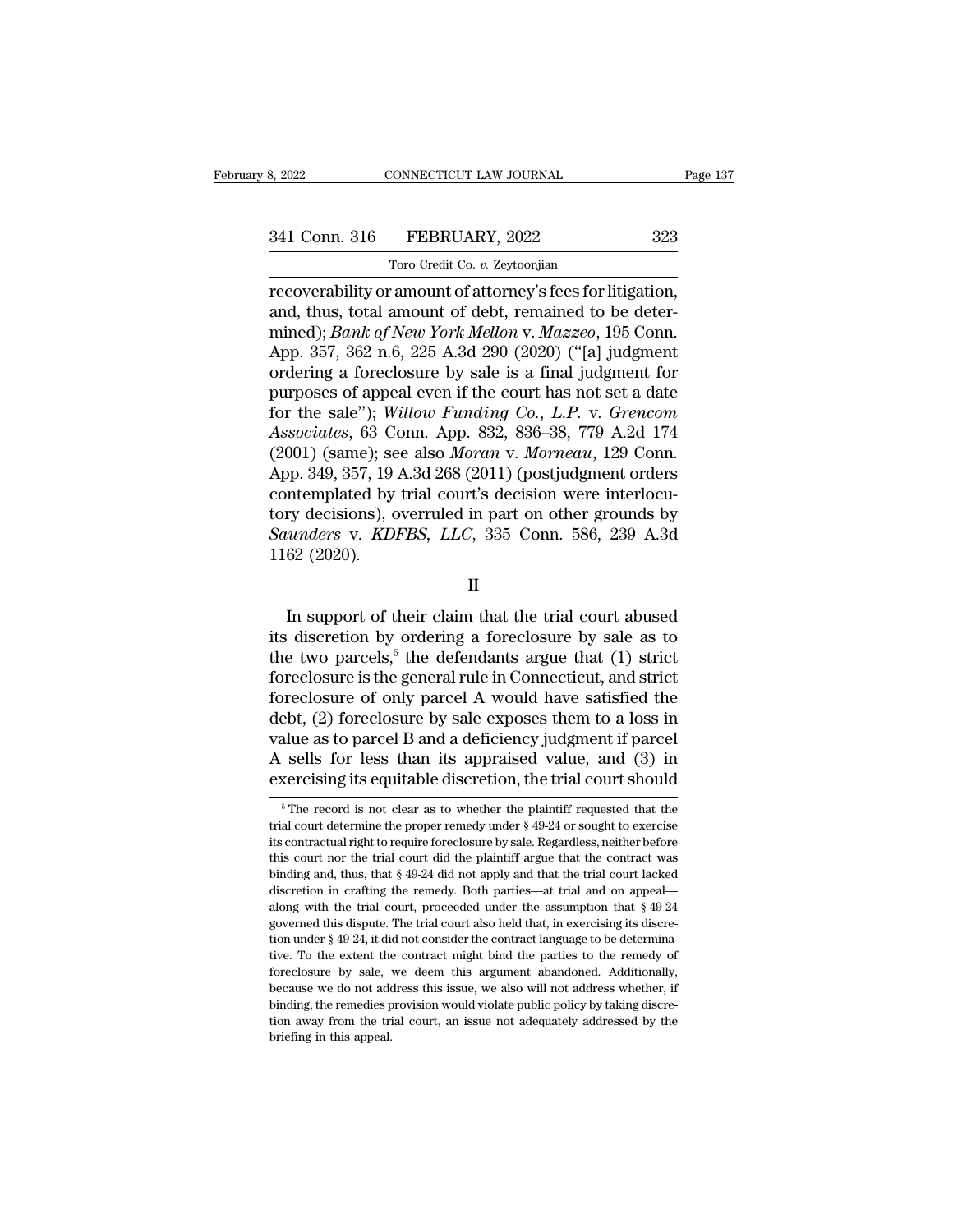# EBRUARY, 2022<br>
FEBRUARY, 2022<br>
Toro Credit Co. v. Zeytoonjian  $\begin{minipage}{.4\linewidth} \vspace{1mm} \begin{tabular}{l} \multicolumn{2}{c}{\textbf{FEBRUARY, 2022 \quad \quad 341 Cc}} \ \hline \end{tabular} \vspace{1mm} \vspace{1mm} \begin{tabular}{l} \multicolumn{2}{c}{\textbf{Toro Credit Co. $v. Zeytoonjian}} \ \hline \end{tabular} \end{minipage} \vspace{1mm} \begin{tabular}{l} \multicolumn{2}{c}{\textbf{Proof of the remediies provision of the}} \ \hline \end{tabular} \end{minipage} \vspace{1mm}$

CONNECTICUT LAW JOURNAL Februa<br>
324 FEBRUARY, 2022 341 Conn. 316<br>
Toro Credit Co. v. Zeytoonjian<br>
not have considered the remedies provision of the mort-<br>
gage. We are not persuaded and conclude that the trial<br>
gourt did n FEBRUARY, 2022 341 Conn. 316<br>Toro Credit Co. v. Zeytoonjian<br>not have considered the remedies provision of the mort-<br>gage. We are not persuaded and conclude that the trial<br>court did not abuse its discretion by ordering a fo 324 FEBRUARY, 2022 341 Conn. 316<br>
Toro Credit Co. v. Zeytoonjian<br>
not have considered the remedies provision of the mort-<br>
gage. We are not persuaded and conclude that the trial<br>
court did not abuse its discretion by orde 324<br>
To<br>
not have considere<br>
gage. We are not p<br>
court did not abus<br>
sure by sale.<br>
In foreclosure Toro Credit Co.  $v$ . Zeytoonjian<br>
t have considered the remedies provision of the mort-<br>
ge. We are not persuaded and conclude that the trial<br>
urt did not abuse its discretion by ordering a foreclo-<br>
re by sale.<br>
In forec not have considered the remedies provision of the mortgage. We are not persuaded and conclude that the trial<br>court did not abuse its discretion by ordering a foreclo-<br>sure by sale.<br>In foreclosure matters, this court review

not nave considered the remedies provision of the inort-<br>gage. We are not persuaded and conclude that the trial<br>court did not abuse its discretion by ordering a foreclo-<br>sure by sale.<br>In foreclosure matters, this court rev gage. we are not persuaded and conclude that the trial<br>court did not abuse its discretion by ordering a foreclo-<br>sure by sale.<br>In foreclosure matters, this court reviews the trial<br>court's exercise of its equitable powers f Fraction by ordering a forecto-<br>sure by sale.<br>In foreclosure matters, this court reviews the trial<br>court's exercise of its equitable powers for an abuse of<br>discretion. See, e.g., *JPMorgan Chase Bank*, *National*<br>*Assn.* v sure by sale.<br>
In foreclosure matters, this court reviews the trial<br>
court's exercise of its equitable powers for an abuse of<br>
discretion. See, e.g., *JPMorgan Chase Bank*, *National*<br> *Assn.* v. *Essaghof*, 336 Conn. 633, In foreclosure matters, this court reviews the trial<br>court's exercise of its equitable powers for an abuse of<br>discretion. See, e.g., *JPMorgan Chase Bank*, *National*<br>Assn. v. Essaghof, 336 Conn. 633, 639, 249 A.3d 327<br>(2 court's exercise of its equitable powers for an abuse of<br>discretion. See, e.g., *JPMorgan Chase Bank*, *National*<br>Assn. v. *Essaghof*, 336 Conn. 633, 639, 249 A.3d 327<br>(2020). "In determining whether the trial court has<br>ab discretion. See, e.g., *JPMorgan Chase Bank*, *National*<br>*Assn.* v. *Essaghof*, 336 Conn. 633, 639, 249 A.3d 327<br>(2020). "In determining whether the trial court has<br>abused its discretion, we must make every reasonable<br>pres Assn. v. Essaghof, 336 Conn. 633, 639, 249 A.3d 327 (2020). "In determining whether the trial court has abused its discretion, we must make every reasonable presumption in favor of the correctness of its action." (Internal (2020). "In determining whether the trial court has<br>abused its discretion, we must make every reasonable<br>presumption in favor of the correctness of its action."<br>(Internal quotation marks omitted.) *Deutsche Bank*<br>National abused its discretion, we must make every reasonable<br>presumption in favor of the correctness of its action."<br>(Internal quotation marks omitted.) *Deutsche Bank*<br>National Trust Co. v. Angle, 284 Conn. 322, 326, 933<br>A.2d 11 presumption in favor of the correctness of its action."<br>(Internal quotation marks omitted.) *Deutsche Bank*<br>National Trust Co. v. Angle, 284 Conn. 322, 326, 933<br>A.2d 1143 (2007). "Although we ordinarily are reluctant<br>to i (Internal quotation marks omitted.) *Deutsche Bank*<br>National Trust Co. v. Angle, 284 Conn. 322, 326, 933<br>A.2d 1143 (2007). "Although we ordinarily are reluctant<br>to interfere with a trial court's equitable discretion . . . National Trust Co. v. Angle, 284 Conn. 322, 326, 933<br>A.2d 1143 (2007). "Although we ordinarily are reluctant<br>to interfere with a trial court's equitable discretion . . .<br>we will reverse [the court's judgment] where we find *A.2d 1143 (2007).* "Although we ordinarily are reluctant to interfere with a trial court's equitable discretion . . . we will reverse [the court's judgment] where we find that a trial court acting as a court of equity cou E will reverse [the court s judgment] where we find<br>at a trial court acting as a court of equity could not<br>asonably have concluded as it did . . . or to prevent<br>use or injustice." (Internal quotation marks omitted.)<br>*Morga* The forecast and count acting as a court of equity could not<br>reasonably have concluded as it did . . . or to prevent<br>abuse or injustice." (Internal quotation marks omitted.)<br> $JPMorgan$  *Chase Bank*, *National Assn.* v. *Essagh* 

reasonably have concluded as it did  $\ldots$  or to be even abuse or injustice." (Internal quotation marks omitted.)<br>*JPMorgan Chase Bank*, *National Assn.* v. *Essaghof*, supra, 640.<br>Specifically, "whether to order a strict *JPMorgan Chase Bank, National Assn. v. Essaghof,*<br>*JPMorgan Chase Bank, National Assn. v. Essaghof,*<br>supra, 640.<br>Specifically, "whether to order a strict foreclosure<br>or a foreclosure by sale is a matter committed to the<br>s *NEW THROFORD* CHUSE *Dank*, *National Assn.* v. *Lssaghof*, supra, 640.<br>
Specifically, "whether to order a strict foreclosure or a foreclosure by sale is a matter committed to the sound discretion of the trial court, to Specifically, "whether to order a strict foreclosure<br>or a foreclosure by sale is a matter committed to the<br>sound discretion of the trial court, to be exercised with<br>regard to all the facts and circumstances of the case."<br>N Specifically, "whether to order a strict foreclosure<br>or a foreclosure by sale is a matter committed to the<br>sound discretion of the trial court, to be exercised with<br>regard to all the facts and circumstances of the case."<br> or a foreclosure by sale is a matter committed to the<br>sound discretion of the trial court, to be exercised with<br>regard to all the facts and circumstances of the case."<br>New England Savings Bank v. Lopez, 227 Conn. 270,<br>284 sound discretion of the trial court, to be exercised with<br>regard to all the facts and circumstances of the case."<br>*New England Savings Bank v. Lopez*, 227 Conn. 270,<br>284, 630 A.2d 1010 (1993). "A judgment of strict foreclo regard to all the facts and circumstances of the case."<br> *New England Savings Bank v. Lopez*, 227 Conn. 270,<br>
284, 630 A.2d 1010 (1993). "A judgment of strict foreclo-<br>
sure, when it becomes absolute and all rights of rede New England Savings Bank v. Lopez, 227 Conn. 270,<br>284, 630 A.2d 1010 (1993). "A judgment of strict foreclo-<br>sure, when it becomes absolute and all rights of redemp-<br>tion are cut off, constitutes an appropriation of the<br>mor 284, 630 A.2d 1010 (1993). "A judgment of strict foreclosure, when it becomes absolute and all rights of redemption are cut off, constitutes an appropriation of the mortgaged property to satisfy the mortgage debt." *Bugg* sure, when it becomes absolute and all rights of redemption are cut off, constitutes an appropriation of the<br>mortgaged property to satisfy the mortgage debt." *Bugg*<br>v. *Guilford-Chester Water Co.*, 141 Conn. 179, 182, 104 tion are cut off, constitutes an appropriation of the<br>mortgaged property to satisfy the mortgage debt." *Bugg*<br>v. *Guilford-Chester Water Co.*, 141 Conn. 179, 182, 104<br>A.2d 543 (1954). "[I]n a strict foreclosure, the vesti mortgaged property to satisfy the mortgage debt." *Bugg*<br>v. *Guilford-Chester Water Co.*, 141 Conn. 179, 182, 104<br>A.2d 543 (1954). "[I]n a strict foreclosure, the vesting<br>of title operates to reduce the debt by the value o v. *Guilford-Chester Water Co.*, 141 Conn. 179, 182, 104<br>A.2d 543 (1954). "[I]n a strict foreclosure, the vesting<br>of title operates to reduce the debt by the value of the<br>property." *National City Mortgage Co.* v. *Stoecke*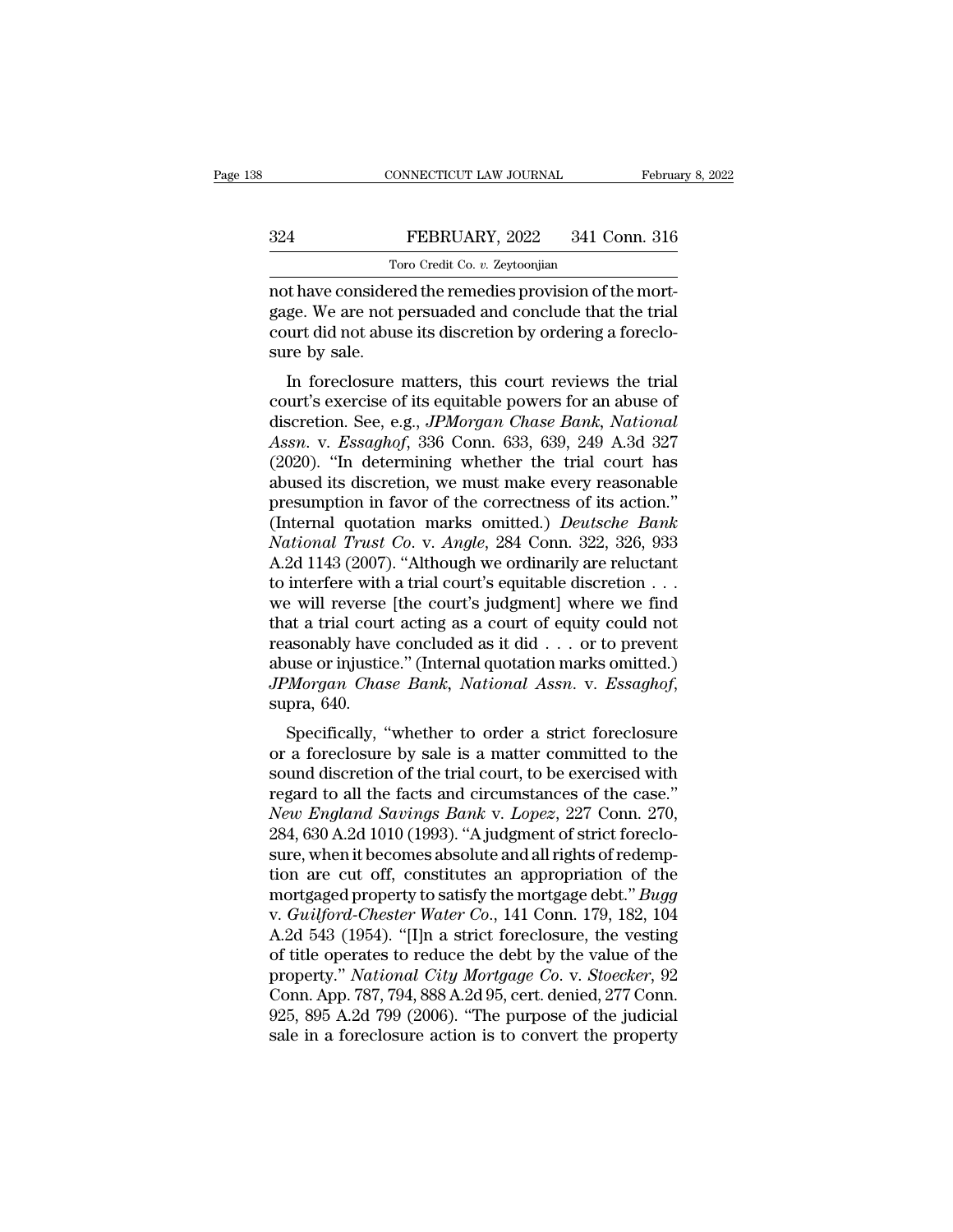| 8, 2022       | CONNECTICUT LAW JOURNAL        | Page 139 |
|---------------|--------------------------------|----------|
| 341 Conn. 316 | FEBRUARY, 2022                 | 325      |
|               | Toro Credit Co. v. Zeytoonjian |          |

TORO CONNECTICUT LAW JOURNAL<br>FEBRUARY, 2022<br>Toro Credit Co. *v.* Zeytoonjian<br>following the sale a determin EXECTIVE SOFTIGHT SOFTIGHT AND SOFTIME AND SERVING MANUS Page 13:<br>
341 Conn. 316 FEBRUARY, 2022 325<br>
1700 Credit Co. v. Zeytoonjian<br>
25 Toro Credit Co. v. Zeytoonjian<br>
into money and, following the sale, a determination of 341 Conn. 316 FEBRUARY, 2022 325<br>Toro Credit Co. v. Zeytoonjian<br>into money and, following the sale, a determination of<br>the rights of the parties in the funds is made, and the<br>money received from the sale takes the place of 341 Conn. 316 FEBRUARY, 2022 325<br>Toro Credit Co. v. Zeytoonjian<br>into money and, following the sale, a determination of<br>the rights of the parties in the funds is made, and the<br>money received from the sale takes the place o **Property.** 316 **FEBRUARY**, 2022 325<br>
Toro Credit Co. *v.* Zeytoonjian<br>
into money and, following the sale, a determination of<br>
the rights of the parties in the funds is made, and the<br>
money received from the sale takes th *Toro Credit Co. v. Zeytoonjian*<br>*ders* v. *K determinat*<br>the rights of the parties in the funds is made, are money received from the sale takes the place of<br>property." (Internal quotation marks omitted.) *iders* v. *KDF* to money and, following the sale, a determination of<br>e rights of the parties in the funds is made, and the<br>oney received from the sale takes the place of the<br>operty." (Internal quotation marks omitted.) *Saun-<br>rs* v. *KDFB* mo money and, following the sale, a determination of<br>the rights of the parties in the funds is made, and the<br>money received from the sale takes the place of the<br>property." (Internal quotation marks omitted.) *Saun-<br>ders* v

the rights of the parties in the runts is made, and the<br>money received from the sale takes the place of the<br>property." (Internal quotation marks omitted.) *Saun-<br>ders* v. *KDFBS*, *LLC*, supra, 335 Conn. 594.<br>This dispute money received front the safe takes the place of the<br>property." (Internal quotation marks omitted.) *Saun-<br>ders v. KDFBS, LLC*, supra, 335 Conn. 594.<br>This dispute arises out of the defendants' default of<br>a debt restructuri property. (Internal quotation marks onlitted.) Suan-<br>ders v. KDFBS, LLC, supra, 335 Conn. 594.<br>This dispute arises out of the defendants' default of<br>a debt restructuring that derived to them by virtue of<br>their long-term bu ders v. ADPB3, EEC, supra, 333 Confi. 354.<br>This dispute arises out of the defendants' default of<br>a debt restructuring that derived to them by virtue of<br>their long-term business relationship with the plaintiff.<br>Both the pla This dispute arises out of the defendants' default of<br>a debt restructuring that derived to them by virtue of<br>their long-term business relationship with the plaintiff.<br>Both the plaintiff and the defendants are commercially<br> a debt restructuring that derived to them by virtue of<br>their long-term business relationship with the plaintiff.<br>Both the plaintiff and the defendants are commercially<br>sophisticated and were represented by counsel at all<br>p their long-term business relationship with the plaintiff.<br>Both the plaintiff and the defendants are commercially<br>sophisticated and were represented by counsel at all<br>pertinent times. The plaintiff specifically bargained fo Both the plaintiff and the defendants are commercially<br>sophisticated and were represented by counsel at all<br>pertinent times. The plaintiff specifically bargained for,<br>and the defendants agreed to, a blanket mortgage on<br>bot sophisticated and were represented by counsel at all<br>pertinent times. The plaintiff specifically bargained for,<br>and the defendants agreed to, a blanket mortgage on<br>both parcels and for the remedy of foreclosure by sale.<br>"A pertinent times. The plaintiff specifically bargained for,<br>and the defendants agreed to, a blanket mortgage on<br>both parcels and for the remedy of foreclosure by sale.<br>"A contract must be construed to effectuate the intent and the defendants agreed to, a blanket mortgage on<br>both parcels and for the remedy of foreclosure by sale.<br>"A contract must be construed to effectuate the intent<br>of the parties, which is determined from the language<br>used both parcels and for the remedy of foreclosure by sale.<br>
"A contract must be construed to effectuate the intent<br>
of the parties, which is determined from the language<br>
used interpreted in the light of the situation of the<br> "A contract must be construed to effectuate the intent<br>of the parties, which is determined from the language<br>used interpreted in the light of the situation of the<br>parties and the circumstances connected with the trans-<br>ac of the parties, which is determined from the language<br>used interpreted in the light of the situation of the<br>parties and the circumstances connected with the trans-<br>action." (Internal quotation marks omitted.) *Issler* v.<br>I used interpreted in the light of the situation of the<br>parties and the circumstances connected with the trans-<br>action." (Internal quotation marks omitted.) *Issler* v.<br>*Issler*, 250 Conn. 226, 235, 737 A.2d 383 (1999). We<br>p parties and the circumstances connected with the trans-<br>action." (Internal quotation marks omitted.) *Issler* v.<br>*Issler*, 250 Conn. 226, 235, 737 A.2d 383 (1999). We<br>previously have explained that "[j]udicial deference t action." (Internal quotation marks omitted.) *Issler* v.<br>*Issler*, 250 Conn. 226, 235, 737 A.2d 383 (1999). We<br>previously have explained that "[j]udicial deference to<br>freedom of contract is particularly appropriate" in cas *Issler*, 250 Conn. 226, 235, 737 A.2d 383 (1999).<br>previously have explained that "[j]udicial deferent<br>freedom of contract is particularly appropriate" in c<br>in which a private lender and borrower are "presu<br>to have had equ Evidisity have explained that Iffudicial deference to<br>redom of contract is particularly appropriate" in cases<br>which a private lender and borrower are "presumed<br>have had equal access to the financial marketplace<br>nen the mo meedon of contract is particularly appropriate in cases<br>in which a private lender and borrower are "presumed<br>to have had equal access to the financial marketplace<br>when the mortgage was first negotiated." Olean v. Treg-<br>lia

In which a private lender and borrower are presumed<br>to have had equal access to the financial marketplace<br>when the mortgage was first negotiated." Olean v. Treg-<br>lia, 190 Conn. 756, 768, 463 A.2d 242 (1983).<br>In considering to have had equal access to the mialclar market<br>place when the mortgage was first negotiated." Olean v. Treg-<br> $lia$ , 190 Conn. 756, 768, 463 A.2d 242 (1983).<br>In considering the remedies provision of the contract<br>when balanc when the mortgage was first hegotiated. Orient v. 17eg-<br>  $lia$ , 190 Conn. 756, 768, 463 A.2d 242 (1983).<br>
In considering the remedies provision of the contract<br>
when balancing the equities, the trial court doubtlessly<br>
was *Formalien 1990* Connict 750, 708, 405 A.2d 242 (1985).<br>
In considering the remedies provision of the contract<br>
when balancing the equities, the trial court doubtlessly<br>
was aware of the fact that not only had the plainti In considering the remedies provision of the contract<br>when balancing the equities, the trial court doubtlessly<br>was aware of the fact that not only had the plaintiff<br>bargained for the right to a foreclosure by sale but<br>tha when balancing the equities, the trial court doubtlessly<br>was aware of the fact that not only had the plaintiff<br>bargained for the right to a foreclosure by sale but<br>that such a provision implicates other integral mortgage<br>p was aware of the fact that not only had the plaintiff<br>bargained for the right to a foreclosure by sale but<br>that such a provision implicates other integral mortgage<br>provisions, including the interest rate, length of term,<br>a bargained for the right to a foreclosure by sale but<br>that such a provision implicates other integral mortgage<br>provisions, including the interest rate, length of term,<br>and sources of collateral. The plaintiff might have mad that such a provision implicates other integral mortgage<br>provisions, including the interest rate, length of term,<br>and sources of collateral. The plaintiff might have made<br>concessions it would not have acquiesced to had it provisions, including the interest rate, length of term, and sources of collateral. The plaintiff might have made concessions it would not have acquiesced to had it not succeeded in obtaining this remedies provision. As a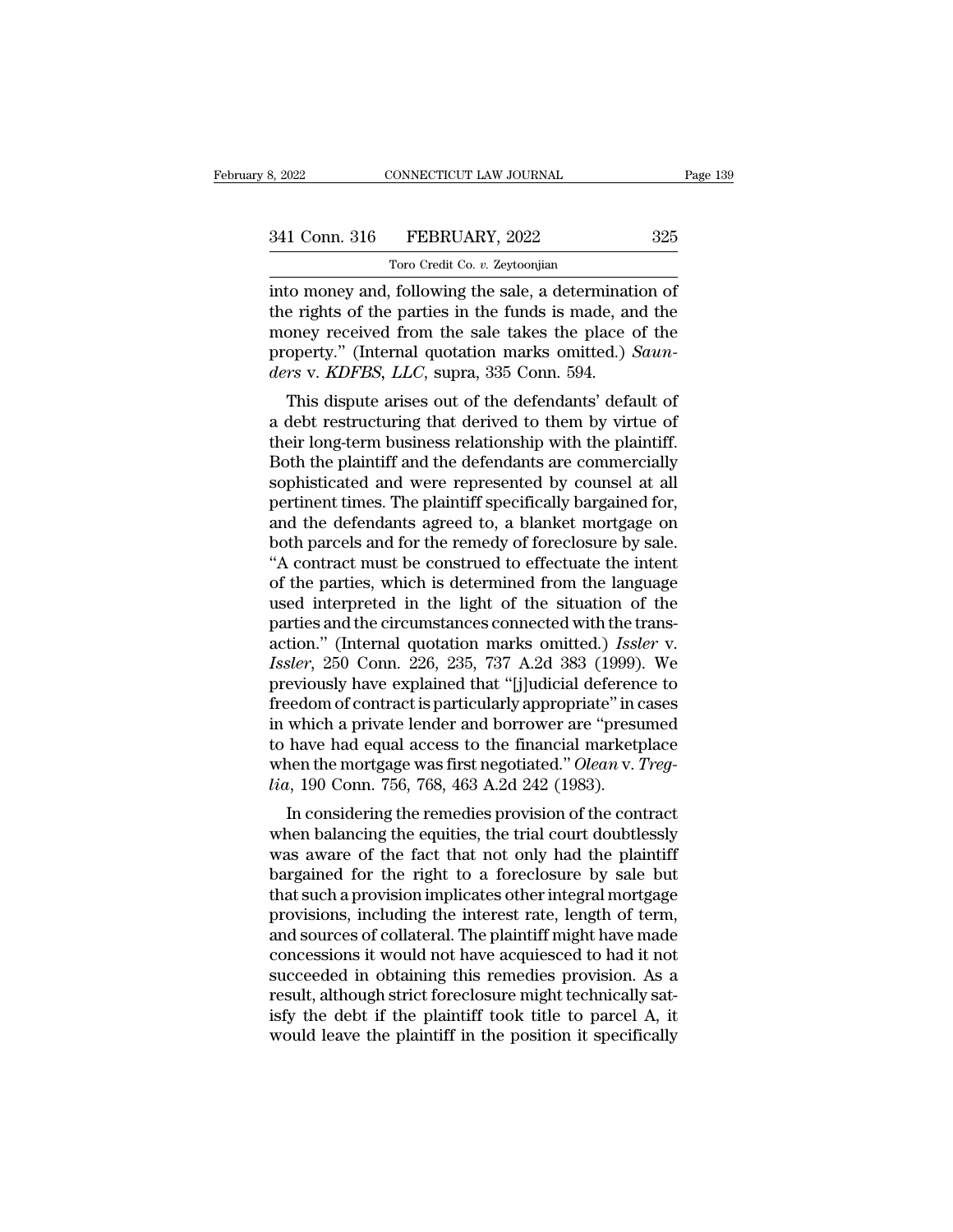# EBRUARY, 2022<br>
FEBRUARY, 2022<br>
Toro Credit Co. v. Zeytoonjian TORO CONNECTICUT LAW JOURNAL<br>FEBRUARY, 2022 341 Co.<br>Toro Credit Co. *v.* Zeytoonjian<br>Cot to be in: holding title to rea

CONNECTICUT LAW JOURNAL February 8, 2<br>
FEBRUARY, 2022 341 Conn. 316<br>
Toro Credit Co. *v.* Zeytoonjian<br>
had bargained *not* to be in: holding title to real estate.<br>
There might have been very good business reasons why<br>
the There are might have been very good business reasons why<br>the plaintiff, a Minnesota based company, did not want<br>the plaintiff, a Minnesota based company, did not want<br>to become a Connecticut property event with all the  $\begin{tabular}{ll} \multicolumn{1}{l}{{\bf FEBRUARY, 2022 \quad \quad 341 Conn. 316}}\\ \hline & {\color{red}\text{Toro Credit Co. $v$.} \text{Zeytoonjian}}\\ \hline \text{had bargained $not$ to be in: holding title to real estate.}\\ \text{There might have been very good business reasons why the plaintiff, a Minnesota based company, did not want to become a Connecticut property owner, with all the attachment, responsibilities, and, consequences. The\n$ to become a Connecticut property owner, with all the Toro Credit Co. *v.* Zeytoonjian<br>had bargained *not* to be in: holding title to real estate.<br>There might have been very good business reasons why<br>the plaintiff, a Minnesota based company, did not want<br>to become a Connectic Transferred also create to  $v$ . Zeytoonyian<br>had bargained *not* to be in: holding title to real estate.<br>There might have been very good business reasons why<br>the plaintiff, a Minnesota based company, did not want<br>to become had bargained *not* to be in: holding title to real estate.<br>There might have been very good business reasons why<br>the plaintiff, a Minnesota based company, did not want<br>to become a Connecticut property owner, with all the<br>a There might have been very good business reasons why<br>the plaintiff, a Minnesota based company, did not want<br>to become a Connecticut property owner, with all the<br>attendant responsibilities and consequences. The<br>record also the plaintiff, a Minnesota based company, did not want<br>to become a Connecticut property owner, with all the<br>attendant responsibilities and consequences. The<br>record also casts doubt that strict foreclosure would<br>make the pl to become a Connecticut property owner, with all the attendant responsibilities and consequences. The record also casts doubt that strict foreclosure would make the plaintiff whole in the way it envisioned when accepting t attendant responsibilities and consequences. The<br>record also casts doubt that strict foreclosure would<br>make the plaintiff whole in the way it envisioned when<br>accepting the mortgage. The trial court noted that, after<br>consid record also casts doubt that strict foreclosure would<br>make the plaintiff whole in the way it envisioned when<br>accepting the mortgage. The trial court noted that, after<br>considering the time and costs associated with selling<br> make the plaintiff whole in the way it envisioned when<br>accepting the mortgage. The trial court noted that, after<br>considering the time and costs associated with selling<br>parcel A, the plaintiff might not realize the full app accepting the mortgage. The trial court noted that, after considering the time and costs associated with selling parcel A, the plaintiff might not realize the full appraisal value to satisfy the debt. Strict foreclosure of considering the time and costs associated with selling<br>parcel A, the plaintiff might not realize the full appraisal<br>value to satisfy the debt. Strict foreclosure of parcel A<br>would force the plaintiff to take the precise ri parcel A, the plaintiff might not realize the full appraisal<br>value to satisfy the debt. Strict foreclosure of parcel A<br>would force the plaintiff to take the precise risk that<br>it tried to protect against by securing the pro value to satisfy the debt. Strict foreclosure of parcel A<br>would force the plaintiff to take the precise risk that<br>it tried to protect against by securing the property with<br>a blanket mortgage. As we will explain, if the tri would force the plaintiff to take the precise risk that<br>it tried to protect against by securing the property with<br>a blanket mortgage. As we will explain, if the trial court<br>orders strict foreclosure only as to parcel A bec it tried to protect against by securing the property with<br>a blanket mortgage. As we will explain, if the trial court<br>orders strict foreclosure only as to parcel A because<br>the appraised value of that parcel satisfies the d a blanket mortgage. As we will explain, if the trial court<br>orders strict foreclosure only as to parcel A because<br>the appraised value of that parcel satisfies the debt, the<br>plaintiff must release its interest in parcel B, a orders strict foreclosure only as to parcel A because<br>the appraised value of that parcel satisfies the debt, the<br>plaintiff must release its interest in parcel B, and if the<br>plaintiff is later unsuccessful at selling parcel the appraised value of that parcel satisfies the debt, the plaintiff must release its interest in parcel B, and if the plaintiff is later unsuccessful at selling parcel A at its appraised value, the plaintiff will lose the plaintiff must release its interest in parcel B, and if the plaintiff is later unsuccessful at selling parcel A at its appraised value, the plaintiff will lose the ability to foreclose as to parcel B. See *New Milford Savi* plaintiff is later unsuccessful at selling parcel A at its<br>appraised value, the plaintiff will lose the ability to<br>foreclose as to parcel B. See *New Milford Savings Bank*<br>v. *Jajer*, 244 Conn. 251, 261 and n.14, 708 A.2d appraised value, the plaintiff will lose the ability to<br>foreclose as to parcel B. See *New Milford Savings Bank*<br>v. *Jajer*, 244 Conn. 251, 261 and n.14, 708 A.2d 1378<br>(1998) (suggesting that mortgagee might waive right to foreclose as to parcel B. See *New Milford Savings Bank*<br>v. *Jajer*, 244 Conn. 251, 261 and n.14, 708 A.2d 1378<br>(1998) (suggesting that mortgagee might waive right to<br>foreclose on particular parcel when "mortgagee inten-<br>t v. Jajer, 244 Conn. 251, 261 and n.14, 708 A.2d 1378<br>(1998) (suggesting that mortgagee might waive right to<br>foreclose on particular parcel when "mortgagee inten-<br>tionally elected not to foreclose on one of several par-<br>cel (1998) (suggesting that mortgagee<br>foreclose on particular parcel whe<br>tionally elected not to foreclose on<br>cels securing the mortgage"). The t<br>considered that it would be ineq<br>parties in a position they did not<br>entering int The defendants particular particle interfering the mortgage.<br>The defected not to foreclose on one of several parties in a position they did not contemplate the referrence in a position they did not contemplate when tering abused its discretion of the critical particles securing the mortgage"). The trial court reasonably considered that it would be inequitable to place the parties in a position they did not contemplate when entering into thi

considered that it would be inequitable to place the<br>parties in a position they did not contemplate when<br>entering into this agreement.<br>The defendants, however, argue that the trial court<br>abused its discretion by consideri parties in a position they did not contemplate when<br>entering into this agreement.<br>The defendants, however, argue that the trial court<br>abused its discretion by considering the remedies provi-<br>sion in the mortgage contract Frances In a position andy and not concemprate when<br>entering into this agreement.<br>The defendants, however, argue that the trial court<br>abused its discretion by considering the remedies provi-<br>sion in the mortgage contract a The defendants, however, argue that the trial court<br>abused its discretion by considering the remedies provi-<br>sion in the mortgage contract at all. This argument is<br>premised on the proposition that parties cannot con-<br>trac The defendants, however, argue that the trial court<br>abused its discretion by considering the remedies provi-<br>sion in the mortgage contract at all. This argument is<br>premised on the proposition that parties cannot con-<br>tract abused its discretion by considering the remedies provision in the mortgage contract at all. This argument is<br>premised on the proposition that parties cannot con-<br>tract around § 49-24 because to do so would violate<br>public sion in the mortgage contract at all. This argument is<br>premised on the proposition that parties cannot con-<br>tract around § 49-24 because to do so would violate<br>public policy by depriving the trial court of its discretion<br>t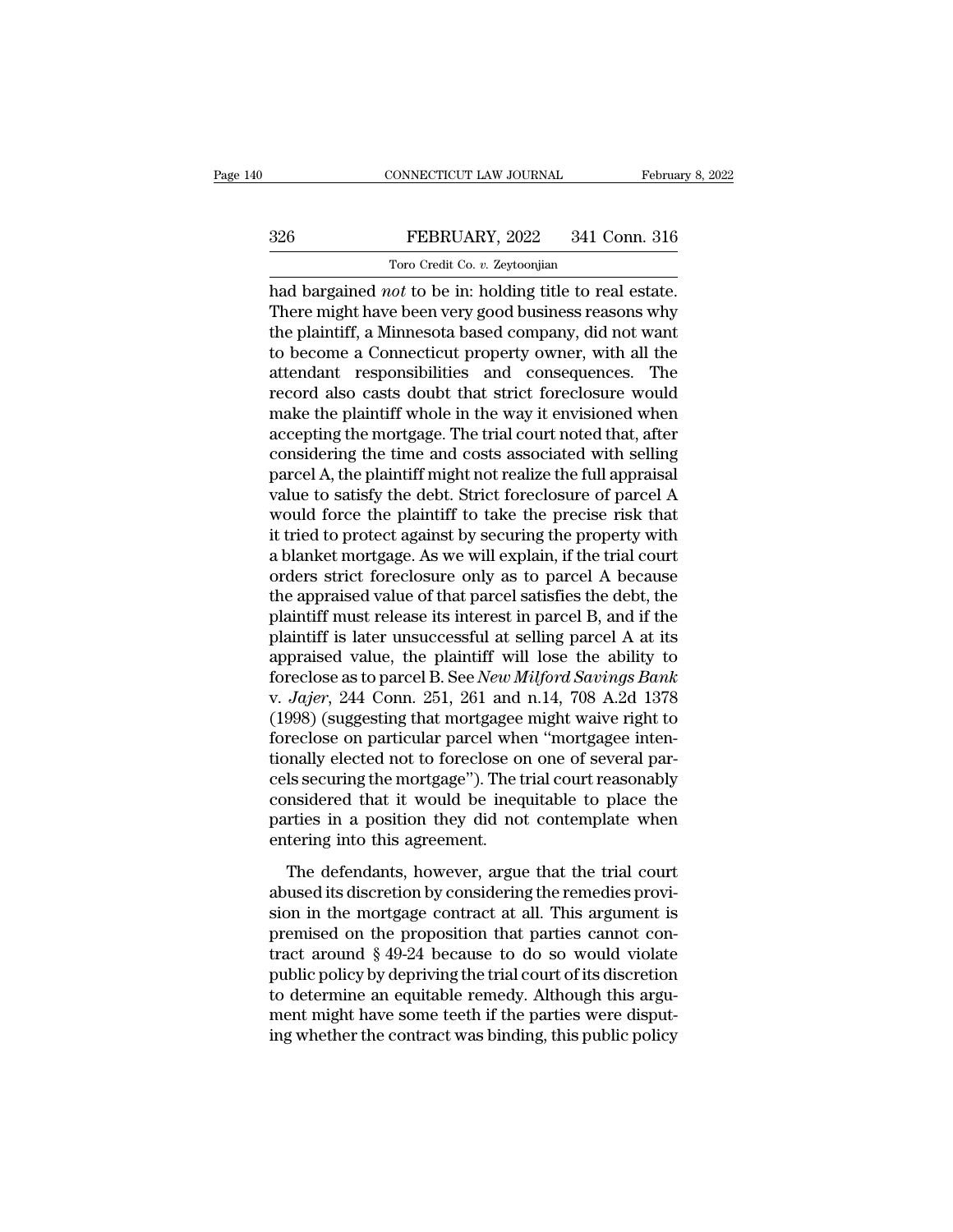# 341 Conn. 316 FEBRUARY, 2022 327<br>Toro Credit Co. v. Zeytoonjian

TORO CONNECTICUT LAW JOURNAL<br>FEBRUARY, 2022<br>Toro Credit Co. *v.* Zeytoonjian<br>of arise in this narticular case l Examples 2022<br>
S. 2022<br>
S. 2022<br>
Conn. 316 FEBRUARY, 2022<br>
Toro Credit Co. v. Zeytoonjian<br>
Concern does not arise in this particular case because<br>
the parties made no such argument, and the trial court<br>
conclicitly hold th 341 Conn. 316 FEBRUARY, 2022 327<br>
Toro Credit Co. v. Zeytoonjian<br>
concern does not arise in this particular case because<br>
the parties made no such argument, and the trial court<br>
explicitly held that the remedies provision 341 Conn. 316 FEBRUARY, 2022 327<br>
Toro Credit Co. v. Zeytoonjian<br>
concern does not arise in this particular case because<br>
the parties made no such argument, and the trial court<br>
explicitly held that the remedies provision 341 Conn. 316 FEBRUARY, 2022 327<br>
Toro Credit Co. v. Zeytoonjian<br>
concern does not arise in this particular case because<br>
the parties made no such argument, and the trial court<br>
explicitly held that the remedies provision Toro Credit Co. *v.* Zeytoonjian<br>
concern does not arise in this particular case because<br>
the parties made no such argument, and the trial court<br>
explicitly held that the remedies provision was "not<br>
determinative" but, in Trow Credit Co.  $v$ . Zeytoonyian<br>
concern does not arise in this particular case because<br>
the parties made no such argument, and the trial court<br>
explicitly held that the remedies provision was "not<br>
determinative" but, i concern does not arise in this particular case because<br>the parties made no such argument, and the trial court<br>explicitly held that the remedies provision was "not<br>determinative" but, instead, was only "a factor in the<br>cour the parties made no such argument, and the trial court<br>explicitly held that the remedies provision was "not<br>determinative" but, instead, was only "a factor in the<br>court's consideration."<sup>6</sup> See footnote 6 of this opinion.<br> explicitly held that the remedies provision was "not<br>determinative" but, instead, was only "a factor in the<br>court's consideration."<sup>6</sup> See footnote 6 of this opinion.<br>Like the trial court, we agree that "due consideration<br> determinative" but, instead, was only "a factor in the court's consideration."<sup>6</sup> See footnote 6 of this opinion.<br>Like the trial court, we agree that "due consideration<br>of the parties' bargained-for remedies provision is<br>a court's consideration."<sup>6</sup> See footnote 6 of this opinion.<br>Like the trial court, we agree that "due consideration<br>of the parties' bargained-for remedies provision is<br>appropriate in the balancing of [the] parties' competin Like the trial court, we agree that "due consideration<br>of the parties' bargained-for remedies provision is<br>appropriate in the balancing of [the] parties' competing<br>interests," as long as the overall agreement was not the<br>r of the parties' bargained-for remedies provision is<br>appropriate in the balancing of [the] parties' competing<br>interests," as long as the overall agreement was not the<br>result of duress, misrepresentation, or mutual mis-<br>take appropriate in the balancing of [the] parties' competing<br>interests," as long as the overall agreement was not the<br>result of duress, misrepresentation, or mutual mis-<br>take—none of which the defendants argue in the pres-<br>ent interests," as long as the overall agreement was not the<br>result of duress, misrepresentation, or mutual mis-<br>take—none of which the defendants argue in the pres-<br>ent case. See *Mack Financial Corp.* v. *Crossley*, 209<br>Conn result of duress, misrepresentation, or mutual mis-<br>take—none of which the defendants argue in the pres-<br>ent case. See *Mack Financial Corp.* v. *Crossley*, 209<br>Conn. 163, 168, 550 A.2d 303 (1988) ("Commercial con-<br>tracti take—none of which the defendants argue in the present case. See *Mack Financial Corp.* v. *Crossley*, 209 Conn. 163, 168, 550 A.2d 303 (1988) ("Commercial contracting parties have considerable freedom to determine the re ent case. See *Mack Financial Corp.* v. *Crossley*, 209<br>Conn. 163, 168, 550 A.2d 303 (1988) ("Commercial con-<br>tracting parties have considerable freedom to deter-<br>mine the remedial rights that will ensue upon breach.<br>... A Conn. 163, 168, 550 A.2d 303 (1988) ("Commercial contracting parties have considerable freedom to determine the remedial rights that will ensue upon breach.<br>  $\ldots$  Absent some cogent reason such as mistake or unconscionab tracting parties have considerable freedom to determine the remedial rights that will ensue upon breach.<br>
... Absent some cogent reason such as mistake or<br>
unconscionability, there is no reason why a court<br>
should not enf mine the remedial rights that will ensue upon breach.<br>  $\ldots$  Absent some cogent reason such as mistake or<br>
unconscionability, there is no reason why a court<br>
should not enforce the bargain that the parties have<br>
made." (F ... Absent some cogent reason such as mistake or<br>unconscionability, there is no reason why a court<br>should not enforce the bargain that the parties have<br>made." (Footnote omitted.)). Even if we were to assume<br>that public po unconscionability, there is no reason why a court<br>should not enforce the bargain that the parties have<br>made." (Footnote omitted.)). Even if we were to assume<br>that public policy reasons prohibit parties from con-<br>tracting should not enforce the bargain that the parties have<br>made." (Footnote omitted.)). Even if we were to assume<br>that public policy reasons prohibit parties from con-<br>tracting around § 49-24, an issue we have not decided;<br>see f made." (Footnote omitted.)). Even if we were to assume<br>that public policy reasons prohibit parties from con-<br>tracting around  $\S 49-24$ , an issue we have not decided;<br>see footnote 5 of this opinion; we see no principled<br>re that public policy reasons prohibit parties from contracting around § 49-24, an issue we have not decided;<br>see footnote 5 of this opinion; we see no principled<br>reason why the trial court should be barred from consid-<br>ering tracting around  $\S$  49-24, an issue we have not decided;<br>see footnote 5 of this opinion; we see no principled<br>reason why the trial court should be barred from consid-<br>ering the contract language in the present case when<br>t see footnote 5 of this opinion; we see no principled<br>reason why the trial court should be barred from consid-<br>ering the contract language in the present case when<br>there is no argument that the parties were on unequal<br>footi reason why the trial court sh<br>ering the contract language<br>there is no argument that tl<br>footing in negotiating the me<br>court's consideration of th<br>not inequitable but, rather,<br>exercise of discretion.<br>In the present case, the In the present case, when<br>there is no argument that the parties were on unequal<br>oting in negotiating the mortgage. As a result, the trial<br>urt's consideration of the remedies provision was<br>t inequitable but, rather, constit s no argument that the parties were on ancidiate footing in negotiating the mortgage. As a result, the trial court's consideration of the remedies provision was not inequitable but, rather, constituted an appropriate exerc

Fractionally, the plaintiff requested a forecloure by sale as to the two parcels covered by the blanket  $\frac{6}{6}$  Additionally, the defendants argue that the remedies provision is boil-plate, not specific to Connecticut,

In the present case, the plaintiff requested a foreclosure by sale as to the two parcels covered by the blanket  $\frac{1}{6}$  Additionally, the defendants argue that the remedies provision is boilerplate, not specific to Conn In the present case, the plaintiff requested a foreclosure by sale as to the two parcels covered by the blanket  $\frac{1}{6}$  Additionally, the defendants argue that the remedies provision is boilerplate, not specific to Conn sure by sale as to the two parcels covered by the blanket  $\overline{\phantom{a}}$   $\overline{\phantom{a}}$  and  $\overline{\phantom{a}}$  and  $\overline{\phantom{a}}$  argue that the remedies provision is boilerplate, not specific to Connecticut, and provides remedies not av Sure by safe as to the two parters covered by the blanket<br>  $\delta$  Additionally, the defendants argue that the remedies provision is boil-<br>
erplate, not specific to Connecticut, and provides remedies not available in<br>
Connec  $^\circ$  Additionally, the defendants argue that the remedies provision is boilerplate, not specific to Connecticut, and provides remedies not available in Connecticut, and, thus, the trial court erred in considering the reme erplate, not specific to Connecticut, and provides remedies not available in Connecticut, and, thus, the trial court erred in considering the remedies provision. These arguments are unavailing, however, because the plainti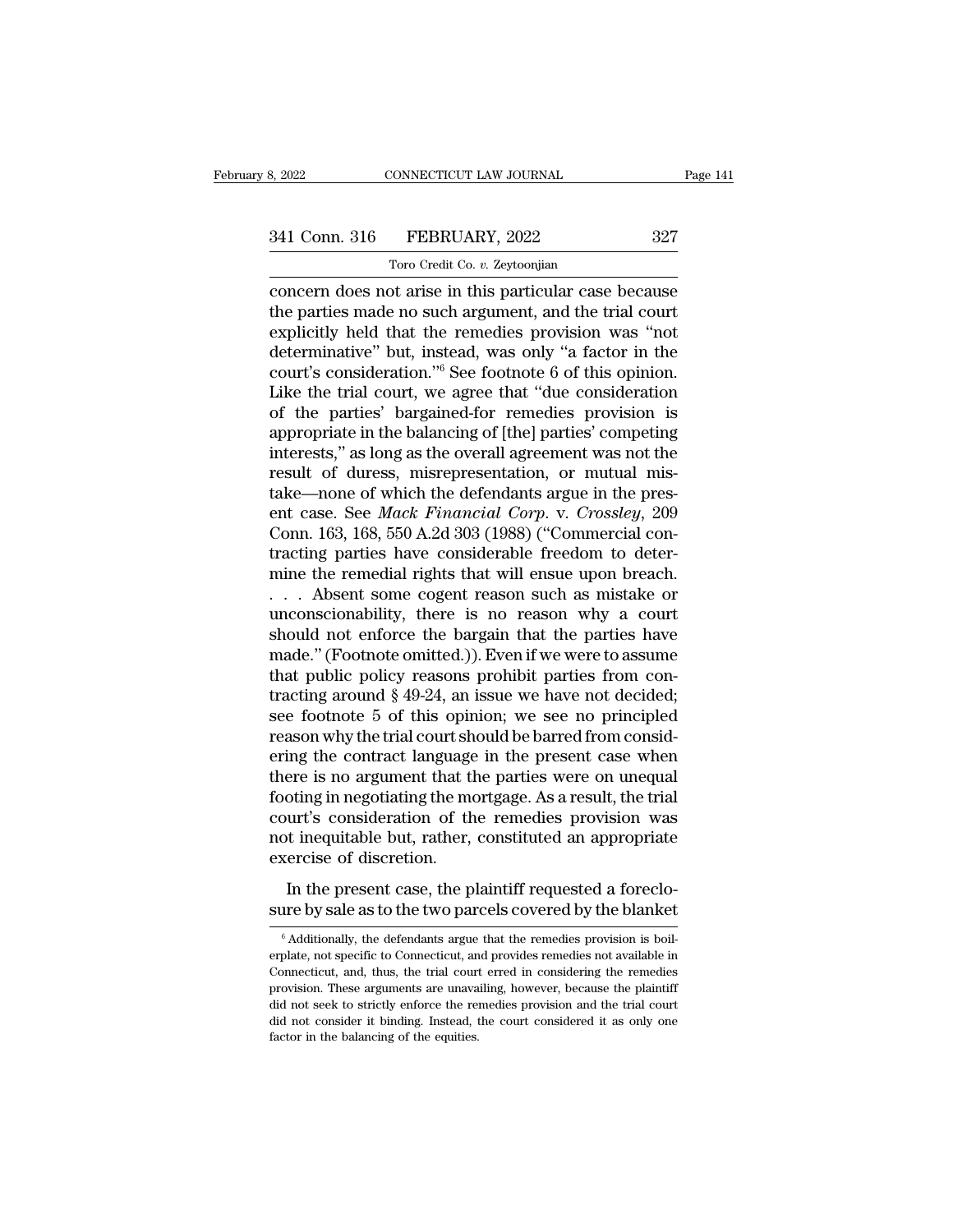# EBRUARY, 2022<br>
FEBRUARY, 2022<br>
Toro Credit Co. v. Zeytoonjian EXECTICUT LAW JOURNAL<br>FEBRUARY, 2022 341 Co.<br>Toro Credit Co. *v.* Zeytoonjian<br>r than a strict foreclosure<sup>7</sup> T

CONNECTICUT LAW JOURNAL February 8, 20<br>
Toro Credit Co. v. Zeytoonjian<br>
Toro Credit Co. v. Zeytoonjian<br>
Toro Credit Co. v. Zeytoonjian<br>
Toro Credit Co. v. Zeytoonjian<br>
Court granted the plaintiff this relief. If the plaint 328 FEBRUARY, 2022 341 Conn. 316<br>Toro Credit Co. v. Zeytoonjian<br>mortgage, rather than a strict foreclosure.<sup>7</sup> The trial<br>court granted the plaintiff this relief. If the plaintiff had<br>not requested and been granted a forec 328 FEBRUARY, 2022 341 Conn. 316<br>
Toro Credit Co. *v.* Zeytoonjian<br>
mortgage, rather than a strict foreclosure.<sup>7</sup> The trial<br>
court granted the plaintiff this relief. If the plaintiff had<br>
not requested and been granted a **PURSUARY, 2022** 341 Conn. 316<br>
Toro Credit Co. v. Zeytoonjian<br>
mortgage, rather than a strict foreclosure.<sup>7</sup> The trial<br>
court granted the plaintiff this relief. If the plaintiff had<br>
not requested and been granted a for Toro Credit Co. v. Zeytoonjian<br>mortgage, rather than a strict foreclosure.<sup>7</sup> The trial<br>court granted the plaintiff this relief. If the plaintiff had<br>not requested and been granted a foreclosure by sale,<br>pursuant to § 49mortgage, rather than a strict foreclosure.<sup>7</sup> The trial<br>court granted the plaintiff this relief. If the plaintiff had<br>not requested and been granted a foreclosure by sale,<br>pursuant to § 49-24, the plaintiff would have bee mortgage, rather than a strict foreclosure. The trial<br>court granted the plaintiff this relief. If the plaintiff had<br>not requested and been granted a foreclosure by sale,<br>pursuant to  $\S 49-24$ , the plaintiff would have bee court granted the plaintiff this reflet. If the plaintiff nad<br>not requested and been granted a foreclosure by sale,<br>pursuant to  $\S$  49-24, the plaintiff would have been enti-<br>tled to strict foreclosure as to both parcels. not requested and been granted a foreclosure by sale,<br>pursuant to § 49-24, the plaintiff would have been enti-<br>tled to strict foreclosure as to both parcels. Given that<br>the debt is roughly \$900,000, and the appraised valu pursuant to  $\frac{1}{8}$  49-24, the plaintiff would have been enti-<br>tled to strict foreclosure as to both parcels. Given that<br>the debt is roughly \$900,000, and the appraised value<br>of parcel A is \$950,000 and parcel B between the debt is roughly \$900,000, and the appraised value<br>of parcel A is \$950,000 and parcel B between \$840,000<br>and \$850,000, if the trial court had ordered strict foreclo-<br>sure as to both parcels, based on the parties' apprai *England II, L.P.* v. *Colossale*, 63 Conn. App. 49, 55, 774<br>*England 18850,000*, if the trial court had ordered strict foreclosure as to both parcels, based on the parties' appraisals,<br>the plaintiff would be given "a subs or parcel A is \$950,000 and parcel B between \$640,000<br>and \$850,000, if the trial court had ordered strict foreclo-<br>sure as to both parcels, based on the parties' appraisals,<br>the plaintiff would be given "a substantial and and  $\delta$ 850,000, if the trial court had ordered strict forecto-<br>sure as to both parcels, based on the parties' appraisals,<br>the plaintiff would be given "a substantial and unde-<br>served windfall" of nearly  $$900,000$ . *Amre* sure as to both parcels, based on the parties appraisals,<br>the plaintiff would be given "a substantial and unde-<br>served windfall" of nearly \$900,000. *Amresco New*<br>*England II, L.P.* v. *Colossale*, 63 Conn. App. 49, 55, 77 Interpath would be given a substantial and unde-<br>served windfall" of nearly \$900,000. *Amresco New*<br>*England II, L.P. v. Colossale,* 63 Conn. App. 49, 55, 774<br>A.2d 1083 (2001). "Since a mortgage foreclosure is an<br>equitable served windfall" of nearly \$900,000. Amresco New<br>England II, L.P. v. Colossale, 63 Conn. App. 49, 55, 774<br>A.2d 1083 (2001). "Since a mortgage foreclosure is an<br>equitable proceeding, either a forfeiture or a windfall<br>should 2d 1083 (2001). "Since a mortgage foreclosure is an<br>uitable proceeding, either a forfeiture or a windfall<br>ould be avoided if possible." *Farmers & Mechanics*<br>vings Bank v. Sullivan, 216 Conn. 341, 354, 579 A.2d<br>54 (1990).<br> equitable proceeding, either a forfeiture or a windfall<br>should be avoided if possible." *Farmers & Mechanics*<br>Savings Bank v. Sullivan, 216 Conn. 341, 354, 579 A.2d<br>1054 (1990).<br>*Fidelity Trust Co.* v. *Irick*, 206 Conn. 4

should be avoided if possible." Farmers & Mechanics<br>
Savings Bank v. Sullivan, 216 Conn. 341, 354, 579 A.2d<br>
1054 (1990).<br>
Fidelity Trust Co. v. Irick, 206 Conn. 484, 538 A.2d<br>
1027 (1988), is instructive. In Fidelity Tru Savings Bank v. Sullivan, 216 Conn. 341, 354, 579 A.2d<br>1054 (1990).<br>Fidelity Trust Co. v. Irick, 206 Conn. 484, 538 A.2d<br>1027 (1988), is instructive. In Fidelity Trust Co., this<br>court held that the trial court abused its 1054 (1990).<br>
Fidelity Trust Co. v. Irick, 206 Conn. 484, 538 A.2d<br>
1027 (1988), is instructive. In Fidelity Trust Co., this<br>
court held that the trial court abused its discretion in<br>
ordering a strict foreclosure when th *Fidelity Trust Co. v. Irick*, 206 Conn. 484, 538<br>1027 (1988), is instructive. In *Fidelity Trust Co*<br>court held that the trial court abused its discret<br>ordering a strict foreclosure when the mortgagee<br>have received a prop 27 (1988), is instructive. In *Fidelity Trust Co.*, this<br>urt held that the trial court abused its discretion in<br>dering a strict foreclosure when the mortgagee would<br>we received a property that had a value in excess of<br>e d court held that the trial court abused its discretion in<br>ordering a strict foreclosure when the mortgagee would<br>have received a property that had a value in excess of<br>the debt by more than \$17,000. Id., 487–88.<br>By contrast

ordering a strict foreclosure when the mortgagee would<br>have received a property that had a value in excess of<br>the debt by more than \$17,000. Id., 487–88.<br>By contrast, the defendants' concern about an unfair<br>windfall to the have received a property that had a value in excess of<br>the debt by more than \$17,000. Id., 487–88.<br>By contrast, the defendants' concern about an unfair<br>windfall to the plaintiff as a result of a forced sale<br>of both parcels the debt by more than \$17,000. Id., 487–88.<br>By contrast, the defendants' concern about an unfair<br>windfall to the plaintiff as a result of a forced sale<br>of both parcels is simply not warranted. Instead, any<br>additional proce By contrast, the defendants' concern about an unfair<br>windfall to the plaintiff as a result of a forced sale<br>of both parcels is simply not warranted. Instead, any<br>additional proceeds of the sale of both parcels above<br>the t Four parcels is simply not warranted. Instead, any<br>dditional proceeds of the sale of both parcels above<br>ne total amount of the judgment and costs of sale would<br> $e$  returned to the defendants' argument that the plaintiff d additional proceeds of the sale of both parcels above<br>the total amount of the judgment and costs of sale would<br>be returned to the defendants; see General Statutes<br> $\frac{1}{\sqrt{2}}$  we also reject the defendants' argument that

the total amount of the judgment and costs of sale would<br>be returned to the defendants; see General Statutes<br> $\frac{7}{100}$  We also reject the defendants' argument that the plaintiff did not move<br>for a foreclosure by sale, t be returned to the defendants; see General Statutes<br>
<sup>7</sup>We also reject the defendants' argument that the plaintiff did not move<br>
for a foreclosure by sale, therefore divesting the trial court of the ability to<br>
grant such <sup>7</sup> We also reject the defendants' argument that the plaintiff did not move<br>for a foreclosure by sale, therefore divesting the trial court of the ability to<br>grant such a remedy. The clear language of § 49-24 does not requ  $^7$  We also reject the defendants' argument that the plaintiff did not move for a foreclosure by sale, therefore divesting the trial court of the ability to grant such a remedy. The clear language of  $\S$  49-24 does not r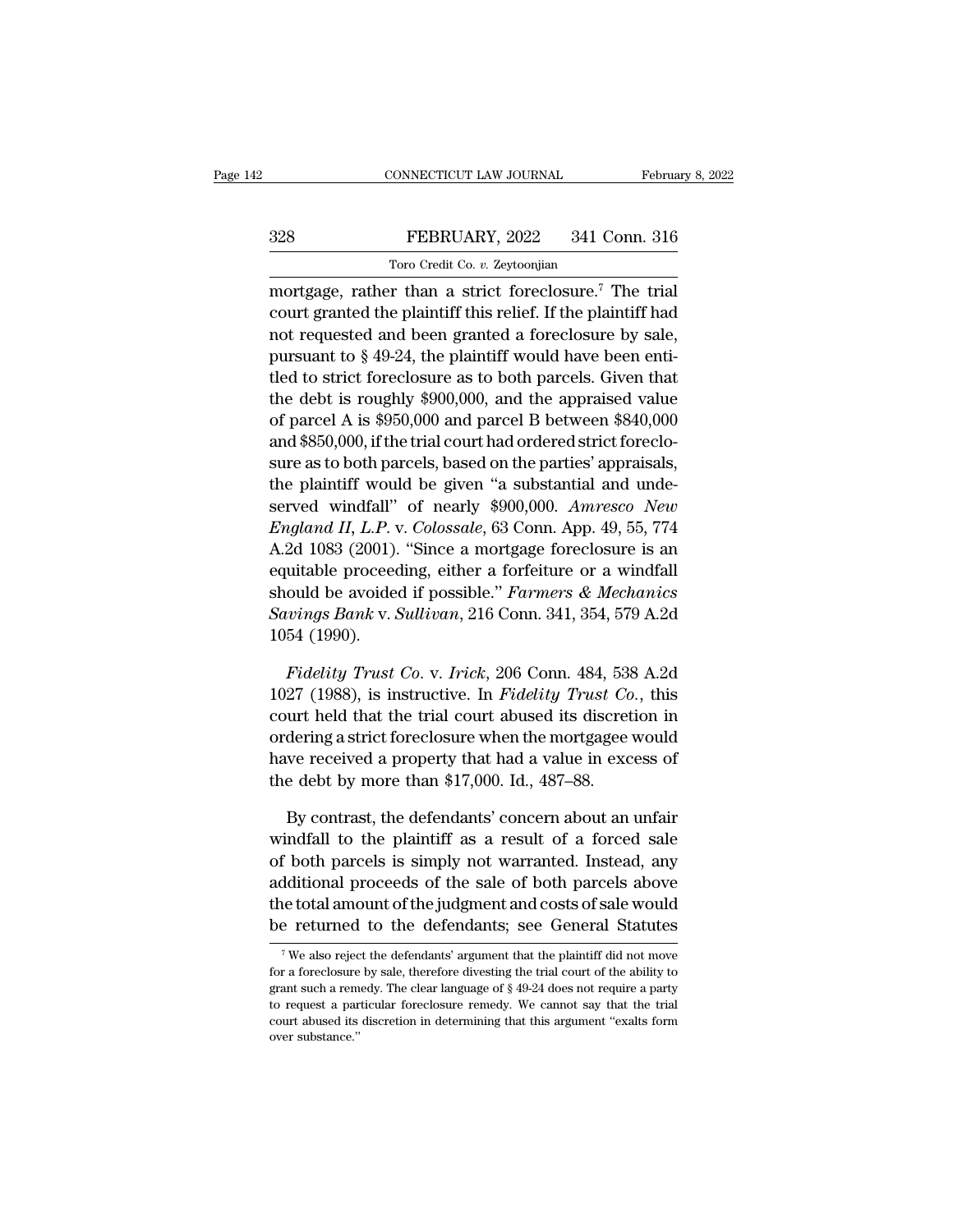| 3, 2022       | CONNECTICUT LAW JOURNAL                                   | Page 143 |
|---------------|-----------------------------------------------------------|----------|
|               |                                                           |          |
| 341 Conn. 316 | FEBRUARY, 2022                                            | 329      |
|               | Toro Credit Co. v. Zeytoonjian                            |          |
|               | $8.49-278$ and further eliminates the defendants' concern |          |

8, 2022 CONNECTICUT LAW JOURNAL Page 143<br>
341 Conn. 316 FEBRUARY, 2022 329<br>
Toro Credit Co. v. Zeytoonjian<br>
§ 49-27;<sup>8</sup> and further eliminates the defendants' concern<br>
about a potential deficiency judgment. 341 Conn. 316 FEBRUARY, 2022<br>Toro Credit Co. v. Zeytoonjian<br> $\S$  49-27;<sup>8</sup> and further eliminates the defendant<br>about a potential deficiency judgment.<br>Moreover, an order of strict foreclosure

1 Conn. 316 FEBRUARY, 2022 329<br>Toro Credit Co. v. Zeytoonjian<br>19-27;<sup>8</sup> and further eliminates the defendants' concern<br>out a potential deficiency judgment.<br>Moreover, an order of strict foreclosure as to only<br>rcel A would h  $\frac{341 \text{ Com. } 316 \qquad \text{FEBKUAKY, } 2022 \qquad \text{329}}{\text{Toro Credit Co. } v. \text{Zeytoonjian}}$ <br>  $\S 49\text{-}27; \S$  and further eliminates the defendants' concern<br>
about a potential deficiency judgment.<br>
Moreover, an order of strict foreclosure as to From Credit Co. v. Zeytoonjian<br>  $\S$  49-27;<sup>8</sup> and further eliminates the defendants' concern<br>
about a potential deficiency judgment.<br>
Moreover, an order of strict foreclosure as to only<br>
parcel A would have extinguished t  $\frac{1}{8}$  49-27;<sup>8</sup> and further eliminates the defendants' concern<br>about a potential deficiency judgment.<br>Moreover, an order of strict foreclosure as to only<br>parcel A would have extinguished the plaintiff's interest<br>in pa S 19-1.) and radical eminimates the determining estable.<br>
about a potential deficiency judgment.<br>
Moreover, an order of strict foreclosure as to only<br>
parcel A would have extinguished the plaintiff's interest<br>
in parcel B, Moreover, an order of strict foreclosure as to only<br>parcel A would have extinguished the plaintiff's interest<br>in parcel B, security the plaintiff had bargained for to<br>ensure recovery of the defendants' debt. See General<br>S Moreover, an order of strict foreclosure as to only<br>parcel A would have extinguished the plaintiff's interest<br>in parcel B, security the plaintiff had bargained for to<br>ensure recovery of the defendants' debt. See General<br>St parcel A would have extinguished the plaintiff's interest<br>in parcel B, security the plaintiff had bargained for to<br>ensure recovery of the defendants' debt. See General<br>Statutes § 49-1 ("[t]he foreclosure of a mortgage is a in parcel B, security the plaintiff had bargained for to<br>ensure recovery of the defendants' debt. See General<br>Statutes  $\S 49-1$  ("[t]he foreclosure of a mortgage is a<br>bar to any further action upon the mortgage debt, note ensure recovery of the defendants' debt. See General<br>Statutes § 49-1 ("[t]he foreclosure of a mortgage is a<br>bar to any further action upon the mortgage debt, note<br>or obligation"). This court has previously explained<br>that, Statutes § 49-1 ("[t]he foreclosure of a mortgage is a<br>bar to any further action upon the mortgage debt, note<br>or obligation"). This court has previously explained<br>that, "once a mortgagee strictly forecloses on a mort-<br>gag bar to any further action upon the mortgage debt, note<br>or obligation''). This court has previously explained<br>that, "once a mortgagee strictly forecloses on a mort-<br>gage and obtains title to the property following the<br>runn or obligation"). This court has previously explained<br>that, "once a mortgagee strictly forecloses on a mort-<br>gage and obtains title to the property following the<br>running of the law days, § 49-1 extinguishes all rights<br>of th that, "once a mortgagee strictly forecloses on a mortgage and obtains title to the property following the running of the law days, § 49-1 extinguishes all rights of the mortgagee with respect to the "mortgage debt, note or gage and obtains title to the property following the<br>running of the law days, § 49-1 extinguishes all rights<br>of the mortgagee with respect to the 'mortgage debt,<br>note or obligation'... except as provided in [General<br>Statu running of the law days, § 49-1 extinguishes all rights<br>of the mortgagee with respect to the 'mortgage debt,<br>note or obligation' . . . except as provided in [General<br>Statutes] § 49-14." *JP Morgan Chase Bank*, *N.A.* v. of the mortgagee with respect to the 'mortgage debt,<br>note or obligation' . . . except as provided in [General<br>Statutes] § 49-14." *JP Morgan Chase Bank*, *N.A*. v. *Win-<br>throp Properties, LLC*, 312 Conn. 662, 671, 94 A.3d note or obligation' . . . except as provided in [General Statutes] § 49-14." *JP Morgan Chase Bank*, *N.A.* v. *Win-throp Properties, LLC*, 312 Conn. 662, 671, 94 A.3d 622 (2014). Strict foreclosure of only one parcel def Statutes] § 49-14." *JP Morgan Chase Bank*, *N.A.* v. *Win-<br>throp Properties, LLC*, 312 Conn. 662, 671, 94 A.3d 622<br>(2014). Strict foreclosure of only one parcel defeats the<br>plaintiff's purpose in encumbering the two parce throp Properties, LLC, 312 Conn. 662, 671, 94 A.3d 622<br>(2014). Strict foreclosure of only one parcel defeats the<br>plaintiff's purpose in encumbering the two parcels with<br>a blanket mortgage to secure the debt. See 2 D. Caron (2014). Strict foreclosure of only one parcel defeats the plaintiff's purpose in encumbering the two parcels with a blanket mortgage to secure the debt. See 2 D. Caron & G. Milne, Connecticut Foreclosures (11th Ed. 2021) plaintiff's purpose in encumbering the two parcels with<br>a blanket mortgage to secure the debt. See 2 D. Caron &<br>G. Milne, Connecticut Foreclosures (11th Ed. 2021)<br>§ 19-1:2, p. 17 ("[s]ince the main purpose behind a lend-<br>e a blanket mortgage to secure the debt. See 2 D. Caron &<br>
G. Milne, Connecticut Foreclosures (11th Ed. 2021)<br>
§ 19-1:2, p. 17 ("[s]ince the main purpose behind a lend-<br>
er's insistence on a blanket mortgage is to maximize<br> For small status is not at all surprising to find that most lanket mortgages are amply secured and that a forecloure by sale is ordered"). We therefore conclude that the  $^8$  General Statutes § 49-27 provides in relevant its security, it is not at all surprising to find that most<br>blanket mortgages are amply secured and that a foreclo-<br>sure by sale is ordered"). We therefore conclude that the<br> $8\%$ -<br> $8\%$  General Statutes  $8\%$ -27 provides

blanket mortgages are amply secured and that a foreclosure by sale is ordered"). We therefore conclude that the<br>  $*$  General Statutes  $*$  49-27 provides in relevant part: "The proceeds of each<br>
such sale shall be brought sure by sale is ordered"). We therefore conclude that the  $\frac{8}{3}$  General Statutes  $\frac{8}{3}$  49-27 provides in relevant part: "The proceeds of each such sale shall be brought into court, there to be applied if the sale Same by same is of defect of the amount of the amount of the amount of the sale is entitled, in accordance with the provisions of a supplemental judgment then to be rendered in the cause, specifying the parties who are en  $\degree$  General Statutes  $\S$  49-27 provides in relevant part: "The proceeds of each such sale shall be brought into court, there to be applied if the sale is ratified, in accordance with the provisions of a supplemental judg such sale shall be brought into court, there to be applied if the sale is ratified, in accordance with the provisions of a supplemental judgment then to be rendered in the cause, specifying the parties who are entitled to ratified, in accordance with the provisions of a supplemental judgment then to be rendered in the cause, specifying the parties who are entitled to the same and the amount to which each is entitled. If any part of the deb state as if due and payable and payable in the purchaser and the purchase and the amount to which each is entitled. If any part of the debt or obligation secured by the mortgage or lien foreclosed or by any subsequent mor same and the amount to which each is entitled. If any part of the debt or obligation secured by the mortgage or lien foreclosed or by any subsequent mortgage or lien was not payable at the date of the judgment of foreclos bobligation secured by the mortgage or lien foreclosed or by any subsequent<br>mortgage or lien was not payable at the date of the judgment of foreclosure,<br>it shall nevertheless be paid as far as may be out of the proceeds of obligation secured by the mortgage or lien foreclosed or by any subsequent mortgage or lien was not payable at the date of the judgment of foreclosure, it shall nevertheless be paid as far as may be out of the proceeds of Shall nevertheless be paid as far as may be out of the proceeds of the le as if due and payable  $\ldots$  [and] if the plaintiff is the purchaser at any ch sale, he shall be required to bring into court only so much of the oc sale as if due and payable  $\ldots$  [and] if the plaintiff is the purchaser at any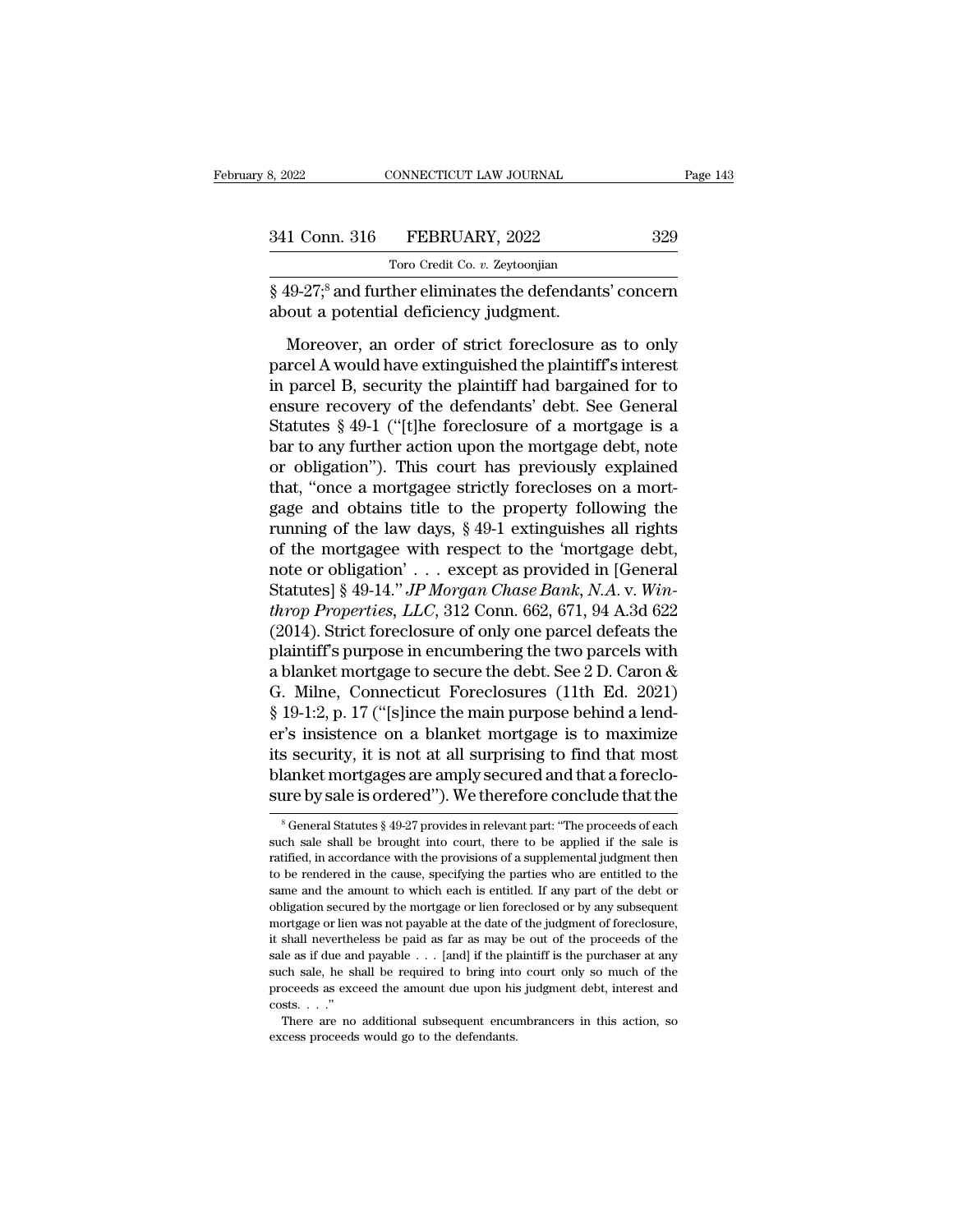|                                                      | CONNECTICUT LAW JOURNAL                                   | February 8, 2022 |  |
|------------------------------------------------------|-----------------------------------------------------------|------------------|--|
| 330                                                  | FEBRUARY, 2022                                            | 341 Conn. 316    |  |
|                                                      | Toro Credit Co. v. Zeytoonjian                            |                  |  |
| at an equitable result.                              | trial court did not abuse its wide discretion in arriving |                  |  |
| We agree with the trial court that there is no merit |                                                           |                  |  |

We agree with the trial court that there is no merit<br>
we agree with the trial court that there is no merit<br>
the defendants' claim that they were entitled to a<br>
gict forcelesure as to a single parcel of land as a FEBRUARY, 2022 341 Conn. 316<br>
Toro Credit Co. *v.* Zeytoonjian<br>
Trial court did not abuse its wide discretion in arriving<br>
at an equitable result.<br>
We agree with the trial court that there is no merit<br>
in the defendants' For Credit Co.  $v$ . Zeytoonjian<br>
trial court did not abuse its wide discretion in arriving<br>
at an equitable result.<br>
We agree with the trial court that there is no merit<br>
in the defendants' claim that they were entitled t Firial court did not abuse its wide discretion in arriving<br>at an equitable result.<br>We agree with the trial court that there is no merit<br>in the defendants' claim that they were entitled to a<br>strict foreclosure as to a singl That court did not abuse its wide discretion in arriving<br>at an equitable result.<br>We agree with the trial court that there is no merit<br>in the defendants' claim that they were entitled to a<br>strict foreclosure as to a single We agree with the trial court that there is no merit<br>in the defendants' claim that they were entitled to a<br>strict foreclosure as to a single parcel of land as a<br>matter of law because strict foreclosure is the rule in<br>Conne We agree with the trial court that there is no merit<br>in the defendants' claim that they were entitled to a<br>strict foreclosure as to a single parcel of land as a<br>matter of law because strict foreclosure is the rule in<br>Conne in the defendants' claim that they were entitled to a<br>strict foreclosure as to a single parcel of land as a<br>matter of law because strict foreclosure is the rule in<br>Connecticut and foreclosure by sale the exception. The<br>pr strict foreclosure as to a single parcel of land as a<br>matter of law because strict foreclosure is the rule in<br>Connecticut and foreclosure by sale the exception. The<br>proposition is contained in a single conclusory sentence<br> matter of law because strict foreclosure is the rule in<br>Connecticut and foreclosure by sale the exception. The<br>proposition is contained in a single conclusory sentence<br>in *National City Mortgage Co.* v. *Stoecker*, supra, Connecticut and foreclosure by sale the exception. The<br>proposition is contained in a single conclusory sentence<br>in *National City Mortgage Co.* v. *Stoecker*, supra, 92<br>Conn. App. 793, unaccompanied by any citation to lega proposition is contained in a single conclusory sentence<br>in *National City Mortgage Co.* v. *Stoecker*, supra, 92<br>Conn. App. 793, unaccompanied by any citation to legal<br>authority or analysis to support such a sweeping stat in *National City Mortgage Co.* v. *Stoecker*, supra, 92<br>Conn. App. 793, unaccompanied by any citation to legal<br>authority or analysis to support such a sweeping state-<br>ment. Indeed, § 49-24 contains no language indicating Conn. App. 793, unaccompanied by any citation to legal authority or analysis to support such a sweeping statement. Indeed, § 49-24 contains no language indicating that foreclosure by sale should be used only in extreme ca authority or analysis to support such a sweeping statement. Indeed,  $\S$  49-24 contains no language indicating that foreclosure by sale should be used only in extreme cases, or rarely, or never; rather, it plainly provides ment. Indeed, § 49-24 contains no language indicating<br>that foreclosure by sale should be used only in extreme<br>cases, or rarely, or never; rather, it plainly provides<br>for the option of a "decree of sale instead of a strict that foreclosure by sale should be used only in extreme<br>cases, or rarely, or never; rather, it plainly provides<br>for the option of a "decree of sale instead of a strict<br>foreclosure at the discretion of the court  $\dots$ ." Gen cases, or rarely, or never; rather, it plainly provides<br>for the option of a "decree of sale instead of a strict<br>foreclosure at the discretion of the court . . . ." Gen-<br>eral Statutes § 49-24 (1). In fact, foreclosure by sa for the option of a "decree of sale instead of a strict<br>foreclosure at the discretion of the court . . . . " Gen-<br>eral Statutes § 49-24 (1). In fact, foreclosure by sale<br>is the preferred "decree" in situations in which the foreclosure at the discretion of the court  $\ldots$ ." General Statutes § 49-24 (1). In fact, foreclosure by sale<br>is the preferred "decree" in situations in which the<br>property's fair market value exceeds the debt, as in<br>the p eral Statutes § 49-24 (1). In fact, foreclosure by sale<br>is the preferred "decree" in situations in which the<br>property's fair market value exceeds the debt, as in<br>the present case. See, e.g., *US Bank National Assn.* v.<br>*C* is the preferred "decree" in situations in which the<br>property's fair market value exceeds the debt, as in<br>the present case. See, e.g., *US Bank National Assn.* v.<br>*Christophersen*, 179 Conn. App. 378, 394, 180 A.3d 611<br>(" property's fair market value exceeds the debt, as in<br>the present case. See, e.g., *US Bank National Assn.* v.<br>*Christophersen*, 179 Conn. App. 378, 394, 180 A.3d 611<br>("when the value of the property substantially exceeds<br>t the present case. See, e.g., *US Bank National Assn.* v.<br>Christophersen, 179 Conn. App. 378, 394, 180 A.3d 611<br>("when the value of the property substantially exceeds<br>the value of the lien being foreclosed, the trial court<br> Christophersen, 179 Conn. App. 378, 394, 180 A.3d 611 ("when the value of the property substantially exceeds<br>the value of the lien being foreclosed, the trial court<br>abuses its discretion when it refuses to order a foreclo-("when the value of the property substantially exceeds<br>the value of the lien being foreclosed, the trial court<br>abuses its discretion when it refuses to order a foreclo-<br>sure by sale" (internal quotation marks omitted)), c the value of the lien being foreclosed, the trial court<br>abuses its discretion when it refuses to order a foreclo-<br>sure by sale" (internal quotation marks omitted)), cert.<br>denied, 328 Conn. 928, 182 A.3d 1192 (2018); Volunt abuses its discretion when it refuses to order a foreclosure by sale" (internal quotation marks omitted)), cert.<br>denied, 328 Conn. 928, 182 A.3d 1192 (2018); *Voluntown*<br>v. *Rytman*, 27 Conn. App. 549, 555, 607 A.2d 896 (s sure by sale" (internal quotation marks omitted)), cert.<br>denied, 328 Conn. 928, 182 A.3d 1192 (2018); *Voluntown*<br>v. *Rytman*, 27 Conn. App. 549, 555, 607 A.2d 896 (same),<br>cert. denied, 223 Conn. 913, 614 A.2d 831 (1992). denied, 328 Conn. 928, 182 A.3d 1192 (2018); *Voluntown*<br>v. *Rytman*, 27 Conn. App. 549, 555, 607 A.2d 896 (same),<br>cert. denied, 223 Conn. 913, 614 A.2d 831 (1992). It may<br>be that the majority of foreclosure judgments are v. Rytman, 27 Conn. App. 549, 555, 607 A.2d 896 (same),<br>cert. denied, 223 Conn. 913, 614 A.2d 831 (1992). It may<br>be that the majority of foreclosure judgments are by<br>strict foreclosure, but, if anything, that would indicat cert. denied, 223 C<br>be that the major<br>strict foreclosure,<br>only that the majo<br>in which the value<br>debt owed. That<br>general rule.<br>The defendants First divided in the majority of foreclosure judgments are by<br>
rict foreclosure, but, if anything, that would indicate<br>
ly that the majority of foreclosures arise in situations<br>
which the value of the property is less than *III* EU TOFETOSUFE, DUI, IT anything, that would indicate<br>
III, which the majority of foreclosures arise in situations<br>
in which the value of the property is less than the<br>
debt owed. That hardly makes strict foreclosure only that the hiajority of foreclosures arise in situations<br>in which the value of the property is less than the<br>debt owed. That hardly makes strict foreclosure the<br>general rule.<br>The defendants also rely on *Amresco New Eng*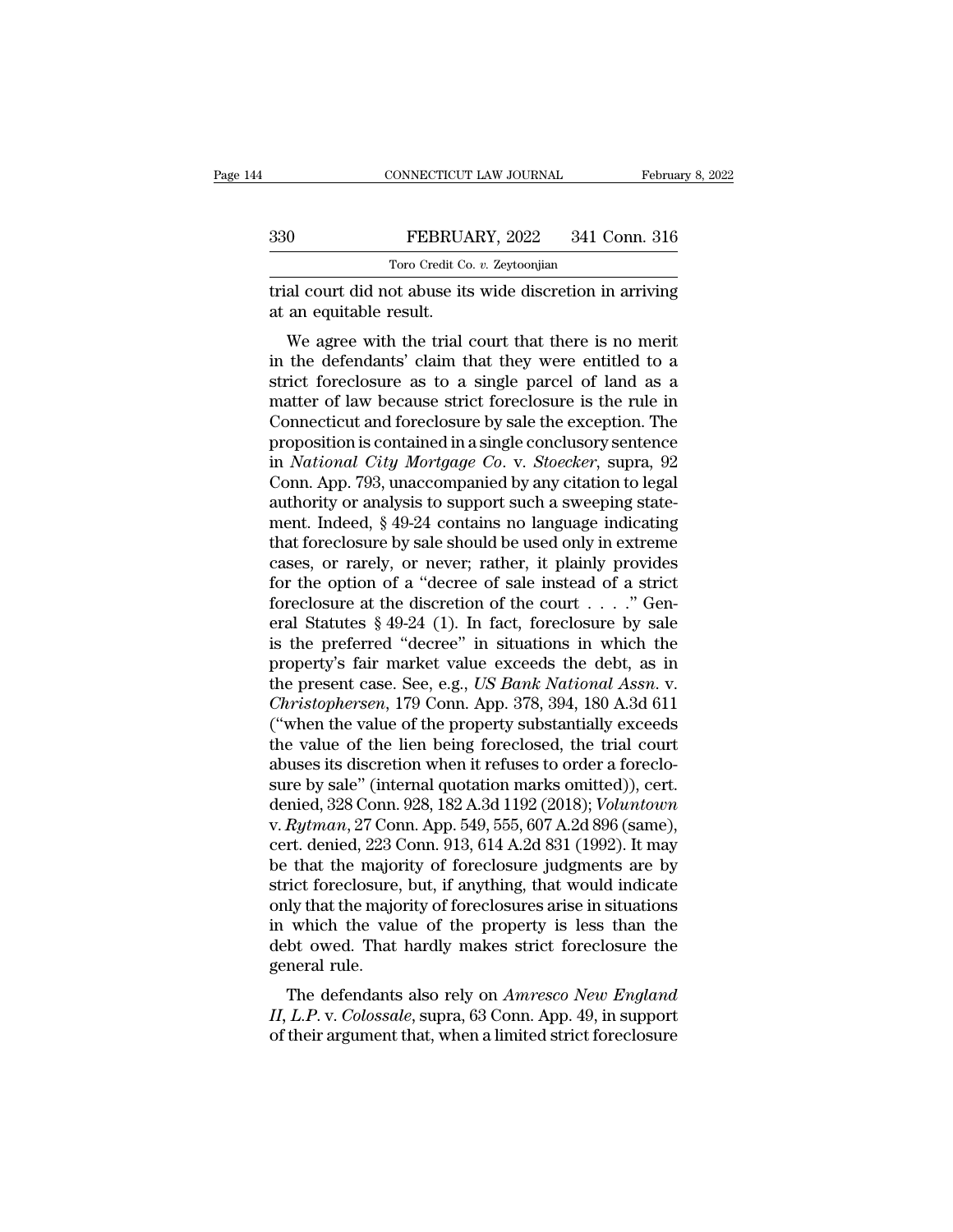# 341 Conn. 316 FEBRUARY, 2022 331<br>Toro Credit Co. v. Zeytoonjian

TORO CONNECTICUT LAW JOURNAL<br>FEBRUARY, 2022<br>Toro Credit Co. *v.* Zeytoonjian<br>Tragge can satisfy a debt, the tri on a blanket mortgage can satisfy a debt, the trial court abuses its discretion by not opting for that remedy. We<br>
that this comparison ipprocure function of the trial court<br>
discretion by not opting for that remedy. We<br>
f 341 Conn. 316 FEBRUARY, 2022 331<br>
Toro Credit Co. v. Zeytoonjian<br>
on a blanket mortgage can satisfy a debt, the trial court<br>
abuses its discretion by not opting for that remedy. We<br>
find this comparison inapposite. Amresco FILER 1992 331<br>
Toro Credit Co. *v.* Zeytoonjian<br>
on a blanket mortgage can satisfy a debt, the trial court<br>
abuses its discretion by not opting for that remedy. We<br>
find this comparison inapposite. Amresco New England<br>
II **II, 1988 1989** Toro Credit Co. *v.* Zeytoonjian<br>
Toro Credit Co. *v.* Zeytoonjian<br> **II, concerned a mortgage can satisfy a debt, the trial court<br>
abuses its discretion by not opting for that remedy. We<br>
find this comparis** Toro Credit Co. *v.* Zeytoonjian<br>
on a blanket mortgage can satisfy a debt, the trial court<br>
abuses its discretion by not opting for that remedy. We<br>
find this comparison inapposite. Amresco New England<br>
II, L.P., concerne Toro Creat Co.  $v$ . Zeytoonjian<br>
on a blanket mortgage can satisfy a debt, the trial court<br>
abuses its discretion by not opting for that remedy. We<br>
find this comparison inapposite. Amresco New England<br>
II, L.P., concerne on a blanket mortgage can satisfy a debt, the trial court<br>abuses its discretion by not opting for that remedy. We<br>find this comparison inapposite. Amresco New England<br>II, L.P., concerned a mortgagee's request that a trial<br> abuses its discretion by not opting for that remedy. We<br>find this comparison inapposite. Amresco New England<br>II, L.P., concerned a mortgagee's request that a trial<br>court order strict foreclosure on a blanket mortgage<br>that find this comparison inapposite. Amresco New England II, L.P., concerned a mortgagee's request that a trial court order strict foreclosure on a blanket mortgage that covered several properties when the value of all the pr II, L.P., concerned a mortgagee's request that a trial<br>court order strict foreclosure on a blanket mortgage<br>that covered several properties when the value of all<br>the properties greatly exceeded the debt. Id., 50. The<br>tria court order strict foreclosure on a blanket mortgage<br>that covered several properties when the value of all<br>the properties greatly exceeded the debt. Id., 50. The<br>trial court rejected the plaintiff's request and ordered<br>str the properties greatly exceeded the debt. Id., 50. The<br>trial court rejected the plaintiff's request and ordered<br>strict foreclosure as to only two properties the mortgage<br>covered, the value of which sufficed to cover the de trial court rejected the plaintiff's request and ordered<br>strict foreclosure as to only two properties the mortgage<br>covered, the value of which sufficed to cover the debt.<br>Id., 50–51. The court in *Amresco New England II*, strict foreclosure as to only two properties the mortgage<br>covered, the value of which sufficed to cover the debt.<br>Id., 50–51. The court in *Amresco New England II*, *L.P.*,<br>explained that the order of a limited strict for covered, the value of which sufficed to cover the debt.<br>Id., 50–51. The court in *Amresco New England II*, *L.P.*,<br>explained that the order of a limited strict foreclosure<br>was "an entirely appropriate exercise of [the tri Id., 50–51. The court in *Amresco New England II*, *L.P.*, explained that the order of a limited strict foreclosure was "an entirely appropriate exercise of [the trial court's] equitable discretion"; id., 56; to avoid gra explained that the order of a limited strict foreclosure<br>was "an entirely appropriate exercise of [the trial<br>court's] equitable discretion"; id., 56; to avoid granting<br>the plaintiff "a substantial and undeserved windfall<br> was "an entirely appropriate exercise of [the trial court's] equitable discretion"; id., 56; to avoid granting<br>the plaintiff "a substantial and undeserved windfall<br> $\dots$ ." Id., 55. The present case does not involve the<br>opt *Amresco New England II, L.P.* The question when it orders in the plaintiff "a substantial and undeserved windfall  $\ldots$ ..." Id., 55. The present case does not involve the option of a partial strict foreclosure as to two o the plaintiff "a substantial and undeserved windfall<br>  $\ldots$ ." Id., 55. The present case does not involve the<br>
option of a partial strict foreclosure as to two of several<br>
parcels that secured the loan versus a full strict  $\dots$   $\therefore$  Id., 55. The present case does not involve the option of a partial strict foreclosure as to two of several parcels that secured the loan versus a full strict foreclosure as to more than two parcels, which occur option of a partial strict foreclosure as to two of several<br>parcels that secured the loan versus a full strict foreclo-<br>sure as to more than two parcels, which occurred in<br>Amresco New England II, L.P. The question here,<br>i parcels that secured the loan versus a full strict foreclosure as to more than two parcels, which occurred in *Amresco New England II*, *L.P*. The question here, instead, is whether the trial court abused its discretion wh sure as to more than two parcels, which occurred in<br>*Amresco New England II, L.P.* The question here,<br>instead, is whether the trial court abused its discretion<br>when it ordered a foreclosure by sale, as requested by<br>the pla instead, is whether the trial court abused its discretion<br>when it ordered a foreclosure by sale, as requested by<br>the plaintiff, instead of a partial strict foreclosure, as<br>requested by the defendants. The exercise of equit when it ordered a foreclosure by sale, as requested by<br>the plaintiff, instead of a partial strict foreclosure, as<br>requested by the defendants. The exercise of equitable<br>discretion in one way in  $Amresco New England II, L.P.,$ <br>does not mean the plaintiff, instead of a partial strict if requested by the defendants. The exerci discretion in one way in *Amresco New En* does not mean it is inequitable to exer in another way in this case, especially given interest Scretion in one way in *Amresco New England II, L.P.*,<br>ses not mean it is inequitable to exercise discretion<br>another way in this case, especially given the different<br>terests at stake when deciding to order a foreclosure<br>s does not mean it is inequitable to exercise discretion<br>in another way in this case, especially given the different<br>interests at stake when deciding to order a foreclosure<br>by sale versus a strict foreclosure.<br>Finally, if th

in another way in this case, especially given the different<br>in another way in this case, especially given the different<br>interests at stake when deciding to order a foreclosure<br>by sale versus a strict foreclosure.<br>Finally, interests at stake when deciding to order a foreclosure<br>by sale versus a strict foreclosure.<br>Finally, if the defendants are unsatisfied with the<br>outcome of the sale—either because of the ultimate<br>sale price or because of by sale versus a strict foreclosure.<br>
Finally, if the defendants are unsatisfied with the<br>
outcome of the sale—either because of the ultimate<br>
sale price or because of the way the sale was con-<br>
ducted—they can contest the Finally, if the defendants are unsatisfied with the<br>outcome of the sale—either because of the ultimate<br>sale price or because of the way the sale was con-<br>ducted—they can contest the confirmation of the sale<br>before the tria Finally, if the defendants are unsatisfied with the outcome of the sale—either because of the ultimate sale price or because of the way the sale was conducted—they can contest the confirmation of the sale before the trial outcome of the sale—either because of the ultimate<br>sale price or because of the way the sale was con-<br>ducted—they can contest the confirmation of the sale<br>before the trial court. See *New England Savings Bank*<br>v. *Lopez*,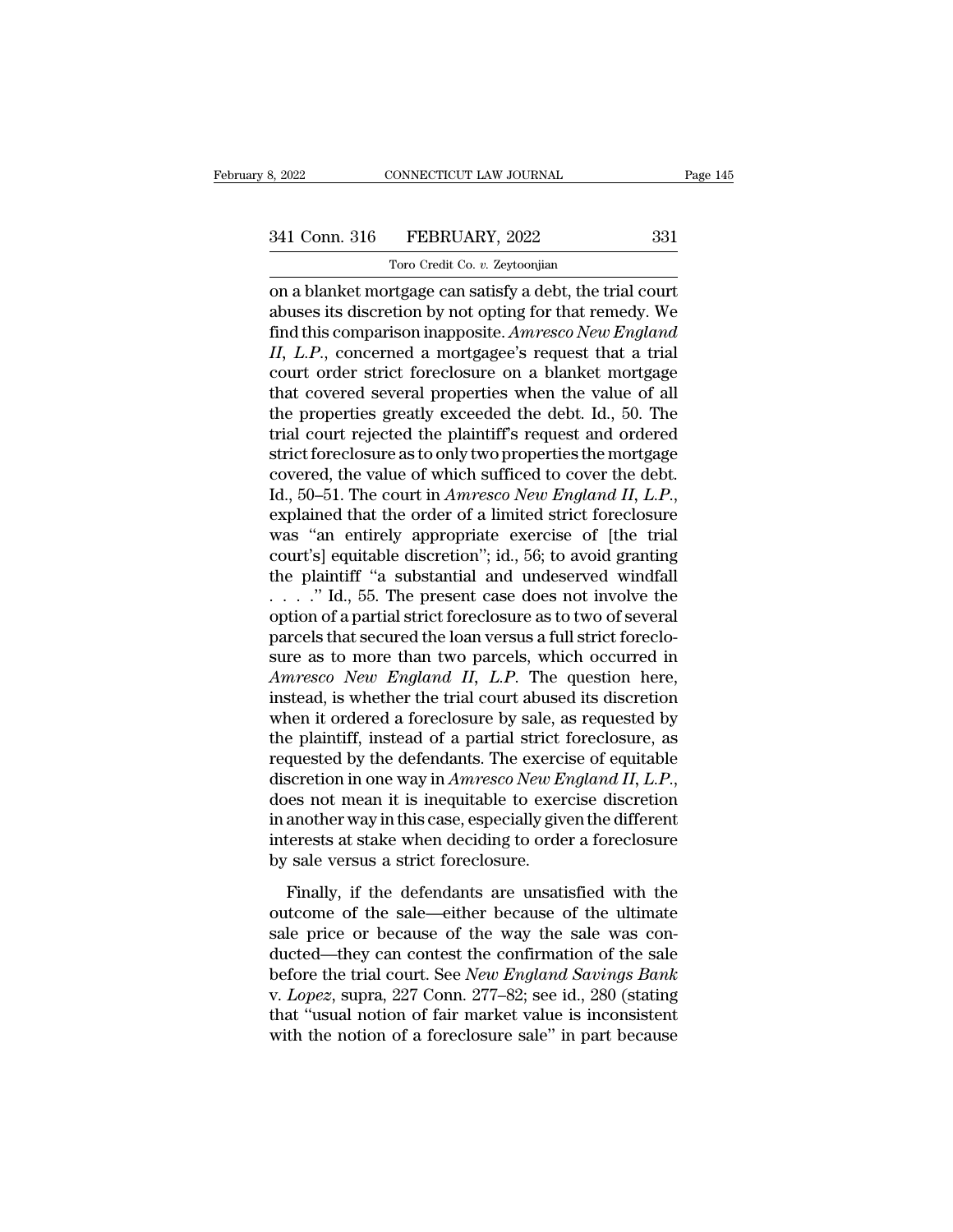CONNECTICUT LAW JOURNAL<br>FEBRUARY, 2022 341 Con<br>Larmel *v.* Metro North Commuter Railroad Co.<br>Considered to take the highest bid subject SER CONNECTICUT LAW JOURNAL February 8, 2022<br>
SER CONNECTICUT LAW JOURNAL February 8, 2022<br>
SER LATER V. Metro North Commuter Railroad Co.<br>
SER SCRIPT IS "required to take the highest bid, subject only to the approval of t THE ALT AND THE ALT AND THE SERVIARY AND THE SERVIARY AND THE SERVIARY of the court''); see also *Central Bank*<br>for *Savings* v. *Heggelund*, 23 Conn. App. 266, 270, 579<br>A 24.508 ("Lift the court wanted to protect life dof *FEBRUARY*, 2022 341 Conn. 332<br> *Larmel v. Metro North Commuter Railroad Co.*<br> *seller is "required to take the highest bid, subject only*<br> *to the approval of the court"); see also Central Bank*<br> *for Savings v. Heggelund* 332 EEBRUARY, 2022 341 Conn. 332<br>
Larmel v. Metro North Commuter Railroad Co.<br>
Seller is "required to take the highest bid, subject only<br>
to the approval of the court"); see also *Central Bank*<br>
for *Savings* v. *Heggelun* Larmel v. Metro North Commuter Railroad Co.<br>
seller is "required to take the highest bid, subject only<br>
to the approval of the court"); see also *Central Bank*<br>
for *Savings* v. *Heggelund*, 23 Conn. App. 266, 270, 579<br>
A Larmel v. Metro North Commuter Railroad Co.<br>
seller is "required to take the highest bid, subject only<br>
to the approval of the court"); see also *Central Bank*<br>
for Savings v. Heggelund, 23 Conn. App. 266, 270, 579<br>
A.2d seller is "required to take the highest bid, subject only<br>to the approval of the court"); see also *Central Bank*<br>for *Savings* v. *Heggelund*, 23 Conn. App. 266, 270, 579<br>A.2d 598 ("[i]f the court wanted to protect [the d to the approval of the court"); see also *Central Bank*<br>for Savings v. Heggelund, 23 Conn. App. 266, 270, 579<br>A.2d 598 ("[i]f the court wanted to protect [the defen-<br>dant] from a future deficiency liability, it had the equ for Savings v. Heggelund, 23 Conn. App. 266, 270, 579<br>A.2d 598 ("[i]f the court wanted to protect [the defen-<br>dant] from a future deficiency liability, it had the equita-<br>ble power at the hearing on the bank's motion for<br>a A.2d 598 ("[i]f<br>dant] from a fu<br>ble power at<br>approval of the<br>to order a stric<br>804, 584 A.2d<br>21, 1991).<br>Thus, we con Thus, that the heart of the bank's motion for<br>proval of the sale to disapprove the sale and instead<br>order a strict foreclosure"), cert. granted, 217 Conn.<br>4, 584 A.2d 471 (1990) (appeal dismissed February<br>1991).<br>Thus, we c ble power at the hearing on the banks motion it<br>approval of the sale to disapprove the sale and instea<br>to order a strict foreclosure"), cert. granted, 217 Coni<br>804, 584 A.2d 471 (1990) (appeal dismissed Februar<br>21, 1991).<br> order a strict foreclosure"), cert. granted, 217 Conn.<br>4, 584 A.2d 471 (1990) (appeal dismissed February<br>, 1991).<br>Thus, we conclude that the trial court did not abuse<br>discretion by ordering a foreclosure by sale.<br>The trial

 $\frac{1}{2}$ ,  $\frac{1}{2}$ ,  $\frac{1}{2}$ ,  $\frac{1}{2}$ ,  $\frac{1}{2}$ . Thus, we conclude that the trial court did not abuse discretion by ordering a foreclosure by sale.<br>The trial court's order of foreclosure by sale is affirmed.<br>In this

# etion by ordering a foreclosure by sale.<br>
ial court's order of foreclosure by sale is affirmed.<br>
s opinion the other justices concurred.<br>
PHYLLIS LARMEL  $v$ . METRO NORTH<br>
COMMUTER RAILROAD COMPANY<br>
(SC 20535) % all court's order of foreclosure by sale is affirmed.<br>
opinion the other justices concurred.<br>
<br>
PHYLLIS LARMEL  $v$ . METRO NORTH<br>
COMMUTER RAILROAD COMPANY<br>
(SC 20535) other justices concerned by set of interesting by set of the MC<br>(SC 20535)<br>C. J., and D'Auria, Mullins, LIS LARMEL *v*. METRO NORT<br>IMUTER RAILROAD COMPAN<br>(SC 20535)<br>Robinson, C. J., and D'Auria, Mullins,<br>Kahn, Ecker and Keller, Js. LARMEL v. METRO NOTER RAILROAD COMP<br>
(SC 20535)<br>
nson, C. J., and D'Auria, Mullins,<br>
Kahn, Ecker and Keller, Js.<br>
Sullabus

# *Syllabus*

- ( $50C$  20033)<br>
Robinson, C. J., and D'Auria, Mullins,<br>
Kahn, Ecker and Keller, Js.<br>
Syllabus<br>
Pursuant to the accidental failure of suit statute (§ 52-592 (a)), "[i]f any<br>
action, commenced within the time limited by law, Robinson, C. J., and D'Auria, Mullins,<br>Kahn, Ecker and Keller, Js.<br>Syllabus<br>suant to the accidental failure of suit statute (§ 52-592 (a)), "[i]f any<br>action, commenced within the time limited by law, has failed one or<br>more Example 19 Kahn, Ecker and Keller, Js.<br>Syllabus<br>suant to the accidental failure of suit statute (§ 52-592 (a)), "[i]f any<br>action, commenced within the time limited by law, has failed one or<br>more times to be tried on its m *Syllabus*<br>suant to the accidental failure of suit statute  $(\S 52-592 \text{ (a)})$ , "[i]f any<br>action, commenced within the time limited by law, has failed one or<br>more times to be tried on its merits because . . . the action ha *Syllabus*<br>
suant to the accidental failure of suit statute (§ 52-592 (a)), "[i]f any<br>
action, commenced within the time limited by law, has failed one or<br>
more times to be tried on its merits because . . . the action has suant to the accidental failure of suit statute (§ 52-592 (a)), "[i]f any action, commenced within the time limited by law, has failed one or more times to be tried on its merits because . . . the action has been otherwis  $\frac{1}{2}$ <br>action, commence times to be to<br>therwise avoided plaintiff . . . may<br>at any time within<br>action . . . ."<br>suant further to sta more times to be tried on its merits because ... the action has been<br>otherwise avoided or defeated ... for any matter of form ... the<br>plaintiff ... may commence a new action ... for the same cause<br>at any time within one y the view a coided or defeated ... for any matter of form ... the plaintiff ... may commence a new action ... for the same cause at any time within one year after the determination of the original action ...."<br>suant furthe
- plaintiff . . . may commence a new action . . . for the same cause<br>at any time within one year after the determination of the original<br>action . . . ."<br>suant further to statute ((Rev. to 2017) § 52-549z), unless a demand f at any time within one year after the detaction  $\ldots$ ."<br>shall become status ((Rev. to 2017) § 52-5 trial de novo is filed with the court within two decision in a civil arbitration has been mailed shall become a judgment o For an action  $\ldots$ ."<br>
Pursuant further to statute ((Rev. to 2017) § 52-549z), unless a demand for a trial de novo is filed with the court within twenty days after an arbirator's decision in a civil arbitration has been m about further to statute ((Rev. to 2017) § 52-549z), unless a demand for a trial de novo is filed with the court within twenty days after an arbirator's decision in a civil arbitration has been mailed to counsel, that dec
- trial de novo is filed with the court within twenty days after an arbirator's decision in a civil arbitration has been mailed to counsel, that decision shall become a judgment of the court.<br>
plaintiff sought to recover dam decision in a civil arbitration has been mailed to counsel, that decision<br>shall become a judgment of the court.<br>plaintiff sought to recover damages for personal injuries that resulted<br>after she slipped and fell while board shall become a judgment of the court.<br>
plaintiff sought to recover damages for personal injuries that resulted<br>
after she slipped and fell while boarding a passenger railcar operated<br>
by the defendant. The plaintiff had pr The plaintiff sought to recover damages for personal injuries that resulted after she slipped and fell while boarding a passenger railcar operated by the defendant. The plaintiff had previously commenced a similar action a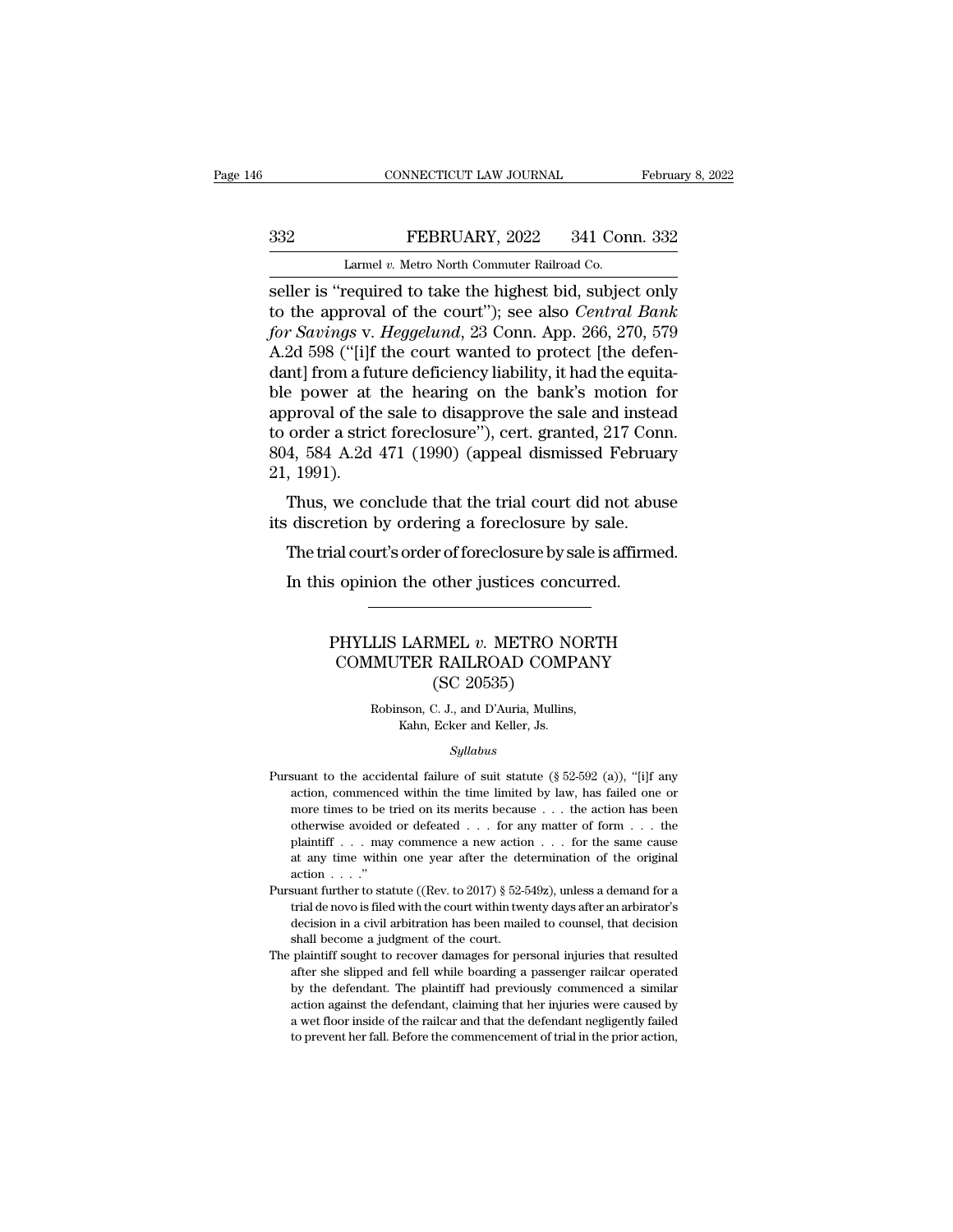# 341 Conn. 332 FEBRUARY, 2022 333<br>
Larmel v. Metro North Commuter Railroad Co.

8, 2022 CONNECTICUT LAW JOURNAL<br>
241 Conn. 332 FEBRUARY, 2022 333<br>
Larmel *v.* Metro North Commuter Railroad Co.<br>
the court ordered the parties to submit to civil arbitration pursuant to 1 Conn. 332 FEBRUARY, 2022 333<br>
Larmel v. Metro North Commuter Railroad Co.<br>
the court ordered the parties to submit to civil arbitration pursuant to<br>
statute (§ 52-549u). The arbitrator found in favor of the defendant, an Statute (§ 52-549u). The arbitrator found in favor of the defendant, and notice of the decision was issued. As a result of issues with the mail  $\frac{1}{2}$  and notice of the decision was issued. As a result of issues with th 1 Conn. 332 FEBRUARY, 2022 333<br>
Larmel v. Metro North Commuter Railroad Co.<br>
the court ordered the parties to submit to civil arbitration pursuant to<br>
statute (§ 52-549u). The arbitrator found in favor of the defendant, an Larmel v. Metro North Commuter Railroad Co.<br>the court ordered the parties to submit to civil arbitration pursuant to<br>statute (§ 52-549u). The arbitrator found in favor of the defendant, and<br>notice of the decision was issu Larmel v. Metro North Commuter Kailroad Co.<br>the court ordered the parties to submit to civil arbitration pursuant to<br>statute (§ 52-549u). The arbitrator found in favor of the defendant, and<br>notice of the decision was issu the court ordered the parties to submit to civil arbitration pursuant to statute (§ 52-549u). The arbitrator found in favor of the defendant, and notice of the decision was issued. As a result of issues with the mail and s statute (§ 52-549u). The arbitrator found in favor of the defendant, and notice of the decision was issued. As a result of issues with the mail and staffing issues at the law firm of the plaintiff's counsel, the plaintiff notice of the decision was issued. As a result of issues with the mail<br>and staffing issues at the law firm of the plaintiff's counsel, the plaintiff's<br>counsel did not become aware of the arbitration decision until twentyand staffing issues at the law firm of the plaintiff's counsel, the plaintiff's counsel did not become aware of the arbitration decision until twenty-<br>two days after the decision was mailed. Because neither party demanded counsel did not become aware of the arbitration decision until twenty-<br>two days after the decision was mailed. Because neither party demanded<br>a trial de novo within twenty days of the mailing of the arbitrator's<br>decision two days after the decision was mailed. Because neither party demanded<br>a trial de novo within twenty days of the mailing of the arbitrator's<br>decision pursuant to  $\S 52-549z$ , the trial court rendered judgment for<br>the defe a trial de novo within twenty days of the mailing of the arbitrator's decision pursuant to  $\S 52-549z$ , the trial court rendered judgment for the defendant. The plaintiff then commenced the present action pursuant to  $\S 5$ decision pursuant to  $\S$  52-549z, the trial court rendered judgment for<br>the defendant. The plaintiff then commenced the present action pursuant<br>to  $\S$  52-592 (a), claiming that her failure to demand a trial de novo in<br>the the defendant. The plaintiff then commenced the present action pursuant<br>to  $\S$  52-592 (a), claiming that her failure to demand a trial de novo in<br>the prior action was due to excusable neglect. The trial court granted<br>the to  $\S$  52-592 (a), claiming that her failure to demand a trial de novo in<br>the prior action was due to excusable neglect. The trial court granted<br>the defendant's motion to dismiss on the basis of res judicata, and the<br>plai the prior action was due to excusable neglect. The trial court granted<br>the defendant's motion to dismiss on the basis of res judicata, and the<br>plaintiff appealed to the Appellate Court, which concluded that the<br>action was the defendant's motion to dismiss on the basis of res judicata, and the plaintiff appealed to the Appellate Court, which concluded that the action was not viable under  $\S 52-592$  (a) because the first action was tried on plaintiff appealed to the Appellate Court, which concluded that the action was not viable under  $\S 52-592$  (a) because the first action was tried on its merits by the arbitrator and had resulted in a judgment in favor of action was not viable under  $\S$  52-592 (a) because the first action was<br>tried on its merits by the arbitrator and had resulted in a judgment in<br>favor of the defendant. Accordingly, the Appellate Court reversed the<br>trial c tried on its merits by the arbitrator and had resulted in a judgment in favor of the defendant. Accordingly, the Appellate Court reversed the trial court's judgment dismissing the action and remanded the case with directi favor of the defendant. Accordingly, the Appellate Court reversed the trial court's judgment dismissing the action and remanded the case with direction to render judgment for the defendant. On the granting of certificatio trial court's judgment dismissing the action and remanded the case with direction to render judgment for the defendant. On the granting of certification, the plaintiff appealed to this court. *Held* that the plaintiff's a action could not be saved by  $\S$  52-592 (a) because her prior action was tried on the merits, and, accordingly, the judgment of the Appellate Court was affirmed: an arbitration pursuant to  $\S$  52-549u is a quasi-judicial certification, the plaintiff appealed to this court. *Held* that the plaintiff's action could not be saved by  $\S$  52-592 (a) because her prior action was tried on the merits, and, accordingly, the judgment of the Appellat action could not be saved by  $\S$  52-592 (a) because her prior action was tried on the merits, and, accordingly, the judgment of the Appellate Court was affirmed: an arbitration pursuant to  $\S$  52-549u is a quasi-judicial tried on the merits, and, accordingly, the judgment of the Appellate Court was affirmed: an arbitration pursuant to  $\S$  52-549u is a quasi-<br>judicial examination of the parties' claims, the parties submitted evi-<br>dence to Court was affirmed: an arbitration pursuant to  $\S$  52-549 $u$  is a quasi-<br>judicial examination of the parties' claims, the parties submitted evi-<br>dence to the arbitrator, who was empowered to receive evidence and<br>to find f judicial examination of the parties' claims, the parties submitted evidence to the arbitrator, who was empowered to receive evidence and to find facts, and the arbitrator examined that evidence and rendered a decision on dence to the arbitrator, who was empowered to receive evidence and to find facts, and the arbitrator examined that evidence and rendered a decision on the merits; moreover, allowing a new action to be commenced under  $\S 5$ to find facts, and the arbitrator examined that evidence and rendered a decision on the merits; moreover, allowing a new action to be com-<br>menced under § 52-592 (a) in a case such as the present one would<br>undermine the fi a decision on the merits; moreover, allowing a new action to be com-<br>menced under § 52-592 (a) in a case such as the present one would<br>undermine the finality mandated by § 52-549z, and a more expansive<br>reading of the phra menced under  $\S$  52-592 (a) in a case such as the present one would<br>undermine the finality mandated by  $\S$  52-549z, and a more expansive<br>reading of the phrase "tried on its merits" in  $\S$  52-592 (a) that incorpo-<br>rates fo undermine the finality mandated by  $\S$  52-549z, and a more expansive reading of the phrase "tried on its merits" in  $\S$  52-592 (a) that incorporates forms of summary adjudication, other than a formal trial, that turn on t reading of the phrase "tried on its merits" in § 52-592 (a) that incorporates forms of summary adjudication, other than a formal trial, that turn<br>on the merits of the particular claims presented produced a result more<br>har rates forms of summary adjudication, other than a formal trial, that turn<br>on the merits of the particular claims presented produced a result more<br>harmonious with existing case law; furthermore, the plaintiff's reliance<br>on on the merits of the particular claims presented produced a result more harmonious with existing case law; furthermore, the plaintiff's reliance on the remedial nature of  $\S$  52-592 was unavailing, as the nature of the ar harmonious with existing case law; furthermore, the plaintiff's reliance<br>on the remedial nature of  $\S 52-592$  was unavailing, as the nature of the<br>arbitration proceeding itself and the statutory requirement in  $\S 52-549z$ on the remedial nature of  $\S$  52-592 was unavailing, as the nature of the arbitration proceeding itself and the statutory requirement in  $\S$  52-549z that an arbitrator's decision shall become a judgment of the court if no arbitration proceeding itself and the statutory requirement in § { that an arbitrator's decision shall become a judgment of the couldem<br>and for a trial de novo is filed within twenty days of the mathat decision to counsel rator's decision shall become a judgment of the co<br>a trial de novo is filed within twenty days of the m<br>to counsel indicated that the present case was co<br>s, and requiring adherence to the judgment that if<br>ther a surprise n ecision to counsel indicated that the present case was considered merits, and requiring adherence to the judgment that followed neither a surprise nor an injustice on the plaintiff.<br>
(*Two justices dissenting in one opinio* 

<sup>%</sup> worked neither a surprise nor an injustice on the plaintiff.<br>
(*Two justices dissenting in one opinion*)<br>
Argued May 6—officially released November 15, 2021\*<br>
\*November 15, 2021, the date that this decision was released The operation of the principal control of the operation (Two justices dissenting in one opinion)<br>Argued May 6—officially released November 15, 2021\*<br>\*November 15, 2021, the date that this decision was released as a slip<br>op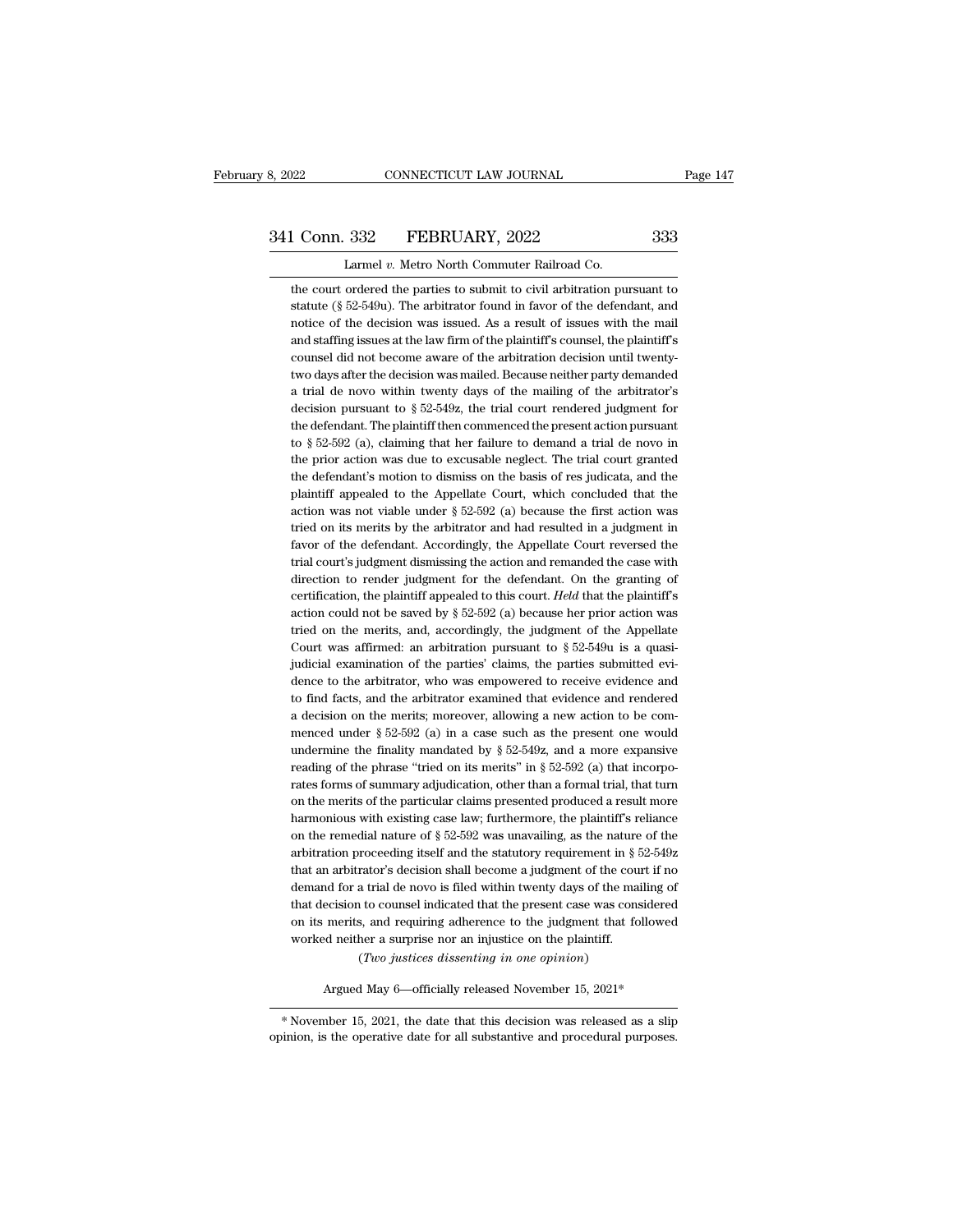### EXECUTE CONNECTICUT LAW JOURNAL February 8, 2022<br>334 FEBRUARY, 2022 341 Conn. 332<br>2 Larmel v. Metro North Commuter Railroad Co. CONNECTICUT LAW JOURNAL<br>FEBRUARY, 2022 341 Con<br>Larmel *v.* Metro North Commuter Railroad Co.<br>Procedural History *PEBRUARY*, 2022 341 Conn. 332<br>
Larmel *v.* Metro North Commuter Railroad Co.<br> *Procedural History*<br> *Procedural History*<br> *Procedural History*

FEBRUARY, 2022 341 Conn. 332<br>
Larmel v. Metro North Commuter Railroad Co.<br> *Procedural History*<br>
Action to recover damages for personal injuries sus-<br>
ined as a result of the defendant's alleged negligence,<br>
d for other re 334 **EEBRUARY**, 2022 341 Conn. 332<br>
Larmel v. Metro North Commuter Railroad Co.<br> *Procedural History*<br>
Action to recover damages for personal injuries sus-<br>
tained as a result of the defendant's alleged negligence,<br>
and f FEBRUARY, 2022 341 Conn. 332<br>
Larmel v. Metro North Commuter Railroad Co.<br>
Procedural History<br>
Action to recover damages for personal injuries sus-<br>
tained as a result of the defendant's alleged negligence,<br>
and for other Larmel v. Metro North Commuter Railroad Co.<br>
Procedural History<br>
Action to recover damages for personal injuries sus-<br>
tained as a result of the defendant's alleged negligence,<br>
and for other relief, brought to the Superio *Procedural History*<br>*Procedural History*<br>Action to recover damages for personal injuries sus-<br>tained as a result of the defendant's alleged negligence,<br>and for other relief, brought to the Superior Court in<br>the judicial d *Procedural History*<br>Action to recover damages for personal injuries sus-<br>tained as a result of the defendant's alleged negligence,<br>and for other relief, brought to the Superior Court in<br>the judicial district of New Haven, Action to recover damages for personal injuries sustained as a result of the defendant's alleged negligence, and for other relief, brought to the Superior Court in the judicial district of New Haven, where the court, *S.* tained as a result of the defendant's alleged negligence,<br>and for other relief, brought to the Superior Court in<br>the judicial district of New Haven, where the court, *S.*<br>*Richards*, *J.*, granted the defendant's motion to and for other relief, brought to the Superior Court in<br>the judicial district of New Haven, where the court, *S.<br>Richards*, *J.*, granted the defendant's motion to dismiss<br>and rendered judgment thereon, from which the plain the judicial district of New Haven, where the court, *S.*<br>*Richards*, *J.*, granted the defendant's motion to dismiss<br>and rendered judgment thereon, from which the plain-<br>tiff appealed to the Appellate Court, *Lavine* and Richards, J., granted the defendant's motion to dismiss<br>and rendered judgment thereon, from which the plain-<br>tiff appealed to the Appellate Court, Lavine and Pres-<br>cott, Js., with Eveleigh, J., dissenting, which reversed<br>t for the Appellate Court, *Lavine* and *Prescott*, *Js.*, with *Eveleigh*, *J.*, dissenting, which reversed the trial court's judgment and remanded the case with direction to render judgment for the defendant, and the plain *Beck S. Fineman*, is *i*, and a remanded the case with rection to render judgment and remanded the case with rection to render judgment for the defendant, and the aintiff, on the granting of certification, appealed. *Jame The difference of the syddynem and remainted the*<br>direction to render judgment for the defendant<br>plaintiff, on the granting of certification,<br>Affirmed.<br>James P. Brennan, for the appellant (plaint).<br> $P.$  Cutler, for the ap

### *Opinion*

*James P. Brennan*, for the appellant (plaintiff).<br> *Beck S. Fineman*, with whom, on the brief, was *Jenna*<br> *Cutler*, for the appellee (defendant).<br> *Opinion*<br>
KAHN, J. This certified appeal requires us to consider<br>
neth James P. Brennan, for the appellant (plaintiff).<br>
Beck S. Fineman, with whom, on the brief, was Jenna<br>
T. Cutler, for the appellee (defendant).<br>  $opinion$ <br>
KAHN, J. This certified appeal requires us to consider<br>
whether a case *Beck S. Fineman*, with whom, on the brief, was *Jenna*<br> *Cutler*, for the appellee (defendant).<br> *Opinion*<br>
KAHN, J. This certified appeal requires us to consider<br>
whether a case that results in a judgment of the trial<br>
c F. Cutler, for the appellee (defendant).<br>  $\frac{Opinion}{opinion}$ <br>
KAHN, J. This certified appeal requires us to consider<br>
whether a case that results in a judgment of the trial<br>
court in favor of the defendant following a plaintif *Opinion*<br> *Opinion*<br> **KAHN, J. This certified appeal requires us to consider whether a case that results in a judgment of the trial court in favor of the defendant following a plaintiff's failure to demand a trial de nov** <sup>Opinion</sup><br>
KAHN, J. This certified appeal requires us to consider<br>
whether a case that results in a judgment of the trial<br>
court in favor of the defendant following a plaintiff's<br>
failure to demand a trial de novo after a burt in favor of the defendant following a plaintiff's<br>ilure to demand a trial de novo after an arbitration<br>roceeding pursuant to General Statutes (Rev. to 2017)<br> $52-549z^1$  has been "tried on its merits," thus barring<br> $\$ failure to demand a trial de novo after an arbitration<br>proceeding pursuant to General Statutes (Rev. to 2017)<br> $\frac{8}{52-549z}$ <sup>1</sup> has been "tried on its merits," thus barring<br><sup>1</sup> General Statutes (Rev. to 2017)  $\frac{8}{52-54$ 

proceeding pursuant to General Statutes (Rev. to 2017)  $\S$  52-549z<sup>1</sup> has been "tried on its merits," thus barring<br><sup>1</sup>General Statutes (Rev. to 2017)  $\S$  52-549z provides in relevant part: "(a)<br>A decision of the arbitrato  $\S$  52-549z<sup>1</sup> has been "tried on its merits," thus barring<br>
<sup>1</sup> General Statutes (Rev. to 2017)  $\S$  52-549z provides in relevant part: "(a)<br>
A decision of the arbitrator shall become a judgment of the court if no<br>
appeal  $^{1}$ General Statutes (Rev. to 2017) § 52-549z provides in relevant part: "(a) decision of the arbitrator shall become a judgment of the court if no peal from the arbitrator's decision by way of a demand for a trial de no <sup>1</sup> General Statutes (Rev. to 2017) § 52-549z provides in relevant part: "(a) A decision of the arbitrator's decision by way of a demand for a trial de novo is filed in accordance with subsection (d) of this section. "(b) A decision of the arbitrator shall become a judgment of the appeal from the arbitrator's decision by way of a demand for is filed in accordance with subsection (d) of this section. "(b) A decision of the arbitrator shall

Fied in accordance with subsection (d) of this section.<br>
"(b) A decision of the arbitrator shall become null and void if an appeal<br>
om the arbitrator's decision by way of a demand for a trial de novo is<br>
ed in accordance

*w* (b) A decision of the arbitrator shall become null and void if an appeal from the arbitrator's decision by way of a demand for a trial de novo is filed in accordance with subsection of d) of this section.<br>  $*$  (d) An from the arbitrator's decision by way of a demand for a trial de novo is<br>filed in accordance with subsection (d) of this section.<br> $**$ <br>"(d) An appeal by way of a demand for a trial de novo must be filed<br>with the court cler filed in accordance with subsection (d) of this section.<br>  $**$ <br>
"(d) An appeal by way of a demand for a trial de novo must be filed<br>
with the court clerk within twenty days after the deposit of the arbitrator's<br>
decision i counsel in accordance with subsection  $**$ <br>  $**$ <br>
"(d) An appeal by way of a demand for a trial de novo must be filed<br>
with the court clerk within twenty days after the deposit of the arbitrator's<br>
decision in the United St "(d) An appeal by way of a demand for a trial de novo must be filed with the court clerk within twenty days after the deposit of the arbitrator's decision in the United States mail, as evidenced by the postmark, and it sh with the court clerk within twenty days after the deposit of the arbitrator's decision in the United States mail, as evidenced by the postmark, and it shall include a certification that a copy thereof has been served on e decision in the United States mail, as evidenced by the postmark, and it shall include a certification that a copy thereof has been served on each counsel of record, to be accomplished in accordance with the rules of cour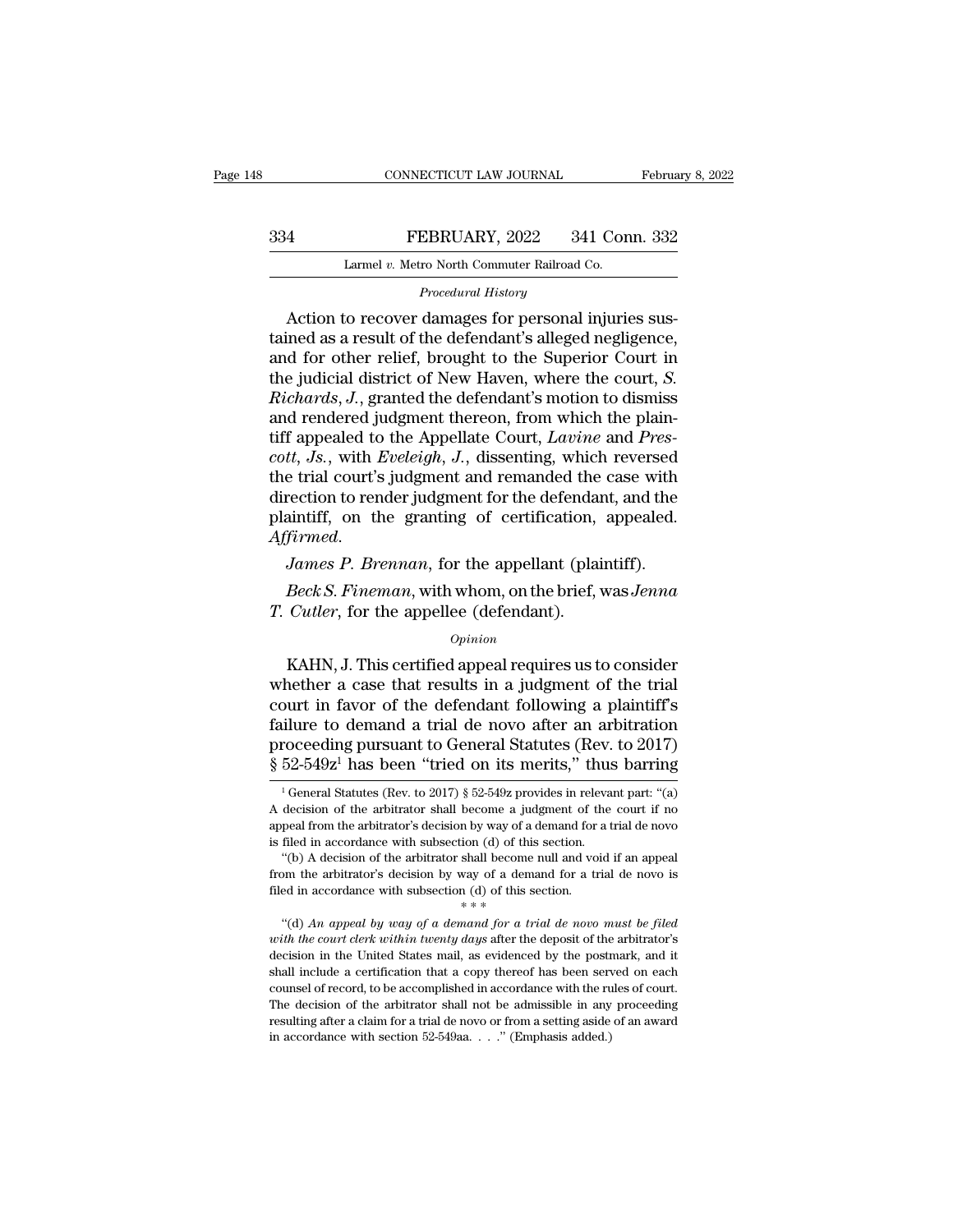# 341 Conn. 332 FEBRUARY, 2022 335<br>
Larmel v. Metro North Commuter Railroad Co.

8, 2022 CONNECTICUT LAW JOURNAL<br>
241 Conn. 332 FEBRUARY, 2022 335<br>
Larmel *v.* Metro North Commuter Railroad Co.<br>
28 a subsequent action under the accidental failure of suit 3, 2022 CONNECTICUT LAW JOURNAL Page 14:<br>  $341$  Conn. 332 FEBRUARY, 2022 335<br>
Larmel v. Metro North Commuter Railroad Co.<br>
a subsequent action under the accidental failure of suit<br>
statute, General Statutes  $\S 52-592$  (a) 341 Conn. 332 FEBRUARY, 2022 335<br>
Larmel v. Metro North Commuter Railroad Co.<br>
a subsequent action under the accidental failure of suit<br>
statute, General Statutes § 52-592 (a). The Appellate<br>
Court's decision in the presen 341 Conn. 332 FEBRUARY, 2022 335<br>
Larmel v. Metro North Commuter Railroad Co.<br>
a subsequent action under the accidental failure of suit<br>
statute, General Statutes § 52-592 (a). The Appellate<br>
Court's decision in the prese 341 Conn. 332 FEBRUARY, 2022 335<br>
Larmel v. Metro North Commuter Railroad Co.<br>
a subsequent action under the accidental failure of suit<br>
statute, General Statutes § 52-592 (a). The Appellate<br>
Court's decision in the prese Larmel v. Metro North Commuter Railroad Co.<br>
a subsequent action under the accidental failure of suit<br>
statute, General Statutes § 52-592 (a). The Appellate<br>
Court's decision in the present case answered this ques-<br>
tion Larmel v. Metro North Commuter Railroad Co.<br>
a subsequent action under the accidental failure of suit<br>
statute, General Statutes  $\S$  52-592 (a). The Appellate<br>
Court's decision in the present case answered this ques-<br>
tio a subsequent action under the accidental failure of suit<br>statute, General Statutes § 52-592 (a). The Appellate<br>Court's decision in the present case answered this ques-<br>tion in the affirmative, and, as a result, that court<br> statute, General Statutes § 52-592 (a). The Appellate<br>Court's decision in the present case answered this ques-<br>tion in the affirmative, and, as a result, that court<br>remanded the case to the trial court with direction to<br>r Court's decision in the present case answered this ques-<br>tion in the affirmative, and, as a result, that court<br>remanded the case to the trial court with direction to<br>render judgment in favor of the defendant, Metro North<br> tion in the affirmative, and, as a result, that court<br>remanded the case to the trial court with direction to<br>render judgment in favor of the defendant, Metro North<br>Commuter Railroad Company, on a claim of negligence<br>brough remanded the case to the trial court with direction to<br>render judgment in favor of the defendant, Metro North<br>Commuter Railroad Company, on a claim of negligence<br>brought by the plaintiff, Phyllis Larmel, that had pre-<br>viou render judgment in favor of the defendant, Metro North<br>Commuter Railroad Company, on a claim of negligence<br>brought by the plaintiff, Phyllis Larmel, that had pre-<br>viously been the subject of mandatory arbitration in a<br>prio Commuter Railroad Company, on a claim of negligence<br>brought by the plaintiff, Phyllis Larmel, that had pre-<br>viously been the subject of mandatory arbitration in a<br>prior civil action. *Larmel* v. *Metro North Commuter*<br>Rail brought by the plaintiff, Phyllis Larmel, that had previously been the subject of mandatory arbitration in a<br>prior civil action. *Larmel* v. *Metro North Commuter*<br>Railroad Co., 200 Conn. App. 660, 661–62, 240 A.3d 1056<br>(2 viously been the subject of mandatory arbitration in a<br>prior civil action. *Larmel* v. *Metro North Commuter*<br>Railroad Co., 200 Conn. App. 660, 661–62, 240 A.3d 1056<br>(2020). In the present appeal, the plaintiff claims that prior civil action. *Larmel v. Metro North Commuter*<br>Railroad Co., 200 Conn. App. 660, 661–62, 240 A.3d 1056<br>(2020). In the present appeal, the plaintiff claims that<br>her first action was never "tried on its merits" because Railroad Co., 200 Conn. App. 660,  $\epsilon$  (2020). In the present appeal, the her first action was never "tried on there was no formal trial in the fas a result, the Appellate Court's error. We disagree and, according ment of 020). In the present appeal, the plaintiff claims that<br>in first action was never "tried on its merits" because<br>ere was no formal trial in the first action and that,<br>a result, the Appellate Court's conclusion was in<br>ror. We ther first action was never "tried on its merits" because<br>there was no formal trial in the first action and that,<br>as a result, the Appellate Court's conclusion was in<br>error. We disagree and, accordingly, affirm the judg-<br>m

there was no formal trial in the first action and that,<br>as a result, the Appellate Court's conclusion was in<br>error. We disagree and, accordingly, affirm the judg-<br>ment of the Appellate Court.<br>The following undisputed facts as a result, the Appellate Court's conclusion was in<br>error. We disagree and, accordingly, affirm the judg-<br>ment of the Appellate Court.<br>The following undisputed facts and procedural his-<br>tory are relevant to the present ap error. We disagree and, accordingly, affirm the judgment of the Appellate Court.<br>The following undisputed facts and procedural history are relevant to the present appeal. On October 1,<br>2014, the plaintiff was injured when ment of the Appellate Court.<br>The following undisputed facts and procedural his-<br>tory are relevant to the present appeal. On October 1,<br>2014, the plaintiff was injured when she slipped and<br>fell while boarding a passenger ra The following undisputed facts and procedural history are relevant to the present appeal. On October 1, 2014, the plaintiff was injured when she slipped and fell while boarding a passenger railcar at Union Station in New H tory are relevant to the present appeal. On October 1,<br>2014, the plaintiff was injured when she slipped and<br>fell while boarding a passenger railcar at Union Station<br>in New Haven. In 2015, the plaintiff commenced a per-<br>son 2014, the plaintiff was injured when she slipped and<br>fell while boarding a passenger railcar at Union Station<br>in New Haven. In 2015, the plaintiff commenced a per-<br>sonal injury action alleging that her injuries were cause fell while boarding a passenger railcar at Union Station<br>in New Haven. In 2015, the plaintiff commenced a per-<br>sonal injury action alleging that her injuries were caused<br>by a wet floor inside of the railcar and that the d in New Haven. In 2015, the plaintiff commence<br>sonal injury action alleging that her injuries were<br>by a wet floor inside of the railcar and that the de<br>negligently failed to prevent her fall. After the<br>pleadings in that ca egligently failed to prevent her fall. After the close of leadings in that case, but before the commencement f trial, the court ordered the parties to arbitration ursuant to General Statutes  $\S 52-549u^2$ <br>We note that, af pleadings in that case, but before the commencement<br>of trial, the court ordered the parties to arbitration<br>pursuant to General Statutes  $\S 52-549u^2$ <br>we note that, after the events underlying the present appeal, the legis

of trial, the court ordered the parties to arbitration<br>pursuant to General Statutes § 52-549 $u$ .<sup>2</sup><br>we note that, after the events underlying the present appeal, the legislature<br>amended § 52-549z (d) to allow a demand for amended § 52-549z (d) to allow a demand for a trial de novo following the receipt of an electronic notice. See Public Acts 2019, No. 19-64, § 23. All references to § 52-549z in this opinion are to the 2017 revision of the pursuant to General Statutes §  $32-549$ u.<br>
We note that, after the events underlying the present appeal, the legislature<br>
amended §  $52-549z$  (d) to allow a demand for a trial de novo following the<br>
receipt of an electron amended § 52-549z (d) to allow a demand for a trial de novo following the receipt of an electronic notice. See Public Acts 2019, No. 19-64, § 23. All references to § 52-549z in this opinion are to the 2017 revision of the

receipt of an electronic notice. See Public Acts 2019, No. 19-64, § 23. All references to § 52-549z in this opinion are to the 2017 revision of the General Statutes.<br><sup>2</sup> General Statutes § 52-549u provides in relevant par references to § 52-549z in this opinion are to the 2017 revision of the General Statutes.<br>
<sup>2</sup> General Statutes § 52-549u provides in relevant part: "[T]he judges of the Superior Court may make such rules as they deem nec eral Statutes.<br>
<sup>2</sup> General Statutes § 52-549u provides in relevant part: "[T]he judges of<br>
the Superior Court may make such rules as they deem necessary to provide<br>
a procedure in accordance with which the court, in its <sup>2</sup> General Statutes § 52-549u provides in relevant part: "[T]he judges of the Superior Court may make such rules as they deem necessary to provide a procedure in accordance with which the court, in its discretion, may re the Superior Court may make such rules as they deem necessary to provide<br>a procedure in accordance with which the court, in its discretion, may refer<br>to an arbitrator, for proceedings authorized pursuant to this chapter, a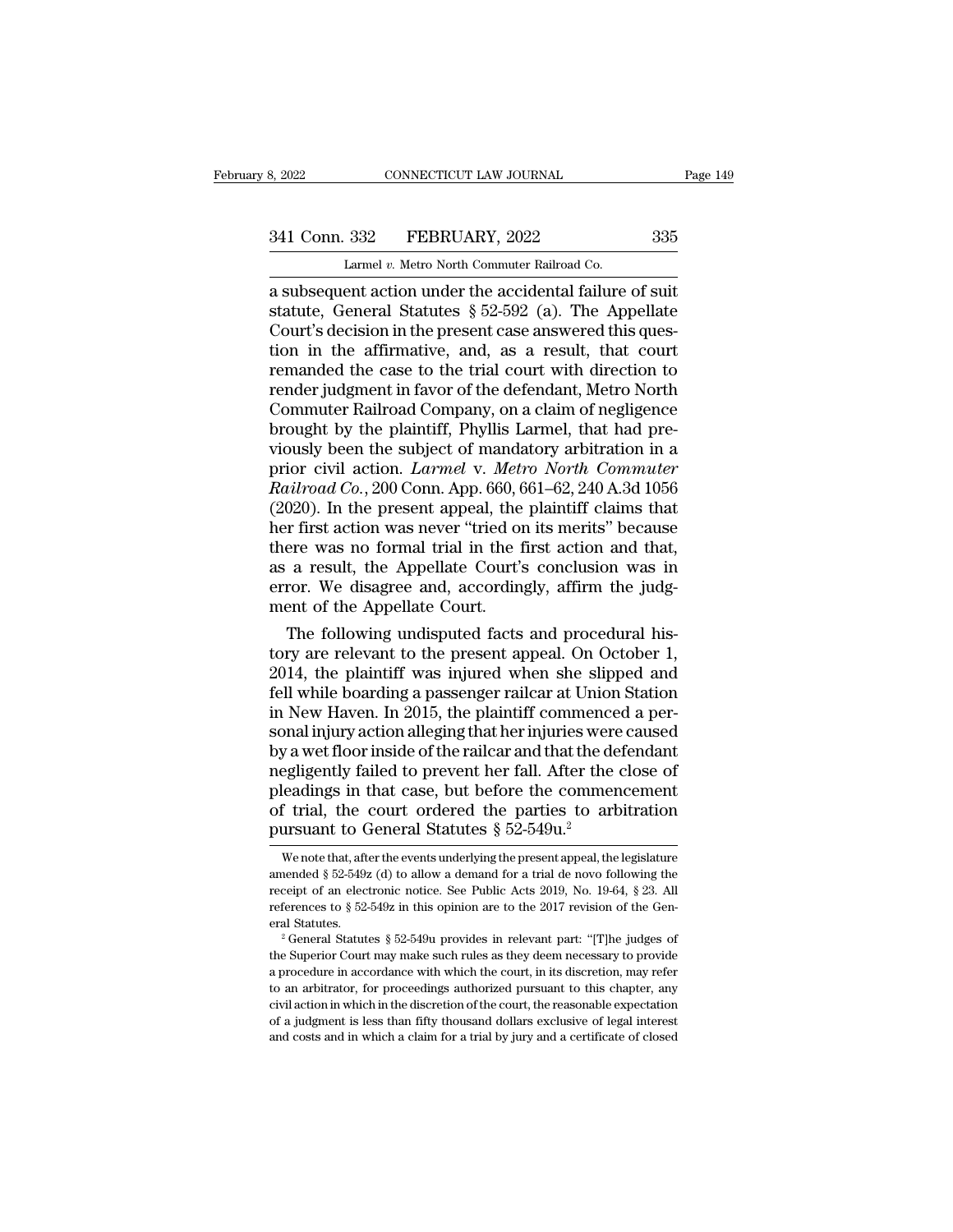# EXECUTE CONNECTICUT LAW JOURNAL February 8, 2022<br>336 FEBRUARY, 2022 341 Conn. 332<br>Larmel v. Metro North Commuter Railroad Co.

CONNECTICUT LAW JOURNAL Februa<br>
FEBRUARY, 2022 341 Conn. 332<br>
Larmel *v.* Metro North Commuter Railroad Co.<br>
The arbitration took place on December 1, 2017, and CONNECTICUT LAW JOURNAL February 8, 2022<br>
FEBRUARY, 2022 341 Conn. 332<br>
Larmel v. Metro North Commuter Railroad Co.<br>
The arbitration took place on December 1, 2017, and<br>
e arbitrator, Attorney David J. Crotta, Jr., issued The arbitrator, Attorney David J. Crotta, Jr., issued his decision on February 26, 2018. In that decision, the arbitrator made various factual findings "(oln the bosis 336 FEBRUARY, 2022 341 Conn. 332<br>
Larmel v. Metro North Commuter Railroad Co.<br>
The arbitration took place on December 1, 2017, and<br>
the arbitrator, Attorney David J. Crotta, Jr., issued his<br>
decision on February 26, 2018. 336 **EEBRUARY**, 2022 341 Conn. 332<br>
Larmel *v.* Metro North Commuter Railroad Co.<br>
The arbitration took place on December 1, 2017, and<br>
the arbitrator, Attorney David J. Crotta, Jr., issued his<br>
decision on February 26, 2 Larmel v. Metro North Commuter Railroad Co.<br>
The arbitration took place on December 1, 2017, and<br>
the arbitrator, Attorney David J. Crotta, Jr., issued his<br>
decision on February 26, 2018. In that decision, the<br>
arbitrator Larmet v. Metro North Commuter Railroad Co.<br>
The arbitration took place on December 1, 2017, and<br>
the arbitrator, Attorney David J. Crotta, Jr., issued his<br>
decision on February 26, 2018. In that decision, the<br>
arbitrator The arbitration took place on December 1, 2017, and<br>the arbitrator, Attorney David J. Crotta, Jr., issued his<br>decision on February 26, 2018. In that decision, the<br>arbitrator made various factual findings "[o]n the basis<br>of the arbitrator, Attorney David J. Crotta, Jr., issued his<br>decision on February 26, 2018. In that decision, the<br>arbitrator made various factual findings "[o]n the basis<br>of the credible evidence" submitted by the parties,<br>in decision on February 26, 2018. In that decision, the arbitrator made various factual findings "[o]n the basis of the credible evidence" submitted by the parties, including the plaintiff's deposition transcript, medical rec arbitrator made various factual findings "[o]n the basis<br>of the credible evidence" submitted by the parties,<br>including the plaintiff's deposition transcript, medical<br>records, medical bills, and a report filed by a medical<br> of the credible evidence" submitted by the parties,<br>including the plaintiff's deposition transcript, medical<br>records, medical bills, and a report filed by a medical<br>expert for the defendant. The arbitrator noted that the<br>p including the plaintiff's deposition transcript, medical<br>records, medical bills, and a report filed by a medical<br>expert for the defendant. The arbitrator noted that the<br>plaintiff's credibility was circumspect because of va records, medical bills, and a report filed by a medical<br>expert for the defendant. The arbitrator noted that the<br>plaintiff's credibility was circumspect because of vari-<br>ous factual inconsistencies in her accounts of the ev expert for the defendant. The arbitrator noted that the plaintiff's credibility was circumspect because of various factual inconsistencies in her accounts of the event, and that a defective condition may have never even ex plaintiff's credibility was circumspect because of vari-<br>ous factual inconsistencies in her accounts of the event,<br>and that a defective condition may have never even<br>existed in the first instance because the plaintiff's fa ous factual inconsistencies in her accounts of the event,<br>and that a defective condition may have never even<br>existed in the first instance because the plaintiff's fall<br>could have been caused by "water on the bottom of<br>[he and that a defective condition nexisted in the first instance becare<br>could have been caused by "wat<br>[her] own shoes . . . ." Ultimately<br>in favor of the defendant, conclude<br>has failed to meet her burden of p<br>ance of the ev noted in the first mistance because the plainting in<br>the arbitrator of the defendant, concluding that "the plaintiff<br>for the defendant, concluding that "the plaintiff<br>s failed to meet her burden of proof by a preponder-<br>c [her] own shoes  $\dots$ ." Ultimately, the arbitrator found<br>in favor of the defendant, concluding that "the plaintiff<br>has failed to meet her burden of proof by a preponder-<br>ance of the evidence  $\dots$ ."<br>Notice of the arbitrator

First point shows  $\ldots$  columnately, the arbitrator found<br>in favor of the defendant, concluding that "the plaintiff<br>has failed to meet her burden of proof by a preponder-<br>ance of the evidence  $\ldots$ ."<br>Notice of the arbitra th rayst of are determinity, concreasing and the plainting<br>has failed to meet her burden of proof by a preponder-<br>ance of the evidence  $\ldots$ ."<br>Notice of the arbitrator's decision was mailed to the<br>parties' counsel on Febr sel and the evidence  $\ldots$ ."<br>
Notice of the arbitrator's decision was mailed to the<br>
parties' counsel on February 27, 2018, as evidenced by<br>
a postmark, but did not arrive at the office of the plain-<br>
tiff's counsel was o Notice of the arbitrator's decision was mailed to the<br>parties' counsel on February 27, 2018, as evidenced by<br>a postmark, but did not arrive at the office of the plain-<br>tiff's counsel until March 13, 2018. The plaintiff's Notice of the arbitrator's decision was mailed to the<br>parties' counsel on February 27, 2018, as evidenced by<br>a postmark, but did not arrive at the office of the plain-<br>tiff's counsel until March 13, 2018. The plaintiff's c parties' counsel on February 27, 2018, as evidenced by<br>a postmark, but did not arrive at the office of the plain-<br>tiff's counsel until March 13, 2018. The plaintiff's coun-<br>sel was on vacation at that time, and did not ret a postmark, but did not arrive at the office of the plain-<br>tiff's counsel until March 13, 2018. The plaintiff's coun-<br>sel was on vacation at that time, and did not return to<br>his office until March 19, 2018. As a result of tiff's counsel until March 13, 2018. The plaintiff's counsel was on vacation at that time, and did not return to his office until March 19, 2018. As a result of certain staffing issues at the firm, another two days passed Because neither party demanded a trial de novo pur-<br>analysis office until March 19, 2018. As a result of certain<br>affing issues at the firm, another two days passed<br>fore the plaintiff's counsel became aware of the arbi-<br>at staffing issues at the firm, another two days passed<br>before the plaintiff's counsel became aware of the arbitrator's decision. By that point, twenty-two days had<br>passed since the arbitrator's decision was mailed.<sup>3</sup><br>Becau

Example Example 2022 of the arbitrator's decision. By that point, twenty-two days had passed since the arbitrator's decision was mailed.<sup>3</sup><br>Because neither party demanded a trial de novo pursuant to § 52-549z within twenty trator's decision. By that point, twenty-two days had<br>passed since the arbitrator's decision was mailed.<sup>3</sup><br>Because neither party demanded a trial de novo pur-<br>suant to  $\S 52-549z$  within twenty days of the February<br>27, 2 Because neither party demanded a trial de novo pursuant to  $\S 52-549z$  within twenty days of the February 27, 2018 mailing of the arbitrator's decision, the trial court rendered judgment in favor of the defendant in plead suant to § 52-549z within twenty days of the February 27, 2018 mailing of the arbitrator's decision, the trial court rendered judgment in favor of the defendant in pleadings have been filed. An award under this section sh

pleadings have been filed. An award under this section shall not exceed

**court rendered judgment in favor of the defendant in**<br>pleadings have been filed. An award under this section shall not exceed<br>fifty thousand dollars, exclusive of legal interest and costs. . . ."<br><sup>3</sup> The facts relating t Deadings have been filed. An award under this section shall not exceed<br>pleadings have been filed. An award under this section shall not exceed<br>fifty thousand dollars, exclusive of legal interest and costs. . . ."<br><sup>3</sup> The f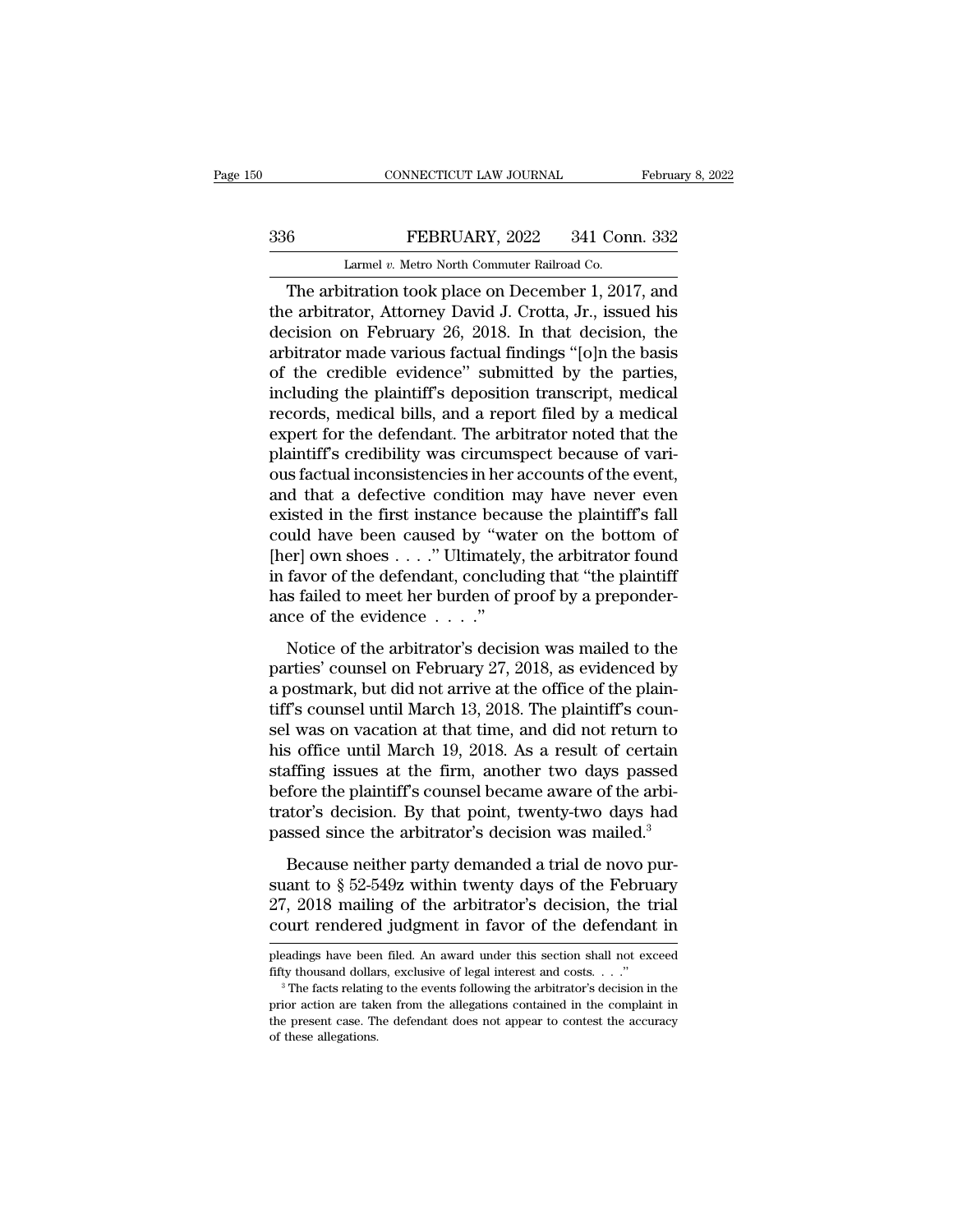# 341 Conn. 332 FEBRUARY, 2022 337<br>
Larmel v. Metro North Commuter Railroad Co.

CONNECTICUT LAW JOURNAL<br>
332 FEBRUARY, 2022<br>
Larmel *v.* Metro North Commuter Railroad Co.<br>
20 with the arbitrator's decision on Man

accordance with the arbitrator's decision on March 21,<br>
accordance with the arbitrator's decision on March 21,<br>
accordance with the arbitrator's decision on March 21,<br>
2018. The plaintiff then filed a motion to open the ju 341 Conn. 332 FEBRUARY, 2022 337<br>
Larmel v. Metro North Commuter Railroad Co.<br>
accordance with the arbitrator's decision on March 21,<br>
2018. The plaintiff then filed a motion to open the judg-<br>
ment on March 23, 2018, whic 341 Conn. 332 FEBRUARY, 2022 337<br>
Larmel v. Metro North Commuter Railroad Co.<br>
accordance with the arbitrator's decision on March 21,<br>
2018. The plaintiff then filed a motion to open the judg-<br>
ment on March 23, 2018, whi 341 Conn. 332 FEBRUARY, 2022 337<br>
Larmel v. Metro North Commuter Railroad Co.<br>
accordance with the arbitrator's decision on March 21,<br>
2018. The plaintiff then filed a motion to open the judg-<br>
ment on March 23, 2018, whi Larmel v. Metro North Commuter Railroad Co.<br>
accordance with the arbitrator's decision on March 21,<br>
2018. The plaintiff then filed a motion to open the judg-<br>
ment on March 23, 2018, which was denied by the court<br>
on Aug Larmel v. Metro North Commuter Railroad Co.<br>accordance with the arbitrator's decision on March 21,<br>2018. The plaintiff then filed a motion to open the judg-<br>ment on March 23, 2018, which was denied by the court<br>on August accordance with the a<br>2018. The plaintiff the<br>ment on March 23, 201<br>on August 27, 2018, fo<br>tiff neither appealed<br>her motion to open r<br>court's decision.<br>The plaintiff then c To. The plaintiff then then so a motion to open the judgent<br>on March 23, 2018, which was denied by the court<br>f neither appealed from the trial court's denial of<br>r motion to open nor sought an articulation of the<br>urt's dec on August 27, 2018, which was defined by the court<br>on August 27, 2018, following oral argument. The plain-<br>tiff neither appealed from the trial court's denial of<br>her motion to open nor sought an articulation of the<br>court'

on August 27, 2010, following oral argument. The plant-<br>tiff neither appealed from the trial court's denial of<br>her motion to open nor sought an articulation of the<br>court's decision.<br>The plaintiff then commenced the presen Fin field a appeared from the that court's deniat of<br>her motion to open nor sought an articulation of the<br>court's decision.<br>The plaintiff then commenced the present action in<br>October, 2018, pursuant to the accidental fail Fraction to open not sought an articulation of the<br>court's decision.<br>The plaintiff then commenced the present action in<br>October, 2018, pursuant to the accidental failure of suit<br>statute, § 52-592 (a).<sup>4</sup> The complaint in t The plaintiff then commenced the present action in<br>October, 2018, pursuant to the accidental failure of suit<br>statute,  $\S 52-592$  (a).<sup>4</sup> The complaint in this action<br>repeated the allegations of negligence in the first act The plaintiff then commenced the present action in<br>October, 2018, pursuant to the accidental failure of suit<br>statute,  $\S 52-592$  (a).<sup>4</sup> The complaint in this action<br>repeated the allegations of negligence in the first act October, 2018, pursuant to the accidental failure of suit statute,  $\S 52-592$  (a).<sup>4</sup> The complaint in this action repeated the allegations of negligence in the first action and further alleged that her failure to demand statute,  $\S$  52-592 (a).<sup>4</sup> The complaint in this action repeated the allegations of negligence in the first action and further alleged that her failure to demand a trial de novo in the first action was due to excusable n repeated the alle<br>and further alle<br>de novo in the fi<br>The trial court<br>dant's motion to<br>and the plaintif<br>late Court.<br>The Appellate In the Appellate Court disagreed with the trial court's<br>The Appellate Court in the present case granted the defen-<br>nt's motion to dismiss on the basis of res judicata,<br>d the plaintiff subsequently appealed to the Appel-<br>re conclusion that the present case granted the defendant's motion to dismiss on the basis of res judicata, and the plaintiff subsequently appealed to the Appellate Court.<br>The Appellate Court disagreed with the trial court's

The that court in the present case granted the defendant's motion to dismiss on the basis of res judicata, and the plaintiff subsequently appealed to the Appellate Court.<br>The Appellate Court disagreed with the trial court want s motion to ussinss on the basis of res judicata,<br>and the plaintiff subsequently appealed to the Appel-<br>late Court.<br>The Appellate Court disagreed with the trial court's<br>conclusion that the doctrine of res judicata re and the plantin subsequently appeared to the Appenlate Court.<br>
The Appellate Court disagreed with the trial court's<br>
conclusion that the doctrine of res judicata required<br>
dismissal<sup>5</sup> but nonetheless concluded that the a The Appellate Court disagreed with the trial court's<br>conclusion that the doctrine of res judicata required<br>dismissal<sup>5</sup> but nonetheless concluded that the action<br>was not viable under  $\S 52-592$  (a) because the first<br>actio The Appellate Court disagreed with the trial court's<br>conclusion that the doctrine of res judicata required<br>dismissal<sup>5</sup> but nonetheless concluded that the action<br>was not viable under § 52-592 (a) because the first<br>action h conclusion that the doctrine of res judicata required<br>dismissal<sup>5</sup> but nonetheless concluded that the action<br>was not viable under § 52-592 (a) because the first<br>action had been "tried on its merits" by the arbitrator<br>and h tion had been "tried on its merits" by the arbitrator<br>and had resulted in a judgment of the court in favor<br>f the defendant. *Larmel* v. *Metro North Commuter*<br>ailroad Co., supra, 200 Conn. App. 666–67, 673. In<br> $\frac{4}{6}$  G and had resulted in a judgment of the court in favor<br>of the defendant. *Larmel* v. *Metro North Commuter*<br>*Railroad Co.*, supra, 200 Conn. App. 666–67, 673. In<br><sup>4</sup>General Statutes § 52-592 (a) provides in relevant part: "

of the defendant. *Larmel* v. *Metro North Commuter*<br>*Railroad Co.*, supra, 200 Conn. App. 666–67, 673. In<br><sup>4</sup>General Statutes § 52-592 (a) provides in relevant part: "If any action,<br>commenced within the time limited by la Railroad Co., supra, 200 Conn. App. 666–67, 673. In<br>  $^{4}$  General Statutes § 52-592 (a) provides in relevant part: "If any action,<br>
commenced within the time limited by law, has failed one or more times<br>
to be *tried on* From it was committed, or because the action has been dismissed or defeated by the action, commenced within the time limited by law, has failed one or more times to be *tried on its merits* because of insufficient service <sup>4</sup> General Statutes § 52-592 (a) provides in relevant part: "If any action, commenced within the time limited by law, has failed one or more times to be *tried on its merits* because of insufficient service or return of commenced within the time limited by law, has failed one or more times<br>to be *tried on its merits* because of insufficient service or return of the<br>writ due to unavoidable accident or the default or neglect of the officer to be *tried on its merits* because of insufficient service or return of the writ due to unavoidable accident or the default or neglect of the officer to whom it was committed, or because the action has been dismissed for writ due to unavoidable accident or the default or neglect of the officer to whom it was committed, or because the action has been dismissed for want of jurisdiction, or the action has been otherwise avoided or defeated b whom it was committed, or because the action has been dismissed for want of jurisdiction, or the action has been otherwise avoided or defeated by the death of a party or for any matter of form; or if, in any such action a of jurisdiction, or the action has been otherwise avoided or defeated by the death of a party or for any matter of form; or if, in any such action after a verdict for the plaintiff, the judgment has been set aside, or if death of a party or for any matter of form; or if, in any such action after a verdict for the plaintiff, the judgment has been set aside, or if a judgment of nonsuit has been rendered or a judgment for the plaintiff rever and or the plaintiff, the judgment has been set aside, or if a judgment nonsuit has been rendered or a judgment for the plaintiff reversed, the aintiff . . . may commence a new action . . . for the same cause at any me wi of nonsuit has been rendered or a judgment for the plaintiff reversed, the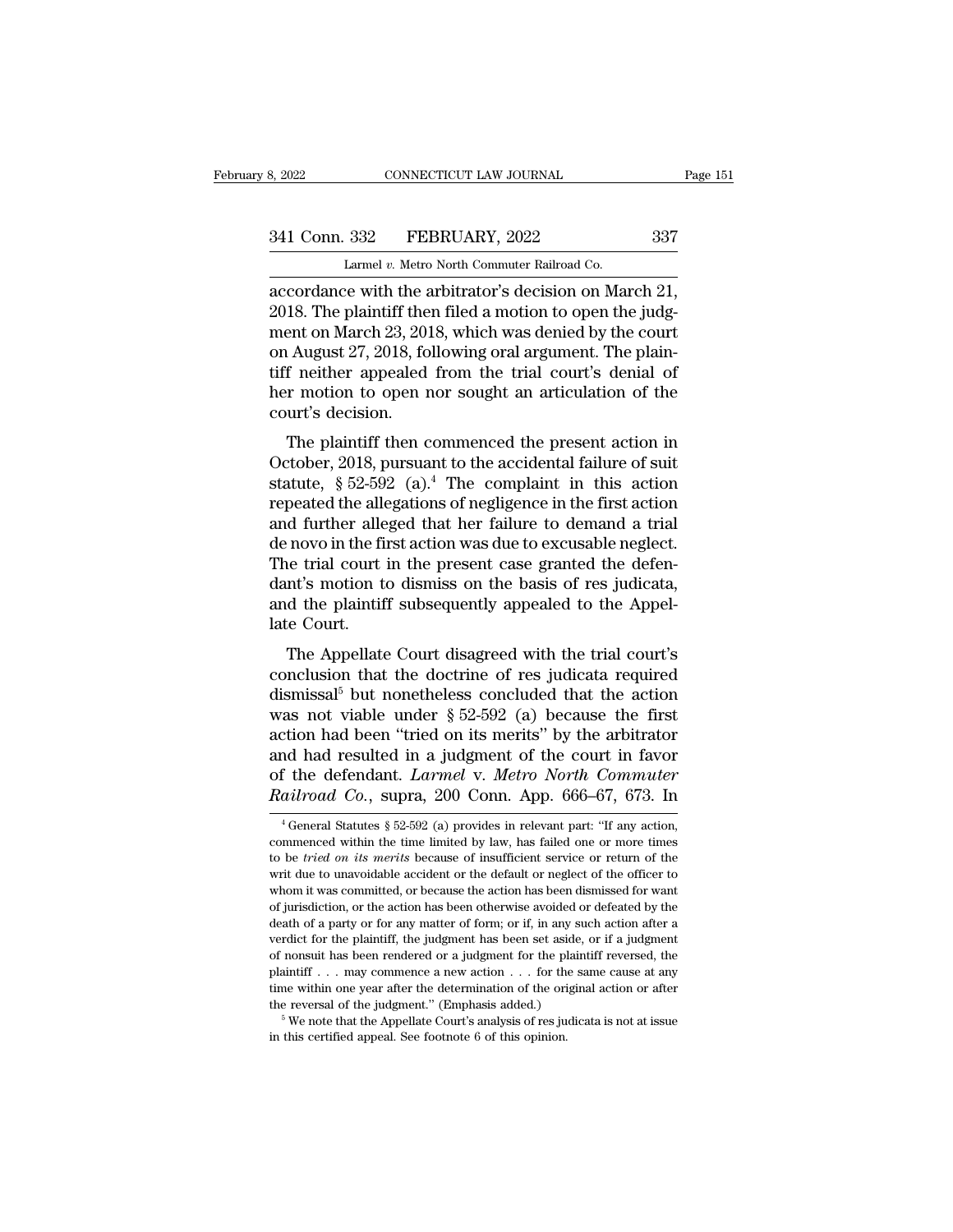## EXECUTE CONNECTICUT LAW JOURNAL February 8, 2022<br>338 FEBRUARY, 2022 341 Conn. 332<br>Larmel v. Metro North Commuter Railroad Co. CONNECTICUT LAW JOURNAL<br>FEBRUARY, 2022 341 Con<br>Larmel *v.* Metro North Commuter Railroad Co.<br>In the Appellate Court concluded that

CONNECTICUT LAW JOURNAL February 8, 2022<br>
S38 FEBRUARY, 2022 341 Conn. 332<br>
Larmel v. Metro North Commuter Railroad Co.<br>
its decision, the Appellate Court concluded that "[t]he<br>
judgment in the first action was rendered on 338 FEBRUARY, 2022 341 Conn. 332<br>
Larmel v. Metro North Commuter Railroad Co.<br>
its decision, the Appellate Court concluded that "[t]he<br>
judgment in the first action was rendered on the arbitra-<br>
tor's decision as a matter 338 FEBRUARY, 2022 341 Conn. 332<br>
Larmel v. Metro North Commuter Railroad Co.<br>
its decision, the Appellate Court concluded that "[t]he<br>
judgment in the first action was rendered on the arbitra-<br>
tor's decision as a matter FEBRUARY, 2022 341 Conn. 332<br>
Larmel v. Metro North Commuter Railroad Co.<br>
its decision, the Appellate Court concluded that "[t]he<br>
judgment in the first action was rendered on the arbitra-<br>
tor's decision as a matter of Larmel v. Metro North Commuter Railroad Co.<br>
its decision, the Appellate Court concluded that "[t]he<br>
judgment in the first action was rendered on the arbitra-<br>
tor's decision as a matter of law and, therefore, the<br>
plain Larmel v. Metro North Commuter Railroad Co.<br>
its decision, the Appellate Court concluded that "[t]he<br>
judgment in the first action was rendered on the arbitra-<br>
tor's decision as a matter of law and, therefore, the<br>
plain its decision, the Appellate Court concluded that "[t]he<br>judgment in the first action was rendered on the arbitra-<br>tor's decision as a matter of law and, therefore, the<br>plaintiff may not take advantage of § 52-592 because<br>s judgment in the first action was rendered on the arbitra-<br>tor's decision as a matter of law and, therefore, the<br>plaintiff may not take advantage of  $\S 52{\text -}592$  because<br>she has not met the factual predicate that the firs tor's decision as a matter of law and, therefore, the plaintiff may not take advantage of  $\S$  52-592 because<br>she has not met the factual predicate that the first action<br>was not tried on its merits.'' Id., 671. On the basi plaintiff may not take advantage<br>she has not met the factual predica<br>was not tried on its merits." Id.,<br>this reasoning, the Appellate Co<br>court's judgment dismissing the<br>the case with direction to render<br>the defendant. Id., e has not met the factual predicate that the first action<br>as not tried on its merits." Id., 671. On the basis of<br>is reasoning, the Appellate Court reversed the trial<br>urt's judgment dismissing the action and remanded<br>e case was not tried on its merits." Id., 671. On the basis of<br>this reasoning, the Appellate Court reversed the trial<br>court's judgment dismissing the action and remanded<br>the case with direction to render judgment in favor of<br>the

this reasoning, the Appellate Court reversed the trial<br>court's judgment dismissing the action and remanded<br>the case with direction to render judgment in favor of<br>the defendant. Id., 661, 679.<br>Writing in dissent, Justice Ev court's judgment dismissing the action and remanded<br>the case with direction to render judgment in favor of<br>the defendant. Id., 661, 679.<br>Writing in dissent, Justice Eveleigh disagreed with<br>the majority's conclusion that th the case with direction to render judgment in favor of<br>the defendant. Id., 661, 679.<br>Writing in dissent, Justice Eveleigh disagreed with<br>the majority's conclusion that the plaintiff's first action<br>was tried on its merits the defendant. Id., 661, 679.<br>
Writing in dissent, Justice Eveleigh disagreed with<br>
the majority's conclusion that the plaintiff's first action<br>
was tried on its merits for purposes of  $\S 52-592$  (a).<br>
Id., 679. According Writing in dissent, Justice Eveleigh disagreed with<br>the majority's conclusion that the plaintiff's first action<br>was tried on its merits for purposes of  $\S 52-592$  (a).<br>Id., 679. According to Justice Eveleigh, the majority the majority's conclusion that the plaintiff's first action<br>was tried on its merits for purposes of § 52-592 (a).<br>Id., 679. According to Justice Eveleigh, the majority<br>incorrectly concluded that the phrase "tried on its me *Nunno* v. *Numerity* concluded that the phrase "tried on its merits" could be satisfied by an adjudication of a claim by an arbitrator, rather than by a more formal judicial proceeding. Id., 683–84 (*Eveleigh, J.*, dissen Id., 679. According to Justice Eveleigh, the majority<br>incorrectly concluded that the phrase "tried on its mer-<br>its" could be satisfied by an adjudication of a claim by<br>an arbitrator, rather than by a more formal judicial<br> incorrectly concluded that the phrase "tried on its merits" could be satisfied by an adjudication of a claim by<br>an arbitrator, rather than by a more formal judicial<br>proceeding. Id., 683–84 (*Eveleigh*, *J.*, dissenting). C its" could be satisfied by an adjudication of a claim by<br>an arbitrator, rather than by a more formal judicial<br>proceeding. Id., 683–84 (*Eveleigh, J.*, dissenting). Citing<br>*Nunno* v. *Wixner*, 257 Conn. 671, 680–81, 778 A. an arbitrator, rather than by a more formal judicial<br>proceeding. Id., 683–84 (*Eveleigh*, *J*., dissenting). Citing<br>*Nunno* v. *Wixner*, 257 Conn. 671, 680–81, 778 A.2d 145<br>(2001), Justice Eveleigh argued that arbitration proceeding. Id., 683–84 (*Eveleigh*, *J*., dissenting). Citing<br> *Nunno* v. *Wixner*, 257 Conn. 671, 680–81, 778 A.2d 145<br>
(2001), Justice Eveleigh argued that arbitration pro-<br>
ceedings have "procedural deficiencies" that Nunno v. Wixner, 257 Conn. 671, 680–81, 778 A.2d 145 (2001), Justice Eveleigh argued that arbitration proceedings have "procedural deficiencies" that make<br>them inadequate to be considered "trials," such as a lack of live (2001), Justice Eveleigh argued that arbitration proceedings have "procedural deficiencies" that make<br>them inadequate to be considered "trials," such as a<br>lack of live testimony, cross-examination, and objection<br>to eviden ceedings have "procedural deficiencies" that make<br>them inadequate to be considered "trials," such as a<br>lack of live testimony, cross-examination, and objection<br>to evidence. Id., 682 (*Eveleigh*, *J.*, dissenting). As a<br>re them inadequate to be considered "trials," such as a<br>lack of live testimony, cross-examination, and objection<br>to evidence. Id., 682 (*Eveleigh, J.*, dissenting). As a<br>result of those deficiencies, Justice Eveleigh conclud lack of live testimony, cross-examination, and objection<br>to evidence. Id., 682 (*Eveleigh*, *J*., dissenting). As a<br>result of those deficiencies, Justice Eveleigh concluded<br>that cases sent to arbitration under  $\S 52-549u$ to evidence. Id., 682 (*Eveleigh*, *J.*, dissenting). As a<br>result of those deficiencies, Justice Eveleigh concluded<br>that cases sent to arbitration under  $\S 52-549u$  are not<br>"tried on [their] merits" for purposes of  $\S 52$ result of those deficiencies, Justice Eveleigh concluded<br>that cases sent to arbitration under  $\S$  52-549u are not<br>"tried on [their] merits" for purposes of  $\S$  52-592 (a)<br>and, therefore, that the present action should be<br> that cases sent to arbitration under  $\S$  52-549u are not<br>"tried on [their] merits" for purposes of  $\S$  52-592 (a)<br>and, therefore, that the present action should be<br>remanded to the trial court for a determination of<br>whethe "tried on [their] merits" for purposes of  $\S$  52-592 (a) and, therefore, that the present action should be remanded to the trial court for a determination of whether the plaintiff's failure to demand a trial de novo withi lowed.<sup>6</sup> ithin twenty days of the arbitration decision caused<br>ne first action to fail as a "matter of form." Id., 679–84,<br>7 (*Eveleigh*, *J*., dissenting). This certified appeal fol-<br>wed.<sup>6</sup><br><sup>6</sup>This court granted the plaintiff's p the first action to fail as a "matter of form." Id., 679–84,<br>  $87$  (*Eveleigh*, *J*., dissenting). This certified appeal fol-<br>
lowed.<sup>6</sup><br>
<sup>6</sup> This court granted the plaintiff's petition for certification to appeal,<br>
limit

<sup>87 (</sup>*Eveleigh*, *J*., dissenting). This certified appeal fol-<br>
lowed.<sup>6</sup><br>
<sup>6</sup> This court granted the plaintiff's petition for certification to appeal,<br>
limited to the following issues: (1) "Did the Appellate Court correct Lowed.<sup>6</sup><br>
<sup>6</sup> This court granted the plaintiff's petition for certification to appeal,<br>
limited to the following issues: (1) "Did the Appellate Court correctly con-<br>
clude that a judgment rendered after mandatory arbitra <sup>6</sup> This court granted the plaintiff's petition for certification to appeal, limited to the following issues: (1) "Did the Appellate Court correctly conclude that a judgment rendered after mandatory arbitration pursuant t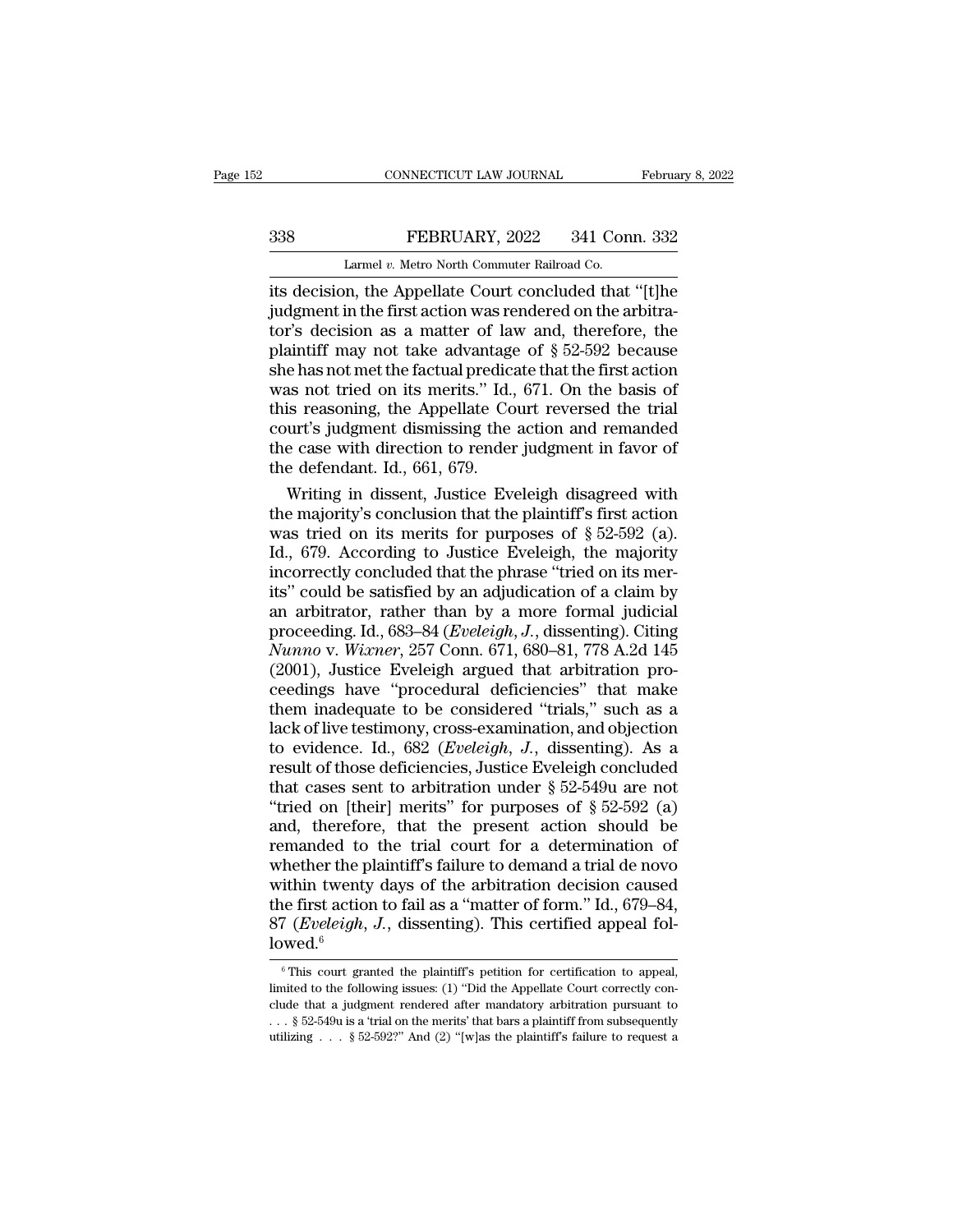# 341 Conn. 332 FEBRUARY, 2022 339<br>
Larmel v. Metro North Commuter Railroad Co.

8, 2022 CONNECTICUT LAW JOURNAL<br>
241 Conn. 332 FEBRUARY, 2022 339<br>
Larmel *v.* Metro North Commuter Railroad Co.<br>
In the present appeal, the plaintiff renews her con-CONNECTICUT LAW JOURNAL<br>
1 Conn. 332 FEBRUARY, 2022 339<br>
Larmel v. Metro North Commuter Railroad Co.<br>
In the present appeal, the plaintiff renews her con-<br>
thin that her second action may be saved by § 52-<br>
2 (0) because h 341 Conn. 332 FEBRUARY, 2022 339<br>
Larmel v. Metro North Commuter Railroad Co.<br>
In the present appeal, the plaintiff renews her contention that her second action may be saved by § 52-<br>
592 (a) because her first action was 341 Conn. 332 FEBRUARY, 2022 339<br>
Larmel v. Metro North Commuter Railroad Co.<br>
In the present appeal, the plaintiff renews her con-<br>
tention that her second action may be saved by § 52-<br>
592 (a) because her first action w 341 Conn. 332 FEBRUARY, 2022 339<br>
Larmel v. Metro North Commuter Railroad Co.<br>
In the present appeal, the plaintiff renews her con-<br>
tention that her second action may be saved by § 52-<br>
592 (a) because her first action w Larmel v. Metro North Commuter Railroad Co.<br>
In the present appeal, the plaintiff renews her contention that her second action may be saved by  $\S$  52-<br>
592 (a) because her first action was not "tried on its<br>
merits . . . Larmer v. Metro North Commuter Railroad Co.<br>
In the present appeal, the plaintiff renews her con-<br>
tention that her second action may be saved by § 52-<br>
592 (a) because her first action was not "tried on its<br>
merits . . . In the present appeal, the plaintiff renews her con-<br>tention that her second action may be saved by  $\S$  52-<br>592 (a) because her first action was not "tried on its<br>merits . . . . ." The plaintiff argues that the Appellate<br> tention that her second action may be saved by  $\S$  52-592 (a) because her first action was not "tried on its merits . . . ." The plaintiff argues that the Appellate Court's conclusion to the contrary was incorrect and tha 592 (a) because her first action was not "tried on its<br>merits  $\ldots$ ." The plaintiff argues that the Appellate<br>Court's conclusion to the contrary was incorrect and<br>that the case must be remanded to the trial court to<br>decid merits  $\ldots$  ." The plaintiff argues that the Appellate<br>Court's conclusion to the contrary was incorrect and<br>that the case must be remanded to the trial court to<br>decide whether her failure to demand a trial de novo<br>in the Court's conclusion to the contrary was incorrect and<br>that the case must be remanded to the trial court to<br>decide whether her failure to demand a trial de novo<br>in the first action was the result of mistake, inadver-<br>tence, that the case must be remanded to the trial court to<br>decide whether her failure to demand a trial de novo<br>in the first action was the result of mistake, inadver-<br>tence, or excusable neglect, and was, thus, a matter<br>of form decide whether her failure to demand a trial de novo<br>
in the first action was the result of mistake, inadver-<br>
tence, or excusable neglect, and was, thus, a matter<br>
of form, allowing the plaintiff to utilize the accidental in the first action was the result of mistake, inadvertence, or excusable neglect, and was, thus, a matter of form, allowing the plaintiff to utilize the accidental failure of suit statute to bring the same claim in a sec tence, or excusable neglect, and was, thus, a matter<br>of form, allowing the plaintiff to utilize the accidental<br>failure of suit statute to bring the same claim in a second<br>lawsuit. Specifically, the plaintiff argues that th of form, allowing the plaintiff to utilize the accidental<br>failure of suit statute to bring the same claim in a second<br>lawsuit. Specifically, the plaintiff argues that the phrase<br>"tried on its merits" means a formal trial a failure of suit statute to bring the same claim in a second<br>lawsuit. Specifically, the plaintiff argues that the phrase<br>"tried on its merits" means a formal trial and cannot be<br>fulfilled by a judgment of the court followin lawsuit. Specifically, the plaintiff<br>"tried on its merits" means a forr<br>fulfilled by a judgment of the cour<br>arbitration under § 52-549u. In re<br>argues that the Appellate Court<br>the phrase "tried on its merits" to<br>resolved in If<br>illed by a judgment of the court following mandatory<br>bitration under  $\S$  52-549u. In response, the defendant<br>gues that the Appellate Court properly interpreted<br>e phrase "tried on its merits" to include a proceeding<br>sol arbitration under § 52-549u. In response, the defendant<br>argues that the Appellate Court properly interpreted<br>the phrase "tried on its merits" to include a proceeding<br>resolved in such a manner.<br>Because our resolution of th

Examples that the Appellate Court properly interpreted<br>the phrase "tried on its merits" to include a proceeding<br>resolved in such a manner.<br>Because our resolution of this action involves a ques-<br>tion of statutory constructi the phrase "tried on its merits" to include a proceeding<br>resolved in such a manner.<br>Because our resolution of this action involves a ques-<br>tion of statutory construction, our review is plenary.<br>See, e.g., *Desrosiers* v. resolved in such a manner.<br>
Because our resolution of this action involves a question of statutory construction, our review is plenary.<br>
See, e.g., *Desrosiers v. Diageo North America*, *Inc.*, 314<br>
Conn. 773, 782, 105 A.3 Because our resolution of this action involves a question of statutory construction, our review is plenary.<br>See, e.g., *Desrosiers v. Diageo North America*, *Inc.*, 314<br>Conn. 773, 782, 105 A.3d 103 (2014). "When presented<br> Because our resolution of this action involves a question of statutory construction, our review is plenary.<br>See, e.g., *Desrosiers* v. *Diageo North America*, *Inc.*, 314<br>Conn. 773, 782, 105 A.3d 103 (2014). "When present tion of statutory construction, our review is plenary.<br>See, e.g., *Desrosiers* v. *Diageo North America*, *Inc.*, 314<br>Conn. 773, 782, 105 A.3d 103 (2014). "When presented<br>with a question of statutory construction, [o]ur f See, e.g., *Desrosiers* v. *Diageo North America*, *Inc.*, 314<br>Conn. 773, 782, 105 A.3d 103 (2014). "When presented<br>with a question of statutory construction, [o]ur funda-<br>mental objective is to ascertain and give effect t Conn. 773, 782, 105 A.3d 103 (2014). "When presented<br>with a question of statutory construction, [o]ur funda-<br>mental objective is to ascertain and give effect to the<br>apparent intent of the legislature. . . . The meaning of<br> with a question of statutory construction, [o]ur funda-<br>mental objective is to ascertain and give effect to the<br>apparent intent of the legislature.... The meaning of<br>a statute shall, in the first instance, be ascertained mental objective is to ascertain and give effect to the<br>apparent intent of the legislature. . . . The meaning of<br>a statute shall, in the first instance, be ascertained from<br>the text of the statute itself and its relations apparent intent of the legislature. . . . The meaning of<br>a statute shall, in the first instance, be ascertained from<br>the text of the statute itself and its relationship to other<br>statutes. If, after examining such text and a statute shall, in the first instance, be ascertained from<br>the text of the statute itself and its relationship to other<br>statutes. If, after examining such text and considering<br>such relationship, the meaning of such text such relationship, the meaning of such text is plain and<br>unambiguous and does not yield absurd or unworkable<br>results, extratextual evidence of the meaning of the<br>statute shall not be considered." (Citation omitted;<br>trial unambiguous and does not yield absurd or unworkable<br>results, extratextual evidence of the meaning of the<br>statute shall not be considered." (Citation omitted;<br> $\frac{1}{100}$ <br>trial de novo pursuant to . . . § 52-549z, followin

results, extratextual evidence of the meaning of the<br>statute shall not be considered." (Citation omitted;<br>trial de novo pursuant to . . . § 52-549z, following entry of the arbitrator's<br>decision under § 52-549u, a 'matter o **Statute Shall not be considered.**" (Citation omitted;<br>trial de novo pursuant to . . . § 52-549z, following entry of the arbitrator's<br>decision under § 52-549u, a 'matter of form,' as contemplated by § 52-592?"<br>*Larmel v.* trial de novo pursuant to . . . § 52-549z, following entry of the arbitrator's decision under § 52-549u, a 'matter of form,' as contemplated by § 52-592?" *Larmel* v. *Metro North Commuter Railroad Co.*, 335 Conn. 972, 24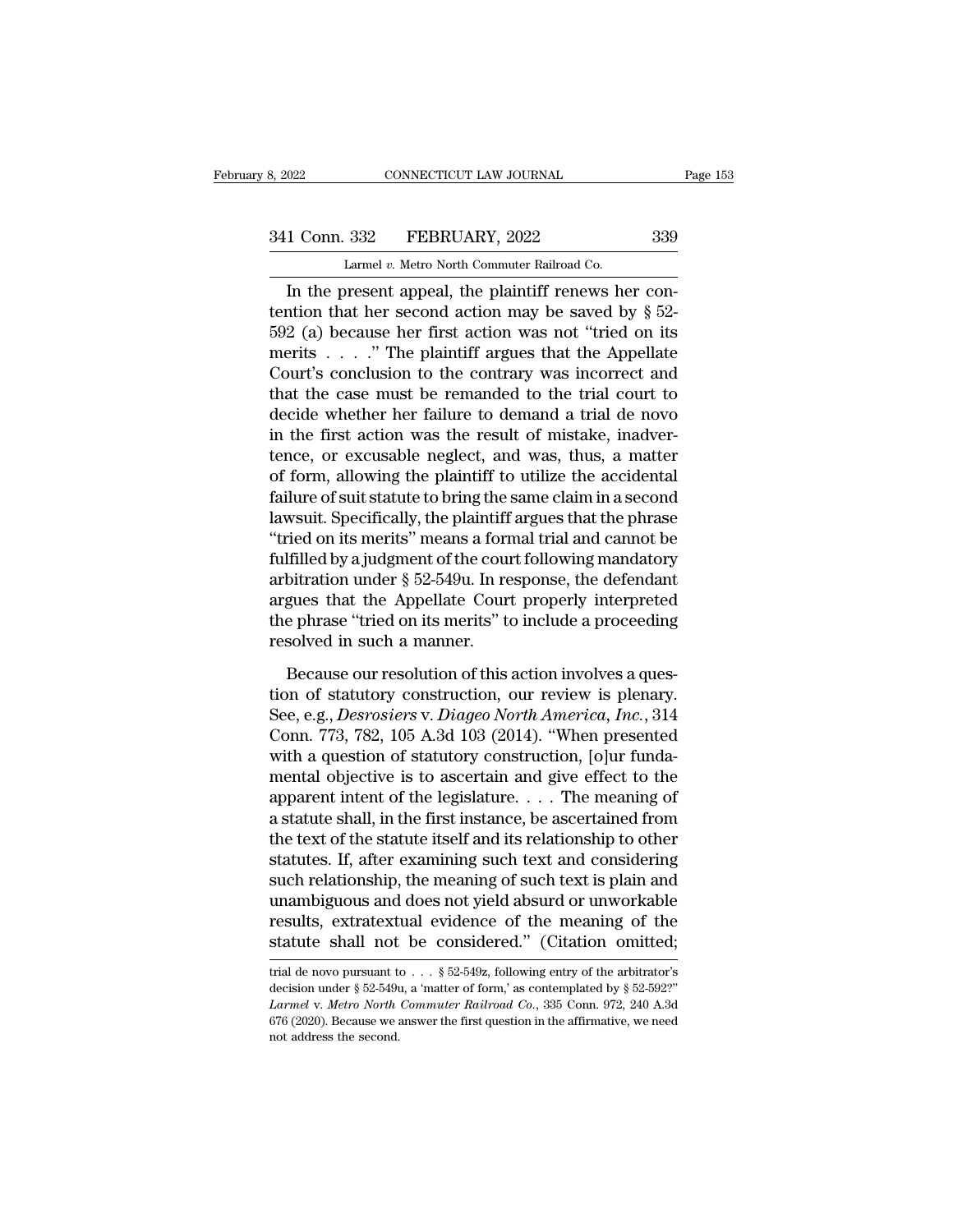## EXECUTE CONNECTICUT LAW JOURNAL February 8, 2022<br>340 FEBRUARY, 2022 341 Conn. 332<br>Larmel v. Metro North Commuter Railroad Co. CONNECTICUT LAW JOURNAL<br>FEBRUARY, 2022 341 Con<br>Larmel *v.* Metro North Commuter Railroad Co.<br>Lotation marks omitted ) Id : see also G

CONNECTICUT LAW JOURNAL February 8, 20<br>
340 FEBRUARY, 2022 341 Conn. 332<br>
Larmel v. Metro North Commuter Railroad Co.<br>
internal quotation marks omitted.) Id.; see also General<br>
Statutes § 1-2z. Statutes § 1-2z.<br>We begin our analysis<br>We begin our analysis<br>We begin our analysis

340 FEBRUARY, 2022 341 Conn. 332<br>
Larmel v. Metro North Commuter Railroad Co.<br>
internal quotation marks omitted.) Id.; see also General<br>
Statutes § 1-2z.<br>
We begin our analysis with the language of the acci-<br>
dental failu 340 FEBRUARY, 2022 341 Conn. 332<br>
Larmel v. Metro North Commuter Railroad Co.<br>
internal quotation marks omitted.) Id.; see also General<br>
Statutes § 1-2z.<br>
We begin our analysis with the language of the accidental failure Larmel v. Metro North Commuter Railroad Co.<br>
internal quotation marks omitted.) Id.; see also General<br>
Statutes § 1-2z.<br>
We begin our analysis with the language of the acci-<br>
dental failure of suit statute. Section 52-592 internal quotation marks omitted.) Id.; see also General<br>Statutes § 1-2z.<br>We begin our analysis with the language of the acci-<br>dental failure of suit statute. Section 52-592 (a) provides<br>in relevant part: "If any action, c *tried in the tried on its merits* on the anguage of the accidental failure of suit statute. Section 52-592 (a) provides<br>in relevant part: "If any action, commenced within the<br>time limited by law, has failed one or more ti We begin our analysis with the language of the accidental failure of suit statute. Section 52-592 (a) provides<br>in relevant part: "If any action, commenced within the<br>time limited by law, has failed one or more times to be We begin our analysis with the language of the acci-<br>dental failure of suit statute. Section 52-592 (a) provides<br>in relevant part: "If any action, commenced within the<br>time limited by law, has failed one or more times to dental failure of suit statute. Section 52-592 (a) provides<br>in relevant part: "If any action, commenced within the<br>time limited by law, has failed one or more times to be<br>*tried on its merits* because . . . the action has in relevant part: "If any action, commenced within the<br>time limited by law, has failed one or more times to be<br>*tried on its merits* because . . . the action has been<br>otherwise avoided or defeated . . . for any matter of<br> time limited by law, has failed one or more times to be *tried on its merits* because . . . the action has been otherwise avoided or defeated . . . for any matter of form . . . the plaintiff . . . may commence a new actio tried on its merits because . . . the action has been<br>otherwise avoided or defeated . . . for any matter of<br>form . . . the plaintiff . . . may commence a new<br>action . . . for the same cause at any time within one<br>year aft otherwise avoided or defeated . . . for any matter of<br>form . . . the plaintiff . . . may commence a new<br>action . . . for the same cause at any time within one<br>year after the determination of the original action<br>. . . . " form . . . the plaintiff . . . may commence a new<br>action . . . for the same cause at any time within one<br>year after the determination of the original action<br>. . . ." (Emphasis added.) A plaintiff may obtain relief<br>under t action . . . for the same cause at any time within one<br>year after the determination of the original action<br>....." (Emphasis added.) A plaintiff may obtain relief<br>under this provision only if the original action has<br>"faile year after the determination of the original action<br>
...." (Emphasis added.) A plaintiff may obtain relief<br>
under this provision only if the original action has<br>
"failed one or more times to be tried on its merits<br>
...." ...." (Emphasis added.) A plaintiff may obtain relief under this provision only if the original action has "failed one or more times to be tried on its merits ....." General Statutes  $\S 52-592$  (a). For the reasons that f under this provision only if the original action has<br>
"failed one or more times to be tried on its merits<br>
...." General Statutes  $\S 52-592$  (a). For the reasons<br>
that follow, we conclude that a judgment of the trial<br>
cou ..." General Statutes § 52-592 (a). For the reasons<br>at follow, we conclude that a judgment of the trial<br>urt rendered following arbitration pursuant to § 52-<br>9u has been "tried on its merits" within the meaning<br>the acciden used in § 52-592 (a), For the reasons<br>that follow, we conclude that a judgment of the trial<br>court rendered following arbitration pursuant to § 52-<br>549u has been "tried on its merits" within the meaning<br>of the accidental f

of the term 'tried' on its merits'' within the meaning<br>of the accidental failure of suit statute.<br>To understand the phrase "tried on its merits" as<br>used in § 52-592 (a), we must first review the definition<br>of the term "tri 549u has been "tried on its merits" within the meaning<br>549u has been "tried on its merits" within the meaning<br>of the accidental failure of suit statute.<br>To understand the phrase "tried on its merits" as<br>used in § 52-592 ( 3450 has been tried on its merks whill the meaning<br>of the accidental failure of suit statute.<br>To understand the phrase "tried on its merits" as<br>used in § 52-592 (a), we must first review the definition<br>of the term "tried. To understand the phrase "tried on its merits" as<br>used in § 52-592 (a), we must first review the definition<br>of the term "tried." See, e.g., *State v. Webster*, 308 Conn.<br>43, 53, 60 A.3d 259 (2013). Because the term "tried To understand the phrase "tried on its merits" as<br>used in § 52-592 (a), we must first review the definition<br>of the term "tried." See, e.g., *State* v. Webster, 308 Conn.<br>43, 53, 60 A.3d 259 (2013). Because the term "tried used in § 52-592 (a), we must first review the definition<br>of the term "tried." See, e.g., *State* v. *Webster*, 308 Conn.<br>43, 53, 60 A.3d 259 (2013). Because the term "tried" is<br>not defined within the statutory scheme, we of the term "tried." See, e.g., *State* v. *Webster*, 308 Conn.<br>43, 53, 60 A.3d 259 (2013). Because the term "tried" is<br>not defined within the statutory scheme, we may "look<br>to the common understanding of the term as expr 43, 53, 60 A.3d 259 (2013). Because the term "tried" is<br>not defined within the statutory scheme, we may "look<br>to the common understanding of the term as expressed<br>in a dictionary." (Internal quotation marks omitted.) Id.<br> not defined within the statutory scheme, we may "look<br>to the common understanding of the term as expressed<br>in a dictionary." (Internal quotation marks omitted.) Id.<br>Modern dictionaries indicate that the word "[t]ried" is<br>t to the common understanding of the term as expressed<br>in a dictionary." (Internal quotation marks omitted.) Id.<br>Modern dictionaries indicate that the word "[t]ried" is<br>the past tense of the verb "try," which means, inter a in a dictionary." (Internal quotation marks omitted.) Id.<br>Modern dictionaries indicate that the word "[t]ried" is<br>the past tense of the verb "try," which means, inter alia,<br>"to examine or investigate judicially  $\ldots$ ." Me Modern dictionaries indicate that the word "[t]ried" is<br>the past tense of the verb "try," which means, inter alia,<br>"to examine or investigate judicially  $\ldots$ ." Merriam-<br>Webster's Collegiate Dictionary (11th Ed. 2014) p. the past tense of the verb "try," which means, inter alia,<br>
"to examine or investigate judicially  $\ldots$ ." Merriam-<br>
Webster's Collegiate Dictionary (11th Ed. 2014) p. 1344.<br>
Dictionaries dating back to the first use of th "to examine or investigate judicially . . . . " Merriam-Webster's Collegiate Dictionary (11th Ed. 2014) p. 1344.<br>Dictionaries dating back to the first use of the phrase "tried on its merits" in the 1918 revision of the Ge Webster's Collegiate Dictionary (11th Ed. 2014) p. 1344.<br>Dictionaries dating back to the first use of the phrase<br>"tried on its merits" in the 1918 revision of the General<br>Statutes have consistently defined the word "try" i Dictionaries dating back to the first use of the phrase<br>"tried on its merits" in the 1918 revision of the General<br>Statutes have consistently defined the word "try" in a<br>broad manner. See Black's Law Dictionary (2d Ed. 1910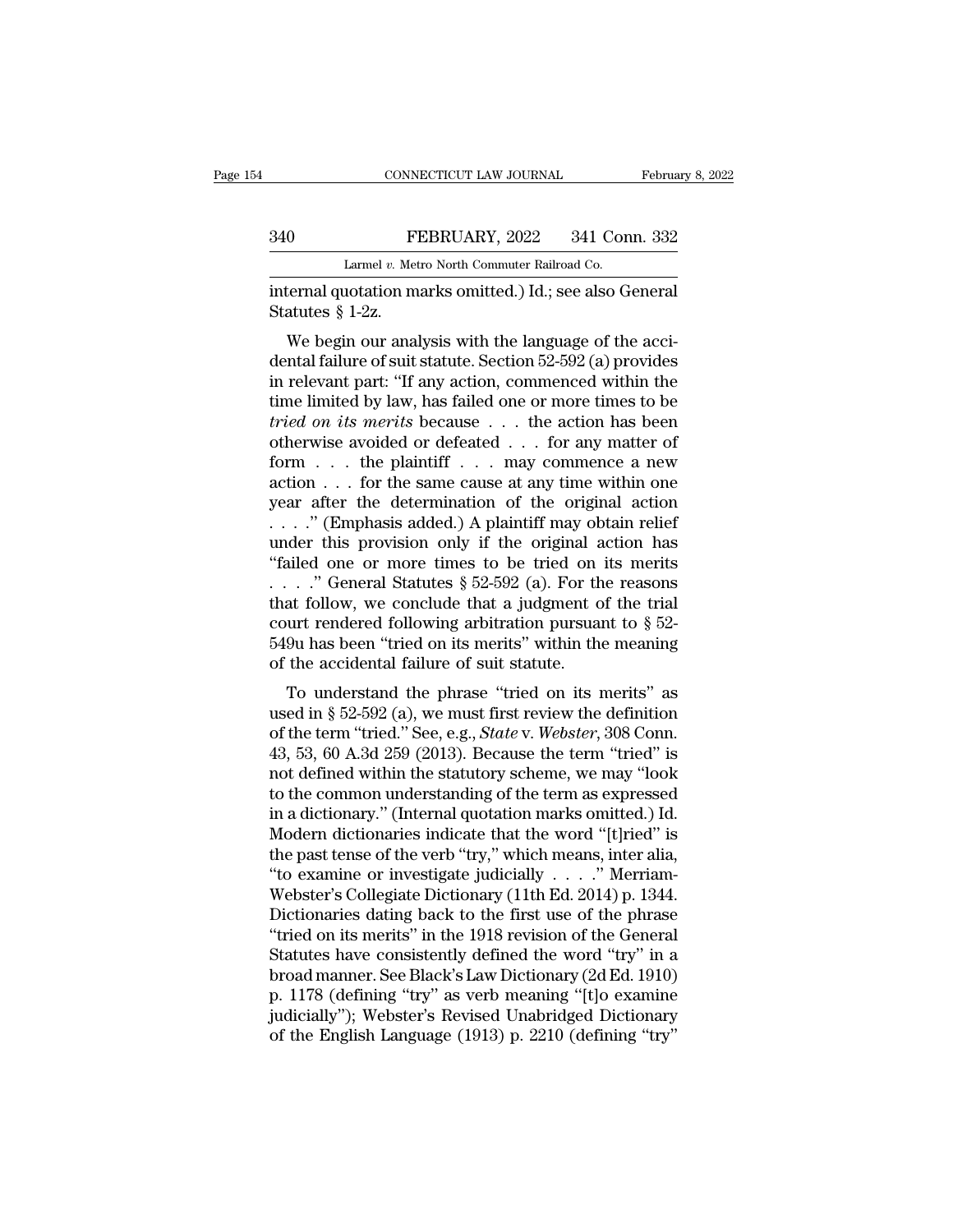8, 2022 CONNECTICUT LAW JOURNAL<br>
341 Conn. 332 FEBRUARY, 2022 341<br>
Larmel *v.* Metro North Commuter Railroad Co.<br>
as "[t]o examine or investigate judicially; to examine as 2022 CONNECTICUT LAW JOURNAL Page 155<br>
341 Conn. 332 FEBRUARY, 2022 341<br>
Larmel v. Metro North Commuter Railroad Co.<br>
as "[t]o examine or investigate judicially; to examine<br>
by witnesses or other judicial evidence and t 341 Conn. 332 FEBRUARY, 2022 341<br>
Larmel v. Metro North Commuter Railroad Co.<br>
as "[t]o examine or investigate judicially; to examine<br>
by witnesses or other judicial evidence and the princi-<br>
ples of law"); see also *Nixon* 341 Conn. 332 FEBRUARY, 2022 341<br>Larmel v. Metro North Commuter Railroad Co.<br>as "[t]o examine or investigate judicially; to examine<br>by witnesses or other judicial evidence and the princi-<br>ples of law"); see also *Nixon* v. 341 Conn. 332 FEBRUARY, 2022 341<br>
Larmel v. Metro North Commuter Railroad Co.<br>
as "[t]o examine or investigate judicially; to examine<br>
by witnesses or other judicial evidence and the princi-<br>
ples of law"); see also *Nixo* Larmel v. Metro North Commuter Railroad Co.<br>as "[t]o examine or investigate judicially; to ex<br>by witnesses or other judicial evidence and the ples of law"); see also *Nixon* v. *United States*, 50<br>224, 229–30, 113 S. Ct. "(t]o examine or investigate judicially; to examine<br>
vitnesses or other judicial evidence and the princi-<br>
es of law"); see also *Nixon* v. *United States*, 506 U.S.<br>
4, 229–30, 113 S. Ct. 732, 122 L. Ed. 2d 1 (1993) (not as  $\pm$  [t]0 examine of investigate Judicialy, to examine<br>by witnesses or other judicial evidence and the princi-<br>ples of law"); see also *Nixon* v. United States, 506 U.S.<br>224, 229–30, 113 S. Ct. 732, 122 L. Ed. 2d 1 (19

by whilesses of other judicial evidence and the principles of law"); see also *Nixon* v. United States, 506 U.S.<br>224, 229–30, 113 S. Ct. 732, 122 L. Ed. 2d 1 (1993) (noting that word "try" has been defined broadly).<br>An ar ples of law *f*, see also *Nuton v. Ontied States*, 500 0.5.<br>224, 229–30, 113 S. Ct. 732, 122 L. Ed. 2d 1 (1993) (noting<br>that word "try" has been defined broadly).<br>An arbitration proceeding pursuant to § 52-549u is,<br>undoub 224, 225–50, 115 S. Ct. 752, 122 L. Ed. 2d 1 (1995) (hoting<br>that word "try" has been defined broadly).<br>An arbitration proceeding pursuant to § 52-549u is,<br>undoubtedly, a quasi-judicial examination of the parties'<br>claims, An arbitration proceeding pursuant to  $\S$  52-549u is,<br>undoubtedly, a quasi-judicial examination of the parties'<br>claims, as arbitrators are statutorily authorized to carry<br>out functions that are judicial in nature. Indeed, An arbitration proceeding pursuant to  $\S$  52-549u is,<br>undoubtedly, a quasi-judicial examination of the parties'<br>claims, as arbitrators are statutorily authorized to carry<br>out functions that are judicial in nature. Indeed, undoubtedly, a quasi-judicial examination of the parties'<br>
claims, as arbitrators are statutorily authorized to carry<br>
out functions that are judicial in nature. Indeed, the trial<br>
court may refer any civil action in which claims, as arbitrators are statutorily authorized to carry<br>out functions that are judicial in nature. Indeed, the trial<br>court may refer any civil action in which the reasonable<br>expectation of the judgment is expected to be out functions that are judicial in nature. Indeed, the trial<br>court may refer any civil action in which the reasonable<br>expectation of the judgment is expected to be less than<br>\$50,000, to an arbitrator. General Statutes § 52 court may refer any civil action in which the reasonable<br>expectation of the judgment is expected to be less than<br>\$50,000, to an arbitrator. General Statutes § 52-549u.<br>"Such arbitrators shall have the power to: (1) Issue<br>s expectation of the judgment is expected to be less than<br>\$50,000, to an arbitrator. General Statutes § 52-549u.<br>"Such arbitrators shall have the power to: (1) Issue<br>subpoenas for the attendance of witnesses and for the<br>pro \$50,000, to an arbitrator. General Statutes  $\S$  52-549u.<br>
"Such arbitrators shall have the power to: (1) Issue<br>
subpoenas for the attendance of witnesses and for the<br>
production of books, papers and other evidence, such<br> "Such arbitrators shall have the power to: (1) Issue<br>subpoenas for the attendance of witnesses and for the<br>production of books, papers and other evidence, such<br>subpoenas to be served in the manner provided by law<br>for serv subpoenas for the attendance of witnesses and for the<br>production of books, papers and other evidence, such<br>subpoenas to be served in the manner provided by law<br>for service of subpoenas in a civil action and to be<br>returnabl production of books, papers and other evidence, such<br>subpoenas to be served in the manner provided by law<br>for service of subpoenas in a civil action and to be<br>returnable to the arbitrators; (2) administer oaths or<br>affirmat subpoenas to be served in the manner provided by law<br>for service of subpoenas in a civil action and to be<br>returnable to the arbitrators; (2) administer oaths or<br>affirmations; and (3) determine the admissibility of evi-<br>den for service of subpoenas in a civil action and to be<br>returnable to the arbitrators; (2) administer oaths or<br>affirmations; and (3) determine the admissibility of evi-<br>dence and the form in which it is to be offered." Gener returnable to the arbitrators; (2) administer oaths or<br>affirmations; and (3) determine the admissibility of evi-<br>dence and the form in which it is to be offered." General<br>Statutes § 52-549w (c). The parties in this case su affirmations; and (3) determine the admissibility of evidence and the form in which it is to be offered." General Statutes § 52-549w (c). The parties in this case submitted various pieces of evidence to the arbitrator for The and the form in which it is to be onefed. General atutes  $\S$  52-549w (c). The parties in this case submit-<br>d various pieces of evidence to the arbitrator for con-<br>deration. Although the parties chose not to offer<br>tnes statutes  $\S$  52-545W (C). The parties in this case submitted various pieces of evidence to the arbitrator for consideration. Although the parties chose not to offer witnesses or to object to evidence, the plaintiff does n

France Community of the about and the various precess of evidence to the about<br>and the parties chose not to offer witnesses or to object to evidence, the plaintiff does<br>not dispute that she had the opportunity to do both.<br> sideration. Although the parties chose not to oner<br>witnesses or to object to evidence, the plaintiff does<br>not dispute that she had the opportunity to do both.<br>Upon completion of the arbitration hearing, the arbi-<br>trator m whilesses of to object to evidence, the plannin does<br>not dispute that she had the opportunity to do both.<br>Upon completion of the arbitration hearing, the arbi-<br>trator must submit a decision in writing within 120 days.<br>Gen The trial court is a trial court in the dependence of the arbitrator must submit a decision in writing within 120 days.<br>General Statutes § 52-549x; cf. General Statutes § 51-183b. Thereafter, § 52-549z provides either par Upon completion of the arbitration hearing, the arbitrator must submit a decision in writing within 120 days.<br>General Statutes § 52-549x; cf. General Statutes § 51-<br>183b. Thereafter, § 52-549z provides either party with<br>a *becomes trator must submit a decision in writing within 120 days.*<br> *General Statutes* § 52-549x; cf. General Statutes § 51-<br> *becomes the fight to demand a trial de novo before*<br> *the trial court.* "If neither party requ General Statutes § 52-549x; cf. General Statutes § 51-<br>183b. Thereafter, § 52-549z provides either party with<br>an unqualified right to demand a trial de novo before<br>the trial court. "If neither party requests a trial de nov 183b. Thereafter, § 52-549z provides either party with<br>an unqualified right to demand a trial de novo before<br>the trial court. "If neither party requests a trial de novo<br>within twenty days, the decision of the arbitrator<br>b an unqualified right to demand a trial de novo before<br>the trial court. "If neither party requests a trial de novo<br>within twenty days, the decision of the arbitrator<br>becomes the judgment of the court." (Emphasis added.)<br>Nun the trial court. "If neither party requests a trial de n<br>within twenty days, the decision of the arbitrace becomes the judgment of the court." (Emphasis add<br>Nunno v. Wixner, supra, 257 Conn. 679. Because neit<br>party made su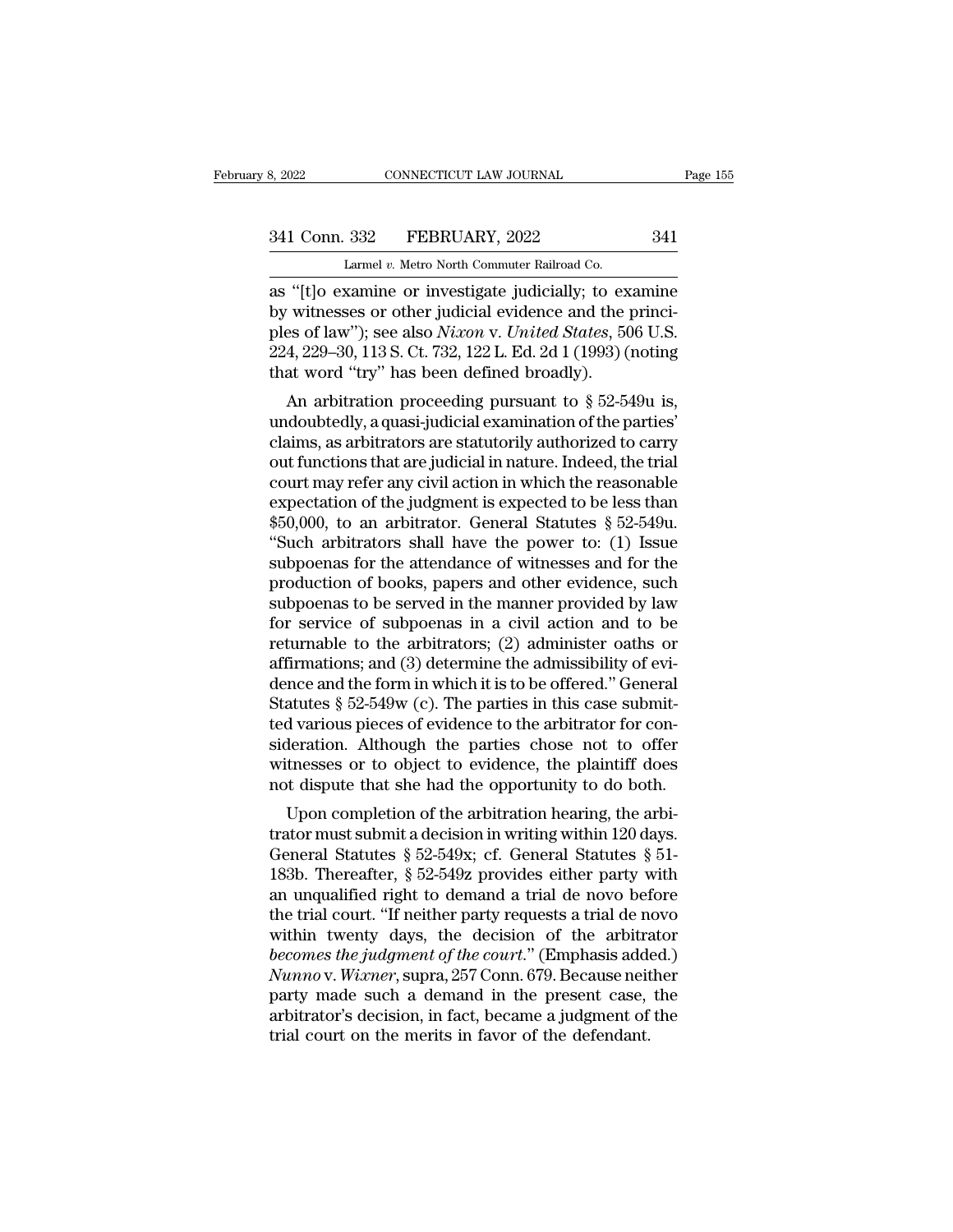## EXECUTE CONNECTICUT LAW JOURNAL February 8, 2022<br>342 FEBRUARY, 2022 341 Conn. 332<br>2 Larmel v. Metro North Commuter Railroad Co. CONNECTICUT LAW JOURNAL<br>FEBRUARY, 2022 341 Con<br>Larmel *v.* Metro North Commuter Railroad Co.<br>the absence of a demand for a trial de

CONNECTICUT LAW JOURNAL February 8, 2<br>
PEBRUARY, 2022 341 Conn. 332<br>
Larmel v. Metro North Commuter Railroad Co.<br>
Even in the absence of a demand for a trial de novo,<br>
e trial court possesses independent authority to THE TRIAL SALE of the trial court possesses independent authority to<br>the trial court possesses independent authority to<br>review and, if necessary, set aside the arbitrator's deci-<br>sion. Soo Gonoral Statutes  $8.52,549$ a ("fi FEBRUARY, 2022 341 Conn. 332<br>
Larmel v. Metro North Commuter Railroad Co.<br>
Even in the absence of a demand for a trial de novo,<br>
the trial court possesses independent authority to<br>
review and, if necessary, set aside the SHERUARY, 2022 341 Conn. 332<br>
Larmel v. Metro North Commuter Railroad Co.<br>
Even in the absence of a demand for a trial de novo,<br>
the trial court possesses independent authority to<br>
review and, if necessary, set aside the Larmel v. Metro North Commuter Railroad Co.<br>
Even in the absence of a demand for a trial de novo,<br>
the trial court possesses independent authority to<br>
review and, if necessary, set aside the arbitrator's deci-<br>
sion. See Larmel v. Metro North Commuter Railroad Co.<br>
Even in the absence of a demand for a trial de novo,<br>
the trial court possesses independent authority to<br>
review and, if necessary, set aside the arbitrator's deci-<br>
sion. See Even in the absence of a demand for a trial de novo,<br>the trial court possesses independent authority to<br>review and, if necessary, set aside the arbitrator's deci-<br>sion. See General Statutes § 52-549aa ("[i]n addition to<br>t the trial court possesses independent authority to<br>review and, if necessary, set aside the arbitrator's deci-<br>sion. See General Statutes § 52-549aa ("[i]n addition to<br>the absolute right to a trial de novo  $\dots$  the court review and, if necessary, set aside the arbitrator's decision. See General Statutes § 52-549aa ("[i]n addition to the absolute right to a trial de novo . . . the court . . . may set aside an award of arbitrators and order sion. See General Statutes § 52-549aa ("[i]n addition to the absolute right to a trial de novo  $\ldots$  the court  $\ldots$  may set aside an award of arbitrators and order a trial de novo in the Superior Court upon proof that th the absolute right<br>may set aside an a<br>de novo in the Sup<br>trators acted arbit<br>of judicial oversi<br>involvement is m<br>tiff suggests.<br>In sum, the fore<sub>?</sub> In surface and a matrix of a binadicity and order a that<br>in novo in the Superior Court upon proof that the arbi-<br>intors acted arbitrarily or capriciously"). This degree<br>judicial oversight suggests that the trial court's<br>vo claim and the deferred board upon proof that are and<br>trators acted arbitrarily or capriciously"). This degree<br>of judicial oversight suggests that the trial court's<br>involvement is more than "ministerial," as the plain-<br>tiff

Factor's acted abordary of expressionly *f*. This degree<br>of judicial oversight suggests that the trial court's<br>involvement is more than "ministerial," as the plain-<br>tiff suggests.<br>In sum, the foregoing demonstrates that th or judicial oversignt suggests that the trial courts<br>involvement is more than "ministerial," as the plain-<br>tiff suggests.<br>In sum, the foregoing demonstrates that the plaintiff's<br>claim against the defendant was presented to In sum, the foregoing demonstrates that the plaintiff's<br>claim against the defendant was presented to a neutral<br>fact finder who was empowered by statute both to<br>receive evidence and to find facts. That arbitrator exam-<br>ine In sum, the foregoing demonstrates that the plaintiff's<br>claim against the defendant was presented to a neutral<br>fact finder who was empowered by statute both to<br>receive evidence and to find facts. That arbitrator exam-<br>ine In sum, the foregoing demonstrates that the plaintiff's<br>claim against the defendant was presented to a neutral<br>fact finder who was empowered by statute both to<br>receive evidence and to find facts. That arbitrator exam-<br>ine claim against the defendant was presented to a neutral<br>fact finder who was empowered by statute both to<br>receive evidence and to find facts. That arbitrator exam-<br>ined what had been submitted to him and ultimately<br>rendered fact finder who was empowered by statute both to<br>receive evidence and to find facts. That arbitrator exam-<br>ined what had been submitted to him and ultimately<br>rendered a decision against the plaintiff on the merits.<br>Notwit receive evidence and to find facts. That arbitrator examined what had been submitted to him and ultimately<br>rendered a decision against the plaintiff on the merits.<br>Notwithstanding its authority under  $\S 52-549$ aa, the tri ined what had been submitted to him and ultimately<br>rendered a decision against the plaintiff on the merits.<br>Notwithstanding its authority under § 52-549aa, the trial<br>court subsequently adopted that decision as its own<br>aft rendered a decision against the plaintiff on the merits.<br>Notwithstanding its authority under  $\S$  52-549aa, the trial<br>court subsequently adopted that decision as its own<br>after the parties failed to object to it. Because th Notwithstanding its authority under  $\S$  52-549aa, the court subsequently adopted that decision as it after the parties failed to object to it. Becaus statutory process turned on the merits of the raised in the present cas For the parties failed to object that decision as its own<br>ter the parties failed to object to it. Because this<br>sised in the present case,  $\S 52-592$  (a) does not permit<br>e plaintiff to circumvent the judgment of the trial<br> statutory process turned on the merits of the claims<br>raised in the present case,  $\S 52-592$  (a) does not permit<br>the plaintiff to circumvent the judgment of the trial<br>court that was rendered as a result of it.<sup>7</sup><br>Reaching

Fraction process tanded on the method of the claims<br>raised in the present case,  $\S$  52-592 (a) does not permit<br>the plaintiff to circumvent the judgment of the trial<br>court that was rendered as a result of it.<sup>7</sup><br>Reaching a Figure 1 and present ease,  $\frac{1}{2}$  or  $\frac{1}{2}$  or  $\frac{1}{2}$  does not permit the plaintiff to circumvent the judgment of the trial court that was rendered as a result of it.<sup>7</sup><br>Reaching a contrary conclusion would under Reaching a contrary conclusion would undermine the<br>purpose of the twenty day deadline set forth in  $\S$  52-<br>549z (d). If we were to accept the plaintiff's argument,<br>a defendant that has obtained a judgment of the court purpose of the twenty day deadline set forth in § 52-549z (d). If we were to accept the plaintiff's argument, a defendant that has obtained a judgment of the court  $\frac{7}{1}$  In reaching this conclusion, we emphasize that

<sup>549</sup>z (d). If we were to accept the plaintiff's argument,<br>a defendant that has obtained a judgment of the court<br> $\frac{1}{1}$  in reaching this conclusion, we emphasize that the existence of a judgment itself is not determinati a defendant that has obtained a judgment of the court<br><sup>7</sup> In reaching this conclusion, we emphasize that the existence of a judgment itself is not determinative of whether the accidental failure of suit statute applies. Th The reaching this conclusion, we emphasize that the existence of a judgment itself is not determinative of whether the accidental failure of suit statute applies. The question of whether a particular case has been "tried The reaching this conclusion, we emphasize that the existence of a judgment itself is not determinative of whether the accidental failure of suit statute applies. The question of whether a particular case has been "tried ment itself is not determinative of whether the accidental failure of suit statute applies. The question of whether a particular case has been "tried on its merits" within the meaning of  $\S$  52-592 (a), rather, turns on t statute applies. The question of whether a particular case has been "tried on its merits" within the meaning of  $\S$  52-592 (a), rather, turns on the *basis* of the judgment ultimately rendered. When, as in this case, the boat a septime within the meaning of § 52-592 (a), rather, turns on the *basis* of the judgment ultimately rendered. When, as in this case, the judgment rendered was based on an assessment of the underlying merits of the of the judgment ultimately rendered. When, as in this case, the judgment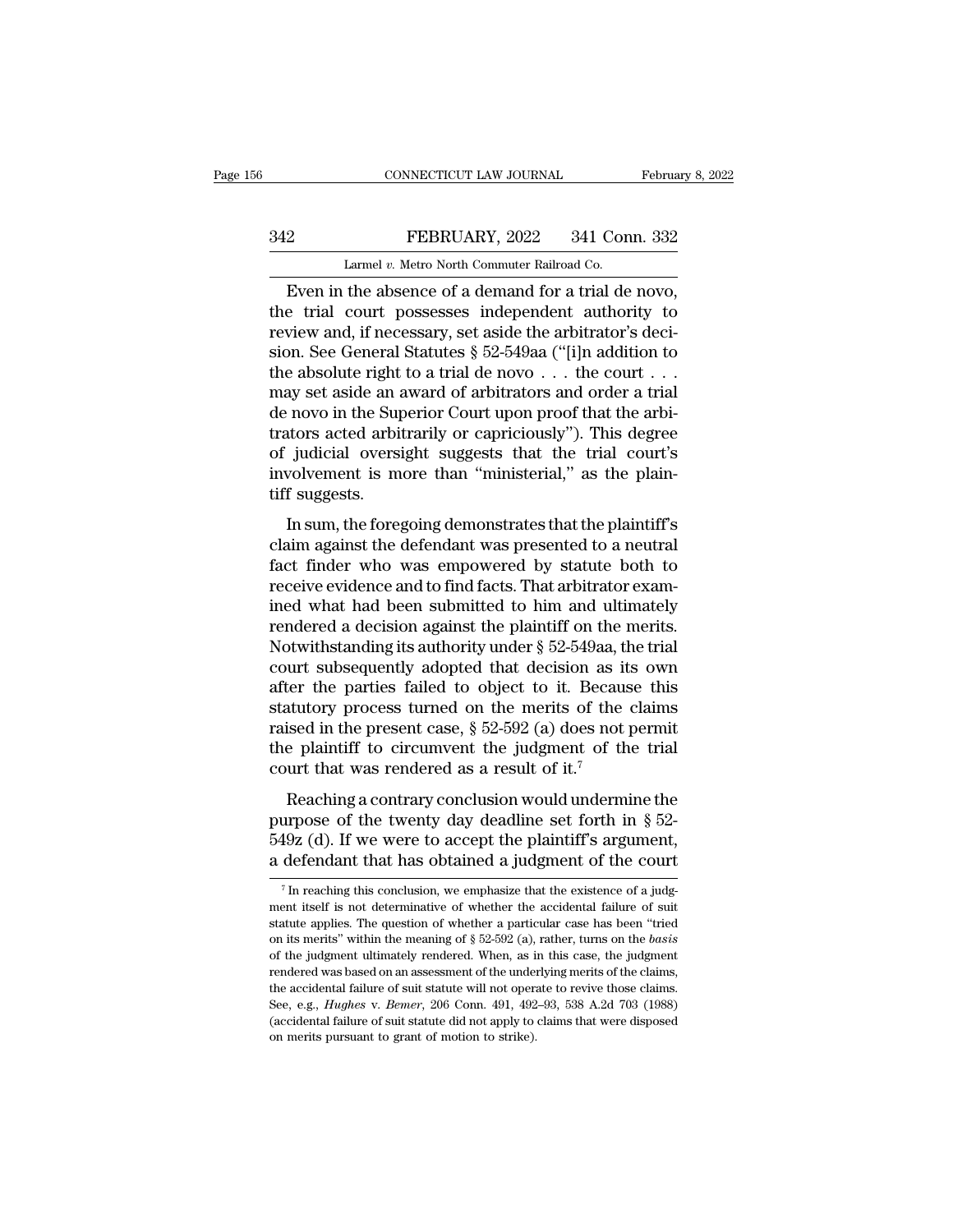# 341 Conn. 332 FEBRUARY, 2022 343<br>
Larmel v. Metro North Commuter Railroad Co.

CONNECTICUT LAW JOURNAL<br>
332 FEBRUARY, 2022<br>
Larmel *v.* Metro North Commuter Railroad Co.<br>
In following arbitration on the merits

3, 2022 CONNECTICUT LAW JOURNAL Page 157<br>
341 Conn. 332 FEBRUARY, 2022 343<br>
Larmel v. Metro North Commuter Railroad Co.<br>
in its favor following arbitration on the merits under<br>
§ 52-549u would have no way of knowing whethe <sup>341</sup> Conn. 332 FEBRUARY, 2022 343<br>
Larmel v. Metro North Commuter Railroad Co.<br>
in its favor following arbitration on the merits under<br>
§ 52-549u would have no way of knowing whether the<br>
plaintiff's failure to demand a t 341 Conn. 332 FEBRUARY, 2022 343<br>
Larmel v. Metro North Commuter Railroad Co.<br>
in its favor following arbitration on the merits under<br>
§ 52-549u would have no way of knowing whether the<br>
plaintiff's failure to demand a tr 341 Conn. 332 FEBRUARY, 2022 343<br>
Larmel v. Metro North Commuter Railroad Co.<br>
in its favor following arbitration on the merits under<br>
§ 52-549u would have no way of knowing whether the<br>
plaintiff's failure to demand a tr Larmel v. Metro North Commuter Railroad Co.<br>
in its favor following arbitration on the merits under<br>
§ 52-549u would have no way of knowing whether the<br>
plaintiff's failure to demand a trial de novo within that<br>
period of Lamer *v.* Metro North Commuter Rainbad Co.<br>
in its favor following arbitration on the merits under<br>
§ 52-549u would have no way of knowing whether the<br>
plaintiff's failure to demand a trial de novo within that<br>
period of in its favor following arbitration on the merits under<br>§ 52-549u would have no way of knowing whether the<br>plaintiff's failure to demand a trial de novo within that<br>period of time was the result of excusable neglect and,<br>t § 52-549u would have no way of knowing whether the plaintiff's failure to demand a trial de novo within that period of time was the result of excusable neglect and, thus, no way of knowing whether it could rely on the cou plaintiff's failure to demand a trial de novo within that<br>period of time was the result of excusable neglect and,<br>thus, no way of knowing whether it could rely on the<br>court's judgment. Allowing new actions to be com-<br>mence period of time was the result of excusable neglect and,<br>thus, no way of knowing whether it could rely on the<br>court's judgment. Allowing new actions to be com-<br>menced under the accidental failure of suit statute in<br>such a c thus, no way of knowing whether it could rely on the<br>court's judgment. Allowing new actions to be com-<br>menced under the accidental failure of suit statute in<br>such a case would undermine the finality so clearly<br>mandated by court's judgment. Allowing new actions to be com-<br>menced under the accidental failure of suit statute in<br>such a case would undermine the finality so clearly<br>mandated by § 52-549z. See *Coldwell Banker Manning*<br>*Realty, In* menced under the accidental failure of suit statute in<br>such a case would undermine the finality so clearly<br>mandated by § 52-549z. See *Coldwell Banker Manning*<br>Realty, Inc. v. Cushman & Wakefield of Connecticut,<br>Inc., 293 such a case would undermine the finality so clearly<br>mandated by § 52-549z. See *Coldwell Banker Manning*<br>*Realty, Inc.* v. *Cushman & Wakefield of Connecticut,*<br>*Inc.*, 293 Conn. 582, 594, 980 A.2d 819 (2009) ("[t]he<br>prin mandated by § 52-549z. See *Coldwell Banker Manning*<br> *Realty, Inc.* v. *Cushman & Wakefield of Connecticut,*<br> *Inc.*, 293 Conn. 582, 594, 980 A.2d 819 (2009) ("[t]he<br>
principal characteristic of an arbitration award is i *Realty, Inc.* v. *Cushman & Wakefield of Connecticut, Inc.*, 293 Conn. 582, 594, 980 A.2d 819 (2009) ("[t]he principal characteristic of an arbitration award is its finality as to the matters submitted so that the rights Inc., 293 Conn. 582, 594, 980 A.2d 819 (2009) ("[t]he<br>principal characteristic of an arbitration award is its<br>finality as to the matters submitted so that the rights<br>and obligations of the parties may be definitely fixed" principal characteristic of an arbitration award is its<br>finality as to the matters submitted so that the rights<br>and obligations of the parties may be definitely fixed"<br>(internal quotation marks omitted)); cf. *Carbone* v. finality as to the matters submitted so that the rights<br>and obligations of the parties may be definitely fixed"<br>(internal quotation marks omitted)); cf. *Carbone* v. *Zon-*<br>ing Board of Appeals, 126 Conn. 602, 607, 13 A.2 and obligations of the parties may be definitely fixed"<br>(internal quotation marks omitted)); cf. *Carbone* v. Zon-<br>ing Board of Appeals, 126 Conn. 602, 607, 13 A.2d 462<br>(1940) ("Statutes and special laws such as the one<br>be (internal quotation marks omitted)); cf. *Carbone* v. *Zoning Board of Appeals*, 126 Conn. 602, 607, 13 A.2d 462 (1940) ("Statutes and special laws such as the one before us fixing a rather brief time in which appeals may ing Board of Appeals, 126 Conn. 602, 607, 13 A.2d 462<br>(1940) ("Statutes and special laws such as the one<br>before us fixing a rather brief time in which appeals may<br>be taken to the courts from the orders and decisions<br>of adm (1940) ("Statutes and special laws such as the one<br>before us fixing a rather brief time in which appeals may<br>be taken to the courts from the orders and decisions<br>of administrative boards are evidently designed to<br>secure i before us fixing a rather brief time in which appeals may<br>be taken to the courts from the orders and decisions<br>of administrative boards are evidently designed to<br>secure in the public interest a speedy determination of<br>the be taken to the courts from the orders and decisions<br>of administrative boards are evidently designed to<br>secure in the public interest a speedy determination of<br>the issues involved; and to make it possible to proceed<br>in the of administrative boards are evidently designed to<br>secure in the public interest a speedy determination of<br>the issues involved; and to make it possible to proceed<br>in the matter as soon as the time to take an appeal has<br>pas secure in the public interest a speedy determination of<br>the issues involved; and to make it possible to proceed<br>in the matter as soon as the time to take an appeal has<br>passed if one has not been filed. To hold that an app the issues involved; and to make it possible to proceed<br>in the matter as soon as the time to take an appeal has<br>passed if one has not been filed. To hold that an appeal<br>in such a proceeding as the one before us is an 'acti in the matter as soon as the time to take an appeal has<br>passed if one has not been filed. To hold that an appeal<br>in such a proceeding as the one before us is an 'action'<br>within the meaning of [the accidental failure of sui passed if one has not been filed. To hold that an appeal<br>in such a proceeding as the one before us is an 'action'<br>within the meaning of [the accidental failure of suit<br>statute], would have the practical effect of eliminati in such a proceeding as the one before us is an 'action'<br>within the meaning of [the accidental failure of suit<br>statute], would have the practical effect of eliminating<br>the time factor in taking such appeals."); *Bank Build* within the meaning of [the accidental failure of suit statute], would have the practical effect of eliminating the time factor in taking such appeals."); *Bank Building & Equipment Corp. of America v. Architectural Examin* statute], would have the practical effect of eliminating<br>the time factor in taking such appeals."); *Bank Build-*<br>ing & Equipment Corp. of America v. Architectural<br>Examining Board, 153 Conn. 121, 124–25, 214 A.2d<br>377 (196 the time factor in taking such appeals."); *Bank Build-*<br> *ing & Equipment Corp. of America v. Architectural*<br> *Examining Board*, 153 Conn. 121, 124–25, 214 A.2d<br>
377 (1965) (citing *Carbone* and concluding that "[t]he<br>
o ing & Equipment Corp. of America v. Architectural<br>Examining Board, 153 Conn. 121, 124–25, 214 A.2d<br>377 (1965) (citing Carbone and concluding that "[t]he<br>obvious legislative purpose of securing a prompt deter-<br>mination of t *Examining Board*, 153 Conn. 121, 124–25, 214 A.2d 377 (1965) (citing *Carbone* and concluding that "[t]he obvious legislative purpose of securing a prompt determination of the issues in an appeal from the orders of the d 377 (1965) (citing *Carbone* and concluding that "[t]he<br>obvious legislative purpose of securing a prompt deter-<br>mination of the issues in an appeal from the orders of<br>the defendant board . . . could be nullified . . . by a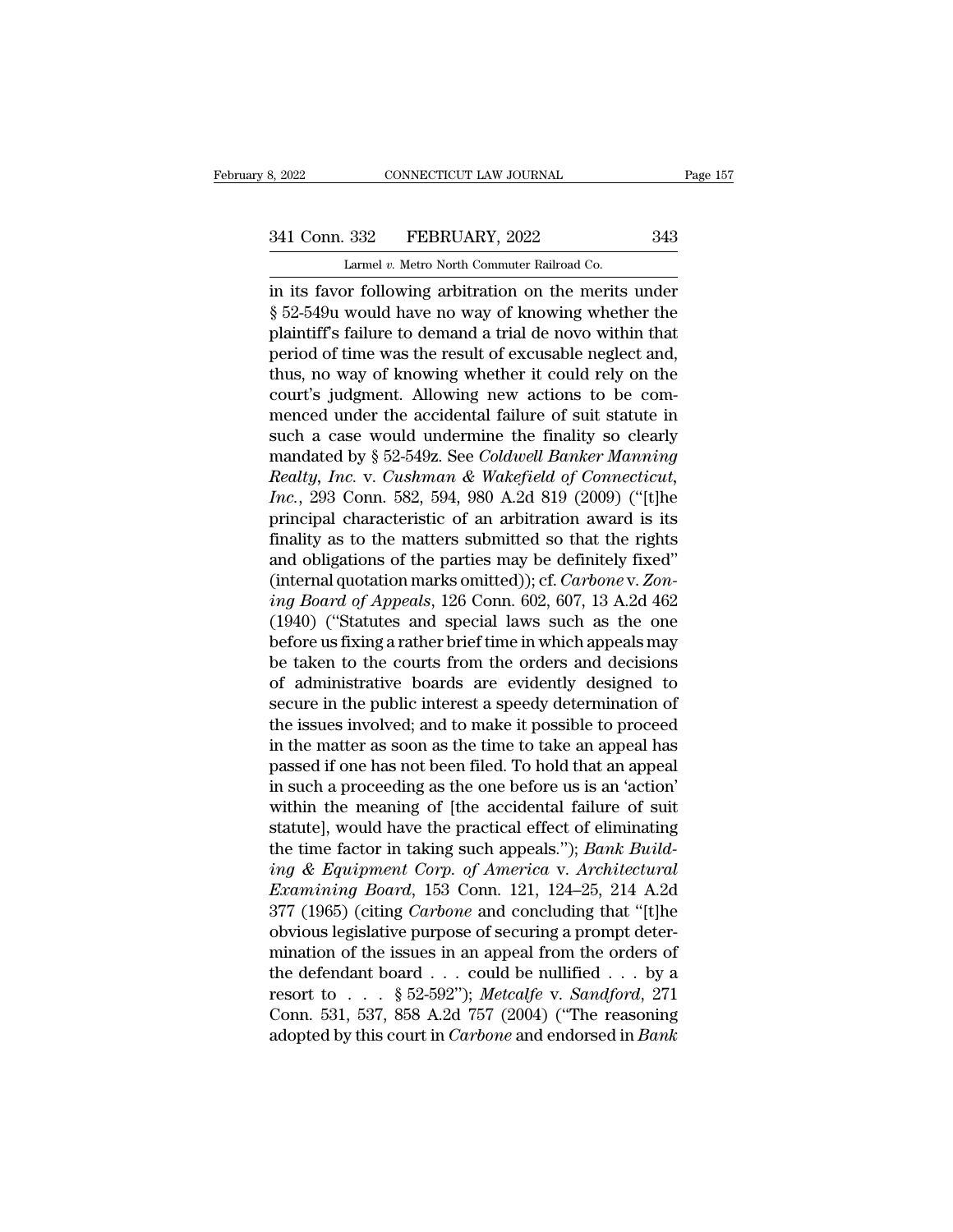# EXECUTE CONNECTICUT LAW JOURNAL February 8, 2022<br>344 FEBRUARY, 2022 341 Conn. 332<br>2 Larmel v. Metro North Commuter Railroad Co.

CONNECTICUT LAW JOURNAL Februa<br>
244 FEBRUARY, 2022 341 Conn. 332<br>
Larmel *v.* Metro North Commuter Railroad Co.<br>
21 Building & Equipment Corp., applies with equal force *CONNECTICUT LAW JOURNAL* February 8, 2022<br> **Building & Equipment Corp.**, applies with equal force<br>
to appeals from probate. As with appeals from administrative agencies the legislature has provided for promot EXERUARY, 2022 341 Conn. 332<br>
Larmel v. Metro North Commuter Railroad Co.<br>
Building & Equipment Corp., applies with equal force<br>
to appeals from probate. As with appeals from administrative agencies, the legislature has pr FEBRUARY, 2022 341 Conn. 332<br>
Larmel v. Metro North Commuter Railroad Co.<br>
Building & Equipment Corp., applies with equal force<br>
to appeals from probate. As with appeals from administrative agencies, the legislature has p FEBRUARY, 2022 341 Conn. 332<br>
Larmel v. Metro North Commuter Railroad Co.<br>
Building & Equipment Corp., applies with equal force<br>
to appeals from probate. As with appeals from administrative agencies, the legislature has p Larmel v. Metro North Commuter Railroad Co.<br>
Building & Equipment Corp., applies with equal force<br>
to appeals from probate. As with appeals from adminis-<br>
trative agencies, the legislature has provided for prompt<br>
resolut Larmet v. Metro North Commuter Railroad Co.<br>
Building & Equipment Corp., applies with equal force<br>
to appeals from probate. As with appeals from administrative agencies, the legislature has provided for prompt<br>
resolution Building & Equipment Corp., applies with equal force<br>to appeals from probate. As with appeals from adminis-<br>trative agencies, the legislature has provided for prompt<br>resolution of issues and finality in decisions by estab to appeals from probate. As with appeals from administrative agencies, the legislature has provided for prompt<br>resolution of issues and finality in decisions by estab-<br>lishing a relatively short time limit within which an<br> trative agencies, the legislature has provided for prompt<br>resolution of issues and finality in decisions by estab-<br>lishing a relatively short time limit within which an<br>appeal from probate may be taken.... This time limit resolution of issues and finality in decision<br>lishing a relatively short time limit within<br>appeal from probate may be taken.  $\dots$  This<br>provides for the prompt settlement and adn<br>of estates by giving interested parties con Furthermore, if the meaning of the phrase "tried on the meaning of the prompt settlement and administration estates by giving interested parties confidence in the atus of the estate within a reasonable time period."<br>
itat provides for the prompt settlement and administration<br>of estates by giving interested parties confidence in the<br>status of the estate within a reasonable time period."<br>(Citation omitted; footnote omitted.)).<br>Furthermore, i

provides for the prompt section<br>and administration of estates by giving interested parties confidence in the<br>status of the estate within a reasonable time period."<br>(Citation omitted; footnote omitted.)).<br>Furthermore, if th status of the estate within a reasonable time period."<br>(Citation omitted; footnote omitted.)).<br>Furthermore, if the meaning of the phrase "tried on<br>its merits" is limited to cases in which there has been<br>a formal "trial," (Citation omitted; footnote omitted.)).<br>
Furthermore, if the meaning of the phrase "tried on<br>
its merits" is limited to cases in which there has been<br>
a formal "trial," an action resolved on the merits prior<br>
to a court o Furthermore, if the meaning of the phrase "tried on<br>its merits" is limited to cases in which there has been<br>a formal "trial," an action resolved on the merits prior<br>to a court or jury trial, for example, by way of summary Furthermore, if the meaning of the phrase "tried on<br>its merits" is limited to cases in which there has been<br>a formal "trial," an action resolved on the merits prior<br>to a court or jury trial, for example, by way of summary<br> its merits" is limited to cases in which there has been<br>a formal "trial," an action resolved on the merits prior<br>to a court or jury trial, for example, by way of summary<br>judgment, could well be open to relitigation throug a formal "trial," an action resolved on the merits prior<br>to a court or jury trial, for example, by way of summary<br>judgment, could well be open to relitigation through<br> $\S 52-592$  (a). A more expansive reading of the phrase to a court or jury trial, for example, by way of summary<br>judgment, could well be open to relitigation through<br>§ 52-592 (a). A more expansive reading of the phrase<br>that incorporates other forms of summary adjudication<br>that § 52-592 (a). A more expansive reading of the phrase<br>that incorporates other forms of summary adjudication<br>that turn on the merits of the particular claims pre-<br>sented produces a result more harmonious with existing<br>case that incorporates other forms of summary adjudication<br>that turn on the merits of the particular claims pre-<br>sented produces a result more harmonious with existing<br>case law. See *Boone* v. William W. Backus Hospital,<br>102 C that turn on the merits of the particular claims presented produces a result more harmonious with existing case law. See *Boone* v. *William W. Backus Hospital*, 102 Conn. App. 305, 315, 925 A.2d 432 (accidental failure o sented produces a result more harmonious with existing<br>case law. See *Boone* v. William W. Backus Hospital,<br>102 Conn. App. 305, 315, 925 A.2d 432 (accidental failure<br>of suit statute was inapplicable because merits of plain case law. See *Boone* v. *William W. Backus Hospital*,<br>102 Conn. App. 305, 315, 925 A.2d 432 (accidental failure<br>of suit statute was inapplicable because merits of plain-<br>tiff's claims had already been decided "through the 102 Conn. App. 305, 315, 925 A.2d 432 (accidental failure<br>of suit statute was inapplicable because merits of plain-<br>tiff's claims had already been decided "through the<br>[trial] court's rendering of summary judgment"), cert of suit statute was inapplicable because merits of plain-<br>tiff's claims had already been decided "through the<br>[trial] court's rendering of summary judgment"), cert.<br>denied, 284 Conn. 906, 931 A.2d 261 (2007); see also<br>*Hu* tiff's claims had already been decided "through the<br>[trial] court's rendering of summary judgment"), cert.<br>denied, 284 Conn. 906, 931 A.2d 261 (2007); see also<br>*Hughes* v. *Bemer*, 206 Conn. 491, 492–93, 538 A.2d 703<br>(198 [trial] court's rendering of summary judgment"), cert.<br>denied, 284 Conn. 906, 931 A.2d 261 (2007); see also<br>Hughes v. Bemer, 206 Conn. 491, 492–93, 538 A.2d 703<br>(1988) (trial court's judgment in favor of defendant<br>resultin Hughes v. Bemer, 206 Conn. 491, 492–93, 538 A.2d 703<br>(1988) (trial court's judgment in favor of defendant<br>resulting from plaintiff's failure to plead over following<br>grant of motion to strike was considered on merits for<br>pu (1988) (trial court's judgment in favor of defendant<br>resulting from plaintiff's failure to plead over following<br>grant of motion to strike was considered on merits for<br>purposes of § 52-592); *Carr* v. *Century 21 Real Esta* resulting from plaintiff's failure to plead over following<br>grant of motion to strike was considered on merits for<br>purposes of § 52-592); *Carr* v. *Century 21 Real Estate*,<br>Superior Court, judicial district of Fairfield, grant of motion to strike was considered on merits for<br>purposes of § 52-592); *Carr* v. *Century 21 Real Estate*,<br>Superior Court, judicial district of Fairfield, Docket No.<br>CV-31-84-16 (March 31, 1995) ("[T]he [accidental purposes of § 52-592); *Carr* v. *Century 21 Real Estate*,<br>Superior Court, judicial district of Fairfield, Docket No.<br>CV-31-84-16 (March 31, 1995) ("[T]he [accidental failure<br>of suit] statute cannot be used when there has Superior Court, judicial district of Fairfield, Docket No.<br>CV-31-84-16 (March 31, 1995) ("[T]he [accidental failure<br>of suit] statute cannot be used when there has been a<br>valid judgment on the merits after [a] full and fair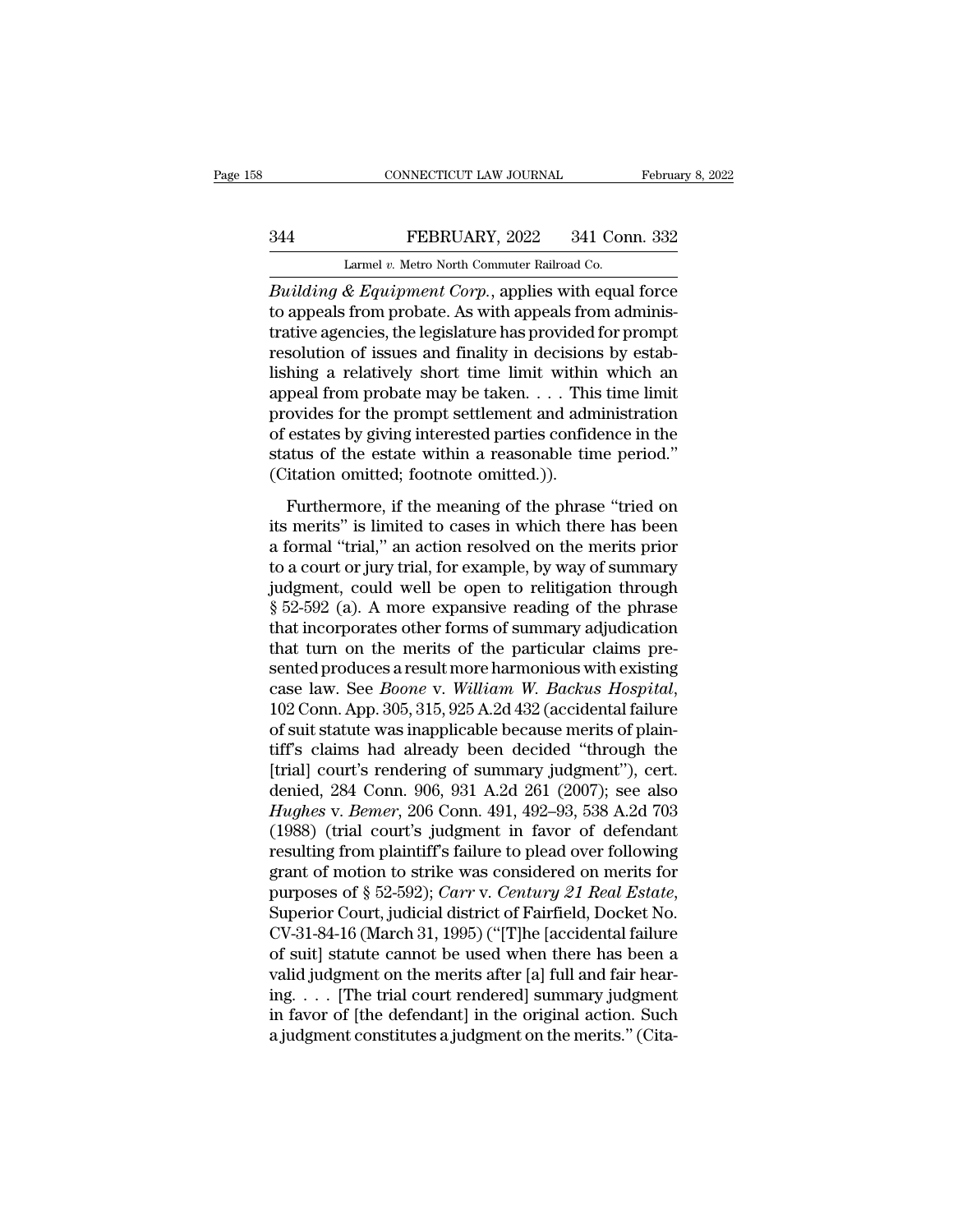# 341 Conn. 332 FEBRUARY, 2022 345<br>
Larmel v. Metro North Commuter Railroad Co.

CONNECTICUT LAW JOURNAL<br>
332 FEBRUARY, 2022<br>
Larmel *v.* Metro North Commuter Railroad Co.<br>
(Hed )): cf. Holt v. KMI-Continental. Ia the same of same of suite terms of suite terms of suite terms of suite terms of suite terms of suite terms of suite terms of suite terms of suite terms of suite terms of suite terms of suite terms of suite terms of suite t 341 Conn. 332 FEBRUARY, 2022 345<br>
Larmel v. Metro North Commuter Railroad Co.<br>
tions omitted.)); cf. *Holt* v. *KMI-Continental*, *Inc.*, 95<br>
F.3d 123, 131 (2d Cir. 1996) (Connecticut's accidental<br>
failure of suit statute 341 Conn. 332 FEBRUARY, 2022 345<br>
Larmel v. Metro North Commuter Railroad Co.<br>
tions omitted.)); cf. *Holt* v. *KMI-Continental*, *Inc.*, 95<br>
F.3d 123, 131 (2d Cir. 1996) (Connecticut's accidental<br>
failure of suit statute 341 Conn. 332 FEBRUARY, 2022 345<br>
Larmel v. Metro North Commuter Railroad Co.<br>
tions omitted.)); cf. *Holt* v. *KMI*-Continental, Inc., 95<br>
F.3d 123, 131 (2d Cir. 1996) (Connecticut's accidental<br>
failure of suit statute "o Larmel v. Metro North Commuter Railroad Co.<br>
tions omitted.)); cf. *Holt v. KMI-Continental*, *Inc.*, 95<br>
F.3d 123, 131 (2d Cir. 1996) (Connecticut's accidental<br>
failure of suit statute "only applies if the original claim Larmel v. Metro North Comm<br>tions omitted.)); cf. *Holt* v. *KM*<br>F.3d 123, 131 (2d Cir. 1996) (C<br>failure of suit statute "only appl<br>was dismissed for procedural i<br>merits"), cert. denied, 520 U.S.<br>137 L. Ed. 2d 1027 (1997). Sol 123, 131 (2d Cir. 1996) (Connecticut's accidental<br>3d 123, 131 (2d Cir. 1996) (Connecticut's accidental<br>ilure of suit statute "only applies if the original claim<br>as dismissed for procedural reasons and not on the<br>erits F.3d 123, 131 (2d CIF. 1996) (Connecticut s accidental<br>failure of suit statute "only applies if the original claim<br>was dismissed for procedural reasons and not on the<br>merits"), cert. denied, 520 U.S. 1228, 117 S. Ct. 1819

railure of suit statute only applies if the original claim<br>was dismissed for procedural reasons and not on the<br>merits"), cert. denied, 520 U.S. 1228, 117 S. Ct. 1819,<br>137 L. Ed. 2d 1027 (1997).<br>The plaintiff's reliance on was dismissed for procedural reasons and not on the<br>merits"), cert. denied, 520 U.S. 1228, 117 S. Ct. 1819,<br>137 L. Ed. 2d 1027 (1997).<br>The plaintiff's reliance on the remedial nature of § 52-<br>592 is also unavailing. It is merits ), cert. denied, 520 U.S. 1228, 117 S. Ct. 1819,<br>137 L. Ed. 2d 1027 (1997).<br>The plaintiff's reliance on the remedial nature of § 52-<br>592 is also unavailing. It is well established that the<br>purpose of § 52-592 (a) i 137 L. Ed. 2d 1027 (1997).<br>
The plaintiff's reliance on the remedial nature of § 52-<br>
592 is also unavailing. It is well established that the<br>
purpose of § 52-592 (a) is "to bring about a trial on the<br>
merits of a dispute The plaintiff's reliance on the remedial nature of  $\S$  52-592 is also unavailing. It is well established that the purpose of  $\S$  52-592 (a) is "to bring about a trial on the merits of a dispute whenever possible and to se 592 is also unavailing. It is well established that the<br>purpose of  $\S 52-592$  (a) is "to bring about a trial on the<br>merits of a dispute whenever possible and to secure<br>for the litigant his [or her] day in court. . . . The purpose of  $\S 52-592$  (a) is "to bring about a trial on the<br>merits of a dispute whenever possible and to secure<br>for the litigant his [or her] day in court. . . . The design<br>of the rules of practice is both to facilitate b merits of a dispute whenever possible and to secure<br>for the litigant his [or her] day in court. . . . The design<br>of the rules of practice is both to facilitate business<br>and to advance justice; they will be interpreted lib for the litigant his [or her] day in court. . . . The design<br>of the rules of practice is both to facilitate business<br>and to advance justice; they will be interpreted liberally<br>in any case [in which] it shall be manifest t % of the rules of practice is both to facilitate business<br>and to advance justice; they will be interpreted liberally<br>in any case [in which] it shall be manifest that a strict<br>adherence to them will work surprise or injust and to advance justice; they will be interpreted liberally<br>in any case [in which] it shall be manifest that a strict<br>adherence to them will work surprise or injustice....<br>Our practice does not favor the termination of pro in any case [in which] it shall be manifest that a strict<br>adherence to them will work surprise or injustice. . . .<br>Our practice does not favor the termination of proceed-<br>ings without a determination of the merits of the c adherence to them will work surprise or injustice....<br>Our practice does not favor the termination of proceed-<br>ings without a determination of the merits of the contro-<br>versy where that can be brought about with due regard Our practice does not favor the termination of proceedings without a determination of the merits of the contro-<br>versy where that can be brought about with due regard<br>to necessary rules of procedure." (Internal quotation<br>ma ings without a determination of the merits of the contro-<br>versy where that can be brought about with due regard<br>to necessary rules of procedure." (Internal quotation<br>marks omitted.) *Rocco* v. *Garrison*, 268 Conn. 541, 55 versy where that can be brought about with due regard<br>to necessary rules of procedure." (Internal quotation<br>marks omitted.) *Rocco* v. *Garrison*, 268 Conn. 541, 558,<br>848 A.2d 352 (2004). As we discussed previously in this to necessary rules of procedure." (Internal quotation<br>marks omitted.)  $Rocco$  v.  $Garrison$ , 268 Conn. 541, 558,<br>848 A.2d 352 (2004). As we discussed previously in this<br>opinion, the nature of the arbitration proceeding itself<br>an marks omitted.) *Rocco* v. *Garrison*, 268 Conn. 541, 558, 848 A.2d 352 (2004). As we discussed previously in this opinion, the nature of the arbitration proceeding itself and the statutory requirement that "[a] decision 848 A.2d 352 (2004). As we discussed previously in this opinion, the nature of the arbitration proceeding itself and the statutory requirement that "[a] decision of the arbitrator *shall become a judgment of the court* if opinion, the nature of the arbitration proceeding itself<br>and the statutory requirement that "[a] decision of the<br>arbitrator *shall become a judgment of the court* if no<br>appeal from the arbitrator's decision by way of a<br>dem and the statutory requirement that "[a] decision of the arbitrator *shall become a judgment of the court* if no appeal from the arbitrator's decision by way of a demand for a trial de novo is filed" all indicate that the arbitrator *shall become a judgment of the court* if no<br>appeal from the arbitrator's decision by way of a<br>demand for a trial de novo is filed" all indicate that the<br>present case has, in fact, been considered on its merits appeal from the arbitrator's decision by way of a<br>demand for a trial de novo is filed" all indicate that the<br>present case has, in fact, been considered on its merits.<br>General Statutes § 52-549z (a). The arbitrator made a<br>f demand for a trial de novo is filed" all indicate that the<br>present case has, in fact, been considered on its merits.<br>General Statutes  $\S~52-549z$  (a). The arbitrator made a<br>finding based on the evidence presented by the p present case has, in fact, been considered on its merits.<br>General Statutes  $\S 52-549z$  (a). The arbitrator made a<br>finding based on the evidence presented by the parties<br>and clearly articulated the reasons for his findings General Statutes § 52-549z (a). The arbitrator made a finding based on the evidence presented by the parties and clearly articulated the reasons for his findings. The trial court then adopted that decision as its own. Req finding based on the evidence presented l<br>and clearly articulated the reasons for his<br>trial court then adopted that decision as its<br>ing adherence to the judgment that fol<br>neither a surprise nor an injustice on the<br>such, t ing adherence to the judgment that followed works<br>neither a surprise nor an injustice on the plaintiff. As<br>such, the policy considerations behind  $\S 52-592$  (a) do<br>not bolster the plaintiff's position.<sup>8</sup><br>we note that rea meither a surprise nor an injustice on the plaintiff. As<br>such, the policy considerations behind  $\S 52-592$  (a) do<br>not bolster the plaintiff's position.<sup>8</sup><br><sup>8</sup> We note that reaching the opposite conclusion would mean that such, the policy considerations behind  $\S 52-592$  (a) do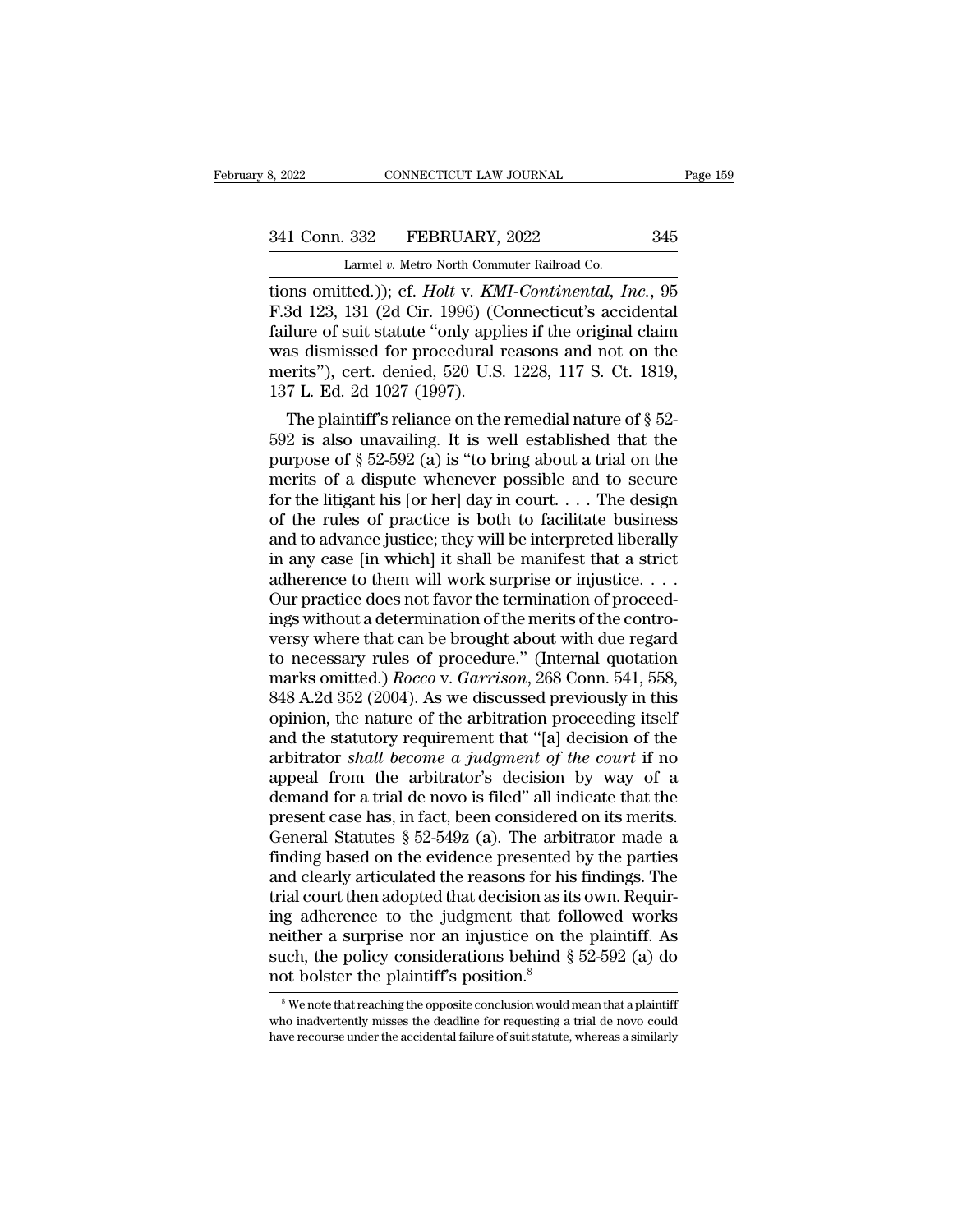## EXECUTE CONNECTICUT LAW JOURNAL February 8, 2022<br>346 FEBRUARY, 2022 341 Conn. 332<br>Larmel v. Metro North Commuter Railroad Co. CONNECTICUT LAW JOURNAL<br>FEBRUARY, 2022 341 Con<br>Larmel *v.* Metro North Commuter Railroad Co.<br>because we find its facts distinguishabl

CONNECTICUT LAW JOURNAL February 8, 2022<br>
FEBRUARY, 2022 341 Conn. 332<br>
Larmel v. Metro North Commuter Railroad Co.<br>
Finally, because we find its facts distinguishable from<br>
e present case, we respectfully disagree with Ju The Present case, we respectfully disagree with Justice Eveleigh's conclusion that the issue presented in this<br>the present case, we respectfully disagree with Justice Eveleigh's conclusion that the issue presented in this<br> EVERUARY, 2022 341 Conn. 332<br>
Larmel v. Metro North Commuter Railroad Co.<br>
Finally, because we find its facts distinguishable from<br>
the present case, we respectfully disagree with Justice<br>
Eveleigh's conclusion that the i FEBRUARY, 2022 341 Conn. 332<br>
Larmel *v.* Metro North Commuter Railroad Co.<br>
Finally, because we find its facts distinguishable from<br>
the present case, we respectfully disagree with Justice<br>
Eveleigh's conclusion that the Larmel v. Metro North Commuter Railroad Co.<br>
Finally, because we find its facts distinguishable from<br>
the present case, we respectfully disagree with Justice<br>
Eveleigh's conclusion that the issue presented in this<br>
appeal Larmer v. Metro North Commuter Railroad Co.<br>
Finally, because we find its facts distinguishable from<br>
the present case, we respectfully disagree with Justice<br>
Eveleigh's conclusion that the issue presented in this<br>
appeal Finally, because we find its facts distinguishable from<br>the present case, we respectfully disagree with Justice<br>Eveleigh's conclusion that the issue presented in this<br>appeal is controlled by *Nunno* v. *Wixner*, supra, 25 the present case, we respectfully disagree with Justice<br>Eveleigh's conclusion that the issue presented in this<br>appeal is controlled by *Nunno* v. *Wixner*, supra, 257<br>Conn. 671. In *Nunno*, this court considered whether<br>t Eveleigh's conclusion that the issue presented in this<br>appeal is controlled by *Nunno* v. *Wixner*, supra, 257<br>Conn. 671. In *Nunno*, this court considered whether<br>the offer of compromise statute, General Statutes § 52-<br>1 appeal is controlled by *Nunno* v. Wixner, supra, 257<br>Conn. 671. In *Nunno*, this court considered whether<br>the offer of compromise statute, General Statutes § 52-<br>192a, applies to a judgment rendered after a mandatory<br>arb Conn. 671. In *Nunno*, this court considered whether<br>the offer of compromise statute, General Statutes § 52-<br>192a, applies to a judgment rendered after a mandatory<br>arbitration proceeding pursuant to § 52-549u. Id., 673–<br>7 the offer of compromise statute, General Statutes § 52-<br>192a, applies to a judgment rendered after a mandatory<br>arbitration proceeding pursuant to § 52-549u. Id., 673–<br>74. Section 52-192a indicates that offer of compromise 192a, applies to a judgment rendered after a mandatory<br>arbitration proceeding pursuant to  $\S$  52-549u. Id., 673–<br>74. Section 52-192a indicates that offer of compromise<br>interest is only available "[a]fter trial," and, acco arbitration proceeding pursuant to § 52-549u. Id., 673–74. Section 52-192a indicates that offer of compromise<br>interest is only available "[a]fter trial," and, accordingly,<br>this court was called on to consider whether a ma 74. Section 52-192a indicates that offer of compromise<br>interest is only available "[a]fter trial," and, accordingly,<br>this court was called on to consider whether a manda-<br>tory arbitration pursuant to  $\S 52-549u$  constitut interest is only available "[a]fter trial," and, accordingly,<br>this court was called on to consider whether a manda-<br>tory arbitration pursuant to § 52-549u constituted a<br>"trial" for that limited purpose. Nunno v. Wixner, s this court was called on to consider whether a manda-<br>tory arbitration pursuant to § 52-549u constituted a<br>"trial" for that limited purpose. *Nunno* v. Wixner, supra,<br>676–77. Although we concluded that arbitration pursu-<br> tory arbitration pursuant to § 52-549u constituted a<br>
"trial" for that limited purpose. *Nunno* v. *Wixner*, supra,<br>
676–77. Although we concluded that arbitration pursu-<br>
ant to § 52-549u is not a "trial" for purposes of "trial" for that limited purpose. *Nunno* v. Wixner, supra, 676–77. Although we concluded that arbitration pursuant to § 52-549u is not a "trial" for purposes of the offer of compromise statute; id., 677; for the reasons 676–77. Although we<br>ant to § 52-549u is no<br>of compromise stat<br>follow, we do not be<br>requires us to apply t<br>"trial" in § 52-192a t<br>in § 52-592 (a).<br>First, the statute a compromise statute; id., 677; for the reasons that<br>llow, we do not believe that our holding in that case<br>quires us to apply the same narrow reading of the term<br>rial" in § 52-192a to the phrase "tried on its merits"<br>§ 52-5 follow, we do not believe that our holding in that case<br>requires us to apply the same narrow reading of the term<br>"trial" in § 52-192a to the phrase "tried on its merits"<br>in § 52-592 (a).<br>First, the statute at issue in *Nu* 

requires us to apply the same narrow reading of the term<br>
"trial" in § 52-192a to the phrase "tried on its merits"<br>
in § 52-592 (a).<br>
First, the statute at issue in *Nunno*, the offer of com-<br>
promise statute, is textuall The same of the phrase "tried on its merits"<br>
"trial" in § 52-192a to the phrase "tried on its merits"<br>
in § 52-592 (a).<br>
First, the statute at issue in *Nunno*, the offer of com-<br>
promise statute, is textually distinguis in § 52-592 (a).<br>
First, the statute at issue in *Nunno*, the offer of compromise statute, is textually distinguishable from the accidental failure of suit statute. The phrase "[a]fter trial" in § 52-192a is different fro First, the statute at issue in *Nunno*, the offer of compromise statute, is textually distinguishable from the accidental failure of suit statute. The phrase "[a]fter trial" in § 52-192a is different from the phrase "trie First, the statute at issue in *Nunno*, the offer of compromise statute, is textually distinguishable from the accidental failure of suit statute. The phrase "[a]fter trial" in § 52-192a is different from the phrase "trie promise statute, is textually distinguishable from the accidental failure of suit statute. The phrase "[a]fter trial" in § 52-192a is different from the phrase "tried on its merits" in § 52-592 (a). Although the word "tri accidental failure of suit statute. The phrase "[a]fter<br>trial" in § 52-192a is different from the phrase "tried on<br>its merits" in § 52-592 (a). Although the word "trial" is<br>most often understood as a formal trial before a *Demindstrial"* in § 52-192a is different from the phrase "tried on<br>its merits" in § 52-592 (a). Although the word "trial" is<br>most often understood as a formal trial before a judicial<br>body, the word "tried" has frequently its merits" in § 52-592 (a). Although the word "trial" is<br>most often understood as a formal trial before a judicial<br>body, the word "tried" has frequently been used in refer-<br>ence to alternative dispute resolutions outside most often understood as a formal trial before a judicial<br>body, the word "tried" has frequently been used in refer-<br>ence to alternative dispute resolutions outside of a for-<br>mal trial, including arbitration proceedings. Se body, the word "tried" has frequently been used in reference to alternative dispute resolutions outside of a formal trial, including arbitration proceedings. See, e.g., *Demsey & Associates, Inc.* v. *S. S. Sea Star*, 461 Demsey & Associates, Inc. v. S. S. Sea Star, 461 F.2d 1009, 1017 (2d Cir. 1972) ("[third-party defendant claimed it] was entitled to have certain issues *tried by arbitration*" (emphasis added)); *Bean v. Farnam*, 23 situ 1009, 1017 (2d Cir. 1972) ("[third-party defendant claimed it] was entitled to have certain issues *tried by* arbitration" (emphasis added)); *Bean v. Farnam*, 23 situated defendant would not. This would mean that the dea

claimed it] was entitled to have certain issues *tried by*<br>arbitration" (emphasis added)); *Bean* v. Farnam, 23<br>situated defendant would not. This would mean that the deadline created<br>by § 52-549z, which nominally applies arbitration" (emphasis ad<br>
situated defendant would not. This v<br>
by § 52-549z, which nominally applie<br>
to defendants. It is difficult to believe<br>
have been intended by our legislature.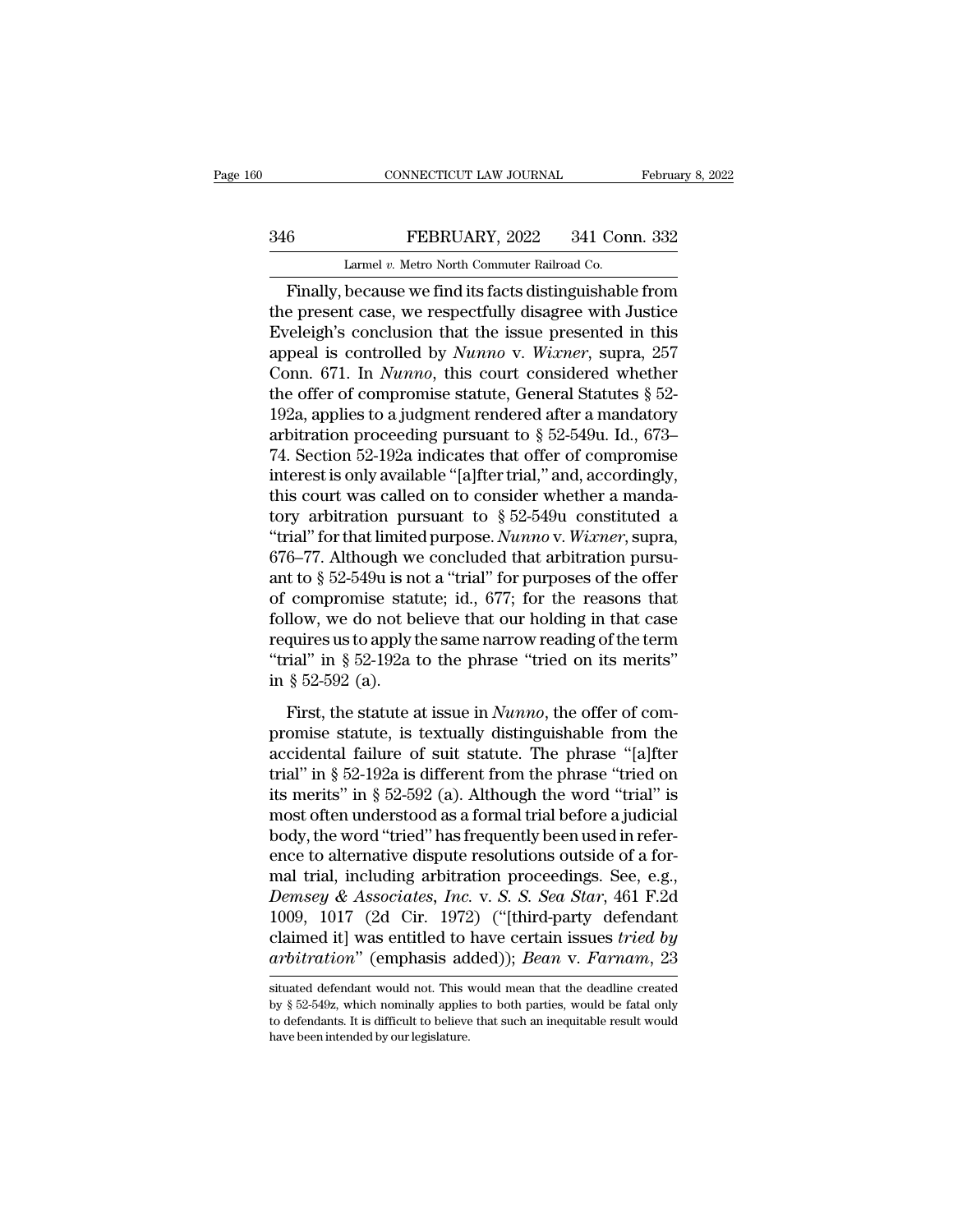CONNECTICUT LAW JOURNAL<br>
332 FEBRUARY, 2022<br>
Larmel *v.* Metro North Commuter Railroad Co.<br>
2ick 1 268 275 (1828) ("It the plea

S, 2022 CONNECTICUT LAW JOURNAL Page 161<br>
341 Conn. 332 FEBRUARY, 2022 347<br>
Larmel v. Metro North Commuter Railroad Co.<br>
Mass. (6 Pick.) 268, 275 (1828) ("[t]he plea . . . in the present case does not require us to try ove 341 Conn. 332 FEBRUARY, 2022 347<br>
Larmel v. Metro North Commuter Railroad Co.<br>
Mass. (6 Pick.) 268, 275 (1828) ("[t]he plea . . . in the<br>
present case does not require us to try over again a<br>
matter already *tried by the a* 341 Conn. 332 FEBRUARY, 2022 347<br>
Larmel *v.* Metro North Commuter Railroad Co.<br>
Mass. (6 Pick.) 268, 275 (1828) ("[t]he plea . . . in the<br>
present case does not require us to try over again a<br>
matter already *tried by the* 341 Conn. 332 FEBRUARY, 2022 347<br>
Larmel v. Metro North Commuter Railroad Co.<br>
Mass. (6 Pick.) 268, 275 (1828) ("[t]he plea . . . in the<br>
present case does not require us to try over again a<br>
matter already *tried by the a* Larmel v. Metro North Commuter Railroad Co.<br>
Mass. (6 Pick.) 268, 275 (1828) ("[t]he plea . . . in the<br>
present case does not require us to try over again a<br>
matter already *tried by the arbitrators*" (emphasis<br>
added)); c Larmel v. Metro North Commuter Railroad Co.<br>
Mass. (6 Pick.) 268, 275 (1828) ("[t]he plea... in the<br>
present case does not require us to try over again a<br>
matter already *tried by the arbitrators*" (emphasis<br>
added)); cf. Mass. (6 Pick.) 268, 275 (1828) ("[t]he plea . . . in the present case does not require us to try over again a matter already *tried by the arbitrators*" (emphasis added)); cf. *Paulus v. LaSala*, 56 Conn. App. 139, 140, 7 present case does not require us to try over again a<br>matter already *tried by the arbitrators*" (emphasis<br>added)); cf. *Paulus* v. *LaSala*, 56 Conn. App. 139, 140,<br>742 A.2d 379 (1999) ("[a]n attorney trial referee *tried* matter already *tried by the arbitrators*" (emphasis added)); cf. *Paulus v. LaSala*, 56 Conn. App. 139, 140, 742 A.2d 379 (1999) ("[a]n attorney trial referee *tried* the case" (emphasis added)), cert. denied, 252 Conn. 9 added)); cf. *Paulus v. LaSala*, 56 Conn. App. 139, 140,<br>742 A.2d 379 (1999) ("[a]n attorney trial referee *tried*<br>the case" (emphasis added)), cert. denied, 252 Conn.<br>928, 746 A.2d 789 (2000); *Spearhead Construction Corp* (1995). 8, 746 A.2d 789 (2000); *Spearhead Construction Corp.*<br> *Bianco*, 39 Conn. App. 122, 127, 665 A.2d 86 ("[t]his<br>
se was *tried* before an attorney trial referee" (empha-<br> *i*, added)), cert. denied, 253 Conn. 928, 667 A.2d belo, i formal roo (2000), Spearmedia construction corp.<br>
v. Bianco, 39 Conn. App. 122, 127, 665 A.2d 86 ("[t]his<br>
case was *tried* before an attorney trial referee" (empha-<br>
sis added)), cert. denied, 253 Conn. 928, 667

be distinguished by the internal parameteric conditions and the phrase "faller trial" in § 52-192a and the phrase "tried on its merits" in § 52-592 (a) can also be distinguished by the other language used in those statute sis added)), cert. denied, 253 Conn. 928, 667 A.2d 554<br>(1995).<br>In addition, the phrase "[a]fter trial" in § 52-192a and<br>the phrase "tried on its merits" in § 52-592 (a) can also<br>be distinguished by the other language used (1995).<br>
In addition, the phrase "[a]fter trial" in § 52-192a and<br>
the phrase "tried on its merits" in § 52-592 (a) can also<br>
be distinguished by the other language used in those<br>
statutes. Section 52-192a contains severa In addition, the phrase "[a]fter trial" in § 52-192a and<br>the phrase "tried on its merits" in § 52-592 (a) can also<br>be distinguished by the other language used in those<br>statutes. Section 52-192a contains several references In addition, the phrase "[a]fter trial" in § 52-192a and<br>the phrase "tried on its merits" in § 52-592 (a) can also<br>be distinguished by the other language used in those<br>statutes. Section 52-192a contains several references the phrase "tried on its merits" in § 52-592 (a) can also<br>be distinguished by the other language used in those<br>statutes. Section 52-192a contains several references to<br>"a verdict by the jury or an award by the court" that be distinguished by the other language used in those<br>statutes. Section 52-192a contains several references to<br>"a verdict by the jury or an award by the court" that<br>will be considered "[a]fter trial  $\ldots$ ." These refer-<br>en statutes. Section 52-192a contains several references to<br>
"a verdict by the jury or an award by the court" that<br>
will be considered "[a]fter trial  $\ldots$ ." These refer-<br>
ences make it plain that the legislature intended fo "a verdict by the jury or an award by the court" that<br>will be considered "[a]fter trial  $\ldots$ ." These refer-<br>ences make it plain that the legislature intended for the<br>term "trial" in § 52-192a to refer to a formal trial h will be considered "[a]fter trial  $\ldots$  ." These references make it plain that the legislature intended for the term "trial" in § 52-192a to refer to a formal trial held before a judge. The relevant portions of § 52-592 ( ences make it plain that the legislature intended for the term "trial" in § 52-192a to refer to a formal trial held before a judge. The relevant portions of § 52-592 (a), on the other hand, neither mention jury verdicts o term "trial" in § 52-192a to refer to a formal trial held<br>before a judge. The relevant portions of § 52-592 (a),<br>on the other hand, neither mention jury verdicts or<br>court awards nor contain any other language that would<br>i before a judge. The relevant portions of  $\S$  52-592 (a),<br>on the other hand, neither mention jury verdicts or<br>court awards nor contain any other language that would<br>indicate the legislature's intention to restrict the phra on the other hand, neither mention jury verdicts or<br>court awards nor contain any other language that would<br>indicate the legislature's intention to restrict the phrase<br>"tried on its merits" to proceedings conducted exclu-<br>s court awards nor contain any other language that would<br>indicate the legislature's intention to restrict the phrase<br>"tried on its merits" to proceedings conducted exclu-<br>sively before a judge. Rather, the statute contemplat indicate the legislature's intention to restrict the phrase<br>"tried on its merits" to proceedings conducted exclu-<br>sively before a judge. Rather, the statute contemplates<br>a remedy for actions that have failed to be heard *o* "tried on its merits" to proceedings conducte<br>sively before a judge. Rather, the statute conte<br>a remedy for actions that have failed to be heard<br>*merits*. There can be no dispute that the art<br>decision, which was later ado The phase of the state of the phrase of the phrase emedy for actions that have failed to be heard *on their* erits. There can be no dispute that the arbitrator's cision, which was later adopted by the trial court elf, reso *the merits*. There can be no dispute that the arbitrator's decision, which was later adopted by the trial court itself, resolved the present case on its merits. Indeed, the plaintiff does not contend otherwise.<br>Unlike in

e plaintiff does not contend otherwise.<br>
Unlike in  $Numno<sup>9</sup>$  a reading of the phrase "tried on<br>
he] merits" as requiring less than a formal trial is not<br>  $9^9$ One of the arguments that informed our construction of the p

Unlike in *Nunno*,<sup>9</sup> a reading of the phrase "tried on [the] merits" as requiring less than a formal trial is not  $\frac{9}{100}$  one of the arguments that informed our construction of the phrase "[a]fter trial" in *Nunno* w Unlike in *Nunno*,<sup>9</sup> a reading of the phrase "tried on [the] merits" as requiring less than a formal trial is not "one of the arguments that informed our construction of the phrase "[a]fter trial" in *Nunno* was that the [the] merits" as requiring less than a formal trial is not<br><sup>9</sup> One of the arguments that informed our construction of the phrase<br>"[a]fter trial" in *Nunno* was that the imposition of interest on a defendant<br>would discourag The price is a strep internal and the property of the arguments that informed our construed algebra in the present case.<br>
"[alter trial" in *Nunno* was that the imposition of int would discourage the voluntary acceptance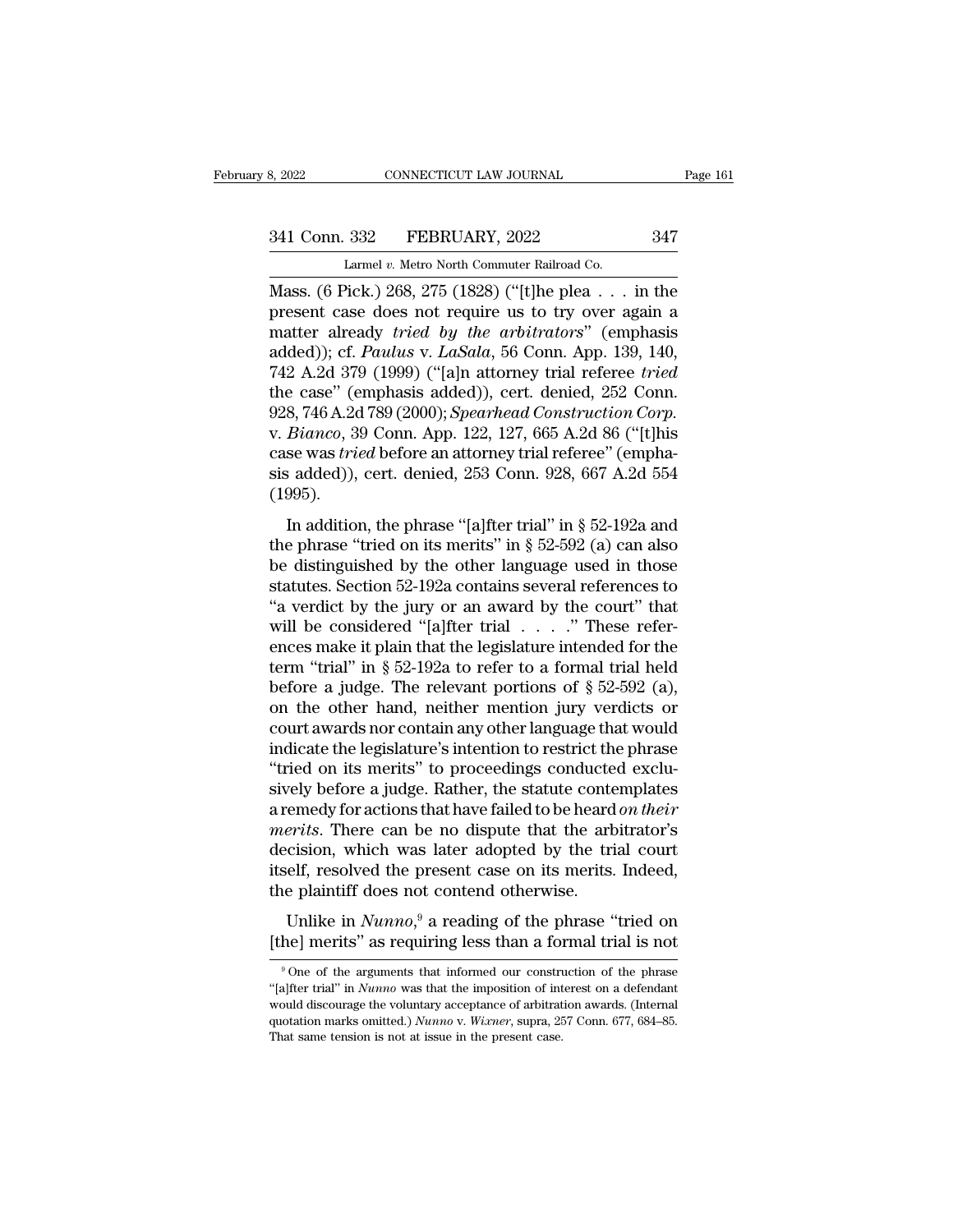# EXECUTE CONNECTICUT LAW JOURNAL February 8, 2022<br>348 FEBRUARY, 2022 341 Conn. 332<br>Larmel v. Metro North Commuter Railroad Co.

CONNECTICUT LAW JOURNAL Februa<br>
248 FEBRUARY, 2022 341 Conn. 332<br>
Larmel *v.* Metro North Commuter Railroad Co.<br>
inconsistent with the underlying purpose of §52-592 CONNECTICUT LAW JOURNAL February 8, 2022<br>
348 FEBRUARY, 2022 341 Conn. 332<br>
Larmel v. Metro North Commuter Railroad Co.<br>
inconsistent with the underlying purpose of  $\S 52-592$ <br>
(a). The purpose of  $\S 52-592$  (a) is "to av (a). The purpose of § 52-592 (a). The purpose of § 52-592 (a) is "to avoid hardships arising from an unbending enforcement of limitation and the method of  $\frac{1}{2}$  and  $\frac{1}{2}$  and  $\frac{1}{2}$  and  $\frac{1}{2}$  and  $\frac{1}{2}$  348 FEBRUARY, 2022 341 Conn. 332<br>
Larmel v. Metro North Commuter Railroad Co.<br>
inconsistent with the underlying purpose of  $\S$  52-592<br>
(a). The purpose of  $\S$  52-592 (a) is "to avoid hardships<br>
arising from an unbending e Statutes'', *Issac v. Metro North Commuter Railroad Co.*<br>
inconsistent with the underlying purpose of § 52-592<br>
(a). The purpose of § 52-592 (a) is "to avoid hardships<br>
arising from an unbending enforcement of limitation<br> Larmel v. Metro North Commuter Railroad Co.<br>
inconsistent with the underlying purpose of § 52-592<br>
(a). The purpose of § 52-592 (a) is "to avoid hardships<br>
arising from an unbending enforcement of limitation<br>
statutes"; I Lamer *i*. Meto Notal Container hand co.<br>
inconsistent with the underlying purpose of § 52-592<br>
(a). The purpose of § 52-592 (a) is "to avoid hardships<br>
arising from an unbending enforcement of limitation<br>
statutes"; *Iss* inconsistent with the underlying purpose of  $\S$  52-592 (a). The purpose of  $\S$  52-592 (a) is "to avoid hardships arising from an unbending enforcement of limitation statutes"; *Issac v. Mount Sinai Hospital*, 210 Conn. 72 (a). The purpose of  $\S 52-592$  (a) is "to avoid hardships<br>arising from an unbending enforcement of limitation<br>statutes"; *Issac* v. *Mount Sinai Hospital*, 210 Conn.<br>721, 728, 557 A.2d 116 (1989); and "to bring about a<br>tr arising from an unbending enforcement of limitation<br>statutes"; *Issac* v. *Mount Sinai Hospital*, 210 Conn.<br>721, 728, 557 A.2d 116 (1989); and "to bring about a<br>trial on the merits of a dispute whenever possible and<br>to sec statutes"; Issac v. Mount Sinai Hospital, 210 Conn.<br>721, 728, 557 A.2d 116 (1989); and "to bring about a<br>trial on the merits of a dispute whenever possible and<br>to secure for the litigant his day in court." (Internal<br>quotat 721, 728, 557 A.2d 116 (1989); and "to bring about a<br>trial on the merits of a dispute whenever possible and<br>to secure for the litigant his day in court." (Internal<br>quotation marks omitted.) *Rocco* v. *Garrison*, supra,<br>2 trial on the merits of a dispute whenever possible and<br>to secure for the litigant his day in court." (Internal<br>quotation marks omitted.) *Rocco* v. *Garrison*, supra,<br>268 Conn. 558. In other words, rather than trying to<br>co to secure for the litigant his day in court." (Internal<br>quotation marks omitted.) *Rocco* v. *Garrison*, supra,<br>268 Conn. 558. In other words, rather than trying to<br>conserve judicial resources, the accidental failure of<br>su quotation marks omitted.) *Rocco* v. *Garrison*, supra, 268 Conn. 558. In other words, rather than trying to conserve judicial resources, the accidental failure of suit statute ensures that, under certain circumstances, li 268 Conn. 558. In other words, rather than trying to<br>conserve judicial resources, the accidental failure of<br>suit statute ensures that, under certain circumstances,<br>litigants retain their right to have their disputes resolv conserve judicial resources, the accidental failure of<br>suit statute ensures that, under certain circumstances,<br>litigants retain their right to have their disputes resolved<br>on the merits. The right to have disputes resolved suit statute ensures that, under certain circumstances,<br>litigants retain their right to have their disputes resolved<br>on the merits. The right to have disputes resolved on<br>the merits is not exclusive to a formal court or ju For the merits. The right to have disputes resolved on<br>the merits is not exclusive to a formal court or jury<br>al. For the reasons discussed previously, it is clear<br>at the parties in the present case have had an opportu-<br>ty the merits is not exclusive to a formal court or jury<br>trial. For the reasons discussed previously, it is clear<br>that the parties in the present case have had an opportu-<br>nity to have their dispute resolved on the merits.<br>F

trial. For the reasons discussed previously, it is clear<br>that the parties in the present case have had an opportu-<br>nity to have their dispute resolved on the merits.<br>For the foregoing reasons, we conclude that the plain-<br>t that the parties in the present case have had an opportunity to have their dispute resolved on the merits.<br>For the foregoing reasons, we conclude that the plaintiff's first case was "tried on its merits" within the meaning nity to have their dispute resolved on the merits.<br>For the foregoing reasons, we conclude that the plaintiff's first case was "tried on its merits" within the meaning of § 52-592 (a) and that, as a result, the Appellate Co defendant. f's first case was "tried on its merits" within the mean-<br>g of  $\S 52-592$  (a) and that, as a result, the Appellate<br>ourt properly remanded the present case to the trial<br>urt with direction to render judgment in favor of the In this opinion D'AURIA, MULLINS and KELLER, concurred.<br>
The judgment of the Appellate Court is affirmed.<br>
In this opinion D'AURIA, MULLINS and KELLER, concurred. Figure 1.1 Count properly removed.<br>
The judgment of<br>
In this opinion<br>
Js. concurred.

The judgment of the Appellate Court is affirmed.<br>
In this opinion D'AURIA, MULLINS and KELLER,<br>
concurred.<br>
ECKER, J., with whom ROBINSON, C. J., joins, dis-<br>
nting. The majority holds that an action that has been<br>
hmitted In this opinion D'AURIA, MULLINS and KELLER,<br>Js. concurred.<br>ECKER, J., with whom ROBINSON, C. J., joins, dissenting. The majority holds that an action that has been<br>submitted to court-ordered arbitration under General<br>Stat In this opinion D'AURIA, MULLINS and KELLER,<br>Js. concurred.<br>ECKER, J., with whom ROBINSON, C. J., joins, dissenting. The majority holds that an action that has been<br>submitted to court-ordered arbitration under General<br>Stat Js. concurred.<br>
ECKER, J., with whom ROBINSON, C. J., joins, dissenting. The majority holds that an action that has been<br>
submitted to court-ordered arbitration under General<br>
Statutes § 52-549u has been "tried on its meri ECKER, J., with whom ROBINSON, C. J., joins, dissenting. The majority holds that an action that has been<br>submitted to court-ordered arbitration under General<br>Statutes § 52-549u has been "tried on its merits" within<br>the mea ECKER, J., with whom ROBINSON, C. J., joins, dissenting. The majority holds that an action that has been submitted to court-ordered arbitration under General Statutes § 52-549u has been "tried on its merits" within the mea ECKER, J., with whom ROBINSON, C. J., joins, dissenting. The majority holds that an action that has been submitted to court-ordered arbitration under General Statutes § 52-549u has been "tried on its merits" within the me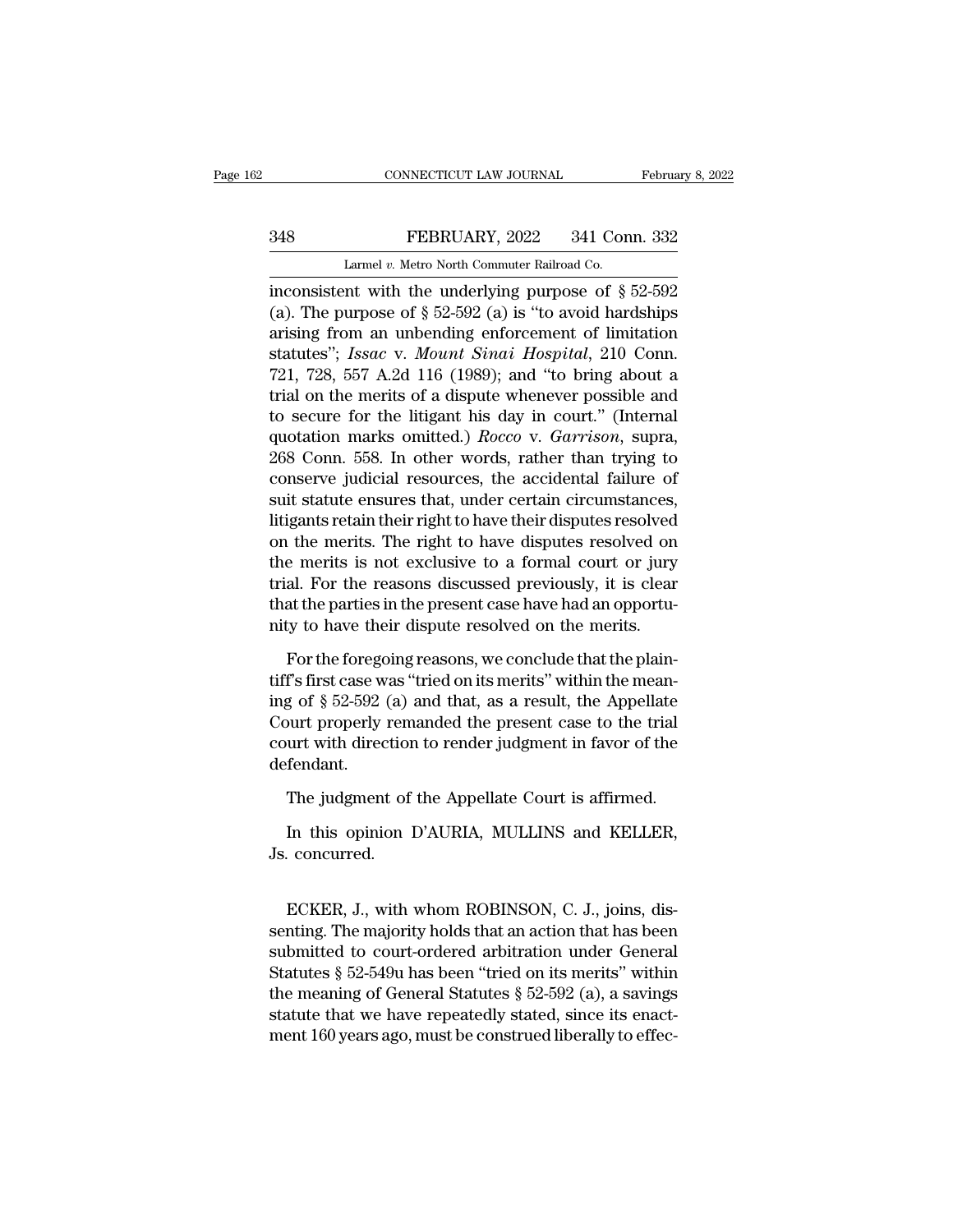# 341 Conn. 332 FEBRUARY, 2022 349<br>
Larmel v. Metro North Commuter Railroad Co.

8, 2022 CONNECTICUT LAW JOURNAL<br>
241 Conn. 332 FEBRUARY, 2022 349<br>
Larmel *v.* Metro North Commuter Railroad Co.<br>
tuate its remedial purpose.<sup>1</sup> It is clear to me that the the set of the set of the set of the set of the set of the set of the set of the set of the set of the set of the set of the set of the set of the set of the set of the set of the set of the set of the set of the set of th 341 Conn. 332 FEBRUARY, 2022 349<br>
Larmel v. Metro North Commuter Railroad Co.<br>
Luate its remedial purpose.<sup>1</sup> It is clear to me that the<br>
informal arbitration proceeding at issue lacks the for-<br>
mality or procedural prote 341 Conn. 332 FEBRUARY, 2022 349<br>
Larmel v. Metro North Commuter Railroad Co.<br>
tuate its remedial purpose.<sup>1</sup> It is clear to me that the<br>
informal arbitration proceeding at issue lacks the for-<br>
mality or procedural prote  $\frac{341 \text{ Conn. } 332 \qquad \text{FEBRUARY, } 2022 \qquad \qquad 349}$ <br>
Larmel v. Metro North Commuter Railroad Co.<br>
tuate its remedial purpose.<sup>1</sup> It is clear to me that the<br>
informal arbitration proceeding at issue lacks the for-<br>
mality or pr Larmel v. Metro North Commuter Railroad Co.<br>
tuate its remedial purpose.<sup>1</sup> It is clear to me that the<br>
informal arbitration proceeding at issue lacks the for-<br>
mality or procedural protections of a trial, and, there-<br>
fo Lamer v. Metro North Commuter Raiload Co.<br>
tuate its remedial purpose.<sup>1</sup> It is clear to me that the<br>
informal arbitration proceeding at issue lacks the for-<br>
mality or procedural protections of a trial, and, there-<br>
fore tuate its remedial purpose.<sup>1</sup> It is clear to me that the<br>informal arbitration proceeding at issue lacks the for-<br>mality or procedural protections of a trial, and, there-<br>fore, the present case has not been "tried on its informal arbitration proceeding at issue lacks the formality or procedural protections of a trial, and, therefore, the present case has not been "tried on its merits" under  $\S 52-592$  (a). Accordingly, I would reverse the mality or procedural protections of a trial, and, therefore, the present case has not been "tried on its merits" under  $§$  52-592 (a). Accordingly, I would reverse the judgment of the Appellate Court and remand the case t der § 52-592 (a). Accordingly, I would reverse the<br>dgment of the Appellate Court and remand the case<br>the trial court to determine whether the plaintiff,<br>syllis Larmel, has satisfied the other condition neces-<br>ry to qualif judgment of the Appellate Court and remand the case<br>to the trial court to determine whether the plaintiff,<br>Phyllis Larmel, has satisfied the other condition neces-<br>sary to qualify for relief under the savings statute.<sup>2</sup><br>

to the trial court to determine whether the plaintiff,<br>Phyllis Larmel, has satisfied the other condition necessary to qualify for relief under the savings statute.<sup>2</sup><br>The majority holds that the plain language of the<br>phra Phyllis Larmel, has satisfied the other condition necessary to qualify for relief under the savings statute.<sup>2</sup><br>The majority holds that the plain language of the phrase "tried on its merits" in  $\S 52-592$  (a) includes a c sary to qualify for relief under the savings statute.<sup>2</sup><br>The majority holds that the plain language of the<br>phrase "tried on its merits" in § 52-592 (a) includes a<br>case resolved by arbitration pursuant to § 52-549u. I<br>have The majority holds that the plain language of the<br>phrase "tried on its merits" in § 52-592 (a) includes a<br>case resolved by arbitration pursuant to § 52-549u. I<br>have difficulty understanding the basis for this conclu-<br>sion The majority holds that the plain language of the<br>phrase "tried on its merits" in § 52-592 (a) includes a<br>case resolved by arbitration pursuant to § 52-549u. I<br>have difficulty understanding the basis for this conclu-<br>sion phrase "tried on its merits" in § 52-592 (a) includes a<br>case resolved by arbitration pursuant to § 52-549u. I<br>have difficulty understanding the basis for this conclu-<br>sion. It is not supported by any of the dictionary def case resolved by arbitration pursuant to  $\S$  52-549u. I<br>have difficulty understanding the basis for this conclu-<br>sion. It is not supported by any of the dictionary defini-<br>tions cited in the majority opinion, all of which have difficulty understanding the basis for this conclusion. It is not supported by any of the dictionary definitions cited in the majority opinion, all of which require that the inquiry or examination proceed "judicially. sion. It is not supported by any of the dictionary defini-<br>tions cited in the majority opinion, all of which require<br>that the inquiry or examination proceed "judicially."<br>E.g., Merriam-Webster's Collegiate Dictionary (11t Eq. , Merriam-webster s Coneglate Dictionary (11th Ed. 14) p. 1344. On its face, that qualification would pear to *exclude* an arbitration, certainly a nonbinding, formal arbitration conducted by an attorney under "The fi 2014) p. 1344. On its face, that qualification would<br>appear to *exclude* an arbitration, certainly a nonbinding,<br>informal arbitration conducted by an attorney under<br><sup>1</sup> "The first case construing [the accidental failure of

<sup>&</sup>lt;sup>1</sup> "The first case construing [the accidental failure of suit] statute was *Johnston v. Sikes*, 56 Conn. 589 [Super. 1888]. It definitely established that the statute was remedial and should be liberally interpreted." *B* appear to exclude an arbitration, certainly a nonbinding,<br>informal arbitration conducted by an attorney under<br> $\frac{1}{1}$  "The first case construing [the accidental failure of suit] statute was<br>Johnston v. Sikes, 56 Conn. 5 Johnston v. *Sikes*, 56 Conn. 589 [Super. 1888]. It definitely established that the statute was remedial and should be liberally interpreted." *Baker* v. *Baningoso*, 134 Conn. 382, 386–87, 58 A.2d 5 (1948); see *Johnston* the statute was remedial and should be liberally interpreted." *Baker v.* Baningoso, 134 Conn. 382, 386–87, 58 A.2d 5 (1948); see *Johnston v. Sikes*, supra, 596 ("a very liberal construction is to be given to the" saving *Baningoso*, 134 Conn. 382, 386–87, 58 A.2d 5 (1948); see *Johnston v. Sikes*, supra, 596 ("a very liberal construction is to be given to the" savings statute). We have liberally interpreted the statute for more than one c supra, 596 ("a very liberal construction is to be given to the" savings statute).<br>We have liberally interpreted the statute for more than one century. See,<br>e.g., *Dorry* v. *Garden*, 313 Conn. 516, 530, 98 A.3d 55 (2014) ( Superior and the statute for more than one century. See, we have liberally interpreted the statute for more than one century. See, e.g., *Dorry* v. *Garden*, 313 Conn. 516, 530, 98 A.3d 55 (2014) (observing that  $\binom{6}{5}$ (a) is remedial in nature and, therefore, "must be afforded a liberal" (§ 52-592) is remedial in nature" and, therefore, "must be afforded a liberal construction in favor of those whom the legislature intended to benefit" <sup>2</sup><sup>1</sup>[§ 52-592] is remedial in nature" and, therefore, "must be afforded a liberal construction in favor of those whom the legislature intended to benefit" (internal quotation marks omitted)); *Ruddock v. Burrowes*, 243 C construction in favor of those whom the legislature intended to benefit"<br>(internal quotation marks omitted)); *Ruddock v. Burrowes*, 243 Conn. 569,<br>575, 706 A.2d 967 (1998) (citing "a long line of cases [holding] that § 52 (internal quotation marks omitted)); *Ruddock v. Burrowes*, 243 Conn. 569, 575, 706 A.2d 967 (1998) (citing "a long line of cases [holding] that § 52-592 (a) is remedial in nature and, therefore, warrants a broad construc 575, 706 A.2d 967 (1998) (citing "a long line of cases [holding] that § 52-592 (a) is remedial in nature and, therefore, warrants a broad construction"); *Lacasse* v. *Burns*, 214 Conn. 464, 470, 572 A.2d 357 (1990) ("we

Lacasse v. Burns, 214 Com. 464, 470, 572 A.2d 357 (1990) ("we have consistently held that § 52-592 is remedial in nature and thus, should be broadly and liberally construed").<br>
<sup>2</sup> In addition to establishing that the fir the first action was the first action was not "tried on its and liberally construed").<br>
<sup>2</sup> In addition to establishing that the first action was not "tried on its merits," the plaintiff in the present case would be entit <sup>2</sup> In addition to establishing that the first action was not "tried on its merits," the plaintiff in the present case would be entitled to the benefit of the savings statute only if she demonstrates that the first action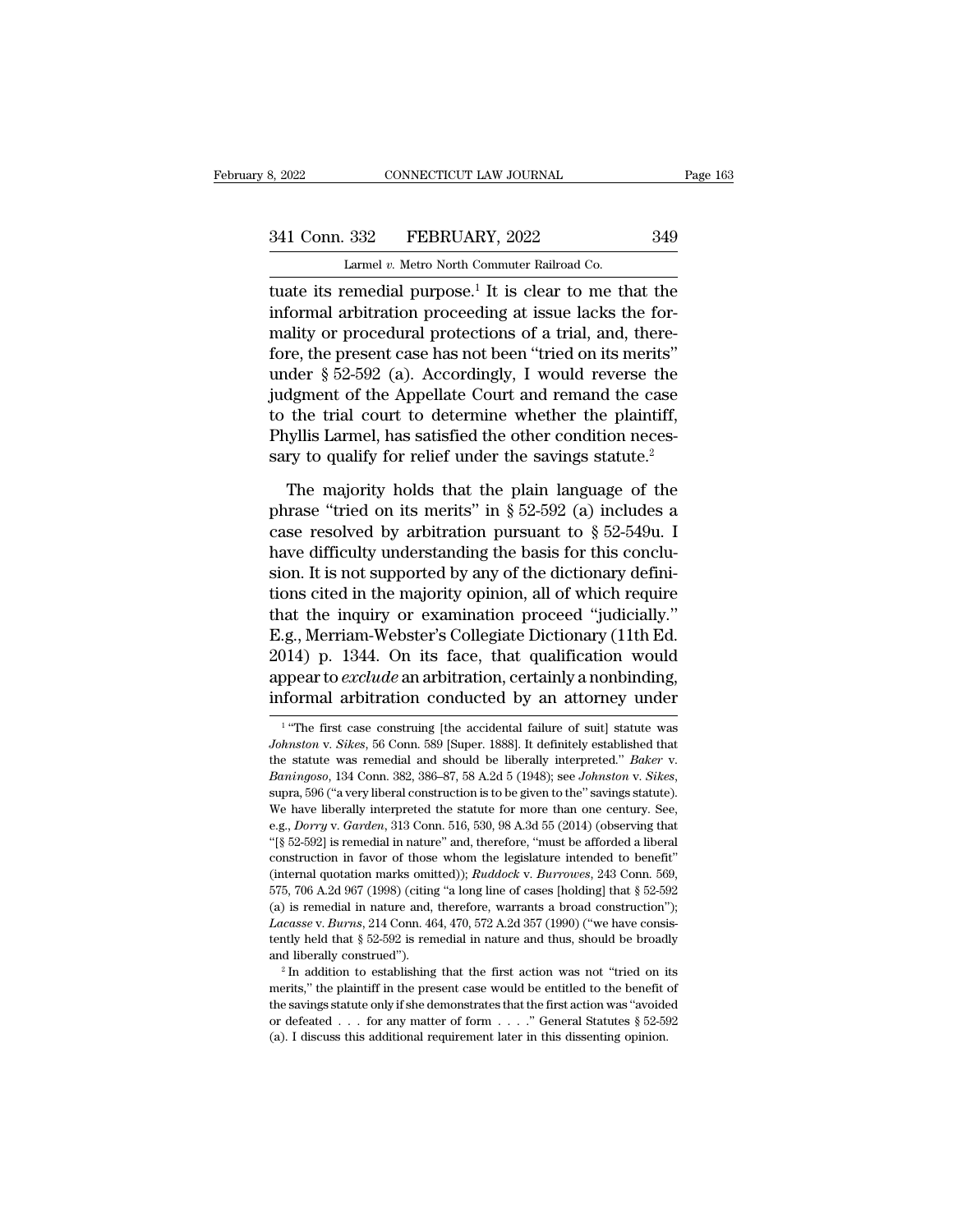# EXECUTE CONNECTICUT LAW JOURNAL February 8, 2022<br>350 FEBRUARY, 2022 341 Conn. 332<br>Larmel v. Metro North Commuter Railroad Co.

CONNECTICUT LAW JOURNAL<br>FEBRUARY, 2022 341 Con<br>Larmel *v.* Metro North Commuter Railroad Co.<br><sup>3</sup> This conclusion finds strong support CONNECTICUT LAW JOURNAL February 8, 2022<br>
S50 FEBRUARY, 2022 341 Conn. 332<br>
Larmel v. Metro North Commuter Railroad Co.<br>
S52-549u.<sup>3</sup> This conclusion finds strong support in the<br>
fact that the savings statute applies only FEBRUARY, 2022 341 Conn. 332<br>
Larmel v. Metro North Commuter Railroad Co.<br>  $\frac{1}{2}$  52-549 $u$ .<sup>3</sup> This conclusion finds strong support in the<br>
fact that the savings statute applies only to an "action"<br>
that has failed to 350 FEBRUARY, 2022 341 Conn. 332<br>
Larmel v. Metro North Commuter Railroad Co.<br>  $\S 52-549u$ .<sup>3</sup> This conclusion finds strong support in the<br>
fact that the savings statute applies only to an "action"<br>
that has failed to be Statutes 8 52-549u.<sup>3</sup> This conclusion finds strong support in the fact that the savings statute applies only to an "action"<br>that has failed to be tried on its merits.<sup>4</sup> See General Statutes § 52-592 (a) ("If any *action* Larmel v. Metro North Commuter Railroad Co.<br>
§ 52-549u.<sup>3</sup> This conclusion finds strong support in the fact that the savings statute applies only to an "action" that has failed to be tried on its merits.<sup>4</sup> See General St Larmel v. Metro North Commuter Railroad Co.<br>
§ 52-549 $u$ .<sup>3</sup> This conclusion finds strong support in the<br>
fact that the savings statute applies only to an "action"<br>
that has failed to be tried on its merits.<sup>4</sup> See Genera at has failed to be tried on its merits.<sup>4</sup> See General tatutes § 52-592 (a) ("If any *action*, commenced within the time limited by law, has failed one or more times be tried on its merits . . . . " (Emphasis added.)).<sup>3</sup> Statutes § 52-592 (a) ("If any *action*, commenced within<br>the time limited by law, has failed one or more times<br>to be tried on its merits . . . . " (Emphasis added.)).<br><sup>3</sup> Contrary to the majority's assertion, an arbitrat

the time limited by law, has failed one or more times<br>to be tried on its merits . . . . " (Emphasis added.)).<br> $\frac{1}{3}$ Contrary to the majority's assertion, an arbitration held pursuant to § 52-<br>549u is not a "quasi-judic to be tried on its merits . . . . . " (Emphasis added.)).<br>
<sup>3</sup> Contrary to the majority's assertion, an arbitration held pursuant to  $\S$  52-549u is not a "quasi-judicial" proceeding; nor is an arbitrator appointed pursuan to be tried on its merits  $\ldots$ ." (Emphasis added.)).<br>
<sup>3</sup> Contrary to the majority's assertion, an arbitration held pursuant to § 52-<br>
549 $u$  is not a "quasi-judicial" proceeding; nor is an arbitrator appointed<br>
pursuant <sup>3</sup> Contrary to the majority's assertion, an arbitration held pursuant to  $\S$  52-549u is not a "quasi-judicial" proceeding; nor is an arbitrator appointed pursuant to General Statutes  $\S$  52-549w "statutorily authorized t <sup>3</sup> Contrary to the majority s assertion, an arbitration held pursuant to  $\frac{1}{8}$  as not a "quasi-judicial" proceeding; nor is an arbitrator appointed pursuant to General Statutes  $\frac{8}{5}$  52-549w "statutorily authoriz based is not a "quasi-judicial" proceeding; nor is an arbitrator appointed pursuant to General Statutes § 52-549w "statutorily authorized to carry out functions that are judicial in nature." All attorneys admitted to pract pursuant to General Statutes § 52-5439W statutorily authorized to carry out functions that are judicial in nature." All attorneys admitted to practice in Connecticut, while in good standing, are commissioners of the Super functions that are judicial in nature. All attorneys admitted to practice in Connecticut, while in good standing, are commissioners of the Superior Court with the power to "sign writs and subpoenas, take recognizances, ad Connecticut, while in good standing, are commissioners of the superior Court with the power to "sign writs and subpoenas, take recognizances, administer oaths and take depositions and acknowledgments of deeds," as well as Court with the power to "sign writs and subpoenas, take recognizances, administer oaths and take depositions and acknowledgments of deeds," as well as to "issue subpoenas to compel the attendance of witnesses . . . ." Gen any judgment rendered is of no force or effect if either party rejects it simply shown and a sto "issue subpoenas to compel the attendance of witnesses . . . ." General Statutes § 51-85. Although an arbitrator has the pow well as to "issue subpoenas to compet the attendance of witnesses . . . . General Statutes § 51-85. Although an arbitrator has the power to "determine the admissibility of evidence and the form in which it is to be offere General statutes  $\frac{1}{8}$  51-85. Atthough an arbitrator has the power to 'determine<br>the admissibility of evidence and the form in which it is to be offered";<br>General Statutes  $\frac{8}{5}$  52-549w (c) (3); he or she is not c General statutes  $\frac{1}{8}$   $\frac{1}{2}$   $\frac{2}{3}$   $\frac{1}{10}$ ; he or sne is not constrained by the rules of evidence in doing so; see Practice Book  $\frac{8}{8}$   $\frac{23}{63}$ ; and, most important, any judgment rendered is of no fo % of evidence in doing so; see Practice Book § 23-63; and, most important, any judgment rendered is of no force or effect if either party rejects it simply by filing a one sentence demand for a trial de novo. The arbitrat

any judgment rendered is of no force or effect if either party rejects it simply<br>by filing a one sentence demand for a trial de novo. The arbitrator thus<br>exercises no true judicial function.<br><sup>4</sup> I agree entirely with the m by nimg a one sentence demand for a trial de novo. The arbitrator thus<br>exercises no true judicial function.<br> $^4$ I agree entirely with the majority's statement that the word "try" may<br>be defined "in a broad manner" dependi <sup>4</sup> I agree entirely with the majority's statement that the word "try" may<br>be defined "in a broad manner" depending on the context of its usage. See,<br>e.g., *Nixon v. United States*, 506 U.S. 224, 228–29, 113 S. Ct. 732, 12 I agree entirely with the majority's statement that the word Try Thay<br>be defined "in a broad manner" depending on the context of its usage. See,<br>e.g., *Nixon* v. *United States*, 506 U.S. 224, 228–29, 113 S. Ct. 732, 122 be defined in a broad manner depending on the context of its usage. see, e.g., *Nixon v. United States*, 506 U.S. 224, 228–29, 113 S. Ct. 732, 122 L. Ed. 2d 1 (1993) (construing meaning of "try" in article first, § 3, cla e.g., *Nuxon v. United States*, 506 U.S. 224, 228–29, 113 S. Ct. *(32*, 122 L. Ed. 2d 1 (1993) (construing meaning of "try" in article first, § 3, clause 6, of United States constitution, which provides that "[t]he Senate 2d 1 (1993) (construing meaning of "try" in article first,  $\frac{1}{3}$  3, clause 6, of United States constitution, which provides that "'[t]he Senate shall have the sole Power to *try* all Impeachments' "(emphasis added)). United States constitution, which provides that "[t]ne Senate shall have the sole Power to *try* all Impeachments' "(emphasis added)). But the context here is provided by  $\S 52-592$ , the statute under construction, and th the sole Power to *try* all impeachments (emphasis added)). But the context<br>here is provided by § 52-592, the statute under construction, and the legisla-<br>ture did not use the phrase "tried on its merits" in a broad or in here is provided by § 52-592, the statute under construction, and the legisla-<br>ture did not use the phrase "tried on its merits" in a broad or informal<br>manner therein; instead, the plain language of the statute refers to t ture and not use the phrase 'tried on its ments' in a broad or informal<br>
manner therein; instead, the plain language of the statute refers to the<br>
formalities attendant to a trial before a judge. Section 52-592 provides in manner therein; instead, the piant language of the statute refers to the formalities attendant to a trial before a judge. Section 52-592 provides in relevant part that a plaintiff "may commence a new *action*" only if the formalities attendant to a trial before a judge. Section  $52-592$  provides in relevant part that a plaintiff "may commence a new *action*" only if the original "*action*" was "commenced within the time limited by law" and relevant part that a plantum "may commence a new *action*" only if the original "*action*" was "commenced within the time limited by law" and "failed . . . to be tried on its merits" due to "any matter of form," such as " original *action* was "commenced within the time limited by law" and "failed . . . to be tried on its merits" due to "any matter of form," such as "insufficient service or return of the writ due to unavoidable accident or Talled . . . to be tried on its ments due to "any matter or form," such as<br>"insufficient service or return of the writ due to unavoidable accident or<br>the default or neglect of the officer to whom it was committed, or beca Insulate Service or return of the writ due to unavoidable accident or<br>the default or neglect of the officer to whom it was committed, or because<br>the action has been dismissed for want of jurisdiction . . . . " (Emphasis<br>ad the derault or neglect of the officer to whom it was committed, or because<br>the action has been dismissed for want of jurisdiction  $\ldots$ ." (Emphasis<br>added.) General Statutes § 52-592 (a). In light of the "basic tenet of st the action has been dishussed for want of jurisdiction  $\ldots$  (Emphasis added.) General Statutes § 52-592 (a). In light of the "basic tenet of statutory construction that the intent of the legislature is to be found not in added.) General statutes  $\frac{1}{2}$  52-592 (a). In light of the 'basic tenet of statutory<br>construction that the intent of the legislature is to be found not in an isolated<br>phrase or sentence but, rather, from the statutory construction that the intent of the legislature is to be found not in an isolated phrase or sentence but, rather, from the statutory scheme as a whole"; (internal quotation marks omitted) *Wiseman v. Armstrong*, 269 Conn. phrase or sentence but, rather, from the statutory scheme as a whole ;<br>(internal quotation marks omitted) *Wiseman v. Armstrong*, 269 Conn. 802,<br>820, 850 A.2d 114 (2004); we must consider the meaning of the phrase "tried<br> (internal quotation marks omitted) Wiseman v. Armstrong, 269 Conn. 802, 820, 850 A.2d 114 (2004); we must consider the meaning of the phrase "tried on its merits" in conjunction with the statutory references to actions, s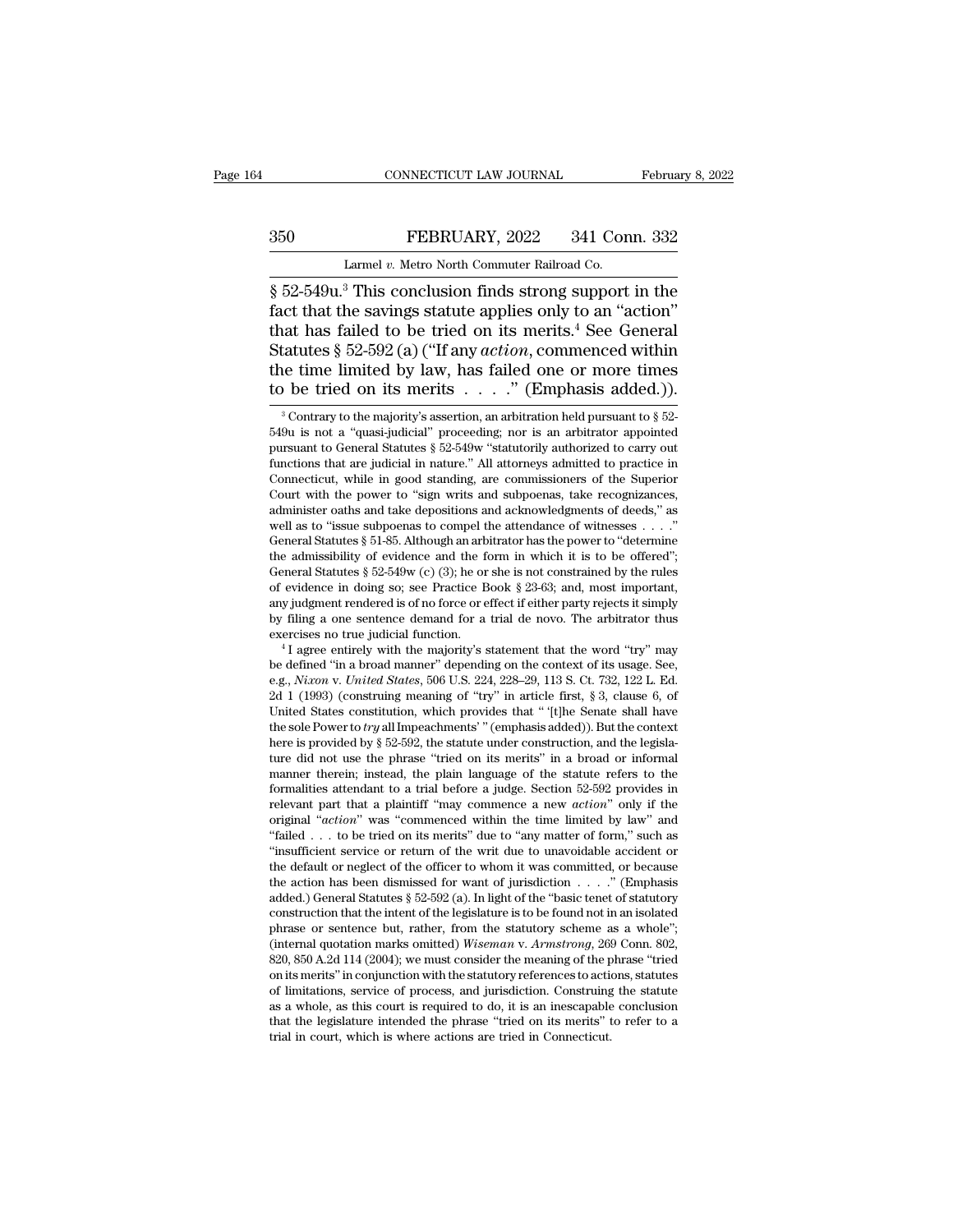# 341 Conn. 332 FEBRUARY, 2022 351<br>
Larmel v. Metro North Commuter Railroad Co.

8, 2022 CONNECTICUT LAW JOURNAL<br>
341 Conn. 332 FEBRUARY, 2022 351<br>
Larmel *v.* Metro North Commuter Railroad Co.<br>
An "action" in this context means a civil lawsuit, not Be a sensible means a civil and the sensible means a civil and a civil and a civil and a civil lawsuit, not<br>an "action" in this context means a civil lawsuit, not<br>an arbitration.<sup>5</sup> As far as I am aware, moreover, an<br>actio 341 Conn. 332 FEBRUARY, 2022 351<br>Larmel v. Metro North Commuter Railroad Co.<br>An "action" in this context means a civil lawsuit, not<br>an arbitration.<sup>5</sup> As far as I am aware, moreover, an<br>action is "tried on its merits" at a 341 Conn. 332 FEBRUARY, 2022 351<br>
Larmel v. Metro North Commuter Railroad Co.<br>
An "action" in this context means a civil lawsuit, not<br>
an arbitration.<sup>5</sup> As far as I am aware, moreover, an<br>
action is "tried on its merits" 341 Conn. 332 FEBRUARY, 2022 351<br>
Larmel v. Metro North Commuter Railroad Co.<br>
An "action" in this context means a civil lawsuit, not<br>
an arbitration.<sup>5</sup> As far as I am aware, moreover, an<br>
action is "tried on its merits" Larmel v. Metro North Commuter Railroad Co.<br>
An "action" in this context means a civil lawsuit, not<br>
an arbitration.<sup>5</sup> As far as I am aware, moreover, an<br>
action is "tried on its merits" at a *trial*, that is, a formal,<br> Larmet v. Metro North Commuter Railroad Co.<br>An "action" in this context means a civil lawsuit, not<br>an arbitration.<sup>5</sup> As far as I am aware, moreover, an<br>action is "tried on its merits" at a *trial*, that is, a formal,<br>bin An "action" in this context means a civil lawsuit, not<br>an arbitration.<sup>5</sup> As far as I am aware, moreover, an<br>action is "tried on its merits" at a *trial*, that is, a formal,<br>binding adjudication presided over by a judge o an arbitration.<sup>5</sup> As far as I am aware, moreover, an action is "tried on its merits" at a *trial*, that is, a formal, binding adjudication presided over by a judge or other official authorized to carry out the judicial f action is "tried on its merits" at a *trial*, that is, a formal,<br>binding adjudication presided over by a judge or other<br>official authorized to carry out the judicial function.<br>This is what "tried on its merits" meant aroun binding adjudication presided over by a judge or other<br>official authorized to carry out the judicial function.<br>This is what "tried on its merits" meant around the<br>time that the accidental failure of suit statute was first<br> official authorized to carry out the judicial function.<br>This is what "tried on its merits" meant around the<br>time that the accidental failure of suit statute was first<br>enacted,<sup>6</sup> and I have no reason to believe that the m This is what "tried on its i<br>time that the accidental failu<br>enacted,<sup>6</sup> and I have no reaso<br>ing of the phrase is apprecia<br>not seen any lexical or legal<br>port the majority's contrary<br>language or otherwise.<br>I agree with the m In the majority is a more with the mean-<br>acted,<sup>6</sup> and I have no reason to believe that the mean-<br>g of the phrase is appreciably different today. I have<br>t seen any lexical or legal authority that would sup-<br>rt the majority enacted, and Have no realish to better that the metal-<br>ing of the phrase is appreciably different today. I have<br>not seen any lexical or legal authority that would sup-<br>port the majority's contrary view, as a matter of plai

may of the phase is approachly directly today. Thave<br>not seen any lexical or legal authority that would sup-<br>port the majority's contrary view, as a matter of plain<br>language or otherwise.<br>I agree with the majority that "[ statute and *statute in the majority's* contrary view, as a matter of plain language or otherwise.<br>
I agree with the majority that "[t]he question of whether a particular case has been 'tried on its merits' within the mean Ianguage or otherwise.<br>
I agree with the majority that "[t]he question of<br>
whether a particular case has been 'tried on its merits'<br>
within the meaning of [the accidental failure of suit<br>
statute] . . . turns on the *basi* I agree with the majority that "[t]he question of<br>whether a particular case has been 'tried on its merits'<br>within the meaning of [the accidental failure of suit<br>statute] . . . turns on the *basis* of the judgment ulti-<br>ma I agree with the majority that "[t]he question of<br>whether a particular case has been 'tried on its merits'<br>within the meaning of [the accidental failure of suit<br>statute] . . . turns on the *basis* of the judgment ulti-<br>ma whether a particular case has been 'tried on its merits'<br>within the meaning of [the accidental failure of suit<br>statute] . . . turns on the *basis* of the judgment ulti-<br>mately rendered''; (emphasis in original) footnote 7 within the meaning of [the accidental failure of suit statute] . . . turns on the *basis* of the judgment ulti-<br>mately rendered"; (emphasis in original) footnote 7 of<br>the majority opinion; but I disagree that the *judgmen* statute] . . . turns on the *basis* of the judgment ulti-<br>mately rendered"; (emphasis in original) footnote 7 of<br>the majority opinion; but I disagree that the *judgment*<br>rendered by the trial court in this case "turned on mately rendered"; (emphasis in original) footnote 7 of<br>the majority opinion; but I disagree that the *judgment*<br>rendered by the trial court in this case "turned on the<br>merits of the claims raised" by the plaintiff. The tr the majority opinion; but I disagree that the *judgment*<br>rendered by the trial court in this case "turned on the<br>merits of the claims raised" by the plaintiff. The trial<br>court, in fact, never assessed the merits of the pla rendered by the trial court in this case "turned on the<br>merits of the claims raised" by the plaintiff. The trial<br>court, in fact, never assessed the merits of the plaintiff's<br>claims, and judgment was rendered with absolutel merits of the claims raised" by the plaintiff. The trial court, in fact, never assessed the merits of the plaintiff's claims, and judgment was rendered with absolutely no consideration of the merits. Exactly the opposite consideration of the merits. Exactly the opposite<br>occurred—the trial court automatically rendered judg-<br>ment after the plaintiff failed to file a timely demand<br>for a trial de novo in accordance with General Statutes<br><sup>5</sup>See % occurred—the trial court automatically rendered judgment after the plaintiff failed to file a timely demand<br>for a trial de novo in accordance with General Statutes<br> $\frac{5}{100}$ <br> $\frac{5}{100}$ <br> $\frac{5}{100}$ ,  $\frac{69}{100}$ ,  $\frac{$ 

ment after the plaintiff failed to file a timely demand<br>for a trial de novo in accordance with General Statutes<br><sup>5</sup>See, e.g., *Capers v. Lee*, 239 Conn. 265, 266–67, 684 A.2d 696 (1996)<br>(notice of claim filed with office o For a trial de novo in accordance with General Statutes<br>
<sup>5</sup> See, e.g., *Capers v. Lee*, 239 Conn. 265, 266–67, 684 A.2d 696 (1996)<br>
(notice of claim filed with office of claims commissioner pursuant to General<br>
Statutes § <sup>5</sup> See, e.g., *Capers v. Lee*, 239 Conn. 265, 266-67, 684 A.2d 696 (1996)<br>
<sup>5</sup> See, e.g., *Capers v. Lee*, 239 Conn. 265, 266-67, 684 A.2d 696 (1996)<br>
(notice of claim filed with office of claims commissioner pursuant to <sup>5</sup> See, e.g., *Capers v. Lee*, 239 Conn. 265, 266–67, 684 A.2d 696 (1996) (notice of claim filed with office of claims commissioner pursuant to General Statutes § 4-147 is not "an 'action' " under § 52-592 (a)); *Bank Bu* (notice of claim filed with office of claims commissioner pursuant to General<br>Statutes § 4-147 is not "an 'action' " under § 52-592 (a)); *Bank Building &*<br>*Equipment Corp.* v. *Architectural Examining Board*, 153 Conn. 12 Statutes § 4-147 is not "an 'action' " under § 52-592 (a)); *Bank Building & Equipment Corp.* v. *Architectural Examining Board*, 153 Conn. 121, 124–25, 214 A.2d 377 (1965) (appeal from order of architectural examining Equipment Corp. v. Architectural Examining Board, 153 Conn. 121, 124–25, 214 A.2d 377 (1965) (appeal from order of architectural examining board was not "an 'action" under § 52-592 (a) or "a 'civil action" under General S 214 A.2d 377 (1965) (appeal from order of architectural examining board<br>was not "an 'action'" under § 52-592 (a) or "a 'civil action'" under General<br>Statutes § 52-593); Arute Bros., Inc. v. Dept. of Transportation, 87 Conn Statutes § 52-593); Arute Bros., Inc. v. Dept. of Transportation, 87 Conn.<br>App. 367, 369, 865 A.2d 464 ("[an] arbitration proceeding [under General<br>Statutes § 4-61] is not an action under § 52-592 [a]"), cert. denied, 273 App. 367, 369, 865 A.2d 464 ("[an] arbitration proceeding [under General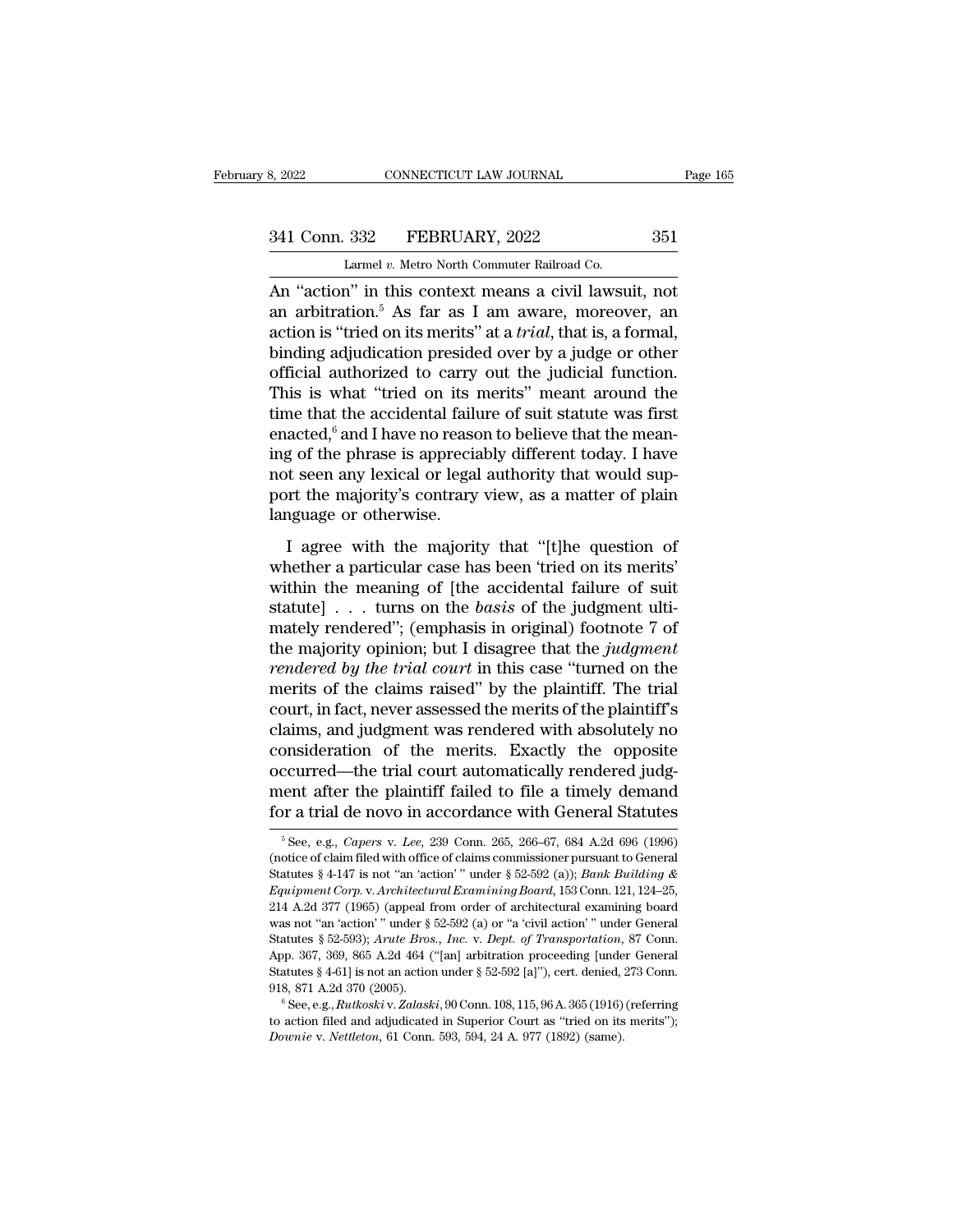CONNECTICUT LAW JOURNAL Februa<br>
252 FEBRUARY, 2022 341 Conn. 332<br>
Larmel *v.* Metro North Commuter Railroad Co.<br>
(Rev. to 2017) § 52-549z. Because the basis of the trial CONNECTICUT LAW JOURNAL February 8, 20<br>
S52 FEBRUARY, 2022 341 Conn. 332<br>
Larmel v. Metro North Commuter Railroad Co.<br>
(Rev. to 2017) § 52-549z. Because the basis of the trial<br>
court's judgment was a "procedural [reason] a 352 FEBRUARY, 2022 341 Conn. 332<br>
Larmel v. Metro North Commuter Railroad Co.<br>
(Rev. to 2017) § 52-549z. Because the basis of the trial<br>
court's judgment was a "procedural [reason] and not<br>
on the merits," there is no dou 352 FEBRUARY, 2022 341 Conn. 332<br>
Larmel v. Metro North Commuter Railroad Co.<br>
(Rev. to 2017) § 52-549z. Because the basis of the trial<br>
court's judgment was a "procedural [reason] and not<br>
on the merits," there is no dou EBRUARY, 2022 341 Conn. 332<br>
Larmel *v.* Metro North Commuter Railroad Co.<br>
(Rev. to 2017) § 52-549z. Because the basis of the trial<br>
court's judgment was a "procedural [reason] and not<br>
on the merits," there is no doubt t Larmel *v.* Metro North Commuter Railroad Co.<br> **Continental** *Continent* **Continent Continent Continent Continent Continent Continent Continents**," there is no doubt that Connecticut's accidental failure of sui Larmel v. Metro North Commuter Railroad Co.<br>
(Rev. to 2017) § 52-549z. Because the basis of the trial<br>
court's judgment was a "procedural [reason] and not<br>
on the merits," there is no doubt that Connecticut's<br>
accidental (Rev. to 2017) §  $\epsilon$ <br>court's judgment<br>on the merits," t<br>accidental failure<br>*Continental, Inc.*<br>denied, 520 U.S.<br>1027 (1997).<br>Indeed, in *Nun*: Indeed, in *Nunno* v. *Wixner*, 257 Conn. 671, 778 A.2d<br>5 (2001), we expressly held that "[classes] The Mathematical, *Inc.*, 95 F.3d 123, 131 (2d Cir. 1996), cert.<br>nied, 520 U.S. 1228, 117 S. Ct. 1819, 137 L. Ed. 2d<br>27 (1 accidental failure of suit statute applies. *Holt v. KMI-*<br>Continental, Inc., 95 F.3d 123, 131 (2d Cir. 1996), cert.<br>denied, 520 U.S. 1228, 117 S. Ct. 1819, 137 L. Ed. 2d<br>1027 (1997).<br>Indeed, in *Nunno v. Wixner*, 257 Con

Continental, Inc., 95 F.3d 123, 131 (2d Cir. 1996), cert.<br>denied, 520 U.S. 1228, 117 S. Ct. 1819, 137 L. Ed. 2d<br>1027 (1997).<br>Indeed, in Nunno v. Wixner, 257 Conn. 671, 778 A.2d<br>145 (2001), we expressly held that "[c]ourtdenied, 520 U.S. 1228, 117 S. Ct. 1819, 137 L. Ed. 2d<br>1027 (1997).<br>Indeed, in *Nunno* v. *Wixner*, 257 Conn. 671, 778 A.2d<br>145 (2001), we expressly held that "[c]ourt-mandated<br>arbitration proceedings pursuant to § 52-549u id., 679; and, therefore, "do not constitute a trial . . . ."<br>
Ideed, in *Nunno* v. *Wixner*, 257 Conn. 671, 778 A.2d<br>
145 (2001), we expressly held that "[c]ourt-mandated<br>
arbitration proceedings pursuant to § 52-549u do Indeed, in *Nunno* v. *Wixner*, 257 Conn. 671, 778 A.2d<br>145 (2001), we expressly held that "[c]ourt-mandated<br>arbitration proceedings pursuant to § 52-549u do not<br>include many of the distinctive hallmarks of a trial";<br>id., Indeed, in *Nunno* v. *Wixner*, 257 Conn. 671, 778 A.2d<br>145 (2001), we expressly held that "[c]ourt-mandated<br>arbitration proceedings pursuant to  $\S$  52-549u do not<br>include many of the distinctive hallmarks of a trial";<br>id 145 (2001), we expressly held that "[c]ourt-mandated<br>arbitration proceedings pursuant to § 52-549u do not<br>include many of the distinctive hallmarks of a trial";<br>id., 679; and, therefore, "do not constitute a trial . . . . arbitration proceedings pursuant to § 52-549u do not<br>include many of the distinctive hallmarks of a trial";<br>id., 679; and, therefore, "do not constitute a trial . . . ."<br>Id., 681. *Nunno* enumerates the myriad ways in whi include many of the distinctive hallmarks of a trial";<br>id., 679; and, therefore, "do not constitute a trial . . . ."<br>Id., 681. *Nunno* enumerates the myriad ways in which<br>an arbitration proceeding is not equivalent to a t id., 679; and, therefore, "do not constitute a trial  $\dots$ ."<br>Id., 681. *Nunno* enumerates the myriad ways in which<br>an arbitration proceeding is not equivalent to a trial in<br>a civil action, both as a general matter and unde Id., 681. *Nunno* enumerates the myriad ways in which<br>an arbitration proceeding is not equivalent to a trial in<br>a civil action, both as a general matter and under the<br>particular procedures applicable to an arbitration unde an arbitration proceeding is not equivalent to a trial in<br>a civil action, both as a general matter and under the<br>particular procedures applicable to an arbitration under<br> $$52-549u$ . See id.,  $678-80.<sup>7</sup>$  The court in a civil action, both as a general matter and under the<br>particular procedures applicable to an arbitration under<br>§ 52-549u. See id., 678–80.<sup>7</sup> The court in *Nunno* also<br>observed that the actual arbitration procedures fol-<br> particular procedures applicable to an arbitration under<br>§ 52-549u. See id., 678–80.<sup>7</sup> The court in *Nunno* also<br>observed that the actual arbitration procedures fol-<br>lowed by the parties in that case, which were essential  $\S$  52-549u. See id., 678–80.<sup>7</sup> The court in *Nunno* also<br>observed that the actual arbitration procedures fol-<br>lowed by the parties in that case, which were essentially<br>the same procedures utilized in the present case, s observed that the actual arbitration procedures followed by the parties in that case, which were essentially the same procedures utilized in the present case, supported the conclusion that the arbitration proceeding was no lowed by the parties in that case, which were essentially<br>the same procedures utilized in the present case, sup-<br>ported the conclusion that the arbitration proceeding<br>was not a trial: "[N]o witnesses testified for either p the same procedures utilized in the present case, sup-<br>ported the conclusion that the arbitration proceeding<br>was not a trial: "[N]o witnesses testified for either party<br>and no formal exhibits were offered. The parties mere ported the conclusion that the arbitration proceeding<br>was not a trial: "[N]o witnesses testified for either party<br>and no formal exhibits were offered. The parties merely<br>submitted copies of a police report, photographs, tr was not a trial: "[N]o witnesses testified for either party<br>and no formal exhibits were offered. The parties merely<br>submitted copies of a police report, photographs, tran-<br>scripts of depositions, medical reports and medica and no formal exhibits were offered. The parties merely<br>submitted copies of a police report, photographs, tran-<br>scripts of depositions, medical reports and medical<br>bills. The parties also summarized their respective cases<br> submitted copies of a police report, photographs, transcripts of depositions, medical reports and medical<br>bills. The parties also summarized their respective cases<br>through their counsel. After reviewing all of the infor-<br>m scripts of depositions, medical reports and medical<br>bills. The parties also summarized their respective cases<br>through their counsel. After reviewing all of the infor-<br>mation provided, the arbitrator issued his nonbinding<br>a bills. The parties also summarized their respective cases<br>through their counsel. After reviewing all of the infor-<br>mation provided, the arbitrator issued his nonbinding<br>award. The arbitration proceedings . . . differed<br>gre through their counsel. After reviewing all of the information provided, the arbitrator issued his nonbinding<br>award. The arbitration proceedings . . . differed<br>greatly from a trial. The procedures were informal and<br>parties mation provided, the arbitrator issued his nonbinding<br>award. The arbitration proceedings . . . differed<br>greatly from a trial. The procedures were informal and<br>parties were allowed to present unsworn evidence.<br>None of the r arties were allowed to present unsworn evidence.<br>
one of the rules of evidence applied in this proceeding.<br>
addition, the proceeding was presided over by a<br>
onjudicial officer, whose decision was not binding on<br>
<sup>7</sup>For ex None of the rules of evidence applied in this proceeding.<br>In addition, the proceeding was presided over by a nonjudicial officer, whose decision was not binding on<br><sup>7</sup> For example, the decision maker is a lawyer, there is

In addition, the<br>nonjudicial offic<br> $\frac{7}{10}$  For example, the d<br>proceedings, and the p<br>Practice Book § 23-63.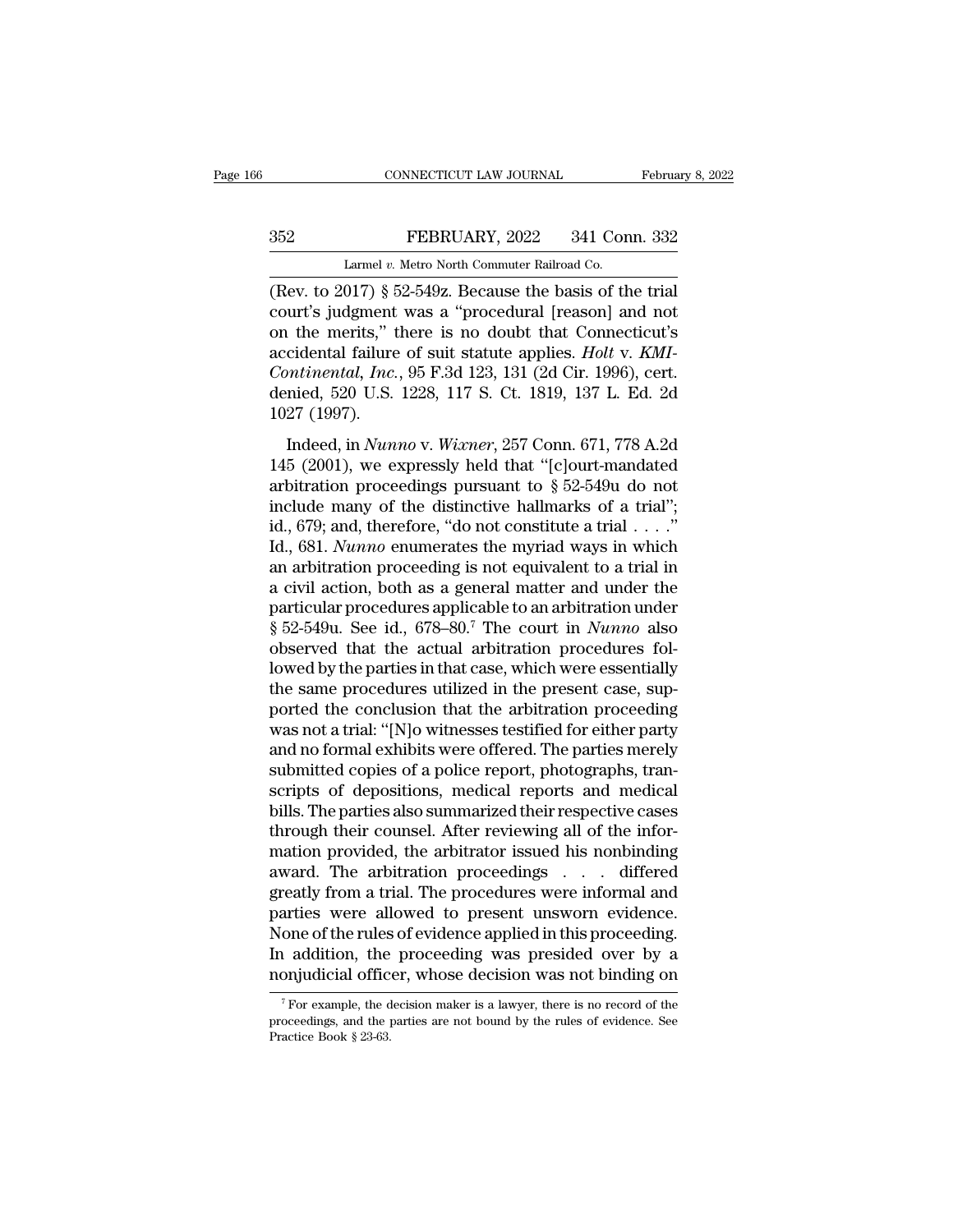CONNECTICUT LAW JOURNAL<br>
332 FEBRUARY, 2022<br>
Larmel *v.* Metro North Commuter Railroad Co.<br>
8 The court-mandated arbitration proce

the parties. The connection of the parties. The court-mandated arbitration proceeding<br>
The parties. The court-mandated arbitration proceeding<br>
The parties. The court-mandated arbitration proceeding<br>
The case did not consti 341 Conn. 332 FEBRUARY, 2022 35.<br>
Larmel v. Metro North Commuter Railroad Co.<br>
the parties. The court-mandated arbitration proceeding<br>
... case did not constitute a trial.'' Id., 680–81.<br>
Finally, and importantly, the cour

1 Conn. 332 FEBRUARY, 2022 353<br>
Larmel v. Metro North Commuter Railroad Co.<br>
e parties. The court-mandated arbitration proceeding<br>
. case did not constitute a trial." Id., 680–81.<br>
Finally, and importantly, the court in *N* 341 Conn. 332 FEBRUARY, 2022 353<br>
Larmel v. Metro North Commuter Railroad Co.<br>
the parties. The court-mandated arbitration proceeding<br>
... case did not constitute a trial." Id., 680–81.<br>
Finally, and importantly, the cour Larmel v. Metro North Commuter Railroad Co.<br>
the parties. The court-mandated arbitration proceeding<br>
... case did not constitute a trial." Id., 680–81.<br>
Finally, and importantly, the court in *Nunno* relied<br>
on the legisl the parties. The court-mandated arbitration proceeding<br>  $\ldots$  case did not constitute a trial." Id., 680–81.<br>
Finally, and importantly, the court in *Nunno* relied<br>
on the legislative history of  $\S 52-549u$  to demonstrate Let paracs. The coard manufactor around and proceeding<br>
... case did not constitute a trial." Id., 680–81.<br>
Finally, and importantly, the court in *Nunno* relied<br>
on the legislative history of § 52-549u to demonstrate<br>
th Finally, and importantly, the court in *Nunno* relied<br>on the legislative history of  $\S$  52-549u to demonstrate<br>that the legislature did not intend a court-mandated<br>arbitration proceeding to be a trial (or, in the statutor Finally, and importantly, the court in *Nunno* relied<br>on the legislative history of  $\S$  52-549u to demonstrate<br>that the legislature did not intend a court-mandated<br>arbitration proceeding to be a trial (or, in the statutor on the legislative history of  $\S$  52-549u to demonstrate<br>that the legislature did not intend a court-mandated<br>arbitration proceeding to be a trial (or, in the statutory<br>language applicable here, a proceeding in which an<br>" that the legislature did not intend a court-mandated<br>arbitration proceeding to be a trial (or, in the statutory<br>language applicable here, a proceeding in which an<br>"action" has been "tried on its merits"). As the court in<br>N arbitration proceeding to be a trial (or, in the statutory<br>language applicable here, a proceeding in which an<br>"action" has been "tried on its merits"). As the court in<br>Nunno observed, the "legislative history demonstrates<br> language applicable here, a proceeding in which an "action" has been "tried on its merits"). As the court in  $Nunno$  observed, the "legislative history demonstrates that the legislature intended these arbitration proceeding "action" has been "tried on its merits"). As the court in Nunno observed, the "legislative history demonstrates that the legislature intended these arbitration proceedings to be a form of alternative dispute resolution de Nunno observed, the "legislative history demonstrates<br>that the legislature intended these arbitration proceed-<br>ings to be a form of alternative dispute resolution<br>designed to assist parties to settle cases voluntarily.<br>In that the legislature intended these arbitration proceedings to be a form of alternative dispute resolution<br>designed to assist parties to settle cases voluntarily.<br>In 1997, during the course of the legislative debates<br>conce ings to be a form of alternative dispute resolution<br>designed to assist parties to settle cases voluntarily.<br>In 1997, during the course of the legislative debates<br>concerning the enactment of the bill that later amended<br> $\$  designed to assist parties to settle cases voluntarily.<br>In 1997, during the course of the legislative debates<br>concerning the enactment of the bill that later amended<br> $\S 52-549u$ , the members of the House of Representative In 1997, during the course of the legislative debates<br>concerning the enactment of the bill that later amended<br> $\S$  52-549u, the members of the House of Representatives<br>discussed the purpose of the court-mandated arbitra-<br>t concerning the enactment of the bill that later amended<br>
§ 52-549u, the members of the House of Representatives<br>
discussed the purpose of the court-mandated arbitra-<br>
tion proceedings. In the course of the debate, Represen § 52-549u, the members of the House of Representatives<br>discussed the purpose of the court-mandated arbitra-<br>tion proceedings. In the course of the debate, Represen-<br>tative Michael P. Lawlor, a proponent of the bill, was<br>as discussed the purpose of the court-mandated arbitration proceedings. In the course of the debate, Representative Michael P. Lawlor, a proponent of the bill, was asked why the rules of evidence would not apply in these arbi tion proceedings. In the course of the debate, Representative Michael P. Lawlor, a proponent of the bill, was asked why the rules of evidence would not apply in these arbitration proceedings. 40 H.R. Proc., Pt. 4, 1997 Se tative Michael P. Lawlor, a proponent of the bill, was<br>asked why the rules of evidence would not apply in<br>these arbitration proceedings. 40 H.R. Proc., Pt. 4, 1997<br>Sess., p. 1391. Representative Lawlor replied that '[t]his asked why the rules of evidence would not apply in<br>these arbitration proceedings. 40 H.R. Proc., Pt. 4, 1997<br>Sess., p. 1391. Representative Lawlor replied that '[t]his<br>whole process of arbitration is an [alternative] dispu *ure is a resolution proceedings.* 40 H.R. Proc., Pt. 4, 1997<br>
Sess., p. 1391. Representative Lawlor replied that '[t]his<br>
whole process of arbitration is an [alternative] dispute<br>
resolution mechanism [that is] intended t Sess., p. 1391. Representative Lawlor replied that '[t]his whole process of arbitration is an [alternative] dispute resolution mechanism [that is] intended to avoid unnecessary court delays. *In effect these are the two pa whole process of arbitration is an [alternative] dispute*<br>resolution mechanism [that is] intended to avoid unnec-<br>essary court delays. In effect these are the two parties<br>sitting down with an impartial hearing officer to resolution mechanism [that is] intended to avoid unnec-<br>essary court delays. *In effect these are the two parties*<br>sitting down with an impartial hearing officer to fig-<br>ure out if there is a resolution to the case [that] essary court delays. In effect these are the two parties<br>sitting down with an impartial hearing officer to fig-<br>ure out if there is a resolution to the case [that] would<br>avoid a lengthy and expensive trial.... [T]his is<br>w sitting down with an impartial hearing officer to fig-<br>ure out if there is a resolution to the case [that] would<br>avoid a lengthy and expensive trial. . . . [This is<br>what you might consider an elaborate [pretrial] dis-<br>cus ure out if there is a resolution to the case [that] would<br>avoid a lengthy and expensive trial. . . . [T]his is<br>what you might consider an elaborate [pretrial] dis-<br>cussion.' . . . Id., pp. 1391–92. Representative Lawlor<br>w avoid a lengthy and expensive trial.  $\ldots$  [This is<br>what you might consider an elaborate [pretrial] dis-<br>cussion.'  $\ldots$  Id., pp. 1391–92. Representative Lawlor<br>went on to indicate that the purpose of the legislation<br>was what you might consider an elaborate [pretrial] dis-<br>cussion.'... Id., pp. 1391–92. Representative Lawlor<br>went on to indicate that the purpose of the legislation<br>was 'essentially trying to encourage as many people as<br>poss cussion.' . . . Id., pp. 1391–92. Representative Lawlor<br>went on to indicate that the purpose of the legislation<br>was 'essentially trying to encourage as many people as<br>possible to go this route for a relatively small case<br> went on to indicate that the purpose of the legislation<br>was 'essentially trying to encourage as many people as<br>possible to go this route for a relatively small case<br>where there are relatively simple issues at hand.' Id.,<br> was 'essentially trying to encourage as many people as possible to go this route for a relatively small case where there are relatively simple issues at hand.' Id., p. 1393. Representative Lawlor's comments clearly indicat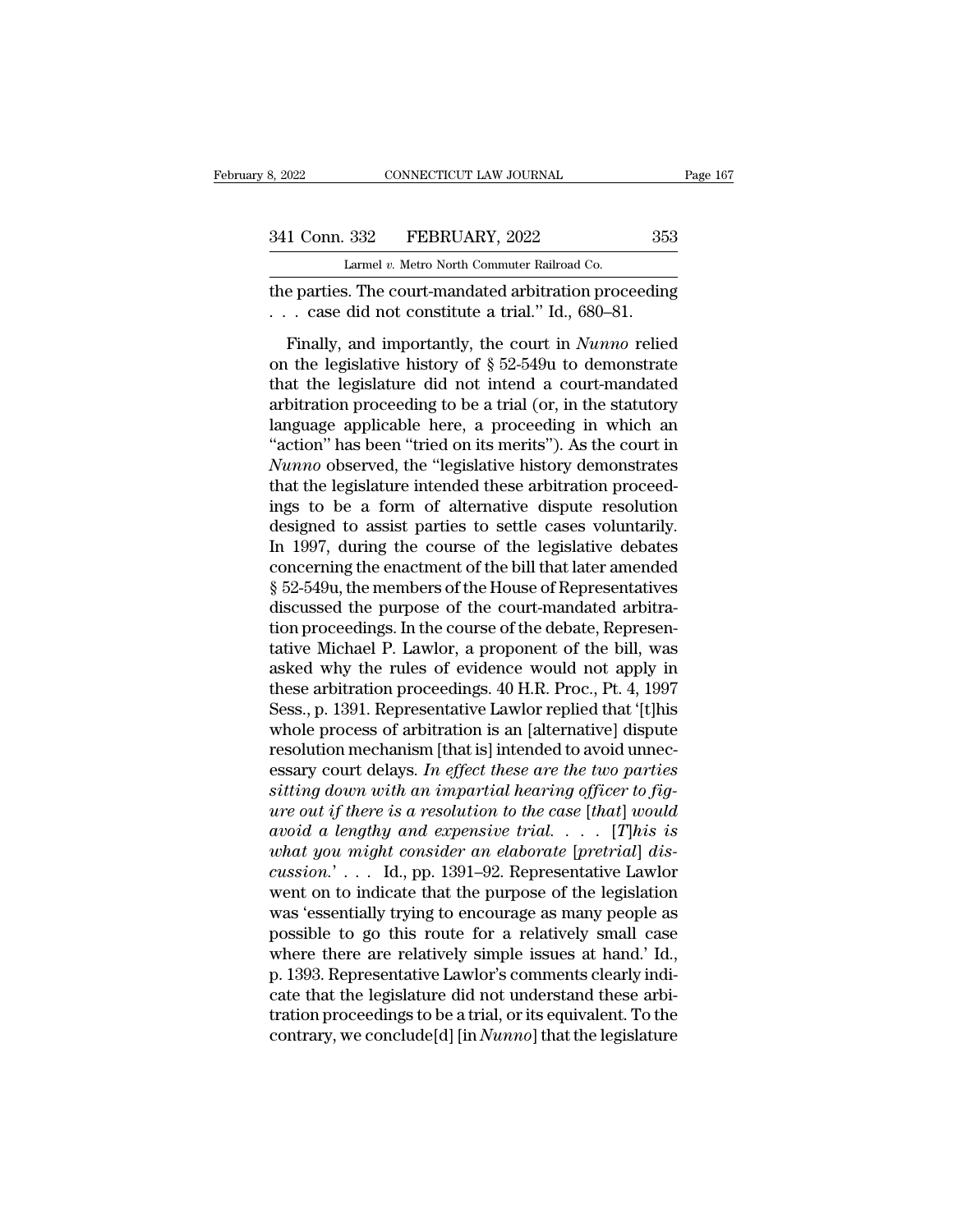# EXECUTE CONNECTICUT LAW JOURNAL February 8, 2022<br>354 FEBRUARY, 2022 341 Conn. 332<br>254 Larmel v. Metro North Commuter Railroad Co.

CONNECTICUT LAW JOURNAL<br>FEBRUARY, 2022 341 Con<br>Larmel *v.* Metro North Commuter Railroad Co.<br>these arbitration proceedings to be a CONNECTICUT LAW JOURNAL Februa<br>
354 FEBRUARY, 2022 341 Conn. 332<br>
Larmel v. Metro North Commuter Railroad Co.<br>
intended these arbitration proceedings to be a desir-<br>
able, informal means of resolving disputes before trial. FEBRUARY, 2022 341 Conn. 332<br>
Larmel v. Metro North Commuter Railroad Co.<br>
intended these arbitration proceedings to be a desir-<br>
able, informal means of resolving disputes *before* trial.''<br>
(Emphasis in original.) *Nunno* FEBRUARY, 2022 341 Conn. 332<br>
Larmel v. Metro North Commuter Railroad Co.<br>
intended these arbitration proceedings to be a desirable, informal means of resolving disputes *before* trial."<br>
(Emphasis in original.) *Nunno* v. EXERUARY, 2022 341 Conn. 332<br>
Larmel v. Metro North Commuter Railroad Co.<br>
intended these arbitration proceedings to be a desir-<br>
able, informal means of resolving disputes before trial."<br>
(Emphasis in original.) Nunno v. Larmel v. Metro North Commuter Railroad Co.<br>
intended these arbitration proceedings to be a desir-<br>
able, informal means of resolving disputes *before* trial."<br>
(Emphasis in original.) *Nunno* v. *Wixner*, supra, 257<br>
Conn Larmel v. Metro North Commuter Railroad Co.<br>
intended these arbitration proceedings to be a desir-<br>
able, informal means of resolving disputes *before* trial."<br>
(Emphasis in original.) *Nunno* v. Wixmer, supra, 257<br>
Conn. intended these arbitration proceedings to be a desirable, informal means of resolving disputes *before* trial."<br>(Emphasis in original.) *Nunno* v. Wixner, supra, 257<br>Conn. 682–83. I therefore agree with Justice Eveleigh's<br> able, informal means of resolving disputes *before* trial."<br>
(Emphasis in original.) *Nunno* v. *Wixner*, supra, 257<br>
Conn. 682–83. I therefore agree with Justice Eveleigh's<br>
dissenting opinion that our holding in *Nunno* (Emphasis in original.) *Nunno* v. *Wixner*, supra, 257<br>Conn. 682–83. I therefore agree with Justice Eveleigh's<br>dissenting opinion that our holding in *Nunno* effectively<br>dictates the outcome of the present appeal because Conn. 682–83. I therefore agree with Justice Eveleigh's<br>dissenting opinion that our holding in *Nunno* effectively<br>dictates the outcome of the present appeal because,<br>under the ineluctable logic and reasoning of that case dissenting opinion that our holding in *Nunno* effectively<br>dictates the outcome of the present appeal because,<br>under the ineluctable logic and reasoning of that case,<br>"whe[n] an arbitration lacks the formalities and hall-<br> dictates the outcome of the present appeal because,<br>under the ineluctable logic and reasoning of that case,<br>"whe[n] an arbitration lacks the formalities and hall-<br>marks of a judicial proceeding, as it does here, pursuant<br>t under the ineluctable logic and reasor<br>"whe[n] an arbitration lacks the form<br>marks of a judicial proceeding, as it do<br>to the statutory scheme of § 52-549 e<br>constitute a trial." *Larmel* v. *Metro l*<br>Railroad Co., 200 Conn. The majority scheme of § 52-549 et seq., jurnalized the statutory scheme of § 52-549 et seq., it cannot institute a trial." *Larmel* v. *Metro North Commuter illroad Co.*, 200 Conn. App. 660, 682, 240 A.3d 1056 020) *(Evel* marks or a judicial proceeding, as it does nere, pursuant<br>to the statutory scheme of § 52-549 et seq., it cannot<br>constitute a trial." *Larmel* v. *Metro North Commuter*<br>Railroad Co., 200 Conn. App. 660, 682, 240 A.3d 1056

to the statutory scheme of  $\S$  52-549 et seq., it cannot<br>constitute a trial." *Larmel* v. *Metro North Commuter*<br>Railroad Co., 200 Conn. App. 660, 682, 240 A.3d 1056<br>(2020) (*Eveleigh*, *J*., dissenting).<br>The majority see constitute a trial." *Larmet* v. *Metro North Commuter*<br>
Railroad Co., 200 Conn. App. 660, 682, 240 A.3d 1056<br>
(2020) (*Eveleigh*, *J*., dissenting).<br>
The majority seeks to distinguish *Nunno* on the<br>
ground that there is Rauroad Co., 200 Conn. App. 660, 682, 240 A.3d 1056<br>
(2020) (*Eveleigh*, *J*., dissenting).<br>
The majority seeks to distinguish *Nunno* on the<br>
ground that there is a distinction between the meaning<br>
of the word "trial" in (2020) (*Eveleigh, J.*, dissenting).<br>
The majority seeks to distinguish *Nunno* on the<br>
ground that there is a distinction between the meaning<br>
of the word "trial" in our offer of compromise statute,<br>
General Statutes § 5 The majority seeks to distinguish *Nunno* on the ground that there is a distinction between the meaning of the word "trial" in our offer of compromise statute, General Statutes § 52-192a, and the phrase "tried on its meri ground that there is a distinction between the meaning<br>of the word "trial" in our offer of compromise statute,<br>General Statutes § 52-192a, and the phrase "tried on its<br>merits" in our accidental failure of suit statute, § of the word "trial" in our offer of compromise statute,<br>General Statutes § 52-192a, and the phrase "tried on its<br>merits" in our accidental failure of suit statute, § 52-<br>592 (a). I fail to see any meaningful difference be General Statutes § 52-192a, and the phrase "tried on its<br>merits" in our accidental failure of suit statute, § 52-<br>592 (a). I fail to see any meaningful difference between<br>an action being "tried" and the "trial" of an acti merits" in our accidental failure of suit statute,  $\S$  52-592 (a). I fail to see any meaningful difference between<br>an action being "tried" and the "trial" of an action.<br>Although the word "tried" is a verb and the word "tr 592 (a). I fail to see any meaningful difference between<br>an action being "tried" and the "trial" of an action.<br>Although the word "tried" is a verb and the word "trial"<br>is a noun, they refer to the same thing: an action is an action being "tried" and the "trial" of an action.<br>Although the word "tried" is a verb and the word "trial"<br>is a noun, they refer to the same thing: an action is<br>"tried on its merits" in a "trial." It is, of course, tr Although the word "tried" is a verb and the word "trial"<br>is a noun, they refer to the same thing: an action is<br>"tried on its merits" in a "trial." It is, of course, true<br>that the present case involves  $\S 52-592$  rather th is a noun, they refer to the same thing: an action is<br>
"tried on its merits" in a "trial." It is, of course, true<br>
that the present case involves  $\S 52-592$  rather than  $\S 52-192a$ , but the fundamental inquiry in both *Nu* "tried on its merits" in a "trial." It is, of course, true<br>that the present case involves  $\S$  52-592 rather than  $\S$  52-<br>192a, but the fundamental inquiry in both *Nunno* and<br>the present case is the same, namely, whether that the present case involves  $\S$  52-592 rather than  $\S$  52-192a, but the fundamental inquiry in both *Nunno* and<br>the present case is the same, namely, whether the legis-<br>lature intended a court-mandated arbitration proc 192a, but the fundamental inquiry in both *Nunno* and<br>the present case is the same, namely, whether the legis-<br>lature intended a court-mandated arbitration proceed-<br>ing under  $\S 52-549u$  to constitute a "trial" of the act the present case is the same, namely, whether the legis-<br>lature intended a court-mandated arbitration proceed-<br>ing under § 52-549u to constitute a "trial" of the action<br>such that it has been "tried on its merits." The cons lature intended a court-mandated arbitration proceed-<br>ing under  $\S 52-549u$  to constitute a "trial" of the action<br>such that it has been "tried on its merits." The conso-<br>nance is both logical and meaningful. I cannot imag ing under  $\S$  52-549u to constitute a "trial" of the action<br>such that it has been "tried on its merits." The conso-<br>nance is both logical and meaningful. I cannot imagine<br>an action that results in a recovery for a plainti such that it has been "tried or<br>nance is both logical and mean<br>an action that results in a recov<br>trial"; General Statutes § 52-19<br>been tried on its merits. Nor<br>that has been tried on its me<br>been decided in a trial.<sup>8</sup> ial"; General Statutes  $\S$  52-192a (c); that has not also<br>een tried on its merits. Nor can I envision an action<br>at has been tried on its merits without first having<br>een decided in a trial.<sup>8</sup><br> $S$ <sup>8</sup>The majority states tha been tried on its merits. Nor can I envision an action<br>that has been tried on its merits without first having<br>been decided in a trial.<sup>8</sup><br>Fine majority states that "the word 'tried' has frequently been used in<br>reference to that has been tried on its merits without first having.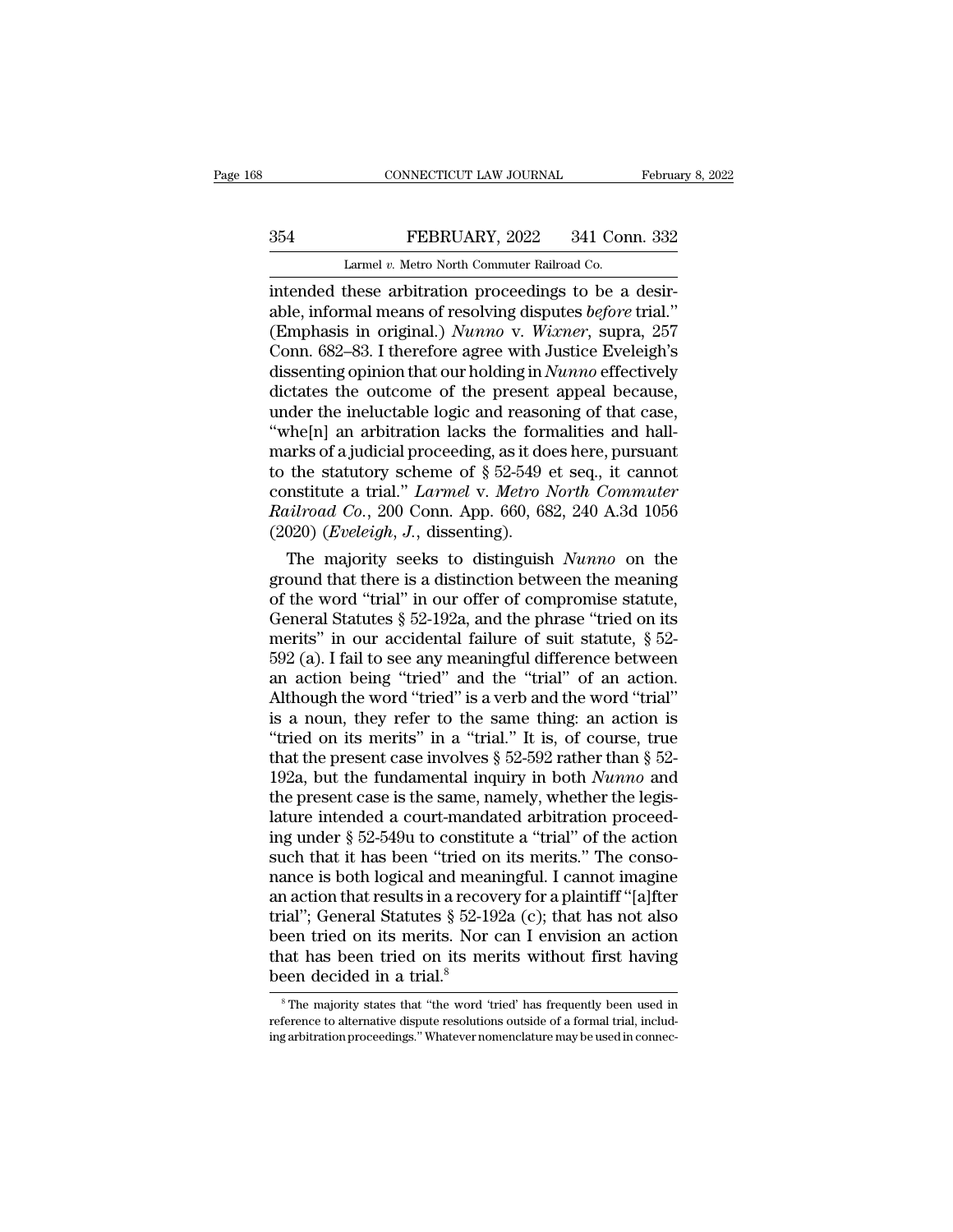# 341 Conn. 332 FEBRUARY, 2022 355<br>
Larmel v. Metro North Commuter Railroad Co.

8, 2022 CONNECTICUT LAW JOURNAL<br>
241 Conn. 332 FEBRUARY, 2022 355<br>
Larmel *v.* Metro North Commuter Railroad Co.<br>
Contrary to the majority's assertion, the "finality" of CONNECTICUT LAW JOURNAL Page 169<br>
1 Conn. 332 FEBRUARY, 2022 355<br>
Larmel v. Metro North Commuter Railroad Co.<br>
Contrary to the majority's assertion, the "finality" of<br>
e trial court's judgment is not an unacceptable or<br>
Nu 341 Conn. 332 FEBRUARY, 2022 355<br>
Larmel v. Metro North Commuter Railroad Co.<br>
Contrary to the majority's assertion, the "finality" of<br>
the trial court's judgment is not an unacceptable or<br>
unwarranted casualty under the 341 Conn. 332 FEBRUARY, 2022 355<br>
Larmel v. Metro North Commuter Railroad Co.<br>
Contrary to the majority's assertion, the "finality" of<br>
the trial court's judgment is not an unacceptable or<br>
unwarranted casualty under the 341 Conn. 332 FEBRUARY, 2022 355<br>
Larmel v. Metro North Commuter Railroad Co.<br>
Contrary to the majority's assertion, the "finality" of<br>
the trial court's judgment is not an unacceptable or<br>
unwarranted casualty under the Larmel v. Metro North Commuter Railroad Co.<br>
Contrary to the majority's assertion, the "finality" of<br>
the trial court's judgment is not an unacceptable or<br>
unwarranted casualty under the circumstances of this<br>
case.<sup>9</sup> In Larmel v. Metro North Commuter Railroad Co.<br>
Contrary to the majority's assertion, the "finality" of<br>
the trial court's judgment is not an unacceptable or<br>
unwarranted casualty under the circumstances of this<br>
case.<sup>9</sup> Ind Contrary to the majority's assertion, the "finality" of<br>the trial court's judgment is not an unacceptable or<br>unwarranted casualty under the circumstances of this<br>case.<sup>9</sup> Indeed, the very purpose and effect of  $\S 52-592$ <br> the trial court's judgment is not an unacceptable or<br>unwarranted casualty under the circumstances of this<br>case.<sup>9</sup> Indeed, the very purpose and effect of  $\S$  52-592<br>is to remove the finality of any judgment within its<br>sco unwarranted casualty under the circumstances of this<br>case.<sup>9</sup> Indeed, the very purpose and effect of § 52-592<br>is to remove the finality of any judgment within its<br>scope. Judgment has *always* been rendered against a<br>plain case.<sup>9</sup> Indeed, the very purpose and effect of § 52-592 is to remove the finality of any judgment within its scope. Judgment has *always* been rendered against a plaintiff in *every* case in which a second action is rein is to remove the finality of any judgment within its<br>scope. Judgment has *always* been rendered against a<br>plaintiff in *every* case in which a second action is reini-<br>tiated under § 52-592. The policy embedded in the stat*scope. Judgment has always been rendered against a plaintiff in <i>every* case in which a second action is reinitiated under § 52-592. The policy embedded in the statute dictates that finality is a concern only if the under plaintiff in *every* case in which a second action is reinitiated under  $\S$  52-592. The policy embedded in the stattute dictates that finality is a concern only if the underlying judgment was rendered after being "tried o tiated under § 52-592. The policy embedded in the stat-<br>ute dictates that finality is a concern only if the<br>underlying judgment was rendered after being "tried<br>on its merits." See *Peabody N.E., Inc.* v. *Dept. of Trans*ute dictates that finality is a concern only if the<br>underlying judgment was rendered after being "tried<br>on its merits." See *Peabody N.E.*, *Inc.* v. *Dept. of Trans-<br>portation*, 250 Conn. 105, 127, 735 A.2d 782 (1999) ("[ underlying judgment was rendered after being "tried<br>on its merits." See *Peabody N.E., Inc.* v. *Dept. of Trans-<br>portation*, 250 Conn. 105, 127, 735 A.2d 782 (1999) ("[i]t<br>is the policy of the law to bring about a trial on on its merits." See *Peabody N.E.*, *Inc.* v. *Dept. of Transportation*, 250 Conn. 105, 127, 735 A.2d 782 (1999) ("[i]t is the policy of the law to bring about a trial on the merits of a dispute whenever possible and to s portation, 250 Conn. 105, 127, 735 A.2d 782 (1999) ("[i]t<br>is the policy of the law to bring about a trial on the<br>merits of a dispute whenever possible and to secure for<br>the litigant his *day in court*" (emphasis added; in is the policy of the law to bring about a trial on the<br>merits of a dispute whenever possible and to secure for<br>the litigant his *day in court*" (emphasis added; internal<br>quotation marks omitted)); *Contadini* v. *DeVito*, merits of a dispute whenever possible and to secure for<br>the litigant his *day in court*" (emphasis added; internal<br>quotation marks omitted)); *Contadini* v. *DeVito*, 71<br>Conn. App. 697, 702, 803 A.2d 423 ("[t]he saving[s] the litigant his *day in court*" (emphasis added; internal quotation marks omitted)); *Contadini* v. *DeVito*, 71 Conn. App. 697, 702, 803 A.2d 423 ("[t]he saving[s] statute has a broad and liberal purpose and ensures the quotation marks omitted)); *Contadini* v. *DeVito*, 71<br>Conn. App. 697, 702, 803 A.2d 423 ("[t]he saving[s] stat-<br>ute has a broad and liberal purpose and ensures the<br>plaintiff the right to a trial of his claim" (emphasis<br>a plaintiff the right to a trial of his claim" (emphasis added)), cert. denied, 262 Conn. 918, 812 A.2d 862 (2002). Rendering judgment does not transform an action that was not tried on the merits into an action ion with a added)), cert. denied, 262 Conn. 918, 812 A.2d 862 (2002). Rendering judgment does not transform an action that was not tried on the merits into an action with a formal arbitration, I would be very surprised if any lawyer

(2002). Rendering judgment does not transform an action that was not tried on the merits into an action ion with a formal arbitration, I would be very surprised if any lawyer or judge would describe a case as having been "

action triat was not tried on the nierits into an action<br>tion with a formal arbitration, I would be very surprised if any lawyer or<br>judge would describe a case as having been "tried" at an informal, court-<br>mandated arbitra tion with a formal arbitration, I would be very surprised if any lawyer or judge would describe a case as having been "tried" at an informal, court-<br>mandated arbitration proceeding under  $\S 52-549$ u.<br><sup>9</sup> The majority's re inder would describe a case as having been "tried" at an informal, court-<br>mandated arbitration proceeding under § 52-549u.<br><sup>9</sup> The majority's reliance on *Carbone* v. Zoning Board of Appeals, 126<br>Conn. 602, 13 A.2d 462 (1 mandated arbitration proceeding under  $\S$  52-549u.<br>
<sup>9</sup> The majority's reliance on *Carbone* v. *Zoning Board of Appeals*, 126<br>
Conn. 602, 13 A.2d 462 (1940), and its progeny is misplaced because those<br>
cases hold that an <sup>a</sup> The majority's reliance on *Carbone* v. *Zoning Board of Appeals*, 126 Conn. 602, 13 A.2d 462 (1940), and its progeny is misplaced because those cases hold that an appeal from an administrative decision is not an "act Conn. 602, 13 A.2d 462 (1940), and its progeny is misplaced because those cases hold that an appeal from an administrative decision is not an "action," as defined by  $\S 52-592$  (a), and say nothing about whether the matte cases hold that an appeal from an administrative decision is not an "action,"<br>as defined by  $\S$  52-592 (a), and say nothing about whether the matter has<br>been "tried on its merits." Moreover, the policy interests underlyin as defined by  $\S 52-592$  (a), and say nothing about whether the matter has<br>been "tried on its merits." Moreover, the policy interests underlying those<br>cases are inapplicable because the purpose of a court-ordered arbitrat been "tried on its merits." Moreover, the policy interests underlying those cases are inapplicable because the purpose of a court-ordered arbitration under  $\S 52-549u$  is not to obtain a final determination of disputed is cases are inapplicable because the purpose of a court-ordered arbitration under § 52-549u is not to obtain a final determination of disputed issues but to reach a settlement that both parties find acceptable. Unlike the de *Venture, 1.2. Venture, and the independent of Andel assess but* the set  $\S$  52-549u is not to obtain a final determination of disputed issues but to reach a settlement that both parties find acceptable. Unlike the decis to reach a settlement that both parties find acceptable. Unlike the decision<br>of an administrative agency, which must be affirmed on appeal unless "the<br>[agency] has acted unreasonably, arbitrarily, illegally, or in abuse of of an administrative agency, which must be affirmed on appeal unless "the [agency] has acted unreasonably, arbitrarily, illegally, or in abuse of its discretion"; (internal quotation marks omitted) *Cadlerock Properties Jo* of an administrative agency, which must be affirmed on appeal unless "the [agency] has acted unreasonably, arbitrarily, illegally, or in abuse of its discretion"; (internal quotation marks omitted) *Cadlerock Properties J* discretion"; (internal quotation marks omitted) Cadlerock Properties Joint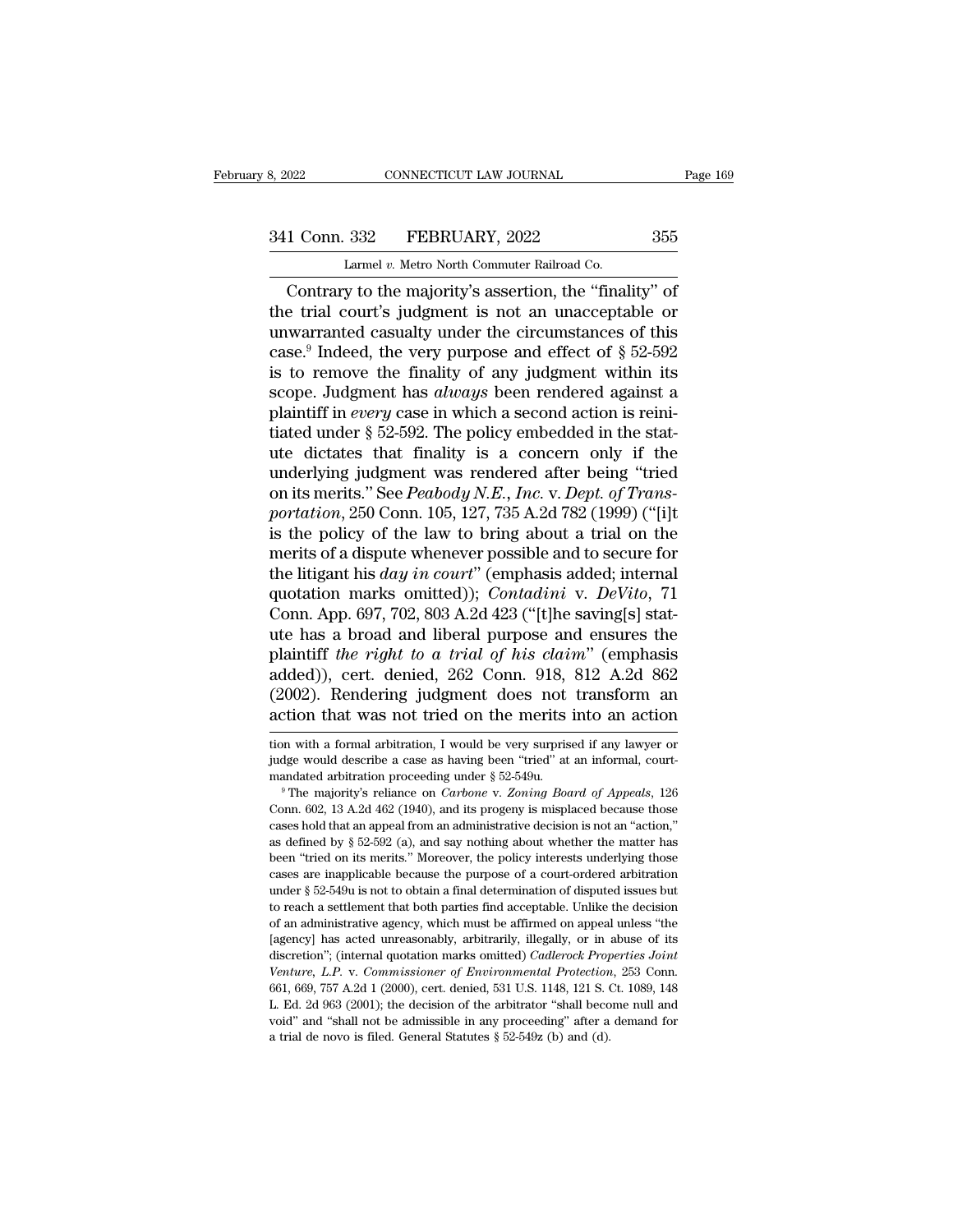## EXECUTE CONNECTICUT LAW JOURNAL February 8, 2022<br>356 FEBRUARY, 2022 341 Conn. 332<br>Larmel v. Metro North Commuter Railroad Co. CONNECTICUT LAW JOURNAL Februa<br>
256 FEBRUARY, 2022 341 Conn. 332<br>
Larmel *v.* Metro North Commuter Railroad Co.<br>
1. That was tried on the merits. Judgment was not rendered

CONNECTICUT LAW JOURNAL February 8, 2022<br>
356 FEBRUARY, 2022 341 Conn. 332<br>
Larmel v. Metro North Commuter Railroad Co.<br>
that was tried on the merits. Judgment was not rendered<br>
in the present case because the action was t FEBRUARY, 2022 341 Conn. 332<br>
Larmel v. Metro North Commuter Railroad Co.<br>
that was tried on the merits. Judgment was not rendered<br>
in the present case because the action was tried on the<br>
merits; judgment was rendered bec 356 FEBRUARY, 2022 341 Conn. 332<br>
Larmel v. Metro North Commuter Railroad Co.<br>
that was tried on the merits. Judgment was not rendered<br>
in the present case because the action was tried on the<br>
merits; judgment was rendere 356 FEBRUARY, 2022 341 Conn. 332<br>
Larmel v. Metro North Commuter Railroad Co.<br>
that was tried on the merits. Judgment was not rendered<br>
in the present case because the action was tried on the<br>
merits; judgment was rendere Larmel v. Metro North<br>that was tried on the merits<br>in the present case becaus<br>merits; judgment was ren<br>lawyer neglected to timely f<br>a trial on the merits.<br>Similarly, effectuating t at was tried on the merits. Judgment was not rendered<br>the present case because the action was tried on the<br>erits; judgment was rendered because the plaintiff's<br>wyer neglected to timely file a piece of paper demanding<br>trial in the present case because the action was tried on the<br>merits; judgment was rendered because the plaintiff's<br>lawyer neglected to timely file a piece of paper demanding<br>a trial on the merits.<br>Similarly, effectuating the r

merits; judgment was rendered because the plaintiff's<br>lawyer neglected to timely file a piece of paper demanding<br>a trial on the merits.<br>Similarly, effectuating the remedial purpose of  $\S$  52-<br>592 by permitting a plaintiff lawyer neglected to timely file a piece of paper demanding<br>a trial on the merits.<br>Similarly, effectuating the remedial purpose of  $\S$  52-<br>592 by permitting a plaintiff to reinitiate an action after<br>judgment does not "unde a trial on the merits.<br>
Similarly, effectuating the remedial purpose of  $\S$  52-<br>
592 by permitting a plaintiff to reinitiate an action after<br>
judgment does not "undermine the purpose of the<br>
twenty day deadline set forth Similarly, effectuating the remedial purpose of  $\S$  52-592 by permitting a plaintiff to reinitiate an action after judgment does not "undermine the purpose of the twenty day deadline set forth in  $\S$  52-549z (d)," as the Similarly, effectuating the remedial purpose of § 52-<br>592 by permitting a plaintiff to reinitiate an action after<br>judgment does not "undermine the purpose of the<br>twenty day deadline set forth in § 52-549z (d)," as the<br>maj 592 by permitting a plaintiff to reinitiate an action after<br>judgment does not "undermine the purpose of the<br>twenty day deadline set forth in § 52-549z (d)," as the<br>majority states, any more than it undermines the pur-<br>pose judgment does not "undermine the purpose of the<br>twenty day deadline set forth in § 52-549z (d)," as the<br>majority states, any more than it undermines the pur-<br>poses served by statutes of limitations, sovereign immu-<br>nity, d twenty day deadline set forth in § 52-549z (d)," as the<br>majority states, any more than it undermines the pur-<br>poses served by statutes of limitations, sovereign immu-<br>nity, disciplinary dismissals, or a variety of other f majority states, any more than it undermines the pur-<br>poses served by statutes of limitations, sovereign immu-<br>nity, disciplinary dismissals, or a variety of other filing<br>requirements.<sup>10</sup> See, e.g., *Plante* v. *Charlotte* poses served by statutes of limitations, sovereign immu-<br>nity, disciplinary dismissals, or a variety of other filing<br>requirements.<sup>10</sup> See, e.g., *Plante* v. *Charlotte Hungerford*<br>*Hospital*, 300 Conn. 33, 46–47, 12 A.3d mity, disciplinary dismissals, or a variety of other filing<br>requirements.<sup>10</sup> See, e.g., *Plante* v. *Charlotte Hungerford*<br>*Hospital*, 300 Conn. 33, 46–47, 12 A.3d 885 (2011) (acci-<br>dental failure of suit statute was appl requirements.<sup>10</sup> See, e.g., *Plante* v. *Charlotte Hungerford*<br>*Hospital*, 300 Conn. 33, 46–47, 12 A.3d 885 (2011) (accidental failure of suit statute was applicable to dismissal<br>of medical malpractice action under Genera <sup>10</sup> The majority expresses the related concern that effectuating the remeauthored by similar health care provider, provided fail-<br>ure was "[a] matter of form");  $Ruddock$  v.  $Burrows$ ,<br>243 Conn. 569, 576, 706 A.2d 967 (1998) ("disciplinary<br><sup>10</sup> The majority expresses the related concern that effectuati

ure was "[a] matter of form"); *Ruddock v. Burrowes*, 243 Conn. 569, 576, 706 A.2d 967 (1998) ("disciplinary<br><sup>10</sup> The majority expresses the related concern that effectuating the remedial purpose of  $\S 52-592$  in the pres 243 Conn. 569, 576, 706 A.2d 967 (1998) ("disciplinary<br>
<sup>10</sup> The majority expresses the related concern that effectuating the reme-<br>
dial purpose of § 52-592 in the present case would create "an inequitable<br>
result" becau The majority expresses the related concern that effectuating the remedial purpose of § 52-592 in the present case would create "an inequitable result" because a defendant who misses the twenty day deadline cannot obtain r <sup>10</sup> The majority expresses the related concern that effectuating the remedial purpose of  $\S 52-592$  in the present case would create "an inequitable result" because a defendant who misses the twenty day deadline cannot o dial purpose of  $\S 52-592$  in the present case would create "an inequitable result" because a defendant who misses the twenty day deadline cannot obtain relief under the statute. Footnote 8 of the majority opinion. But th the violation of which may be fatal to either party's case. The viewing the statute information relief under the statute. Footnote 8 of the majority opinion. But this result is inherent in a statute that provides a remedy failure to comply with the deadlines governing discovery may result is inherent in a statute that provides a remedy to the plaintiff whose action is defeated without a trial because of a "matter of form" within the meaning result is inherent in a statute that provides a remedy to the plaintiff whose<br>result is inherent in a statute that provides a remedy to the plaintiff whose<br>action is defeated without a trial because of a "matter of form" w Exaction is defeated without a trial because of a "matter of form" within the meaning of the statute. There are many deadlines that apply to both parties, the violation of which may be fatal to either party's case. For ex meaning of the statute. There are many deadlines that apply to both parties, the violation of which may be fatal to either party's case. For example, failure to comply with the deadlines governing discovery may result in t the violation of which may be fatal to either party's case. For example, failure to comply with the deadlines governing discovery may result in the entry of a nonsuit or default judgment. See Practice Book § 13-14 (b) (1) failure to comply with the deadlines governing discovery may result in the entry of a nonsuit or default judgment. See Practice Book § 13-14 (b) (1). Under such circumstances, a defendant's only recourse is to file postju entry of a nonsuit or default judgment. See Practice Book § 13-14 (b) (1).<br>Under such circumstances, a defendant's only recourse is to file postjudgment motions (for reconsideration or to open the judgment) or an appeal<br>ch Under such circumstances, a defendant's only recourse is to file postjudgment motions (for reconsideration or to open the judgment) or an appeal challenging the judgment, whereas a plaintiff may file a second action under ment motions (for reconsideration or to open the judgment) or an appeal challenging the judgment, whereas a plaintiff may file a second action under  $\S$  52-592 (a) provided that the requirements of the accidental failure challenging the judgment, whereas a plaintiff may file a second action under § 52-592 (a) provided that the requirements of the accidental failure of suit statute have been met. See, e.g., *Ruddock v. Burrowes*, supra, 24 s and the requirements of the accidental failure of suit statute have been met. See, e.g., *Ruddock v. Burrowes*, supra, 243 Conn. 576 ("disciplinary dismissals are not excluded categorically from the relief afforded by § statute have been met. See, e.g., *Ruddock v. Burrowes*, supra, 243 Conn. 576 ("disciplinary dismissals are not excluded categorically from the relief afforded by § 52-592 (a)"). To the extent that such a result is inequi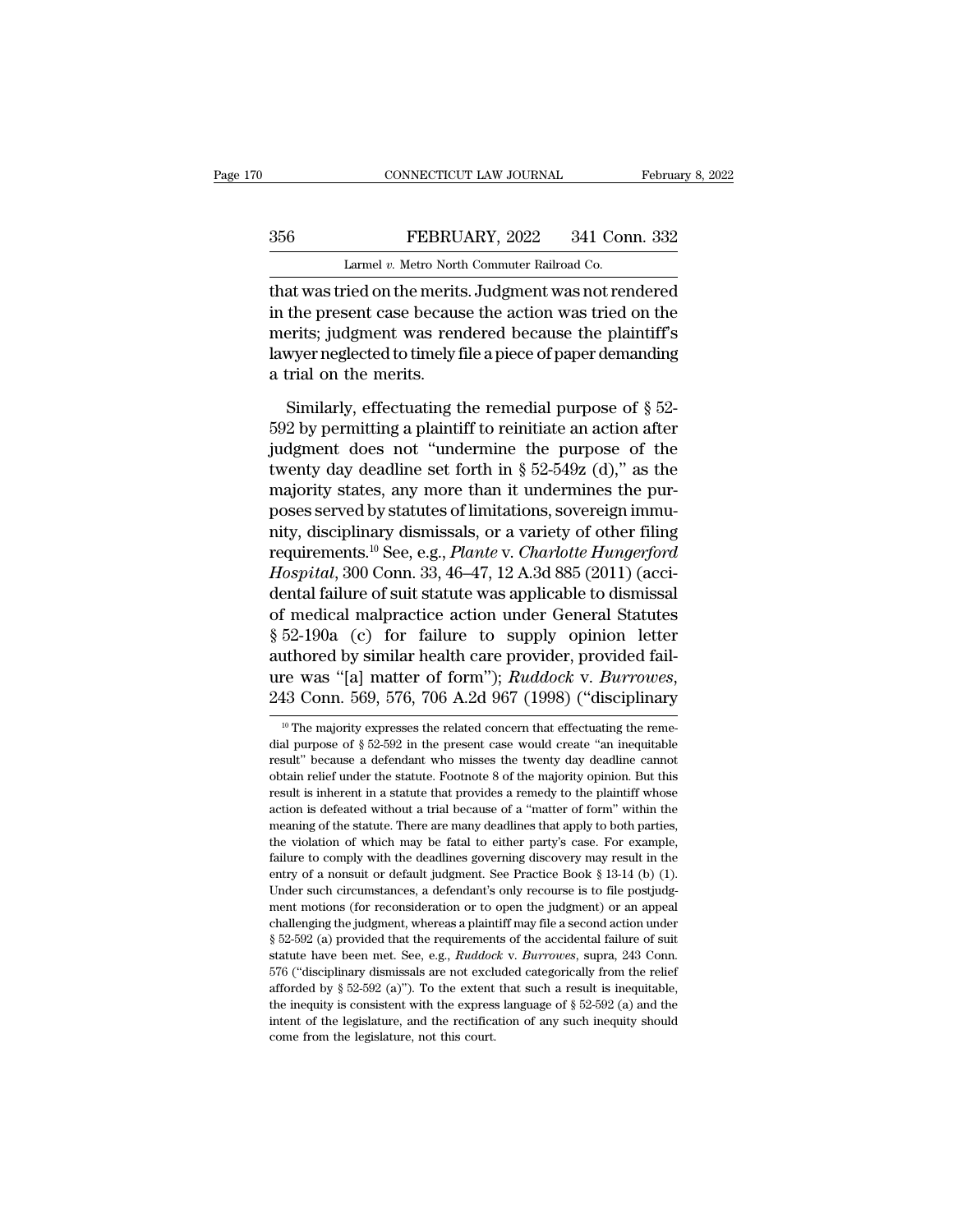# 3, 2022 CONNECTICUT LAW JOURNAL Page 171<br>341 Conn. 332 FEBRUARY, 2022 357<br>Larmel v. Metro North Commuter Railroad Co.

Larmel *v.* Metro North Commuter Railroad Co. 8, 2022 CONNECTICUT LAW JOURNAL Page 17<br>
341 Conn. 332 FEBRUARY, 2022 357<br>
Larmel v. Metro North Commuter Railroad Co.<br>
dismissals are not excluded categorically from the relief<br>
afforded by § 52-592 (a)"); *Capers* v. *Le* 341 Conn. 332 FEBRUARY, 2022 357<br>
Larmel v. Metro North Commuter Railroad Co.<br>
dismissals are not excluded categorically from the relief<br>
afforded by § 52-592 (a)"); *Capers* v. *Lee*, 239 Conn.<br>
265, 271, 684 A.2d 696 (19 341 Conn. 332 FEBRUARY, 2022 357<br>
Larmel v. Metro North Commuter Railroad Co.<br>
dismissals are not excluded categorically from the relief<br>
afforded by § 52-592 (a)"); *Capers* v. *Lee*, 239 Conn.<br>
265, 271, 684 A.2d 696 (1 341 Conn. 332 FEBRUARY, 2022 357<br>
Larmel v. Metro North Commuter Railroad Co.<br>
dismissals are not excluded categorically from the relief<br>
afforded by § 52-592 (a)"); *Capers* v. *Lee*, 239 Conn.<br>
265, 271, 684 A.2d 696 (1 Larmel v. Metro North Commuter Railroad Co.<br>
dismissals are not excluded categorically from the relief<br>
afforded by § 52-592 (a)"); *Capers* v. *Lee*, 239 Conn.<br>
265, 271, 684 A.2d 696 (1996) (accidental failure of suit<br> Larmel v. Metro North Commuter Railroad Co.<br>
dismissals are not excluded categorically from the relief<br>
afforded by § 52-592 (a)"); *Capers* v. *Lee*, 239 Conn.<br>
265, 271, 684 A.2d 696 (1996) (accidental failure of suit<br> dismissals are not excluded categorically from the relief<br>afforded by § 52-592 (a)"); *Capers* v. *Lee*, 239 Conn.<br>265, 271, 684 A.2d 696 (1996) (accidental failure of suit<br>statute, which "applies only when there has been afforded by § 52-592 (a)"); *Capers* v. *Lee*, 239 Conn.<br>265, 271, 684 A.2d 696 (1996) (accidental failure of suit<br>statute, which "applies only when there has been an<br>original action that had been commenced in a timely<br>fas 265, 271, 684 A.2d 696 (1996) (accidental failure of suit statute, which "applies only when there has been an original action that had been commenced in a timely fashion," was enacted "to avoid hardships arising from an u statute, which "applies only when there has been an original action that had been commenced in a timely fashion," was enacted "to avoid hardships arising from an unbending enforcement of limitation statutes" (internal quot original action that had been commenced in a timely<br>fashion," was enacted "to avoid hardships arising from<br>an unbending enforcement of limitation statutes" (inter-<br>nal quotation marks omitted)); *Lacasse* v. *Burns*, 214<br> fashion," was enacted "to avoid hardships arising from<br>an unbending enforcement of limitation statutes" (inter-<br>nal quotation marks omitted)); *Lacasse* v. *Burns*, 214<br>Conn. 464, 470–71, 572 A.2d 357 (1990) (concluding,<br> an unbending enforcement of limitation statutes" (inter-<br>nal quotation marks omitted)); *Lacasse* v. *Burns*, 214<br>Conn. 464, 470–71, 572 A.2d 357 (1990) (concluding,<br>"on the basis of the language and evident purpose of<br> $\S$ nal quotation marks omitted)); *Lacasse* v. *Burns*, 214<br>Conn. 464, 470–71, 572 A.2d 357 (1990) (concluding,<br>"on the basis of the language and evident purpose of<br> $\S 52-592$ ," that statute applies "to the state in the same Conn. 464, 470–71, 572 A.2d 357 (1990) (concluding,<br>"on the basis of the language and evident purpose of<br>§ 52-592," that statute applies "to the state in the same<br>manner as it would . . . to any other litigant"). As we<br>pre "on the basis of the language and evident purpose of  $\S$  52-592," that statute applies "to the state in the same manner as it would . . . to any other litigant"). As we previously have observed, the language of  $\S$  52-592 below and in the same state in the same<br>anner as it would . . . to any other litigant"). As we<br>eviously have observed, the language of  $\S$  52-592 "is<br>neral and comprehensive. It neither embodies excep-<br>ns or reservations, manner as it would  $\cdot \cdot \cdot$  to any other migant *j*. As we<br>previously have observed, the language of § 52-592 "is<br>general and comprehensive. It neither embodies excep-<br>tions or reservations, nor suggests any." *Korb* v.

general and comprehensive. It neither embodies exceptions or reservations, nor suggests any." *Korb* v. *Bridge-*<br>port *Gas Light Co.*, 91 Conn. 395, 401, 99 A. 1048 (1917).<br>By all appearances, the legislature's use of th general and comprenensive. It nettited embodies exceptions or reservations, nor suggests any." *Korb* v. *Bridge-*<br>port *Gas Light Co.*, 91 Conn. 395, 401, 99 A. 1048 (1917).<br>By all appearances, the legislature's use of t from enactions, the legislature's use of the phrase<br>port Gas Light Co., 91 Conn. 395, 401, 99 A. 1048 (1917).<br>By all appearances, the legislature's use of the phrase<br>"tried on its merits" in § 52-592 (a) was deliberate an By all appearances, the legislature's use of the phrase<br>"tried on its merits" in § 52-592 (a) was deliberate and<br>fully informed. Indeed, the relevant language has<br>remained unchanged for more than one century. Far<br>from ena By all appearances, the legislature's use of the phrase<br>
"tried on its merits" in  $\S$  52-592 (a) was deliberate and<br>
fully informed. Indeed, the relevant language has<br>
remained unchanged for more than one century. Far<br>
fr "tried on its merits" in § 52-592 (a) was deliberate and<br>fully informed. Indeed, the relevant language has<br>remained unchanged for more than one century. Far<br>from enacting restrictions, the legislature has expanded<br>the sco fully informed. Indeed, the relevant language has<br>remained unchanged for more than one century. Far<br>from enacting restrictions, the legislature has expanded<br>the scope of the statute over time.<sup>11</sup> It presumably has<br>done s remained unchanged for more than one century. Far<br>from enacting restrictions, the legislature has expanded<br>the scope of the statute over time.<sup>11</sup> It presumably has<br>done so in recognition of the fact that justice is best<br>s from enacting restrictions, the legislature has expanded<br>the scope of the statute over time.<sup>11</sup> It presumably has<br>done so in recognition of the fact that justice is best<br>served when courts decide cases on their merits. Ju Shea made this point in his concurring opinion in<br>Andrew Ansaldi Co. v. Planning & Zoning Commis-<br>sion, 207 Conn. 67, 540 A.2d 59 (1988), in which he<br><sup>11</sup> See *Baker* v. *Baningoso*, 134 Conn. 382, 386, 58 A.2d 5 (1948) (" sion, 207 Conn. 67, 540 A.2d 59 (1988), in which he

Andrew Ansaldi Co. v. Planning & Zoning Commission, 207 Conn. 67, 540 A.2d 59 (1988), in which he<br>
<sup>11</sup> See *Baker* v. *Baningoso*, 134 Conn. 382, 386, 58 A.2d 5 (1948) ("[the statute] has been amended repeatedly to cover about, 201 COIIII. 01, 040 A.2d 09 (1900), III WHICH HE<br>
<sup>11</sup> See *Baker* v. *Baningoso*, 134 Conn. 382, 386, 58 A.2d 5 (1948) ("[the<br>
statute] has been amended repeatedly to cover additional situations but its<br>
basic pro <sup>11</sup> See *Baker* v. *Baningoso*, 134 Conn. 382, 386, 58 A.2d 5 (1948) ("[the statute] has been amended repeatedly to cover additional situations but its basic provisions have not been changed"); see also *Broderick* v. *J* statute] has been amended repeatedly to cover additional situations but its basic provisions have not been changed"); see also *Broderick* v. Jackman, 167 Conn. 96, 98–99, 355 A.2d 234 (1974) (reviewing history of statuto basic provisions have not been changed"); see also *Broderick* v. Jackman, 167 Conn. 96, 98–99, 355 A.2d 234 (1974) (reviewing history of statutory amendments and expansion of "ground[s] [that] could be used as the basis 167 Conn. 96, 98–99, 355 A.2d 234 (1974) (reviewing history of statutory amendments and expansion of "ground[s] [that] could be used as the basis for commencing a new action" under  $\S$  52-592 and predecessor statutes). Ch intention, the legislature, over the years, repeatedly has broadened eligibility commencing a new action" under  $\S$  52-592 and predecessor statutes). Chief Justice Peters, writing for the court in 1998, interpreted the pa for commencing a new action" under § 52-592 and predecessor statutes).<br>Chief Justice Peters, writing for the court in 1998, interpreted the pattern<br>of legislative expansion to indicate agreement with this court's rule of l Chief Justice Peters, writing for the court in 1998, interpreted the pattern of legislative expansion to indicate agreement with this court's rule of liberal construction: "Apparently acceding in our assessment of its [re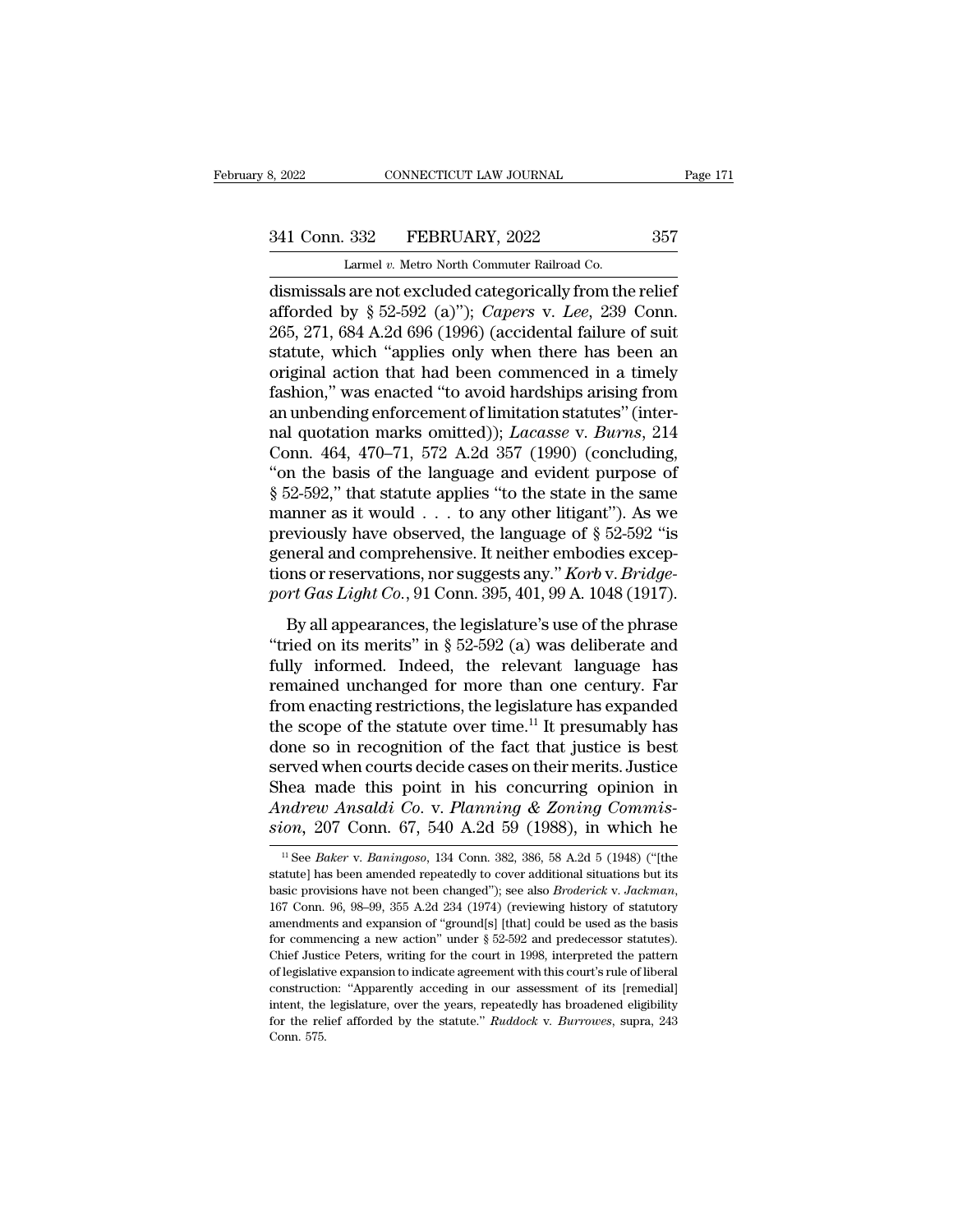## EXECUTE CONNECTICUT LAW JOURNAL February 8, 2022<br>358 FEBRUARY, 2022 341 Conn. 332<br>Larmel v. Metro North Commuter Railroad Co. CONNECTICUT LAW JOURNAL<br>FEBRUARY, 2022 341 Con<br>Larmel *v.* Metro North Commuter Railroad Co.<br>that the "accidental failure of suit s

CONNECTICUT LAW JOURNAL February 8, 2<br>
S58 FEBRUARY, 2022 341 Conn. 332<br>
Larmel v. Metro North Commuter Railroad Co.<br>
Observed that the "accidental failure of suit statute,<br>
permitting a new action to be commenced after th FEBRUARY, 2022 341 Conn. 332<br>
Larmel v. Metro North Commuter Railroad Co.<br>
observed that the "accidental failure of suit statute,<br>
permitting a new action to be commenced after the<br>
original action has been defeated 'for a 358 FEBRUARY, 2022 341 Conn. 332<br>
Larmel v. Metro North Commuter Railroad Co.<br>
observed that the "accidental failure of suit statute,<br>
permitting a new action to be commenced after the<br>
original action has been defeated ' FEBRUARY, 2022 341 Conn. 332<br>
Larmel v. Metro North Commuter Railroad Co.<br>
observed that the "accidental failure of suit statute,<br>
permitting a new action to be commenced after the<br>
original action has been defeated 'for a Larmel v. Metro North Commuter Railroad Co.<br>
observed that the "accidental failure of suit statute,<br>
permitting a new action to be commenced after the<br>
original action has been defeated 'for any matter of<br>
form'"; id., 76 Larmel v. Metro North Commuter Railroad Co.<br>
observed that the "accidental failure of suit statute,<br>
permitting a new action to be commenced after the<br>
original action has been defeated 'for any matter of<br>
form'"; id., 76 observed that the "accidental failure of suit statute,<br>permitting a new action to be commenced after the<br>original action has been defeated 'for any matter of<br>form'"; id., 76 (*Shea*, *J*., concurring); was designed to<br>amel permitting a new action to be commenced after the<br>original action has been defeated 'for any matter of<br>form'"; id., 76 (*Shea*, *J*., concurring); was designed to<br>ameliorate the harshness of the common law in order<br>for par original action has been defeated 'for any matter of<br>form'"; id., 76 (*Shea*, *J*., concurring); was designed to<br>ameliorate the harshness of the common law in order<br>for parties to have their cases resolved, not on the bas form'"; id., 76 (*Shea*, *J*., concurring); was designed to<br>ameliorate the harshness of the common law in order<br>for parties to have their cases resolved, not on the basis<br>of the neglect of the lawyer but, rather, on the m ameliorate the harshness of the common law in order<br>for parties to have their cases resolved, not on the basis<br>of the neglect of the lawyer but, rather, on the merits.<br>See id. 75–76 (*Shea*, *J*., concurring) ("[b]eginnin for parties to have their cases resolved, not on the basis<br>of the neglect of the lawyer but, rather, on the merits.<br>See id. 75–76 (*Shea, J.*, concurring) ("[b]eginning in the<br>middle of the nineteenth century  $\dots$  our leg of the neglect of the lawyer but, rather, on the merits.<br>See id. 75–76 (*Shea*, *J*., concurring) ("[b]eginning in the<br>middle of the nineteenth century  $\ldots$  our legislature<br>enacted numerous procedural reforms applicable See id.  $75-76$  (*Shea*, *J*., concurring) ("[b]eginning in the middle of the nineteenth century . . . our legislature enacted numerous procedural reforms applicable to ordinary civil actions that are designed to ameliora middle of the nineteenth century . . . our legislature<br>enacted numerous procedural reforms applicable to<br>ordinary civil actions that are designed to ameliorate the<br>consequences of many deviations from the prescribed<br>norm, enacted numerous procedural reforms applicable to<br>ordinary civil actions that are designed to ameliorate the<br>consequences of many deviations from the prescribed<br>norm, which result largely from the fallibility of the<br>legal flaw''). msequences of many deviations from the prescribed<br>prm, which result largely from the fallibility of the<br>gal profession, in order generally to provide errant<br>rties with an opportunity for cases to be resolved on<br>eir merits norm, which result largely from the fallibility of the<br>legal profession, in order generally to provide errant<br>parties with an opportunity for cases to be resolved on<br>their merits rather than dismissed for some technical<br>f

legal protession, in order generally to provide errant<br>parties with an opportunity for cases to be resolved on<br>their merits rather than dismissed for some technical<br>flaw").<br>Of course, the remedial purpose of § 52-592 "is n parties with an opportunity for cases to be resolved on<br>their merits rather than dismissed for some technical<br>flaw").<br>Of course, the remedial purpose of  $\S 52-592$  "is not<br>without limits. . . . Even the saving[s] statute their merits rather than dismissed for some technical<br>flaw").<br>Of course, the remedial purpose of  $\S 52-592$  "is not<br>without limits. . . . Even the saving[s] statute does not<br>guarantee that all plaintiffs have the opportun Of course, the remedial purpose of  $\S$  52-592 "is not without limits. . . . Even the saving[s] statute does not guarantee that all plaintiffs have the opportunity to have their cases decided on the merits. It merely allow Of course, the remedial purpose of  $\S$  52-592 "is not<br>without limits. . . . Even the saving[s] statute does not<br>guarantee that all plaintiffs have the opportunity to have<br>their cases decided on the merits. It merely allow without limits. . . . . Even the saving[s] statute does not guarantee that all plaintiffs have the opportunity to have their cases decided on the merits. It merely allows them a limited opportunity to correct certain defe guarantee that all plaintiffs have the opportunity to have<br>their cases decided on the merits. It merely allows them<br>a limited opportunity to correct certain defects in their<br>actions within a certain period of time." (Inter their cases decided on the merits. It merely allows them<br>a limited opportunity to correct certain defects in their<br>actions within a certain period of time." (Internal quota-<br>tion marks omitted.) *Santorso* v. *Bristol Hosp* a limited opportunity to correct certain defects in their<br>actions within a certain period of time." (Internal quota-<br>tion marks omitted.) *Santorso* v. *Bristol Hospital*, 308<br>Conn. 338, 355, 63 A.3d 940 (2013). In order t actions within a certain period of time." (Internal quotation marks omitted.) *Santorso* v. *Bristol Hospital*, 308<br>Conn. 338, 355, 63 A.3d 940 (2013). In order to "save"<br>[a] deficient [action]" under our accidental failu tion marks omitted.) *Santorso* v. *Bristol Hospital*, 308<br>Conn. 338, 355, 63 A.3d 940 (2013). In order to "'save'<br>[a] deficient [action]" under our accidental failure of<br>suit statute; *Peabody N.E., Inc.* v. *Dept. of Tr* Conn. 338, 355, 63 A.3d 940 (2013). In order to "'save'<br>
[a] deficient [action]" under our accidental failure of<br>
suit statute; *Peabody N.E., Inc.* v. *Dept. of Transporta-*<br> *tion*, supra, 250 Conn. 128; a plaintiff mus on, supra, 250 Conn. 128; a plaintiff must establish<br>ot only that the first action was not "tried on its merits"<br>ut also that it was "otherwise avoided or defeated<br>... for any matter of form ...."<sup>12</sup> General Statutes<br><sup>12</sup> not only that the first action was not "tried on its merits"<br>but also that it was "otherwise avoided or defeated<br> $\ldots$  for any matter of form  $\ldots$ ."<sup>12</sup> General Statutes<br><sup>12</sup> For example, an action resolved on the merits

but also that it was "otherwise avoided or defeated<br>
. . . for any matter of form . . . . .<sup>''12</sup> General Statutes<br>
<sup>12</sup> For example, an action resolved on the merits by way of summary<br>
judgment cannot be reinitiated under *W. Gackus Hospital*, 102 Conn. App. 305, 314, 925 A.2d 432 (plaintiff could not reinitiate second action after rendering of summary indigment is not as a "matter of form . . . . "See *Boone* v. *William W. Backus Hospita* <sup>12</sup> For example, an action resolved on the merits by way of summary judgment cannot be reinitiated under § 52-592 (a) because the rendering of summary judgment is not as a "matter of form . . . . " See *Boone v. William* <sup>12</sup> For example, an action resolved on the merits by way of summary judgment cannot be reinitiated under  $\S$  52-592 (a) because the rendering of summary judgment is not as a "matter of form . . . . " See *Boone* v. *Will* judgment cannot be reinitiated under § 52-592 (a) because the rendering of summary judgment is not as a "matter of form . . . . " See *Boone* v. *William* W. *Backus Hospital*, 102 Conn. App. 305, 314, 925 A.2d 432 (plain judgment cannot be reinitiated under § 52-592 (a) because the rendering of summary judgment is not as a "matter of form . . . . " See *Boone* v. *William W. Backus Hospital*, 102 Conn. App. 305, 314, 925 A.2d 432 (plaint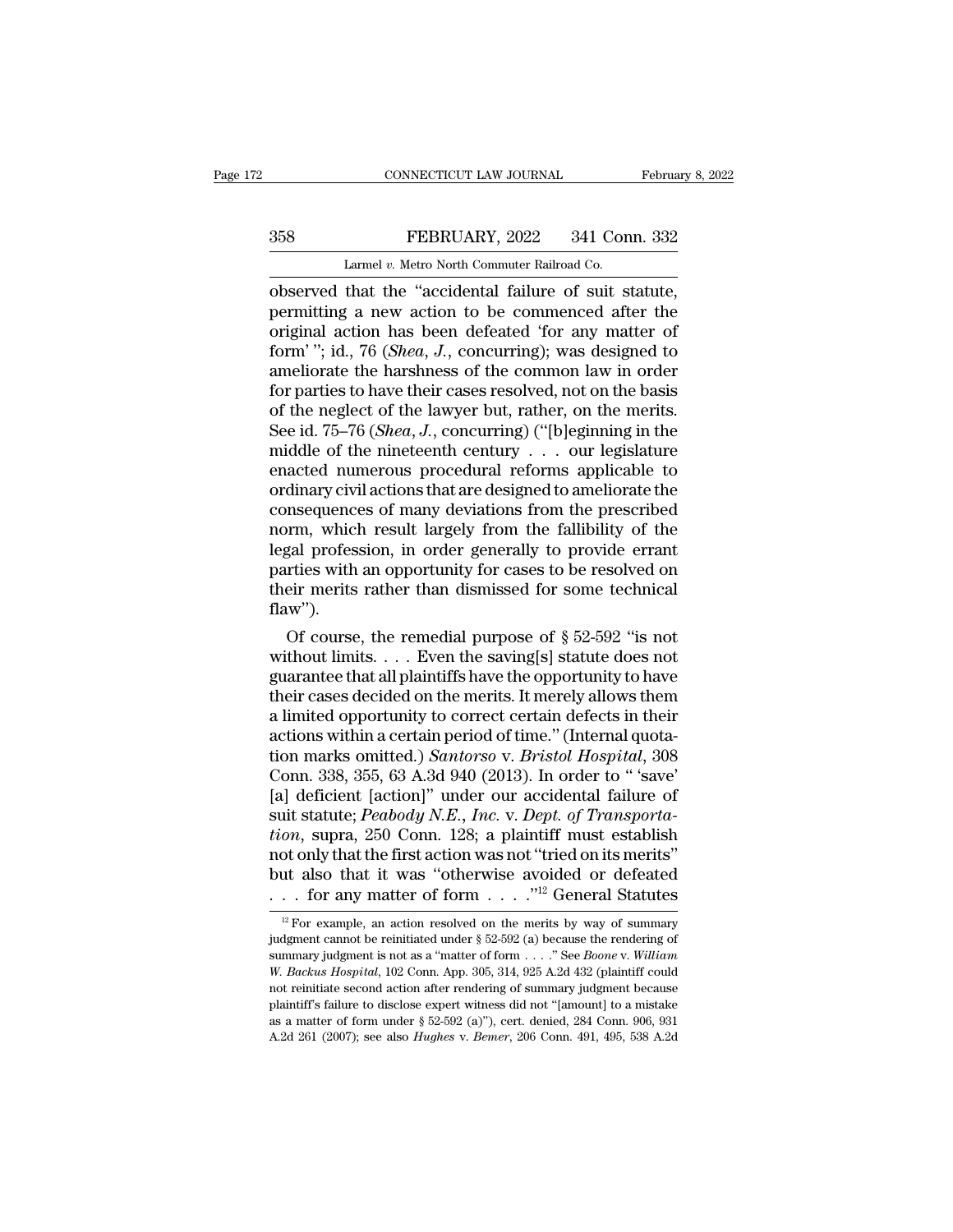# 341 Conn. 332 FEBRUARY, 2022 359<br>
Larmel v. Metro North Commuter Railroad Co.

8, 2022 CONNECTICUT LAW JOURNAL<br>
241 Conn. 332 FEBRUARY, 2022 359<br>
Larmel *v.* Metro North Commuter Railroad Co.<br>
8 52-592 (a). We have declined to construe the phrase s, 2022 CONNECTICUT LAW JOURNAL Page 173<br>
341 Conn. 332 FEBRUARY, 2022 359<br>
Larmel v. Metro North Commuter Railroad Co.<br>
§ 52-592 (a). We have declined to construe the phrase "matter of form" as creating a sharp distinctio <sup>341</sup> Conn. 332 FEBRUARY, 2022 359<br>
Larmel v. Metro North Commuter Railroad Co.<br>
§ 52-592 (a). We have declined to construe the phrase "matter of form" as creating a sharp distinction between<br>
matters of procedure and thos 341 Conn. 332 FEBRUARY, 2022 359<br>
Larmel v. Metro North Commuter Railroad Co.<br>
§ 52-592 (a). We have declined to construe the phrase<br>
"matter of form" as creating a sharp distinction between<br>
matters of procedure and thos 341 Conn. 332 FEBRUARY, 2022 359<br>
Larmel v. Metro North Commuter Railroad Co.<br>
§ 52-592 (a). We have declined to construe the phrase<br>
"matter of form" as creating a sharp distinction between<br>
matters of procedure and thos Larmel v. Metro North Commuter Railroad Co.<br>  $\S$  52-592 (a). We have declined to construe the phrase<br>
"matter of form" as creating a sharp distinction between<br>
matters of procedure and those "of substance . . .<br>
embracing *Larmel v. Metro North Commuter Railroad Co.*<br>
§ 52-592 (a). We have declined to construe the phrase<br>
"matter of form" as creating a sharp distinction between<br>
matters of procedure and those "of substance . . .<br>
embracing § 52-592 (a). We have declined to construe the phrase<br>"matter of form" as creating a sharp distinction between<br>matters of procedure and those "of substance...<br>embracing the real merits of the controversy between<br>the partie "matter of form" as creating a sharp distinction between<br>matters of procedure and those "of substance...<br>embracing the real merits of the controversy between<br>the parties." (Internal quotation marks omitted.) *Plante*<br>v. matters of procedure and those "of substance . . . . embracing the real merits of the controversy between<br>the parties." (Internal quotation marks omitted.) *Plante*<br>v. *Charlotte Hungerford Hospital*, supra, 300 Conn. 50; embracing the real merits of the controversy between<br>the parties." (Internal quotation marks omitted.) *Plante*<br>v. *Charlotte Hungerford Hospital*, supra, 300 Conn. 50;<br>see *Lacasse* v. *Burns*, supra, 214 Conn. 472–74. I the parties." (Internal quotation marks omitted.) *Plante*<br>v. *Charlotte Hungerford Hospital*, supra, 300 Conn. 50;<br>see *Lacasse* v. *Burns*, supra, 214 Conn. 472–74. Instead,<br>we have held that whether an action has failed v. *Charlotte Hungerford Hospital*, supra, 300 Conn. 50;<br>see *Lacasse* v. *Burns*, supra, 214 Conn. 472–74. Instead,<br>we have held that whether an action has failed due to<br>a "matter of form" is a "fact-sensitive . . . inqui see *Lacasse* v. *Burns*, supra, 214 Conn. 472–74. Instead,<br>we have held that whether an action has failed due to<br>a "matter of form" is a "fact-sensitive . . . inquiry,"<br>and a plaintiff must be afforded an opportunity to we have held that whether an action has failed due to<br>a "matter of form" is a "fact-sensitive . . . inquiry,"<br>and a plaintiff must be afforded an opportunity to make<br>a factual showing that the failure of the case to be<br>tr a "matter of form" is a "fact-sensitive . . . inquiry,"<br>and a plaintiff must be afforded an opportunity to make<br>a factual showing that the failure of the case to be<br>tried on its merits was due to a "good faith mistake,<br>ina and a plaintiff must be afforded an opportunity to make<br>a factual showing that the failure of the case to be<br>tried on its merits was due to a "good faith mistake,<br>inadvertence or excusable neglect," as opposed to the<br>"egre a factual showing that the failure of the case to be<br>tried on its merits was due to a "good faith mistake,<br>inadvertence or excusable neglect," as opposed to the<br>"egregious conduct by an attorney or party  $\ldots$ ."<br>*Plante* tried on its merits was due to a "good faith mistake,<br>inadvertence or excusable neglect," as opposed to the<br>"egregious conduct by an attorney or party  $\dots$ ."<br>*Plante* v. *Charlotte Hungerford Hospital*, supra, 50–51;<br>see inadvertence or excusable neglect," as opposed to the<br>
"egregious conduct by an attorney or party . . . . ."<br> *Plante* v. *Charlotte Hungerford Hospital*, supra, 50–51;<br>
see *Ruddock* v. *Burrowes*, supra, 243 Conn. 576<br>
( "egregious conduct by an attorney or party  $\dots$ "<br> *Plante* v. *Charlotte Hungerford Hospital*, supra, 50–51;<br>
see *Ruddock* v. *Burrowes*, supra, 243 Conn. 576<br>
("[w]hether the [accidental failure of suit] statute<br>
applie Plante v. Charlotte Hungerford Hospital, supra, 50–51;<br>see Ruddock v. Burrowes, supra, 243 Conn. 576<br>("[w]hether the [accidental failure of suit] statute<br>applies cannot be decided in a factual vacuum"); see<br>also *Skinner* see *Ruddock* v. *Burrowes*, supra, 243 Conn. 576<br>("[w]hether the [accidental failure of suit] statute<br>applies cannot be decided in a factual vacuum"); see<br>also *Skinner* v. *Doelger*, 99 Conn. App. 540, 554, 915<br>A.2d 314 ("[w]hether the [accidental failure of suit] statute<br>applies cannot be decided in a factual vacuum"); see<br>also *Skinner* v. *Doelger*, 99 Conn. App. 540, 554, 915<br>A.2d 314 (whether prior action failed as "matter of<br>form" applies cannot be decided in a factual vacuum"); see<br>also *Skinner* v. *Doelger*, 99 Conn. App. 540, 554, 915<br>A.2d 314 (whether prior action failed as "matter of<br>form" "may be conceptualized as a continuum where-<br>upon a c also *Skinner* v. *Doelger*, 99 Conn. App. 540, 554, 915<br>A.2d 314 (whether prior action failed as "matter of<br>form" "may be conceptualized as a continuum where-<br>upon a case must be properly placed between one<br>extreme of dis A.2d 314 (whether prior actio<br>form" "may be conceptualized<br>upon a case must be properl;<br>extreme of dismissal for mistake<br>the other extreme of dismissal<br>or cumulative transgressions"),<br>902, 919 A.2d 1037 (2007).<br>In the abse In the absence properly placed between one<br>treme of dismissal for mistake and inadvertence, and<br>e other extreme of dismissal for serious misconduct<br>cumulative transgressions"), cert. denied, 282 Conn.<br>2, 919 A.2d 1037 (200 extreme of dismissal for mistake and inadvertence, and<br>the other extreme of dismissal for serious misconduct<br>or cumulative transgressions"), cert. denied, 282 Conn.<br>902, 919 A.2d 1037 (2007).<br>In the absence of factual find

Exactine of dismissarior mistake and madvertence, and<br>the other extreme of dismissal for serious misconduct<br>or cumulative transgressions"), cert. denied, 282 Conn.<br>902, 919 A.2d 1037 (2007).<br>In the absence of factual findi days was due to mistake, inadvertence or excusable meghed. The absence of factual findings by the trial court, we cannot determine on appeal whether the plaintiff's failure to file a demand for a trial de novo within twent 902, 919 A.2d 1037 (2007).<br>In the absence of factual findings by the trial court,<br>we cannot determine on appeal whether the plaintiff's<br>failure to file a demand for a trial de novo within twenty<br>days was due to mistake, i we cannot determine on appeal whether the plaintiff's<br>failure to file a demand for a trial de novo within twenty<br>days was due to mistake, inadvertence or excusable<br>neglect on the one hand, or egregious conduct on the<br>703 ( failure to file a demand for a trial de novo within twenty<br>days was due to mistake, inadvertence or excusable<br>neglect on the one hand, or egregious conduct on the<br>703 (1988) (dismissal of action for failure to file memoran

days was due to mistake, inadvertence or excusable<br>neglect on the one hand, or egregious conduct on the<br> $\frac{703}{1088}$  (1988) (dismissal of action for failure to file memorandum of law in<br>opposition to motion to strike "is neglect on the one hand, or egregious conduct on the merits' (1988) (dismissal of action for failure to file memorandum of law in opposition to motion to strike "is not a matter of form" under § 52-592). I therefore disagr 703 (1988) (dismissal of action for failure to file memorandum of law in opposition to motion to strike "is not a matter of form" under  $\S$  52-592). I therefore disagree with the majority that, "if the meaning of the phra 703 (1988) (dismissal of action for failure to file memorandum of law in opposition to motion to strike "is not a matter of form" under  $\S$  52-592). I therefore disagree with the majority that, "if the meaning of the phra opposition to motion to strike "is not a matter of form" under § 52-592). I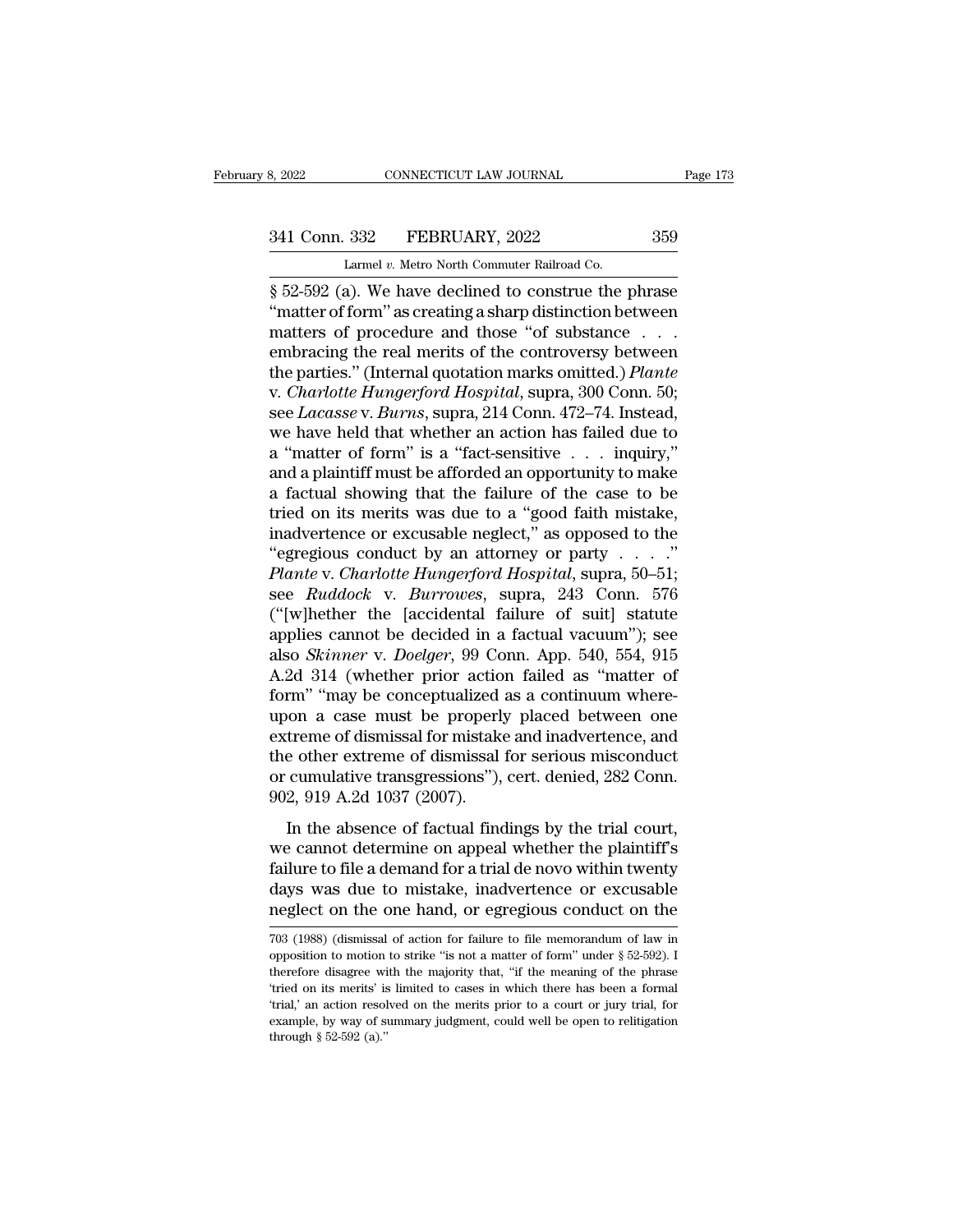### CONNECTICUT LAW JOURNAL February 8, 2022<br>360 FEBRUARY, 2022 341 Conn. 360<br>Grabe v. Hokin Grabe *v.* Hokin

CONNECTICUT LAW JOURNAL February 8, 20<br>
360 FEBRUARY, 2022 341 Conn. 360<br>
Grabe v. Hokin<br>
other. Accordingly, I would remand the case to the trial<br>
court for a factual determination as to whether the first<br>
action was defe 360 FEBRUARY, 2022 341 Conn. 360<br>
Grabe v. Hokin<br>
other. Accordingly, I would remand the case to the trial<br>
court for a factual determination as to whether the first<br>
action was defeated for a "matter of form" under  $\S$  5 360 FEBRUARY, 2022 341 Conn. 360<br>
Grabe v. Hokin<br>
other. Accordingly, I would remand the case to the trial<br>
court for a factual determination as to whether the first<br>
action was defeated for a "matter of form" under § 52-360<br>
Inter Accord<br>
Solut for a faction<br>
Sole (a).<br>
Interefore Grabe  $v$ . Hokin<br>
her. Accordingly, I would remand the<br>
urt for a factual determination as to v<br>
tion was defeated for a "matter of fo<br>
2 (a).<br>
I therefore respectfully dissent. Experimentation as to whence the mot<br>s defeated for a "matter of form" under § 52-<br>ore respectfully dissent.<br>LAURA GRABE *v*. JUSTIN HOKIN (SC 20432)

### for a matter of form<br>
illy dissent.<br>
ABE  $v$ . JUSTIN HO<br>
(SC 20432)<br>
J., and McDonald, D'Auri URA GRABE *v*. JUSTIN HOKIN<br>
(SC 20432)<br>
Robinson, C. J., and McDonald, D'Auria,<br>
Kahn, Ecker and Keller, Js. GRABE  $v$ . JUSTIN HO.<br>
(SC 20432)<br>
Son, C. J., and McDonald, D'Auria<br>
Kahn, Ecker and Keller, Js.<br>
Sullabus

### *Syllabus*

Robinson, C. J., and McDonald, D'Auria,<br>Kahn, Ecker and Keller, Js.<br>Syllabus<br>The plaintiff sought to dissolve her marriage to the defendant and to enforce<br>a nuptial agreement that the parties had executed shorty before the Robinson, C. J., and McDonald, D'Auria,<br>Kahn, Ecker and Keller, Js.<br>Syllabus<br>plaintiff sought to dissolve her marriage to the defendant and to enforce<br>a nuptial agreement that the parties had executed shorty before their m Kahn, Ecker and Keller, Js.<br>Syllabus<br>plaintiff sought to dissolve her marriage to the defendant and to enforce<br>a nuptial agreement that the parties had executed shorty before their mar-<br>riage. The prenuptial agreement prov Syllabus<br>
splaintiff sought to dissolve her marriage to the defendant and to enforce<br>
a nuptial agreement that the parties had executed shorty before their mar-<br>
riage. The prenuptial agreement provided that, in the event sylabus<br>plaintiff sought to dissolve her marriage to the defendant and to enforce<br>a nuptial agreement that the parties had executed shorty before their mar-<br>riage. The prenuptial agreement provided that, in the event of di plaintiff sought to dissolve her marriage to the defendant and to enforce<br>a nuptial agreement that the parties had executed shorty before their mar-<br>riage. The prenuptial agreement provided that, in the event of dissolu-<br>t a muptial agreement that the parties had executed shorty before their marriage. The prenuptial agreement provided that, in the event of dissolution, the parties agreed to waive any claim to each other's separate property o riage. The prenuptial agreement provided that, in the event of dissolution, the parties agreed to waive any claim to each other's separate property or to support from the other. The agreement also provided that a party who from, the parties agreed to waive any claim to each other's separate property or to support from the other. The agreement also provided that a party who unsuccessfully challenged its enforceability would pay the attorney's property or to support from the other. The agreement also provided that a party who unsuccessfully challenged its enforceability would pay the attorney's fees of the other party and contained a severability clause providin Fraction and that a party who unsuccessfully challenged its enforceability would pay the attorney's fees of the other party and contained a severability clause providing that, if any provision or provisions in the agreemen the attorney's fees of the other party and contained a severability clause<br>providing that, if any provision or provisions in the agreement were<br>found to be unenforceable, the remainder of the agreement would con-<br>tinue in providing that, if any provision or provisions in the agreement were<br>found to be unenforceable, the remainder of the agreement would con-<br>tinue in full force and effect. The defendant filed a cross complaint,<br>claiming that fromd to be unenforceable, the remainder of the agreement would continue in full force and effect. The defendant filed a cross complaint, claiming that enforcement of the agreement would be unconscionable in light of certa Finue in full force and effect. The defendant filed a cross complaint, claiming that enforcement of the agreement would be unconscionable in light of certain, uncontemplated events during the marriage, including the birth claiming that enforcement of the agreement would be unconscionable<br>in light of certain, uncontemplated events during the marriage, including<br>the birth of the parties' three children, the destruction of the defendant<br>house in light of certain, uncontemplated events during the marriage, including the birth of the parties' three children, the destruction of the defendant's house by fire, the destruction of a yacht club, in which the defendant not be birth of the parties' three children, the destruction of the defendant's house by fire, the destruction of a yacht club, in which the defendant had an indirect ownership interest, due to a natural disaster, and the house by fire, the destruction of a yacht club, in which the defendant had an indirect ownership interest, due to a natural disaster, and the failure of a business from which the defendant derived his primary source of inc had an indirect ownership interest, due to a natural disaster, and the failure of a business from which the defendant derived his primary source of income. The trial court found that, although these events were not contemp failure of a business from which the defendant derived his primary source of income. The trial court found that, although these events were not contemplated, they did not render enforcement of the agreement unconscionable. source of income. The trial court found that, although these events were not contemplated, they did not render enforcement of the agreement unconscionable. The court found, however, that enforcement of the attorney's fees from the prenuptial agreement of the agreement unconscionable. The court found, however, that enforcement of the attorney's fees provision would be unconscionable insofar as it would financially cripple the defendant. The the conscionable. The court found, however, that enforcement of the attorney's fees provision would be unconscionable insofar as it would financially cripple the defendant. The trial court rendered judgment dissolving the attorney's fees provision would be unconscionable insofar as it would financially cripple the defendant. The trial court rendered judgment dissolving the parties' marriage, striking the attorney's fees provision from the p financially cripple the defendant. The trial court rendered judgment dissolving the parties' marriage, striking the attorney's fees provision from the prenuptial agreement and concluding that the remainder of the agreemen mention of the parties' marriage, striking the attorney's fees provision from the prenuptial agreement and concluding that the remainder of the agreement was enforceable. The defendant appealed, claiming that the trial cou from the prenuptial agreement and concluding that the remainder of the agreement was enforceable. The defendant appealed, claiming that the trial court incorrectly determined that the occurrence of the uncontemplated event the agreement was enforceable. The defendant appealed, claiming that the trial court incorrectly determined that the occurrence of the uncontemplated events during the parties' marriage did not render enforcement of the a the trial court incorrectly determined that the occurrence of the uncon-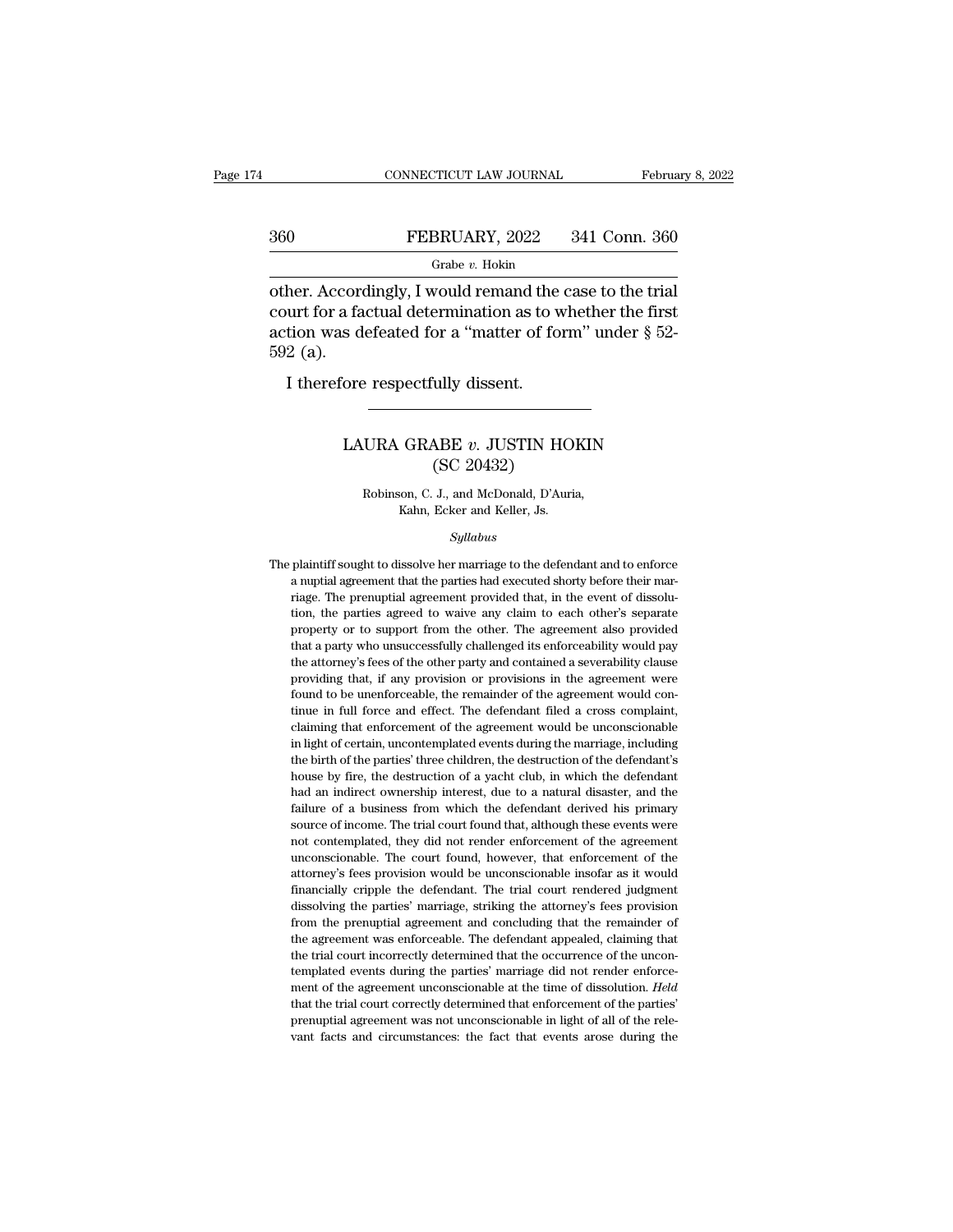# 3, 2022 CONNECTICUT LAW JOURNAL Page 175<br>341 Conn. 360 FEBRUARY, 2022 361<br>Grabe v. Hokin

### Grabe *v.* Hokin

 $\frac{1 \text{ Conn. } 360 \qquad \text{FEBRUARY, } 2022 \qquad \qquad 361 \qquad \qquad \text{Grabe } v. \text{ Hokin}$ <br>
marriage that were beyond the parties' initial contemplation did notestablish that enforcement of the prenuptial agreement would be uncon-341 Conn. 360 FEBRUARY, 2022 361<br>
Grabe v. Hokin<br>
marriage that were beyond the parties' initial contemplation did not<br>
establish that enforcement of the prenuptial agreement would be uncon-<br>
scionable, and, although the  $\fbox{10cm. } \begin{tabular}{ll} \multicolumn{1}{l}{{\bf CPBRUARY, 2022}} & \multicolumn{1}{l}{{\bf 361}}\\ \multicolumn{1}{l}{\begin{tabular}{l} \multicolumn{1}{l}{{\bf 361}}\\ \multicolumn{1}{l}{\bf 481} & \multicolumn{1}{l}{\bf 582} & \multicolumn{1}{l}{\bf 383} & \multicolumn{1}{l}{\bf 384} & \multicolumn{1}{l}{\bf 385} & \multicolumn{1}{l}{\bf 386} & \multicolumn{1}{l}{\bf 387} & \multicolumn{1}{l$ Grabe  $v$ . Hokin<br>marriage that were beyond the parties' initial contemplation did not<br>establish that enforcement of the prenuptial agreement would be uncon-<br>scionable, and, although the defendant claimed that the children Grabe v. Hokin<br>marriage that were beyond the parties' initial contemplation did not<br>establish that enforcement of the prenuptial agreement would be uncon-<br>scionable, and, although the defendant claimed that the children we marriage that were beyond the parties' initial contemplation did not establish that enforcement of the prenuptial agreement would be unconscionable, and, although the defendant claimed that the children were entitled to co establish that enforcement of the prenuptial agreement would be unconscionable, and, although the defendant claimed that the children were entitled to continue the lifestyle to which they were accustomed before the dissolu scionable, and, although the defendant claimed that the children were<br>entitled to continue the lifestyle to which they were accustomed before<br>the dissolution, the children were being supported by the plaintiff at<br>the same entitled to continue the lifestyle to which they were accustomed before the dissolution, the children were being supported by the plaintiff at the same standard of living they enjoyed before the dissolution, the defendant the dissolution, the children were being supported by the plaintiff at the same standard of living they enjoyed before the dissolution, the defendant conceded that, as a noncustodial parent, he was not entitled to child su the same standard of living they enjoyed before the dissolution, the defendant conceded that, as a noncustodial parent, he was not entitled to child support, and there was nothing in this state's statutes or case law to su defendant conceded that, as a noncustodial parent, he was not entitled<br>to child support, and there was nothing in this state's statutes or case<br>law to suggest that public policy required that a noncustodial parent<br>receive to child support, and there was nothing in this state's statutes or case<br>law to suggest that public policy required that a noncustodial parent<br>receive postdissolution support for the sole purpose of ensuring that<br>he or sh law to suggest that public policy required that a noncustodial parent<br>receive postdissolution support for the sole purpose of ensuring that<br>he or she has the ability to provide for the children of the marriage in<br>the same receive postdissolution support for the sole purpose of ensuring that<br>he or she has the ability to provide for the children of the marriage in<br>the same manner as the custodial parent, as a regulation (§ 46b-215a-<br>5c (b) (6 he or she has the ability to provide for the children of the marriage in the same manner as the custodial parent, as a regulation  $(\S 46b-215a-5c$  (b)  $(6)$  (B)) setting forth the criteria for deviating from this state's the same manner as the custodial parent, as a regulation ( $\S$  46b-215a-5c (b) (6) (B)) setting forth the criteria for deviating from this state's child support guidelines expressly contemplates that, after dissolution, pa  $5c$  (b) (6) (B)) setting forth the criteria for deviating from this state's child support guidelines expressly contemplates that, after dissolution, parents may have an extraordinary disparity in income; moreover, the de child support guidelines expressly contemplates that, after dissolution, parents may have an extraordinary disparity in income; moreover, the defendant had significant assets at the time of the dissolution, nothing in the parents may have an extraordinary disparity in income; moreover, the defendant had significant assets at the time of the dissolution, nothing in the record supported the conclusion that he was incapable of earning an incom defendant had significant assets at the time of the dissolution, nothing<br>in the record supported the conclusion that he was incapable of earning<br>an income, it was not unreasonable to expect the defendant to obtain<br>employme in the record supported the conclusion that he was incapable of earning<br>an income, it was not unreasonable to expect the defendant to obtain<br>employment to replace the income that he lost from the failed business,<br>and there an income, it was not unreasonable to expect the defendant to obtain employment to replace the income that he lost from the failed business, and there was no evidence that the defendant gave up any income earning opportuni employment to replace the income that he lost from the failed business, and there was no evidence that the defendant gave up any income earning opportunities as a result of his marriage or the births of the children, or th and there was no evidence that the defendant gave up any income earning opportunities as a result of his marriage or the births of the children, or that he made significant contributions to family life, for which it would earning opportunities as a result of his marriage or the births of the children, or that he made significant contributions to family life, for which it would be unfair not to compensate him; furthermore, it was not inconsi children, or that he made significant contributions to family life, for which it would be unfair not to compensate him; furthermore, it was not inconsistent for the trial court to conclude that it would be unconscionable t which it would be unfair not to compensate him; furthermore, it was not inconsistent for the trial court to conclude that it would be unconscionable to enforce the attorney's fees provision in the agreement on the ground t not inconsistent for the trial court to conclude that it would be unconscionable to enforce the attorney's fees provision in the agreement on the ground that enforcement of that provision would financially cripple the defe ble to entorce the attorney's tees provision in the agreement of cound that enforcement of that provision would financially cripple<br>fendant while also finding the remainder of the agreement enforce<br>is the agreement's sever able, as the agreement's severability clause contemplated the possibility<br>of enforcement of certain provisions in the agreement but not others.<br>Argued May 3—officially released November 17, 2021\*<br>*Procedural History*<br>Actio

the defendant while also finding the remainder of the agreement enforce-<br>able, as the agreement's severability clause contemplated the possibility<br>of enforcement of certain provisions in the agreement but not others.<br>Argue able, as the agreement s severability clause contemplated the possibility<br>of enforcement of certain provisions in the agreement but not others.<br>Argued May 3—officially released November 17, 2021\*<br>*Procedural History*<br>Actio Argued May 3—officially released November 17, 2021\*<br>
Procedural History<br>
Action for the dissolution of a marriage, and for other<br>
relief, brought to the Superior Court in the judicial dis-<br>
trict of Stamford-Norwalk, where Argued May 3—officially released November 17, 2021\*<br>
Procedural History<br>
Action for the dissolution of a marriage, and for other<br>
relief, brought to the Superior Court in the judicial dis-<br>
trict of Stamford-Norwalk, where *Procedural History*<br>Action for the dissolution of a marriage, and for other<br>relief, brought to the Superior Court in the judicial dis-<br>trict of Stamford-Norwalk, where the defendant filed a<br>cross complaint; thereafter, th Action for the dissolution of a marriage, and for other<br>relief, brought to the Superior Court in the judicial dis-<br>trict of Stamford-Norwalk, where the defendant filed a<br>cross complaint; thereafter, the case was referred t Action for the dissolution of a marriage, and for other<br>relief, brought to the Superior Court in the judicial dis-<br>trict of Stamford-Norwalk, where the defendant filed a<br>cross complaint; thereafter, the case was referred t relief, brought to the Superior Court in the judicial dis-<br>trict of Stamford-Norwalk, where the defendant filed a<br>cross complaint; thereafter, the case was referred to<br>the Regional Family Trial Docket at Middletown and<br>tri tried to the court, *Diana*, *J*.; judgment dissolving the<br>marriage and granting certain other relief, from which<br>the defendant appealed. *Affirmed*.<br>\*November 17, 2021, the date that this decision was released as a slip<br>o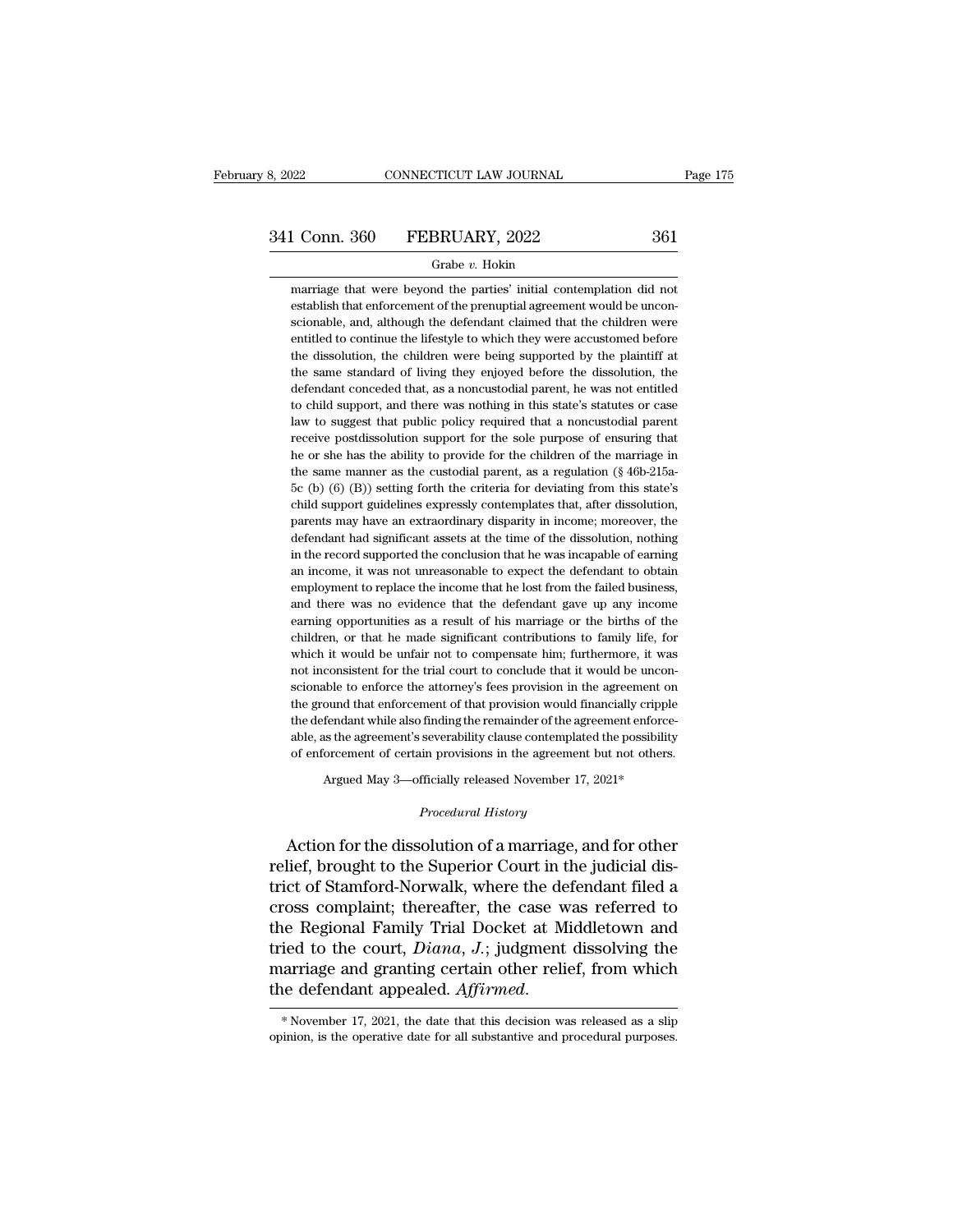### CONNECTICUT LAW JOURNAL February 8, 2022<br>362 FEBRUARY, 2022 341 Conn. 360<br>Grabe v. Hokin Grabe *v.* Hokin

*SCONNECTICUT LAW JOURNAL* February 8, 20<br> *SCOTT T. Garosshen*, with whom were *Kenneth J.*<br> *SCOTT T. Garosshen*, with whom were *Kenneth J.*<br> *SCOTT T. Garosshen*, with whom were *Kenneth J.*<br> *SCOTT T. Garosshen, with Bartian Bartian Bartschi* and, on the brief, *Michael T. Meehan*, for the appellant (defendant). 362 FEBRUA<br>
Grabe v<br>
Scott T. Garosshen, with<br>
Bartschi and, on the brief,<br>
appellant (defendant).<br>
Charles D. Ray, with who *Charles D. Ray*, with whom were *Kenneth J.*<br> *Charles D. Ray,* with whom were *Kenneth J.*<br> *Charles D. Ray*, with whom were *Angela M. Healey*, *David W. Griffin* and, on the brief, *Dyan M. Kozaczka*, for the appellee

Charles D. Ray, with whom were Angela M. Healey,<br>
wid W. Griffin and, on the brief, Dyan M. Kozaczka,<br>
r the appellee (plaintiff).<br>  $\frac{opinion}{Dpinion}$ <br>
KAHN, J. The issue before us in this appeal is whether<br>
e trial court corre

### *Opinion*

Charles D. Ray, with whom were Angela M. Healey,<br>David W. Griffin and, on the brief, Dyan M. Kozaczka,<br>for the appellee (plaintiff).<br> $o_{pinion}$ <br>KAHN, J. The issue before us in this appeal is whether<br>the trial court correctly David W. Griffin and, on the brief, Dyan M. Kozaczka,<br>for the appellee (plaintiff).<br> $\frac{opinion}{opinion}$ <br>KAHN, J. The issue before us in this appeal is whether<br>the trial court correctly determined that the enforce-<br>ment of a prenu opinion<br>
opinion<br>
KAHN, J. The issue before us in this appeal is whether<br>
the trial court correctly determined that the enforce-<br>
ment of a prenuptial agreement executed by the plain-<br>
tiff, Laura Grabe, and the defendant,  $o$ *pinion*<br>
KAHN, J. The issue before us in this appeal is whether<br>
the trial court correctly determined that the enforce-<br>
ment of a prenuptial agreement executed by the plain-<br>
tiff, Laura Grabe, and the defendant, Jus KAHN, J. The issue before us in this appeal is whether<br>the trial court correctly determined that the enforce-<br>ment of a prenuptial agreement executed by the plain-<br>tiff, Laura Grabe, and the defendant, Justin Hokin, was<br>n KAHN, J. The issue before us in this appeal is whether<br>the trial court correctly determined that the enforce-<br>ment of a prenuptial agreement executed by the plain-<br>tiff, Laura Grabe, and the defendant, Justin Hokin, was<br>no the trial court correctly determined that the enforcement of a prenuptial agreement executed by the plain-<br>tiff, Laura Grabe, and the defendant, Justin Hokin, was<br>not unconscionable at the time of the dissolution of<br>their ment of a prenuptial agreement executed by the plain-<br>tiff, Laura Grabe, and the defendant, Justin Hokin, was<br>not unconscionable at the time of the dissolution of<br>their marriage. Shortly before the parties' marriage in<br>201 tiff, Laura Grabe, and the defendant, Justin Hokin, was<br>not unconscionable at the time of the dissolution of<br>their marriage. Shortly before the parties' marriage in<br>2010, they executed a prenuptial agreement in which<br>each not unconscionable at the time of the dissolution of<br>their marriage. Shortly before the parties' marriage in<br>2010, they executed a prenuptial agreement in which<br>each party agreed, in the event of a dissolution action,<br>to w their marriage. Shortly before the parties' marriage in 2010, they executed a prenuptial agreement in which<br>each party agreed, in the event of a dissolution action,<br>to waive any claim to the other's separate property, as<br>d 2010, they executed a prenuptial agreement in which<br>each party agreed, in the event of a dissolution action,<br>to waive any claim to the other's separate property, as<br>defined in the agreement, or to any form of support<br>from each party agreed, in the event of a dissolution action,<br>to waive any claim to the other's separate property, as<br>defined in the agreement, or to any form of support<br>from the other, including alimony. The agreement also<br>pro to waive any claim to the other's separate property, as<br>defined in the agreement, or to any form of support<br>from the other, including alimony. The agreement also<br>provided that a party who unsuccessfully challenged<br>the enfo defined in the agreement, or to any form of support<br>from the other, including alimony. The agreement also<br>provided that a party who unsuccessfully challenged<br>the enforceability of the agreement would pay the attor-<br>ney's f from the other, including alimony. The agreement also<br>provided that a party who unsuccessfully challenged<br>the enforceability of the agreement would pay the attor-<br>ney's fees of the other party. In 2016, the plaintiff<br>broug provided that a party who unsuccessfully challenged<br>the enforceability of the agreement would pay the attor-<br>ney's fees of the other party. In 2016, the plaintiff<br>brought this action seeking dissolution of the marriage<br>an the enforceability of the agreement would pay the attor-<br>ney's fees of the other party. In 2016, the plaintiff<br>brought this action seeking dissolution of the marriage<br>and enforcement of the prenuptial agreement. The<br>defen ney's fees of the other party. In 2016, the plaintiff<br>brought this action seeking dissolution of the marriage<br>and enforcement of the prenuptial agreement. The<br>defendant filed a cross complaint in which he claimed,<br>inter a brought this action seeking dissolution of the marriage<br>and enforcement of the prenuptial agreement. The<br>defendant filed a cross complaint in which he claimed,<br>inter alia, that the agreement was unenforceable because<br>it w ter alla, that the agreement was unenforceable because<br>was unconscionable at the time of the dissolution<br>nder General Statutes § 46b-36g (a) (2).<sup>1</sup> After a trial<br>the court, the court concluded that, with the excep-<br> $\frac{1$ it was unconscionable at the time of the dissolution<br>under General Statutes § 46b-36g (a) (2).<sup>1</sup> After a trial<br>to the court, the court concluded that, with the excep-<br><sup>1</sup>General Statutes § 46b-36g provides in relevant pa

under General Statutes  $\S$  46b-36g (ato the court, the court concluded the court of statutes  $\S$  46b-36g provides in releval agreement or amendment shall not be enforceable enforcement is sought proves that:<br>  $**$ <br>
"(2) Th <sup>1</sup> General Statutes § 46b-36g provides in relevant part: "(a) A premarital reement or amendment shall not be enforceable if the party against whom forcement is sought proves that:<br>  $**$ <br>
"(2) The agreement was unconsciona  $^\mathrm{1}$  General Statutes § 46b-36g provides in relevangreement or amendment shall not be enforceable enforcement is sought proves that:<br>  $\ast \ast \ast$ <br>
"(2) The agreement was unconscionable when enforcement is sought;<br>  $\ast \ast \ast$ 

forcement is sought proves that:<br>  $**$ <br>
"(2) The agreement was unconscionable when it was executed or when<br>
forcement is sought;<br>  $***$ <br>
"(c) An issue of unconscionability of a premarital agreement shall be<br>
cided by the cou  $* * *$ <br>
"(2) The agreement was unconscionables<br>
enforcement is sought;<br>
"(c) An issue of unconscionability of<br>
decided by the court as a matter of law."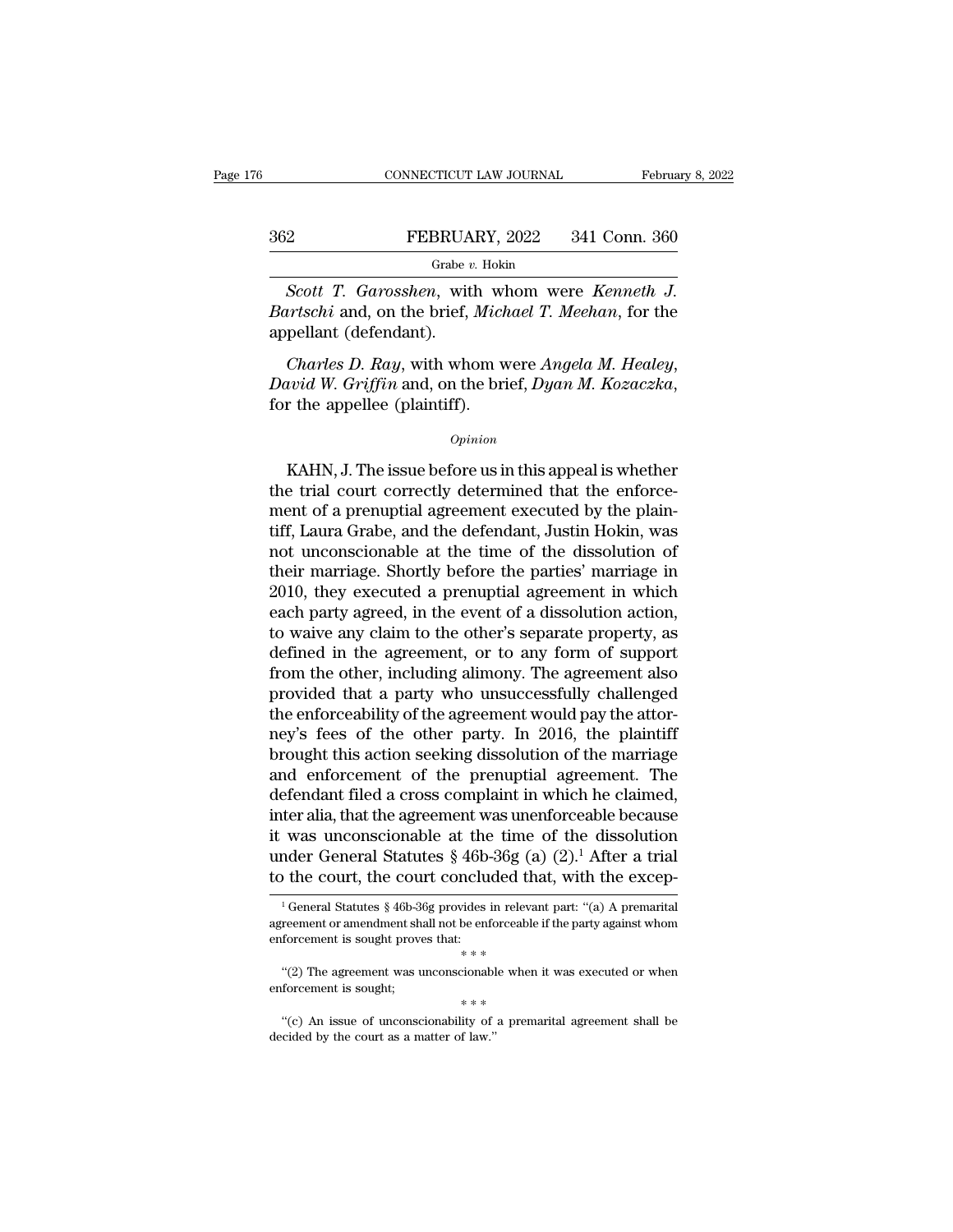### Grabe *v.* Hokin

the attorney's fees provision, enforcement of<br>the terms of the attorney's fees provision, enforcement of<br>the terms of the prenuptial agreement that the parties<br>ontered into was not unconscioushed oven in light of  $\begin{array}{r} \text{341 Conn. } 360 \quad \text{FEBRUARY, } 2022 \qquad \qquad 363 \ \text{Grabe } v. \text{ Hokin} \end{array}$ <br>tion of the attorney's fees provision, enforcement of the terms of the prenuptial agreement that the parties entered into was not unconscionable, even i 341 Conn. 360 FEBRUARY, 2022 363<br>
Grabe v. Hokin<br>
tion of the attorney's fees provision, enforcement of<br>
the terms of the prenuptial agreement that the parties<br>
entered into was not unconscionable, even in light of<br>
certa  $\frac{341 \text{ Conn. } 360 \qquad \text{FEBRUARY, } 2022 \qquad \qquad 363}{\text{Grade } v. \text{ Hokin}}$ <br>tion of the attorney's fees provision, enforcement of<br>the terms of the prenuptial agreement that the parties<br>entered into was not unconscionable, even in light o  $\frac{Gr_{\text{label}}}{\text{label }v}$   $\frac{Gr_{\text{label }v}}{\text{label }v}$   $\frac{Gr_{\text{label }v}}{\text{label }v}$   $\frac{Gr_{\text{label }v}}{\text{label }v}$   $\frac{Gr_{\text{label }v}}{\text{label }v}$   $\frac{Gr_{\text{label }v}}{\text{label }v}$   $\frac{Gr_{\text{label }v}}{\text{label }v}$   $\frac{Gr_{\text{label }v}}{\text{label }v}$   $\frac{Gr_{\text{label }v}}{\text{label }v}$   $\frac{Gr_{\text{label }v}}{\$  $\frac{Grabe}{dt}$  is the marriage and enforcement of the terms of the prenuptial agreement that the parties entered into was not unconscionable, even in light of certain events that had occurred during the marriage. Accordingly tion of the attorney's fees provision, enforcement of<br>the terms of the prenuptial agreement that the parties<br>entered into was not unconscionable, even in light of<br>certain events that had occurred during the marriage.<br>Accor the terms of the prenuptial agreement that the parties<br>entered into was not unconscionable, even in light of<br>certain events that had occurred during the marriage.<br>Accordingly, the trial court rendered judgment dissolv-<br>ing entered into was not unconscionable, even in light of<br>certain events that had occurred during the marriage.<br>Accordingly, the trial court rendered judgment dissolv-<br>ing the marriage and enforcing the terms of the prenup-<br>ti certain events that had occurred during the marriage.<br>Accordingly, the trial court rendered judgment dissolving the marriage and enforcing the terms of the prenup-<br>tial agreement, with the exception of the provision<br>requir Accordingly, the trial court rendered judgment dissolving the marriage and enforcing the terms of the prenuptial agreement, with the exception of the provision requiring the party who unsuccessfully challenged the enforce ing the marriage and enforcing the terms of the prenuptial agreement, with the exception of the provision<br>requiring the party who unsuccessfully challenged the<br>enforceability of the agreement to pay the attorney's<br>fees of tial agreement, with the exception of the provision<br>requiring the party who unsuccessfully challenged the<br>enforceability of the agreement to pay the attorney's<br>fees of the other party. On appeal,<sup>2</sup> the defendant con-<br>tend requiring the party who unsuccessfully challenged the enforceability of the agreement to pay the attorney's fees of the other party. On appeal,<sup>2</sup> the defendant contends that the trial court incorrectly determined that the enforceability of the agreement to pay the attorney<br>fees of the other party. On appeal,<sup>2</sup> the defendant co<br>tends that the trial court incorrectly determined th<br>the occurrence of the unforeseen events found by tl<br>trial cou nds that the trial court incorrectly determined that<br>a e occurrence of the unforeseen events found by the<br>al court did not render the enforcement of the entire<br>reement unconscionable at the time of the dissolu-<br>on. We affi following the trial court incorrectly determined that<br>the occurrence of the unforeseen events found by the<br>trial court did not render the enforcement of the entire<br>agreement unconscionable at the time of the dissolu-<br>tion.

are occurrence of are antorescent events found by are<br>trial court did not render the enforcement of the entire<br>agreement unconscionable at the time of the dissolu-<br>tion. We affirm the judgment of the trial court.<br>The recor and code did not chack the embeddient of the chance<br>agreement unconscionable at the time of the dissolu-<br>tion. We affirm the judgment of the trial court.<br>The record reveals the following facts that were<br>found by the trial From the judgment of the trial court.<br>The record reveals the following facts that were<br>found by the trial court or that are undisputed. Shortly<br>before the parties' marriage on October 2, 2010, they<br>entered into a prenupti The record reveals the following facts that were<br>found by the trial court or that are undisputed. Shortly<br>before the parties' marriage on October 2, 2010, they<br>entered into a prenuptial agreement. The agreement<br>provided t The record reveals the following facts that were<br>found by the trial court or that are undisputed. Shortly<br>before the parties' marriage on October 2, 2010, they<br>entered into a prenuptial agreement. The agreement<br>provided th found by the trial court or that are undisputed. Shortly<br>before the parties' marriage on October 2, 2010, they<br>entered into a prenuptial agreement. The agreement<br>provided that it would be "governed and construed in<br>accord before the parties' marriage on October 2, 2010, they<br>entered into a prenuptial agreement. The agreement<br>provided that it would be "governed and construed in<br>accordance with the Connecticut Premarital Agreement<br>Act, [Gener entered into a prenuptial agreement. The agreement<br>provided that it would be "governed and construed in<br>accordance with the Connecticut Premarital Agreement<br>Act, [General Statutes] § 46b-36a et seq...." Under<br>the agreement provided that it would be "governed and construed in accordance with the Connecticut Premarital Agreement Act, [General Statutes]  $§$  46b-36a et seq. . . ." Under the agreement, each party waived any claim to the property accordance with the Connecticut Premarital Agreement<br>Act, [General Statutes] § 46b-36a et seq. . . ." Under<br>the agreement, each party waived any claim to the prop-<br>erty of the other during the marriage. In the event of<br>a m Act, [General Statutes] § 46b-36a et seq. . . . " Under<br>the agreement, each party waived any claim to the prop-<br>erty of the other during the marriage. In the event of<br>a marital dissolution, each party agreed to waive "all<br> the agreement, each party waived any claim to the property of the other during the marriage. In the event of<br>a marital dissolution, each party agreed to waive "all<br>claims and rights to any equitable distribution of [s]epaerty of the other during the marriage. In the event of<br>a marital dissolution, each party agreed to waive "all<br>claims and rights to any equitable distribution of [s]epa-<br>rate [p]roperty [of the other party, as defined in th a marital dissolution, each party agreed to waive "all<br>claims and rights to any equitable distribution of [s]epa-<br>rate [p]roperty [of the other party, as defined in the<br>agreement]," and to "any claim for temporary or perma claims and rights to any equitable distribution of [s]eparate [p]roperty [of the other party, as defined in the agreement]," and to "any claim for temporary or permanent maintenance, support, alimony, [attorney's] fees (in rate [p]roperty [of the other party, as defined in the agreement]," and to "any claim for temporary or perma-<br>nent maintenance, support, alimony, [attorney's] fees<br>(including [pendente] lite [attorney's] fees) or any simiagreement]," and to "any claim for temporary or perma-<br>nent maintenance, support, alimony, [attorney's] fees<br>(including [pendente] lite [attorney's] fees) or any simi-<br>lar claim . . . . " In addition, each party agreed tha 2 The defendant appealed to the Appellate Court, and we transferred the peak of the Appellate Court, and we transferred the peak of this court pursuant to General Statutes  $\S 51-199$  (c) and Practice either party "unsuccessfully seeks to invalidate all or<br>any portion of [the] [a]greement or seeks to recover<br>alimony (other than pendente lite [attorney's] fees) or<br><sup>2</sup>The defendant appealed to the Appellate Court, and we

any porti<br>alimony (<br><sup>2</sup>The defe<br>appeal to thi<br>Book § 65-1.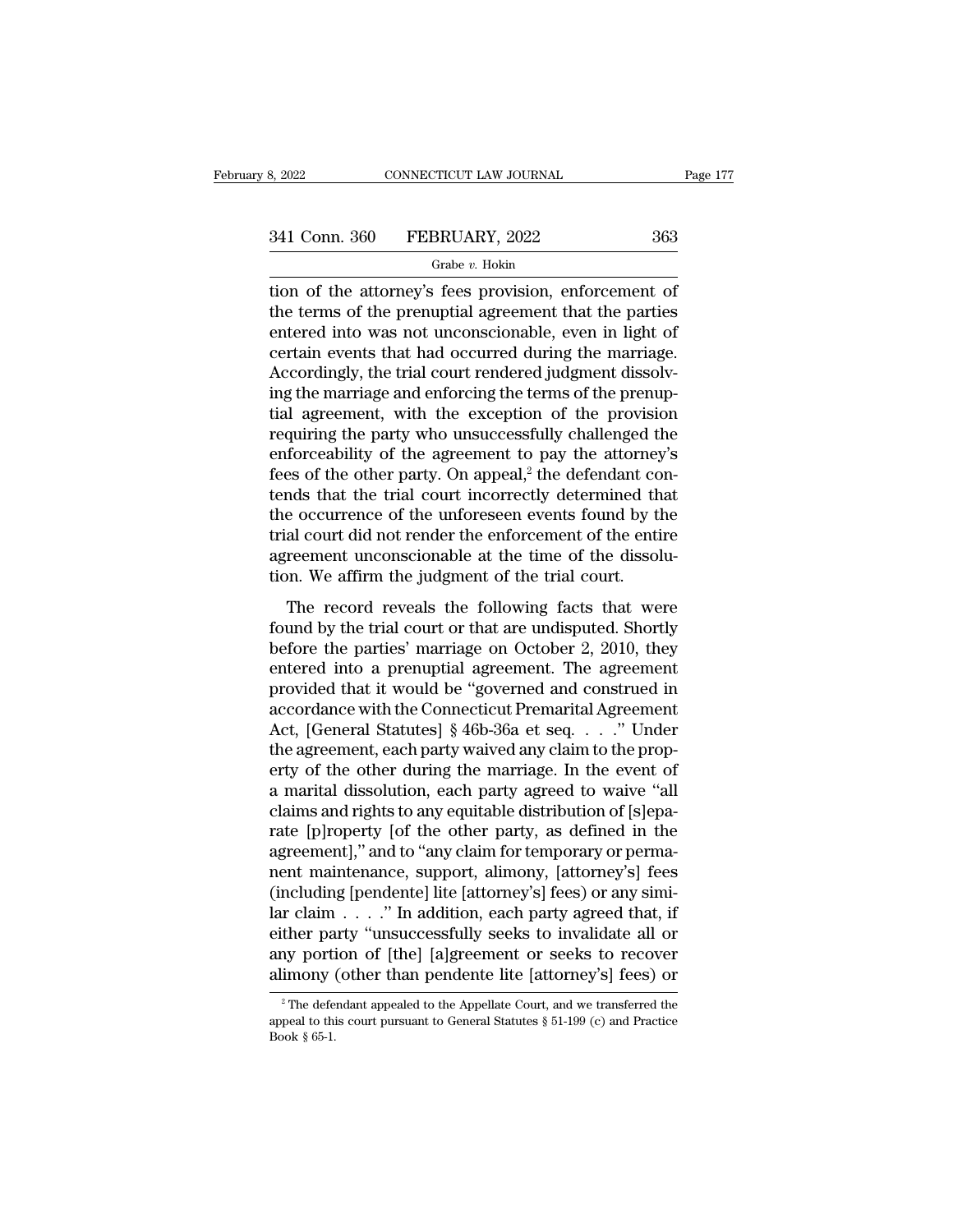# CONNECTICUT LAW JOURNAL February 8, 2022<br>364 FEBRUARY, 2022 341 Conn. 360<br>Grabe v. Hokin

### Grabe *v.* Hokin

February 8, 202<br>
Property in a manner which deviates from the terms of<br>
property in a manner which deviates from the terms of<br>
[the] [a]greement, then the prevailing party shall be<br>
entitled to recover all reasonable and n  $\begin{array}{r} \text{364} & \text{FEBRUARY, 2022} & \text{341 Conn. } 360 \\ \text{464} & \text{47} & \text{48} \\ \text{57} & \text{48} & \text{49} \\ \text{58} & \text{49} & \text{49} \\ \text{58} & \text{49} & \text{49} \\ \text{59} & \text{49} & \text{49} \\ \text{50} & \text{49} & \text{49} \\ \text{50} & \text{49} & \text{49} \\ \text{51} & \text{40} & \text{40} \\ \text{52} &$ EEBRUARY, 2022 341 Conn. 360<br>
FEBRUARY, 2022 341 Conn. 360<br>
property in a manner which deviates from the terms of<br>
[the] [a]greement, then the prevailing party shall be<br>
entitled to recover all reasonable and necessary [a  $\begin{tabular}{l} \multicolumn{1}{l}{{\bf FEBRUARY, 2022}} & \multicolumn{1}{l}{341}\,\,{\rm Conn.}\,\, {\bf 360} \\\hline \hline \end{tabular}$  $\frac{G_{\text{Table }v}}{G_{\text{Table }v}}$  Hokin<br>property in a manner which deviates from the terms of<br>[the] [a]greement, then the prevailing party shall be<br>entitled to recover all reasonable and necessary [attor-<br>ney's] fees and other cos Grabe v. Hokin<br>property in a manner which deviates from the terms of<br>[the] [a]greement, then the prevailing party shall be<br>entitled to recover all reasonable and necessary [attor-<br>ney's] fees and other costs incurred in s property in a manner which deviates from the terms of<br>[the] [a]greement, then the prevailing party shall be<br>entitled to recover all reasonable and necessary [attor-<br>ney's] fees and other costs incurred in successfully<br>defe [the] [a]greement, then the prevailing party shall be<br>entitled to recover all reasonable and necessary [attor-<br>ney's] fees and other costs incurred in successfully<br>defending his or her rights under [the] [a]greement."<br>The entitled to recover all reasonable and necessary [attor-<br>ney's] fees and other costs incurred in successfully<br>defending his or her rights under [the] [a]greement."<br>The agreement also contained a severability provision<br>stat ney's] fees and other costs incurred in successfully<br>defending his or her rights under [the] [a]greement."<br>The agreement also contained a severability provision<br>stating that, "[i]n case any provision of [the] [a]gree-<br>ment defending his or her rights under [the] [a]greement."<br>The agreement also contained a severability provision<br>stating that, "[i]n case any provision of [the] [a]gree-<br>ment should be held to be invalid, such invalidity shall<br> The agreement also contained a severability provision<br>stating that, "[i]n case any provision of [the] [a]gree-<br>ment should be held to be invalid, such invalidity shall<br>not affect, in any way, any of the other provisions<br>he stating that, "[i]n case any provision of [the] [a]greement should be held to be invalid, such invalidity shall<br>not affect, in any way, any of the other provisions<br>herein, all of which shall continue in full force and<br>effe ment should be held to be invalid, such invalidity shall<br>not affect, in any way, any of the other provisions<br>herein, all of which shall continue in full force and<br>effect, in any country, state or jurisdiction in which<br>such not affect, in any way, any of the other provisions<br>herein, all of which shall continue in full force and<br>effect, in any country, state or jurisdiction in which<br>such provisions are legal and valid." In addition, the<br>agreem herein, all of w<br>effect, in any c<br>such provisions<br>agreement provi<br>of the parties sh<br>nable if enforce<br>the future."<br>At the time th Fect, in any country, state or jurisdiction in which<br>ch provisions are legal and valid." In addition, the<br>reement provided that "[n]o change in circumstances<br>the parties shall render [the] [a]greement unconscio-<br>ble if en such provisions are legal and valid." In addition, the<br>agreement provided that "[n]o change in circumstances<br>of the parties shall render [the] [a]greement unconscio-<br>nable if enforcement hereof is sought at any time in<br>th

agreement provided that "[n]o change in circumstances<br>of the parties shall render [the] [a]greement unconscio-<br>nable if enforcement hereof is sought at any time in<br>the future."<br>At the time that the parties executed the pr of the parties shall render [the] [a]greement unconscionable if enforcement hereof is sought at any time in<br>the future."<br>At the time that the parties executed the prenuptial<br>agreement, the plaintiff's annual income was \$1 mable if enforcement hereof is sought at any time in<br>the future."<br>At the time that the parties executed the prenuptial<br>agreement, the plaintiff's annual income was \$1,312,225,<br>and her net worth was \$12,319,380. The defend the future."<br>
At the time that the parties executed the prenuptial<br>
agreement, the plaintiff's annual income was \$1,312,225,<br>
and her net worth was \$12,319,380. The defendant's<br>
estate had a fair market value of \$5,150,29 At the time that the parties executed the prenuptial<br>agreement, the plaintiff's annual income was \$1,312,225,<br>and her net worth was \$12,319,380. The defendant's<br>estate had a fair market value of \$5,150,295,<sup>3</sup> and he<br>disc agreement, the plaintiff's annual income was \$1,312,225,<br>and her net worth was \$12,319,380. The defendant's<br>estate had a fair market value of \$5,150,295,<sup>3</sup> and he<br>disclosed income of \$97,719.06 over the previous six<br>mont and her net worth was \$12,319,380. The defendant's<br>estate had a fair market value of \$5,150,295,<sup>3</sup> and he<br>disclosed income of \$97,719.06 over the previous six<br>months. The primary sources of the defendant's income<br>were a estate had a fair market value of \$5,150,295,<sup>3</sup> and he<br>disclosed income of \$97,719.06 over the previous six<br>months. The primary sources of the defendant's income<br>were a director's fee of approximately \$60,000 per year<br>fro disclosed income of \$97,719.06 over the previous six<br>months. The primary sources of the defendant's income<br>were a director's fee of approximately \$60,000 per year<br>from an entity known as Intermountain Industries and<br>guaran months. The primary sources of<br>were a director's fee of approxin<br>from an entity known as Interm<br>guaranteed payments ranging fi<br>per year from an entity known a<br>nership (4H, LLC).<sup>4</sup> The defend<br>income from employment. Laranteed payments ranging from \$80,000 to \$100,00<br>
er year from an entity known as 4H, LLC Family Part-<br>
ership (4H, LLC).<sup>4</sup> The defendant received no other<br>
come from employment.<br>
<sup>3</sup> Financial disclosures attached to per year from an entity known as 4H, LLC Family Part-<br>nership (4H, LLC).<sup>4</sup> The defendant received no other<br>income from employment.<br><sup>3</sup> Financial disclosures attached to the prenuptial agreement indicated<br>that the value of mership (4H, LLC).<sup>4</sup> The defendant received no other<br>income from employment.<br> $\frac{1}{\sqrt[3]{\text{Financial disclosures attached to the premuptial agreement indicated}}}$ 

The streship (TH, 2009). The determinant received no other<br>income from employment.<br><sup>3</sup> Financial disclosures attached to the prenuptial agreement indicated<br>that the value of the defendant's assets at the time of the marria that the value of the defendant's assets at the time of the marriage was  $$13,267,952.81$ . It was discovered during the dissolution proceedings that this figure had been established by using generally accepted accounting <sup>3</sup> Financial disclosures attached to the prenuptial agreement indicated that the value of the defendant's assets at the time of the marriage was \$13,267,952.81. It was discovered during the dissolution proceedings that t  $\$13,267,952.81.$  It was discovered during the dissolution proceedings that this figure had been established by using generally accepted accounting practices, rather than fair market value, and that the fair market value

this figure had been established by using generally accepted accounting<br>practices, rather than fair market value, and that the fair market value of<br>the assets was \$5,150,295.<br>
<sup>4</sup> Intermountain Industries was an oil and ga practices, rather than fair market value, and that the fair market value of the assets was  $$5,150,295$ .<br>
"Intermountain Industries was an oil and gas exploration business in which the defendant's father had a controlling Free assets was \$5,150,295.<br>
the assets was \$5,150,295.<br>
<sup>4</sup> Intermountain Industries was an oil and gas exploration business in<br>
which the defendant's father had a controlling interest. Intermountain Indus-<br>
tries made di which the defendant's father had a controlling interest. Intermountain Indus-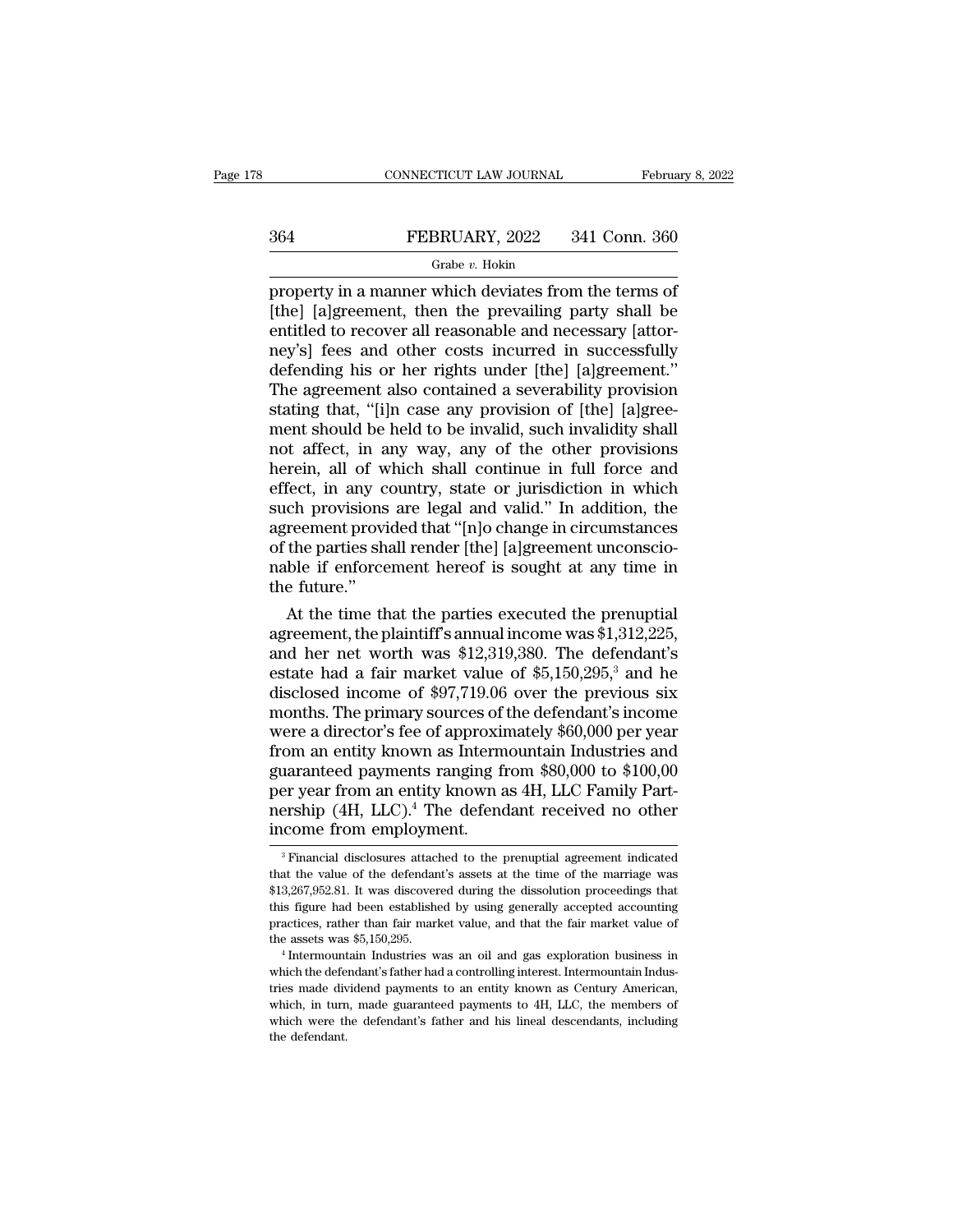### Grabe *v.* Hokin

 $\begin{array}{r|l} \hline \text{022} & \text{CONNETICUT LAW JOURNAL} & \text{Page 179} \ \hline \end{array}$ <br>
1 Conn. 360 FEBRUARY, 2022 365 Grabe v. Hokin<br>
Before their marriage, both the plaintiff and the fendant would frequently stay out all night socializing<br>
d drinking  $\begin{array}{r} \text{341 Conn. } 360 \quad \text{FEBRUARY, } 2022 \quad \text{365} \\ \text{601} \quad \text{Grabe } v. \text{ Hokin} \end{array}$  Before their marriage, both the plaintiff and the defendant would frequently stay out all night socializing and drinking with friends. The plain 341 Conn. 360 FEBRUARY, 2022 365<br>
Grabe v. Hokin<br>
Before their marriage, both the plaintiff and the<br>
defendant would frequently stay out all night socializing<br>
and drinking with friends. The plaintiff changed her<br>
behavio  $\begin{array}{r} \text{341 Conn. } 360 \quad \text{FEBRUARY, } 2022 \quad \text{365} \\ \hline \text{Before their marriage, both the plaintiff and the defendant would frequently stay out all night socializing and drinking with friends. The plaintiff changed her behavior when she became pregnant shortly after the marriage, but the defendant did not. After the parties' oldest daughter was born in late 2011, the defendant. } \end{array}$  $\frac{Grabe}{e}$ . Hokin<br>Before their marriage, both the plaintiff and the<br>defendant would frequently stay out all night socializing<br>and drinking with friends. The plaintiff changed her<br>behavior when she became pregnant shortly **State v. Hokin**<br>
Before their marriage, both the plaintiff and the<br>
defendant would frequently stay out all night socializing<br>
and drinking with friends. The plaintiff changed her<br>
behavior when she became pregnant short Before their marriage, both the plaintiff and the<br>defendant would frequently stay out all night socializing<br>and drinking with friends. The plaintiff changed her<br>behavior when she became pregnant shortly after the<br>marriage, defendant would frequently stay out all night socializing<br>and drinking with friends. The plaintiff changed her<br>behavior when she became pregnant shortly after the<br>marriage, but the defendant did not. After the parties'<br>old and drinking with friends. The plaintiff changed her<br>behavior when she became pregnant shortly after the<br>marriage, but the defendant did not. After the parties'<br>oldest daughter was born in late 2011, the defendant<br>continue behavior when she became pregnant shortly after the<br>marriage, but the defendant did not. After the parties'<br>oldest daughter was born in late 2011, the defendant<br>continued to neglect his responsibilities to his family.<br>For marriage, but the defendant did not. After the parties'<br>oldest daughter was born in late 2011, the defendant<br>continued to neglect his responsibilities to his family.<br>For example, ten months after his daughter's birth, the<br> ntinued to neglect his responsibilities to his family.<br>
In example, ten months after his daughter's birth, the<br>
fendant left the plaintiff at home alone with her while<br>
urricane Sandy struck their neighborhood, and the<br>
ai For example, ten months after his daughter's birth, the<br>defendant left the plaintiff at home alone with her while<br>Hurricane Sandy struck their neighborhood, and the<br>plaintiff was forced to seek shelter at her parents' home

defendant left the plaintiff at home alone with her while<br>Hurricane Sandy struck their neighborhood, and the<br>plaintiff was forced to seek shelter at her parents' home.<br>After the parties' second daughter was born in 2013,<br>t Hurricane Sandy struck their neighborhood, and the plaintiff was forced to seek shelter at her parents' home.<br>After the parties' second daughter was born in 2013, the defendant's family planned an intervention for him, as plaintiff was forced to seek shelter at her parents' home.<br>After the parties' second daughter was born in 2013,<br>the defendant's family planned an intervention for him,<br>as his drinking was out of control and he was being co After the parties' second daughter was born in 2013,<br>the defendant's family planned an intervention for him,<br>as his drinking was out of control and he was being com-<br>pletely unproductive. The intervention never occurred,<br>a children. his drinking was out of control and he was being com-<br>teely unproductive. The intervention never occurred,<br>d the defendant continued to stay out all night, sleep<br>ost of the day and ignore the needs of his wife and<br>ildren.<br> pletely unproductive. The intervention never occurred,<br>and the defendant continued to stay out all night, sleep<br>most of the day and ignore the needs of his wife and<br>children.<br>In August, 2014, the plaintiff contacted a divo

and the defendant continued to stay out all night, sleep<br>most of the day and ignore the needs of his wife and<br>children.<br>In August, 2014, the plaintiff contacted a divorce law-<br>yer. Two weeks later, the house in Norwalk wh most of the day and ignore the needs of his wife and<br>children.<br>In August, 2014, the plaintiff contacted a divorce law-<br>yer. Two weeks later, the house in Norwalk where the<br>parties resided, which the defendant owned, was co children.<br>
In August, 2014, the plaintiff contacted a divorce law-<br>
yer. Two weeks later, the house in Norwalk where the<br>
parties resided, which the defendant owned, was com-<br>
pletely destroyed by a fire. The parties then In August, 2014, the plaintiff contacted a divorce law-<br>yer. Two weeks later, the house in Norwalk where the<br>parties resided, which the defendant owned, was com-<br>pletely destroyed by a fire. The parties then leased<br>another In August, 2014, the plaintiff contacted a divorce law-<br>yer. Two weeks later, the house in Norwalk where the<br>parties resided, which the defendant owned, was com-<br>pletely destroyed by a fire. The parties then leased<br>another yer. Two weeks later, the hous<br>parties resided, which the defe<br>pletely destroyed by a fire. T<br>another residence in Norwalk.<br>plaintiff filed an action for the<br>riage, but she later withdrew<br>third daughter was born.<br>During th etely destroyed by a fire. The parties then leased<br>other residence in Norwalk. In November, 2014, the<br>aintiff filed an action for the dissolution of the mar-<br>uge, but she later withdrew it. In 2015, the parties'<br>ird daught another residence in Norwalk. In November, 2014, the<br>plaintiff filed an action for the dissolution of the mar-<br>riage, but she later withdrew it. In 2015, the parties'<br>third daughter was born.<br>During this period, the plaint

plaintiff filed an action for the dissolution of the marriage, but she later withdrew it. In 2015, the parties'<br>third daughter was born.<br>During this period, the plaintiff started building a<br>house in the Rowayton neighborho riage, but she later withdrew it. In 2015, the parties'<br>third daughter was born.<br>During this period, the plaintiff started building a<br>house in the Rowayton neighborhood of Norwalk. In<br>March, 2016, the plaintiff separated f third daughter was born.<br>
During this period, the plaintiff started building a<br>
house in the Rowayton neighborhood of Norwalk. In<br>
March, 2016, the plaintiff separated from the defendant<br>
and moved into the Rowayton house During this period, the plaintiff started building a<br>house in the Rowayton neighborhood of Norwalk. In<br>March, 2016, the plaintiff separated from the defendant<br>and moved into the Rowayton house with their three<br>young daught During this period, the plaintiff started building a<br>house in the Rowayton neighborhood of Norwalk. In<br>March, 2016, the plaintiff separated from the defendant<br>and moved into the Rowayton house with their three<br>young daught house in the Rowayton neighborhood of Norwalk. In<br>March, 2016, the plaintiff separated from the defendant<br>and moved into the Rowayton house with their three<br>young daughters. Several weeks later, she filed this<br>action seeki March, 2016, the plaintiff separated from the defendant<br>and moved into the Rowayton house with their three<br>young daughters. Several weeks later, she filed this<br>action seeking the dissolution of the marriage and<br>enforcement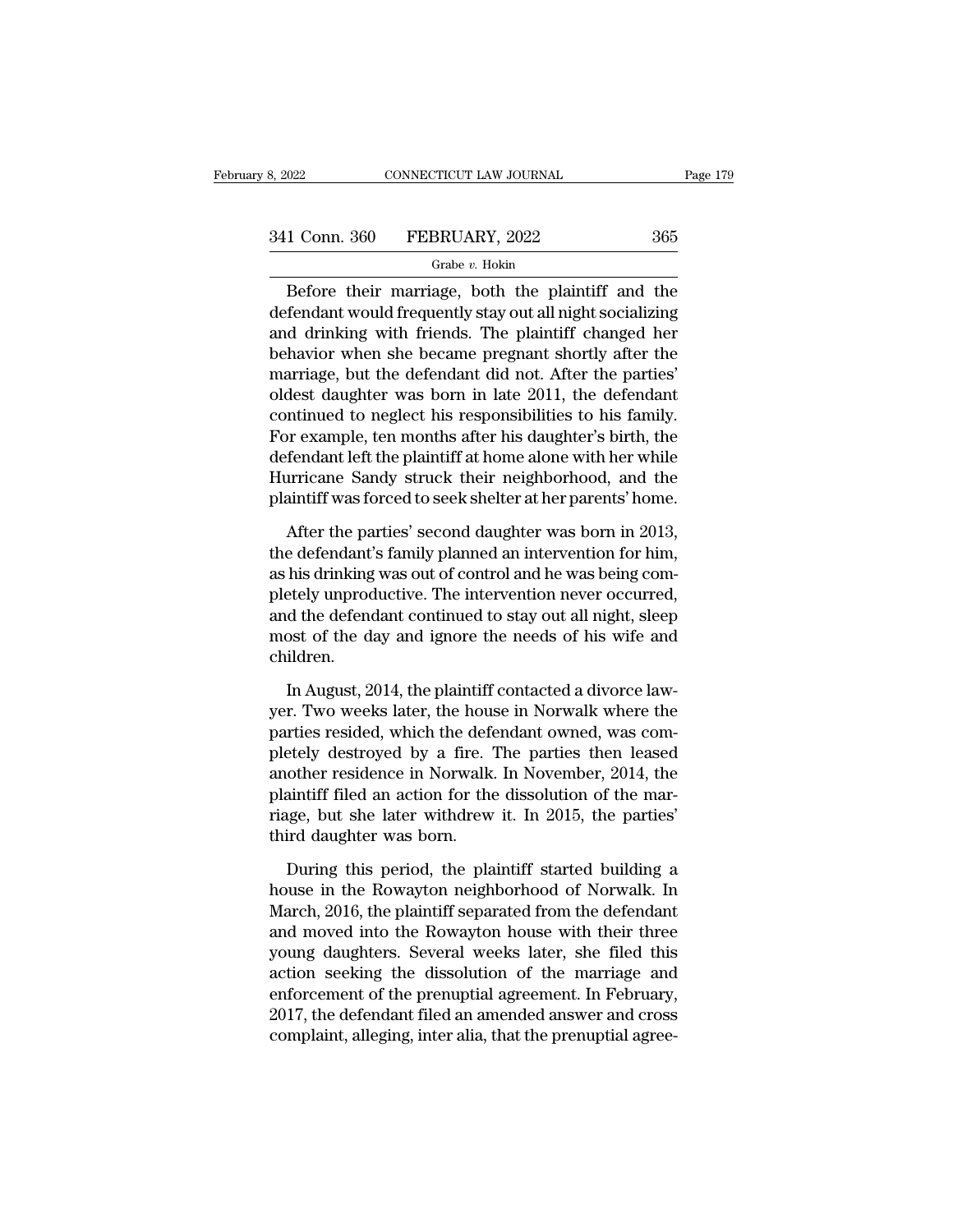|     | CONNECTICUT LAW JOURNAL                                                                                                                                                    | February 8, 2022 |
|-----|----------------------------------------------------------------------------------------------------------------------------------------------------------------------------|------------------|
|     |                                                                                                                                                                            |                  |
| 366 | FEBRUARY, 2022                                                                                                                                                             | 341 Conn. 360    |
|     | Grabe v. Hokin                                                                                                                                                             |                  |
|     | ment was unenforceable under $\S 46b-36g (a) (2)$ because<br>it was unconscionable when enforcement was sought. <sup>5</sup>                                               |                  |
|     | Thereafter, in September, 2017, a yacht club in the<br>Caribbean known as the Bitter End Yacht Club (Yacht<br>$\binom{n}{k}$ which was owned by the defendant's family and |                  |

366 FEBRUARY, 2022 341 Conn. 360<br>
Grabe v. Hokin<br>
ment was unenforceable under § 46b-36g (a) (2) because<br>
it was unconscionable when enforcement wassought.<sup>5</sup><br>
Thereafter, in September, 2017, a yacht club in the<br>
Caribbea Grabe v. Hokin<br>
ment was unconscionable under § 46b-36g (a) (2) because<br>
it was unconscionable when enforcement wassought.<sup>5</sup><br>
Thereafter, in September, 2017, a yacht club in the<br>
Caribbean known as the Bitter End Yacht C ment was unenforceable under  $\S$  46b-36g (a) (2) because<br>it was unconscionable when enforcement wassought.<sup>5</sup><br>Thereafter, in September, 2017, a yacht club in the<br>Caribbean known as the Bitter End Yacht Club (Yacht<br>Club), Fractional means interesting the effective of crude oil  $\Lambda$  and  $\Lambda$  are proportional means of the Caribbean known as the Bitter End Yacht Club (Yacht Club), which was owned by the defendant's family and in which the def It was unconscionable when emorcement was<br>sought.<br>Thereafter, in September, 2017, a yacht club in the<br>Caribbean known as the Bitter End Yacht Club (Yacht<br>Club), which was owned by the defendant's family and<br>in which the de Thereafter, in September, 2017, a yacht club in the<br>Caribbean known as the Bitter End Yacht Club (Yacht<br>Club), which was owned by the defendant's family and<br>in which the defendant had an indirect, fractional own-<br>ership in Caribbean known as the Bitter End Yacht Club (Yacht Club), which was owned by the defendant's family and in which the defendant had an indirect, fractional ownership interest, was destroyed by Hurricane Irma. Also in 2017, Club), which was owned by the defendant's fain which the defendant had an indirect, fraction ership interest, was destroyed by Hurricane Iri 2017, Intermountain Industries failed due to turn in the price of crude oil. As a which the defendant had an indirect, fractional own-<br>ship interest, was destroyed by Hurricane Irma. Also<br>2017, Intermountain Industries failed due to a down-<br>rn in the price of crude oil. As a result, it no longer<br>id the ersinp interest, was destroyed by ridiricate final. Also<br>in 2017, Intermountain Industries failed due to a down-<br>turn in the price of crude oil. As a result, it no longer<br>paid the defendant a director's fee, and its guara

m 2017, intermountain mutstries raned due to a down-<br>turn in the price of crude oil. As a result, it no longer<br>paid the defendant a director's fee, and its guaranteed<br>payments to 4H, LLC were discontinued.<br>Evidence presen paid the defendant a director's fee, and its guaranteed<br>payments to 4H, LLC were discontinued.<br>Evidence presented at trial showed that, since the<br>execution of the prenuptial agreement, the defendant's<br>assets had decreased para the defendant a different stee, and its guaranteed<br>payments to 4H, LLC were discontinued.<br>Evidence presented at trial showed that, since the<br>execution of the prenuptial agreement, the defendant's<br>assets had decreased payments to 411, LEC were discontinued.<br>
Evidence presented at trial showed that, since the<br>
execution of the prenuptial agreement, the defendant's<br>
assets had decreased in value from \$5,150,295 to \$2.1<br>
million. A note on Evidence presented at trial showed that, since the execution of the prenuptial agreement, the defendant's assets had decreased in value from \$5,150,295 to \$2.1 million. A note on the defendant's financial affidavit dated execution of the prenuptial agreement, the defendant's<br>assets had decreased in value from \$5,150,295 to \$2.1<br>million. A note on the defendant's financial affidavit<br>dated February 11, 2019, which was introduced as an<br>exhibi assets had decreased in value from \$5,150,295 to \$2.1<br>million. A note on the defendant's financial affidavit<br>dated February 11, 2019, which was introduced as an<br>exhibit at trial, indicated that \$1,845,000 of these assets<br>w million. A note on the defendant's financial affidavit<br>dated February 11, 2019, which was introduced as an<br>exhibit at trial, indicated that \$1,845,000 of these assets<br>were held in the Justin Hokin Grantor Trust, representdated February 11, 2019, which was introduced as an exhibit at trial, indicated that \$1,845,000 of these assets<br>were held in the Justin Hokin Grantor Trust, representing the trust's ownership interests in other assets, "pr exhibit at trial, indicated that \$1,845,000 of these assets<br>were held in the Justin Hokin Grantor Trust, represent-<br>ing the trust's ownership interests in other assets, "pri-<br>marily [4H, LLC]," and that "[t]he most signifi were held in the Justin Hokin Grantor Trust, represent-<br>ing the trust's ownership interests in other assets, "pri-<br>marily [4H, LLC]," and that "[t]he most significant asset<br>in [4H, LLC], is [the Yacht Club], which was dest ing the trust's ownership interests in other assets, "pri-<br>marily [4H, LLC]," and that "[t]he most significant asset<br>in [4H, LLC], is [the Yacht Club], which was destroyed<br>by Hurricane Irma in the summer of 2017." The note marily [4H, LLC]," and that "[t]he most significant asset<br>in [4H, LLC], is [the Yacht Club], which was destroyed<br>by Hurricane Irma in the summer of 2017." The note<br>also indicated that the trust was "wholly illiquid" and<br>t in [4H, LLC], is [the Yacht Club], which was destroyed<br>by Hurricane Irma in the summer of 2017." The note<br>also indicated that the trust was "wholly illiquid" and<br>that its value was not "accessible" to the defendant.<br>The d by Hurricane Irma in the summer of 2017." The note<br>also indicated that the trust was "wholly illiquid" and<br>that its value was not "accessible" to the defendant.<br>The defendant had liabilities of \$1,351,262, more than<br>\$1 mi and its value was not "accessible" to the defendant.<br>
Le defendant had liabilities of \$1,351,262, more than<br>
million of which was debt owed to his father and to<br>
L, LLC, for "legal fees  $\dots$ ." The affidavit showed<br>
at the The defendant had liabilities of \$1,351,262, more than<br>\$1 million of which was debt owed to his father and to<br>4H, LLC, for "legal fees  $\dots$ ." The affidavit showed<br>that the defendant had no significant income.<sup>6</sup><br>The defen

The defendant had habilities of  $\ast$ 1,551,202, fliore than<br>\$1 million of which was debt owed to his father and to<br>4H, LLC, for "legal fees  $\ldots$ ." The affidavit showed<br>that the defendant had no significant income.<sup>6</sup><br>The  $4H$ , LLC, for "legal fees  $\ldots$ ." The affidavit showed<br>that the defendant had no significant income.<sup>6</sup><br>The defendant contended in his posttrial brief to the<br>trial court that the births of the parties' three children,<br>th trial court that the births of the parties' three children,<br>the destruction of his house by fire, the destruction of<br>the Yacht Club by Hurricane Irma and the failure of<br> $\frac{1}{\pi}$ The trial court made no findings in connec trial court that the births of the parties' three children,<br>the destruction of his house by fire, the destruction of<br>the Yacht Club by Hurricane Irma and the failure of<br><sup>5</sup>The trial court made no findings in connection wit

the destruction of his house by fire, the destruction of the Yacht Club by Hurricane Irma and the failure of  $\frac{1}{\pi}$  The trial court made no findings in connection with the defendant's claim at trial that the prenuptia The Fractic City by Fituricante Intervalse and the set of the set of the present parties executed it, and the defendant does not approximate in the set of \$2 from dividends and interest payments.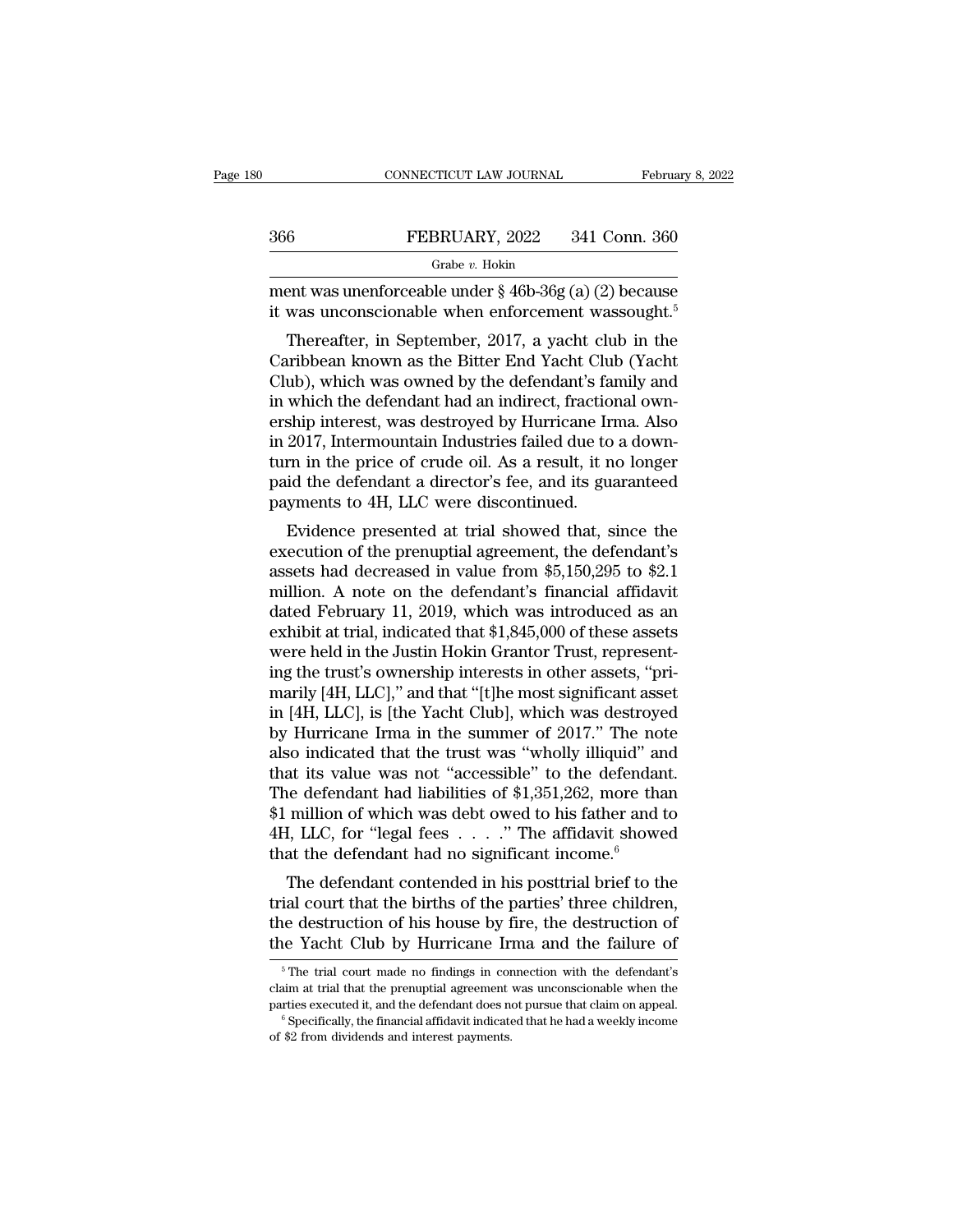| 3, 2022       | CONNECTICUT LAW JOURNAL | Page 181 |  |
|---------------|-------------------------|----------|--|
|               |                         |          |  |
| 341 Conn. 360 | FEBRUARY, 2022          | 367      |  |
|               | Grabe v. Hokin          |          |  |

### Grabe *v.* Hokin

EXECTE SAN SAN SURIAL Page 181<br>
Intermountain Industries were not contemplated when<br>
the prenuptial agreement was signed and that enforcement of the agreement would be unconscioushed in light 367<br>
The prenuptial agreement was signed and that enforce-<br>
The prenuptial agreement was signed and that enforce-<br>
ment of the agreement would be unconscionable in light<br>
of these unforeseen events. Accordingly, the defen  $\begin{array}{r} \text{341 Conn. } 360 \qquad \text{FEBRUARY, } 2022 \qquad \qquad 367 \ \text{Grabe } v. \text{ Hokin} \end{array}$ Intermountain Industries were not contemplated when the prenuptial agreement was signed and that enforcement of the agreement would be unconscionable i 341 Conn. 360 FEBRUARY, 2022 367<br>
Grabe v. Hokin<br>
Intermountain Industries were not contemplated when<br>
the prenuptial agreement was signed and that enforce-<br>
ment of the agreement would be unconscionable in light<br>
of thes requested that the trial court not enforce the agreement  $\begin{array}{l} \text{Grabe }v. \text{ Hokin} \\ \text{Intermountain Industries were not contemplated when} \\ \text{the premuptial agreement was signed and that enforcement of the agreement would be unconscionale in light} \\ \text{of these unforeseen events. Accordingly, the defendant} \\ \text{requested that the trial court not enforce the agreement} \\ \text{and, instead, order a property division "[that] . . .} \\ \text{would permit the defendant to purchase a home in close} \\ \text{provimity} \\ \text{Ito the plaintiff's homel to provide the minor} \end{array}$ Intermountain Industries were not contemplated when<br>the prenuptial agreement was signed and that enforce-<br>ment of the agreement would be unconscionable in light<br>of these unforeseen events. Accordingly, the defendant<br>reques the prenuptial agreement was signed and that enforce-<br>ment of the agreement would be unconscionable in light<br>of these unforeseen events. Accordingly, the defendant<br>requested that the trial court not enforce the agreement<br>a ment of the agreement would be unconscionable in light<br>of these unforeseen events. Accordingly, the defendant<br>requested that the trial court not enforce the agreement<br>and, instead, order a property division "[that] . . .<br>w of these unforeseen e<br>requested that the tria<br>and, instead, order a<br>would permit the defe<br>proximity [to the plain<br>children a comparable<br>ent households.''<br>The plaintiff conter quested that the trial court not enforce the agreement<br>d, instead, order a property division "[that] . . .<br>buld permit the defendant to purchase a home in close<br>oximity [to the plaintiff's home] to provide the minor<br>ildren and, instead, order a property division "[that] . . .<br>would permit the defendant to purchase a home in close<br>proximity [to the plaintiff's home] to provide the minor<br>children a comparable quality of life between both par-<br>

would permit the defendant to purchase a home in close<br>proximity [to the plaintiff's home] to provide the minor<br>children a comparable quality of life between both par-<br>ent households."<br>The plaintiff contended before the tr proximity [to the plaintiff's home] to provide the minor<br>children a comparable quality of life between both par-<br>ent households."<br>The plaintiff contended before the trial court that, to<br>the contrary, the events cited by th children a comparable quality of life between both parent households."<br>The plaintiff contended before the trial court that, to<br>the contrary, the events cited by the defendant were<br>not beyond the contemplation of the partie ent households."<br>The plaintiff contended before the trial court that, to<br>the contrary, the events cited by the defendant were<br>not beyond the contemplation of the parties when they<br>executed the prenuptial agreement. She als The plaintiff contended before the trial court that, to<br>the contrary, the events cited by the defendant were<br>not beyond the contemplation of the parties when they<br>executed the prenuptial agreement. She also referred<br>to ev the contrary, the events cited by the defendant were<br>not beyond the contemplation of the parties when they<br>executed the prenuptial agreement. She also referred<br>to evidence presented at trial that would support find-<br>ings t not beyond the contemplation of the parties when they<br>executed the prenuptial agreement. She also referred<br>to evidence presented at trial that would support find-<br>ings that, after the defendant received insurance pro-<br>ceed executed the prenuptial agreement. She also referred<br>to evidence presented at trial that would support find-<br>ings that, after the defendant received insurance pro-<br>ceeds for the destruction of his house, paid off two<br>mort to evidence presented at trial that would support find-<br>ings that, after the defendant received insurance pro-<br>ceeds for the destruction of his house, paid off two<br>mortgages on the house and sold the land, he retained<br>net ings that, after the defendant received insurance proceeds for the destruction of his house, paid off two<br>mortgages on the house and sold the land, he retained<br>net proceeds of \$775,587.73, as compared with equity<br>of \$20,30 ceeds for the destruction of his house, paid off two<br>mortgages on the house and sold the land, he retained<br>net proceeds of \$775,587.73, as compared with equity<br>of \$20,309.58 at the time that the prenuptial agreement<br>was ex mortgages on the house and sold the land, he retained<br>net proceeds of \$775,587.73, as compared with equity<br>of \$20,309.58 at the time that the prenuptial agreement<br>was executed; the value of the Yacht Club property on<br>Decem net proceeds of \$775,587.73, as compared with equity<br>of \$20,309.58 at the time that the prenuptial agreement<br>was executed; the value of the Yacht Club property on<br>December 31,2017, was \$14,900,000, \$3,000,000 more<br>than its of \$20,309.58 at the time that the prenuptial agreement<br>was executed; the value of the Yacht Club property on<br>December 31,2017, was \$14,900,000, \$3,000,000 more<br>than its value on the date that the prenuptial agreement<br>was was executed; the value of the Yacht Club property on<br>December 31,2017, was \$14,900,000, \$3,000,000 more<br>than its value on the date that the prenuptial agreement<br>was executed; and the defendant's family was responsi-<br>ble f December 31,2017, was \$14,900,000, \$3,000,000 more<br>than its value on the date that the prenuptial agreement<br>was executed; and the defendant's family was responsi-<br>ble for the failure of Intermountain Industries. Accord-<br>i than its value on the date that the prenuptial agreement<br>was executed; and the defendant's family was responsi-<br>ble for the failure of Intermountain Industries. Accord-<br>ingly, the plaintiff argued that, even if the events was executed; and the defendant's family was responsi-<br>ble for the failure of Intermountain Industries. Accord-<br>ingly, the plaintiff argued that, even if the events were<br>not contemplated, it would not be unconscionable to<br> e for the failure of Intermountain Industries. Accord-<br>gly, the plaintiff argued that, even if the events were<br>to contemplated, it would not be unconscionable to<br>force the prenuptial agreement, in part because it<br>build be ingly, the plaintiff argued that, even if the events were<br>not contemplated, it would not be unconscionable to<br>enforce the prenuptial agreement, in part because it<br>would be unfair to require the plaintiff bear the burden<br>of

not contemplated, it would not be unconscionable to<br>enforce the prenuptial agreement, in part because it<br>would be unfair to require the plaintiff bear the burden<br>of the defendant's neglectful and unproductive behavior.<br>In enforce the prenuptial agreement, in part because it<br>would be unfair to require the plaintiff bear the burden<br>of the defendant's neglectful and unproductive behavior.<br>In its memorandum of decision, the trial court found<br>t would be unfair to require the plaintiff bear the burden<br>of the defendant's neglectful and unproductive behavior.<br>In its memorandum of decision, the trial court found<br>that, at the time of trial, the plaintiff was forty-one of the defendant's neglectful and unproductive behavior.<br>
In its memorandum of decision, the trial court found<br>
that, at the time of trial, the plaintiff was forty-one years<br>
old and in good health. She had a bachelor's d Id and in good health. She had a bachelor's degree in vurnalism and was two credits short of receiving her aster's degree in science from New York University.<br>he had a net weekly income of \$34,284,<sup>7</sup> and the fair  $\frac{7}{1$ guidelines and was two credits short of receiving her master's degree in science from New York University.<br>She had a net weekly income of \$34,284,<sup>7</sup> and the fair  $\frac{7}{1}$  In determining this amount, the trial court reli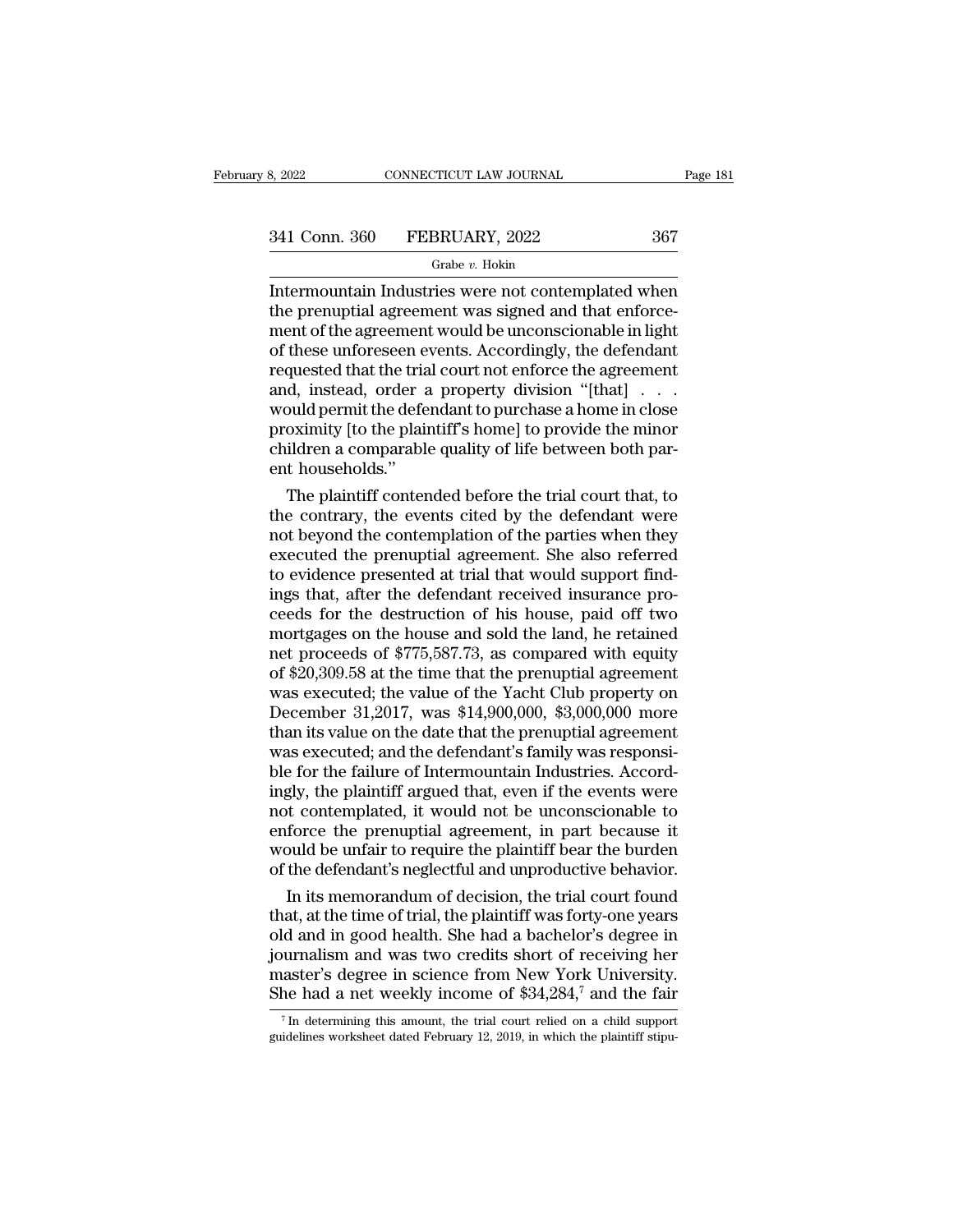### CONNECTICUT LAW JOURNAL February 8, 2022<br>368 FEBRUARY, 2022 341 Conn. 360<br>Grabe v. Hokin Grabe *v.* Hokin

CONNECTICUT LAW JOURNAL Februa<br>
368 FEBRUARY, 2022 341 Conn. 360<br>
Grabe v. Hokin<br>
market value of her assets was \$27.4 million. The defen-<br>
dant was forty-four years old and in good health. He had 368 FEBRUARY, 2022 341 Conn. 360<br>
Grabe v. Hokin<br>
market value of her assets was \$27.4 million. The defendant was forty-four years old and in good health. He had<br>
a bachelor's degree in geography from the University<br>
of Mo 368 FEBRUARY, 2022 341 Conn. 360<br>
Grabe v. Hokin<br>
market value of her assets was \$27.4 million. The defendant was forty-four years old and in good health. He had<br>
a bachelor's degree in geography from the University<br>
of M **S68** FEBRUARY, 2022 341 Conn. 360<br>
Grabe v. Hokin<br>
market value of her assets was \$27.4 million. The defendant was forty-four years old and in good health. He had<br>
a bachelor's degree in geography from the University<br>
of Grabe v. Hokin<br>
Grabe v. Hokin<br>
market value of her assets was \$27.4 million. The defendant was forty-four years old and in good health. He had<br>
a bachelor's degree in geography from the Universit<br>
of Montana. He had no s arket value of her assets was \$27.4 million. The defen-<br>nt was forty-four years old and in good health. He had<br>bachelor's degree in geography from the University<br>Montana. He had no significant income<sup>8</sup> and his<br>sets had a market value of her assets was \$27.4 million. The defendant was forty-four years old and in good health. He had<br>a bachelor's degree in geography from the University<br>of Montana. He had no significant income<sup>8</sup> and his<br>asse

dant was forty-four years old and in good neafth. He had<br>a bachelor's degree in geography from the University<br>of Montana. He had no significant income<sup>8</sup> and his<br>assets had a fair market value of \$2.1 million.<sup>9</sup><br>The trial a bachelor's degree in geography from the University<br>of Montana. He had no significant income<sup>8</sup> and his<br>assets had a fair market value of \$2.1 million.<sup>9</sup><br>The trial court determined that the defendant was at<br>fault for th or Montana. He nad no significant income<sup>5</sup> and his<br>assets had a fair market value of \$2.1 million.<sup>9</sup><br>The trial court determined that the defendant was at<br>fault for the breakdown of the marriage. The court<br>observed that, assets nad a fair market value of \$2.1 million."<br>The trial court determined that the defendant was at<br>fault for the breakdown of the marriage. The court<br>observed that, after the parties' three children were born,<br>"the defe The trial court determined that the defendant was at fault for the breakdown of the marriage. The court observed that, after the parties' three children were born, "the defendant continued to live a life full of drinking a fault for the breakdown of the marriage. The court<br>observed that, after the parties' three children were born,<br>"the defendant continued to live a life full of drinking<br>and partying. Instead of trying to provide for the pla observed that, after the parties' three children were born,<br>
"the defendant continued to live a life full of drinking<br>
and partying. Instead of trying to provide for the plaintiff<br>
and their young children, the defendant r "the defendant continued to live a life full of drinking<br>and partying. Instead of trying to provide for the plaintiff<br>and their young children, the defendant remained stag-<br>nant and engulfed in a selfish mentality until he and partying. Instead of trying to provide for the and their young children, the defendant rema<br>nant and engulfed in a selfish mentality until<br>footing in his business and his marriage." The<br>"suffered as the defendant slept In their young chuldren, the defendant remained stagnant and engulfed in a selfish mentality until he lost his<br>oting in his business and his marriage." The marriage<br>uffered as the defendant slept most of the day, stayed<br>t mant and enguired in a seinsh mentailty until ne lost his<br>footing in his business and his marriage." The marriage<br>"suffered as the defendant slept most of the day, stayed<br>out all night, and did not make the plaintiff or th

footing in his business and his marriage." The marriage<br>"suffered as the defendant slept most of the day, stayed<br>out all night, and did not make the plaintiff or the chil-<br>dren even a remote priority in his life."<br>The tria "suffered as the defendant slept most of the day, stayed<br>out all night, and did not make the plaintiff or the chil-<br>dren even a remote priority in his life."<br>The trial court further found that, at the time that<br>they entere out all night, and did not make the plaintiff or the chil-<br>dren even a remote priority in his life."<br>The trial court further found that, at the time that<br>they entered into the prenuptial agreement, the parties<br>had not cont dren even a remote priority in his life."<br>The trial court further found that, at the time that<br>they entered into the prenuptial agreement, the parties<br>had not contemplated that they would have three chil-<br>dren, the defenda The trial court further found that, at the time that<br>they entered into the prenuptial agreement, the parties<br>had not contemplated that they would have three chil-<br>dren, the defendant's house would be destroyed by fire,<br>th dren, the defendant's house would be destroyed by fire,<br>the Yacht Club would be destroyed by a hurricane and<br>that Intermountain Industries would fail, depriving the<br>defendant of his primary source of income.<sup>10</sup> Although<br>l the Yacht Club would be destroyed by a hurricane and<br>that Intermountain Industries would fail, depriving the<br>defendant of his primary source of income.<sup>10</sup> Although<br>lated that she received \$48,361 in gross weekly income an

that Intermountain Industries would fail, depriving the defendant of his primary source of income.<sup>10</sup> Although lated that she received \$48,361 in gross weekly income and mandatory deductions of \$14,077, for a net weekly defendant of his primary source of income.<sup>10</sup> Although<br>lated that she received \$48,361 in gross weekly income and mandatory<br>deductions of \$14,077, for a net weekly income of \$34,284. The plaintiff<br>submitted a subsequent f deductions of \$14,077, for a net weekly income of \$34,284. The plaintiff submitted a subsequent financial affidavit to the trial court dated February 20, 2019, indicating that her net weekly income was \$24,505. This figur lated that she received \$48,361 in gross weekly income and mandatory deductions of \$14,077, for a net weekly income of \$34,284. The plaintiff submitted a subsequent financial affidavit to the trial court dated February 20, faced that she received \$45,301 in gross weekly income and mandatory deductions of \$14,077, for a net weekly income of \$34,284. The plaintiff submitted a subsequent financial affidavit to the trial court dated February 20, submitted a subsequent mancial amdavit to the trial court dated rebruary<br>20, 2019, indicating that her net weekly income was \$24,505. This figure<br>appears to have been a clerical error, as the same affidavit indicates that<br>

 $^8$  The parties stipulated that, for child support purposes only, the defendant had a gross weekly income of \$2520 and a net weekly income of \$2569.<br> $^9$  The trial court made no finding on the issue, but the undisputed e ner gross weekly income was \$48,301, and mandatory deductions were \$14,491, which would yield a net weekly income of \$33,870.<br>
<sup>8</sup> The parties stipulated that, for child support purposes only, the defendant had a gross wee

The parties supulated that, for child support purposes only, the defendant had a gross weekly income of \$3720 and a net weekly income of \$2569.<br>
<sup>9</sup> The trial court made no finding on the issue, but the undisputed evidenc and a gross weekly mcome of  $\frac{1}{2}$  and a net weekly mcome of  $\frac{1}{2}$  above.<br>
<sup>9</sup> The trial court made no finding on the issue, but the undisputed evidence<br>
showed that the defendant had liabilities of \$1.35 million, For the defendant had liabilities of \$1.35 million, yielding a net worth of approximately \$750,000.<br>
<sup>10</sup> The trial court stated that, "[a]lthough the defendant was not financially crippled after his home burned down, the showed that the derendant had habilities of  $\ast$ 1.35 million, yielding a net worth of approximately  $\ast$ 750,000.<br><sup>10</sup> The trial court stated that, "[a]lthough the defendant was not financially crippled after his home burn worth of approximately  $\frac{1}{2}$  (500,000).<br>  $\frac{10}{2}$  The trial court stated that, "[a]lthough the defendar<br>
crippled after his home burned down, the Yacht Clul<br>
and the insurance proceeds could not fully restore the<br>
f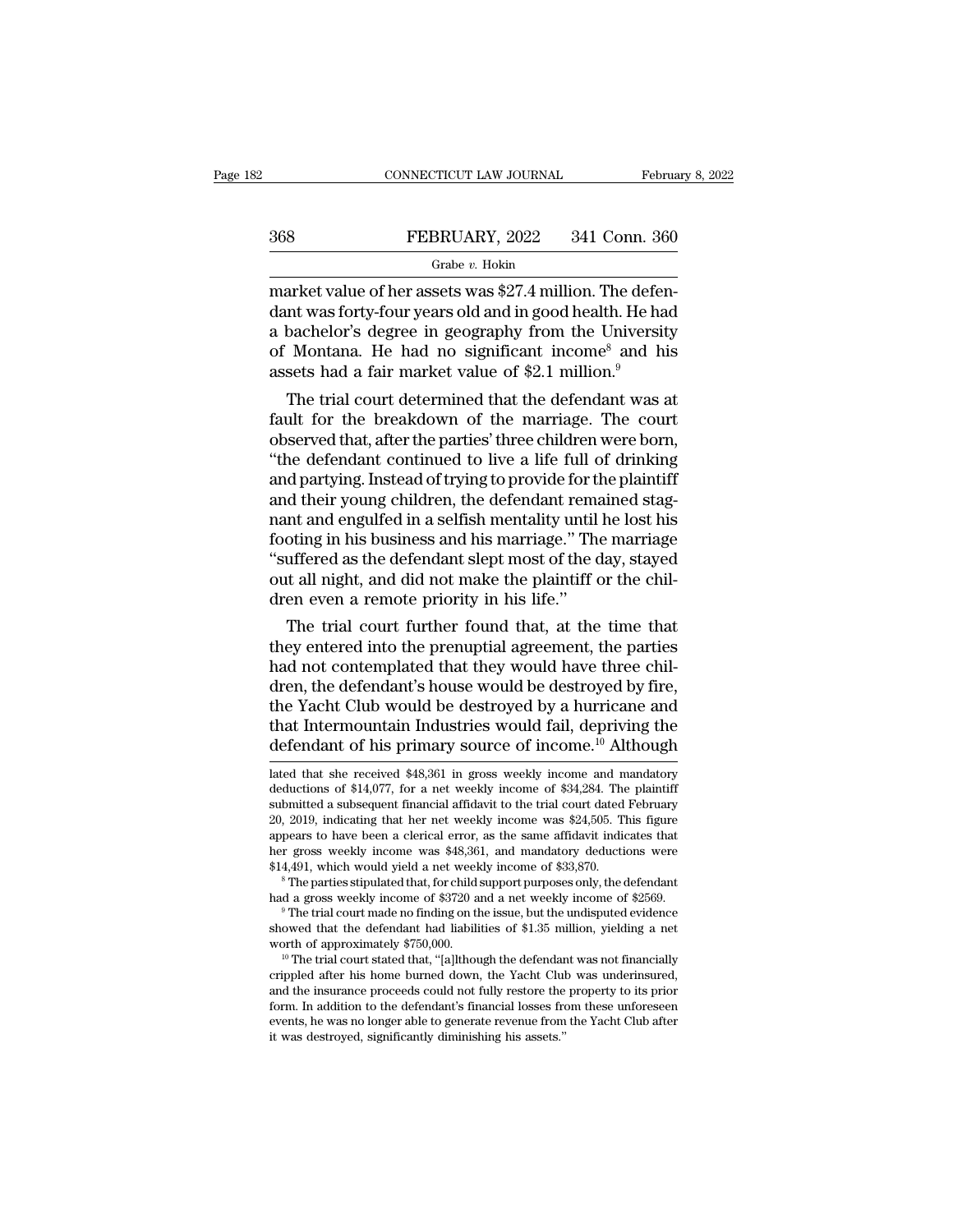| 8, 2022       | CONNECTICUT LAW JOURNAL | Page 183 |
|---------------|-------------------------|----------|
| 341 Conn. 360 | FEBRUARY, 2022          | 369      |
|               | Grabe $v$ . Hokin       |          |

the connective connective connective concluded that these events were not specifically contemplated by the parties when they entered<br>
the court concluded that these events were not specifically contemplated by the parties  $\begin{array}{r} \text{341 Conn. } 360 \quad \text{FEBRUARY, } 2022 \quad \text{369} \\ \text{601} \quad \text{602} \quad \text{603} \end{array}$  and the court concluded that these events were not specifically contemplated by the parties when they entered into the agreement, it determine  $\begin{array}{r} \text{341 Conn. } 360 \quad \text{FEBRUARY, } 2022 \quad \text{369} \\ \text{41} \quad \text{6} \quad \text{6} \quad \text{6} \quad \text{6} \quad \text{6} \quad \text{6} \quad \text{6} \quad \text{6} \quad \text{6} \quad \text{6} \quad \text{6} \quad \text{6} \quad \text{6} \quad \text{6} \quad \text{6} \quad \text{6} \quad \text{6} \quad \text{6} \quad \text{6} \quad \text{6} \quad \text{6} \quad \text{6} \quad \text{6} \quad \text{6}$ 341 Conn. 360 FEBRUARY, 2022 369<br>
Grabe v. Hokin<br>
the court concluded that these events were not specifically contemplated by the parties when they entered<br>
into the agreement, it determined that they were not<br>
events tha  $\begin{array}{c}\n\hline\n\text{Grade vector} & \text{Laplace} \\ \hline\n\end{array}$   $\begin{array}{c}\n\text{Grabe } v. \text{ Hokin} \\
\text{cally contemplated by the parties with a different, it determined the current under the agreement unconscionale.} \\
\hline\n\end{array}$   $\begin{array}{c}\n\text{When it came to the enforcement} \\
\end{array}$ e court concluded that these events were not specifi-<br>Ily contemplated by the parties when they entered<br>to the agreement, it determined that they were not<br>ents that would render enforcement of the terms of<br>e agreement unco fee coal concluded that these creats were not speem<br>cally contemplated by the parties when they entered<br>into the agreement, it determined that they were not<br>events that would render enforcement of the terms of<br>the agreemen

between the agreement, it determined that they were not<br>events that would render enforcement of the terms of<br>the agreement unconscionable.<br>When it came to the enforcement of the attorney's<br>fees provision, however, the tria mos are agreement, a determined and any were not<br>events that would render enforcement of the terms of<br>the agreement unconscionable.<br>When it came to the enforcement of the attorney's<br>fees provision, however, the trial court ble agreement unconscionable.<br>
When it came to the enforcement of the attorney's<br>
fees provision, however, the trial court concluded that,<br>
under the circumstances existing at the time of trial,<br>
enforcement of that provis When it came to the enforcement of the attorney's<br>fees provision, however, the trial court concluded that,<br>under the circumstances existing at the time of trial,<br>enforcement of that provision would be unconsciona-<br>ble. The When it came to the enforcement of the attorney's<br>fees provision, however, the trial court concluded that,<br>under the circumstances existing at the time of trial,<br>enforcement of that provision would be unconsciona-<br>ble. The fees provision, however, the trial court concluded that,<br>
under the circumstances existing at the time of trial,<br>
enforcement of that provision would be unconsciona-<br>
ble. The court observed that the plaintiff "has great<br> under the circumstances existing at the time of trial,<br>enforcement of that provision would be unconsciona-<br>ble. The court observed that the plaintiff "has great<br>financial wealth and [was] not incapable of paying for<br>her ow enforcement of that provision would be unconsciona-<br>ble. The court observed that the plaintiff "has great<br>financial wealth and [was] not incapable of paying for<br>her own attorney's fees." In addition, the court found<br>it "un ble. The court observed that the plaintiff "has great financial wealth and [was] not incapable of paying for<br>her own attorney's fees." In addition, the court found<br>it "unlikely that the parties considered paying millions<br> financial wealth and [was] not incapable of paying for<br>her own attorney's fees." In addition, the court found<br>it "unlikely that the parties considered paying millions<br>of dollars in attorney's fees to the other party in th her own attorney's fees." In addition, the court found<br>it "unlikely that the parties considered paying millions<br>of dollars in attorney's fees to the other party in the<br>event of a marital dissolution" and that the enforcem it "unlikely that the parties considered paying millions<br>of dollars in attorney's fees to the other party in the<br>event of a marital dissolution" and that the enforcement<br>of the attorney's fees provision "would financially of dollars in attorney's fees to the other party in the event of a marital dissolution" and that the enforcement of the attorney's fees provision "would financially cripple the defendant's remaining assets  $\dots$ ."<sup>11</sup> In l event of a marital dissolution" and that the enforcement<br>of the attorney's fees provision "would financially crip-<br>ple the defendant's remaining assets  $\ldots$ ."<sup>11</sup> In light<br>of these findings, the court concluded that, "wh of the attorney's fees provision "would financially crip-<br>ple the defendant's remaining assets  $\ldots$ ."<sup>11</sup> In light<br>of these findings, the court concluded that, "while the<br>totality of the agreement is not unconscionable, ple the defendant's remaining assets  $\ldots$  ..."<sup>11</sup> In light<br>of these findings, the court concluded that, "while the<br>totality of the agreement is not unconscionable, [the<br>provision requiring a party who unsuccessfully cha of these findings, the court concluded that, "while the<br>totality of the agreement is not unconscionable, [the<br>provision requiring a party who unsuccessfully chal-<br>lenges the prenuptial agreement to pay the attorney's<br>fees totality of the agreement is not unconscionable, [the<br>provision requiring a party who unsuccessfully chal-<br>lenges the prenuptial agreement to pay the attorney's<br>fees of the other party] is unconscionable and should<br>be stri provision requiring a party who unsuccessfully chal-<br>lenges the prenuptial agreement to pay the attorney's<br>fees of the other party] is unconscionable and should<br>be stricken from the antenuptial agreement. The<br>remainder of lenges the prenuptial agreement to pay the attorney's<br>fees of the other party] is unconscionable and should<br>be stricken from the antenuptial agreement. The<br>remainder of the parties' antenuptial agreement shall be<br>enforced fees of the other party] is unconscionable and should<br>be stricken from the antenuptial agreement. The<br>remainder of the parties' antenuptial agreement shall be<br>enforced . . . . . " Accordingly, the trial court rendered<br>judg be stricken from the antenuptial agreement. The remainder of the parties' antenuptial agreement shall be enforced  $\ldots$  ." Accordingly, the trial court rendered judgment dissolving the parties' marriage, striking the atto remainder of the parties' antenuptial agreement shall be<br>enforced  $\ldots$ ." Accordingly, the trial court rendered<br>judgment dissolving the parties' marriage, striking the<br>attorney's fees provision from the prenuptial agreeme enforced  $\ldots$  ." Accordingly, the trial court rendered<br>judgment dissolving the parties' marriage, striking the<br>attorney's fees provision from the prenuptial agreement<br>and, consistent with the severability provision of th judgment dissolving the parties' marriage, striking the<br>attorney's fees provision from the prenuptial agreement<br>and, consistent with the severability provision of the<br>agreement, concluding that the remainder of the agree-<br> attorney's fees provision from the prenuptial agreement<br>and, consistent with the severability provision of the<br>agreement, concluding that the remainder of the agree-<br>ment was enforceable. The court also incorporated the<br>fi and, consistent with the severability provision of the agreement, concluding that the remainder of the agreement was enforceable. The court also incorporated the final parenting plan into the judgment, pursuant to which th mal parenting plan into the judgment, pursuant to<br>hich the children were to reside primarily with the<br>laintiff but would spend time with defendant pursuant<br>at at trial showed that the plaintiff had paid attorney's<br> $\frac{11}{$ which the children were to reside primarily with the plaintiff but would spend time with defendant pursuant to a regular visitation schedule. In addition, the parties  $\frac{11 \text{ Evidence presented at trial showed that the plaintiff had paid attorney's}}{\text{fees in the amount of $1,559,713.17 depending against the defendant's cross complaint seeking$ 

plaintiff but would spend time with defendar<br>to a regular visitation schedule. In addition,<br> $\frac{1}{12}$  Evidence presented at trial showed that the plaintiff had<br>fees in the amount of \$1,559,713.17 defending against the det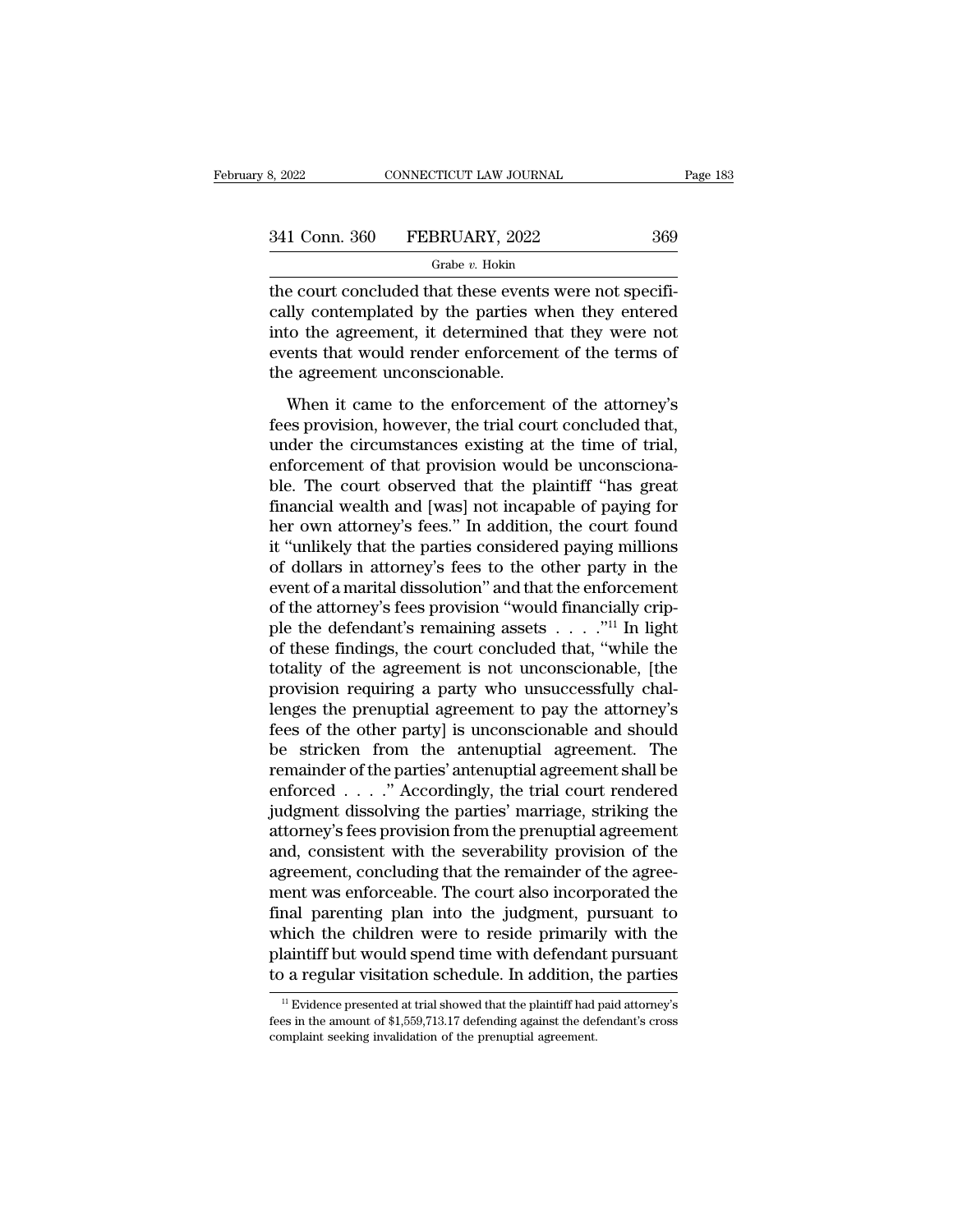# CONNECTICUT LAW JOURNAL February 8, 2022<br>370 FEBRUARY, 2022 341 Conn. 360<br>Grabe v. Hokin

### Grabe *v.* Hokin

CONNECTICUT LAW JOURNAL February 8, 2022<br>
STO FEBRUARY, 2022 341 Conn. 360<br>
Grabe v. Hokin<br>
Stipulated that the defendant would pay weekly child<br>
support in the amount of \$57, in accordance with the<br>
child support guidelin  $\begin{array}{r} \text{S}170 \text{ } \text{FEBRUARY, 2022} \text{ } 341 \text{ Conn. } 360 \text{ } \text{Grabe } v. \text{ Hokin} \end{array}$ <br>
stipulated that the defendant would pay weekly child<br>
support in the amount of \$57, in accordance with the<br>
child support guidelines. Thus, alt FEBRUARY, 2022 341 Conn. 360<br>
Grabe v. Hokin<br>
stipulated that the defendant would pay weekly child<br>
support in the amount of \$57, in accordance with the<br>
child support guidelines. Thus, although the parties had<br>
joint leg FEBRUARY, 2022 341 Conn. 360<br>
Grabe v. Hokin<br>
stipulated that the defendant would pay weekly child<br>
support in the amount of \$57, in accordance with the<br>
child support guidelines. Thus, although the parties had<br>
joint leg  $\begin{array}{c}\n\hline\n\text{Grade } v. \text{ Hokin} \\
\hline\n\text{stipulated that the defendant would support in the amount of $57, in acchild support guidelines. Thus, although a custom idea of the children, the time of the children, the time of the children. This appeal followed. \end{array}$ pulated that the defendant would pay weekly child<br>pport in the amount of \$57, in accordance with the<br>ild support guidelines. Thus, although the parties had<br>int legal custody of the children, the plaintiff was to<br>we primary supulated that the defendant would pay weekly child<br>support in the amount of \$57, in accordance with the<br>child support guidelines. Thus, although the parties had<br>joint legal custody of the children, the plaintiff was to<br>h

support in the amount of  $\ast$ 57, in accordance with the child support guidelines. Thus, although the parties had<br>joint legal custody of the children, the plaintiff was to<br>have primary physical custody.<br>This appeal followe child support guidelines. Thus, although the parties had<br>joint legal custody of the children, the plaintiff was to<br>have primary physical custody.<br>This appeal followed.<sup>12</sup> On appeal, the defendant con-<br>tends that the tria Figure 10 and the contemporal custody.<br>
This appeal followed.<sup>12</sup> On appeal, the defendant contends that the trial court incorrectly determined that it<br>
would not be unconscionable to enforce the prenup-<br>
tial agreement w have primary physical custody.<br>
This appeal followed.<sup>12</sup> On appeal, the defendant contends that the trial court incorrectly determined that it<br>
would not be unconscionable to enforce the prenup-<br>
tial agreement when it f This appeal followed.<sup>12</sup> On appeal, the defendant contends that the trial court incorrectly determined that it would not be unconscionable to enforce the prenuptial agreement when it found that the parties did not initia tends that the trial court incorrectly determined that it<br>would not be unconscionable to enforce the prenup-<br>tial agreement when it found that the parties did not<br>initially contemplate that the defendant would be help-<br>ing would not be unconscionable to enforce the prenup-<br>tial agreement when it found that the parties did not<br>initially contemplate that the defendant would be help-<br>ing to raise three young children at a time when he had<br>no in tial agreement when it found that the parties did not<br>initially contemplate that the defendant would be help-<br>ing to raise three young children at a time when he had<br>no income and greatly diminished assets.<sup>13</sup> The plaininitially contemplate that the defendant would be help-<br>ing to raise three young children at a time when he had<br>no income and greatly diminished assets.<sup>13</sup> The plain-<br>tiff contemplate these events, the trial court correc ing to raise three young children at a time when he had<br>no income and greatly diminished assets.<sup>13</sup> The plain-<br>tiff contends that, even if the parties did not initially<br>contemplate these events, the trial court correctly be ontemplate these events, the trial court correctly<br>etermined that they were not so far beyond their con-<br>mplation as to render the enforcement of the agree-<br>ent unconscionable.<sup>14</sup> We agree with the plaintiff.<br><sup>12</sup> Aft determined that they were not so far beyond their con-<br>templation as to render the enforcement of the agree-<br>ment unconscionable.<sup>14</sup> We agree with the plaintiff.<br><sup>12</sup> After this appeal was filed, the plaintiff filed a mot

not contemplate that the defendant is not unconscionable, even assuming that the events at issue were not contemplated by the parties, we need not address this claim.<br>
<sup>14</sup> The plaintiff also contends, essentially as an al ing that the events at issue were not contemplated by the parties, we need not address this claim.<br>
<sup>14</sup> The plaintiff also contends, essentially as an alternative ground for affirmance, that the trial court incorrectly de hurricane and that Intermoverative and that the particle and that the parties did not contemplate that the trial court incorrectly determined that the parties did not contemplate that they would have children, that the def <sup>14</sup> The plaintiff also contends, essentially as an alternative ground for affirmance, that the trial court incorrectly determined that the parties did not contemplate that they would have children, that the defendant's h firmance, that the trial court incorrectly determined that the parties did<br>not contemplate that they would have children, that the defendant's house<br>would be destroyed by fire, that the Yacht Club would be destroyed by a<br>h and contemplate that they would have children, that the defendant's house<br>would be destroyed by fire, that the Yacht Club would be destroyed by a<br>hurricane and that Intermountain Industries would fail. There appear to be<br> would be destroyed by fire, that the Yacht Club would be destroyed by a hurricane and that Intermountain Industries would fail. There appear to be two separate bases for this claim. First, the plaintiff appears to contend if enforcement hereof is coupled that the future. The plaintiff appear to be two separate bases for this claim. First, the plaintiff appears to contend that these events were contemplated by the parties as a matter of law hurricane and that Intermountain Industries would fail. There appear to be two separate bases for this claim. First, the plaintiff appears to contend that these events were contemplated by the parties as a matter of law b that these events were contemplated by the parties as a matter of law

templation as to render the enforcement of the agreement unconscionable.<sup>14</sup> We agree with the plaintiff.<br><sup>12</sup> After this appeal was filed, the plaintiff filed a motion for leave to file a late conditional cross appeal in ment unconscionable.<sup>14</sup> We agree with the plaintiff.<br><sup>12</sup> After this appeal was filed, the plaintiff filed a motion for leave to file<br>a late conditional cross appeal in which she requested permission to cross<br>appeal from The case to the trial court is appear to the trial content of the trial conditional cross appeal in which she requested permission to cross appeal from the trial court's ruling invalidating the attorney's fees provision i <sup>12</sup> After this appeal was filed, the plaintiff filed a motion for leave to file a late conditional cross appeal in which she requested permission to cross appeal from the trial court's ruling invalidating the attorney's and the conditional cross appeal in which she requested permission to cross appeal from the trial court's ruling invalidating the attorney's fees provision in the event that the Appellate Court reversed the judgment and re from soliciting testimony as to whether the parties contemplated certain the event that the Appellate Court reversed the judgment and remanded the case to the trial court for a new trial without resolving the issue of the

in the event that the Appellate Court reversed the judgment and remanded<br>the case to the trial court for a new trial without resolving the issue of the<br>enforceability of the prenuptial agreement. The Appellate Court denie enforceability of the prenuptial agreement. The Appellate Court denied the motion, and this claim is not before us.<br>  $^{13}$  The defendant also claims that the trial court improperly precluded him from soliciting testimony motion, and this claim is not before us.<br>
<sup>13</sup> The defendant also claims that the trial court improperly precluded him<br>
from soliciting testimony as to whether the parties contemplated certain<br>
events when they entered int <sup>13</sup> The defendant also claims that the trial court improperly precluded him<br>from soliciting testimony as to whether the parties contemplated certain<br>events when they entered into the prenuptial agreement. Because we con-Events when they entered into the prenuptial agreement. Because we conclude that enforcement of the agreement is not unconscionable, even assuming that the events at issue were not contemplated by the parties, we need not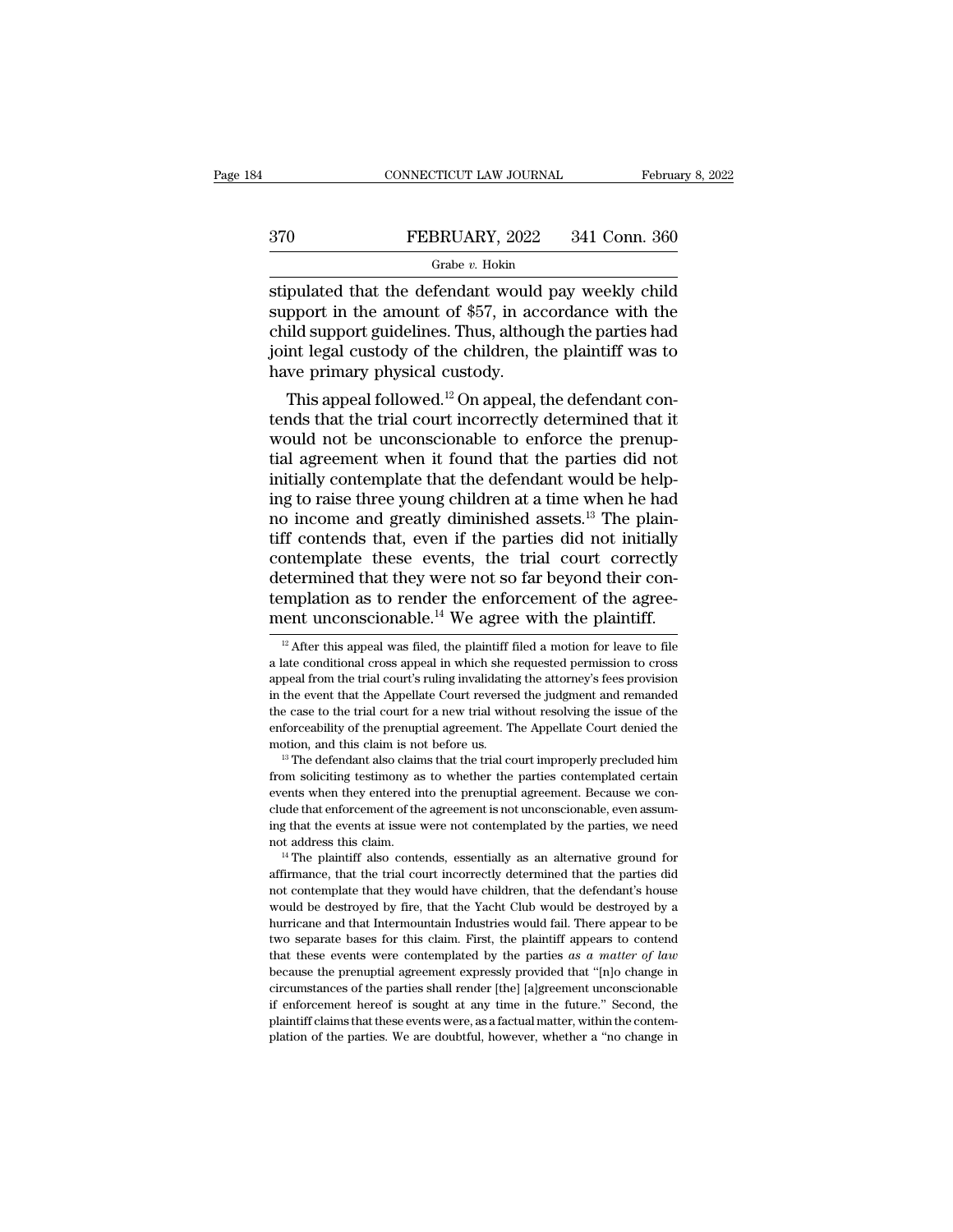3, 2022 CONNECTICUT LAW JOURNAL Page 185<br>341 Conn. 360 FEBRUARY, 2022 371<br>Grabe v. Hokin

### Grabe *v.* Hokin

CONNECTICUT LAW JOURNAL Page<br>
1 Conn. 360 FEBRUARY, 2022 371<br>
Grabe v. Hokin<br>
We begin our analysis with the standard of review.<br>
Insuant to §46b-36g (a), "[a] premarital agreement<br>
chall not be arforeashle if the next ver 341 Conn. 360 FEBRUARY, 2022 371<br>
Grabe v. Hokin<br>
We begin our analysis with the standard of review.<br>
Pursuant to § 46b-36g (a), "[a] premarital agreement<br>
... shall not be enforceable if the party against whom 341 Conn. 360 FEBRUARY, 2022 371<br>
Grabe v. Hokin<br>
We begin our analysis with the standard of review.<br>
Pursuant to §46b-36g (a), "[a] premarital agreement<br>
... shall not be enforceable if the party against whom<br>
enforcemen 341 Conn. 360 FEBRUARY, 2022 371<br>
Grabe v. Hokin<br>
We begin our analysis with the standard of review.<br>
Pursuant to §46b-36g (a), "[a] premarital agreement<br>
... shall not be enforceable if the party against whom<br>
enforcemen Grabe v. Hokin<br>
We begin our analysis with the standard of review.<br>
Pursuant to § 46b-36g (a), "[a] premarital agreement<br>
... shall not be enforceable if the party against whom<br>
enforcement is sought proves that ... (2) [ We begin our analysis with the standard of review.<br>Pursuant to §46b-36g (a), "[a] premarital agreement<br>... shall not be enforceable if the party against whom<br>enforcement is sought proves that ... (2) [t]he agree-<br>ment was We begin our analysis with the standard of review.<br>Pursuant to §46b-36g (a), "[a] premarital agreement<br>...shall not be enforceable if the party against whom<br>enforcement is sought proves that ...(2) [t]he agree-<br>ment was u Pursuant to § 46b-36g (a), "[a] premarital agreement<br>
... shall not be enforceable if the party against whom<br>
enforcement is sought proves that ... (2) [t]he agree-<br>
ment was unconscionable when it was executed or<br>
when en ... shall not be enforceable if the party against whom<br>enforcement is sought proves that ... (2) [t]he agree-<br>ment was unconscionable when it was executed or<br>when enforcement is sought ....." Whether the pre-<br>nuptial agre enforcement is sought proves that  $\ldots$  (2) [t]he agreement was unconscionable when it was executed or when enforcement is sought  $\ldots$ ." Whether the pre-<br>nuptial agreement is enforceable is a mixed question of fact and l ment was unconscionable when it was executed or<br>when enforcement is sought . . . ." Whether the pre-<br>nuptial agreement is enforceable is a mixed question<br>of fact and law. See *Friezo* v. *Friezo*, 281 Conn. 166,<br>180–81, 9 when enforcement is sought . . . ." Whether the pre-<br>nuptial agreement is enforceable is a mixed question<br>of fact and law. See *Friezo* v. *Friezo*, 281 Conn. 166,<br>180–81, 914 A.2d 533 (2007), overruled in part on other<br>g nuptial agreement is enforceable is a mixed question<br>of fact and law. See *Friezo* v. *Friezo*, 281 Conn. 166,<br>180–81, 914 A.2d 533 (2007), overruled in part on other<br>grounds by *Bedrick* v. *Bedrick*, 300 Conn. 691, 17 A. 180–81, 914 A.2d 533 (2007), overruled in part on other<br>grounds by *Bedrick* v. *Bedrick*, 300 Conn. 691, 17 A.3d<br>17 (2011). Although the underlying historical facts<br>found by the trial court may not be disturbed unless<br>th grounds by *Bedrick* v. *Bedrick*, 300 Conn. 691, 17 A.3d<br>17 (2011). Although the underlying historical facts<br>found by the trial court may not be disturbed unless<br>they are clearly erroneous; see *Kovalsick* v. *Kovalsick* 17 (2011). Although the underlying historical facts<br>found by the trial court may not be disturbed unless<br>they are clearly erroneous; see *Kovalsick* v. *Kovalsick*,<br>125 Conn. App. 265, 270–71, 7 A.3d 924 (2010); whether<br>a they are clearly erroneous; see *Kovalsick* v. *Kovalsick*, 125 Conn. App. 265, 270–71, 7 A.3d 924 (2010); whether a prenuptial agreement is unconscionable in light of those facts, if not clearly erroneous, is a question 125 Conn. App. 265, 270–71, 7 A.3d 924 (2010); whether<br>a prenuptial agreement is unconscionable in light of<br>those facts, if not clearly erroneous, is a question of<br>law subject to plenary review. See *Crews v. Crews*,<br>295 a prenuptial agreement is unconsci<br>those facts, if not clearly erroneou<br>law subject to plenary review. See<br>295 Conn. 153, 163–64, 989 A.2d 100<br>General Statutes § 46b-36g (c) ("[a]n:<br>nability of a premarital agreement s<br>the w subject to plenary review. See *Crews* v. *Crews*,<br>5 Conn. 153, 163–64, 989 A.2d 1060 (2010); see also<br>eneral Statutes § 46b-36g (c) ("[a]n issue of unconscio-<br>bility of a premarital agreement shall be decided by<br>e cour 295 Conn. 153, 163–64, 989 A.2d 1060 (2010); see also<br>General Statutes § 46b-36g (c) ("[a]n issue of unconscio-<br>nability of a premarital agreement shall be decided by<br>the court as a matter of law").<br>"Unconscionable is a w

General Statutes § 46b-36g (c) ("[a]n issue of unconscionability of a premarital agreement shall be decided by<br>the court as a matter of law").<br>"Unconscionable is a word that defies lawyer-like<br>definition.... The classic d mability of a premarital agreement shall be decided by<br>the court as a matter of law").<br>"Unconscionable is a word that defies lawyer-like<br>definition.... The classic definition of an unconscio-<br>nable contract is one which n the court as a matter of law").<br>
"Unconscionable is a word that defies lawyer-like<br>
definition.... The classic definition of an unconscio-<br>
nable contract is one which no [individual] in his senses,<br>
not under delusion, w "Unconscionable is a word that defies lawyer-like<br>definition. . . . The classic definition of an unconscio-<br>nable contract is one which no [individual] in his senses,<br>not under delusion, would make, on the one hand, and<br>w "Unconscionable is a word that defies lawyer-like<br>definition. . . . The classic definition of an unconscio-<br>nable contract is one which no [individual] in his senses,<br>not under delusion, would make, on the one hand, and<br>wh definition. . . . The classic definition of an uncomable contract is one which no [individual] in his send to under delusion, would make, on the one hand which no fair and honest [individual] would accepthe other." (Inter t under delusion, would make, on the one hand, and<br>nich no fair and honest [individual] would accept, on<br>e other." (Internal quotation marks omitted.) *Beyor*<br>*Beyor*, 158 Conn. App. 752, 758, 121 A.3d 734, cert.<br>nied, 319 which no fair and honest [individual] would accept, on<br>the other." (Internal quotation marks omitted.) *Beyor*<br>v. *Beyor*, 158 Conn. App. 752, 758, 121 A.3d 734, cert.<br>denied, 319 Conn. 933, 125 A.3d 206 (2015).<br>We have pr

denied, 319 Conn. 933, 125 A.3d 206 (2015).<br>We have previously recognized that § 46b-36g was<br>intended to endorse, clarify and codify the standards<br>circumstance'' provision could save a prenuptial agreement that otherwise<br>w

We have previously recognized that § 46b-36g was<br>intended to endorse, clarify and codify the standards<br>circumstance" provision could save a prenuptial agreement that otherwise<br>would be unenforceable as unconscionable. We n We have previously recognized that  $\S$  46b-36g was<br>intended to endorse, clarify and codify the standards<br>circumstance" provision could save a prenuptial agreement that otherwise<br>would be unenforceable as unconscionable. W intended to endorse, clarify and codify the standards<br>circumstance" provision could save a prenuptial agreement that otherwise<br>would be unenforceable as unconscionable. We need not resolve these<br>issues here, however, becau circumstance" provision could save a prenuptial agreement that otherwise<br>would be unenforceable as unconscionable. We need not resolve these<br>issues here, however, because we conclude that the trial court correctly<br>determin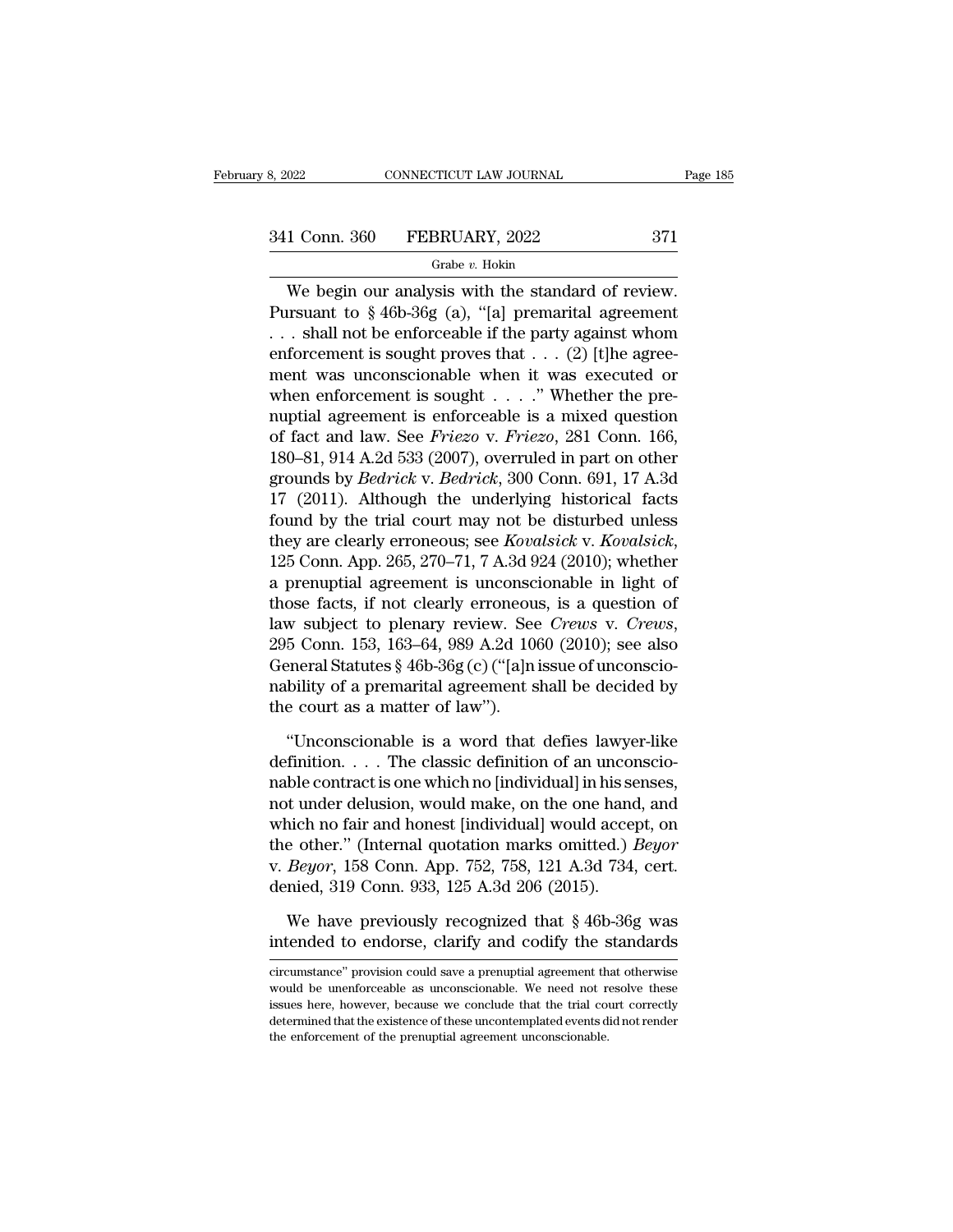# CONNECTICUT LAW JOURNAL February 8, 2022<br>372 FEBRUARY, 2022 341 Conn. 360<br>Grabe v. Hokin

### Grabe *v.* Hokin

set forth in this court's decision in *McHugh* v. *McHugh*, 181 Conn. 482, 436 A.2d 8 (1980). See, e.g., *Friezo* v. *Friezo*, supra, 281 Conn. 185–86 n.23. In *McHugh*, this court hold that "an antenuntial agreement will *FEBRUARY*, 2022 341 Conn. 360<br> *Grabe v. Hokin*<br> *Friezo*, supra, 281 Conn. 185–86 n.23. In *McHugh*, this<br>
court held that "an antenuptial agreement will not be<br>
approved where the circumstances of the parties at the FEBRUARY, 2022 341 Conn. 360<br>
Grabe v. Hokin<br>
set forth in this court's decision in  $McHugh$  v.  $McHugh$ ,<br>
181 Conn. 482, 436 A.2d 8 (1980). See, e.g., *Friezo* v.<br> *Friezo*, supra, 281 Conn. 185–86 n.23. In  $McHugh$ , this<br>
court Grabe v. Hokin<br>
set forth in this court's decision in McHugh v. McHugh,<br>
181 Conn. 482, 436 A.2d 8 (1980). See, e.g., *Friezo v.*<br> *Friezo*, supra, 281 Conn. 185–86 n.23. In McHugh, this<br>
court held that "an antenuptial a Grabe v. Hokin<br>set forth in this court's decision in *McHugh* v. *McHugh*,<br>181 Conn. 482, 436 A.2d 8 (1980). See, e.g., *Friezo* v.<br>*Friezo*, supra, 281 Conn. 185–86 n.23. In *McHugh*, this<br>court held that "an antenuptial set forth in this court's decision in *McHugh* v. *McHugh*,<br>181 Conn. 482, 436 A.2d 8 (1980). See, e.g., *Friezo* v.<br>*Friezo*, supra, 281 Conn. 185–86 n.23. In *McHugh*, this<br>court held that "an antenuptial agreement will 181 Conn. 482, 436 A.2d 8 (1980). See, e.g., *Friezo* v.<br>*Friezo*, supra, 281 Conn. 185–86 n.23. In *McHugh*, this<br>court held that "an antenuptial agreement will not be<br>enforced where the circumstances of the parties at t Friezo, supra, 281 Conn. 185–86 n.23. In *McHugh*, this court held that "an antenuptial agreement will not be enforced where the circumstances of the parties at the time of the dissolution are so far beyond the contemplat court held that "an antenuptial agreement will not be<br>enforced where the circumstances of the parties at the<br>time of the dissolution are so far beyond the contempla-<br>tion of the parties at the time the agreement was made<br>a enforced where the circumstances of the parties at the<br>time of the dissolution are so far beyond the contempla-<br>tion of the parties at the time the agreement was made<br>as to make enforcement of the agreement work an<br>injusti time of the dissolution are so far beyond the contemplation of the parties at the time the agreement was made<br>as to make enforcement of the agreement work an<br>injustice.....Thus, where a marriage is dissolved not<br>because i tion of the parties at the time the agreement was made<br>as to make enforcement of the agreement work an<br>injustice.....Thus, where a marriage is dissolved not<br>because it has broken down irretrievably, but because<br>of the fau as to make enforcement of the agreement work an injustice. . . . Thus, where a marriage is dissolved not because it has broken down irretrievably, but because of the fault of one of the parties, an antenuptial waiver of r injustice. . . . Thus, where a marriage is dissolved not<br>because it has broken down irretrievably, but because<br>of the fault of one of the parties, an antenuptial waiver<br>of rights executed by the innocent party may not be<br>e because it has broken down irretrievably, but because<br>of the fault of one of the parties, an antenuptial waiver<br>of rights executed by the innocent party may not be<br>enforceable, depending [on] the circumstances of the<br>parti of the fault of one of the parties, an antenuptial waiver<br>of rights executed by the innocent party may not be<br>enforceable, depending [on] the circumstances of the<br>particular case and the language of the agreement....<br>Like of rights executed by the innocent party may not be enforceable, depending [on] the circumstances of the particular case and the language of the agreement....<br>Likewise, where the economic status of [the] parties has chang enforceable, depending [on] the circumstances of the<br>particular case and the language of the agreement....<br>Likewise, where the economic status of [the] parties<br>has changed dramatically between the date of the agreement<br>and particular case and the language of the agreement....<br>Likewise, where the economic status of [the] parties<br>has changed dramatically between the date of the agreement and the dissolution, literal enforcement of the<br>agreeme Likewise, where the economic status of [the] parties<br>has changed dramatically between the date of the agreement and the dissolution, literal enforcement of the<br>agreement may work injustice." (Citations omitted.)<br> $McHugh$  v. has changed dramatically between the date of the agreement and the dissolution, literal enforcement of the agreement may work injustice." (Citations omitted.) *McHugh* v. *McHugh*, supra, 489. Other unforeseen changes that ment and the dissolution, literal enforcement of the agreement may work injustice." (Citations omitted.) *McHugh* v. *McHugh*, supra, 489. Other unforeseen changes that may, depending on the circumstances, render a prenupt *EHugh v. McHugh*, supra, 489. Other unforeseen<br>anges that may, depending on the circumstances,<br>nder a prenuptial agreement unenforceable include<br>e birth of a child, loss of employment or a move to<br>other state. *Bedrick v.* metriagh v. metriagh, supra, 439. Other unioneseen<br>changes that may, depending on the circumstances,<br>render a prenuptial agreement unenforceable include<br>the birth of a child, loss of employment or a move to<br>another state.

ranges that hay, depending on the circumstances,<br>render a prenuptial agreement unenforceable include<br>the birth of a child, loss of employment or a move to<br>another state. *Bedrick* v. *Bedrick*, supra, 300 Conn. 706.<br>"Absen *McHugh v. McHugh,* supra, 181 Conn. 2010, 2010<br> *McHugh v. McHugh,* supra, 200 Conn. 706.<br> *McHugh v. McHugh,* supra, 181 Conn. 489. "Unfairness<br>
or inequality alone does not render a [prenuptial] agreement<br> *McHugh v. Mc* the birth of a child, loss of employment of a hlove to<br>another state. *Bedrick* v. *Bedrick*, supra, 300 Conn. 706.<br>"Absent such unusual circumstances, however, ante-<br>nuptial agreements freely and fairly entered into will<br> another state. *Detrick* v. *Detrick*, supra, 500 Collit. 700.<br>
"Absent such unusual circumstances, however, ante-<br>
nuptial agreements freely and fairly entered into will<br>
be honored and enforced by the courts as written. "Absent such unusual circumstances, however, ante-<br>nuptial agreements freely and fairly entered into will<br>be honored and enforced by the courts as written."<br> $McHugh$  v.  $McHugh$ , supra, 181 Conn. 489. "Unfairness<br>or inequality nuptial agreements freely and fairly entered into will<br>be honored and enforced by the courts as written."<br>*McHugh* v. *McHugh*, supra, 181 Conn. 489. "Unfairness<br>or inequality alone does not render a [prenuptial] agree-<br>me be honored and enforced by the courts as written."<br>McHugh v. McHugh, supra, 181 Conn. 489. "Unfairness<br>or inequality alone does not render a [prenuptial] agree-<br>ment unconscionable;<sup>15</sup> spouses may agree on an<br>unequal dis is a product in the enforceability of a postnuptial agreement were improvident does not render the agreement were improvident does not render the agreement were improvident does not render the agreement. See the enforceabi unequal distribution of assets at dissolution. [T]he mere<br>fact that hindsight may indicate the provisions of the<br>agreement were improvident does not render the agree-<br> $\frac{1}{15}$  *Bedrick* involved the enforceability of a p

fact that hindsight may indicate the provisions of the agreement were improvident does not render the agreement. See  $\frac{15}{3}$  *Bedrick* involved the enforceability of a postmuptial agreement. See *Bedrick* v. *Bedrick*, 295 Conn. 167 ("equitable considerations codified in our statutes ... . . have mediate in the agreement. See Bedrick v. Bedrick, supra, 300 Conn. 693. The same principle, however, applies to prenuptial agreements. See id., <sup>15</sup> *Bedrick* involved the enforceability of a postnuptial agreement. See *Bedrick* v. *Bedrick*, supra, 300 Conn. 693. The same principle, however, applies to prenuptial agreements. See id., 696–97; Crews v. Crews, supr <sup>15</sup> *Bedrick* involved the enfo<br> *Bedrick* v. *Bedrick*, supra, 300<br>
applies to prenuptial agreemer<br>
295 Conn. 167 ("equitable cons<br>
no bearing on whether [a prenu<br>
nal quotation marks omitted)).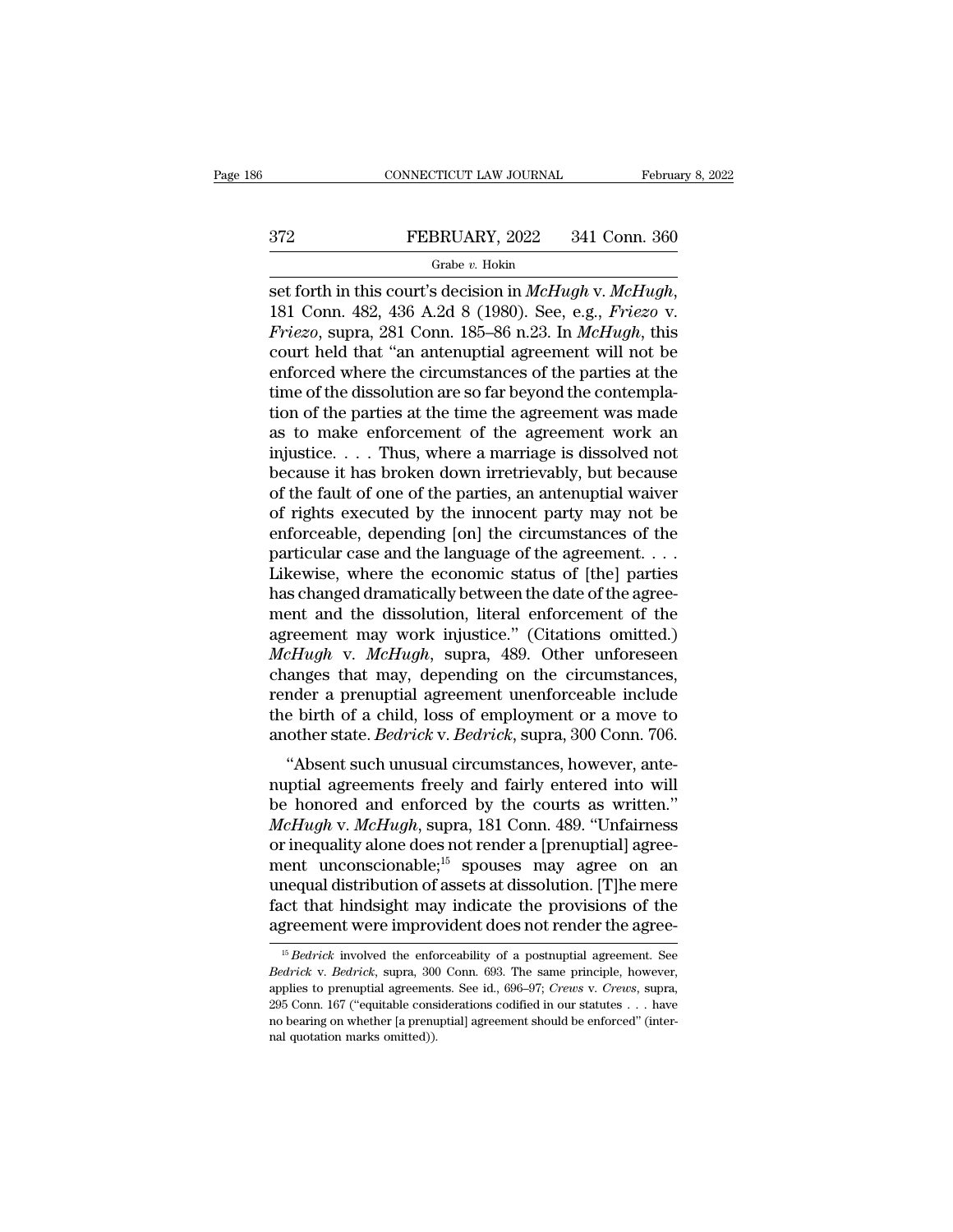Grabe *v.* Hokin

ment unconscionable. . . . . Instead, the question of<br>
ment unconscionable. . . . Instead, the question of<br>
whether enforcement of an agreement would be unconscionable is an<br>
straightforward of the straightforward of the s  $\begin{array}{r} \text{341 Conn. } 360 \quad \text{FEBRUARY, } 2022 \quad \text{373} \\ \text{41 Conv. } 360 \quad \text{FEBRUARY, } 2022 \quad \text{373} \\ \text{42 Cov. } \text{44 Cov.} \quad \text{45 Cov.} \end{array}$ 341 Conn. 360 FEBRUARY, 2022 373<br>
Grabe v. Hokin<br>
ment unconscionable.... Instead, the question of<br>
whether enforcement of an agreement would be unconscionable is analogous to determining whether enforce-<br>
ment of an agre ment of an agreement would work an injustice. . . .  $\frac{Grabe v. Hokin}{dVe v}$ <br>
Member unconscionable. . . . Instead, the question of<br>
whether enforcement of an agreement would be unconscionable is analogous to determining whether enforce-<br>
ment of an agreement would work an inju  $\begin{tabular}{ll} \hline \textbf{graph} & \textbf{graph} & \textbf{graph} \\ \hline \textbf{ment unconscionable. . . . Instead, the question of whether enforcement of an agreement would be uncon-  
scionable is analogous to determining whether enforce-  
ment of an agreement would work an injustice. . . .  
Marriage, by its very nature, is subject to unforeseable  
developments, and no agreement can possibly anticipate all future events." (Citations omitted), Podriche  
addeds interval question marks omitted.) Redrichs.$ ment unconscionable. . . . Instead, the question of<br>whether enforcement of an agreement would be unconscionable is analogous to determining whether enforce-<br>ment of an agreement would work an injustice. . . . .<br>Marriage, whether enforcement of an agreement would be unconscionable is analogous to determining whether enforcement of an agreement would work an injustice. . . . . Marriage, by its very nature, is subject to unforeseeable develop *Beriands is analogous to determining whether enforcement of an agreement would work an injustice....*<br>*Marriage, by its very nature, is subject to unforeseeable developments, and no agreement can possibly anticipate all f* ment of an agreement would work an injustice. . . . .<br>Marriage, by its very nature, is subject to unforeseeable<br>developments, and no agreement can possibly antici-<br>pate all future events." (Citations omitted; footnote<br>add Marriage, by its very nature, is subject to unforeseeable<br>developments, and no agreement can possibly antici-<br>pate all future events." (Citations omitted; footnote<br>added; internal quotation marks omitted.) *Bedrick* v.<br>*Be* developments, and no agreement can possibly antici-<br>pate all future events." (Citations omitted; footnote<br>added; internal quotation marks omitted.) *Bedrick* v.<br>*Bedrick*, supra, 300 Conn. 705–706. Indeed, if every<br>event t pate all future events." (Citations omitted; footnote added; internal quotation marks omitted.) *Bedrick* v. *Bedrick*, supra, 300 Conn. 705–706. Indeed, if every event that the parties did not anticipate could provide a b added; internal quotation marks omitted.) *Bedrick* v.<br> *Bedrick*, supra, 300 Conn. 705–706. Indeed, if every<br>
event that the parties did not anticipate could provide<br>
a basis for invalidating a prenuptial agreement, no su *Bedrick*, supra, 300 Conn. 705–706. Indeed, if every<br>event that the parties did not anticipate could provide<br>a basis for invalidating a prenuptial agreement, no such<br>agreement would be enforceable. Thus, "the party seekevent that the parties did not anticipate could provide<br>a basis for invalidating a prenuptial agreement, no such<br>agreement would be enforceable. Thus, "the party seek-<br>ing to challenge the enforceability of the antenuptial a basis for invalidating a prenuptial agreement, no such<br>agreement would be enforceable. Thus, "the party seek-<br>ing to challenge the enforceability of the antenuptial<br>contract bears a heavy burden." *Crews* v. *Crews*, sup agreement would be enforceable. Thus, "the party seeking to challenge the enforceability of the antenuptial<br>contract bears a heavy burden." *Crews v. Crews*, supra,<br>295 Conn. 169; see id., 170 ("proving uncontemplated,<br>dr ing to challenge the enforceability of the antenuptial<br>contract bears a heavy burden." *Crews* v. *Crews*, supra,<br>295 Conn. 169; see id., 170 ("proving uncontemplated,<br>dramatically changed circumstances requires a signifi contract bears a heavy burden." *Crews v.* (295 Conn. 169; see id., 170 ("proving uncedramatically changed circumstances requent showing"); see also id. ("*McHugh* extraordinary change in economic status threshold for find amatically changed circumstances requires a signifi-<br>nt showing"); see also id. ("*McHugh* requires an<br>traordinary change in economic status and . . . the<br>reshold for finding such a dramatic change is high"<br>iternal quotat cant showing"); see also id. ("*McHugh* requires an extraordinary change in economic status and . . . the threshold for finding such a dramatic change is high" (internal quotation marks omitted)).<br>In the present case, we

extraordinary change in economic status and  $\ldots$  the threshold for finding such a dramatic change is high" (internal quotation marks omitted)).<br>In the present case, we assume without deciding that the trial court correct threshold for finding such a dramatic change is high"<br>(internal quotation marks omitted)).<br>In the present case, we assume without deciding that<br>the trial court correctly found that the parties did not<br>contemplate the birth (internal quotation marks omitted)).<br>
In the present case, we assume without deciding that<br>
the trial court correctly found that the parties did not<br>
contemplate the births of their three children, the<br>
destruction of the In the present case, we assume without deciding that<br>the trial court correctly found that the parties did not<br>contemplate the births of their three children, the<br>destruction of the defendant's house by fire, the destruc-<br> In the present case, we assume without deciding that<br>the trial court correctly found that the parties did not<br>contemplate the births of their three children, the<br>destruction of the defendant's house by fire, the destruc-<br> the trial court correctly found that the parties did not<br>contemplate the births of their three children, the<br>destruction of the defendant's house by fire, the destruc-<br>tion of the Yacht Club by a hurricane or the failure o contemplate the births of their three children, the destruction of the defendant's house by fire, the destruction of the Yacht Club by a hurricane or the failure of Intermountain Industries when they entered into the pren destruction of the defendant's house by fire, the destruction of the Yacht Club by a hurricane or the failure of<br>Intermountain Industries when they entered into the<br>prenuptial agreement.<sup>16</sup> We further assume that the<br>resu tion of the Yacht Club by a hurricane or the failure of<br>Intermountain Industries when they entered into the<br>prenuptial agreement.<sup>16</sup> We further assume that the<br>resulting diminishment in the value of the defendant's<br>assets Intermountain Industries when they entered into the<br>prenuptial agreement.<sup>16</sup> We further assume that the<br>resulting diminishment in the value of the defendant's<br>assets and his loss of income from Intermountain Indus-<br>tries ssets and nis loss of income from intermountain indus-<br>ies also were not contemplated. As we explained,<br>owever, it is clear under our case law that, standing<br>one, the fact that existing circumstances were beyond<br><sup>16</sup> As we tries also were not contemplated. As we explained,<br>however, it is clear under our case law that, standing<br>alone, the fact that existing circumstances were beyond<br> $\frac{16}{16}$  As we indicated; see footnote 14 of this opinio

however, it is clear under our case law that, standing alone, the fact that existing circumstances were beyond  $\frac{16}{16}$  As we indicated; see footnote 14 of this opinion; we need not address the plaintiff's challenge to alone, the fact that existing circumstances were beyond<br>
<sup>16</sup> As we indicated; see footnote 14 of this opinion; we need not address<br>
the plaintiff's challenge to the trial court's factual findings on these issues<br>
because  $^{16}$  As we indicated; see footnote 14 of this opinion; we need not address the plaintiff's challenge to the trial court's factual findings on these issues because, even assuming that, contrary to the plaintiff's claim,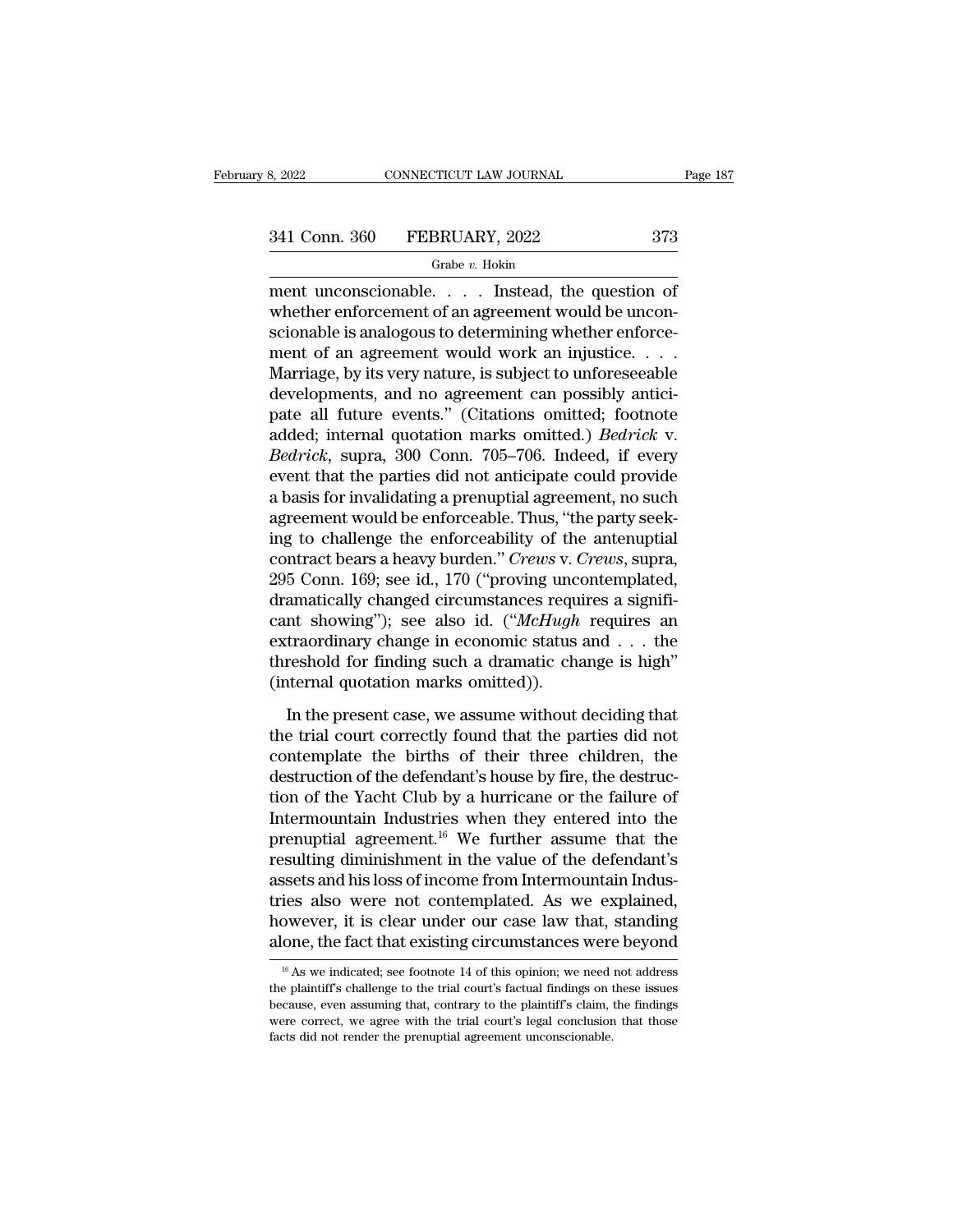# CONNECTICUT LAW JOURNAL February 8, 2022<br>374 FEBRUARY, 2022 341 Conn. 360<br>Grabe v. Hokin

### Grabe *v.* Hokin

CONNECTICUT LAW JOURNAL February 8, 202<br>
FEBRUARY, 2022 341 Conn. 360<br>
Grabe v. Hokin<br>
the parties' initial contemplation does not establish that<br>
enforcement of a prenuptial agreement would be uncon-EEBRUARY, 2022 341 Conn. 360<br>  $\frac{6 \text{rabe } v}{2}$  Hokin<br>
the parties' initial contemplation does not establish that<br>
enforcement of a prenuptial agreement would be uncon-<br>
scionable. Rather, we must determine whether these  $\begin{tabular}{ll} \multicolumn{1}{l}{{\bf FEBRUARY, 2022 \quad \quad 341 Conn. 360}}\\ \hline \multicolumn{1}{l}{\bf{Grabe $v$. Hokin}}\\ \hline \multicolumn{1}{l}{\bf{the parties' initial contention does not establish that}}\\ \hline \end{tabular}$ EEBRUARY, 2022 341 Conn. 360<br>
Grabe v. Hokin<br>
the parties' initial contemplation does not establish that<br>
enforcement of a prenuptial agreement would be uncon-<br>
scionable. Rather, we must determine whether these<br>
circumst Grabe v. Hokin<br>the parties' initial contemplation does not establish that<br>enforcement of a prenuptial agreement would be uncon-<br>scionable. Rather, we must determine whether these<br>circumstances were "so far beyond the cont as the parties' initial contemplation does not establish that<br>enforcement of a prenuptial agreement would be uncon-<br>scionable. Rather, we must determine whether these<br>circumstances were "so far beyond the contemplation<br>of the parties' initial contemplation does not establish that<br>enforcement of a prenuptial agreement would be uncon-<br>scionable. Rather, we must determine whether these<br>circumstances were "so far beyond the contemplation<br>of the enforcement of a prenuptial agreement would be unconscionable. Rather, we must determine whether these circumstances were "so far beyond the contemplation of the parties at the time the agreement was made as to make enforc scionable. Rather, we must determine whether these<br>circumstances were "so far beyond the contemplation<br>of the parties at the time the agreement was made<br>as to make enforcement of the agreement work an<br>injustice." McHugh v. circumstances were "so far beyond the contemplation<br>of the parties at the time the agreement was made<br>as to make enforcement of the agreement work an<br>injustice." McHugh v. McHugh, supra, 181 Conn. 489;<br>see also Crews v. Cr of the parties at the time the agreement was made<br>as to make enforcement of the agreement work an<br>injustice." McHugh v. McHugh, supra, 181 Conn. 489;<br>see also Crews v. Crews, supra, 295 Conn. 168 (if court<br>determines that as to make enforcement of the agreement work an<br>injustice." *McHugh* v. *McHugh*, supra, 181 Conn. 489;<br>see also *Crews* v. *Crews*, supra, 295 Conn. 168 (if court<br>determines that circumstances at time of dissolution<br>were injustice." McHugh v. McHugh, supra, 181 Conn. 489;<br>see also Crews v. Crews, supra, 295 Conn. 168 (if court<br>determines that circumstances at time of dissolution<br>were beyond parties' initial contemplation, court must<br>then d see also *Crews* v. *Crews*, supra, 295 Condetermines that circumstances at tin were beyond parties' initial contemplation were beyond parties' initial contemplation determine "whether enforcement injustice"). In making th ere beyond parties' initial contemplation, court must<br>en determine "whether enforcement would cause an<br>justice"). In making this determination, we must con-<br>der all of the relevant facts and circumstances. See,<br>g., *Crews* then determine "whether enforcement would cause an injustice"). In making this determination, we must consider all of the relevant facts and circumstances. See, e.g., *Crews* v. *Crews*, supra, 163.<br>We first address the de

injustice"). In making this determination, we must consider all of the relevant facts and circumstances. See, e.g., *Crews* v. *Crews*, supra, 163.<br>We first address the defendant's contention that the trial court improperl sider all of the relevant facts and circumstances. See,<br>e.g., *Crews* v. *Crews*, supra, 163.<br>We first address the defendant's contention that the<br>trial court improperly failed to recognize that enforce-<br>ment of the prenup e.g., *Crews* v. *Crews*, supra, 163.<br>We first address the defendant's contention that the<br>trial court improperly failed to recognize that enforce-<br>ment of the prenuptial agreement would be unconscio-<br>nable in light of the We first address the defendant's contention that the<br>trial court improperly failed to recognize that enforce-<br>ment of the prenuptial agreement would be unconscio-<br>nable in light of the uncontemplated births of the<br>parties We first address the defendant's contention that the<br>trial court improperly failed to recognize that enforce-<br>ment of the prenuptial agreement would be unconscio-<br>nable in light of the uncontemplated births of the<br>parties trial court improperly failed to recognize that enforce-<br>ment of the prenuptial agreement would be unconscio-<br>nable in light of the uncontemplated births of the<br>parties' children and his loss of assets and income<br>because ment of the prenuptial agreement would be unconscionable in light of the uncontemplated births of the parties' children and his loss of assets and income because the "children are entitled to continue the life-<br>style to wh nable in light of the uncontemplated births of the<br>parties' children and his loss of assets and income<br>because the "children are entitled to continue the life-<br>style to which [they were] accustomed and the standard<br>of livi parties' children and his loss of assets and income<br>because the "children are entitled to continue the life-<br>style to which [they were] accustomed and the standard<br>of living [they] enjoyed before the divorce . . . . . . . because the "children are entitled to continue the life-<br>style to which [they were] accustomed and the standard<br>of living [they] enjoyed before the divorce . . . . . . . . . . .<br>(Internal quotation marks omitted.) *Hornun* style to which [they were] accustomed and the standard<br>of living [they] enjoyed before the divorce . . . . . "<sup>17</sup><br>(Internal quotation marks omitted.) *Hornung* v. *Hor-<br>nung*, 323 Conn. 144, 162, 146 A.3d 912 (2016). We of living [they] enjoyed before the divorce  $\ldots$   $\ldots$   $\ldots$  (Internal quotation marks omitted.) *Hornung* v. *Hornung*, 323 Conn. 144, 162, 146 A.3d 912 (2016). We are not persuaded. There is no question in the present (Internal quotation marks omitted.) *Hornung* v. *Hornung*, 323 Conn. 144, 162, 146 A.3d 912 (2016). We are not persuaded. There is no question in the present case that the children are being supported by the plaintiff at nung, 323 Conn. 144, 162, 146 A.3d 912 (2016). We are<br>not persuaded. There is no question in the present case<br>that the children are being supported by the plaintiff<br>at the same standard of living that they enjoyed before<br>t not persuaded. There is no question in the present case<br>that the children are being supported by the plaintiff<br>at the same standard of living that they enjoyed before<br>the dissolution. As far as the record reveals, they con that the children are being supported by the plaintiff<br>at the same standard of living that they enjoyed before<br>the dissolution. As far as the record reveals, they con-<br>tinue to live in the same house, to sleep there most<br> tinue to live in the same house, to sleep there most<br>nights, to attend the same schools, to receive the same<br>level of health care and to enjoy the same food, clothing,<br>vacations, entertainment and the like as they did bef mights, to attend the same schools, to receive the same<br>level of health care and to enjoy the same food, clothing,<br>vacations, entertainment and the like as they did before<br><sup>17</sup> The defendant testified at trial that, since

level of health care and to enjoy the same food, clothing,<br>vacations, entertainment and the like as they did before<br> $\frac{17}{17}$  The defendant testified at trial that, since the dissolution action was<br>brought, he has paid r **vacations, entertainment and the like as they did before**<br> $\frac{17}{17}$  The defendant testified at trial that, since the dissolution action was brought, he has paid rent of \$3500 per month for a 983 square foot, three bedr <sup>17</sup> The defendant testified at trial that, since the dissolution action was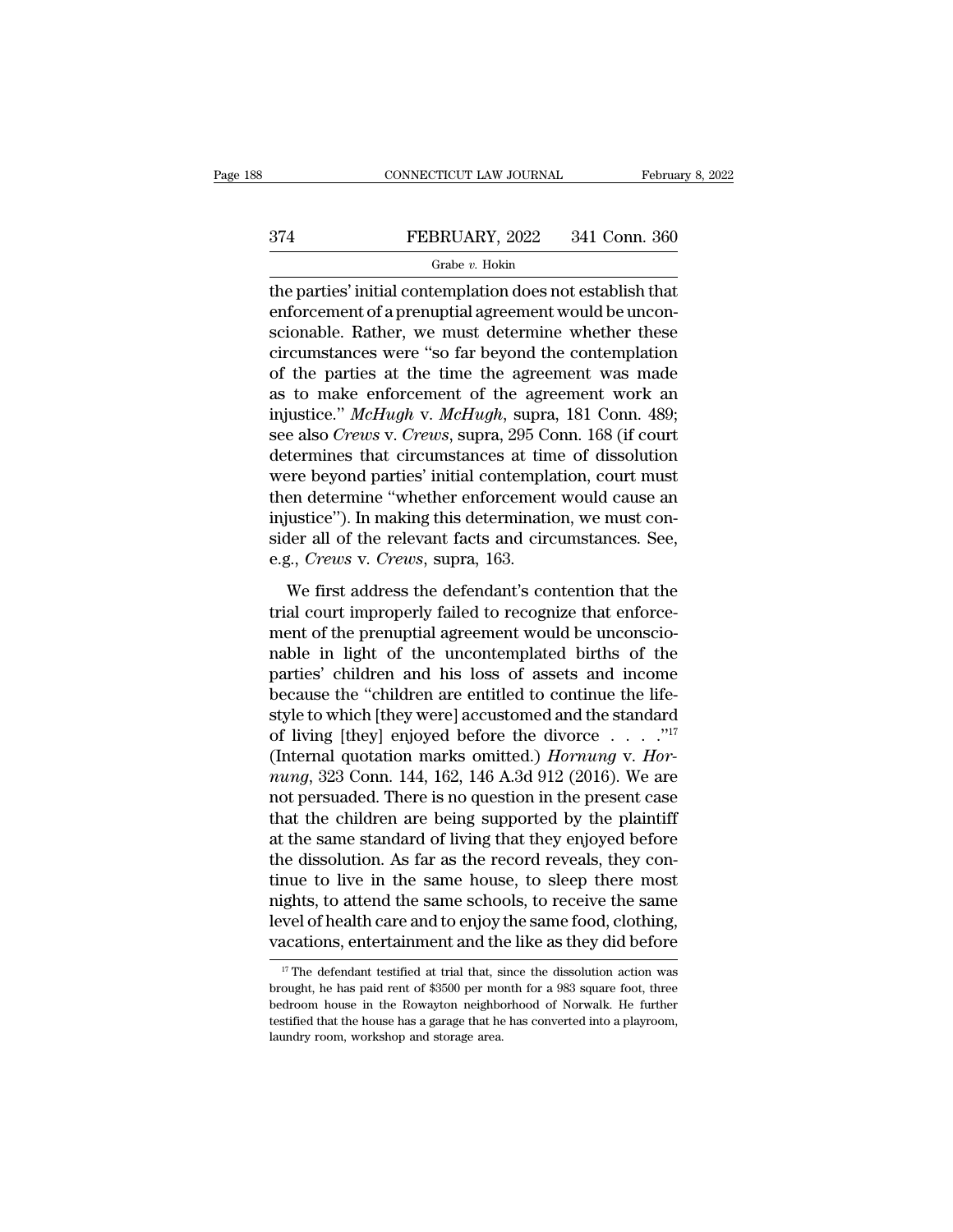# 3, 2022 CONNECTICUT LAW JOURNAL Page 189<br>341 Conn. 360 FEBRUARY, 2022 375<br>Grabe v. Hokin

### Grabe *v.* Hokin

3, 2022 CONNECTICUT LAW JOURNAL Page 189<br>  $341$  Conn. 360 FEBRUARY, 2022 375<br>
Grabe v. Hokin<br>
the marital dissolution. Thus, it is difficult to perceive<br>
the relevance of *Hornung* in the present case. Contrary<br>
to the de 341 Conn. 360 FEBRUARY, 2022 375<br>
<sup>Grabe v. Hokin</sup><br>
the marital dissolution. Thus, it is difficult to perceive<br>
the relevance of *Hornung* in the present case. Contrary<br>
to the defendant's suggestion, the fact that a child 341 Conn. 360 FEBRUARY, 2022 375<br>
Grabe v. Hokin<br>
the marital dissolution. Thus, it is difficult to perceive<br>
the relevance of *Hornung* in the present case. Contrary<br>
to the defendant's suggestion, the fact that a child<br> 341 Conn. 360 FEBRUARY, 2022 375<br>
Grabe v. Hokin<br>
the marital dissolution. Thus, it is difficult to perceive<br>
the relevance of *Hornung* in the present case. Contrary<br>
to the defendant's suggestion, the fact that a child<br> Grabe v. Hokin<br>
the marital dissolution. Thus, it is difficult to perceive<br>
the relevance of *Hornung* in the present case. Contrary<br>
to the defendant's suggestion, the fact that a child<br>
spends a limited amount of time w Grabe *v*. Hokin<br>the marital dissolution. Thus, it is difficult to perceive<br>the relevance of *Hornung* in the present case. Contrary<br>to the defendant's suggestion, the fact that a child<br>spends a limited amount of time with the marital dissolution. Thus, it is difficult to perceive<br>the relevance of *Hornung* in the present case. Contrary<br>to the defendant's suggestion, the fact that a child<br>spends a limited amount of time with a noncustodial<br>p to the defendant's suggestion, the fact that a child<br>spends a limited amount of time with a noncustodial<br>parent who has a somewhat lower standard of living<br>than the child does not, ipso facto, mean that the child's<br>standar spends a limited amount of time with a noncustodial<br>parent who has a somewhat lower standard of living<br>than the child does not, ipso facto, mean that the child's<br>standard of living is reduced. See *Maturo* v. *Maturo*,<br>29 parent who has a somewhat lower standard of living<br>than the child does not, ipso facto, mean that *the child's*<br>standard of living is reduced. See *Maturo* v. *Maturo*,<br>296 Conn. 80, 108, 995 A.2d 1 (2010). Moreover, the<br>d than the child does not, ipso facto, mean that *the child's* standard of living is reduced. See *Maturo* v. *Maturo*, 296 Conn. 80, 108, 995 A.2d 1 (2010). Moreover, the defendant concedes that, as a *noncustodial* parent, standard of living is reduced. See *Maturo* v. *Maturo*,<br>296 Conn. 80, 108, 995 A.2d 1 (2010). Moreover, the<br>defendant concedes that, as a *noncustodial* parent, he<br>would not be entitled to a child support award under<br>any 296 Conn. 80, 108, 995 A.2d 1 (2010). Moreover, the defendant concedes that, as a *noncustodial* parent, he would not be entitled to a child support award under any circumstances. As we stated in *Tomlinson* v. *Tomlinson* defendant concedes that, as a *noncustodial* parent, he<br>would not be entitled to a child support award under<br>any circumstances. As we stated in *Tomlinson* v. *Tom-<br>linson*, 305 Conn. 539, 46 A.3d 112 (2012), "the legislawould not be entitled to a child support award under<br>any circumstances. As we stated in *Tomlinson* v. *Tom-<br>linson*, 305 Conn. 539, 46 A.3d 112 (2012), "the legisla-<br>ture viewed the provision of custody as the premise<br>und any circumstances. As we stated in *Tomlinson* v. *Tom-*<br>*linson*, 305 Conn. 539, 46 A.3d 112 (2012), "the legisla-<br>ture viewed the provision of custody as the premise<br>underlying the receipt of child support payments; the<br> *linson*, 305 Conn. 539, 46 A.3d 112 (2012), "the legislature viewed the provision of custody as the premise underlying the receipt of child support payments; the legislature did not envision that the custodian would be r ture viewed the provision of custody as the premise<br>underlying the receipt of child support payments; the<br>legislature did not envision that the custodian would<br>be required to pay child support to a person who does<br>not have underlying the receipt of child support payments; the legislature did not envision that the custodian would<br>be required to pay child support to a person who does<br>not have custody, as well as (in cases in which the<br>obligor legislature did not envision that the custodian would<br>be required to pay child support to a person who does<br>not have custody, as well as (in cases in which the<br>obligor obtains custody) expend resources to provide<br>directly be required to pay child support to a person who does<br>not have custody, as well as (in cases in which the<br>obligor obtains custody) expend resources to provide<br>directly for the care and welfare of the child. In fact,<br>under not have custody, as well as (in cases in which the obligor obtains custody) expend resources to provide directly for the care and welfare of the child. In fact, under the Child Support and Arrearage Guidelines . . . chil 554. The defendant also appears to claim that, for the sake child support award is defined as the entire payment<br>obligation of the *noncustodial* parent . . . . . .<sup>"18</sup> (Empha-<br>sis in original; internal quotation marks omitted.) Id.,<br>554.<br>The defendant also appears to claim that,

<sup>54.&</sup>lt;br>The defendant also appears to claim that, for the sake<br>the children, he is entitled to enjoy his predissolution<br><sup>18</sup> See Regs., Conn. State Agencies § 46b-215a-1 (6). The current version<br>the child support guidelines r The defendant also appears to claim that, for the sake<br>of the children,  $he$  is entitled to enjoy his predissolution<br><sup>18</sup> See Regs., Conn. State Agencies § 46b-215a-1 (6). The current version<br>of the child support guideline The defendant also appears to claim that, for the sake<br>of the children,  $he$  is entitled to enjoy his predissolution<br><sup>18</sup> See Regs., Conn. State Agencies  $\S$  46b-215a-1 (6). The current version<br>of the child support guideli of the children, *he* is entitled to enjoy his predissolution<br>
<sup>18</sup> See Regs., Conn. State Agencies § 46b-215a-1 (6). The current version<br>
of the child support guidelines recognizes that there has been "a trend away<br>
from <sup>is</sup> See Regs., Conn. State Agencies § 46b-215a-1 (6). The current version of the child support guidelines recognizes that there has been "a trend away from 'custodial/noncustodial' and 'visitation' language toward the co <sup>18</sup> See Regs., Conn. State Agencies § 46b-215a-1 (6). The current version of the child support guidelines recognizes that there has been "a trend away from 'custodial/noncustodial' and 'visitation' language toward the co of the child support guidelines recognizes that there has been "a trend away from 'custodial/noncustodial' and 'visitation' language toward the concept of shared parenting." Child Support and Arrearage Guidelines (2015), from 'custodial/noncustodial' and 'visitation' language toward the concept of shared parenting." Child Support and Arrearage Guidelines (2015), preamble,  $\S$  (g), p. xii. The guidelines also recognize that, "within the co have indicated, in the present case, the plaintiff has primar between the presented,  $\S$  (g), p. xii. The guidelines also recognize that, "within the context of shared physical custody, both parents are essentially custod  $\S$  (g), p. xii. The guidelines also recognize that, "within the context of shared physical custody, both parents are essentially custodial." Id. When that is the case, the guidelines provide that "the most practical app s (s), p. in the ground that supported that the case, the guidelines provide that "the most practical approach [is] for [child support] to be paid by the parent with the higher income." Id. As we have indicated, in the pre physical custody, both parents are essentially custodial." Id. When that is the case, the guidelines provide that "the most practical approach [is] for [child support] to be paid by the parent with the higher income." Id. [child support] to be paid by the parent with the higher income." Id. As we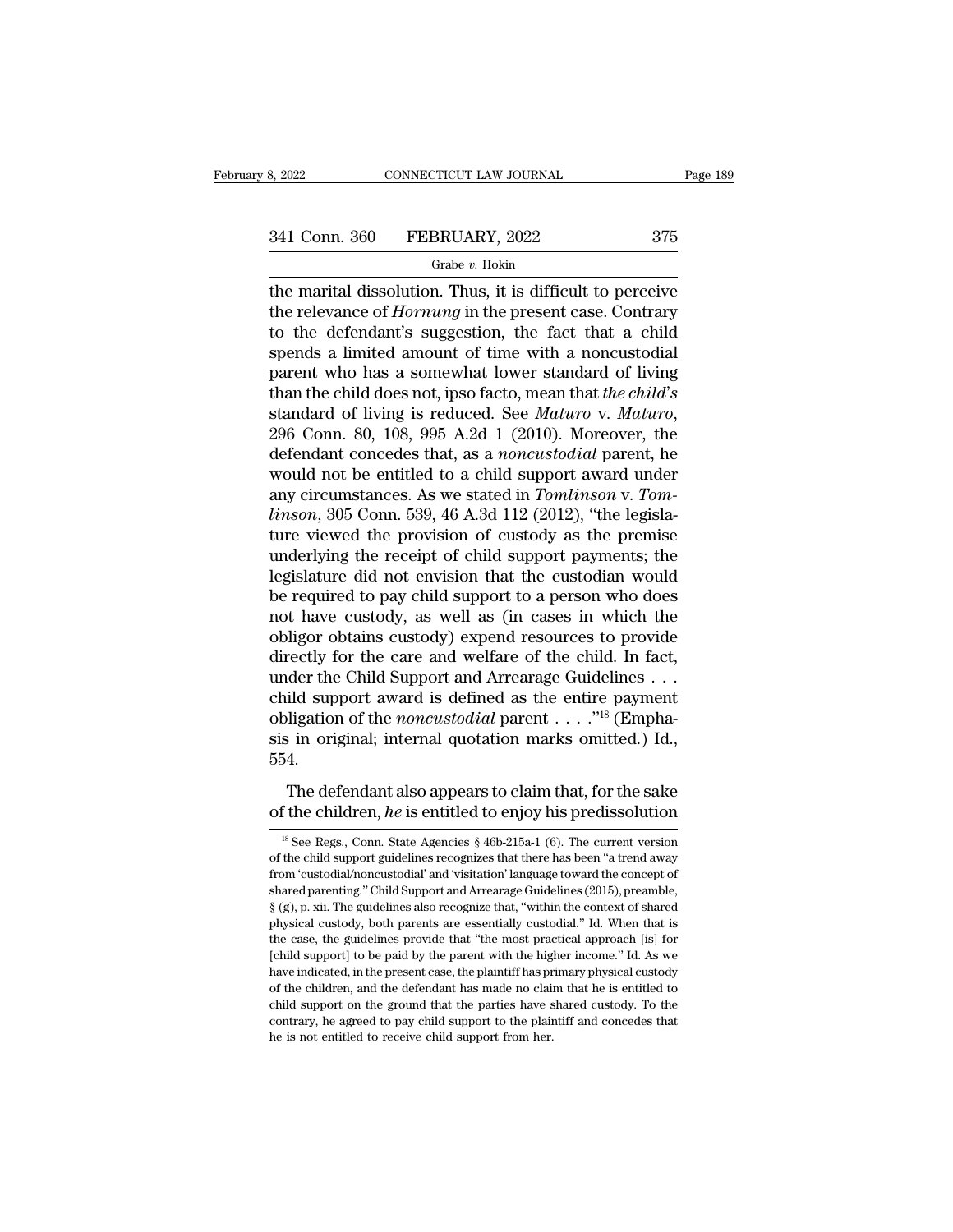# CONNECTICUT LAW JOURNAL February 8, 2022<br>376 FEBRUARY, 2022 341 Conn. 360<br>Grabe v. Hokin

### Grabe *v.* Hokin

CONNECTICUT LAW JOURNAL February 8, 2022<br>
ST6 FEBRUARY, 2022 341 Conn. 360<br>
Grabe v. Hokin<br>
Standard of living because an "extraordinary disparity<br>
in parental income may hinder [the] lower income [non-<br>
custodiall parent' FEBRUARY, 2022 341 Conn. 360<br>
Grabe v. Hokin<br>
standard of living because an "extraordinary disparity<br>
in parental income may hinder [the] lower income [non-<br>
custodial] parent's ability to foster a relationship with<br>
the c  $\begin{array}{r} \text{376} \text{} \text{FEBRUARY, } 2022 \text{} \text{341 Conn. } 360 \text{} \text{6} \text{rabe } v. \text{ Hokin} \text{1} \text{standard of living because an "extraordinary disparity in parental income may hinder [the] lower income [non-custodial] parent's ability to foster a relationship with the child . . . .". (Internal quotation marks omitted.) \text{See Matrix V. Matrixs. Sunra, } 206 \text{ Conn. } 101 \text{ Again, we have a more good.} \end{array}$ FEBRUARY, 2022 341 Conn. 360<br>  $\frac{Grabe v. Hokin}{\text{Standard of living because an "extraordinary disparity}}$ <br>
in parental income may hinder [the] lower income [non-<br>
custodial] parent's ability to foster a relationship with<br>
the child . . . . ." (Internal quotation ma Grabe *v.* Hokin<br>
Standard of living because an "extraordinary disparity<br>
in parental income may hinder [the] lower income [non-<br>
custodial] parent's ability to foster a relationship with<br>
the child . . . . ." (Internal qu Frabe v. Hokin<br>standard of living because an "extraordinary disparity<br>in parental income may hinder [the] lower income [non-<br>custodial] parent's ability to foster a relationship with<br>the child . . . . ." (Internal quotati standard of living because an "extraordinary disparity<br>in parental income may hinder [the] lower income [non-<br>custodial] parent's ability to foster a relationship with<br>the child  $\ldots$ ." (Internal quotation marks omitted.) in parental income may hinder [the] lower income [non-<br>custodial] parent's ability to foster a relationship with<br>the child  $\ldots$ ..." (Internal quotation marks omitted.)<br>See *Maturo* v. *Maturo*, supra, 296 Conn. 101. Agai custodial) parent's ability to foster a relationship with<br>the child . . . . ." (Internal quotation marks omitted.)<br>See *Maturo* v. *Maturo*, supra, 296 Conn. 101. Again, we<br>are not persuaded. This court recognized in *Mat* the child  $\ldots$  ." (Internal quotation marks omitted.)<br>See *Maturo* v. *Maturo*, supra, 296 Conn. 101. Again, we<br>are not persuaded. This court recognized in *Maturo*<br>that, when there is an "extraordinary disparity" in<br>par See *Maturo* v. *Maturo*, supra, 296 Conn. 101. Again, we<br>are not persuaded. This court recognized in *Maturo*<br>that, when there is an "extraordinary disparity" in<br>parental income, the court may depart from the child<br>suppor are not persuaded. This court recognized in *Maturo*<br>that, when there is an "extraordinary disparity" in<br>parental income, the court may depart from the child<br>support guidelines when the custodial parent has the<br>higher inc that, when there is an "extraordinary disparity" in<br>parental income, the court may depart from the child<br>support guidelines when the custodial parent has the<br>higher income and deviation from the presumptive sup-<br>port amou parental income, the court may depart from the child<br>support guidelines when the custodial parent has the<br>higher income and deviation from the presumptive sup-<br>port amount "would enhance the lower income [non-<br>custodial] support guidelines when the custodial parent has the<br>higher income and deviation from the presumptive sup-<br>port amount "would enhance the lower income [non-<br>custodial] parent's ability to foster a relationship with<br>the ch higher income and deviation from the presumptive support amount "would enhance the lower income [non-<br>custodial] parent's ability to foster a relationship with<br>the child . . . . . " (Internal quotation marks omitted.)<br>Id.; port amount "would enhance the lower income [non-<br>custodial] parent's ability to foster a relationship with<br>the child  $\ldots$ . " (Internal quotation marks omitted.)<br>Id.; see also Regs., Conn. State Agencies § 46b-215a-<br>5c ( custodial] parent's ability to foster a relationship with<br>the child . . . . ." (Internal quotation marks omitted.)<br>Id.; see also Regs., Conn. State Agencies § 46b-215a-<br>5c (b) (6) (B) (when there is extraordinary disparity the child  $\ldots$  ." (Internal quotation marks omitted.)<br>Id.; see also Regs., Conn. State Agencies § 46b-215a-<br>5c (b) (6) (B) (when there is extraordinary disparity<br>between parents' net incomes, court may deviate from<br>presu Id.; see also Regs., Conn. State Agencies § 46b-215a-<br>5c (b) (6) (B) (when there is extraordinary disparity<br>between parents' net incomes, court may deviate from<br>presumptive support amounts if deviation would "enhance<br>the 5c (b) (6) (B) (when there is extraordinary disparity<br>between parents' net incomes, court may deviate from<br>presumptive support amounts if deviation would "enhance<br>the lower income parent's ability to foster a relationship between parents' net incomes, court may deviate from<br>presumptive support amounts if deviation would "enhance<br>the lower income parent's ability to foster a relationship<br>with the child" and "sufficient funds remain for the<br> presumptive support amounts if deviation would "enhance<br>the lower income parent's ability to foster a relationship<br>with the child" and "sufficient funds remain for the<br>parent receiving support to meet the basic needs of th the lower income parent's ability to foster a relationship<br>with the child" and "sufficient funds remain for the<br>parent receiving support to meet the basic needs of the<br>child after deviation"). In other words, *Maturo* rec with the child" and "sufficient funds remain for the parent receiving support to meet the basic needs of the child after deviation"). In other words, *Maturo* recognized that a lower income noncustodial parent may be perm parent receiving support to meet the basic needs of the<br>child after deviation"). In other words, *Maturo* recog-<br>nized that a lower income noncustodial parent may be<br>permitted to *pay less* than the presumptive child supchild after deviation"). In other words, *Maturo* recognized that a lower income noncustodial parent may be permitted to *pay less* than the presumptive child support amount to a higher income custodial parent if there is mized that a lower income noncustodial parent may be<br>permitted to *pay less* than the presumptive child sup-<br>port amount to a higher income custodial parent if there<br>is an extraordinary disparity in their incomes and the<br> permitted to *pay less* than the presumptive child sup-<br>port amount to a higher income custodial parent if there<br>is an extraordinary disparity in their incomes and the<br>other conditions of the regulation are met—relief tha port amount to a higher income custodial parent if there<br>is an extraordinary disparity in their incomes and the<br>other conditions of the regulation are met—relief that<br>the defendant in the present case did not seek. Thus,<br>a is an extraordinary disparity in their incomes and the<br>other conditions of the regulation are met—relief that<br>the defendant in the present case did not seek. Thus,<br>although  $\S$  46b-215a-5c (b) (6) (B) admittedly was<br>inten other conditions of the regulation are met—relief that<br>the defendant in the present case did not seek. Thus,<br>although §46b-215a-5c (b) (6) (B) admittedly was<br>intended to address the problems that may arise when<br>divorced pa the defendant in the present case did not seek. Thus,<br>although § 46b-215a-5c (b) (6) (B) admittedly was<br>intended to address the problems that may arise when<br>divorced parents have disparate incomes and standards<br>of living, although § 46b-215a-5c (b) (6) (B) admittedly was<br>intended to address the problems that may arise when<br>divorced parents have disparate incomes and standards<br>of living, the remedy that it provides is quite limited.<br> $Mature$  do intended to address the problems that may arise when<br>divorced parents have disparate incomes and standards<br>of living, the remedy that it provides is quite limited.<br>Maturo does not suggest that a lower income noncusto-<br>dial divorced parents have disparate incomes and standards<br>of living, the remedy that it provides is quite limited.<br>Maturo does not suggest that a lower income noncusto-<br>dial parent has any right under the regulation to *receiv* of living, the remedy that it provides is quite limited.<br> *Maturo* does not suggest that a lower income noncusto-<br>
dial parent has any right under the regulation to *receive*<br>
child support from a higher income custodial *Maturo* does not suggest that a lower income noncustodial parent has any right under the regulation to *receive* child support from a higher income custodial parent for the purpose of enhancing the ability of the noncusto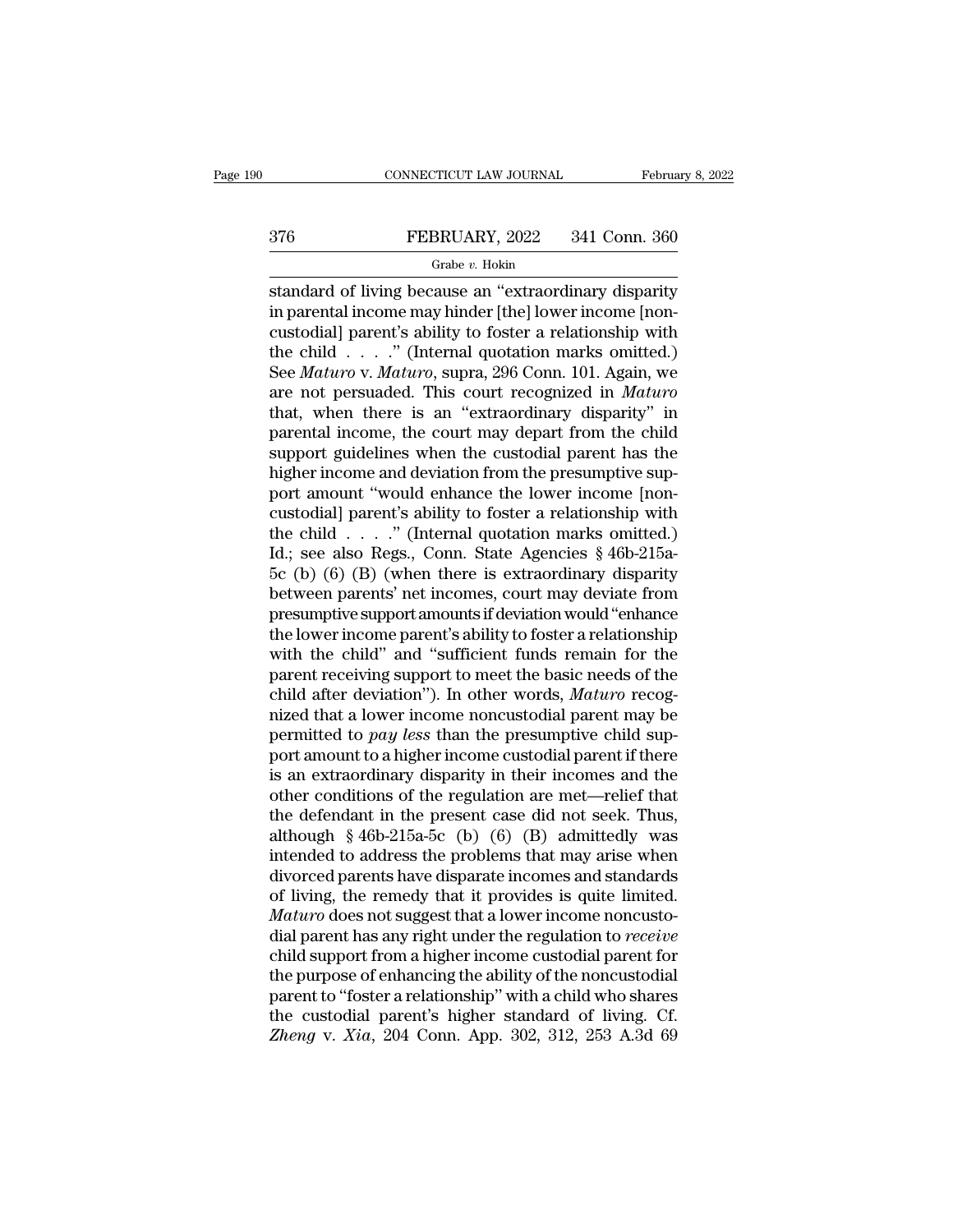# 3, 2022 CONNECTICUT LAW JOURNAL Page 191<br>  $\frac{341 \text{ Conn. } 360 \qquad \text{FEBRUARY, } 2022 \qquad \qquad 377}{\text{Grabe } v. \text{ Holsin}}$

### Grabe *v.* Hokin

(2021) (under *Maturo*, trial court *improperly* ordered<br>
(2021) (under *Maturo*, trial court *improperly* ordered<br>
parent with higher income to pay supplemental, lump<br>
sum child support to custodial parent with no income  $\begin{array}{ll} \textbf{341} \text{ Conn. } 360 & \textbf{FEBRUARY, } 2022 & 377 \\ \textbf{60} & \textbf{61} \text{ Grabe } v. \text{ Hokin} \end{array}$ <br>
(2021) (under *Maturo*, trial court *improperly* ordered parent with higher income to pay supplemental, lump sum child support to cust 341 Conn. 360 FEBRUARY, 2022 377<br>
Grabe v. Hokin<br>
(2021) (under *Maturo*, trial court *improperly* ordered<br>
parent with higher income to pay supplemental, lump<br>
sum child support to custodial parent with no income<br>
other 341 Conn. 360 FEBRUARY, 2022 377<br>
Grabe v. Hokin<br>
(2021) (under *Maturo*, trial court *improperly* ordered<br>
parent with higher income to pay supplemental, lump<br>
sum child support to custodial parent with no income<br>
other Grabe v. Hokin<br>
Grabe v. Hokin<br>
(2021) (under *Maturo*, trial court *improperly* ordered<br>
parent with higher income to pay supplemental, lump<br>
sum child support to custodial parent with no income<br>
other than child support Grabe v. Hokin<br>
(2021) (under *Maturo*, trial court *improperly* ordered<br>
parent with higher income to pay supplemental, lump<br>
sum child support to custodial parent with no income<br>
other than child support on basis of "si (2021) (under *Maturo*, trial court *improperly* ordered<br>parent with higher income to pay supplemental, lump<br>sum child support to custodial parent with no income<br>other than child support on basis of "significant dispar-<br>i parent with higher income to pay supplemental, lump<br>sum child support to custodial parent with no income<br>other than child support on basis of "significant dispar-<br>ity" in parties' income). In *Maturo*, the court recognized sum child support to custodial parent with no income<br>other than child support on basis of "significant dispar-<br>ity" in parties' income). In *Maturo*, the court recognized<br>that, "[w]hen a parent has an ability to pay a lar other than child support on basis of "significant dispar-<br>ity" in parties' income). In *Maturo*, the court recognized<br>that, "[w]hen a parent has an ability to pay a large<br>amount of support, the determination of a child's n ity" in parties' income). In *Maturo*, the court recognized<br>that, "[w]hen a parent has an ability to pay a large<br>amount of support, the determination of a child's needs<br>can be generous, but all any parent should be require that, "[w]hen a parent has an ability to pay a large<br>amount of support, the determination of a child's needs<br>can be generous, but all any parent should be required<br>to pay, regardless of his or her ability, is a fair share<br> amount of support, the determination of a child's needs<br>can be generous, but all any parent should be required<br>to pay, regardless of his or her ability, is a fair share<br>of the amount *actually necessary* to maintain the *c* to pay, regardless of his or her ability, is a fair share<br>of the amount *actually necessary* to maintain the *child*<br>in a reasonable standard of living. Court-ordered sup-<br>port that is more than reasonably needed for the of the amount *actually necessary* to maintain the *child*<br>in a reasonable standard of living. Court-ordered sup-<br>port that is more than reasonably needed for the child<br>becomes, in fact, [tax free] alimony." *Maturo* v. *M* in a reasonable standard of living. Court-ordered sup-<br>port that is more than reasonably needed for the child<br>becomes, in fact, [tax free] alimony." *Maturo* v. *Maturo*,<br>supra, 105–106. (Emphasis altered; internal quotati in a reasonable standard of living. Court-ordered support that is more than reasonably needed for the child becomes, in fact, [tax free] alimony." *Maturo* v. *Maturo*, supra, 105–106. (Emphasis altered; internal quotation comes, in fact, [tax free] alimony." *Maturo* v. *Maturo*, pra, 105–106. (Emphasis altered; internal quotation arks omitted.) Indeed, as we have already explained, *noncustodial* parent is not entitled to a child support supra, 105–106. (Emphasis altered; internal quotation<br>marks omitted.) Indeed, as we have already explained,<br>a *noncustodial* parent is not entitled to a child support<br>award under any circumstances. See *Tomlinson* v.<br>Tomli

marks omitted.) Indeed, as we have already explained,<br>a *noncustodial* parent is not entitled to a child support<br>award under any circumstances. See *Tomlinson* v.<br>Tomlinson, supra, 305 Conn. 554.<br>The defendant contends th a *noncustodial* parent is not entitled to a child support<br>award under any circumstances. See *Tomlinson* v.<br>Tomlinson, supra, 305 Conn. 554.<br>The defendant contends that the fact that a noncusto-<br>dial parent cannot receive award under any circumstances. See *Tomlinson* v.<br> *Tomlinson*, supra, 305 Conn. 554.<br>
The defendant contends that the fact that a noncusto-<br>
dial parent cannot receive child support *supports* his<br>
argument that the prenu Tomlinson, supra, 305 Conn. 554.<br>The defendant contends that the fact that a noncusto-<br>dial parent cannot receive child support *supports* his<br>argument that the prenuptial agreement is unconsciona-<br>ble because it demonstra dial parent cannot receive child support *supports* his<br>argument that the prenuptial agreement is unconsciona-<br>ble because it demonstrates that, if the agreement is<br>enforced, the trial court will be "without the tools to<br>a argument that the prenuptial agreement is unconscionable because it demonstrates that, if the agreement is<br>enforced, the trial court will be "without the tools to<br>account properly *for the best interests of* [*the*] *child* ble because it demonstrates that, if the agreement is<br>enforced, the trial court will be "without the tools to<br>account properly *for the best interests of* [*the*] *children*,<br>putting both the noncustodial parent and them i enforced, the trial court will be "without the tools to<br>account properly *for the best interests of [the] children*,<br>putting both the noncustodial parent and them in an<br>untenable place." (Emphasis added.) Thus, the defen-<br> account properly *for the best interests of* [*the*] *children*,<br>putting both the noncustodial parent and them in an<br>untenable place." (Emphasis added.) Thus, the defen-<br>dant appears to suggest that, in the absence of the<br> putting both the noncustodial parent and them in an untenable place." (Emphasis added.) Thus, the defendant appears to suggest that, in the absence of the prenuptial agreement, the trial court would be authorized to award untenable place." (Emphasis added.) Thus, the defendant appears to suggest that, in the absence of the prenuptial agreement, the trial court would be authorized to award alimony or a property distribution to him for the p dant appears to suggest that, in the absence of the<br>prenuptial agreement, the trial court would be author-<br>ized to award alimony or a property distribution to him<br>for the purpose of ensuring that he can provide for the<br>*ch* prenuptial agreement, the trial court would be authorized to award alimony or a property distribution to him<br>for the purpose of ensuring that he can provide for the<br>*children* in the same manner as the plaintiff. This cou *uildren* in the same manner as the plaintiff. This court as held, however, that it is improper to disguise a child upport award as alimony, and that alimony should be sed only to address the needs of the recipient parent has held, however, that it is improper to disguise a child<br>support award as alimony, and that alimony should be<br>used only to address the needs of the recipient parent.<sup>19</sup><br><sup>19</sup> We note that there is considerable overlap b

support award as alimony, and that alimony should be used only to address the needs of the recipient parent.<sup>19</sup> <sup>19</sup> We note that there is considerable overlap between the factors that the trial court must consider when used only to address the needs of the recipient parent.<sup>19</sup><br><sup>19</sup> We note that there is considerable overlap between the factors that the trial court must consider when crafting an alimony award pursuant to General Statute  $19$  We note that there is considerable overlap between the factors that the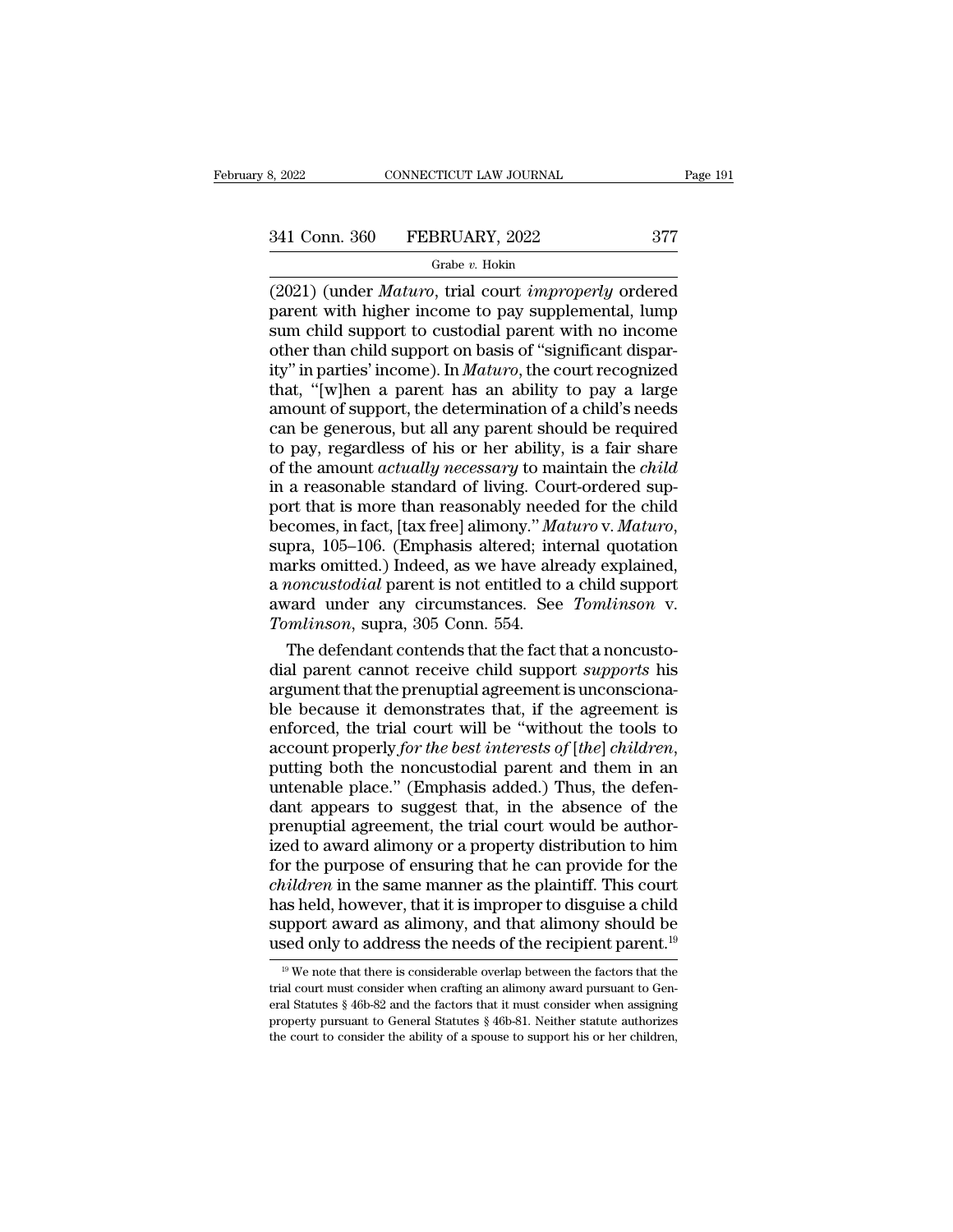# CONNECTICUT LAW JOURNAL February 8, 2022<br>378 FEBRUARY, 2022 341 Conn. 360<br>Grabe v. Hokin

### Grabe *v.* Hokin

CONNECTICUT LAW JOURNAL February 8, 2022<br>
ST8 FEBRUARY, 2022 341 Conn. 360<br>
Grabe v. Hokin<br>
See *Loughlin* v. *Loughlin*, 280 Conn. 632, 655, 910 A.2d<br>
963 (2006). Moreover, we observed in *Tomlinson* v.<br>
Temlinson supre 3 FEBRUARY, 2022 341 Conn. 360<br>
Grabe v. Hokin<br>
See Loughlin v. Loughlin, 280 Conn. 632, 655, 910 A.2d<br>
963 (2006). Moreover, we observed in *Tomlinson* v.<br>
Tomlinson, supra, 305 Conn. 555, that "permitting the<br>
diversion of *Tomlinson*, STOMLARY, 2022 341 Conn. 360<br> *Tombe v. Hokin*<br> *Tomghlin v. Loughlin,* 280 Conn. 632, 655, 910 A.2d<br>
963 (2006). Moreover, we observed in *Tomlinson* v.<br> *Tomlinson*, supra, 305 Conn. 555, that "permitting th  $\begin{array}{lll}\n & \text{FEBRUARY, 2022} & \text{341 Conn. 360} \\
 \hline\n & \text{Grade } v. \text{ Hokin} \\
 \text{See } Loughlin \text{ v. } Loughlin, 280 \text{ Conn. } 632, 655, 910 \text{ A.2d} \\
 963 (2006). \text{ Moreover, we observed in } Tomlinson \text{ v.} \\
 & \text{Tomlinson, supra, 305 Conn. } 555, \text{ that "permitting the} \\
 \text{diversion of funds away from the [custodial] parent} \\
 \text{[who is] providing for the care and well-being of minor} \\
 \text{children} & \text{would contrav$ From Text of the care and well-being of child<br>
See Loughlin v. Loughlin, 280 Conn. 632, 655, 910 A.2d<br>
963 (2006). Moreover, we observed in *Tomlinson* v.<br> *Tomlinson*, supra, 305 Conn. 555, that "permitting the<br>
diversio Grabe v. Hokin<br>
See *Loughlin* v. *Loughlin*, 280 Conn. 632, 655, 910 A.2d<br>
963 (2006). Moreover, we observed in *Tomlinson* v.<br> *Tomlinson*, supra, 305 Conn. 555, that "permitting the<br>
diversion of funds away from the [c See *Loughlin* v. *Loughlin*, 280 Conn. 632, 655, 910 A.2d<br>963 (2006). Moreover, we observed in *Tomlinson* v.<br>*Tomlinson*, supra, 305 Conn. 555, that "permitting the<br>diversion of funds away from the [custodial] parent<br>[wh 963 (2006). Moreover, we observed in *Tomlinson* v.<br> *Tomlinson*, supra, 305 Conn. 555, that "permitting the<br>
diversion of funds away from the [custodial] parent<br>
[who is] providing for the care and well-being of minor<br>
c Tomlinson, supra, 305 Conn. 555, that "permitting the<br>diversion of funds away from the [custodial] parent<br>[who is] providing for the care and well-being of minor<br>children  $\dots$  would contravene the purpose of child<br>support diversion of funds away from the [custodial] parent<br>[who is] providing for the care and well-being of minor<br>children  $\dots$  would contravene the purpose of child<br>support." Although we were referring in *Tomlinson* to<br>a situ [who is] providing for the care and well-being of minor<br>children  $\ldots$  would contravene the purpose of child<br>support." Although we were referring in *Tomlinson* to<br>a situation in which a former noncustodial parent takes<br>c children . . . . would contravene the purpose of child<br>support." Although we were referring in *Tomlinson* to<br>a situation in which a former noncustodial parent takes<br>custody of the children and becomes responsible for<br>supp support." Although we were referring in *Tomlinson* to<br>a situation in which a former noncustodial parent takes<br>custody of the children and becomes responsible for<br>supporting them but continues to pay child support to<br>the a situation in which a former noncustodial parent takes<br>custody of the children and becomes responsible for<br>supporting them but continues to pay child support to<br>the former custodial parent; see id., 541–42; the same<br>prin custody of the children and be<br>supporting them but continues<br>the former custodial parent; see<br>principle would hold true when<br>is required to pay any form of su<br>parent based on the fiction that<br>support of the *children*.<sup>20</sup> Experimently and the contribute or pay of the same<br>inciple would hold true whenever a custodial parent<br>required to pay any form of support to a noncustodial<br>rent based on the fiction that the payment is for the<br>pport of t The sum of the subsetional particle, see Fall, 3.11–12, are state<br>principle would hold true whenever a custodial parent<br>is required to pay any form of support to a noncustodial<br>parent based on the fiction that the payment is required to pay any form of support to a noncustodial<br>parent based on the fiction that the payment is for the<br>support of the *children*.<sup>20</sup><br>In short, we see nothing in our statutes or case law<br>to suggest that it is th

In short, we see nothing in our statutes or case law<br>to suggest that it is the public policy of this state that<br>a noncustodial parent is entitled to receive any form of<br>and the defendant has cited no authority for the prop In short, we see nothing in our statutes or case law<br>to suggest that it is the public policy of this state that<br>a noncustodial parent is entitled to receive any form of<br>and the defendant has cited no authority for the prop

<sup>22</sup> **are above that is entitled to receive any form of**<br>and the defendant has cited no authority for the proposition that, unlike an<br>alimony award, it is proper to assign property for that purpose.<br><sup>29</sup> The court in *Melrod* and the defendant has cited no authority for the proposition that, unlike an alimony award, it is proper to assign property for that purpose.<br><sup>20</sup> The court in *Melrod* v. *Melrod*, 83 Md. App. 180, 574 A.2d 1, cert. denie and the defendant has cited no authority for the proposition that, unlike an alimony award, it is proper to assign property for that purpose.<br><sup>20</sup> The court in *Melrod* v. *Melrod*, 83 Md. App. 180, 574 A.2d 1, cert. deni alimony award, it is proper to assign property for that purpose.<br><sup>20</sup> The court in *Melrod* v. *Melrod*, 83 Md. App. 180, 574 A.2d 1, cert. denied, 321 Md. 67, 580 A.2d 1077 (1990), observed that the failure to award an i <sup>20</sup> The court in *Melrod* v. *Melrod*, 83 Md. App. 180, 574 A.2d 1, cert. denied, 321 Md. 67, 580 A.2d 1077 (1990), observed that the failure to award an indefinite award of alimony to the plaintiff wife might be unconsci <sup>21</sup> Md. 67, 580 A.2d 1077 (1990), observed that the failure to award an indefinite award of alimony to the plaintiff wife might be unconscionable because "it could not help but have some effect upon the child to go back a and indefinite award of alimony to the plaintiff wife might be unconscionable because "it could not help but have some effect upon the child to go back and forth between a father who can afford to live in luxury and a mot because "it could not help but have some effect upon the child to go back<br>and forth between a father who can afford to live in luxury and a mother<br>who is required to exercise some degree of frugality." Id., 197. Melrod<br>inv and forth between a father who can afford to live in luxury and a mother who is required to exercise some degree of frugality." Id., 197. *Melrod* involved a Maryland statute providing that a court may award alimony for an who is required to exercise some degree of frugality." Id., 197. *Melrod* involved a Maryland statute providing that a court may award alimony for an indefinite period if the court finds that, "even after the party seekin mvolved a Maryland statute providing that a court may award alimony for<br>an indefinite period if the court finds that, "even after the party seeking<br>alimony will have made as much progress toward becoming self-supporting<br>as an indefinite period if the court finds that, "even after the party seeking alimony will have made as much progress toward becoming self-supporting as can reasonably be expected, the respective standards of living of the alimony will have made as much progress toward becoming self-supporting<br>as can reasonably be expected, the respective standards of living of the<br>parties will be unconscionably disparate." Md. Code Ann., Fam. Law § 11-<br> $10$ as can reasonably be expected, the respective standards of living of the parties will be unconscionably disparate." Md. Code Ann., Fam. Law § 11-106 (c) (2) (1984); see *Melrod v. Melrod*, supra, 196. Connecticut has no s parties will be unconsciously disparate." Md. Code Ann., Fam. Law § 11-<br>106 (c) (2) (1984); see *Melrod* v. *Melrod*, supra, 196. Connecticut has no<br>such statute, and, as we explained, alimony may not be used in this stat 106 (c) (2) (1984); see *Melrod* v. *Melrod*, supra, 196. Connecticut has no such statute, and, as we explained, alimony may not be used in this state to disguise child support. Although we recognize that it may be diffic EVOCUTE CONTROLLATE SURFACT THEORY OF SURFACT SURFACT SURFACT SURFACT SURFACT AND SURFACT AND A child standard of living we do not agree with the court in *Melrod* to the extent that it concluded that it is *unconscionabl* to disguise child support. Although we recognize that it may be difficult for some children under some circumstances to grapple with the fact that their parents have disparate standards of living, we do not agree with the some children under some circumstances to grapple with the fact that their parents have disparate standards of living, we do not agree with the court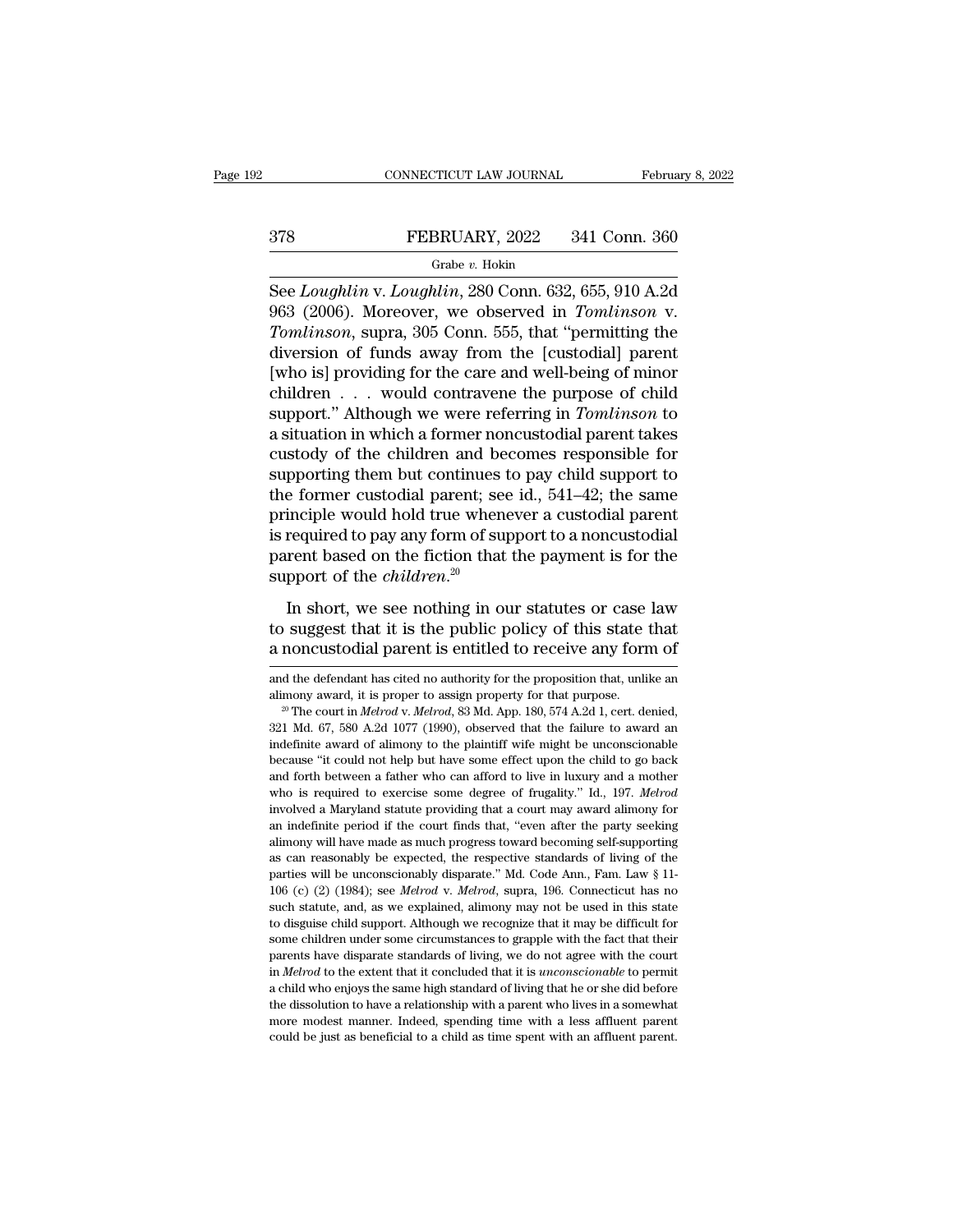# 3, 2022 CONNECTICUT LAW JOURNAL Page 193<br>341 Conn. 360 FEBRUARY, 2022 379<br>Grabe v. Hokin

### Grabe *v.* Hokin

 $\begin{array}{cccc}\n & \text{8, } & 2022 \text{} & \text{COMNETICUT LAW JOURNAL} & \text{Page 193}\n \hline\n & & \text{6. } & 341 \text{ Conn. } & 360 \text{ } & \text{FEBRUARY, } & 2022 \text{ } & 379 \text{ Grabe } v. \text{ Hokin} & \text{postdissolution support for the sole purpose of ensuring that he or she has the ability to provide for the children of the marriage in the same manner as the autodial.\n\end{array}$ 341 Conn. 360 FEBRUARY, 2022 379<br>
Grabe v. Hokin<br>
postdissolution support for the sole purpose of ensuring<br>
that he or she has the ability to provide for the children<br>
of the marriage in the same manner as the custodial<br> 341 Conn. 360 FEBRUARY, 2022 379<br>
Grabe v. Hokin<br>
postdissolution support for the sole purpose of ensuring<br>
that he or she has the ability to provide for the children<br>
of the marriage in the same manner as the custodial<br> 341 Conn. 360 FEBRUARY, 2022 379<br>
Grabe v. Hokin<br>
postdissolution support for the sole purpose of ensuring<br>
that he or she has the ability to provide for the children<br>
of the marriage in the same manner as the custodial<br> Grabe v. Hokin<br>
Tax above that, and the sole purpose of ensuring<br>
that he or she has the ability to provide for the children<br>
of the marriage in the same manner as the custodial<br>
parent.<sup>21</sup> Indeed, § 46b-215a-5c (b) (6) Grabe v. Hokin<br>postdissolution support for the sole purpose of ensuring<br>that he or she has the ability to provide for the children<br>of the marriage in the same manner as the custodial<br>parent.<sup>21</sup> Indeed, § 46b-215a-5c (b) postdissolution support for the sole purpose of ensuring<br>that he or she has the ability to provide for the children<br>of the marriage in the same manner as the custodial<br>parent.<sup>21</sup> Indeed, § 46b-215a-5c (b) (6) (B) of the r that he or she has the ability to provide for the children<br>of the marriage in the same manner as the custodial<br>parent.<sup>21</sup> Indeed,  $\S$  46b-215a-5c (b) (6) (B) of the regula-<br>tions expressly contemplates that, after a mari of the marriage in the same manner as the custodial<br>parent.<sup>21</sup> Indeed, § 46b-215a-5c (b) (6) (B) of the regula-<br>tions expressly contemplates that, after a marital disso-<br>lution, the parents of a child may have an "[e]xtr parent.<sup>21</sup> Indeed, § 46b-215a-5c (b) (6) (B) of the regulations expressly contemplates that, after a marital dissolution, the parents of a child may have an "[e]xtraordinary disparity" in income. It follows that the regu tions expressly contemplates that, after a marital dissolution, the parents of a child may have an "[e]xtraordinary disparity" in income. It follows that the regulation contemplates that a child may well have a higher stan lution, the parents of a child may have an "[e]xtraordinary disparity" in income. It follows that the regulation contemplates that a child may well have a higher standard of living than his or her noncustodial parent while dinary disparity" in income. It follows that the regulation contemplates that a child may well have a higher standard of living than his or her noncustodial parent while continuing to have a relationship with that parent. tion contemplates that a child may well have a higher<br>standard of living than his or her noncustodial parent<br>while continuing to have a relationship with that parent.<br>We conclude, therefore, that *Maturo* does not support<br> standard of living than his or her noncustodial parent<br>while continuing to have a relationship with that parent.<br>We conclude, therefore, that *Maturo* does not support<br>the proposition that it would be unfair, much less unc while continuing to have a relationship with that parent.<br>We conclude, therefore, that  $Maturo$  does not support<br>the proposition that it would be unfair, much less uncon-<br>scionable, to enforce a prenuptial agreement merely<br>b We conclude, therefore, that *Mati*<br>the proposition that it would be unf<br>scionable, to enforce a prenuptia<br>because there is an extraordinary c<br>incomes or standards of living of<br>and the children, on the one hand,<br>parent, o ionable, to enforce a prenuptial agreement merely<br>cause there is an extraordinary disparity between the<br>comes or standards of living of the custodial parent<br>d the children, on the one hand, and the noncustodial<br>rent, on t because there is an extraordinary disparity between the<br>incomes or standards of living of the custodial parent<br>and the children, on the one hand, and the noncustodial<br>parent, on the other hand.<sup>22</sup><br>The defendant also relie

because there is an extraordinary disparity between the<br>incomes or standards of living of the custodial parent<br>and the children, on the one hand, and the noncustodial<br>parent, on the other hand.<sup>22</sup><br>The defendant also reli meones of standards of hying of the edistodial parent<br>and the children, on the one hand, and the noncustodial<br>parent, on the other hand.<sup>22</sup><br>The defendant also relies on this court's decision in<br>*Bedrick* v. *Bedrick*, sup parent, on the one hand, and the honetastotical<br>parent, on the other hand.<sup>22</sup><br>The defendant also relies on this court's decision in<br>*Bedrick* v. *Bedrick*, supra, 300 Conn. 691, to support<br>his contention that enforcement The defendant also relies on this court's decision in *Bedrick* v. *Bedrick*, supra, 300 Conn. 691, to support his contention that enforcement of the prenuptial agreement would be unconscionable. In *Bedrick*, the parties is contention that enforcement of the prenuptial agreement would be unconscionable. In *Bedrick*, the parties **xecuted** a postnuptial agreement in 1977, providing at, in the event of a marital dissolution, neither party <sup>2</sup> ment would be unconscionable. In *Bedrick*, the parties executed a postnuptial agreement in 1977, providing that, in the event of a marital dissolution, neither party  $\frac{21}{4}$  As we indicated, if the parents have *share* 

executed a postnuptial agreement in 1977, providing<br>that, in the event of a marital dissolution, neither party<br> $\frac{21}{4}$  As we indicated, if the parents have *shared* physical custody of the<br>children, the parent with the that, in the event of a marital dissolution, neither party  $\frac{21}{1}$  As we indicated, if the parents have *shared* physical custody of the children, the parent with the lower income can make a claim for child support. Se <sup>21</sup> As we indicated, if the parents have *shared* physical custody of the children, the parent with the lower income can make a claim for child support. See footnote 18 of this opinion. That is not the case here. If the <sup>21</sup> As we indicated, if the parents have *shared* physical custody of the children, the parent with the lower income can make a claim for child support. See footnote 18 of this opinion. That is not the case here. If the children, the parent with the lower income can make a claim for child support. See footnote 18 of this opinion. That is not the case here. If the legislature believes there is a gap in the statutory scheme governing marit is unable believes there is a gap in the statutory scheme governing marital dissolutions and financial awards in this regard, it is free to address that gap legislatively. It is not the role of this court to create public

dissolutions and financial awards in this regard, it is free to address that gap legislatively. It is not the role of this court to create public policy in this highly regulated area.<br><sup>22</sup> In such a situation, the fact th gap legislatively. It is not the role of this court to create public policy in this highly regulated area.<br><sup>22</sup> In such a situation, the fact that the lower income noncustodial parent  $\frac{20}{10}$  and a situation, the fact *this highly regulated area.* <sup>22</sup> In such a situation, the fact that the lower income noncustodial parent <sup>22</sup> In such a situation, the fact that the lower income noncustodial parent is unable to provide for *himself* in <sup>22</sup> In such a situation, the fact that the lower income noncustodial parent is unable to provide for *himself* in the same manner as when the prenuptial agreement was executed may, depending on all of the relevant facts is unable to provide for *himself* in the same manner as when the prenuptial agreement was executed may, depending on all of the relevant facts and circumstances, justify invalidating the agreement and awarding alimony *o* agreement was executed may, depending on all of the relevant facts and circumstances, justify invalidating the agreement and awarding alimony *on that ground*. See footnote 27 of this opinion. We are aware of no authorit circumstances, justify invalidating the agreement and awarding alimony on that ground. See footnote 27 of this opinion. We are aware of no authority, however, for the proposition that a noncustodial parent who otherwise wo that ground. See footnote 27 of this opinion. We are aware of no authority,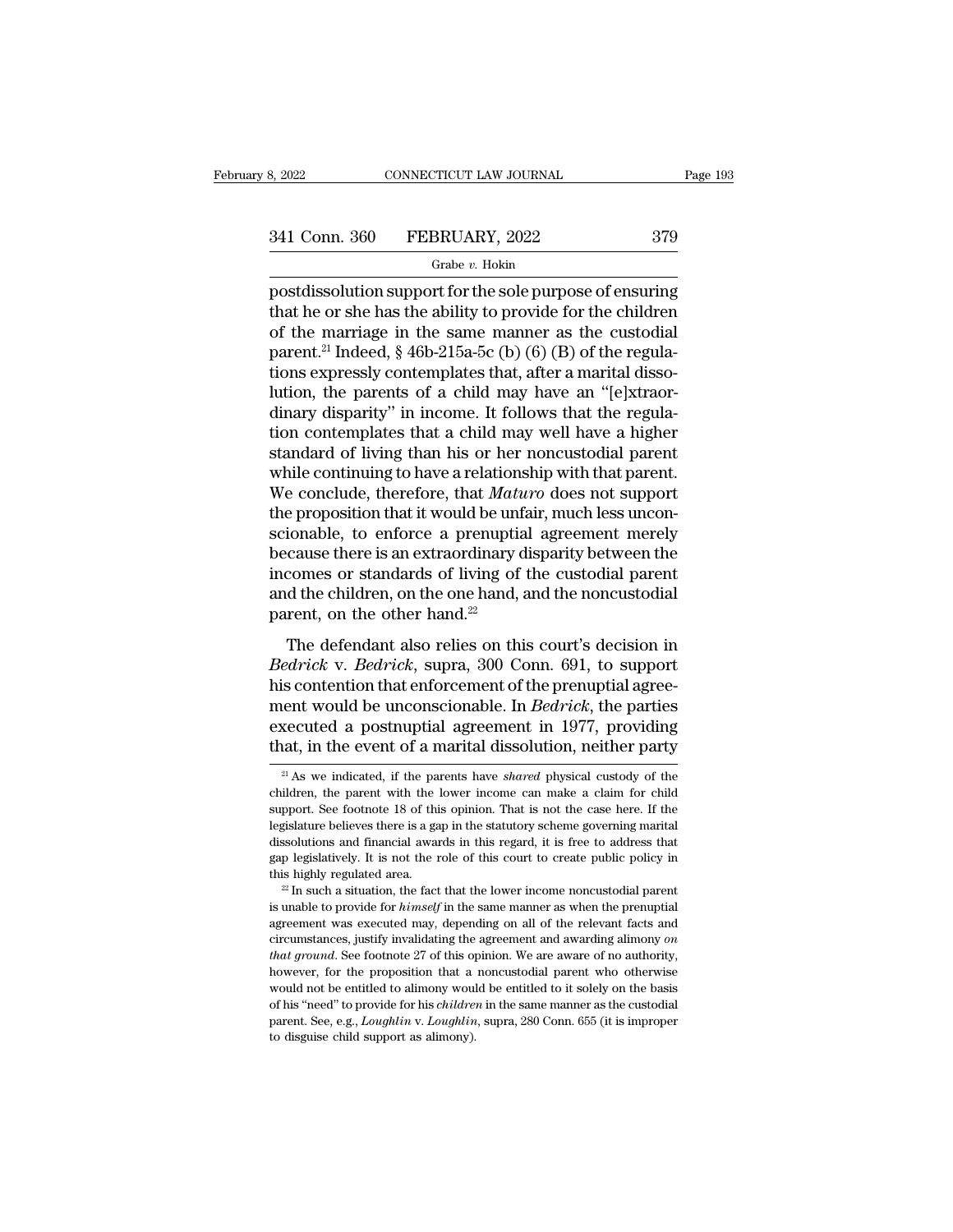# CONNECTICUT LAW JOURNAL February 8, 2022<br>380 FEBRUARY, 2022 341 Conn. 360<br>Grabe v. Hokin

### Grabe *v.* Hokin

CONNECTICUT LAW JOURNAL Februa<br>
380 FEBRUARY, 2022 341 Conn. 360<br>
<sup>Grabe v. Hokin</sup><br>
would receive alimony.<sup>23</sup> Id., 693–94. Instead, the plain-<br>
tiff wife would receive a cash settlement in an amount 380 FEBRUARY, 2022 341 Conn. 360<br>
Grabe v. Hokin<br>
would receive a cash settlement in an amount<br>
to be periodically reviewed. Id., 694. A May 18, 1989<br>
addendum to the agreement provided for a cash settle-380 FEBRUARY, 2022 341 Conn. 360<br>
Grabe v. Hokin<br>
would receive alimony.<sup>23</sup> Id., 693–94. Instead, the plaintiff wife would receive a cash settlement in an amount<br>
to be periodically reviewed. Id., 694. A May 18, 1989<br>
ad 380 FEBRUARY, 2022 341 Conn. 360<br>
Grabe *v.* Hokin<br>
would receive alimony.<sup>23</sup> Id., 693–94. Instead, the plain-<br>
tiff wife would receive a cash settlement in an amount<br>
to be periodically reviewed. Id., 694. A May 18, 198 Grabe v. Hokin<br>
would receive alimony.<sup>23</sup> Id., 693–94. Instead, the plain-<br>
tiff wife would receive a cash settlement in an amount<br>
to be periodically reviewed. Id., 694. A May 18, 1989<br>
addendum to the agreement provide Grabe v. Hokin<br>would receive alimony.<sup>23</sup> Id., 693–94. Instead, the plain-<br>tiff wife would receive a cash settlement in an amount<br>to be periodically reviewed. Id., 694. A May 18, 1989<br>addendum to the agreement provided fo would receive alimony.<sup>23</sup> Id., 693–94. Instead, the plaintiff wife would receive a cash settlement in an amount<br>to be periodically reviewed. Id., 694. A May 18, 1989<br>addendum to the agreement provided for a cash settle-<br> tiff wife would receive a cash settlement in an amount<br>to be periodically reviewed. Id., 694. A May 18, 1989<br>addendum to the agreement provided for a cash settle-<br>ment in the amount of \$75,000. Id. The plaintiff waived<br>her to be periodically reviewed. Id., 694. A May 18, 1989<br>addendum to the agreement provided for a cash settle-<br>ment in the amount of \$75,000. Id. The plaintiff waived<br>her interest in the defendant's car wash business, and<br>the addendum to the agreement provided for a cash settlement in the amount of \$75,000. Id. The plaintiff waived<br>her interest in the defendant's car wash business, and<br>the defendant agreed that the plaintiff would not be<br>held l ment in the amount of \$75,000. Id. The plaintiff waived<br>her interest in the defendant's car wash business, and<br>the defendant agreed that the plaintiff would not be<br>held liable for his personal and business loans. Id. In th her interest in the defendant's car wash business, and<br>the defendant agreed that the plaintiff would not be<br>held liable for his personal and business loans. Id. In the<br>early 1990s, the defendant's car wash business became<br> the defendant agreed that the plaintiff would not be<br>held liable for his personal and business loans. Id. In the<br>early 1990s, the defendant's car wash business became<br>successful. Id., 707. In 1991, when the parties were fo held liable for his personal and business loans. Id. In the<br>early 1990s, the defendant's car wash business became<br>successful. Id., 707. In 1991, when the parties were forty-<br>one years old, their child was born. Id. By the early 1990s, the defendant's car wash business became<br>successful. Id., 707. In 1991, when the parties were forty-<br>one years old, their child was born. Id. By the time of<br>trial, the plaintiff had worked for that business fo successful. Id., 707. In 1991, when the parties were forty-<br>one years old, their child was born. Id. By the time of<br>trial, the plaintiff had worked for that business for<br>thirty-five years, providing administrative and book one years old, their child was born. Id. By the time of<br>trial, the plaintiff had worked for that business for<br>thirty-five years, providing administrative and book-<br>keeping support. Id. Since 2001, when the business<br>began t trial, the plaintiff had worked for that business for<br>thirty-five years, providing administrative and book-<br>keeping support. Id. Since 2001, when the business<br>began to deteriorate, the plaintiff had managed all busi-<br>ness thirty-five years, providing administrative and book-<br>keeping support. Id. Since 2001, when the business<br>began to deteriorate, the plaintiff had managed all busi-<br>ness operations except for maintenance. Id. In 2004,<br>the pl keeping support. Id. Since 2001, when the business<br>began to deteriorate, the plaintiff had managed all busi-<br>ness operations except for maintenance. Id. In 2004,<br>the plaintiff worked outside of the business to provide<br>the began to deteriorate, the plaintiff had managed all business operations except for maintenance. Id. In 2004, the plaintiff worked outside of the business to provide the family with additional income. Id. The trial court co ness operations except for maintenance. Id. In 2004, the plaintiff worked outside of the business to provide the family with additional income. Id. The trial court concluded that "[t]he economic circumstances of the partie the plaintiff worked outside of the business to provide<br>the family with additional income. Id. The trial court<br>concluded that "[t]he economic circumstances of the<br>parties had changed dramatically since the execution of<br>the the family with additional income. Id. The trial court<br>concluded that "[t]he economic circumstances of the<br>parties had changed dramatically since the execution of<br>the agreement and that enforcement of the postnuptial<br>agree concluded that "[t]he economic circumstances of the<br>parties had changed dramatically since the execution of<br>the agreement and that enforcement of the postnuptial<br>agreement would have worked injustice." (Internal quo-<br>tatio parties had changed dramatically since the execution of<br>the agreement and that enforcement of the postnuptial<br>agreement would have worked injustice." (Internal quo-<br>tation marks omitted.) Id. Accordingly, it concluded<br>that the agreement and that enforcement of the postnuptial<br>agreement would have worked injustice." (Internal quo-<br>tation marks omitted.) Id. Accordingly, it concluded<br>that the agreement was unenforceable. Id. This court<br>conclud agreement would have worked if<br>tation marks omitted.) Id. Acc<br>that the agreement was unenfe<br>concluded that "[t]he facts an<br>clearly support the findings of<br>matter of law, enforcement of t<br>unconscionable." Id., 708.<br>In the p Let us marks omitted.) Id. Accordingly, it concluded<br>at the agreement was unenforceable. Id. This court<br>ncluded that "[t]he facts and circumstances . . .<br>early support the findings of the trial court that, as a<br>atter of l that the agreement was unentorceable. Id. This court<br>concluded that "[t]he facts and circumstances  $\ldots$ <br>clearly support the findings of the trial court that, as a<br>matter of law, enforcement of the agreement would be<br>unco

Example: The present case, the defendant contends that edrick stands for the proposition that a prenuptial agreements are subject as a prenuptial agreements are subject stricter scrutiny than prenuptial agreements when a c In the present case, the defendant contends that<br> *Bedrick* stands for the proposition that a prenuptial<br>
<sup>23</sup> This court concluded in *Bedrick* that postnuptial agreements are subject<br>
to stricter scrutiny than prenuptia In the present case, the defendant contends that  $Bedrick$  stands for the proposition that a prenuptial  $\frac{1}{2}$ . This court concluded in *Bedrick* that postnuptial agreements are subject to stricter scrutiny than prenuptial **DEUTICK STATION TOT THE PLOPOSITION THAT A PTENTIPULAL**<br>
<sup>23</sup> This court concluded in *Bedrick* that postnuptial agreements are subject to stricter scrutiny than prenuptial agreements when a court is determining whether <sup>23</sup> This court concluded in *Bedrick* that postnuptial agreements are subject to stricter scrutiny than prenuptial agreements when a court is determining whether they are enforceable at the time of execution. *Bedrick* v to stricter scrutiny than prenuptial agreements when a court is determining whether they are enforceable at the time of execution. *Bedrick* v. *Bedrick*, supra, 300 Conn. 703–704. Specifically, unlike prenuptial agreemen whether they are enforceable at the time of execution. *Bedrick* v. *Bedrick*, supra, 300 Conn. 703–704. Specifically, unlike prenuptial agreements, post-<br>nuptial agreements "are subject to special scrutiny and the terms supra, 300 Conn. 703–704. Specifically, unlike prenuptial agreements, post-<br>nuptial agreements "are subject to special scrutiny and the terms of such<br>agreements must be both fair and equitable at the time of execution  $\ld$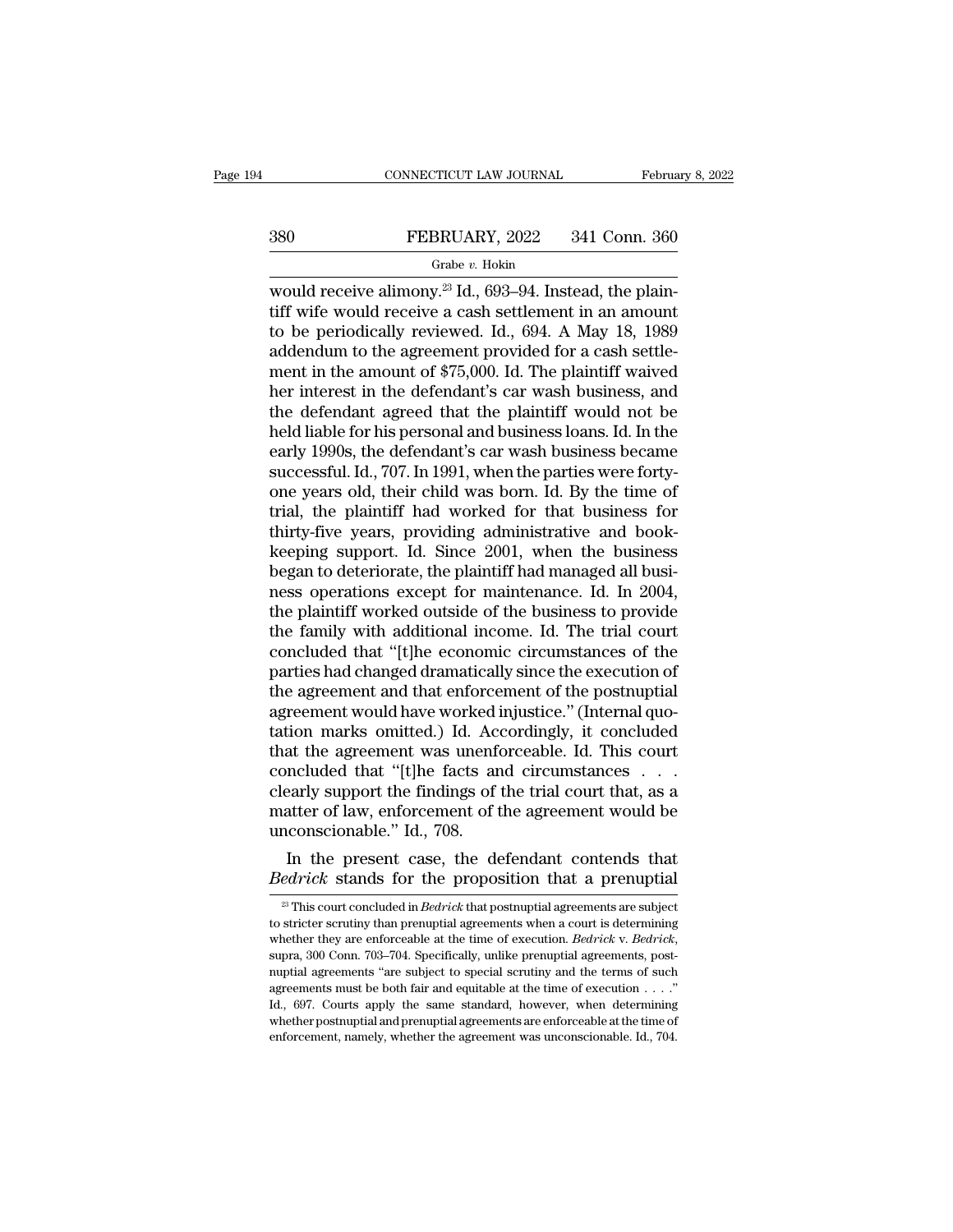# 3, 2022 CONNECTICUT LAW JOURNAL Page 195<br>341 Conn. 360 FEBRUARY, 2022 381<br>Grabe v. Hokin

### Grabe *v.* Hokin

 $\begin{array}{cccc}\n & \text{8, } & 2022 \quad \text{COMRECTICUT LAW JOURNAL} & \text{Page 195}\n \hline\n & & \text{6. } & 341 \text{ Conn. } & 360 \quad \text{FEBRUARY, } & 2022 \quad \text{381}\n \hline\n & & \text{6. } & 381 \quad \text{Grabe } v. \text{ Hokin}\n \hline\n & & \text{agreement is unenforceable whenever (1) a child was} & \text{unexpectedly born during the marriage, and (2) a} & \text{grouge has undaction of ramatic economic changes. } & \text{We}\n\end{array}$ 341 Conn. 360 FEBRUARY, 2022 381<br>
Grabe v. Hokin<br>
agreement is unenforceable whenever (1) a child was<br>
unexpectedly born during the marriage, and (2) a<br>
spouse has undergone dramatic economic changes. We<br>
conclude that *R* 341 Conn. 360 FEBRUARY, 2022 381<br>
Grabe v. Hokin<br>
agreement is unenforceable whenever (1) a child was<br>
unexpectedly born during the marriage, and (2) a<br>
spouse has undergone dramatic economic changes. We<br>
conclude that *B* 341 Conn. 360 FEBRUARY, 2022 381<br>
Grabe *v*. Hokin<br>
agreement is unenforceable whenever (1) a child was<br>
unexpectedly born during the marriage, and (2) a<br>
spouse has undergone dramatic economic changes. We<br>
conclude that Grabe *v*. Hokin<br>
agreement is unenforceable whenever (1) a child was<br>
unexpectedly born during the marriage, and (2) a<br>
spouse has undergone dramatic economic changes. We<br>
conclude that *Bedrick* is easily distinguishabl Grabe v. Hokin<br>agreement is unenforceable whenever (1) a child was<br>unexpectedly born during the marriage, and (2) a<br>spouse has undergone dramatic economic changes. We<br>conclude that *Bedrick* is easily distinguishable from agreement is unenforceable whenever (1) a child was<br>unexpectedly born during the marriage, and (2) a<br>spouse has undergone dramatic economic changes. We<br>conclude that *Bedrick* is easily distinguishable from the<br>present cas unexpectedly born during the marriage, and (2) a<br>spouse has undergone dramatic economic changes. We<br>conclude that *Bedrick* is easily distinguishable from the<br>present case. First, in *Bedrick*, the plaintiff gave birth<br>to spouse has undergone dramatic economic changes. We<br>conclude that *Bedrick* is easily distinguishable from the<br>present case. First, in *Bedrick*, the plaintiff gave birth<br>to the parties' child after sixteen years of marriag conclude that *Bedrick* is easily distinguishable from the<br>present case. First, in *Bedrick*, the plaintiff gave birth<br>to the parties' child after sixteen years of marriage when<br>both parties were forty-one years old. See present case. First, in *Bedrick*, the plaintiff gave birth<br>to the parties' child after sixteen years of marriage when<br>both parties were forty-one years old. See *Bedrick* v.<br>*Bedrick*, Docket No. FA-07-4007533, 2009 WL 13 to the parties' child after sixteen years of marriage when<br>both parties were forty-one years old. See *Bedrick* v.<br>*Bedrick*, Docket No. FA-07-4007533, 2009 WL 1335100,<br>\*4 (Conn. Super. April 24, 2009). By contrast, in the both parties were forty-one years old. See *Bedrick* v.<br> *Bedrick*, Docket No. FA-07-4007533, 2009 WL 1335100,<br>
\*4 (Conn. Super. April 24, 2009). By contrast, in the<br>
present case, the parties' three children were all born Bedrick, Docket No. FA-07-4007533, 2009 WL 1335100,<br>\*4 (Conn. Super. April 24, 2009). By contrast, in the<br>present case, the parties' three children were all born<br>within five years of the marriage, when both parties<br>were in \*4 (Conn. Super. April 24, 2009). By contrast, in the present case, the parties' three children were all born within five years of the marriage, when both parties were in their thirties. Although the children may not have present case, the parties' three children were all born<br>within five years of the marriage, when both parties<br>were in their thirties. Although the children may not<br>have been "contemplated" when the parties executed<br>the pren within five years of the marriage, when both parties<br>were in their thirties. Although the children may not<br>have been "contemplated" when the parties executed<br>the prenuptial agreement, it is reasonable to conclude<br>that thei were in their thirties. Although the children may not<br>have been "contemplated" when the parties executed<br>the prenuptial agreement, it is reasonable to conclude<br>that their births were less of a bolt from the blue than<br>the have been "contemplated" when the parties executed<br>the prenuptial agreement, it is reasonable to conclude<br>that their births were less of a bolt from the blue than<br>the birth of the parties' child in *Bedrick*. Indeed, when<br> the prenuptial agreement, it is reasonable to conclude<br>that their births were less of a bolt from the blue than<br>the birth of the parties' child in *Bedrick*. Indeed, when<br>asked at trial whether he and the plaintiff "plan[n that their births were less of a bolt from the blue than<br>the birth of the parties' child in *Bedrick*. Indeed, when<br>asked at trial whether he and the plaintiff "plan[ned]<br>on having children during the course of the marriag the birth of the parties' child in *Bedrick*. Indeed, when<br>asked at trial whether he and the plaintiff "plan[ned]<br>on having children during the course of the marriage,"<br>the defendant replied, "[y]eah." When asked what his<br> is defendant replied, "[y]eah." When asked what his<br>lan was, he replied, "[t]o be fruitful and multiply."<sup>24</sup><br>econd, the plaintiff in *Bedrick* worked for the defen-<br>ant's car wash business for thirty-five years, includin plan was, he replied, "[t]o be fruitful and multiply."<sup>24</sup><br>Second, the plaintiff in *Bedrick* worked for the defen-<br>dant's car wash business for thirty-five years, including<br><sup>24</sup> The defendant suggests that this testimony

Second, the plaintiff in *Bedrick* worked for the defendant's car wash business for thirty-five years, including  $\frac{24}{1}$  The defendant suggests that this testimony related to his expectations *during the marriage*, not courta, are plantially in Downton worked for the determined dant's car wash business for thirty-five years, including  $\frac{24}{10}$  The defendant suggests that this testimony related to his expectations *during the marriage* The defendant suggests that this testimony related to his expectations<br>  $u\nu$  <sup>24</sup> The defendant suggests that this testimony related to his expectations<br>
during the marriage, not at the time that he executed the prenupti <sup>24</sup> The defendant suggests that this testimony related to his expectations *during the marriage*, not at the time that he executed the prenuptial agreement. As we have indicated, we assume, without deciding, that the tri during the marriage, not at the time that he executed the prenuptial agreement. As we have indicated, we assume, without deciding, that the trial court correctly determined that the parties did not "contemplate" having thr not have ''contemplated'' having three daughters without deciding, that the trial<br>court correctly determined that the parties did not "contemplate" having<br>three children when the agreement was executed. As we have also sug marriage in the sense that they entered in the sense that the parties did not "contemplate" having three children when the agreement was executed. As we have also suggested, however, the question of whether an event was "c three children when the agreement was executed. As we have also suggested, thowever, the question of whether an event was "contemplated" is not a black and white one but involves shades of gray. Although the parties may no the marriage, it seems highly implausible that they had a conscious planet marriage in the sense that they did not expressly discuss the matter and had no specific plan when they did not expressly discuss the matter and ha black and white one but involves shades of gray. Although the parties may not have "contemplated" having three daughters within five years of the marriage in the sense that they did not expressly discuss the matter and had not have "contemplated" having three daughters within five years of the marriage in the sense that they did not expressly discuss the matter and had no specific plan when they entered into the agreement shortly before the marriage in the sense that they did not expressly discuss the matter and had no specific plan when they entered into the agreement shortly before the marriage, it seems highly implausible that they had a conscious plan to marriage in the sense that they did not expressly discuss the matter and had no specific plan when they entered into the agreement shortly before the marriage, it seems highly implausible that they had a conscious plan to when the marriage, it seems highly implausible that they had a conscious plan to have *no* children at that time but that several months after the marriage when the plaintiff became pregnant, the defendant suddenly develo also a matter and that time but that several months after the marriage when the plaintiff became pregnant, the defendant suddenly developed a plan to "be fruitful and multiply." We conclude, therefore, that, even if the bi when the plaintiff became pregnant, the defendant suddenly developed a<br>plan to "be fruitful and multiply." We conclude, therefore, that, even if the<br>births of the three children were not contemplated when the agreement<br>was plan to "be fruitful and multiply." We conclude, therefore, that, even if the births of the three children were not contemplated when the agreement was executed, in the sense that the births were not consciously and explic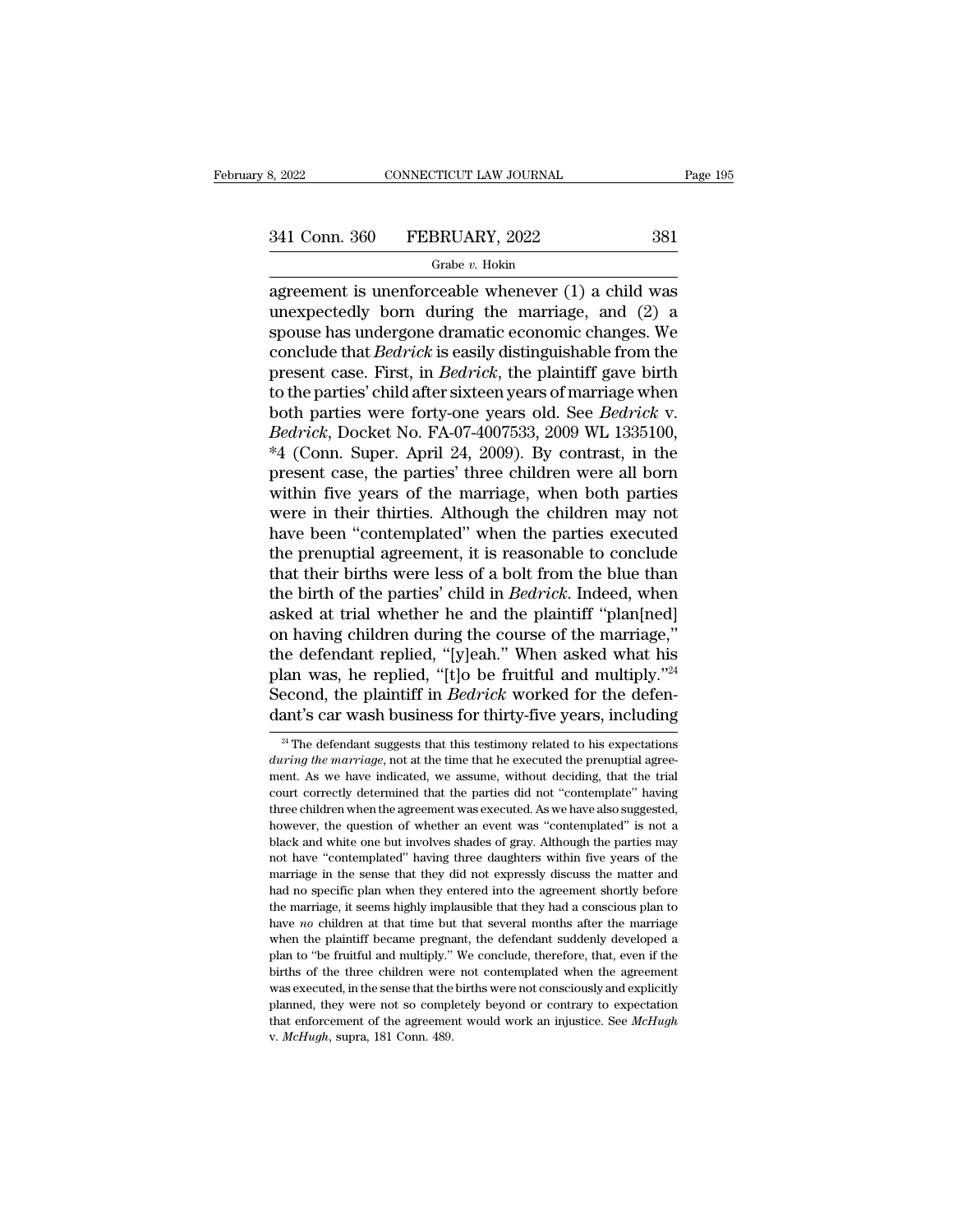# CONNECTICUT LAW JOURNAL February 8, 2022<br>382 FEBRUARY, 2022 341 Conn. 360<br>Grabe v. Hokin

### Grabe *v.* Hokin

CONNECTICUT LAW JOURNAL February 8, 2022<br>
SEP FEBRUARY, 2022 341 Conn. 360<br>
Grabe v. Hokin<br>
the entire thirty-two year duration of the marriage, often<br>
seven days per week. *Bedrick* v. *Bedrick*, supra, 300 Seven days per week. *Bedrick* v. *Bedrick*, supra, 300<br>
Seven days per week. *Bedrick* v. *Bedrick*, supra, 300<br>
Conn. 707; *Bedrick* v. *Bedrick*, supra, 2009 WL 1335100, FEBRUARY, 2022 341 Conn. 360<br>
Grabe *v.* Hokin<br>
the entire thirty-two year duration of the marriage, often<br>
seven days per week. *Bedrick* v. *Bedrick*, supra, 300<br>
Conn. 707; *Bedrick* v. *Bedrick*, supra, 2009 WL 1335100 \*3. The business floundered after the dissolution action Grabe v. Hokin<br>the entire thirty-two year duration of the marriage, often<br>seven days per week. *Bedrick* v. *Bedrick*, supra, 300<br>Conn. 707; *Bedrick* v. *Bedrick*, supra, 2009 WL 1335100,<br>\*3. The business floundered afte the entire thirty-two year duration of the marriage, often<br>seven days per week. *Bedrick* v. *Bedrick*, supra, 300<br>Conn. 707; *Bedrick* v. *Bedrick*, supra, 2009 WL 1335100,<br>\*3. The business floundered after the dissolutio the entire thirty-two year duration of the marriage, otten<br>seven days per week. *Bedrick* v. *Bedrick*, supra, 300<br>Conn. 707; *Bedrick* v. *Bedrick*, supra, 2009 WL 1335100,<br>\*3. The business floundered after the dissolutio Seven days per week. *Bearick* v. *Bearick*, supra, 300<br>Conn. 707; *Bedrick* v. *Bedrick*, supra, 2009 WL 1335100,<br>\*3. The business floundered after the dissolution action<br>was instituted and the plaintiff ceased working f Confl. 707; *Beartock* V. *Beartock*, supra, 2009 WL 1555100,<br>
\*3. The business floundered after the dissolution action<br>
was instituted and the plaintiff ceased working for it.<br> *Bedrick* v. *Bedrick*, supra, 300 Conn. 707 <sup>1</sup>.5. The business noundered after the dissolution action<br>was instituted and the plaintiff ceased working for it.<br>Bedrick v. Bedrick, supra, 300 Conn. 707. In the present<br>case, there is no evidence that the defendant con was instituted and the plaintiff ceased working for it.<br>Bedrick v. Bedrick, supra, 300 Conn. 707. In the present<br>case, there is no evidence that the defendant contrib-<br>uted to the success of any business or enterprise of<br>t *Bearith V. Bearith*, supra, 500 Collit. 707. If the present case, there is no evidence that the defendant contributed to the success of any business or enterprise of the plaintiff. Third, in *Bedrick*, the plaintiff secu case, there is no evidence that the defendant contributed to the success of any business or enterprise of the plaintiff. Third, in *Bedrick*, the plaintiff secured employment "outside of the [car wash] business in order t the plaintiff. Third, in *Bedrick*, the plaintiff secured<br>employment "outside of the [car wash] business in<br>order to provide the *family* with additional income."<br>(Emphasis added.) Id. Although the defendant in the<br>present the plant. Thut, in *Beartok*, the plant. Secured<br>employment "outside of the [car wash] business in<br>order to provide the *family* with additional income."<br>(Emphasis added.) Id. Although the defendant in the<br>present case m Finally, the plaintiff in *Bedrick* was fifty-seven years old at the time of the marriage, there is no evidence that he provided financial support to the plaintiff.<sup>25</sup> Finally, the plaintiff in *Bedrick* was fifty-seven y (Emphasis added.) Id. Although the defendant in the<br>present case may have contributed to the support of<br>his children during the marriage, there is no evidence<br>that he provided financial support to the plaintiff.<sup>25</sup><br>Final (Emphasis added.) Id. Antiough the defendant in the<br>present case may have contributed to the support of<br>his children during the marriage, there is no evidence<br>that he provided financial support to the plaintiff.<sup>25</sup><br>Final present case may have contributed to the support of<br>his children during the marriage, there is no evidence<br>that he provided financial support to the plaintiff.<sup>25</sup><br>Finally, the plaintiff in *Bedrick* was fifty-seven years<br> Finally, the plaintiff in *Bedrick* was fifty-seven years<br>old at the time of the marital dissolution, did not have<br>a college degree and had been diagnosed with diabetes,<br>which was controlled by medication. *Bedrick* v. *Be* Thany, the plant in *Bearton* was inty-seven years<br>old at the time of the marital dissolution, did not have<br>a college degree and had been diagnosed with diabetes,<br>which was controlled by medication. *Bedrick* v. *Bedrick* which was controlled by medication. *Bedrick* v. *Bedrick*, supra, 2009 WL 1335100, \*3–4. In the present case, the defendant was forty-four years old at the time of dissolution, had a college degree and was in good health supra, 2009 WL 1335100, \*3–4. In the present case, the defendant was forty-four years old at the time of dissolution, had a college degree and was in good health.<br> $\frac{25}{\pi}$  The defendant points out that, after the marri

defendant was forty-four years old at the time of dissolution, had a college degree and was in good health.<br><sup>25</sup> The defendant points out that, after the marriage, the parties lived in the defendant's house, "where he paid tion, had a college degree and was in good health.<br>  $\frac{25}{5}$  The defendant points out that, after the marriage, the parties lived in<br>
the defendant's house, "where he paid the carrying costs," until it was<br>
destroyed in  $\frac{25}{3}$  The defendant points out that, after the marriage, the parties lived in the defendant's house, "where he paid the carrying costs," until it was destroyed in the fire. They then leased another house using insura <sup>25</sup> The defendant points out that, after the marriage, the parties lived in the defendant's house, "where he paid the carrying costs," until it was destroyed in the fire. They then leased another house using insurance pr from the defendant's house, "where he paid the carrying costs," until it was destroyed in the fire. They then leased another house using insurance proceeds. The evidence also showed, however, that the plaintiff provided ap destroyed in the fire. They then leased another house using insurance proceeds. The evidence also showed, however, that the plaintiff provided approximately 75 percent of the furnishings for the defendant's house, for whic ceeds. The evidence also showed, however, that the plaintiff provided approximately 75 percent of the furnishings for the defendant's house, for which she received insurance compensation, and she spent \$50,000 to \$60,000 o approximately 75 percent of the furnishings for the defendant's house, for which she received insurance compensation, and she spent \$50,000 to \$60,000 on improvements to the defendant's property, for which she never made a which she received insurance compensation, and she spent  $$50,000$  to  $$60,000$  on improvements to the defendant's property, for which she never made any claim. The trial court made no finding as to whether the evidence t  $*60,000$  on improvements to the defendant's property, for which she never made any claim. The trial court made no finding as to whether the evidence that the plaintiff lived in the defendant's house supported the conclus wade any claim. The trial court made no finding as to whether the evidence that the plaintiff lived in the defendant's house supported the conclusion that the defendant provided financial support to the plaintiff, and we that the plaintiff lived in the defendant's house supported the conclusion<br>that the plaintiff lived in the defendant's house supported the conclusion<br>that the defendant provided financial support to the plaintiff, and we that the defendant provided financial support to the plaintiff, and we conclude that the evidence does not compel the conclusion that he did. The only finding that the trial court made on this issue was that "[t]he parties engulfed in a selfish mentality until he lost his footing in his business and clude that the evidence does not compel the conclusion that he did. The only finding that the trial court made on this issue was that "[t]he par clude that the evidence does not compel the conclusion that he did. The only finding that the trial court made on this issue was that "[t]he parties kept their money separate and devoted vastly different amounts of effort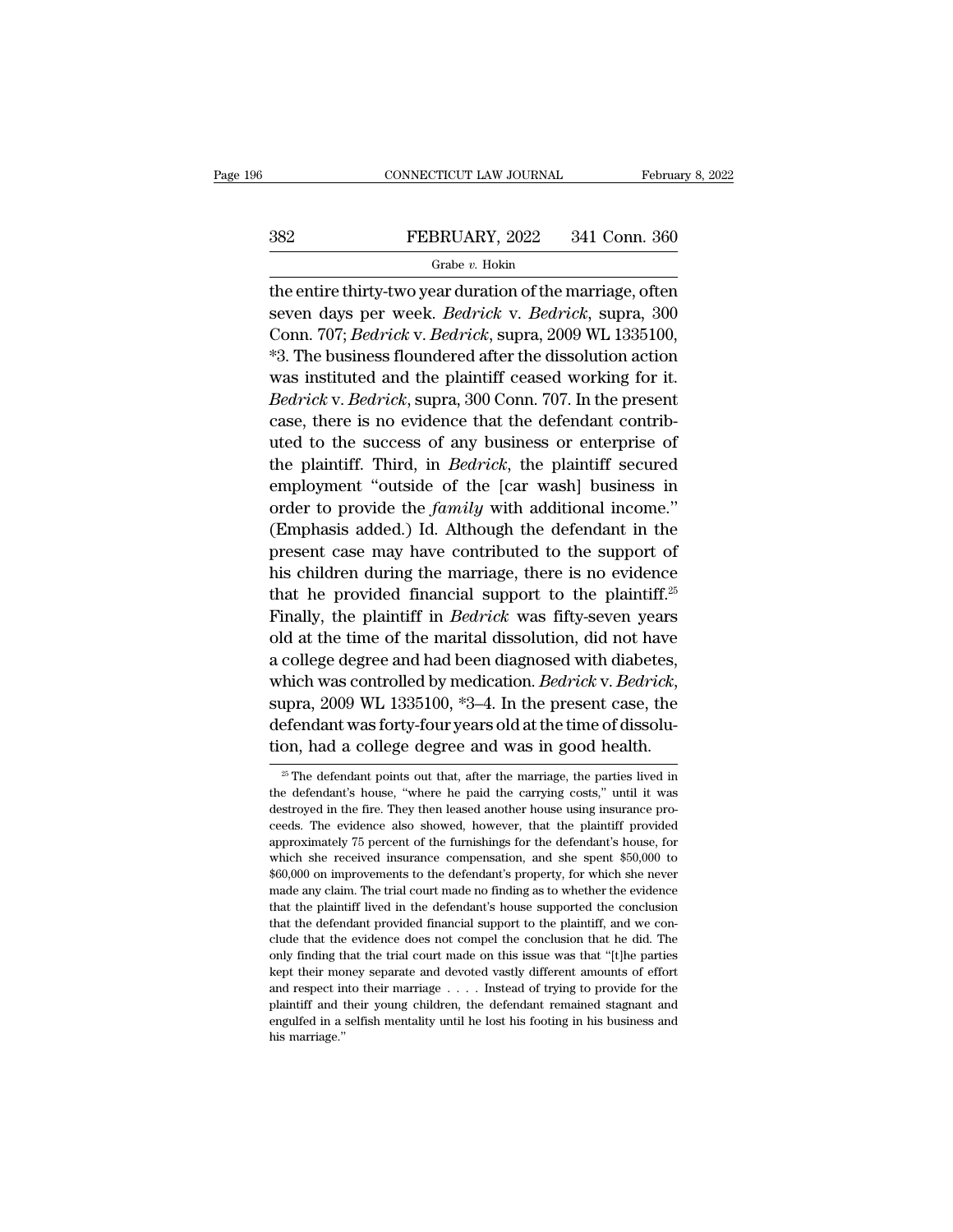# 341 Conn. 360 FEBRUARY, 2022 383

### Grabe *v.* Hokin

 $\begin{array}{r|l}\n 0.22 & \multicolumn{1}{c|}{\text{COMRECTICUT LAW JOURNAL}} & \text{Page 19'} \\
 \hline\n 1 & \multicolumn{1}{c|}{\text{Conn. 360}} & \text{FEBRUARY, 2022} & \text{383} \\
 \hline\n \text{Grade } v. \text{ Hokin} & \text{We further note that the defendant had significant sets at the time of the marital dissolution and is adequately provided for at least in the near term. Although}\n \end{array}$  $\begin{array}{r} \text{341 Conn. } 360 \quad \text{FEBRUARY, } 2022 \quad \text{383} \\ \text{Grade } v. \text{ Hokin} \end{array}$ <br>We further note that the defendant had significant assets at the time of the marital dissolution and is ade-quately provided for, at least in the near ter  $\begin{array}{r} \n 341 \text{ Conn. } 360 \quad \text{FEBRUARY, } 2022 \quad \text{383} \\
 \hline \n \text{We further note that the defendant had significant assets at the time of the marital dissolution and is adequately provided for, at least in the near term. Although we recognize that his assets may not be sufficient to meet his needs for his entire lifetime, nothing in the$  $341$  Conn.  $360$  FEBRUARY,  $2022$   $383$ <br>
Grabe v. Hokin<br>
We further note that the defendant had significant<br>
assets at the time of the marital dissolution and is ade-<br>
quately provided for, at least in the near term. Alt Frake v. Hokin<br>We further note that the defendant had significant<br>assets at the time of the marital dissolution and is ade-<br>quately provided for, at least in the near term. Although<br>we recognize that his assets may not be We further note that the defendant had significant<br>assets at the time of the marital dissolution and is ade-<br>quately provided for, at least in the near term. Although<br>we recognize that his assets may not be sufficient to<br> We further note that the defendant had significant<br>assets at the time of the marital dissolution and is ade-<br>quately provided for, at least in the near term. Although<br>we recognize that his assets may not be sufficient to<br> assets at the time of the marital dissolution and is ade-<br>quately provided for, at least in the near term. Although<br>we recognize that his assets may not be sufficient to<br>meet his needs for his entire lifetime, nothing in t quately provided for, at least in the near term. Although<br>we recognize that his assets may not be sufficient to<br>meet his needs for his entire lifetime, nothing in the<br>record would support a conclusion that he is incapable<br> we recognize that his assets may not be sufficient to<br>meet his needs for his entire lifetime, nothing in the<br>record would support a conclusion that he is incapable<br>of earning an income.<sup>26</sup> To the contrary, the evidence<br>sh meet his needs for his entire lifetime, nothing in the record would support a conclusion that he is incapable of earning an income.<sup>26</sup> To the contrary, the evidence showed that the defendant was an educated, healthy fort record would support a conclusion that he is incapable<br>of earning an income.<sup>26</sup> To the contrary, the evidence<br>showed that the defendant was an educated, healthy<br>forty-four year old with some business experience, and<br>he t of earning an income.<sup>26</sup> To the contrary, the evidence<br>showed that the defendant was an educated, healthy<br>forty-four year old with some business experience, and<br>he testified at trial that, once he expended his assets,<br>he showed that the defendant was an educated, healthy<br>forty-four year old with some business experience, and<br>he testified at trial that, once he expended his assets,<br>he was "going to have to hustle and figure some things<br>out, forty-four year old with some business experience, and<br>he testified at trial that, once he expended his assets,<br>he was "going to have to hustle and figure some things<br>out, get . . . some salaried or . . . contract work<br> $\$ he testified at trial that, once he expended his assets,<br>he was "going to have to hustle and figure some things<br>out, get  $\ldots$  some salaried or  $\ldots$  contract work<br> $\ldots$  and hope that what [he's] been working on for the<br>l he was "going to have to hustle and figure some things<br>out, get . . . some salaried or . . . contract work<br>... and hope that what [he's] been working on for the<br>last three years will come to fruition down in the . . .<br>Virg out, get . . . some salaried or . . . contract work<br>
. . . and hope that what [he's] been working on for the<br>
last three years will come to fruition down in the . . .<br>
Virgin Islands." In addition, the defendant's counsel<br> ... and hope that what [he's] been working on for the<br>last three years will come to fruition down in the ...<br>Virgin Islands." In addition, the defendant's counsel<br>admitted to the trial court that the defendant "is intellilast three years will come to fruition down in the  $\dots$ <br>Virgin Islands." In addition, the defendant's counsel<br>admitted to the trial court that the defendant "is intelli-<br>gent, he is healthy, and he is capable of working." gent, he is healthy, and he is capable of working."<br>Accordingly, we cannot conclude that it would be<br>unconscionable to expect the defendant to obtain<br>employment to replace the unexpected loss of his<br> $\frac{1}{26}$  The defenda Accordingly, we cannot conclude that it would be<br>unconscionable to expect the defendant to obtain<br>employment to replace the unexpected loss of his<br> $\frac{1}{20}$  The defendant contends that this court is precluded from consid

unconscionable to expect the defendant to obtain<br>employment to replace the unexpected loss of his<br><sup>26</sup> The defendant contends that this court is precluded from considering<br>his ability to provide for himself because the tri **EXECUTE 117, 117, 120 A.3d 13** (2013) (trial court must specify dollar amount of party's earning capacity. See, e.g., *Tanzman v. Meurer*, 309 Conn. 105, 117, 70 A.3d 13 (2013) (trial court must specify dollar amount of Entproyment to Teprace the unexpected 1058 of filst<br>
<sup>26</sup> The defendant contends that this court is precluded from considering<br>
specify his earning capacity. See, e.g., *Tanzman v. Meurer*; 309 Conn. 105,<br>
117, 70 A.3d 13 <sup>26</sup> The defendant contends that this court is precluded from considering his ability to provide for himself because the trial court did not expressly specify his earning capacity. See, e.g., *Tanzman v. Meurer*, 309 Conn from him or her, and makes it extremely difficult, if not impossible, both for a reviewing conactly. See, e.g., *Tanzman v. Meurer*, 309 Conn. 105, 117, 70 A.3d 13 (2013) (trial court must specify dollar amount of party's specify his earning capacity. See, e.g., *Tanzman v. Meurer*, 309 Conn. 105, 117, 70 A.3d 13 (2013) (trial court must specify dollar amount of party's earning capacity when that factor provides basis for financial award b 117, 70 A.3d 13 (2013) (trial court must specify dollar amount of party's earning capacity when that factor provides basis for financial award because failure to do so "leaves the relevant party in doubt as to what is exp earning capacity when that factor provides basis for financial award because failure to do so "leaves the relevant party in doubt as to what is expected from him or her, and makes it extremely difficult, if not impossible stances''). The defendant fails to recognize that the trial court in the present failure to do so "leaves the relevant party in doubt as to what is expected from him or her, and makes it extremely difficult, if not imposs from him or her, and makes it extremely difficult, if not impossible, both for a reviewing court to determine the reasonableness of the financial award and for the trial court in a subsequent proceeding on a motion for mo for a reviewing court to determine the reasonableness of the financial award and for the trial court in a subsequent proceeding on a motion for modification to determine whether there has been a substantial change in circ and for the trial court in a subsequent proceeding on a motion for modification to determine whether there has been a substantial change in circumstances"). The defendant fails to recognize that the trial court in the pre under the state of the prendict and substantial change in circum-<br>stances"). The defendant fails to recognize that the trial court in the present<br>case was not determining the amount of a financial award pursuant to § 46bstances"). The defendant fails to recognize that the trial court in the present case was not determining the amount of a financial award pursuant to  $\S$  46b-82 (a) and General Statutes  $\S$  46b-86, as in *Tanzman*, but was exase was not determining the amount of a financial award pursuant to § 46b-82 (a) and General Statutes § 46b-86, as in *Tanzman*, but was determining whether enforcement of the prenuptial agreement would be unconscionable <sup>82</sup> Conn. 169. The defendant has pointed to no evidence that would be unconscionable under § 46b-36g (a) (2) in light of all of the relevant facts and circumstances. The defendant bore the heavy burden of proving an extr be the enforcement of the prenuptial agreement would be unconscionable under § 46b-36g (a) (2) in light of all of the relevant facts and circumstances. The defendant bore the heavy burden of proving an extraordinary chang whether enforcement of the prenuptial agreement would be unconscionable under  $§$  46b-36g (a) (2) in light of all of the relevant facts and circumstances. The defendant bore the heavy burden of proving an extraordinary ch The defendant bore the heavy burden of proving an extraordinary change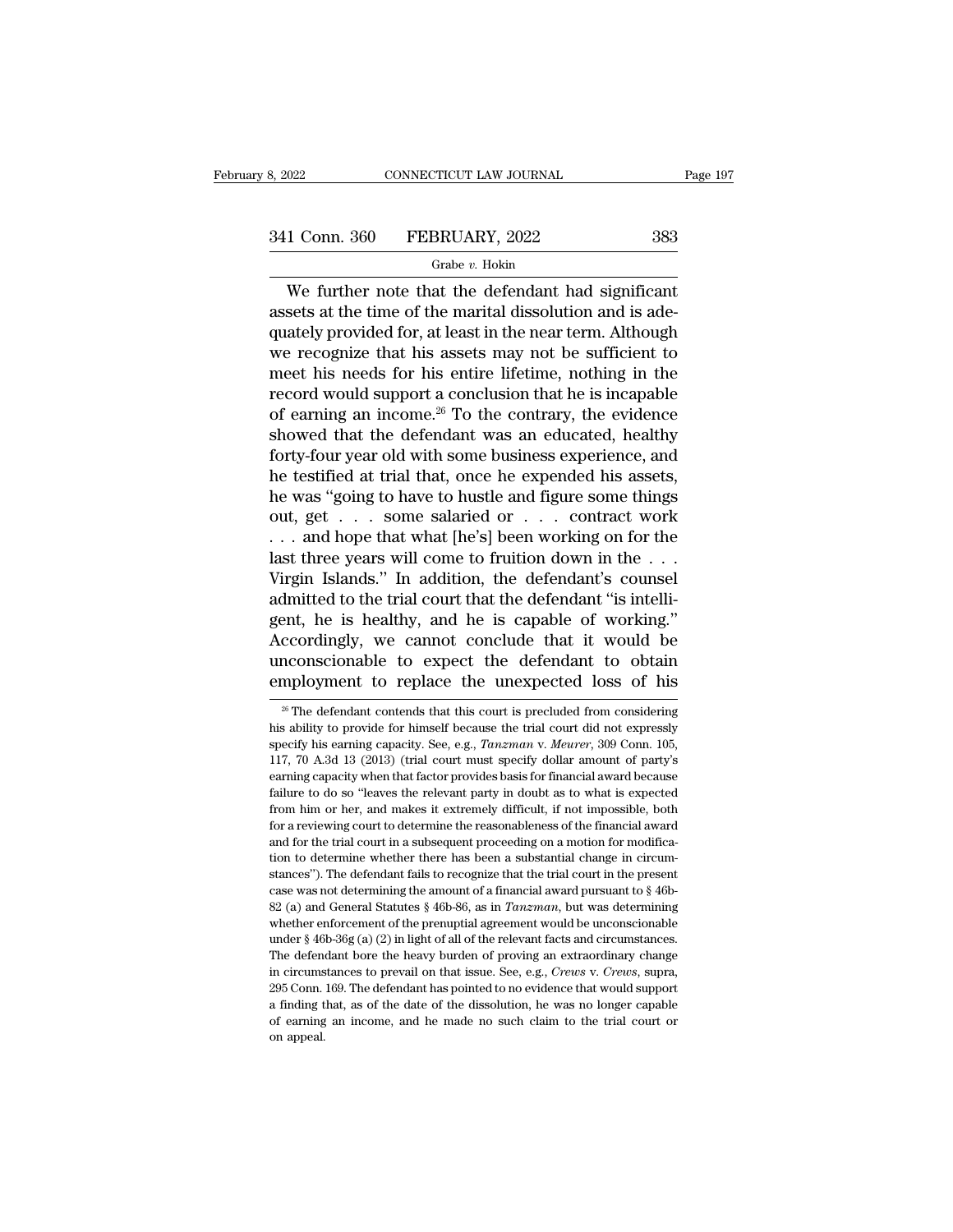### CONNECTICUT LAW JOURNAL February 8, 2022<br>384 FEBRUARY, 2022 341 Conn. 360<br>Grabe v. Hokin Grabe *v.* Hokin

CONNECTICUT LAW JOURNAL February 8, 2022<br>  $341$  Conn. 360<br>
Grabe v. Hokin<br>
income from Intermountain Industries.<sup>27</sup> Indeed, if we<br>
were to conclude otherwise, an employed person who  $\begin{array}{r} \text{SEBRUARY, 2022} \qquad \text{341 Conn. } 360 \\ \text{Grade } v. \text{ Hokin} \end{array}$ <br>income from Intermountain Industries.<sup>27</sup> Indeed, if we were to conclude otherwise, an employed person who entered into a prenuptial agreement and, after the marr EEBRUARY, 2022 341 Conn. 360<br>
FEBRUARY, 2022 341 Conn. 360<br>
income from Intermountain Industries.<sup>27</sup> Indeed, if we<br>
were to conclude otherwise, an employed person who<br>
entered into a prenuptial agreement and, after the m FEBRUARY, 2022 341 Conn. 360<br>
FEBRUARY, 2022 341 Conn. 360<br>
income from Intermountain Industries.<sup>27</sup> Indeed, if we<br>
were to conclude otherwise, an employed person who<br>
entered into a prenuptial agreement and, after the m Grabe  $v$ . Hokin<br>income from Intermountain Industries.<sup>27</sup> Indeed, if we<br>were to conclude otherwise, an employed person who<br>entered into a prenuptial agreement and, after the mar-<br>riage, lost his or her job could simply r extra income from Intermountain Industries.<sup>27</sup> Indeed, if we were to conclude otherwise, an employed person who entered into a prenuptial agreement and, after the marriage, lost his or her job could simply refuse to seek income from Intermountain Industries.<sup>27</sup> Indee<br>were to conclude otherwise, an employed pers<br>entered into a prenuptial agreement and, after t<br>riage, lost his or her job could simply refuse<br>employment and then claim that hi tered into a prenuptial agreement and, after the mar-<br>uge, lost his or her job could simply refuse to seek<br>pployment and then claim that his or her lack of<br>ployment was a dramatic change in circumstances<br>arranting invalida riage, lost his or her job could simply refuse to seek<br>employment and then claim that his or her lack of<br>employment was a dramatic change in circumstances<br>warranting invalidation of the agreement.<br>Moreover, there is no ev

arranting invalidation of the agreement.<br>
Moreover, there is no evidence that the defendant,<br>
nforeseeably or otherwise, gave up any income earn-<br>  $\frac{27}{27}$  The defendant's counsel contended at oral argument before this

Moreover, there is no evidence that the defendant,<br>unforeseeably or otherwise, gave up any income earn-<br> $\frac{27}{7}$  The defendant's counsel contended at oral argument before this court<br>that the defendant should not be requ Moreover, there is no evidence that the defendant,<br>unforeseeably or otherwise, gave up any income earn-<br><sup>27</sup> The defendant's counsel contended at oral argument before this court<br>that the defendant should not be required t unforeseeably or otherwise, gave up any income earn-<br>
<sup>27</sup> The defendant's counsel contended at oral argument before this court<br>
that the defendant should not be required to establish that he will be unable<br>
to provide fo The defendant's counsel contended at oral argument before this court<br>
<sup>27</sup> The defendant should not be required to establish that he will be unable<br>
to provide for his basic needs before the enforcement of the prenuptial<br> <sup>27</sup> The defendant's counsel contended at oral argument before this court that the defendant should not be required to establish that he will be unable to provide for his basic needs before the enforcement of the prenupti that the defendant should not be required to establish that he will be unable to provide for his basic needs before the enforcement of the prenuptial agreement can be found to be unconscionable under  $\frac{8}{9}$  46b-36g (a) are to provide for his basic needs before the enforcement of the prenuptial agreement can be found to be unconscionable under  $\S$  46b-36g (a) (2), because such an interpretation of that statute would render  $\S$  46b-36g (b agreement can be found to be unconscionable under  $\S$  46b-36g (a) (2), because such an interpretation of that statute would render  $\S$  46b-36g (b) superfluous. See General Statutes  $\S$  46b-36g (b) ("[i]f a provision of a decause such an interpretation of that statute would render  $\S$  46b-36g (b) superfluous. See General Statutes  $\S$  46b-36g (b) ("[i]f a provision of a premarital agreement modifies or eliminates spousal support and such mo superfluous. See General Statutes § 46b-36g (b) ("[i]f a provision of a premarital agreement modifies or eliminates spousal support and such modification or elimination causes one party to the agreement to be eligible for Elial agreement modifies or eliminates spousal support and such modification or elimination causes one party to the agreement to be eligible for support under a program of public assistance at the time of separation or ma or elimination causes one party to the agreement to be eligible for support under a program of public assistance at the time of separation or marital dissolution, a court, notwithstanding the terms of the agreement, may re ble a program of public assistance at the time of separation or marital dissolution, a court, notwithstanding the terms of the agreement, may require the other party to provide support to the extent necessary to avoid such dissolution, a court, notwithstanding the terms of the agreement, may require<br>the other party to provide support to the extent necessary to avoid such<br>eligibility"). We agree with the defendant that there may be circumsta the other party to provide support to the extent necessary to avoid such eligibility"). We agree with the defendant that there may be circumstances in which the enforcement of a prenuptial agreement would be unconscionable eligibility"). We agree with the defendant that there may be circumstances<br>in which the enforcement of a prenuptial agreement would be unconsciona-<br>ble even though the party seeking to invalidate the agreement would be<br>abl in which the enforcement of a prenuptial agreement would be unconscionable even though the party seeking to invalidate the agreement would be able to provide for his or her basic needs if the agreement were to be enforced. the even though the party seking to invalidate the agreement would be able to provide for his or her basic needs if the agreement were to be enforced. Cf. *Bevilacqua* v. *Bevilacqua*, 201 Conn. App. 261, 273–74, 242 A.3d able to provide for his or her basic needs if the agreement were to be enforced. Cf. *Bevilacqua* v. *Bevilacqua*, 201 Conn. App. 261, 273–74, 242 A.3d 542 (2020) (trial court correctly concluded that enforcement of prenup enforced Cf. Bevilacqua v. Bevilacqua, 201 Conn. App. 261, 273–74, 242 A.3d 542 (2020) (trial court correctly concluded that enforcement of prenuptial agreement would be unconscionable when "there was evidence in the recor  $542$  (2020) (trial court correctly concluded that enforcement of prenuptial agreement would be unconscionable when "there was evidence in the record that [a motor vehicle accident resulting in a mild traumatic brain inju Example and the unconscionable when "there was evidence in the record that [a motor vehicle accident resulting in a mild traumatic brain injury] impaired the plaintiff's ability to work full-time, and, as a result, she wa what [a motor vehicle accident resulting in a mild traumatic brain injury] impaired the plaintiff's ability to work full-time, and, as a result, she was forced to obtain part-time employment at a salary far lower than the is always irrelevant to the determination of whether enforcement  $\alpha$ , when forced to obtain part-time employment at a salary far lower than the one she earned at the time the agreement was executed"). That does not mean forced to obtain part-time employment at a salary far lower than the one forced to obtain part-time employment at a salary far lower than the one she earned at the time the agreement was executed"). That does not mean that forced to obtain part-time employment at a salary far lower than the one she earned at the time the agreement was executed"). That does not mean that the question of whether the party seeking to invalidate the agreement wi that the question of whether the party seeking to invalidate the agreement will be able to provide for his or her basic needs if the agreement is enforced is always irrelevant to the determination of whether enforcement wo will be able to provide for his or her basic needs if the agreement is enforced is always irrelevant to the determination of whether enforcement would be unconscionable. Indeed, there may be cases in which, under all of th is always irrelevant to the determination of whether enforcement would be unconscionable. Indeed, there may be cases in which, under all of the relevant facts and circumstances, the enforcement of a prenuptial agreement w in the present facts and circumstances, the enforcement of a prenuptial agreement facts and circumstances, the enforcement of a prenuptial agreement would not be unconscionable despite a significant reduction in the income relevant facts and circumstances, the enforcement of a prenuptial agreement would not be unconscionable despite a significant reduction in the income of the party seeking invalidation, provided that the court finds that th would not be unconscionable despite a significant reduction in the income of the party seeking invalidation, provided that the court finds that the party can still provide for his or her basic needs. We need not resolve t of the party seeking invalidation, provided that the court finds that the party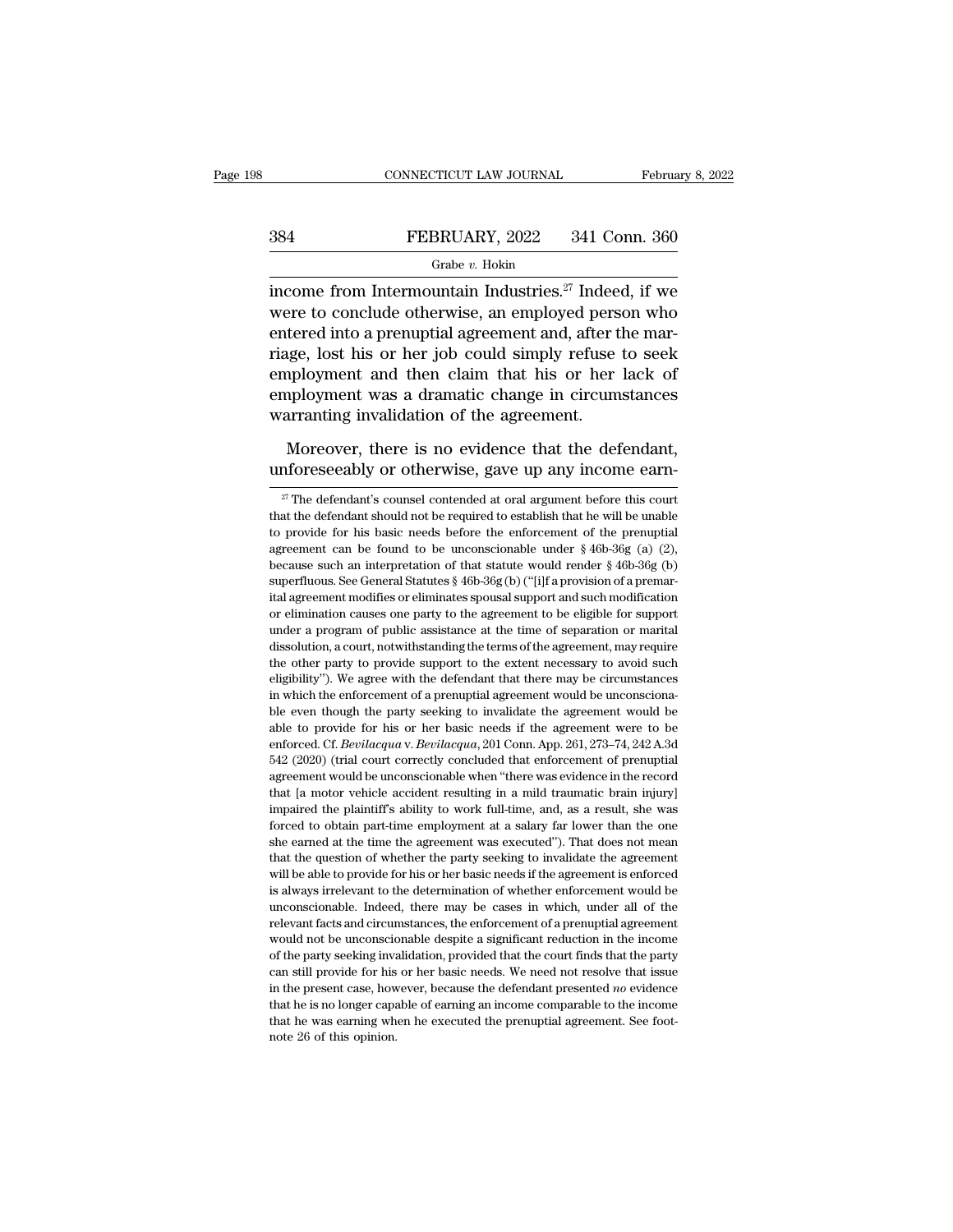# 3, 2022 CONNECTICUT LAW JOURNAL Page 199<br>341 Conn. 360 FEBRUARY, 2022 385<br>Grabe v. Hokin

### Grabe *v.* Hokin

EXECT BOOT CONNECTICUT LAW JOURNAL Page 199<br>
341 Conn. 360 FEBRUARY, 2022 385<br>
6 Grabe v. Hokin<br>
ing or asset building opportunities as a result of his<br>
marriage or the births of the children, or that he made<br>
significant  $\frac{341 \text{ Conn. } 360 \qquad \text{FEBRUARY, } 2022 \qquad \qquad 385}$ <br>
orabe *v*. Hokin<br>
ing or asset building opportunities as a result of his<br>
marriage or the births of the children, or that he made<br>
significant and ongoing contributions to f  $\begin{array}{r} \text{341 Conn. } 360 \quad \text{FEBRUARY, } 2022 \quad \text{385} \\ \text{601} \quad \text{602} \quad \text{603} \quad \text{604} \quad \text{605} \end{array}$ <br>
Sing or asset building opportunities as a result of his<br>
marriage or the births of the children, or that he made<br>
significa 341 Conn. 360 FEBRUARY, 2022 385<br>
Grabe v. Hokin<br>
ing or asset building opportunities as a result of his<br>
marriage or the births of the children, or that he made<br>
significant and ongoing contributions to family life,<br>
suc Grabe v. Hokin<br>
ing or asset building opportunities as a result of his<br>
marriage or the births of the children, or that he made<br>
significant and ongoing contributions to family life,<br>
such as shopping, doing household cho Grabe v. Hokin<br>ing or asset building opportunities as a result of his<br>marriage or the births of the children, or that he made<br>significant and ongoing contributions to family life,<br>such as shopping, doing household chores, ing or asset building opportunities as a result of his<br>marriage or the births of the children, or that he made<br>significant and ongoing contributions to family life,<br>such as shopping, doing household chores, entertaining<br>th marriage or the births of the children, or that he made<br>significant and ongoing contributions to family life,<br>such as shopping, doing household chores, entertaining<br>the plaintiff's associates and family, or caring for the<br> significant and ongoing contributions to family life,<br>such as shopping, doing household chores, entertaining<br>the plaintiff's associates and family, or caring for the<br>children, for which it would be unfair, much less unconsuch as shopping, doing household chores, entertaining<br>the plaintiff's associates and family, or caring for the<br>children, for which it would be unfair, much less uncon-<br>scionable, not to compensate him. Cf. *Hornung* v. *H* the plaintiff's associates and family, or caring for the children, for which it would be unfair, much less unconscionable, not to compensate him. Cf. *Hornung* v. *Hornung*, supra, 323 Conn. 163 ("[b]ecause the plaintiff's children, for which it would be unfair, much less unconscionable, not to compensate him. Cf. *Hornung* v. *Hornung*, supra, 323 Conn. 163 ("[b]ecause the plaintiff's efforts as a homemaker and the primary caretaker of the scionable, not to compensate him. Cf. *Hornung* v. *Hornung*, supra, 323 Conn. 163 ("[b]ecause the plaintiff's efforts as a homemaker and the primary caretaker of the children increased the defendant's earning capacity at mung, supra, 323 Conn. 163 ("[b]ecause the plaintiff's<br>efforts as a homemaker and the primary caretaker of<br>the children increased the defendant's earning capacity<br>at the expense of her own, she is entitled to [an alimony<br>a efforts as a homemaker and the primary caretaker of<br>the children increased the defendant's earning capacity<br>at the expense of her own, she is entitled to [an alimony<br>award that will allow her to] maintain [her high predisthe children increased the defendant's earning capacity<br>at the expense of her own, she is entitled to [an alimony<br>award that will allow her to] maintain [her high predis-<br>solution] standard of living after the divorce, to at the expense of her own, she is entitled to [an alimony award that will allow her to] maintain [her high predissolution] standard of living after the divorce, to the extent possible"). To the contrary, the trial court fo award that will allow her to] maintain [her high predissolution] standard of living after the divorce, to the extent possible"). To the contrary, the trial court found that the defendant "did not make the plaintiff or the solution] standard of living after the divorce, to the extent possible"). To the contrary, the trial court found that the defendant "did not make the plaintiff or the children even a remote priority in his life." We conclu extent possible"). To the contrary, the t<br>that the defendant "did not make the<br>children even a remote priority in his life<br>therefore, that the trial court correctly<br>enforcement of the prenuptial agreemer<br>case would not be ildren even a remote priority in his life." We conclude,<br>ildren even a remote priority in his life." We conclude,<br>erefore, that the trial court correctly determined that<br>forcement of the prenuptial agreement in the present therefore, that the trial court correctly determined that<br>enforcement of the prenuptial agreement in the present<br>case would not be unconscionable in light of all of the<br>relevant facts and circumstances.<br>Finally, the defend

enforcement of the prenuptial agreement in the present<br>case would not be unconscionable in light of all of the<br>relevant facts and circumstances.<br>Finally, the defendant contends that it was inconsis-<br>tent for the trial cour Example and the premaple and greener in the present<br>case would not be unconscionable in light of all of the<br>relevant facts and circumstances.<br>Finally, the defendant contends that it was inconsis-<br>tent for the trial court t relevant facts and circumstances.<br>Finally, the defendant contends that it was inconsistent for the trial court to conclude that it would be<br>unconscionable to enforce the provision of the prenup-<br>tial agreement requiring a Finally, the defendant contends that it was inconsistent for the trial court to conclude that it would be unconscionable to enforce the provision of the prenuptial agreement requiring a party who unsuccessfully seeks to in Finally, the defendant contends that it was inconsistent for the trial court to conclude that it would be unconscionable to enforce the provision of the prenuptial agreement requiring a party who unsuccessfully seeks to in tent for the trial court to conclude that it would be<br>unconscionable to enforce the provision of the prenup-<br>tial agreement requiring a party who unsuccessfully<br>seeks to invalidate any portion of it to pay the attorney's<br>f unconscionable to enforce the provision of the prenuptial agreement requiring a party who unsuccessfully<br>seeks to invalidate any portion of it to pay the attorney's<br>fees of the other party but not unconscionable to<br>enforce tial agreement requiring a party who unsuccessfully<br>seeks to invalidate any portion of it to pay the attorney's<br>fees of the other party but not unconscionable to<br>enforce the remainder of the agreement. We disagree.<br>Signifi seeks to invalidate any portion of it to pay the attorney's<br>fees of the other party but not unconscionable to<br>enforce the remainder of the agreement. We disagree.<br>Significantly, the prenuptial agreement contained a sev-<br>er fees of the other party but not unconscionable to<br>enforce the remainder of the agreement. We disagree.<br>Significantly, the prenuptial agreement contained a sev-<br>erability clause that expressly contemplated that, if one<br>or enforce the remainder of the agreement. We disagree.<br>Significantly, the prenuptial agreement contained a sev-<br>erability clause that expressly contemplated that, if one<br>or more of its terms were found to be invalid, the res *Significantly, the prenuptial agreement contained a severability clause that expressly contemplated that, if one or more of its terms were found to be invalid, the rest of the agreement would survive. See A. Rutkin et al.* erability clause that expressly contemplated that, if one<br>or more of its terms were found to be invalid, the rest<br>of the agreement would survive. See A. Rutkin et al.,<br>8A Connecticut Practice Series: Family Law and Prac-<br>t or more of its terms were found to be invalid, the rest<br>of the agreement would survive. See A. Rutkin et al.,<br>8A Connecticut Practice Series: Family Law and Prac-<br>tice with Forms (3d Ed. 2010) § 50.53, p. 256; cf. *Venture* of the agreement would survive. See A. Rutkin et al., 8A Connecticut Practice Series: Family Law and Practice with Forms (3d Ed. 2010) § 50.53, p. 256; cf. *Venture Partners, Ltd.* v. *Synapse Technologies, Inc.*, 42 Conn.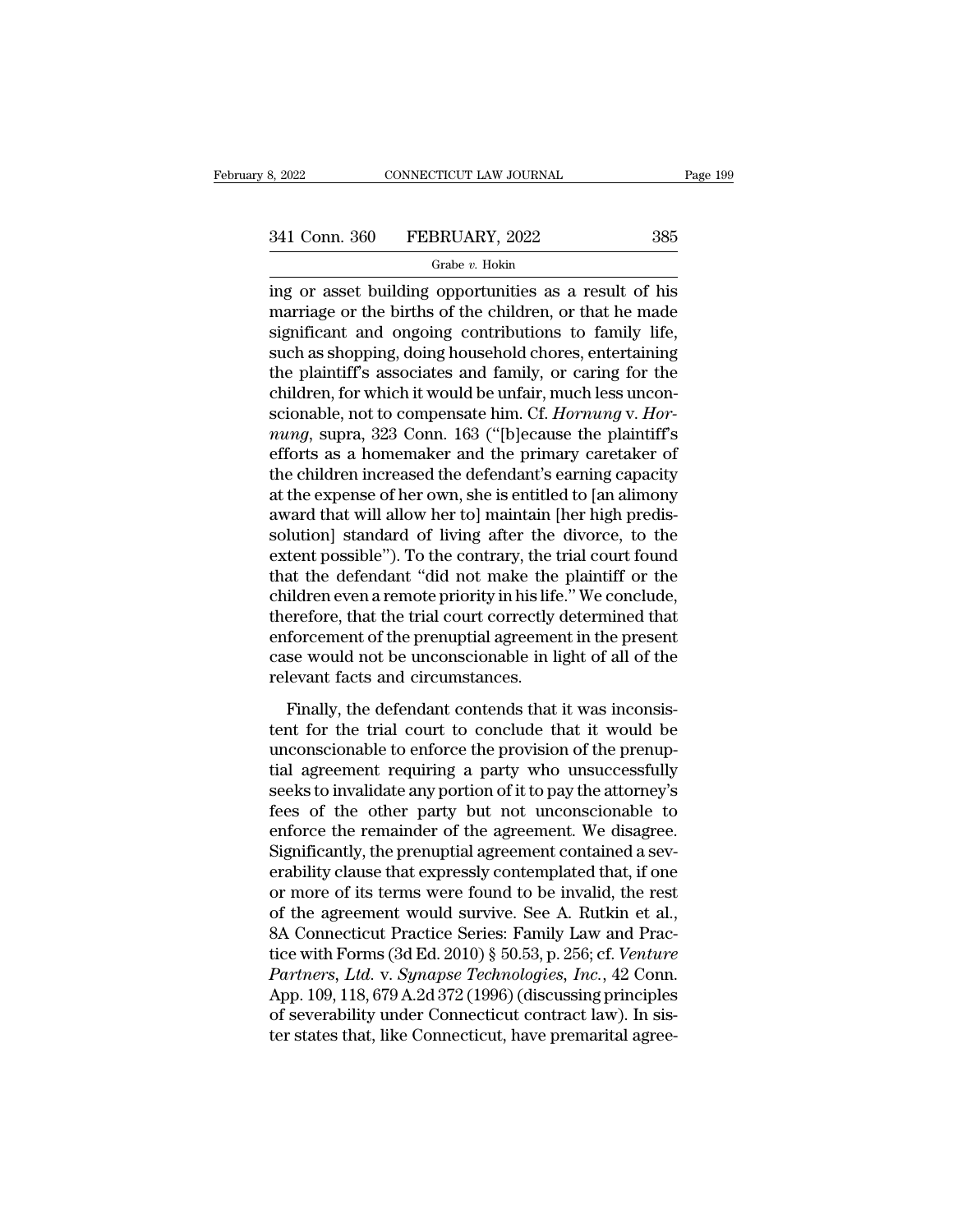# CONNECTICUT LAW JOURNAL February 8, 2022<br>386 FEBRUARY, 2022 341 Conn. 360<br>Grabe v. Hokin

### Grabe *v.* Hokin

CONNECTICUT LAW JOURNAL February 8, 2022<br>
386 FEBRUARY, 2022 341 Conn. 360<br>
Grabe v. Hokin<br>
ment statutes like § 46b-36g that are modeled after the<br>
Uniform Premarital Agreement Act; see, e.g., *Friezo* EXERUARY, 2022 341 Conn. 360<br>
Grabe v. Hokin<br>
The v. Hokin<br>
The v. Hokin<br>
Uniform Premarital Agreement Act; see, e.g., *Friezo*<br>
v. *Friezo*, supra, 281 Conn. 183–84; the presence of a<br>
soverability clause readers or force FEBRUARY, 2022 341 Conn. 360<br>
FEBRUARY, 2022 341 Conn. 360<br>
The present statutes like § 46b-36g that are modeled after the<br>
Uniform Premarital Agreement Act; see, e.g., *Friezo*<br>
v. *Friezo*, supra, 281 Conn. 183–84; the p Several of the vertex of the set of law Section 1990<br>
State  $v$  Hokin<br>
ment statutes like § 46b-36g that are modeled after the<br>
Uniform Premarital Agreement Act; see, e.g., *Friezo*<br>
v. *Friezo*, supra, 281 Conn. 183–84; Grabe v. Hokin<br>
ment statutes like § 46b-36g that are modeled after the<br>
Uniform Premarital Agreement Act; see, e.g., *Friezo*<br>
v. *Friezo*, supra, 281 Conn. 183–84; the presence of a<br>
severability clause renders enforcea ment statutes like § 46b-36g that are modeled after the<br>Uniform Premarital Agreement Act; see, e.g., *Friezo*<br>v. *Friezo*, supra, 281 Conn. 183–84; the presence of a<br>severability clause renders enforceable the remainder<br>o ment statutes like § 46b-36g that are modeled after the<br>Uniform Premarital Agreement Act; see, e.g., *Friezo*<br>v. *Friezo*, supra, 281 Conn. 183–84; the presence of a<br>severability clause renders enforceable the remainder<br>of Uniform Premarital Agreement Act; see, e.g., *Friezo*<br>v. *Friezo*, supra, 281 Conn. 183–84; the presence of a<br>severability clause renders enforceable the remainder<br>of a prenuptial agreement that contains a provision that<br>i v. *Friezo*, supra, 281 Conn. 183–84; the presence of a<br>severability clause renders enforceable the remainder<br>of a prenuptial agreement that contains a provision that<br>is unconscionable or invalid as a matter of law. See,<br> severability clause renders enforceable the remainder<br>of a prenuptial agreement that contains a provision that<br>is unconscionable or invalid as a matter of law. See,<br>e.g., In re Marriage of Heinrich, 7 N.E.3d 889, 906<br>(Ill of a prenuptial agreement that contains a provision that<br>is unconscionable or invalid as a matter of law. See,<br>e.g., In re Marriage of Heinrich, 7 N.E.3d 889, 906<br>(Ill. App. 2014) (concluding that severability clause left is unconscionable or invalid as a matter of law. See,<br>e.g., *In re Marriage of Heinrich*, 7 N.E.3d 889, 906<br>(Ill. App. 2014) (concluding that severability clause left<br>"remainder of the agreement".... unaffected by<br>[court' *Sanford* v. *Sanford*, 694 N.W.2d 283, 293 (S.D. 2005)<br> *Sanford* v. *Sanford*, 694 N.W.2d 283, 293 (S.D. 2005)<br> *Sanford* v. *Sanford*, 694 N.W.2d 283, 293 (S.D. 2005)<br> *Sanford* v. *Sanford*, 694 N.W.2d 283, 293 (S.D. 2 (Ill. App. 2014) (concluding that severability clause left<br>
"remainder of the agreement . . . . unaffected by<br>
[court's] holding" that agreement's "[attorney fee shift-<br>
ing] ban as to [child related] issues violates [Ill "remainder of the agreement . . . unaffected by<br>[court's] holding" that agreement's "[attorney fee shift-<br>ing] ban as to [child related] issues violates [Illinois]<br>public policy and is unenforceable" as to those issues);<br>[court's] holding" that agreement's "[attorney fee shift-<br>ing] ban as to [child related] issues violates [Illinois]<br>public policy and is unenforceable" as to those issues);<br> $Sanford$  v.  $Sanford$ , 694 N.W.2d 283, 293 (S.D. 2005)<br>( ing] ban as to [child related] issues violates [Illinois]<br>public policy and is unenforceable" as to those issues);<br>Sanford v. Sanford, 694 N.W.2d 283, 293 (S.D. 2005)<br>(emphasizing presence of savings clause in concluding<br>t public policy and is unenforceable" as to those issues);<br>
Sanford v. Sanford, 694 N.W.2d 283, 293 (S.D. 2005)<br>
(emphasizing presence of savings clause in concluding<br>
that "[p]rovisions in a prenuptial agreement purporting Sanford v. Sanford, 694 N.W.2d 283, 293 (S.D. 2005)<br>(emphasizing presence of savings clause in concluding<br>that "[p]rovisions in a prenuptial agreement purporting<br>to limit or waive spousal support are void and unen-<br>forcea (emphasizing presence of savings clause in concluding<br>that "[p]rovisions in a prenuptial agreement purporting<br>to limit or waive spousal support are void and unen-<br>forceable as they are contrary to public policy, and<br>[that that "[p]rovisions in a prenuptial agreement purporting<br>to limit or waive spousal support are void and unen-<br>forceable as they are contrary to public policy, and<br>[that they] may be severed from valid portions of the<br>prenup to limit or waive spousal support are void and unen-<br>forceable as they are contrary to public policy, and<br>[that they] may be severed from valid portions of the<br>prenuptial agreement without invalidating the entire<br>agreement forceable as they are contrary to public policy, and<br>[that they] may be severed from valid portions of the<br>prenuptial agreement without invalidating the entire<br>agreement"); cf. *Rivera* v. *Rivera*, 149 N.M. 66, 72–73,<br>24 [that they] may be severed from valid portions of the<br>prenuptial agreement without invalidating the entire<br>agreement"); cf. *Rivera* v. *Rivera*, 149 N.M. 66, 72–73,<br>243 P.3d 1148 (N.M. App.) (premarital agreement was<br>une prenuptial agreement without invalidating the entire<br>agreement"); cf. *Rivera* v. *Rivera*, 149 N.M. 66, 72–73,<br>243 P.3d 1148 (N.M. App.) (premarital agreement was<br>unenforceable because it contained provision waiving<br>right agreement"); cf. *Rivera* v. *Rivera*, 149 N.M. 66, 72–73,<br>243 P.3d 1148 (N.M. App.) (premarital agreement was<br>unenforceable because it contained provision waiving<br>right to seek spousal or child support in violation of<br>st 243 P.3d 1148 (N.M. App.) (premarital agreement was<br>unenforceable because it contained provision waiving<br>right to seek spousal or child support in violation of<br>state statute, and "agreement [did] not contain a sever-<br>abili unenforceable because it contained provision waiving<br>right to seek spousal or child support in violation of<br>state statute, and "agreement [did] not contain a sever-<br>ability clause, and [w]ife [made] no argument that the<br>re right to seek spousal or child support in violation of<br>state statute, and "agreement [did] not contain a sever-<br>ability clause, and [w]ife [made] no argument that the<br>remainder of the agreement should not be affected by<br>th state statute, and "agreement [did] not contain a sever-<br>ability clause, and [w]ife [made] no argument that the<br>remainder of the agreement should not be affected by<br>the invalidity of the support provisions"), cert. denied, ability clause, and [w]ife [made] no argument that the<br>remainder of the agreement should not be affected by<br>the invalidity of the support provisions"), cert. denied,<br>149 N.M. 64, 243 P.3d 1146 (2010). Accordingly, the tria remainder of the agreement should not be affected by<br>
the invalidity of the support provisions"), cert. denied,<br>
149 N.M. 64, 243 P.3d 1146 (2010). Accordingly, the trial<br>
court did not act inconsistently as a matter of la the invalidity of the support provisions"), cert. denied,<br>149 N.M. 64, 243 P.3d 1146 (2010). Accordingly, the trial<br>court did not act inconsistently as a matter of law in<br>concluding that the effect of enforcing the attorne 149 N.M. 64, 243 P.3d 1146 (2010). Accordingly, the trial<br>court did not act inconsistently as a matter of law in<br>concluding that the effect of enforcing the attorney's<br>fees provision was unconscionable because it would<br>"fi court did not act inconsistently as a matter of law in<br>concluding that the effect of enforcing the attorney's<br>fees provision was unconscionable because it would<br>"financially cripple" the defendant, while also finding<br>that concluding that the effect of enforcing the attorney's<br>fees provision was unconscionable because it would<br>"financially cripple" the defendant, while also finding<br>that the remainder of the agreement was enforceable.<br>Because fees provision was unconscionable because it would<br>"financially cripple" the defendant, while also finding<br>that the remainder of the agreement was enforceable.<br>Because enforcement of the remainder of the agree-<br>ment would,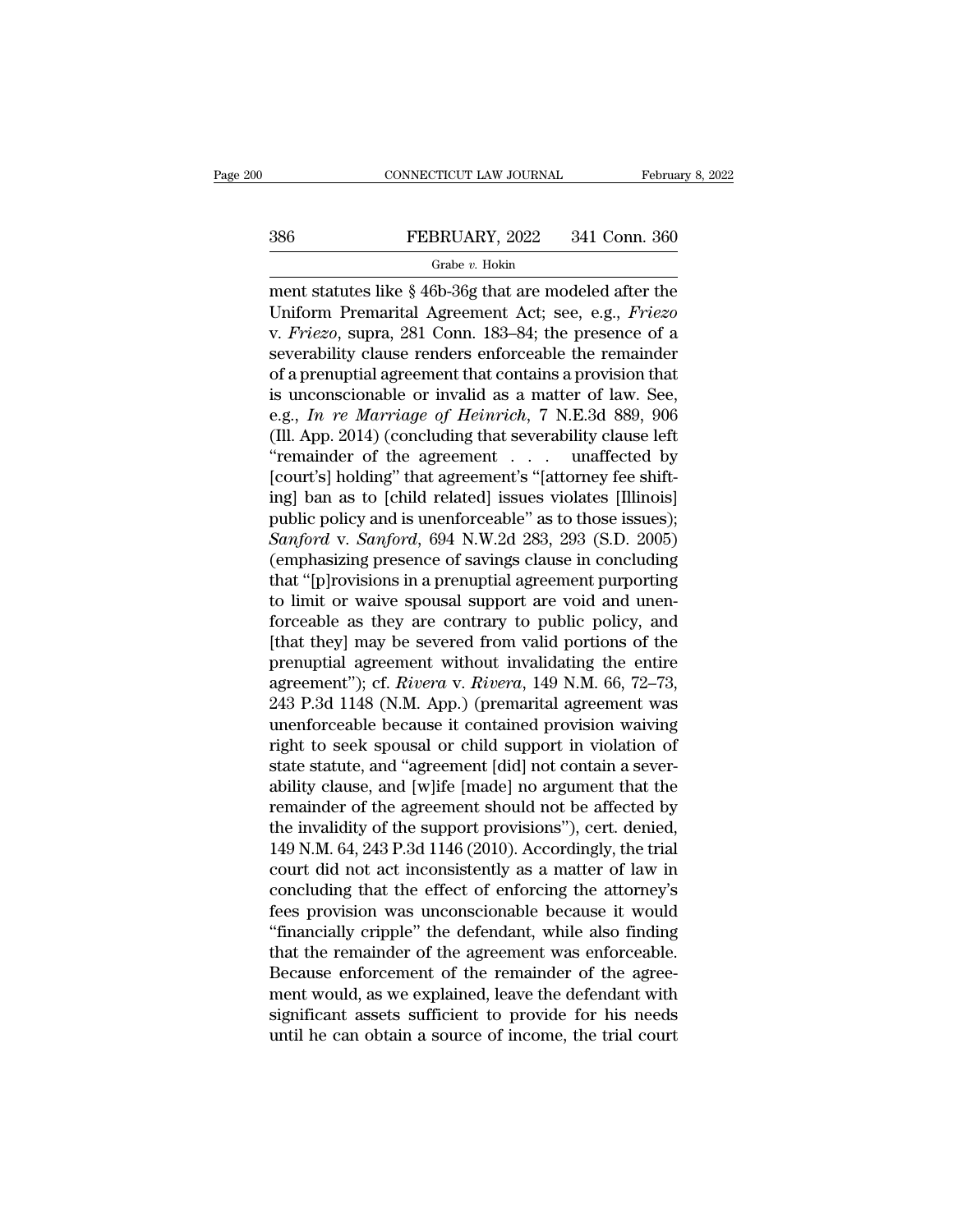| 3, 2022       | CONNECTICUT LAW JOURNAL | Page 201 |  |
|---------------|-------------------------|----------|--|
|               |                         |          |  |
| 341 Conn. 387 | FEBRUARY, 2022          | 387      |  |
|               | State $v$ . Hughes      |          |  |

Page 201<br>
properly allowed the parties the benefit of the bargain<br>
properly allowed the parties the benefit of the bargain<br>
to which they had agreed before their marriage. 341 Conn. 387 FEBRUARY, 2022 38'<br>
<sup>State v. Hughes</sup><br>
properly allowed the parties the benefit of the bargain<br>
to which they had agreed before their marriage.<br>
The judgment is affirmed. 1 Conn. 387 FEBRUARY, 20<br>
State v. Hughes<br>
operly allowed the parties the b<br>
which they had agreed before<br>
The judgment is affirmed.<br>
In this opinion the other justic State  $v$ . Hughes<br>
operly allowed the parties the benefit of the barga<br>
which they had agreed before their marriage.<br>
The judgment is affirmed.<br>
In this opinion the other justices concurred.

### h they had agreed before their marriage.<br>
udgment is affirmed.<br>
s opinion the other justices concurred.<br>
STATE OF CONNECTICUT *v*. DANTE<br>
ALEXANDER HUGHES<br>
(SC 20268) % to is affirmed.<br>  $\begin{minipage}{0.5\textwidth} \centering \begin{tabular}{c} \multicolumn{2}{c}{\textbf{A}} \end{tabular} \end{minipage}$   $\begin{minipage}{0.5\textwidth} \centering \begin{tabular}{c} \multicolumn{2}{c}{\textbf{A}} \end{tabular} \end{minipage} \begin{minipage}{0.5\textwidth} \centering \begin{tabular}{c} \multicolumn{2}{c}{\textbf{A}} \end{tabular} \end{minipage} \end{minipage} \begin{minipage}{0.5\textwidth} \centering \begin{tabular}{c} \multicolumn{2}{$ other justices concerned and the same of the MNDER HUGHES<br>(SC 20268)<br>J., and McDonald, D'Auri TE OF CONNECTICUT *v*. DANTI<br>ALEXANDER HUGHES<br>(SC 20268)<br>Robinson, C. J., and McDonald, D'Auria,<br>Kahn, Ecker and Keller, Js. F CONNECTICUT  $v$ . D.<br>LEXANDER HUGHES<br>(SC 20268)<br>son, C. J., and McDonald, D'Auris<br>Kahn, Ecker and Keller, Js.<br>Sullabus

### *Syllabus*

Robinson, C. J., and McDonald, D'Auria,<br>Kahn, Ecker and Keller, Js.<br>Syllabus<br>Convicted of the crimes of manslaughter in the first degree with a firearm<br>and criminal possession of a firearm in connection with the shooting Robinson, C. J., and McDonald, D'Auria,<br>Kahn, Ecker and Keller, Js.<br>Syllabus<br>victed of the crimes of manslaughter in the first degree with a firearm<br>and criminal possession of a firearm in connection with the shooting<br>deat Kahn, Ecker and Keller, Js.<br>
Syllabus<br>
victed of the crimes of manslaughter in the first degree with a firearm<br>
and criminal possession of a firearm in connection with the shooting<br>
death of the victim, the defendant appea Convicted of the crimes of manslaughter in the first degree with a firearm and criminal possession of a firearm in connection with the shooting death of the victim, the defendant appealed to this court, claiming that the syuabus<br>victed of the crimes of manslaughter in the first degree with a firearm<br>and criminal possession of a firearm in connection with the shooting<br>death of the victim, the defendant appealed to this court, claiming that<br> victed of the crimes of manslaughter in the first degree with a firearm<br>and criminal possession of a firearm in connection with the shooting<br>death of the victim, the defendant appealed to this court, claiming that<br>the stat and criminal possession of a firearm in connection with the shooting<br>death of the victim, the defendant appealed to this court, claiming that<br>the state had failed to satisfy its burden of disproving his claim of self-<br>defe death of the victim, the defendant appealed to this court, claiming that the state had failed to satisfy its burden of disproving his claim of self-<br>defense beyond a reasonable doubt and that the trial court improperly<br>had the state had failed to satisfy its burden of disproving his claim of self-<br>defense beyond a reasonable doubt and that the trial court improperly<br>had denied his motion for a new trial on the ground of juror misconduct.<br>Whi defense beyond a reasonable doubt and that the trial court improperly<br>had denied his motion for a new trial on the ground of juror misconduct.<br>While the defendant and his girlfriend, K, were drinking and socializing<br>at a b had denied his motion for a new trial on the ground of juror misconduct.<br>While the defendant and his girlfriend, K, were drinking and socializing<br>at a bar, they began to argue, and K struck the defendant in the face<br>with a While the defendant and his girlfriend, K, were drinking and socializing<br>at a bar, they began to argue, and K struck the defendant in the face<br>with a beer bottle. K then left the bar with the keys to their vehicle,<br>and the at a bar, they began to argue, and K struck the defendant in the face<br>with a beer bottle. K then left the bar with the keys to their vehicle,<br>and the defendant followed her. At the request of a bartender, several<br>patrons, with a beer bottle. K then left the bar with the keys to their vehicle, and the defendant followed her. At the request of a bartender, several patrons, including the victim, went outside to check on K. As K was seated in t and the defendant followed her. At the request of a bartender, several patrons, including the victim, went outside to check on K. As K was seated in the driver's seat of the couple's vehicle, the defendant punched her in t patrons, including the victim, went outside to check on K. As K was<br>seated in the driver's seat of the couple's vehicle, the defendant punched<br>her in the face. The victim and another patron pulled the defendant<br>away from K seated in the driver's seat of the couple's vehicle, the defendant punched<br>her in the face. The victim and another patron pulled the defendant<br>away from K, and the defendant and the victim started to argue. Another<br>patron her in the face. The victim and another patron pulled the defendant away from K, and the defendant and the victim started to argue. Another patron intervened, and the situation appeared to have calmed down, but, moments la away from K, and the defendant and the victim started to argue. Another patron intervened, and the situation appeared to have calmed down, but, moments later, the defendant shot the victim three times with a gun that he ha patron intervened, and the situation appeared to have calmed down, but, moments later, the defendant shot the victim three times with a gun that he had removed from the vehicle and then fled the scene. Shortly thereafter, but, moments later, the defendant shot the victim three times with a gun that he had removed from the vehicle and then fled the scene.<br>Shortly thereafter, the defendant fled to Canada. At trial, the defendant asserted that gun that he had removed from the vehicle and then fled the scene.<br>Shortly thereafter, the defendant fled to Canada. At trial, the defendant<br>asserted that he had acted in self-defense and offered his account of<br>the events. Shortly thereafter, the defendant fled to Canada. At trial, the defendant asserted that he had acted in self-defense and offered his account of the events. He testified, inter alia, that, at the time of the shooting, he th asserted that he had acted in self-defense and offered his account of the events. He testified, inter alia, that, at the time of the shooting, he thought that the victim was reaching for a gun because the victim had threat the events. He testified, inter alia, that, at the time of the shooting, he thought that the victim was reaching for a gun because the victim had threatened him and had reached into the waistband of his pants. Following hi thought that the victim was reaching for a gun because the victim<br>had threatened him and had reached into the waistband of his pants.<br>Following his conviction, the defendant filed a motion for a new trial on<br>the ground of had threatened him and had reached into the waistband of his pants.<br>Following his conviction, the defendant filed a motion for a new trial on<br>the ground of juror misconduct after learning that, during deliberations,<br>a juro Following his conviction, the defendant filed a motion for a new trial on the ground of juror misconduct after learning that, during deliberations, a juror, J, had consulted a dictionary for the definition of "manslaughter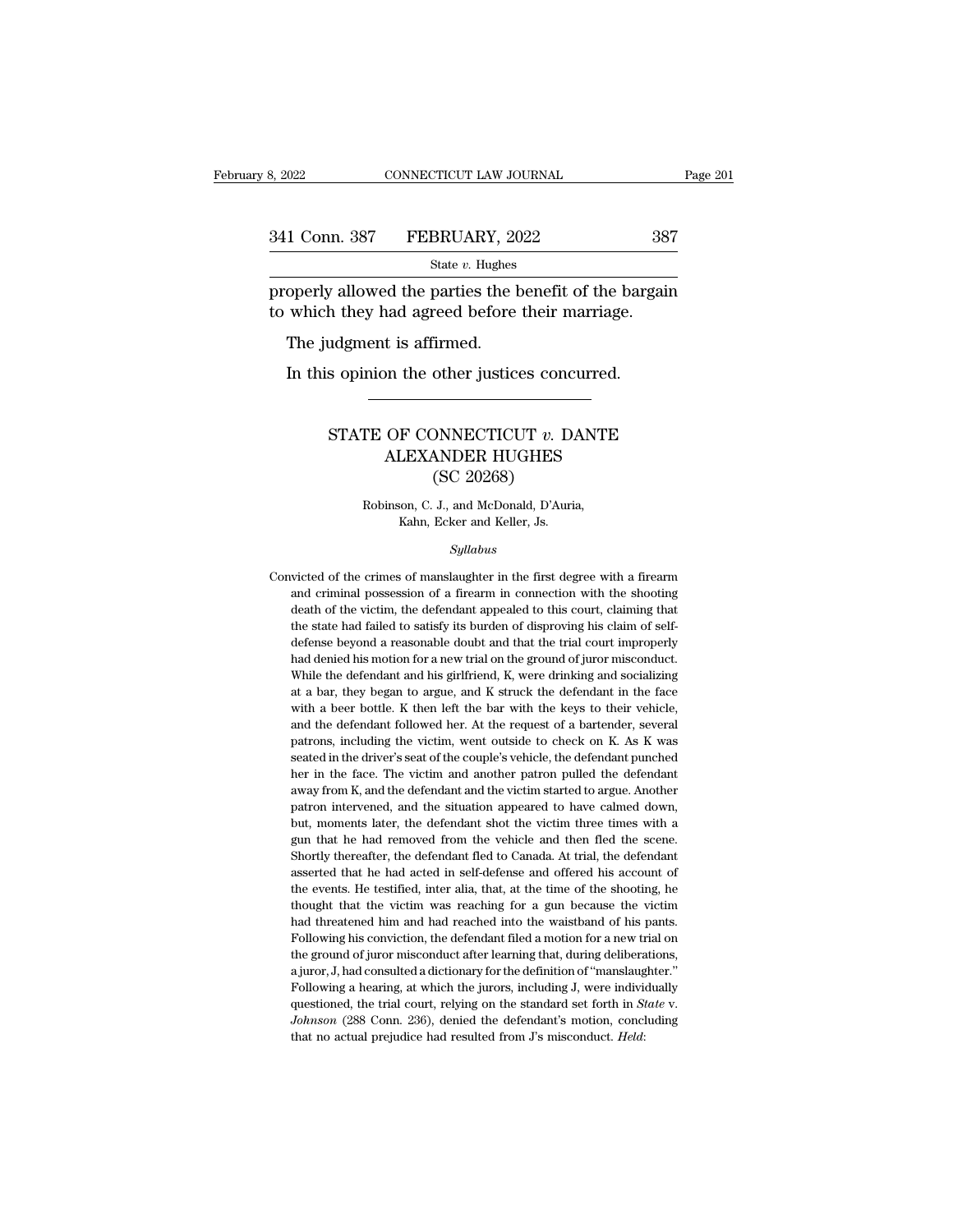# EXECUTE CONNECTICUT LAW JOURNAL February 8, 2022<br>388 FEBRUARY, 2022 341 Conn. 387<br>384 State v. Hughes

### State *v.* Hughes

- 388 FEBRUARY, 2022 341 Conn. 387<br>
State v. Hughes<br>
1. The state presented sufficient evidence to satisfy its burden of disproving<br>
the defendant's claim of self-defense beyond a reasonable doubt, there FEBRUARY, 2022 341 Conn. 387<br>
State v. Hughes<br>
the state presented sufficient evidence to satisfy its burden of disproving<br>
the defendant's claim of self-defense beyond a reasonable doubt, there<br>
having been ample evidence **Having been ample evidence to support a finding been ample evidence to support a finding that, at the time of the shooting, the defendant is claim of self-defense beyond a reasonable doubt, there having been ample eviden** State  $v$ . Hughes<br>he state presented sufficient evidence to satisfy its burden of disproving<br>the defendant's claim of self-defense beyond a reasonable doubt, there<br>having been ample evidence to support a finding that, at State  $v$ . Hughes<br>the state presented sufficient evidence to satisfy its burden of disproving<br>the defendant's claim of self-defense beyond a reasonable doubt, there<br>having been ample evidence to support a finding that, at he state presented sufficient evidence to satisfy its burden of disproving<br>the defendant's claim of self-defense beyond a reasonable doubt, there<br>having been ample evidence to support a finding that, at the time of<br>the sho the defendant's claim of self-defense beyond a reasonable doubt, there having been ample evidence to support a finding that, at the time of the shooting, the defendant did not subjectively or reasonably believe that the vi having been ample evidence to support a finding that, at the time of<br>the shooting, the defendant did not subjectively or reasonably believe<br>that the victim was about to draw a gun and to use deadly physical<br>force against h the shooting, the defendant did not subjectively or reasonably believe that the victim was about to draw a gun and to use deadly physical force against him: the evidence provided a reasonable basis for the jury to find tha that the victim was about to draw a gun and to use deadly physical force against him: the evidence provided a reasonable basis for the jury to find that the victim was not armed and never acted in a violent or menacing man force against him: the evidence provided a reasonable basis for the jury<br>to find that the victim was not armed and never acted in a violent or<br>menacing manner toward the defendant and that, from the victim's<br>perspective, t to find that the victim was not armed and never acted in a violent or<br>menacing manner toward the defendant and that, from the victim's<br>perspective, the confrontation had deescalated and appeared to be<br>resolved just before menacing manner toward the defendant and that, from the victim's<br>perspective, the confrontation had deescalated and appeared to be<br>resolved just before the shooting; moreover, the jury was free to discredit<br>the defendant's perspective, the confrontation had deescalated and appeared to be resolved just before the shooting; moreover, the jury was free to discredit the defendant's version of events and to credit the testimony of the other witne resolved just before the shooting; moreover, the jury was free to discredit<br>the defendant's version of events and to credit the testimony of the other<br>witness and reasonably could have rejected the defendant's dubious<br>expl the defendant's version of events and to credit the testimony of the other witness and reasonably could have rejected the defendant's dubious explanation that he had retrieved his loaded gun, moments before shooting the vi witness and reasonably could have rejected the defendant's dubious<br>explanation that he had retrieved his loaded gun, moments before shoot-<br>ing the victim, to safeguard it rather than to use it to shoot the victim;<br>furtherm witness and reasonably could have rejected the defendant's dubious<br>explanation that he had retrieved his loaded gun, moments before shoot-<br>ing the victim, to safeguard it rather than to use it to shoot the victim;<br>furtherm ing the victim, to safeguard it rather than to use it to shoot the victim;<br>furthermore, the jury could have given weight to the fact that, prior to<br>the defendant's interview with the police, he never claimed to have<br>acted furthermore, the jury could have given weight to the fact that, prior to<br>the defendant's interview with the police, he never claimed to have<br>acted in self-defense and the fact that, when he finally did so, he gave<br>inconsis the defendant's interview with the police, he never claimed to have<br>acted in self-defense and the fact that, when he finally did so, he gave<br>inconsistent accounts, and there was significant consciousness of guilt<br>evidence acted in self-defense and the fact that, when he finally did so, he gave<br>inconsistent accounts, and there was significant consciousness of guilt<br>evidence from which the jury was free to infer that the defendant knew<br>that h
- inconsistent accounts, and there was significant consciousness of guilt<br>evidence from which the jury was free to infer that the defendant knew<br>that his court concluded that the presumption of prejudice articulated in<br>*Remm* evidence from which the jury was free to infer that the defendant knew<br>that his conduct was wrongful.<br>his court concluded that the presumption of prejudice articulated in<br>*Remmerv. United States* (347 U.S. 227) applies whe that his conduct was wrongful.<br>
his court concluded that the presumption of prejudice articulated in<br> *Remmerv. United States* (347 U.S. 227) applies when a defendant demon-<br>
strates that a juror consulted a dictionary def his court concluded that the presumption of prejudice articulated in *Remmerv. United States* (347 U.S. 227) applies when a defendant demonstrates that a juror consulted a dictionary definition of a material term that subs *Remmerv. United States* (347 U.S. 227) applies when a defendant demonstrates that a juror consulted a dictionary definition of a material term that substantively differed from the legal definition of that term provided by strates that a juror consulted a dictionary definition of a material term<br>that substantively differed from the legal definition of that term provided<br>by the trial court, thereby shifting the burden to the state to prove th that substantively differed from the legal definition of that term provided<br>by the trial court, thereby shifting the burden to the state to prove that<br>the exposure to the definition was harmless beyond a reasonable doubt;<br> by the trial court, thereby shifting the burden to the state to prov<br>the exposure to the definition was harmless beyond a reasonable in<br>the present case, the defendant established his entitlement t<br>presumption of prejudice the exposure to the definition was harmless beyond a reasonable doubt;<br>in the present case, the defendant established his entitlement to the<br>presumption of prejudice, as the dictionary definition that the juror<br>consulted w in the present case, the defendant established his entitlement to the presumption of prejudice, as the dictionary definition that the juror consulted was of an essential legal term and it differed materially from the trial
- presumption of prejudice, as the dictionary definition that the juror consulted was of an essential legal term and it differed materially from the trial court's definition of the elements of manslaughter.<br>he trial court pr consulted was of an essential legal term and it differed materially from<br>the trial court's definition of the elements of manslaughter.<br>he trial court properly denied the defendant's motion for a new trial,<br>that court havin the trial court's definition of the elements of manslaughter.<br>
the trial court properly denied the defendant's motion for a new trial,<br>
that court having correctly concluded that the juror misconduct caused<br>
no actual prej he trial court properly denied the defendant's motion for a new trial, that court having correctly concluded that the juror misconduct caused no actual prejudice to the defendant, and, accordingly, the state's burden of pr that court having correctly concluded that the juror misconduct caused<br>no actual prejudice to the defendant, and, accordingly, the state's burden<br>of proving that the misconduct was harmless necessarily was met: this<br>court no actual prejudice to the defendant, and, accordingly, the state's burden<br>of proving that the misconduct was harmless necessarily was met: this<br>court was not persuaded by the defendant's contention that the trial<br>court ap of proving that the misconduct was harmless necessarily was met: this court was not persuaded by the defendant's contention that the trial court applied an incorrect legal standard simply because it framed its inquiry into court was not persuaded by the defendant's contention that the trial court applied an incorrect legal standard simply because it framed its inquiry into the juror misconduct in terms of the misconduct's effect on the juror court applied an incorrect legal standard simply because it framed its<br>inquiry into the juror misconduct in terms of the misconduct's effect<br>on the jurors' impartiality, as it was apparent that that court ascribed<br>the prop inquiry into the juror misconduct in terms of the misconduct's effect<br>on the jurors' impartiality, as it was apparent that that court ascribed<br>the proper, broader meaning to the term impartiality and that it used<br>the term on the jurors' impartiality, as it was apparent that that court ascribed<br>the proper, broader meaning to the term impartiality and that it used<br>the term to encompass the critical questions relevant to a proper inquiry<br>into the proper, broader meaning to the term impartiality and that it used<br>the term to encompass the critical questions relevant to a proper inquiry<br>into the matter; moreover, the record clearly established that there was<br>no re the term to encompass the critical questions relevant to a proper inquiry<br>into the matter; moreover, the record clearly established that there was<br>no reasonable possibility that any member of the jury relied on the<br>diction into the matter; moreover, the record clearly established that there was no reasonable possibility that any member of the jury relied on the dictionary definition to the defendant's detriment in reaching the verdict, as t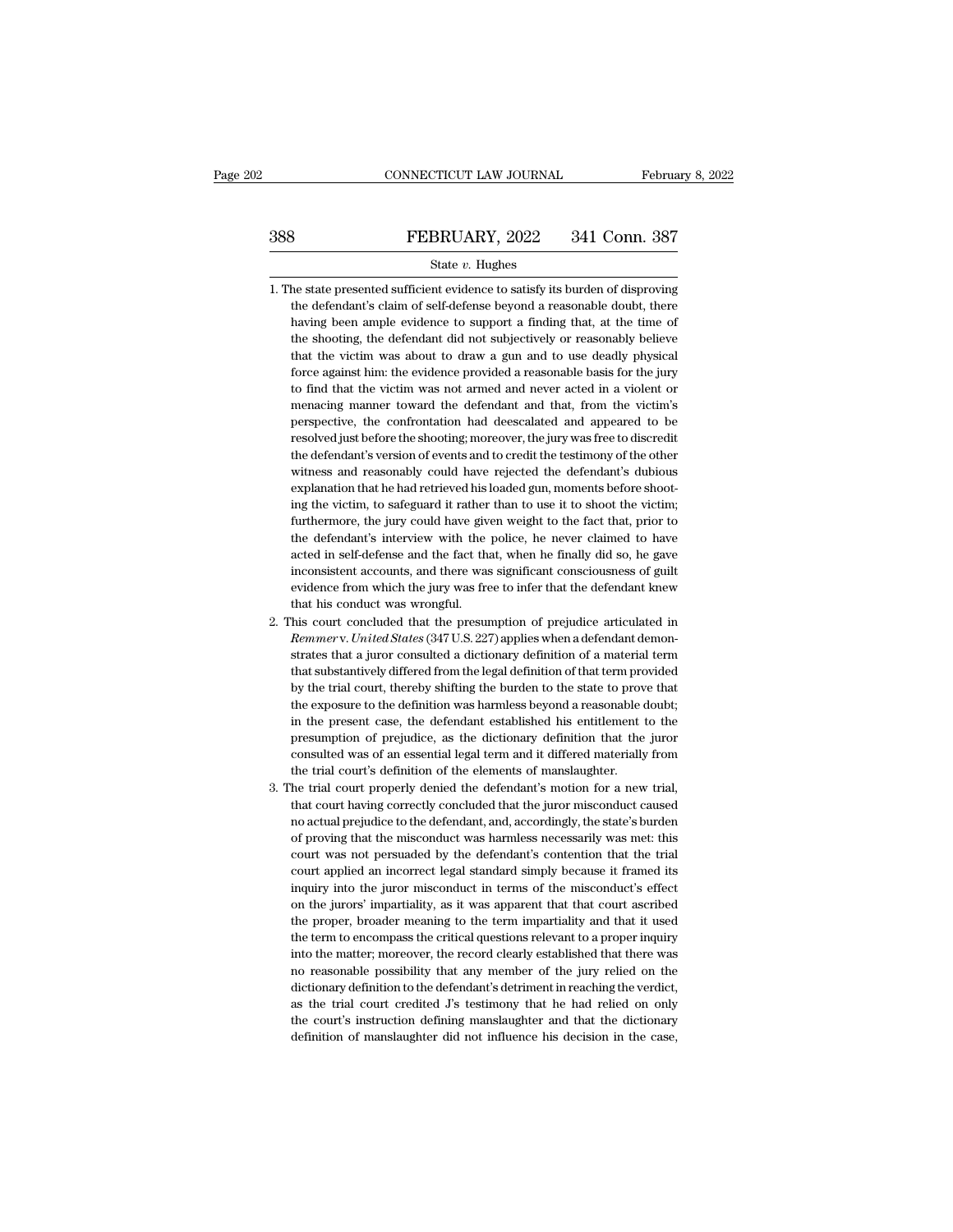1 Conn. 387 FEBRUARY, 2022 389<br>
State v. Hughes<br>
and the other jurors credibly testified that their impartiality remained<br>
unaffected by any potential exposure to the extrinsic dictionary defini-341 Conn. 387 FEBRUARY, 2022 389<br>
State v. Hughes<br>
and the other jurors credibly testified that their impartiality remained<br>
unaffected by any potential exposure to the extrinsic dictionary defini-<br>
tion, which dispelled the U.S. Command State V. Hughes<br>
State V. Hughes<br>
and the other jurors credibly testified that their impartiality remained<br>
unaffected by any potential exposure to the extrinsic dictionary defini-<br>
tion, which dispelled a State  $v$ . Hughes<br>
and the other jurors credibly testified that their impartiality remained<br>
unaffected by any potential exposure to the extrinsic dictionary defini-<br>
tion, which dispelled any concern about their ability State  $v$ . Hughes<br>
and the other jurors credibly testified that their impartiality remained<br>
unaffected by any potential exposure to the extrinsic dictionary defini-<br>
tion, which dispelled any concern about their ability and the other jurors credibly testified that their impartiality remained unaffected by any potential exposure to the extrinsic dictionary definition, which dispelled any concern about their ability to be fair and impartial unaffected by any potential exposure to the extrinsic dictionary defini-<br>tion, which dispelled any concern about their ability to be fair and<br>impartial; furthermore, the trial court's conclusion was bolstered by the<br>fact t and it was reasonable to presume that the jurors followed the court is conclusion, which dispelled any concern about their ability to be fair and impartial; furthermore, the trial court's conclusion was bolstered by the fa instructions. fact that the misconduct occurred before the court specifically directed<br>the jury not to consult the dictionary and to rely exclusively on the<br>elements noted in the court's instruction on the crime of manslaughter,<br>and it Examples 12. The court of the court's instruction on the crime of manislaughter,<br>and it was reasonable to presume that the jurors followed the court's<br>instructions.<br>Argued March 31—officially released November 23, 2021\*<br>Pr

Argued March 31—officially released November 23, 2021\*<br>*Procedural History*<br>Substitute informations charging the defendant with and it was reasonable to presume that the jurors followed the court's<br>instructions.<br>Argued March 31—officially released November 23, 2021\*<br>*Procedural History*<br>Substitute informations charging the defendant with<br>the crimes instructions.<br>
Argued March 31—officially released November 23, 2021\*<br>
Procedural History<br>
Substitute informations charging the defendant with<br>
the crimes of murder and criminal possession of a fire-<br>
arm, brought to the S Argued March 31—officially released November 23, 2021\*<br>
Procedural History<br>
Substitute informations charging the defendant with<br>
the crimes of murder and criminal possession of a fire-<br>
arm, brought to the Superior Court i Frocedural History<br>Substitute informations charging the defendant with<br>the crimes of murder and criminal possession of a fire-<br>arm, brought to the Superior Court in the judicial dis-<br>trict of New London, where the murder c Froceaand Essary<br>Substitute informations charging the defendant with<br>the crimes of murder and criminal possession of a fire-<br>arm, brought to the Superior Court in the judicial dis-<br>trict of New London, where the murder cha Substitute informations charging the defendant with<br>the crimes of murder and criminal possession of a fire-<br>arm, brought to the Superior Court in the judicial dis-<br>trict of New London, where the murder charge was<br>tried to the crimes of murder and criminal possession of a fire-<br>arm, brought to the Superior Court in the judicial dis-<br>trict of New London, where the murder charge was<br>tried to the jury before *Jongbloed*, *J*.; verdict of guilty arm, brought to the Superior Court in the judicial district of New London, where the murder charge was<br>tried to the jury before *Jongbloed*, *J*.; verdict of guilty<br>of the lesser included offense of manslaughter in the<br>fir trict of New London, where the murder charge was<br>tried to the jury before *Jongbloed*, *J*.; verdict of guilty<br>of the lesser included offense of manslaughter in the<br>first degree with a firearm; thereafter, the charge of<br>cr tried to the jury before *Jongbloed*, *J*.; verdict of guilty<br>of the lesser included offense of manslaughter in the<br>first degree with a firearm; thereafter, the charge of<br>criminal possession of a firearm was tried to the c of the lesser included offense of manslaughter in the<br>first degree with a firearm; thereafter, the charge of<br>criminal possession of a firearm was tried to the court,<br>*Jongbloed*, *J*.; finding of guilty; judgment of guilty *Jongbloed, J.*; finding of guilty; judgment of guilty in accordance with the jury's verdict and the court's finding; subsequently, the court denied the defendant's motion for a new trial, and the defendant appealed this c *Cordance with the jury's verdict and the court's find-<br>
<i>Jonathan M. Sousa*, deputy assistant state's attorney,<br> *Jonathan M. Sousa*, deputy assistant state's attorney,<br> *Jonathan M. Sousa*, deputy assistant state's attor

ing; subsequently, the court denied the defendant's<br>motion for a new trial, and the defendant appealed this<br>court. *Affirmed.*<br>Vishal K. Garg, for the appellant (defendant).<br>Jonathan M. Sousa, deputy assistant state's atto motion for a new trial, and the defendant appealed this<br>court. *Affirmed.*<br>Vishal K. Garg, for the appellant (defendant).<br>Jonathan M. Sousa, deputy assistant state's attorney,<br>with whom, on the brief, were *Michael L. Rega* court. Affirmed.<br>Vishal K. Garg, for the appellee (state).<br>Jonathan M. Sousa, deputy<br>with whom, on the brief, were<br>state's attorney, and Paul J. I<br>for the appellee (state). *Jonathan M. Sousa*, deputy assistant state's attorney,<br>th whom, on the brief, were *Michael L. Regan*, former<br>ate's attorney, and *Paul J. Narducci*, state's attorney,<br>r the appellee (state).<br>*Opinion*<br>KELLER, J. Followin

*Opinion*

with whom, on the brief, were *Michael L. Regan*, former<br>state's attorney, and *Paul J. Narducci*, state's attorney,<br>for the appellee (state).<br> $o$ <sub>*opinion*<br>KELLER, J. Following a jury trial, the defendant,<br>Dante Alexande</sub> state's attorney, and *Paul J. Narducci*, state's attorney,<br>for the appellee (state).<br>*Opinion*<br>KELLER, J. Following a jury trial, the defendant,<br>Dante Alexander Hughes, was convicted of manslaugh-<br>ter in the first degree For the appellee (state).<br>  $\phi_{pinion}$ <br>
KELLER, J. Following a jury trial, the defendant,<br>
Dante Alexander Hughes, was convicted of manslaugh-<br>
ter in the first degree with a firearm in violation of<br>
General Statutes § 53a-5 KELLER, J. Following a jury trial, the defendant,<br>Dante Alexander Hughes, was convicted of manslaugh-<br>ter in the first degree with a firearm in violation of<br>General Statutes § 53a-55a, after the jury found him not<br>\*Novemb General Statutes  $\S$  53a-55a, after the jury found him not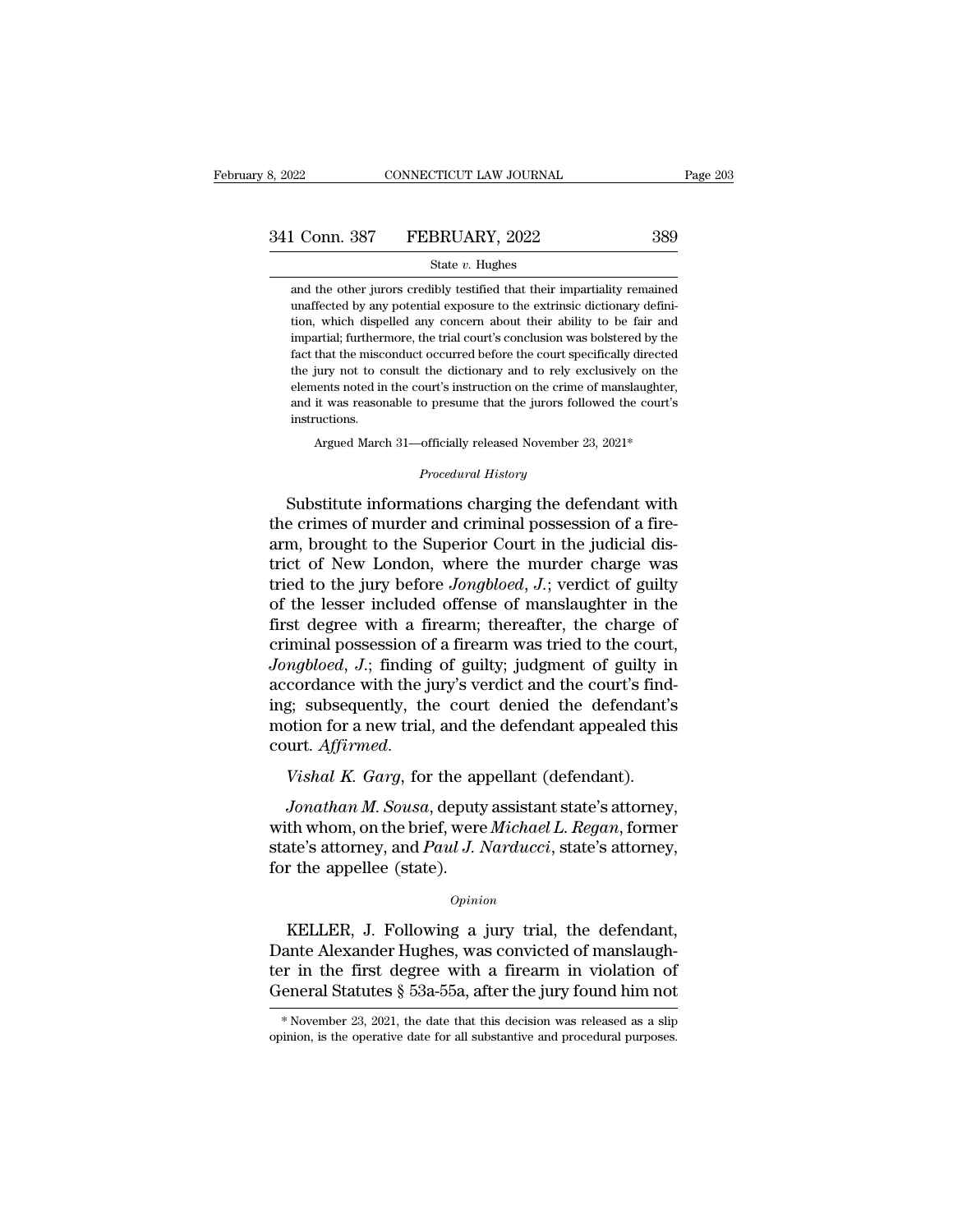# EXECUTE CONNECTICUT LAW JOURNAL February 8, 2022<br>390 FEBRUARY, 2022 341 Conn. 387<br>31 State v. Hughes

### State *v.* Hughes

CONNECTICUT LAW JOURNAL February 8, 2<br>
SHOCK THE REBRUARY, 2022 341 Conn. 387<br>
State v. Hughes<br>
State v. Hughes<br>
Equilty of murder but rejected his claim of self-defense.<br>
In a subsequent trial to the court, the defendant  $\begin{array}{r} \text{390} \\ \text{501} \\ \text{513} \\ \text{521} \\ \text{533} \\ \text{633} \\ \text{644} \\ \text{65} \\ \text{65} \\ \text{666} \\ \text{67} \\ \text{68} \\ \text{68} \\ \text{67} \\ \text{68} \\ \text{68} \\ \text{67} \\ \text{68} \\ \text{67} \\ \text{68} \\ \text{67} \\ \text{68} \\ \text{67} \\ \text{68} \\ \text{67} \\ \text{67} \\ \text{67} \\ \text{67} \\ \text{67} \\ \text$ FEBRUARY, 2022 341 Conn. 387<br>
State v. Hughes<br>
guilty of murder but rejected his claim of self-defense.<br>
In a subsequent trial to the court, the defendant was<br>
found guilty of criminal possession of a firearm in viola-<br>
t FEBRUARY, 2022 341 Conn. 387<br>
State v. Hughes<br>
guilty of murder but rejected his claim of self-defense.<br>
In a subsequent trial to the court, the defendant was<br>
found guilty of criminal possession of a firearm in viola-<br>
t State v. Hughes<br>
state v. Hughes<br>
guilty of murder but rejected his claim of self-defense.<br>
In a subsequent trial to the court, the defendant was<br>
found guilty of criminal possession of a firearm in viola-<br>
tion of Genera state v. Hughes<br>guilty of murder but rejected his claim of self-defense.<br>In a subsequent trial to the court, the defendant was<br>found guilty of criminal possession of a firearm in viola-<br>tion of General Statutes § 53a-217 guilty of murder but rejected his claim of self-defense.<br>In a subsequent trial to the court, the defendant was<br>found guilty of criminal possession of a firearm in viola-<br>tion of General Statutes § 53a-217 in connection wit In a subsequent trial to the court, the defendant was<br>found guilty of criminal possession of a firearm in viola-<br>tion of General Statutes  $\S$  53a-217 in connection with<br>the same incident. On appeal,<sup>1</sup> the defendant claim found guilty of criminal possession of a firearm in violation of General Statutes  $\S$  53a-217 in connection with the same incident. On appeal,<sup>1</sup> the defendant claims that the evidence presented at trial was insufficient tion of General Statutes  $\S$  53a-217 in connection with<br>the same incident. On appeal,<sup>1</sup> the defendant claims<br>that the evidence presented at trial was insufficient<br>to disprove, beyond a reasonable doubt, any of the<br>elemen the same incident. On appeal,<sup>1</sup> the defendant claims<br>that the evidence presented at trial was insufficient<br>to disprove, beyond a reasonable doubt, any of the<br>elements of self-defense because the state failed to pres-<br>ent that the evidence presented at trial was insufficient<br>to disprove, beyond a reasonable doubt, any of the<br>elements of self-defense because the state failed to pres-<br>ent affirmative evidence that discredited the defen-<br>dant' to disprove, beyond a reasonable doubt, any of the<br>elements of self-defense because the state failed to pres-<br>ent affirmative evidence that discredited the defen-<br>dant's testimonial account of the incident. The defendant<br>a elements of self-defense because the state failed to present affirmative evidence that discredited the defendant's testimonial account of the incident. The defendant also claims that the trial court improperly denied his m ent affirmative evidence that discredited the defen-<br>dant's testimonial account of the incident. The defendant<br>also claims that the trial court improperly denied his<br>motion for a new trial on the ground of juror miscon-<br>du dant's testimonial account of the incident. The defendant<br>also claims that the trial court improperly denied his<br>motion for a new trial on the ground of juror miscon-<br>duct, specifically, a juror's consultation of a diction bo claims that the that coart improperly defice his<br>otion for a new trial on the ground of juror miscon-<br>ict, specifically, a juror's consultation of a dictionary<br>finition of "manslaughter," because the court applied<br>incor reason for a new trial of the ground of julior miseon<br>duct, specifically, a juror's consultation of a dictionary<br>definition of "manslaughter," because the court applied<br>an incorrect legal standard and misallocated the burd

definition of "manslaughter," because the court applied<br>an incorrect legal standard and misallocated the burden<br>of proof. We affirm the judgment of conviction.<br>The record reveals the following facts, which the jury<br>reasona definition of manisial<br>giner, because are coard applied<br>an incorrect legal standard and misallocated the burden<br>of proof. We affirm the judgment of conviction.<br>The record reveals the following facts, which the jury<br>reasona an meorice regarstandard and misanocated are barden<br>of proof. We affirm the judgment of conviction.<br>The record reveals the following facts, which the jury<br>reasonably could have found, and procedural history.<sup>2</sup><br>In the earl The record reveals the following facts, which the jury<br>reasonably could have found, and procedural history.<sup>2</sup><br>In the early morning hours of December 11, 2016, the<br>defendant and his girlfriend, Latoya Knight, stopped for<br>a The record reveals the following facts, which the jury<br>reasonably could have found, and procedural history.<sup>2</sup><br>In the early morning hours of December 11, 2016, the<br>defendant and his girlfriend, Latoya Knight, stopped for<br>a reasonably could have found, and procedural history.<sup>2</sup><br>In the early morning hours of December 11, 2016, the<br>defendant and his girlfriend, Latoya Knight, stopped for<br>a drink at Ryan's Pub, a neighborhood bar in Groton,<br>aft In the early morning hours of December 11, 2016, the<br>defendant and his girlfriend, Latoya Knight, stopped for<br>a drink at Ryan's Pub, a neighborhood bar in Groton,<br>after Knight picked the defendant up from work in the<br>coupl defendant and his girlfriend, Latoya Knight, stopped for<br>a drink at Ryan's Pub, a neighborhood bar in Groton,<br>after Knight picked the defendant up from work in the<br>couple's Nissan Armada. Knight was already intoxicated<br>whe a drink at Ryan's Pub, a neighborhood bar in Groafter Knight picked the defendant up from work in couple's Nissan Armada. Knight was already intoxic when the couple arrived at the pub. While the defendant engine at Knight Example Solid and Contribution and the defendant and the couple's Nissan Armada. Knight was already intoxicated<br>nen the couple arrived at the pub. While the defendant<br>d Knight were inside the pub, the defendant engaged<br>a f bouple s Nissan Armada. Kinght was aready intoxicated<br>when the couple arrived at the pub. While the defendant<br>and Knight were inside the pub, the defendant engaged<br>in a friendly conversation with two other patrons, John<br>Ho

when the coapte arrived at the pub. While the defendant<br>and Knight were inside the pub, the defendant engaged<br>in a friendly conversation with two other patrons, John<br>Hoyt and then the victim, Joseph Gingerella.<br>At some poi in a friendly conversation with two other patrons, John<br>Hoyt and then the victim, Joseph Gingerella.<br>At some point, the defendant and Knight started<br>arguing. Knight slapped a beer bottle out of the defen-<br>dant's hand, pick Hoyt and then the victim, Joseph Gingerella.<br>At some point, the defendant and Knight started<br>arguing. Knight slapped a beer bottle out of the defen-<br>dant's hand, picked it up, and hit him in the face with<br>it. She then dema arguing. Knight slapped a beer bottle out of the defendant's hand, picked it up, and hit him in the face with it. She then demanded the keys to the Armada and stormed outside through the pub's side door with the  $\frac{1}{1}$ dant's hand, picked it up, and hit him in the face with<br>it. She then demanded the keys to the Armada and<br>stormed outside through the pub's side door with the<br> $\frac{1}{1}$ The defendant appealed directly to this court pursuant

**stormed outside through the pub's side door with the**<br><sup>1</sup>The defendant appealed directly to this court pursuant to General Statures § 51-199 (b) (3).<br><sup>2</sup>The defendant does not challenge his conviction of criminal possess SCOTTICE OF<br>
The defend<br>
lutes § 51-199 (<br>
<sup>2</sup> The defend<br>
of a firearm. Wer conviction.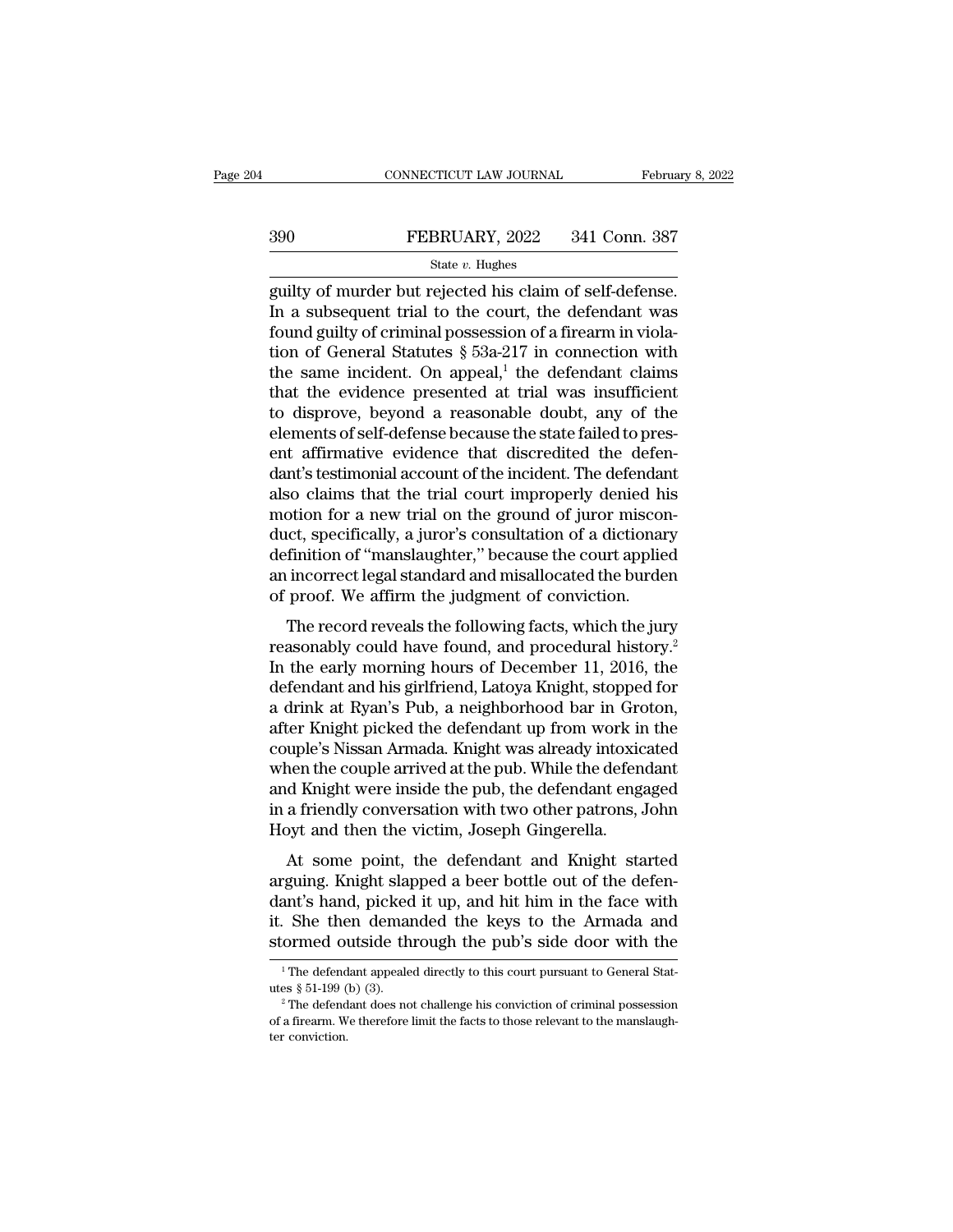| 8, 2022       | CONNECTICUT LAW JOURNAL | Page 205 |
|---------------|-------------------------|----------|
| 341 Conn. 387 | FEBRUARY, 2022          | 391      |
|               | State $v$ . Hughes      |          |

 $\begin{array}{cccc}\n & \text{Ric} & \text{Ric} & \text{Ric} \\
\text{Ric} & \text{Ric} & \text{Ric} & \text{Ric} \\
\hline\n & \text{Ric} & \text{Ric} & \text{Ric} & \text{Ric} \\
\hline\n & \text{Ric} & \text{Ric} & \text{Ric} & \text{Ric} \\
\hline\n & \text{Ric} & \text{Ric} & \text{Ric} & \text{Ric} & \text{Ric} & \text{Ric} \\
\hline\n & \text{Ric} & \text{Ric} & \text{Ric} & \text{Ric} & \text{Ric} & \text{Ric} & \text$ 341 Conn. 387 FEBRUARY, 2022 391<br>
State v. Hughes<br>
Reys in hand. When the defendant went to follow her,<br>
the pub's bartender, Rachel Smith, tried to stop him<br>
because she could see that he was angry and told him<br>
not to bu  $\begin{array}{ccc}\n 341 \text{ Conn. } 387 & \text{FEBRUARY, } 2022 & 391 \\
 \hline\n \text{State } v. \text{ Hughes} \\
 \text{keys in hand. When the defendant went to follow her, the pub's bartender, Rachel Smith, tried to stop him because she could see that he was angry and told him not to hurt Knight. The defendant pushed Smith away and continued to follow. Knight. Smith, then asked$ 341 Conn. 387 FEBRUARY, 2022 391<br>
State v. Hughes<br>
Reys in hand. When the defendant went to follow her,<br>
the pub's bartender, Rachel Smith, tried to stop him<br>
because she could see that he was angry and told him<br>
not to h Sincesian set Thermann, 2011<br>
State v. Hughes<br>
Reys in hand. When the defendant went to follow her,<br>
the pub's bartender, Rachel Smith, tried to stop him<br>
because she could see that he was angry and told him<br>
not to hurt state  $v$ . Hughes<br>keys in hand. When the defendant went to follow her,<br>the pub's bartender, Rachel Smith, tried to stop him<br>because she could see that he was angry and told him<br>not to hurt Knight. The defendant pushed Smi keys in hand. When the pub's bartender, I<br>because she could see<br>not to hurt Knight. Th<br>and continued to fol<br>Andrew Flynn, anothe<br>check on Knight.<br>When the defendant re pas s satemet, nather shind, thed to stop him<br>cause she could see that he was angry and told him<br>t to hurt Knight. The defendant pushed Smith away<br>d continued to follow Knight. Smith then asked<br>drew Flynn, another patro site sittle collid set that he was angly and told him<br>not to hurt Knight. The defendant pushed Smith away<br>and continued to follow Knight. Smith then asked<br>Andrew Flynn, another patron, Hoyt, and the victim to<br>check on Knig

not to hard might. The detendant pashed shift away<br>and continued to follow Knight. Smith then asked<br>Andrew Flynn, another patron, Hoyt, and the victim to<br>check on Knight.<br>When the defendant reached the Armada, Knight was<br>s Andrew Flynn, another patron, Hoyt, and the victim to<br>check on Knight.<br>When the defendant reached the Armada, Knight was<br>sitting in the driver's seat. The defendant opened the<br>door and punched Knight multiple times in the Findrew Frynt, another patron, Hoyt, and the vietnit to<br>check on Knight.<br>When the defendant reached the Armada, Knight was<br>sitting in the driver's seat. The defendant opened the<br>door and punched Knight multiple times in th When the defendant reached the Armada, Knight was<br>sitting in the driver's seat. The defendant opened the<br>door and punched Knight multiple times in the face,<br>causing her nose to bleed. Hoyt and the victim then<br>approached th When the defendant reached the Armada, Knight was<br>sitting in the driver's seat. The defendant opened the<br>door and punched Knight multiple times in the face,<br>causing her nose to bleed. Hoyt and the victim then<br>approached th sitting in the driver's seat. The defendant opened the<br>door and punched Knight multiple times in the face,<br>causing her nose to bleed. Hoyt and the victim then<br>approached the Armada, positioned themselves on<br>either side of door and punched Knight multiple times in the face,<br>causing her nose to bleed. Hoyt and the victim then<br>approached the Armada, positioned themselves on<br>either side of the defendant, and attempted to stop the<br>assault. Hoyt causing her nose to bleed. Hoyt and the victim then<br>approached the Armada, positioned themselves on<br>either side of the defendant, and attempted to stop the<br>assault. Hoyt put his hands underneath the defendant's<br>arms and tr approached the Armada, positioned themselves on<br>either side of the defendant, and attempted to stop the<br>assault. Hoyt put his hands underneath the defendant's<br>arms and tried to pull him away. The victim also tried<br>to pull either side of the defendant, and attempted to stop the<br>assault. Hoyt put his hands underneath the defendant's<br>arms and tried to pull him away. The victim also tried<br>to pull the defendant away from Knight and yelled,<br>"[y]o assault. Hoyt put his hands underneath the defendant's<br>arms and tried to pull him away. The victim also tried<br>to pull the defendant away from Knight and yelled,<br>"[y]ou're not gonna hit her like that! . . . [Y]ou're not<br>gon arms and tried to pu<br>to pull the defenda<br>"[y]ou're not gonna<br>gonna put your har<br>the victim continued<br>extending his arms t<br>them to "chill."<br>Another pub patr pun are detendant away from Engine and yened,<br>
y]ou're not gonna hit her like that!  $\ldots$  [Y]ou're not<br>
mna put your hand[s] on her!" The defendant and<br>
e victim continued arguing, and Flynn intervened by<br>
tending his arm gonna put your hand[s] on her!" The defendant and<br>gonna put your hand[s] on her!" The defendant and<br>the victim continued arguing, and Flynn intervened by<br>extending his arms between the two of them and telling<br>them to "chi

gonia par your nand[5] on her. The defendant and<br>the victim continued arguing, and Flynn intervened by<br>extending his arms between the two of them and telling<br>them to "chill."<br>Another pub patron observing the incident, Elvi extending his arms between the two of them and telling<br>them to "chill."<br>Another pub patron observing the incident, Elvira<br>Gonzalez, saw both Flynn and the victim gesture with<br>their hands for the defendant to calm down. Smi Exaction generates and section are two or dictionate them to "chill."<br>Another pub patron observing the incident, Elvira<br>Gonzalez, saw both Flynn and the victim gesture with<br>their hands for the defendant to calm down. Smith Another pub patron observing the incident, Elvira<br>Gonzalez, saw both Flynn and the victim gesture with<br>their hands for the defendant to calm down. Smith, who<br>had gone outside to tell everyone to calm down, saw<br>Flynn gestur Another pub patron observing the incident, Elvira<br>Gonzalez, saw both Flynn and the victim gesture with<br>their hands for the defendant to calm down. Smith, who<br>had gone outside to tell everyone to calm down, saw<br>Flynn gestur Gonzalez, saw both Flynn and the victim gesture with<br>their hands for the defendant to calm down. Smith, who<br>had gone outside to tell everyone to calm down, saw<br>Flynn gesture to her that everything was okay. Seconds<br>later, their hands for the defendant to calm down. Smith, who<br>had gone outside to tell everyone to calm down, saw<br>Flynn gesture to her that everything was okay. Seconds<br>later, several witnesses present at the scene heard mul-<br>tip had gone outside to tell everyone to calm down, saw<br>Flynn gesture to her that everything was okay. Seconds<br>later, several witnesses present at the scene heard mul-<br>tiple gunshots fired, but no one saw the defendant pull<br>th Flynn gesture to her that everything was okay. Seconds<br>later, several witnesses present at the scene heard mul-<br>tiple gunshots fired, but no one saw the defendant pull<br>the trigger or observed the victim immediately before the trigger or observed the victim immediately before<br>he was fatally shot.<sup>3</sup> After Hoyt heard the shots, he<br>turned around to see what had happened and saw the<br>defendant holding a gun and the victim lying on the<br> $\frac{3}{\text{$ he was fatally shot.<sup>3</sup> After Hoyt heard the shots, he turned around to see what had happened and saw the defendant holding a gun and the victim lying on the  $\frac{3}{4}$ An autopsy performed by a state medical examiner revea

turned around to see what had happened and saw the defendant holding a gun and the victim lying on the  $\frac{3}{10}$  An autopsy performed by a state medical examiner revealed that the victim sustained three gunshot wounds: to defendant holding a gun and the victim lying on the  $\frac{3}{\text{An} \text{ autopy performed by a state medical examine revealed that the victim sustained three gunshot wounds: to his left shoulder, to his left leg, and to his torso, in the abdominal area. The bullets that caused the shoulder and leg wounds entered the victim's body from the back. The sequence of the gunshots could not be determined.$  $3$  An autopsy performed by a state medical examiner revealed that the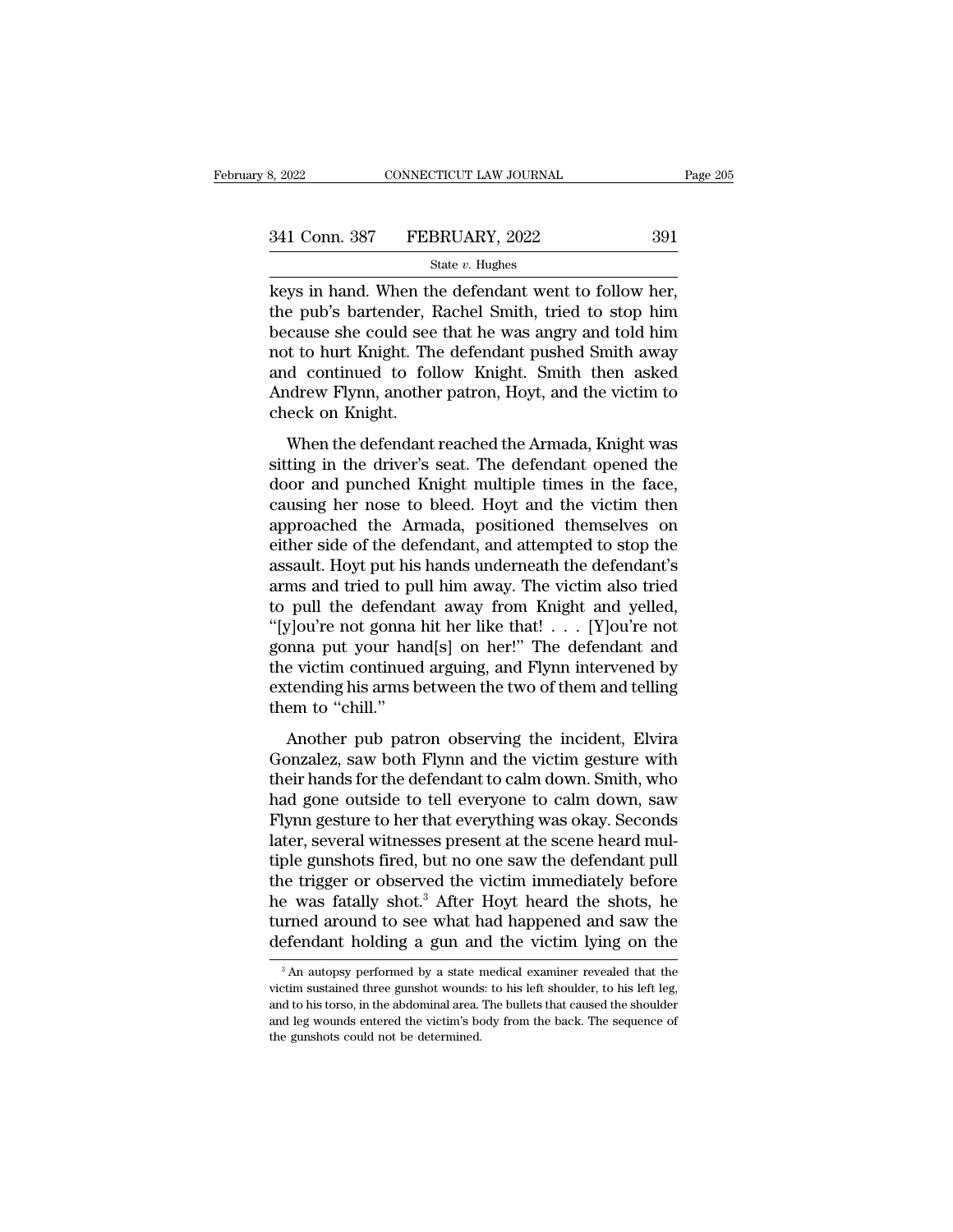|                           | CONNECTICUT LAW JOURNAL                                                                                                                                                      | February 8, 2022 |
|---------------------------|------------------------------------------------------------------------------------------------------------------------------------------------------------------------------|------------------|
|                           |                                                                                                                                                                              |                  |
| 392                       | FEBRUARY, 2022                                                                                                                                                               | 341 Conn. 387    |
|                           | State $v$ . Hughes                                                                                                                                                           |                  |
| dant then fled the scene. | ground, shielding himself with his hand up. The defen-                                                                                                                       |                  |
|                           | The defendant went to his home, changed his clothes,<br>and made phone calls to his two brothers, his sister, and<br>his mother. Thereafter, one of the defendant's brothers |                  |

FEBRUARY, 2022 341 Conn. 387<br>
state v. Hughes<br>
ground, shielding himself with his hand up. The defen-<br>
dant then fled the scene.<br>
The defendant went to his home, changed his clothes,<br>
and made phone calls to his two broth  $\frac{1}{100}$  shielding himself with his hand up. The defendant then fled the scene.<br>The defendant went to his home, changed his clothes,<br>and made phone calls to his two brothers, his sister, and<br>his mother. Thereafter, one pround, shielding himself with his hand up. The defendant then fled the scene.<br>The defendant went to his home, changed his clothes,<br>and made phone calls to his two brothers, his sister, and<br>his mother. Thereafter, one of t dant then fled the scene.<br>
The defendant went to his home, changed his clothes,<br>
and made phone calls to his two brothers, his sister, and<br>
his mother. Thereafter, one of the defendant's brothers<br>
picked him up and drove h The defendant went to his home, changed his clothes,<br>and made phone calls to his two brothers, his sister, and<br>his mother. Thereafter, one of the defendant's brothers<br>picked him up and drove him to the Norwich home of<br>thei The defendant went to his home, changed his clothes,<br>and made phone calls to his two brothers, his sister, and<br>his mother. Thereafter, one of the defendant's brothers<br>picked him up and drove him to the Norwich home of<br>thei and made phone calls to his two brothers, his sister, and<br>his mother. Thereafter, one of the defendant's brothers<br>picked him up and drove him to the Norwich home of<br>their uncle, Shelton Rawls. The defendant told Rawls<br>that his mother. Thereafter, one of the defendant's brothers<br>picked him up and drove him to the Norwich home of<br>their uncle, Shelton Rawls. The defendant told Rawls<br>that he had shot someone after telling that person to<br>mind his picked him up and drove him to the Norwich home of<br>their uncle, Shelton Rawls. The defendant told Rawls<br>that he had shot someone after telling that person to<br>mind his own business and to leave him and Knight<br>alone, and tha their uncle, Shelton Rawls. The defendant told Rawls<br>that he had shot someone after telling that person to<br>mind his own business and to leave him and Knight<br>alone, and that he thought he had killed this person.<br>He asked Ra that he had shot someone after telling that person to<br>mind his own business and to leave him and Knight<br>alone, and that he thought he had killed this person.<br>He asked Rawls to cut his hair, and Rawls then cut<br>off the defen mind his own business and to leave him and Knight<br>alone, and that he thought he had killed this person.<br>He asked Rawls to cut his hair, and Rawls then cut<br>off the defendant's green dreadlocks. The defendant's<br>other brother alone, and that he thought he had killed this person.<br>He asked Rawls to cut his hair, and Rawls then cut<br>off the defendant's green dreadlocks. The defendant's<br>other brother met the defendant at Rawls' house later<br>that morn He asked Rawls to cut his hair, and Rawls then cut<br>off the defendant's green dreadlocks. The defendant's<br>other brother met the defendant at Rawls' house later<br>that morning to give the defendant a new prepaid cell<br>phone. B off the defendant's gr<br>other brother met the<br>that morning to give t<br>phone. Before turning<br>had been using, the d<br>his work supervisor tl<br>long time . . . ."<br>The defendant mad at morning to give the defendant a new prepaid cell<br>at morning to give the defendant a new prepaid cell<br>one. Before turning off the subscriber phone that he<br>d been using, the defendant sent a text message to<br>swork supervi and morning to give the detendant  $\alpha$  here prepare con-<br>phone. Before turning off the subscriber phone that he<br>had been using, the defendant sent a text message to<br>his work supervisor that stated, "[n]ot coming in for a<br>

and been using, the defendant sent a text message to<br>his work supervisor that stated, "[n]ot coming in for a<br>long time  $\ldots$ ."<br>The defendant made arrangements to be driven to<br>Boston, Massachusetts, by one of his brother's der from the section of the section of the defendant of the defendant of the defendant made arrangements to be driven to denotion, Massachusetts, by one of his brother's friends and decided to make his way across the Cana The defendant made arrangements to be driven to<br>Boston, Massachusetts, by one of his brother's friends<br>and decided to make his way across the Canadian bor-<br>der from there. While heading to Canada, the defendant<br>called sev The defendant made arrangements to be driven to<br>Boston, Massachusetts, by one of his brother's friends<br>and decided to make his way across the Canadian bor-<br>der from there. While heading to Canada, the defendant<br>called sev The defendant made arrangements to be driven to<br>Boston, Massachusetts, by one of his brother's friends<br>and decided to make his way across the Canadian bor-<br>der from there. While heading to Canada, the defendant<br>called seve Boston, Massachusetts, by one of his brother's friends<br>and decided to make his way across the Canadian bor-<br>der from there. While heading to Canada, the defendant<br>called several family members using the prepaid phone<br>but u and decided to make his way across the Canadian border from there. While heading to Canada, the defendant called several family members using the prepaid phone but used a function on the phone that prevents the person rece der from there. While heading to Canada, the defendant called several family members using the prepaid phone but used a function on the phone that prevents the person receiving the call from seeing the phone number of the called several family members using the prepaid phone<br>but used a function on the phone that prevents the<br>person receiving the call from seeing the phone number<br>of the person who is calling. The defendant made a<br>stop at Nia but used a function on the phone that prevents the<br>person receiving the call from seeing the phone number<br>of the person who is calling. The defendant made a<br>stop at Niagara Falls, New York, and threw the gun that<br>he had us The shoot receiving the can from seeing the phone named the person who is calling. The defendant made a shoot that had used to shoot the victim into the Niagara River.<br>The shoot the victim into the Niagara River.<br>The shoot of are person who is earnig. The defendant made a<br>stop at Niagara Falls, New York, and threw the gun that<br>he had used to shoot the victim into the Niagara River.<br>Afterward, he walked across a bridge into Canada,<br>where he w

brought a magneticular controller into the Niagara River.<br>Afterward, he walked across a bridge into Canada,<br>where he was detained by Canadian border agents.<br>Nine days after the shooting, Groton police detectives<br>drove to C In the radiated to shoot the vielant mas the ringtant raver.<br>Afterward, he walked across a bridge into Canada,<br>where he was detained by Canadian border agents.<br>Nine days after the shooting, Groton police detectives<br>drove t methoda, it was detained by Canadian border agents.<br>
Nine days after the shooting, Groton police detectives<br>
drove to Canada, took custody of the defendant, and<br>
brought him back to Connecticut, where he was placed<br>
under Nine days after the shooting, Groton police detectives<br>drove to Canada, took custody of the defendant, and<br>brought him back to Connecticut, where he was placed<br>under arrest. Groton detectives subsequently interro-<br>gated th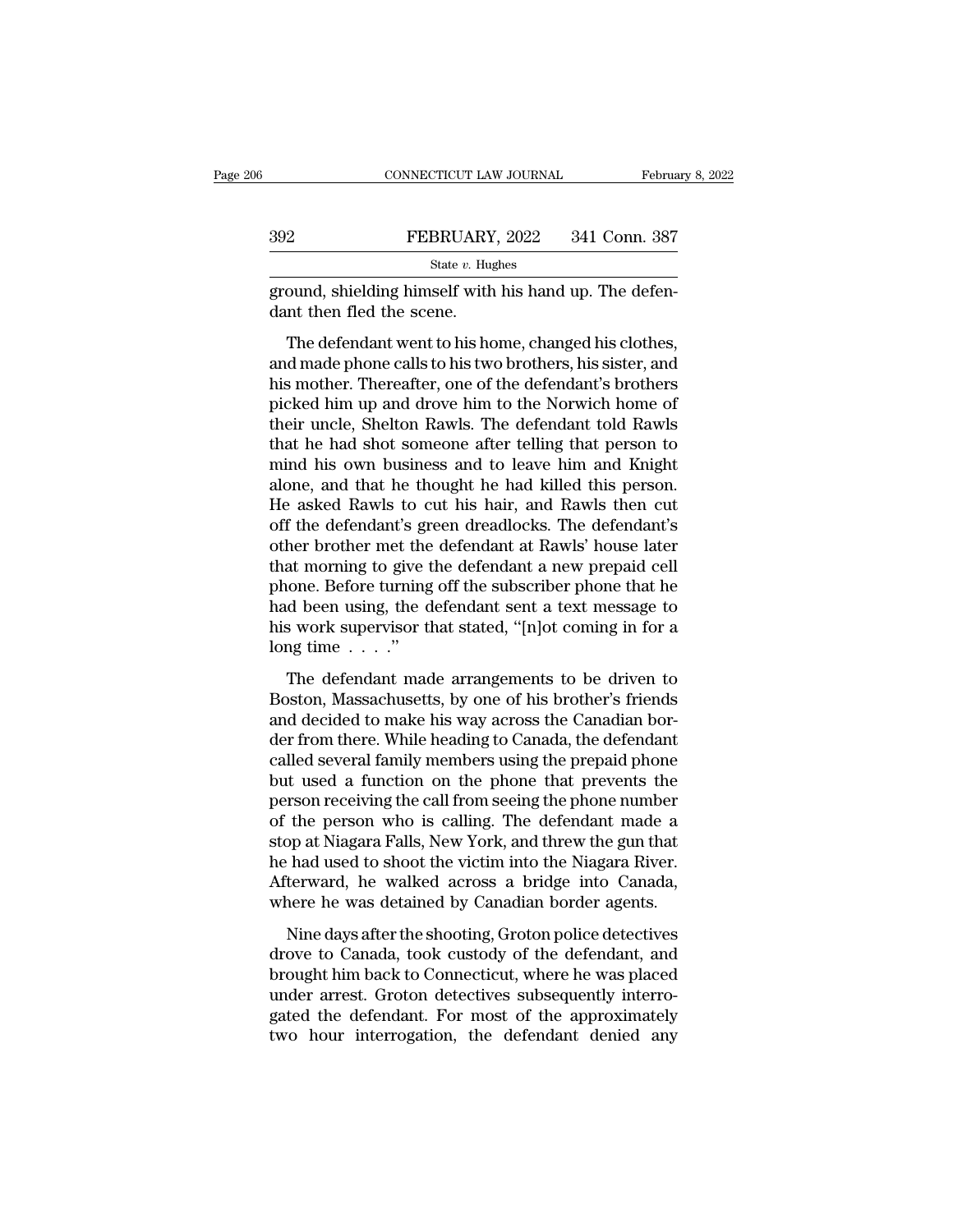# 341 Conn. 387 FEBRUARY, 2022 393

### State *v.* Hughes

3, 2022 CONNECTICUT LAW JOURNAL Page 207<br>
341 Conn. 387 FEBRUARY, 2022 393<br>  $\frac{\text{State } v. \text{ Hughes}}{\text{involvement in the shooting. He falsely claimed that he}}$ <br>
had left the area before the shooting occurred and had  $\begin{array}{r} \text{341 Conn. } \text{387} \qquad \text{FEBRUARY, } \text{2022} \qquad \text{393} \ \text{State } v. \text{ Hughes} \ \text{involvement in the shooting. He falsely claimed that he had left the area before the shooting occurred and had no idea how it happened. He also falsely claimed that he did not own a sum, had fourth with Knight outside.} \end{array}$ 341 Conn. 387 FEBRUARY, 2022 393<br>
State v. Hughes<br>
involvement in the shooting. He falsely claimed that he<br>
had left the area before the shooting occurred and had<br>
no idea how it happened. He also falsely claimed that<br>
he 341 Conn. 387 FEBRUARY, 2022 393<br>  $\frac{\text{State } v. \text{ Hughes}}{\text{involvement in the shooting. He falsely claimed that he had left the area before the shooting occurred and had no idea how it happened. He also falsely claimed that he did not own a gun, had fought with Knight outside the pub but no one interviewed, had left the pub after calling a each to take him to the bug station, be done with its$ State v. Hughes<br>involvement in the shooting. He falsely claimed that he<br>had left the area before the shooting occurred and had<br>no idea how it happened. He also falsely claimed that<br>he did not own a gun, had fought with Kn state *v*. Hugnes<br>involvement in the shooting. He falsely claimed that he<br>had left the area before the shooting occurred and had<br>no idea how it happened. He also falsely claimed that<br>he did not own a gun, had fought with involvement in the shooting. He falsely claimed that he<br>had left the area before the shooting occurred and had<br>no idea how it happened. He also falsely claimed that<br>he did not own a gun, had fought with Knight outside<br>the had left the area before the shooting occurred and had<br>no idea how it happened. He also falsely claimed that<br>he did not own a gun, had fought with Knight outside<br>the pub but no one intervened, had left the pub after<br>callin no idea how it happened. He also falsely claimed that<br>he did not own a gun, had fought with Knight outside<br>the pub but no one intervened, had left the pub after<br>calling a cab to take him to the bus station, had cut his<br>hai he did not own a gun, had fought with Knight outside<br>the pub but no one intervened, had left the pub after<br>calling a cab to take him to the bus station, had cut his<br>hair in Buffalo, New York, because he had an upcoming<br>job the pub but no one intervened, had left the pub after<br>calling a cab to take him to the bus station, had cut his<br>hair in Buffalo, New York, because he had an upcoming<br>job interview, and had traveled to Canada for enjoy-<br>men calling a cab to take him to the bus station, had cut his<br>hair in Buffalo, New York, because he had an upcoming<br>job interview, and had traveled to Canada for enjoy-<br>ment. At one point, when the interrogating officers<br>urged hair in Buffalo, New York, because he had an upcoming<br>job interview, and had traveled to Canada for enjoy-<br>ment. At one point, when the interrogating officers<br>urged the defendant to tell them the real story because<br>they al job interview, and had traveled to Canada for enjoy-<br>ment. At one point, when the interrogating officers<br>urged the defendant to tell them the real story because<br>they already knew that he had shot the victim, he<br>responded, ment. At one point, when the interrogating officers<br>urged the defendant to tell them the real story because<br>they already knew that he had shot the victim, he<br>responded, "[y]ou got no cameras." Approximately one<br>hour and fo urged the defendant to tell them the real story because<br>they already knew that he had shot the victim, he<br>responded, "[y]ou got no cameras." Approximately one<br>hour and forty minutes into the interrogation, the defen-<br>dant they already knew that he had shot the victim, he<br>responded, "[y]ou got no cameras." Approximately one<br>hour and forty minutes into the interrogation, the defen-<br>dant admitted that he had shot the victim but claimed<br>to have responded, "[y]ou got no cameras." Approximately one<br>hour and forty minutes into the interrogation, the defen-<br>dant admitted that he had shot the victim but claimed<br>to have done so in self-defense. He claimed that the<br>vict hour and forty minutes into the interrogation, the defendant admitted that he had shot the victim but claimed<br>to have done so in self-defense. He claimed that the<br>victim had started to pull up his shirt, and the defendant<br> dant admitted that he had shot the victim but claimed<br>to have done so in self-defense. He claimed that the<br>victim had started to pull up his shirt, and the defendant<br>"thought [that the victim] was reaching for something<br>.. to have done so in self-defense. He clair<br>victim had started to pull up his shirt, and the<br>"thought [that the victim] was reaching fo<br> $\ldots$  that he was going for a gun." He st<br>was trying to protect himself and was "in<br>kil In the victim was reaching for something<br>
In that the victim was reaching for something<br>
In the was going for a gun." He stated that he<br>
III [the victim]." He also indicated that he "didn't know<br>
In two substitute informa charged phase are rechtly that received that the was going for a gun." He stated that he was trying to protect himself and was "not trying to kill [the victim]." He also indicated that he "didn't know [that the victim] di

Final He was going for a gain. The stated that he<br>was trying to protect himself and was "not trying to<br>kill [the victim]." He also indicated that he "didn't know<br>[that the victim] didn't have nothin'."<br>In two substitute in The defendant asserted a defendant was the defendant was that the victim] didn't have nothin'."<br>In two substitute informations, the defendant was charged with murder in violation of General Statutes § 53a-54a (a) and crimi The state of the state of the state disputed that the victim didn't have nothin'."<br>
In two substitute informations, the defendant was<br>
charged with murder in violation of General Statutes<br>
§ 53a-54a (a) and criminal posse In two substitute informations, the defendant was<br>charged with murder in violation of General Statutes<br> $\S$  53a-54a (a) and criminal possession of a firearm. At<br>trial, the defendant asserted a defense of self-defense.<br>The In two substitute informations, the defendant was<br>charged with murder in violation of General Statutes<br> $\S$  53a-54a (a) and criminal possession of a firearm. At<br>trial, the defendant asserted a defense of self-defense.<br>The charged with murder in violation of General Statutes<br>§ 53a-54a (a) and criminal possession of a firearm. At<br>trial, the defendant asserted a defense of self-defense.<br>The state disputed that the defendant had acted in self-<br> § 53a-54a (a) and criminal possession of a firearm. At<br>trial, the defendant asserted a defense of self-defense.<br>The state disputed that the defendant had acted in self-<br>defense but also argued that he was not entitled to t trial, the defendant asserted a defense of self-defense.<br>The state disputed that the defendant had acted in self-<br>defense but also argued that he was not entitled to the<br>defense because he had a duty to retreat.<sup>4</sup> At the The state disputed that the defendant had acted in self-<br>defense but also argued that he was not entitled to the<br>defense because he had a duty to retreat.<sup>4</sup> At the close<br>of evidence, pursuant to the state's request, the t defense but also argued that he was not entitled to the<br>defense because he had a duty to retreat.<sup>4</sup> At the close<br>of evidence, pursuant to the state's request, the trial<br>court instructed the jury on both murder and the les The unit instructed the jury on both murder and the lesser<br>
cluded offense of manslaughter in the first degree<br>
th a firearm. The court also instructed the jury on<br>
obligation to consider whether the defendant acted<br>
"[A] included offense of manslaughter in the first degree<br>with a firearm. The court also instructed the jury on<br>its obligation to consider whether the defendant acted<br> $\frac{4}{16}$  (Al person is not justified in using deadly phys

<sup>&</sup>lt;sup>4</sup> "[A] person is not justified in using deadly physical force upon another with a firearm. The court also instructed the jury on<br>its obligation to consider whether the defendant acted<br> $\frac{4}{16}$  (A] person is not justified in using deadly physical force upon another<br>person if he or she knows tha **EXECUTE:**<br> **EXECUTE:**<br> **EXECUTE:**<br> **EXECUTE:**<br> **EXECUTE:**<br> **EXECUTE:**<br> **EXECUTE:**<br> **EXECUTE:**<br> **EXECUTE:**<br> **EXECUTE:**<br> **EXECUTE:**<br> **EXECUTE:**<br> **EXECUTE:**<br> **EXECUTE:**<br> **EXECUTE:**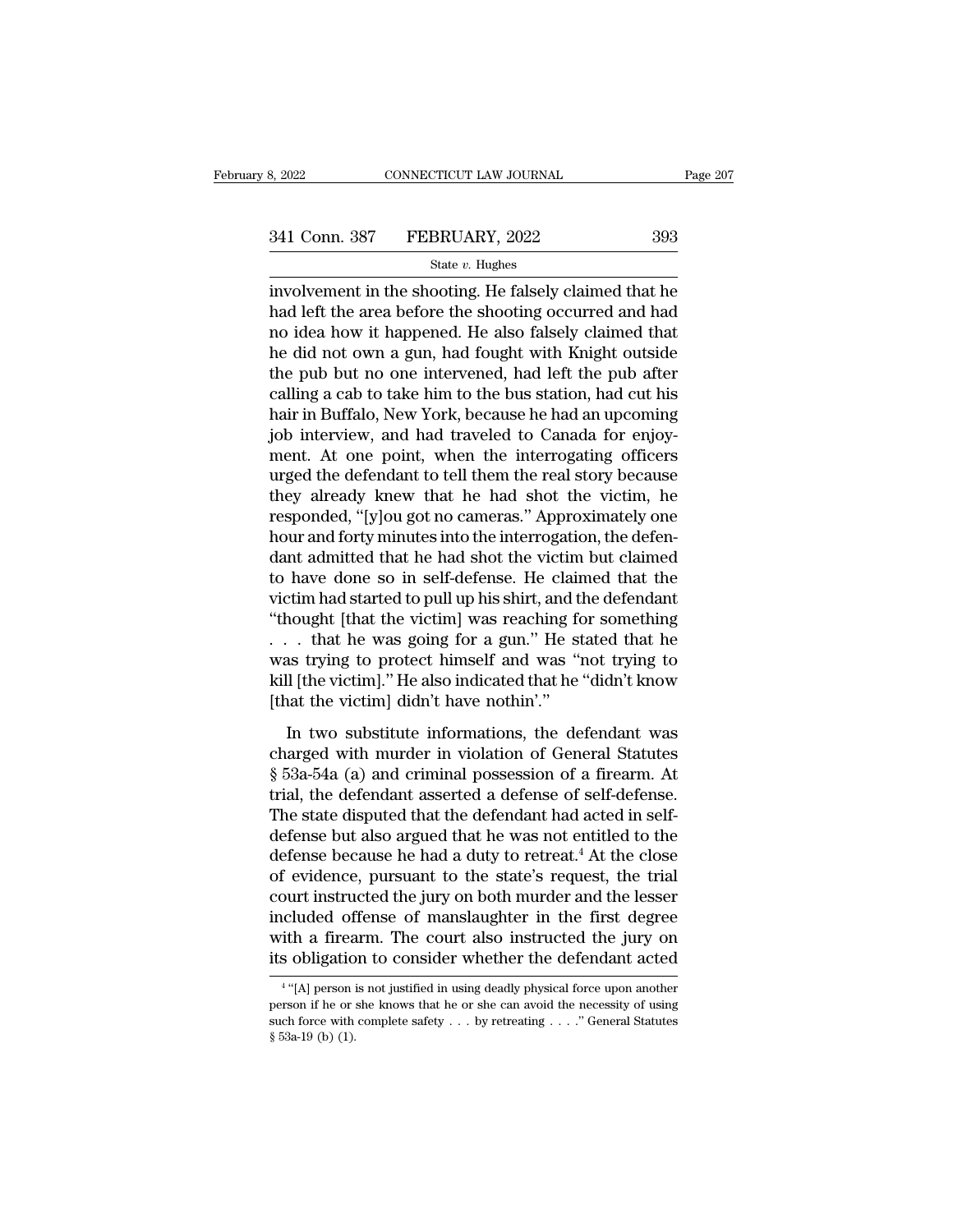|     | CONNECTICUT LAW JOURNAL | February 8, 2022 |
|-----|-------------------------|------------------|
|     |                         |                  |
| 394 | FEBRUARY, 2022          | 341 Conn. 387    |
|     | State $v$ . Hughes      |                  |

CONNECTICUT LAW JOURNAL February 8, 2022<br>
FEBRUARY, 2022 341 Conn. 387<br>
State v. Hughes<br>
in self-defense, if it found the defendant guilty of either<br>
crime. crime.

FEBRUARY, 2022 341 Conn. 387<br>
State v. Hughes<br>
Self-defense, if it found the defendant guilty of either<br>
ime.<br>
The jury found the defendant guilty of manslaughter<br>
the first degree with a firearm, and the court there-<br>
to FEBRUARY, 2022 341 Conn. 387<br>
state v. Hughes<br>
in self-defense, if it found the defendant guilty of either<br>
crime.<br>
The jury found the defendant guilty of manslaughter<br>
in the first degree with a firearm, and the court th State  $v$ . Hughes<br>
in self-defense, if it found the defendant guilty of either<br>
crime.<br>
The jury found the defendant guilty of manslaughter<br>
in the first degree with a firearm, and the court there-<br>
after found the defend in self-defense, if it found the defendant guilty of either<br>crime.<br>The jury found the defendant guilty of manslaughter<br>in the first degree with a firearm, and the court there-<br>after found the defendant guilty of criminal p m sen-derense, if it found the defendant guity of entier<br>crime.<br>The jury found the defendant guilty of manslaughter<br>in the first degree with a firearm, and the court there-<br>after found the defendant guilty of criminal poss The jury found the defendant guilty of manslaughter<br>in the first degree with a firearm, and the court there-<br>after found the defendant guilty of criminal possession<br>of a firearm. The court rendered judgment in accor-<br>dance The jury found the defendant guilty of manslaughter<br>in the first degree with a firearm, and the court there-<br>after found the defendant guilty of criminal possession<br>of a firearm. The court rendered judgment in accor-<br>dance in the first degree with a fire<br>after found the defendant gui<br>of a firearm. The court rend<br>ance with the verdict and i<br>total effective sentence of fit<br>execution suspended after fo<br>five years of probation.<br>Following his con Following his conviction, the defendant filed a motion<br>a firearm. The court rendered judgment in accor-<br>nce with the verdict and its finding, and imposed a<br>tal effective sentence of fifty years of imprisonment,<br>ecution sus or a meann. The court rendered judgment in accordance with the verdict and its finding, and imposed a total effective sentence of fifty years of imprisonment, execution suspended after forty-five years, followed by five ye

deliberation in the vertice and its finding, and imposed a<br>total effective sentence of fifty years of imprisonment,<br>execution suspended after forty-five years, followed by<br>five years of probation.<br>Following his conviction, sulted a diction suspended after forty-five years, followed by<br>five years of probation.<br>Following his conviction, the defendant filed a motion<br>for a new trial on the ground of juror misconduct, after<br>learning that, during Execution suspended arter forty-five years, followed by<br>five years of probation.<br>Following his conviction, the defendant filed a motion<br>for a new trial on the ground of juror misconduct, after<br>learning that, during deliber Following his conviction, the defendant filed a motion<br>for a new trial on the ground of juror misconduct, after<br>learning that, during deliberations, a juror had con-<br>sulted a dictionary for the definition of "manslaughter. Following his conviction, the defendant filed a motion<br>for a new trial on the ground of juror misconduct, after<br>learning that, during deliberations, a juror had con-<br>sulted a dictionary for the definition of "manslaughter. for a new trial on the ground of juror misconduct, after<br>learning that, during deliberations, a juror had con-<br>sulted a dictionary for the definition of "manslaughter."<br>The trial court recognized that misconduct had occurr learning that, during deliberations, a juro<br>sulted a dictionary for the definition of "mar<br>The trial court recognized that misconduct h<br>but, following a hearing, denied the motion,<br>that no actual prejudice resulted from th It, following a hearing, denied the motion, concluding<br>at no actual prejudice resulted from the misconduct.<br>is appeal followed. Additional facts and procedural<br>story will be set forth as necessary.<br>I<br>The defendant's first

I and the set of  $\mathbf I$ 

that no actual prejudice resulted from the misconduct.<br>This appeal followed. Additional facts and procedural<br>history will be set forth as necessary.<br> $I$ <br>The defendant's first claim is that he is entitled to<br>an acquittal o This appeal followed. Additional facts and procedural<br>history will be set forth as necessary.<br> $I$ <br>The defendant's first claim is that he is entitled to<br>an acquittal on the charge of manslaughter in the first<br>degree with a history will be set forth as necessary.<br>
I<br>
The defendant's first claim is that he is entitled to<br>
an acquittal on the charge of manslaughter in the first<br>
degree with a firearm because the state failed to meet<br>
its burde I<br>
I<br>
The defendant's first claim is that he is entitled to<br>
an acquittal on the charge of manslaughter in the first<br>
degree with a firearm because the state failed to meet<br>
its burden, pursuant to General Statutes § 53a-1 The defendant's first claim is that he is entitled to<br>an acquittal on the charge of manslaughter in the first<br>degree with a firearm because the state failed to meet<br>its burden, pursuant to General Statutes  $\S$  53a-12 (a), The defendant's first claim is that he is entitled to<br>an acquittal on the charge of manslaughter in the first<br>degree with a firearm because the state failed to meet<br>its burden, pursuant to General Statutes  $\S$  53a-12 (a), an acquittal on the charge of manslaughter in the first<br>degree with a firearm because the state failed to meet<br>its burden, pursuant to General Statutes  $\S$  53a-12 (a),<br>of disproving, beyond a reasonable doubt, any of the<br> degree with a firearm because the state failed to meet<br>its burden, pursuant to General Statutes § 53a-12 (a),<br>of disproving, beyond a reasonable doubt, any of the<br>elements of his self-defense claim. He contends that<br>the st its burden, pursuant to General Statutes  $\S$  53a-12 (a),<br>of disproving, beyond a reasonable doubt, any of the<br>elements of his self-defense claim. He contends that<br>the state was obligated to present affirmative evidence<br>to of disproving, beyond a reasonable doubt, any of the<br>elements of his self-defense claim. He contends that<br>the state was obligated to present affirmative evidence<br>to discredit his testimonial account of what occurred<br>at th elements of his self-defense claim. He contends that<br>the state was obligated to present affirmative evidence<br>to discredit his testimonial account of what occurred<br>at the precise moment of the shooting. Specifically, he<br>cla the state was obligated to present affirmative evidence<br>to discredit his testimonial account of what occurred<br>at the precise moment of the shooting. Specifically, he<br>claims that the state failed (1) to present affirmative<br> to discredit his testimonial account of what occurred<br>at the precise moment of the shooting. Specifically, he<br>claims that the state failed (1) to present affirmative<br>evidence that the victim did not make a gesture that<br>the at the precise moment of the shooting. Specifically, he claims that the state failed (1) to present affirmative evidence that the victim did not make a gesture that the defendant could reasonably have believed was as an at claims that the state failed (1) to present affirmative<br>evidence that the victim did not make a gesture that<br>the defendant could reasonably have believed was as<br>an attempt to reach for a deadly weapon, or (2) to<br>establish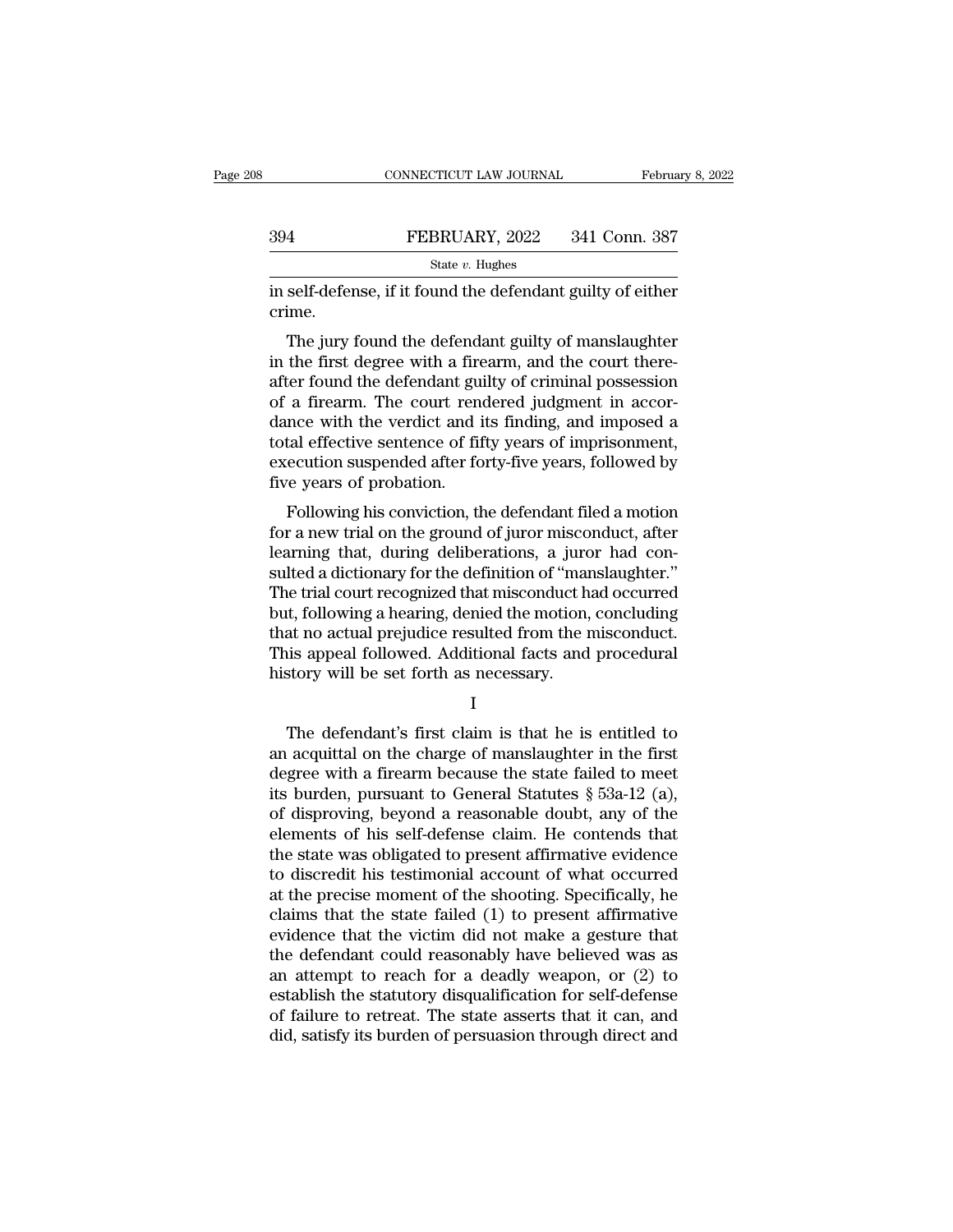| 3, 2022       | CONNECTICUT LAW JOURNAL | Page 209 |  |
|---------------|-------------------------|----------|--|
|               |                         |          |  |
| 341 Conn. 387 | FEBRUARY, 2022          | 395      |  |
|               | State $v$ . Hughes      |          |  |

Example 2022<br>
connectricum Law Journal Page 209<br>  $\frac{341 \text{ Conn. } 387 \qquad \text{FEBRUARY, } 2022 \qquad \qquad 395}$ <br>  $\frac{841 \text{ Conn. } 387 \qquad \text{FEBRUARY, } 2022 \qquad \qquad 395}$ <br>
circumstantial evidence proving that the defendant did<br>
not reasonably belie 341 Conn. 387 FEBRUARY, 2022 395<br>
state v. Hughes<br>
circumstantial evidence proving that the defendant did<br>
not reasonably believe that the victim was about to use<br>
deadly physical force against him. We agree with the<br>
stat  $\begin{array}{c|l} \text{341 Conn. } \text{387} & \text{FEBRUARY, } \text{2022} & \text{395} \\ \hline \text{State } v. \text{ Hughes} & \\ \hline \text{circ} & \\ \text{circ} & \\ \text{not reasonably believe that the victim was about to use} \\ \text{deadly physical force against him. We agree with the state. Therefore, we need not consider the state's alternative claim that, even if the dependent had hold such. \end{array}$ 341 Conn. 387 FEBRUARY, 2022 395<br>  $\frac{\text{State } v. \text{ Hughes}}{\text{circumstantial evidence proving that the defendant did}$ not reasonably believe that the victim was about to use<br>
deadly physical force against him. We agree with the<br>
state. Therefore, we need not consider the sta Since Collar Sove Produces, 2002<br>
State v. Hughes<br>
circumstantial evidence proving that the defendant did<br>
not reasonably believe that the victim was about to use<br>
deadly physical force against him. We agree with the<br>
sta state  $v$ . Hughes<br>circumstantial evidence proving that the defendant did<br>not reasonably believe that the victim was about to use<br>deadly physical force against him. We agree with the<br>state. Therefore, we need not consider circumstantial evidence provinc<br>not reasonably believe that the<br>deadly physical force against<br>state. Therefore, we need not<br>native claim that, even if the<br>a belief, the jury reasonably co<br>he had a duty to retreat.<br>The defe relates that the view of the defendant did not consider the state's alter-<br>tive claim that, even if the defendant had held such<br>pelief, the jury reasonably could have concluded that<br>had a duty to retreat.<br>The defendant did the trial court, we agree with the state. Therefore, we need not consider the state's alternative claim that, even if the defendant had held such a belief, the jury reasonably could have concluded that he had a duty to re

state. Therefore, we need not consider the state *s* and<br>
native claim that, even if the defendant had held such<br>
a belief, the jury reasonably could have concluded that<br>
he had a duty to retreat.<br>
The defendant did not ra hadve claim that, even if the defendant had field such<br>a belief, the jury reasonably could have concluded that<br>he had a duty to retreat.<br>The defendant did not raise this insufficiency claim in<br>the trial court, but his unpr The defendant did not raise this insufficiency claim in<br>the trial court, but his unpreserved claim is nonetheless<br>reviewable under *State* v. *Golding*, 213 Conn. 233, 239–<br>40, 567 A.2d 823 (1989), as modified by *In re Y* The defendant did not raise this insufficiency claim in<br>the trial court, but his unpreserved claim is nonetheless<br>reviewable under *State* v. *Golding*, 213 Conn. 233, 239–<br>40, 567 A.2d 823 (1989), as modified by *In re Y* the trial court, but his unpreserved claim is nonetheless<br>reviewable under *State* v. *Golding*, 213 Conn. 233, 239–40, 567 A.2d 823 (1989), as modified by *In re Yasiel R.*,<br>317 Conn. 773, 781, 120 A.3d 1188 (2015). We h reviewable under *State* v. *Golding*, 213 Conn. 233, 239–40, 567 A.2d 823 (1989), as modified by *In re Yasiel R.*, 317 Conn. 773, 781, 120 A.3d 1188 (2015). We have previously recognized that "any defendant found guilty 40, 567 A.2d 823 (1989), as modified by *In re Yasiel R.*, 317 Conn. 773, 781, 120 A.3d 1188 (2015). We have previously recognized that "any defendant found guilty on the basis of insufficient evidence has been deprived o 317 Conn. 773, 781, 120 A.3d 1188 (2015). We have<br>previously recognized that "any defendant found guilty<br>on the basis of insufficient evidence has been deprived<br>of a constitutional right, and would therefore necessar-<br>ily previously recognized that "any defendant found guilty<br>on the basis of insufficient evidence has been deprived<br>of a constitutional right, and would therefore necessar-<br>ily meet the four prongs of *Golding*."<sup>5</sup> (Internal q on the basis of insufficient evidence has been deprived<br>of a constitutional right, and would therefore necessar-<br>ily meet the four prongs of *Golding*."<sup>5</sup> (Internal quota-<br>tion marks omitted.) *State* v. *Revels*, 313 Con of a constitutional right, and would therefore necessarily meet the four prongs of *Golding.*"<sup>5</sup> (Internal quotation marks omitted.) *State* v. *Revels*, 313 Conn. 762, 777, 99 A.3d 1130 (2014), cert. denied, 574 U.S. 11 ily meet the four prongs of *Golding.*"<sup>5</sup> (Internal quotation marks omitted.) *State* v. *Revels*, 313 Conn. 762, 777, 99 A.3d 1130 (2014), cert. denied, 574 U.S. 1177, 135 S. Ct. 1451, 191 L. Ed. 2d 404 (2015). Because tion marks omitted.) *State* v. *Revels*, 313 Conn. 762, 777, 99 A.3d 1130 (2014), cert. denied, 574 U.S. 1177, 135 S.<br>Ct. 1451, 191 L. Ed. 2d 404 (2015). Because there is no<br>independent significance of a *Golding* analysi (1993).  $(1451, 151)$  E. Ed. 2d 404 (2015). Because there is no<br>dependent significance of a *Golding* analysis in this<br>ntext, we review an unpreserved sufficiency of the<br>idence claim as though it had been preserved. See<br>ate v. Ad macpendent significance of a columny analysis in this<br>context, we review an unpreserved sufficiency of the<br>evidence claim as though it had been preserved. See<br>*State* v. *Adams*, 225 Conn. 270, 276 n.3, 623 A.2d 42<br>(1993).

branchate, we review an angless over summerting of the evidence claim as though it had been preserved. See State v. Adams, 225 Conn. 270, 276 n.3, 623 A.2d 42 (1993).<br>We begin with the theory of self-defense advanced by th State v. Adams, 225 Conn. 270, 276 n.3, 623 A.2d 42 (1993).<br>We begin with the theory of self-defense advanced<br>by the defendant and then turn to the relevant legal<br>principles. The defendant offered the following account<br>in (1993).<br>
We begin with the theory of self-defense advanced<br>
by the defendant and then turn to the relevant legal<br>
principles. The defendant offered the following account<br>
in his testimony. The defendant was assaulting Kni by the defendant and then turn to the relevant legal<br>principles. The defendant offered the following account<br>in his testimony. The defendant was assaulting Knight<br>inside the Armada while Hoyt and the victim were trying<br> $\$ principles. The defendant offered the following account<br>in his testimony. The defendant was assaulting Knight<br>inside the Armada while Hoyt and the victim were trying<br><sup>5</sup> In order to prevail on an unpreserved claim, a defen

in his testimony. The defendant was assaulting Knight<br>inside the Armada while Hoyt and the victim were trying<br> $\frac{1}{10}$  in order to prevail on an unpreserved claim, a defendant must show that<br>(1) the record is adequate t in the vector of the alleged while Hoyt and the victim were trying<br>  $\frac{1}{10}$  in order to prevail on an unpreserved claim, a defendant must show that<br>
(1) the record is adequate to review the alleged claim of error, (2) This trial, and the correct and the victom were trying<br>  $\frac{1}{2}$  in order to prevail on an unpreserved claim, a defendant must show that<br>
(1) the record is adequate to review the alleged claim of error, (2) the claim<br>
is <sup>5</sup> In order to prevail on an unpreserved claim, a defendant must show that (1) the record is adequate to review the alleged claim of error, (2) the claim is of constitutional magnitude alleging the violation of a fundame (1) the record is adequate to review the alleged claim of error, (2) the claim is of constitutional magnitude alleging the violation of a fundamental right, (3) the alleged constitutional violation exists and deprived the is of constitutional magnitude alleging the violation of a fundamental right, (3) the alleged constitutional violation exists and deprived the defendant of a fair trial, and (4) if the claim is subject to harmless error a (3) the alleged constitutional violation exists and deprived the defendant of a fair trial, and (4) if the claim is subject to harmless error analysis, the state has failed to demonstrate harmlessness beyond a reasonable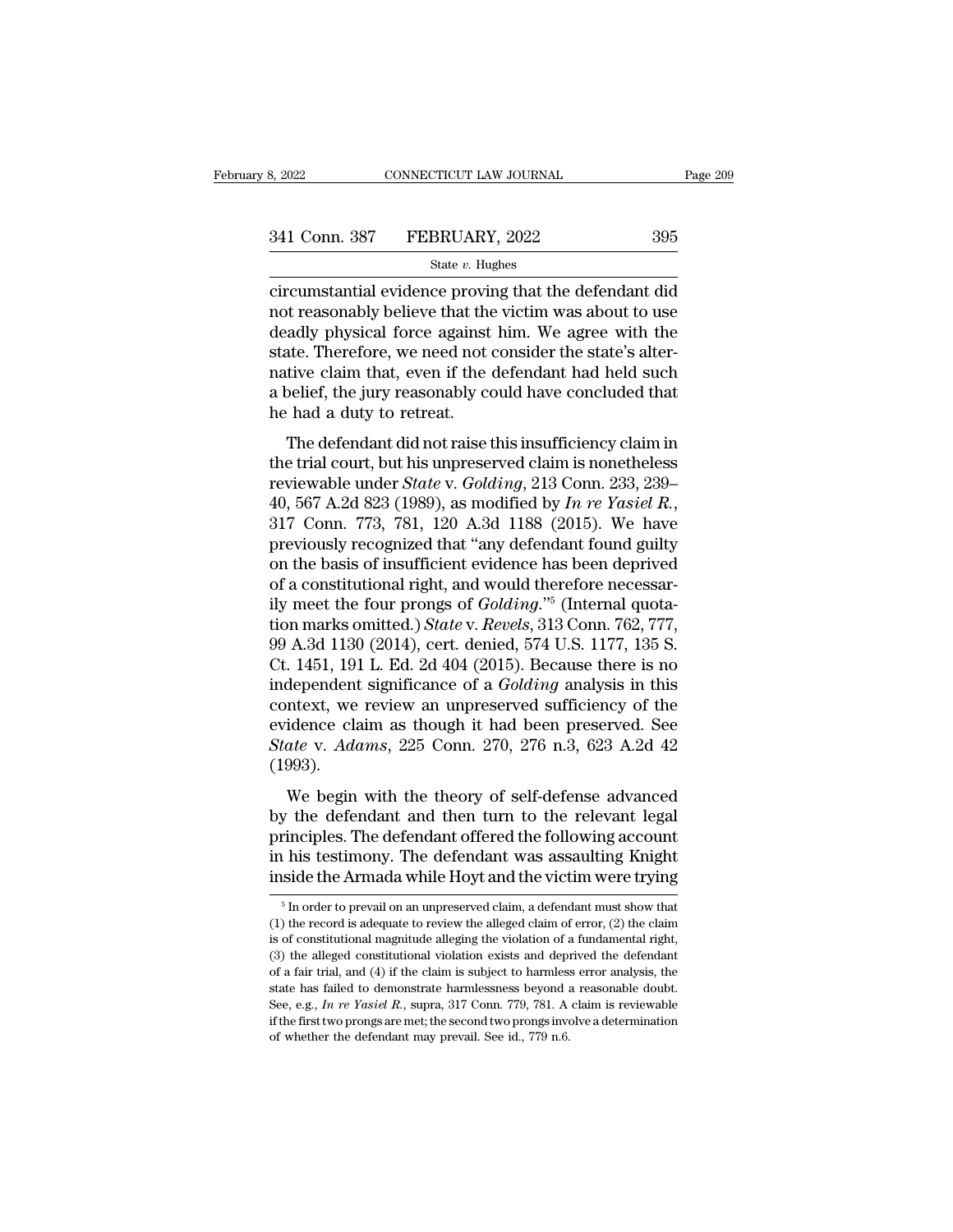# EXECUTE CONNECTICUT LAW JOURNAL February 8, 2022<br>396 FEBRUARY, 2022 341 Conn. 387<br>31 State v. Hughes

### State *v.* Hughes

CONNECTICUT LAW JOURNAL February 8, 2022<br>  $396$  FEBRUARY, 2022 341 Conn. 387<br>  $\frac{\text{State } v. \text{ Hughes}}{\text{A} \cdot \text{B} \cdot \text{B} \cdot \text{B} \cdot \text{B}}$ <br>  $\frac{\text{State } v. \text{ Hughes}}{\text{A} \cdot \text{B} \cdot \text{C} \cdot \text{C} \cdot \text{C} \cdot \text{C} \cdot \text{C} \cdot \text{C} \cdot \text{C} \cdot \text{C} \cdot \text{C} \cdot$  $\begin{array}{r} \text{396} \text{} \text{FEBRUARY, 2022} \text{341 Conn. } \text{387} \ \text{541} \text{Conn. } \text{387} \end{array}$ <br>to pull him off of her. During the struggle between the defendant and the victim, the victim called him a "bitch ass" and an offensive racial ep 396 FEBRUARY, 2022 341 Conn. 387<br>
State v. Hughes<br>
to pull him off of her. During the struggle between the<br>
defendant and the victim, the victim called him a "bitch<br>
ass" and an offensive racial epithet, and also stated t **EXECUARY, 2022** 341 Conn. 387<br>
State v. Hughes<br>
to pull him off of her. During the struggle between the<br>
defendant and the victim, the victim called him a "bitch<br>
ass" and an offensive racial epithet, and also stated tha State v. Hughes<br>
to pull him off of her. During the struggle between the<br>
defendant and the victim, the victim called him a "bitch<br>
ass" and an offensive racial epithet, and also stated that<br>
he would "F [him] up . . . ." state v. Hughes<br>to pull him off of her. During the struggle between the<br>defendant and the victim, the victim called him a "bitch<br>ass" and an offensive racial epithet, and also stated that<br>he would "F [him] up  $\ldots$  ." The to pull him off of her. During the struggle between the defendant and the victim, the victim called him a "bitch ass" and an offensive racial epithet, and also stated that he would "F [him] up  $\ldots$  ." The defendant did n defendant and the victim, the victim called him a "bitch<br>ass" and an offensive racial epithet, and also stated that<br>he would "F [him] up . . . ." The defendant did not<br>have a gun on him at that time but retrieved his Glock ass" and an offensive racial epithet, and also stated that<br>he would "F [him] up  $\ldots$ " The defendant did not<br>have a gun on him at that time but retrieved his Glock<br>nine millimeter pistol from the overhead console of the<br>A he would "F [him] up  $\ldots$ " The defendant did not<br>have a gun on him at that time but retrieved his Glock<br>nine millimeter pistol from the overhead console of the<br>Armada and placed it in his pocket when he saw that<br>Knight w have a gun on him at that time but retrieved his Glock<br>nine millimeter pistol from the overhead console of the<br>Armada and placed it in his pocket when he saw that<br>Knight was starting the Armada in an attempt to leave.<br>He d nine millimeter pistol from the overhead console of the<br>Armada and placed it in his pocket when he saw that<br>Knight was starting the Armada in an attempt to leave.<br>He did so because he was concerned that, given Knight's<br>int Armada and placed it in his pocket when he saw that<br>Knight was starting the Armada in an attempt to leave.<br>He did so because he was concerned that, given Knight's<br>intoxicated state, the police might stop the Armada and,<br>in Knight was starting the Armada in an attempt to leave.<br>He did so because he was concerned that, given Knight's<br>intoxicated state, the police might stop the Armada and,<br>in turn, discover the gun. The gun was already loaded<br> He did so because he was concerned that, given Knight's<br>intoxicated state, the police might stop the Armada and,<br>in turn, discover the gun. The gun was already loaded<br>and cocked when the defendant removed it from the<br>Armad intoxicated state, the police might stop the Armada and,<br>in turn, discover the gun. The gun was already loaded<br>and cocked when the defendant removed it from the<br>Armada. The defendant then started to walk away from<br>the Arma in turn, discover the gun. The gun was already loaded<br>and cocked when the defendant removed it from the<br>Armada. The defendant then started to walk away from<br>the Armada, while Hoyt and the victim remained with<br>Knight. When and cocked when the defendant removed it from the Armada. The defendant then started to walk away from the Armada, while Hoyt and the victim remained with Knight. When he got one or two parking spaces past the Armada, wher Armada. The defendant then started to walk away from<br>the Armada, while Hoyt and the victim remained with<br>Knight. When he got one or two parking spaces past<br>the Armada, where it was kind of dark, he had an "urge"<br>to turn ar the Armada, while Hoyt and the victim remained with<br>Knight. When he got one or two parking spaces past<br>the Armada, where it was kind of dark, he had an "urge"<br>to turn around and, upon doing so, saw the victim<br>approximately Knight. When he got one or two parking spaces past<br>the Armada, where it was kind of dark, he had an "urge"<br>to turn around and, upon doing so, saw the victim<br>approximately fifteen feet away. The victim said noth-<br>ing, but h the Armada, where it was kind of dark, he had an "urge"<br>to turn around and, upon doing so, saw the victim<br>approximately fifteen feet away. The victim said noth-<br>ing, but he reached into his waistband. The defendant<br>thought From a bound and, upon doing so, saw the victint<br>proximately fifteen feet away. The victim said noth-<br>g, but he reached into his waistband. The defendant<br>ought that the victim was going to shoot him, so the<br>fendant "came u approximately inteen feet away. The victim sati nothing, but he reached into his waistband. The defendant<br>thought that the victim was going to shoot him, so the<br>defendant "came up and just shot." The defendant was<br>unsure w

ing, but he reached into his waistband. The defendant<br>thought that the victim was going to shoot him, so the<br>defendant "came up and just shot." The defendant was<br>unsure whether any bullets actually struck the victim.<br>On cr thought that the victint was going to shoot him, so the<br>defendant "came up and just shot." The defendant was<br>unsure whether any bullets actually struck the victim.<br>On cross-examination, the defendant admitted that,<br>after t defendant cante up and just shot. The defendant was<br>unsure whether any bullets actually struck the victim.<br>On cross-examination, the defendant admitted that,<br>after the shooting, he had contacted relatives, changed<br>his appe Unsure whether any bunets actuany struck the victim.<br>
On cross-examination, the defendant admitted that,<br>
after the shooting, he had contacted relatives, changed<br>
his appearance (clothes and hair), switched cell phones,<br>
t On cross-examination, the defendant admitted that,<br>after the shooting, he had contacted relatives, changed<br>his appearance (clothes and hair), switched cell phones,<br>tried to conceal the source of his outgoing calls, and<br>gon after the shooting, he had contacted relatives, changed<br>his appearance (clothes and hair), switched cell phones,<br>tried to conceal the source of his outgoing calls, and<br>gone to Canada. He also admitted that he gets "fired<br>u his appearance (clothes and hair), switched cell phones,<br>tried to conceal the source of his outgoing calls, and<br>gone to Canada. He also admitted that he gets "fired<br>up" when people lay hands on him. In explaining why<br>Knigh tried to conceal the source of his outgoing calls,<br>gone to Canada. He also admitted that he gets "j<br>up" when people lay hands on him. In explaining<br>Knight deserved the beating that he had inflicted<br>her, he stated, "you kno Inter to Canada. The also admitted that he gets fired<br>
" when people lay hands on him. In explaining why<br>
uight deserved the beating that he had inflicted on<br>
r, he stated, "you know, you just take nothing from<br>
body. Once adduced by the state, pursuant to the following with Knight deserved the beating that he had inflicted on<br>her, he stated, "you know, you just take nothing from<br>nobody. Once somebody puts their hands on you, you<br>know, you h

Kinght deserved the beating that he had inflicted on<br>her, he stated, "you know, you just take nothing from<br>nobody. Once somebody puts their hands on you, you<br>know, you have [a] right to defend yourself."<br>We assess this evi in the stated, you know, you just take houting from<br>nobody. Once somebody puts their hands on you, you<br>know, you have [a] right to defend yourself."<br>We assess this evidence, as well as the other evidence<br>adduced by the sta France Scheebody puts their hands on you, you know, you have [a] right to defend yourself."<br>We assess this evidence, as well as the other evidence<br>adduced by the state, pursuant to the following princi-<br>ples. "Under our P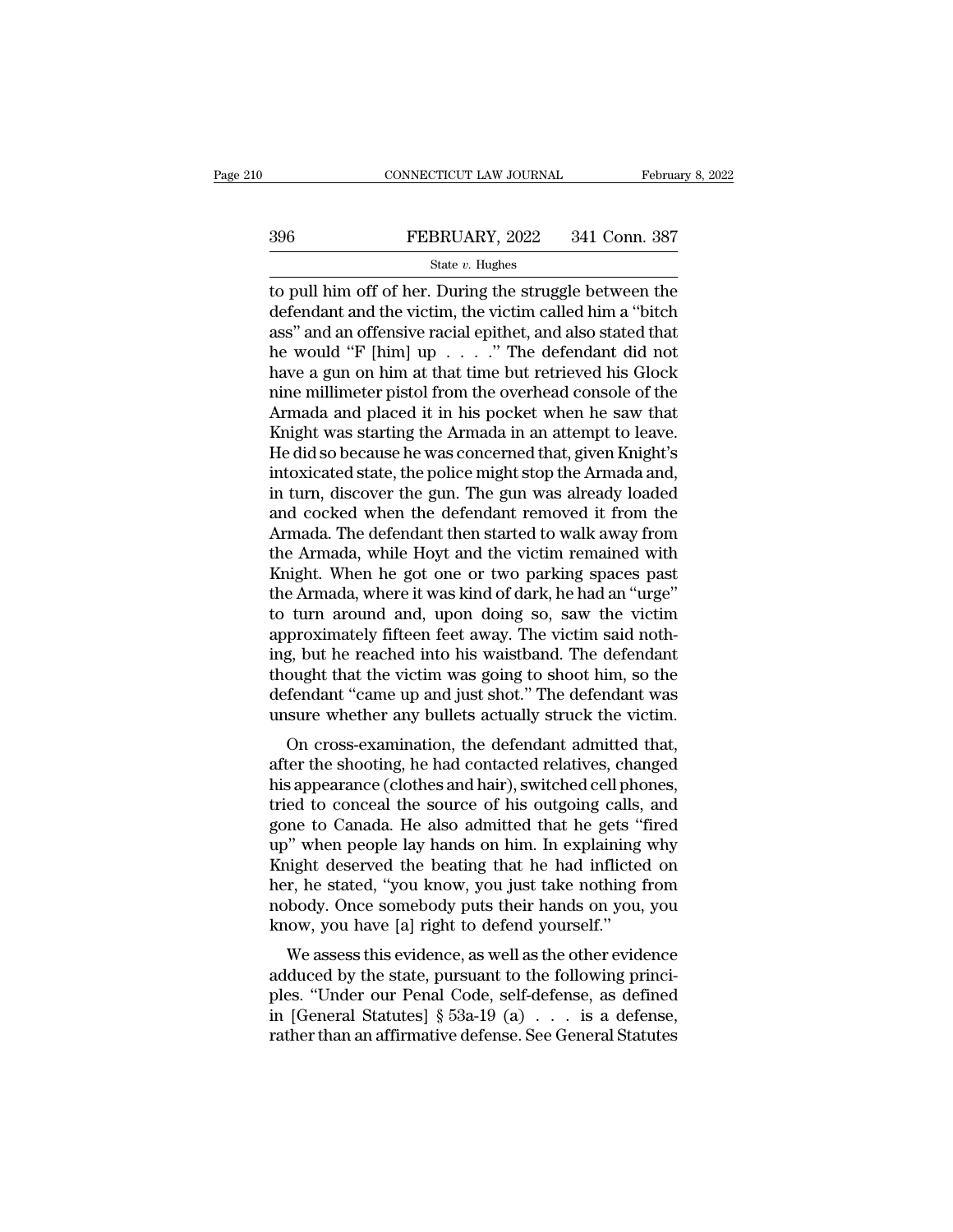8, 2022 CONNECTICUT LAW JOURNAL Page<br>
341 Conn. 387 FEBRUARY, 2022 397<br>
<sup>35</sup> State *v*. Hughes<br>
8 53a-16.'' (Citation omitted.) *State* v. *Clark*, 264 Conn.<br>
723, 730, 826 A.2d 128 (2003). Whereas an affirmative<br>
defense 341 Conn. 387 FEBRUARY, 2022 397<br>
State v. Hughes<br>  $\frac{1}{2}$  53a-16." (Citation omitted.) *State v. Clark*, 264 Conn.<br>
723, 730, 826 A.2d 128 (2003). Whereas an affirmative<br>
defense requires the defendant to establish his 341 Conn. 387 FEBRUARY, 2022 397<br>
State v. Hughes<br>
State v. Hughes<br>
State v. Clark, 264 Conn.<br>
723, 730, 826 A.2d 128 (2003). Whereas an affirmative<br>
defense requires the defendant to establish his claim by<br>
a preponderan 341 Conn. 387 FEBRUARY, 2022 397<br>
state v. Hughes<br>
§ 53a-16." (Citation omitted.) *State v. Clark*, 264 Conn.<br>
723, 730, 826 A.2d 128 (2003). Whereas an affirmative<br>
defense requires the defendant to establish his claim b State v. Hughes<br>
§ 53a-16." (Citation omitted.) *State v. Clark*, 264 Conn.<br>
723, 730, 826 A.2d 128 (2003). Whereas an affirmative<br>
defense requires the defendant to establish his claim by<br>
a preponderance of the evidence state v. Hugnes<br>
§ 53a-16." (Citation omitted.) *State* v. *Clark*, 264 Conn.<br>
723, 730, 826 A.2d 128 (2003). Whereas an affirmative<br>
defense requires the defendant to establish his claim by<br>
a preponderance of the eviden § 53a-16." (Citation omitted.) *State* v. *Clark*, 264 Conn.<br>723, 730, 826 A.2d 128 (2003). Whereas an affirmative<br>defense requires the defendant to establish his claim by<br>a preponderance of the evidence; see General Stat 723, 730, 826 A.2d 128 (2003). Whereas an affirmative<br>defense requires the defendant to establish his claim by<br>a preponderance of the evidence; see General Statutes<br> $\S$  53a-12 (b); a properly raised defense places the bur defense requires the defendant to establish his claim by<br>a preponderance of the evidence; see General Statutes<br>§ 53a-12 (b); a properly raised defense places the burden<br>on the state to disprove the defendant's claim beyond a preponderance of the evidence; see General Statutes<br>
§ 53a-12 (b); a properly raised defense places the burden<br>
on the state to disprove the defendant's claim beyond<br>
a reasonable doubt. See General Statutes § 53a-12 (a)  $\S$  53a-12 (b); a properly raised defense places the burden<br>on the state to disprove the defendant's claim beyond<br>a reasonable doubt. See General Statutes  $\S$  53a-12 (a).<br>"Consequently, a defendant has no burden of persua on the state to disprove the defendant's claim beyond<br>a reasonable doubt. See General Statutes § 53a-12 (a).<br>"Consequently, a defendant has no burden of persua-<br>sion for a claim of self-defense; he has only a burden<br>of pr a reasonable doubt. See General Statutes  $\S$  53a-12 (a).<br>
"Consequently, a defendant has no burden of persua-<br>
sion for a claim of self-defense; he has only a burden<br>
of production. That is, he merely is required to intro "Consequently, a defendant has no burden of persuasion for a claim of self-defense; he has only a burden of production. That is, he merely is required to introduce sufficient evidence to warrant presenting his claim of se sion for a claim of self-defense; he has only a burden<br>of production. That is, he merely is required to introduce<br>sufficient evidence to warrant presenting his claim of<br>self-defense to the jury. . . . Once the defendant h of production. That is, he merely is required to introduce<br>sufficient evidence to warrant presenting his claim of<br>self-defense to the jury. . . . Once the defendant has<br>done so, it becomes the state's burden to disprove t sufficient evidence to warrant presenting his claim of<br>self-defense to the jury. . . . Once the defendant has<br>done so, it becomes the state's burden to disprove the<br>defense beyond a reasonable doubt." (Citation omitted;<br>i self-defense to the jury. . . . . Once the defendant has<br>done so, it becomes the state's burden to disprove the<br>defense beyond a reasonable doubt." (Citation omitted;<br>internal quotation marks omitted.) *State* v. *Clark*, done so, it becomes the state's burden to disprove the<br>defense beyond a reasonable doubt." (Citation omitted;<br>internal quotation marks omitted.) *State* v. *Clark*, supra,<br>730–31. "As these principles indicate, therefore, defense beyond<br>internal quotatio<br>730–31. "As the<br>the state has a l<br>defense claim .<br>ted.) *State* v. *O*<br>398 (2015).<br>Because the st 0–31. "As these principles indicate, therefore, only<br>0–31. "As these principles indicate, therefore, only<br>be state has a burden of persuasion regarding a self-<br>fense claim . . . . " (Internal quotation marks omit-<br>d.) *St* the state has a burden of persuasion regarding a self-<br>defense claim  $\ldots$ ." (Internal quotation marks omit-<br>ted.) *State v. O'Bryan*, 318 Conn. 621, 631, 123 A.3d<br>398 (2015).<br>Because the state bears the burden of disprov

defense claim  $\ldots$ ." (Internal quotation marks omitted.) *State v. O'Bryan*, 318 Conn. 621, 631, 123 A.3d 398 (2015).<br>Because the state bears the burden of disproving self-<br>defense, the standard for reviewing claims of i ted.) *State* v. *O'Bryan*, 318 Conn. 621, 631, 123 A.3d<br>398 (2015).<br>Because the state bears the burden of disproving self-<br>defense, the standard for reviewing claims of insuffi-<br>cient evidence in conjunction with a defen Because the state bears the burden of disproving self-<br>defense, the standard for reviewing claims of insuffi-<br>cient evidence in conjunction with a defense of justifica-<br>tion such as self-defense is essentially the same st Because the state bears the burden of disproving self-<br>defense, the standard for reviewing claims of insuffi-<br>cient evidence in conjunction with a defense of justifica-<br>tion such as self-defense is essentially the same sta defense, the standard for reviewing claims of insufficient evidence in conjunction with a defense of justification such as self-defense is essentially the same standard used when examining claims relating to insufficient p cient evidence in conjunction with a defense of justification such as self-defense is essentially the same standard<br>used when examining claims relating to insufficient proof<br>of the elements of a charged offense. See *Stat* tion such as self-defense is essentially the same standard<br>used when examining claims relating to insufficient proof<br>of the elements of a charged offense. See *State* v. *Revels*,<br>supra, 313 Conn. 778. "A party challenging used when examining claims relating to insufficient proof<br>of the elements of a charged offense. See *State* v. *Revels*,<br>supra, 313 Conn. 778. "A party challenging the validity of<br>the jury's verdict on grounds that there w of the elements of a charged offense. See *State* v. *Revels*,<br>supra, 313 Conn. 778. "A party challenging the validity of<br>the jury's verdict on grounds that there was insufficient<br>evidence to support such a result carries supra, 313 Conn. 778. "A party challenging the validity of<br>the jury's verdict on grounds that there was insufficient<br>evidence to support such a result carries a difficult<br>burden." (Internal quotation marks omitted.) *State* the jury's verdict on grounds that there was insufficient<br>evidence to support such a result carries a difficult<br>burden." (Internal quotation marks omitted.) *State* v.<br>*Rhodes*, 335 Conn. 226, 233, 249 A.3d 683 (2020). In<br> evidence to support such a result carries a difficult<br>burden." (Internal quotation marks omitted.) *State* v.<br>*Rhodes*, 335 Conn. 226, 233, 249 A.3d 683 (2020). In<br>reviewing the sufficiency of evidence, we apply a two<br>part burden." (Internal quotation marks omitted.) *State* v.<br>*Rhodes*, 335 Conn. 226, 233, 249 A.3d 683 (2020). In<br>reviewing the sufficiency of evidence, we apply a two<br>part test. "First, we construe the evidence in the light<br>m Rhodes, 335 Conn. 226, 233, 249 A.3d 683 (2020). In reviewing the sufficiency of evidence, we apply a two part test. "First, we construe the evidence in the light most favorable to sustaining the verdict. Second, we determ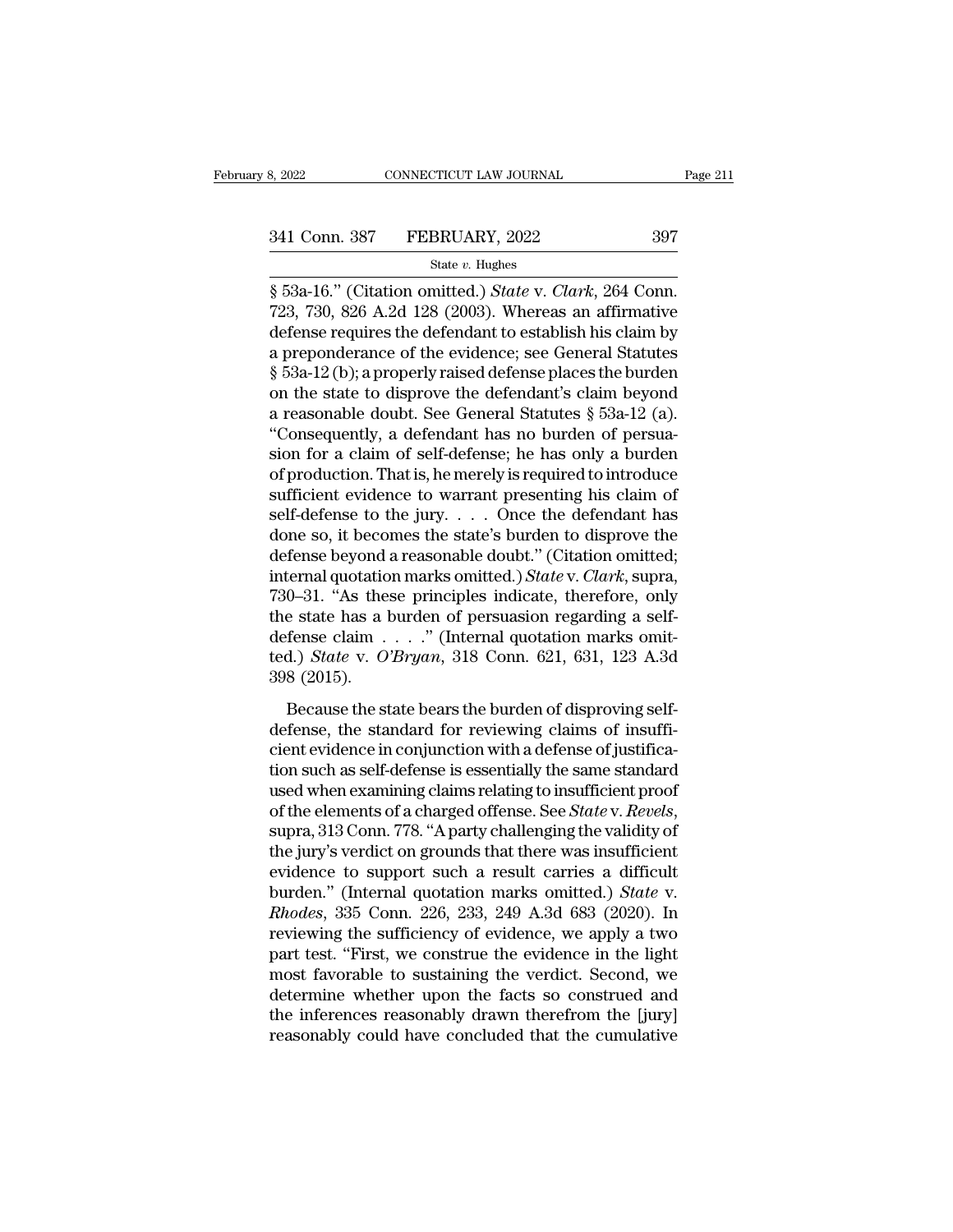# EXECUTE CONNECTICUT LAW JOURNAL February 8, 2022<br>398 FEBRUARY, 2022 341 Conn. 387<br>31 State v. Hughes

### State *v.* Hughes

Februa<br>
FEBRUARY, 2022 341 Conn. 387<br>
State v. Hughes<br>
force of the evidence established guilt beyond a reason-<br>
able doubt . . . ." (Internal quotation marks omitted.)<br>
State v.  $\frac{M_{R20}}{211}$  Conn. 1, 35, 99, 4, 24, 2 398 FEBRUARY, 2022 341 Conn. 387<br>  $\frac{\text{State } v. \text{ Hughes}}{\text{force of the evidence established guilty beyond a reasonable doubt . . . '' (Internal quotation marks omitted.)}$ <br>
State v. Allan, 311 Conn. 1, 25, 83 A.3d 326 (2014). In **State v. Hughes**<br> **State v. Hughes**<br> **State v. Allance established guilt beyond a reason-<br>
able doubt . . . . ." (Internal quotation marks omitted.)<br>** *State* **v.** *Allan***, 311 Conn. 1, 25, 83 A.3d 326 (2014). In<br>
doing so,** 398 FEBRUARY, 2022 341 Conn. 387<br>
State v. Hughes<br>
force of the evidence established guilt beyond a reason-<br>
able doubt . . . . " (Internal quotation marks omitted.)<br>
State v. Allan, 311 Conn. 1, 25, 83 A.3d 326 (2014). I State v. Hughes<br>force of the evidence established guilt beyond a reason-<br>able doubt . . . . " (Internal quotation marks omitted.)<br>State v. Allan, 311 Conn. 1, 25, 83 A.3d 326 (2014). In<br>doing so, we are mindful that "the state v. mights<br>force of the evidence established guilt beyond a reason-<br>able doubt . . . ." (Internal quotation marks omitted.)<br>*State* v. *Allan*, 311 Conn. 1, 25, 83 A.3d 326 (2014). In<br>doing so, we are mindful that "t force of the evidence established guilt beyond a reason-<br>able doubt . . . . " (Internal quotation marks omitted.)<br>State v. Allan, 311 Conn. 1, 25, 83 A.3d 326 (2014). In<br>doing so, we are mindful that "the trier of fact is able doubt . . . ." (Internal quotation marks omitted.)<br> *State* v. *Allan*, 311 Conn. 1, 25, 83 A.3d 326 (2014). In<br>
doing so, we are mindful that "the trier of fact is not<br>
required to accept as dispositive those infere *State* v. *Allan*, 311 Conn. 1, 25, 83 A.3d 326 (2014). In<br>doing so, we are mindful that "the trier of fact is not<br>required to accept as dispositive those inferences that<br>are consistent with the defendant's innocence. . doing so, we are mindful that "the trier of fact is not<br>required to accept as dispositive those inferences that<br>are consistent with the defendant's innocence. . . .<br>The trier [of fact] may draw whatever inferences from<br>the required to accept as dispositive those inferences that<br>are consistent with the defendant's innocence. . . .<br>The trier [of fact] may draw whatever inferences from<br>the evidence or facts established by the evidence it<br>deems are consistent with the defendant's innocence. . . . . The trier [of fact] may draw whatever inferences from<br>the evidence or facts established by the evidence it<br>deems to be reasonable and logical." (Internal quotation<br>ma The trier [of fact] may draw whatever inferences from<br>the evidence or facts established by the evidence it<br>deems to be reasonable and logical." (Internal quotation<br>marks omitted.) *State* v. *Drupals*, 306 Conn. 149, 158, the evidence or facts established by the evidence it<br>deems to be reasonable and logical." (Internal quotation<br>marks omitted.) *State* v. *Drupals*, 306 Conn. 149, 158,<br>49 A.3d 962 (2012). "[W]e do not ask whether there is deems to be reasonable and logical." (Internal quotation<br>marks omitted.) *State* v. *Drupals*, 306 Conn. 149, 158,<br>49 A.3d 962 (2012). "[W]e do not ask whether there is<br>a reasonable view of the evidence that would support<br> marks omitted.) *State* v. *Drupals*, 306 Conn. 149, 158, 49 A.3d 962 (2012). "[W]e do not ask whether there is a reasonable view of the evidence that would support a reasonable hypothesis of innocence. We ask, instead, wh 49 A.3d 962 (2012). "[W]e do not ask whether there is<br>a reasonable view of the evidence that would support<br>a reasonable hypothesis of innocence. We ask, instead,<br>whether there is a reasonable view of the evidence<br>that sup a reasonable view of the evidence that would support<br>a reasonable hypothesis of innocence. We ask, instead,<br>whether there is a reasonable view of the evidence<br>that supports the [jury's] verdict of guilty." (Internal<br>quota a reasonable hypothesis of innocence. We ask, instead,<br>whether there is a reasonable view of the evidence<br>that supports the [jury's] verdict of guilty." (Internal<br>quotation marks omitted.) *State* v. *Rhodes*, supra, 229. whether there is a reasonable view of the evidence<br>that supports the [jury's] verdict of guilty." (Internal<br>quotation marks omitted.) *State* v. *Rhodes*, supra, 229.<br>"[I]t does not diminish the probative force of the evithat supports the [jury's] verdict of guilty." (Internal<br>quotation marks omitted.) *State* v. *Rhodes*, supra, 229.<br>"[I]t does not diminish the probative force of the evi-<br>dence that it consists, in whole or in part, of ev quotation marks omitted.) *State* v. *Rhodes*, supra, 229.<br>
"[I]t does not diminish the probative force of the evidence that it consists, in whole or in part, of evidence<br>
that is circumstantial rather than direct." (Inte "[I]t does not diminish the probative force of the evidence that it consists, in whole or in part, of evidence that is circumstantial rather than direct." (Internal quotation marks omitted.) *State* v. *Niemeyer*, 258 Con dence that it consists, in whole or in part, of evidence<br>that is circumstantial rather than direct." (Internal quo-<br>tation marks omitted.) *State* v. *Niemeyer*, 258 Conn.<br>510, 517, 782 A.2d 658 (2001). Thus, in the presen tion marks omitted.) *State v. Niemeyer*, 258 Conn.<br>0, 517, 782 A.2d 658 (2001). Thus, in the present case,<br>e construe the evidence and all the reasonable infer-<br>ces drawn therefrom in the light most favorable to<br>pporting 510, 517, 782 A.2d 658 (2001). Thus, in the present case,<br>we construe the evidence and all the reasonable infer-<br>ences drawn therefrom in the light most favorable to<br>supporting the jury's rejection of the defendant's defe

we construe the evidence and all the reasonable inferences drawn therefrom in the light most favorable to supporting the jury's rejection of the defendant's defense.<br>Section 53a-19 sets forth the narrow circumstances in wh ences drawn therefrom in the light most favorable to<br>supporting the jury's rejection of the defendant's defense.<br>Section 53a-19 sets forth the narrow circumstances<br>in which a person is justified in using deadly physical<br>fo supporting the jury's rejection of the defendant's defense.<br>
Section 53a-19 sets forth the narrow circumstances<br>
in which a person is justified in using deadly physical<br>
force on another person in self-defense. Under § 53a Section 53a-19 sets forth the narrow circumstances<br>in which a person is justified in using deadly physical<br>force on another person in self-defense. Under  $\S$  53a-<br>19 (a), "a person may justifiably use deadly physical<br>forc Section 53a-19 sets forth the narrow circumstances<br>in which a person is justified in using deadly physical<br>force on another person in self-defense. Under  $\S$  53a-<br>19 (a), "a person may justifiably use deadly physical<br>forc in which a person is justified in using deadly physical<br>force on another person in self-defense. Under  $\S$  53a-<br>19 (a), "a person may justifiably use deadly physical<br>force in self-defense only if he reasonably believes bo force on another person in self-defense. Under  $\S$  53a-<br>19 (a), "a person may justifiably use deadly physical<br>force in self-defense only if he reasonably believes both<br>that (1) his attacker is using or about to use deadly 19 (a), "a person may justifiably use deadly physical<br>force in self-defense only if he reasonably believes both<br>that (1) his attacker is using or about to use deadly<br>physical force against him, or is inflicting or about t force in self-defense only if he reasonably believes both<br>that (1) his attacker is using or about to use deadly<br>physical force against him, or is inflicting or about to<br>inflict great bodily harm, and (2) that deadly physi that (1) his attacker is using or about to use deadly<br>physical force against him, or is inflicting or about to<br>inflict great bodily harm, and (2) that deadly physical<br>force is necessary to repel such attack.... [T]he test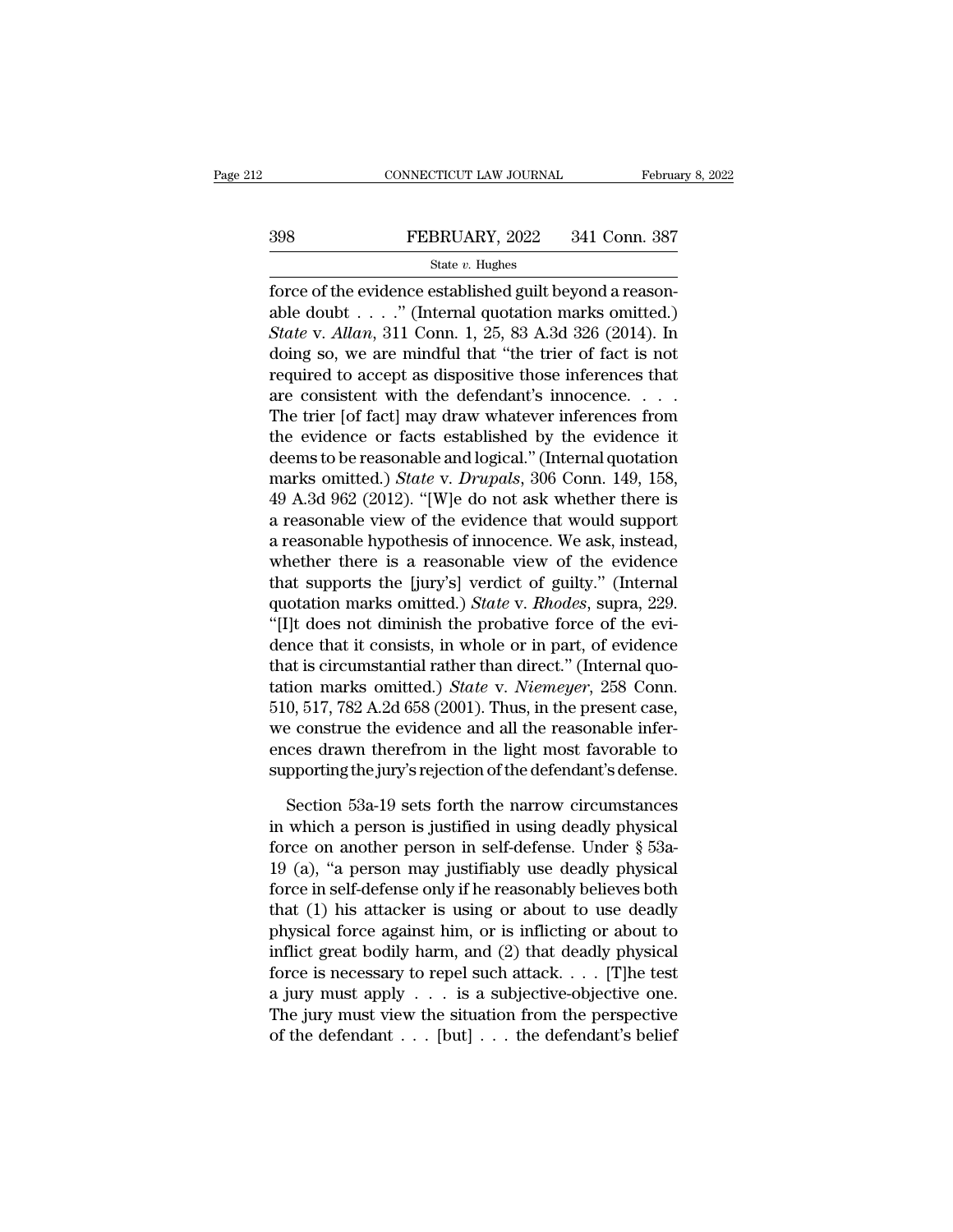8, 2022 CONNECTICUT LAW JOURNAL Page 2<br>
341 Conn. 387 FEBRUARY, 2022 399<br>
341 Conn. 387 FEBRUARY, 2022 399<br>
399<br>
341 Conn. 387 FEBRUARY, 2022 399<br>
399<br>
341 Conn. 387 FEBRUARY, 2022 399<br>
399<br>
241 Conn. 4 Conn. 4 m 526 552 1 341 Conn. 387 FEBRUARY, 2022<br>
<sup>State v. Hughes</sup><br>
ultimately must be found to be reasonable."<sup>6</sup> (Internal<br>
quotation marks omitted.) *State* v. *Reddick*, 174 Conn.<br>
App. 536, 552, 166 A.3d 754, cert. denied, 327 Conn. 921 341 Conn. 387 FEBRUARY, 2022 399<br>
State v. Hughes<br>
ultimately must be found to be reasonable."<sup>6</sup> (Internal<br>
quotation marks omitted.) *State* v. *Reddick*, 174 Conn.<br>
App. 536, 552, 166 A.3d 754, cert. denied, 327 Conn. 341 Conn. 387 FEBRUARY, 2022 399<br>
State v. Hughes<br>
ultimately must be found to be reasonable."<sup>6</sup> (Internal<br>
quotation marks omitted.) *State* v. *Reddick*, 174 Conn.<br>
App. 536, 552, 166 A.3d 754, cert. denied, 327 Conn. State v. Hughes<br>
ultimately must be found to be reasona<br>
quotation marks omitted.) State v. Redo<br>
App. 536, 552, 166 A.3d 754, cert. denied,<br>
171 A.3d 58 (2017), cert. denied,<br>
Ct. 1027, 200 L. Ed. 2d 285 (2018).<br>
Thus, w timately must be found to be reasonable."<sup>6</sup> (Internal otation marks omitted.) *State* v. *Reddick*, 174 Conn.<br>pp. 536, 552, 166 A.3d 754, cert. denied, 327 Conn. 921, 1 A.3d 58 (2017), cert. denied, U.S., 138 S.<br>. 1027, quotation marks omitted.) *State* v. *Reddick*, 174 Conn.<br>App. 536, 552, 166 A.3d 754, cert. denied, 327 Conn. 921,<br>171 A.3d 58 (2017), cert. denied, U.S., 138 S.<br>Ct. 1027, 200 L. Ed. 2d 285 (2018).<br>Thus, with regard to th

App. 536, 552, 166 A.3d 754, cert. denied, 327 Conn. 921,<br>171 A.3d 58 (2017), cert. denied, U.S., 138 S.<br>Ct. 1027, 200 L. Ed. 2d 285 (2018).<br>Thus, with regard to the first requirement of self-<br>defense, the jury must make t 171 A.3d 58 (2017), cert. denied, U.S. , 138 S.<br>
Ct. 1027, 200 L. Ed. 2d 285 (2018).<br>
Thus, with regard to the first requirement of self-<br>
defense, the jury must make two separate affirmative<br>
determinations for the defen Ct. 1027, 200 L. Ed. 2d 285 (2018).<br>
Thus, with regard to the first requirement of self-<br>
defense, the jury must make two separate affirmative<br>
determinations for the defendant's claim of self-defense<br>
to succeed. The jur Thus, with regard to the first requirement of self-<br>defense, the jury must make two separate affirmative<br>determinations for the defendant's claim of self-defense<br>to succeed. The jury must determine whether, on the<br>basis o Thus, with regard to the first requirement of self-<br>defense, the jury must make two separate affirmative<br>determinations for the defendant's claim of self-defense<br>to succeed. The jury must determine whether, on the<br>basis of defense, the jury must make two separate affirmative<br>determinations for the defendant's claim of self-defense<br>to succeed. The jury must determine whether, on the<br>basis of all of the evidence presented, the defendant in<br>fac determinations for the defendant's claim of self-defense<br>to succeed. The jury must determine whether, on the<br>basis of all of the evidence presented, the defendant in<br>fact believed that the victim was about to use deadly<br>ph to succeed. The jury must determine whether, on the<br>basis of all of the evidence presented, the defendant in<br>fact believed that the victim was about to use deadly<br>physical force.<sup>7</sup> See, e.g., *State v. Prioleau*, 235 Con basis of all of the evidence presented, the defendant in fact believed that the victim was about to use deadly physical force.<sup>7</sup> See, e.g., *State* v. *Prioleau*, 235 Conn. 274, 286, 664 A.2d 743 (1995). This initial det fact believed that the victim was about to use deadly<br>physical force.<sup>7</sup> See, e.g., *State* v. *Prioleau*, 235 Conn.<br>274, 286, 664 A.2d 743 (1995). This initial determination<br>typically requires the jury to assess the verac physical force.<sup>7</sup> See, e.g., *State* v. *Prioleau*, 235 Conn.<br>274, 286, 664 A.2d 743 (1995). This initial determination<br>typically requires the jury to assess the veracity of wit-<br>nesses, often including the defendant, and 274, 286, 664 A.2d 743 (1995). This initial determination<br>typically requires the jury to assess the veracity of wit-<br>nesses, often including the defendant, and to determine<br>whether the defendant's account of his belief is typically requires the jury to assess the veracity of witnesses, often including the defendant, and to determine<br>whether the defendant's account of his belief is in fact<br>credible. Id. If the jury determines that the defend nesses, often including the defendant, and to determine<br>whether the defendant's account of his belief is in fact<br>credible. Id. If the jury determines that the defendant<br>did not believe that the victim was about to use dead whether the defendant's account of his belief is in fact<br>credible. Id. If the jury determines that the defendant<br>did not believe that the victim was about to use deadly<br>physical force when the defendant employed deadly<br>for credible. Id. If the jury determines that the defendant<br>did not believe that the victim was about to use deadly<br>physical force when the defendant employed deadly<br>force, the defendant's self-defense claim must fail. Id.,<br>28 It is upsical force when the defendant employed deadly<br>
It compared that, in the defendant is self-defense claim must fail. Id.,<br>
7. Even if the jury finds that the defendant may have<br>
ld such a belief, if that belief was force, the defendant's self-defense claim must fail. Id., 287. Even if the jury finds that the defendant may have held such a belief, if that belief was not objectively reasonably, the self-defense claim must fail. See id.

reasonably, the self-defense claim must fail. See id.<br>It bears emphasizing that, in making these determina-<br>tions, the trier of fact is entitled to believe or disbelieve<br> $\frac{1}{\sqrt{2}}$  Although our case law typically states It bears emphasizing that, in making these determina-<br>tions, the trier of fact is entitled to believe or disbelieve<br> $\frac{1}{\pi}$  Although our case law typically states this subjective-objective frame-<br>work in connection wit It bears emphasizing that, in making these determina-<br>tions, the trier of fact is entitled to believe or disbelieve<br><sup>6</sup> Although our case law typically states this subjective-objective frame-<br>work in connection with challe <sup>6</sup> Although our case law typically states this subjective-objective framework in connection with challenges to the second requirement regarding the degree of force necessary to respond; see, e.g., *State* v. *O'Bryan*, su dentical denied of the secular of the second requirement regarding work in connection with challenges to the second requirement regarding the degree of force necessary to respond; see, e.g., *State* v. *O'Bryan*, supra, 31 work in connection with challenges to the second requirement regarding<br>the degree of force necessary to respond; see, e.g., *State* v. O'Bryan, supra,<br>318 Conn. 632; *State* v. *Saunders*, 267 Conn. 363, 373, 838 A.2d 186, the degree of force necessary to respond; see, e.g., *State v. O'Bryan*, supra, 318 Conn. 632; *State v. Saunders*, 267 Conn. 363, 373, 838 A.2d 186, cert. denied, 541 U.S. 1036, 124 S. Ct. 2113, 158 L. Ed. 2d 722 (2004); as a case. See *Burke* v. *Saunders*, 267 Conn. 363, 373, 838 A.2d 186, cert.<br>denied, 541 U.S. 1036, 124 S. Ct. 2113, 158 L. Ed. 2d 722 (2004); *State* v.<br>*Clark*, supra, 264 Conn. 732; the fact that both requirements are Clark, supra, 264 Conn. 732; the fact that both requirements are premised on a reasonable belief makes this framework equally applicable to the first requirement, which is the focus of the parties' arguments in the presen

For a reasonable belief makes this framework equily applicable to the first requirement, which is the focus of the parties' arguments in the present case. See *Burke* v. *Mesniaeff*, 334 Conn. 100, 128, 220 A.3d 777 (2019 on a reasonable belief makes this framework equally applicable to the first requirement, which is the focus of the parties' arguments in the present case. See *Burke* v. *Mesniaeff*, 334 Conn. 100, 128, 220 A.3d 777 (2019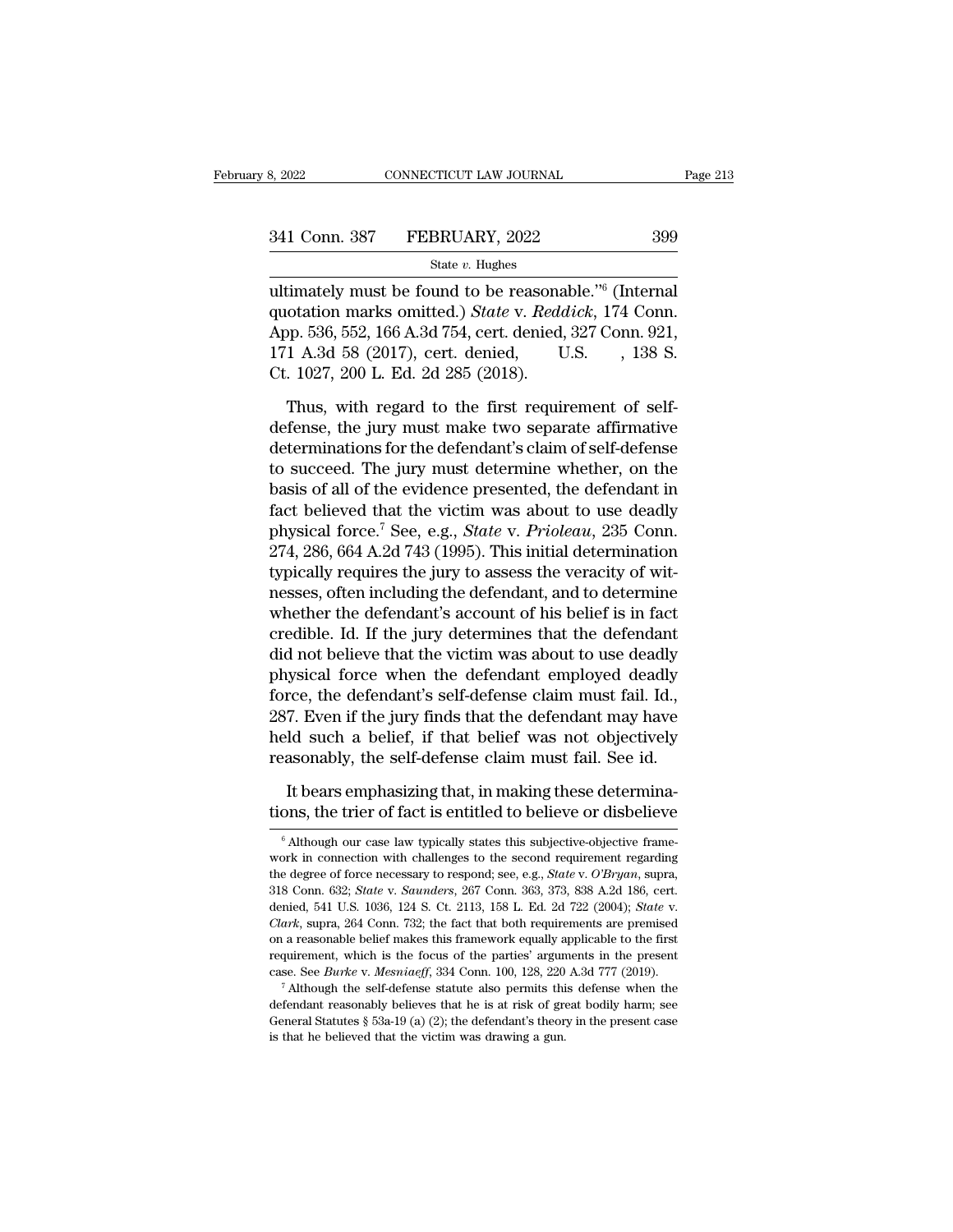CONNECTICUT LAW JOURNAL February 8, 202<br>
400 FEBRUARY, 2022 341 Conn. 387<br>
5tate v. Hughes<br>
all, part, or none of any witness' testimony, and the fact<br>
that certain evidence is not controverted does not mean<br>
that it must 400 FEBRUARY, 2022 341 Conn. 387<br>
state v. Hughes<br>
all, part, or none of any witness' testimony, and the fact<br>
that certain evidence is not controverted does not mean<br>
that it must be credited. See *State* v. *DeMarco*, 3 FEBRUARY, 2022 341 Conn. 387<br>
State v. Hughes<br>
all, part, or none of any witness' testimony, and the fact<br>
that certain evidence is not controverted does not mean<br>
that it must be credited. See *State* v. *DeMarco*, 311<br>
C FEBRUARY, 2022 341 Conn. 387<br>
State *v*. Hughes<br>
all, part, or none of any witness' testimony, and the fact<br>
that certain evidence is not controverted does not mean<br>
that it must be credited. See *State v*. *DeMarco*, 31 state v. Hughes<br>
all, part, or none of any witness' testimony, and the fact<br>
that certain evidence is not controverted does not mean<br>
that it must be credited. See *State* v. *DeMarco*, 311<br>
Conn. 510, 520 n.4, 88 A.3d 49 all, part, or none of any witness' testimony, and the fact<br>that certain evidence is not controverted does not mean<br>that it must be credited. See *State* v. DeMarco, 311<br>Conn. 510, 520 n.4, 88 A.3d 491 (2014); *State* v. Br that certain evidence is not controverted does not mean<br>that it must be credited. See *State* v. *DeMarco*, 311<br>Conn. 510, 520 n.4, 88 A.3d 491 (2014); *State* v. *Brown*,<br>299 Conn. 640, 648, 11 A.3d 663 (2011); E. Presco that it must be credited. See *State v. DeMarco*, 311<br>Conn. 510, 520 n.4, 88 A.3d 491 (2014); *State v. Brown*,<br>299 Conn. 640, 648, 11 A.3d 663 (2011); E. Prescott,<br>Tait's Handbook of Connecticut Evidence (6th Ed.<br>2019) § Conn. 510, 520 n.4, 88 A.3d 491 (2014); *State* v. *Brown*, 299 Conn. 640, 648, 11 A.3d 663 (2011); E. Prescott, Tait's Handbook of Connecticut Evidence (6th Ed. 2019) § 6.23.8, p. 378. The credibility of a witness may be 299 Conn. 640, 648, 11 A.3d 663 (2011); E. Prescott, Tait's Handbook of Connecticut Evidence (6th Ed. 2019) § 6.23.8, p. 378. The credibility of a witness may be impeached by showing, inter alia, that the witness is biase It is Trandbook of Connecticut Evidence (of Ed. 19) § 6.23.8, p. 378. The credibility of a witness may impeached by showing, inter alia, that the witness biased due to having an interest in the matter; see ponn. Code Evid  $\frac{2019}{98}$  o.25.6, p. 576. The creaming of a witness hiay<br>be impeached by showing, inter alia, that the witness<br>is biased due to having an interest in the matter; see<br>Conn. Code Evid. § 6-5; or that the witness made a

be impeached by showing, inter and, that the witness<br>is biased due to having an interest in the matter; see<br>Conn. Code Evid. § 6-5; or that the witness made a prior<br>inconsistent statement. See Conn. Code Evid. § 6-10.<br>Thes per solution. Code Evid.  $\S$  6-5; or that the witness made a prior<br>inconsistent statement. See Conn. Code Evid.  $\S$  6-10.<br>These well established principles disprove the defen-<br>dant's contention that, in the absence of aff Confirm Code Evid.  $\frac{1}{8}$  0-5, or that the witness made a prior<br>inconsistent statement. See Conn. Code Evid.  $\frac{8}{8}$  6-10.<br>These well established principles disprove the defen-<br>dant's contention that, in the absence mconsistent statement. See Comt. Code Evid. § 0-10.<br>These well established principles disprove the defendant's contention that, in the absence of affirmative<br>evidence from at least one other witness of what hap-<br>pened betw These well established principles disprove the defendant's contention that, in the absence of affirmative evidence from at least one other witness of what happened between the defendant and the victim in the moments immedi dant's contention that, in the absence of affirmative<br>evidence from at least one other witness of what hap-<br>pened between the defendant and the victim in the<br>moments immediately before the defendant fired his<br>gun, the jury evidence from at least one other witness of what hap-<br>pened between the defendant and the victim in the<br>moments immediately before the defendant fired his<br>gun, the jury must accept the defendant's testimony in<br>determining pened between the defendant and the victim in the<br>moments immediately before the defendant fired his<br>gun, the jury must accept the defendant's testimony in<br>determining whether he reasonably believed that the<br>victim was rea moments immediately before the defendant fired his<br>gun, the jury must accept the defendant's testimony in<br>determining whether he reasonably believed that the<br>victim was reaching for a gun, thereby justifying his use<br>of dea gun, the jury must accept the defendant's testimony in<br>determining whether he reasonably believed that the<br>victim was reaching for a gun, thereby justifying his use<br>of deadly physical force on the victim. This argument<br>ign determining whether he reasonably believed that the victim was reaching for a gun, thereby justifying his use of deadly physical force on the victim. This argument ignores the fact that the jury was free to reject the defe victim was reaching for a gun, thereby justifying his use<br>of deadly physical force on the victim. This argument<br>ignores the fact that the jury was free to reject the<br>defendant's testimony as to his belief after considering of deadly physical force on the victim. This argument<br>ignores the fact that the jury was free to reject the<br>defendant's testimony as to his belief after considering<br>any other evidence, including other portions of the<br>defen ignores the fact that the jury was free to reject the<br>defendant's testimony as to his belief after considering<br>any other evidence, including other portions of the<br>defendant's testimony and his prior statements, that<br>was in defendant's testimony as to his belief after considering<br>any other evidence, including other portions of the<br>defendant's testimony and his prior statements, that<br>was inconsistent with his self-defense claim. The jury<br>simil any other evidence, including other portions of the<br>defendant's testimony and his prior statements, that<br>was inconsistent with his self-defense claim. The jury<br>similarly was free to discredit the defendant's version<br>of the defendant's testimony and his prior statements, that<br>was inconsistent with his self-defense claim. The jury<br>similarly was free to discredit the defendant's version<br>of the events immediately preceding and following the<br>sho was inconsistent with his self-defense claim. The jury<br>similarly was free to discredit the defendant's version<br>of the events immediately preceding and following the<br>shooting and, instead, could have credited the testi-<br>mo similarly was free to discredit the defendant's version<br>of the events immediately preceding and following the<br>shooting and, instead, could have credited the testi-<br>mony of the other witnesses. When presented with con-<br>flic of the events immediately preceding and following the<br>shooting and, instead, could have credited the testi-<br>mony of the other witnesses. When presented with con-<br>flicting accounts, the jury is not required to accept the<br>t shooting and, instead, could have credited the testi-<br>mony of the other witnesses. When presented with con-<br>flicting accounts, the jury is not required to accept the<br>testimony and inferences offered on behalf of the defenmony of the other witnesses. When preser<br>flicting accounts, the jury is not required<br>testimony and inferences offered on behal<br>dant. See, e.g., *State* v. *James E.*, 154 Co<br>815, 112 A.3d 791 (2015) (evidence was<br>disprove the defendant's argument mistakenly assumes that its defendant. See, e.g., *State v. James E.*, 154 Conn. App. 795, 5, 112 A.3d 791 (2015) (evidence was sufficient to sprove self-defense beyond reasonable doubt), aff'd, 7 dant. See, e.g., *State v. James E.*, 154 Conn. App. 795, 815, 112 A.3d 791 (2015) (evidence was sufficient to disprove self-defense beyond reasonable doubt), aff d, 327 Conn. 212, 173 A.3d 380 (2017). The defendant's argu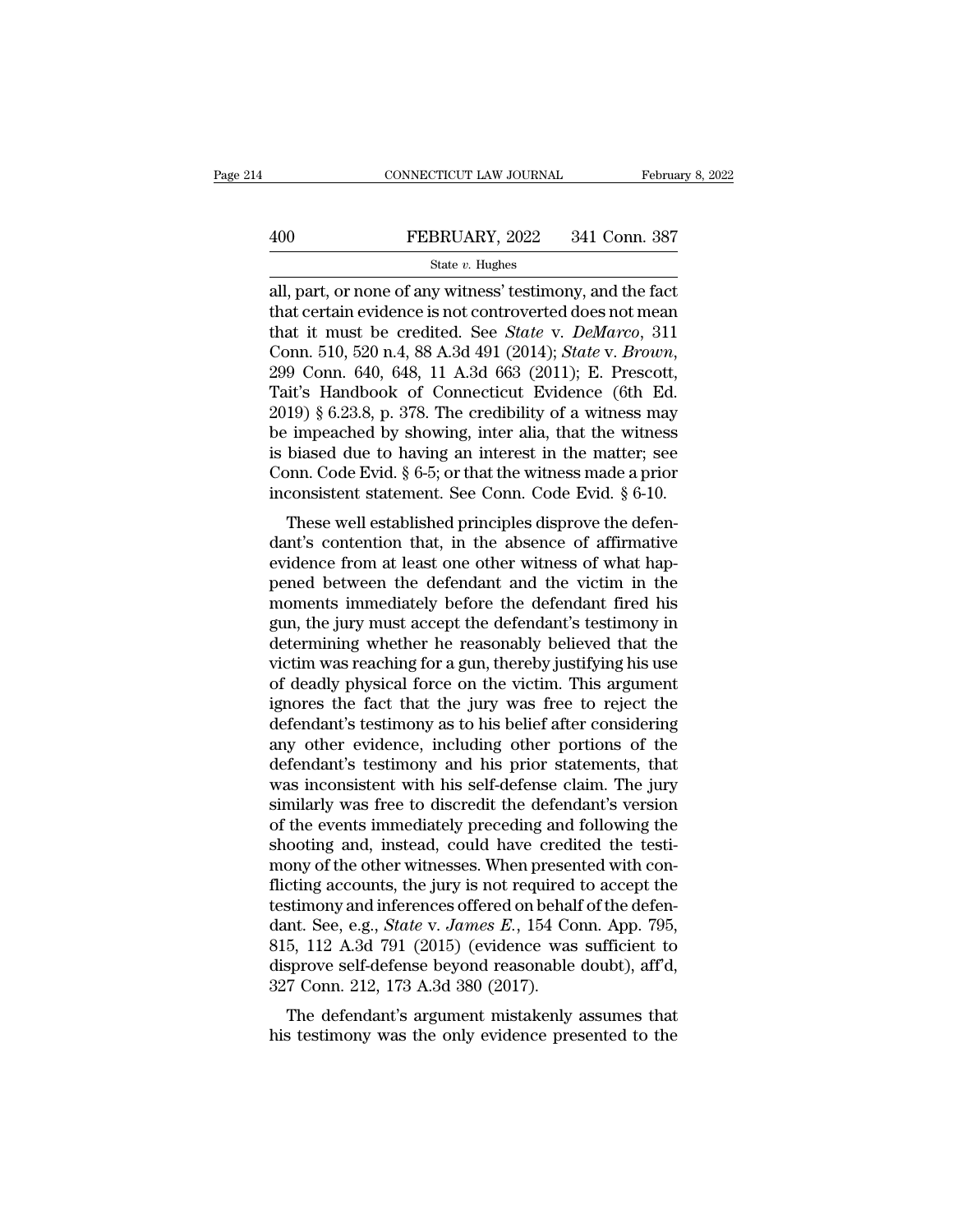# 332022 CONNECTICUT LAW JOURNAL Page 215<br>341 Conn. 387 FEBRUARY, 2022 401<br>344 State v. Hughes

### State *v.* Hughes

 $\begin{array}{cccc}\n & \text{3, } & \text{2022} & \text{COMNETICUT LAW JOURNAL} & \text{Page 215}\n \hline\n & & \text{341 Conn. } & \text{387} & \text{FEBRUARY, } & \text{2022} & 401\n \end{array}$ <br>  $\begin{array}{cccc}\n & \text{State } v. \text{ Hughes} \\
 \text{jury that was relevant to his claim of self-defense. As} \\
 \text{we explain more fully hereinafter, it was not. Although} \\
 \text{the iury is not free to merely disholius to the defendant}\n\end{array}$  $341$  Conn. 387 FEBRUARY, 2022 401<br>
state v. Hughes<br>
jury that was relevant to his claim of self-defense. As<br>
we explain more fully hereinafter, it was not. Although<br>
the jury is not free to merely disbelieve the defendan 341 Conn. 387 FEBRUARY, 2022 401<br>
State v. Hughes<br>
jury that was relevant to his claim of self-defense. As<br>
we explain more fully hereinafter, it was not. Although<br>
the jury is not free to merely disbelieve the defendant<br> 341 Conn. 387 FEBRUARY, 2022 401<br>
state *v*. Hughes<br>
jury that was relevant to his claim of self-defense. As<br>
we explain more fully hereinafter, it was not. Although<br>
the jury is not free to merely disbelieve the defendan state *v.* Hushes<br>
jury that was relevant to his claim of self-defense. As<br>
we explain more fully hereinafter, it was not. Although<br>
the jury is not free to merely disbelieve the defendant<br>
and to conclude that the opposit state *v*. *Hughes*<br>
jury that was relevant to his claim of self-defense. As<br>
we explain more fully hereinafter, it was not. Although<br>
the jury is not free to merely disbelieve the defendant<br>
and to conclude that the oppos jury that was relevant to his claim of self-defense. As<br>we explain more fully hereinafter, it was not. Although<br>the jury is not free to merely disbelieve the defendant<br>and to conclude that the opposite of what he said was<br> we explain more fully hereinafter, it was not. Although<br>the jury is not free to merely disbelieve the defendant<br>and to conclude that the opposite of what he said was<br>true; see *Ventura* v. *East Haven*, 330 Conn. 613, 641 the jury is not free to merely disbelieve the defendant<br>and to conclude that the opposite of what he said was<br>true; see *Ventura* v. *East Haven*, 330 Conn. 613, 641–42,<br>199 A.3d 1 (2019); *State* v. *Alfonso*, 195 Conn. and to conclude that the opposite of what he said was<br>true; see *Ventura v. East Haven*, 330 Conn. 613, 641–42,<br>199 A.3d 1 (2019); *State v. Alfonso*, 195 Conn. 624, 634,<br>490 A.2d 75 (1985); the jury may reject his self-de true; see *Ventura* v. *East Haven*, 330 Conn. 613, 641–42,<br>199 A.3d 1 (2019); *State* v. *Alfonso*, 195 Conn. 624, 634,<br>490 A.2d 75 (1985); the jury may reject his self-defense<br>claim if other evidence and reasonable infer 199 A.3d 1 (2019); *State v. Alfonso*, 195 Conn. 624, 634, 490 A.2d 75 (1985); the jury may reject his self-defense claim if other evidence and reasonable inferences drawn therefrom undermine the credibility of his accoun 490 A.2d 75 (1985); the jury may reject his self-defense<br>claim if other evidence and reasonable inferences<br>drawn therefrom undermine the credibility of his<br>account. See *State* v. *Grasso*, 189 Conn. App. 186, 212-<br>13, 20 claim if other evidence and reasonable inferences<br>drawn therefrom undermine the credibility of his<br>account. See *State* v. *Grasso*, 189 Conn. App. 186, 212–<br>13, 207 A.3d 33, cert. denied, 331 Conn. 928, 207 A.3d<br>519 (201 drawn therefrom undermine the credibility of his<br>account. See *State* v. *Grasso*, 189 Conn. App. 186, 212–<br>13, 207 A.3d 33, cert. denied, 331 Conn. 928, 207 A.3d<br>519 (2019) (evidence of blackmail by victim and its<br>effect 13, 207 A.3d 33, cert. denied, 331 Conn. 928, 207 A.3d<br>519 (2019) (evidence of blackmail by victim and its<br>effect on defendant supports jury's rejection of self-<br>defense claim, even though only victim and defendant<br>were p 519 (2019) (evidence of blackmail by victim and its<br>effect on defendant supports jury's rejection of self-<br>defense claim, even though only victim and defendant<br>were present when shooting occurred); *State* v. *Cruz*,<br>75 C effect on defendant supports jury's rejection of self-<br>defense claim, even though only victim and defendant<br>were present when shooting occurred); *State* v. *Cruz*,<br>75 Conn. App. 500, 519, 816 A.2d 683 (2003) (defendant's defense claim, even though only victim and defendant<br>were present when shooting occurred); *State* v. *Cruz*,<br>75 Conn. App. 500, 519, 816 A.2d 683 (2003) (defendant's<br>argument, based mostly on his own testimony, that only<br> were present when shoot<br>75 Conn. App. 500, 519, 816<br>argument, based mostly or<br>reasonable conclusion jury<br>he acted in self-defense "<br>not sufficiency of the evi<br>848 A.2d 445 (2004).<br>Having reviewed the evi Conn. App. 500, 519, 816 A.2d 683 (2003) (defendant s<br>gument, based mostly on his own testimony, that only<br>assonable conclusion jury could have reached was that<br>acted in self-defense "relates to witness credibility,<br>it suf argument, based mostly on his own testimony, that only<br>reasonable conclusion jury could have reached was that<br>he acted in self-defense "relates to witness credibility,<br>not sufficiency of the evidence"), aff'd, 269 Conn. 97

reasonable conclusion jury could have reached was that<br>he acted in self-defense "relates to witness credibility,<br>not sufficiency of the evidence"), aff'd, 269 Conn. 97,<br>848 A.2d 445 (2004).<br>Having reviewed the evidence in the acted in self-defense "relates to witness credibility,<br>not sufficiency of the evidence"), aff'd, 269 Conn. 97,<br>848 A.2d 445 (2004).<br>Having reviewed the evidence in its entirety, and con-<br>struing it in the light most fa not sufficiency of the evidence"), aff d, 269 Conn. 97,<br>848 A.2d 445 (2004).<br>Having reviewed the evidence in its entirety, and construing it in the light most favorable to sustaining the<br>verdict, we conclude that there was 848 A.2d 445 (2004).<br>
Having reviewed the evidence in its entirety, and construing it in the light most favorable to sustaining the<br>
verdict, we conclude that there was a rational view of<br>
the evidence that proved beyond a Having reviewed the evidence in its en<br>struing it in the light most favorable to<br>verdict, we conclude that there was a r<br>the evidence that proved beyond a rea<br>that, at the time of the shooting, the det<br>reasonably believe t rung it in the light most ravorable to sustaining the<br>rdict, we conclude that there was a rational view of<br>e evidence that proved beyond a reasonable doubt<br>at, at the time of the shooting, the defendant did not<br>assonably b veralct, we conclude that there was a rational view of<br>the evidence that proved beyond a reasonable doubt<br>that, at the time of the shooting, the defendant did not<br>reasonably believe that the victim was about to use<br>deadly

the evidence that proved beyond a reasonable doubt<br>that, at the time of the shooting, the defendant did not<br>reasonably believe that the victim was about to use<br>deadly physical force against him.<br>The evidence provided an am that, at the time of the shooting, the defendant did not<br>reasonably believe that the victim was about to use<br>deadly physical force against him.<br>The evidence provided an ample basis for the jury<br>to find that the victim was reasonably believe that the victim was about to use<br>deadly physical force against him.<br>The evidence provided an ample basis for the jury<br>to find that the victim was not in fact armed and never<br>acted in a violent or menacin 9 find that the victim was not in fact armed and never<br>cted in a violent or menacing manner toward the defen-<br>ant. No weapon was found on or near the victim after<br>lee shooting.<sup>8</sup> The defendant did not claim that the<br><sup>8</sup> acted in a violent or menacing manner toward the defendant. No weapon was found on or near the victim after the shooting.<sup>8</sup> The defendant did not claim that the shooting.<sup>8</sup> The defendant did not claim that the shall phys

dant. No weapon was found on or near the victim after<br>the shooting.<sup>8</sup> The defendant did not claim that the<br><sup>8</sup> Although the availability of the defense of self-defense does not depend<br>on whether the victim was *in fact* u  $\frac{1}{s}$  Although the availabil<br>on whether the victim was<br>force because it is the defendant's belief.<br>*Clark*, supra, 264 Conn. 7<br>to the defendant's belief.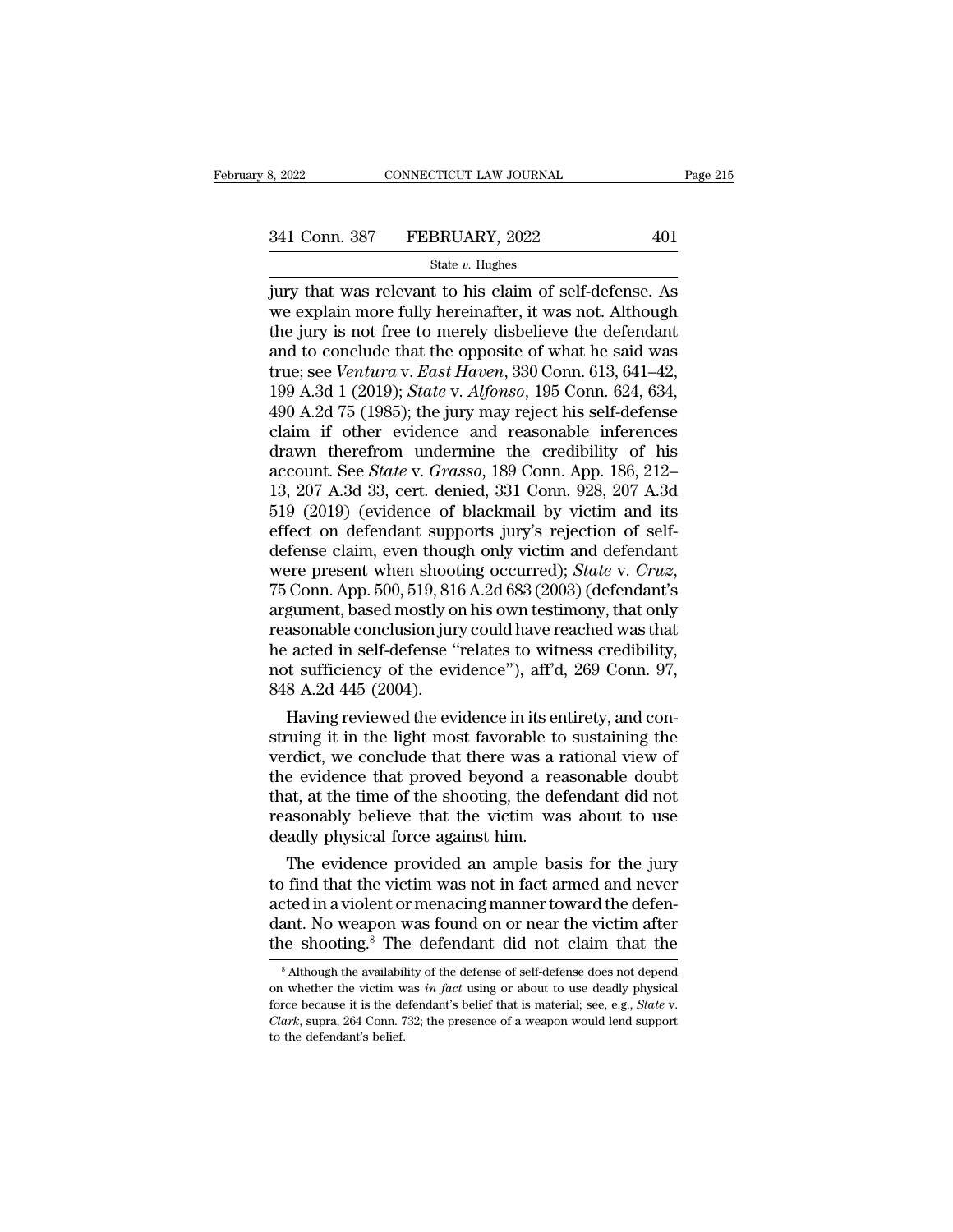# EXECUTE CONNECTICUT LAW JOURNAL February 8, 2022<br>402 FEBRUARY, 2022 341 Conn. 387<br>5tate v. Hughes

### State *v.* Hughes

CONNECTICUT LAW JOURNAL February 8, 2022<br>
FEBRUARY, 2022 341 Conn. 387<br>
State v. Hughes<br>
victim ever mentioned having a gun or any other<br>
weapon. None of the witnesses to the events occurring<br>
cutside the pub, including th FEBRUARY, 2022 341 Conn. 387<br>
State v. Hughes<br>
victim ever mentioned having a gun or any other<br>
weapon. None of the witnesses to the events occurring<br>
outside the pub, including the victim's nearby compan-<br>
shord the victi 402 FEBRUARY, 2022 341 Conn. 387<br>
State v. Hughes<br>
victim ever mentioned having a gun or any other<br>
weapon. None of the witnesses to the events occurring<br>
outside the pub, including the victim's nearby compan-<br>
ions, hear FEBRUARY, 2022 341 Conn. 387<br>
State v. Hughes<br>
victim ever mentioned having a gun or any other<br>
weapon. None of the witnesses to the events occurring<br>
outside the pub, including the victim's nearby compan-<br>
ions, heard th State v. Hughes<br>
victim ever mentioned having a gun or any other<br>
weapon. None of the witnesses to the events occurring<br>
outside the pub, including the victim's nearby compan-<br>
ions, heard the victim threaten the defendan state v. Hughes<br>victim ever mentioned having a gun or any other<br>weapon. None of the witnesses to the events occurring<br>outside the pub, including the victim's nearby compan-<br>ions, heard the victim threaten the defendant or victim ever mentioned having a gun or any other<br>weapon. None of the witnesses to the events occurring<br>outside the pub, including the victim's nearby compan-<br>ions, heard the victim threaten the defendant or use<br>the language weapon. None of the witnesses to the events occurring<br>outside the pub, including the victim's nearby compan-<br>ions, heard the victim threaten the defendant or use<br>the language the defendant described.<sup>9</sup> The victim<br>attempte outside the pub, including the victim's nearby companions, heard the victim threaten the defendant or use the language the defendant described.<sup>9</sup> The victim attempted to pull the defendant away from Knight but never attem the language the defendant described.<sup>9</sup> The victim<br>tempted to pull the defendant away from Knight but<br>ver attempted to inflict any physical injury on the<br>fendant. Flynn testified that the argument between<br>e defendant and attempted to pull the defendant attention. The victim<br>attempted to pull the defendant away from Knight but<br>never attempted to inflict any physical injury on the<br>defendant. Flynn testified that the argument between<br>the defe

attempted to pun the defendant away from Engin but<br>never attempted to inflict any physical injury on the<br>defendant. Flynn testified that the argument between<br>the defendant and the victim "didn't seem too serious."<br>The evid have a templed to finite any physical hijury of the defendant. Flynn testified that the argument between the defendant and the victim "didn't seem too serious."<br>The evidence also provided a reasonable basis for the jury to decendant. Tryint testince that the digament between<br>the defendant and the victim "didn't seem too serious."<br>The evidence also provided a reasonable basis for<br>the jury to find that, from the victim's perspective, the<br>confr The evidence also provided a reasonable basis for<br>the jury to find that, from the victim's perspective, the<br>confrontation had deescalated and then appeared to<br>have been resolved just before the shooting. Gonzalez<br>saw both The evidence also provided a reasonable basis for<br>the jury to find that, from the victim's perspective, the<br>confrontation had deescalated and then appeared to<br>have been resolved just before the shooting. Gonzalez<br>saw both the jury to find that, from the victim's perspective, the confrontation had deescalated and then appeared to have been resolved just before the shooting. Gonzalez saw both Flynn and the victim gesture with their hands for confrontation had deescalated and then appeared to<br>have been resolved just before the shooting. Gonzalez<br>saw both Flynn and the victim gesture with their hands<br>for the defendant to calm down and observed what she<br>character have been resolved just before the shooting. Gonzalez<br>saw both Flynn and the victim gesture with their hands<br>for the defendant to calm down and observed what she<br>characterized as a peaceful conversation. After Smith<br>went o saw both Flynn and the victim gesture with their hands<br>for the defendant to calm down and observed what she<br>characterized as a peaceful conversation. After Smith<br>went outside to tell everyone to calm down so that she<br>would for the defendant to calm down and observed what she<br>characterized as a peaceful conversation. After Smith<br>went outside to tell everyone to calm down so that she<br>would not have to call the police, Flynn gestured to<br>her tha characterized as a peaceful conversation. After Smith<br>went outside to tell everyone to calm down so that she<br>would not have to call the police, Flynn gestured to<br>her that everything was okay, and she returned inside.<br>Flynn went outside to tell everyone to calm down so that she<br>would not have to call the police, Flynn gestured to<br>her that everything was okay, and she returned inside.<br>Flynn, Smith, and Gonzalez turned away from observing<br>the d would not have to call the police, Flynn gestured to<br>her that everything was okay, and she returned inside.<br>Flynn, Smith, and Gonzalez turned away from observing<br>the defendant and the victim, and headed back toward<br>the pub her that everything was okay, and she returned inside.<br>Flynn, Smith, and Gonzalez turned away from observing<br>the defendant and the victim, and headed back toward<br>the pub because they believed that the situation had<br>been am Flynn, Smith, and Gonzalez turned away from observing<br>the defendant and the victim, and headed back toward<br>the pub because they believed that the situation had<br>been amicably resolved. According to the testimony of<br>Knight, the defendant and the victim, and headed back toward<br>the pub because they believed that the situation had<br>been amicably resolved. According to the testimony of<br>Knight, Hoyt, Smith, and Gonzalez, there was no cause<br>for the Knight, Hoyt, Smith, and Gonzalez, there was no cause<br>for the victim to become further agitated. Knight was<br>safe, and the effort undertaken by the victim and his<br>friends to defend her had concluded. The defendant<br> $\frac{1}{\pi$ for the victim to become further agitated. Knight was safe, and the effort undertaken by the victim and his friends to defend her had concluded. The defendant  $\frac{9}{10}$  Knight was not a particularly helpful witness to ei

safe, and the effort undertaken by the victim and his<br>friends to defend her had concluded. The defendant<br><sup>9</sup>Knight was not a particularly helpful witness to either side. The police<br>interviewed her on two occasions. Both in Triends to defend her had concluded. The defendant<br>
<sup>9</sup> Knight was not a particularly helpful witness to either side. The police<br>
interviewed her on two occasions. Both interviews were video-recorded. In<br>
the first intervi Thends to determ the Haut Concruded. The determinant<br>
<sup>9</sup> Knight was not a particularly helpful witness to either side. The police<br>
interviewed her on two occasions. Both interviews were video-recorded. In<br>
the first inter <sup>9</sup> Knight was not a particularly helpful witness to either side. The police interviewed her on two occasions. Both interviews were video-recorded. In the first interview, which took place a few hours after the incident i interviewed her on two occasions. Both interviews were video-recorded. In the first interview, which took place a few hours after the incident in question, Knight stated that she knew nothing about what had happened and th the first interview, which took place a few hours after the incident in question, Knight stated that she knew nothing about what had happened and that she was alone in the Armada until she tried to leave the pub's parking at trial, her recollection of the events at issue was poor, and the policient, Knight stated that she knew nothing about what had happened and that she was alone in the Armada until she tried to leave the pub's parking lot that she was alone in the Armada until she tried to leave the pub's parking lot. The second interview took place a few days later, after she was charged with interfering with the police investigation. Knight acknowledged that she was alone in the Armada until she tried to leave the pub's parking lot. The second interview took place a few days later, after she was charged with interfering with the police investigation. Knight acknowledged t with interfering with the police investigation. Knight acknowledged that she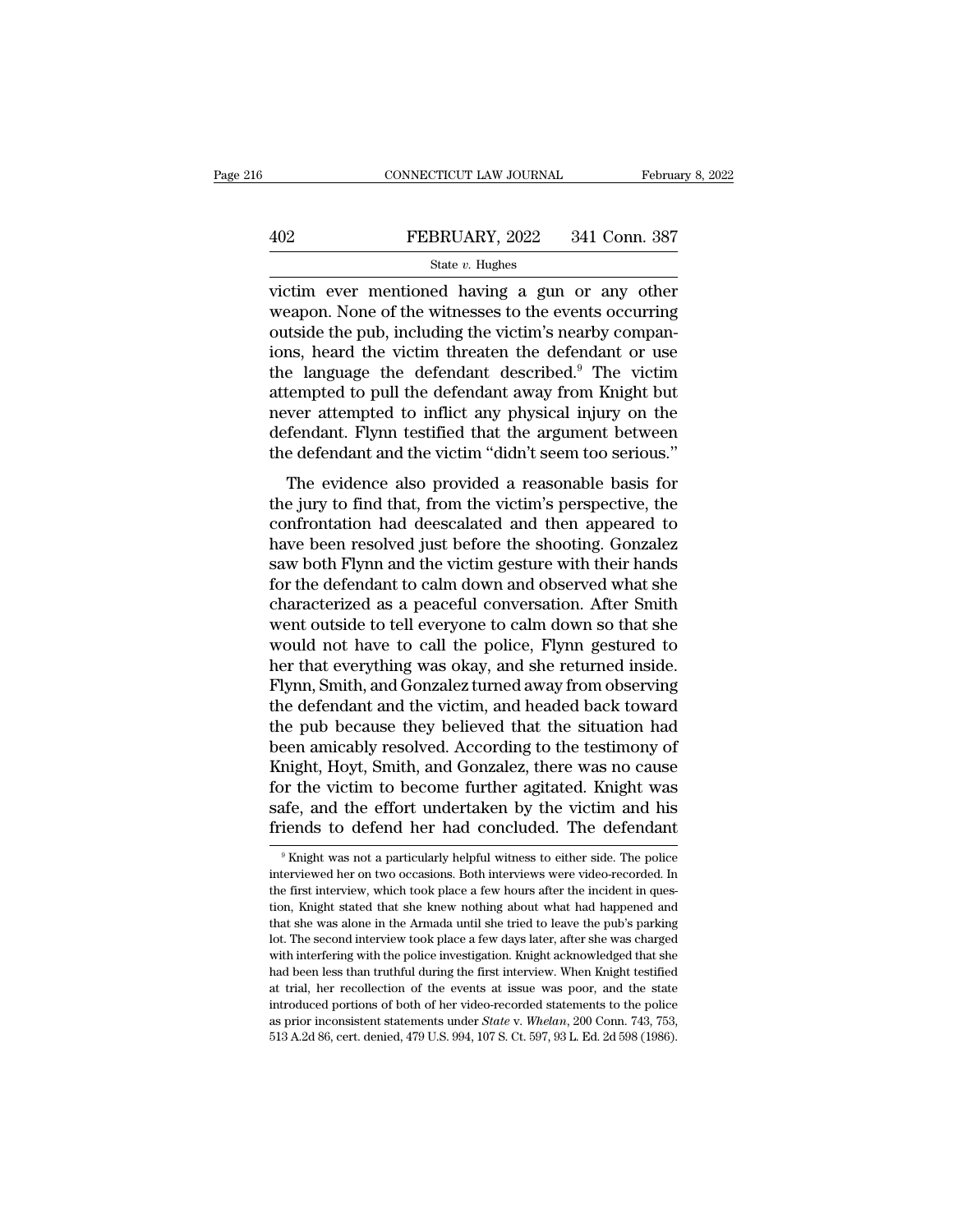| 3, 2022       | CONNECTICUT LAW JOURNAL |     | Page 217 |
|---------------|-------------------------|-----|----------|
|               |                         |     |          |
| 341 Conn. 387 | FEBRUARY, 2022          | 403 |          |
|               | State $v$ . Hughes      |     |          |

 $\begin{array}{r|l} \text{B, 2022} & \text{COMRECTICUT LAW JOURNAL} & \text{Page 217} \ \hline \text{341 Conn. } 387 & \text{FEBRUARY, } 2022 & 403 \ \hline \text{State } v. \text{ Hughes} \ \hline \text{had begun to walk away. The collective force of this evidence provided a pervasive basis for the jury to conclude that even if it were to accept the deformation's.} \end{array}$ 341 Conn. 387 FEBRUARY, 2022 403<br>
state v. Hughes<br>
had begun to walk away. The collective force of this<br>
evidence provided a persuasive basis for the jury to<br>
conclude that, even if it were to accept the defendant's<br>
asse 341 Conn. 387 FEBRUARY, 2022 403<br>
State v. Hughes<br>
had begun to walk away. The collective force of this<br>
evidence provided a persuasive basis for the jury to<br>
conclude that, even if it were to accept the defendant's<br>
asse 341 Conn. 387 FEBRUARY, 2022 403<br>
State v. Hughes<br>
had begun to walk away. The collective force of this<br>
evidence provided a persuasive basis for the jury to<br>
conclude that, even if it were to accept the defendant's<br>
asse State v. Hughes<br>
had begun to walk away. The collective force of this<br>
evidence provided a persuasive basis for the jury to<br>
conclude that, even if it were to accept the defendant's<br>
assertion that the victim moved his ha state  $v$ . Hughes<br>had begun to walk away. The collective force of this<br>evidence provided a persuasive basis for the jury to<br>conclude that, even if it were to accept the defendant's<br>assertion that the victim moved his hand had begun to walk away.<br>evidence provided a pers<br>conclude that, even if it we<br>assertion that the victim m<br>of the waistband of his par<br>basis for the defendant to<br>about to draw a gun.<br>The jury also reasonably next<br>network of a persuasive basis for the jury to<br>nelude that, even if it were to accept the defendant's<br>sertion that the victim moved his hand in the vicinity<br>the waistband of his pants, there was no reasonable<br>sis for t conclude that, even if it were to accept the defendant s<br>assertion that the victim moved his hand in the vicinity<br>of the waistband of his pants, there was no reasonable<br>basis for the defendant to believe that the victim wa

assertion that the victim moved his hand in the victinty<br>of the waistband of his pants, there was no reasonable<br>basis for the defendant to believe that the victim was<br>about to draw a gun.<br>The jury also reasonably could hav or the waistband of his pants, there was no reasonable<br>basis for the defendant to believe that the victim was<br>about to draw a gun.<br>The jury also reasonably could have rejected the dubi-<br>ous explanation that the defendant g basis for the defendant to believe that the victim was<br>about to draw a gun.<br>The jury also reasonably could have rejected the dubi-<br>ous explanation that the defendant gave for retrieving<br>his loaded gun, moments before firin about to draw a gun.<br>The jury also reasonably could have rejected the dubi-<br>ous explanation that the defendant gave for retrieving<br>his loaded gun, moments before firing three shots at<br>the victim. If the defendant actually The jury also reasonably could have rejected the dubious explanation that the defendant gave for retrieving<br>his loaded gun, moments before firing three shots at<br>the victim. If the defendant actually had been concerned<br>abou ous explanation that the defendant gave for retrieving<br>his loaded gun, moments before firing three shots at<br>the victim. If the defendant actually had been concerned<br>about the consequences of Knight's driving while intoxi-<br> his loaded gun, moments before firing three shots at<br>the victim. If the defendant actually had been concerned<br>about the consequences of Knight's driving while intoxi-<br>cated and being found in possession of an illegal firethe victim. If the defendant actually had been concerned<br>about the consequences of Knight's driving while intoxi-<br>cated and being found in possession of an illegal fire-<br>arm, the most effective course of action would have<br> about the consequences of Knight's driving while intoxicated and being found in possession of an illegal fire-<br>arm, the most effective course of action would have<br>been to withhold the keys to the Armada in the first<br>place cated and being found in possession of an illegal fire-<br>arm, the most effective course of action would have<br>been to withhold the keys to the Armada in the first<br>place or to take them back from her, not to retrieve<br>the gun m, the most effective course of action would have<br>een to withhold the keys to the Armada in the first<br>ace or to take them back from her, not to retrieve<br>e gun from the console. His choice of action and its<br>ning left the ju been to withhold the keys to the Armada in the first<br>place or to take them back from her, not to retrieve<br>the gun from the console. His choice of action and its<br>timing left the jury free to infer that the defendant had<br>ret

place or to take them back from her, not to retrieve<br>the gun from the console. His choice of action and its<br>timing left the jury free to infer that the defendant had<br>retrieved the gun not to safeguard it but to use it.<br>The the gun from the console. His choice or action and its<br>timing left the jury free to infer that the defendant had<br>retrieved the gun not to safeguard it but to use it.<br>The jury also could have given weight to the fact that,<br> timing left the jury free to infer that the defendant had<br>retrieved the gun not to safeguard it but to use it.<br>The jury also could have given weight to the fact that,<br>prior to his video-recorded interview with the police<br>a retrieved the gun not to safeguard it but to use it.<br>The jury also could have given weight to the fact that,<br>prior to his video-recorded interview with the police<br>approximately nine days after the shooting, the defen-<br>dant The jury also could have given weight to the fact that,<br>prior to his video-recorded interview with the police<br>approximately nine days after the shooting, the defen-<br>dant never claimed to have acted in self-defense. He<br>admi prior to his video-recorded interview with the police<br>approximately nine days after the shooting, the defen-<br>dant never claimed to have acted in self-defense. He<br>admitted that he had never suggested it to the relatives<br>and approximately nine days after the shooting, the defendant never claimed to have acted in self-defense. He admitted that he had never suggested it to the relatives and friends with whom he spoke after the shooting, that he dant never claimed to have acted in self-defense. He<br>admitted that he had never suggested it to the relatives<br>and friends with whom he spoke after the shooting.<br>Instead, he told Rawls, hours after the shooting, that<br>he had admitted that he had never suggested it to the relatives<br>and friends with whom he spoke after the shooting.<br>Instead, he told Rawls, hours after the shooting, that<br>he had shot and possibly killed someone after that per-<br>son and friends with whom he spoke after the shooting.<br>Instead, he told Rawls, hours after the shooting, that<br>he had shot and possibly killed someone after that per-<br>son had interceded in an argument between the defen-<br>dant an Instead, he told Rawls, hours after the shooting, that<br>he had shot and possibly killed someone after that per-<br>son had interceded in an argument between the defen-<br>dant and Knight and the defendant told him to mind<br>his own he had shot and possibly killed someone after that per-<br>son had interceded in an argument between the defen-<br>dant and Knight and the defendant told him to mind<br>his own business. Rawls inferred from what he had<br>been told th son had interceded in an argument between the defendant and Knight and the defendant told him to mind his own business. Rawls inferred from what he had been told that the victim must not have heeded the defendant's directi particulars. is own business. Rawis inferred from what he had<br>en told that the victim must not have heeded the<br>fendant's direction. When the defendant finally<br>aimed to have acted in self-defense, he gave inconsis-<br>nt accounts, in his p been told that the victim must not have heeded the<br>defendant's direction. When the defendant finally<br>claimed to have acted in self-defense, he gave inconsis-<br>tent accounts, in his police interview and at trial, of the<br>part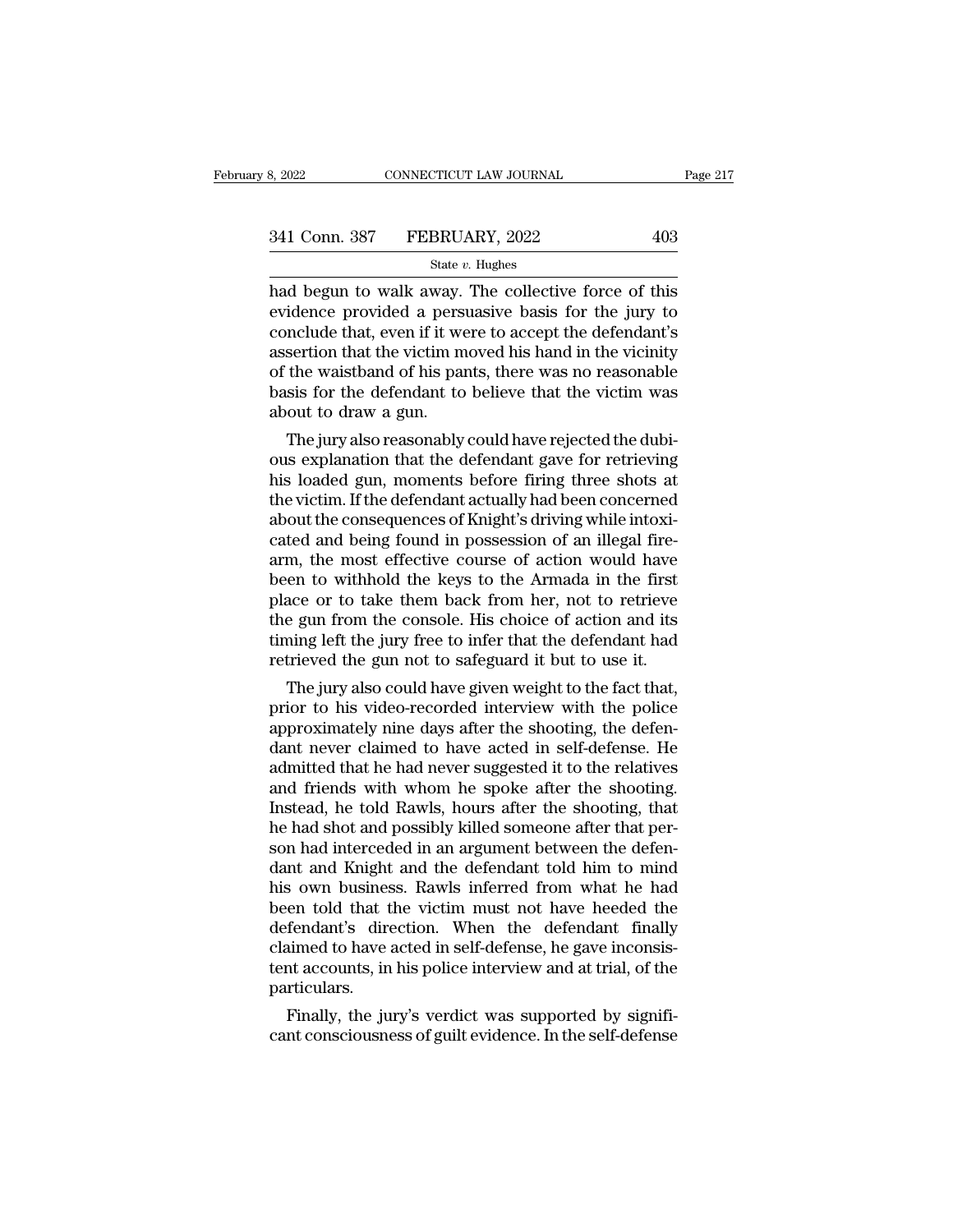# EXECUTE CONNECTICUT LAW JOURNAL February 8, 2022<br>404 FEBRUARY, 2022 341 Conn. 387<br>5tate v. Hughes

### State *v.* Hughes

CONNECTICUT LAW JOURNAL Februa<br>
404 FEBRUARY, 2022 341 Conn. 387<br>
5tate v. Hughes<br>
context, such evidence "tend[s] to show that the defen-<br>
dant believed that what he had done was not merely<br>
an act of self-defense, but [w FEBRUARY, 2022 341 Conn. 387<br>
State v. Hughes<br>
context, such evidence "tend[s] to show that the defendant believed that what he had done was not merely<br>
an act of self-defense, but [was] something that was<br>
considered wron 404 FEBRUARY, 2022 341 Conn. 387<br>
State v. Hughes<br>
context, such evidence "tend[s] to show that the defendant believed that what he had done was not merely<br>
an act of self-defense, but [was] something that was<br>
considered FEBRUARY, 2022 341 Conn. 387<br>
State *v*. Hughes<br>
context, such evidence "tend[s] to show that the defendant believed that what he had done was not merely<br>
an act of self-defense, but [was] something that was<br>
considered wr *Thusismay*, 2022 *Thromas*, 30 Conn. 367.<br> *Thushes*<br>
context, such evidence "tend[s] to show that the defendant believed that what he had done was not merely<br>
an act of self-defense, but [was] something that was<br>
consi state v. Hughes<br>
context, such evidence "tend[s] to show that the defen-<br>
dant believed that what he had done was not merely<br>
an act of self-defense, but [was] something that was<br>
considered wrong in the eyes of the law." context, such evidence "tend[s] to show that the defen-<br>dant believed that what he had done was not merely<br>an act of self-defense, but [was] something that was<br>considered wrong in the eyes of the law." *State* v.<br>*Thomas*, dant believed that what he had done was not merely<br>an act of self-defense, but [was] something that was<br>considered wrong in the eyes of the law." *State* v.<br>*Thomas*, 50 Conn. App. 369, 384, 717 A.2d 828 (1998),<br>appeal dis an act of self-defense, but [was] something that was<br>considered wrong in the eyes of the law." *State* v.<br>*Thomas*, 50 Conn. App. 369, 384, 717 A.2d 828 (1998),<br>appeal dismissed, 253 Conn. 541, 755 A.2d 179 (2000).<br>After s considered wrong in the eyes of the law." *State v.*<br>Thomas, 50 Conn. App. 369, 384, 717 A.2d 828 (1998),<br>appeal dismissed, 253 Conn. 541, 755 A.2d 179 (2000).<br>After shooting the victim, the defendant attempted to<br>disguise Thomas, 50 Conn. App. 369, 384, 717 A.2d 828 (1998), appeal dismissed, 253 Conn. 541, 755 A.2d 179 (2000).<br>After shooting the victim, the defendant attempted to disguise himself by changing his appearance, fled the state, appeal dismissed, 253 Conn. 541, 755 A.2d 179 (2000).<br>After shooting the victim, the defendant attempted to<br>disguise himself by changing his appearance, fled the<br>state, and then attempted to flee the country. He also<br>attem After shooting the victim, the defendant attempted to disguise himself by changing his appearance, fled the state, and then attempted to flee the country. He also attempted to conceal his whereabouts and to destroy eviden disguise himself by changing his appearance, fled the state, and then attempted to flee the country. He also attempted to conceal his whereabouts and to destroy evidence. The jury was free to reject his explanations for th state, and then attempted to flee the c<br>attempted to conceal his whereabouts<br>evidence. The jury was free to reject l<br>for these actions and to infer that he<br>eluding the police to avoid prosecution<br>knew was wrongful. See *St* idence. The jury was free to reject his explanations<br>r these actions and to infer that he was deliberately<br>uding the police to avoid prosecution for conduct he<br>lew was wrongful. See *State* v. *Ferrara*, 176 Conn.<br>8, 516–1 for these actions and to infer that he was deliberately<br>eluding the police to avoid prosecution for conduct he<br>knew was wrongful. See *State v. Ferrara*, 176 Conn.<br>508, 516–18, 408 A.2d 265 (1979).<br>In its totality, the ev

believe and the master of the victim conduct he<br>conduct he<br>knew was wrongful. See *State* v. *Ferrara*, 176 Conn.<br>508, 516–18, 408 A.2d 265 (1979).<br>In its totality, the evidence provides ample support<br>for the jury to conc knew was wrongful. See *State v. Ferrara*, 176 Conn.<br>508, 516–18, 408 A.2d 265 (1979).<br>In its totality, the evidence provides ample support<br>for the jury to conclude that the defendant did not<br>believe, subjectively or reaso for the jury's reasonable conclude that the defendant did not<br>believe, subjectively or reasonably, that the victim was<br>about to draw a gun on him. Rather, the evidence sup-<br>ports the jury's reasonable conclusion that, whe In its totality, the evidence provides ample support<br>for the jury to conclude that the defendant did not<br>believe, subjectively or reasonably, that the victim was<br>about to draw a gun on him. Rather, the evidence sup-<br>ports In its totality, the evidence provides ample support<br>for the jury to conclude that the defendant did not<br>believe, subjectively or reasonably, that the victim was<br>about to draw a gun on him. Rather, the evidence sup-<br>ports for the jury to conclude that the defendant did not<br>believe, subjectively or reasonably, that the victim was<br>about to draw a gun on him. Rather, the evidence sup-<br>ports the jury's reasonable conclusion that, when the<br>defen believe, subjectively or reasonably, that the victim was<br>about to draw a gun on him. Rather, the evidence sup-<br>ports the jury's reasonable conclusion that, when the<br>defendant fired his gun at the victim, he was still pro-<br> about to draw a gun on him. Rather, the evidence supports the jury's reasonable conclusion that, when the defendant fired his gun at the victim, he was still propelled by the rage he had just unleashed on Knight and angry ports the jury's reasonal:<br>defendant fired his gun a<br>pelled by the rage he had<br>angry about the victim's ir<br>therefore conclude that t<br>to disprove the defendant<br>a reasonable doubt. gry about the victim's interference in his business. We<br>erefore conclude that there was sufficient evidence<br>disprove the defendant's claim of self-defense beyond<br>reasonable doubt.<br>II<br>The defendant also claims that the tria

II

therefore conclude that there was sufficient evidence<br>to disprove the defendant's claim of self-defense beyond<br>a reasonable doubt.<br>II<br>The defendant also claims that the trial court improp-<br>erly denied his motion for a new to disprove the defendant's claim of self-defense beyond<br>a reasonable doubt.<br>H<br>The defendant also claims that the trial court improp-<br>erly denied his motion for a new trial on the ground of<br>juror misconduct. He contends th II<br>II<br>The defendant also claims that the trial court improp-<br>erly denied his motion for a new trial on the ground of<br>juror misconduct. He contends that the court's conclu-<br>sion that he suffered no actual prejudice from a j II<br>The defendant also claims that the trial court improperly denied his motion for a new trial on the ground of<br>juror misconduct. He contends that the court's conclu-<br>sion that he suffered no actual prejudice from a juror' The defendant also claims that the trial court improperly denied his motion for a new trial on the ground of juror misconduct. He contends that the court's conclusion that he suffered no actual prejudice from a juror's con The defendant also claims that the trial court improperly denied his motion for a new trial on the ground of<br>juror misconduct. He contends that the court's conclu-<br>sion that he suffered no actual prejudice from a juror's<br>c erly denied his motion for a new trial on the ground of<br>juror misconduct. He contends that the court's conclu-<br>sion that he suffered no actual prejudice from a juror's<br>consultation of a dictionary definition of "manslaughiuror misco<br>sion that he<br>consultation<br>ter'' rested d<br>cation of th<br>trial court <sub>l</sub><br>a new trial.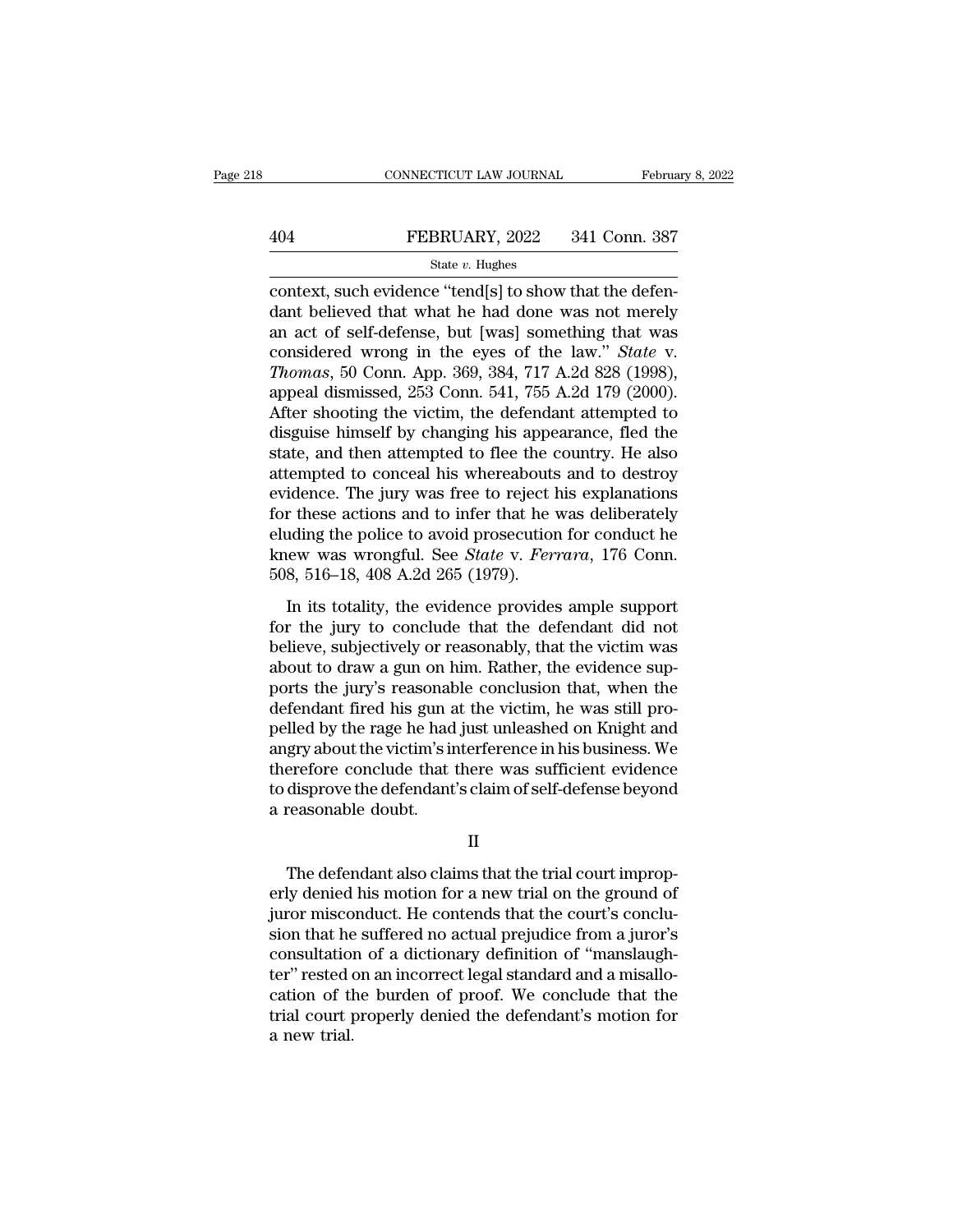# 341 Conn. 387 FEBRUARY, 2022 405<br>341 Conn. 387 FEBRUARY, 2022 405<br>344 State v. Hughes

### State *v.* Hughes

 $T_{\text{1}}$  CONNECTICUT LAW JOURNAL Page 21:<br>  $\frac{1 \text{ Conn. } 387 \qquad \text{FEBRUARY, } 2022 \qquad \qquad 405}{\text{State } v. \text{ Hughes}}$ <br>
The record reveals the following additional relevant<br>
record reveals the following additional relevant<br>
res. In its fin  $\begin{array}{r} \text{341 Conn. } 387 \quad \text{FEBRUARY, } 2022 \quad \text{405} \\ \text{State } v. \text{ Hughes} \end{array}$ The record reveals the following additional relevant facts. In its final instructions to the jury, the trial court set forth the elements that the state wa 341 Conn. 387 FEBRUARY, 2022 405<br>
State v. Hughes<br>
The record reveals the following additional relevant<br>
facts. In its final instructions to the jury, the trial court<br>
set forth the elements that the state was required to 341 Conn. 387 FEBRUARY, 2022 405<br>
State v. Hughes<br>
The record reveals the following additional relevant<br>
facts. In its final instructions to the jury, the trial court<br>
set forth the elements that the state was required to State v. Hughes<br>The record reveals the following additional relevant<br>facts. In its final instructions to the jury, the trial court<br>set forth the elements that the state was required to<br>prove to establish murder or, altern State *v*. Hugnes<br>The record reveals the following additional relevant<br>facts. In its final instructions to the jury, the trial court<br>set forth the elements that the state was required to<br>prove to establish murder or, alte The record reveals the following additional relevant<br>facts. In its final instructions to the jury, the trial court<br>set forth the elements that the state was required to<br>prove to establish murder or, alternatively, manslaug facts. In its final instructions to the jury, the trial court<br>set forth the elements that the state was required to<br>prove to establish murder or, alternatively, manslaugh-<br>ter in the first degree with a firearm if it found set forth the elements that the state was required to<br>prove to establish murder or, alternatively, manslaugh-<br>ter in the first degree with a firearm if it found the<br>defendant not guilty of murder, as well as the elements<br>o prove to establish murder or, alternatively, manslaughter in the first degree with a firearm if it found the defendant not guilty of murder, as well as the elements of self-defense to consider should it find the defendant ter in the first degree with a firearm if it found the<br>defendant not guilty of murder, as well as the elements<br>of self-defense to consider should it find the defendant<br>guilty of either offense. With respect to manslaughter defendant not guilty of murder, as well as the elements<br>of self-defense to consider should it find the defendant<br>guilty of either offense. With respect to manslaughter,<br>the court provided the statutory elements—that the<br>d of self-defense to consider should it find the defendant<br>guilty of either offense. With respect to manslaughter,<br>the court provided the statutory elements—that the<br>defendant must have (1) engaged in conduct that cre-<br>ated guilty of either offense. With respect to manslaughter,<br>the court provided the statutory elements—that the<br>defendant must have (1) engaged in conduct that cre-<br>ated a grave risk of death, (2) acted recklessly, (3) acted<br>un the court provided the statutory elements—that the<br>defendant must have (1) engaged in conduct that cre-<br>ated a grave risk of death, (2) acted recklessly, (3) acted<br>under circumstances evincing an extreme indifference<br>to h defendant must have (1) engaged in conduct that created a grave risk of death, (2) acted recklessly, (3) acted<br>under circumstances evincing an extreme indifference<br>to human life, and (4) caused the death of the victim.<sup>10</sup> ated a grave risk of death, (2) acted recklessly, (3) acted<br>under circumstances evincing an extreme indifference<br>to human life, and (4) caused the death of the victim.<sup>10</sup><br>See General Statutes § 53a-55 (a) (3). The court a under circumstances evincing an extreme indifference<br>to human life, and (4) caused the death of the victim.<sup>10</sup><br>See General Statutes  $\S$  53a-55 (a) (3). The court also<br>instructed the jury not to "look up anything on the<br>I to human life, and (4) caused the death of the victim.<sup>10</sup><br>See General Statutes § 53a-55 (a) (3). The court also<br>instructed the jury not to "look up anything on the<br>Internet or make any private investigations of any kind, See General Statutes § 53a-55 (a) (3). The court also<br>instructed the jury not to "look up anything on the<br>Internet or make any private investigations of any kind,"<br>an instruction it had given numerous times during trial.<br> instructed the jury<br>Internet or make any<br>an instruction it had<br>It did not, however, a<br>commencement of<br>earlier, that the jury<br>a dictionary.<sup>11</sup><br>On the second da instruction it had given numerous times during trial.<br>
did not, however, reiterate an instruction given at the<br>
mmencement of jury selection, almost one month<br>
rlier, that the jury should not look up any terms in<br>
diction It did not, however, reiterate an instruction given at the commencement of jury selection, almost one month earlier, that the jury should not look up any terms in a dictionary.<sup>11</sup><br>On the second day of deliberations, the

murder, that the jury selection, almost one month<br>earlier, that the jury should not look up any terms in<br>a dictionary.<sup>11</sup><br>On the second day of deliberations, the jury sent a<br>note asking the court to clarify certain aspect earlier, that the jury should not look up any terms in<br>a dictionary.<sup>11</sup><br>On the second day of deliberations, the jury sent a<br>note asking the court to clarify certain aspects of the<br>murder instruction and "whether it is pe On the second day of deliberations, the jury sent a<br>ote asking the court to clarify certain aspects of the<br>urder instruction and "whether it is permissible to<br>ok up the word manslaughter in the dictionary." The<br><sup>10</sup> The co note asking the court to clarify certain aspects of the murder instruction and "whether it is permissible to look up the word manslaughter in the dictionary." The  $\frac{10 \text{ T}}{10 \text{ T}}$  The court also instructed the jury th

murder instruction and "whether it is permissible to<br>look up the word manslaughter in the dictionary." The<br> $\frac{10}{10}$  The court also instructed the jury that the state was required to prove<br>that the defendant used a fire

Fook up the word manisfaughter in the unctionary. The  $\frac{1}{10}$  The court also instructed the jury that the state was required to prove that the defendant used a firearm to cause the victim's death. See General Statutes <sup>10</sup> The court also instructed the jury that the state was required to prove<br>that the defendant used a firearm to cause the victim's death. See General<br>Statutes § 53a-55a.<br> $^{11}$  At the commencement of jury selection, the that the defendant used a firearm to cause the victim's death. See General Statutes  $\S$  53a-55a.<br>
<sup>11</sup> At the commencement of jury selection, the court provided the following admonishment to prospective jurors: "Please do Statutes § 53a-55a.<br>
<sup>11</sup> At the commencement of jury selection, the court provided the following<br>
admonishment to prospective jurors: "Please do not do any legal research<br>
into any of the issues involved in this case. Pl <sup>21</sup> In the commencement of jury selection, the court provided the following admonishment to prospective jurors: "Please do not do any legal research into any of the issues involved in this case. Please don't look up anyt admonishment to prospective jurors: "Please do not do any legal research<br>into any of the issues involved in this case. Please don't look up anything<br>on the Internet, any terms in the dictionary, review any medical textbook into any of the issues involved in this case. Please don't look up anything on the Internet, any terms in the dictionary, review any medical textbooks or look up the statutes which might be at issue here.  $\ldots$  I will ins on the Internet, any terms in the dictionary, review any medical textbooks or look up the statutes which might be at issue here.  $\ldots$  I will instruct you as to the definitions of any terms you need to know, and the lawye or look up the statutes which might be at issue here.  $\ldots$  I will instruct you as to the definitions of any terms you need to know, and the lawyers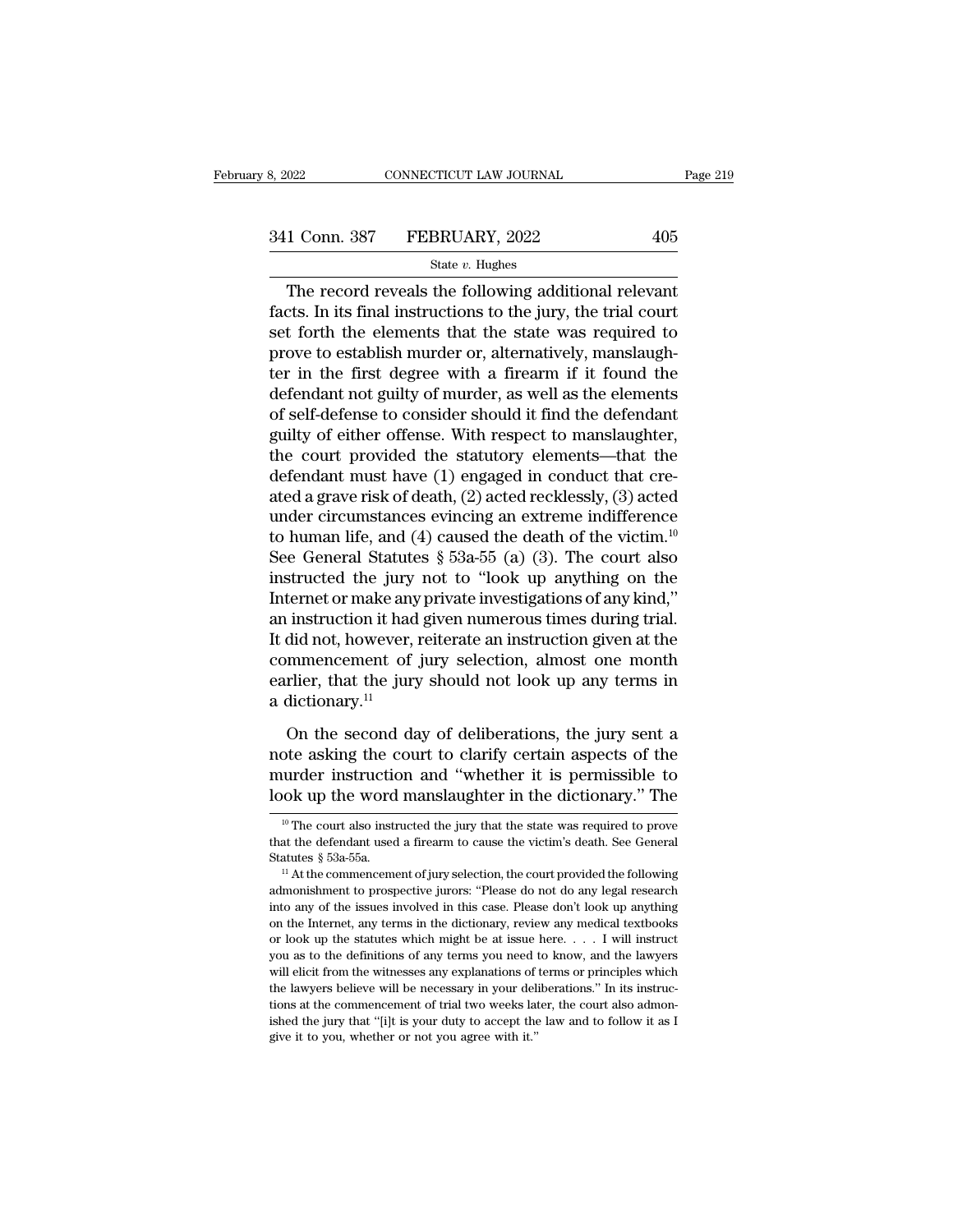# EXECUTE CONNECTICUT LAW JOURNAL February 8, 2022<br>406 FEBRUARY, 2022 341 Conn. 387<br>5tate v. Hughes

### State *v.* Hughes

 $\begin{array}{r} \text{COMRECTICUT LAW JOURNAL} \qquad \qquad \text{February 8, 2} \ \end{array}$ <br>  $\begin{array}{r} \text{HEBRUARY, 2022} \qquad \text{341 Conn. } \text{387} \ \text{State } v. \ \text{Huples} \ \text{count consulted with counds and, with their agreement, \ \text{instructed the jury that it "should use the definition of \ \text{the specific charge of mansloubter as explained by its} \end{array}$ 406 FEBRUARY, 2022 341 Conn. 387<br>
State v. Hughes<br>
court consulted with counsel and, with their agreement,<br>
instructed the jury that it "should use the definition of<br>
the specific charge of manslaughter as explained by it 406 FEBRUARY, 2022 341 Conn. 387<br>
State v. Hughes<br>
court consulted with counsel and, with their agreement,<br>
instructed the jury that it "should use the definition of<br>
the specific charge of manslaughter as explained by it FEBRUARY, 2022 341 Conn. 387<br>
State v. Hughes<br>
court consulted with counsel and, with their agreement,<br>
instructed the jury that it "should use the definition of<br>
the specific charge of manslaughter as explained by its<br>
e FERENTITY, 2022 FOIT COILE. SOTT COILE SOTT COILE SOTT COILE SOTT COILE SOTT COILE SOTT COILE SOTT COILE SOURCES COILE COILE SOTT COILE SOTTING THE SERVICE SOURCES AND SURFACT AND REPORT ON THE DISPONENT OF A REPORT OF A  $arv.$ "<sup>12</sup> urt consulted with counsel and, with their agreement,<br>structed the jury that it "should use the definition of<br>e specific charge of manslaughter as explained by its<br>ments in [the court's] instructions and not look up<br>ything instructed the jury that it "should use the definition of<br>the specific charge of manslaughter as explained by its<br>elements in [the court's] instructions and not look up<br>anything in any outside sources, including the dicti

the spectic charge of manslaughter as explained by its<br>elements in [the court's] instructions and not look up<br>anything in any outside sources, including the diction-<br>ary."<sup>12</sup><br>The following day, on July 26, 2018, the jury elements in [the court's] instructions and not look up<br>anything in any outside sources, including the diction-<br>ary."<sup>12</sup><br>The following day, on July 26, 2018, the jury of twelve<br>unanimously found the defendant guilty of man anything in any outside sources, including t<br>ary."<sup>12</sup><br>The following day, on July 26, 2018, the jur<br>unanimously found the defendant guilty of 1<br>ter in the first degree with a firearm. The j<br>individually polled, and each ju The following day, on July 26, 2018, the jury of twelve<br>animously found the defendant guilty of manslaugh-<br>r in the first degree with a firearm. The jurors were<br>dividually polled, and each juror unequivocally affirmed<br>s o The following day, on July 26, 2018, the jury of twelve<br>unanimously found the defendant guilty of manslaugh-<br>ter in the first degree with a firearm. The jurors were<br>individually polled, and each juror unequivocally affirm

unanimously found the defendant guilty of manslaugh-<br>ter in the first degree with a firearm. The jurors were<br>individually polled, and each juror unequivocally affirmed<br>his or her agreement with the verdict.<br>On July 31, 201 ter in the first degree with a firearm. The jurors were<br>individually polled, and each juror unequivocally affirmed<br>his or her agreement with the verdict.<br>On July 31, 2018, one of the jurors, D.M.,<sup>13</sup> engaged<br>in a postverd individually polled, and each juror unequivocally affirmed<br>his or her agreement with the verdict.<br>On July 31, 2018, one of the jurors, D.M.,<sup>13</sup> engaged<br>in a postverdict conversation with courthouse staff. In<br>that conversa his or her agreement with the verdict.<br>
On July 31, 2018, one of the jurors, D.M.,<sup>13</sup> engaged<br>
in a postverdict conversation with courthouse staff. In<br>
that conversation, D.M. mentioned that one of the other<br>
jurors had l On July 31, 2018, one of the jurors, D.M.,<sup>13</sup> engaged<br>in a postverdict conversation with courthouse staff. In<br>that conversation, D.M. mentioned that one of the other<br>jurors had looked up the definition of manslaughter in<br> in a postverdict conversation with courthouse staff. In<br>that conversation, D.M. mentioned that one of the other<br>jurors had looked up the definition of manslaughter in<br>a dictionary. This information was reported to the tria that conversation, D.M. mentioned that one of the other<br>jurors had looked up the definition of manslaughter in<br>a dictionary. This information was reported to the trial<br>court, which then scheduled a hearing to determine<br>whe jurors had looked up the defini<br>a dictionary. This information v<br>court, which then scheduled a<br>whether the jury, or any meml<br>looked up the definition of mans<br>and what impact, if any, that a<br>the jury's deliberations.<sup>14</sup> hether the jury, or any member thereof, had in fact<br>ooked up the definition of manslaughter in a dictionary,<br>nd what impact, if any, that action may have had on<br>le jury's deliberations.<sup>14</sup><br><sup>12</sup> Although the jury's note re looked up the definition of manslaughter in a dictionary,<br>and what impact, if any, that action may have had on<br>the jury's deliberations.<sup>14</sup><br> $\frac{12}{12}$  Although the jury's note reasonably may have been interpreted to imp

and what impact, if any, that action may have had on<br>the jury's deliberations.<sup>14</sup><br> $\frac{12}{12}$  Although the jury's note reasonably may have been interpreted to imply<br>that no juror had yet consulted a dictionary, the prese the jury's deliberations.<sup>14</sup><br>
<sup>12</sup> Although the jury's note reasonably may have been interpreted to imply<br>
that no juror had yet consulted a dictionary, the present case demonstrates<br>
that the better practice under these The Jury S definerations.<br>  $\frac{12}{12}$  Although the jury's note reasonably may have been interpreted to imply that no juror had yet consulted a dictionary, the present case demonstrates that the better practice under thes <sup>12</sup> Although the jury's note reasonably may have been interpreted to imply that no juror had yet consulted a dictionary, the present case demonstrates that the better practice under these circumstances would be for the t that no juror had yet consulted a dictionary, the present case demonstrates that the better practice under these circumstances would be for the trial court to conduct an inquiry to confirm that no such action had been take that the better practice under these circumstances would be for the trial<br>court to conduct an inquiry to confirm that no such action had been taken.<br>Had the court done so in the present case, it could have considered whet Estad the court done so in the present case, it could have considered whether to excuse the juror who had in fact already consulted the dictionary and to replace him with an alternate juror. See, e.g., *State* v. *Klafta*,

to replace him with an alternate juror. See, e.g., *State* v. *Klafta*, 73 Haw.<br>109, 123, 831 P.2d 512 (1992).<br><sup>13</sup> The jurors are referred to by their initials to protect their privacy inter-<br>ests. See, e.g., *State* v. 109, 123, 831 P.2d 512 (1992).<br><sup>13</sup> The jurors are referred to by their initials to protect their privacy inter-<br>ests. See, e.g., *State* v. *Osimanti*, 299 Conn. 1, 30 n.28, 6 A.3d 790 (2010).<br><sup>14</sup> When a trial court is p <sup>13</sup> The jurors are referred to by their initials to protect their privacy interests. See, e.g., *State* v. *Osimanti*, 299 Conn. 1, 30 n.28, 6 A.3d 790 (2010).<br><sup>14</sup> When a trial court is presented with allegations of jur as the grade of counsel to a full evidentiary hearing of counsel of the counterpart of the a full evidentiary incomponent in a criminal case, it must conduct, on the record, an inquiry into the allegations. See *State v. B* <sup>14</sup> When a trial court is presented with allegations of juror misconduct in a criminal case, it must conduct, on the record, an inquiry into the allegations. See *State v. Brown*, 235 Conn. 502, 526, 668 A.2d 1288 (1995) a criminal case, it must conduct, on the record, an inquiry into the allegations.<br>See *State* v. *Brown*, 235 Conn. 502, 526, 668 A.2d 1288 (1995). The nature of such an inquiry lies within the trial court's discretion and See *State* v. *Brown*, 235 Conn. 502, 526, 668 A.2d 1288 (1995). The nature of such an inquiry lies within the trial court's discretion and may vary from a preliminary inquiry of counsel to a full evidentiary hearing. Se soft such an inquiry lies within the trial court's discretion and may vary from a preliminary inquiry of counsel to a full evidentiary hearing. See id., 529. If the court determines that an evidentiary hearing is warranted If the court determines that an evidentiary hearing is warranted, it has wide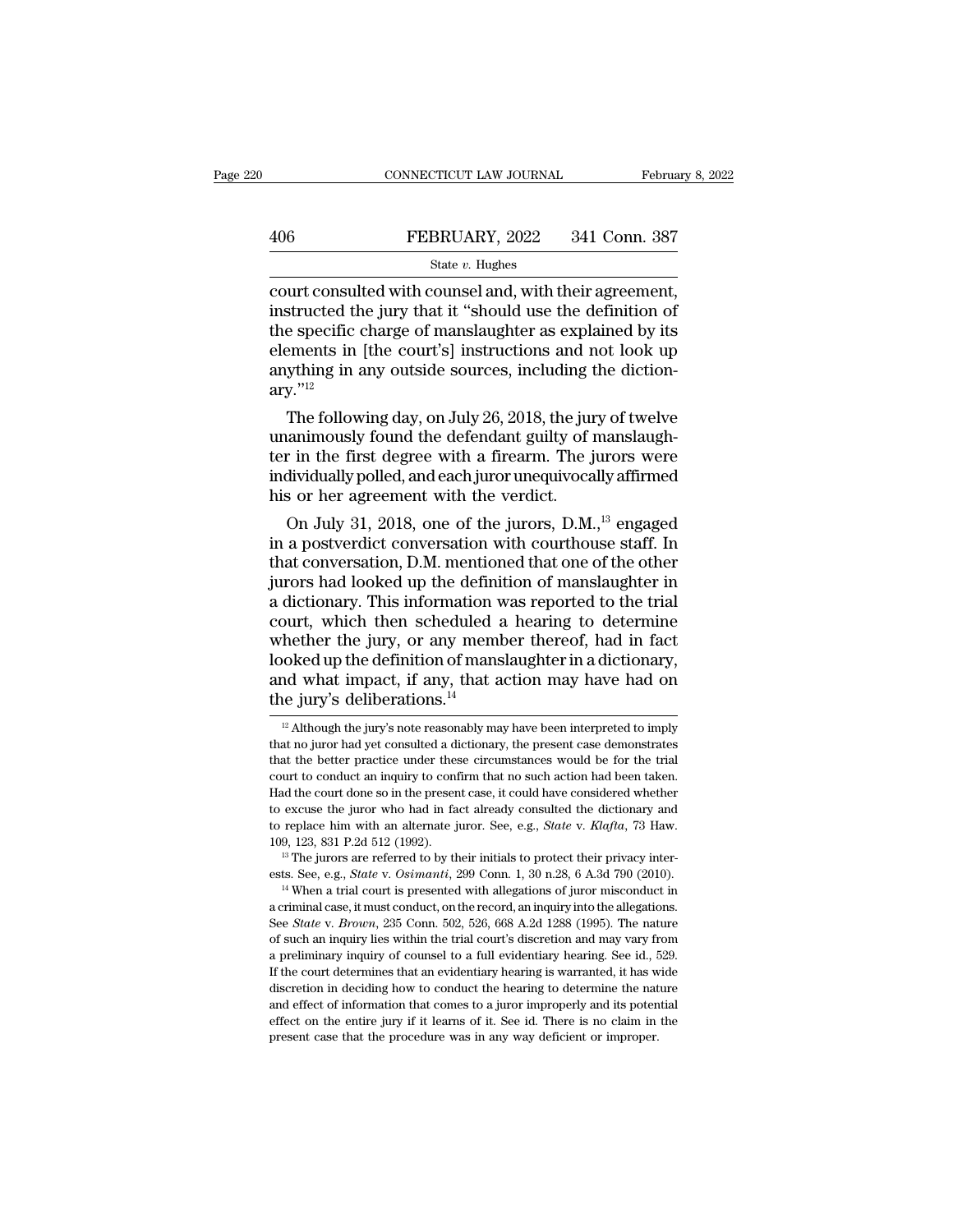# 3, 2022 CONNECTICUT LAW JOURNAL Page 221<br>341 Conn. 387 FEBRUARY, 2022 407<br>3tate v. Hughes

### State *v.* Hughes

 $\begin{array}{r|l}\n 0.22 & \multicolumn{1}{c}{\text{COMRECTICUT LAW JOURNAL}} & \text{Page 221} \\
 \hline\n 1 & \multicolumn{1}{c}{\text{Conn. 387}} & \text{FEBRUARY, 2022} & \multicolumn{1}{c}{\text{State } v. Hughes}\n \end{array}$ <br>
Prior to the hearing, counsel agreed to the questions<br>
at would be posed by the court to each juror 341 Conn. 387 FEBRUARY, 2022 407<br>
State v. Hughes<br>
Prior to the hearing, counsel agreed to the questions<br>
that would be posed by the court to each juror. In<br>
accordance with that agreement, each juror was ques-<br>
tioned as 341 Conn. 387 FEBRUARY, 2022 407<br>
State v. Hughes<br>
Prior to the hearing, counsel agreed to the questions<br>
that would be posed by the court to each juror. In<br>
accordance with that agreement, each juror was ques-<br>
tioned as 341 Conn. 387 FEBRUARY, 2022 407<br>
State v. Hughes<br>
Prior to the hearing, counsel agreed to the questions<br>
that would be posed by the court to each juror. In<br>
accordance with that agreement, each juror was ques-<br>
tioned as State v. Hughes<br>
Prior to the hearing, counsel agreed to the questions<br>
that would be posed by the court to each juror. In<br>
accordance with that agreement, each juror was ques-<br>
tioned as to whether the dictionary definit State v. Hughes<br>
Prior to the hearing, counsel agreed to the questions<br>
that would be posed by the court to each juror. In<br>
accordance with that agreement, each juror was ques-<br>
tioned as to whether the dictionary definit Prior to the hearing, counsel agreed to the questions<br>that would be posed by the court to each juror. In<br>accordance with that agreement, each juror was ques-<br>tioned as to whether the dictionary definition of man-<br>slaughter that would be posed by the court to each juror. In<br>accordance with that agreement, each juror was ques-<br>tioned as to whether the dictionary definition of man-<br>slaughter had been raised during deliberations, and, if<br>so, whe accordance with that agreement, each juror was ques-<br>tioned as to whether the dictionary definition of man-<br>slaughter had been raised during deliberations, and, if<br>so, when this occurred; whether any outside informa-<br>tion tioned as to whether the dictionary definition of man-<br>slaughter had been raised during deliberations, and, if<br>so, when this occurred; whether any outside informa-<br>tion had affected the juror's ability to sit fairly and<br>im slaughter had been raised during deliberations, and, if<br>so, when this occurred; whether any outside informa-<br>tion had affected the juror's ability to sit fairly and<br>impartially; whether any outside information had affected so, when this occurred; whether any outside information had affected the juror's ability to sit fairly and impartially; whether any outside information had affected the juror's ability to follow the court's instructions; a tion had affected the juror's ability to sit fairly and<br>impartially; whether any outside information had affected<br>the juror's ability to follow the court's instructions; and<br>whether the juror had considered only the eviden e juror's ability to follow the court's instructions; and<br>nether the juror had considered only the evidence<br>esented in the courtroom and only the court's instruc-<br>ons. After each juror was questioned, counsel was<br>ven the o whether the juror had considered only the evidence<br>presented in the courtroom and only the court's instruc-<br>tions. After each juror was questioned, counsel was<br>given the opportunity to propose follow-up questions.<br>Although

presented in the courtroom and only the court's instructions.<br>
After each juror was questioned, counsel was<br>
given the opportunity to propose follow-up questions.<br>
Although a few jurors recalled hearing a discussion<br>
about tions. After each juror was questioned, counsel was<br>given the opportunity to propose follow-up questions.<br>Although a few jurors recalled hearing a discussion<br>about such a definition, they indicated that the discus-<br>sion ha given the opportunity to propose follow-up questions.<br>Although a few jurors recalled hearing a discussion<br>about such a definition, they indicated that the discus-<br>sion had been promptly shut down and that this incident<br>had Although a few jurors recalled hearing a discussion<br>about such a definition, they indicated that the discus-<br>sion had been promptly shut down and that this incident<br>had prompted the jury's note to the court. Those jurors<br>a Although a few jurors recalled hearing a discussion<br>about such a definition, they indicated that the discus-<br>sion had been promptly shut down and that this incident<br>had prompted the jury's note to the court. Those jurors<br>a about such a definition, they indicated that the discussion had been promptly shut down and that this incident<br>had prompted the jury's note to the court. Those jurors<br>also testified that no dictionary had been brought into sion had been promptly shut down and that this incident<br>had prompted the jury's note to the court. Those jurors<br>also testified that no dictionary had been brought into<br>the jury room and that either no definition had been r had prompted the jury's note to the court. Those jurors<br>also testified that no dictionary had been brought into<br>the jury room and that either no definition had been read<br>aloud or they could not recall any dictionary defini also testified that no dictionary had been brought into<br>the jury room and that either no definition had been read<br>aloud or they could not recall any dictionary definition.<br>Each of the twelve jurors affirmed that no outside the jury room and that either no definition had been read<br>aloud or they could not recall any dictionary definition.<br>Each of the twelve jurors affirmed that no outside infor-<br>mation had affected the juror's ability to sit f aloud or they could not recall any dictionary definition.<br>Each of the twelve jurors affirmed that no outside information had affected the juror's ability to sit fairly and<br>impartially, that no outside information had affec tions. partially, that no outside information had affected<br>e juror's ability to follow the court's instructions, and<br>at the juror had considered only the evidence pre-<br>nted in the courtroom and only the court's instruc-<br>nns.<br>One the juror's ability to follow the court's instructions, and<br>that the juror had considered only the evidence pre-<br>sented in the courtroom and only the court's instruc-<br>tions.<br>One juror, J.B., admitted in the following excha that the juror had considered onl<br>sented in the courtroom and only<br>tions.<br>One juror, J.B., admitted in the<br>however, that he had consulted a<br>a definition of manslaughter:<br>"The Court: . . . . [I]t has come

% sented in the courtroom and only the court's instructions.<br>
One juror, J.B., admitted in the following exchange,<br>
however, that he had consulted a dictionary to obtain<br>
a definition of manslaughter:<br>
"The Court: . . . [

One juror, J.B., admitted in the following exchange,<br>however, that he had consulted a dictionary to obtain<br>a definition of manslaughter:<br>"The Court: . . . . [I]t has come to the court's atten-<br>tion that there may have been One juror, J.B., admitted in the following exchange,<br>however, that he had consulted a dictionary to obtain<br>a definition of manslaughter:<br>"The Court: . . . . [I]t has come to the court's atten-<br>tion that there may have bee however, that he had consulted a dictionary to obtain<br>a definition of manslaughter:<br>"The Court: . . . [I]t has come to the court's atten-<br>tion that there may have been a reference to or a discus-<br>sion regarding a dictiona a definition of man<br>
"The Court: . . . .<br>
tion that there may l<br>
sion regarding a did<br>
. . . [W]hat can you<br>
knowledge of that?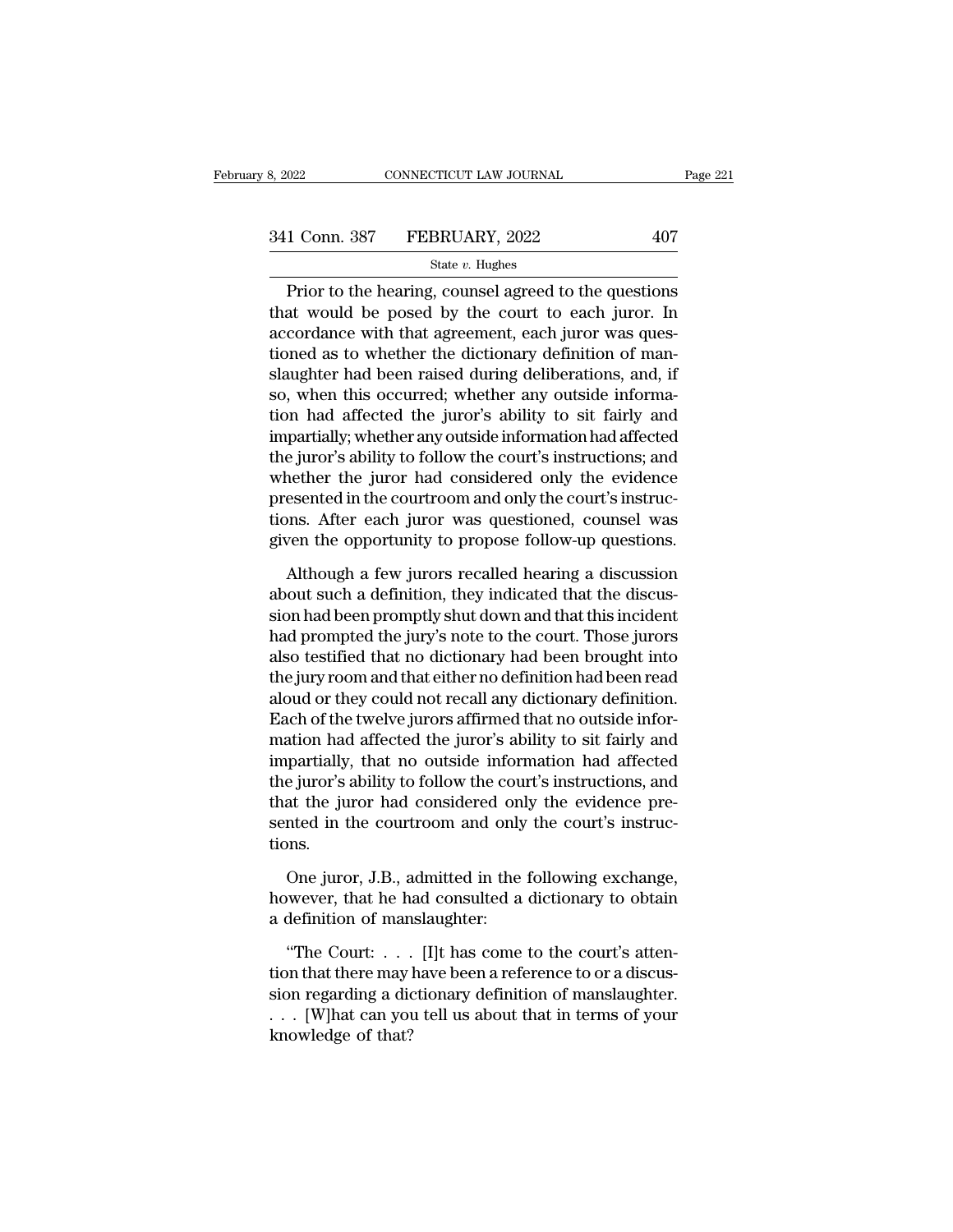|     | CONNECTICUT LAW JOURNAL | February 8, 2022 |
|-----|-------------------------|------------------|
|     |                         |                  |
| 408 | FEBRUARY, 2022          | 341 Conn. 387    |
|     | State $v$ . Hughes      |                  |

CONNECTICUT LAW JOURNAL February 8, 202<br>
Second the FEBRUARY, 2022 341 Conn. 387<br>
State v. Hughes<br>
"[J.B.]: My knowledge of it, I had a general idea what<br>
anslaughter was, and I looked it up in the dictionary<br>
decomplement FEBRUARY, 2022 341 Conn. 387<br>
State v. Hughes<br>
"[J.B.]: My knowledge of it, I had a general idea what<br>
manslaughter was, and I looked it up in the dictionary<br>
and [came] up with a definition. 408 FEBRUARY, 2022<br>
State v. Hughes<br>
"[J.B.]: My knowledge of it, I had a g<br>
manslaughter was, and I looked it up<br>
and [came] up with a definition.<br>
"The Court: All right. And then wa <sup>8</sup><br>
FEBRUART, 2022 341 Conn. 387<br>
<sup>State v. Hughes<br>
"[J.B.]: My knowledge of it, I had a general idea what<br>
anslaughter was, and I looked it up in the dictionary<br>
d [came] up with a definition.<br>
"The Court: All right. An</sup> State<br>
"[J.B.]: My knowledge c<br>
manslaughter was, and I<br>
and [came] up with a det<br>
"The Court: All right. 1<br>
you mentioned?<br>
"[J.B.]: Absolutely. "[J.B.]: My knowledge of it, I had a general idea what<br>manslaughter was, and I looked it up in the dictionary<br>and [came] up with a definition.<br>"The Court: All right. And then was that something<br>you mentioned?<br>"[J.B.]: Abso

d [came] up with a definition.<br>
"The Court: All right. And then was that something<br>
u mentioned?<br>
"[J.B.]: Absolutely.<br>
"The Court: Yes. All right. . . . . [D]o you recall<br>
nether that was before in time or after the note<br> "The Court: All right. And then was that something<br>you mentioned?<br>"[J.B.]: Absolutely.<br>"The Court: Yes. All right..... [D]o you recall<br>whether that was before in time or after the note<br>came out? The Court: All r<br>you mentioned?<br>"[J.B.]: Absolutel;<br>"The Court: Yes.<br>whether that was<br>came out?<br>"[J.B.]: That was "[J.B.]: Absolutely.<br>"The Court: Yes. All right.<br>nether that was before in time out?<br>"[J.B.]: That was before.<br>"The Court: All right. So... "The Court: Yes. All right. . . . . [D]o you recall<br>nether that was before in time or after the note<br>me out?<br>"[J.B.]: That was before.<br>"The Court: All right. So . . . after the note came<br>it and the answer was received to t

The Court: Yes. All right. . . . . [D]o you recall<br>whether that was before in time or after the note<br>came out?<br>"[J.B.]: That was before.<br>"The Court: All right. So . . . after the note came<br>out and the answer was received t whether that was before in time or after the note<br>came out?<br>"[J.B.]: That was before.<br>"The Court: All right. So . . . after the note came<br>out and the answer was received to the note that you<br>were to consider the definition % "[J.B.]: That was before.<br>
"The Court: All right. So  $\ldots$  after the note came<br>
out and the answer was received to the note that you<br>
were to consider the definition that the court provided<br>  $\ldots$  without going into any "[J.B.]: That was before.<br>
"The Court: All right. So . . . after the note came<br>
out and the answer was received to the note that you<br>
were to consider the definition that the court provided<br>
. . . without going into any o "The Court: All right. So  $\ldots$  after the note came<br>out and the answer was received to the note that you<br>were to consider the definition that the court provided<br> $\ldots$  without going into any of the specific mental pro-<br>ces "The Court: All right. So  $\ldots$  after the note came<br>out and the answer was received to the note that you<br>were to consider the definition that the court provided<br> $\ldots$  without going into any of the specific mental pro-<br>ces Fracture in the district was received to the host dia year<br>
ere to consider the definition that the court provided<br>
. without going into any of the specific mental pro-<br>
sses of the jury's deliberation . . . did that outsi comes to bound for the definition of the specific mental processes of the jury's deliberation  $\dots$  did that outside information or any outside information affect your ability to sit fairly and impartially as a juror in th resses of the jury's del<br>information or any outs<br>ity to sit fairly and imp<br>"[J.B.]: Yeah, it did.<br>come I wanted, I could<br>what it is, I think.<br>"The Court: I guess r

r to sit fairly and impartially as a juror in this case?<br>"[J.B.]: Yeah, it did. I mean, the—it wasn't the out-<br>me I wanted, I could tell you that, but I mean, it is<br>nat it is, I think.<br>"The Court: I guess my question is, y ity to sit rairly and impartially as a jure<br>
"[J.B.]: Yeah, it did. I mean, the—it<br>
come I wanted, I could tell you that, b<br>
what it is, I think.<br>
"The Court: I guess my question is, y<br>
that you looked up the definition.<br> "[J.B.]: Yean, it c<br>me I wanted, I c<br>nat it is, I think.<br>"The Court: I gue<br>at you looked up<br>"[J.B.]: Yep.<br>"The Court: And !

nat it is, I think.<br>"The Court: I guess my question is, you've indicated<br>at you looked up the definition.<br>"[J.B.]: Yep.<br>"The Court: And you mentioned it. Then the jury sent<br>it the note. "The Court: I guess<br>that you looked us<br>"[J.B.]: Yep.<br>"The Court: And<br>out the note.<br>"[J.B.]: Yep. at you looked up<br>"[J.B.]: Yep.<br>"The Court: And <sub>!</sub><br>"the note.<br>"[J.B.]: Yep.<br>"The Court: And !

"[J.B.]: Yep.<br>"The Court: And you mentioned it. Then the jury sent<br>t the note.<br>"[J.B.]: Yep.<br>"The Court: And the jury was given instructions from<br>e court at that time. And those instructions were to<br>project only the defini "The Court: And you mentioned it. Then the jury sent<br>out the note.<br>"[J.B.]: Yep.<br>"The Court: And the jury was given instructions from<br>the court at that time. And those instructions were to<br>consider only the definition that Ine Court: And you mentioned it. Then the jury sent<br>out the note.<br>"[J.B.]: Yep.<br>"The Court: And the jury was given instructions from<br>the court at that time. And those instructions were to<br>consider only the definition that "[J.B.]: Yep.<br>"The Court: And<br>e court at that t<br>nsider only the<br>"[J.B.]: Correct.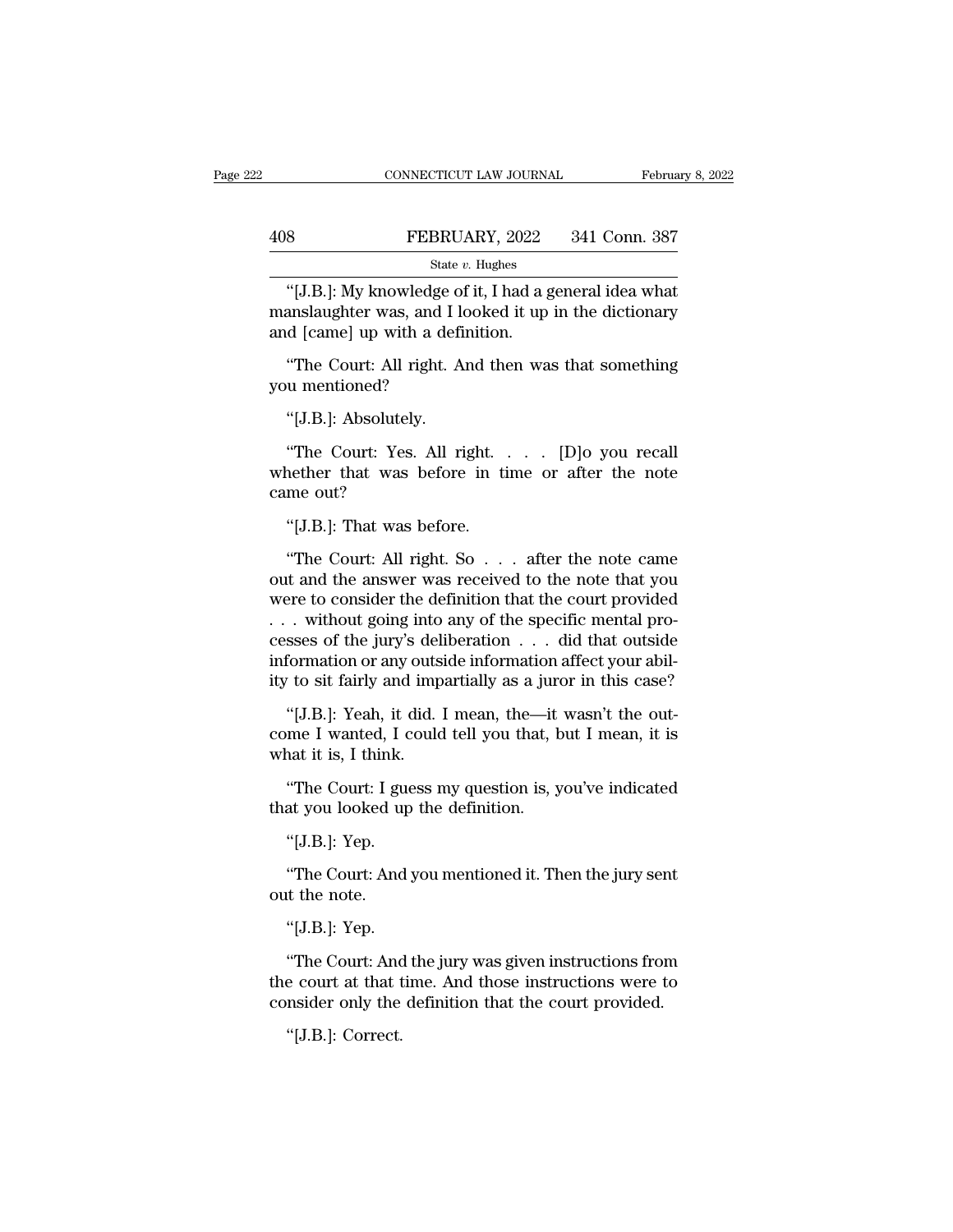| 8, 2022       | CONNECTICUT LAW JOURNAL | Page 223 |
|---------------|-------------------------|----------|
| 341 Conn. 387 | FEBRUARY, 2022          | 409      |
|               | State $v$ . Hughes      |          |

The Court: And my question is, did you follow the Urt's instructions? 341 Conn. 387 FEBRUARY<br>
State v. Hu<br>
"The Court: And my questic<br>
court's instructions?<br>
"[J.B.]: I did." "The Court: And my question is, did you follow the court's instructions?<br>"[J.B.]: I did."<br>In response to the court's next questions—whether

State v. Hughes<br>
"The Court: And my question is, did you follow the<br>
urt's instructions?<br>
"[J.B.]: I did."<br>
In response to the court's next questions—whether<br>
at outside information, the dictionary definition,<br>
focted J.B state v. Hughes<br>
"The Court: And my question is, did you follow the<br>
court's instructions?<br>
"[J.B.]: I did."<br>
In response to the court's next questions—whether<br>
that outside information, the dictionary definition,<br>
affect "The Court: And my question is, did you follow the<br>court's instructions?<br>"[J.B.]: I did."<br>In response to the court's next questions—whether<br>that outside information, the dictionary definition,<br>affected J.B.'s ability to si court's instructions?<br>
"[J.B.]: I did."<br>
In response to the court's next questions—whether<br>
that outside information, the dictionary definition,<br>
affected J.B.'s ability to sit fairly and impartially as a<br>
juror in the cas "[J.B.]: I did."<br>In response to the court's next questions—whether<br>that outside information, the dictionary definition,<br>affected J.B.'s ability to sit fairly and impartially as a<br>juror in the case and whether he considered [ $\sigma$ .D.]. I did.<br>In response to the court's next questions—whether<br>that outside information, the dictionary definition,<br>affected J.B.'s ability to sit fairly and impartially as a<br>juror in the case and whether he consider In response to the court's next questions—whether<br>that outside information, the dictionary definition,<br>affected J.B.'s ability to sit fairly and impartially as a<br>juror in the case and whether he considered information<br>outs that outside information, the dictionary definition,<br>affected J.B.'s ability to sit fairly and impartially as a<br>juror in the case and whether he considered information<br>outside of the evidence in the courtroom and the court affected J.B.'s ability to sit fairly and impartially as a<br>juror in the case and whether he considered information<br>outside of the evidence in the courtroom and the court's<br>instructions in this case—J.B. started to address juror in the case and whether he considered information<br>outside of the evidence in the courtroom and the court's<br>instructions in this case—J.B. started to address his<br>own thought process and the vote count on the charges<br>a outside of the evidence in the courtroom and the court's<br>instructions in this case—J.B. started to address his<br>own thought process and the vote count on the charges<br>at a certain point in the deliberations. The trial cour<br> or thought process and the vote count on the charges<br>a certain point in the deliberations. The trial court<br>terrupted J.B. and emphasized that he should not<br>veal anything about any juror's mental process in<br>aching a verdic bown thought process and the vote count on the charges<br>at a certain point in the deliberations. The trial court<br>interrupted J.B. and emphasized that he should not<br>reveal anything about any juror's mental process in<br>reachin

at a certain point in the democrations. The trial court<br>interrupted J.B. and emphasized that he should not<br>reveal anything about any juror's mental process in<br>reaching a verdict.<sup>15</sup> The inquiry then continued:<br>"The Court merrupted J.B. and emphasized that he should not<br>reveal anything about any juror's mental process in<br>reaching a verdict.<sup>15</sup> The inquiry then continued:<br>"The Court: . . . [S]o, without going into that, my<br>question is real tevear anything about any jurior's inertial process in<br>reaching a verdict.<sup>15</sup> The inquiry then continued:<br>"The Court: . . . [S]o, without going into that, my<br>question is really whether any outside information, and<br>you've Fracting a vertuct. The inquity then continued.<br>
"The Court: . . . [S]o, without going into that, my<br>
question is really whether any outside information, and<br>
you've indicated that you did have some outside infor-<br>
mation "The Court: . . . . [S]o, without going into that, my<br>question is really whether any outside information, and<br>you've indicated that you did have some outside infor-<br>mation, and then you were told to . . . consider only<br>th % question is really whether any outside information, and you've indicated that you did have some outside information, and then you were told to  $\ldots$  consider only the definition that the court provided, so my question i ation, and then you were told to . . . consider only<br>
e definition that the court provided, so my question<br>
did you in fact—did any outside information affect<br>
ur ability to fairly and impartially decide this case?<br>
"[J.B. the definition that the court provided, so my question<br>is, did you in fact—did any outside information affect<br>your ability to fairly and impartially decide this case?<br>"[J.B.]: No.<br>"The Court: And then, did you in fact cons

is, did you in fact—did any outside information<br>your ability to fairly and impartially decide the "[J.B.]: No.<br>"The Court: And then, did you in fact conselid any outside information affect your ability<br>the court's instruct "[J.B.]: No.<br>"The Court: And then, did you in fact consider—or<br>d any outside information affect your ability to follow<br>e court's instructions in this case?<br>"[J.B.]: No. I mean, I don't know. I believe I settled.<br>hat's what "[J.B.]: No.<br>"The Court: And then, did you in fact consider—or<br>did any outside information affect your ability to follow<br>the court's instructions in this case?<br>"[J.B.]: No. I mean, I don't know. I believe I settled.<br>That's "The Court: And then, did you in fact consider—or<br>d any outside information affect your ability to follow<br>e court's instructions in this case?<br>"[J.B.]: No. I mean, I don't know. I believe I settled.<br>aat's what I believed. did any outside informed the court's instruct<br>
"[J.B.]: No. I mean<br>
That's what I belie<br>
"The Court: All<br>
you're saying.<br>
"

that's what I believed. You know what I mean?<br>
"The Court: All right. I think I understand what<br>
nu're saying.<br>
"We have omitted J.B.'s comments that reveal aspects of his, or any other<br>
"The New omitted J.B.'s comments th That is what I beneved. Tod know what I fited.<br>
"The Court: All right. I think I understand what<br>
you're saying.<br>
"<br>
<sup>15</sup> We have omitted J.B.'s comments that reveal aspects of his, or any other<br>
juror's, deliberative pro "The Court: All right. I think I understand what<br>you're saying.<br> $\frac{15 \text{ We}}{15 \text{ We}}$  have omitted J.B.'s comments that reveal aspects of his, or any other<br>juror's, deliberative process. The trial court's questions clear you're saying.<br>
<sup>15</sup> We have omitted J.B.'s comments that reveal aspects of his, or any other<br>
juror's, deliberative process. The trial court's questions clearly were not<br>
aimed at eliciting such information, and the trial <sup>15</sup> We have omitted J.B.'s comments that reveal aspects of his, or any other juror's, deliberative process. The trial court's questions clearly were not aimed at eliciting such information, and the trial court properly di juror's, deliberative process. The trial court's questions clearly were not aimed at eliciting such information, and the trial court properly disregarded any such statements in its decision on the defendant's motion. See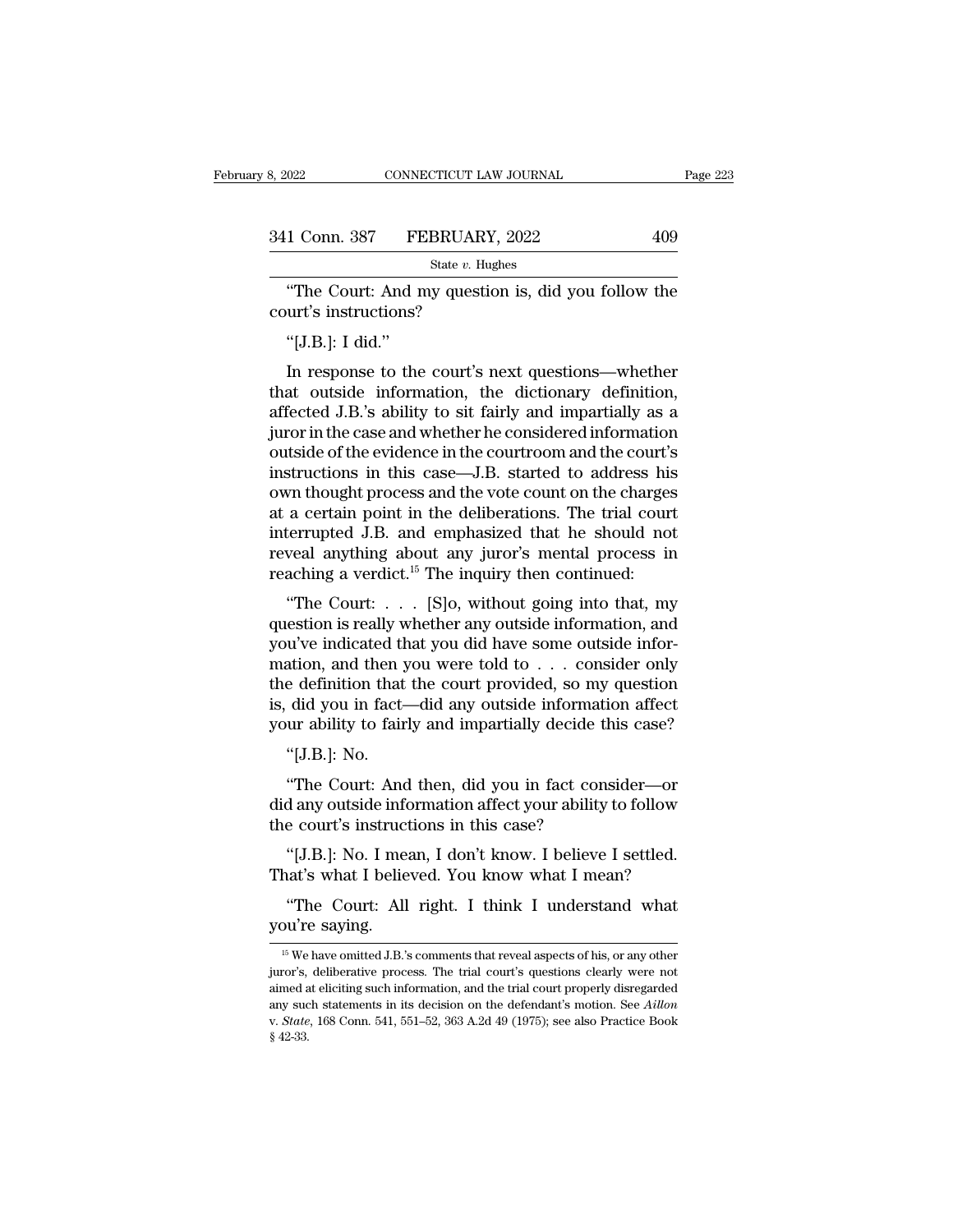# EXECUTE CONNECTICUT LAW JOURNAL February 8, 2022<br>410 FEBRUARY, 2022 341 Conn. 387<br>5tate v. Hughes

State *v.* Hughes

CON.<br>
0 I<br>
"[J.B.]: Yes.<br>
"The Court: And <sup>0</sup><br>
FEBRUARY, 2022 341 Conn. 387<br>  $\frac{1}{2}$ <br>  $\frac{1}{2}$ <br>  $\frac{1}{2}$ <br>  $\frac{1}{2}$ <br>  $\frac{1}{2}$ <br>  $\frac{1}{2}$ <br>  $\frac{1}{2}$  guess lastly, were you able to<br>
msider and limit your consideration only to the evi-<br>
meg in the case, as well 410 FEBRUARY, 2022 341 Conn. 387<br>
State v. Hughes<br>
"[J.B.]: Yes.<br>
"The Court: And, I guess lastly, were you able to consider and limit your consideration only to the evi-<br>
dence in the case, as well as the court's instruc 410 FEBRUARY, 2022 341 Conn. 387<br>
State v. Hughes<br>
"[J.B.]: Yes.<br>
"The Court: And, I guess lastly, were you able to consider and limit your consideration only to the evidence in the case, as well as the court's instructio "[J.B.]: Yes.<br>"The Court: And<br>nsider and limit ;<br>nce in the case, a<br>"[J.B.]: Yes."<br>After defense cou "The Court: And, I guess lastly, were you able to<br>msider and limit your consideration only to the evi-<br>nce in the case, as well as the court's instructions?<br>"[J.B.]: Yes."<br>After defense counsel requested follow-up questio

"The Court: And, I guess lastly, were you able to<br>consider and limit your consideration only to the evi-<br>dence in the case, as well as the court's instructions?<br>"[J.B.]: Yes."<br>After defense counsel requested follow-up ques consider and limit your consideration only to the evi-<br>dence in the case, as well as the court's instructions?<br>"[J.B.]: Yes."<br>After defense counsel requested follow-up questions<br>to ascertain what J.B. had reviewed and why, dence in the case, as well as the court's instructions?<br>
"[J.B.]: Yes."<br>
After defense counsel requested follow-up questions<br>
to ascertain what J.B. had reviewed and why, the court<br>
elicited the following additional inform "[J.B.]: Yes."<br>After defense counsel requested follow-up questions<br>to ascertain what J.B. had reviewed and why, the court<br>elicited the following additional information. J.B. had<br>looked up the definition of manslaughter in a many alternative means of the definition was important for the definition of the definition of manipulation. I.B. had looked up the definition of manipulation in a Webster's Dictionary, which he recalled defined the ter After defense counsel requested follow-up questions<br>to ascertain what J.B. had reviewed and why, the court<br>elicited the following additional information. J.B. had<br>looked up the definition of manslaughter in a Webster's<br>Dic to ascertain what J.B. had reviewed and why, the court<br>elicited the following additional information. J.B. had<br>looked up the definition of manslaughter in a Webster's<br>Dictionary, which he recalled defined the term as "tak elicited the following additional information. J.B. had<br>looked up the definition of manslaughter in a Webster's<br>Dictionary, which he recalled defined the term as "tak-<br>ing a man's life without forethought or malice . . . . looked up the definition of manslaughter in a Webster's<br>Dictionary, which he recalled defined the term as "tak-<br>ing a man's life without forethought or malice  $\dots$ ."<br>J.B. indicated that the "without forethought" aspect of Dictionary, which he recalled defined the term as "taking a man's life without forethought or malice  $\ldots$ ."<br>J.B. indicated that the "without forethought" aspect of the definition was important for the other jurors to kno  $\overline{B}$  a man's me without foremought of mance  $\overline{B}$ .  $\overline{C}$ .  $\overline{C}$ . And  $\overline{C}$  and  $\overline{C}$  are definition was important for the other jurors to low because it confirmed J.B.'s prior understanding manslaughter F.B. indicated that the Without forethought aspect of<br>the definition was important for the other jurors to<br>know because it confirmed J.B.'s prior understanding<br>of manslaughter to mean "an accidental thing." This<br>exchange t income vast inconsing the definition was important for the other jurors to<br>know because it confirmed J.B.'s prior understanding<br>of manslaughter to mean "an accidental thing." This<br>exchange then ensued:<br>"The Court: All righ

inconsistent with what you had thought or—<br>"[J.B.]: Sort of.<br>"The Court: All right. I don't want to put any words" "The Court: All right. And are you telling us that<br>e reason you looked it up was because it seemed<br>consistent with what you had thought or—<br>"[J.B.]: Sort of.<br>"The Court: All right. I don't want to put any words<br>to your mou "The Court: All right<br>the reason you looke<br>inconsistent with wha<br>"[J.B.]: Sort of.<br>"The Court: All right<br>into your mouth.<br>"[J.B.]: I mean, yeal

e reason you looked it up was because it seemed<br>
consistent with what you had thought or—<br>
"[J.B.]: Sort of.<br>
"The Court: All right. I don't want to put any words<br>
to your mouth.<br>"[J.B.]: I mean, yeah. I mean, I just wante "[J.B.]: Sort of.<br>"The Court: All right. I don't want to put any words<br>into your mouth.<br>"[J.B.]: I mean, yeah. I mean, I just wanted to have<br>an actual definition of what it was and—<br>"The Court: All right. And then the cour

"The Court: All right. I don't want to put any words<br>"(J.B.): I mean, yeah. I mean, I just wanted to have<br>actual definition of what it was and—<br>"The Court: All right. And then the court explained<br>at you needed to use the d "The Court: All right. I don't want to put any words<br>into your mouth.<br>"[J.B.]: I mean, yeah. I mean, I just wanted to have<br>an actual definition of what it was and—<br>"The Court: All right. And then the court explained<br>that y into your mouth.<br>
"[J.B.]: I mean, y<br>
an actual definitior<br>
"The Court: All 1<br>
that you needed to<br>
had provided.<br>
"[J.B.]: After that "[J.B.]: I mean, yeah. I mean, I just wanted to heat actual definition of what it was and—<br>"The Court: All right. And then the court explaint you needed to use the definition that the cod provided.<br>"[J.B.]: After that, I h "The Court: All right. And then the court explat you needed to use the definition that the<br>d provided.<br>"[J.B.]: After that, I had done that, correct.<br>"The Court: And that was afterward?<br>"[J.B.]: Yes. The Court. An I<br>at you needed to<br>d provided.<br>"[J.B.]: After that<br>"The Court: And<br>"[J.B.]: Yes.

d provided.<br>"[J.B.]: After that, I had done that, correct.<br>"The Court: And that was afterward?<br>"[J.B.]: Yes.<br>"The Court: And did you follow the court's instruc-<br>nns? tions?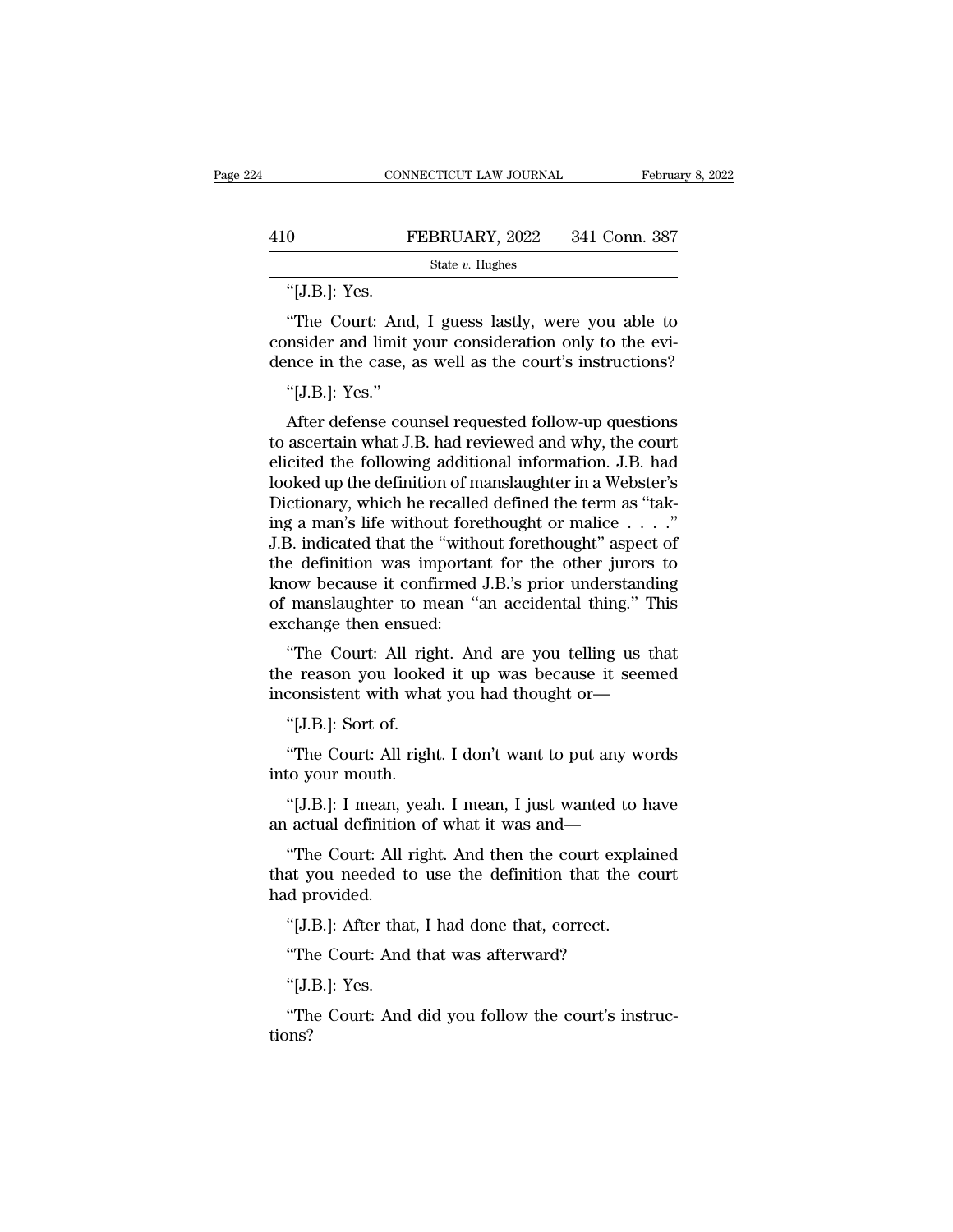# 3, 2022 CONNECTICUT LAW JOURNAL Page 225<br>341 Conn. 387 FEBRUARY, 2022 411<br>5tate v. Hughes

State *v.* Hughes

022 CONNECTICUT LAW JOURNAL<br>
1 Conn. 387 FEBRUARY, 2022<br>
<sup>State v.</sup> Hughes<br>
"[J.B.]: I mean, basically, I did."<br>
The defendant thereafter filed a mo  $\begin{array}{lll} \text{1 Conn. } 387 & \text{FEBRUARY, } 2022 & \text{411} \ \text{State } v. \text{ Hughes} \ \text{``[J.B.]: I mean, basically, I did.''} \ \text{The defendant thereafter filed a motion for a new} \text{al on the ground of prejudicial juror misconduct. The} \ \text{al court denied the motion, concluding that "no actual" \end{array}$ 341 Conn. 387 FEBRUARY, 2022 411<br>
State v. Hughes<br>
"[J.B.]: I mean, basically, I did."<br>
The defendant thereafter filed a motion for a new<br>
trial on the ground of prejudicial juror misconduct. The<br>
trial court denied the m 341 Conn. 387 FEBRUARY, 2022 411<br>  $\frac{1}{\text{State } v. \text{ Hughes}}$  411<br>
"[J.B.]: I mean, basically, I did."<br>
The defendant thereafter filed a motion for a new<br>
trial on the ground of prejudicial juror misconduct. The<br>
trial court deni State *v*. Hughes<br>
"[J.B.]: I mean, basically, I did."<br>
The defendant thereafter filed a motion for a new<br>
trial on the ground of prejudicial juror misconduct. The<br>
trial court denied the motion, concluding that "no actua <sup>"</sup>[J.B.]: I mean, basically, I did."<br>The defendant thereafter filed a motion for a new trial on the ground of prejudicial juror misconduct. The trial court denied the motion, concluding that "no actual prejudice resulted The defendant thereafter filed a motion for a new<br>trial on the ground of prejudicial juror misconduct. The<br>trial court denied the motion, concluding that "no actual<br>prejudice resulted from the conduct" at issue. The court<br> trial on the ground of prejudicial juror misconduct. The<br>trial court denied the motion, concluding that "no actual<br>prejudice resulted from the conduct" at issue. The court<br>relied on the standard articulated in *State* v. J trial court denied the motion, concluding that "no actual<br>prejudice resulted from the conduct" at issue. The court<br>relied on the standard articulated in *State v. Johnson*,<br>288 Conn. 236, 951 A.2d 1257 (2008), in which thi prejudice resulted from the conduct" at issue. The court<br>relied on the standard articulated in *State* v. *Johnson*,<br>288 Conn. 236, 951 A.2d 1257 (2008), in which this court<br>emphasized the limitations on postverdict inquir relied on the standard articulated in *State* v. *Johnson*,<br>288 Conn. 236, 951 A.2d 1257 (2008), in which this court<br>emphasized the limitations on postverdict inquiry of<br>jurors and then observed: "[O]nce a verdict has been 288 Conn. 236, 951 A.2d 1257 (2008), in which this court<br>emphasized the limitations on postverdict inquiry of<br>jurors and then observed: "[O]nce a verdict has been<br>reached, the proper inquiry does not involve a determi-<br>na emphasized the limitations on postverdict inquiry of<br>jurors and then observed: "[O]nce a verdict has been<br>reached, the proper inquiry does not involve a determi-<br>nation of what conclusions the jurors *actually* drew<br>but, r jurors and then observed: "[O]nce a verdict has been<br>reached, the proper inquiry does not involve a determi-<br>nation of what conclusions the jurors *actually* drew<br>but, rather, of whether the jurors were aware of or<br>actuall reached, the proper inquiry does not involve a determination of what conclusions the jurors *actually* drew<br>but, rather, of whether the jurors were aware of or<br>actually exposed to [extrinsic material], whether it<br>affected nation of what conclusions the juror<br>but, rather, of whether the jurors w<br>actually exposed to [extrinsic mate:<br>affected their ability to be impartial an<br>of such a nature that it *probably* rend<br>unfair or partial." (Emphasi the trial court then applied these three inquiries to the trial court of their ability to be impartial and whether it was such a nature that it *probably* rendered the juror[s] fair or partial." (Emphasis in original; int actually exposed to [extinsic material], whether it affected their ability to be impartial and whether it was<br>of such a nature that it *probably* rendered the juror[s]<br>unfair or partial." (Emphasis in original; internal qu

anected then ability to be impartial and whether it was<br>of such a nature that it *probably* rendered the juror[s]<br>unfair or partial." (Emphasis in original; internal quota-<br>tion marks omitted.) Id., 262–63.<br>The trial cour or such a nature that it *probably* rendered the juror[s]<br>unfair or partial." (Emphasis in original; internal quota-<br>tion marks omitted.) Id., 262–63.<br>The trial court then applied these three inquiries to<br>the present case. responses the court here in the court is a series to the present case. It first found that exposure to the dictionary definition was limited to one juror and that, with regard to the other jurors' awareness, their response The trial court then applied these three inquiries to<br>the present case. It first found that exposure to the<br>dictionary definition was limited to one juror and that,<br>with regard to the other jurors' awareness, their<br>respons The trial court then applied these three inquiries to<br>the present case. It first found that exposure to the<br>dictionary definition was limited to one juror and that,<br>with regard to the other jurors' awareness, their<br>respons the present case. It first found that exposure to the dictionary definition was limited to one juror and that, with regard to the other jurors' awareness, their responses credibly dispelled any concern that J.B.'s actions dictionary definition was limited to one juror and that,<br>with regard to the other jurors' awareness, their<br>responses credibly dispelled any concern that J.B.'s<br>actions had tainted them. Second, the court found that<br>the jur with regard to the other jurors' awareness, their<br>responses credibly dispelled any concern that J.B.'s<br>actions had tainted them. Second, the court found that<br>the jurors' credible assurances that their impartiality<br>remained responses credibly dispelled any concern that J.B.'s<br>actions had tainted them. Second, the court found that<br>the jurors' credible assurances that their impartiality<br>remained unaffected by any potential exposure to the<br>extri actions had tainted them. Second, the court found that<br>the jurors' credible assurances that their impartiality<br>remained unaffected by any potential exposure to the<br>extrinsic dictionary definition dispelled any concern<br>abou the jurors' credible assurances that their impartiality<br>remained unaffected by any potential exposure to the<br>extrinsic dictionary definition dispelled any concern<br>about the jurors' ability to be impartial. With respect<br>to remained unaffected by any potential exposure to the extrinsic dictionary definition dispelled any concern<br>about the jurors' ability to be impartial. With respect<br>to J.B. specifically, the court found that some of his<br>answ extrinsic dictionary definition dispelled any concern<br>about the jurors' ability to be impartial. With respect<br>to J.B. specifically, the court found that some of his<br>answers were nonresponsive but interpreted those<br>comments about the jurors' ability to be impartial. With respect<br>to J.B. specifically, the court found that some of his<br>answers were nonresponsive but interpreted those<br>comments to simply reflect J.B.'s frustration that he<br>had comp to J.B. specifically, the court found that some of his<br>answers were nonresponsive but interpreted those<br>comments to simply reflect J.B.'s frustration that he<br>had compromised to reach consensus with other jurors.<br>The court answers were nonresponsive but interpreted those<br>comments to simply reflect J.B.'s frustration that he<br>had compromised to reach consensus with other jurors.<br>The court found that J.B.'s subsequent answers dis-<br>pelled any co comments to simply reflect J.B.'s frustration that he<br>had compromised to reach consensus with other jurors.<br>The court found that J.B.'s subsequent answers dis-<br>pelled any concerns of impartiality. Finally, the court<br>found had compromised to reach consensus with other jurors.<br>The court found that J.B.'s subsequent answers dis-<br>pelled any concerns of impartiality. Finally, the court<br>found that the nature of the information was not of<br>the sort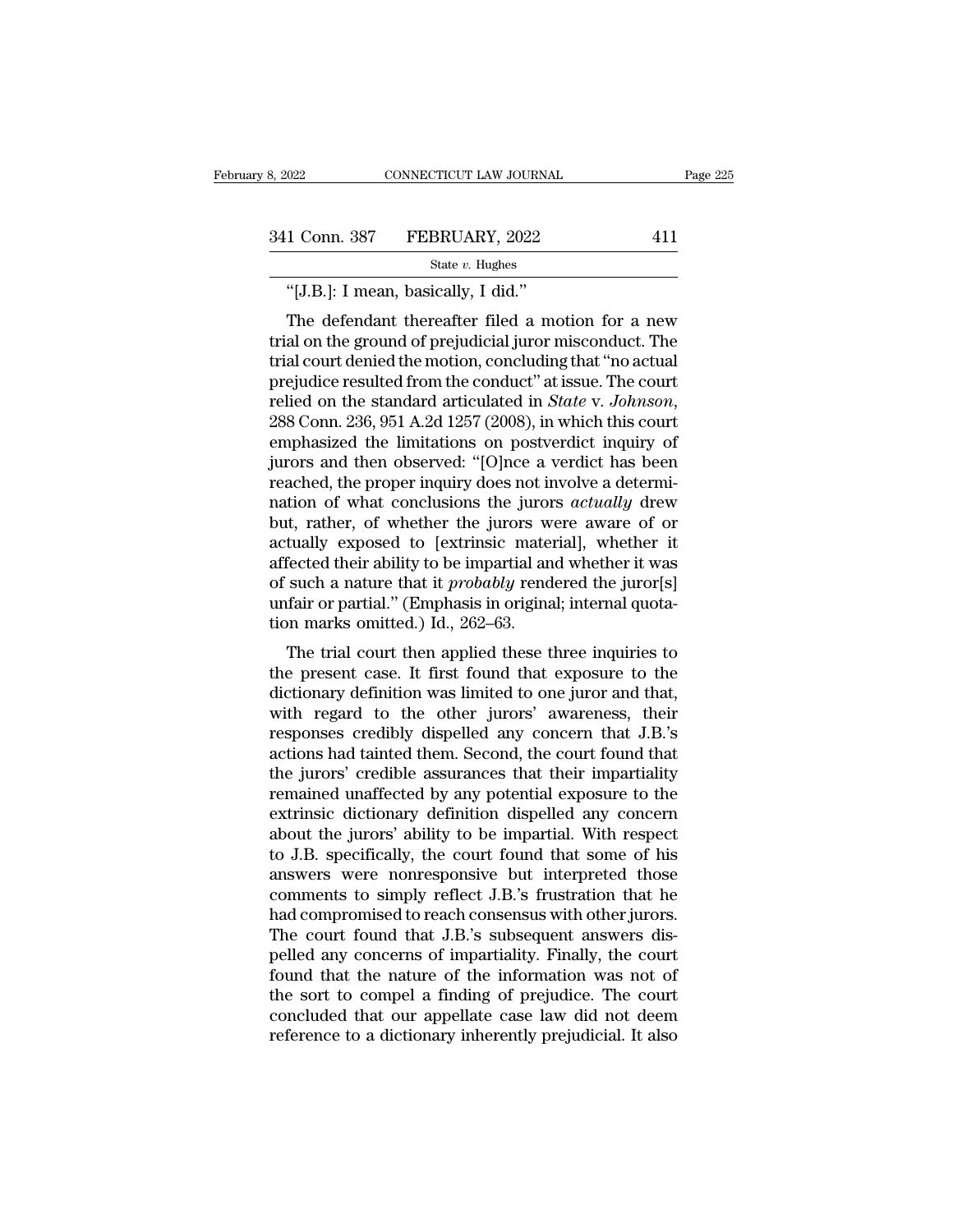# EXECUTE CONNECTICUT LAW JOURNAL February 8, 2022<br>412 FEBRUARY, 2022 341 Conn. 387<br>5tate v. Hughes

### State *v.* Hughes

FEBRUARY, 2022 341 Conn. 387<br>
FEBRUARY, 2022 341 Conn. 387<br>
State v. Hughes<br>
found no prejudice under the particular facts of this<br>
case because "utilization of [the] dictionary definition<br>
International state would be in FEBRUARY, 2022 341 Conn. 387<br>
state v. Hughes<br>
found no prejudice under the particular facts of this<br>
case because "utilization of [the] dictionary definition<br>
[of manslaughter] would be inconsistent with the actual<br>
word FEBRUARY, 2022 341 Conn. 387<br>
State v. Hughes<br>
found no prejudice under the particular facts of this<br>
case because "utilization of [the] dictionary definition<br>
[of manslaughter] would be inconsistent with the actual<br>
verd FEBRUARY, 2022 341 Conn. 387<br>
State v. Hughes<br>
found no prejudice under the particular facts of this<br>
case because "utilization of [the] dictionary definition<br>
[of manslaughter] would be inconsistent with the actual<br>
verd State v. Hughes<br>
found no prejudice under the particular facts of this<br>
case because "utilization of [the] dictionary definition<br>
[of manslaughter] would be inconsistent with the actual<br>
verdict reached," given the differ State *v*. Hugnes<br>
found no prejudice under the particular facts of this<br>
case because "utilization of [the] dictionary definition<br>
[of manslaughter] would be inconsistent with the actual<br>
verdict reached," given the diff found no prejudice under the particular facts of this<br>case because "utilization of [the] dictionary definition<br>[of manslaughter] would be inconsistent with the actual<br>verdict reached," given the difference between that de case because "utilization of [the] dictionary definition<br>[of manslaughter] would be inconsistent with the actual<br>verdict reached," given the difference between that defi-<br>nition and the statutory definition that the jury [of manslaughter] would be inconsistent with the actual<br>verdict reached," given the difference between that defi-<br>nition and the statutory definition that the jury applied.<sup>16</sup><br>In considering the second and third *Johnson* verdict reached," given the difference between that definition and the statutory definition that the jury applied.<sup>16</sup><br>In considering the second and third *Johnson* inquiries,<br>the court also relied on the black letter prin nition and the statutory definition that the jury applied.<sup>16</sup><br>In considering the second and third *Johnson* inquiries,<br>the court also relied on the black letter principle that,<br>"[i]n the absence of a clear indication to t In considering the second and third *Johnson* inquiries,<br>the court also relied on the black letter principle that,<br>"[i]n the absence of a clear indication to the contrary,<br>[the court] must presume that the jury followed [t the court also relied on the black letter principle that,<br>"[i]n the absence of a clear indication to the contrary,<br>[the court] must presume that the jury followed [the<br>court's] instruction." *State* v. Asherman, 193 Conn. "[i]n the absence of a clear indication to the contrary,<br>[the court] must presume that the jury followed [the<br>court's] instruction." *State* v. Asherman, 193 Conn. 695,<br>737–38, 478 A.2d 227 (1984), cert. denied, 470 U.S. distinguishable. 7–38, 478 A.2d 227 (1984), cert. denied, 470 U.S. 1050,<br>5 S. Ct. 1749, 84 L. Ed. 2d 814 (1985). The trial court<br>jected the defendant's reliance on case law from other<br>risdictions, concluding that each case was factually<br>s 105 S. Ct. 1749, 84 L. Ed. 2d 814 (1985). The trial court<br>rejected the defendant's reliance on case law from other<br>jurisdictions, concluding that each case was factually<br>distinguishable.<br>In his appeal to this court, the d

rejected the defendant's reliance on case law from other<br>jurisdictions, concluding that each case was factually<br>distinguishable.<br>In his appeal to this court, the defendant's challenge<br>to the legal standard applied by the t distinguishable.<br>
In his appeal to this court, the defendant's challenge<br>
to the legal standard applied by the trial court has sev-<br>
eral threads. We glean three distinct points. First, the<br>
defendant contends that the tr relieved on the impartiality standard opplied by the trial court has several threads. We glean three distinct points. First, the defendant contends that the trial court incorrectly relied on the impartiality standard in *S* In his appeal to this court, the defendant's challenge<br>to the legal standard applied by the trial court has sev-<br>eral threads. We glean three distinct points. First, the<br>defendant contends that the trial court incorrectly<br> to the legal standard applied by the trial court has several threads. We glean three distinct points. First, the defendant contends that the trial court incorrectly relied on the impartiality standard in *State* v. *Johnso* eral threads. We glean three distinct points. First, the defendant contends that the trial court incorrectly relied on the impartiality standard in *State* v. *Johnson*, supra, 288 Conn. 262–63, because the misconduct in t defendant contends that the trial court incorrectly<br>relied on the impartiality standard in *State* v. *Johnson*,<br>supra, 288 Conn. 262–63, because the misconduct in<br>the present case is not of the type that raises concerns<br>o relied on the impartiality standard in *State* v. *Johnson*, supra, 288 Conn. 262–63, because the misconduct in the present case is not of the type that raises concerns of juror partiality. He asserts that the trial court, supra, 288 Conn. 262–63, because the misconduct in<br>the present case is not of the type that raises concerns<br>of juror partiality. He asserts that the trial court, instead,<br>should have considered whether the extrinsic inform the present case is not of the type that raises concerns<br>of juror partiality. He asserts that the trial court, instead,<br>should have considered whether the extrinsic informa-<br>tion interfered with J.B.'s ability to judge the of juror partiality. He asserts that the trial court, instead,<br>should have considered whether the extrinsic informa-<br>tion interfered with J.B.'s ability to judge the case solely<br>on the basis of the definition provided by t should have considered whether the extrinsic information interfered with J.B.'s ability to judge the case solely<br>on the basis of the definition provided by the court,<br>and whether the verdict was influenced by J.B.'s argu-<br> tion interfered with J.B.'s ability to judge the case solely<br>on the basis of the definition provided by the court,<br>and whether the verdict was influenced by J.B.'s argu-<br>ments in deliberations in reliance on the dictionary on the basis of the definition provided by the court,<br>and whether the verdict was influenced by J.B.'s argu-<br>ments in deliberations in reliance on the dictionary<br>definition. Second, the defendant contends that the trial<br>co and whether the verdict was influenced by J.B.'s arguments in deliberations in reliance on the dictionary definition. Second, the defendant contends that the trial court improperly placed the burden on him to prove prejud bourt improperly placed the burden on him to prove<br>rejudice. Although there is a split of authority in other<br>irisdictions with respect to this issue, he contends<br>at this court's case law suggests that we follow the<br><sup>16</sup> It prejudice. Although there is a split of authority in other<br>jurisdictions with respect to this issue, he contends<br>that this court's case law suggests that we follow the<br> $\frac{16}{16}$  It is unclear what the trial court meant

jurisdictions with respect to this issue, he contends that this court's case law suggests that we follow the  $\frac{16}{16}$  It is unclear what the trial court meant by this comment. Nonetheless, as we explain in this opinion that this court's case.<br>  $\frac{16 \text{ It is unclear what the tr}}{16 \text{ It is unclear what the tr}}$ <br>
as we explain in this opinion<br>
in the definitions could not h<br>
stances of the present case.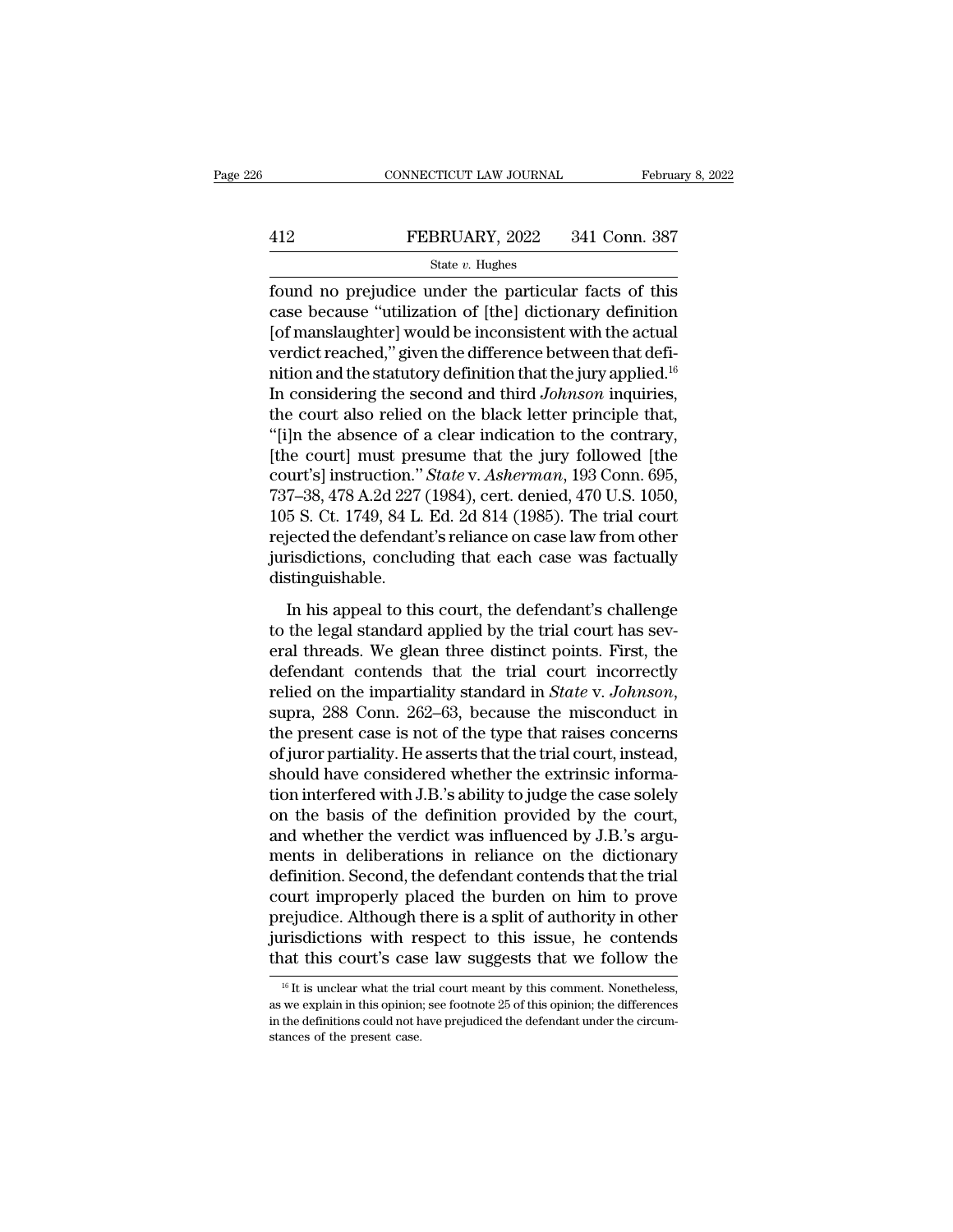# 341 Conn. 387 FEBRUARY, 2022 413<br>
State v. Hughes

### State *v.* Hughes

 $\begin{array}{lll} \text{3, } & \text{2022} \end{array} \qquad \begin{array}{lll} \text{COMNETICUT LAW JOURNAL} \ \text{341 Conn. } & \text{387} & \text{FEBRUARY, } & \text{2022} \ \text{341} & \text{State } v. \ \text{Huples} \ \text{surisdictions that would apply a presupption of prejudice, which in turn would require the state to prove that there was no reasonable possibility that LP's component.} \end{array}$ 341 Conn. 387 FEBRUARY, 2022 413<br>
state v. Hughes<br>
jurisdictions that would apply a presumption of prejudice, which in turn would require the state to prove<br>
that there was no reasonable possibility that J.B.'s consultatio 341 Conn. 387 FEBRUARY, 2022 413<br>
State v. Hughes<br>
jurisdictions that would apply a presumption of prejudice, which in turn would require the state to prove<br>
that there was no reasonable possibility that J.B.'s con-<br>
sult 341 Conn. 387 FEBRUARY, 2022 413<br>
state v. Hughes<br>
jurisdictions that would apply a presumption of prejudice, which in turn would require the state to prove<br>
that there was no reasonable possibility that J.B.'s consultati State v. Hughes<br>
intrisdictions that would apply a presumption of prejudice, which in turn would require the state to prove<br>
that there was no reasonable possibility that J.B.'s consultation of a dictionary influenced the state  $v$ . Hughes<br>jurisdictions that would apply a presumption of preju-<br>dice, which in turn would require the state to prove<br>that there was no reasonable possibility that J.B.'s con-<br>sultation of a dictionary influenced jurisdictions that would apply a presumption of prejudice, which in turn would require the state to prove<br>that there was no reasonable possibility that J.B.'s con-<br>sultation of a dictionary influenced the verdict. Third,<br>t dice, which in turn would require the state to prove<br>that there was no reasonable possibility that J.B.'s con-<br>sultation of a dictionary influenced the verdict. Third,<br>the defendant contends that the trial court improperl that there was no reasonable possibility that J.B.'s consultation of a dictionary influenced the verdict. Third, the defendant contends that the trial court improperly failed to determine that the state did not meet this b sultation of a dictionary influenced the verdict. This the defendant contends that the trial court improperfailed to determine that the state did not meet that burden. He asserts that this conclusion is compel either by t Following that the state did not meet this<br>orden. He asserts that this conclusion is compelled<br>ther by the testimony adduced at the hearing or under<br>rious objective tests applied by other jurisdictions to<br>sess prejudice u railed to determine that the state did not meet this<br>burden. He asserts that this conclusion is compelled<br>either by the testimony adduced at the hearing or under<br>various objective tests applied by other jurisdictions to<br>as

burden. He asserts that this conclusion is competied<br>either by the testimony adduced at the hearing or under<br>various objective tests applied by other jurisdictions to<br>assess prejudice under such circumstances.<sup>17</sup><br>The sta entier by the testimony adduced at the nearing or under<br>various objective tests applied by other jurisdictions to<br>assess prejudice under such circumstances.<sup>17</sup><br>The state questions the defendant's preservation of<br>some of t various objective tests applied by other jurisdictions to<br>assess prejudice under such circumstances.<sup>17</sup><br>The state questions the defendant's preservation of<br>some of these issues but contends that, in any event,<br>the trial c assess prejudice under such circumstances.<br>
The state questions the defendant's preservation of<br>
some of these issues but contends that, in any event,<br>
the trial court unambiguously allocated the burden of<br>
proof to the s ie trial court unambiguously allocated the burden of<br>roof to the state, consistent with the state's acknowl-<br>dgment during the hearing on the motion for a new<br>ial that a presumption of prejudice applied and that<br><sup>17</sup> The d proof to the state, consistent with the state's acknowledgment during the hearing on the motion for a new trial that a presumption of prejudice applied and that  $\frac{17}{17}$  The defendant identifies three tests applicable

<sup>924</sup>; see also *United States v. Lawson*, 677 F.3d 629, 646–51 (4th Cir.)<br>
(applying *Mayhue* factors), cert. denied sub nom. *Hutto v. United States*,<br>
568 U.S. 889, 133 S. Ct. 393, 184 L. Ed. 2d 162 (2012).<br>
Although th (applying *Mayhue* factors), cert. denied sub nom. *Hutto* v. *United States*, 568 U.S. 889, 133 S. Ct. 393, 184 L. Ed. 2d 162 (2012).<br>Although this court previously has indicated that the effect of juror misconduct or ext Although this court previously has indicated that the effect of juror misconduct or external influences would be assessed under an objective test; see Sawicki v. New Britain General Hospital, 302 Conn. 514, 523–24, 29 A.3d Although this court previously has indicated that the effect of juror misconduct or external influences would be assessed under an objective test; see Sawicki v. New Britain General Hospital, 302 Conn. 514, 523–24, 29 A.3

edgment during the hearing on the motion for a new trial that a presumption of prejudice applied and that  $\frac{17}{17}$  The defendant identifies three tests applicable to the present circumstances, which he characterizes as trial that a presumption of prejudice applied and that  $\frac{17}{17}$  The defendant identifies three tests applicable to the present circumstances, which he characterizes as follows: (1) a "[d]efinitional" test, which compar The defendant identifies three tests applicable to the present circum-<br>stances, which he characterizes as follows: (1) a "[d]efinitional" test, which<br>compares the statutory requirement or legal definition provided by the <sup>I7</sup> The defendant identifies three tests applicable to the present circumstances, which he characterizes as follows: (1) a "[d]efinitional" test, which compares the statutory requirement or legal definition provided by t compares the statutory requirement or legal definition provided by the trial court to the dictionary definition and assesses whether application of the dictionary definition could have been harmful to the defendant; see, court to the dictionary definition and assesses whether application of the dictionary definition could have been harmful to the defendant; see, e.g., *Commonwealth* v. *Wood*, 230 S.W.3d 331, 333–34 (Ky. App. 2007); *State* dictionary definition could have been harmful to the defendant; see, e.g., *Commonwealth* v. *Wood*, 230 S.W.3d 331, 333-34 (Ky. App. 2007); *State* v. *Abell*, 383 N.W.2d 810, 812-13 (N.D. 1986); (2) a "typical juror" tes Commonwealth v. Wood, 230 S.W.3d 331, 333-34 (Ky. App. 2007); *State v.*<br>*Abell*, 383 N.W.2d 810, 812-13 (N.D. 1986); (2) a "typical juror" test, which, in recognition of the fact that the trial court is precluded from eli Abell, 383 N.W.2d 810, 812–13 (N.D. 1986); (2) a "typical juror" test, which, in recognition of the fact that the trial court is precluded from eliciting evidence regarding the actual effect of the extrinsic information on in recognition of the fact that the trial court is precluded from eliciting evidence regarding the actual effect of the extrinsic information on the jurors, applies an objective, multifactor test to determine whether ther and (3) the "*Mayhue*" test; see *Mayhue* v. *St. Francis Hospital* of Wichita, *St.* and Survey applies an objective, multifactor test to determine whether there is a reasonable possibility that the extrinsic information *Incores,* applies an objective, multifactor test to determine whether there is a reasonable possibility that the extrinsic information influenced the verdict to the defendant's detriment; see, e.g., *People v. Harlan*, 10 sizes, upper assess prejudice from influenced the verdict to the defendant's detriment; see, e.g., People v. Harlan, 109 P.3d 616, 625–26 (Colo.), cert. denied, 546 U.S. 928, 126 S. Ct. 399, 163 L. Ed. 2d 277 (2005); and 1 and *defendant's detriment*; see, e.g., *People v. Harlan*, 109 P.3d 616, 625–26 (Colo.), cert. denied, 546 U.S. 928, 126 S. Ct. 399, 163 L. Ed. 2d 277 (2005); and (3) the *"Mayhue"* test; see *Mayhue v. St. Francis Hosp* (Colo.), cert. denied, 546 U.S. 928, 126 S. Ct. 399, 163 L. Ed. 2d 277 (2005);<br>and (3) the "*Mayhue*" test; see *Mayhue* v. *St. Francis Hospital of Wichita*, *Inc.*, 969 F.2d 919 (10th Cir. 1992), which sets forth a multi *c.*, 969 F.2d 919 (10th Cir. 1992), which sets forth a multifactor, nonexclu-<br>*e* test to assess prejudice from jurors' use of dictionary definitions. Id.,<br>4; see also *United States v. Lawson*, 677 F.3d 629, 646–51 (4th sive test to assess prejudice from jurors' use of dictionary definitions. Id., 924; see also *United States v. Lawson*, 677 F.3d 629, 646–51 (4th Cir.) (applying *Mayhue* factors), cert. denied sub nom. *Hutto v. United St*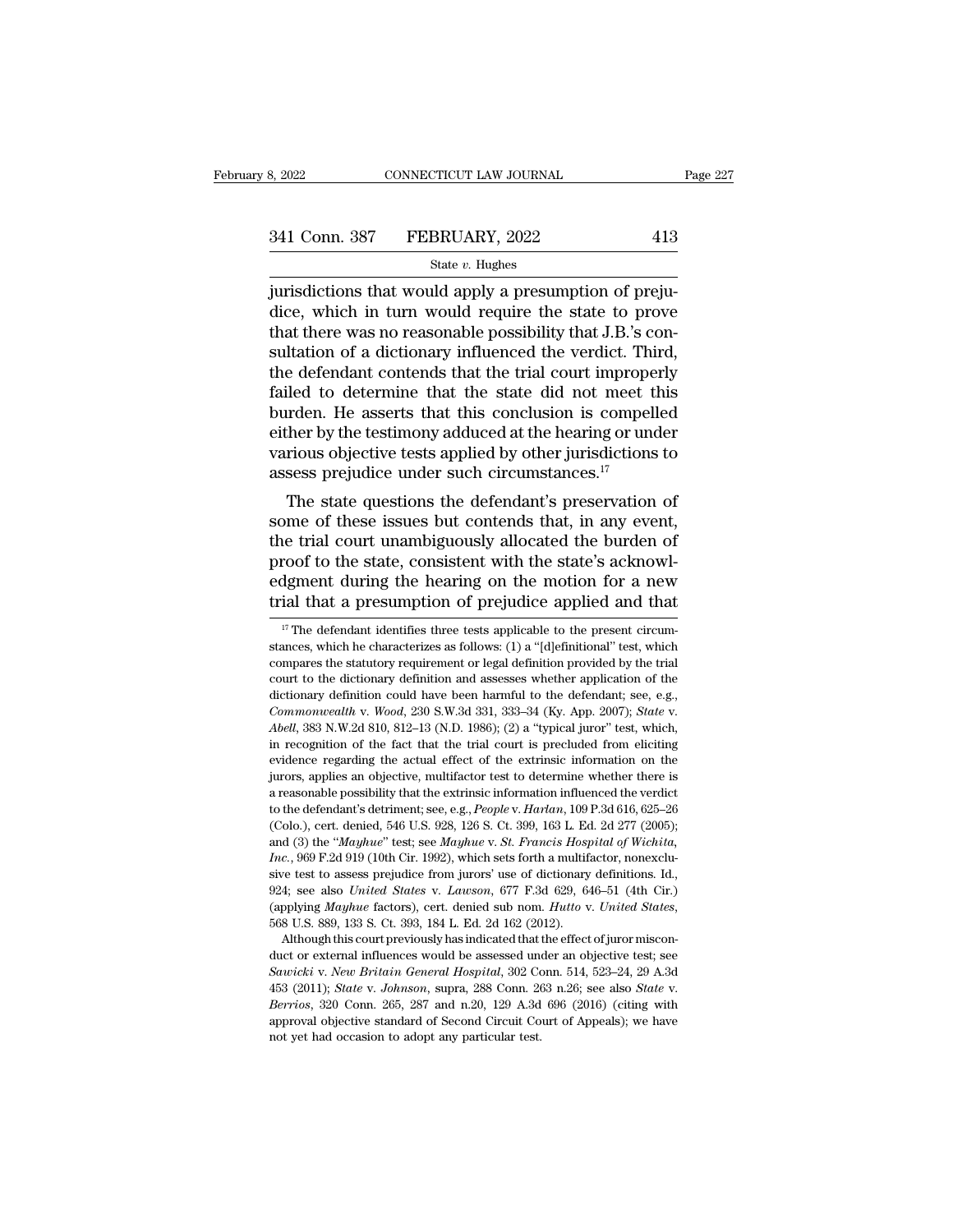|     | CONNECTICUT LAW JOURNAL | February 8, 2022 |
|-----|-------------------------|------------------|
|     |                         |                  |
| 414 | FEBRUARY, 2022          | 341 Conn. 387    |
|     | State $v$ . Hughes      |                  |

CONNECTICUT LAW JOURNAL February 8, 2<br>
FEBRUARY, 2022 341 Conn. 387<br>
State v. Hughes<br>
it had the burden to prove that there was no prejudice.<br>
The state further contends that it met this burden of The state further contends that it met this burden of proof no matter which test is applied.<sup>18</sup> 414 FEBRUARY, 2022 341 C<br>
State v. Hughes<br>
it had the burden to prove that there was no p<br>
The state further contends that it met this b<br>
proof no matter which test is applied.<sup>18</sup><br>
Insofar as the defendant's claims bear FEBRUARY, 2022 341 Conn. 387<br>
State v. Hughes<br>
had the burden to prove that there was no prejudice.<br>
i.e state further contends that it met this burden of<br>
oof no matter which test is applied.<sup>18</sup><br>
Insofar as the defendan

State *v*. Hughes<br>it had the burden to prove that there was no prejudice.<br>The state further contends that it met this burden of<br>proof no matter which test is applied.<sup>18</sup><br>Insofar as the defendant's claims bear on the prop it had the burden to prove that there was no prejudice.<br>The state further contends that it met this burden of<br>proof no matter which test is applied.<sup>18</sup><br>Insofar as the defendant's claims bear on the proper<br>legal standard, The state further contends that it met this burden of<br>proof no matter which test is applied.<sup>18</sup><br>Insofar as the defendant's claims bear on the proper<br>legal standard, they are subject to plenary review. See,<br>e.g., *Hartfor Ine state rature establish take to the singled.*<sup>18</sup><br>
Insofar as the defendant's claims bear on the proper<br>
legal standard, they are subject to plenary review. See,<br>
e.g., *Hartford v. CBV Parking Hartford*, *LLC*, 330 Co Insofar as the defendant's claims bear on the proper<br>legal standard, they are subject to plenary review. See,<br>e.g., *Hartford* v. *CBV Parking Hartford*, *LLC*, 330 Conn.<br>200, 214, 192 A.3d 406 (2018) (legal standard gene Insofar as the defendant's claims bear on the proper<br>legal standard, they are subject to plenary review. See,<br>e.g., *Hartford* v. *CBV Parking Hartford*, *LLC*, 330 Conn.<br>200, 214, 192 A.3d 406 (2018) (legal standard gene legal standard, they are subject to plenary review. See,<br>e.g., *Hartford* v. *CBV Parking Hartford*, *LLC*, 330 Conn.<br>200, 214, 192 A.3d 406 (2018) (legal standard generally);<br>*In re Jason R.*, 306 Conn. 438, 452, 51 A.3d e.g., *Hartford v. CBV Parking Hartford, LLC*, 330 Conn.<br>200, 214, 192 A.3d 406 (2018) (legal standard generally);<br>*In re Jason R.*, 306 Conn. 438, 452, 51 A.3d 334 (2012)<br>(misallocation of burden of proof). Insofar, howev 200, 214, 192 A.3d 406 (2018) (legal standard generally);<br> *In re Jason R.*, 306 Conn. 438, 452, 51 A.3d 334 (2012)<br>
(misallocation of burden of proof). Insofar, however,<br>
as they challenge the trial court's assessment of *In re Jason R.*, 306 Conn. 438, 452, 51 A.3d 334 (2012) (misallocation of burden of proof). Insofar, however, as they challenge the trial court's assessment of the credibility of the jurors' testimony at the hearing inqu (misallocation of burden of proof). Insofar, however,<br>as they challenge the trial court's assessment of the<br>credibility of the jurors' testimony at the hearing inquir-<br>ing into the alleged misconduct, or the reasonableness as they challenge the trial court's assessment of the<br>credibility of the jurors' testimony at the hearing inquir-<br>ing into the alleged misconduct, or the reasonableness<br>of inferences drawn from such testimony, we review<br>su credibility of the jurors' testimony at the hearing inquiring into the alleged misconduct, or the reasonableness<br>of inferences drawn from such testimony, we review<br>such assessments under the abuse of discretion stan-<br>dard. of inferences drawn from such testimony, we review<br>such assessments under the abuse of discretion stan-<br>dard. See, e.g., *State* v. *Dixon*, 318 Conn. 495, 506–507,<br>122 A.3d 542 (2015); *State* v. *Small*, 242 Conn. 93, 11 such assessments under the abuse of discretion stan-<br>dard. See, e.g., *State* v. *Dixon*, 318 Conn. 495, 506–507,<br>122 A.3d 542 (2015); *State* v. *Small*, 242 Conn. 93, 113,<br>700 A.2d 617 (1997). See generally *State* v. *N* dard. See, e.g., *State* v. *Dixon*, 318 Conn. 495, 506–507, 122 A.3d 542 (2015); *State* v. *Small*, 242 Conn. 93, 113, 700 A.2d 617 (1997). See generally *State* v. *Newsome*, 238 Conn. 588, 628, 682 A.2d 972 (1996) (mo 122 A.3d 542 (2015); *State* v. *Small*, 242 C 700 A.2d 617 (1997). See generally *State* 238 Conn. 588, 628, 682 A.2d 972 (1996) new trial based on allegations of juror minital based to the sound discretion of the tris n 8 Conn. 588, 628, 682 A.2d 972 (1996) (motion for<br>8 Conn. 588, 628, 682 A.2d 972 (1996) (motion for<br>w trial based on allegations of juror misconduct "is<br>dressed to the sound discretion of the trial court and<br>not to be gran since that J.B.'s consultation of juror misconduct "is<br>addressed to the sound discretion of the trial court and<br>is not to be granted except on substantial grounds"<br>(internal quotation marks omitted)).<br>We agree with the def

From Example 12 and discretion of the trial court and<br>is not to be granted except on substantial grounds"<br>(internal quotation marks omitted)).<br>We agree with the defendant, and the state's conces-<br>sion, that J.B.'s consulta is not to be granted except on substantial grounds"<br>(internal quotation marks omitted)).<br>We agree with the defendant, and the state's concession, that J.B.'s consultation of a dictionary definition<br>of manslaughter was pres bore the burden marks omitted)).<br>
We agree with the defendant, and the state's concession, that J.B.'s consultation of a dictionary definition<br>
of manslaughter was presumptively prejudicial under<br>
the circumstances in the We agree with the defendant, and the state's concession, that J.B.'s consultation of a dictionary definition<br>of manslaughter was presumptively prejudicial under<br>the circumstances in the present case and that the state<br>bore We agree with the defendant, and the state's concession, that J.B.'s consultation of a dictionary definition of manslaughter was presumptively prejudicial under the circumstances in the present case and that the state bore sion, that J.B.'s consultation of a dictionary definition<br>of manslaughter was presumptively prejudicial under<br>the circumstances in the present case and that the state<br>bore the burden of proving that this juror misconduct<br> The burden of proving that this juror misconduct<br>as harmless. We do not share the state's confidence<br>at the trial court necessarily allocated the burden of<br>roof to the state, as this matter was not expressly<br> $^{18}$  Because was harmless. We do not share the state's confidence<br>that the trial court necessarily allocated the burden of<br>proof to the state, as this matter was not expressly<br> $\frac{18}{18}$  Because we conclude that the trial court prope

that the trial court necessarily allocated the burden of<br>proof to the state, as this matter was not expressly<br><sup>18</sup> Because we conclude that the trial court properly relied on the jurors'<br>testimony, we need not consider whe proof to the state, as this matter was not expressly<br>
<sup>18</sup> Because we conclude that the trial court properly relied on the jurors'<br>
testimony, we need not consider whether the defendant is entitled to review<br>
of his claim The trial court in that the trial court properly relied on the jurors'<br>
Is Because we conclude that the trial court properly relied on the jurors'<br>
testimony, we need not consider whether the defendant is entitled to revi <sup>18</sup> Because we conclude that the trial court properly relied on the jurors' testimony, we need not consider whether the defendant is entitled to review of his claim regarding the various objective tests he proposes. Inso testimony, we need not consider whether the defendant is entitled to review of his claim regarding the various objective tests he proposes. Insofar as the state suggests that the defendant is not entitled to review of his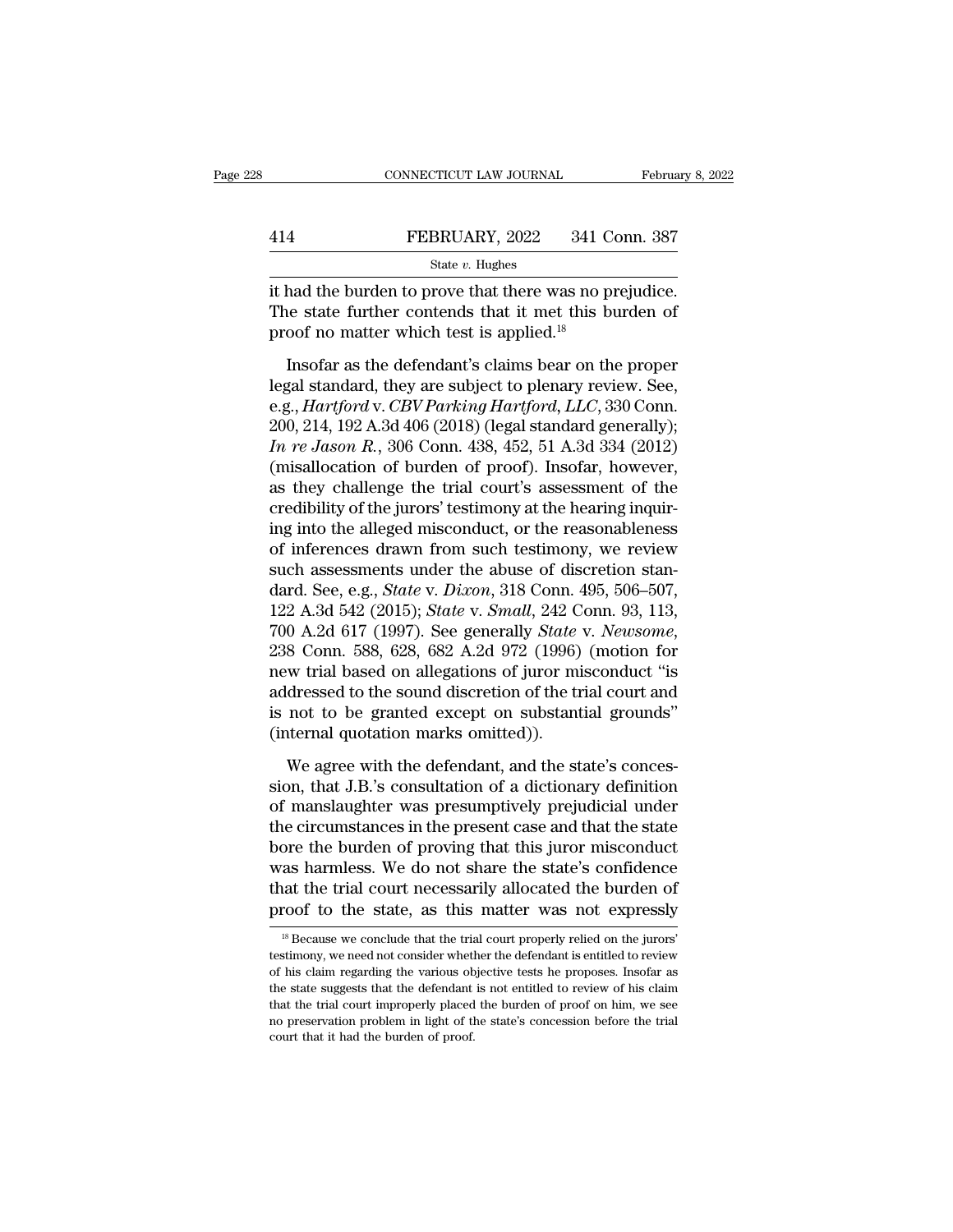$\begin{array}{ll}\n & \text{COMRECTICUT LAW JOURNAL} & \text{Page 229}\n \hline\n 341 \text{ Conn. } 387 & \text{FEBRUARY, } 2022 & 415\n \end{array}\n \begin{array}{ll}\n & \text{State } v. \text{ Hughes} \\
 \hline\n & \text{State } v. \text{ Hughes} \\
 \hline\n \text{decided in the court's decision on the defendant's motion.} \text{19 Nonetheless, if the court correctly determined that the defendant suffored\nend\n\end{array}$ 341 Conn. 387 FEBRUARY, 2022 415<br>
state v. Hughes<br>
decided in the court's decision on the defendant's<br>
motion.<sup>19</sup> Nonetheless, if the court correctly determined<br>
that the facts demonstrated that the defendant suffered<br>
a 341 Conn. 387 FEBRUARY, 2022 415<br>
State v. Hughes<br>
decided in the court's decision on the defendant's<br>
motion.<sup>19</sup> Nonetheless, if the court correctly determined<br>
that the facts demonstrated that the defendant suffered<br> <sup>341</sup> Conn. 387 **FEBRUARY**, 2022 415<br> **and Exerce from the state v. Hughes**<br> **actual prejudice from the defendant** is that the facts demonstrated that the defendant suffered<br> *no* actual prejudice from the juror misconduc state v. Hughes<br>decided in the court's decision on the defendant's<br>motion.<sup>19</sup> Nonetheless, if the court correctly determined<br>that the facts demonstrated that the defendant suffered<br>no actual prejudice from the juror misco decided in the court's decision on the defendant's<br>motion.<sup>19</sup> Nonetheless, if the court correctly determined<br>that the facts demonstrated that the defendant suffered<br>*no* actual prejudice from the juror misconduct, the<br>sta decided in the court's decision on the defendant's<br>motion.<sup>19</sup> Nonetheless, if the court correctly determined<br>that the facts demonstrated that the defendant suffered<br>*no* actual prejudice from the juror misconduct, the<br>st motion.<sup>19</sup> Nonetheless, if the court correctly determined<br>that the facts demonstrated that the defendant suffered<br>*no* actual prejudice from the juror misconduct, the<br>state's burden of proof would be met.<sup>20</sup> See *State* that the facts demonstrated that the defendant suffered<br> *no* actual prejudice from the juror misconduct, the<br>
state's burden of proof would be met.<sup>20</sup> See *State* v.<br> *Derrios*, 320 Conn. 265, 299, 129 A.3d 696 (2016) (c state's burden of proof would be met.<sup>20</sup> See *State* v.<br>Berrios, 320 Conn. 265, 299, 129 A.3d 696 (2016) (concluding that state overcame presumption of prejudice<br>by proof that jurors' impartiality was not affected by<br>thi Berrios, 320 Conn. 265, 299, 129 A.3d 696 (2016) (concluding that state overcame presumption of prejudice<br>by proof that jurors' impartiality was not affected by<br>third-party contact); see also *United States v. Olano*,<br>507 cluding that state overcame presumption of prejudice<br>by proof that jurors' impartiality was not affected by<br>third-party contact); see also *United States v. Olano*,<br>507 U.S. 725, 739, 113 S. Ct. 1770, 123 L. Ed. 2d 508<br>(19 by proof that jurors' impartiality was not affected by<br>third-party contact); see also *United States v. Olano*,<br>507 U.S. 725, 739, 113 S. Ct. 1770, 123 L. Ed. 2d 508<br>(1993) ("There may be cases [in which] an intrusion<br>sho third-party contact); see also *United States v. Olano*, 507 U.S. 725, 739, 113 S. Ct. 1770, 123 L. Ed. 2d 508 (1993) ("There may be cases [in which] an intrusion should be presumed prejudicial  $\ldots$  but a presumption of 507 U.S. 725, 739, 113 S. Ct. 1770, 123 L. Ed. 2d 508 (1993) ("There may be cases [in which] an intrusion should be presumed prejudicial . . . but a presumption of prejudice as opposed to a specific analysis does not chang (1993) ("There may be cases [in which] an intrusion<br>should be presumed prejudicial  $\ldots$  but a presump-<br>tion of prejudice as opposed to a specific analysis does<br>not change the ultimate inquiry: Did the intrusion affect<br>th tion of prejudion<br>to change the<br>the jury's delit<br>tions omitted.)<br>mination is su<br>this case. e jury's deliberations and thereby its verdict?" (Cita-<br>ons omitted.)). We conclude that the trial court's deter-<br>ination is supported by the law and the record in<br>is case.<br>A<br>Our analysis is guided by the following princip

A

tions omitted.)). We conclude that the trial court's deter-<br>
mination is supported by the law and the record in<br>
this case.<br>
A<br>
Our analysis is guided by the following principles.<br>
"Under the constitution of Connecticut, a mination is supported by the law and the record in<br>this case.<br>A<br>Our analysis is guided by the following principles.<br>"Under the constitution of Connecticut, article first, § 8,<br>and the sixth amendment to the United States c this case.<br>
A<br>
Our analysis is guided by the following principles.<br>
"Under the constitution of Connecticut, article first,  $\S$  8,<br>
and the sixth amendment to the United States constitu-<br>
tion, the right to a trial by jury Our analysis is guided by the following principles.<br>
Under the constitution of Connecticut, article first, § 8,<br>
and the sixth amendment to the United States constitu-<br>
on, the right to a trial by jury guarantees to the c "Under the constitution of Connecticut, article first, § 8, and the sixth amendment to the United States constitution, the right to a trial by jury guarantees to the crimi-<br><sup>19</sup> Although we apply a presumption that the tr

and the sixth amendment to the United States constitu-<br>tion, the right to a trial by jury guarantees to the crimi-<br><sup>19</sup> Although we apply a presumption that the trial court properly allocated<br>the burden of proof when the c tion, the right to a trial by jury guarantees to the crimi-<br>
<sup>19</sup> Although we apply a presumption that the trial court properly allocated<br>
the burden of proof when the court's decision is silent on that matter; see<br> *Biss* <sup>19</sup> Although we apply a presumption that the trial court properly allocated the burden of proof when the court's decision is silent on that matter; see *Bisson v. Wal-Mart Stores, Inc.*, 184 Conn. App. 619, 630 n.11, 195 <sup>19</sup> Although we apply a presumption that the trial court properly allocated the burden of proof when the court's decision is silent on that matter; see *Bisson v. Wal-Mart Stores, Inc.*, 184 Conn. App. 619, 630 n.11, 195 the burden of proof when the court's decision is silent on that matter; see *Bisson v. Wal-Mart Stores, Inc.*, 184 Conn. App. 619, 630 n.11, 195 A.3d 707 (2018); the decision in the present case has statements that appear ambiguities in the trial court's decision are a reflection of a lack of clarity in our own case law. The trial court quoted this court's case law stating that, "[i]f . . . the trial court is not at fault for the alleged j (2018); the decision in the present case has statements that appear to conflict on this matter without resolving that conflict. We acknowledge that these ambiguities in the trial court's decision are a reflection of a lac on this matter without resolving that conflict. We acknowledge that these ambiguities in the trial court's decision are a reflection of a lack of clarity in our own case law. The trial court quoted this court's case law st in our own case law. The trial court quoted this court's case law stating that, "[i]f . . . the trial court is not at fault for the alleged juror misconduct . . . [the] defendant . . . bears the burden of proving that act . . . .'' *State* v. *Asherman*, supra, 193 Conn. 736. <sup>20</sup> We underscore that the court's decision potentially could satisfy either standard from the misconduct"; (internal quotation marks omitted) *State* v.<br>Roman, 320 Conn. 400, 409, 133 A.3d 441 (2016); as well as case law stating<br>that "[c]onsideration of extrinsic evidence is presumptively prejudi

 $^{20}$  We underscore that the court's decision potentially could satisfy either standard because it rested on evidence that the court credited, not the defendant's failure to present evidence.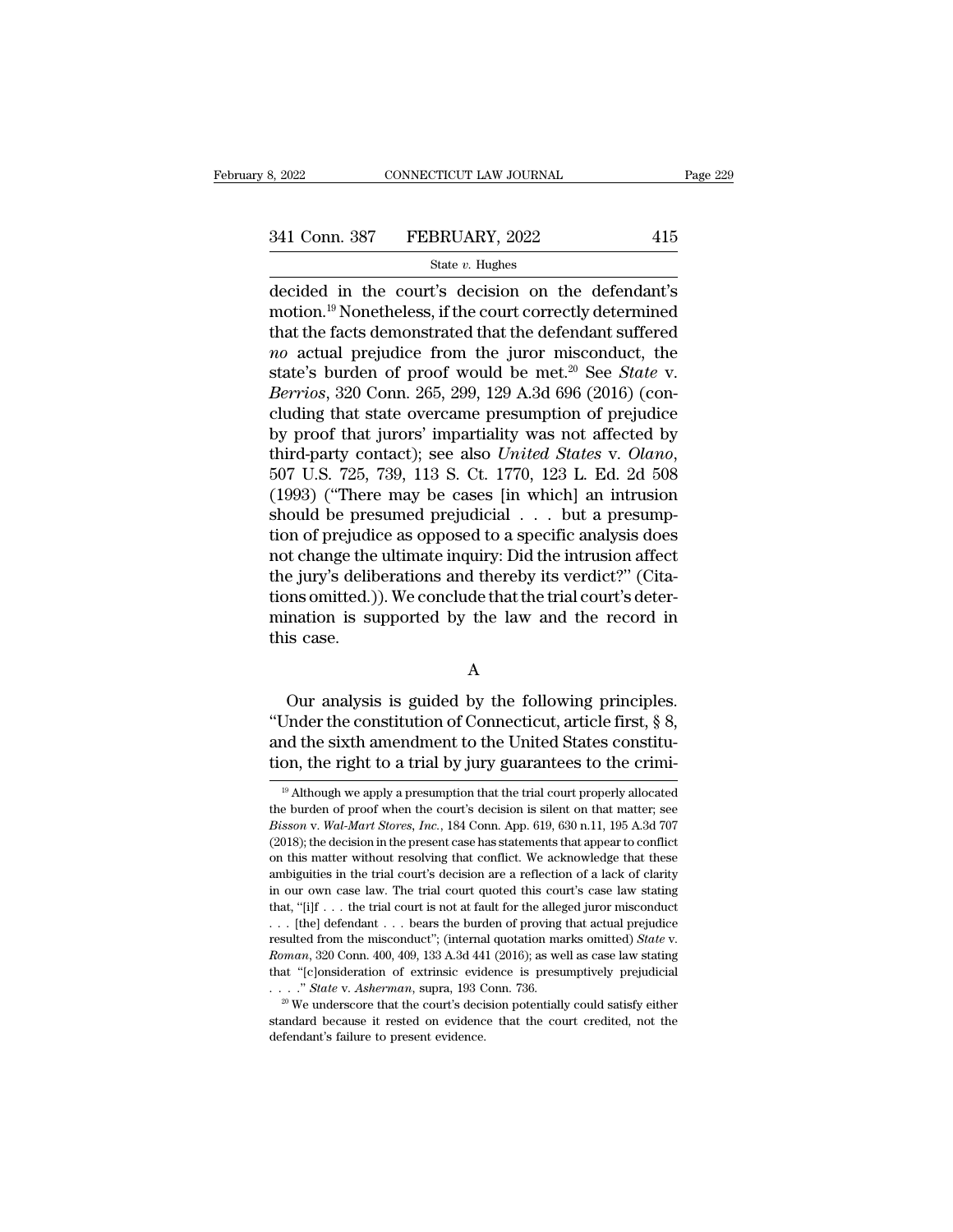$\begin{tabular}{ll} \multicolumn{1}{l}{{\small \textbf{COMRECTICUT LAW JOURNAL}}} & \multicolumn{1}{l}{\small \textbf{February 8, 2}}\\ \hline & \multicolumn{1}{l}{\small \textbf{FEBRUARY, 2022}} & \multicolumn{1}{l}{341} \text{ Conn. } 387\\ \hline & \\ & \multicolumn{1}{l}{\small \textbf{State $v$}}{\small \textbf{Huples}}\\ \hline \textbf{really accused a fair trial by a panel of impartial,} \\ \hline \textbf{indifferent juros." (Internal quotation marks omitted.)}\\ \hline \textbf{State $v$-Remark 220} \text{ Conn. } 400,$ FEBRUARY, 2022 341 Conn. 387<br>
state v. Hughes<br>
nally accused a fair trial by a panel of impartial,<br>
indifferent jurors." (Internal quotation marks omitted.)<br> *State* v. *Roman*, 320 Conn. 400, 408, 133 A.3d 441 (2016);<br>
se **FEBRUARY**, 2022 341 Conn. 387<br> **State v. Hughes**<br> **State v.** *Roman***, 320 Conn. 400, 408, 133 A.3d 441 (2016);<br>
State v.** *Roman***, 320 Conn. 400, 408, 133 A.3d 441 (2016);<br>
State v.** *Roman***, 320 Conn. 400, 408, 133 A.3d 441** FEBRUARY, 2022 341 Conn. 387<br>
state *v*. Hughes<br>
nally accused a fair trial by a panel of impartial,<br>
indifferent jurors." (Internal quotation marks omitted.)<br> *State v. Roman*, 320 Conn. 400, 408, 133 A.3d 441 (2016);<br>
se State v. Hughes<br>
State v. Hughes<br>
mally accused a fair trial by a panel of impartial,<br>
indifferent jurors." (Internal quotation marks omitted.)<br>
State v. Roman, 320 Conn. 400, 408, 133 A.3d 441 (2016);<br>
see also *Morgan* state v. Hughes<br>
nally accused a fair trial by a panel of impartial,<br>
indifferent jurors." (Internal quotation marks omitted.)<br> *State* v. Roman, 320 Conn. 400, 408, 133 A.3d 441 (2016);<br>
see also *Morgan* v. *Illinois*, nally accused a fair trial by a panel of impartial,<br>indifferent jurors." (Internal quotation marks omitted.)<br>State v. Roman, 320 Conn. 400, 408, 133 A.3d 441 (2016);<br>see also Morgan v. Illinois, 504 U.S. 719, 727, 112 S.<br>C indifferent jurors." (Internal quotation marks omitted.)<br> *State* v. Roman, 320 Conn. 400, 408, 133 A.3d 441 (2016);<br>
see also *Morgan* v. *Illinois*, 504 U.S. 719, 727, 112 S.<br>
Ct. 2222, 119 L. Ed. 2d 492 (1992). A neces State v. Roman, 320 Conn. 400, 408, 133 A.3d 441 (2016);<br>see also *Morgan v. Illinois*, 504 U.S. 719, 727, 112 S.<br>Ct. 2222, 119 L. Ed. 2d 492 (1992). A necessary compo-<br>nent of the right to an impartial jury is the right t see also *Morgan v. Illinois*, 504 U.S. 719, 727, 112 S.<br>Ct. 2222, 119 L. Ed. 2d 492 (1992). A necessary compo-<br>nent of the right to an impartial jury is the right to have<br>the jury decide the case "solely on the basis of t Ct. 2222, 119 L. Ed. 2d 492 (1992). A necessary component of the right to an impartial jury is the right to have the jury decide the case "solely on the basis of the evidence and arguments given [it] in the adversary arena nent of the right to an impartial jury is the right to have<br>the jury decide the case "solely on the basis of the<br>evidence and arguments given [it] in the adversary arena<br>after proper instructions on the law by the court." the jury decide the case "solely on the basis of the<br>evidence and arguments given [it] in the adversary arena<br>after proper instructions on the law by the court." State<br>v. Rodriguez, 210 Conn. 315, 325, 554 A.2d 1080 (1989 evidence and arguments given [it] in the adversary arena<br>after proper instructions on the law by the court." State<br>v. Rodriguez, 210 Conn. 315, 325, 554 A.2d 1080 (1989);<br>see also *Hughes* v. *Borg*, 898 F.2d 695, 700 (9th after proper instructive v. *Rodriguez*, 210 (<br>see also *Hughes* v.<br>1990) ("[s]tate deferight to an impartial<br>duty to consider of open court").<br>"Consideration of recall galax, 210 Considers in 210, 020, 00111.24 1000 (1000),<br>
e also *Hughes* v. *Borg*, 898 F.2d 695, 700 (9th Cir.<br>
90) ("[s]tate defendants have a federal constitutional<br>
ght to an impartial jury and jurors have a co duct and has been found to be sufficient to violate the<br>duty to consider only the evidence that is presented in<br>open court").<br>"Consideration of extrinsic evidence is jury miscon-<br>duct and has been found to be sufficient t

right to an impartial jury and jurors have a correlative<br>duty to consider only the evidence that is presented in<br>open court").<br>"Consideration of extrinsic evidence is jury miscon-<br>duct and has been found to be sufficient t v. *McCall*, 187 Consider that is presented in<br>
open court").<br>
"Consideration of extrinsic evidence is jury miscon-<br>
duct and has been found to be sufficient to violate the<br>
constitutional right to a trial by an impartial day to consider only are evidence and is presented in<br>open court").<br>"Consideration of extrinsic evidence is jury miscon-<br>duct and has been found to be sufficient to violate the<br>constitutional right to a trial by an imparti "Consideration of extrinsic evidence is jury misconduct and has been found to be sufficient to violate the constitutional right to a trial by an impartial jury." *State* v. *McCall*, 187 Conn. 73, 80, 444 A.2d 896 (1982). "Consideration of extrinsic evidence is jury miscon-<br>duct and has been found to be sufficient to violate the<br>constitutional right to a trial by an impartial jury." *State*<br>v.  $McCall$ , 187 Conn. 73, 80, 444 A.2d 896 (1982). M duct and has been found to be sufficient to violate the constitutional right to a trial by an impartial jury." *State* v. *McCall*, 187 Conn. 73, 80, 444 A.2d 896 (1982). Most courts treat a juror's exposure to any extra-r constitutional right to a trial by an impartial jury." State<br>v. McCall, 187 Conn. 73, 80, 444 A.2d 896 (1982). Most<br>courts treat a juror's exposure to any extra-record infor-<br>mation, whether relating to the facts or the la v. *McCall*, 187 Conn. 73, 80, 444 A.2d 896 (1982). Most<br>courts treat a juror's exposure to any extra-record infor-<br>mation, whether relating to the facts or the law in the<br>case, as a form of extrinsic evidence or influence mation, whether relating to the facts or the law in the case, as a form of extrinsic evidence or influence. See, e.g., *United States v. Pagán-Romero*, 894 F.3d 441, 446–47 (1st Cir.), cert. denied, U.S. , 139 S. Ct. 391, case, as a form of extrinsic evidence or influence. See,<br>e.g., *United States v. Pagán-Romero*, 894 F.3d 441,<br>446–47 (1st Cir.), cert. denied, U.S. , 139 S. Ct.<br>391, 202 L. Ed. 2d 299 (2018); *United States v. Rosenthal*,<br> *States v. Pagán-Romero, 894 F.3d 441,*<br>446–47 (1st Cir.), cert. denied, U.S. , 139 S. Ct.<br>391, 202 L. Ed. 2d 299 (2018); United States v. Rosenthal,<br>454 F.3d 943, 949 (9th Cir. 2006); United States v. Agu-<br>*irre*, 108 F.3 446–47 (1st Cir.), cert. denied, U.S. , 139 S. Ct.<br>391, 202 L. Ed. 2d 299 (2018); *United States v. Rosenthal*,<br>454 F.3d 943, 949 (9th Cir. 2006); *United States v. Agu-<br>irre*, 108 F.3d 1284, 1288 (10th Cir.), cert. denied 391, 202 L. Ed. 2d 299 (2018); United States v. Rosenthal,<br>454 F.3d 943, 949 (9th Cir. 2006); United States v. Agu-<br>irre, 108 F.3d 1284, 1288 (10th Cir.), cert. denied, 522<br>U.S. 931, 118 S. Ct. 335, 139 L. Ed. 2d 260 (1997 454 F.3d 943, 949 (9th Cir. 2006); *United States v. Agu-*<br> *irre*, 108 F.3d 1284, 1288 (10th Cir.), cert. denied, 522<br>
U.S. 931, 118 S. Ct. 335, 139 L. Ed. 2d 260 (1997); *United<br>
<i>States v. Martinez*, 14 F.3d 543, 550 (1 *irre*, 108 F.3d 1284, 1288 (10th Cir.), cert. denied, 522<br>U.S. 931, 118 S. Ct. 335, 139 L. Ed. 2d 260 (1997); *United*<br>States v. *Martinez*, 14 F.3d 543, 550 (11th Cir. 1994);<br>see also *United States* v. *Steele*, 785 F.2 U.S. 931, 118 S. Ct. 335, 139 L. Ed. 2d 260 (1997); *United*<br> *States v. Martinez*, 14 F.3d 543, 550 (11th Cir. 1994);<br>
see also *United States v. Steele*, 785 F.2d 743, 746 (9th<br>
Cir. 1986) ("extraneous information" and " States v. *Martinez*, 14 F.3d 543, 550 (11th Cir. 1994);<br>see also United States v. Steele, 785 F.2d 743, 746 (9th<br>Cir. 1986) ("extraneous information" and "extrinsic<br>material"); *State* v. *Klafta*, 73 Haw. 109, 122, 831 P see also *United States* v. *Steele*, 785 F.2d 743, 746 (9th<br>Cir. 1986) ("extraneous information" and "extrinsic<br>material"); *State* v. *Klafta*, 73 Haw. 109, 122, 831 P.2d<br>512, 519 (1992) (" 'extraneous definitions or sta Cir. 1986) ("extraneous information" and "extrinsic material"); *State* v. *Klafta*, 73 Haw. 109, 122, 831 P.2d 512, 519 (1992) (" 'extraneous definitions or statements of law"); *Allers* v. *Riley*, 273 Mont. 1, 9, 901 P.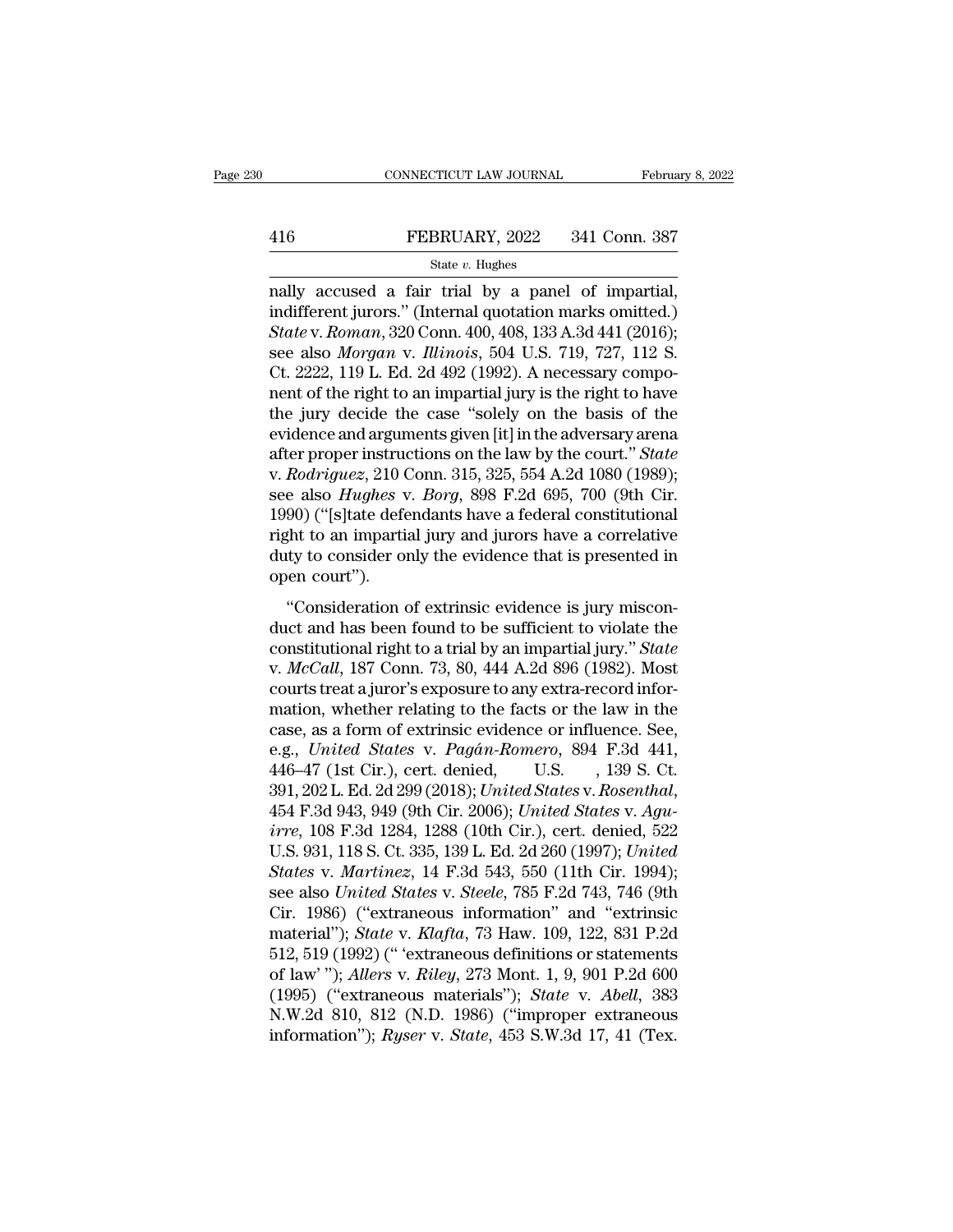| 3, 2022       | CONNECTICUT LAW JOURNAL | Page 231 |  |
|---------------|-------------------------|----------|--|
|               |                         |          |  |
| 341 Conn. 387 | FEBRUARY, 2022          | 417      |  |
|               | State $v$ . Hughes      |          |  |

8, 2022<br>
CONNECTICUT LAW JOURNAL<br>
341 Conn. 387 FEBRUARY, 2022<br>
417<br>
5tate v. Hughes<br>
App. 2014, pet. ref'd) ("'outside influence' "). Informa-<br>
tion obtained through juror consultation of a dictionary<br>
is generally consid 341 Conn. 387 FEBRUARY, 2022 417<br>
state v. Hughes<br>
App. 2014, pet. ref'd) ("'outside influence'"). Informa-<br>
tion obtained through juror consultation of a dictionary<br>
is generally considered to be extrinsic information an 341 Conn. 387 FEBRUARY, 2022 417<br>
State v. Hughes<br>
App. 2014, pet. ref'd) ("'outside influence'"). Informa-<br>
tion obtained through juror consultation of a dictionary<br>
is generally considered to be extrinsic information an 117 State *v*. Hughes<br>
2014, pet. ref'd) (" 'outside influence' "). Informa-<br>
12014, pet. ref'd) (" 'outside influence' "). Informa-<br>
12014 is generally considered to be extrinsic information and<br>
1288; *United States* v. <sup>State v. Hugnes</sup><br>App. 2014, pet. ref'd) (" 'outside infl<br>tion obtained through juror consulta<br>is generally considered to be extrins<br>thus misconduct.<sup>21</sup> See *United States*<br>supra, 447; *United States* v. *Aguirre*, *State* (a) Using the matter of the matter of the model in the model in the model in the misconduct.<sup>21</sup> See United States v. Pagán-Romero, pra, 447; United States v. Aguirre, supra, 1288; United ates v. Martinez, supra, 550.<br>
"It is generally considered to be extrinsic information and<br>thus misconduct.<sup>21</sup> See *United States v. Pagán-Romero*,<br>supra, 447; *United States v. Aguirre*, supra, 1288; *United<br>States v. Martinez*, supra, 550.<br>"It is well es

*Newsomean* Considered as the United States v. Pagán-Romero,<br> *Newsomea, 447; United States v. Aguirre, supra, 1288; United States v. Martinez, supra, 550.*<br>
"It is well established, however, that not every incident of jur supra, 447; United States v. Aguirre, supra, 1288; United States v. Martinez, supra, 550.<br>
"It is well established, however, that not every incident of juror misconduct requires a new trial." State v.<br>
Newsome, supra, 238 States v. Martinez, supra, 550.<br>
"It is well established, however, that not every incident of juror misconduct requires a new trial." State v.<br>
Newsome, supra, 238 Conn. 627. "[D]ue process seeks<br>
to assure a defendant a "It is well established, however, that not every incident of juror misconduct requires a new trial." State v.<br>Newsome, supra, 238 Conn. 627. "[D]ue process seeks<br>to assure a defendant a fair trial, not a perfect one.<br>... "It is well established, however, that not every incident of juror misconduct requires a new trial." *State* v.<br> *Newsome*, supra, 238 Conn. 627. "[D]ue process seeks<br>
to assure a defendant a fair trial, not a perfect one dent of juror misconduct requires a new trial." *State* v.<br> *Newsome*, supra, 238 Conn. 627. "[D]ue process seeks<br>
to assure a defendant a fair trial, not a perfect one.<br>  $\ldots$  [T]he constitution does not require a new tr Newsome, supra, 238 Conn. 627. "[D]ue process seeks<br>to assure a defendant a fair trial, not a perfect one.<br>... [T]he constitution does not require a new trial<br>every time a juror has been placed in a potentially<br>compromisi to assure a defendant a fair trial, not a perfect one.<br>
. . . . [T]he constitution does not require a new trial<br>
every time a juror has been placed in a potentially<br>
compromising situation . . . [because] it is virtually<br> 505, 513, 700 A.2d 28 (1997); see also *State* v. *Asherman*, suppromising situation . . . [because] it is virtually impossible to shield jurors from every contact or influence that might theoretically affect their vote." compromising situation  $\ldots$  [because] it is virtually<br>impossible to shield jurors from every contact or influ-<br>ence that might theoretically affect their vote." (Internal<br>quotation marks omitted.) *State* v. *Tomasko*, 2 impossible to shield jurors from every contact or influ-<br>ence that might theoretically affect their vote." (Internal<br>quotation marks omitted.) State v. Tomasko, 242 Conn.<br>505, 513, 700 A.2d 28 (1997); see also State v. Ash ence that might theoretically affect their vote." (Internal<br>quotation marks omitted.) *State* v. *Tomasko*, 242 Conn.<br>505, 513, 700 A.2d 28 (1997); see also *State* v. *Asherman*,<br>supra, 193 Conn. 736 ("Juror misconduct [t quotation marks omitted.) *State* v. *Tomasko*, 242 Conn.<br>505, 513, 700 A.2d 28 (1997); see also *State* v. *Asherman*,<br>supra, 193 Conn. 736 ("Juror misconduct [that] results<br>in substantial prejudice to the defendant is no 505, 513, 700 A.2d 28 (1997); see also *State* v. *Asherman*, supra, 193 Conn. 736 ("Juror misconduct [that] results in substantial prejudice to the defendant is not to be tolerated. But not every irregularity in a juror' supra, 193 Conn. 736 ("Juror misconduct [that] results<br>in substantial prejudice to the defendant is not to be<br>tolerated. But not every irregularity in a juror's conduct<br>compels reversal. The dereliction must be such as to<br> in substantial prejudice to the defendant is not to be tolerated. But not every irregularity in a juror's conduct compels reversal. The dereliction must be such as to deprive the defendant of the continued, objective and tolerated. But not every irregularity in a juror's conduct<br>compels reversal. The dereliction must be such as to<br>deprive the defendant of the continued, objective and<br>disinterested judgment of the juror, thereby foreclosin disinterested judgment of the juror, thereby foreclosing<br>the accused's right to a fair trial." (Internal quotation<br>marks omitted.)). "The question is whether  $\dots$  the<br>misconduct has prejudiced the defendant to the extent<br> the accused's right to a fair trial." (Internal quotation marks omitted.)). "The question is whether  $\dots$  the misconduct has prejudiced the defendant to the extent  $\frac{2!}{2!}$  This is not to say that courts have uniformly

marks omitted.)). "The question is whether . . . the misconduct has prejudiced the defendant to the extent  $\frac{2!}{2!}$  This is not to say that courts have uniformly approached this issue. Some courts distinguish extrinsic misconduct has prejudiced the defendant to the extent<br><sup>21</sup> This is not to say that courts have uniformly approached this issue.<br>Some courts distinguish extrinsic information that may be relied on to decide<br>the facts of the and legal information do not raise same concerns), with *United States* of the case from information that may be relied on to decide the facts of the case from information that implicates the law in the case. Compare *Unit* Some courts distinguish extrinsic information that may be relied on to decide<br>the facts of the case from information that implicates the law in the case.<br>Compare *United States v. Cheyenne*, 855 F.2d 566, 568 (8th Cir. 198 the facts of the case from information that implicates the law in the case.<br>Compare *United States* v. *Cheyenne*, 855 F.2d 566, 568 (8th Cir. 1988) (factual<br>and legal information do not raise same concerns), with *United* Compare United States v. Cheyenne, 855 F.2d 566, 568 (8th Cir. 1988) (factual<br>and legal information do not raise same concerns), with United States v.<br>Lawson, 677 F.3d 629, 645–46 (4th Cir.) (many of same concerns arise wh and legal information do not raise same concerns), with *United States v.*<br>Lawson, 677 F.3d 629, 645–46 (4th Cir.) (many of same concerns arise when<br>juror uses dictionary as when juror consults with third party), cert. den Lawson, 677 F.3d 629, 645–46 (4th Cir.) (many of same concerns arise when<br>juror uses dictionary as when juror consults with third party), cert. denied<br>sub nom. *Hutto* v. *United States*, 568 U.S. 889, 133 S. Ct. 393, 184 Euror uses dictionary as when juror consults with third party), cert. denied<br>sub nom. *Hutto* v. *United States*, 568 U.S. 889, 133 S. Ct. 393, 184 L. Ed. 2d<br>162 (2012). Some courts distinguish between information obtained juror uses dictionary as when juror consults with third party), cert. denied sub nom. *Hutto* v. *United States*, 568 U.S. 889, 133 S. Ct. 393, 184 L. Ed. 2d 162 (2012). Some courts distinguish between information obtained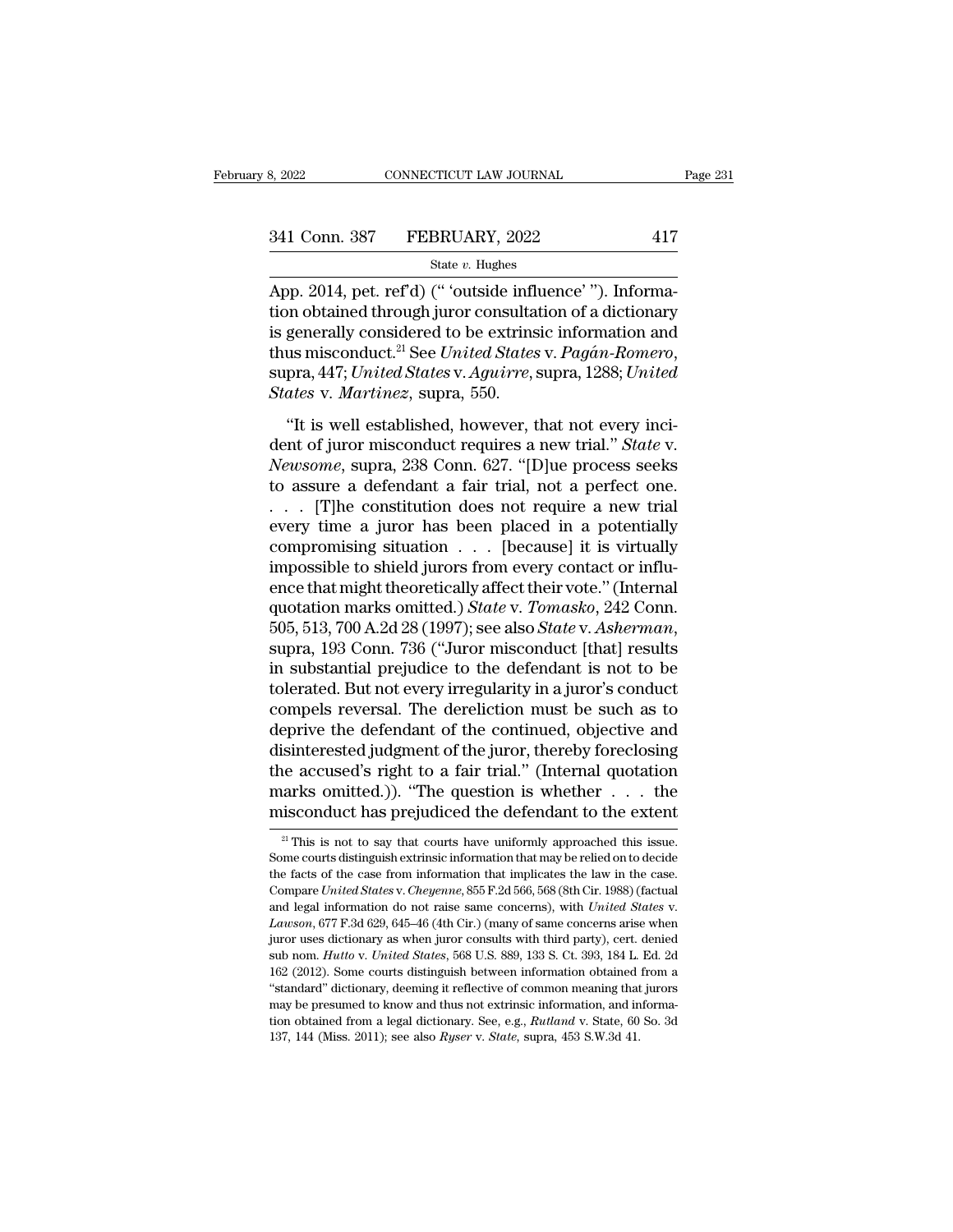|     | CONNECTICUT LAW JOURNAL | February 8, 2022 |
|-----|-------------------------|------------------|
|     |                         |                  |
| 418 | FEBRUARY, 2022          | 341 Conn. 387    |
|     | State $v$ . Hughes      |                  |

CONNECTICUT LAW JOURNAL February 8, 202<br>
FEBRUARY, 2022 341 Conn. 387<br>
State v. Hughes<br>
that he has not received a fair trial. . . . The defendant<br>
has been prejudiced if the misbehavior is such to make<br>
it probable that FEBRUARY, 2022 341 Conn. 387<br>
State v. Hughes<br>
that he has not received a fair trial.... The defendant<br>
has been prejudiced if the misbehavior is such to make<br>
it probable that the juror's mind was influenced by it<br>
so as FEBRUARY, 2022 341 Conn. 387<br>
State v. Hughes<br>
that he has not received a fair trial. . . . The defendant<br>
has been prejudiced if the misbehavior is such to make<br>
it probable that the juror's mind was influenced by it<br>
so FEBRUARY, 2022 341 Conn. 387<br>
State v. Hughes<br>
that he has not received a fair trial. . . . The defendant<br>
has been prejudiced if the misbehavior is such to make<br>
it probable that the juror's mind was influenced by it<br>
so State v. Hughes<br>State v. Hughes<br>that he has not received a fair trial.... The defendant<br>has been prejudiced if the misbehavior is such to make<br>it probable that the juror's mind was influenced by it<br>so as to render him or state *v*. *Hughes*<br>that he has not received a fair trial. . . . '<br>has been prejudiced if the misbehavior is<br>it probable that the juror's mind was in<br>so as to render him or her an unfair a<br>juror." (Citation omitted; intern at he has not received a fair that.  $\ldots$  The defendant s been prejudiced if the misbehavior is such to make probable that the juror's mind was influenced by it as to render him or her an unfair and prejudicial fror." (Ci ras been prejudiced if the hisbehavior is such to hiake<br>it probable that the juror's mind was influenced by it<br>so as to render him or her an unfair and prejudicial<br>juror." (Citation omitted; internal quotation marks omit-<br>

It probable that the juror's filmd was inhuenced by it<br>so as to render him or her an unfair and prejudicial<br>juror." (Citation omitted; internal quotation marks omit-<br>ted.) *State* v. *Newsome*, supra, 628.<br>Although these p so as to render finit of fier ant dinam and prejudicial<br>juror." (Citation omitted; internal quotation marks omit-<br>ted.) *State* v. *Newsome*, supra, 628.<br>Although these principles are broadly accepted,<br>courts are divided fully burden to the state of principles are broadly accepted,<br>the burden these principles are broadly accepted,<br>courts are divided on whether exposure to certain<br>extrinsic influences should be deemed presumptively<br>prejudi ted.) *State* v. *Newsome*, supra, 028.<br>
Although these principles are broadly accepted,<br>
courts are divided on whether exposure to certain<br>
extrinsic influences should be deemed presumptively<br>
prejudicial and, if so, whet Although these principles are broadly accepted,<br>courts are divided on whether exposure to certain<br>extrinsic influences should be deemed presumptively<br>prejudicial and, if so, whether such a presumption shifts<br>the burden to courts are divided on whether exposure to certain<br>extrinsic influences should be deemed presumptively<br>prejudicial and, if so, whether such a presumption shifts<br>the burden to the state to prove the harmlessness of<br>the misco extrinsic influences should be deemed presumptively<br>prejudicial and, if so, whether such a presumption shifts<br>the burden to the state to prove the harmlessness of<br>the misconduct. See *State* v. *Berrios*, supra, 320 Conn.<br> prejudicial and, if so, whether such a presumption shifts<br>the burden to the state to prove the harmlessness of<br>the misconduct. See *State* v. *Berrios*, supra, 320 Conn.<br>284–92. This divide largely turns on whether the cou the burden to the state to prove the harmlessness of<br>the misconduct. See *State* v. *Berrios*, supra, 320 Conn.<br>284–92. This divide largely turns on whether the court<br>has concluded that the presumption of prejudice articuthe misconduct. See *State* v. *Berrios*, supra, 320 Conn.<br>284–92. This divide largely turns on whether the court<br>has concluded that the presumption of prejudice articu-<br>lated in *Remmer* v. *United States*, 347 U.S. 227, 284–92. This divide largely turns on whether the court<br>has concluded that the presumption of prejudice articu-<br>lated in *Remmer* v. *United States*, 347 U.S. 227, 229, 74<br>S. Ct. 450, 98 L. Ed. 654 (1954) (*Remmer* presumpt has concluded that the presumption of prejudice articulated in *Remmer* v. *United States*, 347 U.S. 227, 229, 74 S. Ct. 450, 98 L. Ed. 654 (1954) (*Remmer* presumption), a jury tampering case, retains its vitality or whet lated in *Remmer* v. United States, 347 U.S. 227, 229, 74<br>S. Ct. 450, 98 L. Ed. 654 (1954) (*Remmer* presumption),<br>a jury tampering case, retains its vitality or whether the<br>court has interpreted subsequent United States<br>S S. Ct. 450, 98 L. Ed. 654 (1954) (*Remmer* presumption),<br>a jury tampering case, retains its vitality or whether the<br>court has interpreted subsequent United States<br>Supreme Court case law to indicate that the due process<br>hol a jury tampering case, retains its vitality or whether the<br>court has interpreted subsequent United States<br>Supreme Court case law to indicate that the due process<br>holding in *Remmer* only entitles the defendant to a<br>hearing court has interpreted subsequent United States<br>Supreme Court case law to indicate that the due process<br>holding in *Remmer* only entitles the defendant to a<br>hearing, at which he bears the burden of proving actual<br>prejudice. Supreme Court case law to indicate that the due process<br>holding in *Remmer* only entitles the defendant to a<br>hearing, at which he bears the burden of proving actual<br>prejudice. Although this court seemed to endorse the<br>latt holding in *Remmer* only entitles the defendant to a<br>hearing, at which he bears the burden of proving actual<br>prejudice. Although this court seemed to endorse the<br>latter view in one case; see *State* v. Johnson, supra, 288<br> hearing, at which he bears the burden of proving actual<br>prejudice. Although this court seemed to endorse the<br>latter view in one case; see *State* v. *Johnson*, supra, 288<br>Conn. 254; we expressly left this issue open in sev prejudice. Although this court seemed to endorse the<br>latter view in one case; see *State* v. Johnson, supra, 288<br>Conn. 254; we expressly left this issue open in several<br>other cases because the party claiming the presumptio latter view in one case; see *State* v. Johnson, supra, 288<br>Conn. 254; we expressly left this issue open in several<br>other cases because the party claiming the presumption<br>could not prevail, even if the burden of proof shif Conn. 254; we e<br>other cases beca<br>could not preva<br>to the state. See<br>that uncertainti<br>created inconsis<br>ing cases).<br>In *State* v. Ber In *State* v. *Berrios*, supra, 282–83 (noting the state. See *State* v. *Berrios*, supra, 282–83 (noting at uncertainties resulting from post-*Remmer* cases eated inconsistencies in our own case law and cite g cases).<br>In could not prevail, even if the burden of proof sinted<br>to the state. See *State* v. *Berrios*, supra, 282–83 (noting<br>that uncertainties resulting from post-*Remmer* cases<br>created inconsistencies in our own case law and cit-

to the state. See *State* v. *Berrios*, supra, 282–83 (houng<br>that uncertainties resulting from post-*Remmer* cases<br>created inconsistencies in our own case law and cit-<br>ing cases).<br>In *State* v. *Berrios*, supra, 320 Conn. that uncertainties resulting from post-*hemmer* cases<br>created inconsistencies in our own case law and cit-<br>ing cases).<br>In *State* v. *Berrios*, supra, 320 Conn. 266–67, we finally<br>weighed in on this issue. In that case, t treated inconsistencies in our own case faw and cu-<br>ing cases).<br>In *State* v. *Berrios*, supra, 320 Conn. 266–67, we finally<br>weighed in on this issue. In that case, the defendant<br>had moved for a mistrial after a juror repo In *State* v. *Berrios*, supra, 320 Conn. 266–67, we finally<br>weighed in on this issue. In that case, the defendant<br>had moved for a mistrial after a juror reported that the<br>defendant's mother had made comments about the cas In  $State$  v.  $Berrios$ , supra, 320 Conn. 266–67, we finally weighed in on this issue. In that case, the defendant had moved for a mistrial after a juror reported that the defendant's mother had made comments about the case to the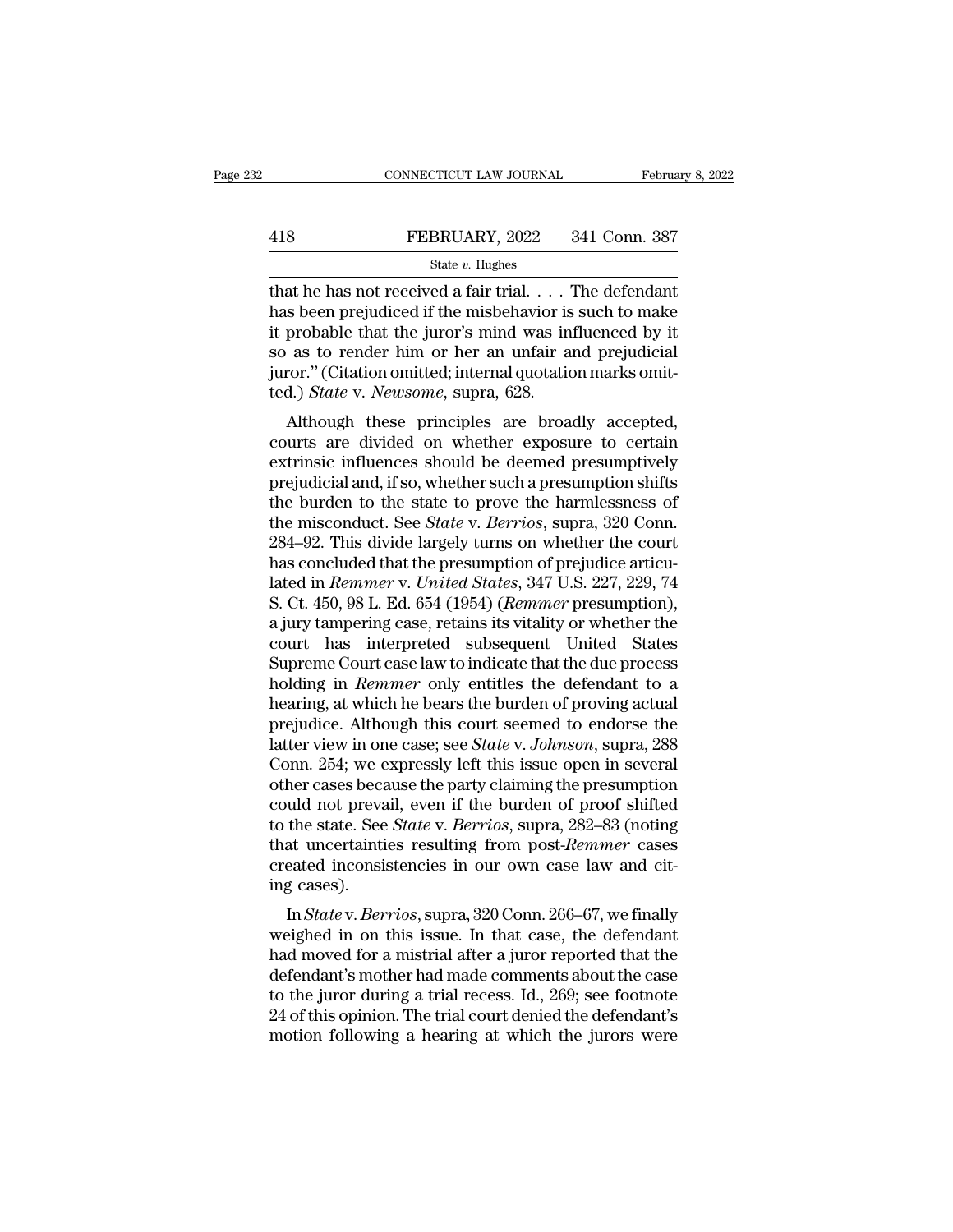# 332022 CONNECTICUT LAW JOURNAL Page 233<br>341 Conn. 387 FEBRUARY, 2022 419<br>344 State v. Hughes

### State *v.* Hughes

 $\begin{array}{cccc}\n & \text{341 Con.} & \text{387} & \text{FEBRUARY, 2022} & \text{419} \\
 & & \text{State } v. \text{ Hughes} & \text{Questioned about the contact and its effect. Id., } 269–73. \\
\text{We held that "the *Remember* presupption is still good law with respect to external interference with the jury's\n}\end{array}$ 341 Conn. 387 FEBRUARY, 2022 419<br>
State v. Hughes<br>
questioned about the contact and its effect. Id., 269–73.<br>
We held that "the *Remmer* presumption is still good<br>
law with respect to external interference with the jury's<br> 341 Conn. 387 FEBRUARY, 2022 419<br>
State v. Hughes<br>
questioned about the contact and its effect. Id., 269–73.<br>
We held that "the *Remmer* presumption is still good<br>
law with respect to external interference with the jury's 341 Conn. 387 FEBRUARY, 2022 419<br>
State v. Hughes<br>
questioned about the contact and its effect. Id., 269–73.<br>
We held that "the *Remmer* presumption is still good<br>
law with respect to external interference with the jury's State v. Hughes<br>
questioned about the contact and its effect. Id., 269–73.<br>
We held that "the *Remmer* presumption is still good<br>
law with respect to external interference with the jury's<br>
deliberative process via private state v. Hugnes<br>questioned about the contact and its effect. Id., 269–73.<br>We held that "the *Remmer* presumption is still good<br>law with respect to external interference with the jury's<br>deliberative process via private com questioned about the contact and its effect. Id., 269–73.<br>We held that "the *Remmer* presumption is still good<br>law with respect to external interference with the jury's<br>deliberative process via private communication, con-<br> We held that "the *Remmer* presumption is still good<br>law with respect to external interference with the jury's<br>deliberative process via private communication, con-<br>tact, or tampering with jurors that relates directly to<br>th law with respect to external interference with the jury's deliberative process via private communication, contact, or tampering with jurors that relates directly to the matter being tried." (Footnote omitted.) Id., 292. W deliberative process via private communication, con-<br>tact, or tampering with jurors that relates directly to<br>the matter being tried." (Footnote omitted.) Id., 292.<br>We explained that the defendant bears an initial burden<br>of tact, or tampering with jurors that relates directly to<br>the matter being tried." (Footnote omitted.) Id., 292.<br>We explained that the defendant bears an initial burden<br>of proving that the *Remmer* presumption applied,<br>throu the matter being tried." (Footnote omitted.) Id., 292.<br>We explained that the defendant bears an initial burden<br>of proving that the *Remmer* presumption applied,<br>through proof that an extrajudicial contact or communi-<br>catio We explained that the defendant bears an initial burden<br>of proving that the *Remmer* presumption applied,<br>through proof that an extrajudicial contact or communi-<br>cation occurred and that the contact or communication<br>perta of proving that the *Remmer* presumption applied,<br>through proof that an extrajudicial contact or communi-<br>cation occurred and that the contact or communication<br>pertained to the matter before the jury. Id., 293–94. We<br>furth through proof that an extrajudicial contact or communication<br>cation occurred and that the contact or communication<br>pertained to the matter before the jury. Id., 293–94. We<br>further explained that "the *Remmer* presumption i cation occurred and that the contact or communication<br>pertained to the matter before the jury. Id., 293–94. We<br>further explained that "the *Remmer* presumption is not<br>conclusive. The burden rests heavily on the government<br> pertained to the matter before the jury. Id., 293–94. We<br>further explained that "the *Remmer* presumption is not<br>conclusive. The burden rests heavily on the government<br>to establish that the contact was harmless"; (internal further explained that "the *Remmer*<br>conclusive. The burden rests heavily<br>to establish that the contact was l<br>quotation marks omitted) id., 294;<br>was no reasonable possibility tha<br>misconduct affected the [jurors'] im<br>quotat relative: The sumatricess heavily of the government<br>establish that the contact was harmless"; (internal<br>otation marks omitted) id., 294; meaning that "there<br>as no reasonable possibility that the tampering or<br>siconduct affe extrinsic influence initiate in the conduct was narrively in different distributed was no reasonable possibility that the tampering or misconduct affected the [jurors'] impartiality." (Internal quotation marks omitted.) I

quotation marks omitted) fai, 25 f, meaning and value was no reasonable possibility that the tampering or misconduct affected the [jurors'] impartiality." (Internal quotation marks omitted.) Id.<br>Although the holding in *Be* misconduct affected the [jurors'] impartiality." (Internal<br>quotation marks omitted.) Id.<br>Although the holding in *Berrios* was limited to an<br>extrinsic influence initiated by a third party, several<br>factors indicate that the miseonale directed are  $\mu$  and  $\mu$ ) Id.<br>
Although the holding in *Berrios* was limited to an<br>
extrinsic influence initiated by a third party, several<br>
factors indicate that the *Remmer* presumption also<br>
should apply in Although the holding in *Berrios* was limited to an extrinsic influence initiated by a third party, several factors indicate that the *Remmer* presumption also should apply in cases in which the extrinsic influence is brou Although the holding in *Berrios* was limited to an extrinsic influence initiated by a third party, several factors indicate that the *Remmer* presumption also should apply in cases in which the extrinsic influence is brou extrinsic influence initiated by a third party, several factors indicate that the *Remmer* presumption also should apply in cases in which the extrinsic influence is brought to bear by a juror, at least in some such cases. factors indicate that the *Remmer* presumption also<br>should apply in cases in which the extrinsic influence<br>is brought to bear by a juror, at least in some such<br>cases. We made a point in *Berrios* of favorably citing<br>the po should apply in cases in which the extrinsic influence<br>is brought to bear by a juror, at least in some such<br>cases. We made a point in *Berrios* of favorably citing<br>the position of the United States Court of Appeals for<br>the is brought to bear by a juror, at least in some such cases. We made a point in *Berrios* of favorably citing the position of the United States Court of Appeals for the Second Circuit that it is "well-settled that any extra cases. We made a point in *Berrios* of favorably citing<br>the position of the United States Court of Appeals for<br>the Second Circuit that it is "well-settled that any extra-<br>record information of which a juror becomes aware i the position of the United States Court of Appeals for<br>the Second Circuit that it is "well-settled that any extra-<br>record information of which a juror becomes aware is<br>presumed prejudicial"; (internal quotation marks omitthe Second Circuit that it is "well-settled that any extra-<br>record information of which a juror becomes aware is<br>presumed prejudicial"; (internal quotation marks omit-<br>ted) id., 287; as well as that of other jurisdictions record information of which a juror becomes aware is<br>presumed prejudicial"; (internal quotation marks omit-<br>ted) id., 287; as well as that of other jurisdictions that<br>apply a presumption of prejudice to "serious, or not<br>in presumed prejudicial"; (internal quotation marks omit-<br>ted) id., 287; as well as that of other jurisdictions that<br>apply a presumption of prejudice to "serious, or not<br>innocuous claims of external influence, such as jury<br>t ted) id., 287; as well as that of other jurisdictions that<br>apply a presumption of prejudice to "serious, or not<br>innocuous claims of external influence, such as jury<br>tampering, bribery, or use of extra-record evidence."<br>(In apply a presumption of prejudice to "serious, or not<br>innocuous claims of external influence, such as jury<br>tampering, bribery, or use of extra-record evidence."<br>(Internal quotation marks omitted.) Id., 288–89. One of<br>the ca innocuous claims of external influence, such as jury<br>tampering, bribery, or use of extra-record evidence."<br>(Internal quotation marks omitted.) Id., 288–89. One of<br>the cases we favorably cited applied a presumption of<br>preju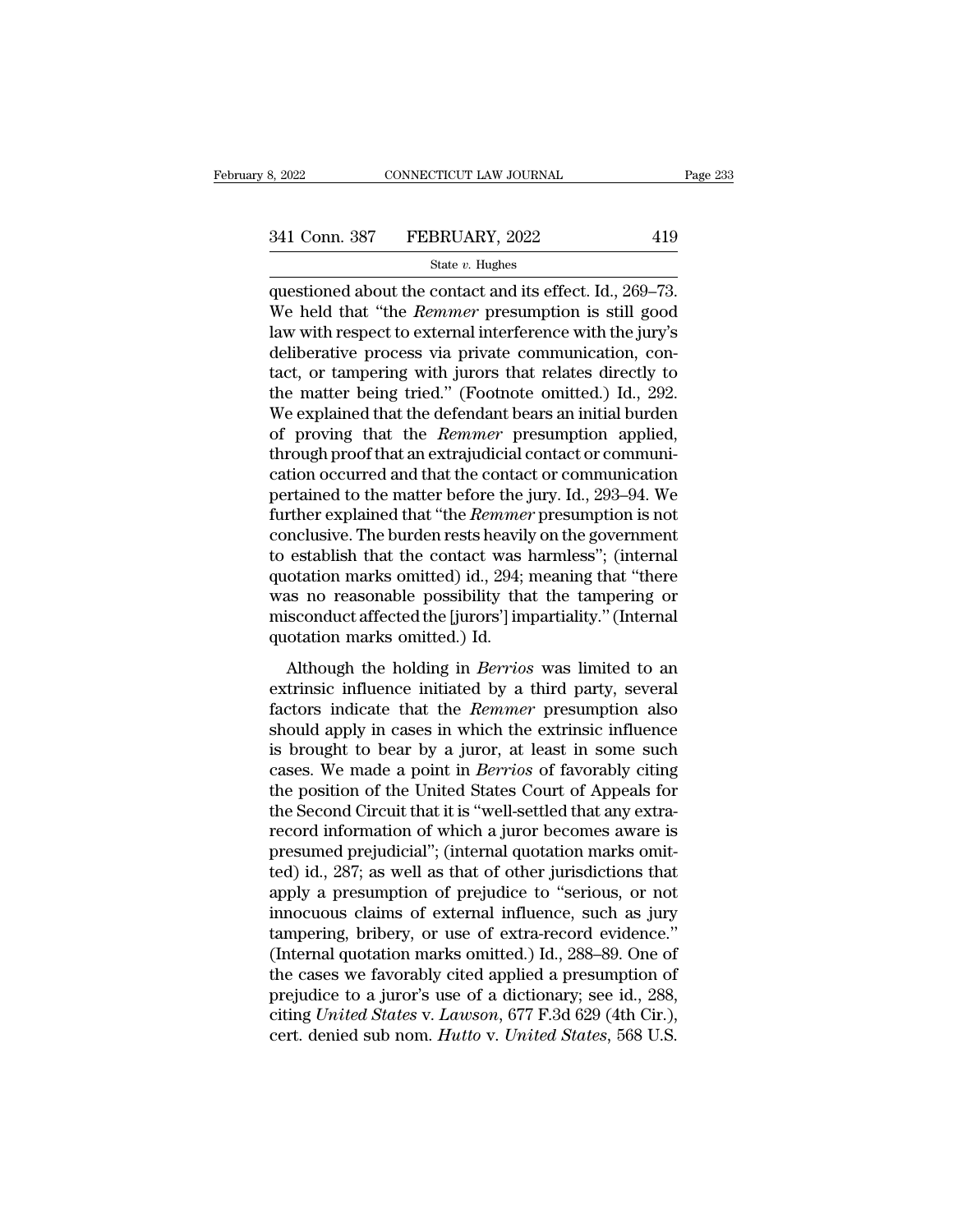# EXECUTE CONNECTICUT LAW JOURNAL February 8, 2022<br>420 FEBRUARY, 2022 341 Conn. 387<br>5tate v. Hughes

### State *v.* Hughes

CONNECTICUT LAW JOURNAL February 8, 2022<br>
420 FEBRUARY, 2022 341 Conn. 387<br>
<sup>889</sup>, 133 S. Ct. 393, 184 L. Ed. 2d 162 (2012); see also<br> *United States v. Lawson*, supra, 645 ("[the *Remmer*]<br>
prosumption likewise is applica *United States* v. *Lawson*, superior *State v. Hughes*<br>*State v. Hughes*<br>*United States* v. *Lawson*, supra, 645 ("[the *Remmer*]<br>presumption likewise is applicable when a juror uses<br>a dictionary or similar resource to re 420 FEBRUARY, 2022 341 Conn. 387<br>
State v. Hughes<br>
889, 133 S. Ct. 393, 184 L. Ed. 2d 162 (2012); see also<br>
United States v. Lawson, supra, 645 ("[the Remmer]<br>
presumption likewise is applicable when a juror uses<br>
a dicti 420 FEBRUARY, 2022 341 Conn. 387<br>
State v. Hughes<br>
889, 133 S. Ct. 393, 184 L. Ed. 2d 162 (2012); see also<br>
United States v. Lawson, supra, 645 ("[the Remmer]<br>
presumption likewise is applicable when a juror uses<br>
a dicti State v. Hughes<br>
State v. Hughes<br>
State v. Hughes<br>
United States v. Lawson, supra, 645 ("[the Remmer]<br>
presumption likewise is applicable when a juror uses<br>
a dictionary or similar resource to research the defini-<br>
tion o state v. Hughes<br>
889, 133 S. Ct. 393, 184 L. Ed. 2d 162 (2012); see also<br>
United States v. Lawson, supra, 645 ("[the *Remmer*]<br>
presumption likewise is applicable when a juror uses<br>
a dictionary or similar resource to rese 889, 133 S. Ct. 393, 184 L. Ed. 2d 162 (2012); see also *United States v. Lawson*, supra, 645 ("[the *Remmer*] presumption likewise is applicable when a juror uses a dictionary or similar resource to research the definiti United States v. Lawson, supra, 645 ("[the *Remmer*]<br>presumption likewise is applicable when a juror uses<br>a dictionary or similar resource to research the defini-<br>tion of a material word or term at issue in a pending<br>case" presumption likewise is applicable when a juror uses<br>a dictionary or similar resource to research the defini-<br>tion of a material word or term at issue in a pending<br>case"). The court in *Lawson* observed that there is a<br>spl a dictionary or similar resource to research the definition of a material word or term at issue in a pending case"). The court in *Lawson* observed that there is a split of authority as to whether a juror's consultation of Se"). The court in *Lawson* observed that there is a<br>lit of authority as to whether a juror's consultation<br>a dictionary is presumptively prejudicial that mirrors<br>e jurisdiction's view of the vitality of the *Remmer*<br>esumpt case *f*. The court in *Eauson* observed that there is a split of authority as to whether a juror's consultation of a dictionary is presumptively prejudicial that mirrors the jurisdiction's view of the vitality of the *Re* 

spin of authority as to whether a juror's consulation<br>of a dictionary is presumptively prejudicial that mirrors<br>the jurisdiction's view of the vitality of the *Remmer*<br>presumption. *United States v. Lawson*, supra, 645.<br>W or a dictionary is presumptively prejudictal that furtions<br>the jurisdiction's view of the vitality of the *Remmer*<br>presumption. *United States v. Lawson*, supra, 645.<br>We also observe that, even among those jurisdictions<br>th the jurisdiction's view of the vitality of the *Remmer*<br>presumption. *United States* v. *Lawson*, supra, 645.<br>We also observe that, even among those jurisdictions<br>that do not view jurors' consultation of a dictionary to<br>be Fresumption. *Ontied States v. Lawson*, supra, 045.<br>We also observe that, even among those jurisdictions<br>that do not view jurors' consultation of a dictionary to<br>be inherently prejudicial as a general matter, courts<br>have We also observe that, even among those jurisdictions<br>that do not view jurors' consultation of a dictionary to<br>be inherently prejudicial as a general matter, courts<br>have recognized that an exception may exist when<br>jurors ar that do not view jurors' consultation of a dictionary to<br>be inherently prejudicial as a general matter, courts<br>have recognized that an exception may exist when<br>jurors are exposed to a dictionary definition of a mate-<br>rial be inherently prejudicial as a general matter, courts<br>have recognized that an exception may exist when<br>jurors are exposed to a dictionary definition of a mate-<br>rial term that is manifestly inconsistent with the one<br>provide have recognized that an exception may exist when<br>jurors are exposed to a dictionary definition of a mate-<br>rial term that is manifestly inconsistent with the one<br>provided by the court. See, e.g., *United States v. Pagán-<br>R* jurors are exposed to a dictionary definition of a mate-<br>rial term that is manifestly inconsistent with the one<br>provided by the court. See, e.g., *United States* v. *Pagán-*<br>*Romero*, supra, 894 F.3d 447–48 ("In general, t rial term that is manifestly inconsistent with the one<br>provided by the court. See, e.g., *United States v. Pagán-<br>Romero*, supra, 894 F.3d 447–48 ("In general, the use<br>of a dictionary will pose a qualitatively less serious provided by the court. See, e.g., *United States v. Pagân-Romero*, supra, 894 F.3d 447–48 ("In general, the use of a dictionary will pose a qualitatively less serious risk of harm [than exposure to facts that could be used Romero, supra, 894 F.3d 447–48 ("In general, the use<br>of a dictionary will pose a qualitatively less serious risk<br>of harm [than exposure to facts that could be used as<br>evidence]. . . . Of course, exceptions to this general<br> of a dictionary will pose a qualitatively less serious risk<br>of harm [than exposure to facts that could be used as<br>evidence].  $\ldots$  Of course, exceptions to this general<br>approach may arise, in cases where, for example, the of harm [than exposure to facts that could be used as<br>evidence]. . . . Of course, exceptions to this general<br>approach may arise, in cases where, for example, the<br>dictionary definition was contrary to, or confusingly<br>incon evidence].  $\ldots$  Of course, exceptions to this general approach may arise, in cases where, for example, the dictionary definition was contrary to, or confusingly inconsistent with, the instructions, where the jurors confi approach may arise, in cases where, for example, the<br>dictionary definition was contrary to, or confusingly<br>inconsistent with, the instructions, where the jurors<br>confirmed that they had actually relied on the mis-<br>leading d dictionary definition was contrary to, or confusingly<br>inconsistent with, the instructions, where the jurors<br>confirmed that they had actually relied on the mis-<br>leading definition, or where the court made an inade-<br>quate ef inconsistent with, the instructions, where the ju<br>confirmed that they had actually relied on the leading definition, or where the court made an in-<br>quate effort to inquire into the impact of the tai<br>(Citation omitted.)). numed that they had actually refled on the ins-<br>ading definition, or where the court made an inade-<br>ate effort to inquire into the impact of the taint."<br>itation omitted.)). See generally *Ryser* v. *State*, supra,<br>3 S.W.3 reading definition, or where the court made an made-<br>quate effort to inquire into the impact of the taint."<br>(Citation omitted.)). See generally *Ryser* v. *State*, supra,<br>453 S.W.3d 42 (discussing cases); annot., 35 A.L.R.

quate enot to inquire into the impact of the tant.<br>
(Citation omitted.)). See generally *Ryser* v. *State*, supra,<br>
453 S.W.3d 42 (discussing cases); annot., 35 A.L.R.4th<br>
626, 631, 653, §§ 2[b] and 5[b] (1985) (same).<br>
O (Chanon omitted.)). See generally *rigser* v. State, supra,<br>453 S.W.3d 42 (discussing cases); annot., 35 A.L.R.4th<br>626, 631, 653, §§ 2[b] and 5[b] (1985) (same).<br>Our lone "dictionary" case is not to the contrary. In<br>*Stat* 455 5. w.5d 42 (uscussing cases), amod., 55 A.L.K.4th 626, 631, 653, §§ 2[b] and 5[b] (1985) (same).<br>Our lone "dictionary" case is not to the contrary. In<br>*State* v. Asherman, supra, 193 Conn. 736, this court set<br>forth th before, 051, 055, 88 2[b] and 5[b] (1565) (same).<br>Our lone "dictionary" case is not to the contrary. In<br>State v. Asherman, supra, 193 Conn. 736, this court set<br>forth the general proposition that "[c]onsideration of<br>extrin Our lone "dictionary" case is not to the contrary. In *State* v. *Asherman*, supra, 193 Conn. 736, this court set forth the general proposition that "[c]onsideration of extrinsic evidence is presumptively prejudicial beca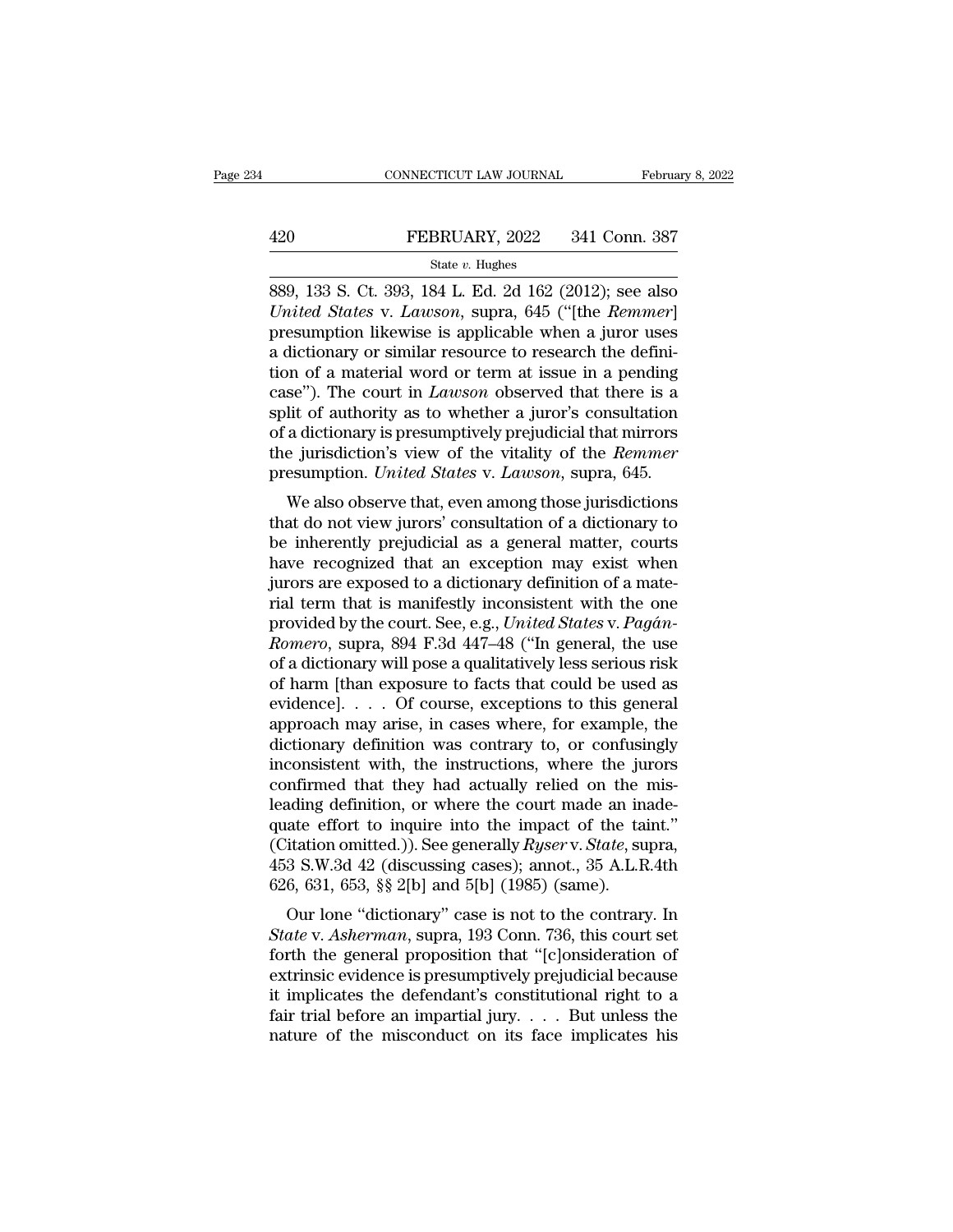# 341 Connecticut LAW JOURNAL Page 235<br>
341 Conn. 387 FEBRUARY, 2022 421<br>
State v. Hughes

### State *v.* Hughes

Example 235<br>
S. 2022 CONNECTICUT LAW JOURNAL Page 235<br>
State v. Hughes<br>
Constitutional rights the burden is on the appellant to<br>
show that the error of the trial court is harmful." (Cita-<br>
tions emitted ) We concluded in 341 Conn. 387 FEBRUARY, 2022 421<br>
State v. Hughes<br>
constitutional rights the burden is on the appellant to<br>
show that the error of the trial court is harmful.'' (Cita-<br>
tions omitted.) We concluded in *Asherman* that the<br> 341 Conn. 387 FEBRUARY, 2022 421<br>
State v. Hughes<br>
constitutional rights the burden is on the appellant to<br>
show that the error of the trial court is harmful." (Cita-<br>
tions omitted.) We concluded in *Asherman* that the<br> 341 Conn. 387 FEBRUARY, 2022 421<br>
State v. Hughes<br>
constitutional rights the burden is on the appellant to<br>
show that the error of the trial court is harmful." (Cita-<br>
tions omitted.) We concluded in Asherman that the<br>
de State v. Hughes<br>
constitutional rights the burden is on the appellant to<br>
show that the error of the trial court is harmful." (Cita-<br>
tions omitted.) We concluded in *Asherman* that the<br>
defendant was not prejudiced as a state v. Hughes<br>
constitutional rights the burden is on the appellant to<br>
show that the error of the trial court is harmful." (Cita-<br>
tions omitted.) We concluded in *Asherman* that the<br>
defendant was not prejudiced as a constitutional rights the burden is on the appellant to<br>show that the error of the trial court is harmful." (Cita-<br>tions omitted.) We concluded in Asherman that the<br>defendant was not prejudiced as a result of a juror's<br>con show that the error of the trial court is harmful." (Citations omitted.) We concluded in *Asherman* that the defendant was not prejudiced as a result of a juror's consultation of a dictionary. Id., 737. In that case, notab tions omitted.) We concluded in *Asherman* that the defendant was not prejudiced as a result of a juror's consultation of a dictionary. Id., 737. In that case, notably, the dictionary had been consulted for the meaning of defendant was not prejudiced as a result of a juror's<br>consultation of a dictionary. Id., 737. In that case, nota-<br>bly, the dictionary had been consulted for the meaning<br>of a generic term, "inference," which the trial court consultation of a dictionary. Id., 737. In that case, nota-<br>bly, the dictionary had been consulted for the meaning<br>of a generic term, "inference," which the trial court<br>used but did not specifically define in its instructi bly, the dictionary had been consulted for the meaning<br>of a generic term, "inference," which the trial court<br>used but did not specifically define in its instructions,<br>and the defendant's concern that the jury could inter-<br> of a generic term, "inference," which the trial court<br>used but did not specifically define in its instructions,<br>and the defendant's concern that the jury could inter-<br>pret one of the dictionary definitions to allow it to b used but did not specifically define in its instructions,<br>and the defendant's concern that the jury could inter-<br>pret one of the dictionary definitions to allow it to base<br>inferences on speculation was alleviated by the tr and the defendant's concern that the jury could interpret one of the dictionary definitions to allow it to base<br>inferences on speculation was alleviated by the trial<br>court's instructions regarding the use of inferences. Id pret one of the dictionary definitions to allow it to base<br>inferences on speculation was alleviated by the trial<br>court's instructions regarding the use of inferences. Id.<br>We adopted the logic that some other courts have fo inferences on speculation was alleviated by the trial court's instructions regarding the use of inferences. Id.<br>We adopted the logic that some other courts have followed; see footnote 21 of this opinion; under which defin court's instructions regarding the use of inferences. Id.<br>We adopted the logic that some other courts have fol-<br>lowed; see footnote 21 of this opinion; under which<br>definitions in a standard dictionary are assumed to be<br>com lowed; see footnote 21 of this opinion; under which<br>definitions in a standard dictionary are assumed to be<br>common knowledge and, thus, constitute knowledge<br>that jurors are presumed to possess in the absence of<br>an indicatio definitions in a standard dictionary are assumed to be<br>common knowledge and, thus, constitute knowledge<br>that jurors are presumed to possess in the absence of<br>an indication to the contrary. See *State* v. Asherman,<br>supra, 7 common knowledge and, thus, constitute knowledge<br>that jurors are presumed to possess in the absence of<br>an indication to the contrary. See *State* v. *Asherman*,<br>supra, 737. See generally *State* v. *Harris*, 340 S.C. 59, 6 that jurors are presumed to possess in the absence of<br>an indication to the contrary. See *State* v. Asherman,<br>supra, 737. See generally *State* v. Harris, 340 S.C. 59, 64,<br>530 S.E.2d 626 (2000) ("[c]ourts have almost unifo an indication to the contrary. See *State* v. *Asherman*,<br>supra, 737. See generally *State* v. *Harris*, 340 S.C. 59, 64,<br>530 S.E.2d 626 (2000) ("[c]ourts have almost uniformly<br>found no prejudice to the defendant when the supra, 737. See generally *State* v. *Harris*, 340 S.C. 59, 64,<br>530 S.E.2d 626 (2000) ("[c]ourts have almost uniformly<br>found no prejudice to the defendant when the dictionary<br>definition did not vary from the ordinary meani 530 S.E.2d 626 (2000) ("[c]ourts have almost uniformly<br>found no prejudice to the defendant when the dictionary<br>definition did not vary from the ordinary meaning of<br>the words or from the meaning contained in the trial<br>cour found no prejudice to the defendant when the dictionary<br>definition did not vary from the ordinary meaning of<br>the words or from the meaning contained in the trial<br>court's instructions"). We had no occasion to consider<br>wheth definition did not vary from the<br>the words or from the meaning<br>court's instructions"). We had no<br>whether a presumption of prejud<br>jurors consider a dictionary de<br>term that directly conflicts wit<br>provided by the trial court. Figure 2.1 The main and the meaning contained in the diameter and the meaning of the meaning of the meaning of the meaning of the meaning the meaning of a material means consider a dictionary definition of a material mean courts marked that a presumption of prejudice should apply when<br>jurors consider a dictionary definition of a material<br>term that directly conflicts with the legal definition<br>provided by the trial court.<br>We agree with those

meaner a presumption of pregative should apply mich<br>jurors consider a dictionary definition of a material<br>term that directly conflicts with the legal definition<br>provided by the trial court.<br>We agree with those jurisdiction dictionary different contract the definition<br>term that directly conflicts with the legal definition<br>provided by the trial court.<br>We agree with those jurisdictions that have con-<br>cluded that a presumption of prejudice appli provided by the trial court.<br>We agree with those jurisdictions that have concluded that a presumption of prejudice applies if the<br>defendant can demonstrate that a juror consulted a<br>dictionary and was thereby exposed to a d We agree with those jurisdictions that have concluded that a presumption of prejudice applies if the defendant can demonstrate that a juror consulted a dictionary and was thereby exposed to a definition of a material term We agree with those jurisdictions that have concluded that a presumption of prejudice applies if the defendant can demonstrate that a juror consulted a dictionary and was thereby exposed to a definition of a material term cluded that a presumption of prejudice applies if the defendant can demonstrate that a juror consulted a dictionary and was thereby exposed to a definition of a material term that substantively differed from the legal defi defendant can demonstrate that a juror consulted a dictionary and was thereby exposed to a definition of a material term that substantively differed from the legal definition provided by the court, shifting the burden to t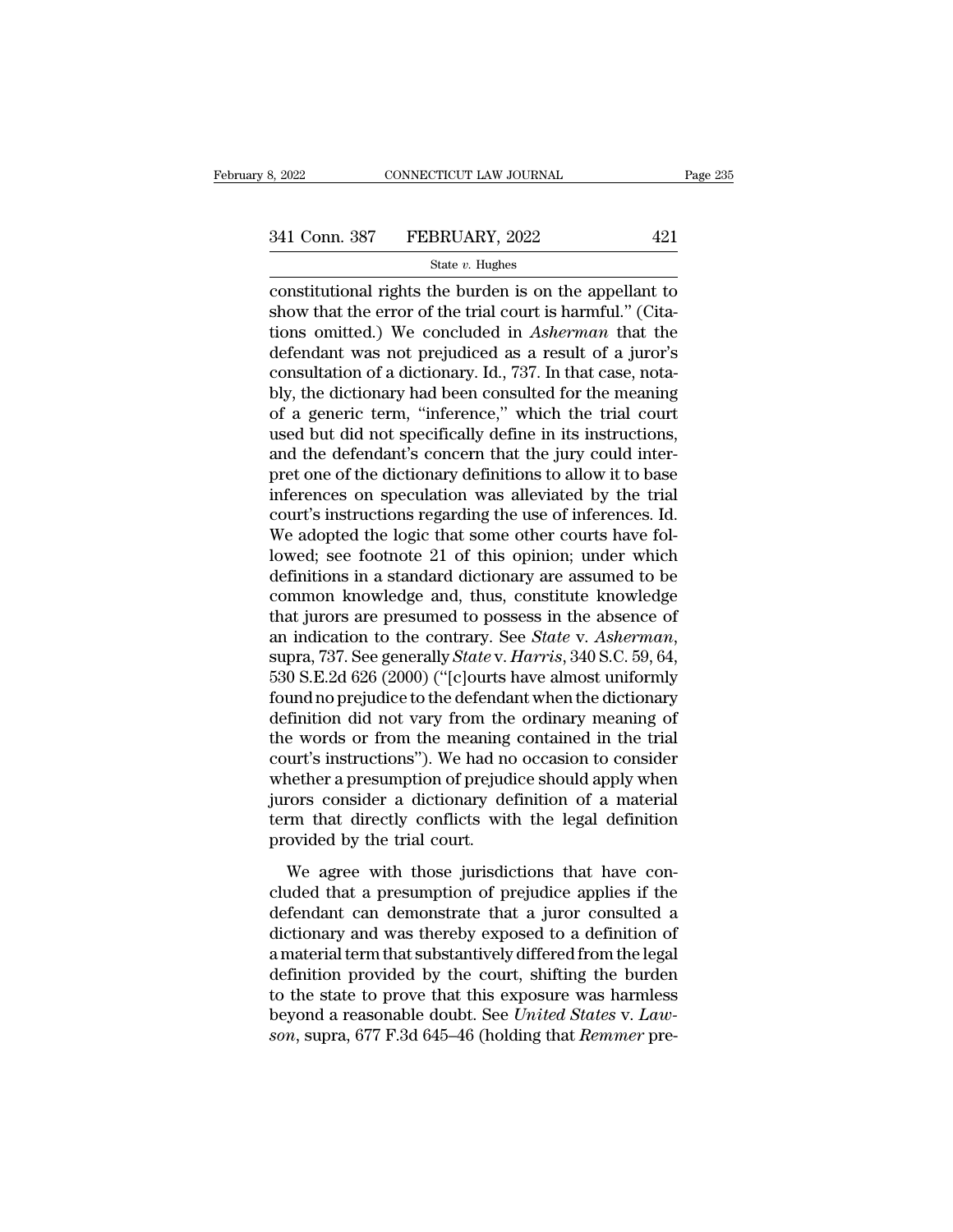# EXECUTE CONNECTICUT LAW JOURNAL February 8, 2022<br>422 FEBRUARY, 2022 341 Conn. 387<br>5tate v. Hughes

### State *v.* Hughes

 $\begin{tabular}{llllll} \multicolumn{2}{l}{{\small \textbf{COMPECTICUT LAW JOURNAL}} & \multicolumn{2}{l}{\small \textbf{February 8, 2022}}\\ \hline & & & & & & & & & & & \\ \multicolumn{2}{l}{\small \textbf{SEBRUARY, 2022} } & \multicolumn{2}{l}{341} & \multicolumn{2}{l}{\textbf{Conn. 387}}\\ & & & & & & & & \\ \multicolumn{2}{l}{\small \textbf{State $v$}} & \textbf{Hughes} & & & & \\ \multicolumn{2}{l}{\small \textbf{sumption applies when juro uses dictionary to research} } & \multicolumn{2}{l$ FEBRUARY, 2022 341 Conn. 387<br>
State v. Hughes<br>
Sumption applies when juror uses dictionary to research<br>
definition of "a material word or term at issue in a<br>
pending case" and that it was of particular concern<br>
when dictio FEBRUARY, 2022 341 Conn. 387<br>
State v. Hughes<br>
sumption applies when juror uses dictionary to research<br>
definition of "a material word or term at issue in a<br>
pending case" and that it was of particular concern<br>
when dicti FEBRUARY, 2022 341 Conn. 387<br>
State v. Hughes<br>
Sumption applies when juror uses dictionary to research<br>
definition of "a material word or term at issue in a<br>
pending case" and that it was of particular concern<br>
when dicti State *v*. Hughes<br>
sumption applies when juror uses dictionary to research<br>
definition of "a material word or term at issue in a<br>
pending case" and that it was of particular concern<br>
when dictionary was consulted for defin **State v. Fights**<br> **Sumption applies when juror uses dictionary to research**<br>
definition of "a material word or term at issue in a<br>
pending case" and that it was of particular concern<br>
when dictionary was consulted for def sumption applies when juror uses dictionary to research<br>definition of "a material word or term at issue in a<br>pending case" and that it was of particular concern<br>when dictionary was consulted for definition of term<br>that add definition of "a material word or term at issue in a<br>pending case" and that it was of particular concern<br>when dictionary was consulted for definition of term<br>that addressed contested element of offense); *United*<br>*States* pending case" and that it was of particular concern<br>when dictionary was consulted for definition of term<br>that addressed contested element of offense); *United*<br>*States* v. *Aguirre*, supra, 108 F.3d 1288 ("jury's exposure<br> when dictionary was consulted for definition of term<br>that addressed contested element of offense); *United*<br>States v. Aguirre, supra, 108 F.3d 1288 ("jury's exposure<br>to extrinsic information [such as a dictionary definitio that addressed contested element of offense); *United*<br>*States* v. Aguirre, supra, 108 F.3d 1288 ("jury's exposure<br>to extrinsic information [such as a dictionary definition]<br>gives rise to a rebuttable presumption of prejud States v. Aguirre, supra, 108 F.3d 1288 ("jury's exposure<br>to extrinsic information [such as a dictionary definition]<br>gives rise to a rebuttable presumption of prejudice");<br>United States v. Martinez, supra, 14 F.3d 550 (ho to extrinsic information [such as a dictionary definition]<br>gives rise to a rebuttable presumption of prejudice");<br>*United States v. Martinez*, supra, 14 F.3d 550 (holding,<br>in case involving several categories of extrinsic gives rise to a rebuttable presumption of prejudice");<br>
United States v. Martinez, supra, 14 F.3d 550 (holding,<br>
in case involving several categories of extrinsic evi-<br>
derine, including unauthorized use of dictionary to<br> United States v. *Martinez*, supra, 14 F.3d 550 (holding,<br>in case involving several categories of extrinsic evi-<br>dence, including unauthorized use of dictionary to<br>define terms discussed during deliberations, that "we<br>assu in case involving several categories of extrinsic evidence, including unauthorized use of dictionary to define terms discussed during deliberations, that "we assume prejudice and thus, we must consider whether the governm dence, including unauthorized use of dictionary to<br>define terms discussed during deliberations, that "we<br>assume prejudice and thus, we must consider whether<br>the government rebutted that presumption"); *Marino*<br>v. *Vasquez* define terms discussed during deliberations, that "we<br>assume prejudice and thus, we must consider whether<br>the government rebutted that presumption"); *Marino*<br>v. *Vasquez*, 812 F.2d 499, 505 (9th Cir. 1987) (holding<br>that u the government rebutted that presumption"); *Marino*<br>v. *Vasquez*, 812 F.2d 499, 505 (9th Cir. 1987) (holding<br>that unauthorized use of dictionary definitions is revers-<br>ible error and that government must establish that er v. *Vasquez*, 812 F.2d 499, 505 (9th Cir. 1987) (holding<br>that unauthorized use of dictionary definitions is revers-<br>ible error and that government must establish that error<br>is harmless beyond reasonable doubt); *State* v. that unauthorized use of dictionary definitions is revers-<br>ible error and that government must establish that error<br>is harmless beyond reasonable doubt); *State* v. *Klafta*,<br>supra, 73 Haw. 122 ("[A] juror's obtaining of ible error and that government must establish that error<br>is harmless beyond reasonable doubt); *State* v. *Klafta*,<br>supra, 73 Haw. 122 ("[A] juror's obtaining of extraneous<br>definitions or statements of law differing from is harmless beyond reasonable doubt); *State v. Klafta*,<br>supra, 73 Haw. 122 ("[A] juror's obtaining of extraneous<br>definitions or statements of law differing from that<br>intended by the court is misconduct [that] may result<br> supra, 73 Haw. 122 ("[A] juror's obtaining of extraneous<br>definitions or statements of law differing from that<br>intended by the court is misconduct [that] may result<br>in prejudice to the defendant's constitutional right to<br>a definitions or statements of law differing from that<br>intended by the court is misconduct [that] may result<br>in prejudice to the defendant's constitutional right to<br>a fair trial.... A new trial will not be granted if it can<br> intended by the court is misconduct [that] may result<br>in prejudice to the defendant's constitutional right to<br>a fair trial.... A new trial will not be granted if it can<br>be shown that the jury could not have been influence in prejudice to the defendant's constitutional right to<br>a fair trial. . . . A new trial will not be granted if it can<br>be shown that the jury could not have been influenced<br>by the alleged misconduct." (Citation omitted; in a fair trial. . . . A new trial will not be granted if it can<br>be shown that the jury could not have been influenced<br>by the alleged misconduct." (Citation omitted; internal<br>quotation marks omitted.)); Allers v. Riley, supr be shown that the jury could not have been influenced<br>by the alleged misconduct." (Citation omitted; internal<br>quotation marks omitted.)); *Allers* v. *Riley*, supra, 273<br>Mont. 2, 9 (applying rebuttable presumption of preju by the alleged misconduct." (Citation omitted; internal<br>quotation marks omitted.)); *Allers* v. *Riley*, supra, 273<br>Mont. 2, 9 (applying rebuttable presumption of preju-<br>dice when jury used extraneous materials—two diction quotation marks omitted.)); *Allers* v. *Riley*, supra, 273<br>Mont. 2, 9 (applying rebuttable presumption of preju-<br>dice when jury used extraneous materials—two diction-<br>aries—to redefine critical element of case that was<br>al Mont. 2, 9 (applying rebuttable presumption of prejudice when jury used extraneous materials—two dictionaries—to redefine critical element of case that was already correctly defined in court's instructions); see also *Unit* dice when jury used extraneous materials—two dictionaries—to redefine critical element of case that was already correctly defined in court's instructions); see also *United States* v. *Console*, 13 F.3d 641, 665–66 (3d Cir aries—to redefine critical element of case that was<br>already correctly defined in court's instructions); see<br>also *United States* v. *Console*, 13 F.3d 641, 665–66 (3d<br>Cir. 1993) (applying presumption of prejudice in case<br>i already correctly defined in court's instructions); see<br>also *United States* v. *Console*, 13 F.3d 641, 665–66 (3d<br>Cir. 1993) (applying presumption of prejudice in case<br>in which juror discussed definition of Racketeer Infl also United States v. Console, 13 F.3d 641, 665–66 (3d<br>Cir. 1993) (applying presumption of prejudice in case<br>in which juror discussed definition of Racketeer Influ-<br>enced and Corrupt Organizations Act with attorney sis-<br>te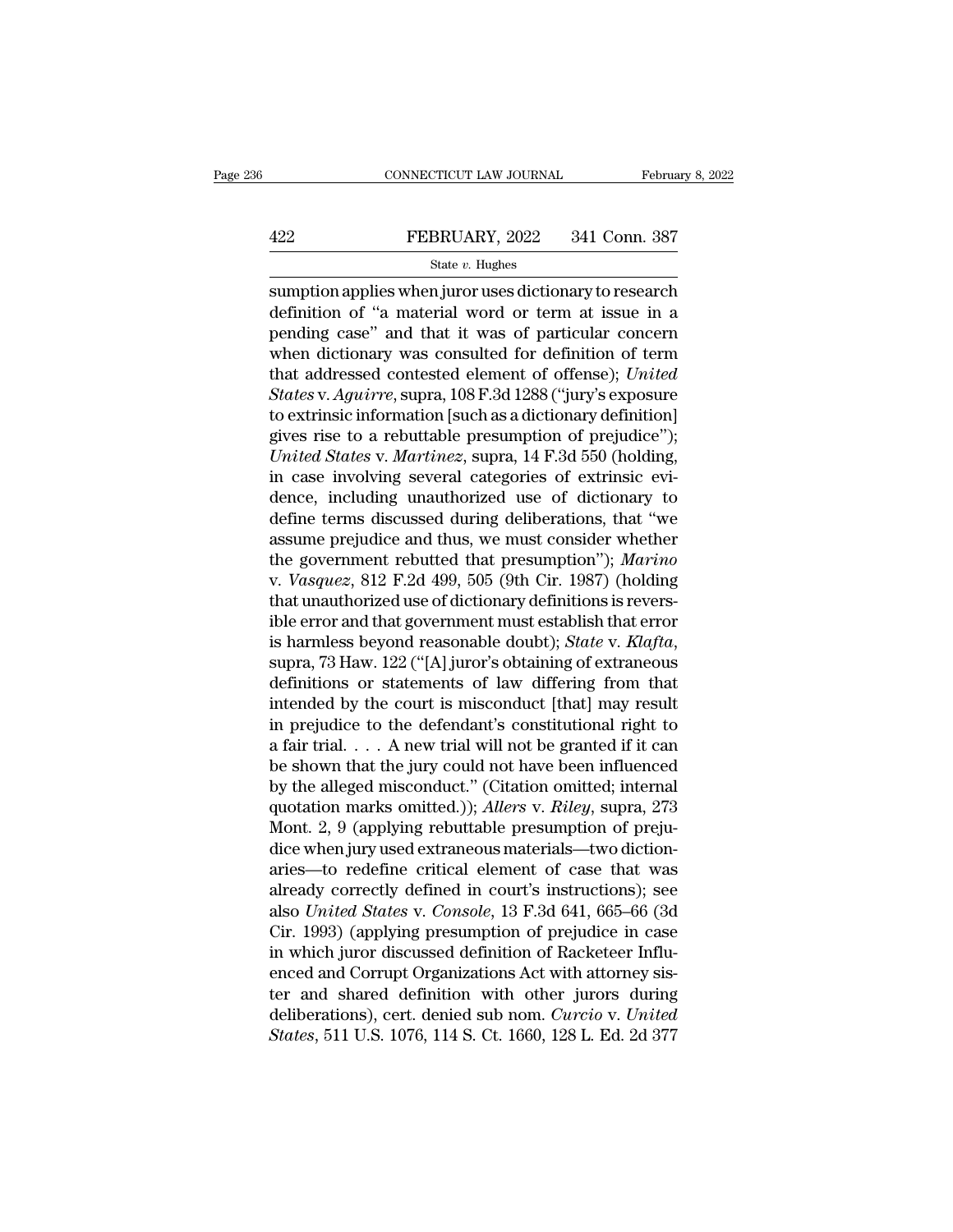(1994), and cert. denied sub nom. *Markoff* v. *United*<br>States, 513 U.S. 812, 115 S. Ct. 54, 130 L. Ed. 2d 21 (1994) **State 8** State 8 States, 513 U.S. 812, 115 S. Ct. 54, 130 L. Ed. 2d 21 (1994)<br>B

B

State v. Hughes<br>
994), and cert. denied sub nom. *Markoff* v. *United*<br> *ates*, 513 U.S. 812, 115 S. Ct. 54, 130 L. Ed. 2d 21 (1994)<br>
B<br>
Mindful of these principles, we turn to the particular<br>
aims raised by the defendant State *i*. Inglishong and cert. denied sub nom. *Markoff* v. *United* States, 513 U.S. 812, 115 S. Ct. 54, 130 L. Ed. 2d 21 (1994)<br>B<br>Mindful of these principles, we turn to the particular<br>claims raised by the defendant. (1994), and cert. denied sub nom. *Markoff v. United*<br> *States*, 513 U.S. 812, 115 S. Ct. 54, 130 L. Ed. 2d 21 (1994)<br>  $B$ <br> *Mindful of these principles, we turn to the particular*<br>
claims raised by the defendant. We agre States, 513 U.S. 812, 115 S. Ct. 54, 130 L. Ed. 2d 21 (1994)<br>B<br>B<br>Mindful of these principles, we turn to the particular<br>claims raised by the defendant. We agree with the defen-<br>dant that he established his entitlement to t B<br>
Mindful of these principles, we turn to the particular<br>
claims raised by the defendant. We agree with the defen-<br>
dant that he established his entitlement to the presump-<br>
tion of prejudice. The dictionary definition th Mindful of these principles, we turn to the particular<br>claims raised by the defendant. We agree with the defen-<br>dant that he established his entitlement to the presump-<br>tion of prejudice. The dictionary definition that J.B Mindful of these principles, we turn to the particular<br>claims raised by the defendant. We agree with the defen-<br>dant that he established his entitlement to the presump-<br>tion of prejudice. The dictionary definition that J.B claims raised by the defendant. We agree with the defendant that he established his entitlement to the presumption of prejudice. The dictionary definition that J.B. consulted was of an essential legal term, and it differed dant that he established his entitlement to the presumption of prejudice. The dictionary definition that J.B.<br>consulted was of an essential legal term, and it differed<br>materially from the trial court's definition of the el tion of prejudice. The dictionary definition that J.B.<br>consulted was of an essential legal term, and it differed<br>materially from the trial court's definition of the ele-<br>ments of manslaughter. The dictionary purportedly<br>de consulted was of an essential legal term, and it differed<br>materially from the trial court's definition of the ele-<br>ments of manslaughter. The dictionary purportedly<br>defined manslaughter as the taking of a life "without<br>for materially from the trial court's definition of the elements of manslaughter. The dictionary purportedly defined manslaughter as the taking of a life "without forethought or malice," whereas the elements provided by the co ments of manslaughter. The dictionary purportedly<br>defined manslaughter as the taking of a life "without<br>forethought or malice," whereas the elements provided<br>by the court required proof of recklessness and extreme<br>indiffer defined manslaughter as the taking of a life "without<br>forethought or malice," whereas the elements provided<br>by the court required proof of recklessness and extreme<br>indifference to human life. As we previously indicated,<br>al forethought or malice," whereas the elements provided<br>by the court required proof of recklessness and extreme<br>indifference to human life. As we previously indicated,<br>although we cannot say with certainty whether the trial<br> by the court required proof of recklessness and extreme<br>indifference to human life. As we previously indicated,<br>although we cannot say with certainty whether the trial<br>court imposed the burden on the state to prove that<br>co indifference to human life. As we previously indicated,<br>although we cannot say with certainty whether the trial<br>court imposed the burden on the state to prove that<br>consultation of the dictionary was harmless, the state's<br>b In the state of the burden on the state to prove that<br>nurt imposed the burden on the state to prove that<br>nsultation of the dictionary was harmless, the state's<br>rden necessarily would be met if the trial court cor-<br>ctly det consultation of the dictionary was harmless, the state's<br>burden necessarily would be met if the trial court cor-<br>rectly determined that the evidence established that this<br>conduct caused no actual prejudice to the defendant

standard of the dictionary was narritess, the state is<br>burden necessarily would be met if the trial court cor-<br>rectly determined that the evidence established that this<br>conduct caused no actual prejudice to the defendant. Example of the standard from *State Composition*<br>rectly determined that the evidence established that this<br>conduct caused no actual prejudice to the defendant.<br>To resolve this issue, we begin with the defendant's<br>contentio coally determined and the evidence established that ans conduct caused no actual prejudice to the defendant's contention that the trial court applied an incorrect legal standard. Specifically, he contends that the court's To resolve this issue, we begin with the defendant's<br>contention that the trial court applied an incorrect legal<br>standard. Specifically, he contends that the court's appli-<br>cation of the standard from *State* v. Johnson, s To resolve this issue, we begin with the defendant's<br>contention that the trial court applied an incorrect legal<br>standard. Specifically, he contends that the court's appli-<br>cation of the standard from *State* v. Johnson, su contention that the trial court applied an incorrect legal<br>standard. Specifically, he contends that the court's appli-<br>cation of the standard from *State* v. Johnson, supra,<br>288 Conn. 262–64, was incorrect because jurors' standard. Specifically, he contends that the court's application of the standard from *State* v. *Johnson*, supra, 288 Conn. 262–64, was incorrect because jurors' consultation of a dictionary does not implicate concerns ab cation of the standard from *State* v. *Johnson*, supra, 288 Conn. 262–64, was incorrect because jurors' consultation of a dictionary does not implicate concerns about the jurors' impartiality but, rather, the possible mi 288 Conn. 262–64, was incorrect because jurors' consultation of a dictionary does not implicate concerns about<br>the jurors' impartiality but, rather, the possible misuse<br>of the definition in reaching a verdict. We are not p tation of a dictionary does not implicate concerns about<br>the jurors' impartiality but, rather, the possible misuse<br>of the definition in reaching a verdict. We are not per-<br>suaded that the trial court applied an incorrect l the jurors' impartiality but, rather, the possible misuse<br>of the definition in reaching a verdict. We are not per-<br>suaded that the trial court applied an incorrect legal<br>standard simply because it framed its inquiry in ter of the definition in reaching a verdict. We are not per-<br>suaded that the trial court applied an incorrect legal<br>standard simply because it framed its inquiry in terms<br>of the misconduct's effect on the jurors' impartiality. suaded that the trial court applied an incorrect legal<br>standard simply because it framed its inquiry in terms<br>of the misconduct's effect on the jurors' impartiality.<br>As we previously indicated, the right to have a jury<br>dec standard simply because it framed its inquiry in terms<br>of the misconduct's effect on the jurors' impartiality.<br>As we previously indicated, the right to have a jury<br>decide the case solely on the basis of the evidence<br>presen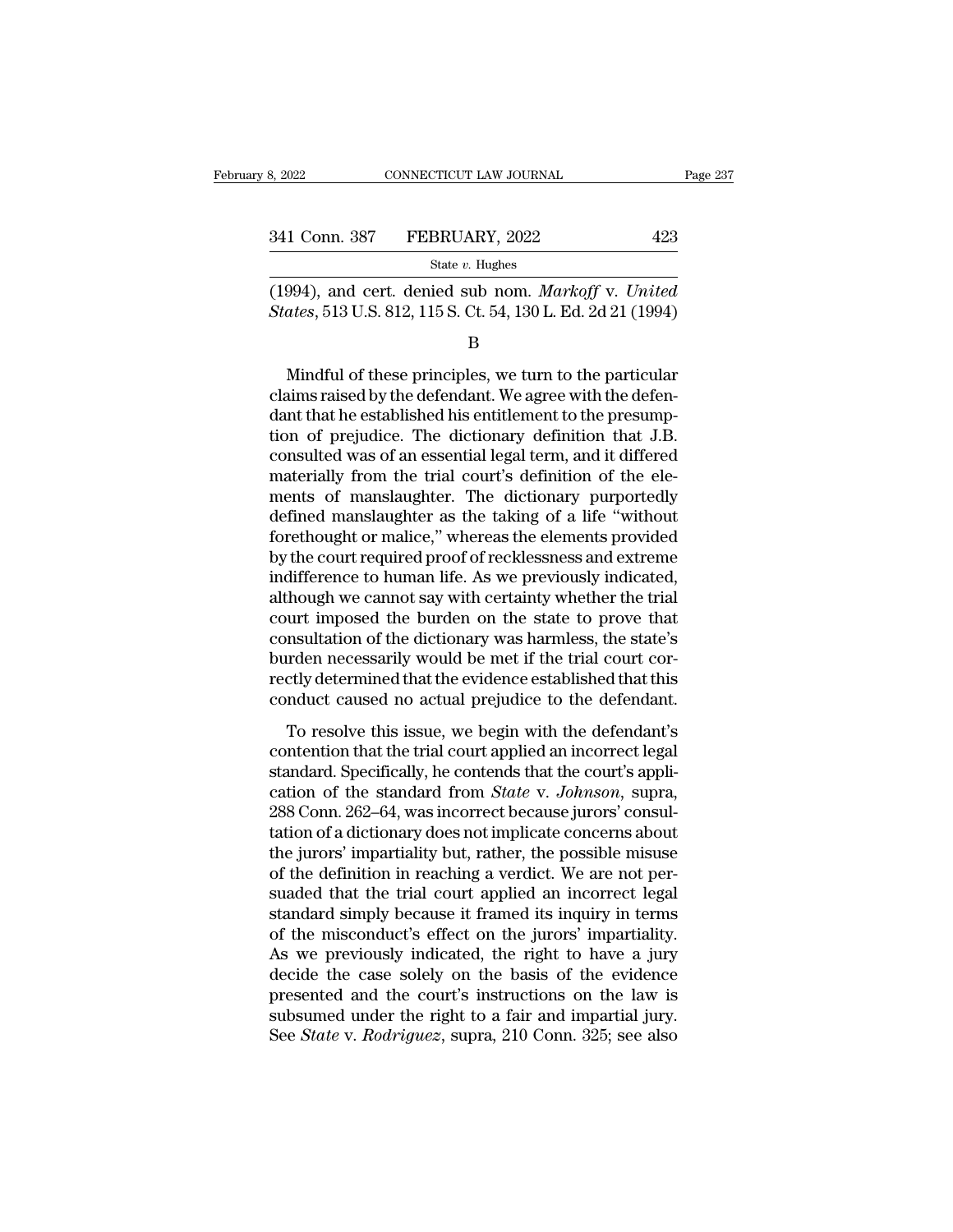# EXECUTE CONNECTICUT LAW JOURNAL February 8, 2022<br>424 FEBRUARY, 2022 341 Conn. 387<br>5tate v. Hughes

### State *v.* Hughes

CONNECTICUT LAW JOURNAL February 8, 2022<br> **Hughes** v. *Borg*, supra, 898 F.2d 700. Although we agree<br>
that, in light of the term's common meaning and in the<br>
absonce of any context suggesting a different meaning FEBRUARY, 2022 341 Conn. 387<br>
State v. Hughes<br>
Hughes v. Borg, supra, 898 F.2d 700. Although we agree<br>
that, in light of the term's common meaning and in the<br>
absence of any context suggesting a different meaning,<br>
a juror 424 FEBRUARY, 2022 341 Conn. 387<br>
State v. Hughes<br>
Hughes v. Borg, supra, 898 F.2d 700. Although we agree<br>
that, in light of the term's common meaning and in the<br>
absence of any context suggesting a different meaning,<br>
a FEBRUARY, 2022 341 Conn. 387<br>
State v. Hughes<br>
Hughes v. Borg, supra, 898 F.2d 700. Although we agree<br>
that, in light of the term's common meaning and in the<br>
absence of any context suggesting a different meaning,<br>
a juro their ability to be impartial as one inquiring about any state v. Hughes<br> *Hughes* v. *Borg*, supra, 898 F.2d 700. Although we agree<br>
that, in light of the term's common meaning and in the<br>
absence of any context suggesting a different meaning,<br>
a juror likely would interpret a Hughes v. Borg, supra, 898 F.2d 700. Although we agree<br>that, in light of the term's common meaning and in the<br>absence of any context suggesting a different meaning,<br>a juror likely would interpret a question asking about<br>t that, in light of the term's common meaning and in the<br>absence of any context suggesting a different meaning,<br>a juror likely would interpret a question asking about<br>their ability to be impartial as one inquiring about any<br> absence of any context suggesting a different meaning,<br>a juror likely would interpret a question asking about<br>their ability to be impartial as one inquiring about any<br>bias they might have against the defendant,<sup>22</sup> we are a juror likely would interpret a question asking about<br>their ability to be impartial as one inquiring about any<br>bias they might have against the defendant,<sup>22</sup> we are<br>satisfied that the trial court ascribed the proper, bro their ability to be impartial as one inquiring about any<br>bias they might have against the defendant,<sup>22</sup> we are<br>satisfied that the trial court ascribed the proper, broader<br>meaning to the term. The trial court's questions w bias they might have against the defendant,<sup>22</sup> we are satisfied that the trial court ascribed the proper, broader meaning to the term. The trial court's questions were not limited to those concerning impartiality but spe satisfied that the trial court ascribed the proper, broader<br>meaning to the term. The trial court's questions were<br>not limited to those concerning impartiality but specifi-<br>cally concerned whether a dictionary definition of meaning to the term. The trial court's questions were<br>not limited to those concerning impartiality but specifi-<br>cally concerned whether a dictionary definition of man-<br>slaughter had been consulted or raised, whether any<br>ou not limited to those concerning impartiality but specifically concerned whether a dictionary definition of man-<br>slaughter had been consulted or raised, whether any<br>outside information had affected the jurors' ability to<br>fo cally concerned whether a dictionary definition of man-<br>slaughter had been consulted or raised, whether any<br>outside information had affected the jurors' ability to<br>follow the court's instructions, and whether the jurors<br>co questions. How the court's instructions, and whether the jurors<br>msidered only the evidence presented and the court's<br>structions. It is apparent, therefore, that the trial court<br>ed the term impartiality to encompass those critical<br>est Follow the courts instructions, and whencer the jurors<br>considered only the evidence presented and the court's<br>instructions. It is apparent, therefore, that the trial court<br>used the term impartiality to encompass those crit

instructions. It is apparent, therefore, that the trial court<br>used the term impartiality to encompass those critical<br>questions.<br>We agree with the defendant that, when jurors have<br>improperly consulted a dictionary to obtain the term impartiality to encompass those critical<br>
questions.<br>
We agree with the defendant that, when jurors have<br>
improperly consulted a dictionary to obtain a definition<br>
of a legal term, the ultimate inquiry is whether questions.<br>
We agree with the defendant that, when jurors have<br>
improperly consulted a dictionary to obtain a definition<br>
of a legal term, the ultimate inquiry is whether there is<br>
"a [reasonable] possibility that the extr We agree with the defendant that, when jurors have<br>improperly consulted a dictionary to obtain a definition<br>of a legal term, the ultimate inquiry is whether there is<br>"a [reasonable] possibility that the extrinsic material<br> We agree with the defendant that, when jurors have<br>improperly consulted a dictionary to obtain a definition<br>of a legal term, the ultimate inquiry is whether there is<br>"a [reasonable] possibility that the extrinsic material<br> improperly consulted a dictionary to obtain a definition<br>of a legal term, the ultimate inquiry is whether there is<br>"a [reasonable] possibility that the extrinsic material<br>could have affected the verdict." (Internal quotati of a legal term, the ultimate inquiry is whether there is<br>
"a [reasonable] possibility that the extrinsic material<br>
could have affected the verdict." (Internal quotation<br>
marks omitted.) *United States* v. *Steele*, supra, "a [reasonable] possibility that the extrinsic material<br>could have affected the verdict." (Internal quotation<br>marks omitted.) *United States* v. *Steele*, supra, 785 F.2d<br>746; see *United States* v. *Weiss*, 752 F.2d 777, could have affected the verdict." (Internal quotation<br>marks omitted.) *United States* v. *Steele*, supra, 785 F.2d<br>746; see *United States* v. *Weiss*, 752 F.2d 777, 783 (2d<br>Cir.), cert. denied, 474 U.S. 944, 106 S. Ct. 30 marks omitted.) *United States v. Steele*, supra, 785 F.2d<br>746; see *United States v. Weiss*, 752 F.2d 777, 783 (2d<br>Cir.), cert. denied, 474 U.S. 944, 106 S. Ct. 308, 88 L.<br>Ed. 2d 285 (1985); *State v. Abell*, supra, 383 N 746; see *United States v. Weiss*, 752 F.2d 777, 783 (2d Cir.), cert. denied, 474 U.S. 944, 106 S. Ct. 308, 88 L.<br>Ed. 2d 285 (1985); *State v. Abell*, supra, 383 N.W.2d 812; *Ryser v. State*, supra, 453 S.W.3d 41; see als Cir.), cert. denied, 474 U.S. 944, 106 S. Ct. 308, 88 L.<br>Ed. 2d 285 (1985); *State* v. *Abell*, supra, 383 N.W.2d 812;<br>*Ryser* v. *State*, supra, 453 S.W.3d 41; see also *State* v.<br>*Rhodes*, 248 Conn. 39, 49 n.16, 726 A.2d Ed. 2d 285 (1985); *State* v. *Abell*, supra, 383 N.W.2d 812;<br>*Ryser* v. *State*, supra, 453 S.W.3d 41; see also *State* v.<br>*Rhodes*, 248 Conn. 39, 49 n.16, 726 A.2d 513 (1999) ("the<br>critical consideration . . . is not whe Ryser v. State, supra, 453 S.W.3d 41; see also State v.<br>
Rhodes, 248 Conn. 39, 49 n.16, 726 A.2d 513 (1999) ("the<br>
critical consideration  $\ldots$  is not whether prejudice<br>
may be assumed from [exposure to such information], Rhodes, 248 Conn. 39, 49 n.16, 726 A.2d 513 (1999) ("the critical consideration  $\ldots$  is not whether prejudice may be assumed from [exposure to such information], but, rather, whether, under the specific facts of the case critical consideration . . . is not whether prejudice<br>may be assumed from [exposure to such information],<br>but, rather, whether, under the specific facts of the<br>case, any such impropriety actually affected the ver-<br>dict"). case, any such impropriety actually affected the verdict"). The trial court effectively concluded in the present case that no such possibility existed when it found that J.B. credibly testified that he had relied on only that J.B. credibly testified that he had relied on only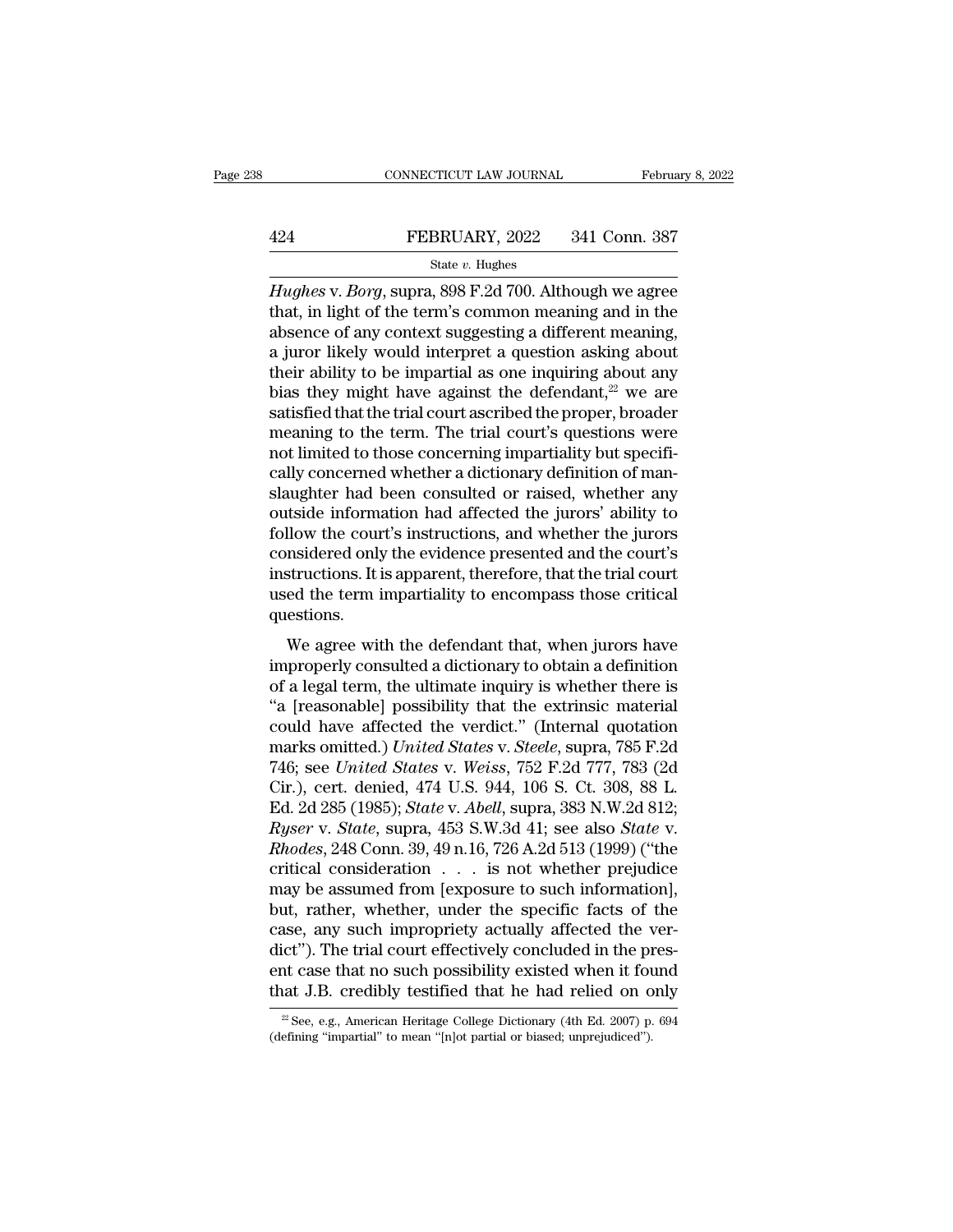| 3, 2022       | CONNECTICUT LAW JOURNAL | Page 239 |  |
|---------------|-------------------------|----------|--|
|               |                         |          |  |
| 341 Conn. 387 | FEBRUARY, 2022          | 425      |  |
|               | State $v$ . Hughes      |          |  |

 $t_{\text{R}}$ ,  $t_{\text{R}}$  and  $t_{\text{R}}$  connectricut the solution of manslaughter and<br>
the trial court's instruction defining manslaughter and<br>
that the dictionary definition of manslaughter did not<br>
influence bis docision in 341 Conn. 387 FEBRUARY, 2022 425<br>
state v. Hughes<br>
the trial court's instruction defining manslaughter and<br>
that the dictionary definition of manslaughter did not<br>
influence his decision in the case. 341 Conn. 387 FEBRUARY, 2022<br>  $\frac{\text{State } v. \text{ Hughes}}{\text{the trial court's instruction defining ma}}$ <br>
the trial court's instruction defining ma<br>
that the dictionary definition of mansla<br>
influence his decision in the case.<br>
The defendant challenges the propriet. The defendant challenges the propriety of this conclusion of the defendant challenges the propriety of this conclu-<br>The defendant challenges the propriety of this conclu-<br>The defendant challenges the propriety of this con

State v. Hughes<br>the trial court's instruction defining manslaughter and<br>that the dictionary definition of manslaughter did not<br>influence his decision in the case.<br>The defendant challenges the propriety of this conclu-<br>sio the trial court's instruction defining manslaughter and<br>that the dictionary definition of manslaughter did not<br>influence his decision in the case.<br>The defendant challenges the propriety of this conclu-<br>sion but does so on the trial court's instruction definiting manisial dignoted that the dictionary definition of manislaughter did not<br>influence his decision in the case.<br>The defendant challenges the propriety of this conclu-<br>sion but does so influence his decision in the case.<br>The defendant challenges the propriety of this conclusion but does so on the basis of the record, not as a<br>matter of law.<sup>23</sup> Specifically, the defendant argues that<br>the trial court coul The defendant challenges the propriety of this conclusion but does so on the basis of the record, not as a matter of law.<sup>23</sup> Specifically, the defendant argues that the trial court could not properly credit J.B.'s ultimat The defendant challenges the propriety of this conclusion but does so on the basis of the record, not as a matter of law.<sup>23</sup> Specifically, the defendant argues that the trial court could not properly credit J.B.'s ultimat sion but does so on the basis of the record, not as a<br>matter of law.<sup>23</sup> Specifically, the defendant argues that<br>the trial court could not properly credit J.B.'s ultimate<br>answers because there was other evidence indicating matter of law.<sup>23</sup> Specifically, the defendant argues that<br>the trial court could not properly credit J.B.'s ultimate<br>answers because there was other evidence indicating<br>that J.B. in fact did rely on the dictionary definiti the trial court could not properly credit J.B.'s ultimate<br>answers because there was other evidence indicating<br>that J.B. in fact did rely on the dictionary definition of<br>manslaughter in the jury deliberations: J.B. recalled answers because there was other evidence indicating<br>
that J.B. in fact did rely on the dictionary definition of<br>
manslaughter in the jury deliberations: J.B. recalled the<br>
dictionary definition more than one month after tr that J.B. in fact did rely on the dictionary definition of manslaughter in the jury deliberations: J.B. recalled the dictionary definition more than one month after trial; he initially gave equivocal responses to the court manslaughter in the jury deliberations: J.B. recalled the<br>dictionary definition more than one month after trial;<br>he initially gave equivocal responses to the court's ques-<br>tions about relying on the dictionary and only gav dictionary definition more than one month after trial;<br>he initially gave equivocal responses to the court's ques-<br>tions about relying on the dictionary and only gave the<br>"right" answers after the court steered him in that<br> he initially gave equivocal responses to the court's questions about relying on the dictionary and only gave the<br>"'right'" answers after the court steered him in that<br>direction; and his conduct had been sufficiently egre-<br> tions about relying on the dictionary and only gave the<br>"'right'" answers after the court steered him in that<br>direction; and his conduct had been sufficiently egre-<br>gious that, weeks later, another juror reported to court<br> " 'right' " answers after the court steered him in that direction; and his conduct had been sufficiently egregious that, weeks later, another juror reported to court staff that a juror had consulted an outside dictionary direction; and his conduct had been sufficiently egregious that, weeks later, another juror reported to court<br>staff that a juror had consulted an outside dictionary<br>during deliberations. The defendant further argues that,<br> gious that, weeks later, another juror reported to court<br>staff that a juror had consulted an outside dictionary<br>during deliberations. The defendant further argues that,<br>because the court could not properly credit J.B.'s<br>re staff that a juror had consulted an outside dictionary<br>during deliberations. The defendant further argues that,<br>because the court could not properly credit J.B.'s<br>responses indicating that he did not rely on the diction-<br>a exponses indicating that he did not rely on the diction-<br>cy definition of manslaughter, the court also could<br>ot assume that J.B.'s arguments to other jurors were<br>naffected by this taint. Because the trial court is not<br> $\frac$ ary definition of manslaughter, the court also could<br>not assume that J.B.'s arguments to other jurors were<br>unaffected by this taint. Because the trial court is not<br> $\frac{1}{2}$  It is significant that the defendant does not c

not assume that J.B.'s arguments to other jurors were<br>unaffected by this taint. Because the trial court is not<br> $\frac{1}{e^{2i}}$  It is significant that the defendant does not contend either that the trial<br>court should not have responses to such inquiries to such a interest in a such that the trial court is not  $\frac{1}{2}$ . It is significant that the defendant does not contend either that the trial court should not have inquiried about whether the <sup>23</sup> It is significant that the defendant does not contend either that the trial court should not have inquired about whether the jurors used the dictionary definition (i.e., outside information) in their deliberations or court should not have inquired about whether the jurors used the dictionary definition (i.e., outside information) in their deliberations or that negative responses to such inquiries are per se an improper consideration. S definition (i.e., outside information) in their deliberations or that negative<br>responses to such inquiries are per se an improper consideration. See *State*<br>v. *Suschank*, 595 S.W.2d 295, 298 (Mo. App. 1979) (because defen responses to such inquiries are per se an improper consideration. See *State* v. *Suschank*, 595 S.W.2d 295, 298 (Mo. App. 1979) (because defendant did not object to questioning of jury after verdict, trial court could pr v. Suschank, 595 S.W.2d 295, 298 (Mo. App. 1979) (because defendant did not object to questioning of jury after verdict, trial court could properly consider testimony of jurors in determining prejudicial effect of use of d *State* v. *Duncan*, 3 Kan. App. 2d 271, 275, 593 P.2d 427 (1979) (''[i]t is not permissible to inquire whether the jurors attaily relied on the definition in deciding the case, viewing such questions as intruding on the d consider testimony of jurors in determining prejudicial effect of use of dictionary). Some jurisdictions do not permit the trial court to inquire whether the jurors actually relied on the definition in deciding the case, v dictionary). Some jurisdictions do not permit the trial court to inquire<br>whether the jurors actually relied on the definition in deciding the case,<br>viewing such questions as intruding on the deliberative process. See, e.g. whether the jurors actually relied on the definition in deciding the case, viewing such questions as intruding on the deliberative process. See, e.g., *State v. Duncan*, 3 Kan. App. 2d 271, 275, 593 P.2d 427 (1979) ("[i]t viewing such questions as intruding on the deliberative process. See, e.g., *State* v. *Duncan*, 3 Kan. App. 2d 271, 275, 593 P.2d 427 (1979) ("[i]t is not permissible to inquire whether . . . the dictionary definition of State v. Duncan, 3 Kan. App. 2d 271, 275, 593 P.2d 427 (1979) ("[i]t is not permissible to inquire whether  $\dots$  the dictionary definition of 'assault' was given weight by the jury"); *Commonwealth* v. *Wood*, 230 S.W.3d 3 permissible to inquire whether . . . the dictionary definition of 'assault'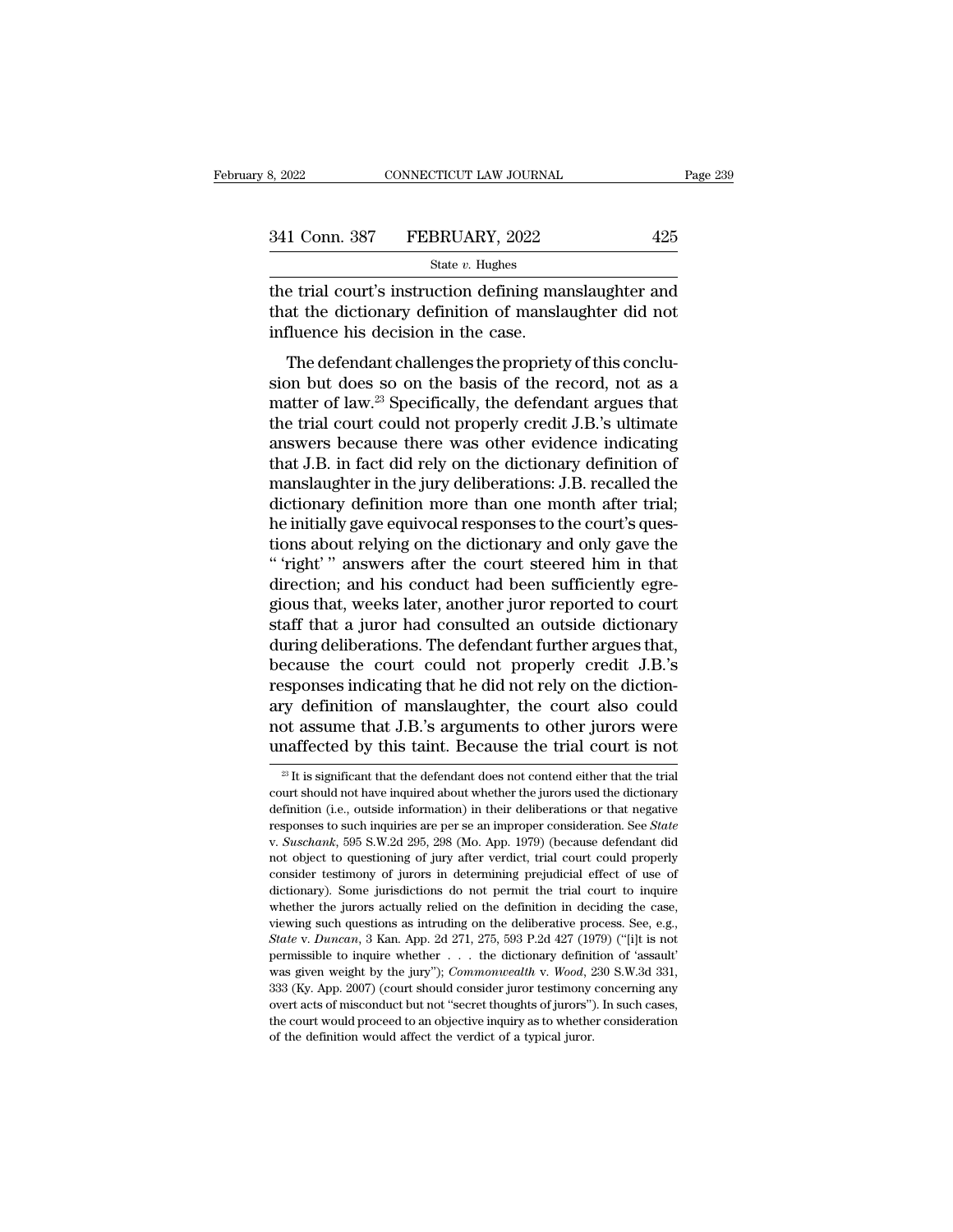### EXECUTE CONNECTICUT LAW JOURNAL February 8, 2022<br>426 FEBRUARY, 2022 341 Conn. 387<br>5tate v. Hughes State *v.* Hughes

FEBRUARY, 2022 341 Conn. 387<br>
FEBRUARY, 2022 341 Conn. 387<br>
State v. Hughes<br>
permitted to ask the other jurors questions that would<br>
gauge the influence of J.B.'s arguments on them, the<br>
defendent asserts that the court w FEBRUARY, 2022 341 Conn. 387<br>
State v. Hughes<br>
permitted to ask the other jurors questions that would<br>
gauge the influence of J.B.'s arguments on them, the<br>
defendant asserts that the court was required to con-<br>
sider how 426 FEBRUARY, 2022 341 Conn. 387<br>
State v. Hughes<br>
permitted to ask the other jurors questions that would<br>
gauge the influence of J.B.'s arguments on them, the<br>
defendant asserts that the court was required to con-<br>
sider FEBRUARY, 2022 341 Conn. 387<br>
State v. Hughes<br>
permitted to ask the other jurors questions that would<br>
gauge the influence of J.B.'s arguments on them, the<br>
defendant asserts that the court was required to con-<br>
sider how State *v*. Hughes<br>
permitted to ask the other jurors questions that would<br>
gauge the influence of J.B.'s arguments on them, the<br>
defendant asserts that the court was required to con-<br>
sider how a typical, hypothetical jur state  $v$ . Hughes<br>permitted to ask the other jurors questions that would<br>gauge the influence of J.B.'s arguments on them, the<br>defendant asserts that the court was required to con-<br>sider how a typical, hypothetical juror w defendant). Fendant asserts that the court was required to con-<br>der how a typical, hypothetical juror would be affected<br>the difference between the definitions. See footnote<br>of this opinion (setting forth tests identified by<br>fendant).<br> reconduint asserts that the court was required to controlled side in the side of the difference between the definitions. See footnote 17 of this opinion (setting forth tests identified by defendant).<br>We conclude that, alth

by the difference between the definitions. See footnote<br>by the difference between the definitions. See footnote<br>17 of this opinion (setting forth tests identified by<br>defendant).<br>We conclude that, although perhaps the trial by are difference between the definitions. See footnote<br>17 of this opinion (setting forth tests identified by<br>defendant).<br>We conclude that, although perhaps the trial court<br>reasonably could have drawn the inferences advan effendant).<br>We conclude that, although perhaps the trial court<br>reasonably could have drawn the inferences advanced<br>by the defendant, it was not compelled to do so. "[T]he<br>trial judge is uniquely qualified to appraise the We conclude that, although perhaps the trial court<br>reasonably could have drawn the inferences advanced<br>by the defendant, it was not compelled to do so. "[T]he<br>trial judge is uniquely qualified to appraise the probable<br>eff We conclude that, although perhaps the trial court<br>reasonably could have drawn the inferences advanced<br>by the defendant, it was not compelled to do so. "[T]he<br>trial judge is uniquely qualified to appraise the probable<br>effe reasonably could have drawn the inferences advanced<br>by the defendant, it was not compelled to do so. "[T]he<br>trial judge is uniquely qualified to appraise the probable<br>effect of information on the jury, the materiality of t by the defendant, it was not compelled to do so. "[T]he trial judge is uniquely qualified to appraise the probable effect of information on the jury, the materiality of the extraneous material, and its prejudicial nature." trial judge is uniquely qualified to appraise the probable<br>effect of information on the jury, the materiality of the<br>extraneous material, and its prejudicial nature." (Inter-<br>nal quotation marks omitted.) State v. Rodrigue effect of information on the jury, the materiality of the<br>extraneous material, and its prejudicial nature." (Inter-<br>nal quotation marks omitted.) *State* v. *Rodriguez*, supra,<br>210 Conn. 331. This court must defer to the c extraneous material, and its prejudicial nature." (Inter-<br>nal quotation marks omitted.) *State* v. *Rodriguez*, supra,<br>210 Conn. 331. This court must defer to the credibility<br>assessment of the trial court, which has had th nal quotation marks omitted.) *State* v. *Rodriguez*, supra,<br>210 Conn. 331. This court must defer to the credibility<br>assessment of the trial court, which has had the oppor-<br>tunity to observe first hand each juror's demeano 210 Conn. 331. This court must defer to the credibility assessment of the trial court, which has had the opportunity to observe first hand each juror's demeanor and attitude and, therefore, is in the best position to judg assessment of the trial court, which has had the opportunity to observe first hand each juror's demeanor and attitude and, therefore, is in the best position to judge his or her credibility and draw inferences therefrom.<br>S tunity to observe first hand each juror's demeanor and<br>attitude and, therefore, is in the best position to judge<br>his or her credibility and draw inferences therefrom.<br>See *State* v. *Dixon*, supra, 318 Conn. 506. The test attitude and, therefore, is in the best position to judge<br>his or her credibility and draw inferences therefrom.<br>See *State* v. *Dixon*, supra, 318 Conn. 506. The testimony<br>of the jurors that each was, or would be, fair and his or her credibility and draw inferences therefrom.<br>See *State* v. *Dixon*, supra, 318 Conn. 506. The testimony<br>of the jurors that each was, or would be, fair and impar-<br>tial, although not determinative, is significant, See *State* v. *Dixon*, supra, 318 Conn. 506. The testimony<br>of the jurors that each was, or would be, fair and impar-<br>tial, although not determinative, is significant, and "[we]<br>are not inclined to disregard the statements of the jurors that each was, or would be, fair and impartial, although not determinative, is significant, and "[we] are not inclined to disregard the statements of those jurors . . . as inevitably suspect." (Internal quota tial, although not determinative, is significant, and "[we]<br>are not inclined to disregard the statements of those<br>jurors . . . as inevitably suspect." (Internal quotation<br>marks omitted.) *State* v. *Rodriguez*, supra, 330 are not inclined to disregard the statements of those<br>jurors . . . as inevitably suspect." (Internal quotation<br>marks omitted.) *State* v. *Rodriguez*, supra, 330; see also<br>*United States* v. *Gillespie*, 61 F.3d 457, 460 jurors . . . as inevitably suspect." (Internal quotation<br>marks omitted.) *State* v. *Rodriguez*, supra, 330; see also<br>*United States* v. *Gillespie*, 61 F.3d 457, 460 (6th Cir.<br>1995) ("[T]he court should determine whether marks omitted.) State v. Rodriguez, supra, 330; see also United States v. Gillespie, 61 F.3d 457, 460 (6th Cir. 1995) ("[T]he court should determine whether the jury actually used the dictionary definition to reach [its] United States v. Gillespie, 61 F.3d 457, 460 (6th Cir.<br>1995) ("[T]he court should determine whether the jury<br>actually used the dictionary definition to reach [its]<br>verdict.....[A] juror's declaration at the hearing<br>explor 1995) ("[T]he court should determine whether the jury<br>actually used the dictionary definition to reach [its]<br>verdict.....[A] juror's declaration at the hearing<br>exploring these questions is not inherently suspect.").<br>No do actually used the dictionary definition to reach [its]<br>verdict..... [A] juror's declaration at the hearing<br>exploring these questions is not inherently suspect.").<br>No doubt "[t]he nature and quality of the juror sassur-<br>anc *readict.....* [A] juror's declaration at the hearing exploring these questions is not inherently suspect.").<br> *No doubt* "[t]he nature and quality of the juror's assurances is of paramount importance; the juror must be un exploring these questions is not inherently suspect.").<br>No doubt "[t]he nature and quality of the juror's assurances is of paramount importance; the juror must be<br>unequivocal about his or her ability to be fair and impar-<br> No doubt "[t]he nature and quality of the juror's assurances is of paramount importance; the juror must be unequivocal about his or her ability to be fair and impartial." (Internal quotation marks omitted.) *State v. Berri*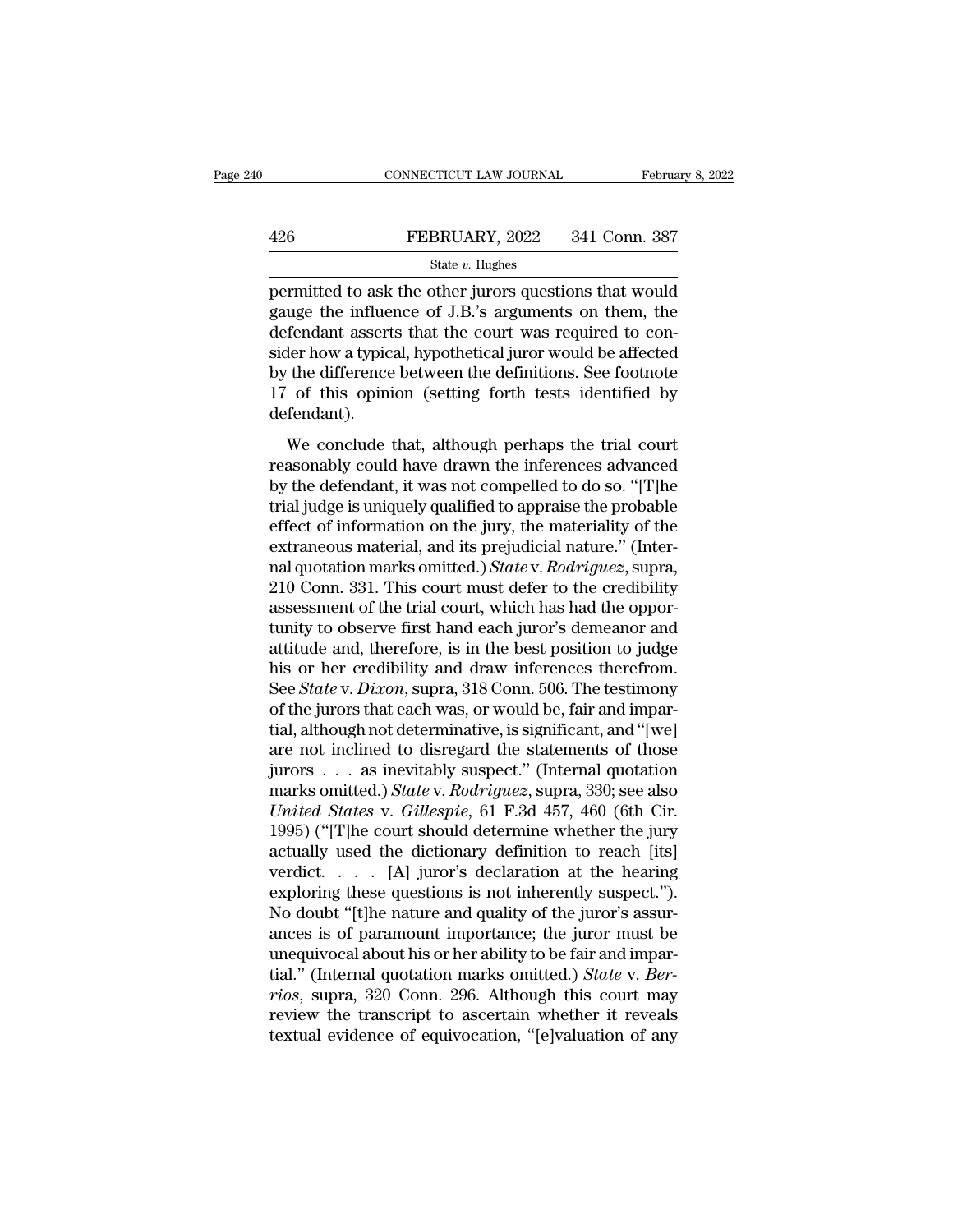| 3, 2022 | CONNECTICUT LAW JOURNAL      | Page 241 |  |
|---------|------------------------------|----------|--|
|         |                              |          |  |
|         | 341 Conn. 387 FEBRUARY, 2022 | 427      |  |
|         | State $v$ . Hughes           |          |  |

equivocation evinced in tone or manner remains in the province of the trial judge." Id., 296–97. 341 Conn. 387 FEBRUARY, 2022<br>
<sup>State v. Hughes</sup><br>
equivocation evinced in tone or manner rema<br>
province of the trial judge.'' Id., 296–97.<br>
Some of J.B.'s responses could be viewed a

1 Conn. 387 FEBRUARY, 2022 427<br>
State v. Hughes<br>
uivocation evinced in tone or manner remains in the<br>
ovince of the trial judge." Id., 296–97.<br>
Some of J.B.'s responses could be viewed as equivo-<br>
l or nonresponsive. Part 341 Conn. 387 FEBRUARY, 2022 427<br>  $\frac{341 \text{ Conn.} 387 \text{ FEBRUARY, } 2022}$  427<br>  $\frac{3427}{1000}$ <br>
Equivocation evinced in tone or manner remains in the<br>
province of the trial judge." Id., 296–97.<br>
Some of J.B.'s responses could b State v. Hughes<br>
equivocation evinced in tone or manner remains in the<br>
province of the trial judge." Id., 296–97.<br>
Some of J.B.'s responses could be viewed as equivo-<br>
cal or nonresponsive. Part of the problem in charact equivocation evinced in tone or manner remains in the<br>province of the trial judge." Id., 296–97.<br>Some of J.B.'s responses could be viewed as equivo-<br>cal or nonresponsive. Part of the problem in characteriz-<br>ing those respo equivocation evinced in tone or manner remains in the<br>province of the trial judge." Id., 296–97.<br>Some of J.B.'s responses could be viewed as equivo-<br>cal or nonresponsive. Part of the problem in characteriz-<br>ing those respo province of the trial judge." Id., 296–97.<br>
Some of J.B.'s responses could be viewed as equivo-<br>
cal or nonresponsive. Part of the problem in characteriz-<br>
ing those responses is J.B.'s repeated efforts to interject<br>
his t Some of J.B.'s responses could be viewed as equivo-<br>cal or nonresponsive. Part of the problem in characteriz-<br>ing those responses is J.B.'s repeated efforts to interject<br>his thoughts about the case and tentative votes by t cal or nonresponsive. Part of the problem in<br>ing those responses is J.B.'s repeated efforts<br>his thoughts about the case and tentative v<br>jury—both of which were forbidden matt<br>trial court was assiduously attempting to<br>trial g those responses is J.B.'s repeated efforts to interject<br>s thoughts about the case and tentative votes by the<br>ry—both of which were forbidden matters that the<br>al court was assiduously attempting to avoid. The<br>al court, th his thoughts about the case and tentative votes by the<br>jury—both of which were forbidden matters that the<br>trial court, therefore, reasonably attempting to avoid. The<br>trial court, therefore, reasonably attempted to secure<br>u

jury—both of which were forbidden matters that the<br>trial court, therefore, reasonably attempted to secure<br>unequivocal answers to its questions.<br>In *State* v. *Berrios*, supra, 320 Conn. 265, in which<br>we applied a presumpti trial court was assiduously attempting to avoid. The<br>trial court, therefore, reasonably attempted to secure<br>unequivocal answers to its questions.<br>In *State* v. *Berrios*, supra, 320 Conn. 265, in which<br>we applied a presump trial court, therefore, reasonably attempted to secure<br>unequivocal answers to its questions.<br>In *State* v. *Berrios*, supra, 320 Conn. 265, in which<br>we applied a presumption of prejudice to a third party's<br>improper contact In *State v. Berrios*, supra, 320 Conn. 265, in which<br>we applied a presumption of prejudice to a third party's<br>improper contact with a juror midtrial; id., 294; we<br>concluded that the trial court did not abuse its discre-<br> In *State* v. *Berrios*, supra, 320 Conn. 265, in which<br>we applied a presumption of prejudice to a third party's<br>improper contact with a juror midtrial; id., 294; we<br>concluded that the trial court did not abuse its discrewe applied a presumption of prejudice to a third party's<br>improper contact with a juror midtrial; id., 294; we<br>concluded that the trial court did not abuse its discre-<br>tion in denying the defendant's motion for a mistrial<br>b improper contact with a juror midtrial; id., 294; we concluded that the trial court did not abuse its discretion in denying the defendant's motion for a mistrial because the state had proved that this contact was harmless concluded that the trial court did not abuse its discretion in denying the defendant's motion for a mistrial<br>because the state had proved that this contact was<br>harmless beyond a reasonable doubt through the jurors'<br>testimo tion in denying the defendant's motion for a mistrial<br>because the state had proved that this contact was<br>harmless beyond a reasonable doubt through the jurors'<br>testimonial assurances that the impermissible contact<br>did not because the state had proved that this contact was<br>harmless beyond a reasonable doubt through the jurors'<br>testimonial assurances that the impermissible contact<br>did not affect their impartiality or their ability to decide<br>t harmless beyond a reasonable doubt through the jurors'<br>testimonial assurances that the impermissible contact<br>did not affect their impartiality or their ability to decide<br>the case based solely on the evidence admitted at tr testimonial assurances that the impermissible c<br>did not affect their impartiality or their ability to<br>the case based solely on the evidence admitted a<br>Id., 296. We observed that the trial court's disc<br>to credit these assu 1., 296. We observed that the trial court's discretion<br>o credit these assurances was reasonable because the<br>rors' testimony was unequivocal and supported by<br>ther facts in the record.<sup>24</sup> See id., 296–99.<br><sup>24</sup> The testimony to credit these assurances was reasonable because the<br>jurors' testimony was unequivocal and supported by<br>other facts in the record.<sup>24</sup> See id., 296–99.<br><sup>24</sup> The testimony adduced at the hearing in *Berrios* established t

jurors' testimony was unequivocal and supported by<br>
other facts in the record.<sup>24</sup> See id., 296–99.<br>
<sup>24</sup> The testimony adduced at the hearing in *Berrios* established that the<br>
defendant's mother had approached one of th other facts in the record.<sup>24</sup> See id., 296–99.<br>
<sup>24</sup> The testimony adduced at the hearing in *Berrios* established that the defendant's mother had approached one of the jurors during a recess from presentation of evidenc aware Tacts in the record.<sup>23</sup> See Id., 290–99.<br><sup>24</sup> The testimony adduced at the hearing in *Berrios* established that the defendant's mother had approached one of the jurors during a recess from presentation of evidence, <sup>24</sup> The testimony adduced at the hearing in *Berrios* established that the defendant's mother had approached one of the jurors during a recess from presentation of evidence, that she had made a negative comment about the defendant's mother had approached one of the jurors during a recess from<br>presentation of evidence, that she had made a negative comment about the<br>truthfulness of one of the state's witnesses, and that all of the jurors bec presentation of evidence, that she had made a negative comment about the truthfulness of one of the state's witnesses, and that all of the jurors became aware of that contact. See *State* v. *Berrios*, supra, 320 Conn. 269 truthfulness of one of the state's witnesses, and that all of the jurors became<br>aware of that contact. See *State* v. *Berrios*, supra, 320 Conn. 269–70. The<br>trial court rejected the defendant's suggestion that the impropr aware of that contact. See *State* v. *Berrios*, supra, 320 Conn. 269–70. The trial court rejected the defendant's suggestion that the impropriety was extraordinarily prejudicial because it could lead jurors to suspect tha trial court rejected the defendant's suggestion that the impropriety was extraordinarily prejudicial because it could lead jurors to suspect that the defendant had instigated the jury tampering and had done so in an effor extraordinarily prejudicial because it could lead jurors to suspect that the defendant had instigated the jury tampering and had done so in an effort to cause a mistrial, which would cause the jurors to regard him unfavora defendant had instigated the jury tampering and had done so in an effort<br>to cause a mistrial, which would cause the jurors to regard him unfavorably<br>in their deliberations. Id., 277, 299. In concluding that the trial court to cause a mistrial, which would cause the jurors to regard him unfavorably<br>in their deliberations. Id., 277, 299. In concluding that the trial court properly<br>could credit the jurors' assurances that they could be impartia to their deliberations. Id., 277, 299. In concluding that the trial court properly could credit the jurors' assurances that they could be impartial despite the improper contact, we pointed to the fact that J, the juror who in their deliberations. Id., 277, 299. In concluding that the trial court properly could credit the jurors' assurances that they could be impartial despite the improper contact, we pointed to the fact that  $J$ , the juror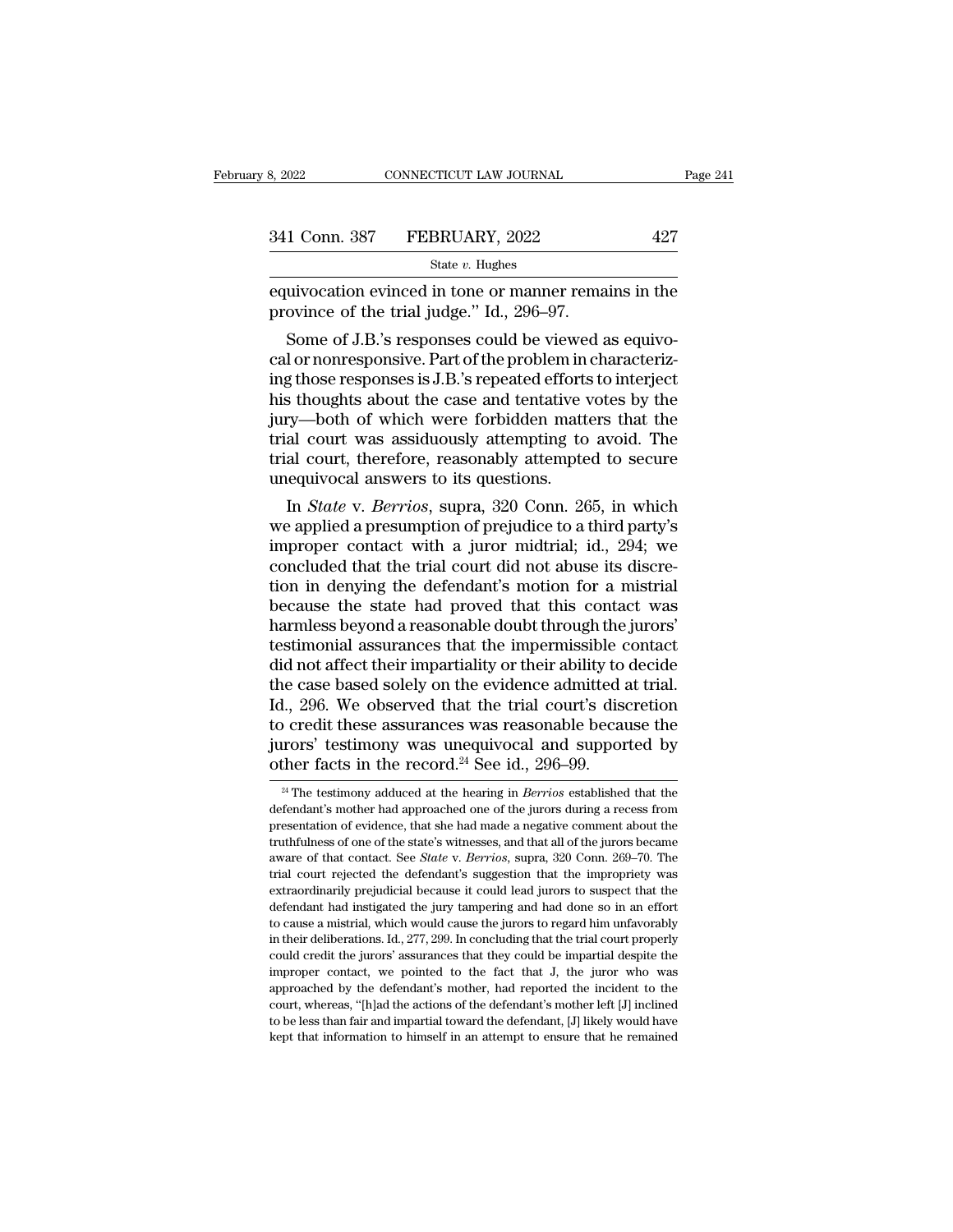# EXECUTE CONNECTICUT LAW JOURNAL February 8, 2022<br>428 FEBRUARY, 2022 341 Conn. 387<br>5tate v. Hughes

### State *v.* Hughes

 $\begin{array}{lll}\n & \text{COMNETICUT LAW JOURNAL} & \text{February 8, 2022} \\
 \text{S} & \text{FEBRUARY, 2022} & \text{341 Conn. } \text{387} \\
 & \text{State } v. \text{ Hughes} & \text{Stricter scrutiny may be warranted when juros are} \\
 \text{Red } postverdict \text{ whether they acted} impartially and according to the court's instructions, especially} \end{array}$ FEBRUARY, 2022 341 Conn. 387<br>
Stricter scrutiny may be warranted when jurors are<br>
asked *postverdict* whether they acted impartially and<br>
in accordance with the court's instructions, especially<br>
when the question is posed FEBRUARY, 2022 341 Conn. 387<br>
State v. Hughes<br>
Stricter scrutiny may be warranted when jurors are<br>
asked *postverdict* whether they acted impartially and<br>
in accordance with the court's instructions, especially<br>
when the FEBRUARY, 2022 341 Conn. 387<br>
State v. Hughes<br>
Stricter scrutiny may be warranted when jurors are<br>
asked *postverdict* whether they acted impartially and<br>
in accordance with the court's instructions, especially<br>
when the Stricter scrutiny may be warranted when jurors are<br>asked *postverdict* whether they acted impartially and<br>in accordance with the court's instructions, especially<br>when the question is posed to a juror who has commit-<br>ted mi State *v*. Hugnes<br>
Stricter scrutiny may be warranted when jurors are<br>
asked *postverdict* whether they acted impartially and<br>
in accordance with the court's instructions, especially<br>
when the question is posed to a juror Stricter scrutiny may be warranted when jurors are<br>asked *postverdict* whether they acted impartially and<br>in accordance with the court's instructions, especially<br>when the question is posed to a juror who has commit-<br>ted mi asked *postverdict* whether they acted impartially and<br>in accordance with the court's instructions, especially<br>when the question is posed to a juror who has commit-<br>ted misconduct. See *State* v. *Dixon*, supra, 318 Conn.<br> in accordance with the court's instructions, especially<br>when the question is posed to a juror who has commit-<br>ted misconduct. See *State* v. *Dixon*, supra, 318 Conn.<br>507 ("[t]he trial court's assessment of the juror's as when the question is posed to a juror who has commit-<br>ted misconduct. See *State* v. *Dixon*, supra, 318 Conn.<br>507 ("[t]he trial court's assessment of the juror's assur-<br>ances, [although] entitled to deference, must be re ted misconduct. See *State* v. *Dixon*, supra, 318 Conn.<br>507 ("[t]he trial court's assessment of the juror's assur-<br>ances, [although] entitled to deference, must be realistic<br>and informed by inquiries adequate in the conte 507 ("[t]he trial court's assessment of the juror's assurances, [although] entitled to deference, must be realistic<br>and informed by inquiries adequate in the context of the<br>case to ascertain the nature and import of any po ances, [although] entitled to deference, must be realistic<br>and informed by inquiries adequate in the context of the<br>case to ascertain the nature and import of any potential<br>juror bias" (internal quotation marks omitted)); and informed by inquiries adequate in the context of the case to ascertain the nature and import of any potential juror bias" (internal quotation marks omitted)); see also, e.g., *State v. Holt*, 79 S.D. 50, 53, 107 N.W.2 case to ascertain the nature and import of any potential<br>juror bias" (internal quotation marks omitted)); see<br>also, e.g., *State* v. *Holt*, 79 S.D. 50, 53, 107 N.W.2d 732<br>(1961) (trial court properly relied on jurors' aff juror bias" (internal quotation marks omitted)); see<br>also, e.g., *State* v. *Holt*, 79 S.D. 50, 53, 107 N.W.2d 732<br>(1961) (trial court properly relied on jurors' affidavits<br>stating that their use of dictionary for terms re also, e.g., *State* v. *Holt*, 79 S.D. 50, 53, 107 N.W.2d 732 (1961) (trial court properly relied on jurors' affidavits stating that their use of dictionary for terms relevant to lesser included offenses did not influence (1961) (trial court properly relied on jurors' affidavits<br>stating that their use of dictionary for terms relevant<br>to lesser included offenses did not influence their ver-<br>dict to overcome presumption of prejudice given th stating that their use of dictionary for terms relevant<br>to lesser included offenses did not influence their ver-<br>dict to overcome presumption of prejudice given that<br>verdict on principal charge eliminated consideration of<br> to lesser included offenses did not influence their verdict to overcome presumption of prejudice given that verdict on principal charge eliminated consideration of lesser included offenses). In the present case, the trial dict to overcome presumption of prejudice given that<br>verdict on principal charge eliminated consideration of<br>lesser included offenses). In the present case, the trial<br>court's conclusion is bolstered by the fact that the mi verdict on principal charge eliminated consideration of<br>lesser included offenses). In the present case, the trial<br>court's conclusion is bolstered by the fact that the mis-<br>conduct occurred *before* the court specifically d lesser included offenses). In the present case, the trial<br>court's conclusion is bolstered by the fact that the mis-<br>conduct occurred *before* the court specifically directed<br>the jury not to consult the dictionary and to re court's conclusion is bolstered by the fact that the mis-<br>conduct occurred *before* the court specifically directed<br>the jury not to consult the dictionary and to rely exclu-<br>sively on the elements in the court's manslaught conduct occurred *before* the court specifically directed<br>the jury not to consult the dictionary and to rely exclu-<br>sively on the elements in the court's manslaughter<br>instruction. The court's initial charge to the jury did the jury not to consult the dictionary and to rely exclusively on the elements in the court's manslaughter instruction. The court's initial charge to the jury did not include such a pointed instruction, and it is reasonabl sively on the elements in the court's manslaughter<br>instruction. The court's initial charge to the jury did not<br>include such a pointed instruction, and it is reasonably<br>possible that J.B. did not recall the court's specific instruction. The court's initial charge to the jury did not<br>include such a pointed instruction, and it is reasonably<br>possible that J.B. did not recall the court's specific<br>prohibition on consulting dictionaries from jury s include such a pointed instruction, and it is reasonably<br>possible that J.B. did not recall the court's specific<br>prohibition on consulting dictionaries from jury selec-<br>tion approximately one month earlier. See footnote 11<br> possible that J.B. did not recall the court's specific<br>prohibition on consulting dictionaries from jury selec-<br>tion approximately one month earlier. See footnote 11<br>of this opinion. The fact that other jurors sent the note prohibition on consulting dictionaries from jury selection approximately one month earlier. See footnote 11 of this opinion. The fact that other jurors sent the note to the court to shut down any further efforts by J.B. to tion approximately one month earlier. See footnote 11<br>of this opinion. The fact that other jurors sent the note<br>to the court to shut down any further efforts by J.B.<br>to discuss the dictionary definition suggests that they<br> to discuss the dictionary definition suggests that they<br>would have alerted the court, before the verdict was<br>rendered, if J.B.'s comments suggested that he contin-<br>ued to rely on the dictionary definition after the court<br>o would have alerted the court, before the verdict was<br>rendered, if J.B.'s comments suggested that he contin-<br>ued to rely on the dictionary definition after the court<br>on the jury to vote to convict the defendant." (Internal

rendered, if J.B.'s comments suggested that he continued to rely on the dictionary definition after the court<br>on the jury to vote to convict the defendant." (Internal quotation marks<br>omitted.) Id., 297–98. We also noted th ued to rely on the dictionary definition after the court<br>on the jury to vote to convict the defendant." (Internal quotation marks<br>omitted.) Id., 297–98. We also noted that, because jurors J and L had<br>expressed understandin The trial court of the trial court of the defendant." (Internal quotation marks omitted.) Id., 297-98. We also noted that, because jurors J and L had expressed understanding for the actions of the defendant's mother, given on the jury to vote to convict the defendant." (Internal quotation marks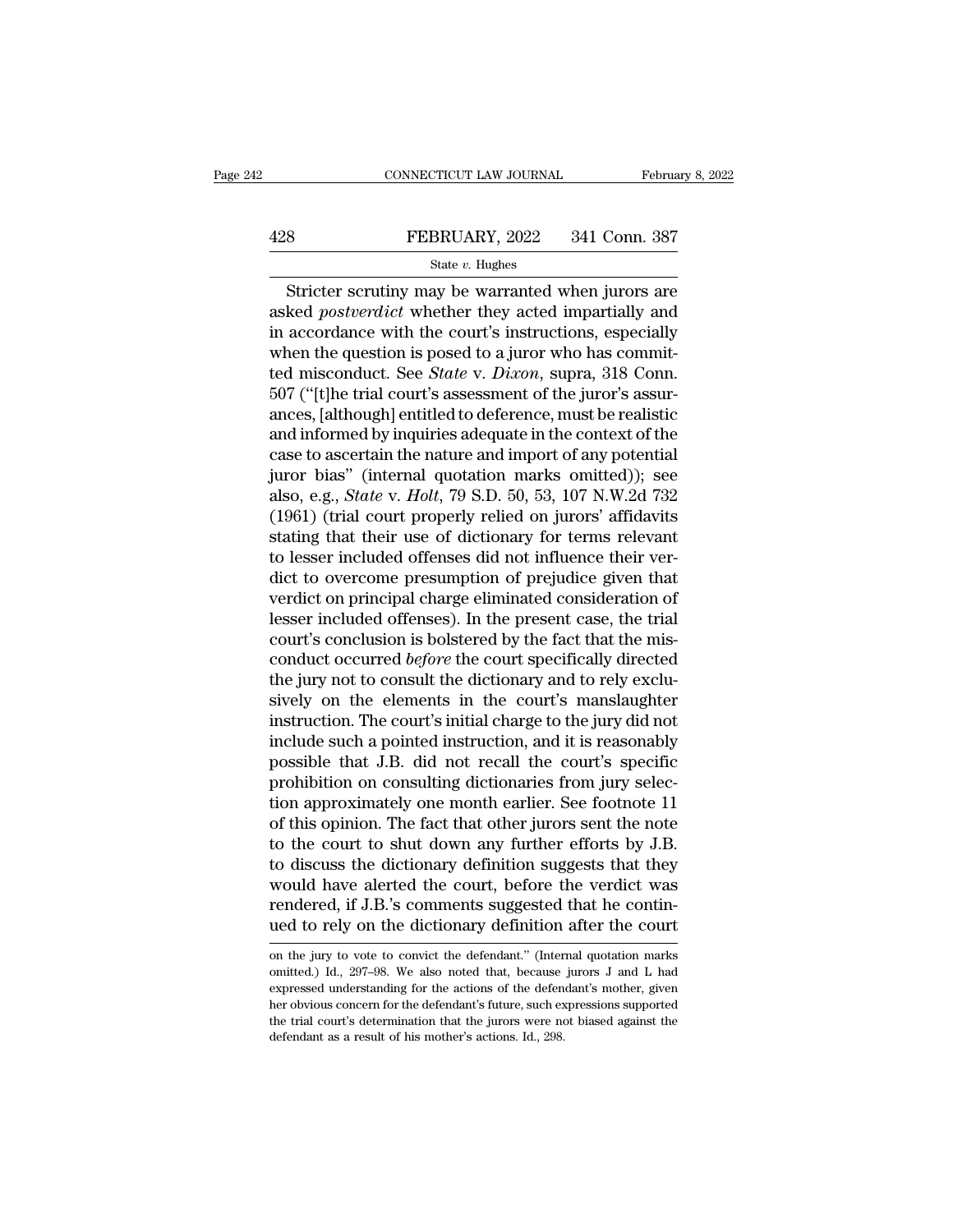| 8, 2022       | CONNECTICUT LAW JOURNAL | Page 243 |
|---------------|-------------------------|----------|
| 341 Conn. 387 | FEBRUARY, 2022          | 429      |
|               | State $v$ . Hughes      |          |

FREER SET AN SOURNAL Page 243<br>
The 243<br>
State v. Hughes<br>
The model to the note. The jury deliberated until the day<br>
after the court responded to the note, without further<br>
incident Cf. Levelan v. Breatley, 589, So. 2d. 68 341 Conn. 387 FEBRUARY, 2022 429<br>
State v. Hughes<br>
responded to the note. The jury deliberated until the day<br>
after the court responded to the note, without further<br>
incident. Cf. Jordan v. Brantley, 589 So. 2d 680, 682<br>
( 341 Conn. 387 FEBRUARY, 2022 429<br>  $\frac{\text{State } v. \text{ Hughes}}{\text{responded to the note. The jury delivered until the day}}$ <br>
responded to the note. The jury deliberated until the day<br>
after the court responded to the note, without further<br>
incident. Cf. *Jordan* v. *Brantley*, (Ala. 1991) ( $\frac{429}{\text{5}}$  (FEBRUARY, 2022 and  $\frac{429}{\text{5}}$  responded to the note. The jury deliberated until the day after the court responded to the note, without further incident. Cf. Jordan v. Brantley, 589 So. 2d Sincesia: 557 Philosofian, 2022<br>
State v. Hughes<br>
responded to the note. The jury deliberated until the day<br>
after the court responded to the note, without further<br>
incident. Cf. Jordan v. Brantley, 589 So. 2d 680, 682<br>
( State v. Hughes<br>
responded to the note. The jury deliberated until the day<br>
after the court responded to the note, without further<br>
incident. Cf. Jordan v. Brantley, 589 So. 2d 680, 682<br>
(Ala. 1991) ("[t]he evidence refle responded to the note. The jury deliberated until the day<br>after the court responded to the note, without further<br>incident. Cf. Jordan v. Brantley, 589 So. 2d 680, 682<br>(Ala. 1991) ("[t]he evidence reflects that the jury had after the court responded to the note, without further<br>incident. Cf. *Jordan v. Brantley*, 589 So. 2d 680, 682<br>(Ala. 1991) ("[t]he evidence reflects that the jury had<br>not been able to reach a verdict until the dictionary<br>w incident. Cf. *Jordan* v. *Brantley*, 589 So. 2d 680, 682 (Ala. 1991) ("[t]he evidence reflects that the jury had not been able to reach a verdict until the dictionary was used"). Under these circumstances, it is reasonabl (Ala. 1991) ("[t]he evidence reflects that the jury had not been able to reach a verdict until the dictionary was used"). Under these circumstances, it is reasonable to presume that the jurors followed the court's instruc not been able to reach a verdict until the dictionary<br>was used"). Under these circumstances, it is reasonable<br>to presume that the jurors followed the court's instruc-<br>tions. See, e.g., *State* v. *Rodriguez*, supra, 210 Co as used"). Under these circumstances, it is reasonable<br>presume that the jurors followed the court's instruc-<br>ons. See, e.g., *State v. Rodriguez*, supra, 210 Conn.<br>3 ("[t]he jury, in the absence of a fair indication to<br>e to presume that the jurors followed the court's instructions. See, e.g., *State v. Rodriguez*, supra, 210 Conn.<br>333 ("[t]he jury, in the absence of a fair indication to<br>the contrary, is presumed to have followed the instru

tions. See, e.g., *State v. Roariguez*, supra, 210 Conn.<br>333 ("[t]he jury, in the absence of a fair indication to<br>the contrary, is presumed to have followed the instruc-<br>tions of the court" (internal quotation marks omitte  $333$  ("[t]ne jury, in the absence of a fair indication to<br>the contrary, is presumed to have followed the instruc-<br>tions of the court" (internal quotation marks omitted)).<br>The trial court correctly concluded that the juro the contrary, is presumed to have followed the instructions of the court" (internal quotation marks omitted)).<br>The trial court correctly concluded that the juror misconduct caused no actual prejudice to the defendant. The tions of the court" (internal quotation marks omitted)).<br>The trial court correctly concluded that the juror<br>misconduct caused no actual prejudice to the defen-<br>dant. The record clearly establishes that there was no<br>reasona The trial court correctly concluded that the juror<br>misconduct caused no actual prejudice to the defen-<br>dant. The record clearly establishes that there was no<br>reasonable possibility that any member of the jury relied<br>on th misconduct caused no actual prejudice to the defen-<br>dant. The record clearly establishes that there was no<br>reasonable possibility that any member of the jury relied<br>on the dictionary definition to the defendant's detriment dant. The record clearly estab<br>reasonable possibility that any i<br>on the dictionary definition to tl<br>in reaching the verdict. The st<br>conduct was harmless beyond<br>trial court therefore properly<br>motion for a new trial.<sup>25</sup><br>The asonable possibility that any ment the dictionary definition to the creaching the verdict. The state mduct was harmless beyond a real court therefore properly deption for a new trial.<sup>25</sup><br>The judgment is affirmed.<br>In this Fraching the verdict. The state proved that the m<br>reaching the verdict. The state proved that the m<br>nduct was harmless beyond a reasonable doubt. T<br>al court therefore properly denied the defendan<br>botion for a new trial.<sup>2</sup>

<sup>25</sup> The judgment is affirmed.<br>
In this opinion the other justices concurred.<br>
<sup>25</sup> We note that the defendant would not be entitled to a new trial even<br>
the trial court should have discounted the jurors' assurances. See *U* The judgment is affirmed.<br>In this opinion the other justices concurred.<br><sup>25</sup> We note that the defendant would not be entitled to a new trial even<br>if the trial court should have discounted the jurors' assurances. See *Unite* The judgment is affirmed.<br>
In this opinion the other justices concurred.<br>
<sup>25</sup> We note that the defendant would not be entitled to a new trial even<br>
if the trial court should have discounted the jurors' assurances. See *Un* In this opinion the other justices concurred.<br><sup>25</sup> We note that the defendant would not be entitled to a new trial even<br>if the trial court should have discounted the jurors' assurances. See *United*<br>*States* v. *Chanthada* In this opinion the other justices concurred.<br>
<sup>25</sup> We note that the defendant would not be entitled to a new trial even<br>
if the trial court should have discounted the jurors' assurances. See *United*<br> *States* v. *Chanth*  $^{25}$  We note that the defendant would not be entitled to a new trial even if the trial court should have discounted the jurors' assurances. See *United States* v. *Chanthadara*, 230 F.3d 1237, 1251 (10th Cir. 2000) ("pr if the trial court should have discounted the jurors' assurances. See *United* States v. Chanthadara, 230 F.3d 1237, 1251 (10th Cir. 2000) ("prejudice presumed, even if not cured by subsequent instructions and juror assur *States v. Chanthadara*, 230 F.3d 1237, 1251 (10th Cir. 2000) ("prejudice presumed, even if not cured by subsequent instructions and juror assurances of impartiality, may be proven harmless if the government can establish presumed, even if not cured by subsequent instructions and juror assurances<br>of impartiality, may be proven harmless if the government can establish<br>there was overwhelming evidence of the defendant's guilt''), cert. denied, for impartiality, may be proven harmless if the government can establish there was overwhelming evidence of the defendant's guilt''), cert. denied, 534 U.S. 992, 122 S. Ct. 457, 151 L. Ed. 2d 376 (2001). The defendant's co there was overwhelming evidence of the defendant's guilt''), cert. denied, 534 U.S. 992, 122 S. Ct. 457, 151 L. Ed. 2d 376 (2001). The defendant's complaint is that the dictionary definition of manslaughter omitted two ele 534 U.S. 992, 122 S. Ct. 457, 151 L. Ed. 2d 376 (2001). The defendant's complaint is that the dictionary definition of manslaughter omitted two elements of the statutory definition—that he must have acted recklessly and u complaint is that the dictionary definition of manslaughter omitted two<br>elements of the statutory definition—that he must have acted recklessly<br>and under circumstances evincing an extreme indifference to human life. See<br>Ge elements of the statutory definition—that he must have acted recklessly and under circumstances evincing an extreme indifference to human life. See General Statutes § 53a-55 (a) (3). These elements, however, were effective and under circumstances evincing an extreme indifference to human life. See General Statutes  $\S$  53a-55 (a) (3). These elements, however, were effectively uncontested. It was undisputed that the defendant fired his gun mu General Statutes § 53a-55 (a) (3). These elements, however, were effectively uncontested. It was undisputed that the defendant fired his gun multiple times at the victim in a dark parking lot where others were present. De General Statutes § 53a-55 (a) (3). These elements, however, were effectively uncontested. It was undisputed that the defendant fired his gun multiple times at the victim in a dark parking lot where others were present. De times at the victim in a dark parking lot where others were present. Defense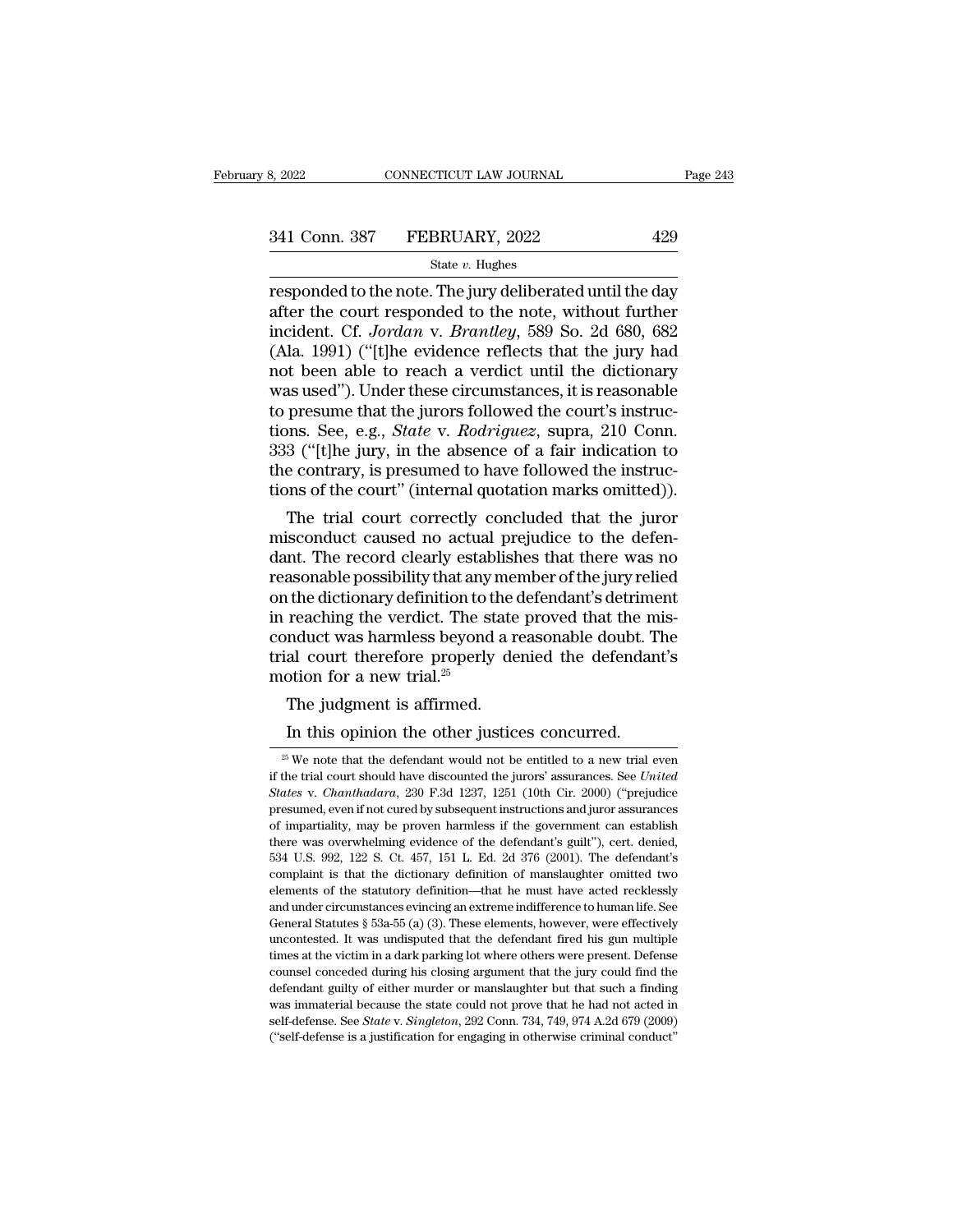### EXECUTE CONNECTICUT LAW JOURNAL February 8, 2022<br>430 FEBRUARY, 2022 341 Conn. 430<br>Wells Fargo Bank, N.A. v. Lorson CONNECTICUT LAW JOURNAL<br>
FEBRUARY, 2022 341 Con<br>
Wells Fargo Bank, N.A. *v.* Lorson

### FEBRUARY, 2022 341 Con<br>
Wells Fargo Bank, N.A. *v.* Lorson<br>
WELLS FARGO BANK, N.A. *v.*<br>
ERIC LORSON ET AL.<br>
(SC 20104) FEBRUARY, 2022 341<br>Vells Fargo Bank, N.A. v. Lorson<br>LLS FARGO BANK, N.A. v.<br>ERIC LORSON ET AL. (SC 20194) BRUARY, 2022<br>
190 Bank, N.A. v. Lorson<br>
ARGO BANK, N.A.<br>
LORSON ET AL.<br>
(SC 20194)<br>
20194)<br>
20194) WELLS FARGO BANK, N.A. v.<br>ERIC LORSON ET AL.<br>(SC 20194)<br>Robinson, C. J., and Palmer, McDonald, D'Auria,<br>Mullins, Kahn and Ecker, Js.\* LS FARGO BANK, N.A. *v.*<br>ERIC LORSON ET AL.<br>(SC 20194)<br>, C. J., and Palmer, McDonald, D'Auria<br>Mullins, Kahn and Ecker, Js.\*<br>Sullabus

### *Syllabus*

The plaintiff bank sought to foreclose a mortgage on certain real property<br>and the plaintiff bank sought to foreclose a mortgage on certain real property<br>owned by the defendants. The defendants had executed a promissory Robinson, C. J., and Palmer, McDonald, D'Auria,<br>Mullins, Kahn and Ecker, Js.\*<br>Syllabus<br>plaintiff bank sought to foreclose a mortgage on certain real property<br>owned by the defendants. The defendants had executed a promissor Mullins, Kahn and Ecker, Js.\*<br>
Syllabus<br>
The plaintiff bank sought to foreclose a mortgage on certain real property<br>
owned by the defendants. The defendants had executed a promissory<br>
note, which was secured by the mortgag Syllabus<br>
Syllabus<br>
plaintiff bank sought to foreclose a mortgage on certain real property<br>
owned by the defendants. The defendants had executed a promissory<br>
note, which was gecured by the mortgage on the defendants' prop Syuaous<br>plaintiff bank sought to foreclose a mortgage on certain real property<br>owned by the defendants. The defendants had executed a promissory<br>note, which was secured by the mortgage on the defendants' property.<br>The mort plaintiff bank sought to foreclose a mortgage on certain real property<br>owned by the defendants. The defendants had executed a promissory<br>note, which was secured by the mortgage on the defendants' property.<br>The mortgage, wh note, which was secured by the mortgage on the defendants' property.<br>The mortgage, which was guaranteed and insured by the Federal Housing<br>Administration (FHA), was later assigned to the plaintiff. Both the note<br>and the mo of the wise worker was secured by the mortgage on the defendants' property.<br>The mortgage, which was guaranteed and insured by the Federal Housing<br>Administration (FHA), was later assigned to the plaintiff. Both the note<br>and The mortgage, which was guaranteed and insured by the Federal Housing<br>The mortgage, which was guaranteed and insured by the Federal Housing<br>Administration (FHA), was later assigned to the plaintiff. Both the note<br>and the m regulatory requirements. The defendants subsequently defaulted, and the mortgage contained provisions that conditioned the plaintiff's acceleration of the debt owed on the mortgage and the plaintiff's initiation of foreclo acceleration of the debt owed on the mortgage and the plaintiff's initiation of foreclosure proceedings, in the event of a default, on compliance with the federal Department of Housing and Urban Development (HUD) regulator acceleration of the debt owed on the mortgage and the plaintiff's initiation of foreclosure proceedings, in the event of a default, on compliance with the federal Department of Housing and Urban Development (HUD) regulator from of foreclosure proceedings, in the event of a default, on compliance with the federal Department of Housing and Urban Development (HUD) regulatory requirements. The defendants subsequently defaulted, and the plaintiff with the federal Department of Housing and Urban Development (HUD) regulatory requirements. The defendants subsequently defaulted, and the plaintiff accelerated payment of the debt and commenced this fore-closure action. T regulatory requirements. The defendants subsequently defaulted, and the plaintiff accelerated payment of the debt and commenced this fore-closure action. The trial court rendered a judgment of strict foreclosure, from whic the plaintiff accelerated payment of the debt and commenced this fore-<br>closure action. The trial court rendered a judgment of strict foreclosure,<br>from which the defendants appealed to the Appellate Court. On appeal,<br>the de closure action. The trial court rendered a judgment of strict foreclosure, from which the defendants appealed to the Appellate Court. On appeal, the defendants claimed, inter alia, that compliance with the applicable HUD r from which the defendants appealed to the Appellate Court. On appeal, the defendants claimed, inter alia, that compliance with the applicable HUD regulations was a condition precedent to acceleration of the debt and the in the defendants claimed, inter alia, that compliance with the applicable HUD regulations was a condition precedent to acceleration of the debt and the initiation of foreclosure proceedings, the plaintiff was therefore requi HUD regulations was a condition precedent to acceleration of the debt<br>and the initiation of foreclosure proceedings, the plaintiff was therefore<br>required to prove compliance, and, because it had not done so, the<br>trial cour and the initiation of foreclosure proceedings, the plaintiff was therefore<br>required to prove compliance, and, because it had not done so, the<br>trial court's finding that the plaintiff had proven its case was clearly<br>erroneo required to prove complaince, and, because it had not done so, the<br>trial court's finding that the plaintiff had proven its case was clearly<br>erroneous. The Appellate Court affirmed the trial court's judgment,<br>concluding tha rial court's imaing that the plaintiff had proven its case was clearly<br>erroneous. The Appellate Court affirmed the trial court's judgment,<br>concluding that the burden was on the defendants to plead and prove<br>noncompliance w

erroneous. The Appenate Court animied the that court's judgment,<br>concluding that the burden was on the defendants to plead and prove<br>noncompliance with the HUD regulations and that they waived that<br>(emphasis omitted; inter concluding that the burdent was on the defendants to plead and prove<br>noncompliance with the HUD regulations and that they waived that<br>(emphasis omitted; internal quotation marks omitted)). The defendant can-<br>not, therefore noncompuance with the HOD regulations and that they warved that<br>(emphasis omitted; internal quotation marks omitted)). The defendant can-<br>not, therefore, establish prejudice. See, e.g., *United States v. Cheyenne*, 855<br>F.2 (emphasis omitted; internal quotation marks omitted)). The defendant cannot, therefore, establish prejudice. See, e.g., *United States v. Cheyenne*, 855 F.2d 566, 568 (8th Cir. 1988) (no prejudice when dictionary definiti not, therefore, establish prejudice. See, e.g., *United States v. Cheyenne*, 855 F.2d 566, 568 (8th Cir. 1988) (no prejudice when dictionary definition was not relevant to only disputed issue); *State* v. *Duncan*, 3 Kan. F.2d 566, 568 (8th Cir. 1988) (no prejudice when dictionary definition was not relevant to only disputed issue); *State* v. *Duncan*, 3 Kan. App. 2d 271, 275, 593 P.2d 427 (1979) ("[w]e agree that the difference in defini not relevant to only disputed issue); *State v. Duncan*, 3 Kan. App. 2d 271, 275, 593 P.2d 427 (1979) ("[w]e agree that the difference in definitions is substantial, but the evidence of [the] defendant's guilt of aggravat 275, 593 P.2d 427 (1979) ("[w]e agree that the difference in definitions is substantial, but the evidence of [the] defendant's guilt of aggravated assault . . . was overwhelming if not irrefutable"); cf. *State* v. *Padua* Exponential, but the evidence of [the] defendant's guilt of aggravated assault . . . . was overwhelming if not irrefutable"); cf. *State* v. *Padua*, 273 Conn. 138, 167, 869 A.2d 192 (2005) ("a jury instruction that impro substantial, but the evidence of [the] defendant's guilt of aggravated assault . . . . was overwhelming if not irrefutable"); cf. *State* v. *Padua*, 273 Conn. 138, 167, 869 A.2d 192 (2005) ("a jury instruction that impro 138, 167, 869 A.2d 192 (2005) ("a jury instruction that improperly omits an essential element from the charge constitutes harmless error if a reviewing court concludes beyond a reasonable doubt that the omitted element wa court concludes beyond a reasonable doubt that the omitted element was uncontested and supported by overwhelming evidence, such that the jury verdict would have been the same absent the error" (emphasis omitted; internal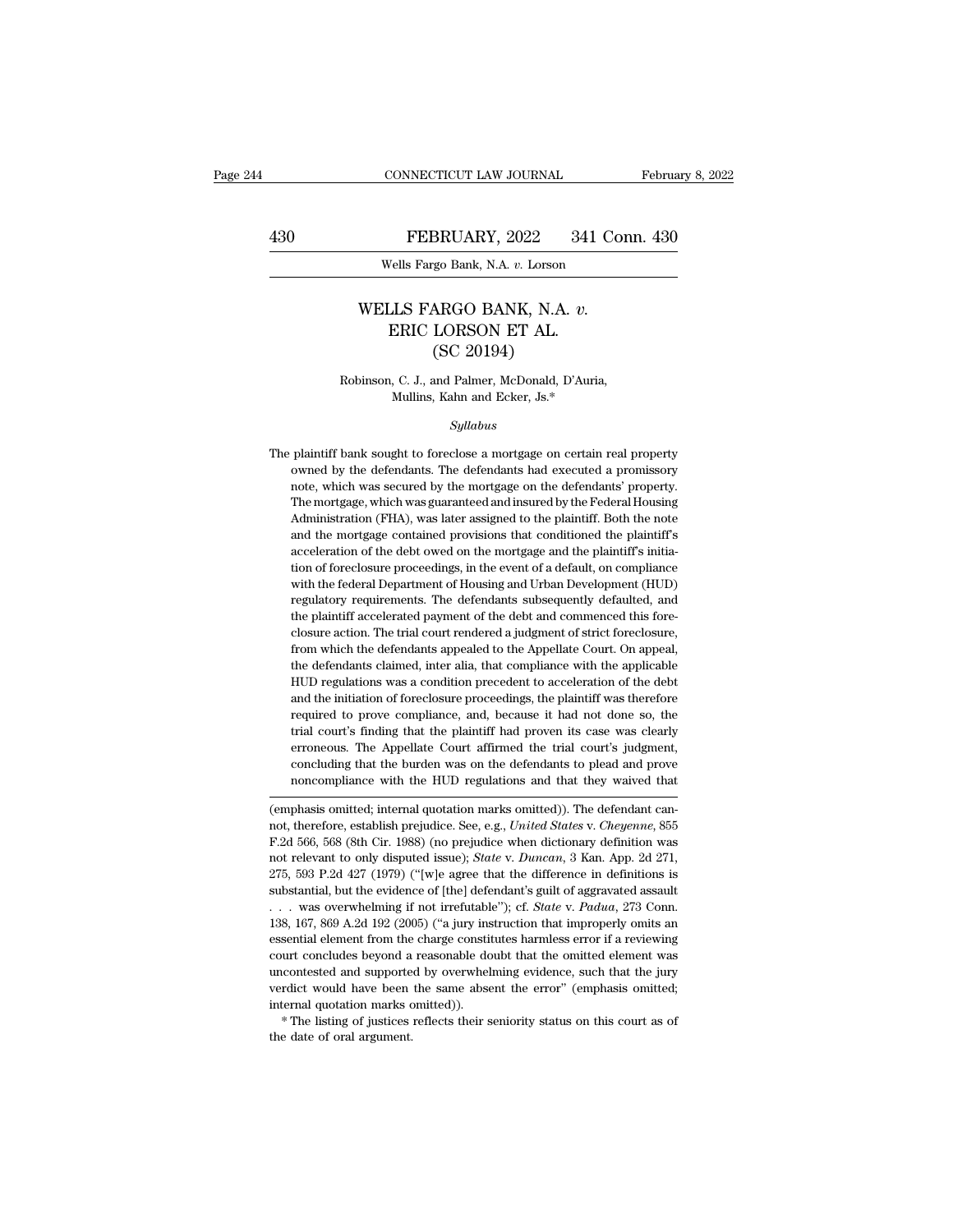EXECUTE 12 OURNAL<br>1 Conn. 430 FEBRUARY, 2022 431<br>Wells Fargo Bank, N.A. *v.* Lorson<br>Special defense because they failed to assert it. On the granting of 1 Conn. 430 FEBRUARY, 2022 431<br>Wells Fargo Bank, N.A. v. Lorson<br>special defense because they failed to assert it. On the granting of<br>certification, the defendants appealed to this court, claiming that the certification, the defendants appealed to this court, claiming of errification, the defendants appealed to this court, claiming that the Appellate Court had incorrectly determined that the burden was on them 1 Conn. 430 FEBRUARY, 2022 431<br>Wells Fargo Bank, N.A. v. Lorson<br>special defense because they failed to assert it. On the granting of<br>certification, the defendants appealed to this court, claiming that the<br>Appellate Court h Wells Fargo Bank, N.A. v. Lorson<br>special defense because they failed to assert it. On the granting of<br>certification, the defendants appealed to this court, claiming that the<br>Appellate Court had incorrectly determined that *Held* that compliance they failed to assert it. On the granting of certification, the defendants appealed to this court, claiming that the Appellate Court had incorrectly determined that the burden was on them to plead an special defense because they failed to assert it. On the granting of certification, the defendants appealed to this court, claiming that the Appellate Court had incorrectly determined that the burden was on them to plead a certification, the defendants appealed to this court, claiming that the Appellate Court had incorrectly determined that the burden was on them to plead and prove noncompliance with the applicable HUD regulations. Held that Appellate Court had incorrectly determined that the burden was on them<br>to plead and prove noncompliance with the applicable HUD regulations.<br>Held that compliance with the applicable HUD regulations is a condition<br>precedent to plead and prove noncompliance with the applicable HUD regulations.<br>
Held that compliance with the applicable HUD regulations is a condition<br>
precedent to accelerating the debt and foreclosing on a mortgage that<br>
is guar Held that compliance with the applicable HUD regulations is a condition precedent to accelerating the debt and foreclosing on a mortgage that is guaranteed or insured by the FHA, such compliance, contrary to the Appellate precedent to accelerating the debt and foreclosing on a mortgage that<br>is guaranteed or insured by the FHA, such compliance, contrary to the<br>Appellate Court's decision, must be pleaded and ultimately proven by<br>the plaintiff is guaranteed or insured by the FHA, such compliance, contrary to the Appellate Court's decision, must be pleaded and ultimately proven by the plaintiff lender, and, because the trial court did not require the plaintiff to Appellate Court's decision, must be pleaded and ultimately proven by<br>the plaintiff lender, and, because the trial court did not require the<br>plaintiff to establish compliance with the applicable HUD regulations,<br>the case wa the plaintiff lender, and, because the trial court did not require the plaintiff to establish compliance with the applicable HUD regulations, the case was remanded for a new trial limited to that issue: this court conclude plaintiff to establish compliance with the applicable HUD regulations,<br>the case was remanded for a new trial limited to that issue: this court<br>concluded, on the basis of its review of the applicable HUD regulations,<br>their the case was remanded for a new trial limited to that issue: this court concluded, on the basis of its review of the applicable HUD regulations, their purpose, and the public policies that the compliance provisions in the concluded, on the basis of its review of the applicable HUD regulations, their purpose, and the public policies that the compliance provisions in the note and mortgage were intended to advance, that those compliance provis their purpose, and the public policies that the compliance provisions in<br>the note and mortgage were intended to advance, that those compliance<br>provisions were intended to constrain the ability of lenders to accelerate<br>the the note and mortgage were intended to advance, that those compliance<br>provisions were intended to constrain the ability of lenders to accelerate<br>the mortgage debt or foreclose without first providing homeowners<br>with an opp the mortgage debt or foreclose without first providing homeowners<br>with an opportunity to take informed steps to retain their homes, and,<br>accordingly, the compliance provisions served as a condition precedent<br>such that, if the mortgage debt or foreclose without first providing homeowners<br>with an opportunity to take informed steps to retain their homes, and,<br>accordingly, the compliance provisions served as a condition precedent<br>such that, if with an opportunity to take informed steps to retain their homes, and, accordingly, the compliance provisions served as a condition precedent such that, if the condition of compliance was not fulfilled, the lender's right accordingly, the compliance provisions served as a condition precedent<br>such that, if the condition of compliance was not fulfilled, the lender's<br>right to acceleration and foreclosure did not come into existence; more-<br>over such that, if the condition of compliance was not fulfilled, the lender's<br>right to acceleration and foreclosure did not come into existence; more-<br>over, there was no merit to the plaintiff's claim that its compliance with<br> right to acceleration and foreclosure did not come into existence; moreover, there was no merit to the plaintiff's claim that its compliance with the applicable HUD regulations was a condition subsequent rather than a cond over, there was no merit to the plaintiff's claim that its compliance with<br>the applicable HUD regulations was a condition subsequent rather than<br>a condition precedent, as a lender's failure to comply with the applicable<br>HU a condition precedent, as a lender's failure to comply with the applicable HUD regulations could not suspend a preexisting right to acceleration and foreclosure because there was no identifiable date on which the failure t a condition precedent, as a lender's failure to comply with the applicable HUD regulations could not suspend a preexisting right to acceleration and foreclosure because there was no identifiable date on which the failure t HUD regulations could not suspend a preexisting right to acceleration<br>and foreclosure because there was no identifiable date on which the<br>failure to comply occurred and no defined temporal period preceding<br>the failure to c and foreclosure because there was no identifiable date on which the failure to comply occurred and no defined temporal period preceding the failure to comply during which the right to acceleration and foreclosure could hav failure to comply occurred and no defined temporal period preceding<br>the failure to comply during which the right to acceleration and foreclo-<br>sure could have been asserted; furthermore, this court rejected the<br>plaintiff's the failure to comply during which the right to acceleration and foreclo-<br>sure could have been asserted; furthermore, this court rejected the<br>plaintiff's argument that, even if compliance with the applicable HUD<br>regulation sure could have been asserted; furthermore, this court rejected the plaintiff's argument that, even if compliance with the applicable HUD regulations is a condition precedent to the foreclosure of a mortgage insured by the plaintiff's argument that, even if compliance with the applicable HUD regulations is a condition precedent to the foreclosure of a mortgage insured by the FHA, the defendant borrower should still shoulder the burden of ple regulations is a condition precedent to the foreclosure of a mortgage<br>insured by the FHA, the defendant borrower should still shoulder the<br>burden of pleading and proving noncompliance as a special defense, as<br>HUD's policy insured by the FHA, the defendant borrower should still shoulder the burden of pleading and proving noncompliance as a special defense, as HUD's policy statement with respect to the compliance provisions at issue and case burden of pleading and proving noncompliance as a special defense, as HUD's policy statement with respect to the compliance provisions at issue and case law concerning that burden did not comple such a conclusion, and a le HUD's policy statement with respect to the compliance provisions at issue and case law concerning that burden did not compel such a conclusion, and a lender is in the best position to know what specific steps it has taken issue and case law concerning that burden did not compel such a conclusion, and a lender is in the best position to know what specific steps it has taken to comply with the HUD regulations; accordingly, this court adopted sion, and a lender is in the best position to know what specific steps<br>it has taken to comply with the HUD regulations; accordingly, this court<br>adopted a burden shifting procedure pursuant to which the plaintiff<br>lender has it has taken to comply with the HUD regulations; accordingly, this court<br>adopted a burden shifting procedure pursuant to which the plaintiff<br>lender has the initial burden of pleading compliance with the applicable<br>HUD regu adopted a burden shifting procedure pursuant to which the plaintiff<br>lender has the initial burden of pleading compliance with the applicable<br>HUD regulations, if the defendant borrower contests compliance, he or<br>she then ha lender has the initial burden of pleading compliance with the applicable HUD regulations, if the defendant borrower contests compliance, he or she then has the burden of pleading noncompliance, after which the burden shift she then has the burden of pleading noncompliance, after which the burden shifts back to the plaintiff lender to prove compliance, and, because the trial court never considered whether the plaintiff complied with the appli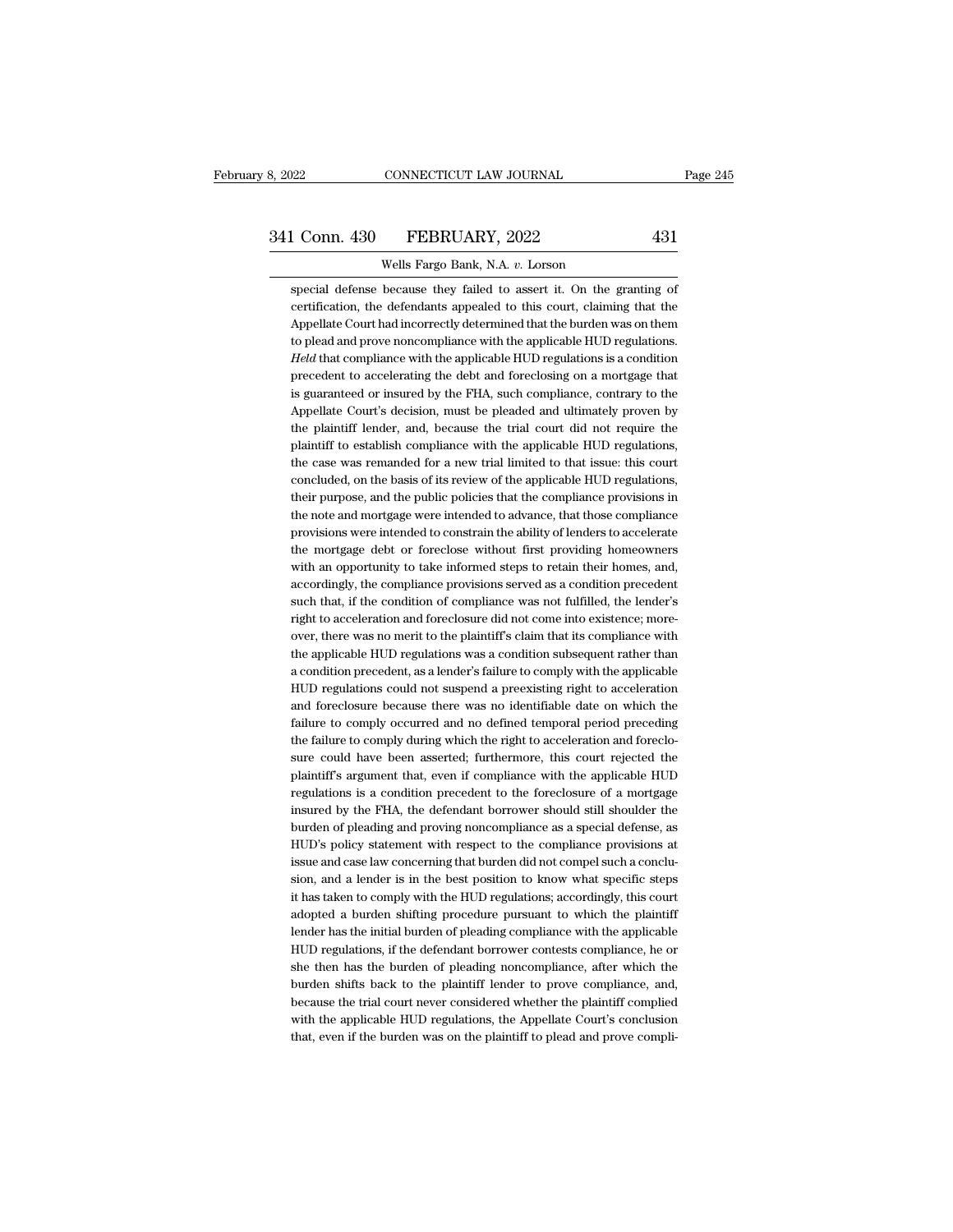FEBRUARY, 2022 341 Conn. 430<br>Wells Fargo Bank, N.A. v. Lorson<br>ance, evidence in the record supported the conclusion that it had met<br>its burden was speculative. FEBRUA<br>
Wells Fargo Bar<br>
ance, evidence in the record surf<br>
its burden was speculative.<br>
Argued February 26, 2020—offic  $430$ <br>
Wells Fargo Bank, N.A. v. Lorson<br>
ance, evidence in the record supported the conclusion that it had met<br>
its burden was speculative.<br>
Argued February 26, 2020—officially released December 3, 2021\*\* *Parago Bank, N.A. U. Loison*<br> *Procedural History*<br> *Procedural History*<br> **Procedural History** 

Wells Fargo Bank, N.A. v. Lorson<br>
ance, evidence in the record supported the conclusion that it had met<br>
its burden was speculative.<br>
Argued February 26, 2020—officially released December 3, 2021<sup>\*\*</sup><br> *Procedural History*<br> ance, evidence in the record supported the conclusion that it had met<br>
its burden was speculative.<br>
Argued February 26, 2020—officially released December 3, 2021<sup>\*\*</sup><br> *Procedural History*<br> **Action to foreclose a mortgage o** its burden was speculative.<br>
Argued February 26, 2020—officially released December 3, 2021<sup>\*\*</sup><br>
Procedural History<br>
Action to foreclose a mortgage on certain of the<br>
defendants' real property, and for other relief, brought Argued February 26, 2020—officially released December 3, 2021<sup>\*\*</sup><br> *Procedural History*<br> **Action to foreclose a mortgage on certain of the defendants' real property, and for other relief, brought to the Superior Court in t** *Procedural History*<br>Action to foreclose a mortgage on certain of the<br>defendants' real property, and for other relief, brought<br>to the Superior Court in the judicial district of Fairfield<br>and tried to the court, *Hon. Richa* Frocedura History<br>
Action to foreclose a mortgage on certain of the<br>
defendants' real property, and for other relief, brought<br>
to the Superior Court in the judicial district of Fairfield<br>
and tried to the court, *Hon. Ric* Action to foreclose a mortgage on certain of the<br>defendants' real property, and for other relief, brought<br>to the Superior Court in the judicial district of Fairfield<br>and tried to the court, *Hon. Richard P. Gilardi*, judge *defendants'* real property, and for other relief, brought<br>to the Superior Court in the judicial district of Fairfield<br>and tried to the court, *Hon. Richard P. Gilardi*, judge<br>trial referee, who, exercising the powers of t to the Superior Court in the judicial district of Fairfield<br>and tried to the court, *Hon. Richard P. Gilardi*, judge<br>trial referee, who, exercising the powers of the Superior<br>Court, rendered judgment of strict foreclosure, and tried to the court, *Hon. Richard P. Gilardi*, judge<br>trial referee, who, exercising the powers of the Superior<br>Court, rendered judgment of strict foreclosure, from<br>which the defendants appealed to the Appellate Court,<br> *trial. Ridgely Whitmore Brown*, with whom, on the brief, as *Benjamin* Gersheem, J. S., which affirmed the trial urt's judgment, and the defendants, on the granting certification, appealed to this court. *Reversed*; *new ial.* which the defendants appeared to the Appenate Court, *Elgo*, *Bright* and *Beach*, *Js.*, which affirmed the trial court's judgment, and the defendants, on the granting of certification, appealed to this court. *Reversed*;

dants). *Conduction, appealed to this court. Reversed; nial.*<br> *Ridgely Whitmore Brown, with whom, on the bras Benjamin Gershberg, for the appellants (def* nts).<br> *David M. Bizar, for the appellee (plaintiff).*<br> *J.L. Pottenger, J G. Ridgely Whitmore Brown*, with whom, on the brief,<br>*A. Benjamin Gershberg*, for the appellants (defen-<br>*David M. Bizar*, for the appellee (plaintiff).<br>*J.L. Pottenger, Jr., Jeffrey Gentes*, and *Stephanie*<br>*arlock* and

*Ridgely Whitmore Brown*, with whom, on the brief,<br>
was *Benjamin Gershberg*, for the appellants (defen-<br>
dants).<br> *David M. Bizar*, for the appellee (plaintiff).<br> *J.L. Pottenger, Jr., Jeffrey Gentes*, and *Stephanie<br>
Gar* was *Benjamin Gershberg*, for the appellants (defendants).<br> *David M. Bizar*, for the appellee (plaintiff).<br> *J.L. Pottenger, Jr., Jeffrey Gentes,* and *Stephanie*<br> *Garlock* and *Keith Woolridge*, law student interns, fil dants).<br>
David M. Bizar, for the appellee (plaintiff).<br>
J.L. Pottenger, Jr., Jeffrey Gentes, and Stepha<br>
Garlock and Keith Woolridge, law student interns, fi<br>
a brief for the Housing Clinic of the Jerome N. Fr.<br>
Legal Serv J.L. Pottenger, Jr., Jeffrey Gentes, and Stephanie<br>
urlock and Keith Woolridge, law student interns, filed<br>
brief for the Housing Clinic of the Jerome N. Frank<br>
gal Services Organization as amicus curiae.<br>  $\frac{Opinion}{P}$ <br>
Mc

### *Opinion*

*Garlock* and *Keith Woolridge*, law student interns, filed<br>a brief for the Housing Clinic of the Jerome N. Frank<br>Legal Services Organization as amicus curiae.<br> $o_{pinion}$ <br>McDONALD, J. The issue that we must resolve in<br>this ap a brief for the Housing Clinic of the Jerome N. Frank<br>Legal Services Organization as amicus curiae.<br>  $\frac{Opinion}{\rho}$ <br>
McDONALD, J. The issue that we must resolve in<br>
this appeal is whether compliance with federal Depart-<br>
men Legal Services Organization as amicus curiae.<br>  $\phi_{pinion}$ <br>
McDONALD, J. The issue that we must resolve in<br>
this appeal is whether compliance with federal Depart-<br>
ment of Housing and Urban Development (HUD) regula-<br>
tory re opinion<br>McDONALD, J. The issue that we must resolve in<br>this appeal is whether compliance with federal Depart-<br>ment of Housing and Urban Development (HUD) regula-<br>tory requirements applicable to mortgage loans<br>guaranteed or McDONALD, J. The issue that we must resolve in<br>this appeal is whether compliance with federal Depart-<br>ment of Housing and Urban Development (HUD) regula-<br>tory requirements applicable to mortgage loans<br>guaranteed or insure McDONALD, J. The issue that we must resolve in<br>this appeal is whether compliance with federal Depart-<br>ment of Housing and Urban Development (HUD) regula-<br>tory requirements applicable to mortgage loans<br>guaranteed or insured this appeal is whether compliance with federal Department of Housing and Urban Development (HUD) regulatory requirements applicable to mortgage loans guaranteed or insured by the Federal Housing Administration (FHA) is a c guaranteed or insured by the Federal Housing Administration (FHA) is a condition precedent to acceleration of the debt, enforcement of the note, and foreclosure of the mortgage, such that the burden is on mortgagees of the mortgage, such that the burden is on mortgagees.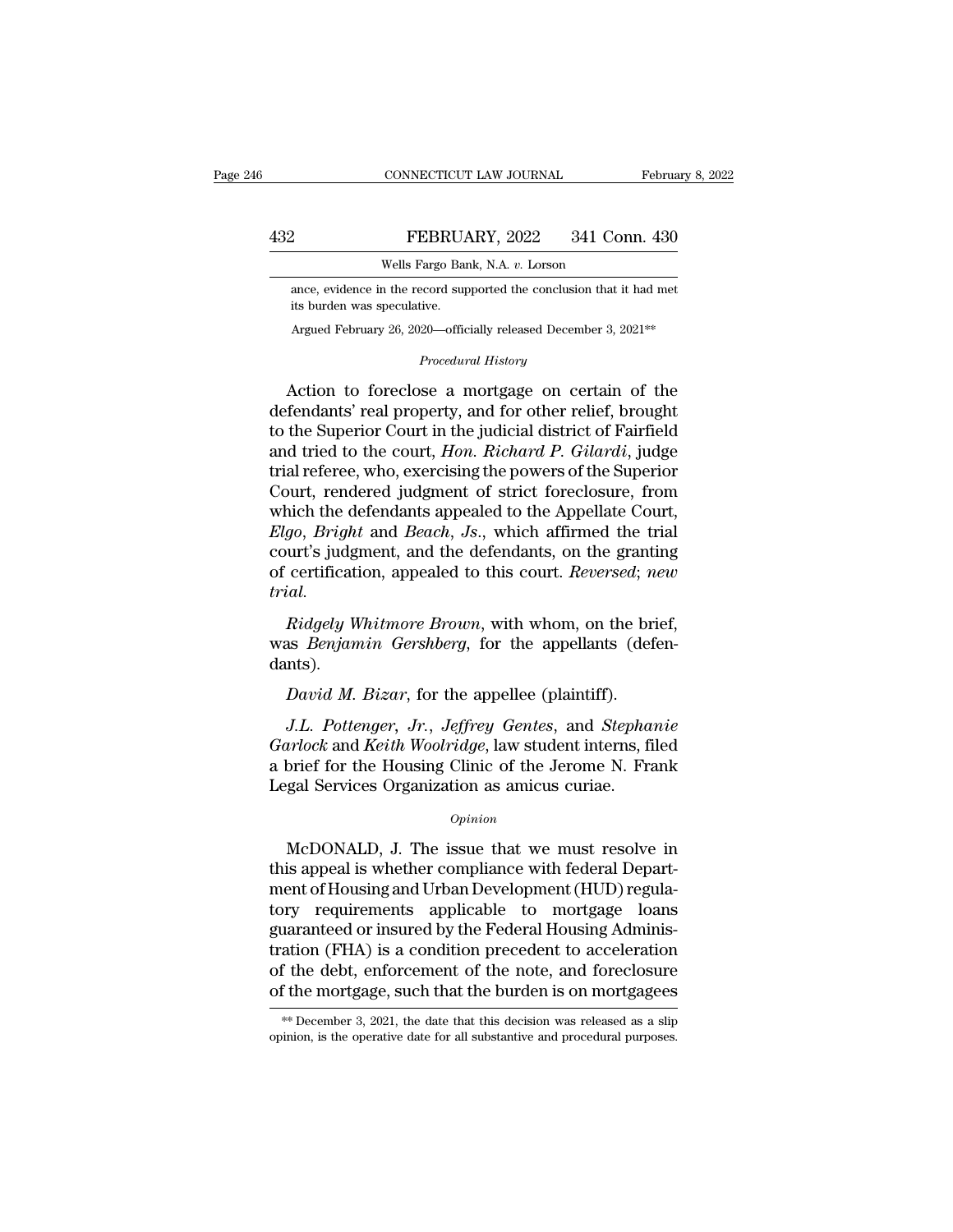# 341 Conn. 430 FEBRUARY, 2022 433<br>Wells Fargo Bank, N.A. v. Lorson

CONNECTICUT LAW JOURNAL<br>FEBRUARY, 2022<br>Wells Fargo Bank, N.A. *v.* Lorson<br>rove\_compliance\_The\_defendant to plead and prove compliance. The defendants, Eric<br>
to plead and prove compliance. The defendants, Eric<br>
Lorson and Laurin Maday, executed a mortgage note<br>
time fouce of The McCue Mertgage Company (McCue) 341 Conn. 430 FEBRUARY, 2022 433<br>Wells Fargo Bank, N.A. v. Lorson<br>to plead and prove compliance. The defendants, Eric<br>Lorson and Laurin Maday, executed a mortgage note<br>in favor of The McCue Mortgage Company (McCue)<br>and a m  $\frac{341 \text{ Conn. } 430 \qquad \text{FEBRUARY, } 2022 \qquad \qquad 433}$ <br>
Wells Fargo Bank, N.A. v. Lorson<br>
to plead and prove compliance. The defendants, Eric<br>
Lorson and Laurin Maday, executed a mortgage note<br>
in favor of The McCue Mortgage Comp 341 Conn. 430 FEBRUARY, 2022 433<br>
wells Fargo Bank, N.A. v. Lorson<br>
to plead and prove compliance. The defendants, Eric<br>
Lorson and Laurin Maday, executed a mortgage note<br>
in favor of The McCue Mortgage Company (McCue)<br>
a Wells Fargo Bank, N.A. v. Lorson<br>to plead and prove compliance. The defendants, Eric<br>Lorson and Laurin Maday, executed a mortgage note<br>in favor of The McCue Mortgage Company (McCue)<br>and a mortgage deed to secure payment of WEIS Fargo Bank, N.A. *v.* Loison<br>to plead and prove compliance. The defendants, Eric<br>Lorson and Laurin Maday, executed a mortgage note<br>in favor of The McCue Mortgage Company (McCue)<br>and a mortgage deed to secure payment o to plead and prove compliance. The defendants, Eric<br>Lorson and Laurin Maday, executed a mortgage note<br>in favor of The McCue Mortgage Company (McCue)<br>and a mortgage deed to secure payment of the note.<br>The note and mortgage Lorson and Laurin Maday, executed a mortgage note<br>in favor of The McCue Mortgage Company (McCue)<br>and a mortgage deed to secure payment of the note.<br>The note and mortgage deed, which were guaranteed<br>and/or insured by the FH in favor of The McCue Mortgage Company (McCue)<br>and a mortgage deed to secure payment of the note.<br>The note and mortgage deed, which were guaranteed<br>and/or insured by the FHA, were ultimately assigned<br>to the plaintiff, Well and a mortgage deed to secure payment of the note.<br>The note and mortgage deed, which were guaranteed<br>and/or insured by the FHA, were ultimately assigned<br>to the plaintiff, Wells Fargo Bank, N.A. Under the terms<br>of the note The note and mortgage deed, which were guaranteed<br>and/or insured by the FHA, were ultimately assigned<br>to the plaintiff, Wells Fargo Bank, N.A. Under the terms<br>of the note and mortgage deed, the plaintiff was not<br>authorized and/or insured by the FHA, were ultimately assigned<br>to the plaintiff, Wells Fargo Bank, N.A. Under the terms<br>of the note and mortgage deed, the plaintiff was not<br>authorized to accelerate payment of the debt or to initi-<br>at to the plaintiff, Wells Fargo Bank, N.A. Under the terms<br>of the note and mortgage deed, the plaintiff was not<br>authorized to accelerate payment of the debt or to initi-<br>ate foreclosure proceedings unless permitted by HUD<br>re of the note and mortgage deed, the plaintiff was not<br>authorized to accelerate payment of the debt or to initi-<br>ate foreclosure proceedings unless permitted by HUD<br>regulations. The defendants defaulted on the note and<br>mortg authorized to accelerate payment of the debt or to initi-<br>ate foreclosure proceedings unless permitted by HUD<br>regulations. The defendants defaulted on the note and<br>mortgage, and the plaintiff accelerated payment of the<br>deb ate foreclosure proceedings unless permitted by HUD<br>regulations. The defendants defaulted on the note and<br>mortgage, and the plaintiff accelerated payment of the<br>debt and commenced a foreclosure action. After a trial,<br>the t regulations. The defendants defaulted on the note and<br>mortgage, and the plaintiff accelerated payment of the<br>debt and commenced a foreclosure action. After a trial,<br>the trial court found that the plaintiff had met its burd mortgage, and the plaintiff accelerated payment of the<br>debt and commenced a foreclosure action. After a trial,<br>the trial court found that the plaintiff had met its burden<br>proving its case and that the defendants had failed debt and commenced a foreclosure action. After a trial,<br>the trial court found that the plaintiff had met its burden<br>proving its case and that the defendants had failed to<br>prove their special defenses of equitable estoppel the trial court found that the plaintiff had met its burden<br>proving its case and that the defendants had failed to<br>prove their special defenses of equitable estoppel and<br>unclean hands. Accordingly, the court rendered a jud proving its case and that the defendants had failed to<br>prove their special defenses of equitable estoppel and<br>unclean hands. Accordingly, the court rendered a judg-<br>ment of strict foreclosure. The defendants then appealed<br> prove their special defenses of equitable estoppel and<br>unclean hands. Accordingly, the court rendered a judg-<br>ment of strict foreclosure. The defendants then appealed<br>to the Appellate Court, claiming, among other things,<br>t unclean hands. Accordingly, the court rendered a judgment of strict foreclosure. The defendants then appealed<br>to the Appellate Court, claiming, among other things,<br>that the trial court's finding that the plaintiff had prov ment of strict foreclosure. The defendants then appealed<br>to the Appellate Court, claiming, among other things,<br>that the trial court's finding that the plaintiff had proved<br>its case was clearly erroneous because compliance to the Appellate Court, claiming, among other things,<br>that the trial court's finding that the plaintiff had proved<br>its case was clearly erroneous because compliance with<br>applicable HUD regulations is a condition precedent that the trial court's finding that the plaintiff had proved<br>its case was clearly erroneous because compliance with<br>applicable HUD regulations is a condition precedent to<br>acceleration of the debt and the initiation of fore its case was clearly erroneous because compliance with<br>applicable HUD regulations is a condition precedent to<br>acceleration of the debt and the initiation of foreclosure<br>proceedings, and, therefore, the plaintiff was requir applicable HUD regulations is a condition precedent to<br>acceleration of the debt and the initiation of foreclosure<br>proceedings, and, therefore, the plaintiff was required<br>to prove compliance, which it had not done. The Appe acceleration of the debt and the initiation of foreclosure<br>proceedings, and, therefore, the plaintiff was required<br>to prove compliance, which it had not done. The Appel-<br>late Court affirmed the judgment of the trial court; proceedings, and, therefore, the plaintiff was required<br>to prove compliance, which it had not done. The Appel-<br>late Court affirmed the judgment of the trial court; *Wells<br>Fargo Bank*, *N.A.* v. *Lorson*, 183 Conn. App. 200 to prove compliance, which it had not done. The Appellate Court affirmed the judgment of the trial court; Wells Fargo Bank, N.A. v. Lorson, 183 Conn. App. 200, 224, 192 A.3d 439 (2018); concluding that the burden was on th late Court affirmed the judgment of the trial court; Wells<br>Fargo Bank, N.A. v. Lorson, 183 Conn. App. 200, 224,<br>192 A.3d 439 (2018); concluding that the burden was<br>on the defendants to plead and prove noncompliance<br>and tha *Fargo Bank, N.A. v. Lorson,* 183 Conn. App. 200, 224, 192 A.3d 439 (2018); concluding that the burden was on the defendants to plead and prove noncompliance and that, "by failing to assert that special defense, [they had 192 A.3d 439 (2018); concluding that the burden was<br>on the defendants to plead and prove noncompliance<br>and that, "by failing to assert that special defense, [they<br>had] waived it." Id., 216. We then granted the defen-<br>dant on the defendants to plead and prove noncompliance<br>and that, "by failing to assert that special defense, [they<br>had] waived it." Id., 216. We then granted the defen-<br>dants' petition for certification on the following issue: and that, "by failing to assert that special defense, [they had] waived it." Id., 216. We then granted the defendants' petition for certification on the following issue: "Did the Appellate Court correctly hold that noncomp had] waived it." Id., 216. We then granted the defendants' petition for certification on the following issue:<br>"Did the Appellate Court correctly hold that noncompliance with [HUD] regulations is a special defense that<br>the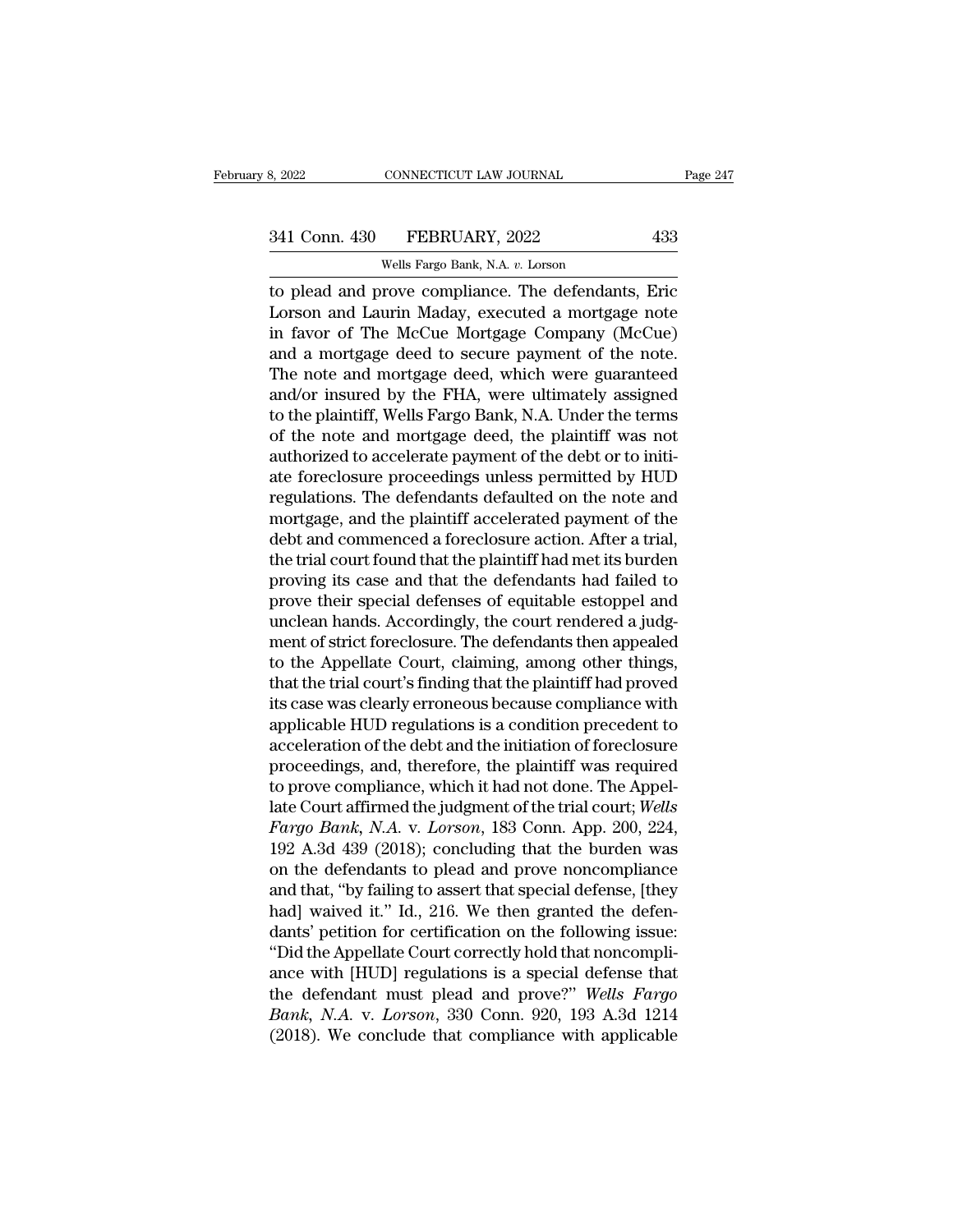### EXECTIVE CONNECTICUT LAW JOURNAL February 8, 2022<br>434 FEBRUARY, 2022 341 Conn. 430<br>Wells Fargo Bank, N.A. v. Lorson CONNECTICUT LAW JOURNAL<br>FEBRUARY, 2022 341 Con<br>Wells Fargo Bank, N.A. *v.* Lorson<br>ns is a condition precedent to et

CONNECTICUT LAW JOURNAL Februa<br>
HUD regulations is a condition precedent to enforce-<br>
HUD regulations is a condition precedent to enforce-<br>
HUD regulations is a condition precedent to enforce-<br>
must be pleaded and ultimate FEBRUARY, 2022 341 Conn. 430<br>Wells Fargo Bank, N.A. v. Lorson<br>HUD regulations is a condition precedent to enforce-<br>ment of the note and foreclosure of the mortgage, and<br>must be pleaded and ultimately proved by the mort-FEBRUARY, 2022 341 Conn. 430<br>Wells Fargo Bank, N.A. v. Lorson<br>HUD regulations is a condition precedent to enforce-<br>ment of the note and foreclosure of the mortgage, and<br>must be pleaded and ultimately proved by the mort-<br>g FEBRUARY, 2022 341 Conn. 430<br>
Wells Fargo Bank, N.A. v. Lorson<br>
HUD regulations is a condition precedent to enforce-<br>
ment of the note and foreclosure of the mortgage, and<br>
must be pleaded and ultimately proved by the mort Wells Fargo Bank, N.A. v. Lorson<br>
HUD regulations is a condition precedent to enforce-<br>
ment of the note and foreclosure of the mortgage, and<br>
must be pleaded and ultimately proved by the mort-<br>
gagee. Because the trial co Wells Fargo Bank, N.A. v. Lorson<br>
HUD regulations is a condition precedent to enforce-<br>
ment of the note and foreclosure of the mortgage, and<br>
must be pleaded and ultimately proved by the mort-<br>
gagee. Because the trial co HUD regulations is a condition precedent to enforcement of the note and foreclosure of the mortgage, and must be pleaded and ultimately proved by the mortgage. Because the trial court did not require the plaintiff to estab ment of the note and foreclosure of the mortgage, and<br>must be pleaded and ultimately proved by the mort-<br>gagee. Because the trial court did not require the plain-<br>tiff to establish compliance with HUD regulations at<br>trial, must be pleaded and ultimately proved by the mortgagee. Because the trial court did not require the plaintiff to establish compliance with HUD regulations at trial, we further conclude that the case must be remanded to the closure. The opinion of the Appellate Court sets forth the lowing facts and procedural history, we reverse the judgment of the Appellate Court affirming the trial court's judgment of strict fore-<br>Discussion of the Appellate Court s Franched to the trial court for a trial on that issue.<br>Accordingly, we reverse the judgment of the Appellate<br>Court affirming the trial court's judgment of strict fore-<br>closure.<br>The opinion of the Appellate Court sets forth

rentanted to the trial court for a trial off that issue.<br>Accordingly, we reverse the judgment of the Appellate<br>Court affirming the trial court's judgment of strict fore-<br>closure.<br>The opinion of the Appellate Court sets for Accordingly, we reverse the judgment of the Appenate<br>Court affirming the trial court's judgment of strict fore-<br>closure.<br>The opinion of the Appellate Court sets forth the<br>following facts and procedural history, which we su Court annihing the that Court s judgment of strict fore-<br>closure.<br>The opinion of the Appellate Court sets forth the<br>following facts and procedural history, which we sup-<br>plement with additional facts as necessary. "The def The opinion of the Appellate Court sets forth the<br>following facts and procedural history, which we sup-<br>plement with additional facts as necessary. "The defen-<br>dants and [McCue] executed a promissory note on<br>December 1, 20 The opinion of the Appellate Court sets forth the following facts and procedural history, which we supplement with additional facts as necessary. "The defendants and [McCue] executed a promissory note on December 1, 2008 ( following facts and procedural history, which we sup-<br>plement with additional facts as necessary. "The defen-<br>dants and [McCue] executed a promissory note on<br>December 1, 2008 (note). The note was secured by a<br>mortgage on t plement with additional facts as necessary. "The defendants and [McCue] executed a promissory note on December 1, 2008 (note). The note was secured by a mortgage on the defendants' property at 40 McGuire Road in Trumbull ( dants and [McCue] executed a promissory note on<br>December 1, 2008 (note). The note was secured by a<br>mortgage on the defendants' property at 40 McGuire<br>Road in Trumbull (property), in favor of Mortgage Elec-<br>tronic Registrat December 1, 2008 (note). The note was secured by a<br>mortgage on the defendants' property at 40 McGuire<br>Road in Trumbull (property), in favor of Mortgage Elec-<br>tronic Registration Systems, Inc., as nominee for<br>McCue. The mor mortgage on the defendants' property at 40 McGuire<br>Road in Trumbull (property), in favor of Mortgage Electronic Registration Systems, Inc., as nominee for<br>McCue. The mortgage was recorded on the Trumbull<br>land records on De Road in Trumbull (property), in favor of Mortgage Electronic Registration Systems, Inc., as nominee for McCue. The mortgage was recorded on the Trumbull land records on December 1, 2008. The mortgage was assigned to the pl tronic Registration Systems, Inc., as nominee for<br>McCue. The mortgage was recorded on the Trumbull<br>land records on December 1, 2008. The mortgage was<br>assigned to the plaintiff on December 16, 2011, and the<br>assignment was r *McCue. The mortgage was recorded on the Trumbull*<br>land records on December 1, 2008. The mortgage was<br>assigned to the plaintiff on December 16, 2011, and the<br>assignment was recorded on the Trumbull land records<br>on December the records of December 1, 2003. The mortgage was<br>
signed to the plaintiff on December 16, 2011, and the<br>
signment was recorded on the Trumbull land records<br>
December 21, 2011. It is undisputed that the plaintiff<br>
the hol assigned to the plantifi of December 10, 2011, and the<br>assignment was recorded on the Trumbull land records<br>on December 21, 2011. It is undisputed that the plaintiff<br>is the holder of both the note and the mortgage." Wells

assignment was recorded on the Trumbun rand records<br>on December 21, 2011. It is undisputed that the plaintiff<br>is the holder of both the note and the mortgage." Wells<br>Fargo Bank, N.A. v. Lorson, supra, 183 Conn. App. 202.<br> on December 21, 2011. It is undisputed that the plant.<br>
is the holder of both the note and the mortgage." Wells<br> *Fargo Bank*, N.A. v. Lorson, supra, 183 Conn. App. 202.<br>
"The defendants' mortgage was guaranteed and<br>
insu Fargo Bank, N.A. v. Lorson, supra, 183 Conn. App. 202.<br>
"The defendants' mortgage was guaranteed and<br>
insured by the [FHA and, therefore, was subject to<br>
certain] . . . HUD regulations. Section 6 (b) of the note<br>
provides *Furgo Bank, IV.A. V. Lorson*, supra, 103 Comit. App. 202.<br>
"The defendants' mortgage was guaranteed and<br>
insured by the [FHA and, therefore, was subject to<br>
certain]... HUD regulations. Section 6 (b) of the note<br>
provide "The defendants' mortgage was guaranteed and<br>insured by the [FHA and, therefore, was subject to<br>certain] . . . HUD regulations. Section 6 (b) of the note<br>provides in relevant part that, '[i]f [the] [b]orrower<br>defaults by insured by the [FHA and, therefore, was subject to certain]  $\ldots$  HUD regulations. Section 6 (b) of the note provides in relevant part that, '[i]f [the] [b]orrower defaults by failing to pay in full any monthly payment, t certain] . . . HUD regulations. Section 6 (b) of the note<br>provides in relevant part that, '[i]f [the] [b]orrower<br>defaults by failing to pay in full any monthly payment,<br>then [the] [l]ender may, except as limited by regulat provides in relevant part that, '[i]f [the] [b]orrower<br>defaults by failing to pay in full any monthly payment,<br>then [the] [l]ender may, except as limited by regulations<br>of the [s]ecretary [of HUD] in the case of payment<br>de defaults by failing to pay in full any monthly payment,<br>then [the] [l]ender may, except as limited by regulations<br>of the [s]ecretary [of HUD] in the case of payment<br>defaults, require immediate payment in full of the princi then [the] [l]ender may, except as limited by regulations<br>of the [s]ecretary [of HUD] in the case of payment<br>defaults, require immediate payment in full of the princi-<br>pal balance remaining due and all accrued interest.<br>[T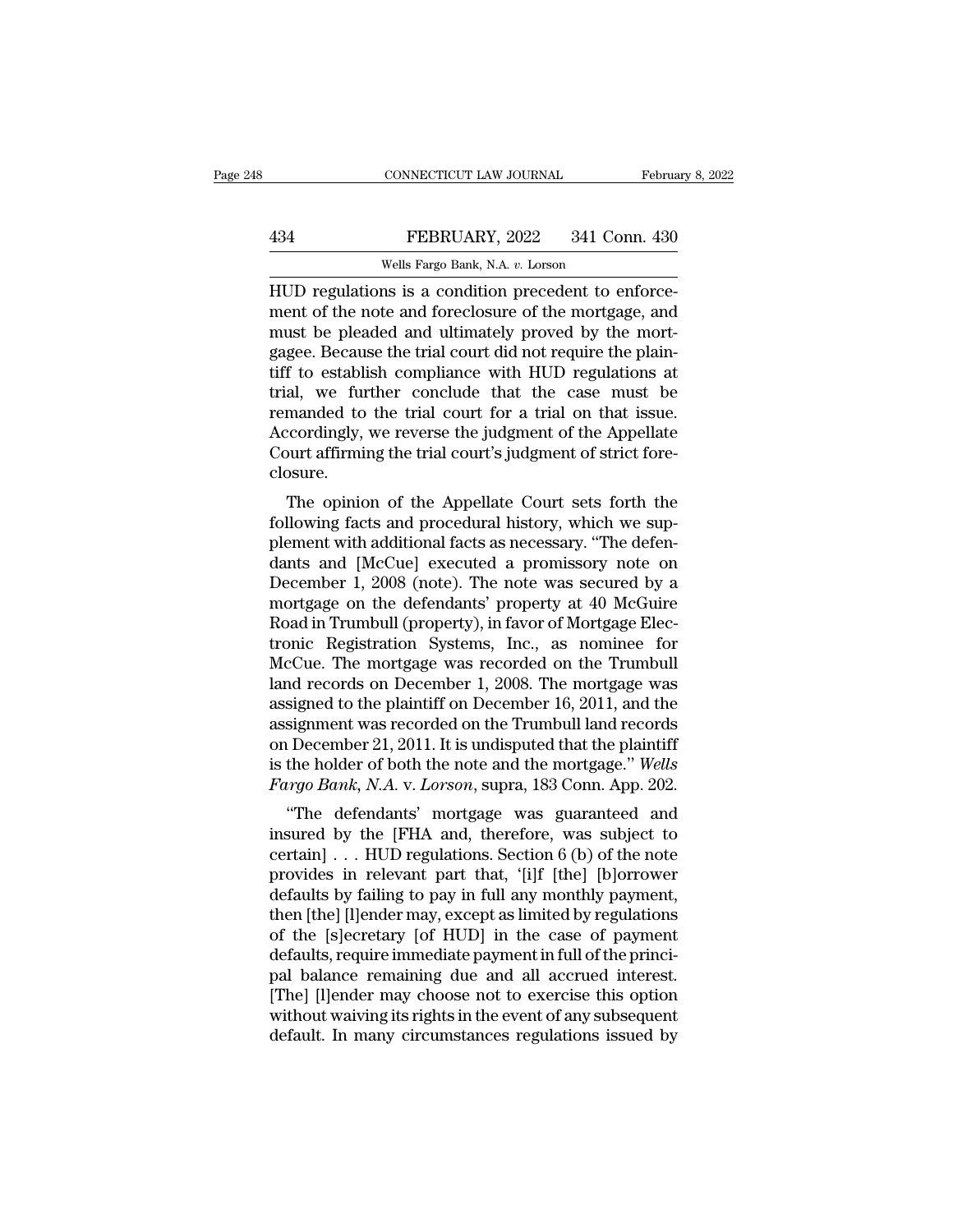# 341 Conn. 430 FEBRUARY, 2022 435<br>Wells Fargo Bank, N.A. v. Lorson

CONNECTICUT LAW JOURNAL<br>FEBRUARY, 2022<br>Wells Fargo Bank, N.A. *v.* Lorson<br>[of HUD] will limit [the] [l]ender's the ES and Same CONNECTICUT LAW JOURNAL Trage 249<br>
Sal 1 Conn. 430 FEBRUARY, 2022 435<br>
The [s]ecretary [of HUD] will limit [the] [l]ender's rights<br>
to require immediate payment in full in the case of<br>
mayment defaults. Thi 341 Conn. 430 FEBRUARY, 2022 435<br>
Wells Fargo Bank, N.A. v. Lorson<br>
the [s]ecretary [of HUD] will limit [the] [l]ender's rights<br>
to require immediate payment in full in the case of<br>
payment defaults. This [n]ote does not a 341 Conn. 430 FEBRUARY, 2022 435<br>
Wells Fargo Bank, N.A. v. Lorson<br>
the [s]ecretary [of HUD] will limit [the] [l]ender's rights<br>
to require immediate payment in full in the case of<br>
payment defaults. This [n]ote does not 341 Conn. 430 FEBRUARY, 2022 435<br>
Wells Fargo Bank, N.A. v. Lorson<br>
the [s]ecretary [of HUD] will limit [the] [l]ender's rights<br>
to require immediate payment in full in the case of<br>
payment defaults. This [n]ote does not a Wells Fargo Bank, N.A. v. Lorson<br>the [s]ecretary [of HUD] will limit [the] [l]ender's rights<br>to require immediate payment in full in the case of<br>payment defaults. This [n]ote does not authorize accel-<br>eration when not perm Wells Fargo Bank, N.A. v. Lorson<br>the [s]ecretary [of HUD] will limit [the] [l]ender's rights<br>to require immediate payment in full in the case of<br>payment defaults. This [n]ote does not authorize accel-<br>eration when not perm the [s]ecretary [of HUD] will limit [the] [l]ender's rights<br>to require immediate payment in full in the case of<br>payment defaults. This [n]ote does not authorize accel-<br>eration when not permitted by HUD regulations.' Sec-<br>t to require immediate payment in full in the case of<br>payment defaults. This [n]ote does not authorize accel-<br>eration when not permitted by HUD regulations.' Sec-<br>tion 9 (a) of the mortgage deed provides in relevant<br>part: ' payment defaults. This [n]ote does not authorize acceleration when not permitted by HUD regulations.' Section 9 (a) of the mortgage deed provides in relevant part: '[The] [l]ender may, except as limited by regulations issu eration when not permitted by HUD regulations.' Section 9 (a) of the mortgage deed provides in relevant<br>part: '[The] [l]ender may, except as limited by regulations issued by the [s]ecretary [of HUD] in the case of<br>payment tion 9 (a) of the mortgage deed provides in relevant<br>part: '[The] [l]ender may, except as limited by regulations issued by the [s]ecretary [of HUD] in the case of<br>payment defaults, require immediate payment in full of<br>all part: '[The] [l]ender may, except as limited by regulations issued by the [s]ecretary [of HUD] in the case of payment defaults, require immediate payment in full of all sums secured by this [s]ecurity [i]nstrument  $\ldots$ . tions issued by the [s]ecretary [of HUD] in the case of<br>payment defaults, require immediate payment in full of<br>all sums secured by this [s]ecurity [i]nstrument  $\ldots$ . "<br>(Footnote omitted.) Id., 207–208. Section 9 (d) of t payment defaults, require immediate payment in full of<br>all sums secured by this [s]ecurity [i]nstrument  $\dots$ ."<br>(Footnote omitted.) Id., 207–208. Section 9 (d) of the<br>mortgage deed provides: "In many circumstances regu-<br>la all sums secured by this [s]ecurity [i]nstrument . . . . . "<br>(Footnote omitted.) Id., 207–208. Section 9 (d) of the<br>mortgage deed provides: "In many circumstances regu-<br>lations issued by the [s]ecretary [of HUD] will limit (Footnote omitted.) Id., 207–208. Section 9 (d) of the mortgage deed provides: "In many circumstances regulations issued by the [s]ecretary [of HUD] will limit [the] [l]ender's rights, in the case of payment defaults, to r mortgage deed provides: "In r<br>lations issued by the [s]ecre<br>[the] [l]ender's rights, in the of<br>to require immediate paymer<br>not paid. This [s]ecurity [i]nstracceleration or foreclosure if<br>tions of the [s]ecretary."<br>"The pla The plaintiff filed this foreclosure action on October<br>
and Moreover and The planner in full and foreclose if<br>
the paid. This [s]ecurity [i]nstrument does not authorize<br>
celeration or foreclosure if not permitted by regula [the] [f]ender s rights, in the case of payment deradits,<br>to require immediate payment in full and foreclose if<br>not paid. This [s]ecurity [i]nstrument does not authorize<br>acceleration or foreclosure if not permitted by regu

to require initialize payment in fun and foreclose in<br>not paid. This [s]ecurity [i]nstrument does not authorize<br>acceleration or foreclosure if not permitted by regula-<br>tions of the [s]ecretary."<br>"The plaintiff filed this f inct paid. This [s]ecurity [i]ilstrument does not additionze acceleration or foreclosure if not permitted by regulations of the [s]ecretary."<br>
"The plaintiff filed this foreclosure action on October<br>
19, 2011. The complain acceleration of forecosure if not permitted by regula-<br>tions of the [s]ecretary."<br>"The plaintiff filed this foreclosure action on October<br>19, 2011. The complaint alleged that the note and mort-<br>gage were in default by virt "The plaintiff filed this foreclosure action on October 19, 2011. The complaint alleged that the note and mortgage were in default by virtue of nonpayment of the installments of principal and interest due on November 1, 2 "The plaintiff filed this foreclosure action on October 19, 2011. The complaint alleged that the note and mortgage were in default by virtue of nonpayment of the installments of principal and interest due on November 1, 2 19, 2011. The complaint alleged that the note and mort-<br>gage were in default by virtue of nonpayment of the<br>installments of principal and interest due on November<br>1, 2010, and each and every month thereafter. The com-<br>pla gage were in default by virtue of nonpayment of the<br>installments of principal and interest due on November<br>1, 2010, and each and every month thereafter. The com-<br>plaint further alleged that the plaintiff is entitled to<br>co installments of principal and interest due on November<br>1, 2010, and each and every month thereafter. The com-<br>plaint further alleged that the plaintiff is entitled to<br>collect the debt evidenced by the note and to enforce<br>t 1, 2010, and each and every month thereafter. The complaint further alleged that the plaintiff is entitled to collect the debt evidenced by the note and to enforce the terms of the mortgage, that the plaintiff had elected plaint further<br>collect the debt<br>the terms of th<br>to accelerate tl<br>tiff requested a<br>Wells Fargo B<br>App. 202.<br>After failed meet the debt evidenced by the hote and to enforce<br>e terms of the mortgage, that the plaintiff had elected<br>accelerate the balance of the note, and that the plain-<br>frequested a foreclosure of the mortgaged premises."<br>*ells* the terms of the mortgage, that the plaintiff radiate to accelerate the balance of the note, and that the plaintiff requested a foreclosure of the mortgaged premises."<br> *Wells Fargo Bank*, *N.A.* v. *Lorson*, supra, 183 Co

to accelerate the balance of the hote, and that the plant-<br>tiff requested a foreclosure of the mortgaged premises."<br>Wells Fargo Bank, N.A. v. Lorson, supra, 183 Conn.<br>App. 202.<br>After failed foreclosure mediation proceeding In requested a foreclosure of the mortgaged premises.<br>
Wells Fargo Bank, N.A. v. Lorson, supra, 183 Conn.<br>
App. 202.<br>
After failed foreclosure mediation proceedings that<br>
have no bearing on this appeal, "[t]he defendants f Weds *Paryo Bank*, *IV.A. V. Lorson*, supra, 165 Com.<br>App. 202.<br>After failed foreclosure mediation proceedings that<br>have no bearing on this appeal, "[t]he defendants filed<br>an answer [to the foreclosure complaint] on July 1 App. 202.<br>
After failed foreclosure mediation proceedings that<br>
have no bearing on this appeal, "[t]he defendants filed<br>
an answer [to the foreclosure complaint] on July 19,<br>
2013, in which they effectively denied each al After failed foreclosure mediation proceedings that<br>have no bearing on this appeal, "[t]he defendants filed<br>an answer [to the foreclosure complaint] on July 19,<br>2013, in which they effectively denied each allegation<br>and le have no bearing on this appeal, "[t]he defendants filed<br>an answer [to the foreclosure complaint] on July 19,<br>2013, in which they effectively denied each allegation<br>and left the plaintiff to its proof. The defendants also<br>f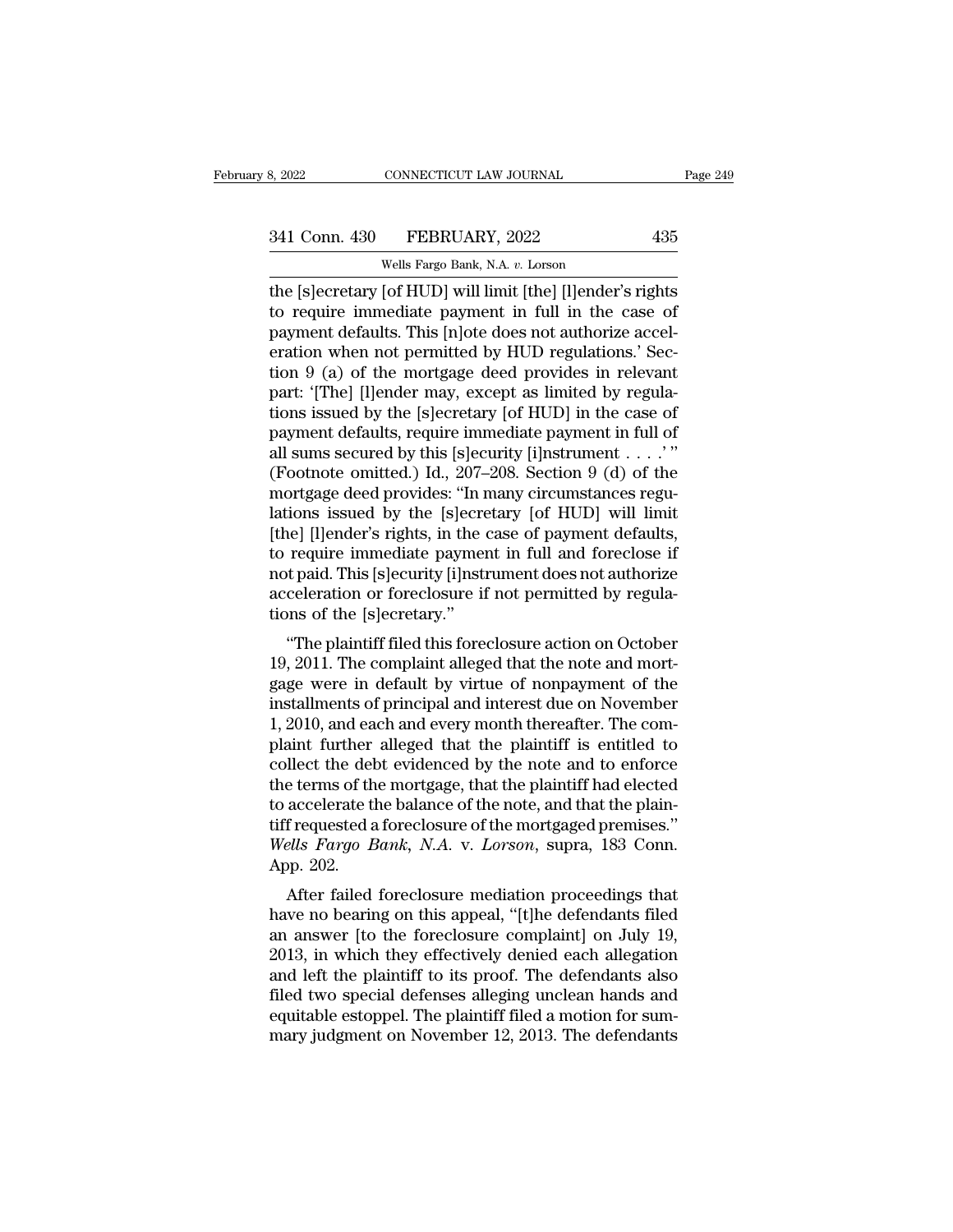### EXECTIVE CONNECTICUT LAW JOURNAL February 8, 2022<br>436 FEBRUARY, 2022 341 Conn. 430<br>Wells Fargo Bank, N.A. v. Lorson CONNECTICUT LAW JOURNAL<br>FEBRUARY, 2022 341 Con<br>Wells Fargo Bank, N.A. *v.* Lorson<br>led answer and special defenses

FEBRUARY, 2022 341 Conn. 430<br>
FEBRUARY, 2022 341 Conn. 430<br>
Wells Fargo Bank, N.A. v. Lorson<br>
filed an amended answer and special defenses along<br>
with their objection to the plaintiff's summary judgment<br>
motion on February FEBRUARY, 2022 341 Conn. 430<br>Wells Fargo Bank, N.A. v. Lorson<br>filed an amended answer and special defenses along<br>with their objection to the plaintiff's summary judgment<br>motion on February 19, 2014. In the amended answer,<br> FEBRUARY, 2022 341 Conn. 430<br>Wells Fargo Bank, N.A. v. Lorson<br>Filed an amended answer and special defenses along<br>with their objection to the plaintiff's summary judgment<br>motion on February 19, 2014. In the amended answer, FEBRUARY, 2022  $\,$  341 Conn. 430<br>
Wells Fargo Bank, N.A. v. Lorson<br>
filed an amended answer and special defenses along<br>
with their objection to the plaintiff's summary judgment<br>
motion on February 19, 2014. In the amende Wells Fargo Bank, N.A. v. Lorson<br>
filed an amended answer and special defenses along<br>
with their objection to the plaintiff's summary judgment<br>
motion on February 19, 2014. In the amended answer,<br>
the defendants alleged a wells Fargo Bank, N.A. v. Lorson<br>filed an amended answer and special defenses along<br>with their objection to the plaintiff's summary judgment<br>motion on February 19, 2014. In the amended answer,<br>the defendants alleged a thir filed an amended answer and special defenses along<br>with their objection to the plaintiff's summary judgment<br>motion on February 19, 2014. In the amended answer,<br>the defendants alleged a third special defense titled<br>'Mortgag with their objection to the plaintiful<br>motion on February 19, 2014. In<br>the defendants alleged a third<br>"Mortgage Modification Agreem<br>plaintiff refused to issue a perma<br>"breached the terms of the agreement of the judgment li Experiment and the difference answer,<br>
e defendants alleged a third special defense titled<br>
ortgage Modification Agreement,' claiming that the<br>
aintiff refused to issue a permanent modification and<br>
reached the terms of th Such the detendants and given a time special detense time different (Mortgage Modification Agreement,' claiming that the plaintiff refused to issue a permanent modification and 'breached the terms of the agreement' by requ

contexts of the defendant of the defendant<br>plaintiff refused to issue a permanent modification and<br>"breached the terms of the agreement' by requiring pay-<br>ment of the judgment lien.<br>"The [trial] court denied the plaintiff' plantant retalsed to issue a permanent incomediatori and<br>
"breached the terms of the agreement' by requiring pay-<br>
"The [trial] court denied the plaintiff's motion for<br>
summary judgment on March 21, 2014, ruling that 'the<br> definite the specifical defendants<br>
"The [trial] court denied the plaintiff's motion for<br>
summary judgment on March 21, 2014, ruling that 'the<br>
counteraffidavit submitted by the defendants in opposi-<br>
tion to the motion ra "The [trial] court denied the plaintiff's motion for<br>summary judgment on March 21, 2014, ruling that 'the<br>counteraffidavit submitted by the defendants in opposi-<br>tion to the motion raises issues of fact relating to the<br>de "The [trial] court denied the plaintiff's motion for<br>summary judgment on March 21, 2014, ruling that 'the<br>counteraffidavit submitted by the defendants in opposi-<br>tion to the motion raises issues of fact relating to the<br>de summary judgment on March 21, 2014, ruling that 'the counteraffidavit submitted by the defendants in opposition to the motion raises issues of fact relating to the defendants' special defenses of unclean hands and equitabl 205. Fendants' special defenses of unclean hands and equi-<br>ble estoppel to be resolved at trial.' The plaintiff filed<br>reply to the defendants' special defenses and a certifi-<br>te of closed pleadings on October 22, 2015." Id., 2 determinity special detenses of different rights and equilibrate to be resolved at trial.' The plaintiff filed<br>a reply to the defendants' special defenses and a certificate of closed pleadings on October 22, 2015." Id., 20

a reply to the defendants' special defenses and a certificate of closed pleadings on October 22, 2015." Id., 204–<br>205.<br>Eight days later, on October 30, 2015, "the defendants<br>moved to amend their answer  $\dots$ . In the propos cate of closed pleadings on October 22, 2015." Id., 204–<br>205.<br>Eight days later, on October 30, 2015, "the defendants<br>moved to amend their answer  $\dots$ . In the proposed<br>amended answer, the defendants added a special<br>defense 205.<br>
Eight days later, on October 30, 2015, "the defendants<br>
moved to amend their answer  $\dots$ . In the proposed<br>
amended answer, the defendants added a special<br>
defense titled 'Breach of Contract,' which alleged the<br>
plai Eight days later, on October 30, 2015, "the defendants<br>moved to amend their answer  $\dots$ . In the proposed<br>amended answer, the defendants added a special<br>defense titled 'Breach of Contract,' which alleged the<br>plaintiff's no Eight days later, on October 30, 2015, "the defendants<br>moved to amend their answer . . . . . In the proposed<br>amended answer, the defendants added a special<br>defense titled 'Breach of Contract,' which alleged the<br>plaintiff' moved to amend their answer  $\ldots$  . In the proposed amended answer, the defendants added a special defense titled 'Breach of Contract,' which alleged the plaintiff's noncompliance with various [HUD] regulations  $\ldots$  as s amended answer, the defendants added a special<br>defense titled 'Breach of Contract,' which alleged the<br>plaintiff's noncompliance with various [HUD] regula-<br>tions . . . as set forth in 24 C.F.R. § 203.500 et seq.<br>(HUD regula defense titled 'Breach of Contract,' which alleg<br>plaintiff's noncompliance with various [HUD] i<br>tions . . . as set forth in 24 C.F.R. § 203.500 (<br>HUD regulations). The plaintiff filed an object<br>the defendants' request to a The state of the state of the state of the state of the state of the state of the defendants' request to amend on November 9, 2015, d the [trial] court sustained the plaintiff's objection in December 1, 2015, the first da (HUD regulations). The plaintiff filed an objection to<br>the defendants' request to amend on November 9, 2015,<br>and the [trial] court sustained the plaintiff's objection<br>on December 1, 2015, the first day of trial.<br>"Followin

(Figure 2 regards only). The plantant filed at exploration of<br>the defendants' request to amend on November 9, 2015,<br>and the [trial] court sustained the plaintiff's objection<br>on December 1, 2015, the first day of trial.<br>"Fo and the [trial] court sustained the plaintiff's objection<br>on December 1, 2015, the first day of trial.<br>"Following a two day bench trial, the court rendered<br>judgment of strict foreclosure in favor of the plaintiff<br>on Janua and the [char] court stastance the plant. The sospection<br>on December 1, 2015, the first day of trial.<br>"Following a two day bench trial, the court rendered<br>judgment of strict foreclosure in favor of the plaintiff<br>on January articulation on August 4, 2016, and the court rendered judgment of strict foreclosure in favor of the plaintiff<br>on January 6, 2016. On January 20, 2016, the defendants<br>[appealed to the Appellate Court from the judgment of "Following a two day bench trial, the court rendered<br>judgment of strict foreclosure in favor of the plaintiff<br>on January 6, 2016. On January 20, 2016, the defendants<br>[appealed to the Appellate Court from the judgment of<br>st judgment of strict foreclosure in favor of the plaintiff<br>on January 6, 2016. On January 20, 2016, the defendants<br>[appealed to the Appellate Court from the judgment of<br>strict foreclosure]. The defendants filed a motion for<br> on January 6, 2016. On January 20, 2016, the defendants<br>[appealed to the Appellate Court from the judgment of<br>strict foreclosure]. The defendants filed a motion for<br>articulation on August 4, 2016, requesting an explana-<br>ti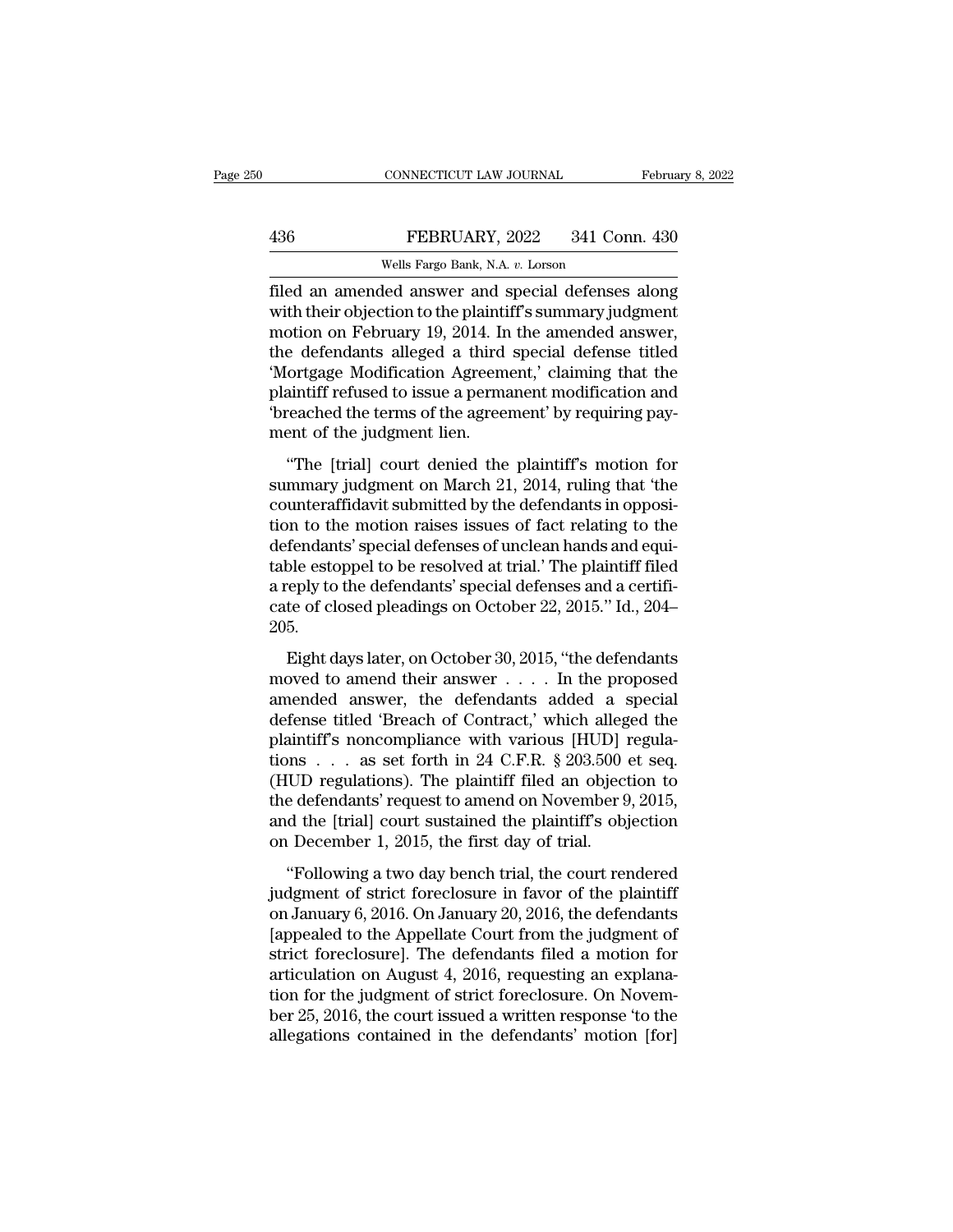# 3, 2022 CONNECTICUT LAW JOURNAL Page 251<br>341 Conn. 430 FEBRUARY, 2022 437<br>Wells Fargo Bank, N.A. v. Lorson

CONNECTICUT LAW JOURNAL<br>FEBRUARY, 2022<br>Wells Fargo Bank, N.A. *v.* Lorson<br>despecifically the defendants' mis articulation and, specifically, the defendants' misrepre-<br>
articulation and, specifically, the defendants' misrepre-<br>
articulation and, specifically, the defendants' misrepre-<br>
sentations and failure to disclose necessary 341 Conn. 430 FEBRUARY, 2022 437<br>
Wells Fargo Bank, N.A. v. Lorson<br>
articulation and, specifically, the defendants' misrepre-<br>
sentations and failure to disclose necessary evidence<br>
within their knowledge.' In that respons 341 Conn. 430 FEBRUARY, 2022 437<br>Wells Fargo Bank, N.A. v. Lorson<br>articulation and, specifically, the defendants' misrepre-<br>sentations and failure to disclose necessary evidence<br>within their knowledge.' In that response, t 341 Conn. 430 FEBRUARY, 2022 437<br>
Wells Fargo Bank, N.A. v. Lorson<br>
articulation and, specifically, the defendants' misrepre-<br>
sentations and failure to disclose necessary evidence<br>
within their knowledge.' In that respons Wells Fargo Bank, N.A. v. Lorson<br>articulation and, specifically, the defendants' misrepre-<br>sentations and failure to disclose necessary evidence<br>within their knowledge.' In that response, the court<br>stated: '[On the basis o wells rargo Bank, N.A.  $v$ . Lorson<br>articulation and, specifically, the defendants' misrepre-<br>sentations and failure to disclose necessary evidence<br>within their knowledge.' In that response, the court<br>stated: '[On the basi articulation and, specifically, the defendants' misrepre-<br>sentations and failure to disclose necessary evidence<br>within their knowledge.' In that response, the court<br>stated: '[On the basis of] the factual history of this<br>li sentations and failure to disclose necessary evidence<br>within their knowledge.' In that response, the court<br>stated: '[On the basis of] the factual history of this<br>litigation, it is the finding of this court that the plainti within their knowledge.' In that response, the court<br>stated: '[On the basis of] the factual history of this<br>litigation, it is the finding of this court that the plaintiff<br>has established [its] burden of proof with respect stated: '[On the basis of] the factual history of this<br>litigation, it is the finding of this court that the plaintiff<br>has established [its] burden of proof with respect to<br>the allegations of the complaint. The court furthe litigation, it is the finding of this court that the plaintiff<br>has established [its] burden of proof with respect to<br>the allegations of the complaint. The court further finds<br>that the defendants failed to submit sufficient has established [its] burden of proof with respect to<br>the allegations of the complaint. The court further finds<br>that the defendants failed to submit sufficient evidence<br>with respect to their burden of proof [as] to the den the allegations of the complaint. The court further finds<br>that the defendants failed to submit sufficient evidence<br>with respect to their burden of proof [as] to the denial<br>of the complaint, as well as the special defenses that the defendants failed to submit sufficient evidence<br>with respect to their burden of proof [as] to the denial<br>of the complaint, as well as the special defenses of<br>unclean hands and equitable estoppel. Accordingly,<br>judg with respect to their burden of proof [as] to the denial<br>of the complaint, as well as the special defenses of<br>unclean hands and equitable estoppel. Accordingly,<br>judgment is [rendered] in favor of the plaintiff with<br>respect of the complaint, as well as the special defenses of<br>unclean hands and equitable estoppel. Accordingly,<br>judgment is [rendered] in favor of the plaintiff with<br>respect to the complaint and special defenses.' The<br>court denied unclean hands and equitable estoppel. Accordingly,<br>judgment is [rendered] in favor of the plaintiff with<br>respect to the complaint and special defenses.' The<br>court denied the motion for articulation and stated as<br>follows: ' judgment is [rendered] in favor of the plaintiff with<br>respect to the complaint and special defenses.' The<br>court denied the motion for articulation and stated as<br>follows: 'With respect to the motion for articulation, it<br>is respect to the complaint and special defenses.' The<br>court denied the motion for articulation and stated as<br>follows: 'With respect to the motion for articulation, it<br>is the finding of the court that the motion is based<br>on t court denied the motion for articulation and stated as follows: 'With respect to the motion for articulation, it is the finding of the court that the motion is based on the misrepresentations and intentional omissions of n The finding of the court that the motion is based<br>the misrepresentations and intentional omissions of<br>cessary evidence. The docket sufficiently provides<br>e basis for the rulings by the court. Accordingly, the<br>otion for arti claim the misrepresentations and intentional omissions of<br>necessary evidence. The docket sufficiently provides<br>the basis for the rulings by the court. Accordingly, the<br>motion for articulation is denied.' "<sup>1</sup> Id., 205–206.

on the mateprosentations and methods on the subseted of<br>
the basis for the rulings by the court. Accordingly, the<br>
motion for articulation is denied.' "<sup>1</sup> Id., 205–206.<br>
On appeal to the Appellate Court, the defendants<br>
c the basis for the rulings by the court. Accordingly, the<br>motion for articulation is denied.' "<sup>1</sup> Id., 205–206.<br>On appeal to the Appellate Court, the defendants<br>claimed, among other things, that the trial court's find-<br>ing and state for the range  $z_j$  are set an resordingly, are<br>motion for articulation is denied.' "I Id., 205–206.<br>On appeal to the Appellate Court, the defendants<br>claimed, among other things, that the trial court's find-<br>ing on appeal to the Appellate Court, the defendants<br>claimed, among other things, that the trial court's find-<br>ing that "the plaintiff had sustained its burden of proving<br>that it had satisfied the conditions precedent in the n On appeal to the Appellate Court, the defendants<br>claimed, among other things, that the trial court's find-<br>ing that "the plaintiff had sustained its burden of proving<br>that it had satisfied the conditions precedent in the n claimed, among other things, that the trial court's find-<br>ing that "the plaintiff had sustained its burden of proving<br>that it had satisfied the conditions precedent in the note<br>and mortgage, [i.e., compliance with HUD regu ing that "the plaintiff had sustained its burden of proving<br>that it had satisfied the conditions precedent in the note<br>and mortgage, [i.e., compliance with HUD regulations],<br>was clearly erroneous." The Appellate Court conc that it had satisfied the conditions precedent in the note<br>and mortgage, [i.e., compliance with HUD regulations],<br>was clearly erroneous." The Appellate Court concluded<br>that "the defendants had the affirmative duty to plead and mortgage, [i.e., compliance with HUD regulations],<br>was clearly erroneous." The Appellate Court concluded<br>that "the defendants had the affirmative duty to plead<br>the special defense of the plaintiff's noncompliance<br>with was clearly erroneous." The Appellate Court concluded<br>that "the defendants had the affirmative duty to plead<br>the special defense of the plaintiff's noncompliance<br>with the HUD regulations and, by failing to assert that<br>spec that "the defendants had the affirmative duty to plead<br>the special defense of the plaintiff's noncompliance<br>with the HUD regulations and, by failing to assert that<br>special defense, waived it. Consequently, they may not<br>cha becial defense, waived it. Consequently, they may not<br>nallenge the plaintiff's compliance on appeal." Wells<br>argo Bank, N.A. v. Lorson, supra, 183 Conn. App. 216;<br>ee id., 215 ("in this particular context, it makes much<br><sup>1</sup> challenge the plaintiff's compliance on appeal." Wells<br>Fargo Bank, N.A. v. Lorson, supra, 183 Conn. App. 216;<br>see id., 215 ("in this particular context, it makes much<br><sup>1</sup> Thereafter, the defendants filed a motion for revie

Fargo Bank, N.A. v. *Lorson*, supra, 183 Conn. App. 216;<br>see id., 215 ("in this particular context, it makes much<br><sup>1</sup> Thereafter, the defendants filed a motion for review of the trial court's<br>denial of their motion for art See id., 215<br>
Thereafter, the independent of their number<br>
Appellate Court<br>
Conn. App. 206.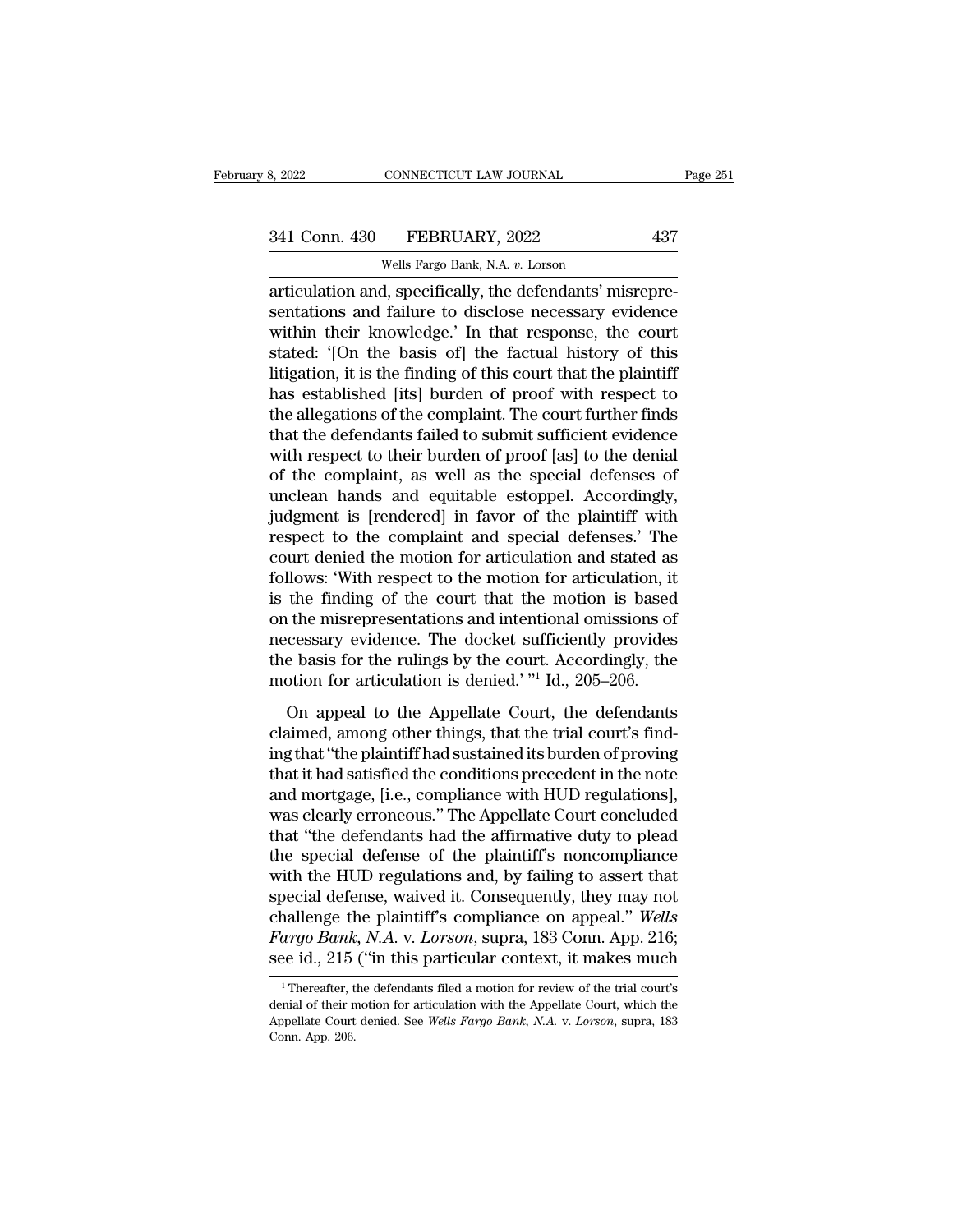### EXECTIVE CONNECTICUT LAW JOURNAL February 8, 2022<br>438 FEBRUARY, 2022 341 Conn. 430<br>Wells Fargo Bank, N.A. v. Lorson CONNECTICUT LAW JOURNAL<br>FEBRUARY, 2022 341 Connel<br>Wells Fargo Bank, N.A. *v.* Lorson<br>require the defendant to plead the

CONNECTICUT LAW JOURNAL Februa<br>
438 FEBRUARY, 2022 341 Conn. 430<br>
Wells Fargo Bank, N.A. v. Lorson<br>
more sense to require the defendant to plead the spe-<br>
cific requirements that have not been met and [to] bear<br>
the burden FEBRUARY, 2022 341 Conn. 430<br>Wells Fargo Bank, N.A. v. Lorson<br>more sense to require the defendant to plead the specific requirements that have not been met and [to] bear<br>the burden of proving the plaintiff's noncompliance<br> FEBRUARY, 2022 341 Conn. 430<br>Wells Fargo Bank, N.A.  $v$ . Lorson<br>more sense to require the defendant to plead the spe-<br>cific requirements that have not been met and [to] bear<br>the burden of proving the plaintiff's noncompli FEBRUARY, 2022 341 Conn. 430<br>
Wells Fargo Bank, N.A.  $v$ . Lorson<br>
more sense to require the defendant to plead the specific<br>
requirements that have not been met and [to] bear<br>
the burden of proving the plaintiff's noncomp Wells Fargo Bank, N.A. v. Lorson<br>more sense to require the defendant to plead the spe-<br>cific requirements that have not been met and [to] bear<br>the burden of proving the plaintiff's noncompliance<br>with those requirements''). wells rargo Bank, N.A.  $v$ . Lorson<br>more sense to require the defendant to plead the spe-<br>cific requirements that have not been met and [to] bear<br>the burden of proving the plaintiff's noncompliance<br>with those requirements" more sense to require the defendant to plead the specific requirements that have not been met and [to] bear<br>the burden of proving the plaintiff's noncompliance<br>with those requirements''). The Appellate Court further<br>conclu cific requirements that have not been met and [to] bear<br>the burden of proving the plaintiff's noncompliance<br>with those requirements"). The Appellate Court further<br>concluded that, even if the plaintiff had the burden of<br>ple the burden of proving the plaintiff's noncompliance<br>with those requirements"). The Appellate Court further<br>concluded that, even if the plaintiff had the burden of<br>pleading and proving compliance, because there was<br>evidence with those requirements"). The Appellate Court further concluded that, even if the plaintiff had the burden of pleading and proving compliance, because there was evidence in the record to support the conclusion that the pl concluded that, even if the plaintiff had the burden of<br>pleading and proving compliance, because there was<br>evidence in the record to support the conclusion that<br>the plaintiff had complied, and no evidence to the con-<br>trary pleading and proving compliance, because there was<br>evidence in the record to support the conclusion that<br>the plaintiff had complied, and no evidence to the con-<br>trary, the trial court's ruling that the plaintiff had satisevidence in the record to support th<br>the plaintiff had complied, and no evi<br>trary, the trial court's ruling that the j<br>fied its prima facie case was not c<br>Id., 217 n.10. After also rejecting the<br>claims on appeal, the Appel range plantant had complied, and no evidence to the con-<br>tary, the trial court's ruling that the plaintiff had satis-<br>d its prima facie case was not clearly erroneous.<br>0. 217 n.10. After also rejecting the defendants' othe that the Same and the Appellate Court affirmed the judgement of the trial court. Id., 224.<br>This certified appeal followed.<sup>2</sup> The defendants' other claims on appeal, the Appellate Court affirmed the judgement of the trial

that the burden was not electric choice in the displace.<br>Id., 217 n.10. After also rejecting the defendants' other<br>claims on appeal, the Appellate Court affirmed the judg-<br>ment of the trial court. Id., 224.<br>This certified compliance with those regulations is a conditional complement of the trial court. Id., 224.<br>This certified appeal followed.<sup>2</sup> The defendants contend that the Appellate Court incorrectly determined that the burden was on t change of the trial court. Id., 224.<br>This certified appeal followed.<sup>2</sup> The defendants contend that the Appellate Court incorrectly determined<br>that the burden was on them to plead and prove non-<br>compliance with applicable This certified appeal followed.<sup>2</sup> The defendants contend that the Appellate Court incorrectly determined<br>that the burden was on them to plead and prove non-<br>compliance with applicable HUD regulations because<br>compliance w This certified appeal followed.<sup>2</sup> The defendants contend that the Appellate Court incorrectly determined that the burden was on them to plead and prove non-compliance with applicable HUD regulations because compliance wit that the burden was on them to plead and prove non-<br>compliance with applicable HUD regulations because<br>compliance with those regulations is a condition prece-<br>dent to accelerating payment of the debt and foreclosing<br>on a m compliance with applicable HUD regulations because<br>compliance with those regulations is a condition prece-<br>dent to accelerating payment of the debt and foreclosing<br>on a mortgage. See, e.g., *Wells Fargo Bank*, *N.A.* v.<br>*S* compliance with those regulations is a condition prece-<br>dent to accelerating payment of the debt and foreclosing<br>on a mortgage. See, e.g., *Wells Fargo Bank*, *N.A.* v.<br>*Strong*, 149 Conn. App. 384, 392, 89 A.3d 392 ("the<br> dent to accelerating payment of the debt and foreclosing<br>on a mortgage. See, e.g., *Wells Fargo Bank*, *N.A.* v.<br>*Strong*, 149 Conn. App. 384, 392, 89 A.3d 392 ("the<br>plaintiff must prove by a preponderance of the evidence<br> on a mortgage. See, e.g., *Wells Fargo Bank*, *N.A.* v.<br>*Strong*, 149 Conn. App. 384, 392, 89 A.3d 392 ("the<br>plaintiff must prove by a preponderance of the evidence<br>that it is the owner of the note and mortgage, that the<br>d Strong, 149 Conn. App. 384, 392, 89 A.3d 392 ("the plaintiff must prove by a preponderance of the evidence that it is the owner of the note and mortgage, that the defendant mortgagor has defaulted on the note and that any plaintiff must prove by a preponderance of the evidence<br>that it is the owner of the note and mortgage, that the<br>defendant mortgagor has defaulted on the note and that<br>any conditions precedent to foreclosure, as established that it is the owner of the note and mortgage, that the<br>defendant mortgagor has defaulted on the note and that<br>any conditions precedent to foreclosure, as established<br>by the note and mortgage, have been satisfied" (interna defendant mortgagor has defaulted on the note and that<br>any conditions precedent to foreclosure, as established<br>by the note and mortgage, have been satisfied" (internal<br>quotation marks omitted)), cert. denied, 312 Conn. 923 any conditions precedent to foreclosure, as established<br>by the note and mortgage, have been satisfied" (internal<br>quotation marks omitted)), cert. denied, 312 Conn. 923,<br>94 A.3d 1202 (2014). In addition, the defendants cont by the note and mortgage, have been satisfied" (internal<br>quotation marks omitted)), cert. denied, 312 Conn. 923,<br>94 A.3d 1202 (2014). In addition, the defendants contend<br>that the Appellate Court incorrectly determined that quotation marks omitted)), cert. denied, 312 Conn. 923,<br>94 A.3d 1202 (2014). In addition, the defendants contend<br>that the Appellate Court incorrectly determined that,<br>even if the plaintiff had the burden of proving compli-94 A.3d 1202 (2014). In addition, the defendants contend<br>that the Appellate Court incorrectly determined that,<br>even if the plaintiff had the burden of proving compli-<br>ance, the evidence established that it had done so. Th and the evidence established that it had done so. The laintiff contends that, to the contrary, compliance with opplicable HUD regulations is not a condition precedent accelerating the debt and bringing a foreclosure  $\frac{1}{$ plaintiff contends that, to the contrary, compliance with<br>applicable HUD regulations is not a condition precedent<br>to accelerating the debt and bringing a foreclosure<br><sup>2</sup> After the defendants filed this appeal, we granted p

applicable HUD regulations is not a condition to accelerating the debt and bringing a fo<br>
<sup>2</sup> After the defendants filed this appeal, we granted permi<br>
Housing Clinic of the Jerome N. Frank Legal Services Organi<br>
an amicus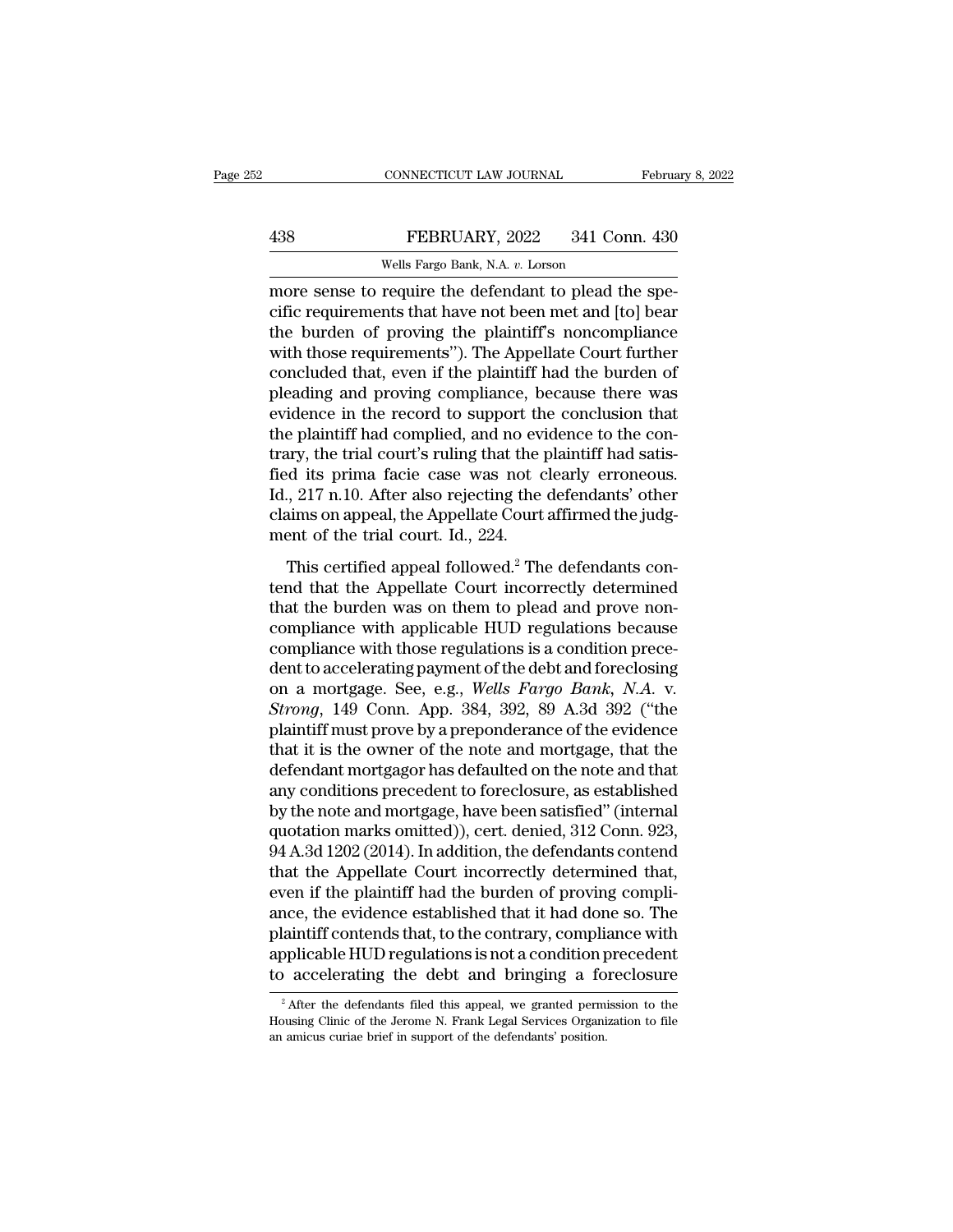action but, instead, is a condition subsequent. Accord-<br>action but, instead, is a condition subsequent. Accord-<br>action but, instead, is a condition subsequent. Accord-<br>tingly, it contends, the Appellate Court correctly hel 341 Conn. 430 FEBRUARY, 2022 439<br>
Wells Fargo Bank, N.A. v. Lorson<br>
action but, instead, is a condition subsequent. Accord-<br>
ingly, it contends, the Appellate Court correctly held<br>
that the burden was on the defendants to 341 Conn. 430 FEBRUARY, 2022 439<br>
Wells Fargo Bank, N.A. v. Lorson<br>
action but, instead, is a condition subsequent. Accord-<br>
ingly, it contends, the Appellate Court correctly held<br>
that the burden was on the defendants to 341 Conn. 430 FEBRUARY, 2022 439<br>
Wells Fargo Bank, N.A. v. Lorson<br>
action but, instead, is a condition subsequent. Accord-<br>
ingly, it contends, the Appellate Court correctly held<br>
that the burden was on the defendants to Wells Fargo Bank, N.A. v. Lorson<br>action but, instead, is a condition subsequent. Accord-<br>ingly, it contends, the Appellate Court correctly held<br>that the burden was on the defendants to plead and<br>prove noncompliance as a sp wells Fargo Bank, N.A.  $v$ . Lorson<br>action but, instead, is a condition subsequent. Accord-<br>ingly, it contends, the Appellate Court correctly held<br>that the burden was on the defendants to plead and<br>prove noncompliance as a action but, instead, is a condition subsequent. Accordingly, it contends, the Appellate Court correctly held<br>that the burden was on the defendants to plead and<br>prove noncompliance as a special defense. The plaintiff<br>furthe ingly, it contends, the Appellate Court correctly held<br>that the burden was on the defendants to plead and<br>prove noncompliance as a special defense. The plaintiff<br>further contends that, even if compliance with HUD<br>regulatio that the burden was on the defendants to plead and<br>prove noncompliance as a special defense. The plaintiff<br>further contends that, even if compliance with HUD<br>regulations is a condition precedent, policy concerns<br>mandate th prove noncompliance as a special defense. The plaintiff<br>further contends that, even if compliance with HUD<br>regulations is a condition precedent, policy concerns<br>mandate that the burden should be on the defendants<br>to plead further contends that, every<br>regulations is a condition<br>mandate that the burden<br>to plead and prove nonco<br>contends that, even if it<br>compliance, the Appellat<br>that it had done so.<br>We conclude that com gulations is a condition precedent, pointy concerns<br>andate that the burden should be on the defendants<br>plead and prove noncompliance. Finally, the plaintiff<br>intends that, even if it had the burden of proving<br>mpliance, the regulations is a condition precedent to accelerating the dependent of proving compliance, the Appellate Court correctly determined that it had done so.<br>We conclude that compliance with applicable HUD regulations is a cond

to piead and prove noncompilance. Finally, the plantificant contends that, even if it had the burden of proving compliance, the Appellate Court correctly determined that it had done so.<br>We conclude that compliance with app contents that, even if it had the buiten of proving<br>compliance, the Appellate Court correctly determined<br>that it had done so.<br>We conclude that compliance with applicable HUD<br>regulations is a condition precedent to accelera comphance, the Appenate Court correctly determined<br>that it had done so.<br>We conclude that compliance with applicable HUD<br>regulations is a condition precedent to accelerating the<br>debt and foreclosing a mortgage that is guara We conclude that compliance with applicable HUD<br>regulations is a condition precedent to accelerating the<br>debt and foreclosing a mortgage that is guaranteed or<br>insured by the FHA. We further conclude that, in this<br>context, We conclude that compliance with applicable HUD<br>regulations is a condition precedent to accelerating the<br>debt and foreclosing a mortgage that is guaranteed or<br>insured by the FHA. We further conclude that, in this<br>context, regulations is a condition precedent to accelerating the<br>debt and foreclosing a mortgage that is guaranteed or<br>insured by the FHA. We further conclude that, in this<br>context, it is appropriate to adopt a burden shifting<br>pro debt and foreclosing a mortgage that is guaranteed or<br>insured by the FHA. We further conclude that, in this<br>context, it is appropriate to adopt a burden shifting<br>procedure pursuant to which the plaintiff has the bur-<br>den o insured by the FHA. We further conclude that, in this context, it is appropriate to adopt a burden shifting procedure pursuant to which the plaintiff has the burden of pleading its compliance with the applicable regulation context, it is appropriate to adopt a burden shifting<br>procedure pursuant to which the plaintiff has the bur-<br>den of pleading its compliance with the applicable regu-<br>lations. If they deny the plaintiff's allegation relatin procedure pursuant to which the plaintiff has the burden of pleading its compliance with the applicable regulations. If they deny the plaintiff's allegation relating to that compliance, the defendants have the burden of pl den of pleading its compliance with the applicable regulations. If they deny the plaintiff's allegation relating to that compliance, the defendants have the burden of pleading that the plaintiff has not complied with speci lations. If they deny the plaintiff's allegation relating to<br>that compliance, the defendants have the burden of<br>pleading that the plaintiff has not complied with specific<br>regulations that are applicable. In that event, the that compliance, the defendants have the burden of<br>pleading that the plaintiff has not complied with specific<br>regulations that are applicable. In that event, the burden<br>would then shift back to the plaintiff to prove compl pleading that the plaintiff has not complied with specific<br>regulations that are applicable. In that event, the burden<br>would then shift back to the plaintiff to prove compli-<br>ance with the specific regulations alleged by th bould then shift back to the plaintiff to prove compli-<br>ce with the specific regulations alleged by the defen-<br>nts. Finally, we conclude that, because the trial court<br>d not apply this procedure, the case must be remanded<br>t would then shift back to the plaintiff to prove compli-<br>ance with the specific regulations alleged by the defen-<br>dants. Finally, we conclude that, because the trial court<br>did not apply this procedure, the case must be rema

ante with the specific regulations aneged by the defendants. Finally, we conclude that, because the trial court<br>did not apply this procedure, the case must be remanded<br>to that court for a new trial limited to this issue.<br>W because the trial court did not apply this procedure, the case must be remanded<br>to that court for a new trial limited to this issue.<br>We note, preliminarily, that the defendants' claim that<br>the burden was on the plaintiff Accordingly this procedure, the case must be remained<br>to that court for a new trial limited to this issue.<br>We note, preliminarily, that the defendants' claim that<br>the burden was on the plaintiff to prove compliance<br>with a to that court for a flew trial influed to this issue.<br>We note, preliminarily, that the defendants' claim that<br>the burden was on the plaintiff to prove compliance<br>with applicable HUD regulations is unpreserved<br>because they We note, preliminarily, that the defendants' claim that<br>the burden was on the plaintiff to prove compliance<br>with applicable HUD regulations is unpreserved<br>because they did not raise it before the trial court.<br>Accordingly, the burden was on the plaintiff to prove compliance<br>with applicable HUD regulations is unpreserved<br>because they did not raise it before the trial court.<br>Accordingly, the claim ordinarily would be unreview-<br>able. See Practi with applicable HUD regulations is unpreserved<br>because they did not raise it before the trial court.<br>Accordingly, the claim ordinarily would be unreview-<br>able. See Practice Book  $\S 60-5$  ("[t]he court shall not<br>be bound t because they did not raise it before the trial court.<br>Accordingly, the claim ordinarily would be unreviewable. See Practice Book  $\S 60-5$  ("[t]he court shall not<br>be bound to consider a claim unless it was distinctly<br>raise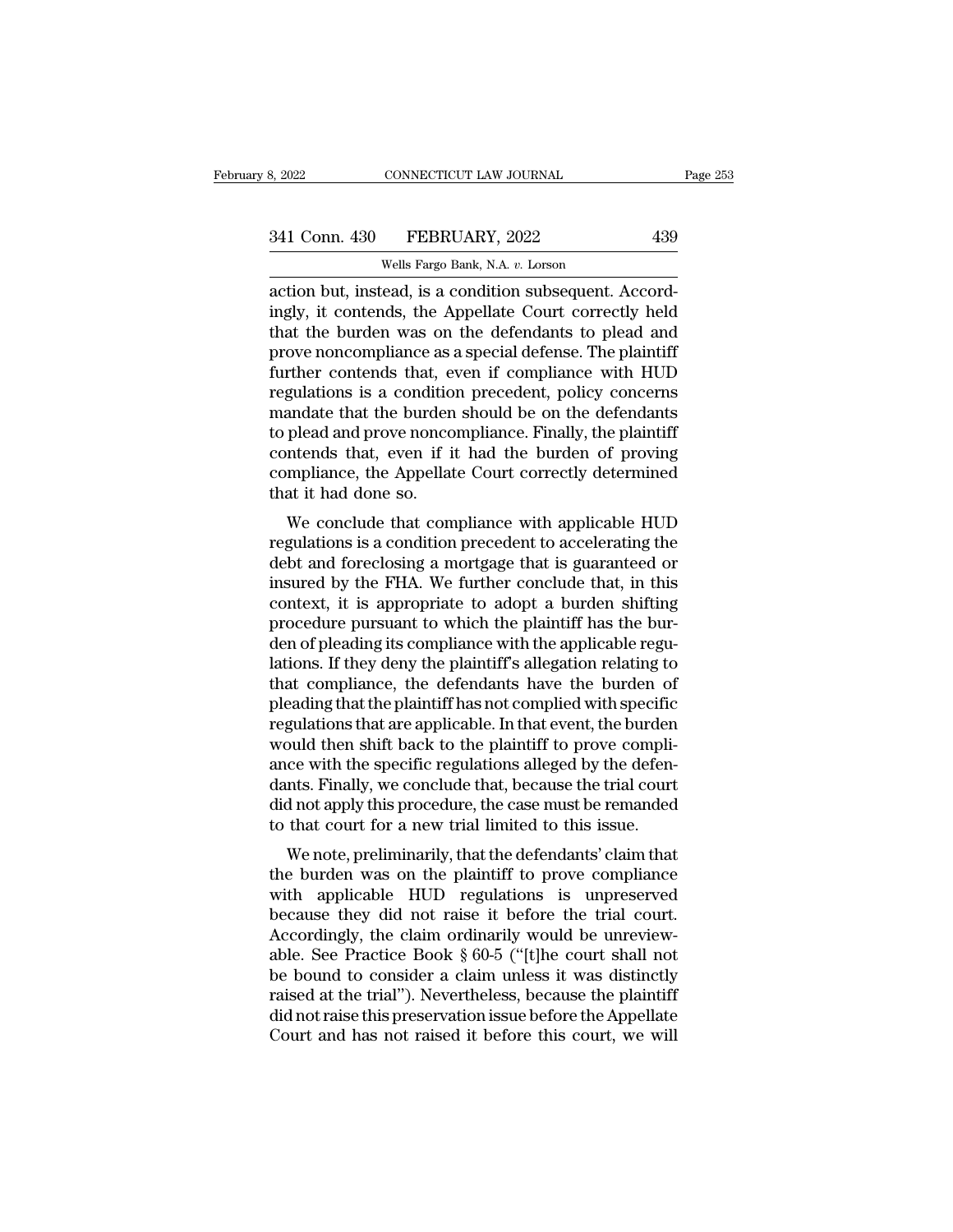rebruary 8, 2014<br>
TEBRUARY, 2022 341 Conn. 430<br>
Wells Fargo Bank, N.A. v. Lorson<br>
review the claim here. See *Mueller* v. *Tepler*, 312 Conn.<br>
631, 643–44, 95 A.3d 1011 (2014) (when plaintiff didnot FEBRUARY, 2022 341 Conn. 430<br>Wells Fargo Bank, N.A. v. Lorson<br>Treview the claim here. See *Mueller* v. *Tepler*, 312 Conn.<br>631, 643–44, 95 A.3d 1011 (2014) (when plaintiff didnot<br>argue before Appellate Court that defendant 440 FEBRUARY, 2022 341 Conn. 430<br>
Wells Fargo Bank, N.A. v. Lorson<br>
review the claim here. See *Mueller* v. *Tepler*, 312 Conn.<br>631, 643–44, 95 A.3d 1011 (2014) (when plaintiff didnot<br>
argue before Appellate Court that de FEBRUARY, 2022 341 Conn. 430<br>Wells Fargo Bank, N.A. v. Lorson<br>review the claim here. See *Mueller* v. *Tepler*, 312 Conn.<br>631, 643–44, 95 A.3d 1011 (2014) (when plaintiff didnot<br>argue before Appellate Court that defendants Wells Fargo Bank, N.A. v. Lorson<br>review the claim here. See *Mueller* v. *Tepler*, 312 Conn.<br>631, 643–44, 95 A.3d 1011 (2014) (when plaintiff didnot<br>argue before Appellate Court that defendants' claim was<br>unpreserved, this view the claim here. See *Mueller* v. *Tepler*, 312 Conn.<br>1, 643–44, 95 A.3d 1011 (2014) (when plaintiff didnot<br>gue before Appellate Court that defendants' claim was<br>preserved, this court would considerissue in certified<br>p review the claim here. See *muetter* v. *Tepter*, 312 Colut.<br>631, 643–44, 95 A.3d 1011 (2014) (when plaintiff didnot<br>argue before Appellate Court that defendants' claim was<br>unpreserved, this court would considerissue in ce

<sup>051</sup>, <sup>045–44</sup>, <sup>95</sup> A.5d 1011 (2014) (when plaintin diditional argue before Appellate Court that defendants' claim was unpreserved, this court would considerissue in certified appeal, and defendants' claim was reviewable argue before Appenate Court that defendants claim was<br>unpreserved, this court would considerissue in certified<br>appeal, and defendants' claim was reviewable).<sup>3</sup><br>We begin our analysis with the defendants' threshold<br>claim th unpreserved, this court would considerissue in certified<br>appeal, and defendants' claim was reviewable).<sup>3</sup><br>We begin our analysis with the defendants' threshold<br>claim that the provisions of the mortgage stating that<br>it "doe appear, and derendants' claim was reviewable).<br>We begin our analysis with the defendants' threshold<br>claim that the provisions of the mortgage stating that<br>it "does not authorize acceleration or foreclosure if not<br>permitted We begin our analysis with the defendants' threshold<br>claim that the provisions of the mortgage stating that<br>it "does not authorize acceleration or foreclosure if not<br>permitted by regulations of the [s]ecretary [of HUD]"<br>an claim that the provisions of the mortgage stating that<br>it "does not authorize acceleration or foreclosure if not<br>permitted by regulations of the [s]ecretary [of HUD]"<br>and of the note stating that it "does not authorize acc it "does not authorize acceleration or foreclosure if not<br>permitted by regulations of the [s]ecretary [of HUD]"<br>and of the note stating that it "does not authorize accel-<br>eration when not permitted by HUD regulations" (com permitted by regulations of the [s]ecretary [of HUD]"<br>and of the note stating that it "does not authorize acceleration when not permitted by HUD regulations" (com-<br>pliance provisions) created a contractual condition preceand of the note stating that it "does not authorize acceleration when not permitted by HUD regulations" (compliance provisions) created a contractual condition precedent to debt acceleration and foreclosure by the plainti eration when not permitted by HUD regulations" (compliance provisions) created a contractual condition precedent to debt acceleration and foreclosure by the plaintiff. "A condition precedent is a fact or event which the pa pliance provisions) created a contractual condition precedent to debt acceleration and foreclosure by the plaintiff. "A condition precedent is a fact or event which the parties intend must exist or take place before there dent to debt acceleration and foreclosure by the plain-<br>tiff. "A condition precedent is a fact or event which the<br>parties intend must exist or take place before there is<br>a right to performance. . . . A condition is distintiff. "A condition precedent is a fact or event which the parties intend must exist or take place before there is<br>a right to performance. . . . . A condition is distinguished from a promise in that it creates no right or<br> parties intend must exist or take place before there is<br>a right to performance. . . . . A condition is distinguished from a promise in that it creates no right or<br>duty in and of itself but is merely a limiting or modifyin a right to performance. . . . . A condition is distinguished from a promise in that it creates no right or<br>duty in and of itself but is merely a limiting or modifying<br>factor. . . . . If the condition is not fulfilled, the guished from a promise in that it creates no right or<br>duty in and of itself but is merely a limiting or modifying<br>factor. . . . . If the condition is not fulfilled, the right<br>to enforce the contract does not come into exis duty in and of itself but is merely a limiting or modifying<br>factor. . . . . If the condition is not fulfilled, the right<br>to enforce the contract does not come into existence.<br>. . . Whether a provision in a contract is a c factor. . . . . If the condition is not fulfilled, the right<br>to enforce the contract does not come into existence.<br>. . . Whether a provision in a contract is a condition<br>the [nonfulfillment] of which excuses performance<br>d to enforce the contract does not come into existence.<br>  $\dots$  Whether a provision in a contract is a condition<br>
the [nonfulfillment] of which excuses performance<br>
depends [on] the intent of the parties, to be ascertained<br>
f ... Whether a provision in a contract is a condition<br>the [nonfulfillment] of which excuses performance<br>depends [on] the intent of the parties, to be ascertained<br>from a fair and reasonable construction of the language<br>used the [nonfulfillment] of which excuses performance<br>depends [on] the intent of the parties, to be ascertained<br>from a fair and reasonable construction of the language<br>used in the light of all the surrounding circumstances<br>whe depends [on] the intent of the parties, to be ascertained<br>from a fair and reasonable construction of the language<br>used in the light of all the surrounding circumstances<br>when they executed the contract." (Internal quotatio then they executed the contract." (Internal quotation arks omitted.) *Blitz* v. *Subklew*, 74 Conn. App. 183, 39, 810 A.2d 841 (2002), quoting *Lach* v. *Cahill*, 138 onn. 418, 421, 85 A.2d 481 (1951).<br><sup>3</sup>We acknowledge t marks omitted.) *Blitz v. Subklew*, 74 Conn. App. 183, 189, 810 A.2d 841 (2002), quoting *Lach v. Cahill*, 138 Conn. 418, 421, 85 A.2d 481 (1951).<br><sup>3</sup> We acknowledge that the plaintiff claimed before the Appellate Court t

<sup>189, 810</sup> A.2d 841 (2002), quoting *Lach* v. *Cahill*, 138<br>Conn. 418, 421, 85 A.2d 481 (1951).<br><sup>3</sup>We acknowledge that the plaintiff claimed before the Appellate Court<br>that the defendants "waived the argument [that the plain COIIII. 410, 421, 00 A.20 401 (1901).<br>
<sup>3</sup> We acknowledge that the plaintiff claimed before the Appellate Court<br>
that the defendants "waived the argument [that the plaintiff bore the initial<br>
burden of proving that it com <sup>3</sup> We acknowledge that the plaintiff claimed before the Appellate Court that the defendants "waived the argument [that the plaintiff bore the initial burden of proving that it complied with HUD regulations] by failing to that the defendants "waived the argument [that the plaintiff bore the initial burden of proving that it complied with HUD regulations] by failing to plead *noncompliance* with the HUD regulations as a special defense." (E is the burden of proving that it complied with HUD regulations] by failing to plead *noncompliance* with the HUD regulations as a special defense." (Emphasis in original.) But this argument is directed at an alleged pleadi *noncompliance* with the HUD regulations as a special defense." (Emphasis in original.) But this argument is directed at an alleged pleading defect; the plaintiff does not claim that the defendants failed to preserve the in original.) But this argument is directed at an alleged pleading defect; the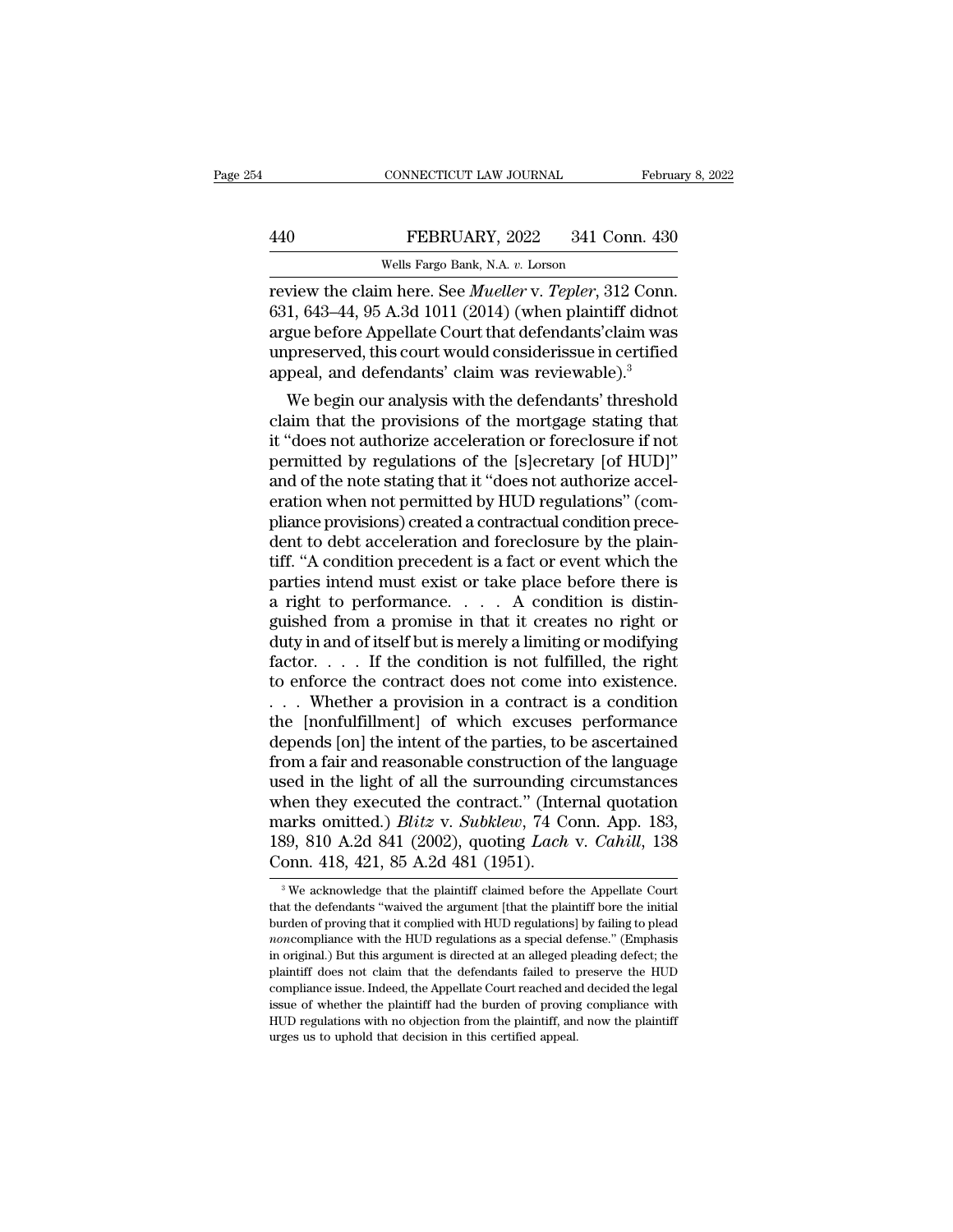# 341 Conn. 430 FEBRUARY, 2022 441<br>Wells Fargo Bank, N.A. v. Lorson

CONNECTICUT LAW JOURNAL<br>FEBRUARY, 2022<br>Wells Fargo Bank, N.A. *v.* Lorson<br>Nevant circumstances to consider ONE CONNECTICUT LAW JOURNAL Page 255<br>
1 Conn. 430 FEBRUARY, 2022 441<br>
Wells Fargo Bank, N.A. v. Lorson<br>
One of the relevant circumstances to consider in our<br>
ndition precedent analysis is the public policy that 341 Conn. 430 FEBRUARY, 2022 441<br>Wells Fargo Bank, N.A. v. Lorson<br>One of the relevant circumstances to consider in our<br>condition precedent analysis is the public policy that<br>the compliance provisions of the note and mortg 341 Conn. 430 FEBRUARY, 2022 441<br>
Wells Fargo Bank, N.A. v. Lorson<br>
One of the relevant circumstances to consider in our<br>
condition precedent analysis is the public policy that<br>
the compliance provisions of the note and m 341 Conn. 430 FEBRUARY, 2022 441<br>
Wells Fargo Bank, N.A. v. Lorson<br>
One of the relevant circumstances to consider in our<br>
condition precedent analysis is the public policy that<br>
the compliance provisions of the note and mo Wells Fargo Bank, N.A. v. Lorson<br>
One of the relevant circumstances to consider in our<br>
condition precedent analysis is the public policy that<br>
the compliance provisions of the note and mortgage<br>
were intended to advance. WEB Fargo Bank, N.A. *b.* Eason<br>
One of the relevant circumstances to consider in our<br>
condition precedent analysis is the public policy that<br>
the compliance provisions of the note and mortgage<br>
were intended to advance. One of the relevant circumstances to consider in our<br>condition precedent analysis is the public policy that<br>the compliance provisions of the note and mortgage<br>were intended to advance. See, e.g., *Lacy-McKinney v.*<br>Taylor condition precedent analysis is the public policy that<br>the compliance provisions of the note and mortgage<br>were intended to advance. See, e.g., *Lacy-McKinney v.*<br>Taylor, Bean & Whitaker Mortgage Corp., 937 N.E.2d<br>853, 864 the compliance provisions of the note and mortgage<br>were intended to advance. See, e.g., *Lacy-McKinney v.*<br>Taylor, *Bean & Whitaker Mortgage Corp.*, 937 N.E.2d<br>853, 864 (Ind. App. 2010) (court considered "precedents,<br>the l were intended to advance. See, e.g., *Lacy-McKinney v.*<br>
Taylor, Bean & Whitaker Mortgage Corp., 937 N.E.2d<br>
853, 864 (Ind. App. 2010) (court considered "precedents,<br>
the language of the HUD regulations, and the public<br>
po Taylor, Bean & Whitaker Mortgage Corp., 937 N.E.2d<br>853, 864 (Ind. App. 2010) (court considered "precedents,<br>the language of the HUD regulations, and the public<br>policy of HUD" in determining whether compliance pro-<br>visions 853, 864 (Ind. App. 2010) (court considered "precedents,<br>the language of the HUD regulations, and the public<br>policy of HUD" in determining whether compliance pro-<br>visions created condition precedent). Accordingly, we<br>look the language of the HUD regulations, and the public<br>policy of HUD" in determining whether compliance pro-<br>visions created condition precedent). Accordingly, we<br>look to the public policy underlying FHA guaranteed<br>loans for policy of HUD" in determining whether compliance pro-<br>visions created condition precedent). Accordingly, we<br>look to the public policy underlying FHA guaranteed<br>loans for guidance. "The FHA, which was created by the<br>Nationa visions created condition precedent). Accordingly, we<br>look to the public policy underlying FHA guaranteed<br>loans for guidance. "The FHA, which was created by the<br>National Housing Act of 1934, is the largest government<br>insur look to the public policy underlying FHA guaranteed<br>loans for guidance. "The FHA, which was created by the<br>National Housing Act of 1934, is the largest government<br>insurer of mortgages in the world. . . . . The FHA,<br>which i loans for guidance. "The FHA, which was created by the<br>National Housing Act of 1934, is the largest government<br>insurer of mortgages in the world. . . . . The FHA,<br>which is a part of HUD, provides mortgage insurance<br>on sing National Housing Act of 1934, is the largest government<br>insurer of mortgages in the world. . . . The FHA,<br>which is a part of HUD, provides mortgage insurance<br>on single-family, multifamily, manufactured homes, and<br>hospital insurer of mortgages in the world. . . . . The FHA,<br>which is a part of HUD, provides mortgage insurance<br>on single-family, multifamily, manufactured homes, and<br>hospital loans made by FHA-approved lenders through-<br>out the U which is a part of HUD, provides mortgage insurance<br>on single-family, multifamily, manufactured homes, and<br>hospital loans made by FHA-approved lenders through-<br>out the United States and its territories.... Under<br>this progr on single-family, multifamily, manufactured homes, and<br>hospital loans made by FHA-approved lenders through-<br>out the United States and its territories. . . . Under<br>this program, mortgagee/lenders are induced to make<br>essenti hospital loans made by FHA-approved lenders through-<br>out the United States and its territories. . . . Under<br>this program, mortgagee/lenders are induced to make<br>essentially risk-free mortgages by being guaranteed<br>against l out the United States and its territories. . . . Under<br>this program, mortgagee/lenders are induced to make<br>essentially risk-free mortgages by being guaranteed<br>against loss in the event of default by the mortgagor.<br>. . . Th this program, mortgagee/lenders are induced to make<br>essentially risk-free mortgages by being guaranteed<br>against loss in the event of default by the mortgagor.<br>... This program allows mortgagees to offer loans to<br>[low inco essentially risk-free mortgages by being guaranteed<br>against loss in the event of default by the mortgagor.<br>... This program allows mortgagees to offer loans to<br>[low income] families at a more favorable rate than<br>would oth against loss in the event of default by the mortgagor.<br>
. . . This program allows mortgagees to offer loans to<br>
[low income] families at a more favorable rate than<br>
would otherwise be available in the market. . . . . The<br> ... This program allows mortgagees to offer loans to<br>[low income] families at a more favorable rate than<br>would otherwise be available in the market.... The<br>availability of affordable mortgages, in turn, promotes<br>[Congress' 860. ailability of affordable mortgages, in turn, promotes<br>ongress'] national goal of a decent home and suitable<br>ing environment for every American family." (Cita-<br>ons omitted; internal quotation marks omitted.) Id.,<br>0.<br>"Becaus [Congress'] national goal of a decent home and suitable<br>living environment for every American family." (Cita-<br>tions omitted; internal quotation marks omitted.) Id.,<br>860.<br>"Because these government-insured mortgage loan<br>prog

having environment for every American family." (Citations omitted; internal quotation marks omitted.) Id.,<br>860.<br>"Because these government-insured mortgage loan<br>programs recognize that [their] mortgagors will often<br>have dif tions omitted; internal quotation marks omitted.) Id.,<br>860.<br>"Because these government-insured mortgage loan<br>programs recognize that [their] mortgagors will often<br>have difficulty making full and timely payments, HUD<br>promulg %860.<br>
"Because these government-insured mortgage loan<br>
programs recognize that [their] mortgagors will often<br>
have difficulty making full and timely payments, HUD<br>
promulgated very specific regulations outlining the<br>
mort "Because these government-insured mortgage loan<br>programs recognize that [their] mortgagors will often<br>have difficulty making full and timely payments, HUD<br>promulgated very specific regulations outlining the<br>mortgage servic "Because these government-insured mortgage loan<br>programs recognize that [their] mortgagors will often<br>have difficulty making full and timely payments, HUD<br>promulgated very specific regulations outlining the<br>mortgage servic programs recognize that [their] mortgagors will often<br>have difficulty making full and timely payments, HUD<br>promulgated very specific regulations outlining the<br>mortgage servicing responsibilities of mortgagees, which<br>includ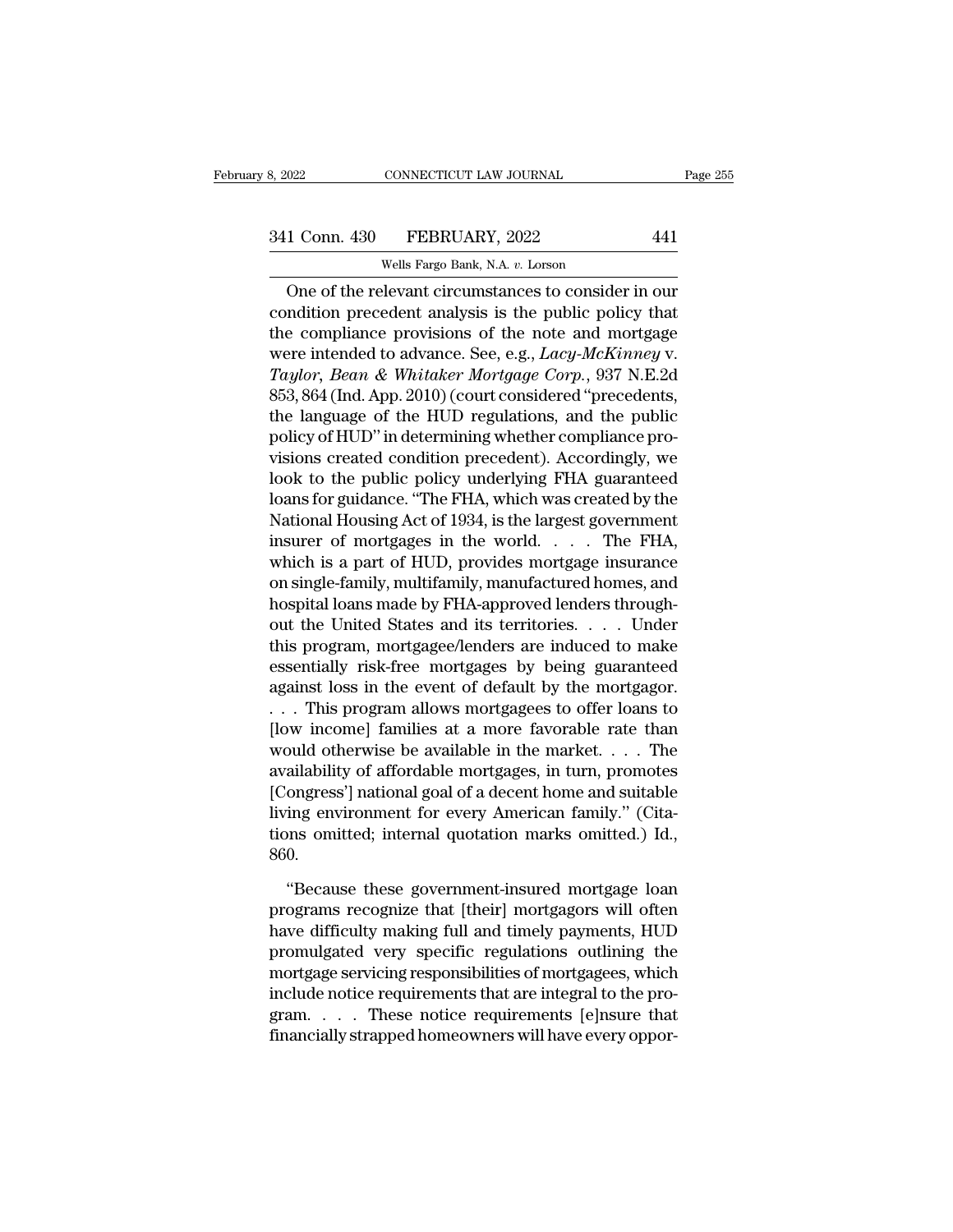|     | CONNECTICUT LAW JOURNAL                               | February 8, 2022 |
|-----|-------------------------------------------------------|------------------|
|     |                                                       |                  |
| 442 | FEBRUARY, 2022                                        | 341 Conn. 430    |
|     | Wells Fargo Bank, N.A. v. Lorson                      |                  |
|     | tunity to take informed stens to retain their homes." |                  |

CONNECTICUT LAW JOURNAL February 8, 2<br>
FEBRUARY, 2022 341 Conn. 430<br>
Wells Fargo Bank, N.A. v. Lorson<br>
tunity to take informed steps to retain their homes.''<br>
(Citation omitted; footnote omitted.) HSBC Bank USA,<br>
N.A. v. T FEBRUARY, 2022 341 Conn. 430<br>Wells Fargo Bank, N.A. v. Lorson<br>tunity to take informed steps to retain their homes."<br>(Citation omitted; footnote omitted.) *HSBC Bank USA*,<br>N.A. v. *Teed*, 48 Misc. 3d 194, 196, 4 N.Y.S.3d 82 *Nells Fargo Bank, N.A. v. Lorson*<br> *Wells Fargo Bank, N.A. v. Lorson*<br> *N.A. v. 10880*<br> *N.A. v. Teed, 48 Misc. 3d 194, 196, 4 N.Y.S.3d 826 (2014).*<br> *The court in Lacy-McKinney v. Taylor, Bean & Whi*-FEBRUARY, 2022 341 Conn. 430<br>
Wells Fargo Bank, N.A. v. Lorson<br>
mity to take informed steps to retain their homes."<br>
itation omitted; footnote omitted.) *HSBC Bank USA*,<br> *A. v. Teed*, 48 Misc. 3d 194, 196, 4 N.Y.S.3d 826

*wells Fargo Bank, N.A. v. Lorson*<br> *tunity to take informed steps to retain their homes."*<br> *(Citation omitted; footnote omitted.) HSBC Bank USA,*<br> *N.A. v. Teed,* 48 Misc. 3d 194, 196, 4 N.Y.S.3d 826 (2014).<br> *The court* tunity to take informed steps to retain their homes."<br>(Citation omitted; footnote omitted.) *HSBC Bank USA*,<br>*N.A. v. Teed*, 48 Misc. 3d 194, 196, 4 N.Y.S.3d 826 (2014).<br>The court in *Lacy-McKinney v. Taylor*, *Bean & Whi-*(Citation omitted; footnote omitted.) *HSBC Bank USA*,<br> *N.A. v. Teed*, 48 Misc. 3d 194, 196, 4 N.Y.S.3d 826 (2014).<br>
The court in *Lacy-McKinney v. Taylor, Bean & Whitaker Mortgage Corp.*, supra, 937 N.E.2d 853, explaine N.A. v. Teed, 48 Misc. 3d 194, 196, 4 N.Y.S.3d 826 (2014).<br>The court in *Lacy-McKinney v. Taylor, Bean & Whitaker Mortgage Corp.*, supra, 937 N.E.2d 853, explained<br>the underlying considerations of public policy: "Fami-<br>li The court in *Lacy-McKinney v. Taylor*, *Bean & Whitaker Mortgage Corp.*, supra, 937 N.E.2d 853, explained<br>the underlying considerations of public policy: "Families who receive HUD-insured mortgages do not meet<br>the standa The court in *Lacy-McKinney* v. *Taylor*, *Bean & Whitaker Mortgage Corp.*, supra, 937 N.E.2d 853, explained<br>the underlying considerations of public policy: "Fami-<br>lies who receive HUD-insured mortgages do not meet<br>the sta taker Mortgage Corp., supra, 937 N.E.2d 853, explained<br>the underlying considerations of public policy: "Fami-<br>lies who receive HUD-insured mortgages do not meet<br>the standards required for conventional mortgages. It<br>would b the underlying considerations of public policy: "Families who receive HUD-insured mortgages do not meet<br>the standards required for conventional mortgages. It<br>would be senseless to create a program to aid families<br>for whom lies who receive HUD-insured mortgages do not meet<br>the standards required for conventional mortgages. It<br>would be senseless to create a program to aid families<br>for whom homeownership would otherwise be impossi-<br>ble without the standards required for conventional mortgages. It<br>would be senseless to create a program to aid families<br>for whom homeownership would otherwise be impossi-<br>ble without promulgating mandatory regulations for<br>HUD-approve would be senseless to create a program to aid families<br>for whom homeownership would otherwise be impossi-<br>ble without promulgating mandatory regulations for<br>HUD-approved mortgagees to [e]nsure that objectives<br>of the HUD pr for whom homeownership would otherwise be impossible without promulgating mandatory regulations for HUD-approved mortgagees to [e]nsure that objectives of the HUD program are met. Foreseeable obstacles to these families' m ble without promulgating mandatory regulations for<br>HUD-approved mortgagees to [e]nsure that objectives<br>of the HUD program are met. Foreseeable obstacles to<br>these families' maintaining regular payments, such as<br>temporary il HUD-approved mortgagees to [e]nsure that objectives<br>of the HUD program are met. Foreseeable obstacles to<br>these families' maintaining regular payments, such as<br>temporary illness, unemployment or poor financial<br>management, s of the HUD program are met. Foreseeable obstacles to<br>these families' maintaining regular payments, such as<br>temporary illness, unemployment or poor financial<br>management, should be handled with a combination of<br>understanding these families' maintaining regular payments, such as<br>temporary illness, unemployment or poor financial<br>management, should be handled with a combination of<br>understanding and efficiency by mortgagees or ser-<br>vicers. Poor se temporary illness, unemployment or poor financial<br>management, should be handled with a combination of<br>understanding and efficiency by mortgagees or ser-<br>vicers. Poor servicing techniques such as computerized<br>form letters a management, should be handled with a combination of<br>understanding and efficiency by mortgagees or ser-<br>vicers. Poor servicing techniques such as computerized<br>form letters and unrealistic forbearance agreements<br>... defeat t understanding and efficiency by mortgagees or servicers. Poor servicing techniques such as computerized<br>form letters and unrealistic forbearance agreements<br>... defeat the purpose of the National Housing Act<br>and the HUD pro vicers. Poor servicing techniques such as computerized<br>form letters and unrealistic forbearance agreements<br> $\ldots$  defeat the purpose of the National Housing Act<br>and the HUD program. The prevention of foreclosure<br>in HUD mor form letters and unrealistic forbearance agreements<br>
... defeat the purpose of the National Housing Act<br>
and the HUD program. The prevention of foreclosure<br>
in HUD mortgages [whenever] possible is essential. The<br>
HUD progr ... defeat the purpose of the National Housing Act<br>and the HUD program. The prevention of foreclosure<br>in HUD mortgages [whenever] possible is essential. The<br>HUD program's objectives cannot be attained if HUD's<br>involvement HUD mortgages [whenever] possible is essential. The<br>
JD program's objectives cannot be attained if HUD's<br>
volvement begins and ends with the purchase of the<br>
me and the receipt of a mortgage by a [low income]<br>
mily." (Inte HUD program's objectives cannot be attained if HUD's<br>involvement begins and ends with the purchase of the<br>home and the receipt of a mortgage by a [low income]<br>family." (Internal quotation marks omitted.) Id., 863.<br>"The re

involvement begins and ends with the purchase of the<br>home and the receipt of a mortgage by a [low income]<br>family." (Internal quotation marks omitted.) Id., 863.<br>"The regulations regarding a mortgagee's servicing<br>responsib home and the receipt of a mortgage by a [low income]<br>family." (Internal quotation marks omitted.) Id., 863.<br>"The regulations regarding a mortgagee's servicing<br>responsibilities of such mortgages are codified in [t]itle<br>24, family." (Internal quotation marks omitted.) Id., 863.<br>
"The regulations regarding a mortgagee's servicing<br>
responsibilities of such mortgages are codified in [t]<br>
14, [p]art 203 (Single Family Mortgage Insurance), [s]<br>
p "The regulations regarding a mortgagee's servicing<br>responsibilities of such mortgages are codified in [t]itle<br>24, [p]art 203 (Single Family Mortgage Insurance), [s]ub-<br>part C (Servicing Responsibilities) [subpart C] of the "The regulations regarding a mortgagee's servicing<br>responsibilities of such mortgages are codified in [t]itle<br>24, [p]art 203 (Single Family Mortgage Insurance), [s]ub-<br>part C (Servicing Responsibilities) [subpart C] of th responsibilities of such mortgages are codified in [t]itle 24, [p]art 203 (Single Family Mortgage Insurance), [s]ub-<br>part C (Servicing Responsibilities) [subpart C] of the<br>Code of Federal Regulations . . . . . 24 C.F.R.<br>§ 24, [p]art 203 (Single Family Mortgage Insurance), [s]ub-<br>part C (Servicing Responsibilities) [subpart C] of the<br>Code of Federal Regulations . . . . . 24 C.F.R.<br>§§ [203.500 through 203.681]. Subpart C contains mort-<br>gagee part C (Servicing Responsibilities) [subpart C] of the<br>Code of Federal Regulations . . . . . 24 C.F.R.<br>§§ [203.500 through 203.681]. Subpart C contains mort-<br>gagee servicing responsibilities and also provides cer-<br>tain rel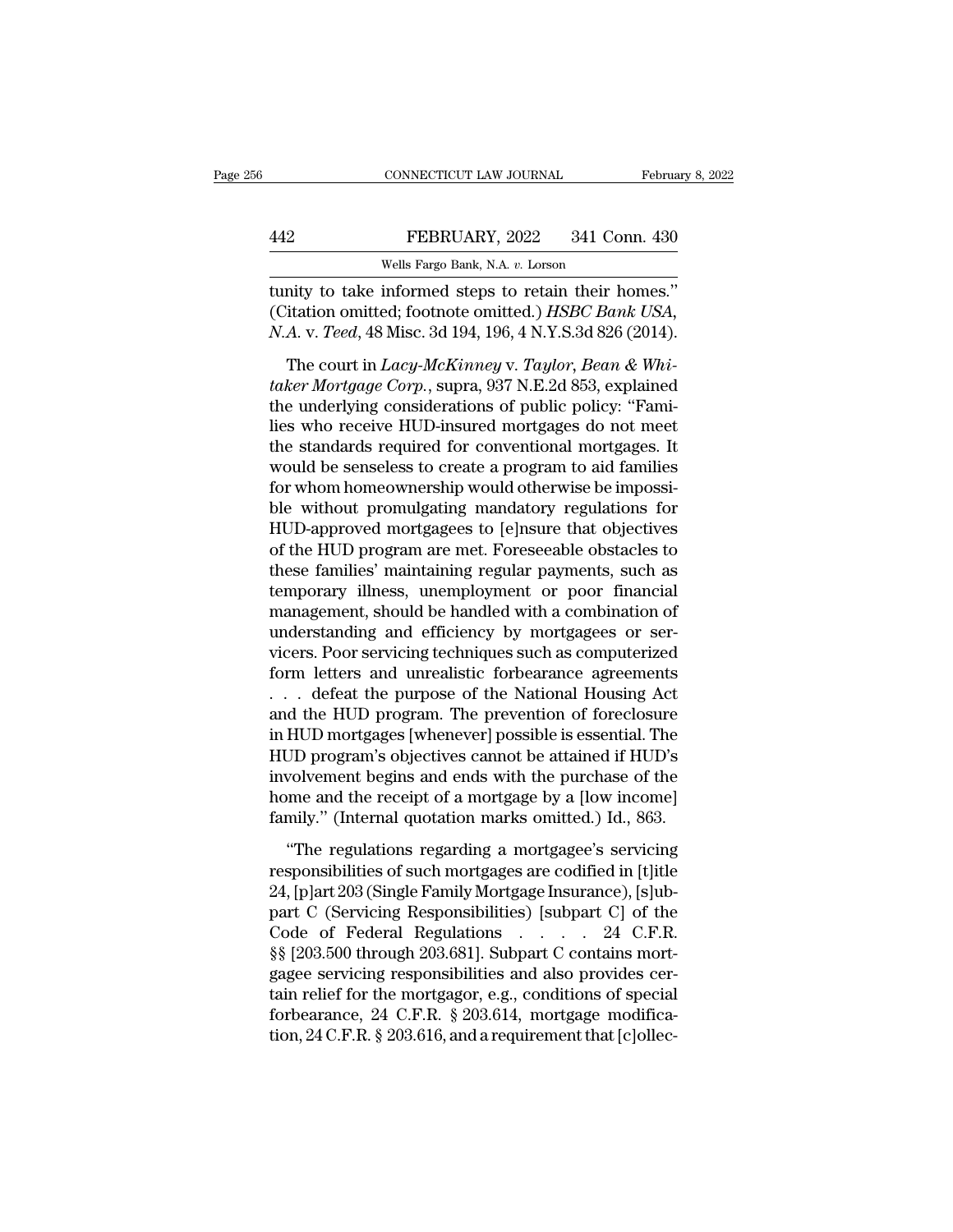CONNECTICUT LAW JOURNAL<br>FEBRUARY, 2022<br>Wells Fargo Bank, N.A. *v.* Lorson<br>must be adapted to individual diffe the adapted to individual differences<br>
1941 Conn. 430 FEBRUARY, 2022 443<br>
1941 Wells Fargo Bank, N.A. v. Lorson<br>
1951 The adapted to individual differences<br>
1951 Interaction techniques must be adapted to individual differe 341 Conn. 430 FEBRUARY, 2022 443<br>
Wells Fargo Bank, N.A. v. Lorson<br>
tion techniques must be adapted to individual differences<br>
in mortgagors and take account of the circumstances<br>
peculiar to each mortgagor, 24 C.F.R. § 2 341 Conn. 430 FEBRUARY, 2022 443<br>
wells Fargo Bank, N.A. v. Lorson<br>
tion techniques must be adapted to individual differences<br>
in mortgagors and take account of the circumstances<br>
peculiar to each mortgagor, 24 C.F.R. § 2 341 Conn. 430 FEBRUARY, 2022 443<br>
Wells Fargo Bank, N.A. *v*. Lorson<br>
tion techniques must be adapted to individual differences<br>
in mortgagors and take account of the circumstances<br>
peculiar to each mortgagor, 24 C.F.R. § *locals 1350 1 EBRORIN, 2022*<br> *locals Fargo Bank, N.A. v. Lorson*<br>
tion techniques must be adapted to individual differences<br>
in mortgagors and take account of the circumstances<br>
peculiar to each mortgagor, 24 C.F.R. § 20 Wells Fargo Bank, N.A.  $v$ . Lorson<br>tion techniques must be adapted to individual differences<br>in mortgagors and take account of the circumstances<br>peculiar to each mortgagor, 24 C.F.R. § 203.600." (Inter-<br>nal quotation mark tion techniques must be adapted to individual differences<br>in mortgagors and take account of the circumstances<br>peculiar to each mortgagor, 24 C.F.R. § 203.600." (Inter-<br>nal quotation marks omitted.) *Lacy-McKinney* v. *Tay*in mortgagors and take account of the circumstances<br>peculiar to each mortgagor, 24 C.F.R. § 203.600." (Inter-<br>nal quotation marks omitted.)  $Lacy-Mckriney$  v. Tay-<br>lor, Bean & Whitaker Mortgage Corp., supra, 937 N.E.2d<br>860. Sig peculiar to each mortgagor, 24 C.F.R. § 203.600." (Inter-<br>nal quotation marks omitted.) *Lacy-McKinney* v. *Tay-*<br>*lor, Bean & Whitaker Mortgage Corp.*, supra, 937 N.E.2d<br>860. Significantly, title 24 of the 2011 edition of nal quotation marks omitted.) *Lacy-McKinney* v. *Tay-lor, Bean & Whitaker Mortgage Corp.*, supra, 937 N.E.2d 860. Significantly, title 24 of the 2011 edition of the Code of Federal Regulations,  $\S 203.500$ , provides in r between the purpose of the HUD regulations is not only to the code<br>Federal Regulations,  $\S 203.500$ , provides in relevant<br>rt: "It is the intent of [HUD] that no mortgagee shall<br>mmence foreclosure or acquire title to a pro boot. Significantly, the 24 of the 2011 edition of the Code<br>of Federal Regulations, § 203.500, provides in relevant<br>part: "It is the intent of [HUD] that no mortgagee shall<br>commence foreclosure or acquire title to a proper

or Federar Regulations, § 265.500, provides in relevant<br>part: "It is the intent of [HUD] that no mortgagee shall<br>commence foreclosure or acquire title to a property<br>until the requirements of [subpart C] have been followed. part. It is the intent of  $[110D]$  that no mortgagee shan<br>commence foreclosure or acquire title to a property<br>until the requirements of [subpart C] have been followed."<br>The purpose of the HUD regulations is not only to<br>he commence foreclosure of acquire the to a property<br>until the requirements of [subpart C] have been followed."<br>The purpose of the HUD regulations is not only to<br>help ensure that homeowners will have every opportu-<br>nity to r The purpose of the HUD regulations is not only to<br>help ensure that homeowners will have every opportu-<br>nity to retain their homes, but also to ensure that lenders<br>will take all "appropriate actions which can reasonably<br>be The purpose of the HUD regulations is not only to<br>help ensure that homeowners will have every opportu-<br>nity to retain their homes, but also to ensure that lenders<br>will take all "appropriate actions which can reasonably<br>be help ensure that homeowners will have every opportunity to retain their homes, but also to ensure that lenders<br>will take all "appropriate actions which can reasonably<br>be expected to generate the smallest financial loss to<br> nity to retain their homes, but also to ensure that lenders<br>will take all "appropriate actions which can reasonably<br>be expected to generate the smallest financial loss to<br>[HUD]." 24 C.F.R. § 203.501 (2011). To ensure unifo will take all "appropriate actions which can reasonably<br>be expected to generate the smallest financial loss to<br>[HUD]." 24 C.F.R. § 203.501 (2011). To ensure uniform<br>advancement of these goals, it is the policy of HUD<br>that be expected to generate the smallest financial loss to<br>[HUD]." 24 C.F.R. § 203.501 (2011). To ensure uniform<br>advancement of these goals, it is the policy of HUD<br>that lenders participating in the program must use the<br>mortga [HUD]." 24 C.F.R. § 203.501 (2011). To ensure uniform<br>advancement of these goals, it is the policy of HUD<br>that lenders participating in the program must use the<br>mortgage and note forms that HUD promulgates, which<br>contain t advancement of these goals, it is the policy of HUD<br>that lenders participating in the program must use the<br>mortgage and note forms that HUD promulgates, which<br>contain the compliance provisions. See Requirements<br>for Single that lenders participating in the program must use the<br>mortgage and note forms that HUD promulgates, which<br>contain the compliance provisions. See Requirements<br>for Single Family Mortgage Instruments, 54 Fed. Reg.<br>27,596, 27 mortgage and note forms that HUD promulgates, which<br>contain the compliance provisions. See Requirements<br>for Single Family Mortgage Instruments, 54 Fed. Reg.<br>27,596, 27,601 (June 29, 1989) ("[m]ortgagees must use<br>the model contain the compliance provisions. See Requirements<br>for Single Family Mortgage Instruments, 54 Fed. Reg.<br>27,596, 27,601 (June 29, 1989) ("[m]ortgagees must use<br>the model form [for mortgage provisions], Exhibit A,<br>and the f for Single Family Mortgage Instruments, 54 Fed. Reg.<br>27,596, 27,601 (June 29, 1989) ("[m]ortgagees must use<br>the model form [for mortgage provisions], Exhibit A,<br>and the footnotes accompanying the model form, with<br>only such 27,596, 27,601 (June 29, 1989) ("[m]ortgagees must use<br>the model form [for mortgage provisions], Exhibit A,<br>and the footnotes accompanying the model form, with<br>only such adaptation as may be necessary to conform<br>to state the model form [for mortgage provisions], Exhibit A,<br>and the footnotes accompanying the model form, with<br>only such adaptation as may be necessary to conform<br>to state or local requirements"); id. ("[m]ortgagees must<br>use th and the footnotes accompanying the model form, with<br>only such adaptation as may be necessary to conform<br>to state or local requirements''); id. ("[m]ortgagees must<br>use the model form [for note provisions], Exhibit B,<br>and th only such adaptation as may be necessary to conform<br>to state or local requirements"); id. ("[m]ortgagees must<br>use the model form [for note provisions], Exhibit B,<br>and the footnotes accompanying the form, with only<br>such ada form). e the moder form [for note provisions], Exhibit B,<br>d the footnotes accompanying the form, with only<br>chadaptation as may be necessary to conform to<br>atte or local requirements"); see also id., 27,603–608<br>nodel mortgage form) and the footnotes accompanying the form, while only<br>such adaptation as may be necessary to conform to<br>state or local requirements"); see also id., 27,603–608<br>(model mortgage form); id., 27,609–10 (model note<br>form).<br>With th

such adaptation as may be necessary to conform to<br>state or local requirements"); see also id., 27,603–608<br>(model mortgage form); id., 27,609–10 (model note<br>form).<br>With this background in mind, we conclude that the<br>complian state of local requirements *f*, see also id.,  $27,609-006$  (model mortgage form); id.,  $27,609-10$  (model note form).<br>With this background in mind, we conclude that the compliance provisions of the note and mortgage clea *first* providing the homeowners with "every opportu-<br>*form*). With this background in mind, we conclude that the<br>compliance provisions of the note and mortgage clearly<br>were intended to constrain the ability of lenders to<br>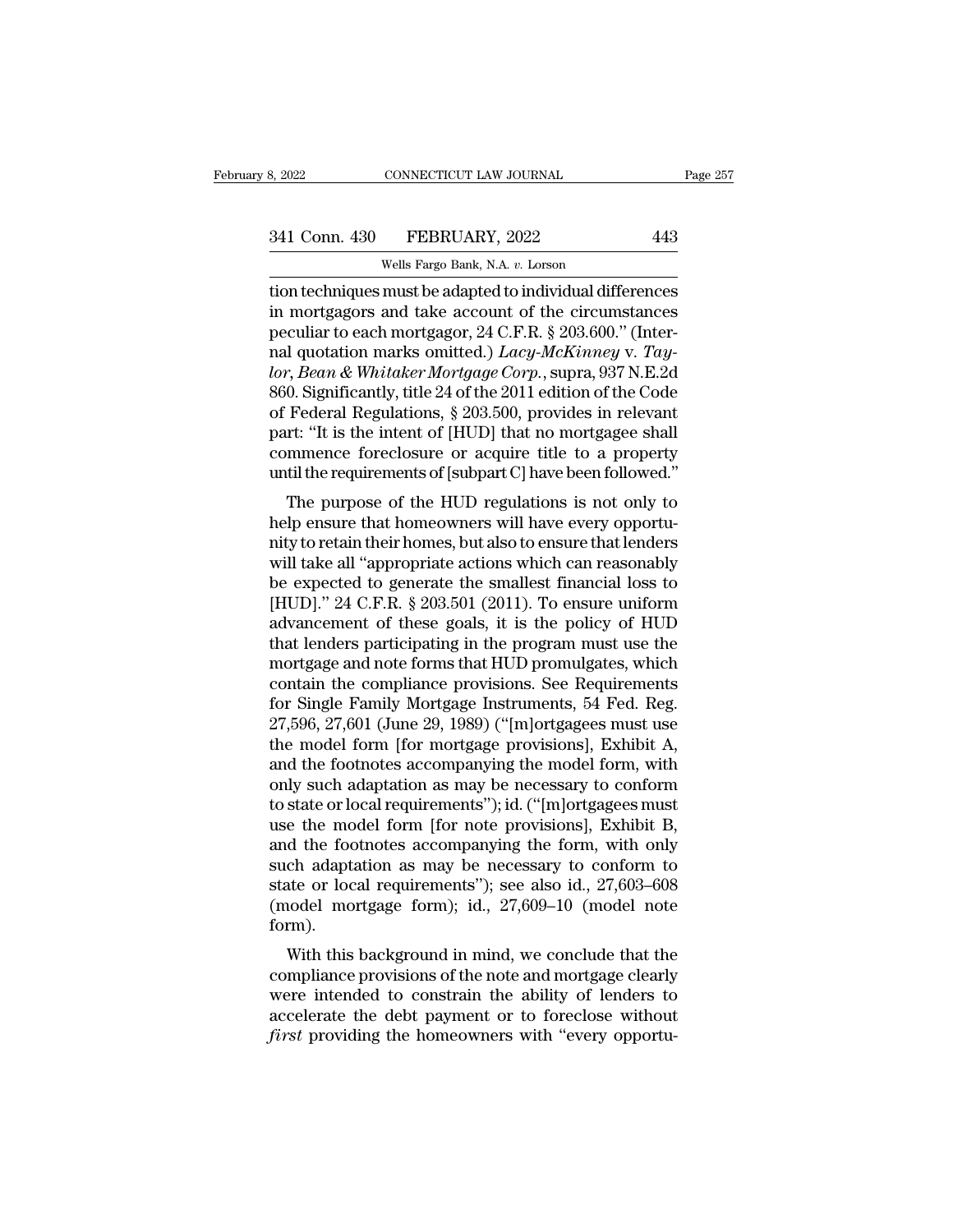## EXECUTE CONNECTICUT LAW JOURNAL February 8, 2022<br>444 FEBRUARY, 2022 341 Conn. 430<br>Wells Fargo Bank, N.A. v. Lorson CONNECTICUT LAW JOURNAL<br>FEBRUARY, 2022 341 Con<br>Wells Fargo Bank, N.A. *v.* Lorson<br>Cormed stens to retain their hom

CONNECTICUT LAW JOURNAL February 8, 2022<br>
FEBRUARY, 2022 341 Conn. 430<br>
Wells Fargo Bank, N.A. v. Lorson<br>
Thity to take informed steps to retain their homes,'' as<br>
provided in the regulations. HSBC Bank USA, N.A. v.<br>
Tored FEBRUARY, 2022 341 Conn. 430<br>Wells Fargo Bank, N.A. v. Lorson<br>mity to take informed steps to retain their homes," as<br>provided in the regulations. *HSBC Bank USA*, N.A. v.<br>*Teed*, supra, 48 Misc. 3d 196. It follows that the *Teeda, Suprame Bank, N.A. v. Lorson*<br> *Teed, supra, 48 Misc. 3d 196. It follows that the compli-ance provisions are conditions precedent to accelerating the debt and initiating foreal surpa proceedings such that the compl* FEBRUARY, 2022 341 Conn. 430<br>
Wells Fargo Bank, N.A. v. Lorson<br>
mity to take informed steps to retain their homes," as<br>
provided in the regulations. *HSBC Bank USA*, N.A. v.<br> *Teed*, supra, 48 Misc. 3d 196. It follows that Wells Fargo Bank, N.A. v. Lorson<br>
mity to take informed steps to retain their homes," as<br>
provided in the regulations. *HSBC Bank USA*, N.A. v.<br> *Teed*, supra, 48 Misc. 3d 196. It follows that the compli-<br>
ance provisions wens rargo Bank, N.A. 0. Lorson<br>mity to take informed steps to retain their homes," as<br>provided in the regulations. HSBC Bank USA, N.A. v.<br>Teed, supra, 48 Misc. 3d 196. It follows that the compli-<br>ance provisions are cond nity to take informed steps to retain their homes," as<br>provided in the regulations. *HSBC Bank USA*, *N.A.* v.<br>*Teed*, supra, 48 Misc. 3d 196. It follows that the compli-<br>ance provisions are conditions precedent to acceler provided in the regulations. *HSBC Bank USA*, *N.A. v.*<br>Teed, supra, 48 Misc. 3d 196. It follows that the compli-<br>ance provisions are conditions precedent to accelerat-<br>ing the debt and initiating foreclosure proceedings s ance provisions are conditions precedent to accelerating the debt and initiating foreclosure proceedings such that, "[i]f the condition[s] [are] not fulfilled, the right to enforce the contract does not come into existence ing the debt and initiating foreclosure proceedings such<br>that, "[i]f the condition[s] [are] not fulfilled, the right<br>to enforce the contract does not come into existence."<br>(Internal quotation marks omitted.) *Blitz v. Subk* that, "[i]f the condition[s] [are] not fulfilled, the right<br>to enforce the contract does not come into existence."<br>(Internal quotation marks omitted.) *Blitz* v. *Subklew*,<br>supra, 74 Conn. App. 189. This conclusion is bol to enforce the contract does not come into existence."<br>
(Internal quotation marks omitted.) *Blitz v. Subklew*,<br>
supra, 74 Conn. App. 189. This conclusion is bolstered<br>
by the language of the Code of Federal Regulations<br> (Internal quotation marks omitted.) *Blitz* v. *Subklew*,<br>supra, 74 Conn. App. 189. This conclusion is bolstered<br>by the language of the Code of Federal Regulations<br>providing that "[i]t is the intent of [HUD] that no mortsupra, 74 Conn. App. 189. This conclusion is bolstered<br>by the language of the Code of Federal Regulations<br>providing that "[i]t is the intent of [HUD] that no mort-<br>gagee shall *commence* foreclosure or acquire title to a<br>p by the language of the Code of Federal Regulations<br>providing that "[i]t is the intent of [HUD] that no mort-<br>gagee shall *commence* foreclosure or acquire title to a<br>property until the requirements of [subpart C] have<br>bee providing that "[i]t is the intent of [HUD] that no mort-<br>gagee shall *commence* foreclosure or acquire title to a<br>property until the requirements of [subpart C] have<br>been followed." (Emphasis added.) 24 C.F.R. § 203.500<br> gagee shall *commence* foreclosure or acquire title to a<br>property until the requirements of [subpart C] have<br>been followed." (Emphasis added.) 24 C.F.R. § 203.500<br>(2011); see 24 C.F.R. § 203.606 (a) (2011) ("[*b]efore* ini property until the requirements of [subpart C] have<br>been followed." (Emphasis added.) 24 C.F.R. § 203.500<br>(2011); see 24 C.F.R. § 203.606 (a) (2011) ("[*b*]*efore* ini-<br>tiating foreclosure, the mortgagee must ensure that a been followed." (Emphasis added.) 24 C.F.R. § 203.500 (2011); see 24 C.F.R. § 203.606 (a) (2011) ("[*b]efore* initiating foreclosure, the mortgagee must ensure that all servicing requirements of [subpart C] have been met" (2011); see 24 C.F.R. § 203.606 (a) (2011) ("[*b*]efore initiating foreclosure, the mortgagee must ensure that all<br>servicing requirements of [subpart C] have been met"<br>(emphasis added)). Numerous other courts have reached tiating foreclosure, the mortgagee must ensure that all<br>servicing requirements of [subpart C] have been met"<br>(emphasis added)). Numerous other courts have reached<br>the same conclusion. See, e.g., *Bates v. JPMorgan Chase*<br> servicing requirements of [subpart C] have been met"<br>(emphasis added)). Numerous other courts have reached<br>the same conclusion. See, e.g., *Bates v. JPMorgan Chase*<br>*Bank*, *N.A.*, 768 F.3d 1126, 1132 (11th Cir. 2014) (und (emphasis added)). Numerous other courts have reached<br>the same conclusion. See, e.g., *Bates v. JPMorgan Chase*<br>*Bank*, *N.A.*, 768 F.3d 1126, 1132 (11th Cir. 2014) (under<br>Georgia law, compliance provision of FHA insured<br>m the same conclusion. See, e.g., *Bates* v. *JPMorgan Chase*<br> *Bank*, *N.A.*, 768 F.3d 1126, 1132 (11th Cir. 2014) (under<br>
Georgia law, compliance provision of FHA insured<br>
mortgage "clearly makes compliance with HUD regula *Bank, N.A., 768 F.3d 1126, 1132 (11th Cir. 2014) (under Georgia law, compliance provision of FHA insured mortgage "clearly makes compliance with HUD regulations a condition precedent to the bank's right to accelerate the* Georgia law, compliance provision of FHA insured<br>mortgage "clearly makes compliance with HUD regula-<br>tions a condition precedent to the bank's right to accel-<br>erate the debt or exercise the power of sale"); *Pfeifer*<br>v. mortgage "clearly makes compliance with HUD regula-<br>tions a condition precedent to the bank's right to accel-<br>erate the debt or exercise the power of sale"); *Pfeifer*<br>v. *Countrywide Home Loans*, *Inc.*, 211 Cal. App. 4th tions a condition precedent to the bank's right to accelerate the debt or exercise the power of sale"); *Pfeifer* v. *Countrywide Home Loans, Inc.*, 211 Cal. App. 4th 1250, 1279, 150 Cal. Rptr. 3d 673 (2012) (agreeing with erate the debt or exercise the power of sale"); *Pfeifer*<br>v. *Countrywide Home Loans*, *Inc.*, 211 Cal. App. 4th<br>1250, 1279, 150 Cal. Rptr. 3d 673 (2012) (agreeing with<br>court that held that compliance provision of FHA<br>insu v. *Countrywide Home Loans, Inc.*, 211 Cal. App. 4th 1250, 1279, 150 Cal. Rptr. 3d 673 (2012) (agreeing with court that held that compliance provision of FHA insured mortgage was condition precedent); *Palma* v. *JPMorgan* 1250, 1279, 150 Cal. Rptr. 3d 673 (2012) (agreeing with<br>court that held that compliance provision of FHA<br>insured mortgage was condition precedent); *Palma v.*<br>JPMorgan Chase Bank, National Assn., 208 So. 3d 771,<br>775 (Fla. court that held that compliance provision of FHA<br>insured mortgage was condition precedent); *Palma v.*<br>*JPMorgan Chase Bank*, *National Assn.*, 208 So. 3d 771,<br>775 (Fla. App. 2016) (like notice provision of standard<br>mortga insured mortgage was condition precedent); *Palma v.*<br>*JPMorgan Chase Bank*, *National Assn.*, 208 So. 3d 771,<br>775 (Fla. App. 2016) (like notice provision of standard<br>mortgage, compliance provisions of FHA insured mort-<br>ga JPMorgan Chase Bank, National Assn., 208 So. 3d 771,<br>775 (Fla. App. 2016) (like notice provision of standard<br>mortgage, compliance provisions of FHA insured mort-<br>gage are conditions precedent to right to accelerate debt<br>p 775 (Fla. App. 2016) (like notice provision of standard<br>mortgage, compliance provisions of FHA insured mort-<br>gage are conditions precedent to right to accelerate debt<br>payment and to foreclose); *Lacy-McKinney* v. *Taylor*, mortgage, compliance provisions of FHA insured mortgage are conditions precedent to right to accelerate debt<br>payment and to foreclose); *Lacy-McKinney v. Taylor*, *Bean & Whitaker Mortgage Corp.*, supra, 937 N.E.2d<br>864 ("H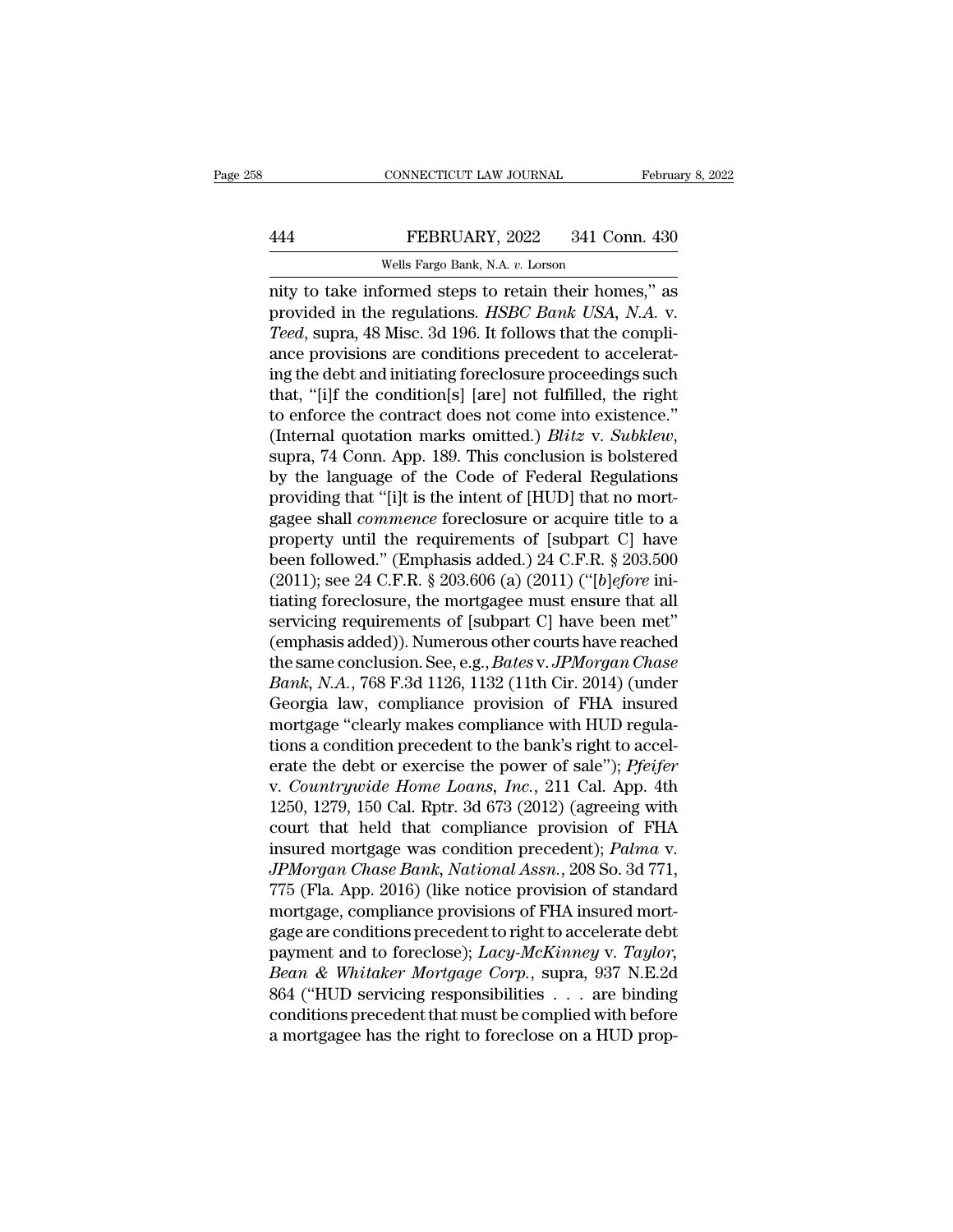# 341 Conn. 430 FEBRUARY, 2022 445<br>Wells Fargo Bank, N.A. v. Lorson

CONNECTICUT LAW JOURNAL<br>
FEBRUARY, 2022<br>
Wells Fargo Bank, N.A. *v.* Lorson<br>
Trao Bank, N.A. v. Cook. 87 Mass erty''); *Wells Fargo Bank, N.A. v. Cook, 87 Mass. App.*<br>
2841 Conn. 430 FEBRUARY, 2022 445<br>
2841 Wells Fargo Bank, N.A. *v. Lorson*<br>
282, 386, 31 N.E.3d 1125 ("compliance with the [HUD]<br>
282, 386, 31 N.E.3d 1125 ("complia 341 Conn. 430 FEBRUARY, 2022 445<br>
Wells Fargo Bank, N.A. v. Lorson<br>
erty"); Wells Fargo Bank, N.A. v. Cook, 87 Mass. App.<br>
382, 386, 31 N.E.3d 1125 ("compliance with the [HUD]<br>
regulations has been held to be a condition p 341 Conn. 430 FEBRUARY, 2022 445<br>
Wells Fargo Bank, N.A. v. Lorson<br>
erty"); Wells Fargo Bank, N.A. v. Cook, 87 Mass. App.<br>
382, 386, 31 N.E.3d 1125 ("compliance with the [HUD]<br>
regulations has been held to be a condition p 341 Conn. 430 FEBRUARY, 2022 445<br>
Wells Fargo Bank, N.A. v. Lorson<br>
erty"); Wells Fargo Bank, N.A. v. Cook, 87 Mass. App.<br>
382, 386, 31 N.E.3d 1125 ("compliance with the [HUD]<br>
regulations has been held to be a condition p Wells Fargo Bank, N.A. v. Lorson<br>erty"); *Wells Fargo Bank*, N.A. v. Cook, 87 Mass. App.<br>382, 386, 31 N.E.3d 1125 ("compliance with the [HUD]<br>regulations has been held to be a condition precedent<br>to foreclosure of FHA-insu <sup>Wells</sup> Fargo Bank, N.A. v. *Cook*, 87 Mass. App.<br>
282, 386, 31 N.E.3d 1125 ("compliance with the [HUD]<br>
regulations has been held to be a condition precedent<br>
to foreclosure of FHA-insured mortgages"), review<br>
denied, 472 erty"); Wells Fargo Bank, N.A. v. Cook, 87 Mass. App.<br>382, 386, 31 N.E.3d 1125 ("compliance with the [HUD]<br>regulations has been held to be a condition precedent<br>to foreclosure of FHA-insured mortgages"), review<br>denied, 472 382, 386, 31 N.E.3d 1125 ("compliance with the [HUD]<br>regulations has been held to be a condition precedent<br>to foreclosure of FHA-insured mortgages"), review<br>denied, 472 Mass. 1107, 36 N.E.3d 31 (2015); *Wells Fargo*<br>*Bank* regulations has been held to be a condition precedent<br>to foreclosure of FHA-insured mortgages"), review<br>denied, 472 Mass. 1107, 36 N.E.3d 31 (2015); *Wells Fargo*<br>Bank, N.A. v. Awadallah, 41 N.E.3d 481, 487 (Ohio App.<br>201 to foreclosure of FHA-insured mortgages"), review<br>denied, 472 Mass. 1107, 36 N.E.3d 31 (2015); *Wells Fargo*<br>*Bank, N.A. v. Awadallah*, 41 N.E.3d 481, 487 (Ohio App.<br>2015) ("[when] compliance with HUD regulations is<br>requir denied, 472 Mass. 1107, 36 N.E.3d 31 (2015); Wells Fargo<br>Bank, N.A. v. Awadallah, 41 N.E.3d 481, 487 (Ohio App.<br>2015) ("[when] compliance with HUD regulations is<br>required by a note and mortgage, such compliance is a<br>condit Bank, N.A. v. Awadallah, 41 N.E.3d 481, 487 (Ohio App. 2015) ("[when] compliance with HUD regulations is required by a note and mortgage, such compliance is a condition precedent to bringing a foreclosure action"); Mathews 2015) ("[when] compli<br>required by a note and i<br>condition precedent to<br>*Mathews* v. *PHH Mort*<br>724 S.E.2d 196 (2012) (<br>precedent to the accru<br>and foreclosure").<br>The plaintiff contends diation precedent to bringing a foreclosure action");<br> *athews* v. *PHH Mortgage Corp.*, 283 Va. 723, 736,<br>
4 S.E.2d 196 (2012) (HUD regulation is "a condition<br>
ecedent to the accrual of the rights of acceleration<br>
d forec Mathews v. PHH Mortgage Corp., 283 Va. 723, 736, 724 S.E.2d 196 (2012) (HUD regulation is "a condition<br>precedent to the accrual of the rights of acceleration<br>and foreclosure").<br>The plaintiff contends that the compliance p

mathemed V. THT horigage Corp., 200 Va. 120, 100,<br>724 S.E.2d 196 (2012) (HUD regulation is "a condition<br>precedent to the accrual of the rights of acceleration<br>and foreclosure").<br>The plaintiff contends that the compliance raise noncompliance in the rights of acceleration<br>and foreclosure").<br>The plaintiff contends that the compliance provisions<br>are not conditions precedent but conditions subsequent<br>and, therefore, that the defendants were re and foreclosure").<br>
The plaintiff contends that the compliance provisions<br>
are not conditions precedent but conditions subsequent<br>
and, therefore, that the defendants were required to<br>
raise noncompliance with HUD regulati The plaintiff contends that the compliance provisions<br>are not conditions precedent but conditions subsequent<br>and, therefore, that the defendants were required to<br>raise noncompliance with HUD regulations as a special<br>defen The plaintiff contends that the compliance provisions<br>are not conditions precedent but conditions subsequent<br>and, therefore, that the defendants were required to<br>raise noncompliance with HUD regulations as a special<br>defens are not conditions precedent but conditions subsequent<br>and, therefore, that the defendants were required to<br>raise noncompliance with HUD regulations as a special<br>defense. Unlike a condition precedent, which "is a fact<br>or e and, therefore, that the defendants were required to<br>raise noncompliance with HUD regulations as a special<br>defense. Unlike a condition precedent, which "is a fact<br>or event [that] the parties intend must exist or take<br>place raise noncompliance with HUD regulations as a special<br>defense. Unlike a condition precedent, which "is a fact<br>or event [that] the parties intend must exist or take<br>place before there is a right to performance"; (internal<br> defense. Unlike a condition precedent, which "is a fact<br>or event [that] the parties intend must exist or take<br>place before there is a right to performance"; (internal<br>quotation marks omitted) *Blitz v. Subklew*, supra, 74<br> or event [that] the parties intend must exist or take<br>place before there is a right to performance"; (internal<br>quotation marks omitted) *Blitz* v. *Subklew*, supra, 74<br>Conn. App. 189; nonperformance of a condition subse-<br>q place before there is a right to performance"; (internal<br>quotation marks omitted) *Blitz v. Subklew*, supra, 74<br>Conn. App. 189; nonperformance of a condition subse-<br>quent operates to cut off an existing right. See, e.g.,<br> quotation marks omitted) *Blitz v. Subklew*, supra, 74<br>Conn. App. 189; nonperformance of a condition subse-<br>quent operates to cut off an existing right. See, e.g.,<br> $Karp$  v. *Urban Redevelopment Commission*, 162 Conn.<br>525, Conn. App. 189; nonperformance of a condition subsequent operates to cut off an existing right. See, e.g.,  $Karp$  v.  $Urban$   $Redevelopment$   $Commission$ ,  $162$  Conn. 525, 530, 294 A.2d 633 (1972) ("[t]his limitation is to be regarded as creat quent operates to cut off an existing right. See, e.g.,<br>Karp v. Urban Redevelopment Commission, 162 Conn.<br>525, 530, 294 A.2d 633 (1972) ("[t]his limitation is to be<br>regarded as creating a condition subsequent, by which<br>an Karp v. Urban Redevelopment Commission, 162 Conn.<br>525, 530, 294 A.2d 633 (1972) ("[t]his limitation is to be<br>regarded as creating a condition subsequent, by which<br>an existing right is cut off by the nonperformance of<br>the 525, 530, 294 A.2d 633 (1972) ("[t]his limitation is to be regarded as creating a condition subsequent, by which<br>an existing right is cut off by the nonperformance of<br>the condition, rather than a condition precedent to a<br> regarded as creating a condition subsequent, by which<br>an existing right is cut off by the nonperformance of<br>the condition, rather than a condition precedent to a<br>continuing right" (internal quotation marks omitted)).<br>A cla an existing right is cut off by the nonperformance of<br>the condition, rather than a condition precedent to a<br>continuing right" (internal quotation marks omitted)).<br>A classic example of a condition subsequent is compli-<br>ance the condition, rather than a condition precedent to a<br>continuing right" (internal quotation marks omitted)).<br>A classic example of a condition subsequent is compli-<br>ance with the applicable statute of limitations. See, e.g. continuing right" (internal quotation marks omitted)).<br>A classic example of a condition subsequent is compli-<br>ance with the applicable statute of limitations. See, e.g.,<br>Bulkley v. Norwich & Westerly Railway Co., 81 Conn. A classic example of a condition subsequent is compli-<br>ance with the applicable statute of limitations. See, e.g.,<br>Bulkley v. Norwich & Westerly Railway Co., 81 Conn.<br>284, 287, 70 A. 1021 (1908) (comparing statutory notice ance with the applicable statute of limitations. See, e.g., *Bulkley* v. *Norwich & Westerly Railway Co.*, 81 Conn. 284, 287, 70 A. 1021 (1908) (comparing statutory notice provision that "ma[de] the giving of a prescribed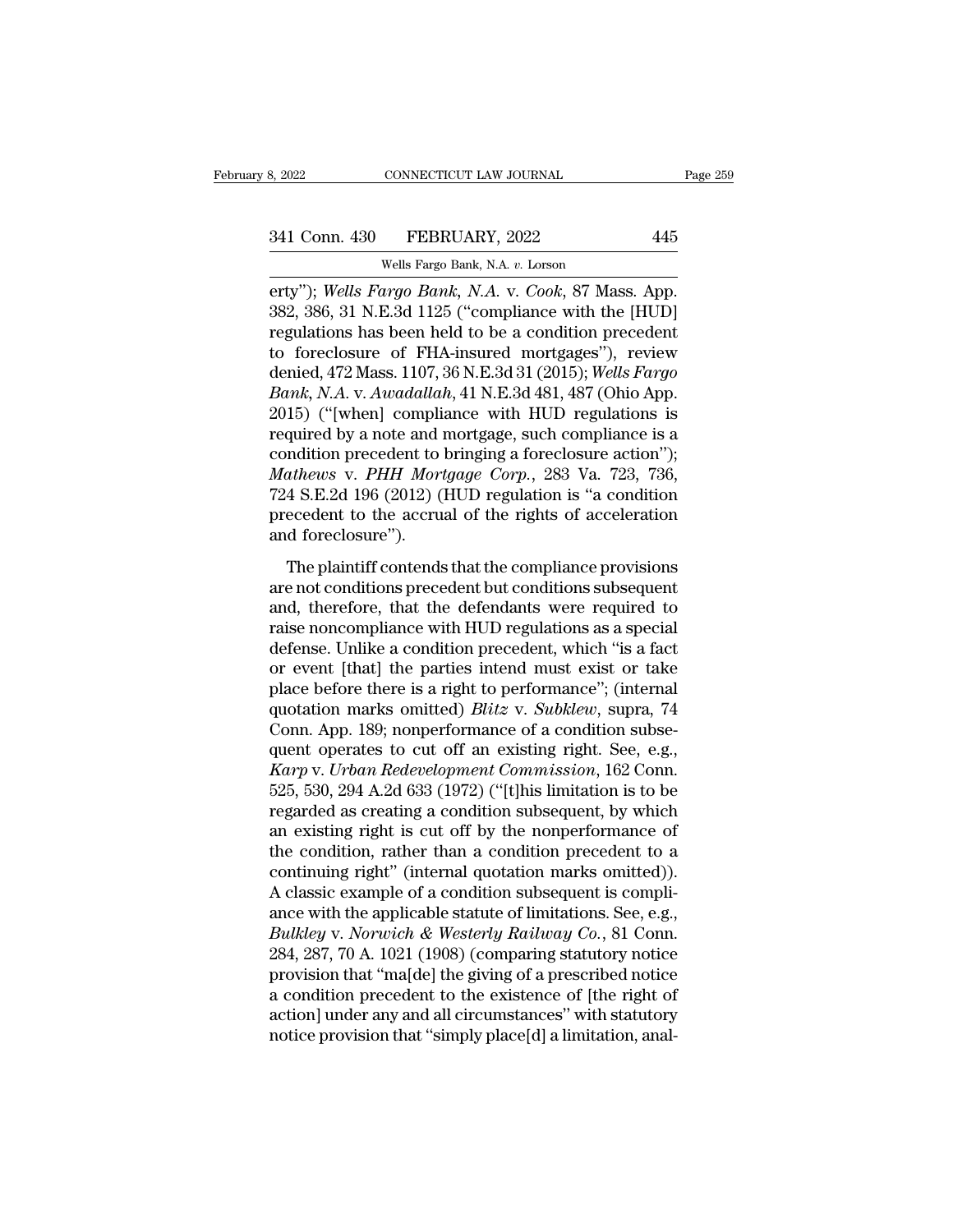## EXECUTE CONNECTICUT LAW JOURNAL February 8, 2022<br>446 FEBRUARY, 2022 341 Conn. 430<br>Wells Fargo Bank, N.A. v. Lorson CONNECTICUT LAW JOURNAL<br>FEBRUARY, 2022 341 Corn<br>Wells Fargo Bank, N.A. *v.* Lorson<br>neral statute of limitations. [on] the

CONNECTICUT LAW JOURNAL February 8, 202<br>
FEBRUARY, 2022 341 Conn. 430<br>
Wells Fargo Bank, N.A. v. Lorson<br>
ogous to the general statute of limitations, [on] the right<br>
of an injured party to prosecute such an action," which<br> FEBRUARY, 2022 341 Conn. 430<br>
Wells Fargo Bank, N.A. v. Lorson<br>
ogous to the general statute of limitations, [on] the right<br>
of an injured party to prosecute such an action,'' which<br>
constituted condition subsequent).<sup>4</sup> T FEBRUARY, 2022 341 Conn. 430<br>Wells Fargo Bank, N.A. v. Lorson<br>ogous to the general statute of limitations, [on] the right<br>of an injured party to prosecute such an action," which<br>constituted condition subsequent).<sup>4</sup> This FEBRUARY, 2022 341 Conn. 430<br>Wells Fargo Bank, N.A. v. Lorson<br>ogous to the general statute of limitations, [on] the right<br>of an injured party to prosecute such an action," which<br>constituted condition subsequent).<sup>4</sup> This Wells Fargo Bank, N.A. v. Lorson<br>
ogous to the general statute of limitations, [on] the right<br>
of an injured party to prosecute such an action," which<br>
constituted condition subsequent).<sup>4</sup> This is because,<br>
when a person of an injured party to prosecute such an action," which constituted condition subsequent).<sup>4</sup> This is because, when a person fails to comply with an applicable statute of limitations, the right to recover that had existed constituted condition subsequent).<sup>4</sup> This is because, when a person fails to comply with an applicable statute of limitations, the right to recover that had existed from  $\frac{4 \text{ See also, e.g., } Fields \text{ v. Housing Authority}}{4 \text{ See also, e.g., } Fields \text{ v. Housing Authority}}$ 

when a person fails to comply with an applicable statute<br>of limitations, the right to recover that had existed from<br> $\frac{4 \text{ See also, e.g., } Fields \text{ v. Housing Authority}}{4.2d\ 752 \text{ (when compliance with statutory notice provision is not essential to determination of liability but concerns only whether plaintiff has taken proper steps to warrant recovery, provision operates as condition subsequent.}$ of limitations, the right to recover that had existed from<br>  $\frac{4 \text{ See also, e.g., } Fields \text{ v. } Houston \text{ at } 4 \text{ to } 4 \text{ to } 4 \text{ to } 4 \text{ to } 4 \text{ to } 4 \text{ to } 4 \text{ to } 4 \text{ to } 4 \text{ to } 4 \text{ to } 4 \text{ to } 4 \text{ to } 4 \text{ to } 4 \text{ to } 4 \text{ to } 4 \text{ to } 4 \text{ to } 4 \text{ to } 4 \text{ to }$ or initiations, the right to recover that had existed from<br><sup>4</sup> See also, e.g., *Fields v. Housing Authority*, 63 Conn. App. 617, 621, 777<br>A.2d 752 (when compliance with statutory notice provision is not essential<br>to determ <sup>4</sup> See also, e.g., *Fields v. Housing Authority*, 63 Conn. App. 617, 621, 777 A.2d 752 (when compliance with statutory notice provision is not essential to determination of liability but concerns only whether plaintiff h A 2d 752 (when compliance with statutory notice provision is not essential to determination of liability but concerns only whether plaintiff has taken proper steps to warrant recovery, provision operates as condition subs The determination of liability but concerns only whether plaintiff has taken<br>proper steps to warrant recovery, provision operates as condition subse-<br>quent to liability rather than condition precedent, but statutory notice proper steps to warrant recovery, provision operates as condition subsequent to liability rather than condition precedent, but statutory notice provision is condition precedent when statute containing provision creates new person is conditiverate than condition precedent, but statutory notice provi-<br>quent to liability rather than condition precedent, but statutory notice provi-<br>sion is condition precedent when statute containing provision cr sion is condition precedent when statute containing provision creates new cause of action unrecognized by common law), cert. denied, 257 Conn. 910, 782 A.2d 133 (2001). It seems to us that there is a difference between an cause of action unrecognized by common law), cert. denied, 257 Conn. 910, 782 A.2d 133 (2001). It seems to us that there is a difference between an ordinary statute of limitations and a statutory notice provision, in that 782 A.2d 133 (2001). It seems to us that there is a difference between an ordinary statute of limitations and a statutory notice provision, in that a person need not take any action—other than to assert the right at issue ordinary statute of limitations and a statutory notice provision, in that a person need not take any action—other than to assert the right at issue—before the statute of limitations has expired to preserve the right to rec person need not take any action—other than to assert the right at issue—<br>before the statute of limitations has expired to preserve the right to recover,<br>whereas the *failure* to comply with a statutory notice provision bar provisions are considered conditions has expired to preserve the right to recover, whereas the *failure* to comply with a statutory notice provision bars the right to recover even before the time for filing the notice has *Figure 8* and *Figure 10* comply with a statutory notice provision bars the right to recover even before the time for filing the notice has expired. Ordinarily, if the right to performance does not exist *until* an act ta Tright to recover even before the time for filing the notice has expired.<br>Ordinarily, if the right to performance does not exist *until* an act takes<br>place, the act is considered a condition precedent. Indeed, *contractua* Cyclinarily, if the right to performance does not exist *until* an act takes place, the act is considered a condition precedent. Indeed, *contractual* notice provisions are considered conditions precedent to performance. place, the act is considered a condition precedent. Indeed, *contractual* notice provisions are considered condition precedent to performance. See, e.g., *Fidelity Bank v. Krenisky*, 72 Conn. App. 700, 710, 807 A.2d 968 (" provisions are considered conditions precedent to performance. See, e.g., Fidelity Bank v. Krenisky, 72 Conn. App. 700, 710, 807 A.2d 968 ("when the terms of the note and mortgage require notice of default, proper notice i Fidelity Bank v. Krenisky, 72 Conn. App. 700, 710, 807 A.2d 968 ("when<br>the terms of the note and mortgage require notice of default, proper notice<br>is a condition precedent to an action for foreclosure" (internal quotation<br> the terms of the note and mortgage require notice of default, proper notice is a condition precedent to an action for foreclosure" (internal quotation marks omitted)), cert. denied, 262 Conn. 915, 811 A.2d 1291 (2002). Mor is a condition precedent to an action for foreclosure" (internal quotation marks omitted)), cert. denied, 262 Conn. 915, 811 A.2d 1291 (2002). Moreover, it is difficult to understand why the distinction between common-law marks omitted)), cert. denied, 262 Conn. 915, 811 A.2d 1291 (2002). Moreover, it is difficult to understand why the distinction between common-law causes of action and purely statutory causes of action should have any bear when it is difficult to understand why the distinction between common-law causes of action and purely statutory causes of action should have any bearing on whether a notice provision is properly characterized as a conditio a condition and purely statutory causes of action should have any bearing<br>on whether a notice provision is properly characterized as a condition<br>subsequent or a condition precedent, as those terms are ordinarily under-<br>sto on whether a notice provision is properly characterized as a condition<br>subsequent or a condition precedent, as those terms are ordinarily under-<br>stood. To say that anotice provision is not of the essence and that complianc on whether a notice provision is properly characterized as a condition subsequent or a condition precedent, as those terms are ordinarily understood. To say that anotice provision is not of the essence and that compliance stood. To say that a notice provision is not of the essence and that compliance with it may be waived may mean that the provision is not, strictly speaking, a condition precedent, but it is difficult to understand why it s with it may be waived may mean that the provision is not, strictly speaking, a condition precedent, but it is difficult to understand why it should mean that the provision is a condition subsequent. We recognize, however, relies and condition precedent, but it is difficult to understand why it should mean<br>that the provision is a condition subsequent. We recognize, however, that<br>there are historical reasons for sometimes treating statutory n First that the provision is a condition subsequent. We recognize, however, that there are historical reasons for sometimes treating statutory notice provisions like conditions subsequent, even though they do not fit neatly there are historical reasons for sometimes treating statutory notice provisions like conditions subsequent, even though they do not fit neatly into that category. Accordingly, to the extent that the plaintiff in the presen sions like conditions subsequent, even though they do not fit neatly into that category. Accordingly, to the extent that the plaintiff in the present case relies on the cases treating some statutory notice provisions as co that category. Accordingly, to the extent that the plaintiff in the present case<br>relies on the cases treating some statutory notice provisions as conditions<br>subsequent to support its contention that ongoing noncompliance w state associates on the cases treating some statutory notice provisions as conditions<br>subsequent to support its contention that ongoing noncompliance with HUD<br>regulations would constitute nonperformance of a condition subs Existed and the support its contention that ongoing noncompliance with HUD regulations would constitute nonperformance of a condition subsequent, we conclude that its reliance is misplaced. Indeed, it is arguable that, out and the plaintiff's case or, instead, must be plaintiff the conclude that its reliance is misplaced. Indeed, it is arguable that, outside the law of contracts, the concepts of conditions precedent and conditions subsequent regulations would constitute nonperformance of a condition subsequent, we conclude that its reliance is misplaced. Indeed, it is arguable that, outside the law of contracts, the concepts of conditions precedent and conditi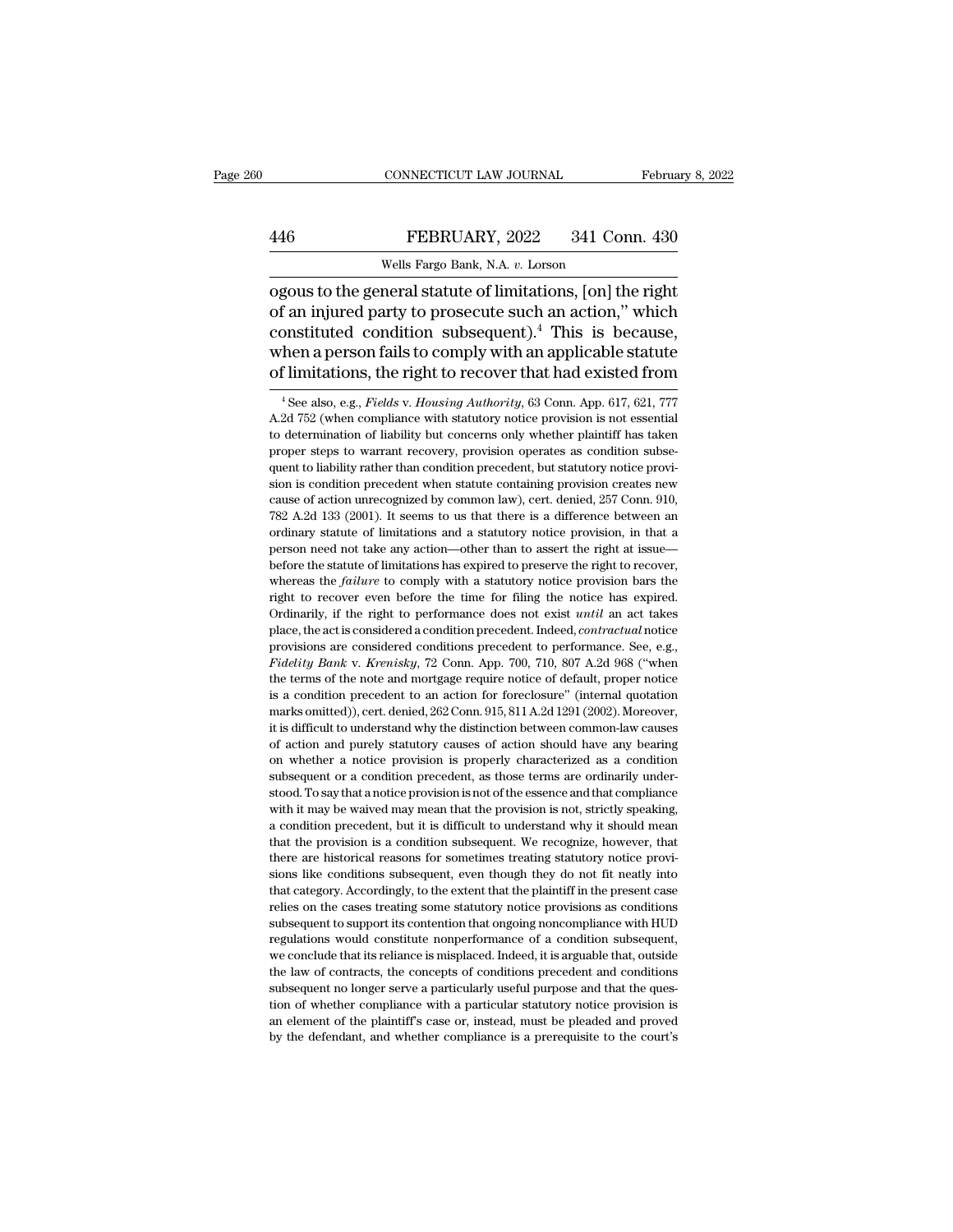| 8, 2022       | CONNECTICUT LAW JOURNAL          | Page 261 |
|---------------|----------------------------------|----------|
| 341 Conn. 430 | FEBRUARY, 2022                   | 447      |
|               | Wells Fargo Bank, N.A. v. Lorson |          |

CONNECTICUT LAW JOURNAL<br>
FEBRUARY, 2022<br>
Wells Fargo Bank, N.A. *v.* Lorson<br>
the cause of action accrued is t the time that the cause of action accrued is thereby<br>
the time that the cause of action accrued is thereby<br>
the time that the cause of action accrued is thereby<br>
the time that the cause of action accrued is thereby<br>
the co <sup>241</sup> Conn. 430 FEBRUARY, 2022 447<br>
<sup>Wells Fargo Bank, N.A. *v.* Lorson<br>
the time that the cause of action accrued is thereby<br> *lost*. In contrast, when a person fails to comply with a<br>
condition precedent to initiating a </sup> 341 Conn. 430 FEBRUARY, 2022 447<br>
Wells Fargo Bank, N.A. v. Lorson<br>
the time that the cause of action accrued is thereby<br> *lost*. In contrast, when a person fails to comply with a<br>
condition precedent to initiating a caus 341 Conn. 430 FEBRUARY, 2022 447<br>
Wells Fargo Bank, N.A. v. Lorson<br>
the time that the cause of action accrued is thereby<br> *lost*. In contrast, when a person fails to comply with a<br>
condition precedent to initiating a caus Wells Fargo Bank, N.A. v. Lorson<br>the time that the cause of action accrued is thereby<br>*lost*. In contrast, when a person fails to comply with a<br>condition precedent to initiating a cause of action, the<br>right to recover nev Wells Fargo Bank, N.A. v. Lorson<br>the time that the cause of action accrued is thereby<br>lost. In contrast, when a person fails to comply with a<br>condition precedent to initiating a cause of action, the<br>right to recover never the time that the cause of action accrued is thereby *lost*. In contrast, when a person fails to comply with a condition precedent to initiating a cause of action, the right to recover never comes into existence. "A defen lost. In contrast, when a person fails to comply with a condition precedent to initiating a cause of action, the right to recover never comes into existence. "A defense predicated on a condition subsequent, and limitations condition precedent to initiat<br>right to recover never comes<br>predicated on a condition su<br>generally, need not be anticip<br>plaintiff. They may properly<br>the defendant." *Karp* v. *Urb*<br>mission, supra, 531–32.<br>In the present ca Fin to recover never comes into existence. A detense<br>edicated on a condition subsequent, and limitations<br>nerally, need not be anticipated and negatived by the<br>aintiff. They may properly be left to be pleaded by<br>e defendant predicated on a condition subsequent, and initiations<br>generally, need not be anticipated and negatived by the<br>plaintiff. They may properly be left to be pleaded by<br>the defendant." *Karp v. Urban Redevelopment Com-*<br>mission

plaintiff. They may properly be left to be pleaded by<br>plaintiff. They may properly be left to be pleaded by<br>the defendant." *Karp v. Urban Redevelopment Com-*<br>mission, supra, 531–32.<br>In the present case, the plaintiff cont plantant. They may property be fert to be pleaded by<br>the defendant." *Karp v. Urban Redevelopment Com-*<br>mission, supra, 531–32.<br>In the present case, the plaintiff contends that compli-<br>ance with applicable HUD regulations the determinant from  $p$  v.  $\sigma$  colonizate redefference of mission, supra, 531–32.<br>In the present case, the plaintiff contends that compli-<br>ance with applicable HUD regulations requiring lenders<br>to give defaulting homeow In the present case, the plaintiff contends that compli-<br>ance with applicable HUD regulations requiring lenders<br>to give defaulting homeowners every opportunity to<br>retain their homes before accelerating the debt or ini-<br>ti In the present case, the plaintiff contends that compli-<br>ance with applicable HUD regulations requiring lenders<br>to give defaulting homeowners every opportunity to<br>retain their homes before accelerating the debt or ini-<br>tia ance with applicable HUD regulations requiring lenders<br>to give defaulting homeowners every opportunity to<br>retain their homes before accelerating the debt or ini-<br>tiating foreclosure proceedings is a condition subse-<br>quent to give defaulting homeowners every opportunity to<br>retain their homes before accelerating the debt or ini-<br>tiating foreclosure proceedings is a condition subse-<br>quent because a lender's rights to accelerate and fore-<br>clos retain their homes before accelerating the debt or initiating foreclosure proceedings is a condition subsequent because a lender's rights to accelerate and fore-<br>close "come into existence when the borrower defaults<br>on th tiating foreclosure proceedings is a condition subsequent because a lender's rights to accelerate and fore-<br>close "come into existence when the borrower defaults<br>on the loan," and the regulations merely act as a limita-<br>ti quent because a lender's rights to accelerate and fore-<br>close "come into existence when the borrower defaults<br>on the loan," and the regulations merely act as a limita-<br>tion on or exception to those preexisting rights. The<br> close "come into existence when the borrower defaults<br>on the loan," and the regulations merely act as a limita-<br>tion on or exception to those preexisting rights. The<br>plaintiff points to the language in § 6 (b) of the note on the loan," and the regulations merely act as a limitation on or exception to those preexisting rights. The plaintiff points to the language in § 6 (b) of the note providing that the "[l]ender may, *except as limited by* tion on or exception to those preexisting rights. The<br>plaintiff points to the language in § 6 (b) of the note<br>providing that the "[l]ender may, *except as limited by*<br>*regulations of the* [s]*ecretary* in the case of payme plaintiff points to the language in § 6 (b) of the note<br>providing that the "[l]ender may, *except as limited by*<br>regulations of the [s]ecretary in the case of payment<br>defaults, require immediate payment in full," and "[t] providing that the "[l]ender may, *except as limited by*<br>regulations of the [s]ecretary in the case of payment<br>defaults, require immediate payment in full," and "[t]his<br>[n]ote does not authorize acceleration *when* not pe *issued by the* [*s*]*ecretary* in the case of payment<br>defaults, require immediate payment in full," and "[t]his<br>[n]ote does not authorize acceleration *when not permit-*<br>*ted by HUD regulations.*" (Emphasis added.) Simila defaults, require immediate payment in full," and "[t]his<br>[n]ote does not authorize acceleration *when not permit-*<br>*ted by HUD regulations.*" (Emphasis added.) Similarly,<br> $\S 9$  (a) of the mortgage provides in relevant pa [n]ote does not authorize acceleration *when not permit-*<br>ted by HUD regulations." (Emphasis added.) Similarly,<br>§ 9 (a) of the mortgage provides in relevant part that<br>the "[l]ender may, *except as limited by regulations*<br> *ted by HUD regulations.*" (Emphasis added.) Similarly,<br>
§ 9 (a) of the mortgage provides in relevant part that<br>
the "[l]ender may, *except as limited by regulations*<br> *issued by the* [*s*]*ecretary* in the case of paymen § 9 (a) of the mortgage provides in relevant part that<br>the "[l]ender may, *except as limited by regulations*<br>*issued by the* [*s*]*ecretary* in the case of payment<br>defaults, require immediate payment in full . . . ."<br>(Emph the "[I]ender may, *except as limited by regulations*<br>issued by the [s]ecretary in the case of payment<br>defaults, require immediate payment in full  $\ldots$ ."<br>(Emphasis added.) Section 9 (d) of the mortgage further<br>provides: issued by the [s]ecretary in the case of payment<br>defaults, require immediate payment in full . . . ."<br>(Emphasis added.) Section 9 (d) of the mortgage further<br>provides: "In many circumstances regulations issued<br>by the [s]e defaults, require immediate payment in full  $\ldots$ ."<br>(Emphasis added.) Section 9 (d) of the mortgage further<br>provides: "In many circumstances regulations issued<br>by the [s]ecretary will limit [the] [l]ender's rights, in<br>the (Emphasis added.) Section 9 (d) of the mortgage further<br>provides: "In many circumstances regulations issued<br>by the [s]ecretary *will limit* [the] [l]ender's rights, in<br>the case of payment defaults, to require immediate pay the case of payment defaults, to require immediate payment in full and foreclose if not paid. This [s]ecurity [i]nstrument does not authorize acceleration or foreclosure *if not permitted by regulations* of the [s]ecretar sure if not permitted by regulations of the [s]ecretary."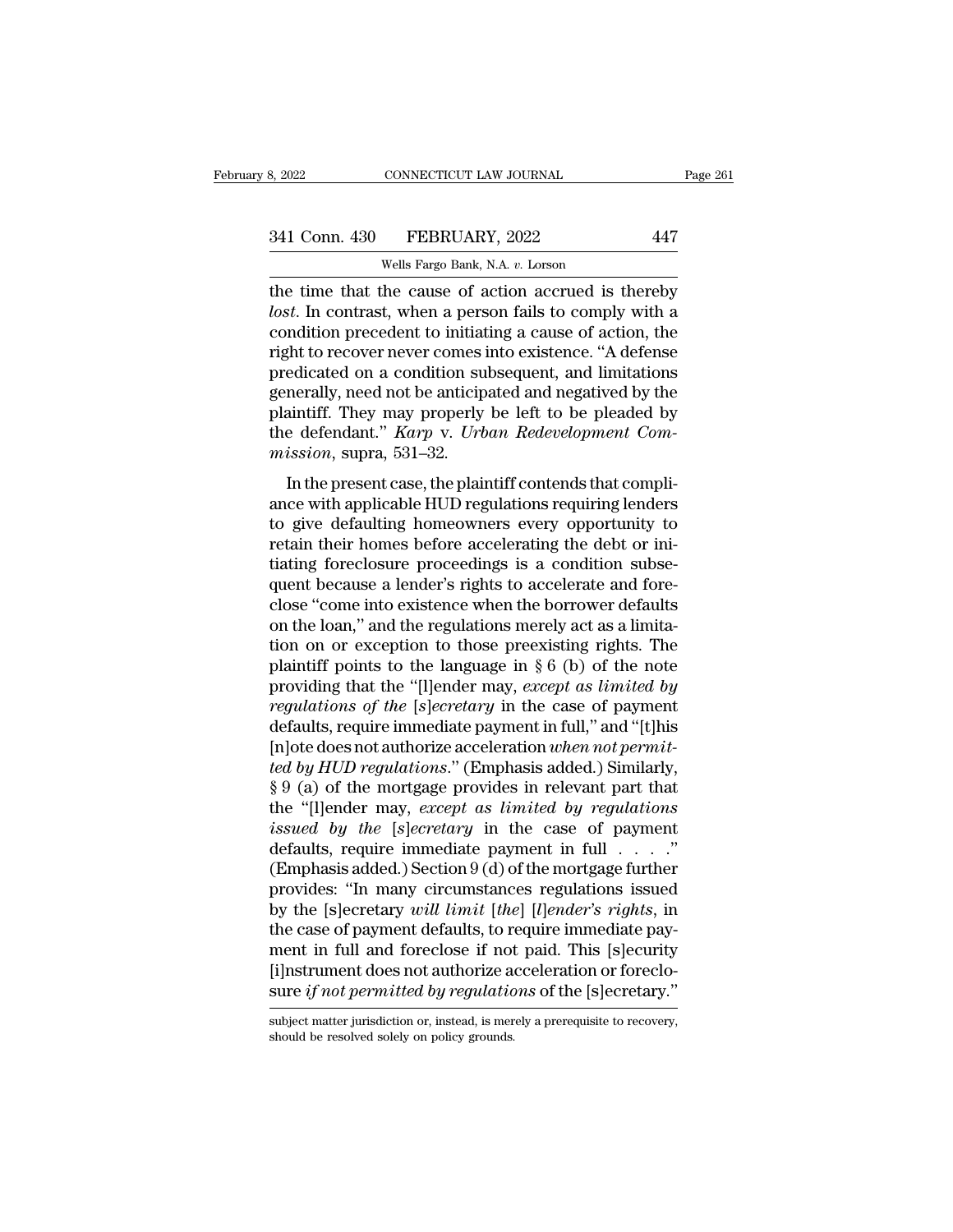## EXECTIVE CONNECTICUT LAW JOURNAL February 8, 2022<br>448 FEBRUARY, 2022 341 Conn. 430<br>Wells Fargo Bank, N.A. v. Lorson CONNECTICUT LAW JOURNAL<br>FEBRUARY, 2022 341 Connel<br>Wells Fargo Bank, N.A. *v.* Lorson<br>led ) According to the plaintiff

CONNECTICUT LAW JOURNAL February 8, 2022<br>
FEBRUARY, 2022 341 Conn. 430<br>
Wells Fargo Bank, N.A. v. Lorson<br>
(Emphasis added.) According to the plaintiff, "[t]his<br>
language expressly presupposes that the lender already<br>
has e FEBRUARY, 2022 341 Conn. 430<br>Wells Fargo Bank, N.A. v. Lorson<br>(Emphasis added.) According to the plaintiff, "[t]his<br>language expressly presupposes that the lender already<br>has existing 'rights' to accelerate and foreclose a FEBRUARY, 2022 341 Conn. 430<br>Wells Fargo Bank, N.A. v. Lorson<br>(Emphasis added.) According to the plaintiff, "[t]his<br>language expressly presupposes that the lender already<br>has existing 'rights' to accelerate and foreclose a FEBRUARY, 2022 341 Conr<br>
Wells Fargo Bank, N.A. v. Lorson<br>
(Emphasis added.) According to the plaintiff, "<br>
language expressly presupposes that the lender all<br>
has existing 'rights' to accelerate and foreclose<br>
imposes cer Wells Fargo Bank, N.A.  $v$ . Lorson<br>
mphasis added.) According to the plaintiff, "[t]his<br>
nguage expressly presupposes that the lender already<br>
s existing 'rights' to accelerate and foreclose and<br>
poses certain limitations (Emphasis added.) According to the plaintiff, "[t]his language expressly presupposes that the lender already has existing 'rights' to accelerate and foreclose and imposes certain limitations on those rights."<br>We disagree w

(Entipriasis added.) According to the plaintiff, [t]his<br>language expressly presupposes that the lender already<br>has existing 'rights' to accelerate and foreclose and<br>imposes certain limitations on those rights."<br>We disagree ranguage expressly presupposes that the lender already<br>has existing 'rights' to accelerate and foreclose and<br>imposes certain limitations on those rights."<br>We disagree with this analysis. The distinction between<br>conditions has existing rights to accelerate and foreclose and<br>imposes certain limitations on those rights."<br>We disagree with this analysis. The distinction between<br>conditions precedent and conditions subsequent is not<br>that condition miposes certain initiations on those rights.<br>
We disagree with this analysis. The distinction between<br>
conditions precedent and conditions subsequent is not<br>
that conditions subsequent *limit* or *restrict* rights<br>
wherea We disagree with this analysis. The distinction between<br>conditions precedent and conditions subsequent is not<br>that conditions subsequent *limit* or *restrict* rights<br>whereas conditions precedent do not. Rather, they both<br> conditions precedent and conditions subsequent is not<br>that conditions subsequent *limit* or *restrict* rights<br>whereas conditions precedent do not. Rather, they both<br>limit and restrict rights but in different ways. Specifithat conditions subsequent *limit* or *restrict* rights<br>whereas conditions precedent do not. Rather, they both<br>limit and restrict rights but in different ways. Specifi-<br>cally, the nonoccurrence of a condition precedent lim whereas conditions precedent do not. Rather, they both<br>limit and restrict rights but in different ways. Specifi-<br>cally, the nonoccurrence of a condition precedent limits<br>a right by preventing it from coming into existence; limit and restrict rights but in different ways. Specifically, the nonoccurrence of a condition precedent limits<br>a right by preventing it from coming into existence; see,<br>e.g., *Blitz* v. *Subklew*, supra, 74 Conn. App. 1 cally, the nonoccurrence of a condition precedent limits<br>a right by preventing it from coming into existence; see,<br>e.g., *Blitz* v. *Subklew*, supra, 74 Conn. App. 189 ("A<br>condition [precedent] . . . is merely a *limiting* a right by preventing it from coming into existence; see,<br>e.g., *Blitz* v. *Subklew*, supra, 74 Conn. App. 189 ("A<br>condition [precedent] . . . is merely a *limiting or*<br>modifying factor. . . . If the condition is not fulf e.g., *Blitz* v. *Subklew*, supra, 74 Conn. App. 189 ("A condition [precedent] . . . is merely a *limiting or modifying* factor. . . . If the condition is not fulfilled, the right to enforce the contract does not come int condition [precedent]  $\ldots$  is merely a *limiting or*<br>*modifying* factor.  $\ldots$  If the condition is not fulfilled,<br>the right to enforce the contract does not come into<br>existence. (Emphasis added; internal quotation marks<br> modifying factor. . . . . If the condition is not fulfilled,<br>the right to enforce the contract does not come into<br>existence. (Emphasis added; internal quotation marks<br>omitted.)); whereas the nonoccurrence of a condition<br>su the right to enforce the contract does not come into<br>existence. (Emphasis added; internal quotation marks<br>omitted.)); whereas the nonoccurrence of a condition<br>subsequent limits the right by extinguishing it. See, e.g.,<br>*Ka* existence. (Emphasis added; internal quotation marks<br>omitted.)); whereas the nonoccurrence of a condition<br>subsequent limits the right by extinguishing it. See, e.g.,<br> $Karp$  v. *Urban Redevelopment Commission*, supra, 162<br>Con omitted.)); whereas the nonoccurrence of a condition<br>subsequent limits the right by extinguishing it. See, e.g.,<br>*Karp* v. *Urban Redevelopment Commission*, supra, 162<br>Conn. 530 ("[t]his *limitation* is to be regarded as c bsequent initias the right by extinguishing it. see, e.g.,<br>  $nrp$  v. Urban Redevelopment Commission, supra, 162<br>
ann. 530 ("[t]his *limitation* is to be regarded as creat-<br>
g a condition subsequent, by which an existing ri Karp v. Croan heave to pment Commission, supra, 102<br>Conn. 530 ("[t]his *limitation* is to be regarded as creat-<br>ing a condition subsequent, by which an existing right<br>is cut off by the nonperformance of the condition"<br>(em

Figure 350 (Figure *chatation* is to be regarded as creating a condition subsequent, by which an existing right<br>is cut off by the nonperformance of the condition"<br>(emphasis added; internal quotation marks omitted)).<br>Accord is cut off by the nonperformance of the condition"<br>
(emphasis added; internal quotation marks omitted)).<br>
Accordingly, contrary to the plaintiff's contention,<br>
the fact that the loan instruments use words of limita-<br>
tion and the set of by the hongerborhance of the condition<br>(emphasis added; internal quotation marks omitted)).<br>Accordingly, contrary to the plaintiff's contention,<br>the fact that the loan instruments use words of limita-<br>tion d (emphasis added, internal quotation marks onlitted)).<br>Accordingly, contrary to the plaintiff's contention,<br>the fact that the loan instruments use words of limita-<br>tion does not expressly presuppose that the right was<br>in e Accordingly, contrary to the plaintiff's contention,<br>the fact that the loan instruments use words of limita-<br>tion does not expressly presuppose that the right was<br>in existence before the condition—compliance with<br>applicabl the fact that the loan instruments use words of limitation does not expressly presuppose that the right was<br>in existence before the condition—compliance with<br>applicable HUD regulations—failed to occur. Indeed,<br>unlike a sta tion does not expressly presuppose that the right was<br>in existence before the condition—compliance with<br>applicable HUD regulations—failed to occur. Indeed,<br>unlike a statute of limitations, noncompliance with<br>which occurs o in existence before the condition—compliance with<br>applicable HUD regulations—failed to occur. Indeed,<br>unlike a statute of limitations, noncompliance with<br>which occurs on a specific date, *after* which the right<br>to recover applicable HUD regulations—failed to occur. Indeed,<br>unlike a statute of limitations, noncompliance with<br>which occurs on a specific date, *after* which the right<br>to recover, which had existed for a defined period up<br>to that unlike a statute of limitations, noncompliance with<br>which occurs on a specific date, *after* which the right<br>to recover, which had existed for a defined period up<br>to that time, is "cut off," it is difficult to conceive ho which occurs on a specific date, *after* which the right<br>to recover, which had existed for a defined period up<br>to that time, is "cut off," it is difficult to conceive how<br>the ongoing failure to comply with HUD regulations to recover, which had existed for a defined period up<br>to that time, is "cut off," it is difficult to conceive how<br>the ongoing failure to comply with HUD regulations<br>could "cut off" any right because there simply is no<br>iden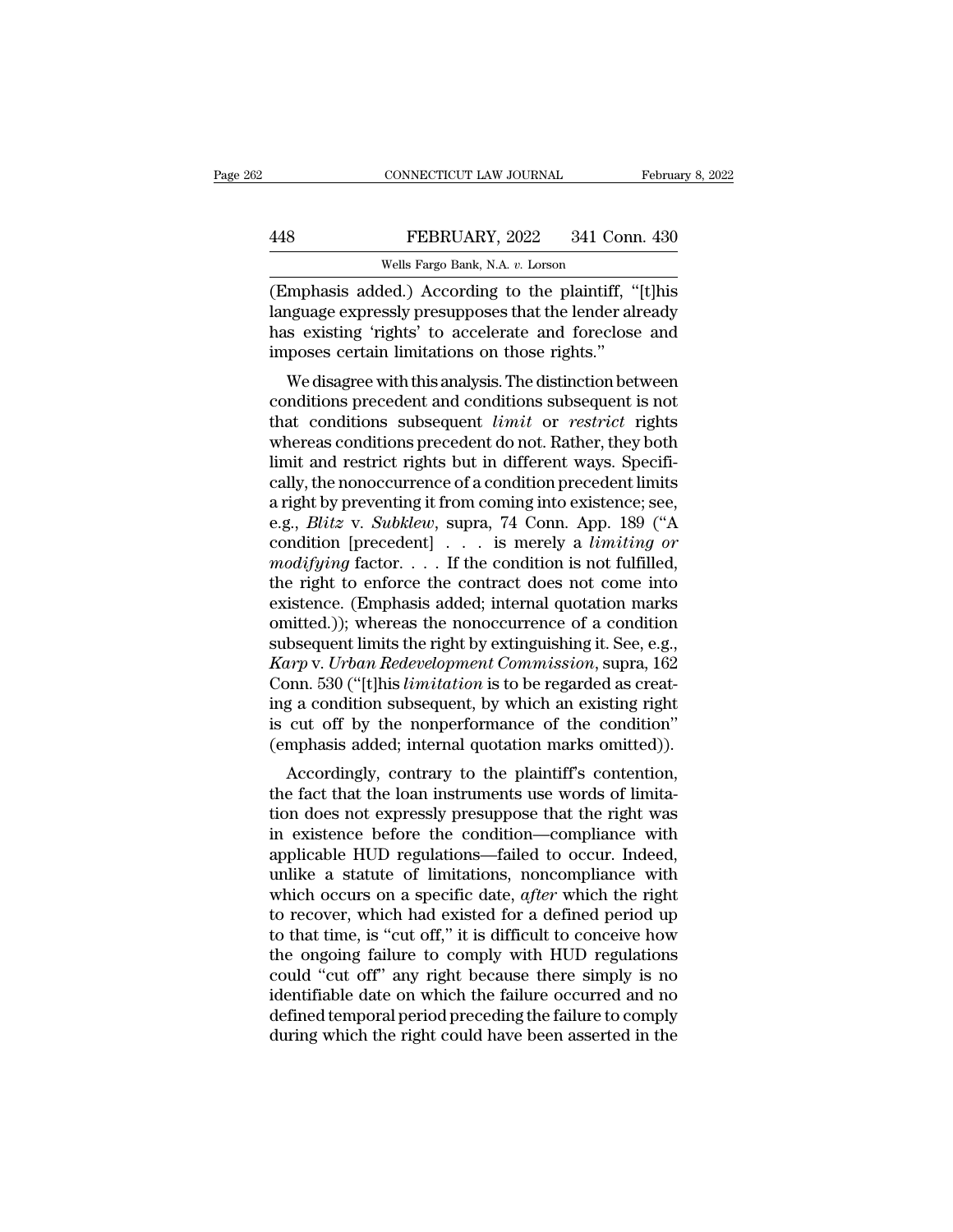# 341 Conn. 430 FEBRUARY, 2022 449<br>Wells Fargo Bank, N.A. v. Lorson

CONNECTICUT LAW JOURNAL<br>FEBRUARY, 2022<br>Wells Fargo Bank, N.A. *v.* Lorson<br>trary to the plaintiff's claim, the r First place. Connectricut LAW JOURNAL Page 263<br>
341 Conn. 430 FEBRUARY, 2022 449<br>
6 Wells Fargo Bank, N.A. v. Lorson<br>
19 Tirst place. Contrary to the plaintiff's claim, the right to<br>
accelerate payments and to foreclose di 341 Conn. 430 FEBRUARY, 2022 449<br>Wells Fargo Bank, N.A. v. Lorson<br>first place. Contrary to the plaintiff's claim, the right to<br>accelerate payments and to foreclose did not come into<br>existence when the defendants defaulted 341 Conn. 430 FEBRUARY, 2022 449<br>
Wells Fargo Bank, N.A. v. Lorson<br>
first place. Contrary to the plaintiff's claim, the right to<br>
accelerate payments and to foreclose did not come into<br>
existence when the defendants defau 341 Conn. 430 FEBRUARY, 2022 449<br>
Wells Fargo Bank, N.A. *v.* Lorson<br>
first place. Contrary to the plaintiff's claim, the right to<br>
accelerate payments and to foreclose did not come into<br>
existence when the defendants defa Wells Fargo Bank, N.A. v. Lorson<br>first place. Contrary to the plaintiff's claim, the right to<br>accelerate payments and to foreclose did not come into<br>existence when the defendants defaulted on the note<br>and mortgage because Wells Fargo Bank, N.A.  $v$ . Lorson<br>
first place. Contrary to the plaintiff's claim, the right to<br>
accelerate payments and to foreclose did not come into<br>
existence when the defendants defaulted on the note<br>
and mortgage b first place. Contrary to the plaintiff's claim, the right to accelerate payments and to foreclose did not come into existence when the defendants defaulted on the note and mortgage because that right was *conditioned* on t accelerate payments and to foreclose did not come into<br>existence when the defendants defaulted on the note<br>and mortgage because that right was *conditioned* on the<br>plaintiff's compliance with applicable HUD regulations.<br>In existence when the defendants defaulted on the note<br>and mortgage because that right was *conditioned* on the<br>plaintiff's compliance with applicable HUD regulations.<br>Indeed, the plaintiff has not cited a single case in whic and mortgage because that right was *conditioned* on the plaintiff's compliance with applicable HUD regulations Indeed, the plaintiff has not cited a single case in which a court has concluded that the compliance provision and it is compliance with applicable HOD regulations.<br>
deed, the plaintiff has not cited a single case in which<br>
court has concluded that the compliance provisions of<br>
FHA note and mortgage are conditions subsequent.<br>
coo molecu, the plantin has not ched a single case in which<br>a court has concluded that the compliance provisions of<br>an FHA note and mortgage are conditions subsequent.<br>Accordingly, we reject the plaintiff's claim that the com-

a court has concluded that the comphance provisions of<br>an FHA note and mortgage are conditions subsequent.<br>Accordingly, we reject the plaintiff's claim that the com-<br>pliance provisions are not conditions precedent to<br>forec Accordingly, we reject the plaintin's claim that the controller<br>pliance provisions are not conditions precedent to<br>foreclosing on a mortgage must be pleaded and proved<br>by the lender. See, e.g., *GMAC Mortgage, LLC* v. *For* phance provisions are not conditions precedent.<br>
Ordinarily, compliance with conditions precedent to<br>
foreclosing on a mortgage must be pleaded and proved<br>
by the lender. See, e.g., *GMAC Mortgage, LLC* v. *Ford*,<br>
144 Co Ordinarily, compliance with conditions precedent to<br>foreclosing on a mortgage must be pleaded and proved<br>by the lender. See, e.g., *GMAC Mortgage, LLC* v. *Ford*,<br>144 Conn. App. 165, 176, 73 A.3d 742 (2013) ("[i]n order<br>t foreclosing on a mortgage must be pleaded and proved<br>by the lender. See, e.g., *GMAC Mortgage, LLC* v. *Ford*,<br>144 Conn. App. 165, 176, 73 A.3d 742 (2013) ("[i]n order<br>to establish a prima facie case in a mortgage foreclo by the lender. See, e.g., *GMAC Mortgage*, *LLC* v. *Ford*, 144 Conn. App. 165, 176, 73 A.3d 742 (2013) ("[i]n order to establish a prima facie case in a mortgage foreclosure action, the plaintiff must prove by a preponder 144 Conn. App. 165, 176, 73 A.3d 742 (2013) ("[i]n order<br>to establish a prima facie case in a mortgage foreclosure<br>action, the plaintiff must prove by a preponderance<br>of the evidence . . . that any conditions precedent to<br> to establish a prima facie case in a mortgage foreclosure<br>action, the plaintiff must prove by a preponderance<br>of the evidence . . . that any conditions precedent to<br>foreclosure, as established by the note and mortgage,<br>ha action, the plaintiff must prove by a preponderance<br>of the evidence . . . that any conditions precedent to<br>foreclosure, as established by the note and mortgage,<br>have been satisfied"); cf. *Young v. American Fidelity*<br> $Ins. Co$ of the evidence . . . that any conditions precedent to<br>foreclosure, as established by the note and mortgage,<br>have been satisfied"); cf. *Young v. American Fidelity*<br>*Ins. Co.*, 2 Conn. App. 282, 285, 479 A.2d 244 (1984)<br>( foreclosure, as established by the note and mortgage,<br>have been satisfied"); cf. *Young v. American Fidelity*<br>*Ins. Co.*, 2 Conn. App. 282, 285, 479 A.2d 244 (1984)<br>("one instituting an action [on] an insurance policy is<br> have been satisfied"); cf. *Young v. American Fidelity*<br>*Ins. Co.*, 2 Conn. App. 282, 285, 479 A.2d 244 (1984)<br>("one instituting an action [on] an insurance policy is<br> $\ldots$  obliged to allege in his complaint  $\ldots$  that th Ins. Co., 2 Conn. App. 282, 285, 479 A.2d 244 (1984)<br>("one instituting an action [on] an insurance policy is<br>... obliged to allege in his complaint ... that the<br>various conditions precedent stated in the policy have<br>been ("one instituting an action [on] an insurance policy is  $\ldots$  obliged to allege in his complaint  $\ldots$  that the various conditions precedent stated in the policy have been fulfilled" (internal quotation marks omitted)). T ... bliged to allege in his complaint ... that the various conditions precedent stated in the policy have been fulfilled" (internal quotation marks omitted)). The plaintiff contends, for a variety of reasons, however, tha various conditions precedent stated in the policy have<br>been fulfilled" (internal quotation marks omitted)). The<br>plaintiff contends, for a variety of reasons, however,<br>that, even if the compliance provisions are conditions<br> en fulfilled (internal quotation marks ontited)). The<br>aintiff contends, for a variety of reasons, however,<br>at, even if the compliance provisions are conditions<br>ecedent, for purposes of FHA insured mortgages, the<br>rden shoul plantificant contends, for a variety of reasons, however,<br>that, even if the compliance provisions are conditions<br>precedent, for purposes of FHA insured mortgages, the<br>burden should be on the homeowner to plead and prove<br>no

raise, the main the compliance provisions are conditions<br>precedent, for purposes of FHA insured mortgages, the<br>burden should be on the homeowner to plead and prove<br>noncompliance with the provisions as a special defense.<br>F precedent, for purposes of FTIA insured mortgages, the<br>burden should be on the homeowner to plead and prove<br>noncompliance with the provisions as a special defense.<br>First, the plaintiff contends that HUD has interpreted<br>the butuen should be on the nonieuwher to plead and prove<br>noncompliance with the provisions as a special defense.<br>First, the plaintiff contends that HUD has interpreted<br>the compliance provisions as requiring homeowners to<br>rai First, the plaintiff contends that HUD has interpreted<br>the compliance provisions as requiring homeowners to<br>raise noncompliance with HUD regulations as a special<br>defense. See Requirements for Single Family Mortgage<br>Instrum First, the plaintiff contends that HUD has interpreted<br>the compliance provisions as requiring homeowners to<br>raise noncompliance with HUD regulations as a special<br>defense. See Requirements for Single Family Mortgage<br>Instrum the compliance provisions as requiring homeowners to<br>raise noncompliance with HUD regulations as a special<br>defense. See Requirements for Single Family Mortgage<br>Instruments, supra, 54 Fed. Reg. 27,599 ("we believe<br>that a bo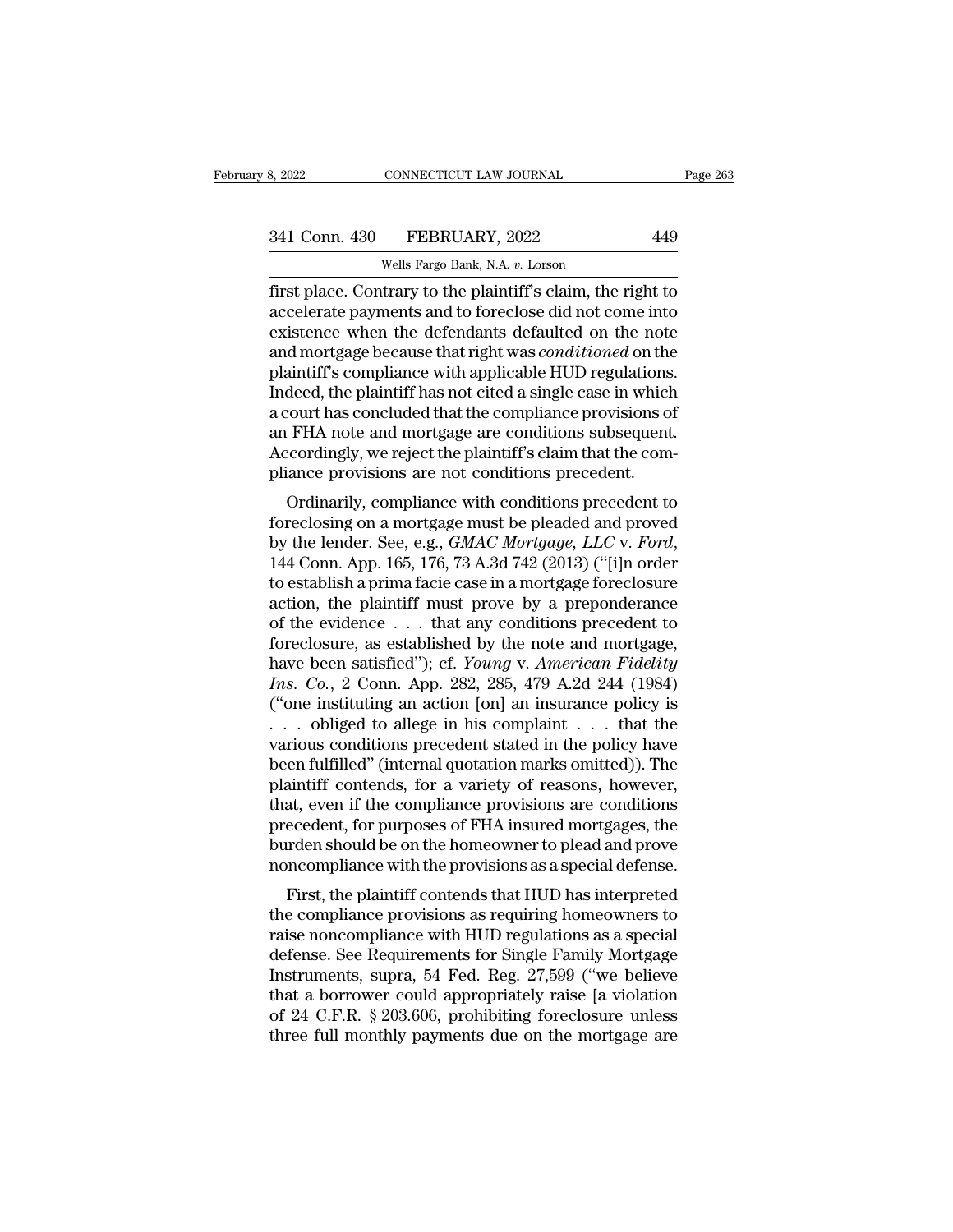## EXECUTE CONNECTICUT LAW JOURNAL February 8, 2022<br>450 FEBRUARY, 2022 341 Conn. 430<br>Wells Fargo Bank, N.A. v. Lorson CONNECTICUT LAW JOURNAL<br>FEBRUARY, 2022 341 Con<br>Wells Fargo Bank, N.A. *v.* Lorson<br>Or her defense'') The plaintiff co

CONNECTICUT LAW JOURNAL February 8, 2022<br>
FEBRUARY, 2022 341 Conn. 430<br>
Wells Fargo Bank, N.A. v. Lorson<br>
Unpaid] in his or her defense''). The plaintiff contends<br>
that this interpretation is binding on all courts because, The History of the Minister of the United States<br>
that this interpretation is binding on all courts because,<br>
that this interpretation is binding on all courts because,<br>
the United States, it is the meaning of the United<br>  $\begin{array}{c} \text{450} & \text{FEBRUARY, 2022} & \text{341 Conn. } \text{430} \\ \text{Wells Fargo Bank, N.A. } v. \text{Lorson} \\ \text{unpaid] in his or her defense''). The plaintiff contents that this interpretation is binding on all courts because, "[w]hen dealing with uniform contract language imposed by the United States, it is the meaning of the United States that controls. In interpreting such a government$ FEBRUARY, 2022 341 Conn. 430<br>
Wells Fargo Bank, N.A. v. Lorson<br>
unpaid] in his or her defense"). The plaintiff contends<br>
that this interpretation is binding on all courts because,<br>
"[w]hen dealing with uniform contract lan Wells Fargo Bank, N.A. v. Lorson<br>
unpaid] in his or her defense"). The plaintiff contends<br>
that this interpretation is binding on all courts because,<br>
"[w]hen dealing with uniform contract language imposed<br>
by the United S wells rargo Bank, N.A.  $v$ . Lorson<br>unpaid] in his or her defense"). The plaintiff contends<br>that this interpretation is binding on all courts because,<br>"[w]hen dealing with uniform contract language imposed<br>by the United St unpaid] in his or her defense"). The plaintiff contends<br>that this interpretation is binding on all courts because,<br>"[w]hen dealing with uniform contract language imposed<br>by the United States, it is the meaning of the Unite that this interpretation is binding on all courts because,<br>"[w]hen dealing with uniform contract language imposed<br>by the United States, it is the meaning of the United<br>States that controls. In interpreting such a governmen "[w]hen dealing with uniform contract language imposed<br>by the United States, it is the meaning of the United<br>States that controls. In interpreting such a government<br>mandated term, a court's assessment of context and<br>purpos by the United States, it is the meaning of the United<br>States that controls. In interpreting such a government<br>mandated term, a court's assessment of context and<br>purpose is informed by the traditional tools of legisla-<br>tive States that controls. In interpreting such a government<br>mandated term, a court's assessment of context and<br>purpose is informed by the traditional tools of legisla-<br>tive and regulatory construction. This is a matter of law<br> mandated term, a court's assessment of context and<br>purpose is informed by the traditional tools of legisla-<br>tive and regulatory construction. This is a matter of law<br>to be determined by a court. When the United States<br>mand purpose is informed by the traditional tools of legislative and regulatory construction. This is a matter of law<br>to be determined by a court. When the United States<br>mandates that private parties use uniform language for<br>a tive and regulatory construction. This is a matter of law<br>to be determined by a court. When the United States<br>mandates that private parties use uniform language for<br>a certain type of contract, the United States is enacting to be determined by a court. When the United States<br>mandates that private parties use uniform language for<br>a certain type of contract, the United States is enacting<br>a policy that all parties to that type of contract should mandates that private parties use uniform language for<br>a certain type of contract, the United States is enacting<br>a policy that all parties to that type of contract should<br>be subject to identical obligations. Those obligati a certain type of contract, the United States is enacting<br>a policy that all parties to that type of contract should<br>be subject to identical obligations. Those obligations<br>are the ones the United States intended them to be, a policy that all parties to that type of contract should<br>be subject to identical obligations. Those obligations<br>are the ones the United States intended them to be,<br>as determined by a court, regardless of the personal<br>inte be subject to identical obligations. Those obligations<br>are the ones the United States intended them to be,<br>as determined by a court, regardless of the personal<br>interpretation offered by a party. If such contracts were<br>subj are the ones the United States intended them to be,<br>as determined by a court, regardless of the personal<br>interpretation offered by a party. If such contracts were<br>subjected to different meanings depending merely on<br>whether as determined by a court, regardless of the personal<br>interpretation offered by a party. If such contracts were<br>subjected to different meanings depending merely on<br>whether a particular party's interpretation was plausi-<br>bl interpretation offered by a party. If such contracts were<br>subjected to different meanings depending merely on<br>whether a particular party's interpretation was plausi-<br>ble, it would not only undermine the efficiency benefit subjected to different meanings depending merely on<br>whether a particular party's interpretation was plausi-<br>ble, it would not only undermine the efficiency benefits<br>of standardization, but it would also undermine the<br>feder whether a particular party's interpretation was plausi-<br>ble, it would not only undermine the efficiency benefits<br>of standardization, but it would also undermine the<br>federal policy that motivated the United States to<br>impose standardization, but it would also undermine the<br>deral policy that motivated the United States to<br>pose uniform contractual obligations on parties in<br>e first place." (Footnote omitted.) Kolbe v. BAC Home<br>cans Servicing, L. or standardized, such a would disc direct integral policy that motivated the United States to impose uniform contractual obligations on parties in the first place." (Footnote omitted.) *Kolbe* v. *BAC Home Loans Servicing* 

reaction policy and included are critical bases to<br>impose uniform contractual obligations on parties in<br>the first place." (Footnote omitted.) Kolbe v. BAC Home<br>Loans Servicing, L.P., 738 F.3d 432, 442 (1st Cir. 2013).<br>We a the first place." (Footnote omitted.) *Kolbe* v. *BAC Home*<br>Loans Servicing, L.P., 738 F.3d 432, 442 (1st Cir. 2013).<br>We are not persuaded that this policy statement by<br>HUD requires the states to treat noncompliance with<br>a Loans Servicing, L.P., 738 F.3d 432, 442 (1st Cir. 2013).<br>We are not persuaded that this policy statement by<br>HUD requires the states to treat noncompliance with<br>applicable HUD regulations as a special defense to a<br>foreclos We are not persuaded that this policy statement by<br>HUD requires the states to treat noncompliance with<br>applicable HUD regulations as a special defense to a<br>foreclosure action to be pleaded and proved by the<br>homeowner. As t We are not persuaded that this policy statement by<br>HUD requires the states to treat noncompliance with<br>applicable HUD regulations as a special defense to a<br>foreclosure action to be pleaded and proved by the<br>homeowner. As t HUD requires the states to treat noncompliance with<br>applicable HUD regulations as a special defense to a<br>foreclosure action to be pleaded and proved by the<br>homeowner. As the amicus points out, the statement<br>that a homeowne applicable HUD regulations as a special defense to a<br>foreclosure action to be pleaded and proved by the<br>homeowner. As the amicus points out, the statement<br>that a homeowner could raise noncompliance with<br>applicable regulati foreclosure action to be pleaded and proved by the<br>homeowner. As the amicus points out, the statement<br>that a homeowner could raise noncompliance with<br>applicable regulations "in his or her defense"; Require-<br>ments for Singl homeowner. As the amicus points out, the statement<br>that a homeowner could raise noncompliance with<br>applicable regulations "in his or her defense"; Require-<br>ments for Single Family Mortgage Instruments, supra,<br>54 Fed. Reg. that a homeowner could raise noncompliance with<br>applicable regulations "in his or her defense"; Require-<br>ments for Single Family Mortgage Instruments, supra,<br>54 Fed. Reg. 27,599; reasonably can be interpreted as<br>meaning me applicable regulations "in his or her defense"; Requirements for Single Family Mortgage Instruments, supra, 54 Fed. Reg. 27,599; reasonably can be interpreted as meaning merely that noncompliance could prevent the lender f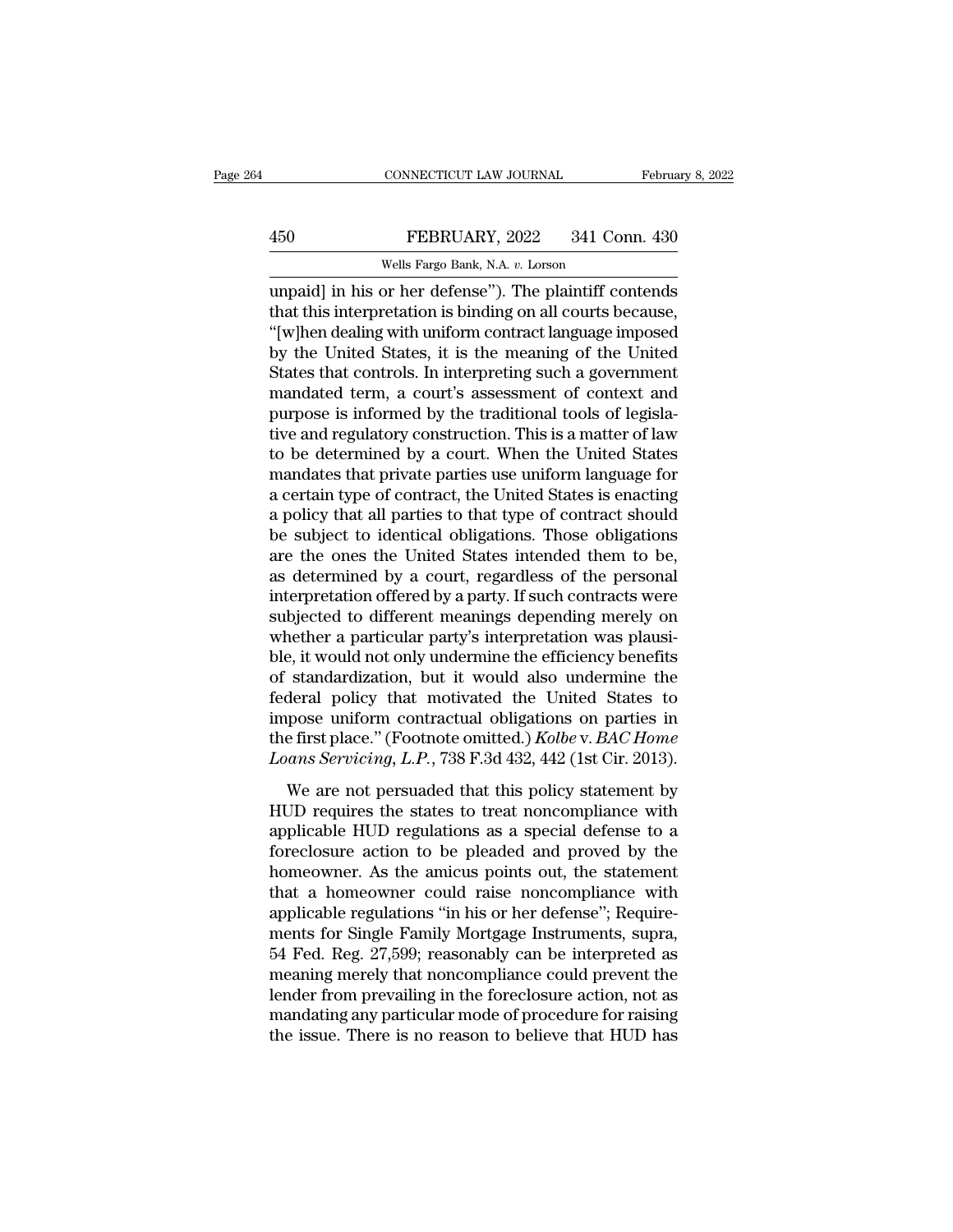# 341 Conn. 430 FEBRUARY, 2022 451<br>Wells Fargo Bank, N.A. v. Lorson

CONNECTICUT LAW JOURNAL<br>FEBRUARY, 2022<br>Wells Fargo Bank, N.A. *v.* Lorson<br>arity with local pleading procedur any deep familiarity with local pleading procedures and<br>
any deep familiarity with local pleading procedures and<br>
practices in the various states and intended, for some<br>
procedure to probibit states from requiring londers 341 Conn. 430 FEBRUARY, 2022 451<br>Wells Fargo Bank, N.A. v. Lorson<br>any deep familiarity with local pleading procedures and<br>practices in the various states and intended, for some<br>reason, to prohibit states from requiring len 341 Conn. 430 FEBRUARY, 2022 451<br>
Wells Fargo Bank, N.A. v. Lorson<br>
any deep familiarity with local pleading procedures and<br>
practices in the various states and intended, for some<br>
reason, to prohibit states from requirin  $\frac{341 \text{ Conn. } 430 \qquad \text{FEBRUARY, } 2022 \qquad \qquad 451}{\text{Wells Fargo Bank, N.A. } v. \text{ Lorson}}$ <br>any deep familiarity with local pleading procedures and<br>practices in the various states and intended, for some<br>reason, to prohibit states from requiring Wells Fargo Bank, N.A. v. Lorson<br>any deep familiarity with local pleading procedures and<br>practices in the various states and intended, for some<br>reason, to prohibit states from requiring lenders to<br>plead and prove complianc WEIS Fargo Bank, N.A. 0. Lotson<br>any deep familiarity with local pleading procedures and<br>practices in the various states and intended, for some<br>reason, to prohibit states from requiring lenders to<br>plead and prove complianc any deep familiarity with local pleading procedures and<br>practices in the various states and intended, for some<br>reason, to prohibit states from requiring lenders to<br>plead and prove compliance, even though the compli-<br>ance p practices in the various states and intended, for some<br>reason, to prohibit states from requiring lenders to<br>plead and prove compliance, even though the compli-<br>ance provisions were intended to be conditions prece-<br>dent. Ra reason, to prohibit states from requiring lenders to<br>plead and prove compliance, even though the compli-<br>ance provisions were intended to be conditions prece-<br>dent. Rather, it is reasonable to conclude that HUD was<br>simply plead and prove compliance, even though the compli-<br>ance provisions were intended to be conditions prece-<br>dent. Rather, it is reasonable to conclude that HUD was<br>simply rejecting the proposition that a lender's duty of<br>com ance provisions were intended to be conditions prece-<br>dent. Rather, it is reasonable to conclude that HUD was<br>simply rejecting the proposition that a lender's duty of<br>compliance runs *only* to HUD, not to homeowners as<br>wel dent. Rather, it is reasonable to conclude that HUD was<br>simply rejecting the proposition that a lender's duty of<br>compliance runs *only* to HUD, not to homeowners as<br>well. In this regard, it is significant that HUD made thi simply rejecting the proposition that a lender's duty of<br>compliance runs *only* to HUD, not to homeowners as<br>well. In this regard, it is significant that HUD made this<br>statement in response to a person who had commented<br>on compliance runs *only* to HUD, not to homeowners as<br>well. In this regard, it is significant that HUD made this<br>statement in response to a person who had commented<br>on the proposed uniform mortgage form and who was<br>concerned well. In this regard, it is significant that HUD made this<br>statement in response to a person who had commented<br>on the proposed uniform mortgage form and who was<br>concerned that the mandated compliance provisions<br>"would crea statement in response to a person who had commented<br>on the proposed uniform mortgage form and who was<br>concerned that the mandated compliance provisions<br>"would create foreclosure proceedings that would be more<br>[time-consumi on the proposed uniform mortgage form and who was<br>concerned that the mandated compliance provisions<br>"would create foreclosure proceedings that would be more<br>[time-consuming] and expensive." Id. HUD responded<br>that, "[a]s lo concerned that the mandated compliance provisions<br>"would create foreclosure proceedings that would be more<br>[time-consuming] and expensive." Id. HUD responded<br>that, "[a]s long as [mandatory requirements remain] in<br>the regul "would create foreclosure proceedings that would be more [time-consuming] and expensive." Id. HUD responded that, "[a]s long as [mandatory requirements remain] in the regulations, we do not expect mortgagees to violate [th [time-consuming] and expensive." Id. HUD responded<br>that, "[a]s long as [mandatory requirements remain] in<br>the regulations, we do not expect mortgagees to violate<br>[them] even though the mortgage fails to repeat the<br>require that, "[a]s long as [mandatory requirements remain] in<br>the regulations, we do not expect mortgagees to violate<br>[them] even though the mortgage fails to repeat the<br>requirement, and we believe that a borrower could<br>appropria the regulations, we do not expect mortgagees to violate<br>[them] even though the mortgage fails to repeat the<br>requirement, and we believe that a borrower could<br>appropriately raise the regulatory violation in his or her<br>defen [them] even though the mortgage fails to repeat the<br>requirement, and we believe that a borrower could<br>appropriately raise the regulatory violation in his or her<br>defense." Id. It bears noting that HUD followed up this<br>state requirement, and we believe that a borrower could<br>appropriately raise the regulatory violation in his or her<br>defense." Id. It bears noting that HUD followed up this<br>statement by stating that it "retains the general positio appropriately raise the regulatory violation in his or her<br>defense." Id. It bears noting that HUD followed up this<br>statement by stating that it "retains the general position<br>recited in 24 C.F.R. § 203.500, that whether a m defense." Id. It bears noting that HUD followed up this<br>statement by stating that it "retains the general position<br>recited in 24 C.F.R. § 203.500, that whether a mortgag-<br>ee's refusal or failure to comply with servicing re statement by stating that it "retains the general position<br>recited in 24 C.F.R. § 203.500, that whether a mortgag-<br>ee's refusal or failure to comply with servicing regula-<br>tions is a legal defense is a matter to be determi recited in 24 C.F.R. § 203.500, that whether a mortgag-<br>ee's refusal or failure to comply with servicing regula-<br>tions is a legal defense is a matter to be determined by<br>the courts." Id. At the time HUD made this statemen ee's refusal or failure to comply with servicing regula-<br>tions is a legal defense is a matter to be determined by<br>the courts." Id. At the time HUD made this statement in<br>June, 1989, § 203.500 contained the following senten tions is a legal defense is a matter to be determined by<br>the courts." Id. At the time HUD made this statement in<br>June, 1989, § 203.500 contained the following sentence:<br>"[HUD] takes no position on whether a mortgagee's<br>re the courts." Id. At the time HUD made this statement in<br>June, 1989, § 203.500 contained the following sentence:<br>"[HUD] takes no position on whether a mortgagee's<br>refusal or failure to comply with §§ 203.640 through<br>203.65 June, 1989, § 203.500 contained the following sentence:<br>
"[HUD] takes no position on whether a mortgagee's<br>
refusal or failure to comply with §§ 203.640 through<br>
203.658 is a legal defense to foreclosure; that is a matter<br> "[HUD] takes no position on whether a mortgagee's<br>refusal or failure to comply with  $\S$  203.640 through<br>203.658 is a legal defense to foreclosure; that is a matter<br>to be determined by the courts." 24 C.F.R.  $\S$  203.500<br>(1 refusal or failure to comply with §§ 203.640 through<br>203.658 is a legal defense to foreclosure; that is a matter<br>to be determined by the courts." 24 C.F.R. § 203.500<br>(1989); see Temporary Mortgage Assistance Payments,<br>52 F 203.658 is a legal defense to foreclosure; that is a matter<br>to be determined by the courts." 24 C.F.R. § 203.500<br>(1989); see Temporary Mortgage Assistance Payments,<br>52 Fed. Reg. 6908, 6915 (March 5, 1987) (to be codified<br>a to be determined by the courts." 24 C.F.R. § 203.500 (1989); see Temporary Mortgage Assistance Payments, 52 Fed. Reg. 6908, 6915 (March 5, 1987) (to be codified at 24 C.F.R. pts. 203 and 204). Accordingly, courts that hold (1989); see Temporary Mortgage Assistance Payments,<br>52 Fed. Reg. 6908, 6915 (March 5, 1987) (to be codified<br>at 24 C.F.R. pts. 203 and 204). Accordingly, courts that<br>hold that noncompliance with HUD regulations bars<br>relief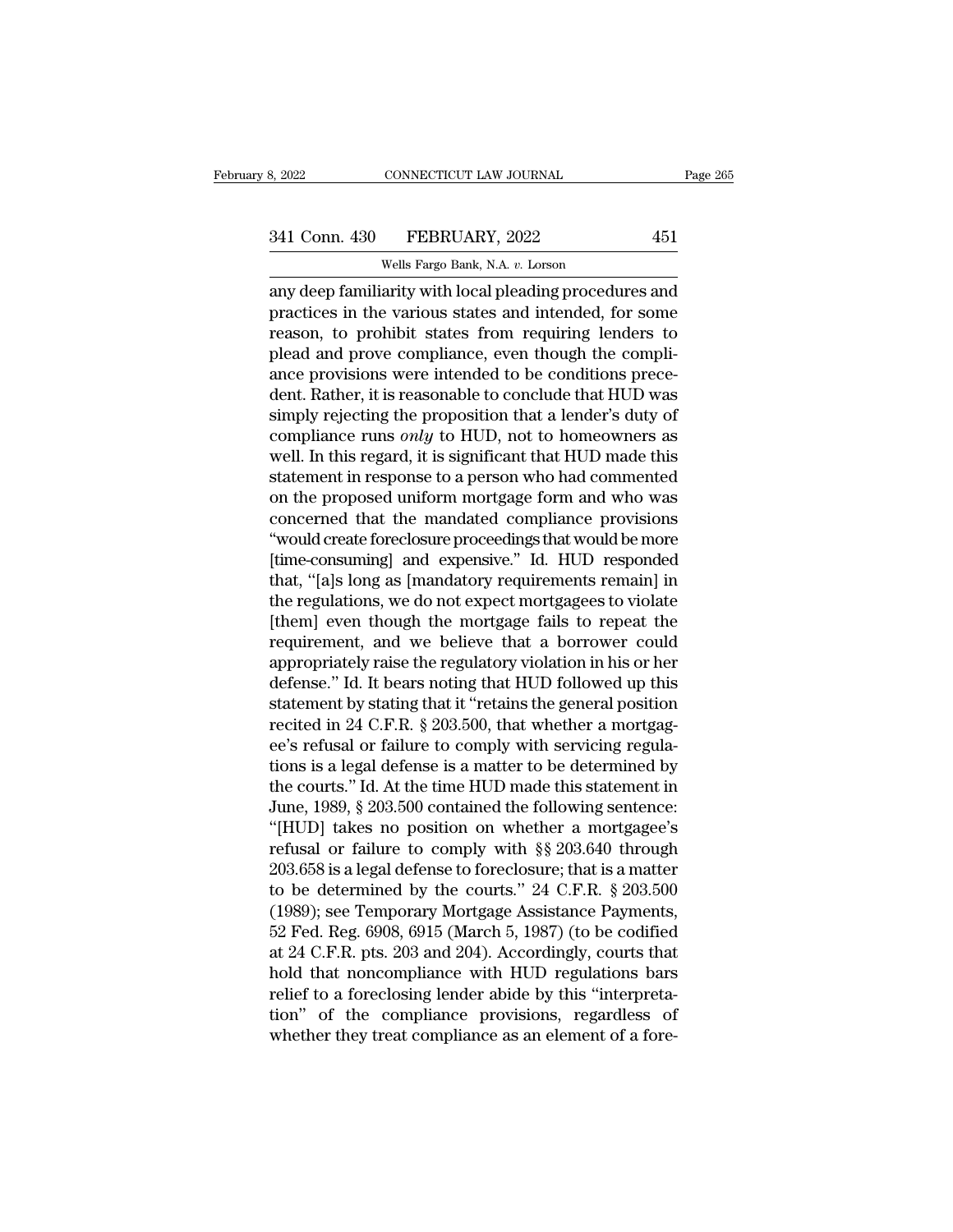|     | CONNECTICUT LAW JOURNAL                           | February 8, 2022 |
|-----|---------------------------------------------------|------------------|
|     |                                                   |                  |
| 452 | FEBRUARY, 2022                                    | 341 Conn. 430    |
|     | Wells Fargo Bank, N.A. v. Lorson                  |                  |
|     | closure action that must be pleaded and proved by |                  |

CONNECTICUT LAW JOURNAL February 8, 2022<br>
FEBRUARY, 2022 341 Conn. 430<br>
Wells Fargo Bank, N.A. v. Lorson<br>
Closure action that must be pleaded and proved by<br>
the lender or treat noncompliance as a defense to be<br>
pleaded and THE TREAD ART AND THE MELT THE MILL WELL STATE NORTHLINE WELL STATE CONSUMPTED AND MODEL AND MODEL AND THE LOCAL PORT OF THE LOCAL PORT OF THE MOREOVIDE AS A defense to be pleaded and proved by the homeowner. FEBRUARY, 2022 341 C<br>
Wells Fargo Bank, N.A. v. Lorson<br>
closure action that must be pleaded and p<br>
the lender or treat noncompliance as a defer<br>
pleaded and proved by the homeowner.<br>
Second, the plaintiff contends that "[e FEBRUARY, 2022 341 Conn. 430<br>
Wells Fargo Bank, N.A. v. Lorson<br>
SSure action that must be pleaded and proved by<br>
e lender or treat noncompliance as a defense to be<br>
eaded and proved by the homeowner.<br>
Second, the plaintiff

Wells Fargo Bank, N.A.  $v$ . Lorson<br>
closure action that must be pleaded and proved by<br>
the lender or treat noncompliance as a defense to be<br>
pleaded and proved by the homeowner.<br>
Second, the plaintiff contends that "[e]ve closure action that must be pleaded and proved by<br>the lender or treat noncompliance as a defense to be<br>pleaded and proved by the homeowner.<br>Second, the plaintiff contends that "[e]very jurisdic-<br>tion to have considered the ration that must be pleaded and proved by<br>the lender or treat noncompliance as a defense to be<br>pleaded and proved by the homeowner.<br>Second, the plaintiff contends that "[e]very jurisdic-<br>tion to have considered the issue . defended and proved by the homeowner.<br>
Second, the plaintiff contends that "[e]very jurisdiction to have considered the issue . . . has followed<br>
HUD's interpretation and found that borrowers may<br>
raise certain instances o Second, the plaintiff contends that "[e]very jurisdiction to have considered the issue . . . has followed HUD's interpretation and found that borrowers may raise certain instances of HUD noncompliance to defend against for Second, the plaintiff contends that "[e]very jurisdiction to have considered the issue  $\ldots$  has followed HUD's interpretation and found that borrowers may raise certain instances of HUD noncompliance to defend against fo  $AD$ 's interpretation and found that borrowers may<br>ise certain instances of  $HUD$  noncompliance to<br>fend against foreclosures. By contrast, no jurisdiction<br>is burdened a lender with proving compliance with<br> $HUD$  regulations a From S interpretation and found that borrowers hay<br>raise certain instances of HUD noncompliance to<br>defend against foreclosures. By contrast, no jurisdiction<br>has burdened a lender with proving compliance with<br>all HUD regul

Figure 1.1 The regulations of the monocompliance to<br>defend against foreclosures. By contrast, no jurisdiction<br>has burdened a lender with proving compliance with<br>all HUD regulations as part of its prima facie case."<br>Again, as burdened a lender with proving compliance with<br>has burdened a lender with proving compliance with<br>all HUD regulations as part of its prima facie case."<br>Again, we are not persuaded. Although a number of<br>jurisdictions hav has burdened a lender with proving compliance with<br>all HUD regulations as part of its prima facie case."<br>Again, we are not persuaded. Although a number of<br>jurisdictions have concluded that noncompliance with<br>HUD regulatio dependence as part of its primal racic case.<br>Again, we are not persuaded. Although a number of<br>jurisdictions have concluded that noncompliance with<br>HUD regulations should be raised by the homeowner<br>as an affirmative defens Again, we are not persuaded. Although a number of<br>jurisdictions have concluded that noncompliance with<br>HUD regulations should be raised by the homeowner<br>as an affirmative defense,<sup>5</sup> many of the cases cited by<br>the plainti jurisdictions have concluded that noncompliance with<br>HUD regulations should be raised by the homeowner<br>as an affirmative defense,<sup>5</sup> many of the cases cited by<br>the plaintiff merely hold that noncompliance with appli-<br>cabl HUD regulations should be raised by the homeowner<br>as an affirmative defense,<sup>5</sup> many of the cases cited by<br>the plaintiff merely hold that noncompliance with appli-<br>cable HUD regulations can be raised as a "defense" to<br>a f as an affirmative defense,<sup>5</sup> many of the cases cited by<br>the plaintiff merely hold that noncompliance with appli-<br>cable HUD regulations can be raised as a "defense" to<br>a foreclosure action in the generic or colloquial sens that, if established (or not disproved), noncompliance<br>will bar relief to the lender, and do not analyze who<br>has the burden of pleading and proof. See, e.g., *PNC*<br><sup>5</sup>See, e.g., *Bankers Life Co.* v. *Denton*, 120 Ill. App that, if established (or not disproved), noncompliance<br>will bar relief to the lender, and do not analyze who<br>has the burden of pleading and proof. See, e.g., *PNC*<br> ${}^{5}$ See, e.g., *Bankers Life Co. v. Denton*, 120 Ill. A

will bar relief to the lender, and do not analyze who<br>has the burden of pleading and proof. See, e.g., *PNC*<br><sup>5</sup>See, e.g., *Bankers Life Co. v. Denton*, 120 Ill. App. 3d 576, 579, 458 N.E.2d<br>203 (1983) ("we believe that t has the burden of pleading and proof. See, e.g., *PNC*<br>
<sup>5</sup> See, e.g., *Bankers Life Co. v. Denton*, 120 Ill. App. 3d 576, 579, 458 N.E.2d<br>
203 (1983) ("we believe that the failure to comply with these servicing<br>
regulatio *McKinney* v. *Taylor, Bean & Whitaker Mortgage Corp.*, supersigned the procedure comply with these servicing equations which are mandatory and have the force and effect of law can be raised in a foreclosure proceeding as <sup>5</sup> See, e.g., *Bankers Life Co. v. Denton*, 120 Ill. App. 3d 576, 579, 458 N.E.2d 203 (1983) ("we believe that the failure to comply with these servicing regulations which are mandatory and have the force and effect of l 203 (1983) ("we believe that the failure to comply with these serving<br>
203 (1983) ("we believe that the failure to comply with these serving<br>
regulations which are mandatory and have the force and effect of law can<br>
be ra regulations which are mandatory and have the force and effect of law can<br>be raised in a foreclosure proceeding as an affirmative defense"); Lacy-<br> $McKinney$  v. Taylor, Bean & Whitaker Mortgage Corp., supra, 937 N.E.2d<br>864 (hol the raised in a foreclosure proceeding as an affirmative defense"); *Lacy-McKinney v. Taylor*, *Bean & Whitaker Mortgage Corp.*, supra, 937 N.E.2d 864 (holding, without analysis regarding who has burden of proof, that home *McKinney v. Taylor, Bean & Whitaker Mortgage Corp.*, supra, 937 N.E.2d 864 (holding, without analysis regarding who has burden of proof, that homeowner "can properly raise as an affirmative defense that [the lender] faile  $\frac{400}{100}$  moreover "can properly raise as an affirmative defense that [the lender] failed to comply with the HUD servicing regulations prior to commencing failed to comply with the HUD servicing regulations prior to c homeowner "can properly raise as an affirmative defense that [the lender] failed to comply with the HUD servicing regulations prior to commencing this foreclosure action"); Wells Fargo Home Mortgage, Inc. v. Neal, 398 Md. failed to comply with the HUD servicing regulations prior to commencing this foreclosure action"); Wells Fargo Home Mortgage, Inc. v. Neal, 398 Md. 705, 727, 922 A.2d 538 (2007) ("we are of the opinion that the violations that the induction"); *Wells Fargo Home Mortgage, Inc.* v. *Neal*, 398 Md. 705, 727, 922 A.2d 538 (2007) ("we are of the opinion that the violations of the HUD mortgage servicing regulations alleged of [the lender] by [the  $1005, 727, 922$  A.2d 538 (2007) ("we are of the opinion that the violations of the HUD mortgage servicing regulations alleged of [the lender] by [the homeowner] may be asserted effectively as an affirmative defense withi the HUD mortgage servicing regulations alleged of [the lender] by [the homeowner] may be asserted effectively as an affirmative defense within the injunctive relief apparatus provided" by Maryland statute). We note that t *Life Co. Life Co. Denton Life Co. Dentonianally by Maryland statute).* We note that the issue in both *Bankers Life Co.* and *Lacy-McKinney* was whether homeowners were intended to be beneficiaries of the applicab the injunctive relief apparatus provided" by Maryland statute). We note that the issue in both *Bankers Life Co*. and *Lacy-McKinney* was whether homeowners were intended to be beneficiaries of the applicable HUD regulati ance must be interest and *Bankers Life Co.* and *Lacy-McKinney* was whether homeowners were intended to be beneficiaries of the applicable HUD regulations *at all or, instead, whether HUD was the sole beneficiary. See Ban* homeowners were intended to be beneficiaries of the applicable HUD regula-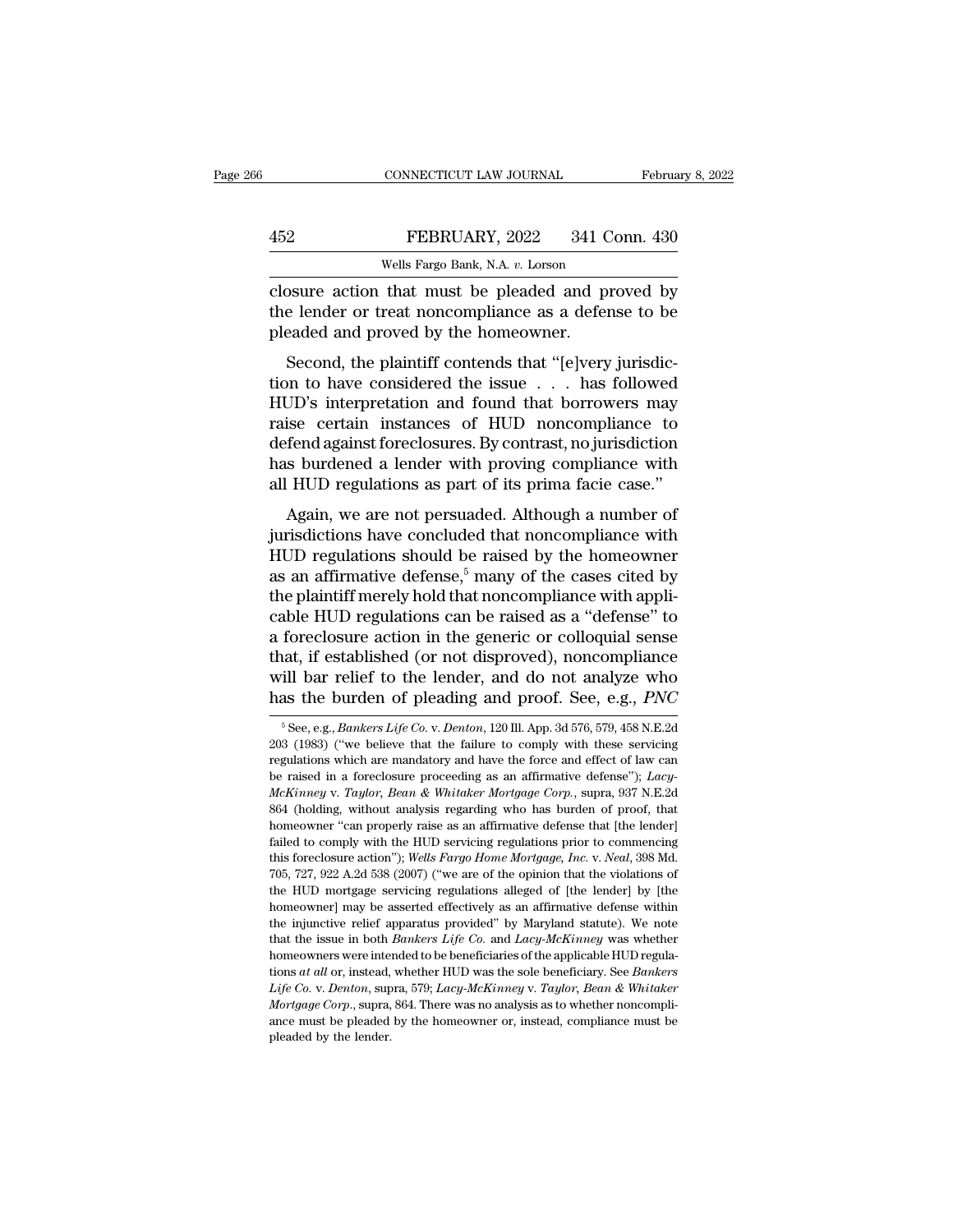# 341 Conn. 430 FEBRUARY, 2022 453<br>Wells Fargo Bank, N.A. v. Lorson

CONNECTICUT LAW JOURNAL<br>
FEBRUARY, 2022<br>
Wells Fargo Bank, N.A. *v.* Lorson<br> *UAssn. v. Wilson*, 74 N F. 3d 100-1 *Bank*, 2022<br> **Bank, 2022**<br> **Bank, National Assn.** v. Wilson, 74 N.E.3d 100, 105 (Ill.<br> **App.**) ("it is undisputed . . . that the failure to comply<br>
with HUD's mortgage services requirements contained 341 Conn. 430 FEBRUARY, 2022 453<br>Wells Fargo Bank, N.A. v. Lorson<br>Bank, National Assn. v. Wilson, 74 N.E.3d 100, 105 (III.<br>App.) ("it is undisputed . . . that the failure to comply<br>with HUD's mortgage services requirements 341 Conn. 430 FEBRUARY, 2022 453<br>
Wells Fargo Bank, N.A. v. Lorson<br> *Bank*, *National Assn.* v. *Wilson*, 74 N.E.3d 100, 105 (III.<br>
App.) ("it is undisputed . . . that the failure to comply<br>
with HUD's mortgage services r 341 Conn. 430 FEBRUARY, 2022 453<br>
Wells Fargo Bank, N.A. v. Lorson<br> *Bank*, *National Assn.* v. *Wilson*, 74 N.E.3d 100, 105 (III.<br>
App.) ("it is undisputed . . . that the failure to comply<br>
with HUD's mortgage services r Wells Fargo Bank, N.A. v. Lorson<br>Bank, National Assn. v. Wilson, 74 N.E.3d 100, 105 (Ill.<br>App.) ("it is undisputed . . . that the failure to comply<br>with HUD's mortgage services requirements contained<br>in its regulations is *Wells Fargo Bank, N.A. v. Lorson*<br> *Bank, National Assn. v. Wilson,* 74 N.E.3d 100, 105 (Ill.<br>
App.) ("it is undisputed . . . that the failure to comply<br>
with HUD's mortgage services requirements contained<br>
in its regulat Bank, National Assn. v. Wilson, 74 N.E.3d 100, 105 (Ill.<br>App.) ("it is undisputed . . . that the failure to comply<br>with HUD's mortgage services requirements contained<br>in its regulations is a defense to a mortgage foreclosu App.) ("it is undisputed . . . that the failure to comply<br>with HUD's mortgage services requirements contained<br>in its regulations is a defense to a mortgage foreclosure<br>action"), appeal denied, 89 N.E.3d 763 (Ill. 2017); with HUD's mortgage services requirements contained<br>in its regulations is a defense to a mortgage foreclosure<br>action"), appeal denied, 89 N.E.3d 763 (Ill. 2017); *ABN*<br>AMRO Mortgage Group, Inc. v. Tullar, Docket No. 06-<br>08 in its regulations is a defense to a mortgage foreclosure<br>action"), appeal denied, 89 N.E.3d 763 (Ill. 2017); *ABN*<br>*AMRO Mortgage Group, Inc.* v. *Tullar*, Docket No. 06-<br>0824, 2009 WL 1066511, \*4 (Iowa App. April 22, 20 action"), appeal denied, 89 N.E.3d 763 (Ill. 2017); *ABN*<br>AMRO Mortgage Group, Inc. v. Tullar, Docket No. 06-<br>0824, 2009 WL 1066511, \*4 (Iowa App. April 22, 2009)<br>(decision without published opinion, 770 N.W.2d 851)<br>("HUD AMRO Mortgage Group, Inc. v. Tullar, Docket No. 06-0824, 2009 WL 1066511, \*4 (Iowa App. April 22, 2009)<br>(decision without published opinion, 770 N.W.2d 851)<br>("HUD foresaw—and approved—the concept that fail-<br>ure to comply w 0824, 2009 WL 1066511, \*4 (Iowa App. April 22, 2009)<br>(decision without published opinion, 770 N.W.2d 851)<br>("HUD foresaw—and approved—the concept that fail-<br>ure to comply with its so-called 'mitigation' or 'forbear-<br>ance' (decision without published opinion, 770 N.W.2d 851)<br>("HUD foresaw—and approved—the concept that fail-<br>ure to comply with its so-called 'mitigation' or 'forbear-<br>ance' rules could be raised as a defense in a foreclosure<br>p ("HUD foresaw—and approved—the concept that fail-<br>ure to comply with its so-called 'mitigation' or 'forbear-<br>ance' rules could be raised as a defense in a foreclosure<br>proceeding"); *HSBC Bank USA*, *N.A.* v. *Teed*, supra, ure to comply with its so-called 'mitigation' or 'forbear-<br>ance' rules could be raised as a defense in a foreclosure<br>proceeding"); *HSBC Bank USA*, *N.A.* v. *Teed*, supra, 48<br>Misc. 3d 197 ("compliance with the appropriate ance' rules could be raised as a defense in a foreclosure<br>proceeding"); *HSBC Bank USA*, *N.A.* v. *Teed*, supra, 48<br>Misc. 3d 197 ("compliance with the appropriate federal<br>regulations is not merely a procedural requiremen proceeding"); *HSBC Bank USA*, *N.A.* v. *Teed*, supra, 48<br>Misc. 3d 197 ("compliance with the appropriate federal<br>regulations is not merely a procedural requirement but<br>is a condition precedent to the imposition of liabili Misc. 3d 197 ("compliance with the appropriate federal<br>regulations is not merely a procedural requirement but<br>is a condition precedent to the imposition of liability,"<br>and, therefore, "the failure to comply with the HUD<br>se regulations is not merely a procedural requirement but<br>is a condition precedent to the imposition of liability,"<br>and, therefore, "the failure to comply with the HUD<br>servicing requirements is a complete defense to a mort-<br>g is a condition precedent to the imposition of liability,"<br>and, therefore, "the failure to comply with the HUD<br>servicing requirements is a complete defense to a mort-<br>gage foreclosure action"); *Federal Land Bank of Saint* and, therefore, "the failure to comply with the HUD<br>servicing requirements is a complete defense to a mort-<br>gage foreclosure action"); *Federal Land Bank of Saint*<br>*Paul* v. *Overboe*, 404 N.W.2d 445, 449 (N.D. 1987) ("var servicing requirements is a complete defense to a mortgage foreclosure action''); *Federal Land Bank of Saint Paul v. Overboe*, 404 N.W.2d 445, 449 (N.D. 1987) ("various courts have held that the failure of a lender to fol gage foreclosure action"); *Federal Land Bank of Saint*<br>*Paul v. Overboe*, 404 N.W.2d 445, 449 (N.D. 1987) ("vari-<br>ous courts have held that the failure of a lender to<br>follow HUD regulations governing mortgage servicing<br>co Paul v. Overboe, 404 N.W.2d 445, 449 (N.D. 1987) ("various courts have held that the failure of a lender to follow HUD regulations governing mortgage servicing constitutes a valid defense sufficient to deny the lender the ous courts have held that the failure of a lender to<br>follow HUD regulations governing mortgage servicing<br>constitutes a valid defense sufficient to deny the lender<br>the relief it seeks in a foreclosure action"); *Fleet Real* follow HUD regulations governing mortgage servicing<br>constitutes a valid defense sufficient to deny the lender<br>the relief it seeks in a foreclosure action"); *Fleet Real*<br>*Estate Funding Corp.* v. *Smith*, 366 Pa. Super. 1 constitutes a valid defense sufficient to deny the lender<br>the relief it seeks in a foreclosure action"); *Fleet Real*<br>*Estate Funding Corp.* v. *Smith*, 366 Pa. Super. 116, 124,<br>530 A.2d 919 (1987) ("a mortgagor of an FHAthe relief it seeks in a<br> *Estate Funding Corp.* v<br>
530 A.2d 919 (1987) (";<br>
mortgage may raise as<br>
sure  $\ldots$  the mortgage<br>
with the forbearance pi<br>
and regulations").<br>
More important, cont  $0$  A.2d 919 (1987) ("a mortgagor of an FHA-insured<br>ortgage may raise as an equitable defense to foreclo-<br>re  $\dots$  the mortgagee's deviation from compliance<br>th the forbearance provisions of the HUD Handbook<br>d regulations") For that one (1997) (a mongager of an trim mistrical<br>mortgage may raise as an equitable defense to foreclo-<br>sure . . . the mortgagee's deviation from compliance<br>with the forbearance provisions of the HUD Handbook<br>and regul

sure  $\dots$  the mortgage of the division from compliance<br>sure  $\dots$  the mortgagee's deviation from compliance<br>with the forbearance provisions of the HUD Handbook<br>and regulations").<br>More important, contrary to the plaintiff's with the forbearance provisions of the HUD Handbook<br>and regulations").<br>More important, contrary to the plaintiff's contention<br>that *no* court has *ever* placed the burden of pleading<br>and proving compliance with HUD regula and regulations").<br>
More important, contrary to the plaintiff's contention<br>
that *no* court has *ever* placed the burden of pleading<br>
and proving compliance with HUD regulations on the<br>
lender, the defendants have cited tw *More important, contrary to the plaintiff's contention*<br>that *no* court has *ever* placed the burden of pleading<br>and proving compliance with HUD regulations on the<br>lender, the defendants have cited two cases in which<br>a st More important, contrary to the plaintiff's contention<br>that *no* court has *ever* placed the burden of pleading<br>and proving compliance with HUD regulations on the<br>lender, the defendants have cited two cases in which<br>a sta that *no* court has *ever* placed the burden of pleading<br>and proving compliance with HUD regulations on the<br>lender, the defendants have cited two cases in which<br>a state's appellate court expressly did so. In *Palma* v.<br>*J*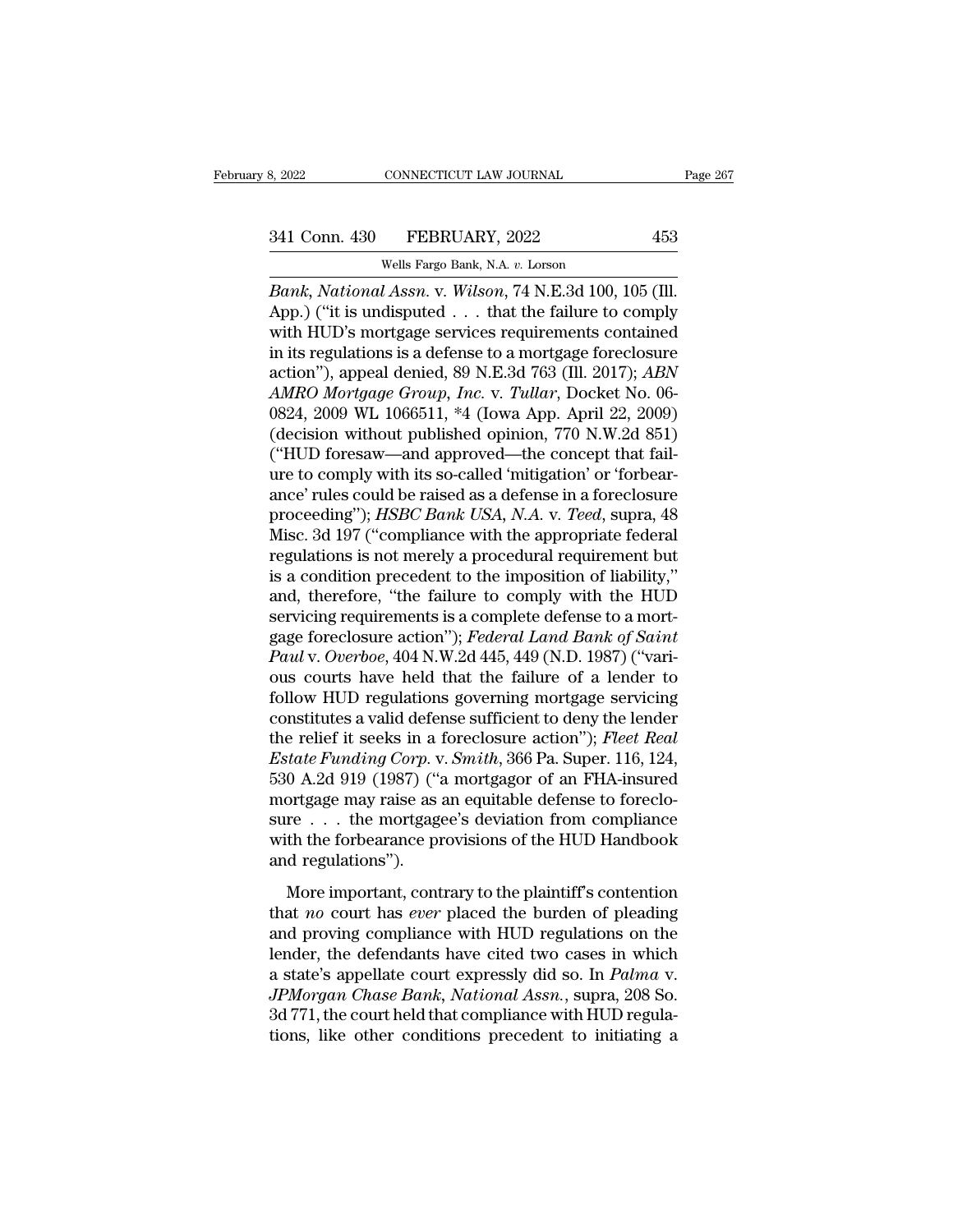## EXECUTE CONNECTICUT LAW JOURNAL February 8, 2022<br>454 FEBRUARY, 2022 341 Conn. 430<br>Wells Fargo Bank, N.A. v. Lorson CONNECTICUT LAW JOURNAL<br>FEBRUARY, 2022 341 Connel<br>Wells Fargo Bank, N.A. *v.* Lorson<br>Exponential popensy property property

February 8, 2022<br>
FEBRUARY, 2022 341 Conn. 430<br>
Wells Fargo Bank, N.A. v. Lorson<br>
foreclosure action, must be generally pleaded by the<br>
lender. See id., 775. The burden then shifts to the bor-FEBRUARY, 2022 341 Conn. 430<br>Wells Fargo Bank, N.A. v. Lorson<br>foreclosure action, must be generally pleaded by the<br>lender. See id., 775. The burden then shifts to the bor-<br>rower to specifically deny compliance with particu FEBRUARY, 2022 341 Conn. 430<br>
Wells Fargo Bank, N.A. v. Lorson<br>
foreclosure action, must be generally pleaded by the<br>
lender. See id., 775. The burden then shifts to the bor-<br>
rower to specifically deny compliance with pa FEBRUARY, 2022 341 Conn. 430<br>
Wells Fargo Bank, N.A. v. Lorson<br>
foreclosure action, must be generally pleaded by the<br>
lender. See id., 775. The burden then shifts to the bor-<br>
rower to specifically deny compliance with pa Wells Fargo Bank, N.A. v. Lorson<br>foreclosure action, must be generally pleaded by the<br>lender. See id., 775. The burden then shifts to the bor-<br>rower to specifically deny compliance with particular<br>regulations. Id. In turn Wells Fargo Bank, N.A.  $v$ . Lorson<br>foreclosure action, must be generally pleaded by the<br>lender. See id., 775. The burden then shifts to the bor-<br>rower to specifically deny compliance with particular<br>regulations. Id. In tu foreclosure action, must be generally pleaded by the lender. See id., 775. The burden then shifts to the bor-<br>rower to specifically deny compliance with particular<br>regulations. Id. In turn, once the borrower has pleaded<br>a regulations. Id. In turn, once the borrower has pleaded<br>regulations. Id. In turn, once the borrower has pleaded<br>a specific denial, the burden shifts back to the lender<br>to prove at trial that it complied with the regulation regulations. Id. In turn, once the borrower has pleaded<br>a specific denial, the burden shifts back to the lender<br>to prove at trial that it complied with the regulations.<br>Id. Similarly, in *Wells Fargo Bank*, *N.A.* v. *Awad* a specific denial, the burden shifts back to the lender<br>to prove at trial that it complied with the regulations.<br>Id. Similarly, in *Wells Fargo Bank*, *N.A.* v. *Awadallah*,<br>supra, 41 N.E.3d 481, the court held that "compl to prove at trial that it complied with the regulations.<br>Id. Similarly, in *Wells Fargo Bank*, *N.A.* v. *Awadallah*,<br>supra, 41 N.E.3d 481, the court held that "compliance<br>with [HUD] regulations is a condition precedent a Id. Similarly, in *Wells Fargo Bank*, *N.A.* v. *Awadallah*, supra, 41 N.E.3d 481, the court held that "compliance with [HUD] regulations is a condition precedent and [the] bank must [therefore] generally plead in its com supra, 41 N.E.3d 481, the court held that "compliance<br>with [HUD] regulations is a condition precedent and<br>[the] bank must [therefore] generally plead in its com-<br>plaint that it has complied with the . . . regulations,<br>whic with [HUD] regulations is a condition precedent and<br>[the] bank must [therefore] generally plead in its com-<br>plaint that it has complied with the  $\ldots$  regulations,<br>which shifts the burden to the borrower to plead with<br>par [the] bank must [therefore] generally plead in its complaint that it has complied with the  $\ldots$  regulations, which shifts the burden to the borrower to plead with particularity in the answer  $\ldots$  which specific regulati plaint that it has complied with the . . . . regulations,<br>which shifts the burden to the borrower to plead with<br>particularity in the answer . . . which specific regula-<br>tions were not complied with, in order to preserve th which shifts the burden to the borrower to plead with<br>particularity in the answer  $\ldots$  which specific regula-<br>tions were not complied with, in order to preserve the<br>issue. Then upon summary judgment, the burden shifts<br>ba particularity in the answer . . . which specific regulations were not complied with, in order to preserve the issue. Then upon summary judgment, the burden shifts back again to the bank, which must provide evidence suffici tions were not complied with, in order to preserve the<br>issue. Then upon summary judgment, the burden shifts<br>back again to the bank, which must provide evidence<br>sufficient to dispel a genuine issue of material fact, that<br>it issue. Then upon summary judgment, the burden shifts<br>back again to the bank, which must provide evidence<br>sufficient to dispel a genuine issue of material fact, that<br>it complied with the specific HUD regulation raised by<br>th back again to the bank, which must provide evidence<br>sufficient to dispel a genuine issue of material fact, that<br>it complied with the specific HUD regulation raised by<br>the borrower in its answer." (Internal quotation marks<br> sufficient to dispel a genuine issue of material fact, that<br>it complied with the specific HUD regulation raised by<br>the borrower in its answer." (Internal quotation marks<br>omitted.) Id., 487. Accordingly, we reject the plain Exampled what the specific Treb Tegalation raised by<br>
e borrower in its answer." (Internal quotation marks<br>
interd.) Id., 487. Accordingly, we reject the plaintiff's<br>
intention that the great weight of authority favors its are softewer in its allower. (internal quotation marks<br>
omitted.) Id., 487. Accordingly, we reject the plaintiff's<br>
contention that the great weight of authority favors its<br>
position that the burden should be on the defend

plead and prove compliance with all HUD regulations<br>working and prove procedured and prove concompliance.<br>Third, the plaintiff contends that the Appellate Court<br>correctly determined that "[r]equiring mortgagees to<br>plead an position that the great wegnt of datability favors as<br>position that the burden should be on the defendants<br>to plead and prove noncompliance.<br>Third, the plaintiff contends that the Appellate Court<br>correctly determined that to plead and prove noncompliance.<br>
Third, the plaintiff contends that the Appellate Court<br>
correctly determined that "[r]equiring mortgagees to<br>
plead and prove compliance with all HUD regulations<br>
would undermine this st *Wells Fargo Bank, N.A. v. Lorson, supra, 183 Conn.*<br> *Wells Fargo Bank, N.A. v. <i>Lorson, supramelyon.* 215 Wells Fargo Bank, N.A. v. *Lorson, supramelyon.* App. 215 (if lenders had burden of pleading and proving econ-<br> *W* Third, the plaintiff contends that the Appellate Court<br>correctly determined that "[r]equiring mortgagees to<br>plead and prove compliance with all HUD regulations<br>would undermine this state's policy of promoting econ-<br>omy and correctly determined that "[r]equiring mortgagees to<br>plead and prove compliance with all HUD regulations<br>would undermine this state's policy of promoting econ-<br>omy and efficiency in foreclosure actions . . . . . " See<br>Well plead and prove compliance with all HUD regulations<br>would undermine this state's policy of promoting econ-<br>omy and efficiency in foreclosure actions . . . . ." See<br>Wells Fargo Bank, N.A. v. Lorson, supra, 183 Conn.<br>App. 21 would undermine this state's policy of promoting economy and efficiency in foreclosure actions  $\ldots$ ." See<br>Wells Fargo Bank, N.A. v. Lorson, supra, 183 Conn.<br>App. 215 (if lenders had burden of pleading and proving<br>complia omy and efficiency in foreclosure actions  $\ldots$  ." See<br>Wells Fargo Bank, N.A. v. Lorson, supra, 183 Conn.<br>App. 215 (if lenders had burden of pleading and proving<br>compliance, "[f]oreclosure trials, and motions for sum-<br>mar *Wells Fargo Bank, N.A. v. Lorson,* supra, 183 Conn.<br>App. 215 (if lenders had burden of pleading and proving<br>compliance, "[f]oreclosure trials, and motions for sum-<br>mary judgment in foreclosure actions, in which the facts App. 215 (if lenders had burden of pleading and proving<br>compliance, "[f]oreclosure trials, and motions for sum-<br>mary judgment in foreclosure actions, in which the facts<br>are largely undisputed, would become drawn out,<br>expe compliance, "[f]oreclosure trials, and motions for summary judgment in foreclosure actions, in which the facts<br>are largely undisputed, would become drawn out,<br>expensive affairs as a plaintiff presents evidence regard-<br>ing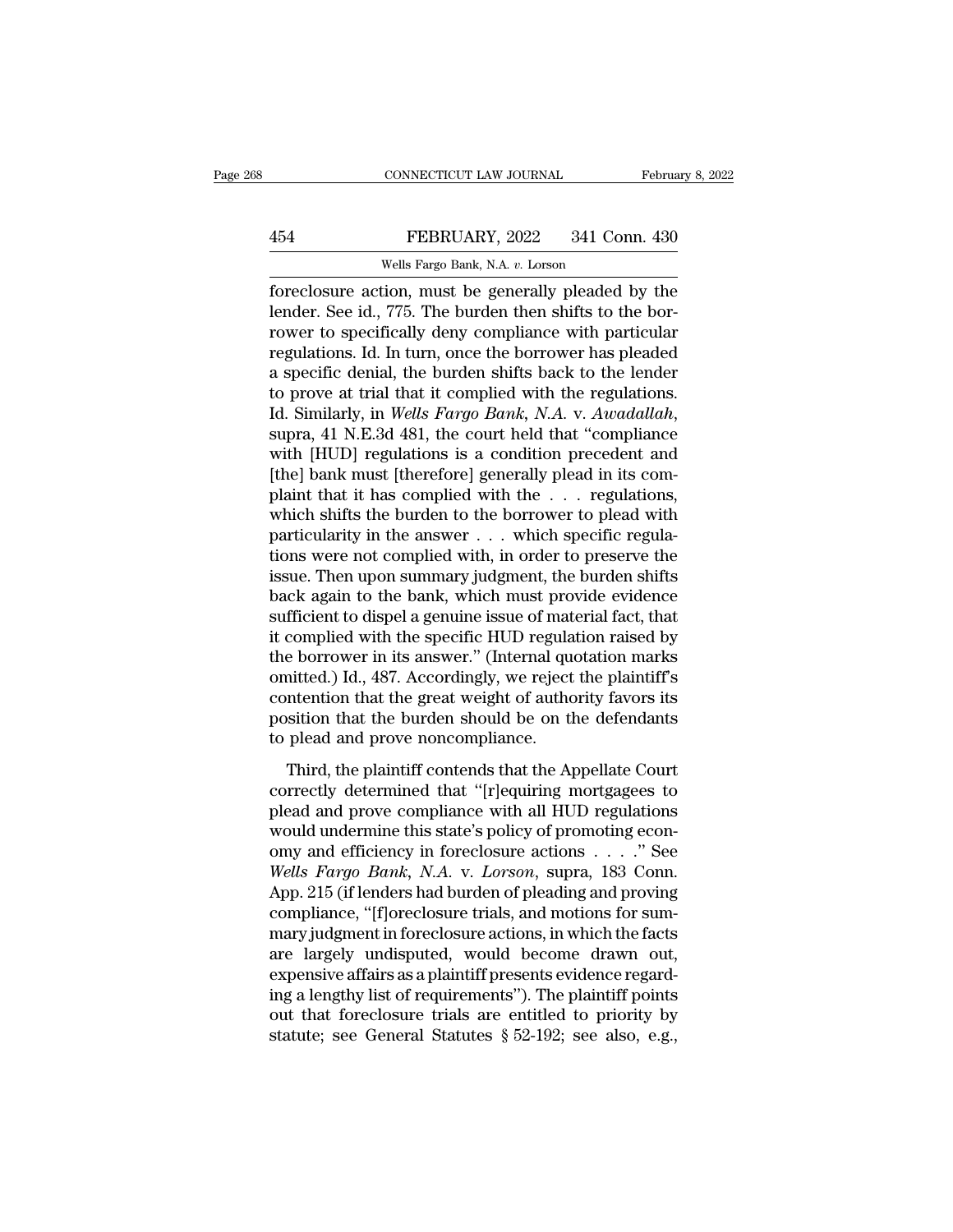CONNECTICUT LAW JOURNAL<br>
FEBRUARY, 2022<br>
Wells Fargo Bank, N.A. *v.* Lorson<br>
V. *Reyman*. 25 Conn. Ann. 369–37 <sup>8, 2022</sup> CONNECTICUT LAW JOURNAL Page 269<br> **S41 Conn. 430** FEBRUARY, 2022 455<br>
Wells Fargo Bank, N.A. v. Lorson<br> *Suffield Bank* v. *Berman*, 25 Conn. App. 369, 373, 594<br>
A.2d 493 ("due to the nature of foreclosure action 341 Conn. 430 FEBRUARY, 2022 455<br>Wells Fargo Bank, N.A. v. Lorson<br>Suffield Bank v. Berman, 25 Conn. App. 369, 373, 594<br>A.2d 493 ("due to the nature of foreclosure actions,<br>the spirit of the rules is to expedite matters"), 341 Conn. 430 FEBRUARY, 2022 455<br>
Wells Fargo Bank, N.A. v. Lorson<br>
Suffield Bank v. Berman, 25 Conn. App. 369, 373, 594<br>
A.2d 493 ("due to the nature of foreclosure actions,<br>
the spirit of the rules is to expedite matter 341 Conn. 430 FEBRUARY, 2022 455<br>
Wells Fargo Bank, N.A. v. Lorson<br>
Suffield Bank v. Berman, 25 Conn. App. 369, 373, 594<br>
A.2d 493 ("due to the nature of foreclosure actions,<br>
the spirit of the rules is to expedite matters Wells Fargo Bank, N.A. v. Lorson<br>Suffield Bank v. Berman, 25 Conn. App. 369, 373, 594<br>A.2d 493 ("due to the nature of foreclosure actions,<br>the spirit of the rules is to expedite matters"), cert.<br>dismissed, 220 Conn. 913, wells Fargo Bank, N.A. v. Lorson<br>Suffield Bank v. Berman, 25 Conn. App. 369, 373, 594<br>A.2d 493 ("due to the nature of foreclosure actions,<br>the spirit of the rules is to expedite matters"), cert.<br>dismissed, 220 Conn. 913, 5 Suffield Bank v. Berman, 25 Conn. App. 369, 373, 594<br>A.2d 493 ("due to the nature of foreclosure actions,<br>the spirit of the rules is to expedite matters"), cert.<br>dismissed, 220 Conn. 913, 597 A.2d 339 (1991), and<br>cert. den A.2d 493 ("due to the nature of foreclosure actions,<br>the spirit of the rules is to expedite matters"), cert.<br>dismissed, 220 Conn. 913, 597 A.2d 339 (1991), and<br>cert. denied, 220 Conn. 914, 597 A.2d 340 (1991); and<br>contends the spirit of the rules is to expedite matters"), cert.<br>dismissed, 220 Conn. 913, 597 A.2d 339 (1991), and<br>cert. denied, 220 Conn. 914, 597 A.2d 340 (1991); and<br>contends that, because the HUD regulations are so volu-<br>minou dismissed, 220 Conn. 913, 597 A.2d 339 (1991), and<br>cert. denied, 220 Conn. 914, 597 A.2d 340 (1991); and<br>contends that, because the HUD regulations are so volu-<br>minous and Byzantine, the position taken by the defen-<br>dants cert. denied, 220 Conn. 914, 597 A.2d 340 (1991); and<br>contends that, because the HUD regulations are so volu-<br>minous and Byzantine, the position taken by the defen-<br>dants and the amicus "would saddle mortgagees with<br>a mass mous and Byzantine, the position taken by the defen-<br>hts and the amicus "would saddle mortgagees with<br>massive and complex burden that would greatly com-<br>icate, lengthen, and add expense to foreclosures . . .<br>mortgages cont helmods and Byzantine, the position taken by the deter-<br>dants and the amicus "would saddle mortgagees with<br>a massive and complex burden that would greatly com-<br>plicate, lengthen, and add expense to foreclosures . . .<br>of mo

a massive and complex burden that would greatly complicate, lengthen, and add expense to foreclosures . . . of mortgages containing the HUD uniform covenants."<br>As the plaintiff recognizes, however, this court has<br>held in a a massive and complex burdent diat would greatly complicate, lengthen, and add expense to foreclosures . . . of mortgages containing the HUD uniform covenants."<br>As the plaintiff recognizes, however, this court has<br>held in pheate, enginent, and add expense to forecrossites  $\cdot \cdot \cdot$ <br>of mortgages containing the HUD uniform covenants."<br>As the plaintiff recognizes, however, this court has<br>held in another context that, "in the very exceptional<br>s As the plaintiff recognizes, however, this court has<br>held in another context that, "in the very exceptional<br>situation created by the [existence of a contract con-<br>taining] numerous conditions [precedent]," a burden<br>shifti As the plaintiff recognizes, however, this court has<br>held in another context that, "in the very exceptional<br>situation created by the [existence of a contract con-<br>taining] numerous conditions [precedent]," a burden<br>shiftin held in another context that, "in the very exceptional situation created by the [existence of a contract containing] numerous conditions [precedent]," a burden shifting approach is appropriate, with the plaintiff retainin situation created by the [existence of a contract containing] numerous conditions [precedent]," a burden<br>shifting approach is appropriate, with the plaintiff<br>retaining the ultimate burden of proving compliance.<br>Harty v. E taining] numerous conditions [precedent]," a burden<br>shifting approach is appropriate, with the plaintiff<br>retaining the ultimate burden of proving compliance.<br>Harty v. Eagle Indemnity Co., 108 Conn. 563, 566, 143<br>A. 847 (19 shifting approach is appropriate, with the plaintiff<br>retaining the ultimate burden of proving compliance.<br>Harty v. Eagle Indemnity Co., 108 Conn. 563, 566, 143<br>A. 847 (1928). Specifically, "it has become the estab-<br>lished retaining the ultimate burden of proving compliance.<br> *Harty* v. *Eagle Indemnity Co.*, 108 Conn. 563, 566, 143<br>
A. 847 (1928). Specifically, "it has become the estab-<br>
lished law of this [s]tate that one instituting an a Harty v. Eagle Indemnity Co., 108 Conn. 563, 566, 143<br>A. 847 (1928). Specifically, "it has become the estab-<br>lished law of this [s]tate that one instituting an action<br>[on] an insurance policy is only obliged to allege in A. 847 (1928). Specifically, "it has become the established law of this [s]tate that one instituting an action<br>[on] an insurance policy is only obliged to allege in his<br>complaint, in general terms, that the various condit lished law of this [s]tate that one instituting an action<br>[on] an insurance policy is only obliged to allege in his<br>complaint, in general terms, that the various conditions<br>precedent stated in the policy have been fulfill [on] an insurance policy is only obliged to allege in his complaint, in general terms, that the various conditions precedent stated in the policy have been fulfilled; that it is then incumbent [on] the defendant, by way o complaint, in general terms, that the various conditions<br>precedent stated in the policy have been fulfilled; that it<br>is then incumbent [on] the defendant, by way of special<br>defense,<sup>6</sup> to set up such failures to comply wi precedent stated in the policy have been fulfilled; that it<br>is then incumbent [on] the defendant, by way of special<br>defense,<sup>6</sup> to set up such failures to comply with such<br>conditions as it proposes to claim; that the burde is then incumbent [on] the defendant, by way of special<br>defense,<sup>6</sup> to set up such failures to comply with such<br>conditions as it proposes to claim; that the burden rests<br>[on] the plaintiff to prove compliance with the con defense,<sup>6</sup> to set up such failures to comply with such conditions as it proposes to claim; that the burden rests [on] the plaintiff to prove compliance with the conditions so put in issue, but that, as to other condition for example on that, as to other conditions<br>recedent, compliance is presumed, without offer of<br>roof by the plaintiff." (Footnote added.) Id., 565. The<br>inderlying reason for the rule . . . [is] that, in the<br> $\frac{6}{3}$  We no precedent, compliance is presumed, without offer of proof by the plaintiff." (Footnote added.) Id., 565. The "underlying reason for the rule  $\ldots$ . [is] that, in the  $\frac{1}{\pi}$  we note that this pleading is a special defe

proof by the plaintiff." (Footnote added.) Id., 565. The "underlying reason for the rule  $\ldots$ . [is] that, in the  $\circ$  We note that this pleading is a special defense in form only, inasmuch as the defendant ordinarily has "underlying reason for the rule . . . [is] that, in the  $\frac{1}{6}$  we note that this pleading is a special defense in form only, inasmuch as the defendant ordinarily has the ultimate burden of proving a special defense. Se We note that this pleading is a special defense in form only, inasmuch as the defendant ordinarily has the ultimate burden of proving a special defense. See, e.g., *Wyatt Energy, Inc.* v. *Motiva Enterprises, LLC*, 308 Co <sup>6</sup> We note that this pleading is a special defense in form only, inasmuch as the defendant ordinarily has the ultimate burden of proving a special defense. See, e.g., *Wyatt Energy, Inc.* v. *Motiva Enterprises, LLC*, 30 defense. See, e.g., *Wyatt Energy, Inc.* v. *Motiva Enterprises, LLC*, 308 Conn. 719, 736, 66 A.3d 848 (2013) ("the party raising a special defense has the burden of proving the facts alleged therein"). As a practical mat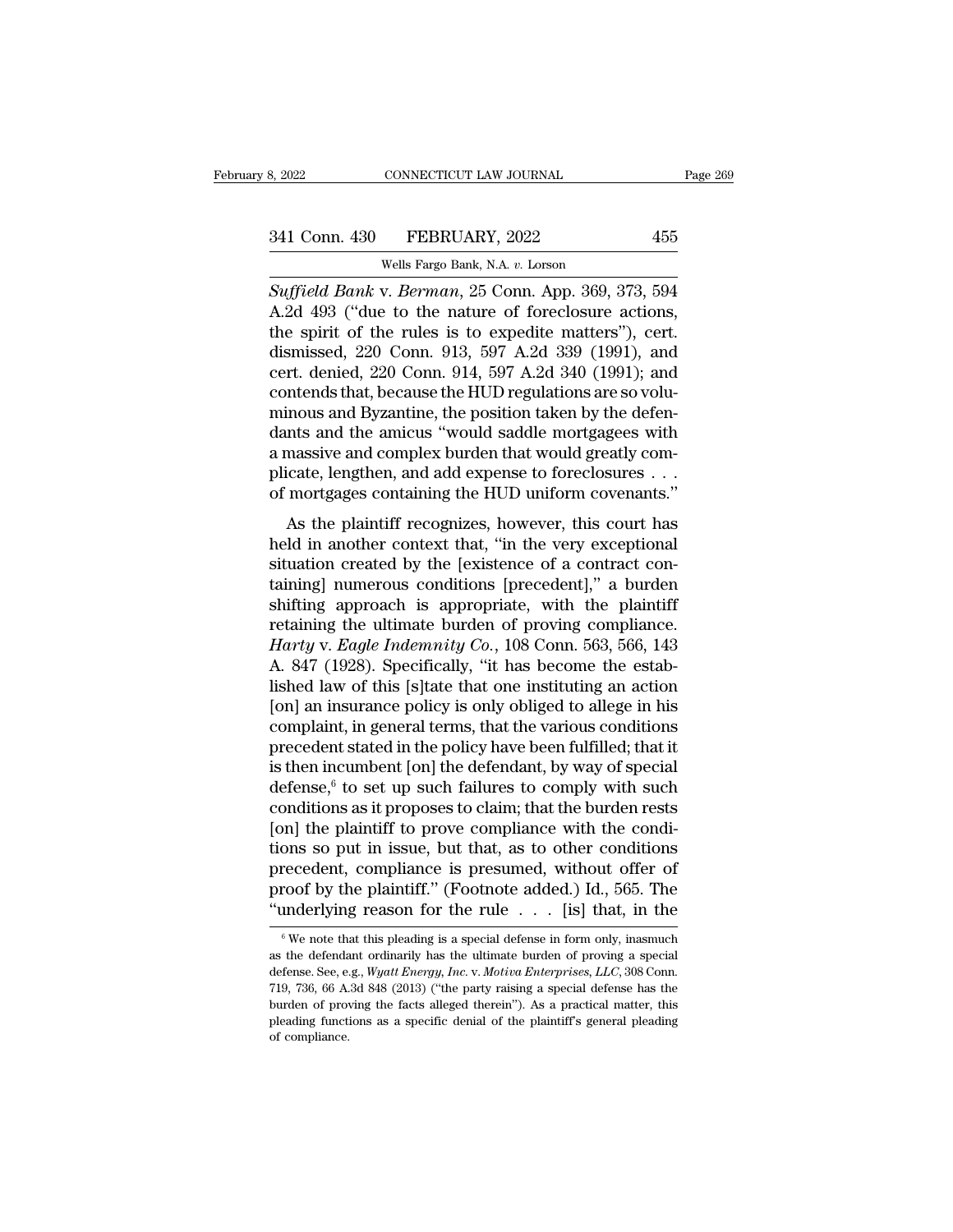CONNECTICUT LAW JOURNAL February 8, 2022<br>
FEBRUARY, 2022 341 Conn. 430<br>
Wells Fargo Bank, N.A. v. Lorson<br>
interest of economy of time and effort and of simplicity<br>
of procedure, the plaintiff should be relieved of the<br>
moc FEBRUARY, 2022 341 Conn. 430<br>Wells Fargo Bank, N.A. v. Lorson<br>interest of economy of time and effort and of simplicity<br>of procedure, the plaintiff should be relieved of the<br>necessity of pleading and proving facts which the FEBRUARY, 2022 341 Conn. 430<br>Wells Fargo Bank, N.A. v. Lorson<br>interest of economy of time and effort and of simplicity<br>of procedure, the plaintiff should be relieved of the<br>necessity of pleading and proving facts which the FEBRUARY, 2022 341 Conn. 43<br>Wells Fargo Bank, N.A. v. Lorson<br>interest of economy of time and effort and of simplici<br>of procedure, the plaintiff should be relieved of th<br>necessity of pleading and proving facts which the def Wells Fargo Bank, N.A.  $v$ . Lorson<br>terest of economy of time and effort and of simplicity<br>procedure, the plaintiff should be relieved of the<br>cessity of pleading and proving facts which the defen-<br>nt never proposes to put interest of economy of time and effort and of simplicity<br>of procedure, the plaintiff should be relieved of the<br>necessity of pleading and proving facts which the defen-<br>dant never proposes to put in actual issue." Id.<br>There

interest of economy of time and effort and of simplicity<br>of procedure, the plaintiff should be relieved of the<br>necessity of pleading and proving facts which the defen-<br>dant never proposes to put in actual issue." Id.<br>There or procedure, the plaintiff should be refleved of the<br>necessity of pleading and proving facts which the defen-<br>dant never proposes to put in actual issue." Id.<br>There are two additional reasons that placing the<br>ultimate bur mecessity of pleading and proving facts which the defendant never proposes to put in actual issue." Id.<br>There are two additional reasons that placing the ultimate burden of proof on the plaintiff makes sense<br>in the present dant never proposes to put in actual issue. Id.<br>There are two additional reasons that placing the<br>ultimate burden of proof on the plaintiff makes sense<br>in the present context. First, "the task of proving a<br>negative [i.e., There are two additional reasons that placing the<br>
ultimate burden of proof on the plaintiff makes sense<br>
in the present context. First, "the task of proving a<br>
negative [i.e., *noncompliance* with HUD regulations]<br>
is an ultimate burden of proof on the plaintiff makes sense<br>in the present context. First, "the task of proving a<br>negative [i.e., *nonco*mpliance with HUD regulations]<br>is an inherently difficult one, and it may be further<br>compli in the present context. First, "the task of proving a<br>negative [i.e., *nonco*mpliance with HUD regulations]<br>is an inherently difficult one, and it may be further<br>complicated by the opposing party's interest in conceal-<br>men negative [i.e., *noncompliance* with HUD regulations]<br>is an inherently difficult one, and it may be further<br>complicated by the opposing party's interest in conceal-<br>ment." *Arrowood Indemnity Co.* v. *King*, 304 Conn.<br>179, is an inherently difficult one, and it may be further<br>complicated by the opposing party's interest in conceal-<br>ment." Arrowood Indemnity Co. v. King, 304 Conn.<br>179, 203, 39 A.3d 712 (2012). Second, mortgagees pos-<br>sess the complicated by the opposing party's interest in conceal-<br>ment." Arrowood Indemnity Co. v. King, 304 Conn.<br>179, 203, 39 A.3d 712 (2012). Second, mortgagees pos-<br>sess their own records and are in the best position to<br>know wh ment." *Arrowood Indemnity Co.* v. *King*, 304 Conn.<br>179, 203, 39 A.3d 712 (2012). Second, mortgagees possess their own records and are in the best position to<br>know what specific steps they have taken to comply<br>with specif 179, 203, 39 A.3d 712 (2012). Second, mortgagees possess their own records and are in the best position to know what specific steps they have taken to comply with specific HUD regulations that control their actions or, if sess their own records and are in the best position to<br>know what specific steps they have taken to comply<br>with specific HUD regulations that control their actions<br>or, if they have taken no such steps, to explain why<br>they b know what specific steps they have taken to comply<br>with specific HUD regulations that control their actions<br>or, if they have taken no such steps, to explain why<br>they believed that doing so was unnecessary under the<br>circums with specific HUD regulations that control their actions<br>or, if they have taken no such steps, to explain why<br>they believed that doing so was unnecessary under the<br>circumstances. Cf. id. ("[i]mposing this difficult task<br>[o or, if they have taken no such steps, to explain why<br>they believed that doing so was unnecessary under the<br>circumstances. Cf. id. ("[i]mposing this difficult task<br>[of proving lack of prejudice from failure to comply<br>with a they believed that doing so was unnecessary under the circumstances. Cf. id. ("[i]mposing this difficult task [of proving lack of prejudice from failure to comply with a notice provision] on the insured—the party least wel circumstances. Cf. id. ("[i]mposing this difficult task<br>[of proving lack of prejudice from failure to comply<br>with a notice provision] on the insured—the party least<br>well equipped to know, let alone demonstrate, the effect<br> [of proving lack of prejudice from failure to comply<br>with a notice provision] on the insured—the party least<br>well equipped to know, let alone demonstrate, the effect<br>of delayed disclosure on the investigatory and legal<br>def with a notice provision] on<br>well equipped to know, let a<br>of delayed disclosure on<br>defense capabilities of the<br>hood that the fact finder wi<br>tion to determine whether<br>delayed disclosure").<br>The Appellate Court no Ell equipped to know, let alone demonstrate, the effect<br>delayed disclosure on the investigatory and legal<br>fense capabilities of the insurer—reduces the likeli-<br>ood that the fact finder will possess sufficient informa-<br>on of delayed disclosure on the investigatory and legal<br>defense capabilities of the insurer—reduces the likeli-<br>hood that the fact finder will possess sufficient informa-<br>tion to determine whether prejudice has resulted from

Figure 2.1 The Appellate Court nevertheless concluded that,<br>in a result is present to Practice Book § 10-50,<sup>7</sup> the defendants had<br><sup>7</sup> Practice Book § 10-50 provides: "No facts may be proved under either<br>general or specia The Appellate Court nevertheless concluded that,<br>pursuant to Practice Book § 10-50,<sup>7</sup> the defendants had<br> $\frac{1}{7}$  Practice Book § 10-50 provides: "No facts may be proved under either<br>a general or special denial except s The Appellate Court nevertheless concluded that,<br>pursuant to Practice Book § 10-50,<sup>7</sup> the defendants had<br> $\frac{1}{7}$  Practice Book § 10-50 provides: "No facts may be proved under either<br>a general or special denial except s Fire Tipperiate Court Revertificies concruded trad.<br>
The summary pursuant to Practice Book § 10-50,<sup>7</sup> the defendants had<br>
The plaintiff is statements a general or special denial except such as show that the plaintiff is pursuant to Fractice Book § 10-50, the deferitiants had<br>The practice Book § 10-50 provides: "No facts may be proved under either<br>a general or special denial except such as show that the plaintiff's statements<br>of fact are u <sup>7</sup> Practice Book § 10-50 provides: "No facts may be proved under either a general or special denial except such as show that the plaintiff's statements of fact are untrue. Facts which are consistent with such statements a general or special denial except such as show that the plaintiff's statements of fact are untrue. Facts which are consistent with such statements but show, notwithstanding, that the plaintiff has no cause of action, must is a first are untrue. Facts which are consistent with such statements but show, notwithstanding, that the plaintiff has no cause of action, must be specially alleged. Thus, accord and satisfaction, arbitration and award, show, notwithstanding, that the plaintiff has no cause of action, must be specially alleged. Thus, accord and satisfaction, arbitration and award, duress, fraud, illegality not apparent on the face of the pleadings, infanc specially alleged. Thus, accord and satisfaction, arbitration and award, duress, fraud, illegality not apparent on the face of the pleadings, infancy, that the defendant was non compos mentis, payment (even though nonpayme specially alleged. Thus, accord and satisfaction, arbitration and award, duress, fraud, illegality not apparent on the face of the pleadings, infancy, that the defendant was non compos mentis, payment (even though nonpayme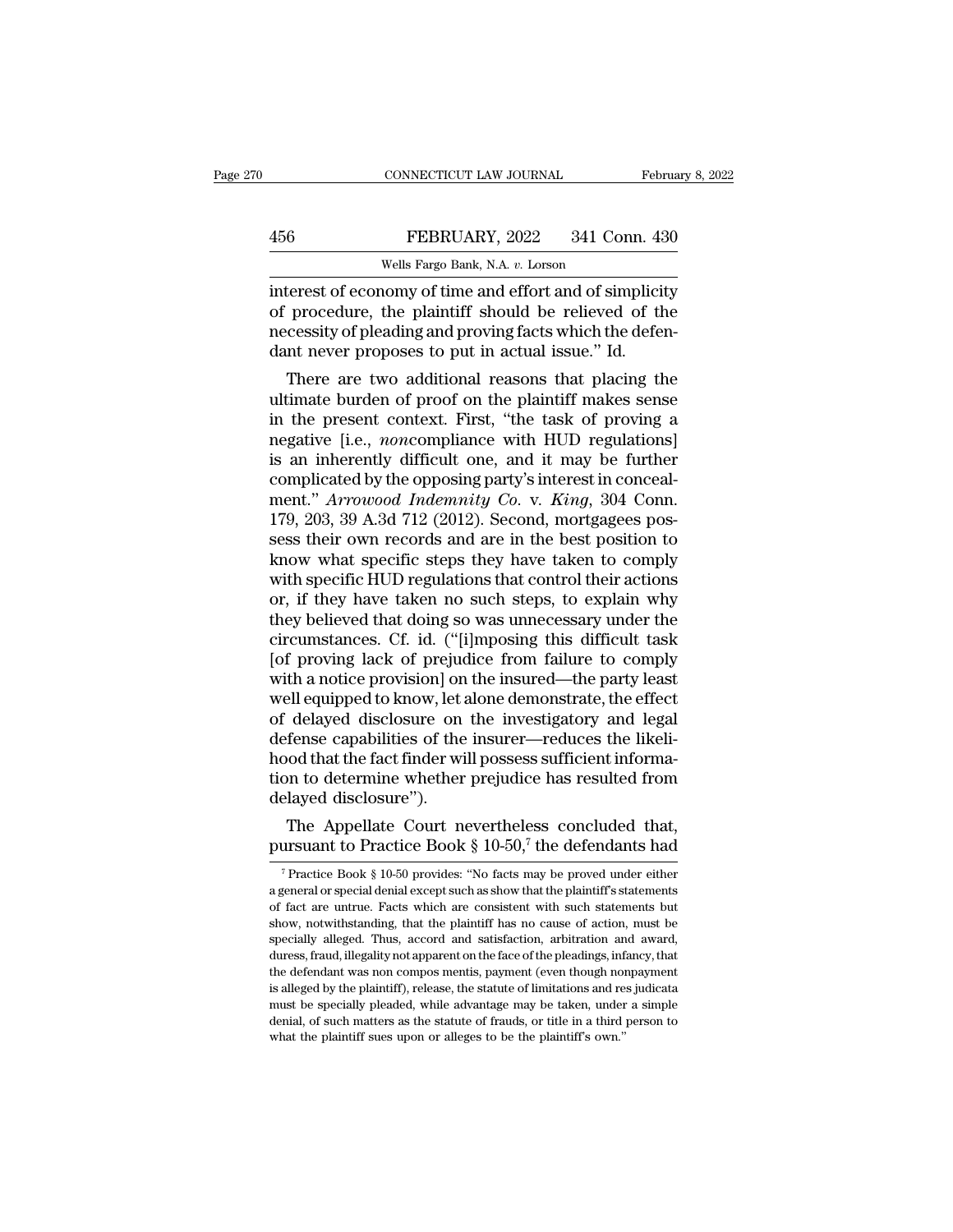# 3, 2022 CONNECTICUT LAW JOURNAL Page 271<br>341 Conn. 430 FEBRUARY, 2022 457<br>Wells Fargo Bank, N.A. v. Lorson

CONNECTICUT LAW JOURNAL<br>FEBRUARY, 2022<br>Wells Fargo Bank, N.A. *v.* Lorson<br>duty to plead the plaintiff's nonc the affirmative duty to plead the plaintiff's noncompli-<br>ance with HUD regulations as a special defense. See Wells Fargo Bank, N.A. v. Lorson<br>with HUD regulations as a special defense. See Wells Fargo Bank, N.A. v. Lorson, 341 Conn. 430 FEBRUARY, 2022 457<br>Wells Fargo Bank, N.A. v. Lorson<br>the affirmative duty to plead the plaintiff's noncompli-<br>ance with HUD regulations as a special defense. See<br>Wells Fargo Bank, N.A. v. Lorson, supra, 183 Co <sup>341</sup> Conn. 430 FEBRUARY, 2022 457<br>
<sup>Wells Fargo Bank, N.A. *v.* Lorson<br>
the affirmative duty to plead the plaintiff's noncompli-<br>
ance with HUD regulations as a special defense. See<br> *Wells Fargo Bank*, N.A. v. *Lorson*, </sup> 341 Conn. 430 FEBRUARY, 2022 457<br>
Wells Fargo Bank, N.A. v. Lorson<br>
the affirmative duty to plead the plaintiff's noncompli-<br>
ance with HUD regulations as a special defense. See<br>
Wells Fargo Bank, N.A. v. Lorson, supra, 18 Wells Fargo Bank, N.A. v. Lorson<br>the affirmative duty to plead the plaintiff's noncompli-<br>ance with HUD regulations as a special defense. See<br>Wells Fargo Bank, N.A. v. Lorson, supra, 183 Conn.<br>App. 213–14. The Appellate Co Wells Fargo Bank, N.A. v. Lorson<br>the affirmative duty to plead the plaintiff's noncompli-<br>ance with HUD regulations as a special defense. See<br>Wells Fargo Bank, N.A. v. Lorson, supra, 183 Conn.<br>App. 213–14. The Appellate C the affirmative duty to plead the plaintiff's noncompliance with HUD regulations as a special defense. See *Wells Fargo Bank*, *N.A.* v. *Lorson*, supra, 183 Conn. App. 213–14. The Appellate Court reasoned, "[t]here are po ance with HUD regulations as a special defense. See<br>Wells Fargo Bank, N.A. v. Lorson, supra, 183 Conn.<br>App. 213–14. The Appellate Court reasoned, "[t]here<br>are potentially dozens of HUD requirements that a<br>defendant could Wells Fargo Bank, N.A. v. Lorson, supra, 183 Conn.<br>App. 213–14. The Appellate Court reasoned, "[t]here<br>are potentially dozens of HUD requirements that a<br>defendant could argue are necessary prerequisites to<br>the bringing of App. 213–14. The Appellate Court reasoned, "[t]here are potentially dozens of HUD requirements that a defendant could argue are necessary prerequisites to the bringing of a foreclosure action.  $\dots$  It is inconsistent with are potentially dozens of HUD requirements that a<br>defendant could argue are necessary prerequisites to<br>the bringing of a foreclosure action. . . . It is inconsis-<br>tent with our expectation that trials are not supposed<br>to defendant could argue are necessary prerequisites to<br>the bringing of a foreclosure action. . . . It is inconsis-<br>tent with our expectation that trials are not supposed<br>to be a game of blindman's bluff to expect a plaintiff the bringing of a foreclosure action.  $\dots$  It is inconsistent with our expectation that trials are not supposed<br>to be a game of blindman's bluff to expect a plaintiff<br>in a foreclosure action to anticipate which HUD requir tent with our expectation that trials are not supposed<br>to be a game of blindman's bluff to expect a plaintiff<br>in a foreclosure action to anticipate which HUD require-<br>ment a defendant will seize upon to argue after the<br>pla to be a game of blindman's bluff to expect a plaintiff<br>in a foreclosure action to anticipate which HUD require-<br>ment a defendant will seize upon to argue after the<br>plaintiff rests that it has failed to prove its case. . . in a foreclosure action to anticipate which HUD requirement a defendant will seize upon to argue after the plaintiff rests that it has failed to prove its case....<br>Consequently, in this particular context, it makes much m ment a defendant will seize upon to argue after the plaintiff rests that it has failed to prove its case. . . . . Consequently, in this particular context, it makes much more sense to require the defendant to plead the spe plaintiff rests that it has failed to prove its case. . . . .<br>Consequently, in this particular context, it makes much<br>more sense to require the defendant to plead the spe-<br>cific requirements that have not been met and bear Consequently, in this particular context, it makes much<br>more sense to require the defendant to plead the specific requirements that have not been met and bear the<br>burden of proving the plaintiff's noncompliance with<br>those more sense to require the defendant to plead the specific requirements that have not been met and bear the burden of proving the plaintiff's noncompliance with those requirements." Id., 215. We disagree that a lender's non cific requirements that have not been met and bear the<br>burden of proving the plaintiff's noncompliance with<br>those requirements." Id., 215. We disagree that a lend-<br>er's noncompliance with HUD regulations is most<br>appropriat burden of proving the plaintiff's noncompliance with<br>those requirements." Id., 215. We disagree that a lend-<br>er's noncompliance with HUD regulations is most<br>appropriately pleaded by the borrower as a special<br>defense and co Solve requirements. Tall, 215: We disagree that a ferm<br>  $\alpha$  is noncompliance with HUD regulations is most<br>
propriately pleaded by the borrower as a special<br>
fense and conclude that, because compliance with<br>
e various HUD appropriately pleaded by the borrower as a special<br>defense and conclude that, because compliance with<br>the various HUD regulations is a condition precedent,<br>compliance must be generally pleaded by the lender.<br>As we explain

defense and conclude that, because compliance with<br>the various HUD regulations is a condition precedent,<br>compliance must be generally pleaded by the lender.<br>As we explained, "[a] condition precedent is a fact<br>or event whi the various HUD regulations is a condition precedent,<br>compliance must be generally pleaded by the lender.<br>As we explained, "[a] condition precedent is a fact<br>or event which the parties intend must exist or take<br>place befo compliance must be generally pleaded by the lender.<br>As we explained, "[a] condition precedent is a fact<br>or event which the parties intend must exist or take<br>place before there is a right to performance.... A<br>condition is As we explained, "[a] condition precedent is a fact<br>or event which the parties intend must exist or take<br>place before there is a right to performance.... A<br>condition is distinguished from a promise in that it<br>creates no r As we explained, "[a] condition precedent is a fact<br>or event which the parties intend must exist or take<br>place before there is a right to performance.... A<br>condition is distinguished from a promise in that it<br>creates no r or event which the parties intend must exist or take<br>place before there is a right to performance. . . . A<br>condition is distinguished from a promise in that it<br>creates no right or duty in and of itself but is merely a<br>lim place before there is a right to performance. . . . A<br>condition is distinguished from a promise in that it<br>creates no right or duty in and of itself but is merely a<br>limiting or modifying factor. . . . If the condition is<br> condition is distinguished from a promise in that it<br>creates no right or duty in and of itself but is merely a<br>limiting or modifying factor. . . . If the condition is<br>not fulfilled, the right to enforce the contract does creates no right or duty in and of itself but is merely a<br>limiting or modifying factor. . . . If the condition is<br>not fulfilled, the right to enforce the contract does not<br>come into existence. . . . Whether a provision in limiting or modifying factor. . . . If the condition is<br>not fulfilled, the right to enforce the contract does not<br>come into existence. . . . Whether a provision in a con-<br>tract is a condition the [nonfulfillment] of which act is a condition the [nontuitiliment] of which<br>cuses performance depends [on] the intent of the<br>arties, to be ascertained from a fair and reasonable<br>onstruction of the language used in the light of all<br>Although Practice excuses performance depends [on] the intent of the parties, to be ascertained from a fair and reasonable construction of the language used in the light of all Although Practice Book  $\S 10-50$  was amended in 2017, the amen

parties, to be ascertained frequency<br>construction of the language<br>Although Practice Book § 10-50 was<br>has no bearing on the merits of this apperefer to the current version of that rule.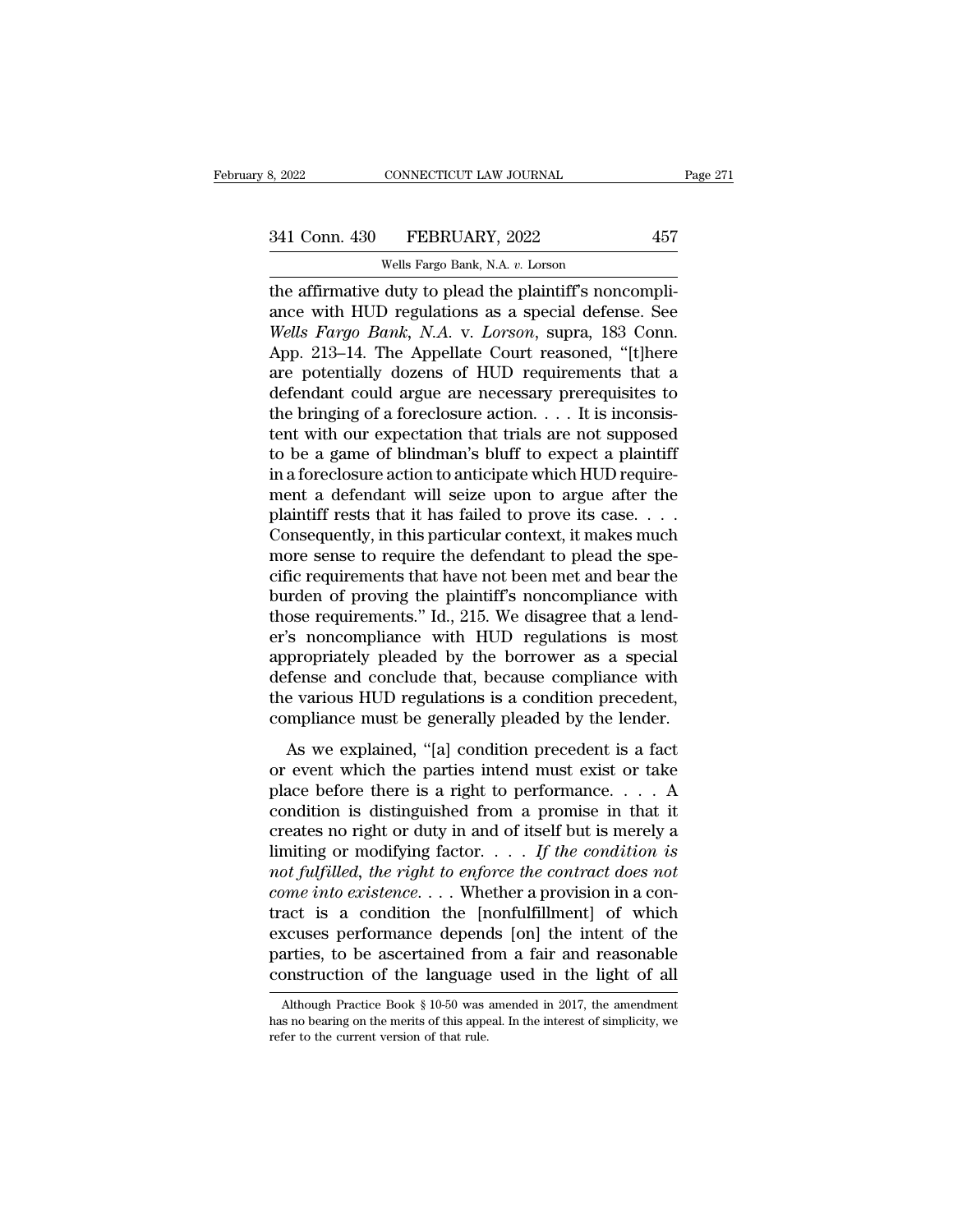## EXECUTE CONNECTICUT LAW JOURNAL February 8, 2022<br>458 FEBRUARY, 2022 341 Conn. 430<br>Wells Fargo Bank, N.A. v. Lorson CONNECTICUT LAW JOURNAL<br>FEBRUARY, 2022 341 Con<br>Wells Fargo Bank, N.A. *v.* Lorson<br>of circumstances when they execu

CONNECTICUT LAW JOURNAL February 8, 2022<br>
FEBRUARY, 2022 341 Conn. 430<br>
Wells Fargo Bank, N.A. v. Lorson<br>
the surrounding circumstances when they executed the<br>
contract.'' (Emphasis added; internal quotation marks<br>
emitted 458 FEBRUARY, 2022 341 Conn. 430<br>Wells Fargo Bank, N.A. v. Lorson<br>the surrounding circumstances when they executed the<br>contract.'' (Emphasis added; internal quotation marks<br>omitted.) *Blitz* v. *Subklew*, supra, 74 Conn. A FEBRUARY, 2022 341 Conn. 430<br>
Wells Fargo Bank, N.A. v. Lorson<br>
the surrounding circumstances when they executed the<br>
contract." (Emphasis added; internal quotation marks<br>
omitted.) *Blitz* v. *Subklew*, supra, 74 Conn. Ap FEBRUARY, 2022 341 Conn. 430<br>
Wells Fargo Bank, N.A. *v.* Lorson<br>
the surrounding circumstances when they executed the<br>
contract." (Emphasis added; internal quotation marks<br>
omitted.) *Blitz* v. *Subklew*, supra, 74 Conn. Wells Fargo Bank, N.A. v. Lorson<br>the surrounding circumstances when they executed the<br>contract." (Emphasis added; internal quotation marks<br>omitted.) *Blitz* v. *Subklew*, supra, 74 Conn. App. 189,<br>quoting *Lach* v. *Cahill* weis rargo Bank, N.A. 0. Lorson<br>the surrounding circumstances when they executed the<br>contract." (Emphasis added; internal quotation marks<br>omitted.) *Blitz* v. *Subklew*, supra, 74 Conn. App. 189,<br>quoting *Lach* v. *Cahill* the surrounding circumstances when they executed the<br>contract." (Emphasis added; internal quotation marks<br>omitted.) *Blitz v. Subklew*, supra, 74 Conn. App. 189,<br>quoting *Lach v. Cahill*, supra, 138 Conn. 421. For the<br>reas contract." (Emphasis added; internal quotation marks<br>omitted.) *Blitz v. Subklew*, supra, 74 Conn. App. 189,<br>quoting *Lach v. Cahill*, supra, 138 Conn. 421. For the<br>reasons we have explained, language in the mortgage<br>and n omitted.) *Blitz v. Subklew*, supra, 74 Conn. App. 189,<br>quoting *Lach v. Cahill*, supra, 138 Conn. 421. For the<br>reasons we have explained, language in the mortgage<br>and note makes clear that compliance with HUD regula-<br>tion quoting *Lach* v. *Cahill*, supra, 138 Conn. 421. For the reasons we have explained, language in the mortgage and note makes clear that compliance with HUD regulations is a condition precedent to debt acceleration and fore reasons we have explained, language in the mortgage<br>and note makes clear that compliance with HUD regula-<br>tions is a condition precedent to debt acceleration and<br>foreclosure by the plaintiff. Specifically, the mortgage<br>pro and note makes clear that compliance with HUD regulations is a condition precedent to debt acceleration and foreclosure by the plaintiff. Specifically, the mortgage provides that it "does not authorize acceleration or fore tions is a condition precedent to debt acceleration and<br>foreclosure by the plaintiff. Specifically, the mortgage<br>provides that it "does not authorize acceleration or<br>foreclosure if not permitted by regulations of the [s]ec foreclosure by the plaintiff. Specifically, the mortgage<br>provides that it "does not authorize acceleration or<br>foreclosure if not permitted by regulations of the [s]ec-<br>retary [of HUD]." The note similarly provides that it<br> provides that it "does not authorize acceleration or<br>foreclosure if not permitted by regulations of the [s]ec-<br>retary [of HUD]." The note similarly provides that it<br>"does not authorize acceleration when not permitted<br>by HU foreclosure if not permitted by regulations of the [s]ecretary [of HUD]." The note similarly provides that it "does not authorize acceleration when not permitted by HUD regulations." Our conclusion that compliance with HU retary [of HUD]." The note similarly provides that it<br>"does not authorize acceleration when not permitted<br>by HUD regulations." Our conclusion that compliance<br>with HUD regulations is a condition precedent is sup-<br>ported by "does not authorize acceleration when not permitted<br>by HUD regulations." Our conclusion that compliance<br>with HUD regulations is a condition precedent is sup-<br>ported by the policy of those regulations. "It is the intent<br>of by HUD regulations." Our conclusion that compliance<br>with HUD regulations is a condition precedent is sup-<br>ported by the policy of those regulations. "It is the intent<br>of [HUD] that no mortgagee commence foreclosure or<br>acq with HUD regulations is a condition precedent is sup-<br>ported by the policy of those regulations. "It is the intent<br>of [HUD] that no mortgagee commence foreclosure or<br>acquisition of the property until the requirements of<br>[§ ported by the policy of those regulations. "It is the intent<br>of [HUD] that no mortgagee commence foreclosure or<br>acquisition of the property until the requirements of<br>[§§ 203.650 through 203.662 of the HUD regulations] or<br>i of [HUD] that no mortgagee commence foreclosure or<br>acquisition of the property until the requirements of<br>[§§ 203.650 through 203.662 of the HUD regulations] or<br>instructions issued pursuant to said sections have been<br>compli acquisition of the property until the requirements of<br>[§§ 203.650 through 203.662 of the HUD regulations] or<br>instructions issued pursuant to said sections have been<br>complied with." Mortgage Servicing Generally, 45 Fed.<br>Reg [§§ 203.650 through 203.662 of the HUD regulations] or instructions issued pursuant to said sections have been complied with." Mortgage Servicing Generally, 45 Fed. Reg. 29,573, 29,574 (May 5, 1980) (to be codified at 24 instructions issued pursuant to said sections have been<br>complied with." Mortgage Servicing Generally, 45 Fed.<br>Reg. 29,573, 29,574 (May 5, 1980) (to be codified at 24<br>C.F.R. pt. 203); see Temporary Mortgage Assistance<br>Payme complied with." Mortgage Servicing Generally, 45 Fed.<br>
Reg. 29,573, 29,574 (May 5, 1980) (to be codified at 24<br>
C.F.R. pt. 203); see Temporary Mortgage Assistance<br>
Payments, supra, 52 Fed. Reg. 6915 ("[b]efore initiating<br> Reg. 29,573, 29,574 (May 5, 1980) (to be codified at 24<br>C.F.R. pt. 203); see Temporary Mortgage Assistance<br>Payments, supra, 52 Fed. Reg. 6915 ("[b]efore initiating<br>foreclosure, the mortgagee must ensure that all servic-<br>in C.F.R. pt. 203); see Temporary Mortgage Assistance<br>Payments, supra, 52 Fed. Reg. 6915 ("[b]efore initiating<br>foreclosure, the mortgagee must ensure that all servic-<br>ing requirements of [subpart C] have been met"). This<br>is b Payments, supra, 52 Fed. Reg. 6915 ("[b]efore initiating<br>foreclosure, the mortgagee must ensure that all servic-<br>ing requirements of [subpart C] have been met"). This<br>is because "[t]he prevention of foreclosure in HUD<br>mort foreclosure, the mortgagee must ensure that all servicing requirements of [subpart C] have been met"). This<br>is because "[t]he prevention of foreclosure in HUD<br>mortgages [whenever] possible is essential. The HUD<br>program's ing requirements of [subpart C] have been met"). This<br>is because "[t]he prevention of foreclosure in HUD<br>mortgages [whenever] possible is essential. The HUD<br>program's objectives cannot be attained if HUD's<br>involvement begi *McKinney* v. *Taylor, Bean & Whitaker Mortgages* (whenever) possible is essential. The HUD program's objectives cannot be attained if HUD's involvement begins and ends with the purchase of the home and the receipt of a mo program's objectives cannot be attained if HUD's<br>involvement begins and ends with the purchase of the<br>home and the receipt of a mortgage by a [low income]<br>family." (Internal quotation marks omitted.) *Lacy-<br>McKinney* v. *T* involvement begins and ends with the purchase of the<br>home and the receipt of a mortgage by a [low income]<br>family." (Internal quotation marks omitted.) *Lacy-*<br> $McKinney$  v. Taylor, Bean & Whitaker Mortgage Corp.,<br>supra, 937 N.E home and the receipt of a mortgage by a [low income]<br>family." (Internal quotation marks omitted.)  $Lacy$ -<br> $McKinney$  v. Taylor, Bean & Whitaker Mortgage Corp.,<br>supra, 937 N.E.2d 863; see 24 C.F.R. § 203.501 (2011)<br>(purpose of HU family." (Internal quotation marks omitted.) *Lacy-McKinney v. Taylor, Bean & Whitaker Mortgage Corp.,* supra, 937 N.E.2d 863; see 24 C.F.R. § 203.501 (2011) (purpose of HUD regulations is not only to help ensure that home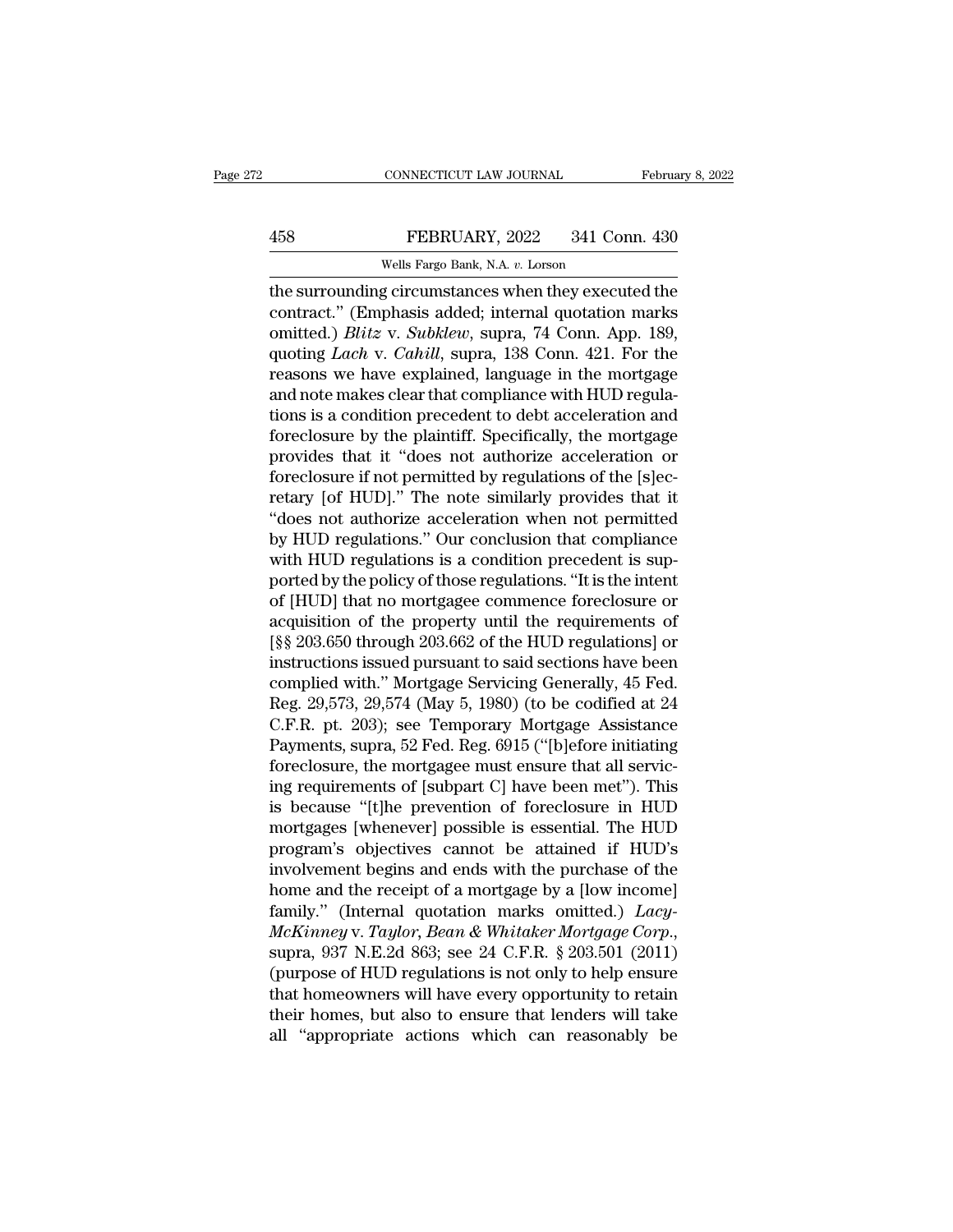| 8, 2022       | CONNECTICUT LAW JOURNAL          | Page 273 |
|---------------|----------------------------------|----------|
| 341 Conn. 430 | FEBRUARY, 2022                   | 459      |
|               | Wells Fargo Bank, N.A. v. Lorson |          |

CONNECTICUT LAW JOURNAL<br>FEBRUARY, 2022<br>Wells Fargo Bank, N.A. *v.* Lorson<br>enerate the smallest financial 1 expected to generate the smallest financial loss to<br>
Expected to generate the smallest financial loss to<br>
FUD]"). It is clear that HUD intended that, like a quint-<br>
expected to generate the smallest financial loss to<br>
EXPE <sup>341</sup> Conn. 430 FEBRUARY, 2022 459<br>
<sup>Wells Fargo Bank, N.A. v. Lorson<br>
expected to generate the smallest financial loss to<br>
[HUD]''). It is clear that HUD intended that, like a quint-<br>
essential condition precedent, the ri</sup> 341 Conn. 430 FEBRUARY, 2022 459<br>
Wells Fargo Bank, N.A. v. Lorson<br>
expected to generate the smallest financial loss to<br>
[HUD]"). It is clear that HUD intended that, like a quint-<br>
essential condition precedent, the right 341 Conn. 430 FEBRUARY, 2022 459<br>
Wells Fargo Bank, N.A. v. Lorson<br>
expected to generate the smallest financial loss to<br>
[HUD]"). It is clear that HUD intended that, like a quint-<br>
essential condition precedent, the right Wells Fargo Bank, N.A. v. Lorson<br>expected to generate the smallest financial loss to<br>[HUD]"). It is clear that HUD intended that, like a quint-<br>essential condition precedent, the right to enforce the<br>note and to foreclose Wells Fargo Bank, N.A.  $v$ . Lorson<br>expected to generate the smallest financial loss to<br>[HUD]"). It is clear that HUD intended that, like a quint-<br>essential condition precedent, the right to enforce the<br>note and to foreclo expected to generate the smallest financial loss to [HUD]"). It is clear that HUD intended that, like a quintessential condition precedent, the right to enforce the note and to foreclose on the mortgage would not come into [HUD]"). It is clear that HUD intended that, like a quintendessential condition precedent, the right to enforce the note and to foreclose on the mortgage would not come into existence unless the various HUD regulations, de essential condition precedent, the right to enforce the<br>note and to foreclose on the mortgage would not come<br>into existence unless the various HUD regulations,<br>designed to avoid foreclosure in the first place, had been<br>com note and to foreclose on the mortgage would not come<br>into existence unless the various HUD regulations,<br>designed to avoid foreclosure in the first place, had been<br>complied with. Indeed, unlike with a special defense,<br>notwi into existence unless the various HUD regulations, designed to avoid foreclosure in the first place, had been complied with. Indeed, unlike with a special defense, notwithstanding a lender's noncompliance with HUD regulati lations. mplied with. Indeed, unlike with a special defense,<br>twithstanding a lender's noncompliance with HUD<br>gulations, the lender still has a cause of action; it<br>mply does not have the right to enforce the terms of<br>e mortgage and regulations, the lender's noncompliance with HUD<br>regulations, the lender still has a cause of action; it<br>simply does not have the right to enforce the terms of<br>the mortgage and note until it complies with the regu-<br>lations

regulations, the lender still has a cause of action; it<br>simply does not have the right to enforce the terms of<br>the mortgage and note until it complies with the regu-<br>lations.<br>Given our conclusion that compliance with the H simply does not have the right to enforce the terms of<br>the mortgage and note until it complies with the regu-<br>lations.<br>Given our conclusion that compliance with the HUD<br>regulations is a condition precedent, a lender must n the mortgage and note until it complies with the regulations.<br>
Given our conclusion that compliance with the HUD<br>
regulations is a condition precedent, a lender must nec-<br>
essarily plead compliance. See, e.g.,  $GMAC$  Mortga flations.<br>
Given our conclusion that compliance with the HUD<br>
regulations is a condition precedent, a lender must nec-<br>
essarily plead compliance. See, e.g.,  $GMAC$  Mortgage,<br>  $LLC$  v. Ford, supra, 144 Conn. App. 176 ("[i]n Given our conclusion that compliance with the HUD<br>regulations is a condition precedent, a lender must nec-<br>essarily plead compliance. See, e.g., *GMAC Mortgage,<br>LLC* v. *Ford*, supra, 144 Conn. App. 176 ("[i]n order to<br>es regulations is a condition precedent, a lender must necessarily plead compliance. See, e.g., *GMAC Mortgage, LLC* v. *Ford*, supra, 144 Conn. App. 176 ("[i]n order to establish a prima facie case in a mortgage foreclosure essarily plead compliance. See, e.g., *GMAC Mortgage,*<br>*LLC v. Ford*, supra, 144 Conn. App. 176 ("[i]n order to<br>establish a prima facie case in a mortgage foreclosure<br>action, the plaintiff must prove by a preponderance<br>of  $LLC$  v. *Ford*, supra, 144 Conn. App. 176 ("[i]n order to establish a prima facie case in a mortgage foreclosure action, the plaintiff must prove by a preponderance of the evidence  $\ldots$  that any conditions precedent to f establish a prima facie case in a mortgage foreclosure<br>action, the plaintiff must prove by a preponderance<br>of the evidence  $\ldots$  that any conditions precedent to<br>foreclosure, as established by the note and mortgage,<br>have action, the plaintiff must prove by a preponderance<br>of the evidence  $\ldots$  that any conditions precedent to<br>foreclosure, as established by the note and mortgage,<br>have been satisfied"). The policy underlying the HUD<br>regulat of the evidence . . . that any conditions prece<br>foreclosure, as established by the note and mo<br>have been satisfied"). The policy underlying th<br>regulations—prevention of foreclosures—would be<br>mined if a lender were not requ reclosure, as established by the note and mortgage,<br>we been satisfied"). The policy underlying the HUD<br>gulations—prevention of foreclosures—would be under-<br>ined if a lender were not required to plead compliance<br>th the regu have been satisfied"). The policy underlying the HUD<br>regulations—prevention of foreclosures—would be under-<br>mined if a lender were not required to plead compliance<br>with the regulations and, instead, a borrower had to<br>raise

regulations—prevention of foreclosures—would be under-<br>mined if a lender were not required to plead compliance<br>with the regulations and, instead, a borrower had to<br>raise noncompliance as a special defense.<br>Moreover, in man mined if a lender were not required to plead compliance<br>with the regulations and, instead, a borrower had to<br>raise noncompliance as a special defense.<br>Moreover, in many circumstances, a borrower would<br>have no way of knowin Moreover, in many circumstances, a borrower would<br>ave no way of knowing whether a lender failed to<br>omply with specific HUD regulations until he has<br>ccess to discovery.<sup>8</sup> Although a borrower may be<br> ${}^sIt$  is also for thi have no way of knowing whether a lender failed to<br>comply with specific HUD regulations until he has<br>access to discovery.<sup>8</sup> Although a borrower may be<br><sup>8</sup>It is also for this reason that we decline to adopt the burden shift

comply with specific HUD regulations until he has access to discovery.<sup>8</sup> Although a borrower may be <sup>8</sup>It is also for this reason that we decline to adopt the burden shifting procedure this court has employed in the insur **EXECUTE: EXECUTE: EXECUTE: EXECUTE: EXECUTE: EXECUTE: EXECUTE: EXECUTE: EXECUTE: F EXECUTE: F EXECUTE: F EXECUTE: F EXECUTE: F EXECUTE: F EXECUTE: F EXECUTE: F EXECUTE: E** <sup>8</sup> It is also for this reason that we decline to adopt the burden shifting procedure this court has employed in the insurance context. See, e.g., *Harty* v. *Eagle Indemnity Co.*, supra, 108 Conn. 565. The rationale unde <sup>8</sup> It is also for this reason that we decline to adopt the burden shifting procedure this court has employed in the insurance context. See, e.g., *Harty* v. *Eagle Indemnity Co.*, supra, 108 Conn. 565. The rationale unde procedure this court has employed in the insurance context. See, e.g., *Harty*<br>v. *Eagle Indemnity Co.*, supra, 108 Conn. 565. The rationale underlying the<br>burden shifting procedure in the insurance context—"that, in the i v. Eagle Indemnity Co., supra, 108 Conn. 565. The rationale underlying the burden shifting procedure in the insurance context—"that, in the interest of economy of time and effort and of simplicity of procedure, the plaint burden shifting procedure in the insurance context-"that, in the interest of economy of time and effort and of simplicity of procedure, the plaintiff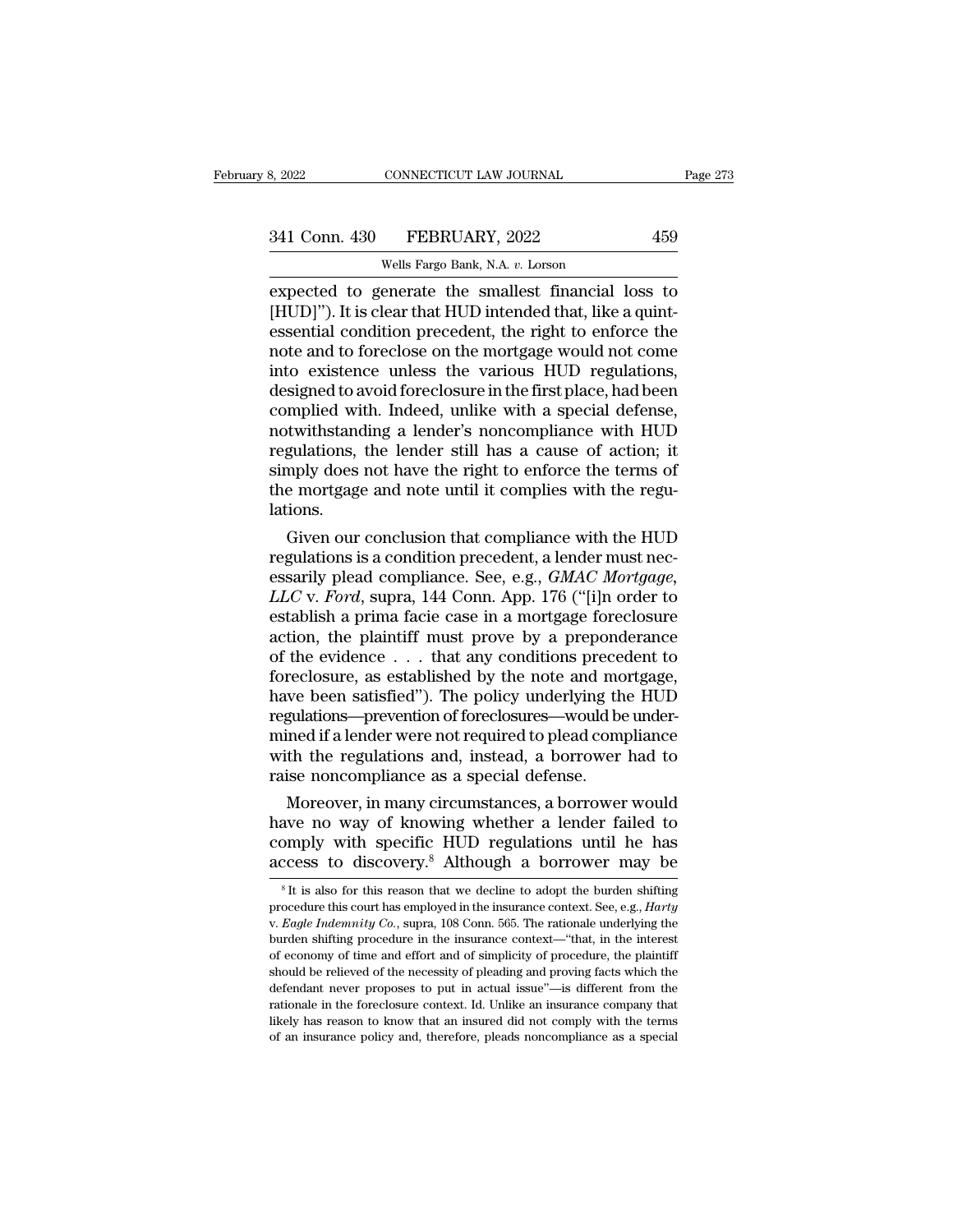## EXECUTE CONNECTICUT LAW JOURNAL February 8, 2022<br>460 FEBRUARY, 2022 341 Conn. 430<br>Wells Fargo Bank, N.A. v. Lorson CONNECTICUT LAW JOURNAL<br>FEBRUARY, 2022 341 Con<br>Wells Fargo Bank, N.A. *v.* Lorson<br>carrious payment plans a lender of

CONNECTICUT LAW JOURNAL February 8, 2022<br>
FEBRUARY, 2022 341 Conn. 430<br>
Wells Fargo Bank, N.A. v. Lorson<br>
aware of the various payment plans a lender offered<br>
him pursuant to HUD regulations, he would not know<br>
whether the Him pursuant to HUD regulations; so 24 C F R & 203 500 of the HUD regulations, he would not know whether the lender complied with other requirements 460 FEBRUARY, 2022 341 Conn. 430<br>Wells Fargo Bank, N.A. v. Lorson<br>aware of the various payment plans a lender offered<br>him pursuant to HUD regulations, he would not know<br>whether the lender complied with other requirements<br> FEBRUARY, 2022 341 Conn. 430<br>
Wells Fargo Bank, N.A. v. Lorson<br>
aware of the various payment plans a lender offered<br>
him pursuant to HUD regulations, he would not know<br>
whether the lender complied with other requirements<br> Wells Fargo Bank, N.A. v. Lorson<br>aware of the various payment plans a lender offered<br>him pursuant to HUD regulations, he would not know<br>whether the lender complied with other requirements<br>under the HUD regulations; see 24 wells Fargo Bank, N.A.  $v$ . Lorson<br>aware of the various payment plans a lender offered<br>him pursuant to HUD regulations, he would not know<br>whether the lender complied with other requirements<br>under the HUD regulations; see aware of the various payment plans a lender offered<br>him pursuant to HUD regulations, he would not know<br>whether the lender complied with other requirements<br>under the HUD regulations; see 24 C.F.R. § 203.500 et<br>seq.; such as him pursuant to HUD regulations, he would not know<br>
whether the lender complied with other requirements<br>
under the HUD regulations; see 24 C.F.R. § 203.500 et<br>
seq.; such as the requirement that the lender must evalu-<br>
ate whether the lender complied with other requirements<br>under the HUD regulations; see 24 C.F.R. § 203.500 et<br>seq.; such as the requirement that the lender must evalu-<br>ate various loss mitigation techniques. See 24 C.F.R.<br>§§ 2 under the HUD regulations; see 24 C.F.R. § 203.500 et<br>seq.; such as the requirement that the lender must evalu-<br>ate various loss mitigation techniques. See 24 C.F.R.<br>§§ 203.501 and 203.605. As the amicus curiae contends,<br>" seq.; such as the requirement that the lender must evalu-<br>ate various loss mitigation techniques. See 24 C.F.R.<br>§§ 203.501 and 203.605. As the amicus curiae contends,<br>"lenders are the *only* party equipped to assure trial<br> ate various loss mitigation techniques. See 24<br>§§ 203.501 and 203.605. As the amicus curiae con<br>"lenders are the *only* party equipped to assure<br>courts of compliance." (Emphasis added.) Lende<br>servicers possess their own re 200.001 and 200.000. As the annews curial contends,<br>
enders are the *only* party equipped to assure trial<br>
urts of compliance." (Emphasis added.) Lenders and<br>
rvicers possess their own records and are in the best<br>
sition such a allegation." (Emphasis added.) Lenders and<br>servicers possess their own records and are in the best<br>position to know whether they have complied with the<br>HUD regulations that control their actions.<br>In addition to the

courts of complaince. (Emphasis added.) Echders and<br>servicers possess their own records and are in the best<br>position to know whether they have complied with the<br>HUD regulations that control their actions.<br>In addition to th servicers possess then own records and are in the best<br>position to know whether they have complied with the<br>HUD regulations that control their actions.<br>In addition to the lack of a good faith basis to make<br>such an allegati HUD regulations that control their actions.<br>In addition to the lack of a good faith basis to make<br>such an allegation, a defendant could not allege non-<br>compliance with HUD regulations generally as a special<br>defense. Practi In addition to the lack of a good faith basis to make<br>such an allegation, a defendant could not allege non-<br>compliance with HUD regulations generally as a special<br>defense. Practice Book § 10-50 requires that "[f]acts<br>which In addition to the lack of a good faith basis to make<br>such an allegation, a defendant could not allege non-<br>compliance with HUD regulations generally as a special<br>defense. Practice Book § 10-50 requires that "[f]acts<br>which such an allegation, a defendant could not allege non-<br>compliance with HUD regulations generally as a special<br>defense. Practice Book § 10-50 requires that "[f]acts<br>which are consistent with [the plaintiff's statements of<br>fa compliance with HUD regulations generally as a special<br>defense. Practice Book § 10-50 requires that "[f]acts<br>which are consistent with [the plaintiff's statements of<br>fact] but show, notwithstanding, that the plaintiff has defense. Practice Book § 10-50 requires that "[f]acts<br>which are consistent with [the plaintiff's statements of<br>fact] but show, notwithstanding, that the plaintiff has no<br>cause of action, must be *specially alleged*." (Emp which are consistent with [the plaintiff's statements of fact] but show, notwithstanding, that the plaintiff has no cause of action, must be *specially alleged.*" (Emphasis added.) Indeed, "[t]he fundamental purpose of a fact] but show, notwithstanding, that the plaintiff has no<br>cause of action, must be *specially alleged*." (Emphasis<br>added.) Indeed, "[t]he fundamental purpose of a special<br>defense, like other pleadings, is to apprise the c cause of action, must be *specially alleged.*" (Emphasis added.) Indeed, "[t]he fundamental purpose of a special defense, like other pleadings, is to apprise the court and opposing counsel of the issues to be tried, so tha added.) Indeed, "[t]he fundamental purpose of a special<br>defense, like other pleadings, is to apprise the court<br>and opposing counsel of the issues to be tried, so that<br>basic issues are not concealed until the trial is under defense, like other pleadings, is to apprise the court<br>and opposing counsel of the issues to be tried, so that<br>basic issues are not concealed until the trial is under-<br>way." (Internal quotation marks omitted.)  $Almada$  v.<br> $W$ and opposing counsel of the issues to be tried, so that<br>basic issues are not concealed until the trial is under-<br>way." (Internal quotation marks omitted.)  $Almada$  v.<br>Wausau Business Ins. Co., 274 Conn. 449, 456, 876 A.2d<br>53 basic issues are not concealed until the trial is under-<br>way." (Internal quotation marks omitted.)  $Almada$  v.<br>Wausau Business Ins. Co., 274 Conn. 449, 456, 876 A.2d<br>535 (2005). A general allegation in a special defense<br>that way." (Internal quotation marks omitted.)  $Almada$  v.<br>Wausau Business Ins. Co., 274 Conn. 449, 456, 876 A.2d<br>535 (2005). A general allegation in a special defense<br>that a plaintiff failed to comply with HUD regulations,<br>witho *Wausau Business Ins. Co.*, 274 Conn. 449, 456, 876 A.2d<br>535 (2005). A general allegation in a special defense<br>that a plaintiff failed to comply with HUD regulations,<br>without more specificity, would not meet the require-<br> 535 (2005). A general allegation in a special defense<br>that a plaintiff failed to comply with HUD regulations,<br>without more specificity, would not meet the require-<br>ment under § 10-50 that facts that show why the plaintiff<br> *leum Co.* v. *Faugno Acquisition, length* and the sequire-<br>*leument under* § 10-50 that facts that show why the plaintiff<br>has no cause of action must be "specially alleged" and<br>would not serve to apprise the court and opp without more specificity, would not meet the requirement under § 10-50 that facts that show why the plaintiff has no cause of action must be "specially alleged" and would not serve to apprise the court and opposing counsel ment under § 10-50 that facts that show why the plaintiff<br>has no cause of action must be "specially alleged" and<br>would not serve to apprise the court and opposing coun-<br>sel of the issues to be tried. See, e.g., *Standard P* sel of the issues to be tried. See, e.g., *Standard Petro-leum Co. v. Faugno Acquisition*, *LLC*, 330 Conn. 40, 72, 191 A.3d 147 (2018) ("Each of the special defenses states a summary legal conclusion, lacking any supportstates a summary legal conclusion, lacking any support-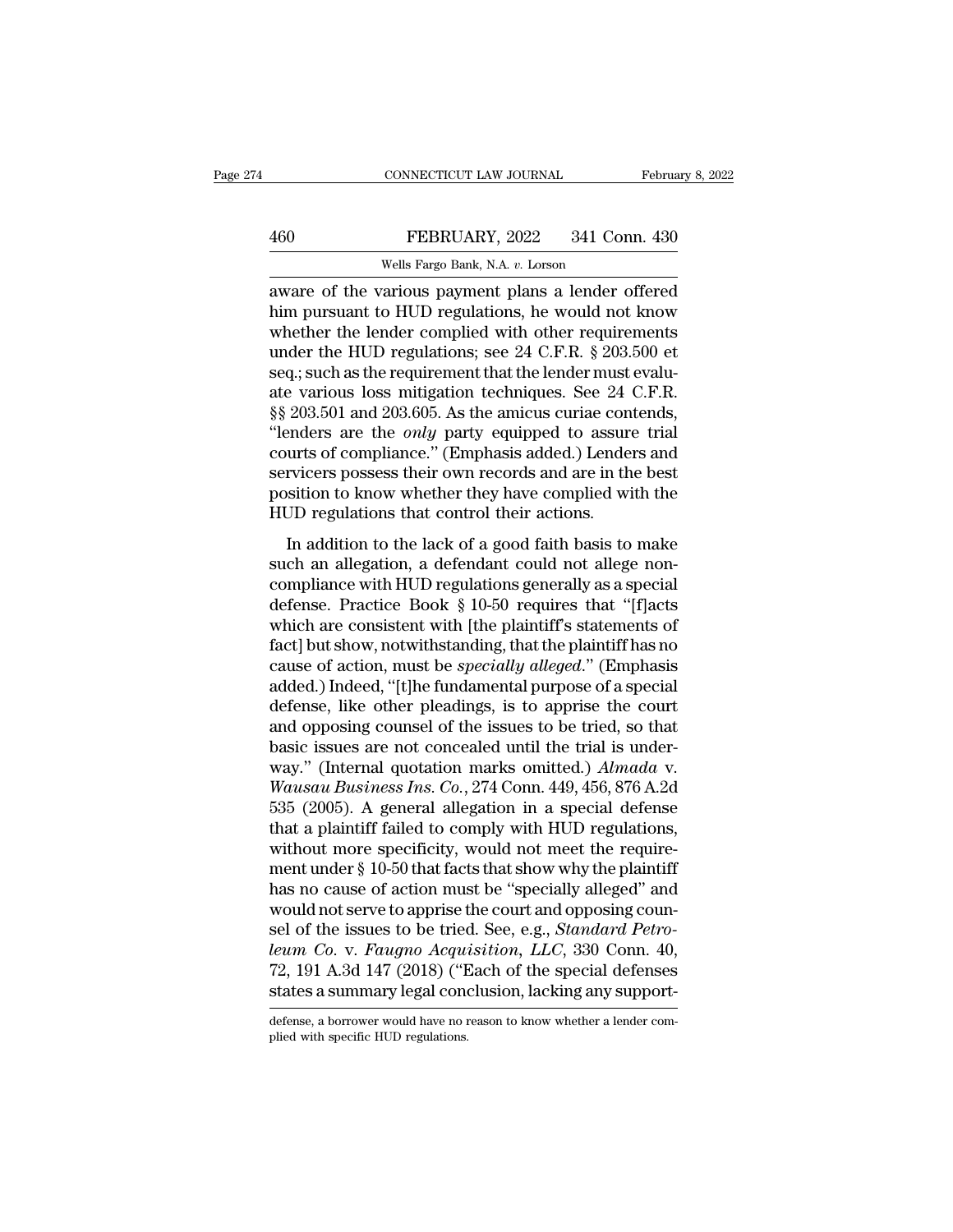# 341 Conn. 430 FEBRUARY, 2022 461<br>Wells Fargo Bank, N.A. v. Lorson

CONNECTICUT LAW JOURNAL<br>FEBRUARY, 2022<br>Wells Fargo Bank, N.A. *v.* Lorson<br>Idication as to which counts the 3, 2022 CONNECTICUT LAW JOURNAL Page 275<br>
341 Conn. 430 FEBRUARY, 2022 461<br>
Wells Fargo Bank, N.A. v. Lorson<br>
ing facts or indication as to which counts they are<br>
directed. As such, they would not even meet our fact<br>
plead 341 Conn. 430 FEBRUARY, 2022 461<br>Wells Fargo Bank, N.A. v. Lorson<br>ing facts or indication as to which counts they are<br>directed. As such, they would not even meet our fact<br>pleading requirements for special defenses as set f 341 Conn. 430 FEBRUARY, 2022 461<br>Wells Fargo Bank, N.A. v. Lorson<br>ing facts or indication as to which counts they are<br>directed. As such, they would not even meet our fact<br>pleading requirements for special defenses as set 341 Conn. 430 FEBRUARY, 2022 461<br>
Wells Fargo Bank, N.A. v. Lorson<br>
ing facts or indication as to which counts they are<br>
directed. As such, they would not even meet our fact<br>
pleading requirements for special defenses as Wells Fargo Bank, N.A. v. Lorson<br>ing facts or indication as to which counts they are<br>directed. As such, they would not even meet our fact<br>pleading requirements for special defenses as set forth<br>in . . . § 10-50."). As we wells raigo Bank, N.A. *b*. Eoson<br>ing facts or indication as to which counts they are<br>directed. As such, they would not even meet our fact<br>pleading requirements for special defenses as set forth<br>in . . . § 10-50."). As we ing facts or indication as to which counts they are<br>directed. As such, they would not even meet our fact<br>pleading requirements for special defenses as set forth<br>in . . . § 10-50."). As we have explained, a burden shift-<br>in directed. As such, they would not even meet our fact<br>pleading requirements for special defenses as set forth<br>in . . . § 10-50."). As we have explained, a burden shift-<br>ing procedure has been adopted by at least two jurisdi pleading requirements for special defenses as set forth<br>in . . . § 10-50."). As we have explained, a burden shift-<br>ing procedure has been adopted by at least two jurisdic-<br>tions in the context of foreclosures of FHA insure in . . . § 10-50."). As we have explained, a burden shift-<br>ing procedure has been adopted by at least two jurisdic-<br>tions in the context of foreclosures of FHA insured<br>mortgages. See *Palma* v. *JPMorgan Chase Bank*, *Nat* ing procedure has been adopted by at least two jurisdictions in the context of foreclosures of FHA insured<br>mortgages. See *Palma* v. JPMorgan Chase Bank, National<br>Assn., supra, 208 So. 3d 775; Wells Fargo Bank, N.A.<br>v. Awa tions in the context of foreclosures of FHA insured<br>mortgages. See *Palma* v. *JPMorgan Chase Bank*, *National*<br>*Assn.*, supra, 208 So. 3d 775; *Wells Fargo Bank*, *N.A.*<br>v. *Awadallah*, supra, 41 N.E.3d 487. Under this bu mortgages. See *Palma* v. JPMorgan Chase Bank, National<br>Assn., supra, 208 So. 3d 775; Wells Fargo Bank, N.A.<br>v. Awadallah, supra, 41 N.E.3d 487. Under this burden<br>shifting procedure, once a plaintiff lender generally<br>plead Assn., supra, 208 So. 3d 775; *Wells Fargo Bank*, *N.A.*<br>v. Awadallah, supra, 41 N.E.3d 487. Under this burden<br>shifting procedure, once a plaintiff lender generally<br>pleads compliance with HUD regulations, a defendant<br>borro v. Awadallah, supra, 41 N.E.3d 487. Under this burden<br>shifting procedure, once a plaintiff lender generally<br>pleads compliance with HUD regulations, a defendant<br>borrower will have access to discovery to determine<br>whether th shifting procedure, once a plaintiff lender generally<br>pleads compliance with HUD regulations, a defendant<br>borrower will have access to discovery to determine<br>whether the plaintiff actually complied with the various<br>regulat pleads compliance with HUD regulations, a defendant<br>borrower will have access to discovery to determine<br>whether the plaintiff actually complied with the various<br>regulations. Should the defendant discover a basis to<br>allege borrower will have access to discovery to determine<br>whether the plaintiff actually complied with the various<br>regulations. Should the defendant discover a basis to<br>allege that the plaintiff failed to comply with specific<br>HU whether the plaintiff actually complied with the various<br>regulations. Should the defendant discover a basis to<br>allege that the plaintiff failed to comply with specific<br>HUD regulations, the defendant would move to dismiss<br>t regulations. Should the defendant discover a basis to<br>allege that the plaintiff failed to comply with specific<br>HUD regulations, the defendant would move to dismiss<br>the action. We conclude that this procedure strikes<br>the ap allege that the plaintiff failed to comply with specific<br>HUD regulations, the defendant would move to dismiss<br>the action. We conclude that this procedure strikes<br>the appropriate balance between the interests of the<br>parties HUD regulations, the defendant would move to dismiss<br>the action. We conclude that this procedure strikes<br>the appropriate balance between the interests of the<br>parties, and, therefore, we adopt the procedure in the<br>present c the action. We conclude that this procedure strikes<br>the appropriate balance between the interests of the<br>parties, and, therefore, we adopt the procedure in the<br>present context. Accordingly, we reverse the holding<br>of the Ap the appropriate balance between the interefucities, and, therefore, we adopt the proceed present context. Accordingly, we reverse that the Appellate Court that the burden was or dants to plead and prove that the plaintiff esent context. Accordingly, we reverse the holding<br>the Appellate Court that the burden was on the defen-<br>nts to plead and prove that the plaintiff had not com-<br>ied with HUD regulations before accelerating the debt<br>d initia of the Appellate Court that the burden was on the defendants to plead and prove that the plaintiff had not complied with HUD regulations before accelerating the debt<br>and initiating foreclosure proceedings.<br>We turn finally

dants to plead and prove that the plaintiff had not complied with HUD regulations before accelerating the debt<br>and initiating foreclosure proceedings.<br>We turn finally to the defendants' claim that the<br>Appellate Court incor plied with HUD regulations before accelerating the debt<br>and initiating foreclosure proceedings.<br>We turn finally to the defendants' claim that the<br>Appellate Court incorrectly determined that, even if the<br>burden was on the p and initiating foreclosure proceedings.<br>We turn finally to the defendants' claim that the<br>Appellate Court incorrectly determined that, even if the<br>burden was on the plaintiff to establish compliance<br>with HUD regulations, b We turn finally to the defendants' claim that the<br>Appellate Court incorrectly determined that, even if the<br>burden was on the plaintiff to establish compliance<br>with HUD regulations, because there was evidence in<br>the record We turn finally to the defendants' claim that the<br>Appellate Court incorrectly determined that, even if the<br>burden was on the plaintiff to establish compliance<br>with HUD regulations, because there was evidence in<br>the record Appellate Court incorrectly determined that, even if the<br>burden was on the plaintiff to establish compliance<br>with HUD regulations, because there was evidence in<br>the record to support the conclusion that the plaintiff<br>had c burden was on the plaintiff to establish compliance<br>with HUD regulations, because there was evidence in<br>the record to support the conclusion that the plaintiff<br>had complied, and no evidence to the contrary, the trial<br>court with HUD regulations, because there was evidence in<br>the record to support the conclusion that the plaintiff<br>had complied, and no evidence to the contrary, the trial<br>court's ruling that the plaintiff had satisfied its prima the record to support the conclusion that the plaintiff<br>had complied, and no evidence to the contrary, the trial<br>court's ruling that the plaintiff had satisfied its prima<br>facie case was not clearly erroneous. See *Wells Fa* had complied, and no evidence to the contrary, the trial<br>court's ruling that the plaintiff had satisfied its prima<br>facie case was not clearly erroneous. See *Wells Fargo*<br>Bank, N.A. v. Lorson, supra, 183 Conn. App. 217 n.1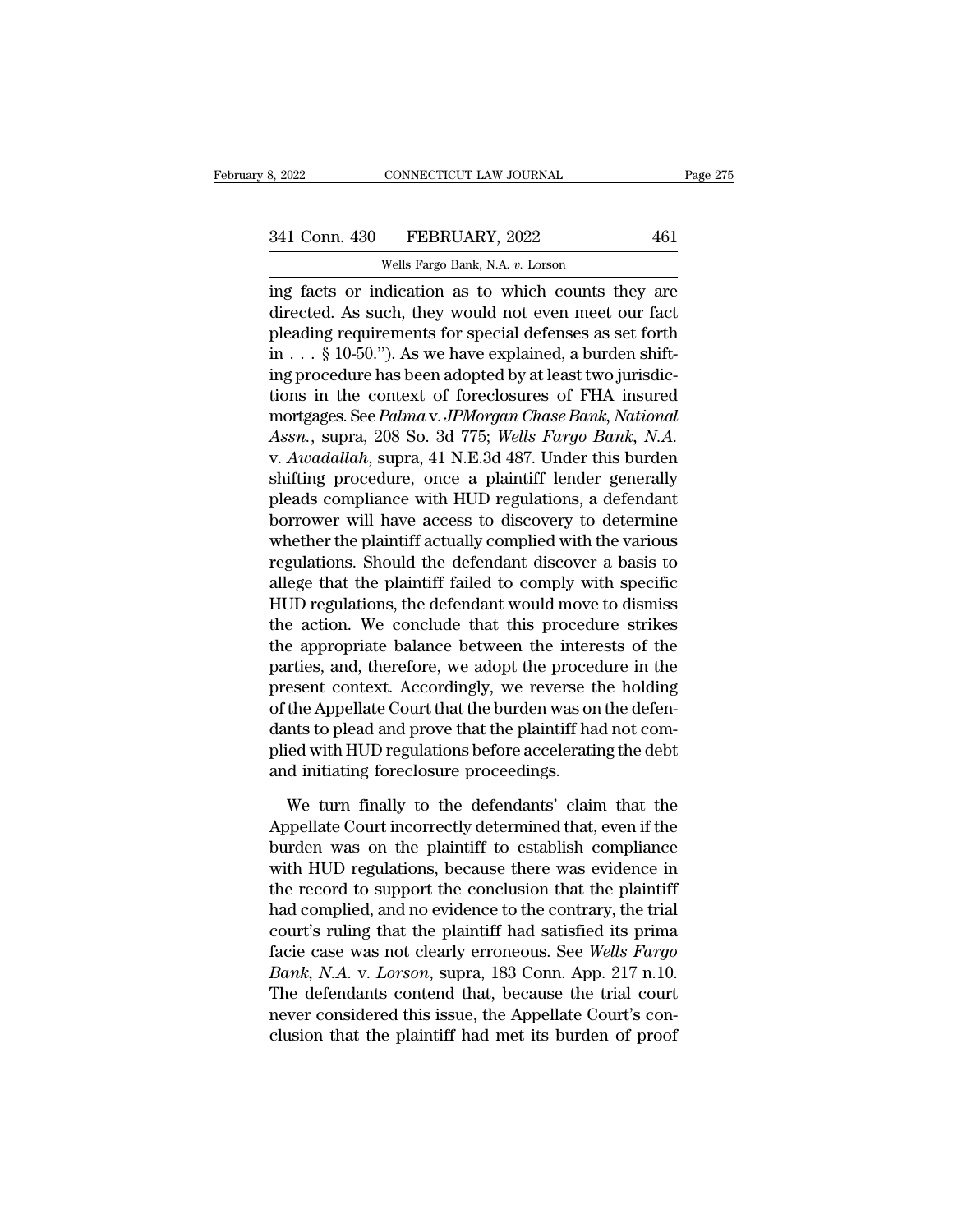## EXECUTE CONNECTICUT LAW JOURNAL February 8, 2022<br>462 FEBRUARY, 2022 341 Conn. 430<br>Wells Fargo Bank, N.A. v. Lorson CONNECTICUT LAW JOURNAL<br>
FEBRUARY, 2022 341 Con<br>
Wells Fargo Bank, N.A. *v.* Lorson<br>
We <sup>9</sup> We agree with the defer

CONNECTICUT LAW JOURNAL February 8, 2<br>
Wells Fargo Bank, N.A. v. Lorson<br>
Was speculative.<sup>9</sup> We agree with the defendants.<br>
Although the plaintiff presented testimony that it was in FEBRUARY, 2022 341 Conn. 430<br>Wells Fargo Bank, N.A. v. Lorson<br>Was speculative.<sup>9</sup> We agree with the defendants.<br>Although the plaintiff presented testimony that it was in<br>possession of documents showing that it had complied FEBRUARY, 2022 341 Conn. 430<br>Wells Fargo Bank, N.A. v. Lorson<br>Was speculative.<sup>9</sup> We agree with the defendants.<br>Although the plaintiff presented testimony that it was in<br>possession of documents showing that it had complie FEBRUARY, 2022 341 Conn. 430<br>
Wells Fargo Bank, N.A. v. Lorson<br>
was speculative.<sup>9</sup> We agree with the defendants.<br>
Although the plaintiff presented testimony that it was in<br>
possession of documents showing that it had com Wells Fargo Bank, N.A.  $v$ . Lorson<br>was speculative.<sup>9</sup> We agree with the defendants.<br>Although the plaintiff presented testimony that it was in<br>possession of documents showing that it had complied<br>with HUD regulations, as Wells Fargo Bank, N.A. 0. Lorson<br>was speculative.<sup>9</sup> We agree with the defendants.<br>Although the plaintiff presented testimony that it was in<br>possession of documents showing that it had complied<br>with HUD regulations, as we was speculative.<sup>9</sup> We agree with the defendants.<br>Although the plaintiff presented testimony that it was in<br>possession of documents showing that it had complied<br>with HUD regulations, as well as evidence of actions<br>that it Although the plaintiff presented testimony that it was in<br>possession of documents showing that it had complied<br>with HUD regulations, as well as evidence of actions<br>that it took to comply with specific regulations, the<br>defe possession of documents showing that it had complied<br>with HUD regulations, as well as evidence of actions<br>that it took to comply with specific regulations, the<br>defendants had no reason to present any evidence of<br>noncomplia with HUD regulations, as well as evidence of actions<br>that it took to comply with specific regulations, the<br>defendants had no reason to present any evidence of<br>noncompliance with specific regulations, or to rebut<br>the plaint that it took to comply with specific regulations, the<br>defendants had no reason to present any evidence of<br>noncompliance with specific regulations, or to rebut<br>the plaintiff's evidence of compliance, because the trial<br>court defendants had no reason to present any evidence of<br>noncompliance with specific regulations, or to rebut<br>the plaintiff's evidence of compliance, because the trial<br>court had denied their request to amend their answer<br>to inc noncompliance with specific regulations, or to rebut<br>the plaintiff's evidence of compliance, because the trial<br>court had denied their request to amend their answer<br>to include the special defense of noncompliance. Simi-<br>lar the plaintiff's evidence of compliance, because the trial<br>court had denied their request to amend their answer<br>to include the special defense of noncompliance. Simi-<br>larly, the plaintiff was not on notice that it was requi court had denied their request to amend their answer<br>to include the special defense of noncompliance. Simi-<br>larly, the plaintiff was not on notice that it was required<br>to present evidence of compliance with any specific<br>HU to include the special defense of noncompliance. Similarly, the plaintiff was not on notice that it was required<br>to present evidence of compliance with any specific<br>HUD regulation. We conclude, therefore, that the case<br>mus larly, the plaintiff was not on notice that it was required<br>to present evidence of compliance with any specific<br>HUD regulation. We conclude, therefore, that the case<br>must be remanded to the trial court for a new trial<br>limi to present evidence of compliance with any specific<br>HUD regulation. We conclude, therefore, that the case<br>must be remanded to the trial court for a new trial<br>limited to the issue of whether the plaintiff complied<br>with the HUD regulation. We conclude, therefore, that the case<br>must be remanded to the trial court for a new trial<br>limited to the issue of whether the plaintiff complied<br>with the specific HUD regulations with which the defen-<br>dants must be remanded to the trial court for a new trial<br>limited to the issue of whether the plaintiff complied<br>with the specific HUD regulations with which the defen-<br>dants claim the plaintiff was noncompliant. The plaintiff<br> limited to the issue of whether the plaintiff complied<br>with the specific HUD regulations with which the defen-<br>dants claim the plaintiff was noncompliant. The plaintiff<br>need not establish that it has satisfied the other el with the specific HUD regulations with which the defen-<br>dants claim the plaintiff was noncompliant. The plaintiff<br>need not establish that it has satisfied the other ele-<br>ments of its prima facie case, as the defendants mak dants claim the plaintiff was noncompliant. The plaintiff<br>need not establish that it has satisfied the other ele-<br>ments of its prima facie case, as the defendants make<br>no other claim of error with respect to the trial cour need not establish that it has satisfied the ot<br>ments of its prima facie case, as the defendant<br>no other claim of error with respect to the trial<br>finding on that issue. See, e.g., *Ostrowski* v. Av<br>Conn. 355, 368, 703 A.2d % other claim of error with respect to the trial court's<br>ding on that issue. See, e.g., *Ostrowski* v. Avery, 243<br>pnn. 355, 368, 703 A.2d 117 (1997) (remanding matter<br>trial court for new trial limited to issue on which<br>al finding on that issue. See, e.g.,  $Ostrowski$  v.  $Avery$ , 243<br>Conn. 355, 368, 703 A.2d 117 (1997) (remanding matter<br>to trial court for new trial limited to issue on which<br>trial court misallocated burden of proof).<br>The judgment of

Conn. 355, 368, 703 A.2d 117 (1997) (remanding matter<br>to trial court for new trial limited to issue on which<br>trial court misallocated burden of proof).<br>The judgment of the Appellate Court is reversed and<br>the case is reman to trial court for new trial limited to issue on which<br>trial court misallocated burden of proof).<br>The judgment of the Appellate Court is reversed and<br>the case is remanded to that court with direction to<br>reverse the judgmen trial court misallocated burden of proof).<br>
The judgment of the Appellate Court is reversed and<br>
the case is remanded to that court with direction to<br>
reverse the judgment of the trial court and to remand<br>
the case to the The judgment of the Appellate Court is reversed and<br>the case is remanded to that court with direction to<br>reverse the judgment of the trial court and to remand<br>the case to the trial court for a new trial limited to the<br>issu The judgment of the Appellate Court is reversed and<br>the case is remanded to that court with direction to<br>reverse the judgment of the trial court and to remand<br>the case to the trial court for a new trial limited to the<br>issu verse the judgment of the trial court and to rema<br>e case to the trial court for a new trial limited to t<br>sue of whether the plaintiff complied with applical<br>JD regulations before accelerating payment of t<br>fendants' debt an UD regulations before accelerating payment of the efendants' debt and initiating foreclosure proceedings.<br>In this opinion the other justices concurred.<br><sup>9</sup> We have already rejected the plaintiff's contention that the defe

defendants' debt and initiating foreclosure proceedings.<br>
In this opinion the other justices concurred.<br>
<sup>9</sup> We have already rejected the plaintiff's contention that the defendants<br>
"waived" this issue when they failed to In this opinion the other justices concurred.<br>
<sup>9</sup> We have already rejected the plaintiff's contention that the defendants<br>
"waived" this issue when they failed to raise the special defense that the<br>
plaintiff had not comp opinion.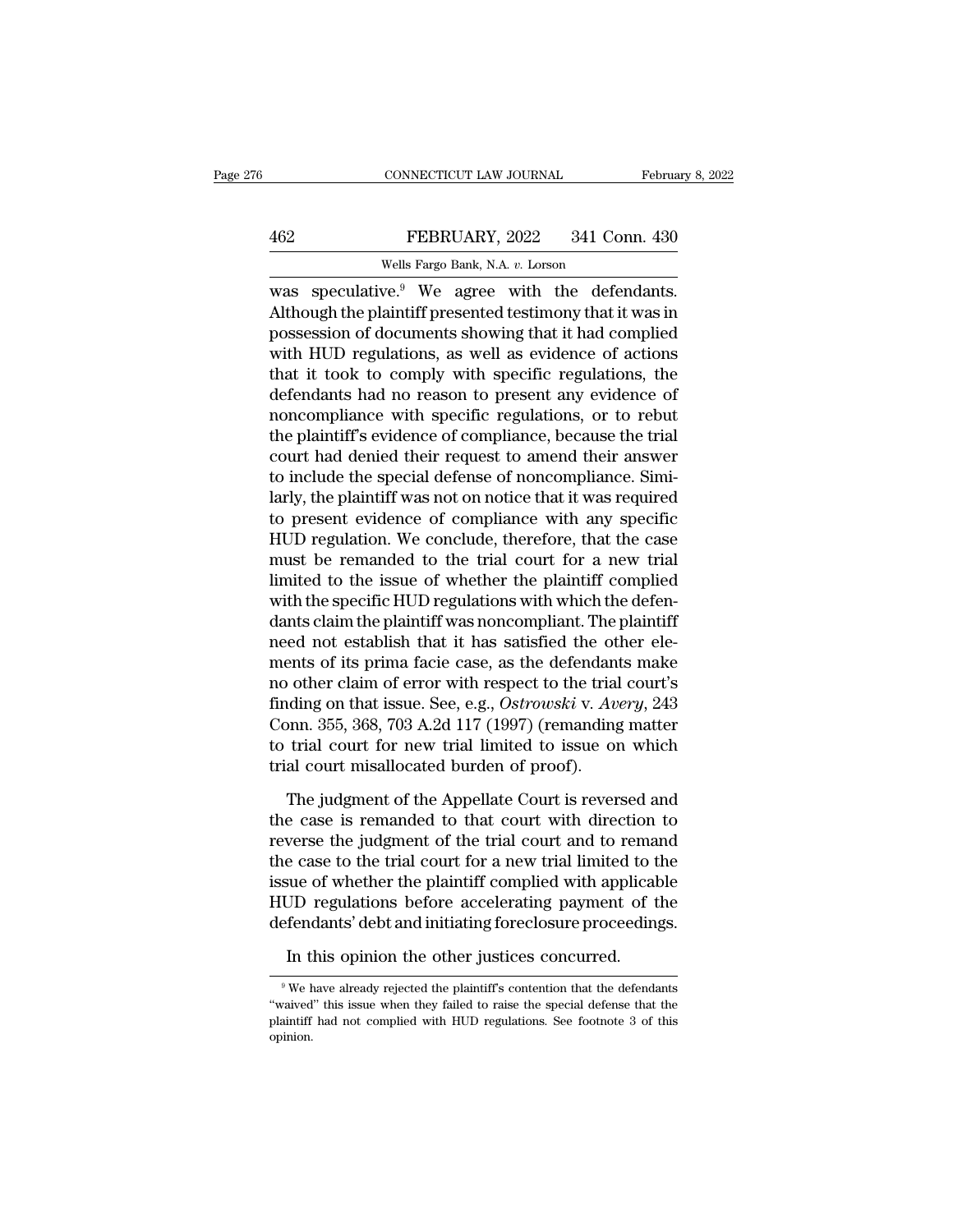Benjamin *v.* Corasaniti

### onn. 463 FEBRUARY, 2022 463<br>Benjamin v. Corasaniti<br>HELEN Z. BENJAMIN ET AL. v. RALPH P.<br>CORASANITI, TRUSTEE, ET AL.<br>(SC 20491) 463 FEBRUARY, 2022<br>Benjamin v. Corasaniti<br>EN Z. BENJAMIN ET AL. v. RALPH P.<br>CORASANITI, TRUSTEE, ET AL. (SC 20491) BRUARY, 2022<br>
iamin v. Corasaniti<br>
(AMIN ET AL. v. R.<br>
TI, TRUSTEE, ET<br>
(SC 20491)<br>
and McDonald, D'Auria, I EN Z. BENJAMIN ET AL. *v*. RALPH F<br>CORASANITI, TRUSTEE, ET AL.<br>(SC 20491)<br>Robinson, C. J., and McDonald, D'Auria, Kahn,<br>Ecker and Keller, Js. NJAMIN ET AL. *v*.<br>NITI, TRUSTEE, E<br>(SC 20491)<br>J., and McDonald, D'Auri.<br>Ecker and Keller, Js.<br>Sullabus

### *Syllabus*

Robinson, C. J., and McDonald, D'Auria, Kahn,<br>Ecker and Keller, Js.<br>Syllabus<br>The plaintiffs, H and the cotrustees of certain trusts of which H was a<br>beneficiary, appealed to the trial court from the decision of the Probate Robinson, C. J., and McDonald, D'Auria, Kahn,<br>Ecker and Keller, Js.<br>Syllabus<br>plaintiffs, H and the cotrustees of certain trusts of which H was a<br>beneficiary, appealed to the trial court from the decision of the Probate<br>Cou Ecker and Keller, Js.<br>
Syllabus<br>
plaintiffs, H and the cotrustees of certain trusts of which H was a<br>
beneficiary, appealed to the trial court from the decision of the Probate<br>
Court, which concluded that H's brother, P, h Syllabus<br>plaintiffs, H and the cotrustees of certain trusts of which H was a<br>beneficiary, appealed to the trial court from the decision of the Probate<br>Court, which concluded that H's brother, P, had validly exercised his<br>t *Syltaous*<br> *Syltaous*<br>
plaintiffs, H and the cotrustees of certain trusts of which H was a<br>
beneficiary, appealed to the trial court from the decision of the Probate<br>
Court, which concluded that H's brother, P, had validl plaintiffs, H and the cotrustees of certain trusts of which H was a beneficiary, appealed to the trial court from the decision of the Probate Court, which concluded that H's brother, P, had validly exercised his testamenta beneficiary, appealed to the trial court from the decision of the Probate Court, which concluded that H's brother, P, had validly exercised his testamentary powers of appointment under certain trusts established for his be Court, which concluded that H's brother, P, had validly exercised his testamentary powers of appointment under certain trusts established for his benefit by directing in his will that the proceeds of the sale of stock in testamentary powers of appointment under certain trusts established<br>for his benefit by directing in his will that the proceeds of the sale of<br>stock in a family corporation, H Co., be distributed to a charitable trust<br>that for his benefit by directing in his will that the proceeds of the sale of stock in a family corporation, H Co., be distributed to a charitable trust that P had established. P and his five siblings, including H, were each a stock in a family corporation, H Co., be distributed to a charitable trust<br>that P had established. P and his five siblings, including H, were each<br>a beneficiary of two trusts established by their father in 2002 and 2005,<br> btat P had established. P and his five siblings, including H, were each a beneficiary of two trusts established by their father in 2002 and 2005, which were governed by Illinois and Connecticut law, respectively. In 2011, a beneficiary of two trusts established by their father in 2002 and 2005, which were governed by Illinois and Connecticut law, respectively. In 2011, P and his siblings, except H, transferred their shares in H Co. to separ which were governed by Illinois and Connecticut law, respectively. In 2011, P and his siblings, except H, transferred their shares in H Co. to separate trusts, which also were governed by Illinois law. Pursuant to P's 2002 by specific reference in his will, but not in favor of himself, his example that the reference in H Co. to separate trusts, which also were governed by Illinois law. Pursuant to  $P$ 's 2002, 2005 and 2011 trust instruments separate trusts, which also were governed by Illinois law. Pursuant to P's 2002, 2005 and 2011 trust instruments, P was granted a nongeneral testamentary power of appointment over the H Co. shares held in trust for his use by 2002, 2005 and 2011 trust instruments, P was granted a nongeneral testamentary power of appointment over the H Co. shares held in trust for his use and benefit. P could exercise his power of appointment only by specific Fersion, The distance of appointment over the H Co. shares held in trust<br>testamentary power of appointment over the H Co. shares held in trust<br>for his use and benefit. P could exercise his power of appointment only<br>by spec for his use and benefit. P could exercise his power of appointment only by specific reference in his will, but not in favor of himself, his creditors, his estate, or the creditors of his estate. Furthermore, if P failed to by specific reference in his will, but not in favor of himself, his creditors, his estate, or the creditors of his estate. Furthermore, if P failed to validly exercise his power of appointment, his trust property would be in the state, or the creditors of his estate. Furthermore, if P failed to validly exercise his power of appointment, his trust property would be distributed equally to the trusts of his surviving siblings. In addition, the walidly exercise his power of appointment, his trust property would be distributed equally to the trusts of his surviving siblings. In addition, the H Co. shareholder's agreement provided that, if a sibling exercises his o After an accident rendered P a quadriplegic, P established the charitable discributed equally to the trusts of his surviving siblings. In addition, the H Co. shareholder's agreement provided that, if a sibling exercises hi the H Co. shareholder's agreement provided that, if a sibling exercises<br>the H Co. shareholder's agreement provided that, if a sibling exercises<br>his or her power of appointment with respect to the H Co. shares held<br>in his o the orientation of appointment with respect to the H Co. shares held<br>in his or her power of appointment with respect to the H Co. shares held<br>in his or her trusts, those shares shall be sold, within nine months of<br>the sibl in his or her trusts, those shares shall be sold, within nine months of the sibling's death, in equal amount to the surviving siblings' trusts. After an accident rendered P a quadriplegic, P established the charitable trus the sibling's death, in equal amount to the surviving siblings' trusts.<br>After an accident rendered P a quadriplegic, P established the charitable<br>trust in 2016, the purpose of which was to provide financial assistance<br>to q After an accident rendered P a quadriplegic, P established the charitable trust in 2016, the purpose of which was to provide financial assistance to quadriplegics and their caregivers and to fund quadriplegia related resea trust in 2016, the purpose of which was to provide financial assistance<br>to quadriplegics and their caregivers and to fund quadriplegia related<br>research and initiatives. P thereafter executed a will in which he stated<br>that to quadriplegics and their caregivers and to fund quadriplegia related research and initiatives. P thereafter executed a will in which he stated that he was exercising his testamentary powers of appointment over the H Co. research and initiatives. P thereafter executed a will in which he stated that he was exercising his testamentary powers of appointment over the H Co. shares held in his 2002, 2005 and 2011 trusts and directed that the pro First that he was exercising his testamentary powers of appointment over the H Co. shares held in his 2002, 2005 and 2011 trusts and directed that the proceeds from the sale of the H Co. shares be distributed to the 2016 c the H Co. shares held in his 2002, 2005 and 2011 trusts and directed that the proceeds from the sale of the H Co. shares be distributed to the 2016 charitable trust. P died in 2017, survived by his five siblings, and his w the H Co. shares held in his 2002, 2005 and 2011 trusts and directed<br>that the proceeds from the sale of the H Co. shares be distributed to<br>the 2016 charitable trust. P died in 2017, survived by his five siblings,<br>and his w the 2016 charitable trust. P died in 2017, survived by his five siblings, and his will was admitted to probate. The Probate Court concluded that P's exercise of his powers of appointment was valid and ordered the trustees and his will was admitted to probate. The Probate Court concluded that P's exercise of his powers of appointment was valid and ordered the trustees of the siblings' respective trusts to fund the 2016 charitable trust with P's exercise of his powers of appointment was valid and ordered the trustees of the siblings' respective trusts to fund the 2016 charitable trust with the net proceeds of the sale of the H Co. stock. On appeal to the trial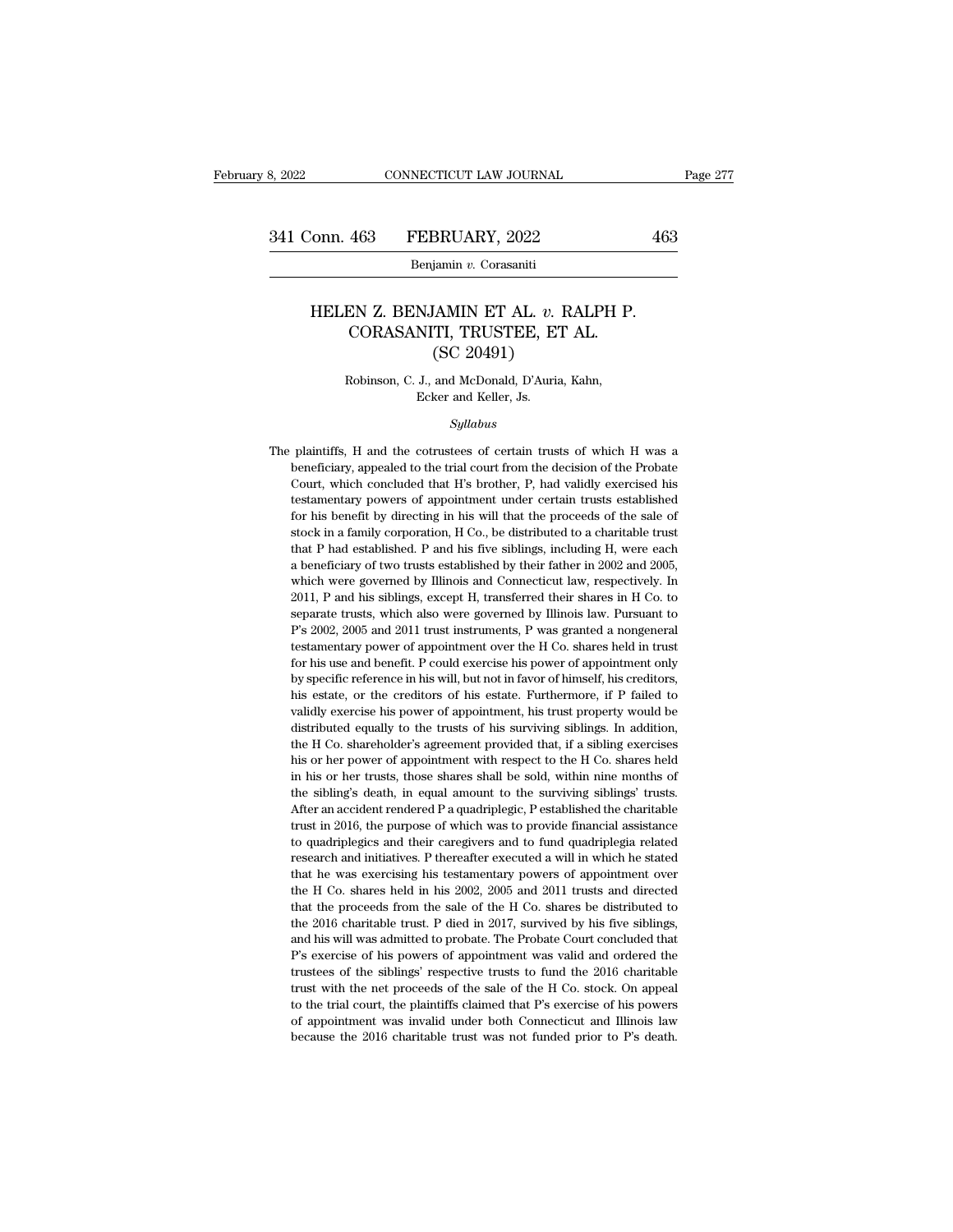# EXECUTE CONNECTICUT LAW JOURNAL February 8, 2022<br>464 FEBRUARY, 2022 341 Conn. 463<br>Benjamin v. Corasaniti

### Benjamin *v.* Corasaniti

FEBRUARY, 2022 341 Conn. 463<br>Benjamin v. Corasaniti<br>The trial court, however, upheld the decision of the Probate Court and<br>rendered judgment in favor of the defendants, which included P's siblings FEBRUARY, 2022 341 Conn. 463<br>
Benjamin v. Corasaniti<br>
The trial court, however, upheld the decision of the Probate Court and<br>
rendered judgment in favor of the defendants, which included P's siblings<br>
other than H, their **EXERUARY, 2022** 341 Conn. 463<br>Benjamin v. Corasaniti<br>The trial court, however, upheld the decision of the Probate Court and<br>rendered judgment in favor of the defendants, which included P's siblings<br>other than H, their des Benjamin v. Corasaniti<br>The trial court, however, upheld the decision of the Probate Court and<br>rendered judgment in favor of the defendants, which included P's siblings<br>other than H, their descendants, the trustees of their Benjamin v. Corasaniti<br>The trial court, however, upheld the decision of the Probate Court and<br>rendered judgment in favor of the defendants, which included P's siblings<br>other than H, their descendants, the trustees of their The trial court, however, upheld the decision of the Probate Court and rendered judgment in favor of the defendants, which included P's siblings other than H, their descendants, the trustees of their family trusts, and the rendered judgment in favor of the defendants, which included P's siblings<br>other than H, their descendants, the trustees of their family trusts, and<br>the trustees of P's trusts. On the plaintiffs' appeal, *held* that the tri other than H, their descendants, the trustees of their family trusts, and the trustees of P's trusts. On the plaintiffs' appeal, *held* that the trial court correctly concluded that P effectively and validly exercised his the trustees of P's trusts. On the plaintiffs' appeal, *held* that the trial court correctly concluded that P effectively and validly exercised his nongeneral testamentary powers of appointment to direct the proceeds of th court correctly concluded that P effectively and validly exercised his nongeneral testamentary powers of appointment to direct the proceeds of the sale of the H Co. stock held in his 2002, 2005 and 2011 trusts to the 2016 nongeneral testamentary powers of appointment to direct the proceeds of the sale of the H Co. stock held in his 2002, 2005 and 2011 trusts to the 2016 charitable trust, even though the 2016 trust was unfunded at the time of the sale of the H Co. stock held in his 2002, 2005 and 2011 trusts to the 2016 charitable trust, even though the 2016 trust was unfunded at the time of P's death: under both Connecticut and Illinois law, the exercise of the 2016 charitable trust, even though the 2016 trust was unfunded at the time of P's death: under both Connecticut and Illinois law, the exercise of a nongeneral power of appointment is valid and effective if the donee ex the time of P's death: under both Connecticut and Illinois law, the exercise of a nongeneral power of appointment is valid and effective if the donee expresses an intent to exercise the power of appointment and the donee c and the donee complies with any conditions imposed on the exercise of the power of appointment by the donor; in the present case, it was undisputed that P expressed in his will a clear and unequivocal intent to exercise h the donee expresses an intent to exercise the power of appointment<br>and the donee complies with any conditions imposed on the exercise<br>of the power of appointment by the donor; in the present case, it was<br>undisputed that P and the donee complies with any conditions imposed on the exercise<br>of the power of appointment by the donor; in the present case, it was<br>undisputed that P expressed in his will a clear and unequivocal intent to<br>exercise hi of the power of appointment by the donor; in the present case, it was undisputed that P expressed in his will a clear and unequivocal intent to exercise his powers of appointment, and P complied with the conditions imposed undisputed that P expressed in his will a clear and unequivocal intent to exercise his powers of appointment, and P complied with the conditions imposed on the exercise of those powers by the 2002, 2005, and 2011 trusts, a exercise his powers of appointment, and P complied with the conditions<br>imposed on the exercise of those powers by the 2002, 2005, and 2011<br>trusts, as the 2016 charitable trust was an organization other than P,<br>P's creditor imposed on the exercise of those powers by the 2002, 2005, and 2011<br>trusts, as the 2016 charitable trust was an organization other than P,<br>P's creditors, P's estate, or the creditors of P's estate, and P exercised<br>his powe trusts, as the 2016 charitable trust was an organization other than P, P's creditors, P's estate, or the creditors of P's estate, and P exercised his powers by specific reference in a valid will that was admitted to probat P's creditors, P's estate, or the creditors of P's estate, and P exercised his powers by specific reference in a valid will that was admitted to probate; moreover, although the 2016 charitable trust was unfunded prior to his powers by specific reference in a valid will that was admitted to probate; moreover, although the 2016 charitable trust was unfunded prior to P's death and, therefore, was not a valid and enforceable charitable trust d probate; moreover, although the 2016 charitable trust was unfunded<br>prior to P's death and, therefore, was not a valid and enforceable charita-<br>ble trust during P's lifetime, a trust need not be funded contemporane-<br>ously prior to P's death and, therefore, was not a valid and enforceable charita-<br>ble trust during P's lifetime, a trust need not be funded contemporane-<br>ously with the execution of the trust documents, and the 2016 charitable<br>t be trust during P's lifetime, a trust need not be funded contemporane-<br>ously with the execution of the trust documents, and the 2016 charitable<br>trust became valid and enforceable when it was funded, after P's death,<br>throug ously with the execution of the trust documents, and the 2016 charitable trust became valid and enforceable when it was funded, after P's death, through the exercise of P's powers of appointment in his will; furthermore, c trust became valid and enforceable when it was funded, after P's death, through the exercise of P's powers of appointment in his will; furthermore, contrary to the plaintiffs' claim, the fact that P appointed the proceeds through the exercise of P's powers of appointment in his will; furthermore, contrary to the plaintiffs' claim, the fact that P appointed the proceeds of the sale of the H Co. stock to a trust, rather than a trustee, did no more, contrary to the plaintiffs' claim, the fact that P appointed the proceeds of the sale of the H Co. stock to a trust, rather than a trustee, did not render the exercise of his powers of appointment invalid and ineffec proceeds of the sale of the H Co. stock to a trust, rather than a trustee, did not render the exercise of his powers of appointment invalid and ineffective, as a trustee may be temporarily absent without destroying the tr ineffective, as a trustee may be temporarily absent without destroying<br>the trust or preventing its creation, especially in light of the axiom that<br>a charitable trust must be construed liberally in order to carry out the<br>c a charitable trust must be construed liberally in order to carry out the charitable purposes of the individual who created the trust.<br> *Procedural History*<br> *Procedural History*<br> *Procedural History*<br> **Appeal from the deci** 

the trust or preventing its creation, especially in light of the axiom that<br>a charitable trust must be construed liberally in order to carry out the<br>charitable purposes of the individual who created the trust.<br>Argued April a charitable trust must be construed liberally in order to carry out the<br>charitable purposes of the individual who created the trust.<br>Argued April 1—officially released December 6, 2021\*<br>*Procedural History*<br>Appeal from th dianable purposes of the marviatal who created the trast.<br>Argued April 1—officially released December 6, 2021\*<br>*Procedural History*<br>Appeal from the decision of the Probate Court for<br>the district of Darien-New Canaan confir Argued April 1—officially released December 6, 2021\*<br>
Procedural History<br>
Appeal from the decision of the Probate Court for<br>
the district of Darien-New Canaan confirming that the<br>
decedent had validly exercised his testame Frocedural History<br>
Appeal from the decision of the Probate Court for<br>
the district of Darien-New Canaan confirming that the<br>
decedent had validly exercised his testamentary power<br>
of appointment when he appointed certain Appeal from the decision of the Probate Court for<br>the district of Darien-New Canaan confirming that the<br>decedent had validly exercised his testamentary power<br>of appointment when he appointed certain property<br>held in trust decedent had validly exercised his testamentary power<br>of appointment when he appointed certain property<br>held in trust to an unfunded charitable trust, brought<br>to the Superior Court in the judicial district of Stamford-<br>\*De to the Superior Court in the judicial district of Stamford-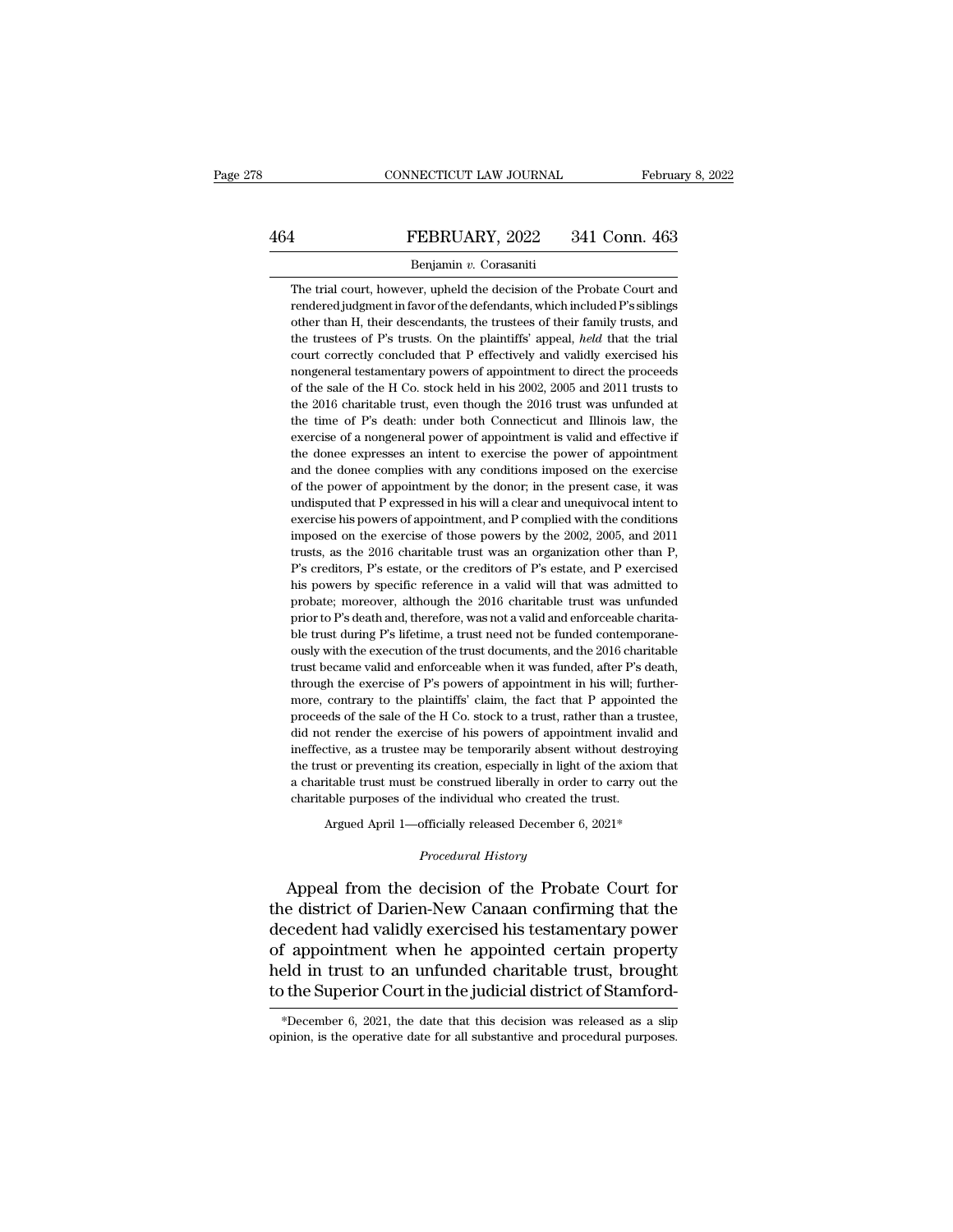Benjamin *v.* Corasaniti

No. 2022<br>
Norman 2022<br>
Starting and transferred to the judicial district of Water-<br>
Norwalk and transferred to the judicial district of Water-<br>
bury, where Scott A. Weisman et al. were substituted<br>
for the named plaintiff  $\begin{array}{r} \text{341 Conn. 463} \quad \text{FEBRUARY, 2022} \quad \text{465} \ \text{Benjamin } v. \text{ Corasaniti} \ \text{Norwalk and transferred to the judicial district of Water-bury, where Scott A. Weisman et al. were substituted for the named plaintiff only in her former capacity as \n \text{trustoo and added as plaintiff: theorem the case was.} \end{array}$ 341 Conn. 463 FEBRUARY, 2022 465<br>
Benjamin v. Corasaniti<br>
Norwalk and transferred to the judicial district of Water-<br>
bury, where Scott A. Weisman et al. were substituted<br>
for the named plaintiff only in her former capaci 341 Conn. 463 FEBRUARY, 2022 465<br>
Benjamin v. Corasaniti<br>
Norwalk and transferred to the judicial district of Water-<br>
bury, where Scott A. Weisman et al. were substituted<br>
for the named plaintiff only in her former capaci Benjamin v. Corasaniti<br>Benjamin v. Corasaniti<br>Norwalk and transferred to the judicial district of Water-<br>bury, where Scott A. Weisman et al. were substituted<br>for the named plaintiff only in her former capacity as<br>trustee a Benjamin v. Corasanti<br>Norwalk and transferred to the judicial district of Water-<br>bury, where Scott A. Weisman et al. were substituted<br>for the named plaintiff only in her former capacity as<br>trustee and added as plaintiffs; bury, where Scott A. weishian et al. were substituted<br>for the named plaintiff only in her former capacity as<br>trustee and added as plaintiffs; thereafter, the case was<br>tried to the court, *Bellis*, *J*.; judgment affirming For the named plannin only in her former capacity as<br>trustee and added as plaintiffs; thereafter, the case was<br>tried to the court, *Bellis*, *J*.; judgment affirming the<br>decision of the Probate Court, from which the plaint

*Fendel* and *Fennellis, J.*; judgment affirming the decision of the Probate Court, from which the plaintiffs appealed. Affirmed.<br>*Steven M. Frederick*, with whom were *David G. Keyko*, pro hac vice, and, on the brief, First to the Court, *Bettis*,<br>decision of the Probate Cou<br>appealed. *Affirmed.*<br>*Steven M. Frederick*, w<br>*Keyko*, pro hac vice, and,<br>*Fennell*, pro hac vice, and<br>appellants (plaintiffs).<br>*Helen Harris*, with whol pealed. *Affirmed.*<br> *Steven M. Frederick*, with whom were *David G.*<br> *eyko*, pro hac vice, and, on the brief, *Christopher*<br> *mnell*, pro hac vice, and *Gessi Giarratana*, for the<br>
pellants (plaintiffs).<br> *Helen Harris*, *Steven M. Frederick*, with whom were *David G.*<br>*Keyko*, pro hac vice, and, on the brief, *Christopher Fennell*, pro hac vice, and *Gessi Giarratana*, for the appellants (plaintiffs).<br>*Helen Harris*, with whom, on the bri *Beren In: Freuerick*, what whom were *Ductu* G.<br>*Reyko*, pro hac vice, and, on the brief, *Christopher*<br>*Fennell*, pro hac vice, and *Gessi Giarratana*, for the<br>appellants (plaintiffs).<br>*Helen Harris*, with whom, on the b

*Charles Transletion B. At a Gessi Giarratana, for the*<br> *Charles (plaintiffs).*<br> *Charles Harris, with whom, on the brief, were John Cerreta, Thomas D. Goldberg and Michael Schoenerger, for the appellees (named defendant senellants (plaintiffs).*<br> *Helen Harris, with whom, on the brief, were John W. Cerreta, Thomas D. Goldberg and Michael Schoene-berger, for the appellees (named defendant et al.).<br>
<i>Charles W. Pieterse, with whom were Wya* Helen Harris, with whom,<br>W. Cerreta, Thomas D. Goldbe<br>berger, for the appellees (nam<br>Charles W. Pieterse, with wi<br>sen and Lynn K. Neuner, for t<br>William T. Ziegler et al.).<br>Frederic S. Ury, with whom

*Cerreta, Thomas D. Goldberg* and *Michael Schoene-<br>rger*, for the appellees (named defendant et al.).<br>*Charles W. Pieterse*, with whom were *Wyatt R. Jan-*<br>*n* and *Lynn K. Neuner*, for the appellees (defendant<br>illiam T.

*berger*, for the appellees (named defendant et al.).<br> *Charles W. Pieterse*, with whom were *Wyatt R. Jansen* and *Lynn K. Neuner*, for the appellees (defendant<br>
William T. Ziegler et al.).<br> *Frederic S. Ury*, with whom, Charles W. Piete:<br>
sen and Lynn K. N.<br>
William T. Ziegler (<br>
Frederic S. Ury,<br>
rah M. Garskof, fo<br>
Ziegler et al.).<br>
Gary W. Hawes *n* and *Lynn K. Neuner*, for the appellees (defendant<br>illiam T. Ziegler et al.).<br>*Frederic S. Ury*, with whom, on the brief, was *Debo-<br>h M. Garskof*, for the appellees (defendant Karl H.<br>egler et al.).<br>*Gary W. Hawes*, a

William T. Ziegler et al.).<br>
Frederic S. Ury, with whom, on the brief, was Debo-<br>
rah M. Garskof, for the appellees (defendant Karl H.<br>
Ziegler et al.).<br>
Gary W. Hawes, assistant attorney general, with<br>
whom, on the brief, Frederic S. Ury, with whom, on the brief, was Deborah M. Garskof, for the appellees (defendant Karl H. Ziegler et al.).<br> *Gary W. Hawes*, assistant attorney general, with whom, on the brief, were *William Tong*, attorney g *Freueric S. Org,* with whold, of the brief, was *Deo-*<br>*rah M. Garskof,* for the appellees (defendant Karl H.<br>Ziegler et al.).<br>*Gary W. Hawes,* assistant attorney general, with<br>whom, on the brief, were *William Tong*, att Find in: Garskof, for the appenees<br>Ziegler et al.).<br>Gary W. Hawes, assistant attorney W. Hawes, assistant attorney<br>eral, *Clare E. Kindall*, solicitor *gano*, assistant attorney general<br>(defendant attorney general).<br>ECKER, Gary W. Hawes, assistant attorney general, with<br>nom, on the brief, were William Tong, attorney gen-<br>al, *Clare E. Kindall*, solicitor general, and *Karen*<br>noo, assistant attorney general, for the appellee<br>efendant attorney oury w. Huwes, assistant attorney general, whith<br>whom, on the brief, were William Tong, attorney general, Clare E. Kindall, solicitor general, and Karen<br>Gano, assistant attorney general, for the appellee<br>(defendant attorne

whohi, on the brief, were *watam Tong*, attorney general, *Clare E. Kindall*, solicitor general, and *Karen Gano*, assistant attorney general, for the appellee (defendant attorney general).<br>ECKER, J. In July, 2015, Peter eral, Care E. Kindal, solicitor general, and Karen<br>Gano, assistant attorney general, for the appellee<br>(defendant attorney general).<br>ECKER, J. In July, 2015, Peter M. Ziegler (Peter), a<br>scion of a wealthy Connecticut family ouno, assistant attorney general, for the appenee<br>(defendant attorney general).<br>ECKER, J. In July, 2015, Peter M. Ziegler (Peter), a<br>scion of a wealthy Connecticut family, suffered a tragic<br>accident that rendered him a qua (detendant attorney generar).<br>
ECKER, J. In July, 2015, Peter M. Ziegler (Peter), a<br>
scion of a wealthy Connecticut family, suffered a tragic<br>
accident that rendered him a quadriplegic. Approxi-<br>
mately one year later, Pet ECKER, J. In July, 2015, Peter M. Ziegler (Peter), a<br>scion of a wealthy Connecticut family, suffered a tragic<br>accident that rendered him a quadriplegic. Approxi-<br>mately one year later, Peter executed a trust instrument<br>to scion of a wealthy Connecticut family, suffered a tragic<br>accident that rendered him a quadriplegic. Approxi-<br>mately one year later, Peter executed a trust instrument<br>to create a charitable trust, Peter's Yellow Submarine<br>T accident that rendered him a quadriplegic. Approximately one year later, Peter executed a trust instrument to create a charitable trust, Peter's Yellow Submarine Trust, for the purpose of providing financial assistance to mately one year later, Peter executed a trust instrument<br>to create a charitable trust, Peter's Yellow Submarine<br>Trust, for the purpose of providing financial assistance<br>to other quadriplegics and their caregivers. The trus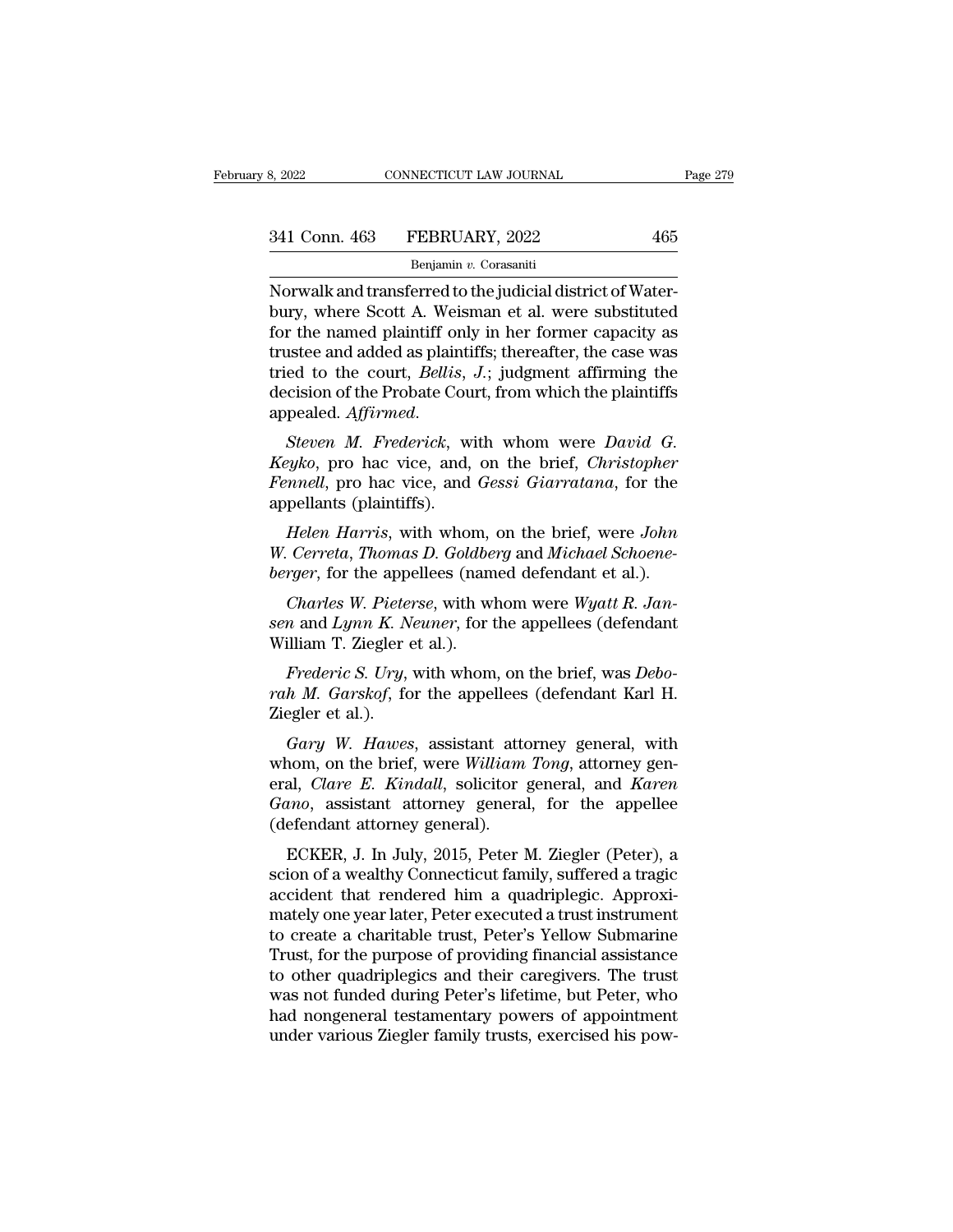# EXECUTE CONNECTICUT LAW JOURNAL February 8, 2022<br>466 FEBRUARY, 2022 341 Conn. 463<br>Benjamin v. Corasaniti

### Benjamin *v.* Corasaniti

ERRUARY, 2022 341 Conn. 463<br>
EPRUARY, 2022 341 Conn. 463<br>
Benjamin v. Corasaniti<br>
ers of appointment in his will to direct the proceeds of<br>
the sale of stock in a Ziegler family corporation, Hay<br>
Feland Holding Corporation FEBRUARY, 2022 341 Conn. 463<br>
Benjamin v. Corasaniti<br>
ers of appointment in his will to direct the proceeds of<br>
the sale of stock in a Ziegler family corporation, Hay<br>
Island Holding Corporation (HIHC), to Peter's Yellow<br> FEBRUARY, 2022 341 Conn. 463<br> **Example 18 Allen Fernandical Peripensis Corporation (HIHC)**, to Peter's Yellow<br> **Example 18 Allen Corporation (HIHC), to Peter's Yellow**<br> **Submarine Trust. Peter's sister, Helen Z. Benjamin** FEBRUARY, 2022 341 Conn. 463<br>
Benjamin v. Corasaniti<br>
ers of appointment in his will to direct the proceeds of<br>
the sale of stock in a Ziegler family corporation, Hay<br>
Island Holding Corporation (HIHC), to Peter's Yellow<br> Benjamin v. Corasaniti<br>
ers of appointment in his will to direct the proceeds of<br>
the sale of stock in a Ziegler family corporation, Hay<br>
Island Holding Corporation (HIHC), to Peter's Yellow<br>
Submarine Trust. Peter's siste Benjamin v. Corasanti<br>
ers of appointment in his will to direct the proceeds of<br>
the sale of stock in a Ziegler family corporation, Hay<br>
Island Holding Corporation (HIHC), to Peter's Yellow<br>
Submarine Trust. Peter's siste ers of appointment in his will to direct the proceeds of<br>the sale of stock in a Ziegler family corporation, Hay<br>Island Holding Corporation (HIHC), to Peter's Yellow<br>Submarine Trust. Peter's sister, Helen Z. Benjamin<br>(Helen the sale of stock in a Ziegler family corporation, Hay<br>Island Holding Corporation (HIHC), to Peter's Yellow<br>Submarine Trust. Peter's sister, Helen Z. Benjamin<br>(Helen), subsequently challenged the validity of Peter's<br>exerci Island Holding Corporation (HIHC), to Peter's Yellow<br>Submarine Trust. Peter's sister, Helen Z. Benjamin<br>(Helen), subsequently challenged the validity of Peter's<br>exercise of his nongeneral testamentary powers of<br>appointment Submarine Trust. Peter's sister, Helen Z. Benjamin (Helen), subsequently challenged the validity of Peter's exercise of his nongeneral testamentary powers of appointment, alleging that a trust that remains unfunded during (Helen), subsequently challenged the validity of Peter's<br>exercise of his nongeneral testamentary powers of<br>appointment, alleging that a trust that remains<br>unfunded during a testator's lifetime does not exist<br>as a matter of exercise of his nongeneral testamentary powers of<br>appointment, alleging that a trust that remains<br>unfunded during a testator's lifetime does not exist<br>as a matter of law and, therefore, is an impermissible<br>appointee. The P appointment, alleging that a trust that remains<br>unfunded during a testator's lifetime does not exist<br>as a matter of law and, therefore, is an impermissible<br>appointee. The Probate Court disagreed, and the trial<br>court affirm unfunded during a testator's lifetime does not exist<br>as a matter of law and, therefore, is an impermissible<br>appointee. The Probate Court disagreed, and the trial<br>court affirmed, concluding that Peter's Yellow Subma-<br>rine T as a matter of law and, therefore, is an impermissible<br>appointee. The Probate Court disagreed, and the trial<br>court affirmed, concluding that Peter's Yellow Subma-<br>rine Trust was a permissible appointee even though it<br>was n appointee. The Probate Court disagreed, and the trial<br>court affirmed, concluding that Peter's Yellow Subma-<br>rine Trust was a permissible appointee even though it<br>was not funded prior to Peter's death. On appeal, we<br>must de court affirmed, concluding that Peter's Yellow Submarine Trust was a permissible appointee even though it was not funded prior to Peter's death. On appeal, we must determine whether an unfunded charitable trust is a permis rine Trust was a permissible app<br>was not funded prior to Peter's<br>must determine whether an unfur<br>a permissible appointee of the ex<br>testamentary power of appointr<br>question in the affirmative and, a<br>judgment of the trial cou as not randed prior to 1 ceer's detail. On appear, we<br>ast determine whether an unfunded charitable trust is<br>bermissible appointee of the exercise of a nongeneral<br>stamentary power of appointment. We answer that<br>estion in th mast acternine wheater an antitated enarrative and is<br>a permissible appointee of the exercise of a nongeneral<br>testamentary power of appointment. We answer that<br>question in the affirmative and, accordingly, affirm the<br>judgm

Lestamentary power of appointment. We answer that<br>question in the affirmative and, accordingly, affirm the<br>judgment of the trial court.<br>The record reflects the following stipulated or other-<br>wise undisputed facts. In 2002, duestion in the affirmative and, accordingly, affirm the<br>judgment of the trial court.<br>The record reflects the following stipulated or other-<br>wise undisputed facts. In 2002, Peter's father, William<br>Ziegler III, created The judgment of the trial court.<br>
The record reflects the following stipulated or other-<br>
wise undisputed facts. In 2002, Peter's father, William<br>
Ziegler III, created The William Ziegler III Family Irrevo-<br>
cable Trust (2002 The record reflects the following stipulated or other-<br>wise undisputed facts. In 2002, Peter's father, William<br>Ziegler III, created The William Ziegler III Family Irrevo-<br>cable Trust (2002 Trust), which established separat The record reflects the following stipulated or other-<br>wise undisputed facts. In 2002, Peter's father, William<br>Ziegler III, created The William Ziegler III Family Irrevo-<br>cable Trust (2002 Trust), which established separa wise undisputed facts. In 2002, Peter's father, William<br>Ziegler III, created The William Ziegler III Family Irrevo-<br>cable Trust (2002 Trust), which established separate<br>trusts for the benefit of Peter and each of his five Ziegler III, created The William Ziegler III Family Irrevo-<br>cable Trust (2002 Trust), which established separate<br>trusts for the benefit of Peter and each of his five sib-<br>lings: Melissa J. Ziegler, William T. Ziegler, Karl cable Trust (2002 Trust), which established separate<br>trusts for the benefit of Peter and each of his five sib-<br>lings: Melissa J. Ziegler, William T. Ziegler, Karl H.<br>Ziegler, Cynthia Z. Brighton, and Helen. The 2002 Trust trusts for the benefit of Peter and each of his five sib-<br>lings: Melissa J. Ziegler, William T. Ziegler, Karl H.<br>Ziegler, Cynthia Z. Brighton, and Helen. The 2002 Trust<br>holds shares of HIHC, which is wholly owned by the<br>Zi lings: Melissa J. Ziegler, William T. Ziegler, Karl H.<br>Ziegler, Cynthia Z. Brighton, and Helen. The 2002 Trust<br>holds shares of HIHC, which is wholly owned by the<br>Ziegler family and their trusts. Pursuant to § 3.4 of the<br>20 Ziegler, Cynthia Z. Brighton, and Helen. The 2002 Trust<br>holds shares of HIHC, which is wholly owned by the<br>Ziegler family and their trusts. Pursuant to § 3.4 of the<br>2002 Trust, Peter was granted a nongeneral testamen-<br>tary holds shares of HIHC, which is wholly owned by the Ziegler family and their trusts. Pursuant to  $\S 3.4$  of the 2002 Trust, Peter was granted a nongeneral testamentary power of appointment over the HIHC shares held in trus Ziegler family and their trusts. Pursuant to  $\S 3.4$  of the 2002 Trust, Peter was granted a nongeneral testamentary power of appointment over the HIHC shares held<br>in trust for his use and benefit. Section 3.4 (A) of the<br>2 2002 Trust, Peter was granted a nongeneral testamentary power of appointment over the HIHC shares held<br>in trust for his use and benefit. Section 3.4 (A) of the<br>2002 Trust provides in relevant part that, upon Peter's<br>death tary power of appointment over the HIHC shares held<br>in trust for his use and benefit. Section 3.4 (A) of the<br>2002 Trust provides in relevant part that, upon Peter's<br>death, his 2002 Trust "shall terminate" and that, "by<br>sp in trust for his use and benefit. Section 3.4 (A) of the 2002 Trust provides in relevant part that, upon Peter's death, his 2002 Trust "shall terminate" and that, "by specific reference in his  $\dots$  will, [Peter] may appoi 2002 Trust provides in relevant part that, upon Peter's death, his 2002 Trust "shall terminate" and that, "by specific reference in his  $\dots$  will, [Peter] may appoint the remaining trust property in such amounts, either o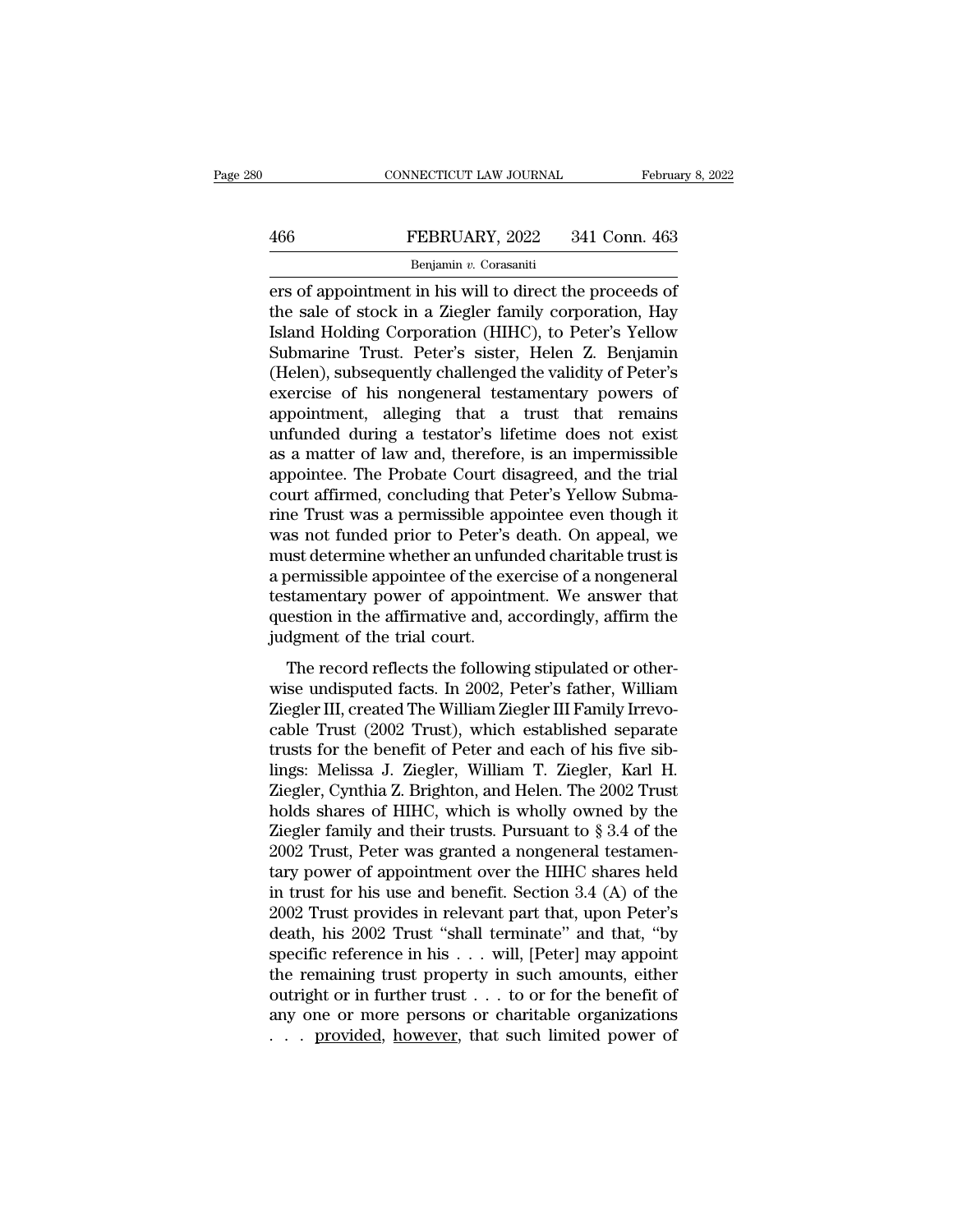| 8, 2022       | CONNECTICUT LAW JOURNAL | Page 281 |
|---------------|-------------------------|----------|
| 341 Conn. 463 | FEBRUARY, 2022          | 467      |
|               | Benjamin v. Corasaniti  |          |

appointment shall not be exercisable in favor of [Peter], 341 Conn. 463 FEBRUARY, 2022 467<br>
Benjamin v. Corasaniti<br>
appointment shall not be exercisable in favor of [Peter],<br>
his . . . creditors, his . . . estate, or the creditors of<br>
his . . . estate . . . . ." (Emphasis in ori 341 Conn. 463 FEBRUARY, 2022 467<br>
Benjamin v. Corasaniti<br>
appointment shall not be exercisable in favor of [Peter],<br>
his . . . creditors, his . . . estate, or the creditors of<br>
his . . . estate . . . ." (Emphasis in origi 341 Conn. 463 FEBRUARY, 2022 467<br>
Benjamin v. Corasaniti<br>
appointment shall not be exercisable in favor of [Peter],<br>
his . . . creditors, his . . . estate, or the creditors of<br>
his . . . estate . . . . " (Emphasis in orig Benjamin v. Corasaniti<br>
Benjamin v. Corasaniti<br>
appointment shall not be exercisable in favor of [Peter],<br>
his . . . creditors, his . . . estate, or the creditors of<br>
his . . . estate . . . ." (Emphasis in original.) If P Benjamin v. Corasanti<br>
appointment shall not be exercisable in favor of [Peter],<br>
his . . . creditors, his . . . estate, or the creditors of<br>
his . . . estate . . . . " (Emphasis in original.) If Peter<br>
failed validly to appointment shall not be exercisable in favor of [Peter],<br>his . . . creditors, his . . . estate, or the creditors of<br>his . . . estate . . . ." (Emphasis in original.) If Peter<br>failed validly to exercise his nongeneral test his . . . creditors, his . . . esta<br>his . . . estate . . . ." (Emphas<br>failed validly to exercise his non<br>power of appointment, his trust p<br>tributed equally to his descendar<br>the 2002 Trusts of his surviving s<br>is governed by In 2005, William Ziegler III created a second trust,<br>the William Ziegler III creates are allowed equally to his descendants or, alternatively, to<br>e 2002 Trusts of his surviving siblings. The 2002 Trust<br>governed by Illinoi rancu vandry to exercise his hongeneral testamentary<br>power of appointment, his trust property would be dis-<br>tributed equally to his descendants or, alternatively, to<br>the 2002 Trusts of his surviving siblings. The 2002 Trus

power or appointment, instrust property would be distributed equally to his descendants or, alternatively, to<br>the 2002 Trusts of his surviving siblings. The 2002 Trust<br>is governed by Illinois law.<br>In 2005, William Ziegler The 2002 Trusts of his surviving siblings. The 2002 Trust<br>is governed by Illinois law.<br>In 2005, William Ziegler III created a second trust,<br>The William Ziegler III Revocable Trust, which, among<br>other things, created a Tru In 2002 Trusts of his surviving shomigs. The 2002 Trust<br>is governed by Illinois law.<br>In 2005, William Ziegler III created a second trust,<br>The William Ziegler III Revocable Trust, which, among<br>other things, created a Trust In 2005, William Ziegler III created a second trust,<br>The William Ziegler III Revocable Trust, which, among<br>other things, created a Trust C (2005 Trust C) holding<br>HIHC shares for the use and benefit of each of the six<br>Ziegl In 2005, William Ziegler III created a second trust,<br>The William Ziegler III Revocable Trust, which, among<br>other things, created a Trust C (2005 Trust C) holding<br>HIHC shares for the use and benefit of each of the six<br>Ziegl The William Ziegler III Revocable Trust, which, among<br>other things, created a Trust C (2005 Trust C) holding<br>HIHC shares for the use and benefit of each of the six<br>Ziegler siblings. Under § 3.12 of the 2005 Trust C, Peter<br> other things, created a Trust C (2005 Trust C) holding<br>HIHC shares for the use and benefit of each of the six<br>Ziegler siblings. Under § 3.12 of the 2005 Trust C, Peter<br>was granted a nongeneral testamentary power of<br>appoint HIHC shares for the use and benefit of each of the six<br>Ziegler siblings. Under § 3.12 of the 2005 Trust C, Peter<br>was granted a nongeneral testamentary power of<br>appointment substantially similar to that contained in<br>the 200 Ziegler siblings. Under  $\S 3.12$  of the 2005 Trust C, Peter<br>was granted a nongeneral testamentary power of<br>appointment substantially similar to that contained in<br>the 2002 Trust, which could not be exercised in favor<br>of Pe was granted a nongeneral testamentary power of<br>appointment substantially similar to that contained in<br>the 2002 Trust, which could not be exercised in favor<br>of Peter, his creditors, his estate, or the creditors of<br>his estat appointment substantially similar to that contained in<br>the 2002 Trust, which could not be exercised in favor<br>of Peter, his creditors, his estate, or the creditors of<br>his estate.<sup>1</sup> Also similar to the 2002 Trust, Peter's f the 2002 Trust, which could not be exercised in favor<br>of Peter, his creditors, his estate, or the creditors of<br>his estate.<sup>1</sup> Also similar to the 2002 Trust, Peter's failure<br>to validly exercise his nongeneral testamentary of Peter, his creditors, his estate, or the creations estate.<sup>1</sup> Also similar to the 2002 Trust, Peter to validly exercise his nongeneral testamentar of appointment would result in the distribution trust property equally t validly exercise his nongeneral testamentary power<br>appointment would result in the distribution of his<br>ist property equally to his descendants or, alterna-<br>rely, to the trusts of his surviving siblings. The 2005<br>ust C is g to validly exercise his hongelieral destainentary power<br>of appointment would result in the distribution of his<br>trust property equally to his descendants or, alterna-<br>tively, to the trusts of his surviving siblings. The 200

or appointment would result in the ulstribution of his<br>trust property equally to his descendants or, alterna-<br>tively, to the trusts of his surviving siblings. The 2005<br>Trust C is governed by Connecticut law.<br>In 2011, all o Trust C is governed by Connecticut law.<br>Trust C is governed by Connecticut law.<br>In 2011, all of the Ziegler siblings, with the exception<br>of Helen, transferred their shares in HIHC to separate<br>trusts. Pursuant to Peter's 20 ner Ziegler, and the Ziegler siblings. The 2009<br>Trust C is governed by Connecticut law.<br>In 2011, all of the Ziegler siblings, with the exception<br>of Helen, transferred their shares in HIHC to separate<br>trusts. Pursuant to Pe In 2011, all of the Ziegler siblings, with the exception<br>of Helen, transferred their shares in HIHC to separate<br>trusts. Pursuant to Peter's 2011 Irrevocable Trust (2011<br>Trust), which was established by his wife, Marie Lon usts. Pursuant to Peter's 2011 Irrevocable Trust (2011<br>rust), which was established by his wife, Marie Long-<br>er Ziegler, Peter was granted a nongeneral testamen-<br>ry power of appointment that, like the other two trusts,<br><sup>1</sup> Trust), which was established by his wife, Marie Long-<br>ner Ziegler, Peter was granted a nongeneral testamen-<br>tary power of appointment that, like the other two trusts,<br> $\frac{1}{1}$  Section 3.12 of the 2005 Trust C provides i

ner Ziegler, Peter was granted a nongeneral testamentary power of appointment that, like the other two trusts,<br> $\frac{1}{1}$ Section 3.12 of the 2005 Trust C provides in relevant part: "Upon the [b]eneficiary's death . . . Tru tary power of appointment that, like the other two trusts,<br>  $\frac{1}{1}$  Section 3.12 of the 2005 Trust C provides in relevant part: "Upon the<br>
[b]eneficiary's death . . . Trust C shall terminate; and the trustees shall<br>
dis Let y power or appointment that, inte the other two trusts,<br>
<sup>1</sup> Section 3.12 of the 2005 Trust C provides in relevant part: "Upon the<br>
[b]eneficiary's death . . . Trust C shall terminate; and the trustees shall<br>
distribut <sup>1</sup> Section 3.12 of the 2005 Trust C provides in relevant part: "Upon the [b]eneficiary's death . . . Trust C shall terminate; and the trustees shall distribute the then remaining property of such trust in such amounts, e [b]eneficiary's death . . . Trust C shall terminate; and the trustees shall distribute the then remaining property of such trust in such amounts, either outright or in further trust, to or for the benefit of any one or mo distribute the then remaining property of such trust in such amounts, either outright or in further trust, to or for the benefit of any one or more persons or organizations, as the [b]eneficiary by specific reference in h or organizations, as the [b]eneficiary by specific reference in his or her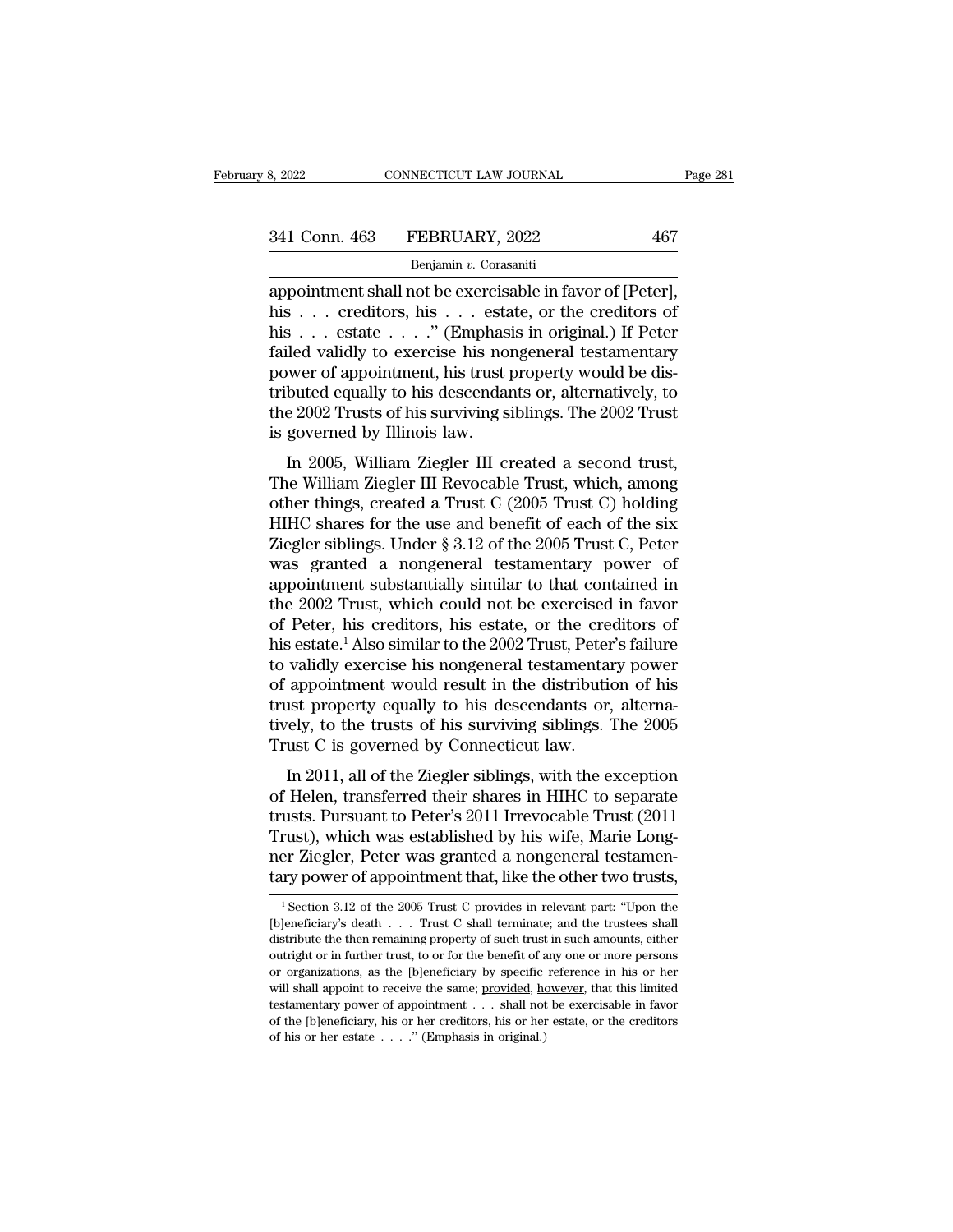### Benjamin *v.* Corasaniti

CONNECTICUT LAW JOURNAL February 8, 2<br>
FEBRUARY, 2022 341 Conn. 463<br>
Benjamin v. Corasaniti<br>
Could not be exercised in favor of Peter, his creditors,<br>
his estate, or the creditors of his estate.<sup>2</sup> Similarly, if<br>
Peter die FEBRUARY, 2022 341 Conn. 463<br>
Benjamin v. Corasaniti<br>
could not be exercised in favor of Peter, his creditors,<br>
his estate, or the creditors of his estate.<sup>2</sup> Similarly, if<br>
Peter died without validly exercising his nongen FEBRUARY, 2022 341 Conn. 463<br>
Penjamin v. Corasaniti<br>
could not be exercised in favor of Peter, his creditors,<br>
his estate, or the creditors of his estate.<sup>2</sup> Similarly, if<br>
Peter died without validly exercising his nonge FEBRUARY, 2022 341 Conn. 463<br>
Benjamin v. Corasaniti<br>
could not be exercised in favor of Peter, his creditors,<br>
his estate, or the creditors of his estate.<sup>2</sup> Similarly, if<br>
Peter died without validly exercising his nonge Benjamin v. Corasaniti<br>
could not be exercised in favor of Peter, his creditors,<br>
his estate, or the creditors of his estate.<sup>2</sup> Similarly, if<br>
Peter died without validly exercising his nongeneral<br>
testamentary power of a Benjamin v. Corasaniti<br>
could not be exercised in favor of Peter, his creditors,<br>
his estate, or the creditors of his estate.<sup>2</sup> Similarly, if<br>
Peter died without validly exercising his nongeneral<br>
testamentary power of a could not be exercised in favor of Peter, his creditors,<br>his estate, or the creditors of his estate.<sup>2</sup> Similarly, if<br>Peter died without validly exercising his nongeneral<br>testamentary power of appointment, the trust proper his estate, or the<br>Peter died with<br>testamentary pov<br>would be distrik<br>alternatively, to the<br>The 2011 Trust,<br>Illinois law.<br>In December, 2 In December, 2012, the shareholders in HIHC, included provide the shareholders in the shareholders in HIHC, including Peter, his siblings, and the trustees of their respectively, to the 2002 Trusts of his surviving sibling testamentary power of appointment, the trust property<br>would be distributed equally to his descendants or,<br>alternatively, to the 2002 Trusts of his surviving siblings.<br>The 2011 Trust, like the 2002 Trust, is governed by<br>Ill

would be distributed equally to his descendants or,<br>alternatively, to the 2002 Trusts of his surviving siblings.<br>The 2011 Trust, like the 2002 Trust, is governed by<br>Illinois law.<br>In December, 2012, the shareholders in HIHC alternatively, to the 2002 Trusts of his surviving siblings.<br>The 2011 Trust, like the 2002 Trust, is governed by<br>Illinois law.<br>In December, 2012, the shareholders in HIHC, includ-<br>ing Peter, his siblings, and the trustees The 2011 Trust, like the 2002 Trust, is governed by<br>Illinois law.<br>In December, 2012, the shareholders in HIHC, includ-<br>ing Peter, his siblings, and the trustees of their respec-<br>tive trusts, entered into an Amended and Res Illinois law.<br>
In December, 2012, the shareholders in HIHC, includ-<br>
ing Peter, his siblings, and the trustees of their respec-<br>
tive trusts, entered into an Amended and Restated<br>
Shareholder's Agreement of Hay Island Hold In December, 2012, the shareholders in HIHC, includ-<br>ing Peter, his siblings, and the trustees of their respec-<br>tive trusts, entered into an Amended and Restated<br>Shareholder's Agreement of Hay Island Holding Corpo-<br>ration ing Peter, his siblings, and the trustees of their respective trusts, entered into an Amended and Restated Shareholder's Agreement of Hay Island Holding Corporation (shareholder's agreement). The shareholder's agreement pr tive trusts, entered into an Amended and Restated<br>Shareholder's Agreement of Hay Island Holding Corpo-<br>ration (shareholder's agreement). The shareholder's<br>agreement provides that, if a Ziegler sibling exercises<br>his or her Shareholder's Agreement of Hay Island Holding Corporation (shareholder's agreement). The shareholder's agreement provides that, if a Ziegler sibling exercises<br>his or her nongeneral testamentary power of appointment with re ration (shareholder's agreement). The shareholder's<br>agreement provides that, if a Ziegler sibling exercises<br>his or her nongeneral testamentary power of appoint-<br>ment with respect to the HIHC shares in the 2002 Trust,<br>the 2 agreement provides that, if a Ziegler sibling exercises<br>his or her nongeneral testamentary power of appoint-<br>ment with respect to the HIHC shares in the 2002 Trust,<br>the 2005 Trust C, or the 2011 Trust, "the shares as<br>to wh his or her nongeneral testamentary power of appointment with respect to the HIHC shares in the 2002 Trust, the 2005 Trust C, or the 2011 Trust, "the shares as to which the testamentary power of appointment was exercised sh ment with respect to the HIHC shares in the 2002 Trust,<br>the 2005 Trust C, or the 2011 Trust, "the shares as<br>to which the testamentary power of appointment was<br>exercised shall be sold in equal shares to the surviving<br>Ziegle the 2005 Trust C, or the 2011 Trust, "the shares as<br>to which the testamentary power of appointment was<br>exercised shall be sold in equal shares to the surviving<br>Ziegler [s]iblings' [family] [t]rusts." The sale must "take<br>pl the 2005 Trust C, or the 2011 Trust, "the shares as<br>to which the testamentary power of appointment was<br>exercised shall be sold in equal shares to the surviving<br>Ziegler [s]iblings' [family] [t]rusts." The sale must "take<br>p ercised shall be sold in equal shares to the surviving<br>egler [s]iblings' [family] [t]rusts." The sale must "take<br>ace within nine . . . months of the date of death of<br>e deceased Ziegler [s]ibling," and the shares shall be<br>l Ziegler [s]iblings' [family] [t]rusts." The sale must "take<br>place within nine . . . months of the date of death of<br>the deceased Ziegler [s]ibling," and the shares shall be<br>valued "as of the date of death of the Ziegler [s

<sup>2</sup> Section 3.2 of the 2011 Trust provides in relevant part: "Upon the [p]ri-<br><sup>2</sup> Section 3.2 of the 2011 Trust provides in relevant part: "Upon the [p]ri-<br><sup>2</sup> Section 3.2 of the 2011 Trust provides in relevant part: "Upon t As we previously mentioned, Peter suffered a tragic accident in 2015 that rendered him a quadriplegic.<br>
<sup>2</sup> Section 3.2 of the 2011 Trust provides in relevant part: "Upon the [p]ri-<br>
mary [b]eneficiary's death, the [p]rim As we previously mentioned, Peter suffered a tragic accident in 2015 that rendered him a quadriplegic.<br>
<sup>2</sup> Section 3.2 of the 2011 Trust provides in relevant part: "Upon the [p]rimary [b]eneficiary's death, the [p]rimary accident in 2015 that rendered him a quadriplegic.<br>
<sup>2</sup> Section 3.2 of the 2011 Trust provides in relevant part: "Upon the [p]rimary [b]eneficiary's death, the [p]rimary [b]eneficiary, by specific reference in his or her accident In<br>
<sup>2</sup> Section 3.2 c<br>
mary [b]eneficia<br>
in his or her w<br>
[b]eneficiary's [<br>
as follows:<br>
"(A) If my hu <sup>2</sup> Section 3.2 of the 2011 Trust provides in relevant part: "Upon the [p]ri-<br>ary [b]eneficiary's death, the [p]rimary [b]eneficiary, by specific reference<br>his or her will, may appoint the remaining property of the [p]rim mary [b]eneficiary's death, the [p]rimary [b]eneficiary, by specific reference<br>in his or her will, may appoint the remaining property of the [p]rimary<br>[b]eneficiary's [t]rust in such amounts, either outright or in further

in his or her will, may appoint the remaining property of the [p]rimary [b]eneficiary's [t]rust in such amounts, either outright or in further trust, as follows: "(A) If my husband, Peter M. Ziegler, is the [p]rimary [b]en perficiary's [t] persons and/or charitable organizations.<br>
"(A) If my husband, Peter M. Ziegler, is the [p shall have a limited power to appoint all or any p the [p] rimary [b] eneficiary's [t] rust to or for the benessio "(A) If my husband, Peter M. Ziegler, is the [p]rimary [b]eneficiary, he shall have a limited power to appoint all or any portion of the property of the [p]rimary [b]eneficiary's [t]rust to or for the benefit of any one o the [p]rimary [b]eneficiary's [t]rust to or for the benefit of any one or more persons and/or charitable organizations.

shall have a limited power to appoint all or any portion of the property of<br>the [p]rimary [b]eneficiary's [t]rust to or for the benefit of any one or more<br>persons and/or charitable organizations.<br> $***$ <br>"(C) Notwithstanding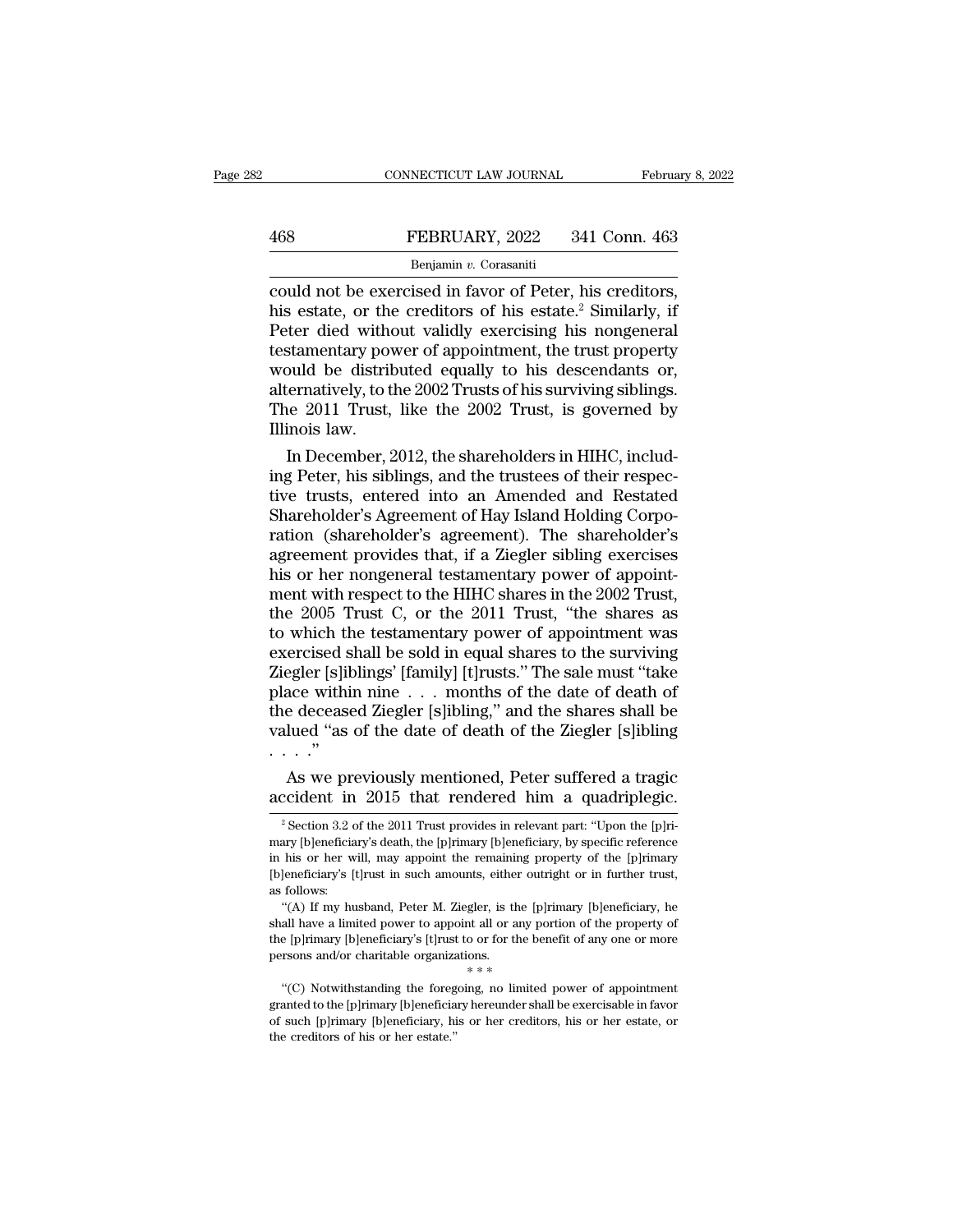# 341 Conn. 463 FEBRUARY, 2022 469<br>Benjamin v. Corasaniti

### Benjamin *v.* Corasaniti

EXERCIAL Page 283<br>
Approximately one year later, on August 5, 2016, Peter<br>
Submaring Trust and dosignating himself and two of<br>
Submaring Trust and dosignating himself and two of 341 Conn. 463 FEBRUARY, 2022 469<br>
Benjamin v. Corasaniti<br>
Approximately one year later, on August 5, 2016, Peter<br>
signed a trust instrument establishing Peter's Yellow<br>
Submarine Trust and designating himself and two of<br>
h  $\begin{array}{r} \text{341 Conn. } \text{463} \quad \text{FEBRUARY, } 2022 \quad \text{469} \\ \text{Benjamin } v. \text{ Corasanii} \\ \text{Approximately one year later, on August 5, 2016, Peter signed a trust instrument establishing Peter's Yellow Submarine Trust and designating himself and two of his siblings as trustees. The express purpose of Peter's Volume Submarine Trust "is to make distributions.} \end{array}$ 341 Conn. 463 FEBRUARY, 2022 469<br>
Benjamin v. Corasaniti<br>
Approximately one year later, on August 5, 2016, Peter<br>
signed a trust instrument establishing Peter's Yellow<br>
Submarine Trust and designating himself and two of<br>
h Benjamin v. Corasaniti<br>Benjamin v. Corasaniti<br>Approximately one year later, on August 5, 2016, Peter<br>signed a trust instrument establishing Peter's Yellow<br>Submarine Trust and designating himself and two of<br>his siblings as Benjamin v. Corasanti<br>
Approximately one year later, on August 5, 2016, Peter<br>
signed a trust instrument establishing Peter's Yellow<br>
Submarine Trust and designating himself and two of<br>
his siblings as trustees. The expre Approximately one year later, on August 5, 2016, Peter<br>signed a trust instrument establishing Peter's Yellow<br>Submarine Trust and designating himself and two of<br>his siblings as trustees. The express purpose of Peter's<br>Yello signed a trust instrument establishing Peter's Yellow<br>Submarine Trust and designating himself and two of<br>his siblings as trustees. The express purpose of Peter's<br>Yellow Submarine Trust "is to make distributions,<br>loans, or Submarine Trust and designating himself and two of<br>his siblings as trustees. The express purpose of Peter's<br>Yellow Submarine Trust "is to make distributions,<br>loans, or grants exclusively for [c]haritable [p]urposes<br> $\dots$  w his siblings as trustees. The express purpose of Peter's<br>Yellow Submarine Trust "is to make distributions,<br>loans, or grants exclusively for [c]haritable [p]urposes<br> $\dots$  with special emphasis on distributions, loans, or<br>gr Yellow Submarine Trust "is to make distributions,<br>loans, or grants exclusively for [c]haritable [p]urposes<br>... with special emphasis on distributions, loans, or<br>grants related to (1) providing housing assistance to<br>quadri loans, or grants exclusively for [c]haritable [p]urposes . . . with special emphasis on distributions, loans, or grants related to (1) providing housing assistance to quadriplegics, (2) providing assistance with the devel ... with special emphasis on distributions, loans, or<br>grants related to (1) providing housing assistance to<br>quadriplegics, (2) providing assistance with the devel-<br>opment and distribution of assistive devices and tools<br>for grants related to (1) providing housing assistance to<br>quadriplegics, (2) providing assistance with the devel-<br>opment and distribution of assistive devices and tools<br>for quadriplegics, (3) providing assistance and educa-<br>ti quadriplegics, (2) providing assistance with the development and distribution of assistive devices and tools<br>for quadriplegics, (3) providing assistance and educa-<br>tion to caregivers of quadriplegics, and (4) providing<br>fun opment and distribution of assistive devices and tools<br>for quadriplegics, (3) providing assistance and educa-<br>tion to caregivers of quadriplegics, and (4) providing<br>funding for research related to paralysis and returning<br>m for quadriplegics, (3) providing assistance and education to caregivers of quadriplegics, and (4) providing funding for research related to paralysis and returning motor and nerve function to quadriplegics." The Peter's Ye tion to caregivers of quadriplegics, and (4) providing<br>funding for research related to paralysis and returning<br>motor and nerve function to quadriplegics." The Peter's<br>Yellow Submarine Trust instrument provides that the<br>res funding for research related<br>motor and nerve function to<br>Yellow Submarine Trust in<br>res of the trust is the "pro<br>attached hereto," but there :<br>ule A ever was attached on<br>prior to Peter's death.<br>In October, 2016, Peter e: blow Submarine Trust instrument provides that the<br>s of the trust is the "property listed in Schedule A<br>tached hereto," but there is no evidence that a Sched-<br>e A ever was attached or that the trust was funded<br>ior to Peter' renow subharme Trust instrument provides that the<br>res of the trust is the "property listed in Schedule A<br>attached hereto," but there is no evidence that a Sched-<br>ule A ever was attached or that the trust was funded<br>prior t

res of the trust is the "property listed in Schedule A<br>attached hereto," but there is no evidence that a Sched-<br>ule A ever was attached or that the trust was funded<br>prior to Peter's death.<br>In October, 2016, Peter executed attached hereto, but there is no evidence that a sched-<br>ule A ever was attached or that the trust was funded<br>prior to Peter's death.<br>In October, 2016, Peter executed a will, which refer-<br>ences his "testamentary powers of a the R ever was attached of that the trust was funded<br>prior to Peter's death.<br>In October, 2016, Peter executed a will, which refer-<br>ences his "testamentary powers of appointment over<br>the [HIHC] [s]hares held" in the 2002 Tr In October, 2016, Peter executed a will, which references his "testamentary powers of appointment over the [HIHC] [s]hares held" in the 2002 Trust, the 2005 Trust C, and the 2011 Trust, and which states that "I hereby exer In October, 2016, Peter executed a will, which references his "testamentary powers of appointment over the [HIHC] [s]hares held" in the 2002 Trust, the 2005 Trust C, and the 2011 Trust, and which states that "I hereby exe ences his "testamentary powers of appointment over<br>the [HIHC] [s]hares held" in the 2002 Trust, the 2005<br>Trust C, and the 2011 Trust, and which states that "I<br>hereby exercise such powers and direct that all of the<br>[s]hares the [HIHC] [s]hares held" in the 2002 Trust, the 2005<br>Trust C, and the 2011 Trust, and which states that "I<br>hereby exercise such powers and direct that all of the<br>[s]hares be sold in accordance with the [s]hareholder's<br>[a] Trust C, and the 2011 Trust, and which states that "I<br>hereby exercise such powers and direct that all of the<br>[s]hares be sold in accordance with the [s]hareholder's<br>[a]greement and the net proceeds of such sale shall be<br>d hereby exercise such powers and direct that all of the [s]hares be sold in accordance with the [s]hareholder's [a]greement and the net proceeds of such sale shall be distributed to . . . Peter's Yellow Submarine Trust, to [s]hares be sold in accordance with the [s]hareholder's [a]greement and the net proceeds of such sale shall be distributed to . . . Peter's Yellow Submarine Trust, to be added to principal and applied for such organization siblings. Extributed to  $\ldots$  Feter's Tenow Submarine Trust, to added to principal and applied for such organization's charitable purposes." Approximately one year ter, Peter died without descendants, and his will was mitted to pro be added to principar and applied for such organization's charitable purposes." Approximately one year<br>later, Peter died without descendants, and his will was<br>admitted to probate. Peter is survived by all five Ziegler<br>sibl

Learned that it was not funded by all five Ziegler<br>admitted to probate. Peter is survived by all five Ziegler<br>siblings.<br>In May, 2018, Peter's sister Helen received a copy<br>of the Peter's Yellow Submarine Trust instrument an rater, i eter uled whilout descendants, and his will was<br>admitted to probate. Peter is survived by all five Ziegler<br>siblings.<br>In May, 2018, Peter's sister Helen received a copy<br>of the Peter's Yellow Submarine Trust instrum admitted to probate. I eter is survived by an live ziegier<br>siblings.<br>In May, 2018, Peter's sister Helen received a copy<br>of the Peter's Yellow Submarine Trust instrument and<br>learned that it was not funded prior to Peter's d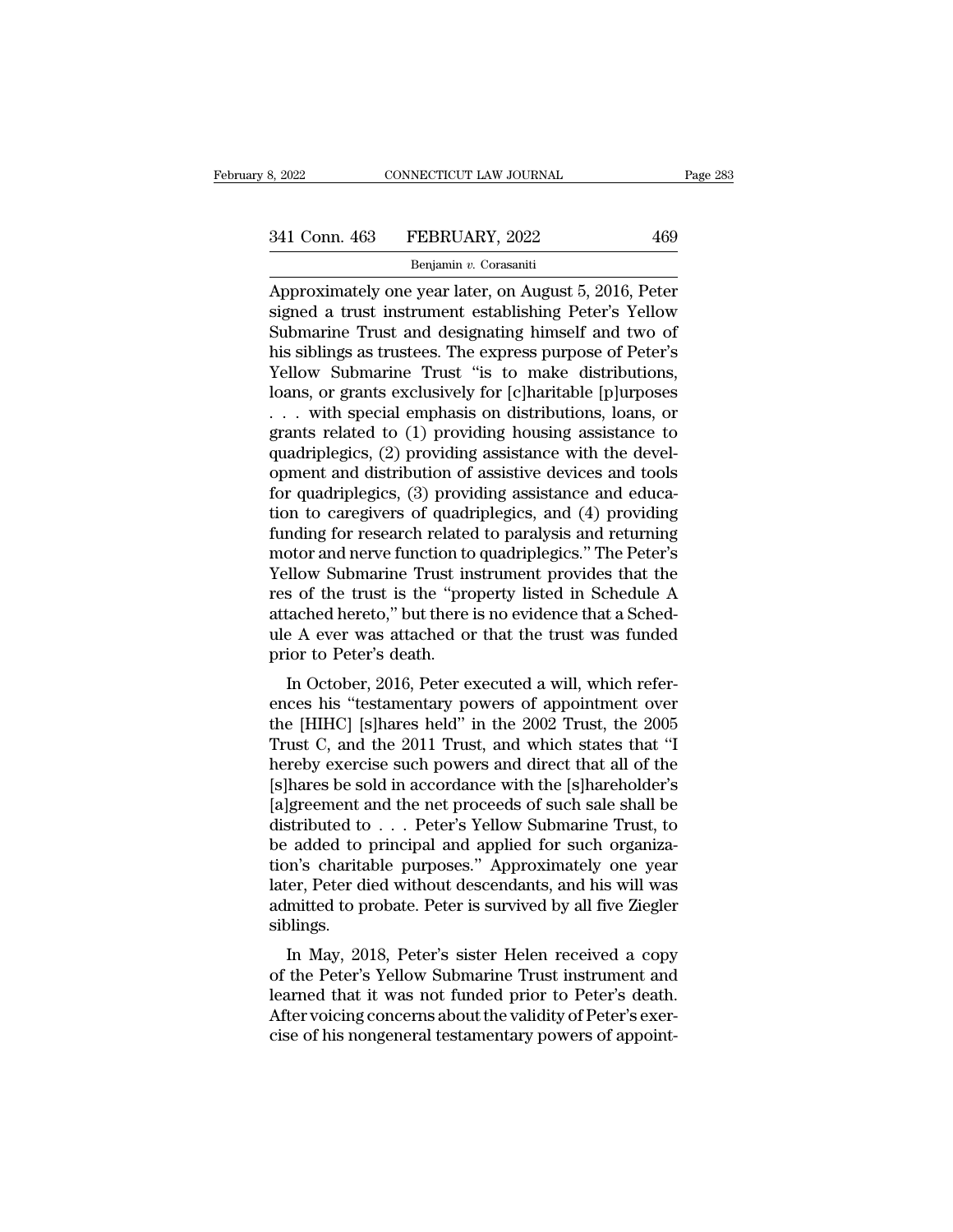# EXECUTE CONNECTICUT LAW JOURNAL February 8, 2022<br>470 FEBRUARY, 2022 341 Conn. 463<br>Benjamin v. Corasaniti

### Benjamin *v.* Corasaniti

CONNECTICUT LAW JOURNAL February 8, 2022<br>
FEBRUARY, 2022 341 Conn. 463<br>
Benjamin v. Corasaniti<br>
ment and the pending nine month deadline for the sale<br>
of Peter's shares of HIHC stock under the terms of the<br>
shareholdor's a FEBRUARY, 2022 341 Conn. 463<br>
Benjamin v. Corasaniti<br>
ment and the pending nine month deadline for the sale<br>
of Peter's shares of HIHC stock under the terms of the<br>
shareholder's agreement, Helen entered into a memo-<br>
rand FEBRUARY, 2022 341 Conn. 463<br>
Benjamin v. Corasaniti<br>
ment and the pending nine month deadline for the sale<br>
of Peter's shares of HIHC stock under the terms of the<br>
shareholder's agreement, Helen entered into a memo-<br>
ran FEBRUARY, 2022 341 Conn. 463<br> **EVARY, 2022** 341 Conn. 463<br> **EVARY, 2022** 341 Conn. 463<br> **EVARY**, 2022 341 Conn. 463<br> **EVARY**, 2022 341 Conn. 463<br> **EVARY**<br> **EVALUARY**<br> **EVALUARY**<br> **EVALUARY**<br> **EVALUARY**<br> **EVALUARY**<br> **EVALU** Benjamin v. Corasaniti<br>
Renjamin v. Corasaniti<br>
ment and the pending nine month deadline for the sale<br>
of Peter's shares of HIHC stock under the terms of the<br>
shareholder's agreement, Helen entered into a memo-<br>
randum of Benjamin v. Corasanti<br>
ment and the pending nine month deadline for the sale<br>
of Peter's shares of HIHC stock under the terms of the<br>
shareholder's agreement, Helen entered into a memo-<br>
randum of understanding with the tr ment and the pending nine month deadline for the sale<br>of Peter's shares of HIHC stock under the terms of the<br>shareholder's agreement, Helen entered into a memo-<br>randum of understanding with the trustees of the<br>respective Z of Peter's shares of HIHC stock under the terms of the<br>shareholder's agreement, Helen entered into a memo-<br>randum of understanding with the trustees of the<br>respective Ziegler family trusts, which provided that<br>they would " shareholder's agreement, Helen entered into a memo-<br>randum of understanding with the trustees of the<br>respective Ziegler family trusts, which provided that<br>they would "file a petition in Connecticut Probate Court<br>seeking a randum of understanding with the trustees of the<br>respective Ziegler family trusts, which provided that<br>they would "file a petition in Connecticut Probate Court<br>seeking a determination as to the validity of Peter's<br>exercise respective Ziegler family trusts, which provided that<br>they would "file a petition in Connecticut Probate Court<br>seeking a determination as to the validity of Peter's<br>exercise of the [p]owers of [a]ppointment," and, "if a<br>fi they would "file a petition in Connecticut Probate Court<br>seeking a determination as to the validity of Peter's<br>exercise of the [p]owers of [a]ppointment," and, "if a<br>final [nonappealable] court determination has not been<br>i seeking a determination as to the validity of Peter's<br>exercise of the [p]owers of [a]ppointment," and, "if a<br>final [nonappealable] court determination has not been<br>issued prior to November 20, 2018, validating the exer-<br>ci exercise of the [p]owers of [a]ppointment," and, "if a<br>final [nonappealable] court determination has not been<br>issued prior to November 20, 2018, validating the exer-<br>cise of any [p]ower of [a]ppointment," the sale of Pete an phonappearable court determination has not been<br>sued prior to November 20, 2018, validating the exer-<br>se of any [p]ower of [a]ppointment," the sale of Peter's<br>ock will be rescinded and the respective trusts will<br>return issued prior to November 20, 2018, vandating the exercise of any [p]ower of [a]ppointment," the sale of Peter's stock will be rescinded and the respective trusts will be returned to their "status prior to June 5, 2018, so

cise of any plower of [a]ppointment, the sate of reter's<br>stock will be rescinded and the respective trusts will<br>be returned to their "status prior to June 5, 2018, so as<br>to avoid incurring any income tax liability . . . . stock will be rescrited and the respective trusts will<br>be returned to their "status prior to June 5, 2018, so as<br>to avoid incurring any income tax liability . . . ."<br>In order to meet the nine month deadline set forth<br>in t be returned to their status prior to June 5, 2018, so as<br>to avoid incurring any income tax liability  $\ldots$ ."<br>In order to meet the nine month deadline set forth<br>in the shareholder's agreement, Peter's HIHC stock in<br>the 200 to avoid incurring any income tax nabiny  $\ldots$ <br>
In order to meet the nine month deadline set forth<br>
in the shareholder's agreement, Peter's HIHC stock in<br>
the 2002 Trust, the 2005 Trust C, and the 2011 Trust<br>
was sold on In order to meet the nine month deadline set forth<br>in the shareholder's agreement, Peter's HIHC stock in<br>the 2002 Trust, the 2005 Trust C, and the 2011 Trust<br>was sold on June 5, 2018, yielding "approximately \$184<br>million i in the shareholder's agreement, Peter's HIHC stock in<br>the 2002 Trust, the 2005 Trust C, and the 2011 Trust<br>was sold on June 5, 2018, yielding "approximately \$184<br>million in proceeds of cash and promissory notes, of<br>which \$ the 2002 Trust, the 200<br>was sold on June 5, 201<br>million in proceeds of<br>which \$7,513,353 was a<br>the 2002 Trust, \$150,67<br>2005 Trust [C], and \$2<br>the 2011 Trust."<sup>3</sup><br>On June 26, 2018, pu as sold on June 5, 2018, yielding approximately \$184<br>illion in proceeds of cash and promissory notes, of<br>idch \$7,513,353 was attributable to the shares held by<br>the 2002 Trust, \$150,678,000 to the shares held by<br>the 05 Trus minion in proceeds or cash and promissory notes, or<br>which \$7,513,353 was attributable to the shares held by<br>the 2002 Trust, \$150,678,000 to the shares held by<br>2005 Trust [C], and \$25,909,767 to the shares held by<br>the 2011

which  $\frac{1}{2}$ , 513,333 was attributable to the shares held by the 2002 Trust, \$150,678,000 to the shares held by the 2011 Trust."<sup>3</sup><br>2005 Trust [C], and \$25,909,767 to the shares held by the 2011 Trust."<sup>3</sup><br>On June 26, the 2002 Trust, \$150,078,000 to the shares held by the 2005 Trust [C], and \$25,909,767 to the shares held by the 2011 Trust."<sup>3</sup><br>
On June 26, 2018, pursuant to the memorandum of understanding, the named defendant, Ralph P 2005 Trust [C], and \$25,909,107 to the snares neid by<br>the 2011 Trust."<sup>3</sup><br>On June 26, 2018, pursuant to the memorandum of<br>understanding, the named defendant, Ralph P. Corasan-<br>iti, who is the cotrustee of the Ziegler fami Court Trust.<br>
On June 26, 2018, pursuant to the memorandum of<br>
understanding, the named defendant, Ralph P. Corasan-<br>
iti, who is the cotrustee of the Ziegler family trusts, filed<br>
a petition for construction of trusts and On June 26, 2018, pursuant to the memorandum of<br>understanding, the named defendant, Ralph P. Corasan-<br>iti, who is the cotrustee of the Ziegler family trusts, filed<br>a petition for construction of trusts and confirmation<br>of understanding, the named defendant, Ralph P. Corasan-<br>iti, who is the cotrustee of the Ziegler family trusts, filed<br>a petition for construction of trusts and confirmation<br>of exercise of powers of appointment in the Probate iti, who is the cotrustee of the Ziegler family trusts, filed<br>a petition for construction of trusts and confirmation<br>of exercise of powers of appointment in the Probate<br>Court, seeking a judicial construction of Peter's 200 a petition for construction of trusts and confirmation<br>of exercise of powers of appointment in the Probate<br>Court, seeking a judicial construction of Peter's 2002<br>Trust, 2005 Trust C, and 2011 Trust and confirmation<br>that th of exercise of powers of appointment in the Probate<br>Court, seeking a judicial construction of Peter's 2002<br>Trust, 2005 Trust C, and 2011 Trust and confirmation<br>that the exercise of Peter's powers of appointment in<br>favor Pe Court, seeking a judicial construction of Peter's 2002<br>Trust, 2005 Trust C, and 2011 Trust and confirmation<br>that the exercise of Peter's powers of appointment in<br>favor Peter's Yellow Submarine Trust was valid. Follow-<br>ing wor Peter's Yellow Submarine Trust was valid. Follow-<br>g briefing and oral argument, the Probate Court con-<br>uded that Peter's exercise of his powers of appoint-<br>ent was valid because Peter's intent to establish a<br><sup>3</sup>The sal ing briefing and oral argument, the Probate<br>cluded that Peter's exercise of his powers<br>ment was valid because Peter's intent to<br><sup>3</sup>The sale later was rescinded pursuant to the memorandum<br>ing. The rescission has no apparent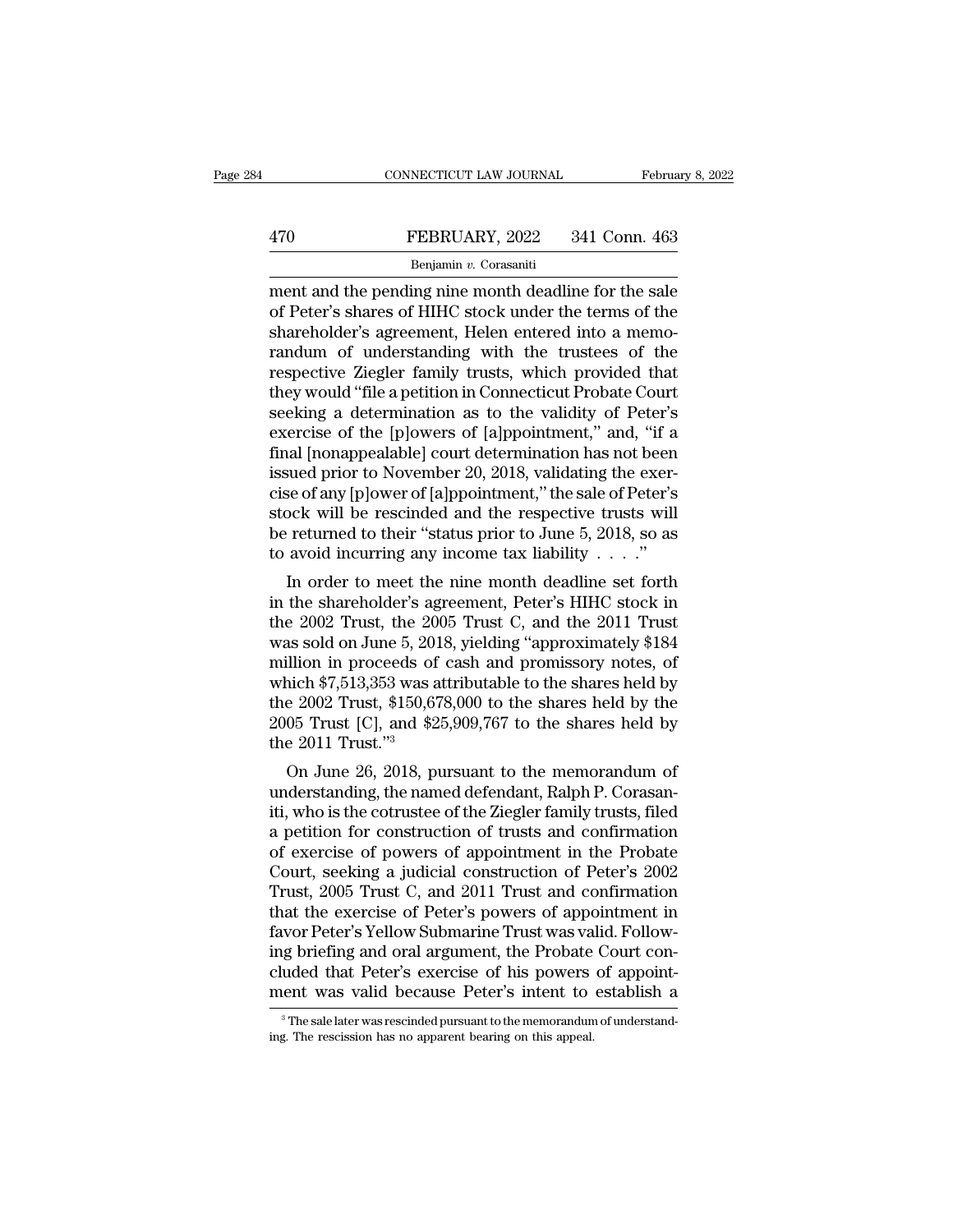| 8, 2022       | CONNECTICUT LAW JOURNAL | Page 285 |
|---------------|-------------------------|----------|
| 341 Conn. 463 | FEBRUARY, 2022          | 471      |
|               | Benjamin v. Corasaniti  |          |

connectricut LAW JOURNAL<br>
341 Conn. 463 FEBRUARY, 2022 471<br>
<sup>Benjamin v. Corasaniti<br>
charitable trust by exercising his powers of appoint-<br>
ment was clear and consistent with the "modern practice of Connecticut atterneus [</sup> 341 Conn. 463 FEBRUARY, 2022 471<br>
Benjamin v. Corasaniti<br>
charitable trust by exercising his powers of appoint-<br>
ment was clear and consistent with the "modern prac-<br>
tice of Connecticut attorneys [to] recognize the validi 341 Conn. 463 FEBRUARY, 2022 471<br>
Benjamin v. Corasaniti<br>
charitable trust by exercising his powers of appoint-<br>
ment was clear and consistent with the "modern prac-<br>
tice of Connecticut attorneys [to] recognize the valid 341 Conn. 463 FEBRUARY, 2022 471<br>  $\frac{\text{Benjamin } v. \text{ Corasaniti}}{\text{Charitable trust by exercising his powers of appoint-}}$ <br>
ment was clear and consistent with the "modern practice of Connecticut attorneys [to] recognize the validity<br>
of testamentary transfers to unfunded t Benjamin v. Corasaniti<br>
Charitable trust by exercising his powers of appoint-<br>
ment was clear and consistent with the "modern prac-<br>
tice of Connecticut attorneys [to] recognize the validity<br>
of testamentary transfers to u Benjamin v. Corasanut<br>
charitable trust by exercising his powers of appoint-<br>
ment was clear and consistent with the "modern prac-<br>
tice of Connecticut attorneys [to] recognize the validity<br>
of testamentary transfers to u charitable trust by exercising his powers of appoint-<br>ment was clear and consistent with the "modern prac-<br>tice of Connecticut attorneys [to] recognize the validity<br>of testamentary transfers to unfunded trusts through<br>[the ment was clear and consistent with the "modern practice of Connecticut attorneys [to] recognize the validity of testamentary transfers to unfunded trusts through [the] use of a power of appointment." Accordingly, the Proba testamentary transfers to unfunded trusts through<br>testamentary transfers to unfunded trusts through<br>nel use of a power of appointment." Accordingly, the<br>obate Court ordered the trustees of the respective<br>sts to "fund Pete Filtel use of a power of appointment." Accordingly, the<br>Probate Court ordered the trustees of the respective<br>trusts to "fund Peter's Yellow Submarine Trust with the<br>net . . . proceeds of the [sale of the] HIHC [stock]."<br>T

pure<sub>J</sub> assessed a power of appointment. These<br>antaging, are <br>Probate Court ordered the trustees of the respective<br>trusts to "fund Peter's Yellow Submarine Trust with the<br>net . . . proceeds of the [sale of the] HIHC [stoc Frostate coard ordered are arassets of and respective<br>trusts to "fund Peter's Yellow Submarine Trust with the<br>net . . . proceeds of the [sale of the] HIHC [stock]."<br>The plaintiffs, Helen and the cotrustees of her Ziegler<br> The plaintiffs, Helen and the cotrustees of her Ziegler<br>family trusts,<sup>4</sup> filed an appeal in the Superior Court<br>pursuant to General Statutes § 45a-186, alleging that<br>Peter's exercise of his nongeneral testamentary powers<br> The plaintiffs, Helen and the cotrustees of her Ziegler<br>family trusts,<sup>4</sup> filed an appeal in the Superior Court<br>pursuant to General Statutes § 45a-186, alleging that<br>Peter's exercise of his nongeneral testamentary powers<br> The plaintiffs, Helen and the cotrustees of her Ziegler<br>family trusts,<sup>4</sup> filed an appeal in the Superior Court<br>pursuant to General Statutes  $\S$  45a-186, alleging that<br>Peter's exercise of his nongeneral testamentary power family trusts,<sup>4</sup> filed an appeal in the Superior Court<br>pursuant to General Statutes § 45a-186, alleging that<br>Peter's exercise of his nongeneral testamentary powers<br>of appointment was invalid under both Connecticut and<br>Il pursuant to General Statutes § 45a-186, alleging that<br>Peter's exercise of his nongeneral testamentary powers<br>of appointment was invalid under both Connecticut and<br>Illinois law because Peter's Yellow Submarine Trust<br>was not Peter's exercise of his nongeneral testamentary powers<br>of appointment was invalid under both Connecticut and<br>Illinois law because Peter's Yellow Submarine Trust<br>was not funded prior to his death. The defendants,<br>Peter's ot as not funded prior to his death. The defendants,<br>eter's other siblings, their descendants, the trustees<br>f their family trusts, the trustees of Peter's trusts, and<br>e attorney general,<sup>5</sup> opposed the plaintiffs' appeal and<br> Peter's other siblings, their descendants, the trustees<br>of their family trusts, the trustees of Peter's trusts, and<br>the attorney general,<sup>5</sup> opposed the plaintiffs' appeal and<br><sup>4</sup> At the time she filed her complaint, Helen

of their family trusts, the trustees of Peter's trusts, and<br>the attorney general,<sup>5</sup> opposed the plaintiffs' appeal and<br><sup>4</sup> At the time she filed her complaint, Helen and Corasaniti were cotrustees<br>of Helen's Ziegler famil The attorney general,<sup>5</sup> opposed the plaintiffs' appeal and<br>
<sup>4</sup> At the time she filed her complaint, Helen and Corasaniti were cotrustees<br>
of Helen's Ziegler family trusts. During the pendency of the present litigation,<br> The attorney general, opposed the planning appearant<br>
<sup>4</sup> At the time she filed her complaint, Helen and Corasaniti were cotrustees<br>
of Helen's Ziegler family trusts. During the pendency of the present litigation,<br>
Helen r  $^4$ At the time she filed her complaint, Helen and Corasaniti were cotrustees of Helen's Ziegler family trusts. During the pendency of the present litigation, Helen resigned as cotrustee and removed Corasaniti as cotruste of Helen's Ziegler family trusts. During the pendency of the present litigation, Helen resigned as cotrustee and removed Corasaniti as cotrustee, replacing herself and Corasaniti with Stephen D. Benjamin (Stephen) and Scot Helen resigned as cotrustee and removed Corasaniti as cotrustee, replacing<br>herself and Corasaniti with Stephen D. Benjamin (Stephen) and Scott A.<br>Weisman, respectively. Weisman and Stephen subsequently were substituted<br>as Weisman, respectively. Weisman and Stephen subsequently were substituted<br>as plaintiffs on behalf of Helen's family trusts. Helen continued to remain<br>a plaintiff in her individual capacity. We hereinafter collectively refer

Are a plaintiffs on behalf of Helen's family trusts. Helen continued to remain a plaintiff in her individual capacity. We hereinafter collectively refer to Helen, Weisman, and Stephen as the plaintiffs.<br>
<sup>5</sup> The descendant a plaintiff in her individual capacity. We hereinafter collectively refer to Helen, Weisman, and Stephen as the plaintiffs.<br>
<sup>5</sup> The descendants of the other Ziegler siblings are Renfrew Brighton, Whitney Brighton, Hadley Felen, Weisman, and Stephen as the plaintiffs.<br>
<sup>5</sup> The descendants of the other Ziegler siblings are Renfrew Brighton, Whitney Brighton, Hadley Brighton, Kelson Brighton, Anabel Brighton, Mac<br>
Brighton, Jackie Ziegler, Ce <sup>16</sup> The descendants of the other Ziegler siblings are Renfrew Brighton, Whitney Brighton, Hadley Brighton, Kelson Brighton, Anabel Brighton, Mac<br>Brighton, Jackie Ziegler, Cecily Ziegler, and Thomas James Story. In additio Whitney Brighton, Hadley Brighton, Kelson Brighton, Anabel Brighton, Mac<br>Brighton, Jackie Ziegler, Cecily Ziegler, and Thomas James Story. In addition<br>to participating in the present litigation in their individual capaciti Brighton, Jackie Ziegler, Cecily Ziegler, and Thomas James Story. In addition<br>to participating in the present litigation in their individual capacities, Karl<br>H. Ziegler, Cynthia Z. Brighton, and Renfrew Brighton also repre to participating in the present litigation in their individual capacities, Karl H. Ziegler, Cynthia Z. Brighton, and Renfrew Brighton also represent the interests of Peter's Yellow Submarine Trust as trustees and cotrustee E. Ziegler, Cynthia Z. Brighton, and Ren<br>I. Ziegler, Cynthia Z. Brighton, and Ren<br>interests of Peter's Yellow Submarine Trus<br>tively, and William T. Ziegler and Karl H.<br>Trusts A and C under The William Ziegle<br>Corasaniti is interests of Peter's Yellow Submarine Trust as trustees and cotrustee, respectively, and William T. Ziegler and Karl H. Ziegler represent the interests of Trusts A and C under The William Ziegler III Revocable Trust as tru tively, and William T. Ziegler and Karl H. Ziegler represent the interests of Trusts A and C under The William Ziegler III Revocable Trust as trustees.<br>Corasaniti is a party to the present action as the trustee of Peter's Corasaniti is a party to the present action as the trustee of Peter's 2002

Trusts A and C under The William Ziegler III Revocable Trust as trustees.<br>Corasaniti is a party to the present action as the trustee of Peter's 2002<br>Trust, 2005 Trust C, and 2011 Trust.<br>The attorney general entered an app The attorney general entered an appearance in the present action pursuant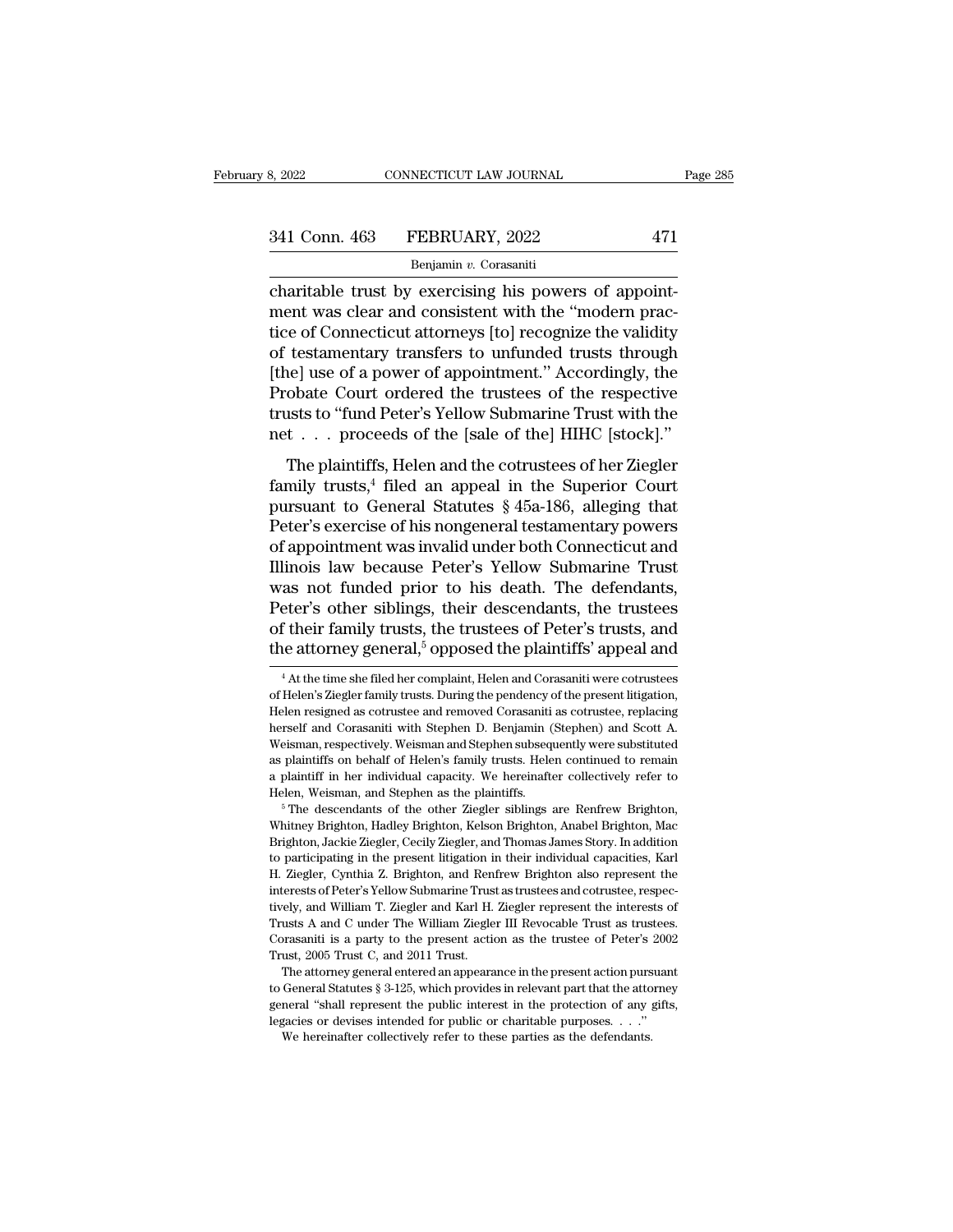|     | CONNECTICUT LAW JOURNAL | February 8, 2022 |
|-----|-------------------------|------------------|
|     |                         |                  |
| 472 | FEBRUARY, 2022          | 341 Conn. 463    |
|     | Benjamin v. Corasaniti  |                  |

CONNECTICUT LAW JOURNAL February 8, 2022<br>
FEBRUARY, 2022 341 Conn. 463<br>
Benjamin v. Corasaniti<br>
Sought to enforce the Probate Court's order requiring<br>
Peter's Yellow Submarine Trust to be funded by the net FEBRUARY, 2022 341 Conn. 463<br>
Benjamin v. Corasaniti<br>
Sought to enforce the Probate Court's order requiring<br>
Peter's Yellow Submarine Trust to be funded by the net<br>
proceeds of the sale of the HIHC stock in Peter's 2002<br>
T FEBRUARY, 2022 341 Conn. 463<br>
Benjamin v. Corasaniti<br>
Sought to enforce the Probate Court's order requiring<br>
Peter's Yellow Submarine Trust to be funded by the net<br>
proceeds of the sale of the HIHC stock in Peter's 2002<br> FEBRUARY, 2022 3<br>
Benjamin v. Corasaniti<br>
sought to enforce the Probate Court's or<br>
Peter's Yellow Submarine Trust to be fund<br>
proceeds of the sale of the HIHC stock in<br>
Trust, 2005 Trust C, and 2011 Trust.<br>
The trial cour Benjamin v. Corasaniti<br>
ught to enforce the Probate Court's order requiring<br>
ter's Yellow Submarine Trust to be funded by the net<br>
oceeds of the sale of the HIHC stock in Peter's 2002<br>
ust, 2005 Trust C, and 2011 Trust.<br> sought to enforce the Probate Court's order requiring<br>Peter's Yellow Submarine Trust to be funded by the net<br>proceeds of the sale of the HIHC stock in Peter's 2002<br>Trust, 2005 Trust C, and 2011 Trust.<br>The trial court condu

presented experiments and the funded by the net<br>proceeds of the sale of the HIHC stock in Peter's 2002<br>Trust, 2005 Trust C, and 2011 Trust.<br>The trial court conducted a two day bench trial, at<br>which the parties stipulated t Proceeds of the sale of the HIHC stock in Peter's 2002<br>Trust, 2005 Trust C, and 2011 Trust.<br>The trial court conducted a two day bench trial, at<br>which the parties stipulated to the operative facts and<br>presented expert testi Trust, 2005 Trust C, and 2011 Trust.<br>Trust, 2005 Trust C, and 2011 Trust.<br>The trial court conducted a two day bench trial, at<br>which the parties stipulated to the operative facts and<br>presented expert testimony regarding the The trial court conducted a two day bench trial, at<br>which the parties stipulated to the operative facts and<br>presented expert testimony regarding the validity of<br>Peter's exercise of his nongeneral testamentary powers<br>of app The trial court conducted a two day bench trial, at<br>which the parties stipulated to the operative facts and<br>presented expert testimony regarding the validity of<br>Peter's exercise of his nongeneral testamentary powers<br>of app which the parties stipulated to the operative facts and<br>presented expert testimony regarding the validity of<br>Peter's exercise of his nongeneral testamentary powers<br>of appointment under Illinois law. At the conclusion of<br>th presented expert testimony regarding the validity of<br>Peter's exercise of his nongeneral testamentary powers<br>of appointment under Illinois law. At the conclusion of<br>the bench trial, the trial court determined that Peter<br>eff Peter's exercise of his nongeneral testamentary powers<br>of appointment under Illinois law. At the conclusion of<br>the bench trial, the trial court determined that Peter<br>effectively had exercised his powers of appointment<br>unde of appointment under Illinois law. At the conclusion of<br>the bench trial, the trial court determined that Peter<br>effectively had exercised his powers of appointment<br>under Connecticut and Illinois law because his intent<br>to ex the bench trial, the trial court determined that Peter<br>effectively had exercised his powers of appointment<br>under Connecticut and Illinois law because his intent<br>to exercise his powers of appointment was clear and<br>Peter's Y effectively had exercised his powers of appointment<br>under Connecticut and Illinois law because his intent<br>to exercise his powers of appointment was clear and<br>Peter's Yellow Submarine Trust was a permissible<br>appointee despi under Connecticut and Illinois law because his intent<br>to exercise his powers of appointment was clear and<br>Peter's Yellow Submarine Trust was a permissible<br>appointee despite its unfunded status at the time of<br>Peter's death. ter's Yellow Submarine Trust was a permissible<br>pointee despite its unfunded status at the time of<br>ter's death. Accordingly, the trial court upheld the<br>cision of the Probate Court and rendered judgment<br>favor of the defendan appointee despite its unfunded status at the time of<br>Peter's death. Accordingly, the trial court upheld the<br>decision of the Probate Court and rendered judgment<br>in favor of the defendants. This appeal followed.<sup>6</sup><br>On appea

Peter's death. Accordingly, the trial court upheld the<br>decision of the Probate Court and rendered judgment<br>in favor of the defendants. This appeal followed.<sup>6</sup><br>On appeal, it is undisputed that Peter expressed a<br>clear and u decision of the Probate Court and rendered judgment<br>in favor of the defendants. This appeal followed.<sup>6</sup><br>On appeal, it is undisputed that Peter expressed a<br>clear and unequivocal intent to exercise his nongeneral<br>testamenta in favor of the defendants. This appeal followed.<sup>6</sup><br>On appeal, it is undisputed that Peter expressed a<br>clear and unequivocal intent to exercise his nongeneral<br>testamentary powers of appointment in favor of Peter's<br>Yellow On appeal, it is undisputed that Peter expressed a<br>clear and unequivocal intent to exercise his nongeneral<br>testamentary powers of appointment in favor of Peter's<br>Yellow Submarine Trust. The parties dispute, however,<br>whethe On appeal, it is undisputed that Peter expressed a<br>clear and unequivocal intent to exercise his nongeneral<br>testamentary powers of appointment in favor of Peter's<br>Yellow Submarine Trust. The parties dispute, however,<br>whethe clear and unequivocal intent to exercise his nongeneral<br>testamentary powers of appointment in favor of Peter's<br>Yellow Submarine Trust. The parties dispute, however,<br>whether Peter's exercise of these powers was valid and<br>ef testamentary powers of appointment in favor of Peter's<br>Yellow Submarine Trust. The parties dispute, however,<br>whether Peter's exercise of these powers was valid and<br>effective given that Peter's Yellow Submarine Trust was<br>no Yellow Submarine Trust. The parties dispute, however,<br>whether Peter's exercise of these powers was valid and<br>effective given that Peter's Yellow Submarine Trust was<br>not funded during Peter's lifetime. The plaintiffs con-<br>t whether Peter's exercise of these powers was valid and<br>effective given that Peter's Yellow Submarine Trust was<br>not funded during Peter's lifetime. The plaintiffs con-<br>tend that Peter's Yellow Submarine Trust was not a<br>perm effective given that Peter's Yellow Submarine Trust was<br>not funded during Peter's lifetime. The plaintiffs con-<br>tend that Peter's Yellow Submarine Trust was not a<br>permissible appointee under both Connecticut and Illi-<br>nois not funded during Peter's lifetime. The plaintiffs contend that Peter's Yellow Submarine Trust was not a permissible appointee under both Connecticut and Illinois law because, in the absence of trust property, it was not a tend that Peter's Yellow Submarine Trust was not a<br>permissible appointee under both Connecticut and Illi-<br>nois law because, in the absence of trust property, it<br>was not a legal entity to which property could be<br>appointed i permissible appointee under both Connecticut and Illinois law because, in the absence of trust property, it was not a legal entity to which property could be appointed in Peter's will. The defendants respond that a trust n beyonted in Peter's will. The defendants respond that<br>trust need not be funded at the time of its creation<br>ut may be funded at a later date by the transfer of<br>roperty to the trust, including by the exercise of a<br><sup>6</sup>The pla a trust need not be funded at the time of its creation<br>but may be funded at a later date by the transfer of<br>property to the trust, including by the exercise of a<br> $\frac{1}{\pi}$ <br>free plaintiffs appealed from the judgment of th

but may be funded at a later dat<br>property to the trust, including b<br><sup>®</sup>The plaintiffs appealed from the judgment of<br>late Court, and we transferred the appeal to thi<br>Statutes § 51-199 (c) and Practice Book § 65-2.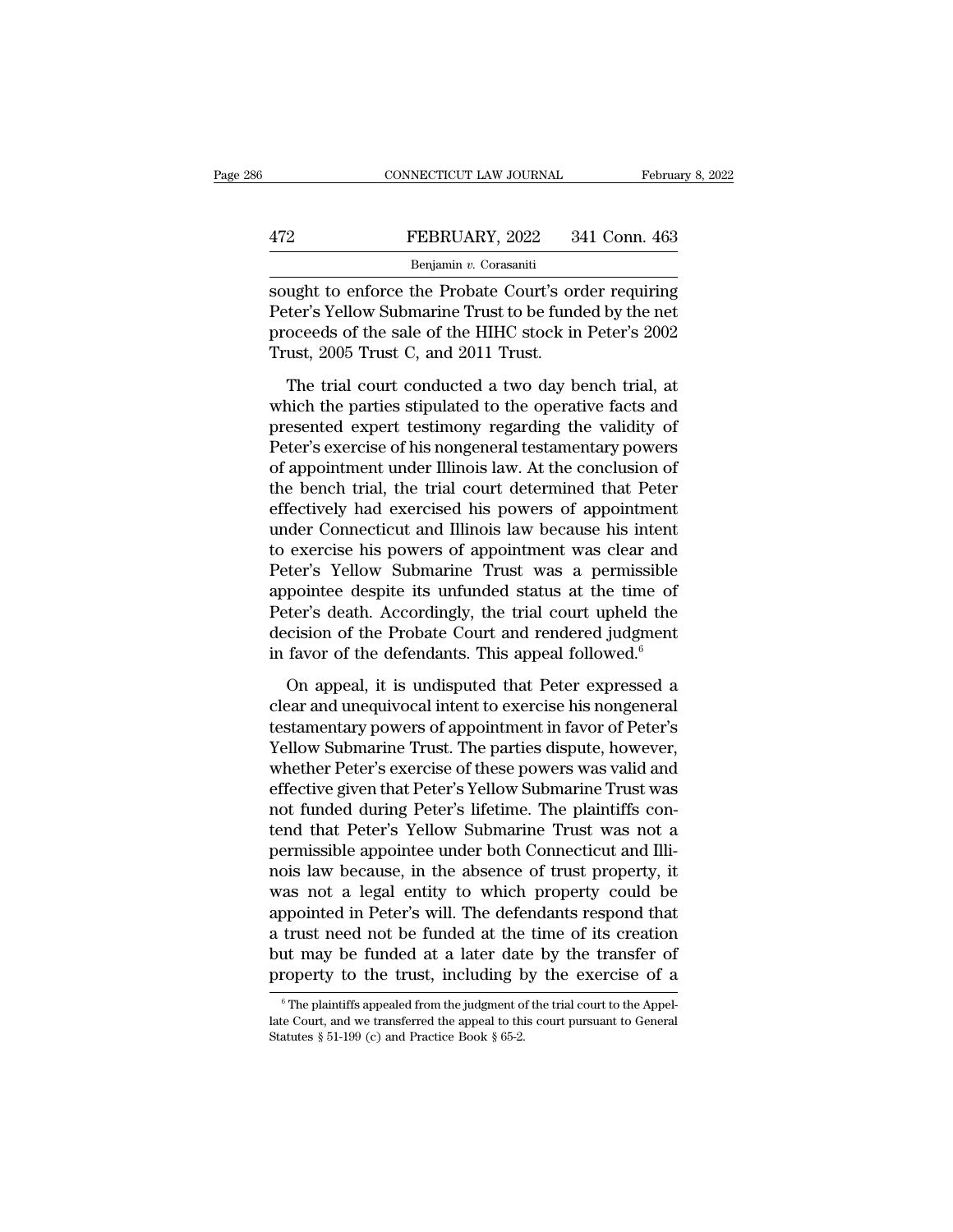| 8, 2022       | CONNECTICUT LAW JOURNAL | Page 287 |
|---------------|-------------------------|----------|
| 341 Conn. 463 | FEBRUARY, 2022          | 473      |
|               | Benjamin v. Corasaniti  |          |

testamentary power of appointment. They contend that 341 Conn. 463 FEBRUARY, 2022 473<br>
Benjamin v. Corasaniti<br>
testamentary power of appointment. They contend that<br>
Peter's unequivocal exercise of his nongeneral testa-<br>
mentary powers of appointment in accordance with the<br>
l 341 Conn. 463 FEBRUARY, 2022 473<br>
Benjamin v. Corasaniti<br>
testamentary power of appointment. They contend that<br>
Peter's unequivocal exercise of his nongeneral testa-<br>
mentary powers of appointment in accordance with the<br> 341 Conn. 463 FEBRUARY, 2022 473<br>  $\frac{1}{\text{Benjamin } v. \text{ Corasaniti}}$ <br>
testamentary power of appointment. They contend that<br>
Peter's unequivocal exercise of his nongeneral testa-<br>
mentary powers of appointment in accordance with the<br> Benjamin v. Corasaniti<br>
testamentary power of appointment. They contend that<br>
Peter's unequivocal exercise of his nongeneral testa-<br>
mentary powers of appointment in accordance with the<br>
limits set forth in the 2002 Trust benjamin  $\overline{v}$ . Corasanu<br>testamentary power of appointment. They contend that<br>Peter's unequivocal exercise of his nongeneral testa-<br>mentary powers of appointment in accordance with the<br>limits set forth in the 2002 Trus testamentary power of appointment. They contend that<br>Peter's unequivocal exercise of his nongeneral testa-<br>mentary powers of appointment in accordance with the<br>limits set forth in the 2002 Trust, the 2005 Trust C, and<br>the defendants. The validity of Peter's exercise of his nongeneral<br>The validity of Peter's Tellow Submarine Trust<br>the time of Peter's death, thereby creating a valid<br>d enforceable charitable trust. We agree with the<br>fendants.<br>The validity the 2011 Trust funded Peter's Yellow Submarine Trust<br>at the time of Peter's death, thereby creating a valid<br>and enforceable charitable trust. We agree with the<br>defendants.<br>The validity of Peter's exercise of his nongenera

at the time of Peter's death, thereby creating a valid<br>and enforceable charitable trust. We agree with the<br>defendants.<br>The validity of Peter's exercise of his nongeneral<br>testamentary powers of appointment is a question of<br> and enforceable charitable trust. We agree with the<br>defendants.<br>The validity of Peter's exercise of his nongeneral<br>testamentary powers of appointment is a question of<br>law over which we exercise plenary review. See, e.g.,<br> defendants.<br>
The validity of Peter's exercise of his nongeneral<br>
testamentary powers of appointment is a question of<br>
law over which we exercise plenary review. See, e.g.,<br> *Powers v. Olson*, 252 Conn. 98, 105, 742 A.2d 7 The validity of Peter's exercise of his nongeneral<br>testamentary powers of appointment is a question of<br>law over which we exercise plenary review. See, e.g.,<br>*Powers* v. *Olson*, 252 Conn. 98, 105, 742 A.2d 799 (2000)<br>("[w] The validity of Peter's exercise of his nongeneral<br>testamentary powers of appointment is a question of<br>law over which we exercise plenary review. See, e.g.,<br>*Powers* v. *Olson*, 252 Conn. 98, 105, 742 A.2d 799 (2000)<br>("[w testamentary powers of appointment is a question of<br>law over which we exercise plenary review. See, e.g.,<br>*Powers v. Olson*, 252 Conn. 98, 105, 742 A.2d 799 (2000)<br>("[w]hen . . . the trial court draws conclusions of law,<br>o law over which we exercise plenary review. See, e.g.,<br> *Powers* v. *Olson*, 252 Conn. 98, 105, 742 A.2d 799 (2000)<br>
("[w]hen . . . the trial court draws conclusions of law,<br>
our review is plenary and we must decide whether Powers v. Olson, 252 Conn. 98, 105, 742 A.2d 799 (2000)<br>("[w]hen . . . the trial court draws conclusions of law,<br>our review is plenary and we must decide whether its<br>conclusions are legally and logically correct and find<br>s ("[w]hen  $\dots$  the trial court draws conclusions of law,<br>our review is plenary and we must decide whether its<br>conclusions are legally and logically correct and find<br>support in the facts that appear in the record" (internal our review is plenary and we must decide whether its<br>conclusions are legally and logically correct and find<br>support in the facts that appear in the record" (internal<br>quotation marks omitted)). "A power of appointment<br>is a conclusions are legally and logically correct and find<br>support in the facts that appear in the record" (internal<br>quotation marks omitted)). "A power of appointment<br>is a power of disposition given to a person over property support in the facts that appear in the record" (internal<br>quotation marks omitted)). "A power of appointment<br>is a power of disposition given to a person over property<br>not his own by someone who directs the mode in which<br>th quotation marks omitted)). "A power of appointment<br>is a power of disposition given to a person over property<br>not his own by someone who directs the mode in which<br>that power shall be exercised by a particular instru-<br>ment. is a power of disposition given to a person over property<br>not his own by someone who directs the mode in which<br>that power shall be exercised by a particular instru-<br>ment. . . . The donor does not vest in the donee of<br>the not his own by someone who directs the mode in which<br>that power shall be exercised by a particular instru-<br>ment. . . . The donor does not vest in the donee of<br>the power title to the property, but simply vests in the<br>donee that power shall be exercised by a particular instrument. . . . The donor does not vest in the donee of the power title to the property, but simply vests in the donee power to appoint the one to take the title. The appoin ment. . . . The donor does not vest in the donee of<br>the power title to the property, but simply vests in the<br>donee power to appoint the one to take the title. The<br>appointee under the power takes title from the donor,<br>and the power title to the property, but simply vests in the donee power to appoint the one to take the title. The appointee under the power takes title from the donor, and not from the donee of the power.... The ultimate ben donee power to appoint the one to take the title. The<br>appointee under the power takes title from the donor,<br>and not from the donee of the power. . . . The ultimate<br>beneficiary really takes from the person who created<br>the p appointee under the power takes title from the donor,<br>and not from the donee of the power. . . . The ultimate<br>beneficiary really takes from the person who created<br>the power, the donee of the power acting as a mere<br>conduit and not from the donee of the power. . . . The ultimate<br>beneficiary really takes from the person who created<br>the power, the donee of the power acting as a mere<br>conduit of the former's bounty."<sup>7</sup> (Citations omitted;<br>inter beneficiary really takes from the person who created<br>the power, the donee of the power acting as a mere<br>conduit of the former's bounty."<sup>7</sup> (Citations omitted;<br>internal quotation marks omitted.) *Linahan* v. *Lina-*<br>han, 1 The donor is the person who brings the power of appointment cannot transcend the limits upon<br>
set by the donor  $\dots$ ." (Citations omitted.) Union &<br>
"The donor is the person who brings the power of appointment into<br>
stence han, 131 Conn. 307, 324, 39 A.2d 895 (1944). Thus, "[a]<br>power of appointment cannot transcend the limits upon<br>it set by the donor . . . ." (Citations omitted.) *Union &*<br> $\frac{1}{2}$ <br> $\frac{1}{2}$  "The donor is the person who br

 $7\omega_{\text{Tho}}$ power of appointment cannot transcend the limits upon<br>it set by the donor . . . . " (Citations omitted.) *Union &*<br> $\frac{1}{\sqrt{2}}$ <br> $\frac{1}{\sqrt{2}}$  "The donor is the person who brings the power of appointment into<br>existence," an it set by the donor . . . . " (Citations omitted.) *Union &*<br>
<sup>7</sup> "The donor is the person who brings the power of appointment into existence," and "[t]he donee is the powerholder." 2 Restatement (Second), Property, Donat It set by the<br>
Turner of the donor<br>
existence," and<br>
Property, Dona<br>
William Ziegler<br>
was the donee.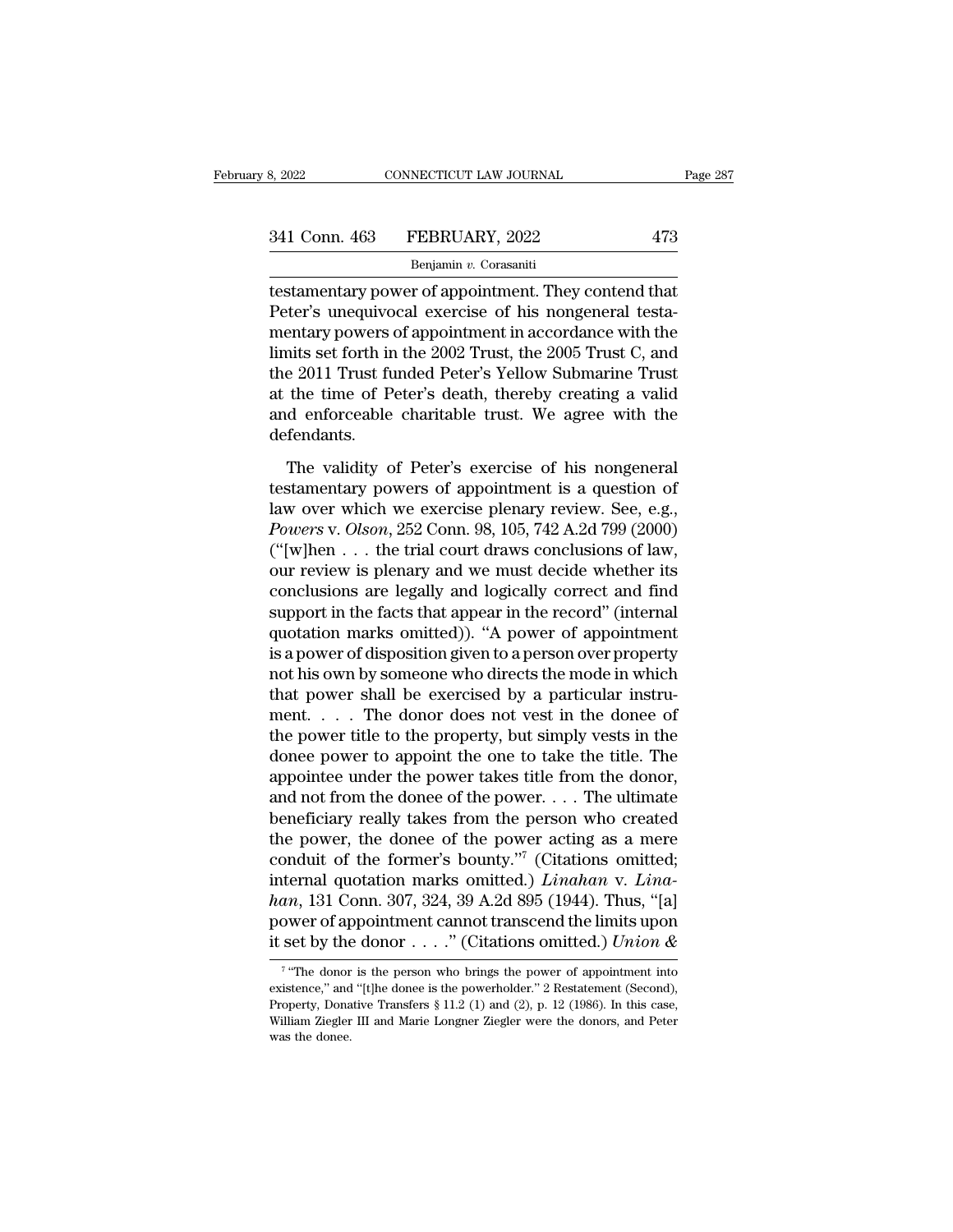|                  | CONNECTICUT LAW JOURNAL                               | February 8, 2022 |
|------------------|-------------------------------------------------------|------------------|
| 474              | FEBRUARY, 2022                                        | 341 Conn. 463    |
|                  | Benjamin v. Corasaniti                                |                  |
| A.2d 168 (1946). | New Haven Trust Co. v. Taylor, 133 Conn. 221, 228, 50 |                  |
|                  | To determine whether Peter's exercise of his nongen-  |                  |

FEBRUARY, 2022 341 Conn. 463<br>
Benjamin v. Corasaniti<br>
ew Haven Trust Co. v. Taylor, 133 Conn. 221, 228, 50<br>
2d 168 (1946).<br>
To determine whether Peter's exercise of his nongen-<br>
al testamentary powers of appointment was va FEBRUARY, 2022 341 Conn. 463<br> **Example 18 And Tending Wave Allen Trust Co. v.** Taylor, 133 Conn. 221, 228, 50<br>
A.2d 168 (1946).<br>
To determine whether Peter's exercise of his nongeneral testamentary powers of appointment w Benjamin v. Corasaniti<br>
New Haven Trust Co. v. Taylor, 133 Conn. 221, 228, 50<br>
A.2d 168 (1946).<br>
To determine whether Peter's exercise of his nongen-<br>
eral testamentary powers of appointment was valid and<br>
effective, we m New Haven Trust Co. v. Taylor, 133 Conn. 221, 228, 50<br>A.2d 168 (1946).<br>To determine whether Peter's exercise of his nongen-<br>eral testamentary powers of appointment was valid and<br>effective, we must examine the law governing (Second), Conflict of Laws § 274 (a), p. 188 (1971) ("[a]n appointment made in the exercise of his nongeneral testamentary powers of appointment was valid and effective, we must examine the law governing the trusts from wh A.2d 100 (1940).<br>
To determine whether Peter's exercise of his nongeneral testamentary powers of appointment was valid and<br>
effective, we must examine the law governing the trusts<br>
from which he derived his powers. See 2 To determine whether Peter's exercise of his nongeneral testamentary powers of appointment was valid and effective, we must examine the law governing the trusts from which he derived his powers. See 2 Restatement (Second) eral testamentary powers of appointment was valid and<br>effective, we must examine the law governing the trusts<br>from which he derived his powers. See 2 Restatement<br>(Second), Conflict of Laws § 274 (a), p. 188 (1971) ("[a]n<br> effective, we must examine the law governing the trusts<br>from which he derived his powers. See 2 Restatement<br>(Second), Conflict of Laws  $\S 274$  (a), p. 188 (1971) ("[a]n<br>appointment made in the exercise of a power created<br> *from which he derived his powers. See 2 Restatement*<br>(Second), Conflict of Laws § 274 (a), p. 188 (1971) ("[a]n<br>appointment made in the exercise of a power created<br>under a trust to appoint interests in movables is valid<br>(Second), Conflict of Laws § 274 (a), p. 188 (1971) ("[a]n<br>appointment made in the exercise of a power created<br>under a trust to appoint interests in movables is valid<br>. . . if made . . . in accordance with the law [that]<br> appointment made in the exercise of a power created<br>under a trust to appoint interests in movables is valid<br>... if made ... in accordance with the law [that]<br>determines the validity of the trust''); see also *Morgan<br>Guara* under a trust to appoint interests in movables is valid<br>  $\ldots$  if made  $\ldots$  in accordance with the law [that]<br>
determines the validity of the trust"); see also *Morgan*<br>
Guaranty Trust Co. of New York v. Huntington, 149<br> . . . if made . . . in accordance with the law [that]<br>determines the validity of the trust"); see also *Morgan*<br>Guaranty Trust Co. of New York v. Huntington, 149<br>Conn. 331, 340–41, 179 A.2d 604 (1962) (New York judg-<br>ment determines the validity of the trust"); see also *Morgan*<br>Guaranty Trust Co. of New York v. Huntington, 149<br>Conn. 331, 340–41, 179 A.2d 604 (1962) (New York judg-<br>ment applying New York law to donee's exercise of<br>testament Guaranty Trust Co. of New York v. Huntington, 149<br>Conn. 331, 340–41, 179 A.2d 604 (1962) (New York judg-<br>ment applying New York law to donee's exercise of<br>testamentary power of appointment was not subject to<br>collateral att Conn. 331, 340–41, 179 A.2d 604 (1962) (New York judg-<br>ment applying New York law to donee's exercise of<br>testamentary power of appointment was not subject to<br>collateral attack in Connecticut, even though donee was<br>domicile ment applying New York law to donee's exercise of<br>testamentary power of appointment was not subject to<br>collateral attack in Connecticut, even though donee was<br>domiciled in Connecticut and donee's will was governed<br>by Conne testamentary power of appointment was not subject to<br>collateral attack in Connecticut, even though donee was<br>domiciled in Connecticut and donee's will was governed<br>by Connecticut law, because donor's trust was executed<br>in collateral attack in Connecticut, even though donee was<br>domiciled in Connecticut and donee's will was governed<br>by Connecticut law, because donor's trust was executed<br>in New York and trust property was located in New<br>York); domiciled in Connecticut and donee's will was governed<br>by Connecticut law, because donor's trust was executed<br>in New York and trust property was located in New<br>York); 2 Restatement (Second), supra, § 274, comment<br>(b), p. 1 by Connecticut law, because donor's trust was executed<br>in New York and trust property was located in New<br>York); 2 Restatement (Second), supra, § 274, comment<br>(b), p. 189 ("[a]n appointment made in the exercise of<br>a power u in New York and trust property was located in New<br>York); 2 Restatement (Second), supra, § 274, comment<br>(b), p. 189 ("[a]n appointment made in the exercise of<br>a power under a trust created by will or inter vivos to<br>appoint York); 2 Restatement (Second), supra, § 274, comment (b), p. 189 ("[a]n appointment made in the exercise of a power under a trust created by will or inter vivos to appoint interests in movables is valid if it is valid und (b), p. 189 ("[a]n appointment<br>a power under a trust created<br>appoint interests in movables i<br>the local law of the state [that<br>of the trust itself"). The 2005<br>Connecticut law, whereas the<br>governed by Illinois law.<br>Under bot bower under a trust created by win or inter vivos to<br>point interests in movables is valid if it is valid under<br>e local law of the state [that] determines the validity<br>the trust itself"). The 2005 Trust C is governed by<br>pon appoint interests in inovables is valid if it is valid under<br>the local law of the state [that] determines the validity<br>of the trust itself"). The 2005 Trust C is governed by<br>Connecticut law, whereas the 2002 and 2011 Trust

the focal law of the state [that] determines the vandity<br>of the trust itself"). The 2005 Trust C is governed by<br>Connecticut law, whereas the 2002 and 2011 Trusts are<br>governed by Illinois law.<br>Under both Connecticut and Ill of the trust itsen ). The 2005 Trust C is governed by<br>Connecticut law, whereas the 2002 and 2011 Trusts are<br>governed by Illinois law.<br>Under both Connecticut and Illinois law, the exercise<br>of a nongeneral power of appointme Under both Connecticut and Illinois law, the exercise<br>governed by Illinois law.<br>Under both Connecticut and Illinois law, the exercise<br>of a nongeneral power of appointment is valid and effec-<br>tive if two conditions are met Under both Connecticut and Illinois law, the exercise<br>of a nongeneral power of appointment is valid and effec-<br>tive if two conditions are met: (1) the donee expressed<br>an intent to exercise the power of appointment, and<br>(2 Under both Connecticut and Illinois law, the exercise<br>of a nongeneral power of appointment is valid and effec-<br>tive if two conditions are met: (1) the donee expressed<br>an intent to exercise the power of appointment, and<br>(2 of a nongeneral power of appointment is valid and effective if two conditions are met: (1) the donee expressed<br>an intent to exercise the power of appointment, and<br>(2) the donee complied with any conditions imposed<br>on the tive if two conditions are met: (1) the donee expressed<br>an intent to exercise the power of appointment, and<br>(2) the donee complied with any conditions imposed<br>on the exercise of the power of appointment by the<br>donor. See, an intent to exercise the power of appointment, and<br>(2) the donee complied with any conditions imposed<br>on the exercise of the power of appointment by the<br>donor. See, e.g., General Statutes § 45a-573 (donee of<br>nongeneral po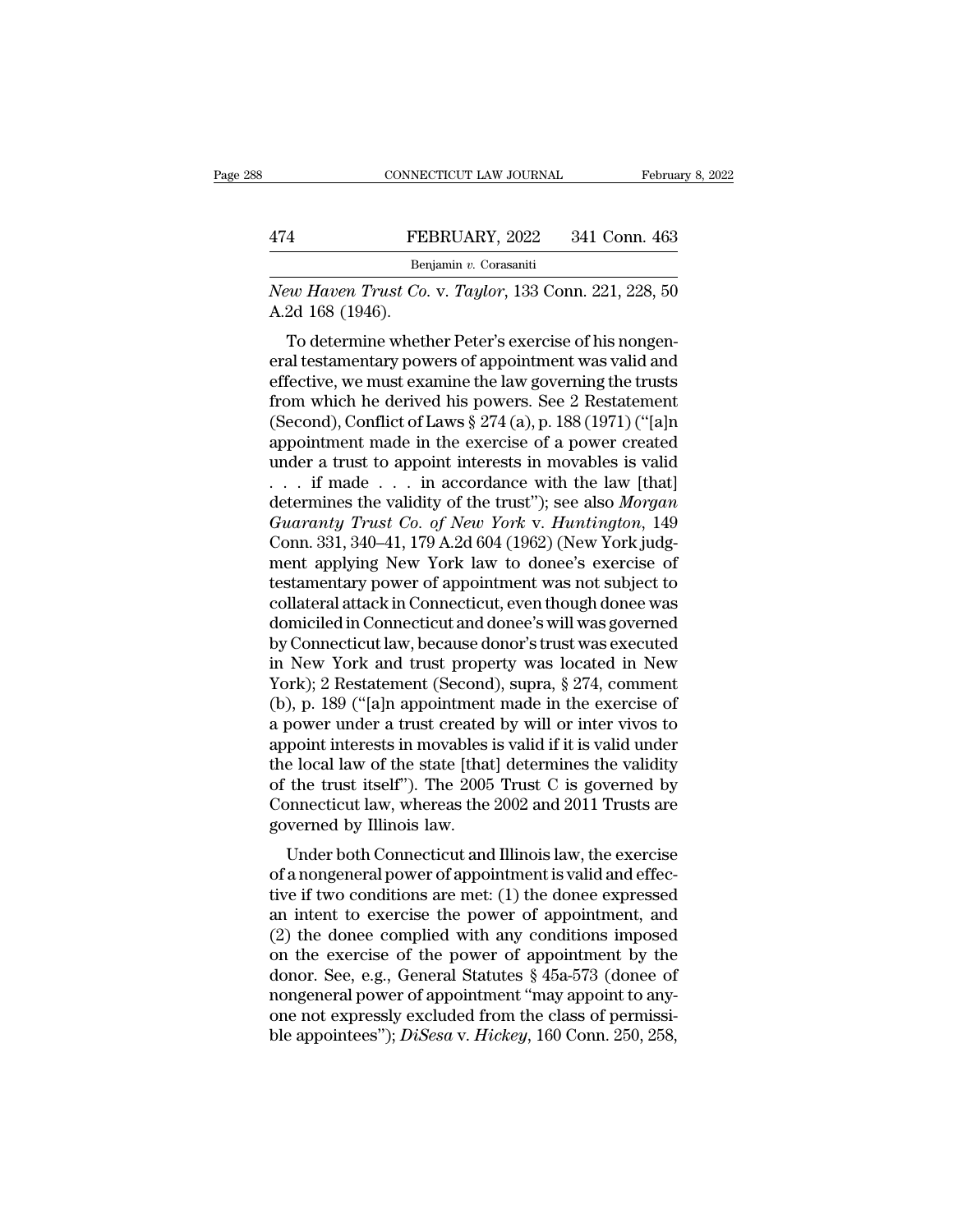# 341 Conn. 463 FEBRUARY, 2022 475<br>
Benjamin v. Corasaniti

### Benjamin *v.* Corasaniti

278 A.2d 785 (1971) (exercise of testamentary power contains a reference to the new ritself or to the subject 341 Conn. 463 FEBRUARY, 2022 475<br>
Benjamin v. Corasaniti<br>
278 A.2d 785 (1971) (exercise of testamentary power<br>
of appointment is valid and effective only if "the will<br>
contains a reference to the power itself or to the sub 341 Conn. 463 FEBRUARY, 2022 475<br>
Benjamin v. Corasaniti<br>
278 A.2d 785 (1971) (exercise of testamentary power<br>
of appointment is valid and effective only if "the will<br>
contains a reference to the power itself or to the su 341 Conn. 463 FEBRUARY, 2022 475<br>
Benjamin v. Corasaniti<br>
278 A.2d 785 (1971) (exercise of testamentary power<br>
of appointment is valid and effective only if "the will<br>
contains a reference to the power itself or to the su Benjamin v. Corasaniti<br>
278 A.2d 785 (1971) (exercise of testamentary power<br>
of appointment is valid and effective only if "the will<br>
contains a reference to the power itself or to the subject<br>
of it, [or] . . . the inten Benjamin v. Corasaniti<br>
278 A.2d 785 (1971) (exercise of testamentary power<br>
of appointment is valid and effective only if "the will<br>
contains a reference to the power itself or to the subject<br>
of it, [or] . . . the inten 278 A.2d 785 (1971) (exercise of testamentary power<br>of appointment is valid and effective only if "the will<br>contains a reference to the power itself or to the subject<br>of it, [or] . . . the intention to execute [the power] of appointment is valid and effective only if "the will<br>contains a reference to the power itself or to the subject<br>of it, [or] . . . the intention to execute [the power]<br>is manifest from the fact that the will would remai contains a reference to the power itself or to the subject<br>of it,  $[or] \ldots$  the intention to execute  $[the power]$ <br>is manifest from the fact that the will would remain<br>inoperative without the aid of the power, or is so clearly<br>de of it, [or] . . . the intention to execute [the power]<br>is manifest from the fact that the will would remain<br>inoperative without the aid of the power, or is so clearly<br>demonstrated by words or acts . . . that the transac-<br>t is manifest from the fact that the will would remain<br>inoperative without the aid of the power, or is so clearly<br>demonstrated by words or acts . . . that the transac-<br>tion is not fairly susceptible of any other interpretat inoperative without the aid of the power, or is so clearly<br>demonstrated by words or acts . . . that the transaction is not fairly susceptible of any other interpretation"<br>(internal quotation marks omitted)); *Union & New* demonstrated by words or acts . . . that the transaction is not fairly susceptible of any other interpretation"<br>(internal quotation marks omitted)); *Union & New Haven Trust Co.* v. *Bartlett*, 99 Conn. 245, 255, 122 A.<br>1 tion is not fairly susceptible of any other interpretation"<br>(internal quotation marks omitted)); *Union & New*<br>*Haven Trust Co. v. Bartlett*, 99 Conn. 245, 255, 122 A.<br>105 (1923) ("[t]he intention to execute the power mus (internal quotation marks omitted)); *Union & New*<br>*Haven Trust Co.* v. *Bartlett*, 99 Conn. 245, 255, 122 A.<br>105 (1923) ("[t]he intention to execute the power must<br>be apparent and clear, so that the transaction is not<br>su Haven Trust Co. v. Bartlett, 99 Conn. 245, 255, 122 A.<br>105 (1923) ("[t]he intention to execute the power must<br>be apparent and clear, so that the transaction is not<br>susceptible of any other interpretation, and, if it be<br>dou 105 (1923) ("[t]he intention to execute the power must<br>be apparent and clear, so that the transaction is not<br>susceptible of any other interpretation, and, if it be<br>doubtful under all the circumstances, that doubt will<br>prev be apparent and clear, so that the transaction is not susceptible of any other interpretation, and, if it be doubtful under all the circumstances, that doubt will prevent it from being deemed an execution" (internal quota susceptible of any other interpretation, and, if it be<br>doubtful under all the circumstances, that doubt will<br>prevent it from being deemed an execution" (internal<br>quotation marks omitted)); see also  $In$  re Estate of<br> $MacLeish$ , doubtful under all the circumstances, that doubt will<br>prevent it from being deemed an execution" (internal<br>quotation marks omitted)); see also *In re Estate of*<br>*MacLeish*, 35 Ill. App. 3d 835, 838, 342 N.E.2d 740 (1976)<br>( prevent it from being deemed an execution" (internal<br>quotation marks omitted)); see also In re Estate of<br>MacLeish, 35 Ill. App. 3d 835, 838, 342 N.E.2d 740 (1976)<br>("For an exercise of a testamentary power of appoint-<br>ment quotation marks omitted)); see also *In re Estate of MacLeish*, 35 Ill. App. 3d 835, 838, 342 N.E.2d 740 (1976) ("For an exercise of a testamentary power of appointment to be valid and effective, two requirements must b MacLeish, 35 Ill. App. 3d 835, 8<br>("For an exercise of a testame<br>ment to be valid and effective<br>be satisfied. First, the intentio<br>cise the power must be show<br>be compliance with any cond<br>donor for its exercise.").<br>Because it For an exercise of a testamentary power of appointment to be valid and effective, two requirements must<br>satisfied. First, the intention of the testator to exer-<br>se the power must be shown. Second, there must<br>compliance wit ment to be valid and effective, two requirements must<br>be satisfied. First, the intention of the testator to exer-<br>cise the power must be shown. Second, there must<br>be compliance with any conditions established by the<br>donor

be satisfied. First, the intention of the testator to exercise the power must be shown. Second, there must be compliance with any conditions established by the donor for its exercise.").<br>Because it is undisputed that Peter cise the power must be shown. Second, there must<br>be compliance with any conditions established by the<br>donor for its exercise.").<br>Because it is undisputed that Peter expressed a clear<br>and unequivocal intent to exercise his be compliance with any conditions established by the<br>donor for its exercise.").<br>Because it is undisputed that Peter expressed a clear<br>and unequivocal intent to exercise his powers of<br>appointment, we need only address wheth donor for its exercise.").<br>Because it is undisputed that Peter expressed a clear<br>and unequivocal intent to exercise his powers of<br>appointment, we need only address whether he com-<br>plied with the conditions imposed on his e Because it is undisputed that Peter expressed a clear<br>and unequivocal intent to exercise his powers of<br>appointment, we need only address whether he com-<br>plied with the conditions imposed on his exercise of<br>those powers. Un and unequivocal intent to exercise his powers of<br>appointment, we need only address whether he com-<br>plied with the conditions imposed on his exercise of<br>those powers. Under the terms of the 2002 Trust, 2005<br>Trust C, and 201 appointment, we need only address whether he com-<br>plied with the conditions imposed on his exercise of<br>those powers. Under the terms of the 2002 Trust, 2005<br>Trust C, and 2011 Trust, Peter was granted nongeneral<br>powers of a plied with the conditions imposed on his exercise of those powers. Under the terms of the 2002 Trust, 2005 Trust C, and 2011 Trust, Peter was granted nongeneral powers of appointment that could be exercised in favor of any those powers. Under the terms of the 2002 Trust, 2005<br>Trust C, and 2011 Trust, Peter was granted nongeneral<br>powers of appointment that could be exercised in favor<br>of any person or charitable organization other than<br>himself Trust C, and 2011 Trust, Peter was granted nongeneral<br>powers of appointment that could be exercised in favor<br>of any person or charitable organization other than<br>himself, his creditors, his estate, or the creditors of his<br>e powers of appointment that could be exercised in favor<br>of any person or charitable organization other than<br>himself, his creditors, his estate, or the creditors of his<br>estate. See *Ahern* v. *Thomas*, 248 Conn. 708, 739 n.3 of any person or charitable organization other than<br>himself, his creditors, his estate, or the creditors of his<br>estate. See *Ahern* v. *Thomas*, 248 Conn. 708, 739 n.31,<br>733 A.2d 756 (1999) ("A power of appointment is gen himself, his creditors, his estate, or the creditors of his estate. See *Ahern* v. *Thomas*, 248 Conn. 708, 739 n.31, 733 A.2d 756 (1999) ("'A power of appointment is general if it is exercisable in favor of any one or mo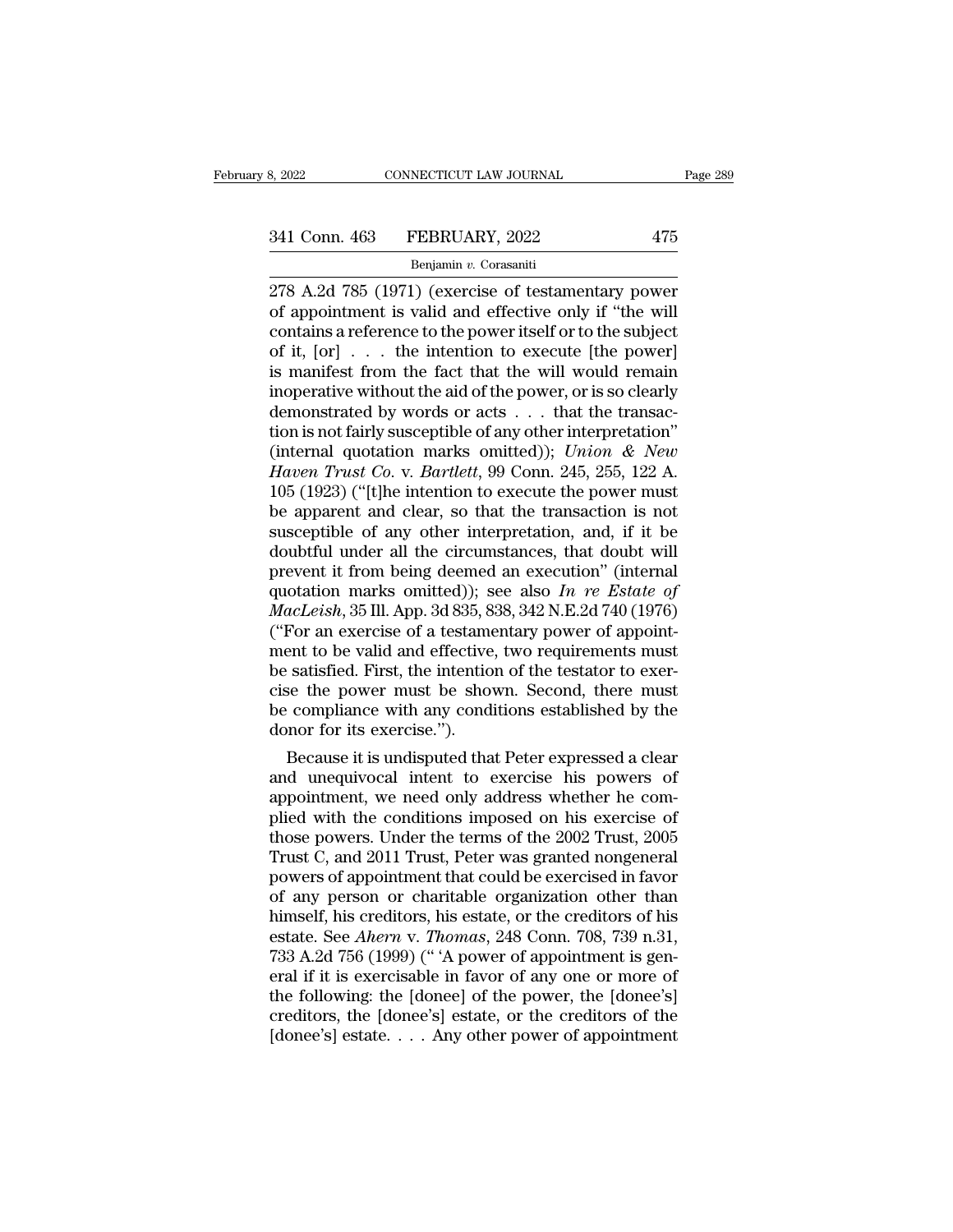# EXECUTE CONNECTICUT LAW JOURNAL February 8, 2022<br>476 FEBRUARY, 2022 341 Conn. 463<br>Benjamin v. Corasaniti

### Benjamin *v.* Corasaniti

CONNECTICUT LAW JOURNAL Februa<br>
FEBRUARY, 2022 341 Conn. 463<br>
Benjamin v. Corasaniti<br>
is a nongeneral one.' "), quoting 2 Restatement (Sec-<br>
ond), Property, Donative Transfers § 11.4, p. 17 (1986);<br>
Cooley v. Cooley 32 Con **EEBRUARY**, 2022 341 Conn. 463<br> **EVALUARY, 2022** 341 Conn. 463<br> **EVALUARY**, 2022 341 Conn. 463<br> **EVALUARY**, Correctional Sectional, Property, Donative Transfers § 11.4, p. 17 (1986);<br> *Cooley* v. *Cooley*, 32 Conn. App. 15 **FEBRUARY**, 2022 341 Conn. 463<br> **Cooley** v. *Corasaniti*<br> **Cooley** v. *Cooley*, Donative Transfers § 11.4, p. 17 (1986);<br> *Cooley* v. *Cooley*, 32 Conn. App. 152, 161–62, 628 A.2d<br>
608 (same), cert. denied, 228 Conn. 901, FEBRUARY, 2022 341 Conn. 463<br>
Benjamin v. Corasaniti<br>
is a nongeneral one.'"), quoting 2 Restatement (Sec-<br>
ond), Property, Donative Transfers § 11.4, p. 17 (1986);<br>
Cooley v. Cooley, 32 Conn. App. 152, 161–62, 628 A.2d<br>
6 Enjamin v. Corasaniti<br>
is a nongeneral one.'"), quoting 2 Restatement (Sec-<br>
ond), Property, Donative Transfers § 11.4, p. 17 (1986);<br>
Cooley v. Cooley, 32 Conn. App. 152, 161–62, 628 A.2d<br>
608 (same), cert. denied, 228 Co is a nongeneral one.'"), quoting 2 Restatement (Second), Property, Donative Transfers  $\S$  11.4, p. 17 (1986);<br>Cooley v. Cooley, 32 Conn. App. 152, 161–62, 628 A.2d<br>608 (same), cert. denied, 228 Conn. 901, 634 A.2d 295<br>(19 ond), Property, Donative Transfers § 11.4, p. 17 (1986);<br> *Cooley v. Cooley*, 32 Conn. App. 152, 161–62, 628 A.2d<br>
608 (same), cert. denied, 228 Conn. 901, 634 A.2d 295<br>
(1993); see also *BMO Harris Bank N.A. v. Towers*,<br> Cooley v. Cooley, 32 Conn. App. 152, 161–62, 628 A.2d<br>608 (same), cert. denied, 228 Conn. 901, 634 A.2d 295<br>(1993); see also *BMO Harris Bank N.A*. v. *Towers*,<br>43 N.E.3d 1131, 1139 (Ill. App. 2015) ("[a] power [of<br>appoint 608 (same), cert. denied, 228 Conn. 901, 634 A.2d 295 (1993); see also *BMO Harris Bank N.A. v. Towers*, 43 N.E.3d 1131, 1139 (Ill. App. 2015) ("[a] power [of appointment] is said to be general when it is exercisable in f (1993); see also *BMO Harris Bank N.A. v. Towers*, 43 N.E.3d 1131, 1139 (Ill. App. 2015) ("[a] power [of appointment] is said to be general when it is exercisable in favor of any person whom the donee may select, and spec 43 N.E.3d 1131, 1139 (Ill. App. 2015) ("[a] power [of<br>appointment] is said to be general when it is exercisable<br>in favor of any person whom the donee may select, and<br>special, limited, or particular when it is exercisable o appointment] is said to be general when it is exercisable<br>in favor of any person whom the donee may select, and<br>special, limited, or particular when it is exercisable only<br>in favor of persons or a class of persons designat in favor of any person whom the donee may select, and<br>special, limited, or particular when it is exercisable only<br>in favor of persons or a class of persons designated or<br>described in the instrument creating the power" (in special, limited, or particular when it is exercisable only<br>in favor of persons or a class of persons designated or<br>described in the instrument creating the power" (inter-<br>nal quotation marks omitted)). Additionally, Peter in favor of persons or a class of persons designated or<br>described in the instrument creating the power" (inter-<br>nal quotation marks omitted)). Additionally, Peter's<br>powers of appointment could be exercised only "by<br>specifi described in the instrument creating the power" (inter-<br>nal quotation marks omitted)). Additionally, Peter's<br>powers of appointment could be exercised only "by<br>specific reference in his . . . will," meaning that Peter<br>coul nal quotation marks omitted)). Additionally, Peter's<br>powers of appointment could be exercised only "by<br>specific reference in his . . . will," meaning that Peter<br>could not exercise his powers "during his lifetime<br> $\ldots$ " *N* powers of appointment could be exercised only "by<br>specific reference in his . . . will," meaning that Peter<br>could not exercise his powers "during his lifetime<br> $\ldots$ " *Northern Trust Co.* v. *Porter*, 368 Ill. 256, 263,<br>13 specific reference in his  $\ldots$  will," meaning that Peter<br>could not exercise his powers "during his lifetime<br> $\ldots$ ." *Northern Trust Co.* v. *Porter*, 368 Ill. 256, 263,<br>13 N.E.2d 487 (1938); see also 2 Restatement (Secon could not exercise his powers "during his lifetime<br>
....." *Northern Trust Co. v. Porter*, 368 Ill. 256, 263,<br>
13 N.E.2d 487 (1938); see also 2 Restatement (Second),<br>
Property, Donative Transfers, supra, § 18.2, comment<br> . . . . ." Northern Trust Co. v. Porter, 368 Ill. 256, 263, 13 N.E.2d 487 (1938); see also 2 Restatement (Second), Property, Donative Transfers, supra, § 18.2, comment (b), p. 250 ("[w]hen the donor prescribes that the po 13 N.E.2d 487 (1938); see also 2 Restatement (Second),<br>Property, Donative Transfers, supra, § 18.2, comment<br>(b), p. 250 ("[w]hen the donor prescribes that the power<br>be exercised 'by will,' it is to be inferred that the do Property, Donative Transfers, supra,  $\S$  18.2, comment<br>(b), p. 250 ("[w]hen the donor prescribes that the power<br>be exercised 'by will,' it is to be inferred that the donor<br>meant by these words an instrument [that] is form (b), p. 250 ("[w]hen the donor prescribes that the power<br>be exercised 'by will,' it is to be inferred that the donor<br>meant by these words an instrument [that] is formally<br>sufficient to be admitted to probate under the app be exercised 'by will,' it is to be inferred that the donor<br>meant by these words an instrument [that] is formally<br>sufficient to be admitted to probate under the applicable<br>law"). The record reflects that Peter satisfied th meant by these words an instrument [that] is formally<br>sufficient to be admitted to probate under the applicable<br>law"). The record reflects that Peter satisfied these<br>conditions because Peter's Yellow Submarine Trust is<br>a c sufficient to be admitted to probate under the applica<br>law"). The record reflects that Peter satisfied th<br>conditions because Peter's Yellow Submarine Trus<br>a charitable organization other than Peter, Peter's cr<br>tors, Peter' charitable organization other than Peter, Peter's credi-<br>ors, Peter's estate, or the creditors of Peter's estate,<br>ad Peter exercised his powers by specific reference<br> $\frac{1}{1}$  a valid will that was admitted to probate.<sup>8</sup> tors, Peter's estate, or the creditors of Peter's estate, and Peter exercised his powers by specific reference in a valid will that was admitted to probate.<sup>8</sup><br><sup>8</sup>The plaintiffs contend, for the first time in their reply b and Peter exercised his powers by specific reference<br>in a valid will that was admitted to probate.<sup>8</sup><br><sup>8</sup>The plaintiffs contend, for the first time in their reply brief, that Peter's

in a valid will that was admitted to probate.<sup>8</sup><br>
<sup>8</sup> The plaintiffs contend, for the first time in their reply brief, that Peter's exercise of his powers of appointment was invalid and ineffective because the charitable In a valid will that was additived to probate.<br>
<sup>8</sup>The plaintiffs contend, for the first time in their reply brief, that Peter's<br>
exercise of his powers of appointment was invalid and ineffective because<br>
the charitable pu <sup>8</sup> The plaintiffs contend, for the first time in their reply brief, that Peter's exercise of his powers of appointment was invalid and ineffective because the charitable purpose of Peter's Yellow Submarine Trust is not a exercise of his powers of appointment was invalid and ineffective because<br>the charitable purpose of Peter's Yellow Submarine Trust is not apparent<br>from the face of Peter's will and, therefore, that it is unclear whether Pe the charitable purpose of Peter's Yellow Submarine Trust is not apparent from the face of Peter's will and, therefore, that it is unclear whether Peter's Yellow Submarine Trust is a permissible appointee without consultin from the face of Peter's will and, therefore, that it is unclear whether Peter's Yellow Submarine Trust is a permissible appointee without consulting extra-<br>testamentary evidence of Peter's intent, such as the trust instr Yellow Submarine Trust is a permissible appointee without consulting extra-<br>testamentary evidence of Peter's intent, such as the trust instrument, in<br>violation of the donors' requirement that Peter exercise his powers by<br> Extramentary evidence of Peter's intent, such as the trust instrument, in violation of the donors' requirement that Peter exercise his powers by specific reference in his will. "It is a well established principle that arg violation of the donors' requirement that Peter exercise his powers by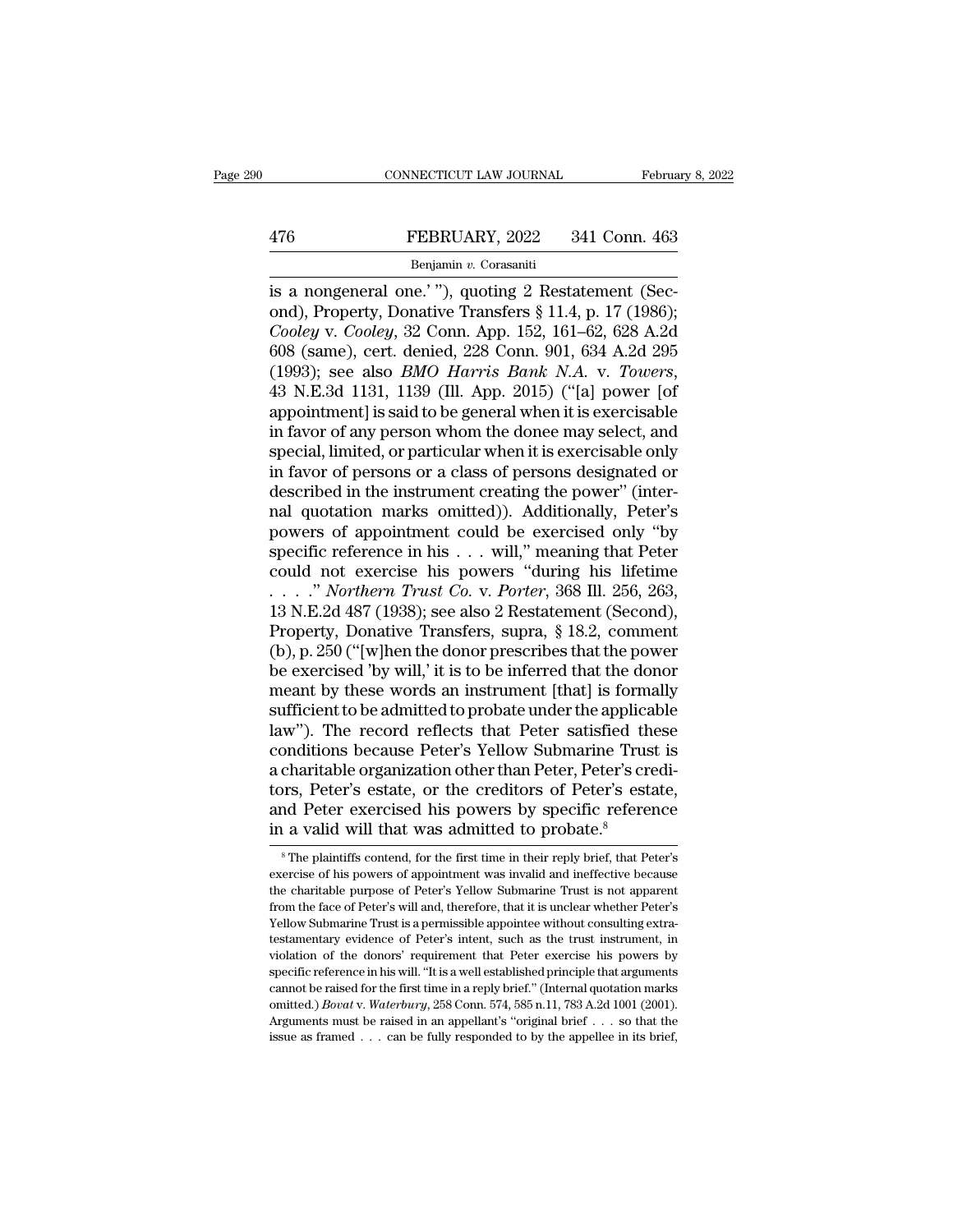| 3, 2022       | CONNECTICUT LAW JOURNAL | Page 291 |  |
|---------------|-------------------------|----------|--|
|               |                         |          |  |
| 341 Conn. 463 | FEBRUARY, 2022          | 477      |  |
|               | Benjamin v. Corasaniti  |          |  |

CONNECTICUT LAW JOURNAL Page 291<br>
1 Conn. 463 FEBRUARY, 2022 477<br>
Benjamin v. Corasaniti<br>
The plaintiffs contend that Peter's exercise of his<br>
wers of appointment, even if otherwise valid, failed<br>
concration of law in the 341 Conn. 463 FEBRUARY, 2022<br>
Benjamin v. Corasaniti<br>
The plaintiffs contend that Peter's exercise of his<br>
powers of appointment, even if otherwise valid, failed<br>
by operation of law in the present case because Peter's<br>
Ve  $\begin{array}{c|c} \text{341 Conn. } \text{463} & \text{FEBRUARY, } 2022 & \text{477} \\ \hline \text{Benjamin } v. \text{ Corasaniti} \\ \hline \text{The plaintiffs contend that Peter's exercise of his powers of appointment, even if otherwise valid, failed by operation of law in the present case because Peter's Yellow Submarine Trust was not funded during Peter's lifetime and therefore was not a local entity to which.} \end{array}$ 341 Conn. 463 FEBRUARY, 2022 477<br>
Benjamin v. Corasaniti<br>
The plaintiffs contend that Peter's exercise of his<br>
powers of appointment, even if otherwise valid, failed<br>
by operation of law in the present case because Peter's Benjamin v. Corasaniti<br>
The plaintiffs contend that Peter's exercise of his<br>
powers of appointment, even if otherwise valid, failed<br>
by operation of law in the present case because Peter's<br>
Yellow Submarine Trust was not f Benjamin  $v$ . Corasanti The plaintiffs contend that Peter's exercise of his powers of appointment, even if otherwise valid, failed by operation of law in the present case because Peter's Yellow Submarine Trust was not fun merit. wers or appointment, even ir otherwise valid, railed<br>
veperation of law in the present case because Peter's<br>
ellow Submarine Trust was not funded during Peter's<br>
etime and, therefore, was not a legal entity to which<br>
opert by operation of law in the present case because Peter's<br>Yellow Submarine Trust was not funded during Peter's<br>lifetime and, therefore, was not a legal entity to which<br>property could be appointed. This claim is without<br>merit

reliow submarine Trust was not funded during Peter's<br>lifetime and, therefore, was not a legal entity to which<br>property could be appointed. This claim is without<br>merit.<br>Under both Connecticut and Illinois law, the delivery metime and, therefore, was not a legal entity to which<br>property could be appointed. This claim is without<br>merit.<br>Under both Connecticut and Illinois law, the delivery<br>of trust property to a trustee is one of the essential<br> property could be appointed. This claim is without<br>merit.<br>Under both Connecticut and Illinois law, the delivery<br>of trust property to a trustee is one of the essential<br>elements for the creation of a valid and enforceable tr Under both Connecticut and Illinois law, the delivery<br>of trust property to a trustee is one of the essential<br>elements for the creation of a valid and enforceable trust.<br>See, e.g., *Palozie* v. *Palozie*, 283 Conn. 538, 54 Under both Connecticut and Illinois law, the delivery<br>of trust property to a trustee is one of the essential<br>elements for the creation of a valid and enforceable trust.<br>See, e.g., *Palozie* v. *Palozie*, 283 Conn. 538, 54 of trust property to a trustee is one of the essential<br>elements for the creation of a valid and enforceable trust.<br>See, e.g., *Palozie* v. *Palozie*, 283 Conn. 538, 545, 927<br>A.2d 903 (2007) ("[t]he requisite elements of a elements for the creation of a valid and enforceable trust.<br>See, e.g., *Palozie* v. *Palozie*, 283 Conn. 538, 545, 927<br>A.2d 903 (2007) ("[t]he requisite elements of a valid and<br>enforceable trust are: '(1) a trustee, who ho See, e.g., *Palozie* v. *Palozie*, 283 Conn. 538, 545, 927 A.2d 903 (2007) ("[t]he requisite elements of a valid and enforceable trust are: '(1) a trustee, who holds the trust property and is subject to duties to deal wit A.2d 903 (2007) ("[t]he requisite elements of a valid and<br>enforceable trust are: '(1) a trustee, who holds the trust<br>property and is subject to duties to deal with it for<br>the benefit of one or more others; (2) one or more enforceable trust are: '(1) a trustee, who holds the trust<br>property and is subject to duties to deal with it for<br>the benefit of one or more others; (2) one or more<br>beneficiaries, to whom and for whose benefit the<br>trustee property and is subject to duties to deal with it for<br>the benefit of one or more others; (2) one or more<br>beneficiaries, to whom and for whose benefit the<br>trustee owes the duties with respect to the trust prop-<br>erty; and (3 the benefit of one or more others; (2) one or more<br>beneficiaries, to whom and for whose benefit the<br>trustee owes the duties with respect to the trust prop-<br>erty; and (3) trust property, which is held by the trustee<br>for the beneficiaries, to whom and for whose benefit the<br>trustee owes the duties with respect to the trust prop-<br>erty; and (3) trust property, which is held by the trustee<br>for the beneficiaries' "), quoting 1 Restatement (Third), trustee owes the duties with respect to the trust property; and (3) trust property, which is held by the trustee<br>for the beneficiaries' "), quoting 1 Restatement (Third),<br>Trusts § 2, comment (f), p. 21 (2003); see also *E* erty; and (3) trust property, which is held by the trustee<br>for the beneficiaries' "), quoting 1 Restatement (Third),<br>Trusts § 2, comment (f), p. 21 (2003); see also *Eychaner*<br>v. *Gross*, 202 Ill. 2d 228, 253, 779 N.E.2d for the beneficiaries'"), quoting 1 Restatement (Third),<br>Trusts § 2, comment (f), p. 21 (2003); see also *Eychaner*<br>v. *Gross*, 202 Ill. 2d 228, 253, 779 N.E.2d 1115 (2002)<br>("[i]n Illinois, creation of an express trust re Trusts § 2, comment (f), p. 21 (2003); see also *Eychaner* v. *Gross*, 202 Ill. 2d 228, 253, 779 N.E.2d 1115 (2002) ("[i]n Illinois, creation of an express trust requires: (1) intent of the parties to create a trust, whic v. *Gross*, 202 Ill. 2d 228, 253, 779 N.E.2d 1115 (2002)<br>("[i]n Illinois, creation of an express trust requires: (1)<br>intent of the parties to create a trust, which may be<br>shown by a declaration of trust by the settlor or ("[i]n Illinois, creation of an express trust requires:  $(1)$ <br>intent of the parties to create a trust, which may be<br>shown by a declaration of trust by the settlor or by<br>circumstances which show that the settlor intended t intent of the parties to create a trust, which may be<br>shown by a declaration of trust by the settlor or by<br>circumstances which show that the settlor intended to<br>create a trust; (2) a definite subject matter or trust<br>prope shown by a declaration of trust by the settlor or by<br>circumstances which show that the settlor intended to<br>create a trust; (2) a definite subject matter or trust<br>property; (3) ascertainable beneficiaries; (4) a truste;<br>(5 circumstances which show that the settlor intended to<br>create a trust; (2) a definite subject matter or trust<br>property; (3) ascertainable beneficiaries; (4) a trustee;<br>(5) specifications of a trust purpose and how the trus create a trust; (2) a definite subject matter or trust<br>property; (3) ascertainable beneficiaries; (4) a trustee;<br>(5) specifications of a trust purpose and how the trust<br>is to be performed; and (6) delivery of the trust pr property; (3) ascertainable beneficiaries; (4) a trustee;<br>(5) specifications of a trust purpose and how the trust<br>is to be performed; and (6) delivery of the trust property<br>to the trustee"). It is well settled that "[a] t (5) specifications of a trust purpose and how the trust<br>is to be performed; and (6) delivery of the trust property<br>to the trustee"). It is well settled that "[a] trust cannot<br>be created unless there is trust property in e is to be performed; and (6) delivery of the trust property<br>to the trustee"). It is well settled that "[a] trust cannot<br>be created unless there is trust property in existence<br>and ascertainable at the time of the creation o and ascertainable at the time of the creation of the trust. . . . In the absence of trust property there is at most an instrument of trust, or a plan or promise to create a trust." (Citation omitted.) I Restatement (Third trust.... In the absence of trust property there is at most an instrument of trust, or a plan or promise to create a trust." (Citation omitted.) 1 Restatement (Third), and so that [an appellate court] can have the full be

most an instrument of trust, or a placential create a trust." (Citation omitted.) 1 Res<br>and so that [an appellate court] can have the full argument." (Internal quotation marks omitted.) Id., 5:<br>decline to address the plain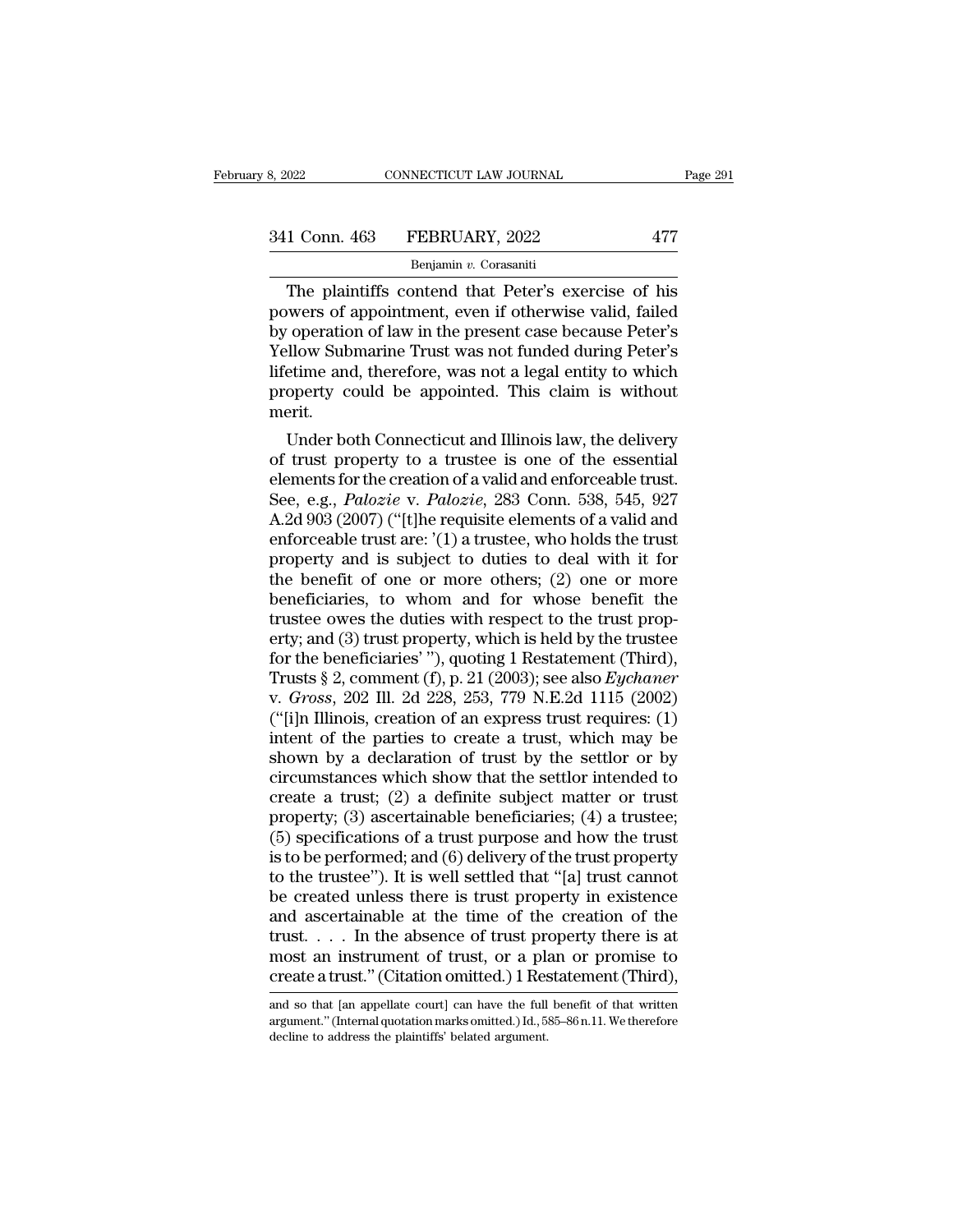# EXECUTE CONNECTICUT LAW JOURNAL February 8, 2022<br>478 FEBRUARY, 2022 341 Conn. 463<br>Benjamin v. Corasaniti

## Benjamin *v.* Corasaniti

CONNECTICUT LAW JOURNAL February 8, 2<br>
FEBRUARY, 2022 341 Conn. 463<br>
Benjamin v. Corasaniti<br>
Trusts, supra, § 2, comment (i), pp. 22–23. Nonetheless,<br>
"a trust may . . . be created later if and when a transfer<br>
of property FEBRUARY, 2022 341 Conn. 463<br>
Benjamin v. Corasaniti<br>
Trusts, supra, § 2, comment (i), pp. 22–23. Nonetheless,<br>
"a trust may . . . be created later if and when a transfer<br>
of property to the trustee is made with reference **EXECUARY, 2022** 341 Conn. 463<br> **EXECUARY, 2022** 341 Conn. 463<br> **EXECUARY, 2022** 341 Conn. 463<br> **Trusts, supra, § 2, comment (i), pp. 22–23. Nonetheless,**<br>
"a trust may . . . be created later if and when a transfer<br>
of pr FEBRUARY, 2022 341 Conn. 463<br>
Benjamin v. Corasaniti<br>
Trusts, supra, § 2, comment (i), pp. 22–23. Nonetheless,<br>
"a trust may . . . be created later if and when a transfer<br>
of property to the trustee is made with reference Benjamin v. Corasaniti<br>
Trusts, supra, § 2, comment (i), pp. 22–23. Nonetheless,<br>
"a trust may . . . be created later if and when a transfer<br>
of property to the trustee is made with reference to<br>
that agreement or instrum Benjamin v. Corasanti<br>Trusts, supra, § 2, comment (i), pp. 22–23. Nonetheless,<br>"a trust may . . . be created later if and when a transfer<br>of property to the trustee is made with reference to<br>that agreement or instrument." Trusts, supra, § 2, comment (i), pp. 22–23. Nonetheless,<br>"a trust may . . . be created later if and when a transfer<br>of property to the trustee is made with reference to<br>that agreement or instrument." Id., p. 23. Thus, a t "a trust may  $\dots$  lof property to the that agreement of need not be funder tion of the trust  $\alpha$  a later point in tion a trustee.<br>Peter's Yellow property to the trustee is made what reference to<br>at agreement or instrument." Id., p. 23. Thus, a trust<br>ed not be funded contemporaneously with the execu-<br>on of the trust documents, so long as it is funded at<br>later point that agreement of instrument. Tal., p. 25. Thus, a trust<br>meed not be funded contemporaneously with the execu-<br>tion of the trust documents, so long as it is funded at<br>a later point in time by the delivery of trust property<br>

recall for the trust documents, so long as it is funded at<br>a later point in time by the delivery of trust property<br>to a trustee.<br>Peter's Yellow Submarine Trust was unfunded prior<br>to Peter's death and, therefore, was not a a later point in time by the delivery of trust property<br>a later point in time by the delivery of trust property<br>to a trustee.<br>Peter's Yellow Submarine Trust was unfunded prior<br>to Peter's death and, therefore, was not a val a fact point in time by the denvery of trust property<br>to a trustee.<br>Peter's Yellow Submarine Trust was unfunded prior<br>to Peter's death and, therefore, was not a valid and<br>enforceable charitable trust during Peter's lifetim Peter's Yellow Submarine Trust was unfunded prior<br>to Peter's death and, therefore, was not a valid and<br>enforceable charitable trust during Peter's lifetime.<br>Nonetheless, it became a valid and enforceable charita-<br>ble trust Peter's Yellow Submarine Trust was unfunded prior<br>to Peter's death and, therefore, was not a valid and<br>enforceable charitable trust during Peter's lifetime.<br>Nonetheless, it became a valid and enforceable charita-<br>ble trust to Peter's death and, therefore, was not a valid and<br>enforceable charitable trust during Peter's lifetime.<br>Nonetheless, it became a valid and enforceable charita-<br>ble trust after Peter's death through the exercise of his<br>n enforceable charitable trust during Peter's lifetime.<br>Nonetheless, it became a valid and enforceable charita-<br>ble trust after Peter's death through the exercise of his<br>nongeneral testamentary powers of appointment in his<br>w Nonetheless, it became a valid and enforceable charita-<br>ble trust after Peter's death through the exercise of his<br>nongeneral testamentary powers of appointment in his<br>will to fund Peter's Yellow Submarine Trust with the<br>pr ble trust after Peter's death through the exercise of his<br>nongeneral testamentary powers of appointment in his<br>will to fund Peter's Yellow Submarine Trust with the<br>proceeds of the sale of the HIHC stock in his 2002 Trust,<br> nongeneral testamentary powers of appointment in his<br>will to fund Peter's Yellow Submarine Trust with the<br>proceeds of the sale of the HIHC stock in his 2002 Trust,<br>2005 Trust C, and 2011 Trust. Indeed, under the common<br>law will to fund Peter's Yellow Submarine Trust with the<br>proceeds of the sale of the HIHC stock in his 2002 Trust,<br>2005 Trust C, and 2011 Trust. Indeed, under the common<br>law, a trust need not exist prior to the exercise of a<br> proceeds of the sale of the HIHC stock in his 2002 Trust,<br>2005 Trust C, and 2011 Trust. Indeed, under the common<br>law, a trust need not exist prior to the exercise of a<br>power of appointment. Instead, "a trust may be create 2005 Trust C, and 2011 Trust. Indeed, under the common<br>law, a trust need not exist prior to the exercise of a<br>power of appointment. Instead, "a trust may be created<br>by . . . an exercise of a power of appointment by<br>appoint law, a trust need not exist prior to the exercise of a<br>power of appointment. Instead, "a trust may be created<br>by . . . . an exercise of a power of appointment by<br>appointing property to a person as trustee for one or<br>more power of appointment. Instead, "a trust may be created<br>by . . . . an exercise of a power of appointment by<br>appointing property to a person as trustee for one or<br>more persons who are objects of the power . . . . ."<br>Id., § by . . . an exercise of a power of appointment by<br>appointing property to a person as trustee for one or<br>more persons who are objects of the power . . . . ."<br>Id., § 10 (d), p. 145; see *In re Breault's Estate*, 29 Ill.<br>2d appointing property to a person as trustee for one or<br>more persons who are objects of the power . . . . . "<sup>9</sup><br>Id., § 10 (d), p. 145; see *In re Breault's Estate*, 29 Ill.<br>2d 165, 178, 193 N.E.2d 824 (1963) (implicitly rec 2d 165, 178, 193 N.E.2d 824 (1963) (implicitly recognizing that trust may be created by exercise of testamentary power of appointment if will reflects donee's clear intent to exercise power of appointment); see also  $Gar$ <sup>5</sup> ing that trust may be created by exercise of testamentary power of appointment if will reflects donee's clear<br>intent to exercise power of appointment); see also  $Gar$ <br><sup>9</sup> Because Peter funded Peter's Yellow Submarine Trust

tary power of appointment if will reflects donee's clear<br>intent to exercise power of appointment); see also *Gar*-<br><sup>9</sup> Because Peter funded Peter's Yellow Submarine Trust through the exer-<br>cise of a nongeneral testamentary intent to exercise power of appointment); see also  $Gar$ <br>
<sup>9</sup> Because Peter funded Peter's Yellow Submarine Trust through the exercise of a nongeneral testamentary power of appointment, rather than a bequest or devise, we c Recause Peter funded Peter's Yellow Submarine Trust through the exercise of a nongeneral testamentary power of appointment, rather than a bequest or devise, we conclude that the Uniform Testamentary Additions to Trusts Act cise of a nongeneral testamentary power of appointment, rather than a bequest or devise, we conclude that the Uniform Testamentary Additions to Trusts Acts of Connecticut and Illinois are inapplicable to the present case. bequest or devise, we conclude that the Uniform Testamentary Additions<br>bequest or devise, we conclude that the Uniform Testamentary Additions<br>case. See General Statutes § 45a-260 (a) (2) ("[a] will may validly *devise* or to Trusts Acts of Connecticut and Illinois are inapplicable to the present case. See General Statutes § 45a-260 (a) (2) ("[a] will may validly *devise* or *bequeath* property to the trustee or trustees of a trust . . . re case. See General Statutes § 45a-260 (a) (2) ("[a] will may validly *devise* or *bequeath* property to the trustee or trustees of a trust . . . regardless of the existence, size, or character of the corpus of the trust" ( bequeath property to the trustee or trustees of a trust . . . regardless of the existence, size, or character of the corpus of the trust" (emphasis added)); 755 Ill. Comp. Stat. Ann. 5/4-4 (West 2007) ("[t]he existence, s appointment.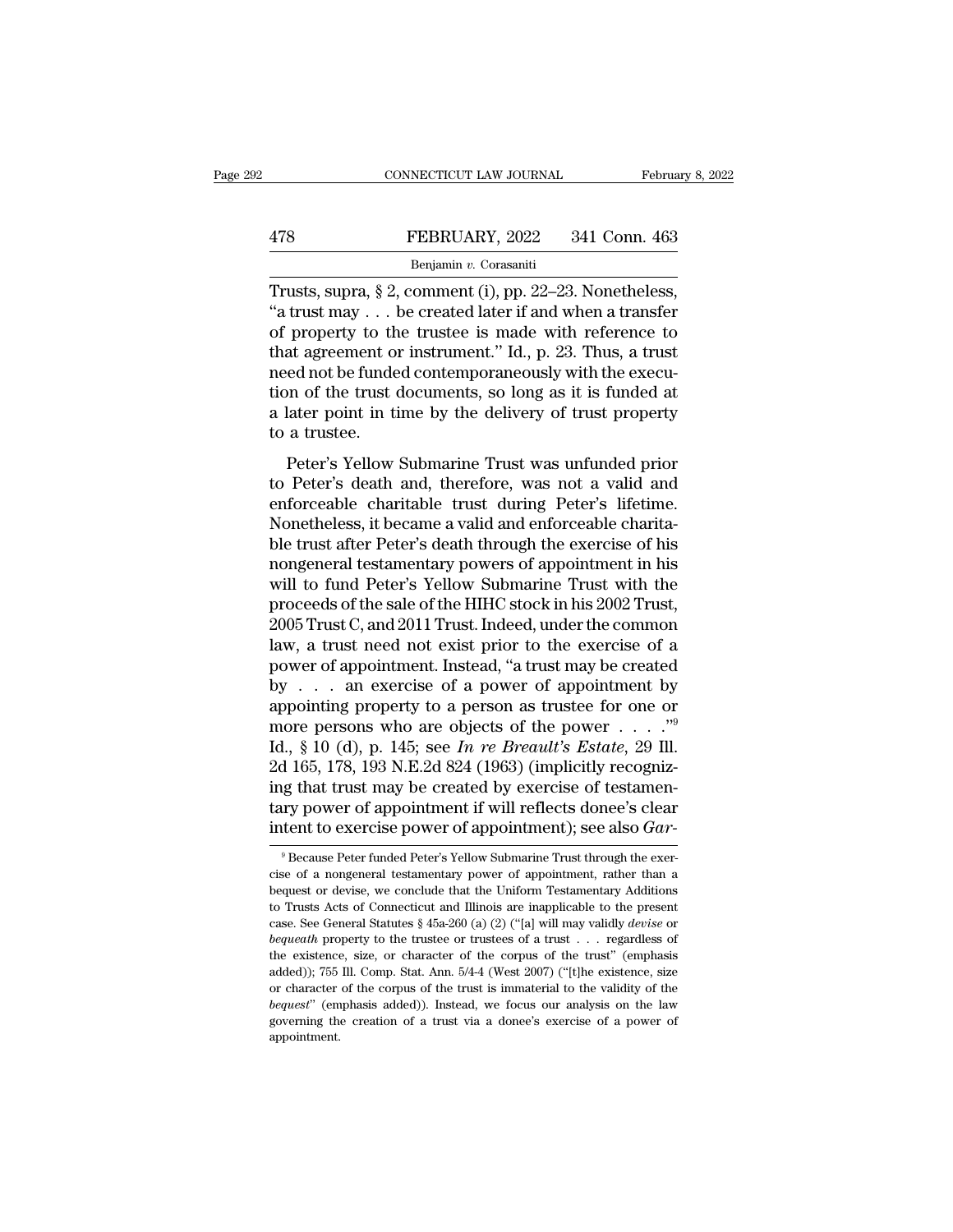## Benjamin *v.* Corasaniti

*f field* v. *State Street Trust Co.*, 320 Mass. 646, 657, 70<br>*field* v. *State Street Trust Co.*, 320 Mass. 646, 657, 70<br>*field* v. *State Street Trust Co.*, 320 Mass. 646, 657, 70<br>*N.E.2d* 705 (1947) (donee validly exe 341 Conn. 463 FEBRUARY, 2022 479<br>Benjamin v. Corasaniti<br>Field v. State Street Trust Co., 320 Mass. 646, 657, 70<br>N.E.2d 705 (1947) (donee validly exercised general tes-<br>tamentary power of appointment to create valid trust); 341 Conn. 463 FEBRUARY, 2022 479<br>
Benjamin v. Corasaniti<br>
field v. State Street Trust Co., 320 Mass. 646, 657, 70<br>
N.E.2d 705 (1947) (donee validly exercised general testamentary power of appointment to create valid trust <sup>341</sup> Conn. 463 FEBRUARY, 2022 479<br>
<sup>Benjamin v. Corasaniti<br> *Field v. State Street Trust Co.*, 320 Mass. 646, 657, 70<br> *N.E.2d 705* (1947) (donee validly exercised general tes-<br>
tamentary power of appointment to create va</sup> *Benjamin v. Corasaniti*<br> *Benjamin v. Corasaniti*<br> *Field v. State Street Trust Co.*, 320 Mass. 646, 657, 70<br>
N.E.2d 705 (1947) (donee validly exercised general tes-<br>
tamentary power of appointment to create valid trust); Benjamin v. Corasaniti<br>
field v. State Street Trust Co., 320 Mass. 646, 657, 70<br>
N.E.2d 705 (1947) (donee validly exercised general tes-<br>
tamentary power of appointment to create valid trust);<br>
Shriners Hospital for Crippl field v. State Street Trust Co., 320 Mass. 646, 657, 70<br>N.E.2d 705 (1947) (donee validly exercised general tes-<br>tamentary power of appointment to create valid trust);<br>Shriners Hospital for Crippled Children v. Citizens<br>Nat N.E.2d 705 (1947) (donee validly exercised general testamentary power of appointment to create valid trust);<br>Shriners Hospital for Crippled Children v. Citizens<br>National Bank, Covington, Virginia, 198 Va. 130, 136–<br>37, 92 tamentary power of appointment to create valid trust);<br>
Shriners Hospital for Crippled Children v. Citizens<br>
National Bank, Covington, Virginia, 198 Va. 130, 136–<br>
37, 92 S.E.2d 503 (1956) (same). Peter exercised his<br>
nong Shriners Hospital for Crippled Children v. Citizens<br>National Bank, Covington, Virginia, 198 Va. 130, 136–<br>37, 92 S.E.2d 503 (1956) (same). Peter exercised his<br>nongeneral testamentary powers of appointment by<br>directing in National Bank, Covington, Virginia, 198 Va. 130, 136–<br>37, 92 S.E.2d 503 (1956) (same). Peter exercised his<br>nongeneral testamentary powers of appointment by<br>directing in his will "that all of the [HIHC] [s]hares be<br>sold in 37, 92 S.E.2d 503 (1956) (same). Peter exercised his<br>nongeneral testamentary powers of appointment by<br>directing in his will "that all of the [HIHC] [s]hares be<br>sold in accordance with the [s]hareholder's [a]greement<br>and t nongeneral testamentary powers of appointment by<br>directing in his will "that all of the [HIHC] [s]hares be<br>sold in accordance with the [s]hareholder's [a]greement<br>and the net proceeds of such sale shall be distributed<br>to . directing in his will "that all of the [HIHC] [s]hares be<br>sold in accordance with the [s]hareholder's [a]greement<br>and the net proceeds of such sale shall be distributed<br>to . . . Peter's Yellow Submarine Trust, to be added sold in accordance with the [s]hareholder's [a]greement<br>and the net proceeds of such sale shall be distributed<br>to . . . Peter's Yellow Submarine Trust, to be added to<br>principal and applied for such organization's charitabl d the net proceeds of such sale shall be distributed<br>
... Peter's Yellow Submarine Trust, to be added to<br>
incipal and applied for such organization's charitable<br>
rroses," and fulfilled the formal requirements neces-<br>
rrus to . . . Peter's Yellow Submarine Trust, to be added to<br>principal and applied for such organization's charitable<br>purposes," and fulfilled the formal requirements neces-<br>sary to complete the creation of Peter's Yellow Subm

principal and applied for such organization's charitable<br>purposes," and fulfilled the formal requirements neces-<br>sary to complete the creation of Peter's Yellow Subma-<br>rine Trust as a valid and enforceable charitable trust purposes," and fulfilled the formal requirements necessary to complete the creation of Peter's Yellow Submarine Trust as a valid and enforceable charitable trust.<br>Section 401 (3) of the Uniform Trust Code, which recently sary to complete the creation of Peter's Yellow Submarine Trust as a valid and enforceable charitable trust.<br>
Section 401 (3) of the Uniform Trust Code, which<br>
recently was adopted in Connecticut and Illinois, codi-<br>
fies rine Trust as a valid and enforceable charitable trust.<br>
Section 401 (3) of the Uniform Trust Code, which<br>
recently was adopted in Connecticut and Illinois, codi-<br>
fies this common-law rule.<sup>10</sup> See Unif. Trust Code § 401 Section 401 (3) of the Uniform Trust Code, which<br>recently was adopted in Connecticut and Illinois, codi-<br>fies this common-law rule.<sup>10</sup> See Unif. Trust Code § 401<br>(3) (2000), 7D U.L.A. 134 (2018). Under both Connecti-<br>cut recently was adopted in Connecticut and Illinois, codifies this common-law rule.<sup>10</sup> See Unif. Trust Code § 401 (3) (2000), 7D U.L.A. 134 (2018). Under both Connecticut and Illinois law, "[a] trust may be created by . . . fies this common-law rule.<sup>10</sup> See Unif. Trust Code § 401 (3) (2000), 7D U.L.A. 134 (2018). Under both Connecticut and Illinois law, "[a] trust may be created by . . . exercise of a power of appointment . . . in favor of xercise of a power of appointment . . . in favor of a<br>ustee . . . . " General Statutes § 45a-499v (3); accord<br>30 Ill. Comp. Stat. Ann. 3/401 (3) (West Cum. Supp.<br>20).<sup>11</sup> The official commentary accompanying the Uni-<br><sup>10</sup> trustee . . . . . . To General Statutes § 45a-499v (3); accord 760 Ill. Comp. Stat. Ann. 3/401 (3) (West Cum. Supp. 2020).<sup>11</sup> The official commentary accompanying the Unionellack of a power of appointment in favor of a t

<sup>760</sup> Ill. Comp. Stat. Ann. 3/401 (3) (West Cum. Supp.<br>2020).<sup>11</sup> The official commentary accompanying the Uni-<br><sup>10</sup> Section 401 (3) of the Uniform Trust Code provides that "[a] trust may<br>be created by . . . exercise of a p

 $2020$ ).<sup>24</sup> The Official confinemtary accompanying the Uni-<br><sup>10</sup> Section 401 (3) of the Uniform Trust Code provides that "[a] trust may<br>be created by . . . exercise of a power of appointment in favor of a trustee."<br>Unif. <sup>10</sup> Section 401 (3) of the Uniform Trust Code provides that "[a] trust may be created by . . . exercise of a power of appointment in favor of a trustee." Unif. Trust Code § 401 (3) (2000), 7D U.L.A. 134 (2018). " Both § be created by  $\ldots$  exercise of a power of appointment in favor of a trustee."<br>Unif. Trust Code § 401 (3) (2000), 7D U.L.A. 134 (2018).<br><sup>11</sup> Both § 45a-499v and 760 Ill. Comp. Stat. Ann. 3/401 (3) became effective<br>after t Unif. Trust Code § 401 (3) (2000), 7D U.L.A. 134 (2018).<br>
<sup>11</sup> Both § 45a-499v and 760 Ill. Comp. Stat. Ann. 3/401 (3) became effective<br>
<sup>11</sup> Both § 45a-499v and 760 Ill. Comp. Stat. Ann. 3/401 (3) became effective<br>
after <sup>11</sup> Both § 45a-499v and 760 Ill. Comp. Stat. Ann. 3/401 (3) became effective after the commencement of the present action but are retroactively applicable to trusts created and judicial proceedings commenced before their after the commencement of the present action but are retroactively applicable to trusts created and judicial proceedings commenced before their effective date, "unless the court in which the judicial proceeding is pending ble to trusts created and judicial proceedings commenced before their effec-<br>tive date, "unless the court in which the judicial proceeding is pending finds<br>that application of a particular provision . . . would substantial tive date, "unless the court in which the judicial proceeding is pending finds that application of a particular provision  $\ldots$  would substantially interfere with the effective conduct of the judicial proceedings or preju above that application of a particular provision  $\ldots$  would substantially interfere with the effective conduct of the judicial proceedings or prejudice the rights of the parties." General Statutes § 45a-487t (3); see als with the effective conduct of the judicial proceedings or prejudice the rights of the parties." General Statutes  $\S$  45a-487t (3); see also 760 Ill. Comp. Stat. Ann. 3/1506 (4) (West Cum. Supp. 2020). For the reasons expl of the parties." General Statutes § 45a-487t (3); see also 760 Ill. Comp. Stat. Ann. 3/1506 (4) (West Cum. Supp. 2020). For the reasons explained in the text of this opinion, the trial court correctly determined that retr Figure 2020). For the reasons explained in the text of this opinion, the trial court correctly determined that retroactive application of these statutes does not substantially interfere with the effective conduct of the j text of this opinion, the trial court correctly determined that retroactive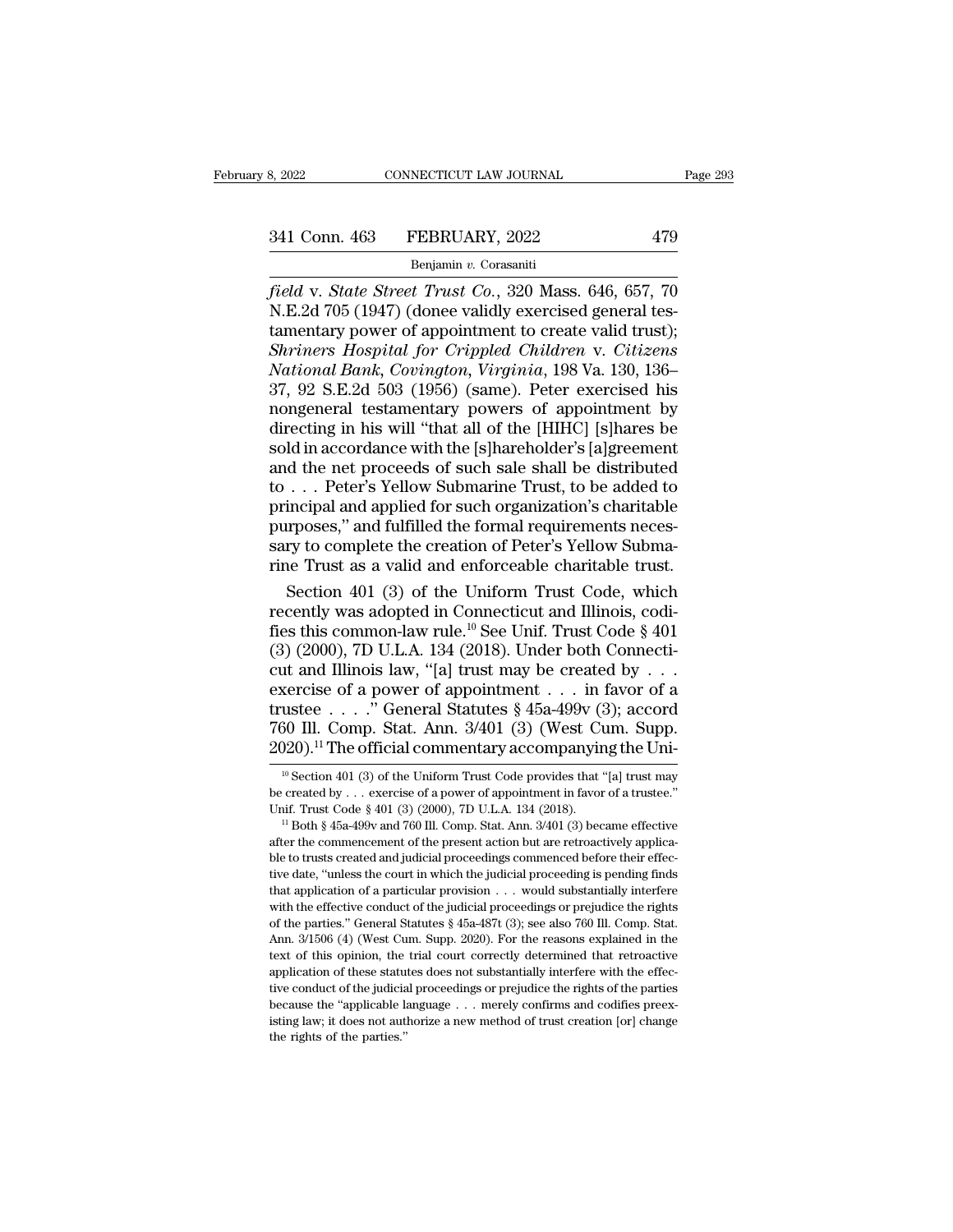# EXECUTE CONNECTICUT LAW JOURNAL February 8, 2022<br>480 FEBRUARY, 2022 341 Conn. 463<br>Benjamin v. Corasaniti

## Benjamin *v.* Corasaniti

February 8, 202<br>
FEBRUARY, 2022 341 Conn. 463<br>
FEBRUARY, 2022 341 Conn. 463<br>
Benjamin v. Corasaniti<br>
form Trust Code confirms that an inter vivos trust that<br>
was not funded during the donee's lifetime may be EEBRUARY, 2022 341 Conn. 463<br>
Benjamin v. Corasaniti<br>
form Trust Code confirms that an inter vivos trust that<br>
was not funded during the donee's lifetime may be<br>
completed by the testamentary exercise of a power of<br>
appoin FEBRUARY, 2022 341 Conn. 463<br>
Benjamin v. Corasaniti<br>
form Trust Code confirms that an inter vivos trust that<br>
was not funded during the donee's lifetime may be<br>
completed by the testamentary exercise of a power of<br>
appoi FEBRUARY, 2022 341 Conn. 463<br> **Benjamin v. Corasaniti**<br>
form Trust Code confirms that an inter vivos trust that<br>
was not funded during the donee's lifetime may be<br>
completed by the testamentary exercise of a power of<br>
appo Benjamin *v*. Corasaniti<br>
form Trust Code confirms that an inter vivos trust that<br>
was not funded during the donee's lifetime may be<br>
completed by the testamentary exercise of a power of<br>
appointment. See *Yale University* Benjamin v. Corasanti<br>
form Trust Code confirms that an inter vivos trust that<br>
was not funded during the donee's lifetime may be<br>
completed by the testamentary exercise of a power of<br>
appointment. See *Yale University* v form Trust Code confirms that an inter vivos trust that<br>was not funded during the donee's lifetime may be<br>completed by the testamentary exercise of a power of<br>appointment. See *Yale University* v. *Blumenthal*, 225<br>Conn. was not funded during the donee's lifetime may be<br>completed by the testamentary exercise of a power of<br>appointment. See *Yale University* v. *Blumenthal*, 225<br>Conn. 32, 38, 621 A.2d 1304 (1993) ("[a] court can prop-<br>erly completed by the testamentary exercise of a power of<br>appointment. See *Yale University* v. *Blumenthal*, 225<br>Conn. 32, 38, 621 A.2d 1304 (1993) ("[a] court can prop-<br>erly consider the official comments as well as the pub-<br> appointment. See *Yale University* v. *Blumenthal*, 225<br>Conn. 32, 38, 621 A.2d 1304 (1993) ("[a] court can prop-<br>erly consider the official comments as well as the pub-<br>lished comments of the drafters as a source for<br>deter Conn. 32, 38, 621 A.2d 1304 (1993) ("[a] court can prop-<br>erly consider the official comments as well as the pub-<br>lished comments of the drafters as a source for<br>determining the meaning of an ambiguous provision [of<br>a unif erly consider the official comments as well as the pub-<br>lished comments of the drafters as a source for<br>determining the meaning of an ambiguous provision [of<br>a uniform act]") (internal quotation marks omitted));<br>see also lished comments of the drafters as a source for<br>determining the meaning of an ambiguous provision [of<br>a uniform act]") (internal quotation marks omitted));<br>see also Zaabel v. Konetski, 209 Ill. 2d 127, 134–35,<br>807 N.E.2d 3 determining the meaning of an ambiguous provision [of<br>a uniform act]") (internal quotation marks omitted));<br>see also *Zaabel* v. *Konetski*, 209 Ill. 2d 127, 134–35,<br>807 N.E.2d 372 (2004) (considering official comment to<br>u a uniform act]") (internal quotation marks omitted));<br>see also Zaabel v. Konetski, 209 Ill. 2d 127, 134–35,<br>807 N.E.2d 372 (2004) (considering official comment to<br>uniform act to clarify statutory ambiguity). According<br>to t see also *Zaabel v. Konetski*, 209 Ill. 2d 127, 134–35, 807 N.E.2d 372 (2004) (considering official comment to uniform act to clarify statutory ambiguity). According to the commentary accompanying § 401 of the Uniform Trus 807 N.E.2d 372 (2004) (considering official comment to<br>uniform act to clarify statutory ambiguity). According<br>to the commentary accompanying § 401 of the Uniform<br>Trust Code, "a trust is not created until it receives<br>proper uniform act to clarify statutory ambiguity). According<br>to the commentary accompanying  $\S 401$  of the Uniform<br>Trust Code, "a trust is not created until it receives<br>property," but trust property "need not be transferred<br>con to the commentary accompanying  $\S$  401 of the Uniform<br>Trust Code, "a trust is not created until it receives<br>property," but trust property "need not be transferred<br>contemporaneously with the signing of the trust instru-<br>me Trust Code, "a trust is not created until it receives<br>property," but trust property "need not be transferred<br>contemporaneously with the signing of the trust instru-<br>ment. A trust instrument signed during the settlor's<br>lif property," but trust property "need not be transferred<br>contemporaneously with the signing of the trust instru-<br>ment. A trust instrument signed during the settlor's<br>lifetime is not rendered invalid simply because the trust<br> contemporaneously with the signing of the trust instrument. A trust instrument signed during the settlor's lifetime is not rendered invalid simply because the trust was not created until property was transferred to the tru ment. A trust instrument signed during the settlor's<br>lifetime is not rendered invalid simply because the trust<br>was not created until property was transferred to the<br>trustee at a much later date, including by contract after lifetime is not rendered invalid simply because the trust<br>was not created until property was transferred to the<br>trustee at a much later date, including by contract after<br>the settlor's death." Unif. Trust Code § 401, commen was not created until property was transferred to the<br>trustee at a much later date, including by contract after<br>the settlor's death." Unif. Trust Code § 401, comment,<br>supra, 7D U.L.A. 134. Accordingly, it is clear that, pu trustee at a much later date, including by contract after<br>the settlor's death." Unif. Trust Code § 401, comment,<br>supra, 7D U.L.A. 134. Accordingly, it is clear that, pursu-<br>ant to § 45a-499v (3) and 760 Ill. Comp. Stat. An ment. Fra, 12 C.E.T. Forthcoroningly, as clear and, parts<br>t to § 45a-499v (3) and 760 Ill. Comp. Stat. Ann. 3/<br>1 (3), Peter created a valid and enforceable charitable<br>ust, Peter's Yellow Submarine Trust, through the exer-<br>se of and is  $\frac{1}{3}$ , Peter created a valid and enforceable charitable<br>trust, Peter's Yellow Submarine Trust, through the exercise of his nongeneral testamentary powers of appointment.<br>The plaintiffs also contend that Peter's

trust, Peter's Yellow Submarine Trust, through the exercise of his nongeneral testamentary powers of appointment.<br>The plaintiffs also contend that Peter's exercise of his nongeneral testamentary powers of appointment was proceeds of his nongeneral testamentary powers of appoint-<br>ment.<br>The plaintiffs also contend that Peter's exercise of<br>his nongeneral testamentary powers of appointment<br>was invalid and ineffective because he appointed the<br>p the plaintiffs also contend that Peter's exercise of<br>his nongeneral testamentary powers of appointment<br>was invalid and ineffective because he appointed the<br>proceeds of the sale of the HIHC stock to a *trust*, rather<br>than a The plaintiffs also contend that Peter's exercise of<br>his nongeneral testamentary powers of appointment<br>was invalid and ineffective because he appointed the<br>proceeds of the sale of the HIHC stock to a *trust*, rather<br>than The plaintiffs also contend that Peter's exercise of<br>his nongeneral testamentary powers of appointment<br>was invalid and ineffective because he appointed the<br>proceeds of the sale of the HIHC stock to a *trust*, rather<br>than a his nongeneral testamentary powers of appointment<br>was invalid and ineffective because he appointed the<br>proceeds of the sale of the HIHC stock to a *trust*, rather<br>than a *trustee*. We disagree for two reasons. First,<br>alth was invalid and ineffective because he appointed the proceeds of the sale of the HIHC stock to a *trust*, rather than a *trustee*. We disagree for two reasons. First, although a trustee, like trust property, is necessary proceeds of the sale of the HIHC stock to a *trust*, rather<br>than a *trustee*. We disagree for two reasons. First,<br>although a trustee, like trust property, is necessary for<br>the creation of a "complete trust," a trustee "may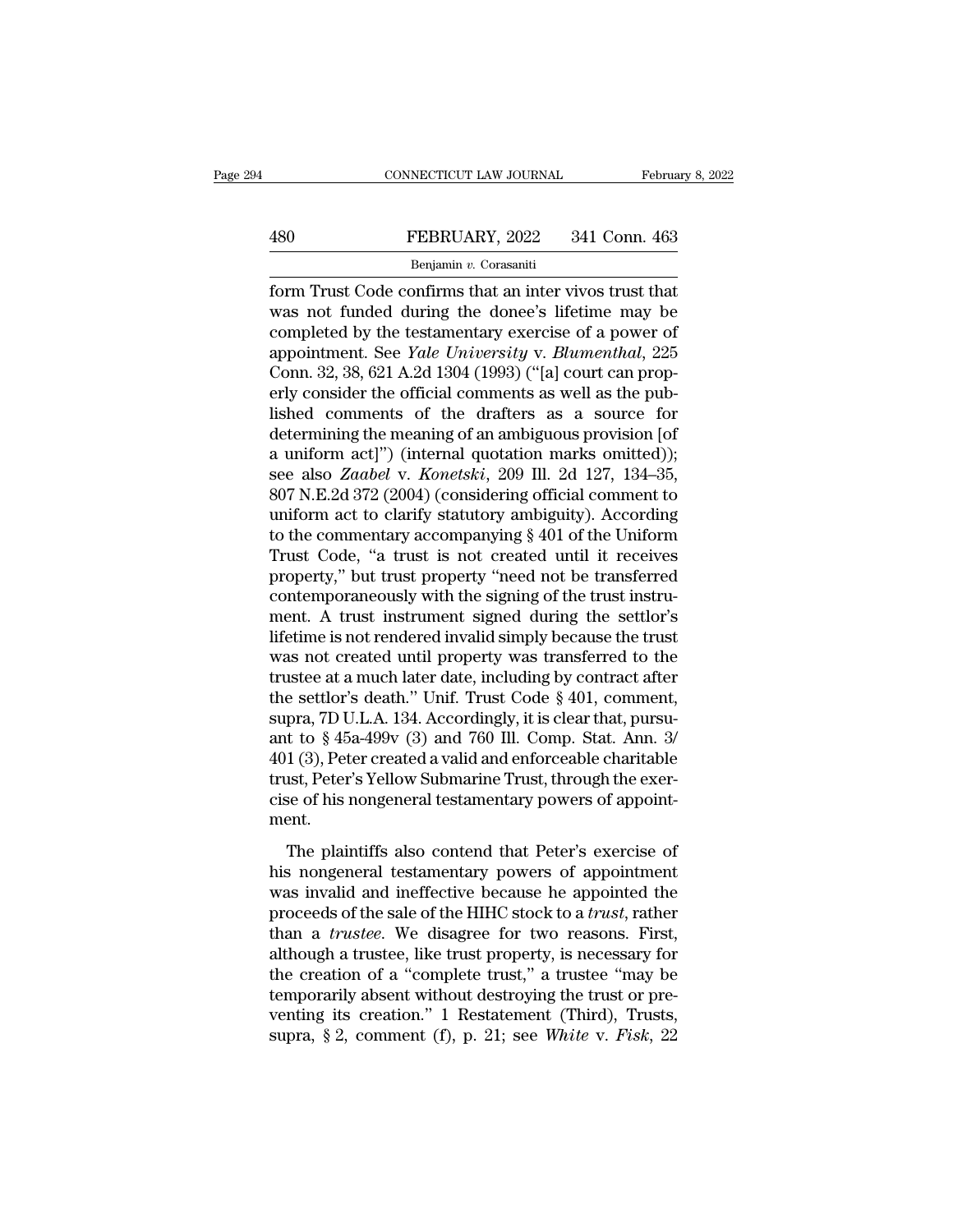Benjamin *v.* Corasaniti

Example 2022<br>
Conn. 463 FEBRUARY, 2022<br>
Benjamin v. Corasaniti<br>
Conn. 31, 53 (1852) ("[o]ur courts have recognized the<br>
validity of charitable bequests, not only where the gifts<br>
have been to a person or corporation baring 341 Conn. 463 FEBRUARY, 2022 481<br>
Benjamin v. Corasaniti<br>
Conn. 31, 53 (1852) ("[o]ur courts have recognized the<br>
validity of charitable bequests, not only where the gifts<br>
have been to a person or corporation, having a le 341 Conn. 463 FEBRUARY, 2022 481<br>
Benjamin v. Corasaniti<br>
Conn. 31, 53 (1852) ("[o]ur courts have recognized the<br>
validity of charitable bequests, not only where the gifts<br>
have been to a person or corporation, having a l 341 Conn. 463 FEBRUARY, 2022 481<br>  $\frac{\text{Benjamin } v. \text{ Corasaniti}}{\text{Conn. 31, 53 (1852) ("[o]ur courts have recognized the validity of charitable bequests, not only where the gifts have been to a person or corporation, having a legal capacity to take, but also to voluntary unincorporated associations existing for benevolent or charitable purposes, and havesumplied those latter with trustes to$ Benjamin v. Corasaniti<br>
Conn. 31, 53 (1852) ("[o]ur courts have recognized the<br>
validity of charitable bequests, not only where the gifts<br>
have been to a person or corporation, having a legal<br>
capacity to take, but also t Benjamin v. Corasanti<br>
Conn. 31, 53 (1852) ("[o]ur courts have recognized the<br>
validity of charitable bequests, not only where the gifts<br>
have been to a person or corporation, having a legal<br>
capacity to take, but also to Conn. 31, 53 (1852) ("[o]ur courts have recognized the validity of charitable bequests, not only where the gifts have been to a person or corporation, having a legal capacity to take, but also to voluntary unincorporated validity of charitable bequests, not only where the gifts<br>have been to a person or corporation, having a legal<br>capacity to take, but also to voluntary unincorporated<br>associations existing for benevolent or charitable pur-<br> have been to a person or corporation, having a legal<br>capacity to take, but also to voluntary unincorporated<br>associations existing for benevolent or charitable pur-<br>poses, and have supplied these latter with trustees to<br>rec capacity to take, but also to voluntary unincorporated<br>associations existing for benevolent or charitable pur-<br>poses, and have supplied these latter with trustees to<br>receive, hold and manage the funds given for the uses<br>de associations existing for benevolent or charitable pur-<br>poses, and have supplied these latter with trustees to<br>receive, hold and manage the funds given for the uses<br>designated, even though these were somewhat unde-<br>fined a poses, and have supplied these latter with trustees to<br>receive, hold and manage the funds given for the uses<br>designated, even though these were somewhat unde-<br>fined and uncertain"); *Golstein v. Handley*, 390 Ill. 118,<br>12 receive, hold and manage the funds given for the uses<br>designated, even though these were somewhat unde-<br>fined and uncertain"); *Golstein v. Handley*, 390 Ill. 118,<br>125, 60 N.E.2d 851 (1945) ("[I]t is elementary that courts designated, even though these were somewhat unde-<br>fined and uncertain"); *Golstein* v. *Handley*, 390 Ill. 118,<br>125, 60 N.E.2d 851 (1945) ("[I]t is elementary that courts<br>of equity will not permit a trust to fail because n fined and uncertain");  $Golstein$  v.  $Handley$ , 390 Ill. 118,<br>125, 60 N.E.2d 851 (1945) ("[I]t is elementary that courts<br>of equity will not permit a trust to fail because no trustee<br>is designated. In such cases, the court will app 125, 60 N.E.2d 851 (1945) ("[I]t is elementary that courts<br>of equity will not permit a trust to fail because no trustee<br>is designated. In such cases, the court will appoint a<br>trustee for the purpose of carrying out the tr of equity will not permit a trust to fail because no trustee<br>is designated. In such cases, the court will appoint a<br>trustee for the purpose of carrying out the trust.");<br>Unif. Trust Code § 401, comment, supra, 7D U.L.A. 13 is designated. In such cases, the court will appoint a<br>trustee for the purpose of carrying out the trust.");<br>Unif. Trust Code § 401, comment, supra, 7D U.L.A. 134<br>("[w]hile this section refers to transfer of property to<br>a trustee for the purpose of carrying out the trust.");<br>Unif. Trust Code § 401, comment, supra, 7D U.L.A. 134<br>("[w]hile this section refers to transfer of property to<br>a trustee, a trust can be created even though for a peri Unif. Trust Code § 401, comment, supra, 7D U.L.A. 134<br>("[w]hile this section refers to transfer of property to<br>a trustee, a trust can be created even though for a period<br>of time no trustee is in office"). Because "[a] trus ("[w]hile this section refers to transfer of property to a trustee, a trust can be created even though for a period of time no trustee is in office"). Because "[a] trust can  $\ldots$  be created without notice to or acceptanc a trustee, a trust can be created even though for a period<br>of time no trustee is in office"). Because "[a] trust can<br> $\ldots$  be created without notice to or acceptance [of the<br>trust property] by a trustee"; Unif. Trust Code % of time no trustee is in office"). Because "[a] trust can  $\ldots$  be created without notice to or acceptance [of the trust property] by a trustee"; Unif. Trust Code § 401, comment, supra, 7D U.L.A. 134; we perceive no cri Second, it is axiomatic that charitable trusts, which<br>exist property] by a trustee"; Unif. Trust Code § 401,<br>stinction in this context between the appointment of<br>star property to a trust and the appointment of such<br>operty case property] by a diastee  $\beta$ , call. Thust edde  $\beta$  for,<br>comment, supra, 7D U.L.A. 134; we perceive no critical<br>distinction in this context between the appointment of<br>trust property to a trustee.<br>Second, it is axiomat

distinction in this context between the appointment of<br>distinction in this context between the appointment of<br>property to a trustee.<br>Second, it is axiomatic that charitable trusts, which<br>are intended to confer a public be trust property to a trust and the appointment of such<br>property to a trustee.<br>Second, it is axiomatic that charitable trusts, which<br>are intended to confer a public benefit on "the welfare<br>of . . . individuals and . . . the of the charital state in the dependence of state<br>property to a trustee.<br>Second, it is axiomatic that charitable trusts, which<br>are intended to confer a public benefit on "the welfare<br>of . . . individuals and . . . the comm Second, it is axiomatic that charitable trusts, which<br>are intended to confer a public benefit on "the welfare<br>of  $\dots$  individuals and  $\dots$  the community," must be<br>construed "with the utmost liberality, in order to carry<br>o Second, it is axiomatic that charitable trusts, which<br>are intended to confer a public benefit on "the welfare<br>of . . . individuals and . . . the community," must be<br>construed "with the utmost liberality, in order to carry<br> are intended to confer a public benefit on "the welfare<br>of . . . individuals and . . . the community," must be<br>construed "with the utmost liberality, in order to carry<br>out the charitable purposes of the donor." (Internal<br>q of . . . individuals and . . . the community," must be construed "with the utmost liberality, in order to carry out the charitable purposes of the donor." (Internal quotation marks omitted.) *Bridgeport-City Trust Co.* v. construed "with the utmost liberality, in order to carry<br>out the charitable purposes of the donor." (Internal<br>quotation marks omitted.) *Bridgeport-City Trust Co.*<br>v. *Bridgeport Hospital*, 120 Conn. 27, 32, 179 A. 92<br>(193 out the charitable purposes of the donor." (Internal quotation marks omitted.) *Bridgeport-City Trust Co.*<br>v. *Bridgeport Hospital*, 120 Conn. 27, 32, 179 A. 92<br>(1935); see *Coit v. Comstock*, 51 Conn. 352, 377 (1884)<br>("Ch quotation marks omitted.) *Bridgeport-City Trust Co.*<br>v. *Bridgeport Hospital*, 120 Conn. 27, 32, 179 A. 92<br>(1935); see *Coit v. Comstock*, 51 Conn. 352, 377 (1884)<br>("Charities are highly favored in law, and they have<br>alwa v. *Bridgeport Hospital*, 120 Conn. 27, 32, 179 A. 92 (1935); see *Coit v. Comstock*, 51 Conn. 352, 377 (1884) ("Charities are highly favored in law, and they have always received a more liberal construction than the law a (1935); see *Coit v. Comstock*, 51 Conn. 352, 377 (1884) ("Charities are highly favored in law, and they have always received a more liberal construction than the law allows to gifts to individuals. . . . Gifts to charita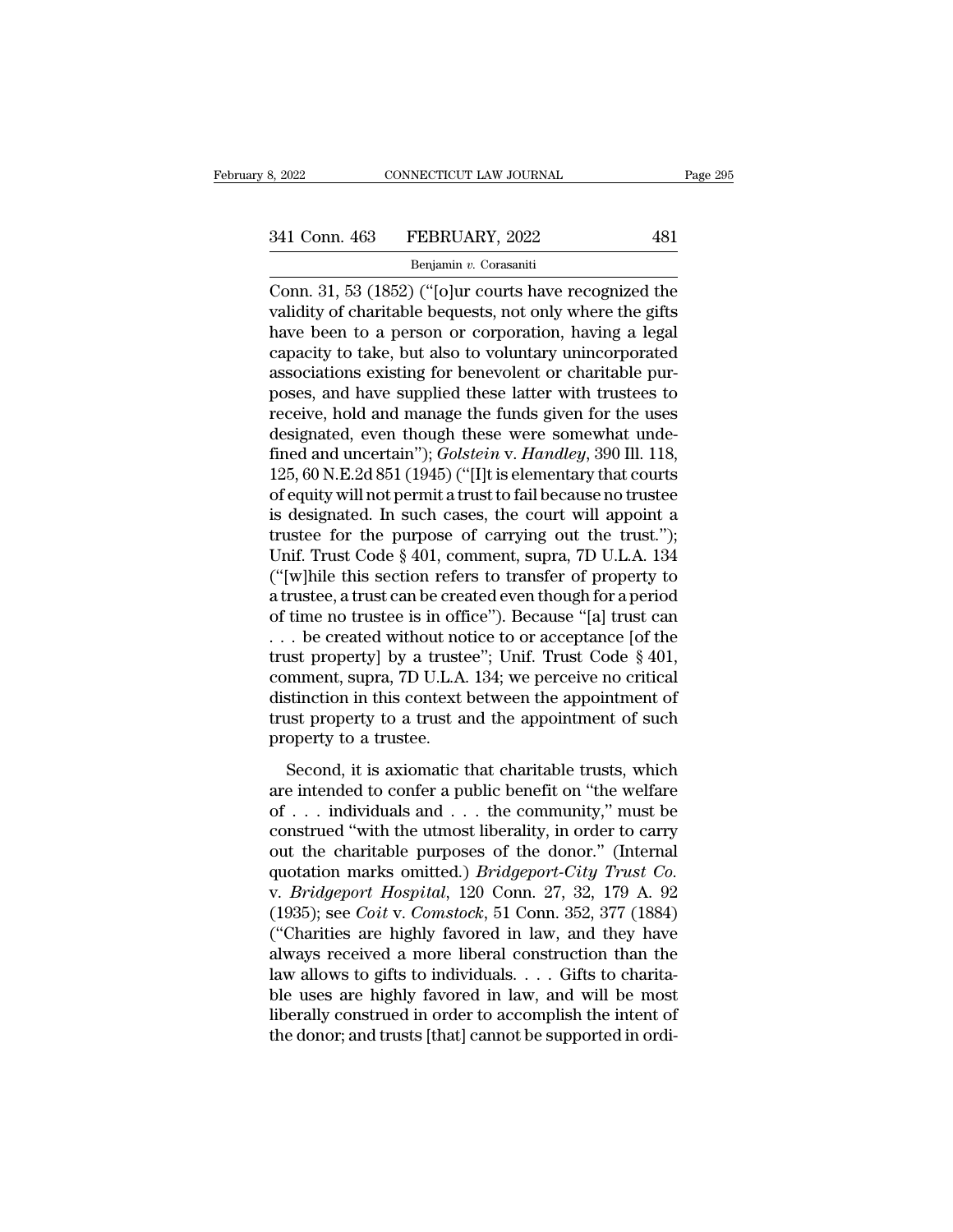# EXECUTE CONNECTICUT LAW JOURNAL February 8, 2022<br>482 FEBRUARY, 2022 341 Conn. 463<br>Benjamin v. Corasaniti

## Benjamin *v.* Corasaniti

CONNECTICUT LAW JOURNAL February 8, 2022<br>
FEBRUARY, 2022 341 Conn. 463<br>
Benjamin v. Corasaniti<br>
nary cases . . . will be established and carried into<br>
effect [when] it is to support a charitable use." (Citations<br>
emitted: EEBRUARY, 2022 341 Conn. 463<br>
Benjamin v. Corasaniti<br>
nary cases . . . will be established and carried into<br>
effect [when] it is to support a charitable use.'' (Citations<br>
omitted; internal quotation marks omitted.)); *Hin* **EXECT 482**<br> **EXECT 482**<br> **EXECT 483**<br> **EXECT 484**<br> **EXECT 484**<br> **EXECT 484**<br> **EXECT 484**<br> **EXECT 484**<br> **EXECT 484657 (1940)** ("Lelbaritable gifts are viewed with<br> **EXECT 484657 (1940)** ("Lelbaritable gifts are viewed with FEBRUARY, 2022 341 Conn. 463<br>
Benjamin v. Corasaniti<br>
nary cases . . . will be established and carried into<br>
effect [when] it is to support a charitable use." (Citations<br>
omitted; internal quotation marks omitted.)); *Hins* Benjamin v. Corasaniti<br>Benjamin v. Corasaniti<br>nary cases . . . will be established and carried into<br>effect [when] it is to support a charitable use." (Citations<br>omitted; internal quotation marks omitted.)); *Hinsdale*<br>v. Benjamin v. Corasanti<br>
nary cases . . . will be established and carried into<br>
effect [when] it is to support a charitable use." (Citations<br>
omitted; internal quotation marks omitted.)); *Hinsdale*<br>
v. *Chicago City Missio* nary cases . . . will be established and carried into effect [when] it is to support a charitable use." (Citations omitted; internal quotation marks omitted.)); *Hinsdale* v. *Chicago City Missionary Society*, 375 Ill. 22 effect [when] it is to support a charitable use." (Citations<br>omitted; internal quotation marks omitted.)); *Hinsdale*<br>v. *Chicago City Missionary Society*, 375 Ill. 220, 231,<br>30 N.E.2d 657 (1940) ("[c]haritable gifts are v omitted; internal quotation marks omitted.)); *Hinsdale*<br>v. *Chicago City Missionary Society*, 375 Ill. 220, 231,<br>30 N.E.2d 657 (1940) ("[c]haritable gifts are viewed with<br>peculiar favor by the courts, and every presumptio v. *Chicago City Missionary Society*, 375 Ill. 220, 231, 30 N.E.2d 657 (1940) ("[c]haritable gifts are viewed with peculiar favor by the courts, and every presumption consistent with the language contained in the instrumen 30 N.E.2d 657 (1940) ("[c]haritable gifts are viewed with<br>peculiar favor by the courts, and every presumption<br>consistent with the language contained in the instru-<br>ments of gift will be employed in order to sustain<br>them") peculiar favor by the courts, and every presumption<br>consistent with the language contained in the instru-<br>ments of gift will be employed in order to sustain<br>them"); *Franklin* v. *Hastings*, 253 Ill. 46, 50, 97 N.E.<br>265 (1 consistent with the language contained in the instruments of gift will be employed in order to sustain<br>them"); *Franklin v. Hastings*, 253 Ill. 46, 50, 97 N.E.<br>265 (1911) ("[Charitable] gifts are looked upon with<br>peculiar ments of gift will be employed in order to sustain<br>them"); *Franklin* v. *Hastings*, 253 Ill. 46, 50, 97 N.E.<br>265 (1911) ("[Charitable] gifts are looked upon with<br>peculiar favor by the courts, which take special care<br>to en them"); *Franklin* v. *Hastings*, 253 Ill. 46, 50, 97 N.E.<br>265 (1911) ("[Charitable] gifts are looked upon with<br>peculiar favor by the courts, which take special care<br>to enforce them, and every presumption consistent with<br>t 265 (1911) ("[Charitable] gifts are looked upon with<br>peculiar favor by the courts, which take special care<br>to enforce them, and every presumption consistent with<br>the language used will be indulged to sustain them. If<br>a tes peculiar favor by the courts, which take special care<br>to enforce them, and every presumption consistent with<br>the language used will be indulged to sustain them. If<br>a testator has manifested a general intention to give to<br>c to enforce them, and every presumption consistent with<br>the language used will be indulged to sustain them. If<br>a testator has manifested a general intention to give to<br>charity, the charity is regarded as the matter of sub-<br> the language used will be indulged to sustain them. If<br>a testator has manifested a general intention to give to<br>charity, the charity is regarded as the matter of sub-<br>stance, and the gift will be sustained, though it may n a testator has manifested a general intention to give to charity, the charity is regarded as the matter of substance, and the gift will be sustained, though it may not be possible to carry it out in the particular manner i charity, the charity is regarded as the matter of substance, and the gift will be sustained, though it may not<br>be possible to carry it out in the particular manner<br>indicated."). Peter expressed a clear and unequivocal<br>inte stance, and the gift will be sustained, though it may not<br>be possible to carry it out in the particular manner<br>indicated."). Peter expressed a clear and unequivocal<br>intent to create a charitable trust for the exclusive ben be possible to carry it out in the particular manner indicated."). Peter expressed a clear and unequivocal intent to create a charitable trust for the exclusive benefit of quadriplegics and their caregivers, and we must co indicated."). Peter expressed a clear and unequivocal<br>intent to create a charitable trust for the exclusive bene-<br>fit of quadriplegics and their caregivers, and we must<br>construe Peter's exercise of his nongeneral testamenintent to create a charitable trust for the exclusive bene-<br>fit of quadriplegics and their caregivers, and we must<br>construe Peter's exercise of his nongeneral testamen-<br>tary powers of appointment liberally to effectuate hi fit of quadriplegics and their caregivers, and we must<br>construe Peter's exercise of his nongeneral testamentary<br>powers of appointment liberally to effectuate his<br>charitable purpose. In light of the rule of liberal con-<br>str construe Peter's exercise of his nongeneral testamentary powers of appointment liberally to effectuate his charitable purpose. In light of the rule of liberal construction, we conclude that Peter validly and effectively ex tary powers of appointment liberally to effectuate charitable purpose. In light of the rule of liberal costruction, we conclude that Peter validly and effective exercised his nongeneral testamentary powers of appoiment to Furnal purpose. In light of the<br>ruction, we conclude that Peter v<br>ercised his nongeneral testament<br>ent to direct the proceeds of t<br>ock held in his 2002 Trust, his 2<br>11 Trust to Peter's Yellow Subi<br>The judgment is affirmed. ercised his nongeneral testamentary powers of the sale of the other to direct the proceeds of the sale of the order in this 2002 Trust, his 2005 Trust C, 11 Trust to Peter's Yellow Submarine Trust.<br>The judgment is affirmed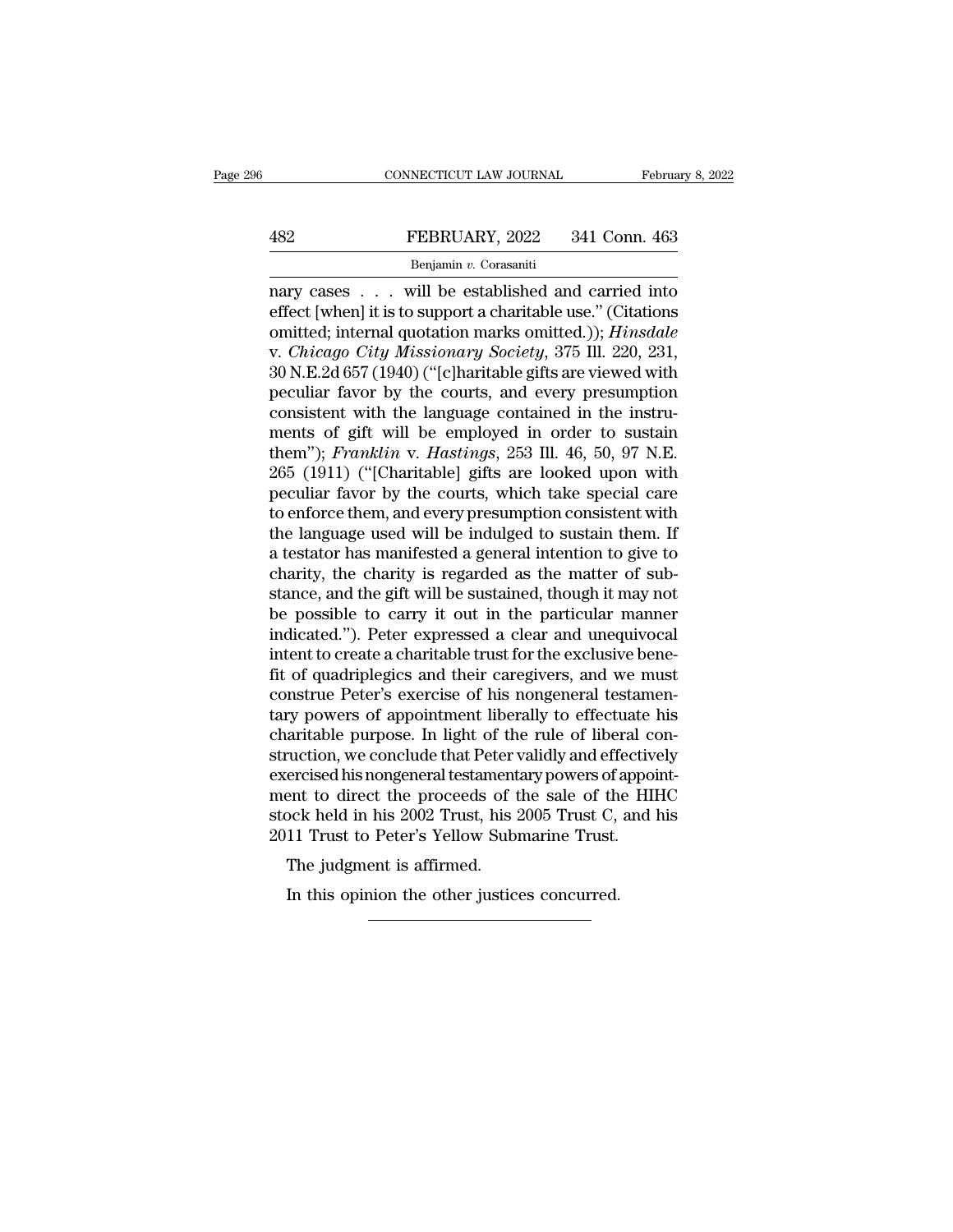# FEBRUARY, 2022<br>
L. H.-S. *v.* N. B.<br>
L. H.-S. *v.* N. B.\*<br>
(SC 20596) BRUARY, 2022<br>
L. H.-S. v. N. B.<br>
H.-S. v. N. B.\*<br>
(SC 20596)<br>
and McDonald, D'Auria, I

## E. H. S. V. N. B.<br>
L. H.-S. V. N. B.\*<br>
(SC 20596)<br>
Robinson, C. J., and McDonald, D'Auria, Kahn,<br>
Ecker and Keller, Js. L. H.-S.  $v$ . N. B.\*<br>(SC 20596)<br>Robinson, C. J., and McDonald, D'Auria, Kahn,<br>Ecker and Keller, Js.

## *Syllabus*

- Robinson, C. J., and McDonald, D'Auria, Kahn,<br>Ecker and Keller, Js.<br>Syllabus<br>Pursuant to the statute (§ 46b-16a (a)) governing the issuance of certain<br>civil protection orders, "[a]ny person who has been the victim of . . . Robinson, C. J., and McDonald, D'Auria, Kahn,<br>Ecker and Keller, Js.<br>Syllabus<br>suant to the statute (§ 46b-16a (a)) governing the issuance of certain<br>civil protection orders, "[a]ny person who has been the victim of . . .<br>st Ecker and Keller, Js.<br>Syllabus<br>stalking may make an application'' for such an order, and the statute<br>discussional protection orders, "[a]ny person who has been the victim of . . .<br>stalking may make an application'' for suc  $Syllabus$ <br>
suant to the statute (§ 46b-16a (a)) governing the issuance of certain<br>
civil protection orders, "[a]ny person who has been the victim of . . .<br>
stalking may make an application" for such an order, and the statute<br> suant to the statute (§ 46b-16a (a)) governing the issuance of certain civil protection orders, "[a]ny person who has been the victim of . . . stalking may make an application" for such an order, and the statute defines " suant to the statute (§ 46b-16a (a)) governing the issuance of certain civil protection orders, "[a]ny person who has been the victim of . . . stalking may make an application" for such an order, and the statute defines " civil protection orders, "[a]ny person who has been the vistalking may make an application" for such an order, and defines "stalking" as "two or more wilful acts, performed ing, predatory or disturbing manner of  $\ldots$  [h] stalking may make an application" for such an order, and the statute defines "stalking" as "two or more wilful acts, performed in a threatening, predatory or disturbing manner of . . . [h]arassing . . . or sending unwante defines "stalking" as "two or more wilful acts, performed in a threatening, predatory or disturbing manner of . . . [h]arassing . . . or sending unwanted . . . messages to another person . . . that causes such person to r
- ing, predatory or disturbing manner of  $\ldots$  [h]arassing  $\ldots$  or sending unwanted  $\ldots$  messages to another person  $\ldots$  that causes such person to reasonably fear for his or her physical safety." plaintiff applied for a mwanted . . . messages to another person . . . that causes such person to reasonably fear for his or her physical safety."<br>plaintiff applied for a civil protection order against the defendant pursuant to  $\S$  46b-16a, clai son to reasonably fear for his or her physical safety."<br>plaintiff applied for a civil protection order against the defendant pursu-<br>ant to  $\S$  46b-16a, claiming that she feared for her life. The plaintiff and<br>the defendan plaintiff applied for a civil protection order against the defendant pursu-<br>ant to § 46b-16a, claiming that she feared for her life. The plaintiff and<br>the defendant had attended the same high school and were friends. The<br>p ant to § 46b-16a, claiming that she feared for her life. The plaintiff and the defendant had attended the same high school and were friends. The plaintiff was also friends with the defendant's sister, C. Due to certain eve the defendant had attended the same high school and were friends. The plaintiff was also friends with the defendant's sister, C. Due to certain events that occurred within the circle of friends of which the plaintiff and t plaintiff was also friends with the defendant's sister, C. Due to certain<br>events that occurred within the circle of friends of which the plaintiff<br>and the defendant had been a part, the defendant indicated to the plaintiff events that occurred within the circle of friends of which the plaintiff<br>and the defendant had been a part, the defendant indicated to the plaintiff<br>that he did not want to socialize in public with her any longer. Thereaft and the defendant had been a part, the defendant indicated to the plaintiff<br>that he did not want to socialize in public with her any longer. Thereafter,<br>while the plaintiff and C, who was in her bedroom, were talking to<br>ea that he did not want to socialize in public with her any longer. Thereafter, while the plaintiff and C, who was in her bedroom, were talking to each other via FaceTime, a video and audio conferencing platform, the defendan while the plaintiff and C, who was in her bedroom, were talking to each other via FaceTime, a video and audio conferencing platform, the defendant came into C's bedroom and joined the conversation. The plaintiff and C both each other via FaceTime, a video and audio conferencing platform, the defendant came into C's bedroom and joined the conversation. The plaintiff and C both teased the defendant that they were going to attend his upcoming v defendant came into C's bedroom and joined the conversation. The plaintiff and C both teased the defendant that they were going to attend his upcoming volleyball game, and the defendant told the plaintiff that he did not w plaintiff and C both teased the defendant that they were going to attend his upcoming volleyball game, and the defendant told the plaintiff that he did not want her to go to the game. The defendant then left C's bedroom an his upcoming volleyball game, and the defendant told the plaintiff that<br>he did not want her to go to the game. The defendant then left C's<br>bedroom and began sending text messages to the plaintiff, including,<br>"I'll shoot yo he did not want her to go to the game. The defendant then left C's<br>bedroom and began sending text messages to the plaintiff, including,<br>"Tll shoot you," "can't wait to kill your ass in school," among other<br>threatening and bedroom and began sending text messages to the plaintiff, including, "Tll shoot you," "can't wait to kill your ass in school," among other threatening and derogatory comments. While the plaintiff was receiving these text m "Tll shoot you," "can't wait to kill your ass in school," among other threatening and derogatory comments. While the plaintiff was receiving these text messages, she continued to communicate with C via FaceTime, read the m threatening and derogatory comments. While the plaintiff was receiving these text messages, she continued to communicate with C via FaceTime, read the messages aloud to C, and laughed. The plaintiff responded to the text m these text messages, she continued to communicate with C via Fac-<br>eTime, read the messages aloud to C, and laughed. The plaintiff<br>responded to the text messages with a variety of comments teasing the<br>defendant, as well as these text messages, she continued to communicate with C via FaceFime, read the messages aloud to C, and laughed. The plaintiff responded to the text messages with a variety of comments teasing the defendant, as well as w responded to the text messages with a variety of comments teasing the defendant, as well as with emojis and acronyms that indicated laughter. Days after the foregoing incident, the plaintiff's mother discovered the text me defendant, as well as with emojis and acronyms that indicated laughter. Days after the foregoing incident, the plaintiff's mother discovered the text messages and called the police, who intervened. After the police intervi Days after the foregoing incident, the plaintiff's mother discovered the text messages and called the police, who intervened. After the police interviewed the defendant, his father voluntarily surrendered nine firearms th merviewed the defendant, his attrief voluntarily surfendered inte infearms that had been in his home. The plaintiff alleged in her application that her fear was based on the defendant's text messages and her subsequent dis
- and that her fear was based on the defendant's text messages and her subsequent discovery that the defendant's father had firearms in his home.<br>
\* In accordance with federal law; see 18 U.S.C. § 2265 (d) (3) (2018); we dec  $*$  In accordance with federal law; see 18 U.S.C.  $\S$  2265 (d) (3) (2018); we decline to identify any party protected or sought to be protected under a protective order that was issued or applied for, or others through wh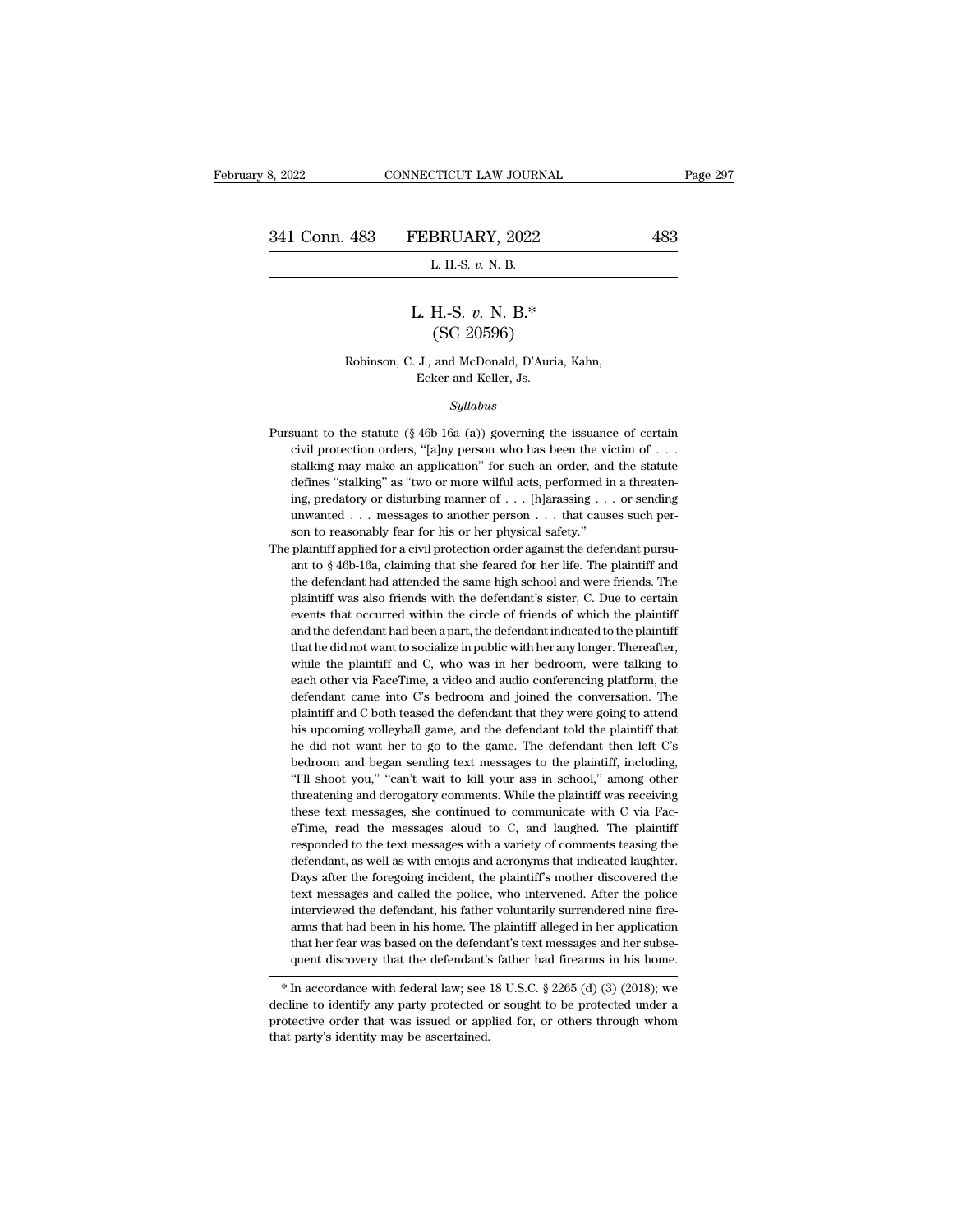## EXECUTE CONNECTICUT LAW JOURNAL February 8, 2022<br>484 FEBRUARY, 2022 341 Conn. 483<br>1. H.S. v. N. B. CONNECTICUT LAW JOURNAL Februa<br>
FEBRUARY, 2022 341 Conn. 483<br>
L. H.-S. *v.* N. B.<br>
The trial court conducted a hearing on the plaintiff's application, at

FEBRUARY, 2022 341 Conn. 483<br>L. H.-S. v. N. B.<br>The trial court conducted a hearing on the plaintiff's application, at<br>which it heard testimony from the plaintiff, the defendant, and C that **EXERUARY, 2022** 341 Conn. 483<br>L. H.-S. v. N. B.<br>The trial court conducted a hearing on the plaintiff's application, at<br>which it heard testimony from the plaintiff, the defendant, and C that<br>the defendant meant the texts a FEBRUARY, 2022 341 Conn. 483<br>L. H.-S. v. N. B.<br>The trial court conducted a hearing on the plaintiff's application, at<br>which it heard testimony from the plaintiff, the defendant, and C that<br>the defendant meant the texts as L. H.-S. v. N. B.<br>The trial court conducted a hearing on the plaintiff's application, at<br>which it heard testimony from the plaintiff, the defendant, and C that<br>the defendant meant the texts as a joke and that the plaintiff L. H.-S.  $v$ . N. B.<br>The trial court conducted a hearing on the plaintiff's application, at<br>which it heard testimony from the plaintiff, the defendant, and C that<br>the defendant meant the texts as a joke and that the plaint The trial court conducted a hearing on the plaintiff's application, at which it heard testimony from the plaintiff, the defendant, and C that the defendant meant the texts as a joke and that the plaintiff knew the texts we which it heard testimony from the plaintiff, the defendant, and C that<br>the defendant meant the texts as a joke and that the plaintiff knew the<br>texts were intended as a joke. The trial court ultimately denied the<br>plaintiff' the defendant meant the texts as a joke and that the plaintiff knew the texts were intended as a joke. The trial court ultimately denied the plaintiff's application on the ground that the plaintiff had failed to establish texts were intended as a joke. The trial court ultimately denied the plaintiff's application on the ground that the plaintiff had failed to establish that she in fact feared for her physical safety. In doing so, the court plaintiff's application on the ground that the plaintiff had failed to establish that she in fact feared for her physical safety. In doing so, the court applied a subjective-objective standard for purposes of assessing the Ish that she in fact feared for her physical safety. In doing so, the court applied a subjective-objective standard for purposes of assessing the plaintiff's fear, that is, it required the plaintiff to establish that she i applied a subjective-objective standard for purposes of assessing the plaintiff's fear, that is, it required the plaintiff to establish that she in fact feared for physical safety and that a reasonable person under the exi plaintiff's fear, that is, it required the plaintiff to establish that she in fact feared for physical safety and that a reasonable person under the existing circumstances would fear for his or her own physical safety. The fact feared for physical safety and that a reasonable person under the existing circumstances would fear for his or her own physical safety. The plaintiff, upon certification by the Chief Justice, pursuant to statute (§ 5 The plaintiff, upon certification by the Chief Justice, pursuant to statute (§ 52-265a), that a matter of substantial public interest is at issue, appealed to this court from the trial court's denial of her application fo

- (§ 52-265a), that a matter of substantial public interest is at issue, appealed to this court from the trial court's denial of her application for a civil protection order. *Held*:<br>he plaintiff could not prevail on her cl appealed to this court from the trial court's denial of her application<br>for a civil protection order. *Held*:<br>he plaintiff could not prevail on her claims that § 46b-16a is ambiguous<br>with respect to whether to apply a subj for a civil protection order. *Held*:<br>he plaintiff could not prevail on her claims that  $\S$  46b-16a is ambiguous<br>with respect to whether to apply a subjective-objective standard for<br>determining whether the applicant for t he plaintiff could not prevail on her claims that § 46b-16a is ambiguous with respect to whether to apply a subjective-objective standard for determining whether the applicant for the civil protection order fears for his o with respect to whether to apply a subjective-objective standard for determining whether the applicant for the civil protection order fears for his or her physical safety, that the legislative history of the statute suppor determining whether the applicant for the civil protection order fears<br>for his or her physical safety, that the legislative history of the statute<br>supports an objective-only standard, and that any other interpretation<br>woul for his or her physical safety, that the legislative history of the statute supports an objective-only standard, and that any other interpretation would yield an absurd or bizarre result, and, accordingly, the trial court supports an objective-only standard, and that any other interpretation<br>would yield an absurd or bizarre result, and, accordingly, the trial court<br>did not improperly interpret § 46b-16a as creating an subjective-objective<br>s would yield an absurd or bizarre result, and, accordingly, the trial court<br>did not improperly interpret § 46b-16a as creating an subjective-objective<br>standard: this court applied the last antecedent rule to the term "such<br> did not improperly interpret § 46b-16a as creating an subjective-objective standard: this court applied the last antecedent rule to the term "such person" in § 46b-16a and concluded that that phrase clearly refers back to standard: this court applied the last antecedent rule to the term "such person" in § 46b-16a and concluded that that phrase clearly refers back to "another person," or the person being stalked, and, therefore, the plaintif person" in § 46b-16a and concluded that that phrase clearly refers back<br>to "another person," or the person being stalked, and, therefore, the<br>plaintiff, to establish fear, was required to establish that she subjectively<br>fe to "another person," or the person being stalked, and, therefore, the plaintiff, to establish fear, was required to establish that she subjectively feared for her personal safety, in addition to showing that such fear was plaintiff, to establish fear, was required to establish that she subjectively<br>feared for her personal safety, in addition to showing that such fear<br>was reasonable; moreover, this interpretation of the statute was consis-<br>t feared for her personal safety, in addition to showing that such fear<br>was reasonable; moreover, this interpretation of the statute was consis-<br>tent with a prior Appellate Court case that had addressed the fear<br>element of § was reasonable; moreover, this interpretation of the statute was consistent with a prior Appellate Court case that had addressed the fear element of § 46b-16a, and, contrary to the plaintiff's claim that it would be absurd tent with a prior Appellate Court case that had addressed the fear element of § 46b-16a, and, contrary to the plaintiff's claim that it would be absurd to deny her application for a protection order after she had received element of § 46b-16a, and, contrary to the plaintiff's claim that it would<br>be absurd to deny her application for a protection order after she had<br>received death threats from the defendant, under the statute's clear and<br>una be absurd to deny her application for a protection order after she had received death threats from the defendant, under the statute's clear and unambiguous language, the legislature did not intend for courts to issue prote received death threats from the<br>unambiguous language, the leg<br>protection orders in situations<br>threat seriously or did not actu<br>in situations in which any establ<br>under the circumstances.<br>he trial court's findings relating unambiguous language, the legislature did not intend for courts to issue<br>protection orders in situations in which an applicant did not take the<br>threat seriously or did not actually fear for his or her physical safety, or<br>i protection orders in situations in which an applicant did not take the threat seriously or did not actually fear for his or her physical safety, or in situations in which any established fear was not objectively reasonable protection orders in situations in which an applicant did not take the<br>threat seriously or did not actually fear for his or her physical safety, or<br>in situations in which any established fear was not objectively reasonable
- in situations in which any established fear was not objectively reasonable<br>under the circumstances.<br>he trial court's findings relating to whether the plaintiff, in fact, feared<br>for her physical safety were not clearly erro under the circumstances.<br>
he trial court's findings relating to whether the plaintiff, in fact, feared<br>
for her physical safety were not clearly erroneous: the trial court credited<br>
the testimony of the defendant and C tha he trial court's findings relating to whether the plaintiff, in fact, feared for her physical safety were not clearly erroneous: the trial court credited the testimony of the defendant and C that the defendant meant the te for her physical safety were not clearly erroneous: the trial court credited<br>the testimony of the defendant and C that the defendant meant the text<br>messages as a joke and that the plaintiff was laughing as she read the<br>me the testimony of the defendant and C that the defendant meant the text messages as a joke and that the plaintiff was laughing as she read the messages aloud to C, and the testimony of C that the plaintiff never expressed f messages as a joke and that the plaintiff was laughing as she read the messages aloud to C, and the testimony of C that the plaintiff never expressed fear when she received the text messages or later the same day, when C a messages aloud to C, and the testimony of C that the plaintiff never expressed fear when she received the text messages or later the same day, when C and the plaintiff spoke again; moreover, the plaintiff responded to the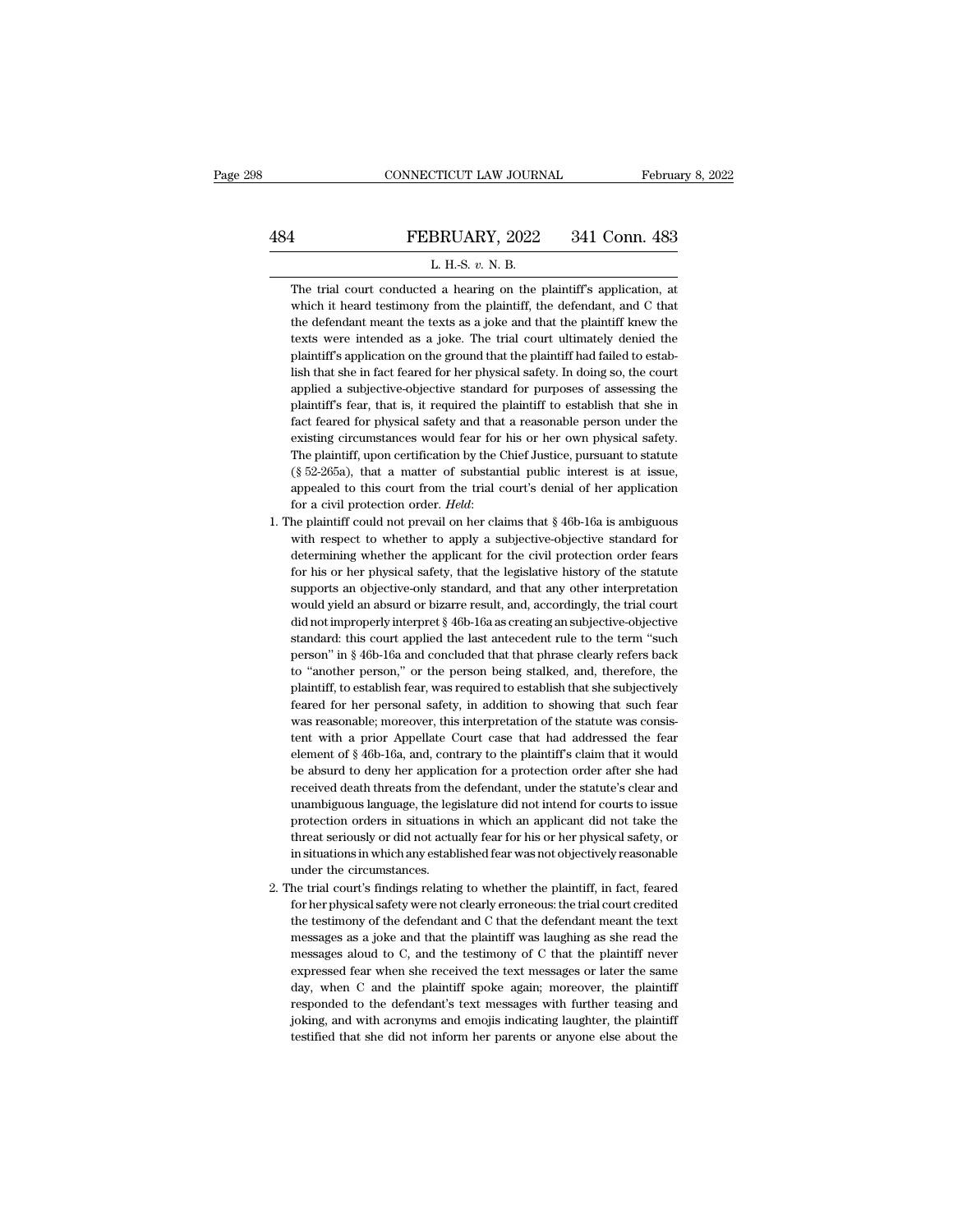1 Conn. 483 FEBRUARY, 2022 485<br>
L. H.-S. v. N. B.<br>
text messages, and, in the days following the text exchange, and before<br>
ther mother discovered the text messages, the plaintiff continued to L Conn. 483 FEBRUARY, 2022 485<br>
L H.S. v. N. B.<br>
text messages, and, in the days following the text exchange, and before<br>
ther mother discovered the text messages, the plaintiff continued to<br>
communicate with C and never m Comm. 483 FEBRUARY, 2022 485<br>L. H.-S. v. N. B.<br>text messages, and, in the days following the text exchange, and before<br>her mother discovered the text messages, the plaintiff continued to<br>communicate with C and never mentio L. H.-S. v. N. B.<br>text messages, and, in the days following the text exchange, and before<br>her mother discovered the text messages, the plaintiff continued to<br>communicate with C and never mentioned any fear of the defendant L. H.-S.  $v$ . N. B.<br>text messages, and, in the days following the text exchange, and before<br>her mother discovered the text messages, the plaintiff continued to<br>communicate with C and never mentioned any fear of the defend text messages, and, in the days following the text exchange, and before<br>her mother discovered the text messages, the plaintiff continued to<br>communicate with C and never mentioned any fear of the defendant;<br>furthermore, the her mother discovered the text messages, the plaintiff continued to communicate with C and never mentioned any fear of the defendant; furthermore, the plaintiff's challenge to the trial court's finding that the defendant's communicate with C and never mentioned any fear of the defendant;<br>furthermore, the plaintiff's challenge to the trial court's finding that the<br>defendant's father had voluntarily surrendered all firearms in his home<br>and tha furthermore, the plaintiff's challenge to the trial court's finding that the defendant's father had voluntarily surrendered all firearms in his home and that there were no more firearms there was unavailing, as no evidence defendant's father had voluntarily surrendered all firearms in his home<br>and that there were no more firearms there was unavailing, as no evi-<br>dence presented at trial could support an inference that additional fire-<br>arms w

- and that there were no more firearms there was unavailing, as no evidence presented at trial could support an inference that additional firearms were in the defendant's home after the voluntary surrender.<br>he trial court di dence presented at trial could support an inference that additional firearms were in the defendant's home after the voluntary surrender.<br>he trial court did not abuse its discretion in excluding testimony that<br>the defendant arms were in the defendant's home after the voluntary surrender.<br>he trial court did not abuse its discretion in excluding testimony that<br>the defendant had requested that the plaintiff provide him with nude<br>photographs of h he trial court did not abuse its discretion in excluding testimony that<br>the defendant had requested that the plaintiff provide him with nude<br>photographs of her and testimony regarding whether the defendant ever<br>had had sui the defendant had requested that the plaintiff provide him with nude<br>photographs of her and testimony regarding whether the defendant ever<br>had had suicidal thoughts or had taken medication for his mental health:<br>the trial photographs of her and testimony regarding whether the defendant ever<br>had had suicidal thoughts or had taken medication for his mental health:<br>the trial court properly declined to admit the testimony regarding the<br>defendan had had suicidal thoughts or had taken medication for his mental health:<br>the trial court properly declined to admit the testimony regarding the<br>defendant's request for nude photographs insofar as the plaintiff had<br>failed t the trial court properly declined to admit the testimony regarding the defendant's request for nude photographs insofar as the plaintiff had failed to establish that that request created or increased her fear for her physi defendant's request for nude photographs insofar as the plaintiff had failed to establish that that request created or increased her fear for her physical safety or that the text messages were in retaliation for the plaint failed to establish that that request created or increased her fear for<br>her physical safety or that the text messages were in retaliation for the<br>plaintiff's denial of the request, as the plaintiff testified that the defen her physical safety or that the text messages were in retaliation for the plaintiff's denial of the request, as the plaintiff testified that the defendant stopped asking for nude photographs when she refused his request an plaintiff's denial of the request, as the plaintiff testified that the defendant<br>stopped asking for nude photographs when she refused his request and<br>that they continued to interact afterward; moreover, the trial court did stopped asking for nude photographs when she refused his request and<br>that they continued to interact afterward; moreover, the trial court did<br>not preclude all testimony regarding the defendant's suicidal thoughts<br>or use of that they continued to interact afterward; moreover, the trial court did<br>not preclude all testimony regarding the defendant's suicidal thoughts<br>or use of medication, as it allowed the plaintiff's counsel to inquire<br>about t not preclude all testimony regarding the defendant's suicidal thoughts<br>or use of medication, as it allowed the plaintiff's counsel to inquire<br>about the defendant's use of medication when he sent the text messages<br>and at th or use of medication, as it allowed the plaintiff's counsel to inquire<br>about the defendant's use of medication when he sent the text messages<br>and at the time of his testimony at trial, as well as whether his text<br>messages and at the time of his testimony at trial, as well as whether his text messages showed suicidal ideations or an intent to harm himself, and, accordingly, the trial court properly limited these inquiries to the relevant ti
- 4. The plaintiff's unpreserved claim that  $\S$  46b-16a violated the equal protection clause of the Connecticut constitution insofar as that statute had a disparate impact on women failed under the first prong of *State* v. messages showed suicidal ideations or an intent to harm himself, and, accordingly, the trial court properly limited these inquiries to the relevant time periods.<br>he plaintiff's unpreserved claim that  $\S$  46b-16a violated t time periods.<br>he plaintiff's unpreserved claim that  $\S$  46b-16a violated the equal protection clause of the Connecticut constitution insofar as that statute had<br>a disparate impact on women failed under the first prong of the plaintiff's unpreserved claim that  $\S$  46b-16a violition clause of the Connecticut constitution insof a disparate impact on women failed under the *Golding* (213 Conn. 233), as the plaintiff failed to evidence regardi In clause of the Connecticut constitution insolar as that statute had<br>disparate impact on women failed under the first prong of *State* v.<br>*Maing* (213 Conn. 233), as the plaintiff failed to introduce at trial any<br>idence r evidence regarding this alleged disparate impact, and, therefore, the record was inadequate to review her claim.<br>*Argued September 8—officially released December 15, 2021*<sup>\*\*</sup><br>*Procedural History*<br>*Application for a civil*

 $\frac{1}{2}$  columnation for a civil protection order, brought to<br>example the record was inadequate to review her claim.<br>Argued September 8—officially released December 15, 2021<sup>\*\*</sup><br>*Procedural History*<br>Application for a civ record was inadequate to review her claim.<br>
Argued September 8—officially released December 15, 2021<sup>\*\*</sup><br>
Procedural History<br>
Application for a civil protection order, brought to<br>
the Superior Court in the judicial distric Argued September 8—officially released December 15, 2021<sup>\*\*</sup><br>*Procedural History*<br>**Application for a civil protection order, brought to<br>the Superior Court in the judicial district of New Haven<br>and tried to the court,** *Wils* Procedural History<br>Procedural History<br>Application for a civil protection order, brought to<br>the Superior Court in the judicial district of New Haven<br>and tried to the court, Wilson, J., who denied the appli-<br>cation, and the *Procedural History*<br>Application for a civil protection order, brought to<br>the Superior Court in the judicial district of New Haven<br>and tried to the court, *Wilson*, *J*., who denied the appli-<br>cation, and the plaintiff, u the Superior Court in the judicial district of New Haven<br>and tried to the court, *Wilson*, *J*., who denied the appli-<br>cation, and the plaintiff, upon certification by the Chief<br>Justice pursuant to General Statutes § 52-2 Justice pursuant to General Statutes  $\S 52-265$ a that a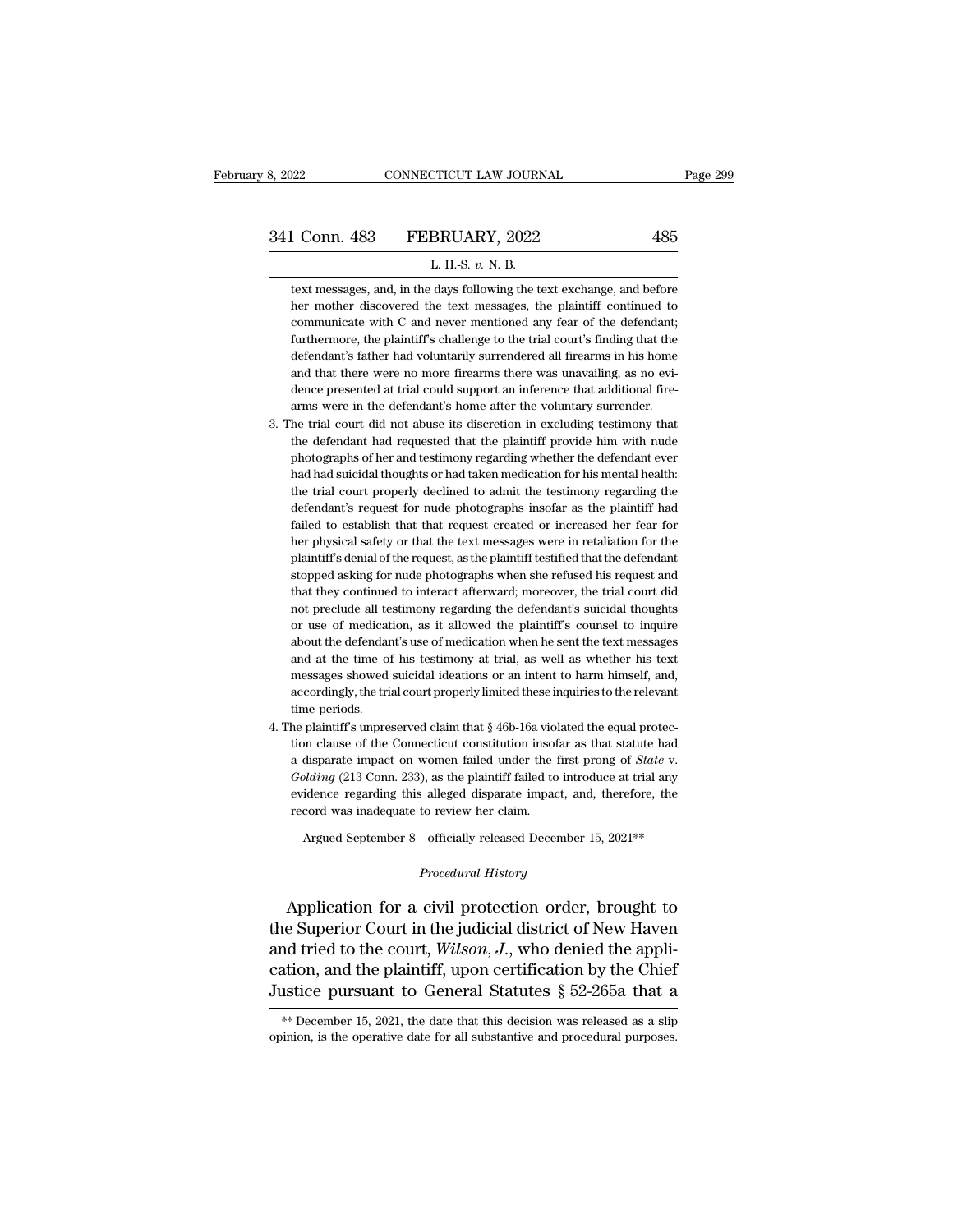|     | CONNECTICUT LAW JOURNAL                                     | February 8, 2022 |
|-----|-------------------------------------------------------------|------------------|
|     |                                                             |                  |
| 486 | FEBRUARY, 2022                                              | 341 Conn. 483    |
|     | L. H.-S. v. N. B.                                           |                  |
|     | matter of substantial public interest is at issue, appealed |                  |

This court. *Affirmed.*<br> *Randi L. Calabrese*, with whom, on the brief, was *Zachary Mazza*, certified legal intern, for the appellemt (plaintiff) *Zachary Mazza*, certified legal intern, for the appel-<br>*Zachary Mazza*, certified legal intern, for the appel-<br>*Zachary Mazza*, certified legal intern, for the appel-<br>*Zachary Mazza*, certified legal intern, for the appel matter of substantia<br>to this court. Affirm<br>Randi L. Calabre<br>Zachary Mazza, ce<br>lant (plaintiff).<br>A. Ryan McGuige atter of substantial public interest is at issue, appealed<br>this court. *Affirmed.*<br>*Randi L. Calabrese*, with whom, on the brief, was<br>*chary Mazza*, certified legal intern, for the appel-<br>at (plaintiff).<br>*A. Ryan McGuigan* 

## *Opinion*

 $\emph{left}$  Mazza, certified legal intern, for the appel-<br>  $\emph{at}$  (plaintiff).<br>
A. Ryan McGuigan, for the appellee (defendant).<br>  $\emph{opinion}$ <br>  $\emph{D'AURIA}$ , J. In this public interest appeal, authorized<br>
arsuant to General Sta ant (plaintiff).<br>
A. Ryan McGuigan, for the appellee (defendant).<br>  $\frac{1}{2}$ <br>
D'AURIA, J. In this public interest appeal, authorized<br>
pursuant to General Statutes § 52-265a, we are called on<br>
to clarify the standard court A. Ryan McGuigan, for the appellee (defendant).<br>  $\frac{1}{2}$ <br>
D'AURIA, J. In this public interest appeal, authorized<br>
pursuant to General Statutes § 52-265a, we are called on<br>
to clarify the standard courts must apply to de A. Ryan McGuigan, for the appellee (defendant).<br>  $\phi_{pinion}$ <br>
D'AURIA, J. In this public interest appeal, authorized<br>
pursuant to General Statutes § 52-265a, we are called on<br>
to clarify the standard courts must apply to det *Opinion*<br>
D'AURIA, J. In this public interest appeal, authorized<br>
pursuant to General Statutes § 52-265a, we are called on<br>
to clarify the standard courts must apply to determine<br>
whether an applicant for a civil protect D'AURIA, J. In this public interest appeal, authorized<br>pursuant to General Statutes § 52-265a, we are called on<br>to clarify the standard courts must apply to determine<br>whether an applicant for a civil protection order unde D'AURIA, J. In this public interest appeal, authorized<br>pursuant to General Statutes  $\S$  52-265a, we are called on<br>to clarify the standard courts must apply to determine<br>whether an applicant for a civil protection order un pursuant to General Statutes § 52-265a, we are called on<br>to clarify the standard courts must apply to determine<br>whether an applicant for a civil protection order under<br>General Statutes § 46b-16a<sup>1</sup> has established the elem to clarify the standard courts must apply to determine<br>whether an applicant for a civil protection order under<br>General Statutes  $\S$  46b-16a<sup>1</sup> has established the element<br>of fear, which is necessary before such an order m whether an applicant for a civil protection order under<br>General Statutes § 46b-16a<sup>1</sup> has established the element<br>of fear, which is necessary before such an order may<br>issue. The plaintiff, L. H.-S., claims that the trial General Statutes § 46b-16a<sup>1</sup> has established the element<br>of fear, which is necessary before such an order may<br>issue. The plaintiff, L. H.-S., claims that the trial court<br>improperly interpreted § 46b-16a as creating a sub of fear, which is necessary before such an order may<br>issue. The plaintiff, L. H.-S., claims that the trial court<br>improperly interpreted § 46b-16a as creating a subjec-<br>tive-objective fear standard, rather than a purely obj issue. The plaintiff, L. H.-S., claims that the trial court<br>improperly interpreted § 46b-16a as creating a subjec-<br>tive-objective fear standard, rather than a purely objec-<br>tive standard. She also claims that the trial cou improperly interpreted § 46b-16a as creating a subjective-objective fear standard, rather than a purely objective standard. She also claims that the trial court improperly interpreted the statute as limiting the time peri tive-objective fear standard, rather than a purely objective standard. She also claims that the trial court<br>improperly interpreted the statute as limiting the time<br>period for assessing her subjective fear and requiring<br>pro tive standard. She also claims that the trial court<br>improperly interpreted the statute as limiting the time<br>period for assessing her subjective fear and requiring<br>proof of the intent of the defendant, N. B. Finally, the<br>pl improperly interpreted the statute as limiting the time<br>period for assessing her subjective fear and requiring<br>proof of the intent of the defendant, N. B. Finally, the<br>plaintiff claims that (1) the trial court abused its d period for assessing her subjective fear and requiring<br>proof of the intent of the defendant, N. B. Finally, the<br>plaintiff claims that (1) the trial court abused its discre-<br>tion in denying her application for a civil prot proof of the intent of the defendant, N. B. Finally, the plaintiff claims that (1) the trial court abused its discretion in denying her application for a civil protection order by relying on clearly erroneous facts, (2) t plaintiff claims that (1) the trial court abused its discretion in denying her application for a civil protection<br>order by relying on clearly erroneous facts, (2) the trial<br>court improperly excluded testimony regarding th tion in denying her application for a civil protection<br>order by relying on clearly erroneous facts, (2) the trial<br>court improperly excluded testimony regarding the<br>defendant's requests for nude photographs of her, as<br>well order by relying on clearly erroneous facts,  $(2)$  the trial court improperly excluded testimony regarding the defendant's requests for nude photographs of her, as well as testimony regarding his mental health history, an court improperly excluded<br>defendant's requests for nuc<br>well as testimony regarding<br>and (3) § 46b-16a violates th<br>of the state constitution.<sup>2</sup> We<br>claims and, accordingly, uph<br>of the protective order. 1 Mexicon clause<br>
1 The state constitution.<sup>2</sup> We disagree with all of these<br>
aims and, accordingly, uphold the trial court's denial<br>
1 The protective order.<br>
<sup>1</sup> We note that, although § 46b-16a has been amended since th % of the state constitution.<sup>2</sup> We disagree with all of these claims and, accordingly, uphold the trial court's denial of the protective order.<br><sup>1</sup> We note that, although § 46b-16a has been amended since the events at iss

claims and, accordingly, uphold the trial court's denial<br>of the protective order.<br> $\frac{1}{1}$  We note that, although § 46b-16a has been amended since the events at<br>issue in this case; see Public Acts 2021, No. 21-104, § 17; of the protective order.<br>
<sup>1</sup>We note that, although § 46b-16a has been amended since the events at issue in this case; see Public Acts 2021, No. 21-104, § 17; that amendment is not relevant to this appeal. We therefore re <sup>1</sup> We note that, although § 46b-16a has been amended since the events at issue in this case; see Public Acts 2021, No. 21-104, § 17; that amendment is not relevant to this appeal. We therefore refer to the current revisi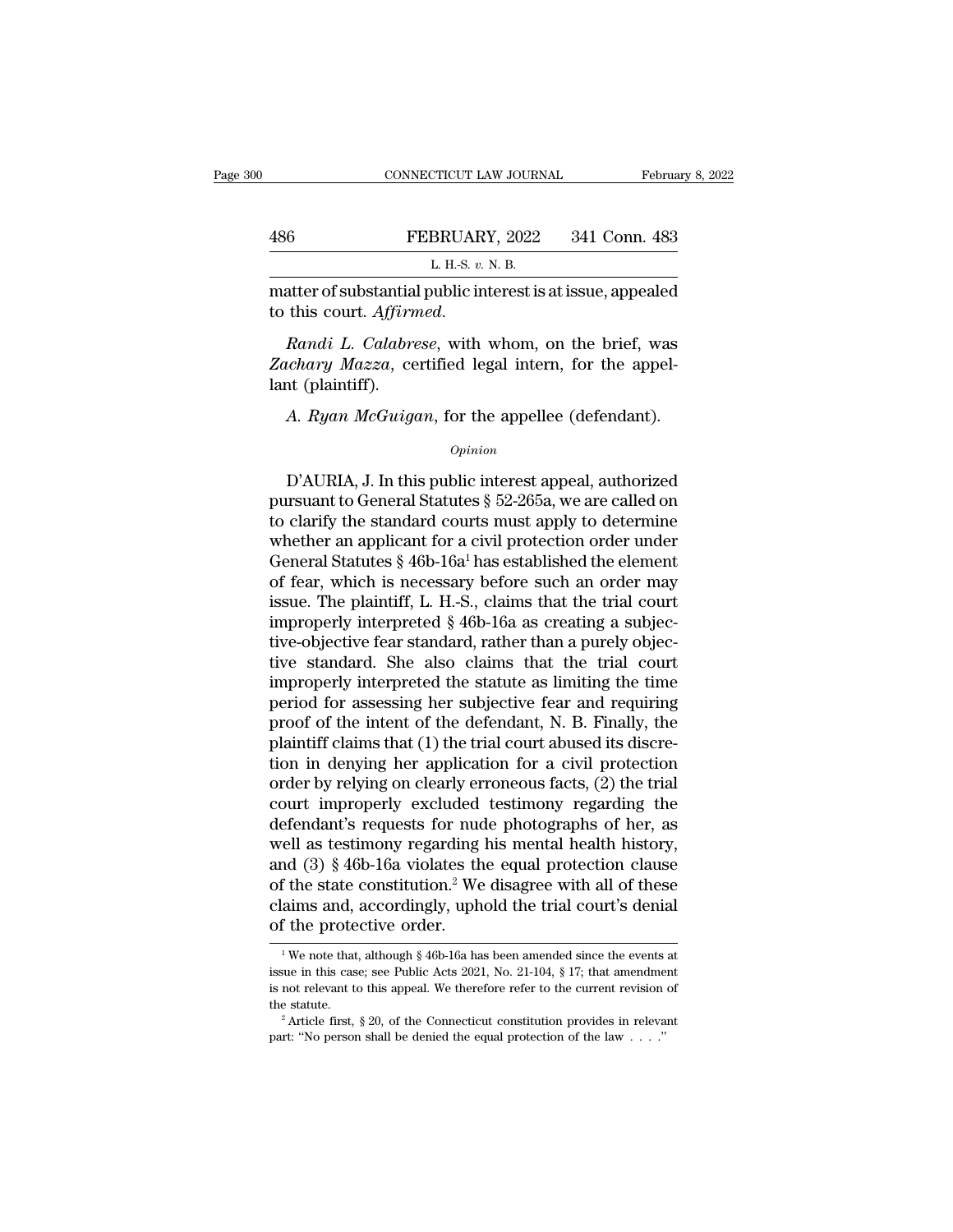| 3, 2022       | CONNECTICUT LAW JOURNAL                            | Page 301 |
|---------------|----------------------------------------------------|----------|
|               |                                                    |          |
| 341 Conn. 483 | FEBRUARY, 2022                                     | 487      |
|               | L. H.-S. $v$ . N. B.                               |          |
|               | The record and the findings set forth in the trial |          |

 $T_{\text{0.22}}$  connecticut LAW JOURNAL Page 3<br>
1 Conn. 483 FEBRUARY, 2022 487<br>
L. H.S. v. N. B.<br>
The record and the findings set forth in the trial<br>
urt's memorandum of decision disclose the following<br>
ats that are relayed 341 Conn. 483 FEBRUARY, 2022 487<br>
L. H.-S. v. N. B.<br>
The record and the findings set forth in the trial<br>
court's memorandum of decision disclose the following<br>
facts that are relevant to our resolution of this appeal.<br>
In 341 Conn. 483 FEBRUARY, 2022 487<br>
L. H.-S. v. N. B.<br>
The record and the findings set forth in the trial<br>
court's memorandum of decision disclose the following<br>
facts that are relevant to our resolution of this appeal.<br>
In 341 Conn. 483 FEBRUARY, 2022 487<br>
L. H.S. v. N. B.<br>
The record and the findings set forth in the trial<br>
court's memorandum of decision disclose the following<br>
facts that are relevant to our resolution of this appeal.<br>
In L. H.-S.  $v$ . N. B.<br>
The record and the findings set forth in the trial<br>
court's memorandum of decision disclose the following<br>
facts that are relevant to our resolution of this appeal.<br>
In March, 2020, the plaintiff and L. H.-S.  $v$ . N. B.<br>The record and the findings set forth in the trial<br>court's memorandum of decision disclose the following<br>facts that are relevant to our resolution of this appeal.<br>In March, 2020, the plaintiff and the The record and the findings set forth in the trial<br>court's memorandum of decision disclose the following<br>facts that are relevant to our resolution of this appeal.<br>In March, 2020, the plaintiff and the defendant attended<br>th court's memorandum of decision disclose the following<br>facts that are relevant to our resolution of this appeal.<br>In March, 2020, the plaintiff and the defendant attended<br>the same high school and became friends. At that time facts that are relevant to our resolution of this appeal.<br>In March, 2020, the plaintiff and the defendant attended<br>the same high school and became friends. At that time,<br>the plaintiff was dating the defendant's best friend In March, 2020, the plaintiff and the defendant attended<br>the same high school and became friends. At that time,<br>the plaintiff was dating the defendant's best friend, J,<br>and all three were part of the same group of friends<br> the same high school and became friends. At that time,<br>the plaintiff was dating the defendant's best friend, J,<br>and all three were part of the same group of friends<br>who socialized together. The plaintiff also befriended<br>th the plaintiff was dating the defendant's best friend, J,<br>and all three were part of the same group of friends<br>who socialized together. The plaintiff also befriended<br>the defendant's sister, C. In November, 2020, the plain-<br> and all three were part of the same group of friends<br>who socialized together. The plaintiff also befriended<br>the defendant's sister, C. In November, 2020, the plain-<br>tiff's mother smelled vaping fumes on the plaintiff and<br>a who socialized together. The plaintiff also befriended<br>the defendant's sister, C. In November, 2020, the plain-<br>tiff's mother smelled vaping fumes on the plaintiff and<br>a group of her friends while driving them to a movie<br>t the defendant's sister, C. In November, 2020, the plain-<br>tiff's mother smelled vaping fumes on the plaintiff and<br>a group of her friends while driving them to a movie<br>theater. The plaintiff's mother reported this incident<br>t tiff's mother smelled vaping fumes on the plaintiff and<br>a group of her friends while driving them to a movie<br>theater. The plaintiff's mother reported this incident<br>to the other children's parents, causing the plaintiff's<br>f a group of her friends while driving them to a movie<br>theater. The plaintiff's mother reported this incident<br>to the other children's parents, causing the plaintiff's<br>friends to become upset with her for "snitch[ing]" on<br>the theater. The plaintiff's mother reported this incident<br>to the other children's parents, causing the plaintiff's<br>friends to become upset with her for "snitch[ing]" on<br>them. Because of this incident and J's subsequent<br>breaku to the other children's parents, causing the plaintiff's<br>friends to become upset with her for "snitch[ing]" on<br>them. Because of this incident and J's subsequent<br>breakup with the plaintiff, she found herself ostracized<br>from friends to become upset with her for "snitch[ing]" on<br>them. Because of this incident and J's subsequent<br>breakup with the plaintiff, she found herself ostracized<br>from her group of friends. The defendant, however,<br>who had no them. Because of this incident and J's subsequent<br>breakup with the plaintiff, she found herself ostracized<br>from her group of friends. The defendant, however,<br>who had not been part of the vaping incident, remained<br>her frien breakup with the plaintiff, she found herself ostracized<br>from her group of friends. The defendant, however,<br>who had not been part of the vaping incident, remained<br>her friend, despite feeling pressure to pick between the<br>pl from her group of friend<br>who had not been part of t<br>her friend, despite feeling<br>plaintiff and J. Although th<br>remained friends and con<br>defendant told the plaintifi<br>in public any longer.<br>On March 20, 2021, the on March 20, 2021, the plaintiff and C, who was in<br>triff and J. Although the defendant and the plaintiff<br>mained friends and continued to communicate, the<br>fendant told the plaintiff that they could not socialize<br>public any her friend, despite forms pressure to plea served the plaintiff<br>plaintiff and J. Although the defendant and the plaintiff<br>remained friends and continued to communicate, the<br>defendant told the plaintiff that they could not

Framan and 3. Hanough the detendant and the plant.<br>
remained friends and continued to communicate, the<br>
defendant told the plaintiff that they could not socialize<br>
in public any longer.<br>
On March 20, 2021, the plaintiff an defendant told the plaintiff that they could not socialize<br>in public any longer.<br>On March 20, 2021, the plaintiff and C, who was in<br>her bedroom at her house at the time, were talking<br>to each other on FaceTime. As they were in public any longer.<br>
On March 20, 2021, the plaintiff and C, who was in<br>
her bedroom at her house at the time, were talking<br>
to each other on FaceTime. As they were talking, the<br>
defendant came into C's bedroom and brief In passisting and C, who was in<br>the plaintifft and C, who was in<br>the pedroom at her house at the time, were talking<br>to each other on FaceTime. As they were talking, the<br>defendant came into C's bedroom and briefly joined<br>th On March 20, 2021, the plaintiff and C, who was in<br>her bedroom at her house at the time, were talking<br>to each other on FaceTime. As they were talking, the<br>defendant came into C's bedroom and briefly joined<br>the conversation her bedroom at her house at the time, were talking<br>to each other on FaceTime. As they were talking, the<br>defendant came into C's bedroom and briefly joined<br>the conversation. During this conversation, in response<br>to the plai to each other on FaceTime. As they were talking, the<br>defendant came into C's bedroom and briefly joined<br>the conversation. During this conversation, in response<br>to the plaintiff's and C's teasing him that they were<br>going to defendant came into C's bedroom and briefly joined<br>the conversation. During this conversation, in response<br>to the plaintiff's and C's teasing him that they were<br>going to come and cheer him on at his upcoming volley-<br>ball g the conversation. During this conversation, in response<br>to the plaintiff's and C's teasing him that they were<br>going to come and cheer him on at his upcoming volley-<br>ball game, the defendant told the plaintiff that he did<br>n to the plaintiff's and C's teasing him that they were<br>going to come and cheer him on at his upcoming volley-<br>ball game, the defendant told the plaintiff that he did<br>not want her to go to the game. The defendant was<br>bothere going to come and cheer him on at his upcoming volley-<br>ball game, the defendant told the plaintiff that he did<br>not want her to go to the game. The defendant was<br>bothered by the teasing because he thought that, if the<br>plain ball game, the defendant told the plaintiff that he did<br>not want her to go to the game. The defendant was<br>bothered by the teasing because he thought that, if the<br>plaintiff went to the game, J, who also was a member<br>of the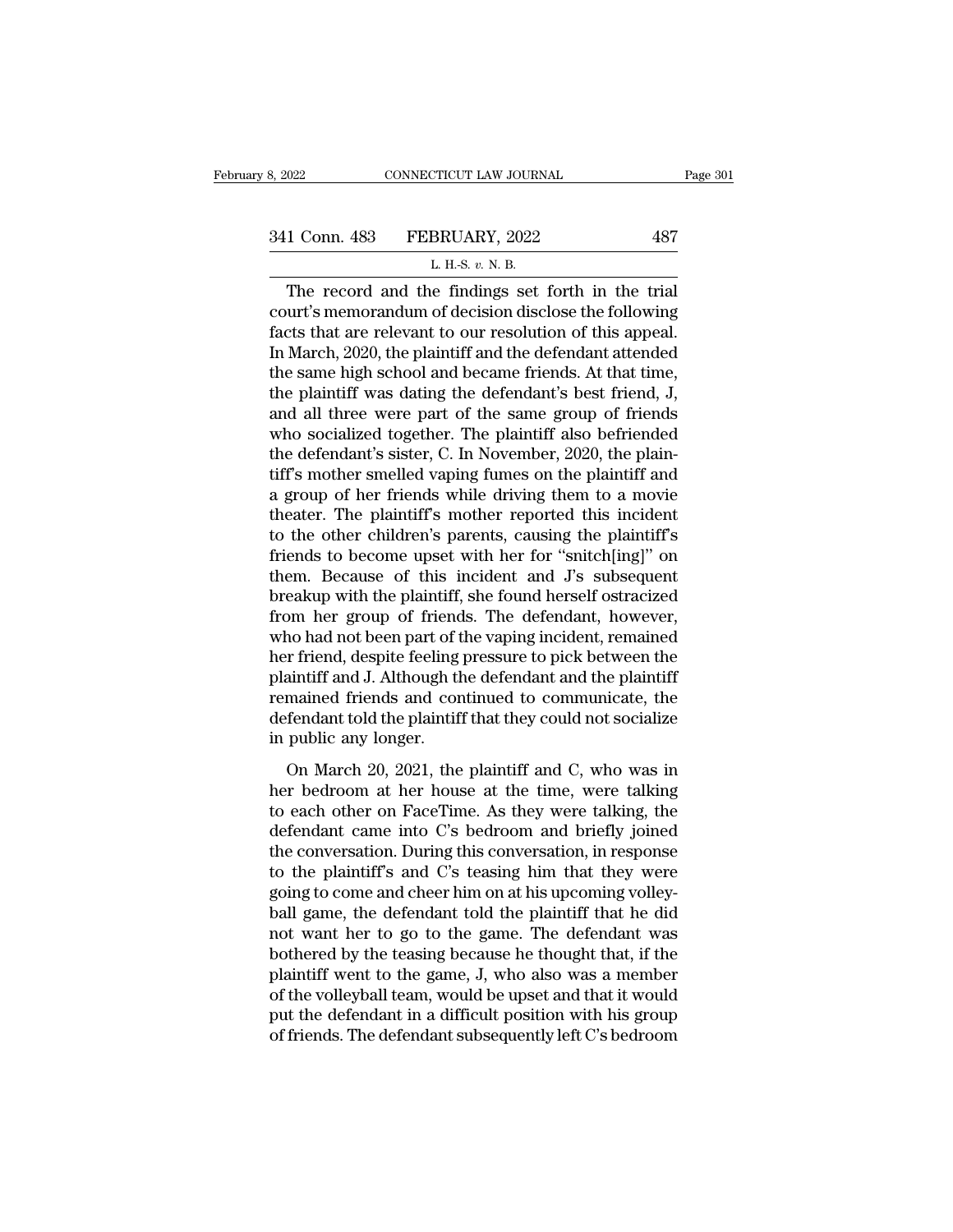# EXECUTE CONNECTICUT LAW JOURNAL February 8, 2022<br>488 FEBRUARY, 2022 341 Conn. 483<br>L. H.-S. v. N. B. CONNECTICUT LAW JOURNAL Februa<br>
488 FEBRUARY, 2022 341 Conn. 483<br>
L. H.-S. *v.* N. B.<br>
and began sending texts to the plaintiff that read, among

CONNECTICUT LAW JOURNAL February 8, 2022<br>
488 FEBRUARY, 2022 341 Conn. 483<br>
L. H.-S. v. N. B.<br>
and began sending texts to the plaintiff that read, among<br>
other things, "I'll shoot you," "[c]an't wait to kill your<br>
ass in s **EXECUARY, 2022** 341 Conn. 483<br>
L. H.-S. v. N. B.<br>
and began sending texts to the plaintiff that read, among<br>
other things, "I'll shoot you," "[c]an't wait to kill your<br>
ass in school," "I got shooters on your ass," and ot 488 FEBRUARY, 2022 341 Conn. 483<br>
L. H.-S.  $v$ . N. B.<br>
and began sending texts to the plaintiff that read, among<br>
other things, "I'll shoot you," "[c]an't wait to kill your<br>
ass in school," "I got shooters on your ass," a **EXECUARY, 2022** 341 Conn. 483<br>
L. H.S. v. N. B.<br>
and began sending texts to the plaintiff that read, among<br>
other things, "I'll shoot you," "[c]an't wait to kill your<br>
ass in school," "I got shooters on your ass," and ot L. H.-S.  $v$ . N. B.<br>
and began sending texts to the plaintiff that read, among<br>
other things, "T'll shoot you," "[c]an't wait to kill your<br>
ass in school," "I got shooters on your ass," and other<br>
derogatory and threateni L. H.-s.  $v$ . N. B.<br>and began sending texts to the plaintiff that read, among<br>other things, "I'll shoot you," "[c]an't wait to kill your<br>ass in school," "I got shooters on your ass," and other<br>derogatory and threatening c and began sending texts to the plaintiff that read, among<br>other things, "I'll shoot you," "[c]an't wait to kill your<br>ass in school," "I got shooters on your ass," and other<br>derogatory and threatening comments. For a portio other things, "I'll shoot you," "[c]an't wait to kill your<br>ass in school," "I got shooters on your ass," and other<br>derogatory and threatening comments. For a portion<br>of the time that the defendant sent these text messages, ass in school," "I got shooters on your ass," and other<br>derogatory and threatening comments. For a portion<br>of the time that the defendant sent these text messages,<br>the plaintiff remained on FaceTime with C, reading the<br>tex derogatory and threatening comments. For a portion<br>of the time that the defendant sent these text messages,<br>the plaintiff remained on FaceTime with C, reading the<br>text messages aloud to her and laughing. The plaintiff<br>resp of the time that the defendant sent these text messages,<br>the plaintiff remained on FaceTime with C, reading the<br>text messages aloud to her and laughing. The plaintiff<br>responded to the texts with a variety of teasing com-<br>m the plaintiff remained on FaceTime with C, reading the<br>text messages aloud to her and laughing. The plaintiff<br>responded to the texts with a variety of teasing com-<br>ments along with various emojis and abbreviations that<br>wer text messages aloud to her and laughing. The plaintiff<br>responded to the texts with a variety of teasing com-<br>ments along with various emojis and abbreviations that<br>were slang for laughing. The trial court heard testimony<br>f responded to the texts with a variety of teasing comments along with various emojis and abbreviations that<br>were slang for laughing. The trial court heard testimony<br>from the plaintiff, the defendant and C that the defen-<br>da ments along with various emojis and abbreviations that<br>were slang for laughing. The trial court heard testimony<br>from the plaintiff, the defendant and C that the defen-<br>dant meant the texts as a joke and that the plaintiff<br> were slang for laughing. The trial court heard testimony<br>from the plaintiff, the defendant and C that the defen-<br>dant meant the texts as a joke and that the plaintiff<br>knew the texts were intended as a joke. The defendant<br> Four days after the text conversation at issue and converse intensity the texts were intended as a joke. The defendant s not sent any text messages to the plaintiff since arch 20, 2021. In fact, the defendant is no longer and means are dense as a yone and and are plaintiff<br>knew the texts were intended as a joke. The defendant<br>has not sent any text messages to the plaintiff since<br>March 20, 2021. In fact, the defendant is no longer<br>enrolled i

has not sent any text messages to the plaintiff since<br>March 20, 2021. In fact, the defendant is no longer<br>enrolled in the same high school as the plaintiff.<br>Four days after the text conversation at issue and<br>after checking mas not sent any text messages to the plaintiff since<br>March 20, 2021. In fact, the defendant is no longer<br>enrolled in the same high school as the plaintiff.<br>Four days after the text conversation at issue and<br>after checking France 20, 2021. In face, are defendant is no forger<br>enrolled in the same high school as the plaintiff.<br>Four days after the text conversation at issue and<br>after checking her daughter's phone, the plaintiff's mother<br>discove Four days after the text conversation at issue and<br>after checking her daughter's phone, the plaintiff's mother<br>discovered the defendant's text messages and called the<br>police, who subsequently interviewed both the plaintiff Four days after the text conversation at issue and<br>after checking her daughter's phone, the plaintiff's mother<br>discovered the defendant's text messages and called the<br>police, who subsequently interviewed both the plaintiff after checking her daughter's phone, the plaintiff's mother<br>discovered the defendant's text messages and called the<br>police, who subsequently interviewed both the plaintiff<br>and the defendant. After the police interviewed th discovered the defendant's text messages and called the<br>police, who subsequently interviewed both the plaintiff<br>and the defendant. After the police interviewed the<br>defendant, his father voluntarily surrendered nine fire-<br>a police, who subsequently interviewed both the plaintiff<br>and the defendant. After the police interviewed the<br>defendant, his father voluntarily surrendered nine fire-<br>arms that had been in their house. The plaintiff then<br>app and the defendant. After the police interviewed the<br>defendant, his father voluntarily surrendered nine fire-<br>arms that had been in their house. The plaintiff then<br>applied for a civil protection order with an attached<br>affid defendant, his father voluntarily surrendered nine fire-<br>arms that had been in their house. The plaintiff then<br>applied for a civil protection order with an attached<br>affidavit in which she averred that the text messages<br>the arms that had been in their house. The plaintiff then<br>applied for a civil protection order with an attached<br>affidavit in which she averred that the text messages<br>the defendant sent made her fear for her life and that<br>this applied for a civil protection order with an attached<br>affidavit in which she averred that the text messages<br>the defendant sent made her fear for her life and that<br>this fear was based in part on her having learned that<br>the affidavit in which she averred that the text messages<br>the defendant sent made her fear for her life and that<br>this fear was based in part on her having learned that<br>the defendant's father had guns in their house. The trial<br> the defendant sent made her fear for her life and that<br>this fear was based in part on her having learned that<br>the defendant's father had guns in their house. The trial<br>court held an evidentiary hearing on the application<br>o this fear was based in part on her having learned that<br>the defendant's father had guns in their house. The trial<br>court held an evidentiary hearing on the application<br>over the course of three days. The trial court subse-<br>q the defendant's father had guns in their house. The trial<br>court held an evidentiary hearing on the application<br>over the course of three days. The trial court subse-<br>quently issued a memorandum of decision in which it<br>deni court held an evidentiary hearing on the application<br>over the course of three days. The trial court subse-<br>quently issued a memorandum of decision in which it<br>denied the application for a civil protective order on<br>the grou over the course of three days. The trial court subsequently issued a memorandum of decision in which it denied the application for a civil protective order on the ground that the plaintiff had failed to establish that she quently issued a memorandum of decision in wh<br>denied the application for a civil protective ord<br>the ground that the plaintiff had failed to establis<br>she in fact feared for her physical safety. The pla<br>then sought certifica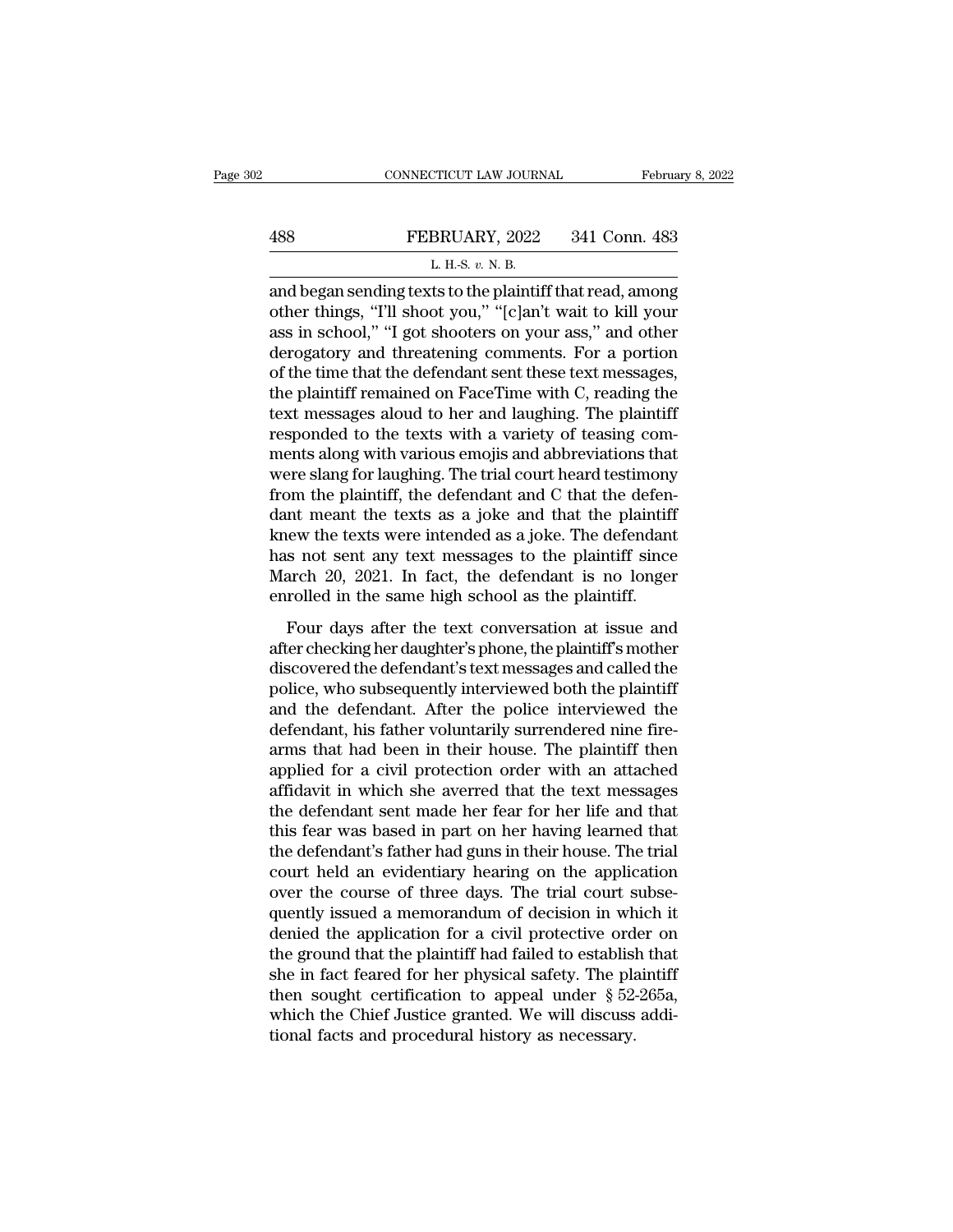CONNECTICUT LAW JOURNAL<br>
1 Conn. 483 FEBRUARY, 2022 489<br>
L. H.-S. *v.* N. B.<br>
We first note that we agree with the Appellate Court  $\begin{array}{r|l}\n 0.22 & \multicolumn{1}{c}{\text{COMRECTICUT LAW JOURNAL}} & \text{Page 30:} \\
 1 & \multicolumn{1}{c}{\text{Conn. 483}} & \text{FEBRUARY, 2022} & \text{489} \\
 & & \multicolumn{1}{c}{\text{L.H.S. } v. N. B.} \\
 \hline\n \text{We first note that we agree with the Appellate Court} \text{at the same standard of review applies in the present} \\\n\text{se as in cases involving civil restraining orders under} \end{array}$ 341 Conn. 483 FEBRUARY, 2022<br>
L. H.-S. v. N. B.<br>
We first note that we agree with the Appellate Court<br>
that the same standard of review applies in the present<br>
case as in cases involving civil restraining orders under<br>
Ge 341 Conn. 483 FEBRUARY, 2022 489<br>
L. H.-S. v. N. B.<br>
We first note that we agree with the Appellate Court<br>
that the same standard of review applies in the present<br>
case as in cases involving civil restraining orders under General Statutes § 46b-15. See, e.g., *C. A. v. G. L., 201*<br>Compared Statutes same standard of review applies in the present<br>case as in cases involving civil restraining orders under<br>General Statutes § 46b-15. See, e.g., L. H.S. v. N. B.<br>
We first note that we agree with the Appellate Court<br>
that the same standard of review applies in the present<br>
case as in cases involving civil restraining orders under<br>
General Statutes § 46b-15. See, e. *D. H.S. v. N. B.*<br> *D. H.S. v. N. B.*<br> *D. H.S. v. N. B.*<br> **D.** Gunthat the same standard of review applies in the present<br>
case as in cases involving civil restraining orders under<br>
General Statutes § 46b-15. See, e.g., We first note that we agree with the Appellate Court<br>that the same standard of review applies in the present<br>case as in cases involving civil restraining orders under<br>General Statutes § 46b-15. See, e.g., *C. A. v. G. L.*, that the same standard of review applies in the present<br>case as in cases involving civil restraining orders under<br>General Statutes § 46b-15. See, e.g., *C. A. v. G. L.*, 201<br>Conn. App. 734, 738–39, 243 A.3d 807 (2020); *S* case as in cases involving civil restraining orders under<br>General Statutes § 46b-15. See, e.g., *C. A. v. G. L.*, 201<br>Conn. App. 734, 738–39, 243 A.3d 807 (2020); *S. A. v.*<br>*D. G.*, 198 Conn. App. 170, 179, 232 A.3d 1110 General Statutes § 46b-15. See, e.g., *C. A. v. G. L.*, 201<br>Conn. App. 734, 738–39, 243 A.3d 807 (2020); *S. A. v.*<br>*D. G.*, 198 Conn. App. 170, 179, 232 A.3d 1110 (2020);<br>*Kayla M. v. Greene*, 163 Conn. App. 493, 504, 13 Conn. App. 734, 738–39, 243 A.3d 807 (2020); *S. A. v.*<br> *D. G.*, 198 Conn. App. 170, 179, 232 A.3d 1110 (2020);<br> *Kayla M. v. Greene*, 163 Conn. App. 493, 504, 136 A.3d<br>
1 (2016). "Thus, we will not disturb a trial court D. G., 198 Conn. App. 170, 179, 232 A.3d 1110 (2020);<br> *Kayla M. v. Greene*, 163 Conn. App. 493, 504, 136 A.3d<br>
1 (2016). "Thus, we will not disturb a trial court's orders<br>
unless the court has abused its discretion or it Kayla M. v. Greene, 163 Conn. App. 493, 504, 136 A.3d<br>1 (2016). "Thus, we will not disturb a trial court's orders<br>unless the court has abused its discretion or it is found<br>that it could not reasonably conclude as it did, 1 (2016). "Thus, we will not disturb a trial court's orders<br>unless the court has abused its discretion or it is found<br>that it could not reasonably conclude as it did, based<br>on the facts presented. . . . In determining whe unless the court has abused its discretion or it is found<br>that it could not reasonably conclude as it did, based<br>on the facts presented. . . . In determining whether a<br>trial court has abused its broad discretion . . . we<br>a that it could not reasonably conclude as it did, based<br>on the facts presented. . . . In determining whether a<br>trial court has abused its broad discretion  $\ldots$  we<br>allow every reasonable presumption in favor of the<br>correct on the facts presented. . . . In determining whether a<br>trial court has abused its broad discretion . . . we<br>allow every reasonable presumption in favor of the<br>correctness of its action." (Internal quotation marks<br>omitted. trial court has abused its broad discretion . . . . we<br>allow every reasonable presumption in favor of the<br>correctness of its action." (Internal quotation marks<br>omitted.) Kayla M. v. Greene, supra, 504. "Appellate<br>review o allow every reasonable presumption in favor of the correctness of its action." (Internal quotation marks omitted.) Kayla M. v. Greene, supra, 504. "Appellate review of a trial court's findings of fact is governed by the c The plaintiff's primary claim on appeal challenges<br>  $\alpha$  properties and the plane of a trial court's findings of fact is governed by<br>  $\alpha$  e clearly erroneous standard of review. . . . [Ques-<br>  $\alpha$  ppeal." (Internal quota

I

the clearly erroneous standard of review.  $\dots$  [Questions] of law [however, are] entitled to plenary review<br>on appeal." (Internal quotation marks omitted.) Id.<br>I<br>The plaintiff's primary claim on appeal challenges<br>the tria From to reasonable to review  $\ldots$  is a reasonable to reasonable to plenary review on appeal." (Internal quotation marks omitted.) Id.<br>  $I$ <br>
The plaintiff's primary claim on appeal challenges<br>
the trial court's interpreta safety'' as clearly internal quotation marks omitted.) Id.<br>
I<br>
The plaintiff's primary claim on appeal challenges<br>
the trial court's interpretation of the phrase "causes<br>
such person to reasonably fear for his or her physi I<br>I<br>The plaintiff's primary claim on appeal challenges<br>the trial court's interpretation of the phrase "causes<br>such person to reasonably fear for his or her physical<br>safety" as clearly and unambiguously creating a subjec-<br>t <sup>1</sup><br>The plaintiff's primary claim on appeal challenges<br>the trial court's interpretation of the phrase "causes<br>such person to reasonably fear for his or her physical<br>safety" as clearly and unambiguously creating a subjec-<br>t 12 The plaintiff also claims that, in determining whether she established eelement of fear, the trial court improperly interpreted  $\S$  46b-16a by (1)  $\S$ <sup>3</sup> The plaintiff also claims that, in determining whether she estab safety" as clearly and unambiguously creating a subjective-objective standard for establishing fear under  $§$  46b-16a.<sup>3</sup> Specifically, as to the fear element under  $\frac{3}{10}$  The plaintiff also claims that, in determinin

tive-objective standard for establishing fear under  $§$  46b-16a.<sup>3</sup> Specifically, as to the fear element under  $\frac{3}{10}$  The plaintiff also claims that, in determining whether she established the element of fear, the tri  $\frac{8}{3}$  46b-16a.<sup>3</sup> Specifically, as to the fear element under<br><sup>3</sup>The plaintiff also claims that, in determining whether she established<br>the element of fear, the trial court improperly interpreted § 46b-16a by (1)<br>limit  $\frac{1}{3}$  The plaintiff also claims that, in deter<br>the element of fear, the trial court improp<br>limiting its consideration of the evidence<br>received the alleged threats, and (2) includant's intent. Both claims lack merit.<br>T <sup>3</sup> The plaintiff also claims that, in determining whether she established e element of fear, the trial court improperly interpreted  $\S$  46b-16a by (1) initing its consideration of the evidence to her conduct at the time

limit the time period for assessing her subjective fear. See *State* v. *Russell*, ill mitting its consideration of the evidence to her conduct at the time she received the alleged threats, and (2) including consideration Free ived the alleged threats, and (2) including consideration of the defendant's intent. Both claims lack merit.<br>The plaintiff is correct that § 46b-16a clearly and unambiguously does not limit the time period for assess victim's intent. Both claims lack merit.<br>The plaintiff is correct that § 46b-16a clearly and unambiguously does not<br>limit the time period for assessing her subjective fear. See *State v. Russell*,<br>101 Conn. App. 298, 319–2 The plaintiff is correct that  $\S$  46b-16a clearly and unambiguously does not limit the time period for assessing her subjective fear. See *State* v. *Russell*, 101 Conn. App. 298, 319–20, 922 A.2d 191 (in assessing fear e Ilmit the time period for assessing her subjective fear. See *State v. Russell*, 101 Conn. App. 298, 319–20, 922 A.2d 191 (in assessing fear element under General Statutes (Rev. to 2003) § 53a-181e, court considered entire to the time that she received the text messages. The risk of the court considered entirety of General Statutes (Rev. to 2003) § 53a-181e, court considered entirety of victim's testimony and was not limited to particular t 101 Conn. App. 298, 319–20, 922 A.2d 191 (in assessing fear element under General Statutes (Rev. to 2003) § 53a-181e, court considered entirety of victim's testimony and was not limited to particular time frame), cert. de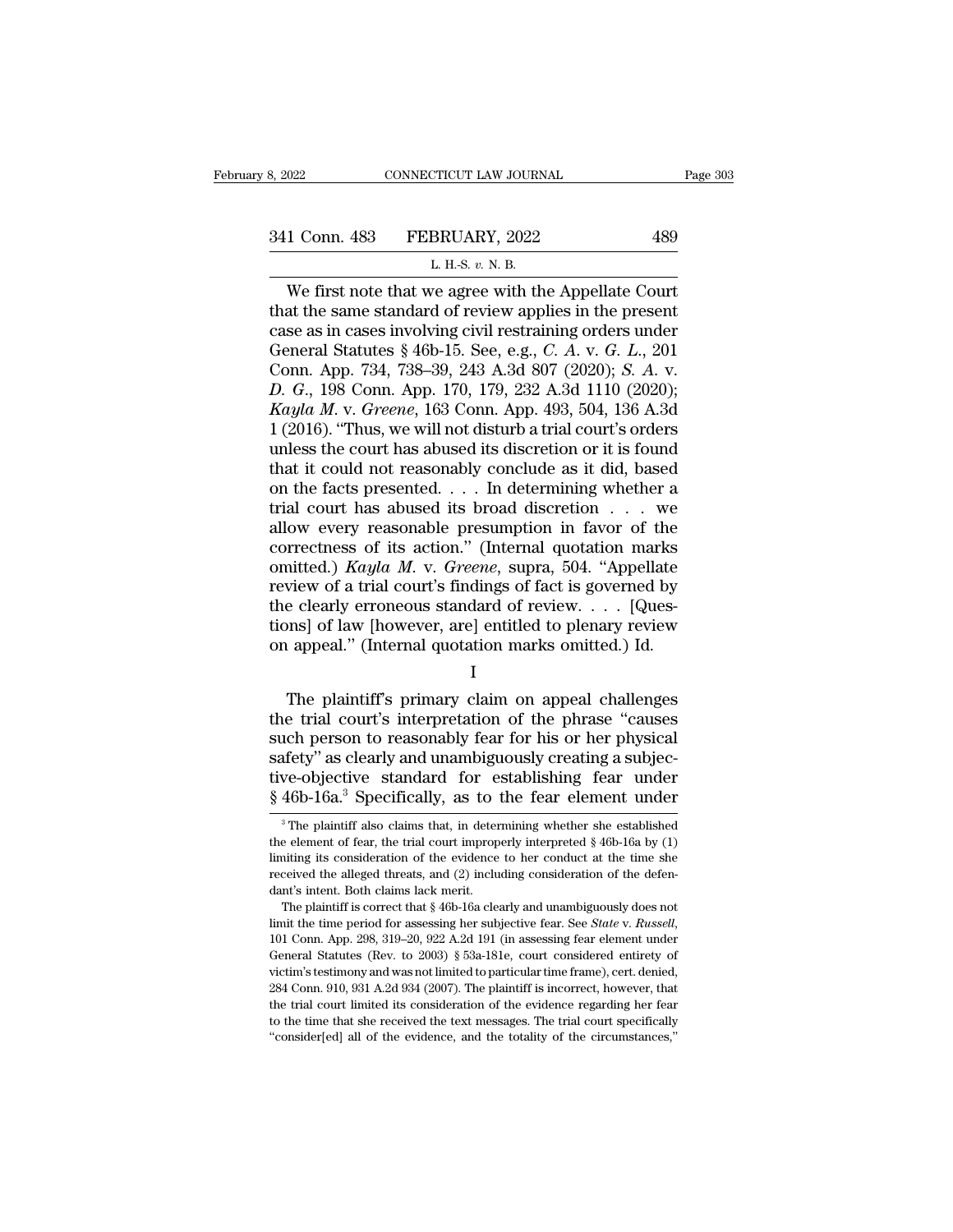# CONNECTICUT LAW JOURNAL February 8, 2022<br>490 FEBRUARY, 2022 341 Conn. 483<br>L. H.-S. v. N. B. CONNECTICUT LAW JOURNAL Februa<br>
FEBRUARY, 2022 341 Conn. 483<br>
L. H.-S. *v.* N. B.<br>
846b-16a, the trial court required the plaintiff to estab-

CONNECTICUT LAW JOURNAL Februa<br>  $\begin{array}{r} \text{Februz} \\ \text{FEBRUARY, 2022} \\ \text{L H.S. } v. N. B. \\ \text{M545} \\ \text{M6516a, the trial court required the plaintiff to establish that she in fact feared for her physical safety, as well as that a reasonable person under the existing$ FEBRUARY, 2022 341 Conn. 483<br>
L. H.S. v. N. B.<br>
S. 46b-16a, the trial court required the plaintiff to establish that she in fact feared for her physical safety, as<br>
well as that a reasonable person under the existing<br>
circ FEBRUARY, 2022 341 Conn. 483<br>
L. H.-S. v. N. B.<br>
S. 46b-16a, the trial court required the plaintiff to establish that she in fact feared for her physical safety, as<br>
well as that a reasonable person under the existing<br>
ci FEBRUARY, 2022 341 Conn. 483<br>
L. H.S. v. N. B.<br>
§ 46b-16a, the trial court required the plaintiff to establish that she in fact feared for her physical safety, as<br>
well as that a reasonable person under the existing<br>
circ EXECTIVE, 2022 FORT COMMEDS<br>
L. H.S. v. N. B.<br>
S. 46b-16a, the trial court required the plaintiff to establish that she in fact feared for her physical safety, as<br>
well as that a reasonable person under the existing<br>
circ L. H.-S.  $v$ . N. B.<br>
S. 46b-16a, the trial court required the plaintiff to establish that she in fact feared for her physical safety, as<br>
well as that a reasonable person under the existing<br>
circumstances would fear for h  $\S$  46b-16a, the trial court required the plaintiff to establish that she in fact feared for her physical safety, as<br>well as that a reasonable person under the existing<br>circumstances would fear for his or her own physical lish that she in fact feared for her physical safety, as<br>well as that a reasonable person under the existing<br>circumstances would fear for his or her own physical<br>safety. The plaintiff argues that § 46b-16a is ambiguous<br>wit well as that a reasonable person under incircumstances would fear for his or her of safety. The plaintiff argues that § 46b-16a is with respect to this standard, that legisla supports applying an objective-only standard an reumstances would rear for his or her own physical<br>fety. The plaintiff argues that  $\S$  46b-16a is ambiguous<br>th respect to this standard, that legislative history<br>pports applying an objective-only standard, and that<br>y othe safety. The plaintiff argues that § 46b-16a is ambiguous<br>with respect to this standard, that legislative history<br>supports applying an objective-only standard, and that<br>any other interpretation would yield an absurd or<br>biza

with respect to this standard, that legislative history<br>supports applying an objective-only standard, and that<br>any other interpretation would yield an absurd or<br>bizarre result. We are not persuaded.<br>Our review of this clai supports applying an objective-only standard, and that<br>any other interpretation would yield an absurd or<br>bizarre result. We are not persuaded.<br>Our review of this claim, which requires us to con-<br>strue § 46b-16a, is plenar any other interpretation would yield an absurd or<br>bizarre result. We are not persuaded.<br>Our review of this claim, which requires us to con-<br>strue § 46b-16a, is plenary. See, e.g., 777 Residential,<br>LLC v. Metropolitan Dist bizarre result. We are not persuaded.<br>
Our review of this claim, which requires us to construe § 46b-16a, is plenary. See, e.g., 777 Residential,<br>
LLC v. Metropolitan District Commission, 336 Conn.<br>
819, 827, 251 A.3d 56 Our review of this claim, which requires us to construe § 46b-16a, is plenary. See, e.g., 777 Residential, LLC v. Metropolitan District Commission, 336 Conn.<br>819, 827, 251 A.3d 56 (2020). In construing § 46b-16a, our analy strue § 46b-16a, is plenary. See, e.g., 777 Residential,<br>LLC v. Metropolitan District Commission, 336 Conn.<br>819, 827, 251 A.3d 56 (2020). In construing § 46b-16a,<br>our analysis is guided by General Statutes § 1-2z, and,<br>thu our analysis is guided by General Statutes § 1-2z, and,<br>thus, we begin with the text of § 46b-16a. See id., 827–29.<br>Section 46b-16a (a) provides in relevant part that<br>"stalking' means two or more wilful acts, performed<br>inc thus, we begin with the text of  $\S$  46b-16a. See id., 827–29.<br>Section 46b-16a (a) provides in relevant part that<br>"stalking" means two or more wilful acts, performed<br>including the nature of the defendant's text messages, t

Section 46b-16a (a) provides in relevant part that<br>"'stalking' means two or more wilful acts, performed<br>including the nature of the defendant's text messages, the plaintiff's responses<br>to those text messages, and her demea "Stalking' means two or more wilful acts, performed<br>including the nature of the defendant's text messages, the plaintiff's responses<br>to those text messages, and her demeanor and conduct both when the text<br>messages were sen starking intearts two or ntore wintu acts, performed<br>including the nature of the defendant's text messages, the plaintiff's responses<br>to those text messages, and her demeanor and conduct both when the text<br>messages were se including the nature of the c<br>to those text messages, an<br>messages were sent and af<br>plaintiff's testimory that ti<br>physical safety, and that th<br>a witness' credibility.<br>As for the trial court's those text messages, and her demeanor and conduct both when the text essages were sent and afterward. The trial court simply did not credit the aintiff's testimony that the text messages made her fear for her life and sys messages were sent and afterward. The trial court simply did not credit the plaintiff's testimony that the text messages made her fear for her life and physical safety, and that this fear grew over time. This court cannot

physical safety, and that this fear grew over time. This court cannot reweigh<br>a witness' credibility.<br>As for the trial court's reliance on the defendant's intent, the plaintiff<br>misconstrues the trial court decision. See physical safety, and that this fear grew over time. This court cannot reweigh a witness' credibility.<br>As for the trial court's reliance on the defendant's intent, the plaintiff misconstrues the trial court decision. See *S* As for the trial court's reliance on the defendant's intent, the plaintiff misconstrues the trial court decision. See *S. B-R. v. J. D.*, 208 Conn. App. 342, 348–49, 351, A.3d (2021) (explaining that it is plaintiff's app misconstrues the trial court decision. See *S. B-R. v. J. D.*, 208 Conn. App.<br>342, 348–49, 351, A.3d (2021) (explaining that it is plaintiff's apprehension, not defendant's thoughts, action or intent, that is relevant); 342, 348–49, 351, A.3d (2021) (explaining that it is plaintiff's apprehension, not defendant's thoughts, action or intent, that is relevant); *C. A. v. G. L.*, supra, 201 Conn. App. 742 n.7 ("[t]he statute makes no ment Figure 10. The subjective absence of fear on the defendant's change of  $L$ , supra, 201 Conn. App. 742 n.7 ("[t]he statute makes no mention of the defendant's intent with respect to the element that he caused the plaintiff *a*. *L*, supra, 201 Conn. App. 742 n.7 ("[t]he statute makes no mention of the defendant's intent with respect to the element that he caused the plaintiff to fear for her physical safety" (emphasis omitted)). The trial c defendant's intent with respect to the element that he caused the plaintiff to fear for her physical safety" (emphasis omitted)). The trial court did not require the plaintiff to establish the defendant's intent; nor did i to fear for her physical safety" (emphasis omitted)). The trial court did not require the plaintiff to establish the defendant's intent; nor did it premise its finding of her subjective absence of fear on the defendant's i require the plaintiff to establish the defendant's intent; nor did it premise its finding of her subjective absence of fear on the defendant's intent. Rather, after considering the evidence, the trial court credited the te Figure 1.1 The final map of her subjective absence of fear on the defendant's intent. Rather, after considering the evidence, the trial court credited the testimony of the defendant and C that, not only did he intend his sation to her parents. As the Appellate Court has explained, "[the Itrial court credited the testimony of the defendant and C that, not only did he intend his comments to be a joke but that the plaintiff reacted in a way t defendant and C that, not only did he intend his comments to be a joke but that the plaintiff reacted in a way that showed she recognized that he was joking, including by laughing with C, teasing the defendant, appearing defendant and C that, not only did he intend his comments to be a joke but<br>that the plaintiff reacted in a way that showed she recognized that he was<br>joking, including by laughing with C, teasing the defendant, appearing t induction, including by laughing with C, teasing the defendant, appearing to be happy following the text conversation, and not reporting the text conversation to her parents. As the Appellate Court has explained, "[t]he [t be happy following the text conversation, and not reporting the text conver-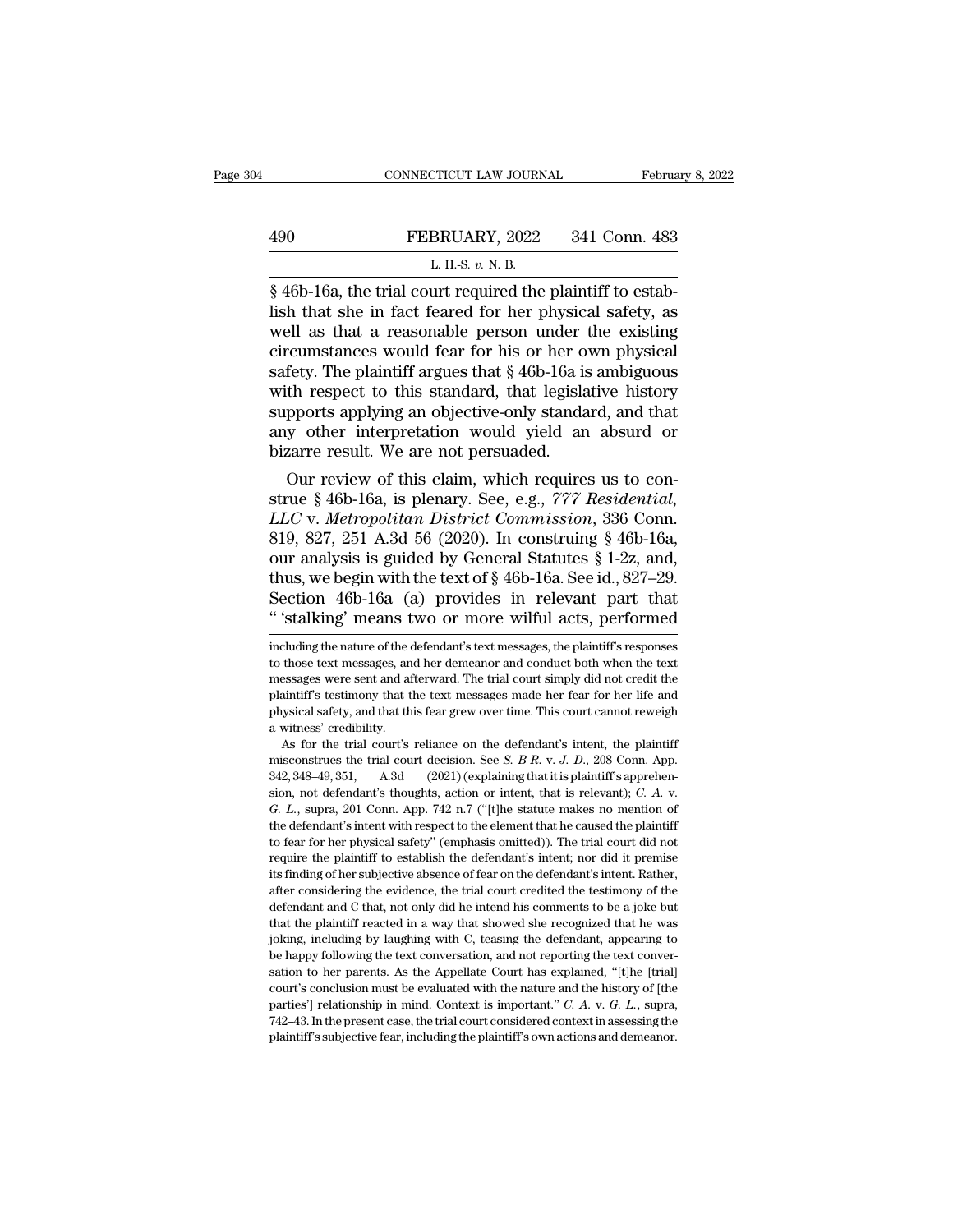| 8, 2022       | CONNECTICUT LAW JOURNAL                            | Page 305 |
|---------------|----------------------------------------------------|----------|
| 341 Conn. 483 | FEBRUARY, 2022                                     | 491      |
|               | L. H.-S. v. N. B.                                  |          |
|               | in a threatening predatory or disturbing manner of |          |

3, 2022 CONNECTICUT LAW JOURNAL Page:<br>
341 Conn. 483 FEBRUARY, 2022 491<br>
L. H.-S. v. N. B.<br>
in a threatening, predatory or disturbing manner of:<br>
Harassing, following, lying in wait for, surveilling, moni-341 Conn. 483 FEBRUARY, 2022 491<br>
L. H.-S. v. N. B.<br>
in a threatening, predatory or disturbing manner of:<br>
Harassing, following, lying in wait for, surveilling, moni-<br>
toring or sending unwanted gifts or messages to anothe 341 Conn. 483 FEBRUARY, 2022 491<br>
L. H.-S.  $v$ . N. B.<br>
in a threatening, predatory or disturbing manner of:<br>
Harassing, following, lying in wait for, surveilling, moni-<br>
toring or sending unwanted gifts or messages to ano 341 Conn. 483 FEBRUARY, 2022 491<br>
L. H.S.  $v$ . N. B.<br>
in a threatening, predatory or disturbing manner of:<br>
Harassing, following, lying in wait for, surveilling, moni-<br>
toring or sending unwanted gifts or messages to anot L. H.S. *v.* N. B.<br>
in a threatening, predatory or disturbing manner of:<br>
Harassing, following, lying in wait for, surveilling, moni-<br>
toring or sending unwanted gifts or messages to another<br>
person directly, indirectly or *person to reasonably fear* for his or her physical safety.<br> *person directly, indirectly or through a third person, by any method, device or other means, that causes <i>such person to reasonably fear* for his or her physi in a threatening, predator<br>Harassing, following, lying i<br>toring or sending unwanted<br>person directly, indirectly c<br>any method, device or oth<br>person to reasonably fear fo<br>(Emphasis added.)<br>Neither party disputes t relative of sending in ward for, survening, montring or sending unwanted gifts or messages to another<br>rson directly, indirectly or through a third person, by<br>y method, device or other means, that causes *such*<br>rson to reas forms of sending unwanted gifts of messages to another<br>person directly, indirectly or through a third person, by<br>any method, device or other means, that causes *such<br>person to reasonably fear* for his or her physical safet

person unectly, indirectly of through a third person, by<br>any method, device or other means, that causes *such*<br>person to reasonably fear for his or her physical safety."<br>(Emphasis added.)<br>Neither party disputes that the ph any method, device of other means, that causes such<br>person to reasonably fear for his or her physical safety."<br>(Emphasis added.)<br>Neither party disputes that the phrase "reasonably<br>fear" creates an objective standard. Rathe person to reasonaby jear for fits of her physical safety.<br>
(Emphasis added.)<br>
Neither party disputes that the phrase "reasonably<br>
fear" creates an objective standard. Rather, the plain-<br>
tiff's claim focuses on the meaning Neither party disputes that the phrase "reasonably<br>fear" creates an objective standard. Rather, the plain-<br>tiff's claim focuses on the meaning of the word "such,"<br>and, in particular, whether it adds a subjective element<br>t Neither party disputes that the phrase "reasonably<br>fear" creates an objective standard. Rather, the plain-<br>tiff's claim focuses on the meaning of the word "such,"<br>and, in particular, whether it adds a subjective element<br>to fear" creates an objective standard. Rather, the plaintiff's claim focuses on the meaning of the word "such,"<br>and, in particular, whether it adds a subjective element<br>to the standard. The statute does not define either the tiff's claim focuses on the meaning of the word "such,"<br>and, in particular, whether it adds a subjective element<br>to the standard. The statute does not define either the<br>term "such" or the phrase "such person." Therefore, w and, in particular, whether it adds a subjective element<br>to the standard. The statute does not define either the<br>term "such" or the phrase "such person." Therefore, we<br>construe the term according to its "commonly approved<br> to the standard. The statute does not define either the<br>term "such" or the phrase "such person." Therefore, we<br>construe the term according to its "commonly approved<br>usage"; General Statutes § 1-1 (a); "mindful of any pecuterm "such" or the phrase "such person." Therefore, we<br>construe the term according to its "commonly approved<br>usage"; General Statutes § 1-1 (a); "mindful of any pecu-<br>liar or technical meaning it may have assumed in the<br>la construe the term according to its "commonly approved<br>usage"; General Statutes § 1-1 (a); "mindful of any pecu-<br>liar or technical meaning it may have assumed in the<br>law. We may find evidence of such usage, and technical<br>m usage"; General Statutes § 1-1 (a); "mindful of any pecular or technical meaning it may have assumed in the law. We may find evidence of such usage, and technical meaning, in dictionary definitions, as well as by reading liar or technical meaning it may have assumed in the<br>law. We may find evidence of such usage, and technical<br>meaning, in dictionary definitions, as well as by reading<br>the statutory language within the context of the broader Iaw. We may find evidence of such usage, and technical<br>meaning, in dictionary definitions, as well as by reading<br>the statutory language within the context of the broader<br>legislative scheme. . . . Additionally, we may look Estatutory language whill the collect of the broader<br>gislative scheme.... Additionally, we may look to<br>ior case law defining the term at issue." (Citation<br>initted; internal quotation marks omitted.) 777 *Resi-<br>mtial, LLC* degislative scheme. . . . Additionally, we may look to prior case law defining the term at issue." (Citation omitted; internal quotation marks omitted.) 777 Residential, LLC v. Metropolitan District Commission, supra, 336

prior case faw defining the term at issue. (Citation<br>
omitted; internal quotation marks omitted.) 777 Resi-<br>
dential, LLC v. Metropolitan District Commission,<br>
supra, 336 Conn. 831.<br>
The parties focus on the dictionary de omitted, internal quotation marks omitted.) THT hesi-<br>dential, LLC v. Metropolitan District Commission,<br>supra, 336 Conn. 831.<br>The parties focus on the dictionary definition of the<br>term "such," correctly noting that Black' dential, *LEC* v. *Metropolitan District Commission*,<br>supra, 336 Conn. 831.<br>The parties focus on the dictionary definition of the<br>term "such," correctly noting that Black's Law Diction-<br>ary defines it as, "[o]f this or tha Supra, 550 Colul. 851.<br>
The parties focus on the dictionary definition of the<br>
term "such," correctly noting that Black's Law Diction-<br>
ary defines it as, "[o]f this or that kind . . . [t]hat or<br>
those; having just been m The parties focus on the dictionary definition of the<br>term "such," correctly noting that Black's Law Diction-<br>ary defines it as, "[o]f this or that kind . . . [t]hat or<br>those; having just been mentioned . . . . " Black's term "such," correctly noting that Black's Law Diction-<br>ary defines it as, "[o]f this or that kind . . . [t]hat or<br>those; having just been mentioned . . . ." Black's Law<br>Dictionary (11th Ed. 2019) p. 1732; see also America ary defines it as, "[o]f this or that kind . . . [t]hat or<br>those; having just been mentioned . . . ." Black's Law<br>Dictionary (11th Ed. 2019) p. 1732; see also American<br>Heritage College Dictionary (4th Ed. 2007) p. 1378<br>(d those; having just been mentioned  $\ldots$ ." Black's Law Dictionary (11th Ed. 2019) p. 1732; see also American Heritage College Dictionary (4th Ed. 2007) p. 1378 (defining "such" as "[o]f this kind," "[o]f a kind specified o Dictionary (11th Ed. 2019) p. 1732; see also American<br>Heritage College Dictionary (4th Ed. 2007) p. 1378<br>(defining "such" as "[o]f this kind," "[o]f a kind specified<br>or implied," and "[o]f a degree or quality indicated").<br> Heritage College Dictionary (4th Ed. 2007) p. 1378<br>(defining "such" as "[0]f this kind," "[0]f a kind specified<br>or implied," and "[0]f a degree or quality indicated").<br>According to the plaintiff, this definition confirms t (defining "such" as "[o]f this kind," "[o]f a kind specified<br>or implied," and "[o]f a degree or quality indicated").<br>According to the plaintiff, this definition confirms that<br>"such" has two reasonable interpretations and i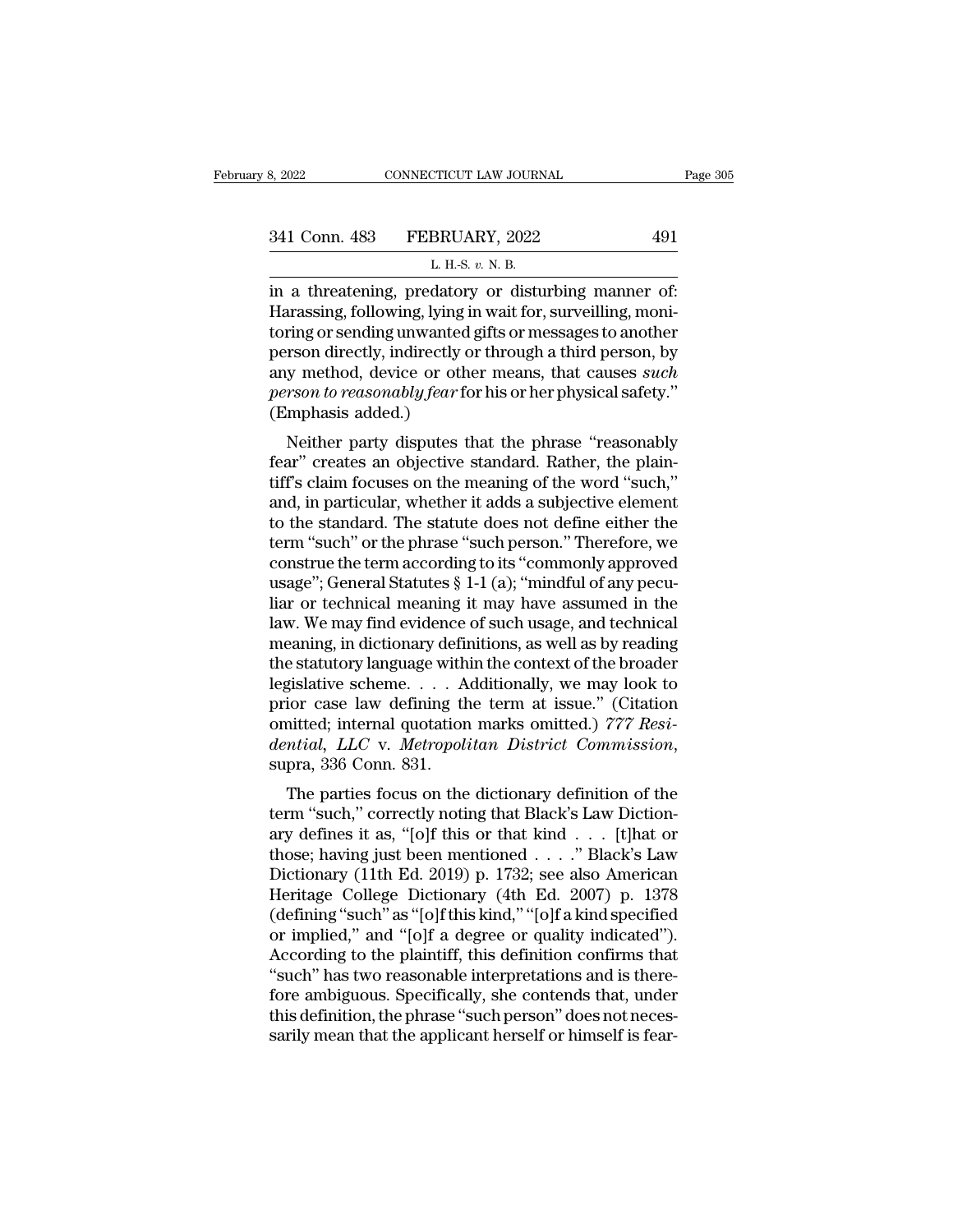|     | CONNECTICUT LAW JOURNAL                           | February 8, 2022 |
|-----|---------------------------------------------------|------------------|
|     |                                                   |                  |
| 492 | FEBRUARY, 2022<br>L. H.-S. $v$ . N. B.            | 341 Conn. 483    |
|     | ful but may plausibly be interpreted to mean that |                  |

February 8, 202<br>
FEBRUARY, 2022 341 Conn. 483<br>
L. H.S. v. N. B.<br>
L. H.S. v. N. B.<br>
Tul but may plausibly be interpreted to mean that<br>
"someone in the applicant's position" is fearful. The<br>
first interpretation graphs a su FEBRUARY, 2022 341 Conn. 483<br>
L. H.-S. v. N. B.<br>
L. H.-S. v. N. B.<br>
Tul but may plausibly be interpreted to mean that<br>
"someone in the applicant's position" is fearful. The<br>
first interpretation creates a subjective standa FEBRUARY, 2022 341 Conn. 483<br>
L. H.-S.  $v$ . N. B.<br>
ful but may plausibly be interpreted to mean that<br>
"someone in the applicant's position" is fearful. The<br>
first interpretation creates a subjective standard and the<br>
seco FEBRUARY, 2022 341 Conn. 483<br>
L. H.-S. v. N. B.<br>
ful but may plausibly be interpreted to mean that<br>
"someone in the applicant's position" is fearful. The<br>
first interpretation creates a subjective standard and the<br>
second EXECUTE: THE CELL THE COLL THE<br>
L. H.-S. v. N. B.<br>
"Someone in the applicant's position" is fearful. The<br>
first interpretation creates a subjective standard and the<br>
second creates an objective standard. The defendant,<br>
w L. H.S.  $v$ . N. B.<br>
ful but may plausibly be interpreted to mean that<br>
"someone in the applicant's position" is fearful. The<br>
first interpretation creates a subjective standard and the<br>
second creates an objective standar ful but may plausibly be interpreted to mean that<br>"someone in the applicant's position" is fearful. The<br>first interpretation creates a subjective standard and the<br>second creates an objective standard. The defendant,<br>withou "someone in the applicant's position" is fearful. The<br>first interpretation creates a subjective standard and the<br>second creates an objective standard. The defendant,<br>without providing any analysis, contends that it is clea first interpretation creates a subjective standard and the second creates an objective standard. The defendant, without providing any analysis, contends that it is clear and unambiguous that the legislature intended for th second creates an objective standard. The defendant,<br>without providing any analysis, contends that it is clear<br>and unambiguous that the legislature intended for this<br>language to create a subjective standard. The parties<br>ig without providing any analysis, contends<br>and unambiguous that the legislature inte<br>language to create a subjective standard<br>ignore, however, our relevant tools of s<br>struction, specifically, the last anteceden<br>ing its well In the last and the registrative methods for any against and any again and any again are convergenced by convertion, specifically, the last antecedent rule, included its well established exception when the statutory agains language to create a subjective standard. The parties<br>ignore, however, our relevant tools of statutory con-<br>struction, specifically, the last antecedent rule, includ-<br>ing its well established exception when the statutory<br>l

function, specifically, the last antecedent rule, includ-<br>ing its well established exception when the statutory<br>language at issue includes commas.<br>Under the last antecedent rule, which this court has<br>applied on numerous oc and the stablished exception when the statutory<br>ing its well established exception when the statutory<br>language at issue includes commas.<br>Under the last antecedent rule, which this court has<br>applied on numerous occasions, " Ianguage at issue includes commas.<br>
Under the last antecedent rule, which this court has<br>
applied on numerous occasions, "[r]eferential and quali-<br>
fying words and phrases, where no contrary intention<br>
appears, refer solel Under the last antecedent rule, which this court has<br>applied on numerous occasions, "[r]eferential and quali-<br>fying words and phrases, where no contrary intention<br>appears, refer solely to the last antecedent. The last<br>ant Under the last antecedent rule, which this court has<br>applied on numerous occasions, "[r]eferential and quali-<br>fying words and phrases, where no contrary intention<br>appears, refer solely to the last antecedent. The last<br>ant applied on numerous occasions, "[r]eferential and qualifying words and phrases, where no contrary intention<br>appears, refer solely to the last antecedent. The last<br>antecedent is the last word, phrase, or clause that can<br>be fying words and phrases, where no contrary intention<br>appears, refer solely to the last antecedent. The last<br>antecedent is the last word, phrase, or clause that can<br>be made an antecedent without impairing the meaning<br>of th appears, refer solely to the last antecedent. The last<br>antecedent is the last word, phrase, or clause that can<br>be made an antecedent without impairing the meaning<br>of the sentence. Thus a proviso usually applies to the<br>prov antecedent is the last word, phrase, or clause that can<br>be made an antecedent without impairing the meaning<br>of the sentence. Thus a proviso usually applies to the<br>provision or clause immediately preceding it." (Foot-<br>notes be made an antecedent without impairing the meaning<br>of the sentence. Thus a proviso usually applies to the<br>provision or clause immediately preceding it." (Foot-<br>notes omitted; internal quotation marks omitted.) 2A<br>N. Singe of the sentence. Thus a proviso usually applies to the<br>provision or clause immediately preceding it." (Foot-<br>notes omitted; internal quotation marks omitted.) 2A<br>N. Singer & J. Singer, Sutherland Statutes and Statutory<br>Con provision or clause immediately preceding it." (Footnotes omitted; internal quotation marks omitted.) 2A<br>N. Singer & J. Singer, Sutherland Statutes and Statutory<br>Construction (7th Ed. 2014) § 47:33, pp. 494–99. This<br>court notes omitted; internal quotation marks omitted.) 2A<br>N. Singer & J. Singer, Sutherland Statutes and Statutory<br>Construction (7th Ed. 2014) § 47:33, pp. 494–99. This<br>court similarly has summarized this rule: "[A] limiting<br>cl N. Singer & J. Singer, Sutherland Statutes and Statutory<br>Construction (7th Ed. 2014) § 47:33, pp. 494–99. This<br>court similarly has summarized this rule: "[A] limiting<br>clause or phrase is read as modifying only the noun or Construction (7th Ed. 2014) § 47:33, pp. 494–99. This<br>court similarly has summarized this rule: "[A] limiting<br>clause or phrase is read as modifying only the noun or<br>phrase that immediately precedes it  $\dots$  unless the<br>limi court similarly has summarized this rule: "[A] limiting<br>clause or phrase is read as modifying only the noun or<br>phrase that immediately precedes it . . . unless the<br>limiting language is separated from the preceding noun<br>or clause or phrase is read as modifying only the noun or phrase that immediately precedes it . . . unless the limiting language is separated from the preceding noun or phrase by a comma, in which case one may infer that the phrase that immediately precedes it . . . unless the<br>limiting language is separated from the preceding noun<br>or phrase by a comma, in which case one may infer<br>that the qualifying phrase is intended to apply to all its<br>antec limiting language is separated from the preceding noun<br>or phrase by a comma, in which case one may infer<br>that the qualifying phrase is intended to apply to all its<br>antecedents, not only the one immediately preceding<br>it." or phrase by a comma, in which case one may infer<br>that the qualifying phrase is intended to apply to all its<br>antecedents, not only the one immediately preceding<br>it." (Citations omitted; internal quotation marks omit-<br>ted.) *Framing Systems, Inc., 327 Conn. 467, 475, 174 A.3d*<br> *Framing Systems, Inc., 335 Conn. 467, 475, 102–103, 474 A.3d 1012 (2019); see id. (applying rule); see also<br>
<i>Framing Systems, Inc., 327 Conn. 467, 475, 174 A.3d 791* antecedents, not only the one immediately preceding<br>it." (Citations omitted; internal quotation marks omit-<br>ted.) *Karas* v. *Liberty Ins. Corp.*, 335 Conn. 62, 102–103,<br>228 A.3d 1012 (2019); see id. (applying rule); see a it." (Citations omitted; internal quotation marks omitted.) Karas v. Liberty Ins. Corp., 335 Conn. 62, 102–103, 228 A.3d 1012 (2019); see id. (applying rule); see also Corsair Special Situations Fund, L.P. v. Engineered Fr ted.) *Karas v. Liberty Ins. Corp.*, 335 Conn. 62, 102–103, 228 A.3d 1012 (2019); see id. (applying rule); see also *Corsair Special Situations Fund, L.P. v. Engineered Framing Systems, Inc.*, 327 Conn. 467, 475, 174 A.3d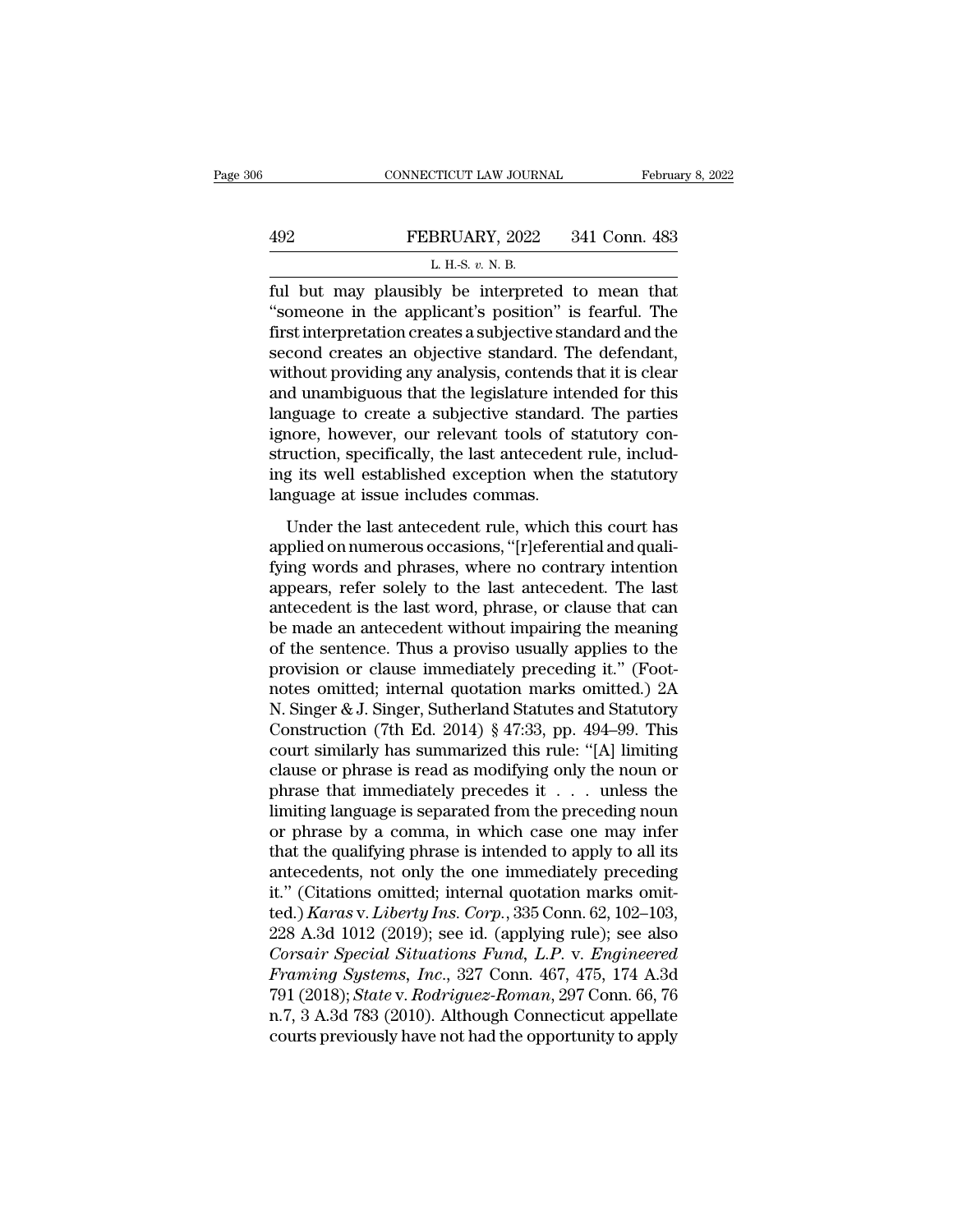341 Conn. 483 FEBRUARY, 2022 493

8, 2022 CONNECTICUT LAW JOURNAL<br>
341 Conn. 483 FEBRUARY, 2022 493<br>
L. H.-S. *v.* N. B.<br>
the last antecedent rule to the term "such" or the phrase 3, 2022 CONNECTICUT LAW JOURNAL Page 307<br>  $341$  Conn. 483 FEBRUARY, 2022 493<br>  $L$  H.S.  $v$ . N. B.<br>
the last antecedent rule to the term "such" or the phrase "such person," our trial courts and other jurisdictions<br>
consist 341 Conn. 483 FEBRUARY, 2022<br>
L. H.-S. v. N. B.<br>
the last antecedent rule to the term "such" or the phrase "such person," our trial courts and other jurisdictions<br>
consistently have applied this rule to the phrase "such pe 341 Conn. 483 FEBRUARY, 2022 493<br>
L. H.S. v. N. B.<br>
the last antecedent rule to the term "such" or the phrase "such person," our trial courts and other jurisdictions<br>
consistently have applied this rule to the phrase "suc 341 Conn. 483 FEBRUARY, 2022 493<br>
L. H.S. v. N. B.<br>
the last antecedent rule to the term "such" or the phrase<br>
"such person," our trial courts and other jurisdictions<br>
consistently have applied this rule to the phrase "su L. H.-S.  $v$ . N. B.<br>
the last antecedent rule to the term "such" or the phrase "such person," our trial courts and other jurisdictions<br>
consistently have applied this rule to the phrase "such<br>
person," holding that the ph L. H.-S. *v.* N. B.<br>
the last antecedent rule to the term "such" or the phrase<br>
"such person," our trial courts and other jurisdictions<br>
consistently have applied this rule to the phrase "such<br>
person," holding that the ph the last antecedent rule to the term "such" or the phrase "such person," our trial courts and other jurisdictions consistently have applied this rule to the phrase "such person," holding that the phrase modifies or refers "such person," our trial courts and other jurisdictions<br>consistently have applied this rule to the phrase "such<br>person," holding that the phrase modifies or refers to<br>the phrase immediately preceding it in the statute. Se consistently have applied this rule to the phrase "such<br>person," holding that the phrase modifies or refers to<br>the phrase immediately preceding it in the statute. See,<br>e.g., *Soler* v. *Progressive Casualty Ins. Co.*, Supe person," holding that the phrase modifies or refers to<br>the phrase immediately preceding it in the statute. See,<br>e.g., *Soler* v. *Progressive Casualty Ins. Co.*, Superior<br>Court, judicial district of Waterbury, Docket No. C the phrase immediately preceding it in the statute. See,<br>e.g., *Soler v. Progressive Casualty Ins. Co.*, Superior<br>Court, judicial district of Waterbury, Docket No. CV-<br>12-6016003-S (October 2, 2013) (56 Conn. L. Rptr. 704, e.g., *Soler v. Progressive Casualty Ins. Co.*, Superior<br>Court, judicial district of Waterbury, Docket No. CV-<br>12-6016003-S (October 2, 2013) (56 Conn. L. Rptr. 704,<br>705); *Montville v. Loiler*, Superior Court, judicial di Court, judicial district of Waterbury, Docket No. CV-<br>12-6016003-S (October 2, 2013) (56 Conn. L. Rptr. 704,<br>705); *Montville* v. *Loiler*, Superior Court, judicial district<br>of New London, Docket No. CV-12-6012277-S (July 12-6016003-S (October 2, 2013) (56 Conn. L. Rptr. 704,<br>705); *Montville v. Loiler*, Superior Court, judicial district<br>of New London, Docket No. CV-12-6012277-S (July 10,<br>2013) (57 Conn. L. Rptr. 50, 52); see also *People e* 705); *Montville* v. *Loiler*, Superior Court, judicial district<br>of New London, Docket No. CV-12-6012277-S (July 10,<br>2013) (57 Conn. L. Rptr. 50, 52); see also *People ex rel.*<br>*Negron v. Superintendent*, 36 N.Y.3d 32, 37, of New London, Docket No. CV-12-6012277-S (July 10,<br>2013) (57 Conn. L. Rptr. 50, 52); see also *People ex rel.*<br>*Negron v. Superintendent*, 36 N.Y.3d 32, 37, 160 N.E.3d<br>1266, 136 N.Y.S.3d 819 (2020); *Vermillion State Bank* 2013) (57 Conn. L. Rptr. 50, 52); see also *People ex rel.*<br>*Negron v. Superintendent*, 36 N.Y.3d 32, 37, 160 N.E.3d<br>1266, 136 N.Y.S.3d 819 (2020); *Vermillion State Bank v.*<br>*Dept. of Transportation*, 895 N.W.2d 269, 272– Negron v. Superintendent, 36 N.Y<br>1266, 136 N.Y.S.3d 819 (2020); Vern<br>Dept. of Transportation, 895 N.W.<br>App. 2017); State v. Wagner, 295 l<br>N.W.2d 357 (2016); Board of Tr<br>Relief & Pension Fund v. Temp.<br>284–85, 86 P.2d 1000 ( by, 155 N.H.S.3d STe (2028), Conductive Battle Land C.<br>the last and C. (2017); State v. Wagner, 295 Neb. 132, 138–39, 888<br>W.2d 357 (2016); Board of Trustees of Firemen's<br>the last antecedent rule to the lan-<br>age of § 46b-1 Express of Franksportation, see Fig. w.12d 200, 212 10 (infinited App. 2017); State v. Wagner, 295 Neb. 132, 138–39, 888 N.W.2d 357 (2016); *Board of Trustees of Firemen's Relief & Pension Fund v. Templeton*, 184 Okla.

Lished exception. For the present in the language of  $\S$  different in the last antecedent rule to the language of  $\S$  46b-16a (a), including the rule's well established exception when commas are present in the language at Relief & Pension Fund v. Templeton, 184 Okla. 281,<br>284–85, 86 P.2d 1000 (1939).<br>When we apply the last antecedent rule to the language of § 46b-16a (a), including the rule's well estab-<br>lished exception when commas are pr  $284-85$ ,  $86$  P.2d 1000 (1939).<br>When we apply the last antecedent rule to the language of  $§$  46b-16a (a), including the rule's well established exception when commas are present in the language at issue, the phrase "suc When we apply the last antecedent rule to the language of  $\S$  46b-16a (a), including the rule's well established exception when commas are present in the language at issue, the phrase "such person" clearly refers back to When we apply the last antecedent rule to the language of  $\S$  46b-16a (a), including the rule's well established exception when commas are present in the language at issue, the phrase "such person" clearly refers back to guage of § 46b-16a (a), including the rule's well established exception when commas are present in the language at issue, the phrase "such person" clearly refers back to the applicant. Specifically, the statute provides in lished exception when commas are present in the language at issue, the phrase "such person" clearly refers back to the applicant. Specifically, the statute provides in relevant part that "[a]ny person who has been the vict guage at issue, the phrase "such person" clearly refers<br>back to the applicant. Specifically, the statute provides<br>in relevant part that "[a]ny person who has been the<br>victim of sexual abuse, sexual assault or stalking may<br> back to the applicant. Specifically, the statute provides<br>in relevant part that "[a]ny person who has been the<br>victim of sexual abuse, sexual assault or stalking may<br>make an application to the Superior Court for relief<br>und in relevant part that "[a]ny person who has been the victim of sexual abuse, sexual assault or stalking may make an application to the Superior Court for relief under this section  $\ldots$ . As used in this section, 'stalking victim of sexual abuse, sexual assault or stalking may<br>make an application to the Superior Court for relief<br>under this section . . . . As used in this section, 'stalk-<br>ing' means two or more wilful acts, performed in a<br>thr make an application to the Superior Court for relief<br>under this section  $\ldots$ . As used in this section, 'stalk-<br>ing' means two or more wilful acts, performed in a<br>threatening, predatory or disturbing manner of: Harass-<br>in under this section . . . . As used in this section, 'stalking' means two or more wilful acts, performed in a threatening, predatory or disturbing manner of: Harassing, following, lying in wait for, surveilling, monitoring ing' means two or more wilful acts, performed in a<br>threatening, predatory or disturbing manner of: Harass-<br>ing, following, lying in wait for, surveilling, monitoring<br>or sending unwanted gifts or messages to *another per-*<br> threatening, predatory or disturbing manner of: Harassing, following, lying in wait for, surveilling, monitoring<br>or sending unwanted gifts or messages to *another per-*<br>son directly, indirectly or through a third person, b ing, following, lying in wait for, surveilling, monitoring<br>or sending unwanted gifts or messages to *another per-*<br>son directly, indirectly or through a third person, by<br>any method, device or other means, that causes *suc* or sending unwanted gifts or messages to *another person* directly, indirectly or through a third person, by any method, device or other means, that causes *such person* to reasonably fear for his or her physical safety."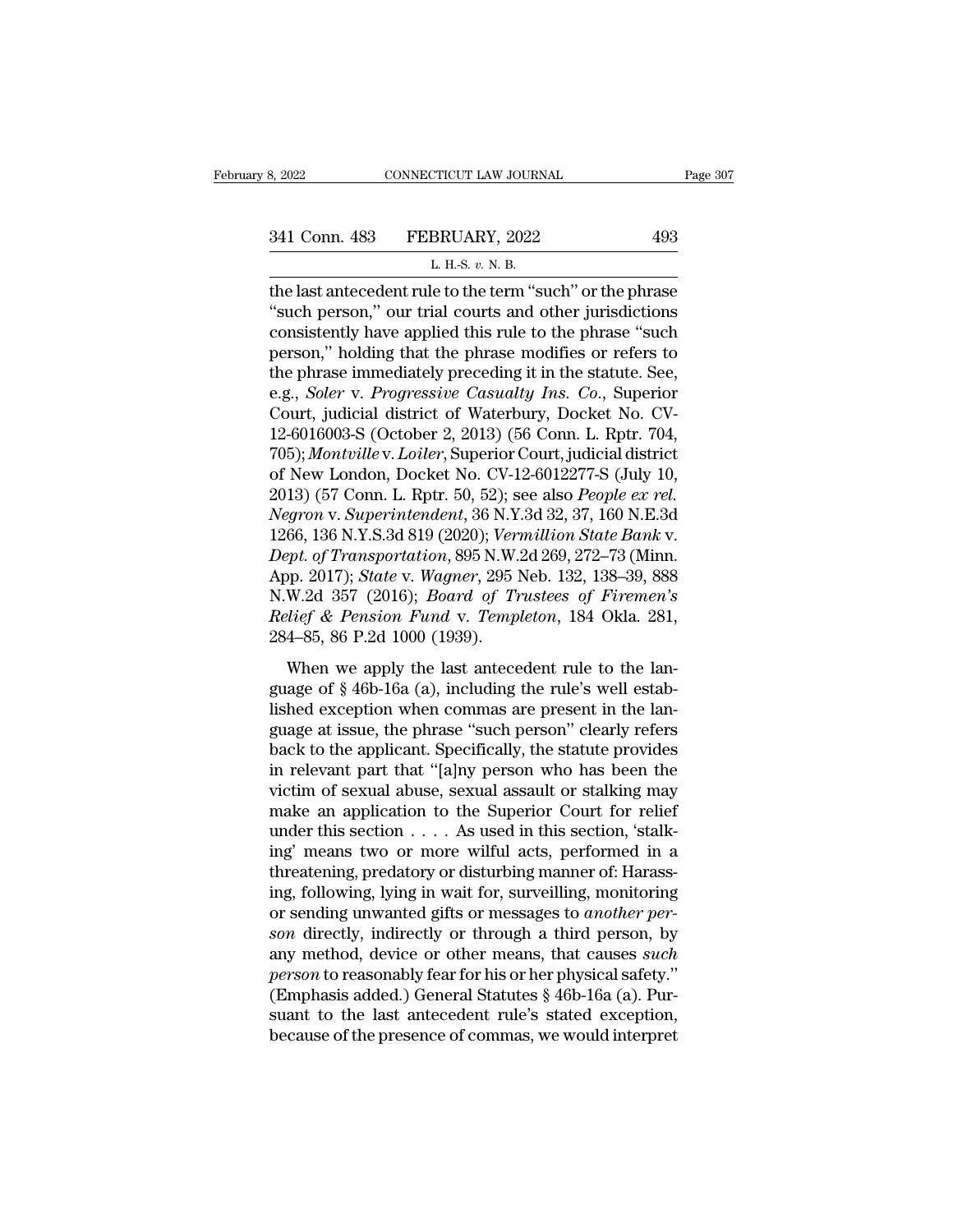# EXECUTE CONNECTICUT LAW JOURNAL February 8, 2022<br>494 FEBRUARY, 2022 341 Conn. 483<br>L. H.-S. v. N. B.

CONNECTICUT LAW JOURNAL Februa<br>
FEBRUARY, 2022 341 Conn. 483<br>
L. H.-S. *v.* N. B.<br>
"such person" to refer back to "a third person" and CONNECTICUT LAW JOURNAL February 8, 2022<br>
FEBRUARY, 2022 341 Conn. 483<br>
L. H.S. v. N. B.<br>
"such person" to refer back to "a third person" and<br>"another person," as long as "no contrary intention<br>
appears and the constructio FEBRUARY, 2022 341 Conn. 483<br>
L. H.-S. v. N. B.<br>
"such person" to refer back to "a third person" and<br>"another person," as long as "no contrary intention<br>
appears and the construction does not otherwise impair<br>
the meaning 494 FEBRUARY, 2022 341 Conn. 483<br>
L. H.-S. v. N. B.<br>
"such person" to refer back to "a third person" and<br>
"another person," as long as "no contrary intention<br>
appears and the construction does not otherwise impair<br>
the me **EXECUARY, 2022** 341 Conn. 483<br>
L. H.S. v. N. B.<br>
"such person" to refer back to "a third person" and<br>
"another person," as long as "no contrary intention<br>
appears and the construction does not otherwise impair<br>
the meani **Republican Party of Connection**<br> **Republican Party of Connection**<br> **Republican Party of Connecticut** v. **Merrill**, 307 Conn. 470, 491, 55 A.3d 251 (2012). In this particular<br>
context, however, it would, in fact, impair th "such person" to refer back to "a third person" and<br>"another person," as long as "no contrary intention<br>appears and the construction does not otherwise impair<br>the meaning of the sentence." (Internal quotation marks<br>omitte "another person," as long as "no contrary intention<br>appears and the construction does not otherwise impair<br>the meaning of the sentence." (Internal quotation marks<br>omitted.) *Republican Party of Connecticut v. Merrill*,<br>30 appears and the construction does not otherwise impair<br>the meaning of the sentence." (Internal quotation marks<br>omitted.) *Republican Party of Connecticut v. Merrill*,<br>307 Conn. 470, 491, 55 A.3d 251 (2012). In this particu the meaning of the sentence." (Internal quotation marks<br>omitted.) *Republican Party of Connecticut v. Merrill*,<br>307 Conn. 470, 491, 55 A.3d 251 (2012). In this particular<br>context, however, it would, in fact, impair the mea omitted.) *Republican Party of Connecticut v. Merrill,*<br>307 Conn. 470, 491, 55 A.3d 251 (2012). In this particular<br>context, however, it would, in fact, impair the meaning<br>of the sentence for "such person" to refer back to 307 Conn. 470, 491, 55 A.3d 251 (2012). In this particular context, however, it would, in fact, impair the meaning of the sentence for "such person" to refer back to "a third person." Specifically, it would make no sense f context, however, it would, in fact, impair the meaning<br>of the sentence for "such person" to refer back to "a<br>third person." Specifically, it would make no sense for<br>the alleged stalking victim to have to prove that the<br>th of the sentence for "such person" to refer back to "a<br>third person." Specifically, it would make no sense for<br>the alleged stalking victim to have to prove that the<br>third party who facilitated the stalking had to fear for<br>t third person." Specifically, it would make no sense for<br>the alleged stalking victim to have to prove that the<br>third party who facilitated the stalking had to fear for<br>their safety when the statute's stated purpose is to pr the alleged stalking victim to have to prove that the third party who facilitated the stalking had to fear for their safety when the statute's stated purpose is to protect stalking victims, not the facilitators of stalking third party who facilitated the stalking had to fear for<br>their safety when the statute's stated purpose is to pro-<br>tect stalking victims, not the facilitators of stalking.<br>Therefore, we conclude that the phrase "such perso their safety when the statute's stated purpose is to pro-<br>tect stalking victims, not the facilitators of stalking.<br>Therefore, we conclude that the phrase "such person"<br>plainly refers back only to "another person," that is, tect stalking victims, not the facilitators of stalking.<br>Therefore, we conclude that the phrase "such person"<br>plainly refers back only to "another person," that is, to<br>the person being stalked. As a result, to establish fe Therefore, we conclude that the phrase "such person"<br>plainly refers back only to "another person," that is, to<br>the person being stalked. As a result, to establish fear,<br>the plaintiff was required to establish that she subj plainly refers back only to "another person," that is, to<br>the person being stalked. As a result, to establish fear,<br>the plaintiff was required to establish that she subjec-<br>tively feared for her personal safety. Additional the person being stalked. As a result, to establish fear,<br>the plaintiff was required to establish that she subjec-<br>tively feared for her personal safety. Additionally, "such<br>person['s]" fear must be "reasonabl[e] . . . . " the plaintiff was required to establish that she subjectively feared for her personal safety. Additionally, "such person['s]" fear must be "reasonabl[e] . . . ." General Statutes § 46b-16a (a). This language adds an object tively feared for her personal safety. Additionally, "such<br>person['s]" fear must be "reasonabl[e] . . . . ." General<br>Statutes § 46b-16a (a). This language adds an objective<br>requirement. In other words, the plaintiff's subj person['s]" fear must be "rea<br>Statutes § 46b-16a (a). This la<br>requirement. In other words<br>fear also had to be objectivel<br>our tools of statutory construe<br>ously creates a subjective-ol<br>poses of assessing fear.<br>This interpret atures  $\S$  40b-10a (a). This language adds an objective<br>quirement. In other words, the plaintiff's subjective<br>ar also had to be objectively reasonable. Thus, under<br>trools of statutory construction,  $\S$  46b-16a unambigu-<br>s Fequirement. In other words, the plaintin's subjective<br>fear also had to be objectively reasonable. Thus, under<br>our tools of statutory construction, § 46b-16a unambigu-<br>ously creates a subjective-objective standard for pur

rear also had to be objectively reasonable. Thus, thider<br>our tools of statutory construction, § 46b-16a unambigu-<br>ously creates a subjective-objective standard for pur-<br>poses of assessing fear.<br>This interpretation of § 46b bour tools of statutory construction,  $\S$  400-10a unaminguously creates a subjective-objective standard for purposes of assessing fear.<br>This interpretation of  $\S$  46b-16a is consistent with the first and only appellate le busiy creates a subjective-objective standard for pur-<br>poses of assessing fear.<br>This interpretation of  $\S$  46b-16a is consistent with the<br>first and only appellate level case addressing the fear<br>element of  $\S$  46b-16a. In This interpretation of § 46b-16a is consistent with the first and only appellate level case addressing the fear element of § 46b-16a. In *C. A. v. G. L.*, supra, 201 Conn. App. 734,<sup>4</sup> without conducting a § 1-2z analysis This interpretation of § 46b-16a is consistent with the<br>first and only appellate level case addressing the fear<br>element of § 46b-16a. In *C. A.* v. *G. L.*, supra, 201 Conn.<br>App. 734,<sup>4</sup> without conducting a § 1-2z analys App. 734,<sup>4</sup> without conducting a  $\S$  1-2z analysis of the pertinent language, the Appellate Court stated that "[t]he standard to be applied in determining the reason-<br>ableness of the victim's fear in the context of the c pertinent language, the Appellate Court stated that "[t]he standard to be applied in determining the reason-<br>ableness of the victim's fear in the context of the crime<br> $\frac{4}{1}$ The plaintiff argues that *C*. *A*. is incons

<sup>&</sup>quot;[t]he standard to be applied in determining the reason-<br>ableness of the victim's fear in the context of the crime<br> $\frac{4}{1}$ The plaintiff argues that *C*. *A*. is inconsistent with *S*. *A*. *v. D. G.*, supra,<br>198 Conn. A ableness of the victim's fear in the context of the crime  $\frac{4 \text{ The plaintiff argues that } C. A. \text{ is inconsistent with } S. A. v. D. G., \text{ supra}}$ , 198 Conn. App. 191, which, she claims, required the plaintiff to establish only an objectively reasonable fear under  $\frac{$ The plaintiff argues that *C*. *A*. is inconsistent with *S*. *A*. *v*. *D*. *G*., supra, 198 Conn. App. 191, which, she claims, required the plaintiff to establish only an objectively reasonable fear under  $\S$  46b-16a. B <sup>4</sup> The plaintiff argues that *C*. *A*. is inconsistent with *S*. *A* 198 Conn. App. 191, which, she claims, required the plainty only an objectively reasonable fear under  $\S$  46b-16a. But there is not at issue on appeal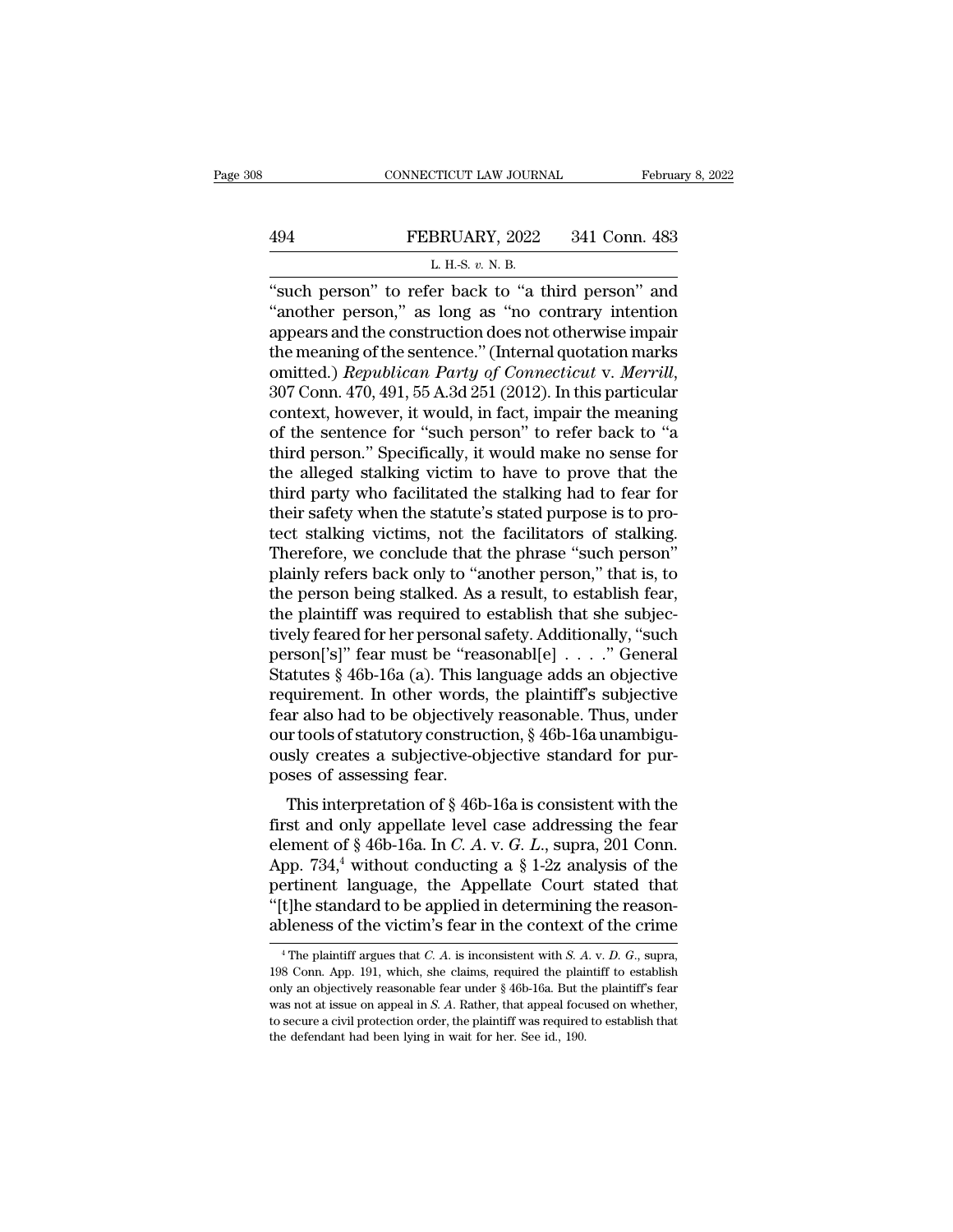| 8, 2022       | CONNECTICUT LAW JOURNAL                   | Page 309  |
|---------------|-------------------------------------------|-----------|
| 341 Conn. 483 | FEBRUARY, 2022                            | 495       |
|               | L. H.-S. v. N. B.                         |           |
|               | of stalking is a subjective-objective one | As to the |

3, 2022 CONNECTICUT LAW JOURNAL Page 309<br>
341 Conn. 483 FEBRUARY, 2022 495<br>
L. H.S. v. N. B.<br>
of stalking is a subjective-objective one. . . . As to the<br>
subjective test, the situation and the facts must be evalu-<br>
ated f 341 Conn. 483 FEBRUARY, 2022 495<br>
L. H.-S. v. N. B.<br>
of stalking is a subjective-objective one. . . . As to the<br>
subjective test, the situation and the facts must be evalu-<br>
ated from the perspective of the victim, i.e., 341 Conn. 483 FEBRUARY, 2022 495<br>
L. H.S. v. N. B.<br>
of stalking is a subjective-objective one. . . . As to the<br>
subjective test, the situation and the facts must be evalu-<br>
ated from the perspective of the victim, i.e., d 341 Conn. 483 FEBRUARY, 2022 495<br>
L. H.S. v. N. B.<br>
of stalking is a subjective-objective one. . . . As to the<br>
subjective test, the situation and the facts must be evalu-<br>
ated from the perspective of the victim, i.e., d L. H.S. v. N. B.<br>
L. H.S. v. N. B.<br>
Sof stalking is a subjective-objective one. . . . As to the<br>
subjective test, the situation and the facts must be evalu-<br>
ated from the perspective of the victim, i.e., did she in<br>
fact L. H.-S. v. N. B.<br>
of stalking is a subjective-objective one. . . . As to the<br>
subjective test, the situation and the facts must be evalu-<br>
ated from the perspective of the victim, i.e., did she in<br>
fact fear for her phys of stalking is a subjective-objective one. . . . As to the subjective test, the situation and the facts must be evaluated from the perspective of the victim, i.e., did she in fact fear for her physical safety? . . . If so subjective test, the situation and the facts must be evaluated from the perspective of the victim, i.e., did she in fact fear for her physical safety? . . . If so, that fear must be objectively reasonable, i.e., a reasonab ated from the perspective of the victim, i.e., did she in fact fear for her physical safety?  $\ldots$  If so, that fear must be objectively reasonable, i.e., a reasonable person under the existing circumstances would fear for fact fear for her phys<br>must be objectively re<br>under the existing cir<br>her physical safety."<br>ted.) Id., 740, quoting<br>298, 319, 922 A.2d 191<br>A.2d 934 (2007).<br>In support of this p ust be objectively reasonable, i.e., a reasonable person<br>der the existing circumstances would fear for his or<br>r physical safety." (Internal quotation marks omit-<br>d.) Id., 740, quoting *State* v. *Russell*, 101 Conn. App.<br> under the existing circumstances would rear for his or<br>her physical safety." (Internal quotation marks omit-<br>ted.) Id., 740, quoting *State* v. *Russell*, 101 Conn. App.<br>298, 319, 922 A.2d 191, cert. denied, 284 Conn. 910,

*A*. quotal salety. (Internal quotation marks ontited.) Id., 740, quoting *State* v. *Russell*, 101 Conn. App. 298, 319, 922 A.2d 191, cert. denied, 284 Conn. 910, 931 A.2d 934 (2007).<br>In support of this proposition, which ted.) 1d., 740, quoting *State* v. *Eussett*, 101 Conn. App.<br>298, 319, 922 A.2d 191, cert. denied, 284 Conn. 910, 931<br>A.2d 934 (2007).<br>In support of this proposition, which did not appear<br>to be challenged on appeal, the Ap 298, 319, 922 A.2d 191, cert. denied, 284 Conn. 910, 931<br>A.2d 934 (2007).<br>In support of this proposition, which did not appear<br>to be challenged on appeal, the Appellate Court in C.<br>A. quoted *State* v. *Russell*, supra, 1 A.2d 934 (2007).<br>
In support of this proposition, which did not appear<br>
to be challenged on appeal, the Appellate Court in *C.*<br>
A. quoted *State v. Russell*, supra, 101 Conn. App. 319,<br>
which, in turn, had quoted *State v* In support of this proposition, which did not appear<br>to be challenged on appeal, the Appellate Court in *C*.<br>A. quoted *State* v. *Russell*, supra, 101 Conn. App. 319,<br>which, in turn, had quoted *State* v. *Cummings*, 46 to be challenged on appeal, the Appellate Court in *C.*<br>A. quoted *State* v. *Russell*, supra, 101 Conn. App. 319,<br>which, in turn, had quoted *State* v. *Cummings*, 46 Conn.<br>App. 661, 678, 701 A.2d 663, cert. denied, 243 C A. quoted *State* v. *Russell*, supra, 101 Conn. App. 319,<br>which, in turn, had quoted *State* v. *Cummings*, 46 Conn.<br>App. 661, 678, 701 A.2d 663, cert. denied, 243 Conn. 940,<br>702 A.2d 645 (1997). In *Cummings*, the court which, in turn, had quoted *State* v. *Cummings*, 46 Conn.<br>App. 661, 678, 701 A.2d 663, cert. denied, 243 Conn. 940,<br>702 A.2d 645 (1997). In *Cummings*, the court did not<br>apply § 46b-16a but, rather, applied one of our cri App. 661, 678, 701 A.2d 663, cert. denied, 243 Conn. 940,<br>702 A.2d 645 (1997). In *Cummings*, the court did not<br>apply § 46b-16a but, rather, applied one of our criminal<br>statutes that proscribe stalking, General Statutes (R 702 A.2d 645 (1997). In *Cummings*, the court did not<br>apply § 46b-16a but, rather, applied one of our criminal<br>statutes that proscribe stalking, General Statutes (Rev.<br>to 1993) § 53a-181d, which, at the time of the incide apply § 46b-16a but, rather, applied one of our criminal<br>statutes that proscribe stalking, General Statutes (Rev.<br>to 1993) § 53a-181d, which, at the time of the incidents<br>at issue in *Cummings*, defined stalking in the sec statutes that proscribe stalking, General Statutes (Rev.<br>to 1993) § 53a-181d, which, at the time of the incidents<br>at issue in *Cummings*, defined stalking in the second<br>degree as occurring "when, with intent to cause anoth to 1993) § 53a-181d, which, at the time of the incidents<br>at issue in *Cummings*, defined stalking in the second<br>degree as occurring "when, with intent to cause another<br>person to fear for his physical safety, [the defendan erson to fear for his physical safety, [the defendant]<br>ilfully and repeatedly follows or lies in wait for *such*<br>*her person* and causes such other person to reason-<br>bly fear for his physical safety.<sup>75</sup> (Emphasis added.) wilfully and repeatedly follows or lies in wait for *such*<br>other person and causes such other person to reason-<br>ably fear for his physical safety."<sup>5</sup> (Emphasis added.)<br><sup>5</sup> In 2012, the legislature amended General Statute

other person and causes such other person to reasonably fear for his physical safety."<sup>5</sup> (Emphasis added.)<br><sup>5</sup> In 2012, the legislature amended General Statutes (Rev. to 2011) § 53a-<br>181d to define stalking as occurring **ably fear for his physical safety.**<sup>75</sup> (Emphasis added.)<br><sup>5</sup> In 2012, the legislature amended General Statutes (Rev. to 2011) § 53a-<br>181d to define stalking as occurring "when  $\dots$  [s]uch person knowingly<br>engages in a c ably Tear Tor Tils priystical safety. (Entipriasis added.)<br>
<sup>5</sup> In 2012, the legislature amended General Statutes (Rev. to 2011) § 53a-<br>
181d to define stalking as occurring "when . . . [s]uch person knowingly<br>
engages in <sup>5</sup> In 2012, the legislature amended General Statutes (Rev. to 2011) § 53a-181d to define stalking as occurring "when . . . [s]uch person knowingly engages in a course of conduct directed at a specific person that would 181d to define stalking as occurring "when  $\ldots$  [s]uch person knowingly engages in a course of conduct directed at a specific person that would *cause a reasonable person* to fear for such person's physical safety or the engages in a course of conduct directed at a specific person that would cause a reasonable person to fear for such person's physical safety or the physical safety of a third person . . . or . . . [s]uch person intentional *cause a reasonable person* to fear for such person's physical safety or the physical safety of a third person . . . or . . . [s]uch person intentionally, and for no legitimate purpose, engages in a course of conduct dire physical safety of a third person  $\ldots$  or  $\ldots$  [s]uch person intentionally, and for no legitimate purpose, engages in a course of conduct directed at a specific person that would cause a reasonable person to fear that s provided for no legitimate purpose, engages in a course of conduct directed at a specific person that would cause a reasonable person to fear that such person's employment, business or career is threatened, where (A) such a specific person that would cause a reasonable person to fear that such<br>person's employment, business or career is threatened, where (A) such<br>conduct consists of the actor telephoning to, appearing at or initiating com-<br>m a eproon's employment, business or career is threatened, where (A) such conduct consists of the actor telephoning to, appearing at or initiating communication or contact at such other person's place of employment or busine For example of conduct consists of the actor telephoning to, appearing at or initiating com-<br>munication or contact at such other person's place of employment or busi-<br>ness, provided the actor was previously and clearly in only fear standard. See *Kayla M. v. Greene*, supra, 163 Conn. App. 505–506.<br>Conduct, and (B) such conduct does not consist of constitutionally protected activity." (Emphasis added.) Public Acts 2012, No. 12-114, § 12. The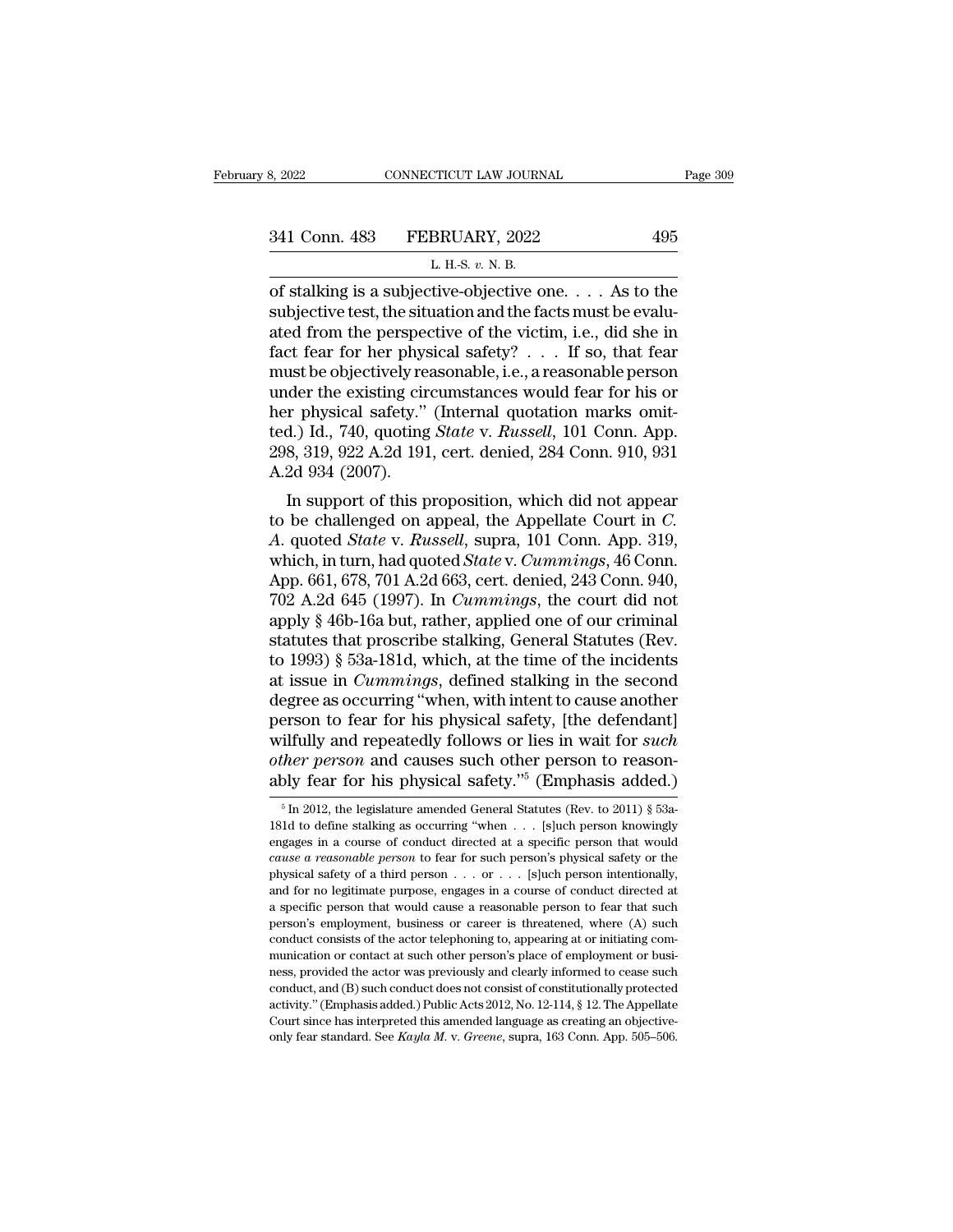|     | CONNECTICUT LAW JOURNAL                                | February 8, 2022 |
|-----|--------------------------------------------------------|------------------|
|     |                                                        |                  |
| 496 | FEBRUARY, 2022                                         | 341 Conn. 483    |
|     | L. H.-S. $v$ . N. B.                                   |                  |
|     | General Statutes (Rey to 1993) 8 53a-181d; see State y |                  |

CONNECTICUT LAW JOURNAL February 8, 202<br>
FEBRUARY, 2022 341 Conn. 483<br>
L. H.S. v. N. B.<br>
General Statutes (Rev. to 1993) § 53a-181d; see *State* v.<br>
Cummings, supra, 668. In interpreting and applying this<br>
language, the Ap **EXECUARY, 2022** 341 Conn. 483<br> *L. H.-S. v. N. B.*<br> *Ceneral Statutes (Rev. to 1993) § 53a-181d; see State v.*<br> *Cummings*, supra, 668. In interpreting and applying this language, the Appellate Court in *Cummings* held th **EXECUARY, 2022** 341 Conn. 483<br>
L. H.S. v. N. B.<br>
General Statutes (Rev. to 1993) § 53a-181d; see *State* v.<br>
Cummings, supra, 668. In interpreting and applying this<br>
language, the Appellate Court in *Cummings* held that<br> **EXECT 496** FEBRUARY, 2022 341 Conn. 483<br>
L. H.S. v. N. B.<br>
General Statutes (Rev. to 1993) § 53a-181d; see *State* v.<br>
Cummings, supra, 668. In interpreting and applying this<br>
language, the Appellate Court in *Cummings* L. H.-S. v. N. B.<br>
General Statutes (Rev. to 1993) § 53a-181d; see *State v.*<br> *Cummings*, supra, 668. In interpreting and applying this<br>
language, the Appellate Court in *Cummings* held that<br>
it created a subjective-obje L. H.-s. v. N. B.<br>
General Statutes (Rev. to 1993) § 53a-181d; see *State* v.<br> *Cummings*, supra, 668. In interpreting and applying this<br>
language, the Appellate Court in *Cummings* held that<br>
it created a subjective-obje General Statutes (Rev. to 1993) § 53a-181d; see *State* v.<br> *Cummings*, supra, 668. In interpreting and applying this<br>
language, the Appellate Court in *Cummings* held that<br>
it created a subjective-objective standard under *Cummings*, supra, 668. In interpreting and applying this language, the Appellate Court in *Cummings* held that it created a subjective-objective standard under which the victim had to fear for his or her physical safety language, the Appellate Court in *Cummings* held that<br>it created a subjective-objective standard under which<br>the victim had to fear for his or her physical safety<br>and that such fear had to be reasonable based on the<br>circu it created a subjective-objective standard under which<br>the victim had to fear for his or her physical safety<br>and that such fear had to be reasonable based on the<br>circumstances. See *State* v. *Cummings*, supra, 678.<br>Given the victim had to fear for his or her physical safety<br>and that such fear had to be reasonable based on the<br>circumstances. See *State* v. *Cummings*, supra, 678.<br>Given the similarity in the language used in General<br>Statute and that such fear had to be reasonable based on the circumstances. See *State* v. *Cummings*, supra, 678. Given the similarity in the language used in General Statutes (Rev. to 2011) § 53a-181d, as amended by Public Acts circumstances. See *State* v. *Cummings*, supra, 678.<br>Given the similarity in the language used in General<br>Statutes (Rev. to 2011) § 53a-181d, as amended by Pub-<br>lic Acts 2012, No. 12-114, § 12; see footnote 5 of this<br>opi Given the similarity in the language used in General<br>Statutes (Rev. to 2011) § 53a-181d, as amended by Pub-<br>lic Acts 2012, No. 12-114, § 12; see footnote 5 of this<br>opinion; and § 46b-16a, along with the fact that both<br>sta language is clear and unambiguous, it would be ''undenly absorbed be the hard to \$46b-16a, along with the fact that both statutes protect against stalking, we agree with the Appellate Court's application of this subjective

by a plane of this subjective-objective statutes protect against stalking, we agree with the Appellate Court's application of this subjective-objective standard to  $\S 46b-16a$  in *C. A.*<br>Nevertheless, the plaintiff argues statues protect against starking, we agree with the Appellate Court's application of this subjective-objective standard to  $§$  46b-16a in  $C$ .  $A$ .<br>Nevertheless, the plaintiff argues that, even if this language is clear a Experiment Court's application of this subjective-objective standard to § 46b-16a in  $C$ .  $A$ .<br>Nevertheless, the plaintiff argues that, even if this language is clear and unambiguous, it would be "undeniably absurd" to de We standard to y 400-10a in C. A.<br>
Nevertheless, the plaintiff argues that, even if this<br>
language is clear and unambiguous, it would be "undeni-<br>
ably absurd" to deny a plaintiff a protective order after<br>
she had received Nevertheless, the plaintiff argues that, even if this language is clear and unambiguous, it would be "undeniably absurd" to deny a plaintiff a protective order after she had received numerous death threats. Of course, we b language is clear and unambiguous, it would be "undeniably absurd" to deny a plaintiff a protective order after she had received numerous death threats. Of course, we by no means condone the defendant's conduct, which led ably absurd" to deny a plaintiff a protective order after<br>she had received numerous death threats. Of course,<br>we by no means condone the defendant's conduct,<br>which led to tumult within at least two families and<br>one school, she had received numerous death threats. Of course,<br>we by no means condone the defendant's conduct,<br>which led to tumult within at least two families and<br>one school, and to the intervention of a police depart-<br>ment and the we by no means condone the defendant's conduct,<br>which led to tumult within at least two families and<br>one school, and to the intervention of a police depart-<br>ment and the court system. But it does not follow that<br>it is absu which led to tumult within at least two families and<br>one school, and to the intervention of a police depart-<br>ment and the court system. But it does not follow that<br>it is absurd to conclude that, under the statute's clear<br>a one school, and to the intervention of a police department and the court system. But it does not follow that<br>it is absurd to conclude that, under the statute's clear<br>and unambiguous language, the legislature did not<br>intend ment and the court system. But it does not follow that<br>it is absurd to conclude that, under the statute's clear<br>and unambiguous language, the legislature did not<br>intend for courts to issue civil protective orders in situait is absurd to conclude that, under the statute's clear<br>and unambiguous language, the legislature did not<br>intend for courts to issue civil protective orders in situa-<br>tions in which an applicant did not take the threat<br>se and unambiguous language, the legislature did not<br>intend for courts to issue civil protective orders in situa-<br>tions in which an applicant did not take the threat<br>seriously, did not actually fear for his or her physical<br>sa intend for courts to issue civil protective orders in situations in which an applicant did not take the threat<br>seriously, did not actually fear for his or her physical<br>safety, and any such fear, to the extent it existed, w tions in which an applicant did not take the threat<br>seriously, did not actually fear for his or her physical<br>safety, and any such fear, to the extent it existed, was<br>not objectively reasonable under the circumstances.<br>The seriously, did not actually fear for his or her physical<br>safety, and any such fear, to the extent it existed, was<br>not objectively reasonable under the circumstances.<br>The plaintiff's absurdity argument essentially seeks to<br> safety, and any such fear, to the extent it existed, was<br>not objectively reasonable under the circumstances.<br>The plaintiff's absurdity argument essentially seeks to<br>prohibit courts from considering context in assessing<br>fea not objectively reasonable under the circumstances.<br>The plaintiff's absurdity argument essentially seeks to<br>prohibit courts from considering context in assessing<br>fear. Such an interpretation of § 46b-16a could lead to<br>ever de plaintin's absultuty argument essentially seeks to<br>ohibit courts from considering context in assessing<br>ar. Such an interpretation of § 46b-16a could lead to<br>ery threat, regardless of context, resulting in a civil<br>otecti profilm courts from considering comext in assessing<br>fear. Such an interpretation of § 46b-16a could lead to<br>every threat, regardless of context, resulting in a civil<br>protection order, a consequence we conclude the legis-<br>l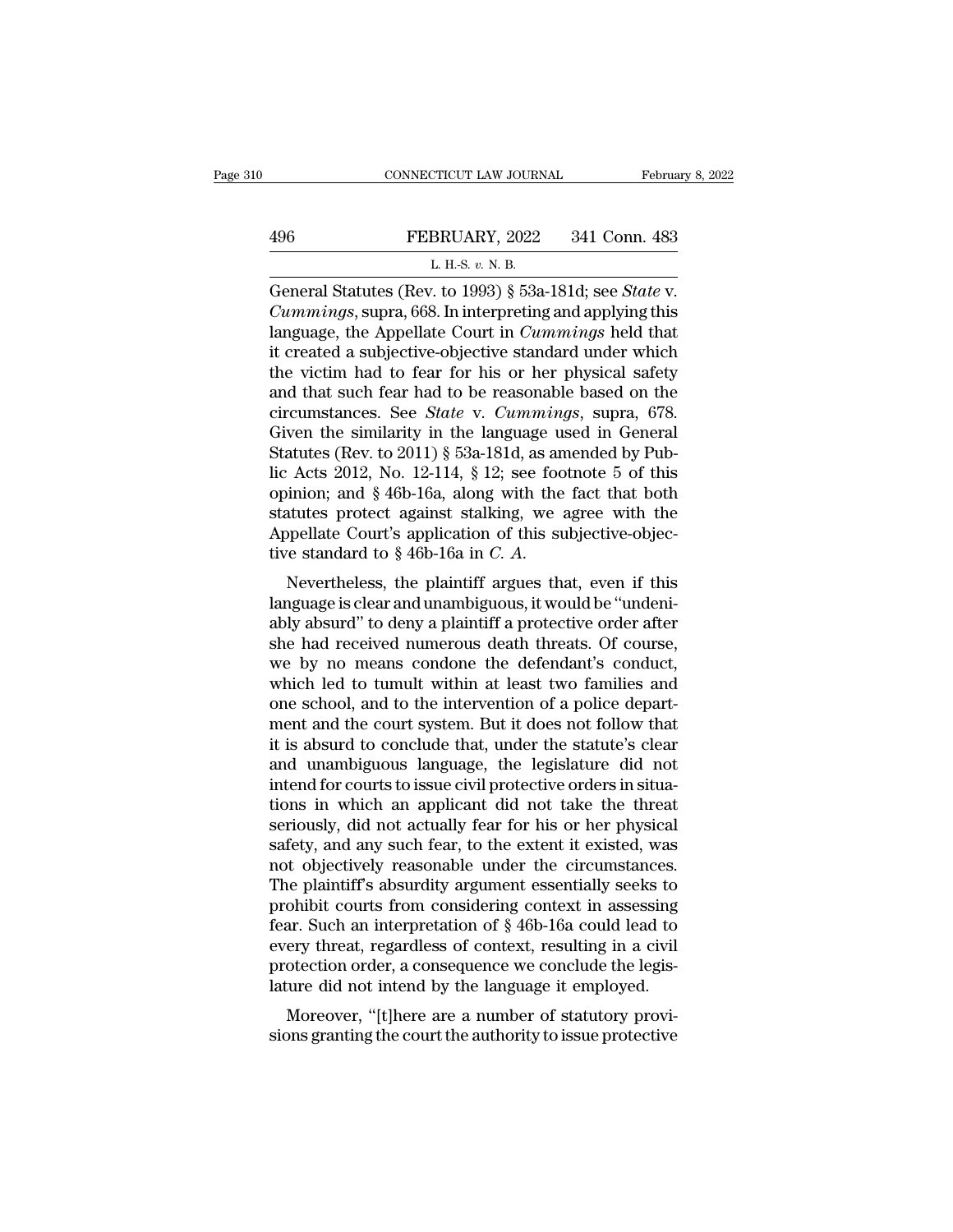8, 2022 CONNECTICUT LAW JOURNAL<br>
341 Conn. 483 FEBRUARY, 2022 497<br>
L. H.-S. *v.* N. B.<br>
or restraining orders." *S. A.* v. *D. G.*, supra, 198 Conn. or restraining orders.'' *S. A. v. D. G.*, supra, 198 Conn.<br>App. 186; see, e.g., General Statutes § 53a-40e (standing ariminal protoctive orders): Conoral Statutes § 54.11 341 Conn. 483 FEBRUARY, 2022 497<br>
L. H.-S. v. N. B.<br>
or restraining orders." *S. A. v. D. G.*, supra, 198 Conn.<br>
App. 186; see, e.g., General Statutes § 53a-40e (standing<br>
criminal protective orders); General Statutes § 54 341 Conn. 483 FEBRUARY, 2022 497<br>
L. H.S. v. N. B.<br>
or restraining orders." *S. A.* v. *D. G.*, supra, 198 Conn.<br>
App. 186; see, e.g., General Statutes § 53a-40e (standing<br>
criminal protective orders); General Statutes § 341 Conn. 483 FEBRUARY, 2022 497<br>
L. H.S. v. N. B.<br>
or restraining orders." S. A. v. D. G., supra, 198 Conn.<br>
App. 186; see, e.g., General Statutes § 53a-40e (standing<br>
criminal protective orders); General Statutes § 54-1 L. H.-S. v. N. B.<br>
The Collin 2012 Collins 2012<br>
L. H.-S. v. N. B.<br>
App. 186; see, e.g., General Statutes § 53a-40e (standing<br>
criminal protective orders); General Statutes § 54-1k<br>
(criminal protective orders).<sup>6</sup> As ame L. H.-s. v. N. B.<br>
or restraining orders." *S. A. v. D. G.*, supra, 198 Conn.<br>
App. 186; see, e.g., General Statutes § 53a-40e (standing<br>
criminal protective orders); General Statutes § 54-1k<br>
(criminal protective orders) or restraining orders." S. A. v. D. G., supra, 198 Conn.<br>App. 186; see, e.g., General Statutes § 53a-40e (standing<br>criminal protective orders); General Statutes § 54-1k<br>(criminal protective orders).<sup>6</sup> As amended by Publi App. 186; see, e.g., General Statutes § 53a-40e (standing<br>criminal protective orders); General Statutes § 54-1k<br>(criminal protective orders).<sup>6</sup> As amended by Public<br>Acts 2017, No. 17-99, § 1, § 46b-16a provides an addi-<br> criminal protective orders); General Statutes § 54-1k<br>(criminal protective orders).<sup>6</sup> As amended by Public<br>Acts 2017, No. 17-99, § 1, § 46b-16a provides an addi-<br>tional judicial remedy to protect those who fear for<br>their (criminal protective orders).<sup>6</sup> As amended by Public<br>Acts 2017, No. 17-99, § 1, § 46b-16a provides an addi-<br>tional judicial remedy to protect those who fear for<br>their safety. The statute's subjective-objective standard<br>r Acts 2017, No. 17-99, § 1, § 46b-16a provides an additional judicial remedy to protect those who fear for their safety. The statute's subjective-objective standard requires a careful weighing of the evidence presented. The tional judicial remedy to protect those who fear for<br>their safety. The statute's subjective-objective standard<br>requires a careful weighing of the evidence presented.<br>These cases can be challenging, calling for a judicial<br>d their safety. The statute's subjective-objective standard<br>requires a careful weighing of the evidence presented.<br>These cases can be challenging, calling for a judicial<br>determination of whether one person's fear is real and it is, whether it is realistic, and then requiring the alancing of that determination against another per-<br>pair is in this case, the parties' is the plain and unambiguous language of<br> $\frac{6}{16}$  The plaintiff also argues t if it is, whether it is realistic, and then requiring the balancing of that determination against another person's liberty interests. Often, as in this case, the parties'  $\frac{1}{6}$  The plaintiff also argues that the plain

balancing of that determination against another person's liberty interests. Often, as in this case, the parties'<br>  $\frac{1}{\pi}$  The plaintiff also argues that the plain and unambiguous language of  $\frac{1}{\pi}$  46b-16a, as amen **Solution 19** of the determination against directive position of the samples of  $\frac{1}{2}$  in this case, the parties  $\frac{1}{2}$  in the plaintiff also argues that the plain and unambiguous language of  $\frac{1}{2}$  46b-16a, as a SOIT'S IDETTY INTETESTS. OTTEN, as IT THIS Case, the partners<br>
<sup>6</sup> The plaintiff also argues that the plain and unambiguous language of § 46b-16a, as amended by Public Acts 2017, No. 17-99, § 1 (P.A. 17-99), yields<br>
a biz <sup>6</sup> The plaintiff also argues that the plain and unambiguous language of § 46b-16a, as amended by Public Acts 2017, No. 17-99, § 1 (P.A. 17-99), yields a bizarre result in that it conflicts with the legislature's intent,  $$46b-16a,$  as amended by Public Acts 2017, No. 17-99,  $$1 (P.A. 17-99)$ , yields a bizarre result in that it conflicts with the legislature's intent, as evidenced by the legislative history surrounding the 2012 amendment to is a bizarre result in that it conflicts with the legislature's intent, as evidenced<br>by the legislative history surrounding the 2012 amendment to the criminal<br>statutes that proscribe stalking, to use the reasonable person *State* v. *Bischoff*, 337 Conn. 739, 746, 258 A.3d 14 (2021). The longer answer is that the eigenside person standard of fear to ensure a more inclusive opportunity for stalking victims to achieve protection. The short an by an expection. The short answer is that the reasonable person standard of fear to ensure a more inclusive opportunity for stalking victims to achieve protection. The short answer is that we may not consider legislative bear to ensure a more inclusive opportunity for stalking victims to achive protection. The short answer is that we may not consider legislative history in determining whether a statute is ambiguous, absurd, or bizarre. Se protection. The short answer is that we may not consider legislative history<br>in determining whether a statute is ambiguous, absurd, or bizarre. See, e.g.,<br>*State* v. *Bischoff*, 337 Conn. 739, 746, 258 A.3d 14 (2021). The in determining whether a statute is ambiguous, absurd, or bizarre. See, e.g., *State* v. *Bischoff*, 337 Conn. 739, 746, 258 A.3d 14 (2021). The longer answer is that the legislative history does not support the plaintiff' *State* v. *Bischoff*, 337 Conn. 739, 746, 258 A.3d 14 (2021). The longer anser is that the legislative history does not support the plaintiff's argument. It is true that, in 2012, the legislature amended the criminal sta is that the legislative history does not support the plaintiff's argument. It is<br>true that, in 2012, the legislature amended the criminal statutes that proscribe<br>stalking so that the fear element was based on an objective a wave to the legislature amended the criminal statutes that proscribe stalking so that the fear element was based on an objective-only standard. See Public Acts 2012, No. 12-114, § 12; see also *Kayla M. v. Greene*, supr intended to change the standard in the criminal context. See *Public Acts 2012*, No. 12-114, § 12; see also *Kayla M. v. Greene*, supra, 163 Conn. App. 505–506. This amendment clearly shows that the legislative was aware o 163 Conn. App. 505–506. This amendment clearly shows that the legislative was aware of the Appellate Court's jurisprudence interpreting the prior versions of these statutes as having a subjective-objective fear standard a was aware of the Appellate Court's jurisprudence interpreting the prior versions of these statutes as having a subjective-objective fear standard and intended to change the standard in the criminal context. See *State* v. wersions of these statutes as having a subjective-objective fear standard and<br>intended to change the standard in the criminal context. See *State* v. *Bischoff*,<br>supra, 754–55. By contrast, the original version of § 46b-16 intended to change the standard in the criminal context. See *State* v. *Bischoff*, supra, 754–55. By contrast, the original version of § 46b-16a, enacted in 2014, defined stalking to be "as described in sections 53a-181c supra, 754–55. By contrast, the original version of § 46b-16a, enacted in 2014, defined stalking to be "as described in sections 53a-181c, 53a-181d and 53a-181e . . . ." Public Acts 2014, No. 14-217, § 186. As a result, s defined stalking to be "as described in sections 53a-181c, 53a-181d and 53a-181e . . . ." Public Acts 2014, No. 14-217, § 186. As a result, stalking, under § 46b-16a as originally enacted, was synonymous with the criminal 181e . . . ." Public Acts 2014, No. 14-217, § 186. As a result, stalking, under § 46b-16a as originally enacted, was synonymous with the criminal definition of stalking, which, as explained, applied an objective-only stan § 46b-16a as originally enacted, was synonymous with the criminal definition of stalking, which, as explained, applied an objective-only standard. In 2017, however, the legislature amended § 46b-16a by altering the defini of stalking, which, as explained, applied an objective-only standard. In 2017, however, the legislature amended § 46b-16a by altering the definition of stalking; see P.A. 17-99, § 1; although no similar amendment was made in 2017. The legislature amended § 46b-16a by altering the definition of stalking; see P.A. 17-99, § 1; although no similar amendment was made to the criminal statutes that proscribe stalking. If the legislature had inten stalking; see P.A. 17-99, § 1; although no similar amendment was made to the criminal statutes that proscribe stalking. If the legislature had intended for the fear element under § 46b-16a to continue to be subject to an the criminal statutes that proscribe stalking. If the legislature had intended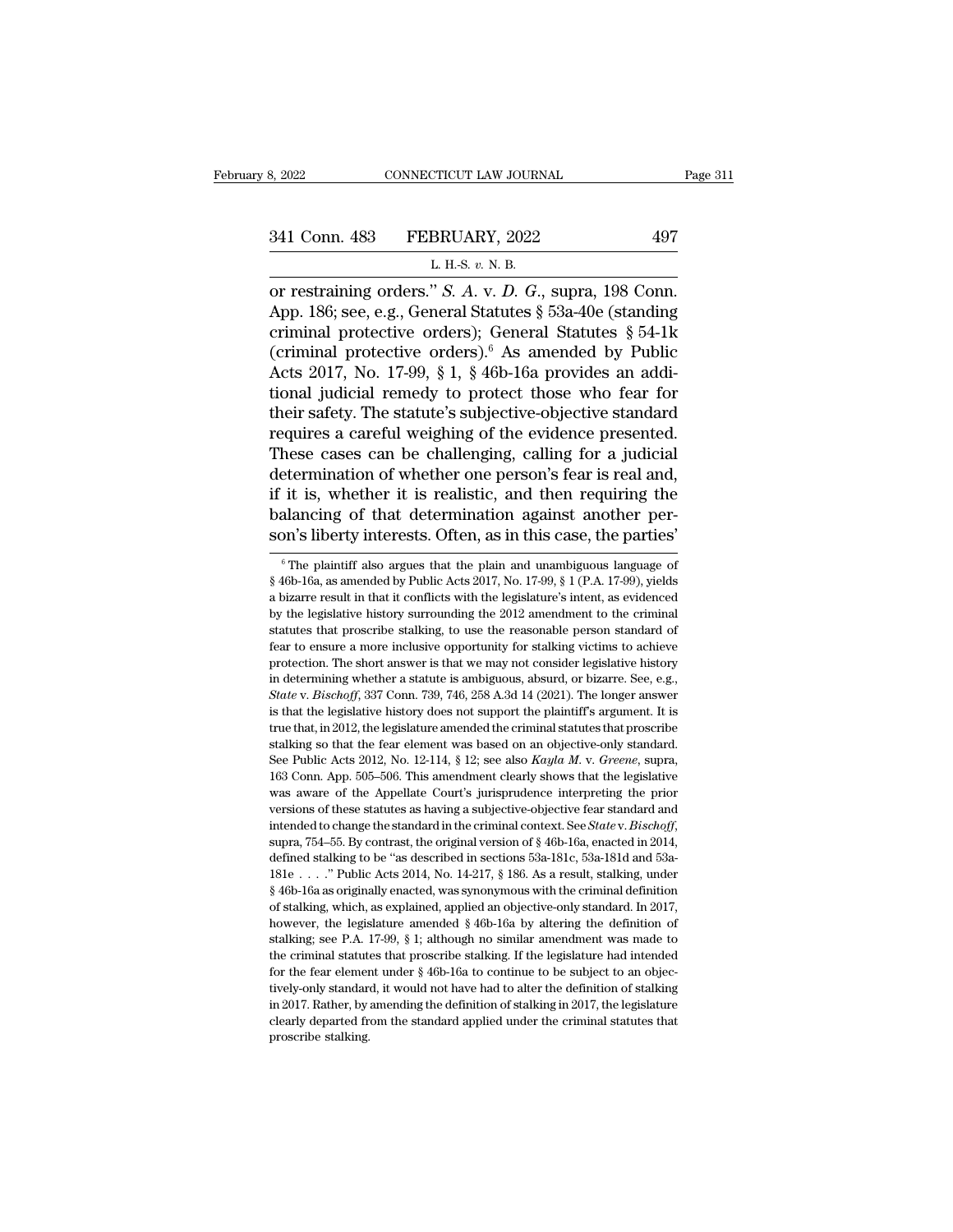|     | CONNECTICUT LAW JOURNAL | February 8, 2022 |
|-----|-------------------------|------------------|
| 498 | FEBRUARY, 2022          | 341 Conn. 483    |
|     | L. H.-S. $v$ . N. B.    |                  |

FEBRUARY, 2022 341 Conn. 483<br>
L. H.-S. v. N. B.<br>
stories may be in stark opposition. The statute and the<br>
truth-seeking function of the courts necessarily place<br>
the responsibility for issuing or declining to issue these<br> FEBRUARY, 2022 341 Conn. 483<br>
L. H.-S.  $v$ . N. B.<br>
stories may be in stark opposition. The statute and the<br>
truth-seeking function of the courts necessarily place<br>
the responsibility for issuing or declining to issue thes **EXECUARY, 2022** 341 Conn. 483<br>
L. H.S. v. N. B.<br>
stories may be in stark opposition. The statute and the<br>
truth-seeking function of the courts necessarily place<br>
the responsibility for issuing or declining to issue these L. H.S. v. N. B.<br>
stories may be in stark opposition. The statute and the<br>
truth-seeking function of the courts necessarily place<br>
the responsibility for issuing or declining to issue these<br>
orders squarely on the good ju L. H.-S.  $v$ . N. B.<br>stories may be in stark opposition. The statute and the<br>truth-seeking function of the courts necessarily place<br>the responsibility for issuing or declining to issue these<br>orders squarely on the good jud stories may be in stark opposition. The statute and the<br>truth-seeking function of the courts necessarily place<br>the responsibility for issuing or declining to issue these<br>orders squarely on the good judgment of our trial co truth-seeking function of the courts necessarily place<br>the responsibility for issuing or declining to issue these<br>orders squarely on the good judgment of our trial court<br>judges as the finders of fact. It is they who are be the responsibility for issuing or declining to issue these<br>orders squarely on the good judgment of our trial court<br>judges as the finders of fact. It is they who are best<br>situated to assess credibility—to determine if the a orders squarely on the<br>judges as the finders<br>situated to assess cred<br>cant's fear is real and<br>as we will see in part<br>center stage in the dete<br>tive order issues. nt's fear is real and objectively reasonable—which,<br>we will see in part II of this opinion, often takes<br>nter stage in the determination of whether the protec-<br>re order issues.<br>II<br>We next address the plaintiff's multipronge

II

as we will see in part II of this opinion, often takes<br>
center stage in the determination of whether the protec-<br>
ive order issues.<br>
II<br>
We next address the plaintiff's multipronged attack on<br>
the trial court's factual fin center stage in the determination of whether the protective order issues.<br>
II<br>
We next address the plaintiff's multipronged attack on<br>
the trial court's factual findings. In addition to the fact<br>
that we do not reweigh the II<br>II<br>We next address the plaintiff's multipronged attack on<br>the trial court's factual findings. In addition to the fact<br>that we do not reweigh the evidence to determine if it<br>supports the challenged findings, it is axioma II<br>We next address the plaintiff's multipronged attack on<br>the trial court's factual findings. In addition to the fact<br>that we do not reweigh the evidence to determine if it<br>supports the challenged findings, it is axiomatic We next address the plaintiff's multipronged attack on<br>the trial court's factual findings. In addition to the fact<br>that we do not reweigh the evidence to determine if it<br>supports the challenged findings, it is axiomatic t We next address the plaintiff's multipronged attack on<br>the trial court's factual findings. In addition to the fact<br>that we do not reweigh the evidence to determine if it<br>supports the challenged findings, it is axiomatic t the trial court's factual findings. In addition to the fact<br>that we do not reweigh the evidence to determine if it<br>supports the challenged findings, it is axiomatic that<br>"we may not substitute our judgment for that of the that we do not reweigh the evidence to determine if it<br>supports the challenged findings, it is axiomatic that<br>"we may not substitute our judgment for that of the<br>trial court when it comes to evaluating the credibility<br>of a "we may not substitute our judgment for that of the<br>trial court when it comes to evaluating the credibility<br>of a witness....Questions of whether to believe or to<br>disbelieve a competent witness are beyond our review."<br>(Int trial court when it comes to evaluating the credibility<br>of a witness. . . . Questions of whether to believe or to<br>disbelieve a competent witness are beyond our review."<br>(Internal quotation marks omitted.) *State* v. *Lama* of a witness. . . . Questions of whether to believe or to<br>disbelieve a competent witness are beyond our review."<br>(Internal quotation marks omitted.) *State* v. *Lamantia*,<br>336 Conn. 747, 750 n.3, 250 A.3d 648 (2020). Furth disbelieve a competent witness are beyond our review."<br>(Internal quotation marks omitted.) *State* v. *Lamantia*,<br>336 Conn. 747, 750 n.3, 250 A.3d 648 (2020). Further,<br>"[w]e do not examine the record to determine whether<br> (Internal quotation marks omitted.) *State v. Lamantia*, 336 Conn. 747, 750 n.3, 250 A.3d 648 (2020). Further, "[w]e do not examine the record to determine whether the trier of fact could have reached a conclusion other t 336 Conn. 747, 750 n.3, 250 A.3d 648 (2020). Further, "[w]e do not examine the record to determine whether the trier of fact could have reached a conclusion other than the one reached," and whether we might have reached a "[w]e do not example the trier of fact of than the one repreached a differmed than the one reached a differmed the star and start and the start of the trial courdination of the trial courdination of the trial courdination an the one reached," and whether we might have<br>ached a different result were we sitting as the trial<br>urt is irrelevant. (Internal quotation marks omitted.)<br>*ostain* v. *Rostain*, 214 Conn. 713, 715–16, 573 A.2d<br>0 (1990).<br> reached a different result were we sitting as the trial<br>court is irrelevant. (Internal quotation marks omitted.)<br>*Rostain* v. *Rostain*, 214 Conn. 713, 715–16, 573 A.2d<br>710 (1990).<br>The trial court found insufficient eviden

reached a directive result were we shaing as are didented.)<br>
court is irrelevant. (Internal quotation marks omitted.)<br> *Rostain* v. *Rostain*, 214 Conn. 713, 715–16, 573 A.2d<br>
710 (1990).<br>
The trial court found insufficien to be the state in the control of her conduction matrix of her life and physical and the trial court found insufficient evidence to justify the issuance of a civil protection order mainly because it found the plaintiff's t T10 (1990).<br>The trial court found insufficient evidence to justify<br>the issuance of a civil protection order mainly because<br>it found the plaintiff's testimony that she was, and con-<br>tinued to be, in fear of her life and ph The trial court found insufficient evidence to justify<br>the issuance of a civil protection order mainly because<br>it found the plaintiff's testimony that she was, and con-<br>tinued to be, in fear of her life and physical safet The trial court found insufficient evidence to justify<br>the issuance of a civil protection order mainly because<br>it found the plaintiff's testimony that she was, and con-<br>tinued to be, in fear of her life and physical safety the issuance of a civil protection order mainly because<br>it found the plaintiff's testimony that she was, and con-<br>tinued to be, in fear of her life and physical safety, not<br>credible in light of her conduct and behavior. In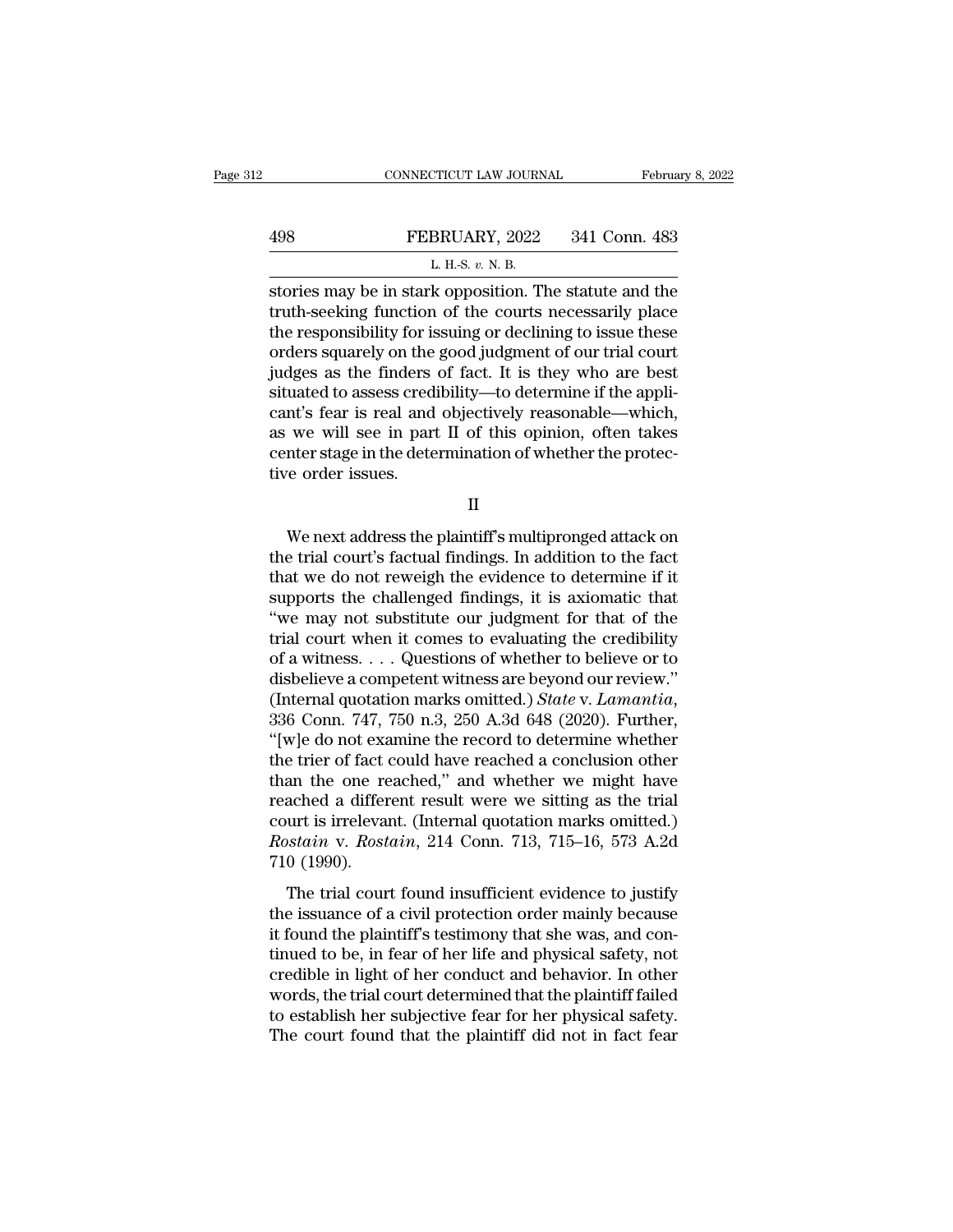| 3, 2022       | CONNECTICUT LAW JOURNAL                             | Page 313 |
|---------------|-----------------------------------------------------|----------|
|               |                                                     |          |
| 341 Conn. 483 | FEBRUARY, 2022                                      | 499      |
|               | L. H.-S. $v$ . N. B.                                |          |
|               | for her physical safety because the defendant meant |          |

| H.S. v. N. B.<br>w<br>×<br>v. |  |
|-------------------------------|--|
|-------------------------------|--|

Fage 31:<br>
For her physical safety because the defendant meant<br>
the texts he sent to the plaintiff as a joke and that the<br>
plaintiff know the texts were a joke As a result the 341 Conn. 483 FEBRUARY, 2022 499<br>
L. H.-S. v. N. B.<br>
for her physical safety because the defendant meant<br>
the texts he sent to the plaintiff as a joke and that the<br>
plaintiff knew the texts were a joke. As a result, the<br> 341 Conn. 483 FEBRUARY, 2022 499<br>
L. H.-S. v. N. B.<br>
for her physical safety because the defendant meant<br>
the texts he sent to the plaintiff as a joke and that the<br>
plaintiff knew the texts were a joke. As a result, the<br> 341 Conn. 483 FEBRUARY, 2022 499<br>
L. H.S. v. N. B.<br>
for her physical safety because the defendant meant<br>
the texts he sent to the plaintiff as a joke and that the<br>
plaintiff knew the texts were a joke. As a result, the<br>
t L. H.S. v. N. B.<br>
I. H.S. v. N. B.<br>
for her physical safety because the defendant meant<br>
the texts he sent to the plaintiff as a joke and that the<br>
plaintiff knew the texts were a joke. As a result, the<br>
trial court also L. H.S.  $v$ . N. B.<br>
for her physical safety because the defendant meant<br>
the texts he sent to the plaintiff as a joke and that the<br>
plaintiff knew the texts were a joke. As a result, the<br>
trial court also discredited the for her physical safety because the defendant meant<br>the texts he sent to the plaintiff as a joke and that the<br>plaintiff knew the texts were a joke. As a result, the<br>trial court also discredited the plaintiff's testimony th the texts he sent to the plaintiff as a joke and that the plaintiff knew the texts were a joke. As a result, the trial court also discredited the plaintiff's testimony that her fear for her physical safety grew when she le plaintiff knew the texts were a joke. As a result, the<br>trial court also discredited the plaintiff's testimony that<br>her fear for her physical safety grew when she learned<br>that there were guns in the defendant's household. O trial court also discredited the plaintiff's testimony that<br>her fear for her physical safety grew when she learned<br>that there were guns in the defendant's household. On<br>the basis of our review of the evidence before the tr her fear for her physical st<br>that there were guns in th<br>the basis of our review of<br>court, we cannot conclude<br>erroneous, although we ac<br>judge may have reached a<br>these circumstances.<br>Specifically, the trial co at there were guns in the detendant's household. On<br>e basis of our review of the evidence before the trial<br>urt, we cannot conclude that these findings are clearly<br>roneous, although we acknowledge that another trial<br>dge may the basis of our review of the evidence before the trial<br>court, we cannot conclude that these findings are clearly<br>erroneous, although we acknowledge that another trial<br>judge may have reached a different conclusion under<br>t

court, we cannot conclude that these findings are clearly<br>erroneous, although we acknowledge that another trial<br>judge may have reached a different conclusion under<br>these circumstances.<br>Specifically, the trial court credite erroneous, although we acknowledge that another trial<br>judge may have reached a different conclusion under<br>these circumstances.<br>Specifically, the trial court credited the testimony of<br>the defendant and C, who had testified judge may have reached a different conclusion under<br>these circumstances.<br>Specifically, the trial court credited the testimony of<br>the defendant and C, who had testified that, not only<br>did the defendant mean the texts as a j these circumstances.<br>
Specifically, the trial court credited the testimony of<br>
the defendant and C, who had testified that, not only<br>
did the defendant mean the texts as a joke but, also,<br>
at the time these text messages w Specifically, the trial court credited the testimony of<br>the defendant and C, who had testified that, not only<br>did the defendant mean the texts as a joke but, also,<br>at the time these text messages were sent, the plaintiff<br>a the defendant and C, who had testified that, not only<br>did the defendant mean the texts as a joke but, also,<br>at the time these text messages were sent, the plaintiff<br>and C had been teasing the defendant that the plaintiff<br>w did the defendant mean the texts as a joke but, also,<br>at the time these text messages were sent, the plaintiff<br>and C had been teasing the defendant that the plaintiff<br>was going to go to the defendant's volleyball game to<br>c at the time these text messages were sent, the plaintiff<br>and C had been teasing the defendant that the plaintiff<br>was going to go to the defendant's volleyball game to<br>cheer him on. This upset the defendant, as it put him<br> and C had been teasing the defendant that the plaintiff<br>was going to go to the defendant's volleyball game to<br>cheer him on. This upset the defendant, as it put him<br>in an awkward position with J, who was his best friend<br>an was going to go to the defendant's volleyball game to<br>cheer him on. This upset the defendant, as it put him<br>in an awkward position with J, who was his best friend<br>and the plaintiff's former boyfriend. The defendant and<br>C cheer him on. This upset the defendant, as it put him<br>in an awkward position with J, who was his best friend<br>and the plaintiff's former boyfriend. The defendant and<br>C testified that the plaintiff had been laughing as she<br> in an awkward position with J, who was his best friend<br>and the plaintiff's former boyfriend. The defendant and<br>C testified that the plaintiff had been laughing as she<br>read the defendant's coarse and facially threatening<br>te and the plaintiff's former boyfriend. The defendant and C testified that the plaintiff had been laughing as she read the defendant's coarse and facially threatening texts aloud to  $C^7$ . C further testified that the plain C testified that the plaintiff had been laughing as she<br>read the defendant's coarse and facially threatening<br>texts aloud to  $C^7$  C further testified that the plaintiff<br>never expressed fear at the time she received the te read the defendant's coarse and facially threatening<br>texts aloud to C.<sup>7</sup> C further testified that the plaintiff<br>never expressed fear at the time she received the texts<br>or later that evening when C and the plaintiff spoke<br> texts aloud to  $C^7$  C further testified that the plaintiff<br>never expressed fear at the time she received the texts<br>or later that evening when C and the plaintiff spoke<br>again. Screenshots taken by C while she was on Fac-<br> never expressed fear at the time she received the texts<br>or later that evening when C and the plaintiff spoke<br>again. Screenshots taken by C while she was on Fac-<br>eTime with the plaintiff the evening after the text<br>exchange or later that evening when C and the plaintiff spoke<br>again. Screenshots taken by C while she was on Fac-<br>eTime with the plaintiff the evening after the text<br>exchange show the plaintiff smiling. In the days follow-<br>ing the again. Screenshots<br>eTime with the pl<br>exchange show the<br>ing the text exchan<br>ered the text mes<br>communicate with<br>the defendant. ightharpoonup that the text exchange, and before her mother discovered the text messages, the plaintiff continued to pommunicate with C and never mentioned any fear of the defendant.<br><sup>7</sup> Specifically, C testified that, whi ered the text messages, the plaintiff continued to<br>communicate with C and never mentioned any fear of<br>the defendant.<br><sup>7</sup> Specifically, C testified that, while she and the plaintiff were on Fac-<br>eTime, the plaintiff "was re

communicate with C and never mentioned any fear of<br>the defendant.<br>The she defendant.<br>The she was laughing the text that my brother was sending her<br>out loud. And she was laughing about them. She had to take breaks in<br>betwee the defendant.<br>
<sup>7</sup> Specifically, C testified that, while she and the plaintiff were on Fac-<br>
eTime, the plaintiff "was reading the text that my brother was sending her<br>
out loud. And she was laughing about them. She had t The deferred with the she and the plaintiff were on Face-<br>Time, the plaintiff "was reading the text that my brother was sending her<br>out loud. And she was laughing about them. She had to take breaks in<br>between reading them <sup>7</sup> Specifically, C testified that, while she and the plaintiff were on Face-<br>eTime, the plaintiff "was reading the text that my brother was sending her<br>out loud. And she was laughing about them. She had to take breaks in eTime, the plaintiff "was reading the text that my bout loud. And she was laughing about them. She between reading them because she had to catch her leally laughing at them because she knew he was herself had even admitted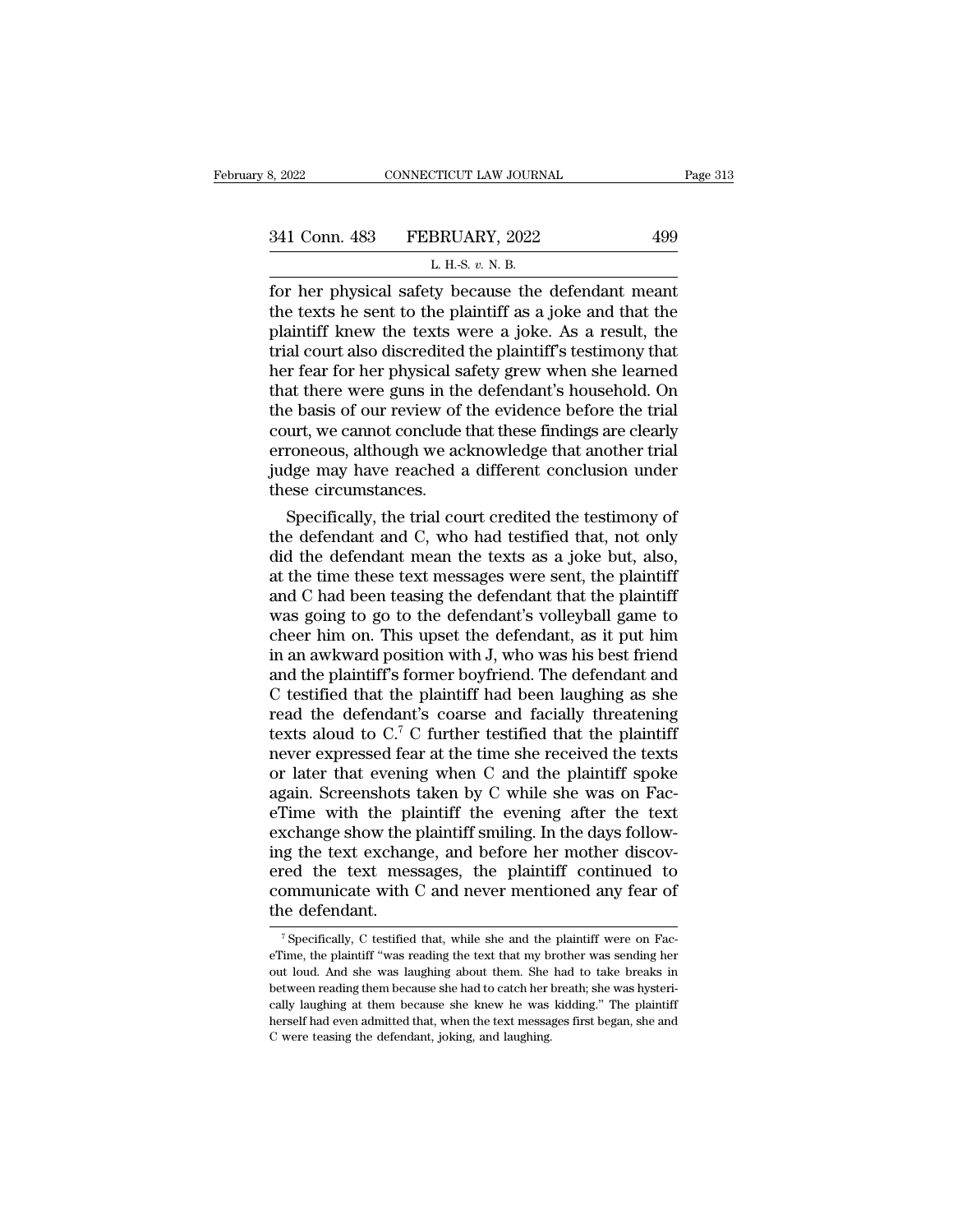# EXECUTE CONNECTICUT LAW JOURNAL February 8, 2022<br>500 FEBRUARY, 2022 341 Conn. 483<br>L. H.-S. v. N. B. CONNECTICUT LAW JOURNAL Februa<br>
CONNECTICUT LAW JOURNAL Februa<br>
CONNECTICUT LAW JOURNAL Februa<br>
CONNECTICUT LAW JOURNAL FEBRUARY, 2022 341 Conn. 483<br>
L. H.-S. *v.* N. B.<br>
Additionally, the text conversation was not one-sid

## CONNECTICUT LAW JOURNAL February 8, 2<br>
O FEBRUARY, 2022 341 Conn. 483<br>
L. H.S. v. N. B.<br>
Additionally, the text conversation was not one-sided.<br>
He plaintiff responded to the defendant's texts with<br>
the tensing and jokes. FEBRUARY, 2022 341 Conn. 483<br>
L. H.-S. v. N. B.<br>
Additionally, the text conversation was not one-sided.<br>
The plaintiff responded to the defendant's texts with<br>
further teasing and jokes. In particular, she replied with<br>
va 500 FEBRUARY, 2022 341 Conn. 483<br>
L. H.S. v. N. B.<br>
Additionally, the text conversation was not one-sided.<br>
The plaintiff responded to the defendant's texts with<br>
further teasing and jokes. In particular, she replied with 500 FEBRUARY, 2022 341 Conn. 483<br>
L. H.-S. v. N. B.<br>
Additionally, the text conversation was not one-sided.<br>
The plaintiff responded to the defendant's texts with<br>
further teasing and jokes. In particular, she replied wit L. H.S.  $v$ . N. B.<br>
Additionally, the text conversation was not one-sided.<br>
The plaintiff responded to the defendant's texts with<br>
further teasing and jokes. In particular, she replied with<br>
various smiley faced emojis, w L. H.S.  $v$ . N. B.<br>
Additionally, the text conversation was not one-sided.<br>
The plaintiff responded to the defendant's texts with<br>
further teasing and jokes. In particular, she replied with<br>
various smiley faced emojis, w Additionally, the text conversation was not one-sided.<br>The plaintiff responded to the defendant's texts with<br>further teasing and jokes. In particular, she replied with<br>various smiley faced emojis, which are slang for laugh The plaintiff responded to the defendant's texts with<br>further teasing and jokes. In particular, she replied with<br>various smiley faced emojis, which are slang for laugh-<br>ing, and texts stating, "[a]we ur so sweet," "too bad further teasing and jokes. In particular, she replied with<br>various smiley faced emojis, which are slang for laugh-<br>ing, and texts stating, "[a]we ur so sweet," "too bad so<br>sad," "DAMNNN OK SHORT ASS MF," and "scaryyyyy."<br>F various smiley faced emojis, which are slang for laughing, and texts stating, "[a]we ur so sweet," "too bad so<br>sad," "DAMNNN OK SHORT ASS MF," and "scaryyyyy."<br>Further, the plaintiff testified that she did not inform<br>her p ing, and texts stating, "[a]we ur so sweet," "too bad so<br>sad," "DAMNNN OK SHORT ASS MF," and "scaryyyyy."<br>Further, the plaintiff testified that she did not inform<br>her parents or anyone else about the texts. From this<br>evide sad," "DAMNNN OK SHORT ASS MF," and "scaryyyyy."<br>Further, the plaintiff testified that she did not inform<br>her parents or anyone else about the texts. From this<br>evidence, we cannot hold that the trial court clearly<br>erred in Frem parameter, the plaintiff testined that she dut not morint<br>or parents or anyone else about the texts. From this<br>idence, we cannot hold that the trial court clearly<br>red in finding that the defendant meant the texts as<br>o laughed in response to the defendant meant the texts as<br>a joke and that the defendant meant the texts as<br>a joke and that the plaintiff knew the texts were a joke<br>and, therefore, did not fear for her physical safety.<br>Nevert

evidence, we cannot note that the trial court clearly<br>erred in finding that the defendant meant the texts as<br>a joke and that the plaintiff knew the texts were a joke<br>and, therefore, did not fear for her physical safety.<br>Ne recount including that the defendant meant the texts as<br>a joke and that the plaintiff knew the texts were a joke<br>and, therefore, did not fear for her physical safety.<br>Nevertheless, we note that the facts that the plaintiff a joke and that the plaintin knew the texts were a joke<br>and, therefore, did not fear for her physical safety.<br>Nevertheless, we note that the facts that the plaintiff<br>laughed in response to the defendant's text messages<br>and and, therefore, did not lear for her physical safety.<br>
Nevertheless, we note that the facts that the plaintiff<br>
laughed in response to the defendant's text messages<br>
and reacted in ways that at least suggested that she<br>
re Nevertheless, we note that the facts that the plaintiff<br>laughed in response to the defendant's text messages<br>and reacted in ways that at least suggested that she<br>recognized his texts were jokes do not mean that such<br>conduc laughed in response to the defendant's text messages<br>and reacted in ways that at least suggested that she<br>recognized his texts were jokes do not mean that such<br>conduct requires the denial of a civil protective order.<br>Even and reacted in ways that at least suggested that she<br>recognized his texts were jokes do not mean that such<br>conduct requires the denial of a civil protective order.<br>Even adults—let alone children—react differently to<br>percei recognized his texts were jokes do not mean that such<br>conduct requires the denial of a civil protective order.<br>Even adults—let alone children—react differently to<br>perceived threats, and a joking reply does not necessar-<br>il conduct requires the denial of a civil protective order.<br>Even adults—let alone children—react differently to<br>perceived threats, and a joking reply does not necessar-<br>ily mean that the recipient of a perceived threat was<br>no Even adults—let alone children—react differently to<br>perceived threats, and a joking reply does not necessar-<br>ily mean that the recipient of a perceived threat was<br>not in fear at the time the threat was made or later<br>upon f perceived threats, and a joking reply does not necessarily mean that the recipient of a perceived threat was<br>not in fear at the time the threat was made or later<br>upon further reflection. Faced with these or similar<br>facts i ily mean that the recipient of a perceived threat was<br>not in fear at the time the threat was made or later<br>upon further reflection. Faced with these or similar<br>facts in another case, another trial judge might make<br>differen not in fear at the time the threat was made or later<br>upon further reflection. Faced with these or similar<br>facts in another case, another trial judge might make<br>different credibility determinations and findings regard-<br>ing upon further reflection. Faced with<br>facts in another case, another trial ju<br>different credibility determinations and<br>ing a plaintiff's fear. Under our applic<br>review in the present case, however,<br>that the trial court's fact Ets in another case, another trial judge might make<br>fferent credibility determinations and findings regard-<br>g a plaintiff's fear. Under our applicable standard of<br>view in the present case, however, we cannot hold<br>at the tr the definitions and multigs regarding a plaintiff's fear. Under our applicable standard of<br>review in the present case, however, we cannot hold<br>that the trial court's factual findings were clearly errone-<br>ous regarding the

Ing a plantin's rear. Onder our applicable standard of<br>review in the present case, however, we cannot hold<br>that the trial court's factual findings were clearly errone-<br>ous regarding the plaintiff's fear.<br>The plaintiff also review in the present case, nowever, we cannot note<br>that the trial court's factual findings were clearly errone-<br>ous regarding the plaintiff's fear.<br>The plaintiff also challenges the trial court's finding<br>that the defendan It also challenges were clearly errorie-<br>ous regarding the plaintiff's fear.<br>The plaintiff also challenges the trial court's finding<br>that the defendant's father had voluntarily surrendered<br>all firearms in his household to dus regarding the plaintin's rear.<br>The plaintiff also challenges the trial court's finding<br>that the defendant's father had voluntarily surrendered<br>all firearms in his household to the police and that there<br>were no addition The plaintiff also challenges the trial court's finding<br>that the defendant's father had voluntarily surrendered<br>all firearms in his household to the police and that there<br>were no additional firearms in the house. In suppor that the defendant's father had voluntarily surrendered<br>all firearms in his household to the police and that there<br>were no additional firearms in the house. In support of<br>its finding that there were no additional firearms all firearms in his household to the police and that there were no additional firearms in the house. In support of its finding that there were no additional firearms in the defendant's house after his father voluntarily su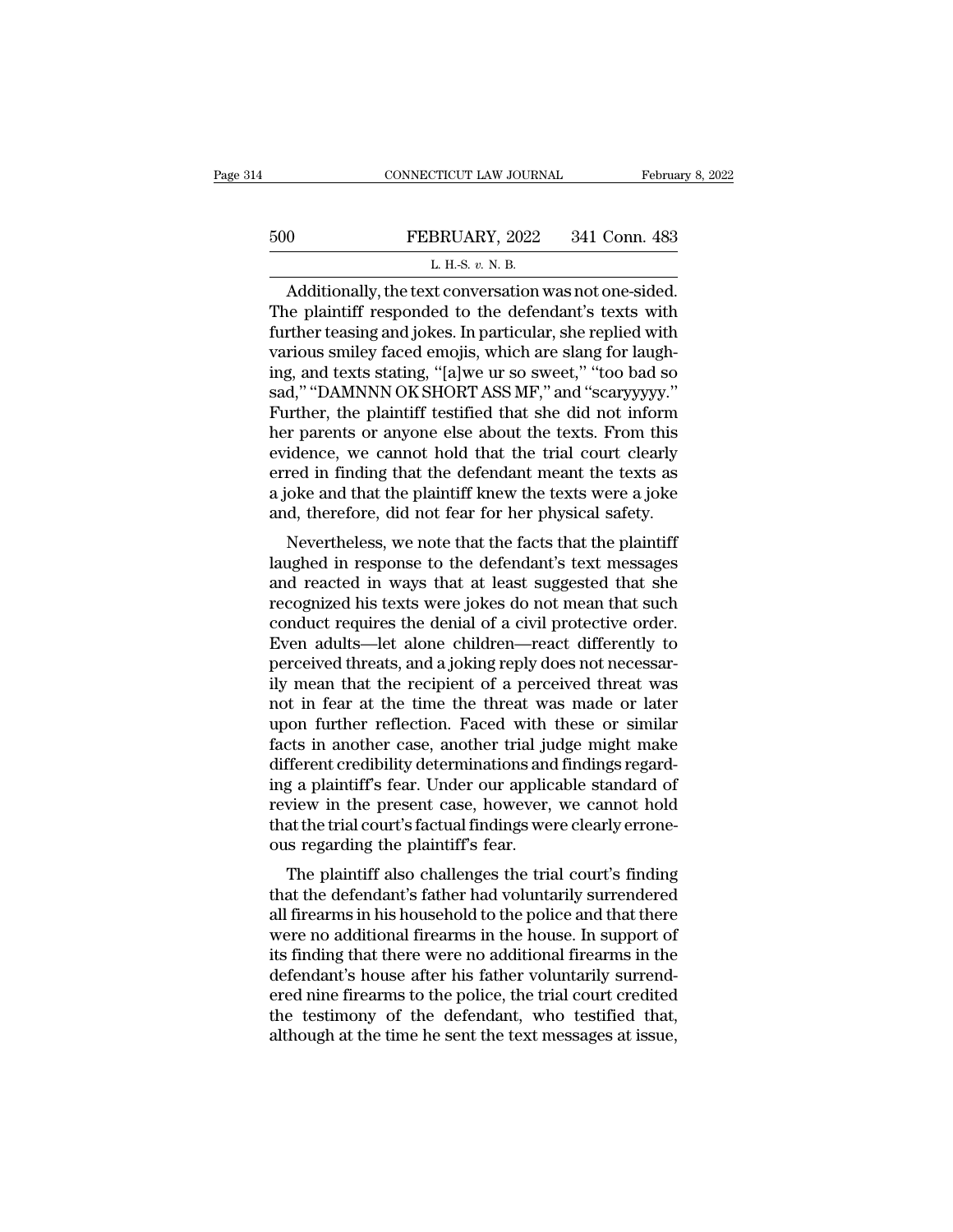| 8, 2022 | CONNECTICUT LAW JOURNAL      | Page 315 |
|---------|------------------------------|----------|
|         | 341 Conn. 483 FEBRUARY, 2022 | 501      |
|         | L. H.-S. v. N. B.            |          |

8, 2022 CONNECTICUT LAW JOURNAL<br>
341 Conn. 483 FEBRUARY, 2022 501<br>
L. H.-S. *v.* N. B.<br>
there were firearms in his house, he had never seen 3, 2022 CONNECTICUT LAW JOURNAL Page 315<br>
341 Conn. 483 FEBRUARY, 2022 501<br>
L. H.S. v. N. B.<br>
there were firearms in his house, he had never seen<br>
them and did not have access to them. Additionally,<br>
Sorgoont Pobert Mulbe 341 Conn. 483 FEBRUARY, 2022 501<br>
L. H.-S.  $v$ . N. B.<br>
there were firearms in his house, he had never seen<br>
them and did not have access to them. Additionally,<br>
Sergeant Robert Mulhern testified that the defendant's<br>
fath 341 Conn. 483 FEBRUARY, 2022 501<br>
L. H.S. v. N. B.<br>
there were firearms in his house, he had never seen<br>
them and did not have access to them. Additionally,<br>
Sergeant Robert Mulhern testified that the defendant's<br>
father  $\frac{1}{\text{L H.S. } v \text{ N.B.}}$ <br>
L. H.S.  $v \text{ N.B.}}$ <br>
there were firearms in his house, he had never seen<br>
them and did not have access to them. Additionally,<br>
Sergeant Robert Mulhern testified that the defendant's<br>
father volunta L. H.-S.  $v$ . N. B.<br>there were firearms in his house, he had never seen<br>them and did not have access to them. Additionally,<br>Sergeant Robert Mulhern testified that the defendant's<br>father voluntarily had surrendered nine fi L. H.-S.  $v$ . N. B.<br>there were firearms in his house, he had never seen<br>them and did not have access to them. Additionally,<br>Sergeant Robert Mulhern testified that the defendant's<br>father voluntarily had surrendered nine fi there were firearms in his house, he had never seen<br>them and did not have access to them. Additionally,<br>Sergeant Robert Mulhern testified that the defendant's<br>father voluntarily had surrendered nine firearms on the<br>day tha them and did not have access to them. Additionally,<br>Sergeant Robert Mulhern testified that the defendant's<br>father voluntarily had surrendered nine firearms on the<br>day that the plaintiff's mother contacted the police<br>regard Sergeant Robert Mulhern testified that the defendant's<br>father voluntarily had surrendered nine firearms on the<br>day that the plaintiff's mother contacted the police<br>regarding the text messages. The defendant's father<br>repres father voluntarily had surrendered nine firearms on the<br>day that the plaintiff's mother contacted the police<br>regarding the text messages. The defendant's father<br>represented to Mulhern that these were all the firearms<br>in th day that the plaintiff's mother contacted the police<br>regarding the text messages. The defendant's father<br>represented to Mulhern that these were all the firearms<br>in the house. No other evidence presented at trial could<br>supp regarding the text messages. The defendant's father<br>represented to Mulhern that these were all the firearms<br>in the house. No other evidence presented at trial could<br>support an inference that additional firearms were in<br>the represented to Mulhern that these were all the firearms<br>in the house. No other evidence presented at trial could<br>support an inference that additional firearms were in<br>the defendant's home after the voluntary surrender.<br>Mor in the house. No other evidence presented at trial could<br>support an inference that additional firearms were in<br>the defendant's home after the voluntary surrender.<br>Moreover, understanding that the trial court could not<br>be 1 support an inference that additional firearms were in<br>the defendant's home after the voluntary surrender.<br>Moreover, understanding that the trial court could not<br>be 100 percent certain that the defendant's father had<br>surren the defendant's home after the voluntary surrender.<br>Moreover, understanding that the trial court could not<br>be 100 percent certain that the defendant's father had<br>surrendered all of the firearms he had in the house, the<br>pla Moreover, understanding that the trial court could not<br>be 100 percent certain that the defendant's father had<br>surrendered all of the firearms he had in the house, the<br>plaintiff cannot establish harm because the defendant's be 100 percent certain that the defendant's father had<br>surrendered all of the firearms he had in the house, the<br>plaintiff cannot establish harm because the defendant's<br>access to these guns ultimately played no role in the<br> surrendered all of the firearms he had in the house, the plaintiff cannot establish harm because the defendant's access to these guns ultimately played no role in the trial court's determination of the plaintiff's subjecti plaintiff cannot establish harm because the defendant's<br>access to these guns ultimately played no role in the<br>trial court's determination of the plaintiff's subjective<br>fear. The trial court did not credit the plaintiff's t access to these guns ultimately played no role in the<br>trial court's determination of the plaintiff's subjective<br>fear. The trial court did not credit the plaintiff's testi-<br>mony that she was fearful when she received the de trial court's determination of the plaintiff<br>fear. The trial court did not credit the pla<br>mony that she was fearful when she receive<br>dant's text messages or that she grew more<br>learning that there had been firearms in the<br>h at. The trial court and not creat the plannin's test-<br>bony that she was fearful when she received the defen-<br>nt's text messages or that she grew more fearful upon<br>arming that there had been firearms in the defendant's<br>use. mony that she was fearly when s<br>dant's text messages or that she g<br>learning that there had been firea<br>house. Whether any firearms re<br>dant's house does not alter this<br>Thus, we conclude that none o<br>ings was clearly erroneous

III

Met also claims fernamed in the deferment's house does not alter this fact.<br>Thus, we conclude that none of the trial court's find-<br>gs was clearly erroneous.<br>III<br>The plaintiff also claims that the trial court abused<br>is disc Thus, we conclude that none of the trial court's find-<br>ings was clearly erroneous.<br>III<br>The plaintiff also claims that the trial court abused<br>its discretion by improperly excluding (1) testimony<br>that the defendant had reque Thus, we conclude that none of the trial court's find-<br>ings was clearly erroneous.<br>III<br>The plaintiff also claims that the trial court abused<br>its discretion by improperly excluding (1) testimony<br>that the defendant had reque ings was clearly erroneous.<br>
III<br>
The plaintiff also claims that the trial court abused<br>
its discretion by improperly excluding (1) testimony<br>
that the defendant had requested that the plaintiff pro-<br>
vide him with nude ph III<br>III<br>The plaintiff also claims that the trial court abused<br>its discretion by improperly excluding (1) testimony<br>that the defendant had requested that the plaintiff pro-<br>vide him with nude photographs of her; and (2) tes III<br>The plaintiff also claims that the trial court abused<br>its discretion by improperly excluding (1) testimony<br>that the defendant had requested that the plaintiff pro-<br>vide him with nude photographs of her; and (2) testi-<br> The plaintiff also claims that the trial court abused<br>its discretion by improperly excluding (1) testimony<br>that the defendant had requested that the plaintiff pro-<br>vide him with nude photographs of her; and (2) testi-<br>mony its discretion by improperly excluding (1) testimony<br>that the defendant had requested that the plaintiff pro-<br>vide him with nude photographs of her; and (2) testi-<br>mony about the defendant's mental health history,<br>includin that the defendant had requested that the plain<br>vide him with nude photographs of her; and<br>mony about the defendant's mental health<br>including whether he ever had suicidal thought<br>had taken medication for his mental health. Le find with flude photographs of fier, and  $(2)$  test-<br>ony about the defendant's mental health history,<br>cluding whether he ever had suicidal thoughts or ever<br>d taken medication for his mental health. The defen-<br>nt respon the diversion are referred and start areas in the same well established that the same well established this testimony because it was irrelevant.<br>Evidentiary rulings in relation to a civil order of protection are reviewed u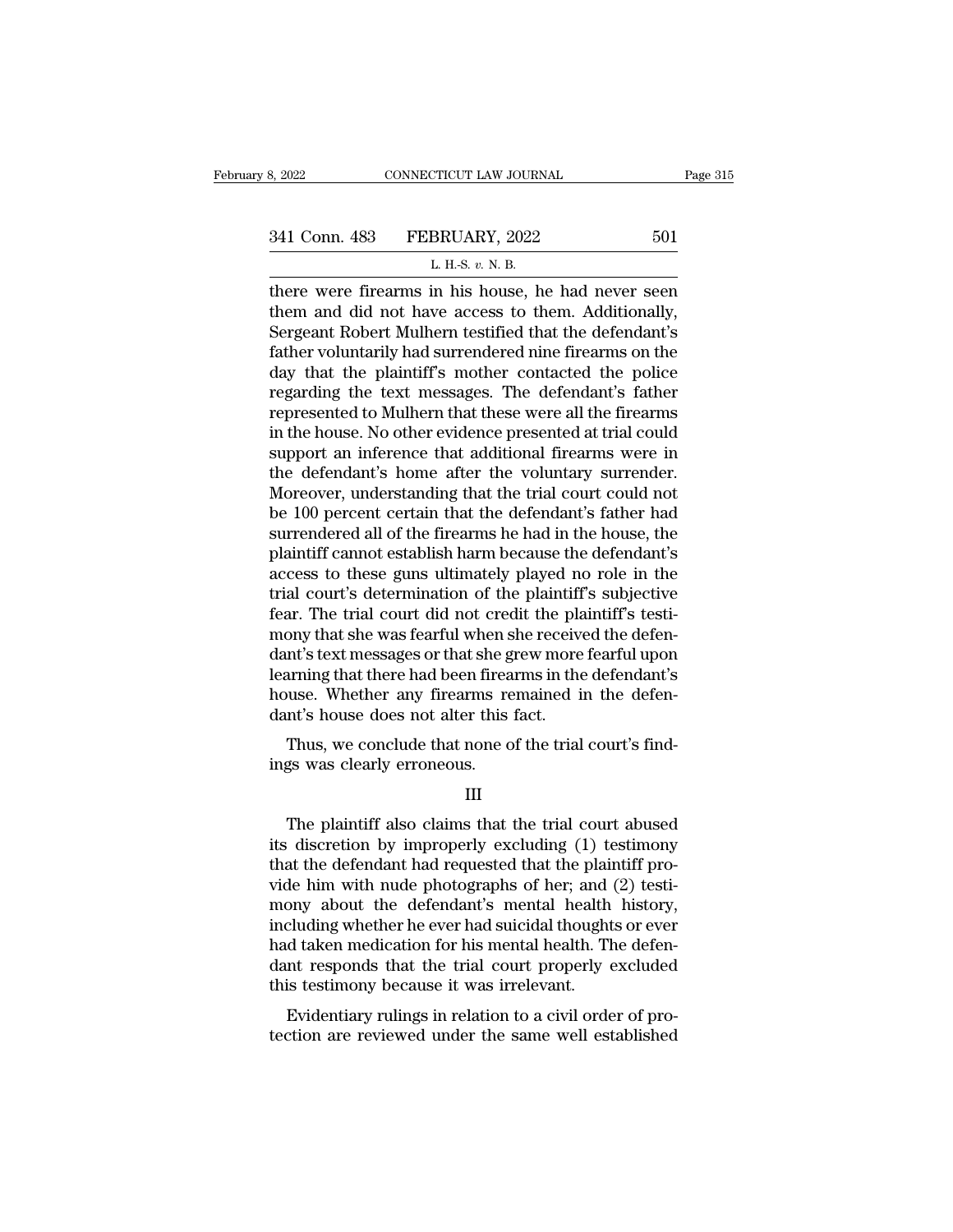# EXECUTE CONNECTICUT LAW JOURNAL February 8, 2022<br>502 FEBRUARY, 2022 341 Conn. 483<br>L. H.-S. v. N. B. CONNECTICUT LAW JOURNAL Februa<br>
502 FEBRUARY, 2022 341 Conn. 483<br>
L. H.-S. *v.* N. B.<br>
standard as in other cases. See, e.g., *S. A. v. D. G.*, supra,

CONNECTICUT LAW JOURNAL February 8, 2<br>
SO2 FEBRUARY, 2022 341 Conn. 483<br>
L. H.S. v. N. B.<br>
Standard as in other cases. See, e.g., *S. A*. v. *D. G.*, supra,<br>
198 Conn. App. 183–84. "[R]elevant evidence is evidence FEBRUARY, 2022 341 Conn. 483<br>
L. H.-S. v. N. B.<br>
standard as in other cases. See, e.g., *S. A.* v. *D. G.*, supra,<br>
198 Conn. App. 183–84. "[R]elevant evidence is evidence<br>
that has a logical tendency to aid the trier in t 502 FEBRUARY, 2022 341 Conn. 483<br>
L. H.-S. v. N. B.<br>
standard as in other cases. See, e.g., S. A. v. D. G., supra,<br>
198 Conn. App. 183–84. "[R]elevant evidence is evidence<br>
that has a logical tendency to aid the trier in FEBRUARY, 2022 341 Conn. 483<br>
L. H.S. v. N. B.<br>
standard as in other cases. See, e.g., *S. A. v. D. G.*, supra,<br>
198 Conn. App. 183–84. "[R]elevant evidence is evidence<br>
that has a logical tendency to aid the trier in the L. H.S. v. N. B.<br>
standard as in other cases. See, e.g., S. A. v. D. G., supra,<br>
198 Conn. App. 183–84. "[R]elevant evidence is evidence<br>
that has a logical tendency to aid the trier in the determi-<br>
nation of an issue. . L. H.S. v. N. B.<br>
standard as in other cases. See, e.g., S. A. v. D. G., supra,<br>
198 Conn. App. 183–84. "[R]elevant evidence is evidence<br>
that has a logical tendency to aid the trier in the determi-<br>
nation of an issue. . standard as in other cases. See, e.g., *S. A.* v. *D. G.*, supra, 198 Conn. App. 183–84. "[R]elevant evidence is evidence that has a logical tendency to aid the trier in the determination of an issue. . . . Evidence is ir 198 Conn. App. 183–84. "[R]elevant evidence is evidence that has a logical tendency to aid the trier in the determination of an issue. . . . . Evidence is irrelevant or too remote if there is such a want of open and visib that has a logical tendency to aid the trier in the determination of an issue.  $\ldots$  Evidence is irrelevant or too remote if there is such a want of open and visible connection between the evidentiary and principal facts nation of an issue. . . . . Evidence is irrelevant or too remote if there is such a want of open and visible con-<br>nection between the evidentiary and principal facts that, all things considered, the former is not worthy o remote if there is such a want of open and visible con-<br>nection between the evidentiary and principal facts<br>that, all things considered, the former is not worthy or<br>safe to be admitted in the proof of the latter. . . . . T reading the evidentiary and principal facts<br>that, all things considered, the former is not worthy or<br>safe to be admitted in the proof of the latter. . . . The<br>trial court has wide discretion to determine the rele-<br>vancy o that, all things considered, the former is not worthy or<br>safe to be admitted in the proof of the latter. . . . The<br>trial court has wide discretion to determine the rele-<br>vancy of evidence and [e]very reasonable presumptio safe to be admitted in the proof of the latter. . . . The<br>trial court has wide discretion to determine the rele-<br>vancy of evidence and [e]very reasonable presumption<br>should be made in favor of the correctness of the court' at court has whe uscretion to determine the referring<br>nould be made in favor of the correctness of the court's<br>ling in determining whether there has been an abuse<br>discretion." (Internal quotation marks omitted.) State<br>Kali vancy of evidence and [e]very reasonable presumption<br>should be made in favor of the correctness of the court's<br>ruling in determining whether there has been an abuse<br>of discretion." (Internal quotation marks omitted.) *Sta* 

should be hiade in favor of the correctness of the court s<br>ruling in determining whether there has been an abuse<br>of discretion." (Internal quotation marks omitted.) State<br>v. Kalil, 314 Conn. 529, 540–41, 107 A.3d 343 (2014 Frame and the termining whether there is<br>of discretion." (Internal quotation mark<br>v. *Kalil*, 314 Conn. 529, 540–41, 107 Applying these principles to the p<br>conclude that the trial court did not ab<br>in determining that the Applying these principles to the present case, we<br>nclude that the trial court did not abuse its discretion<br>determining that the contested evidence was not<br>levant and, thus, inadmissible.<br>A<br>As to the requests for nude photo

## A

examinate that the trial court did not abuse its discretion<br>in determining that the contested evidence was not<br>relevant and, thus, inadmissible.<br>A<br>A<br>Solid the requests for nude photographs, on direct<br>examination, the plain in determining that the contested evidence was not<br>relevant and, thus, inadmissible.<br>A<br>A<br>As to the requests for nude photographs, on direct<br>examination, the plaintiff was asked whether the defen-<br>dant ever had asked her to relevant and, thus, inadmissible.<br>
A<br>
A<br>
As to the requests for nude photographs, on direct<br>
examination, the plaintiff was asked whether the defen-<br>
dant ever had asked her to send him such photographs.<br>
The defendant's c A<br>As to the requests for nude photographs, on direct<br>examination, the plaintiff was asked whether the defen-<br>dant ever had asked her to send him such photographs.<br>The defendant's counsel objected on the basis of rele-<br>vanc As to the requests for nude photographs, on direct<br>examination, the plaintiff was asked whether the defen-<br>dant ever had asked her to send him such photographs.<br>The defendant's counsel objected on the basis of rele-<br>vance, As to the requests for nude photographs, on direct<br>examination, the plaintiff was asked whether the defen-<br>dant ever had asked her to send him such photographs.<br>The defendant's counsel objected on the basis of rele-<br>vance, examination, the plaintiff was asked whether the defendant ever had asked her to send him such photographs.<br>The defendant's counsel objected on the basis of relevance, to which the plaintiff's counsel responded that<br>he was dant ever had asked her to send him such photographs.<br>The defendant's counsel objected on the basis of relevance, to which the plaintiff's counsel responded that<br>he was laying a foundation to show "retaliatory behav-<br>ior" The defendant's counsel objected on the basis of relevance, to which the plaintiff's counsel responded that<br>he was laying a foundation to show "retaliatory behav-<br>ior" on the defendant's part. The trial court granted the<br>p vance, to which the plaintiff's counsel responded that<br>he was laying a foundation to show "retaliatory behav-<br>ior" on the defendant's part. The trial court granted the<br>plaintiff's counsel leeway to establish this foundatio he was laying a foundation to show "retaliatory behavior" on the defendant's part. The trial court granted the plaintiff's counsel leeway to establish this foundation. The plaintiff then testified that the defendant had as ior" on the defendant's part. The trial court granted the plaintiff's counsel leeway to establish this foundation.<br>The plaintiff then testified that the defendant had asked<br>her for nude photographs a "couple [of] times" bu plaintiff's counsel leeway to establis<br>The plaintiff then testified that the de-<br>her for nude photographs a "coup-<br>stopped after she refused his requests,<br>testified that, after these requests,<br>dant continued to interact as r for nude photographs a "couple [of] times" but<br>pped after she refused his requests. Additionally, she<br>stified that, after these requests, she and the defen-<br>nt continued to interact as friends, although their<br>lationship Fraction India Photographs a Couple [01] three but<br>stopped after she refused his requests. Additionally, she<br>testified that, after these requests, she and the defen-<br>dant continued to interact as friends, although their<br>re stopped after she refused ins requests. Additionally, she<br>testified that, after these requests, she and the defen-<br>dant continued to interact as friends, although their<br>relationship was more distant.<br>The trial court then s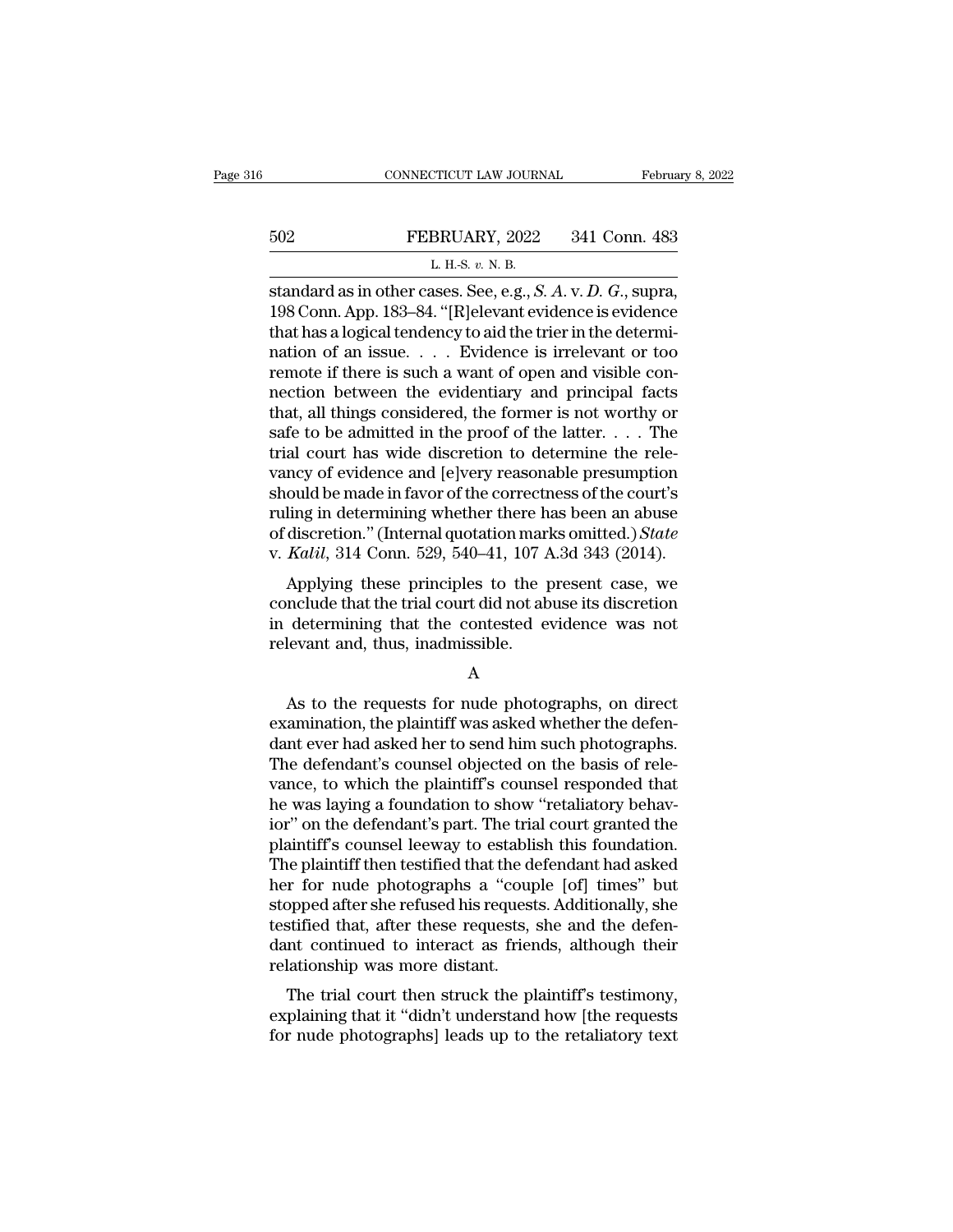| 3, 2022       | CONNECTICUT LAW JOURNAL                         | Page 317 |
|---------------|-------------------------------------------------|----------|
| 341 Conn. 483 | FEBRUARY, 2022                                  | 503      |
|               | L. H.-S. $v$ . N. B.                            |          |
|               | messages that she got regarding 'I'll kill you' |          |

| L. H.-S. v. N. B. |  |  |  |  |
|-------------------|--|--|--|--|
|-------------------|--|--|--|--|

8, 2022 CONNECTICUT LAW JOURNAL Page 31'<br>
341 Conn. 483 FEBRUARY, 2022 503<br>
L. H.S. v. N. B.<br>
messages that she got regarding, 'I'll kill you.' . . . I<br>
can't connect the naked pictures to those text messages 341 Conn. 483 FEBRUARY, 2022 503<br>
L. H.S. v. N. B.<br>
messages that she got regarding, 'T'll kill you.' . . . I<br>
can't connect the naked pictures to those text messages<br>
saying, 'T'll kill you.' I thought you were going to s 341 Conn. 483 FEBRUARY, 2022 503<br>
L. H.-S. v. N. B.<br>
messages that she got regarding, 'I'll kill you.' . . . I<br>
can't connect the naked pictures to those text messages<br>
saying, 'I'll kill you.' I thought you were going to 341 Conn. 483 FEBRUARY, 2022 503<br>  $L H.S. v.N.B.$ <br>
messages that she got regarding, 'T'll kill you.' . . . I<br>
can't connect the naked pictures to those text messages<br>
saying, 'T'll kill you.' I thought you were going to say<br>
t L. H.-S.  $v$ . N. B.<br>
messages that she got regarding, 'T'll kill you.' . . . I<br>
can't connect the naked pictures to those text messages<br>
saying, 'T'll kill you.' I thought you were going to say<br>
that she—when she refused  $\frac{L \text{ m.s. } v \text{ N. B.}}{L \text{ m.s. } v \text{ N. B.}}$ <br>
messages that she got regarding, 'T'll kill you.' . . . I<br>
can't connect the naked pictures to those text messages<br>
saying, 'T'll kill you.' I thought you were going to say<br>
that messages that she got regarding, 'Tll kill you.' . . . I<br>can't connect the naked pictures to those text messages<br>saying, 'Tll kill you.' I thought you were going to say<br>that she—when she refused to send the naked pictures can't connect the naked pictures to those text messages<br>saying, 'I'll kill you.' I thought you were going to say<br>that she—when she refused to send the naked pictures,<br>that he immediately texted her and was kind of irate<br>wi saying, 'I'll kill you.' I thought you were going to say<br>that she—when she refused to send the naked pictures,<br>that he immediately texted her and was kind of irate<br>with her for not sending them, which then continued<br>and l that she—when she refused to send the naked pictures,<br>that he immediately texted her and was kind of irate<br>with her for not sending them, which then continued<br>and led up to that, but that's not—you just stopped<br> $\dots$ ." The that he immediately texted her and was kind of irate<br>with her for not sending them, which then continued<br>and led up to that, but that's not—you just stopped<br>...." The plaintiff's counsel then attempted to clarify<br>that the with her for not sending them, which then continued<br>and led up to that, but that's not—you just stopped<br>...." The plaintiff's counsel then attempted to clarify<br>that the plaintiff's testimony showed the changes in<br>the defe and led up to that, but that's n<br>  $\ldots$ ." The plaintiff's counsel the<br>
that the plaintiff's testimony sh<br>
the defendant's temperament, to<br>
responded that it did not "make<br>
And she's a young girl. To have<br>
I'm striking tha at the plaintiff's testimony showed the changes in<br>e defendant's temperament, to which the trial court<br>sponded that it did not "make the connection  $\dots$ .<br>ind she's a young girl. To have her testify as to that,<br>a striking the defendant's temperament, to which the trial court<br>responded that it did not "make the connection . . . .<br>And she's a young girl. To have her testify as to that,<br>I'm striking that testimony."<br>The plaintiff argues that t

responded that it did not "make the connection  $\ldots$ .<br>And she's a young girl. To have her testify as to that,<br>I'm striking that testimony."<br>The plaintiff argues that the trial court improperly<br>excluded her testimony based And she's a young girl. To have her testify as to that,<br>I'm striking that testimony."<br>The plaintiff argues that the trial court improperly<br>excluded her testimony based on its prejudicial effect<br>on her despite its relevance I'm striking that testimony."<br>The plaintiff argues that the trial court improperly<br>excluded her testimony based on its prejudicial effect<br>on her despite its relevance. Contrary to the plaintiff's<br>contention, however, the t The plaintiff argues that the trial court improperly<br>excluded her testimony based on its prejudicial effect<br>on her despite its relevance. Contrary to the plaintiff's<br>contention, however, the trial court did not exclude<br>thi The plaintiff argues that the trial court improperly<br>excluded her testimony based on its prejudicial effect<br>on her despite its relevance. Contrary to the plaintiff's<br>contention, however, the trial court did not exclude<br>thi excluded her testimony based on its prejudicial effect<br>on her despite its relevance. Contrary to the plaintiff's<br>contention, however, the trial court did not exclude<br>this testimony on the ground of prejudice but because<br>it on her despite its relevance. Contrary to the plaintiff's<br>contention, however, the trial court did not exclude<br>this testimony on the ground of prejudice but because<br>it determined the testimony to be irrelevant in light of<br> contention, however, the trial court did not exclude<br>this testimony on the ground of prejudice but because<br>it determined the testimony to be irrelevant in light of<br>the plaintiff's failure to connect it to the text messages this testimony on the ground of prejudice but because<br>it determined the testimony to be irrelevant in light of<br>the plaintiff's failure to connect it to the text messages<br>at issue. Although it is true that the Appellate Co it determined the testimony to be irrelevant in light of<br>the plaintiff's failure to connect it to the text messages<br>at issue. Although it is true that the Appellate Court<br>has explained that, "obsessive behaviors, even in t at issue. Although it is true that the Appellate Court<br>has explained that, "obsessive behaviors, even in the<br>absence of threats of physical violence, [may] reason-<br>ably [cause] their victims to fear for their physical<br>safe has explained that, "obsessive behaviors, even in the<br>absence of threats of physical violence, [may] reason-<br>ably [cause] their victims to fear for their physical<br>safety"; (internal quotation marks omitted);  $Kayla M$ .<br>v. *G* absence of threats of physical violence, [may] reason-<br>ably [cause] their victims to fear for their physical<br>safety"; (internal quotation marks omitted); *Kayla M*.<br>v. *Greene*, supra, 163 Conn. App. 506; as the trial cour ably [cause] their victims to fear for their physical<br>safety"; (internal quotation marks omitted); *Kayla M*.<br>v. *Greene*, supra, 163 Conn. App. 506; as the trial court<br>noted, despite some leeway, the plaintiff failed to e safety"; (internal quotation marks omitted); Kayla M.<br>v. Greene, supra, 163 Conn. App. 506; as the trial court<br>noted, despite some leeway, the plaintiff failed to estab-<br>lish that the defendant's requests for nude photogra v. *Greene*, supra, 163 Conn. App. 506; as the trial court<br>noted, despite some leeway, the plaintiff failed to estab-<br>lish that the defendant's requests for nude photographs<br>created or increased her fear for her physical s noted, despite some leeway, the plaintiff failed to establish that the defendant's requests for nude photographs<br>created or increased her fear for her physical safety or<br>that the text messages at issue were in retaliation lish that the defendant's requests for nude photographs<br>created or increased her fear for her physical safety or<br>that the text messages at issue were in retaliation for<br>the plaintiff's denial of these requests. Rather, she created or increased her fear for her physical safety or<br>that the text messages at issue were in retaliation for<br>the plaintiff's denial of these requests. Rather, she testi-<br>fied that the defendant stopped asking her for t that the text messages at issue were in retaliation for<br>the plaintiff's denial of these requests. Rather, she testi-<br>fied that the defendant stopped asking her for these<br>photographs when she refused his requests and that<br>t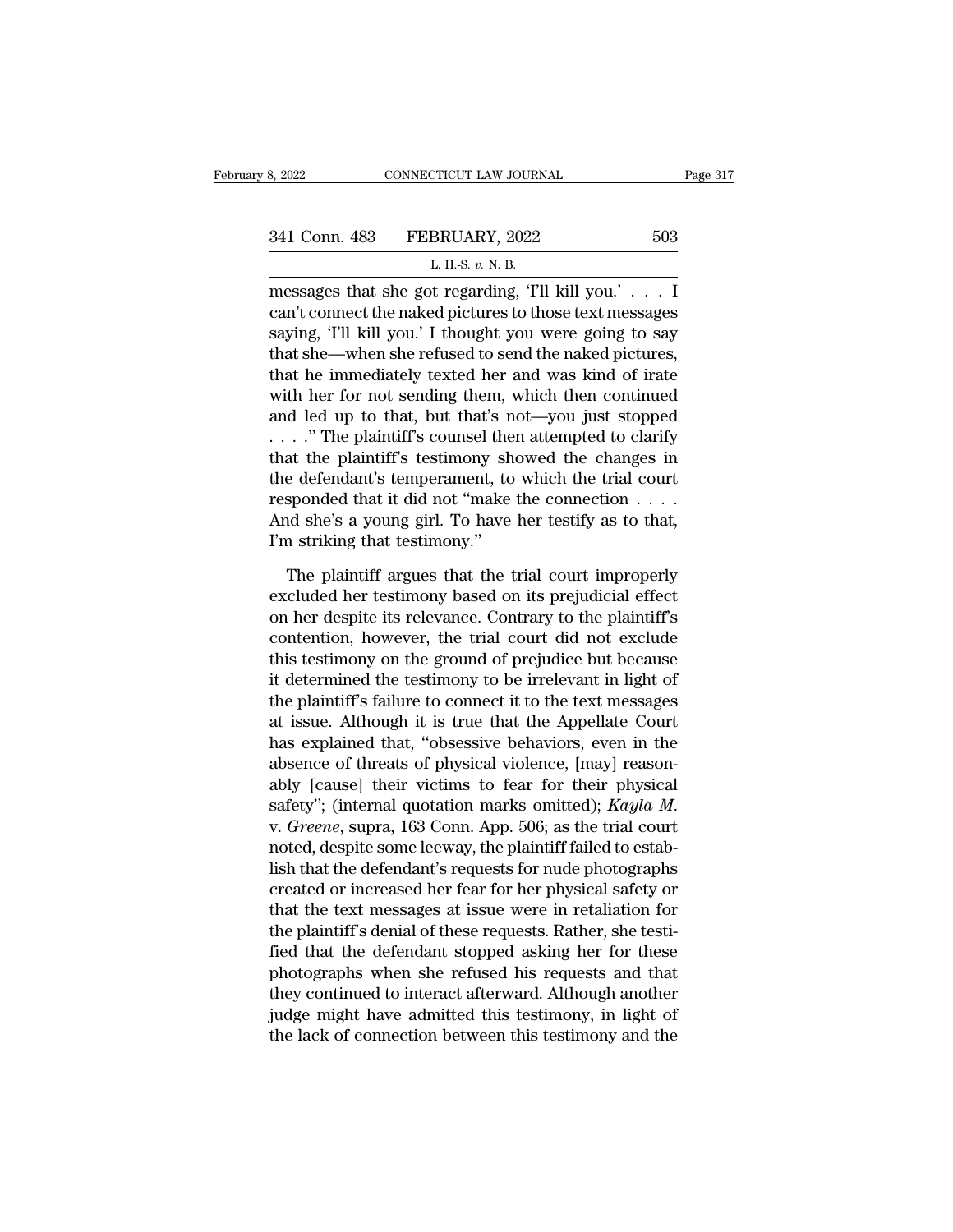| 8 |     | CONNECTICUT LAW JOURNAL<br>February 8, 2022                                           |
|---|-----|---------------------------------------------------------------------------------------|
|   | 504 | FEBRUARY, 2022<br>341 Conn. 483                                                       |
|   |     | L H $-S$ n N $B$                                                                      |
|   |     | text messages at issue, we cannot hold that the trial<br>court abused its discretion. |
|   |     |                                                                                       |

THE PLATE PLATE SET SOLUTION 1883<br>L. H.-S. v. N. B.<br>
Ext messages at issue, we cannot hold that the trial<br>
urt abused its discretion.<br>
B<br>
The plaintiff's counsel sought to question the defen-<br>
about any mental health hist  $\begin{array}{c} \text{L H-S. } v. \text{ N. B.} \end{array}$ <br>text messages at issue, we cannot hold that the trial<br>court abused its discretion.<br> $\begin{array}{c} \text{B} \end{array}$ <br>The plaintiff's counsel sought to question the defen-<br>dant about any mental health hi text messages at issue, we cannot hold that the trial<br>court abused its discretion.<br>B<br>The plaintiff's counsel sought to question the defen-<br>dant about any mental health history he had, including<br>whether he was taking medica Example 18 and the discretions of the discretions or had had any mental health history he had, including<br>that about any mental health history he had, including<br>whether he was taking medication for any mental health<br>conditi B<br>
The plaintiff's counsel sought to question the defen-<br>
dant about any mental health history he had, including<br>
whether he was taking medication for any mental health<br>
conditions or had had any suicidal ideations. The pl B<br>The plaintiff's counsel sought to question the defen-<br>dant about any mental health history he had, including<br>whether he was taking medication for any mental health<br>conditions or had had any suicidal ideations. The plain-The plaintiff's counsel sought to question the defen-<br>dant about any mental health history he had, including<br>whether he was taking medication for any mental health<br>conditions or had had any suicidal ideations. The plain-<br>t dant about any mental health history he had, including<br>whether he was taking medication for any mental health<br>conditions or had had any suicidal ideations. The plain-<br>tiff's counsel first asked the defendant if he currentl whether he was taking medication for any mental health<br>conditions or had had any suicidal ideations. The plain-<br>tiff's counsel first asked the defendant if he currently<br>was taking any medications, to which the defendant<br>re conditions or had had any suicidal ideations. The plain-<br>tiff's counsel first asked the defendant if he currently<br>was taking any medications, to which the defendant<br>responded in the negative. As a follow-up, the plaintiff' tiff's counsel first asked the defendant if he currently<br>was taking any medications, to which the defendant<br>responded in the negative. As a follow-up, the plaintiff's<br>counsel inquired whether he was taking any "mental<br>heal was taking any medications, to which the defendant<br>responded in the negative. As a follow-up, the plaintiff's<br>counsel inquired whether he was taking any "mental<br>health medication  $\ldots$ ". The defendant's counsel<br>objected o responded in the negative. As a follow-up, the plaintiff's<br>counsel inquired whether he was taking any "mental<br>health medication  $\ldots$ ". "The defendant's counsel<br>objected on the grounds of privilege, relevance, and<br>prejudi counsel inquired whether he was taking any "mental<br>health medication . . . . ." The defendant's counsel<br>objected on the grounds of privilege, relevance, and<br>prejudice. The trial court sustained the objection in<br>general but health medication . . . . ." The defendant's counsel<br>objected on the grounds of privilege, relevance, and<br>prejudice. The trial court sustained the objection in<br>general but permitted the plaintiff's counsel to inquire<br>into objected on the grounds of privilege, relevance, and<br>prejudice. The trial court sustained the objection in<br>general but permitted the plaintiff's counsel to inquire<br>into whether the defendant had taken any such medica-<br>tion prejudice. The trial court sustained the objection in<br>general but permitted the plaintiff's counsel to inquire<br>into whether the defendant had taken any such medica-<br>tion at or about the time of the text messages at issue, general but permitted the plaintiff's<br>into whether the defendant had take<br>tion at or about the time of the text n<br>well as whether he continued to take<br>The defendant testified that he was<br>tion, including any mental health<br>t For a solution of the text messages at issue, as<br>ell as whether he continued to take those medications.<br>he defendant testified that he was not on any medica-<br>n, including any mental health medications, at the<br>me of the tex tion at or about the time or the text messages at issue, as<br>well as whether he continued to take those medications.<br>The defendant testified that he was not on any medica-<br>tion, including any mental health medications, at t

Well as whether he continued to take those ineutcations.<br>The defendant testified that he was not on any medication, including any mental health medications, at the<br>time of the text conversation.<br>Subsequently, in reviewing The defendant testified that he was not on any medication, including any mental health medications, at the time of the text conversation.<br>Subsequently, in reviewing the text messages that the defendant sent the plaintiff, from, including any mental nearth medications, at the<br>time of the text conversation.<br>Subsequently, in reviewing the text messages that<br>the defendant sent the plaintiff, her counsel asked the<br>defendant whether his texts sta Subsequently, in reviewing the text messages that<br>the defendant sent the plaintiff, her counsel asked the<br>defendant whether his texts stating, "I'd rather die than<br>talk to you," and "I'd rather die than be friends with<br>you Subsequently, in reviewing the text messages that<br>the defendant sent the plaintiff, her counsel asked the<br>defendant whether his texts stating, "I'd rather die than<br>talk to you," and "I'd rather die than be friends with<br>you the defendant sent the plaintiff, her counsel asked the<br>defendant whether his texts stating, "I'd rather die than<br>talk to you," and "I'd rather die than be friends with<br>you," were conveying an intent to harm himself or sui defendant whether his texts stating, "I'd rather die than<br>talk to you," and "I'd rather die than be friends with<br>you," were conveying an intent to harm himself or sui-<br>cidal ideations. The defendant responded in the nega-<br> talk to you," and "I'd rather die than be friends with<br>you," were conveying an intent to harm himself or sui-<br>cidal ideations. The defendant responded in the nega-<br>tive and clarified that he meant those texts as a joke,<br>al you," were conveying an intent to harm himself or sui-<br>cidal ideations. The defendant responded in the nega-<br>tive and clarified that he meant those texts as a joke,<br>albeit an inappropriate and bad joke. The plaintiff's<br>cou cidal ideations. The defendant responded in the negative and clarified that he meant those texts as a joke, albeit an inappropriate and bad joke. The plaintiff's counsel followed up by asking if the defendant ever had been Fand claimed that he meant those texts as a joke,<br>peit an inappropriate and bad joke. The plaintiff's<br>unsel followed up by asking if the defendant ever<br>d been suicidal, to which the defendant's counsel<br>jected on the ground and the manufold and bad joke. The plant is<br>counsel followed up by asking if the defendant ever<br>had been suicidal, to which the defendant's counsel<br>objected on the ground of relevance. The trial court<br>sustained the objecti defendant is testimony. The trial court did not preclude that the defendant's counsel objected on the ground of relevance. The trial court sustained the objection.<br>Based on this record, we cannot conclude that the trial co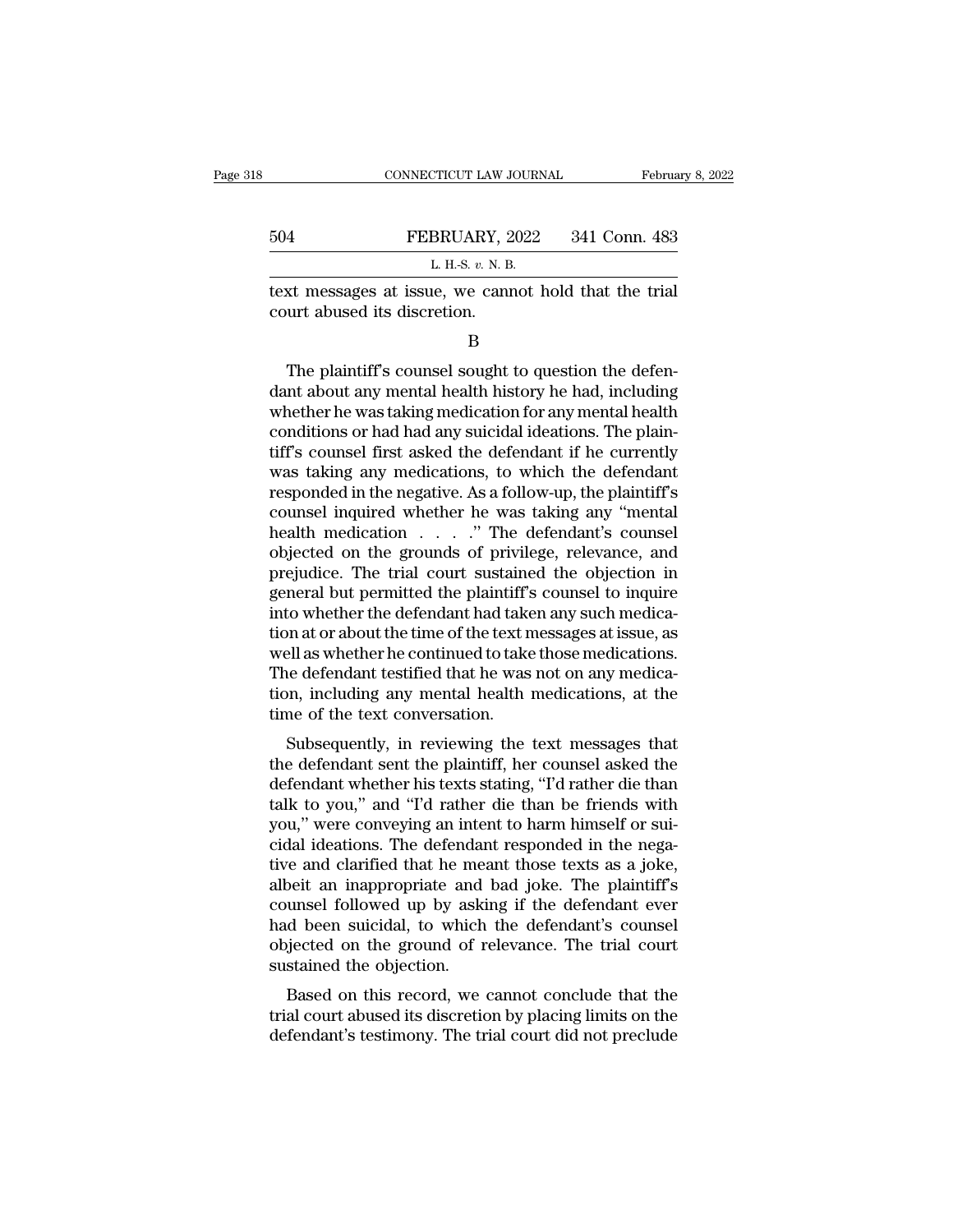| 3, 2022       | CONNECTICUT LAW JOURNAL                                    | Page 319 |  |
|---------------|------------------------------------------------------------|----------|--|
|               |                                                            |          |  |
| 341 Conn. 483 | FEBRUARY, 2022                                             | 505      |  |
|               | L. H.-S. $v$ . N. B.                                       |          |  |
|               | all testimony into these areas of inquiry. The plaintiff's |          |  |

|  | H.S. v. N. B. |
|--|---------------|
|--|---------------|

3, 2022 CONNECTICUT LAW JOURNAL Page 319<br>  $341$  Conn. 483 FEBRUARY, 2022 505<br>  $L$  H.S. v. N. B.<br>
all testimony into these areas of inquiry. The plaintiff's<br>
counsel was allowed to ask the defendant about his<br>
medication u 341 Conn. 483 FEBRUARY, 2022 505<br>
L. H.-S. v. N. B.<br>
all testimony into these areas of inquiry. The plaintiff's<br>
counsel was allowed to ask the defendant about his<br>
medication usage at the time he sent the text messages<br> 341 Conn. 483 FEBRUARY, 2022 505<br>
L. H.S. v. N. B.<br>
all testimony into these areas of inquiry. The plaintiff's<br>
counsel was allowed to ask the defendant about his<br>
medication usage at the time he sent the text messages<br>
a 341 Conn. 483 FEBRUARY, 2022 505<br>
L. H.S. v. N. B.<br>
all testimony into these areas of inquiry. The plaintiff's<br>
counsel was allowed to ask the defendant about his<br>
medication usage at the time he sent the text messages<br>
a L. H.S. v. N. B.<br>
L. H.S. v. N. B.<br>
all testimony into these areas of inquiry. The plaintiff's<br>
counsel was allowed to ask the defendant about his<br>
medication usage at the time he sent the text messages<br>
and at the time o L. H.-S.  $v$ . N. B.<br>
all testimony into these areas of inquiry. The plaintiff's<br>
counsel was allowed to ask the defendant about his<br>
medication usage at the time he sent the text messages<br>
and at the time of his testimony all testimony into these areas of inquiry. The plaintiff's<br>counsel was allowed to ask the defendant about his<br>medication usage at the time he sent the text messages<br>and at the time of his testimony at trial, as well as abo counsel was allowed to ask the defendant about his<br>medication usage at the time he sent the text messages<br>and at the time of his testimony at trial, as well as about<br>whether his text messages showed suicidal ideations<br>or a medication usage at the time he sent the text messages<br>and at the time of his testimony at trial, as well as about<br>whether his text messages showed suicidal ideations<br>or an intent to harm himself. The plaintiff's counsel<br>w and at the time of his testimony at trial, as well as about<br>whether his text messages showed suicidal ideations<br>or an intent to harm himself. The plaintiff's counsel<br>was prevented from asking the defendant only about<br>wheth whether his text messages showed suicidal ideations<br>or an intent to harm himself. The plaintiff's counsel<br>was prevented from asking the defendant only about<br>whether he *ever* took medication for his mental health<br>or *ever* tion. Finally, the plaintiff claims that § 46b-16a violates the value of this amount of the periods, and, a result, we cannot conclude that it abused its discre-<br>on.<br>IV<br>Finally, the plaintiff claims that § 46b-16a violates the u

IV

For ever had such<br>an idealized the relevant time periods, and, as a result, we cannot conclude that it abused its discretion.<br>IV<br>Finally, the plaintiff claims that  $\S 46b-16a$  violates the<br>equal protection clause of the s for the set of the cannot conclude that it abused its discretion.<br>  $IV$ <br>
Finally, the plaintiff claims that  $\S$  46b-16a violates the<br>
equal protection clause of the state constitution. See<br>
footnote 2 of this opinion. Alth IV<br>IV<br>Finally, the plaintiff claims that § 46b-16a violates the<br>equal protection clause of the state constitution. See<br>footnote 2 of this opinion. Although she admits that<br>this statute is facially neutral, she argues that IV<br>
Finally, the plaintiff claims that § 46b-16a violates the<br>
equal protection clause of the state constitution. See<br>
footnote 2 of this opinion. Although she admits that<br>
this statute is facially neutral, she argues that Finally, the plaintiff claims that  $\S$  46b-16a violates the equal protection clause of the state constitution. See footnote 2 of this opinion. Although she admits that this statute is facially neutral, she argues that it Finally, the plaintiff claims that  $\S$  46b-16a violates the equal protection clause of the state constitution. See footnote 2 of this opinion. Although she admits that this statute is facially neutral, she argues that it equal protection clause of the state constitution. See<br>footnote 2 of this opinion. Although she admits that<br>this statute is facially neutral, she argues that it has a<br>disparate impact on women, "as stalking more often<br>affe footnote 2 of this opinion. Although she admits that<br>this statute is facially neutral, she argues that it has a<br>disparate impact on women, "as stalking more often<br>affects women than men." The plaintiff concedes that<br>she d this statute is facially neutral, she argues that it has a disparate impact on women, "as stalking more often affects women than men." The plaintiff concedes that she did not raise this claim before the trial court but nev (2015). fects women than men." The plaintiff concedes that<br>e did not raise this claim before the trial court but<br>vertheless seeks review pursuant to *State* v. *Golding*,<br>3 Conn. 233, 239–40, 567 A.2d 823 (1989), as modified<br> $\overline$ she did not raise this claim before the trial court but<br>nevertheless seeks review pursuant to *State* v. *Golding*,<br>213 Conn. 233, 239–40, 567 A.2d 823 (1989), as modified<br>by *In re Yasiel R.*, 317 Conn. 773, 781, 120 A.3

nevertheless seeks review pursuant to *State* v. *Golding*,<br>213 Conn. 233, 239–40, 567 A.2d 823 (1989), as modified<br>by *In re Yasiel R.*, 317 Conn. 773, 781, 120 A.3d 1188<br>(2015).<br>To establish her claim that § 46b-16a, a 213 Conn. 233, 239–40, 567 A.2d 823 (1989), as modified<br>by *In re Yasiel R.*, 317 Conn. 773, 781, 120 A.3d 1188<br>(2015).<br>To establish her claim that § 46b-16a, a facially neu-<br>tral law, should be treated as if it classifie by *In re Yasiel R.*, 317 Conn. 773, 781, 120 A.3d 1188<br>(2015).<br>To establish her claim that § 46b-16a, a facially neu-<br>tral law, should be treated as if it classifies individuals<br>on the basis of sex, the plaintiff was requ (2015).<br>
To establish her claim that § 46b-16a, a facially neu-<br>
tral law, should be treated as if it classifies individuals<br>
on the basis of sex, the plaintiff was required to show<br>
that the law has a disproportionate im To establish her claim that  $\S$  46b-16a, a facially neu-<br>tral law, should be treated as if it classifies individuals<br>on the basis of sex, the plaintiff was required to show<br>that the law has a disproportionate impact on wo tral law, should be treated as if it classifies individuals<br>on the basis of sex, the plaintiff was required to show<br>that the law has a disproportionate impact on women.<br>See, e.g., *Broadnax v. New Haven*, 294 Conn. 280, 3 on the basis of sex, the plaintiff was required to show<br>that the law has a disproportionate impact on women.<br>See, e.g., *Broadnax v. New Haven*, 294 Conn. 280, 300–<br>301, 984 A.2d 658 (2009). As a result, the plaintiff was that the law has a disproportionate impact on women.<br>See, e.g., *Broadnax v. New Haven*, 294 Conn. 280, 300–301, 984 A.2d 658 (2009). As a result, the plaintiff was<br>required to demonstrate some factual basis for her<br>asser equired to demonstrate some factual basis for her ssertion that women are affected disproportionately nder  $\S 46b-16a$ . The plaintiff did not provide any evience in this regard at trial,<sup>8</sup> and, thus, the record is  $s_{\text{$ assertion that women are affected disproportionately<br>under § 46b-16a. The plaintiff did not provide any evi-<br>dence in this regard at trial,<sup>8</sup> and, thus, the record is<br> $s_{\text{In her brief to this court, the plaintiff relies on various articles, reports,}$  and statistics in support of dence in this regard at trial, $\delta$  and, thus, the record is

under § 46b-16a. The plaintiff did not provide any evidence in this regard at trial,<sup>8</sup> and, thus, the record is  $\frac{1}{100}$  and  $\frac{1}{100}$  in her brief to this court, the plaintiff relies on various articles, reports, a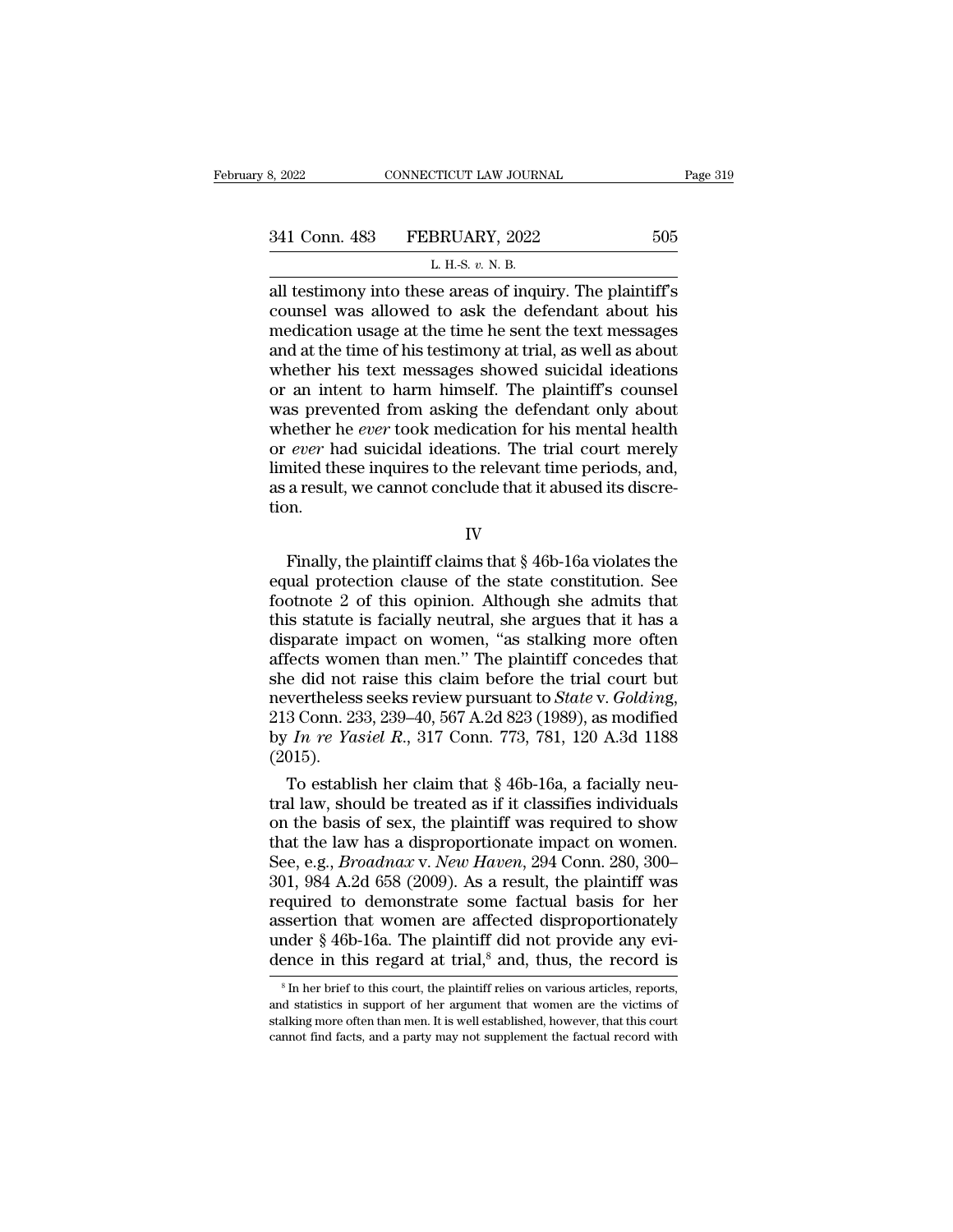## EXECUTE CONNECTICUT LAW JOURNAL February 8, 2022<br>506 FEBRUARY, 2022 341 Conn. 506<br>Woods v. Commissioner of Correction CONNECTICUT LAW JOURNAL<br>
FEBRUARY, 2022 341 Conn<br>
Woods *v.* Commissioner of Correction<br>
review her claim See e g. State v. Da

connecticut LAW JOURNAL February 8, 20<br>
FEBRUARY, 2022 341 Conn. 506<br>
woods v. Commissioner of Correction<br>
inadequate to review her claim. See, e.g., *State* v. *Dyous*,<br>
153 Conn. App. 266, 277–79, 100 A.3d 1004 (2014) (e FEBRUARY, 2022 341 Conn. 506<br>
Woods v. Commissioner of Correction<br>
inadequate to review her claim. See, e.g., *State* v. Dyous,<br>
153 Conn. App. 266, 277–79, 100 A.3d 1004 (2014) (equal<br>
protection claim was not reviewable **FEBRUARY**, 2022 341 Conn. 506<br>
Woods *v.* Commissioner of Correction<br>
inadequate to review her claim. See, e.g., *State v. Dyous*,<br>
153 Conn. App. 266, 277–79, 100 A.3d 1004 (2014) (equal<br>
protection claim was not reviewa Woods v. Commissioner of Correction<br>inadequate to review her claim. See, e.g., *State* v. Dyous,<br>153 Conn. App. 266, 277–79, 100 A.3d 1004 (2014) (equal<br>protection claim was not reviewable under first prong<br>of *Golding* b woods v. Commissioner of Correction<br>inadequate to review her claim. See, e.g., *State* v. Dyous,<br>153 Conn. App. 266, 277–79, 100 A.3d 1004 (2014) (equal<br>protection claim was not reviewable under first prong<br>of *Golding* be inadequate to review her claim. See, e.g., *State* v. *Dyous*, 153 Conn. App. 266, 277–79, 100 A.3d 1004 (2014) (equal protection claim was not reviewable under first prong of *Golding* because defendant did not offer any 153 Conn. App. 266, 277–79, 100 A.3d 1004 (2014) (equal<br>protection claim was not reviewable under first prong<br>of *Golding* because defendant did not offer any evi-<br>dence at trial to establish disparate impact), appeal<br>dis protection claim was not reviewable under first prong<br>of *Golding* because defendant did not offer any evi-<br>dence at trial to establish disparate impact), appeal<br>dismissed, 320 Conn. 176, 128 A.3d 505 (2016); *State* v.<br>Tu of *Golding* because defendant did not offer any evi-<br>dence at trial to establish disparate impact), appeal<br>dismissed, 320 Conn. 176, 128 A.3d 505 (2016); *State* v.<br>Turner, 133 Conn. App. 812, 839, 37 A.3d 183 (equal<br>prot dence at trial to establish disparate impact), appeal<br>dismissed, 320 Conn. 176, 128 A.3d 505 (2016); *State* v.<br>Turner, 133 Conn. App. 812, 839, 37 A.3d 183 (equal<br>protection claim was not reviewable under first prong<br>of dismissed, 320 Conn. 176, 128 A.3d 505 (2016); *State* v.<br> *Turner*, 133 Conn. App. 812, 839, 37 A.3d 183 (equal<br>
protection claim was not reviewable under first prong<br>
of *Golding* because facts defendant alleged were not Turner, 133 Conn. App. 812, 839, 37 A.3d 183 (equal protection claim was not reviewable under first prong of *Golding* because facts defendant alleged were not part of record), cert. denied, 304 Conn. 929, 42 A.3d 390 (201 protection claim was not reviewable under first prong<br>of *Golding* because facts defendant alleged were not<br>part of record), cert. denied, 304 Conn. 929, 42 A.3d<br>390 (2012). Accordingly, the plaintiff's equal protection<br>cl of *Golding* because facts defendant alleged were not<br>part of record), cert. denied, 304 Conn. 929, 42 A.3d<br>390 (2012). Accordingly, the plaintiff's equal protection<br>claim fails under the first prong of *Golding* and is no part of record), cert. denied, 304 Conn. 929, 42 A.3d<br>390 (2012). Accordingly, the plaintiff's equal protection<br>claim fails under the first prong of *Golding* and is not<br>reviewable. See, e.g., *State* v. *Rodriguez*, 337 C 390 (2012). Accordingly, the plaintiff's equal protection<br>claim fails under the first prong of *Golding* and is not<br>reviewable. See, e.g., *State* v. *Rodriguez*, 337 Conn. 175,<br>186–87, 252 A.3d 811 (2020) ("[u]nder the f intrials under the first prong of *Golding* and is not<br>viewable. See, e.g., *State v. Rodriguez*, 337 Conn. 175,<br>6–87, 252 A.3d 811 (2020) ("[u]nder the first prong<br>*Golding*, for the record to be adequate for review,<br>e re for a civil protective order is affirmed.<br>The absolute of Golding, for the record to be adequate for Golding, for the record to be adequate f<br>the record must contain sufficient facts to est<br>a violation of constitutional ma Golding, for the record to be adequate for revie<br>
ie record must contain sufficient facts to establish the<br>
violation of constitutional magnitude has occurred.<br>
The trial court's denial of the plaintiff's application<br>
r a

## Final court's denial of the plaintiff's application<br>
ivil protective order is affirmed.<br>
is opinion the other justices concurred.<br>
<br>
JERMAINE WOODS *v*. COMMISSIONER<br>
OF CORRECTION<br>
(SC 20487) Suenia of the plantin's applicative order is affirmed.<br>
the other justices concurred.<br>
WOODS v. COMMISSIONER<br>
OF CORRECTION (SC 20487) order is ammied.<br>
other justices conc<br>
DODS v. COMMISS<br>
CORRECTION<br>
(SC 20487)<br>
aad, D'Auria, Mullins, Kah JERMAINE WOODS  $v$ . COMMISSIONER<br>OF CORRECTION<br>(SC 20487)<br>Robinson, C. J., and McDonald, D'Auria, Mullins, Kahn and Ecker, Js. JERMAINE WOODS v. COMMISSIONER<br>
OF CORRECTION<br>
(SC 20487)<br>
1980, C. J., and McDonald, D'Auria, Mullins, Kahn and Ecker, Js.<br>
Argued October 21—officially released December 15, 2021\*<br>
Research History. *COMBAC*<br> *Procedural History*<br> *Procedural History*<br> *Procedural History*<br> **Procedural History**<br> **Procedural History**

 $\text{OF CORRECTION}}$ <br>
(SC 20487)<br>
Robinson, C. J., and McDonald, D'Auria, Mullins, Kahn and Ecker, Js.<br>
Argued October 21—officially released December 15, 2021\*<br>
Procedural History<br>
Amended petition for a writ of habeas corpus,<br>
o (SC 20487)<br>
Robinson, C. J., and McDonald, D'Auria, Mullins, Kahn and Ecker, Js.<br>
Argued October 21—officially released December 15, 2021\*<br>
Procedural History<br>
Amended petition for a writ of habeas corpus,<br>
brought to the Robinson, C. J., and McDonald, D'Auria, Mullins, Kahn and Ecker, Js.<br>Argued October 21—officially released December 15, 2021\*<br>*Procedural History*<br>Amended petition for a writ of habeas corpus,<br>brought to the Superior Court Amended petition for a writ of habeas corpus,<br>brought to the Superior Court in the judicial district of<br>Tolland, where the court,  $Kwak, J$ , granted the respon-<br>facts that were not presented at trial. See, e.g., *State* v. Amended petition for a writ of habeas corpus,<br>brought to the Superior Court in the judicial district of<br>Tolland, where the court,  $Kwak, J$ , granted the respon-<br>facts that were not presented at trial. See, e.g., *State* v.

brought to the Superior Court in the judicial district of Tolland, where the court,  $Kwak$ ,  $J$ ., granted the respon-<br>facts that were not presented at trial. See, e.g., *State v. Edwards*, 314 Conn.<br>465, 496, 102 A.3d 52 (2 Tolland, where the court,  $Kwak$ ,  $J$ ., granted the responfacts that were not presented at trial. See, e.g., *State* v. *Edwards*, 314 Conn. 465, 496, 102 A.3d 52 (2014); *State* v. *Turner*, 133 Conn. App. 812, 839, 37 A.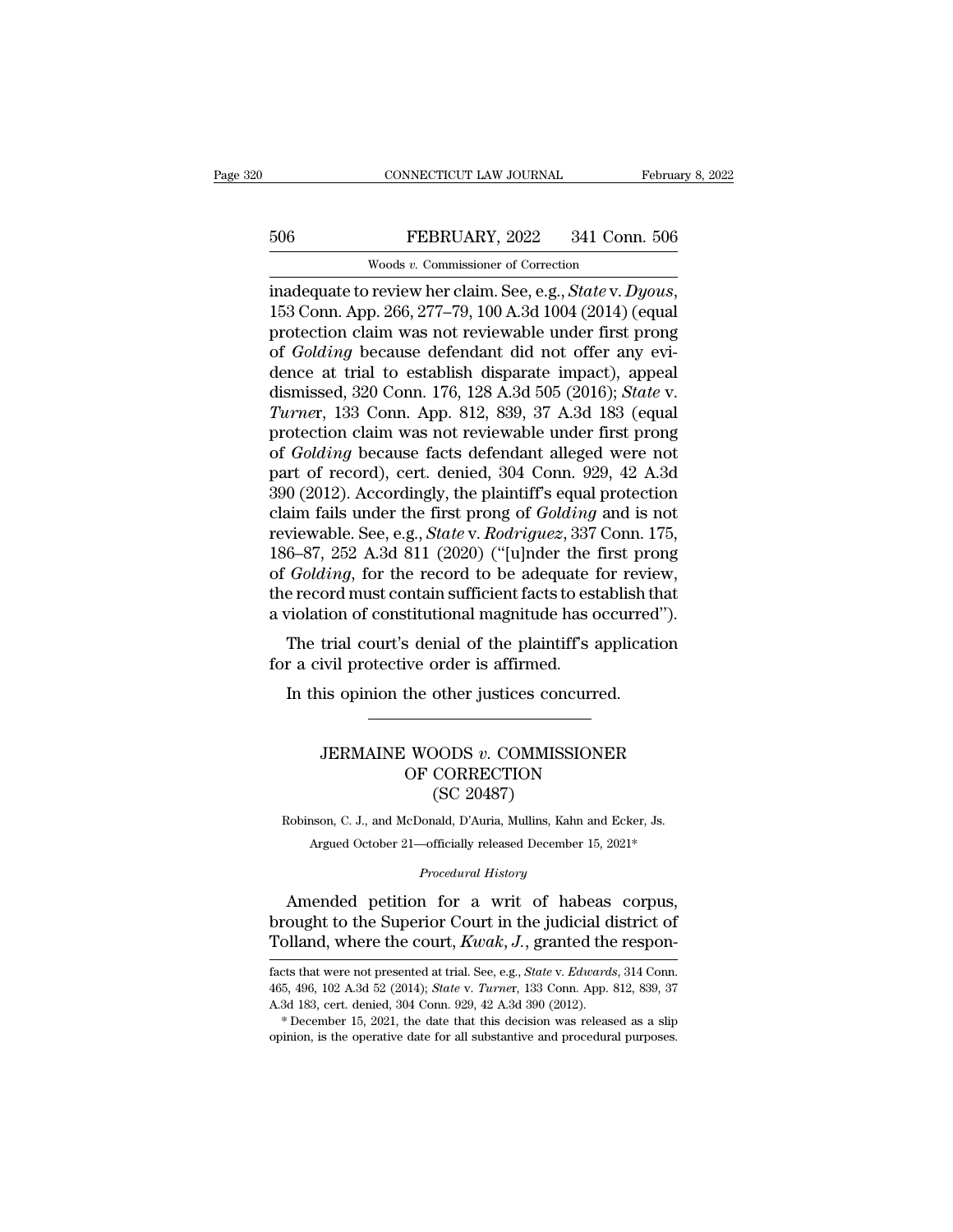8, 2022<br>
SA1 Conn. 506 FEBRUARY, 2022 507<br>
Woods *v*. Commissioner of Correction<br>
dent's motion to dismiss and rendered judgment dis-<br>
missing the petition; thereafter, the court denied the  $\frac{341 \text{ Conn. } 506 \qquad \text{FEBRUARY, } 2022 \qquad \qquad 507 \qquad \qquad \text{Woods } v. \text{ Commissioner of Correction}$ <br>
dent's motion to dismiss and rendered judgment dismissing the petition; thereafter, the court denied the petitioner's petition for certification to appe  $\frac{341 \text{ Conn. } 506 \qquad \text{FEBRUARY, } 2022 \qquad \qquad 507}{\text{Woods } v. \text{ Commissioner of Correction}}$ <br>
dent's motion to dismiss and rendered judgment dismissing the petition; thereafter, the court denied the petitioner's petition for certification to appeal, a **Period 341 Conn. 506** FEBRUARY, 2022 507<br>
Woods v. Commissioner of Correction<br>
dent's motion to dismiss and rendered judgment dis-<br>
missing the petition; thereafter, the court denied the<br>
petitioner's petition for certifi *Woods v. Commissioner of Correction*<br>dent's motion to dismiss and rendered judgment dis-<br>missing the petition; thereafter, the court denied the<br>petitioner's petition for certification to appeal, and the<br>petitioner appeale woods  $v$ . Commissioner of Correction<br>dent's motion to dismiss and rendered judgment dis-<br>missing the petition; thereafter, the court denied the<br>petitioner's petition for certification to appeal, and the<br>petitioner appeal dent's motion to dismiss and rendered judgment dismissing the petition; thereafter, the court denied the petitioner's petition for certification to appeal, and the petitioner appealed to the Appellate Court, *Lavine*, *Alv Ronald G. Weller, Js.*, which dismissed the appeal, and epetitioner, on the granting of certification, appealed this court. Appeal dismissed.<br>*Ronald K. Garg*, for the appellant (petitioner).<br>*Ronald G. Weller*, senior as

ord and *Retter*, *Js.*, which dishibised the appeal, and<br>the petitioner, on the granting of certification, appealed<br>to this court. *Appeal dismissed.*<br>Vishal K. Garg, for the appellant (petitioner).<br>Ronald G. Weller, seni the petholer, of the granting of certification, appealed<br>to this court. Appeal dismissed.<br>Vishal K. Garg, for the appellant (petitioner).<br>Ronald G. Weller, senior assistant state's attorney,<br>with whom, on the brief, were N *Vishal K. Garg, for the appellant (petitioner).*<br> *Ronald G. Weller, senior assistant state's attorney,*<br>
with whom, on the brief, were *Nancy L. Walker*, assis-<br>
tant state's attorney, *Maureen Platt*, state's attorney,<br> ney. For the petitioner, the context of the American State's attorney,<br>
d Eva Lenczewski, supervisory assistant state's attor-<br>
y.<br>
PER CURIAM. The petitioner, Jermaine Woods,<br>
peals, upon our grant of his petition for certific

## *Opinion*

and *Eva Lenczewski*, supervisory assistant state's attor-<br>ney.<br>*Opinion*<br>PER CURIAM. The petitioner, Jermaine Woods,<br>appeals, upon our grant of his petition for certification,<sup>1</sup><br>from the judgment of the Appellate Court d opinion<br>opinion<br>PER CURIAM. The petitioner, Jermaine Woods,<br>appeals, upon our grant of his petition for certification,<sup>1</sup><br>from the judgment of the Appellate Court dismissing<br>his appeal from the judgment of the habeas court opinion<br>
opinion<br>
PER CURIAM. The petitioner, Jermaine Woods,<br>
appeals, upon our grant of his petition for certification,<sup>1</sup><br>
from the judgment of the Appellate Court dismissing<br>
his appeal from the judgment of the habeas *Opinion*<br>
PER CURIAM. The petitioner, Jermaine Woods,<br>
appeals, upon our grant of his petition for certification,<sup>1</sup><br>
from the judgment of the Appellate Court dismissing<br>
his appeal from the judgment of the habeas corpus PER CURIAM. The petitioner, Jermaine Woods,<br>appeals, upon our grant of his petition for certification,<sup>1</sup><br>from the judgment of the Appellate Court dismissing<br>his appeal from the judgment of the habeas court, which<br>dismisse PER CURIAM. The petitioner, Jermaine Woods,<br>appeals, upon our grant of his petition for certification,<sup>1</sup><br>from the judgment of the Appellate Court dismissing<br>his appeal from the judgment of the habeas court, which<br>dismisse appeals, upon our grant of his petition for certification,<sup>1</sup><br>from the judgment of the Appellate Court dismissing<br>his appeal from the judgment of the habeas court, which<br>dismissed his third petition for a writ of habeas co from the judgment of the Appellate Court dismissing<br>his appeal from the judgment of the habeas court, which<br>dismissed his third petition for a writ of habeas corpus.<br>Woods v. Commissioner of Correction, 197 Conn. App.<br>597, his appeal from the judgment of the habeas court, which<br>dismissed his third petition for a writ of habeas corpus.<br>Woods v. Commissioner of Correction, 197 Conn. App.<br>597, 599–600, 232 A.3d 63 (2020). On appeal, the peti-<br>t dismissed his third petition for a writ of habeas corpus.<br>Woods v. Commissioner of Correction, 197 Conn. App.<br>597, 599–600, 232 A.3d 63 (2020). On appeal, the peti-<br>tioner contends that the Appellate Court improperly<br>const *Woods v. Commissioner of Correction*, 197 Conn. App.<br>597, 599–600, 232 A.3d 63 (2020). On appeal, the peti-<br>tioner contends that the Appellate Court improperly<br>construed his petition for a writ of habeas corpus, which<br>he 597, 599–600, 232 A.3d 63 (2020). On appeal, the petitioner contends that the Appellate Court improperly construed his petition for a writ of habeas corpus, which he had filed as a self-represented party, in concluding th tioner contends that the Appellate Court improperly<br>construed his petition for a writ of habeas corpus, which<br>he had filed as a self-represented party, in concluding<br>that it did not raise a claim that counsel at the petiti construed his petition for a writ of habeas corpus, which<br>he had filed as a self-represented party, in concludint<br>that it did not raise a claim that counsel at the petition<br>er's second habeas trial, which was held in 2011 er's second habeas trial, which was held in 2011, provided ineffective assistance by not challenging the failure of defense counsel at his 2006 murder trial to present evidence as to his diminished capacity.<br> $\frac{1}{1}$ We g vided ineffective assistance by not challenging the failure of defense counsel at his  $2006$  murder trial to present evidence as to his diminished capacity.<br>
<sup>1</sup>We granted the petitioner's petition for certification to ap

failure of defense counsel at his 2006 murder trial to present evidence as to his diminished capacity.<br> $\frac{1}{1}$  We granted the petitioner's petition for certification to appeal from the judgment of the Appellate Court, l present evidence as to his diminished capacity.<br>
<sup>1</sup>We granted the petitioner's petition for certification to appeal from the judgment of the Appellate Court, limited to the following issue: "Did the Appellate Court corre Fresent evidence as to his diminished capacity.<br>
<sup>1</sup> We granted the petitioner's petition for certification to appeal from the judgment of the Appellate Court, limited to the following issue: "Did the Appellate Court corr <sup>1</sup> We granted the petitioner's petition for certification to appeal from the judgment of the Appellate Court, limited to the following issue: "Did the Appellate Court correctly conclude that the petitioner's petition for